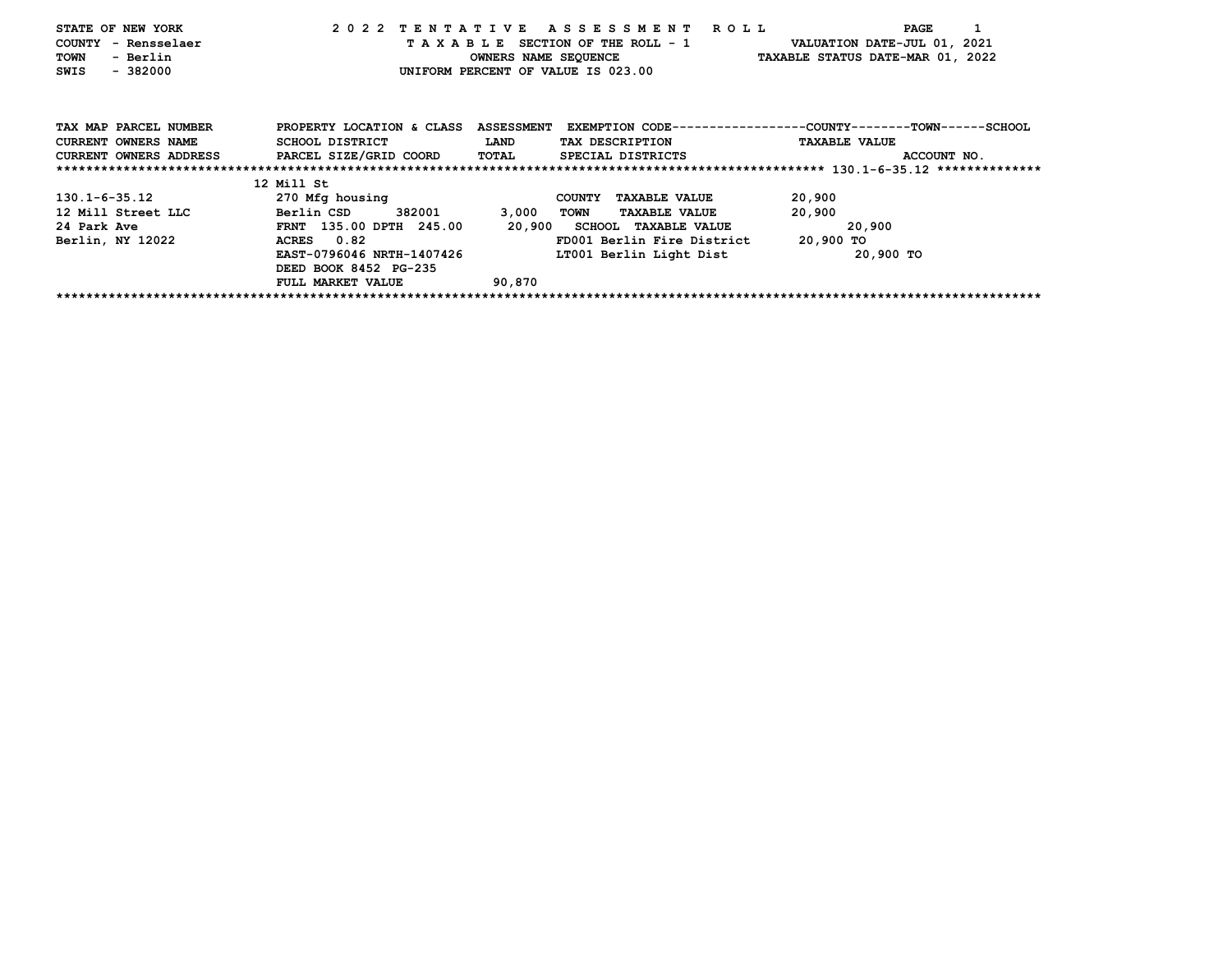|               | <b>STATE OF NEW YORK</b> | 2022 TENTATIVE ASSESSMENT ROLL |  |  |  |  |                                    |  |  |  |  |  |  |  |  |  |                                  | PAGE |  |  |
|---------------|--------------------------|--------------------------------|--|--|--|--|------------------------------------|--|--|--|--|--|--|--|--|--|----------------------------------|------|--|--|
|               | COUNTY - Rensselaer      |                                |  |  |  |  | TAXABLE SECTION OF THE ROLL - 1    |  |  |  |  |  |  |  |  |  | VALUATION DATE-JUL 01, 2021      |      |  |  |
| <b>TOWN</b>   | - Berlin                 |                                |  |  |  |  | NAME SECTION - 1                   |  |  |  |  |  |  |  |  |  | TAXABLE STATUS DATE-MAR 01, 2022 |      |  |  |
| SWIS - 382000 |                          |                                |  |  |  |  |                                    |  |  |  |  |  |  |  |  |  | RPS150/V04/L015                  |      |  |  |
|               |                          |                                |  |  |  |  | UNIFORM PERCENT OF VALUE IS 023.00 |  |  |  |  |  |  |  |  |  | CURRENT DATE $4/21/2022$         |      |  |  |

|      |                      | <b>TOTAL</b><br><b>EXTENSION</b> | <b>EXTENSION</b> | AD VALOREM   | <b>EXEMPT</b> | TAXABLE      |
|------|----------------------|----------------------------------|------------------|--------------|---------------|--------------|
| CODE | <b>DISTRICT NAME</b> | PARCELS<br>TYPE                  | <b>VALUE</b>     | <b>VALUE</b> | <b>AMOUNT</b> | <b>VALUE</b> |
|      |                      |                                  |                  |              |               |              |
|      | FD001 Berlin Fire Di | 1 TOTAL                          |                  | 20,900       |               | 20,900       |
|      | LT001 Berlin Light D | 1 TOTAL                          |                  | 20,900       |               | 20,900       |

### **\*\*\* S C H O O L D I S T R I C T S U M M A R Y \*\*\***

| CODE | <b>DISTRICT NAME</b> | TOTAL<br><b>PARCELS</b> | <b>ASSESSED</b><br>LAND | <b>ASSESSED</b><br>TOTAL | <b>EXEMPT</b><br><b>AMOUNT</b> | TOTAL<br>TAXABLE | <b>STAR</b><br><b>AMOUNT</b> | <b>STAR</b><br>TAXABLE |
|------|----------------------|-------------------------|-------------------------|--------------------------|--------------------------------|------------------|------------------------------|------------------------|
|      | 382001 Berlin CSD    |                         | 3,000                   | 20,900                   |                                | 20,900           |                              | 20,900                 |
|      | SUB-TOTAL            |                         | 3.000                   | 20,900                   |                                | 20,900           |                              | 20,900                 |
|      | TOTAL                |                         | 3.000                   | 20,900                   |                                | 20,900           |                              | 20,900                 |

#### **\*\*\* S Y S T E M C O D E S S U M M A R Y \*\*\***

#### **NO SYSTEM EXEMPTIONS AT THIS LEVEL**

## **\*\*\* E X E M P T I O N S U M M A R Y \*\*\***

### **NO EXEMPTIONS AT THIS LEVEL**

| ROLL       |                    | <b>TOTAL</b>   | <b>ASSESSED</b> | ASSESSED     | <b>TAXABLE</b> | TAXABLE     | TAXABLE       | <b>STAR</b>    |
|------------|--------------------|----------------|-----------------|--------------|----------------|-------------|---------------|----------------|
| <b>SEC</b> | <b>DESCRIPTION</b> | <b>PARCELS</b> | LAND            | <b>TOTAL</b> | COUNTY         | <b>TOWN</b> | <b>SCHOOL</b> | <b>TAXABLE</b> |
|            |                    |                |                 |              |                |             |               |                |
|            | <b>TAXABLE</b>     |                | 000, د          | 20,900       | 20,900         | 20,900      | 20,900        | 20,900         |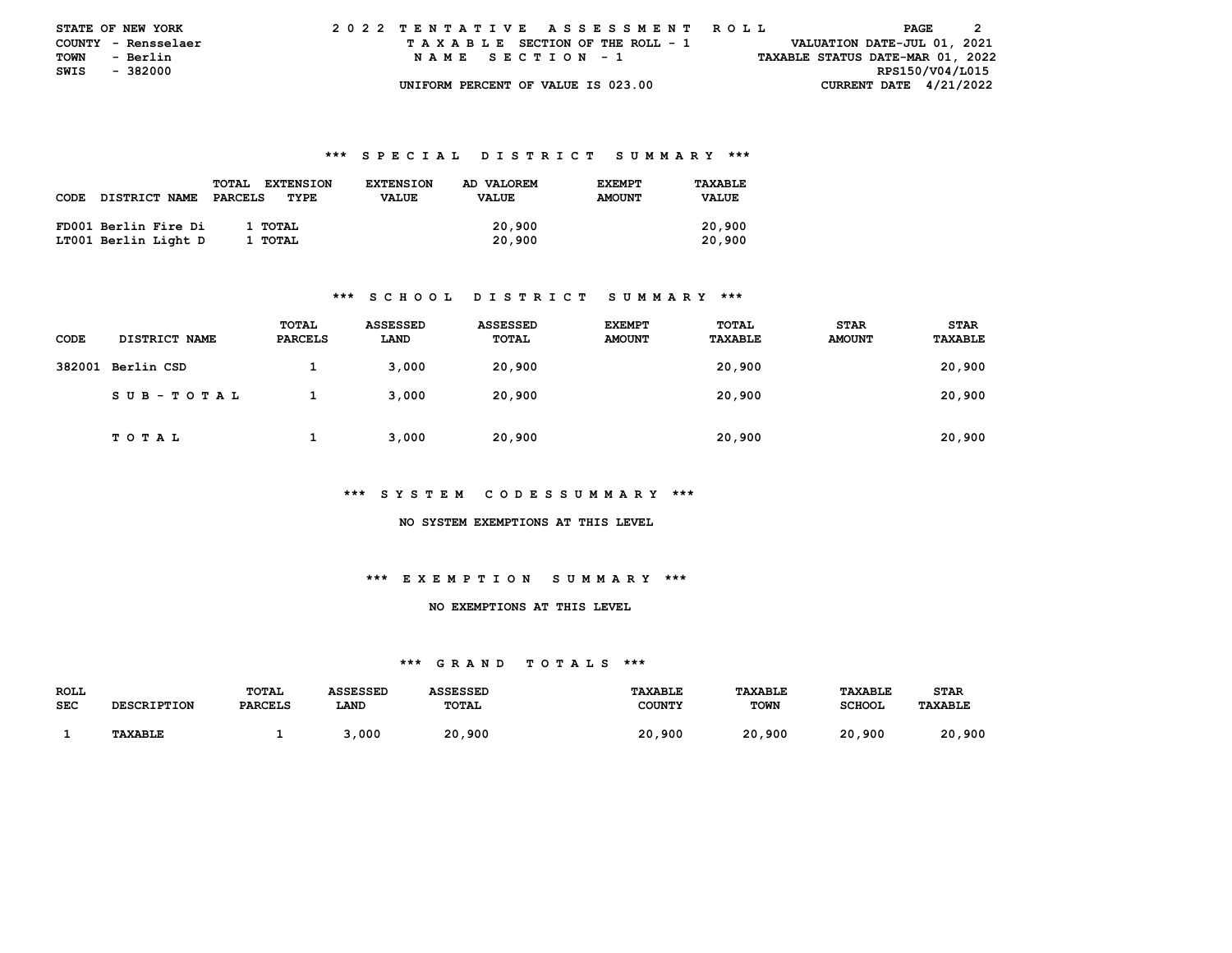| STATE OF NEW YORK                                                                     |                          |         | 2022 TENTATIVE ASSESSMENT ROLL       | 3<br>PAGE                                                                                       |
|---------------------------------------------------------------------------------------|--------------------------|---------|--------------------------------------|-------------------------------------------------------------------------------------------------|
| COUNTY - Rensselaer                                                                   |                          |         |                                      | T A X A B L E SECTION OF THE ROLL - 1 VALUATION DATE-JUL 01, 2021                               |
| TOWN<br>- Berlin                                                                      |                          |         |                                      | OWNERS NAME SEQUENCE TAXABLE STATUS DATE-MAR 01, 2022                                           |
| $-382000$<br>SWIS                                                                     |                          |         | UNIFORM PERCENT OF VALUE IS 023.00   |                                                                                                 |
|                                                                                       |                          |         |                                      |                                                                                                 |
| TAX MAP PARCEL NUMBER                                                                 |                          |         |                                      | PROPERTY LOCATION & CLASS ASSESSMENT EXEMPTION CODE---------------COUNTY-------TOWN------SCHOOL |
| CURRENT OWNERS NAME SCHOOL DISTRICT                                                   |                          | LAND    | TAX DESCRIPTION                      | <b>TAXABLE VALUE</b>                                                                            |
| CURRENT OWNERS ADDRESS PARCEL SIZE/GRID COORD TOTAL SPECIAL DISTRICTS                 |                          |         |                                      | ACCOUNT NO.                                                                                     |
|                                                                                       |                          |         |                                      |                                                                                                 |
|                                                                                       | 269 Green Hollow Rd      |         |                                      |                                                                                                 |
| $119.-1-11.2$ 240 Rural res                                                           |                          |         | COUNTY TAXABLE VALUE                 | 71,000                                                                                          |
| 269 Green Hollow Road LLC                                                             | Berlin CSD 382001        |         | TOWN TAXABLE VALUE 71,000<br>7,000   |                                                                                                 |
| Monson M Chris                 FRNT 547.00 DPTH           71,000 SCHOOL TAXABLE VALUE |                          |         |                                      | 71,000                                                                                          |
| 4572 E Camp Lowell Dr ACRES 23.84                                                     |                          |         | FD001 Berlin Fire District 71,000 TO |                                                                                                 |
| Tucson, AZ 85712 EAST-0799170 NRTH-1410551                                            |                          |         |                                      |                                                                                                 |
|                                                                                       | DEED BOOK 7828 PG-226    |         |                                      |                                                                                                 |
|                                                                                       | <b>FULL MARKET VALUE</b> | 308,696 |                                      |                                                                                                 |
|                                                                                       |                          |         |                                      |                                                                                                 |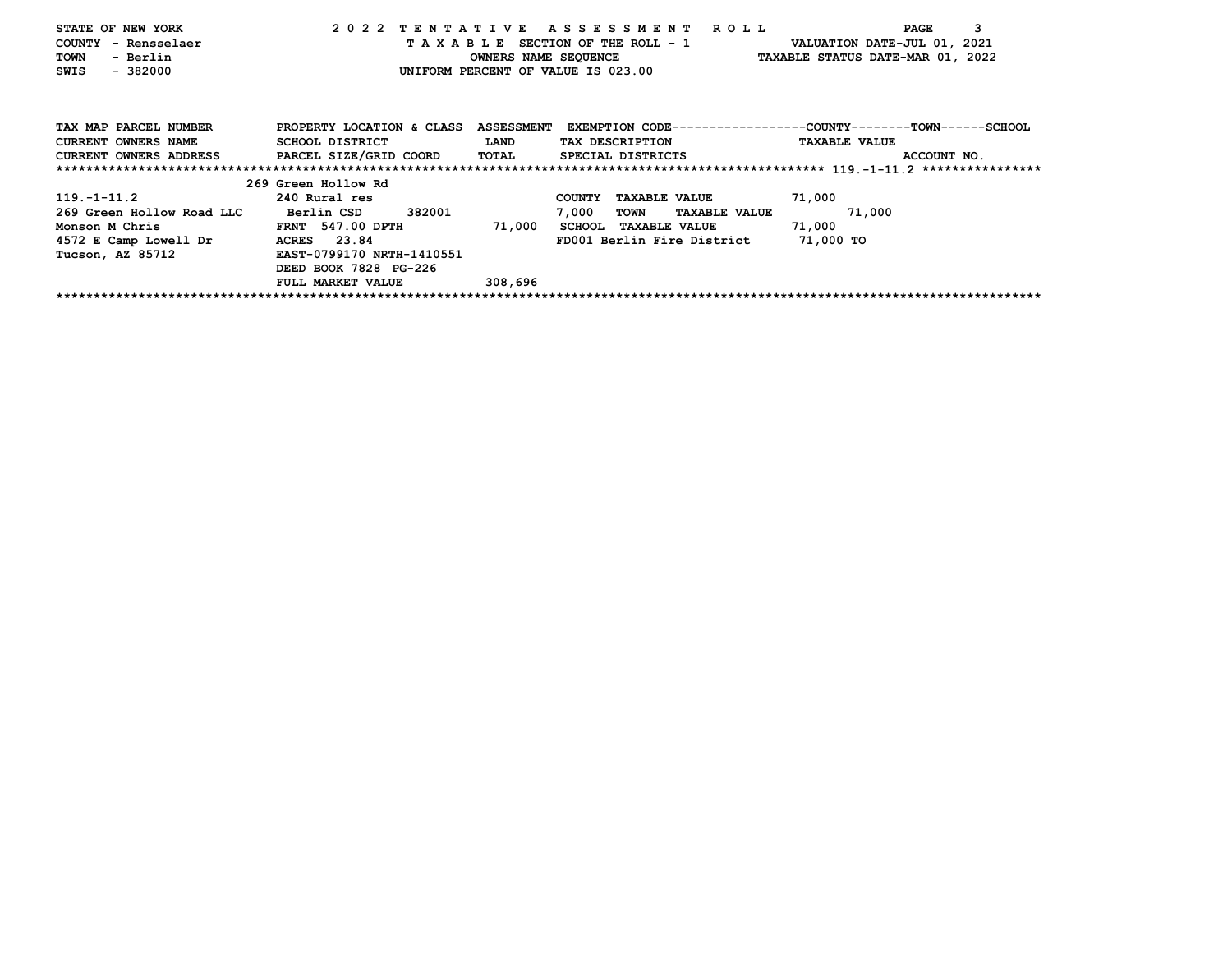| <b>STATE OF NEW YORK</b> |                     |  |  |  |  |                                    |  |  |  |  | 2022 TENTATIVE ASSESSMENT ROLL |  |  |  |                                  | PAGE |  | 4 |
|--------------------------|---------------------|--|--|--|--|------------------------------------|--|--|--|--|--------------------------------|--|--|--|----------------------------------|------|--|---|
|                          | COUNTY - Rensselaer |  |  |  |  | TAXABLE SECTION OF THE ROLL - 1    |  |  |  |  |                                |  |  |  | VALUATION DATE-JUL 01, 2021      |      |  |   |
| <b>TOWN</b>              | - Berlin            |  |  |  |  | NAME SECTION - 2                   |  |  |  |  |                                |  |  |  | TAXABLE STATUS DATE-MAR 01, 2022 |      |  |   |
| SWIS - 382000            |                     |  |  |  |  |                                    |  |  |  |  |                                |  |  |  | RPS150/V04/L015                  |      |  |   |
|                          |                     |  |  |  |  | UNIFORM PERCENT OF VALUE IS 023.00 |  |  |  |  |                                |  |  |  | CURRENT DATE $4/21/2022$         |      |  |   |

|      |                      | TOTAL<br><b>EXTENSION</b> | <b>EXTENSION</b> | AD VALOREM   | <b>F.XFMPT</b> | TAXABLE      |
|------|----------------------|---------------------------|------------------|--------------|----------------|--------------|
| CODE | DISTRICT NAME        | PARCELS<br>TYPE           | <b>VALUE</b>     | <b>VALUE</b> | <b>AMOUNT</b>  | <b>VALUE</b> |
|      | FD001 Berlin Fire Di | 1 TOTAL                   |                  | 71,000       |                | 71,000       |
|      |                      |                           |                  |              |                |              |

#### **\*\*\* S C H O O L D I S T R I C T S U M M A R Y \*\*\***

| CODE   | DISTRICT NAME   | TOTAL<br>PARCELS | ASSESSED<br>LAND | <b>ASSESSED</b><br>TOTAL | <b>EXEMPT</b><br><b>AMOUNT</b> | TOTAL<br>TAXABLE | <b>STAR</b><br><b>AMOUNT</b> | <b>STAR</b><br>TAXABLE |
|--------|-----------------|------------------|------------------|--------------------------|--------------------------------|------------------|------------------------------|------------------------|
| 382001 | Berlin CSD      |                  | 7,000            | 71,000                   |                                | 71,000           |                              | 71,000                 |
|        | $SUB - TO T AL$ |                  | 7,000            | 71,000                   |                                | 71,000           |                              | 71,000                 |
|        | TOTAL           |                  | 7,000            | 71,000                   |                                | 71,000           |                              | 71,000                 |

## **\*\*\* S Y S T E M C O D E S S U M M A R Y \*\*\***

 **NO SYSTEM EXEMPTIONS AT THIS LEVEL** 

# **\*\*\* E X E M P T I O N S U M M A R Y \*\*\***

## **NO EXEMPTIONS AT THIS LEVEL**

| <b>ROLL</b> |                    | <b>TOTAL</b>   | <b>ASSESSED</b> | <b>ASSESSED</b> | <b>TAXABLE</b> | <b>TAXABLE</b> | <b>TAXABLE</b> | <b>STAR</b>    |
|-------------|--------------------|----------------|-----------------|-----------------|----------------|----------------|----------------|----------------|
| <b>SEC</b>  | <b>DESCRIPTION</b> | <b>PARCELS</b> | LAND            | <b>TOTAL</b>    | <b>COUNTY</b>  | <b>TOWN</b>    | <b>SCHOOL</b>  | <b>TAXABLE</b> |
|             |                    |                |                 |                 |                |                |                |                |
|             | <b>TAXABLE</b>     |                | ,000            | 7.<br>/1,000    | 000,⊥.<br>- 71 | 71<br>,000     | .1.000<br>71   | .1,000<br>71   |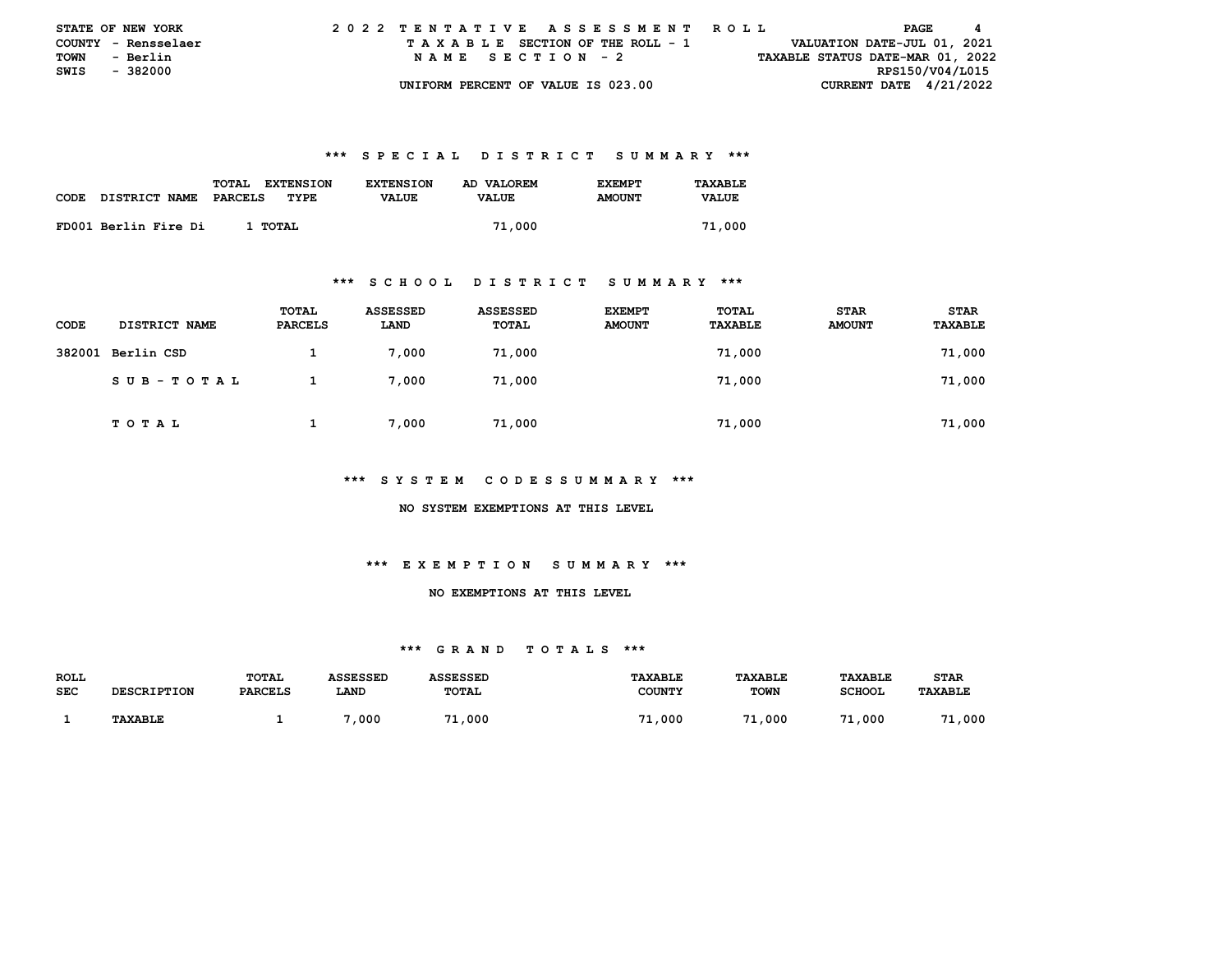| STATE OF NEW YORK                       | 2022 TENTATIVE                                                                     |            | A S S E S S M E N T R O L L                                       | 5<br>PAGE                                                                                        |
|-----------------------------------------|------------------------------------------------------------------------------------|------------|-------------------------------------------------------------------|--------------------------------------------------------------------------------------------------|
| COUNTY - Rensselaer                     |                                                                                    |            | T A X A B L E SECTION OF THE ROLL - 1 VALUATION DATE-JUL 01, 2021 |                                                                                                  |
| - Berlin<br>TOWN                        |                                                                                    |            |                                                                   | OWNERS NAME SEQUENCE TAXABLE STATUS DATE-MAR 01, 2022                                            |
| $-382000$<br>SWIS                       |                                                                                    |            | UNIFORM PERCENT OF VALUE IS 023.00                                |                                                                                                  |
|                                         |                                                                                    |            |                                                                   |                                                                                                  |
|                                         |                                                                                    |            |                                                                   |                                                                                                  |
|                                         |                                                                                    |            |                                                                   |                                                                                                  |
| TAX MAP PARCEL NUMBER                   |                                                                                    |            |                                                                   | PROPERTY LOCATION & CLASS ASSESSMENT EXEMPTION CODE----------------COUNTY-------TOWN------SCHOOL |
| <b>CURRENT OWNERS NAME</b>              | SCHOOL DISTRICT                                                                    | LAND       | TAX DESCRIPTION                                                   | <b>TAXABLE VALUE</b>                                                                             |
|                                         | CURRENT OWNERS ADDRESS PARCEL SIZE/GRID COORD TOTAL SPECIAL DISTRICTS              |            |                                                                   | ACCOUNT NO.                                                                                      |
|                                         |                                                                                    |            |                                                                   |                                                                                                  |
|                                         | 73 S Main St                                                                       |            |                                                                   | 205J109450                                                                                       |
| $130.1 - 8 - 22$                        | 414 Hotel                                                                          |            | COUNTY TAXABLE VALUE                                              | 46,450                                                                                           |
| 73 S Main St Berlin LLC                 | Berlin CSD 382001                                                                  |            | <b>TOWN</b><br>5,300<br><b>TAXABLE VALUE</b>                      | 46,450                                                                                           |
| 128 E Penn St<br><b>Example 2</b> Hotel |                                                                                    |            | 46,450 SCHOOL TAXABLE VALUE                                       | 46,450                                                                                           |
| Long Beach, NY 11561                    | FRNT 136.00 DPTH 284.36                                                            |            | FD001 Berlin Fire District 46,450 TO                              |                                                                                                  |
|                                         | ACRES 0.69                                                                         |            | LT001 Berlin Light Dist                                           | 46,450 TO                                                                                        |
|                                         | EAST-0794871 NRTH-1408037                                                          |            |                                                                   |                                                                                                  |
|                                         | DEED BOOK 8905 PG-170                                                              |            |                                                                   |                                                                                                  |
|                                         | FULL MARKET VALUE                                                                  | 201,957    |                                                                   |                                                                                                  |
|                                         |                                                                                    |            |                                                                   |                                                                                                  |
|                                         | 75 Hill Rd                                                                         |            |                                                                   | 205J121510                                                                                       |
| $151.5 - 1 - 2$                         | 260 Seasonal res - WTRFNT                                                          |            | COUNTY TAXABLE VALUE                                              | 29,000                                                                                           |
| 75 Hill Road Camp LLC Berlin CSD        | 382001                                                                             | 6,200 TOWN | <b>TAXABLE VALUE</b>                                              | 29,000                                                                                           |
|                                         | 187 Leonia Ave             FRNT 160.00 DPTH 138.00     29,000 SCHOOL TAXABLE VALUE |            |                                                                   | 29,000                                                                                           |
| Leonia, NJ 07605                        | ACRES 0.41                                                                         |            | FD001 Berlin Fire District                                        | 29,000 TO                                                                                        |
|                                         | EAST-0782646 NRTH-1393358                                                          |            |                                                                   |                                                                                                  |
|                                         | DEED BOOK 9610 PG-270                                                              |            |                                                                   |                                                                                                  |
|                                         | FULL MARKET VALUE                                                                  | 126,087    |                                                                   |                                                                                                  |
|                                         |                                                                                    |            |                                                                   |                                                                                                  |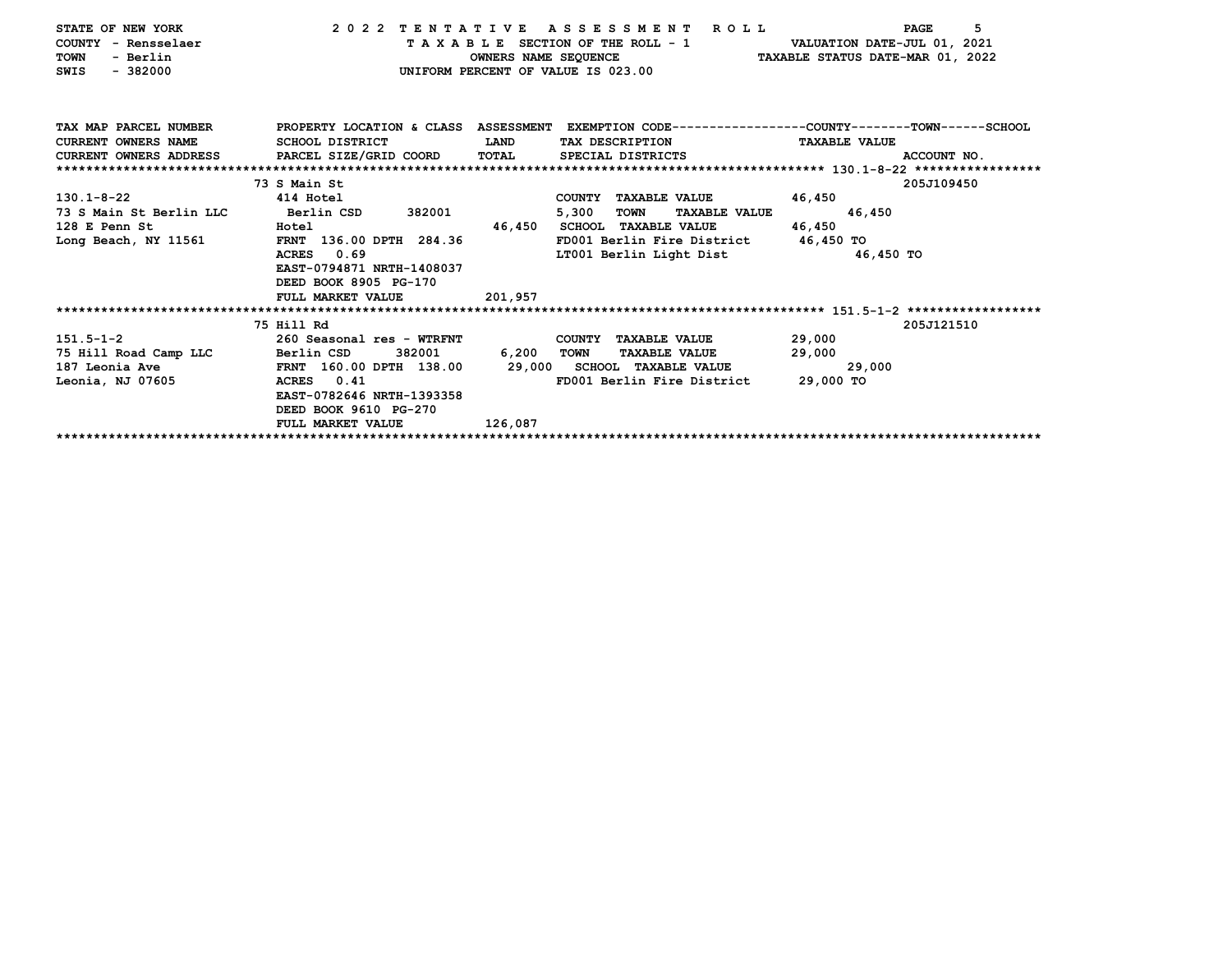|               | <b>STATE OF NEW YORK</b> |  |  |  |  |                                    |  |  |  |  | 2022 TENTATIVE ASSESSMENT ROLL |  |  |  |                                  | PAGE |  |  |
|---------------|--------------------------|--|--|--|--|------------------------------------|--|--|--|--|--------------------------------|--|--|--|----------------------------------|------|--|--|
|               | COUNTY - Rensselaer      |  |  |  |  | TAXABLE SECTION OF THE ROLL - 1    |  |  |  |  |                                |  |  |  | VALUATION DATE-JUL 01, 2021      |      |  |  |
| <b>TOWN</b>   | - Berlin                 |  |  |  |  | NAME SECTION - 7                   |  |  |  |  |                                |  |  |  | TAXABLE STATUS DATE-MAR 01, 2022 |      |  |  |
| SWIS - 382000 |                          |  |  |  |  |                                    |  |  |  |  |                                |  |  |  | RPS150/V04/L015                  |      |  |  |
|               |                          |  |  |  |  | UNIFORM PERCENT OF VALUE IS 023.00 |  |  |  |  |                                |  |  |  | CURRENT DATE $4/21/2022$         |      |  |  |

|             |                      | <b>TOTAL</b><br><b>EXTENSION</b> | <b>EXTENSION</b> | AD VALOREM   | <b>EXEMPT</b> | TAXABLE      |
|-------------|----------------------|----------------------------------|------------------|--------------|---------------|--------------|
| <b>CODE</b> | <b>DISTRICT NAME</b> | PARCELS<br>TYPE                  | <b>VALUE</b>     | <b>VALUE</b> | <b>AMOUNT</b> | <b>VALUE</b> |
|             |                      |                                  |                  |              |               |              |
|             | FD001 Berlin Fire Di | 2 TOTAL                          |                  | 75,450       |               | 75,450       |
|             | LT001 Berlin Light D | 1 TOTAL                          |                  | 46,450       |               | 46,450       |

### **\*\*\* S C H O O L D I S T R I C T S U M M A R Y \*\*\***

| <b>CODE</b> | DISTRICT NAME     | TOTAL<br><b>PARCELS</b> | <b>ASSESSED</b><br>LAND | <b>ASSESSED</b><br>TOTAL | <b>EXEMPT</b><br><b>AMOUNT</b> | TOTAL<br><b>TAXABLE</b> | <b>STAR</b><br><b>AMOUNT</b> | <b>STAR</b><br>TAXABLE |
|-------------|-------------------|-------------------------|-------------------------|--------------------------|--------------------------------|-------------------------|------------------------------|------------------------|
|             | 382001 Berlin CSD | 2                       | 11,500                  | 75,450                   |                                | 75,450                  |                              | 75,450                 |
|             | SUB-TOTAL         | $\overline{2}$          | 11,500                  | 75,450                   |                                | 75,450                  |                              | 75,450                 |
|             | T O T A L         | $\mathbf{2}$            | 11,500                  | 75,450                   |                                | 75,450                  |                              | 75,450                 |

#### **\*\*\* S Y S T E M C O D E S S U M M A R Y \*\*\***

#### **NO SYSTEM EXEMPTIONS AT THIS LEVEL**

## **\*\*\* E X E M P T I O N S U M M A R Y \*\*\***

### **NO EXEMPTIONS AT THIS LEVEL**

| <b>ROLL</b> |                    | <b>TOTAL</b>   | ASSESSED | ASSESSED     | <b>TAXABLE</b> | TAXABLE     | TAXABLE       | STAR           |
|-------------|--------------------|----------------|----------|--------------|----------------|-------------|---------------|----------------|
| <b>SEC</b>  | <b>DESCRIPTION</b> | <b>PARCELS</b> | LAND     | <b>TOTAL</b> | COUNTY         | <b>TOWN</b> | <b>SCHOOL</b> | <b>TAXABLE</b> |
|             |                    |                |          |              |                |             |               |                |
|             | <b>TAXABLE</b>     |                | 11,500   | ,450         | 75<br>450      | 75<br>450   | 75.<br>, 450  | 75<br>450      |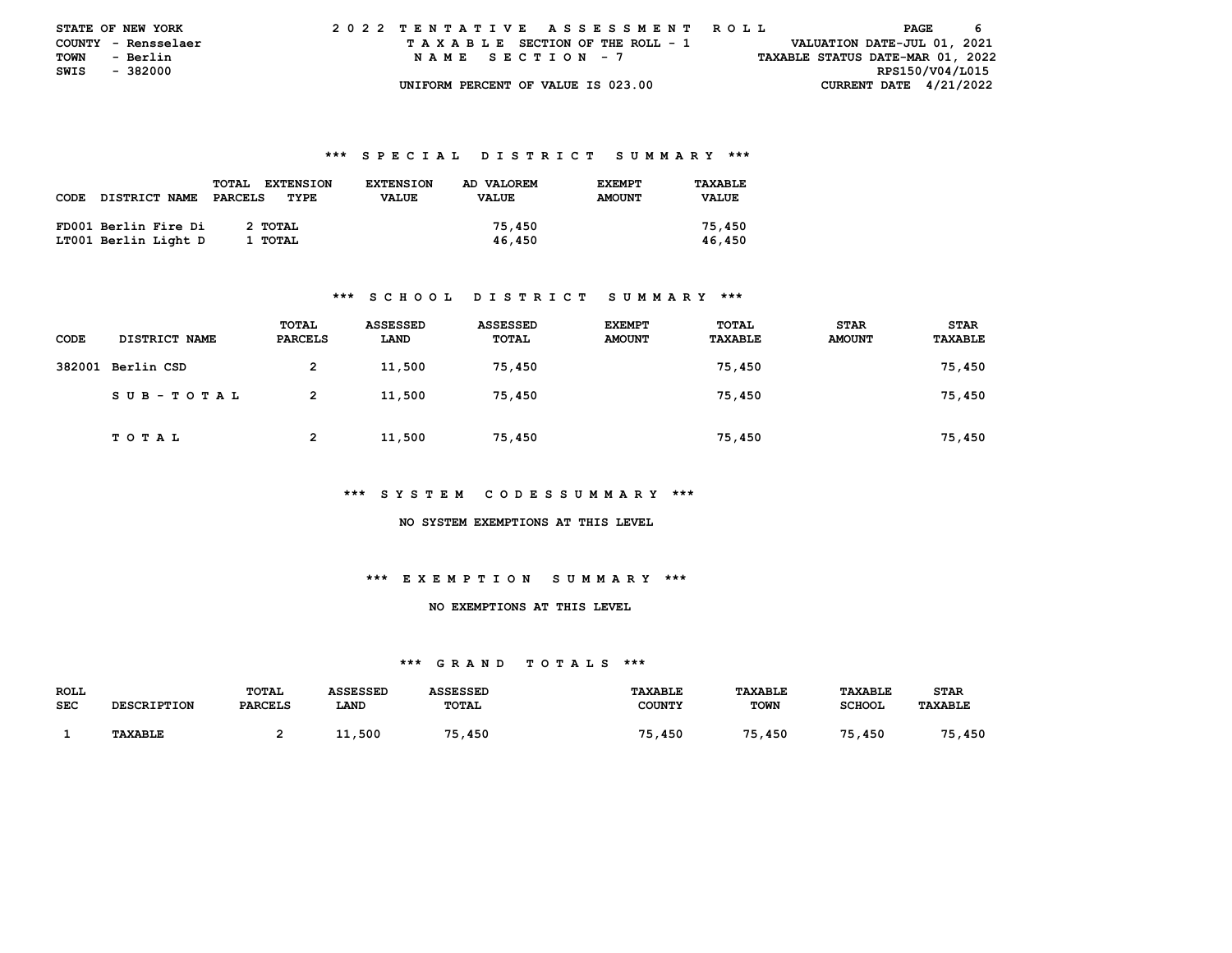| STATE OF NEW YORK                             |                           |              | 2022 TENTATIVE ASSESSMENT ROLL        | PAGE                                                                   |
|-----------------------------------------------|---------------------------|--------------|---------------------------------------|------------------------------------------------------------------------|
| COUNTY - Rensselaer                           |                           |              | TAXABLE SECTION OF THE ROLL - 1       | VALUATION DATE-JUL 01, 2021                                            |
| - Berlin<br>TOWN                              |                           |              | OWNERS NAME SEQUENCE                  | TAXABLE STATUS DATE-MAR 01, 2022                                       |
| $-382000$<br>SWIS                             |                           |              | UNIFORM PERCENT OF VALUE IS 023.00    |                                                                        |
|                                               |                           |              |                                       |                                                                        |
| TAX MAP PARCEL NUMBER                         | PROPERTY LOCATION & CLASS |              |                                       | ASSESSMENT EXEMPTION CODE----------------COUNTY-------TOWN------SCHOOL |
| <b>CURRENT OWNERS NAME</b>                    | SCHOOL DISTRICT           | <b>LAND</b>  | TAX DESCRIPTION                       | <b>TAXABLE VALUE</b>                                                   |
| CURRENT OWNERS ADDRESS PARCEL SIZE/GRID COORD |                           | <b>TOTAL</b> | SPECIAL DISTRICTS                     | ACCOUNT NO.                                                            |
|                                               |                           |              |                                       |                                                                        |
|                                               | Dyken Pond Rd             |              |                                       |                                                                        |
| $118. - 1 - 16.12$                            | 322 Rural vac>10          |              | <b>COUNTY</b><br><b>TAXABLE VALUE</b> | 23,500                                                                 |
| 88 DPR LLC                                    | 382001<br>Berlin CSD      | 23,500       | <b>TAXABLE VALUE</b><br><b>TOWN</b>   | 23,500                                                                 |
| 12 Van Winkle Dr                              | 2045-145                  | 23,500       | SCHOOL TAXABLE VALUE                  | 23,500                                                                 |
| Rensselaer, NY 12144                          | FRNT 60.24 DPTH           |              | FD001 Berlin Fire District            | 23,500 TO                                                              |
|                                               | 94.37<br>ACRES            |              |                                       |                                                                        |
|                                               | EAST-0784175 NRTH-1410960 |              |                                       |                                                                        |
|                                               | DEED BOOK 9080 PG-316     |              |                                       |                                                                        |
|                                               | FULL MARKET VALUE         | 102,174      |                                       |                                                                        |
|                                               |                           |              |                                       |                                                                        |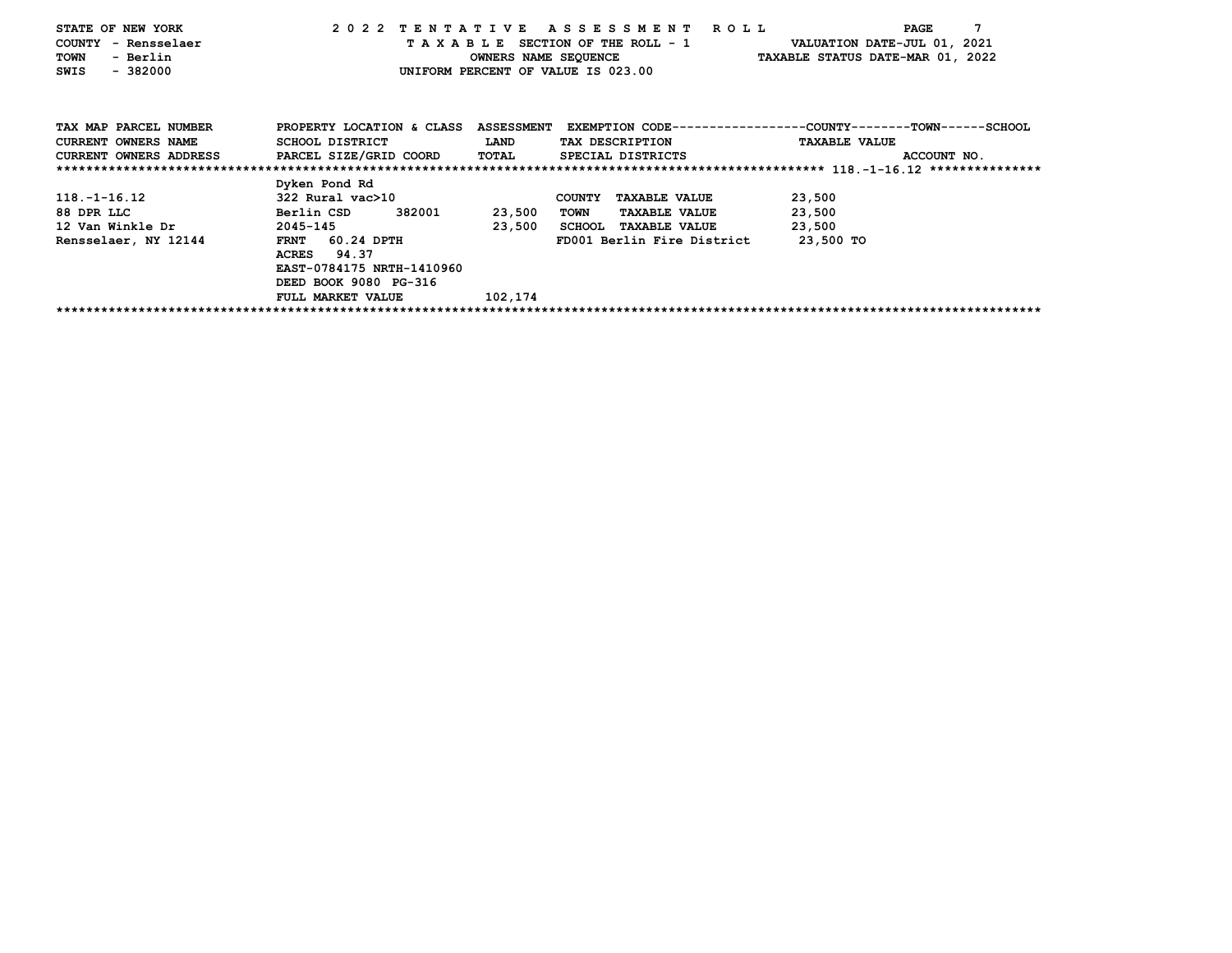| <b>STATE OF NEW YORK</b> |                     |  |  |  |  |  |                                    |  |  |  |  | 2022 TENTATIVE ASSESSMENT ROLL |  |  |  |                                  |                 | PAGE | - 8 |  |
|--------------------------|---------------------|--|--|--|--|--|------------------------------------|--|--|--|--|--------------------------------|--|--|--|----------------------------------|-----------------|------|-----|--|
|                          | COUNTY - Rensselaer |  |  |  |  |  | TAXABLE SECTION OF THE ROLL - 1    |  |  |  |  |                                |  |  |  | VALUATION DATE-JUL 01, 2021      |                 |      |     |  |
| <b>TOWN</b>              | - Berlin            |  |  |  |  |  | NAME SECTION - 8                   |  |  |  |  |                                |  |  |  | TAXABLE STATUS DATE-MAR 01, 2022 |                 |      |     |  |
| SWIS - 382000            |                     |  |  |  |  |  |                                    |  |  |  |  |                                |  |  |  |                                  | RPS150/V04/L015 |      |     |  |
|                          |                     |  |  |  |  |  | UNIFORM PERCENT OF VALUE IS 023.00 |  |  |  |  |                                |  |  |  | CURRENT DATE $4/21/2022$         |                 |      |     |  |

|      |                      | <b>TOTAL</b><br><b>EXTENSION</b> | <b>EXTENSION</b> | AD VALOREM   | <b>F.XFMPT</b> | TAXABLE      |
|------|----------------------|----------------------------------|------------------|--------------|----------------|--------------|
| CODE | DISTRICT NAME        | PARCELS<br>TYPE                  | <b>VALUE</b>     | <b>VALUE</b> | <b>AMOUNT</b>  | <b>VALUE</b> |
|      |                      |                                  |                  |              |                |              |
|      | FD001 Berlin Fire Di | 1 TOTAL                          |                  | 23,500       |                | 23,500       |

#### **\*\*\* S C H O O L D I S T R I C T S U M M A R Y \*\*\***

| CODE   | DISTRICT NAME | TOTAL<br>PARCELS | ASSESSED<br>LAND | ASSESSED<br>TOTAL | <b>EXEMPT</b><br><b>AMOUNT</b> | TOTAL<br>TAXABLE | <b>STAR</b><br><b>AMOUNT</b> | <b>STAR</b><br>TAXABLE |
|--------|---------------|------------------|------------------|-------------------|--------------------------------|------------------|------------------------------|------------------------|
| 382001 | Berlin CSD    |                  | 23,500           | 23,500            |                                | 23,500           |                              | 23,500                 |
|        | SUB-TOTAL     |                  | 23,500           | 23,500            |                                | 23,500           |                              | 23,500                 |
|        | TOTAL         |                  | 23,500           | 23,500            |                                | 23,500           |                              | 23,500                 |

## **\*\*\* S Y S T E M C O D E S S U M M A R Y \*\*\***

 **NO SYSTEM EXEMPTIONS AT THIS LEVEL** 

# **\*\*\* E X E M P T I O N S U M M A R Y \*\*\***

## **NO EXEMPTIONS AT THIS LEVEL**

| ROLL       |                    | <b>TOTAL</b>   | ASSESSED | ASSESSED     | TAXABLE       | TAXABLE     | TAXABLE       | <b>STAR</b>    |
|------------|--------------------|----------------|----------|--------------|---------------|-------------|---------------|----------------|
| <b>SEC</b> | <b>DESCRIPTION</b> | <b>PARCELS</b> | LAND     | TOTAL        | <b>COUNTY</b> | <b>TOWN</b> | <b>SCHOOL</b> | <b>TAXABLE</b> |
|            |                    |                |          |              |               |             |               |                |
|            | <b>TAXABLE</b>     |                | 23,500   | 23,500<br>າາ | 23,500        | ,500<br>23. | 23,500        | າາ<br>23,500   |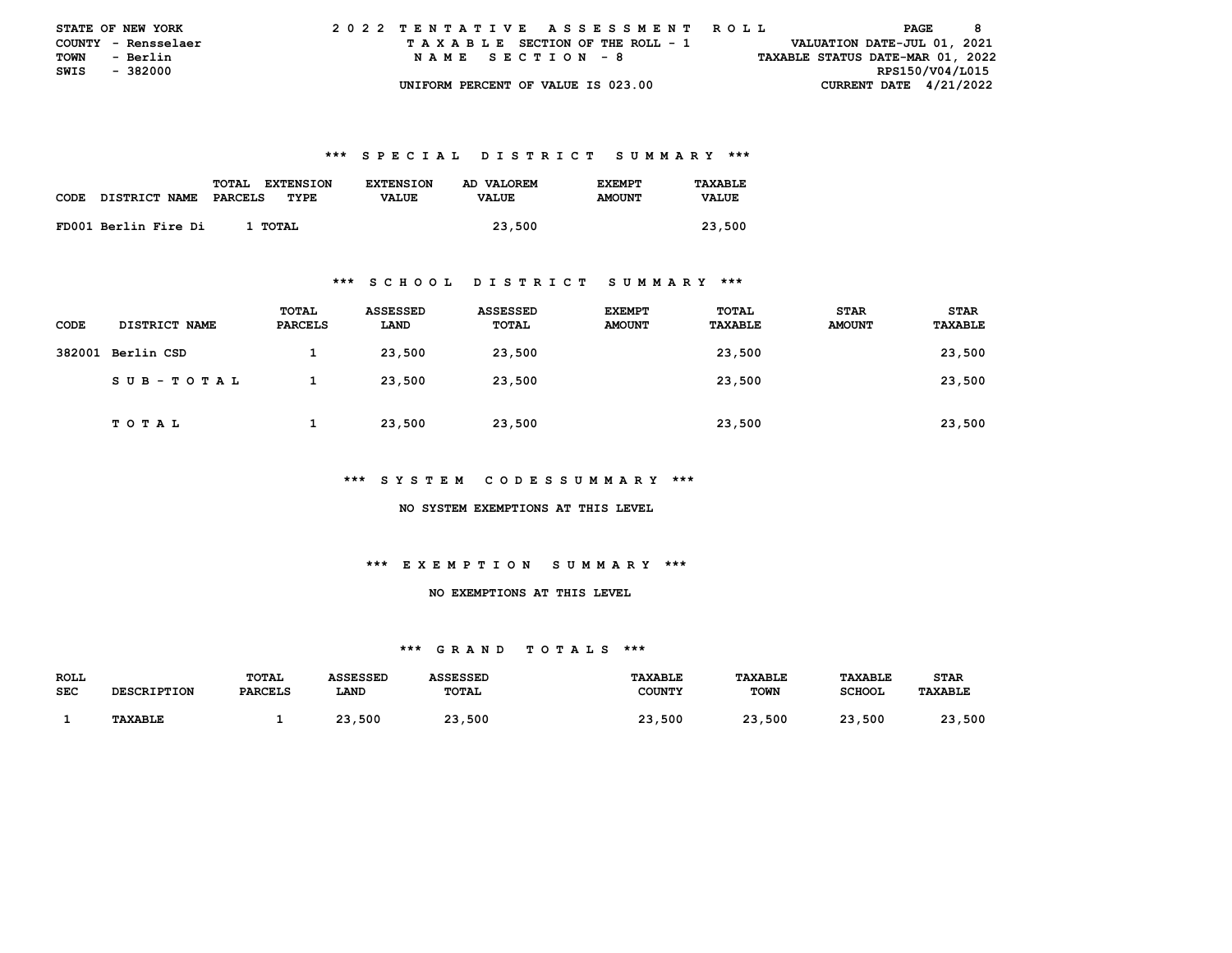| STATE OF NEW YORK                    |                                                                                                |                      | 2022 TENTATIVE ASSESSMENT ROLL                                     |                                  | PAGE                    | 9      |
|--------------------------------------|------------------------------------------------------------------------------------------------|----------------------|--------------------------------------------------------------------|----------------------------------|-------------------------|--------|
| COUNTY - Rensselaer                  |                                                                                                |                      | TAXABLE SECTION OF THE ROLL - 1                                    | VALUATION DATE-JUL 01, 2021      |                         |        |
| <b>TOWN</b><br>- Berlin              |                                                                                                | OWNERS NAME SEQUENCE |                                                                    | TAXABLE STATUS DATE-MAR 01, 2022 |                         |        |
| SWIS<br>$-382000$                    |                                                                                                |                      | UNIFORM PERCENT OF VALUE IS 023.00                                 |                                  |                         |        |
|                                      |                                                                                                |                      |                                                                    |                                  |                         |        |
|                                      |                                                                                                |                      |                                                                    |                                  |                         |        |
|                                      |                                                                                                |                      |                                                                    |                                  |                         |        |
| TAX MAP PARCEL NUMBER                | PROPERTY LOCATION & CLASS ASSESSMENT EXEMPTION CODE---------------COUNTY-------TOWN-----SCHOOL |                      |                                                                    |                                  |                         |        |
| CURRENT OWNERS NAME                  | <b>SCHOOL DISTRICT</b>                                                                         | <b>LAND</b>          | TAX DESCRIPTION                                                    | <b>TAXABLE VALUE</b>             |                         |        |
| CURRENT OWNERS ADDRESS               | PARCEL SIZE/GRID COORD                                                                         | <b>TOTAL</b>         | SPECIAL DISTRICTS                                                  |                                  | ACCOUNT NO.             |        |
|                                      | 1035 Bower Rd                                                                                  |                      |                                                                    |                                  |                         |        |
| $161. - 1 - 34.5$                    | 210 1 Family Res                                                                               |                      | <b>BAS STAR 41854</b>                                              | $\mathbf 0$                      | 0                       | 8,340  |
| Abbott Robert M                      |                                                                                                | 3,000                | COUNTY TAXABLE VALUE                                               | 71,900                           |                         |        |
|                                      | Averill Park Ce 384001                                                                         |                      |                                                                    |                                  |                         |        |
| Abbott Frances E                     | 1987 F.j. Metzger Survey                                                                       | 71,900               | <b>TOWN</b><br><b>TAXABLE VALUE</b><br><b>SCHOOL TAXABLE VALUE</b> | 71,900                           |                         |        |
| 1035 Bower Rd                        | FRNT 220.00 DPTH<br>ACRES 1.52                                                                 |                      | FD001 Berlin Fire District                                         | 63,560<br>71,900 TO              |                         |        |
| Sand Lake, NY 12153                  | EAST-0772215 NRTH-1381953                                                                      |                      |                                                                    |                                  |                         |        |
|                                      | DEED BOOK 1889 PG-307                                                                          |                      |                                                                    |                                  |                         |        |
|                                      | FULL MARKET VALUE                                                                              | 312,609              |                                                                    |                                  |                         |        |
|                                      |                                                                                                |                      |                                                                    |                                  |                         |        |
|                                      | 1325 Taborton Rd                                                                               |                      |                                                                    |                                  | 205J130430              |        |
| $150. - 1 - 33.1$                    | 240 Rural res                                                                                  |                      | <b>BAS STAR 41854</b>                                              | $\mathbf 0$                      | $\Omega$                | 8,340  |
| Adair Toby J                         | Averill Park Ce 384001                                                                         | 5,100                | COUNTY TAXABLE VALUE                                               | 23,180                           |                         |        |
| 1325 Taborton Rd                     | <b>FRNT 1050.00 DPTH</b>                                                                       | 23,180               | TOWN<br><b>TAXABLE VALUE</b>                                       | 23,180                           |                         |        |
| Taborton, NY 12153                   | ACRES 10.37 BANK WELLS                                                                         |                      | <b>SCHOOL TAXABLE VALUE</b>                                        | 14,840                           |                         |        |
|                                      | EAST-0776959 NRTH-1388220                                                                      |                      | FD001 Berlin Fire District                                         | 23,180 TO                        |                         |        |
|                                      | DEED BOOK 5506 PG-174                                                                          |                      |                                                                    |                                  |                         |        |
|                                      | FULL MARKET VALUE                                                                              | 100,783              |                                                                    |                                  |                         |        |
|                                      |                                                                                                |                      |                                                                    |                                  |                         |        |
|                                      | 22 S Main St                                                                                   |                      |                                                                    |                                  | 205J172180              |        |
| $130.1 - 8 - 43$                     | 210 1 Family Res                                                                               |                      | <b>ENH STAR 41834</b>                                              | $\mathbf{0}$                     | 0                       | 20,820 |
|                                      |                                                                                                |                      |                                                                    |                                  |                         |        |
|                                      |                                                                                                |                      |                                                                    |                                  |                         |        |
| Adams Family Irvc Trst               | 382001<br>Berlin CSD                                                                           | 1,000                | COUNTY TAXABLE VALUE                                               | 23,200                           |                         |        |
| Adams Holly J                        | FRNT 42.00 DPTH 140.00                                                                         | 23,200               | <b>TOWN</b><br><b>TAXABLE VALUE</b>                                | 23,200                           |                         |        |
| PO Box 129                           | ACRES 0.13                                                                                     |                      | SCHOOL TAXABLE VALUE                                               | 2,380                            |                         |        |
| Berlin, NY 12022                     | EAST-0795771 NRTH-1407203                                                                      |                      | FD001 Berlin Fire District                                         | 23,200 TO                        |                         |        |
|                                      | DEED BOOK 9561 PG-321                                                                          |                      | LT001 Berlin Light Dist                                            |                                  | 23,200 TO               |        |
|                                      | FULL MARKET VALUE                                                                              | 100,870              |                                                                    |                                  |                         |        |
|                                      |                                                                                                |                      |                                                                    |                                  |                         |        |
| $163. -4 - 1.112$                    | 17053 NY 22                                                                                    |                      |                                                                    | $\mathbf 0$                      | 205J141760C<br>$\Omega$ |        |
|                                      | 210 1 Family Res<br>Berlin CSD<br>382001                                                       |                      | <b>BAS STAR 41854</b>                                              |                                  |                         | 8,340  |
| Adams J Nicholas                     |                                                                                                | 8,535                | COUNTY TAXABLE VALUE<br><b>TOWN</b><br><b>TAXABLE VALUE</b>        | 48,935                           |                         |        |
| Kraft Kayten                         | <b>FRNT 847.03 DPTH</b><br>ACRES 16.59                                                         | 48,935               | <b>SCHOOL TAXABLE VALUE</b>                                        | 48,935                           |                         |        |
| 17053 NY 22<br>Petersburgh, NY 12138 | EAST-0795060 NRTH-1381225                                                                      |                      |                                                                    | 40,595<br>48,935 TO              |                         |        |
|                                      | DEED BOOK 3309 PG-242                                                                          |                      | FD001 Berlin Fire District                                         |                                  |                         |        |
|                                      | FULL MARKET VALUE                                                                              |                      |                                                                    |                                  |                         |        |
| ***************************          |                                                                                                | 212,761              |                                                                    |                                  |                         |        |
|                                      | NY 22                                                                                          |                      |                                                                    |                                  |                         |        |
| $141. - 4 - 8.2$                     | 312 Vac w/imprv                                                                                |                      | COUNTY TAXABLE VALUE                                               | 7,000                            |                         |        |
| Alderman Christopher                 | 382001<br>Berlin CSD                                                                           | 1,000                | TOWN<br><b>TAXABLE VALUE</b>                                       | 7,000                            |                         |        |
| Hicks Heather                        | FRNT 165.00 DPTH 210.00                                                                        |                      | 7,000 SCHOOL TAXABLE VALUE                                         | 7,000                            |                         |        |
| PO Box 363                           | ACRES 0.52 BANK<br><b>CORE</b>                                                                 |                      | FD001 Berlin Fire District                                         | 7,000 TO                         |                         |        |
| Petersburgh, NY 12138                | EAST-0796279 NRTH-1396768                                                                      |                      |                                                                    |                                  |                         |        |
|                                      | DEED BOOK 3505 PG-89                                                                           |                      |                                                                    |                                  |                         |        |
|                                      | <b>FULL MARKET VALUE</b>                                                                       | 30,435               |                                                                    |                                  |                         |        |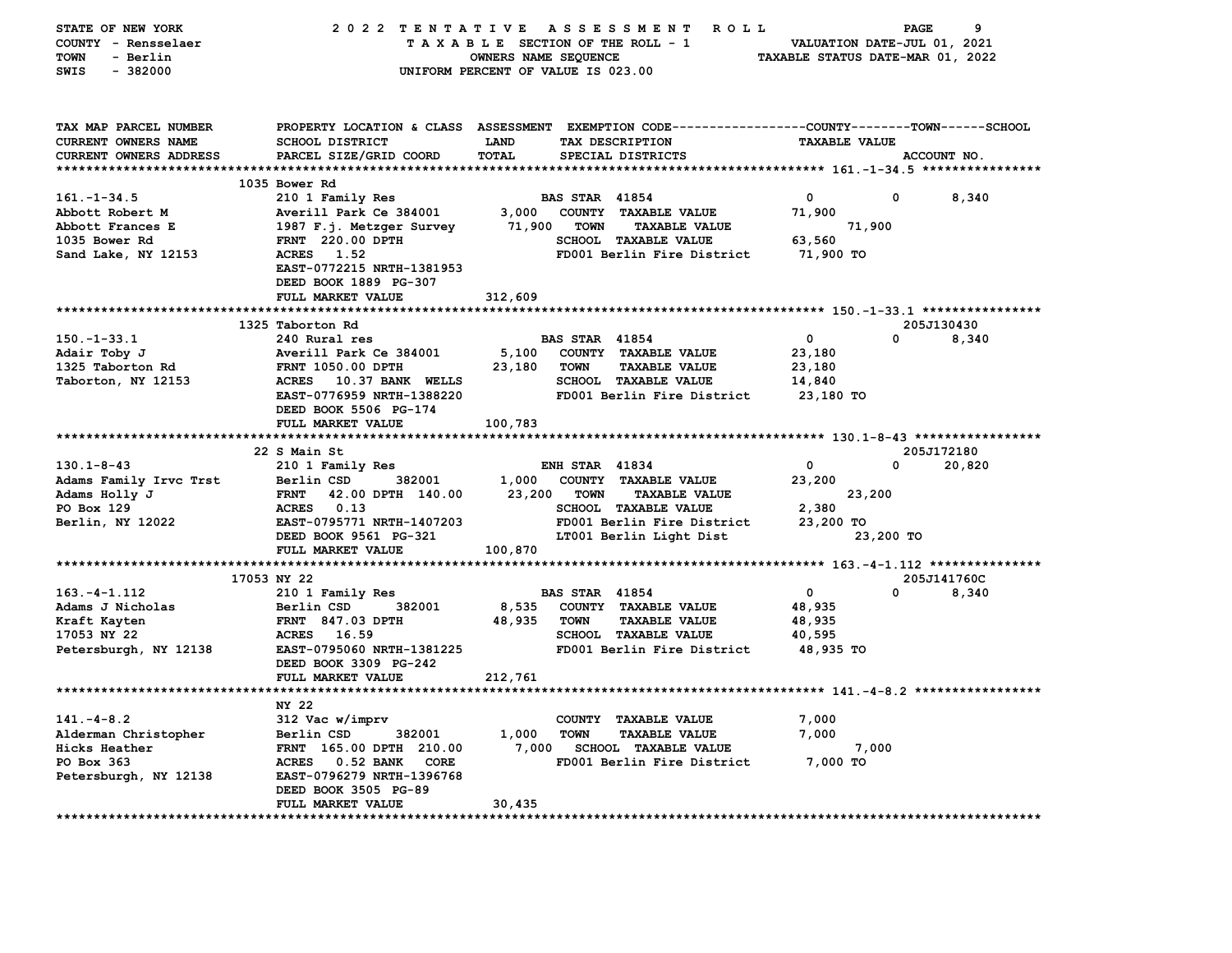| STATE OF NEW YORK             | 2022 TENTATIVE                                     | A S S E S S M E N T<br><b>ROLL</b>                                                             | 10<br>PAGE                       |
|-------------------------------|----------------------------------------------------|------------------------------------------------------------------------------------------------|----------------------------------|
| COUNTY - Rensselaer           |                                                    | TAXABLE SECTION OF THE ROLL - 1                                                                | VALUATION DATE-JUL 01, 2021      |
| TOWN<br>- Berlin              |                                                    | OWNERS NAME SEQUENCE                                                                           | TAXABLE STATUS DATE-MAR 01, 2022 |
| SWIS<br>$-382000$             |                                                    | UNIFORM PERCENT OF VALUE IS 023.00                                                             |                                  |
|                               |                                                    |                                                                                                |                                  |
| TAX MAP PARCEL NUMBER         |                                                    | PROPERTY LOCATION & CLASS ASSESSMENT EXEMPTION CODE--------------COUNTY-------TOWN------SCHOOL |                                  |
| <b>CURRENT OWNERS NAME</b>    | <b>SCHOOL DISTRICT</b>                             | <b>LAND</b><br>TAX DESCRIPTION                                                                 | <b>TAXABLE VALUE</b>             |
| <b>CURRENT OWNERS ADDRESS</b> | PARCEL SIZE/GRID COORD                             | TOTAL<br>SPECIAL DISTRICTS                                                                     | ACCOUNT NO.                      |
|                               |                                                    |                                                                                                |                                  |
|                               | 17776 NY 22                                        |                                                                                                | 205J100560                       |
| 141. – 4–9                    | 210 1 Family Res                                   | <b>BAS STAR 41854</b>                                                                          | $\mathbf 0$<br>0<br>8,340        |
| Alderman Christopher          | Berlin CSD<br>382001                               | 800 COUNTY TAXABLE VALUE                                                                       | 19,000                           |
| Hicks Heather                 | <b>FRNT</b><br>59.40 DPTH 173.05                   | 19,000<br><b>TOWN</b><br><b>TAXABLE VALUE</b>                                                  | 19,000                           |
| PO Box 363                    | ACRES 0.29 BANK<br>CORE                            | SCHOOL TAXABLE VALUE                                                                           | 10,660                           |
| Petersburgh, NY 12138         | EAST-0796329 NRTH-1396673                          | FD001 Berlin Fire District                                                                     | 19,000 TO                        |
|                               | DEED BOOK 3505 PG-89                               |                                                                                                |                                  |
|                               | FULL MARKET VALUE                                  | 82,609                                                                                         |                                  |
|                               | 1952 Plank Rd                                      |                                                                                                | 205J118540                       |
| $129. - 1 - 16.1$             |                                                    | <b>BAS STAR 41854</b>                                                                          | 0<br>0<br>8,340                  |
| Alderman Eric P               | 270 Mfg housing<br>Berlin CSD<br>382001            | 7,300<br>COUNTY TAXABLE VALUE                                                                  | 35,050                           |
| Alderman Jeaneatte F          | $2009 - 48$                                        | 35,050<br><b>TOWN</b><br><b>TAXABLE VALUE</b>                                                  | 35,050                           |
| PO Box 406                    | FRNT 115.11 DPTH                                   | <b>SCHOOL TAXABLE VALUE</b>                                                                    | 26,710                           |
| Berlin, NY 12022-0406         | <b>ACRES</b><br>28.62                              | FD001 Berlin Fire District                                                                     | 35,050 TO                        |
|                               | EAST-0782165 NRTH-1407470                          |                                                                                                |                                  |
|                               | DEED BOOK R1178 PG-F271                            |                                                                                                |                                  |
|                               | FULL MARKET VALUE                                  | 152,391                                                                                        |                                  |
|                               |                                                    |                                                                                                |                                  |
|                               | 1966 Plank Rd                                      |                                                                                                |                                  |
| $129. - 1 - 16.2$             | 270 Mfg housing                                    | COUNTY TAXABLE VALUE                                                                           | 12,100                           |
| Alderman Eric P               | Berlin CSD<br>382001                               | 3,500<br>TOWN<br><b>TAXABLE VALUE</b>                                                          | 12,100                           |
| Alderman Jeaneatte F          | $2009 - 48$                                        | 12,100<br><b>SCHOOL TAXABLE VALUE</b>                                                          | 12,100                           |
| PO Box 406                    | <b>FRNT</b> 284.06 DPTH                            | FD001 Berlin Fire District                                                                     | 12,100 TO                        |
| Berlin, NY 12022-0406         | ACRES 2.00                                         |                                                                                                |                                  |
|                               | EAST-0781810 NRTH-1407960                          |                                                                                                |                                  |
|                               | DEED BOOK R1178 PG-F271                            |                                                                                                |                                  |
|                               | FULL MARKET VALUE                                  | 52,609                                                                                         |                                  |
|                               |                                                    |                                                                                                |                                  |
|                               | 26 Southeast Hollow Rd                             |                                                                                                | 205J193690                       |
| $130.1 - 6 - 28$              | 210 1 Family Res                                   | <b>VET WAR T 41123</b>                                                                         | 1,380<br>0<br>0                  |
| Alderman Lewis J              | Berlin CSD<br>382001                               | 1,000 ENH STAR 41834                                                                           | 20,820<br>0<br>0<br>$\mathbf 0$  |
| <b>Box 38</b>                 | FRNT 146.60 DPTH 116.00<br>ACRES 0.38              | 30,500 VET WAR C<br>41122                                                                      | 4,575<br>0                       |
| Berlin, NY 12022-0038         |                                                    | COUNTY TAXABLE VALUE                                                                           | 25,925                           |
|                               | EAST-0796851 NRTH-1406209<br>DEED BOOK 1289 PG-874 | <b>TOWN</b><br><b>TAXABLE VALUE</b><br><b>SCHOOL TAXABLE VALUE</b>                             | 29,120                           |
|                               | FULL MARKET VALUE                                  | 132,609 FD001 Berlin Fire District                                                             | 9,680<br>30,500 TO               |
|                               |                                                    | LT001 Berlin Light Dist                                                                        | 30,500 TO                        |
|                               |                                                    |                                                                                                |                                  |
|                               | 38 Mill St                                         |                                                                                                |                                  |
| $130.1 - 6 - 26.311$          | 210 1 Family Res                                   | <b>ENH STAR 41834</b>                                                                          | 0<br>0<br>20,820                 |
| Alderman Wesley               | 382001<br>Berlin CSD                               | 1,000<br><b>COUNTY</b><br><b>TAXABLE VALUE</b>                                                 | 25,700                           |
| Alderman Joyce                | FRNT 135.20 DPTH 147.00                            | 25,700<br><b>TOWN</b><br><b>TAXABLE VALUE</b>                                                  | 25,700                           |
| 38 Mill St                    | 0.38<br><b>ACRES</b>                               | <b>SCHOOL TAXABLE VALUE</b>                                                                    | 4,880                            |
| Berlin, NY 12022              | EAST-0796376 NRTH-1406805                          | FD001 Berlin Fire District                                                                     | 25,700 то                        |
|                               | DEED BOOK 5719 PG-246                              | LT001 Berlin Light Dist                                                                        | 25,700 TO                        |
|                               | FULL MARKET VALUE                                  | 111,739                                                                                        |                                  |
|                               |                                                    |                                                                                                |                                  |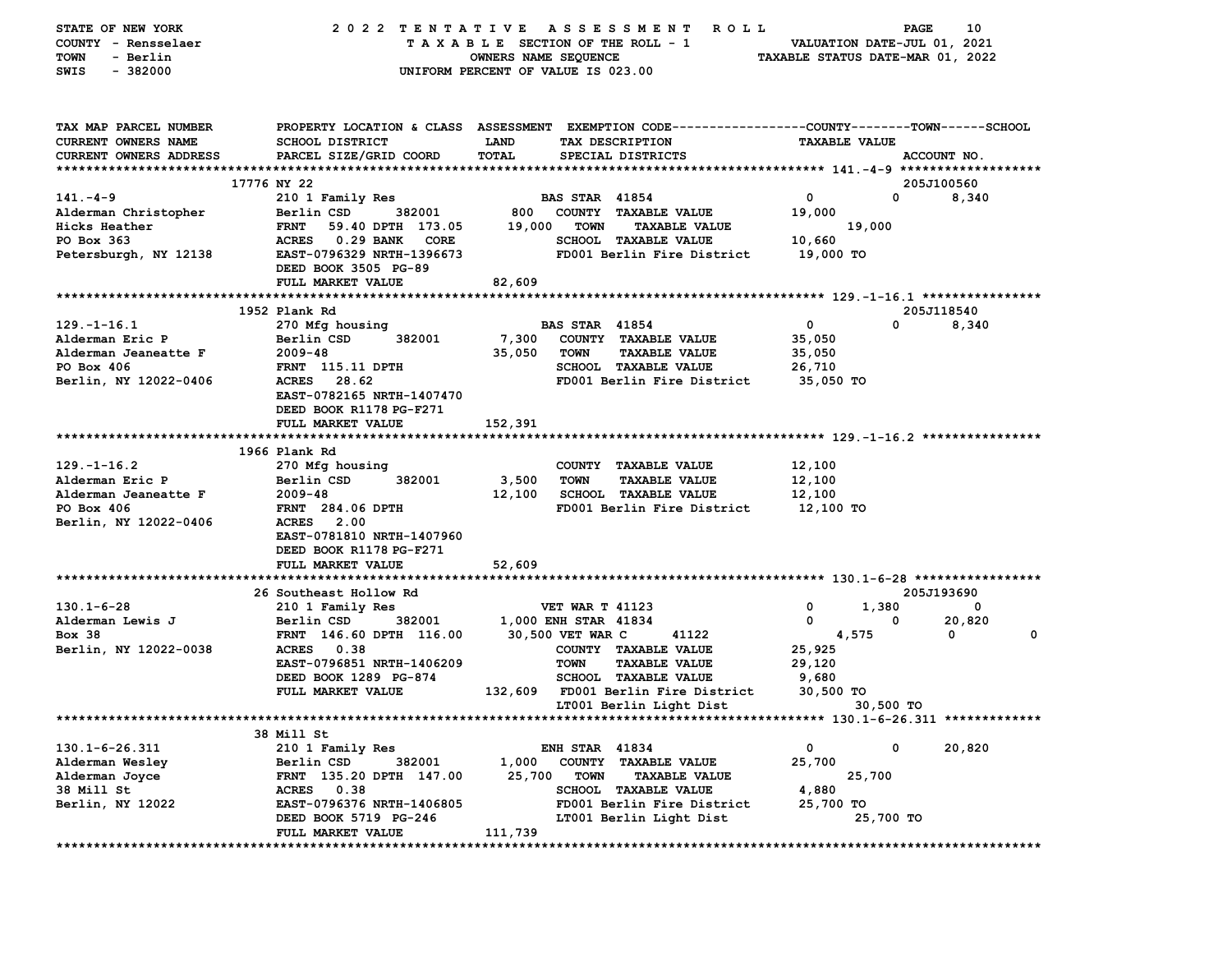| STATE OF NEW YORK          | 2022 TENTATIVE                           |                      | A S S E S S M E N T<br>R O L L                                                                  |                                  | 11<br><b>PAGE</b> |
|----------------------------|------------------------------------------|----------------------|-------------------------------------------------------------------------------------------------|----------------------------------|-------------------|
| COUNTY - Rensselaer        |                                          |                      | TAXABLE SECTION OF THE ROLL - 1                                                                 | VALUATION DATE-JUL 01, 2021      |                   |
| <b>TOWN</b><br>- Berlin    |                                          | OWNERS NAME SEQUENCE |                                                                                                 | TAXABLE STATUS DATE-MAR 01, 2022 |                   |
| $-382000$<br>SWIS          |                                          |                      | UNIFORM PERCENT OF VALUE IS 023.00                                                              |                                  |                   |
|                            |                                          |                      |                                                                                                 |                                  |                   |
|                            |                                          |                      |                                                                                                 |                                  |                   |
| TAX MAP PARCEL NUMBER      |                                          |                      | PROPERTY LOCATION & CLASS ASSESSMENT EXEMPTION CODE---------------COUNTY-------TOWN------SCHOOL |                                  |                   |
| <b>CURRENT OWNERS NAME</b> | <b>SCHOOL DISTRICT</b>                   | LAND                 |                                                                                                 | <b>TAXABLE VALUE</b>             |                   |
|                            |                                          | TOTAL                | TAX DESCRIPTION                                                                                 |                                  | ACCOUNT NO.       |
| CURRENT OWNERS ADDRESS     | PARCEL SIZE/GRID COORD                   |                      | SPECIAL DISTRICTS                                                                               |                                  |                   |
|                            |                                          |                      |                                                                                                 |                                  |                   |
|                            | 17 Maple Ave                             |                      |                                                                                                 |                                  | 205J159130        |
| $130.1 - 8 - 13$           | 270 Mfg housing                          |                      | COUNTY TAXABLE VALUE                                                                            | 20,200                           |                   |
| Alderman William P         | Berlin CSD<br>382001                     | 1,000                | <b>TOWN</b><br><b>TAXABLE VALUE</b>                                                             | 20,200                           |                   |
| Alderman Caren L           | Mobile Home                              | 20,200               | SCHOOL TAXABLE VALUE                                                                            | 20,200                           |                   |
| 17 Maple Ave               | FRNT 118.00 DPTH 255.90                  |                      | FD001 Berlin Fire District                                                                      | 20,200 TO                        |                   |
| Berlin, NY 12022           | <b>ACRES</b><br>0.53                     |                      | LT001 Berlin Light Dist                                                                         | 20,200 TO                        |                   |
|                            | EAST-0794489 NRTH-1408385                |                      |                                                                                                 |                                  |                   |
|                            | DEED BOOK 208 PG-1623                    |                      |                                                                                                 |                                  |                   |
|                            | FULL MARKET VALUE                        | 87,826               |                                                                                                 |                                  |                   |
|                            |                                          |                      |                                                                                                 |                                  |                   |
|                            | Bly Hollow Rd                            |                      |                                                                                                 |                                  | 205J144195        |
| $151 - 2 - 11$             | 314 Rural vac<10                         |                      | COUNTY TAXABLE VALUE                                                                            | 1,600                            |                   |
| Alkalay Loretta            | Berlin CSD<br>382001                     | 1,600                | <b>TOWN</b><br><b>TAXABLE VALUE</b>                                                             | 1,600                            |                   |
| 140 Old Army Rd            | FRNT 270.00 DPTH                         | 1,600                | SCHOOL TAXABLE VALUE                                                                            | 1,600                            |                   |
| Scarsdale, NY 10583        | <b>ACRES</b><br>5.51                     |                      | FD001 Berlin Fire District                                                                      | 1,600 TO                         |                   |
|                            | EAST-0791651 NRTH-1392049                |                      |                                                                                                 |                                  |                   |
|                            | DEED BOOK 8585 PG-336                    |                      |                                                                                                 |                                  |                   |
|                            | FULL MARKET VALUE                        | 6,957                |                                                                                                 |                                  |                   |
|                            |                                          |                      |                                                                                                 |                                  |                   |
|                            | 332-348 Cherry Plain Hill Rd             |                      |                                                                                                 |                                  |                   |
| $163. - 4 - 6.12$          | 280 Res Multiple                         |                      | AG DST 8YR 41730                                                                                | 37,561<br>37,561                 | 37,561            |
| Alton Walter G Jr          | Berlin CSD<br>382001                     |                      | 95,000 ENH STAR 41834                                                                           | $\mathbf 0$                      | 20,820<br>0       |
| PO Box 33                  | Reduced By Court Order                   | 147,500              | COUNTY TAXABLE VALUE                                                                            | 109,939                          |                   |
| Cherry Plain, NY 12022     | 348 Cherry Plain Hill                    |                      | TOWN<br><b>TAXABLE VALUE</b>                                                                    | 109,939                          |                   |
|                            | <b>FRNT 3672.07 DPTH</b>                 |                      | SCHOOL TAXABLE VALUE                                                                            | 89,119                           |                   |
| MAY BE SUBJECT TO PAYMENT  | ACRES 285.62                             |                      | FD001 Berlin Fire District                                                                      | 147,500 TO                       |                   |
| UNDER AGDIST LAW TIL 2029  | EAST-0801246 NRTH-1380682                |                      |                                                                                                 |                                  |                   |
|                            | DEED BOOK 1472 PG-291                    |                      |                                                                                                 |                                  |                   |
|                            | FULL MARKET VALUE                        | 641,304              |                                                                                                 |                                  |                   |
|                            |                                          |                      |                                                                                                 |                                  |                   |
|                            | 1040 Black River Rd                      |                      |                                                                                                 |                                  |                   |
| $162. - 1 - 24.13$         | 210 1 Family Res                         |                      | COUNTY TAXABLE VALUE                                                                            | 42,650                           |                   |
| Ambuhl Mark                | 382001<br>Berlin CSD                     | 2,500                | <b>TOWN</b><br><b>TAXABLE VALUE</b>                                                             | 42,650                           |                   |
| Ambuhl Nicole              | <b>FRNT 346.02 DPTH</b>                  | 42,650               | <b>SCHOOL TAXABLE VALUE</b>                                                                     | 42,650                           |                   |
| 1040 Black River Rd        | <b>1.02 BANK</b><br><b>ACRES</b><br>CORE |                      | FD001 Berlin Fire District                                                                      | 42,650 TO                        |                   |
| Stephentown, NY 12168      | EAST-0792394 NRTH-1378788                |                      |                                                                                                 |                                  |                   |
|                            | DEED BOOK 5801 PG-67                     |                      |                                                                                                 |                                  |                   |
|                            | FULL MARKET VALUE                        | 185,435              |                                                                                                 |                                  |                   |
| ************************** |                                          |                      | *********************************** 151.-2-13 ******************                                |                                  |                   |
|                            | 54 Goodermote Rd (E of)                  |                      |                                                                                                 |                                  | 205J160390        |
| $151. -2 - 13$             | 831 Tele Comm                            |                      | COUNTY TAXABLE VALUE                                                                            | 49,270                           |                   |
| American Tower             | Berlin CSD<br>382001                     | 2,500                | TOWN<br><b>TAXABLE VALUE</b>                                                                    | 49,270                           |                   |
| Asset Sub II LLC           | Cell Phone Tower                         | 49,270               | <b>SCHOOL</b><br><b>TAXABLE VALUE</b>                                                           | 49,270                           |                   |
| PO Box 723597              | Back Ref 1408/31                         |                      | FD001 Berlin Fire District                                                                      | 49,270 TO                        |                   |
|                            |                                          |                      |                                                                                                 |                                  |                   |
| Atlanta, GA 31139          | ACRES 1.21                               |                      |                                                                                                 |                                  |                   |
|                            | EAST-0792090 NRTH-1393090                |                      |                                                                                                 |                                  |                   |
|                            | DEED BOOK 8541 PG-72                     |                      |                                                                                                 |                                  |                   |
|                            | <b>FULL MARKET VALUE</b>                 | 214,217              |                                                                                                 |                                  |                   |
|                            |                                          |                      |                                                                                                 |                                  |                   |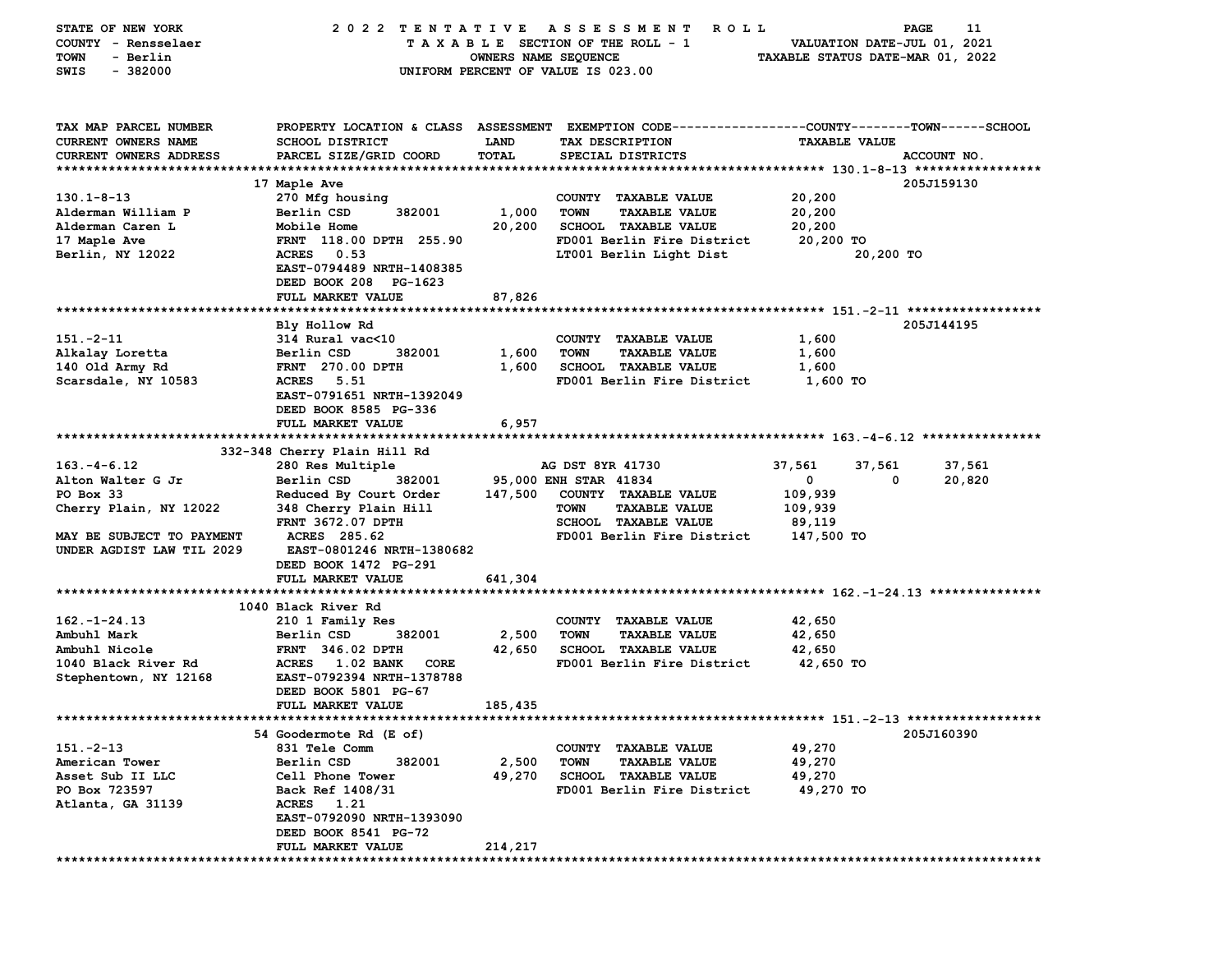| STATE OF NEW YORK                       | 2022 TENTATIVE                                    |                      | A S S E S S M E N T<br>R O L L                                                                 |                                  | PAGE                        | 12     |
|-----------------------------------------|---------------------------------------------------|----------------------|------------------------------------------------------------------------------------------------|----------------------------------|-----------------------------|--------|
| COUNTY - Rensselaer                     |                                                   |                      | TAXABLE SECTION OF THE ROLL - 1                                                                |                                  | VALUATION DATE-JUL 01, 2021 |        |
| - Berlin<br>TOWN                        |                                                   | OWNERS NAME SEQUENCE |                                                                                                | TAXABLE STATUS DATE-MAR 01, 2022 |                             |        |
| SWIS<br>$-382000$                       |                                                   |                      | UNIFORM PERCENT OF VALUE IS 023.00                                                             |                                  |                             |        |
|                                         |                                                   |                      |                                                                                                |                                  |                             |        |
|                                         |                                                   |                      |                                                                                                |                                  |                             |        |
| TAX MAP PARCEL NUMBER                   |                                                   |                      | PROPERTY LOCATION & CLASS ASSESSMENT EXEMPTION CODE---------------COUNTY-------TOWN-----SCHOOL |                                  |                             |        |
| CURRENT OWNERS NAME                     | <b>SCHOOL DISTRICT</b>                            | <b>LAND</b>          | TAX DESCRIPTION                                                                                | <b>TAXABLE VALUE</b>             |                             |        |
| <b>CURRENT OWNERS ADDRESS</b>           | PARCEL SIZE/GRID COORD                            | TOTAL                | SPECIAL DISTRICTS                                                                              |                                  | ACCOUNT NO.                 |        |
|                                         |                                                   |                      |                                                                                                |                                  |                             |        |
|                                         | 250 Bly Hollow Rd                                 |                      |                                                                                                |                                  |                             |        |
| $152 - 5 - 3$                           | 240 Rural res                                     |                      | NON PROFIT 25300                                                                               | 16,608                           | 16,608                      | 16,608 |
| Ancestral Wisdom Bridge                 | 382001<br>Berlin CSD                              |                      | 10,708 COUNTY TAXABLE VALUE                                                                    |                                  | 0                           |        |
| Foundation Inc                          | Lot 6                                             | 16,608               | TOWN<br><b>TAXABLE VALUE</b>                                                                   | 0                                |                             |        |
| PO Box 82                               | <b>FRNT</b> 262.82 DPTH                           |                      | SCHOOL TAXABLE VALUE                                                                           | 0                                |                             |        |
| Cherry Plain, NY 12040-0082 ACRES 12.04 |                                                   |                      | FD001 Berlin Fire District                                                                     | 0 TO                             |                             |        |
|                                         | EAST-0793828 NRTH-1386995                         |                      | 16,608 EX                                                                                      |                                  |                             |        |
|                                         | DEED BOOK 6211 PG-126                             |                      |                                                                                                |                                  |                             |        |
|                                         | FULL MARKET VALUE                                 | 72,209               |                                                                                                |                                  |                             |        |
|                                         |                                                   |                      |                                                                                                |                                  |                             |        |
|                                         | 246 Bly Hollow Rd                                 |                      |                                                                                                |                                  |                             |        |
| $152 - 5 - 4$                           | 312 Vac w/imprv                                   |                      | NON PROFIT 25300                                                                               | 21,640                           | 21,640                      | 21,640 |
| Ancestral Wisdom Bridge                 | Berlin CSD<br>382001                              |                      | 9,640<br><b>COUNTY TAXABLE VALUE</b>                                                           |                                  | 0                           |        |
| Foundation Inc                          | Lot 5 $319/13$                                    | 21,640               | TOWN<br><b>TAXABLE VALUE</b>                                                                   | 0                                |                             |        |
| PO Box 82                               | <b>FRNT 327.00 DPTH</b>                           |                      | SCHOOL TAXABLE VALUE                                                                           | 0                                |                             |        |
| Cherry Plain, NY 12040-0082 ACRES 8.28  |                                                   |                      | FD001 Berlin Fire District                                                                     | 0 TO                             |                             |        |
|                                         | EAST-0793824 NRTH-1386576                         |                      | 21,640 EX                                                                                      |                                  |                             |        |
|                                         | DEED BOOK 6211 PG-126                             |                      |                                                                                                |                                  |                             |        |
|                                         | FULL MARKET VALUE                                 | 94,087               |                                                                                                |                                  |                             |        |
|                                         |                                                   |                      |                                                                                                |                                  |                             |        |
|                                         | 70 Rastus Ln                                      |                      |                                                                                                |                                  |                             |        |
| $163. -4 - 4.2$                         | 210 1 Family Res                                  |                      | COUNTY TAXABLE VALUE                                                                           | 28,900                           |                             |        |
| Anderson Kyle W                         | Berlin CSD<br>382001                              | 2,100                | <b>TOWN</b><br><b>TAXABLE VALUE</b>                                                            | 28,900                           |                             |        |
| 70 Rastus Ln                            | <b>FRNT</b> 200.00 DPTH                           | 28,900               | SCHOOL TAXABLE VALUE                                                                           | 28,900                           |                             |        |
| Cherry Plain, NY 12040                  | ACRES 1.85                                        |                      | FD001 Berlin Fire District                                                                     | 28,900 TO                        |                             |        |
|                                         | EAST-0797837 NRTH-1381142                         |                      |                                                                                                |                                  |                             |        |
|                                         | DEED BOOK 8893 PG-255                             |                      |                                                                                                |                                  |                             |        |
|                                         | FULL MARKET VALUE                                 | 125,652              |                                                                                                |                                  |                             |        |
|                                         |                                                   |                      |                                                                                                |                                  |                             |        |
|                                         | NY 22                                             |                      |                                                                                                |                                  |                             |        |
| $163. -4 - 4.16$                        | 105 Vac farmland                                  |                      | COUNTY TAXABLE VALUE                                                                           | 2,600                            |                             |        |
| Anderson Priscilla G                    | 382001<br>Berlin CSD                              | 2,600                | <b>TOWN</b><br><b>TAXABLE VALUE</b>                                                            | 2,600                            |                             |        |
| PO Box 60                               | $2000 / 2$ Lot 5                                  | 2,600                | <b>SCHOOL TAXABLE VALUE</b>                                                                    | 2,600                            |                             |        |
| North Pownal, NY 05260                  | <b>FRNT 301.82 DPTH</b>                           |                      | FD001 Berlin Fire District                                                                     | <b>2,600 TO</b>                  |                             |        |
|                                         | ACRES 6.49                                        |                      |                                                                                                |                                  |                             |        |
|                                         | EAST-0796225 NRTH-1381529                         |                      |                                                                                                |                                  |                             |        |
|                                         | DEED BOOK R1622 PG-F50                            |                      |                                                                                                |                                  |                             |        |
|                                         | <b>FULL MARKET VALUE</b>                          | 11,304               |                                                                                                |                                  |                             |        |
|                                         |                                                   |                      |                                                                                                |                                  |                             |        |
|                                         | 18 Dingman Rd                                     |                      |                                                                                                |                                  |                             |        |
| $150. - 1 - 7.216$                      | 270 Mfg housing                                   |                      | <b>BAS STAR 41854</b>                                                                          | 0                                | 0                           | 8,340  |
| Anderson Ronald A Jr                    | Averill Park Ce 384001<br>282.00 DPTH             | 3,900                | <b>COUNTY</b><br><b>TAXABLE VALUE</b>                                                          | 25,500                           |                             |        |
| 18 Dingman Rd                           | <b>FRNT</b>                                       | 25,500               | <b>TOWN</b><br><b>TAXABLE VALUE</b><br><b>TAXABLE VALUE</b>                                    | 25,500                           |                             |        |
| Sand Lake, NY 12153                     | <b>ACRES</b><br>8.06<br>EAST-0776451 NRTH-1386658 |                      | <b>SCHOOL</b><br>FD001 Berlin Fire District                                                    | 17,160<br>25,500 TO              |                             |        |
|                                         | DEED BOOK 9079 PG-192                             |                      |                                                                                                |                                  |                             |        |
|                                         | FULL MARKET VALUE                                 | 110,870              |                                                                                                |                                  |                             |        |
| **********                              | *******************                               |                      |                                                                                                |                                  |                             |        |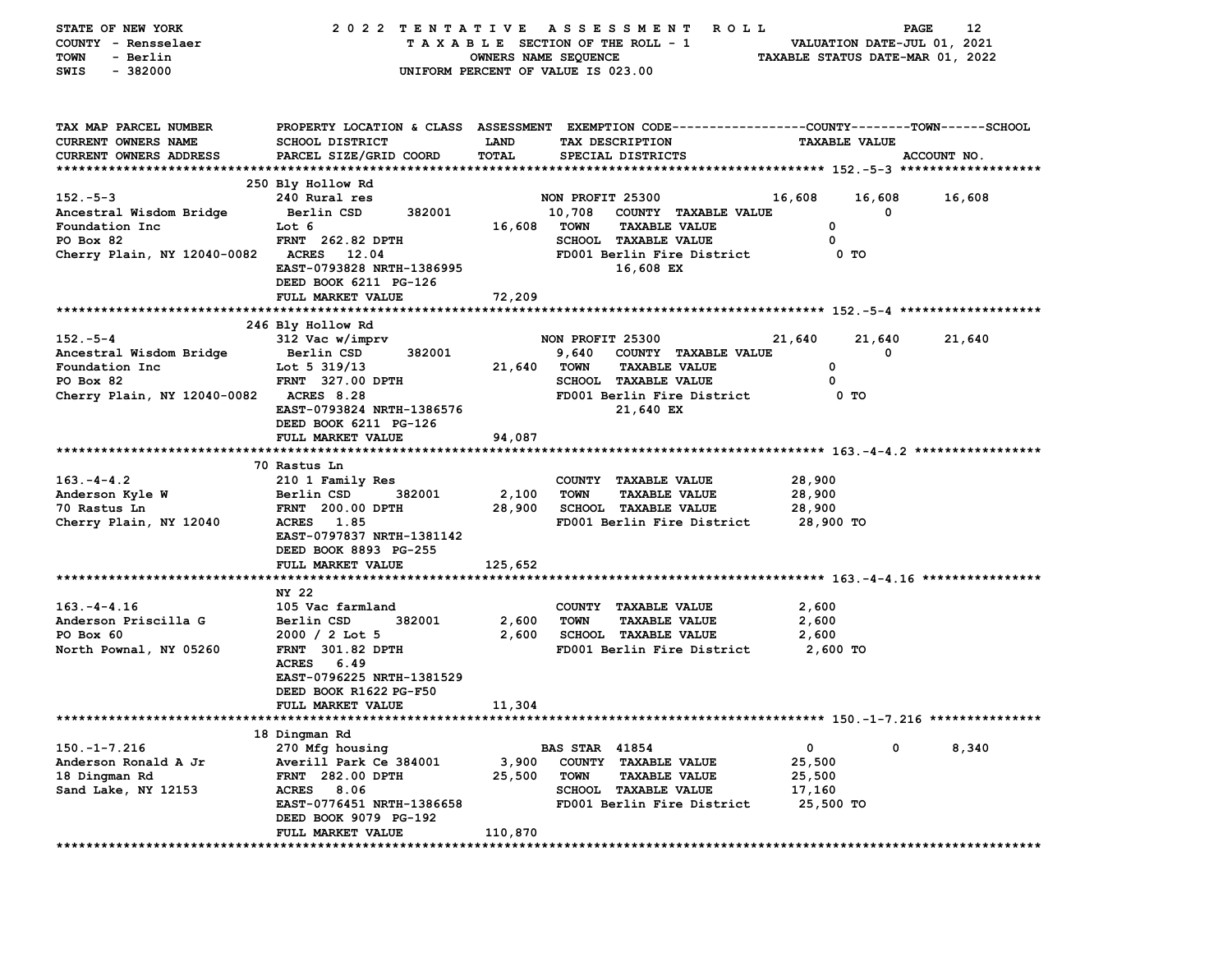| STATE OF NEW YORK<br>COUNTY - Rensselaer<br><b>TOWN</b><br>- Berlin |                                        | OWNERS NAME SEQUENCE | 2022 TENTATIVE ASSESSMENT ROLL<br>TAXABLE SECTION OF THE ROLL - 1 | 13<br>PAGE<br>VALUATION DATE-JUL 01, 2021<br>TAXABLE STATUS DATE-MAR 01, 2022                                           |
|---------------------------------------------------------------------|----------------------------------------|----------------------|-------------------------------------------------------------------|-------------------------------------------------------------------------------------------------------------------------|
| $-382000$<br>SWIS                                                   |                                        |                      | UNIFORM PERCENT OF VALUE IS 023.00                                |                                                                                                                         |
| TAX MAP PARCEL NUMBER<br><b>CURRENT OWNERS NAME</b>                 | <b>SCHOOL DISTRICT</b>                 | <b>LAND</b>          | TAX DESCRIPTION                                                   | PROPERTY LOCATION & CLASS ASSESSMENT EXEMPTION CODE---------------COUNTY-------TOWN------SCHOOL<br><b>TAXABLE VALUE</b> |
| CURRENT OWNERS ADDRESS                                              | PARCEL SIZE/GRID COORD                 | TOTAL                | SPECIAL DISTRICTS                                                 | ACCOUNT NO.                                                                                                             |
|                                                                     | 1775 Plank Rd                          |                      |                                                                   | 205J120720                                                                                                              |
| $128. -2 - 5.111$                                                   | 210 1 Family Res                       |                      | COUNTY TAXABLE VALUE                                              | 25,000                                                                                                                  |
| Anderson Thomas                                                     | 382001<br>Berlin CSD                   | 2,000                | TOWN<br><b>TAXABLE VALUE</b>                                      | 25,000                                                                                                                  |
| Anderson Joshua T                                                   | FRNT 145.00 DPTH 161.00                |                      | 25,000 SCHOOL TAXABLE VALUE                                       | 25,000                                                                                                                  |
| 59 Hicks Pond Rd                                                    | ACRES 0.54                             |                      | FD001 Berlin Fire District                                        | 25,000 TO                                                                                                               |
| Averill Park, NY 12018                                              | EAST-0777669 NRTH-1406184              |                      |                                                                   |                                                                                                                         |
|                                                                     | DEED BOOK 8374 PG-181                  |                      |                                                                   |                                                                                                                         |
|                                                                     | FULL MARKET VALUE                      | 108,696              |                                                                   |                                                                                                                         |
|                                                                     |                                        |                      |                                                                   |                                                                                                                         |
| $128. -2 - 5.112$                                                   | 1779 Plank Rd<br>270 Mfg housing       |                      | COUNTY TAXABLE VALUE                                              | 12,500                                                                                                                  |
| Anderson Thomas                                                     | 382001<br>Berlin CSD                   | 4,000                | <b>TOWN</b><br><b>TAXABLE VALUE</b>                               | 12,500                                                                                                                  |
| Anderson Joshua T                                                   | FRNT 215.00 DPTH 161.00                |                      | 12,500 SCHOOL TAXABLE VALUE                                       | 12,500                                                                                                                  |
| 59 Hicks Pond Rd                                                    | ACRES 0.31                             |                      | FD001 Berlin Fire District                                        | 12,500 TO                                                                                                               |
| Averill Park, NY 12018                                              | EAST-0777814 NRTH-1406203              |                      |                                                                   |                                                                                                                         |
|                                                                     | DEED BOOK 8657 PG-83                   |                      |                                                                   |                                                                                                                         |
|                                                                     | FULL MARKET VALUE                      | 54,348               |                                                                   |                                                                                                                         |
|                                                                     |                                        |                      |                                                                   |                                                                                                                         |
|                                                                     | 1769 Plank Rd (N of)                   |                      |                                                                   |                                                                                                                         |
| $128. -2 - 5.113$                                                   | 270 Mfg housing                        |                      | COUNTY TAXABLE VALUE                                              | 5,000                                                                                                                   |
| Anderson Thomas                                                     | 382001<br>Berlin CSD                   | 2,500                | <b>TOWN</b><br><b>TAXABLE VALUE</b>                               | 5,000                                                                                                                   |
| Anderson Joshua T                                                   | <b>ACRES</b> 2.15                      | 5,000                | SCHOOL TAXABLE VALUE                                              | 5,000                                                                                                                   |
| 59 Hicks Pond Rd                                                    | EAST-0777608 NRTH-1406386              |                      | FD001 Berlin Fire District                                        | 5,000 TO                                                                                                                |
| Averill Park, NY 12018                                              | DEED BOOK 8657 PG-31                   |                      |                                                                   |                                                                                                                         |
|                                                                     | FULL MARKET VALUE                      | 21,739               |                                                                   |                                                                                                                         |
|                                                                     |                                        |                      |                                                                   |                                                                                                                         |
|                                                                     | 8 Roosevelt Ave                        |                      |                                                                   |                                                                                                                         |
| $130.1 - 5 - 42.2$                                                  | 210 1 Family Res                       |                      | COUNTY TAXABLE VALUE<br><b>TAXABLE VALUE</b>                      | 30,100                                                                                                                  |
| Andrew Albert<br>8 Roosevelt Ave                                    | Berlin CSD<br>382001<br>1 Rental Units | 1,000                | TOWN<br>30,100 SCHOOL TAXABLE VALUE                               | 30,100<br>30,100                                                                                                        |
| Berlin, NY 12022                                                    | <b>FRNT</b> 200.00 DPTH<br>50.00       |                      | FD001 Berlin Fire District                                        | 30,100 TO                                                                                                               |
|                                                                     | ACRES 0.32                             |                      | LT001 Berlin Light Dist                                           | 30,100 TO                                                                                                               |
|                                                                     | EAST-0796229 NRTH-1408071              |                      |                                                                   |                                                                                                                         |
|                                                                     | DEED BOOK 8735 PG-345                  |                      |                                                                   |                                                                                                                         |
|                                                                     | FULL MARKET VALUE                      | 130,870              |                                                                   |                                                                                                                         |
|                                                                     |                                        |                      |                                                                   |                                                                                                                         |
|                                                                     | Railroad Ave                           |                      |                                                                   | 205J135550                                                                                                              |
| 130.1-5-41                                                          | 311 Res vac land                       |                      | COUNTY TAXABLE VALUE                                              | 1,000                                                                                                                   |
| Andrews Albert                                                      | 382001<br>Berlin CSD                   | 1,000                | <b>TOWN</b><br><b>TAXABLE VALUE</b>                               | 1,000                                                                                                                   |
| 8 Roosevelt Ave                                                     | FRNT 50.00 DPTH 192.00                 |                      | 1,000 SCHOOL TAXABLE VALUE                                        | 1,000                                                                                                                   |
| Berlin, NY 12022                                                    | <b>ACRES</b> 0.25                      |                      | FD001 Berlin Fire District                                        | 1,000 TO                                                                                                                |
|                                                                     | EAST-0796249 NRTH-1408027              |                      | LT001 Berlin Light Dist                                           | 1,000 TO                                                                                                                |
|                                                                     | DEED BOOK 8479 PG-105                  |                      |                                                                   |                                                                                                                         |
|                                                                     | FULL MARKET VALUE                      | 4,348                |                                                                   |                                                                                                                         |
|                                                                     |                                        |                      |                                                                   |                                                                                                                         |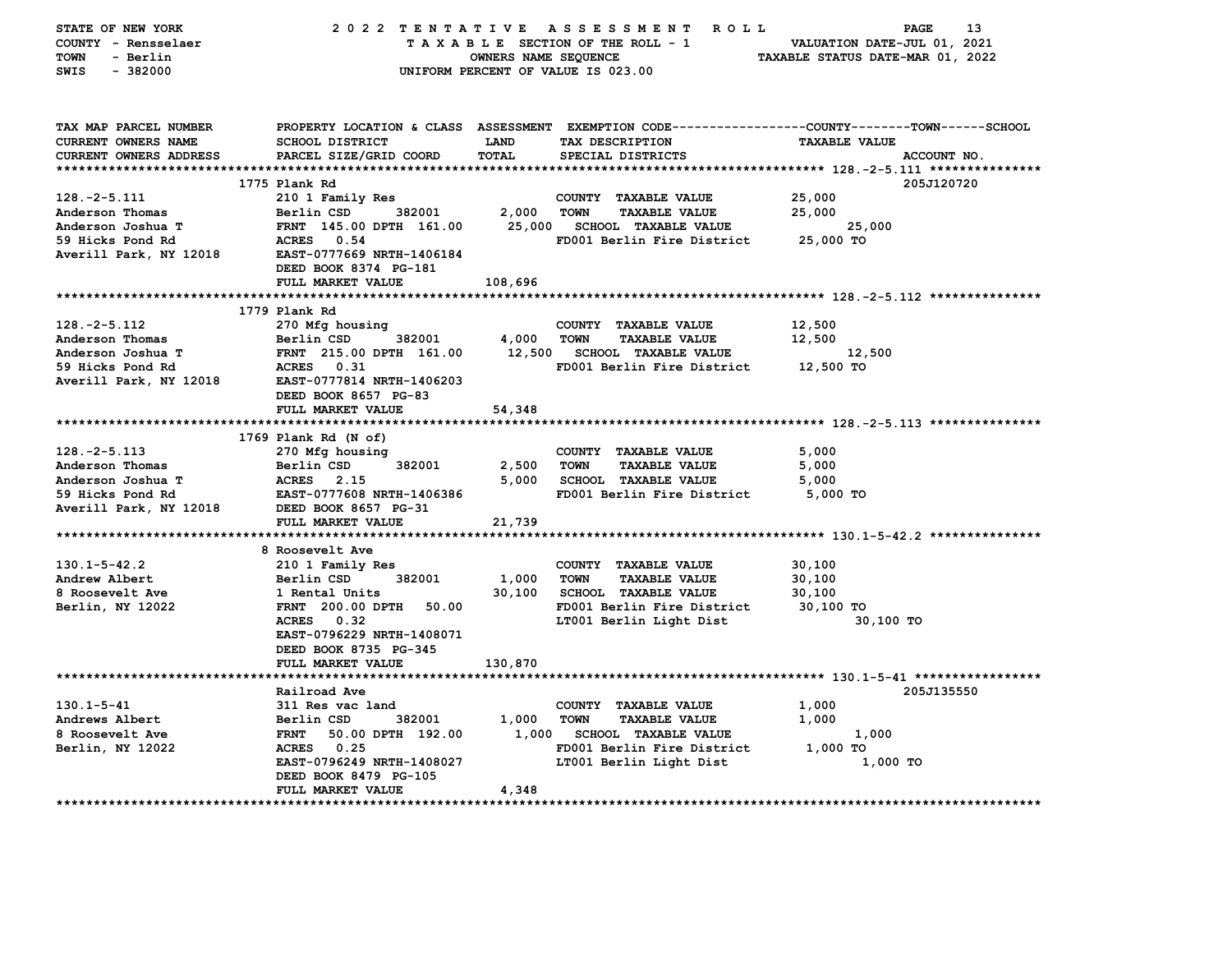| STATE OF NEW YORK<br>COUNTY - Rensselaer<br><b>TOWN</b><br>- Berlin<br>$-382000$<br>SWIS |                                           | OWNERS NAME SEQUENCE        | 2022 TENTATIVE ASSESSMENT ROLL<br>TAXABLE SECTION OF THE ROLL - 1<br>UNIFORM PERCENT OF VALUE IS 023.00                                 | VALUATION DATE-JUL 01, 2021<br>TAXABLE STATUS DATE-MAR 01, 2022 | PAGE<br>14  |
|------------------------------------------------------------------------------------------|-------------------------------------------|-----------------------------|-----------------------------------------------------------------------------------------------------------------------------------------|-----------------------------------------------------------------|-------------|
| TAX MAP PARCEL NUMBER<br>CURRENT OWNERS NAME<br>CURRENT OWNERS ADDRESS                   | SCHOOL DISTRICT<br>PARCEL SIZE/GRID COORD | <b>LAND</b><br><b>TOTAL</b> | PROPERTY LOCATION & CLASS ASSESSMENT EXEMPTION CODE---------------COUNTY-------TOWN------SCHOOL<br>TAX DESCRIPTION<br>SPECIAL DISTRICTS | <b>TAXABLE VALUE</b>                                            | ACCOUNT NO. |
|                                                                                          | 7 Birch Trl                               |                             |                                                                                                                                         |                                                                 | 205J189730  |
| $150.12 - 1 - 8$                                                                         | 210 1 Family Res - WTRFNT                 |                             | <b>BAS STAR 41854</b>                                                                                                                   | $\mathbf 0$                                                     | 0<br>8,340  |
| Andrews William W                                                                        | Averill Park Ce 384001                    |                             | 9,100 COUNTY TAXABLE VALUE                                                                                                              | 53,400                                                          |             |
| Andrews Regina L                                                                         | FRNT 304.80 DPTH 103.00                   | 53,400                      | <b>TOWN</b><br><b>TAXABLE VALUE</b>                                                                                                     | 53,400                                                          |             |
| PO Box 97                                                                                | ACRES 0.61                                |                             | SCHOOL TAXABLE VALUE                                                                                                                    | 45,060                                                          |             |
| Sand Lake, NY 12153-0097                                                                 | <b>EAST-0778940 NRTH-1390361</b>          |                             | FD001 Berlin Fire District                                                                                                              | 53,400 TO                                                       |             |
|                                                                                          | DEED BOOK 1629 PG-245                     |                             | WD001 Berlin Water Dist                                                                                                                 |                                                                 | 53,400 TO M |
|                                                                                          | FULL MARKET VALUE                         | 232,174                     | WD023 Berlin Water Dist #1                                                                                                              | 53,400 TO M                                                     |             |
|                                                                                          |                                           |                             |                                                                                                                                         |                                                                 |             |
|                                                                                          | 91 Southeast Hollow Rd                    |                             |                                                                                                                                         |                                                                 | 205J166960C |
| $130. -2 - 8.1$                                                                          | 210 1 Family Res                          |                             | COUNTY TAXABLE VALUE                                                                                                                    | 67,000                                                          |             |
| Anselme Gary                                                                             | Berlin CSD<br>382001                      | 4,400                       | <b>TOWN</b><br><b>TAXABLE VALUE</b>                                                                                                     | 67,000                                                          |             |
| Anselme Shana                                                                            | <b>FRNT 382.80 DPTH</b>                   | 67,000                      | <b>SCHOOL TAXABLE VALUE</b>                                                                                                             | 67,000                                                          |             |
| 91 Southeast Hollow Rd                                                                   | ACRES 5.00 BANK WELLS                     |                             | FD001 Berlin Fire District                                                                                                              | 67,000 TO                                                       |             |
| Berlin, NY 12022                                                                         | EAST-0798415 NRTH-1406660                 |                             |                                                                                                                                         |                                                                 |             |
|                                                                                          | DEED BOOK 9357 PG-325                     |                             |                                                                                                                                         |                                                                 |             |
|                                                                                          | FULL MARKET VALUE                         | 291,304                     |                                                                                                                                         |                                                                 |             |
|                                                                                          |                                           |                             |                                                                                                                                         |                                                                 |             |
|                                                                                          | Lake Trl                                  |                             |                                                                                                                                         |                                                                 | 205J136405  |
| $150.12 - 3 - 3$                                                                         | 311 Res vac land - WTRFNT                 |                             | COUNTY TAXABLE VALUE                                                                                                                    | 1,934                                                           |             |
| Ardman Barbara J                                                                         | Averill Park Ce 384001                    | 1,934                       | <b>TOWN</b><br><b>TAXABLE VALUE</b>                                                                                                     | 1,934                                                           |             |
| 4 Fairfield Dr                                                                           | FRNT 41.68 DPTH 188.82                    | 1,934                       | <b>SCHOOL TAXABLE VALUE</b>                                                                                                             | 1,934                                                           |             |
| Voorheesville, NY 12186                                                                  | ACRES 0.17                                |                             | FD001 Berlin Fire District                                                                                                              | 1,934 TO                                                        |             |
|                                                                                          | EAST-0778166 NRTH-1389748                 |                             | WD001 Berlin Water Dist                                                                                                                 |                                                                 | 1,934 TO M  |
|                                                                                          | DEED BOOK 8953 PG-231                     |                             | WD023 Berlin Water Dist #1                                                                                                              | 1,934 TO M                                                      |             |
|                                                                                          | FULL MARKET VALUE                         | 8,409                       |                                                                                                                                         |                                                                 |             |
|                                                                                          |                                           |                             |                                                                                                                                         |                                                                 |             |
|                                                                                          | 19 Lake Trl                               |                             |                                                                                                                                         |                                                                 | 205J193600C |
| 150.12-3-4                                                                               | 260 Seasonal res                          |                             | COUNTY TAXABLE VALUE                                                                                                                    | 33,340                                                          |             |
| Ardman Barbara J                                                                         | Averill Park Ce 384001                    | 4,940                       | <b>TAXABLE VALUE</b><br><b>TOWN</b>                                                                                                     | 33,340                                                          |             |
| 4 Fairfield Dr                                                                           | FRNT 160.00 DPTH 200.00<br>ACRES 0.73     | 33,340                      | <b>SCHOOL TAXABLE VALUE</b><br>FD001 Berlin Fire District                                                                               | 33,340<br>33,340 TO                                             |             |
| Voorheesville, NY 12186                                                                  | EAST-0778204 NRTH-1389660                 |                             | WD001 Berlin Water Dist                                                                                                                 |                                                                 | 33,340 TO M |
|                                                                                          | DEED BOOK 8953 PG-231                     |                             | WD023 Berlin Water Dist #1                                                                                                              | 33,340 TO M                                                     |             |
|                                                                                          | FULL MARKET VALUE                         | 144,957                     |                                                                                                                                         |                                                                 |             |
|                                                                                          |                                           |                             |                                                                                                                                         |                                                                 |             |
|                                                                                          | Pineview Dr                               |                             |                                                                                                                                         |                                                                 |             |
| $128. -2 - 1.23$                                                                         | 314 Rural vac<10                          |                             | COUNTY TAXABLE VALUE                                                                                                                    | 1,725                                                           |             |
| Arrabito Family Trust Joseph & Berlin CSD                                                | 382001                                    |                             | 1,725<br><b>TOWN</b><br><b>TAXABLE VALUE</b>                                                                                            | 1,725                                                           |             |
| Danner Joseph R                                                                          | 1995-141 Lot 3                            |                             | 1,725 SCHOOL TAXABLE VALUE                                                                                                              | 1,725                                                           |             |
| 26 Rose Ln                                                                               | <b>FRNT 300.01 DPTH</b>                   |                             | FD001 Berlin Fire District                                                                                                              | 1,725 TO                                                        |             |
| Rensselaer, NY 12144                                                                     | ACRES 3.42                                |                             |                                                                                                                                         |                                                                 |             |
|                                                                                          | EAST-0776712 NRTH-1407243                 |                             |                                                                                                                                         |                                                                 |             |
|                                                                                          | DEED BOOK 7347 PG-307                     |                             |                                                                                                                                         |                                                                 |             |
|                                                                                          | FULL MARKET VALUE                         | 7,500                       |                                                                                                                                         |                                                                 |             |
| ******************************                                                           |                                           |                             |                                                                                                                                         |                                                                 |             |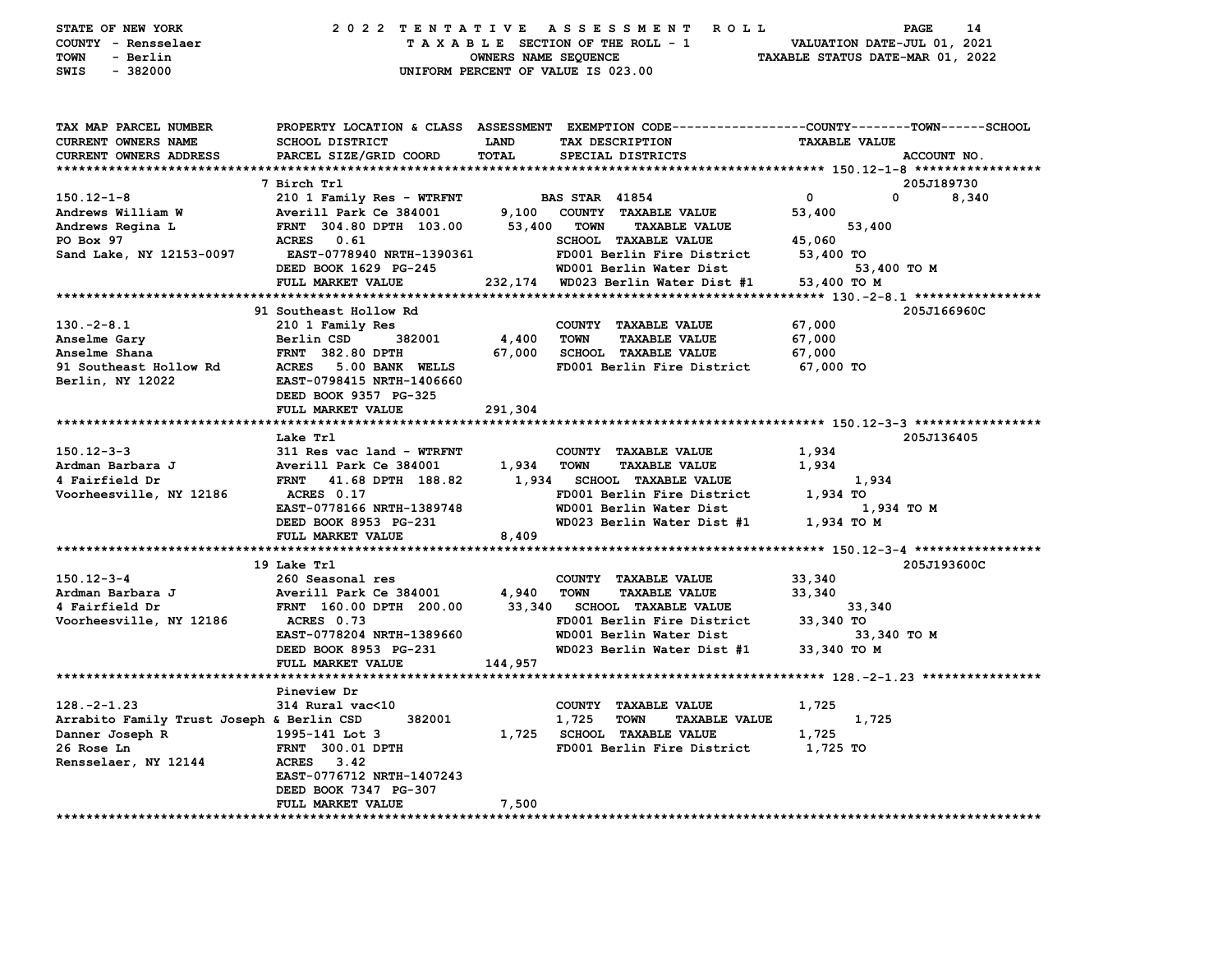| STATE OF NEW YORK                         | 2022 TENTATIVE                   |                      | A S S E S S M E N T<br><b>ROLL</b>            | 15<br><b>PAGE</b>                                                                               |
|-------------------------------------------|----------------------------------|----------------------|-----------------------------------------------|-------------------------------------------------------------------------------------------------|
| COUNTY - Rensselaer                       |                                  |                      | TAXABLE SECTION OF THE ROLL - 1               | VALUATION DATE-JUL 01, 2021                                                                     |
| TOWN<br>- Berlin                          |                                  | OWNERS NAME SEQUENCE |                                               | TAXABLE STATUS DATE-MAR 01, 2022                                                                |
| $-382000$<br>SWIS                         |                                  |                      | UNIFORM PERCENT OF VALUE IS 023.00            |                                                                                                 |
|                                           |                                  |                      |                                               |                                                                                                 |
|                                           |                                  |                      |                                               |                                                                                                 |
| TAX MAP PARCEL NUMBER                     |                                  |                      |                                               | PROPERTY LOCATION & CLASS ASSESSMENT EXEMPTION CODE---------------COUNTY-------TOWN------SCHOOL |
| <b>CURRENT OWNERS NAME</b>                | SCHOOL DISTRICT                  | LAND                 | TAX DESCRIPTION                               | <b>TAXABLE VALUE</b>                                                                            |
| CURRENT OWNERS ADDRESS                    | PARCEL SIZE/GRID COORD           | TOTAL                | SPECIAL DISTRICTS                             | ACCOUNT NO.                                                                                     |
|                                           |                                  |                      |                                               |                                                                                                 |
|                                           | Pineview Dr                      |                      |                                               |                                                                                                 |
| $128. - 2 - 1.24$                         | 314 Rural vac<10                 |                      | COUNTY TAXABLE VALUE                          | 1,500                                                                                           |
| Arrabito Family Trust Joseph & Berlin CSD | 382001                           |                      | 1,500<br><b>TOWN</b><br><b>TAXABLE VALUE</b>  | 1,500                                                                                           |
| Danner Joseph R                           | 1995-141 Lot 4                   | 1,500                | <b>SCHOOL TAXABLE VALUE</b>                   | 1,500                                                                                           |
| 26 Rose Ln                                | <b>FRNT</b> 434.59 DPTH          |                      | FD001 Berlin Fire District                    | 1,500 TO                                                                                        |
| Rensselaer, NY 12144                      | <b>ACRES</b><br>3.00             |                      |                                               |                                                                                                 |
|                                           | EAST-0777106 NRTH-1407137        |                      |                                               |                                                                                                 |
|                                           | DEED BOOK 7347 PG-307            |                      |                                               |                                                                                                 |
|                                           | FULL MARKET VALUE                | 6,522                |                                               |                                                                                                 |
|                                           |                                  |                      |                                               |                                                                                                 |
|                                           | Pineview Dr                      |                      |                                               |                                                                                                 |
| $128. -2 - 1.25$                          | 322 Rural vac>10                 |                      | COUNTY TAXABLE VALUE                          | 12,100                                                                                          |
| Arrabito Family Trust Joseph & Berlin CSD | 382001                           |                      | 12,100<br><b>TOWN</b><br><b>TAXABLE VALUE</b> | 12,100                                                                                          |
| Danner Joseph R                           | 1995-141                         | 12,100               | <b>SCHOOL TAXABLE VALUE</b>                   | 12,100                                                                                          |
| 26 Rose Ln                                | <b>FRNT</b><br>90.57 DPTH        |                      | FD001 Berlin Fire District                    | 12,100 TO                                                                                       |
| Rensselaer, NY 12144                      | <b>ACRES</b><br>23.98            |                      |                                               |                                                                                                 |
|                                           | EAST-0777102 NRTH-1407934        |                      |                                               |                                                                                                 |
|                                           | DEED BOOK 7347 PG-307            |                      |                                               |                                                                                                 |
|                                           | FULL MARKET VALUE                | 52,609               |                                               |                                                                                                 |
|                                           |                                  |                      |                                               |                                                                                                 |
|                                           | Plank Rd                         |                      |                                               |                                                                                                 |
| $128. -2 - 1.26$                          | 311 Res vac land                 |                      | COUNTY TAXABLE VALUE                          | 200                                                                                             |
| Arrabito Family Trust Joseph & Berlin CSD | 382001                           |                      | 200<br><b>TOWN</b><br><b>TAXABLE VALUE</b>    | 200                                                                                             |
| Danner Joseph R                           | 96.43 DPTH 567.79<br><b>FRNT</b> | 200                  | <b>SCHOOL TAXABLE VALUE</b>                   | 200                                                                                             |
| 26 Rose Ln                                | <b>ACRES</b><br>0.59             |                      | FD001 Berlin Fire District                    | 200 TO                                                                                          |
| Rensselaer, NY 12144                      | EAST-0776912 NRTH-1406105        |                      |                                               |                                                                                                 |
|                                           | DEED BOOK 7347 PG-307            |                      |                                               |                                                                                                 |
|                                           | FULL MARKET VALUE                | 870                  |                                               |                                                                                                 |
|                                           | 18246 NY 22                      |                      |                                               | 205J120520                                                                                      |
| $130.1 - 5 - 53$                          | 464 Office bldg.                 |                      | COUNTY TAXABLE VALUE                          | 47,600                                                                                          |
| Asset 20024 LLC                           | Berlin CSD<br>382001             | 4,800                | <b>TOWN</b><br><b>TAXABLE VALUE</b>           | 47,600                                                                                          |
| 75 Columbia Ave                           | Comm                             | 47,600               | <b>SCHOOL TAXABLE VALUE</b>                   | 47,600                                                                                          |
|                                           | FRNT 165.03 DPTH 149.00          |                      | FD001 Berlin Fire District                    | 47,600 TO                                                                                       |
| Cedarhurst, NY 11516                      |                                  |                      |                                               |                                                                                                 |
|                                           | <b>ACRES</b><br>0.51             |                      | LT001 Berlin Light Dist                       | 47,600 TO                                                                                       |
|                                           | EAST-0795622 NRTH-1407906        |                      |                                               |                                                                                                 |
|                                           | DEED BOOK 9772 PG-199            |                      |                                               |                                                                                                 |
| ***************************               | FULL MARKET VALUE                | 206,957              |                                               |                                                                                                 |
|                                           | NY 22                            |                      |                                               |                                                                                                 |
| $163. - 4 - 11.2$                         | 438 Parking lot                  |                      | COUNTY TAXABLE VALUE                          | 0                                                                                               |
| Atlantis Equipment Corp                   | Berlin CSD<br>382001             |                      | 0<br>TOWN<br><b>TAXABLE VALUE</b>             | 0                                                                                               |
| NY 22                                     | Ass'd In Step 163.-5-2           |                      | <b>SCHOOL TAXABLE VALUE</b><br>0              | 0                                                                                               |
| PO Box 318                                | 3.80ac                           |                      | FD001 Berlin Fire District                    | 0 TO                                                                                            |
| Stephentown, NY 12168-0318                | <b>FRNT</b> 132.44 DPTH          |                      |                                               |                                                                                                 |
|                                           | <b>ACRES</b><br>1.78             |                      |                                               |                                                                                                 |
|                                           | EAST-0794335 NRTH-1378959        |                      |                                               |                                                                                                 |
|                                           | DEED BOOK 1743 PG-213            |                      |                                               |                                                                                                 |
|                                           | FULL MARKET VALUE                | 0                    |                                               |                                                                                                 |
|                                           |                                  |                      |                                               |                                                                                                 |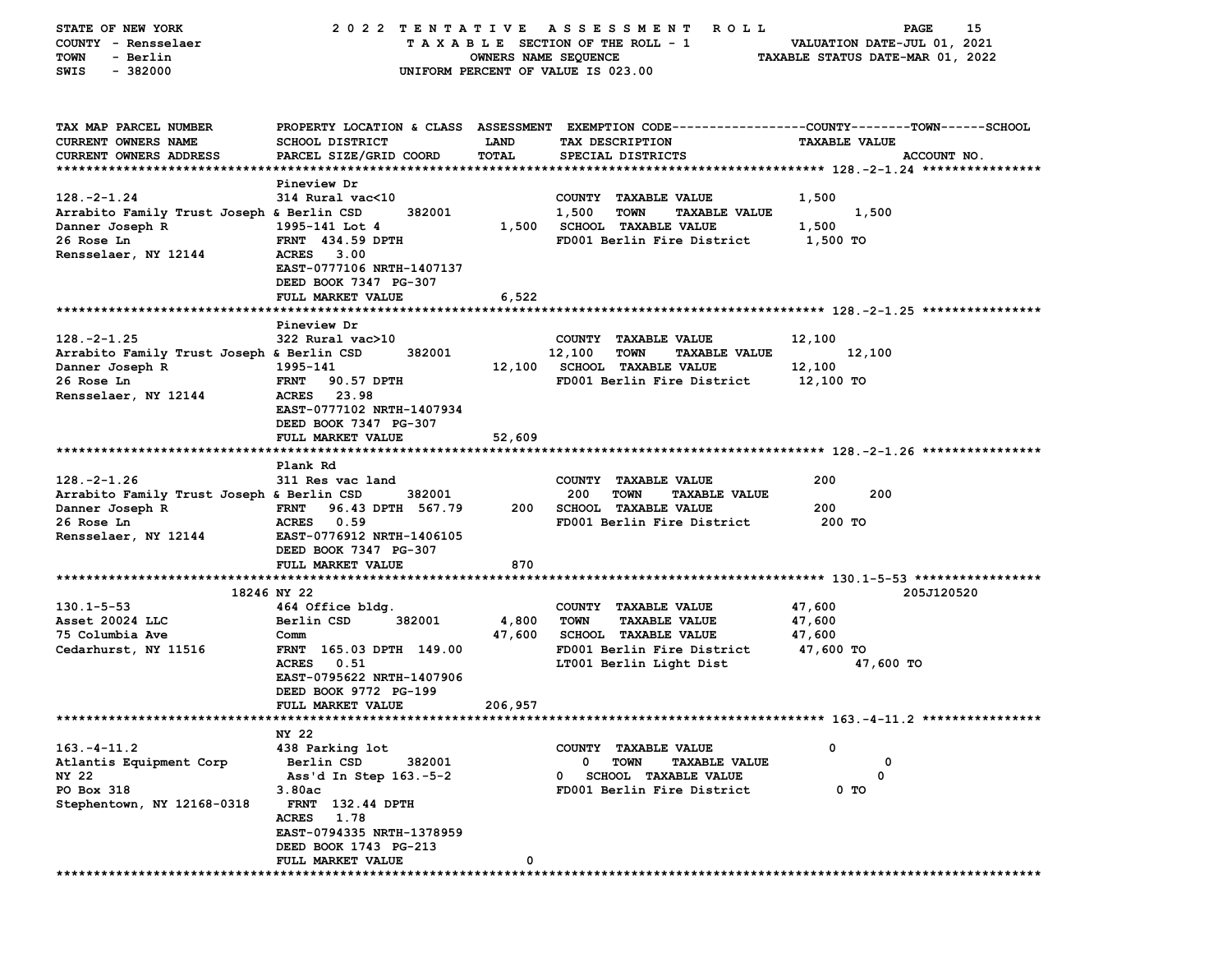| STATE OF NEW YORK<br>COUNTY - Rensselaer<br>- Berlin<br>TOWN<br>$-382000$<br>SWIS    | 2022 TENTATIVE ASSESSMENT                        | OWNERS NAME SEQUENCE        | <b>ROLL</b><br>TAXABLE SECTION OF THE ROLL - 1<br>UNIFORM PERCENT OF VALUE IS 023.00                                                   | TAXABLE STATUS DATE-MAR 01, 2022 | PAGE<br>VALUATION DATE-JUL 01, 2021 | 16     |
|--------------------------------------------------------------------------------------|--------------------------------------------------|-----------------------------|----------------------------------------------------------------------------------------------------------------------------------------|----------------------------------|-------------------------------------|--------|
| TAX MAP PARCEL NUMBER<br><b>CURRENT OWNERS NAME</b><br><b>CURRENT OWNERS ADDRESS</b> | <b>SCHOOL DISTRICT</b><br>PARCEL SIZE/GRID COORD | <b>LAND</b><br><b>TOTAL</b> | PROPERTY LOCATION & CLASS ASSESSMENT EXEMPTION CODE---------------COUNTY-------TOWN-----SCHOOL<br>TAX DESCRIPTION<br>SPECIAL DISTRICTS | <b>TAXABLE VALUE</b>             | ACCOUNT NO.                         |        |
|                                                                                      |                                                  |                             |                                                                                                                                        |                                  |                                     |        |
|                                                                                      | 16 Taylor Ave                                    |                             |                                                                                                                                        |                                  | 205J107380<br>$\mathbf 0$           |        |
| $130.1 - 3 - 8$<br>Atwater David                                                     | 210 1 Family Res<br>Berlin CSD<br>382001         | 1,000                       | <b>ENH STAR 41834</b><br>COUNTY TAXABLE VALUE                                                                                          | 0<br>29,140                      |                                     | 20,820 |
| Atwater Eva                                                                          | FRNT 112.50 DPTH 119.00                          | 29,140                      | <b>TOWN</b><br><b>TAXABLE VALUE</b>                                                                                                    |                                  | 29,140                              |        |
| PO Box 81                                                                            | <b>ACRES</b><br>0.33                             |                             | <b>SCHOOL TAXABLE VALUE</b>                                                                                                            | 8,320                            |                                     |        |
| Berlin, NY 12022-0081                                                                | EAST-0795678 NRTH-1408643                        |                             | FD001 Berlin Fire District                                                                                                             | 29,140 TO                        |                                     |        |
|                                                                                      | DEED BOOK 1356 PG-169                            |                             | LT001 Berlin Light Dist                                                                                                                |                                  | 29,140 TO                           |        |
|                                                                                      | FULL MARKET VALUE                                | 126,696                     |                                                                                                                                        |                                  |                                     |        |
|                                                                                      |                                                  |                             |                                                                                                                                        |                                  |                                     |        |
|                                                                                      | 21 S Main St                                     |                             |                                                                                                                                        |                                  | 205J182280                          |        |
| $130.1 - 8 - 33$                                                                     | 280 Res Multiple                                 |                             | COUNTY TAXABLE VALUE                                                                                                                   | 95,200                           |                                     |        |
| Auclair Michelle                                                                     | Berlin CSD<br>382001                             | 4,500                       | <b>TOWN</b><br><b>TAXABLE VALUE</b>                                                                                                    | 95,200                           |                                     |        |
| Coyle Geoffrey                                                                       | Survey 1998-43                                   | 95,200                      | SCHOOL TAXABLE VALUE                                                                                                                   | 95,200                           |                                     |        |
| 23 Broad St<br>Waterford, NY 12188                                                   | <b>FRNT</b> 260.46 DPTH<br><b>ACRES</b><br>5.50  |                             | FD001 Berlin Fire District                                                                                                             | 95,200 TO                        |                                     |        |
|                                                                                      | EAST-0795392 NRTH-1407129                        |                             |                                                                                                                                        |                                  |                                     |        |
|                                                                                      | DEED BOOK 8554 PG-266                            |                             |                                                                                                                                        |                                  |                                     |        |
|                                                                                      | FULL MARKET VALUE                                | 413,913                     |                                                                                                                                        |                                  |                                     |        |
|                                                                                      |                                                  |                             |                                                                                                                                        |                                  |                                     |        |
|                                                                                      | 8 Echo Park                                      |                             |                                                                                                                                        |                                  | 205J122889                          |        |
| $130.1 - 6 - 12$                                                                     | 210 1 Family Res                                 |                             | AGED CTS 41800                                                                                                                         | 23,119                           | 29,675                              | 30.825 |
| Avery George F                                                                       | Berlin CSD<br>382001                             |                             | 1,000 VET COM T 41133                                                                                                                  | 0                                | 2,300                               | 0      |
| Avery Regina E                                                                       | Life Est Rem: F AveryDeGen                       |                             | 61,650 VET COM C<br>41132                                                                                                              | 15,413                           | 0                                   | 0      |
| Box 236-8 Echo Park                                                                  | 91.00 DPTH 293.00<br><b>FRNT</b>                 |                             | <b>ENH STAR 41834</b>                                                                                                                  | $\mathbf 0$                      | 0                                   | 20,820 |
| Berlin, NY 12022                                                                     | 0.49<br><b>ACRES</b>                             |                             | COUNTY TAXABLE VALUE                                                                                                                   | 23,118                           |                                     |        |
|                                                                                      | EAST-0797092 NRTH-1407929                        |                             | <b>TAXABLE VALUE</b><br>TOWN                                                                                                           | 29,675                           |                                     |        |
|                                                                                      | DEED BOOK 304 PG-583                             |                             | <b>SCHOOL TAXABLE VALUE</b>                                                                                                            | 10,005                           |                                     |        |
|                                                                                      | FULL MARKET VALUE                                | 268,043                     | FD001 Berlin Fire District                                                                                                             | 61,650 TO                        |                                     |        |
|                                                                                      |                                                  |                             | LT001 Berlin Light Dist                                                                                                                |                                  | 61,650 TO                           |        |
|                                                                                      | Taborton Rd                                      |                             |                                                                                                                                        |                                  | 205J102340                          |        |
| $140. - 1 - 36$                                                                      | 260 Seasonal res                                 |                             | COUNTY TAXABLE VALUE                                                                                                                   | 1,800                            |                                     |        |
| Ayotte Stephen P                                                                     | Berlin CSD<br>382001                             | 1,500                       | <b>TOWN</b><br><b>TAXABLE VALUE</b>                                                                                                    | 1,800                            |                                     |        |
| 17 Central Ave                                                                       | <b>FRNT</b> 290.00 DPTH                          | 1,800                       | <b>SCHOOL TAXABLE VALUE</b>                                                                                                            | 1,800                            |                                     |        |
| <b>Troy, NY 12180</b>                                                                | <b>ACRES</b><br>1.85                             |                             | FD001 Berlin Fire District                                                                                                             | 1,800 TO                         |                                     |        |
|                                                                                      | EAST-0785243 NRTH-1394104                        |                             |                                                                                                                                        |                                  |                                     |        |
|                                                                                      | DEED BOOK 1256 PG-311                            |                             |                                                                                                                                        |                                  |                                     |        |
|                                                                                      | FULL MARKET VALUE                                | 7,826                       |                                                                                                                                        |                                  |                                     |        |
|                                                                                      |                                                  |                             |                                                                                                                                        |                                  |                                     |        |
|                                                                                      | 85 Greenes Brook Rd                              |                             |                                                                                                                                        |                                  | 205J142120                          |        |
| $141 - 3 - 5$                                                                        | 260 Seasonal res                                 |                             | COUNTY TAXABLE VALUE                                                                                                                   | 44,500                           |                                     |        |
| Azzaretti Ellen H                                                                    | 382001<br>Berlin CSD                             | 14,100                      | <b>TOWN</b><br><b>TAXABLE VALUE</b><br><b>SCHOOL TAXABLE VALUE</b>                                                                     | 44,500                           |                                     |        |
| Holliday Robert W<br>56 McLain St                                                    | FRNT 1180.00 DPTH<br>37.99<br><b>ACRES</b>       | 44,500                      | FD001 Berlin Fire District                                                                                                             | 44,500<br>44,500 TO              |                                     |        |
| Mt Kisco, NY 10549                                                                   | EAST-0797773 NRTH-1396353                        |                             |                                                                                                                                        |                                  |                                     |        |
|                                                                                      | DEED BOOK 5602 PG-127                            |                             |                                                                                                                                        |                                  |                                     |        |
|                                                                                      | FULL MARKET VALUE                                | 193,478                     |                                                                                                                                        |                                  |                                     |        |
|                                                                                      |                                                  |                             |                                                                                                                                        |                                  |                                     |        |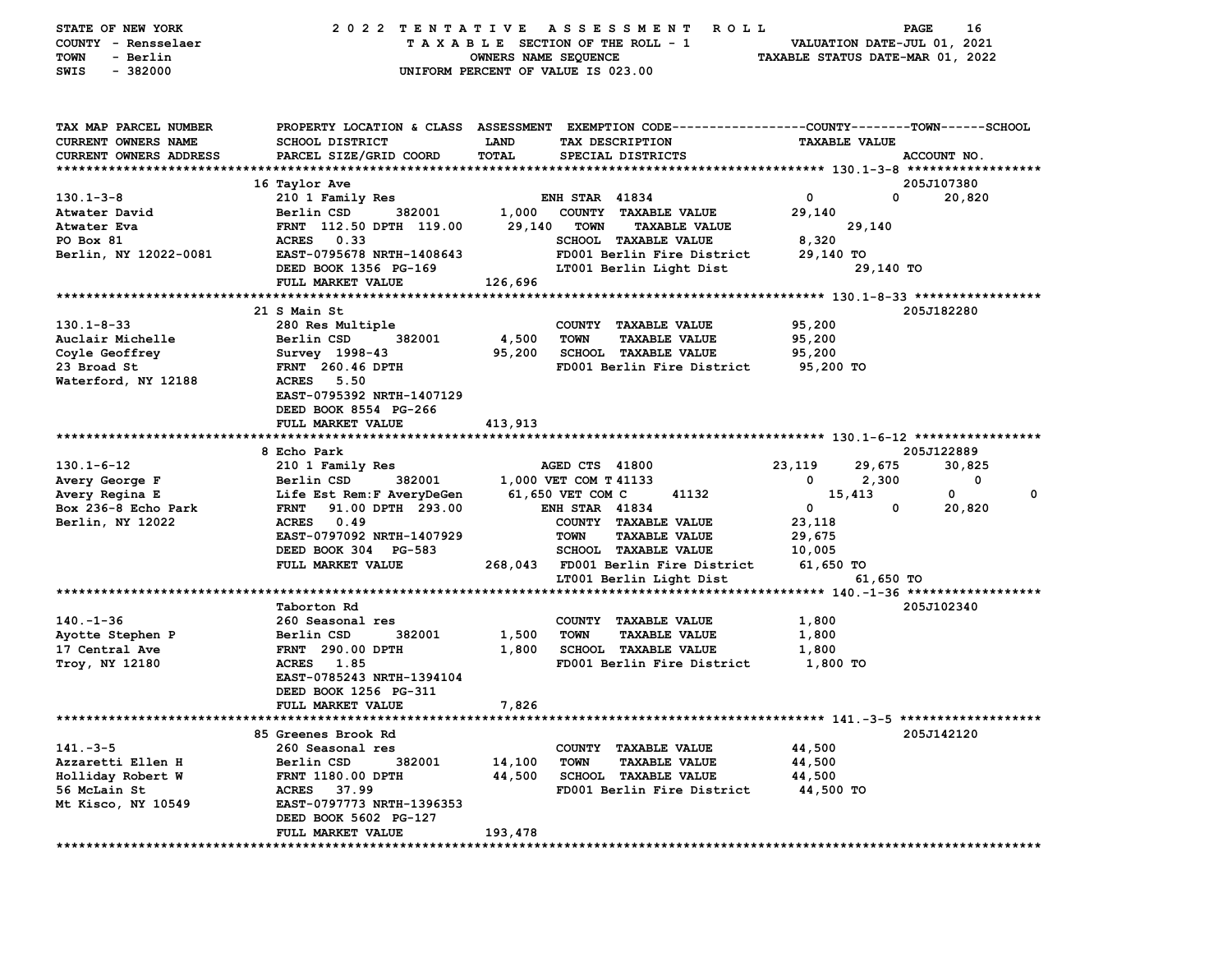| <b>STATE OF NEW YORK</b> |          |          | 2022 TENTATIVE ASSESSMENT ROLL |  |  |  |                                    |  |  |  |  |  |  |  |  |                                  | PAGE | -17 |  |
|--------------------------|----------|----------|--------------------------------|--|--|--|------------------------------------|--|--|--|--|--|--|--|--|----------------------------------|------|-----|--|
| COUNTY - Rensselaer      |          |          |                                |  |  |  | TAXABLE SECTION OF THE ROLL - 1    |  |  |  |  |  |  |  |  | VALUATION DATE-JUL 01, 2021      |      |     |  |
| TOWN                     |          | - Berlin |                                |  |  |  | NAME SECTION - A                   |  |  |  |  |  |  |  |  | TAXABLE STATUS DATE-MAR 01, 2022 |      |     |  |
| SWIS                     | - 382000 |          |                                |  |  |  |                                    |  |  |  |  |  |  |  |  | RPS150/V04/L015                  |      |     |  |
|                          |          |          |                                |  |  |  | UNIFORM PERCENT OF VALUE IS 023.00 |  |  |  |  |  |  |  |  | CURRENT DATE $4/21/2022$         |      |     |  |

| CODE | <b>DISTRICT NAME</b> | <b>TOTAL</b><br><b>EXTENSION</b><br><b>PARCELS</b><br>TYPE | <b>EXTENSION</b><br><b>VALUE</b> | AD VALOREM<br><b>VALUE</b> | <b>EXEMPT</b><br><b>AMOUNT</b> | TAXABLE<br><b>VALUE</b> |
|------|----------------------|------------------------------------------------------------|----------------------------------|----------------------------|--------------------------------|-------------------------|
|      | FD001 Berlin Fire Di | 40 TOTAL                                                   |                                  | 1177,722                   | 38,248                         | 1139,474                |
|      | LT001 Berlin Light D | 9 TOTAL                                                    |                                  | 269,090                    |                                | 269,090                 |
|      | WD001 Berlin Water D | 3 тотац м                                                  |                                  | 88,674                     |                                | 88,674                  |
|      | WD023 Berlin Water D | 3 TOTAL M                                                  |                                  | 88,674                     |                                | 88,674                  |

## **\*\*\* S C H O O L D I S T R I C T S U M M A R Y \*\*\***

| CODE             | DISTRICT NAME                   | TOTAL<br><b>PARCELS</b> | <b>ASSESSED</b><br>LAND | <b>ASSESSED</b><br><b>TOTAL</b> | <b>EXEMPT</b><br><b>AMOUNT</b> | TOTAL<br>TAXABLE   | <b>STAR</b><br><b>AMOUNT</b> | <b>STAR</b><br>TAXABLE |
|------------------|---------------------------------|-------------------------|-------------------------|---------------------------------|--------------------------------|--------------------|------------------------------|------------------------|
| 382001<br>384001 | Berlin CSD<br>Averill Park Cent | 34<br>6                 | 209,108<br>27,974       | 968,468<br>209,254              | 106,634                        | 861,834<br>209,254 | 149,940<br>33,360            | 711,894<br>175,894     |
|                  | $SUB - TO T AL$                 | 40                      | 237,082                 | 1177,722                        | 106,634                        | 1071,088           | 183,300                      | 887,788                |
|                  | T O T A L                       | 40                      | 237,082                 | 1177,722                        | 106,634                        | 1071,088           | 183,300                      | 887,788                |

#### **\*\*\* S Y S T E M C O D E S S U M M A R Y \*\*\***

## **NO SYSTEM EXEMPTIONS AT THIS LEVEL**

## **\*\*\* E X E M P T I O N S U M M A R Y \*\*\***

|             |                    | <b>TOTAL</b>   |               |             |               |
|-------------|--------------------|----------------|---------------|-------------|---------------|
| <b>CODE</b> | <b>DESCRIPTION</b> | <b>PARCELS</b> | <b>COUNTY</b> | <b>TOWN</b> | <b>SCHOOL</b> |
| 25300       | NON PROFIT         | $\overline{2}$ | 38,248        | 38,248      | 38,248        |
| 41122       | VET WAR C          |                | 4,575         |             |               |
| 41123       | VET WAR T          |                |               | 1,380       |               |
| 41132       | VET COM C          |                | 15,413        |             |               |
| 41133       | VET COM T          |                |               | 2,300       |               |
| 41730       | AG DST 8YR         | Τ.             | 37,561        | 37,561      | 37,561        |
| 41800       | AGED CTS           |                | 23,119        | 29,675      | 30,825        |
| 41834       | ENH STAR           | 6              |               |             | 124,920       |
| 41854       | <b>BAS STAR</b>    | .,             |               |             | 58,380        |
|             | TOTAL              | 21             | 118,916       | 109,164     | 289,934       |
|             |                    |                |               |             |               |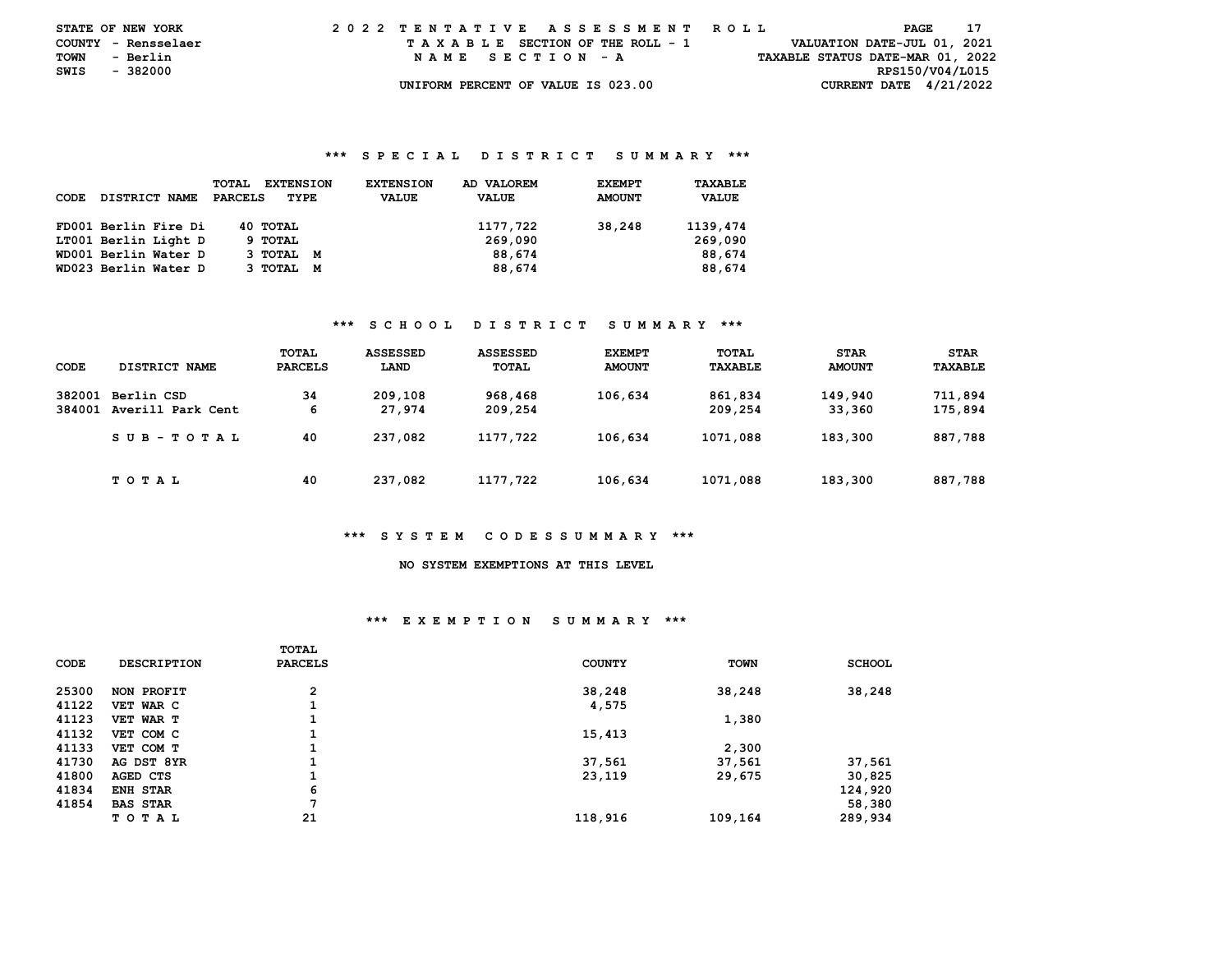|      | STATE OF NEW YORK   |  |  |  |  |  | 2022 TENTATIVE ASSESSMENT ROLL     |  |  |  |  |  |  |  | PAGE |                             | 18                               |
|------|---------------------|--|--|--|--|--|------------------------------------|--|--|--|--|--|--|--|------|-----------------------------|----------------------------------|
|      | COUNTY - Rensselaer |  |  |  |  |  | TAXABLE SECTION OF THE ROLL - 1    |  |  |  |  |  |  |  |      | VALUATION DATE-JUL 01, 2021 |                                  |
|      | TOWN - Berlin       |  |  |  |  |  | NAME SECTION - A                   |  |  |  |  |  |  |  |      |                             | TAXABLE STATUS DATE-MAR 01, 2022 |
| SWIS | - 382000            |  |  |  |  |  |                                    |  |  |  |  |  |  |  |      | RPS150/V04/L015             |                                  |
|      |                     |  |  |  |  |  | UNIFORM PERCENT OF VALUE IS 023.00 |  |  |  |  |  |  |  |      |                             | CURRENT DATE $4/21/2022$         |

| ROLL       |                    | <b>TOTAL</b>   | <b>ASSESSED</b> | <b>ASSESSED</b> | <b>TAXABLE</b> | <b>TAXABLE</b> | <b>TAXABLE</b> | <b>STAR</b>    |
|------------|--------------------|----------------|-----------------|-----------------|----------------|----------------|----------------|----------------|
| <b>SEC</b> | <b>DESCRIPTION</b> | <b>PARCELS</b> | LAND            | TOTAL           | <b>COUNTY</b>  | <b>TOWN</b>    | <b>SCHOOL</b>  | <b>TAXABLE</b> |
|            |                    |                |                 |                 |                |                |                |                |
|            | <b>TAXABLE</b>     | 40             | 237,082         | 1177.722        | 1058,806       | 1068,558       | 1071,088       | 887.<br>,788   |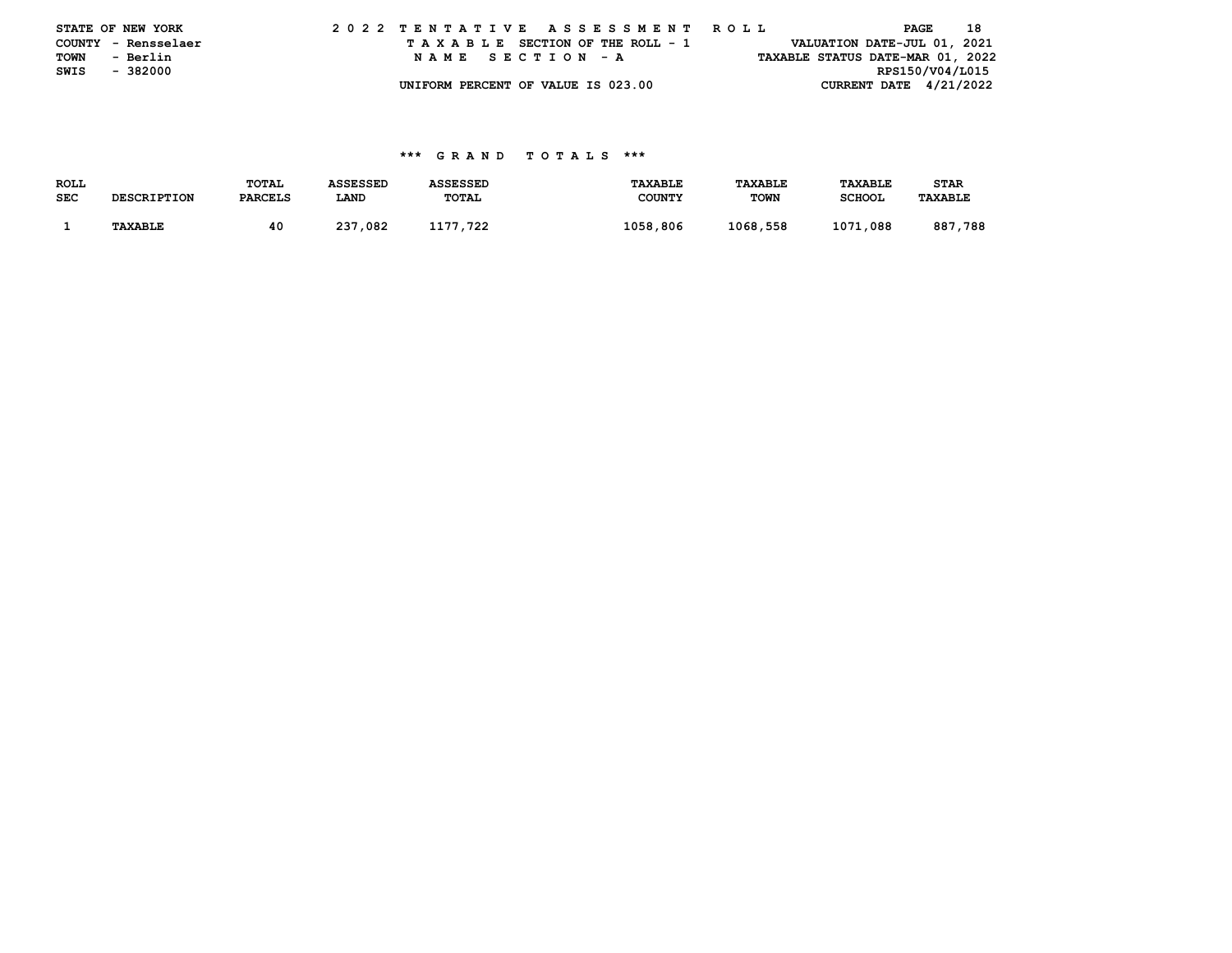| STATE OF NEW YORK          | 2022 TENTATIVE                   |                      | A S S E S S M E N T<br><b>ROLL</b>                                                              |                      | 19<br>PAGE                       |
|----------------------------|----------------------------------|----------------------|-------------------------------------------------------------------------------------------------|----------------------|----------------------------------|
| COUNTY - Rensselaer        |                                  |                      | TAXABLE SECTION OF THE ROLL - 1                                                                 |                      | VALUATION DATE-JUL 01, 2021      |
| <b>TOWN</b><br>- Berlin    |                                  | OWNERS NAME SEQUENCE |                                                                                                 |                      | TAXABLE STATUS DATE-MAR 01, 2022 |
| $-382000$<br>SWIS          |                                  |                      | UNIFORM PERCENT OF VALUE IS 023.00                                                              |                      |                                  |
|                            |                                  |                      |                                                                                                 |                      |                                  |
|                            |                                  |                      |                                                                                                 |                      |                                  |
| TAX MAP PARCEL NUMBER      |                                  |                      | PROPERTY LOCATION & CLASS ASSESSMENT EXEMPTION CODE---------------COUNTY-------TOWN------SCHOOL |                      |                                  |
| <b>CURRENT OWNERS NAME</b> | <b>SCHOOL DISTRICT</b>           | LAND                 | TAX DESCRIPTION                                                                                 | <b>TAXABLE VALUE</b> |                                  |
| CURRENT OWNERS ADDRESS     | PARCEL SIZE/GRID COORD           | TOTAL                | SPECIAL DISTRICTS                                                                               |                      | ACCOUNT NO.                      |
|                            |                                  |                      |                                                                                                 |                      |                                  |
|                            | 1347 Taborton Rd                 |                      |                                                                                                 |                      | 205J106030S                      |
| $150 - 1 - 4$              | 910 Priv forest                  |                      | PRIFOREST 47460                                                                                 | 18,520               | 18,520<br>18,520                 |
| B M F G Club Inc           | Averill Park Ce 384001           | 32,000               | COUNTY TAXABLE VALUE                                                                            | 54,180               |                                  |
| Joan Weiskotten            | Deed Ref 882/297                 | 72,700               | <b>TOWN</b><br><b>TAXABLE VALUE</b>                                                             | 54,180               |                                  |
| 7 Amy Ln                   | FRNT 135.00 DPTH                 |                      | <b>SCHOOL TAXABLE VALUE</b>                                                                     | 54,180               |                                  |
| Albany, NY 12205           | ACRES 142.55                     |                      | FD001 Berlin Fire District                                                                      | 72,700 TO            |                                  |
|                            | EAST-0776820 NRTH-1391137        |                      | WD001 Berlin Water Dist                                                                         |                      | 72,700 TO M                      |
| MAY BE SUBJECT TO PAYMENT  | DEED BOOK 50 PG-2243             |                      |                                                                                                 |                      |                                  |
| UNDER RPTL480A UNTIL 2031  | FULL MARKET VALUE                | 316,087              |                                                                                                 |                      |                                  |
|                            |                                  |                      |                                                                                                 |                      |                                  |
|                            | Taborton Rd                      |                      |                                                                                                 |                      | 205J106930C                      |
| $150. - 1 - 6$             | 910 Priv forest                  |                      | PRIFOREST 47460                                                                                 | 50,600               | 50,600<br>50,600                 |
| B M F G Club Inc           | Averill Park Ce 384001           | 50,600               | COUNTY TAXABLE VALUE                                                                            | 0                    |                                  |
| Joan Weiskotten            | 2012-30 ROW Easement             | 50,600               | <b>TOWN</b><br><b>TAXABLE VALUE</b>                                                             | 0                    |                                  |
| 7 Amy Ln                   | <b>FRNT 9087.90 DPTH</b>         |                      | <b>SCHOOL TAXABLE VALUE</b>                                                                     | 0                    |                                  |
| Albany, NY 12205           | ACRES 255.12                     |                      | FD001 Berlin Fire District                                                                      | 50,600 TO            |                                  |
|                            | EAST-0779907 NRTH-1390951        |                      |                                                                                                 |                      |                                  |
| MAY BE SUBJECT TO PAYMENT  | DEED BOOK 882 PG-297             |                      |                                                                                                 |                      |                                  |
| UNDER RPTL480A UNTIL 2031  | <b>FULL MARKET VALUE</b>         | 220,000              |                                                                                                 |                      |                                  |
|                            |                                  |                      |                                                                                                 |                      |                                  |
|                            | Forest Trl                       |                      |                                                                                                 |                      | 205J112150                       |
| $150.11 - 1 - 12$          | 311 Res vac land                 |                      | COUNTY TAXABLE VALUE                                                                            | 700                  |                                  |
| B M F G Club Inc           | Averill Park Ce 384001           | 700                  | <b>TOWN</b><br><b>TAXABLE VALUE</b>                                                             | 700                  |                                  |
| Joan Weiskotten            | <b>FRNT</b><br>80.10 DPTH 100.00 | 700                  | <b>SCHOOL TAXABLE VALUE</b>                                                                     | 700                  |                                  |
| 7 Amy Ln                   | 0.20<br><b>ACRES</b>             |                      | FD001 Berlin Fire District                                                                      | 700 TO               |                                  |
| Albany, NY 12205           | EAST-0777754 NRTH-1389872        |                      | WD001 Berlin Water Dist                                                                         |                      | 700 TO M                         |
|                            | DEED BOOK 1350 PG-527            |                      | WD023 Berlin Water Dist #1                                                                      | 700 TO M             |                                  |
|                            | FULL MARKET VALUE                | 3,043                |                                                                                                 |                      |                                  |
|                            |                                  |                      |                                                                                                 |                      |                                  |
|                            | Forest Trl                       |                      |                                                                                                 |                      | 205J189820                       |
| $150.11 - 1 - 19$          | 311 Res vac land                 |                      | <b>COUNTY</b><br><b>TAXABLE VALUE</b>                                                           | 2,000                |                                  |
| B M F G Club Inc           | Averill Park Ce 384001           | 2,000                | <b>TAXABLE VALUE</b><br>TOWN                                                                    | 2,000                |                                  |
| Joan Weiskotten            | <b>FRNT</b><br>80.00 DPTH 100.00 | 2,000                | <b>SCHOOL TAXABLE VALUE</b>                                                                     |                      | 2,000                            |
| 7 Amy Ln                   | 0.18<br><b>ACRES</b>             |                      | FD001 Berlin Fire District                                                                      | 2,000 TO             |                                  |
| Albany, NY 12205           | EAST-0777508 NRTH-1389481        |                      | WD001 Berlin Water Dist                                                                         |                      | 2,000 TO M                       |
|                            | DEED BOOK 1261 PG-459            |                      | WD023 Berlin Water Dist #1                                                                      | 2,000 TO M           |                                  |
|                            | FULL MARKET VALUE                | 8,696                |                                                                                                 |                      |                                  |
|                            |                                  |                      |                                                                                                 |                      |                                  |
|                            | Spruce Trl                       |                      |                                                                                                 |                      | 205J107200                       |
| $150.11 - 2 - 3$           | 314 Rural vac<10                 |                      | COUNTY TAXABLE VALUE                                                                            | 200                  |                                  |
| B M F G Club Inc           | Averill Park Ce 384001           | 200                  | <b>TAXABLE VALUE</b><br>TOWN                                                                    | 200                  |                                  |
| Joan Weiskotten            | <b>FRNT</b><br>80.00 DPTH 100.00 | 200                  | SCHOOL TAXABLE VALUE                                                                            | 200                  |                                  |
| 7 Amy Ln                   | 0.18<br><b>ACRES</b>             |                      | FD001 Berlin Fire District                                                                      | 200 TO               |                                  |
| Albany, NY 12205           | EAST-0778006 NRTH-1389727        |                      | WD023 Berlin Water Dist #1                                                                      | 200 TO M             |                                  |
|                            | DEED BOOK 882 PG-297             |                      |                                                                                                 |                      |                                  |
|                            | FULL MARKET VALUE                | 870                  |                                                                                                 |                      |                                  |
|                            |                                  |                      |                                                                                                 |                      |                                  |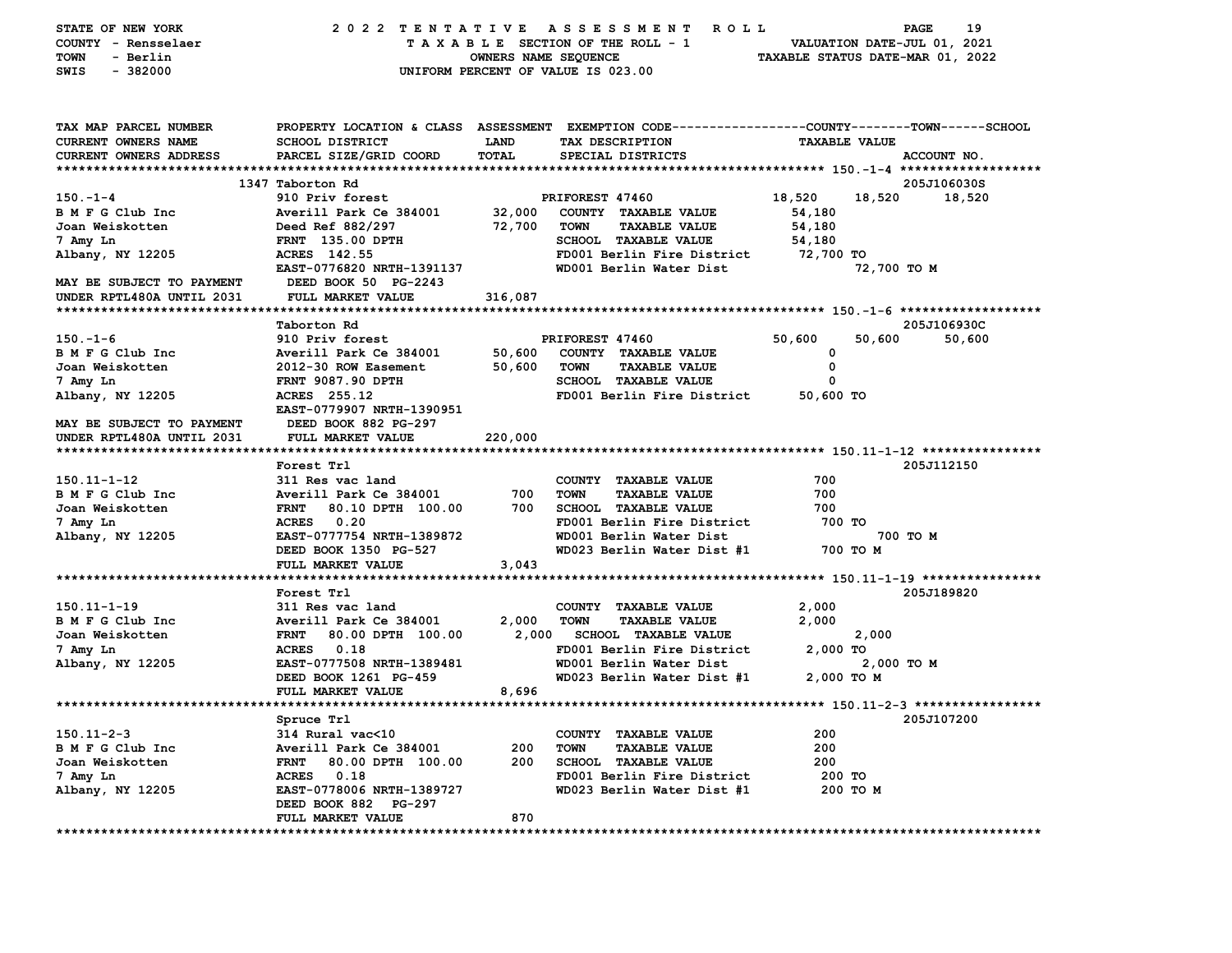|                                           |                                                                                                                                                                                                                                                                                                                                                                                                                                                                                                                                                                    |                                                                                                                        |                                                                                                                                                                                                                                                                                                                                                                                                                                                                                                                                                                                                      | PAGE                                                                                                                                                                                                                                                                                                                                                                       | 20                                                                                                                                                                                                                                                                                        |
|-------------------------------------------|--------------------------------------------------------------------------------------------------------------------------------------------------------------------------------------------------------------------------------------------------------------------------------------------------------------------------------------------------------------------------------------------------------------------------------------------------------------------------------------------------------------------------------------------------------------------|------------------------------------------------------------------------------------------------------------------------|------------------------------------------------------------------------------------------------------------------------------------------------------------------------------------------------------------------------------------------------------------------------------------------------------------------------------------------------------------------------------------------------------------------------------------------------------------------------------------------------------------------------------------------------------------------------------------------------------|----------------------------------------------------------------------------------------------------------------------------------------------------------------------------------------------------------------------------------------------------------------------------------------------------------------------------------------------------------------------------|-------------------------------------------------------------------------------------------------------------------------------------------------------------------------------------------------------------------------------------------------------------------------------------------|
|                                           |                                                                                                                                                                                                                                                                                                                                                                                                                                                                                                                                                                    |                                                                                                                        |                                                                                                                                                                                                                                                                                                                                                                                                                                                                                                                                                                                                      |                                                                                                                                                                                                                                                                                                                                                                            |                                                                                                                                                                                                                                                                                           |
|                                           |                                                                                                                                                                                                                                                                                                                                                                                                                                                                                                                                                                    |                                                                                                                        |                                                                                                                                                                                                                                                                                                                                                                                                                                                                                                                                                                                                      |                                                                                                                                                                                                                                                                                                                                                                            |                                                                                                                                                                                                                                                                                           |
|                                           |                                                                                                                                                                                                                                                                                                                                                                                                                                                                                                                                                                    |                                                                                                                        |                                                                                                                                                                                                                                                                                                                                                                                                                                                                                                                                                                                                      |                                                                                                                                                                                                                                                                                                                                                                            |                                                                                                                                                                                                                                                                                           |
|                                           |                                                                                                                                                                                                                                                                                                                                                                                                                                                                                                                                                                    |                                                                                                                        |                                                                                                                                                                                                                                                                                                                                                                                                                                                                                                                                                                                                      |                                                                                                                                                                                                                                                                                                                                                                            |                                                                                                                                                                                                                                                                                           |
|                                           |                                                                                                                                                                                                                                                                                                                                                                                                                                                                                                                                                                    |                                                                                                                        |                                                                                                                                                                                                                                                                                                                                                                                                                                                                                                                                                                                                      |                                                                                                                                                                                                                                                                                                                                                                            |                                                                                                                                                                                                                                                                                           |
|                                           |                                                                                                                                                                                                                                                                                                                                                                                                                                                                                                                                                                    |                                                                                                                        |                                                                                                                                                                                                                                                                                                                                                                                                                                                                                                                                                                                                      |                                                                                                                                                                                                                                                                                                                                                                            |                                                                                                                                                                                                                                                                                           |
|                                           |                                                                                                                                                                                                                                                                                                                                                                                                                                                                                                                                                                    |                                                                                                                        |                                                                                                                                                                                                                                                                                                                                                                                                                                                                                                                                                                                                      |                                                                                                                                                                                                                                                                                                                                                                            |                                                                                                                                                                                                                                                                                           |
|                                           |                                                                                                                                                                                                                                                                                                                                                                                                                                                                                                                                                                    |                                                                                                                        |                                                                                                                                                                                                                                                                                                                                                                                                                                                                                                                                                                                                      |                                                                                                                                                                                                                                                                                                                                                                            |                                                                                                                                                                                                                                                                                           |
|                                           |                                                                                                                                                                                                                                                                                                                                                                                                                                                                                                                                                                    |                                                                                                                        |                                                                                                                                                                                                                                                                                                                                                                                                                                                                                                                                                                                                      |                                                                                                                                                                                                                                                                                                                                                                            |                                                                                                                                                                                                                                                                                           |
| Maple Trl                                 |                                                                                                                                                                                                                                                                                                                                                                                                                                                                                                                                                                    |                                                                                                                        |                                                                                                                                                                                                                                                                                                                                                                                                                                                                                                                                                                                                      | 205J184330                                                                                                                                                                                                                                                                                                                                                                 |                                                                                                                                                                                                                                                                                           |
| 311 Res vac land                          |                                                                                                                                                                                                                                                                                                                                                                                                                                                                                                                                                                    | COUNTY TAXABLE VALUE                                                                                                   | 1,000                                                                                                                                                                                                                                                                                                                                                                                                                                                                                                                                                                                                |                                                                                                                                                                                                                                                                                                                                                                            |                                                                                                                                                                                                                                                                                           |
| Averill Park Ce 384001                    | 1,000                                                                                                                                                                                                                                                                                                                                                                                                                                                                                                                                                              | <b>TOWN</b><br><b>TAXABLE VALUE</b>                                                                                    | 1,000                                                                                                                                                                                                                                                                                                                                                                                                                                                                                                                                                                                                |                                                                                                                                                                                                                                                                                                                                                                            |                                                                                                                                                                                                                                                                                           |
| FRNT 261.85 DPTH 109.01                   |                                                                                                                                                                                                                                                                                                                                                                                                                                                                                                                                                                    | <b>SCHOOL TAXABLE VALUE</b>                                                                                            |                                                                                                                                                                                                                                                                                                                                                                                                                                                                                                                                                                                                      |                                                                                                                                                                                                                                                                                                                                                                            |                                                                                                                                                                                                                                                                                           |
| 0.50<br><b>ACRES</b>                      |                                                                                                                                                                                                                                                                                                                                                                                                                                                                                                                                                                    |                                                                                                                        | $1,000$ TO                                                                                                                                                                                                                                                                                                                                                                                                                                                                                                                                                                                           |                                                                                                                                                                                                                                                                                                                                                                            |                                                                                                                                                                                                                                                                                           |
| EAST-0777752 NRTH-1389541                 |                                                                                                                                                                                                                                                                                                                                                                                                                                                                                                                                                                    |                                                                                                                        |                                                                                                                                                                                                                                                                                                                                                                                                                                                                                                                                                                                                      |                                                                                                                                                                                                                                                                                                                                                                            |                                                                                                                                                                                                                                                                                           |
| DEED BOOK 1313 PG-144                     |                                                                                                                                                                                                                                                                                                                                                                                                                                                                                                                                                                    |                                                                                                                        |                                                                                                                                                                                                                                                                                                                                                                                                                                                                                                                                                                                                      |                                                                                                                                                                                                                                                                                                                                                                            |                                                                                                                                                                                                                                                                                           |
| FULL MARKET VALUE                         | 4,348                                                                                                                                                                                                                                                                                                                                                                                                                                                                                                                                                              |                                                                                                                        |                                                                                                                                                                                                                                                                                                                                                                                                                                                                                                                                                                                                      |                                                                                                                                                                                                                                                                                                                                                                            |                                                                                                                                                                                                                                                                                           |
|                                           |                                                                                                                                                                                                                                                                                                                                                                                                                                                                                                                                                                    |                                                                                                                        |                                                                                                                                                                                                                                                                                                                                                                                                                                                                                                                                                                                                      |                                                                                                                                                                                                                                                                                                                                                                            |                                                                                                                                                                                                                                                                                           |
| Taborton Rd                               |                                                                                                                                                                                                                                                                                                                                                                                                                                                                                                                                                                    |                                                                                                                        |                                                                                                                                                                                                                                                                                                                                                                                                                                                                                                                                                                                                      | 205J106930                                                                                                                                                                                                                                                                                                                                                                 |                                                                                                                                                                                                                                                                                           |
| 311 Res vac land - WTRFNT                 |                                                                                                                                                                                                                                                                                                                                                                                                                                                                                                                                                                    |                                                                                                                        | 27,600                                                                                                                                                                                                                                                                                                                                                                                                                                                                                                                                                                                               |                                                                                                                                                                                                                                                                                                                                                                            |                                                                                                                                                                                                                                                                                           |
|                                           |                                                                                                                                                                                                                                                                                                                                                                                                                                                                                                                                                                    |                                                                                                                        |                                                                                                                                                                                                                                                                                                                                                                                                                                                                                                                                                                                                      |                                                                                                                                                                                                                                                                                                                                                                            |                                                                                                                                                                                                                                                                                           |
|                                           |                                                                                                                                                                                                                                                                                                                                                                                                                                                                                                                                                                    |                                                                                                                        |                                                                                                                                                                                                                                                                                                                                                                                                                                                                                                                                                                                                      |                                                                                                                                                                                                                                                                                                                                                                            |                                                                                                                                                                                                                                                                                           |
|                                           |                                                                                                                                                                                                                                                                                                                                                                                                                                                                                                                                                                    |                                                                                                                        |                                                                                                                                                                                                                                                                                                                                                                                                                                                                                                                                                                                                      |                                                                                                                                                                                                                                                                                                                                                                            |                                                                                                                                                                                                                                                                                           |
|                                           |                                                                                                                                                                                                                                                                                                                                                                                                                                                                                                                                                                    |                                                                                                                        |                                                                                                                                                                                                                                                                                                                                                                                                                                                                                                                                                                                                      |                                                                                                                                                                                                                                                                                                                                                                            |                                                                                                                                                                                                                                                                                           |
|                                           |                                                                                                                                                                                                                                                                                                                                                                                                                                                                                                                                                                    |                                                                                                                        |                                                                                                                                                                                                                                                                                                                                                                                                                                                                                                                                                                                                      |                                                                                                                                                                                                                                                                                                                                                                            |                                                                                                                                                                                                                                                                                           |
|                                           |                                                                                                                                                                                                                                                                                                                                                                                                                                                                                                                                                                    |                                                                                                                        |                                                                                                                                                                                                                                                                                                                                                                                                                                                                                                                                                                                                      |                                                                                                                                                                                                                                                                                                                                                                            |                                                                                                                                                                                                                                                                                           |
|                                           |                                                                                                                                                                                                                                                                                                                                                                                                                                                                                                                                                                    |                                                                                                                        |                                                                                                                                                                                                                                                                                                                                                                                                                                                                                                                                                                                                      |                                                                                                                                                                                                                                                                                                                                                                            |                                                                                                                                                                                                                                                                                           |
|                                           |                                                                                                                                                                                                                                                                                                                                                                                                                                                                                                                                                                    |                                                                                                                        |                                                                                                                                                                                                                                                                                                                                                                                                                                                                                                                                                                                                      |                                                                                                                                                                                                                                                                                                                                                                            |                                                                                                                                                                                                                                                                                           |
|                                           |                                                                                                                                                                                                                                                                                                                                                                                                                                                                                                                                                                    |                                                                                                                        |                                                                                                                                                                                                                                                                                                                                                                                                                                                                                                                                                                                                      |                                                                                                                                                                                                                                                                                                                                                                            | 5,216                                                                                                                                                                                                                                                                                     |
|                                           |                                                                                                                                                                                                                                                                                                                                                                                                                                                                                                                                                                    |                                                                                                                        |                                                                                                                                                                                                                                                                                                                                                                                                                                                                                                                                                                                                      |                                                                                                                                                                                                                                                                                                                                                                            |                                                                                                                                                                                                                                                                                           |
|                                           |                                                                                                                                                                                                                                                                                                                                                                                                                                                                                                                                                                    |                                                                                                                        |                                                                                                                                                                                                                                                                                                                                                                                                                                                                                                                                                                                                      |                                                                                                                                                                                                                                                                                                                                                                            |                                                                                                                                                                                                                                                                                           |
|                                           |                                                                                                                                                                                                                                                                                                                                                                                                                                                                                                                                                                    |                                                                                                                        |                                                                                                                                                                                                                                                                                                                                                                                                                                                                                                                                                                                                      |                                                                                                                                                                                                                                                                                                                                                                            |                                                                                                                                                                                                                                                                                           |
|                                           |                                                                                                                                                                                                                                                                                                                                                                                                                                                                                                                                                                    |                                                                                                                        |                                                                                                                                                                                                                                                                                                                                                                                                                                                                                                                                                                                                      |                                                                                                                                                                                                                                                                                                                                                                            |                                                                                                                                                                                                                                                                                           |
|                                           |                                                                                                                                                                                                                                                                                                                                                                                                                                                                                                                                                                    |                                                                                                                        |                                                                                                                                                                                                                                                                                                                                                                                                                                                                                                                                                                                                      |                                                                                                                                                                                                                                                                                                                                                                            |                                                                                                                                                                                                                                                                                           |
|                                           |                                                                                                                                                                                                                                                                                                                                                                                                                                                                                                                                                                    |                                                                                                                        |                                                                                                                                                                                                                                                                                                                                                                                                                                                                                                                                                                                                      |                                                                                                                                                                                                                                                                                                                                                                            |                                                                                                                                                                                                                                                                                           |
|                                           |                                                                                                                                                                                                                                                                                                                                                                                                                                                                                                                                                                    |                                                                                                                        |                                                                                                                                                                                                                                                                                                                                                                                                                                                                                                                                                                                                      |                                                                                                                                                                                                                                                                                                                                                                            |                                                                                                                                                                                                                                                                                           |
|                                           |                                                                                                                                                                                                                                                                                                                                                                                                                                                                                                                                                                    |                                                                                                                        |                                                                                                                                                                                                                                                                                                                                                                                                                                                                                                                                                                                                      |                                                                                                                                                                                                                                                                                                                                                                            |                                                                                                                                                                                                                                                                                           |
|                                           |                                                                                                                                                                                                                                                                                                                                                                                                                                                                                                                                                                    |                                                                                                                        |                                                                                                                                                                                                                                                                                                                                                                                                                                                                                                                                                                                                      | 205J134310                                                                                                                                                                                                                                                                                                                                                                 |                                                                                                                                                                                                                                                                                           |
| 240 Rural res                             |                                                                                                                                                                                                                                                                                                                                                                                                                                                                                                                                                                    |                                                                                                                        | 0                                                                                                                                                                                                                                                                                                                                                                                                                                                                                                                                                                                                    | $\mathbf{0}$                                                                                                                                                                                                                                                                                                                                                               | 8,340                                                                                                                                                                                                                                                                                     |
| 382001<br>Berlin CSD                      | 9,000                                                                                                                                                                                                                                                                                                                                                                                                                                                                                                                                                              | COUNTY TAXABLE VALUE                                                                                                   | 59,100                                                                                                                                                                                                                                                                                                                                                                                                                                                                                                                                                                                               |                                                                                                                                                                                                                                                                                                                                                                            |                                                                                                                                                                                                                                                                                           |
| <b>FRNT 1541.00 DPTH</b>                  | 59,100                                                                                                                                                                                                                                                                                                                                                                                                                                                                                                                                                             | <b>TOWN</b><br><b>TAXABLE VALUE</b>                                                                                    | 59,100                                                                                                                                                                                                                                                                                                                                                                                                                                                                                                                                                                                               |                                                                                                                                                                                                                                                                                                                                                                            |                                                                                                                                                                                                                                                                                           |
| ACRES 30.00 BANK<br><b>CORE</b>           |                                                                                                                                                                                                                                                                                                                                                                                                                                                                                                                                                                    |                                                                                                                        | 50,760                                                                                                                                                                                                                                                                                                                                                                                                                                                                                                                                                                                               |                                                                                                                                                                                                                                                                                                                                                                            |                                                                                                                                                                                                                                                                                           |
| EAST-0791294 NRTH-1388527                 |                                                                                                                                                                                                                                                                                                                                                                                                                                                                                                                                                                    |                                                                                                                        | 59,100 TO                                                                                                                                                                                                                                                                                                                                                                                                                                                                                                                                                                                            |                                                                                                                                                                                                                                                                                                                                                                            |                                                                                                                                                                                                                                                                                           |
| DEED BOOK 9283 PG-72                      |                                                                                                                                                                                                                                                                                                                                                                                                                                                                                                                                                                    |                                                                                                                        |                                                                                                                                                                                                                                                                                                                                                                                                                                                                                                                                                                                                      |                                                                                                                                                                                                                                                                                                                                                                            |                                                                                                                                                                                                                                                                                           |
| FULL MARKET VALUE                         | 256,957                                                                                                                                                                                                                                                                                                                                                                                                                                                                                                                                                            |                                                                                                                        |                                                                                                                                                                                                                                                                                                                                                                                                                                                                                                                                                                                                      |                                                                                                                                                                                                                                                                                                                                                                            |                                                                                                                                                                                                                                                                                           |
|                                           |                                                                                                                                                                                                                                                                                                                                                                                                                                                                                                                                                                    |                                                                                                                        |                                                                                                                                                                                                                                                                                                                                                                                                                                                                                                                                                                                                      |                                                                                                                                                                                                                                                                                                                                                                            |                                                                                                                                                                                                                                                                                           |
|                                           |                                                                                                                                                                                                                                                                                                                                                                                                                                                                                                                                                                    |                                                                                                                        |                                                                                                                                                                                                                                                                                                                                                                                                                                                                                                                                                                                                      |                                                                                                                                                                                                                                                                                                                                                                            |                                                                                                                                                                                                                                                                                           |
|                                           |                                                                                                                                                                                                                                                                                                                                                                                                                                                                                                                                                                    |                                                                                                                        |                                                                                                                                                                                                                                                                                                                                                                                                                                                                                                                                                                                                      |                                                                                                                                                                                                                                                                                                                                                                            | 8,340                                                                                                                                                                                                                                                                                     |
|                                           |                                                                                                                                                                                                                                                                                                                                                                                                                                                                                                                                                                    |                                                                                                                        |                                                                                                                                                                                                                                                                                                                                                                                                                                                                                                                                                                                                      |                                                                                                                                                                                                                                                                                                                                                                            |                                                                                                                                                                                                                                                                                           |
|                                           |                                                                                                                                                                                                                                                                                                                                                                                                                                                                                                                                                                    |                                                                                                                        |                                                                                                                                                                                                                                                                                                                                                                                                                                                                                                                                                                                                      |                                                                                                                                                                                                                                                                                                                                                                            |                                                                                                                                                                                                                                                                                           |
|                                           |                                                                                                                                                                                                                                                                                                                                                                                                                                                                                                                                                                    |                                                                                                                        |                                                                                                                                                                                                                                                                                                                                                                                                                                                                                                                                                                                                      |                                                                                                                                                                                                                                                                                                                                                                            |                                                                                                                                                                                                                                                                                           |
|                                           |                                                                                                                                                                                                                                                                                                                                                                                                                                                                                                                                                                    |                                                                                                                        |                                                                                                                                                                                                                                                                                                                                                                                                                                                                                                                                                                                                      |                                                                                                                                                                                                                                                                                                                                                                            |                                                                                                                                                                                                                                                                                           |
|                                           |                                                                                                                                                                                                                                                                                                                                                                                                                                                                                                                                                                    |                                                                                                                        |                                                                                                                                                                                                                                                                                                                                                                                                                                                                                                                                                                                                      |                                                                                                                                                                                                                                                                                                                                                                            |                                                                                                                                                                                                                                                                                           |
|                                           |                                                                                                                                                                                                                                                                                                                                                                                                                                                                                                                                                                    |                                                                                                                        |                                                                                                                                                                                                                                                                                                                                                                                                                                                                                                                                                                                                      |                                                                                                                                                                                                                                                                                                                                                                            |                                                                                                                                                                                                                                                                                           |
| DEED BOOK 5521 PG-66<br>FULL MARKET VALUE | 140,652                                                                                                                                                                                                                                                                                                                                                                                                                                                                                                                                                            |                                                                                                                        |                                                                                                                                                                                                                                                                                                                                                                                                                                                                                                                                                                                                      |                                                                                                                                                                                                                                                                                                                                                                            |                                                                                                                                                                                                                                                                                           |
|                                           | <b>SCHOOL DISTRICT</b><br>PARCEL SIZE/GRID COORD<br>Averill Park Ce 384001<br>Lake<br><b>FRNT 737.00 DPTH</b><br>24.74<br><b>ACRES</b><br>EAST-0778491 NRTH-1390275<br>DEED BOOK 922 PG-186<br>FULL MARKET VALUE<br>Taborton Rd (S of)<br>920 Priv Hunt/Fi<br>Averill Park Ce 384001<br><b>ACRES</b><br>54.00<br>EAST-0781629 NRTH-1390072<br>DEED BOOK 882 PG-297<br>FULL MARKET VALUE<br>365 Bly Hollow Rd<br>17614 NY 22<br>210 1 Family Res<br>Berlin CSD<br>382001<br>Vets On 85%<br>FRNT 358.50 DPTH<br>ACRES 6.73 BANK<br>CORE<br>EAST-0797760 NRTH-1393778 | 2022 TENTATIVE<br><b>LAND</b><br>TOTAL<br>27,600<br>27,600<br>120,000<br>10,530<br>10,530<br>45,783<br>3,200<br>32,350 | A S S E S S M E N T<br>TAXABLE SECTION OF THE ROLL - 1<br>OWNERS NAME SEQUENCE<br>UNIFORM PERCENT OF VALUE IS 023.00<br>TAX DESCRIPTION<br>SPECIAL DISTRICTS<br>1,000<br>WD001 Berlin Water Dist<br>COUNTY TAXABLE VALUE<br><b>TOWN</b><br><b>TAXABLE VALUE</b><br>SCHOOL TAXABLE VALUE<br>WD001 Berlin Water Dist<br>PRIFOREST 47460<br>COUNTY TAXABLE VALUE<br><b>TOWN</b><br><b>TAXABLE VALUE</b><br>SCHOOL TAXABLE VALUE<br><b>BAS STAR 41854</b><br><b>SCHOOL TAXABLE VALUE</b><br><b>BAS STAR 41854</b><br>COUNTY TAXABLE VALUE<br><b>TOWN</b><br><b>TAXABLE VALUE</b><br>SCHOOL TAXABLE VALUE | <b>ROLL</b><br>FD001 Berlin Fire District<br>WD023 Berlin Water Dist #1<br>27,600<br>27,600<br>FD001 Berlin Fire District<br>27,600 TO<br>WD023 Berlin Water Dist #1<br>5,216<br>5,314<br>5,314<br>5,314<br>FD001 Berlin Fire District<br>10,530 TO<br>FD001 Berlin Fire District<br>$\mathbf{0}$<br>32,350<br>32,350<br>24,010<br>FD001 Berlin Fire District<br>32,350 TO | VALUATION DATE-JUL 01, 2021<br>TAXABLE STATUS DATE-MAR 01, 2022<br>PROPERTY LOCATION & CLASS ASSESSMENT EXEMPTION CODE---------------COUNTY-------TOWN-----SCHOOL<br><b>TAXABLE VALUE</b><br>ACCOUNT NO.<br>1,000<br>1,000 TO M<br>1,000 TO M<br>27,600 TO M<br>27,600 то м<br>5,216<br>0 |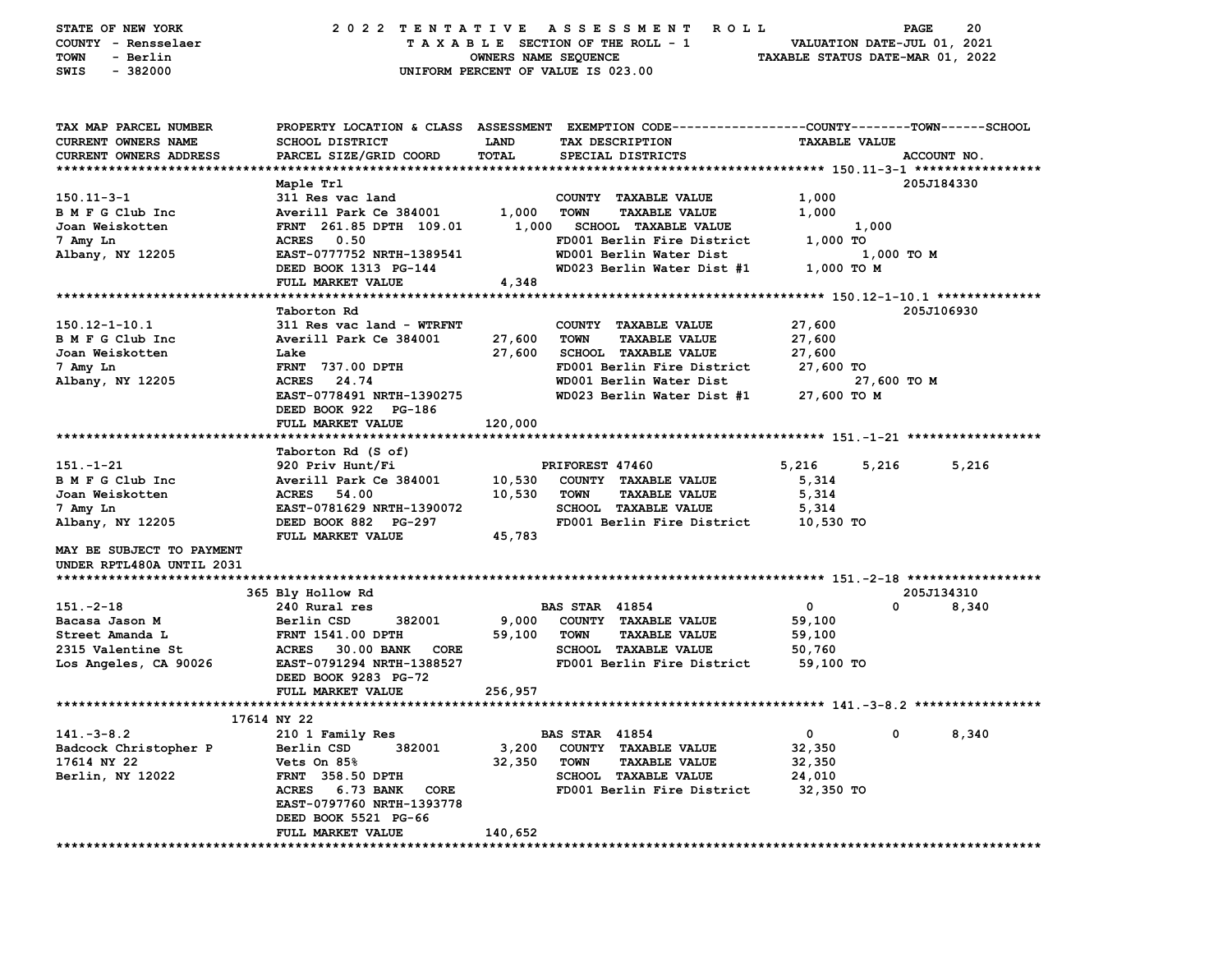| STATE OF NEW YORK<br>COUNTY - Rensselaer<br>- Berlin<br>TOWN<br>$-382000$<br>SWIS |                                                                             | OWNERS NAME SEQUENCE | 2022 TENTATIVE ASSESSMENT ROLL<br>TAXABLE SECTION OF THE ROLL - 1<br>UNIFORM PERCENT OF VALUE IS 023.00 | TAXABLE STATUS DATE-MAR 01, 2022 | PAGE<br>VALUATION DATE-JUL 01, 2021 | 21          |
|-----------------------------------------------------------------------------------|-----------------------------------------------------------------------------|----------------------|---------------------------------------------------------------------------------------------------------|----------------------------------|-------------------------------------|-------------|
| TAX MAP PARCEL NUMBER                                                             |                                                                             |                      | PROPERTY LOCATION & CLASS ASSESSMENT EXEMPTION CODE---------------COUNTY-------TOWN------SCHOOL         |                                  |                                     |             |
| CURRENT OWNERS NAME                                                               | <b>SCHOOL DISTRICT</b>                                                      | <b>LAND</b>          | TAX DESCRIPTION                                                                                         | <b>TAXABLE VALUE</b>             |                                     |             |
| CURRENT OWNERS ADDRESS                                                            | PARCEL SIZE/GRID COORD                                                      | <b>TOTAL</b>         | SPECIAL DISTRICTS                                                                                       |                                  | ACCOUNT NO.                         |             |
|                                                                                   |                                                                             |                      |                                                                                                         |                                  |                                     |             |
|                                                                                   | 11 Mill St                                                                  |                      |                                                                                                         |                                  | 205J177580                          |             |
| $130.1 - 6 - 35.11$                                                               | 280 Res Multiple                                                            |                      | <b>ENH STAR 41834</b>                                                                                   | $\mathbf 0$                      | $\mathbf 0$                         | 20,820      |
| Bagley Dennis M                                                                   | Berlin CSD<br>382001                                                        |                      | 1,000 COUNTY TAXABLE VALUE                                                                              | 38,500                           |                                     |             |
| Bagley Catherine N                                                                | FRNT 120.00 DPTH 158.00                                                     | 38,500               | <b>TOWN</b><br><b>TAXABLE VALUE</b>                                                                     |                                  | 38,500                              |             |
| 11 Mill St<br>Berlin, NY 12022                                                    | ACRES 0.40<br>EAST-0796243 NRTH-1407505                                     |                      | SCHOOL TAXABLE VALUE<br>FD001 Berlin Fire District                                                      | 17,680<br>38,500 TO              |                                     |             |
|                                                                                   | DEED BOOK 6114 PG-137                                                       |                      | LT001 Berlin Light Dist                                                                                 |                                  | 38,500 TO                           |             |
|                                                                                   | FULL MARKET VALUE                                                           | 167,391              |                                                                                                         |                                  |                                     |             |
|                                                                                   |                                                                             |                      |                                                                                                         |                                  |                                     |             |
|                                                                                   | 32 S Main St                                                                |                      |                                                                                                         |                                  | 205J111160                          |             |
| $130.1 - 8 - 39$                                                                  | 411 Apartment                                                               |                      | COUNTY TAXABLE VALUE                                                                                    | 33,531                           |                                     |             |
| Baker Elizabeth A                                                                 | Berlin CSD<br>382001                                                        | 1,000                | <b>TOWN</b><br><b>TAXABLE VALUE</b>                                                                     | 33,531                           |                                     |             |
| Baker Lawrence                                                                    | FRNT 82.50 DPTH 180.00                                                      | 33,531               | <b>SCHOOL TAXABLE VALUE</b>                                                                             |                                  | 33,531                              |             |
| 499 Dean Rd                                                                       | ACRES 0.33                                                                  |                      | FD001 Berlin Fire District                                                                              | 33,531 TO                        |                                     |             |
| North Pownal, VT 05260                                                            | EAST-0795647 NRTH-1407410                                                   |                      | LT001 Berlin Light Dist                                                                                 |                                  | 33,531 TO                           |             |
|                                                                                   | DEED BOOK R1479 PG-F341                                                     |                      |                                                                                                         |                                  |                                     |             |
|                                                                                   | FULL MARKET VALUE                                                           | 145,787              |                                                                                                         |                                  |                                     |             |
|                                                                                   |                                                                             |                      |                                                                                                         |                                  |                                     |             |
|                                                                                   | 383 Southeast Hollow Rd                                                     |                      |                                                                                                         |                                  | 205J149590                          |             |
| $130. -2 - 26$                                                                    | 240 Rural res                                                               |                      | COUNTY TAXABLE VALUE                                                                                    | 44,900                           |                                     |             |
| Baldwin Darci                                                                     | Berlin CSD<br>382001                                                        | 4,300                | <b>TOWN</b><br><b>TAXABLE VALUE</b>                                                                     | 44,900                           |                                     |             |
| PO Box 2                                                                          | <b>FRNT 867.00 DPTH</b>                                                     | 44,900               | <b>SCHOOL TAXABLE VALUE</b>                                                                             | 44,900                           |                                     |             |
| Berlin, NY 12022                                                                  | ACRES 12.58 BANK WELLS<br>EAST-0803513 NRTH-1402742<br>DEED BOOK 7040 PG-74 |                      | FD001 Berlin Fire District                                                                              | 44,900 TO                        |                                     |             |
|                                                                                   | FULL MARKET VALUE                                                           | 195,217              |                                                                                                         |                                  |                                     |             |
|                                                                                   |                                                                             |                      |                                                                                                         |                                  |                                     |             |
|                                                                                   | 271 Cold Spring Rd                                                          |                      |                                                                                                         |                                  | 205J120270                          |             |
| $104.-401$                                                                        | 280 Res Multiple                                                            |                      | <b>VET WAR C 41122</b>                                                                                  | 2,865                            | 0                                   | 0           |
| Baldwin James W Jr                                                                | Berlin CSD<br>382001                                                        |                      | 7,200 VET WAR T 41123                                                                                   | 0                                | 1,380                               | $\mathbf 0$ |
| Baldwin Mary A                                                                    | In Petersburgh As 109.-1-                                                   |                      | 19,100 COUNTY TAXABLE VALUE                                                                             |                                  | 16,235                              |             |
| 271 Cold Springs Rd                                                               | ACRES 0.01                                                                  |                      | <b>TOWN</b><br><b>TAXABLE VALUE</b>                                                                     | 17,720                           |                                     |             |
| Petersburgh, NY 12138                                                             | DEED BOOK 7805 PG-143                                                       |                      | SCHOOL TAXABLE VALUE                                                                                    | 19,100                           |                                     |             |
|                                                                                   | FULL MARKET VALUE                                                           |                      | 83,043 FD001 Berlin Fire District                                                                       | 19,100 TO                        |                                     |             |
|                                                                                   | 32 Upper Stage Coach Rd                                                     |                      |                                                                                                         |                                  | 205J121890                          |             |
| $140. - 1 - 9$                                                                    | 260 Seasonal res                                                            |                      | COUNTY TAXABLE VALUE                                                                                    | 7,000                            |                                     |             |
| Baldwin Mark J                                                                    | 382001<br>Berlin CSD                                                        | 2,100                | <b>TOWN</b><br><b>TAXABLE VALUE</b>                                                                     | 7,000                            |                                     |             |
| 316 Rt 423                                                                        | FRNT 400.00 DPTH 375.00                                                     |                      | 7,000 SCHOOL TAXABLE VALUE                                                                              |                                  | 7,000                               |             |
| Saratoga Springs, NY 12866 ACRES 0.72                                             |                                                                             |                      | FD001 Berlin Fire District                                                                              | 7,000 TO                         |                                     |             |
|                                                                                   | EAST-0787611 NRTH-1394620                                                   |                      |                                                                                                         |                                  |                                     |             |
|                                                                                   | DEED BOOK R1213 PG-F123                                                     |                      |                                                                                                         |                                  |                                     |             |
|                                                                                   | <b>FULL MARKET VALUE</b>                                                    | 30,435               |                                                                                                         |                                  |                                     |             |
| **************************                                                        |                                                                             |                      |                                                                                                         |                                  |                                     |             |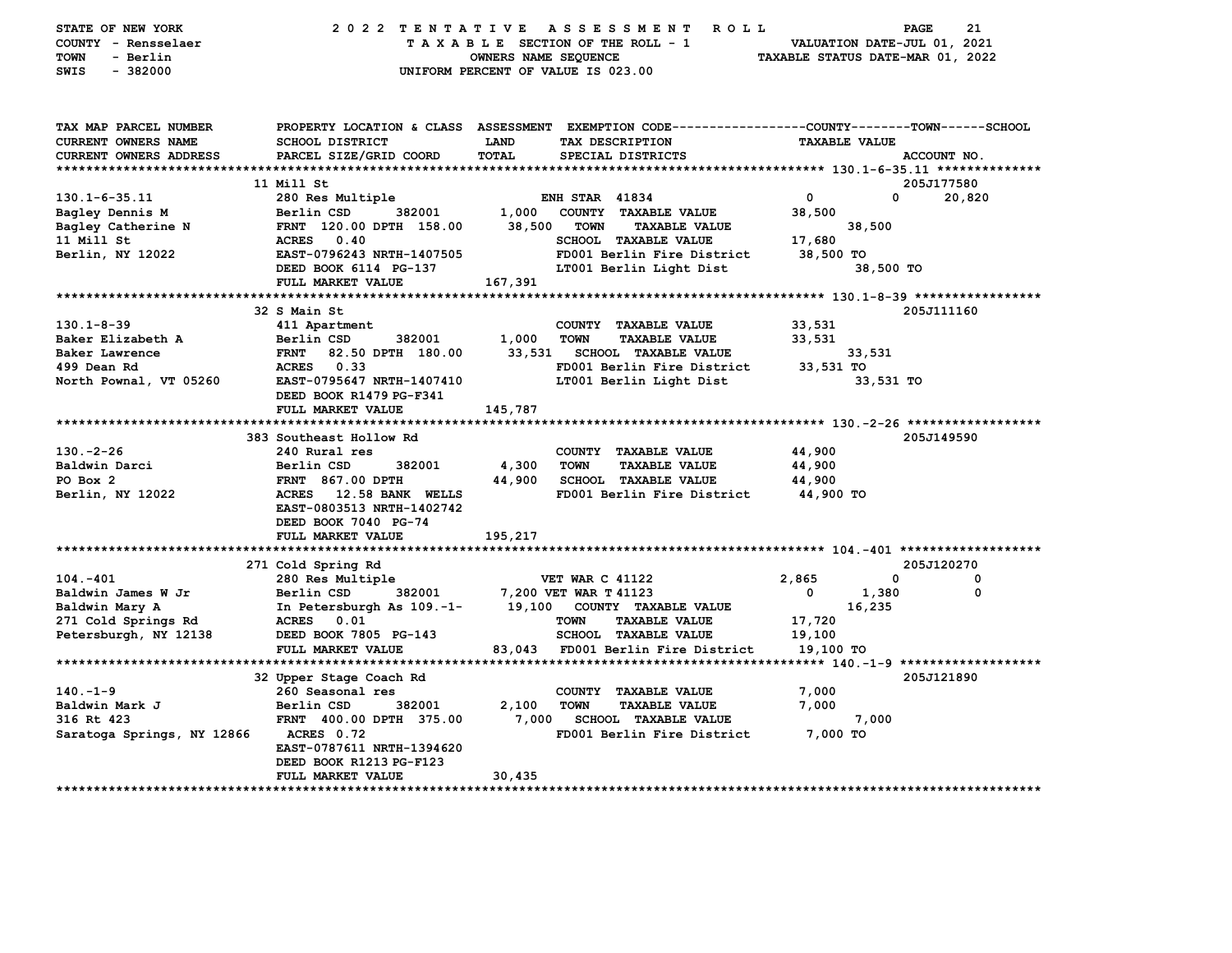| STATE OF NEW YORK<br>COUNTY - Rensselaer<br>- Berlin<br>TOWN<br>SWIS<br>$-382000$    |                                                    | 2022 TENTATIVE ASSESSMENT<br>R O L L<br>TAXABLE SECTION OF THE ROLL - 1<br>OWNERS NAME SEQUENCE<br>UNIFORM PERCENT OF VALUE IS 023.00                   | 22<br>PAGE<br>VALUATION DATE-JUL 01, 2021<br>TAXABLE STATUS DATE-MAR 01, 2022 |
|--------------------------------------------------------------------------------------|----------------------------------------------------|---------------------------------------------------------------------------------------------------------------------------------------------------------|-------------------------------------------------------------------------------|
| TAX MAP PARCEL NUMBER<br><b>CURRENT OWNERS NAME</b><br><b>CURRENT OWNERS ADDRESS</b> | <b>SCHOOL DISTRICT</b><br>PARCEL SIZE/GRID COORD   | PROPERTY LOCATION & CLASS ASSESSMENT EXEMPTION CODE---------------COUNTY-------TOWN-----SCHOOL<br>LAND<br>TAX DESCRIPTION<br>TOTAL<br>SPECIAL DISTRICTS | <b>TAXABLE VALUE</b><br>ACCOUNT NO.                                           |
|                                                                                      | 9 Elm St                                           |                                                                                                                                                         | 205J100090                                                                    |
| $130.1 - 2 - 9$                                                                      | 220 2 Family Res                                   | COUNTY TAXABLE VALUE                                                                                                                                    | 21,000                                                                        |
| Ballard Jonathan                                                                     | Berlin CSD<br>382001                               | 1,000<br><b>TOWN</b><br><b>TAXABLE VALUE</b>                                                                                                            | 21,000                                                                        |
| Ballard Casey R                                                                      | <b>FRNT</b><br>55.00 DPTH 140.00                   | 21,000<br><b>SCHOOL TAXABLE VALUE</b>                                                                                                                   | 21,000                                                                        |
| 9 Elm St                                                                             | <b>ACRES</b><br>0.26 BANK<br><b>CORE</b>           | FD001 Berlin Fire District                                                                                                                              | 21,000 TO                                                                     |
| Berlin, NY 12022                                                                     | EAST-0795196 NRTH-1408203<br>DEED BOOK 9548 PG-106 | LT001 Berlin Light Dist                                                                                                                                 | 21,000 TO                                                                     |
|                                                                                      | FULL MARKET VALUE                                  | 91,304                                                                                                                                                  |                                                                               |
|                                                                                      | 6 Echo Park                                        |                                                                                                                                                         | 205J190180                                                                    |
| $130.1 - 6 - 11$                                                                     | 210 1 Family Res                                   | <b>BAS STAR 41854</b>                                                                                                                                   | $\mathbf{o}$<br>0<br>8,340                                                    |
| Ballard Steve                                                                        | Berlin CSD<br>382001                               | 1,000<br>COUNTY TAXABLE VALUE                                                                                                                           | 31,700                                                                        |
| Oneil-Ballard Nancy                                                                  | 33.70 DPTH 251.50<br><b>FRNT</b>                   | 31,700<br><b>TOWN</b><br><b>TAXABLE VALUE</b>                                                                                                           | 31,700                                                                        |
| 6 Echo Park                                                                          | 0.18<br><b>ACRES</b>                               | SCHOOL TAXABLE VALUE                                                                                                                                    | 23,360                                                                        |
| Berlin, NY 12022                                                                     | EAST-0797026 NRTH-1407909                          | FD001 Berlin Fire District                                                                                                                              | 31,700 TO                                                                     |
|                                                                                      | DEED BOOK 9999 PG-5                                | LT001 Berlin Light Dist                                                                                                                                 | 31,700 TO                                                                     |
| PRIOR OWNER ON 3/01/2022<br>Ballard Steve                                            | FULL MARKET VALUE                                  | 137,826                                                                                                                                                 |                                                                               |
|                                                                                      |                                                    |                                                                                                                                                         | 205J151210                                                                    |
| $130.1 - 1 - 10$                                                                     | 28 Maple Ave<br>210 1 Family Res                   | COUNTY TAXABLE VALUE                                                                                                                                    | 13,600                                                                        |
| Banks David                                                                          | Berlin CSD<br>382001                               | 1,000<br><b>TOWN</b><br><b>TAXABLE VALUE</b>                                                                                                            | 13,600                                                                        |
| Banks Dawn                                                                           | FRNT 227.73 DPTH 169.15                            | 13,600<br><b>SCHOOL TAXABLE VALUE</b>                                                                                                                   | 13,600                                                                        |
| 21 Rogers St                                                                         | <b>ACRES</b><br>0.19                               | FD001 Berlin Fire District                                                                                                                              | 13,600 TO                                                                     |
| Blue Point, NY 11755                                                                 | EAST-0794347 NRTH-1408747                          |                                                                                                                                                         |                                                                               |
|                                                                                      | DEED BOOK 3131 PG-140                              |                                                                                                                                                         |                                                                               |
|                                                                                      | FULL MARKET VALUE                                  | 59,130                                                                                                                                                  |                                                                               |
|                                                                                      |                                                    |                                                                                                                                                         |                                                                               |
|                                                                                      | Southeast Hollow Rd                                |                                                                                                                                                         |                                                                               |
| $130. -2 - 33$<br>Barber Steve                                                       | 323 Vacant rural<br>Berlin CSD<br>382001           | COUNTY TAXABLE VALUE<br>500<br><b>TOWN</b><br><b>TAXABLE VALUE</b>                                                                                      | 500<br>500                                                                    |
| Barber Jean                                                                          | Back Refs: 1141/162 &                              | 500<br><b>SCHOOL TAXABLE VALUE</b>                                                                                                                      | 500                                                                           |
| 226 South East Hollow Rd                                                             | 778/77                                             | FD001 Berlin Fire District                                                                                                                              | 500 TO                                                                        |
| Berlin, NY 12022                                                                     | <b>FRNT</b><br>72.50 DPTH 363.11                   |                                                                                                                                                         |                                                                               |
|                                                                                      | <b>ACRES</b><br>0.45                               |                                                                                                                                                         |                                                                               |
|                                                                                      | EAST-0800886 NRTH-1404790                          |                                                                                                                                                         |                                                                               |
|                                                                                      | DEED BOOK 57<br>PG-1976                            |                                                                                                                                                         |                                                                               |
|                                                                                      | FULL MARKET VALUE                                  | 2,174                                                                                                                                                   |                                                                               |
|                                                                                      | 226 Southeast Hollow Rd                            |                                                                                                                                                         | 205J102790                                                                    |
| $130. -2 - 20$                                                                       | 210 1 Family Res                                   | <b>BAS STAR 41854</b>                                                                                                                                   | $\mathbf{o}$<br>0<br>8,340                                                    |
| Barber Steven W                                                                      | Berlin CSD<br>382001                               | 1,200<br>COUNTY TAXABLE VALUE                                                                                                                           | 49,200                                                                        |
| Barber Jean M                                                                        | FRNT 195.05 DPTH 330.74                            | 49,200<br><b>TOWN</b><br><b>TAXABLE VALUE</b>                                                                                                           | 49,200                                                                        |
| PO Box 222                                                                           | ACRES 0.82                                         | SCHOOL TAXABLE VALUE                                                                                                                                    | 40,860                                                                        |
| Berlin, NY 12022-0222                                                                | EAST-0800809 NRTH-1404912                          | FD001 Berlin Fire District                                                                                                                              | 49,200 TO                                                                     |
|                                                                                      | DEED BOOK 1591 PG-164                              |                                                                                                                                                         |                                                                               |
|                                                                                      | FULL MARKET VALUE                                  | 213,913                                                                                                                                                 |                                                                               |
|                                                                                      |                                                    |                                                                                                                                                         |                                                                               |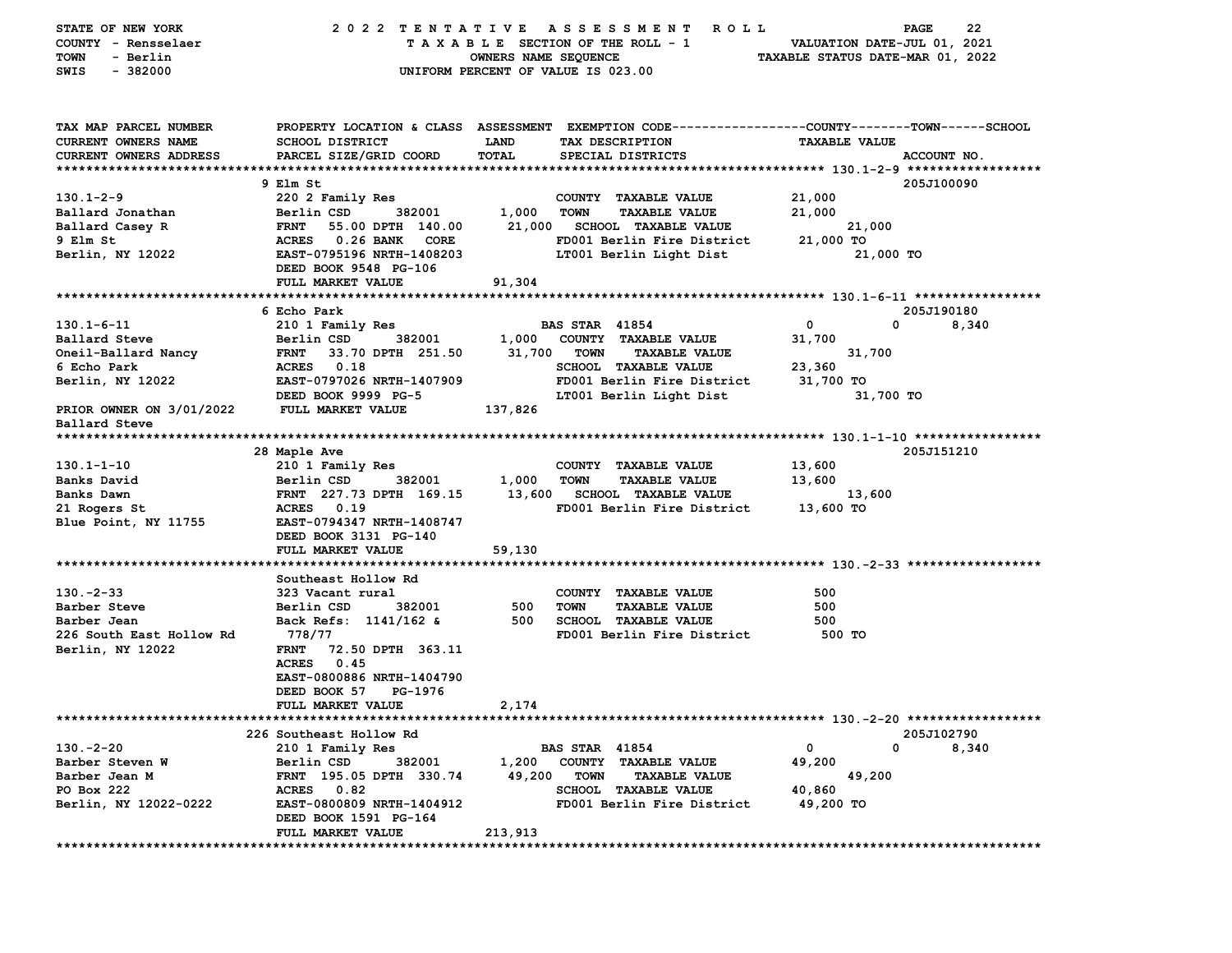| STATE OF NEW YORK<br>COUNTY - Rensselaer<br>- Berlin<br>TOWN<br>$-382000$<br>SWIS | 2022 TENTATIVE<br>A S S E S S M E N T<br><b>ROLL</b><br>TAXABLE SECTION OF THE ROLL - 1<br>OWNERS NAME SEQUENCE<br>UNIFORM PERCENT OF VALUE IS 023.00 |                  |                        |                                                     | 23<br>PAGE<br>VALUATION DATE-JUL 01, 2021<br>TAXABLE STATUS DATE-MAR 01, 2022 |           |             |       |
|-----------------------------------------------------------------------------------|-------------------------------------------------------------------------------------------------------------------------------------------------------|------------------|------------------------|-----------------------------------------------------|-------------------------------------------------------------------------------|-----------|-------------|-------|
|                                                                                   |                                                                                                                                                       |                  |                        |                                                     |                                                                               |           |             |       |
| TAX MAP PARCEL NUMBER<br>CURRENT OWNERS NAME                                      | PROPERTY LOCATION & CLASS ASSESSMENT EXEMPTION CODE---------------COUNTY-------TOWN------SCHOOL<br><b>SCHOOL DISTRICT</b>                             | LAND             |                        |                                                     | <b>TAXABLE VALUE</b>                                                          |           |             |       |
|                                                                                   | PARCEL SIZE/GRID COORD                                                                                                                                | TOTAL            |                        | TAX DESCRIPTION<br>SPECIAL DISTRICTS                |                                                                               |           | ACCOUNT NO. |       |
| CURRENT OWNERS ADDRESS                                                            |                                                                                                                                                       |                  |                        |                                                     |                                                                               |           |             |       |
|                                                                                   | 55 Cherry Plain Sq                                                                                                                                    |                  |                        |                                                     |                                                                               |           | 205J102520C |       |
| $152 - 3 - 6$                                                                     | 210 1 Family Res                                                                                                                                      |                  | <b>VET COM C 41132</b> |                                                     | 6,750                                                                         | 0         | 0           |       |
| Barber Thomas G                                                                   | Berlin CSD<br>382001                                                                                                                                  |                  | 1,000 VET COM T 41133  |                                                     | 0                                                                             | 2,300     | $\mathbf 0$ |       |
| Barber Ruth S<br>13315 Stepping Stone Way                                         | FRNT 157.42 DPTH 177.00<br>ACRES 0.62                                                                                                                 |                  | 27,000 BAS STAR        | 41854<br>COUNTY TAXABLE VALUE                       | 20,250                                                                        | 0         | 0           | 8,340 |
| Louisville, KY 40299                                                              | EAST-0799832 NRTH-1385913                                                                                                                             |                  | <b>TOWN</b>            | <b>TAXABLE VALUE</b>                                | 24,700                                                                        |           |             |       |
|                                                                                   | DEED BOOK 1111 PG-501                                                                                                                                 |                  |                        | SCHOOL TAXABLE VALUE                                | 18,660                                                                        |           |             |       |
|                                                                                   | FULL MARKET VALUE                                                                                                                                     |                  |                        | 117,391 FD001 Berlin Fire District                  | 27,000 TO                                                                     |           |             |       |
|                                                                                   |                                                                                                                                                       |                  |                        |                                                     |                                                                               |           |             |       |
|                                                                                   | 118 Green Hollow Rd                                                                                                                                   |                  |                        |                                                     |                                                                               |           | 205J132310  |       |
| $130.1 - 5 - 10.1$                                                                | 210 1 Family Res                                                                                                                                      |                  | <b>BAS STAR 41854</b>  |                                                     | 0                                                                             | 0         | 8,340       |       |
| Baretsky Chrisopher A                                                             | Berlin CSD<br>382001                                                                                                                                  | 1,000            |                        | COUNTY TAXABLE VALUE                                | 25,380                                                                        |           |             |       |
| Goodermote Patricia                                                               | <b>FRNT</b><br>86.00 DPTH 140.00                                                                                                                      | 25,380           | <b>TOWN</b>            | <b>TAXABLE VALUE</b>                                |                                                                               | 25,380    |             |       |
| PO Box 9                                                                          | <b>ACRES</b><br>0.24 BANK<br>CORE                                                                                                                     |                  |                        | <b>SCHOOL TAXABLE VALUE</b>                         | 17,040                                                                        |           |             |       |
| Berlin, NY 12022-0009                                                             | EAST-0796343 NRTH-1408426                                                                                                                             |                  |                        | FD001 Berlin Fire District                          | 25,380 TO                                                                     |           |             |       |
|                                                                                   | DEED BOOK 199 PG-1937                                                                                                                                 |                  |                        | LT001 Berlin Light Dist                             |                                                                               | 25,380 TO |             |       |
|                                                                                   | FULL MARKET VALUE                                                                                                                                     | 110,348          |                        |                                                     |                                                                               |           |             |       |
|                                                                                   |                                                                                                                                                       |                  |                        |                                                     |                                                                               |           |             |       |
|                                                                                   | Plank Rd                                                                                                                                              |                  |                        |                                                     |                                                                               |           |             |       |
| $129. -2 - 1.12$                                                                  | 910 Priv forest                                                                                                                                       |                  |                        | COUNTY TAXABLE VALUE                                | 77,250                                                                        |           |             |       |
| Bark National LLC<br>c/o Brent Perrott                                            | Berlin CSD<br>382001<br>2005-182 Lot 1                                                                                                                | 77,250<br>77,250 | <b>TOWN</b>            | <b>TAXABLE VALUE</b><br><b>SCHOOL TAXABLE VALUE</b> | 77,250                                                                        |           |             |       |
| 25 Archer Rd                                                                      | FRNT 2599.65 DPTH                                                                                                                                     |                  |                        | FD001 Berlin Fire District                          | 77,250<br>77,250 TO                                                           |           |             |       |
| Harrison, NY 10528                                                                | ACRES 515.00                                                                                                                                          |                  |                        |                                                     |                                                                               |           |             |       |
|                                                                                   | EAST-0787000 NRTH-1406735                                                                                                                             |                  |                        |                                                     |                                                                               |           |             |       |
|                                                                                   | DEED BOOK 4789 PG-281                                                                                                                                 |                  |                        |                                                     |                                                                               |           |             |       |
|                                                                                   | FULL MARKET VALUE                                                                                                                                     | 335,870          |                        |                                                     |                                                                               |           |             |       |
|                                                                                   |                                                                                                                                                       |                  |                        |                                                     |                                                                               |           |             |       |
|                                                                                   | 18 East Shore Dr                                                                                                                                      |                  |                        |                                                     |                                                                               |           | 205J192610  |       |
| $117.8 - 1 - 7$                                                                   | 260 Seasonal res                                                                                                                                      |                  |                        | COUNTY TAXABLE VALUE                                | 9,700                                                                         |           |             |       |
| Barto Brian A                                                                     | Berlin CSD<br>382001                                                                                                                                  | 1,500            | <b>TOWN</b>            | <b>TAXABLE VALUE</b>                                | 9,700                                                                         |           |             |       |
| Barto Heather J                                                                   | 2016-69                                                                                                                                               | 9,700            |                        | <b>SCHOOL TAXABLE VALUE</b>                         | 9,700                                                                         |           |             |       |
| 14 East Shore Dr                                                                  | FRNT 106.70 DPTH 132.83                                                                                                                               |                  |                        | FD001 Berlin Fire District                          | 9,700 TO                                                                      |           |             |       |
| Peterburgh, NY 12138                                                              | <b>ACRES</b><br>0.07                                                                                                                                  |                  |                        |                                                     |                                                                               |           |             |       |
|                                                                                   | EAST-0780315 NRTH-1417352                                                                                                                             |                  |                        |                                                     |                                                                               |           |             |       |
|                                                                                   | DEED BOOK 4763 PG-124                                                                                                                                 |                  |                        |                                                     |                                                                               |           |             |       |
|                                                                                   | FULL MARKET VALUE                                                                                                                                     | 42,174           |                        |                                                     |                                                                               |           |             |       |
|                                                                                   |                                                                                                                                                       |                  |                        |                                                     |                                                                               |           | 205J192880  |       |
| $117.8 - 1 - 8$                                                                   | 14 East Shore Dr<br>210 1 Family Res                                                                                                                  |                  | <b>BAS STAR 41854</b>  |                                                     | 0                                                                             | 0         | 8,340       |       |
| Barto Brian A                                                                     | Berlin CSD<br>382001                                                                                                                                  | 1,500            |                        | COUNTY TAXABLE VALUE                                | 30,500                                                                        |           |             |       |
| Barto Heather J                                                                   | 2016-69                                                                                                                                               | 30,500           | <b>TOWN</b>            | <b>TAXABLE VALUE</b>                                | 30,500                                                                        |           |             |       |
| 14 East Shore Dr                                                                  | <b>FRNT</b><br>80.39 DPTH<br>84.00                                                                                                                    |                  |                        | <b>SCHOOL TAXABLE VALUE</b>                         | 22,160                                                                        |           |             |       |
| Petersburgh, NY 12138                                                             | 0.19<br><b>ACRES</b>                                                                                                                                  |                  |                        | FD001 Berlin Fire District                          | 30,500 TO                                                                     |           |             |       |
|                                                                                   | EAST-0780386 NRTH-1417339                                                                                                                             |                  |                        |                                                     |                                                                               |           |             |       |
|                                                                                   | DEED BOOK 208 PG-2457                                                                                                                                 |                  |                        |                                                     |                                                                               |           |             |       |
|                                                                                   | FULL MARKET VALUE                                                                                                                                     | 132,609          |                        |                                                     |                                                                               |           |             |       |
|                                                                                   |                                                                                                                                                       |                  |                        |                                                     |                                                                               |           |             |       |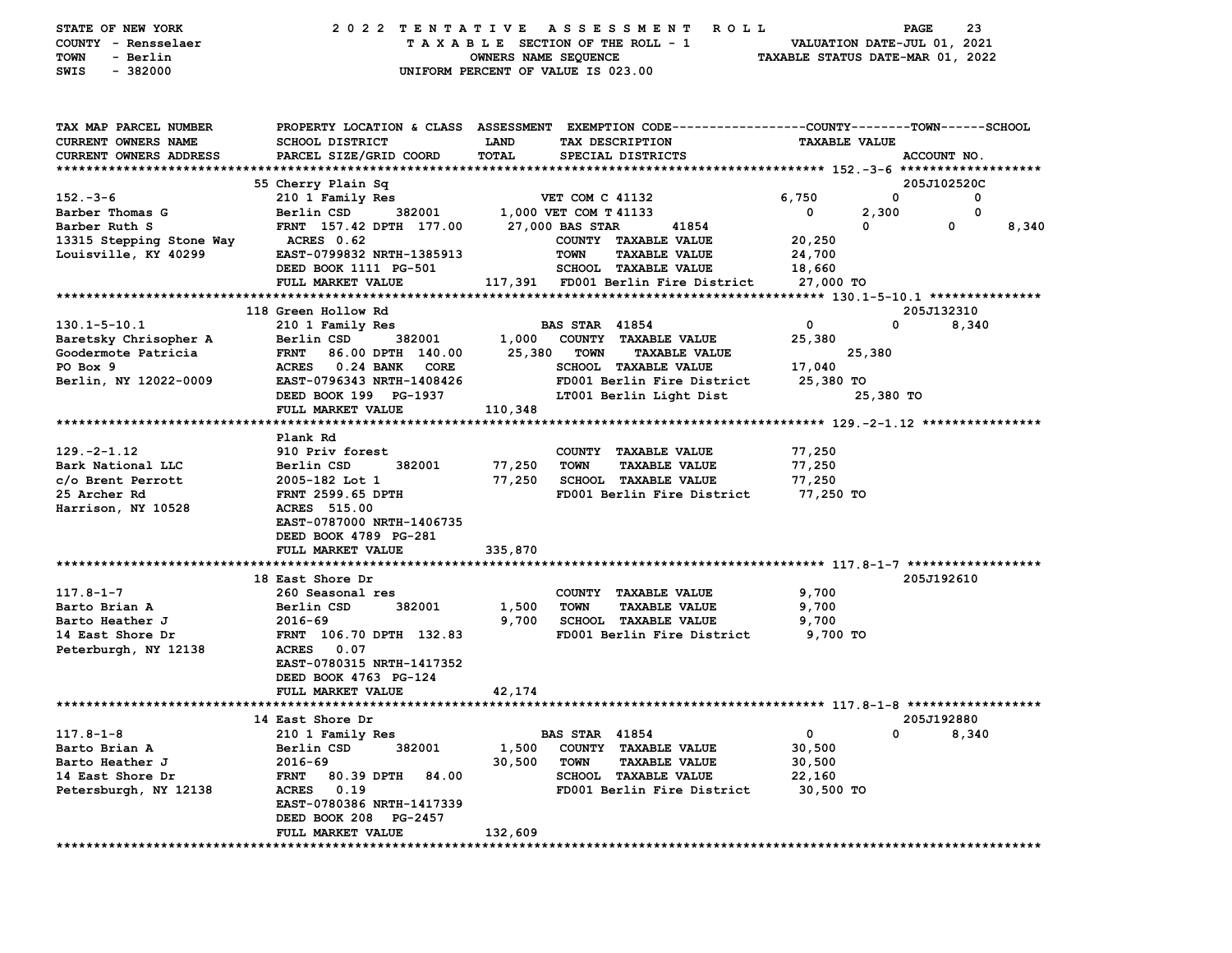| STATE OF NEW YORK      | 2022 TENTATIVE                             |                      | A S S E S S M E N T R O L L                                                                    |                                  | 24<br><b>PAGE</b>    |
|------------------------|--------------------------------------------|----------------------|------------------------------------------------------------------------------------------------|----------------------------------|----------------------|
| COUNTY - Rensselaer    |                                            |                      | TAXABLE SECTION OF THE ROLL - 1                                                                | VALUATION DATE-JUL 01, 2021      |                      |
| - Berlin<br>TOWN       |                                            | OWNERS NAME SEQUENCE |                                                                                                | TAXABLE STATUS DATE-MAR 01, 2022 |                      |
| $-382000$<br>SWIS      |                                            |                      | UNIFORM PERCENT OF VALUE IS 023.00                                                             |                                  |                      |
|                        |                                            |                      |                                                                                                |                                  |                      |
|                        |                                            |                      |                                                                                                |                                  |                      |
| TAX MAP PARCEL NUMBER  |                                            |                      | PROPERTY LOCATION & CLASS ASSESSMENT EXEMPTION CODE---------------COUNTY-------TOWN-----SCHOOL |                                  |                      |
| CURRENT OWNERS NAME    | <b>SCHOOL DISTRICT</b>                     | <b>LAND</b>          | TAX DESCRIPTION                                                                                | <b>TAXABLE VALUE</b>             |                      |
| CURRENT OWNERS ADDRESS | PARCEL SIZE/GRID COORD                     | TOTAL                | SPECIAL DISTRICTS                                                                              |                                  | ACCOUNT NO.          |
|                        |                                            |                      |                                                                                                |                                  |                      |
|                        | 110 Old Post Rd                            |                      |                                                                                                |                                  | 205J122770           |
| $129. -2 - 27$         | 240 Rural res                              |                      | COUNTY TAXABLE VALUE                                                                           | 107,600                          |                      |
|                        |                                            |                      | <b>TAXABLE VALUE</b>                                                                           |                                  |                      |
| Baskerville Daryl      | Berlin CSD<br>382001                       | 20,200               | TOWN                                                                                           | 107,600                          |                      |
| 73 William Henry Dr    | <b>FRNT</b><br>50.00 DPTH                  | 107,600              | <b>SCHOOL TAXABLE VALUE</b>                                                                    | 107,600                          |                      |
| Monroe, CT 06468       | ACRES 106.50                               |                      | FD001 Berlin Fire District 107,600 TO                                                          |                                  |                      |
|                        | EAST-0792497 NRTH-1401526                  |                      |                                                                                                |                                  |                      |
|                        | DEED BOOK 6415 PG-211                      |                      |                                                                                                |                                  |                      |
|                        | FULL MARKET VALUE                          | 467,826              |                                                                                                |                                  |                      |
|                        |                                            |                      |                                                                                                |                                  |                      |
|                        | 502 Dyken Pond Rd                          |                      |                                                                                                |                                  | 205J109810           |
| $106.20 - 1 - 2$       | 210 1 Family Res                           |                      | COUNTY TAXABLE VALUE                                                                           | 28,145                           |                      |
| Bates Dominick G       | Berlin CSD<br>382001                       | 3,610                | TOWN<br><b>TAXABLE VALUE</b>                                                                   | 28,145                           |                      |
| Bates Elizabeth        | FRNT 202.00 DPTH 225.00                    |                      | 28,145 SCHOOL TAXABLE VALUE                                                                    | 28,145                           |                      |
| 205 Holcomb Rd         | ACRES 0.80                                 |                      | FD001 Berlin Fire District                                                                     | 28,145 TO                        |                      |
| Averill Park, NY 12018 | EAST-0781218 NRTH-1418336                  |                      |                                                                                                |                                  |                      |
|                        | DEED BOOK R1323 PG-F40                     |                      |                                                                                                |                                  |                      |
|                        | FULL MARKET VALUE                          | 122,370              |                                                                                                |                                  |                      |
|                        |                                            |                      |                                                                                                |                                  |                      |
|                        | 1045 Bower Rd                              |                      |                                                                                                |                                  |                      |
| $161. - 1 - 34.6$      | 210 1 Family Res                           |                      | <b>BAS STAR 41854</b>                                                                          | 0                                | $\mathbf 0$<br>8,340 |
| Battistoni George J Jr | Averill Park Ce 384001                     | 2,800                | COUNTY TAXABLE VALUE                                                                           | 55,000                           |                      |
| Battistoni Dona L      | 1987 F.j. Metzger Survey                   |                      | 55,000 TOWN<br><b>TAXABLE VALUE</b>                                                            | 55,000                           |                      |
| 1045 Bower Rd          | <b>FRNT 250.00 DPTH</b>                    |                      | <b>SCHOOL TAXABLE VALUE</b>                                                                    | 46,660                           |                      |
| Sand Lake, NY 12153    | ACRES 1.72 BANK CORE                       |                      | FD001 Berlin Fire District                                                                     | 55,000 TO                        |                      |
|                        | EAST-0772450 NRTH-1382006                  |                      |                                                                                                |                                  |                      |
|                        |                                            |                      |                                                                                                |                                  |                      |
|                        | DEED BOOK 1871 PG-45                       |                      |                                                                                                |                                  |                      |
|                        | FULL MARKET VALUE                          | 239,130              |                                                                                                |                                  |                      |
|                        |                                            |                      |                                                                                                |                                  |                      |
|                        |                                            |                      |                                                                                                |                                  |                      |
|                        | 1778 Taborton Rd                           |                      |                                                                                                |                                  |                      |
| $151. - 1 - 2.124$     | 210 1 Family Res                           |                      | <b>BAS STAR 41854</b>                                                                          | $\mathbf{0}$                     | $\mathbf 0$<br>8,340 |
| Battistoni Lori        | Berlin CSD<br>382001                       | 3,200                | COUNTY TAXABLE VALUE                                                                           | 71,100                           |                      |
| PO Box 148             | 1997-131 Lot 1                             | 71,100               | TOWN<br><b>TAXABLE VALUE</b>                                                                   | 71,100                           |                      |
| Sand Lake, NY 12153    | <b>FRNT</b> 310.18 DPTH                    |                      | SCHOOL TAXABLE VALUE                                                                           | 62,760                           |                      |
|                        | ACRES 3.00 BANK WELLS                      |                      | FD001 Berlin Fire District                                                                     | 71,100 TO                        |                      |
|                        | EAST-0785315 NRTH-1393661                  |                      |                                                                                                |                                  |                      |
|                        | DEED BOOK 3035 PG-105                      |                      |                                                                                                |                                  |                      |
|                        | <b>FULL MARKET VALUE</b>                   | 309,130              |                                                                                                |                                  |                      |
|                        |                                            |                      |                                                                                                |                                  |                      |
|                        | 6 Greaney Rd                               |                      |                                                                                                |                                  |                      |
| $118. - 1 - 6.11$      | 270 Mfg housing                            |                      | COUNTY TAXABLE VALUE                                                                           | 10,000                           |                      |
| Beaudry James E        | Berlin CSD<br>382001                       | 1,000                | <b>TOWN</b><br><b>TAXABLE VALUE</b>                                                            | 10,000                           |                      |
| Beaudry Tammy L        | $2007 - 28$                                | 10,000               | <b>SCHOOL TAXABLE VALUE</b>                                                                    | 10,000                           |                      |
| 18378 NY 22            | FRNT 428.77 DPTH 386.38                    |                      | FD001 Berlin Fire District                                                                     | 10,000 TO                        |                      |
|                        | <b>ACRES</b><br>0.49                       |                      |                                                                                                |                                  |                      |
| Berlin, NY 12022       | EAST-0791935 NRTH-1416400                  |                      |                                                                                                |                                  |                      |
|                        |                                            |                      |                                                                                                |                                  |                      |
|                        | DEED BOOK 9159 PG-125<br>FULL MARKET VALUE | 43,478               |                                                                                                |                                  |                      |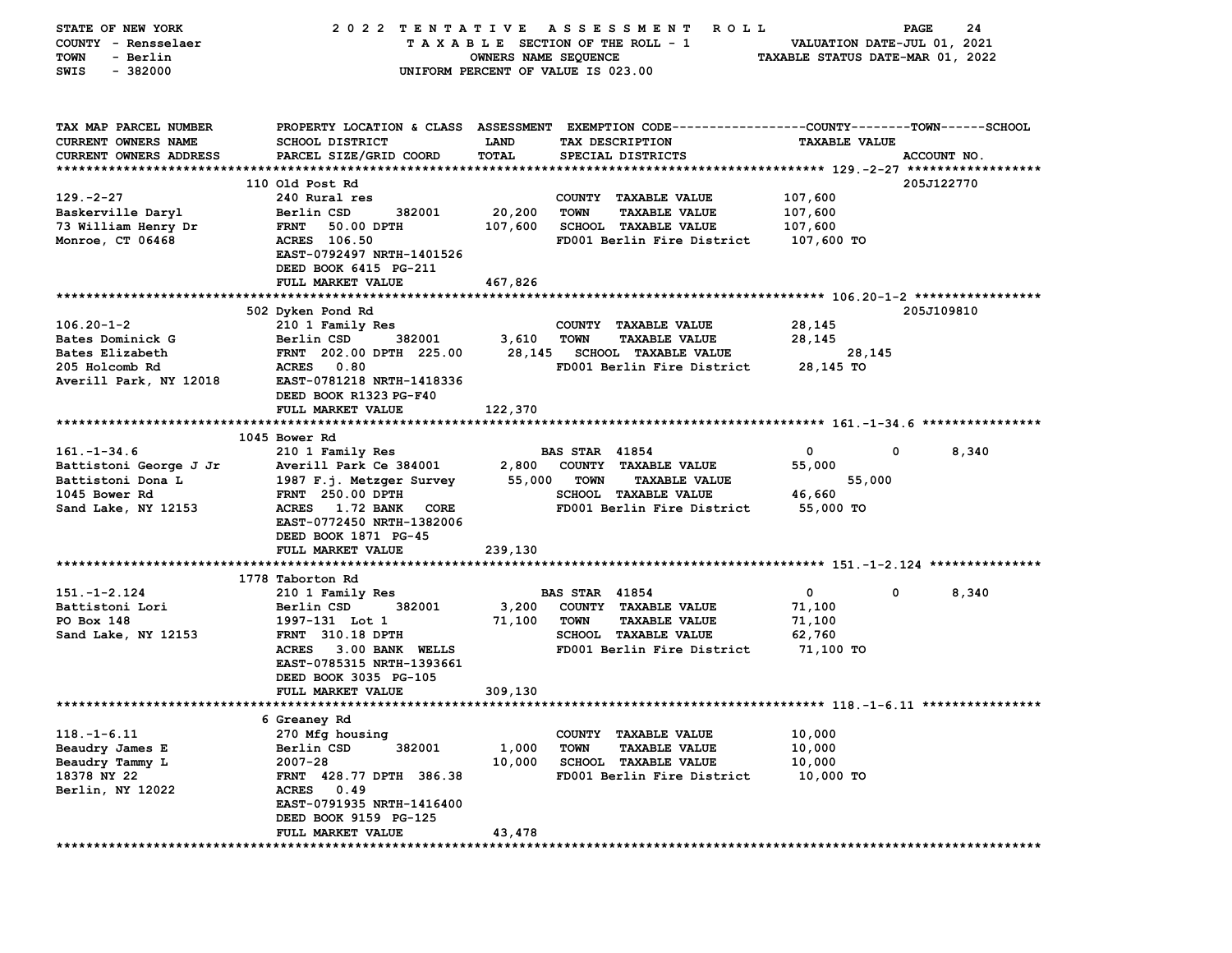| STATE OF NEW YORK<br>COUNTY - Rensselaer<br>- Berlin<br>TOWN<br>$-382000$<br>SWIS | 2022 TENTATIVE                                               | OWNERS NAME SEQUENCE | <b>ASSESSMENT</b><br><b>ROLL</b><br>TAXABLE SECTION OF THE ROLL - 1<br>UNIFORM PERCENT OF VALUE IS 023.00                               | TAXABLE STATUS DATE-MAR 01, 2022 | 25<br>PAGE<br>VALUATION DATE-JUL 01, 2021 |
|-----------------------------------------------------------------------------------|--------------------------------------------------------------|----------------------|-----------------------------------------------------------------------------------------------------------------------------------------|----------------------------------|-------------------------------------------|
| TAX MAP PARCEL NUMBER<br><b>CURRENT OWNERS NAME</b><br>CURRENT OWNERS ADDRESS     | SCHOOL DISTRICT<br>PARCEL SIZE/GRID COORD                    | LAND<br>TOTAL        | PROPERTY LOCATION & CLASS ASSESSMENT EXEMPTION CODE---------------COUNTY-------TOWN------SCHOOL<br>TAX DESCRIPTION<br>SPECIAL DISTRICTS | <b>TAXABLE VALUE</b>             | ACCOUNT NO.                               |
|                                                                                   | 18378 NY 22                                                  |                      |                                                                                                                                         |                                  | 205J189370                                |
| $119.3 - 2 - 1.1$                                                                 | $215$ 1 Fam Res w/                                           |                      | <b>BAS STAR 41854</b>                                                                                                                   | 0                                | 0<br>8,340                                |
| Beaudry James E                                                                   | Berlin CSD<br>382001                                         | 1,200                | COUNTY TAXABLE VALUE                                                                                                                    | 34,100                           |                                           |
| Beaudry Tammy L<br>18378 NY 22                                                    | FRNT 100.00 DPTH 210.00<br><b>ACRES</b><br>0.31 BANK<br>CORE | 34,100               | <b>TOWN</b><br><b>TAXABLE VALUE</b><br><b>SCHOOL TAXABLE VALUE</b>                                                                      | 34,100<br>25,760                 |                                           |
| Berlin, NY 12022                                                                  | EAST-0794141 NRTH-1410603                                    |                      | FD001 Berlin Fire District                                                                                                              | 34,100 TO                        |                                           |
|                                                                                   | DEED BOOK 6217 PG-344                                        |                      |                                                                                                                                         |                                  |                                           |
|                                                                                   | FULL MARKET VALUE                                            | 148,261              |                                                                                                                                         |                                  |                                           |
|                                                                                   |                                                              |                      |                                                                                                                                         |                                  |                                           |
| $108. - 3 - 5.14$                                                                 | 86 Brimmer Junction Rd<br>312 Vac w/imprv                    |                      |                                                                                                                                         |                                  | 205J135280                                |
| Beaudry Steven M                                                                  | 382001<br>Berlin CSD                                         | 45,568               | COUNTY TAXABLE VALUE<br><b>TOWN</b><br><b>TAXABLE VALUE</b>                                                                             | 45,568<br>45,568                 |                                           |
| Beaudry Kimberly D                                                                | <b>FRNT 415.00 DPTH</b>                                      | 45,568               | <b>SCHOOL TAXABLE VALUE</b>                                                                                                             | 45,568                           |                                           |
| PO Box 85                                                                         | ACRES 112.84                                                 |                      | FD001 Berlin Fire District                                                                                                              | 45,568 TO                        |                                           |
| Berlin, NY 12022                                                                  | EAST-0797374 NRTH-1417645                                    |                      |                                                                                                                                         |                                  |                                           |
|                                                                                   | DEED BOOK 7759 PG-236                                        |                      |                                                                                                                                         |                                  |                                           |
|                                                                                   | FULL MARKET VALUE                                            | 198,122              |                                                                                                                                         |                                  |                                           |
|                                                                                   |                                                              |                      |                                                                                                                                         |                                  |                                           |
| $129. - 1 - 13.1$                                                                 | 1979 Plank Rd                                                |                      | <b>BAS STAR 41854</b>                                                                                                                   | 0                                | 205J145090C<br>0<br>8,340                 |
| Bedford Leah N                                                                    | 210 1 Family Res<br>Berlin CSD<br>382001                     | 1,300                | COUNTY TAXABLE VALUE                                                                                                                    | 35,800                           |                                           |
| Bedford George W                                                                  | <b>FRNT</b> 231.00 DPTH                                      | 35,800               | <b>TOWN</b><br><b>TAXABLE VALUE</b>                                                                                                     | 35,800                           |                                           |
| 1979 Plank Rd                                                                     | <b>ACRES</b><br><b>1.25 BANK</b><br><b>CORE</b>              |                      | SCHOOL TAXABLE VALUE                                                                                                                    | 27,460                           |                                           |
| Petersburgh, NY 12138                                                             | EAST-0782353 NRTH-1408593<br>DEED BOOK 249 PG-270            |                      | FD001 Berlin Fire District                                                                                                              | 35,800 TO                        |                                           |
|                                                                                   | FULL MARKET VALUE                                            | 155,652              |                                                                                                                                         |                                  |                                           |
|                                                                                   |                                                              |                      |                                                                                                                                         |                                  |                                           |
|                                                                                   | 6 Community Ave                                              |                      |                                                                                                                                         |                                  | 205J102880C                               |
| $130.1 - 5 - 43$                                                                  | 483 Converted Re                                             |                      | <b>BAS STAR 41854</b>                                                                                                                   | 0                                | 0<br>8,340                                |
| Bedford Susan M<br>Bedford Charles F                                              | 382001<br>Berlin CSD<br>.0625 A<br>Com                       | 2,200<br>25,900      | COUNTY TAXABLE VALUE<br><b>TAXABLE VALUE</b><br><b>TOWN</b>                                                                             | 25,900<br>25,900                 |                                           |
| PO Box 64                                                                         | FRNT 208.00 DPTH 110.00                                      |                      | SCHOOL TAXABLE VALUE                                                                                                                    | 17,560                           |                                           |
| Berlin, NY 12022                                                                  | <b>ACRES</b><br>0.50                                         |                      | FD001 Berlin Fire District                                                                                                              | 25,900 TO                        |                                           |
|                                                                                   | EAST-0796138 NRTH-1407863                                    |                      | LT001 Berlin Light Dist                                                                                                                 | 25,900 TO                        |                                           |
|                                                                                   | DEED BOOK 4529 PG-175                                        |                      |                                                                                                                                         |                                  |                                           |
|                                                                                   | FULL MARKET VALUE                                            | 112,609              |                                                                                                                                         |                                  |                                           |
|                                                                                   |                                                              |                      |                                                                                                                                         |                                  |                                           |
|                                                                                   | Legion Rd                                                    |                      |                                                                                                                                         |                                  | 2059900270C                               |
| $118. - 1 - 5.2$<br>Beechwood Cabins LLC                                          | 323 Vacant rural<br>Berlin CSD<br>382001                     | 26,100               | COUNTY TAXABLE VALUE<br><b>TAXABLE VALUE</b><br>TOWN                                                                                    | 26,100<br>26,100                 |                                           |
| 652 Union St                                                                      | 82a                                                          | 26,100               | <b>SCHOOL TAXABLE VALUE</b>                                                                                                             | 26,100                           |                                           |
| Brooklyn, NY 11215                                                                | FRNT 3640.00 DPTH                                            |                      | FD001 Berlin Fire District                                                                                                              | 26,100 TO                        |                                           |
|                                                                                   | ACRES 113.00                                                 |                      |                                                                                                                                         |                                  |                                           |
| PRIOR OWNER ON 3/01/2022                                                          | EAST-0788749 NRTH-1414873                                    |                      |                                                                                                                                         |                                  |                                           |
| Beechwood Cabins LLC                                                              | DEED BOOK 9934 PG-25                                         |                      |                                                                                                                                         |                                  |                                           |
|                                                                                   | FULL MARKET VALUE                                            | 113,478              |                                                                                                                                         |                                  |                                           |
|                                                                                   |                                                              |                      |                                                                                                                                         |                                  |                                           |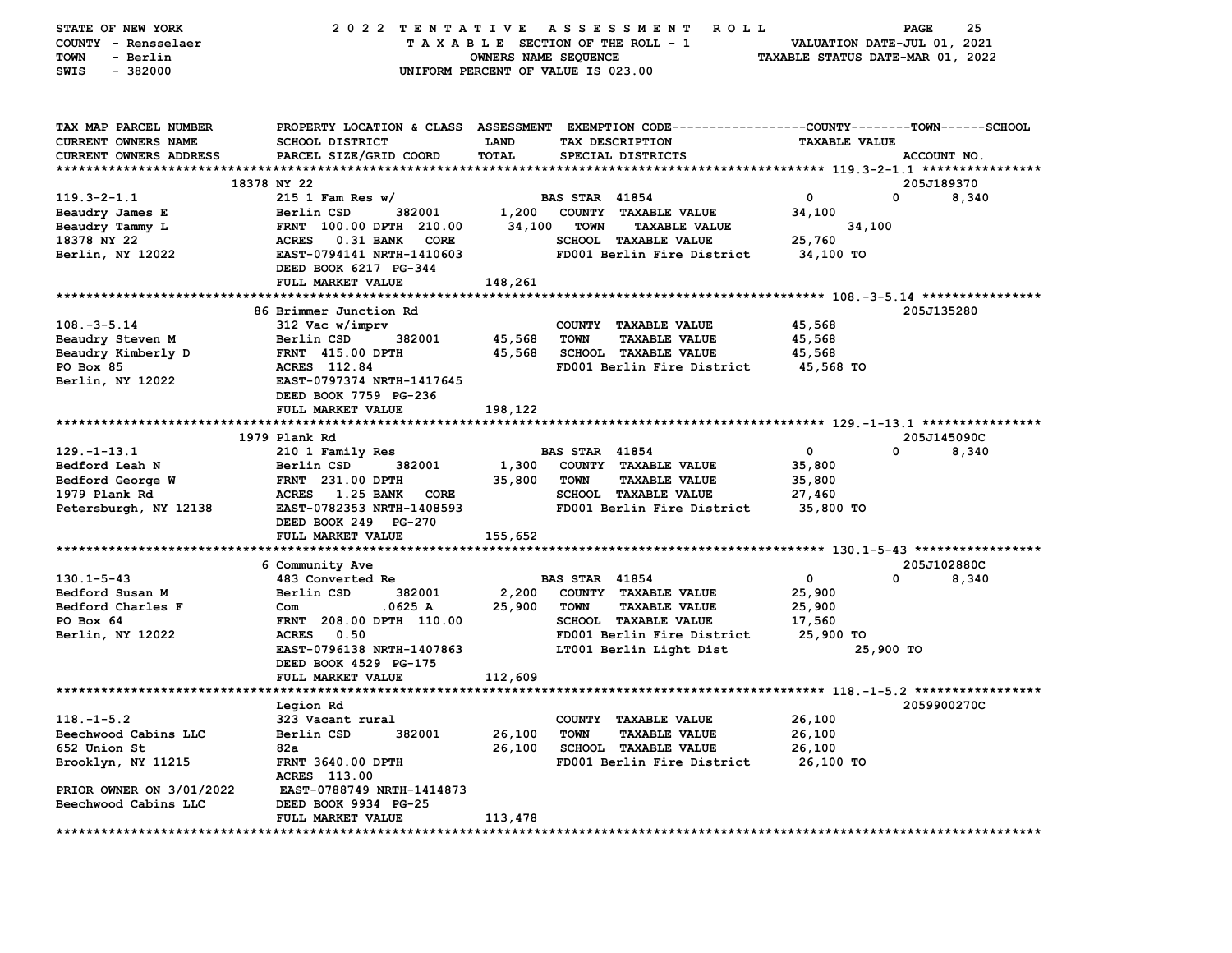| STATE OF NEW YORK<br>COUNTY - Rensselaer<br>- Berlin<br>TOWN<br>$-382000$<br>SWIS    | 2022 TENTATIVE                                       | OWNERS NAME SEQUENCE | A S S E S S M E N T<br><b>ROLL</b><br>TAXABLE SECTION OF THE ROLL - 1<br>UNIFORM PERCENT OF VALUE IS 023.00                             | TAXABLE STATUS DATE-MAR 01, 2022 | 26<br>PAGE<br>VALUATION DATE-JUL 01, 2021 |
|--------------------------------------------------------------------------------------|------------------------------------------------------|----------------------|-----------------------------------------------------------------------------------------------------------------------------------------|----------------------------------|-------------------------------------------|
| TAX MAP PARCEL NUMBER<br><b>CURRENT OWNERS NAME</b><br><b>CURRENT OWNERS ADDRESS</b> | <b>SCHOOL DISTRICT</b><br>PARCEL SIZE/GRID COORD     | LAND<br>TOTAL        | PROPERTY LOCATION & CLASS ASSESSMENT EXEMPTION CODE---------------COUNTY-------TOWN------SCHOOL<br>TAX DESCRIPTION<br>SPECIAL DISTRICTS | <b>TAXABLE VALUE</b>             | ACCOUNT NO.                               |
|                                                                                      | 114 Green Hollow Rd                                  |                      |                                                                                                                                         |                                  | 205J132580                                |
| $130.1 - 5 - 10.2$                                                                   | 210 1 Family Res                                     |                      | <b>ENH STAR 41834</b>                                                                                                                   | $\mathbf{o}$                     | 0<br>20,820                               |
| Belanger Duane                                                                       | Berlin CSD<br>382001                                 | 1,000                | COUNTY TAXABLE VALUE                                                                                                                    | 27,900                           |                                           |
| Belanger Bethany                                                                     | <b>FRNT</b><br>82.50 DPTH 168.96                     | 27,900               | <b>TOWN</b><br><b>TAXABLE VALUE</b>                                                                                                     | 27,900                           |                                           |
| Box 199                                                                              | 0.30<br><b>ACRES</b>                                 |                      | <b>SCHOOL TAXABLE VALUE</b>                                                                                                             | 7,080                            |                                           |
| Berlin, NY 12022-0199                                                                | EAST-0796279 NRTH-1408380                            |                      | FD001 Berlin Fire District                                                                                                              | 27,900 TO                        |                                           |
|                                                                                      | DEED BOOK 1345 PG-599                                |                      | LT001 Berlin Light Dist                                                                                                                 |                                  | 27,900 TO                                 |
|                                                                                      | FULL MARKET VALUE                                    | 121,304              |                                                                                                                                         |                                  |                                           |
|                                                                                      |                                                      |                      |                                                                                                                                         |                                  |                                           |
|                                                                                      | 21 Sicko Rd                                          |                      |                                                                                                                                         |                                  | 205J138340                                |
| $117.8 - 1 - 49$<br>Beliveau Linda                                                   | 260 Seasonal res<br>382001                           |                      | COUNTY TAXABLE VALUE<br><b>TOWN</b>                                                                                                     | 21,400                           |                                           |
| c/o George Morrow                                                                    | Berlin CSD<br>6315/1 Contract                        | 3,700<br>21,400      | <b>TAXABLE VALUE</b><br><b>SCHOOL TAXABLE VALUE</b>                                                                                     | 21,400<br>21,400                 |                                           |
| 699 County Rte 61                                                                    | FRNT 116.77 DPTH 247.73                              |                      | FD001 Berlin Fire District                                                                                                              | 21,400 TO                        |                                           |
| Cambridge, NY 12816                                                                  | 0.51<br><b>ACRES</b>                                 |                      |                                                                                                                                         |                                  |                                           |
|                                                                                      | EAST-0778550 NRTH-1416600<br>DEED BOOK R1339 PG-F218 |                      |                                                                                                                                         |                                  |                                           |
|                                                                                      | FULL MARKET VALUE                                    | 93,043               |                                                                                                                                         |                                  |                                           |
|                                                                                      |                                                      |                      |                                                                                                                                         |                                  |                                           |
|                                                                                      | 25 Greaney Rd                                        |                      |                                                                                                                                         |                                  |                                           |
| $118. - 1 - 6.52$                                                                    | 210 1 Family Res                                     |                      | <b>BAS STAR 41854</b>                                                                                                                   | $\mathbf 0$                      | 0<br>8,340                                |
| Bell Annette M                                                                       | Berlin CSD<br>382001                                 | 3,600                | COUNTY TAXABLE VALUE                                                                                                                    | 49,775                           |                                           |
| Bell Steven                                                                          | <b>FRNT</b> 355.34 DPTH                              | 49,775               | <b>TOWN</b><br><b>TAXABLE VALUE</b>                                                                                                     | 49,775                           |                                           |
| 25 Greaney Rd                                                                        | <b>ACRES</b><br>8.55                                 |                      | SCHOOL TAXABLE VALUE                                                                                                                    | 41,435                           |                                           |
| Berlin, NY 12022                                                                     | EAST-0792295 NRTH-1417550                            |                      | FD001 Berlin Fire District                                                                                                              | 49,775 TO                        |                                           |
|                                                                                      | DEED BOOK 5205 PG-207                                |                      |                                                                                                                                         |                                  |                                           |
|                                                                                      | FULL MARKET VALUE                                    | 216,413              |                                                                                                                                         |                                  |                                           |
|                                                                                      | 18626 NY 22                                          |                      |                                                                                                                                         |                                  | 205J150220                                |
| $119. - 1 - 23$                                                                      | 210 1 Family Res                                     |                      | <b>BAS STAR 41854</b>                                                                                                                   | 0                                | 0<br>8,340                                |
| Bell Jeffrey A                                                                       | Berlin CSD<br>382001                                 | 12,120               | COUNTY TAXABLE VALUE                                                                                                                    | 58,166                           |                                           |
| Donovan Stella EF                                                                    | Barn                                                 | 58,166               | <b>TOWN</b><br><b>TAXABLE VALUE</b>                                                                                                     | 58,166                           |                                           |
| 193 Oakwood Ave                                                                      | <b>FRNT 1375.00 DPTH</b>                             |                      | <b>SCHOOL TAXABLE VALUE</b>                                                                                                             | 49,826                           |                                           |
| Troy, NY 12182                                                                       | <b>ACRES</b><br>13.79                                |                      | FD001 Berlin Fire District                                                                                                              | 58,166 TO                        |                                           |
|                                                                                      | EAST-0794575 NRTH-1415813                            |                      |                                                                                                                                         |                                  |                                           |
| PRIOR OWNER ON 3/01/2022                                                             | DEED BOOK 9950 PG-44                                 |                      |                                                                                                                                         |                                  |                                           |
| Bell Jeffrey A                                                                       | FULL MARKET VALUE                                    | 252,896              |                                                                                                                                         |                                  |                                           |
|                                                                                      |                                                      |                      |                                                                                                                                         |                                  |                                           |
|                                                                                      | 18070 NY 22                                          |                      |                                                                                                                                         |                                  | 205J104320C                               |
| $130.-4-6.111$<br>Bell Jordan                                                        | 210 1 Family Res<br>Berlin CSD<br>382001             | 2,500                | COUNTY TAXABLE VALUE<br><b>TOWN</b><br><b>TAXABLE VALUE</b>                                                                             | 31,600<br>31,600                 |                                           |
| 18070 NY 22                                                                          | $2010 - 37$                                          | 31,600               | <b>SCHOOL TAXABLE VALUE</b>                                                                                                             | 31,600                           |                                           |
| Berlin, NY 12022                                                                     | <b>FRNT</b> 286.30 DPTH                              |                      | FD001 Berlin Fire District                                                                                                              | 31,600 TO                        |                                           |
|                                                                                      | <b>ACRES</b><br><b>3.00 BANK</b><br>CORE             |                      |                                                                                                                                         |                                  |                                           |
|                                                                                      | EAST-0797135 NRTH-1403825                            |                      |                                                                                                                                         |                                  |                                           |
|                                                                                      | DEED BOOK 8630 PG-268                                |                      |                                                                                                                                         |                                  |                                           |
|                                                                                      | FULL MARKET VALUE                                    | 137,391              |                                                                                                                                         |                                  |                                           |
|                                                                                      |                                                      |                      |                                                                                                                                         |                                  |                                           |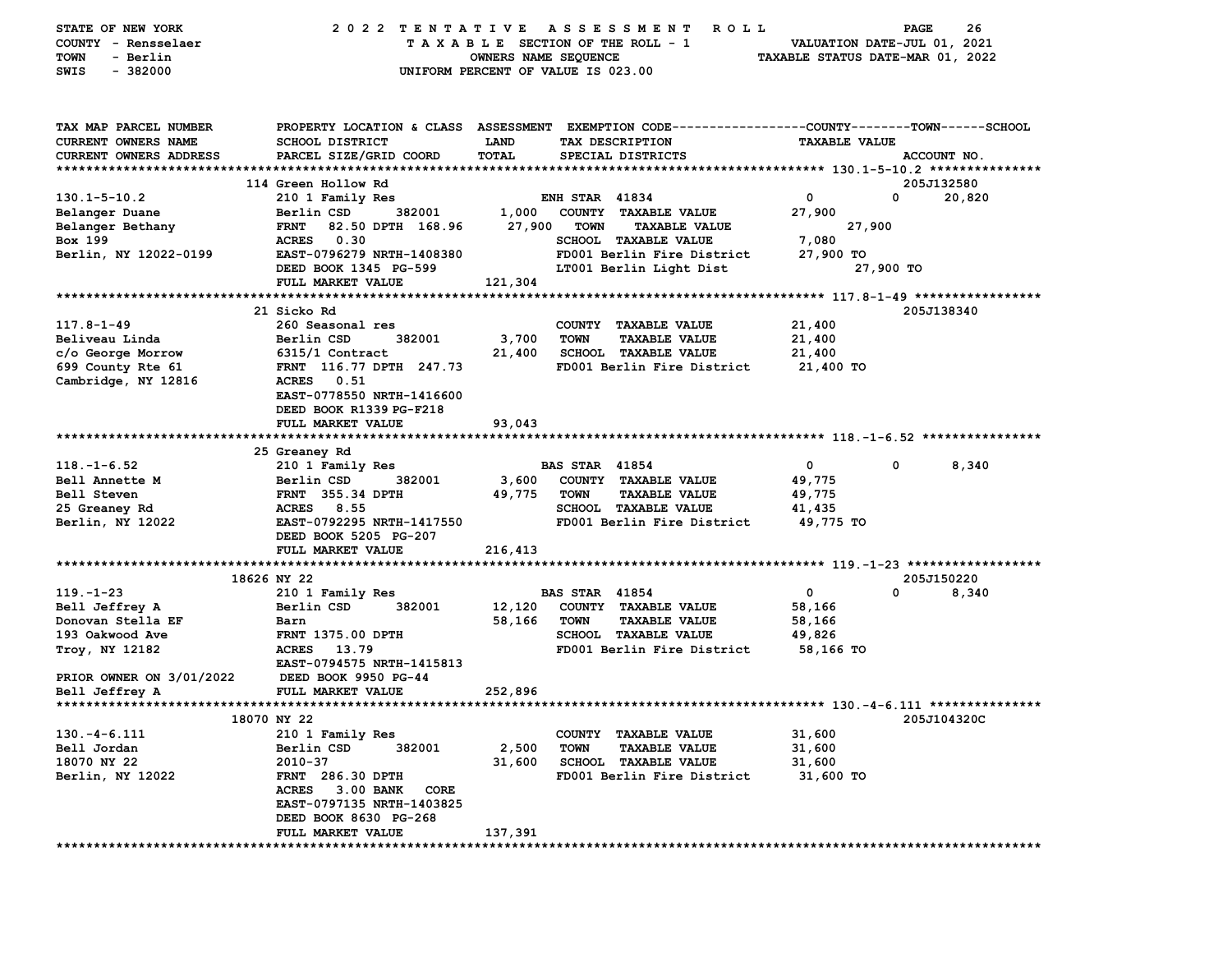| STATE OF NEW YORK             | 2022 TENTATIVE                                     |                      | A S S E S S M E N T<br>R O L L                                                                  |                                  | 27<br>PAGE  |
|-------------------------------|----------------------------------------------------|----------------------|-------------------------------------------------------------------------------------------------|----------------------------------|-------------|
| COUNTY - Rensselaer           |                                                    |                      | TAXABLE SECTION OF THE ROLL - 1                                                                 | VALUATION DATE-JUL 01, 2021      |             |
| - Berlin<br>TOWN              |                                                    | OWNERS NAME SEQUENCE |                                                                                                 | TAXABLE STATUS DATE-MAR 01, 2022 |             |
| $-382000$<br>SWIS             |                                                    |                      | UNIFORM PERCENT OF VALUE IS 023.00                                                              |                                  |             |
|                               |                                                    |                      |                                                                                                 |                                  |             |
|                               |                                                    |                      |                                                                                                 |                                  |             |
| TAX MAP PARCEL NUMBER         |                                                    |                      | PROPERTY LOCATION & CLASS ASSESSMENT EXEMPTION CODE---------------COUNTY-------TOWN------SCHOOL |                                  |             |
| CURRENT OWNERS NAME           | <b>SCHOOL DISTRICT</b>                             | LAND                 | TAX DESCRIPTION                                                                                 | <b>TAXABLE VALUE</b>             |             |
| <b>CURRENT OWNERS ADDRESS</b> | PARCEL SIZE/GRID COORD                             | TOTAL                | SPECIAL DISTRICTS                                                                               |                                  | ACCOUNT NO. |
|                               |                                                    |                      |                                                                                                 |                                  | 205J167320  |
| $140.17 - 4 - 1$              | 164 Spring Lake Rd<br>260 Seasonal res - WTRFNT    |                      | COUNTY TAXABLE VALUE                                                                            | 24,000                           |             |
| Bell Malcom R                 | Berlin CSD<br>382001                               | 5,400                | <b>TOWN</b><br><b>TAXABLE VALUE</b>                                                             | 24,000                           |             |
| Bell Nancy T                  | Life Estate: Remainder T                           | 24,000               | <b>SCHOOL TAXABLE VALUE</b>                                                                     | 24,000                           |             |
| Adam Bell                     | Bell, Mathew Donald, Adam                          |                      | FD001 Berlin Fire District                                                                      | 24,000 TO                        |             |
| 693 Jefferson Hill Rd         | & Franklin Malcolm                                 |                      |                                                                                                 |                                  |             |
| Nassau, NY 12123              | FRNT 146.35 DPTH 150.00                            |                      |                                                                                                 |                                  |             |
|                               | <b>ACRES</b><br>0.45                               |                      |                                                                                                 |                                  |             |
|                               | EAST-0782249 NRTH-1394289                          |                      |                                                                                                 |                                  |             |
|                               | DEED BOOK 682 PG-298                               |                      |                                                                                                 |                                  |             |
|                               | FULL MARKET VALUE                                  | 104,348              |                                                                                                 |                                  |             |
|                               | 64 Park Ave                                        |                      |                                                                                                 |                                  | 205J153640  |
| $130.1 - 6 - 9$               | 220 2 Family Res                                   |                      | COUNTY TAXABLE VALUE                                                                            | 31,100                           |             |
| Bell Valerie                  | 382001<br>Berlin CSD                               | 1,000                | <b>TOWN</b><br><b>TAXABLE VALUE</b>                                                             | 31,100                           |             |
| 127 Content Farm Rd           | 56.00 DPTH 207.20<br><b>FRNT</b>                   | 31,100               | <b>SCHOOL TAXABLE VALUE</b>                                                                     | 31,100                           |             |
| Cambridge, NY 12816           | 0.26<br><b>ACRES</b>                               |                      | FD001 Berlin Fire District                                                                      | 31,100 TO                        |             |
|                               | EAST-0796890 NRTH-1407862                          |                      | LT001 Berlin Light Dist                                                                         | 31,100 TO                        |             |
|                               | DEED BOOK 4079 PG-101                              |                      |                                                                                                 |                                  |             |
|                               | FULL MARKET VALUE                                  | 135,217              |                                                                                                 |                                  |             |
|                               |                                                    |                      |                                                                                                 |                                  |             |
|                               | <b>30 Goodell Rd</b>                               |                      |                                                                                                 |                                  | 205J127100  |
| $108. - 3 - 2.1$              | 920 Priv Hunt/Fi                                   |                      | COUNTY TAXABLE VALUE                                                                            | 11,700                           |             |
| Benassi Neal                  | Berlin CSD<br>382001                               | 6,800                | <b>TOWN</b><br><b>TAXABLE VALUE</b>                                                             | 11,700                           |             |
| 68 3rd St Fl 1st              | Petersburgh 108.-1-20.11                           |                      | 11,700 SCHOOL TAXABLE VALUE                                                                     | 11,700                           |             |
| Waterford, NY 12188           | FRNT 196.44 DPTH                                   |                      | FD001 Berlin Fire District                                                                      | 11,700 TO                        |             |
|                               | <b>ACRES</b><br>14.44                              |                      |                                                                                                 |                                  |             |
|                               | EAST-0794886 NRTH-1418849                          |                      |                                                                                                 |                                  |             |
|                               | DEED BOOK 8989 PG-305                              |                      |                                                                                                 |                                  |             |
|                               | FULL MARKET VALUE                                  | 50,870               |                                                                                                 |                                  |             |
|                               |                                                    |                      |                                                                                                 |                                  |             |
|                               | 28 Ruff Rd                                         |                      |                                                                                                 |                                  | 205J110170  |
| $117.8 - 1 - 45$              | 260 Seasonal res                                   |                      | <b>BAS STAR 41854</b>                                                                           | 0<br>0                           | 8,340       |
| Benedict Sarah M              | Berlin CSD<br>382001                               | 4,920                | COUNTY TAXABLE VALUE                                                                            | 31,420                           |             |
| 28 Ruff Rd                    | 20.00 DPTH<br><b>FRNT</b>                          | 31,420               | <b>TOWN</b><br><b>TAXABLE VALUE</b>                                                             | 31,420                           |             |
| Petersburgh, NY 12138         | ACRES<br>1.34                                      |                      | <b>SCHOOL TAXABLE VALUE</b>                                                                     | 23,080                           |             |
|                               | EAST-0779139 NRTH-1416990                          |                      | FD001 Berlin Fire District                                                                      | 31,420 TO                        |             |
|                               | DEED BOOK 6071 PG-85                               |                      |                                                                                                 |                                  |             |
|                               | FULL MARKET VALUE                                  | 136,609              |                                                                                                 |                                  |             |
|                               |                                                    |                      |                                                                                                 |                                  |             |
|                               | 113 Airport Rd                                     |                      |                                                                                                 |                                  |             |
| $152. - 1 - 16.16$            | 210 1 Family Res                                   |                      | <b>BAS STAR 41854</b>                                                                           | 0<br>0                           | 8,340       |
| Benjamin Debra L              | Berlin CSD<br>382001                               | 5,800                | COUNTY TAXABLE VALUE                                                                            | 53,000                           |             |
| 113 Airport Rd                | <b>FRNT</b> 994.76 DPTH                            | 53,000               | <b>TOWN</b><br><b>TAXABLE VALUE</b>                                                             | 53,000                           |             |
| Berlin, NY 12022              | <b>ACRES</b><br>6.47                               |                      | <b>SCHOOL TAXABLE VALUE</b><br>FD001 Berlin Fire District                                       | 44,660<br>53,000 TO              |             |
|                               | EAST-0797936 NRTH-1390427<br>DEED BOOK 4048 PG-274 |                      |                                                                                                 |                                  |             |
|                               | FULL MARKET VALUE                                  | 230,435              |                                                                                                 |                                  |             |
|                               |                                                    |                      |                                                                                                 |                                  |             |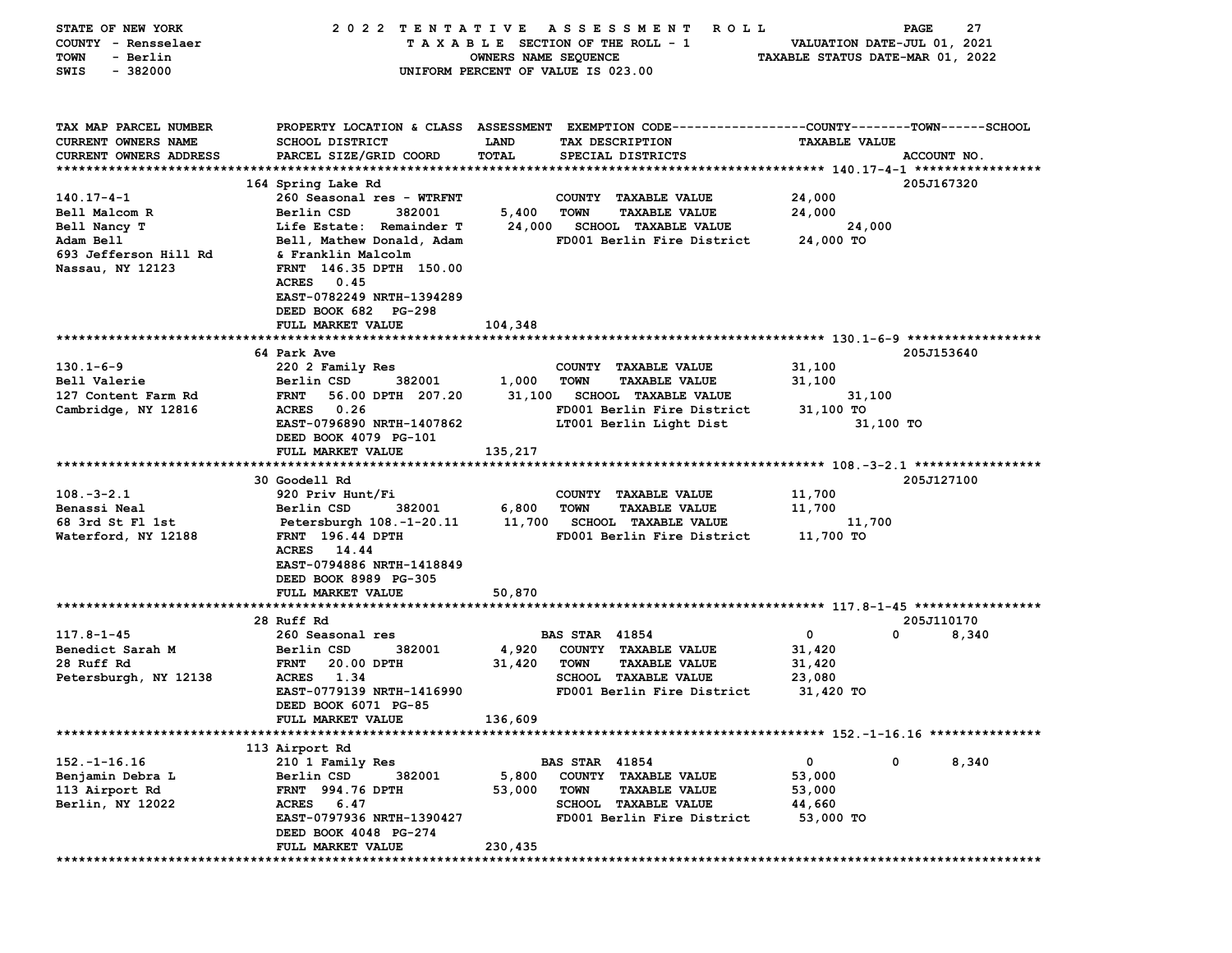| STATE OF NEW YORK<br>COUNTY - Rensselaer<br><b>TOWN</b><br>- Berlin<br><b>SWIS</b><br>$-382000$ | 2022 TENTATIVE                                  | OWNERS NAME SEQUENCE | A S S E S S M E N T<br><b>ROLL</b><br>TAXABLE SECTION OF THE ROLL - 1<br>UNIFORM PERCENT OF VALUE IS 023.00        | VALUATION DATE-JUL 01, 2021<br>TAXABLE STATUS DATE-MAR 01, 2022 | PAGE<br>28  |
|-------------------------------------------------------------------------------------------------|-------------------------------------------------|----------------------|--------------------------------------------------------------------------------------------------------------------|-----------------------------------------------------------------|-------------|
| TAX MAP PARCEL NUMBER<br>CURRENT OWNERS NAME                                                    | SCHOOL DISTRICT                                 | LAND                 | PROPERTY LOCATION & CLASS ASSESSMENT EXEMPTION CODE---------------COUNTY-------TOWN------SCHOOL<br>TAX DESCRIPTION | <b>TAXABLE VALUE</b>                                            |             |
| <b>CURRENT OWNERS ADDRESS</b>                                                                   | PARCEL SIZE/GRID COORD                          | TOTAL                | SPECIAL DISTRICTS                                                                                                  |                                                                 | ACCOUNT NO. |
|                                                                                                 |                                                 |                      |                                                                                                                    |                                                                 |             |
|                                                                                                 | 37-43 Greenes Brook Rd                          |                      |                                                                                                                    |                                                                 | 205J103870  |
| $141. -3 - 6$                                                                                   | 270 Mfg housing                                 |                      | <b>BAS STAR 41854</b>                                                                                              | 0                                                               | 0<br>8,340  |
| Bentley Allen C Sr                                                                              | Berlin CSD<br>382001                            | 3,100                | COUNTY TAXABLE VALUE                                                                                               | 15,600                                                          |             |
| Joseph Crandall                                                                                 | Life Estate Remainder to:                       | 15,600               | <b>TOWN</b><br><b>TAXABLE VALUE</b>                                                                                | 15,600                                                          |             |
| PO Box 146                                                                                      | Joseph B Crandall Sr                            |                      | SCHOOL TAXABLE VALUE                                                                                               | 7,260                                                           |             |
| Petersburgh, NY 12138-0146                                                                      | <b>FRNT 334.62 DPTH</b><br><b>ACRES</b><br>0.81 |                      | FD001 Berlin Fire District                                                                                         | 15,600 TO                                                       |             |
|                                                                                                 | EAST-0798162 NRTH-1395658                       |                      |                                                                                                                    |                                                                 |             |
|                                                                                                 | DEED BOOK 5987 PG-211                           |                      |                                                                                                                    |                                                                 |             |
|                                                                                                 | FULL MARKET VALUE                               | 67,826               |                                                                                                                    |                                                                 |             |
| ****************************                                                                    |                                                 |                      |                                                                                                                    |                                                                 |             |
|                                                                                                 | Legion Rd (E of)                                |                      |                                                                                                                    |                                                                 | 205J105130  |
| $118. - 1 - 9$                                                                                  | 322 Rural vac>10                                |                      | COUNTY TAXABLE VALUE                                                                                               | 1,800                                                           |             |
| Bentley Charles B                                                                               | 382001<br>Berlin CSD                            | 1,800                | <b>TOWN</b><br><b>TAXABLE VALUE</b>                                                                                | 1,800                                                           |             |
| PO Box 67                                                                                       | <b>ACRES</b><br>14.00                           | 1,800                | <b>SCHOOL TAXABLE VALUE</b>                                                                                        | 1,800                                                           |             |
| Petersburg, NY 12138-0067                                                                       | EAST-0789746 NRTH-1416377                       |                      | FD001 Berlin Fire District                                                                                         | 1,800 TO                                                        |             |
|                                                                                                 | DEED BOOK 1371 PG-345                           |                      |                                                                                                                    |                                                                 |             |
|                                                                                                 | FULL MARKET VALUE                               | 7,826                |                                                                                                                    |                                                                 |             |
|                                                                                                 | 21 Mill St                                      |                      |                                                                                                                    |                                                                 | 205J104420  |
| $130.1 - 6 - 24$                                                                                | 210 1 Family Res                                |                      | <b>ENH STAR 41834</b>                                                                                              | 0                                                               | 0<br>20,820 |
| Bentley Terence                                                                                 | 382001<br>Berlin CSD                            | 1,000                | COUNTY TAXABLE VALUE                                                                                               | 34,650                                                          |             |
| Bentley Gloria                                                                                  | FRNT 131.00 DPTH 198.00                         | 34,650               | <b>TOWN</b><br><b>TAXABLE VALUE</b>                                                                                | 34,650                                                          |             |
| Box 153                                                                                         | ACRES 0.56                                      |                      | <b>SCHOOL TAXABLE VALUE</b>                                                                                        | 13,830                                                          |             |
| Berlin, NY 12022-0153                                                                           | EAST-0796336 NRTH-1407284                       |                      | FD001 Berlin Fire District                                                                                         | 34,650 TO                                                       |             |
|                                                                                                 | DEED BOOK 1215 PG-12                            |                      | LT001 Berlin Light Dist                                                                                            | 34,650 TO                                                       |             |
|                                                                                                 | FULL MARKET VALUE                               | 150,652              |                                                                                                                    |                                                                 |             |
|                                                                                                 |                                                 |                      |                                                                                                                    |                                                                 |             |
|                                                                                                 | NY 22                                           |                      |                                                                                                                    |                                                                 |             |
| $130. -4 - 6.113$                                                                               | 322 Rural vac>10                                |                      | COUNTY TAXABLE VALUE                                                                                               | 15,152                                                          |             |
| Bentley W Robert                                                                                | Berlin CSD<br>382001                            | 15,152               | <b>TOWN</b><br><b>TAXABLE VALUE</b>                                                                                | 15,152                                                          |             |
| Bentley Ann Randall                                                                             | FRNT 2877.00 DPTH                               | 15,152               | SCHOOL TAXABLE VALUE                                                                                               | 15,152                                                          |             |
| c/o Ann Randall Bentley                                                                         | ACRES 91.05                                     |                      | FD001 Berlin Fire District                                                                                         | 15,152 TO                                                       |             |
| 269 Menemsha Ln                                                                                 | EAST-0795965 NRTH-1403995                       |                      |                                                                                                                    |                                                                 |             |
| Wynantskill, NY 12198                                                                           | DEED BOOK 6553 PG-218                           |                      |                                                                                                                    |                                                                 |             |
|                                                                                                 | FULL MARKET VALUE                               | 65,878               |                                                                                                                    |                                                                 |             |
|                                                                                                 | 2043 Plank Rd                                   |                      |                                                                                                                    |                                                                 | 205L192520  |
| $129. - 1 - 9.1$                                                                                | 270 Mfg housing                                 |                      | <b>ENH STAR 41834</b>                                                                                              | $\mathbf 0$                                                     | 0<br>20,820 |
| Berg Robert W Jr                                                                                | Berlin CSD<br>382001                            | 6,600                | COUNTY TAXABLE VALUE                                                                                               | 21,550                                                          |             |
| Berg Marie                                                                                      | <b>FRNT 470.00 DPTH</b>                         | 21,550               | <b>TOWN</b><br><b>TAXABLE VALUE</b>                                                                                | 21,550                                                          |             |
| 2043 Plank Rd                                                                                   | ACRES 8.00 BANK<br>CORE                         |                      | <b>SCHOOL TAXABLE VALUE</b>                                                                                        | 730                                                             |             |
| Petersburgh, NY 12138                                                                           | EAST-0783611 NRTH-1409311                       |                      | FD001 Berlin Fire District                                                                                         | 21,550 TO                                                       |             |
|                                                                                                 | DEED BOOK 1114 PG-309                           |                      |                                                                                                                    |                                                                 |             |
|                                                                                                 | FULL MARKET VALUE                               | 93,696               |                                                                                                                    |                                                                 |             |
| *****************************                                                                   |                                                 |                      |                                                                                                                    |                                                                 |             |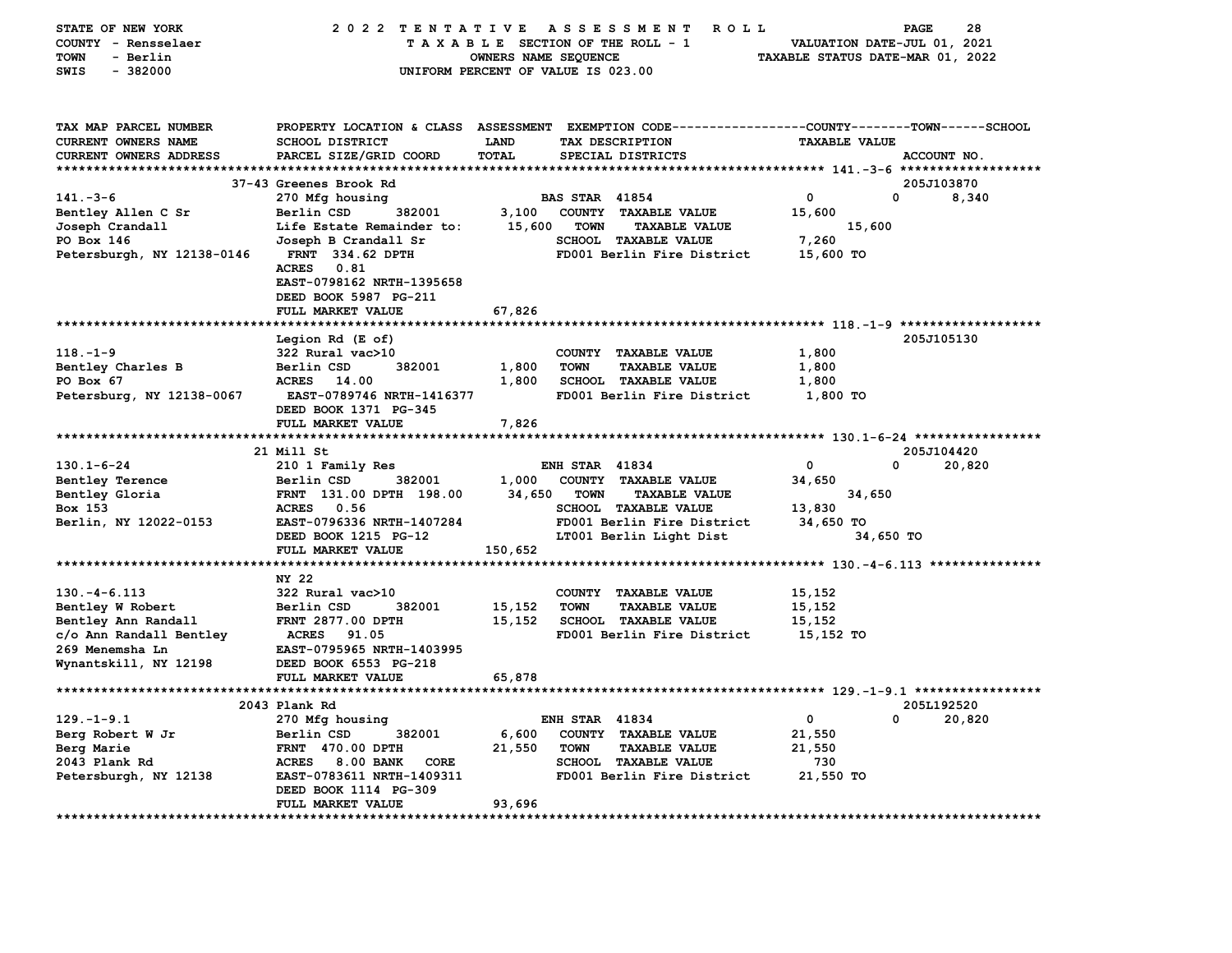| STATE OF NEW YORK<br>COUNTY - Rensselaer<br>TOWN<br>- Berlin<br>$-382000$<br>SWIS | 2022 TENTATIVE                            | OWNERS NAME SEQUENCE | ASSESSMENT ROLL<br>TAXABLE SECTION OF THE ROLL - 1<br>UNIFORM PERCENT OF VALUE IS 023.00                                                 | VALUATION DATE-JUL 01, 2021<br>TAXABLE STATUS DATE-MAR 01, 2022 | 29<br><b>PAGE</b>             |
|-----------------------------------------------------------------------------------|-------------------------------------------|----------------------|------------------------------------------------------------------------------------------------------------------------------------------|-----------------------------------------------------------------|-------------------------------|
| TAX MAP PARCEL NUMBER<br><b>CURRENT OWNERS NAME</b><br>CURRENT OWNERS ADDRESS     | SCHOOL DISTRICT<br>PARCEL SIZE/GRID COORD | LAND<br><b>TOTAL</b> | PROPERTY LOCATION & CLASS ASSESSMENT EXEMPTION CODE----------------COUNTY-------TOWN------SCHOOL<br>TAX DESCRIPTION<br>SPECIAL DISTRICTS | <b>TAXABLE VALUE</b>                                            | ACCOUNT NO.                   |
|                                                                                   |                                           |                      |                                                                                                                                          |                                                                 |                               |
|                                                                                   | 83 Forest Trl                             |                      |                                                                                                                                          |                                                                 | 205J107830                    |
| 150.11-1-3                                                                        | 260 Seasonal res                          |                      | COUNTY TAXABLE VALUE                                                                                                                     | 28,400                                                          |                               |
| Berkery James                                                                     | Averill Park Ce 384001                    | 2,500                | TOWN<br><b>TAXABLE VALUE</b>                                                                                                             | 28,400                                                          |                               |
| Berkery Ruth                                                                      | 85.00 DPTH 100.00<br><b>FRNT</b>          |                      | 28,400 SCHOOL TAXABLE VALUE                                                                                                              | 28,400                                                          |                               |
| 20 Massachusetts Ave                                                              | ACRES 0.18                                |                      | FD001 Berlin Fire District                                                                                                               | 28,400 TO                                                       |                               |
| Cohoes, NY 12047-1220                                                             | EAST-0777822 NRTH-1390323                 |                      | WD001 Berlin Water Dist                                                                                                                  | 28,400 TO M                                                     |                               |
|                                                                                   | DEED BOOK 1618 PG-293                     |                      | WD023 Berlin Water Dist #1                                                                                                               | 28,400 TO M                                                     |                               |
|                                                                                   | FULL MARKET VALUE                         | 123,478              |                                                                                                                                          |                                                                 |                               |
|                                                                                   |                                           |                      |                                                                                                                                          |                                                                 |                               |
|                                                                                   | 121 Green Hollow Rd                       |                      |                                                                                                                                          |                                                                 | 205J104140                    |
| $130.1 - 4 - 5$                                                                   | 210 1 Family Res                          |                      | COUNTY TAXABLE VALUE                                                                                                                     | 25,000                                                          |                               |
| Berkmann Maria M Voros<br>Box 336                                                 | 382001<br>Berlin CSD<br><b>FRNT</b>       | 1,000 TOWN           | <b>TAXABLE VALUE</b><br>25,000 SCHOOL TAXABLE VALUE                                                                                      | 25,000<br>25,000                                                |                               |
|                                                                                   | 95.00 DPTH 185.00<br>ACRES 0.41           |                      | FD001 Berlin Fire District                                                                                                               | 25,000 TO                                                       |                               |
| Berlin, NY 12022-0336                                                             | EAST-0796269 NRTH-1408601                 |                      | LT001 Berlin Light Dist                                                                                                                  | 25,000 TO                                                       |                               |
|                                                                                   | DEED BOOK 1269 PG-583                     |                      |                                                                                                                                          |                                                                 |                               |
|                                                                                   | FULL MARKET VALUE                         | 108,696              |                                                                                                                                          |                                                                 |                               |
|                                                                                   |                                           |                      |                                                                                                                                          |                                                                 |                               |
|                                                                                   | Lake Trl                                  |                      |                                                                                                                                          |                                                                 | 205J172291                    |
| $150.12 - 3 - 5$                                                                  | 311 Res vac land                          |                      | COUNTY TAXABLE VALUE                                                                                                                     | 2,000                                                           |                               |
| Berlin Mt Fish & Game Club Inc Averill Park Ce 384001                             |                                           |                      | 2,000<br><b>TOWN</b><br><b>TAXABLE VALUE</b>                                                                                             | 2,000                                                           |                               |
| 7 Amy Ln                                                                          | <b>FRNT</b><br>80.00 DPTH 160.00          |                      | 2,000 SCHOOL TAXABLE VALUE                                                                                                               | 2,000                                                           |                               |
| Albany, NY 12205                                                                  | ACRES 0.37                                |                      | FD001 Berlin Fire District                                                                                                               | 2,000 TO                                                        |                               |
|                                                                                   | EAST-0778229 NRTH-1389537                 |                      | WD001 Berlin Water Dist                                                                                                                  | 2,000 TO M                                                      |                               |
|                                                                                   | DEED BOOK 5971 PG-286                     |                      | WD023 Berlin Water Dist #1                                                                                                               | 2,000 TO M                                                      |                               |
|                                                                                   | FULL MARKET VALUE                         | 8,696                |                                                                                                                                          |                                                                 |                               |
|                                                                                   |                                           |                      |                                                                                                                                          |                                                                 |                               |
|                                                                                   | 2564 Plank Rd                             |                      |                                                                                                                                          |                                                                 | 205J105040                    |
| $129. -2 - 22$                                                                    | 920 Priv Hunt/Fi                          |                      | COUNTY TAXABLE VALUE                                                                                                                     | 18,000                                                          |                               |
| Berlin Rod And Gun Club                                                           | Berlin CSD<br>382001                      |                      | 2,700<br><b>TOWN</b><br><b>TAXABLE VALUE</b>                                                                                             | 18,000                                                          |                               |
| PO Box 381                                                                        | 7 A<br>Club Hse                           |                      | 18,000 SCHOOL TAXABLE VALUE                                                                                                              | 18,000                                                          |                               |
| Berlin, NY 12022                                                                  | <b>FRNT</b> 160.70 DPTH                   |                      | FD001 Berlin Fire District                                                                                                               | 18,000 TO                                                       |                               |
|                                                                                   | ACRES 9.22                                |                      |                                                                                                                                          |                                                                 |                               |
|                                                                                   | EAST-0792111 NRTH-1404078                 |                      |                                                                                                                                          |                                                                 |                               |
|                                                                                   | DEED BOOK 867 PG-407                      |                      |                                                                                                                                          |                                                                 |                               |
|                                                                                   | FULL MARKET VALUE                         | 78,261               |                                                                                                                                          |                                                                 |                               |
|                                                                                   |                                           |                      |                                                                                                                                          |                                                                 |                               |
|                                                                                   | 18265 NY 22                               |                      |                                                                                                                                          |                                                                 | 205J144280                    |
| $130.1 - 2 - 7$                                                                   | 331 Com vac w/im                          |                      | Bus Im CTS 47610                                                                                                                         | 4,600<br>4,600                                                  | 4,600                         |
| Berlin Self Storage LLC                                                           | 382001<br>Berlin CSD                      |                      | 2,500 COUNTY TAXABLE VALUE                                                                                                               | 9,400                                                           |                               |
| PO Box 174                                                                        | FRNT 110.80 DPTH 172.00                   |                      | 14,000 TOWN<br><b>TAXABLE VALUE</b>                                                                                                      | 9,400                                                           |                               |
| Berlin, NY 12022                                                                  | ACRES 0.45                                |                      | <b>SCHOOL TAXABLE VALUE</b>                                                                                                              | 9,400                                                           |                               |
|                                                                                   | EAST-0795084 NRTH-1408415                 |                      | FD001 Berlin Fire District                                                                                                               | 14,000 TO                                                       |                               |
|                                                                                   | DEED BOOK 8689 PG-269                     |                      | LT001 Berlin Light Dist                                                                                                                  | 14,000 TO                                                       |                               |
|                                                                                   | FULL MARKET VALUE                         | 60,870               |                                                                                                                                          |                                                                 | ***************************** |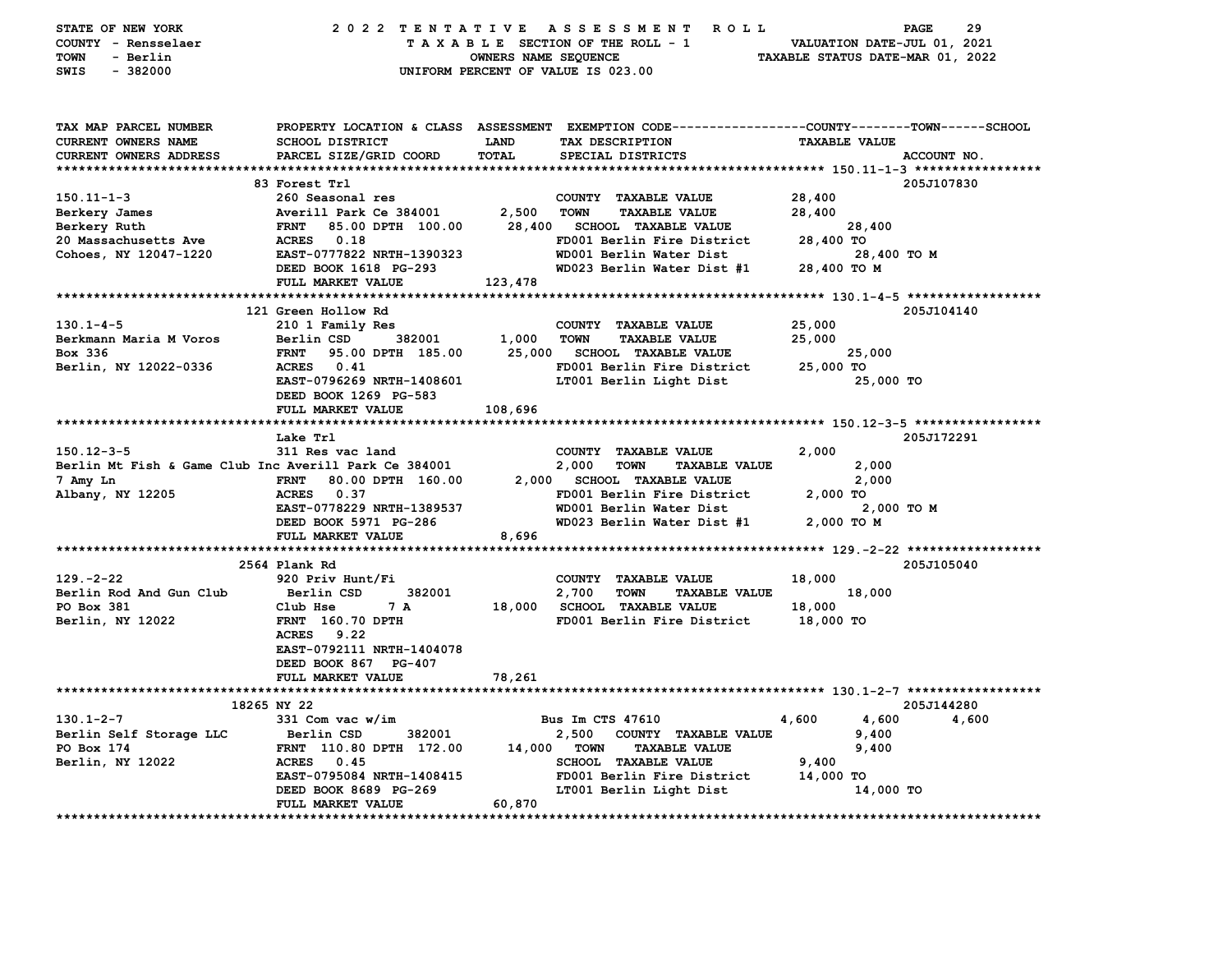| STATE OF NEW YORK<br>COUNTY - Rensselaer<br>- Berlin<br>TOWN<br>$-382000$<br>SWIS                     |                                                        | 2022 TENTATIVE ASSESSMENT ROLL<br>TAXABLE SECTION OF THE ROLL - 1<br>OWNERS NAME SEQUENCE<br>UNIFORM PERCENT OF VALUE IS 023.00                                        | PAGE<br>30<br>VALUATION DATE-JUL 01, 2021<br>TAXABLE STATUS DATE-MAR 01, 2022 |
|-------------------------------------------------------------------------------------------------------|--------------------------------------------------------|------------------------------------------------------------------------------------------------------------------------------------------------------------------------|-------------------------------------------------------------------------------|
| TAX MAP PARCEL NUMBER<br><b>CURRENT OWNERS NAME</b><br>CURRENT OWNERS ADDRESS<br>******************** | <b>SCHOOL DISTRICT</b><br>PARCEL SIZE/GRID COORD       | PROPERTY LOCATION & CLASS ASSESSMENT EXEMPTION CODE---------------COUNTY-------TOWN------SCHOOL<br><b>LAND</b><br>TAX DESCRIPTION<br><b>TOTAL</b><br>SPECIAL DISTRICTS | <b>TAXABLE VALUE</b><br>ACCOUNT NO.                                           |
|                                                                                                       | 40 S Main St                                           |                                                                                                                                                                        | 205J153460                                                                    |
| $130.1 - 7 - 10$                                                                                      | 210 1 Family Res                                       | <b>BAS STAR 41854</b>                                                                                                                                                  | $\overline{0}$<br>$\mathbf{0}$<br>8,340                                       |
| Bermas Timothy H                                                                                      | Berlin CSD 382001                                      | 1,000 COUNTY TAXABLE VALUE                                                                                                                                             | 31,150                                                                        |
| Bermas Sissy M                                                                                        |                                                        | 31,150 TOWN<br><b>TAXABLE VALUE</b>                                                                                                                                    | 31,150                                                                        |
| 40 S Main St                                                                                          | FRNT    66.00 DPTH  170.00<br>ACRES   0.24 BANK  WELLS | SCHOOL TAXABLE VALUE                                                                                                                                                   | 22,810                                                                        |
| Berlin, NY 12002                                                                                      | EAST-0795508 NRTH-1407584                              | FD001 Berlin Fire District                                                                                                                                             | 31,150 TO                                                                     |
|                                                                                                       | DEED BOOK 8415 PG-118                                  | LT001 Berlin Light Dist                                                                                                                                                | 31,150 TO                                                                     |
|                                                                                                       | FULL MARKET VALUE                                      | 135,435                                                                                                                                                                |                                                                               |
|                                                                                                       |                                                        |                                                                                                                                                                        |                                                                               |
|                                                                                                       | 27 Mill St                                             |                                                                                                                                                                        | 205J142750                                                                    |
| $130.1 - 6 - 25$                                                                                      | 210 1 Family Res                                       | <b>ENH STAR 41834</b>                                                                                                                                                  | $\Omega$<br>0<br>20,820                                                       |
| Bernard Margaret J                                                                                    | 382001<br>Berlin CSD                                   | 1,000 COUNTY TAXABLE VALUE                                                                                                                                             | 30,900                                                                        |
| PO Box 288                                                                                            | <b>FRNT</b> 90.00 DPTH 210.00                          | 30,900 TOWN<br><b>TAXABLE VALUE</b>                                                                                                                                    | 30,900                                                                        |
| Berlin, NY 12022                                                                                      | ACRES 0.52                                             | SCHOOL TAXABLE VALUE                                                                                                                                                   | 10,080                                                                        |
|                                                                                                       | EAST-0796397 NRTH-1407181                              | FD001 Berlin Fire District 30,900 TO                                                                                                                                   |                                                                               |
|                                                                                                       | DEED BOOK 1324 PG-267                                  | LT001 Berlin Light Dist                                                                                                                                                | 30,900 TO                                                                     |
|                                                                                                       | FULL MARKET VALUE                                      | 134,348                                                                                                                                                                |                                                                               |
|                                                                                                       | NY 22                                                  |                                                                                                                                                                        | 205J105105                                                                    |
| $141. -3 - 13$                                                                                        | 314 Rural vac<10                                       | COUNTY TAXABLE VALUE                                                                                                                                                   | 600                                                                           |
| Berry Alvin                                                                                           | Berlin CSD<br>382001                                   | 600<br><b>TOWN</b><br><b>TAXABLE VALUE</b>                                                                                                                             | 600                                                                           |
| Berry Gayle                                                                                           | FRNT 345.00 DPTH 195.00                                | 600<br>SCHOOL TAXABLE VALUE                                                                                                                                            | 600                                                                           |
| 1241 Citrus Dr                                                                                        | ACRES 0.80                                             | FD001 Berlin Fire District                                                                                                                                             | 600 TO                                                                        |
| Leesburg, FL 34788                                                                                    | <b>EAST-0797116 NRTH-1394162</b>                       |                                                                                                                                                                        |                                                                               |
|                                                                                                       | DEED BOOK 1198 PG-205                                  |                                                                                                                                                                        |                                                                               |
|                                                                                                       | FULL MARKET VALUE                                      | 2,609                                                                                                                                                                  |                                                                               |
|                                                                                                       |                                                        |                                                                                                                                                                        |                                                                               |
|                                                                                                       | 15 Park Ave                                            |                                                                                                                                                                        | 205J152830                                                                    |
| $130.1 - 5 - 51$                                                                                      | 210 1 Family Res                                       | COUNTY TAXABLE VALUE                                                                                                                                                   | 32,500                                                                        |
| Bessette Raymond J                                                                                    | 382001<br>Berlin CSD                                   | 1,200<br><b>TOWN</b><br><b>TAXABLE VALUE</b>                                                                                                                           | 32,500                                                                        |
| 1343 7th Ave                                                                                          | FRNT 45.00 DPTH 170.00                                 | 32,500 SCHOOL TAXABLE VALUE                                                                                                                                            | 32,500                                                                        |
| Watervliet, NY 12189                                                                                  | ACRES 0.28                                             | FD001 Berlin Fire District                                                                                                                                             | 32,500 TO                                                                     |
|                                                                                                       | EAST-0795735 NRTH-1407674                              | LT001 Berlin Light Dist                                                                                                                                                | 32,500 TO                                                                     |
|                                                                                                       | DEED BOOK 5383 PG-201                                  |                                                                                                                                                                        |                                                                               |
|                                                                                                       | FULL MARKET VALUE                                      | 141,304                                                                                                                                                                |                                                                               |
|                                                                                                       |                                                        |                                                                                                                                                                        |                                                                               |
| $106.20 - 1 - 4$                                                                                      | 499 Dyken Pond Rd                                      | COUNTY TAXABLE VALUE                                                                                                                                                   | 205J144200<br>29,500                                                          |
|                                                                                                       | 210 1 Family Res<br>Berlin CSD<br>382001               | 4,560<br>TOWN<br><b>TAXABLE VALUE</b>                                                                                                                                  | 29,500                                                                        |
| Billert Kevin J<br>Billert Sandra<br>Billert Sandra                                                   | FRNT 122.00 DPTH 155.00                                | 29,500 SCHOOL TAXABLE VALUE                                                                                                                                            | 29,500                                                                        |
| 791 Babcock Lake Rd                                                                                   | ACRES 0.40                                             | FD001 Berlin Fire District 29,500 TO                                                                                                                                   |                                                                               |
| Petersburgh, NY 12138                                                                                 | EAST-0781035 NRTH-1418410                              |                                                                                                                                                                        |                                                                               |
|                                                                                                       | DEED BOOK 882 PG-206                                   |                                                                                                                                                                        |                                                                               |
|                                                                                                       | FULL MARKET VALUE                                      | 128,261                                                                                                                                                                |                                                                               |
|                                                                                                       |                                                        |                                                                                                                                                                        |                                                                               |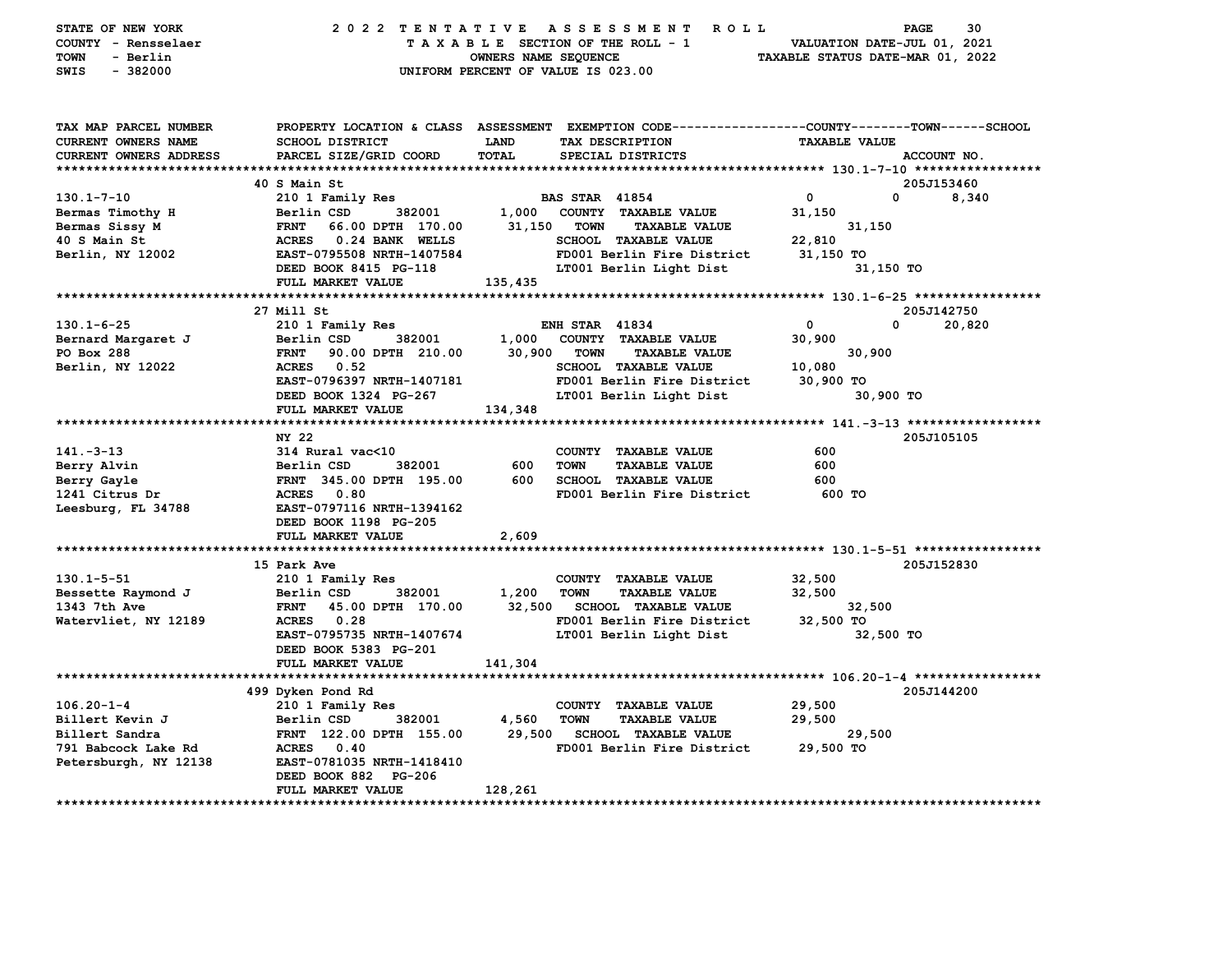| STATE OF NEW YORK                                        | 2022 TENTATIVE                                          |                                    |                       | A S S E S S M E N T<br><b>ROLL</b>                                                      |                                  | PAGE        | 31     |
|----------------------------------------------------------|---------------------------------------------------------|------------------------------------|-----------------------|-----------------------------------------------------------------------------------------|----------------------------------|-------------|--------|
| COUNTY - Rensselaer                                      |                                                         | TAXABLE SECTION OF THE ROLL - 1    |                       |                                                                                         | VALUATION DATE-JUL 01, 2021      |             |        |
| - Berlin<br><b>TOWN</b>                                  |                                                         | OWNERS NAME SEQUENCE               |                       |                                                                                         | TAXABLE STATUS DATE-MAR 01, 2022 |             |        |
| SWIS<br>$-382000$                                        |                                                         | UNIFORM PERCENT OF VALUE IS 023.00 |                       |                                                                                         |                                  |             |        |
|                                                          |                                                         |                                    |                       |                                                                                         |                                  |             |        |
|                                                          |                                                         |                                    |                       |                                                                                         |                                  |             |        |
| TAX MAP PARCEL NUMBER                                    | PROPERTY LOCATION & CLASS ASSESSMENT                    |                                    |                       | EXEMPTION CODE----------------COUNTY-------TOWN-----SCHOOL                              |                                  |             |        |
| <b>CURRENT OWNERS NAME</b>                               | <b>SCHOOL DISTRICT</b>                                  | LAND                               |                       | TAX DESCRIPTION                                                                         | <b>TAXABLE VALUE</b>             |             |        |
|                                                          |                                                         |                                    |                       |                                                                                         |                                  |             |        |
| <b>CURRENT OWNERS ADDRESS</b><br>*********************** | PARCEL SIZE/GRID COORD<br>***************************** | TOTAL<br>***********               |                       | SPECIAL DISTRICTS<br>************************************* 129.-1-17 ****************** |                                  | ACCOUNT NO. |        |
|                                                          | 1944 Plank Rd                                           |                                    |                       |                                                                                         |                                  | 205J118180  |        |
| $129. - 1 - 17$                                          | 210 1 Family Res                                        |                                    | <b>COUNTY</b>         | <b>TAXABLE VALUE</b>                                                                    | 26,130                           |             |        |
|                                                          | Berlin CSD<br>382001                                    | 1,000                              | <b>TOWN</b>           | <b>TAXABLE VALUE</b>                                                                    | 26,130                           |             |        |
| Bingham Richard                                          |                                                         |                                    |                       |                                                                                         |                                  |             |        |
| 6 Madison Way                                            | .50 A<br>Res                                            | 26,130                             |                       | <b>SCHOOL TAXABLE VALUE</b>                                                             | 26,130                           |             |        |
| Wynantskill, NY 12198                                    | FRNT 156.00 DPTH 220.00                                 |                                    |                       | FD001 Berlin Fire District                                                              | 26,130 TO                        |             |        |
|                                                          | <b>ACRES</b><br>0.64<br>EAST-0781530 NRTH-1407792       |                                    |                       |                                                                                         |                                  |             |        |
|                                                          | DEED BOOK 9559 PG-331                                   |                                    |                       |                                                                                         |                                  |             |        |
|                                                          | FULL MARKET VALUE                                       | 113,609                            |                       |                                                                                         |                                  |             |        |
|                                                          |                                                         |                                    |                       |                                                                                         |                                  |             |        |
|                                                          |                                                         |                                    |                       |                                                                                         |                                  |             |        |
| $118. - 1 - 23.111$                                      | 270 Dyken Pond Rd<br>210 1 Family Res                   |                                    | <b>BAS STAR 41854</b> |                                                                                         | 0                                | 0           | 8,340  |
|                                                          | 382001                                                  | 11,100                             |                       |                                                                                         | 23,050                           |             |        |
| Bink David C                                             | Berlin CSD                                              | 23,050                             | <b>TOWN</b>           | COUNTY TAXABLE VALUE<br><b>TAXABLE VALUE</b>                                            | 23,050                           |             |        |
| 271 Dyken Pond Rd                                        | Exemption On 61%<br>FRNT 168.00 DPTH                    |                                    |                       | SCHOOL TAXABLE VALUE                                                                    | 14,710                           |             |        |
| Petersburgh, NY 12138                                    | <b>ACRES</b><br>81.66                                   |                                    |                       | FD001 Berlin Fire District                                                              | 23,050 TO                        |             |        |
|                                                          | EAST-0784429 NRTH-1415460                               |                                    |                       |                                                                                         |                                  |             |        |
|                                                          |                                                         |                                    |                       |                                                                                         |                                  |             |        |
|                                                          | DEED BOOK 3732 PG-85<br>FULL MARKET VALUE               |                                    |                       |                                                                                         |                                  |             |        |
| *************************                                | ********************                                    | 100,217                            |                       |                                                                                         |                                  |             |        |
|                                                          | 272 Dyken Pond Rd                                       |                                    |                       |                                                                                         |                                  |             |        |
| $118. - 1 - 23.112$                                      | 270 Mfg housing                                         |                                    |                       | COUNTY TAXABLE VALUE                                                                    | 8,000                            |             |        |
| Bink David J                                             | Berlin CSD<br>382001                                    | 6,000                              | <b>TOWN</b>           | <b>TAXABLE VALUE</b>                                                                    | 8,000                            |             |        |
| 272 Dyken Pond Rd                                        | <b>FRNT</b><br>84.99 DPTH                               | 8,000                              |                       | <b>SCHOOL TAXABLE VALUE</b>                                                             | 8,000                            |             |        |
| Petersburgh, NY 12138                                    | <b>ACRES</b><br>2.77                                    |                                    |                       | FD001 Berlin Fire District                                                              | $8,000$ TO                       |             |        |
|                                                          | EAST-0782745 NRTH-1414730                               |                                    |                       |                                                                                         |                                  |             |        |
|                                                          | DEED BOOK 6354 PG-77                                    |                                    |                       |                                                                                         |                                  |             |        |
|                                                          | FULL MARKET VALUE                                       | 34,783                             |                       |                                                                                         |                                  |             |        |
|                                                          |                                                         |                                    |                       |                                                                                         |                                  |             |        |
|                                                          | 158 Dyken Pond Rd                                       |                                    |                       |                                                                                         |                                  | 205J154630  |        |
| $118.-1-18.1$                                            | 240 Rural res                                           |                                    | <b>BAS STAR 41854</b> |                                                                                         | $\mathbf 0$                      | 0           | 8,340  |
| Bink Jason                                               | Berlin CSD<br>382001                                    | 5,800                              |                       | COUNTY TAXABLE VALUE                                                                    | 28,800                           |             |        |
| Bink Chantel                                             | <b>FRNT 1566.90 DPTH</b>                                | 28,800                             | <b>TOWN</b>           | <b>TAXABLE VALUE</b>                                                                    | 28,800                           |             |        |
| 158 Dyken Pond Rd                                        | <b>ACRES</b><br><b>13.40 BANK LERETA</b>                |                                    |                       | <b>SCHOOL TAXABLE VALUE</b>                                                             | 20,460                           |             |        |
| Petersburgh, NY 12138-1902                               | EAST-0782194 NRTH-1411454                               |                                    |                       | FD001 Berlin Fire District                                                              | 28,800 TO                        |             |        |
|                                                          | DEED BOOK 218 PG-960                                    |                                    |                       |                                                                                         |                                  |             |        |
|                                                          | FULL MARKET VALUE                                       | 125,217                            |                       |                                                                                         |                                  |             |        |
|                                                          |                                                         |                                    |                       |                                                                                         |                                  |             |        |
|                                                          | 241 Dyken Pond Rd                                       |                                    |                       |                                                                                         |                                  | 205J105410  |        |
| 118.-1-22                                                | 270 Mfg housing                                         |                                    | <b>ENH STAR 41834</b> |                                                                                         | 0                                | 0           | 20,820 |
| Bink Robert C                                            | Berlin CSD<br>382001                                    | 3,800                              |                       | COUNTY TAXABLE VALUE                                                                    | 34,800                           |             |        |
| Bink Sandra R                                            | FRNT 750.00 DPTH                                        | 34,800                             | <b>TOWN</b>           | <b>TAXABLE VALUE</b>                                                                    | 34,800                           |             |        |
| 241 Dyken Pond Rd                                        | ACRES 16.07                                             |                                    |                       | <b>SCHOOL TAXABLE VALUE</b>                                                             | 13,980                           |             |        |
| Petersburgh, NY 12138                                    | EAST-0781822 NRTH-1414033                               |                                    |                       | FD001 Berlin Fire District                                                              | 34,800 TO                        |             |        |
|                                                          | DEED BOOK 1215 PG-823                                   |                                    |                       |                                                                                         |                                  |             |        |
|                                                          | FULL MARKET VALUE                                       | 151,304                            |                       |                                                                                         |                                  |             |        |
|                                                          |                                                         |                                    |                       |                                                                                         |                                  |             |        |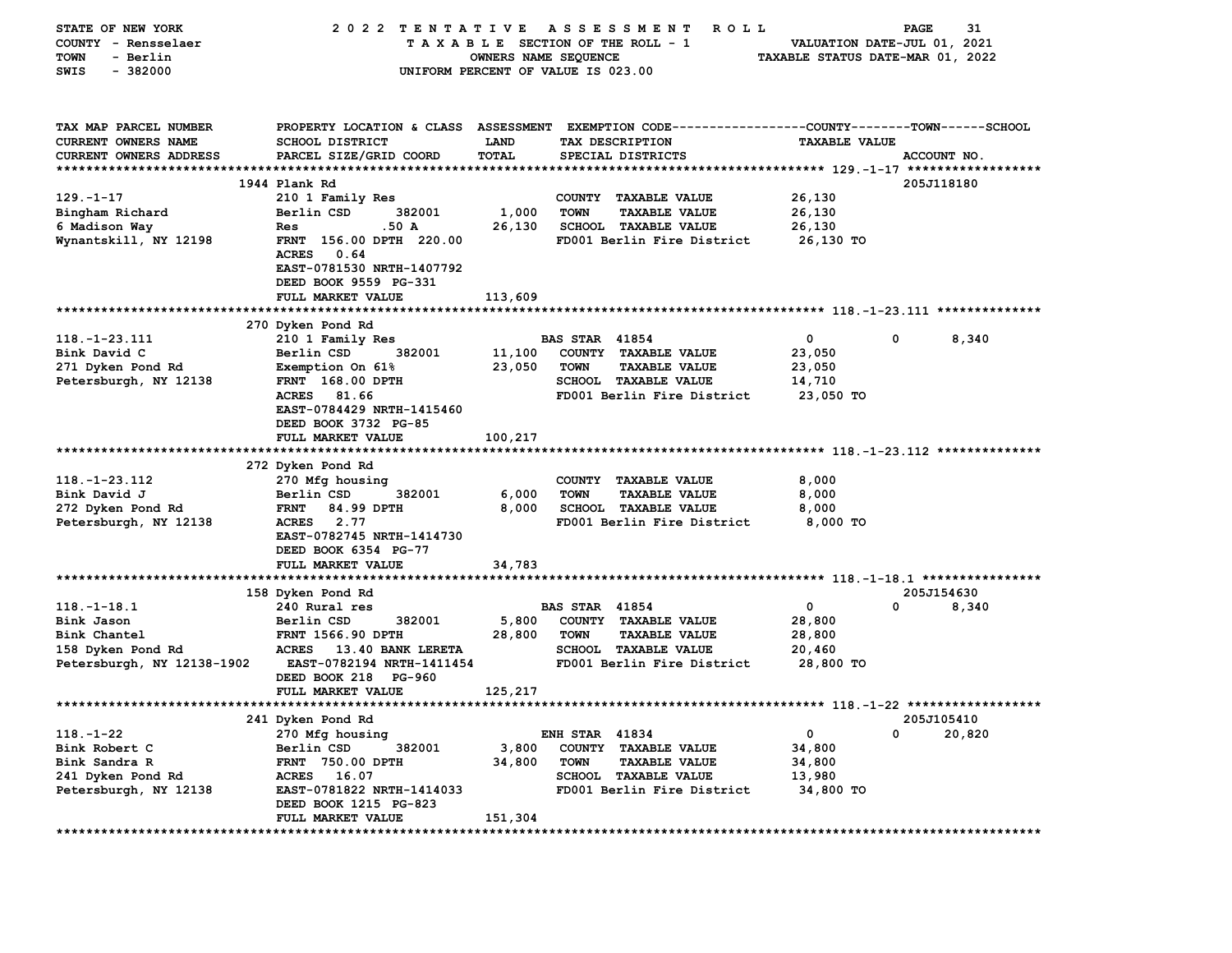| STATE OF NEW YORK<br>COUNTY - Rensselaer<br>- Berlin<br>TOWN<br>$-382000$<br>SWIS | 2022 TENTATIVE<br>ASSESSMENT<br><b>ROLL</b><br>TAXABLE SECTION OF THE ROLL - 1<br>OWNERS NAME SEQUENCE<br>UNIFORM PERCENT OF VALUE IS 023.00 |                                |                                                     |                      |           | 32<br>PAGE<br>VALUATION DATE-JUL 01, 2021<br>TAXABLE STATUS DATE-MAR 01, 2022 |        |
|-----------------------------------------------------------------------------------|----------------------------------------------------------------------------------------------------------------------------------------------|--------------------------------|-----------------------------------------------------|----------------------|-----------|-------------------------------------------------------------------------------|--------|
| TAX MAP PARCEL NUMBER                                                             | PROPERTY LOCATION & CLASS ASSESSMENT EXEMPTION CODE---------------COUNTY-------TOWN-----SCHOOL                                               |                                |                                                     |                      |           |                                                                               |        |
| CURRENT OWNERS NAME                                                               | <b>SCHOOL DISTRICT</b>                                                                                                                       | LAND                           | TAX DESCRIPTION                                     | <b>TAXABLE VALUE</b> |           |                                                                               |        |
| <b>CURRENT OWNERS ADDRESS</b>                                                     | PARCEL SIZE/GRID COORD                                                                                                                       | TOTAL                          | SPECIAL DISTRICTS                                   |                      |           | ACCOUNT NO.                                                                   |        |
|                                                                                   | 258 Dyken Pond Rd                                                                                                                            |                                |                                                     |                      |           |                                                                               |        |
| $118. - 1 - 23.12$                                                                | 210 1 Family Res                                                                                                                             |                                | AGED CTS 41800                                      | 8,400                | 8,400     | 8,400                                                                         |        |
| Bink Schuyler A III                                                               | Berlin CSD<br>382001                                                                                                                         | 1,200 ENH STAR 41834           |                                                     | $^{\circ}$           | 0         | 19,600                                                                        |        |
| Bink Bernadette R                                                                 | <b>FRNT</b> 230.00 DPTH                                                                                                                      | 28,000                         | COUNTY TAXABLE VALUE                                | 19,600               |           |                                                                               |        |
| 258 Dyken Pond Rd                                                                 | ACRES 3.72                                                                                                                                   | <b>TOWN</b>                    | <b>TAXABLE VALUE</b>                                | 19,600               |           |                                                                               |        |
| Petersburgh, NY 12138                                                             | EAST-0782645 NRTH-1414332                                                                                                                    |                                | SCHOOL TAXABLE VALUE                                | 0                    |           |                                                                               |        |
|                                                                                   | DEED BOOK 1334 PG-95<br>FULL MARKET VALUE                                                                                                    | 121,739                        | FD001 Berlin Fire District                          | 28,000 TO            |           |                                                                               |        |
|                                                                                   |                                                                                                                                              |                                |                                                     |                      |           |                                                                               |        |
|                                                                                   | 71 S Main St                                                                                                                                 |                                |                                                     |                      |           | 205J122320                                                                    |        |
| $130.1 - 8 - 23$                                                                  | 210 1 Family Res                                                                                                                             |                                | <b>BAS STAR 41854</b>                               | $\mathbf 0$          | 0         | 8,340                                                                         |        |
| Blair Amy                                                                         | 382001<br>Berlin CSD                                                                                                                         | 1,000                          | COUNTY TAXABLE VALUE                                | 43,000               |           |                                                                               |        |
| Gibbs Carol F                                                                     | $200 - 54$                                                                                                                                   | 43,000<br><b>TOWN</b>          | <b>TAXABLE VALUE</b>                                | 43,000               |           |                                                                               |        |
| 71 S Main St                                                                      | 85.00<br><b>FRNT</b><br>48.00 DPTH                                                                                                           |                                | SCHOOL TAXABLE VALUE                                | 34,660               |           |                                                                               |        |
| Berlin, NY 12022                                                                  | <b>ACRES</b><br>0.42 BANK<br>CORE                                                                                                            |                                | FD001 Berlin Fire District                          | 43,000 TO            |           |                                                                               |        |
|                                                                                   | EAST-0794907 NRTH-1407962<br>DEED BOOK 8176 PG-220                                                                                           |                                | LT001 Berlin Light Dist                             | 43,000 TO            |           |                                                                               |        |
|                                                                                   | FULL MARKET VALUE                                                                                                                            | 186,957                        |                                                     |                      |           |                                                                               |        |
|                                                                                   |                                                                                                                                              |                                |                                                     |                      |           |                                                                               |        |
|                                                                                   | 19 Park Ave                                                                                                                                  |                                |                                                     |                      |           | 205J178700                                                                    |        |
| $130.1 - 5 - 49$                                                                  | 210 1 Family Res                                                                                                                             |                                | <b>VET WAR C 41122</b>                              | 4,605                | 0         | 0                                                                             |        |
| Blair Charles J Jr                                                                | Berlin CSD<br>382001                                                                                                                         | 1,000 VET WAR T 41123          |                                                     | 0                    | 1,380     | 0                                                                             |        |
| Blair Donna L                                                                     | FRNT 100.32 DPTH 153.12                                                                                                                      | 30,700 ENH STAR                | 41834                                               |                      | 0         | 0                                                                             | 20,820 |
| 19 Park Ave<br>Berlin, NY 12022                                                   | <b>ACRES</b><br>0.31 BANK<br>CORE<br>EAST-0795867 NRTH-1407729                                                                               | <b>TOWN</b>                    | COUNTY TAXABLE VALUE<br><b>TAXABLE VALUE</b>        | 26,095<br>29,320     |           |                                                                               |        |
|                                                                                   | DEED BOOK 6020 PG-250                                                                                                                        |                                | SCHOOL TAXABLE VALUE                                | 9,880                |           |                                                                               |        |
|                                                                                   | FULL MARKET VALUE                                                                                                                            |                                | 133,478 FD001 Berlin Fire District                  | 30,700 TO            |           |                                                                               |        |
|                                                                                   |                                                                                                                                              |                                | LT001 Berlin Light Dist                             |                      | 30,700 TO |                                                                               |        |
|                                                                                   |                                                                                                                                              |                                |                                                     |                      |           |                                                                               |        |
|                                                                                   | 10 Johnson Ln                                                                                                                                |                                |                                                     |                      |           | 205J141040                                                                    |        |
| $130.1 - 5 - 19.3$                                                                | 210 1 Family Res                                                                                                                             |                                | COUNTY TAXABLE VALUE                                | 23,200               |           |                                                                               |        |
| Blomgren Jesseline M<br>10 Johnson Ln                                             | Berlin CSD<br>382001<br><b>FRNT</b><br>40.00 DPTH                                                                                            | 3,700<br><b>TOWN</b><br>23,200 | <b>TAXABLE VALUE</b><br><b>SCHOOL TAXABLE VALUE</b> | 23,200<br>23,200     |           |                                                                               |        |
| Berlin, NY 12022                                                                  | <b>ACRES</b><br>2.35 BANK<br>CORE                                                                                                            |                                | FD001 Berlin Fire District                          | 23,200 TO            |           |                                                                               |        |
|                                                                                   | EAST-0796643 NRTH-1408300                                                                                                                    |                                | LT001 Berlin Light Dist                             |                      | 23,200 TO |                                                                               |        |
|                                                                                   | DEED BOOK 9644 PG-95                                                                                                                         |                                |                                                     |                      |           |                                                                               |        |
|                                                                                   | FULL MARKET VALUE                                                                                                                            | 100,870                        |                                                     |                      |           |                                                                               |        |
|                                                                                   |                                                                                                                                              |                                |                                                     |                      |           |                                                                               |        |
| $130.1 - 5 - 40$                                                                  | 10 Railroad Ave<br>210 1 Family Res                                                                                                          |                                | <b>VET WAR C 41122</b>                              | 3,000                | 0         | 205J132490<br>0                                                               |        |
| Blowers John E                                                                    | Berlin CSD<br>382001                                                                                                                         | 1,000 AGED CTS 41800           |                                                     | 8,500                | 9,310     | 10,000                                                                        |        |
| PO Box 351                                                                        | Life Estate Remainder to:                                                                                                                    | 20,000 VET WAR T               | 41123                                               |                      | 0         | 1,380                                                                         | 0      |
| Berlin, NY 12022                                                                  | John E Blowers, Avery Blo                                                                                                                    |                                | <b>ENH STAR 41834</b>                               | 0                    | 0         | 10,000                                                                        |        |
|                                                                                   | 82.50 DPTH 184.50<br>FRNT                                                                                                                    |                                | COUNTY TAXABLE VALUE                                | 8,500                |           |                                                                               |        |
|                                                                                   | <b>ACRES</b><br>0.34                                                                                                                         | <b>TOWN</b>                    | <b>TAXABLE VALUE</b>                                | 9,310                |           |                                                                               |        |
|                                                                                   | EAST-0796265 NRTH-1407960                                                                                                                    |                                | SCHOOL TAXABLE VALUE                                | 0                    |           |                                                                               |        |
|                                                                                   | DEED BOOK 8670 PG-319                                                                                                                        |                                | FD001 Berlin Fire District                          | 20,000 TO            |           |                                                                               |        |
|                                                                                   | FULL MARKET VALUE                                                                                                                            | 86,957                         | LT001 Berlin Light Dist                             |                      | 20,000 TO |                                                                               |        |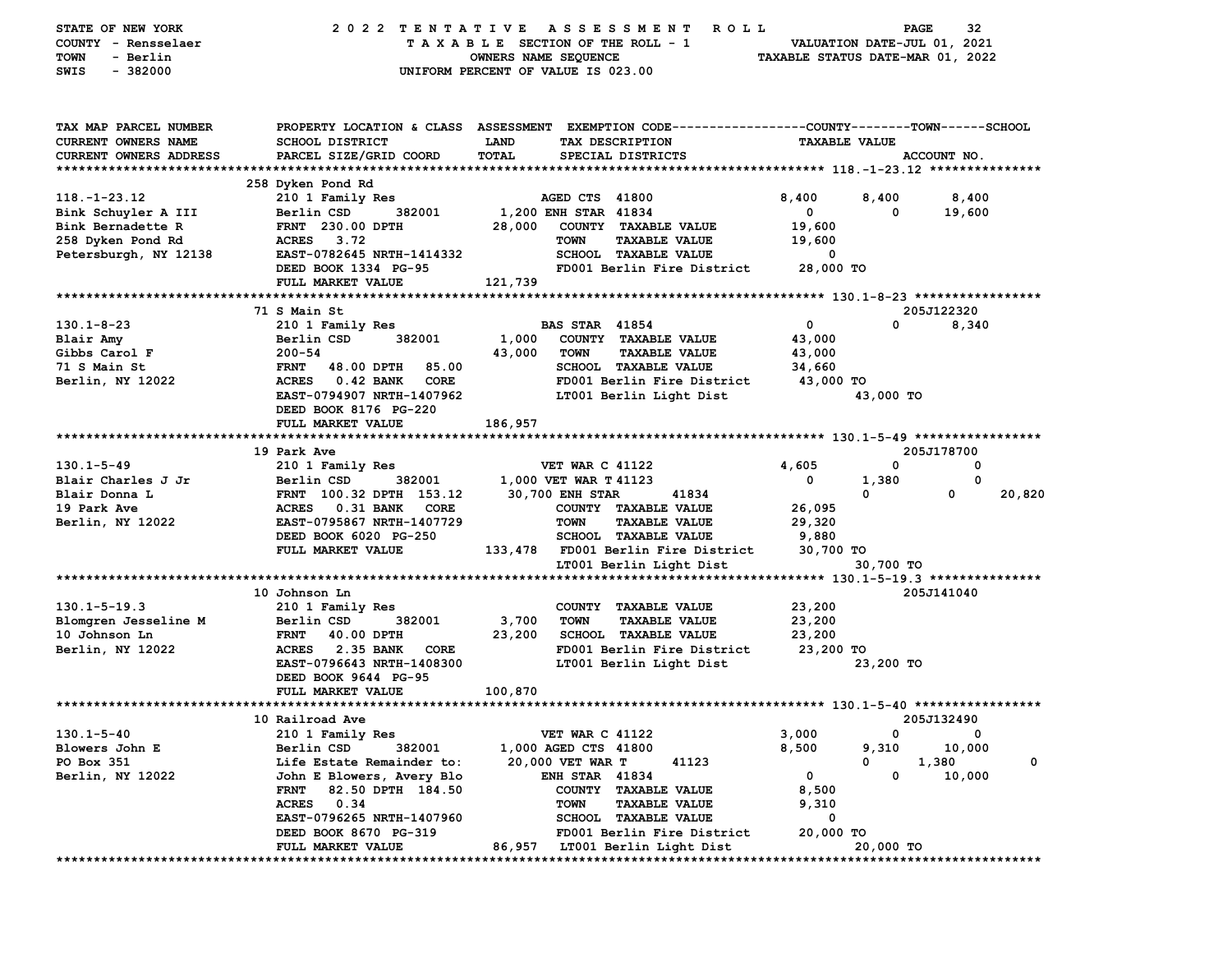| STATE OF NEW YORK<br>COUNTY - Rensselaer<br><b>TOWN</b><br>- Berlin<br>SWIS<br>$-382000$                                                          | 2022 TENTATIVE ASSESSMENT                                                                                                                                                                                                    | OWNERS NAME SEQUENCE       | <b>ROLL</b><br>TAXABLE SECTION OF THE ROLL - 1<br>UNIFORM PERCENT OF VALUE IS 023.00                                               | PAGE<br>33<br>VALUATION DATE-JUL 01, 2021<br>TAXABLE STATUS DATE-MAR 01, 2022                       |
|---------------------------------------------------------------------------------------------------------------------------------------------------|------------------------------------------------------------------------------------------------------------------------------------------------------------------------------------------------------------------------------|----------------------------|------------------------------------------------------------------------------------------------------------------------------------|-----------------------------------------------------------------------------------------------------|
| TAX MAP PARCEL NUMBER<br><b>CURRENT OWNERS NAME</b><br><b>CURRENT OWNERS ADDRESS</b>                                                              | PROPERTY LOCATION & CLASS ASSESSMENT<br>SCHOOL DISTRICT<br>PARCEL SIZE/GRID COORD                                                                                                                                            | LAND<br><b>TOTAL</b>       | TAX DESCRIPTION<br>SPECIAL DISTRICTS                                                                                               | EXEMPTION CODE-----------------COUNTY-------TOWN------SCHOOL<br><b>TAXABLE VALUE</b><br>ACCOUNT NO. |
| $107 - 3 - 4$<br>Bly Hollow LLC<br>c/o The Conservation Fund<br>1655 N Fort Myer Dr Ste 1300 Pt in Pete 107.-1-13<br>Arlington, VA 22209          | Goodell Rd<br>910 Priv forest<br>Berlin CSD<br>382001<br>Lot 23 Wilsnack<br>Pt in Grafton 107.-2-16.2<br><b>FRNT</b><br>25.00 DPTH<br>ACRES 238.31<br>EAST-0788126 NRTH-1419093<br>DEED BOOK 8256 PG-79<br>FULL MARKET VALUE | 32,000<br>139,130          | COUNTY TAXABLE VALUE<br><b>TOWN</b><br><b>TAXABLE VALUE</b><br>32,000<br><b>SCHOOL TAXABLE VALUE</b><br>FD001 Berlin Fire District | 205J114130<br>32,000<br>32,000<br>32,000<br>32,000 TO                                               |
|                                                                                                                                                   |                                                                                                                                                                                                                              |                            |                                                                                                                                    |                                                                                                     |
| $118. - 1 - 27$<br>Bly Hollow LLC<br>c/o The Conservation Fund<br>1655 N Fort Myer Dr Ste 1300 ACRES 149.23<br>Arlington, VA 22209                | Plank Rd<br>910 Priv forest<br>Berlin CSD<br>382001<br><b>FRNT 2460.00 DPTH</b><br>EAST-0786135 NRTH-1411350<br>DEED BOOK 8256 PG-79<br>FULL MARKET VALUE                                                                    | 19,220<br>19,220<br>83,565 | COUNTY TAXABLE VALUE<br><b>TOWN</b><br><b>TAXABLE VALUE</b><br><b>SCHOOL TAXABLE VALUE</b><br>FD001 Berlin Fire District           | 19,220<br>19,220<br>19,220<br>19,220 TO                                                             |
|                                                                                                                                                   | Plank Rd                                                                                                                                                                                                                     |                            |                                                                                                                                    | 205J114940S                                                                                         |
| $129. -2 - 1.2$<br>Bly Hollow LLC<br>c/o The Conservation Fund<br>1655 N Fort Myer Dr Ste 1300 2020-133<br>Arlington, VA 22209                    | 910 Priv forest<br>Berlin CSD<br>382001<br>Lot 28 Miller<br>FRNT 912.44 DPTH<br><b>ACRES</b><br>87.26<br>EAST-0791726 NRTH-1409436<br>DEED BOOK 8256 PG-79<br>FULL MARKET VALUE                                              | 10,200<br>10,200<br>44,348 | COUNTY TAXABLE VALUE<br><b>TOWN</b><br><b>TAXABLE VALUE</b><br><b>SCHOOL TAXABLE VALUE</b><br>FD001 Berlin Fire District           | 10,200<br>10,200<br>10,200<br>10,200 TO                                                             |
|                                                                                                                                                   |                                                                                                                                                                                                                              |                            |                                                                                                                                    |                                                                                                     |
| $129. -2 - 1.111$<br>Bly Hollow LLC<br>c/o The Conservation Fund<br>1655 N Fort Myer Dr Ste 1300 2005-182 Lot 2 & 2006-149<br>Arlington, VA 22209 | Plank Rd<br>910 Priv forest<br>Berlin CSD<br>382001<br>Lot 29 West Mountain<br>2012-154<br><b>FRNT 3860.00 DPTH</b><br><b>ACRES 4047.94</b><br>EAST-0784260 NRTH-1404140<br>DEED BOOK 8256 PG-79                             | 603,760<br>603,760         | COUNTY TAXABLE VALUE<br><b>TOWN</b><br><b>TAXABLE VALUE</b><br><b>SCHOOL TAXABLE VALUE</b><br>FD001 Berlin Fire District           | 205J114940S<br>603,760<br>603,760<br>603,760<br>603,760 TO                                          |
| *******************                                                                                                                               | FULL MARKET VALUE<br>***************                                                                                                                                                                                         | 2625,043                   |                                                                                                                                    |                                                                                                     |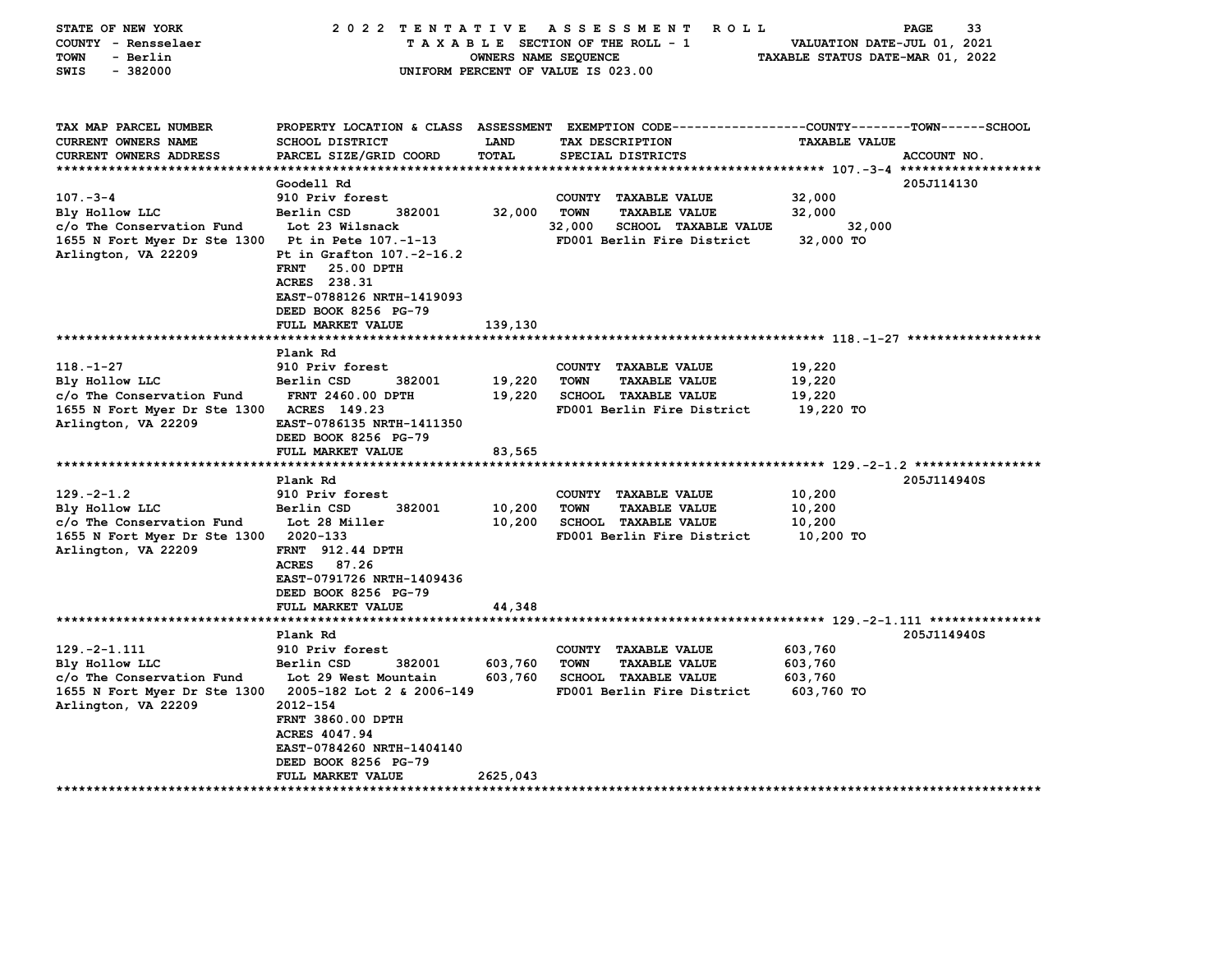| STATE OF NEW YORK                               | 2022 TENTATIVE ASSESSMENT                                      |             | <b>ROLL</b>                         | 34<br>PAGE                                                                                     |  |
|-------------------------------------------------|----------------------------------------------------------------|-------------|-------------------------------------|------------------------------------------------------------------------------------------------|--|
| COUNTY - Rensselaer                             | TAXABLE SECTION OF THE ROLL - 1<br>VALUATION DATE-JUL 01, 2021 |             |                                     |                                                                                                |  |
| - Berlin<br>TOWN                                | OWNERS NAME SEQUENCE<br>TAXABLE STATUS DATE-MAR 01, 2022       |             |                                     |                                                                                                |  |
| SWIS<br>$-382000$                               | UNIFORM PERCENT OF VALUE IS 023.00                             |             |                                     |                                                                                                |  |
|                                                 |                                                                |             |                                     |                                                                                                |  |
|                                                 |                                                                |             |                                     |                                                                                                |  |
|                                                 |                                                                |             |                                     |                                                                                                |  |
| TAX MAP PARCEL NUMBER                           |                                                                |             |                                     | PROPERTY LOCATION & CLASS ASSESSMENT EXEMPTION CODE---------------COUNTY-------TOWN-----SCHOOL |  |
| CURRENT OWNERS NAME                             | <b>SCHOOL DISTRICT</b>                                         | <b>LAND</b> | TAX DESCRIPTION                     | <b>TAXABLE VALUE</b>                                                                           |  |
| <b>CURRENT OWNERS ADDRESS</b>                   | PARCEL SIZE/GRID COORD                                         | TOTAL       | SPECIAL DISTRICTS                   | ACCOUNT NO.                                                                                    |  |
|                                                 |                                                                |             |                                     |                                                                                                |  |
|                                                 | Comstock Hollow Rd                                             |             |                                     |                                                                                                |  |
| $131. -1 - 5.2$                                 | 910 Priv forest                                                |             | COUNTY TAXABLE VALUE                | 42,100                                                                                         |  |
| Bly Hollow LLC                                  | 382001<br>Berlin CSD                                           | 42,100      | <b>TOWN</b><br><b>TAXABLE VALUE</b> | 42,100                                                                                         |  |
| c/o The Conservation Fund                       | <b>FRNT 6440.00 DPTH</b>                                       | 42,100      | <b>SCHOOL TAXABLE VALUE</b>         | 42,100                                                                                         |  |
| 1655 N Fort Myer Dr Ste 1300 ACRES 405.52       |                                                                |             | FD001 Berlin Fire District          | 42,100 TO                                                                                      |  |
| Arlington, VA 22209                             | EAST-0810181 NRTH-1402901                                      |             |                                     |                                                                                                |  |
|                                                 | DEED BOOK 9122 PG-18                                           |             |                                     |                                                                                                |  |
|                                                 | FULL MARKET VALUE                                              | 183,043     |                                     |                                                                                                |  |
|                                                 |                                                                |             |                                     |                                                                                                |  |
|                                                 |                                                                |             |                                     |                                                                                                |  |
|                                                 | Dingman Rd (E of)                                              |             |                                     |                                                                                                |  |
| $150. - 1 - 7.12$                               | 910 Priv forest                                                |             | COUNTY TAXABLE VALUE                | 5,125                                                                                          |  |
| Bly Hollow LLC                                  | Averill Park Ce 384001                                         | 5,125       | TOWN<br><b>TAXABLE VALUE</b>        | 5,125                                                                                          |  |
| 1655 N Fort Myer Dr #1300                       | 2019-149                                                       | 5,125       | <b>SCHOOL TAXABLE VALUE</b>         | 5,125                                                                                          |  |
| Arlington, VA 22209                             | ACRES 44.80                                                    |             | FD001 Berlin Fire District          | 5,125 TO                                                                                       |  |
|                                                 | EAST-0779726 NRTH-1385605                                      |             |                                     |                                                                                                |  |
|                                                 | DEED BOOK 9585 PG-248                                          |             |                                     |                                                                                                |  |
|                                                 | FULL MARKET VALUE                                              | 22,283      |                                     |                                                                                                |  |
|                                                 |                                                                |             |                                     |                                                                                                |  |
|                                                 | 465 Fire Tower Rd                                              |             |                                     | 205J116110C                                                                                    |  |
| $161. - 1 - 22.1$                               | 910 Priv forest                                                |             | COUNTY TAXABLE VALUE                | 50,700                                                                                         |  |
| Bly Hollow LLC                                  | Averill Park Ce 384001                                         | 50,700      | <b>TOWN</b><br><b>TAXABLE VALUE</b> | 50,700                                                                                         |  |
|                                                 | Lot 34 Tower                                                   | 50,700      | SCHOOL TAXABLE VALUE                | 50,700                                                                                         |  |
| c/o The Conservation Fund                       |                                                                |             |                                     |                                                                                                |  |
| 1655 N Fort Myer Dr Ste 1300 Averill Park S D   |                                                                |             | FD001 Berlin Fire District          | 50,700 TO                                                                                      |  |
| Arlington, VA 22209                             | 2021-49, 2021-197                                              |             |                                     |                                                                                                |  |
|                                                 | ACRES 456.12                                                   |             |                                     |                                                                                                |  |
|                                                 | EAST-0775835 NRTH-1380205                                      |             |                                     |                                                                                                |  |
|                                                 | DEED BOOK 9938 PG-142                                          |             |                                     |                                                                                                |  |
|                                                 | FULL MARKET VALUE                                              | 220,435     |                                     |                                                                                                |  |
|                                                 |                                                                |             |                                     |                                                                                                |  |
|                                                 | Bower Rd (S of)                                                |             |                                     | 205J117100                                                                                     |  |
| $161. - 1 - 22.2$                               | 910 Priv forest                                                |             | COUNTY TAXABLE VALUE                | 15,300                                                                                         |  |
| Bly Hollow LLC                                  | Berlin CSD<br>382001                                           | 15,300      | <b>TOWN</b><br><b>TAXABLE VALUE</b> | 15,300                                                                                         |  |
| c/o The Conservation Fund                       | Lot 34 Tower                                                   | 15,300      | <b>SCHOOL TAXABLE VALUE</b>         | 15,300                                                                                         |  |
|                                                 |                                                                |             | FD001 Berlin Fire District          |                                                                                                |  |
| 1655 N Fort Myer Dr Ste 1300 Berlin Central S D |                                                                |             |                                     | 15,300 TO                                                                                      |  |
| Arlington, VA 22209                             | ACRES 122.76                                                   |             |                                     |                                                                                                |  |
|                                                 | EAST-0775510 NRTH-1377524                                      |             |                                     |                                                                                                |  |
|                                                 | DEED BOOK 8256 PG-79                                           |             |                                     |                                                                                                |  |
|                                                 | <b>FULL MARKET VALUE</b>                                       | 66,522      |                                     |                                                                                                |  |
|                                                 |                                                                |             |                                     |                                                                                                |  |
|                                                 | Fire Tower Rd (N of)                                           |             |                                     |                                                                                                |  |
| $161. - 1 - 22.4$                               | 910 Priv forest                                                |             | <b>TAXABLE VALUE</b><br>COUNTY      | 9,700                                                                                          |  |
| Bly Hollow LLC                                  | Averill Park Ce 384001                                         | 9,700       | <b>TOWN</b><br><b>TAXABLE VALUE</b> | 9,700                                                                                          |  |
| c/o The Conservation Fund                       | North Part Great Lot 3                                         |             | 9,700<br>SCHOOL TAXABLE VALUE       | 9,700                                                                                          |  |
| 1655 N Fort Myer Dr Ste 1300                    | <b>ACRES</b><br>74.28                                          |             | FD001 Berlin Fire District          | 9,700 TO                                                                                       |  |
| Arlington, VA 22209                             | EAST-0772443 NRTH-1377089                                      |             |                                     |                                                                                                |  |
|                                                 |                                                                |             |                                     |                                                                                                |  |
|                                                 | DEED BOOK 8256 PG-79                                           |             |                                     |                                                                                                |  |
|                                                 | FULL MARKET VALUE                                              | 42,174      |                                     |                                                                                                |  |
| ************                                    |                                                                |             |                                     |                                                                                                |  |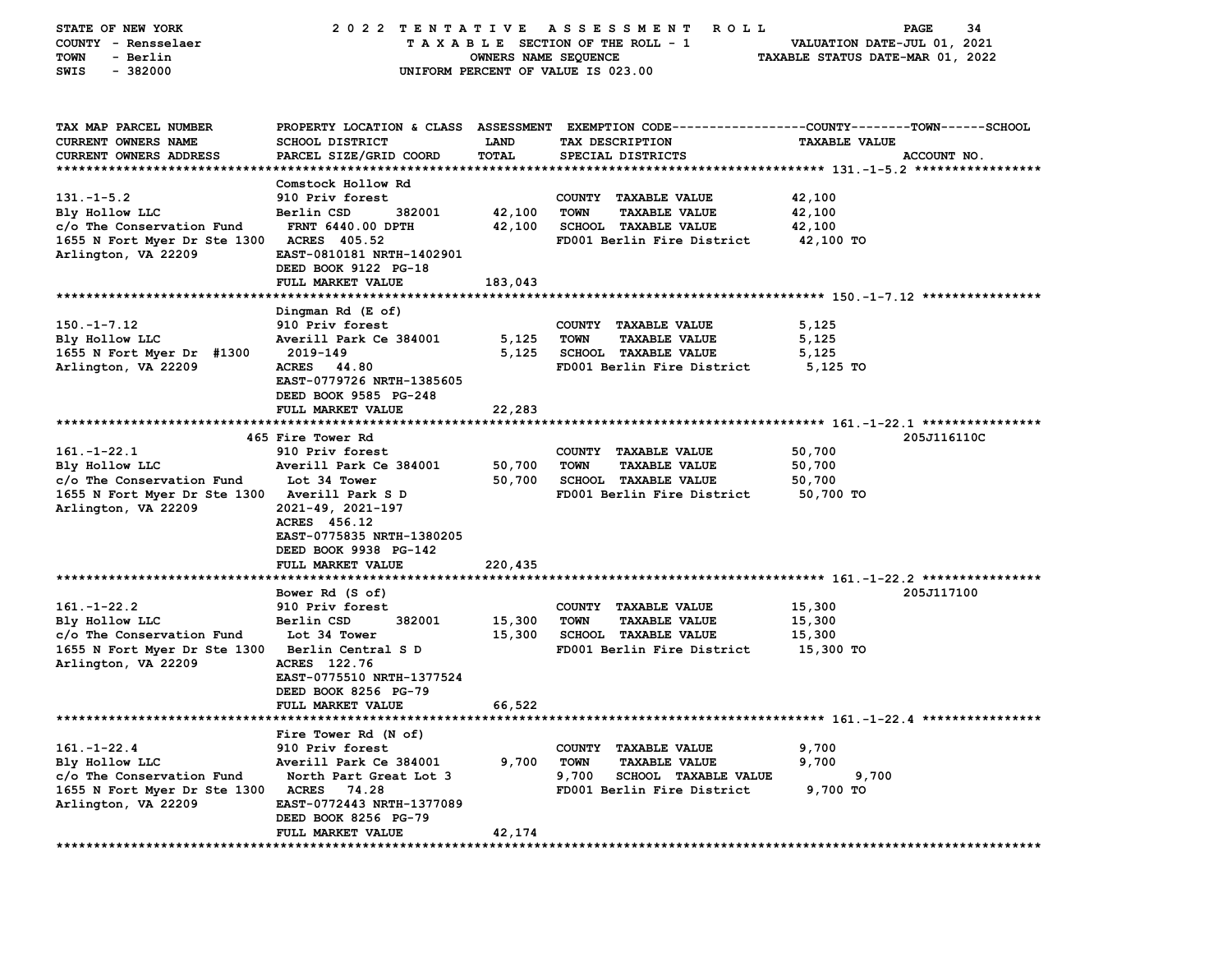| STATE OF NEW YORK             | 2022 TENTATIVE                                           |                      | <b>ROLL</b><br>A S S E S S M E N T                                                             |                                  | 35<br><b>PAGE</b> |
|-------------------------------|----------------------------------------------------------|----------------------|------------------------------------------------------------------------------------------------|----------------------------------|-------------------|
| COUNTY - Rensselaer           |                                                          |                      | TAXABLE SECTION OF THE ROLL - 1                                                                | VALUATION DATE-JUL 01, 2021      |                   |
| <b>TOWN</b><br>- Berlin       |                                                          | OWNERS NAME SEQUENCE |                                                                                                | TAXABLE STATUS DATE-MAR 01, 2022 |                   |
| $-382000$<br>SWIS             |                                                          |                      | UNIFORM PERCENT OF VALUE IS 023.00                                                             |                                  |                   |
|                               |                                                          |                      |                                                                                                |                                  |                   |
| TAX MAP PARCEL NUMBER         |                                                          |                      | PROPERTY LOCATION & CLASS ASSESSMENT EXEMPTION CODE---------------COUNTY-------TOWN-----SCHOOL |                                  |                   |
| CURRENT OWNERS NAME           | <b>SCHOOL DISTRICT</b>                                   | <b>LAND</b>          | TAX DESCRIPTION                                                                                | <b>TAXABLE VALUE</b>             |                   |
| <b>CURRENT OWNERS ADDRESS</b> | PARCEL SIZE/GRID COORD                                   | TOTAL                | SPECIAL DISTRICTS                                                                              |                                  | ACCOUNT NO.       |
|                               |                                                          |                      |                                                                                                |                                  |                   |
|                               | 187-193 Bly Hollow Rd                                    |                      |                                                                                                |                                  | 205J131140        |
| $162 - 1 - 10$                | 240 Rural res                                            |                      | AG DST 8YT 41720                                                                               | 6,786<br>6,786                   | 6,786             |
| Bly Richard                   | Berlin CSD<br>382001                                     | 22,000               | COUNTY TAXABLE VALUE                                                                           | 38,214                           |                   |
| 10 Johnson Ln                 | FRNT 975.00 DPTH                                         | 45,000               | <b>TOWN</b><br><b>TAXABLE VALUE</b>                                                            | 38,214                           |                   |
| Berlin, NY 12022              | ACRES<br>95.00 BANK<br>CORE                              |                      | SCHOOL TAXABLE VALUE                                                                           | 38,214                           |                   |
|                               | EAST-0792467 NRTH-1384859                                |                      | FD001 Berlin Fire District                                                                     | 45,000 TO                        |                   |
| MAY BE SUBJECT TO PAYMENT     | DEED BOOK 9126<br>PG-252                                 |                      |                                                                                                |                                  |                   |
| UNDER AGDIST LAW TIL 2026     | FULL MARKET VALUE                                        | 195,652              |                                                                                                |                                  |                   |
|                               |                                                          |                      |                                                                                                |                                  |                   |
|                               | 2593 Plank Rd                                            |                      |                                                                                                |                                  | 205J136400        |
| $129. -2 - 14.1$              | 210 1 Family Res                                         |                      | COUNTY TAXABLE VALUE                                                                           | 38,200                           |                   |
| Boesse Chad                   | Berlin CSD<br>382001                                     | 2,200                | <b>TAXABLE VALUE</b><br><b>TOWN</b>                                                            | 38,200                           |                   |
| Boesse Karen                  | <b>FRNT 376.00 DPTH</b>                                  | 38,200               | <b>SCHOOL TAXABLE VALUE</b>                                                                    | 38,200                           |                   |
| 2593 Plank Rd                 | ACRES 1.63 BANK<br>CORE<br>EAST-0792370 NRTH-1405505     |                      | FD001 Berlin Fire District                                                                     | 38,200 TO                        |                   |
| Petersburg, NY 12138          | DEED BOOK 7820 PG-1                                      |                      |                                                                                                |                                  |                   |
|                               | FULL MARKET VALUE                                        |                      |                                                                                                |                                  |                   |
|                               |                                                          | 166,087              |                                                                                                |                                  |                   |
|                               | 933 Black River Rd                                       |                      |                                                                                                |                                  |                   |
| $162. - 1 - 25.3$             | 314 Rural vac<10                                         |                      | COUNTY TAXABLE VALUE                                                                           | 1,290                            |                   |
| Bolander Laura L              | Berlin CSD<br>382001                                     | 1,290                | <b>TOWN</b><br><b>TAXABLE VALUE</b>                                                            | 1,290                            |                   |
| 933 Black River Rd            | In Stephentown 162.-2-5.2                                | 1,290                | <b>SCHOOL TAXABLE VALUE</b>                                                                    | 1,290                            |                   |
| Stephentown, NY 12168         | 1995-164 Parcel D                                        |                      | FD001 Berlin Fire District                                                                     | 1,290 TO                         |                   |
|                               | FRNT 894.06 DPTH                                         |                      |                                                                                                |                                  |                   |
|                               | <b>ACRES</b><br>4.30                                     |                      |                                                                                                |                                  |                   |
|                               | EAST-0790896 NRTH-1378641                                |                      |                                                                                                |                                  |                   |
|                               | DEED BOOK 5404 PG-338                                    |                      |                                                                                                |                                  |                   |
|                               | FULL MARKET VALUE                                        | 5,609                |                                                                                                |                                  |                   |
|                               |                                                          |                      |                                                                                                |                                  |                   |
|                               | 37 N Main St                                             |                      |                                                                                                |                                  | 205J193330        |
| $130.1 - 1 - 5$               | 210 1 Family Res                                         |                      | COUNTY TAXABLE VALUE                                                                           | 27,500                           |                   |
| Bombardier Richard S          | 382001<br>Berlin CSD                                     | 1,000                | TOWN<br><b>TAXABLE VALUE</b>                                                                   | 27,500                           |                   |
| Bombardier Susanne M          | 50.00 DPTH 150.00<br><b>FRNT</b>                         | 27,500               | <b>SCHOOL TAXABLE VALUE</b>                                                                    | 27,500                           |                   |
| 37 N Main St                  | ACRES 0.17 BANK<br><b>CORE</b>                           |                      | FD001 Berlin Fire District                                                                     | 27,500 TO                        |                   |
| Berlin, NY 12022              | EAST-0794613 NRTH-1409000                                |                      | LT001 Berlin Light Dist                                                                        | 27,500 TO                        |                   |
|                               | DEED BOOK 8624 PG-84                                     |                      |                                                                                                |                                  |                   |
|                               | FULL MARKET VALUE                                        | 119,565              |                                                                                                |                                  |                   |
|                               | *****************************                            |                      |                                                                                                |                                  |                   |
|                               | 23 Dale Rd                                               |                      |                                                                                                |                                  |                   |
| $119. - 1 - 22.2$             | 400 Commercial                                           |                      | COUNTY TAXABLE VALUE                                                                           | 93,850                           |                   |
| Bonded Concrete Inc           | 382001<br>Berlin CSD                                     | 11,000               | <b>TOWN</b><br><b>TAXABLE VALUE</b>                                                            | 93,850                           |                   |
| PO Box 189                    | <b>ACRES</b><br>3.00                                     | 93,850               | <b>SCHOOL TAXABLE VALUE</b>                                                                    | 93,850                           |                   |
| Watervliet, NY 12189-0189     | <b>EAST-0794074 NRTH-1414261</b><br>DEED BOOK 1686 PG-91 |                      | FD001 Berlin Fire District                                                                     | 93,850 TO                        |                   |
|                               | FULL MARKET VALUE                                        | 408,043              |                                                                                                |                                  |                   |
| *************************     |                                                          |                      |                                                                                                |                                  |                   |
|                               |                                                          |                      |                                                                                                |                                  |                   |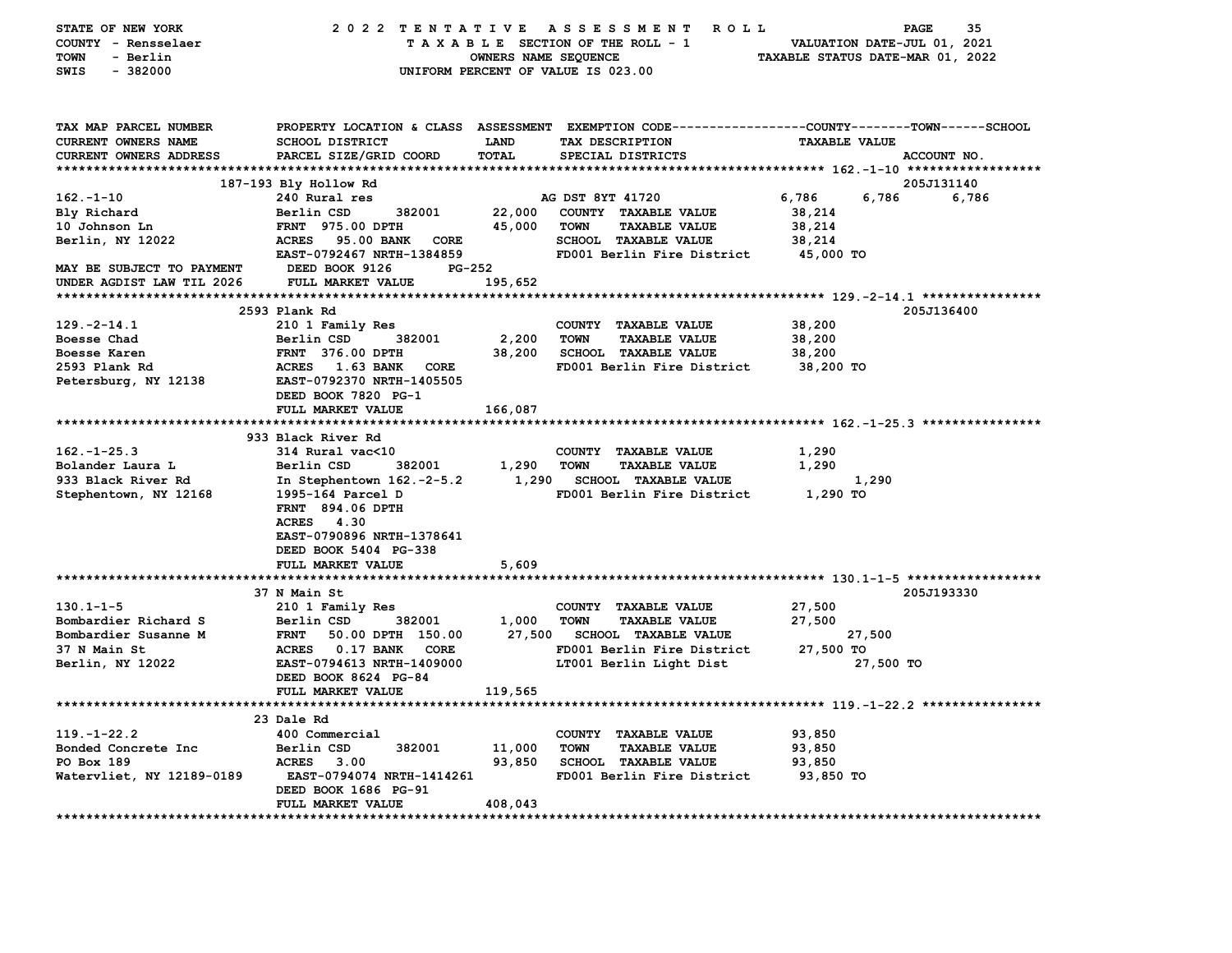| STATE OF NEW YORK             | 2022 TENTATIVE                                                  |                                    | <b>ROLL</b><br>A S S E S S M E N T                           |                      | 36<br>PAGE  |  |
|-------------------------------|-----------------------------------------------------------------|------------------------------------|--------------------------------------------------------------|----------------------|-------------|--|
| COUNTY - Rensselaer           | TAXABLE SECTION OF THE ROLL - 1<br>VALUATION DATE-JUL 01, 2021  |                                    |                                                              |                      |             |  |
| TOWN<br>- Berlin              | TAXABLE STATUS DATE-MAR 01, 2022<br><b>OWNERS NAME SEQUENCE</b> |                                    |                                                              |                      |             |  |
| $-382000$<br>SWIS             |                                                                 | UNIFORM PERCENT OF VALUE IS 023.00 |                                                              |                      |             |  |
|                               |                                                                 |                                    |                                                              |                      |             |  |
|                               |                                                                 |                                    |                                                              |                      |             |  |
|                               |                                                                 |                                    |                                                              |                      |             |  |
| TAX MAP PARCEL NUMBER         | PROPERTY LOCATION & CLASS ASSESSMENT                            |                                    | EXEMPTION CODE-----------------COUNTY-------TOWN------SCHOOL |                      |             |  |
| CURRENT OWNERS NAME           | SCHOOL DISTRICT                                                 | <b>LAND</b>                        | TAX DESCRIPTION                                              | <b>TAXABLE VALUE</b> |             |  |
| <b>CURRENT OWNERS ADDRESS</b> | PARCEL SIZE/GRID COORD                                          | <b>TOTAL</b>                       | SPECIAL DISTRICTS                                            |                      | ACCOUNT NO. |  |
|                               |                                                                 |                                    |                                                              |                      |             |  |
|                               | 1025 Bower Rd                                                   |                                    |                                                              |                      |             |  |
| $161. - 1 - 34.4$             | 210 1 Family Res                                                |                                    | <b>BAS STAR 41854</b>                                        | $\mathbf 0$<br>0     | 8,340       |  |
| Bonesteel Mark D              | Averill Park Ce 384001                                          | 2,800                              | COUNTY TAXABLE VALUE                                         | 45,000               |             |  |
| Bonesteel Linda               | 1987 F.j. Metzger Survey                                        | 45,000                             | <b>TOWN</b><br><b>TAXABLE VALUE</b>                          | 45,000               |             |  |
| 1025 Bower Rd                 | FRNT 260.00 DPTH                                                |                                    | <b>SCHOOL TAXABLE VALUE</b>                                  | 36,660               |             |  |
| Sand Lake, NY 12153           | ACRES 1.79 BANK<br>AMI                                          |                                    | FD001 Berlin Fire District                                   | 45,000 TO            |             |  |
|                               | EAST-0772004 NRTH-1381903                                       |                                    |                                                              |                      |             |  |
|                               | DEED BOOK 1470 PG-3                                             |                                    |                                                              |                      |             |  |
|                               | FULL MARKET VALUE                                               | 195,652                            |                                                              |                      |             |  |
|                               |                                                                 |                                    |                                                              |                      |             |  |
|                               | 39 Dingman Rd                                                   |                                    |                                                              |                      | 205L121420S |  |
| $150. - 1 - 7.11$             | 910 Priv forest                                                 |                                    | COUNTY TAXABLE VALUE                                         | 11,740               |             |  |
| Bott Bros Electric Inc        | Averill Park Ce 384001                                          | 11,740                             | <b>TOWN</b><br><b>TAXABLE VALUE</b>                          | 11,740               |             |  |
| 50 Haig Ave                   | <b>FRNT</b><br>20.00 DPTH                                       | 11,740                             | <b>SCHOOL TAXABLE VALUE</b>                                  | 11,740               |             |  |
| Wynantskill, NY 12198         | <b>ACRES</b> 145.00                                             |                                    | FD001 Berlin Fire District                                   | 11,740 TO            |             |  |
|                               | EAST-0779243 NRTH-1387456                                       |                                    |                                                              |                      |             |  |
|                               | DEED BOOK 1569 PG-169                                           |                                    |                                                              |                      |             |  |
|                               | FULL MARKET VALUE                                               | 51,043                             |                                                              |                      |             |  |
|                               |                                                                 |                                    |                                                              |                      |             |  |
|                               | 1202 Taborton Rd                                                |                                    |                                                              |                      |             |  |
| $150. - 1 - 42.2$             | 314 Rural vac<10                                                |                                    | COUNTY TAXABLE VALUE                                         | 5,700                |             |  |
| Bott Kenneth T Jr             | Averill Park Ce 384001                                          | 5,700                              | <b>TOWN</b><br><b>TAXABLE VALUE</b>                          | 5,700                |             |  |
| 372 Synders Corners Rd        | <b>FRNT 613.00 DPTH</b>                                         | 5,700                              | SCHOOL TAXABLE VALUE                                         | 5,700                |             |  |
| Averill Park, NY 12018        | <b>ACRES</b><br>34.50                                           |                                    | FD001 Berlin Fire District                                   | 5,700 TO             |             |  |
|                               | EAST-0774225 NRTH-1386299                                       |                                    |                                                              |                      |             |  |
|                               | DEED BOOK 9714 PG-173                                           |                                    |                                                              |                      |             |  |
|                               | FULL MARKET VALUE                                               |                                    |                                                              |                      |             |  |
|                               |                                                                 | 24,783                             |                                                              |                      |             |  |
|                               |                                                                 |                                    |                                                              |                      |             |  |
|                               | 399 Dyken Pond Rd                                               |                                    |                                                              |                      |             |  |
| $117.8 - 1 - 13.14$           | 210 1 Family Res                                                |                                    | <b>BAS STAR 41854</b>                                        | $\mathbf{o}$<br>0    | 8,340       |  |
| Bott Timothy C                | Berlin CSD<br>382001                                            | 2,000                              | COUNTY TAXABLE VALUE                                         | 40,100               |             |  |
| 399 Dyken Pond Rd             | FRNT 366.79 DPTH                                                | 40,100                             | <b>TOWN</b><br><b>TAXABLE VALUE</b>                          | 40,100               |             |  |
| Petersburgh, NY 12138         | 1.51<br><b>ACRES</b>                                            |                                    | SCHOOL TAXABLE VALUE                                         | 31,760               |             |  |
|                               | EAST-0780894 NRTH-1416857                                       |                                    | FD001 Berlin Fire District                                   | 40,100 TO            |             |  |
|                               | DEED BOOK 28<br>PG-1663                                         |                                    |                                                              |                      |             |  |
|                               | FULL MARKET VALUE                                               | 174,348                            |                                                              |                      |             |  |
|                               |                                                                 |                                    |                                                              |                      |             |  |
|                               | 125 Green Hollow Rd                                             |                                    |                                                              |                      | 205J127180  |  |
| $130.1 - 4 - 6$               | 210 1 Family Res                                                |                                    | COUNTY TAXABLE VALUE                                         | 14,200               |             |  |
| Boubev Konstantin             | 382001<br>Berlin CSD                                            | 1,000                              | <b>TOWN</b><br><b>TAXABLE VALUE</b>                          | 14,200               |             |  |
| 15513 101 St                  | 91.00 DPTH 179.00<br><b>FRNT</b>                                | 14,200                             | <b>SCHOOL TAXABLE VALUE</b>                                  | 14,200               |             |  |
| Howard Beach, NY 11414        | ACRES 0.37 BANK<br><b>CORE</b>                                  |                                    | FD001 Berlin Fire District                                   | 14,200 TO            |             |  |
|                               | EAST-0796355 NRTH-1408637                                       |                                    | LT001 Berlin Light Dist                                      | 14,200 TO            |             |  |
|                               | DEED BOOK 8358 PG-126                                           |                                    |                                                              |                      |             |  |
|                               | FULL MARKET VALUE                                               | 61,739                             |                                                              |                      |             |  |
|                               |                                                                 |                                    |                                                              |                      |             |  |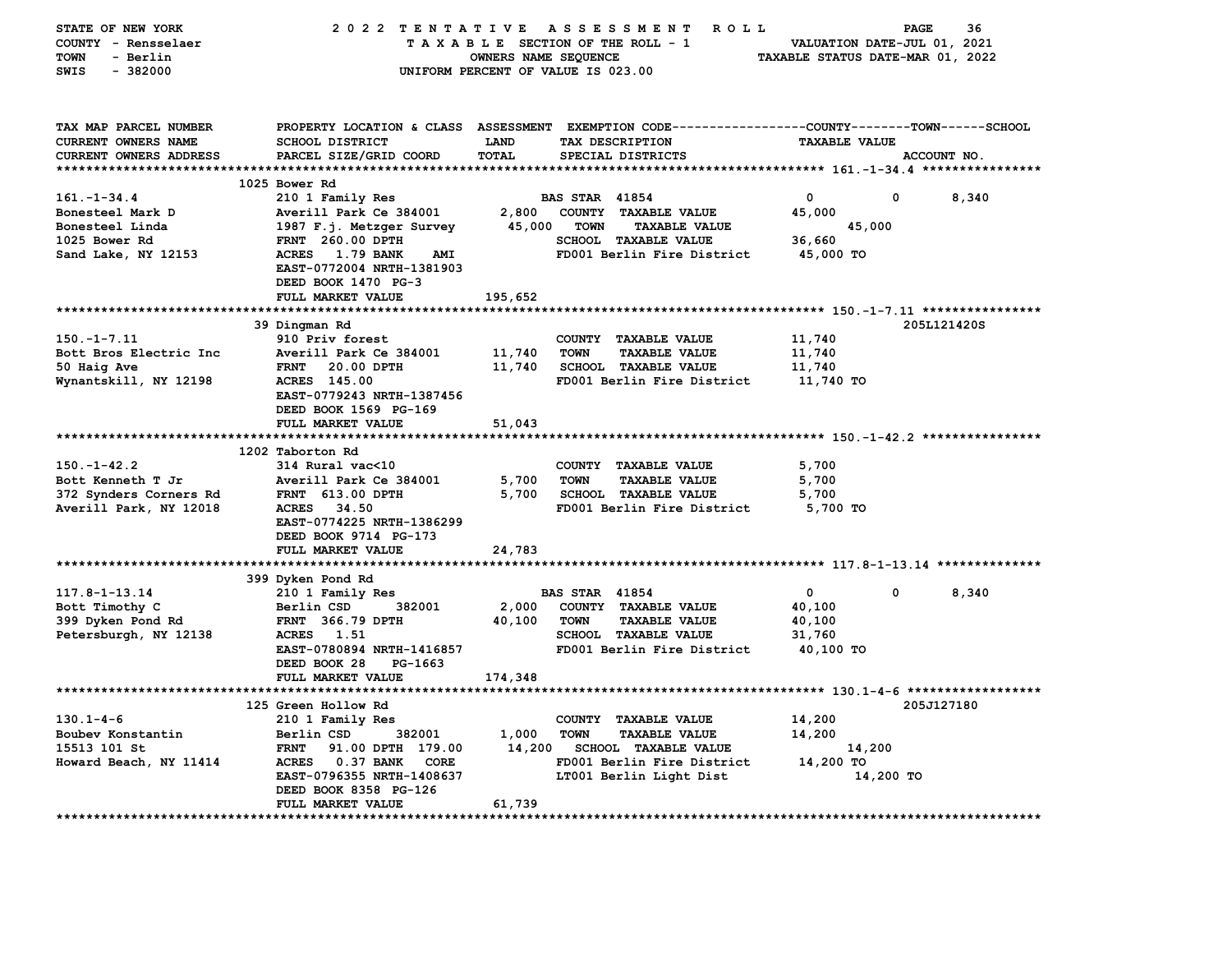| STATE OF NEW YORK           | 2022 TENTATIVE                                                                                   |                      | A S S E S S M E N T<br><b>ROLL</b>  |                                  | 37<br>PAGE  |
|-----------------------------|--------------------------------------------------------------------------------------------------|----------------------|-------------------------------------|----------------------------------|-------------|
| COUNTY - Rensselaer         |                                                                                                  |                      | TAXABLE SECTION OF THE ROLL - 1     | VALUATION DATE-JUL 01, 2021      |             |
| <b>TOWN</b><br>- Berlin     |                                                                                                  | OWNERS NAME SEQUENCE |                                     | TAXABLE STATUS DATE-MAR 01, 2022 |             |
| $-382000$<br><b>SWIS</b>    |                                                                                                  |                      | UNIFORM PERCENT OF VALUE IS 023.00  |                                  |             |
|                             |                                                                                                  |                      |                                     |                                  |             |
|                             |                                                                                                  |                      |                                     |                                  |             |
| TAX MAP PARCEL NUMBER       | PROPERTY LOCATION & CLASS ASSESSMENT EXEMPTION CODE----------------COUNTY-------TOWN------SCHOOL |                      |                                     |                                  |             |
| <b>CURRENT OWNERS NAME</b>  | <b>SCHOOL DISTRICT</b>                                                                           | LAND                 | TAX DESCRIPTION                     | <b>TAXABLE VALUE</b>             |             |
| CURRENT OWNERS ADDRESS      | PARCEL SIZE/GRID COORD                                                                           | <b>TOTAL</b>         | SPECIAL DISTRICTS                   |                                  | ACCOUNT NO. |
|                             |                                                                                                  |                      |                                     |                                  |             |
|                             | 52 Rastus Ln                                                                                     |                      |                                     |                                  | 205J157870S |
| $163 - 4 - 5$               | 210 1 Family Res                                                                                 |                      | COUNTY TAXABLE VALUE                | 32,000                           |             |
| Bourassa Robert P           | 382001<br>Berlin CSD                                                                             | 1,500                | <b>TOWN</b><br><b>TAXABLE VALUE</b> | 32,000                           |             |
| 53 Orchard St               | <b>FRNT 300.20 DPTH</b>                                                                          | 32,000               | <b>SCHOOL TAXABLE VALUE</b>         | 32,000                           |             |
| Canaan, CT 06108            | <b>ACRES</b><br>2.03 BANK<br>CORE                                                                |                      | FD001 Berlin Fire District          | 32,000 TO                        |             |
|                             | EAST-0797715 NRTH-1381687                                                                        |                      |                                     |                                  |             |
|                             | DEED BOOK 83<br>PG-1601                                                                          |                      |                                     |                                  |             |
|                             | FULL MARKET VALUE                                                                                | 139,130              |                                     |                                  |             |
|                             |                                                                                                  |                      |                                     |                                  |             |
|                             | 48 Rastus Ln                                                                                     |                      |                                     |                                  | 205L109180  |
| $163. - 1 - 27$             | 314 Rural vac<10                                                                                 |                      | COUNTY TAXABLE VALUE                | 4,900                            |             |
| Bourassa Robert P Jr        | 382001<br>Berlin CSD                                                                             | 4,900                | <b>TOWN</b><br><b>TAXABLE VALUE</b> | 4,900                            |             |
| Chevalier Mary Ann          | <b>FRNT 865.00 DPTH</b>                                                                          | 4,900                | <b>SCHOOL TAXABLE VALUE</b>         | 4,900                            |             |
| 53 Orchard St               | <b>ACRES</b><br>8.00                                                                             |                      | FD001 Berlin Fire District          | 4,900 TO                         |             |
| Canaan, CT 06018            | EAST-0797986 NRTH-1382062                                                                        |                      |                                     |                                  |             |
|                             | DEED BOOK R1362 PG-F331                                                                          |                      |                                     |                                  |             |
|                             | FULL MARKET VALUE                                                                                | 21,304               |                                     |                                  |             |
|                             | 446 Dyken Pond Rd                                                                                |                      |                                     |                                  | 205J120161  |
| $117.8 - 1 - 12$            | 270 Mfg housing                                                                                  |                      | VET COM C 41132                     | 5,750                            | 0<br>0      |
| Bourgeous Robert            | 382001<br>Berlin CSD                                                                             |                      | 3,400 VET COM T 41133               | 2,300<br>0                       | 0           |
| Bourgeous Tara              | FRNT 100.00 DPTH 100.00                                                                          |                      | 23,000 BAS STAR<br>41854            | 0                                | 8,340<br>0  |
| 89 High St                  | 0.23<br><b>ACRES</b>                                                                             |                      | COUNTY TAXABLE VALUE                | 17,250                           |             |
| Green Island, NY 12183      | EAST-0780566 NRTH-1417253                                                                        |                      | <b>TOWN</b><br><b>TAXABLE VALUE</b> | 20,700                           |             |
|                             | DEED BOOK 8406 PG-317                                                                            |                      | SCHOOL TAXABLE VALUE                | 14,660                           |             |
|                             | FULL MARKET VALUE                                                                                |                      | 100,000 FD001 Berlin Fire District  | 23,000 TO                        |             |
|                             |                                                                                                  |                      |                                     |                                  |             |
|                             | 56 Cherry Plain Sq                                                                               |                      |                                     |                                  | 205J153125  |
| $152 - 4 - 3$               | 210 1 Family Res                                                                                 |                      | <b>BAS STAR 41854</b>               | $\mathbf{o}$                     | 0<br>8,340  |
| Boussu Jeffrey M            | 382001<br>Berlin CSD                                                                             | 1,200                | COUNTY TAXABLE VALUE                | 39,900                           |             |
| 56 Cherry Plain Sq          | 96.20 DPTH 172.26<br><b>FRNT</b>                                                                 | 39,900               | <b>TOWN</b><br><b>TAXABLE VALUE</b> | 39,900                           |             |
| Cherry Plain, NY 12040      | $0.41$ BANK<br>ACRES<br><b>CORE</b>                                                              |                      | <b>SCHOOL TAXABLE VALUE</b>         | 31,560                           |             |
|                             | EAST-0799585 NRTH-1385864                                                                        |                      | FD001 Berlin Fire District          | 39,900 TO                        |             |
|                             | DEED BOOK R1324 PG-F170                                                                          |                      |                                     |                                  |             |
|                             | FULL MARKET VALUE                                                                                | 173,478              |                                     |                                  |             |
|                             |                                                                                                  |                      |                                     |                                  |             |
|                             | 17375 NY 22                                                                                      |                      |                                     |                                  | 205J120340  |
| $152 - 2 - 23.1$            | 210 1 Family Res                                                                                 |                      | <b>ENH STAR 41834</b>               | 0                                | 20,820<br>0 |
| Bowmaker Marc               | 382001<br>Berlin CSD                                                                             | 2,000                | COUNTY TAXABLE VALUE                | 26,400                           |             |
| Bowmaker Ann                | FRNT 700.00 DPTH                                                                                 | 26,400               | <b>TOWN</b><br><b>TAXABLE VALUE</b> | 26,400                           |             |
| PO Box 38                   | <b>ACRES</b><br>1.83                                                                             |                      | SCHOOL TAXABLE VALUE                | 5,580                            |             |
| Cherry Plain, NY 12040-0038 | EAST-0799072 NRTH-1387443                                                                        |                      | FD001 Berlin Fire District          | 26,400 TO                        |             |
|                             | DEED BOOK 1527 PG-274<br>FULL MARKET VALUE                                                       | 114,783              |                                     |                                  |             |
|                             |                                                                                                  |                      |                                     |                                  |             |
|                             |                                                                                                  |                      |                                     |                                  |             |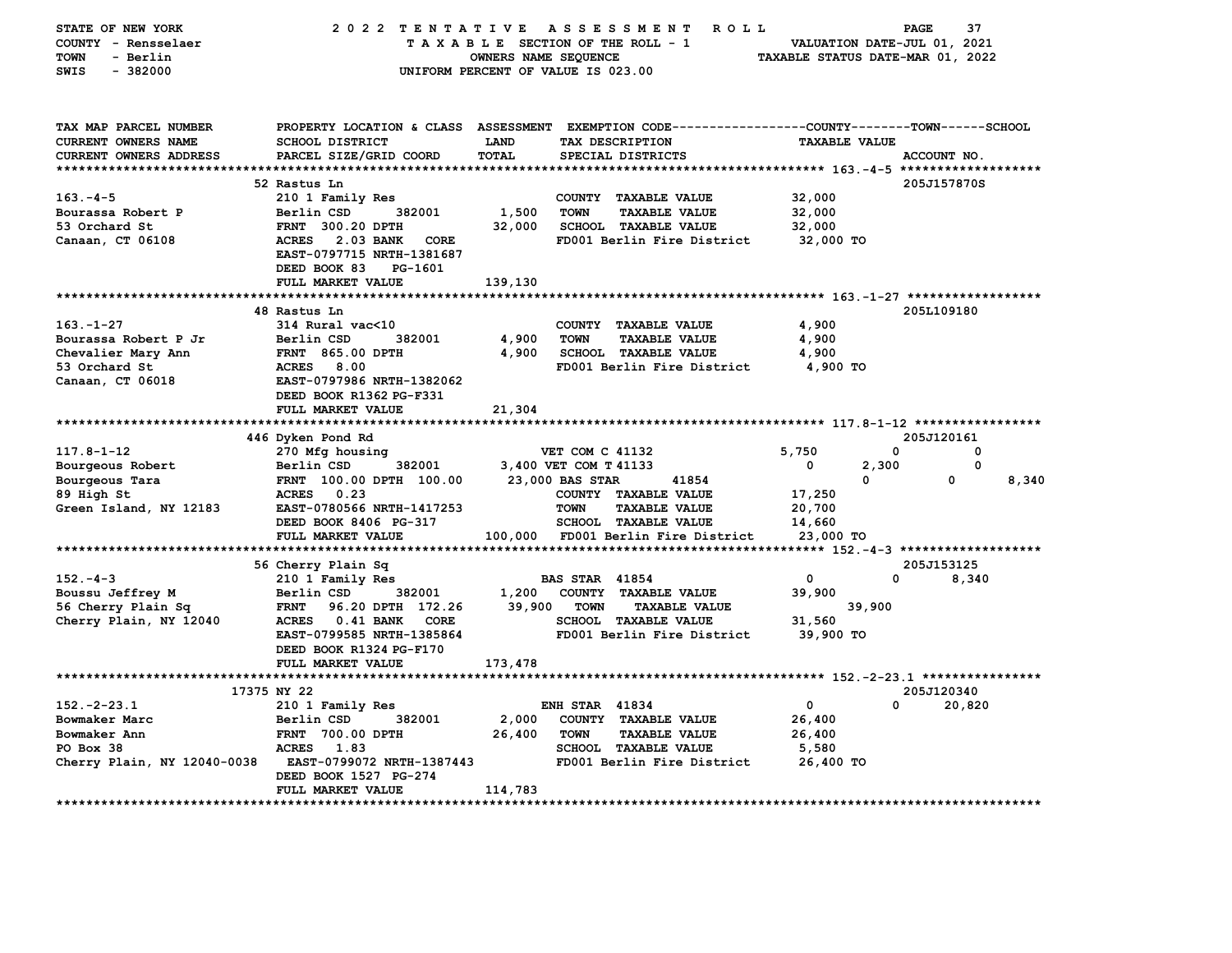| TAX MAP PARCEL NUMBER<br>PROPERTY LOCATION & CLASS ASSESSMENT EXEMPTION CODE---------------COUNTY-------TOWN-----SCHOOL<br>SCHOOL DISTRICT<br>CURRENT OWNERS NAME<br><b>LAND</b><br>TAX DESCRIPTION<br><b>TAXABLE VALUE</b><br>PARCEL SIZE/GRID COORD<br><b>TOTAL</b><br>CURRENT OWNERS ADDRESS<br>SPECIAL DISTRICTS<br>ACCOUNT NO.<br>48 Mill St<br>205J184900<br>$130.1 - 6 - 31$<br>22,010<br>230 3 Family Res<br>COUNTY TAXABLE VALUE<br>Berlin CSD<br>382001<br>2,200<br><b>TOWN</b><br><b>TAXABLE VALUE</b><br>22,010<br>Bowman H Raymond<br><b>SCHOOL TAXABLE VALUE</b><br>13 Southeast Hollow Rd<br><b>FRNT</b> 225.00 DPTH<br>22,010<br>22,010<br>Berlin, NY 12022<br>ACRES 1.61<br>FD001 Berlin Fire District<br>22,010 TO<br>EAST-0796478 NRTH-1406512<br>LT001 Berlin Light Dist<br>22,010 TO<br>DEED BOOK 5918 PG-236<br>FULL MARKET VALUE<br>95,696<br>13 Southeast Hollow Rd<br>205J107480<br>$130.1 - 6 - 29$<br>210 1 Family Res<br><b>BAS STAR 41854</b><br>0<br>0<br>8,340<br>Bowman Herman<br>Berlin CSD<br>382001<br>1,000 VET COM C 41132<br>7,738<br>0<br>0<br>PO Box 88<br>FRNT 125.00 DPTH 170.00<br>30,950 VET COM T<br>41133<br>0<br>2,300<br>0<br>23,212<br>Berlin, NY 12022-0088<br>ACRES 0.45<br>COUNTY TAXABLE VALUE<br>EAST-0796591 NRTH-1406278<br><b>TOWN</b><br><b>TAXABLE VALUE</b><br>28,650<br>DEED BOOK 1207 PG-883<br><b>SCHOOL TAXABLE VALUE</b><br>22,610<br>FULL MARKET VALUE<br>30,950 TO<br>134,565 FD001 Berlin Fire District<br>LT001 Berlin Light Dist<br>30,950 TO<br>10 School Bus Ln<br>205J176410C<br>$119.3 - 2 - 6$<br>0<br>$\mathbf 0$<br>210 1 Family Res<br><b>BAS STAR 41854</b><br>8,340<br>Boyd James G<br>Berlin CSD<br>382001<br>2,100<br>COUNTY TAXABLE VALUE<br>40,000<br>Roberts Brenda<br>40,000<br>Svy 101464<br><b>TOWN</b><br><b>TAXABLE VALUE</b><br>40,000<br>PO Box 96<br><b>FRNT 520.00 DPTH</b><br>SCHOOL TAXABLE VALUE<br>31,660<br>Berlin, NY 12022<br>ACRES 1.51 BANK<br>FD001 Berlin Fire District<br>40,000 TO<br>CORE<br>LT001 Berlin Light Dist<br>EAST-0794669 NRTH-1409978<br>40,000 TO<br>DEED BOOK 113 PG-102<br>173,913<br>FULL MARKET VALUE<br>Dyken Pond Rd<br>$118. - 1 - 16.311$<br>322 Rural vac>10<br>COUNTY TAXABLE VALUE<br>10,000<br>Brand Charles<br>10,000<br>Berlin CSD<br>382001<br><b>TOWN</b><br><b>TAXABLE VALUE</b><br>10,000<br>30 Jefferson Way<br>10,000<br>SCHOOL TAXABLE VALUE<br>2012-45, 2016-34<br>10,000<br>Wynantskill, NY 12198<br>50.06 DPTH<br>FD001 Berlin Fire District<br>10,000 TO<br><b>FRNT</b><br>ACRES<br>40.00<br>EAST-0782962 NRTH-1411400<br>DEED BOOK 4962 PG-341<br>FULL MARKET VALUE<br>43,478<br>10 Brand Way<br>0<br>210 1 Family Res<br><b>BAS STAR 41854</b><br>0<br>8,340<br>382001<br>45,410<br>Brand Charles Richard<br>Berlin CSD<br>5,000<br>COUNTY TAXABLE VALUE<br>2012-45<br>45,410<br><b>TOWN</b><br><b>TAXABLE VALUE</b><br>45,410<br>ACRES 5.00<br>SCHOOL TAXABLE VALUE<br>10 Brand Way<br>37,070<br>FD001 Berlin Fire District<br>Petersburgh, NY 12138<br>EAST-0783060 NRTH-1410435<br>45,410 TO<br>DEED BOOK 6283 PG-108<br>197,435<br>FULL MARKET VALUE | STATE OF NEW YORK<br>COUNTY - Rensselaer<br>- Berlin<br>TOWN<br>$-382000$<br>SWIS | 2022 TENTATIVE | OWNERS NAME SEQUENCE | A S S E S S M E N T<br>R O L L<br>TAXABLE SECTION OF THE ROLL - 1<br>UNIFORM PERCENT OF VALUE IS 023.00 | TAXABLE STATUS DATE-MAR 01, 2022 | PAGE<br>VALUATION DATE-JUL 01, 2021 | 38 |
|--------------------------------------------------------------------------------------------------------------------------------------------------------------------------------------------------------------------------------------------------------------------------------------------------------------------------------------------------------------------------------------------------------------------------------------------------------------------------------------------------------------------------------------------------------------------------------------------------------------------------------------------------------------------------------------------------------------------------------------------------------------------------------------------------------------------------------------------------------------------------------------------------------------------------------------------------------------------------------------------------------------------------------------------------------------------------------------------------------------------------------------------------------------------------------------------------------------------------------------------------------------------------------------------------------------------------------------------------------------------------------------------------------------------------------------------------------------------------------------------------------------------------------------------------------------------------------------------------------------------------------------------------------------------------------------------------------------------------------------------------------------------------------------------------------------------------------------------------------------------------------------------------------------------------------------------------------------------------------------------------------------------------------------------------------------------------------------------------------------------------------------------------------------------------------------------------------------------------------------------------------------------------------------------------------------------------------------------------------------------------------------------------------------------------------------------------------------------------------------------------------------------------------------------------------------------------------------------------------------------------------------------------------------------------------------------------------------------------------------------------------------------------------------------------------------------------------------------------------------------------------------------------------------------------------------------------------------------------------------------------------------------------------------------------------------------------------------------------------------|-----------------------------------------------------------------------------------|----------------|----------------------|---------------------------------------------------------------------------------------------------------|----------------------------------|-------------------------------------|----|
|                                                                                                                                                                                                                                                                                                                                                                                                                                                                                                                                                                                                                                                                                                                                                                                                                                                                                                                                                                                                                                                                                                                                                                                                                                                                                                                                                                                                                                                                                                                                                                                                                                                                                                                                                                                                                                                                                                                                                                                                                                                                                                                                                                                                                                                                                                                                                                                                                                                                                                                                                                                                                                                                                                                                                                                                                                                                                                                                                                                                                                                                                                              |                                                                                   |                |                      |                                                                                                         |                                  |                                     |    |
|                                                                                                                                                                                                                                                                                                                                                                                                                                                                                                                                                                                                                                                                                                                                                                                                                                                                                                                                                                                                                                                                                                                                                                                                                                                                                                                                                                                                                                                                                                                                                                                                                                                                                                                                                                                                                                                                                                                                                                                                                                                                                                                                                                                                                                                                                                                                                                                                                                                                                                                                                                                                                                                                                                                                                                                                                                                                                                                                                                                                                                                                                                              |                                                                                   |                |                      |                                                                                                         |                                  |                                     |    |
|                                                                                                                                                                                                                                                                                                                                                                                                                                                                                                                                                                                                                                                                                                                                                                                                                                                                                                                                                                                                                                                                                                                                                                                                                                                                                                                                                                                                                                                                                                                                                                                                                                                                                                                                                                                                                                                                                                                                                                                                                                                                                                                                                                                                                                                                                                                                                                                                                                                                                                                                                                                                                                                                                                                                                                                                                                                                                                                                                                                                                                                                                                              |                                                                                   |                |                      |                                                                                                         |                                  |                                     |    |
|                                                                                                                                                                                                                                                                                                                                                                                                                                                                                                                                                                                                                                                                                                                                                                                                                                                                                                                                                                                                                                                                                                                                                                                                                                                                                                                                                                                                                                                                                                                                                                                                                                                                                                                                                                                                                                                                                                                                                                                                                                                                                                                                                                                                                                                                                                                                                                                                                                                                                                                                                                                                                                                                                                                                                                                                                                                                                                                                                                                                                                                                                                              |                                                                                   |                |                      |                                                                                                         |                                  |                                     |    |
|                                                                                                                                                                                                                                                                                                                                                                                                                                                                                                                                                                                                                                                                                                                                                                                                                                                                                                                                                                                                                                                                                                                                                                                                                                                                                                                                                                                                                                                                                                                                                                                                                                                                                                                                                                                                                                                                                                                                                                                                                                                                                                                                                                                                                                                                                                                                                                                                                                                                                                                                                                                                                                                                                                                                                                                                                                                                                                                                                                                                                                                                                                              |                                                                                   |                |                      |                                                                                                         |                                  |                                     |    |
|                                                                                                                                                                                                                                                                                                                                                                                                                                                                                                                                                                                                                                                                                                                                                                                                                                                                                                                                                                                                                                                                                                                                                                                                                                                                                                                                                                                                                                                                                                                                                                                                                                                                                                                                                                                                                                                                                                                                                                                                                                                                                                                                                                                                                                                                                                                                                                                                                                                                                                                                                                                                                                                                                                                                                                                                                                                                                                                                                                                                                                                                                                              |                                                                                   |                |                      |                                                                                                         |                                  |                                     |    |
|                                                                                                                                                                                                                                                                                                                                                                                                                                                                                                                                                                                                                                                                                                                                                                                                                                                                                                                                                                                                                                                                                                                                                                                                                                                                                                                                                                                                                                                                                                                                                                                                                                                                                                                                                                                                                                                                                                                                                                                                                                                                                                                                                                                                                                                                                                                                                                                                                                                                                                                                                                                                                                                                                                                                                                                                                                                                                                                                                                                                                                                                                                              |                                                                                   |                |                      |                                                                                                         |                                  |                                     |    |
|                                                                                                                                                                                                                                                                                                                                                                                                                                                                                                                                                                                                                                                                                                                                                                                                                                                                                                                                                                                                                                                                                                                                                                                                                                                                                                                                                                                                                                                                                                                                                                                                                                                                                                                                                                                                                                                                                                                                                                                                                                                                                                                                                                                                                                                                                                                                                                                                                                                                                                                                                                                                                                                                                                                                                                                                                                                                                                                                                                                                                                                                                                              |                                                                                   |                |                      |                                                                                                         |                                  |                                     |    |
|                                                                                                                                                                                                                                                                                                                                                                                                                                                                                                                                                                                                                                                                                                                                                                                                                                                                                                                                                                                                                                                                                                                                                                                                                                                                                                                                                                                                                                                                                                                                                                                                                                                                                                                                                                                                                                                                                                                                                                                                                                                                                                                                                                                                                                                                                                                                                                                                                                                                                                                                                                                                                                                                                                                                                                                                                                                                                                                                                                                                                                                                                                              |                                                                                   |                |                      |                                                                                                         |                                  |                                     |    |
|                                                                                                                                                                                                                                                                                                                                                                                                                                                                                                                                                                                                                                                                                                                                                                                                                                                                                                                                                                                                                                                                                                                                                                                                                                                                                                                                                                                                                                                                                                                                                                                                                                                                                                                                                                                                                                                                                                                                                                                                                                                                                                                                                                                                                                                                                                                                                                                                                                                                                                                                                                                                                                                                                                                                                                                                                                                                                                                                                                                                                                                                                                              |                                                                                   |                |                      |                                                                                                         |                                  |                                     |    |
|                                                                                                                                                                                                                                                                                                                                                                                                                                                                                                                                                                                                                                                                                                                                                                                                                                                                                                                                                                                                                                                                                                                                                                                                                                                                                                                                                                                                                                                                                                                                                                                                                                                                                                                                                                                                                                                                                                                                                                                                                                                                                                                                                                                                                                                                                                                                                                                                                                                                                                                                                                                                                                                                                                                                                                                                                                                                                                                                                                                                                                                                                                              |                                                                                   |                |                      |                                                                                                         |                                  |                                     |    |
|                                                                                                                                                                                                                                                                                                                                                                                                                                                                                                                                                                                                                                                                                                                                                                                                                                                                                                                                                                                                                                                                                                                                                                                                                                                                                                                                                                                                                                                                                                                                                                                                                                                                                                                                                                                                                                                                                                                                                                                                                                                                                                                                                                                                                                                                                                                                                                                                                                                                                                                                                                                                                                                                                                                                                                                                                                                                                                                                                                                                                                                                                                              |                                                                                   |                |                      |                                                                                                         |                                  |                                     |    |
|                                                                                                                                                                                                                                                                                                                                                                                                                                                                                                                                                                                                                                                                                                                                                                                                                                                                                                                                                                                                                                                                                                                                                                                                                                                                                                                                                                                                                                                                                                                                                                                                                                                                                                                                                                                                                                                                                                                                                                                                                                                                                                                                                                                                                                                                                                                                                                                                                                                                                                                                                                                                                                                                                                                                                                                                                                                                                                                                                                                                                                                                                                              |                                                                                   |                |                      |                                                                                                         |                                  |                                     |    |
|                                                                                                                                                                                                                                                                                                                                                                                                                                                                                                                                                                                                                                                                                                                                                                                                                                                                                                                                                                                                                                                                                                                                                                                                                                                                                                                                                                                                                                                                                                                                                                                                                                                                                                                                                                                                                                                                                                                                                                                                                                                                                                                                                                                                                                                                                                                                                                                                                                                                                                                                                                                                                                                                                                                                                                                                                                                                                                                                                                                                                                                                                                              |                                                                                   |                |                      |                                                                                                         |                                  |                                     |    |
|                                                                                                                                                                                                                                                                                                                                                                                                                                                                                                                                                                                                                                                                                                                                                                                                                                                                                                                                                                                                                                                                                                                                                                                                                                                                                                                                                                                                                                                                                                                                                                                                                                                                                                                                                                                                                                                                                                                                                                                                                                                                                                                                                                                                                                                                                                                                                                                                                                                                                                                                                                                                                                                                                                                                                                                                                                                                                                                                                                                                                                                                                                              |                                                                                   |                |                      |                                                                                                         |                                  |                                     |    |
|                                                                                                                                                                                                                                                                                                                                                                                                                                                                                                                                                                                                                                                                                                                                                                                                                                                                                                                                                                                                                                                                                                                                                                                                                                                                                                                                                                                                                                                                                                                                                                                                                                                                                                                                                                                                                                                                                                                                                                                                                                                                                                                                                                                                                                                                                                                                                                                                                                                                                                                                                                                                                                                                                                                                                                                                                                                                                                                                                                                                                                                                                                              |                                                                                   |                |                      |                                                                                                         |                                  |                                     |    |
|                                                                                                                                                                                                                                                                                                                                                                                                                                                                                                                                                                                                                                                                                                                                                                                                                                                                                                                                                                                                                                                                                                                                                                                                                                                                                                                                                                                                                                                                                                                                                                                                                                                                                                                                                                                                                                                                                                                                                                                                                                                                                                                                                                                                                                                                                                                                                                                                                                                                                                                                                                                                                                                                                                                                                                                                                                                                                                                                                                                                                                                                                                              |                                                                                   |                |                      |                                                                                                         |                                  |                                     |    |
|                                                                                                                                                                                                                                                                                                                                                                                                                                                                                                                                                                                                                                                                                                                                                                                                                                                                                                                                                                                                                                                                                                                                                                                                                                                                                                                                                                                                                                                                                                                                                                                                                                                                                                                                                                                                                                                                                                                                                                                                                                                                                                                                                                                                                                                                                                                                                                                                                                                                                                                                                                                                                                                                                                                                                                                                                                                                                                                                                                                                                                                                                                              |                                                                                   |                |                      |                                                                                                         |                                  |                                     |    |
|                                                                                                                                                                                                                                                                                                                                                                                                                                                                                                                                                                                                                                                                                                                                                                                                                                                                                                                                                                                                                                                                                                                                                                                                                                                                                                                                                                                                                                                                                                                                                                                                                                                                                                                                                                                                                                                                                                                                                                                                                                                                                                                                                                                                                                                                                                                                                                                                                                                                                                                                                                                                                                                                                                                                                                                                                                                                                                                                                                                                                                                                                                              |                                                                                   |                |                      |                                                                                                         |                                  |                                     |    |
|                                                                                                                                                                                                                                                                                                                                                                                                                                                                                                                                                                                                                                                                                                                                                                                                                                                                                                                                                                                                                                                                                                                                                                                                                                                                                                                                                                                                                                                                                                                                                                                                                                                                                                                                                                                                                                                                                                                                                                                                                                                                                                                                                                                                                                                                                                                                                                                                                                                                                                                                                                                                                                                                                                                                                                                                                                                                                                                                                                                                                                                                                                              |                                                                                   |                |                      |                                                                                                         |                                  |                                     |    |
|                                                                                                                                                                                                                                                                                                                                                                                                                                                                                                                                                                                                                                                                                                                                                                                                                                                                                                                                                                                                                                                                                                                                                                                                                                                                                                                                                                                                                                                                                                                                                                                                                                                                                                                                                                                                                                                                                                                                                                                                                                                                                                                                                                                                                                                                                                                                                                                                                                                                                                                                                                                                                                                                                                                                                                                                                                                                                                                                                                                                                                                                                                              |                                                                                   |                |                      |                                                                                                         |                                  |                                     |    |
|                                                                                                                                                                                                                                                                                                                                                                                                                                                                                                                                                                                                                                                                                                                                                                                                                                                                                                                                                                                                                                                                                                                                                                                                                                                                                                                                                                                                                                                                                                                                                                                                                                                                                                                                                                                                                                                                                                                                                                                                                                                                                                                                                                                                                                                                                                                                                                                                                                                                                                                                                                                                                                                                                                                                                                                                                                                                                                                                                                                                                                                                                                              |                                                                                   |                |                      |                                                                                                         |                                  |                                     |    |
|                                                                                                                                                                                                                                                                                                                                                                                                                                                                                                                                                                                                                                                                                                                                                                                                                                                                                                                                                                                                                                                                                                                                                                                                                                                                                                                                                                                                                                                                                                                                                                                                                                                                                                                                                                                                                                                                                                                                                                                                                                                                                                                                                                                                                                                                                                                                                                                                                                                                                                                                                                                                                                                                                                                                                                                                                                                                                                                                                                                                                                                                                                              |                                                                                   |                |                      |                                                                                                         |                                  |                                     |    |
|                                                                                                                                                                                                                                                                                                                                                                                                                                                                                                                                                                                                                                                                                                                                                                                                                                                                                                                                                                                                                                                                                                                                                                                                                                                                                                                                                                                                                                                                                                                                                                                                                                                                                                                                                                                                                                                                                                                                                                                                                                                                                                                                                                                                                                                                                                                                                                                                                                                                                                                                                                                                                                                                                                                                                                                                                                                                                                                                                                                                                                                                                                              |                                                                                   |                |                      |                                                                                                         |                                  |                                     |    |
|                                                                                                                                                                                                                                                                                                                                                                                                                                                                                                                                                                                                                                                                                                                                                                                                                                                                                                                                                                                                                                                                                                                                                                                                                                                                                                                                                                                                                                                                                                                                                                                                                                                                                                                                                                                                                                                                                                                                                                                                                                                                                                                                                                                                                                                                                                                                                                                                                                                                                                                                                                                                                                                                                                                                                                                                                                                                                                                                                                                                                                                                                                              |                                                                                   |                |                      |                                                                                                         |                                  |                                     |    |
|                                                                                                                                                                                                                                                                                                                                                                                                                                                                                                                                                                                                                                                                                                                                                                                                                                                                                                                                                                                                                                                                                                                                                                                                                                                                                                                                                                                                                                                                                                                                                                                                                                                                                                                                                                                                                                                                                                                                                                                                                                                                                                                                                                                                                                                                                                                                                                                                                                                                                                                                                                                                                                                                                                                                                                                                                                                                                                                                                                                                                                                                                                              |                                                                                   |                |                      |                                                                                                         |                                  |                                     |    |
|                                                                                                                                                                                                                                                                                                                                                                                                                                                                                                                                                                                                                                                                                                                                                                                                                                                                                                                                                                                                                                                                                                                                                                                                                                                                                                                                                                                                                                                                                                                                                                                                                                                                                                                                                                                                                                                                                                                                                                                                                                                                                                                                                                                                                                                                                                                                                                                                                                                                                                                                                                                                                                                                                                                                                                                                                                                                                                                                                                                                                                                                                                              |                                                                                   |                |                      |                                                                                                         |                                  |                                     |    |
|                                                                                                                                                                                                                                                                                                                                                                                                                                                                                                                                                                                                                                                                                                                                                                                                                                                                                                                                                                                                                                                                                                                                                                                                                                                                                                                                                                                                                                                                                                                                                                                                                                                                                                                                                                                                                                                                                                                                                                                                                                                                                                                                                                                                                                                                                                                                                                                                                                                                                                                                                                                                                                                                                                                                                                                                                                                                                                                                                                                                                                                                                                              |                                                                                   |                |                      |                                                                                                         |                                  |                                     |    |
|                                                                                                                                                                                                                                                                                                                                                                                                                                                                                                                                                                                                                                                                                                                                                                                                                                                                                                                                                                                                                                                                                                                                                                                                                                                                                                                                                                                                                                                                                                                                                                                                                                                                                                                                                                                                                                                                                                                                                                                                                                                                                                                                                                                                                                                                                                                                                                                                                                                                                                                                                                                                                                                                                                                                                                                                                                                                                                                                                                                                                                                                                                              |                                                                                   |                |                      |                                                                                                         |                                  |                                     |    |
|                                                                                                                                                                                                                                                                                                                                                                                                                                                                                                                                                                                                                                                                                                                                                                                                                                                                                                                                                                                                                                                                                                                                                                                                                                                                                                                                                                                                                                                                                                                                                                                                                                                                                                                                                                                                                                                                                                                                                                                                                                                                                                                                                                                                                                                                                                                                                                                                                                                                                                                                                                                                                                                                                                                                                                                                                                                                                                                                                                                                                                                                                                              |                                                                                   |                |                      |                                                                                                         |                                  |                                     |    |
|                                                                                                                                                                                                                                                                                                                                                                                                                                                                                                                                                                                                                                                                                                                                                                                                                                                                                                                                                                                                                                                                                                                                                                                                                                                                                                                                                                                                                                                                                                                                                                                                                                                                                                                                                                                                                                                                                                                                                                                                                                                                                                                                                                                                                                                                                                                                                                                                                                                                                                                                                                                                                                                                                                                                                                                                                                                                                                                                                                                                                                                                                                              |                                                                                   |                |                      |                                                                                                         |                                  |                                     |    |
|                                                                                                                                                                                                                                                                                                                                                                                                                                                                                                                                                                                                                                                                                                                                                                                                                                                                                                                                                                                                                                                                                                                                                                                                                                                                                                                                                                                                                                                                                                                                                                                                                                                                                                                                                                                                                                                                                                                                                                                                                                                                                                                                                                                                                                                                                                                                                                                                                                                                                                                                                                                                                                                                                                                                                                                                                                                                                                                                                                                                                                                                                                              |                                                                                   |                |                      |                                                                                                         |                                  |                                     |    |
|                                                                                                                                                                                                                                                                                                                                                                                                                                                                                                                                                                                                                                                                                                                                                                                                                                                                                                                                                                                                                                                                                                                                                                                                                                                                                                                                                                                                                                                                                                                                                                                                                                                                                                                                                                                                                                                                                                                                                                                                                                                                                                                                                                                                                                                                                                                                                                                                                                                                                                                                                                                                                                                                                                                                                                                                                                                                                                                                                                                                                                                                                                              |                                                                                   |                |                      |                                                                                                         |                                  |                                     |    |
|                                                                                                                                                                                                                                                                                                                                                                                                                                                                                                                                                                                                                                                                                                                                                                                                                                                                                                                                                                                                                                                                                                                                                                                                                                                                                                                                                                                                                                                                                                                                                                                                                                                                                                                                                                                                                                                                                                                                                                                                                                                                                                                                                                                                                                                                                                                                                                                                                                                                                                                                                                                                                                                                                                                                                                                                                                                                                                                                                                                                                                                                                                              |                                                                                   |                |                      |                                                                                                         |                                  |                                     |    |
|                                                                                                                                                                                                                                                                                                                                                                                                                                                                                                                                                                                                                                                                                                                                                                                                                                                                                                                                                                                                                                                                                                                                                                                                                                                                                                                                                                                                                                                                                                                                                                                                                                                                                                                                                                                                                                                                                                                                                                                                                                                                                                                                                                                                                                                                                                                                                                                                                                                                                                                                                                                                                                                                                                                                                                                                                                                                                                                                                                                                                                                                                                              |                                                                                   |                |                      |                                                                                                         |                                  |                                     |    |
|                                                                                                                                                                                                                                                                                                                                                                                                                                                                                                                                                                                                                                                                                                                                                                                                                                                                                                                                                                                                                                                                                                                                                                                                                                                                                                                                                                                                                                                                                                                                                                                                                                                                                                                                                                                                                                                                                                                                                                                                                                                                                                                                                                                                                                                                                                                                                                                                                                                                                                                                                                                                                                                                                                                                                                                                                                                                                                                                                                                                                                                                                                              |                                                                                   |                |                      |                                                                                                         |                                  |                                     |    |
|                                                                                                                                                                                                                                                                                                                                                                                                                                                                                                                                                                                                                                                                                                                                                                                                                                                                                                                                                                                                                                                                                                                                                                                                                                                                                                                                                                                                                                                                                                                                                                                                                                                                                                                                                                                                                                                                                                                                                                                                                                                                                                                                                                                                                                                                                                                                                                                                                                                                                                                                                                                                                                                                                                                                                                                                                                                                                                                                                                                                                                                                                                              |                                                                                   |                |                      |                                                                                                         |                                  |                                     |    |
|                                                                                                                                                                                                                                                                                                                                                                                                                                                                                                                                                                                                                                                                                                                                                                                                                                                                                                                                                                                                                                                                                                                                                                                                                                                                                                                                                                                                                                                                                                                                                                                                                                                                                                                                                                                                                                                                                                                                                                                                                                                                                                                                                                                                                                                                                                                                                                                                                                                                                                                                                                                                                                                                                                                                                                                                                                                                                                                                                                                                                                                                                                              | $118. - 1 - 16.32$                                                                |                |                      |                                                                                                         |                                  |                                     |    |
|                                                                                                                                                                                                                                                                                                                                                                                                                                                                                                                                                                                                                                                                                                                                                                                                                                                                                                                                                                                                                                                                                                                                                                                                                                                                                                                                                                                                                                                                                                                                                                                                                                                                                                                                                                                                                                                                                                                                                                                                                                                                                                                                                                                                                                                                                                                                                                                                                                                                                                                                                                                                                                                                                                                                                                                                                                                                                                                                                                                                                                                                                                              |                                                                                   |                |                      |                                                                                                         |                                  |                                     |    |
|                                                                                                                                                                                                                                                                                                                                                                                                                                                                                                                                                                                                                                                                                                                                                                                                                                                                                                                                                                                                                                                                                                                                                                                                                                                                                                                                                                                                                                                                                                                                                                                                                                                                                                                                                                                                                                                                                                                                                                                                                                                                                                                                                                                                                                                                                                                                                                                                                                                                                                                                                                                                                                                                                                                                                                                                                                                                                                                                                                                                                                                                                                              | Brand Kelly Ann                                                                   |                |                      |                                                                                                         |                                  |                                     |    |
|                                                                                                                                                                                                                                                                                                                                                                                                                                                                                                                                                                                                                                                                                                                                                                                                                                                                                                                                                                                                                                                                                                                                                                                                                                                                                                                                                                                                                                                                                                                                                                                                                                                                                                                                                                                                                                                                                                                                                                                                                                                                                                                                                                                                                                                                                                                                                                                                                                                                                                                                                                                                                                                                                                                                                                                                                                                                                                                                                                                                                                                                                                              |                                                                                   |                |                      |                                                                                                         |                                  |                                     |    |
|                                                                                                                                                                                                                                                                                                                                                                                                                                                                                                                                                                                                                                                                                                                                                                                                                                                                                                                                                                                                                                                                                                                                                                                                                                                                                                                                                                                                                                                                                                                                                                                                                                                                                                                                                                                                                                                                                                                                                                                                                                                                                                                                                                                                                                                                                                                                                                                                                                                                                                                                                                                                                                                                                                                                                                                                                                                                                                                                                                                                                                                                                                              |                                                                                   |                |                      |                                                                                                         |                                  |                                     |    |
|                                                                                                                                                                                                                                                                                                                                                                                                                                                                                                                                                                                                                                                                                                                                                                                                                                                                                                                                                                                                                                                                                                                                                                                                                                                                                                                                                                                                                                                                                                                                                                                                                                                                                                                                                                                                                                                                                                                                                                                                                                                                                                                                                                                                                                                                                                                                                                                                                                                                                                                                                                                                                                                                                                                                                                                                                                                                                                                                                                                                                                                                                                              |                                                                                   |                |                      |                                                                                                         |                                  |                                     |    |
|                                                                                                                                                                                                                                                                                                                                                                                                                                                                                                                                                                                                                                                                                                                                                                                                                                                                                                                                                                                                                                                                                                                                                                                                                                                                                                                                                                                                                                                                                                                                                                                                                                                                                                                                                                                                                                                                                                                                                                                                                                                                                                                                                                                                                                                                                                                                                                                                                                                                                                                                                                                                                                                                                                                                                                                                                                                                                                                                                                                                                                                                                                              |                                                                                   |                |                      |                                                                                                         |                                  |                                     |    |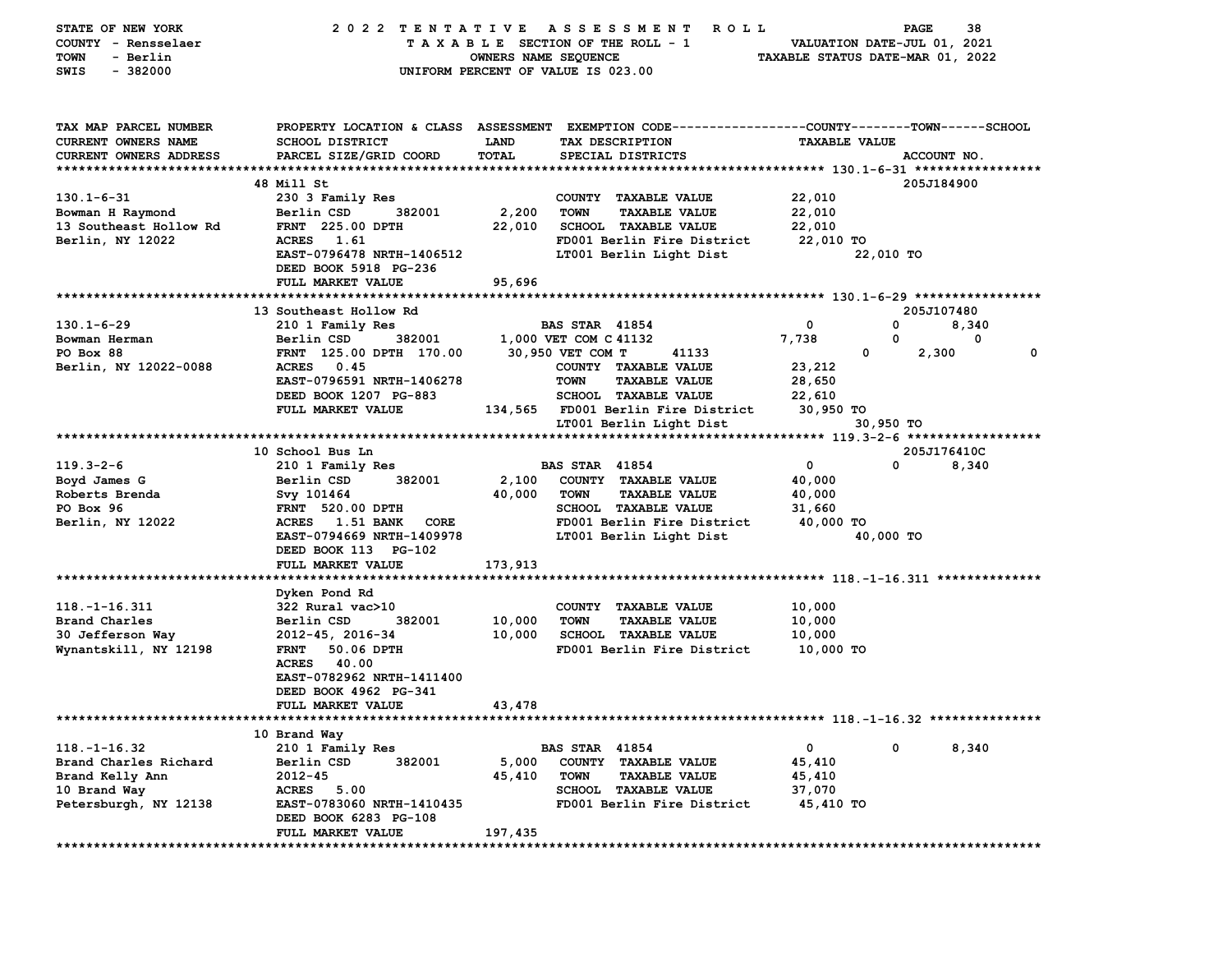| STATE OF NEW YORK             | 2022 TENTATIVE ASSESSMENT          |                      | R O L L                                                                                         | PAGE                             | 39    |
|-------------------------------|------------------------------------|----------------------|-------------------------------------------------------------------------------------------------|----------------------------------|-------|
| COUNTY - Rensselaer           |                                    |                      | TAXABLE SECTION OF THE ROLL - 1                                                                 | VALUATION DATE-JUL 01, 2021      |       |
| - Berlin<br><b>TOWN</b>       |                                    | OWNERS NAME SEQUENCE |                                                                                                 | TAXABLE STATUS DATE-MAR 01, 2022 |       |
| $-382000$<br>SWIS             |                                    |                      | UNIFORM PERCENT OF VALUE IS 023.00                                                              |                                  |       |
|                               |                                    |                      |                                                                                                 |                                  |       |
| TAX MAP PARCEL NUMBER         |                                    |                      | PROPERTY LOCATION & CLASS ASSESSMENT EXEMPTION CODE---------------COUNTY-------TOWN------SCHOOL |                                  |       |
| CURRENT OWNERS NAME           | SCHOOL DISTRICT                    | <b>LAND</b>          | TAX DESCRIPTION                                                                                 | <b>TAXABLE VALUE</b>             |       |
| <b>CURRENT OWNERS ADDRESS</b> | PARCEL SIZE/GRID COORD             | TOTAL                | SPECIAL DISTRICTS                                                                               | ACCOUNT NO.                      |       |
|                               |                                    |                      |                                                                                                 |                                  |       |
|                               | 12 Brand Way                       |                      |                                                                                                 |                                  |       |
| $118. - 1 - 16.312$           | 311 Res vac land                   |                      | COUNTY TAXABLE VALUE                                                                            | 1,250                            |       |
| Brand Eden                    | Berlin CSD<br>382001               | 1,250                | <b>TOWN</b><br><b>TAXABLE VALUE</b>                                                             | 1,250                            |       |
| 74 C Garner Road              | 2016-34                            | 1,250                | <b>SCHOOL TAXABLE VALUE</b>                                                                     | 1,250                            |       |
| Averill Park, NY 12018        | ACRES 5.00                         |                      | FD001 Berlin Fire District                                                                      | 1,250 TO                         |       |
|                               | EAST-0783149 NRTH-1410792          |                      |                                                                                                 |                                  |       |
|                               | DEED BOOK 7877 PG-9                |                      |                                                                                                 |                                  |       |
|                               | FULL MARKET VALUE                  | 5,435                |                                                                                                 |                                  |       |
|                               |                                    |                      |                                                                                                 |                                  |       |
|                               | 3 Pine Ave                         |                      |                                                                                                 | 205J148690                       |       |
| $107.17 - 1 - 16$             | 260 Seasonal res                   |                      | COUNTY TAXABLE VALUE                                                                            | 5,700                            |       |
| Breault Henry L               | Berlin CSD<br>382001               | 1,700                | <b>TOWN</b><br><b>TAXABLE VALUE</b>                                                             | 5,700                            |       |
| Breault Barbara               | <b>FRNT</b><br>50.00 DPTH<br>65.50 | 5,700                | <b>SCHOOL TAXABLE VALUE</b>                                                                     | 5,700                            |       |
| 188 Columbia Hill Rd          | 0.09<br><b>ACRES</b>               |                      | FD001 Berlin Fire District                                                                      | 5,700 TO                         |       |
| Averill Park, NY 12018-9611   | EAST-0781683 NRTH-1418908          |                      |                                                                                                 |                                  |       |
|                               | DEED BOOK 1282 PG-975              |                      |                                                                                                 |                                  |       |
|                               | FULL MARKET VALUE                  | 24,783               |                                                                                                 |                                  |       |
|                               | 18324 NY 22                        |                      |                                                                                                 |                                  |       |
| $119.3 - 2 - 7.2$             | 456 Medium Retai                   |                      | COUNTY TAXABLE VALUE                                                                            | 343,133                          |       |
| Broadstone DG Northeast LLC   | Berlin CSD<br>382001               |                      | 7,000<br><b>TOWN</b><br><b>TAXABLE VALUE</b>                                                    | 343,133                          |       |
| 800 Cllinton Sq               | 2017-35 Lot 2                      | 343,133              | <b>SCHOOL TAXABLE VALUE</b>                                                                     | 343,133                          |       |
| Rochester, NY 14604           | <b>FRNT 363.43 DPTH</b>            |                      | FD001 Berlin Fire District                                                                      | 343,133 TO                       |       |
|                               | ACRES 2.06                         |                      | LT001 Berlin Light Dist                                                                         | 343,133 TO                       |       |
|                               | EAST-0794715 NRTH-1409824          |                      |                                                                                                 |                                  |       |
|                               | DEED BOOK 9506 PG-65               |                      |                                                                                                 |                                  |       |
|                               | FULL MARKET VALUE                  | 1491,883             |                                                                                                 |                                  |       |
|                               |                                    |                      |                                                                                                 |                                  |       |
|                               | 283 Dyken Pond Rd                  |                      |                                                                                                 |                                  |       |
| $118. - 1 - 24.22$            | 210 1 Family Res                   |                      | COUNTY TAXABLE VALUE                                                                            | 60,167                           |       |
| Brock Karl D Jr               | Berlin CSD<br>382001               | 3,600                | <b>TOWN</b><br><b>TAXABLE VALUE</b>                                                             | 60,167                           |       |
| Brock Emily A                 | 2017-34 Lot 1                      | 60,167               | SCHOOL TAXABLE VALUE                                                                            | 60,167                           |       |
| 295 Dyken Pond Rd             | <b>FRNT</b> 225.03 DPTH            |                      | FD001 Berlin Fire District                                                                      | 60,167 TO                        |       |
| Petersburgh, NY 12138         | ACRES 3.49                         |                      |                                                                                                 |                                  |       |
|                               | EAST-0781971 NRTH-1414890          |                      |                                                                                                 |                                  |       |
|                               | DEED BOOK 8152 PG-302              |                      |                                                                                                 |                                  |       |
|                               | FULL MARKET VALUE                  | 261,596              |                                                                                                 |                                  |       |
|                               |                                    |                      |                                                                                                 |                                  |       |
|                               | 295 Dyken Pond Rd                  |                      |                                                                                                 |                                  |       |
| $118. - 1 - 24.21$            | 210 1 Family Res                   |                      | <b>BAS STAR 41854</b>                                                                           | 0<br>0                           | 8,340 |
| Brock Karl D Sr               | Berlin CSD<br>382001               | 1,763                | COUNTY TAXABLE VALUE                                                                            | 41,933                           |       |
| Brock Lottie M                | 2017-34 Lot 2                      | 41,933               | <b>TOWN</b><br><b>TAXABLE VALUE</b>                                                             | 41,933                           |       |
| 295 Dyken Pond Rd             | FRNT 441.51 DPTH                   |                      | <b>SCHOOL TAXABLE VALUE</b>                                                                     | 33,593                           |       |
| Petersburgh, NY 12138         | ACRES 4.50                         |                      | FD001 Berlin Fire District                                                                      | 41,933 TO                        |       |
|                               | EAST-0782073 NRTH-1415210          |                      |                                                                                                 |                                  |       |
|                               | DEED BOOK 43<br>PG-1247            |                      |                                                                                                 |                                  |       |
|                               | FULL MARKET VALUE                  | 182,317              |                                                                                                 |                                  |       |
|                               |                                    |                      |                                                                                                 |                                  |       |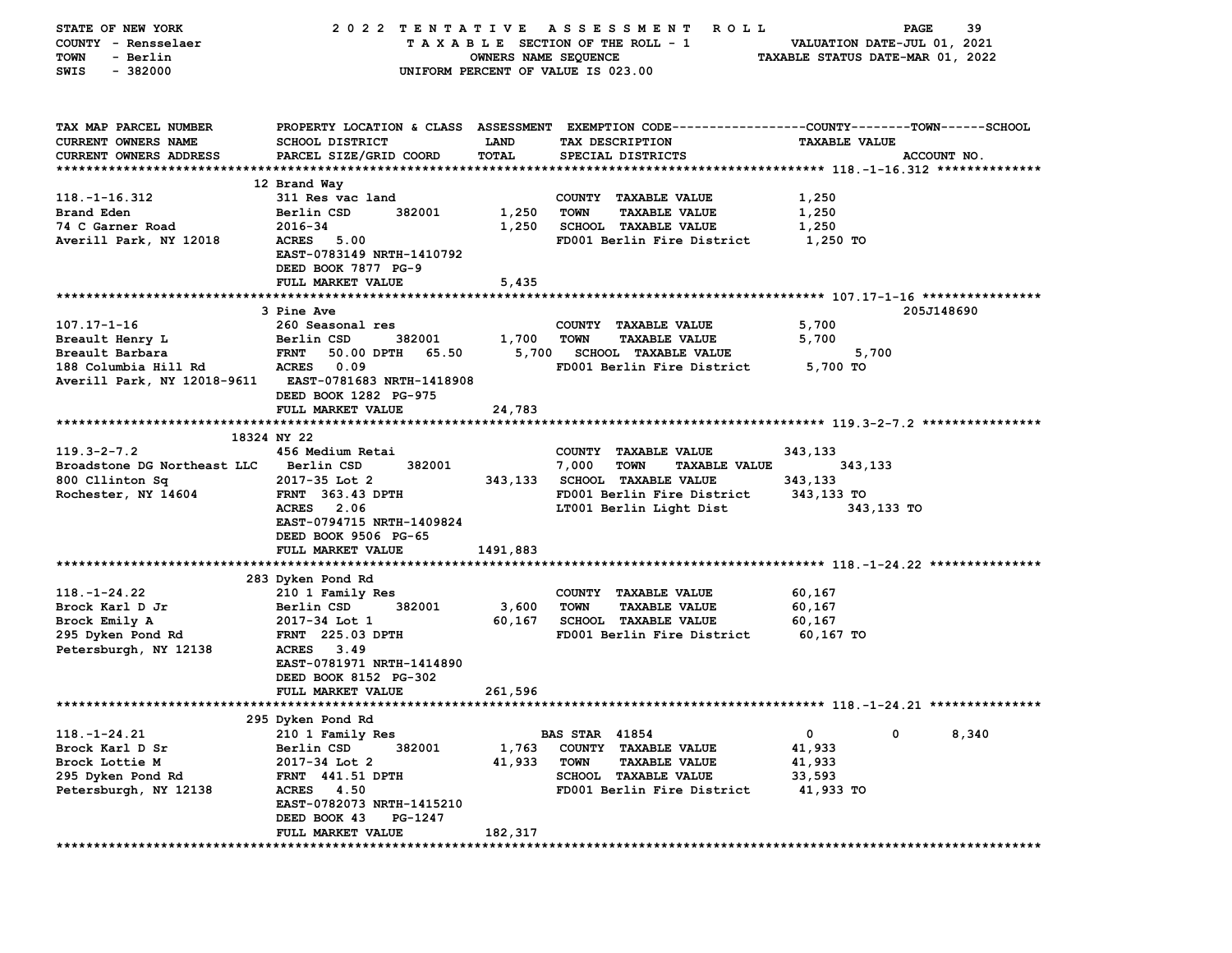| STATE OF NEW YORK<br>COUNTY - Rensselaer<br>- Berlin<br>TOWN | 2022 TENTATIVE                                                                                  | OWNERS NAME SEQUENCE | A S S E S S M E N T<br>TAXABLE SECTION OF THE ROLL - 1    | <b>ROLL</b><br>TAXABLE STATUS DATE-MAR 01, 2022 | 40<br>PAGE<br>VALUATION DATE-JUL 01, 2021 |
|--------------------------------------------------------------|-------------------------------------------------------------------------------------------------|----------------------|-----------------------------------------------------------|-------------------------------------------------|-------------------------------------------|
| $-382000$<br>SWIS                                            |                                                                                                 |                      | UNIFORM PERCENT OF VALUE IS 023.00                        |                                                 |                                           |
|                                                              |                                                                                                 |                      |                                                           |                                                 |                                           |
| TAX MAP PARCEL NUMBER                                        | PROPERTY LOCATION & CLASS ASSESSMENT EXEMPTION CODE---------------COUNTY-------TOWN------SCHOOL |                      |                                                           |                                                 |                                           |
| CURRENT OWNERS NAME                                          | <b>SCHOOL DISTRICT</b>                                                                          | LAND<br><b>TOTAL</b> | TAX DESCRIPTION                                           | <b>TAXABLE VALUE</b>                            |                                           |
| <b>CURRENT OWNERS ADDRESS</b>                                | PARCEL SIZE/GRID COORD                                                                          |                      | SPECIAL DISTRICTS                                         |                                                 | ACCOUNT NO.                               |
|                                                              | 2545 Plank Rd                                                                                   |                      |                                                           |                                                 | 205J140550                                |
| $129. -2 - 11.11$                                            | 210 1 Family Res                                                                                |                      | <b>BAS STAR 41854</b>                                     | $\mathbf 0$                                     | 0<br>8,340                                |
| Brock Ronald                                                 | Berlin CSD<br>382001                                                                            | 2,600                | COUNTY TAXABLE VALUE                                      | 52,170                                          |                                           |
| Brock Billie Jo                                              | <b>FRNT 480.87 DPTH</b>                                                                         | 52,170               | <b>TOWN</b><br><b>TAXABLE VALUE</b>                       | 52,170                                          |                                           |
| PO Box 329                                                   | <b>ACRES</b><br>3.94                                                                            |                      | SCHOOL TAXABLE VALUE                                      | 43,830                                          |                                           |
| Berlin, NY 12022-0329                                        | EAST-0791946 NRTH-1405126<br>DEED BOOK 1753 PG-1                                                |                      | FD001 Berlin Fire District                                | 52,170 TO                                       |                                           |
|                                                              | FULL MARKET VALUE                                                                               | 226,826              |                                                           |                                                 |                                           |
|                                                              |                                                                                                 |                      |                                                           |                                                 |                                           |
|                                                              | 269 Dyken Pond Rd                                                                               |                      |                                                           |                                                 |                                           |
| $118. - 1 - 23.2$                                            | 270 Mfg housing                                                                                 |                      | COUNTY TAXABLE VALUE                                      | 10,000                                          |                                           |
| Brower Thomas Patrick                                        | Berlin CSD<br>382001                                                                            | 2,500                | <b>TOWN</b><br><b>TAXABLE VALUE</b>                       | 10,000                                          |                                           |
| 269 Dyken Pond Rd<br>Petersburgh, NY 12138                   | ACRES 1.81<br>EAST-0781823 NRTH-1414635                                                         | 10,000               | <b>SCHOOL TAXABLE VALUE</b><br>FD001 Berlin Fire District | 10,000<br>10,000 TO                             |                                           |
|                                                              | DEED BOOK 5768 PG-200                                                                           |                      |                                                           |                                                 |                                           |
|                                                              | FULL MARKET VALUE                                                                               | 43,478               |                                                           |                                                 |                                           |
|                                                              |                                                                                                 |                      |                                                           |                                                 |                                           |
|                                                              | 1961 Plank Rd                                                                                   |                      |                                                           |                                                 | 205J112600                                |
| $129. - 1 - 3$                                               | 210 1 Family Res                                                                                |                      | <b>ENH STAR 41834</b>                                     | 0                                               | 0<br>20,820                               |
| Brown Charles                                                | 382001<br>Berlin CSD                                                                            | 3,200                | COUNTY TAXABLE VALUE                                      | 47,475                                          |                                           |
| Smith-Brown Linda                                            | Look At 2003                                                                                    | 47,475               | <b>TOWN</b><br><b>TAXABLE VALUE</b>                       | 47,475                                          |                                           |
| 1961 Plank Rd                                                | <b>FRNT 800.00 DPTH</b>                                                                         |                      | SCHOOL TAXABLE VALUE                                      | 26,655                                          |                                           |
| Petersburgh, NY 12138-9703                                   | <b>ACRES 4.90</b><br>EAST-0781956 NRTH-1408505                                                  |                      | FD001 Berlin Fire District                                | 47,475 TO                                       |                                           |
|                                                              | DEED BOOK 1358 PG-58                                                                            |                      |                                                           |                                                 |                                           |
|                                                              | FULL MARKET VALUE                                                                               | 206,413              |                                                           |                                                 |                                           |
|                                                              |                                                                                                 |                      |                                                           |                                                 |                                           |
|                                                              | 837 Black River Rd                                                                              |                      |                                                           |                                                 | 205J171010S                               |
| $162. - 1 - 29.11$                                           | 240 Rural res                                                                                   |                      | <b>ENH STAR 41834</b>                                     | 0                                               | 0<br>20,820                               |
| Brown Claudia A                                              | Berlin CSD<br>382001                                                                            | 7,000                | COUNTY TAXABLE VALUE                                      | 53,700                                          |                                           |
| PO Box 312                                                   | Pri F 53.96A                                                                                    | 53,700               | <b>TOWN</b><br><b>TAXABLE VALUE</b>                       | 53,700                                          |                                           |
| Cherry Plains, NY 12040                                      | <b>FRNT 1039.26 DPTH</b>                                                                        |                      | SCHOOL TAXABLE VALUE                                      | 32,880                                          |                                           |
|                                                              | <b>ACRES</b><br>12.96<br>EAST-0788186 NRTH-1378467                                              |                      | FD001 Berlin Fire District                                | 53,700 TO                                       |                                           |
|                                                              | DEED BOOK R1451 PG-F202                                                                         |                      |                                                           |                                                 |                                           |
|                                                              | FULL MARKET VALUE                                                                               | 233,478              |                                                           |                                                 |                                           |
|                                                              |                                                                                                 |                      |                                                           |                                                 |                                           |
|                                                              | 235 Bly Hollow Rd                                                                               |                      |                                                           |                                                 |                                           |
| $152.-5-10$                                                  | 240 Rural res                                                                                   |                      | <b>BAS STAR 41854</b>                                     | $\mathbf{0}$                                    | 8,340<br>ົດ ລ                             |
| Brown Everett D                                              | Berlin CSD<br>382001                                                                            | 9,435                | COUNTY TAXABLE VALUE                                      | 62,435                                          |                                           |
| Riddering Ester                                              | Lot 15                                                                                          | 62,435               | <b>TOWN</b><br><b>TAXABLE VALUE</b>                       | 62,435                                          |                                           |
| 235 Bly Hollow Rd                                            | <b>FRNT</b> 339.67 DPTH                                                                         |                      | <b>SCHOOL TAXABLE VALUE</b>                               | 54,095                                          |                                           |
| Petersburg, NY 12138                                         | ACRES 8.87                                                                                      |                      | FD001 Berlin Fire District                                | 62,435 TO                                       |                                           |
|                                                              | EAST-0792901 NRTH-1385530                                                                       |                      |                                                           |                                                 |                                           |
|                                                              | DEED BOOK 326 PG-68<br>FULL MARKET VALUE                                                        | 271,457              |                                                           |                                                 |                                           |
|                                                              |                                                                                                 |                      |                                                           |                                                 |                                           |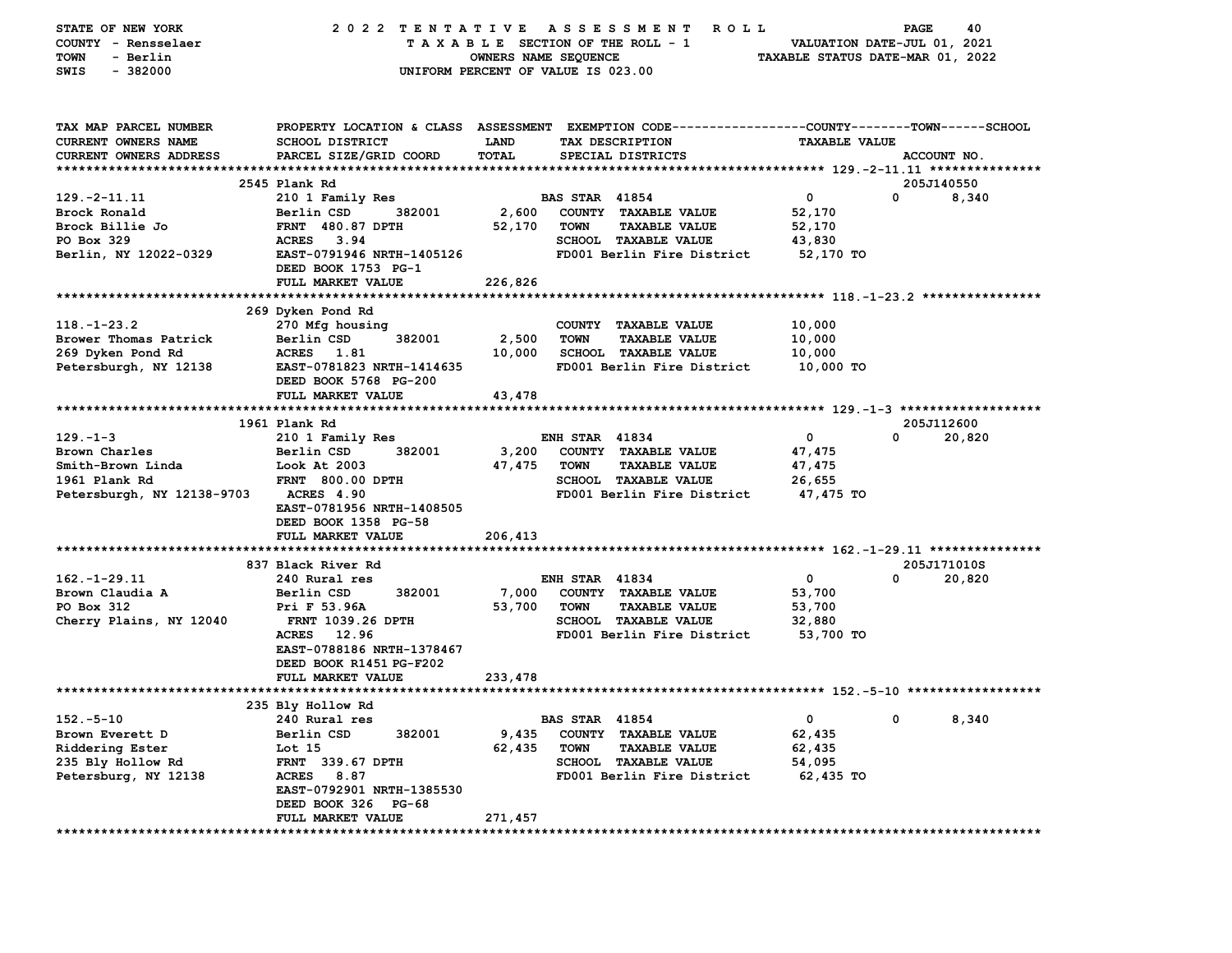| COUNTY - Rensselaer<br>TAXABLE SECTION OF THE ROLL - 1<br>VALUATION DATE-JUL 01, 2021<br><b>TOWN</b><br>- Berlin<br>OWNERS NAME SEQUENCE<br>TAXABLE STATUS DATE-MAR 01, 2022<br>$-382000$<br>UNIFORM PERCENT OF VALUE IS 023.00<br>SWIS<br>TAX MAP PARCEL NUMBER<br>PROPERTY LOCATION & CLASS ASSESSMENT EXEMPTION CODE---------------COUNTY-------TOWN-----SCHOOL<br>CURRENT OWNERS NAME<br>SCHOOL DISTRICT<br>LAND<br>TAX DESCRIPTION<br><b>TAXABLE VALUE</b><br>CURRENT OWNERS ADDRESS<br>PARCEL SIZE/GRID COORD<br>TOTAL<br>SPECIAL DISTRICTS<br>ACCOUNT NO.<br>Old Post Rd (W of)<br>$129. -2 - 23.23$<br>314 Rural vac<10<br>COUNTY TAXABLE VALUE<br>1,000<br>Brown Jerome F Jr<br>Berlin CSD<br>382001<br>1,000<br><b>TOWN</b><br><b>TAXABLE VALUE</b><br>1,000<br>3 Dormie Ave<br><b>ACRES</b> 2.01<br>1,000<br>SCHOOL TAXABLE VALUE<br>1,000<br><b>EAST-0790726 NRTH-1402618</b><br>FD001 Berlin Fire District<br>Mechanicville, NY 12118<br>1,000 TO<br>DEED BOOK 1411 PG-93<br>4,348<br>FULL MARKET VALUE<br>110 Dingman Rd<br>205J18910C<br>$161. - 1 - 9$<br>7,718<br>210 1 Family Res<br>COUNTY TAXABLE VALUE<br>Bub Gladys<br>1,000<br><b>TAXABLE VALUE</b><br>7,718<br>Averill Park Ce 384001<br><b>TOWN</b><br>7,718<br>SCHOOL TAXABLE VALUE<br>7,718<br>5 Bank St<br><b>FRNT</b> 288.00 DPTH<br>ACRES 2.49<br>FD001 Berlin Fire District<br>7,718 TO<br>Troy, NY 12180<br>EAST-0777465 NRTH-1385155<br>DEED BOOK 1194 PG-812<br>FULL MARKET VALUE<br>33,557<br>205J109090<br>Bly Hollow Rd<br>$140. -1 - 28$<br>314 Rural vac<10<br>800<br>COUNTY TAXABLE VALUE<br>382001<br>800<br><b>TOWN</b><br>800<br>Bucciero Angelo<br>Berlin CSD<br><b>TAXABLE VALUE</b><br>800<br>SCHOOL TAXABLE VALUE<br>800<br>Bucciero Patricia<br>Life Estate Rem to:<br>2027 Heathfield Cir<br>FD001 Berlin Fire District<br>J.R. Bucciero, S.D. Buccie<br>800 TO<br>Sun City Center, FL 33573<br>Angela B.Zocco<br>80.00 DPTH 210.00<br><b>FRNT</b><br>ACRES 0.36<br>EAST-0786564 NRTH-1394216<br>DEED BOOK 3196 PG-52<br>FULL MARKET VALUE<br>3,478<br>263 Hill Top Road Ext<br>$118. - 1 - 6.51$<br>240 Rural res<br>COUNTY TAXABLE VALUE<br>31,300<br>382001<br>31,300<br>Buck Barry<br>Berlin CSD<br>4,800<br>TOWN<br><b>TAXABLE VALUE</b><br>SCHOOL TAXABLE VALUE<br>31,300<br>Buck Hattie<br>Also 21 Greaney Rd<br>31,300<br>FD001 Berlin Fire District<br>209 Hill Top Road Ext<br><b>FRNT</b> 621.46 DPTH<br>31,300 TO<br>PO Box 437<br>ACRES 11.45 BANK<br><b>CORE</b><br>Berlin, NY 12022<br>EAST-0791925 NRTH-1417450<br>DEED BOOK 3922 PG-209<br>136,087<br><b>FULL MARKET VALUE</b> | STATE OF NEW YORK | 2022 TENTATIVE | A S S E S S M E N T<br>R O L L | 41<br><b>PAGE</b> |
|--------------------------------------------------------------------------------------------------------------------------------------------------------------------------------------------------------------------------------------------------------------------------------------------------------------------------------------------------------------------------------------------------------------------------------------------------------------------------------------------------------------------------------------------------------------------------------------------------------------------------------------------------------------------------------------------------------------------------------------------------------------------------------------------------------------------------------------------------------------------------------------------------------------------------------------------------------------------------------------------------------------------------------------------------------------------------------------------------------------------------------------------------------------------------------------------------------------------------------------------------------------------------------------------------------------------------------------------------------------------------------------------------------------------------------------------------------------------------------------------------------------------------------------------------------------------------------------------------------------------------------------------------------------------------------------------------------------------------------------------------------------------------------------------------------------------------------------------------------------------------------------------------------------------------------------------------------------------------------------------------------------------------------------------------------------------------------------------------------------------------------------------------------------------------------------------------------------------------------------------------------------------------------------------------------------------------------------------------------------------------------------------------------------------------------------------------------------------------------------------------------------------------------------------------------------------------------------------------|-------------------|----------------|--------------------------------|-------------------|
|                                                                                                                                                                                                                                                                                                                                                                                                                                                                                                                                                                                                                                                                                                                                                                                                                                                                                                                                                                                                                                                                                                                                                                                                                                                                                                                                                                                                                                                                                                                                                                                                                                                                                                                                                                                                                                                                                                                                                                                                                                                                                                                                                                                                                                                                                                                                                                                                                                                                                                                                                                                                  |                   |                |                                |                   |
|                                                                                                                                                                                                                                                                                                                                                                                                                                                                                                                                                                                                                                                                                                                                                                                                                                                                                                                                                                                                                                                                                                                                                                                                                                                                                                                                                                                                                                                                                                                                                                                                                                                                                                                                                                                                                                                                                                                                                                                                                                                                                                                                                                                                                                                                                                                                                                                                                                                                                                                                                                                                  |                   |                |                                |                   |
|                                                                                                                                                                                                                                                                                                                                                                                                                                                                                                                                                                                                                                                                                                                                                                                                                                                                                                                                                                                                                                                                                                                                                                                                                                                                                                                                                                                                                                                                                                                                                                                                                                                                                                                                                                                                                                                                                                                                                                                                                                                                                                                                                                                                                                                                                                                                                                                                                                                                                                                                                                                                  |                   |                |                                |                   |
|                                                                                                                                                                                                                                                                                                                                                                                                                                                                                                                                                                                                                                                                                                                                                                                                                                                                                                                                                                                                                                                                                                                                                                                                                                                                                                                                                                                                                                                                                                                                                                                                                                                                                                                                                                                                                                                                                                                                                                                                                                                                                                                                                                                                                                                                                                                                                                                                                                                                                                                                                                                                  |                   |                |                                |                   |
|                                                                                                                                                                                                                                                                                                                                                                                                                                                                                                                                                                                                                                                                                                                                                                                                                                                                                                                                                                                                                                                                                                                                                                                                                                                                                                                                                                                                                                                                                                                                                                                                                                                                                                                                                                                                                                                                                                                                                                                                                                                                                                                                                                                                                                                                                                                                                                                                                                                                                                                                                                                                  |                   |                |                                |                   |
|                                                                                                                                                                                                                                                                                                                                                                                                                                                                                                                                                                                                                                                                                                                                                                                                                                                                                                                                                                                                                                                                                                                                                                                                                                                                                                                                                                                                                                                                                                                                                                                                                                                                                                                                                                                                                                                                                                                                                                                                                                                                                                                                                                                                                                                                                                                                                                                                                                                                                                                                                                                                  |                   |                |                                |                   |
|                                                                                                                                                                                                                                                                                                                                                                                                                                                                                                                                                                                                                                                                                                                                                                                                                                                                                                                                                                                                                                                                                                                                                                                                                                                                                                                                                                                                                                                                                                                                                                                                                                                                                                                                                                                                                                                                                                                                                                                                                                                                                                                                                                                                                                                                                                                                                                                                                                                                                                                                                                                                  |                   |                |                                |                   |
|                                                                                                                                                                                                                                                                                                                                                                                                                                                                                                                                                                                                                                                                                                                                                                                                                                                                                                                                                                                                                                                                                                                                                                                                                                                                                                                                                                                                                                                                                                                                                                                                                                                                                                                                                                                                                                                                                                                                                                                                                                                                                                                                                                                                                                                                                                                                                                                                                                                                                                                                                                                                  |                   |                |                                |                   |
|                                                                                                                                                                                                                                                                                                                                                                                                                                                                                                                                                                                                                                                                                                                                                                                                                                                                                                                                                                                                                                                                                                                                                                                                                                                                                                                                                                                                                                                                                                                                                                                                                                                                                                                                                                                                                                                                                                                                                                                                                                                                                                                                                                                                                                                                                                                                                                                                                                                                                                                                                                                                  |                   |                |                                |                   |
|                                                                                                                                                                                                                                                                                                                                                                                                                                                                                                                                                                                                                                                                                                                                                                                                                                                                                                                                                                                                                                                                                                                                                                                                                                                                                                                                                                                                                                                                                                                                                                                                                                                                                                                                                                                                                                                                                                                                                                                                                                                                                                                                                                                                                                                                                                                                                                                                                                                                                                                                                                                                  |                   |                |                                |                   |
|                                                                                                                                                                                                                                                                                                                                                                                                                                                                                                                                                                                                                                                                                                                                                                                                                                                                                                                                                                                                                                                                                                                                                                                                                                                                                                                                                                                                                                                                                                                                                                                                                                                                                                                                                                                                                                                                                                                                                                                                                                                                                                                                                                                                                                                                                                                                                                                                                                                                                                                                                                                                  |                   |                |                                |                   |
|                                                                                                                                                                                                                                                                                                                                                                                                                                                                                                                                                                                                                                                                                                                                                                                                                                                                                                                                                                                                                                                                                                                                                                                                                                                                                                                                                                                                                                                                                                                                                                                                                                                                                                                                                                                                                                                                                                                                                                                                                                                                                                                                                                                                                                                                                                                                                                                                                                                                                                                                                                                                  |                   |                |                                |                   |
|                                                                                                                                                                                                                                                                                                                                                                                                                                                                                                                                                                                                                                                                                                                                                                                                                                                                                                                                                                                                                                                                                                                                                                                                                                                                                                                                                                                                                                                                                                                                                                                                                                                                                                                                                                                                                                                                                                                                                                                                                                                                                                                                                                                                                                                                                                                                                                                                                                                                                                                                                                                                  |                   |                |                                |                   |
|                                                                                                                                                                                                                                                                                                                                                                                                                                                                                                                                                                                                                                                                                                                                                                                                                                                                                                                                                                                                                                                                                                                                                                                                                                                                                                                                                                                                                                                                                                                                                                                                                                                                                                                                                                                                                                                                                                                                                                                                                                                                                                                                                                                                                                                                                                                                                                                                                                                                                                                                                                                                  |                   |                |                                |                   |
|                                                                                                                                                                                                                                                                                                                                                                                                                                                                                                                                                                                                                                                                                                                                                                                                                                                                                                                                                                                                                                                                                                                                                                                                                                                                                                                                                                                                                                                                                                                                                                                                                                                                                                                                                                                                                                                                                                                                                                                                                                                                                                                                                                                                                                                                                                                                                                                                                                                                                                                                                                                                  |                   |                |                                |                   |
|                                                                                                                                                                                                                                                                                                                                                                                                                                                                                                                                                                                                                                                                                                                                                                                                                                                                                                                                                                                                                                                                                                                                                                                                                                                                                                                                                                                                                                                                                                                                                                                                                                                                                                                                                                                                                                                                                                                                                                                                                                                                                                                                                                                                                                                                                                                                                                                                                                                                                                                                                                                                  |                   |                |                                |                   |
|                                                                                                                                                                                                                                                                                                                                                                                                                                                                                                                                                                                                                                                                                                                                                                                                                                                                                                                                                                                                                                                                                                                                                                                                                                                                                                                                                                                                                                                                                                                                                                                                                                                                                                                                                                                                                                                                                                                                                                                                                                                                                                                                                                                                                                                                                                                                                                                                                                                                                                                                                                                                  |                   |                |                                |                   |
|                                                                                                                                                                                                                                                                                                                                                                                                                                                                                                                                                                                                                                                                                                                                                                                                                                                                                                                                                                                                                                                                                                                                                                                                                                                                                                                                                                                                                                                                                                                                                                                                                                                                                                                                                                                                                                                                                                                                                                                                                                                                                                                                                                                                                                                                                                                                                                                                                                                                                                                                                                                                  |                   |                |                                |                   |
|                                                                                                                                                                                                                                                                                                                                                                                                                                                                                                                                                                                                                                                                                                                                                                                                                                                                                                                                                                                                                                                                                                                                                                                                                                                                                                                                                                                                                                                                                                                                                                                                                                                                                                                                                                                                                                                                                                                                                                                                                                                                                                                                                                                                                                                                                                                                                                                                                                                                                                                                                                                                  |                   |                |                                |                   |
|                                                                                                                                                                                                                                                                                                                                                                                                                                                                                                                                                                                                                                                                                                                                                                                                                                                                                                                                                                                                                                                                                                                                                                                                                                                                                                                                                                                                                                                                                                                                                                                                                                                                                                                                                                                                                                                                                                                                                                                                                                                                                                                                                                                                                                                                                                                                                                                                                                                                                                                                                                                                  |                   |                |                                |                   |
|                                                                                                                                                                                                                                                                                                                                                                                                                                                                                                                                                                                                                                                                                                                                                                                                                                                                                                                                                                                                                                                                                                                                                                                                                                                                                                                                                                                                                                                                                                                                                                                                                                                                                                                                                                                                                                                                                                                                                                                                                                                                                                                                                                                                                                                                                                                                                                                                                                                                                                                                                                                                  |                   |                |                                |                   |
|                                                                                                                                                                                                                                                                                                                                                                                                                                                                                                                                                                                                                                                                                                                                                                                                                                                                                                                                                                                                                                                                                                                                                                                                                                                                                                                                                                                                                                                                                                                                                                                                                                                                                                                                                                                                                                                                                                                                                                                                                                                                                                                                                                                                                                                                                                                                                                                                                                                                                                                                                                                                  |                   |                |                                |                   |
|                                                                                                                                                                                                                                                                                                                                                                                                                                                                                                                                                                                                                                                                                                                                                                                                                                                                                                                                                                                                                                                                                                                                                                                                                                                                                                                                                                                                                                                                                                                                                                                                                                                                                                                                                                                                                                                                                                                                                                                                                                                                                                                                                                                                                                                                                                                                                                                                                                                                                                                                                                                                  |                   |                |                                |                   |
|                                                                                                                                                                                                                                                                                                                                                                                                                                                                                                                                                                                                                                                                                                                                                                                                                                                                                                                                                                                                                                                                                                                                                                                                                                                                                                                                                                                                                                                                                                                                                                                                                                                                                                                                                                                                                                                                                                                                                                                                                                                                                                                                                                                                                                                                                                                                                                                                                                                                                                                                                                                                  |                   |                |                                |                   |
|                                                                                                                                                                                                                                                                                                                                                                                                                                                                                                                                                                                                                                                                                                                                                                                                                                                                                                                                                                                                                                                                                                                                                                                                                                                                                                                                                                                                                                                                                                                                                                                                                                                                                                                                                                                                                                                                                                                                                                                                                                                                                                                                                                                                                                                                                                                                                                                                                                                                                                                                                                                                  |                   |                |                                |                   |
|                                                                                                                                                                                                                                                                                                                                                                                                                                                                                                                                                                                                                                                                                                                                                                                                                                                                                                                                                                                                                                                                                                                                                                                                                                                                                                                                                                                                                                                                                                                                                                                                                                                                                                                                                                                                                                                                                                                                                                                                                                                                                                                                                                                                                                                                                                                                                                                                                                                                                                                                                                                                  |                   |                |                                |                   |
|                                                                                                                                                                                                                                                                                                                                                                                                                                                                                                                                                                                                                                                                                                                                                                                                                                                                                                                                                                                                                                                                                                                                                                                                                                                                                                                                                                                                                                                                                                                                                                                                                                                                                                                                                                                                                                                                                                                                                                                                                                                                                                                                                                                                                                                                                                                                                                                                                                                                                                                                                                                                  |                   |                |                                |                   |
|                                                                                                                                                                                                                                                                                                                                                                                                                                                                                                                                                                                                                                                                                                                                                                                                                                                                                                                                                                                                                                                                                                                                                                                                                                                                                                                                                                                                                                                                                                                                                                                                                                                                                                                                                                                                                                                                                                                                                                                                                                                                                                                                                                                                                                                                                                                                                                                                                                                                                                                                                                                                  |                   |                |                                |                   |
|                                                                                                                                                                                                                                                                                                                                                                                                                                                                                                                                                                                                                                                                                                                                                                                                                                                                                                                                                                                                                                                                                                                                                                                                                                                                                                                                                                                                                                                                                                                                                                                                                                                                                                                                                                                                                                                                                                                                                                                                                                                                                                                                                                                                                                                                                                                                                                                                                                                                                                                                                                                                  |                   |                |                                |                   |
|                                                                                                                                                                                                                                                                                                                                                                                                                                                                                                                                                                                                                                                                                                                                                                                                                                                                                                                                                                                                                                                                                                                                                                                                                                                                                                                                                                                                                                                                                                                                                                                                                                                                                                                                                                                                                                                                                                                                                                                                                                                                                                                                                                                                                                                                                                                                                                                                                                                                                                                                                                                                  |                   |                |                                |                   |
|                                                                                                                                                                                                                                                                                                                                                                                                                                                                                                                                                                                                                                                                                                                                                                                                                                                                                                                                                                                                                                                                                                                                                                                                                                                                                                                                                                                                                                                                                                                                                                                                                                                                                                                                                                                                                                                                                                                                                                                                                                                                                                                                                                                                                                                                                                                                                                                                                                                                                                                                                                                                  |                   |                |                                |                   |
|                                                                                                                                                                                                                                                                                                                                                                                                                                                                                                                                                                                                                                                                                                                                                                                                                                                                                                                                                                                                                                                                                                                                                                                                                                                                                                                                                                                                                                                                                                                                                                                                                                                                                                                                                                                                                                                                                                                                                                                                                                                                                                                                                                                                                                                                                                                                                                                                                                                                                                                                                                                                  |                   |                |                                |                   |
|                                                                                                                                                                                                                                                                                                                                                                                                                                                                                                                                                                                                                                                                                                                                                                                                                                                                                                                                                                                                                                                                                                                                                                                                                                                                                                                                                                                                                                                                                                                                                                                                                                                                                                                                                                                                                                                                                                                                                                                                                                                                                                                                                                                                                                                                                                                                                                                                                                                                                                                                                                                                  |                   |                |                                |                   |
|                                                                                                                                                                                                                                                                                                                                                                                                                                                                                                                                                                                                                                                                                                                                                                                                                                                                                                                                                                                                                                                                                                                                                                                                                                                                                                                                                                                                                                                                                                                                                                                                                                                                                                                                                                                                                                                                                                                                                                                                                                                                                                                                                                                                                                                                                                                                                                                                                                                                                                                                                                                                  |                   |                |                                |                   |
|                                                                                                                                                                                                                                                                                                                                                                                                                                                                                                                                                                                                                                                                                                                                                                                                                                                                                                                                                                                                                                                                                                                                                                                                                                                                                                                                                                                                                                                                                                                                                                                                                                                                                                                                                                                                                                                                                                                                                                                                                                                                                                                                                                                                                                                                                                                                                                                                                                                                                                                                                                                                  |                   |                |                                |                   |
|                                                                                                                                                                                                                                                                                                                                                                                                                                                                                                                                                                                                                                                                                                                                                                                                                                                                                                                                                                                                                                                                                                                                                                                                                                                                                                                                                                                                                                                                                                                                                                                                                                                                                                                                                                                                                                                                                                                                                                                                                                                                                                                                                                                                                                                                                                                                                                                                                                                                                                                                                                                                  |                   |                |                                |                   |
|                                                                                                                                                                                                                                                                                                                                                                                                                                                                                                                                                                                                                                                                                                                                                                                                                                                                                                                                                                                                                                                                                                                                                                                                                                                                                                                                                                                                                                                                                                                                                                                                                                                                                                                                                                                                                                                                                                                                                                                                                                                                                                                                                                                                                                                                                                                                                                                                                                                                                                                                                                                                  |                   |                |                                |                   |
|                                                                                                                                                                                                                                                                                                                                                                                                                                                                                                                                                                                                                                                                                                                                                                                                                                                                                                                                                                                                                                                                                                                                                                                                                                                                                                                                                                                                                                                                                                                                                                                                                                                                                                                                                                                                                                                                                                                                                                                                                                                                                                                                                                                                                                                                                                                                                                                                                                                                                                                                                                                                  |                   |                |                                |                   |
|                                                                                                                                                                                                                                                                                                                                                                                                                                                                                                                                                                                                                                                                                                                                                                                                                                                                                                                                                                                                                                                                                                                                                                                                                                                                                                                                                                                                                                                                                                                                                                                                                                                                                                                                                                                                                                                                                                                                                                                                                                                                                                                                                                                                                                                                                                                                                                                                                                                                                                                                                                                                  |                   |                |                                |                   |
|                                                                                                                                                                                                                                                                                                                                                                                                                                                                                                                                                                                                                                                                                                                                                                                                                                                                                                                                                                                                                                                                                                                                                                                                                                                                                                                                                                                                                                                                                                                                                                                                                                                                                                                                                                                                                                                                                                                                                                                                                                                                                                                                                                                                                                                                                                                                                                                                                                                                                                                                                                                                  |                   |                |                                |                   |
|                                                                                                                                                                                                                                                                                                                                                                                                                                                                                                                                                                                                                                                                                                                                                                                                                                                                                                                                                                                                                                                                                                                                                                                                                                                                                                                                                                                                                                                                                                                                                                                                                                                                                                                                                                                                                                                                                                                                                                                                                                                                                                                                                                                                                                                                                                                                                                                                                                                                                                                                                                                                  |                   |                |                                |                   |
|                                                                                                                                                                                                                                                                                                                                                                                                                                                                                                                                                                                                                                                                                                                                                                                                                                                                                                                                                                                                                                                                                                                                                                                                                                                                                                                                                                                                                                                                                                                                                                                                                                                                                                                                                                                                                                                                                                                                                                                                                                                                                                                                                                                                                                                                                                                                                                                                                                                                                                                                                                                                  |                   |                |                                |                   |
|                                                                                                                                                                                                                                                                                                                                                                                                                                                                                                                                                                                                                                                                                                                                                                                                                                                                                                                                                                                                                                                                                                                                                                                                                                                                                                                                                                                                                                                                                                                                                                                                                                                                                                                                                                                                                                                                                                                                                                                                                                                                                                                                                                                                                                                                                                                                                                                                                                                                                                                                                                                                  |                   |                |                                |                   |
|                                                                                                                                                                                                                                                                                                                                                                                                                                                                                                                                                                                                                                                                                                                                                                                                                                                                                                                                                                                                                                                                                                                                                                                                                                                                                                                                                                                                                                                                                                                                                                                                                                                                                                                                                                                                                                                                                                                                                                                                                                                                                                                                                                                                                                                                                                                                                                                                                                                                                                                                                                                                  |                   |                |                                |                   |
|                                                                                                                                                                                                                                                                                                                                                                                                                                                                                                                                                                                                                                                                                                                                                                                                                                                                                                                                                                                                                                                                                                                                                                                                                                                                                                                                                                                                                                                                                                                                                                                                                                                                                                                                                                                                                                                                                                                                                                                                                                                                                                                                                                                                                                                                                                                                                                                                                                                                                                                                                                                                  |                   |                |                                |                   |
|                                                                                                                                                                                                                                                                                                                                                                                                                                                                                                                                                                                                                                                                                                                                                                                                                                                                                                                                                                                                                                                                                                                                                                                                                                                                                                                                                                                                                                                                                                                                                                                                                                                                                                                                                                                                                                                                                                                                                                                                                                                                                                                                                                                                                                                                                                                                                                                                                                                                                                                                                                                                  |                   |                |                                |                   |
|                                                                                                                                                                                                                                                                                                                                                                                                                                                                                                                                                                                                                                                                                                                                                                                                                                                                                                                                                                                                                                                                                                                                                                                                                                                                                                                                                                                                                                                                                                                                                                                                                                                                                                                                                                                                                                                                                                                                                                                                                                                                                                                                                                                                                                                                                                                                                                                                                                                                                                                                                                                                  |                   |                |                                |                   |
|                                                                                                                                                                                                                                                                                                                                                                                                                                                                                                                                                                                                                                                                                                                                                                                                                                                                                                                                                                                                                                                                                                                                                                                                                                                                                                                                                                                                                                                                                                                                                                                                                                                                                                                                                                                                                                                                                                                                                                                                                                                                                                                                                                                                                                                                                                                                                                                                                                                                                                                                                                                                  |                   |                |                                |                   |
|                                                                                                                                                                                                                                                                                                                                                                                                                                                                                                                                                                                                                                                                                                                                                                                                                                                                                                                                                                                                                                                                                                                                                                                                                                                                                                                                                                                                                                                                                                                                                                                                                                                                                                                                                                                                                                                                                                                                                                                                                                                                                                                                                                                                                                                                                                                                                                                                                                                                                                                                                                                                  |                   |                |                                |                   |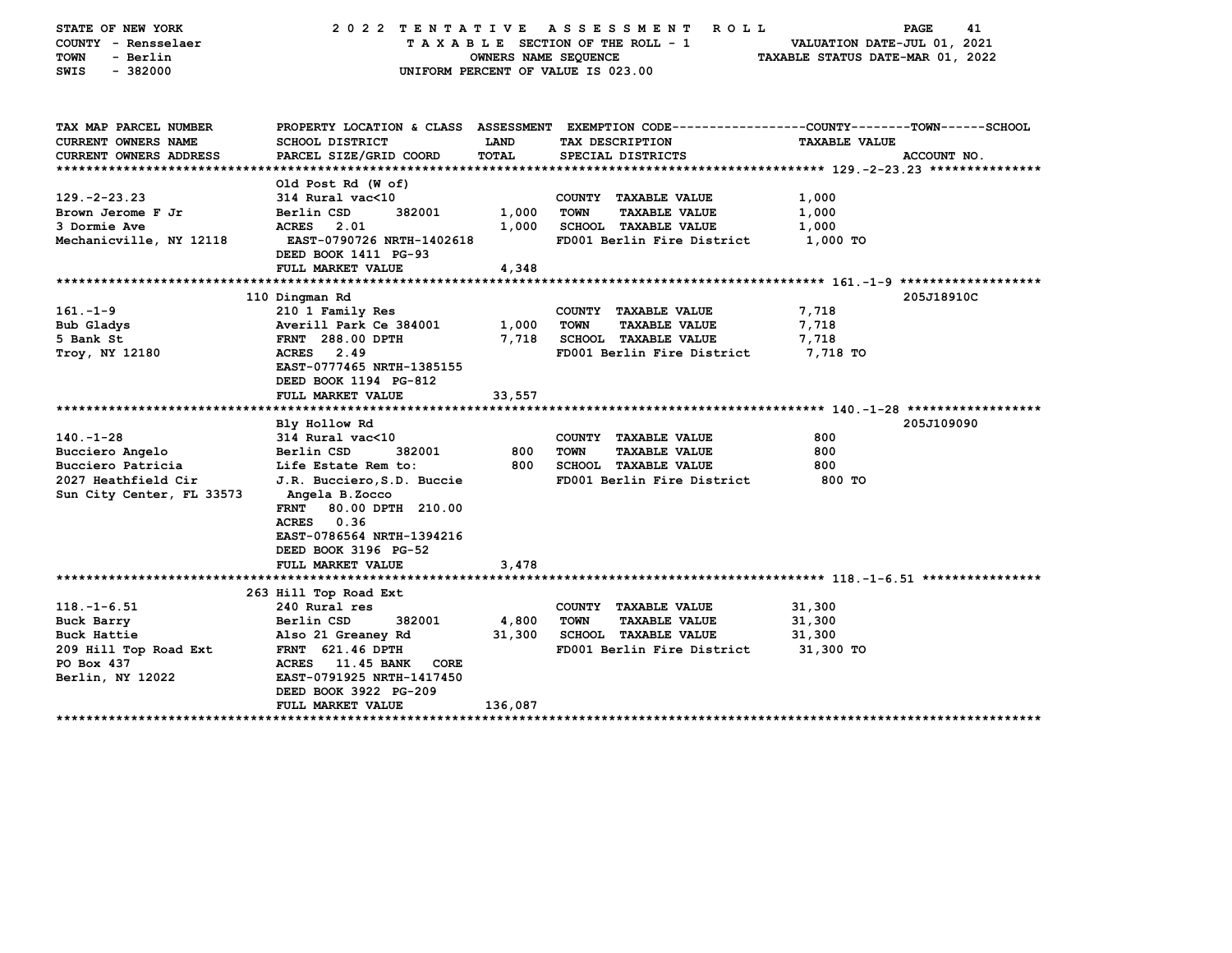| STATE OF NEW YORK<br>COUNTY - Rensselaer<br>- Berlin<br>TOWN<br>$-382000$<br>SWIS |                                          | 2022 TENTATIVE ASSESSMENT<br><b>ROLL</b><br>TAXABLE SECTION OF THE ROLL - 1<br>OWNERS NAME SEQUENCE<br>UNIFORM PERCENT OF VALUE IS 023.00 | VALUATION DATE-JUL 01, 2021<br>TAXABLE STATUS DATE-MAR 01, 2022 | PAGE<br>42  |
|-----------------------------------------------------------------------------------|------------------------------------------|-------------------------------------------------------------------------------------------------------------------------------------------|-----------------------------------------------------------------|-------------|
| TAX MAP PARCEL NUMBER<br>CURRENT OWNERS NAME                                      | SCHOOL DISTRICT                          | PROPERTY LOCATION & CLASS ASSESSMENT EXEMPTION CODE---------------COUNTY-------TOWN-----SCHOOL<br>LAND<br>TAX DESCRIPTION                 | <b>TAXABLE VALUE</b>                                            |             |
| <b>CURRENT OWNERS ADDRESS</b>                                                     | PARCEL SIZE/GRID COORD                   | TOTAL<br>SPECIAL DISTRICTS                                                                                                                |                                                                 | ACCOUNT NO. |
|                                                                                   |                                          |                                                                                                                                           |                                                                 |             |
|                                                                                   | 4 Walnut Ln                              |                                                                                                                                           |                                                                 | 205J146800  |
| $130.1 - 1 - 11$                                                                  | 210 1 Family Res                         | AGED CTS 41800                                                                                                                            | 10,400<br>10,400                                                | 10,400      |
| Buck Joanne                                                                       | 382001<br>Berlin CSD                     | 1,000 ENH STAR 41834                                                                                                                      | 0<br>0                                                          | 10,400      |
| PO Box 41                                                                         | FRNT 173.00 DPTH 216.00                  | COUNTY TAXABLE VALUE<br>20,800                                                                                                            | 10,400                                                          |             |
| Berlin, NY 12022-0041                                                             | ACRES 0.58                               | <b>TOWN</b><br><b>TAXABLE VALUE</b>                                                                                                       | 10,400                                                          |             |
|                                                                                   | EAST-0794498 NRTH-1408774                | SCHOOL TAXABLE VALUE                                                                                                                      | 0                                                               |             |
|                                                                                   | DEED BOOK 7592 PG-309                    | FD001 Berlin Fire District                                                                                                                | 20,800 TO                                                       |             |
|                                                                                   | FULL MARKET VALUE                        | 90,435 LT001 Berlin Light Dist                                                                                                            | 20,800 TO                                                       |             |
|                                                                                   | 21 Mattison Hollow Rd                    |                                                                                                                                           |                                                                 | 205J164530C |
| $152. -2 - 16.1$                                                                  | 210 1 Family Res                         | COUNTY TAXABLE VALUE                                                                                                                      | 45,360                                                          |             |
| Bugeja Linda S                                                                    | 382001<br>Berlin CSD                     | 3,000<br><b>TOWN</b><br><b>TAXABLE VALUE</b>                                                                                              | 45,360                                                          |             |
| 21 Mattison Hollow Rd                                                             | <b>FRNT</b> 281.99 DPTH                  | 45,360<br><b>SCHOOL TAXABLE VALUE</b>                                                                                                     | 45,360                                                          |             |
| Cherry Plain, NY 12040                                                            | ACRES 1.95                               | FD001 Berlin Fire District                                                                                                                | 45,360 TO                                                       |             |
|                                                                                   | EAST-0799976 NRTH-1386855                |                                                                                                                                           |                                                                 |             |
|                                                                                   | DEED BOOK 1370 PG-742                    |                                                                                                                                           |                                                                 |             |
|                                                                                   | FULL MARKET VALUE                        | 197,217                                                                                                                                   |                                                                 |             |
|                                                                                   |                                          |                                                                                                                                           |                                                                 |             |
|                                                                                   | 1989 Plank Rd                            |                                                                                                                                           |                                                                 | 205J181090  |
| $129. - 1 - 4$                                                                    | 210 1 Family Res                         | <b>VET COM C 41132</b>                                                                                                                    | 5,350<br>0                                                      | 0           |
| Buley Ryan                                                                        | 382001<br>Berlin CSD                     | 1,900 VET COM T 41133                                                                                                                     | 2,300<br>0                                                      | 0           |
| Jones Rebecca                                                                     | <b>FRNT 300.00 DPTH</b>                  | 21,400 VET DIS C 41142                                                                                                                    | 7,490<br>0                                                      | 0           |
| 1989 Plank Rd                                                                     | <b>ACRES</b><br>1.23                     | <b>VET DIS T 41143</b>                                                                                                                    | 0<br>4,600                                                      | $\mathbf 0$ |
| Berlin, NY 12138                                                                  | EAST-0782617 NRTH-1408591                | <b>BAS STAR 41854</b>                                                                                                                     | $\mathbf{o}$<br>0                                               | 8,340       |
|                                                                                   | DEED BOOK 9963 PG-252                    | COUNTY TAXABLE VALUE                                                                                                                      | 8,560                                                           |             |
| PRIOR OWNER ON 3/01/2022                                                          | <b>FULL MARKET VALUE</b>                 | 93,043<br><b>TOWN</b><br><b>TAXABLE VALUE</b>                                                                                             | 14,500                                                          |             |
| Buley Ryan                                                                        |                                          | <b>SCHOOL TAXABLE VALUE</b>                                                                                                               | 13,060                                                          |             |
|                                                                                   |                                          | FD001 Berlin Fire District                                                                                                                | 21,400 TO                                                       |             |
|                                                                                   |                                          |                                                                                                                                           |                                                                 |             |
|                                                                                   | 10 Wachter Rd                            |                                                                                                                                           |                                                                 | 205J169480  |
| $117.8 - 1 - 37$                                                                  | 260 Seasonal res<br>Berlin CSD<br>382001 | COUNTY TAXABLE VALUE<br><b>TAXABLE VALUE</b>                                                                                              | 59,700                                                          |             |
| <b>Bulson Scott</b><br>Bulson Melissa                                             | FRNT 120.00 DPTH 202.00                  | 2,550<br><b>TOWN</b><br>59,700<br><b>SCHOOL TAXABLE VALUE</b>                                                                             | 59,700<br>59,700                                                |             |
| 8 Tucker Pond Rd                                                                  | ACRES 0.59 BANK WELLS                    | FD001 Berlin Fire District                                                                                                                | 59,700 TO                                                       |             |
| Troy, NY 12182                                                                    | EAST-0779576 NRTH-1416569                |                                                                                                                                           |                                                                 |             |
|                                                                                   | DEED BOOK 8580 PG-37                     |                                                                                                                                           |                                                                 |             |
|                                                                                   | FULL MARKET VALUE                        | 259,565                                                                                                                                   |                                                                 |             |
|                                                                                   |                                          |                                                                                                                                           |                                                                 |             |
|                                                                                   | 2717 Plank Rd                            |                                                                                                                                           |                                                                 |             |
| $130.1 - 8 - 10.1$                                                                | 210 1 Family Res                         | <b>VET WAR C 41122</b>                                                                                                                    | 5,835<br>0                                                      | 0           |
| Bunney David J                                                                    | Berlin CSD<br>382001                     | 1,200 VET WAR T 41123                                                                                                                     | 1,380<br>0                                                      | 0           |
| 2717 Plank Rd                                                                     | 287.62 DPTH<br><b>FRNT</b>               | 38,900 BAS STAR 41854                                                                                                                     | 0<br>0                                                          | 8,340       |
| Petersburg, NY 12138                                                              | 1.36 BANK WELLS<br><b>ACRES</b>          | <b>COUNTY</b><br><b>TAXABLE VALUE</b>                                                                                                     | 33,065                                                          |             |
|                                                                                   | EAST-0794140 NRTH-1408223                | <b>TOWN</b><br><b>TAXABLE VALUE</b>                                                                                                       | 37,520                                                          |             |
|                                                                                   | DEED BOOK 1781 PG-75                     | SCHOOL TAXABLE VALUE                                                                                                                      | 30,560                                                          |             |
|                                                                                   | FULL MARKET VALUE                        | 169,130<br>FD001 Berlin Fire District                                                                                                     | 38,900 TO                                                       |             |
|                                                                                   |                                          | LT001 Berlin Light Dist                                                                                                                   | 38,900 TO                                                       |             |
|                                                                                   |                                          |                                                                                                                                           |                                                                 |             |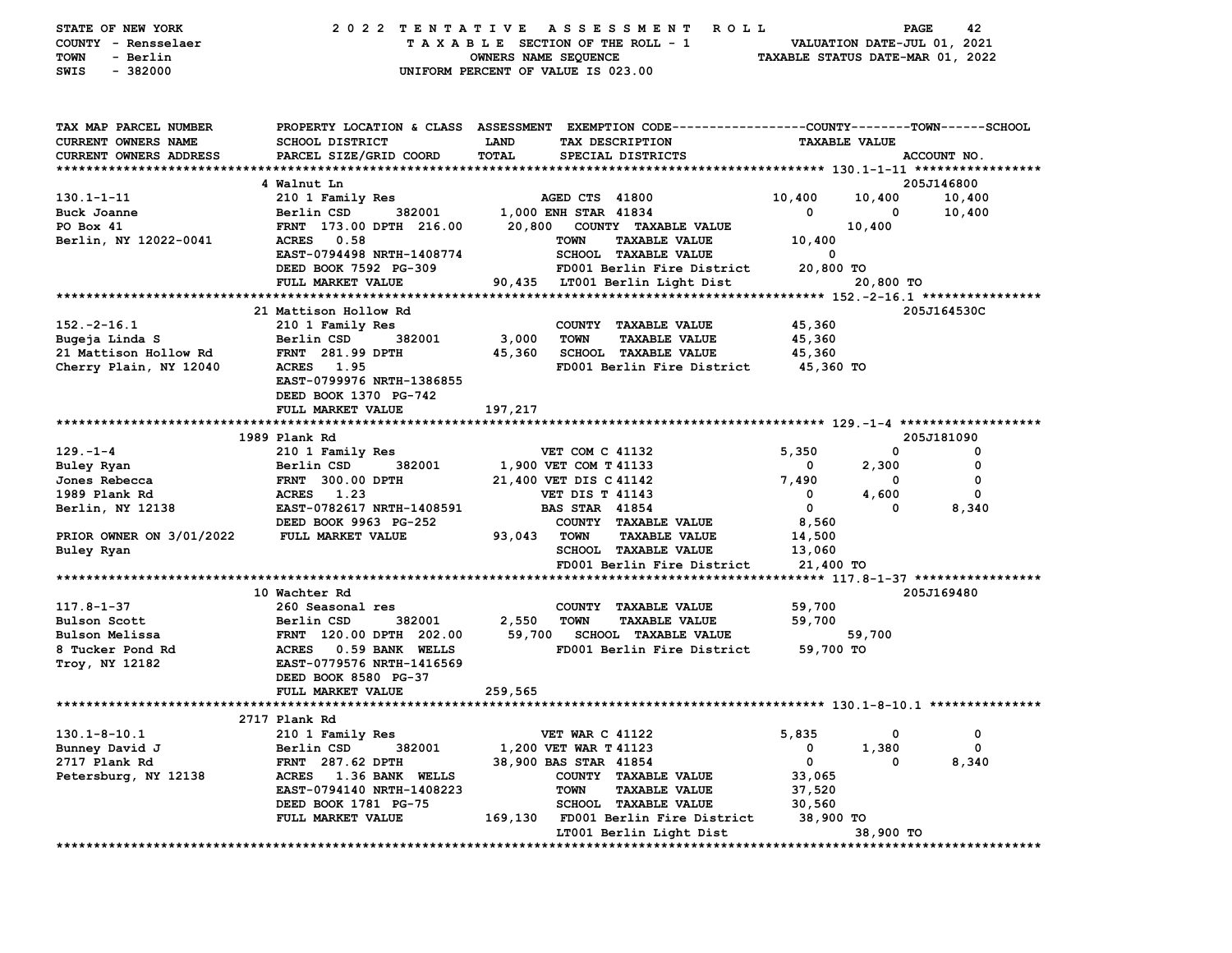| STATE OF NEW YORK                    | 2022 TENTATIVE                        |                      | A S S E S S M E N T<br>R O L L                                                                  |                                  | 43<br>PAGE                  |
|--------------------------------------|---------------------------------------|----------------------|-------------------------------------------------------------------------------------------------|----------------------------------|-----------------------------|
| COUNTY - Rensselaer                  |                                       |                      | TAXABLE SECTION OF THE ROLL - 1                                                                 |                                  | VALUATION DATE-JUL 01, 2021 |
| - Berlin<br><b>TOWN</b>              |                                       | OWNERS NAME SEQUENCE |                                                                                                 | TAXABLE STATUS DATE-MAR 01, 2022 |                             |
| SWIS<br>$-382000$                    |                                       |                      | UNIFORM PERCENT OF VALUE IS 023.00                                                              |                                  |                             |
|                                      |                                       |                      |                                                                                                 |                                  |                             |
| TAX MAP PARCEL NUMBER                |                                       |                      | PROPERTY LOCATION & CLASS ASSESSMENT EXEMPTION CODE---------------COUNTY-------TOWN------SCHOOL |                                  |                             |
| CURRENT OWNERS NAME                  | <b>SCHOOL DISTRICT</b>                | <b>LAND</b>          | TAX DESCRIPTION                                                                                 | <b>TAXABLE VALUE</b>             |                             |
| CURRENT OWNERS ADDRESS               | PARCEL SIZE/GRID COORD                | <b>TOTAL</b>         | SPECIAL DISTRICTS                                                                               |                                  | ACCOUNT NO.                 |
|                                      |                                       |                      |                                                                                                 |                                  |                             |
|                                      | 21 Miller Rd                          |                      |                                                                                                 |                                  |                             |
| $162. - 1 - 32.3$                    | 210 1 Family Res                      |                      | <b>BAS STAR 41854</b>                                                                           | 0                                | 0<br>8,340                  |
| Burdick Joey<br><b>Teal Kathlene</b> | 382001<br>Berlin CSD                  | 6,200                | COUNTY TAXABLE VALUE<br><b>TOWN</b><br><b>TAXABLE VALUE</b>                                     | 55,724                           |                             |
| <b>Box 58</b>                        | Check For 96 Roll<br>FRNT 712.10 DPTH | 55,724               | <b>SCHOOL TAXABLE VALUE</b>                                                                     | 55,724<br>47,384                 |                             |
| Berlin, NY 12022-0058                | 3.00<br><b>ACRES</b>                  |                      | FD001 Berlin Fire District                                                                      | 55,724 TO                        |                             |
|                                      | EAST-0787000 NRTH-1378167             |                      |                                                                                                 |                                  |                             |
|                                      | DEED BOOK 1647 PG-108                 |                      |                                                                                                 |                                  |                             |
|                                      | FULL MARKET VALUE                     | 242,278              |                                                                                                 |                                  |                             |
|                                      |                                       |                      |                                                                                                 |                                  |                             |
|                                      | Miller Rd (W of)                      |                      |                                                                                                 |                                  |                             |
| $162 - 1 - 32.12$                    | 311 Res vac land                      |                      | COUNTY TAXABLE VALUE                                                                            | 1,500                            |                             |
| Burdick Joey                         | Berlin CSD<br>382001                  | 1,500                | <b>TOWN</b><br><b>TAXABLE VALUE</b>                                                             | 1,500                            |                             |
| Burdick Kathlene M                   | <b>ACRES</b><br>3.17                  | 1,500                | <b>SCHOOL TAXABLE VALUE</b>                                                                     | 1,500                            |                             |
| PO Box 58                            | EAST-0786578 NRTH-1378095             |                      | FD001 Berlin Fire District                                                                      | 1,500 TO                         |                             |
| Berlin, NY 12022-0058                | DEED BOOK 345 PG-63                   |                      |                                                                                                 |                                  |                             |
|                                      | FULL MARKET VALUE                     | 6,522                |                                                                                                 |                                  |                             |
|                                      |                                       |                      |                                                                                                 |                                  |                             |
|                                      | Miller Rd                             |                      |                                                                                                 |                                  |                             |
| $162. - 1 - 32.114$                  | 314 Rural vac<10                      |                      | COUNTY TAXABLE VALUE                                                                            | 2,400                            |                             |
| Burdick Joey J<br>Burdick Kathlene M | Berlin CSD<br>382001<br>2011-78       | 2,400<br>2,400       | <b>TOWN</b><br><b>TAXABLE VALUE</b><br><b>SCHOOL TAXABLE VALUE</b>                              | 2,400<br>2,400                   |                             |
| PO Box 58                            | <b>FRNT 640.72 DPTH</b>               |                      | FD001 Berlin Fire District                                                                      | 2,400 TO                         |                             |
| Berlin, NY 12022-0058                | <b>ACRES</b><br>8.14                  |                      |                                                                                                 |                                  |                             |
|                                      | EAST-0786720 NRTH-1378435             |                      |                                                                                                 |                                  |                             |
|                                      | DEED BOOK 6202 PG-175                 |                      |                                                                                                 |                                  |                             |
|                                      | FULL MARKET VALUE                     | 10,435               |                                                                                                 |                                  |                             |
|                                      |                                       |                      |                                                                                                 |                                  |                             |
|                                      | Miller Rd                             |                      |                                                                                                 |                                  |                             |
| 162. -1-32. 115                      | 314 Rural vac<10                      |                      | COUNTY TAXABLE VALUE                                                                            | 2,900                            |                             |
| Burdick Joey J                       | 382001<br>Berlin CSD                  | 2,900                | <b>TOWN</b><br><b>TAXABLE VALUE</b>                                                             | 2,900                            |                             |
| Burdick Kathlene M                   | 2011-78                               | 2,900                | <b>SCHOOL TAXABLE VALUE</b>                                                                     | 2,900                            |                             |
| PO Box 58                            | <b>FRNT</b><br>54.50 DPTH             |                      | FD001 Berlin Fire District                                                                      | 2,900 TO                         |                             |
| Berlin, NY 12022-0058                | <b>ACRES</b><br>9.67                  |                      |                                                                                                 |                                  |                             |
|                                      | EAST-0786452 NRTH-1381372             |                      |                                                                                                 |                                  |                             |
|                                      | DEED BOOK 6202 PG-175                 |                      |                                                                                                 |                                  |                             |
|                                      | FULL MARKET VALUE                     | 12,609               |                                                                                                 |                                  |                             |
|                                      | 8 Greenes Brook Rd                    |                      |                                                                                                 |                                  | 205J163540                  |
| $141. - 3 - 11.1$                    | 210 1 Family Res                      |                      | COUNTY TAXABLE VALUE                                                                            | 25,000                           |                             |
| Burdick Katheryn                     | Berlin CSD<br>382001                  | 3,000                | <b>TOWN</b><br><b>TAXABLE VALUE</b>                                                             | 25,000                           |                             |
| 17690 NY 2 Rd                        | $2021 - 65$                           | 25,000               | <b>SCHOOL TAXABLE VALUE</b>                                                                     | 25,000                           |                             |
| Berlin, NY 12022                     | FRNT 176.00 DPTH 129.00               |                      | FD001 Berlin Fire District                                                                      | 25,000 TO                        |                             |
|                                      | ACRES 0.43                            |                      |                                                                                                 |                                  |                             |
|                                      | EAST-0797332 NRTH-1395172             |                      |                                                                                                 |                                  |                             |
|                                      | DEED BOOK 9580 PG-146                 |                      |                                                                                                 |                                  |                             |
|                                      | FULL MARKET VALUE                     | 108,696              |                                                                                                 |                                  |                             |
|                                      |                                       |                      |                                                                                                 |                                  |                             |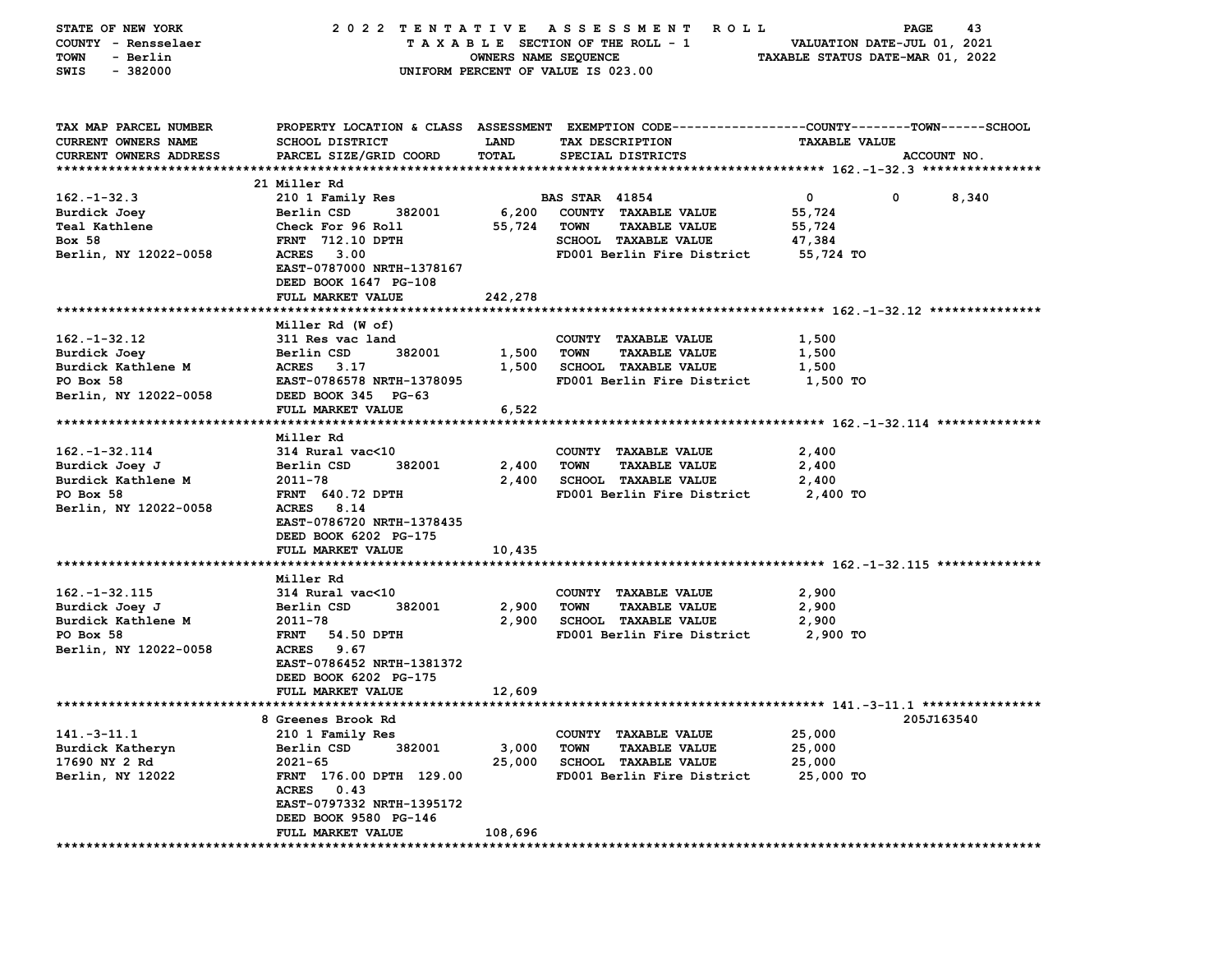| STATE OF NEW YORK<br>COUNTY - Rensselaer<br>- Berlin<br>TOWN<br>$-382000$<br>SWIS    | 2022 TENTATIVE                                                                                                                                      | OWNERS NAME SEQUENCE | A S S E S S M E N T<br><b>ROLL</b><br>TAXABLE SECTION OF THE ROLL - 1<br>UNIFORM PERCENT OF VALUE IS 023.00 | VALUATION DATE-JUL 01, 2021<br>TAXABLE STATUS DATE-MAR 01, 2022 | 44<br>PAGE  |
|--------------------------------------------------------------------------------------|-----------------------------------------------------------------------------------------------------------------------------------------------------|----------------------|-------------------------------------------------------------------------------------------------------------|-----------------------------------------------------------------|-------------|
| TAX MAP PARCEL NUMBER<br><b>CURRENT OWNERS NAME</b><br><b>CURRENT OWNERS ADDRESS</b> | PROPERTY LOCATION & CLASS ASSESSMENT EXEMPTION CODE---------------COUNTY-------TOWN------SCHOOL<br><b>SCHOOL DISTRICT</b><br>PARCEL SIZE/GRID COORD | LAND<br>TOTAL        | TAX DESCRIPTION<br>SPECIAL DISTRICTS                                                                        | <b>TAXABLE VALUE</b>                                            | ACCOUNT NO. |
|                                                                                      | 249 Cold Spring Rd                                                                                                                                  |                      |                                                                                                             |                                                                 | 205J147880  |
| $109. -2 - 2$                                                                        | 240 Rural res                                                                                                                                       |                      | COUNTY TAXABLE VALUE                                                                                        | 21,700                                                          |             |
| Burdick LLoyd                                                                        | 382001<br>Berlin CSD                                                                                                                                | 6,700                | <b>TOWN</b><br><b>TAXABLE VALUE</b>                                                                         | 21,700                                                          |             |
| Burdick Mable A                                                                      | Part Petersburgh 109.-1-4                                                                                                                           | 21,700               | <b>SCHOOL TAXABLE VALUE</b>                                                                                 | 21,700                                                          |             |
| 249 Cold Spring Rd                                                                   | 9.48<br><b>ACRES</b>                                                                                                                                |                      | FD001 Berlin Fire District                                                                                  | 21,700 TO                                                       |             |
| Petersburgh, NY 12138                                                                | EAST-0806583 NRTH-1418715<br>DEED BOOK 7413 PG-90                                                                                                   |                      |                                                                                                             |                                                                 |             |
|                                                                                      | FULL MARKET VALUE                                                                                                                                   | 94,348               |                                                                                                             |                                                                 |             |
|                                                                                      |                                                                                                                                                     |                      |                                                                                                             |                                                                 |             |
|                                                                                      | Jones Hollow Rd                                                                                                                                     |                      |                                                                                                             |                                                                 |             |
| $110.-1002-1$                                                                        | 270 Mfg housing                                                                                                                                     |                      | <b>BAS STAR 41854</b>                                                                                       | 0<br>0                                                          | 8,340       |
| Burdick Thomas S Sr                                                                  | Berlin CSD<br>382001                                                                                                                                | 6,500                | COUNTY TAXABLE VALUE                                                                                        | 31,985                                                          |             |
| 259 Cold Spring Rd                                                                   | Petersburgh 109.-1-43.11                                                                                                                            | 31,985               | <b>TOWN</b><br><b>TAXABLE VALUE</b>                                                                         | 31,985                                                          |             |
| Petersburgh, NY 12138                                                                | FRNT 189.38 DPTH<br>4.00 BANK                                                                                                                       |                      | <b>SCHOOL TAXABLE VALUE</b>                                                                                 | 23,645                                                          |             |
|                                                                                      | <b>ACRES</b><br>CORE<br>EAST-0807739 NRTH-1419354                                                                                                   |                      | FD001 Berlin Fire District                                                                                  | 31,985 TO                                                       |             |
|                                                                                      | DEED BOOK 1316 PG-172                                                                                                                               |                      |                                                                                                             |                                                                 |             |
|                                                                                      | FULL MARKET VALUE                                                                                                                                   | 139,065              |                                                                                                             |                                                                 |             |
|                                                                                      |                                                                                                                                                     |                      |                                                                                                             |                                                                 |             |
|                                                                                      | 316 Dyken Pond Rd                                                                                                                                   |                      |                                                                                                             |                                                                 |             |
| $118. - 1 - 2.231$                                                                   | 260 Seasonal res                                                                                                                                    |                      | COUNTY TAXABLE VALUE                                                                                        | 11,350                                                          |             |
| Burgess Caroline M                                                                   | Berlin CSD<br>382001                                                                                                                                | 1,650                | <b>TOWN</b><br><b>TAXABLE VALUE</b>                                                                         | 11,350                                                          |             |
| Utzig Christopher M                                                                  | 2006-187 Lot 1                                                                                                                                      | 11,350               | <b>SCHOOL TAXABLE VALUE</b>                                                                                 | 11,350                                                          |             |
| 15 Krug Pl                                                                           | FRNT 390.44 DPTH                                                                                                                                    |                      | FD001 Berlin Fire District                                                                                  | 11,350 TO                                                       |             |
| Cohoes, NY 12047                                                                     | ACRES 3.50 BANK<br>CORE<br>EAST-0783038 NRTH-1415510<br>DEED BOOK 7619 PG-238                                                                       |                      |                                                                                                             |                                                                 |             |
|                                                                                      | FULL MARKET VALUE                                                                                                                                   | 49,348               |                                                                                                             |                                                                 |             |
|                                                                                      |                                                                                                                                                     |                      |                                                                                                             |                                                                 |             |
|                                                                                      | 68 Satterlee Hollow Rd                                                                                                                              |                      |                                                                                                             |                                                                 | 205J110925  |
| $119. - 1 - 9$                                                                       | 240 Rural res                                                                                                                                       |                      | <b>ENH STAR 41834</b>                                                                                       | $\mathbf{o}$<br>0                                               | 20,820      |
| Burhans Derek W                                                                      | Berlin CSD<br>382001                                                                                                                                | 6,000                | COUNTY TAXABLE VALUE                                                                                        | 45,600                                                          |             |
| Burhans Jennifer L                                                                   | <b>ACRES</b><br>48.98                                                                                                                               | 45,600               | <b>TOWN</b><br><b>TAXABLE VALUE</b>                                                                         | 45,600                                                          |             |
| PO Box 85                                                                            | EAST-0796875 NRTH-1411210                                                                                                                           |                      | SCHOOL TAXABLE VALUE                                                                                        | 24,780                                                          |             |
| Grafton, NY 12082-0085                                                               | DEED BOOK 41<br>PG-2326                                                                                                                             |                      | FD001 Berlin Fire District                                                                                  | 45,600 TO                                                       |             |
|                                                                                      | FULL MARKET VALUE                                                                                                                                   | 198,261              |                                                                                                             |                                                                 |             |
|                                                                                      |                                                                                                                                                     |                      |                                                                                                             |                                                                 |             |
| $109. -2 - 5$                                                                        | Cold Spring Rd                                                                                                                                      |                      |                                                                                                             | 21,200                                                          | 205J191410S |
| Buzerak David A                                                                      | 322 Rural vac>10<br>382001<br>Berlin CSD                                                                                                            | 21,200               | COUNTY TAXABLE VALUE<br><b>TOWN</b><br><b>TAXABLE VALUE</b>                                                 | 21,200                                                          |             |
| 37 Fred Moon Rd                                                                      | 130 Acres                                                                                                                                           | 21,200               | <b>SCHOOL TAXABLE VALUE</b>                                                                                 | 21,200                                                          |             |
| Petersburgh, NY 12138                                                                | Pt In Petersb 109.-1-41                                                                                                                             |                      | FD001 Berlin Fire District                                                                                  | 21,200 TO                                                       |             |
|                                                                                      | FRNT 150.00 DPTH                                                                                                                                    |                      |                                                                                                             |                                                                 |             |
|                                                                                      | ACRES 16.47                                                                                                                                         |                      |                                                                                                             |                                                                 |             |
|                                                                                      | EAST-0809050 NRTH-1418416                                                                                                                           |                      |                                                                                                             |                                                                 |             |
|                                                                                      | DEED BOOK 9542 PG-1910                                                                                                                              |                      |                                                                                                             |                                                                 |             |
|                                                                                      | FULL MARKET VALUE                                                                                                                                   | 92,174               |                                                                                                             |                                                                 |             |
|                                                                                      |                                                                                                                                                     |                      |                                                                                                             |                                                                 |             |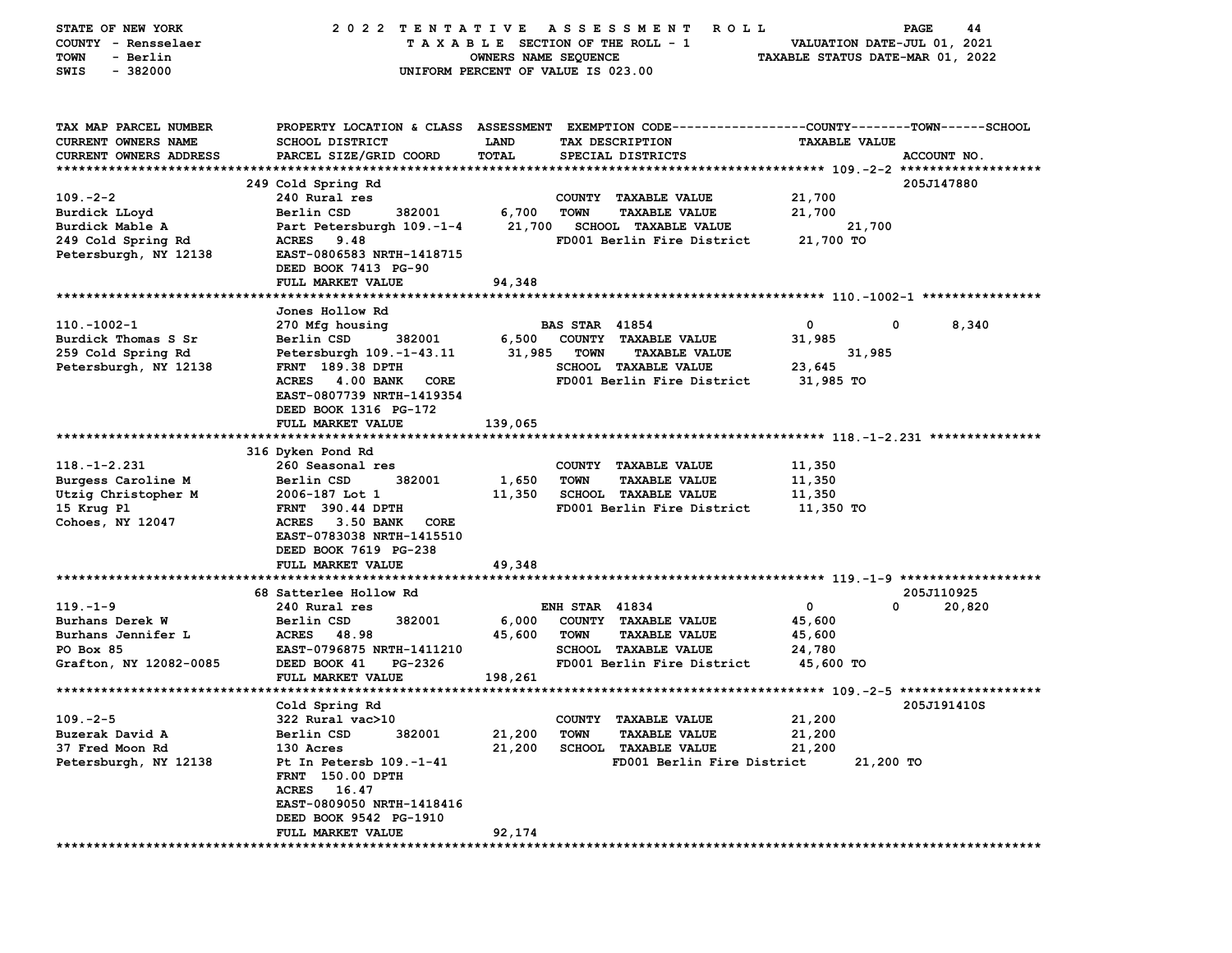|               | <b>STATE OF NEW YORK</b> |  | 2022 TENTATIVE ASSESSMENT ROLL |  |  |  |                                    |  |  |  |  |  |  |  |  |  |                                  | PAGE | -45 |  |
|---------------|--------------------------|--|--------------------------------|--|--|--|------------------------------------|--|--|--|--|--|--|--|--|--|----------------------------------|------|-----|--|
|               | COUNTY - Rensselaer      |  |                                |  |  |  | TAXABLE SECTION OF THE ROLL - 1    |  |  |  |  |  |  |  |  |  | VALUATION DATE-JUL 01, 2021      |      |     |  |
| <b>TOWN</b>   | - Berlin                 |  |                                |  |  |  | NAME SECTION - B                   |  |  |  |  |  |  |  |  |  | TAXABLE STATUS DATE-MAR 01, 2022 |      |     |  |
| SWIS - 382000 |                          |  |                                |  |  |  |                                    |  |  |  |  |  |  |  |  |  | RPS150/V04/L015                  |      |     |  |
|               |                          |  |                                |  |  |  | UNIFORM PERCENT OF VALUE IS 023.00 |  |  |  |  |  |  |  |  |  | CURRENT DATE $4/21/2022$         |      |     |  |

#### **\*\*\* S P E C I A L D I S T R I C T S U M M A R Y \*\*\***

| CODE | DISTRICT NAME        | <b>EXTENSION</b><br>TOTAL<br><b>PARCELS</b><br>TYPE | AD VALOREM<br><b>EXTENSION</b><br><b>VALUE</b><br><b>VALUE</b> | <b>EXEMPT</b><br><b>AMOUNT</b> | TAXABLE<br><b>VALUE</b> |
|------|----------------------|-----------------------------------------------------|----------------------------------------------------------------|--------------------------------|-------------------------|
|      | FD001 Berlin Fire Di | 128 TOTAL                                           | 4541,052                                                       |                                | 4541,052                |
|      | LT001 Berlin Light D | 26 ТОТАL                                            | 1057,604                                                       |                                | 1057,604                |
|      | WD001 Berlin Water D | 7 тотаг<br>M                                        | 134,400                                                        |                                | 134,400                 |
|      | WD023 Berlin Water D | TOTAL<br>M                                          | 61,900                                                         |                                | 61,900                  |

#### **\*\*\* S C H O O L D I S T R I C T S U M M A R Y \*\*\***

| CODE             | DISTRICT NAME                   | TOTAL<br><b>PARCELS</b> | <b>ASSESSED</b><br>LAND | <b>ASSESSED</b><br>TOTAL | <b>EXEMPT</b><br><b>AMOUNT</b> | TOTAL<br>TAXABLE    | <b>STAR</b><br><b>AMOUNT</b> | <b>STAR</b><br>TAXABLE |
|------------------|---------------------------------|-------------------------|-------------------------|--------------------------|--------------------------------|---------------------|------------------------------|------------------------|
| 382001<br>384001 | Berlin CSD<br>Averill Park Cent | 110<br>18               | 1254,498<br>218,695     | 4154,639<br>386,413      | 40,186<br>74,336               | 4114,453<br>312,077 | 544,240<br>16,680            | 3570,213<br>295,397    |
|                  | $SUB - TO T AL$                 | 128                     | 1473,193                | 4541,052                 | 114,522                        | 4426,530            | 560,920                      | 3865,610               |
|                  | T O T A L                       | 128                     | 1473,193                | 4541,052                 | 114,522                        | 4426,530            | 560,920                      | 3865,610               |

#### **\*\*\* S Y S T E M C O D E S S U M M A R Y \*\*\***

# **NO SYSTEM EXEMPTIONS AT THIS LEVEL**

#### **\*\*\* E X E M P T I O N S U M M A R Y \*\*\***

|       |                    | TOTAL          |               |             |               |
|-------|--------------------|----------------|---------------|-------------|---------------|
| CODE  | <b>DESCRIPTION</b> | <b>PARCELS</b> | <b>COUNTY</b> | <b>TOWN</b> | <b>SCHOOL</b> |
|       |                    |                |               |             |               |
| 41122 | VET WAR C          | 4              | 16,305        |             |               |
| 41123 | VET WAR T          | 4              |               | 5,520       |               |
| 41132 | VET COM C          | 4              | 25,588        |             |               |
| 41133 | VET COM T          | 4              |               | 9,200       |               |
| 41142 | VET DIS C          | 1              | 7,490         |             |               |
| 41143 | VET DIS T          | 1              |               | 4,600       |               |
| 41720 | AG DST 8YT         | 1              | 6,786         | 6,786       | 6,786         |
| 41800 | AGED CTS           | 3              | 27,300        | 28,110      | 28,800        |
| 41834 | ENH STAR           | 14             |               |             | 269,020       |
| 41854 | <b>BAS STAR</b>    | 35             |               |             | 291,900       |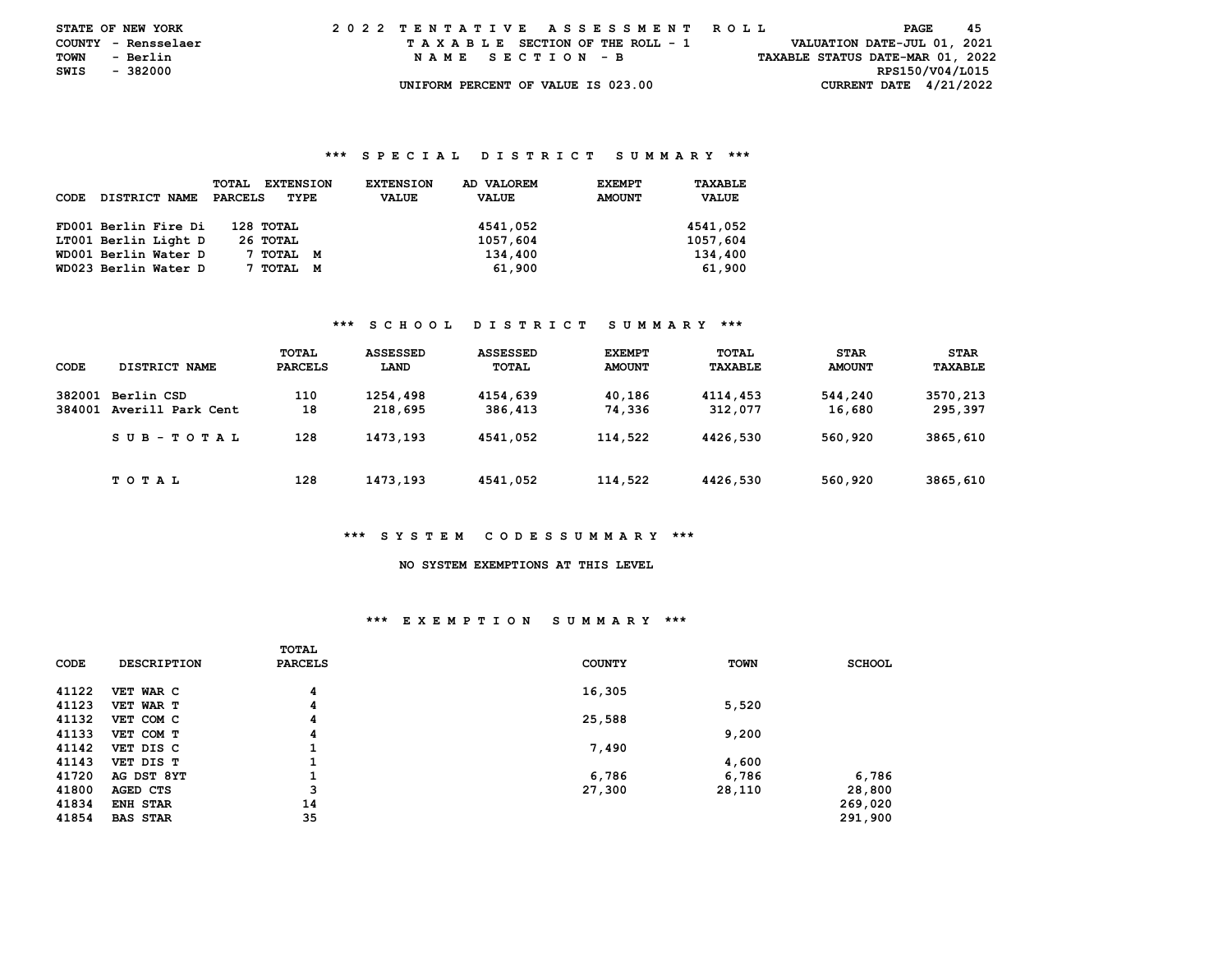|               | <b>STATE OF NEW YORK</b> | 2022 TENTATIVE ASSESSMENT ROLL |  |  |  |  |                                    |  |  |  |  |  |  |  |  |  |                                  | PAGE | -46 |  |
|---------------|--------------------------|--------------------------------|--|--|--|--|------------------------------------|--|--|--|--|--|--|--|--|--|----------------------------------|------|-----|--|
|               | COUNTY - Rensselaer      |                                |  |  |  |  | TAXABLE SECTION OF THE ROLL - 1    |  |  |  |  |  |  |  |  |  | VALUATION DATE-JUL 01, 2021      |      |     |  |
| <b>TOWN</b>   | - Berlin                 |                                |  |  |  |  | NAME SECTION - B                   |  |  |  |  |  |  |  |  |  | TAXABLE STATUS DATE-MAR 01, 2022 |      |     |  |
| SWIS - 382000 |                          |                                |  |  |  |  |                                    |  |  |  |  |  |  |  |  |  | RPS150/V04/L015                  |      |     |  |
|               |                          |                                |  |  |  |  | UNIFORM PERCENT OF VALUE IS 023.00 |  |  |  |  |  |  |  |  |  | CURRENT DATE $4/21/2022$         |      |     |  |

### **\*\*\* E X E M P T I O N S U M M A R Y \*\*\***

| CODE  | <b>DESCRIPTION</b> | TOTAL<br><b>PARCELS</b> | <b>COUNTY</b> | <b>TOWN</b> | <b>SCHOOL</b> |
|-------|--------------------|-------------------------|---------------|-------------|---------------|
| 47460 | <b>PRIFOREST</b>   |                         | 74,336        | 74,336      | 74,336        |
| 47610 | Bus Im CTS         |                         | 4,600         | 4,600       | 4,600         |
|       | T O T A L          | 75                      | 162,405       | 133,152     | 675,442       |

## **\*\*\* G R A N D T O T A L S \*\*\***

| <b>ROLL</b> |                    | TOTAL          | <b>ASSESSED</b> | <b>ASSESSED</b> | <b>TAXABLE</b> | <b>TAXABLE</b> | TAXABLE       | <b>STAR</b>    |
|-------------|--------------------|----------------|-----------------|-----------------|----------------|----------------|---------------|----------------|
| <b>SEC</b>  | <b>DESCRIPTION</b> | <b>PARCELS</b> | LAND            | TOTAL           | <b>COUNTY</b>  | <b>TOWN</b>    | <b>SCHOOL</b> | <b>TAXABLE</b> |
|             |                    |                |                 |                 |                |                |               |                |
|             | <b>TAXABLE</b>     | 128            | 1473.193        | 4541,052        | 4378,647       | 4407,900       | 4426,530      | 3865,610       |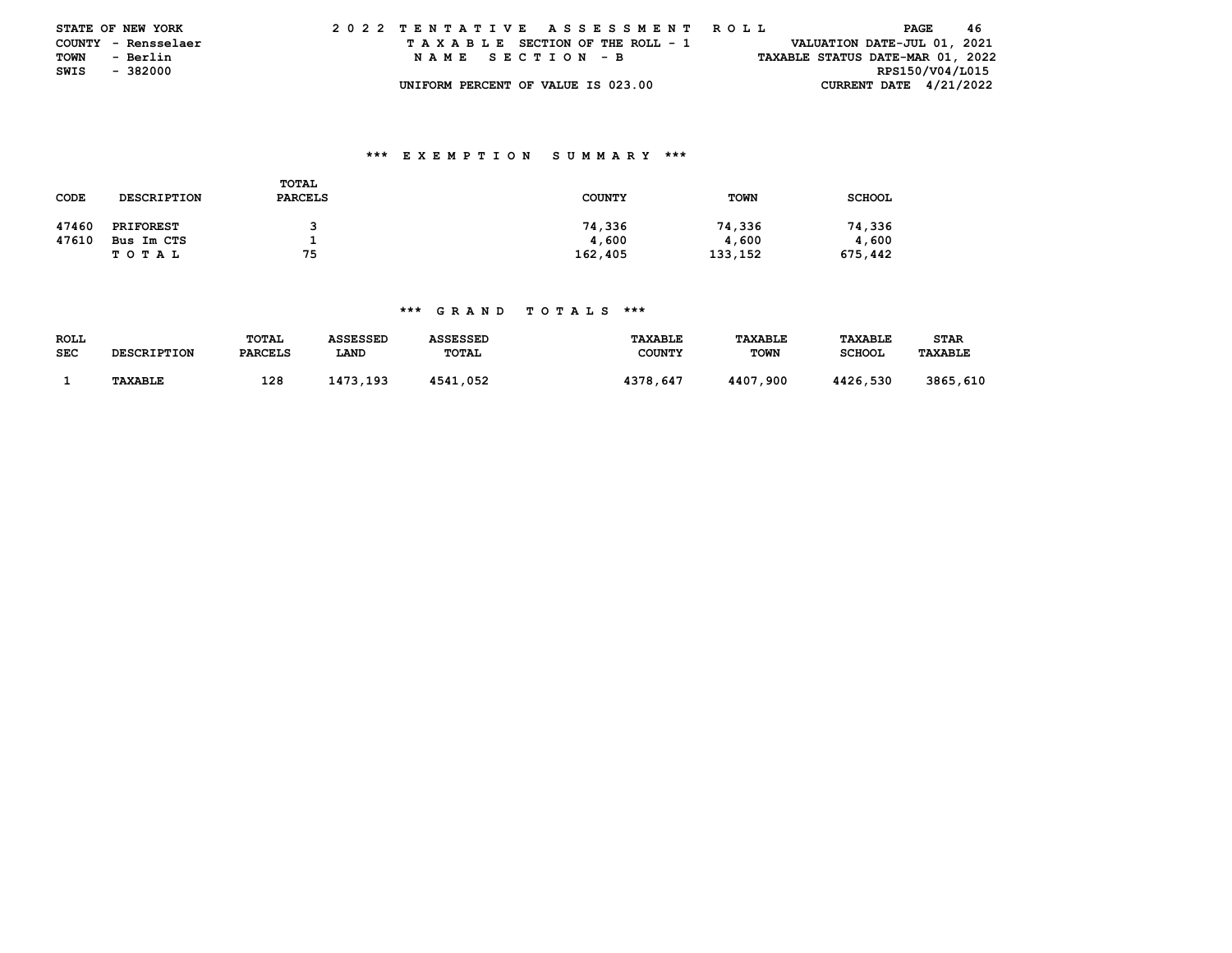| STATE OF NEW YORK<br>COUNTY - Rensselaer<br>- Berlin<br>TOWN<br>$-382000$<br>SWIS                    | 2022 TENTATIVE                                                                                                                                                                                                   | OWNERS NAME SEQUENCE        | A S S E S S M E N T<br>ROLL<br>TAXABLE SECTION OF THE ROLL - 1<br>UNIFORM PERCENT OF VALUE IS 023.00                                                | VALUATION DATE-JUL 01, 2021<br>TAXABLE STATUS DATE-MAR 01, 2022 | PAGE<br>47           |
|------------------------------------------------------------------------------------------------------|------------------------------------------------------------------------------------------------------------------------------------------------------------------------------------------------------------------|-----------------------------|-----------------------------------------------------------------------------------------------------------------------------------------------------|-----------------------------------------------------------------|----------------------|
| TAX MAP PARCEL NUMBER<br><b>CURRENT OWNERS NAME</b><br>CURRENT OWNERS ADDRESS                        | SCHOOL DISTRICT<br>PARCEL SIZE/GRID COORD                                                                                                                                                                        | <b>LAND</b><br><b>TOTAL</b> | PROPERTY LOCATION & CLASS ASSESSMENT EXEMPTION CODE---------------COUNTY-------TOWN-----SCHOOL<br>TAX DESCRIPTION<br>SPECIAL DISTRICTS              | <b>TAXABLE VALUE</b>                                            | ACCOUNT NO.          |
| $163. - 4 - 13.2$<br>Cahill Mary E<br>58 CCC Dam Rd<br>Stephentown, NY 12168                         | CCC Dam Rd<br>314 Rural vac<10<br>382001<br>Berlin CSD<br>Part In Stephentown 163.-<br>FRNT 330.67 DPTH 132.00<br><b>ACRES</b><br>0.85<br>EAST-0793549 NRTH-1378882<br>DEED BOOK R1408 PG-F15                    | 1,000<br>1,000              | COUNTY TAXABLE VALUE<br><b>TOWN</b><br><b>TAXABLE VALUE</b><br><b>SCHOOL TAXABLE VALUE</b><br>FD001 Berlin Fire District                            | 1,000<br>1,000<br>1,000<br>1,000 TO                             | 335J1064905          |
| $130.1 - 8 - 40$<br>Calderwood Douglas J<br>Calderwood Cynthia R<br>28 S Main St<br>Berlin, NY 12022 | FULL MARKET VALUE<br>28 S Main St<br>210 1 Family Res<br>Berlin CSD<br>382001<br>1991 Survey<br>66.42 DPTH 160.92<br><b>FRNT</b><br>ACRES 0.24 BANK LERETA<br>EAST-0795682 NRTH-1407346<br>DEED BOOK 3044 PG-128 | 4,348<br>1,000<br>41,000    | COUNTY TAXABLE VALUE<br><b>TOWN</b><br><b>TAXABLE VALUE</b><br><b>SCHOOL TAXABLE VALUE</b><br>FD001 Berlin Fire District<br>LT001 Berlin Light Dist | 41,000<br>41,000<br>41,000<br>41,000 TO<br>41,000 TO            | 205J103060           |
|                                                                                                      | FULL MARKET VALUE                                                                                                                                                                                                | 178,261                     |                                                                                                                                                     |                                                                 |                      |
| $163. - 1 - 13.2$<br>Came Mark R<br>Came Kathleen R<br>17260 NY 22<br>Petersburgh, NY 12138          | 17260 NY 22<br>210 1 Family Res<br>Berlin CSD<br>382001<br>91.88 DPTH 268.20<br><b>FRNT</b><br><b>ACRES</b><br>0.70<br>EAST-0798811 NRTH-1384787<br>DEED BOOK 1771 PG-52                                         | 1,100<br>29,000             | <b>BAS STAR 41854</b><br>COUNTY TAXABLE VALUE<br><b>TOWN</b><br><b>TAXABLE VALUE</b><br>SCHOOL TAXABLE VALUE<br>FD001 Berlin Fire District          | $\mathbf 0$<br>0<br>29,000<br>29,000<br>20,660<br>29,000 TO     | 8,340                |
|                                                                                                      | FULL MARKET VALUE                                                                                                                                                                                                | 126,087                     |                                                                                                                                                     |                                                                 |                      |
| $163. - 4 - 1.2$<br>Cameron Kenneth O<br>Cameron Tammy M<br>175 Watson Rd<br>Petersbugh, NY 12138    | 175 Watson Rd<br>210 1 Family Res<br>382001<br>Berlin CSD<br>2015-98<br><b>FRNT</b> 403.55 DPTH<br><b>ACRES</b><br>8.48 BANK<br>CORE<br>EAST-0793182 NRTH-1382847<br>DEED BOOK 6930 PG-3<br>FULL MARKET VALUE    | 1,900<br>49,250<br>214,130  | <b>BAS STAR 41854</b><br>COUNTY TAXABLE VALUE<br><b>TOWN</b><br><b>TAXABLE VALUE</b><br>SCHOOL TAXABLE VALUE<br>FD001 Berlin Fire District          | $\mathbf 0$<br>49,250<br>49,250<br>40,910<br>49,250 TO          | $\mathbf 0$<br>8,340 |
|                                                                                                      |                                                                                                                                                                                                                  |                             |                                                                                                                                                     |                                                                 |                      |
| $120. -1 - 17.2$<br>Cano Kevin<br>Cano Laura L<br>898 N Marquerita Ave<br>Alhambra, CA 91801         | 29 Cold Spring Rd<br>314 Rural vac<10<br>Berlin CSD<br>382001<br>2009-99 Lot 2<br><b>FRNT 323.21 DPTH</b><br><b>ACRES</b><br>6.18<br>EAST-0805042 NRTH-1414534<br>DEED BOOK 9509 PG-73                           | 1,545<br>1,545              | COUNTY TAXABLE VALUE<br><b>TOWN</b><br><b>TAXABLE VALUE</b><br><b>SCHOOL TAXABLE VALUE</b><br>FD001 Berlin Fire District                            | 1,545<br>1,545<br>1,545<br>1,545 TO                             |                      |
|                                                                                                      | FULL MARKET VALUE                                                                                                                                                                                                | 6,717                       |                                                                                                                                                     |                                                                 |                      |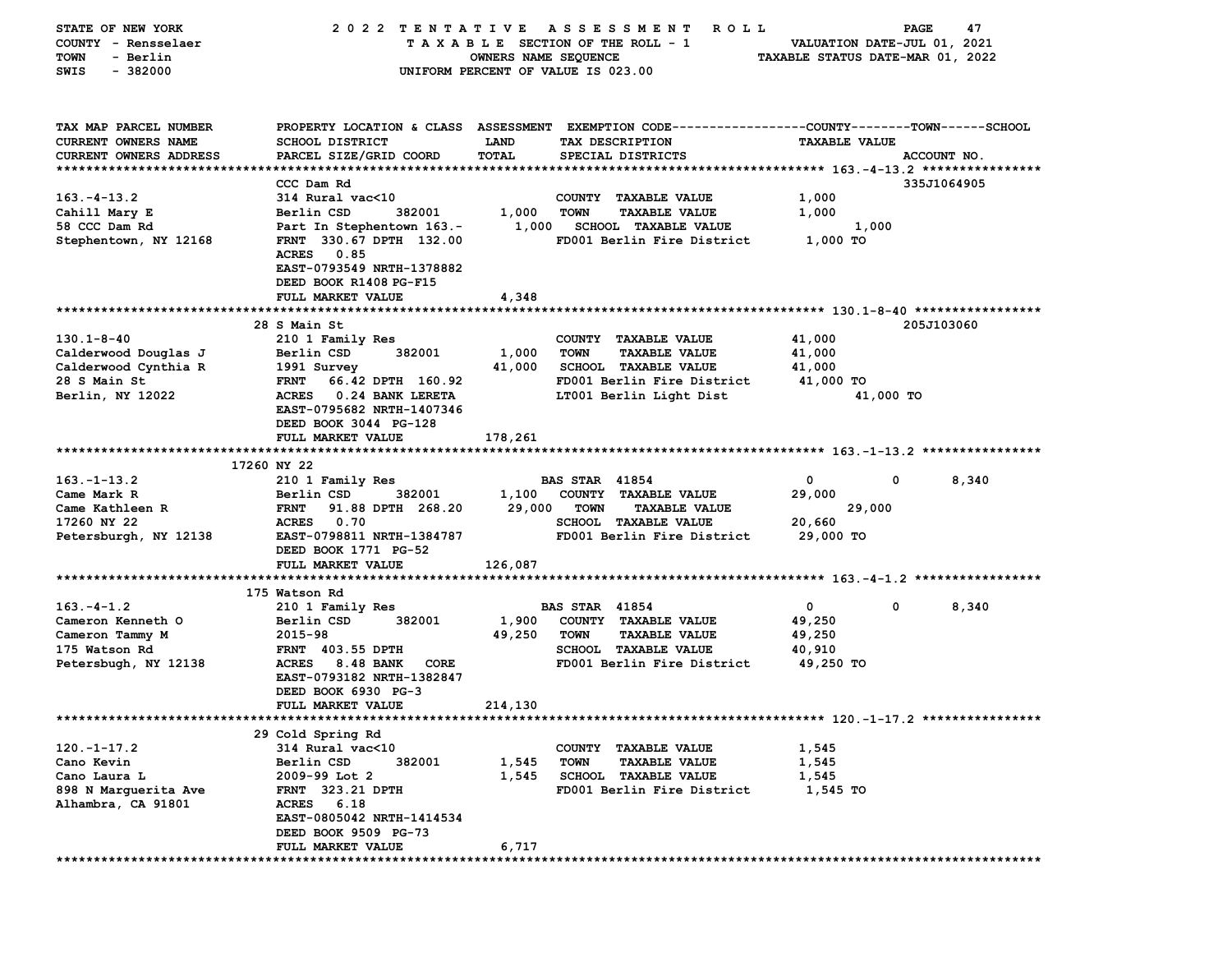| STATE OF NEW YORK             |                                                   |                      | 2022 TENTATIVE ASSESSMENT<br><b>ROLL</b>                    | PAGE<br>48                                                                                     |
|-------------------------------|---------------------------------------------------|----------------------|-------------------------------------------------------------|------------------------------------------------------------------------------------------------|
| COUNTY - Rensselaer           |                                                   |                      | TAXABLE SECTION OF THE ROLL - 1                             | VALUATION DATE-JUL 01, 2021                                                                    |
| <b>TOWN</b><br>- Berlin       |                                                   | OWNERS NAME SEQUENCE |                                                             | TAXABLE STATUS DATE-MAR 01, 2022                                                               |
| SWIS<br>$-382000$             |                                                   |                      | UNIFORM PERCENT OF VALUE IS 023.00                          |                                                                                                |
|                               |                                                   |                      |                                                             |                                                                                                |
|                               |                                                   |                      |                                                             |                                                                                                |
| TAX MAP PARCEL NUMBER         |                                                   |                      |                                                             | PROPERTY LOCATION & CLASS ASSESSMENT EXEMPTION CODE---------------COUNTY-------TOWN-----SCHOOL |
| CURRENT OWNERS NAME           | <b>SCHOOL DISTRICT</b>                            | <b>LAND</b>          | TAX DESCRIPTION                                             | <b>TAXABLE VALUE</b>                                                                           |
| <b>CURRENT OWNERS ADDRESS</b> | PARCEL SIZE/GRID COORD                            | <b>TOTAL</b>         | SPECIAL DISTRICTS                                           | ACCOUNT NO.                                                                                    |
|                               |                                                   |                      |                                                             |                                                                                                |
|                               | 47 Cold Spring Rd                                 |                      |                                                             |                                                                                                |
| $120. - 1 - 17.3$             | 314 Rural vac<10                                  |                      | COUNTY TAXABLE VALUE                                        | 1,945                                                                                          |
| Cano Kevin                    | 382001<br>Berlin CSD                              | 1,945                | <b>TOWN</b><br><b>TAXABLE VALUE</b>                         | 1,945                                                                                          |
| Cano Laura L                  | $2009-99$ Lot 3                                   | 1,945                | <b>SCHOOL TAXABLE VALUE</b>                                 | 1,945                                                                                          |
| 898 N Marquerita Ave          | FRNT 280.00 DPTH                                  |                      | FD001 Berlin Fire District                                  | 1,945 TO                                                                                       |
| Alhambra, CA 91801            | <b>ACRES</b><br>7.78<br>EAST-0805046 NRTH-1414871 |                      |                                                             |                                                                                                |
|                               | DEED BOOK 9509 PG-73                              |                      |                                                             |                                                                                                |
|                               | FULL MARKET VALUE                                 | 8,457                |                                                             |                                                                                                |
|                               |                                                   |                      |                                                             |                                                                                                |
|                               | 65 Cold Spring Rd                                 |                      |                                                             |                                                                                                |
| $120. - 1 - 17.4$             | 314 Rural vac<10                                  |                      | COUNTY TAXABLE VALUE                                        | 2,365                                                                                          |
| Cano Kevin                    | Berlin CSD<br>382001                              | 2,365                | <b>TOWN</b><br><b>TAXABLE VALUE</b>                         | 2,365                                                                                          |
| Cano Laura L                  | 2009-99 Lot 4                                     | 2,365                | SCHOOL TAXABLE VALUE                                        | 2,365                                                                                          |
| 898 N Marguerita Ave          | <b>FRNT</b> 295.00 DPTH                           |                      | FD001 Berlin Fire District                                  | 2,365 TO                                                                                       |
| Alhambra, CA 91801            | ACRES 9.46                                        |                      |                                                             |                                                                                                |
|                               | EAST-0805000 NRTH-1415230                         |                      |                                                             |                                                                                                |
|                               | DEED BOOK 9509 PG-73                              |                      |                                                             |                                                                                                |
|                               | FULL MARKET VALUE                                 | 10,283               |                                                             |                                                                                                |
|                               |                                                   |                      |                                                             |                                                                                                |
|                               | 83 Cold Spring Rd                                 |                      |                                                             |                                                                                                |
| $120. - 1 - 17.5$             | 322 Rural vac>10                                  |                      | COUNTY TAXABLE VALUE                                        | 2,565                                                                                          |
| Cano Kevin                    | Berlin CSD<br>382001                              | 2,565                | <b>TOWN</b><br><b>TAXABLE VALUE</b>                         | 2,565                                                                                          |
| Cano Laura L                  | $2009-99$ Lot 5                                   | 2,565                | SCHOOL TAXABLE VALUE                                        | 2,565                                                                                          |
| 898 N Marguerita Ave          | <b>FRNT</b> 244.20 DPTH                           |                      | FD001 Berlin Fire District                                  | 2,565 TO                                                                                       |
| Alhambra, CA 91801            | ACRES 10.27                                       |                      |                                                             |                                                                                                |
|                               | EAST-0805009 NRTH-1415602                         |                      |                                                             |                                                                                                |
|                               | DEED BOOK 9509 PG-73                              |                      |                                                             |                                                                                                |
|                               | <b>FULL MARKET VALUE</b>                          | 11,152               |                                                             |                                                                                                |
|                               |                                                   |                      |                                                             |                                                                                                |
|                               | 93 Cold Spring Rd                                 |                      |                                                             |                                                                                                |
| $120. - 1 - 17.6$             | 322 Rural vac>10<br>382001                        |                      | COUNTY TAXABLE VALUE<br><b>TOWN</b><br><b>TAXABLE VALUE</b> | 3,735                                                                                          |
| Cano Kevin<br>Cano Laura L    | Berlin CSD<br>2009-99 Lot 7                       | 3,735<br>3,735       | SCHOOL TAXABLE VALUE                                        | 3,735<br>3,735                                                                                 |
| 898 N Marquerita Ave          | <b>FRNT 300.21 DPTH</b>                           |                      | FD001 Berlin Fire District                                  | 3,735 TO                                                                                       |
| Alhambra, CA 91801            | <b>ACRES</b><br>14.95                             |                      |                                                             |                                                                                                |
|                               | EAST-0805090 NRTH-1416020                         |                      |                                                             |                                                                                                |
|                               | DEED BOOK 9509 PG-73                              |                      |                                                             |                                                                                                |
|                               | <b>FULL MARKET VALUE</b>                          | 16,239               |                                                             |                                                                                                |
|                               |                                                   |                      |                                                             |                                                                                                |
|                               | 535-537 Green Hollow Rd                           |                      |                                                             | 205J120660C                                                                                    |
| $120. -1 - 17.11$             | 280 Res Multiple                                  |                      | COUNTY TAXABLE VALUE                                        | 70,349                                                                                         |
| Cano Kevin                    | Berlin CSD<br>382001                              | 5,249                | <b>TOWN</b><br><b>TAXABLE VALUE</b>                         | 70,349                                                                                         |
| Cano Laura L                  | 2009-99 Lot 1                                     | 70,349               | <b>SCHOOL TAXABLE VALUE</b>                                 | 70,349                                                                                         |
| 898 N Marguerita Ave          | <b>FRNT 319.90 DPTH</b>                           |                      | FD001 Berlin Fire District                                  | 70,349 TO                                                                                      |
| Alhambra, CA 91801            | ACRES 8.18                                        |                      |                                                             |                                                                                                |
|                               | EAST-0805105 NRTH-1414115                         |                      |                                                             |                                                                                                |
|                               | DEED BOOK 9509 PG-73                              |                      |                                                             |                                                                                                |
|                               | FULL MARKET VALUE                                 | 305,865              |                                                             |                                                                                                |
|                               |                                                   |                      |                                                             |                                                                                                |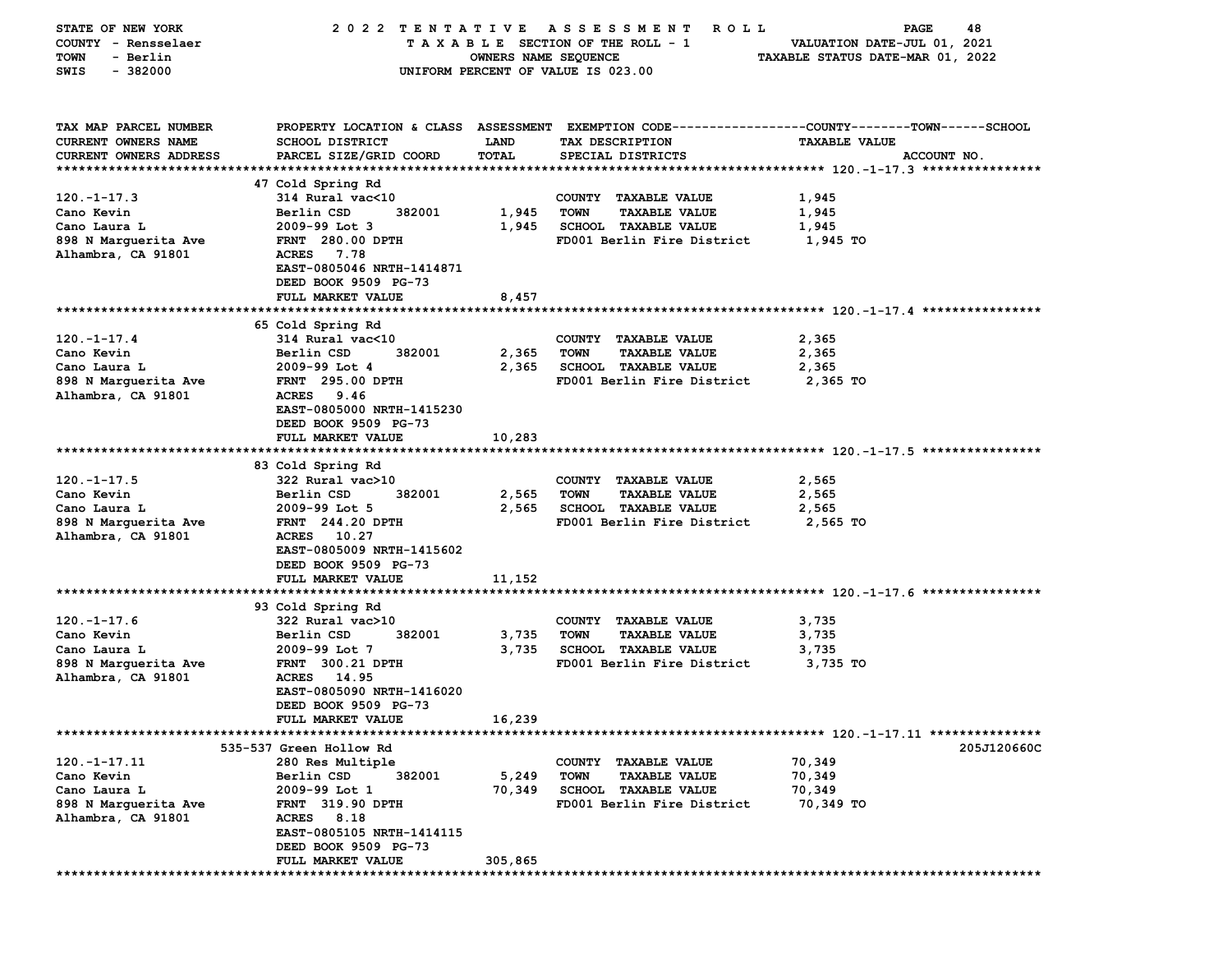| STATE OF NEW YORK             | 2022 TENTATIVE                           |                      | A S S E S S M E N T<br><b>ROLL</b>                                                              |                                  | 49<br>PAGE  |
|-------------------------------|------------------------------------------|----------------------|-------------------------------------------------------------------------------------------------|----------------------------------|-------------|
| COUNTY - Rensselaer           |                                          |                      | TAXABLE SECTION OF THE ROLL - 1                                                                 | VALUATION DATE-JUL 01, 2021      |             |
| - Berlin<br>TOWN              |                                          | OWNERS NAME SEQUENCE |                                                                                                 | TAXABLE STATUS DATE-MAR 01, 2022 |             |
| $-382000$<br>SWIS             |                                          |                      | UNIFORM PERCENT OF VALUE IS 023.00                                                              |                                  |             |
|                               |                                          |                      |                                                                                                 |                                  |             |
| TAX MAP PARCEL NUMBER         |                                          |                      | PROPERTY LOCATION & CLASS ASSESSMENT EXEMPTION CODE---------------COUNTY-------TOWN------SCHOOL |                                  |             |
| CURRENT OWNERS NAME           | SCHOOL DISTRICT                          | <b>LAND</b>          | TAX DESCRIPTION                                                                                 | <b>TAXABLE VALUE</b>             |             |
| <b>CURRENT OWNERS ADDRESS</b> | PARCEL SIZE/GRID COORD                   | TOTAL                | SPECIAL DISTRICTS                                                                               |                                  | ACCOUNT NO. |
|                               |                                          |                      |                                                                                                 |                                  |             |
|                               | 17445 NY 22                              |                      |                                                                                                 |                                  |             |
| $152. - 2 - 3.141$            | 210 1 Family Res                         |                      | COUNTY TAXABLE VALUE                                                                            | 46,000                           |             |
| Capasso Jason A               | Berlin CSD<br>382001                     | 1,500                | <b>TOWN</b><br><b>TAXABLE VALUE</b>                                                             | 46,000                           |             |
| Capasso Alfred                | <b>FRNT</b> 250.00 DPTH                  | 46,000               | <b>SCHOOL TAXABLE VALUE</b>                                                                     | 46,000                           |             |
| 227 Dyken Pond Rd             | <b>ACRES</b><br>1.73 BANK WELLS          |                      | FD001 Berlin Fire District                                                                      | 46,000 TO                        |             |
| Petersburgh, NY 12138         | EAST-0798662 NRTH-1389412                |                      |                                                                                                 |                                  |             |
|                               | DEED BOOK 8191 PG-315                    |                      |                                                                                                 |                                  |             |
|                               | FULL MARKET VALUE                        | 200,000              |                                                                                                 |                                  |             |
|                               |                                          |                      |                                                                                                 |                                  |             |
|                               | 83 Hill Rd                               |                      |                                                                                                 |                                  | 205J190450  |
| $140.17 - 5 - 3$              | 260 Seasonal res - WTRFNT                |                      | COUNTY TAXABLE VALUE                                                                            | 35,100                           |             |
| Caramore William J            | Berlin CSD<br>382001                     | 6,200                | <b>TOWN</b><br><b>TAXABLE VALUE</b>                                                             | 35,100                           |             |
| Caramore Marilyn              | Spring Lake                              | 35,100               | SCHOOL TAXABLE VALUE                                                                            | 35,100                           |             |
| 6 Pinewood Ave                | Lots 16 & 17                             |                      | FD001 Berlin Fire District                                                                      | 35,100 TO                        |             |
| East Greenbush, NY 12061      | FRNT 167.90 DPTH 115.00                  |                      |                                                                                                 |                                  |             |
|                               | <b>ACRES</b><br>0.37                     |                      |                                                                                                 |                                  |             |
|                               | EAST-0782765 NRTH-1393468                |                      |                                                                                                 |                                  |             |
|                               | DEED BOOK 1782 PG-31                     |                      |                                                                                                 |                                  |             |
|                               | FULL MARKET VALUE                        | 152,609              |                                                                                                 |                                  |             |
|                               |                                          |                      |                                                                                                 |                                  |             |
|                               | <b>11 Pine Ave</b>                       |                      |                                                                                                 |                                  | 205J146260  |
| $107.17 - 1 - 14$             | 270 Mfg housing                          |                      | COUNTY TAXABLE VALUE                                                                            | 7,400                            |             |
| Cardany Julia A               | Berlin CSD<br>382001                     | 3,700                | <b>TOWN</b><br><b>TAXABLE VALUE</b>                                                             | 7,400                            |             |
| 5 Fairfax St                  | 50.00 DPTH 100.00<br><b>FRNT</b>         | 7,400                | <b>SCHOOL TAXABLE VALUE</b>                                                                     | 7,400                            |             |
| Wynantskill, NY 12198         | <b>ACRES</b><br>0.11                     |                      | FD001 Berlin Fire District                                                                      | 7,400 TO                         |             |
|                               | EAST-0781670 NRTH-1419007                |                      |                                                                                                 |                                  |             |
|                               | DEED BOOK 3080 PG-135                    |                      |                                                                                                 |                                  |             |
|                               | FULL MARKET VALUE                        | 32,174               |                                                                                                 |                                  |             |
|                               |                                          |                      |                                                                                                 |                                  |             |
|                               | 18 Wood Rd                               |                      |                                                                                                 |                                  | 205J183890C |
| $150. - 1 - 11$               | 270 Mfg housing                          |                      | <b>BAS STAR 41854</b>                                                                           | 0<br>0                           | 8,340       |
| Cardin Greg P                 | Averill Park Ce 384001                   | 5,300                | COUNTY TAXABLE VALUE                                                                            | 33,800                           |             |
| Cardin Jennifer L             | Check For 1999 Rolls                     | 33,800               | <b>TOWN</b><br><b>TAXABLE VALUE</b>                                                             | 33,800                           |             |
| 14 Dorwood Dr                 | <b>FRNT 384.00 DPTH</b>                  |                      | SCHOOL TAXABLE VALUE                                                                            | 25,460                           |             |
| Loudonville, NY 12211         | <b>1.28 BANK</b><br>CORE<br><b>ACRES</b> |                      | FD001 Berlin Fire District                                                                      | 33,800 TO                        |             |
|                               | EAST-0777826 NRTH-1385873                |                      |                                                                                                 |                                  |             |
|                               | DEED BOOK 7800 PG-261                    |                      |                                                                                                 |                                  |             |
|                               | FULL MARKET VALUE                        | 146,957              |                                                                                                 |                                  |             |
| ***********************       |                                          |                      | *********************************** 151 .5-1-12 ******************                              |                                  |             |
|                               | Hill Rd                                  |                      |                                                                                                 |                                  | 205J176320  |
| $151.5 - 1 - 12$              | 311 Res vac land - WTRFNT                |                      | COUNTY TAXABLE VALUE                                                                            | 3,200                            |             |
| Carl Linnea B                 | Berlin CSD<br>382001                     | 3,200                | <b>TOWN</b><br><b>TAXABLE VALUE</b>                                                             | 3,200                            |             |
| PO Box 98                     | 80.00 DPTH 125.00<br><b>FRNT</b>         | 3,200                | <b>SCHOOL TAXABLE VALUE</b>                                                                     | 3,200                            |             |
| Clarksville, NY 12041         | ACRES 0.22                               |                      | FD001 Berlin Fire District                                                                      | 3,200 TO                         |             |
|                               | EAST-0782355 NRTH-1392840                |                      |                                                                                                 |                                  |             |
|                               | DEED BOOK R1070 PG-F185                  |                      |                                                                                                 |                                  |             |
|                               | FULL MARKET VALUE                        | 13,913               |                                                                                                 |                                  |             |
|                               |                                          |                      |                                                                                                 |                                  |             |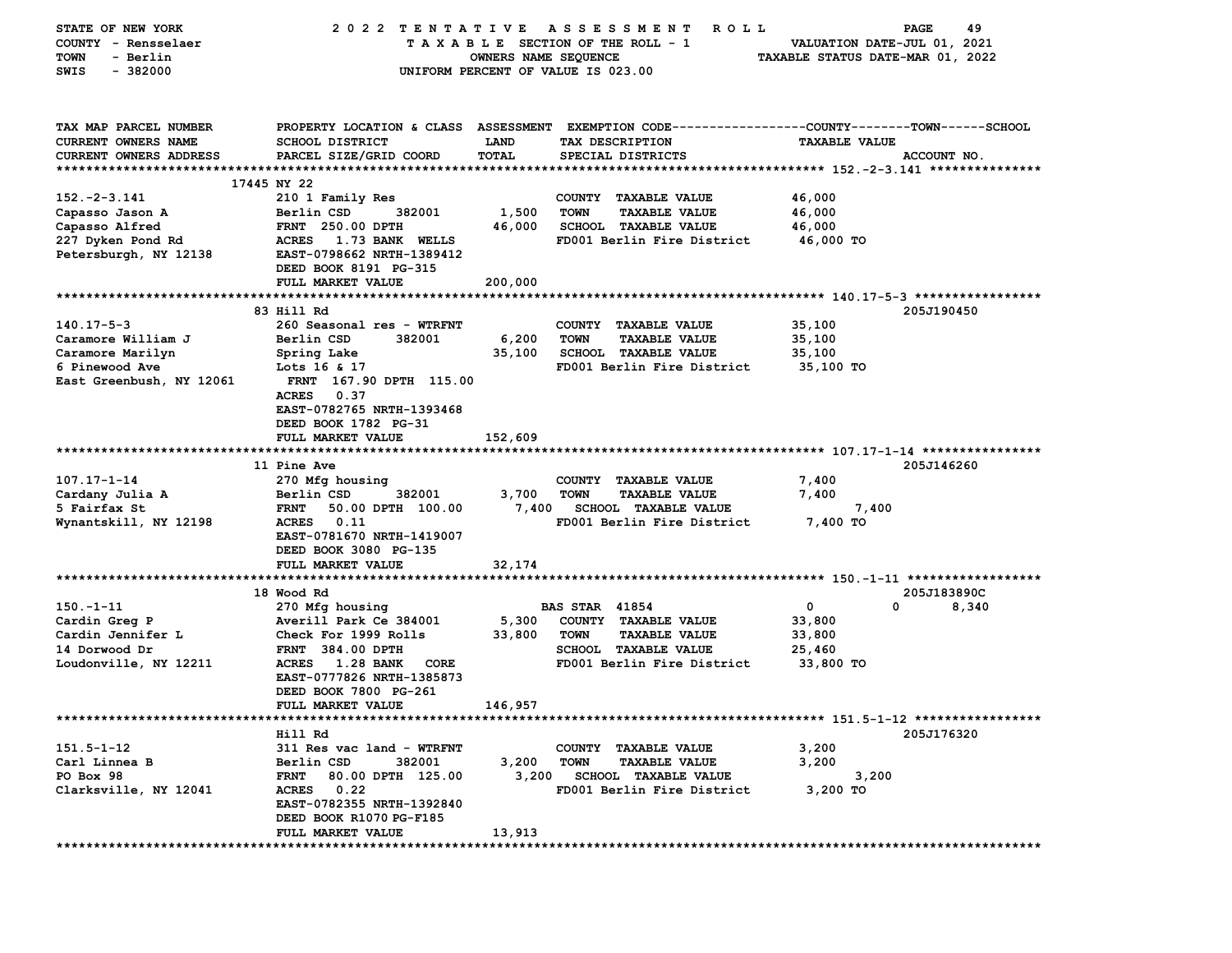| STATE OF NEW YORK              | 2022 TENTATIVE                   |                      | A S S E S S M E N T<br><b>ROLL</b>                                                             |                                  | 50<br>PAGE  |
|--------------------------------|----------------------------------|----------------------|------------------------------------------------------------------------------------------------|----------------------------------|-------------|
| COUNTY - Rensselaer            |                                  |                      | TAXABLE SECTION OF THE ROLL - 1                                                                | VALUATION DATE-JUL 01, 2021      |             |
| - Berlin<br>TOWN               |                                  | OWNERS NAME SEQUENCE |                                                                                                | TAXABLE STATUS DATE-MAR 01, 2022 |             |
| $-382000$<br>SWIS              |                                  |                      | UNIFORM PERCENT OF VALUE IS 023.00                                                             |                                  |             |
|                                |                                  |                      |                                                                                                |                                  |             |
|                                |                                  |                      |                                                                                                |                                  |             |
|                                |                                  |                      |                                                                                                |                                  |             |
| TAX MAP PARCEL NUMBER          |                                  |                      | PROPERTY LOCATION & CLASS ASSESSMENT EXEMPTION CODE---------------COUNTY-------TOWN-----SCHOOL |                                  |             |
| CURRENT OWNERS NAME            | SCHOOL DISTRICT                  | LAND                 | TAX DESCRIPTION                                                                                | <b>TAXABLE VALUE</b>             |             |
| <b>CURRENT OWNERS ADDRESS</b>  | PARCEL SIZE/GRID COORD           | <b>TOTAL</b>         | SPECIAL DISTRICTS                                                                              |                                  | ACCOUNT NO. |
|                                |                                  |                      |                                                                                                |                                  |             |
|                                | 12 Spring Lake Rd                |                      |                                                                                                |                                  | 205J108730  |
| $151.5 - 1 - 13$               | 260 Seasonal res - WTRFNT        |                      | COUNTY TAXABLE VALUE                                                                           | 13,700                           |             |
| Carl Linnea B                  | Berlin CSD<br>382001             | 3,500                | <b>TOWN</b><br><b>TAXABLE VALUE</b>                                                            | 13,700                           |             |
| PO Box 98                      | 22 Map 45 Lot 2                  | 13,700               | <b>SCHOOL TAXABLE VALUE</b>                                                                    | 13,700                           |             |
| Clarksville, NY 12041          | <b>FRNT</b><br>80.00 DPTH 110.00 |                      | FD001 Berlin Fire District                                                                     | 13,700 TO                        |             |
|                                | 0.23<br>ACRES                    |                      |                                                                                                |                                  |             |
|                                | EAST-0782253 NRTH-1392759        |                      |                                                                                                |                                  |             |
|                                | DEED BOOK 127 PG-606             |                      |                                                                                                |                                  |             |
|                                | FULL MARKET VALUE                | 59,565               |                                                                                                |                                  |             |
|                                |                                  |                      |                                                                                                |                                  |             |
|                                | 8 Wachter Rd                     |                      |                                                                                                |                                  | 205J113230  |
| $117.8 - 1 - 36$               | 210 1 Family Res                 |                      | COUNTY TAXABLE VALUE                                                                           | 35,850                           |             |
| Carney Paul E                  | Berlin CSD<br>382001             | 3,600                | <b>TOWN</b><br><b>TAXABLE VALUE</b>                                                            | 35,850                           |             |
|                                | <b>FRNT</b> 200.00 DPTH          | 35,850               | SCHOOL TAXABLE VALUE                                                                           | 35,850                           |             |
| Carney Lisa<br>2812 Norwell Ct | <b>ACRES</b><br>1.14             |                      | FD001 Berlin Fire District                                                                     | 35,850 TO                        |             |
|                                |                                  |                      |                                                                                                |                                  |             |
| Oak Ridge, NC 27310            | EAST-0779609 NRTH-1416481        |                      |                                                                                                |                                  |             |
|                                | DEED BOOK 341 PG-1565            |                      |                                                                                                |                                  |             |
|                                | FULL MARKET VALUE                | 155,870              |                                                                                                |                                  |             |
|                                |                                  |                      |                                                                                                |                                  |             |
|                                | George Allen Hollow Rd           |                      |                                                                                                |                                  | 205J111340  |
| $163 - 2 - 1$                  | 314 Rural vac<10                 |                      | COUNTY TAXABLE VALUE                                                                           | 3,000                            |             |
| Carr Caleb                     | Berlin CSD<br>382001             | 3,000                | <b>TOWN</b><br><b>TAXABLE VALUE</b>                                                            | 3,000                            |             |
| PO Box 75                      | $2004 - 96$                      | 3,000                | <b>SCHOOL TAXABLE VALUE</b>                                                                    | 3,000                            |             |
| Cherry Plain, NY 12040-0075    | FRNT 471.50 DPTH                 |                      | FD001 Berlin Fire District                                                                     | 3,000 TO                         |             |
|                                | <b>ACRES</b><br>3.30             |                      |                                                                                                |                                  |             |
|                                | EAST-0802270 NRTH-1385303        |                      |                                                                                                |                                  |             |
|                                | DEED BOOK 4209 PG-271            |                      |                                                                                                |                                  |             |
|                                | FULL MARKET VALUE                | 13,043               |                                                                                                |                                  |             |
|                                |                                  |                      |                                                                                                |                                  |             |
|                                | 238 George Allen Hollow Rd       |                      |                                                                                                |                                  |             |
| $163. -3 - 1.3$                | 210 1 Family Res                 |                      | COUNTY TAXABLE VALUE                                                                           | 160,306                          |             |
| Carr Caleb                     | Berlin CSD<br>382001             | 4,850                | <b>TOWN</b><br><b>TAXABLE VALUE</b>                                                            | 160,306                          |             |
| PO Box 75                      | 2005-221 No. 4                   | 160,306              | <b>SCHOOL TAXABLE VALUE</b>                                                                    | 160,306                          |             |
| Cherry Plain, NY 12040-0075    | FRNT 788.27 DPTH                 |                      | FD001 Berlin Fire District                                                                     | 160,306 то                       |             |
|                                | <b>ACRES</b><br>10.73            |                      |                                                                                                |                                  |             |
|                                | EAST-0804040 NRTH-1383700        |                      |                                                                                                |                                  |             |
|                                | DEED BOOK 4209 PG-282            |                      |                                                                                                |                                  |             |
|                                | <b>FULL MARKET VALUE</b>         | 696,983              |                                                                                                |                                  |             |
|                                |                                  |                      |                                                                                                |                                  |             |
|                                | George Allen Hollow Rd           |                      |                                                                                                |                                  |             |
| $164. -2 - 1.112$              | 322 Rural vac>10                 |                      | COUNTY TAXABLE VALUE                                                                           | 24,330                           |             |
| Carr Caleb                     | 382001<br>Berlin CSD             | 24,330               | <b>TOWN</b><br><b>TAXABLE VALUE</b>                                                            | 24,330                           |             |
| PO Box 75                      | 2005-221 No. 6                   | 24,330               | <b>SCHOOL TAXABLE VALUE</b>                                                                    | 24,330                           |             |
| Cherry Plain, NY 12040-0075    | <b>ACRES</b><br>23.90            |                      | FD001 Berlin Fire District                                                                     | 24,330 TO                        |             |
|                                | EAST-0806565 NRTH-1383700        |                      |                                                                                                |                                  |             |
|                                | DEED BOOK 4209 PG-288            |                      |                                                                                                |                                  |             |
|                                | FULL MARKET VALUE                | 105,783              |                                                                                                |                                  |             |
|                                |                                  |                      |                                                                                                |                                  |             |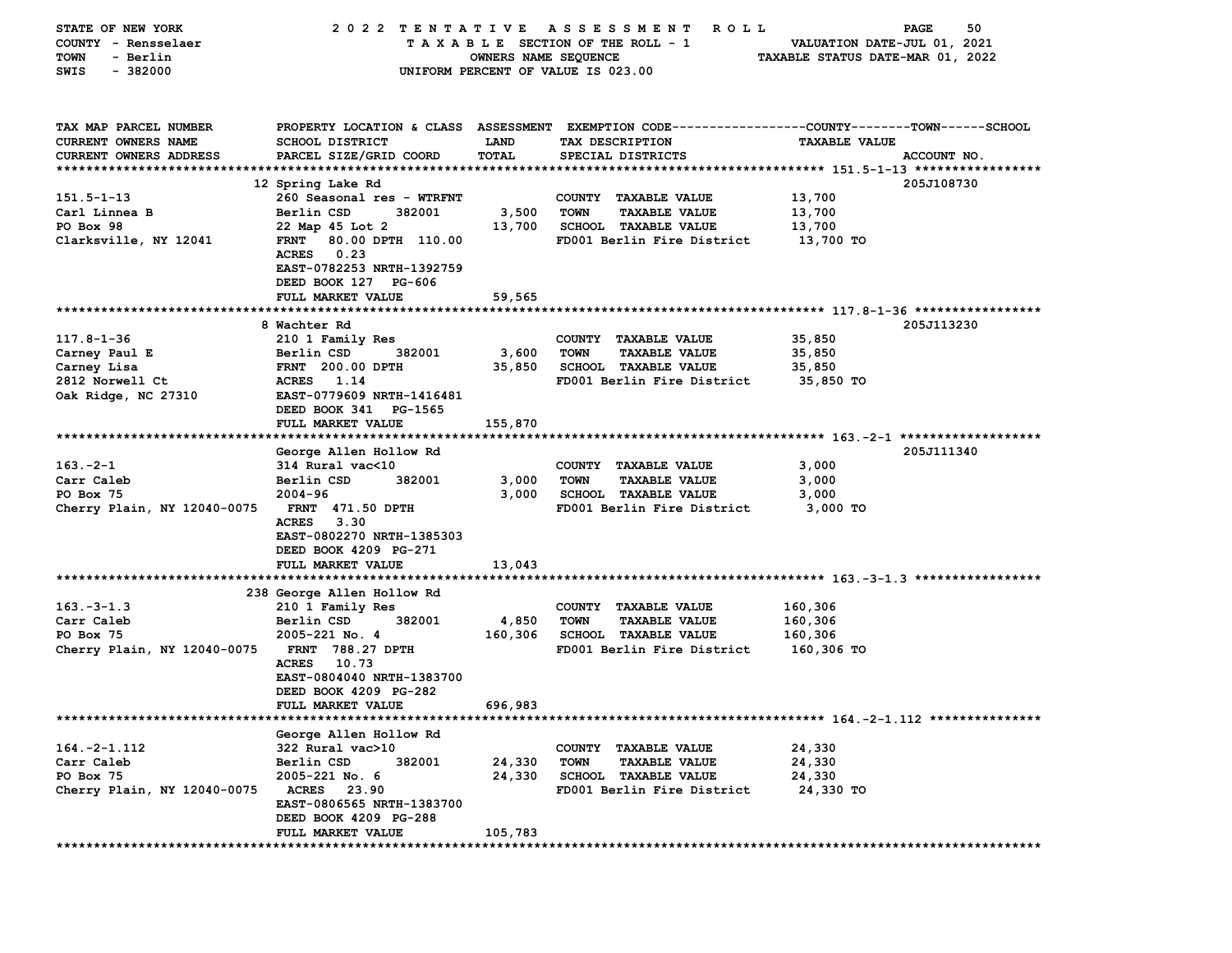| STATE OF NEW YORK                       | 2022 TENTATIVE                                    |                      | A S S E S S M E N T<br>R O L L                                      | 51<br>PAGE                                                                                     |
|-----------------------------------------|---------------------------------------------------|----------------------|---------------------------------------------------------------------|------------------------------------------------------------------------------------------------|
| COUNTY - Rensselaer                     |                                                   |                      | TAXABLE SECTION OF THE ROLL - 1                                     | VALUATION DATE-JUL 01, 2021                                                                    |
| - Berlin<br><b>TOWN</b>                 |                                                   | OWNERS NAME SEQUENCE |                                                                     | TAXABLE STATUS DATE-MAR 01, 2022                                                               |
| $-382000$<br>SWIS                       |                                                   |                      | UNIFORM PERCENT OF VALUE IS 023.00                                  |                                                                                                |
|                                         |                                                   |                      |                                                                     |                                                                                                |
|                                         |                                                   |                      |                                                                     |                                                                                                |
| TAX MAP PARCEL NUMBER                   |                                                   |                      |                                                                     | PROPERTY LOCATION & CLASS ASSESSMENT EXEMPTION CODE---------------COUNTY-------TOWN-----SCHOOL |
| CURRENT OWNERS NAME                     | SCHOOL DISTRICT                                   | <b>LAND</b>          | TAX DESCRIPTION                                                     | <b>TAXABLE VALUE</b>                                                                           |
| <b>CURRENT OWNERS ADDRESS</b>           | PARCEL SIZE/GRID COORD                            | <b>TOTAL</b>         | SPECIAL DISTRICTS                                                   | ACCOUNT NO.                                                                                    |
|                                         |                                                   |                      |                                                                     |                                                                                                |
|                                         | 289 George Allen Hollow Rd                        |                      |                                                                     |                                                                                                |
| $164. -2 - 1.114$                       | 210 1 Family Res                                  |                      | COUNTY TAXABLE VALUE                                                | 46,850                                                                                         |
| Carr Caleb                              | Berlin CSD<br>382001                              | 3,750                | <b>TOWN</b><br><b>TAXABLE VALUE</b>                                 | 46,850                                                                                         |
| 188 George Allen Hollow Rd<br>PO Box 75 | 2005-221 No. 7<br><b>FRNT</b><br>16.40 DPTH       |                      | 46,850<br><b>SCHOOL TAXABLE VALUE</b><br>FD001 Berlin Fire District | 46,850<br>46,850 TO                                                                            |
| Cherry Plain, NY 12040-0075             | <b>ACRES</b> 4.50                                 |                      |                                                                     |                                                                                                |
|                                         | EAST-0805520 NRTH-1383663                         |                      |                                                                     |                                                                                                |
|                                         | DEED BOOK 8503 PG-282                             |                      |                                                                     |                                                                                                |
|                                         | FULL MARKET VALUE                                 | 203,696              |                                                                     |                                                                                                |
|                                         |                                                   |                      |                                                                     |                                                                                                |
|                                         | 188 George Allen Hollow Rd                        |                      |                                                                     | 205J177670                                                                                     |
| $163.-3-1.1$                            | 240 Rural res                                     |                      | COUNTY TAXABLE VALUE                                                | 51,235                                                                                         |
| Carr Cristina                           | Berlin CSD<br>382001                              | 4,135                | <b>TOWN</b><br><b>TAXABLE VALUE</b>                                 | 51,235                                                                                         |
| PO Box 52                               | LifeEst RemTo Simon Carr                          | 51,235               | <b>SCHOOL TAXABLE VALUE</b>                                         | 51,235                                                                                         |
| Cherry Plain, NY 12040-0052             | 2004-96                                           |                      | FD001 Berlin Fire District                                          | 51,235 TO                                                                                      |
|                                         | <b>FRNT</b> 481.34 DPTH<br><b>ACRES</b><br>8.34   |                      |                                                                     |                                                                                                |
|                                         | EAST-0803450 NRTH-1383980                         |                      |                                                                     |                                                                                                |
|                                         | DEED BOOK 4209 PG-278                             |                      |                                                                     |                                                                                                |
|                                         | FULL MARKET VALUE                                 | 222,761              |                                                                     |                                                                                                |
|                                         |                                                   |                      |                                                                     |                                                                                                |
|                                         | 17 Echo Park                                      |                      |                                                                     | 205J129970                                                                                     |
| $130.1 - 5 - 27$                        | 210 1 Family Res                                  |                      | COUNTY TAXABLE VALUE                                                | 39,100                                                                                         |
| Carr Jean L                             | Berlin CSD<br>382001                              | 1,000                | <b>TOWN</b><br><b>TAXABLE VALUE</b>                                 | 39,100                                                                                         |
| PO Box 2004                             | Life Estate Remainder to:                         | 39,100               | <b>SCHOOL TAXABLE VALUE</b>                                         | 39,100                                                                                         |
| <b>Dennis, MA 02638</b>                 | Carr Joint Rvc Trust, Eta                         |                      | FD001 Berlin Fire District                                          | 39,100 TO                                                                                      |
|                                         | FRNT 128.00 DPTH 179.50                           |                      | LT001 Berlin Light Dist                                             | 39,100 TO                                                                                      |
|                                         | 0.50<br><b>ACRES</b>                              |                      |                                                                     |                                                                                                |
|                                         | EAST-0797293 NRTH-1408418                         |                      |                                                                     |                                                                                                |
|                                         | DEED BOOK 8554 PG-270<br><b>FULL MARKET VALUE</b> | 170,000              |                                                                     |                                                                                                |
|                                         |                                                   |                      |                                                                     |                                                                                                |
|                                         | George Allen Hollow Rd                            |                      |                                                                     |                                                                                                |
| $163. - 3 - 1.2$                        | $322$ Rural vac $>10$                             |                      | COUNTY TAXABLE VALUE                                                | 15,000                                                                                         |
| Carr Simon                              | Berlin CSD<br>382001                              | 15,000               | <b>TOWN</b><br><b>TAXABLE VALUE</b>                                 | 15,000                                                                                         |
| 188 George Allen Hollow Rd              | 2004-96, 2011-94                                  | 15,000               | <b>SCHOOL TAXABLE VALUE</b>                                         | 15,000                                                                                         |
| Cherry Plain, NY 12040                  | <b>FRNT</b> 499.25 DPTH                           |                      | FD001 Berlin Fire District                                          | 15,000 TO                                                                                      |
|                                         | <b>ACRES</b><br>14.73                             |                      |                                                                     |                                                                                                |
|                                         | EAST-0803060 NRTH-1384440                         |                      |                                                                     |                                                                                                |
|                                         | DEED BOOK 6003 PG-201                             |                      |                                                                     |                                                                                                |
| *********************                   | FULL MARKET VALUE                                 | 65,217               |                                                                     |                                                                                                |
|                                         | *********                                         |                      |                                                                     |                                                                                                |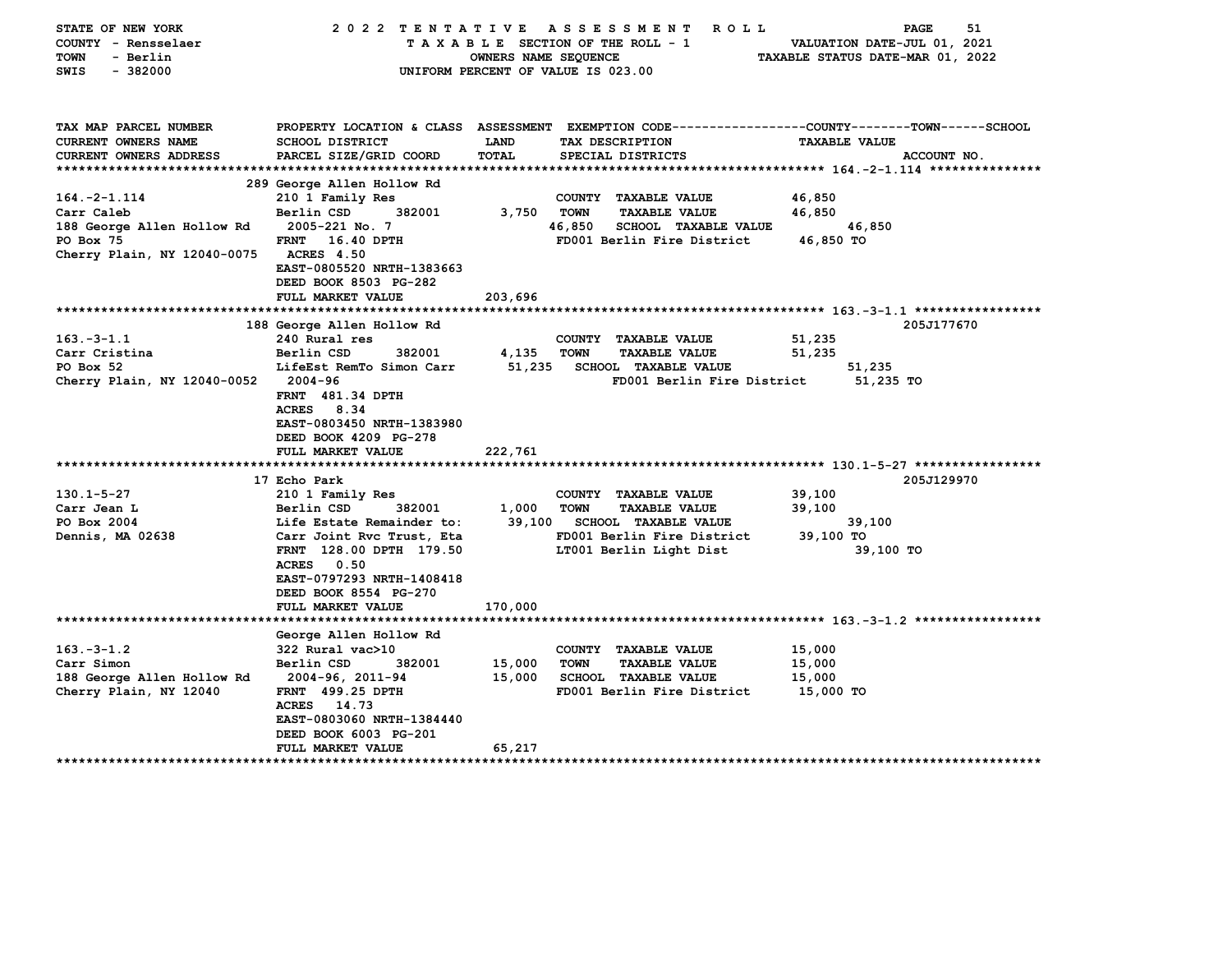| STATE OF NEW YORK          | 2022 TENTATIVE            |                      | A S S E S S M E N T<br><b>ROLL</b>                                                             |                                  | 52<br>PAGE  |
|----------------------------|---------------------------|----------------------|------------------------------------------------------------------------------------------------|----------------------------------|-------------|
| COUNTY - Rensselaer        |                           |                      | TAXABLE SECTION OF THE ROLL - 1                                                                | VALUATION DATE-JUL 01, 2021      |             |
| <b>TOWN</b><br>- Berlin    |                           | OWNERS NAME SEQUENCE |                                                                                                | TAXABLE STATUS DATE-MAR 01, 2022 |             |
| $-382000$<br>SWIS          |                           |                      | UNIFORM PERCENT OF VALUE IS 023.00                                                             |                                  |             |
|                            |                           |                      |                                                                                                |                                  |             |
|                            |                           |                      |                                                                                                |                                  |             |
|                            |                           |                      |                                                                                                |                                  |             |
| TAX MAP PARCEL NUMBER      |                           |                      | PROPERTY LOCATION & CLASS ASSESSMENT EXEMPTION CODE---------------COUNTY-------TOWN-----SCHOOL |                                  |             |
| <b>CURRENT OWNERS NAME</b> | <b>SCHOOL DISTRICT</b>    | <b>LAND</b>          | TAX DESCRIPTION                                                                                | <b>TAXABLE VALUE</b>             |             |
| CURRENT OWNERS ADDRESS     | PARCEL SIZE/GRID COORD    | TOTAL                | SPECIAL DISTRICTS                                                                              |                                  | ACCOUNT NO. |
|                            |                           |                      |                                                                                                |                                  |             |
|                            | 34 Cherry Plain Sq        |                      |                                                                                                |                                  | 205J152020  |
| 152.-4-1                   | 210 1 Family Res          |                      | <b>BAS STAR 41854</b>                                                                          | 0<br>0                           | 8,340       |
| Carreau Stacy M            | Berlin CSD<br>382001      | 900                  | COUNTY TAXABLE VALUE                                                                           | 29,300                           |             |
|                            |                           | 29,300               |                                                                                                |                                  |             |
| 34 Cherry Plain Sq         | 1987 Cp Momrow Survey     |                      | <b>TOWN</b><br><b>TAXABLE VALUE</b>                                                            | 29,300                           |             |
| Berlin, NY 12022           | FRNT 168.76 DPTH 123.43   |                      | SCHOOL TAXABLE VALUE                                                                           | 20,960                           |             |
|                            | ACRES 0.36                |                      | FD001 Berlin Fire District                                                                     | 29,300 TO                        |             |
|                            | EAST-0799673 NRTH-1386311 |                      |                                                                                                |                                  |             |
|                            | DEED BOOK 1902 PG-233     |                      |                                                                                                |                                  |             |
|                            | FULL MARKET VALUE         | 127,391              |                                                                                                |                                  |             |
|                            |                           |                      |                                                                                                |                                  |             |
|                            | Bly Hollow Rd             |                      |                                                                                                |                                  |             |
| $151.-2-16.12$             | 323 Vacant rural          |                      | COUNTY TAXABLE VALUE                                                                           | 6,208                            |             |
| Caruso Emilio              | Berlin CSD<br>382001      | 6,208                | <b>TAXABLE VALUE</b><br><b>TOWN</b>                                                            | 6,208                            |             |
| 238 Hamilton Ave           | 2017-31 Lot 2             | 6,208                | <b>SCHOOL TAXABLE VALUE</b>                                                                    | 6,208                            |             |
| Stamford, CT 06902         | <b>FRNT</b> 908.35 DPTH   |                      | FD001 Berlin Fire District                                                                     | 6,208 TO                         |             |
|                            | <b>ACRES</b><br>31.99     |                      |                                                                                                |                                  |             |
|                            | EAST-0790832 NRTH-1391156 |                      |                                                                                                |                                  |             |
|                            | DEED BOOK 8686 PG-28      |                      |                                                                                                |                                  |             |
|                            | FULL MARKET VALUE         | 26,991               |                                                                                                |                                  |             |
|                            |                           |                      |                                                                                                |                                  |             |
|                            | 10 Watson Rd              |                      |                                                                                                |                                  | 205J137802  |
| $162 - 1 - 22$             | 270 Mfg housing           |                      | COUNTY TAXABLE VALUE                                                                           | 8,600                            |             |
| Casey Gary L               | 382001<br>Berlin CSD      | 2,200                | <b>TAXABLE VALUE</b><br><b>TOWN</b>                                                            | 8,600                            |             |
|                            |                           | 8,600                | <b>SCHOOL TAXABLE VALUE</b>                                                                    | 8,600                            |             |
| Casey Ruth A               | FRNT 137.00 DPTH 312.00   |                      |                                                                                                |                                  |             |
| 10 Watson Rd               | <b>ACRES</b> 0.95         |                      | FD001 Berlin Fire District                                                                     | 8,600 TO                         |             |
| Petersburgh, NY 12138-9801 | EAST-0791339 NRTH-1379469 |                      |                                                                                                |                                  |             |
|                            | DEED BOOK 1889 PG-250     |                      |                                                                                                |                                  |             |
|                            | FULL MARKET VALUE         | 37,391               |                                                                                                |                                  |             |
|                            |                           |                      |                                                                                                |                                  |             |
|                            | Southeast Hollow Rd (N of |                      |                                                                                                |                                  |             |
| $130. -2 - 23.12$          | 240 Rural res             |                      | COUNTY TAXABLE VALUE                                                                           | 24,600                           |             |
| Castro Hermenegildo        | Berlin CSD<br>382001      | 14,000               | TOWN<br><b>TAXABLE VALUE</b>                                                                   | 24,600                           |             |
| <b>Enes Manuel</b>         | ACRES 46.46               | 24,600               | <b>SCHOOL TAXABLE VALUE</b>                                                                    | 24,600                           |             |
| 14 Monroe St Apt DPH       | EAST-0803956 NRTH-1404025 |                      | FD001 Berlin Fire District                                                                     | 24,600 TO                        |             |
| New York, NY 10002-7683    | DEED BOOK 1464<br>PG-156  |                      |                                                                                                |                                  |             |
|                            | FULL MARKET VALUE         | 106,957              |                                                                                                |                                  |             |
|                            |                           |                      |                                                                                                |                                  |             |
|                            | 34 Spring Lake Rd         |                      |                                                                                                |                                  | 205J140770  |
| $151.5 - 1 - 16$           | 260 Seasonal res - WTRFNT |                      | COUNTY TAXABLE VALUE                                                                           | 27,100                           |             |
| Catalano Family Irvc Trust | Berlin CSD<br>382001      |                      | 4,500<br><b>TOWN</b><br><b>TAXABLE VALUE</b>                                                   | 27,100                           |             |
| Catalano Philip J          | FRNT 100.85 DPTH 224.10   | 27,100               | <b>SCHOOL TAXABLE VALUE</b>                                                                    | 27,100                           |             |
| 4773 Long Branch Ave       | ACRES 0.41                |                      | FD001 Berlin Fire District                                                                     | 27,100 TO                        |             |
|                            | EAST-0781991 NRTH-1392860 |                      |                                                                                                |                                  |             |
| San Diego, CA 92107        |                           |                      |                                                                                                |                                  |             |
|                            | DEED BOOK 7648 PG-167     |                      |                                                                                                |                                  |             |
|                            | FULL MARKET VALUE         | 117,826              |                                                                                                |                                  |             |
|                            |                           |                      |                                                                                                |                                  |             |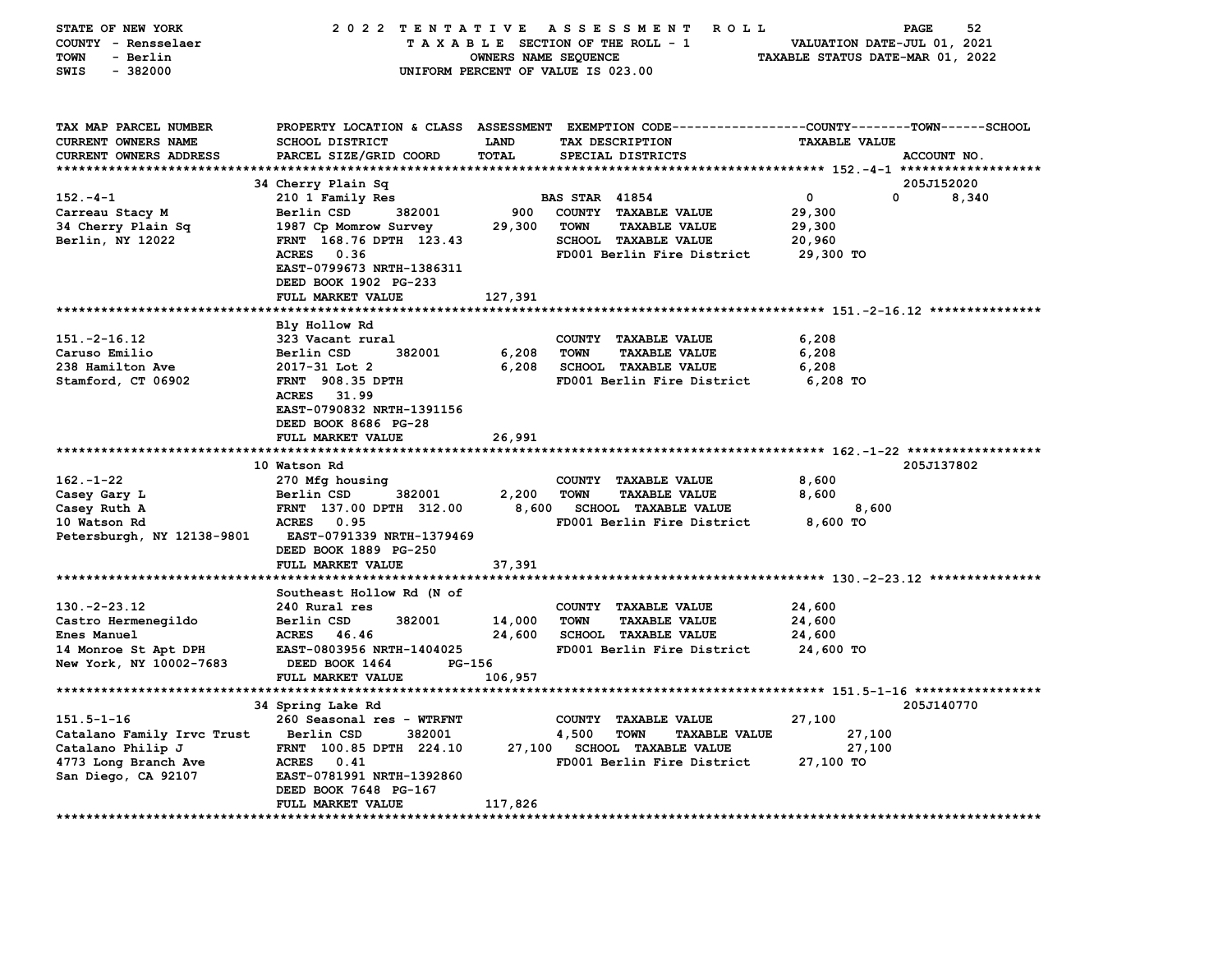| STATE OF NEW YORK<br>COUNTY - Rensselaer<br><b>TOWN</b><br>- Berlin | 2022 TENTATIVE ASSESSMENT                                          | OWNERS NAME SEQUENCE | <b>ROLL</b><br>TAXABLE SECTION OF THE ROLL - 1             | VALUATION DATE-JUL 01, 2021<br>TAXABLE STATUS DATE-MAR 01, 2022 | 53<br><b>PAGE</b> |
|---------------------------------------------------------------------|--------------------------------------------------------------------|----------------------|------------------------------------------------------------|-----------------------------------------------------------------|-------------------|
| $-382000$<br>SWIS                                                   |                                                                    |                      | UNIFORM PERCENT OF VALUE IS 023.00                         |                                                                 |                   |
| TAX MAP PARCEL NUMBER                                               | PROPERTY LOCATION & CLASS ASSESSMENT                               |                      | EXEMPTION CODE----------------COUNTY-------TOWN-----SCHOOL |                                                                 |                   |
| <b>CURRENT OWNERS NAME</b>                                          | <b>SCHOOL DISTRICT</b>                                             | LAND                 | TAX DESCRIPTION                                            | <b>TAXABLE VALUE</b>                                            |                   |
| <b>CURRENT OWNERS ADDRESS</b>                                       | PARCEL SIZE/GRID COORD                                             | TOTAL                | SPECIAL DISTRICTS                                          |                                                                 | ACCOUNT NO.       |
|                                                                     |                                                                    |                      |                                                            |                                                                 |                   |
|                                                                     | 151-161 Legion Rd                                                  |                      |                                                            |                                                                 | 205J122680        |
| $118. - 1 - 14$                                                     | 280 Res Multiple                                                   |                      | COUNTY TAXABLE VALUE                                       | 31,500                                                          |                   |
| Cedars Creek NY LLC                                                 | Berlin CSD<br>382001                                               | 23,500               | <b>TOWN</b><br><b>TAXABLE VALUE</b>                        | 31,500                                                          |                   |
| 199 North Broadway                                                  | FRNT 2635.00 DPTH                                                  | 31,500               | <b>SCHOOL TAXABLE VALUE</b>                                | 31,500                                                          |                   |
| Sleepy Hollow, NY 10591                                             | ACRES 146.66<br>EAST-0786709 NRTH-1413968<br>DEED BOOK 8892 PG-115 |                      | FD001 Berlin Fire District                                 | 31,500 TO                                                       |                   |
|                                                                     | FULL MARKET VALUE                                                  | 136,957              |                                                            |                                                                 |                   |
|                                                                     | 18391 NY 22                                                        |                      |                                                            |                                                                 |                   |
| $118. - 1 - 28. / 1$                                                | 837 Cell Tower                                                     |                      | COUNTY TAXABLE VALUE                                       | 52,847                                                          |                   |
| Cellco Partnership                                                  | Berlin CSD<br>382001                                               | 2,500                | <b>TOWN</b><br><b>TAXABLE VALUE</b>                        | 52,847                                                          |                   |
| c/o Duffand Phelps                                                  | cell tower                                                         | 52,847               | <b>SCHOOL TAXABLE VALUE</b>                                | 52,847                                                          |                   |
| d/b/a Verizon Wireless                                              | <b>ACRES</b><br>1.00                                               |                      | FD001 Berlin Fire District                                 | 52,847 TO                                                       |                   |
| PO Box 2549                                                         | EAST-0793209 NRTH-1410915                                          |                      |                                                            |                                                                 |                   |
| Addison, TX 75001                                                   | FULL MARKET VALUE                                                  | 229,770              |                                                            |                                                                 |                   |
|                                                                     |                                                                    |                      |                                                            |                                                                 |                   |
|                                                                     | 17295 NY 22                                                        |                      |                                                            |                                                                 |                   |
| $163. - 1 - 8.1/2$                                                  | 837 Cell Tower                                                     |                      | COUNTY TAXABLE VALUE                                       | 70,022                                                          |                   |
| Cellco Partnership                                                  | Berlin CSD<br>382001                                               | 3,000                | <b>TOWN</b><br><b>TAXABLE VALUE</b>                        | 70,022                                                          |                   |
| c/o Duff and Phelps                                                 | ACRES 1.50                                                         | 70,022               | SCHOOL TAXABLE VALUE                                       | 70,022                                                          |                   |
| d/b/a Verizon Wireless                                              | EAST-0799835 NRTH-1384929                                          |                      | FD001 Berlin Fire District                                 | 70,022 TO                                                       |                   |
| PO Box 2549                                                         | FULL MARKET VALUE                                                  | 304,443              |                                                            |                                                                 |                   |
| Addison, TX 75001                                                   |                                                                    |                      |                                                            |                                                                 |                   |
| ***********************                                             |                                                                    |                      |                                                            |                                                                 |                   |
|                                                                     | 1383 Taborton Rd                                                   |                      |                                                            |                                                                 | 205J189910        |
| $150.15 - 2 - 13$                                                   | 210 1 Family Res                                                   |                      | <b>BAS STAR 41854</b>                                      | 0<br>0                                                          | 8,340             |
| Chaet Wayne S                                                       | Averill Park Ce 384001                                             | 2,875                | COUNTY TAXABLE VALUE                                       | 41,525                                                          |                   |
| 1383 Taborton Rd                                                    | FRNT 117.82 DPTH 191.75                                            | 41,525               | <b>TOWN</b><br><b>TAXABLE VALUE</b>                        | 41,525                                                          |                   |
| Sand Lake, NY 12153                                                 | ACRES 0.36                                                         |                      | SCHOOL TAXABLE VALUE                                       | 33,185                                                          |                   |
|                                                                     | EAST-0777956 NRTH-1389019                                          |                      | FD001 Berlin Fire District                                 | 41,525 TO                                                       |                   |
|                                                                     | DEED BOOK 3495 PG-101                                              |                      | WD001 Berlin Water Dist                                    | 41,525 TO M                                                     |                   |
|                                                                     | FULL MARKET VALUE                                                  | 180,543              | WD023 Berlin Water Dist #1                                 | 41,525 TO M                                                     |                   |
|                                                                     | 17775 NY 22                                                        |                      |                                                            |                                                                 |                   |
| $141. - 4 - 2.31$                                                   | 280 Res Multiple                                                   |                      | COUNTY<br><b>TAXABLE VALUE</b>                             | 56,900                                                          |                   |
| Champagne Colleen S                                                 | Berlin CSD<br>382001                                               | 2,700                | <b>TOWN</b><br><b>TAXABLE VALUE</b>                        | 56,900                                                          |                   |
| Champagne Marc                                                      | 1987 F J Metzger Survey                                            |                      | 56,900<br><b>SCHOOL TAXABLE VALUE</b>                      | 56,900                                                          |                   |
| PO Box 524                                                          | <b>FRNT</b> 114.89 DPTH                                            |                      | FD001 Berlin Fire District                                 | 56,900 TO                                                       |                   |
| Berlin, NY 12022                                                    | ACRES<br>3.13                                                      |                      |                                                            |                                                                 |                   |
|                                                                     | EAST-0795689 NRTH-1396576                                          |                      |                                                            |                                                                 |                   |
|                                                                     | DEED BOOK 8182 PG-22                                               |                      |                                                            |                                                                 |                   |
|                                                                     | FULL MARKET VALUE                                                  | 247,391              |                                                            |                                                                 |                   |
| *********************                                               |                                                                    |                      |                                                            |                                                                 |                   |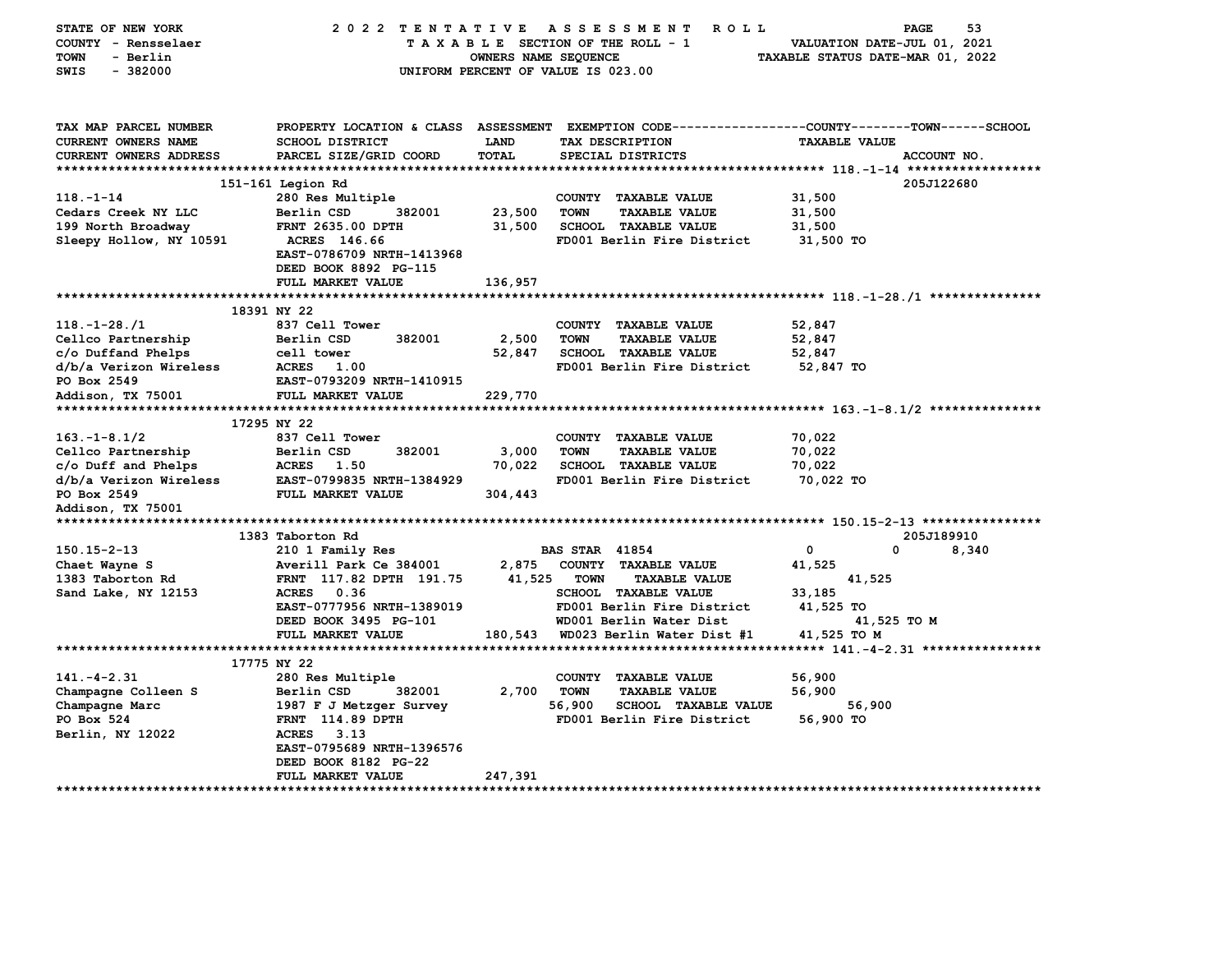| STATE OF NEW YORK                 | 2022 TENTATIVE                        |                      | A S S E S S M E N T<br>R O L L        | PAGE<br>54                                                 |
|-----------------------------------|---------------------------------------|----------------------|---------------------------------------|------------------------------------------------------------|
| COUNTY - Rensselaer               |                                       |                      | TAXABLE SECTION OF THE ROLL - 1       | VALUATION DATE-JUL 01, 2021                                |
| - Berlin<br>TOWN                  |                                       | OWNERS NAME SEQUENCE |                                       | TAXABLE STATUS DATE-MAR 01, 2022                           |
| $-382000$<br>SWIS                 |                                       |                      | UNIFORM PERCENT OF VALUE IS 023.00    |                                                            |
|                                   |                                       |                      |                                       |                                                            |
| TAX MAP PARCEL NUMBER             | PROPERTY LOCATION & CLASS ASSESSMENT  |                      |                                       | EXEMPTION CODE----------------COUNTY-------TOWN-----SCHOOL |
| <b>CURRENT OWNERS NAME</b>        | <b>SCHOOL DISTRICT</b>                | <b>LAND</b>          | TAX DESCRIPTION                       | <b>TAXABLE VALUE</b>                                       |
| <b>CURRENT OWNERS ADDRESS</b>     | PARCEL SIZE/GRID COORD                | TOTAL                | SPECIAL DISTRICTS                     | ACCOUNT NO.                                                |
| *************************         |                                       |                      |                                       |                                                            |
|                                   | 17773 NY 22 (W of)                    |                      |                                       |                                                            |
| $141. - 4 - 2.32$                 | 210 1 Family Res                      |                      | COUNTY TAXABLE VALUE                  | 15,200                                                     |
| Champagne Colleen S               | 382001<br>Berlin CSD                  | 1,200                | <b>TOWN</b><br><b>TAXABLE VALUE</b>   | 15,200                                                     |
| Champagne Marc                    | 1987 F J Metzger Survey               |                      | 15,200<br><b>SCHOOL TAXABLE VALUE</b> | 15,200                                                     |
| PO Box 524                        | <b>ACRES</b><br>0.55                  |                      | FD001 Berlin Fire District            | 15,200 TO                                                  |
| Berlin, NY 12022                  | EAST-0795934 NRTH-1396505             |                      |                                       |                                                            |
|                                   | DEED BOOK 8182 PG-27                  |                      |                                       |                                                            |
|                                   | FULL MARKET VALUE                     | 66,087               |                                       |                                                            |
|                                   |                                       |                      |                                       |                                                            |
|                                   | 9 S Main St                           |                      |                                       | 205L149680C                                                |
| $130.1 - 8 - 38$                  | 210 1 Family Res                      |                      | COUNTY TAXABLE VALUE                  | 24,800                                                     |
| Chapman Jesse Travis              | 382001<br>Berlin CSD                  | 2,400                | <b>TOWN</b><br><b>TAXABLE VALUE</b>   | 24,800                                                     |
| Chapman Kiersten                  | <b>FRNT</b> 122.76 DPTH               | 24,800               | SCHOOL TAXABLE VALUE                  | 24,800                                                     |
| 9 S Main St                       | ACRES 1.07                            |                      | FD001 Berlin Fire District            | 24,800 TO                                                  |
| Berlin, NY 12022                  | EAST-0795788 NRTH-1406817             |                      | LT001 Berlin Light Dist               | 24,800 TO                                                  |
|                                   | DEED BOOK 9844 PG-94                  |                      |                                       |                                                            |
|                                   | FULL MARKET VALUE                     | 107,826              |                                       |                                                            |
|                                   | Sicko Rd                              |                      |                                       | 205J144910S                                                |
| $117.8 - 1 - 47.1$                | 314 Rural vac<10                      |                      | COUNTY TAXABLE VALUE                  | 600                                                        |
| Chichester David W                | Berlin CSD<br>382001                  | 600                  | <b>TOWN</b><br><b>TAXABLE VALUE</b>   | 600                                                        |
| 24 Sicko Rd                       | R.o.w. Strip                          | 600                  | <b>SCHOOL TAXABLE VALUE</b>           | 600                                                        |
| Petersburgh, NY 12138             | <b>FRNT</b><br>20.00 DPTH 160.00      |                      | FD001 Berlin Fire District            | 600 TO                                                     |
|                                   | <b>ACRES</b><br>0.14                  |                      |                                       |                                                            |
|                                   | EAST-0778665 NRTH-1416828             |                      |                                       |                                                            |
|                                   | DEED BOOK 1706 PG-53                  |                      |                                       |                                                            |
|                                   | FULL MARKET VALUE                     | 2,609                |                                       |                                                            |
|                                   |                                       |                      |                                       |                                                            |
|                                   | 24 Sicko Rd (N of)                    |                      |                                       | 205J131860                                                 |
| $117.8 - 1 - 55$                  | 260 Seasonal res                      |                      | COUNTY TAXABLE VALUE                  | 32,850                                                     |
| Chichester David W                | Berlin CSD<br>382001                  | 3,650                | <b>TOWN</b><br><b>TAXABLE VALUE</b>   | 32,850                                                     |
| Chichester Marilyn L              | 1989 K Mcgrath Survey                 | 32,850               | <b>SCHOOL TAXABLE VALUE</b>           | 32,850                                                     |
| 24 Sicko Rd                       | 42.00 DPTH 100.00<br>FRNT             |                      | FD001 Berlin Fire District            | 32,850 TO                                                  |
| Petersburgh, NY 12138             | ACRES 0.30                            |                      |                                       |                                                            |
|                                   | EAST-0778640 NRTH-1416920             |                      |                                       |                                                            |
|                                   | DEED BOOK 1563 PG-328                 |                      |                                       |                                                            |
|                                   | FULL MARKET VALUE                     | 142,826              |                                       |                                                            |
|                                   |                                       |                      |                                       |                                                            |
|                                   | 331 Dyken Pond Rd                     |                      |                                       |                                                            |
| $118. - 1 - 1.2$                  | 312 Vac w/imprv                       |                      | COUNTY TAXABLE VALUE                  | 15,500                                                     |
| Chichester David W                | Berlin CSD<br>382001                  | 987                  | <b>TOWN</b><br><b>TAXABLE VALUE</b>   | 15,500                                                     |
| Chichester Marilyn L              | <b>FRNT 360.37 DPTH</b><br>ACRES 3.02 | 15,500               | <b>SCHOOL TAXABLE VALUE</b>           | 15,500                                                     |
| 24 Sicko Rd                       | EAST-0781950 NRTH-1416070             |                      | FD001 Berlin Fire District            | 15,500 TO                                                  |
| Petersburgh, NY 12138             | DEED BOOK 5988 PG-326                 |                      |                                       |                                                            |
|                                   | FULL MARKET VALUE                     | 67,391               |                                       |                                                            |
| ********************************* | ********************                  |                      |                                       |                                                            |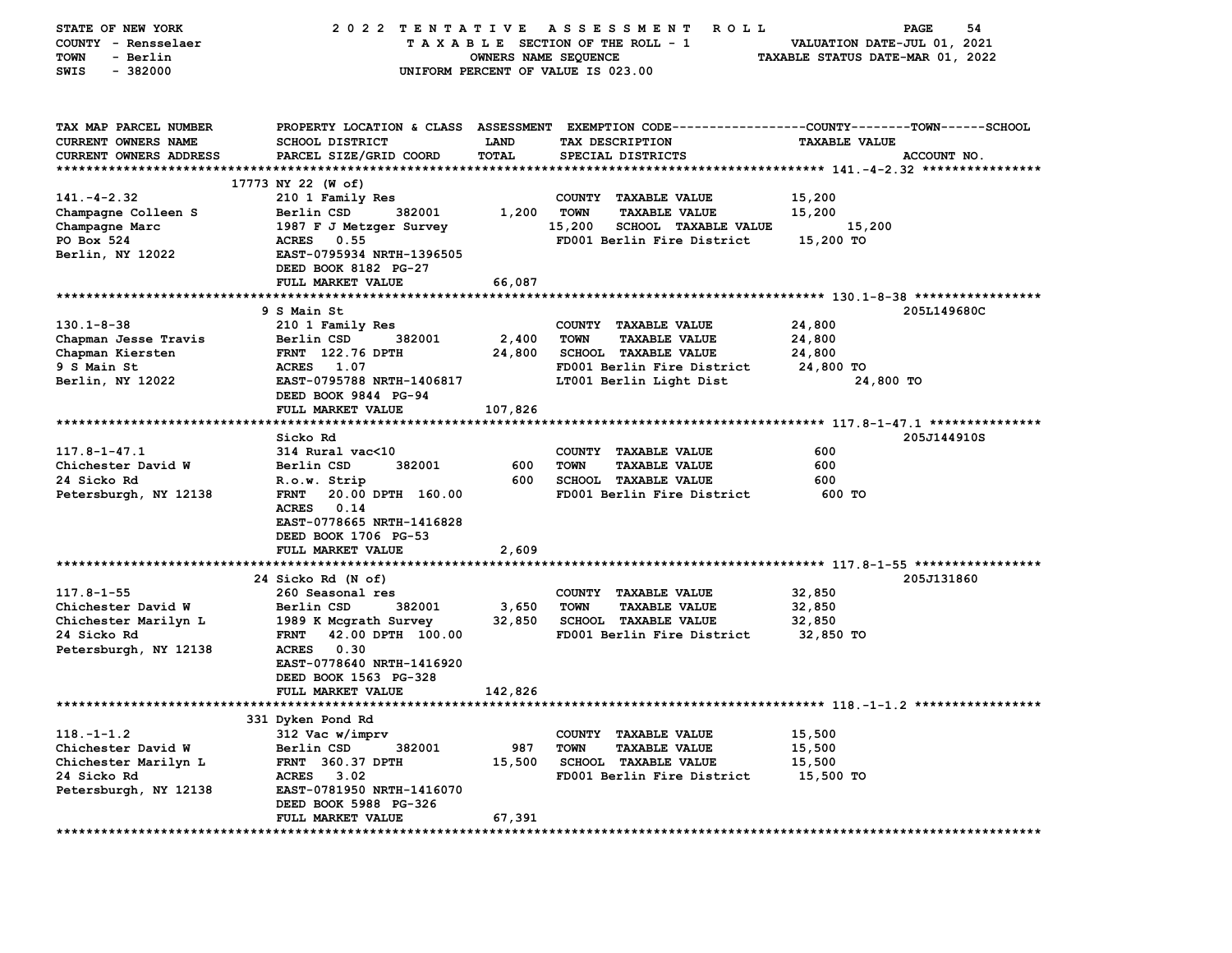| STATE OF NEW YORK      | 2022 TENTATIVE                   |                      | A S S E S S M E N T<br><b>ROLL</b>                                                             |                                  | 55<br><b>PAGE</b> |
|------------------------|----------------------------------|----------------------|------------------------------------------------------------------------------------------------|----------------------------------|-------------------|
| COUNTY - Rensselaer    |                                  |                      | TAXABLE SECTION OF THE ROLL - 1                                                                | VALUATION DATE-JUL 01, 2021      |                   |
| - Berlin<br>TOWN       |                                  | OWNERS NAME SEQUENCE |                                                                                                | TAXABLE STATUS DATE-MAR 01, 2022 |                   |
| SWIS<br>$-382000$      |                                  |                      | UNIFORM PERCENT OF VALUE IS 023.00                                                             |                                  |                   |
|                        |                                  |                      |                                                                                                |                                  |                   |
|                        |                                  |                      |                                                                                                |                                  |                   |
| TAX MAP PARCEL NUMBER  |                                  |                      | PROPERTY LOCATION & CLASS ASSESSMENT EXEMPTION CODE---------------COUNTY-------TOWN-----SCHOOL |                                  |                   |
| CURRENT OWNERS NAME    | SCHOOL DISTRICT                  | <b>LAND</b>          | TAX DESCRIPTION                                                                                | <b>TAXABLE VALUE</b>             |                   |
| CURRENT OWNERS ADDRESS | PARCEL SIZE/GRID COORD           | <b>TOTAL</b>         | SPECIAL DISTRICTS                                                                              |                                  | ACCOUNT NO.       |
|                        |                                  |                      |                                                                                                |                                  |                   |
|                        | 325 Dyken Pond Rd                |                      |                                                                                                |                                  | 205J122870        |
| $118. - 1 - 25$        | 314 Rural vac<10                 |                      | COUNTY TAXABLE VALUE                                                                           | 4,100                            |                   |
| Chichester David W     | 382001<br>Berlin CSD             | 4,100                | <b>TOWN</b><br><b>TAXABLE VALUE</b>                                                            | 4,100                            |                   |
| Chichester Marilyn L   | 7.8 A                            | 4,100                | <b>SCHOOL TAXABLE VALUE</b>                                                                    | 4,100                            |                   |
| 24 Sicko Rd            | <b>FRNT</b> 200.00 DPTH          |                      | FD001 Berlin Fire District                                                                     | 4,100 TO                         |                   |
| Petersburgh, NY 12138  | <b>ACRES</b><br>7.80             |                      |                                                                                                |                                  |                   |
|                        | EAST-0781630 NRTH-1415446        |                      |                                                                                                |                                  |                   |
|                        | DEED BOOK 6121 PG-18             |                      |                                                                                                |                                  |                   |
|                        | FULL MARKET VALUE                | 17,826               |                                                                                                |                                  |                   |
|                        |                                  |                      |                                                                                                |                                  |                   |
|                        | 26 Sicko Rd (N of)               |                      |                                                                                                |                                  | 205J108640        |
| $117.8 - 1 - 56$       | 260 Seasonal res                 |                      | COUNTY TAXABLE VALUE                                                                           | 16,050                           |                   |
| Chichester Marilyn L   | Berlin CSD<br>382001             |                      | <b>TOWN</b>                                                                                    |                                  |                   |
|                        | .25 A                            | 2,400                | <b>TAXABLE VALUE</b><br>SCHOOL TAXABLE VALUE                                                   | 16,050                           |                   |
| 24 Sicko Rd            | Seas                             | 16,050               |                                                                                                | 16,050                           |                   |
| Petersburgh, NY 12138  | FRNT 60.00 DPTH 132.00           |                      | FD001 Berlin Fire District                                                                     | 16,050 TO                        |                   |
|                        | ACRES 0.18                       |                      |                                                                                                |                                  |                   |
|                        | EAST-0778728 NRTH-1416969        |                      |                                                                                                |                                  |                   |
|                        | DEED BOOK 3522 PG-177            |                      |                                                                                                |                                  |                   |
|                        | FULL MARKET VALUE                | 69,783               |                                                                                                |                                  |                   |
|                        |                                  |                      |                                                                                                |                                  |                   |
|                        | 33 Birch Trl                     |                      |                                                                                                |                                  | 205J110760C       |
| $150.12 - 1 - 4$       | 260 Seasonal res                 |                      | COUNTY TAXABLE VALUE                                                                           | 38,315                           |                   |
| Chiesa Nancy E         | Averill Park Ce 384001           | 6,915                | <b>TOWN</b><br><b>TAXABLE VALUE</b>                                                            | 38,315                           |                   |
| Yonai James A          | FRNT 318.00 DPTH 100.00          |                      | 38,315 SCHOOL TAXABLE VALUE                                                                    | 38,315                           |                   |
| 112 Guilford Rd        | ACRES 0.54                       |                      | FD001 Berlin Fire District                                                                     | 38,315 TO                        |                   |
| Syracuse, NY 13224     | EAST-0778665 NRTH-1390837        |                      | WD001 Berlin Water Dist                                                                        | 38,315 TO M                      |                   |
|                        | DEED BOOK 5578 PG-304            |                      | WD023 Berlin Water Dist #1                                                                     | 38,315 TO M                      |                   |
|                        | FULL MARKET VALUE                | 166,587              |                                                                                                |                                  |                   |
|                        |                                  |                      |                                                                                                |                                  |                   |
|                        | 35 Brookside Park Rd             |                      |                                                                                                |                                  | 205J158680        |
| $130.1 - 5 - 15$       | 210 1 Family Res                 |                      | COUNTY TAXABLE VALUE                                                                           | 20,000                           |                   |
| Chittenden Sheila C    | 382001<br>Berlin CSD             | 1,000                | <b>TOWN</b><br><b>TAXABLE VALUE</b>                                                            | 20,000                           |                   |
| PO Box 257             | 2021-211                         | 20,000               | <b>SCHOOL TAXABLE VALUE</b>                                                                    | 20,000                           |                   |
| Berlin, NY 12022       | FRNT 199.50 DPTH 144.50          |                      | FD001 Berlin Fire District                                                                     | 20,000 TO                        |                   |
|                        | ACRES 0.48                       |                      | LT001 Berlin Light Dist                                                                        | 20,000 TO                        |                   |
|                        | EAST-0797096 NRTH-1408669        |                      |                                                                                                |                                  |                   |
|                        | DEED BOOK 279 PG-1058            |                      |                                                                                                |                                  |                   |
|                        | <b>FULL MARKET VALUE</b>         | 86,957               |                                                                                                |                                  |                   |
|                        |                                  |                      |                                                                                                |                                  |                   |
|                        | 60 Park Ave                      |                      |                                                                                                |                                  | 205J186990        |
| $130.1 - 6 - 8$        | 210 1 Family Res                 |                      | <b>BAS STAR 41854</b>                                                                          | 0<br>0                           | 8,340             |
| Chrisikos Peter        | Berlin CSD<br>382001             | 1,000                | COUNTY TAXABLE VALUE                                                                           | 27,000                           |                   |
| 60 Park Ave            | <b>FRNT</b><br>70.25 DPTH 195.50 | 27,000               | <b>TOWN</b><br><b>TAXABLE VALUE</b>                                                            | 27,000                           |                   |
| Berlin, NY 12022       | <b>ACRES</b><br>0.30             |                      | <b>SCHOOL TAXABLE VALUE</b>                                                                    | 18,660                           |                   |
|                        | EAST-0796835 NRTH-1407839        |                      | FD001 Berlin Fire District                                                                     | 27,000 TO                        |                   |
|                        | DEED BOOK 4844 PG-35             |                      | LT001 Berlin Light Dist                                                                        | 27,000 TO                        |                   |
|                        | FULL MARKET VALUE                | 117,391              |                                                                                                |                                  |                   |
| ***************        |                                  |                      |                                                                                                |                                  |                   |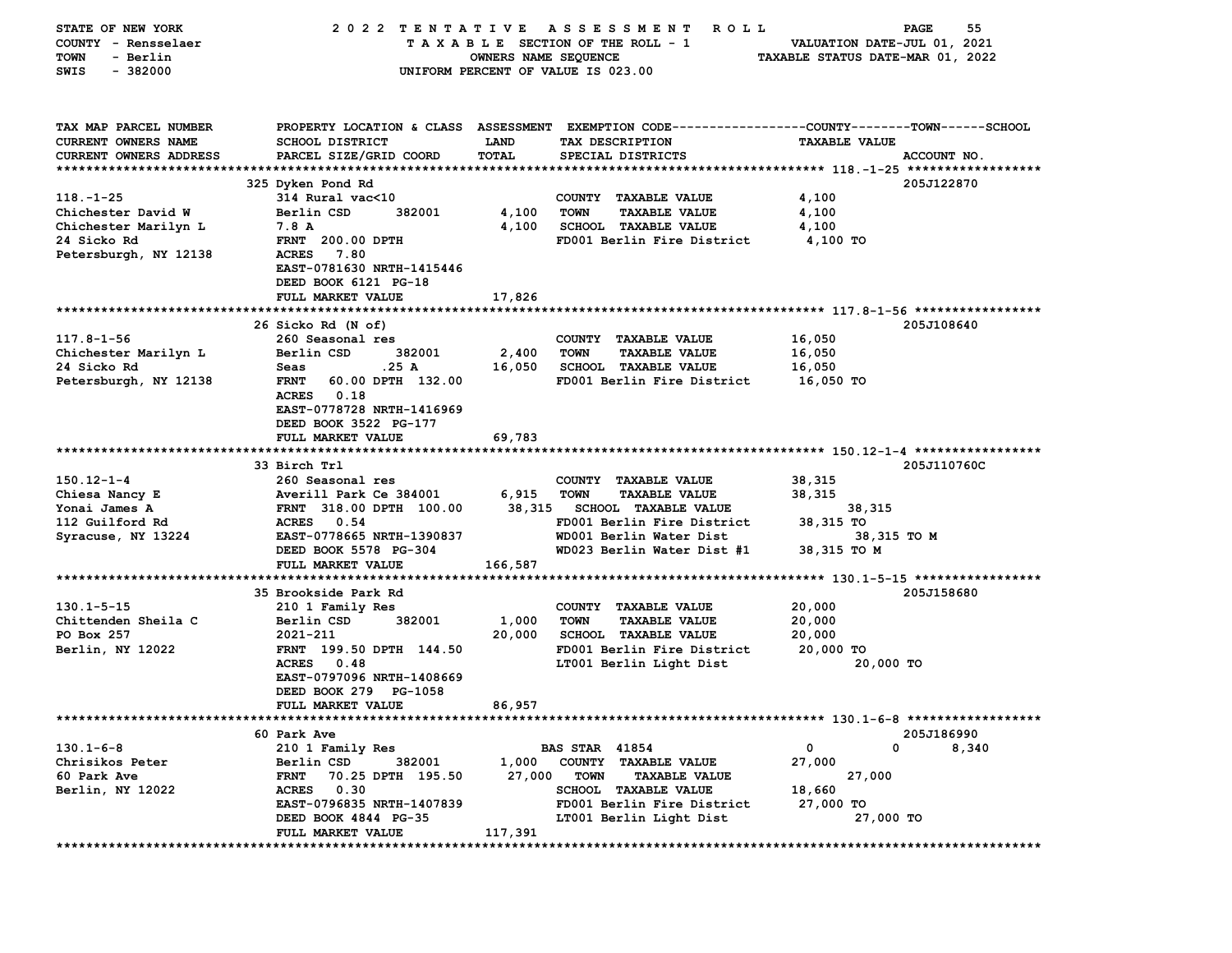| STATE OF NEW YORK<br>COUNTY - Rensselaer<br>- Berlin<br>TOWN<br>$-382000$<br>SWIS    | 2022 TENTATIVE                                           | OWNERS NAME SEQUENCE | ASSESSMENT<br>ROLL<br>TAXABLE SECTION OF THE ROLL - 1<br>UNIFORM PERCENT OF VALUE IS 023.00                                             | TAXABLE STATUS DATE-MAR 01, 2022 | 56<br>PAGE<br>VALUATION DATE-JUL 01, 2021 |
|--------------------------------------------------------------------------------------|----------------------------------------------------------|----------------------|-----------------------------------------------------------------------------------------------------------------------------------------|----------------------------------|-------------------------------------------|
| TAX MAP PARCEL NUMBER<br><b>CURRENT OWNERS NAME</b><br><b>CURRENT OWNERS ADDRESS</b> | <b>SCHOOL DISTRICT</b><br>PARCEL SIZE/GRID COORD         | LAND<br>TOTAL        | PROPERTY LOCATION & CLASS ASSESSMENT EXEMPTION CODE---------------COUNTY-------TOWN------SCHOOL<br>TAX DESCRIPTION<br>SPECIAL DISTRICTS | <b>TAXABLE VALUE</b>             | ACCOUNT NO.                               |
|                                                                                      |                                                          |                      |                                                                                                                                         |                                  |                                           |
|                                                                                      | 7 Southeast Hollow Rd                                    |                      |                                                                                                                                         |                                  | 205L158410                                |
| $130.1 - 6 - 30$                                                                     | 220 2 Family Res                                         |                      | COUNTY TAXABLE VALUE                                                                                                                    | 33,100                           |                                           |
| Christensen Justin                                                                   | Berlin CSD<br>382001<br><b>FRNT 290.00 DPTH</b>          | 1,500                | <b>TOWN</b><br><b>TAXABLE VALUE</b><br><b>SCHOOL TAXABLE VALUE</b>                                                                      | 33,100                           |                                           |
| Dodge Brian<br>PO Box 434                                                            | <b>ACRES</b><br>3.41                                     | 33,100               | FD001 Berlin Fire District                                                                                                              | 33,100<br>33,100 TO              |                                           |
| Berlin, NY 12022                                                                     | EAST-0796633 NRTH-1405963                                |                      | LT001 Berlin Light Dist                                                                                                                 |                                  | 33,100 TO                                 |
|                                                                                      | DEED BOOK 5439 PG-297                                    |                      |                                                                                                                                         |                                  |                                           |
|                                                                                      | FULL MARKET VALUE                                        | 143,913              |                                                                                                                                         |                                  |                                           |
|                                                                                      |                                                          |                      |                                                                                                                                         |                                  |                                           |
|                                                                                      | 12 Echo Park                                             |                      |                                                                                                                                         |                                  | 205J122950                                |
| $130.1 - 6 - 13$                                                                     | 210 1 Family Res                                         |                      | <b>BAS STAR 41854</b>                                                                                                                   | 0                                | 0<br>8,340                                |
| Church Michael P                                                                     | Berlin CSD<br>382001                                     | 1,000                | COUNTY TAXABLE VALUE                                                                                                                    | 46,000                           |                                           |
| Church Mercedes S                                                                    | <b>FRNT</b><br>84.00 DPTH 341.70                         | 46,000               | <b>TOWN</b><br><b>TAXABLE VALUE</b>                                                                                                     | 46,000                           |                                           |
| 12 Echo Park                                                                         | ACRES 0.60 BANK<br>CORE                                  |                      | SCHOOL TAXABLE VALUE                                                                                                                    | 37,660                           |                                           |
| Berlin, NY 12022                                                                     | EAST-0797165 NRTH-1407962                                |                      | FD001 Berlin Fire District                                                                                                              | 46,000 TO                        |                                           |
|                                                                                      | DEED BOOK 8333 PG-48                                     |                      | LT001 Berlin Light Dist                                                                                                                 |                                  | 46,000 TO                                 |
|                                                                                      | FULL MARKET VALUE                                        | 200,000              |                                                                                                                                         |                                  |                                           |
|                                                                                      | 467 Dyken Pond Rd (W of)                                 |                      |                                                                                                                                         |                                  | 205J111790                                |
| $106.20 - 1 - 15$                                                                    | 260 Seasonal res                                         |                      | COUNTY TAXABLE VALUE                                                                                                                    | 6,640                            |                                           |
| Church Theodore J                                                                    | Berlin CSD<br>382001                                     | 2,740                | <b>TOWN</b><br><b>TAXABLE VALUE</b>                                                                                                     | 6,640                            |                                           |
| 89 Stryker Rd                                                                        | .375A<br>Seas                                            | 6,640                | <b>SCHOOL TAXABLE VALUE</b>                                                                                                             | 6,640                            |                                           |
| Florida, MA 01247                                                                    | <b>FRNT</b><br>75.00 DPTH 137.00                         |                      | FD001 Berlin Fire District                                                                                                              | 6,640 TO                         |                                           |
|                                                                                      | <b>ACRES</b><br>0.23                                     |                      |                                                                                                                                         |                                  |                                           |
|                                                                                      | EAST-0780493 NRTH-1417748                                |                      |                                                                                                                                         |                                  |                                           |
|                                                                                      | DEED BOOK 801 PG-266                                     |                      |                                                                                                                                         |                                  |                                           |
|                                                                                      | FULL MARKET VALUE                                        | 28,870               |                                                                                                                                         |                                  |                                           |
|                                                                                      |                                                          |                      |                                                                                                                                         |                                  |                                           |
|                                                                                      | 49 Park Ave                                              |                      |                                                                                                                                         |                                  | 205J111820                                |
| $130.1 - 5 - 36$                                                                     | 210 1 Family Res                                         |                      | AGED CTS 41800                                                                                                                          | 12,100<br>12,100                 | 12,100                                    |
| Cinney Katherine<br>49 Park Ave                                                      | Berlin CSD<br>382001<br><b>FRNT</b><br>81.00 DPTH 186.00 | 24,200               | 1,000 ENH STAR 41834<br>COUNTY TAXABLE VALUE                                                                                            | 0<br>12,100                      | 12,100<br>0                               |
| Berlin, NY 12022-1809                                                                | 0.34<br><b>ACRES</b>                                     |                      | <b>TOWN</b><br><b>TAXABLE VALUE</b>                                                                                                     | 12,100                           |                                           |
|                                                                                      | EAST-0796444 NRTH-1407954                                |                      | <b>SCHOOL TAXABLE VALUE</b>                                                                                                             | 0                                |                                           |
|                                                                                      | DEED BOOK 1462 PG-306                                    |                      | FD001 Berlin Fire District                                                                                                              | 24,200 TO                        |                                           |
|                                                                                      | FULL MARKET VALUE                                        |                      | 105,217 LT001 Berlin Light Dist                                                                                                         |                                  | 24,200 TO                                 |
|                                                                                      |                                                          |                      |                                                                                                                                         |                                  |                                           |
|                                                                                      | 9 Johnson Ln                                             |                      |                                                                                                                                         |                                  | 205J141850                                |
| $130.1 - 5 - 34.1$                                                                   | 210 1 Family Res                                         |                      | BAS STAR 41854                                                                                                                          |                                  | 8,340<br>0                                |
| Cinney Shawn P                                                                       | Berlin CSD<br>382001                                     | 1,000                | COUNTY TAXABLE VALUE                                                                                                                    | 13,400                           |                                           |
| Cinney Christine M                                                                   | Park Ave                                                 | 13,400               | <b>TOWN</b><br><b>TAXABLE VALUE</b>                                                                                                     | 13,400                           |                                           |
| 9 Johnson Ln                                                                         | <b>FRNT</b><br>14.40 DPTH 292.45                         |                      | <b>SCHOOL TAXABLE VALUE</b>                                                                                                             | 5,060                            |                                           |
| Berlin, NY 12022                                                                     | <b>ACRES</b><br>0.33 BANK LERETA                         |                      | FD001 Berlin Fire District                                                                                                              | 13,400 TO                        |                                           |
|                                                                                      | EAST-0796412 NRTH-1408224                                |                      | LT001 Berlin Light Dist                                                                                                                 |                                  | 13,400 TO                                 |
|                                                                                      | DEED BOOK 6176 PG-305                                    |                      |                                                                                                                                         |                                  |                                           |
|                                                                                      | FULL MARKET VALUE                                        | 58,261               |                                                                                                                                         |                                  |                                           |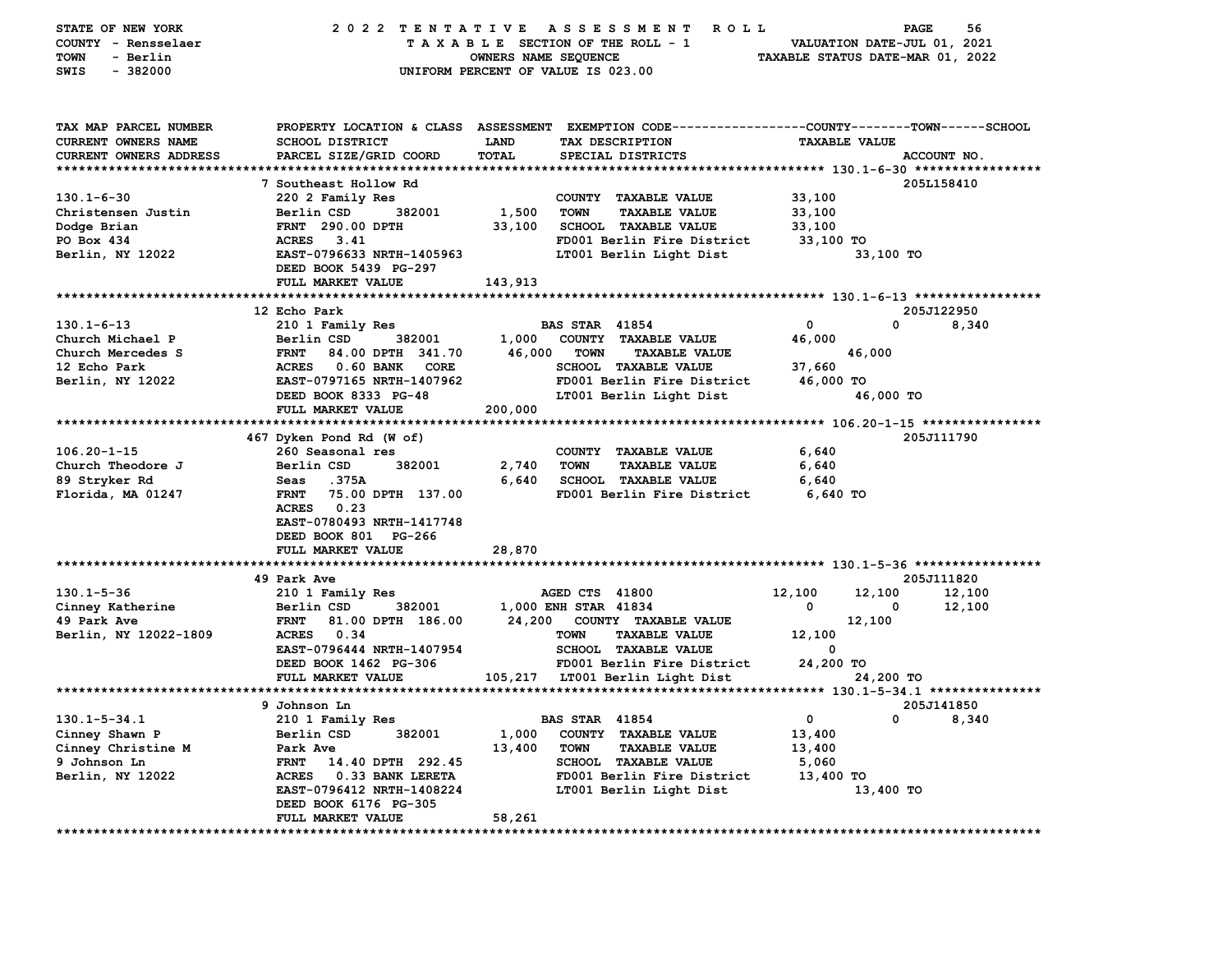| STATE OF NEW YORK<br>COUNTY - Rensselaer<br>- Berlin<br>TOWN<br>$-382000$<br>SWIS |                                              | 2022 TENTATIVE ASSESSMENT ROLL<br>TAXABLE SECTION OF THE ROLL - 1<br>OWNERS NAME SEQUENCE<br>UNIFORM PERCENT OF VALUE IS 023.00 | PAGE<br>57<br>VALUATION DATE-JUL 01, 2021<br>TAXABLE STATUS DATE-MAR 01, 2022 |
|-----------------------------------------------------------------------------------|----------------------------------------------|---------------------------------------------------------------------------------------------------------------------------------|-------------------------------------------------------------------------------|
| TAX MAP PARCEL NUMBER                                                             |                                              | PROPERTY LOCATION & CLASS ASSESSMENT EXEMPTION CODE---------------COUNTY-------TOWN------SCHOOL                                 |                                                                               |
| CURRENT OWNERS NAME                                                               | <b>SCHOOL DISTRICT</b>                       | LAND<br>TAX DESCRIPTION                                                                                                         | <b>TAXABLE VALUE</b>                                                          |
| CURRENT OWNERS ADDRESS                                                            | PARCEL SIZE/GRID COORD                       | TOTAL<br>SPECIAL DISTRICTS                                                                                                      | ACCOUNT NO.                                                                   |
|                                                                                   | 12 Maple Ave                                 |                                                                                                                                 | 205J146080                                                                    |
| $130.1 - 1 - 8$                                                                   | 210 1 Family Res                             | <b>BAS STAR 41854</b>                                                                                                           | $\mathbf{0}$<br>$\mathbf{0}$<br>8,340                                         |
| Cinney Tara                                                                       | Berlin CSD<br>382001                         | 1,000<br>COUNTY TAXABLE VALUE                                                                                                   | 39,000                                                                        |
| Fisher Torgny                                                                     | FRNT 170.00 DPTH 170.00                      | 39,000<br>TOWN<br><b>TAXABLE VALUE</b>                                                                                          | 39,000                                                                        |
| 12 Maple Ave                                                                      | ACRES 0.61                                   | SCHOOL TAXABLE VALUE                                                                                                            | 30,660                                                                        |
| Berlin, NY 12022                                                                  | EAST-0794562 NRTH-1408632                    | FD001 Berlin Fire District                                                                                                      | 39,000 TO                                                                     |
|                                                                                   | DEED BOOK 3493 PG-62                         | LT001 Berlin Light Dist                                                                                                         | 39,000 TO                                                                     |
|                                                                                   | FULL MARKET VALUE                            | 169,565                                                                                                                         |                                                                               |
|                                                                                   |                                              |                                                                                                                                 |                                                                               |
|                                                                                   | 1999 Plank Rd                                |                                                                                                                                 | 205J125110                                                                    |
| $129. - 1 - 7$                                                                    | 210 1 Family Res<br>382001                   | COUNTY TAXABLE VALUE                                                                                                            | 18,600                                                                        |
| Cioffi Charles<br>Cioffi Geneva                                                   | Berlin CSD<br>Lot 5                          | 1,200<br><b>TAXABLE VALUE</b><br><b>TOWN</b><br>18,600<br><b>SCHOOL TAXABLE VALUE</b>                                           | 18,600<br>18,600                                                              |
| c/o Becky Baldwin                                                                 | <b>FRNT</b><br>80.05 DPTH 194.33             | FD001 Berlin Fire District                                                                                                      | 18,600 TO                                                                     |
| 1999 Plank Rd                                                                     | <b>ACRES</b> 0.35                            |                                                                                                                                 |                                                                               |
| Petersburgh, NY 12138                                                             | EAST-0782774 NRTH-1408897                    |                                                                                                                                 |                                                                               |
|                                                                                   | DEED BOOK 1246 PG-814                        |                                                                                                                                 |                                                                               |
|                                                                                   | FULL MARKET VALUE                            | 80,870                                                                                                                          |                                                                               |
|                                                                                   |                                              |                                                                                                                                 |                                                                               |
|                                                                                   | 31 Sandbank Rd                               | 75 PCT OF VALUE USED FOR EXEMPTION PURPOSES                                                                                     | 205J138430                                                                    |
| $152 - 1 - 2$                                                                     | 240 Rural res                                | <b>VET COM C 41132</b>                                                                                                          | 5,906<br>0<br>0                                                               |
| Clapp Leonard F Jr                                                                | 382001<br>Berlin CSD                         | 9,100 VET COM T 41133                                                                                                           | 0<br>2,300<br>0                                                               |
| Clapp Sharon                                                                      | 51 Acres                                     | 31,500 VET DIS C 41142                                                                                                          | 5,906<br>0<br>0                                                               |
| 31 Sand Bank Rd                                                                   | 75% For Vets Ex                              | <b>VET DIS T 41143</b>                                                                                                          | 4,600<br>0<br>0                                                               |
| Berlin, NY 12022                                                                  | <b>FRNT 1820.00 DPTH</b><br><b>ACRES</b>     | <b>ENH STAR 41834</b>                                                                                                           | $\mathbf 0$<br>20,820<br>0                                                    |
|                                                                                   | 56.16 BANK CORE<br>EAST-0796049 NRTH-1392003 | COUNTY TAXABLE VALUE<br>TOWN<br><b>TAXABLE VALUE</b>                                                                            | 19,688<br>24,600                                                              |
|                                                                                   | DEED BOOK 368 PG-828                         | SCHOOL TAXABLE VALUE                                                                                                            | 10,680                                                                        |
|                                                                                   | FULL MARKET VALUE                            | FD001 Berlin Fire District<br>136,957                                                                                           | 31,500 TO                                                                     |
|                                                                                   |                                              |                                                                                                                                 |                                                                               |
|                                                                                   | Taborton Rd                                  |                                                                                                                                 | 205J112240                                                                    |
| $150.12 - 1 - 7$                                                                  | 311 Res vac land                             | COUNTY TAXABLE VALUE                                                                                                            | 2,000                                                                         |
| Clark Rhea P                                                                      | Averill Park Ce 384001                       | 2,000<br>TOWN<br><b>TAXABLE VALUE</b>                                                                                           | 2,000                                                                         |
| 29 Newell Ct                                                                      | FRNT 100.00 DPTH 100.00                      | 2,000 SCHOOL TAXABLE VALUE                                                                                                      | 2,000                                                                         |
| Menands, NY 12204                                                                 | 0.23<br><b>ACRES</b>                         | FD001 Berlin Fire District                                                                                                      | 2,000 TO                                                                      |
|                                                                                   | EAST-0779120 NRTH-1390355                    | WD001 Berlin Water Dist                                                                                                         | 2,000 TO M                                                                    |
|                                                                                   | DEED BOOK 6976 PG-344                        | WD023 Berlin Water Dist #1                                                                                                      | 2,000 TO M                                                                    |
|                                                                                   | FULL MARKET VALUE                            | 8,696                                                                                                                           |                                                                               |
|                                                                                   | 41 George Allen Hollow Rd                    |                                                                                                                                 | 205J143290                                                                    |
| $152 - 2 - 10$                                                                    | 280 Res Multiple                             | <b>ENH STAR 41834</b>                                                                                                           | 0<br>0<br>20,820                                                              |
| Cleary Deanna N                                                                   | 382001<br>Berlin CSD                         | 3,500 AGED CTS 41800                                                                                                            | 29,000<br>29,000<br>29,000                                                    |
| Cleary William P                                                                  | <b>FRNT 335.00 DPTH</b>                      | 58,000<br>COUNTY<br><b>TAXABLE VALUE</b>                                                                                        | 29,000                                                                        |
| 41 George Allen Hollow Rd                                                         | ACRES 3.50 BANK<br>CORE                      | <b>TOWN</b><br><b>TAXABLE VALUE</b>                                                                                             | 29,000                                                                        |
| Cherry Plain, NY 12040                                                            | EAST-0800910 NRTH-1386361                    | <b>SCHOOL</b><br><b>TAXABLE VALUE</b>                                                                                           | 8,180                                                                         |
|                                                                                   | DEED BOOK 7940 PG-111                        | FD001 Berlin Fire District                                                                                                      | 58,000 TO                                                                     |
|                                                                                   | FULL MARKET VALUE                            | 252,174                                                                                                                         |                                                                               |
|                                                                                   |                                              |                                                                                                                                 |                                                                               |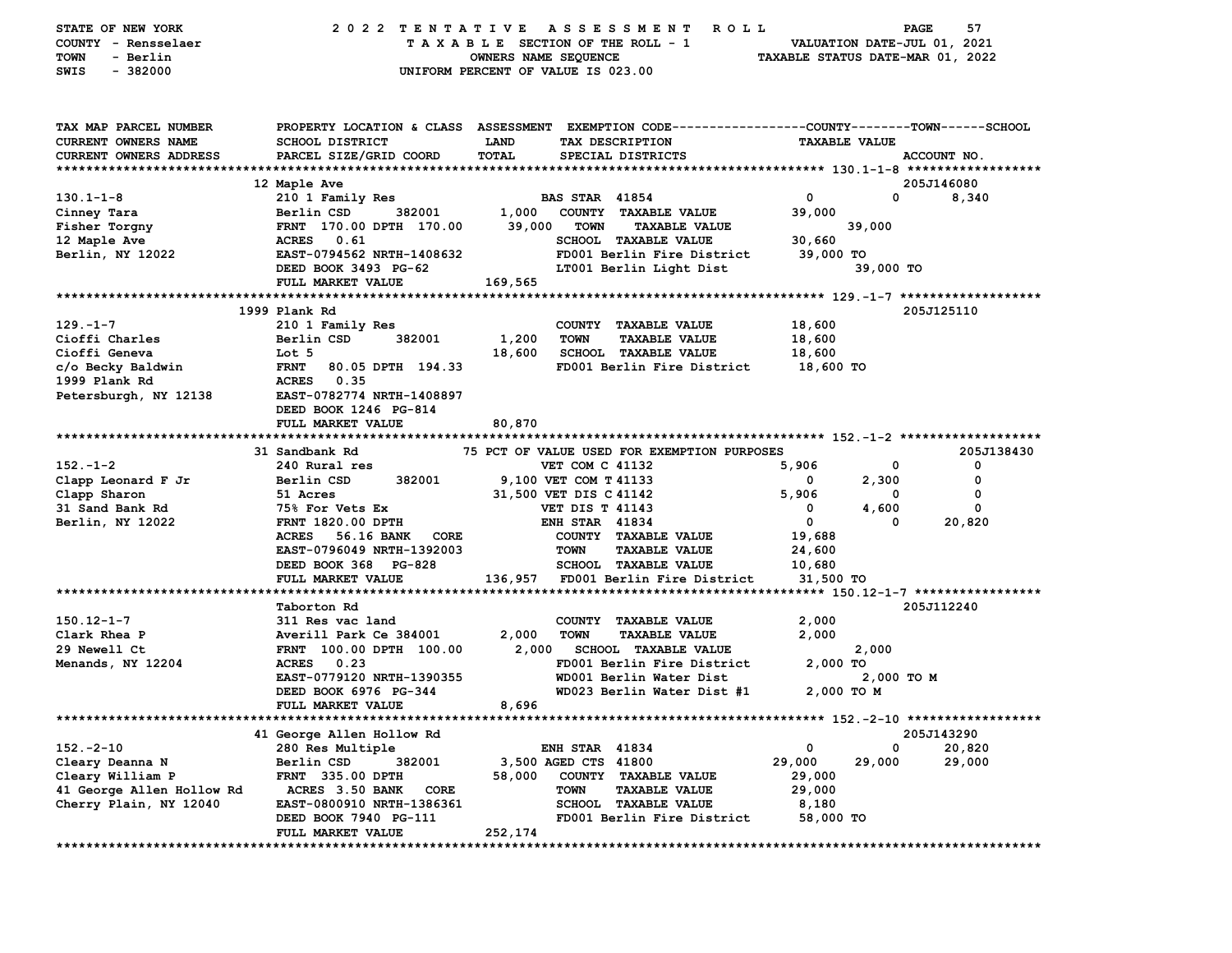| STATE OF NEW YORK<br>COUNTY - Rensselaer<br>- Berlin<br>TOWN<br>$-382000$<br>SWIS    | 2022 TENTATIVE                                                            | OWNERS NAME SEQUENCE | ASSESSMENT<br><b>ROLL</b><br>TAXABLE SECTION OF THE ROLL - 1<br>UNIFORM PERCENT OF VALUE IS 023.00 | 58<br>PAGE<br>VALUATION DATE-JUL 01, 2021<br>TAXABLE STATUS DATE-MAR 01, 2022                                                         |
|--------------------------------------------------------------------------------------|---------------------------------------------------------------------------|----------------------|----------------------------------------------------------------------------------------------------|---------------------------------------------------------------------------------------------------------------------------------------|
| TAX MAP PARCEL NUMBER<br><b>CURRENT OWNERS NAME</b><br><b>CURRENT OWNERS ADDRESS</b> | <b>SCHOOL DISTRICT</b><br>PARCEL SIZE/GRID COORD                          | LAND<br>TOTAL        | TAX DESCRIPTION<br>SPECIAL DISTRICTS                                                               | PROPERTY LOCATION & CLASS ASSESSMENT EXEMPTION CODE---------------COUNTY-------TOWN-----SCHOOL<br><b>TAXABLE VALUE</b><br>ACCOUNT NO. |
|                                                                                      | Dyken Pond Rd                                                             |                      |                                                                                                    | 205J111700                                                                                                                            |
| $118. - 1 - 2.21$                                                                    | 314 Rural vac<10                                                          |                      | COUNTY TAXABLE VALUE                                                                               | 3,100                                                                                                                                 |
| Clements Barbara                                                                     | Berlin CSD<br>382001                                                      | 3,100                | <b>TOWN</b><br><b>TAXABLE VALUE</b>                                                                | 3,100                                                                                                                                 |
| Balko Sharon                                                                         | <b>FRNT 620.00 DPTH</b>                                                   | 3,100                | <b>SCHOOL TAXABLE VALUE</b>                                                                        | 3,100                                                                                                                                 |
| 5413 Matry Rd                                                                        | 2.09<br><b>ACRES</b>                                                      |                      | FD001 Berlin Fire District                                                                         | 3,100 TO                                                                                                                              |
| Orlando, FL 32822                                                                    | EAST-0782072 NRTH-1416598<br>DEED BOOK 3379 PG-128                        |                      |                                                                                                    |                                                                                                                                       |
|                                                                                      | FULL MARKET VALUE                                                         | 13,478               |                                                                                                    |                                                                                                                                       |
|                                                                                      | 26 East Shore Dr                                                          |                      |                                                                                                    | 205J185050                                                                                                                            |
| $117.8 - 1 - 6$                                                                      | 260 Seasonal res                                                          |                      | COUNTY TAXABLE VALUE                                                                               | 9,600                                                                                                                                 |
| Cline John                                                                           | Berlin CSD<br>382001                                                      | 1,500                | <b>TOWN</b><br><b>TAXABLE VALUE</b>                                                                | 9,600                                                                                                                                 |
| Cline Maryjo                                                                         | $2016 - 69$                                                               | 9,600                | <b>SCHOOL TAXABLE VALUE</b>                                                                        | 9,600                                                                                                                                 |
| 20 Boulder Ave                                                                       | FRNT 125.00 DPTH 157.00                                                   |                      | FD001 Berlin Fire District                                                                         | 9,600 TO                                                                                                                              |
| Kingston, NY 12401                                                                   | 0.40<br><b>ACRES</b><br>EAST-0780303 NRTH-1417426<br>DEED BOOK 7931 PG-42 |                      |                                                                                                    |                                                                                                                                       |
|                                                                                      | FULL MARKET VALUE                                                         | 41,739               |                                                                                                    |                                                                                                                                       |
|                                                                                      | 38 East Shore Dr                                                          |                      |                                                                                                    | 205J145990                                                                                                                            |
| $106.20 - 1 - 19$                                                                    | 260 Seasonal res                                                          |                      | COUNTY TAXABLE VALUE                                                                               | 13,000                                                                                                                                |
| Cline John A                                                                         | Berlin CSD<br>382001                                                      | 1,700                | <b>TOWN</b><br><b>TAXABLE VALUE</b>                                                                | 13,000                                                                                                                                |
| Cline Maryjo                                                                         | <b>FRNT</b><br>75.00 DPTH 100.00                                          | 13,000               | <b>SCHOOL TAXABLE VALUE</b>                                                                        | 13,000                                                                                                                                |
| 20 Boulder Ave                                                                       | <b>ACRES</b><br>0.17                                                      |                      | FD001 Berlin Fire District                                                                         | 13,000 TO                                                                                                                             |
| Kingston, NY 12401                                                                   | EAST-0780333 NRTH-1417519                                                 |                      |                                                                                                    |                                                                                                                                       |
|                                                                                      | DEED BOOK 1369 PG-1156                                                    |                      |                                                                                                    |                                                                                                                                       |
|                                                                                      | FULL MARKET VALUE                                                         | 56,522               |                                                                                                    |                                                                                                                                       |
|                                                                                      |                                                                           |                      |                                                                                                    |                                                                                                                                       |
| $150.11 - 1 - 10$                                                                    | 51 Spruce Trl<br>210 1 Family Res                                         |                      | COUNTY TAXABLE VALUE                                                                               | 205J148420C<br>33,700                                                                                                                 |
| Clobridge Kurt David                                                                 | Averill Park Ce 384001                                                    | 4,000                | <b>TOWN</b><br><b>TAXABLE VALUE</b>                                                                | 33,700                                                                                                                                |
| Vucic Anne                                                                           | Seas                                                                      | 33,700               | <b>SCHOOL TAXABLE VALUE</b>                                                                        | 33,700                                                                                                                                |
| 51 Spruce Trl                                                                        | <b>FRNT</b><br>170.00 DPTH 100.00                                         |                      | FD001 Berlin Fire District                                                                         | 33,700 TO                                                                                                                             |
| Sand Lake, NY 12153                                                                  | <b>ACRES</b><br>0.76                                                      |                      | WD001 Berlin Water Dist                                                                            | 33,700 то м                                                                                                                           |
|                                                                                      | EAST-0777953 NRTH-1390071                                                 |                      | WD023 Berlin Water Dist #1                                                                         | 33,700 TO M                                                                                                                           |
|                                                                                      | DEED BOOK 1586 PG-255                                                     |                      |                                                                                                    |                                                                                                                                       |
|                                                                                      | FULL MARKET VALUE                                                         | 146,522              |                                                                                                    |                                                                                                                                       |
|                                                                                      |                                                                           |                      |                                                                                                    |                                                                                                                                       |
|                                                                                      | Taborton Rd                                                               |                      |                                                                                                    |                                                                                                                                       |
| $150. - 1 - 33.2$                                                                    | 311 Res vac land                                                          |                      | <b>TAXABLE VALUE</b><br><b>COUNTY</b>                                                              | 2,900                                                                                                                                 |
| Coco Stephen M<br>1 Meeting House Rd                                                 | Averill Park Ce 384001<br><b>FRNT</b> 350.76 DPTH                         | 2,900<br>2,900       | <b>TOWN</b><br><b>TAXABLE VALUE</b><br><b>SCHOOL TAXABLE VALUE</b>                                 | 2,900<br>2,900                                                                                                                        |
| Lincoln, RI 02865                                                                    | <b>ACRES</b><br>5.01                                                      |                      | FD001 Berlin Fire District                                                                         | 2,900 TO                                                                                                                              |
|                                                                                      | EAST-0776563 NRTH-1387840                                                 |                      |                                                                                                    |                                                                                                                                       |
|                                                                                      | DEED BOOK 178 PG-47                                                       |                      |                                                                                                    |                                                                                                                                       |
|                                                                                      | FULL MARKET VALUE                                                         | 12,609               |                                                                                                    |                                                                                                                                       |
|                                                                                      |                                                                           |                      |                                                                                                    |                                                                                                                                       |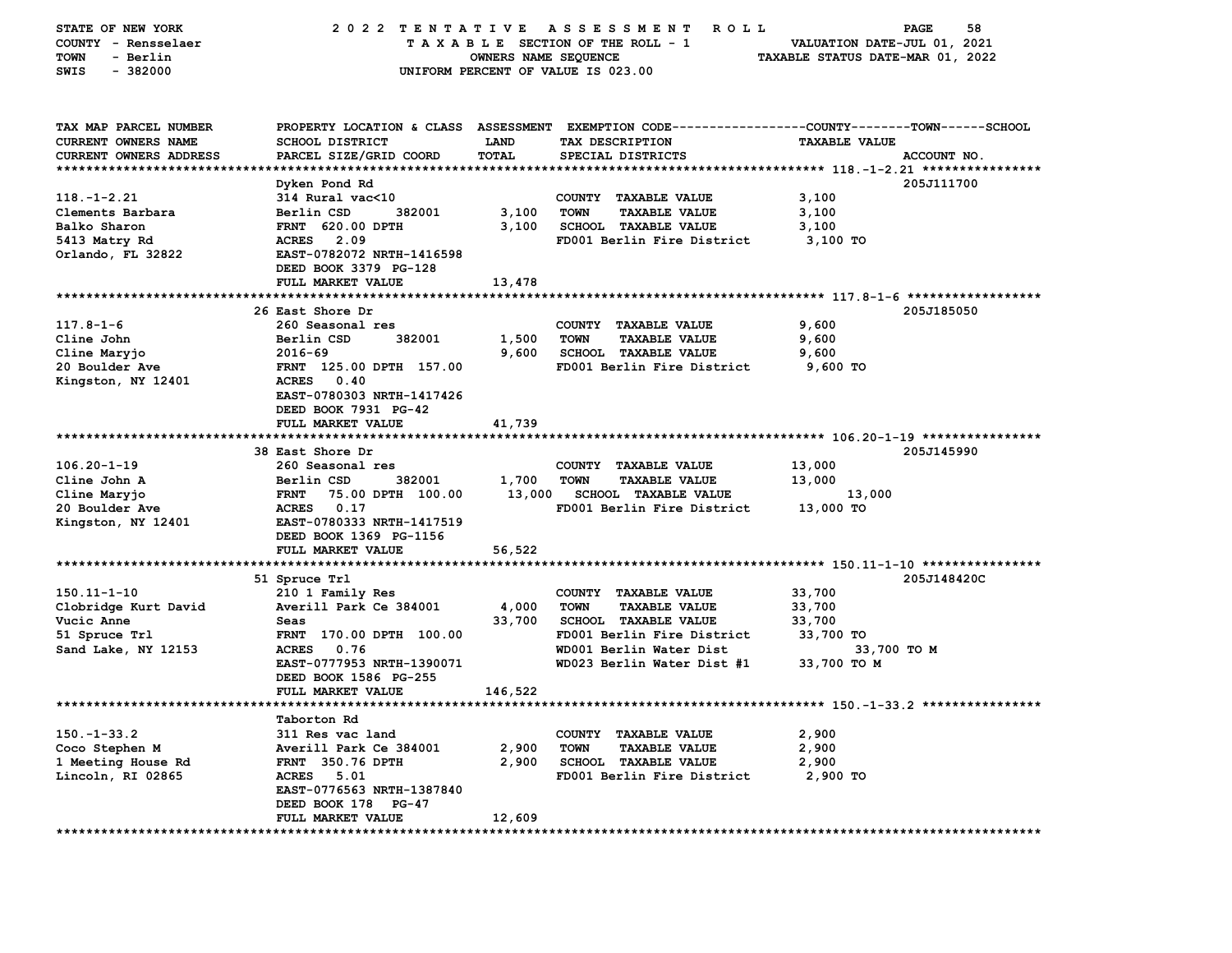| STATE OF NEW YORK             | 2022 TENTATIVE                                  |                      | A S S E S S M E N T<br><b>ROLL</b>                                                              |                                  | <b>PAGE</b><br>59    |
|-------------------------------|-------------------------------------------------|----------------------|-------------------------------------------------------------------------------------------------|----------------------------------|----------------------|
| COUNTY - Rensselaer           |                                                 |                      | TAXABLE SECTION OF THE ROLL - 1                                                                 | VALUATION DATE-JUL 01, 2021      |                      |
| - Berlin<br>TOWN              |                                                 | OWNERS NAME SEQUENCE |                                                                                                 | TAXABLE STATUS DATE-MAR 01, 2022 |                      |
| $-382000$<br>SWIS             |                                                 |                      | UNIFORM PERCENT OF VALUE IS 023.00                                                              |                                  |                      |
|                               |                                                 |                      |                                                                                                 |                                  |                      |
|                               |                                                 |                      |                                                                                                 |                                  |                      |
|                               |                                                 |                      |                                                                                                 |                                  |                      |
| TAX MAP PARCEL NUMBER         |                                                 |                      | PROPERTY LOCATION & CLASS ASSESSMENT EXEMPTION CODE---------------COUNTY-------TOWN------SCHOOL |                                  |                      |
| CURRENT OWNERS NAME           | <b>SCHOOL DISTRICT</b>                          | <b>LAND</b>          | TAX DESCRIPTION                                                                                 | <b>TAXABLE VALUE</b>             |                      |
| <b>CURRENT OWNERS ADDRESS</b> | PARCEL SIZE/GRID COORD                          | TOTAL                | SPECIAL DISTRICTS                                                                               |                                  | ACCOUNT NO.          |
|                               |                                                 |                      |                                                                                                 |                                  |                      |
|                               | 18279 NY 22                                     |                      |                                                                                                 |                                  | 205J126010C          |
| $130.1 - 2 - 4$               | 210 1 Family Res                                |                      | <b>BAS STAR 41854</b>                                                                           | 0                                | $\mathbf 0$<br>8,340 |
| Coffie Charles                | Berlin CSD<br>382001                            | 1,000                | COUNTY TAXABLE VALUE                                                                            | 24,600                           |                      |
| 18279 NY 22                   | Look at 2008                                    | 24,600               | TOWN<br><b>TAXABLE VALUE</b>                                                                    | 24,600                           |                      |
| Berlin, NY 12022              | FRNT 108.76 DPTH 115.37                         |                      | SCHOOL TAXABLE VALUE                                                                            | 16,260                           |                      |
|                               | <b>ACRES</b><br>0.25                            |                      | FD001 Berlin Fire District                                                                      | 24,600 TO                        |                      |
|                               | EAST-0795026 NRTH-1408736                       |                      | LT001 Berlin Light Dist                                                                         | 24,600 TO                        |                      |
|                               | DEED BOOK 402 PG-17                             |                      |                                                                                                 |                                  |                      |
|                               |                                                 |                      |                                                                                                 |                                  |                      |
|                               | FULL MARKET VALUE                               | 106,957              |                                                                                                 |                                  |                      |
|                               |                                                 |                      |                                                                                                 |                                  |                      |
|                               | 10 N Main St                                    |                      |                                                                                                 |                                  | 205J178210           |
| $130.1 - 2 - 13$              | 230 3 Family Res                                |                      | COUNTY TAXABLE VALUE                                                                            | 27,700                           |                      |
| Cokely John T                 | Berlin CSD<br>382001                            | 4,200                | <b>TOWN</b><br><b>TAXABLE VALUE</b>                                                             | 27,700                           |                      |
| 269 County Route 85           | FRNT 117.00 DPTH 110.00                         | 27,700               | <b>SCHOOL TAXABLE VALUE</b>                                                                     | 27,700                           |                      |
| Cropseyville, NY 12052        | <b>ACRES</b><br><b>0.30 BANK</b><br><b>CORE</b> |                      | FD001 Berlin Fire District                                                                      | 27,700 TO                        |                      |
|                               | EAST-0794958 NRTH-1408350                       |                      | LT001 Berlin Light Dist                                                                         | 27,700 TO                        |                      |
|                               | DEED BOOK 8882 PG-233                           |                      |                                                                                                 |                                  |                      |
|                               | FULL MARKET VALUE                               | 120,435              |                                                                                                 |                                  |                      |
|                               |                                                 |                      |                                                                                                 |                                  |                      |
|                               | 387 Dyken Pond Rd                               |                      |                                                                                                 |                                  | 205J162460           |
| $117. - 2 - 4.1$              | 210 1 Family Res                                |                      | <b>BAS STAR 41854</b>                                                                           | 0                                | 0<br>8,340           |
| Colin Adison                  | Berlin CSD<br>382001                            | 3,740                | COUNTY TAXABLE VALUE                                                                            | 32,740                           |                      |
| Colin Heidi J                 | <b>FRNT 671.35 DPTH</b>                         | 32,740               | <b>TOWN</b><br><b>TAXABLE VALUE</b>                                                             | 32,740                           |                      |
| 387 Dyken Pond Rd             | ACRES 5.43 BANK<br>CORE                         |                      | <b>SCHOOL TAXABLE VALUE</b>                                                                     | 24,400                           |                      |
| Petersburgh, NY 12138-9801    | <b>EAST-0781282 NRTH-1416710</b>                |                      | FD001 Berlin Fire District                                                                      | 32,740 TO                        |                      |
|                               | DEED BOOK 6176 PG-71                            |                      |                                                                                                 |                                  |                      |
|                               | FULL MARKET VALUE                               | 142,348              |                                                                                                 |                                  |                      |
|                               |                                                 |                      |                                                                                                 |                                  |                      |
|                               | 2756 Plank Rd                                   |                      |                                                                                                 |                                  | 205J165610           |
| $130.1 - 8 - 21$              | 210 1 Family Res                                |                      | <b>BAS STAR 41854</b>                                                                           | $\mathbf{o}$<br>0                | 8,340                |
| Comerford James B             | Berlin CSD<br>382001                            | 1,000                | COUNTY TAXABLE VALUE                                                                            | 35,400                           |                      |
| 2756 Plank Rd                 | FRNT 292.00 DPTH 180.00                         | 35,400               | <b>TOWN</b><br><b>TAXABLE VALUE</b>                                                             | 35,400                           |                      |
| Petersburgh, NY 12138-2034    | ACRES 0.54 BANK CORE                            |                      | <b>SCHOOL TAXABLE VALUE</b>                                                                     | 27,060                           |                      |
|                               | EAST-0794780 NRTH-1408120                       |                      | FD001 Berlin Fire District                                                                      | 35,400 TO                        |                      |
|                               | DEED BOOK 4634 PG-156                           |                      | LT001 Berlin Light Dist                                                                         | 35,400 TO                        |                      |
|                               | FULL MARKET VALUE                               | 153,913              |                                                                                                 |                                  |                      |
|                               |                                                 |                      |                                                                                                 |                                  |                      |
|                               | NY 22                                           |                      |                                                                                                 |                                  |                      |
| $152. -2 - 26.13$             | 311 Res vac land                                |                      | COUNTY TAXABLE VALUE                                                                            |                                  |                      |
|                               |                                                 |                      | <b>TAXABLE VALUE</b>                                                                            | 3,750<br>3,750                   |                      |
| Commander Howard              | 382001<br>Berlin CSD                            | 3,750                | <b>TOWN</b>                                                                                     |                                  |                      |
| PO Box 9                      | 2007-272 Lot 3                                  | 3,750                | <b>SCHOOL TAXABLE VALUE</b>                                                                     | 3,750                            |                      |
| West Lebanon, NY 12195-0009   | <b>FRNT 331.14 DPTH</b>                         |                      | FD001 Berlin Fire District                                                                      | 3,750 TO                         |                      |
|                               | ACRES 2.51                                      |                      |                                                                                                 |                                  |                      |
|                               | EAST-0798790 NRTH-1388264                       |                      |                                                                                                 |                                  |                      |
|                               | DEED BOOK 3438 PG-212                           |                      |                                                                                                 |                                  |                      |
|                               | FULL MARKET VALUE                               | 16,304               |                                                                                                 |                                  |                      |
|                               |                                                 |                      |                                                                                                 |                                  |                      |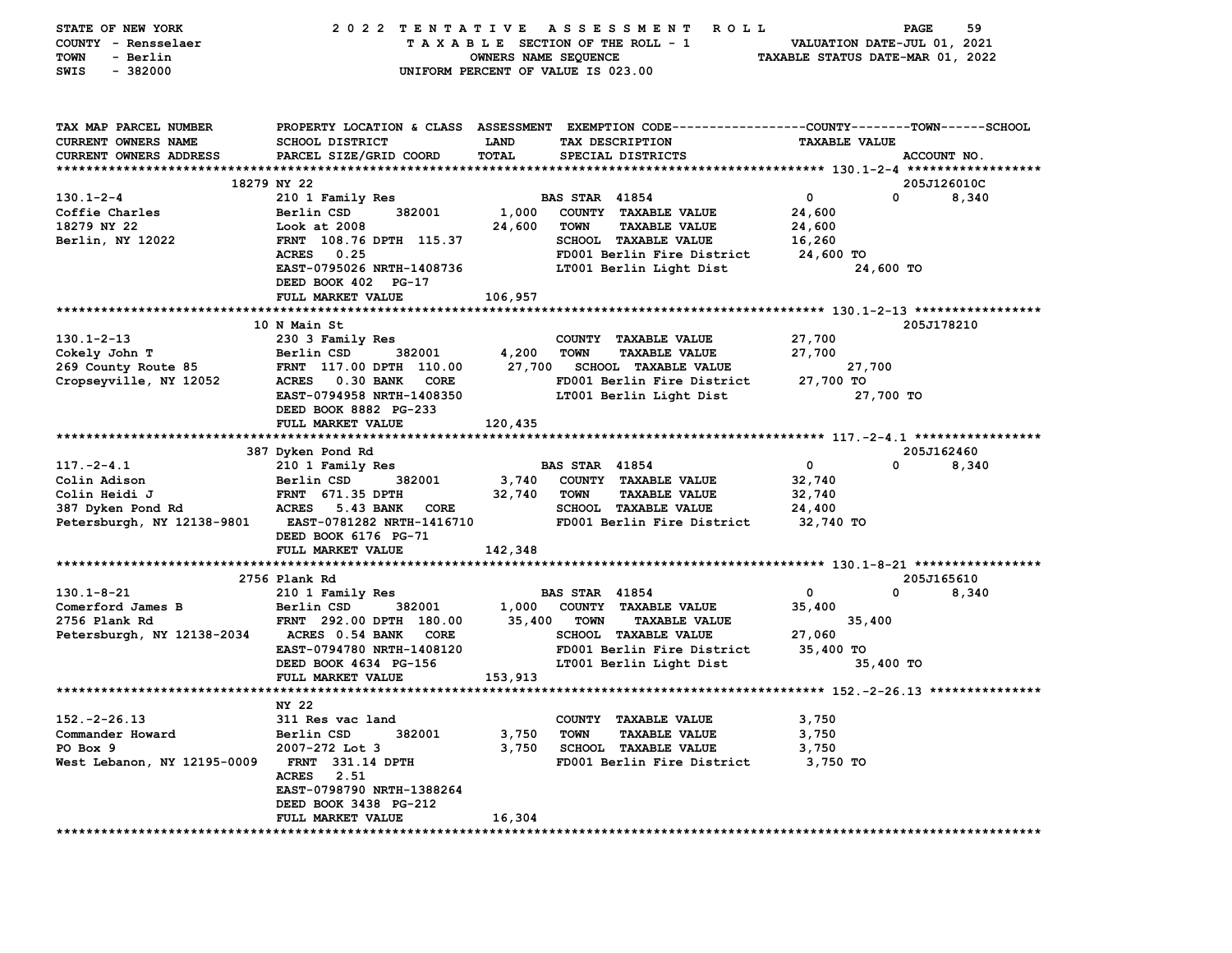| STATE OF NEW YORK           | 2022 TENTATIVE                                                                                 |                                    |                       | A S S E S S M E N T<br>R O L L  |                                  | PAGE                        | 60          |
|-----------------------------|------------------------------------------------------------------------------------------------|------------------------------------|-----------------------|---------------------------------|----------------------------------|-----------------------------|-------------|
| COUNTY - Rensselaer         |                                                                                                |                                    |                       | TAXABLE SECTION OF THE ROLL - 1 |                                  | VALUATION DATE-JUL 01, 2021 |             |
| - Berlin<br>TOWN            |                                                                                                | OWNERS NAME SEQUENCE               |                       |                                 | TAXABLE STATUS DATE-MAR 01, 2022 |                             |             |
| SWIS<br>$-382000$           |                                                                                                | UNIFORM PERCENT OF VALUE IS 023.00 |                       |                                 |                                  |                             |             |
|                             |                                                                                                |                                    |                       |                                 |                                  |                             |             |
|                             |                                                                                                |                                    |                       |                                 |                                  |                             |             |
|                             |                                                                                                |                                    |                       |                                 |                                  |                             |             |
| TAX MAP PARCEL NUMBER       | PROPERTY LOCATION & CLASS ASSESSMENT EXEMPTION CODE---------------COUNTY-------TOWN-----SCHOOL |                                    |                       |                                 |                                  |                             |             |
| CURRENT OWNERS NAME         | <b>SCHOOL DISTRICT</b>                                                                         | <b>LAND</b>                        |                       | TAX DESCRIPTION                 |                                  | <b>TAXABLE VALUE</b>        |             |
| CURRENT OWNERS ADDRESS      | PARCEL SIZE/GRID COORD                                                                         | <b>TOTAL</b>                       |                       | SPECIAL DISTRICTS               |                                  |                             | ACCOUNT NO. |
|                             |                                                                                                |                                    |                       |                                 |                                  |                             |             |
|                             | NY 22                                                                                          |                                    |                       |                                 |                                  |                             |             |
| $152. - 2 - 26.14$          | 311 Res vac land                                                                               |                                    |                       | COUNTY TAXABLE VALUE            | 3,000                            |                             |             |
| Commander Howard            | 382001                                                                                         |                                    | <b>TOWN</b>           |                                 |                                  |                             |             |
|                             | Berlin CSD                                                                                     | 3,000                              |                       | <b>TAXABLE VALUE</b>            | 3,000                            |                             |             |
| PO Box 9                    | 2007-272 Lot 4                                                                                 | 3,000                              |                       | SCHOOL TAXABLE VALUE            | 3,000                            |                             |             |
| West Lebanon, NY 12195-0009 | <b>FRNT 200.00 DPTH</b>                                                                        |                                    |                       | FD001 Berlin Fire District      | 3,000 TO                         |                             |             |
|                             | <b>ACRES</b><br>2.09                                                                           |                                    |                       |                                 |                                  |                             |             |
|                             | EAST-0798700 NRTH-1388565                                                                      |                                    |                       |                                 |                                  |                             |             |
|                             | DEED BOOK 3438 PG-212                                                                          |                                    |                       |                                 |                                  |                             |             |
|                             | FULL MARKET VALUE                                                                              | 13,043                             |                       |                                 |                                  |                             |             |
|                             |                                                                                                |                                    |                       |                                 |                                  |                             |             |
|                             | 11 S Main St                                                                                   |                                    |                       |                                 |                                  |                             | 205J151300  |
| $130.1 - 8 - 37$            | 210 1 Family Res                                                                               |                                    |                       | COUNTY TAXABLE VALUE            | 24,900                           |                             |             |
| Conboy Martin               | Berlin CSD<br>382001                                                                           | 1,000                              | <b>TOWN</b>           | <b>TAXABLE VALUE</b>            | 24,900                           |                             |             |
| 72 Canfield Rd              | <b>FRNT</b><br>88.00 DPTH 165.00                                                               | 24,900                             |                       | <b>SCHOOL TAXABLE VALUE</b>     |                                  | 24,900                      |             |
|                             | <b>ACRES</b><br>0.33                                                                           |                                    |                       | FD001 Berlin Fire District      |                                  |                             |             |
| Petersburgh, NY 12138       |                                                                                                |                                    |                       |                                 | 24,900 TO                        |                             |             |
|                             | EAST-0795752 NRTH-1406915                                                                      |                                    |                       | LT001 Berlin Light Dist         |                                  | 24,900 TO                   |             |
|                             | DEED BOOK 3733 PG-102                                                                          |                                    |                       |                                 |                                  |                             |             |
|                             | FULL MARKET VALUE                                                                              | 108,261                            |                       |                                 |                                  |                             |             |
|                             |                                                                                                |                                    |                       |                                 |                                  |                             |             |
|                             | 36 Maple Ave                                                                                   |                                    |                       |                                 |                                  |                             | 205J186490  |
| $130 - 1 - 1$               | 240 Rural res                                                                                  |                                    | <b>BAS STAR 41854</b> |                                 | 0                                | $\mathbf 0$                 | 8,340       |
| Connally Andrew J           | Berlin CSD<br>382001                                                                           | 4,000                              |                       | COUNTY TAXABLE VALUE            | 25,700                           |                             |             |
| Connally Debra A            | Also 33' Row                                                                                   | 25,700                             | <b>TOWN</b>           | <b>TAXABLE VALUE</b>            |                                  | 25,700                      |             |
| 36 Maple Ave                | <b>FRNT 409.91 DPTH</b>                                                                        |                                    |                       | <b>SCHOOL TAXABLE VALUE</b>     | 17,360                           |                             |             |
| Berlin, NY 12022            | ACRES 11.50                                                                                    |                                    |                       | FD001 Berlin Fire District      | 25,700 TO                        |                             |             |
|                             | EAST-0793857 NRTH-1408843                                                                      |                                    |                       | LT001 Berlin Light Dist         |                                  | 25,700 TO                   |             |
|                             | DEED BOOK 1753 PG-193                                                                          |                                    |                       |                                 |                                  |                             |             |
|                             | FULL MARKET VALUE                                                                              | 111,739                            |                       |                                 |                                  |                             |             |
|                             |                                                                                                |                                    |                       |                                 |                                  |                             |             |
|                             |                                                                                                |                                    |                       |                                 |                                  |                             |             |
|                             | 880 Fiftysix Rd                                                                                |                                    |                       |                                 |                                  |                             | 205J160480  |
| $117.8 - 1 - 30$            | 210 1 Family Res                                                                               |                                    | AGED CTS 41800        |                                 | 7,950                            | 7,950                       | 7,950       |
| Connally Suellyn            | Berlin CSD<br>382001                                                                           |                                    | 3,000 ENH STAR 41834  |                                 | 0                                | 0                           | 7,950       |
| 880 Fiftysix Rd             | Life Estate Remainder to:                                                                      | 15,900                             |                       | COUNTY TAXABLE VALUE            |                                  | 7,950                       |             |
| Petersburgh, NY 12138       | Michael S Connally, ETAL                                                                       |                                    | <b>TOWN</b>           | <b>TAXABLE VALUE</b>            | 7,950                            |                             |             |
|                             | <b>FRNT</b><br>62.00 DPTH 130.00                                                               |                                    |                       | <b>SCHOOL TAXABLE VALUE</b>     | 0                                |                             |             |
|                             | <b>ACRES</b><br>0.48                                                                           |                                    |                       | FD001 Berlin Fire District      | 15,900 TO                        |                             |             |
|                             | EAST-0779796 NRTH-1416213                                                                      |                                    |                       |                                 |                                  |                             |             |
|                             | DEED BOOK 3297 PG-70                                                                           |                                    |                       |                                 |                                  |                             |             |
|                             | FULL MARKET VALUE                                                                              | 69,130                             |                       |                                 |                                  |                             |             |
|                             |                                                                                                |                                    |                       |                                 |                                  |                             |             |
|                             | 106 Mattison Hollow Rd                                                                         |                                    |                       |                                 |                                  |                             | 205J107470  |
| $152 - 2 - 8$               | 260 Seasonal res                                                                               |                                    |                       | COUNTY TAXABLE VALUE            | 66,100                           |                             |             |
| Cooper David                | Berlin CSD<br>382001                                                                           | 8,400                              | <b>TOWN</b>           | <b>TAXABLE VALUE</b>            | 66,100                           |                             |             |
|                             |                                                                                                |                                    |                       |                                 |                                  |                             |             |
| Jones Maria T               | <b>FRNT 1510.00 DPTH</b>                                                                       | 66,100                             |                       | <b>SCHOOL TAXABLE VALUE</b>     | 66,100                           |                             |             |
| PO Box 61                   | ACRES 16.96                                                                                    |                                    |                       | FD001 Berlin Fire District      | 66,100 TO                        |                             |             |
| Cherry Plain, NY 12040      | EAST-0802528 NRTH-1386163                                                                      |                                    |                       |                                 |                                  |                             |             |
|                             | DEED BOOK 6102 PG-141                                                                          |                                    |                       |                                 |                                  |                             |             |
|                             | FULL MARKET VALUE                                                                              | 287,391                            |                       |                                 |                                  |                             |             |
|                             |                                                                                                |                                    |                       |                                 |                                  |                             |             |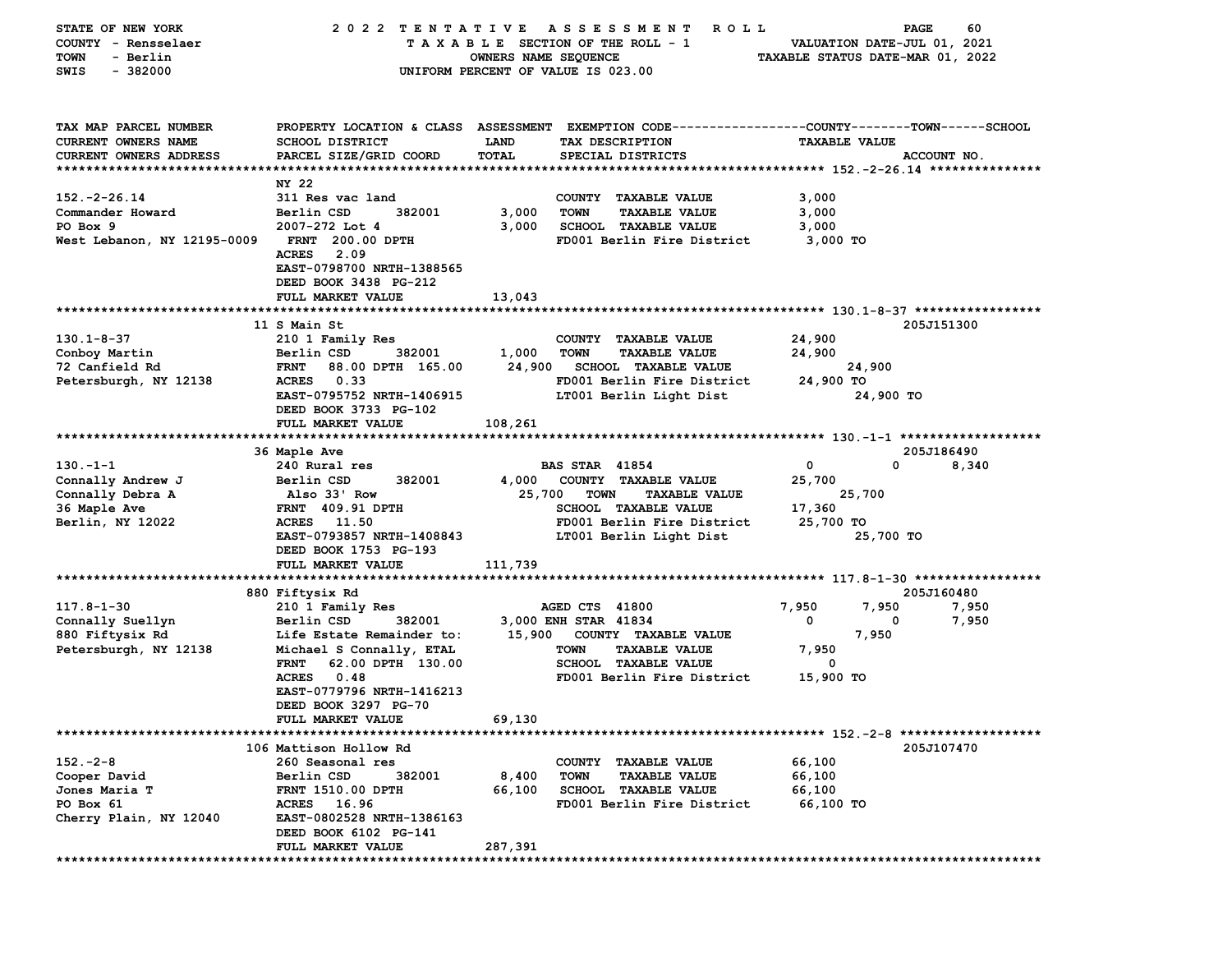| STATE OF NEW YORK<br>COUNTY - Rensselaer<br>- Berlin<br>TOWN<br>$-382000$<br>SWIS | 2022 TENTATIVE                                                                                                                                      | OWNERS NAME SEQUENCE<br>UNIFORM PERCENT OF VALUE IS 023.00 |                       | ASSESSMENT<br>ROLL<br>TAXABLE SECTION OF THE ROLL - 1 | TAXABLE STATUS DATE-MAR 01, 2022 | 61<br>PAGE<br>VALUATION DATE-JUL 01, 2021 |
|-----------------------------------------------------------------------------------|-----------------------------------------------------------------------------------------------------------------------------------------------------|------------------------------------------------------------|-----------------------|-------------------------------------------------------|----------------------------------|-------------------------------------------|
| TAX MAP PARCEL NUMBER<br>CURRENT OWNERS NAME<br>CURRENT OWNERS ADDRESS            | PROPERTY LOCATION & CLASS ASSESSMENT EXEMPTION CODE---------------COUNTY-------TOWN------SCHOOL<br><b>SCHOOL DISTRICT</b><br>PARCEL SIZE/GRID COORD | LAND<br>TOTAL                                              |                       | TAX DESCRIPTION<br>SPECIAL DISTRICTS                  | <b>TAXABLE VALUE</b>             | ACCOUNT NO.                               |
|                                                                                   | 510 Cherry Plain Hill Rd                                                                                                                            |                                                            |                       |                                                       |                                  | 205J173080                                |
| $163 - 1 - 22$                                                                    | 210 1 Family Res                                                                                                                                    |                                                            | <b>ENH STAR 41834</b> |                                                       | $\mathbf 0$                      | 0<br>20,820                               |
| Cooper Sue                                                                        | Berlin CSD<br>382001                                                                                                                                | 3,400                                                      |                       | COUNTY TAXABLE VALUE                                  | 35,050                           |                                           |
| Box 115                                                                           | <b>FRNT 600.00 DPTH</b>                                                                                                                             | 35,050                                                     | <b>TOWN</b>           | <b>TAXABLE VALUE</b>                                  | 35,050                           |                                           |
| Cherry Plain, NY 12040-0115                                                       | <b>ACRES 8.60</b>                                                                                                                                   |                                                            |                       | SCHOOL TAXABLE VALUE                                  | 14,230                           |                                           |
|                                                                                   | EAST-0798869 NRTH-1383279<br>DEED BOOK 1333 PG-752                                                                                                  |                                                            |                       | FD001 Berlin Fire District                            | 35,050 TO                        |                                           |
|                                                                                   | FULL MARKET VALUE                                                                                                                                   | 152,391                                                    |                       |                                                       |                                  |                                           |
|                                                                                   |                                                                                                                                                     |                                                            |                       |                                                       |                                  |                                           |
|                                                                                   | 134 Spring Lake Rd                                                                                                                                  |                                                            |                       |                                                       |                                  | 205J112790C                               |
| $140.17 - 2 - 1$                                                                  | 260 Seasonal res - WTRFNT                                                                                                                           |                                                            |                       | COUNTY TAXABLE VALUE                                  | 28,080                           |                                           |
| Cooper Wendy E                                                                    | 382001<br>Berlin CSD                                                                                                                                | 5,800                                                      | <b>TOWN</b>           | <b>TAXABLE VALUE</b>                                  | 28,080                           |                                           |
| Cooper Constance E                                                                | Spring Lake                                                                                                                                         | 28,080                                                     |                       | <b>SCHOOL TAXABLE VALUE</b>                           | 28,080                           |                                           |
| 245 East 93rd St Apt 30E                                                          | FRNT 204.00 DPTH 165.00                                                                                                                             |                                                            |                       | FD001 Berlin Fire District                            | 28,080 TO                        |                                           |
| New York, NY 10128                                                                | <b>ACRES</b><br>0.60                                                                                                                                |                                                            |                       |                                                       |                                  |                                           |
|                                                                                   | EAST-0781947 NRTH-1393966                                                                                                                           |                                                            |                       |                                                       |                                  |                                           |
|                                                                                   | DEED BOOK 6615 PG-136                                                                                                                               |                                                            |                       |                                                       |                                  |                                           |
|                                                                                   | FULL MARKET VALUE                                                                                                                                   | 122,087                                                    |                       |                                                       |                                  |                                           |
|                                                                                   | 1219 Taborton Rd                                                                                                                                    |                                                            |                       |                                                       |                                  | 205J126370                                |
| $150. - 1 - 42.1$                                                                 | 240 Rural res                                                                                                                                       |                                                            |                       | COUNTY TAXABLE VALUE                                  | 26,575                           |                                           |
| Corcoran John                                                                     | Averill Park Ce 384001                                                                                                                              | 3,575                                                      | <b>TOWN</b>           | <b>TAXABLE VALUE</b>                                  | 26,575                           |                                           |
| McAlonie Mary                                                                     | <b>FRNT</b> 455.86 DPTH                                                                                                                             | 26,575                                                     |                       | SCHOOL TAXABLE VALUE                                  | 26,575                           |                                           |
| 200 Lenora St                                                                     | <b>ACRES</b><br>12.51 BANK<br>CORE                                                                                                                  |                                                            |                       | FD001 Berlin Fire District                            | 26,575 TO                        |                                           |
| McCall, DC 83638                                                                  | EAST-0774674 NRTH-1387625                                                                                                                           |                                                            |                       |                                                       |                                  |                                           |
|                                                                                   | DEED BOOK 9129 PG-341                                                                                                                               |                                                            |                       |                                                       |                                  |                                           |
|                                                                                   | FULL MARKET VALUE                                                                                                                                   | 115,543                                                    |                       |                                                       |                                  |                                           |
|                                                                                   |                                                                                                                                                     |                                                            |                       |                                                       |                                  |                                           |
|                                                                                   | 120 Spring Lake Rd                                                                                                                                  |                                                            |                       |                                                       |                                  | 205J113050                                |
| $140.17 - 1 - 4$                                                                  | 260 Seasonal res - WTRFNT                                                                                                                           |                                                            |                       | COUNTY TAXABLE VALUE                                  | 23,100                           |                                           |
| Cornman Daniel S                                                                  | Berlin CSD<br>382001                                                                                                                                | 4,100                                                      | <b>TOWN</b>           | <b>TAXABLE VALUE</b>                                  | 23,100                           |                                           |
| Cusimano Dana Betha                                                               | Spring Lake                                                                                                                                         | 23,100                                                     |                       | <b>SCHOOL TAXABLE VALUE</b>                           | 23,100                           |                                           |
| 37 Mechanic St                                                                    | $29 - 38$                                                                                                                                           |                                                            |                       | FD001 Berlin Fire District                            | 23,100 TO                        |                                           |
| Shelburne Falls, MA 01370                                                         | <b>FRNT</b><br>100.00 DPTH 151.30                                                                                                                   |                                                            |                       |                                                       |                                  |                                           |
|                                                                                   | <b>ACRES</b><br>0.26                                                                                                                                |                                                            |                       |                                                       |                                  |                                           |
|                                                                                   | EAST-0781803 NRTH-1393857                                                                                                                           |                                                            |                       |                                                       |                                  |                                           |
|                                                                                   | DEED BOOK 8220 PG-90                                                                                                                                |                                                            |                       |                                                       |                                  |                                           |
|                                                                                   | FULL MARKET VALUE                                                                                                                                   | 100,435                                                    |                       |                                                       |                                  |                                           |
|                                                                                   | 17438 NY 22                                                                                                                                         |                                                            |                       |                                                       |                                  | 205J110980                                |
| $152 - 2 - 2$                                                                     | 210 1 Family Res                                                                                                                                    |                                                            | <b>ENH STAR 41834</b> |                                                       | 0                                | 0<br>20,820                               |
| Corrado Richard J                                                                 | Berlin CSD<br>382001                                                                                                                                | 1,100                                                      |                       | COUNTY TAXABLE VALUE                                  | 41,400                           |                                           |
| Corrado Jodilynn L                                                                | Res                                                                                                                                                 | 41,400                                                     | <b>TOWN</b>           | <b>TAXABLE VALUE</b>                                  | 41,400                           |                                           |
| General Del                                                                       | FRNT 287.00 DPTH 181.25                                                                                                                             |                                                            |                       | SCHOOL TAXABLE VALUE                                  | 20,580                           |                                           |
| Cherry Plain, NY 12040-9999                                                       | ACRES 0.79                                                                                                                                          |                                                            |                       | FD001 Berlin Fire District                            | 41,400 TO                        |                                           |
|                                                                                   | EAST-0799061 NRTH-1389010                                                                                                                           |                                                            |                       |                                                       |                                  |                                           |
|                                                                                   | DEED BOOK 1660 PG-226                                                                                                                               |                                                            |                       |                                                       |                                  |                                           |
|                                                                                   | FULL MARKET VALUE                                                                                                                                   | 180,000                                                    |                       |                                                       |                                  |                                           |
|                                                                                   |                                                                                                                                                     |                                                            |                       |                                                       |                                  |                                           |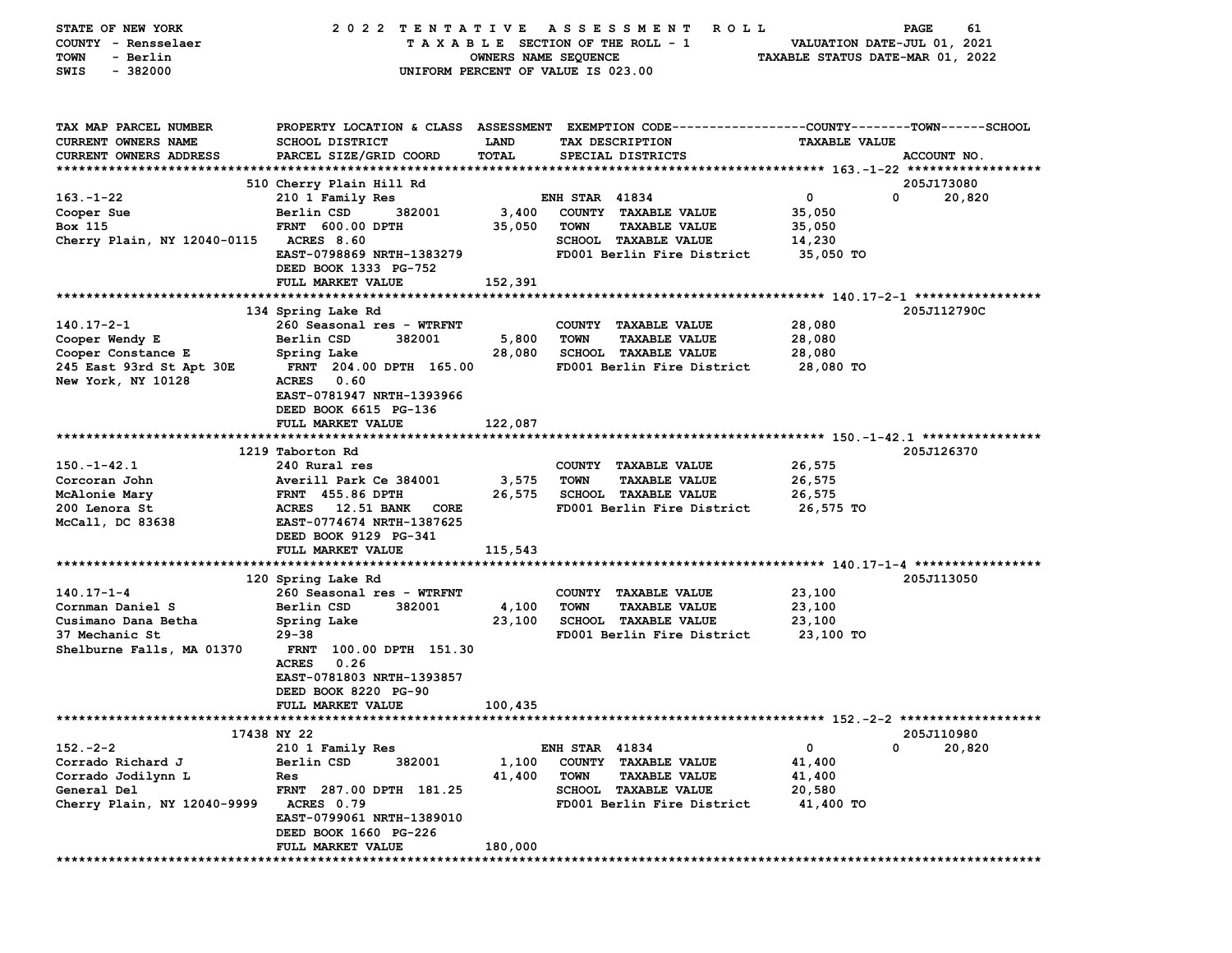| STATE OF NEW YORK<br>COUNTY - Rensselaer<br><b>TOWN</b><br>- Berlin<br>$-382000$<br>SWIS | 2022 TENTATIVE                                                                                                                                    | OWNERS NAME SEQUENCE | ASSESSMENT<br>TAXABLE SECTION OF THE ROLL - 1<br>UNIFORM PERCENT OF VALUE IS 023.00 | ROLL                              | VALUATION DATE-JUL 01, 2021<br>TAXABLE STATUS DATE-MAR 01, 2022 | PAGE        | 62                         |
|------------------------------------------------------------------------------------------|---------------------------------------------------------------------------------------------------------------------------------------------------|----------------------|-------------------------------------------------------------------------------------|-----------------------------------|-----------------------------------------------------------------|-------------|----------------------------|
| TAX MAP PARCEL NUMBER<br><b>CURRENT OWNERS NAME</b>                                      | PROPERTY LOCATION & CLASS ASSESSMENT EXEMPTION CODE---------------COUNTY-------TOWN------SCHOOL<br>SCHOOL DISTRICT                                | LAND                 | TAX DESCRIPTION                                                                     |                                   | <b>TAXABLE VALUE</b>                                            |             |                            |
| <b>CURRENT OWNERS ADDRESS</b>                                                            | PARCEL SIZE/GRID COORD                                                                                                                            | <b>TOTAL</b>         | SPECIAL DISTRICTS                                                                   |                                   |                                                                 | ACCOUNT NO. |                            |
|                                                                                          |                                                                                                                                                   |                      |                                                                                     |                                   |                                                                 |             |                            |
|                                                                                          | NY 22                                                                                                                                             |                      |                                                                                     |                                   |                                                                 |             |                            |
| $152. -2 - 3.112$                                                                        | 311 Res vac land                                                                                                                                  |                      | COUNTY TAXABLE VALUE                                                                |                                   | 100                                                             |             |                            |
| Corrado Richard J                                                                        | Berlin CSD<br>382001                                                                                                                              | 100                  | <b>TOWN</b><br><b>TAXABLE VALUE</b>                                                 |                                   | 100                                                             |             |                            |
| Corrado Jodilynn L                                                                       | FRNT 120.00 DPTH<br>65.00                                                                                                                         | 100                  | <b>SCHOOL TAXABLE VALUE</b>                                                         |                                   | 100                                                             |             |                            |
| 17438 NY 22                                                                              | <b>ACRES</b><br>0.09<br>EAST-0799021 NRTH-1389231                                                                                                 |                      | FD001 Berlin Fire District                                                          |                                   | 100 TO                                                          |             |                            |
| Cherry Plain, NY 12040                                                                   | DEED BOOK 261 PG-241                                                                                                                              |                      |                                                                                     |                                   |                                                                 |             |                            |
|                                                                                          | FULL MARKET VALUE                                                                                                                                 | 435                  |                                                                                     |                                   |                                                                 |             |                            |
|                                                                                          |                                                                                                                                                   |                      |                                                                                     |                                   |                                                                 |             |                            |
|                                                                                          | 17095 NY 22                                                                                                                                       |                      |                                                                                     |                                   |                                                                 |             |                            |
| $163. - 4 - 3.2$                                                                         | 210 1 Family Res                                                                                                                                  |                      | <b>BAS STAR 41854</b>                                                               |                                   | 0                                                               | 0           | 8,340                      |
| Costa William                                                                            | 382001<br>Berlin CSD                                                                                                                              | 3,250                | COUNTY TAXABLE VALUE                                                                |                                   | 51,250                                                          |             |                            |
| 17095 NY 22                                                                              | 2016-113                                                                                                                                          | 51,250               | <b>TOWN</b><br><b>TAXABLE VALUE</b>                                                 |                                   | 51,250                                                          |             |                            |
| Petersburgh, NY 12138                                                                    | <b>FRNT 1222.48 DPTH</b>                                                                                                                          |                      | <b>SCHOOL TAXABLE VALUE</b>                                                         |                                   | 42,910                                                          |             |                            |
|                                                                                          | <b>ACRES</b><br>4.02                                                                                                                              |                      | FD001 Berlin Fire District                                                          |                                   | 51,250 TO                                                       |             |                            |
|                                                                                          | EAST-0795677 NRTH-1382131                                                                                                                         |                      |                                                                                     |                                   |                                                                 |             |                            |
|                                                                                          | DEED BOOK 8118 PG-307<br>FULL MARKET VALUE                                                                                                        | 222,826              |                                                                                     |                                   |                                                                 |             |                            |
|                                                                                          |                                                                                                                                                   |                      |                                                                                     |                                   |                                                                 |             |                            |
|                                                                                          | 292 George Allen Hollow Rd                                                                                                                        |                      |                                                                                     |                                   |                                                                 |             |                            |
| $164. -2 - 1.113$                                                                        | 210 1 Family Res                                                                                                                                  |                      | COUNTY TAXABLE VALUE                                                                |                                   | 31,670                                                          |             |                            |
| Cote Francesca C                                                                         | Berlin CSD<br>382001                                                                                                                              | 8,570                | <b>TOWN</b><br><b>TAXABLE VALUE</b>                                                 |                                   | 31,670                                                          |             |                            |
| 292 George Allen Hollow Rd                                                               | Life Estate Remainder to:                                                                                                                         | 31,670               | <b>SCHOOL TAXABLE VALUE</b>                                                         |                                   | 31,670                                                          |             |                            |
| Cherry Plain, NY 12040                                                                   | Ethan Carr<br>2005-221 No. 5<br><b>FRNT</b> 115.00 DPTH<br>ACRES 14.14<br>EAST-0806045 NRTH-1383220<br>DEED BOOK 5478 PG-240<br>FULL MARKET VALUE | 137,696              | FD001 Berlin Fire District                                                          |                                   | 31,670 TO                                                       |             |                            |
|                                                                                          |                                                                                                                                                   |                      |                                                                                     |                                   |                                                                 |             |                            |
|                                                                                          | 1379 Taborton Rd                                                                                                                                  |                      |                                                                                     |                                   |                                                                 | 205J136980  |                            |
| $150.15 - 2 - 14$                                                                        | 210 1 Family Res                                                                                                                                  |                      | <b>BAS STAR 41854</b>                                                               |                                   | 0                                                               | 0           | 8,340                      |
| Coupland James A                                                                         | Averill Park Ce 384001                                                                                                                            | 3,500                | COUNTY TAXABLE VALUE                                                                |                                   | 43,500                                                          |             |                            |
| Coupland Melanie                                                                         | Lots 69&69A,70a,80&81                                                                                                                             | 43,500               | <b>TOWN</b><br><b>TAXABLE VALUE</b>                                                 |                                   | 43,500                                                          |             |                            |
| 1379 Taborton Rd<br>Sand Lake, NY 12153                                                  | Also 146 & 147<br>FRNT 239.69 DPTH                                                                                                                |                      | SCHOOL TAXABLE VALUE<br>FD001 Berlin Fire District                                  |                                   | 35,160<br>43,500 TO                                             |             |                            |
|                                                                                          | <b>ACRES</b><br><b>1.09 BANK</b><br>CORE                                                                                                          |                      | WD001 Berlin Water Dist                                                             |                                   |                                                                 | 43,500 TO M |                            |
|                                                                                          | EAST-0777780 NRTH-1388831<br>DEED BOOK 8123 PG-270                                                                                                |                      | WD023 Berlin Water Dist #1                                                          |                                   | 43,500 TO M                                                     |             |                            |
|                                                                                          | FULL MARKET VALUE                                                                                                                                 | 189,130              |                                                                                     |                                   |                                                                 |             |                            |
| *********************                                                                    | ****************                                                                                                                                  |                      |                                                                                     | ********************************* |                                                                 |             | ************************** |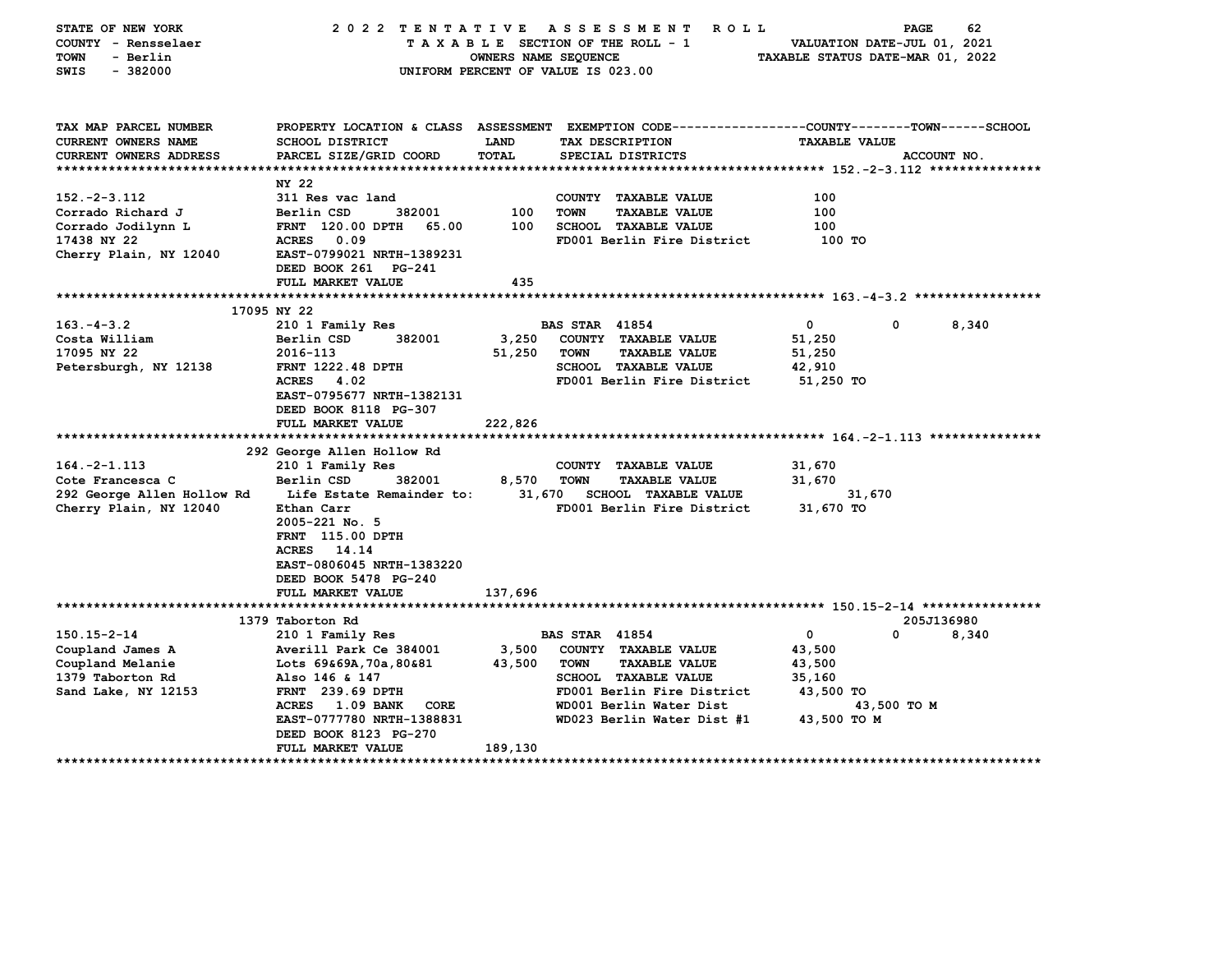| STATE OF NEW YORK          | 2022 TENTATIVE                             |                      | A S S E S S M E N T<br><b>ROLL</b>                                                             |                                  | 63<br>PAGE  |
|----------------------------|--------------------------------------------|----------------------|------------------------------------------------------------------------------------------------|----------------------------------|-------------|
| COUNTY - Rensselaer        |                                            |                      | TAXABLE SECTION OF THE ROLL - 1                                                                | VALUATION DATE-JUL 01, 2021      |             |
| - Berlin<br>TOWN           |                                            | OWNERS NAME SEQUENCE |                                                                                                | TAXABLE STATUS DATE-MAR 01, 2022 |             |
| $-382000$<br>SWIS          |                                            |                      | UNIFORM PERCENT OF VALUE IS 023.00                                                             |                                  |             |
|                            |                                            |                      |                                                                                                |                                  |             |
|                            |                                            |                      |                                                                                                |                                  |             |
| TAX MAP PARCEL NUMBER      |                                            |                      | PROPERTY LOCATION & CLASS ASSESSMENT EXEMPTION CODE---------------COUNTY-------TOWN-----SCHOOL |                                  |             |
| <b>CURRENT OWNERS NAME</b> | <b>SCHOOL DISTRICT</b>                     | LAND                 | TAX DESCRIPTION                                                                                | <b>TAXABLE VALUE</b>             |             |
| CURRENT OWNERS ADDRESS     | PARCEL SIZE/GRID COORD                     | <b>TOTAL</b>         | SPECIAL DISTRICTS                                                                              |                                  | ACCOUNT NO. |
| ************************** |                                            |                      |                                                                                                |                                  |             |
|                            | Cowdry Hollow Rd                           |                      |                                                                                                |                                  | 205J102160C |
| $131. - 1 - 1.1$           | 321 Abandoned ag                           |                      | COUNTY TAXABLE VALUE                                                                           | 62,200                           |             |
| Cowdry Hollow LLC          | Berlin CSD<br>382001                       | 62,200               | <b>TOWN</b><br><b>TAXABLE VALUE</b>                                                            | 62,200                           |             |
| 301 E 66th St Apt 15A      | FRNT 5470.00 DPTH                          | 62,200               | SCHOOL TAXABLE VALUE                                                                           | 62,200                           |             |
| New York, NY 10065         | ACRES 254.07                               |                      | FD001 Berlin Fire District                                                                     | 62,200 TO                        |             |
|                            | EAST-0807069 NRTH-1407197                  |                      |                                                                                                |                                  |             |
|                            | DEED BOOK 8049 PG-268                      |                      |                                                                                                |                                  |             |
|                            | FULL MARKET VALUE                          | 270,435              |                                                                                                |                                  |             |
|                            |                                            |                      |                                                                                                |                                  |             |
|                            | 279-285 Cowdry Hollow Rd                   |                      |                                                                                                |                                  |             |
| $131. - 1 - 1.4$           | 240 Rural res                              |                      | COUNTY TAXABLE VALUE                                                                           | 178,200                          |             |
| Cowdry Hollow LLC          | Berlin CSD<br>382001                       | 6,000                | <b>TOWN</b><br><b>TAXABLE VALUE</b>                                                            | 178,200                          |             |
| 301 E 66th St Apt 15A      | <b>FRNT 802.35 DPTH</b>                    | 178,200              | SCHOOL TAXABLE VALUE                                                                           | 178,200                          |             |
| New York, NY 10065         | ACRES 20.03                                |                      | FD001 Berlin Fire District                                                                     | 178,200 TO                       |             |
|                            | EAST-0806941 NRTH-1408112                  |                      |                                                                                                |                                  |             |
|                            | DEED BOOK 8049 PG-292                      |                      |                                                                                                |                                  |             |
|                            | <b>FULL MARKET VALUE</b>                   | 774,783              |                                                                                                |                                  |             |
|                            | 26 Lower Bower Rd                          |                      |                                                                                                |                                  |             |
| $150. - 1 - 45.2$          | 210 1 Family Res                           |                      | <b>BAS STAR 41854</b>                                                                          | 0<br>0                           | 8,340       |
| Cox Adam K                 | Averill Park Ce 384001                     | 3,000                | COUNTY TAXABLE VALUE                                                                           | 88,118                           |             |
| Cox Jennifer L             | FRNT 108.74 DPTH                           | 88,118               | <b>TOWN</b><br><b>TAXABLE VALUE</b>                                                            | 88,118                           |             |
| 26 Lower Bower Rd          | <b>ACRES</b> 5.50                          |                      | SCHOOL TAXABLE VALUE                                                                           | 79,778                           |             |
| Sand Lake, NY 12153        | EAST-0774816 NRTH-1385404                  |                      | FD001 Berlin Fire District                                                                     | 88,118 TO                        |             |
|                            | DEED BOOK 6424 PG-1                        |                      |                                                                                                |                                  |             |
|                            | FULL MARKET VALUE                          | 383,122              |                                                                                                |                                  |             |
|                            |                                            | **********           | ******************************** 140.-1-3 ********************                                 |                                  |             |
|                            | 104 Dutch Church Rd                        |                      |                                                                                                |                                  | 205J117280  |
| $140. -1 - 3$              | 240 Rural res                              |                      | COUNTY TAXABLE VALUE                                                                           | 56,200                           |             |
| Cox Karen L                | Berlin CSD<br>382001                       | 18,300               | <b>TOWN</b><br><b>TAXABLE VALUE</b>                                                            | 56,200                           |             |
| Perrone Andrew C           | <b>FRNT 2650.00 DPTH</b>                   | 56,200               | <b>SCHOOL TAXABLE VALUE</b>                                                                    | 56,200                           |             |
| <b>30 Powerhouse Rd</b>    | ACRES 105.48                               |                      | FD001 Berlin Fire District                                                                     | 56,200 TO                        |             |
| Chittenden, VT 05737       | EAST-0785156 NRTH-1396420                  |                      |                                                                                                |                                  |             |
|                            | DEED BOOK 8970 PG-112                      |                      |                                                                                                |                                  |             |
|                            | FULL MARKET VALUE                          | 244,348              |                                                                                                |                                  |             |
|                            |                                            |                      |                                                                                                |                                  |             |
|                            | East Rd                                    |                      |                                                                                                |                                  | 205J117730  |
| $107.17 - 1 - 20$          | 311 Res vac land                           |                      | COUNTY TAXABLE VALUE                                                                           | 1,275                            |             |
| Craib Sherri               | 382001<br>Berlin CSD                       | 1,275                | <b>TOWN</b><br><b>TAXABLE VALUE</b>                                                            | 1,275                            |             |
| Box 217                    | Vl<br>.25 A                                | 1,275                | <b>SCHOOL TAXABLE VALUE</b>                                                                    | 1,275                            |             |
| Berlin, NY 12022-0217      | <b>FRNT</b><br>52.00 DPTH 100.00           |                      | FD001 Berlin Fire District                                                                     | 1,275 TO                         |             |
|                            | ACRES 0.12                                 |                      |                                                                                                |                                  |             |
|                            | EAST-0781563 NRTH-1419097                  |                      |                                                                                                |                                  |             |
|                            | DEED BOOK 1282 PG-820<br>FULL MARKET VALUE | 5,543                |                                                                                                |                                  |             |
|                            |                                            |                      |                                                                                                |                                  |             |
|                            |                                            |                      |                                                                                                |                                  |             |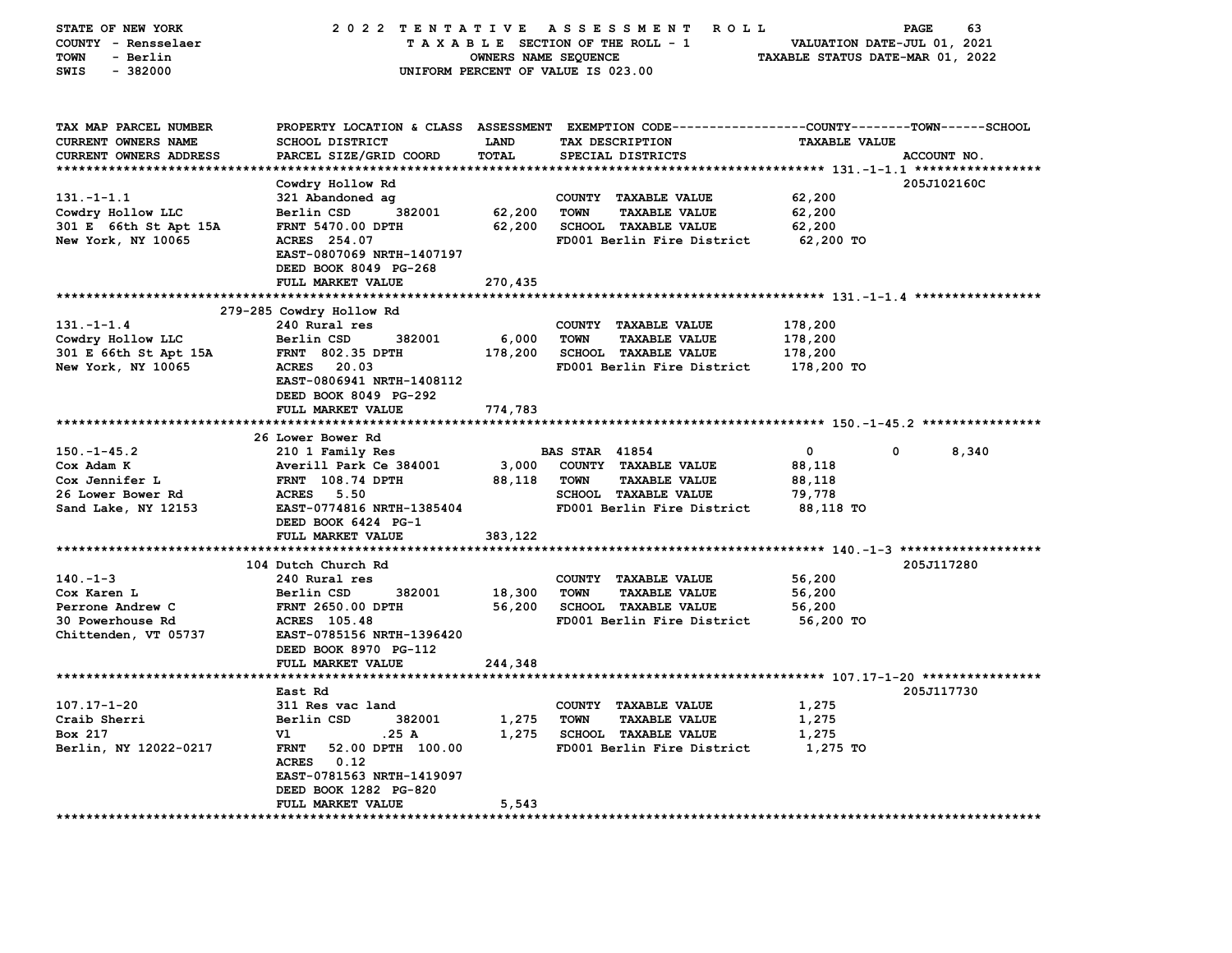| STATE OF NEW YORK<br>COUNTY - Rensselaer<br>- Berlin<br>TOWN<br>SWIS<br>$-382000$ |                                           | 2022 TENTATIVE ASSESSMENT ROLL<br>TAXABLE SECTION OF THE ROLL - 1<br>OWNERS NAME SEQUENCE<br>UNIFORM PERCENT OF VALUE IS 023.00                                  | PAGE<br>VALUATION DATE-JUL 01, 2021<br>TAXABLE STATUS DATE-MAR 01, 2022 | 64          |
|-----------------------------------------------------------------------------------|-------------------------------------------|------------------------------------------------------------------------------------------------------------------------------------------------------------------|-------------------------------------------------------------------------|-------------|
| TAX MAP PARCEL NUMBER<br>CURRENT OWNERS NAME<br><b>CURRENT OWNERS ADDRESS</b>     | SCHOOL DISTRICT<br>PARCEL SIZE/GRID COORD | PROPERTY LOCATION & CLASS ASSESSMENT EXEMPTION CODE----------------COUNTY-------TOWN------SCHOOL<br><b>LAND</b><br>TAX DESCRIPTION<br>TOTAL<br>SPECIAL DISTRICTS | <b>TAXABLE VALUE</b><br>ACCOUNT NO.                                     |             |
|                                                                                   |                                           |                                                                                                                                                                  |                                                                         |             |
|                                                                                   | 150 Southeast Hollow Rd                   | 58 PCT OF VALUE USED FOR EXEMPTION PURPOSES                                                                                                                      |                                                                         | 205J117910C |
| $130 - 2 - 9$                                                                     | 280 Res Multiple                          | <b>VET WAR C 41122</b>                                                                                                                                           | 5,220<br>0                                                              | $\mathbf 0$ |
| Craib William                                                                     | 382001<br>Berlin CSD                      | 27,400 VET WAR T 41123                                                                                                                                           | 1,380<br>$\mathbf 0$                                                    | $\mathbf 0$ |
| Craib Phyllis                                                                     | 58% For Vet & Aged                        | 60,000 AGED CTS 41800                                                                                                                                            | 14,790<br>16,710                                                        | 17,400      |
| 150 Southeast Hollow Rd                                                           | <b>FRNT 2660.00 DPTH</b>                  | <b>ENH STAR 41834</b>                                                                                                                                            | $\overline{\mathbf{0}}$<br>0                                            | 20,820      |
| Berlin, NY 12022                                                                  | ACRES 146.43                              | COUNTY TAXABLE VALUE                                                                                                                                             | 39,990                                                                  |             |
|                                                                                   | EAST-0799150 NRTH-1405979                 | <b>TAXABLE VALUE</b><br><b>TOWN</b>                                                                                                                              | 41,910                                                                  |             |
|                                                                                   | DEED BOOK 4185 PG-342                     | <b>SCHOOL TAXABLE VALUE</b>                                                                                                                                      | 21,780                                                                  |             |
|                                                                                   | FULL MARKET VALUE                         | 260,870<br>FD001 Berlin Fire District                                                                                                                            | 60,000 TO                                                               |             |
|                                                                                   | ********************                      |                                                                                                                                                                  |                                                                         |             |
|                                                                                   | NY 22                                     |                                                                                                                                                                  | 205J118090                                                              |             |
| $119. - 1 - 22.1$                                                                 | 475 Junkyard                              | COUNTY TAXABLE VALUE                                                                                                                                             | 11,750                                                                  |             |
| Craib William H                                                                   | Berlin CSD<br>382001                      | 11,750<br><b>TOWN</b><br><b>TAXABLE VALUE</b>                                                                                                                    | 11,750                                                                  |             |
| Craib Phyllis Z<br>Box 247                                                        | <b>FRNT 1300.00 DPTH</b><br>ACRES 30.13   | 11,750<br><b>SCHOOL TAXABLE VALUE</b><br>FD001 Berlin Fire District                                                                                              | 11,750<br>11,750 TO                                                     |             |
| Berlin, NY 12022                                                                  | EAST-0794366 NRTH-1414732                 |                                                                                                                                                                  |                                                                         |             |
|                                                                                   | DEED BOOK 1084 PG-476                     |                                                                                                                                                                  |                                                                         |             |
|                                                                                   | FULL MARKET VALUE                         | 51,087                                                                                                                                                           |                                                                         |             |
|                                                                                   | 2575 Plank Rd                             |                                                                                                                                                                  | 205J135460                                                              |             |
| $129. -2 - 12$                                                                    | 210 1 Family Res                          | <b>BAS STAR 41854</b>                                                                                                                                            | $\Omega$<br>0                                                           | 8,340       |
| Crandall Andrew V                                                                 | Berlin CSD 382001                         | 1,000 COUNTY TAXABLE VALUE                                                                                                                                       | 25,000                                                                  |             |
| Crandall Barbara A                                                                | FRNT 220.00 DPTH 144.00                   | 25,000<br><b>TOWN</b><br><b>TAXABLE VALUE</b>                                                                                                                    | 25,000                                                                  |             |
| 2575 Plank Rd                                                                     | ACRES 0.78                                | <b>SCHOOL TAXABLE VALUE</b>                                                                                                                                      | 16,660                                                                  |             |
| Petersburg, NY 12138                                                              | EAST-0792232 NRTH-1405068                 | FD001 Berlin Fire District                                                                                                                                       | 25,000 TO                                                               |             |
|                                                                                   | DEED BOOK 109 PG-322                      | LT001 Berlin Light Dist                                                                                                                                          | 25,000 TO                                                               |             |
|                                                                                   | FULL MARKET VALUE                         | 108,696                                                                                                                                                          |                                                                         |             |
|                                                                                   |                                           |                                                                                                                                                                  |                                                                         |             |
|                                                                                   | 2581 Plank Rd                             |                                                                                                                                                                  | 205J173460                                                              |             |
| $129. -2 - 13$                                                                    | 210 1 Family Res                          | COUNTY TAXABLE VALUE                                                                                                                                             | 20,050                                                                  |             |
| Crandall Andrew V                                                                 | Berlin CSD<br>382001                      | 1,100<br><b>TAXABLE VALUE</b><br>TOWN                                                                                                                            | 20,050                                                                  |             |
| Crandaall Barbara A                                                               | FRNT 288.46 DPTH 139.53                   | 20,050<br><b>SCHOOL TAXABLE VALUE</b>                                                                                                                            | 20,050                                                                  |             |
| 2575 Plank Rd                                                                     | ACRES 0.81                                | FD001 Berlin Fire District                                                                                                                                       | 20,050 TO                                                               |             |
| Petersburg, NY 12138                                                              | EAST-0792325 NRTH-1405286                 | LT001 Berlin Light Dist                                                                                                                                          | 20,050 TO                                                               |             |
|                                                                                   | DEED BOOK 382 PG-438                      |                                                                                                                                                                  |                                                                         |             |
|                                                                                   | FULL MARKET VALUE                         | 87,174                                                                                                                                                           |                                                                         |             |
|                                                                                   |                                           |                                                                                                                                                                  |                                                                         |             |
|                                                                                   | 563 Bly Hollow Rd                         |                                                                                                                                                                  | 205J146860                                                              |             |
| $151 - 2 - 6$                                                                     | 260 Seasonal res                          | <b>BAS STAR 41854</b>                                                                                                                                            | $\mathbf 0$<br>0                                                        | 8,340       |
| Crandall Ronald S                                                                 | Berlin CSD<br>382001                      | 1,000<br>COUNTY TAXABLE VALUE                                                                                                                                    | 20,000                                                                  |             |
| 563 Bly Hollow Rd                                                                 | FRNT 125.00 DPTH 200.00                   | 20,000<br><b>TOWN</b><br><b>TAXABLE VALUE</b>                                                                                                                    | 20,000                                                                  |             |
| Petersburgh, NY 12138                                                             | ACRES 0.54 BANK CORE                      | <b>SCHOOL TAXABLE VALUE</b>                                                                                                                                      | 11,660                                                                  |             |
|                                                                                   | EAST-0790173 NRTH-1392993                 | FD001 Berlin Fire District                                                                                                                                       | 20,000 TO                                                               |             |
|                                                                                   | DEED BOOK 125 PG-506                      |                                                                                                                                                                  |                                                                         |             |
|                                                                                   | FULL MARKET VALUE                         | 86,957                                                                                                                                                           |                                                                         |             |
|                                                                                   |                                           |                                                                                                                                                                  |                                                                         |             |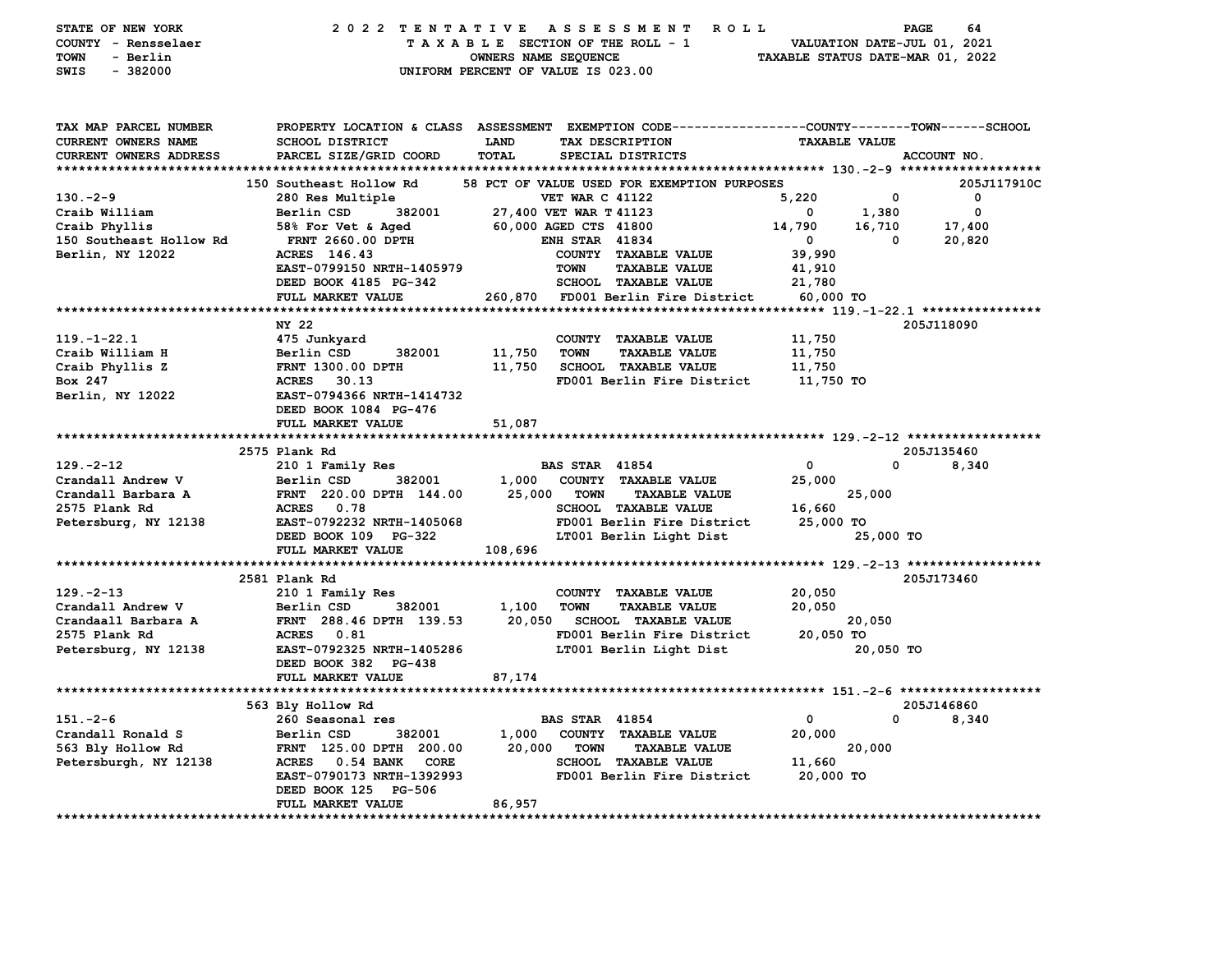| STATE OF NEW YORK<br>COUNTY - Rensselaer<br>TOWN<br>- Berlin<br><b>SWIS</b><br>$-382000$ |                                                 | OWNERS NAME SEQUENCE | 2022 TENTATIVE ASSESSMENT ROLL<br>TAXABLE SECTION OF THE ROLL - 1<br>UNIFORM PERCENT OF VALUE IS 023.00                                | VALUATION DATE-JUL 01, 2021<br>TAXABLE STATUS DATE-MAR 01, 2022 | 65<br>PAGE                |
|------------------------------------------------------------------------------------------|-------------------------------------------------|----------------------|----------------------------------------------------------------------------------------------------------------------------------------|-----------------------------------------------------------------|---------------------------|
| TAX MAP PARCEL NUMBER<br>CURRENT OWNERS NAME<br>CURRENT OWNERS ADDRESS                   | SCHOOL DISTRICT<br>PARCEL SIZE/GRID COORD       | <b>LAND</b><br>TOTAL | PROPERTY LOCATION & CLASS ASSESSMENT EXEMPTION CODE---------------COUNTY-------TOWN-----SCHOOL<br>TAX DESCRIPTION<br>SPECIAL DISTRICTS | <b>TAXABLE VALUE</b>                                            | ACCOUNT NO.               |
|                                                                                          |                                                 |                      |                                                                                                                                        |                                                                 |                           |
| $141. -4 - 5$                                                                            | 17752 NY 22<br>210 1 Family Res                 |                      | <b>BAS STAR 41854</b>                                                                                                                  | $\overline{\mathbf{0}}$                                         | 205J191461S<br>0<br>8,340 |
| Crawford Jams B                                                                          | Berlin CSD<br>382001                            | 5,200                | COUNTY TAXABLE VALUE                                                                                                                   | 38,000                                                          |                           |
| Crawford Margaret H                                                                      | <b>FRNT</b> 130.80 DPTH                         | 38,000               | <b>TOWN</b><br><b>TAXABLE VALUE</b>                                                                                                    | 38,000                                                          |                           |
| 17752 Ny 22                                                                              | ACRES 8.23 BANK CORE                            |                      | SCHOOL TAXABLE VALUE                                                                                                                   | 29,660                                                          |                           |
| Berlin, NY 12022                                                                         | EAST-0796822 NRTH-1396729                       |                      | FD001 Berlin Fire District                                                                                                             | 38,000 TO                                                       |                           |
|                                                                                          | DEED BOOK 128 PG-654                            |                      |                                                                                                                                        |                                                                 |                           |
|                                                                                          | FULL MARKET VALUE                               | 165,217              |                                                                                                                                        |                                                                 |                           |
|                                                                                          |                                                 |                      |                                                                                                                                        |                                                                 |                           |
|                                                                                          | 26 Mill St                                      |                      |                                                                                                                                        |                                                                 | 205J100990                |
| $130.1 - 6 - 33$<br>Crimmel Erin Louise                                                  | 210 1 Family Res<br>Berlin CSD<br>382001        | 1,000                | COUNTY TAXABLE VALUE<br><b>TOWN</b><br><b>TAXABLE VALUE</b>                                                                            | 28,100                                                          |                           |
| 26 Mill St                                                                               | 1989 W. Wiley Survey                            | 28,100               | <b>SCHOOL TAXABLE VALUE</b>                                                                                                            | 28,100<br>28,100                                                |                           |
| Berlin, NY 12022                                                                         | <b>FRNT</b><br>96.89 DPTH 166.25                |                      | FD001 Berlin Fire District                                                                                                             | 28,100 TO                                                       |                           |
|                                                                                          | ACRES 0.26 BANK CORE                            |                      | LT001 Berlin Light Dist                                                                                                                |                                                                 | 28,100 TO                 |
|                                                                                          | EAST-0796192 NRTH-1407126                       |                      |                                                                                                                                        |                                                                 |                           |
|                                                                                          | DEED BOOK 7273 PG-90                            |                      |                                                                                                                                        |                                                                 |                           |
|                                                                                          | FULL MARKET VALUE                               | 122,174              |                                                                                                                                        |                                                                 |                           |
|                                                                                          |                                                 |                      |                                                                                                                                        |                                                                 |                           |
| 150.11-1-14.1                                                                            | 47 Pine Trl<br>260 Seasonal res                 |                      | COUNTY TAXABLE VALUE                                                                                                                   | 32,700                                                          | 205J122230C               |
| Crounse Mark S                                                                           | Averill Park Ce 384001                          | 5,000                | TOWN<br><b>TAXABLE VALUE</b>                                                                                                           | 32,700                                                          |                           |
| 5851 Gardener Rd                                                                         | FRNT 320.00 DPTH 100.00                         | 32,700               | <b>SCHOOL TAXABLE VALUE</b>                                                                                                            | 32,700                                                          |                           |
| Altamont, NY 12009                                                                       | ACRES 0.91                                      |                      | FD001 Berlin Fire District                                                                                                             | 32,700 TO                                                       |                           |
|                                                                                          | EAST-0777764 NRTH-1389715                       |                      | WD001 Berlin Water Dist                                                                                                                |                                                                 | 32,700 TO M               |
|                                                                                          | DEED BOOK 8377 PG-103                           |                      | WD023 Berlin Water Dist #1                                                                                                             | 32,700 TO M                                                     |                           |
|                                                                                          | FULL MARKET VALUE                               | 142,174              |                                                                                                                                        |                                                                 |                           |
|                                                                                          |                                                 |                      |                                                                                                                                        |                                                                 |                           |
|                                                                                          | 584 Green Hollow Rd                             |                      |                                                                                                                                        |                                                                 |                           |
| $120. -1 - 4.13$                                                                         | 210 1 Family Res                                |                      | AGED CTS 41800                                                                                                                         | 2,930<br>2,930<br>$\Omega$                                      | 2,930<br>0                |
| Crowley Cornelius D<br>584 Green Hollow Rd                                               | Berlin CSD<br>382001<br><b>FRNT 330.00 DPTH</b> |                      | 6,600 ENH STAR 41834<br>29,300 COUNTY TAXABLE VALUE                                                                                    | 26,370                                                          | 20,820                    |
| Petersburg, NY 12138                                                                     | ACRES 3.34                                      |                      | <b>TOWN</b><br><b>TAXABLE VALUE</b>                                                                                                    | 26,370                                                          |                           |
|                                                                                          | EAST-0806215 NRTH-1413491                       |                      | <b>SCHOOL TAXABLE VALUE</b>                                                                                                            | 5,550                                                           |                           |
|                                                                                          | DEED BOOK 7266 PG-273                           |                      | FD001 Berlin Fire District                                                                                                             | 29,300 TO                                                       |                           |
|                                                                                          | FULL MARKET VALUE                               | 127,391              |                                                                                                                                        |                                                                 |                           |
|                                                                                          |                                                 |                      |                                                                                                                                        |                                                                 |                           |
|                                                                                          | 489 Dyken Pond Rd                               |                      |                                                                                                                                        |                                                                 | 205J119260                |
| $106.20 - 1 - 8$                                                                         | 260 Seasonal res                                |                      | COUNTY TAXABLE VALUE                                                                                                                   | 13,700                                                          |                           |
| Crowley Cynthia J                                                                        | Berlin CSD<br>382001                            | 4,100                | <b>TOWN</b><br><b>TAXABLE VALUE</b>                                                                                                    | 13,700                                                          |                           |
| 10 Neil Ct<br>Rensselaer, NY 12144                                                       | FRNT 123.00 DPTH<br>65.00<br>ACRES 0.17         |                      | 13,700 SCHOOL TAXABLE VALUE<br>FD001 Berlin Fire District                                                                              | 13,700<br>13,700 TO                                             |                           |
|                                                                                          | EAST-0780889 NRTH-1418128                       |                      |                                                                                                                                        |                                                                 |                           |
|                                                                                          | DEED BOOK 81<br>$PG-55$                         |                      |                                                                                                                                        |                                                                 |                           |
|                                                                                          | FULL MARKET VALUE                               | 59,565               |                                                                                                                                        |                                                                 |                           |
|                                                                                          |                                                 |                      |                                                                                                                                        |                                                                 |                           |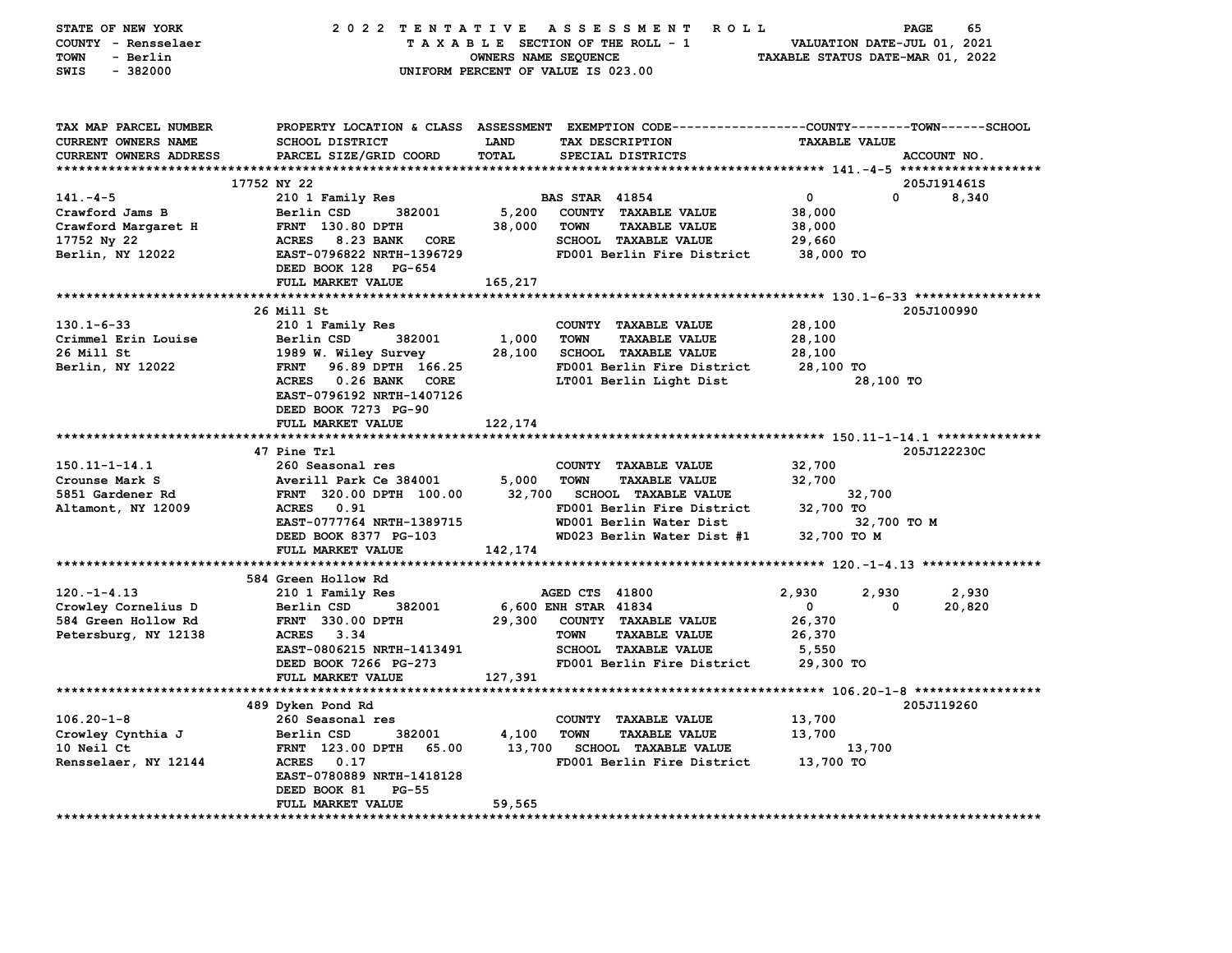| <b>STATE OF NEW YORK</b>               | 2022 TENTATIVE                               |                                 | A S S E S S M E N T<br>R O L L                                                                 |                                  | PAGE       | 66                                           |
|----------------------------------------|----------------------------------------------|---------------------------------|------------------------------------------------------------------------------------------------|----------------------------------|------------|----------------------------------------------|
| COUNTY - Rensselaer                    |                                              | TAXABLE SECTION OF THE ROLL - 1 |                                                                                                | VALUATION DATE-JUL 01, 2021      |            |                                              |
| - Berlin<br>TOWN                       |                                              | OWNERS NAME SEQUENCE            |                                                                                                | TAXABLE STATUS DATE-MAR 01, 2022 |            |                                              |
| $-382000$<br>SWIS                      |                                              |                                 | UNIFORM PERCENT OF VALUE IS 023.00                                                             |                                  |            |                                              |
|                                        |                                              |                                 |                                                                                                |                                  |            |                                              |
|                                        |                                              |                                 |                                                                                                |                                  |            |                                              |
| TAX MAP PARCEL NUMBER                  |                                              |                                 | PROPERTY LOCATION & CLASS ASSESSMENT EXEMPTION CODE---------------COUNTY-------TOWN-----SCHOOL |                                  |            |                                              |
| CURRENT OWNERS NAME                    | <b>SCHOOL DISTRICT</b>                       | <b>LAND</b>                     | TAX DESCRIPTION                                                                                | <b>TAXABLE VALUE</b>             |            |                                              |
| <b>CURRENT OWNERS ADDRESS</b>          | PARCEL SIZE/GRID COORD                       | <b>TOTAL</b>                    | SPECIAL DISTRICTS                                                                              |                                  |            | ACCOUNT NO.                                  |
|                                        |                                              |                                 |                                                                                                |                                  |            |                                              |
|                                        | 2557 Plank Rd                                |                                 |                                                                                                |                                  |            |                                              |
| $129. -2 - 11.2$                       | 300 Vacant Land                              |                                 | COUNTY TAXABLE VALUE                                                                           | 2,000                            |            |                                              |
| Crowley David M                        | Berlin CSD<br>382001                         | 2,000                           | <b>TOWN</b><br><b>TAXABLE VALUE</b>                                                            | 2,000                            |            |                                              |
| 2557 Plank Rd                          | FRNT 167.16 DPTH 178.07                      | 2,000                           | <b>SCHOOL TAXABLE VALUE</b>                                                                    |                                  | 2,000      |                                              |
| Petersburgh, NY 12138                  | <b>ACRES</b><br>0.49                         |                                 | FD001 Berlin Fire District                                                                     | 2,000 TO                         |            |                                              |
|                                        | EAST-0792158 NRTH-1404912                    |                                 |                                                                                                |                                  |            |                                              |
|                                        | DEED BOOK 6935 PG-93                         |                                 |                                                                                                |                                  |            |                                              |
|                                        | FULL MARKET VALUE                            | 8,696                           |                                                                                                |                                  |            |                                              |
|                                        |                                              |                                 |                                                                                                |                                  |            |                                              |
|                                        | 2551 Plank Rd                                |                                 |                                                                                                |                                  |            |                                              |
| $129. -2 - 11.12$                      | 270 Mfg housing<br>Berlin CSD<br>382001      |                                 | <b>VET COM C 41132</b><br>2,000 VET COM T 41133                                                | 2,115<br>0                       | 0<br>2,115 | 0<br>0                                       |
| Crowley David M                        |                                              |                                 |                                                                                                | 0                                | 0          |                                              |
| 2551 Plank Rd<br>Petersburgh, NY 12138 | <b>FRNT 319.00 DPTH</b><br><b>ACRES</b> 1.08 |                                 | 8,460 BAS STAR 41854<br>COUNTY TAXABLE VALUE                                                   | 6,345                            |            | 8,340                                        |
|                                        | EAST-0791985 NRTH-1404878                    |                                 | <b>TOWN</b><br><b>TAXABLE VALUE</b>                                                            | 6,345                            |            |                                              |
|                                        | DEED BOOK 6935 PG-93                         |                                 | <b>SCHOOL TAXABLE VALUE</b>                                                                    | 120                              |            |                                              |
|                                        | FULL MARKET VALUE                            | 36,783                          | FD001 Berlin Fire District                                                                     | 8,460 TO                         |            |                                              |
|                                        |                                              |                                 |                                                                                                |                                  |            | ************** 129.-2-21 ******************* |
|                                        | 2556 Plank Rd                                |                                 |                                                                                                |                                  |            | 205J136180                                   |
| $129. -2 - 21$                         | 210 1 Family Res                             |                                 | COUNTY TAXABLE VALUE                                                                           | 34,700                           |            |                                              |
| Crowley David M                        | 382001<br>Berlin CSD                         | 2,900                           | <b>TOWN</b><br><b>TAXABLE VALUE</b>                                                            | 34,700                           |            |                                              |
| <b>Taylor Tammy L</b>                  | <b>FRNT 429.30 DPTH</b>                      | 34,700                          | <b>SCHOOL TAXABLE VALUE</b>                                                                    | 34,700                           |            |                                              |
| 2551 Plank Rd                          | <b>ACRES</b> 3.50                            |                                 | FD001 Berlin Fire District                                                                     | 34,700 TO                        |            |                                              |
| Petersburgh, NY 12138                  | EAST-0792009 NRTH-1404499                    |                                 | LT001 Berlin Light Dist                                                                        |                                  | 34,700 TO  |                                              |
|                                        | DEED BOOK 7795 PG-215                        |                                 |                                                                                                |                                  |            |                                              |
|                                        | FULL MARKET VALUE                            | 150,870                         |                                                                                                |                                  |            |                                              |
|                                        |                                              |                                 |                                                                                                |                                  |            |                                              |
|                                        | 25-31 Cherry Plain Sq                        |                                 |                                                                                                |                                  |            | 205J103780                                   |
| $152 - 2 - 14$                         | 280 Res Multiple                             |                                 | <b>VET COM C 41132</b>                                                                         | 6,325                            | 0          | 0                                            |
| Cruickshank Jennie P                   | Berlin CSD<br>382001                         |                                 | 1,200 VET DIS C 41142                                                                          | 2,530                            | 0          | 0                                            |
| William Markland                       | House & Trailer                              |                                 | 25,300 BAS STAR 41854                                                                          | 0                                | 0          | 8,340                                        |
| PO Box 120                             | FRNT 400.00 DPTH 155.60                      |                                 | <b>VET DIS T 41143</b>                                                                         | $\mathbf{o}$                     | 2,530      | 0                                            |
| Cherry Plain, NY 12040-0120            | ACRES 0.94                                   |                                 | VET COM T 41133                                                                                | 0                                | 2,300      | $\mathbf 0$                                  |
|                                        | EAST-0799826 NRTH-1386444                    |                                 | COUNTY TAXABLE VALUE                                                                           | 16,445                           |            |                                              |
|                                        | DEED BOOK 1532 PG-118                        |                                 | <b>TOWN</b><br><b>TAXABLE VALUE</b>                                                            | 20,470                           |            |                                              |
|                                        | FULL MARKET VALUE                            | 110,000                         | SCHOOL TAXABLE VALUE                                                                           | 16,960                           |            |                                              |
|                                        |                                              |                                 | FD001 Berlin Fire District                                                                     | 25,300 TO                        |            |                                              |
|                                        |                                              |                                 |                                                                                                |                                  |            |                                              |
|                                        | 18687 NY 22                                  |                                 |                                                                                                |                                  |            |                                              |
| $108. -3 - 6.1$                        | 210 1 Family Res                             |                                 | <b>BAS STAR 41854</b>                                                                          | $\mathbf 0$                      | 0          | 8,340                                        |
| Cummings Benjamin A                    | Berlin CSD<br>382001                         | 3,195                           | COUNTY TAXABLE VALUE                                                                           | 49,295                           |            |                                              |
| Cummings Samantha A                    | <b>FRNT 666.74 DPTH</b>                      | 49,295                          | <b>TOWN</b><br><b>TAXABLE VALUE</b>                                                            | 49,295                           |            |                                              |
| PO Box 357                             | ACRES 4.41                                   |                                 | <b>SCHOOL TAXABLE VALUE</b>                                                                    | 40,955                           |            |                                              |
| Petersburgh, NY 12138                  | EAST-0795204 NRTH-1418043                    |                                 | FD001 Berlin Fire District                                                                     | 49,295 TO                        |            |                                              |
|                                        | DEED BOOK 241 PG-2642                        |                                 |                                                                                                |                                  |            |                                              |
|                                        | FULL MARKET VALUE                            | 214,326                         |                                                                                                |                                  |            |                                              |
|                                        |                                              |                                 |                                                                                                |                                  |            |                                              |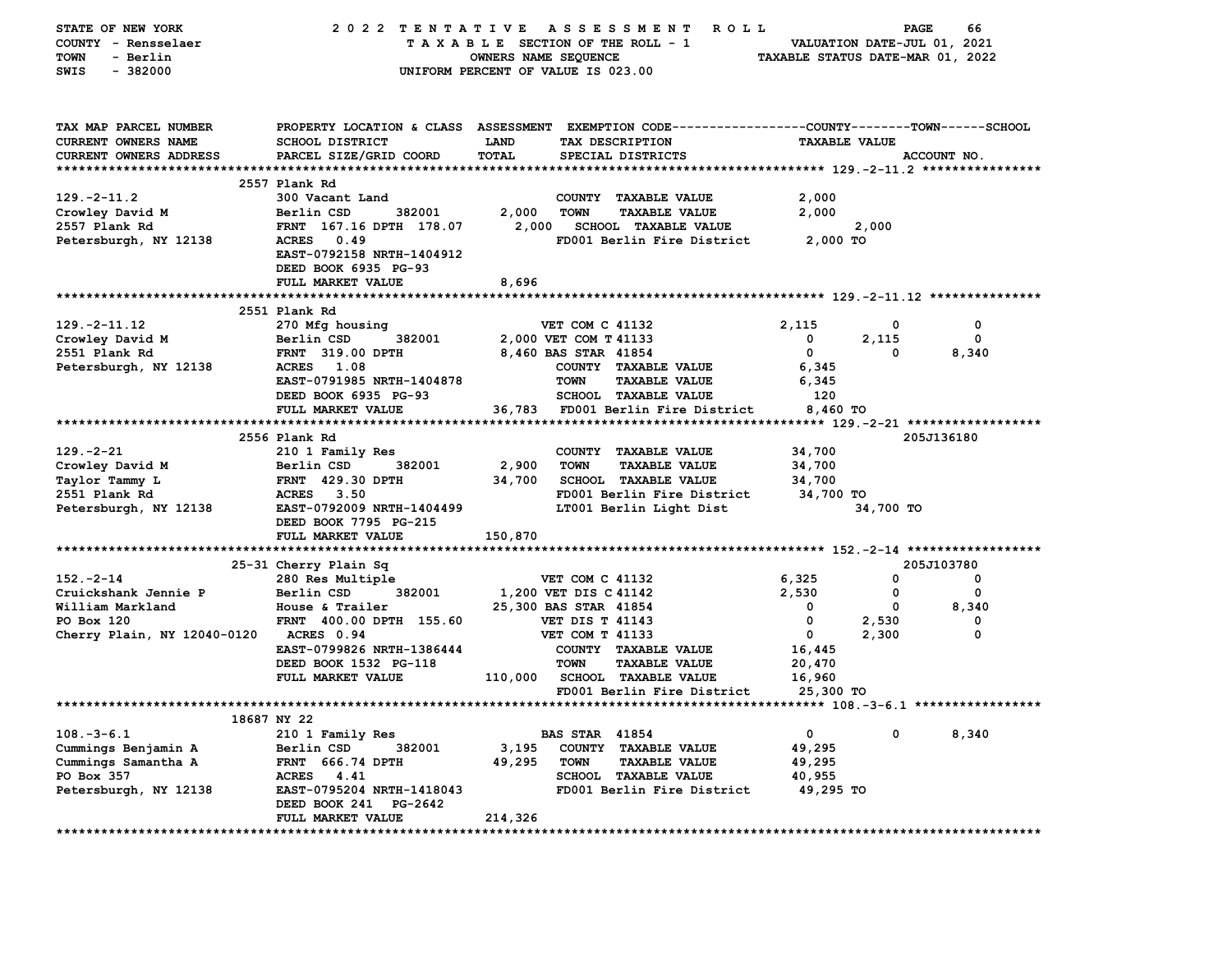| STATE OF NEW YORK             | 2022 TENTATIVE                                  |                      | A S S E S S M E N T<br><b>ROLL</b>                           |                                  | PAGE                        | 67    |
|-------------------------------|-------------------------------------------------|----------------------|--------------------------------------------------------------|----------------------------------|-----------------------------|-------|
| COUNTY - Rensselaer           |                                                 |                      | TAXABLE SECTION OF THE ROLL - 1                              |                                  | VALUATION DATE-JUL 01, 2021 |       |
| <b>TOWN</b><br>- Berlin       |                                                 | OWNERS NAME SEQUENCE |                                                              | TAXABLE STATUS DATE-MAR 01, 2022 |                             |       |
| $-382000$<br>SWIS             |                                                 |                      | UNIFORM PERCENT OF VALUE IS 023.00                           |                                  |                             |       |
|                               |                                                 |                      |                                                              |                                  |                             |       |
|                               |                                                 |                      |                                                              |                                  |                             |       |
| TAX MAP PARCEL NUMBER         | PROPERTY LOCATION & CLASS ASSESSMENT            |                      | EXEMPTION CODE-----------------COUNTY-------TOWN------SCHOOL |                                  |                             |       |
| CURRENT OWNERS NAME           | <b>SCHOOL DISTRICT</b>                          | LAND                 | TAX DESCRIPTION                                              | <b>TAXABLE VALUE</b>             |                             |       |
| CURRENT OWNERS ADDRESS        | PARCEL SIZE/GRID COORD                          | TOTAL                | SPECIAL DISTRICTS                                            |                                  | ACCOUNT NO.                 |       |
|                               |                                                 |                      |                                                              |                                  |                             |       |
|                               | 16 George Allen Hollow Rd                       |                      |                                                              |                                  | 205J119350                  |       |
| $152. - 3 - 2.1$              | 210 1 Family Res                                |                      | <b>BAS STAR 41854</b>                                        | 0                                | 0                           | 8,340 |
| Cummings Harold F<br>PO Box 6 | Berlin CSD<br>382001<br>FRNT 1894.87 DPTH       | 6,400                | COUNTY TAXABLE VALUE<br><b>TOWN</b><br><b>TAXABLE VALUE</b>  | 36,550                           |                             |       |
| Cherry Plain, NY 12040        | <b>ACRES</b><br>9.65                            | 36,550               | SCHOOL TAXABLE VALUE                                         | 36,550<br>28,210                 |                             |       |
|                               | EAST-0800475 NRTH-1385712                       |                      | FD001 Berlin Fire District                                   | 36,550 TO                        |                             |       |
|                               | DEED BOOK 1388 PG-103                           |                      |                                                              |                                  |                             |       |
|                               | FULL MARKET VALUE                               | 158,913              |                                                              |                                  |                             |       |
|                               |                                                 |                      |                                                              |                                  |                             |       |
|                               | 359 Green Hollow Rd                             |                      |                                                              |                                  |                             |       |
| $119. -2 - 7.8$               | 240 Rural res                                   |                      | AG DST 8YT 41720                                             | 8,681                            | 8,681                       | 8,681 |
| Cumo Dina                     | Berlin CSD<br>382001                            | 21,200               | COUNTY TAXABLE VALUE                                         | 65,319                           |                             |       |
| 359 Green Hollow Rd           | <b>FRNT 1607.13 DPTH</b>                        | 74,000               | <b>TOWN</b><br><b>TAXABLE VALUE</b>                          | 65,319                           |                             |       |
| Petersburgh, NY 12138         | <b>ACRES</b><br>65.59                           |                      | SCHOOL TAXABLE VALUE                                         | 65,319                           |                             |       |
|                               | EAST-0801640 NRTH-1412984                       |                      | FD001 Berlin Fire District                                   | 74,000 TO                        |                             |       |
| MAY BE SUBJECT TO PAYMENT     | DEED BOOK 80 PG-431                             |                      |                                                              |                                  |                             |       |
| UNDER AGDIST LAW TIL 2026     | FULL MARKET VALUE                               | 321,739              |                                                              |                                  |                             |       |
|                               |                                                 |                      |                                                              |                                  |                             |       |
|                               | Green Hollow Rd                                 |                      |                                                              |                                  |                             |       |
| $119. -2 - 7.61$              | 322 Rural vac>10                                |                      | AG DST 8YT 41720                                             | 3,325                            | 3,325                       | 3,325 |
| Cuomo Alexander<br>Cuomo Evan | Berlin CSD<br>382001<br><b>FRNT</b> 750.74 DPTH | 23,400<br>23,400     | COUNTY TAXABLE VALUE<br><b>TOWN</b><br><b>TAXABLE VALUE</b>  | 20,075<br>20,075                 |                             |       |
| 359 Green Hollow Rd           | <b>ACRES</b><br>63.59                           |                      | SCHOOL TAXABLE VALUE                                         | 20,075                           |                             |       |
| Petersburgh, NY 12138         | EAST-0802934 NRTH-1411338                       |                      | FD001 Berlin Fire District                                   | 23,400 TO                        |                             |       |
|                               | DEED BOOK 8899 PG-303                           |                      |                                                              |                                  |                             |       |
| MAY BE SUBJECT TO PAYMENT     | FULL MARKET VALUE                               | 101,739              |                                                              |                                  |                             |       |
| UNDER AGDIST LAW TIL 2026     |                                                 |                      |                                                              |                                  |                             |       |
|                               |                                                 |                      |                                                              |                                  |                             |       |
|                               | Green Hollow Rd                                 |                      |                                                              |                                  |                             |       |
| $119. -2 - 7.5$               | 105 Vac farmland                                |                      | COUNTY TAXABLE VALUE                                         | 7,000                            |                             |       |
| Cuomo Dina                    | Berlin CSD<br>382001                            | 7,000                | <b>TOWN</b><br><b>TAXABLE VALUE</b>                          | 7,000                            |                             |       |
| 359 Green Hollow Rd           | FRNT 467.92 DPTH                                | 7,000                | <b>SCHOOL TAXABLE VALUE</b>                                  | 7,000                            |                             |       |
| Petersburgh, NY 12138         | ACRES 18.76                                     |                      | FD001 Berlin Fire District                                   | 7,000 TO                         |                             |       |
|                               | EAST-0800832 NRTH-1412328                       |                      |                                                              |                                  |                             |       |
|                               | DEED BOOK 1659 PG-333                           |                      |                                                              |                                  |                             |       |
|                               | FULL MARKET VALUE                               | 30,435               |                                                              |                                  |                             |       |
|                               | 153 Greenes Brook Rd                            |                      |                                                              |                                  | 205J119440                  |       |
| $141. -2 - 4.1$               | 240 Rural res                                   |                      | COUNTY TAXABLE VALUE                                         | 52,867                           |                             |       |
| Cure's Farm LLC               | Berlin CSD<br>382001                            | 22,877               | <b>TOWN</b><br><b>TAXABLE VALUE</b>                          |                                  | 52,867                      |       |
| PO Box 366                    | <b>FRNT 690.00 DPTH</b>                         | 52,867               | <b>SCHOOL TAXABLE VALUE</b>                                  | 52,867                           |                             |       |
| Berlin, NY 12022              | ACRES 181.56                                    |                      | FD001 Berlin Fire District                                   | 52,867 TO                        |                             |       |
|                               | EAST-0803099 NRTH-1397846                       |                      |                                                              |                                  |                             |       |
|                               | DEED BOOK 5288 PG-65                            |                      |                                                              |                                  |                             |       |
|                               | FULL MARKET VALUE                               | 229,857              |                                                              |                                  |                             |       |
|                               |                                                 |                      |                                                              |                                  |                             |       |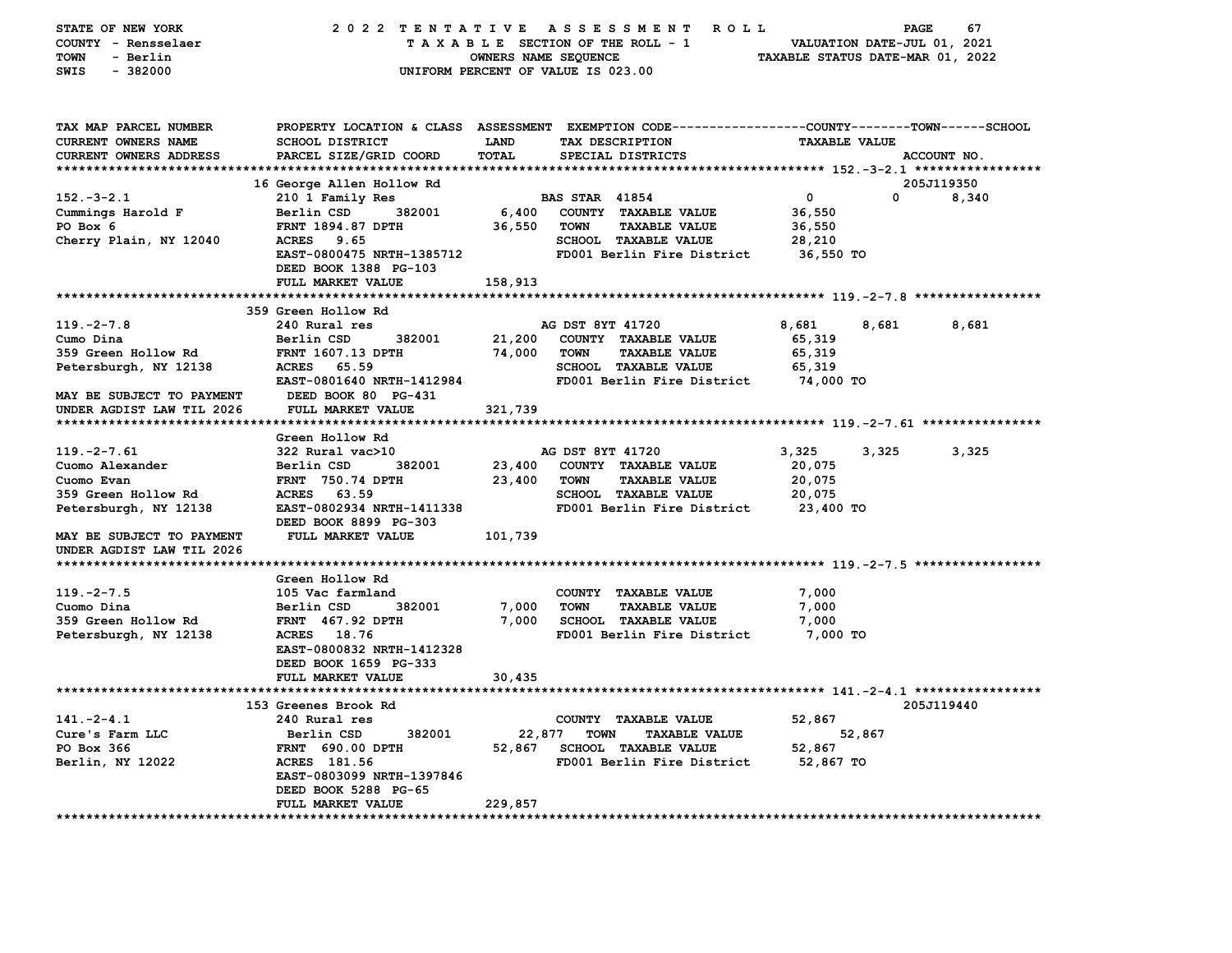| STATE OF NEW YORK                             |                                                                                                 |                      | 2022 TENTATIVE ASSESSMENT ROLL                                    |                                  | 68<br>PAGE  |
|-----------------------------------------------|-------------------------------------------------------------------------------------------------|----------------------|-------------------------------------------------------------------|----------------------------------|-------------|
| COUNTY - Rensselaer                           |                                                                                                 |                      | T A X A B L E SECTION OF THE ROLL - 1 VALUATION DATE-JUL 01, 2021 |                                  |             |
| - Berlin<br><b>TOWN</b>                       |                                                                                                 | OWNERS NAME SEQUENCE |                                                                   | TAXABLE STATUS DATE-MAR 01, 2022 |             |
| $-382000$<br>SWIS                             |                                                                                                 |                      | UNIFORM PERCENT OF VALUE IS 023.00                                |                                  |             |
|                                               |                                                                                                 |                      |                                                                   |                                  |             |
|                                               |                                                                                                 |                      |                                                                   |                                  |             |
|                                               |                                                                                                 |                      |                                                                   |                                  |             |
| TAX MAP PARCEL NUMBER                         | PROPERTY LOCATION & CLASS ASSESSMENT EXEMPTION CODE---------------COUNTY-------TOWN------SCHOOL |                      |                                                                   |                                  |             |
| <b>CURRENT OWNERS NAME</b>                    | SCHOOL DISTRICT                                                                                 | LAND                 | TAX DESCRIPTION                                                   | <b>TAXABLE VALUE</b>             |             |
| CURRENT OWNERS ADDRESS PARCEL SIZE/GRID COORD |                                                                                                 | TOTAL                | SPECIAL DISTRICTS                                                 |                                  | ACCOUNT NO. |
|                                               |                                                                                                 |                      |                                                                   |                                  |             |
|                                               | 21 East Shore Dr                                                                                |                      |                                                                   |                                  | 205J119890  |
| $117.8 - 1 - 4$                               | 280 Res Multiple - WTRFNT                                                                       |                      | COUNTY TAXABLE VALUE                                              | 19,390                           |             |
| Cusack James E                                | Berlin CSD<br>382001                                                                            | 4,790                | <b>TOWN</b><br><b>TAXABLE VALUE</b>                               | 19,390                           |             |
| Krick Sandra J                                | 2010-54 Bdy Adj                                                                                 | 19,390               | SCHOOL TAXABLE VALUE                                              | 19,390                           |             |
| 11 Barryspur                                  | FRNT 253.00 DPTH 230.00                                                                         |                      | FD001 Berlin Fire District 19,390 TO                              |                                  |             |
| Clifton Park, NY 12065                        | ACRES 0.73                                                                                      |                      |                                                                   |                                  |             |
|                                               | EAST-0780134 NRTH-1417274                                                                       |                      |                                                                   |                                  |             |
|                                               | DEED BOOK 6810 PG-344                                                                           |                      |                                                                   |                                  |             |
|                                               | FULL MARKET VALUE                                                                               | 84,304               |                                                                   |                                  |             |
|                                               |                                                                                                 |                      |                                                                   |                                  |             |
|                                               | 76 Spring Lake Rd                                                                               |                      |                                                                   |                                  | 205J123580  |
| 151.5-1-22                                    | 260 Seasonal res - WTRFNT                                                                       |                      | COUNTY TAXABLE VALUE                                              | 25,200                           |             |
| Cusimano Dana                                 | Berlin CSD<br>382001                                                                            | 6,200                | TOWN<br><b>TAXABLE VALUE</b>                                      | 25,200                           |             |
|                                               | Whitsett J. Kristian 60.00 DPTH 150.00 25,200 SCHOOL TAXABLE VALUE                              |                      |                                                                   | 25,200                           |             |
| 55 Main St                                    | ACRES 0.54                                                                                      |                      | FD001 Berlin Fire District                                        | 25,200 TO                        |             |
| Shelburne Falls, MA 01370                     | EAST-0781639 NRTH-1393372                                                                       |                      |                                                                   |                                  |             |
|                                               | DEED BOOK 9683 PG-55                                                                            |                      |                                                                   |                                  |             |
|                                               | FULL MARKET VALUE                                                                               | 109,565              |                                                                   |                                  |             |
|                                               |                                                                                                 |                      |                                                                   |                                  |             |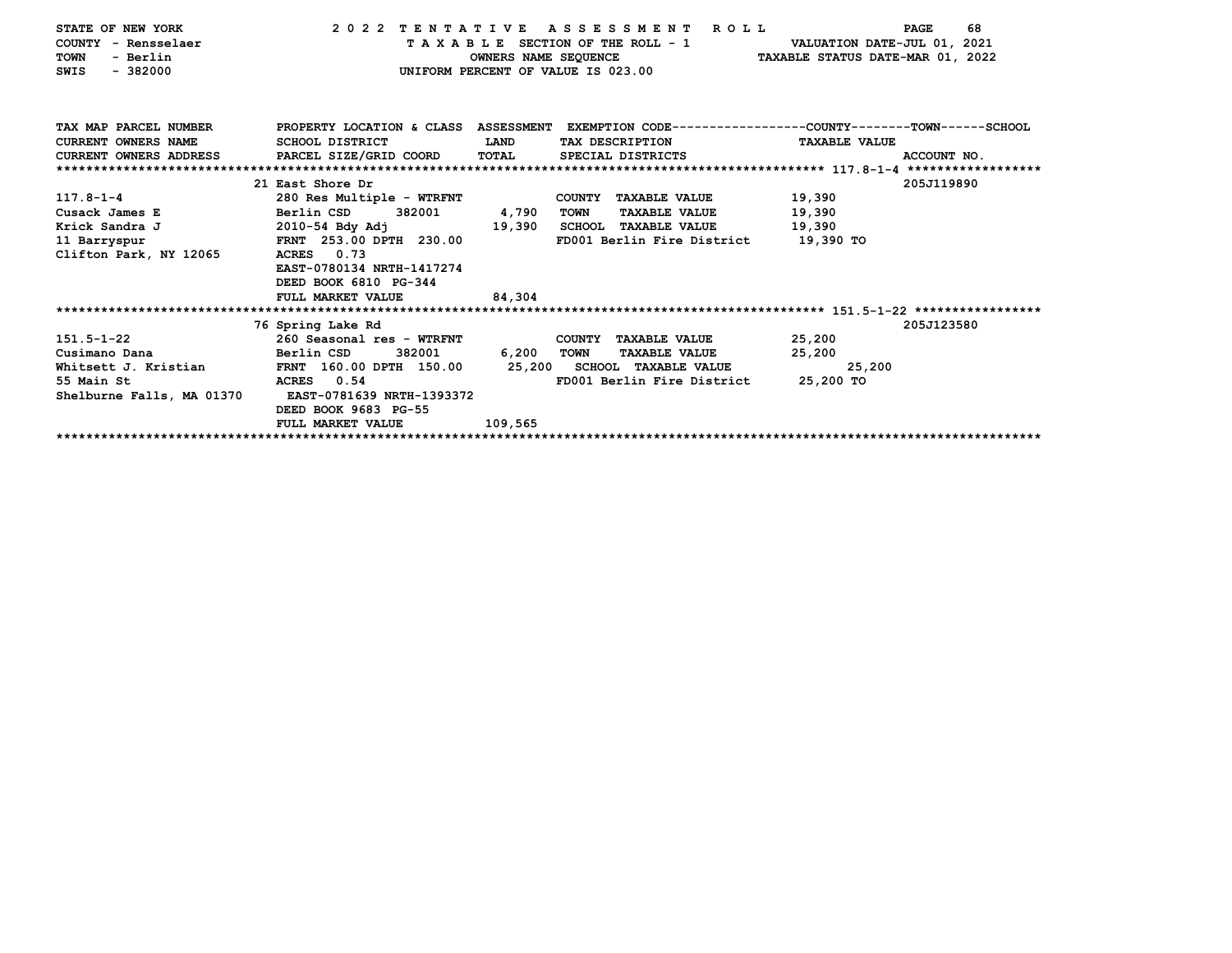| <b>STATE OF NEW YORK</b> |          |          | 2022 TENTATIVE ASSESSMENT ROLL |  |  |  |                                    |  |  |  |  |  |  |  |  |  |                                  | PAGE | -69 |  |
|--------------------------|----------|----------|--------------------------------|--|--|--|------------------------------------|--|--|--|--|--|--|--|--|--|----------------------------------|------|-----|--|
| COUNTY - Rensselaer      |          |          |                                |  |  |  | TAXABLE SECTION OF THE ROLL - 1    |  |  |  |  |  |  |  |  |  | VALUATION DATE-JUL 01, 2021      |      |     |  |
| TOWN                     |          | - Berlin |                                |  |  |  | NAME SECTION - C                   |  |  |  |  |  |  |  |  |  | TAXABLE STATUS DATE-MAR 01, 2022 |      |     |  |
| SWIS                     | - 382000 |          |                                |  |  |  |                                    |  |  |  |  |  |  |  |  |  | RPS150/V04/L015                  |      |     |  |
|                          |          |          |                                |  |  |  | UNIFORM PERCENT OF VALUE IS 023.00 |  |  |  |  |  |  |  |  |  | CURRENT DATE $4/21/2022$         |      |     |  |

#### **\*\*\* S P E C I A L D I S T R I C T S U M M A R Y \*\*\***

| CODE | DISTRICT NAME        | TOTAL<br><b>EXTENSION</b><br>PARCELS<br>TYPE | AD VALOREM<br><b>EXTENSION</b><br><b>VALUE</b><br><b>VALUE</b> | <b>EXEMPT</b><br><b>AMOUNT</b> | TAXABLE<br><b>VALUE</b> |
|------|----------------------|----------------------------------------------|----------------------------------------------------------------|--------------------------------|-------------------------|
|      | FD001 Berlin Fire Di | 105 TOTAL                                    | 3158,652                                                       |                                | 3158,652                |
|      | LT001 Berlin Light D | 19 тотац                                     | 553,750                                                        |                                | 553,750                 |
|      | WD001 Berlin Water D | 6 ТОТАL<br>M                                 | 191,740                                                        |                                | 191,740                 |
|      | WD023 Berlin Water D | 6 TOTAL<br>M                                 | 191,740                                                        |                                | 191,740                 |

#### **\*\*\* S C H O O L D I S T R I C T S U M M A R Y \*\*\***

| CODE             | DISTRICT NAME                   | TOTAL<br><b>PARCELS</b> | ASSESSED<br>LAND  | <b>ASSESSED</b><br>TOTAL | <b>EXEMPT</b><br><b>AMOUNT</b> | TOTAL<br>TAXABLE    | <b>STAR</b><br><b>AMOUNT</b> | <b>STAR</b><br><b>TAXABLE</b> |
|------------------|---------------------------------|-------------------------|-------------------|--------------------------|--------------------------------|---------------------|------------------------------|-------------------------------|
| 382001<br>384001 | Berlin CSD<br>Averill Park Cent | 95<br>10                | 514,851<br>39,065 | 2815,519<br>343,133      | 81,386                         | 2734,133<br>343,133 | 303,430<br>33,360            | 2430,703<br>309,773           |
|                  | SUB-TOTAL                       | 105                     | 553,916           | 3158,652                 | 81,386                         | 3077,266            | 336,790                      | 2740,476                      |
|                  | T O T A L                       | 105                     | 553,916           | 3158,652                 | 81,386                         | 3077,266            | 336,790                      | 2740,476                      |

#### **\*\*\* S Y S T E M C O D E S S U M M A R Y \*\*\***

# **NO SYSTEM EXEMPTIONS AT THIS LEVEL**

#### **\*\*\* E X E M P T I O N S U M M A R Y \*\*\***

|       |                    | TOTAL          |               |             |               |
|-------|--------------------|----------------|---------------|-------------|---------------|
| CODE  | <b>DESCRIPTION</b> | <b>PARCELS</b> | <b>COUNTY</b> | <b>TOWN</b> | <b>SCHOOL</b> |
|       |                    |                |               |             |               |
| 41122 | VET WAR C          |                | 5,220         |             |               |
| 41123 | VET WAR T          |                |               | 1,380       |               |
| 41132 | VET COM C          | 3              | 14,346        |             |               |
| 41133 | VET COM T          | 3              |               | 6,715       |               |
| 41142 | VET DIS C          | $\overline{2}$ | 8,436         |             |               |
| 41143 | VET DIS T          | $\overline{2}$ |               | 7,130       |               |
| 41720 | AG DST 8YT         | $\overline{2}$ | 12,006        | 12,006      | 12,006        |
| 41800 | AGED CTS           | 5              | 66,770        | 68,690      | 69,380        |
| 41834 | ENH STAR           | 8              |               |             | 144,970       |
| 41854 | <b>BAS STAR</b>    | 23             |               |             | 191,820       |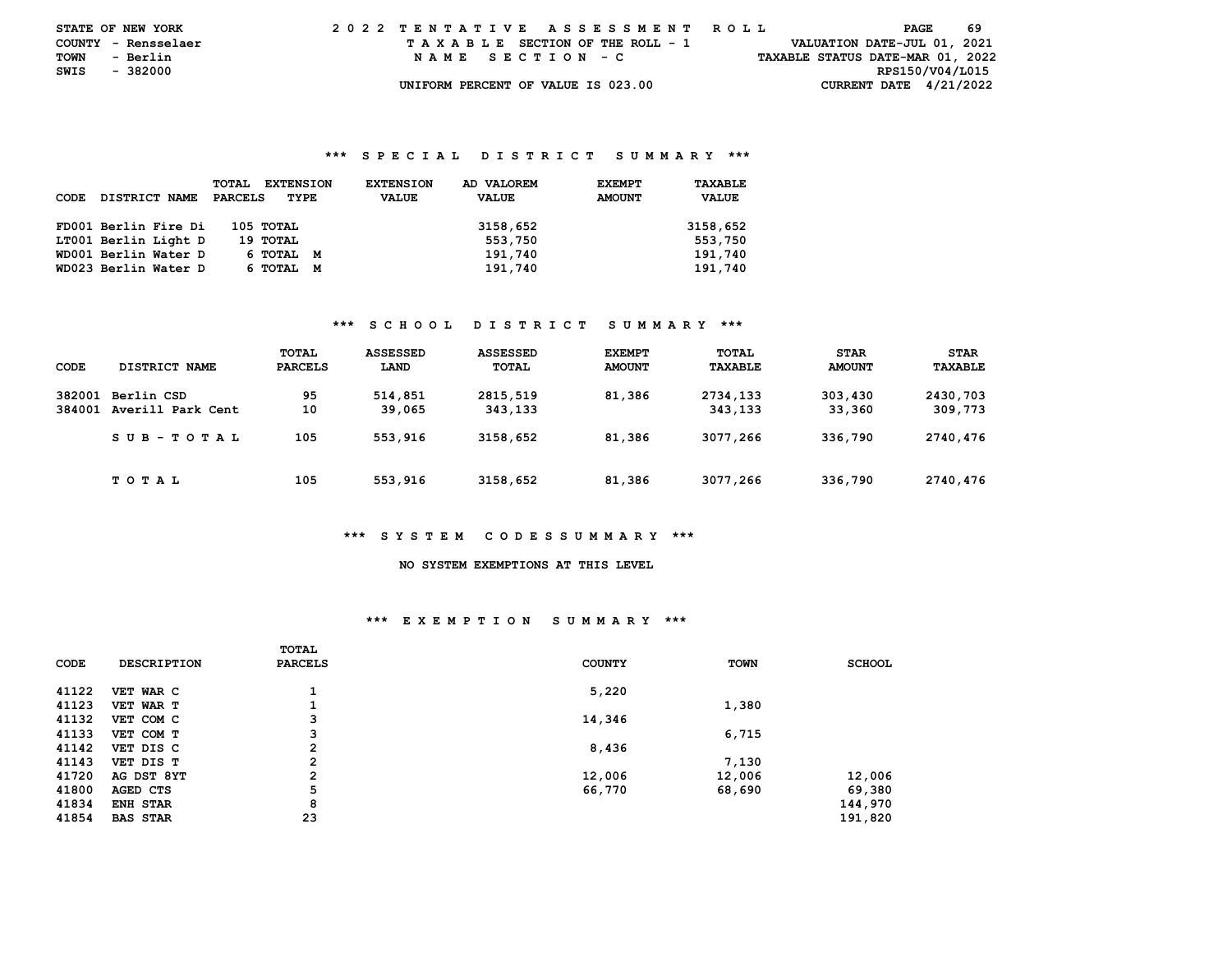|      | <b>STATE OF NEW YORK</b> | 2022 TENTATIVE ASSESSMENT ROLL |  |  |  |  |                                    |  |  |  |  |  |  |  |  |  |                                  | PAGE |  | 70 |  |
|------|--------------------------|--------------------------------|--|--|--|--|------------------------------------|--|--|--|--|--|--|--|--|--|----------------------------------|------|--|----|--|
|      | COUNTY - Rensselaer      |                                |  |  |  |  | TAXABLE SECTION OF THE ROLL - 1    |  |  |  |  |  |  |  |  |  | VALUATION DATE-JUL 01, 2021      |      |  |    |  |
| TOWN | - Berlin                 |                                |  |  |  |  | NAME SECTION - C                   |  |  |  |  |  |  |  |  |  | TAXABLE STATUS DATE-MAR 01, 2022 |      |  |    |  |
| SWIS | - 382000                 |                                |  |  |  |  |                                    |  |  |  |  |  |  |  |  |  | RPS150/V04/L015                  |      |  |    |  |
|      |                          |                                |  |  |  |  | UNIFORM PERCENT OF VALUE IS 023.00 |  |  |  |  |  |  |  |  |  | CURRENT DATE $4/21/2022$         |      |  |    |  |

### **\*\*\* E X E M P T I O N S U M M A R Y \*\*\***

| CODE | <b>DESCRIPTION</b> | <b>TOTAL</b><br><b>PARCELS</b> | <b>COUNTY</b> | <b>TOWN</b> | <b>SCHOOL</b> |
|------|--------------------|--------------------------------|---------------|-------------|---------------|
|      | TOTAL              | 50                             | 106,778       | 95,921      | 418,176       |

#### **\*\*\* G R A N D T O T A L S \*\*\***

| <b>ROLL</b> | <b>DESCRIPTION</b> | TOTAL          | ASSESSED | ASSESSED | <b>TAXABLE</b> | <b>TAXABLE</b> | <b>TAXABLE</b> | <b>STAR</b>    |
|-------------|--------------------|----------------|----------|----------|----------------|----------------|----------------|----------------|
| <b>SEC</b>  |                    | <b>PARCELS</b> | LAND     | TOTAL    | <b>COUNTY</b>  | <b>TOWN</b>    | <b>SCHOOL</b>  | <b>TAXABLE</b> |
|             | TAXABLE            | 105            | 553,916  | 3158,652 | 3051,874       | 3062,731       | 3077,266       | 2740,476       |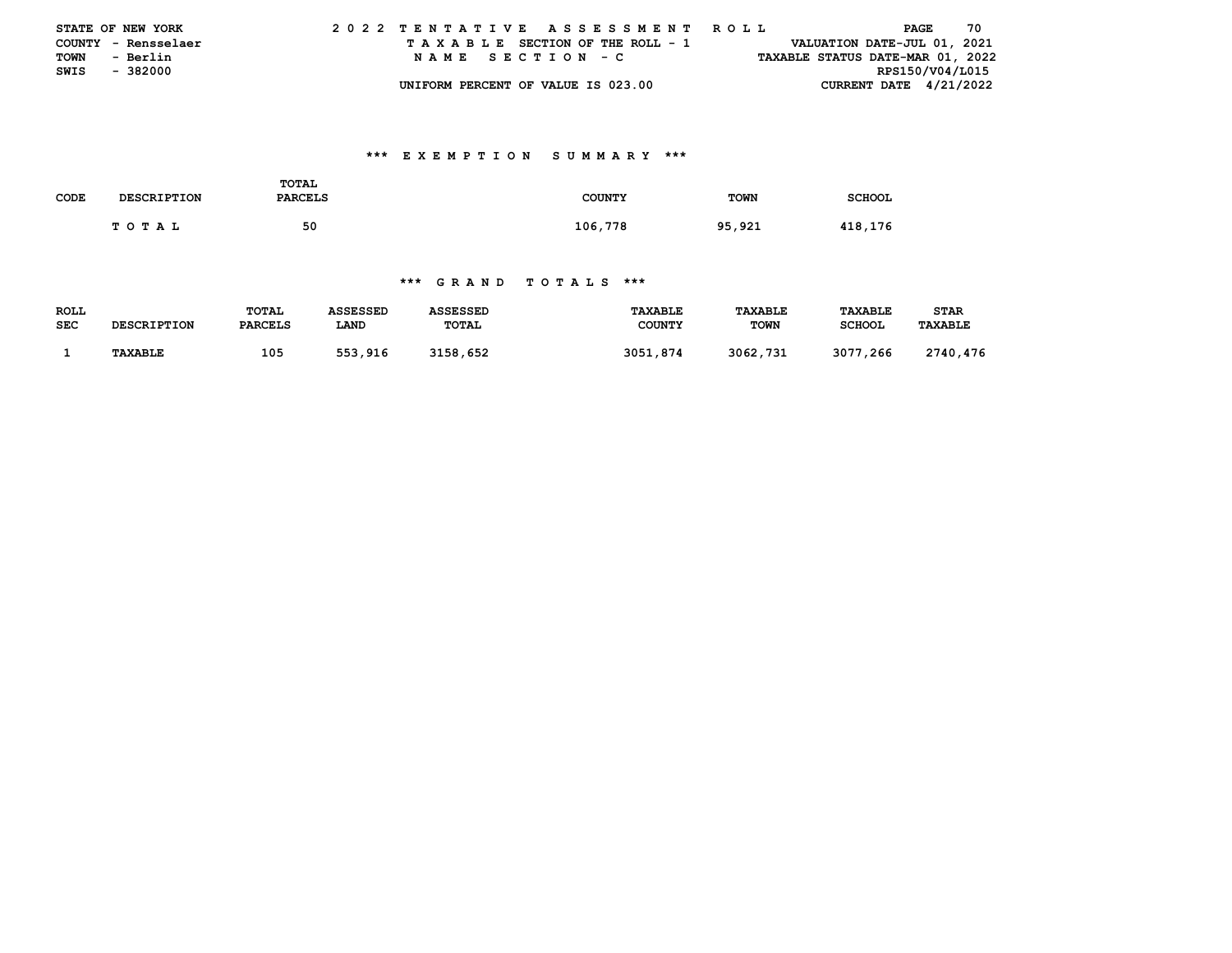| STATE OF NEW YORK                         | 2022 TENTATIVE            |                      | A S S E S S M E N T<br>ROLL ROLL                                                               |                                  | 71<br>PAGE                  |
|-------------------------------------------|---------------------------|----------------------|------------------------------------------------------------------------------------------------|----------------------------------|-----------------------------|
| COUNTY - Rensselaer                       |                           |                      | TAXABLE SECTION OF THE ROLL - 1                                                                |                                  | VALUATION DATE-JUL 01, 2021 |
| TOWN<br>- Berlin                          |                           | OWNERS NAME SEQUENCE |                                                                                                | TAXABLE STATUS DATE-MAR 01, 2022 |                             |
| SWIS<br>$-382000$                         |                           |                      | UNIFORM PERCENT OF VALUE IS 023.00                                                             |                                  |                             |
|                                           |                           |                      |                                                                                                |                                  |                             |
|                                           |                           |                      |                                                                                                |                                  |                             |
|                                           |                           |                      |                                                                                                |                                  |                             |
| TAX MAP PARCEL NUMBER                     |                           |                      | PROPERTY LOCATION & CLASS ASSESSMENT EXEMPTION CODE---------------COUNTY-------TOWN-----SCHOOL |                                  |                             |
| CURRENT OWNERS NAME                       | SCHOOL DISTRICT           | LAND                 | TAX DESCRIPTION                                                                                | <b>TAXABLE VALUE</b>             |                             |
| CURRENT OWNERS ADDRESS                    | PARCEL SIZE/GRID COORD    | TOTAL                | SPECIAL DISTRICTS                                                                              |                                  | ACCOUNT NO.                 |
|                                           |                           |                      |                                                                                                |                                  |                             |
|                                           | 151 Southeast Hollow Rd   |                      |                                                                                                |                                  |                             |
| $130. -2 - 16.22$                         | 240 Rural res             |                      | <b>BAS STAR</b> 41854                                                                          | 0                                | 8,340<br>0                  |
| D'Agata Michael J                         | 382001<br>Berlin CSD      | 23,700               | COUNTY TAXABLE VALUE                                                                           | 83,810                           |                             |
| 151 Southeast Hollow Rd                   | <b>ACRES</b><br>64.42     | 83,810               | <b>TOWN</b><br><b>TAXABLE VALUE</b>                                                            | 83,810                           |                             |
| Berlin, Ny 12022                          | EAST-0801094 NRTH-1406477 |                      | SCHOOL TAXABLE VALUE                                                                           | 75,470                           |                             |
|                                           | DEED BOOK 7405 PG-220     |                      | FD001 Berlin Fire District                                                                     | 83,810 TO                        |                             |
|                                           |                           |                      |                                                                                                |                                  |                             |
|                                           | FULL MARKET VALUE         | 364,391              |                                                                                                |                                  |                             |
|                                           |                           |                      |                                                                                                |                                  |                             |
|                                           | 27 Sicko Rd               |                      |                                                                                                |                                  | 205J158860                  |
| $117.8 - 1 - 47.3$                        | 260 Seasonal res          |                      | COUNTY TAXABLE VALUE                                                                           | 11,800                           |                             |
| Dahl William D                            | Berlin CSD<br>382001      | 800                  | <b>TOWN</b><br><b>TAXABLE VALUE</b>                                                            | 11,800                           |                             |
| Dahl Robin A                              | Part In Poest 117.8-3-15  | 11,800               | <b>SCHOOL TAXABLE VALUE</b>                                                                    | 11,800                           |                             |
| 268 South Lake Ave                        | Survey 9/23/97            |                      | FD001 Berlin Fire District                                                                     | 11,800 TO                        |                             |
| Troy, NY 12180                            | FRNT 80.00 DPTH<br>75.00  |                      |                                                                                                |                                  |                             |
|                                           | ACRES 0.09                |                      |                                                                                                |                                  |                             |
|                                           | EAST-0778475 NRTH-1416760 |                      |                                                                                                |                                  |                             |
|                                           | DEED BOOK 4380 PG-95      |                      |                                                                                                |                                  |                             |
|                                           |                           |                      |                                                                                                |                                  |                             |
|                                           | FULL MARKET VALUE         | 51,304               |                                                                                                |                                  |                             |
|                                           |                           |                      |                                                                                                |                                  |                             |
|                                           | CCC Dam Rd                |                      |                                                                                                |                                  |                             |
| $162. - 1 - 24.2$                         | 314 Rural vac<10          |                      | COUNTY TAXABLE VALUE                                                                           | 1,500                            |                             |
| DAlessio Michael P                        | Berlin CSD<br>382001      | 1,500                | <b>TAXABLE VALUE</b><br>TOWN                                                                   | 1,500                            |                             |
| 100 Heritage Way                          | <b>FRNT</b> 220.00 DPTH   | 1,500                | <b>SCHOOL TAXABLE VALUE</b>                                                                    | 1,500                            |                             |
| Berlin, NY 12022                          | ACRES 4.85                |                      | FD001 Berlin Fire District                                                                     | 1,500 TO                         |                             |
|                                           | EAST-0793221 NRTH-1379197 |                      |                                                                                                |                                  |                             |
|                                           | DEED BOOK 4192 PG-247     |                      |                                                                                                |                                  |                             |
|                                           | FULL MARKET VALUE         | 6,522                |                                                                                                |                                  |                             |
|                                           |                           |                      |                                                                                                |                                  |                             |
|                                           |                           |                      |                                                                                                |                                  |                             |
|                                           | 100 Heritage Way          |                      |                                                                                                |                                  |                             |
| $163. - 4 - 12.12$                        | 210 1 Family Res          |                      | <b>ENH STAR 41834</b>                                                                          | $\mathbf 0$                      | 0<br>20,820                 |
| DAlessio Yolanda D                        | Berlin CSD<br>382001      | 3,400                | COUNTY TAXABLE VALUE                                                                           | 49,757                           |                             |
| DAlessio Michael                          | 90.38 DPTH<br><b>FRNT</b> | 49,757               | <b>TOWN</b><br><b>TAXABLE VALUE</b>                                                            | 49,757                           |                             |
| 17019 NY 22                               | ACRES 3.05 BANK<br>CORE   |                      | SCHOOL TAXABLE VALUE                                                                           | 28,937                           |                             |
| Berlin, NY 12022                          | EAST-0794200 NRTH-1380450 |                      | FD001 Berlin Fire District                                                                     | 49,757 TO                        |                             |
|                                           | DEED BOOK 1913 PG-237     |                      |                                                                                                |                                  |                             |
|                                           | FULL MARKET VALUE         | 216,335              |                                                                                                |                                  |                             |
|                                           |                           |                      |                                                                                                |                                  |                             |
|                                           | Watson Rd                 |                      |                                                                                                |                                  |                             |
| $162. - 1 - 13.3$                         | 314 Rural vac<10          |                      | COUNTY TAXABLE VALUE                                                                           | 2,250                            |                             |
|                                           | 382001                    |                      |                                                                                                |                                  |                             |
| Danahy Revocable Trust James W Berlin CSD |                           |                      | 2,250<br><b>TOWN</b><br><b>TAXABLE VALUE</b>                                                   | 2,250                            |                             |
| Danahy James W                            | <b>FRNT</b> 211.79 DPTH   | 2,250                | <b>SCHOOL TAXABLE VALUE</b>                                                                    | 2,250                            |                             |
| 4081 NY 150                               | <b>ACRES</b><br>3.12      |                      | FD001 Berlin Fire District                                                                     | 2,250 TO                         |                             |
| West Sand Lake, NY 12196                  | EAST-0792390 NRTH-1381526 |                      |                                                                                                |                                  |                             |
|                                           | DEED BOOK 3716 PG-125     |                      |                                                                                                |                                  |                             |
|                                           | <b>FULL MARKET VALUE</b>  | 9,783                |                                                                                                |                                  |                             |
|                                           |                           |                      |                                                                                                |                                  |                             |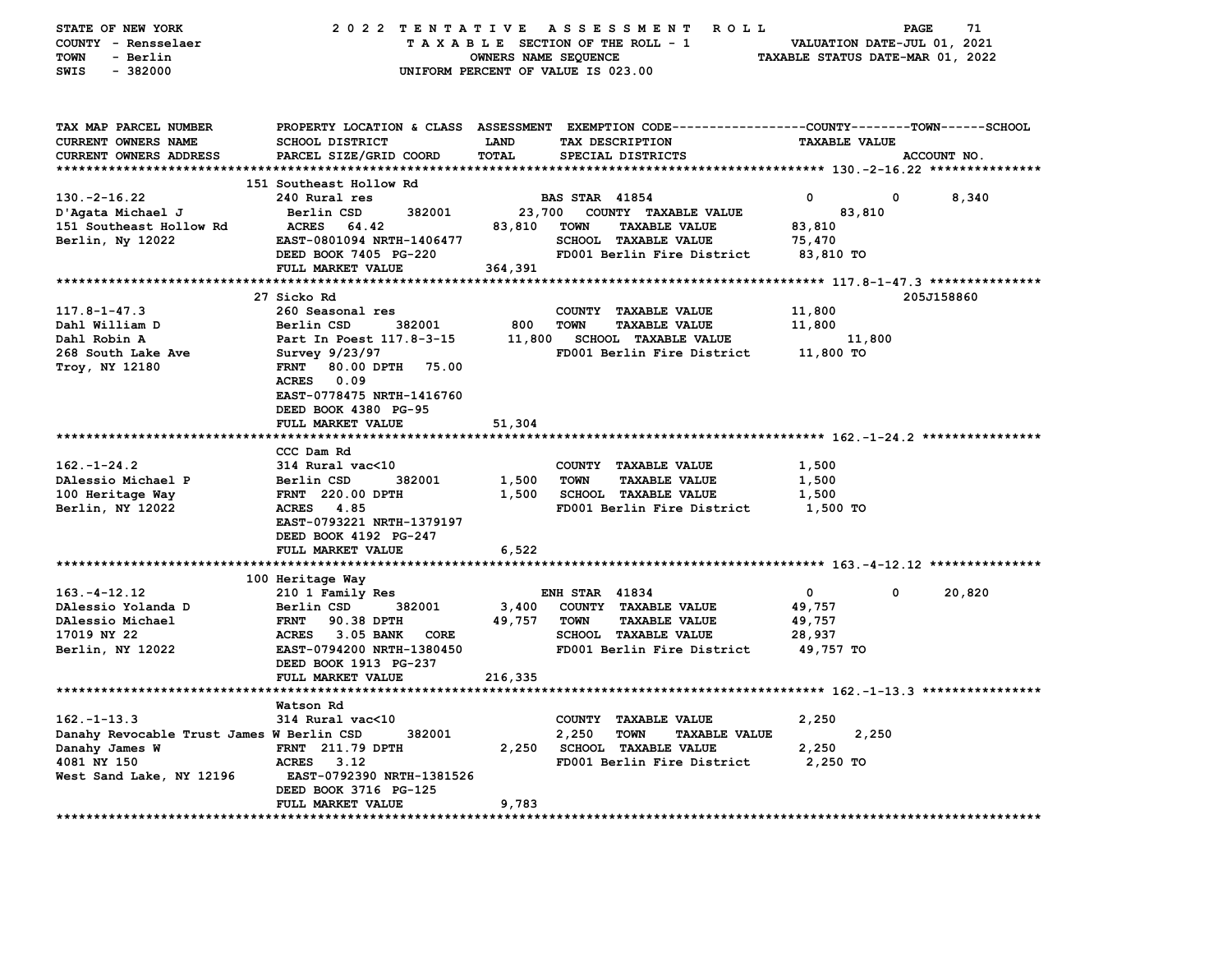| STATE OF NEW YORK<br>COUNTY - Rensselaer<br>TOWN<br>- Berlin<br>$-382000$<br>SWIS | 2022 TENTATIVE ASSESSMENT                          | OWNERS NAME SEQUENCE | <b>ROLL</b><br>TAXABLE SECTION OF THE ROLL - 1<br>UNIFORM PERCENT OF VALUE IS 023.00            | VALUATION DATE-JUL 01, 2021<br>TAXABLE STATUS DATE-MAR 01, 2022 | 72<br>PAGE  |
|-----------------------------------------------------------------------------------|----------------------------------------------------|----------------------|-------------------------------------------------------------------------------------------------|-----------------------------------------------------------------|-------------|
|                                                                                   |                                                    |                      |                                                                                                 |                                                                 |             |
| TAX MAP PARCEL NUMBER                                                             |                                                    |                      | PROPERTY LOCATION & CLASS ASSESSMENT EXEMPTION CODE---------------COUNTY-------TOWN------SCHOOL |                                                                 |             |
| <b>CURRENT OWNERS NAME</b>                                                        | <b>SCHOOL DISTRICT</b>                             | LAND                 | TAX DESCRIPTION                                                                                 | <b>TAXABLE VALUE</b>                                            |             |
| <b>CURRENT OWNERS ADDRESS</b>                                                     | PARCEL SIZE/GRID COORD                             | <b>TOTAL</b>         | SPECIAL DISTRICTS                                                                               |                                                                 | ACCOUNT NO. |
| *************************                                                         |                                                    |                      |                                                                                                 |                                                                 |             |
|                                                                                   | Miller Rd (E of)                                   |                      |                                                                                                 |                                                                 | 205J152470  |
| $162. - 1 - 12$                                                                   | 323 Vacant rural                                   |                      | COUNTY TAXABLE VALUE                                                                            | 8,000                                                           |             |
| Dapolite Michael                                                                  | Berlin CSD<br>382001<br>ACRES<br>63.66             | 8,000<br>8,000       | <b>TOWN</b><br><b>TAXABLE VALUE</b>                                                             | 8,000                                                           |             |
| Rodrigues John M<br>162 Rt 39                                                     | EAST-0788991 NRTH-1383034                          |                      | <b>SCHOOL TAXABLE VALUE</b><br>FD001 Berlin Fire District                                       | 8,000<br>8,000 TO                                               |             |
| New Fairfield, CT 06812                                                           | DEED BOOK 3843<br>PG-219                           |                      |                                                                                                 |                                                                 |             |
|                                                                                   | FULL MARKET VALUE                                  | 34,783               |                                                                                                 |                                                                 |             |
|                                                                                   |                                                    |                      |                                                                                                 |                                                                 |             |
|                                                                                   | 487 Dyken Pond Rd                                  |                      |                                                                                                 |                                                                 | 205J110710  |
| $106.20 - 1 - 9$                                                                  | 260 Seasonal res                                   |                      | COUNTY TAXABLE VALUE                                                                            | 19,825                                                          |             |
| Daversa Dean                                                                      | Berlin CSD<br>382001                               | 3,350                | <b>TOWN</b><br><b>TAXABLE VALUE</b>                                                             | 19,825                                                          |             |
| Daversa Laurie                                                                    | .25A<br>Seas                                       | 19,825               | <b>SCHOOL TAXABLE VALUE</b>                                                                     | 19,825                                                          |             |
| 685 Riverview Rd                                                                  | <b>FRNT</b> 105.00 DPTH<br>51.00                   |                      | FD001 Berlin Fire District                                                                      | 19,825 TO                                                       |             |
| Rexford, NY 12148                                                                 | ACRES 0.19                                         |                      |                                                                                                 |                                                                 |             |
|                                                                                   | EAST-0780922 NRTH-1418015                          |                      |                                                                                                 |                                                                 |             |
|                                                                                   | DEED BOOK 6395 PG-152                              |                      |                                                                                                 |                                                                 |             |
|                                                                                   | FULL MARKET VALUE                                  | 86,196               |                                                                                                 |                                                                 |             |
|                                                                                   |                                                    |                      |                                                                                                 |                                                                 |             |
|                                                                                   | NY 22                                              |                      |                                                                                                 |                                                                 |             |
| $119. - 1 - 1.2$                                                                  | 311 Res vac land                                   |                      | COUNTY TAXABLE VALUE                                                                            | 2,400                                                           |             |
| Decarlo Michael J<br>Decarlo Karen                                                | Berlin CSD<br>382001<br><b>ACRES</b><br>3.45       | 2,400<br>2,400       | <b>TOWN</b><br><b>TAXABLE VALUE</b><br><b>SCHOOL TAXABLE VALUE</b>                              | 2,400<br>2,400                                                  |             |
| 18633 NY 22                                                                       | EAST-0794391 NRTH-1417027                          |                      | FD001 Berlin Fire District                                                                      | 2,400 TO                                                        |             |
| Petersburgh, NY 12138                                                             | DEED BOOK 1317 PG-623                              |                      |                                                                                                 |                                                                 |             |
|                                                                                   | FULL MARKET VALUE                                  | 10,435               |                                                                                                 |                                                                 |             |
|                                                                                   |                                                    |                      |                                                                                                 |                                                                 |             |
|                                                                                   | 18633 NY 22                                        |                      |                                                                                                 |                                                                 | 205J120370  |
| $119. - 1 - 4$                                                                    | 210 1 Family Res                                   |                      | <b>ENH STAR 41834</b>                                                                           | 0                                                               | 0<br>20,820 |
| Decarlo Michael J                                                                 | 382001<br>Berlin CSD                               | 1,000                | COUNTY TAXABLE VALUE                                                                            | 30,700                                                          |             |
| Decarlo Karen J                                                                   | FRNT 260.00 DPTH 100.00                            | 30,700               | <b>TOWN</b><br><b>TAXABLE VALUE</b>                                                             | 30,700                                                          |             |
| 18633 NY 22                                                                       | 0.55<br><b>ACRES</b>                               |                      | <b>SCHOOL TAXABLE VALUE</b>                                                                     | 9,880                                                           |             |
| Petersburgh, NY 12138-9714                                                        | EAST-0794707 NRTH-1416894                          |                      | FD001 Berlin Fire District                                                                      | 30,700 TO                                                       |             |
|                                                                                   | DEED BOOK 309 PG-1759                              |                      |                                                                                                 |                                                                 |             |
|                                                                                   | FULL MARKET VALUE                                  | 133,478              |                                                                                                 |                                                                 |             |
|                                                                                   |                                                    |                      |                                                                                                 |                                                                 |             |
|                                                                                   | NY 22                                              |                      |                                                                                                 |                                                                 |             |
| $152. - 1 - 5.12$                                                                 | 312 Vac w/imprv                                    |                      | COUNTY TAXABLE VALUE                                                                            | 4,400                                                           |             |
| Decatur Sara C                                                                    | Berlin CSD<br>382001                               | 3,000                | <b>TOWN</b><br><b>TAXABLE VALUE</b>                                                             | 4,400                                                           |             |
| Feathers Stephen D                                                                | <b>FRNT</b> 185.00 DPTH                            | 4,400                | <b>SCHOOL TAXABLE VALUE</b>                                                                     | 4,400                                                           |             |
| 17596 NY 22                                                                       | ACRES 5.23                                         |                      | FD001 Berlin Fire District                                                                      | 4,400 TO                                                        |             |
| Berlin, NY 12022                                                                  | EAST-0797906 NRTH-1393040                          |                      |                                                                                                 |                                                                 |             |
|                                                                                   | DEED BOOK R1317 PG-F86<br><b>FULL MARKET VALUE</b> | 19,130               |                                                                                                 |                                                                 |             |
| ****************************                                                      |                                                    |                      |                                                                                                 |                                                                 |             |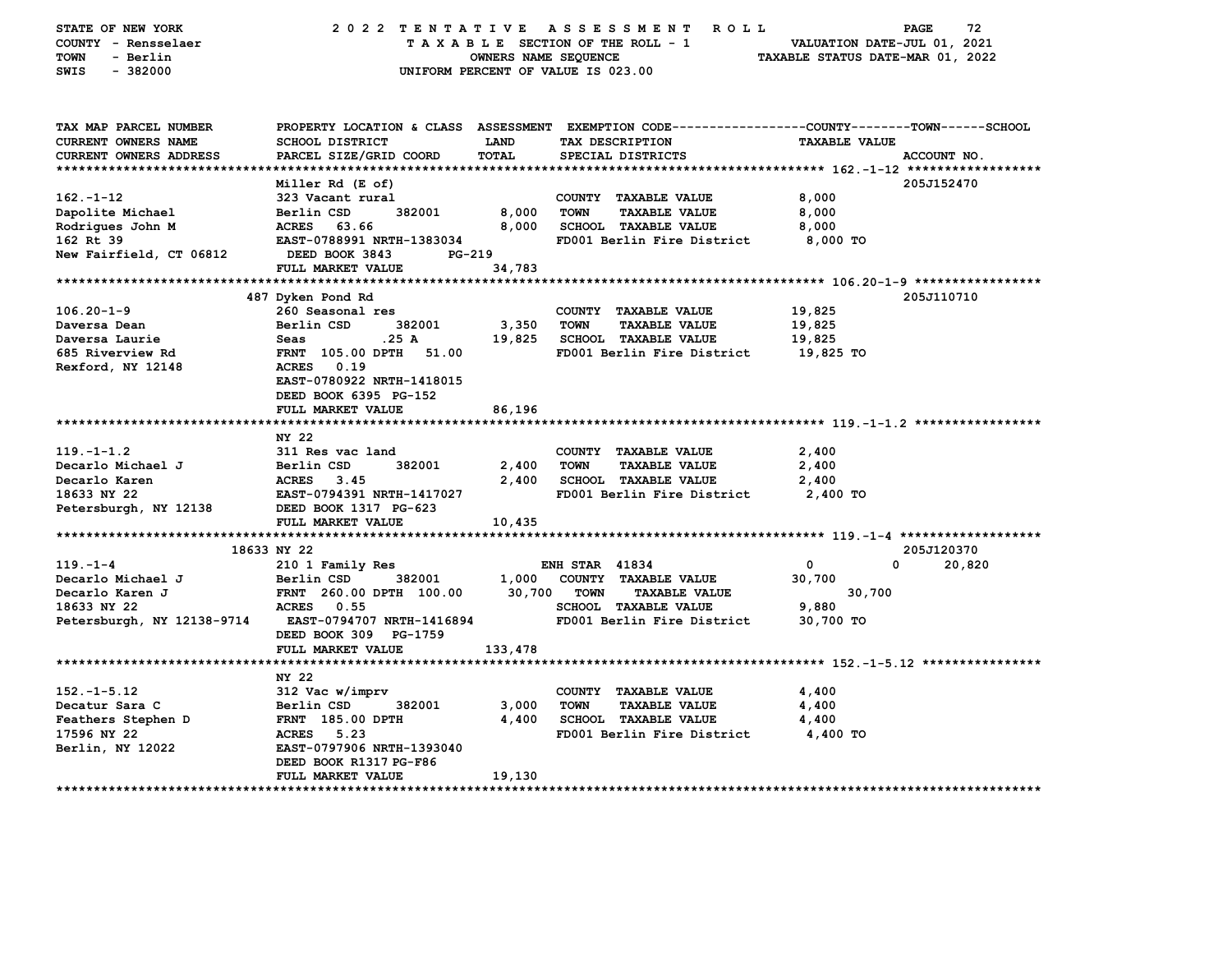| STATE OF NEW YORK<br>COUNTY - Rensselaer<br><b>TOWN</b><br>- Berlin<br>$-382000$<br>SWIS | 2022 TENTATIVE                                                                                                                               | OWNERS NAME SEQUENCE        | ASSESSMENT ROLL<br>TAXABLE SECTION OF THE ROLL - 1<br>UNIFORM PERCENT OF VALUE IS 023.00 | VALUATION DATE-JUL 01, 2021<br>TAXABLE STATUS DATE-MAR 01, 2022 | PAGE                 | 73          |
|------------------------------------------------------------------------------------------|----------------------------------------------------------------------------------------------------------------------------------------------|-----------------------------|------------------------------------------------------------------------------------------|-----------------------------------------------------------------|----------------------|-------------|
| TAX MAP PARCEL NUMBER<br>CURRENT OWNERS NAME<br>CURRENT OWNERS ADDRESS                   | PROPERTY LOCATION & CLASS ASSESSMENT EXEMPTION CODE---------------COUNTY-------TOWN------SCHOOL<br>SCHOOL DISTRICT<br>PARCEL SIZE/GRID COORD | <b>LAND</b><br><b>TOTAL</b> | TAX DESCRIPTION<br>SPECIAL DISTRICTS                                                     | <b>TAXABLE VALUE</b>                                            |                      | ACCOUNT NO. |
|                                                                                          |                                                                                                                                              |                             |                                                                                          |                                                                 |                      |             |
|                                                                                          | 17596 NY 22                                                                                                                                  |                             |                                                                                          |                                                                 |                      |             |
| $152. - 1 - 5.112$                                                                       | 210 1 Family Res                                                                                                                             |                             | <b>BAS STAR 41854</b>                                                                    | $\mathbf 0$                                                     | 0                    | 8,340       |
| Decatur Sara C                                                                           | 382001<br>Berlin CSD                                                                                                                         |                             | 1,800 COUNTY TAXABLE VALUE                                                               | 27,065                                                          |                      |             |
| Feathers Stephen D                                                                       | FRNT 285.00 DPTH 100.00                                                                                                                      | 27,065                      | <b>TOWN</b><br><b>TAXABLE VALUE</b>                                                      | 27,065                                                          |                      |             |
| 17596 NY 22                                                                              | ACRES 0.61                                                                                                                                   |                             | SCHOOL TAXABLE VALUE                                                                     | 18,725                                                          |                      |             |
| Berlin, NY 12022                                                                         | EAST-0797568 NRTH-1392933                                                                                                                    |                             | FD001 Berlin Fire District                                                               | 27,065 TO                                                       |                      |             |
|                                                                                          | DEED BOOK R1317 PG-F86                                                                                                                       |                             |                                                                                          |                                                                 |                      |             |
|                                                                                          | FULL MARKET VALUE                                                                                                                            | 117,674                     |                                                                                          |                                                                 |                      |             |
|                                                                                          |                                                                                                                                              |                             |                                                                                          |                                                                 |                      |             |
|                                                                                          | 23 Brookside Park Rd                                                                                                                         |                             |                                                                                          |                                                                 |                      | 205J103240C |
| $130.1 - 5 - 18$                                                                         | 210 1 Family Res                                                                                                                             |                             | COUNTY TAXABLE VALUE                                                                     | 32,000                                                          |                      |             |
| DeCelle Shannon                                                                          | Berlin CSD<br>382001                                                                                                                         | 1,000                       | <b>TOWN</b><br><b>TAXABLE VALUE</b>                                                      | 32,000                                                          |                      |             |
| 23 Brookside Park Rd                                                                     | FRNT 184.55 DPTH 158.00                                                                                                                      | 32,000                      | <b>SCHOOL TAXABLE VALUE</b>                                                              | 32,000                                                          |                      |             |
| Berlin, NY 12022                                                                         | ACRES 0.56 BANK WELLS                                                                                                                        |                             | FD001 Berlin Fire District                                                               | 32,000 TO                                                       |                      |             |
|                                                                                          | EAST-0796840 NRTH-1408492                                                                                                                    |                             | LT001 Berlin Light Dist                                                                  |                                                                 | 32,000 TO            |             |
|                                                                                          | DEED BOOK 9151 PG-253                                                                                                                        |                             |                                                                                          |                                                                 |                      |             |
|                                                                                          | FULL MARKET VALUE                                                                                                                            | 139,130                     |                                                                                          |                                                                 |                      |             |
|                                                                                          |                                                                                                                                              |                             |                                                                                          |                                                                 |                      |             |
| $141 - 3 - 14$                                                                           | 14 Sandbank Rd                                                                                                                               |                             | AGED CTS 41800                                                                           | 12,505                                                          | 205J143020<br>12,505 | 12,505      |
| Degraaf Kyle E                                                                           | 210 1 Family Res<br>Berlin CSD<br>382001                                                                                                     |                             | 1,900 ENH STAR 41834                                                                     | $\overline{\mathbf{0}}$                                         | 0                    | 12,505      |
| Jones Andrew M                                                                           | <b>FRNT 298.00 DPTH</b>                                                                                                                      |                             | 25,010 COUNTY TAXABLE VALUE                                                              | 12,505                                                          |                      |             |
| 14 Sandbank Rd                                                                           | <b>ACRES</b> 1.10                                                                                                                            |                             | <b>TOWN</b><br><b>TAXABLE VALUE</b>                                                      | 12,505                                                          |                      |             |
| Berlin, NY 12022                                                                         | EAST-0796996 NRTH-1393641                                                                                                                    |                             | <b>SCHOOL TAXABLE VALUE</b>                                                              | $\mathbf 0$                                                     |                      |             |
|                                                                                          | DEED BOOK R1394 PG-F193                                                                                                                      |                             | FD001 Berlin Fire District                                                               | 25,010 TO                                                       |                      |             |
|                                                                                          | FULL MARKET VALUE                                                                                                                            | 108,739                     |                                                                                          |                                                                 |                      |             |
|                                                                                          |                                                                                                                                              |                             |                                                                                          |                                                                 |                      |             |
|                                                                                          | 26 Greenes Brook Rd                                                                                                                          |                             |                                                                                          |                                                                 |                      |             |
| $141. - 3 - 11.2$                                                                        | 210 1 Family Res                                                                                                                             |                             | COUNTY TAXABLE VALUE                                                                     | 23,481                                                          |                      |             |
| Degroff Paula                                                                            | Berlin CSD<br>382001                                                                                                                         | 3,250                       | <b>TOWN</b><br><b>TAXABLE VALUE</b>                                                      | 23,481                                                          |                      |             |
| 26 Greenes Brook Rd                                                                      | $2061 - 65, 2021 - 123$                                                                                                                      |                             | 23,481 SCHOOL TAXABLE VALUE                                                              | 23,481                                                          |                      |             |
| Berlin, NY 12022                                                                         | <b>FRNT</b> 479.52 DPTH                                                                                                                      |                             | FD001 Berlin Fire District                                                               | 23,481 TO                                                       |                      |             |
|                                                                                          | ACRES 1.61                                                                                                                                   |                             |                                                                                          |                                                                 |                      |             |
|                                                                                          | EAST-0797624 NRTH-1395278                                                                                                                    |                             |                                                                                          |                                                                 |                      |             |
|                                                                                          | DEED BOOK 9818 PG-292                                                                                                                        |                             |                                                                                          |                                                                 |                      |             |
|                                                                                          | FULL MARKET VALUE                                                                                                                            | 102,091                     |                                                                                          |                                                                 |                      |             |
|                                                                                          |                                                                                                                                              |                             |                                                                                          |                                                                 |                      |             |
|                                                                                          | 5 Watson Rd                                                                                                                                  |                             |                                                                                          |                                                                 |                      |             |
| $162. - 1 - 19.2$                                                                        | 210 1 Family Res                                                                                                                             |                             | <b>BAS STAR 41854</b>                                                                    | $\mathbf{0}$                                                    | $\mathbf 0$          | 8,340       |
| Delaurentis Nicholas                                                                     | 382001<br>Berlin CSD                                                                                                                         | 3,200                       | COUNTY TAXABLE VALUE                                                                     | 43,000                                                          |                      |             |
| Delaurentis Elizabeth                                                                    | <b>FRNT</b> 191.00 DPTH                                                                                                                      | 43,000                      | <b>TOWN</b><br><b>TAXABLE VALUE</b>                                                      | 43,000                                                          |                      |             |
| 5 Watson Rd                                                                              | ACRES 3.26 BANK CORE                                                                                                                         |                             | <b>SCHOOL TAXABLE VALUE</b>                                                              | 34,660                                                          |                      |             |
| Petersburgh, NY 12138                                                                    | EAST-0790893 NRTH-1379251                                                                                                                    |                             | FD001 Berlin Fire District                                                               | 43,000 TO                                                       |                      |             |
|                                                                                          | DEED BOOK 6947 PG-258<br>FULL MARKET VALUE                                                                                                   | 186,957                     |                                                                                          |                                                                 |                      |             |
|                                                                                          |                                                                                                                                              |                             |                                                                                          |                                                                 |                      |             |
|                                                                                          |                                                                                                                                              |                             |                                                                                          |                                                                 |                      |             |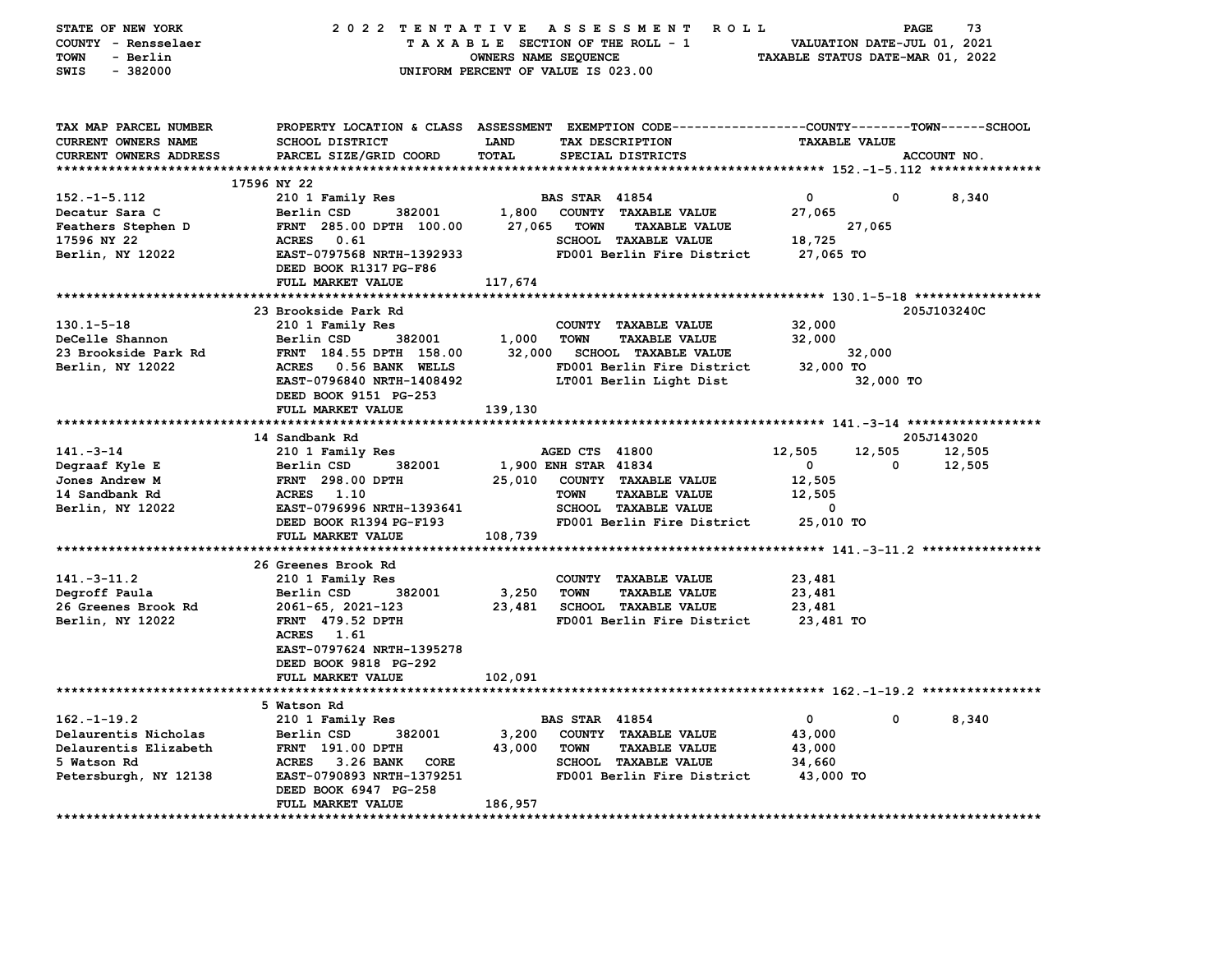| STATE OF NEW YORK<br>COUNTY - Rensselaer<br>- Berlin<br>TOWN<br>$-382000$<br>SWIS | 2022 TENTATIVE                            | OWNERS NAME SEQUENCE | A S S E S S M E N T<br>ROLL<br>TAXABLE SECTION OF THE ROLL - 1<br>UNIFORM PERCENT OF VALUE IS 023.00                                    | VALUATION DATE-JUL 01, 2021<br>TAXABLE STATUS DATE-MAR 01, 2022 | 74<br>PAGE  |
|-----------------------------------------------------------------------------------|-------------------------------------------|----------------------|-----------------------------------------------------------------------------------------------------------------------------------------|-----------------------------------------------------------------|-------------|
| TAX MAP PARCEL NUMBER<br><b>CURRENT OWNERS NAME</b><br>CURRENT OWNERS ADDRESS     | SCHOOL DISTRICT<br>PARCEL SIZE/GRID COORD | LAND<br>TOTAL        | PROPERTY LOCATION & CLASS ASSESSMENT EXEMPTION CODE---------------COUNTY-------TOWN------SCHOOL<br>TAX DESCRIPTION<br>SPECIAL DISTRICTS | <b>TAXABLE VALUE</b>                                            | ACCOUNT NO. |
|                                                                                   | 50 S Main St                              |                      |                                                                                                                                         |                                                                 | 205L178570  |
| $130.1 - 7 - 8$                                                                   | 210 1 Family Res                          |                      | <b>BAS STAR 41854</b>                                                                                                                   | 0<br>0                                                          | 8,340       |
| Demick Paul F                                                                     | Berlin CSD<br>382001                      | 1,000                | COUNTY TAXABLE VALUE                                                                                                                    | 31,400                                                          |             |
| Demick Dawn M                                                                     | <b>FRNT</b><br>66.00 DPTH 165.00          | 31,400               | <b>TOWN</b><br><b>TAXABLE VALUE</b>                                                                                                     | 31,400                                                          |             |
| PO Box 32                                                                         | ACRES<br><b>0.21 BANK</b><br>CORE         |                      | <b>SCHOOL TAXABLE VALUE</b>                                                                                                             | 23,060                                                          |             |
| Berlin, NY 12022                                                                  | EAST-0795427 NRTH-1407691                 |                      | FD001 Berlin Fire District                                                                                                              | 31,400 TO                                                       |             |
|                                                                                   | DEED BOOK 3390 PG-309                     |                      | LT001 Berlin Light Dist                                                                                                                 | 31,400 TO                                                       |             |
|                                                                                   | FULL MARKET VALUE                         | 136,522              |                                                                                                                                         |                                                                 |             |
|                                                                                   |                                           |                      |                                                                                                                                         |                                                                 |             |
| $152 - 1 - 19$                                                                    | 17475 NY 22<br>486 Mini-mart              |                      | COUNTY TAXABLE VALUE                                                                                                                    |                                                                 | 205J187040  |
| Demizi Enterprises LLC                                                            | Berlin CSD<br>382001                      | 5,300                | <b>TOWN</b><br><b>TAXABLE VALUE</b>                                                                                                     | 56,700<br>56,700                                                |             |
| 17475 NY 22                                                                       | <b>ACRES</b><br>4.18                      | 56,700               | <b>SCHOOL TAXABLE VALUE</b>                                                                                                             | 56,700                                                          |             |
| Berlin, NY 12022                                                                  | EAST-0798522 NRTH-1390050                 |                      | FD001 Berlin Fire District                                                                                                              | 56,700 TO                                                       |             |
|                                                                                   | DEED BOOK 9918 PG-97                      |                      |                                                                                                                                         |                                                                 |             |
| PRIOR OWNER ON 3/01/2022                                                          | FULL MARKET VALUE                         | 246,522              |                                                                                                                                         |                                                                 |             |
| Demizi Enterprises LLC                                                            |                                           |                      |                                                                                                                                         |                                                                 |             |
|                                                                                   |                                           |                      |                                                                                                                                         |                                                                 |             |
|                                                                                   | Dingman Rd                                |                      |                                                                                                                                         |                                                                 | 205J120615  |
| $150. - 1 - 18$                                                                   | 314 Rural vac<10                          |                      | COUNTY TAXABLE VALUE                                                                                                                    | 1,400                                                           |             |
| Dennison Rvc Living Trust Denn Averill Park Ce 384001                             |                                           |                      | 1,400<br><b>TOWN</b><br><b>TAXABLE VALUE</b>                                                                                            | 1,400                                                           |             |
| 7260 Cuneo Rd                                                                     | <b>FRNT 300.00 DPTH</b>                   | 1,400                | <b>SCHOOL TAXABLE VALUE</b>                                                                                                             | 1,400                                                           |             |
| Greeley Hill, CA 95311                                                            | <b>ACRES</b><br>1.43                      |                      | FD001 Berlin Fire District                                                                                                              | 1,400 TO                                                        |             |
|                                                                                   | EAST-0777589 NRTH-1386497                 |                      |                                                                                                                                         |                                                                 |             |
|                                                                                   | DEED BOOK 6710 PG-337                     |                      |                                                                                                                                         |                                                                 |             |
|                                                                                   | FULL MARKET VALUE                         | 6,087                |                                                                                                                                         |                                                                 |             |
|                                                                                   | 17572 NY 22                               |                      |                                                                                                                                         |                                                                 |             |
| $152. - 1 - 5.13$                                                                 | 210 1 Family Res                          |                      | <b>BAS STAR 41854</b>                                                                                                                   | 0<br>$\mathbf 0$                                                | 8,340       |
| Dennison Thomas                                                                   | Berlin CSD<br>382001                      | 3,000                | COUNTY TAXABLE VALUE                                                                                                                    | 88,000                                                          |             |
| Dennison Elizabeth                                                                | <b>FRNT 475.00 DPTH</b>                   | 88,000               | <b>TOWN</b><br><b>TAXABLE VALUE</b>                                                                                                     | 88,000                                                          |             |
| 250 Ridgedale Ave Unit M6                                                         | <b>ACRES</b> 4.06                         |                      | SCHOOL TAXABLE VALUE                                                                                                                    | 79,660                                                          |             |
| Florham Park, NJ 07932                                                            | EAST-0798031 NRTH-1392592                 |                      | FD001 Berlin Fire District                                                                                                              | 88,000 TO                                                       |             |
|                                                                                   | DEED BOOK R1329 PG-F285                   |                      |                                                                                                                                         |                                                                 |             |
|                                                                                   | FULL MARKET VALUE                         | 382,609              |                                                                                                                                         |                                                                 |             |
|                                                                                   |                                           |                      |                                                                                                                                         |                                                                 |             |
|                                                                                   | 166 Nichols Hill Rd                       |                      |                                                                                                                                         |                                                                 | 205J193450  |
| $130 - 2 - 15$                                                                    | 240 Rural res                             |                      | COUNTY TAXABLE VALUE                                                                                                                    | 88,800                                                          |             |
| Denora Farm Llc                                                                   | 382001<br>Berlin CSD                      | 29,800               | TOWN<br><b>TAXABLE VALUE</b>                                                                                                            | 88,800                                                          |             |
| Amy Geiger                                                                        | Abdf                                      | 88,800               | <b>SCHOOL TAXABLE VALUE</b>                                                                                                             | 88,800                                                          |             |
| 93 Greenridge Ave                                                                 | Exc 60 X 90 Cem Plot                      |                      | FD001 Berlin Fire District                                                                                                              | 88,800 TO                                                       |             |
| White Plains, NY 10605                                                            | 1995-128                                  |                      |                                                                                                                                         |                                                                 |             |
|                                                                                   | FRNT 3350.41 DPTH                         |                      |                                                                                                                                         |                                                                 |             |
|                                                                                   | ACRES 126.48<br>EAST-0802757 NRTH-1408380 |                      |                                                                                                                                         |                                                                 |             |
|                                                                                   | DEED BOOK 1778 PG-333                     |                      |                                                                                                                                         |                                                                 |             |
|                                                                                   | FULL MARKET VALUE                         | 386,087              |                                                                                                                                         |                                                                 |             |
|                                                                                   |                                           |                      |                                                                                                                                         |                                                                 |             |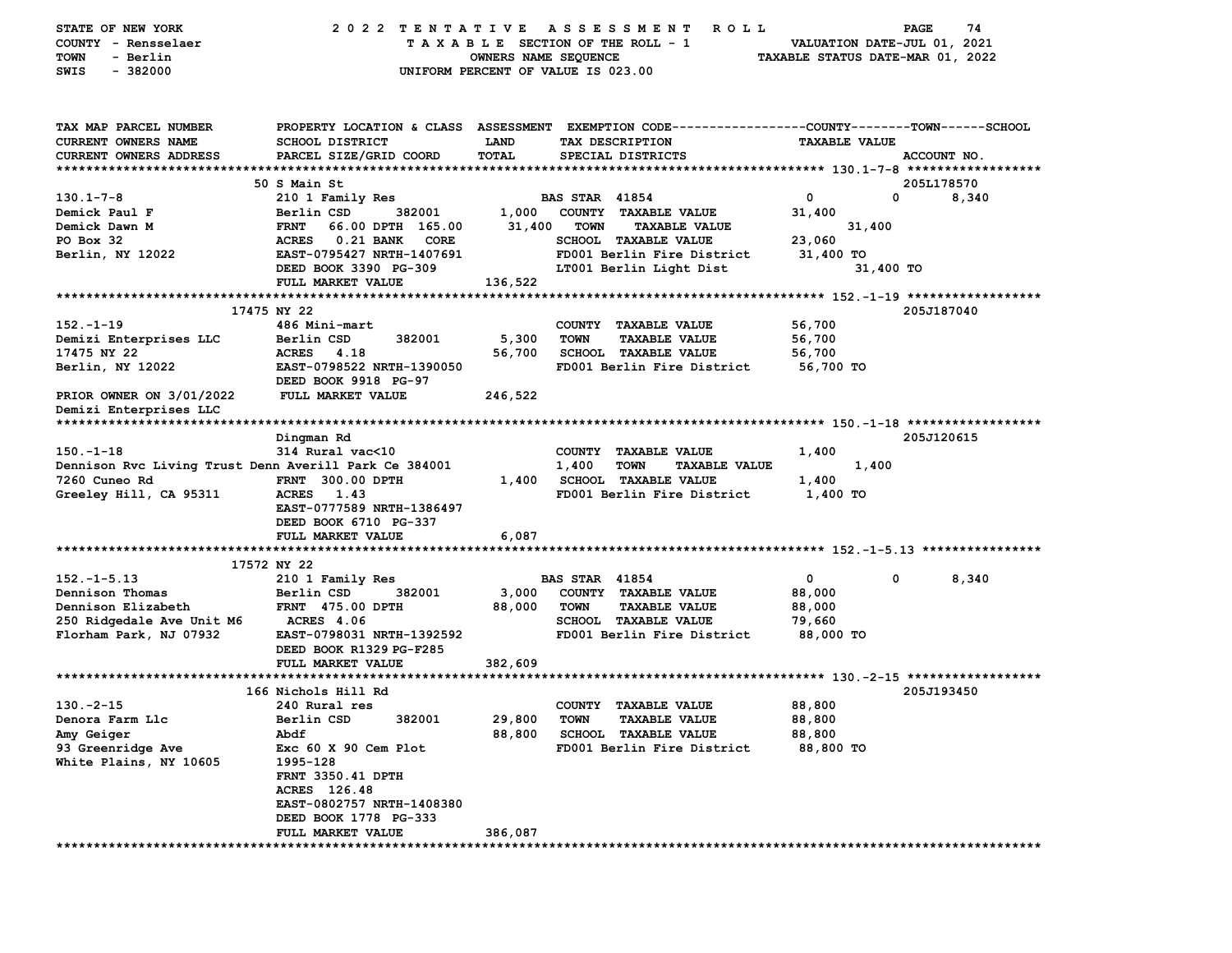| TAX MAP PARCEL NUMBER<br>PROPERTY LOCATION & CLASS ASSESSMENT EXEMPTION CODE---------------COUNTY-------TOWN------SCHOOL<br><b>CURRENT OWNERS NAME</b><br><b>SCHOOL DISTRICT</b><br><b>LAND</b><br>TAX DESCRIPTION<br><b>TAXABLE VALUE</b><br><b>TOTAL</b><br>CURRENT OWNERS ADDRESS<br>PARCEL SIZE/GRID COORD<br>SPECIAL DISTRICTS<br>ACCOUNT NO.<br>1790 Plank Rd<br>205L120790<br>$128. -2 - 7.1$<br>300 Vacant Land<br>COUNTY TAXABLE VALUE<br>1,400<br>Berlin CSD<br>1,400<br><b>TOWN</b><br><b>TAXABLE VALUE</b><br>1,400<br>Denue Estate Grace M<br>382001<br>c/o Michael Denue<br>FRNT 200.00 DPTH<br>1,400<br>SCHOOL TAXABLE VALUE<br>1,400<br>1794 Plank Rd<br><b>ACRES</b><br>2.00<br>FD001 Berlin Fire District<br>1,400 TO<br>Petersburgh, NY 12138<br>EAST-0778214 NRTH-1406341<br>DEED BOOK 614 PG-46<br>FULL MARKET VALUE<br>6,087<br>1758 Plank Rd<br>205J120880<br>240 Rural res<br>$128. - 2 - 8.1$<br>COUNTY TAXABLE VALUE<br>19,700<br>Denue Estate William H<br>Berlin CSD<br>382001<br>7,100<br><b>TOWN</b><br><b>TAXABLE VALUE</b><br>19,700<br>Denue Thomas E<br>75% For Vet & Aged<br>19,700<br><b>SCHOOL TAXABLE VALUE</b><br>19,700<br><b>FRNT</b> 320.00 DPTH<br>FD001 Berlin Fire District<br>1752 Plank Rd<br>19,700 TO<br>14.09<br>Petersburgh, NY 12138<br><b>ACRES</b><br>EAST-0777598 NRTH-1405570<br>DEED BOOK 5037 PG-225<br>FULL MARKET VALUE<br>85,652<br>1753 Plank Rd<br>205J175500<br>$128. - 2 - 3$<br>270 Mfg housing<br>COUNTY TAXABLE VALUE<br>13,500<br>Denue Jill E<br>Berlin CSD<br>382001<br>3,000<br><b>TOWN</b><br><b>TAXABLE VALUE</b><br>13,500<br>FRNT 175.00 DPTH 175.00<br>13,500<br>1753 Plank Rd<br>13,500<br><b>SCHOOL TAXABLE VALUE</b><br>ACRES 0.70<br>Petersburgh, NY 12138<br>FD001 Berlin Fire District<br>13,500 TO<br>EAST-0777392 NRTH-1406187<br>DEED BOOK 8536 PG-123<br>FULL MARKET VALUE<br>58,696<br>Plank Rd<br>205J120750<br>$128. - 2 - 6$<br>314 Rural vac<10<br>COUNTY TAXABLE VALUE<br>1,000<br>Denue Michael H<br>382001<br>1,000<br><b>TOWN</b><br><b>TAXABLE VALUE</b><br>1,000<br>Berlin CSD<br>FRNT 150.00 DPTH 150.00<br>1,000 SCHOOL TAXABLE VALUE<br>1,000<br>1794 Plank Rd<br>Petersburgh, NY 12138-9774<br>FD001 Berlin Fire District<br>1,000 TO<br>ACRES 0.50<br>EAST-0778075 NRTH-1406512<br>DEED BOOK 1359 PG-319<br>FULL MARKET VALUE<br>4,348<br>1794 Plank Rd<br>$128. -2 - 7.2$<br>$\mathbf{0}$<br>$\mathbf{0}$<br><b>BAS STAR 41854</b><br>8,340<br>210 1 Family Res<br>1,000<br>Denue Michael H<br>Berlin CSD<br>382001<br>COUNTY TAXABLE VALUE<br>37,400<br>37,400<br>1794 Plank Rd<br><b>FRNT</b><br>50.00 DPTH 492.00<br><b>TOWN</b><br><b>TAXABLE VALUE</b><br>37,400<br>Petersburgh, NY 12138<br>ACRES 0.50<br><b>SCHOOL TAXABLE VALUE</b><br>29,060<br>EAST-0778253 NRTH-1406490<br>FD001 Berlin Fire District<br>37,400 TO | STATE OF NEW YORK<br>COUNTY - Rensselaer<br>TOWN<br>- Berlin<br>$-382000$<br>SWIS | 2022 TENTATIVE ASSESSMENT | OWNERS NAME SEQUENCE | ROLL ROLL<br>TAXABLE SECTION OF THE ROLL - 1<br>UNIFORM PERCENT OF VALUE IS 023.00 | VALUATION DATE-JUL 01, 2021<br>TAXABLE STATUS DATE-MAR 01, 2022 | 75<br>PAGE |
|---------------------------------------------------------------------------------------------------------------------------------------------------------------------------------------------------------------------------------------------------------------------------------------------------------------------------------------------------------------------------------------------------------------------------------------------------------------------------------------------------------------------------------------------------------------------------------------------------------------------------------------------------------------------------------------------------------------------------------------------------------------------------------------------------------------------------------------------------------------------------------------------------------------------------------------------------------------------------------------------------------------------------------------------------------------------------------------------------------------------------------------------------------------------------------------------------------------------------------------------------------------------------------------------------------------------------------------------------------------------------------------------------------------------------------------------------------------------------------------------------------------------------------------------------------------------------------------------------------------------------------------------------------------------------------------------------------------------------------------------------------------------------------------------------------------------------------------------------------------------------------------------------------------------------------------------------------------------------------------------------------------------------------------------------------------------------------------------------------------------------------------------------------------------------------------------------------------------------------------------------------------------------------------------------------------------------------------------------------------------------------------------------------------------------------------------------------------------------------------------------------------------------------------------------------------------------------------------------------------------------------------------------------------------------------------------------------------------------------------------------------------------------------------------------------------------------------------|-----------------------------------------------------------------------------------|---------------------------|----------------------|------------------------------------------------------------------------------------|-----------------------------------------------------------------|------------|
|                                                                                                                                                                                                                                                                                                                                                                                                                                                                                                                                                                                                                                                                                                                                                                                                                                                                                                                                                                                                                                                                                                                                                                                                                                                                                                                                                                                                                                                                                                                                                                                                                                                                                                                                                                                                                                                                                                                                                                                                                                                                                                                                                                                                                                                                                                                                                                                                                                                                                                                                                                                                                                                                                                                                                                                                                                       |                                                                                   |                           |                      |                                                                                    |                                                                 |            |
|                                                                                                                                                                                                                                                                                                                                                                                                                                                                                                                                                                                                                                                                                                                                                                                                                                                                                                                                                                                                                                                                                                                                                                                                                                                                                                                                                                                                                                                                                                                                                                                                                                                                                                                                                                                                                                                                                                                                                                                                                                                                                                                                                                                                                                                                                                                                                                                                                                                                                                                                                                                                                                                                                                                                                                                                                                       |                                                                                   |                           |                      |                                                                                    |                                                                 |            |
|                                                                                                                                                                                                                                                                                                                                                                                                                                                                                                                                                                                                                                                                                                                                                                                                                                                                                                                                                                                                                                                                                                                                                                                                                                                                                                                                                                                                                                                                                                                                                                                                                                                                                                                                                                                                                                                                                                                                                                                                                                                                                                                                                                                                                                                                                                                                                                                                                                                                                                                                                                                                                                                                                                                                                                                                                                       |                                                                                   |                           |                      |                                                                                    |                                                                 |            |
|                                                                                                                                                                                                                                                                                                                                                                                                                                                                                                                                                                                                                                                                                                                                                                                                                                                                                                                                                                                                                                                                                                                                                                                                                                                                                                                                                                                                                                                                                                                                                                                                                                                                                                                                                                                                                                                                                                                                                                                                                                                                                                                                                                                                                                                                                                                                                                                                                                                                                                                                                                                                                                                                                                                                                                                                                                       |                                                                                   |                           |                      |                                                                                    |                                                                 |            |
|                                                                                                                                                                                                                                                                                                                                                                                                                                                                                                                                                                                                                                                                                                                                                                                                                                                                                                                                                                                                                                                                                                                                                                                                                                                                                                                                                                                                                                                                                                                                                                                                                                                                                                                                                                                                                                                                                                                                                                                                                                                                                                                                                                                                                                                                                                                                                                                                                                                                                                                                                                                                                                                                                                                                                                                                                                       |                                                                                   |                           |                      |                                                                                    |                                                                 |            |
|                                                                                                                                                                                                                                                                                                                                                                                                                                                                                                                                                                                                                                                                                                                                                                                                                                                                                                                                                                                                                                                                                                                                                                                                                                                                                                                                                                                                                                                                                                                                                                                                                                                                                                                                                                                                                                                                                                                                                                                                                                                                                                                                                                                                                                                                                                                                                                                                                                                                                                                                                                                                                                                                                                                                                                                                                                       |                                                                                   |                           |                      |                                                                                    |                                                                 |            |
|                                                                                                                                                                                                                                                                                                                                                                                                                                                                                                                                                                                                                                                                                                                                                                                                                                                                                                                                                                                                                                                                                                                                                                                                                                                                                                                                                                                                                                                                                                                                                                                                                                                                                                                                                                                                                                                                                                                                                                                                                                                                                                                                                                                                                                                                                                                                                                                                                                                                                                                                                                                                                                                                                                                                                                                                                                       |                                                                                   |                           |                      |                                                                                    |                                                                 |            |
|                                                                                                                                                                                                                                                                                                                                                                                                                                                                                                                                                                                                                                                                                                                                                                                                                                                                                                                                                                                                                                                                                                                                                                                                                                                                                                                                                                                                                                                                                                                                                                                                                                                                                                                                                                                                                                                                                                                                                                                                                                                                                                                                                                                                                                                                                                                                                                                                                                                                                                                                                                                                                                                                                                                                                                                                                                       |                                                                                   |                           |                      |                                                                                    |                                                                 |            |
|                                                                                                                                                                                                                                                                                                                                                                                                                                                                                                                                                                                                                                                                                                                                                                                                                                                                                                                                                                                                                                                                                                                                                                                                                                                                                                                                                                                                                                                                                                                                                                                                                                                                                                                                                                                                                                                                                                                                                                                                                                                                                                                                                                                                                                                                                                                                                                                                                                                                                                                                                                                                                                                                                                                                                                                                                                       |                                                                                   |                           |                      |                                                                                    |                                                                 |            |
|                                                                                                                                                                                                                                                                                                                                                                                                                                                                                                                                                                                                                                                                                                                                                                                                                                                                                                                                                                                                                                                                                                                                                                                                                                                                                                                                                                                                                                                                                                                                                                                                                                                                                                                                                                                                                                                                                                                                                                                                                                                                                                                                                                                                                                                                                                                                                                                                                                                                                                                                                                                                                                                                                                                                                                                                                                       |                                                                                   |                           |                      |                                                                                    |                                                                 |            |
|                                                                                                                                                                                                                                                                                                                                                                                                                                                                                                                                                                                                                                                                                                                                                                                                                                                                                                                                                                                                                                                                                                                                                                                                                                                                                                                                                                                                                                                                                                                                                                                                                                                                                                                                                                                                                                                                                                                                                                                                                                                                                                                                                                                                                                                                                                                                                                                                                                                                                                                                                                                                                                                                                                                                                                                                                                       |                                                                                   |                           |                      |                                                                                    |                                                                 |            |
|                                                                                                                                                                                                                                                                                                                                                                                                                                                                                                                                                                                                                                                                                                                                                                                                                                                                                                                                                                                                                                                                                                                                                                                                                                                                                                                                                                                                                                                                                                                                                                                                                                                                                                                                                                                                                                                                                                                                                                                                                                                                                                                                                                                                                                                                                                                                                                                                                                                                                                                                                                                                                                                                                                                                                                                                                                       |                                                                                   |                           |                      |                                                                                    |                                                                 |            |
|                                                                                                                                                                                                                                                                                                                                                                                                                                                                                                                                                                                                                                                                                                                                                                                                                                                                                                                                                                                                                                                                                                                                                                                                                                                                                                                                                                                                                                                                                                                                                                                                                                                                                                                                                                                                                                                                                                                                                                                                                                                                                                                                                                                                                                                                                                                                                                                                                                                                                                                                                                                                                                                                                                                                                                                                                                       |                                                                                   |                           |                      |                                                                                    |                                                                 |            |
|                                                                                                                                                                                                                                                                                                                                                                                                                                                                                                                                                                                                                                                                                                                                                                                                                                                                                                                                                                                                                                                                                                                                                                                                                                                                                                                                                                                                                                                                                                                                                                                                                                                                                                                                                                                                                                                                                                                                                                                                                                                                                                                                                                                                                                                                                                                                                                                                                                                                                                                                                                                                                                                                                                                                                                                                                                       |                                                                                   |                           |                      |                                                                                    |                                                                 |            |
|                                                                                                                                                                                                                                                                                                                                                                                                                                                                                                                                                                                                                                                                                                                                                                                                                                                                                                                                                                                                                                                                                                                                                                                                                                                                                                                                                                                                                                                                                                                                                                                                                                                                                                                                                                                                                                                                                                                                                                                                                                                                                                                                                                                                                                                                                                                                                                                                                                                                                                                                                                                                                                                                                                                                                                                                                                       |                                                                                   |                           |                      |                                                                                    |                                                                 |            |
|                                                                                                                                                                                                                                                                                                                                                                                                                                                                                                                                                                                                                                                                                                                                                                                                                                                                                                                                                                                                                                                                                                                                                                                                                                                                                                                                                                                                                                                                                                                                                                                                                                                                                                                                                                                                                                                                                                                                                                                                                                                                                                                                                                                                                                                                                                                                                                                                                                                                                                                                                                                                                                                                                                                                                                                                                                       |                                                                                   |                           |                      |                                                                                    |                                                                 |            |
|                                                                                                                                                                                                                                                                                                                                                                                                                                                                                                                                                                                                                                                                                                                                                                                                                                                                                                                                                                                                                                                                                                                                                                                                                                                                                                                                                                                                                                                                                                                                                                                                                                                                                                                                                                                                                                                                                                                                                                                                                                                                                                                                                                                                                                                                                                                                                                                                                                                                                                                                                                                                                                                                                                                                                                                                                                       |                                                                                   |                           |                      |                                                                                    |                                                                 |            |
|                                                                                                                                                                                                                                                                                                                                                                                                                                                                                                                                                                                                                                                                                                                                                                                                                                                                                                                                                                                                                                                                                                                                                                                                                                                                                                                                                                                                                                                                                                                                                                                                                                                                                                                                                                                                                                                                                                                                                                                                                                                                                                                                                                                                                                                                                                                                                                                                                                                                                                                                                                                                                                                                                                                                                                                                                                       |                                                                                   |                           |                      |                                                                                    |                                                                 |            |
|                                                                                                                                                                                                                                                                                                                                                                                                                                                                                                                                                                                                                                                                                                                                                                                                                                                                                                                                                                                                                                                                                                                                                                                                                                                                                                                                                                                                                                                                                                                                                                                                                                                                                                                                                                                                                                                                                                                                                                                                                                                                                                                                                                                                                                                                                                                                                                                                                                                                                                                                                                                                                                                                                                                                                                                                                                       |                                                                                   |                           |                      |                                                                                    |                                                                 |            |
|                                                                                                                                                                                                                                                                                                                                                                                                                                                                                                                                                                                                                                                                                                                                                                                                                                                                                                                                                                                                                                                                                                                                                                                                                                                                                                                                                                                                                                                                                                                                                                                                                                                                                                                                                                                                                                                                                                                                                                                                                                                                                                                                                                                                                                                                                                                                                                                                                                                                                                                                                                                                                                                                                                                                                                                                                                       |                                                                                   |                           |                      |                                                                                    |                                                                 |            |
|                                                                                                                                                                                                                                                                                                                                                                                                                                                                                                                                                                                                                                                                                                                                                                                                                                                                                                                                                                                                                                                                                                                                                                                                                                                                                                                                                                                                                                                                                                                                                                                                                                                                                                                                                                                                                                                                                                                                                                                                                                                                                                                                                                                                                                                                                                                                                                                                                                                                                                                                                                                                                                                                                                                                                                                                                                       |                                                                                   |                           |                      |                                                                                    |                                                                 |            |
|                                                                                                                                                                                                                                                                                                                                                                                                                                                                                                                                                                                                                                                                                                                                                                                                                                                                                                                                                                                                                                                                                                                                                                                                                                                                                                                                                                                                                                                                                                                                                                                                                                                                                                                                                                                                                                                                                                                                                                                                                                                                                                                                                                                                                                                                                                                                                                                                                                                                                                                                                                                                                                                                                                                                                                                                                                       |                                                                                   |                           |                      |                                                                                    |                                                                 |            |
|                                                                                                                                                                                                                                                                                                                                                                                                                                                                                                                                                                                                                                                                                                                                                                                                                                                                                                                                                                                                                                                                                                                                                                                                                                                                                                                                                                                                                                                                                                                                                                                                                                                                                                                                                                                                                                                                                                                                                                                                                                                                                                                                                                                                                                                                                                                                                                                                                                                                                                                                                                                                                                                                                                                                                                                                                                       |                                                                                   |                           |                      |                                                                                    |                                                                 |            |
|                                                                                                                                                                                                                                                                                                                                                                                                                                                                                                                                                                                                                                                                                                                                                                                                                                                                                                                                                                                                                                                                                                                                                                                                                                                                                                                                                                                                                                                                                                                                                                                                                                                                                                                                                                                                                                                                                                                                                                                                                                                                                                                                                                                                                                                                                                                                                                                                                                                                                                                                                                                                                                                                                                                                                                                                                                       |                                                                                   |                           |                      |                                                                                    |                                                                 |            |
|                                                                                                                                                                                                                                                                                                                                                                                                                                                                                                                                                                                                                                                                                                                                                                                                                                                                                                                                                                                                                                                                                                                                                                                                                                                                                                                                                                                                                                                                                                                                                                                                                                                                                                                                                                                                                                                                                                                                                                                                                                                                                                                                                                                                                                                                                                                                                                                                                                                                                                                                                                                                                                                                                                                                                                                                                                       |                                                                                   |                           |                      |                                                                                    |                                                                 |            |
|                                                                                                                                                                                                                                                                                                                                                                                                                                                                                                                                                                                                                                                                                                                                                                                                                                                                                                                                                                                                                                                                                                                                                                                                                                                                                                                                                                                                                                                                                                                                                                                                                                                                                                                                                                                                                                                                                                                                                                                                                                                                                                                                                                                                                                                                                                                                                                                                                                                                                                                                                                                                                                                                                                                                                                                                                                       |                                                                                   |                           |                      |                                                                                    |                                                                 |            |
|                                                                                                                                                                                                                                                                                                                                                                                                                                                                                                                                                                                                                                                                                                                                                                                                                                                                                                                                                                                                                                                                                                                                                                                                                                                                                                                                                                                                                                                                                                                                                                                                                                                                                                                                                                                                                                                                                                                                                                                                                                                                                                                                                                                                                                                                                                                                                                                                                                                                                                                                                                                                                                                                                                                                                                                                                                       |                                                                                   |                           |                      |                                                                                    |                                                                 |            |
|                                                                                                                                                                                                                                                                                                                                                                                                                                                                                                                                                                                                                                                                                                                                                                                                                                                                                                                                                                                                                                                                                                                                                                                                                                                                                                                                                                                                                                                                                                                                                                                                                                                                                                                                                                                                                                                                                                                                                                                                                                                                                                                                                                                                                                                                                                                                                                                                                                                                                                                                                                                                                                                                                                                                                                                                                                       |                                                                                   |                           |                      |                                                                                    |                                                                 |            |
|                                                                                                                                                                                                                                                                                                                                                                                                                                                                                                                                                                                                                                                                                                                                                                                                                                                                                                                                                                                                                                                                                                                                                                                                                                                                                                                                                                                                                                                                                                                                                                                                                                                                                                                                                                                                                                                                                                                                                                                                                                                                                                                                                                                                                                                                                                                                                                                                                                                                                                                                                                                                                                                                                                                                                                                                                                       |                                                                                   |                           |                      |                                                                                    |                                                                 |            |
|                                                                                                                                                                                                                                                                                                                                                                                                                                                                                                                                                                                                                                                                                                                                                                                                                                                                                                                                                                                                                                                                                                                                                                                                                                                                                                                                                                                                                                                                                                                                                                                                                                                                                                                                                                                                                                                                                                                                                                                                                                                                                                                                                                                                                                                                                                                                                                                                                                                                                                                                                                                                                                                                                                                                                                                                                                       |                                                                                   |                           |                      |                                                                                    |                                                                 |            |
|                                                                                                                                                                                                                                                                                                                                                                                                                                                                                                                                                                                                                                                                                                                                                                                                                                                                                                                                                                                                                                                                                                                                                                                                                                                                                                                                                                                                                                                                                                                                                                                                                                                                                                                                                                                                                                                                                                                                                                                                                                                                                                                                                                                                                                                                                                                                                                                                                                                                                                                                                                                                                                                                                                                                                                                                                                       |                                                                                   |                           |                      |                                                                                    |                                                                 |            |
|                                                                                                                                                                                                                                                                                                                                                                                                                                                                                                                                                                                                                                                                                                                                                                                                                                                                                                                                                                                                                                                                                                                                                                                                                                                                                                                                                                                                                                                                                                                                                                                                                                                                                                                                                                                                                                                                                                                                                                                                                                                                                                                                                                                                                                                                                                                                                                                                                                                                                                                                                                                                                                                                                                                                                                                                                                       |                                                                                   |                           |                      |                                                                                    |                                                                 |            |
|                                                                                                                                                                                                                                                                                                                                                                                                                                                                                                                                                                                                                                                                                                                                                                                                                                                                                                                                                                                                                                                                                                                                                                                                                                                                                                                                                                                                                                                                                                                                                                                                                                                                                                                                                                                                                                                                                                                                                                                                                                                                                                                                                                                                                                                                                                                                                                                                                                                                                                                                                                                                                                                                                                                                                                                                                                       |                                                                                   |                           |                      |                                                                                    |                                                                 |            |
|                                                                                                                                                                                                                                                                                                                                                                                                                                                                                                                                                                                                                                                                                                                                                                                                                                                                                                                                                                                                                                                                                                                                                                                                                                                                                                                                                                                                                                                                                                                                                                                                                                                                                                                                                                                                                                                                                                                                                                                                                                                                                                                                                                                                                                                                                                                                                                                                                                                                                                                                                                                                                                                                                                                                                                                                                                       |                                                                                   |                           |                      |                                                                                    |                                                                 |            |
|                                                                                                                                                                                                                                                                                                                                                                                                                                                                                                                                                                                                                                                                                                                                                                                                                                                                                                                                                                                                                                                                                                                                                                                                                                                                                                                                                                                                                                                                                                                                                                                                                                                                                                                                                                                                                                                                                                                                                                                                                                                                                                                                                                                                                                                                                                                                                                                                                                                                                                                                                                                                                                                                                                                                                                                                                                       |                                                                                   |                           |                      |                                                                                    |                                                                 |            |
|                                                                                                                                                                                                                                                                                                                                                                                                                                                                                                                                                                                                                                                                                                                                                                                                                                                                                                                                                                                                                                                                                                                                                                                                                                                                                                                                                                                                                                                                                                                                                                                                                                                                                                                                                                                                                                                                                                                                                                                                                                                                                                                                                                                                                                                                                                                                                                                                                                                                                                                                                                                                                                                                                                                                                                                                                                       |                                                                                   |                           |                      |                                                                                    |                                                                 |            |
|                                                                                                                                                                                                                                                                                                                                                                                                                                                                                                                                                                                                                                                                                                                                                                                                                                                                                                                                                                                                                                                                                                                                                                                                                                                                                                                                                                                                                                                                                                                                                                                                                                                                                                                                                                                                                                                                                                                                                                                                                                                                                                                                                                                                                                                                                                                                                                                                                                                                                                                                                                                                                                                                                                                                                                                                                                       |                                                                                   |                           |                      |                                                                                    |                                                                 |            |
|                                                                                                                                                                                                                                                                                                                                                                                                                                                                                                                                                                                                                                                                                                                                                                                                                                                                                                                                                                                                                                                                                                                                                                                                                                                                                                                                                                                                                                                                                                                                                                                                                                                                                                                                                                                                                                                                                                                                                                                                                                                                                                                                                                                                                                                                                                                                                                                                                                                                                                                                                                                                                                                                                                                                                                                                                                       |                                                                                   |                           |                      |                                                                                    |                                                                 |            |
|                                                                                                                                                                                                                                                                                                                                                                                                                                                                                                                                                                                                                                                                                                                                                                                                                                                                                                                                                                                                                                                                                                                                                                                                                                                                                                                                                                                                                                                                                                                                                                                                                                                                                                                                                                                                                                                                                                                                                                                                                                                                                                                                                                                                                                                                                                                                                                                                                                                                                                                                                                                                                                                                                                                                                                                                                                       |                                                                                   |                           |                      |                                                                                    |                                                                 |            |
|                                                                                                                                                                                                                                                                                                                                                                                                                                                                                                                                                                                                                                                                                                                                                                                                                                                                                                                                                                                                                                                                                                                                                                                                                                                                                                                                                                                                                                                                                                                                                                                                                                                                                                                                                                                                                                                                                                                                                                                                                                                                                                                                                                                                                                                                                                                                                                                                                                                                                                                                                                                                                                                                                                                                                                                                                                       |                                                                                   |                           |                      |                                                                                    |                                                                 |            |
| DEED BOOK 1366 PG-826                                                                                                                                                                                                                                                                                                                                                                                                                                                                                                                                                                                                                                                                                                                                                                                                                                                                                                                                                                                                                                                                                                                                                                                                                                                                                                                                                                                                                                                                                                                                                                                                                                                                                                                                                                                                                                                                                                                                                                                                                                                                                                                                                                                                                                                                                                                                                                                                                                                                                                                                                                                                                                                                                                                                                                                                                 |                                                                                   |                           |                      |                                                                                    |                                                                 |            |
| FULL MARKET VALUE<br>162,609                                                                                                                                                                                                                                                                                                                                                                                                                                                                                                                                                                                                                                                                                                                                                                                                                                                                                                                                                                                                                                                                                                                                                                                                                                                                                                                                                                                                                                                                                                                                                                                                                                                                                                                                                                                                                                                                                                                                                                                                                                                                                                                                                                                                                                                                                                                                                                                                                                                                                                                                                                                                                                                                                                                                                                                                          |                                                                                   |                           |                      |                                                                                    |                                                                 |            |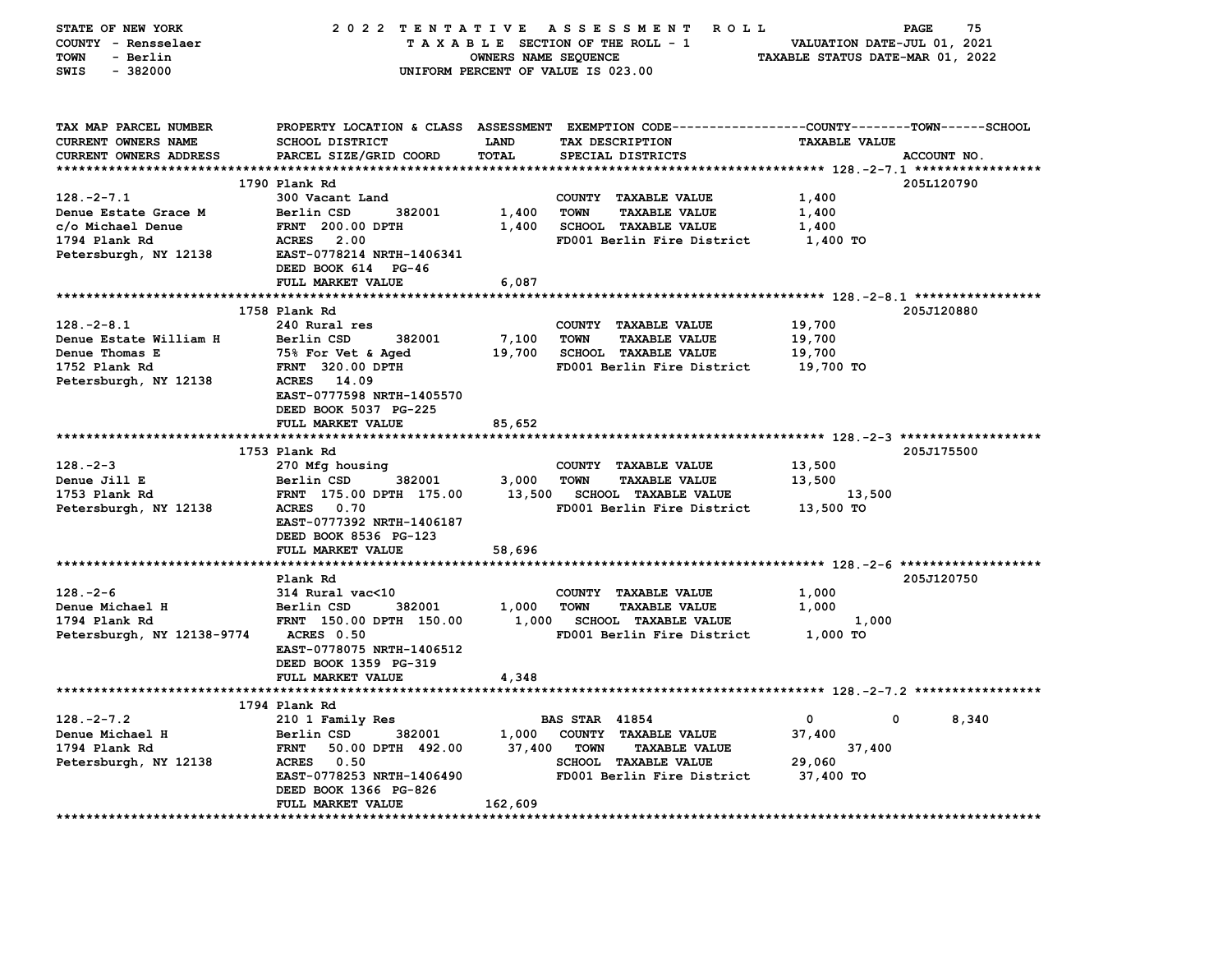| STATE OF NEW YORK<br>COUNTY - Rensselaer<br>TOWN<br>- Berlin<br><b>SWIS</b><br>$-382000$ | 2022 TENTATIVE<br>UNIFORM PERCENT OF VALUE IS 023.00                                            | OWNERS NAME SEQUENCE   |                       | ASSESSMENT ROLL<br>TAXABLE SECTION OF THE ROLL - 1 | VALUATION DATE-JUL 01, 2021<br>TAXABLE STATUS DATE-MAR 01, 2022 | PAGE                 | 76              |
|------------------------------------------------------------------------------------------|-------------------------------------------------------------------------------------------------|------------------------|-----------------------|----------------------------------------------------|-----------------------------------------------------------------|----------------------|-----------------|
| TAX MAP PARCEL NUMBER                                                                    | PROPERTY LOCATION & CLASS ASSESSMENT EXEMPTION CODE---------------COUNTY-------TOWN------SCHOOL |                        |                       |                                                    |                                                                 |                      |                 |
| <b>CURRENT OWNERS NAME</b>                                                               | SCHOOL DISTRICT                                                                                 | LAND                   |                       | TAX DESCRIPTION                                    |                                                                 | <b>TAXABLE VALUE</b> |                 |
| CURRENT OWNERS ADDRESS                                                                   | PARCEL SIZE/GRID COORD                                                                          | <b>TOTAL</b>           |                       | SPECIAL DISTRICTS                                  |                                                                 |                      | ACCOUNT NO.     |
|                                                                                          | 1752 Plank Rd (S of)                                                                            |                        |                       |                                                    |                                                                 |                      |                 |
| $128. - 2 - 8.2$                                                                         | 210 1 Family Res                                                                                |                        | <b>BAS STAR 41854</b> |                                                    | $\mathbf 0$                                                     | 0                    | 8,340           |
| Denue Thomas E                                                                           | 382001<br>Berlin CSD                                                                            |                        |                       | 2,500 COUNTY TAXABLE VALUE                         | 32,000                                                          |                      |                 |
| Denue Kimberley A                                                                        | ACRES<br>2.39                                                                                   | 32,000 TOWN            |                       | <b>TAXABLE VALUE</b>                               | 32,000                                                          |                      |                 |
| 1752 Plank Rd                                                                            | EAST-0777202 NRTH-1405613                                                                       |                        |                       | <b>SCHOOL TAXABLE VALUE</b>                        | 23,660                                                          |                      |                 |
| Petersburgh, NY 12138-9774                                                               | DEED BOOK 1562<br>PG-75                                                                         |                        |                       | FD001 Berlin Fire District                         |                                                                 | 32,000 TO            |                 |
|                                                                                          | FULL MARKET VALUE                                                                               | 139,130                |                       |                                                    |                                                                 |                      |                 |
|                                                                                          |                                                                                                 |                        |                       |                                                    |                                                                 |                      |                 |
|                                                                                          | 2 Taylor Ave                                                                                    |                        |                       |                                                    |                                                                 |                      | 205J117370      |
| $130.1 - 3 - 11.1$                                                                       | 210 1 Family Res                                                                                |                        | <b>BAS STAR 41854</b> |                                                    | $\mathbf 0$                                                     | 0                    | 8,340           |
| Derosia Clari Craib                                                                      | 382001<br>Berlin CSD                                                                            |                        |                       | 10,000 COUNTY TAXABLE VALUE                        | 23,500                                                          |                      |                 |
| PO Box 176                                                                               | FRNT 199.00 DPTH 52.25                                                                          |                        | 23,500 TOWN           | TAXABLE VALUE                                      |                                                                 | 23,500               |                 |
| Berlin, NY 12022                                                                         | ACRES 0.24                                                                                      |                        |                       | <b>SCHOOL TAXABLE VALUE</b>                        | 15,160                                                          |                      |                 |
|                                                                                          | EAST-0795753 NRTH-1408371                                                                       |                        |                       | FD001 Berlin Fire District                         | 23,500 TO                                                       |                      |                 |
|                                                                                          | DEED BOOK 1871 PG-203                                                                           |                        |                       | LT001 Berlin Light Dist                            |                                                                 | 23,500 TO            |                 |
|                                                                                          | FULL MARKET VALUE                                                                               | 102,174                |                       |                                                    |                                                                 |                      |                 |
|                                                                                          |                                                                                                 |                        |                       |                                                    |                                                                 |                      |                 |
| $119. -2 - 5$                                                                            | 248 Satterlee Hollow Rd<br>240 Rural res                                                        |                        | <b>BAS STAR 41854</b> |                                                    | 0                                                               | 0                    | 205J126190      |
| Derstine David                                                                           | Berlin CSD<br>382001                                                                            | 41,700 PRIFOREST 47460 |                       |                                                    | 19,294                                                          | 19,294               | 8,340<br>19,294 |
| Derstine Leila                                                                           | Lot 24 Crandell                                                                                 |                        |                       | 113,300 COUNTY TAXABLE VALUE                       | 94,006                                                          |                      |                 |
| 248 Satterlee Hollow Rd                                                                  | 4.86 Ac In Petersburg                                                                           |                        | <b>TOWN</b>           | <b>TAXABLE VALUE</b>                               | 94,006                                                          |                      |                 |
| Berlin, NY 12022                                                                         | $108. -2 - 14.3$                                                                                |                        |                       | <b>SCHOOL TAXABLE VALUE</b>                        | 85,666                                                          |                      |                 |
|                                                                                          | <b>FRNT 1515.00 DPTH</b>                                                                        |                        |                       | FD001 Berlin Fire District                         | 113,300 TO                                                      |                      |                 |
| MAY BE SUBJECT TO PAYMENT<br>UNDER RPTL480A UNTIL 2031                                   | ACRES 185.54 BANK CORE<br><b>EAST-0800909 NRTH-1414891</b><br>DEED BOOK 7657 PG-166             |                        |                       |                                                    |                                                                 |                      |                 |
|                                                                                          | FULL MARKET VALUE                                                                               | 492,609                |                       |                                                    |                                                                 |                      |                 |
|                                                                                          | 17128 NY 22                                                                                     |                        |                       |                                                    |                                                                 |                      |                 |
| $163.-1-30.1$                                                                            | 240 Rural res                                                                                   |                        | <b>BAS STAR 41854</b> |                                                    | $\overline{\mathbf{0}}$                                         | $\mathbf 0$          | 8,340           |
| DeShane Lori L                                                                           | Berlin CSD<br>382001                                                                            | 4,800                  |                       | COUNTY TAXABLE VALUE                               | 22,500                                                          |                      |                 |
| PO Box 111                                                                               | <b>FRNT</b> 535.00 DPTH                                                                         | 22,500                 | TOWN                  | <b>TAXABLE VALUE</b>                               | 22,500                                                          |                      |                 |
| Cherry Plain, NY 12040                                                                   | ACRES 12.00                                                                                     |                        |                       | <b>SCHOOL TAXABLE VALUE</b>                        | 14,160                                                          |                      |                 |
|                                                                                          | EAST-0797023 NRTH-1382461                                                                       |                        |                       | FD001 Berlin Fire District                         | 22,500 TO                                                       |                      |                 |
|                                                                                          | DEED BOOK 4432 PG-143                                                                           |                        |                       |                                                    |                                                                 |                      |                 |
|                                                                                          | FULL MARKET VALUE                                                                               | 97,826                 |                       |                                                    |                                                                 |                      |                 |
|                                                                                          |                                                                                                 |                        |                       |                                                    |                                                                 |                      |                 |
|                                                                                          | 119 Cherry Plain Sq                                                                             |                        |                       |                                                    |                                                                 |                      | 205J131325      |
| $163. - 1 - 10.2$                                                                        | 270 Mfg housing                                                                                 |                        | <b>BAS STAR 41854</b> |                                                    | $\mathbf{0}$                                                    | 0                    | 8,340           |
| DeShane Matthew L                                                                        | Berlin CSD<br>382001                                                                            | 3,000                  |                       | COUNTY TAXABLE VALUE                               | 18,400                                                          |                      |                 |
| DeShane Pamela A                                                                         | FRNT 620.00 DPTH                                                                                | 18,400                 | TOWN                  | <b>TAXABLE VALUE</b>                               | 18,400                                                          |                      |                 |
| 119 Cherry Plain Sq                                                                      | <b>ACRES</b> 3.00                                                                               |                        |                       | <b>SCHOOL TAXABLE VALUE</b>                        | 10,060                                                          |                      |                 |
| Cherry Plain, NY 12040                                                                   | EAST-0799272 NRTH-1384580<br>DEED BOOK 7040 PG-258                                              |                        |                       | FD001 Berlin Fire District                         | 18,400 TO                                                       |                      |                 |
|                                                                                          | FULL MARKET VALUE                                                                               | 80,000                 |                       |                                                    |                                                                 |                      |                 |
|                                                                                          |                                                                                                 |                        |                       |                                                    |                                                                 |                      |                 |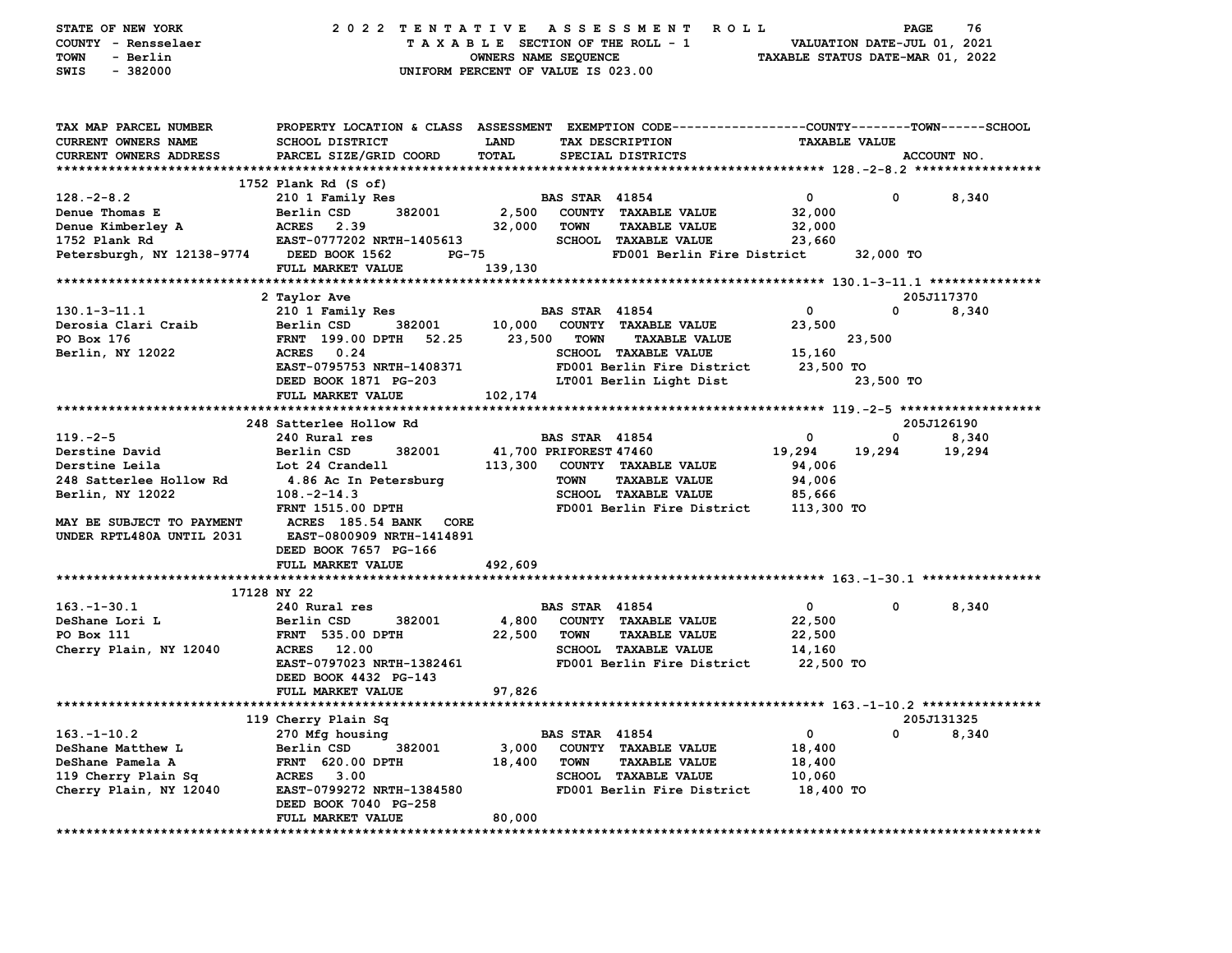| STATE OF NEW YORK              | 2022 TENTATIVE                   |                      | ASSESSMENT ROLL                                                                                |                                  | PAGE                        | 77          |
|--------------------------------|----------------------------------|----------------------|------------------------------------------------------------------------------------------------|----------------------------------|-----------------------------|-------------|
| COUNTY - Rensselaer            |                                  |                      | TAXABLE SECTION OF THE ROLL - 1                                                                |                                  | VALUATION DATE-JUL 01, 2021 |             |
| TOWN<br>- Berlin               |                                  | OWNERS NAME SEQUENCE |                                                                                                | TAXABLE STATUS DATE-MAR 01, 2022 |                             |             |
| $-382000$<br>SWIS              |                                  |                      | UNIFORM PERCENT OF VALUE IS 023.00                                                             |                                  |                             |             |
|                                |                                  |                      |                                                                                                |                                  |                             |             |
|                                |                                  |                      |                                                                                                |                                  |                             |             |
|                                |                                  |                      |                                                                                                |                                  |                             |             |
| TAX MAP PARCEL NUMBER          |                                  |                      | PROPERTY LOCATION & CLASS ASSESSMENT EXEMPTION CODE---------------COUNTY-------TOWN-----SCHOOL |                                  |                             |             |
| CURRENT OWNERS NAME            | <b>SCHOOL DISTRICT</b>           | <b>LAND</b>          | TAX DESCRIPTION                                                                                | <b>TAXABLE VALUE</b>             |                             |             |
| <b>CURRENT OWNERS ADDRESS</b>  | PARCEL SIZE/GRID COORD           | TOTAL                | SPECIAL DISTRICTS                                                                              |                                  |                             | ACCOUNT NO. |
|                                |                                  |                      |                                                                                                |                                  |                             |             |
|                                | 3 Echo Park                      |                      |                                                                                                |                                  |                             | 205J186580C |
| $130.1 - 5 - 31$               | 210 1 Family Res                 |                      | AGED CTS 41800                                                                                 | 9,825                            | 9,825                       | 9,825       |
| Devernoe Robert S              | Berlin CSD<br>382001             |                      | 1,000 ENH STAR 41834                                                                           | $\mathbf 0$                      | 0                           | 9,825       |
| 3 Echo Park                    | Life Estate Remainder to:        |                      | 19,650 COUNTY TAXABLE VALUE                                                                    |                                  | 9,825                       |             |
| Berlin, NY 12022               | Dawn A Hake                      |                      | <b>TOWN</b><br><b>TAXABLE VALUE</b>                                                            | 9,825                            |                             |             |
|                                | FRNT 155.74 DPTH 157.24          |                      | SCHOOL TAXABLE VALUE                                                                           | $\overline{\phantom{0}}$         |                             |             |
|                                | ACRES 0.42                       |                      | FD001 Berlin Fire District                                                                     | 19,650 TO                        |                             |             |
|                                | EAST-0797003 NRTH-1408141        |                      | LT001 Berlin Light Dist                                                                        |                                  | 19,650 TO                   |             |
|                                | DEED BOOK 4019 PG-46             |                      |                                                                                                |                                  |                             |             |
|                                | FULL MARKET VALUE                | 85,435               |                                                                                                |                                  |                             |             |
|                                |                                  |                      |                                                                                                |                                  |                             |             |
|                                | 11 Echo Park                     |                      |                                                                                                |                                  |                             | 205J170840C |
| 130.1-5-29                     | 210 1 Family Res                 |                      | COUNTY TAXABLE VALUE                                                                           | 35,150                           |                             |             |
| Devine Mary                    | Berlin CSD<br>382001             | 1,000                | <b>TOWN</b><br><b>TAXABLE VALUE</b>                                                            | 35,150                           |                             |             |
| PO Box 6                       | FRNT 139.90 DPTH 116.80          | 35,150               | <b>SCHOOL TAXABLE VALUE</b>                                                                    |                                  | 35,150                      |             |
| Cherry Plain, NY 12040         | ACRES 0.39                       |                      | FD001 Berlin Fire District                                                                     | 35,150 TO                        |                             |             |
|                                | EAST-0797113 NRTH-1408241        |                      | LT001 Berlin Light Dist                                                                        |                                  | 35,150 TO                   |             |
|                                | DEED BOOK 9635 PG-269            |                      |                                                                                                |                                  |                             |             |
|                                | FULL MARKET VALUE                | 152,826              |                                                                                                |                                  |                             |             |
|                                |                                  |                      |                                                                                                |                                  |                             |             |
|                                | 13 Derby Ln                      |                      |                                                                                                |                                  |                             | 205J129700  |
| $163. - 1 - 17$                | 210 1 Family Res                 |                      | <b>BAS STAR 41854</b>                                                                          | $\mathbf{o}$                     | $\Omega$                    | 8,340       |
| Devine Mary P                  | Berlin CSD<br>382001             | 2,900                | COUNTY TAXABLE VALUE                                                                           | 30,500                           |                             |             |
| PO Box 6                       | <b>FRNT 367.68 DPTH</b>          | 30,500               | <b>TOWN</b><br><b>TAXABLE VALUE</b>                                                            | 30,500                           |                             |             |
| Cherry Plain, NY 12040         | ACRES 2.02 BANK CORE             |                      | <b>SCHOOL TAXABLE VALUE</b>                                                                    | 22,160                           |                             |             |
|                                | EAST-0798526 NRTH-1384239        |                      | FD001 Berlin Fire District                                                                     | 30,500 TO                        |                             |             |
|                                | DEED BOOK R1027 PG-F180          |                      |                                                                                                |                                  |                             |             |
|                                | FULL MARKET VALUE                | 132,609              |                                                                                                |                                  |                             |             |
|                                |                                  |                      |                                                                                                |                                  |                             |             |
|                                | 17459 NY 22                      |                      |                                                                                                |                                  |                             |             |
| $152. -2 -3.142$               |                                  |                      |                                                                                                |                                  | 0                           | 8,340       |
|                                | 210 1 Family Res                 |                      | <b>BAS STAR 41854</b>                                                                          | $\mathbf{0}$                     |                             |             |
| Dickson James R                | Berlin CSD<br>382001             |                      | 1,500 COUNTY TAXABLE VALUE                                                                     | 44,200                           |                             |             |
| Dingley Jysseca                | <b>FRNT 250.00 DPTH</b>          | 44,200 TOWN          | <b>TAXABLE VALUE</b>                                                                           | 44,200                           |                             |             |
| 17459 NY 22                    | ACRES 2.00 BANK WELLS            |                      | <b>SCHOOL TAXABLE VALUE</b>                                                                    | 35,860                           |                             |             |
| Berlin, NY 12022               | EAST-0798618 NRTH-1389648        |                      | FD001 Berlin Fire District                                                                     | 44,200 TO                        |                             |             |
|                                | DEED BOOK 7186 PG-31             |                      |                                                                                                |                                  |                             |             |
|                                | FULL MARKET VALUE                | 192,174              |                                                                                                |                                  |                             |             |
|                                |                                  |                      |                                                                                                |                                  |                             |             |
|                                | 18275 NY 22                      |                      |                                                                                                |                                  |                             | 205J123670  |
| $130.1 - 2 - 5$                | 210 1 Family Res                 |                      | COUNTY TAXABLE VALUE                                                                           | 28,200                           |                             |             |
| Diggle Andrew                  | Berlin CSD<br>382001             | 1,000                | <b>TOWN</b><br><b>TAXABLE VALUE</b>                                                            | 28,200                           |                             |             |
| Diggle Laura                   | FRNT 105.30 DPTH 272.70          | 28,200               | <b>SCHOOL TAXABLE VALUE</b>                                                                    |                                  | 28,200                      |             |
| 18275 NY 22                    | ACRES 0.47 BANK WELLS            |                      | FD001 Berlin Fire District                                                                     | 28,200 TO                        |                             |             |
| Berlin, NY 12022               | <b>EAST-0795023 NRTH-1408615</b> |                      | LT001 Berlin Light Dist                                                                        |                                  | 28,200 TO                   |             |
|                                | DEED BOOK 8858 PG-184            |                      |                                                                                                |                                  |                             |             |
|                                | FULL MARKET VALUE                | 122,609              |                                                                                                |                                  |                             |             |
| ****************************** | *****************************    |                      |                                                                                                |                                  |                             |             |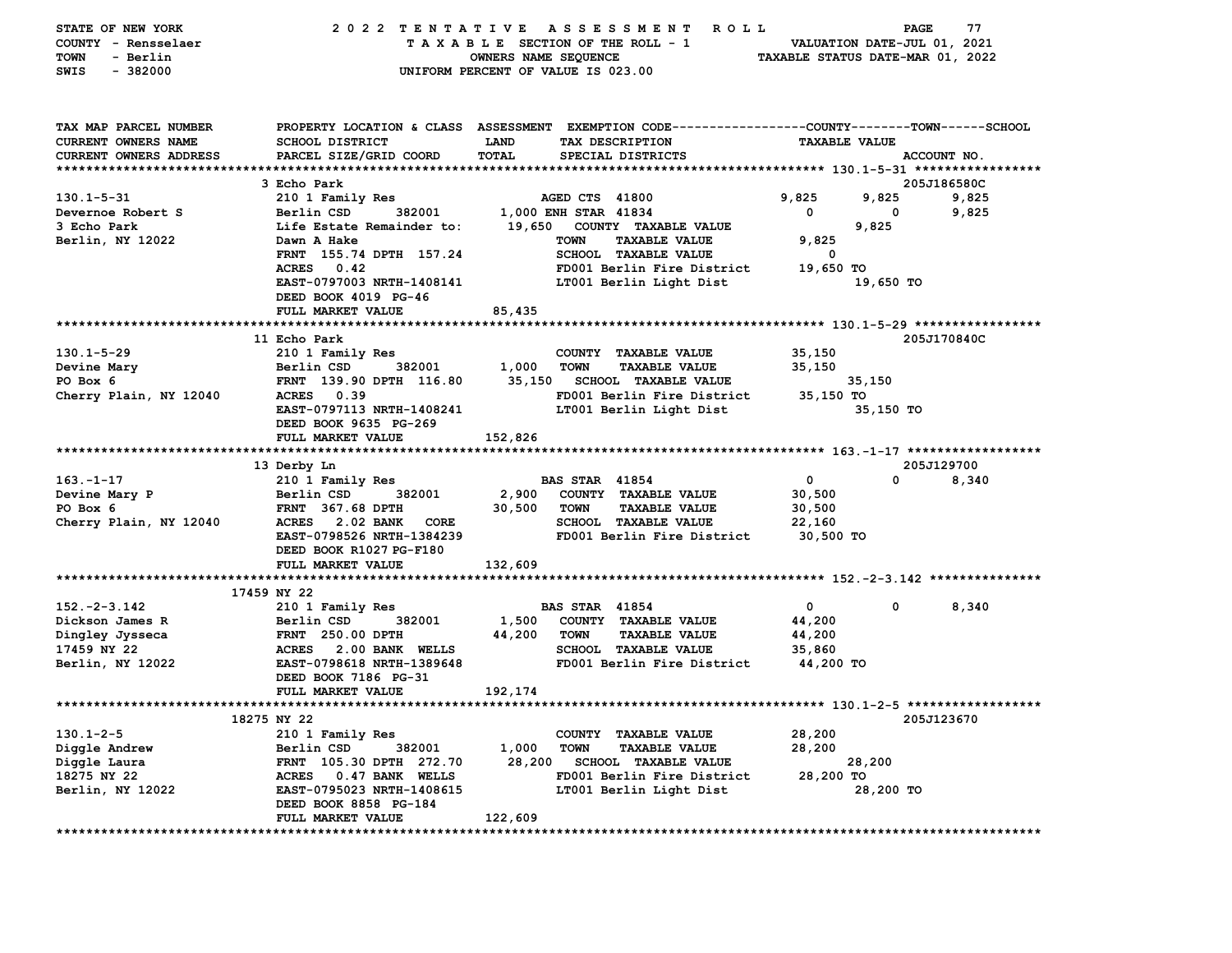| STATE OF NEW YORK             | 2022 TENTATIVE                                                                                  |                                    |                       | A S S E S S M E N T<br>R O L L |                                  | <b>PAGE</b>                 | 78              |
|-------------------------------|-------------------------------------------------------------------------------------------------|------------------------------------|-----------------------|--------------------------------|----------------------------------|-----------------------------|-----------------|
| COUNTY - Rensselaer           |                                                                                                 | TAXABLE SECTION OF THE ROLL - 1    |                       |                                |                                  | VALUATION DATE-JUL 01, 2021 |                 |
| TOWN<br>- Berlin              |                                                                                                 | OWNERS NAME SEQUENCE               |                       |                                | TAXABLE STATUS DATE-MAR 01, 2022 |                             |                 |
| $-382000$<br>SWIS             |                                                                                                 | UNIFORM PERCENT OF VALUE IS 023.00 |                       |                                |                                  |                             |                 |
|                               |                                                                                                 |                                    |                       |                                |                                  |                             |                 |
|                               |                                                                                                 |                                    |                       |                                |                                  |                             |                 |
| TAX MAP PARCEL NUMBER         | PROPERTY LOCATION & CLASS ASSESSMENT EXEMPTION CODE---------------COUNTY-------TOWN------SCHOOL |                                    |                       |                                |                                  |                             |                 |
| <b>CURRENT OWNERS NAME</b>    | SCHOOL DISTRICT                                                                                 | LAND                               |                       | TAX DESCRIPTION                | <b>TAXABLE VALUE</b>             |                             |                 |
| <b>CURRENT OWNERS ADDRESS</b> | PARCEL SIZE/GRID COORD                                                                          | TOTAL                              |                       | SPECIAL DISTRICTS              |                                  |                             | ACCOUNT NO.     |
|                               |                                                                                                 |                                    |                       |                                |                                  |                             |                 |
|                               | 50 Bly Hollow Rd                                                                                |                                    |                       |                                |                                  |                             | 205J119710      |
| $163.-4-3.1$                  | 240 Rural res                                                                                   |                                    |                       | COUNTY TAXABLE VALUE           | 73,900                           |                             |                 |
| Dinardo Robert P              | 382001<br>Berlin CSD                                                                            | 15,500                             | <b>TOWN</b>           | <b>TAXABLE VALUE</b>           | 73,900                           |                             |                 |
| Olivia Carrescia              | <b>FRNT 159.00 DPTH</b>                                                                         | 73,900                             |                       | <b>SCHOOL TAXABLE VALUE</b>    | 73,900                           |                             |                 |
| 11 Prince St Apt 5-B          | ACRES 44.40                                                                                     |                                    |                       | FD001 Berlin Fire District     | 73,900 TO                        |                             |                 |
| New York, NY 10012            | EAST-0796414 NRTH-1383474                                                                       |                                    |                       |                                |                                  |                             |                 |
|                               | DEED BOOK 1373 PG-392                                                                           |                                    |                       |                                |                                  |                             |                 |
|                               | FULL MARKET VALUE                                                                               | 321,304                            |                       |                                |                                  |                             |                 |
|                               |                                                                                                 |                                    |                       |                                |                                  |                             |                 |
|                               | 63 Cherry Plain Sq                                                                              |                                    |                       |                                |                                  |                             |                 |
| $152 - 3 - 2.2$               | 210 1 Family Res                                                                                |                                    | <b>BAS STAR 41854</b> |                                | 0                                | 0                           | 8,340           |
| Dipierro Leo J                | Berlin CSD<br>382001                                                                            | 4,000                              |                       | COUNTY TAXABLE VALUE           | 37,825                           |                             |                 |
| Dipierro Patricia E           | <b>FRNT</b><br>82.50 DPTH                                                                       | 37,825                             | <b>TOWN</b>           | <b>TAXABLE VALUE</b>           | 37,825                           |                             |                 |
| Box 4                         | <b>ACRES</b><br>5.03                                                                            |                                    |                       | <b>SCHOOL TAXABLE VALUE</b>    | 29,485                           |                             |                 |
| Cherry Plain, NY 12040-0004   | EAST-0800095 NRTH-1385696                                                                       |                                    |                       | FD001 Berlin Fire District     | 37,825 TO                        |                             |                 |
|                               | DEED BOOK 1363 PG-904                                                                           |                                    |                       |                                |                                  |                             |                 |
|                               | FULL MARKET VALUE                                                                               | 164,457                            |                       |                                |                                  |                             |                 |
|                               |                                                                                                 |                                    |                       |                                |                                  |                             |                 |
|                               | 501 Green Hollow Rd                                                                             |                                    |                       |                                |                                  |                             |                 |
| $119. -2 - 7.2$               | 210 1 Family Res                                                                                |                                    | <b>BAS STAR 41854</b> |                                | 0                                | 0                           | 8,340           |
| Dixon Donald Jr               | Berlin CSD<br>382001                                                                            | 1,500                              |                       | COUNTY TAXABLE VALUE           | 25,750                           |                             |                 |
| Dixon Lee                     | <b>FRNT</b> 315.00 DPTH                                                                         | 25,750                             | <b>TOWN</b>           | <b>TAXABLE VALUE</b>           | 25,750                           |                             |                 |
| 501 Green Hollow Rd           | 1.28<br><b>ACRES</b>                                                                            |                                    |                       | SCHOOL TAXABLE VALUE           | 17,410                           |                             |                 |
| Petersburgh, NY 12138         | EAST-0804267 NRTH-1413761                                                                       |                                    |                       | FD001 Berlin Fire District     | 25,750 TO                        |                             |                 |
|                               | DEED BOOK 9286 PG-161                                                                           |                                    |                       |                                |                                  |                             |                 |
|                               | FULL MARKET VALUE                                                                               | 111,957                            |                       |                                |                                  |                             |                 |
|                               |                                                                                                 |                                    |                       |                                |                                  |                             |                 |
|                               | 1201 Taborton Rd                                                                                |                                    |                       |                                |                                  |                             | 205J121450      |
| $150. - 1 - 41$               | 210 1 Family Res                                                                                |                                    |                       | COUNTY TAXABLE VALUE           | 26,000                           |                             |                 |
| Dobert Loren M                | Averill Park Ce 384001                                                                          | 1,800                              | <b>TOWN</b>           | <b>TAXABLE VALUE</b>           | 26,000                           |                             |                 |
| Dobert Rose A                 | <b>Life Est</b>                                                                                 | 26,000                             |                       | <b>SCHOOL TAXABLE VALUE</b>    | 26,000                           |                             |                 |
| 1201 Taborton Rd              | <b>FRNT</b> 160.00 DPTH                                                                         |                                    |                       | FD001 Berlin Fire District     | 26,000 TO                        |                             |                 |
| Sand Lake, NY 12153           | ACRES 2.66                                                                                      |                                    |                       |                                |                                  |                             |                 |
|                               | EAST-0774317 NRTH-1387546                                                                       |                                    |                       |                                |                                  |                             |                 |
|                               | DEED BOOK 289 PG-1760                                                                           |                                    |                       |                                |                                  |                             |                 |
|                               | FULL MARKET VALUE                                                                               | 113,043                            |                       |                                |                                  |                             |                 |
|                               | 1236 Taborton Rd                                                                                |                                    |                       |                                |                                  |                             | 205J139780      |
| $150. - 1 - 37$               |                                                                                                 |                                    | AGED CTS 41800        |                                |                                  |                             |                 |
| Dobert Marshall B             | 210 1 Family Res<br>Averill Park Ce 384001                                                      |                                    | 1,600 BAS STAR 41854  |                                | 13,750<br>0                      | 13,750<br>0                 | 13,750<br>8,340 |
| Dobert Marian J               |                                                                                                 |                                    |                       | 27,500 COUNTY TAXABLE VALUE    |                                  |                             |                 |
| 1236 Taborton Rd              | Life Estate Remainder to:<br>D M Dobert, K D Crowley,                                           |                                    | TOWN                  | <b>TAXABLE VALUE</b>           | 13,750                           | 13,750                      |                 |
| Sand Lake, NY 12153           | <b>T</b> G Dobert                                                                               |                                    |                       | SCHOOL TAXABLE VALUE           | 5,410                            |                             |                 |
|                               | <b>FRNT</b> 455.21 DPTH                                                                         |                                    |                       | FD001 Berlin Fire District     | 27,500 TO                        |                             |                 |
|                               | ACRES 3.37                                                                                      |                                    |                       |                                |                                  |                             |                 |
|                               | EAST-0775259 NRTH-1386929                                                                       |                                    |                       |                                |                                  |                             |                 |
|                               | DEED BOOK 4232 PG-289                                                                           |                                    |                       |                                |                                  |                             |                 |
|                               | FULL MARKET VALUE                                                                               | 119,565                            |                       |                                |                                  |                             |                 |
|                               |                                                                                                 |                                    |                       |                                |                                  |                             |                 |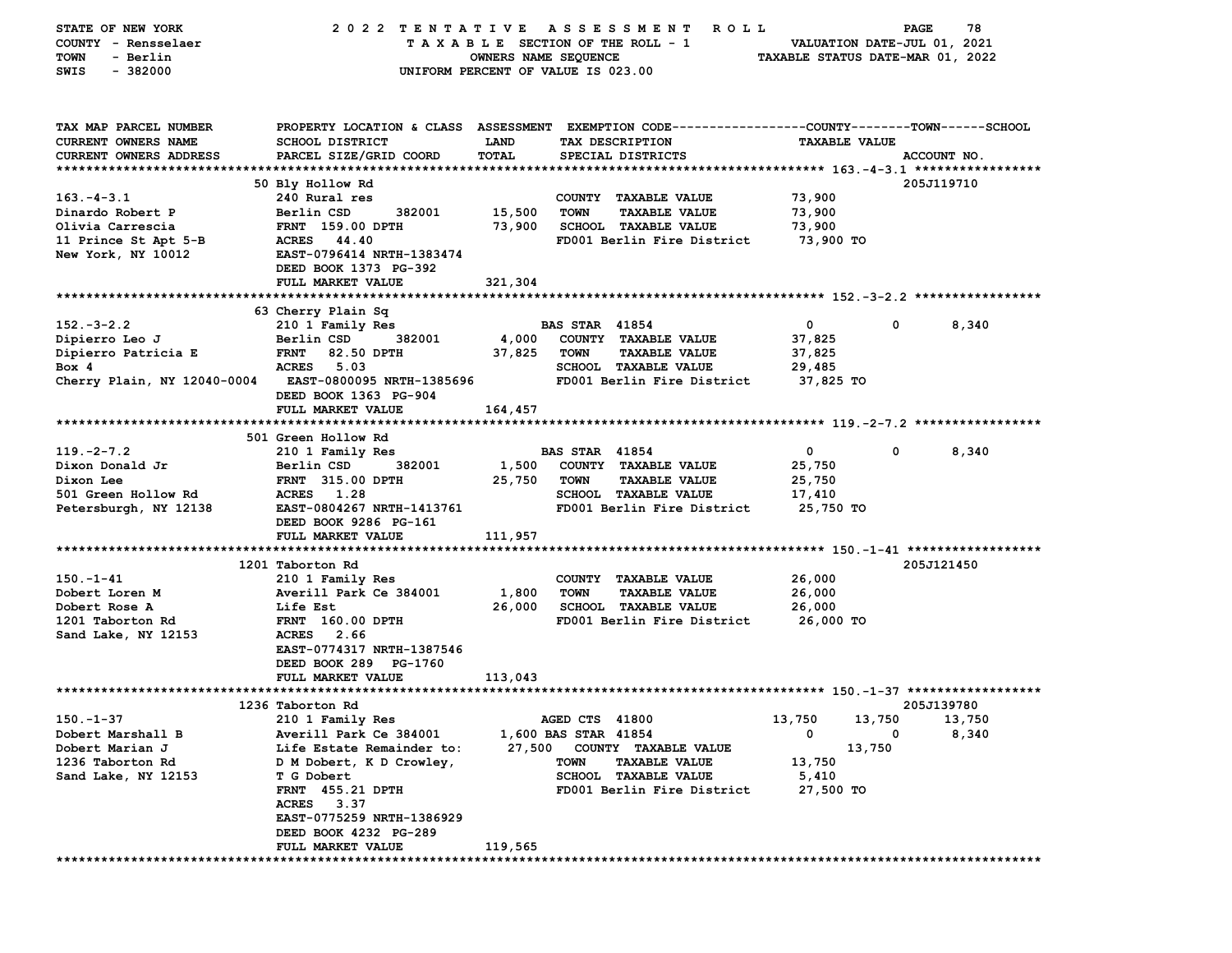| STATE OF NEW YORK             | 2022 TENTATIVE                    |                      | A S S E S S M E N T<br><b>ROLL</b>                                                              |                                  | 79<br>PAGE            |
|-------------------------------|-----------------------------------|----------------------|-------------------------------------------------------------------------------------------------|----------------------------------|-----------------------|
| COUNTY - Rensselaer           |                                   |                      | TAXABLE SECTION OF THE ROLL - 1                                                                 | VALUATION DATE-JUL 01, 2021      |                       |
| - Berlin<br>TOWN              |                                   | OWNERS NAME SEQUENCE |                                                                                                 | TAXABLE STATUS DATE-MAR 01, 2022 |                       |
| $-382000$<br>SWIS             |                                   |                      | UNIFORM PERCENT OF VALUE IS 023.00                                                              |                                  |                       |
|                               |                                   |                      |                                                                                                 |                                  |                       |
| TAX MAP PARCEL NUMBER         |                                   |                      | PROPERTY LOCATION & CLASS ASSESSMENT EXEMPTION CODE---------------COUNTY-------TOWN------SCHOOL |                                  |                       |
| CURRENT OWNERS NAME           | SCHOOL DISTRICT                   | <b>LAND</b>          | TAX DESCRIPTION                                                                                 | <b>TAXABLE VALUE</b>             |                       |
| <b>CURRENT OWNERS ADDRESS</b> | PARCEL SIZE/GRID COORD            | TOTAL                | SPECIAL DISTRICTS                                                                               |                                  | ACCOUNT NO.           |
|                               |                                   |                      |                                                                                                 |                                  |                       |
|                               | 18064 NY 22                       |                      |                                                                                                 |                                  |                       |
| $130. -4 - 6.12$              | 210 1 Family Res                  |                      | COUNTY TAXABLE VALUE                                                                            | 45,200                           |                       |
| Dolle Carl                    | Berlin CSD<br>382001              | 3,000                | <b>TOWN</b><br><b>TAXABLE VALUE</b>                                                             | 45,200                           |                       |
| 18064 NY 22                   | $2010 - 37$ Bdy Adj               | 45,200               | <b>SCHOOL TAXABLE VALUE</b>                                                                     | 45,200                           |                       |
| Berlin, NY 12022              | ACRES 4.94 BANK WELLS             |                      | FD001 Berlin Fire District                                                                      | 45,200 TO                        |                       |
|                               | EAST-0797425 NRTH-1403275         |                      |                                                                                                 |                                  |                       |
|                               | DEED BOOK 7471 PG-172             |                      |                                                                                                 |                                  |                       |
|                               | FULL MARKET VALUE                 | 196,522              |                                                                                                 |                                  |                       |
|                               |                                   |                      |                                                                                                 |                                  |                       |
|                               | 3 Taylor Ave                      |                      |                                                                                                 |                                  | 205L167230            |
| $130.1 - 3 - 6$               | 210 1 Family Res                  |                      | COUNTY TAXABLE VALUE                                                                            | 25,000                           |                       |
| Domenichini Bradley J         | 382001<br>Berlin CSD              | 1,000                | <b>TOWN</b><br><b>TAXABLE VALUE</b>                                                             | 25,000                           |                       |
| 18 Main St                    | 2007-20 Bdy Adj                   | 25,000               | <b>SCHOOL TAXABLE VALUE</b>                                                                     | 25,000                           |                       |
| Petersburgh, NY 12138         | <b>FRNT</b> 271.76 DPTH<br>50.16  |                      | FD001 Berlin Fire District                                                                      | 25,000 TO                        |                       |
|                               | <b>ACRES</b><br>0.30 BANK<br>CORE |                      | LT001 Berlin Light Dist                                                                         | 25,000 TO                        |                       |
|                               | EAST-0795672 NRTH-1408349         |                      |                                                                                                 |                                  |                       |
|                               | DEED BOOK 9258 PG-33              |                      |                                                                                                 |                                  |                       |
|                               | FULL MARKET VALUE                 | 108,696              |                                                                                                 |                                  |                       |
|                               |                                   |                      |                                                                                                 |                                  |                       |
|                               | NY 22                             |                      |                                                                                                 |                                  | 205J131770            |
| $119.3 - 1 - 5$               | 311 Res vac land                  |                      | COUNTY TAXABLE VALUE                                                                            | 800                              |                       |
| Done Barbara A                | Berlin CSD<br>382001              | 800                  | <b>TOWN</b><br><b>TAXABLE VALUE</b>                                                             | 800                              |                       |
| PO Box 202                    | FRNT 100.00 DPTH 150.00           | 800                  | <b>SCHOOL TAXABLE VALUE</b>                                                                     | 800                              |                       |
|                               | ACRES 0.35                        |                      | FD001 Berlin Fire District                                                                      | 800 TO                           |                       |
| Petersburgh, NY 12138         | EAST-0794262 NRTH-1409723         |                      |                                                                                                 |                                  | 800 TO                |
|                               |                                   |                      | LT001 Berlin Light Dist                                                                         |                                  |                       |
|                               | DEED BOOK 4511 PG-319             |                      |                                                                                                 |                                  |                       |
|                               | FULL MARKET VALUE                 | 3,478                |                                                                                                 |                                  |                       |
|                               |                                   |                      |                                                                                                 |                                  |                       |
|                               | 18329 NY 22                       |                      |                                                                                                 |                                  | 205J121780            |
| $119.3 - 1 - 6$               | 210 1 Family Res                  |                      | AGED CTS 41800                                                                                  | 23,503<br>23,503                 | 23,503                |
| Done Barbara A                | Berlin CSD<br>382001              |                      | 1,200 ENH STAR 41834                                                                            | 0                                | 20,820<br>0           |
| PO Box 202                    | FRNT 100.00 DPTH 150.00           | 47,006               | COUNTY TAXABLE VALUE                                                                            | 23,503                           |                       |
| Petersburgh, NY 12138         | ACRES 0.26                        |                      | <b>TOWN</b><br><b>TAXABLE VALUE</b>                                                             | 23,503                           |                       |
|                               | EAST-0794326 NRTH-1409643         |                      | SCHOOL TAXABLE VALUE                                                                            | 2,683                            |                       |
|                               | DEED BOOK 1539 PG-147             |                      | FD001 Berlin Fire District                                                                      | 47,006 TO                        |                       |
|                               | FULL MARKET VALUE                 |                      | 204,374 LT001 Berlin Light Dist                                                                 | 47,006 TO                        |                       |
|                               |                                   |                      |                                                                                                 |                                  |                       |
|                               | 249 Bly Hollow Rd                 |                      |                                                                                                 |                                  |                       |
| $152 - 5 - 13$                | 210 1 Family Res                  |                      | <b>BAS STAR 41854</b>                                                                           | 0                                | $\mathbf{0}$<br>8,340 |
| Doucette Barry                | 382001<br>Berlin CSD              | 9,530                | COUNTY TAXABLE VALUE                                                                            | 42,800                           |                       |
| Beasley Sarah                 | Lot 18                            | 42,800               | <b>TOWN</b><br><b>TAXABLE VALUE</b>                                                             | 42,800                           |                       |
| 1018 #5                       | Check In 1988                     |                      | <b>SCHOOL TAXABLE VALUE</b>                                                                     | 34,460                           |                       |
| Alcade, NM 87511              | FRNT 389.25 DPTH                  |                      | FD001 Berlin Fire District                                                                      | 42,800 TO                        |                       |
|                               | ACRES 9.06                        |                      |                                                                                                 |                                  |                       |
|                               | EAST-0792751 NRTH-1386346         |                      |                                                                                                 |                                  |                       |
|                               | DEED BOOK 9867 PG-92              |                      |                                                                                                 |                                  |                       |
|                               | FULL MARKET VALUE                 | 186,087              |                                                                                                 |                                  |                       |
|                               |                                   |                      |                                                                                                 |                                  |                       |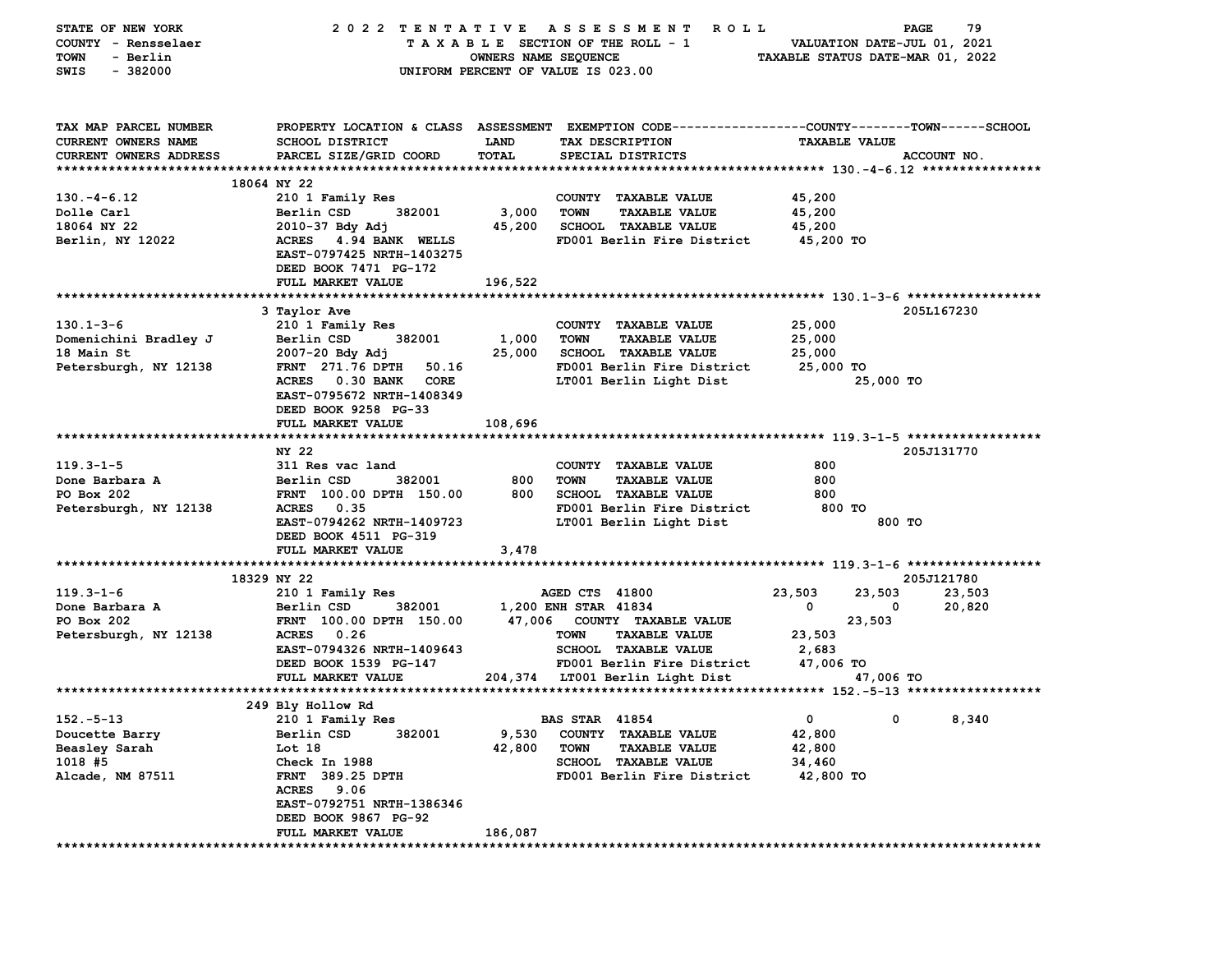| STATE OF NEW YORK<br>COUNTY - Rensselaer<br><b>TOWN</b><br>- Berlin<br>SWIS<br>$-382000$ | 2022 TENTATIVE ASSESSMENT                          | OWNERS NAME SEQUENCE | ROLL<br>TAXABLE SECTION OF THE ROLL - 1<br>UNIFORM PERCENT OF VALUE IS 023.00                   | PAGE<br>VALUATION DATE-JUL 01, 2021<br>TAXABLE STATUS DATE-MAR 01, 2022 | 80    |
|------------------------------------------------------------------------------------------|----------------------------------------------------|----------------------|-------------------------------------------------------------------------------------------------|-------------------------------------------------------------------------|-------|
| TAX MAP PARCEL NUMBER                                                                    |                                                    |                      | PROPERTY LOCATION & CLASS ASSESSMENT EXEMPTION CODE---------------COUNTY-------TOWN------SCHOOL |                                                                         |       |
| <b>CURRENT OWNERS NAME</b>                                                               | SCHOOL DISTRICT                                    | LAND                 | TAX DESCRIPTION                                                                                 | <b>TAXABLE VALUE</b>                                                    |       |
| <b>CURRENT OWNERS ADDRESS</b><br>*************************                               | PARCEL SIZE/GRID COORD                             | TOTAL                | SPECIAL DISTRICTS                                                                               | ACCOUNT NO.                                                             |       |
|                                                                                          | Southeast Hollow Rd                                |                      |                                                                                                 |                                                                         |       |
| $142. - 1 - 3.5$                                                                         | 312 Vac w/imprv                                    |                      | COUNTY TAXABLE VALUE                                                                            | 15,300                                                                  |       |
| Duch Jan                                                                                 | Berlin CSD<br>382001                               | 13,400               | TOWN<br><b>TAXABLE VALUE</b>                                                                    | 15,300                                                                  |       |
| Duch Tana Kormanikova                                                                    | <b>FRNT</b> 207.45 DPTH                            | 15,300               | SCHOOL TAXABLE VALUE                                                                            | 15,300                                                                  |       |
| 20 Jonas Blvd                                                                            | ACRES 45.01                                        |                      | FD001 Berlin Fire District                                                                      | 15,300 TO                                                               |       |
| Centereach, NY 11720                                                                     | EAST-0808645 NRTH-1400808                          |                      |                                                                                                 |                                                                         |       |
|                                                                                          | DEED BOOK 7520 PG-322                              |                      |                                                                                                 |                                                                         |       |
|                                                                                          | FULL MARKET VALUE                                  | 66,522               |                                                                                                 |                                                                         |       |
|                                                                                          |                                                    |                      |                                                                                                 |                                                                         |       |
|                                                                                          | Bower Rd                                           |                      |                                                                                                 |                                                                         |       |
| $161. - 1 - 26.19$                                                                       | 314 Rural vac<10                                   |                      | COUNTY TAXABLE VALUE                                                                            | 3,000                                                                   |       |
| Duchesne Lea R                                                                           | Averill Park Ce 384001                             | 3,000                | TOWN<br><b>TAXABLE VALUE</b>                                                                    | 3,000                                                                   |       |
| Duchesne Carol S                                                                         | <b>FRNT 820.00 DPTH</b>                            | 3,000                | <b>SCHOOL TAXABLE VALUE</b>                                                                     | 3,000                                                                   |       |
| 1061 Bower Rd                                                                            | ACRES 7.45                                         |                      | FD001 Berlin Fire District                                                                      | 3,000 TO                                                                |       |
| Sand Lake, NY 12153                                                                      | EAST-0773391 NRTH-1382095<br>DEED BOOK 6913 PG-126 |                      |                                                                                                 |                                                                         |       |
|                                                                                          | FULL MARKET VALUE                                  | 13,043               |                                                                                                 |                                                                         |       |
|                                                                                          | 1061 Bower Rd                                      |                      |                                                                                                 | 205J110290                                                              |       |
| $161 - 1 - 33$                                                                           | 210 1 Family Res                                   |                      | <b>BAS STAR 41854</b>                                                                           | 0<br>0                                                                  | 8,340 |
| Duchesne Lea R                                                                           | Averill Park Ce 384001                             | 3,560                | COUNTY TAXABLE VALUE                                                                            | 39,160                                                                  |       |
| Duchesne Carol S                                                                         | FRNT 119.45 DPTH 170.79                            | 39,160               | <b>TOWN</b><br><b>TAXABLE VALUE</b>                                                             | 39,160                                                                  |       |
| 1061 Bower Rd                                                                            | ACRES 0.38 BANK CORE                               |                      | <b>SCHOOL TAXABLE VALUE</b>                                                                     | 30,820                                                                  |       |
| Sand Lake, NY 12153                                                                      | EAST-0772942 NRTH-1381903                          |                      | FD001 Berlin Fire District                                                                      | 39,160 TO                                                               |       |
|                                                                                          | DEED BOOK 6913 PG-126                              |                      |                                                                                                 |                                                                         |       |
|                                                                                          | FULL MARKET VALUE                                  | 170,261              |                                                                                                 |                                                                         |       |
|                                                                                          |                                                    |                      |                                                                                                 |                                                                         |       |
|                                                                                          | Bower Rd                                           |                      |                                                                                                 |                                                                         |       |
| $161. - 1 - 34.2$                                                                        | 322 Rural vac>10                                   |                      | COUNTY TAXABLE VALUE                                                                            | 11,900                                                                  |       |
| Duchesne Lea R                                                                           | Averill Park Ce 384001                             | 11,900               | <b>TOWN</b><br><b>TAXABLE VALUE</b>                                                             | 11,900                                                                  |       |
| Dejohn Victor                                                                            | <b>FRNT 300.00 DPTH</b>                            | 11,900               | SCHOOL TAXABLE VALUE                                                                            | 11,900                                                                  |       |
| 1061 Bower Rd                                                                            | ACRES 16.97                                        |                      | FD001 Berlin Fire District                                                                      | 11,900 TO                                                               |       |
| Sand Lake, NY 12153                                                                      | EAST-0772525 NRTH-1382375                          |                      |                                                                                                 |                                                                         |       |
|                                                                                          | DEED BOOK 144 PG-120                               |                      |                                                                                                 |                                                                         |       |
|                                                                                          | FULL MARKET VALUE                                  | 51,739               |                                                                                                 |                                                                         |       |
|                                                                                          |                                                    |                      |                                                                                                 |                                                                         |       |
|                                                                                          | Bower Rd (N of)                                    |                      |                                                                                                 |                                                                         |       |
| $161. - 1 - 34.7$                                                                        | 314 Rural vac<10                                   |                      | COUNTY TAXABLE VALUE                                                                            | 5,000                                                                   |       |
| Duchesne Lea R<br>Duchesne Carol S                                                       | Averill Park Ce 384001<br>ACRES 11.00 BANK CORE    | 5,000<br>5,000       | <b>TOWN</b><br><b>TAXABLE VALUE</b><br>SCHOOL TAXABLE VALUE                                     | 5,000<br>5,000                                                          |       |
|                                                                                          | EAST-0773540 NRTH-1382582                          |                      | FD001 Berlin Fire District                                                                      | $5,000$ TO                                                              |       |
| 1061 Bower Rd<br>Sand Lake, NY 12153                                                     | DEED BOOK 6913 PG-126                              |                      |                                                                                                 |                                                                         |       |
|                                                                                          | FULL MARKET VALUE                                  | 21,739               |                                                                                                 |                                                                         |       |
| ***********                                                                              |                                                    |                      |                                                                                                 | ************************                                                |       |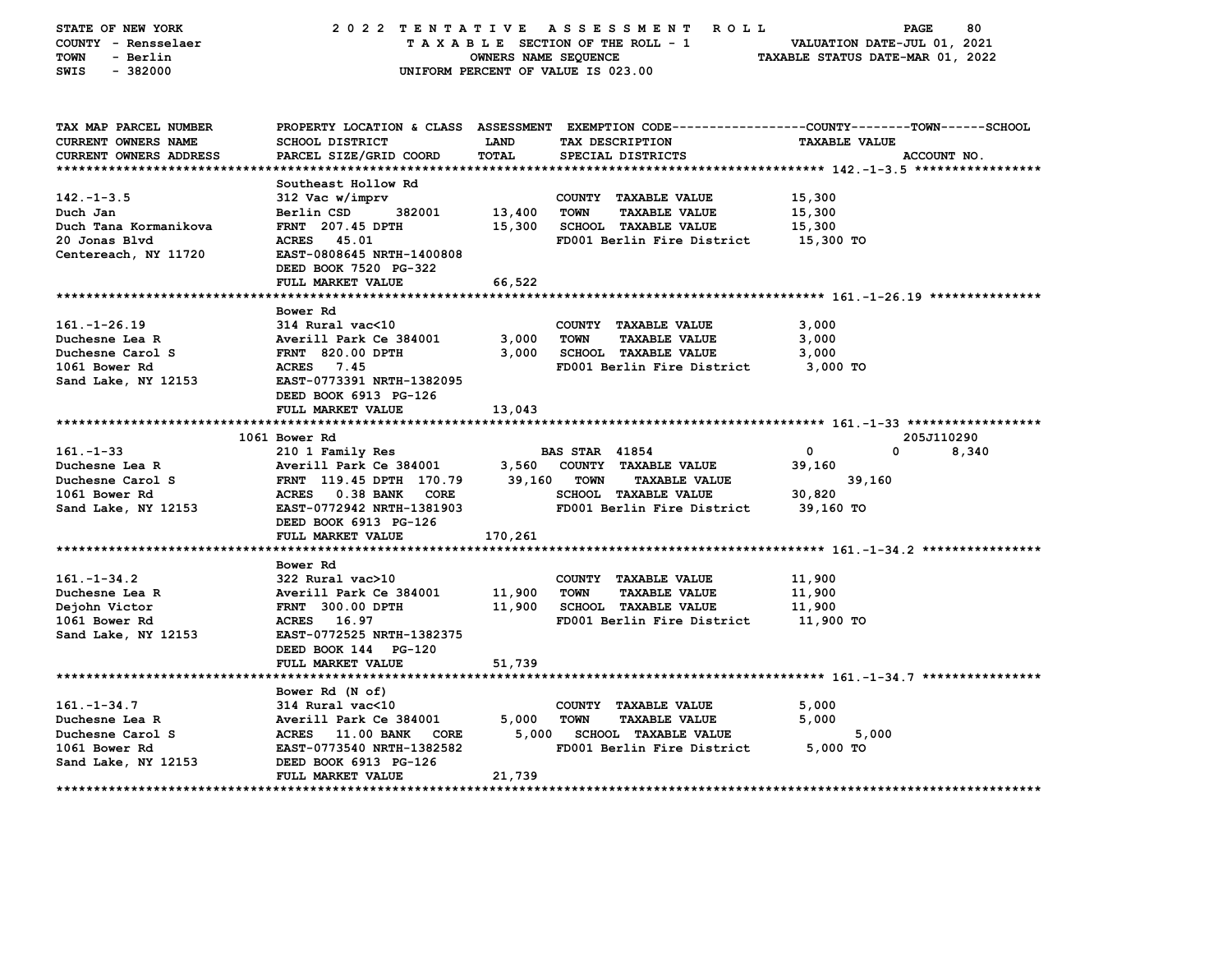| STATE OF NEW YORK<br>COUNTY - Rensselaer<br>- Berlin<br>TOWN<br>$-382000$<br>SWIS | 2022 TENTATIVE                                       | OWNERS NAME SEQUENCE | ASSESSMENT<br><b>ROLL</b><br>TAXABLE SECTION OF THE ROLL - 1<br>UNIFORM PERCENT OF VALUE IS 023.00                | VALUATION DATE-JUL 01, 2021<br>TAXABLE STATUS DATE-MAR 01, 2022 | 81<br><b>PAGE</b> |
|-----------------------------------------------------------------------------------|------------------------------------------------------|----------------------|-------------------------------------------------------------------------------------------------------------------|-----------------------------------------------------------------|-------------------|
|                                                                                   |                                                      |                      |                                                                                                                   |                                                                 |                   |
| TAX MAP PARCEL NUMBER<br><b>CURRENT OWNERS NAME</b>                               | SCHOOL DISTRICT                                      | LAND                 | PROPERTY LOCATION & CLASS ASSESSMENT EXEMPTION CODE---------------COUNTY-------TOWN-----SCHOOL<br>TAX DESCRIPTION | <b>TAXABLE VALUE</b>                                            |                   |
| <b>CURRENT OWNERS ADDRESS</b>                                                     | PARCEL SIZE/GRID COORD                               | <b>TOTAL</b>         | SPECIAL DISTRICTS                                                                                                 |                                                                 | ACCOUNT NO.       |
|                                                                                   |                                                      |                      |                                                                                                                   |                                                                 |                   |
| $130.1 - 5 - 46$                                                                  | 13 Community Ave<br>270 Mfg housing                  |                      | COUNTY TAXABLE VALUE                                                                                              | 16,000                                                          | 205J190540        |
| Dunlop Retta                                                                      | 382001<br>Berlin CSD                                 | 3,000                | <b>TOWN</b><br><b>TAXABLE VALUE</b>                                                                               | 16,000                                                          |                   |
| 271 Dyken Pond Rd                                                                 | <b>FRNT</b><br>71.28 DPTH 270.00                     | 16,000               | <b>SCHOOL TAXABLE VALUE</b>                                                                                       | 16,000                                                          |                   |
| Petersburgh, NY 12138-1905                                                        | ACRES 0.44                                           |                      | FD001 Berlin Fire District                                                                                        | 16,000 TO                                                       |                   |
|                                                                                   | EAST-0795880 NRTH-1407999<br>DEED BOOK R1432 PG-F190 |                      | LT001 Berlin Light Dist                                                                                           | 16,000 TO                                                       |                   |
|                                                                                   | FULL MARKET VALUE                                    | 69,565               |                                                                                                                   |                                                                 |                   |
|                                                                                   |                                                      |                      |                                                                                                                   |                                                                 |                   |
|                                                                                   | 106 Green Hollow Rd                                  |                      |                                                                                                                   |                                                                 | 205J107290        |
| $130.1 - 5 - 8$<br>Dunteman Jason                                                 | 210 1 Family Res<br>Berlin CSD<br>382001             | 1,000                | <b>BAS STAR 41854</b><br>COUNTY TAXABLE VALUE                                                                     | 0<br>0<br>26,000                                                | 8,340             |
| Lingener Lynn M                                                                   | FRNT 106.00 DPTH 194.00                              | 26,000               | <b>TOWN</b><br><b>TAXABLE VALUE</b>                                                                               | 26,000                                                          |                   |
| 106 Green Hollow Rd                                                               | <b>ACRES</b><br>0.49                                 |                      | <b>SCHOOL TAXABLE VALUE</b>                                                                                       | 17,660                                                          |                   |
| Petersburgh, NY 12138                                                             | EAST-0796120 NRTH-1408265                            |                      | FD001 Berlin Fire District                                                                                        | 26,000 TO                                                       |                   |
|                                                                                   | DEED BOOK 3140 PG-310<br>FULL MARKET VALUE           | 113,043              | LT001 Berlin Light Dist                                                                                           | 26,000 TO                                                       |                   |
|                                                                                   |                                                      |                      |                                                                                                                   |                                                                 |                   |
|                                                                                   | 88 Dyken Pond Rd                                     |                      |                                                                                                                   |                                                                 | 205J141670        |
| $118. - 1 - 16.11$                                                                | 240 Rural res                                        |                      | <b>COUNTY</b><br><b>TAXABLE VALUE</b>                                                                             | 21,000                                                          |                   |
| Dupere Family Trst Edward & Ma Berlin CSD                                         | 382001                                               |                      | 3,500<br><b>TOWN</b><br><b>TAXABLE VALUE</b>                                                                      | 21,000                                                          |                   |
| Dupere Edward Gerard<br>34080 Pine Mountain Rd                                    | 2016-25,2020-145<br><b>FRNT</b> 465.50 DPTH          | 21,000               | <b>SCHOOL TAXABLE VALUE</b><br>FD001 Berlin Fire District                                                         | 21,000<br>21,000 TO                                             |                   |
| Hopland, CA 95449                                                                 | <b>ACRES</b><br>3.09                                 |                      |                                                                                                                   |                                                                 |                   |
|                                                                                   | EAST-0782215 NRTH-1410000                            |                      |                                                                                                                   |                                                                 |                   |
| PRIOR OWNER ON 3/01/2022                                                          | DEED BOOK 9981 PG-313                                |                      |                                                                                                                   |                                                                 |                   |
| Dupere Family Trst Edward & Ma FULL MARKET VALUE                                  |                                                      | 91,304               |                                                                                                                   |                                                                 |                   |
|                                                                                   | 53 Adams Rd                                          |                      |                                                                                                                   |                                                                 | 205J100180        |
| $163. - 4 - 7.1$                                                                  | 210 1 Family Res                                     |                      | COUNTY TAXABLE VALUE                                                                                              | 40,930                                                          |                   |
| Durkin Living Trust                                                               | Berlin CSD<br>382001                                 | 6,200                | <b>TOWN</b><br><b>TAXABLE VALUE</b>                                                                               | 40,930                                                          |                   |
| Durkin Michael E<br>55 Old Route 6                                                | Farm<br>Part In Step 163.-5-5.11                     | 40,930               | <b>SCHOOL TAXABLE VALUE</b><br>FD001 Berlin Fire District                                                         | 40,930<br>40,930 TO                                             |                   |
| Brewster, NY 10509                                                                | $2004 - 68$                                          |                      |                                                                                                                   |                                                                 |                   |
|                                                                                   | <b>FRNT 550.00 DPTH</b>                              |                      |                                                                                                                   |                                                                 |                   |
|                                                                                   | <b>ACRES</b><br>2.97                                 |                      |                                                                                                                   |                                                                 |                   |
|                                                                                   | EAST-0794936 NRTH-1379206                            |                      |                                                                                                                   |                                                                 |                   |
|                                                                                   | DEED BOOK 6657 PG-184<br>FULL MARKET VALUE           | 177,957              |                                                                                                                   |                                                                 |                   |
|                                                                                   |                                                      |                      |                                                                                                                   |                                                                 |                   |
|                                                                                   | 23 Comstock Hollow Rd                                |                      |                                                                                                                   |                                                                 | 205J103425        |
| $131 - 1 - 7$                                                                     | 210 1 Family Res                                     |                      | <b>BAS STAR 41854</b>                                                                                             | 0<br>0                                                          | 8,340             |
| Duval Jason<br>Duval Dena                                                         | Berlin CSD<br>382001<br>FRNT 996.00 DPTH             | 2,400<br>58,000      | COUNTY TAXABLE VALUE<br><b>TOWN</b><br><b>TAXABLE VALUE</b>                                                       | 58,000<br>58,000                                                |                   |
| PO Box 226                                                                        | <b>ACRES</b><br>2.04 BANK<br>CORE                    |                      | SCHOOL TAXABLE VALUE                                                                                              | 49,660                                                          |                   |
| Berlin, NY 12022-0226                                                             | EAST-0805784 NRTH-1402425                            |                      | FD001 Berlin Fire District                                                                                        | 58,000 TO                                                       |                   |
|                                                                                   | DEED BOOK 343 PG-483                                 |                      |                                                                                                                   |                                                                 |                   |
|                                                                                   | FULL MARKET VALUE                                    | 252,174              |                                                                                                                   |                                                                 |                   |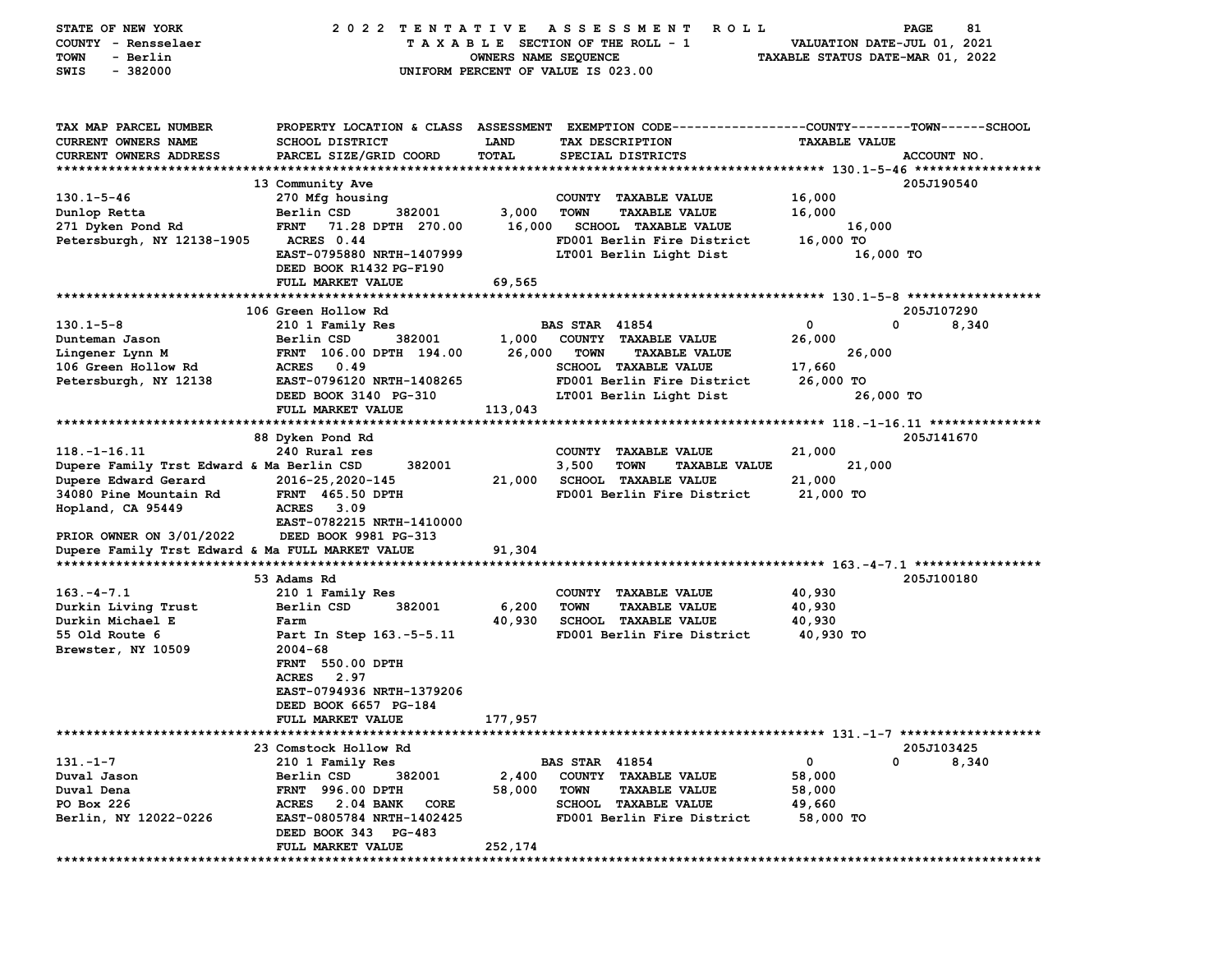| STATE OF NEW YORK<br>COUNTY - Rensselaer<br>- Berlin<br><b>TOWN</b><br>$-382000$<br>SWIS | 2022 TENTATIVE ASSESSMENT ROLL                                                                   |             | TAXABLE SECTION OF THE ROLL - 1<br>UNIFORM PERCENT OF VALUE IS 023.00 |                      | VALUATION DATE-JUL 01, 2021<br>OWNERS NAME SEQUENCE TAXABLE STATUS DATE-MAR 01, 2022 |              | 82<br><b>PAGE</b> |
|------------------------------------------------------------------------------------------|--------------------------------------------------------------------------------------------------|-------------|-----------------------------------------------------------------------|----------------------|--------------------------------------------------------------------------------------|--------------|-------------------|
| TAX MAP PARCEL NUMBER                                                                    | PROPERTY LOCATION & CLASS ASSESSMENT EXEMPTION CODE----------------COUNTY-------TOWN------SCHOOL |             |                                                                       |                      |                                                                                      |              |                   |
| <b>CURRENT OWNERS NAME</b>                                                               | SCHOOL DISTRICT                                                                                  | <b>LAND</b> | TAX DESCRIPTION                                                       |                      | <b>TAXABLE VALUE</b>                                                                 |              |                   |
| <b>CURRENT OWNERS ADDRESS</b>                                                            | PARCEL SIZE/GRID COORD                                                                           | TOTAL       | SPECIAL DISTRICTS                                                     |                      |                                                                                      |              | ACCOUNT NO.       |
|                                                                                          |                                                                                                  |             |                                                                       |                      |                                                                                      |              |                   |
|                                                                                          | 68 Adams Rd                                                                                      |             |                                                                       |                      |                                                                                      |              | 205J100270        |
| $163 - 4 - 9$                                                                            | 210 1 Family Res                                                                                 |             | <b>VET COM C 41132</b>                                                |                      | 7,583                                                                                | $\mathbf{0}$ | 0                 |
| Duval Jason Dalton Berlin CSD                                                            | 382001                                                                                           |             | 1,200 VET COM T 41133                                                 |                      | $^{\circ}$                                                                           | 2,300        | 0                 |
| Duval Nair Kimberly A 2012-94                                                            |                                                                                                  |             | 30,330 ENH STAR 41834                                                 |                      | 0                                                                                    | 0            | 20,820            |
| C & S Duval Irvc Trust FRNT 243.01 DPTH 185.87                                           |                                                                                                  |             | COUNTY TAXABLE VALUE                                                  |                      | 22,747                                                                               |              |                   |
| 68 Adams Rd                                                                              | ACRES 0.98                                                                                       |             | TOWN                                                                  | <b>TAXABLE VALUE</b> | 28,030                                                                               |              |                   |
| Petersburgh, NY 12138                                                                    | EAST-0795221 NRTH-1379438                                                                        |             | SCHOOL TAXABLE VALUE                                                  |                      | 9,510                                                                                |              |                   |
|                                                                                          | DEED BOOK 6619 PG-233                                                                            |             |                                                                       |                      | FD001 Berlin Fire District 30,330 TO                                                 |              |                   |
|                                                                                          | FULL MARKET VALUE                                                                                | 131,870     |                                                                       |                      |                                                                                      |              |                   |
|                                                                                          |                                                                                                  |             |                                                                       |                      |                                                                                      |              |                   |
|                                                                                          | 890 Fiftysix Rd                                                                                  |             |                                                                       |                      |                                                                                      |              | 205J120250        |
| 117.8-1-28                                                                               | 260 Seasonal res                                                                                 |             | COUNTY TAXABLE VALUE                                                  |                      | 7,400                                                                                |              |                   |
| Dziamba Nicholas                                                                         | Berlin CSD<br>382001                                                                             | 1,800       | <b>TOWN</b>                                                           | <b>TAXABLE VALUE</b> | 7,400                                                                                |              |                   |
| 1020 2nd Ave                                                                             | FRNT 105.00 DPTH 100.00                                                                          |             | 7,400 SCHOOL TAXABLE VALUE                                            |                      |                                                                                      | 7,400        |                   |
| Troy, NY 12182                                                                           | 0.17<br>ACRES                                                                                    |             | FD001 Berlin Fire District                                            |                      | 7,400 TO                                                                             |              |                   |
|                                                                                          | EAST-0779950 NRTH-1416307                                                                        |             |                                                                       |                      |                                                                                      |              |                   |
|                                                                                          | DEED BOOK 7353 PG-280                                                                            |             |                                                                       |                      |                                                                                      |              |                   |
|                                                                                          | FULL MARKET VALUE                                                                                | 32,174      |                                                                       |                      |                                                                                      |              |                   |
|                                                                                          |                                                                                                  |             |                                                                       |                      |                                                                                      |              |                   |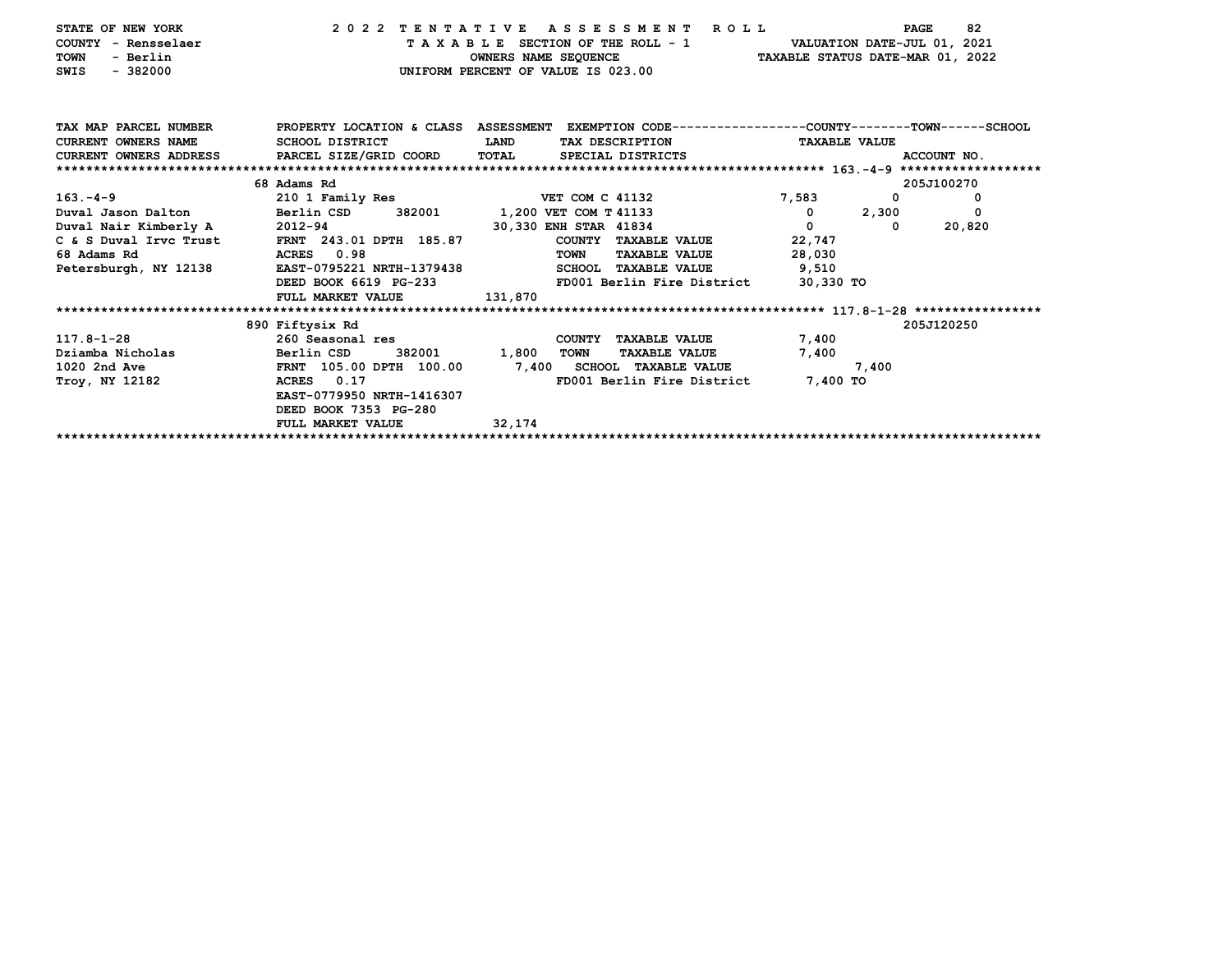| <b>STATE OF NEW YORK</b> |          | 2022 TENTATIVE ASSESSMENT ROLL |  |  |  |  |                                    |  |  |  |  |  |  |  |  |                                  | PAGE | -83 |  |
|--------------------------|----------|--------------------------------|--|--|--|--|------------------------------------|--|--|--|--|--|--|--|--|----------------------------------|------|-----|--|
| COUNTY - Rensselaer      |          |                                |  |  |  |  | TAXABLE SECTION OF THE ROLL - 1    |  |  |  |  |  |  |  |  | VALUATION DATE-JUL 01, 2021      |      |     |  |
| TOWN                     | - Berlin |                                |  |  |  |  | NAME SECTION - D                   |  |  |  |  |  |  |  |  | TAXABLE STATUS DATE-MAR 01, 2022 |      |     |  |
| SWIS                     | - 382000 |                                |  |  |  |  |                                    |  |  |  |  |  |  |  |  | RPS150/V04/L015                  |      |     |  |
|                          |          |                                |  |  |  |  | UNIFORM PERCENT OF VALUE IS 023.00 |  |  |  |  |  |  |  |  | CURRENT DATE $4/21/2022$         |      |     |  |

### **\*\*\* S P E C I A L D I S T R I C T S U M M A R Y \*\*\***

|      |                      | TOTAL<br><b>EXTENSION</b> | <b>EXTENSION</b> | AD VALOREM   | <b>EXEMPT</b> | TAXABLE      |
|------|----------------------|---------------------------|------------------|--------------|---------------|--------------|
| CODE | <b>DISTRICT NAME</b> | PARCELS<br>TYPE           | <b>VALUE</b>     | <b>VALUE</b> | <b>AMOUNT</b> | <b>VALUE</b> |
|      |                      |                           |                  |              |               |              |
|      | FD001 Berlin Fire Di | 57 TOTAL                  |                  | 1697,499     |               | 1697,499     |
|      | LT001 Berlin Light D | 11 ТОТАL                  |                  | 284,706      |               | 284,706      |

### **\*\*\* S C H O O L D I S T R I C T S U M M A R Y \*\*\***

|        |                   | <b>TOTAL</b>   | <b>ASSESSED</b> | <b>ASSESSED</b> | <b>EXEMPT</b> | <b>TOTAL</b> | <b>STAR</b>   | <b>STAR</b> |
|--------|-------------------|----------------|-----------------|-----------------|---------------|--------------|---------------|-------------|
| CODE   | DISTRICT NAME     | <b>PARCELS</b> | LAND            | TOTAL           | <b>AMOUNT</b> | TAXABLE      | <b>AMOUNT</b> | TAXABLE     |
| 382001 | Berlin CSD        | 50             | 251,580         | 1583,539        | 65,127        | 1518,412     | 255,730       | 1262,682    |
| 384001 | Averill Park Cent |                | 28,260          | 113,960         | 13,750        | 100,210      | 16,680        | 83,530      |
|        | SUB-TOTAL         | 57             | 279,840         | 1697,499        | 78.877        | 1618,622     | 272,410       | 1346,212    |
|        | <b>TOTAL</b>      | 57             | 279,840         | 1697,499        | 78,877        | 1618,622     | 272,410       | 1346,212    |

### **\*\*\* S Y S T E M C O D E S S U M M A R Y \*\*\***

#### **NO SYSTEM EXEMPTIONS AT THIS LEVEL**

# **\*\*\* E X E M P T I O N S U M M A R Y \*\*\***

| CODE  | <b>DESCRIPTION</b> | <b>TOTAL</b><br><b>PARCELS</b> | <b>COUNTY</b> | <b>TOWN</b> | <b>SCHOOL</b> |
|-------|--------------------|--------------------------------|---------------|-------------|---------------|
| 41132 | VET COM C          |                                | 7,583         |             |               |
| 41133 | VET COM T          | 1                              |               | 2,300       |               |
| 41800 | AGED CTS           | 4                              | 59,583        | 59,583      | 59,583        |
| 41834 | <b>ENH STAR</b>    | 6                              |               |             | 105,610       |
| 41854 | <b>BAS STAR</b>    | 20                             |               |             | 166,800       |
| 47460 | <b>PRIFOREST</b>   |                                | 19,294        | 19,294      | 19,294        |
|       | TOTAL              | 33                             | 86,460        | 81,177      | 351,287       |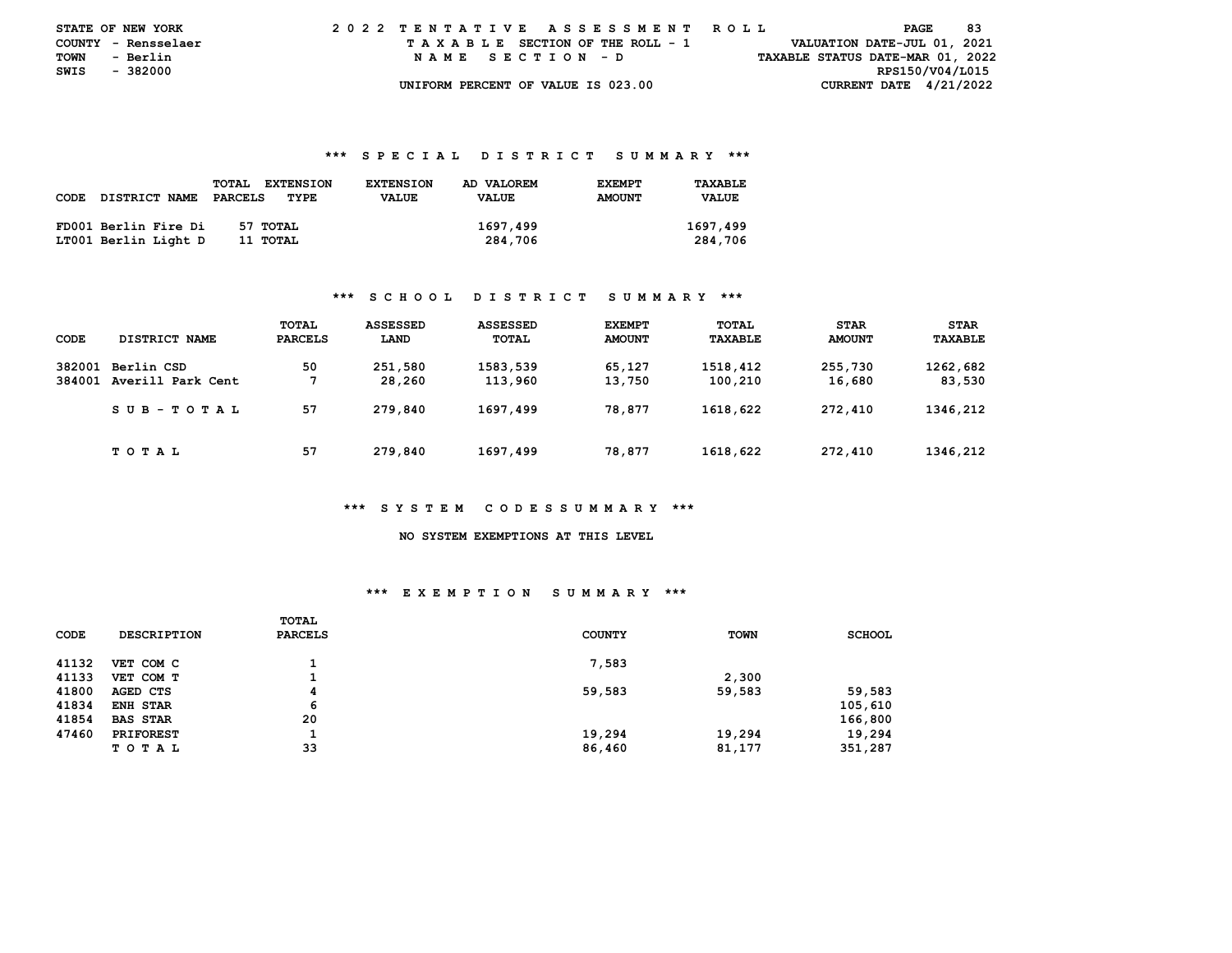|      | STATE OF NEW YORK   |  |  |  |  |  | 2022 TENTATIVE ASSESSMENT ROLL     |  |  |  |  |  |  |  |  | PAGE |                                  | -84 |  |
|------|---------------------|--|--|--|--|--|------------------------------------|--|--|--|--|--|--|--|--|------|----------------------------------|-----|--|
|      | COUNTY - Rensselaer |  |  |  |  |  | TAXABLE SECTION OF THE ROLL - 1    |  |  |  |  |  |  |  |  |      | VALUATION DATE-JUL 01, 2021      |     |  |
| TOWN | - Berlin            |  |  |  |  |  | NAME SECTION - D                   |  |  |  |  |  |  |  |  |      | TAXABLE STATUS DATE-MAR 01, 2022 |     |  |
| SWIS | - 382000            |  |  |  |  |  |                                    |  |  |  |  |  |  |  |  |      | RPS150/V04/L015                  |     |  |
|      |                     |  |  |  |  |  | UNIFORM PERCENT OF VALUE IS 023.00 |  |  |  |  |  |  |  |  |      | CURRENT DATE $4/21/2022$         |     |  |

### **\*\*\* G R A N D T O T A L S \*\*\***

| <b>ROLL</b> |                    | TOTAL          | <b>ASSESSED</b> | <b>ASSESSED</b> | <b>TAXABLE</b> | TAXABLE     | <b>TAXABLE</b> | STAR           |
|-------------|--------------------|----------------|-----------------|-----------------|----------------|-------------|----------------|----------------|
| <b>SEC</b>  | <b>DESCRIPTION</b> | <b>PARCELS</b> | LAND            | <b>TOTAL</b>    | <b>COUNTY</b>  | <b>TOWN</b> | <b>SCHOOL</b>  | <b>TAXABLE</b> |
|             |                    |                |                 |                 |                |             |                |                |
|             | <b>TAXABLE</b>     |                | 279,840         | 1697,499        | 1611,039       | 1616,322    | 1618,622       | 1346,212       |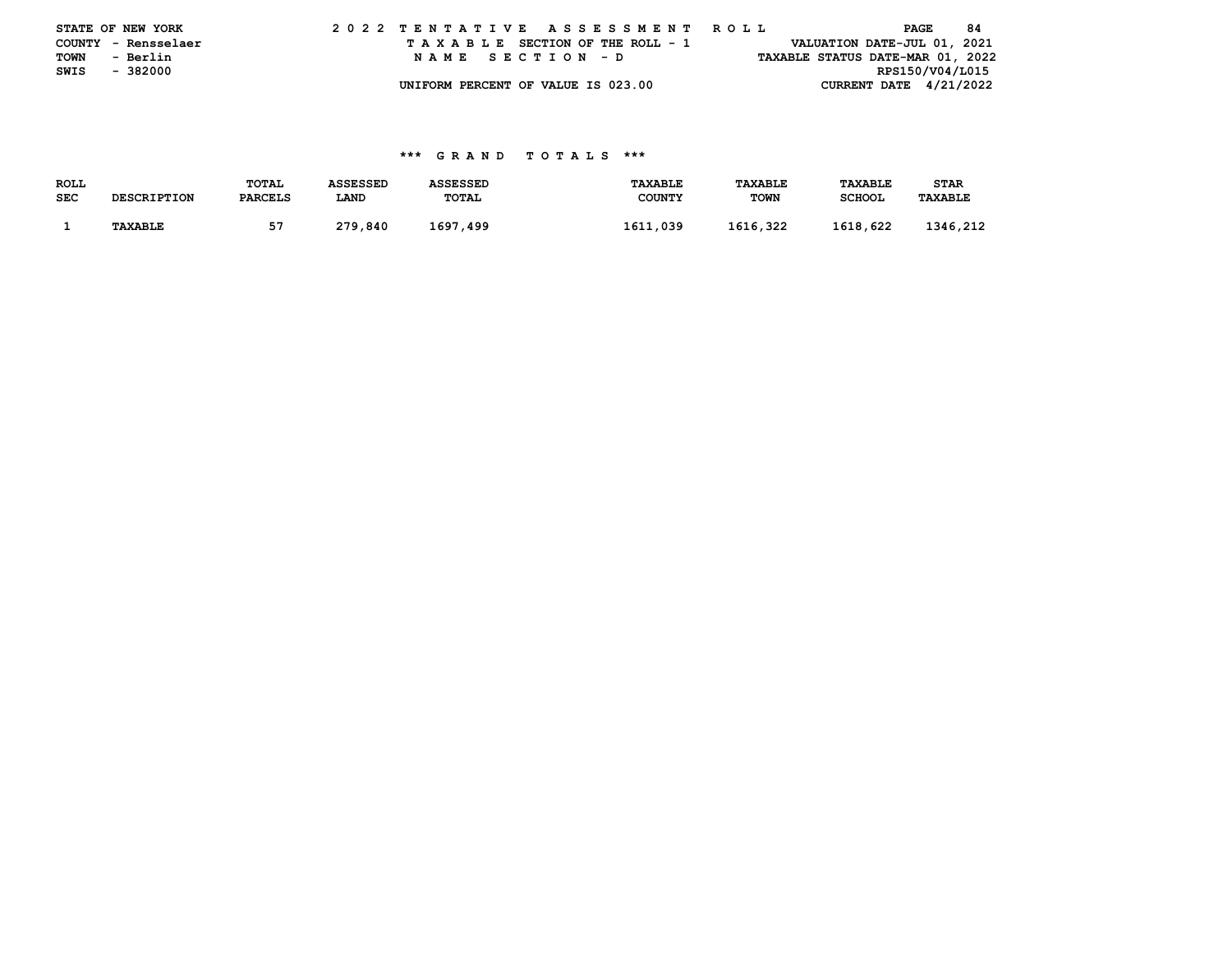| STATE OF NEW YORK        | 2022 TENTATIVE                     |                      | A S S E S S M E N T<br>ROLL <sub></sub>                                                        |                                  | 85<br><b>PAGE</b>           |
|--------------------------|------------------------------------|----------------------|------------------------------------------------------------------------------------------------|----------------------------------|-----------------------------|
| COUNTY - Rensselaer      |                                    |                      | TAXABLE SECTION OF THE ROLL - 1                                                                |                                  | VALUATION DATE-JUL 01, 2021 |
| - Berlin<br>TOWN         |                                    | OWNERS NAME SEQUENCE |                                                                                                | TAXABLE STATUS DATE-MAR 01, 2022 |                             |
| SWIS<br>- 382000         |                                    |                      | UNIFORM PERCENT OF VALUE IS 023.00                                                             |                                  |                             |
|                          |                                    |                      |                                                                                                |                                  |                             |
|                          |                                    |                      |                                                                                                |                                  |                             |
| TAX MAP PARCEL NUMBER    |                                    |                      | PROPERTY LOCATION & CLASS ASSESSMENT EXEMPTION CODE---------------COUNTY-------TOWN-----SCHOOL |                                  |                             |
| CURRENT OWNERS NAME      | <b>SCHOOL DISTRICT</b>             | <b>LAND</b>          | TAX DESCRIPTION                                                                                | <b>TAXABLE VALUE</b>             |                             |
| CURRENT OWNERS ADDRESS   | PARCEL SIZE/GRID COORD             | TOTAL                | SPECIAL DISTRICTS                                                                              |                                  | ACCOUNT NO.                 |
|                          |                                    |                      |                                                                                                |                                  |                             |
|                          | 23 Wood Rd                         |                      |                                                                                                |                                  | 205J177101                  |
| $150 - 1 - 15$           | 270 Mfg housing                    |                      | COUNTY TAXABLE VALUE                                                                           | 16,450                           |                             |
| Eager James A            | Averill Park Ce 384001             | 9,300                | <b>TOWN</b><br><b>TAXABLE VALUE</b>                                                            | 16,450                           |                             |
| PO Box 278               | <b>FRNT</b> 543.00 DPTH            | 16,450               | <b>SCHOOL TAXABLE VALUE</b>                                                                    | 16,450                           |                             |
| Sand Lake, NY 12153-0278 | ACRES 6.78                         |                      | FD001 Berlin Fire District                                                                     | 16,450 TO                        |                             |
|                          | EAST-0777926 NRTH-1386254          |                      |                                                                                                |                                  |                             |
|                          | DEED BOOK 1706 PG-144              |                      |                                                                                                |                                  |                             |
|                          | FULL MARKET VALUE                  | 71,522               |                                                                                                |                                  |                             |
|                          |                                    |                      |                                                                                                |                                  |                             |
|                          | 18322 NY 22                        |                      |                                                                                                |                                  | 5600                        |
| $119.3 - 2 - 7.1$        | 441 Fuel Store&D                   |                      | COUNTY TAXABLE VALUE                                                                           | 57,250                           |                             |
| Eagle Energy Inc         | Berlin CSD<br>382001               | 3,450                | TOWN<br><b>TAXABLE VALUE</b>                                                                   | 57,250                           |                             |
| PO Box 404               | Hardware Store                     | 57,250               | SCHOOL TAXABLE VALUE                                                                           | 57,250                           |                             |
| Berlin, NY 12022-0404    | 2017-35 Lot 1                      |                      | FD001 Berlin Fire District                                                                     | 57,250 TO                        |                             |
|                          | <b>FRNT</b> 201.57 DPTH            |                      | LT001 Berlin Light Dist                                                                        |                                  | 57,250 TO                   |
|                          | ACRES 1.01                         |                      |                                                                                                |                                  |                             |
|                          | EAST-0794811 NRTH-1409647          |                      |                                                                                                |                                  |                             |
|                          | DEED BOOK 5071 PG-45               |                      |                                                                                                |                                  |                             |
|                          | FULL MARKET VALUE                  | 248,913              |                                                                                                |                                  |                             |
|                          |                                    |                      |                                                                                                |                                  |                             |
|                          | 50 Maple Trl                       |                      |                                                                                                |                                  | 205J121870                  |
| $150.11 - 3 - 5$         | 210 1 Family Res                   |                      | AGED CTS 41800                                                                                 | 19,050<br>19,050                 | 19,050                      |
| Egbert Francille M       | Averill Park Ce 384001             |                      | 5,500 ENH STAR 41834                                                                           | 0                                | 19,050<br>0                 |
|                          | FRNT 120.00 DPTH 100.00            |                      | 38,100 COUNTY TAXABLE VALUE                                                                    | 19,050                           |                             |
| 50 Maple Trl             | ACRES 0.46                         |                      | <b>TAXABLE VALUE</b><br><b>TOWN</b>                                                            |                                  |                             |
| Sand Lake, NY 12153      |                                    |                      |                                                                                                | 19,050<br>0                      |                             |
|                          | EAST-0777791 NRTH-1389459          |                      | SCHOOL TAXABLE VALUE                                                                           |                                  |                             |
|                          | DEED BOOK 1712 PG-179              |                      | FD001 Berlin Fire District                                                                     | 38,100 TO                        |                             |
|                          | FULL MARKET VALUE                  |                      | 165,652 WD001 Berlin Water Dist                                                                |                                  | 38,100 TO M                 |
|                          |                                    |                      | WD023 Berlin Water Dist #1                                                                     | 38,100 TO M                      |                             |
|                          |                                    |                      |                                                                                                |                                  |                             |
|                          | 29 Upper Stage Coach Rd            |                      |                                                                                                |                                  | 205J122890                  |
| $140. -1 - 8$            | 210 1 Family Res                   |                      | COUNTY TAXABLE VALUE                                                                           | 44,516                           |                             |
| Ellsworth Brenda M       | Berlin CSD<br>382001               | 2,000                | <b>TOWN</b><br><b>TAXABLE VALUE</b>                                                            | 44,516                           |                             |
| Ellsworth Travis J       | Res & Mh                           | 44,516               | <b>SCHOOL TAXABLE VALUE</b>                                                                    | 44,516                           |                             |
| PO Box 54                | <b>FRNT</b> 208.00 DPTH            |                      | FD001 Berlin Fire District                                                                     | 44,516 TO                        |                             |
| Hinsdale, MA 01235       | ACRES 1.00                         |                      |                                                                                                |                                  |                             |
|                          | EAST-0787424 NRTH-1394749          |                      |                                                                                                |                                  |                             |
|                          | DEED BOOK 9131 PG-30               |                      |                                                                                                |                                  |                             |
|                          | FULL MARKET VALUE                  | 193,548              |                                                                                                |                                  |                             |
|                          |                                    |                      |                                                                                                |                                  |                             |
|                          | 13 Cowee Rd                        |                      |                                                                                                |                                  | 205J135050                  |
| $118. - 1 - 12$          | 240 Rural res                      |                      | <b>BAS STAR 41854</b>                                                                          | 0                                | 0<br>8,340                  |
| Engwer Wayne E           | Berlin CSD<br>382001               | 9,900                | COUNTY TAXABLE VALUE                                                                           | 65,000                           |                             |
| 13 Cowee Rd              | FRNT 1135.00 DPTH                  | 65,000               | <b>TOWN</b><br><b>TAXABLE VALUE</b>                                                            | 65,000                           |                             |
| Petersburgh, NY 12138    | 21.39 BANK<br><b>ACRES</b><br>CORE |                      | <b>SCHOOL TAXABLE VALUE</b>                                                                    | 56,660                           |                             |
|                          | EAST-0787489 NRTH-1409750          |                      | FD001 Berlin Fire District                                                                     | 65,000 TO                        |                             |
|                          | DEED BOOK 3763 PG-43               |                      |                                                                                                |                                  |                             |
|                          | FULL MARKET VALUE                  | 282,609              |                                                                                                |                                  |                             |
|                          |                                    |                      |                                                                                                |                                  |                             |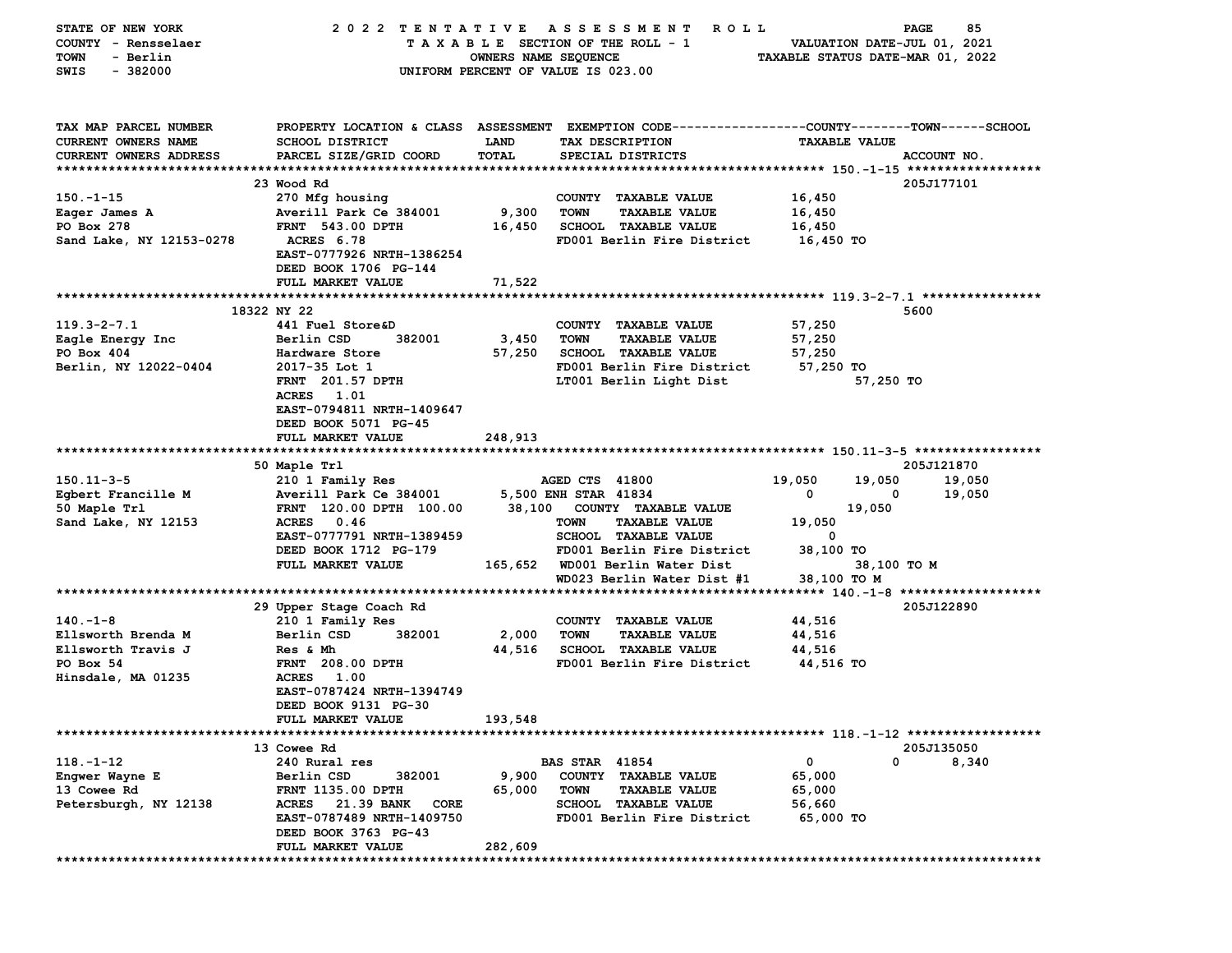| STATE OF NEW YORK          | 2022 TENTATIVE                   |                      | A S S E S S M E N T<br><b>ROLL</b>                                                             |                                  | PAGE<br>86  |
|----------------------------|----------------------------------|----------------------|------------------------------------------------------------------------------------------------|----------------------------------|-------------|
| COUNTY - Rensselaer        |                                  |                      | TAXABLE SECTION OF THE ROLL - 1                                                                | VALUATION DATE-JUL 01, 2021      |             |
| - Berlin<br>TOWN           |                                  | OWNERS NAME SEQUENCE |                                                                                                | TAXABLE STATUS DATE-MAR 01, 2022 |             |
| $-382000$<br>SWIS          |                                  |                      | UNIFORM PERCENT OF VALUE IS 023.00                                                             |                                  |             |
|                            |                                  |                      |                                                                                                |                                  |             |
|                            |                                  |                      |                                                                                                |                                  |             |
| TAX MAP PARCEL NUMBER      |                                  |                      | PROPERTY LOCATION & CLASS ASSESSMENT EXEMPTION CODE---------------COUNTY-------TOWN-----SCHOOL |                                  |             |
| <b>CURRENT OWNERS NAME</b> | SCHOOL DISTRICT                  | LAND                 | TAX DESCRIPTION                                                                                | <b>TAXABLE VALUE</b>             |             |
| CURRENT OWNERS ADDRESS     | PARCEL SIZE/GRID COORD           | <b>TOTAL</b>         | SPECIAL DISTRICTS                                                                              |                                  | ACCOUNT NO. |
|                            |                                  |                      |                                                                                                |                                  |             |
|                            | 50 Old Post Rd                   |                      |                                                                                                |                                  | 205J158590S |
| $129. -2 - 23.11$          | 210 1 Family Res                 |                      | <b>BAS STAR 41854</b>                                                                          | 0<br>0                           | 8,340       |
| Estabrook Jay L            | Berlin CSD<br>382001             | 2,200                | COUNTY TAXABLE VALUE                                                                           | 12,700                           |             |
| PO Box 235                 | Reel 156 Pg 863 To 899           | 12,700               | <b>TAXABLE VALUE</b><br><b>TOWN</b>                                                            | 12,700                           |             |
| Berlin, NY 12022           | FRNT 600.00 DPTH                 |                      | <b>SCHOOL TAXABLE VALUE</b>                                                                    | 4,360                            |             |
|                            | ACRES 1.38                       |                      | FD001 Berlin Fire District                                                                     | 12,700 TO                        |             |
|                            | EAST-0792336 NRTH-1403639        |                      |                                                                                                |                                  |             |
|                            | DEED BOOK 156 PG-898             |                      |                                                                                                |                                  |             |
|                            | FULL MARKET VALUE                | 55,217               |                                                                                                |                                  |             |
|                            |                                  |                      |                                                                                                |                                  |             |
|                            | 306 Bly Hollow Rd                |                      |                                                                                                |                                  |             |
| $152 - 5 - 1$              | 322 Rural vac>10                 |                      | COUNTY TAXABLE VALUE                                                                           | 30,000                           |             |
| Esty Edward Scott          | 382001<br>Berlin CSD             | 30,000               | <b>TOWN</b><br><b>TAXABLE VALUE</b>                                                            | 30,000                           |             |
| Bradley Allison            | Lot $8 \& 9$                     | 30,000               | <b>SCHOOL TAXABLE VALUE</b>                                                                    | 30,000                           |             |
| 159 Highland Rd            | <b>FRNT</b> 989.19 DPTH          |                      | FD001 Berlin Fire District                                                                     | 30,000 TO                        |             |
| Chatham, NY 12037          | ACRES 67.12                      |                      |                                                                                                |                                  |             |
|                            | EAST-0793743 NRTH-1388395        |                      |                                                                                                |                                  |             |
|                            | DEED BOOK 9443 PG-211            |                      |                                                                                                |                                  |             |
|                            | FULL MARKET VALUE                | 130,435              |                                                                                                |                                  |             |
|                            |                                  |                      |                                                                                                |                                  |             |
|                            | 24 Pine Trl                      |                      |                                                                                                |                                  |             |
| $150.15 - 2 - 1$           | 280 Res Multiple                 |                      | COUNTY TAXABLE VALUE                                                                           | 32,500                           |             |
| Evans Andrew C             | Averill Park Ce 384001           | 3,000                | <b>TOWN</b><br><b>TAXABLE VALUE</b>                                                            | 32,500                           |             |
| Evans Mary Jean            | 80.00 DPTH 200.00<br><b>FRNT</b> | 32,500               | <b>SCHOOL TAXABLE VALUE</b>                                                                    | 32,500                           |             |
| 15 Cleveland Dr            | <b>ACRES</b><br>0.37             |                      | FD001 Berlin Fire District                                                                     | 32,500 TO                        |             |
| Croton-on-Hudson, NY 10520 | EAST-0778034 NRTH-1389412        |                      | WD001 Berlin Water Dist                                                                        | 32,500 TO M                      |             |
|                            | DEED BOOK R1342 PG-F156          |                      | WD023 Berlin Water Dist #1                                                                     | 32,500 TO M                      |             |
|                            | FULL MARKET VALUE                | 141,304              |                                                                                                |                                  |             |
|                            |                                  |                      |                                                                                                |                                  |             |
|                            | 13 Spruce Trl                    |                      |                                                                                                |                                  | 205J182930  |
| $150.15 - 2 - 2$           | 260 Seasonal res                 |                      | COUNTY TAXABLE VALUE                                                                           | 22,100                           |             |
| Evans Andrew C             | Averill Park Ce 384001           | 2,500                | <b>TAXABLE VALUE</b><br>TOWN                                                                   | 22,100                           |             |
| Evans Mary Jane            | 80.00 DPTH 100.00<br><b>FRNT</b> | 22,100               | SCHOOL TAXABLE VALUE                                                                           | 22,100                           |             |
| 15 Cleveland Dr            | 0.18<br><b>ACRES</b>             |                      | FD001 Berlin Fire District                                                                     | 22,100 TO                        |             |
| Croton On Hudson, NY       | EAST-0778108 NRTH-1389343        |                      | WD001 Berlin Water Dist                                                                        | 22,100 TO M                      |             |
|                            | 10520-3039 DEED BOOK 1254 PG-723 |                      | WD023 Berlin Water Dist #1                                                                     | 22,100 TO M                      |             |
|                            | FULL MARKET VALUE                | 96,087               |                                                                                                |                                  |             |
|                            |                                  |                      |                                                                                                |                                  |             |
|                            | Pine Trl                         |                      |                                                                                                |                                  |             |
| $150.15 - 2 - 3.2$         | 314 Rural vac<10                 |                      | <b>COUNTY</b><br><b>TAXABLE VALUE</b>                                                          | 2,000                            |             |
| Evans Andrew C             | Averill Park Ce 384001           | 2,000                | <b>TOWN</b><br><b>TAXABLE VALUE</b>                                                            | 2,000                            |             |
| Evans Mary Jane            | <b>FRNT</b><br>80.00 DPTH 100.00 | 2,000                | <b>SCHOOL TAXABLE VALUE</b>                                                                    | 2,000                            |             |
| 15 Cleveland Dr            | ACRES 0.18                       |                      | FD001 Berlin Fire District                                                                     | 2,000 TO                         |             |
| Croton On Hudson, NY       | EAST-0778009 NRTH-1389322        |                      | WD001 Berlin Water Dist                                                                        |                                  | 2,000 TO M  |
|                            | 10520-3039 DEED BOOK 1379 PG-997 |                      | WD023 Berlin Water Dist #1                                                                     | 2,000 TO M                       |             |
|                            | FULL MARKET VALUE                | 8,696                |                                                                                                |                                  |             |
| *****************          |                                  |                      |                                                                                                |                                  |             |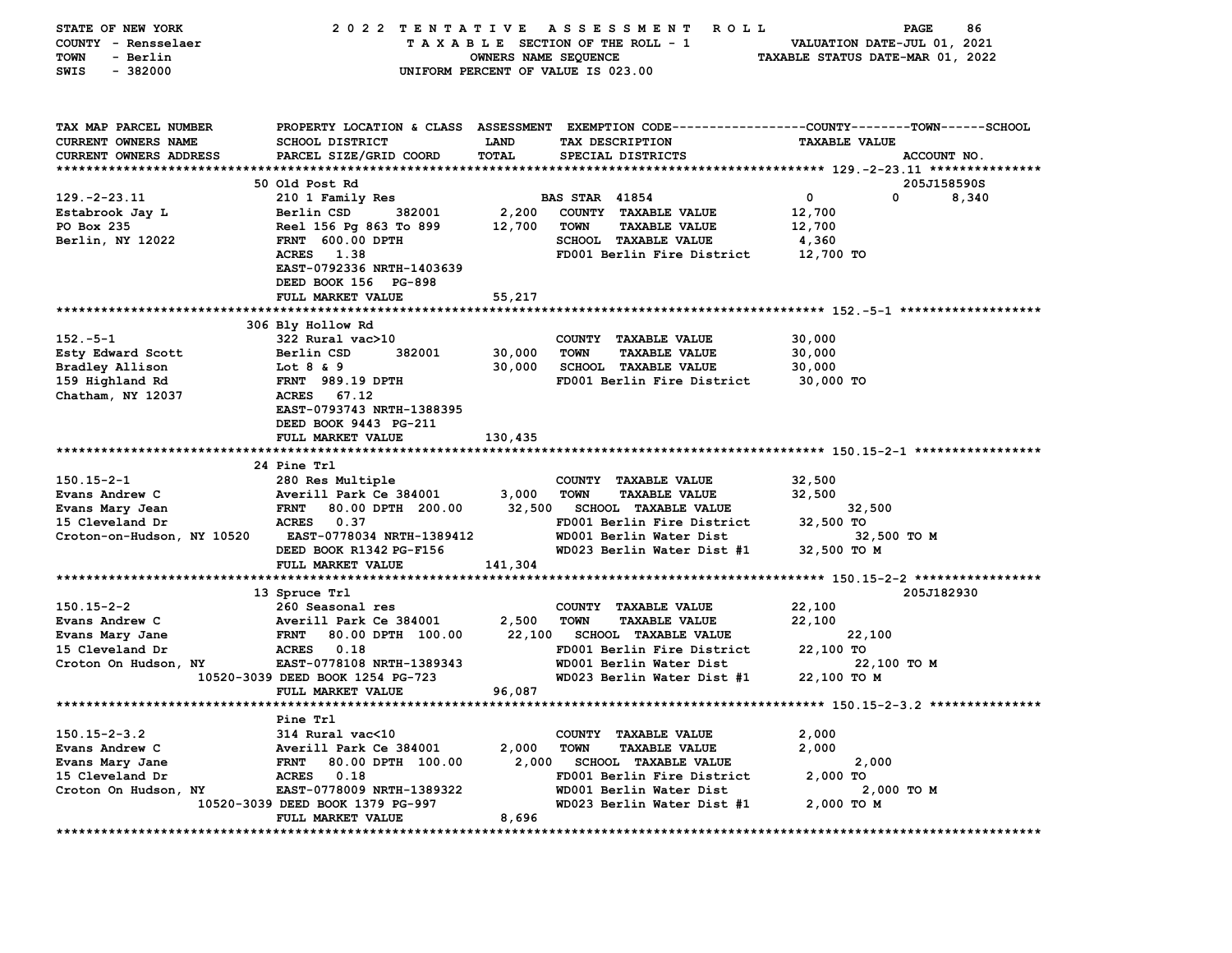| STATE OF NEW YORK<br>COUNTY - Rensselaer<br>TOWN<br>- Berlin<br>$-382000$<br>SWIS | 2022 TENTATIVE                                                                                 | <b>OWNERS NAME SEQUENCE</b> | A S S E S S M E N T<br><b>ROLL</b><br>TAXABLE SECTION OF THE ROLL - 1<br>UNIFORM PERCENT OF VALUE IS 023.00 | PAGE<br>VALUATION DATE-JUL 01, 2021<br>TAXABLE STATUS DATE-MAR 01, 2022 | 87          |
|-----------------------------------------------------------------------------------|------------------------------------------------------------------------------------------------|-----------------------------|-------------------------------------------------------------------------------------------------------------|-------------------------------------------------------------------------|-------------|
| TAX MAP PARCEL NUMBER                                                             | PROPERTY LOCATION & CLASS ASSESSMENT EXEMPTION CODE---------------COUNTY-------TOWN-----SCHOOL |                             |                                                                                                             |                                                                         |             |
| CURRENT OWNERS NAME                                                               | <b>SCHOOL DISTRICT</b>                                                                         | LAND<br>TOTAL               | TAX DESCRIPTION                                                                                             | <b>TAXABLE VALUE</b>                                                    |             |
| CURRENT OWNERS ADDRESS                                                            | PARCEL SIZE/GRID COORD                                                                         |                             | SPECIAL DISTRICTS                                                                                           |                                                                         | ACCOUNT NO. |
|                                                                                   | 23 Pine Trl                                                                                    |                             |                                                                                                             |                                                                         |             |
| $150.15 - 2 - 10.2$                                                               | 260 Seasonal res                                                                               |                             | COUNTY TAXABLE VALUE                                                                                        | 20,800                                                                  |             |
| Evans Andrew C                                                                    | Averill Park Ce 384001                                                                         | 3,000                       | <b>TOWN</b><br><b>TAXABLE VALUE</b>                                                                         | 20,800                                                                  |             |
| Evans Mary Jean                                                                   | Lots 151 & 159                                                                                 | 20,800                      | SCHOOL TAXABLE VALUE                                                                                        | 20,800                                                                  |             |
| 15 Cleveland Dr                                                                   | <b>FRNT</b><br>80.00 DPTH 200.00                                                               |                             | FD001 Berlin Fire District                                                                                  | 20,800 TO                                                               |             |
| Croton On Hudson, NY 10520                                                        | ACRES 0.38                                                                                     |                             | WD001 Berlin Water Dist                                                                                     | 20,800 TO M                                                             |             |
|                                                                                   | EAST-0777837 NRTH-1389283<br>DEED BOOK 1780 PG-25                                              |                             | WD023 Berlin Water Dist #1                                                                                  | 20,800 TO M                                                             |             |
|                                                                                   | FULL MARKET VALUE                                                                              | 90,435                      |                                                                                                             |                                                                         |             |
|                                                                                   |                                                                                                |                             |                                                                                                             |                                                                         |             |
|                                                                                   | 1793 Plank Rd                                                                                  |                             |                                                                                                             |                                                                         |             |
| $128. - 2 - 5.2$                                                                  | 271 Mfg housings                                                                               |                             | COUNTY TAXABLE VALUE                                                                                        | 16,700                                                                  |             |
| Evans Christopher L                                                               | Berlin CSD<br>382001<br>FRNT 268.00 DPTH 125.00                                                | 3,000<br>16,700             | <b>TOWN</b><br><b>TAXABLE VALUE</b><br><b>SCHOOL TAXABLE VALUE</b>                                          | 16,700<br>16,700                                                        |             |
| Evans Lynn A<br>1791 Plank Rd                                                     | ACRES 0.77                                                                                     |                             | FD001 Berlin Fire District                                                                                  | 16,700 TO                                                               |             |
| Petersburgh, NY 12138                                                             | EAST-0777892 NRTH-1406567                                                                      |                             |                                                                                                             |                                                                         |             |
|                                                                                   | DEED BOOK 5598 PG-65                                                                           |                             |                                                                                                             |                                                                         |             |
|                                                                                   | FULL MARKET VALUE                                                                              | 72,609                      |                                                                                                             |                                                                         |             |
|                                                                                   |                                                                                                |                             |                                                                                                             |                                                                         |             |
|                                                                                   | 1791 Plank Rd                                                                                  |                             |                                                                                                             |                                                                         |             |
| $128. - 2 - 5.114$                                                                | 240 Rural res                                                                                  |                             | <b>BAS STAR 41854</b>                                                                                       | 0<br>0                                                                  | 8,340       |
| Evans Christopher L                                                               | 382001<br>Berlin CSD                                                                           | 4,400                       | COUNTY TAXABLE VALUE                                                                                        | 45,513                                                                  |             |
| Evans Lynn A                                                                      | ACRES 1.28                                                                                     | 45,513                      | <b>TOWN</b><br><b>TAXABLE VALUE</b>                                                                         | 45,513                                                                  |             |
| 1791 Plank Rd                                                                     | EAST-0777744 NRTH-1406618                                                                      |                             | SCHOOL TAXABLE VALUE                                                                                        | 37,173                                                                  |             |
| Petersburgh, NY 12138                                                             | DEED BOOK 5598 PG-62<br>FULL MARKET VALUE                                                      | 197,883                     | FD001 Berlin Fire District                                                                                  | 45,513 TO                                                               |             |
|                                                                                   |                                                                                                |                             |                                                                                                             |                                                                         |             |
|                                                                                   | 1195 Bower Rd (E of)                                                                           |                             |                                                                                                             |                                                                         | 205J142210  |
| $161. - 1 - 24$                                                                   | 910 Priv forest                                                                                |                             | COUNTY TAXABLE VALUE                                                                                        | 2,900                                                                   |             |
| Evans Dean L                                                                      | Averill Park Ce 384001                                                                         | 2,900                       | <b>TOWN</b><br><b>TAXABLE VALUE</b>                                                                         | 2,900                                                                   |             |
| 27 Firetower Rd<br>Stephentown, NY 12168                                          | <b>ACRES</b> 25.00<br>EAST-0777358 NRTH-1382689                                                | 2,900                       | <b>SCHOOL TAXABLE VALUE</b><br>FD001 Berlin Fire District                                                   | 2,900<br>2,900 TO                                                       |             |
|                                                                                   | DEED BOOK 1294 PG-93                                                                           |                             |                                                                                                             |                                                                         |             |
|                                                                                   | FULL MARKET VALUE                                                                              | 12,609                      |                                                                                                             |                                                                         |             |
|                                                                                   | Long View                                                                                      |                             |                                                                                                             |                                                                         | 205L133210  |
| $150.15 - 1 - 34$                                                                 | $314$ Rural vac $\leq 10$                                                                      |                             | COUNTY TAXABLE VALUE                                                                                        | 2,000                                                                   |             |
| Evans Mary Jane                                                                   | Averill Park Ce 384001                                                                         | 2,000                       | <b>TOWN</b><br><b>TAXABLE VALUE</b>                                                                         | 2,000                                                                   |             |
| 15 Cleveland Dr                                                                   | Back Ref 1464/58                                                                               | 2,000                       | <b>SCHOOL TAXABLE VALUE</b>                                                                                 | 2,000                                                                   |             |
| Croton On The Hudson, NY                                                          | <b>FRNT</b><br>80.00 DPTH 100.00<br>10520-3039 ACRES 0.19                                      |                             | FD001 Berlin Fire District<br>WD001 Berlin Water Dist                                                       | 2,000 TO<br>2,000 TO M                                                  |             |
|                                                                                   | EAST-0776677 NRTH-1388651                                                                      |                             | WD023 Berlin Water Dist #1                                                                                  | 2,000 TO M                                                              |             |
|                                                                                   | DEED BOOK 1670 PG-34                                                                           |                             |                                                                                                             |                                                                         |             |
|                                                                                   | FULL MARKET VALUE                                                                              | 8,696                       |                                                                                                             |                                                                         |             |
|                                                                                   |                                                                                                |                             |                                                                                                             |                                                                         |             |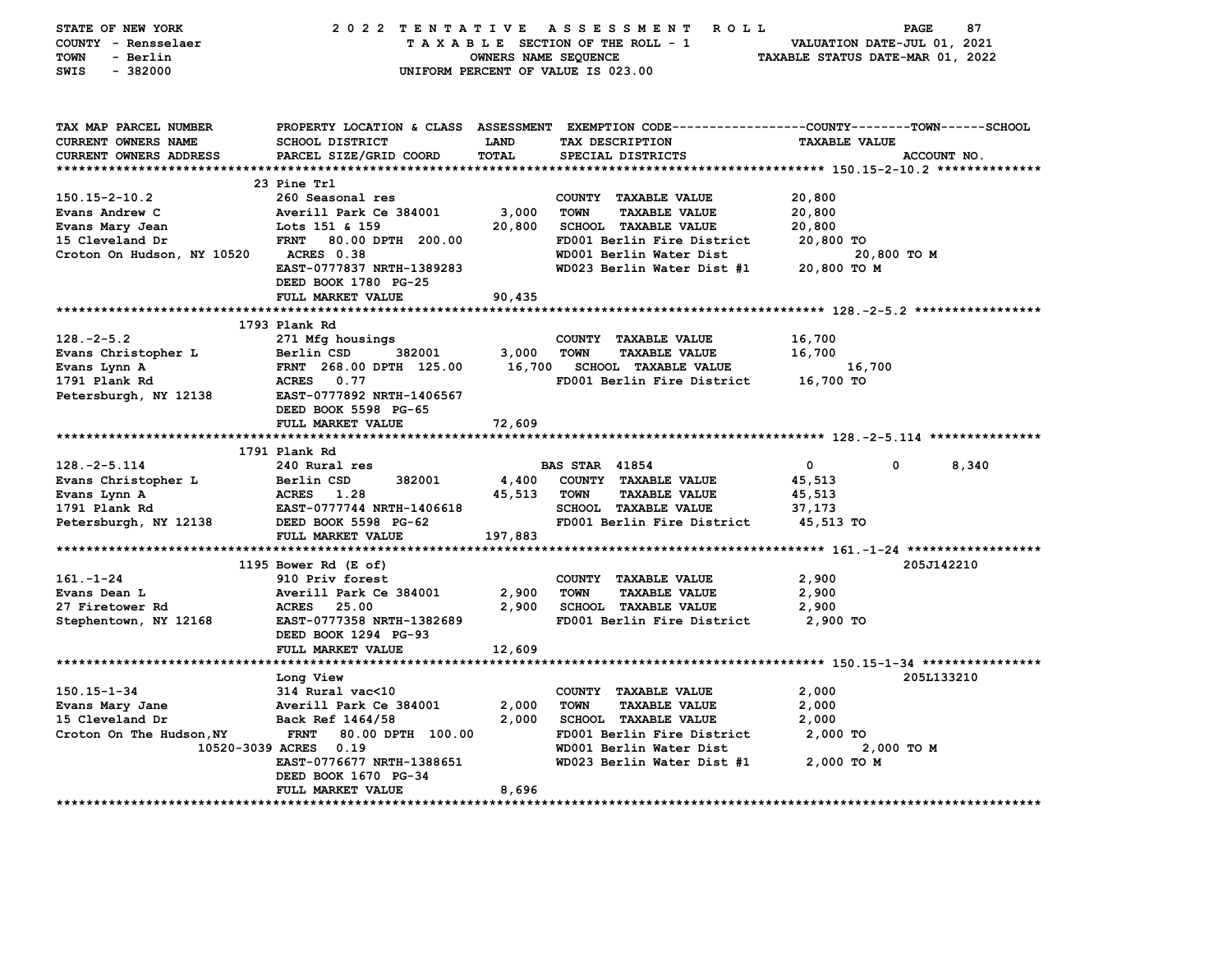| STATE OF NEW YORK<br>COUNTY - Rensselaer<br><b>TOWN</b><br>- Berlin |                                |                   | 2022 TENTATIVE ASSESSMENT ROLL<br>TAXABLE SECTION OF THE ROLL - 1 | 88<br>PAGE<br>VALUATION DATE-JUL 01, 2021<br>OWNERS NAME SEQUENCE TAXABLE STATUS DATE-MAR 01, 2022 |
|---------------------------------------------------------------------|--------------------------------|-------------------|-------------------------------------------------------------------|----------------------------------------------------------------------------------------------------|
| $-382000$<br>SWIS                                                   |                                |                   | UNIFORM PERCENT OF VALUE IS 023.00                                |                                                                                                    |
|                                                                     |                                |                   |                                                                   |                                                                                                    |
| TAX MAP PARCEL NUMBER                                               | PROPERTY LOCATION & CLASS      | <b>ASSESSMENT</b> |                                                                   | EXEMPTION CODE-----------------COUNTY-------TOWN------SCHOOL                                       |
| <b>CURRENT OWNERS NAME</b>                                          | SCHOOL DISTRICT                | <b>LAND</b>       | TAX DESCRIPTION                                                   | <b>TAXABLE VALUE</b>                                                                               |
| CURRENT OWNERS ADDRESS                                              | PARCEL SIZE/GRID COORD         | TOTAL             | SPECIAL DISTRICTS                                                 | ACCOUNT NO.                                                                                        |
|                                                                     |                                |                   |                                                                   |                                                                                                    |
|                                                                     | 27 Pine Trl                    |                   |                                                                   | 205J183650                                                                                         |
| 150.15-2-9                                                          | 312 Vac w/imprv                |                   | <b>TAXABLE VALUE</b><br><b>COUNTY</b>                             | 5,000                                                                                              |
| Evans Mary Jean                                                     | Averill Park Ce 384001         | 3,250             | TOWN<br><b>TAXABLE VALUE</b>                                      | 5,000                                                                                              |
| 15 Cleveland Dr                                                     | <b>FRNT 120.00 DPTH 200.00</b> |                   | 5,000 SCHOOL TAXABLE VALUE                                        | 5,000                                                                                              |
| Croton-on-Hudson, NY 10520                                          | ACRES 0.46                     |                   | FD001 Berlin Fire District                                        | 5,000 TO                                                                                           |
|                                                                     | EAST-0777829 NRTH-1389367      |                   | WD001 Berlin Water Dist                                           | 5,000 TO M                                                                                         |
|                                                                     | DEED BOOK 8095 PG-1            |                   | WD023 Berlin Water Dist #1                                        | 5,000 TO M                                                                                         |
|                                                                     | FULL MARKET VALUE              | 21,739            |                                                                   |                                                                                                    |
|                                                                     |                                |                   |                                                                   |                                                                                                    |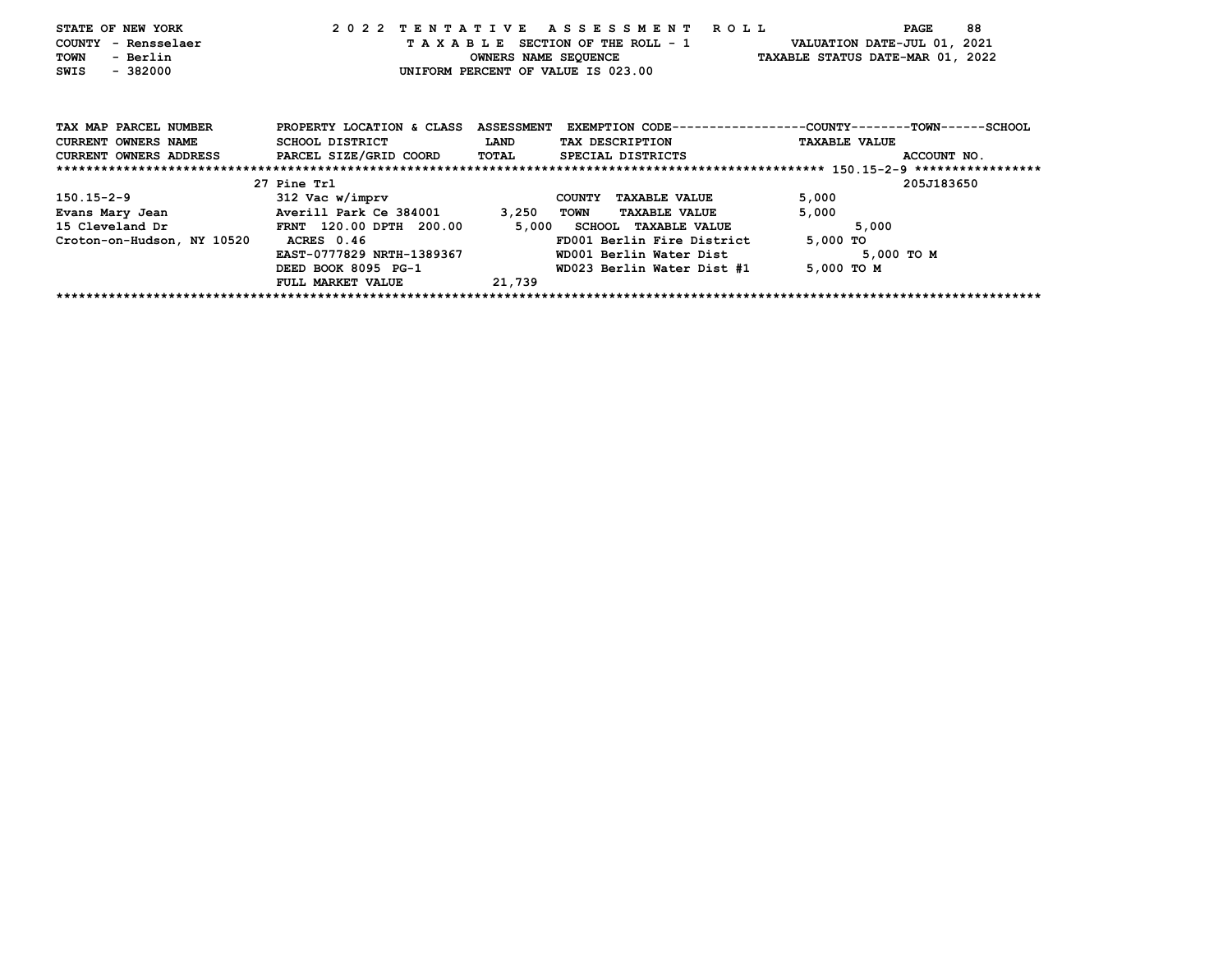| <b>STATE OF NEW YORK</b> |          | 2022 TENTATIVE ASSESSMENT ROLL |  |  |  |  |                                    |  |  |  |  |  |  |  |                                  |                 | PAGE | -89 |  |
|--------------------------|----------|--------------------------------|--|--|--|--|------------------------------------|--|--|--|--|--|--|--|----------------------------------|-----------------|------|-----|--|
| COUNTY - Rensselaer      |          |                                |  |  |  |  | TAXABLE SECTION OF THE ROLL - 1    |  |  |  |  |  |  |  | VALUATION DATE-JUL 01, 2021      |                 |      |     |  |
| TOWN                     | - Berlin |                                |  |  |  |  | NAME SECTION - E                   |  |  |  |  |  |  |  | TAXABLE STATUS DATE-MAR 01, 2022 |                 |      |     |  |
| SWIS                     | - 382000 |                                |  |  |  |  |                                    |  |  |  |  |  |  |  |                                  | RPS150/V04/L015 |      |     |  |
|                          |          |                                |  |  |  |  | UNIFORM PERCENT OF VALUE IS 023.00 |  |  |  |  |  |  |  | CURRENT DATE $4/21/2022$         |                 |      |     |  |

### **\*\*\* S P E C I A L D I S T R I C T S U M M A R Y \*\*\***

| CODE | DISTRICT NAME        | <b>TOTAL</b><br><b>EXTENSION</b><br>PARCELS<br>TYPE | AD VALOREM<br><b>EXTENSION</b><br><b>VALUE</b><br><b>VALUE</b> | TAXABLE<br><b>EXEMPT</b><br><b>AMOUNT</b><br><b>VALUE</b> |
|------|----------------------|-----------------------------------------------------|----------------------------------------------------------------|-----------------------------------------------------------|
|      | FD001 Berlin Fire Di | 16 ТОТАL                                            | 413,529                                                        | 413,529                                                   |
|      | LT001 Berlin Light D | 1 TOTAL                                             | 57,250                                                         | 57,250                                                    |
|      | WD001 Berlin Water D | 7 тотаг<br>M                                        | 122,500                                                        | 122,500                                                   |
|      | WD023 Berlin Water D | TOTAL<br>M                                          | 122,500                                                        | 122,500                                                   |

### **\*\*\* S C H O O L D I S T R I C T S U M M A R Y \*\*\***

| CODE             | DISTRICT NAME                   | TOTAL<br><b>PARCELS</b> | ASSESSED<br>LAND | <b>ASSESSED</b><br>TOTAL | <b>EXEMPT</b><br><b>AMOUNT</b> | TOTAL<br>TAXABLE   | <b>STAR</b><br><b>AMOUNT</b> | <b>STAR</b><br>TAXABLE |
|------------------|---------------------------------|-------------------------|------------------|--------------------------|--------------------------------|--------------------|------------------------------|------------------------|
| 382001<br>384001 | Berlin CSD<br>Averill Park Cent | 7<br>9                  | 54,950<br>33,450 | 271,679<br>141,850       | 19,050                         | 271,679<br>122,800 | 25,020<br>19,050             | 246,659<br>103,750     |
|                  | SUB-TOTAL                       | 16                      | 88,400           | 413,529                  | 19,050                         | 394,479            | 44,070                       | 350,409                |
|                  | T O T A L                       | 16                      | 88,400           | 413,529                  | 19,050                         | 394,479            | 44,070                       | 350,409                |

### **\*\*\* S Y S T E M C O D E S S U M M A R Y \*\*\***

# **NO SYSTEM EXEMPTIONS AT THIS LEVEL**

#### **\*\*\* E X E M P T I O N S U M M A R Y \*\*\***

| CODE  | <b>DESCRIPTION</b> | TOTAL<br><b>PARCELS</b> | <b>COUNTY</b> | <b>TOWN</b> | <b>SCHOOL</b> |
|-------|--------------------|-------------------------|---------------|-------------|---------------|
| 41800 | AGED CTS           |                         | 19,050        | 19,050      | 19,050        |
| 41834 | <b>ENH STAR</b>    |                         |               |             | 19,050        |
| 41854 | <b>BAS STAR</b>    |                         |               |             | 25,020        |
|       | T O T A L          | Б.                      | 19,050        | 19,050      | 63,120        |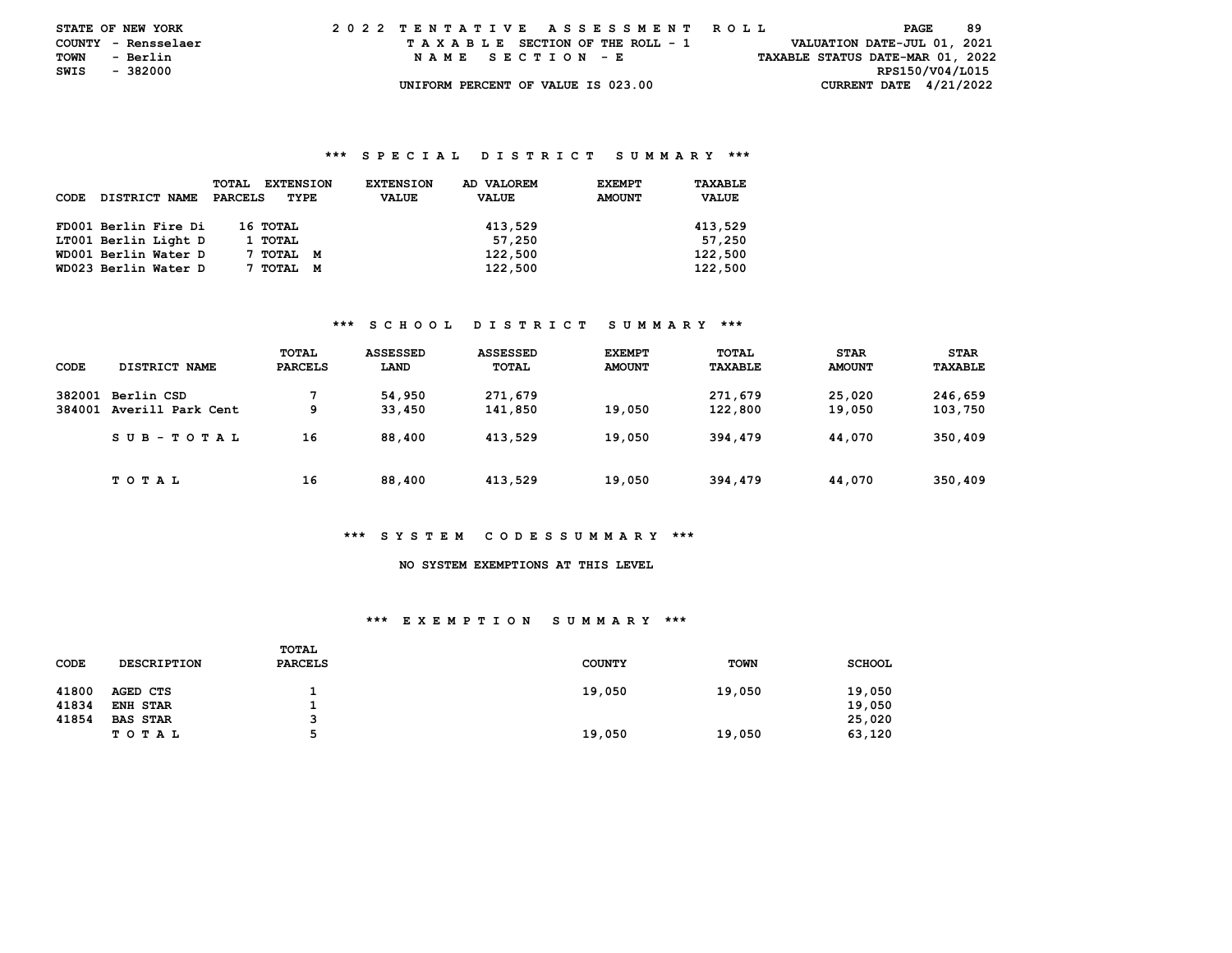|      | STATE OF NEW YORK   |  |  |  |  |  | 2022 TENTATIVE ASSESSMENT ROLL     |  |  |  |  |  |  |  |                                  | PAGE            | 90 |
|------|---------------------|--|--|--|--|--|------------------------------------|--|--|--|--|--|--|--|----------------------------------|-----------------|----|
|      | COUNTY - Rensselaer |  |  |  |  |  | TAXABLE SECTION OF THE ROLL - 1    |  |  |  |  |  |  |  | VALUATION DATE-JUL 01, 2021      |                 |    |
| TOWN | - Berlin            |  |  |  |  |  | NAME SECTION - E                   |  |  |  |  |  |  |  | TAXABLE STATUS DATE-MAR 01, 2022 |                 |    |
| SWIS | - 382000            |  |  |  |  |  |                                    |  |  |  |  |  |  |  |                                  | RPS150/V04/L015 |    |
|      |                     |  |  |  |  |  | UNIFORM PERCENT OF VALUE IS 023.00 |  |  |  |  |  |  |  | CURRENT DATE $4/21/2022$         |                 |    |

### **\*\*\* G R A N D T O T A L S \*\*\***

| ROLL       |                    | TOTAL          | ASSESSED   | ASSESSED | TAXABLE       | <b>TAXABLE</b> | <b>TAXABLE</b> | <b>STAR</b> |
|------------|--------------------|----------------|------------|----------|---------------|----------------|----------------|-------------|
| <b>SEC</b> | <b>DESCRIPTION</b> | <b>PARCELS</b> | LAND       | TOTAL    | <b>COUNTY</b> | <b>TOWN</b>    | <b>SCHOOL</b>  | TAXABLE     |
|            |                    |                |            |          |               |                |                |             |
|            | TAXABLE            | ∸              | 88<br>.400 | 413.529  | 394,479       | 394,479        | 394,479        | 350,409     |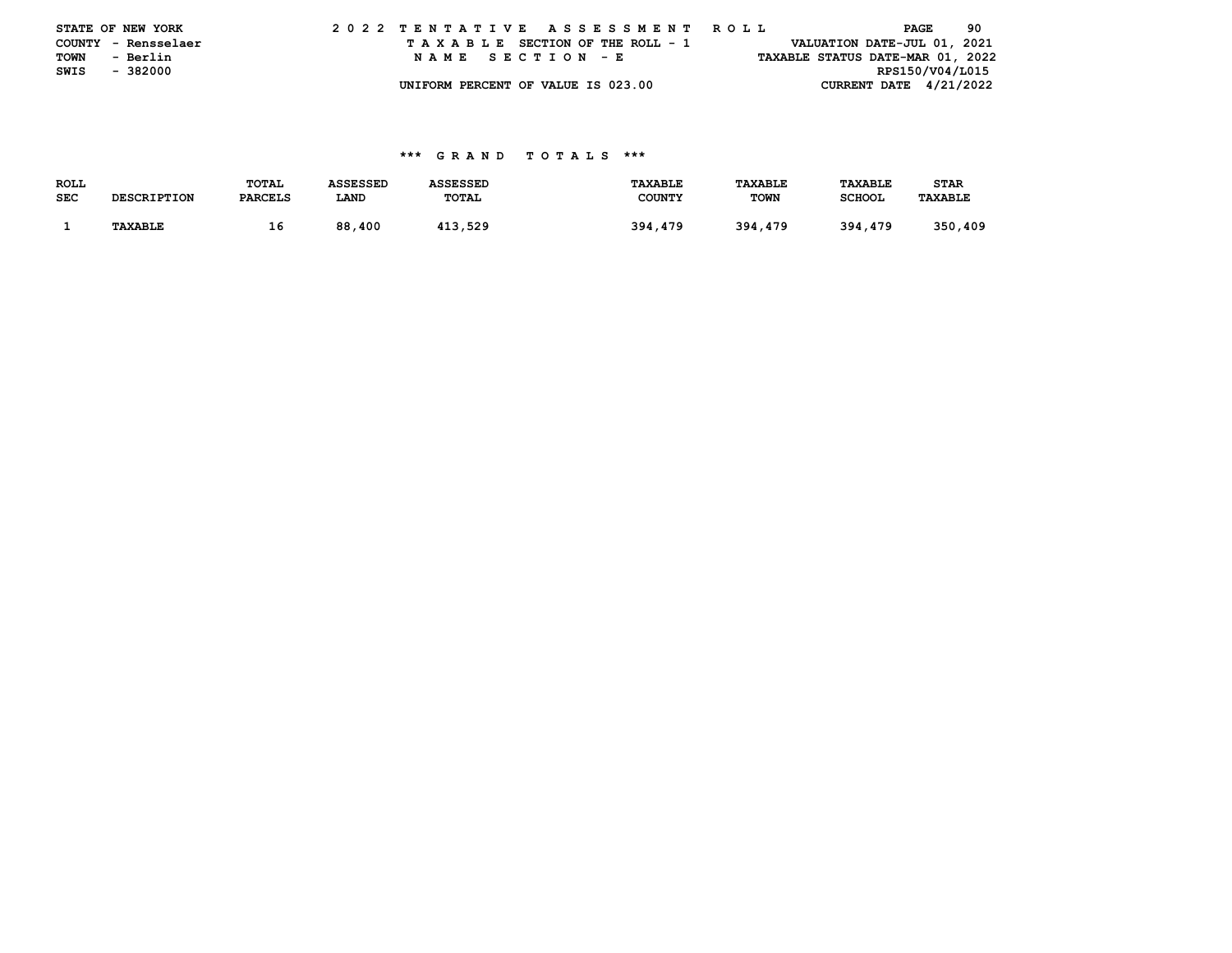| STATE OF NEW YORK<br>COUNTY - Rensselaer<br>- Berlin<br>TOWN<br>$-382000$<br>SWIS                                                  |                                                                                                                                                                                                                                                        | OWNERS NAME SEQUENCE        | 2022 TENTATIVE ASSESSMENT ROLL<br>TAXABLE SECTION OF THE ROLL - 1<br>UNIFORM PERCENT OF VALUE IS 023.00                                                       | VALUATION DATE-JUL 01, 2021<br>TAXABLE STATUS DATE-MAR 01, 2022       | 91<br>PAGE      |
|------------------------------------------------------------------------------------------------------------------------------------|--------------------------------------------------------------------------------------------------------------------------------------------------------------------------------------------------------------------------------------------------------|-----------------------------|---------------------------------------------------------------------------------------------------------------------------------------------------------------|-----------------------------------------------------------------------|-----------------|
| TAX MAP PARCEL NUMBER<br><b>CURRENT OWNERS NAME</b><br>CURRENT OWNERS ADDRESS                                                      | SCHOOL DISTRICT<br>PARCEL SIZE/GRID COORD                                                                                                                                                                                                              | <b>LAND</b><br>TOTAL        | PROPERTY LOCATION & CLASS ASSESSMENT EXEMPTION CODE---------------COUNTY-------TOWN------SCHOOL<br>TAX DESCRIPTION<br>SPECIAL DISTRICTS                       | <b>TAXABLE VALUE</b>                                                  | ACCOUNT NO.     |
| $119. - 1 - 14$<br>Falk Diane T<br>Tizard Donna<br>8544 Woodbriar Dr<br>Sarasota, FL 34238                                         | 151 Green Hollow Rd<br>240 Rural res<br>Berlin CSD<br>382001<br><b>FRNT 353.88 DPTH</b><br>ACRES 15.76<br>EAST-0796624 NRTH-1409598<br>DEED BOOK 1649 PG-161<br>FULL MARKET VALUE                                                                      | 8,600<br>105,000<br>456,522 | COUNTY TAXABLE VALUE<br><b>TOWN</b><br><b>TAXABLE VALUE</b><br><b>SCHOOL TAXABLE VALUE</b><br>FD001 Berlin Fire District<br>LT001 Berlin Light Dist           | 105,000<br>105,000<br>105,000<br>105,000 TO<br>105,000 TO             | 205J136810      |
| $161 - 1 - 23$<br>Falleur Amanda Marie<br>1634 10th St SW<br>Largo, FL 33778                                                       | Dingman Rd (S of)<br>910 Priv forest<br>Averill Park Ce 384001<br>In Middletown Lot 181<br>ACRES 50.00<br>EAST-0778454 NRTH-1382073<br>DEED BOOK 9313 PG-247<br>FULL MARKET VALUE                                                                      | 5,700<br>5,700<br>24,783    | COUNTY TAXABLE VALUE<br><b>TOWN</b><br><b>TAXABLE VALUE</b><br><b>SCHOOL TAXABLE VALUE</b><br>FD001 Berlin Fire District                                      | 5,700<br>5,700<br>5,700<br>5,700 TO                                   | 205J148150      |
| $140. - 1 - 23$<br>Farano Patrick<br>Farano Anthony P<br>602 Bly Hollow Rd<br>Petersburgh, NY 12138                                | 602 Bly Hollow Rd<br>260 Seasonal res<br>Berlin CSD<br>382001<br>Seasonal<br><b>FRNT</b> 150.00 DPTH<br>ACRES 1.24<br>EAST-0789502 NRTH-1393727<br>DEED BOOK 8232 PG-12<br>FULL MARKET VALUE                                                           | 1,500<br>13,720<br>59,652   | COUNTY TAXABLE VALUE<br><b>TOWN</b><br><b>TAXABLE VALUE</b><br><b>SCHOOL TAXABLE VALUE</b><br>FD001 Berlin Fire District                                      | 13,720<br>13,720<br>13,720<br>13,720 TO                               | 205J129430      |
| $119. -2 - 1.2$<br>Farina Denis R<br>PO Box 232<br>Berlin, NY 12022-0418<br>MAY BE SUBJECT TO PAYMENT<br>UNDER RPTL480A UNTIL 2031 | 269 Satterlee Hollow Rd<br>240 Rural res<br>Berlin CSD<br>382001<br>12.75 Ac Petersburg<br>$108. - 2 - 14.4$<br>2001/129<br><b>FRNT 899.78 DPTH</b><br><b>ACRES</b><br>90.81<br>EAST-0800042 NRTH-1415846<br>DEED BOOK 1391 PG-15<br>FULL MARKET VALUE | 65,300<br>283,913           | <b>BAS STAR 41854</b><br>20,660 PRIFOREST 47460<br>COUNTY TAXABLE VALUE<br>TOWN<br><b>TAXABLE VALUE</b><br>SCHOOL TAXABLE VALUE<br>FD001 Berlin Fire District | 0<br>0<br>14,705<br>14,705<br>50,595<br>50,595<br>42,255<br>65,300 TO | 8,340<br>14,705 |
| $130.1 - 8 - 24$<br>Farnum Rachel<br>67 S Main St<br>Berlin, NY 12022                                                              | 67 S Main St<br>210 1 Family Res<br>Berlin CSD<br>382001<br><b>FRNT</b><br>68.00 DPTH<br>86.00<br>ACRES 0.52 BANK<br>CORE<br>EAST-0794970 NRTH-1407909<br>DEED BOOK 9388 PG-282<br>FULL MARKET VALUE                                                   | 1,000<br>32,100<br>139,565  | COUNTY TAXABLE VALUE<br><b>TOWN</b><br><b>TAXABLE VALUE</b><br><b>SCHOOL TAXABLE VALUE</b><br>FD001 Berlin Fire District<br>LT001 Berlin Light Dist           | 32,100<br>32,100<br>32,100<br>32,100 TO<br>32,100 TO                  | 205J149500      |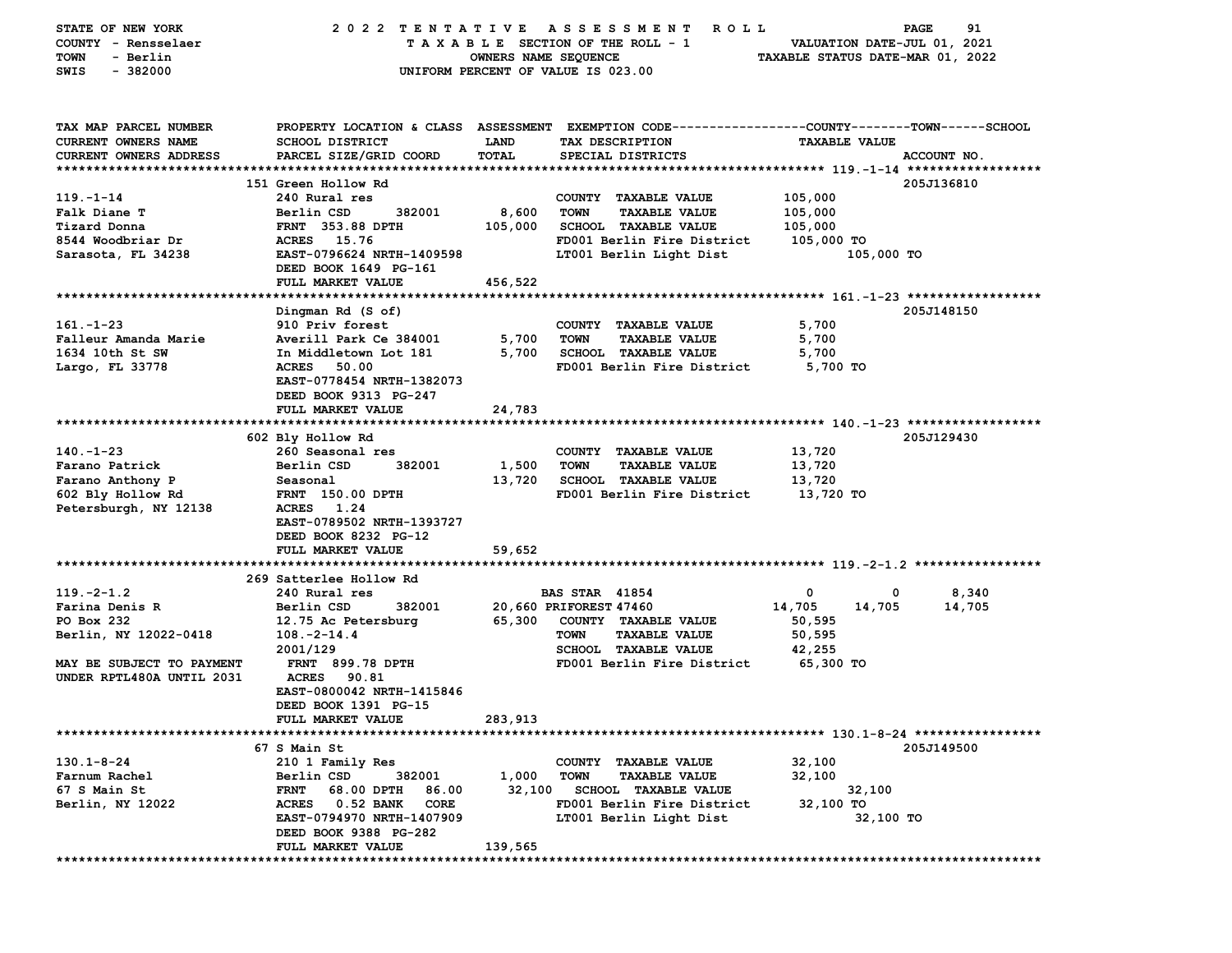| STATE OF NEW YORK<br>COUNTY - Rensselaer | 2022 TENTATIVE                        |                      | <b>ROLL</b><br>A S S E S S M E N T<br>TAXABLE SECTION OF THE ROLL - 1                            | VALUATION DATE-JUL 01, 2021      | PAGE        | 92    |
|------------------------------------------|---------------------------------------|----------------------|--------------------------------------------------------------------------------------------------|----------------------------------|-------------|-------|
| <b>TOWN</b><br>- Berlin                  |                                       | OWNERS NAME SEQUENCE |                                                                                                  | TAXABLE STATUS DATE-MAR 01, 2022 |             |       |
| $-382000$<br>SWIS                        |                                       |                      | UNIFORM PERCENT OF VALUE IS 023.00                                                               |                                  |             |       |
|                                          |                                       |                      |                                                                                                  |                                  |             |       |
| TAX MAP PARCEL NUMBER                    |                                       |                      | PROPERTY LOCATION & CLASS ASSESSMENT EXEMPTION CODE----------------COUNTY-------TOWN------SCHOOL |                                  |             |       |
| CURRENT OWNERS NAME                      | SCHOOL DISTRICT                       | LAND                 | TAX DESCRIPTION                                                                                  | <b>TAXABLE VALUE</b>             |             |       |
| CURRENT OWNERS ADDRESS                   | PARCEL SIZE/GRID COORD                | TOTAL                | SPECIAL DISTRICTS                                                                                |                                  | ACCOUNT NO. |       |
| *************************                |                                       |                      |                                                                                                  |                                  |             |       |
|                                          | 315 Southeast Hollow Rd               |                      |                                                                                                  |                                  | 205J177980  |       |
| $130. -2 - 27$                           | 210 1 Family Res                      |                      | <b>BAS STAR 41854</b>                                                                            | 0                                | 0           | 8,340 |
| Fassler Frank M Jr                       | Berlin CSD<br>382001                  | 4,700                | COUNTY TAXABLE VALUE                                                                             | 46,000                           |             |       |
| DiGrado Monica                           | FRNT 1114.50 DPTH                     | 46,000               | <b>TOWN</b><br><b>TAXABLE VALUE</b>                                                              | 46,000                           |             |       |
| 315 Southeast Hollow Rd                  | ACRES<br><b>11.11 BANK</b><br>CORE    |                      | <b>SCHOOL TAXABLE VALUE</b>                                                                      | 37,660                           |             |       |
| Berlin, NY 12022                         | EAST-0802673 NRTH-1403201             |                      | FD001 Berlin Fire District                                                                       | 46,000 TO                        |             |       |
|                                          | DEED BOOK 491 PG-173                  |                      |                                                                                                  |                                  |             |       |
|                                          | FULL MARKET VALUE                     | 200,000              |                                                                                                  |                                  |             |       |
|                                          |                                       |                      |                                                                                                  |                                  |             |       |
|                                          | 15 Browns Ln                          |                      |                                                                                                  |                                  | 205J108830C |       |
| $141. - 4 - 6$                           | 210 1 Family Res                      |                      | <b>BAS STAR 41854</b>                                                                            | 0                                | 0           | 8,340 |
| Faulkner Bryon N                         | Berlin CSD<br>382001                  | 2,000                | COUNTY TAXABLE VALUE                                                                             | 35,300                           |             |       |
| 15 Browns Ln                             | <b>FRNT 344.00 DPTH</b>               | 35,300               | <b>TOWN</b><br><b>TAXABLE VALUE</b>                                                              | 35,300                           |             |       |
| Berlin, NY 12022                         | ACRES 1.24 BANK<br>CORE               |                      | <b>SCHOOL TAXABLE VALUE</b>                                                                      | 26,960                           |             |       |
|                                          | EAST-0796437 NRTH-1396957             |                      | FD001 Berlin Fire District                                                                       | 35,300 TO                        |             |       |
|                                          | DEED BOOK 8279 PG-104                 |                      |                                                                                                  |                                  |             |       |
|                                          | FULL MARKET VALUE                     | 153,478              |                                                                                                  |                                  |             |       |
|                                          |                                       |                      |                                                                                                  |                                  |             |       |
|                                          | 41 Fogg Ln                            |                      |                                                                                                  |                                  | 205J124390C |       |
| $129. -2 - 7$                            | 240 Rural res                         |                      | COUNTY TAXABLE VALUE                                                                             | 80,700                           |             |       |
| Faulkner Catherine M                     | Berlin CSD<br>382001                  | 9,400                | <b>TOWN</b><br><b>TAXABLE VALUE</b>                                                              | 80,700                           |             |       |
| PO Box 223                               | <b>FRNT 820.00 DPTH</b>               | 80,700               | SCHOOL TAXABLE VALUE                                                                             | 80,700                           |             |       |
| Berlin, NY 12022-0223                    | <b>ACRES</b><br>32.15                 |                      | FD001 Berlin Fire District                                                                       | 80,700 TO                        |             |       |
|                                          | EAST-0792119 NRTH-1406673             |                      | LT001 Berlin Light Dist                                                                          |                                  | 80,700 TO   |       |
|                                          | DEED BOOK 279 PG-1890                 |                      |                                                                                                  |                                  |             |       |
|                                          | FULL MARKET VALUE                     | 350,870              |                                                                                                  |                                  |             |       |
|                                          |                                       |                      |                                                                                                  |                                  |             |       |
|                                          | 548 Bly Hollow Rd                     |                      |                                                                                                  |                                  | 205J180910  |       |
| $151 - 3 - 3$                            | 270 Mfg housing                       |                      | AGED CTS 41800                                                                                   | 8,050                            | 8,050       | 8,050 |
| Fearnley Richard                         | 382001<br>Berlin CSD                  |                      | 5,200 ENH STAR 41834                                                                             | 0                                | 0           | 8,050 |
| Fearnley Nancy                           | <b>FRNT</b> 150.00 DPTH<br>ACRES 1.55 | 16,100               | COUNTY TAXABLE VALUE<br><b>TOWN</b><br><b>TAXABLE VALUE</b>                                      | 8,050                            |             |       |
| 548 Bly Hollow Rd                        |                                       |                      | <b>SCHOOL TAXABLE VALUE</b>                                                                      | 8,050<br>0                       |             |       |
| Petersburgh, NY 12138                    | EAST-0790598 NRTH-1393084             |                      |                                                                                                  |                                  |             |       |
|                                          | DEED BOOK 7296 PG-203                 |                      | FD001 Berlin Fire District                                                                       | 16,100 TO                        |             |       |
|                                          | FULL MARKET VALUE                     | 70,000               |                                                                                                  |                                  |             |       |
|                                          | 115 Green Hollow Rd                   |                      |                                                                                                  |                                  | 205J169070  |       |
| $130.1 - 4 - 4$                          | 210 1 Family Res                      |                      | <b>BAS STAR 41854</b>                                                                            | $\mathbf 0$                      | 0           | 8,340 |
| Feathers Douglas R                       | Berlin CSD<br>382001                  | 1,000                | COUNTY TAXABLE VALUE                                                                             | 22,072                           |             |       |
| 115 Green Hollow Rd                      | Watch For Completion                  | 22,072               | <b>TOWN</b><br><b>TAXABLE VALUE</b>                                                              | 22,072                           |             |       |
| Petersburgh, NY 12138                    | 96.36 DPTH 145.00<br><b>FRNT</b>      |                      | <b>SCHOOL TAXABLE VALUE</b>                                                                      | 13,732                           |             |       |
|                                          | <b>ACRES</b><br>0.33                  |                      | FD001 Berlin Fire District                                                                       | 22,072 TO                        |             |       |
|                                          | EAST-0796190 NRTH-1408540             |                      | LT001 Berlin Light Dist                                                                          |                                  | 22,072 TO   |       |
|                                          | DEED BOOK 4172 PG-211                 |                      |                                                                                                  |                                  |             |       |
|                                          | FULL MARKET VALUE                     | 95,965               |                                                                                                  |                                  |             |       |
|                                          |                                       |                      |                                                                                                  |                                  |             |       |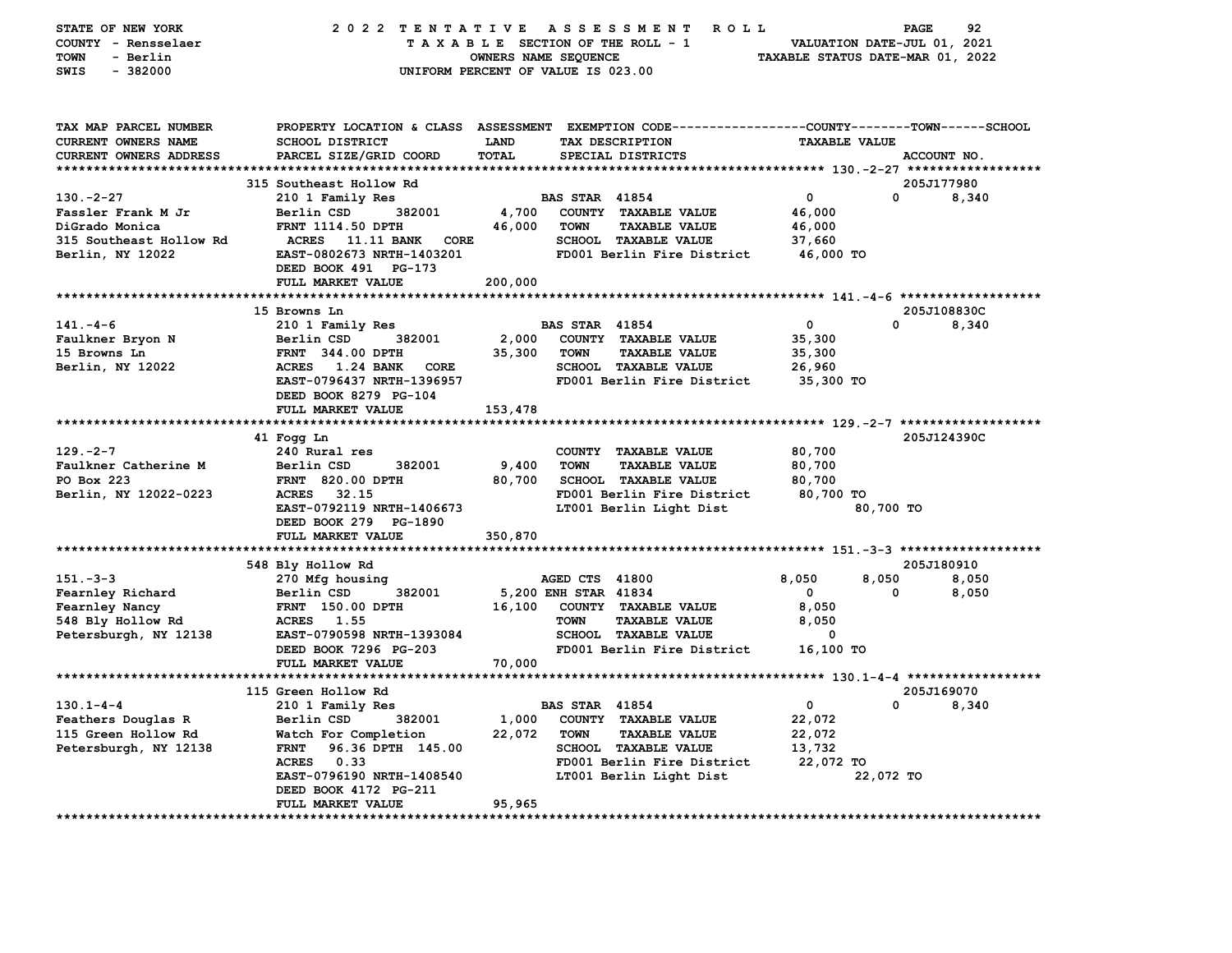| STATE OF NEW YORK             | 2022 TENTATIVE                   |                      | A S S E S S M E N T<br><b>ROLL</b>                                                             |                                  | 93<br>PAGE  |
|-------------------------------|----------------------------------|----------------------|------------------------------------------------------------------------------------------------|----------------------------------|-------------|
| COUNTY - Rensselaer           |                                  |                      | TAXABLE SECTION OF THE ROLL - 1                                                                | VALUATION DATE-JUL 01, 2021      |             |
| - Berlin<br>TOWN              |                                  | OWNERS NAME SEQUENCE |                                                                                                | TAXABLE STATUS DATE-MAR 01, 2022 |             |
| SWIS<br>$-382000$             |                                  |                      | UNIFORM PERCENT OF VALUE IS 023.00                                                             |                                  |             |
|                               |                                  |                      |                                                                                                |                                  |             |
|                               |                                  |                      |                                                                                                |                                  |             |
| TAX MAP PARCEL NUMBER         |                                  |                      | PROPERTY LOCATION & CLASS ASSESSMENT EXEMPTION CODE---------------COUNTY-------TOWN-----SCHOOL |                                  |             |
| CURRENT OWNERS NAME           | <b>SCHOOL DISTRICT</b>           | <b>LAND</b>          | TAX DESCRIPTION                                                                                | <b>TAXABLE VALUE</b>             |             |
|                               |                                  | TOTAL                |                                                                                                |                                  |             |
| <b>CURRENT OWNERS ADDRESS</b> | PARCEL SIZE/GRID COORD           |                      | SPECIAL DISTRICTS                                                                              |                                  | ACCOUNT NO. |
|                               | 541 Maple St                     |                      |                                                                                                |                                  | 205J122980  |
| $107.17 - 1 - 5$              | 260 Seasonal res                 |                      | COUNTY TAXABLE VALUE                                                                           | 8,230                            |             |
| <b>Feathers Melvin T</b>      | Berlin CSD<br>382001             | 1,700                | <b>TOWN</b><br><b>TAXABLE VALUE</b>                                                            | 8,230                            |             |
|                               |                                  |                      | <b>SCHOOL TAXABLE VALUE</b>                                                                    |                                  |             |
| Feathers Marjorie L           | .25 A<br>Seas                    | 8,230                |                                                                                                | 8,230                            |             |
| Box 1042                      | 50.00 DPTH 106.00<br><b>FRNT</b> |                      | FD001 Berlin Fire District                                                                     | 8,230 TO                         |             |
| Hancock, MA 01237-1042        | 0.12<br><b>ACRES</b>             |                      |                                                                                                |                                  |             |
|                               | EAST-0781867 NRTH-1418966        |                      |                                                                                                |                                  |             |
|                               | DEED BOOK 1369 PG-252            |                      |                                                                                                |                                  |             |
|                               | FULL MARKET VALUE                | 35,783               |                                                                                                |                                  |             |
|                               |                                  |                      |                                                                                                |                                  |             |
|                               | 18319 NY 22                      |                      |                                                                                                |                                  | 205J100450  |
| $130.1 - 1 - 1$               | 210 1 Family Res                 |                      | COUNTY TAXABLE VALUE                                                                           | 19,200                           |             |
| Federal Home Loan Mort. Corp  | Berlin CSD<br>382001             |                      | 2,600<br><b>TOWN</b><br><b>TAXABLE VALUE</b>                                                   | 19,200                           |             |
| 1661 Worthington Rd Ste 100   | <b>FRNT</b> 240.00 DPTH          | 19,200               | <b>SCHOOL TAXABLE VALUE</b>                                                                    | 19,200                           |             |
| West Palm Beach, FL 33409     | <b>ACRES</b> 2.66                |                      | FD001 Berlin Fire District                                                                     | 19,200 TO                        |             |
|                               | EAST-0794375 NRTH-1409341        |                      | LT001 Berlin Light Dist                                                                        | 19,200 TO                        |             |
|                               | DEED BOOK 7667 PG-107            |                      |                                                                                                |                                  |             |
|                               | FULL MARKET VALUE                | 83,478               |                                                                                                |                                  |             |
|                               |                                  |                      |                                                                                                |                                  |             |
|                               | Spring Lake Rd                   |                      |                                                                                                |                                  | 205J155530  |
| $140.17 - 6 - 1$              | 311 Res vac land                 |                      | COUNTY TAXABLE VALUE                                                                           | 2,000                            |             |
| Fennelly Richard              | Berlin CSD<br>382001             | 2,000                | <b>TOWN</b><br><b>TAXABLE VALUE</b>                                                            | 2,000                            |             |
| Gatta Patricia                | Spring Lake                      | 2,000                | SCHOOL TAXABLE VALUE                                                                           | 2,000                            |             |
| 548 Bloomingrove Dr           | 80.04 DPTH 100.00<br><b>FRNT</b> |                      | FD001 Berlin Fire District                                                                     | 2,000 TO                         |             |
| Rensselaer, NY 12144          | 0.20<br><b>ACRES</b>             |                      |                                                                                                |                                  |             |
|                               | EAST-0783002 NRTH-1393510        |                      |                                                                                                |                                  |             |
|                               | DEED BOOK 7567 PG-74             |                      |                                                                                                |                                  |             |
|                               | FULL MARKET VALUE                | 8,696                |                                                                                                |                                  |             |
|                               |                                  |                      |                                                                                                |                                  |             |
|                               | Hill Rd                          |                      |                                                                                                |                                  | 205J162370  |
| $151.5 - 1 - 6$               | 311 Res vac land - WTRFNT        |                      | COUNTY TAXABLE VALUE                                                                           | 2,080                            |             |
| Fennelly Richard J            | Berlin CSD<br>382001             | 2,080                | <b>TOWN</b><br><b>TAXABLE VALUE</b>                                                            | 2,080                            |             |
| Gatta Patricia L              | Lot 27                           | 2,080                | <b>SCHOOL TAXABLE VALUE</b>                                                                    | 2,080                            |             |
| 548 Blooming Grove Dr         | FRNT 108.88 DPTH 100.00          |                      | FD001 Berlin Fire District                                                                     | 2,080 TO                         |             |
| Rensselaer, NY 12144          | <b>ACRES</b><br>0.20             |                      |                                                                                                |                                  |             |
|                               | EAST-0782550 NRTH-1393040        |                      |                                                                                                |                                  |             |
|                               | DEED BOOK R1337 PG-F209          |                      |                                                                                                |                                  |             |
|                               | <b>FULL MARKET VALUE</b>         | 9,043                |                                                                                                |                                  |             |
|                               |                                  |                      |                                                                                                |                                  |             |
|                               | 50 Hill Rd                       |                      |                                                                                                |                                  | 205J155710  |
| $151.5 - 1 - 7$               | 260 Seasonal res                 |                      | COUNTY TAXABLE VALUE                                                                           | 25,300                           |             |
| Fennelly Richard J            | Berlin CSD<br>382001             | 8,300                | <b>TOWN</b><br><b>TAXABLE VALUE</b>                                                            | 25,300                           |             |
| Gatta Patricia                | FRNT 160.00 DPTH 100.00          | 25,300               | <b>SCHOOL TAXABLE VALUE</b>                                                                    | 25,300                           |             |
| 548 Bloomingrove Dr           | <b>ACRES</b><br>0.80             |                      | FD001 Berlin Fire District                                                                     | 25,300 TO                        |             |
| Rensselaer, NY 12144-9412     | EAST-0782433 NRTH-1392952        |                      |                                                                                                |                                  |             |
|                               | DEED BOOK 293 PG-882             |                      |                                                                                                |                                  |             |
|                               | FULL MARKET VALUE                | 110,000              |                                                                                                |                                  |             |
| **************                |                                  |                      |                                                                                                |                                  |             |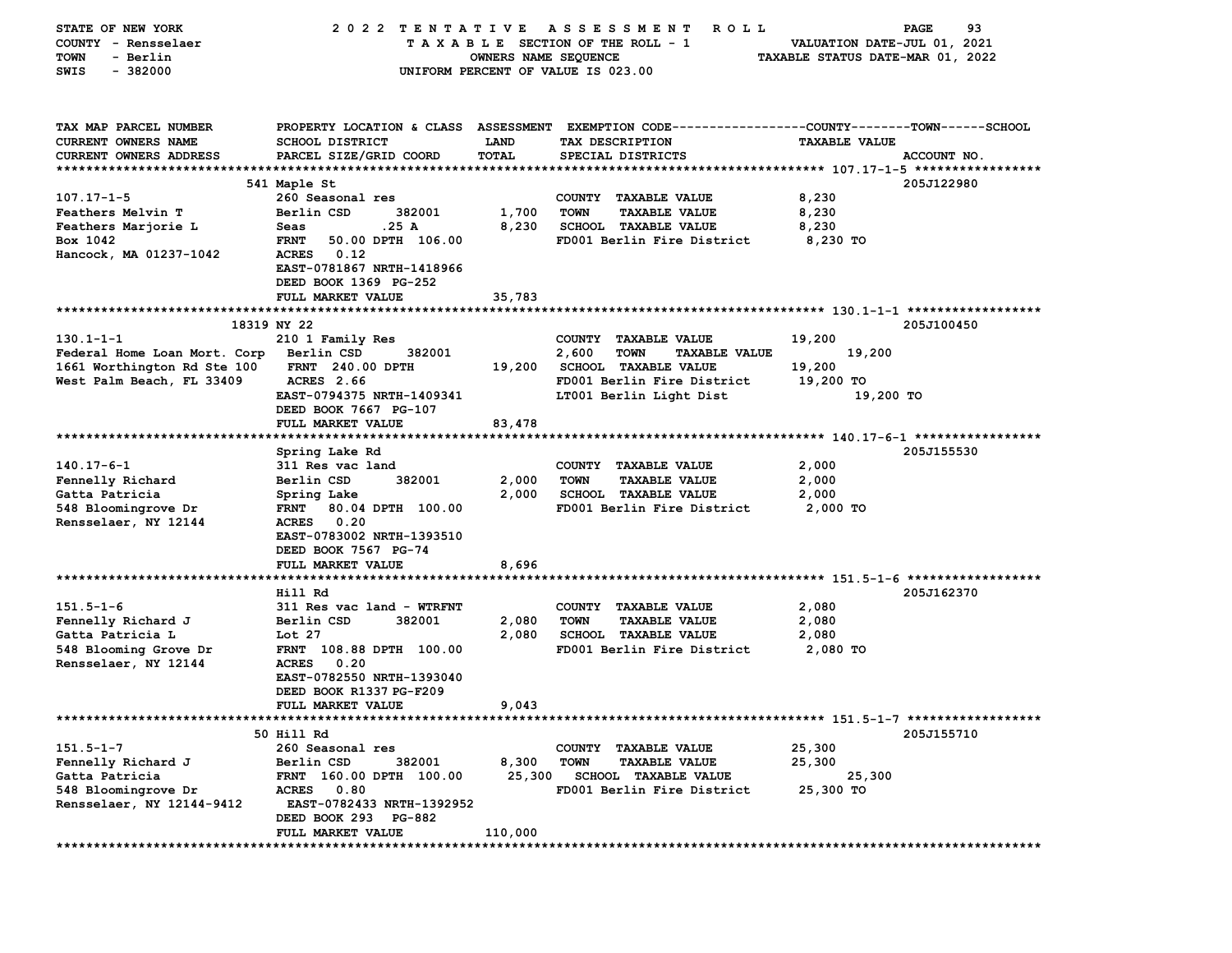| STATE OF NEW YORK<br>COUNTY - Rensselaer<br>TOWN<br>- Berlin<br>SWIS<br>$-382000$ | 2022 TENTATIVE                                                                                                                     | OWNERS NAME SEQUENCE | A S S E S S M E N T<br><b>ROLL</b><br>TAXABLE SECTION OF THE ROLL - 1<br>UNIFORM PERCENT OF VALUE IS 023.00                             | TAXABLE STATUS DATE-MAR 01, 2022 |                      | 94<br>PAGE<br>VALUATION DATE-JUL 01, 2021 |        |
|-----------------------------------------------------------------------------------|------------------------------------------------------------------------------------------------------------------------------------|----------------------|-----------------------------------------------------------------------------------------------------------------------------------------|----------------------------------|----------------------|-------------------------------------------|--------|
| TAX MAP PARCEL NUMBER<br><b>CURRENT OWNERS NAME</b><br>CURRENT OWNERS ADDRESS     | <b>SCHOOL DISTRICT</b><br>PARCEL SIZE/GRID COORD                                                                                   | LAND<br>TOTAL        | PROPERTY LOCATION & CLASS ASSESSMENT EXEMPTION CODE---------------COUNTY-------TOWN------SCHOOL<br>TAX DESCRIPTION<br>SPECIAL DISTRICTS |                                  | <b>TAXABLE VALUE</b> | ACCOUNT NO.                               |        |
|                                                                                   | Hill Rd                                                                                                                            |                      |                                                                                                                                         |                                  |                      | 205J107560                                |        |
| $151.5 - 1 - 8$                                                                   | 311 Res vac land                                                                                                                   |                      | COUNTY TAXABLE VALUE                                                                                                                    | 2,000                            |                      |                                           |        |
| Fennelly Richard J                                                                | Berlin CSD<br>382001                                                                                                               | 2,000                | <b>TOWN</b><br><b>TAXABLE VALUE</b>                                                                                                     | 2,000                            |                      |                                           |        |
| Gatta Patricia                                                                    | Lot 24                                                                                                                             | 2,000                | <b>SCHOOL TAXABLE VALUE</b>                                                                                                             | 2,000                            |                      |                                           |        |
| 548 Bloomingrove Rd<br>Rensselaer, NY 12144                                       | <b>FRNT</b><br>80.00 DPTH 100.00<br>0.18<br><b>ACRES</b><br>EAST-0782478 NRTH-1392805<br>DEED BOOK 293 PG-879<br>FULL MARKET VALUE | 8,696                | FD001 Berlin Fire District                                                                                                              | 2,000 TO                         |                      |                                           |        |
|                                                                                   |                                                                                                                                    |                      |                                                                                                                                         |                                  |                      |                                           |        |
|                                                                                   | 28 Dingman Rd                                                                                                                      |                      |                                                                                                                                         |                                  |                      |                                           |        |
| $150. - 1 - 7.213$                                                                | 270 Mfg housing                                                                                                                    |                      | AGED CTS 41800                                                                                                                          | 12,725                           | 12,725               | 12,725                                    |        |
| Field Irvc Trust Richard A & M Averill Park Ce 384001                             |                                                                                                                                    |                      | 4,500 ENH STAR 41834                                                                                                                    |                                  | 0                    | 0                                         | 12,725 |
| St Andrew Catherine A                                                             | Momrow Svy 97                                                                                                                      | 25,450               | COUNTY TAXABLE VALUE                                                                                                                    | 12,725                           |                      |                                           |        |
| 28 Dingman Rd<br>PO Box 33                                                        | <b>FRNT</b> 200.00 DPTH<br>ACRES 1.34                                                                                              |                      | <b>TOWN</b><br><b>TAXABLE VALUE</b><br>SCHOOL TAXABLE VALUE                                                                             | 12,725<br>0                      |                      |                                           |        |
| Sand Lake, NY 12153                                                               | EAST-0777041 NRTH-1386812                                                                                                          |                      | FD001 Berlin Fire District                                                                                                              | 25,450 TO                        |                      |                                           |        |
|                                                                                   | DEED BOOK 1906 PG-94<br>FULL MARKET VALUE                                                                                          | 110,652              |                                                                                                                                         |                                  |                      |                                           |        |
|                                                                                   |                                                                                                                                    |                      |                                                                                                                                         |                                  |                      |                                           |        |
|                                                                                   | 598 Bly Hollow Rd                                                                                                                  |                      |                                                                                                                                         |                                  |                      | 205J123490                                |        |
| $140. - 1 - 22$                                                                   | 260 Seasonal res                                                                                                                   |                      | COUNTY TAXABLE VALUE                                                                                                                    | 5,500                            |                      |                                           |        |
| Fine William F                                                                    | Berlin CSD<br>382001                                                                                                               | 1,200                | <b>TOWN</b><br><b>TAXABLE VALUE</b>                                                                                                     | 5,500                            |                      |                                           |        |
| RD 2 Box 22                                                                       | Seasonal                                                                                                                           | 5,500                | <b>SCHOOL TAXABLE VALUE</b>                                                                                                             | 5,500                            |                      |                                           |        |
| New Paris, PA 15554-9703                                                          | <b>FRNT</b> 150.00 DPTH<br><b>ACRES</b><br>1.09<br>EAST-0789633 NRTH-1393648<br>DEED BOOK 1091 PG-247<br>FULL MARKET VALUE         | 23,913               | FD001 Berlin Fire District                                                                                                              | 5,500 TO                         |                      |                                           |        |
|                                                                                   | 1783 Plank Rd                                                                                                                      |                      |                                                                                                                                         |                                  |                      | 205J118719                                |        |
| $128. - 2 - 5.3$                                                                  | 210 1 Family Res                                                                                                                   |                      | COUNTY TAXABLE VALUE                                                                                                                    | 18,259                           |                      |                                           |        |
| Fink Neil                                                                         | Berlin CSD<br>382001                                                                                                               | 3,000                | <b>TOWN</b><br><b>TAXABLE VALUE</b>                                                                                                     | 18,259                           |                      |                                           |        |
| Kolmos Elsebeth                                                                   | FRNT 200.00 DPTH 125.00                                                                                                            | 18,259               | <b>SCHOOL TAXABLE VALUE</b>                                                                                                             |                                  | 18,259               |                                           |        |
| 689 Hoosick Rd #151                                                               | <b>ACRES</b><br>0.57                                                                                                               |                      | FD001 Berlin Fire District                                                                                                              | 18,259 TO                        |                      |                                           |        |
| Troy, NY 12180                                                                    | EAST-0777872 NRTH-1406351                                                                                                          |                      |                                                                                                                                         |                                  |                      |                                           |        |
|                                                                                   | DEED BOOK 9276 PG-122                                                                                                              |                      |                                                                                                                                         |                                  |                      |                                           |        |
|                                                                                   | FULL MARKET VALUE                                                                                                                  | 79,387               |                                                                                                                                         |                                  |                      |                                           |        |
|                                                                                   |                                                                                                                                    |                      | ************************************** 130.1-2-12 ******************                                                                    |                                  |                      |                                           |        |
|                                                                                   | 8 N Main St                                                                                                                        |                      |                                                                                                                                         |                                  |                      | 205J159940                                |        |
| $130.1 - 2 - 12$                                                                  | 220 2 Family Res                                                                                                                   |                      | COUNTY TAXABLE VALUE                                                                                                                    | 23,600                           |                      |                                           |        |
| Finn Sharon M                                                                     | 382001<br>Berlin CSD                                                                                                               | 1,000                | <b>TAXABLE VALUE</b><br>TOWN                                                                                                            | 23,600                           |                      |                                           |        |
| c/o Dennis Caldwell                                                               | FRNT 105.00 DPTH 180.00                                                                                                            | 23,600               | <b>SCHOOL TAXABLE VALUE</b>                                                                                                             |                                  | 23,600               |                                           |        |
| 1570 Plank Rd<br>Petersburgh, NY 12138                                            | ACRES 0.40<br>EAST-0795034 NRTH-1408277                                                                                            |                      | FD001 Berlin Fire District<br>LT001 Berlin Light Dist                                                                                   | 23,600 TO                        | 23,600 TO            |                                           |        |
|                                                                                   | DEED BOOK 6063 PG-236<br>FULL MARKET VALUE                                                                                         | 102,609              |                                                                                                                                         |                                  |                      |                                           |        |
|                                                                                   |                                                                                                                                    |                      |                                                                                                                                         |                                  |                      |                                           |        |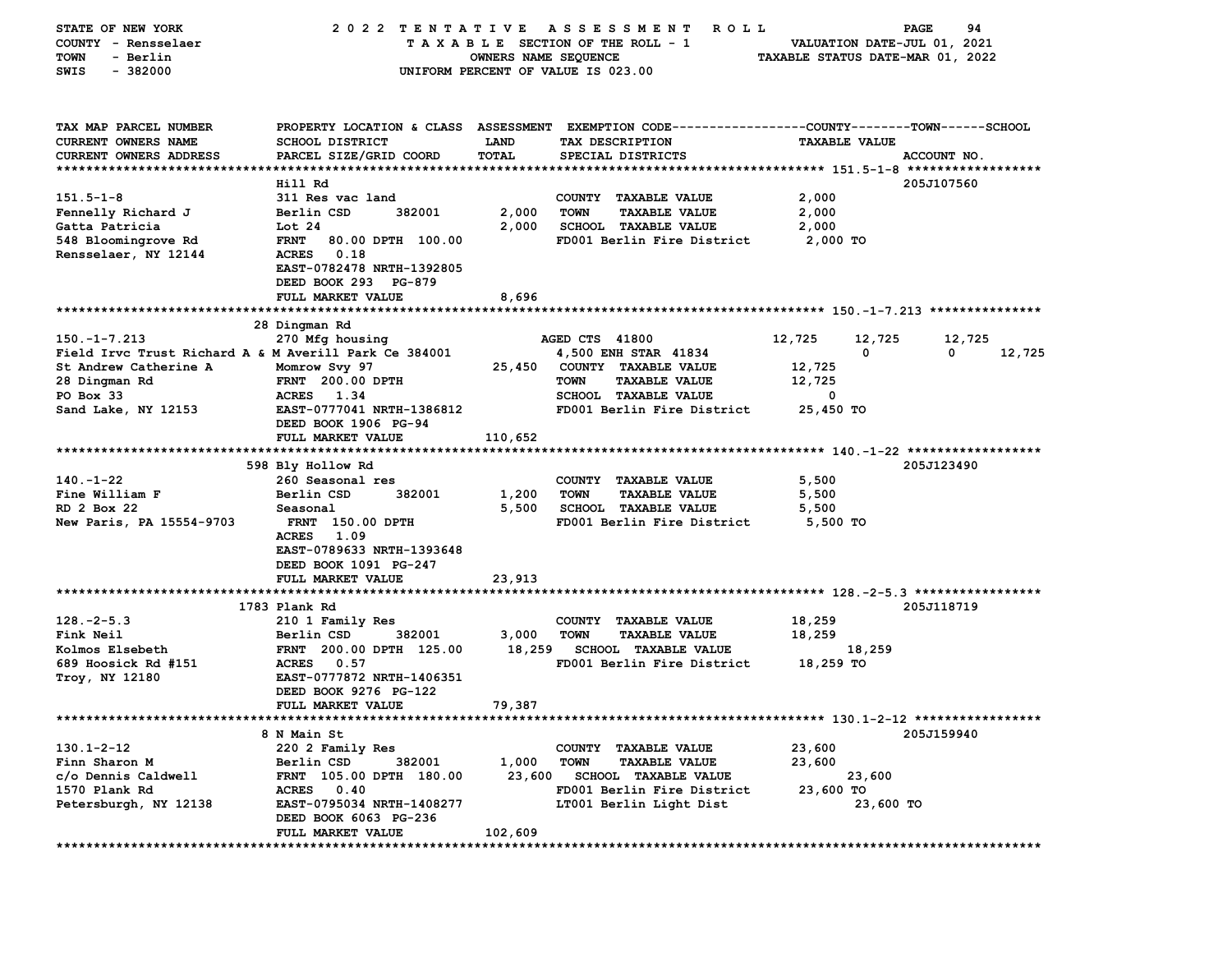| STATE OF NEW YORK               | 2022 TENTATIVE                                        |                      | <b>ROLL</b><br>A S S E S S M E N T                                                              |                                  | 95<br>PAGE      |
|---------------------------------|-------------------------------------------------------|----------------------|-------------------------------------------------------------------------------------------------|----------------------------------|-----------------|
| COUNTY - Rensselaer             |                                                       |                      | TAXABLE SECTION OF THE ROLL - 1                                                                 | VALUATION DATE-JUL 01, 2021      |                 |
| TOWN<br>- Berlin                |                                                       | OWNERS NAME SEQUENCE |                                                                                                 | TAXABLE STATUS DATE-MAR 01, 2022 |                 |
| $-382000$<br>SWIS               |                                                       |                      | UNIFORM PERCENT OF VALUE IS 023.00                                                              |                                  |                 |
|                                 |                                                       |                      |                                                                                                 |                                  |                 |
|                                 |                                                       |                      |                                                                                                 |                                  |                 |
| TAX MAP PARCEL NUMBER           |                                                       |                      | PROPERTY LOCATION & CLASS ASSESSMENT EXEMPTION CODE---------------COUNTY-------TOWN------SCHOOL |                                  |                 |
| <b>CURRENT OWNERS NAME</b>      | SCHOOL DISTRICT                                       | LAND                 | TAX DESCRIPTION                                                                                 | <b>TAXABLE VALUE</b>             |                 |
| CURRENT OWNERS ADDRESS          | PARCEL SIZE/GRID COORD                                | TOTAL                | SPECIAL DISTRICTS                                                                               |                                  | ACCOUNT NO.     |
|                                 |                                                       |                      |                                                                                                 |                                  |                 |
|                                 | 2696 Plank Rd                                         |                      |                                                                                                 |                                  | 205J131590C     |
| $130.1 - 8 - 52$                | 210 1 Family Res                                      |                      | <b>BAS STAR 41854</b>                                                                           | 0                                | 0<br>8,340      |
| Firszt Jan F                    | Berlin CSD<br>382001                                  | 1,200                | COUNTY TAXABLE VALUE                                                                            | 62,500                           |                 |
| Firszt Patricia                 | Home                                                  | 62,500               | <b>TOWN</b><br><b>TAXABLE VALUE</b>                                                             | 62,500                           |                 |
| 2696 Plank Rd                   | <b>FRNT</b> 373.00 DPTH                               |                      | SCHOOL TAXABLE VALUE                                                                            | 54,160                           |                 |
| Berlin, NY 12022                | ACRES 3.25 BANK<br>CORE                               |                      | FD001 Berlin Fire District                                                                      | 62,500 TO                        |                 |
|                                 | EAST-0793973 NRTH-1407493                             |                      | LT001 Berlin Light Dist                                                                         | 62,500 TO                        |                 |
|                                 | DEED BOOK 8055 PG-80                                  |                      |                                                                                                 |                                  |                 |
|                                 | FULL MARKET VALUE                                     | 271,739              |                                                                                                 |                                  |                 |
|                                 |                                                       |                      |                                                                                                 |                                  |                 |
|                                 | 34 Mattison Hollow Rd                                 |                      |                                                                                                 |                                  | 205J130600C     |
| $152 - 2 - 12$                  | 210 1 Family Res                                      |                      | COUNTY TAXABLE VALUE                                                                            | 29,600                           |                 |
| Fisher Shari                    | 382001<br>Berlin CSD                                  | 4,900                | <b>TOWN</b><br><b>TAXABLE VALUE</b>                                                             | 29,600                           |                 |
| 28 Lovers Ln                    | FRNT 1170.00 DPTH                                     | 29,600               | <b>SCHOOL TAXABLE VALUE</b>                                                                     | 29,600                           |                 |
| New Lebanon, NY 12125           | ACRES 6.88                                            |                      | FD001 Berlin Fire District                                                                      | 29,600 TO                        |                 |
|                                 | EAST-0800359 NRTH-1386411                             |                      |                                                                                                 |                                  |                 |
|                                 | DEED BOOK 9819 PG-169                                 |                      |                                                                                                 |                                  |                 |
|                                 | FULL MARKET VALUE                                     | 128,696              |                                                                                                 |                                  |                 |
|                                 |                                                       |                      |                                                                                                 |                                  |                 |
|                                 | Bower Rd (N of)                                       |                      |                                                                                                 |                                  | 305J161560S     |
| $161 - 1 - 1$                   | 323 Vacant rural                                      |                      | COUNTY TAXABLE VALUE                                                                            | 1,200                            |                 |
| Fitzgerald Sean                 | Averill Park Ce 384001                                | 1,200                | TOWN<br><b>TAXABLE VALUE</b>                                                                    | 1,200                            |                 |
| Hastings Brenda                 | In Sand Lake 161.-2-4.2                               |                      | 1,200<br><b>SCHOOL TAXABLE VALUE</b>                                                            | 1,200                            |                 |
| 170 Kipple Rd                   | ACRES 11.05                                           |                      | FD001 Berlin Fire District                                                                      | 1,200 TO                         |                 |
| Sand Lake, NY 12153             | EAST-0772359 NRTH-1384876                             |                      |                                                                                                 |                                  |                 |
|                                 | DEED BOOK 9223 PG-266                                 |                      |                                                                                                 |                                  |                 |
|                                 | FULL MARKET VALUE<br>******************************** | 5,217                |                                                                                                 |                                  |                 |
|                                 |                                                       |                      |                                                                                                 |                                  |                 |
|                                 | 40 Park Ave                                           |                      |                                                                                                 | 0                                | 205J178300<br>0 |
| $130.1 - 6 - 5$                 | 220 2 Family Res                                      |                      | <b>BAS STAR 41854</b>                                                                           |                                  | 8,340           |
| Flavin Michel                   | Berlin CSD<br>382001<br><b>FRNT</b>                   | 1,000<br>21,000      | COUNTY TAXABLE VALUE<br><b>TOWN</b><br><b>TAXABLE VALUE</b>                                     | 21,000<br>21,000                 |                 |
| Lingener Darius III             | 80.00 DPTH 160.00                                     |                      |                                                                                                 | 12,660                           |                 |
| 40 Park Ave<br>Berlin, NY 12022 | ACRES 0.30 BANK WELLS<br>EAST-0796199 NRTH-1407641    |                      | SCHOOL TAXABLE VALUE<br>FD001 Berlin Fire District                                              | 21,000 TO                        |                 |
|                                 |                                                       |                      |                                                                                                 |                                  |                 |
|                                 | DEED BOOK 5789 PG-50<br>FULL MARKET VALUE             | 91,304               | LT001 Berlin Light Dist                                                                         | 21,000 TO                        |                 |
|                                 |                                                       |                      |                                                                                                 |                                  |                 |
|                                 | 178 Spring Lake Rd                                    |                      |                                                                                                 |                                  | 205J124030      |
| $140.17 - 4 - 2$                | 260 Seasonal res - WTRFNT                             |                      | COUNTY TAXABLE VALUE                                                                            | 28,242                           |                 |
| Fletcher Anne L                 | Berlin CSD<br>382001                                  | 5,342                | <b>TOWN</b><br><b>TAXABLE VALUE</b>                                                             | 28,242                           |                 |
| 1347 Fearrington Post           | Spring Lake                                           | 28,242               | <b>SCHOOL TAXABLE VALUE</b>                                                                     | 28,242                           |                 |
| Pittsboro, NC 27312             | FRNT 117.25 DPTH 150.00                               |                      | FD001 Berlin Fire District                                                                      | 28,242 TO                        |                 |
|                                 | ACRES 0.43                                            |                      |                                                                                                 |                                  |                 |
|                                 | EAST-0782376 NRTH-1394269                             |                      |                                                                                                 |                                  |                 |
|                                 | DEED BOOK 9144 PG-349                                 |                      |                                                                                                 |                                  |                 |
|                                 | <b>FULL MARKET VALUE</b>                              | 122,791              |                                                                                                 |                                  |                 |
|                                 |                                                       |                      |                                                                                                 |                                  |                 |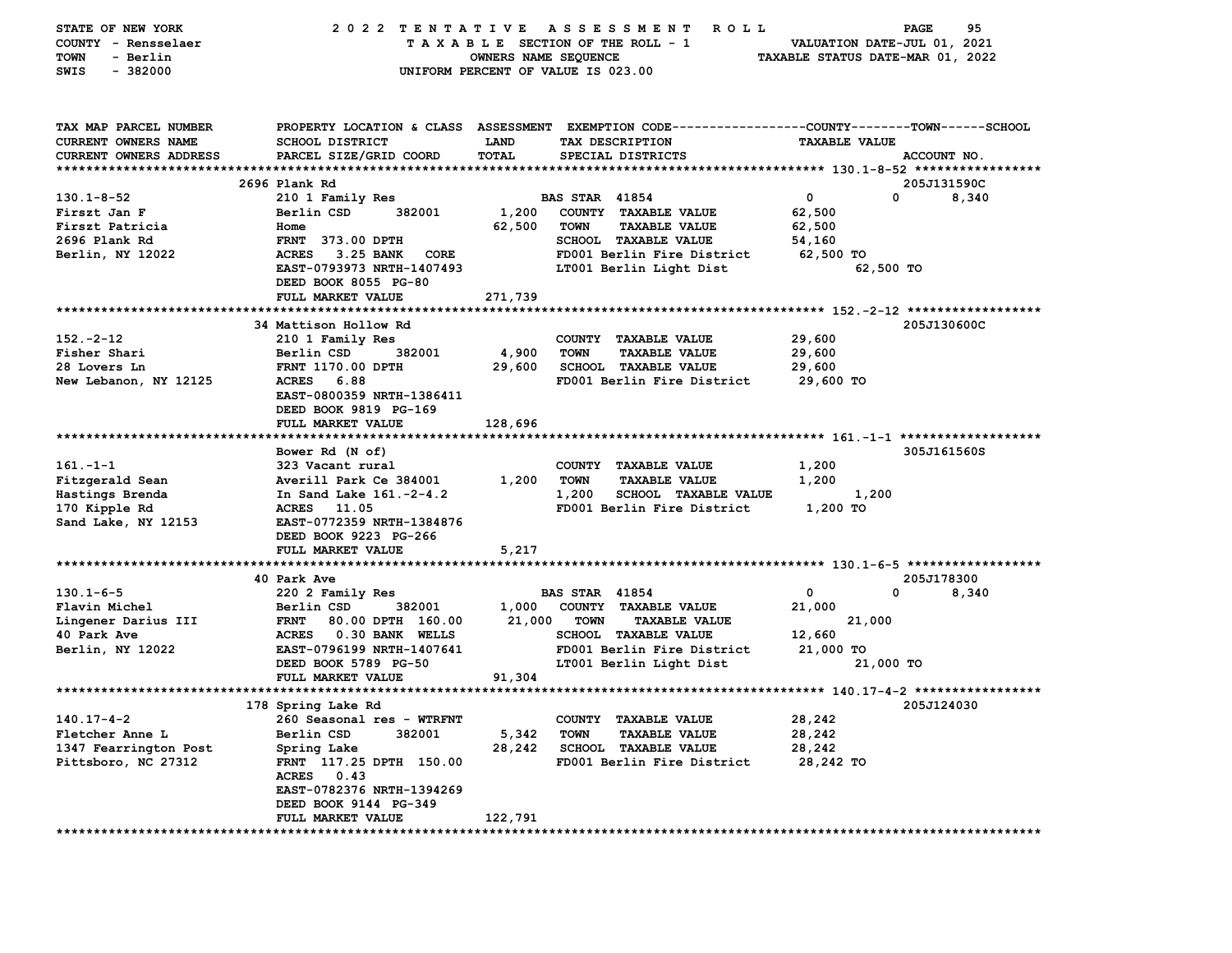| STATE OF NEW YORK             | 2022 TENTATIVE ASSESSMENT |                      | R O L L                                                                                         |                                  | 96<br>PAGE  |
|-------------------------------|---------------------------|----------------------|-------------------------------------------------------------------------------------------------|----------------------------------|-------------|
| COUNTY - Rensselaer           |                           |                      | TAXABLE SECTION OF THE ROLL - 1                                                                 | VALUATION DATE-JUL 01, 2021      |             |
| TOWN<br>- Berlin              |                           | OWNERS NAME SEQUENCE |                                                                                                 | TAXABLE STATUS DATE-MAR 01, 2022 |             |
| $-382000$<br>SWIS             |                           |                      | UNIFORM PERCENT OF VALUE IS 023.00                                                              |                                  |             |
|                               |                           |                      |                                                                                                 |                                  |             |
|                               |                           |                      |                                                                                                 |                                  |             |
| TAX MAP PARCEL NUMBER         |                           |                      | PROPERTY LOCATION & CLASS ASSESSMENT EXEMPTION CODE---------------COUNTY-------TOWN------SCHOOL |                                  |             |
| <b>CURRENT OWNERS NAME</b>    | SCHOOL DISTRICT           | <b>LAND</b>          | TAX DESCRIPTION                                                                                 | <b>TAXABLE VALUE</b>             |             |
| <b>CURRENT OWNERS ADDRESS</b> | PARCEL SIZE/GRID COORD    | TOTAL                | SPECIAL DISTRICTS                                                                               |                                  | ACCOUNT NO. |
|                               |                           |                      |                                                                                                 |                                  |             |
|                               | 170 Dutch Church Rd       |                      |                                                                                                 |                                  | 205J192970  |
| $140. - 1 - 40$               | 270 Mfg housing           |                      | COUNTY TAXABLE VALUE                                                                            | 21,700                           |             |
| Flint Joshua                  | 382001<br>Berlin CSD      | 11,700               | <b>TOWN</b><br><b>TAXABLE VALUE</b>                                                             | 21,700                           |             |
| 63 Columbia Hill Rd           | 1988-64                   | 21,700               | <b>SCHOOL TAXABLE VALUE</b>                                                                     | 21,700                           |             |
| Averill Park, NY 12018        | FRNT 1549.00 DPTH         |                      | FD001 Berlin Fire District                                                                      | 21,700 TO                        |             |
|                               | <b>ACRES</b><br>30.00     |                      |                                                                                                 |                                  |             |
|                               | EAST-0784159 NRTH-1398113 |                      |                                                                                                 |                                  |             |
|                               | DEED BOOK 9291 PG-104     |                      |                                                                                                 |                                  |             |
|                               | FULL MARKET VALUE         | 94,348               |                                                                                                 |                                  |             |
|                               |                           |                      |                                                                                                 |                                  |             |
|                               | Bly Hollow Rd             |                      |                                                                                                 |                                  | 205J139150  |
| $151. -2 - 17.11$             | 323 Vacant rural          |                      | COUNTY TAXABLE VALUE                                                                            | 11,760                           |             |
| Flint Thaddeus                | Berlin CSD<br>382001      | 11,760               | <b>TOWN</b><br><b>TAXABLE VALUE</b>                                                             | 11,760                           |             |
| Stetsenko Ekaterina           | 1989-49 Lot 1             | 11,760               | <b>SCHOOL TAXABLE VALUE</b>                                                                     | 11,760                           |             |
| 231 German Hill Rd            | <b>FRNT 500.01 DPTH</b>   |                      | FD001 Berlin Fire District                                                                      | 11,760 TO                        |             |
| Averill Park, NY 12018        | ACRES 15.01               |                      |                                                                                                 |                                  |             |
|                               | EAST-0790982 NRTH-1390380 |                      |                                                                                                 |                                  |             |
|                               | DEED BOOK 8910 PG-8       |                      |                                                                                                 |                                  |             |
|                               | FULL MARKET VALUE         | 51,130               |                                                                                                 |                                  |             |
|                               |                           |                      |                                                                                                 |                                  |             |
|                               | Bly Hollow Rd             |                      |                                                                                                 |                                  |             |
| 151. - 2 - 17.12              | 323 Vacant rural          |                      | COUNTY TAXABLE VALUE                                                                            | 8,900                            |             |
| Flint Thaddeus                | Berlin CSD<br>382001      | 8,900                | <b>TOWN</b><br><b>TAXABLE VALUE</b>                                                             | 8,900                            |             |
| 231 Greenman Hill Rd          | 1989-49 Lot 2             | 8,900                | <b>SCHOOL TAXABLE VALUE</b>                                                                     | 8,900                            |             |
| Averill Park, NY 12018        | <b>FRNT 400.01 DPTH</b>   |                      | FD001 Berlin Fire District                                                                      | 8,900 TO                         |             |
|                               | ACRES 10.00               |                      |                                                                                                 |                                  |             |
|                               | EAST-0791042 NRTH-1389879 |                      |                                                                                                 |                                  |             |
|                               | DEED BOOK 9657 PG-12      |                      |                                                                                                 |                                  |             |
|                               | FULL MARKET VALUE         | 38,696               |                                                                                                 |                                  |             |
|                               |                           |                      |                                                                                                 |                                  |             |
|                               | 238 Bly Hollow Rd         |                      |                                                                                                 |                                  |             |
| $152 - 5 - 6$                 | 314 Rural vac<10          |                      | COUNTY TAXABLE VALUE                                                                            | 6,100                            |             |
| Ford Richele E                | Berlin CSD<br>382001      | 6,100                | <b>TOWN</b><br><b>TAXABLE VALUE</b>                                                             | 6,100                            |             |
| 422 Blodgett Hill Rd          | Lot 3                     | 6,100                | <b>SCHOOL TAXABLE VALUE</b>                                                                     | 6,100                            |             |
| Ravena, NY 12143              | <b>FRNT</b> 250.16 DPTH   |                      | FD001 Berlin Fire District                                                                      | $6,100$ TO                       |             |
|                               | ACRES 5.10                |                      |                                                                                                 |                                  |             |
|                               | EAST-0793844 NRTH-1385938 |                      |                                                                                                 |                                  |             |
|                               | DEED BOOK 9642 PG-296     |                      |                                                                                                 |                                  |             |
|                               | FULL MARKET VALUE         | 26,522               |                                                                                                 |                                  |             |
|                               |                           |                      |                                                                                                 |                                  |             |
|                               | 312 Mattison Hollow Rd    |                      |                                                                                                 |                                  | 205J124840C |
| $153. - 1 - 1.11$             | 240 Rural res             |                      | PRIFOREST 47460                                                                                 | 6,229<br>6,229                   | 6,229       |
| Fosburgh James HE             | Berlin CSD<br>382001      | 13,416               | COUNTY TAXABLE VALUE                                                                            | 44,887                           |             |
| 9 Wilson St                   | 2006-135 & 2006-136       | 51,116               | <b>TOWN</b><br><b>TAXABLE VALUE</b>                                                             | 44,887                           |             |
| Winchester, MA 01890          | FRNT 1790.00 DPTH         |                      | SCHOOL TAXABLE VALUE                                                                            | 44,887                           |             |
|                               | ACRES 99.96               |                      | FD001 Berlin Fire District                                                                      | 51,116 TO                        |             |
| MAY BE SUBJECT TO PAYMENT     | EAST-0807943 NRTH-1389741 |                      |                                                                                                 |                                  |             |
| UNDER RPTL480A UNTIL 2031     | DEED BOOK 8147<br>PG-141  |                      |                                                                                                 |                                  |             |
|                               | FULL MARKET VALUE         | 222,243              |                                                                                                 |                                  |             |
|                               |                           |                      |                                                                                                 |                                  |             |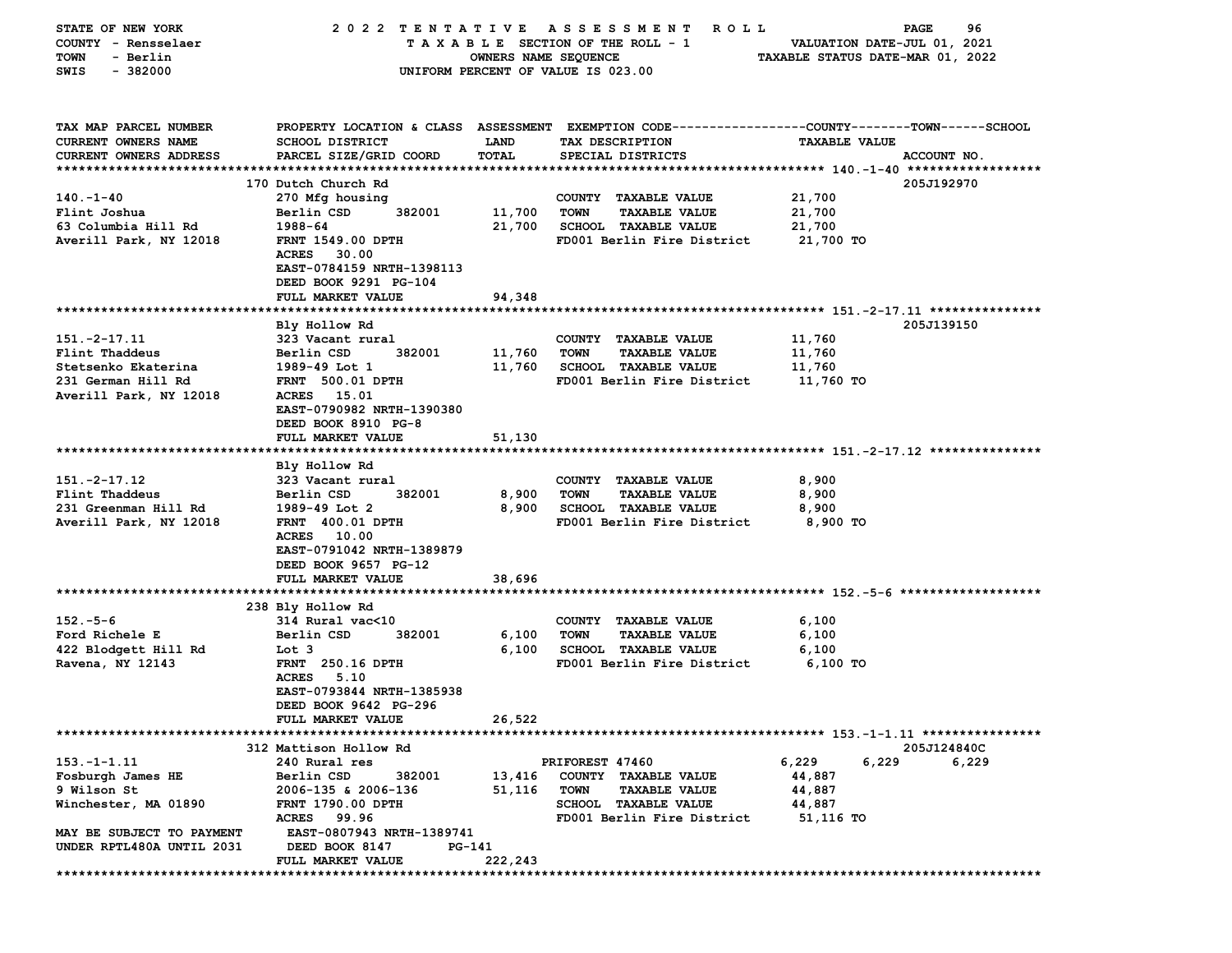| STATE OF NEW YORK         | 2022 TENTATIVE                             |                      | A S S E S S M E N T<br><b>ROLL</b>                                                             |                                  | 97<br><b>PAGE</b>           |
|---------------------------|--------------------------------------------|----------------------|------------------------------------------------------------------------------------------------|----------------------------------|-----------------------------|
| COUNTY - Rensselaer       |                                            |                      | TAXABLE SECTION OF THE ROLL - 1                                                                |                                  | VALUATION DATE-JUL 01, 2021 |
| - Berlin<br>TOWN          |                                            | OWNERS NAME SEQUENCE |                                                                                                | TAXABLE STATUS DATE-MAR 01, 2022 |                             |
| SWIS<br>$-382000$         |                                            |                      | UNIFORM PERCENT OF VALUE IS 023.00                                                             |                                  |                             |
|                           |                                            |                      |                                                                                                |                                  |                             |
|                           |                                            |                      |                                                                                                |                                  |                             |
|                           |                                            |                      |                                                                                                |                                  |                             |
|                           |                                            |                      |                                                                                                |                                  |                             |
| TAX MAP PARCEL NUMBER     |                                            |                      | PROPERTY LOCATION & CLASS ASSESSMENT EXEMPTION CODE---------------COUNTY-------TOWN-----SCHOOL |                                  |                             |
| CURRENT OWNERS NAME       | SCHOOL DISTRICT                            | LAND                 | TAX DESCRIPTION                                                                                | <b>TAXABLE VALUE</b>             |                             |
| CURRENT OWNERS ADDRESS    | PARCEL SIZE/GRID COORD                     | TOTAL                | SPECIAL DISTRICTS                                                                              |                                  | ACCOUNT NO.                 |
|                           |                                            |                      |                                                                                                |                                  |                             |
|                           | Mattison Hollow Rd (N of)                  |                      |                                                                                                |                                  |                             |
| $153. - 1 - 1.122$        | 311 Res vac land                           |                      | PRIFOREST 47460                                                                                | 23,000<br>23,000                 | 23,000                      |
| Fosburgh James HE         | Berlin CSD<br>382001                       | 28,750               | COUNTY TAXABLE VALUE                                                                           | 5,750                            |                             |
| 9 Wilson St               | Unrecorded Survey                          | 28,750               | TOWN<br><b>TAXABLE VALUE</b>                                                                   | 5,750                            |                             |
| Winchester, MA 01890      | 2006-135 and 2006-136                      |                      | SCHOOL TAXABLE VALUE                                                                           | 5,750                            |                             |
|                           | ACRES 115.47                               |                      | FD001 Berlin Fire District                                                                     | 28,750 TO                        |                             |
| MAY BE SUBJECT TO PAYMENT | EAST-0808481 NRTH-1390937                  |                      |                                                                                                |                                  |                             |
| UNDER RPTL480A UNTIL 2031 | DEED BOOK 8147                             | PG-141               |                                                                                                |                                  |                             |
|                           | FULL MARKET VALUE                          | 125,000              |                                                                                                |                                  |                             |
|                           |                                            |                      |                                                                                                |                                  |                             |
|                           |                                            |                      |                                                                                                |                                  |                             |
| $118. - 1 - 15.21$        | 210 Dyken Pond Rd<br>270 Mfg housing       |                      | COUNTY TAXABLE VALUE                                                                           | 25,080                           |                             |
|                           |                                            |                      |                                                                                                |                                  |                             |
| Fowler Vincent E          | Berlin CSD<br>382001                       | 5,300                | <b>TOWN</b><br><b>TAXABLE VALUE</b>                                                            | 25,080                           |                             |
| Fowler Maurine M          | 2015-103                                   | 25,080               | <b>SCHOOL TAXABLE VALUE</b>                                                                    | 25,080                           |                             |
| 208 Dyken Pond Rd         | FRNT 296.78 DPTH 470.00                    |                      | FD001 Berlin Fire District                                                                     | 25,080 TO                        |                             |
| Petersburgh, NY 12138     | ACRES 3.04                                 |                      |                                                                                                |                                  |                             |
|                           | EAST-0782486 NRTH-1413247                  |                      |                                                                                                |                                  |                             |
|                           | DEED BOOK 7598 PG-223                      |                      |                                                                                                |                                  |                             |
|                           | FULL MARKET VALUE                          | 109,043              |                                                                                                |                                  |                             |
|                           |                                            |                      |                                                                                                |                                  |                             |
|                           | 208 Dyken Pond Rd                          |                      |                                                                                                |                                  |                             |
| $118. - 1 - 15.22$        | 210 1 Family Res                           |                      | <b>BAS STAR 41854</b>                                                                          | $\mathbf{0}$                     | 0<br>8,340                  |
| Fowler Vincent E          | Berlin CSD<br>382001                       | 4,870                | COUNTY TAXABLE VALUE                                                                           | 49,757                           |                             |
| Fowler Maurine M          | 2015-103                                   | 49,757               | <b>TOWN</b><br><b>TAXABLE VALUE</b>                                                            | 49,757                           |                             |
| 208 Dyken Pond Rd         | FRNT 103.31 DPTH                           |                      | <b>SCHOOL TAXABLE VALUE</b>                                                                    | 41,417                           |                             |
| Petersburgh, NY 12138     | ACRES 8.96 BANK WELLS                      |                      | FD001 Berlin Fire District                                                                     | 49,757 TO                        |                             |
|                           | EAST-0782930 NRTH-1413389                  |                      |                                                                                                |                                  |                             |
|                           | DEED BOOK 7598 PG-220                      |                      |                                                                                                |                                  |                             |
|                           | FULL MARKET VALUE                          | 216,335              |                                                                                                |                                  |                             |
|                           |                                            |                      |                                                                                                |                                  |                             |
|                           | Bower Rd                                   |                      |                                                                                                |                                  | 305J149760S                 |
| $161 - 1 - 32$            | 314 Rural vac<10                           |                      | COUNTY TAXABLE VALUE                                                                           | 0                                |                             |
| Fraim Tracy               | Averill Park Ce 384001                     | 0                    | <b>TOWN</b><br><b>TAXABLE VALUE</b>                                                            | $\Omega$                         |                             |
| Fraim Linda M             | Ass'd In S.L. 161.-2-11                    |                      | <b>SCHOOL TAXABLE VALUE</b><br>$\mathbf{0}$                                                    | 0                                |                             |
|                           |                                            |                      |                                                                                                |                                  |                             |
| 1000 Bower Rd             | <b>FRNT</b> 240.00 DPTH                    |                      | FD001 Berlin Fire District                                                                     | 0 TO                             |                             |
| Sand Lake, NY 12153       | <b>ACRES</b><br>1.03                       |                      |                                                                                                |                                  |                             |
|                           | EAST-0771465 NRTH-1381608                  |                      |                                                                                                |                                  |                             |
|                           | DEED BOOK 152 PG-1178                      |                      |                                                                                                |                                  |                             |
|                           | FULL MARKET VALUE                          | $\Omega$             |                                                                                                |                                  |                             |
|                           |                                            |                      |                                                                                                |                                  |                             |
|                           | 232 Dyken Pond Rd                          |                      |                                                                                                |                                  | 205J190000C                 |
| $118.-1-15.11$            | 240 Rural res                              |                      | COUNTY TAXABLE VALUE                                                                           | 35,150                           |                             |
| Frankovic Thomas J        |                                            | 18,550               | <b>TOWN</b><br><b>TAXABLE VALUE</b>                                                            | 35,150                           |                             |
|                           | Berlin CSD<br>382001                       |                      |                                                                                                |                                  |                             |
| Frankovic Marlene         | 47% For Aged                               | 35,150               | <b>SCHOOL</b><br><b>TAXABLE VALUE</b>                                                          | 35,150                           |                             |
| 125 Beacon Rd             | FRNT 650.00 DPTH                           |                      | FD001 Berlin Fire District                                                                     | 35,150 TO                        |                             |
| Glenmont, NY 12477        | ACRES 126.74                               |                      |                                                                                                |                                  |                             |
|                           | EAST-0784437 NRTH-1413737                  |                      |                                                                                                |                                  |                             |
|                           |                                            |                      |                                                                                                |                                  |                             |
|                           | DEED BOOK 5466 PG-154<br>FULL MARKET VALUE | 152,826              |                                                                                                |                                  |                             |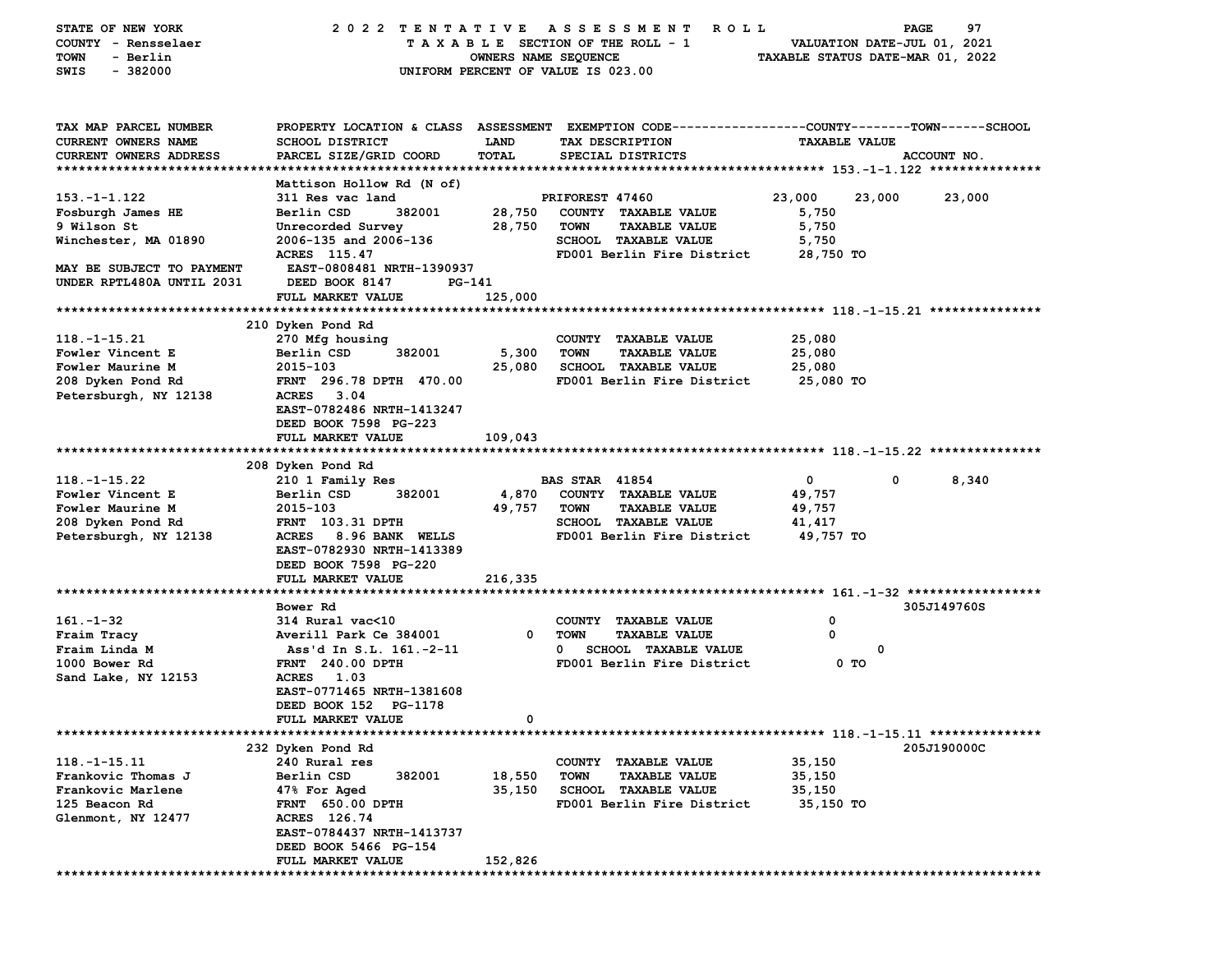| STATE OF NEW YORK<br>COUNTY - Rensselaer<br><b>TOWN</b><br>- Berlin<br>SWIS<br>$-382000$ | 2022 TENTATIVE ASSESSMENT                        | OWNERS NAME SEQUENCE | <b>ROLL</b><br>TAXABLE SECTION OF THE ROLL - 1<br>UNIFORM PERCENT OF VALUE IS 023.00                                                     | VALUATION DATE-JUL 01, 2021<br>TAXABLE STATUS DATE-MAR 01, 2022 | 98<br><b>PAGE</b> |
|------------------------------------------------------------------------------------------|--------------------------------------------------|----------------------|------------------------------------------------------------------------------------------------------------------------------------------|-----------------------------------------------------------------|-------------------|
| TAX MAP PARCEL NUMBER<br>CURRENT OWNERS NAME<br><b>CURRENT OWNERS ADDRESS</b>            | <b>SCHOOL DISTRICT</b><br>PARCEL SIZE/GRID COORD | <b>LAND</b><br>TOTAL | PROPERTY LOCATION & CLASS ASSESSMENT EXEMPTION CODE----------------COUNTY-------TOWN------SCHOOL<br>TAX DESCRIPTION<br>SPECIAL DISTRICTS | <b>TAXABLE VALUE</b>                                            | ACCOUNT NO.       |
|                                                                                          |                                                  |                      |                                                                                                                                          |                                                                 |                   |
|                                                                                          | 121 Browns Hollow Rd                             |                      |                                                                                                                                          |                                                                 | 205J125200        |
| $141. -2 - 5.1$                                                                          | 240 Rural res                                    |                      | <b>ENH STAR 41834</b>                                                                                                                    | 0                                                               | 0<br>20,820       |
| Freeman Richard                                                                          | Berlin CSD<br>382001                             | 4,800                | COUNTY TAXABLE VALUE                                                                                                                     | 42,300                                                          |                   |
| Box 264                                                                                  | ACRES 5.00                                       | 42,300               | <b>TOWN</b><br><b>TAXABLE VALUE</b>                                                                                                      | 42,300                                                          |                   |
| Berlin, NY 12202-0264                                                                    | EAST-0801753 NRTH-1393015                        |                      | SCHOOL TAXABLE VALUE                                                                                                                     | 21,480                                                          |                   |
|                                                                                          | DEED BOOK 1605 PG-299                            |                      | FD001 Berlin Fire District                                                                                                               | 42,300 TO                                                       |                   |
|                                                                                          | FULL MARKET VALUE                                | 183,913              |                                                                                                                                          |                                                                 |                   |
|                                                                                          |                                                  |                      |                                                                                                                                          |                                                                 |                   |
|                                                                                          | Browns Hollow Rd (N of)                          |                      |                                                                                                                                          |                                                                 |                   |
| $141. -2 - 5.2$                                                                          | 314 Rural vac<10                                 |                      | COUNTY TAXABLE VALUE                                                                                                                     | 19,700                                                          |                   |
| Freeman Richard                                                                          | Berlin CSD<br>382001                             | 19,700               | <b>TOWN</b><br><b>TAXABLE VALUE</b>                                                                                                      | 19,700                                                          |                   |
| Kebir Nancy                                                                              | ACRES 120.00                                     | 19,700               | SCHOOL TAXABLE VALUE                                                                                                                     | 19,700                                                          |                   |
| PO Box 264                                                                               | EAST-0802473 NRTH-1394237                        |                      | FD001 Berlin Fire District                                                                                                               | 19,700 TO                                                       |                   |
| Berlin, NY 12202-0264                                                                    | DEED BOOK 46<br>PG-446                           |                      |                                                                                                                                          |                                                                 |                   |
|                                                                                          | FULL MARKET VALUE                                | 85,652               |                                                                                                                                          |                                                                 |                   |
|                                                                                          |                                                  |                      |                                                                                                                                          |                                                                 |                   |
|                                                                                          | 37 Browns Hollow Rd                              |                      |                                                                                                                                          |                                                                 | 205J182890        |
| $152 - 1 - 8$                                                                            | 210 1 Family Res                                 |                      | COUNTY TAXABLE VALUE                                                                                                                     | 36,600                                                          |                   |
| French Christopher<br>French Amber                                                       | Berlin CSD<br>382001<br><b>FRNT 496.40 DPTH</b>  | 5,300<br>36,600      | <b>TOWN</b><br><b>TAXABLE VALUE</b><br><b>SCHOOL TAXABLE VALUE</b>                                                                       | 36,600<br>36,600                                                |                   |
| 398 Cherry Plain Hill Rd                                                                 | <b>ACRES 8.01 BANK</b><br>CORE                   |                      | FD001 Berlin Fire District                                                                                                               | 36,600 TO                                                       |                   |
| Cherry Plain, NY 12040                                                                   | EAST-0799207 NRTH-1392532                        |                      |                                                                                                                                          |                                                                 |                   |
|                                                                                          | DEED BOOK 8999 PG-289                            |                      |                                                                                                                                          |                                                                 |                   |
|                                                                                          | FULL MARKET VALUE                                | 159,130              |                                                                                                                                          |                                                                 |                   |
|                                                                                          |                                                  |                      |                                                                                                                                          |                                                                 |                   |
|                                                                                          | 160 Thata Way                                    |                      |                                                                                                                                          |                                                                 | 205J125290C       |
| $141. -2 - 6.1$                                                                          | 322 Rural vac>10                                 |                      | COUNTY TAXABLE VALUE                                                                                                                     | 3,718                                                           |                   |
| French Donald Ira III                                                                    | Berlin CSD<br>382001                             | 3,718                | <b>TOWN</b><br><b>TAXABLE VALUE</b>                                                                                                      | 3,718                                                           |                   |
| French Laura Kinsley                                                                     | French Living Trust                              | 3,718                | <b>SCHOOL TAXABLE VALUE</b>                                                                                                              | 3,718                                                           |                   |
| 398 Cherry Plain Hill Rd                                                                 | 2019–106 Lot 4                                   |                      | FD001 Berlin Fire District                                                                                                               | 3,718 TO                                                        |                   |
| PO Box 73                                                                                | <b>FRNT</b> 965.53 DPTH                          |                      |                                                                                                                                          |                                                                 |                   |
| Cherry Plain, NY 12040                                                                   | 25.58<br><b>ACRES</b>                            |                      |                                                                                                                                          |                                                                 |                   |
|                                                                                          | EAST-0800190 NRTH-1394738                        |                      |                                                                                                                                          |                                                                 |                   |
|                                                                                          | DEED BOOK 4066 PG-105                            |                      |                                                                                                                                          |                                                                 |                   |
|                                                                                          | FULL MARKET VALUE                                | 16,165               |                                                                                                                                          |                                                                 |                   |
|                                                                                          |                                                  |                      |                                                                                                                                          |                                                                 |                   |
|                                                                                          | 175 Thata Way                                    |                      |                                                                                                                                          |                                                                 |                   |
| $141. -2 - 6.2$                                                                          | 322 Rural vac>10                                 |                      | COUNTY TAXABLE VALUE                                                                                                                     | 3,861                                                           |                   |
| French Donald Ira III                                                                    | Berlin CSD<br>382001                             | 3,861                | <b>TOWN</b><br><b>TAXABLE VALUE</b>                                                                                                      | 3,861                                                           |                   |
| Kinsley French Laura                                                                     | 2019-106 Lot 5                                   | 3,861                | <b>SCHOOL TAXABLE VALUE</b>                                                                                                              | 3,861                                                           |                   |
| 393 Cherry Plain Hill Rd                                                                 | FRNT 449.40 DPTH                                 |                      | FD001 Berlin Fire District                                                                                                               | 3,861 TO                                                        |                   |
| Cherry Plain, NY 12040                                                                   | 26.83<br>ACRES                                   |                      |                                                                                                                                          |                                                                 |                   |
|                                                                                          | EAST-0800729 NRTH-1395642                        |                      |                                                                                                                                          |                                                                 |                   |
|                                                                                          | DEED BOOK 4066 PG-105                            |                      |                                                                                                                                          |                                                                 |                   |
| **************************                                                               | FULL MARKET VALUE                                | 16,787               |                                                                                                                                          |                                                                 |                   |
|                                                                                          |                                                  |                      |                                                                                                                                          |                                                                 |                   |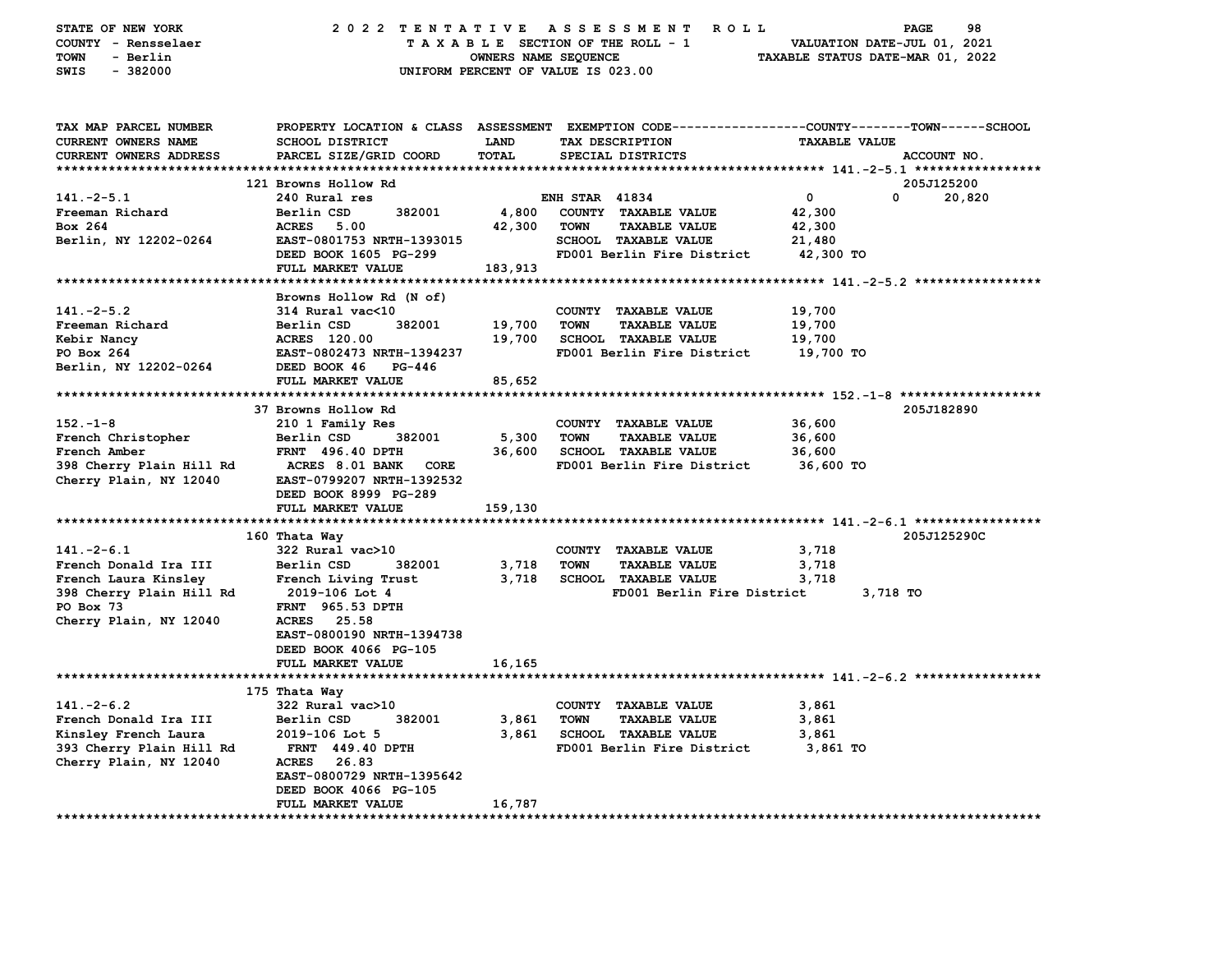| STATE OF NEW YORK<br>COUNTY - Rensselaer<br>- Berlin<br>TOWN<br>$-382000$<br>SWIS                                                                                                                                                                | 2022 TENTATIVE                                                                                                                                                                                                                                                                                                                                                                                                                                           | OWNERS NAME SEQUENCE                                                  | A S S E S S M E N T<br><b>ROLL</b><br>TAXABLE SECTION OF THE ROLL - 1<br>UNIFORM PERCENT OF VALUE IS 023.00                                                                                                                                          | 99<br>PAGE<br>VALUATION DATE-JUL 01, 2021<br>TAXABLE STATUS DATE-MAR 01, 2022                                                          |
|--------------------------------------------------------------------------------------------------------------------------------------------------------------------------------------------------------------------------------------------------|----------------------------------------------------------------------------------------------------------------------------------------------------------------------------------------------------------------------------------------------------------------------------------------------------------------------------------------------------------------------------------------------------------------------------------------------------------|-----------------------------------------------------------------------|------------------------------------------------------------------------------------------------------------------------------------------------------------------------------------------------------------------------------------------------------|----------------------------------------------------------------------------------------------------------------------------------------|
| TAX MAP PARCEL NUMBER<br><b>CURRENT OWNERS NAME</b><br><b>CURRENT OWNERS ADDRESS</b>                                                                                                                                                             | SCHOOL DISTRICT<br>PARCEL SIZE/GRID COORD                                                                                                                                                                                                                                                                                                                                                                                                                | <b>LAND</b><br><b>TOTAL</b>                                           | TAX DESCRIPTION<br>SPECIAL DISTRICTS                                                                                                                                                                                                                 | PROPERTY LOCATION & CLASS ASSESSMENT EXEMPTION CODE---------------COUNTY-------TOWN------SCHOOL<br><b>TAXABLE VALUE</b><br>ACCOUNT NO. |
|                                                                                                                                                                                                                                                  |                                                                                                                                                                                                                                                                                                                                                                                                                                                          |                                                                       |                                                                                                                                                                                                                                                      |                                                                                                                                        |
| $141. -2 - 6.3$<br>French Donald Ira III<br>Kinsley French Laura<br>398 Cherry Plain Hill Rd<br>Cherry Plain, NY 12040                                                                                                                           | 51 Browns Hollow Rd<br>322 Rural vac>10<br>Berlin CSD<br>382001<br>2019-106 Lot 6<br>FRNT 105.58 DPTH<br>25.19<br><b>ACRES</b><br>EAST-0799902 NRTH-1393551<br>DEED BOOK 4066 PG-105<br>FULL MARKET VALUE                                                                                                                                                                                                                                                | 3,575<br>3,575                                                        | COUNTY TAXABLE VALUE<br><b>TOWN</b><br><b>TAXABLE VALUE</b><br><b>SCHOOL TAXABLE VALUE</b><br>FD001 Berlin Fire District                                                                                                                             | 3,575<br>3,575<br>3,575<br>3,575 TO                                                                                                    |
|                                                                                                                                                                                                                                                  |                                                                                                                                                                                                                                                                                                                                                                                                                                                          | 15,543                                                                |                                                                                                                                                                                                                                                      |                                                                                                                                        |
| $141. -2 - 6.4$<br>French Donald Ira III<br>Kinsley French Laura<br>398 Cherry Plain Hill Rd<br>Cherry Plain, NY 12040<br>$141. -3 - 7.1$<br>French Donald Ira III<br>French Laura Kinsley<br>398 Cherry Plain Hill Rd<br>Cherry Plain, NY 12040 | Browns Hollow Rd<br>322 Rural vac>10<br>Berlin CSD<br>382001<br>2019-106 Lot 7<br><b>FRNT</b> 523.01 DPTH<br>69.79<br><b>ACRES</b><br>EAST-0801445 NRTH-1395177<br>DEED BOOK 4066 PG-105<br>FULL MARKET VALUE<br>100 Thata Way<br>322 Rural vac>10<br>Berlin CSD<br>382001<br>Lot 27 Jones<br>100 Acres<br>2019-106 Lot 1<br><b>FRNT 1122.20 DPTH</b><br><b>ACRES</b><br>25.72<br>EAST-0797950 NRTH-1394910<br>DEED BOOK 8330 PG-23<br>FULL MARKET VALUE | 7,546<br>7,546<br>32,809<br>*************<br>4,600<br>4,600<br>20,000 | COUNTY TAXABLE VALUE<br><b>TOWN</b><br><b>TAXABLE VALUE</b><br><b>SCHOOL TAXABLE VALUE</b><br>FD001 Berlin Fire District<br>COUNTY TAXABLE VALUE<br><b>TOWN</b><br><b>TAXABLE VALUE</b><br><b>SCHOOL TAXABLE VALUE</b><br>FD001 Berlin Fire District | 7,546<br>7,546<br>7,546<br>7,546 TO<br>205J116740<br>4,600<br>4,600<br>4,600<br>4,600 TO                                               |
|                                                                                                                                                                                                                                                  |                                                                                                                                                                                                                                                                                                                                                                                                                                                          |                                                                       |                                                                                                                                                                                                                                                      |                                                                                                                                        |
| $141. - 3 - 7.2$<br>French Donald Ira III<br>Kinsley French Laura<br>398 Cherry Plain Hill Rd<br>Cherry Plain, NY 12040                                                                                                                          | 130 Thata Way<br>322 Rural vac>10<br>382001<br>Berlin CSD<br>2019-106 Lot 2<br><b>FRNT 833.70 DPTH</b><br><b>ACRES</b><br>26.36<br>EAST-0799146 NRTH-1394610<br>DEED BOOK 8330 PG-23<br>FULL MARKET VALUE                                                                                                                                                                                                                                                | 4,700<br>4,700<br>20,435                                              | COUNTY TAXABLE VALUE<br><b>TOWN</b><br><b>TAXABLE VALUE</b><br><b>SCHOOL TAXABLE VALUE</b><br>FD001 Berlin Fire District                                                                                                                             | 4,700<br>4,700<br>4,700<br>4,700 TO                                                                                                    |
| ******************                                                                                                                                                                                                                               | ************                                                                                                                                                                                                                                                                                                                                                                                                                                             |                                                                       |                                                                                                                                                                                                                                                      |                                                                                                                                        |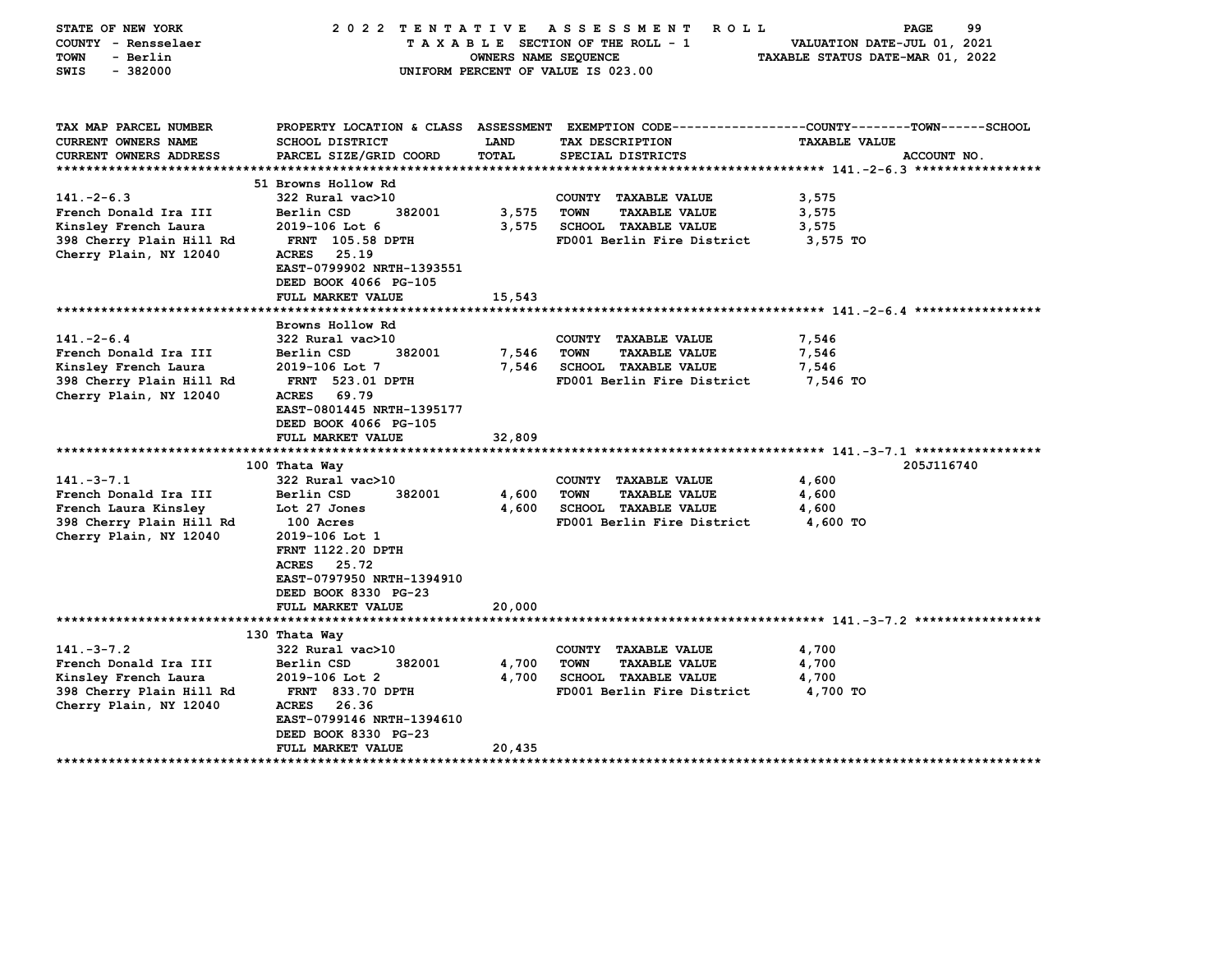| STATE OF NEW YORK                         | 2022 TENTATIVE                                                                                 |                                    |                       | A S S E S S M E N T<br><b>ROLL</b> |                 |                      | 100<br>PAGE                      |
|-------------------------------------------|------------------------------------------------------------------------------------------------|------------------------------------|-----------------------|------------------------------------|-----------------|----------------------|----------------------------------|
| COUNTY - Rensselaer                       |                                                                                                |                                    |                       | TAXABLE SECTION OF THE ROLL - 1    |                 |                      | VALUATION DATE-JUL 01, 2021      |
| <b>TOWN</b><br>- Berlin                   |                                                                                                | OWNERS NAME SEQUENCE               |                       |                                    |                 |                      | TAXABLE STATUS DATE-MAR 01, 2022 |
| $-382000$<br>SWIS                         |                                                                                                | UNIFORM PERCENT OF VALUE IS 023.00 |                       |                                    |                 |                      |                                  |
|                                           |                                                                                                |                                    |                       |                                    |                 |                      |                                  |
|                                           |                                                                                                |                                    |                       |                                    |                 |                      |                                  |
|                                           |                                                                                                |                                    |                       |                                    |                 |                      |                                  |
| TAX MAP PARCEL NUMBER                     | PROPERTY LOCATION & CLASS ASSESSMENT EXEMPTION CODE--------------COUNTY-------TOWN------SCHOOL |                                    |                       |                                    |                 |                      |                                  |
| <b>CURRENT OWNERS NAME</b>                | <b>SCHOOL DISTRICT</b>                                                                         | LAND                               |                       | TAX DESCRIPTION                    |                 | <b>TAXABLE VALUE</b> |                                  |
| CURRENT OWNERS ADDRESS                    | PARCEL SIZE/GRID COORD                                                                         | <b>TOTAL</b>                       |                       | SPECIAL DISTRICTS                  |                 |                      | ACCOUNT NO.                      |
|                                           | 145 Thata Way                                                                                  |                                    |                       |                                    |                 |                      |                                  |
| $141. - 3 - 7.3$                          | 322 Rural vac>10                                                                               |                                    |                       | COUNTY TAXABLE VALUE               | 4,700           |                      |                                  |
|                                           | Berlin CSD<br>382001                                                                           |                                    | <b>TOWN</b>           |                                    |                 |                      |                                  |
| French Donald Ira III                     |                                                                                                | 4,700                              |                       | <b>TAXABLE VALUE</b>               | 4,700           |                      |                                  |
| Kinsley French Laura                      | 2019-106 Lot 3                                                                                 | 4,700                              |                       | <b>SCHOOL TAXABLE VALUE</b>        | 4,700           |                      |                                  |
| 398 Cherry Plain Hill Rd                  | <b>FRNT 2472.03 DPTH</b>                                                                       |                                    |                       | FD001 Berlin Fire District         | <b>4,700 TO</b> |                      |                                  |
| Cherry Plain, NY 12040                    | <b>ACRES</b><br>26.26                                                                          |                                    |                       |                                    |                 |                      |                                  |
|                                           | EAST-0799206 NRTH-1395441                                                                      |                                    |                       |                                    |                 |                      |                                  |
|                                           | DEED BOOK 8330 PG-23                                                                           |                                    |                       |                                    |                 |                      |                                  |
|                                           | FULL MARKET VALUE                                                                              | 20,435                             |                       |                                    |                 |                      |                                  |
|                                           |                                                                                                |                                    |                       |                                    |                 |                      |                                  |
|                                           | 398 Cherry Plain Hill Rd                                                                       |                                    |                       |                                    |                 |                      | 205L148870                       |
| $163. - 1 - 24$                           | 210 1 Family Res                                                                               |                                    | <b>BAS STAR 41854</b> |                                    | 0               | 0                    | 8,340                            |
| French Donald Ira III                     | Berlin CSD<br>382001                                                                           | 4,400                              |                       | COUNTY TAXABLE VALUE               | 57,500          |                      |                                  |
| Dunlop Laura                              | Check For 1999 Rolls                                                                           | 57,500                             | <b>TOWN</b>           | <b>TAXABLE VALUE</b>               | 57,500          |                      |                                  |
| Box 71                                    | <b>FRNT 630.00 DPTH</b>                                                                        |                                    |                       | <b>SCHOOL TAXABLE VALUE</b>        | 49,160          |                      |                                  |
| Cherry Plain, NY 12040-0071 ACRES 6.70    |                                                                                                |                                    |                       | FD001 Berlin Fire District         | 57,500 TO       |                      |                                  |
|                                           | EAST-0800205 NRTH-1382090                                                                      |                                    |                       |                                    |                 |                      |                                  |
|                                           | DEED BOOK 1371 PG-627                                                                          |                                    |                       |                                    |                 |                      |                                  |
|                                           | FULL MARKET VALUE                                                                              | 250,000                            |                       |                                    |                 |                      |                                  |
|                                           |                                                                                                |                                    |                       |                                    |                 |                      |                                  |
|                                           | 122 Browns Hollow Rd                                                                           |                                    |                       |                                    |                 |                      | 205J125380                       |
| 152. -1-13.111                            | 240 Rural res                                                                                  |                                    | <b>ENH STAR 41834</b> |                                    | 0               | $\mathbf{0}$         | 20,820                           |
| French Family Trust Donald I & Berlin CSD | 382001                                                                                         |                                    | 3,890                 | COUNTY TAXABLE VALUE               |                 | 72,890               |                                  |
| French Warren C                           | 2010-148 Lot 1,2014-147 L                                                                      | 72,890 TOWN                        |                       | <b>TAXABLE VALUE</b>               |                 | 72,890               |                                  |
| 122 Browns Hollow Rd                      | <b>FRNT 565.74 DPTH</b>                                                                        |                                    |                       | SCHOOL TAXABLE VALUE               | 52,070          |                      |                                  |
| PO Box 421                                | ACRES 9.22                                                                                     |                                    |                       | FD001 Berlin Fire District         | 72,890 TO       |                      |                                  |
| Berlin, NY 12022                          | EAST-0802212 NRTH-1392489                                                                      |                                    |                       |                                    |                 |                      |                                  |
|                                           | DEED BOOK 7232 PG-116                                                                          |                                    |                       |                                    |                 |                      |                                  |
|                                           | FULL MARKET VALUE                                                                              | 316,913                            |                       |                                    |                 |                      |                                  |
|                                           |                                                                                                |                                    |                       |                                    |                 |                      |                                  |
|                                           | 7 Browns Ln                                                                                    |                                    |                       |                                    |                 |                      | 205J110100                       |
| $141. -4 - 7$                             | 210 1 Family Res                                                                               |                                    | AGED CTS 41800        |                                    | 12,000          | 12,000               | 12,000                           |
| French Norma                              | Berlin CSD<br>382001                                                                           | 1,000 ENH STAR 41834               |                       |                                    | 0               | 0                    | 12,000                           |
| 7 Browns Ln                               | FRNT 130.00 DPTH 196.33                                                                        |                                    |                       | 24,000 COUNTY TAXABLE VALUE        |                 | 12,000               |                                  |
| Berlin, NY 12022                          | ACRES 0.64                                                                                     |                                    | <b>TOWN</b>           | <b>TAXABLE VALUE</b>               | 12,000          |                      |                                  |
|                                           | EAST-0796178 NRTH-1396942                                                                      |                                    |                       | SCHOOL TAXABLE VALUE               | 0               |                      |                                  |
|                                           | DEED BOOK 8804 PG-175                                                                          |                                    |                       | FD001 Berlin Fire District         | 24,000 TO       |                      |                                  |
|                                           | FULL MARKET VALUE                                                                              | 104,348                            |                       |                                    |                 |                      |                                  |
|                                           |                                                                                                |                                    |                       |                                    |                 |                      |                                  |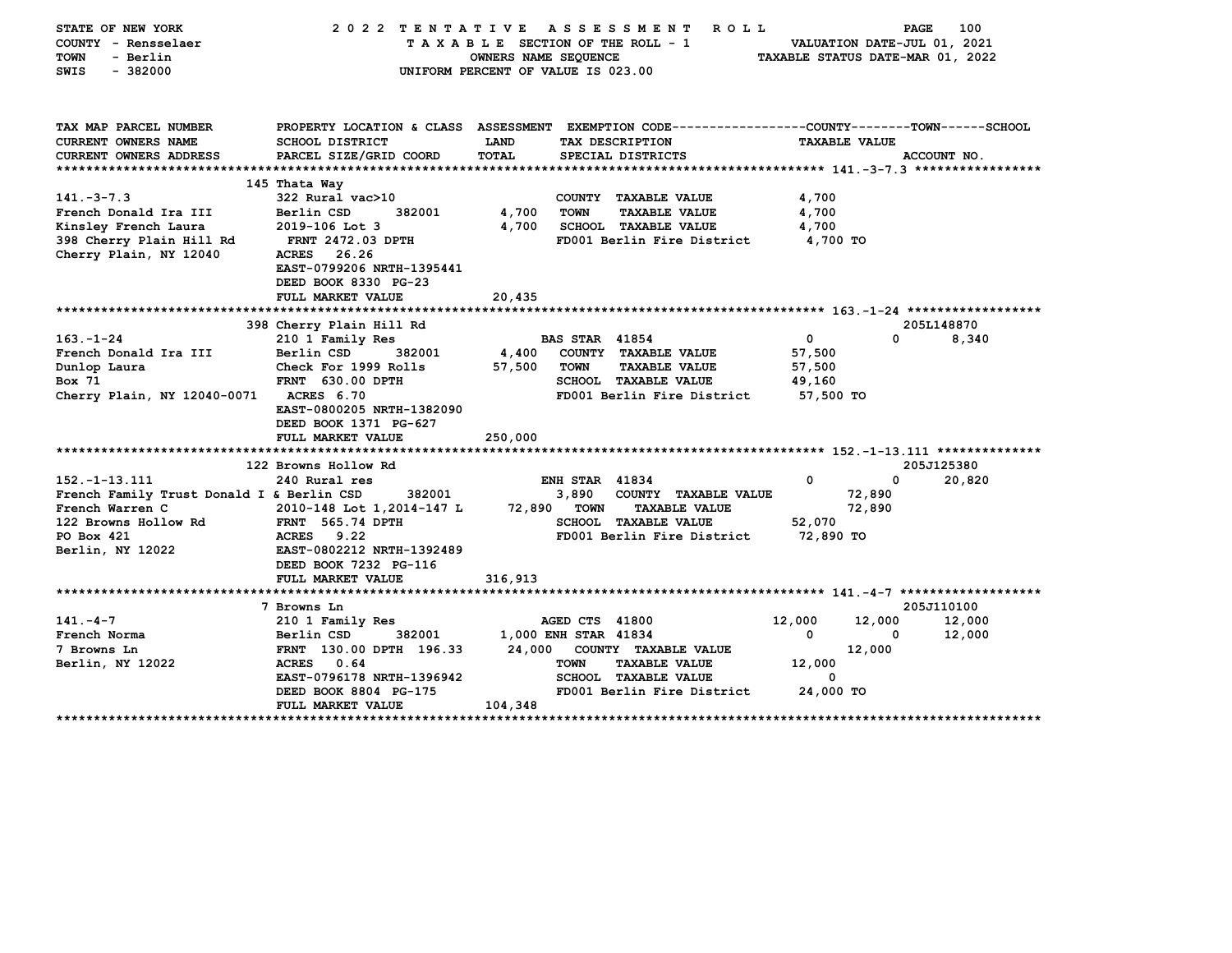| STATE OF NEW YORK             | 2022 TENTATIVE                   |                      | A S S E S S M E N T<br><b>ROLL</b>                                                               |                                  | 101<br>PAGE                 |
|-------------------------------|----------------------------------|----------------------|--------------------------------------------------------------------------------------------------|----------------------------------|-----------------------------|
| COUNTY - Rensselaer           |                                  |                      | TAXABLE SECTION OF THE ROLL - 1                                                                  |                                  | VALUATION DATE-JUL 01, 2021 |
| - Berlin<br>TOWN              |                                  | OWNERS NAME SEQUENCE |                                                                                                  | TAXABLE STATUS DATE-MAR 01, 2022 |                             |
| $-382000$<br>SWIS             |                                  |                      | UNIFORM PERCENT OF VALUE IS 023.00                                                               |                                  |                             |
|                               |                                  |                      |                                                                                                  |                                  |                             |
|                               |                                  |                      |                                                                                                  |                                  |                             |
|                               |                                  |                      |                                                                                                  |                                  |                             |
| TAX MAP PARCEL NUMBER         |                                  |                      | PROPERTY LOCATION & CLASS ASSESSMENT EXEMPTION CODE----------------COUNTY-------TOWN------SCHOOL |                                  |                             |
| CURRENT OWNERS NAME           | <b>SCHOOL DISTRICT</b>           | <b>LAND</b>          | TAX DESCRIPTION                                                                                  | <b>TAXABLE VALUE</b>             |                             |
| <b>CURRENT OWNERS ADDRESS</b> | PARCEL SIZE/GRID COORD           | TOTAL                | SPECIAL DISTRICTS                                                                                |                                  | ACCOUNT NO.                 |
|                               |                                  |                      |                                                                                                  |                                  |                             |
|                               | 878 Fiftysix Rd                  |                      |                                                                                                  |                                  | 205J120700                  |
| $117.8 - 1 - 31$              | 210 1 Family Res                 |                      | <b>VET COM C 41132</b>                                                                           | 5,675                            | 0<br>0                      |
| French Richard E              | Berlin CSD<br>382001             |                      | 1,800 VET COM T 41133                                                                            | 2,300<br>0                       | 0                           |
| French Mary E                 | <b>FRNT</b><br>55.00 DPTH 100.00 |                      | 22,700 VET DIS C<br>41142                                                                        | 1,135                            | 0<br>0                      |
| 878 Fiftysix Rd               | <b>ACRES</b><br>0.13             |                      | <b>VET DIS T 41143</b>                                                                           | 1,135<br>0                       | 0                           |
| Petersburgh, NY 12138-9704    | <b>EAST-0779744 NRTH-1416285</b> |                      | <b>BAS STAR 41854</b>                                                                            | 0                                | 0<br>8,340                  |
|                               | DEED BOOK 1294 PG-906            |                      | COUNTY TAXABLE VALUE                                                                             | 15,890                           |                             |
|                               | FULL MARKET VALUE                | 98,696               | TOWN<br><b>TAXABLE VALUE</b>                                                                     | 19,265                           |                             |
|                               |                                  |                      | SCHOOL TAXABLE VALUE                                                                             | 14,360                           |                             |
|                               |                                  |                      | FD001 Berlin Fire District                                                                       | 22,700 TO                        |                             |
|                               |                                  |                      |                                                                                                  |                                  |                             |
|                               | 112 Browns Hollow Rd             |                      |                                                                                                  |                                  |                             |
| $152 - 1 - 13.12$             | 322 Rural vac>10                 |                      | COUNTY TAXABLE VALUE                                                                             | 11,230                           |                             |
|                               |                                  |                      |                                                                                                  | 11,230                           |                             |
| French Warren C               | Berlin CSD<br>382001             | 11,230               | <b>TOWN</b><br><b>TAXABLE VALUE</b>                                                              |                                  |                             |
| French Kimberley Gallant      | Barns                            | 11,230               | <b>SCHOOL TAXABLE VALUE</b>                                                                      | 11,230                           |                             |
| 367 Calvin Cole Rd            | 2010-148 Lot 2                   |                      | FD001 Berlin Fire District                                                                       | 11,230 TO                        |                             |
| Stephentown, NY 12168         | <b>FRNT</b> 108.37 DPTH          |                      |                                                                                                  |                                  |                             |
|                               | <b>ACRES</b><br>66.45            |                      |                                                                                                  |                                  |                             |
|                               | EAST-0802097 NRTH-1391434        |                      |                                                                                                  |                                  |                             |
|                               | DEED BOOK 6812 PG-159            |                      |                                                                                                  |                                  |                             |
|                               | FULL MARKET VALUE                | 48,826               |                                                                                                  |                                  |                             |
|                               |                                  |                      |                                                                                                  |                                  |                             |
|                               | 14 Ruff Rd                       |                      |                                                                                                  |                                  | 205J128530                  |
| $117.8 - 1 - 43$              | 260 Seasonal res                 |                      | COUNTY TAXABLE VALUE                                                                             | 15,640                           |                             |
| Fryer Family Trust            | Berlin CSD<br>382001             | 3,740                | <b>TOWN</b><br><b>TAXABLE VALUE</b>                                                              | 15,640                           |                             |
| Fryer Paul T                  | FRNT 135.60 DPTH 230.50          | 15,640               | <b>SCHOOL TAXABLE VALUE</b>                                                                      | 15,640                           |                             |
| 6 Meadow Dr                   | 0.42<br><b>ACRES</b>             |                      | FD001 Berlin Fire District                                                                       | 15,640 TO                        |                             |
| Troy, NY 12180-7706           | EAST-0779296 NRTH-1416809        |                      |                                                                                                  |                                  |                             |
|                               | DEED BOOK 199 PG-254             |                      |                                                                                                  |                                  |                             |
|                               | FULL MARKET VALUE                | 68,000               |                                                                                                  |                                  |                             |
|                               |                                  |                      |                                                                                                  |                                  |                             |
|                               | 64 Hill Rd                       |                      |                                                                                                  |                                  | 205J125650                  |
| $151.5 - 1 - 4$               | 260 Seasonal res                 |                      | COUNTY TAXABLE VALUE                                                                             | 20,500                           |                             |
| Fuess Gary B                  | Berlin CSD<br>382001             | 3,000                | <b>TOWN</b><br><b>TAXABLE VALUE</b>                                                              | 20,500                           |                             |
| 315 Baker Rd                  | Lot $29 + 80$ X 480 Rear         | 20,500               | <b>SCHOOL TAXABLE VALUE</b>                                                                      | 20,500                           |                             |
| Ambler, PA 19002              | <b>FRNT</b><br>80.00 DPTH        |                      | FD001 Berlin Fire District                                                                       | 20,500 TO                        |                             |
|                               | <b>ACRES</b><br>1.07             |                      |                                                                                                  |                                  |                             |
|                               | EAST-0782857 NRTH-1393013        |                      |                                                                                                  |                                  |                             |
|                               | DEED BOOK 26 PG-1046             |                      |                                                                                                  |                                  |                             |
|                               | <b>FULL MARKET VALUE</b>         | 89,130               |                                                                                                  |                                  |                             |
|                               |                                  |                      |                                                                                                  |                                  |                             |
|                               | Hill Rd                          |                      |                                                                                                  |                                  | 205J162280C                 |
| $151.5 - 1 - 9$               | 311 Res vac land - WTRFNT        |                      | <b>COUNTY</b><br><b>TAXABLE VALUE</b>                                                            | 3,600                            |                             |
| Fuess Gary B                  | 382001<br>Berlin CSD             | 3,600                | <b>TAXABLE VALUE</b><br>TOWN                                                                     | 3,600                            |                             |
| 315 Baker Rd                  | Lot $12$                         | 3,600                | <b>SCHOOL</b><br><b>TAXABLE VALUE</b>                                                            | 3,600                            |                             |
| Ambler, PA 19002              | <b>FRNT</b><br>80.00 DPTH 150.00 |                      | FD001 Berlin Fire District                                                                       | 3,600 TO                         |                             |
|                               | <b>ACRES</b><br>0.27             |                      |                                                                                                  |                                  |                             |
|                               | EAST-0782518 NRTH-1393193        |                      |                                                                                                  |                                  |                             |
|                               | DEED BOOK 26<br>PG-1046          |                      |                                                                                                  |                                  |                             |
|                               | <b>FULL MARKET VALUE</b>         | 15,652               |                                                                                                  |                                  |                             |
|                               |                                  |                      |                                                                                                  |                                  |                             |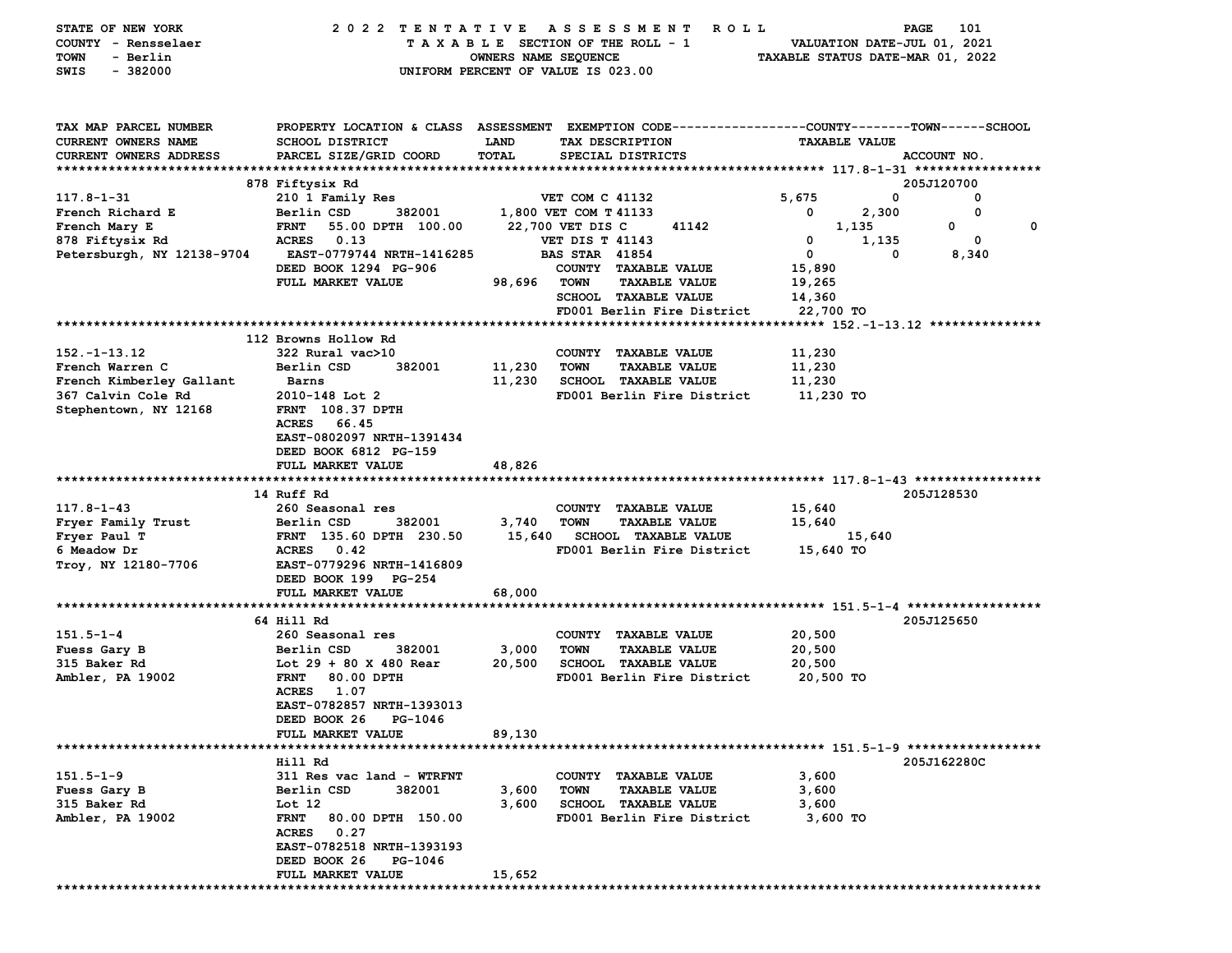| STATE OF NEW YORK<br>COUNTY - Rensselaer<br>TOWN<br>- Berlin<br>SWIS<br>$-382000$ | 2022 TENTATIVE                                                   | OWNERS NAME SEQUENCE        | A S S E S S M E N T<br>ROLL ROLL<br>TAXABLE SECTION OF THE ROLL - 1<br>UNIFORM PERCENT OF VALUE IS 023.00                              | VALUATION DATE-JUL 01, 2021<br>TAXABLE STATUS DATE-MAR 01, 2022 | PAGE<br>102 |
|-----------------------------------------------------------------------------------|------------------------------------------------------------------|-----------------------------|----------------------------------------------------------------------------------------------------------------------------------------|-----------------------------------------------------------------|-------------|
| TAX MAP PARCEL NUMBER<br>CURRENT OWNERS NAME<br>CURRENT OWNERS ADDRESS            | <b>SCHOOL DISTRICT</b><br>PARCEL SIZE/GRID COORD                 | <b>LAND</b><br><b>TOTAL</b> | PROPERTY LOCATION & CLASS ASSESSMENT EXEMPTION CODE---------------COUNTY-------TOWN-----SCHOOL<br>TAX DESCRIPTION<br>SPECIAL DISTRICTS | <b>TAXABLE VALUE</b>                                            | ACCOUNT NO. |
|                                                                                   | Taborton Rd                                                      |                             |                                                                                                                                        |                                                                 | 205J125560  |
| $151.5 - 1 - 5$                                                                   | 311 Res vac land                                                 |                             | COUNTY TAXABLE VALUE                                                                                                                   | 2,500                                                           |             |
| Fuess Jared                                                                       | Berlin CSD<br>382001                                             | 2,500                       | <b>TOWN</b><br><b>TAXABLE VALUE</b>                                                                                                    | 2,500                                                           |             |
| 64 Rundle Rd                                                                      | <b>FRNT</b><br>89.00 DPTH                                        | 2,500                       | <b>SCHOOL TAXABLE VALUE</b>                                                                                                            | 2,500                                                           |             |
| Sand Lake, NY 12153                                                               | ACRES 1.04<br>EAST-0782786 NRTH-1392953<br>DEED BOOK 1766 PG-198 |                             | FD001 Berlin Fire District                                                                                                             | 2,500 TO                                                        |             |
|                                                                                   | FULL MARKET VALUE                                                | 10,870                      |                                                                                                                                        |                                                                 |             |
|                                                                                   |                                                                  |                             |                                                                                                                                        |                                                                 |             |
| $130.1 - 5 - 32$                                                                  | 67 Park Ave                                                      |                             |                                                                                                                                        | 30,100                                                          | 205J125740  |
| Fuller Brian                                                                      | 210 1 Family Res<br>Berlin CSD<br>382001                         | 1,000                       | COUNTY TAXABLE VALUE<br><b>TAXABLE VALUE</b><br><b>TOWN</b>                                                                            | 30,100                                                          |             |
| PO Box 163                                                                        | FRNT 112.00 DPTH 210.00                                          | 30,100                      | <b>SCHOOL TAXABLE VALUE</b>                                                                                                            | 30,100                                                          |             |
| Berlin, NY 12022-0163                                                             | ACRES 0.49                                                       |                             | FD001 Berlin Fire District                                                                                                             | 30,100 TO                                                       |             |
|                                                                                   | EAST-0796842 NRTH-1408087                                        |                             | LT001 Berlin Light Dist                                                                                                                | 30,100 TO                                                       |             |
|                                                                                   | DEED BOOK 1160 PG-365                                            |                             |                                                                                                                                        |                                                                 |             |
|                                                                                   | FULL MARKET VALUE                                                | 130,870                     |                                                                                                                                        |                                                                 |             |
|                                                                                   |                                                                  |                             |                                                                                                                                        |                                                                 |             |
|                                                                                   | 331 Green Hollow Rd                                              |                             |                                                                                                                                        |                                                                 | 205J170855  |
| $119. -2 - 12.1$                                                                  | 240 Rural res                                                    |                             | <b>BAS STAR 41854</b>                                                                                                                  | $\mathbf 0$<br>$\Omega$                                         | 8,340       |
| <b>Fuller Eirik</b>                                                               | Berlin CSD<br>382001                                             | 12,000                      | COUNTY TAXABLE VALUE                                                                                                                   | 93,200                                                          |             |
| PO Box 470<br>Berlin, NY 12022-0470                                               | <b>FRNT</b> 330.26 DPTH<br><b>ACRES</b><br>42.25 BANK CORE       | 93,200                      | <b>TOWN</b><br><b>TAXABLE VALUE</b><br><b>SCHOOL TAXABLE VALUE</b>                                                                     | 93,200<br>84,860                                                |             |
|                                                                                   | EAST-0800195 NRTH-1411799                                        |                             | FD001 Berlin Fire District                                                                                                             | 93,200 TO                                                       |             |
|                                                                                   | DEED BOOK 5925 PG-162                                            |                             |                                                                                                                                        |                                                                 |             |
|                                                                                   | FULL MARKET VALUE                                                | 405,217                     |                                                                                                                                        |                                                                 |             |
|                                                                                   |                                                                  |                             |                                                                                                                                        |                                                                 |             |
|                                                                                   | 62 S Main St                                                     |                             |                                                                                                                                        |                                                                 | 205J181810  |
| $130.1 - 7 - 5$                                                                   | 210 1 Family Res                                                 |                             | COUNTY TAXABLE VALUE                                                                                                                   | 44,100                                                          |             |
| Fuller Eirik D                                                                    | Berlin CSD<br>382001                                             | 1,000                       | <b>TOWN</b><br><b>TAXABLE VALUE</b>                                                                                                    | 44,100                                                          |             |
| PO Box 470                                                                        | FRNT 140.00 DPTH 180.00                                          | 44,100                      | <b>SCHOOL TAXABLE VALUE</b>                                                                                                            | 44,100                                                          |             |
| Berlin, NY 12202-0470                                                             | ACRES 0.53<br>EAST-0795271 NRTH-1407908                          |                             | FD001 Berlin Fire District<br>LT001 Berlin Light Dist                                                                                  | 44,100 TO<br>44,100 TO                                          |             |
|                                                                                   | DEED BOOK 386 PG-1302<br>FULL MARKET VALUE                       | 191,739                     |                                                                                                                                        |                                                                 |             |
|                                                                                   |                                                                  |                             |                                                                                                                                        |                                                                 |             |
|                                                                                   | 40 Birch Trl                                                     |                             |                                                                                                                                        |                                                                 | 205J151840C |
| $150.12 - 1 - 2$                                                                  | 260 Seasonal res - WTRFNT                                        |                             | COUNTY TAXABLE VALUE                                                                                                                   | 42,400                                                          |             |
| Furlong Family Trust                                                              | Averill Park Ce 384001                                           | 6,300                       | <b>TOWN</b><br><b>TAXABLE VALUE</b>                                                                                                    | 42,400                                                          |             |
| Furlong Laurie Tamburr                                                            | Seas                                                             | 42,400                      | <b>SCHOOL TAXABLE VALUE</b>                                                                                                            | 42,400                                                          |             |
| 18517 East Paseo Verde Dr                                                         | FRNT 391.03 DPTH 117.28                                          |                             | FD001 Berlin Fire District                                                                                                             | 42,400 TO                                                       |             |
| Rio Verde, AZ 85263                                                               | <b>ACRES</b><br>0.73                                             |                             | WD001 Berlin Water Dist                                                                                                                | 42,400 TO M                                                     |             |
|                                                                                   | EAST-0778384 NRTH-1390893<br>DEED BOOK 9571 PG-24                |                             | WD023 Berlin Water Dist #1                                                                                                             | 42,400 TO M                                                     |             |
|                                                                                   | FULL MARKET VALUE                                                | 184,348                     |                                                                                                                                        |                                                                 |             |
|                                                                                   |                                                                  |                             |                                                                                                                                        |                                                                 |             |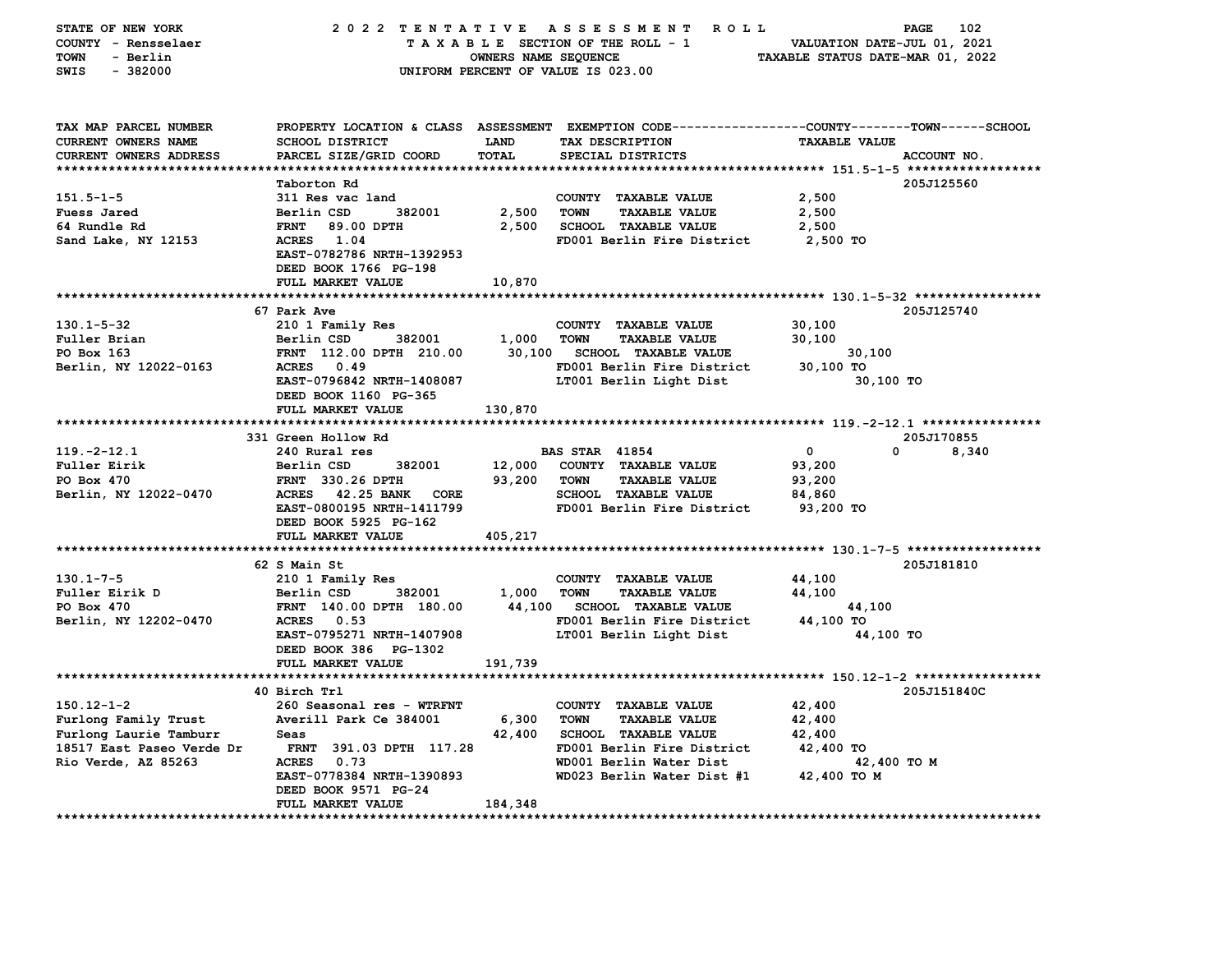| <b>STATE OF NEW YORK</b> |          |  |  |  |  | 2022 TENTATIVE ASSESSMENT ROLL     |  |  |  |  |  |                                  | PAGE            | - 103 |  |
|--------------------------|----------|--|--|--|--|------------------------------------|--|--|--|--|--|----------------------------------|-----------------|-------|--|
| COUNTY - Rensselaer      |          |  |  |  |  | TAXABLE SECTION OF THE ROLL - 1    |  |  |  |  |  | VALUATION DATE-JUL 01, 2021      |                 |       |  |
| TOWN                     | - Berlin |  |  |  |  | NAME SECTION - F                   |  |  |  |  |  | TAXABLE STATUS DATE-MAR 01, 2022 |                 |       |  |
| SWIS                     | - 382000 |  |  |  |  |                                    |  |  |  |  |  |                                  | RPS150/V04/L015 |       |  |
|                          |          |  |  |  |  | UNIFORM PERCENT OF VALUE IS 023.00 |  |  |  |  |  | CURRENT DATE $4/21/2022$         |                 |       |  |

### **\*\*\* S P E C I A L D I S T R I C T S U M M A R Y \*\*\***

| CODE | DISTRICT NAME        | <b>TOTAL</b><br><b>EXTENSION</b><br>PARCELS<br>TYPE | AD VALOREM<br><b>EXTENSION</b><br><b>VALUE</b><br><b>VALUE</b> | TAXABLE<br><b>EXEMPT</b><br><b>AMOUNT</b><br><b>VALUE</b> |
|------|----------------------|-----------------------------------------------------|----------------------------------------------------------------|-----------------------------------------------------------|
|      | FD001 Berlin Fire Di | 58 TOTAL                                            | 1506,126                                                       | 1506,126                                                  |
|      | LT001 Berlin Light D | 10 TOTAL                                            | 440,372                                                        | 440.372                                                   |
|      | WD001 Berlin Water D | 1 тотаг<br>M                                        | 42,400                                                         | 42,400                                                    |
|      | WD023 Berlin Water D | 1 тотаг<br>м                                        | 42,400                                                         | 42,400                                                    |

### **\*\*\* S C H O O L D I S T R I C T S U M M A R Y \*\*\***

| CODE             | DISTRICT NAME                   | TOTAL<br>PARCELS | <b>ASSESSED</b><br>LAND | <b>ASSESSED</b><br>TOTAL | <b>EXEMPT</b><br><b>AMOUNT</b> | TOTAL<br>TAXABLE   | <b>STAR</b><br><b>AMOUNT</b> | <b>STAR</b><br>TAXABLE |
|------------------|---------------------------------|------------------|-------------------------|--------------------------|--------------------------------|--------------------|------------------------------|------------------------|
| 382001<br>384001 | Berlin CSD<br>Averill Park Cent | 53<br>5          | 311,388<br>17,700       | 1431,376<br>74,750       | 63,984<br>12,725               | 1367,392<br>62,025 | 145,090<br>12,725            | 1222,302<br>49,300     |
|                  | SUB-TOTAL                       | 58               | 329,088                 | 1506,126                 | 76,709                         | 1429,417           | 157,815                      | 1271,602               |
|                  | TOTAL                           | 58               | 329,088                 | 1506,126                 | 76,709                         | 1429,417           | 157,815                      | 1271,602               |

### **\*\*\* S Y S T E M C O D E S S U M M A R Y \*\*\***

# **NO SYSTEM EXEMPTIONS AT THIS LEVEL**

### **\*\*\* E X E M P T I O N S U M M A R Y \*\*\***

|       |                    | TOTAL   |               |             |               |
|-------|--------------------|---------|---------------|-------------|---------------|
| CODE  | <b>DESCRIPTION</b> | PARCELS | <b>COUNTY</b> | <b>TOWN</b> | <b>SCHOOL</b> |
| 41132 | VET COM C          |         | 5,675         |             |               |
| 41133 | VET COM T          |         |               | 2,300       |               |
| 41142 | VET DIS C          |         | 1,135         |             |               |
| 41143 | VET DIS T          |         |               | 1,135       |               |
| 41800 | AGED CTS           | з       | 32,775        | 32,775      | 32,775        |
| 41834 | <b>ENH STAR</b>    | 5       |               |             | 74,415        |
| 41854 | <b>BAS STAR</b>    | 10      |               |             | 83,400        |
| 47460 | <b>PRIFOREST</b>   | з       | 43,934        | 43,934      | 43,934        |
|       | T O T A L          | 25      | 83,519        | 80,144      | 234,524       |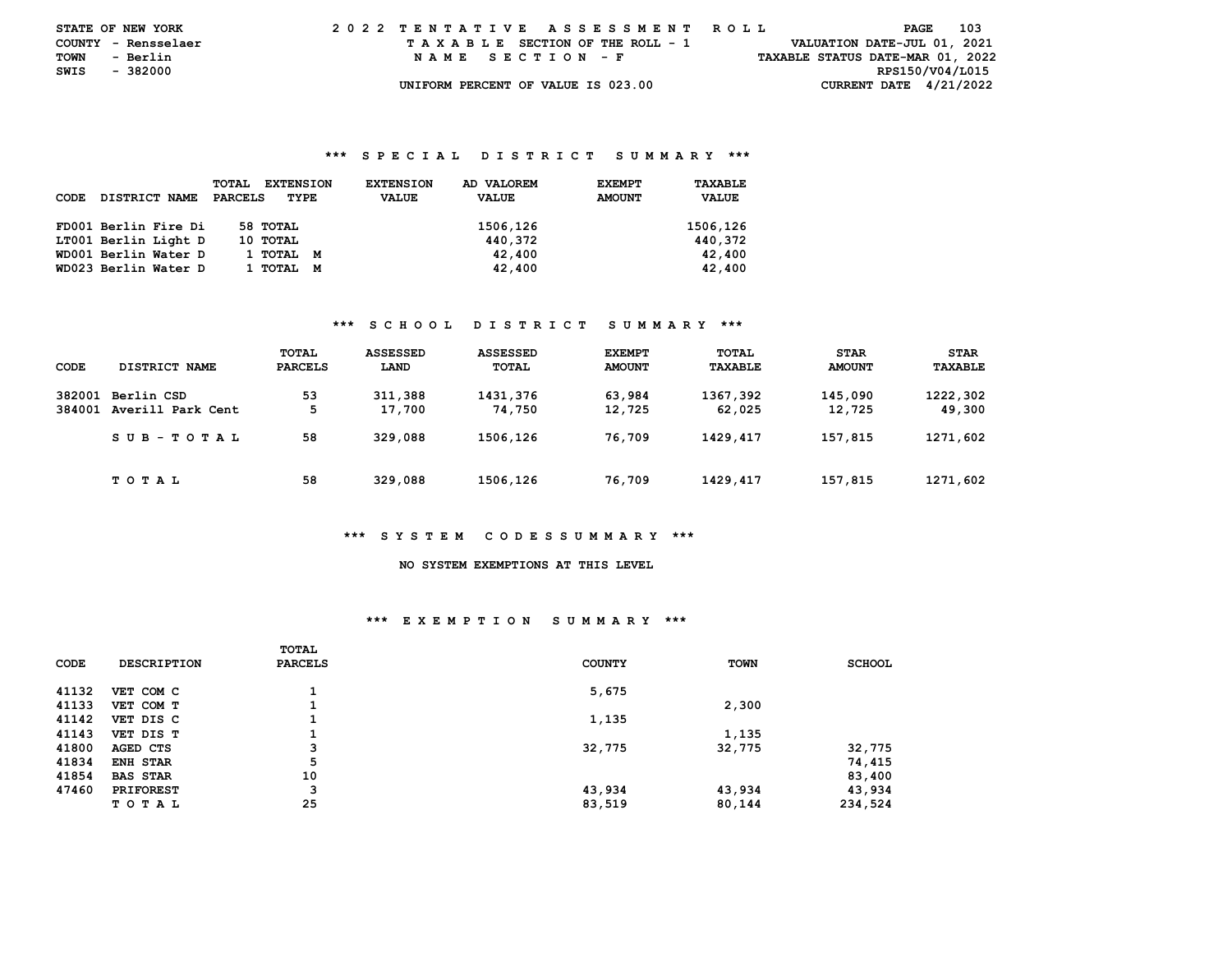|      | STATE OF NEW YORK   |  |  |  |  |  |                                    |  |  |  |  | 2022 TENTATIVE ASSESSMENT ROLL |  |  |                                  | PAGE            | 104 |
|------|---------------------|--|--|--|--|--|------------------------------------|--|--|--|--|--------------------------------|--|--|----------------------------------|-----------------|-----|
|      | COUNTY - Rensselaer |  |  |  |  |  | TAXABLE SECTION OF THE ROLL - 1    |  |  |  |  |                                |  |  | VALUATION DATE-JUL 01, 2021      |                 |     |
| TOWN | - Berlin            |  |  |  |  |  | NAME SECTION - F                   |  |  |  |  |                                |  |  | TAXABLE STATUS DATE-MAR 01, 2022 |                 |     |
| SWIS | - 382000            |  |  |  |  |  |                                    |  |  |  |  |                                |  |  |                                  | RPS150/V04/L015 |     |
|      |                     |  |  |  |  |  | UNIFORM PERCENT OF VALUE IS 023.00 |  |  |  |  |                                |  |  | CURRENT DATE $4/21/2022$         |                 |     |

### **\*\*\* G R A N D T O T A L S \*\*\***

| ROLL       |                    | TOTAL          | <b>ASSESSED</b> | <b>ASSESSED</b> | <b>TAXABLE</b> | TAXABLE     | <b>TAXABLE</b> | STAR           |
|------------|--------------------|----------------|-----------------|-----------------|----------------|-------------|----------------|----------------|
| <b>SEC</b> | <b>DESCRIPTION</b> | <b>PARCELS</b> | LAND            | <b>TOTAL</b>    | <b>COUNTY</b>  | <b>TOWN</b> | <b>SCHOOL</b>  | <b>TAXABLE</b> |
|            |                    |                |                 |                 |                |             |                |                |
|            | <b>TAXABLE</b>     | 58             | 329,088         | 1506,126        | 1422,607       | 1425,982    | 1429,417       | 1271,602       |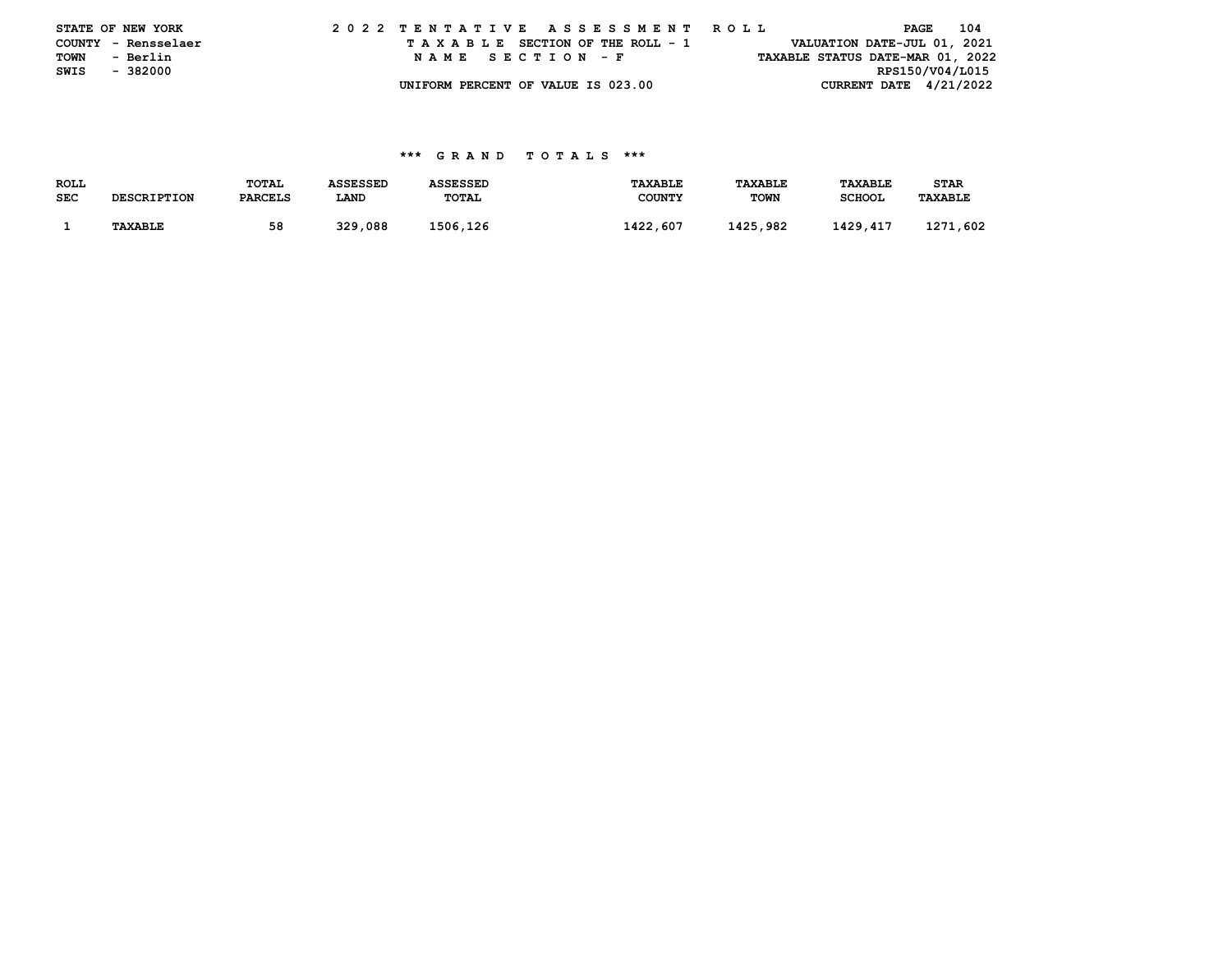| STATE OF NEW YORK             | 2022 TENTATIVE                                              |                      | A S S E S S M E N T<br>ROLL                                                                     |                                  | 105<br>PAGE |
|-------------------------------|-------------------------------------------------------------|----------------------|-------------------------------------------------------------------------------------------------|----------------------------------|-------------|
| COUNTY - Rensselaer           |                                                             |                      | TAXABLE SECTION OF THE ROLL - 1                                                                 | VALUATION DATE-JUL 01, 2021      |             |
| - Berlin<br><b>TOWN</b>       |                                                             | OWNERS NAME SEQUENCE |                                                                                                 | TAXABLE STATUS DATE-MAR 01, 2022 |             |
| $-382000$<br>SWIS             |                                                             |                      | UNIFORM PERCENT OF VALUE IS 023.00                                                              |                                  |             |
|                               |                                                             |                      |                                                                                                 |                                  |             |
| TAX MAP PARCEL NUMBER         |                                                             |                      | PROPERTY LOCATION & CLASS ASSESSMENT EXEMPTION CODE---------------COUNTY-------TOWN------SCHOOL |                                  |             |
| <b>CURRENT OWNERS NAME</b>    | SCHOOL DISTRICT                                             | <b>LAND</b>          | TAX DESCRIPTION                                                                                 | <b>TAXABLE VALUE</b>             |             |
| <b>CURRENT OWNERS ADDRESS</b> | PARCEL SIZE/GRID COORD                                      | TOTAL                | SPECIAL DISTRICTS                                                                               |                                  | ACCOUNT NO. |
|                               |                                                             |                      |                                                                                                 |                                  |             |
|                               | Rastus Ln (E of)                                            |                      |                                                                                                 |                                  |             |
| $163. -4 - 6.114$             | 311 Res vac land                                            |                      | COUNTY TAXABLE VALUE                                                                            | 1,900                            |             |
| Gabrenya Robert A             | Berlin CSD<br>382001                                        | 1,900                | <b>TOWN</b><br><b>TAXABLE VALUE</b>                                                             | 1,900                            |             |
| Gilroy Maryellen              | 1161/457                                                    | 1,900                | <b>SCHOOL TAXABLE VALUE</b>                                                                     | 1,900                            |             |
| PO Box 503                    |                                                             |                      | FD001 Berlin Fire District                                                                      | 1,900 TO                         |             |
|                               | Unrecorded Scurvey                                          |                      |                                                                                                 |                                  |             |
| Stephentown, NY 12168-0503    | <b>ACRES</b> 4.07 BANK<br>CORE<br>EAST-0798601 NRTH-1381797 |                      |                                                                                                 |                                  |             |
|                               | DEED BOOK 326 PG-757                                        |                      |                                                                                                 |                                  |             |
|                               | FULL MARKET VALUE                                           | 8,261                |                                                                                                 |                                  |             |
|                               |                                                             |                      |                                                                                                 |                                  |             |
|                               | 369 Cherry Plain Hill Rd                                    |                      |                                                                                                 |                                  |             |
| $163. - 4 - 6.113$            | 210 1 Family Res                                            |                      | <b>BAS STAR 41854</b>                                                                           | 0<br>0                           | 8,340       |
| Gabrenya Roberta              | Berlin CSD<br>382001                                        | 4,000                | COUNTY TAXABLE VALUE                                                                            | 76,000                           |             |
| Gilroy Maryellen              | 1161/457                                                    | 76,000               | <b>TOWN</b><br><b>TAXABLE VALUE</b>                                                             | 76,000                           |             |
| PO Box 503                    | Unrecorded Scurvey                                          |                      | <b>SCHOOL TAXABLE VALUE</b>                                                                     | 67,660                           |             |
| Stephentown, NY 12168-0503    | <b>FRNT</b> 522.46 DPTH                                     |                      | FD001 Berlin Fire District                                                                      | 76,000 TO                        |             |
|                               | <b>ACRES</b><br>5.87 BANK<br>CORE                           |                      |                                                                                                 |                                  |             |
|                               | EAST-0799488 NRTH-1381437                                   |                      |                                                                                                 |                                  |             |
|                               | DEED BOOK 326 PG-757                                        |                      |                                                                                                 |                                  |             |
|                               | FULL MARKET VALUE                                           | 330,435              |                                                                                                 |                                  |             |
|                               |                                                             |                      |                                                                                                 |                                  |             |
|                               | 388 Bly Hollow Rd                                           |                      |                                                                                                 |                                  |             |
| $151. -2 - 17.23$             | 312 Vac w/imprv                                             |                      | COUNTY TAXABLE VALUE                                                                            | 11,150                           |             |
| Gainer Louis                  | Berlin CSD<br>382001                                        | 3,600                | <b>TOWN</b><br><b>TAXABLE VALUE</b>                                                             | 11,150                           |             |
| 87 Cemetary Rd                | Lot 11                                                      | 11,150               | <b>SCHOOL TAXABLE VALUE</b>                                                                     | 11,150                           |             |
| New Lebanon, NY 12125         | <b>FRNT 1045.12 DPTH</b>                                    |                      | FD001 Berlin Fire District                                                                      | 11,150 TO                        |             |
|                               | 14.23<br><b>ACRES</b>                                       |                      |                                                                                                 |                                  |             |
|                               | EAST-0792126 NRTH-1389141                                   |                      |                                                                                                 |                                  |             |
|                               | DEED BOOK 780 PG-160                                        |                      |                                                                                                 |                                  |             |
|                               | FULL MARKET VALUE                                           | 48,478               |                                                                                                 |                                  |             |
|                               |                                                             |                      |                                                                                                 |                                  |             |
|                               | NY 22                                                       |                      |                                                                                                 |                                  | 205J190270  |
| $119.3 - 2 - 3$               | 311 Res vac land                                            |                      | COUNTY TAXABLE VALUE                                                                            | 800                              |             |
| Gallivan Sean                 | Berlin CSD<br>382001                                        | 800                  | <b>TOWN</b><br><b>TAXABLE VALUE</b>                                                             | 800                              |             |
| 215 Oakwood Ave               | FRNT 100.00 DPTH 150.00                                     | 800                  | <b>SCHOOL TAXABLE VALUE</b>                                                                     | 800                              |             |
| Troy, NY 12180                | <b>ACRES</b><br>0.33                                        |                      | FD001 Berlin Fire District                                                                      | 800 TO                           |             |
|                               | EAST-0794282 NRTH-1410232                                   |                      |                                                                                                 |                                  |             |
|                               | DEED BOOK 6483 PG-126                                       |                      |                                                                                                 |                                  |             |
|                               | FULL MARKET VALUE                                           | 3,478                |                                                                                                 |                                  |             |
|                               |                                                             |                      |                                                                                                 |                                  |             |
|                               | 47 Park Ave                                                 |                      |                                                                                                 |                                  | 205L164080  |
| $130.1 - 5 - 37$              | 210 1 Family Res                                            |                      | COUNTY TAXABLE VALUE                                                                            | 32,790                           |             |
| Galusha Kostin D              | Berlin CSD<br>382001                                        | 1,000                | <b>TOWN</b><br><b>TAXABLE VALUE</b>                                                             | 32,790                           |             |
| Galusha Rebecca M             | <b>FRNT</b><br>81.00 DPTH 186.00                            | 32,790               | <b>SCHOOL TAXABLE VALUE</b>                                                                     | 32,790                           |             |
| 47 Park Ave                   | ACRES 0.27 BANK<br>CORE                                     |                      | FD001 Berlin Fire District                                                                      | 32,790 TO                        |             |
| Berlin, NY 12022              | EAST-0796376 NRTH-1407912                                   |                      | LT001 Berlin Light Dist                                                                         | 32,790 TO                        |             |
|                               | DEED BOOK 8934 PG-297                                       |                      |                                                                                                 |                                  |             |
|                               | FULL MARKET VALUE                                           | 142,565              |                                                                                                 |                                  |             |
|                               |                                                             |                      |                                                                                                 |                                  |             |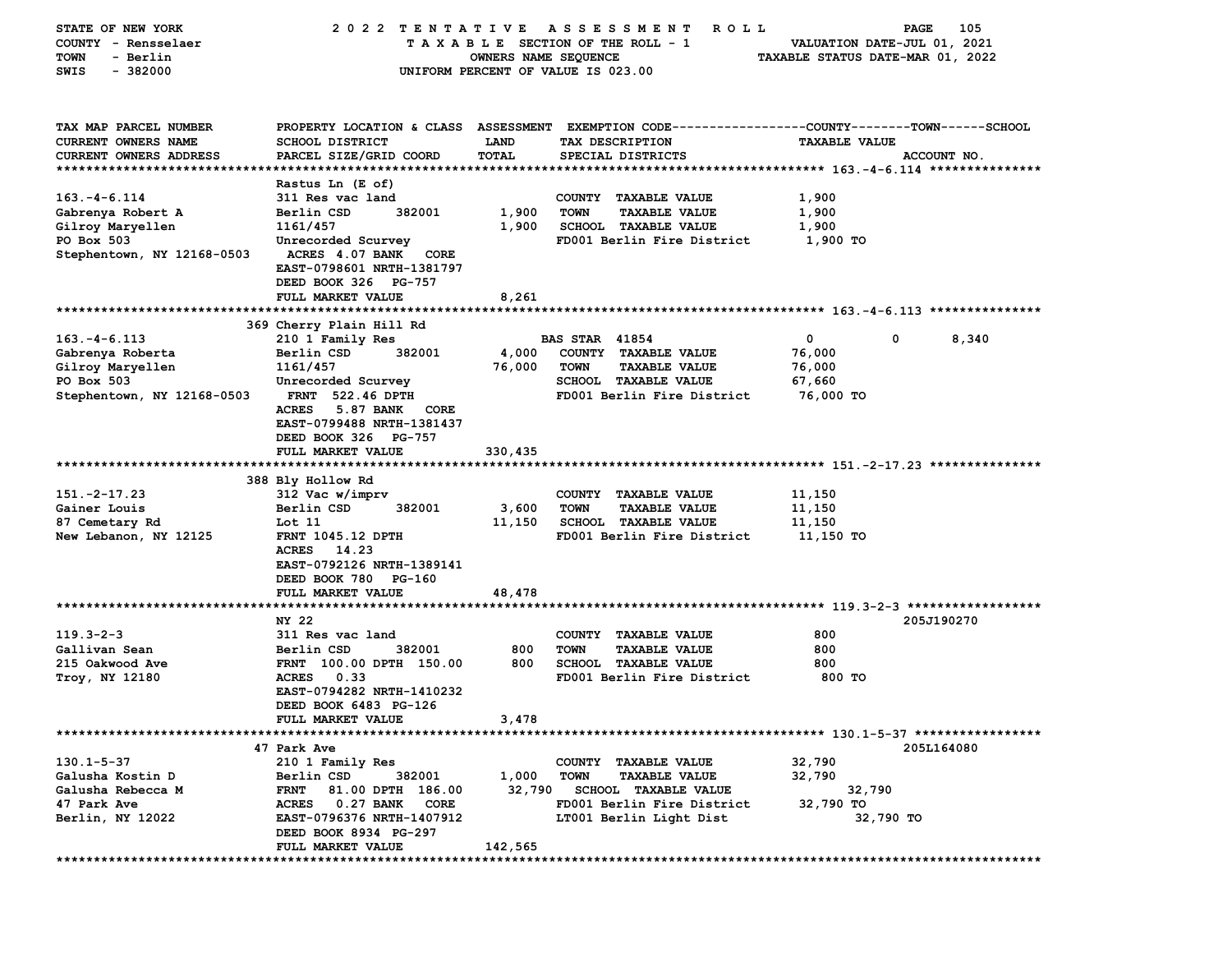| STATE OF NEW YORK      | 2022 TENTATIVE                   |                      | ASSESSMENT ROLL                                                                                 |                                     | PAGE<br>106            |
|------------------------|----------------------------------|----------------------|-------------------------------------------------------------------------------------------------|-------------------------------------|------------------------|
| COUNTY - Rensselaer    |                                  |                      | TAXABLE SECTION OF THE ROLL - 1                                                                 | VALUATION DATE-JUL 01, 2021         |                        |
| TOWN<br>- Berlin       |                                  | OWNERS NAME SEQUENCE |                                                                                                 | TAXABLE STATUS DATE-MAR 01, 2022    |                        |
| SWIS<br>$-382000$      |                                  |                      | UNIFORM PERCENT OF VALUE IS 023.00                                                              |                                     |                        |
|                        |                                  |                      |                                                                                                 |                                     |                        |
|                        |                                  |                      |                                                                                                 |                                     |                        |
| TAX MAP PARCEL NUMBER  |                                  |                      | PROPERTY LOCATION & CLASS ASSESSMENT EXEMPTION CODE---------------COUNTY-------TOWN------SCHOOL |                                     |                        |
| CURRENT OWNERS NAME    | SCHOOL DISTRICT                  | <b>LAND</b>          | TAX DESCRIPTION                                                                                 | <b>TAXABLE VALUE</b>                |                        |
| CURRENT OWNERS ADDRESS |                                  | TOTAL                | SPECIAL DISTRICTS                                                                               |                                     | ACCOUNT NO.            |
|                        | PARCEL SIZE/GRID COORD           |                      |                                                                                                 |                                     |                        |
|                        | 2455 Plank Rd                    |                      |                                                                                                 |                                     |                        |
| $129. - 2 - 5.2$       | 240 Rural res                    |                      | COUNTY TAXABLE VALUE                                                                            | 26,164                              |                        |
| Gamble Charles         | Berlin CSD<br>382001             | 8,965                | TOWN<br><b>TAXABLE VALUE</b>                                                                    | 26,164                              |                        |
| Gamble Tara            | 1988 Rhinevault Survey           | 26,164               | <b>SCHOOL TAXABLE VALUE</b>                                                                     | 26,164                              |                        |
| 35 Priscilla Ln        | <b>FRNT 1852.33 DPTH</b>         |                      | FD001 Berlin Fire District                                                                      | 26,164 TO                           |                        |
| Bristol, CT 06010      | ACRES 24.86                      |                      |                                                                                                 |                                     |                        |
|                        | EAST-0790941 NRTH-1407824        |                      |                                                                                                 |                                     |                        |
|                        | DEED BOOK 6916 PG-78             |                      |                                                                                                 |                                     |                        |
|                        |                                  |                      |                                                                                                 |                                     |                        |
|                        | FULL MARKET VALUE                | 113,757              |                                                                                                 |                                     |                        |
|                        |                                  |                      |                                                                                                 |                                     | 205J141490             |
|                        | Taborton Rd (W of)               |                      |                                                                                                 |                                     |                        |
| $150. - 1 - 3$         | $322$ Rural vac $>10$            |                      | COUNTY TAXABLE VALUE                                                                            | 3,500                               |                        |
| Garbowski Barbara M    | Averill Park Ce 384001           | 3,500                | TOWN<br><b>TAXABLE VALUE</b>                                                                    | 3,500                               |                        |
| 72 Uphams Corners Rd   | ACRES 25.00                      |                      | 3,500 SCHOOL TAXABLE VALUE                                                                      | 3,500                               |                        |
| East Nassau, NY 12062  | EAST-0776137 NRTH-1392096        |                      | FD001 Berlin Fire District                                                                      | 3,500 TO                            |                        |
|                        | DEED BOOK 1248 PG-594            |                      |                                                                                                 |                                     |                        |
|                        | FULL MARKET VALUE                | 15,217               |                                                                                                 |                                     |                        |
|                        |                                  |                      |                                                                                                 |                                     |                        |
|                        | 7 Elm St                         |                      |                                                                                                 |                                     | 205J154090             |
| $130.1 - 2 - 10$       | 210 1 Family Res                 |                      | COUNTY TAXABLE VALUE                                                                            | 16,800                              |                        |
| Gardner Derrick J      | Berlin CSD<br>382001             | 800                  | <b>TOWN</b><br><b>TAXABLE VALUE</b>                                                             | 16,800                              |                        |
| 7 Elm St               | <b>FRNT</b><br>40.00 DPTH 104.30 | 16,800               | <b>SCHOOL TAXABLE VALUE</b>                                                                     | 16,800                              |                        |
| Berlin, NY 12022       | ACRES 0.10 BANK<br>CORE          |                      | FD001 Berlin Fire District                                                                      | 16,800 TO                           |                        |
|                        | EAST-0795135 NRTH-1408160        |                      | LT001 Berlin Light Dist                                                                         | 16,800 TO                           |                        |
|                        | DEED BOOK 8599 PG-308            |                      |                                                                                                 |                                     |                        |
|                        | FULL MARKET VALUE                | 73,043               |                                                                                                 |                                     |                        |
|                        |                                  |                      |                                                                                                 |                                     | 205J125920             |
| $141. - 4 - 12$        | 17760 NY 22                      |                      | <b>BAS STAR 41854</b>                                                                           | $\overline{\mathbf{0}}$<br>$\Omega$ | 8,340                  |
|                        | 270 Mfg housing<br>382001        | 4,900                |                                                                                                 |                                     |                        |
| Gardner Joyce          | Berlin CSD<br>Look At 2003       |                      | COUNTY TAXABLE VALUE<br>TOWN<br><b>TAXABLE VALUE</b>                                            | 20,985                              |                        |
| 17760 NY 22            |                                  | 20,985               |                                                                                                 | 20,985                              |                        |
| Berlin, Ny 12022       | FRNT 130.00 DPTH 190.00          |                      | <b>SCHOOL TAXABLE VALUE</b>                                                                     | 12,645                              |                        |
|                        | <b>ACRES</b> 0.50                |                      | FD001 Berlin Fire District                                                                      | 20,985 TO                           |                        |
|                        | EAST-0796483 NRTH-1396463        |                      |                                                                                                 |                                     |                        |
|                        | DEED BOOK 8216 PG-112            |                      |                                                                                                 |                                     |                        |
|                        | FULL MARKET VALUE                | 91,239               |                                                                                                 |                                     |                        |
|                        |                                  |                      |                                                                                                 |                                     |                        |
|                        | 589 Green Hollow Rd              |                      |                                                                                                 |                                     |                        |
| $120. -1 - 4.14$       | 270 Mfg housing                  |                      | VET COM C 41132                                                                                 | 3,305<br>$\mathbf 0$                | 0                      |
| Gardner Robert M       | 382001<br>Berlin CSD             |                      | 8,000 VET COM T 41133                                                                           | 2,300<br>$^{\circ}$                 | 0                      |
| Gardner Josie E        | <b>FRNT 420.00 DPTH</b>          |                      | 13,220 AGED CTS 41800                                                                           | 4,958<br>5,460                      | 6,610                  |
| 589 Green Hollow Rd    | <b>ACRES</b> 3.00                |                      | COUNTY TAXABLE VALUE                                                                            | 4,957                               |                        |
| Petersburgh, NY 12138  | EAST-0806343 NRTH-1413951        |                      | <b>TOWN</b><br><b>TAXABLE VALUE</b>                                                             | 5,460                               |                        |
|                        | DEED BOOK 8356 PG-112            |                      | <b>SCHOOL TAXABLE VALUE</b>                                                                     | 6,610                               |                        |
|                        | <b>FULL MARKET VALUE</b>         |                      | 57,478 FD001 Berlin Fire District                                                               | 13,220 TO                           | ********************** |
|                        |                                  |                      |                                                                                                 |                                     |                        |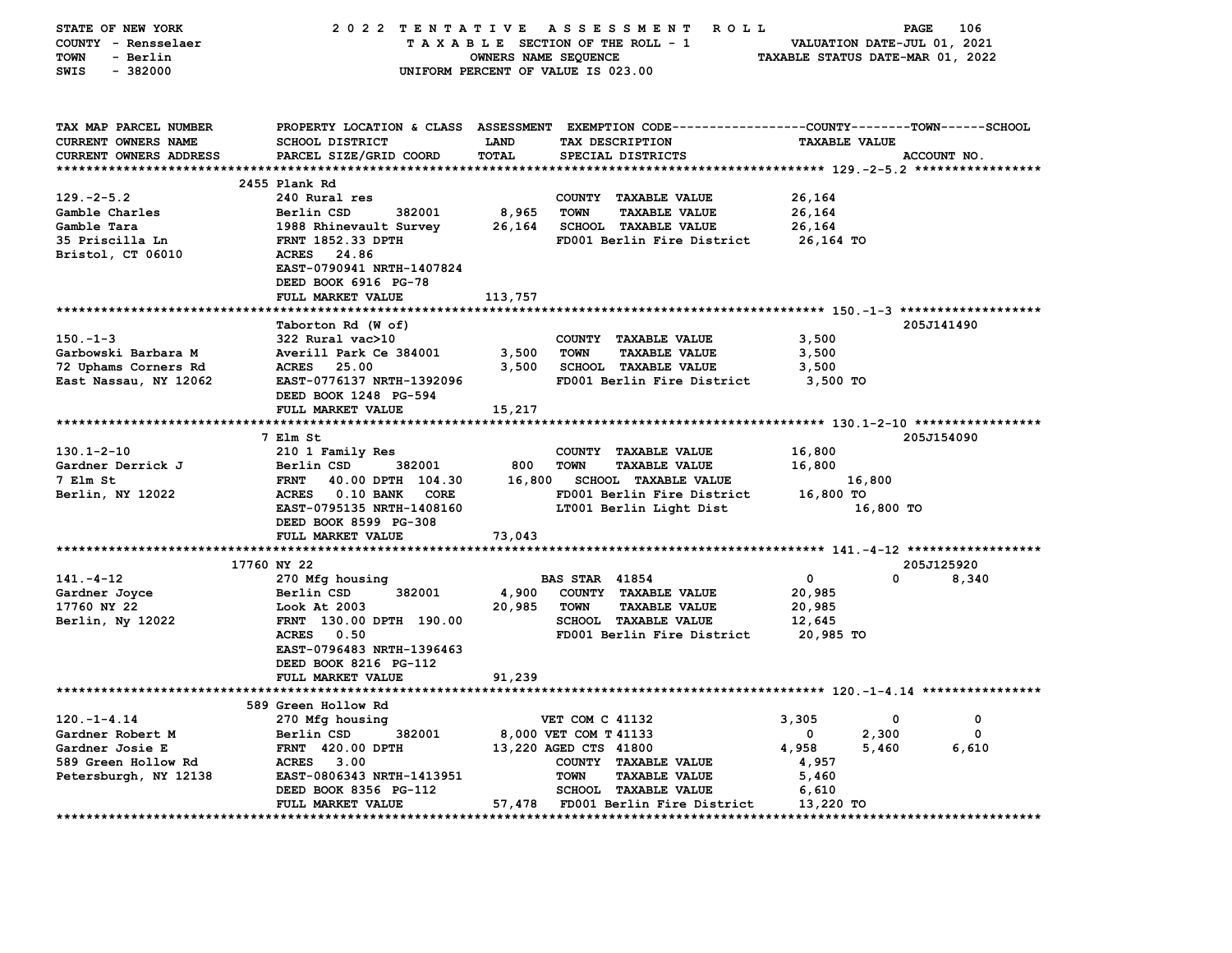| STATE OF NEW YORK<br>COUNTY - Rensselaer | 2022 TENTATIVE                             |                      | A S S E S S M E N T<br><b>ROLL</b><br>TAXABLE SECTION OF THE ROLL - 1                           | VALUATION DATE-JUL 01, 2021      | 107<br>PAGE |
|------------------------------------------|--------------------------------------------|----------------------|-------------------------------------------------------------------------------------------------|----------------------------------|-------------|
| - Berlin<br>TOWN                         |                                            | OWNERS NAME SEQUENCE |                                                                                                 | TAXABLE STATUS DATE-MAR 01, 2022 |             |
| SWIS<br>$-382000$                        |                                            |                      | UNIFORM PERCENT OF VALUE IS 023.00                                                              |                                  |             |
|                                          |                                            |                      |                                                                                                 |                                  |             |
| TAX MAP PARCEL NUMBER                    |                                            |                      | PROPERTY LOCATION & CLASS ASSESSMENT EXEMPTION CODE---------------COUNTY-------TOWN------SCHOOL |                                  |             |
| CURRENT OWNERS NAME                      | <b>SCHOOL DISTRICT</b>                     | <b>LAND</b>          | TAX DESCRIPTION                                                                                 | <b>TAXABLE VALUE</b>             |             |
| CURRENT OWNERS ADDRESS                   | PARCEL SIZE/GRID COORD                     | TOTAL                | SPECIAL DISTRICTS                                                                               |                                  | ACCOUNT NO. |
|                                          | 2574 Plank Rd                              |                      |                                                                                                 |                                  |             |
| $129. -2 - 18$                           | 240 Rural res                              |                      | COUNTY TAXABLE VALUE                                                                            | 23,500                           | 205J188250C |
| Gardner Timothy E                        | Berlin CSD<br>382001                       | 6,600                | <b>TOWN</b><br><b>TAXABLE VALUE</b>                                                             | 23,500                           |             |
| Rago Michelle                            | <b>FRNT 840.00 DPTH</b>                    | 23,500               | <b>SCHOOL TAXABLE VALUE</b>                                                                     | 23,500                           |             |
| 47 Mirriam Ave                           | ACRES 21.50                                |                      | FD001 Berlin Fire District                                                                      | 23,500 TO                        |             |
| Bronxville, NY 10708                     | EAST-0792725 NRTH-1404842                  |                      |                                                                                                 |                                  |             |
|                                          | DEED BOOK 81<br>PG-2311                    |                      |                                                                                                 |                                  |             |
|                                          | FULL MARKET VALUE                          | 102,174              |                                                                                                 |                                  |             |
|                                          |                                            |                      |                                                                                                 |                                  |             |
|                                          | 43 Park Ave                                |                      |                                                                                                 |                                  | 205J181630  |
| $130.1 - 5 - 39$                         | 210 1 Family Res                           |                      | COUNTY TAXABLE VALUE                                                                            | 16,900                           |             |
| Garner Tina Marie                        | Berlin CSD<br>382001                       | 1,000                | <b>TOWN</b><br><b>TAXABLE VALUE</b>                                                             | 16,900                           |             |
| 43 Park Ave                              | Check Fall 2004                            | 16,900               | SCHOOL TAXABLE VALUE                                                                            | 16,900                           |             |
| Berlin, NY 12022                         | Bdy Line Agreement 022988                  |                      | FD001 Berlin Fire District                                                                      | 16,900 TO                        |             |
|                                          | 54.00 DPTH 120.00<br><b>FRNT</b>           |                      | LT001 Berlin Light Dist                                                                         | 16,900 TO                        |             |
|                                          | ACRES 0.17 BANK CORE                       |                      |                                                                                                 |                                  |             |
|                                          | EAST-0796258 NRTH-1407854                  |                      |                                                                                                 |                                  |             |
|                                          | DEED BOOK 9457 PG-322<br>FULL MARKET VALUE | 73,478               |                                                                                                 |                                  |             |
|                                          |                                            |                      |                                                                                                 |                                  |             |
|                                          | 156 Bly Hollow Rd                          |                      |                                                                                                 |                                  |             |
| $163 - 1 - 32$                           | 311 Res vac land                           |                      | COUNTY TAXABLE VALUE                                                                            | 4,500                            |             |
| Garrigus Adam                            | Berlin CSD<br>382001                       | 4,500                | <b>TOWN</b><br><b>TAXABLE VALUE</b>                                                             | 4,500                            |             |
| Garrigus Kathryn                         | 2021-164 L1                                | 4,500                | <b>SCHOOL TAXABLE VALUE</b>                                                                     | 4,500                            |             |
| 41 Saddle Rd                             | <b>FRNT 1061.47 DPTH</b>                   |                      | FD001 Berlin Fire District                                                                      | 4,500 TO                         |             |
| Wolcott, CT 06716                        | ACRES 6.96                                 |                      |                                                                                                 |                                  |             |
|                                          | EAST-0794253 NRTH-1383865                  |                      |                                                                                                 |                                  |             |
|                                          | DEED BOOK 9780 PG-21                       |                      |                                                                                                 |                                  |             |
|                                          | FULL MARKET VALUE                          | 19,565               |                                                                                                 |                                  |             |
|                                          |                                            |                      |                                                                                                 |                                  | 205L120970  |
| $120. - 1 - 12$                          | 730 Green Hollow Rd                        |                      | <b>BAS STAR 41854</b>                                                                           | 0<br>0                           | 8,340       |
| Gates Alfred Donald                      | 210 1 Family Res<br>382001<br>Berlin CSD   | 900                  | COUNTY TAXABLE VALUE                                                                            | 27,000                           |             |
| 730 Green Hollow Rd                      | FRNT 142.05 DPTH 138.00                    | 27,000               | <b>TOWN</b><br><b>TAXABLE VALUE</b>                                                             | 27,000                           |             |
| Petersburgh, NY 12138                    | <b>ACRES</b><br>0.45                       |                      | <b>SCHOOL TAXABLE VALUE</b>                                                                     | 18,660                           |             |
|                                          | EAST-0809876 NRTH-1413394                  |                      | FD001 Berlin Fire District                                                                      | 27,000 TO                        |             |
|                                          | DEED BOOK 285 PG-755                       |                      |                                                                                                 |                                  |             |
|                                          | <b>FULL MARKET VALUE</b>                   | 117,391              |                                                                                                 |                                  |             |
|                                          |                                            |                      |                                                                                                 |                                  |             |
|                                          | 443 Green Hollow Rd                        |                      |                                                                                                 |                                  |             |
| $119. -2 - 7.33$                         | 210 1 Family Res                           |                      | <b>BAS STAR 41854</b>                                                                           | 0<br>0                           | 8,340       |
| Gates Christopher Jr                     | Berlin CSD<br>382001                       | 2,000                | <b>COUNTY</b><br><b>TAXABLE VALUE</b>                                                           | 22,000                           |             |
| 443 Green Hollow Rd                      | FRNT 353.75 DPTH                           | 22,000               | <b>TOWN</b><br><b>TAXABLE VALUE</b>                                                             | 22,000                           |             |
| Petersburgh, NY 12138                    | <b>ACRES</b><br>1.45                       |                      | <b>SCHOOL</b><br><b>TAXABLE VALUE</b>                                                           | 13,660                           |             |
|                                          | EAST-0802943 NRTH-1412978                  |                      | FD001 Berlin Fire District                                                                      | 22,000 TO                        |             |
|                                          | DEED BOOK 4819 PG-287                      |                      |                                                                                                 |                                  |             |
|                                          | FULL MARKET VALUE                          | 95,652               |                                                                                                 |                                  |             |
| **************                           |                                            |                      |                                                                                                 |                                  |             |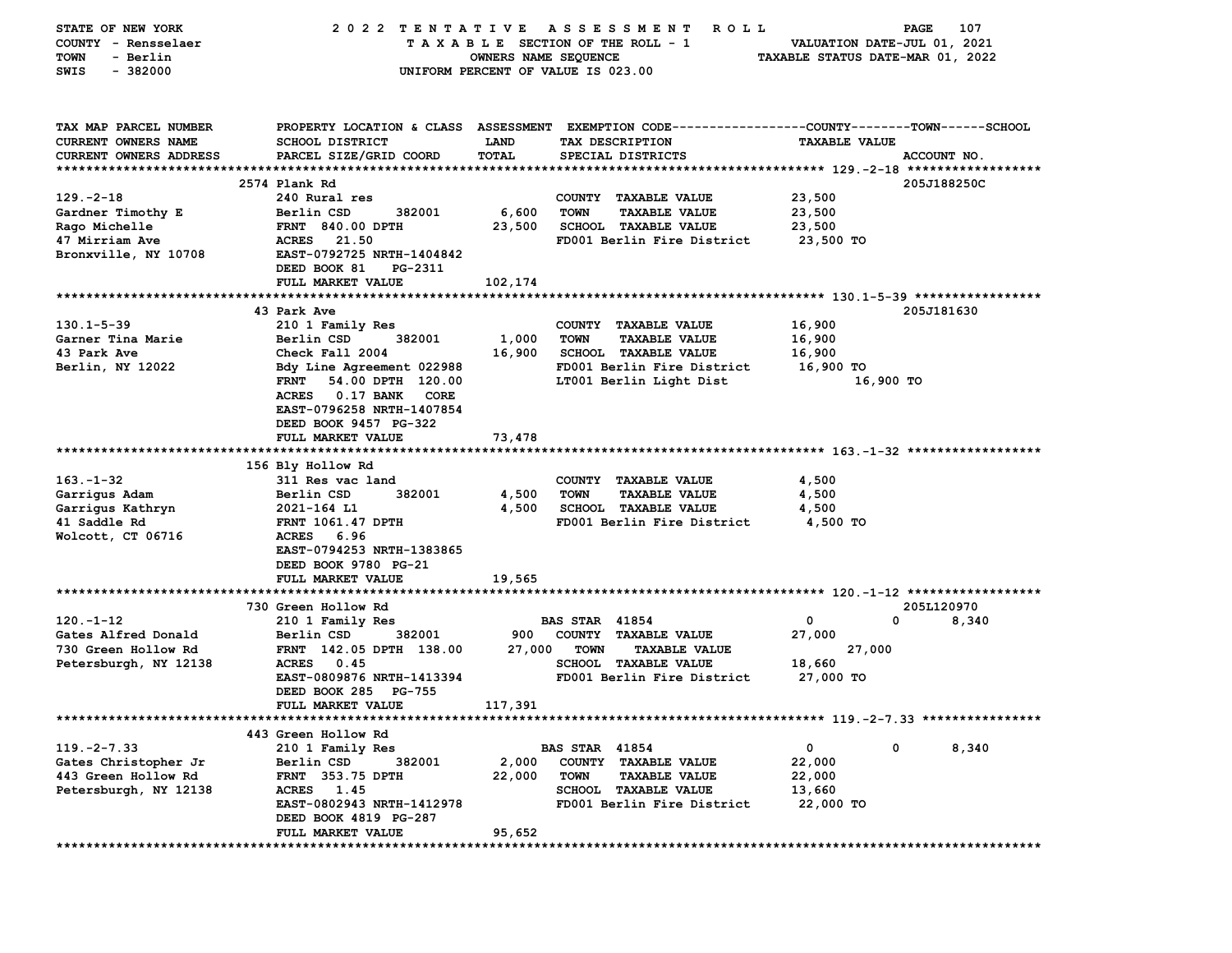| STATE OF NEW YORK             | 2022 TENTATIVE                       |                      | A S S E S S M E N T<br><b>ROLL</b>                           |                                  | 108<br>PAGE |
|-------------------------------|--------------------------------------|----------------------|--------------------------------------------------------------|----------------------------------|-------------|
| COUNTY - Rensselaer           |                                      |                      | TAXABLE SECTION OF THE ROLL - 1                              | VALUATION DATE-JUL 01, 2021      |             |
| <b>TOWN</b><br>- Berlin       |                                      | OWNERS NAME SEQUENCE |                                                              | TAXABLE STATUS DATE-MAR 01, 2022 |             |
| $-382000$<br>SWIS             |                                      |                      | UNIFORM PERCENT OF VALUE IS 023.00                           |                                  |             |
|                               |                                      |                      |                                                              |                                  |             |
|                               |                                      |                      |                                                              |                                  |             |
|                               |                                      |                      |                                                              |                                  |             |
| TAX MAP PARCEL NUMBER         | PROPERTY LOCATION & CLASS ASSESSMENT |                      | EXEMPTION CODE-----------------COUNTY-------TOWN------SCHOOL |                                  |             |
| <b>CURRENT OWNERS NAME</b>    | <b>SCHOOL DISTRICT</b>               | <b>LAND</b>          | TAX DESCRIPTION                                              | <b>TAXABLE VALUE</b>             |             |
| <b>CURRENT OWNERS ADDRESS</b> | PARCEL SIZE/GRID COORD               | TOTAL                | SPECIAL DISTRICTS                                            |                                  | ACCOUNT NO. |
| ************************      |                                      |                      |                                                              |                                  |             |
|                               | 4 Cold Spring Rd                     |                      |                                                              |                                  | 205J147250  |
| $120. - 1 - 16$               | 210 1 Family Res                     |                      | COUNTY TAXABLE VALUE                                         | 5,800                            |             |
| Gates Christopher Sr          | Berlin CSD<br>382001                 | 1,000                | <b>TOWN</b><br><b>TAXABLE VALUE</b>                          | 5,800                            |             |
| 4 Cold Spring Rd              | FRNT 200.00 DPTH 150.00              | 5,800                | <b>SCHOOL TAXABLE VALUE</b>                                  | 5,800                            |             |
| Petersburgh, NY 12138         | <b>ACRES</b><br>0.55                 |                      | FD001 Berlin Fire District                                   | 5,800 TO                         |             |
|                               | EAST-0805501 NRTH-1413808            |                      |                                                              |                                  |             |
|                               | DEED BOOK 7693 PG-168                |                      |                                                              |                                  |             |
|                               |                                      |                      |                                                              |                                  |             |
|                               | FULL MARKET VALUE                    | 25,217               |                                                              |                                  |             |
|                               |                                      |                      |                                                              |                                  |             |
|                               | 579 Green Hollow Rd                  |                      |                                                              |                                  |             |
| $120. - 1 - 4.12$             | 270 Mfg housing                      |                      | COUNTY TAXABLE VALUE                                         | 13,000                           |             |
| Gates Richard A               | Berlin CSD<br>382001                 | 4,500                | <b>TOWN</b><br><b>TAXABLE VALUE</b>                          | 13,000                           |             |
| Gates Jessica M               | <b>FRNT</b> 200.00 DPTH              | 13,000               | SCHOOL TAXABLE VALUE                                         | 13,000                           |             |
| 579 Green Hollow Rd           | ACRES 1.10                           |                      | FD001 Berlin Fire District                                   | 13,000 TO                        |             |
| Petersburgh, NY 12138         | EAST-0806173 NRTH-1413811            |                      |                                                              |                                  |             |
|                               | DEED BOOK 6138 PG-168                |                      |                                                              |                                  |             |
|                               | FULL MARKET VALUE                    | 56,522               |                                                              |                                  |             |
|                               |                                      |                      |                                                              |                                  |             |
|                               | 4 Pine Ave                           |                      |                                                              |                                  | 205J122860  |
| $107.17 - 1 - 9$              | 260 Seasonal res                     |                      | COUNTY TAXABLE VALUE                                         | 10,275                           |             |
| Gatto Gregory                 | Berlin CSD<br>382001                 | 2,975                | <b>TOWN</b><br><b>TAXABLE VALUE</b>                          | 10,275                           |             |
| 102 George St                 | <b>FRNT</b><br>80.00 DPTH 100.00     | 10,275               | <b>SCHOOL TAXABLE VALUE</b>                                  | 10,275                           |             |
| Green Island, NY 12183-1511   | ACRES 0.11                           |                      | FD001 Berlin Fire District                                   | 10,275 TO                        |             |
|                               | EAST-0781793 NRTH-1418917            |                      |                                                              |                                  |             |
|                               | DEED BOOK 358 PG-2141                |                      |                                                              |                                  |             |
|                               | FULL MARKET VALUE                    | 44,674               |                                                              |                                  |             |
| ****************************  | ********************                 |                      |                                                              |                                  |             |
|                               |                                      |                      |                                                              |                                  |             |
|                               | 483 Dyken Pond Rd                    |                      |                                                              |                                  | 205J126280  |
| $106.20 - 1 - 10$             | 260 Seasonal res                     |                      | COUNTY TAXABLE VALUE                                         | 26,200                           |             |
| Gebhardt Family Trust         | Berlin CSD<br>382001                 | 3,130                | <b>TOWN</b><br><b>TAXABLE VALUE</b>                          | 26,200                           |             |
| Gebhardt Thomas M             | 95.00<br><b>FRNT</b> 115.00 DPTH     | 26,200               | <b>SCHOOL TAXABLE VALUE</b>                                  | 26,200                           |             |
| 19 Lee St                     | <b>ACRES</b><br>0.24                 |                      | FD001 Berlin Fire District                                   | 26,200 TO                        |             |
| Huntington, NY 11743          | EAST-0780878 NRTH-1417929            |                      |                                                              |                                  |             |
|                               | DEED BOOK 5177 PG-30                 |                      |                                                              |                                  |             |
|                               | FULL MARKET VALUE                    | 113,913              |                                                              |                                  |             |
|                               |                                      |                      |                                                              |                                  |             |
|                               | 461 Dyken Pond Rd                    |                      |                                                              |                                  | 205J132220  |
| $106.20 - 1 - 17$             | 260 Seasonal res                     |                      | COUNTY TAXABLE VALUE                                         | 13,125                           |             |
| Gebhardt Warren E             | 382001<br>Berlin CSD                 | 2,925                | <b>TOWN</b><br><b>TAXABLE VALUE</b>                          | 13,125                           |             |
| Gebhardt Barbara J            | .47 A<br>Seas                        | 13,125               | <b>SCHOOL TAXABLE VALUE</b>                                  | 13,125                           |             |
| 254 Helm Ln                   | FRNT 118.00 DPTH 168.00              |                      | FD001 Berlin Fire District                                   | 13,125 TO                        |             |
| Bay Shore, NY 11706           | <b>ACRES</b><br>0.47                 |                      |                                                              |                                  |             |
|                               | EAST-0780384 NRTH-1417665            |                      |                                                              |                                  |             |
|                               | DEED BOOK 221 PG-267                 |                      |                                                              |                                  |             |
|                               | FULL MARKET VALUE                    | 57,065               |                                                              |                                  |             |
|                               |                                      |                      |                                                              |                                  |             |
|                               |                                      |                      |                                                              |                                  |             |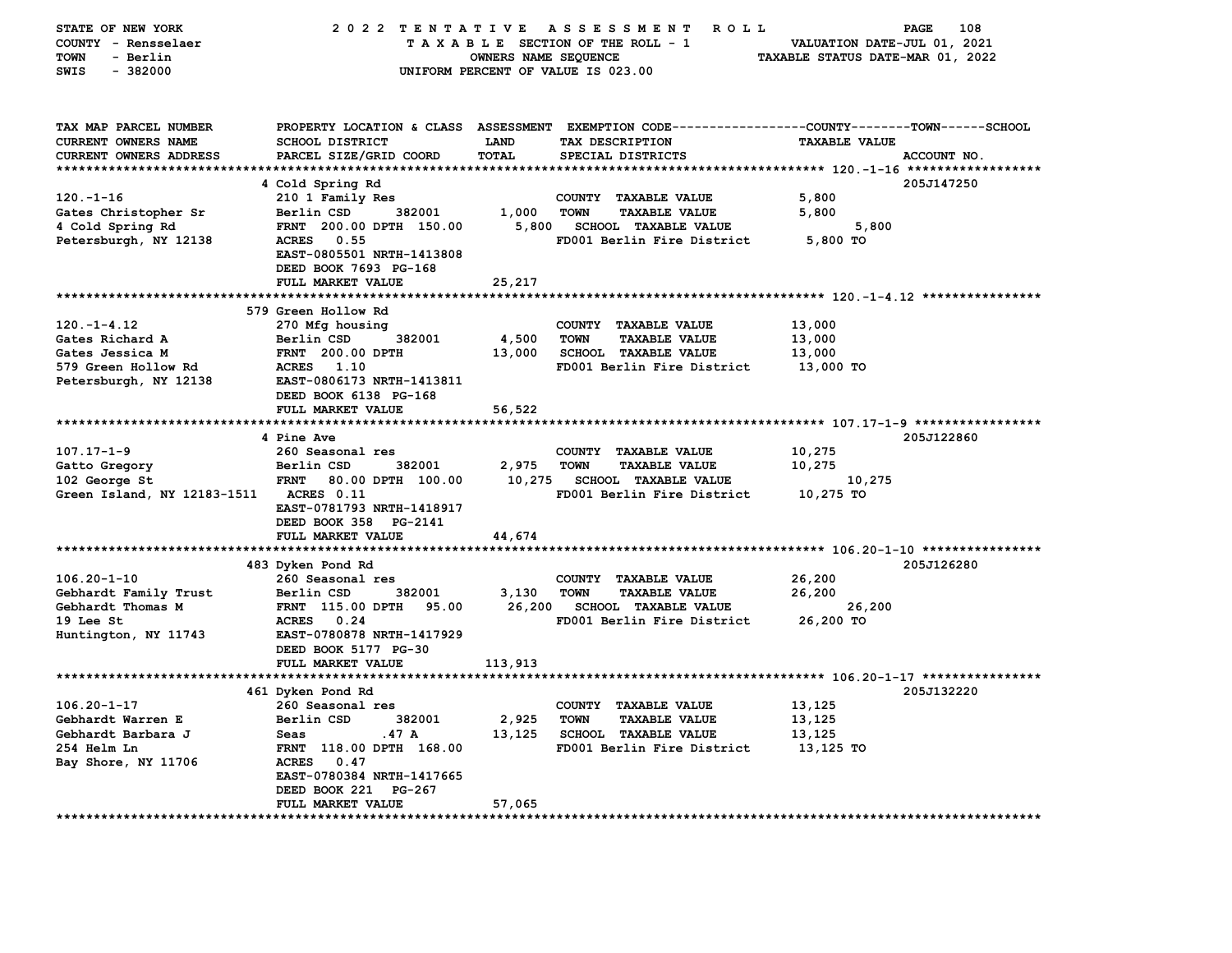| STATE OF NEW YORK             | 2022 TENTATIVE                      |                      | A S S E S S M E N T<br><b>ROLL</b>                                                               |                                  | PAGE        | 109         |
|-------------------------------|-------------------------------------|----------------------|--------------------------------------------------------------------------------------------------|----------------------------------|-------------|-------------|
| COUNTY - Rensselaer           |                                     |                      | TAXABLE SECTION OF THE ROLL - 1                                                                  | VALUATION DATE-JUL 01, 2021      |             |             |
| TOWN<br>- Berlin              |                                     | OWNERS NAME SEQUENCE |                                                                                                  | TAXABLE STATUS DATE-MAR 01, 2022 |             |             |
| $-382000$<br>SWIS             |                                     |                      | UNIFORM PERCENT OF VALUE IS 023.00                                                               |                                  |             |             |
|                               |                                     |                      |                                                                                                  |                                  |             |             |
|                               |                                     |                      |                                                                                                  |                                  |             |             |
|                               |                                     |                      |                                                                                                  |                                  |             |             |
| TAX MAP PARCEL NUMBER         |                                     |                      | PROPERTY LOCATION & CLASS ASSESSMENT EXEMPTION CODE----------------COUNTY-------TOWN------SCHOOL |                                  |             |             |
| <b>CURRENT OWNERS NAME</b>    | <b>SCHOOL DISTRICT</b>              | LAND                 | TAX DESCRIPTION                                                                                  | <b>TAXABLE VALUE</b>             |             |             |
| <b>CURRENT OWNERS ADDRESS</b> | PARCEL SIZE/GRID COORD              | TOTAL                | SPECIAL DISTRICTS                                                                                |                                  | ACCOUNT NO. |             |
|                               |                                     |                      |                                                                                                  |                                  |             |             |
|                               | 61-85 Bly Hollow Rd                 |                      |                                                                                                  |                                  |             |             |
| $163. - 1 - 1.21$             | 280 Res Multiple                    |                      | <b>BAS STAR 41854</b>                                                                            | $\mathbf{o}$                     | 0           | 8,340       |
| Geerholt Gary D               | Berlin CSD<br>382001                | 5,800                | COUNTY TAXABLE VALUE                                                                             | 46,100                           |             |             |
| Box 65                        | Mobil On 1993                       | 46,100               | <b>TOWN</b><br><b>TAXABLE VALUE</b>                                                              | 46,100                           |             |             |
| Cherry Plain, NY 12040-0065   | <b>FRNT 750.00 DPTH</b>             |                      | SCHOOL TAXABLE VALUE                                                                             | 37,760                           |             |             |
|                               | <b>ACRES</b><br>6.84                |                      | FD001 Berlin Fire District                                                                       | 46,100 TO                        |             |             |
|                               | EAST-0795345 NRTH-1383106           |                      |                                                                                                  |                                  |             |             |
|                               | DEED BOOK 1573 PG-39                |                      |                                                                                                  |                                  |             |             |
|                               | FULL MARKET VALUE                   | 200,435              |                                                                                                  |                                  |             |             |
|                               |                                     |                      |                                                                                                  |                                  |             |             |
|                               | 10 Taylor Ave                       |                      |                                                                                                  |                                  | 205J165430  |             |
| $130.1 - 3 - 10$              | 210 1 Family Res                    |                      | <b>BAS STAR 41854</b>                                                                            | $\mathbf{0}$                     | 0           | 8,340       |
| Gentner Dawn M                | Berlin CSD<br>382001                | 1,000                | COUNTY TAXABLE VALUE                                                                             | 29,200                           |             |             |
| 10 Taylor Ave                 | 82.00 DPTH 120.01<br><b>FRNT</b>    | 29,200               | <b>TAXABLE VALUE</b><br><b>TOWN</b>                                                              | 29,200                           |             |             |
| Berlin, NY 12022              | <b>ACRES</b><br>$0.22$ BANK<br>CORE |                      | SCHOOL TAXABLE VALUE                                                                             | 20,860                           |             |             |
|                               | EAST-0795732 NRTH-1408507           |                      | FD001 Berlin Fire District                                                                       | 29,200 TO                        |             |             |
|                               | DEED BOOK 8727 PG-208               |                      | LT001 Berlin Light Dist                                                                          |                                  | 29,200 TO   |             |
|                               | FULL MARKET VALUE                   | 126,957              |                                                                                                  |                                  |             |             |
|                               |                                     |                      |                                                                                                  |                                  |             |             |
|                               | Dyken Pond Rd (E of)                |                      |                                                                                                  |                                  |             |             |
| $118.-1-15.12$                | 322 Rural vac>10                    |                      | COUNTY TAXABLE VALUE                                                                             | 3,000                            |             |             |
| Gerkman Mihael A              | Berlin CSD<br>382001                | 3,000                | <b>TOWN</b><br><b>TAXABLE VALUE</b>                                                              | 3,000                            |             |             |
| Gerkman Viktor F              | ACRES 20.01                         | 3,000                | <b>SCHOOL TAXABLE VALUE</b>                                                                      | 3,000                            |             |             |
| 193 Dyken Pond Rd             | EAST-0783078 NRTH-1412704           |                      | FD001 Berlin Fire District                                                                       | 3,000 TO                         |             |             |
| Petersburgh, NY 12138         | DEED BOOK 7889 PG-149               |                      |                                                                                                  |                                  |             |             |
|                               | FULL MARKET VALUE                   | 13,043               |                                                                                                  |                                  |             |             |
|                               |                                     |                      |                                                                                                  |                                  |             |             |
|                               | 193 Dyken Pond Rd                   |                      | 76 PCT OF VALUE USED FOR EXEMPTION PURPOSES                                                      |                                  |             | 205J154540  |
| $118.-1-18.2$                 | 240 Rural res                       |                      | VET COM C 41132                                                                                  | 8,170                            | 0           | $\mathbf 0$ |
| Gerkman Mihael A              | 382001<br>Berlin CSD                |                      | 9,000 VET COM T 41133                                                                            | 0                                | 2,300       | 0           |
| Gerkman Viktor F              | 2007-110 Bdy Survey                 |                      | 43,000 BAS STAR 41854                                                                            | $\mathbf{o}$                     | 0           | 8,340       |
| 193 Dyken Pond Rd             | 76% For Vet                         |                      | COUNTY TAXABLE VALUE                                                                             | 34,830                           |             |             |
| Petersburgh, NY 12138         | FRNT 1078.74 DPTH                   |                      | <b>TOWN</b><br><b>TAXABLE VALUE</b>                                                              | 40,700                           |             |             |
|                               | <b>ACRES</b><br>60.34               |                      | <b>SCHOOL TAXABLE VALUE</b>                                                                      | 34,660                           |             |             |
|                               | EAST-0781459 NRTH-1412443           |                      | FD001 Berlin Fire District                                                                       | 43,000 TO                        |             |             |
|                               | DEED BOOK 7889 PG-143               |                      |                                                                                                  |                                  |             |             |
|                               | FULL MARKET VALUE                   | 186,957              |                                                                                                  |                                  |             |             |
|                               |                                     |                      |                                                                                                  |                                  |             |             |
|                               | 157 Greenes Brook Rd                |                      |                                                                                                  |                                  | 205J134740  |             |
| $141. -2 - 7$                 | 260 Seasonal res                    |                      | COUNTY TAXABLE VALUE                                                                             | 25,100                           |             |             |
| Gerstel Chad W                | Berlin CSD<br>382001                | 8,100                | <b>TOWN</b><br><b>TAXABLE VALUE</b>                                                              | 25,100                           |             |             |
| PO Box 181                    | <b>FRNT</b><br>15.00 DPTH           | 25,100               | <b>SCHOOL TAXABLE VALUE</b>                                                                      | 25,100                           |             |             |
| West Sand Lake, NY 12196      | 52.60<br>ACRES                      |                      | FD001 Berlin Fire District                                                                       | 25,100 TO                        |             |             |
|                               | EAST-0801673 NRTH-1396778           |                      |                                                                                                  |                                  |             |             |
|                               | DEED BOOK 9457 PG-201               |                      |                                                                                                  |                                  |             |             |
|                               | FULL MARKET VALUE                   | 109,130              |                                                                                                  |                                  |             |             |
|                               |                                     |                      |                                                                                                  |                                  |             |             |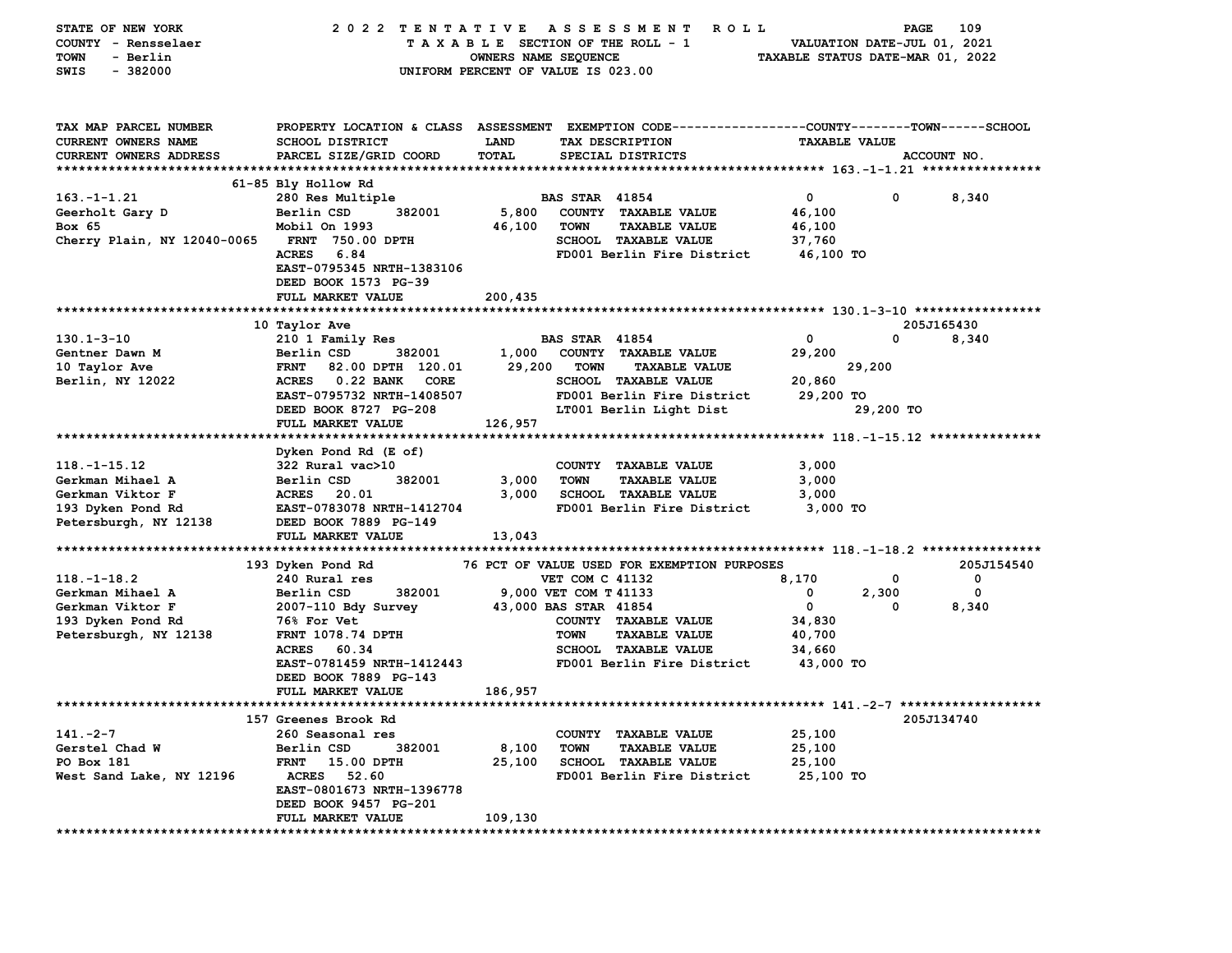| STATE OF NEW YORK<br>COUNTY - Rensselaer<br>- Berlin<br>TOWN<br>$-382000$<br>SWIS | 2022 TENTATIVE                                     | OWNERS NAME SEQUENCE | A S S E S S M E N T<br><b>ROLL</b><br>TAXABLE SECTION OF THE ROLL - 1<br>UNIFORM PERCENT OF VALUE IS 023.00       |                      | 110<br>PAGE<br>VALUATION DATE-JUL 01, 2021<br>TAXABLE STATUS DATE-MAR 01, 2022 |
|-----------------------------------------------------------------------------------|----------------------------------------------------|----------------------|-------------------------------------------------------------------------------------------------------------------|----------------------|--------------------------------------------------------------------------------|
| TAX MAP PARCEL NUMBER<br><b>CURRENT OWNERS NAME</b>                               | <b>SCHOOL DISTRICT</b>                             | LAND                 | PROPERTY LOCATION & CLASS ASSESSMENT EXEMPTION CODE--------------COUNTY-------TOWN------SCHOOL<br>TAX DESCRIPTION | <b>TAXABLE VALUE</b> |                                                                                |
| <b>CURRENT OWNERS ADDRESS</b>                                                     | PARCEL SIZE/GRID COORD                             | TOTAL                | SPECIAL DISTRICTS                                                                                                 |                      | ACCOUNT NO.                                                                    |
|                                                                                   |                                                    |                      |                                                                                                                   |                      |                                                                                |
|                                                                                   | 16-18 Brimmer Farm Rd (S Of)                       |                      |                                                                                                                   |                      | 205J127450C                                                                    |
| $119.-1-5.611$                                                                    | 210 1 Family Res                                   |                      | <b>BAS STAR 41854</b>                                                                                             | $\mathbf 0$          | 8,340<br>0                                                                     |
| Gerstel Jon W                                                                     | Berlin CSD<br>382001                               | 3,500                | COUNTY TAXABLE VALUE                                                                                              | 42,800               |                                                                                |
| Gerstel Trisha M                                                                  | <b>FRNT 740.00 DPTH</b>                            | 42,800               | <b>TOWN</b><br><b>TAXABLE VALUE</b>                                                                               | 42,800               |                                                                                |
| 18 Brimmer Farm Rd                                                                | <b>ACRES</b> 3.06                                  |                      | SCHOOL TAXABLE VALUE                                                                                              | 34,460               |                                                                                |
| Petersburgh, NY 12138                                                             | EAST-0795607 NRTH-1416690<br>DEED BOOK 1810 PG-139 |                      | FD001 Berlin Fire District                                                                                        | 42,800 TO            |                                                                                |
|                                                                                   | FULL MARKET VALUE                                  | 186,087              |                                                                                                                   |                      |                                                                                |
|                                                                                   | 17759 NY 22                                        |                      |                                                                                                                   |                      |                                                                                |
| $141. - 4 - 13$                                                                   | 210 1 Family Res                                   |                      | <b>BAS STAR 41854</b>                                                                                             | 0                    | 205J118810C<br>$\mathbf{0}$<br>8,340                                           |
| Gerstel Rvc Living Trust Gary Berlin CSD                                          | 382001                                             |                      | 3,000 VET COM T 41133                                                                                             | 0                    | 2,300<br>0                                                                     |
| Gerstel Gary R                                                                    | FRNT 252.42 DPTH 309.12                            |                      | 55,500 VET COM C<br>41132                                                                                         | 13,875               | $\mathbf 0$<br>0                                                               |
| PO Box 366                                                                        | ACRES 0.80                                         |                      | COUNTY TAXABLE VALUE                                                                                              | 41,625               |                                                                                |
| Berlin, NY 12022                                                                  | EAST-0796405 NRTH-1396191                          |                      | <b>TOWN</b><br><b>TAXABLE VALUE</b>                                                                               | 53,200               |                                                                                |
|                                                                                   | DEED BOOK 5271 PG-304                              |                      | SCHOOL TAXABLE VALUE                                                                                              | 47,160               |                                                                                |
|                                                                                   | FULL MARKET VALUE                                  |                      | 241,304 FD001 Berlin Fire District                                                                                | 55,500 TO            |                                                                                |
|                                                                                   |                                                    |                      |                                                                                                                   |                      |                                                                                |
|                                                                                   | 242 Bly Hollow Rd                                  |                      |                                                                                                                   |                      |                                                                                |
| $152 - 5 - 5$                                                                     | 314 Rural vac<10                                   |                      | COUNTY TAXABLE VALUE                                                                                              | 8,040                |                                                                                |
| Gibeau Colleen M                                                                  | Berlin CSD<br>382001                               | 8,040                | <b>TOWN</b><br><b>TAXABLE VALUE</b>                                                                               | 8,040                |                                                                                |
| Gibeau Dane J                                                                     | Lot 4<br><b>FRNT</b> 239.60 DPTH                   | 8,040                | <b>SCHOOL TAXABLE VALUE</b>                                                                                       | 8,040                |                                                                                |
| 105 Willow Cove<br>Cheshire, MA 01225                                             | ACRES 7.04                                         |                      | FD001 Berlin Fire District                                                                                        | 8,040 TO             |                                                                                |
|                                                                                   | EAST-0793881 NRTH-1386240                          |                      |                                                                                                                   |                      |                                                                                |
|                                                                                   | DEED BOOK 8288 PG-158                              |                      |                                                                                                                   |                      |                                                                                |
|                                                                                   | FULL MARKET VALUE                                  | 34,957               |                                                                                                                   |                      |                                                                                |
|                                                                                   |                                                    |                      |                                                                                                                   |                      |                                                                                |
|                                                                                   | 2614 Plank Rd                                      |                      |                                                                                                                   |                      | 205J156970                                                                     |
| $129. -2 - 16$                                                                    | 210 1 Family Res                                   |                      | <b>BAS STAR 41854</b>                                                                                             | 0                    | 0<br>8,340                                                                     |
| Gilbert Cheryl                                                                    | Berlin CSD<br>382001                               | 1,200                | COUNTY TAXABLE VALUE                                                                                              | 35,400               |                                                                                |
| Kanopka Faye M                                                                    | FRNT 310.00 DPTH<br>50.16                          | 35,400               | TOWN<br><b>TAXABLE VALUE</b>                                                                                      | 35,400               |                                                                                |
| 2614 Plank Rd<br>Berlin, NY 12022                                                 | ACRES 0.55<br>EAST-0792863 NRTH-1405916            |                      | SCHOOL TAXABLE VALUE<br>FD001 Berlin Fire District                                                                | 27,060<br>35,400 TO  |                                                                                |
|                                                                                   | DEED BOOK 3600 PG-228                              |                      | LT001 Berlin Light Dist                                                                                           |                      | 35,400 TO                                                                      |
|                                                                                   | FULL MARKET VALUE                                  | 153,913              |                                                                                                                   |                      |                                                                                |
|                                                                                   |                                                    |                      |                                                                                                                   |                      |                                                                                |
|                                                                                   | 385 Cherry Plain Hill Rd                           |                      |                                                                                                                   |                      | 205J168040                                                                     |
| $163.-1-25$                                                                       | 210 1 Family Res                                   |                      | AGED CTS 41800                                                                                                    | 9,050                | 9,050 9,050                                                                    |
| Gilbert William                                                                   | 382001<br>Berlin CSD                               |                      | 1,100 ENH STAR 41834                                                                                              | 0                    | 9,050<br>0                                                                     |
| 385 Cherry Plain Hill Rd                                                          | 2017-134                                           | 18,100               | COUNTY TAXABLE VALUE                                                                                              | 9,050                |                                                                                |
| Stephentown, NY 12168                                                             | <b>FRNT</b> 369.54 DPTH                            |                      | <b>TOWN</b><br><b>TAXABLE VALUE</b>                                                                               | 9,050                |                                                                                |
|                                                                                   | ACRES 2.90                                         |                      | SCHOOL TAXABLE VALUE                                                                                              | 0                    |                                                                                |
|                                                                                   | EAST-0799679 NRTH-1381812                          |                      | FD001 Berlin Fire District                                                                                        | 18,100 TO            |                                                                                |
|                                                                                   | DEED BOOK 8854 PG-180<br>FULL MARKET VALUE         | 78,696               |                                                                                                                   |                      |                                                                                |
|                                                                                   |                                                    |                      |                                                                                                                   |                      |                                                                                |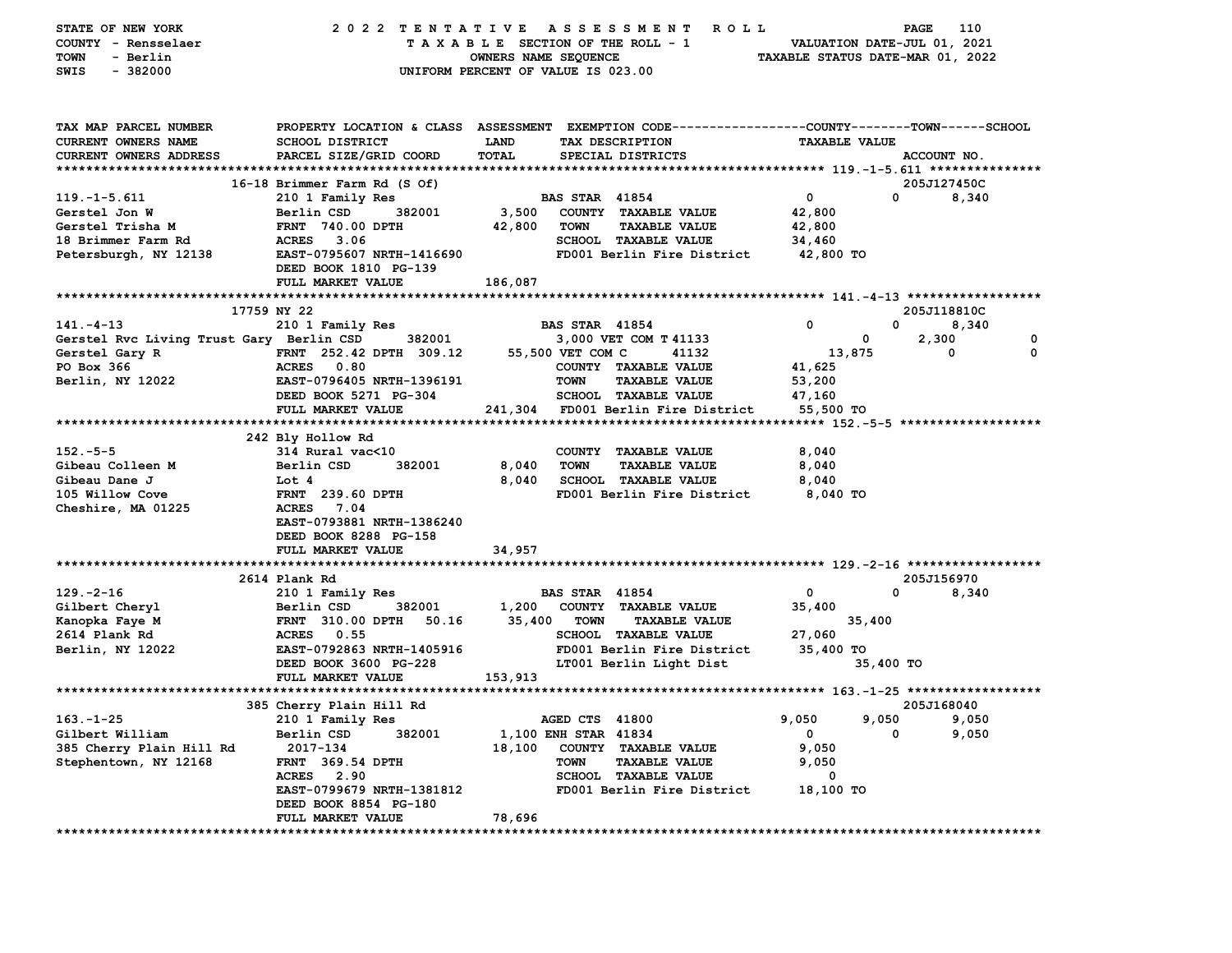| STATE OF NEW YORK<br>COUNTY - Rensselaer<br><b>TOWN</b><br>- Berlin<br>SWIS<br>$-382000$ | 2022 TENTATIVE                                                                           | OWNERS NAME SEQUENCE | A S S E S S M E N T<br>R O L L<br>TAXABLE SECTION OF THE ROLL - 1<br>UNIFORM PERCENT OF VALUE IS 023.00 | VALUATION DATE-JUL 01, 2021<br>TAXABLE STATUS DATE-MAR 01, 2022 | PAGE<br>111 |
|------------------------------------------------------------------------------------------|------------------------------------------------------------------------------------------|----------------------|---------------------------------------------------------------------------------------------------------|-----------------------------------------------------------------|-------------|
| TAX MAP PARCEL NUMBER<br><b>CURRENT OWNERS NAME</b><br>CURRENT OWNERS ADDRESS            | PROPERTY LOCATION & CLASS ASSESSMENT<br><b>SCHOOL DISTRICT</b><br>PARCEL SIZE/GRID COORD | LAND<br><b>TOTAL</b> | EXEMPTION CODE----------------COUNTY-------TOWN-----SCHOOL<br>TAX DESCRIPTION<br>SPECIAL DISTRICTS      | <b>TAXABLE VALUE</b>                                            | ACCOUNT NO. |
|                                                                                          |                                                                                          |                      |                                                                                                         |                                                                 |             |
|                                                                                          | Kipple Rd (E Of)                                                                         |                      |                                                                                                         |                                                                 | 305J120840S |
| $161 - 1 - 36$                                                                           | 322 Rural vac>10                                                                         |                      | COUNTY TAXABLE VALUE                                                                                    | 3,770                                                           |             |
| Gillen Karen                                                                             | Averill Park Ce 384001                                                                   | 3,770                | <b>TOWN</b><br><b>TAXABLE VALUE</b>                                                                     | 3,770                                                           |             |
| Welch Rebeccah                                                                           | $SL$ 161. $-2-18$                                                                        | 3,770                | <b>SCHOOL TAXABLE VALUE</b>                                                                             | 3,770                                                           |             |
| $617$ Carroll St $#1$                                                                    | <b>ACRES</b> 20.00                                                                       |                      | FD001 Berlin Fire District                                                                              | 3,770 TO                                                        |             |
| Brooklyn, NY 11215                                                                       | EAST-0772252 NRTH-1384038                                                                |                      |                                                                                                         |                                                                 |             |
|                                                                                          | DEED BOOK 9382 PG-199                                                                    |                      |                                                                                                         |                                                                 |             |
|                                                                                          | FULL MARKET VALUE                                                                        | 16,391               |                                                                                                         |                                                                 |             |
|                                                                                          |                                                                                          |                      |                                                                                                         |                                                                 |             |
|                                                                                          | 382 Dyken Pond Rd                                                                        |                      |                                                                                                         |                                                                 | 205J184240  |
| $118. - 1 - 2.11$                                                                        | 270 Mfg housing                                                                          |                      | COUNTY TAXABLE VALUE                                                                                    | 34,839                                                          |             |
| Gilmore Dennis Vaughn Jr                                                                 | Berlin CSD<br>382001                                                                     |                      | 11,839<br><b>TOWN</b><br><b>TAXABLE VALUE</b>                                                           | 34,839                                                          |             |
| Gilmore Lynn M                                                                           | <b>FRNT 402.83 DPTH</b>                                                                  | 34,839               | SCHOOL TAXABLE VALUE                                                                                    | 34,839                                                          |             |
| 20 Quincy St                                                                             | 35.13<br><b>ACRES</b>                                                                    |                      | FD001 Berlin Fire District                                                                              | 34,839 TO                                                       |             |
| Albany, NY 12205                                                                         | EAST-0782420 NRTH-1417215                                                                |                      |                                                                                                         |                                                                 |             |
|                                                                                          | DEED BOOK 6389 PG-245                                                                    |                      |                                                                                                         |                                                                 |             |
|                                                                                          | FULL MARKET VALUE                                                                        | 151,474              |                                                                                                         |                                                                 |             |
|                                                                                          | 28 Miles Mountain Rd                                                                     |                      |                                                                                                         |                                                                 | 205J139330C |
| $152. - 1 - 15.11$                                                                       | 311 Res vac land                                                                         |                      | COUNTY TAXABLE VALUE                                                                                    | 2,300                                                           |             |
| Giumarra Irvc Family Trst Fran Berlin CSD                                                | 382001                                                                                   |                      | 2,300<br><b>TOWN</b><br><b>TAXABLE VALUE</b>                                                            | 2,300                                                           |             |
| Giumarra Timothy                                                                         | <b>FRNT 347.63 DPTH</b>                                                                  | 2,300                | <b>SCHOOL TAXABLE VALUE</b>                                                                             | 2,300                                                           |             |
| PO Box 87                                                                                | <b>ACRES</b><br>7.61                                                                     |                      | FD001 Berlin Fire District                                                                              | 2,300 TO                                                        |             |
| Berlin, NY 12022                                                                         | EAST-0800134 NRTH-1391585                                                                |                      |                                                                                                         |                                                                 |             |
|                                                                                          | DEED BOOK 9054 PG-84                                                                     |                      |                                                                                                         |                                                                 |             |
|                                                                                          | FULL MARKET VALUE                                                                        | 10,000               |                                                                                                         |                                                                 |             |
|                                                                                          |                                                                                          |                      |                                                                                                         |                                                                 |             |
|                                                                                          | Browns Hollow Rd                                                                         |                      |                                                                                                         |                                                                 | 205J120430  |
| $152 - 1 - 14$                                                                           | 323 Vacant rural                                                                         |                      | COUNTY TAXABLE VALUE                                                                                    | 10,400                                                          |             |
| Giumarra Irvc Living Trst Fran Berlin CSD                                                | 382001                                                                                   |                      | 10,400<br><b>TOWN</b><br><b>TAXABLE VALUE</b>                                                           | 10,400                                                          |             |
| Giumarra Timothy F                                                                       | Survey 1988/17                                                                           |                      | 10,400 SCHOOL TAXABLE VALUE                                                                             | 10,400                                                          |             |
| PO Box 87                                                                                | FRNT 1780.00 DPTH                                                                        |                      | FD001 Berlin Fire District                                                                              | 10,400 TO                                                       |             |
| Berlin, NY 12022                                                                         | ACRES 58.16                                                                              |                      |                                                                                                         |                                                                 |             |
|                                                                                          | EAST-0800855 NRTH-1391256                                                                |                      |                                                                                                         |                                                                 |             |
|                                                                                          | DEED BOOK 9054 PG-88                                                                     |                      |                                                                                                         |                                                                 |             |
|                                                                                          | FULL MARKET VALUE                                                                        | 45,217               |                                                                                                         |                                                                 |             |
|                                                                                          |                                                                                          |                      |                                                                                                         |                                                                 |             |
|                                                                                          | 17502 NY 22                                                                              |                      |                                                                                                         |                                                                 | 205J180370  |
| $152.-1-18.1$                                                                            | 210 1 Family Res                                                                         |                      | COUNTY TAXABLE VALUE                                                                                    | 66,584                                                          |             |
| Giumarra Irvc Lving Trust Rebe Berlin CSD                                                | 382001                                                                                   |                      | 3,200<br><b>TOWN</b><br><b>TAXABLE VALUE</b>                                                            | 66,584                                                          |             |
| Giumarra Timothy                                                                         | <b>FRNT</b> 428.76 DPTH                                                                  | 66,584               | <b>SCHOOL TAXABLE VALUE</b>                                                                             | 66,584                                                          |             |
| PO Box 87                                                                                | <b>ACRES</b><br>3.42                                                                     |                      | FD001 Berlin Fire District                                                                              | 66,584 TO                                                       |             |
| Berlin, NY 12022                                                                         | EAST-0798867 NRTH-1390536                                                                |                      |                                                                                                         |                                                                 |             |
|                                                                                          | DEED BOOK 9054 PG-20<br>FULL MARKET VALUE                                                | 289,496              |                                                                                                         |                                                                 |             |
|                                                                                          |                                                                                          |                      |                                                                                                         |                                                                 |             |
|                                                                                          |                                                                                          |                      |                                                                                                         |                                                                 |             |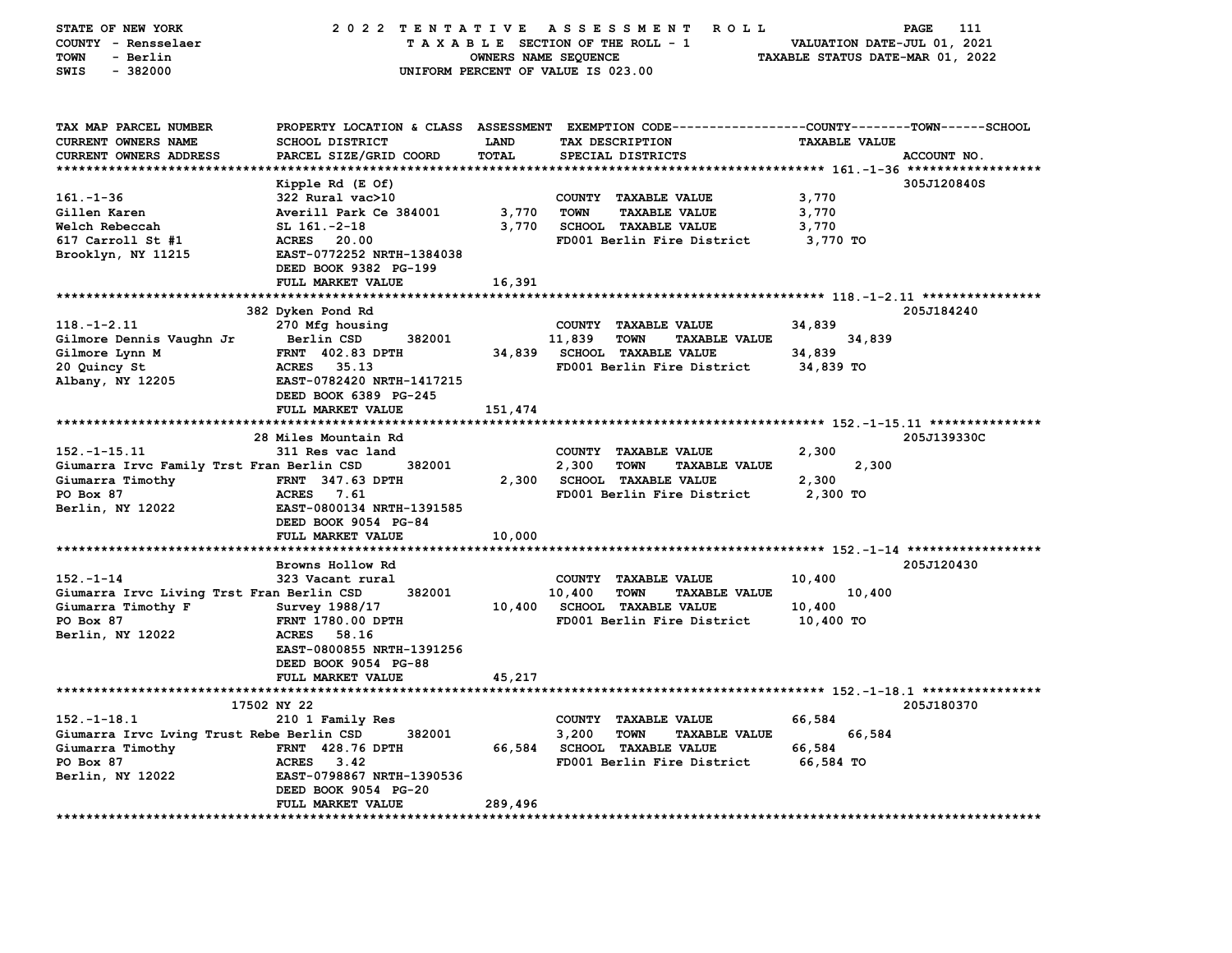| PROPERTY LOCATION & CLASS ASSESSMENT EXEMPTION CODE---------------COUNTY-------TOWN------SCHOOL<br>TAX MAP PARCEL NUMBER<br>SCHOOL DISTRICT<br><b>CURRENT OWNERS NAME</b><br><b>LAND</b><br>TAX DESCRIPTION<br><b>TAXABLE VALUE</b><br>PARCEL SIZE/GRID COORD<br>TOTAL<br>CURRENT OWNERS ADDRESS<br>SPECIAL DISTRICTS<br>ACCOUNT NO.<br>19 Miles Mountain Rd<br>$152. - 1 - 15.12$<br>VT ELG FND 41103<br>$^{\circ}$<br>2,800<br>0<br>210 1 Family Res<br>Giumarra Irvc Trst Francis C & Berlin CSD<br>382001<br>0<br>3,260 VET P EXMT 41112<br>48,710<br>0<br>$\mathbf{0}$<br>Giumarra Timothy F<br><b>FRNT</b> 350.07 DPTH<br>48,710 BAS STAR 41854<br>0<br>8,340<br>PO Box 87<br>ACRES 1.84<br>COUNTY TAXABLE VALUE<br>0<br>EAST-0800045 NRTH-1392270<br>Berlin, NY 12022<br><b>TOWN</b><br><b>TAXABLE VALUE</b><br>45,910<br>DEED BOOK 9054 PG-80<br><b>SCHOOL TAXABLE VALUE</b><br>40,370<br>211,783 FD001 Berlin Fire District<br>FULL MARKET VALUE<br>48,710 TO<br>6 Miles Mountain Rd<br>$152. - 1 - 16.2$<br>240 Rural res<br>COUNTY TAXABLE VALUE<br>79,985<br>11,700<br>Giumarra Timothy F<br>Berlin CSD<br>382001<br><b>TOWN</b><br><b>TAXABLE VALUE</b><br>79,985<br>PO Box 51<br><b>FRNT</b> 238.91 DPTH<br>79,985<br><b>SCHOOL TAXABLE VALUE</b><br>79,985<br>FD001 Berlin Fire District<br>Cherry Plains, NY 12040<br><b>ACRES</b><br>37.87<br>79,985 TO<br>EAST-0799783 NRTH-1390946<br>DEED BOOK 9521 PG-331<br>FULL MARKET VALUE<br>347,761<br>NY 22<br>$152. - 1 - 18.2$<br>8,600<br>312 Vac w/imprv<br>COUNTY TAXABLE VALUE<br>3,800<br>8,600<br>Giumarrar Timothy F<br>Berlin CSD<br>382001<br><b>TOWN</b><br><b>TAXABLE VALUE</b><br>PO Box 51<br><b>FRNT 505.00 DPTH</b><br>8,600<br><b>SCHOOL TAXABLE VALUE</b><br>8,600<br>ACRES 3.71<br>Cherry Plain, NY 12040<br>FD001 Berlin Fire District<br>8,600 TO<br>EAST-0798987 NRTH-1390094<br>DEED BOOK 408 PG-1984<br>FULL MARKET VALUE<br>37,391<br>525 Dyken Pond Rd<br>205J126915<br>$107.17 - 1 - 29$<br>270 Mfg housing<br>COUNTY TAXABLE VALUE<br>8,500<br>382001<br>4,200<br>8,500<br>Gizara Chester<br>Berlin CSD<br><b>TOWN</b><br><b>TAXABLE VALUE</b><br>8,500<br>SCHOOL TAXABLE VALUE<br>8,500<br>Gizara Jennie<br>Mobile Home<br>25X100<br>FD001 Berlin Fire District<br>Carol A. Harlow<br>8,500 TO<br>Life Estate<br>45 Whiteview Rd<br><b>FRNT</b><br>25.00 DPTH 100.00<br>Wynantskill, NY 12198<br><b>ACRES</b><br>0.06<br>EAST-0781443 NRTH-1418697<br>DEED BOOK 71<br>PG-2039<br>FULL MARKET VALUE<br>36,957<br>205J127150<br>116 Nichols Hill Rd<br>0<br>8,340<br>$130 - 2 - 13$<br><b>BAS STAR 41854</b><br>0<br>240 Rural res<br>59,000<br>Goldstein Irvc Trust Alan O<br>Berlin CSD<br>382001<br>6,500<br>COUNTY TAXABLE VALUE<br><b>FRNT 870.00 DPTH</b><br>59,000<br><b>TOWN</b><br><b>TAXABLE VALUE</b><br>59,000<br>Goldstein Irvc Trust Kay L<br>PO Box 391<br><b>ACRES</b><br>12.39<br><b>SCHOOL TAXABLE VALUE</b><br>50,660<br>Berlin, NY 12022-0391<br>EAST-0801007 NRTH-1407784<br>FD001 Berlin Fire District<br>59,000 TO<br>DEED BOOK 6199 PG-332<br>FULL MARKET VALUE<br>256,522 | STATE OF NEW YORK<br>COUNTY - Rensselaer<br>- Berlin<br>TOWN<br>$-382000$<br>SWIS | 2022 TENTATIVE ASSESSMENT | OWNERS NAME SEQUENCE | ROLL ROLL<br>TAXABLE SECTION OF THE ROLL - 1<br>UNIFORM PERCENT OF VALUE IS 023.00 | VALUATION DATE-JUL 01, 2021<br>TAXABLE STATUS DATE-MAR 01, 2022 | PAGE<br>112 |
|--------------------------------------------------------------------------------------------------------------------------------------------------------------------------------------------------------------------------------------------------------------------------------------------------------------------------------------------------------------------------------------------------------------------------------------------------------------------------------------------------------------------------------------------------------------------------------------------------------------------------------------------------------------------------------------------------------------------------------------------------------------------------------------------------------------------------------------------------------------------------------------------------------------------------------------------------------------------------------------------------------------------------------------------------------------------------------------------------------------------------------------------------------------------------------------------------------------------------------------------------------------------------------------------------------------------------------------------------------------------------------------------------------------------------------------------------------------------------------------------------------------------------------------------------------------------------------------------------------------------------------------------------------------------------------------------------------------------------------------------------------------------------------------------------------------------------------------------------------------------------------------------------------------------------------------------------------------------------------------------------------------------------------------------------------------------------------------------------------------------------------------------------------------------------------------------------------------------------------------------------------------------------------------------------------------------------------------------------------------------------------------------------------------------------------------------------------------------------------------------------------------------------------------------------------------------------------------------------------------------------------------------------------------------------------------------------------------------------------------------------------------------------------------------------------------------------------------------------------------------------------------------------------------------------------------------------------------------------------------------------------------------------------------------------------------------------------------------|-----------------------------------------------------------------------------------|---------------------------|----------------------|------------------------------------------------------------------------------------|-----------------------------------------------------------------|-------------|
|                                                                                                                                                                                                                                                                                                                                                                                                                                                                                                                                                                                                                                                                                                                                                                                                                                                                                                                                                                                                                                                                                                                                                                                                                                                                                                                                                                                                                                                                                                                                                                                                                                                                                                                                                                                                                                                                                                                                                                                                                                                                                                                                                                                                                                                                                                                                                                                                                                                                                                                                                                                                                                                                                                                                                                                                                                                                                                                                                                                                                                                                                            |                                                                                   |                           |                      |                                                                                    |                                                                 |             |
|                                                                                                                                                                                                                                                                                                                                                                                                                                                                                                                                                                                                                                                                                                                                                                                                                                                                                                                                                                                                                                                                                                                                                                                                                                                                                                                                                                                                                                                                                                                                                                                                                                                                                                                                                                                                                                                                                                                                                                                                                                                                                                                                                                                                                                                                                                                                                                                                                                                                                                                                                                                                                                                                                                                                                                                                                                                                                                                                                                                                                                                                                            |                                                                                   |                           |                      |                                                                                    |                                                                 |             |
|                                                                                                                                                                                                                                                                                                                                                                                                                                                                                                                                                                                                                                                                                                                                                                                                                                                                                                                                                                                                                                                                                                                                                                                                                                                                                                                                                                                                                                                                                                                                                                                                                                                                                                                                                                                                                                                                                                                                                                                                                                                                                                                                                                                                                                                                                                                                                                                                                                                                                                                                                                                                                                                                                                                                                                                                                                                                                                                                                                                                                                                                                            |                                                                                   |                           |                      |                                                                                    |                                                                 |             |
|                                                                                                                                                                                                                                                                                                                                                                                                                                                                                                                                                                                                                                                                                                                                                                                                                                                                                                                                                                                                                                                                                                                                                                                                                                                                                                                                                                                                                                                                                                                                                                                                                                                                                                                                                                                                                                                                                                                                                                                                                                                                                                                                                                                                                                                                                                                                                                                                                                                                                                                                                                                                                                                                                                                                                                                                                                                                                                                                                                                                                                                                                            |                                                                                   |                           |                      |                                                                                    |                                                                 |             |
|                                                                                                                                                                                                                                                                                                                                                                                                                                                                                                                                                                                                                                                                                                                                                                                                                                                                                                                                                                                                                                                                                                                                                                                                                                                                                                                                                                                                                                                                                                                                                                                                                                                                                                                                                                                                                                                                                                                                                                                                                                                                                                                                                                                                                                                                                                                                                                                                                                                                                                                                                                                                                                                                                                                                                                                                                                                                                                                                                                                                                                                                                            |                                                                                   |                           |                      |                                                                                    |                                                                 |             |
|                                                                                                                                                                                                                                                                                                                                                                                                                                                                                                                                                                                                                                                                                                                                                                                                                                                                                                                                                                                                                                                                                                                                                                                                                                                                                                                                                                                                                                                                                                                                                                                                                                                                                                                                                                                                                                                                                                                                                                                                                                                                                                                                                                                                                                                                                                                                                                                                                                                                                                                                                                                                                                                                                                                                                                                                                                                                                                                                                                                                                                                                                            |                                                                                   |                           |                      |                                                                                    |                                                                 |             |
|                                                                                                                                                                                                                                                                                                                                                                                                                                                                                                                                                                                                                                                                                                                                                                                                                                                                                                                                                                                                                                                                                                                                                                                                                                                                                                                                                                                                                                                                                                                                                                                                                                                                                                                                                                                                                                                                                                                                                                                                                                                                                                                                                                                                                                                                                                                                                                                                                                                                                                                                                                                                                                                                                                                                                                                                                                                                                                                                                                                                                                                                                            |                                                                                   |                           |                      |                                                                                    |                                                                 |             |
|                                                                                                                                                                                                                                                                                                                                                                                                                                                                                                                                                                                                                                                                                                                                                                                                                                                                                                                                                                                                                                                                                                                                                                                                                                                                                                                                                                                                                                                                                                                                                                                                                                                                                                                                                                                                                                                                                                                                                                                                                                                                                                                                                                                                                                                                                                                                                                                                                                                                                                                                                                                                                                                                                                                                                                                                                                                                                                                                                                                                                                                                                            |                                                                                   |                           |                      |                                                                                    |                                                                 |             |
|                                                                                                                                                                                                                                                                                                                                                                                                                                                                                                                                                                                                                                                                                                                                                                                                                                                                                                                                                                                                                                                                                                                                                                                                                                                                                                                                                                                                                                                                                                                                                                                                                                                                                                                                                                                                                                                                                                                                                                                                                                                                                                                                                                                                                                                                                                                                                                                                                                                                                                                                                                                                                                                                                                                                                                                                                                                                                                                                                                                                                                                                                            |                                                                                   |                           |                      |                                                                                    |                                                                 |             |
|                                                                                                                                                                                                                                                                                                                                                                                                                                                                                                                                                                                                                                                                                                                                                                                                                                                                                                                                                                                                                                                                                                                                                                                                                                                                                                                                                                                                                                                                                                                                                                                                                                                                                                                                                                                                                                                                                                                                                                                                                                                                                                                                                                                                                                                                                                                                                                                                                                                                                                                                                                                                                                                                                                                                                                                                                                                                                                                                                                                                                                                                                            |                                                                                   |                           |                      |                                                                                    |                                                                 |             |
|                                                                                                                                                                                                                                                                                                                                                                                                                                                                                                                                                                                                                                                                                                                                                                                                                                                                                                                                                                                                                                                                                                                                                                                                                                                                                                                                                                                                                                                                                                                                                                                                                                                                                                                                                                                                                                                                                                                                                                                                                                                                                                                                                                                                                                                                                                                                                                                                                                                                                                                                                                                                                                                                                                                                                                                                                                                                                                                                                                                                                                                                                            |                                                                                   |                           |                      |                                                                                    |                                                                 |             |
|                                                                                                                                                                                                                                                                                                                                                                                                                                                                                                                                                                                                                                                                                                                                                                                                                                                                                                                                                                                                                                                                                                                                                                                                                                                                                                                                                                                                                                                                                                                                                                                                                                                                                                                                                                                                                                                                                                                                                                                                                                                                                                                                                                                                                                                                                                                                                                                                                                                                                                                                                                                                                                                                                                                                                                                                                                                                                                                                                                                                                                                                                            |                                                                                   |                           |                      |                                                                                    |                                                                 |             |
|                                                                                                                                                                                                                                                                                                                                                                                                                                                                                                                                                                                                                                                                                                                                                                                                                                                                                                                                                                                                                                                                                                                                                                                                                                                                                                                                                                                                                                                                                                                                                                                                                                                                                                                                                                                                                                                                                                                                                                                                                                                                                                                                                                                                                                                                                                                                                                                                                                                                                                                                                                                                                                                                                                                                                                                                                                                                                                                                                                                                                                                                                            |                                                                                   |                           |                      |                                                                                    |                                                                 |             |
|                                                                                                                                                                                                                                                                                                                                                                                                                                                                                                                                                                                                                                                                                                                                                                                                                                                                                                                                                                                                                                                                                                                                                                                                                                                                                                                                                                                                                                                                                                                                                                                                                                                                                                                                                                                                                                                                                                                                                                                                                                                                                                                                                                                                                                                                                                                                                                                                                                                                                                                                                                                                                                                                                                                                                                                                                                                                                                                                                                                                                                                                                            |                                                                                   |                           |                      |                                                                                    |                                                                 |             |
|                                                                                                                                                                                                                                                                                                                                                                                                                                                                                                                                                                                                                                                                                                                                                                                                                                                                                                                                                                                                                                                                                                                                                                                                                                                                                                                                                                                                                                                                                                                                                                                                                                                                                                                                                                                                                                                                                                                                                                                                                                                                                                                                                                                                                                                                                                                                                                                                                                                                                                                                                                                                                                                                                                                                                                                                                                                                                                                                                                                                                                                                                            |                                                                                   |                           |                      |                                                                                    |                                                                 |             |
|                                                                                                                                                                                                                                                                                                                                                                                                                                                                                                                                                                                                                                                                                                                                                                                                                                                                                                                                                                                                                                                                                                                                                                                                                                                                                                                                                                                                                                                                                                                                                                                                                                                                                                                                                                                                                                                                                                                                                                                                                                                                                                                                                                                                                                                                                                                                                                                                                                                                                                                                                                                                                                                                                                                                                                                                                                                                                                                                                                                                                                                                                            |                                                                                   |                           |                      |                                                                                    |                                                                 |             |
|                                                                                                                                                                                                                                                                                                                                                                                                                                                                                                                                                                                                                                                                                                                                                                                                                                                                                                                                                                                                                                                                                                                                                                                                                                                                                                                                                                                                                                                                                                                                                                                                                                                                                                                                                                                                                                                                                                                                                                                                                                                                                                                                                                                                                                                                                                                                                                                                                                                                                                                                                                                                                                                                                                                                                                                                                                                                                                                                                                                                                                                                                            |                                                                                   |                           |                      |                                                                                    |                                                                 |             |
|                                                                                                                                                                                                                                                                                                                                                                                                                                                                                                                                                                                                                                                                                                                                                                                                                                                                                                                                                                                                                                                                                                                                                                                                                                                                                                                                                                                                                                                                                                                                                                                                                                                                                                                                                                                                                                                                                                                                                                                                                                                                                                                                                                                                                                                                                                                                                                                                                                                                                                                                                                                                                                                                                                                                                                                                                                                                                                                                                                                                                                                                                            |                                                                                   |                           |                      |                                                                                    |                                                                 |             |
|                                                                                                                                                                                                                                                                                                                                                                                                                                                                                                                                                                                                                                                                                                                                                                                                                                                                                                                                                                                                                                                                                                                                                                                                                                                                                                                                                                                                                                                                                                                                                                                                                                                                                                                                                                                                                                                                                                                                                                                                                                                                                                                                                                                                                                                                                                                                                                                                                                                                                                                                                                                                                                                                                                                                                                                                                                                                                                                                                                                                                                                                                            |                                                                                   |                           |                      |                                                                                    |                                                                 |             |
|                                                                                                                                                                                                                                                                                                                                                                                                                                                                                                                                                                                                                                                                                                                                                                                                                                                                                                                                                                                                                                                                                                                                                                                                                                                                                                                                                                                                                                                                                                                                                                                                                                                                                                                                                                                                                                                                                                                                                                                                                                                                                                                                                                                                                                                                                                                                                                                                                                                                                                                                                                                                                                                                                                                                                                                                                                                                                                                                                                                                                                                                                            |                                                                                   |                           |                      |                                                                                    |                                                                 |             |
|                                                                                                                                                                                                                                                                                                                                                                                                                                                                                                                                                                                                                                                                                                                                                                                                                                                                                                                                                                                                                                                                                                                                                                                                                                                                                                                                                                                                                                                                                                                                                                                                                                                                                                                                                                                                                                                                                                                                                                                                                                                                                                                                                                                                                                                                                                                                                                                                                                                                                                                                                                                                                                                                                                                                                                                                                                                                                                                                                                                                                                                                                            |                                                                                   |                           |                      |                                                                                    |                                                                 |             |
|                                                                                                                                                                                                                                                                                                                                                                                                                                                                                                                                                                                                                                                                                                                                                                                                                                                                                                                                                                                                                                                                                                                                                                                                                                                                                                                                                                                                                                                                                                                                                                                                                                                                                                                                                                                                                                                                                                                                                                                                                                                                                                                                                                                                                                                                                                                                                                                                                                                                                                                                                                                                                                                                                                                                                                                                                                                                                                                                                                                                                                                                                            |                                                                                   |                           |                      |                                                                                    |                                                                 |             |
|                                                                                                                                                                                                                                                                                                                                                                                                                                                                                                                                                                                                                                                                                                                                                                                                                                                                                                                                                                                                                                                                                                                                                                                                                                                                                                                                                                                                                                                                                                                                                                                                                                                                                                                                                                                                                                                                                                                                                                                                                                                                                                                                                                                                                                                                                                                                                                                                                                                                                                                                                                                                                                                                                                                                                                                                                                                                                                                                                                                                                                                                                            |                                                                                   |                           |                      |                                                                                    |                                                                 |             |
|                                                                                                                                                                                                                                                                                                                                                                                                                                                                                                                                                                                                                                                                                                                                                                                                                                                                                                                                                                                                                                                                                                                                                                                                                                                                                                                                                                                                                                                                                                                                                                                                                                                                                                                                                                                                                                                                                                                                                                                                                                                                                                                                                                                                                                                                                                                                                                                                                                                                                                                                                                                                                                                                                                                                                                                                                                                                                                                                                                                                                                                                                            |                                                                                   |                           |                      |                                                                                    |                                                                 |             |
|                                                                                                                                                                                                                                                                                                                                                                                                                                                                                                                                                                                                                                                                                                                                                                                                                                                                                                                                                                                                                                                                                                                                                                                                                                                                                                                                                                                                                                                                                                                                                                                                                                                                                                                                                                                                                                                                                                                                                                                                                                                                                                                                                                                                                                                                                                                                                                                                                                                                                                                                                                                                                                                                                                                                                                                                                                                                                                                                                                                                                                                                                            |                                                                                   |                           |                      |                                                                                    |                                                                 |             |
|                                                                                                                                                                                                                                                                                                                                                                                                                                                                                                                                                                                                                                                                                                                                                                                                                                                                                                                                                                                                                                                                                                                                                                                                                                                                                                                                                                                                                                                                                                                                                                                                                                                                                                                                                                                                                                                                                                                                                                                                                                                                                                                                                                                                                                                                                                                                                                                                                                                                                                                                                                                                                                                                                                                                                                                                                                                                                                                                                                                                                                                                                            |                                                                                   |                           |                      |                                                                                    |                                                                 |             |
|                                                                                                                                                                                                                                                                                                                                                                                                                                                                                                                                                                                                                                                                                                                                                                                                                                                                                                                                                                                                                                                                                                                                                                                                                                                                                                                                                                                                                                                                                                                                                                                                                                                                                                                                                                                                                                                                                                                                                                                                                                                                                                                                                                                                                                                                                                                                                                                                                                                                                                                                                                                                                                                                                                                                                                                                                                                                                                                                                                                                                                                                                            |                                                                                   |                           |                      |                                                                                    |                                                                 |             |
|                                                                                                                                                                                                                                                                                                                                                                                                                                                                                                                                                                                                                                                                                                                                                                                                                                                                                                                                                                                                                                                                                                                                                                                                                                                                                                                                                                                                                                                                                                                                                                                                                                                                                                                                                                                                                                                                                                                                                                                                                                                                                                                                                                                                                                                                                                                                                                                                                                                                                                                                                                                                                                                                                                                                                                                                                                                                                                                                                                                                                                                                                            |                                                                                   |                           |                      |                                                                                    |                                                                 |             |
|                                                                                                                                                                                                                                                                                                                                                                                                                                                                                                                                                                                                                                                                                                                                                                                                                                                                                                                                                                                                                                                                                                                                                                                                                                                                                                                                                                                                                                                                                                                                                                                                                                                                                                                                                                                                                                                                                                                                                                                                                                                                                                                                                                                                                                                                                                                                                                                                                                                                                                                                                                                                                                                                                                                                                                                                                                                                                                                                                                                                                                                                                            |                                                                                   |                           |                      |                                                                                    |                                                                 |             |
|                                                                                                                                                                                                                                                                                                                                                                                                                                                                                                                                                                                                                                                                                                                                                                                                                                                                                                                                                                                                                                                                                                                                                                                                                                                                                                                                                                                                                                                                                                                                                                                                                                                                                                                                                                                                                                                                                                                                                                                                                                                                                                                                                                                                                                                                                                                                                                                                                                                                                                                                                                                                                                                                                                                                                                                                                                                                                                                                                                                                                                                                                            |                                                                                   |                           |                      |                                                                                    |                                                                 |             |
|                                                                                                                                                                                                                                                                                                                                                                                                                                                                                                                                                                                                                                                                                                                                                                                                                                                                                                                                                                                                                                                                                                                                                                                                                                                                                                                                                                                                                                                                                                                                                                                                                                                                                                                                                                                                                                                                                                                                                                                                                                                                                                                                                                                                                                                                                                                                                                                                                                                                                                                                                                                                                                                                                                                                                                                                                                                                                                                                                                                                                                                                                            |                                                                                   |                           |                      |                                                                                    |                                                                 |             |
|                                                                                                                                                                                                                                                                                                                                                                                                                                                                                                                                                                                                                                                                                                                                                                                                                                                                                                                                                                                                                                                                                                                                                                                                                                                                                                                                                                                                                                                                                                                                                                                                                                                                                                                                                                                                                                                                                                                                                                                                                                                                                                                                                                                                                                                                                                                                                                                                                                                                                                                                                                                                                                                                                                                                                                                                                                                                                                                                                                                                                                                                                            |                                                                                   |                           |                      |                                                                                    |                                                                 |             |
|                                                                                                                                                                                                                                                                                                                                                                                                                                                                                                                                                                                                                                                                                                                                                                                                                                                                                                                                                                                                                                                                                                                                                                                                                                                                                                                                                                                                                                                                                                                                                                                                                                                                                                                                                                                                                                                                                                                                                                                                                                                                                                                                                                                                                                                                                                                                                                                                                                                                                                                                                                                                                                                                                                                                                                                                                                                                                                                                                                                                                                                                                            |                                                                                   |                           |                      |                                                                                    |                                                                 |             |
|                                                                                                                                                                                                                                                                                                                                                                                                                                                                                                                                                                                                                                                                                                                                                                                                                                                                                                                                                                                                                                                                                                                                                                                                                                                                                                                                                                                                                                                                                                                                                                                                                                                                                                                                                                                                                                                                                                                                                                                                                                                                                                                                                                                                                                                                                                                                                                                                                                                                                                                                                                                                                                                                                                                                                                                                                                                                                                                                                                                                                                                                                            |                                                                                   |                           |                      |                                                                                    |                                                                 |             |
|                                                                                                                                                                                                                                                                                                                                                                                                                                                                                                                                                                                                                                                                                                                                                                                                                                                                                                                                                                                                                                                                                                                                                                                                                                                                                                                                                                                                                                                                                                                                                                                                                                                                                                                                                                                                                                                                                                                                                                                                                                                                                                                                                                                                                                                                                                                                                                                                                                                                                                                                                                                                                                                                                                                                                                                                                                                                                                                                                                                                                                                                                            |                                                                                   |                           |                      |                                                                                    |                                                                 |             |
|                                                                                                                                                                                                                                                                                                                                                                                                                                                                                                                                                                                                                                                                                                                                                                                                                                                                                                                                                                                                                                                                                                                                                                                                                                                                                                                                                                                                                                                                                                                                                                                                                                                                                                                                                                                                                                                                                                                                                                                                                                                                                                                                                                                                                                                                                                                                                                                                                                                                                                                                                                                                                                                                                                                                                                                                                                                                                                                                                                                                                                                                                            |                                                                                   |                           |                      |                                                                                    |                                                                 |             |
|                                                                                                                                                                                                                                                                                                                                                                                                                                                                                                                                                                                                                                                                                                                                                                                                                                                                                                                                                                                                                                                                                                                                                                                                                                                                                                                                                                                                                                                                                                                                                                                                                                                                                                                                                                                                                                                                                                                                                                                                                                                                                                                                                                                                                                                                                                                                                                                                                                                                                                                                                                                                                                                                                                                                                                                                                                                                                                                                                                                                                                                                                            |                                                                                   |                           |                      |                                                                                    |                                                                 |             |
|                                                                                                                                                                                                                                                                                                                                                                                                                                                                                                                                                                                                                                                                                                                                                                                                                                                                                                                                                                                                                                                                                                                                                                                                                                                                                                                                                                                                                                                                                                                                                                                                                                                                                                                                                                                                                                                                                                                                                                                                                                                                                                                                                                                                                                                                                                                                                                                                                                                                                                                                                                                                                                                                                                                                                                                                                                                                                                                                                                                                                                                                                            |                                                                                   |                           |                      |                                                                                    |                                                                 |             |
|                                                                                                                                                                                                                                                                                                                                                                                                                                                                                                                                                                                                                                                                                                                                                                                                                                                                                                                                                                                                                                                                                                                                                                                                                                                                                                                                                                                                                                                                                                                                                                                                                                                                                                                                                                                                                                                                                                                                                                                                                                                                                                                                                                                                                                                                                                                                                                                                                                                                                                                                                                                                                                                                                                                                                                                                                                                                                                                                                                                                                                                                                            |                                                                                   |                           |                      |                                                                                    |                                                                 |             |
|                                                                                                                                                                                                                                                                                                                                                                                                                                                                                                                                                                                                                                                                                                                                                                                                                                                                                                                                                                                                                                                                                                                                                                                                                                                                                                                                                                                                                                                                                                                                                                                                                                                                                                                                                                                                                                                                                                                                                                                                                                                                                                                                                                                                                                                                                                                                                                                                                                                                                                                                                                                                                                                                                                                                                                                                                                                                                                                                                                                                                                                                                            |                                                                                   |                           |                      |                                                                                    |                                                                 |             |
|                                                                                                                                                                                                                                                                                                                                                                                                                                                                                                                                                                                                                                                                                                                                                                                                                                                                                                                                                                                                                                                                                                                                                                                                                                                                                                                                                                                                                                                                                                                                                                                                                                                                                                                                                                                                                                                                                                                                                                                                                                                                                                                                                                                                                                                                                                                                                                                                                                                                                                                                                                                                                                                                                                                                                                                                                                                                                                                                                                                                                                                                                            |                                                                                   |                           |                      |                                                                                    |                                                                 |             |
|                                                                                                                                                                                                                                                                                                                                                                                                                                                                                                                                                                                                                                                                                                                                                                                                                                                                                                                                                                                                                                                                                                                                                                                                                                                                                                                                                                                                                                                                                                                                                                                                                                                                                                                                                                                                                                                                                                                                                                                                                                                                                                                                                                                                                                                                                                                                                                                                                                                                                                                                                                                                                                                                                                                                                                                                                                                                                                                                                                                                                                                                                            |                                                                                   |                           |                      |                                                                                    |                                                                 |             |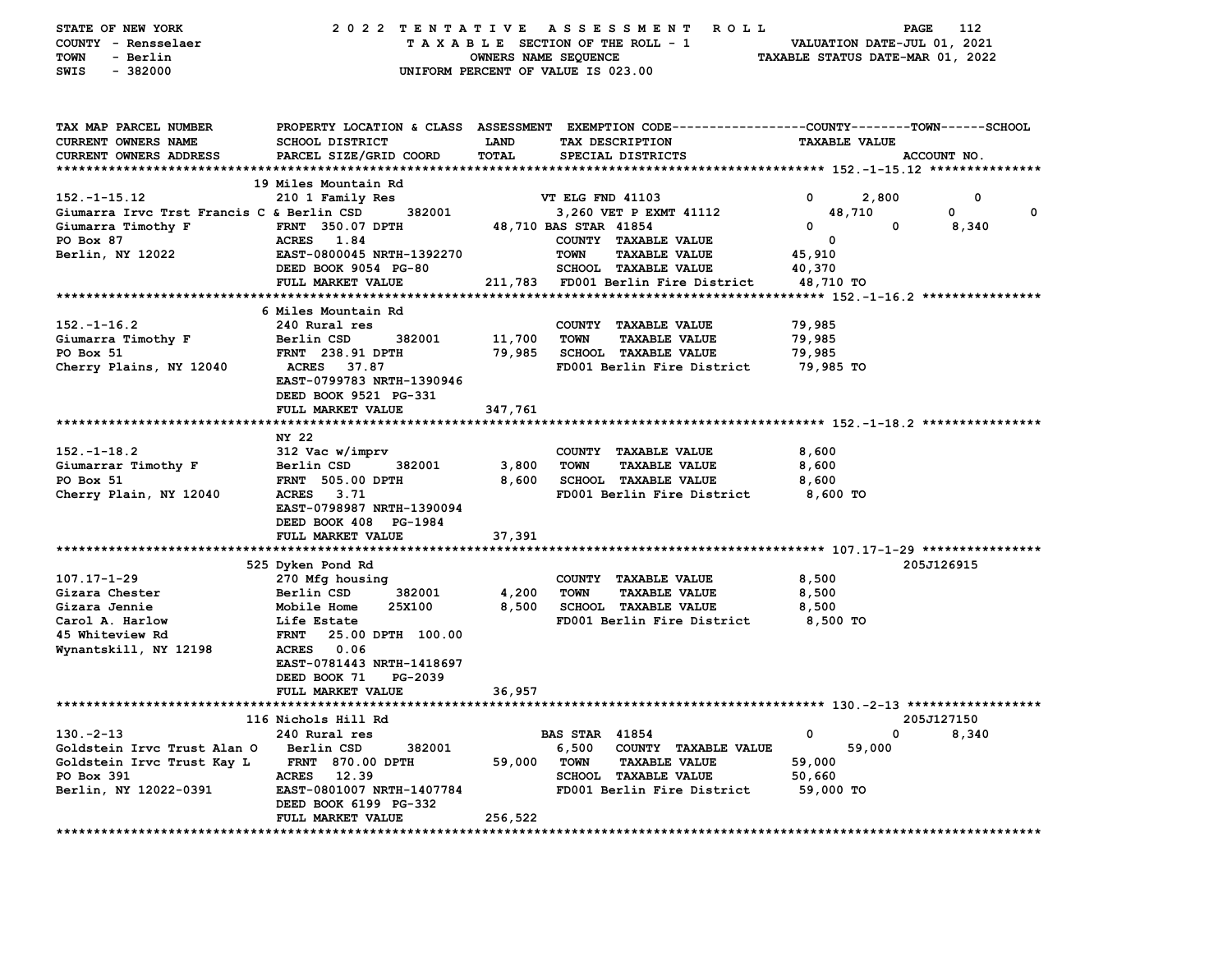| STATE OF NEW YORK<br>COUNTY - Rensselaer<br><b>TOWN</b><br>- Berlin<br>SWIS<br>$-382000$ | 2022 TENTATIVE ASSESSMENT                        | OWNERS NAME SEQUENCE | ROLL ROLL<br>TAXABLE SECTION OF THE ROLL - 1<br>UNIFORM PERCENT OF VALUE IS 023.00                                                     |                      | PAGE<br>VALUATION DATE-JUL 01, 2021<br>TAXABLE STATUS DATE-MAR 01, 2022 | 113    |
|------------------------------------------------------------------------------------------|--------------------------------------------------|----------------------|----------------------------------------------------------------------------------------------------------------------------------------|----------------------|-------------------------------------------------------------------------|--------|
| TAX MAP PARCEL NUMBER<br><b>CURRENT OWNERS NAME</b><br>CURRENT OWNERS ADDRESS            | <b>SCHOOL DISTRICT</b><br>PARCEL SIZE/GRID COORD | <b>LAND</b><br>TOTAL | PROPERTY LOCATION & CLASS ASSESSMENT EXEMPTION CODE---------------COUNTY-------TOWN-----SCHOOL<br>TAX DESCRIPTION<br>SPECIAL DISTRICTS | <b>TAXABLE VALUE</b> | ACCOUNT NO.                                                             |        |
|                                                                                          |                                                  |                      |                                                                                                                                        |                      |                                                                         |        |
|                                                                                          | Nichols Hill Rd                                  |                      |                                                                                                                                        |                      | 205J104500                                                              |        |
| $130.-2-16.1$                                                                            | 105 Vac farmland                                 |                      | COUNTY TAXABLE VALUE                                                                                                                   | 2,500                |                                                                         |        |
| Goldstein Irvc Trust Alan O                                                              | Berlin CSD<br>382001                             |                      | 2,500<br><b>TOWN</b><br><b>TAXABLE VALUE</b>                                                                                           |                      | 2,500                                                                   |        |
| Goldstein Irvc Trust Kay L                                                               | <b>FRNT</b> 735.00 DPTH                          |                      | 2,500 SCHOOL TAXABLE VALUE                                                                                                             | 2,500                |                                                                         |        |
| PO Box 391                                                                               | <b>ACRES</b><br>10.00                            |                      | FD001 Berlin Fire District                                                                                                             | 2,500 TO             |                                                                         |        |
| Berlin, NY 12022-0391                                                                    | EAST-0800668 NRTH-1407371                        |                      |                                                                                                                                        |                      |                                                                         |        |
|                                                                                          | DEED BOOK 6199 PG-335                            |                      |                                                                                                                                        |                      |                                                                         |        |
|                                                                                          | FULL MARKET VALUE                                | 10,870               |                                                                                                                                        |                      |                                                                         |        |
|                                                                                          | 66-76 Goodermote Rd                              |                      |                                                                                                                                        |                      | 205J164170S                                                             |        |
| $140. - 1 - 19$                                                                          | 260 Seasonal res                                 |                      | COUNTY TAXABLE VALUE                                                                                                                   | 12,500               |                                                                         |        |
| Goodermote David                                                                         | Berlin CSD<br>382001                             | 2,000                | <b>TOWN</b><br><b>TAXABLE VALUE</b>                                                                                                    | 12,500               |                                                                         |        |
| PO Box 95                                                                                | 10 Acres                                         | 12,500               | <b>SCHOOL TAXABLE VALUE</b>                                                                                                            | 12,500               |                                                                         |        |
| Cherry Plain, NY 12140-0095                                                              | <b>FRNT 1090.00 DPTH</b>                         |                      | FD001 Berlin Fire District                                                                                                             | 12,500 TO            |                                                                         |        |
|                                                                                          | ACRES 10.00                                      |                      |                                                                                                                                        |                      |                                                                         |        |
|                                                                                          | EAST-0791903 NRTH-1393544                        |                      |                                                                                                                                        |                      |                                                                         |        |
|                                                                                          | DEED BOOK 6006 PG-224                            |                      |                                                                                                                                        |                      |                                                                         |        |
|                                                                                          | FULL MARKET VALUE                                | 54,348               |                                                                                                                                        |                      |                                                                         |        |
|                                                                                          |                                                  |                      |                                                                                                                                        |                      |                                                                         |        |
|                                                                                          | 582 Bly Hollow Rd                                |                      |                                                                                                                                        |                      | 205J179020C                                                             |        |
| $140. - 1 - 20$                                                                          | 270 Mfg housing<br>382001                        |                      | COUNTY TAXABLE VALUE<br>TOWN                                                                                                           | 10,500               |                                                                         |        |
| Goodermote David<br>PO Box 12                                                            | Berlin CSD<br><b>FRNT</b> 150.00 DPTH            | 5,200<br>10,500      | <b>TAXABLE VALUE</b><br><b>SCHOOL TAXABLE VALUE</b>                                                                                    | 10,500<br>10,500     |                                                                         |        |
| Cherry Plain, NY 12040-0012                                                              | <b>ACRES 1.22</b>                                |                      | FD001 Berlin Fire District                                                                                                             | 10,500 TO            |                                                                         |        |
|                                                                                          | EAST-0789885 NRTH-1393495                        |                      |                                                                                                                                        |                      |                                                                         |        |
|                                                                                          | DEED BOOK 7295 PG-164                            |                      |                                                                                                                                        |                      |                                                                         |        |
|                                                                                          | FULL MARKET VALUE                                | 45,652               |                                                                                                                                        |                      |                                                                         |        |
|                                                                                          |                                                  |                      |                                                                                                                                        |                      |                                                                         |        |
|                                                                                          | Goodermote Rd                                    |                      |                                                                                                                                        |                      |                                                                         |        |
| $140. - 1 - 42$                                                                          | 323 Vacant rural                                 |                      | COUNTY TAXABLE VALUE                                                                                                                   | 5,185                |                                                                         |        |
| Goodermote David                                                                         | Berlin CSD<br>382001                             | 5,185                | <b>TOWN</b><br><b>TAXABLE VALUE</b>                                                                                                    | 5,185                |                                                                         |        |
| c/o David Goodermote                                                                     | <b>FRNT</b> 130.00 DPTH                          | 5,185                | <b>SCHOOL TAXABLE VALUE</b>                                                                                                            | 5,185                |                                                                         |        |
| PO Box 95                                                                                | <b>ACRES</b><br>43.94                            |                      | FD001 Berlin Fire District                                                                                                             | 5,185 TO             |                                                                         |        |
| Cherry Plain, NY 12140-0095                                                              | EAST-0790945 NRTH-1393895                        |                      |                                                                                                                                        |                      |                                                                         |        |
|                                                                                          | DEED BOOK 6006 PG-224                            |                      |                                                                                                                                        |                      |                                                                         |        |
|                                                                                          | FULL MARKET VALUE                                | 22,543               |                                                                                                                                        |                      |                                                                         |        |
|                                                                                          | 72 Cherry Plain Sq                               |                      |                                                                                                                                        |                      | 205J133570C                                                             |        |
| $163. - 1 - 8.1/1$                                                                       | 112 Dairy farm                                   |                      | <b>ENH STAR 41834</b>                                                                                                                  | 0                    | 0                                                                       | 20,820 |
| Goodermote Douglas A                                                                     | 382001<br>Berlin CSD                             |                      | 32,400 AG DST 8YT 41720                                                                                                                | 15,446               | 15,446                                                                  | 15,446 |
| Goodermote Melinda M                                                                     | 1991 Rhinevault Svy                              |                      | 73,200 COUNTY TAXABLE VALUE                                                                                                            | 57,754               |                                                                         |        |
| PO Box 5                                                                                 | <b>FRNT</b> 587.77 DPTH                          |                      | TOWN<br><b>TAXABLE VALUE</b>                                                                                                           | 57,754               |                                                                         |        |
| Cherry Plain, NY 12040-0005                                                              | <b>ACRES</b><br>98.71                            |                      | SCHOOL TAXABLE VALUE                                                                                                                   | 36,934               |                                                                         |        |
|                                                                                          | EAST-0799835 NRTH-1384929                        |                      | FD001 Berlin Fire District                                                                                                             | 73,200 TO            |                                                                         |        |
| MAY BE SUBJECT TO PAYMENT                                                                | DEED BOOK 84 PG-1544                             |                      |                                                                                                                                        |                      |                                                                         |        |
| UNDER AGDIST LAW TIL 2026                                                                | FULL MARKET VALUE                                | 318,261              |                                                                                                                                        |                      |                                                                         |        |
|                                                                                          |                                                  |                      |                                                                                                                                        |                      |                                                                         |        |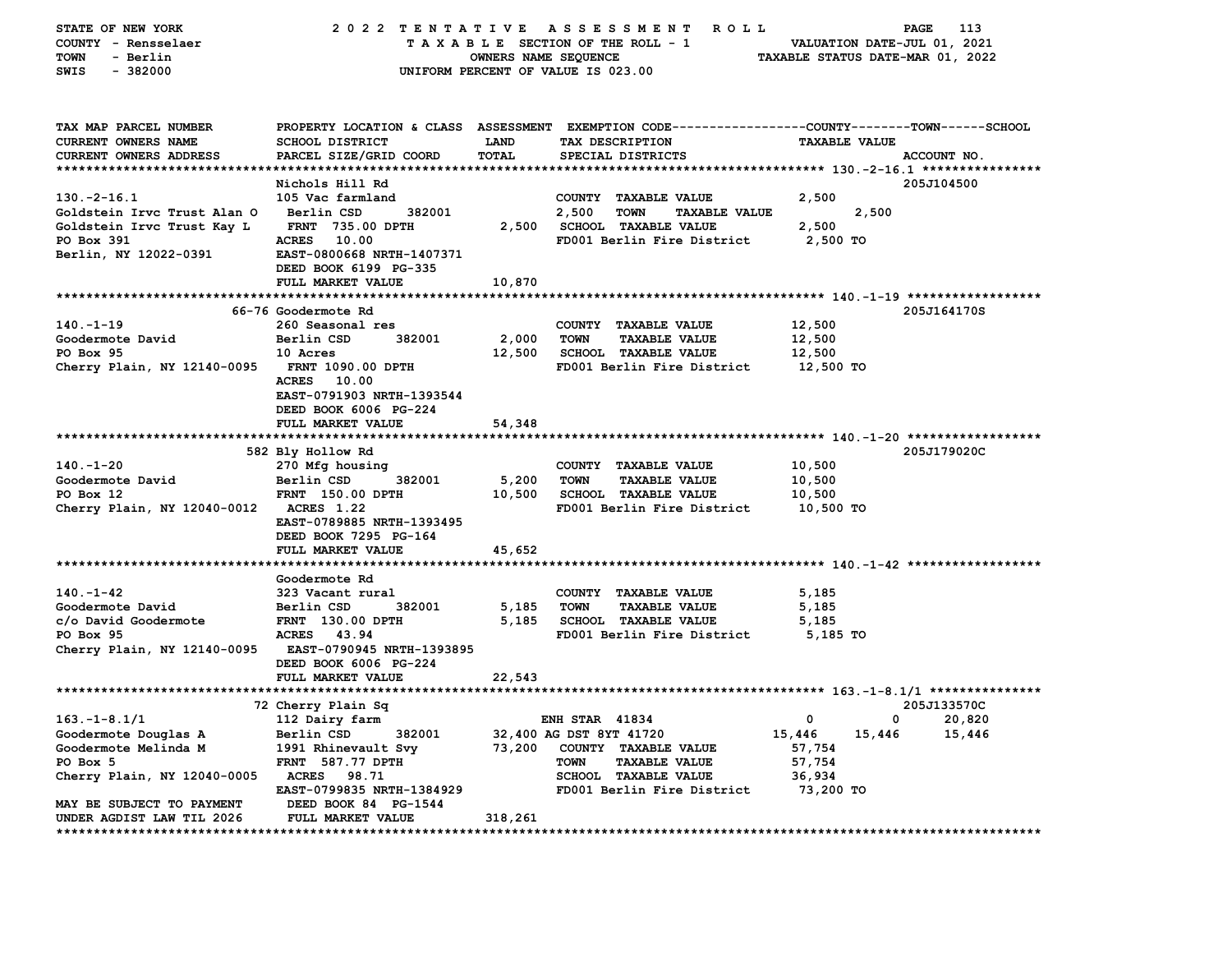| STATE OF NEW YORK         | 2022 TENTATIVE                                    |                      | A S S E S S M E N T<br>R O L L                                                                 |                                  | 114<br>PAGE |
|---------------------------|---------------------------------------------------|----------------------|------------------------------------------------------------------------------------------------|----------------------------------|-------------|
| COUNTY - Rensselaer       |                                                   |                      | TAXABLE SECTION OF THE ROLL - 1                                                                | VALUATION DATE-JUL 01, 2021      |             |
| <b>TOWN</b><br>- Berlin   |                                                   | OWNERS NAME SEQUENCE |                                                                                                | TAXABLE STATUS DATE-MAR 01, 2022 |             |
| $-382000$<br>SWIS         |                                                   |                      | UNIFORM PERCENT OF VALUE IS 023.00                                                             |                                  |             |
|                           |                                                   |                      |                                                                                                |                                  |             |
| TAX MAP PARCEL NUMBER     |                                                   |                      | PROPERTY LOCATION & CLASS ASSESSMENT EXEMPTION CODE---------------COUNTY-------TOWN-----SCHOOL |                                  |             |
| CURRENT OWNERS NAME       | <b>SCHOOL DISTRICT</b>                            | <b>LAND</b>          | TAX DESCRIPTION                                                                                | <b>TAXABLE VALUE</b>             |             |
| CURRENT OWNERS ADDRESS    | PARCEL SIZE/GRID COORD                            | TOTAL                | SPECIAL DISTRICTS                                                                              |                                  | ACCOUNT NO. |
|                           |                                                   |                      |                                                                                                |                                  |             |
|                           | NY 22 (W of)                                      |                      |                                                                                                |                                  | 205J133390C |
| $152 - 2 - 24$            | 311 Res vac land                                  |                      | COUNTY TAXABLE VALUE                                                                           | 1,400                            |             |
| Goodermote Douglas Allen  | 382001<br>Berlin CSD                              |                      | 1,400<br><b>TOWN</b><br><b>TAXABLE VALUE</b>                                                   | 1,400                            |             |
| 577 Bly Hollow Rd         | ACRES 5.00                                        |                      | 1,400 SCHOOL TAXABLE VALUE                                                                     | 1,400                            |             |
| Petersburgh, NY 12138     | EAST-0798866 NRTH-1387258<br>DEED BOOK 7379 PG-46 |                      | FD001 Berlin Fire District                                                                     | 1,400 TO                         |             |
|                           | FULL MARKET VALUE                                 | 6,087                |                                                                                                |                                  |             |
|                           | 161 Bly Hollow Rd                                 |                      |                                                                                                |                                  | 205J131140  |
| $162. - 1 - 11.1$         | 120 Field crops                                   |                      | AG DST 8YT 41720                                                                               | 1,957<br>1,957                   | 1,957       |
| Goodermote Douglas Allen  | 382001<br>Berlin CSD                              |                      | 8,300 COUNTY TAXABLE VALUE                                                                     | 26,943                           |             |
| 577 Bly Hollow Rd         | 2021-164                                          | 28,900               | TOWN<br><b>TAXABLE VALUE</b>                                                                   | 26,943                           |             |
| Petersburgh, NY 12138     | <b>FRNT 865.00 DPTH</b>                           |                      | SCHOOL TAXABLE VALUE                                                                           | 26,943                           |             |
|                           | ACRES 59.54                                       |                      | FD001 Berlin Fire District                                                                     | 28,900 TO                        |             |
| MAY BE SUBJECT TO PAYMENT | <b>EAST-0791965 NRTH-1384093</b>                  |                      |                                                                                                |                                  |             |
| UNDER AGDIST LAW TIL 2026 | DEED BOOK 7379<br><b>PG-40</b>                    |                      |                                                                                                |                                  |             |
|                           | FULL MARKET VALUE                                 | 125,652              |                                                                                                |                                  |             |
|                           |                                                   |                      |                                                                                                |                                  |             |
|                           | 37-39 Old State Route 22                          |                      |                                                                                                |                                  |             |
| $118. - 1 - 8.2$          | 280 Res Multiple                                  |                      | COUNTY TAXABLE VALUE                                                                           | 79,150                           |             |
| Goodermote Duane T        | Berlin CSD<br>382001                              | 1,800                | <b>TOWN</b><br><b>TAXABLE VALUE</b>                                                            | 79,150                           |             |
| Goodermote Carol A        | 1981 Schafer Survey                               | 79,150               | <b>SCHOOL TAXABLE VALUE</b>                                                                    | 79,150                           |             |
| 37 Old State Route 22     | 6.23<br>ACRES                                     |                      | FD001 Berlin Fire District                                                                     | 79,150 TO                        |             |
| Petersburgh, NY 12138     | EAST-0793178 NRTH-1415210                         |                      |                                                                                                |                                  |             |
|                           | DEED BOOK R1380 PG-F144                           |                      |                                                                                                |                                  |             |
|                           | FULL MARKET VALUE                                 | 344,130              |                                                                                                |                                  |             |
|                           |                                                   |                      |                                                                                                |                                  |             |
|                           | 20 Brookside Park Rd                              |                      |                                                                                                |                                  | 205J185860  |
| $130.1 - 5 - 21$          | 210 1 Family Res                                  |                      | <b>VET WAR C 41122</b>                                                                         | 3,390                            | 0<br>0      |
| Goodermote Dwight Jr      | Berlin CSD<br>382001                              |                      | 1,000 VET WAR T 41123                                                                          | 1,380<br>0                       | 0           |
| Goodermote Jennifer       | <b>FRNT</b><br>69.80 DPTH 100.00                  |                      | 22,600 VET DIS C<br>41142                                                                      | 1,130                            | 0<br>0      |
| PO Box 511                | ACRES 0.16 BANK CORE                              |                      | <b>VET DIS T 41143</b>                                                                         | 0<br>1,130                       | 0           |
| Petersburgh, NY 12138     | EAST-0796940 NRTH-1408385                         |                      | <b>BAS STAR 41854</b>                                                                          | $\mathbf 0$                      | 0<br>8,340  |
|                           | DEED BOOK 4848 PG-165                             |                      | COUNTY TAXABLE VALUE                                                                           | 18,080                           |             |
|                           | FULL MARKET VALUE                                 | 98,261               | TOWN<br><b>TAXABLE VALUE</b>                                                                   | 20,090                           |             |
|                           |                                                   |                      | SCHOOL TAXABLE VALUE                                                                           | 14,260                           |             |
|                           |                                                   |                      | FD001 Berlin Fire District                                                                     | 22,600 TO                        |             |
|                           |                                                   |                      | LT001 Berlin Light Dist                                                                        | 22,600 TO                        |             |
|                           |                                                   |                      |                                                                                                |                                  |             |
|                           | 12 Brookside Park Rd                              |                      |                                                                                                |                                  | 205J163720  |
| $130.1 - 5 - 30$          | 312 Vac w/imprv                                   |                      | <b>COUNTY</b><br><b>TAXABLE VALUE</b>                                                          | 2,500                            |             |
| Goodermote Dwight Wade Jr | Berlin CSD<br>382001                              |                      | 2,000<br><b>TOWN</b><br><b>TAXABLE VALUE</b>                                                   | 2,500                            |             |
| Goodermote Jennifer Marie | <b>FRNT</b><br>74.10 DPTH 115.50                  | 2,500                | <b>SCHOOL TAXABLE VALUE</b>                                                                    | 2,500                            |             |
| 20 Brookside Park Rd      | <b>ACRES</b><br>0.36                              |                      | FD001 Berlin Fire District                                                                     | 2,500 TO                         |             |
| Berlin, NY 12022          | EAST-0796960 NRTH-1408234                         |                      | LT001 Berlin Light Dist                                                                        |                                  | 2,500 TO    |
|                           | DEED BOOK 6866 PG-260                             |                      |                                                                                                |                                  |             |
|                           | FULL MARKET VALUE                                 | 10,870               |                                                                                                |                                  |             |
|                           |                                                   |                      |                                                                                                |                                  |             |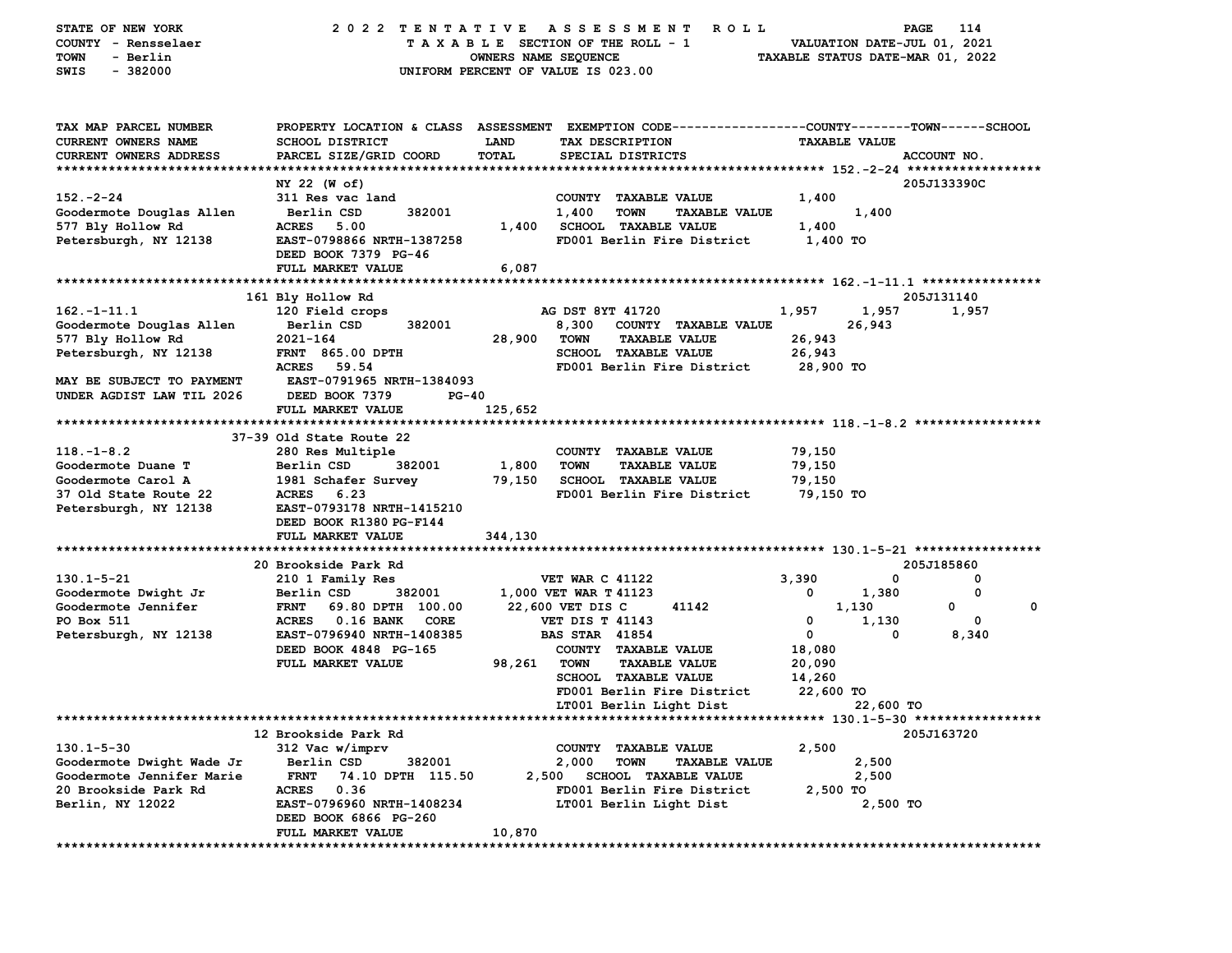| STATE OF NEW YORK<br>COUNTY - Rensselaer<br>- Berlin<br>TOWN<br>SWIS<br>$-382000$ | 2022 TENTATIVE ASSESSMENT                                                      | <b>OWNERS NAME SEQUENCE</b> | ROLL <sup>1</sup><br>TAXABLE SECTION OF THE ROLL - 1<br>UNIFORM PERCENT OF VALUE IS 023.00                        | TAXABLE STATUS DATE-MAR 01, 2022 | 115<br>PAGE<br>VALUATION DATE-JUL 01, 2021 |
|-----------------------------------------------------------------------------------|--------------------------------------------------------------------------------|-----------------------------|-------------------------------------------------------------------------------------------------------------------|----------------------------------|--------------------------------------------|
| TAX MAP PARCEL NUMBER<br><b>CURRENT OWNERS NAME</b>                               | <b>SCHOOL DISTRICT</b>                                                         | LAND                        | PROPERTY LOCATION & CLASS ASSESSMENT EXEMPTION CODE--------------COUNTY-------TOWN------SCHOOL<br>TAX DESCRIPTION | <b>TAXABLE VALUE</b>             |                                            |
| <b>CURRENT OWNERS ADDRESS</b>                                                     | PARCEL SIZE/GRID COORD                                                         | TOTAL                       | SPECIAL DISTRICTS                                                                                                 |                                  | ACCOUNT NO.                                |
|                                                                                   |                                                                                |                             |                                                                                                                   |                                  |                                            |
|                                                                                   | 2030 Plank Rd                                                                  |                             |                                                                                                                   |                                  |                                            |
| $129. - 1 - 10.2$                                                                 | 311 Res vac land                                                               |                             | COUNTY TAXABLE VALUE                                                                                              | 2,000                            |                                            |
| Goodermote Elizabeth M                                                            | 382001<br>Berlin CSD                                                           | 2,000                       | <b>TOWN</b><br><b>TAXABLE VALUE</b>                                                                               | 2,000                            |                                            |
| 9 Knickerbocker Rd                                                                | <b>FRNT</b><br>25.00 DPTH                                                      | 2,000                       | <b>SCHOOL TAXABLE VALUE</b>                                                                                       | 2,000                            |                                            |
| Nassau, NY 12123                                                                  | ACRES 1.29<br>EAST-0783132 NRTH-1408279<br>DEED BOOK 8485 PG-183               |                             | FD001 Berlin Fire District                                                                                        | 2,000 TO                         |                                            |
|                                                                                   | FULL MARKET VALUE                                                              | 8,696                       |                                                                                                                   |                                  |                                            |
|                                                                                   |                                                                                |                             |                                                                                                                   |                                  |                                            |
|                                                                                   | 24 Derby Ln                                                                    |                             |                                                                                                                   |                                  | 205J130420                                 |
| $163. - 1 - 19$                                                                   | 210 1 Family Res                                                               |                             | <b>ENH STAR 41834</b>                                                                                             | $\mathbf 0$                      | 20,820<br>0                                |
| Goodermote Elmer A                                                                | Berlin CSD<br>382001                                                           |                             | 800 COUNTY TAXABLE VALUE                                                                                          | 22,200                           |                                            |
| PO Box 24                                                                         | FRNT 155.00 DPTH 188.00                                                        | 22,200                      | <b>TOWN</b><br><b>TAXABLE VALUE</b>                                                                               | 22,200                           |                                            |
| Cherry Plain, NY 12040-9999 ACRES 0.32                                            |                                                                                |                             | <b>SCHOOL TAXABLE VALUE</b>                                                                                       | 1,380                            |                                            |
|                                                                                   | EAST-0798742 NRTH-1384035                                                      |                             | FD001 Berlin Fire District                                                                                        | 22,200 TO                        |                                            |
|                                                                                   | FULL MARKET VALUE                                                              | 96,522                      |                                                                                                                   |                                  |                                            |
|                                                                                   |                                                                                |                             |                                                                                                                   |                                  |                                            |
| $130 - 2 - 30$                                                                    | 240 Rural res                                                                  |                             | 34 Southeast Hollow Rd (S of 78 PCT OF VALUE USED FOR EXEMPTION PURPOSES<br><b>VET WAR C 41122</b>                | 5,733                            | 205J132650C<br>0<br>0                      |
| Goodermote Family Trust Stanto Berlin CSD                                         | 382001                                                                         |                             | 12,500 VET WAR T 41123                                                                                            | 0                                | 1,380<br>0                                 |
| Goodermote Kimberly J                                                             | 78% For Vet                                                                    |                             | 49,000 ENH STAR 41834                                                                                             | $\mathbf 0$                      | 0<br>20,820                                |
| 996 Best Rd                                                                       | ACRES 44.18                                                                    |                             | COUNTY TAXABLE VALUE                                                                                              | 43,267                           |                                            |
| East Greenbush, NY 12061                                                          | EAST-0798646 NRTH-1404341                                                      |                             | <b>TOWN</b><br><b>TAXABLE VALUE</b>                                                                               | 47,620                           |                                            |
|                                                                                   | DEED BOOK 7509 PG-288                                                          |                             | SCHOOL TAXABLE VALUE                                                                                              | 28,180                           |                                            |
|                                                                                   | FULL MARKET VALUE                                                              |                             | 213,043 FD001 Berlin Fire District                                                                                | 49,000 TO                        |                                            |
|                                                                                   |                                                                                |                             |                                                                                                                   |                                  |                                            |
|                                                                                   | NY 22                                                                          |                             |                                                                                                                   |                                  | 205J104770S                                |
| $130 - 2 - 31$                                                                    | 105 Vac farmland                                                               |                             | COUNTY TAXABLE VALUE                                                                                              | 6,800                            |                                            |
| Goodermote Family Trust Stanto Berlin CSD                                         | 382001                                                                         |                             | 6,800<br><b>TOWN</b><br><b>TAXABLE VALUE</b>                                                                      | 6,800                            |                                            |
| Goodermote Kimberly J                                                             | <b>FRNT 945.00 DPTH</b>                                                        |                             | 6,800 SCHOOL TAXABLE VALUE                                                                                        | 6,800                            |                                            |
| 996 Best Rd                                                                       | ACRES 19.68                                                                    |                             | FD001 Berlin Fire District                                                                                        | 6,800 TO                         |                                            |
| East Greenbush, NY 12061                                                          | <b>EAST-0796988 NRTH-1405398</b><br>DEED BOOK 7509 PG-292<br>FULL MARKET VALUE | 29,565                      |                                                                                                                   |                                  |                                            |
|                                                                                   |                                                                                |                             |                                                                                                                   |                                  |                                            |
|                                                                                   | 953 Black River Rd                                                             |                             |                                                                                                                   |                                  | 205L129610S                                |
| $162. - 1 - 25.1$                                                                 | 314 Rural vac<10                                                               |                             | COUNTY TAXABLE VALUE                                                                                              | 2,800                            |                                            |
| Goodermote Harold F Jr                                                            | 382001<br>Berlin CSD                                                           | 2,800                       | <b>TOWN</b><br><b>TAXABLE VALUE</b>                                                                               | 2,800                            |                                            |
| Wadsworth Thelma M                                                                | 1995-164 Parcel C                                                              | 2,800                       | <b>SCHOOL TAXABLE VALUE</b>                                                                                       | 2,800                            |                                            |
| PO Box 53                                                                         | <b>FRNT 1086.34 DPTH</b>                                                       |                             | FD001 Berlin Fire District                                                                                        | 2,800 TO                         |                                            |
| Hoosick Falls, NY 12020                                                           | <b>ACRES</b> 7.54                                                              |                             |                                                                                                                   |                                  |                                            |
|                                                                                   | EAST-0790550 NRTH-1378870                                                      |                             |                                                                                                                   |                                  |                                            |
|                                                                                   | DEED BOOK 8813 PG-320                                                          |                             |                                                                                                                   |                                  |                                            |
| *********************************                                                 | FULL MARKET VALUE<br>********************                                      | 12,174                      |                                                                                                                   |                                  |                                            |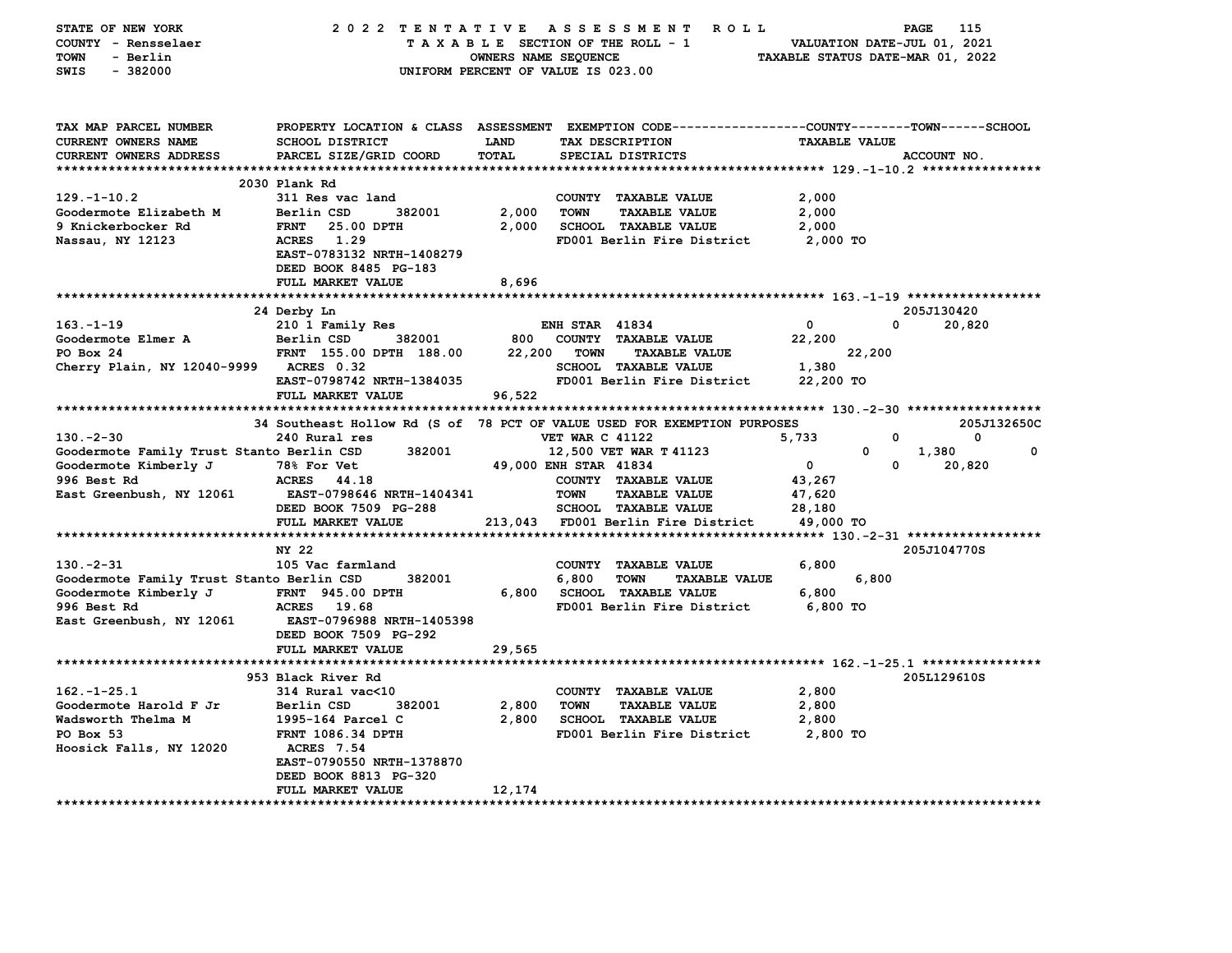| STATE OF NEW YORK<br>COUNTY - Rensselaer<br><b>TOWN</b><br>- Berlin<br>SWIS<br>$-382000$ |                                                                                                                                                  | OWNERS NAME SEQUENCE | 2022 TENTATIVE ASSESSMENT<br>ROLL ROLL<br>TAXABLE SECTION OF THE ROLL - 1<br>UNIFORM PERCENT OF VALUE IS 023.00                        | VALUATION DATE-JUL 01, 2021<br>TAXABLE STATUS DATE-MAR 01, 2022 | PAGE       | 116         |
|------------------------------------------------------------------------------------------|--------------------------------------------------------------------------------------------------------------------------------------------------|----------------------|----------------------------------------------------------------------------------------------------------------------------------------|-----------------------------------------------------------------|------------|-------------|
| TAX MAP PARCEL NUMBER<br>CURRENT OWNERS NAME<br><b>CURRENT OWNERS ADDRESS</b>            | <b>SCHOOL DISTRICT</b><br>PARCEL SIZE/GRID COORD                                                                                                 | LAND<br>TOTAL        | PROPERTY LOCATION & CLASS ASSESSMENT EXEMPTION CODE---------------COUNTY-------TOWN-----SCHOOL<br>TAX DESCRIPTION<br>SPECIAL DISTRICTS | <b>TAXABLE VALUE</b>                                            |            | ACCOUNT NO. |
|                                                                                          |                                                                                                                                                  |                      |                                                                                                                                        |                                                                 |            |             |
|                                                                                          | 14 Brookside Park Rd                                                                                                                             |                      |                                                                                                                                        |                                                                 |            | 2055200450  |
| $130.1 - 5 - 20$                                                                         | 484 1 use sm bld                                                                                                                                 |                      | COUNTY TAXABLE VALUE                                                                                                                   | 10,200                                                          |            |             |
| Goodermote J Douglas                                                                     | Berlin CSD<br>382001                                                                                                                             | 1,000                | <b>TAXABLE VALUE</b><br>TOWN                                                                                                           | 10,200                                                          |            |             |
| PO Box 242                                                                               | Nyse G Garage                                                                                                                                    | 10,200               | <b>SCHOOL TAXABLE VALUE</b>                                                                                                            | 10,200                                                          |            |             |
| Berlin, NY 12022-0465                                                                    | LifeEst RemTo Kent D<br>Goodermote & Lillian Hewi<br>FRNT 180.00 DPTH 155.00<br>ACRES 0.90<br>EAST-0797094 NRTH-1408375<br>DEED BOOK 4680 PG-251 |                      | FD001 Berlin Fire District<br>LT001 Berlin Light Dist                                                                                  | 10,200 TO                                                       | 10,200 TO  |             |
|                                                                                          | FULL MARKET VALUE                                                                                                                                | 44,348               |                                                                                                                                        |                                                                 |            |             |
|                                                                                          |                                                                                                                                                  |                      |                                                                                                                                        |                                                                 |            |             |
|                                                                                          | 12 Wachter Rd                                                                                                                                    |                      |                                                                                                                                        |                                                                 |            | 205J132670  |
| $117.8 - 1 - 39$                                                                         | 210 1 Family Res - WTRFNT<br>382001                                                                                                              |                      | <b>BAS STAR 41854</b>                                                                                                                  | $\mathbf 0$                                                     | 0          | 8,340       |
| Goodermote James M<br>PO Box 133                                                         | Berlin CSD<br>Seas                                                                                                                               | 5,900<br>48,273      | COUNTY TAXABLE VALUE<br>TOWN<br><b>TAXABLE VALUE</b>                                                                                   | 48,273<br>48,273                                                |            |             |
| Berlin, NY 12022                                                                         | <b>FRNT</b> 563.00 DPTH                                                                                                                          |                      | <b>SCHOOL TAXABLE VALUE</b>                                                                                                            | 39,933                                                          |            |             |
|                                                                                          | <b>ACRES</b> 4.49<br>EAST-0779317 NRTH-1416485<br>DEED BOOK 3833 PG-267<br>FULL MARKET VALUE                                                     | 209,883              | FD001 Berlin Fire District                                                                                                             | 48,273 TO                                                       |            |             |
|                                                                                          |                                                                                                                                                  |                      |                                                                                                                                        |                                                                 |            |             |
| $119. - 1 - 12.3$                                                                        | Green Hollow Rd<br>322 Rural vac>10                                                                                                              |                      | COUNTY TAXABLE VALUE                                                                                                                   | 5,440                                                           |            |             |
| Goodermote James M                                                                       | Berlin CSD<br>382001                                                                                                                             | 5,440                | TOWN<br><b>TAXABLE VALUE</b>                                                                                                           | 5,440                                                           |            |             |
| PO Box 133                                                                               | <b>FRNT 400.00 DPTH</b>                                                                                                                          | 5,440                | SCHOOL TAXABLE VALUE                                                                                                                   | 5,440                                                           |            |             |
| Berlin, NY 12022                                                                         | ACRES 20.00<br>EAST-0798522 NRTH-1410857<br>DEED BOOK 1567 PG-241<br>FULL MARKET VALUE                                                           | 23,652               | FD001 Berlin Fire District                                                                                                             | 5,440 TO                                                        |            |             |
|                                                                                          |                                                                                                                                                  |                      |                                                                                                                                        |                                                                 |            |             |
|                                                                                          | 28 Brimmer Junction Rd                                                                                                                           |                      | 97 PCT OF VALUE USED FOR EXEMPTION PURPOSES                                                                                            |                                                                 |            | 205J127630  |
| $119. -1 - 5.3$                                                                          | 210 1 Family Res                                                                                                                                 |                      | VET COM C 41132                                                                                                                        | 13,920                                                          | 0          | 0           |
| Goodermote Jane F<br>Box 135                                                             | Berlin CSD<br>382001<br>Jane                                                                                                                     |                      | 3,600 VET COM T 41133<br>57,400 ENH STAR 41834                                                                                         | 0<br>0                                                          | 2,300<br>0 | 0<br>20,820 |
| Berlin, NY 12022-0135                                                                    | 97% For Vet<br>FRNT 340.00 DPTH<br>7.23<br><b>ACRES</b><br>EAST-0795633 NRTH-1417181<br>DEED BOOK 1176 PG-308                                    |                      | COUNTY TAXABLE VALUE<br><b>TAXABLE VALUE</b><br>TOWN<br><b>SCHOOL TAXABLE VALUE</b><br>FD001 Berlin Fire District                      | 43,480<br>55,100<br>36,580<br>57,400 TO                         |            |             |
|                                                                                          | FULL MARKET VALUE                                                                                                                                | 249,565              |                                                                                                                                        |                                                                 |            |             |
|                                                                                          |                                                                                                                                                  |                      |                                                                                                                                        |                                                                 |            |             |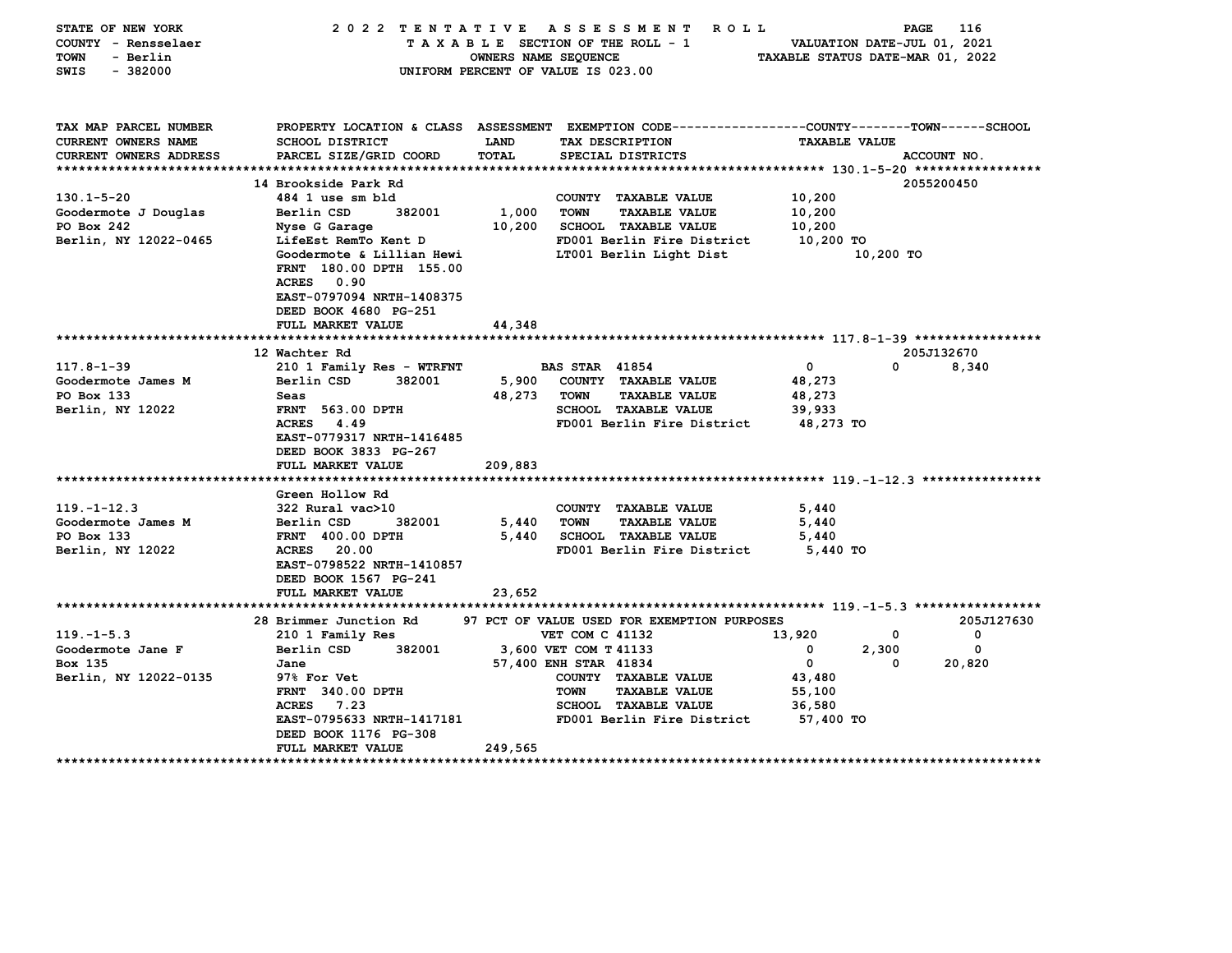| STATE OF NEW YORK             | 2022 TENTATIVE                             |                      | A S S E S S M E N T<br>R O L L                                                                  |                      | PAGE<br>117                      |
|-------------------------------|--------------------------------------------|----------------------|-------------------------------------------------------------------------------------------------|----------------------|----------------------------------|
| COUNTY - Rensselaer           |                                            |                      | TAXABLE SECTION OF THE ROLL - 1                                                                 |                      | VALUATION DATE-JUL 01, 2021      |
| TOWN<br>- Berlin              |                                            | OWNERS NAME SEQUENCE |                                                                                                 |                      | TAXABLE STATUS DATE-MAR 01, 2022 |
| $-382000$<br>SWIS             |                                            |                      | UNIFORM PERCENT OF VALUE IS 023.00                                                              |                      |                                  |
|                               |                                            |                      |                                                                                                 |                      |                                  |
|                               |                                            |                      |                                                                                                 |                      |                                  |
|                               |                                            |                      |                                                                                                 |                      |                                  |
| TAX MAP PARCEL NUMBER         |                                            |                      | PROPERTY LOCATION & CLASS ASSESSMENT EXEMPTION CODE---------------COUNTY-------TOWN------SCHOOL |                      |                                  |
| <b>CURRENT OWNERS NAME</b>    | SCHOOL DISTRICT                            | LAND                 | TAX DESCRIPTION                                                                                 | <b>TAXABLE VALUE</b> |                                  |
| <b>CURRENT OWNERS ADDRESS</b> | PARCEL SIZE/GRID COORD                     | TOTAL                | SPECIAL DISTRICTS                                                                               |                      | ACCOUNT NO.                      |
|                               | 38 Old State Route 22                      |                      |                                                                                                 |                      | 205J129880                       |
| $119. - 1 - 28$               | 210 1 Family Res                           |                      | AGED CTS 41800                                                                                  | 16,000               | 16,000<br>16,000                 |
| Goodermote Joan               | Berlin CSD<br>382001                       |                      | 1,200 ENH STAR 41834                                                                            | 0                    | 16,000<br>0                      |
| 38 Old State Route 22         | LifeEstRe Patricia J Bare                  |                      | 32,000 COUNTY TAXABLE VALUE                                                                     |                      | 16,000                           |
|                               | FRNT 182.00 DPTH 152.00                    |                      | <b>TOWN</b><br><b>TAXABLE VALUE</b>                                                             | 16,000               |                                  |
| Petersburgh, NY 12138         | 0.76<br><b>ACRES</b>                       |                      | SCHOOL TAXABLE VALUE                                                                            | 0                    |                                  |
|                               | EAST-0793720 NRTH-1415130                  |                      | FD001 Berlin Fire District                                                                      | 32,000 TO            |                                  |
|                               | DEED BOOK 8893 PG-259                      |                      |                                                                                                 |                      |                                  |
|                               | FULL MARKET VALUE                          | 139,130              |                                                                                                 |                      |                                  |
|                               |                                            |                      |                                                                                                 |                      |                                  |
|                               | 131 East Shore Dr                          |                      |                                                                                                 |                      | 205J130150                       |
| $106.20 - 1 - 27$             | 260 Seasonal res - WTRFNT                  |                      |                                                                                                 | 25,825               |                                  |
| Goodermote John D             | Berlin CSD<br>382001                       | 5,525                | COUNTY TAXABLE VALUE<br><b>TOWN</b><br><b>TAXABLE VALUE</b>                                     | 25,825               |                                  |
| Reynolds Lucy                 | Life Estate                                | 25,825               | <b>SCHOOL TAXABLE VALUE</b>                                                                     | 25,825               |                                  |
| PO Box 242                    | <b>FRNT</b><br>28.00 DPTH 150.00           |                      | FD001 Berlin Fire District                                                                      | 25,825 TO            |                                  |
|                               | <b>ACRES</b><br>0.51                       |                      |                                                                                                 |                      |                                  |
| Berlin, NY 12022              |                                            |                      |                                                                                                 |                      |                                  |
|                               | EAST-0779805 NRTH-1417633                  |                      |                                                                                                 |                      |                                  |
|                               | DEED BOOK 240 PG-2215<br>FULL MARKET VALUE |                      |                                                                                                 |                      |                                  |
|                               |                                            | 112,283              |                                                                                                 |                      |                                  |
|                               |                                            |                      |                                                                                                 |                      |                                  |
| $129. -2 - 9$                 | 2529 Plank Rd                              |                      |                                                                                                 |                      | 205J128710                       |
|                               | 312 Vac w/imprv                            |                      | COUNTY TAXABLE VALUE                                                                            | 13,870               |                                  |
| Goodermote John D             | Berlin CSD<br>382001                       | 3,870                | <b>TOWN</b><br><b>TAXABLE VALUE</b>                                                             | 13,870               |                                  |
| Goodermote Lucy R             | LifeEst RemTo Kent Gooder                  | 13,870               | <b>SCHOOL TAXABLE VALUE</b>                                                                     |                      | 13,870                           |
| PO Box 242                    | <b>FRNT 400.00 DPTH</b>                    |                      | FD001 Berlin Fire District                                                                      | 13,870 TO            |                                  |
| Berlin, NY 12022-0465         | <b>ACRES</b><br>20.63                      |                      |                                                                                                 |                      |                                  |
|                               | EAST-0791999 NRTH-1405803                  |                      |                                                                                                 |                      |                                  |
|                               | DEED BOOK 240 PG-2219                      |                      |                                                                                                 |                      |                                  |
|                               | FULL MARKET VALUE                          | 60,304               |                                                                                                 |                      |                                  |
|                               |                                            |                      |                                                                                                 |                      |                                  |
|                               | Plank Rd                                   |                      |                                                                                                 |                      | 205J157780                       |
| $129. -2 - 10$                | 312 Vac w/imprv                            |                      | COUNTY TAXABLE VALUE                                                                            | 250                  |                                  |
| Goodermote John D             | Berlin CSD<br>382001                       | 250                  | <b>TOWN</b><br><b>TAXABLE VALUE</b>                                                             | 250                  |                                  |
| Goodermote Lucy R             | Life Estate                                | 250                  | <b>SCHOOL TAXABLE VALUE</b>                                                                     | 250                  |                                  |
| PO Box 242                    | FRNT 170.00 DPTH 165.00                    |                      | FD001 Berlin Fire District                                                                      | 250 TO               |                                  |
| Berlin, NY 12022-0465         | <b>ACRES</b><br>0.69                       |                      |                                                                                                 |                      |                                  |
|                               | EAST-0791626 NRTH-1405289                  |                      |                                                                                                 |                      |                                  |
|                               | DEED BOOK 240 PG-2223                      |                      |                                                                                                 |                      |                                  |
|                               | FULL MARKET VALUE                          | 1,087                |                                                                                                 |                      |                                  |
|                               |                                            |                      |                                                                                                 |                      |                                  |
|                               | 4 N Main St                                |                      |                                                                                                 |                      | 205J129160                       |
| $130.1 - 2 - 11$              | 411 Apartment                              |                      | COUNTY TAXABLE VALUE                                                                            | 54,000               |                                  |
| Goodermote John Douglas       | Berlin CSD<br>382001                       |                      | 5,600<br><b>TOWN</b><br><b>TAXABLE VALUE</b>                                                    |                      | 54,000                           |
| PO Box 242                    | Also Known as 5 Elm St                     | 54,000               | <b>SCHOOL TAXABLE VALUE</b>                                                                     | 54,000               |                                  |
| Berlin, NY 12022-0465         | LifeEstate RemTo Kent D                    |                      | FD001 Berlin Fire District                                                                      |                      | 54,000 TO                        |
|                               | Goodermote & Lillian Hewi                  |                      | LT001 Berlin Light Dist                                                                         |                      | 54,000 TO                        |
|                               | FRNT 133.02 DPTH 180.00                    |                      |                                                                                                 |                      |                                  |
|                               | ACRES 0.37                                 |                      |                                                                                                 |                      |                                  |
|                               | EAST-0795064 NRTH-1408172                  |                      |                                                                                                 |                      |                                  |
|                               | DEED BOOK 4674 PG-125                      |                      |                                                                                                 |                      |                                  |
|                               | FULL MARKET VALUE                          | 234,783              |                                                                                                 |                      |                                  |
|                               |                                            |                      |                                                                                                 |                      |                                  |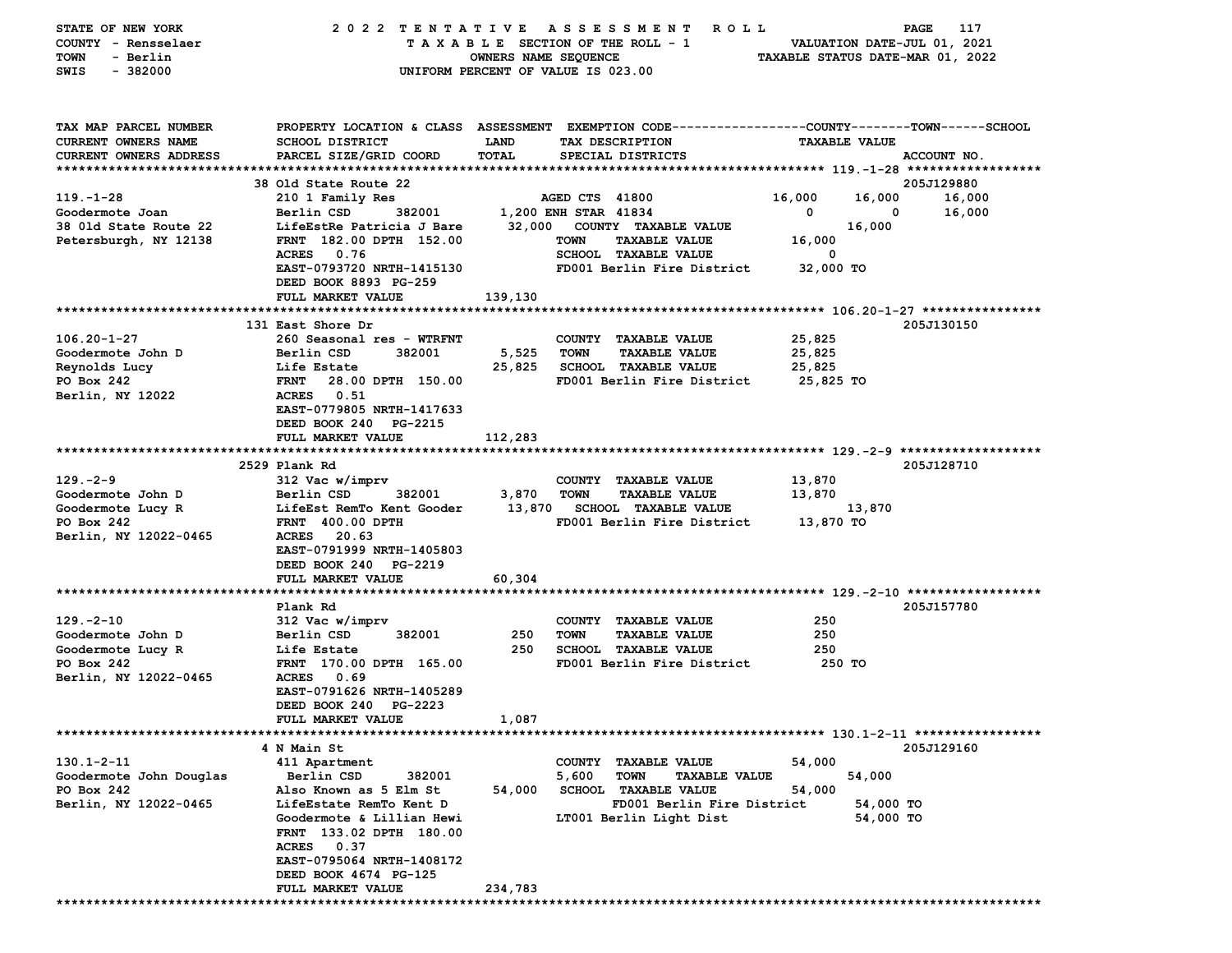| STATE OF NEW YORK           | 2022 TENTATIVE                                                                                  |                                    |                       | A S S E S S M E N T<br>R O L L                                  |                                  |        | PAGE<br>118                 |
|-----------------------------|-------------------------------------------------------------------------------------------------|------------------------------------|-----------------------|-----------------------------------------------------------------|----------------------------------|--------|-----------------------------|
| COUNTY - Rensselaer         |                                                                                                 |                                    |                       | TAXABLE SECTION OF THE ROLL - 1                                 |                                  |        | VALUATION DATE-JUL 01, 2021 |
| TOWN<br>- Berlin            |                                                                                                 | OWNERS NAME SEQUENCE               |                       |                                                                 | TAXABLE STATUS DATE-MAR 01, 2022 |        |                             |
| $-382000$<br>SWIS           |                                                                                                 | UNIFORM PERCENT OF VALUE IS 023.00 |                       |                                                                 |                                  |        |                             |
|                             |                                                                                                 |                                    |                       |                                                                 |                                  |        |                             |
|                             |                                                                                                 |                                    |                       |                                                                 |                                  |        |                             |
| TAX MAP PARCEL NUMBER       | PROPERTY LOCATION & CLASS ASSESSMENT EXEMPTION CODE---------------COUNTY-------TOWN------SCHOOL |                                    |                       |                                                                 |                                  |        |                             |
|                             |                                                                                                 |                                    |                       |                                                                 |                                  |        |                             |
| <b>CURRENT OWNERS NAME</b>  | SCHOOL DISTRICT                                                                                 | LAND                               |                       | TAX DESCRIPTION                                                 | <b>TAXABLE VALUE</b>             |        |                             |
| CURRENT OWNERS ADDRESS      | PARCEL SIZE/GRID COORD                                                                          | TOTAL                              |                       | SPECIAL DISTRICTS                                               |                                  |        | ACCOUNT NO.                 |
|                             |                                                                                                 |                                    |                       |                                                                 |                                  |        |                             |
|                             | 73 Upper Stage Coach Rd                                                                         |                                    |                       |                                                                 |                                  |        | 205J127720S                 |
| $140. - 1 - 10$             | 240 Rural res                                                                                   |                                    | <b>ENH STAR 41834</b> |                                                                 | $\mathbf 0$                      | 0      | 20,820                      |
| Goodermote Kent             | Berlin CSD<br>382001                                                                            | 15,000                             |                       | COUNTY TAXABLE VALUE                                            | 44,900                           |        |                             |
| PO Box 242                  | 120 Acres                                                                                       | 44,900                             | <b>TOWN</b>           | <b>TAXABLE VALUE</b>                                            | 44,900                           |        |                             |
| Berlin, NY 12022-0242       | <b>FRNT 2575.00 DPTH</b>                                                                        |                                    |                       | SCHOOL TAXABLE VALUE                                            | 24,080                           |        |                             |
|                             | ACRES 115.85                                                                                    |                                    |                       | FD001 Berlin Fire District                                      | 44,900 TO                        |        |                             |
|                             | EAST-0788245 NRTH-1396083                                                                       |                                    |                       |                                                                 |                                  |        |                             |
|                             | DEED BOOK 1332 PG-291                                                                           |                                    |                       |                                                                 |                                  |        |                             |
|                             | FULL MARKET VALUE                                                                               | 195,217                            |                       |                                                                 |                                  |        |                             |
|                             |                                                                                                 |                                    |                       |                                                                 |                                  |        |                             |
|                             | 102 Upper Stage Coach Rd                                                                        |                                    |                       |                                                                 |                                  |        | 205J185230                  |
| $140. - 1 - 25$             | 260 Seasonal res                                                                                |                                    |                       | COUNTY TAXABLE VALUE                                            | 1,200                            |        |                             |
| Goodermote Kent D           | Berlin CSD<br>382001                                                                            | 1,200                              | <b>TOWN</b>           | <b>TAXABLE VALUE</b>                                            | 1,200                            |        |                             |
| Hewitt Lllian E             | .40A<br>Seas                                                                                    | 1,200                              |                       | <b>SCHOOL TAXABLE VALUE</b>                                     | 1,200                            |        |                             |
| PO Box 242                  | Look At 2003                                                                                    |                                    |                       | FD001 Berlin Fire District                                      | 1,200 TO                         |        |                             |
| Berlin, NY 12022-0242       | FRNT 100.00 DPTH 165.00                                                                         |                                    |                       |                                                                 |                                  |        |                             |
|                             | 0.38                                                                                            |                                    |                       |                                                                 |                                  |        |                             |
|                             | <b>ACRES</b>                                                                                    |                                    |                       |                                                                 |                                  |        |                             |
|                             | EAST-0787904 NRTH-1396042                                                                       |                                    |                       |                                                                 |                                  |        |                             |
|                             | DEED BOOK 7010 PG-250                                                                           |                                    |                       |                                                                 |                                  |        |                             |
|                             | FULL MARKET VALUE                                                                               | 5,217                              |                       |                                                                 |                                  |        |                             |
|                             |                                                                                                 |                                    |                       |                                                                 |                                  |        |                             |
|                             | Upper Stage Coach Rd                                                                            |                                    |                       |                                                                 |                                  |        | 205J185770                  |
| $140. - 1 - 26$             | 311 Res vac land                                                                                |                                    |                       | COUNTY TAXABLE VALUE                                            | 1,200                            |        |                             |
| Goodermote Kent D           | Berlin CSD<br>382001                                                                            | 1,200                              | <b>TOWN</b>           | <b>TAXABLE VALUE</b>                                            | 1,200                            |        |                             |
| Goodermote Lillian E        | FRNT 200.00 DPTH 160.00                                                                         | 1,200                              |                       | <b>SCHOOL TAXABLE VALUE</b>                                     |                                  | 1,200  |                             |
| Rfd1 Upper Stage Coach Rd   | <b>ACRES 0.65</b>                                                                               |                                    |                       | FD001 Berlin Fire District                                      | 1,200 TO                         |        |                             |
| Berlin, NY 12022-9801       | EAST-0787954 NRTH-1395894                                                                       |                                    |                       |                                                                 |                                  |        |                             |
|                             | DEED BOOK 1554 PG-263                                                                           |                                    |                       |                                                                 |                                  |        |                             |
|                             | FULL MARKET VALUE                                                                               | 5,217                              |                       |                                                                 |                                  |        |                             |
|                             |                                                                                                 |                                    |                       |                                                                 |                                  |        |                             |
|                             | 93 Cherry Plain Sq                                                                              |                                    |                       |                                                                 |                                  |        | 205J131320                  |
| $163. - 1 - 10.1$           | 210 1 Family Res                                                                                |                                    | <b>ENH STAR 41834</b> |                                                                 | 0                                | 0      | 20,820                      |
| Goodermote Lewis            | 382001<br>Berlin CSD                                                                            | 1,200                              |                       | COUNTY TAXABLE VALUE                                            | 27,000                           |        |                             |
| Goodermote Constance M      | FRNT 348.40 DPTH 196.30                                                                         | 27,000                             | <b>TOWN</b>           | <b>TAXABLE VALUE</b>                                            |                                  | 27,000 |                             |
| PO Box 22                   | 0.75<br><b>ACRES</b>                                                                            |                                    |                       | <b>SCHOOL TAXABLE VALUE</b>                                     | 6,180                            |        |                             |
|                             | EAST-0799451 NRTH-1384975                                                                       |                                    |                       | FD001 Berlin Fire District                                      |                                  |        |                             |
| Cherry Plain, NY 12040-0022 |                                                                                                 |                                    |                       |                                                                 | 27,000 TO                        |        |                             |
|                             | DEED BOOK 158 PG-2299                                                                           |                                    |                       |                                                                 |                                  |        |                             |
|                             | <b>FULL MARKET VALUE</b>                                                                        | 117,391                            |                       |                                                                 |                                  |        |                             |
| ************************    | *********************                                                                           |                                    |                       | ********************************** 130.-2-28.1 **************** |                                  |        |                             |
|                             | 340 Southeast Hollow Rd                                                                         |                                    |                       |                                                                 |                                  |        | 205J133125                  |
| $130. -2 - 28.1$            | 240 Rural res                                                                                   |                                    | AGED CTS 41800        |                                                                 | 25,182                           | 25,182 | 25,182                      |
| Gorton Martin D             | 382001<br>Berlin CSD                                                                            | 12,160 ENH STAR 41834              |                       |                                                                 | 0                                | 0      | 20,820                      |
| Gorton Mary R               | <b>FRNT</b> 975.00 DPTH                                                                         | 55,960                             |                       | COUNTY TAXABLE VALUE                                            | 30,778                           |        |                             |
| PO Box 117                  | ACRES 105.26                                                                                    |                                    | TOWN                  | <b>TAXABLE VALUE</b>                                            | 30,778                           |        |                             |
| Berlin, NY 12022-0117       | EAST-0801844 NRTH-1401831                                                                       |                                    |                       | <b>SCHOOL TAXABLE VALUE</b>                                     | 9,958                            |        |                             |
|                             | DEED BOOK 1205 PG-460                                                                           |                                    |                       | FD001 Berlin Fire District                                      | 55,960 TO                        |        |                             |
|                             | FULL MARKET VALUE                                                                               | 243,304                            |                       |                                                                 |                                  |        |                             |
|                             |                                                                                                 |                                    |                       |                                                                 |                                  |        |                             |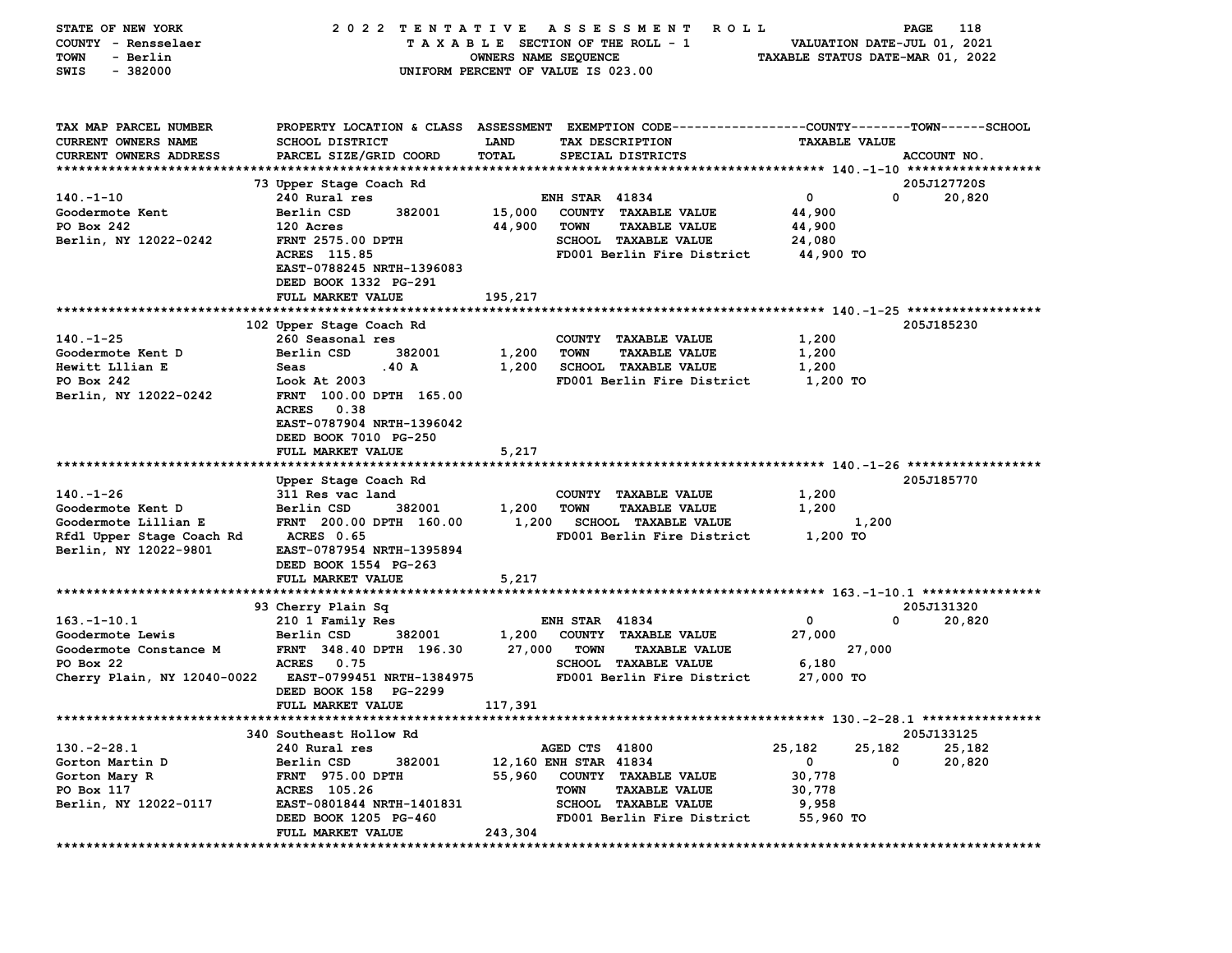| STATE OF NEW YORK                         | 2022 TENTATIVE                           |                      | ROLL<br>A S S E S S M E N T                                                                    |                                  | 119<br>PAGE                 |
|-------------------------------------------|------------------------------------------|----------------------|------------------------------------------------------------------------------------------------|----------------------------------|-----------------------------|
| COUNTY - Rensselaer                       |                                          |                      | TAXABLE SECTION OF THE ROLL - 1                                                                |                                  | VALUATION DATE-JUL 01, 2021 |
| TOWN<br>- Berlin                          |                                          | OWNERS NAME SEQUENCE |                                                                                                | TAXABLE STATUS DATE-MAR 01, 2022 |                             |
| $-382000$<br>SWIS                         |                                          |                      | UNIFORM PERCENT OF VALUE IS 023.00                                                             |                                  |                             |
|                                           |                                          |                      |                                                                                                |                                  |                             |
|                                           |                                          |                      |                                                                                                |                                  |                             |
| TAX MAP PARCEL NUMBER                     |                                          |                      | PROPERTY LOCATION & CLASS ASSESSMENT EXEMPTION CODE--------------COUNTY-------TOWN------SCHOOL |                                  |                             |
| CURRENT OWNERS NAME                       | SCHOOL DISTRICT                          | LAND                 | TAX DESCRIPTION                                                                                | <b>TAXABLE VALUE</b>             |                             |
| CURRENT OWNERS ADDRESS                    | PARCEL SIZE/GRID COORD                   | <b>TOTAL</b>         | SPECIAL DISTRICTS                                                                              |                                  | ACCOUNT NO.                 |
|                                           |                                          |                      |                                                                                                |                                  |                             |
|                                           | 18364 NY 22                              |                      |                                                                                                |                                  | 205J174990                  |
| $119.3 - 2 - 2$                           | 210 1 Family Res                         |                      | COUNTY TAXABLE VALUE                                                                           | 40,000                           |                             |
| Goyer James H                             | Berlin CSD<br>382001                     | 3,000                | <b>TOWN</b><br><b>TAXABLE VALUE</b>                                                            | 40,000                           |                             |
| Goyer Noelle                              | FRNT 188.00 DPTH 204.00                  | 40,000               | <b>SCHOOL TAXABLE VALUE</b>                                                                    | 40,000                           |                             |
| 577 County Route 85                       | ACRES 0.69                               |                      | FD001 Berlin Fire District                                                                     | 40,000 TO                        |                             |
| Cropseyville, NY 12052                    | EAST-0794234 NRTH-1410357                |                      |                                                                                                |                                  |                             |
|                                           | DEED BOOK 8308 PG-316                    |                      |                                                                                                |                                  |                             |
|                                           | FULL MARKET VALUE                        | 173,913              |                                                                                                |                                  |                             |
|                                           | 17321 NY 22                              |                      |                                                                                                |                                  |                             |
| $163. - 1 - 8.2$                          | 210 1 Family Res                         |                      | <b>ENH STAR 41834</b>                                                                          | 0                                | 0<br>20,820                 |
| Grant Irvc Family Trust Janice Berlin CSD | 382001                                   |                      | 3,200 VET WAR T 41123                                                                          | 0                                | 1,380<br>0                  |
| Grant Cyril A                             | <b>FRNT</b> 522.00 DPTH                  |                      | 32,900 VET WAR C 41122                                                                         | 4,935                            | 0<br>$\mathbf 0$            |
| 17321 NY 22                               | <b>ACRES</b> 2.00                        |                      | COUNTY TAXABLE VALUE                                                                           | 27,965                           |                             |
| Cherry Plain, NY 12040                    | EAST-0799032 NRTH-1386343                |                      | <b>TOWN</b><br><b>TAXABLE VALUE</b>                                                            | 31,520                           |                             |
|                                           | DEED BOOK 8252 PG-80                     |                      | <b>SCHOOL TAXABLE VALUE</b>                                                                    | 12,080                           |                             |
|                                           | FULL MARKET VALUE                        |                      | 143,043 FD001 Berlin Fire District                                                             | 32,900 TO                        |                             |
|                                           |                                          |                      |                                                                                                |                                  |                             |
|                                           | 128 Cherry Plain Sq                      |                      |                                                                                                |                                  |                             |
| $163. - 1 - 16.2$                         | 210 1 Family Res                         |                      | COUNTY TAXABLE VALUE                                                                           | 37,900                           |                             |
| Grant Sarah A                             | Berlin CSD<br>382001                     | 2,000                | <b>TOWN</b><br><b>TAXABLE VALUE</b>                                                            | 37,900                           |                             |
| 128 Cherry Plain Sq                       | 100% For Vet Exemption                   | 37,900               | <b>SCHOOL TAXABLE VALUE</b>                                                                    | 37,900                           |                             |
| Cherry Plain, NY 12040                    | 2001 Map 37                              |                      | FD001 Berlin Fire District                                                                     | 37,900 TO                        |                             |
|                                           | FRNT 227.99 DPTH 187.09                  |                      |                                                                                                |                                  |                             |
|                                           | ACRES 0.97                               |                      |                                                                                                |                                  |                             |
|                                           | EAST-0798874 NRTH-1384354                |                      |                                                                                                |                                  |                             |
|                                           | DEED BOOK 7768 PG-126                    |                      |                                                                                                |                                  |                             |
|                                           | FULL MARKET VALUE                        | 164,783              |                                                                                                |                                  |                             |
|                                           |                                          |                      |                                                                                                |                                  |                             |
|                                           | 29 Echo Park                             |                      |                                                                                                |                                  | 205J162010                  |
| $130.1 - 6 - 18$<br>Graves Lutricia       | 210 1 Family Res<br>382001<br>Berlin CSD | 2,000                | COUNTY TAXABLE VALUE<br><b>TOWN</b><br><b>TAXABLE VALUE</b>                                    | 33,500<br>33,500                 |                             |
| 29 Echo Park                              | FRNT 320.00 DPTH 137.50                  | 33,500               | <b>SCHOOL TAXABLE VALUE</b>                                                                    | 33,500                           |                             |
| Berlin, NY 12022                          | ACRES 0.63 BANK CORE                     |                      | FD001 Berlin Fire District                                                                     | 33,500 TO                        |                             |
|                                           | EAST-0797539 NRTH-1408060                |                      | LT001 Berlin Light Dist                                                                        |                                  | 33,500 TO                   |
|                                           | DEED BOOK 7748 PG-248                    |                      |                                                                                                |                                  |                             |
|                                           | FULL MARKET VALUE                        | 145,652              |                                                                                                |                                  |                             |
|                                           |                                          |                      |                                                                                                |                                  |                             |
|                                           | 51 Greaney Rd                            |                      |                                                                                                |                                  |                             |
| $118. - 1 - 6.6$                          | 210 1 Family Res                         |                      | <b>BAS STAR 41854</b>                                                                          | $\mathbf 0$                      | 0<br>8,340                  |
| Greaney Maureen A                         | Berlin CSD<br>382001                     | 3,300                | COUNTY TAXABLE VALUE                                                                           | 37,000                           |                             |
| PO Box 365                                | <b>FRNT</b><br>50.00 DPTH                | 37,000               | <b>TOWN</b><br><b>TAXABLE VALUE</b>                                                            | 37,000                           |                             |
| Berlin, NY 12022                          | ACRES 6.30                               |                      | <b>SCHOOL TAXABLE VALUE</b>                                                                    | 28,660                           |                             |
|                                           | EAST-0792700 NRTH-1417295                |                      | FD001 Berlin Fire District                                                                     | 37,000 TO                        |                             |
|                                           | DEED BOOK 7311 PG-40                     |                      |                                                                                                |                                  |                             |
|                                           | FULL MARKET VALUE                        | 160,870              |                                                                                                |                                  |                             |
|                                           |                                          |                      |                                                                                                |                                  |                             |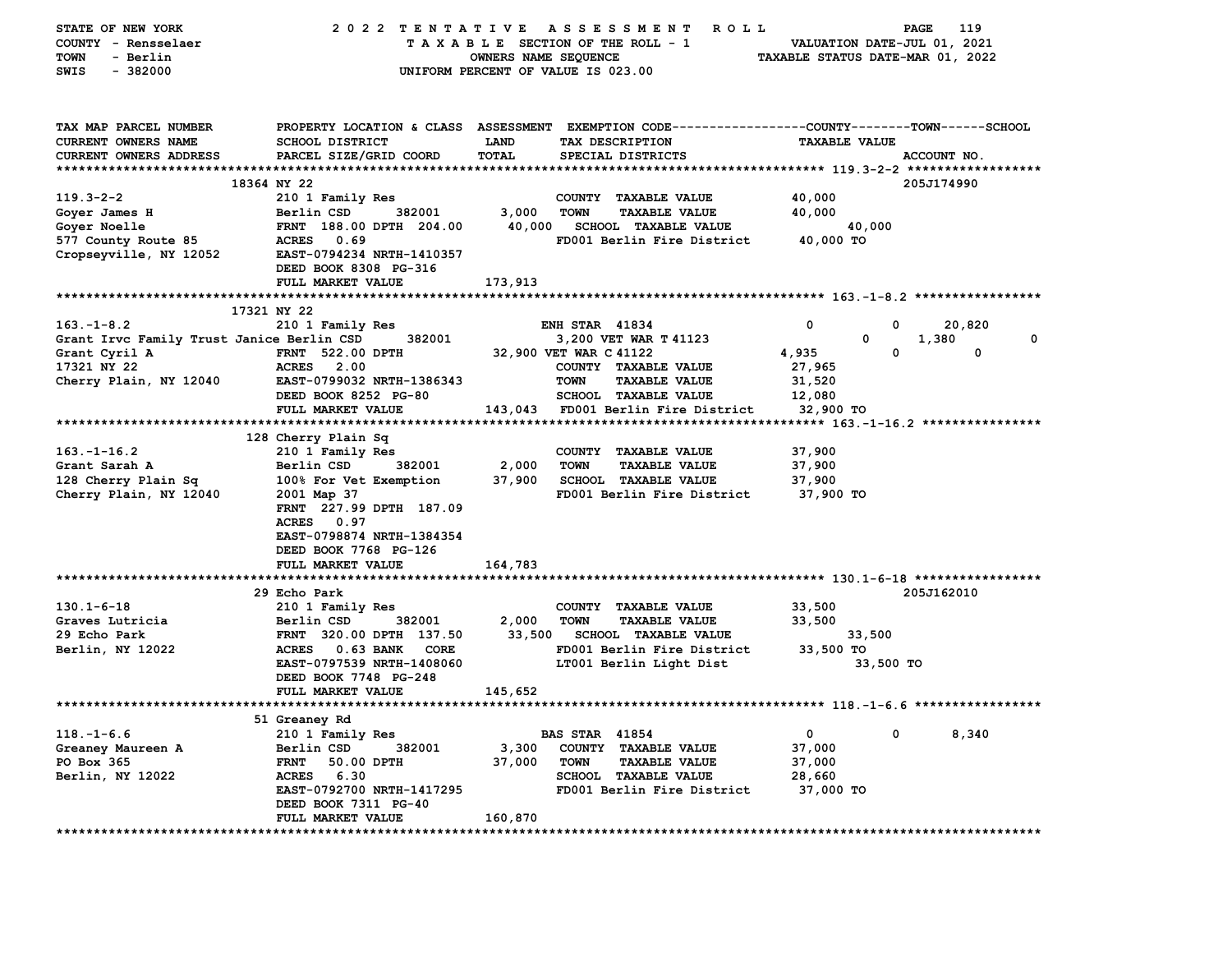| STATE OF NEW YORK                                          | 2022 TENTATIVE                           |                      | A S S E S S M E N T<br><b>ROLL</b>                                                              |                                  | 120<br>PAGE |
|------------------------------------------------------------|------------------------------------------|----------------------|-------------------------------------------------------------------------------------------------|----------------------------------|-------------|
| COUNTY - Rensselaer                                        |                                          |                      | TAXABLE SECTION OF THE ROLL - 1                                                                 | VALUATION DATE-JUL 01, 2021      |             |
| TOWN<br>- Berlin                                           |                                          | OWNERS NAME SEQUENCE |                                                                                                 | TAXABLE STATUS DATE-MAR 01, 2022 |             |
| SWIS<br>$-382000$                                          |                                          |                      | UNIFORM PERCENT OF VALUE IS 023.00                                                              |                                  |             |
|                                                            |                                          |                      |                                                                                                 |                                  |             |
|                                                            |                                          |                      |                                                                                                 |                                  |             |
| TAX MAP PARCEL NUMBER                                      |                                          |                      | PROPERTY LOCATION & CLASS ASSESSMENT EXEMPTION CODE---------------COUNTY-------TOWN------SCHOOL |                                  |             |
| CURRENT OWNERS NAME                                        | SCHOOL DISTRICT                          | LAND                 | TAX DESCRIPTION                                                                                 | <b>TAXABLE VALUE</b>             |             |
| CURRENT OWNERS ADDRESS                                     | PARCEL SIZE/GRID COORD                   | <b>TOTAL</b>         | SPECIAL DISTRICTS                                                                               |                                  | ACCOUNT NO. |
|                                                            |                                          |                      |                                                                                                 |                                  |             |
|                                                            | Mattison Hollow Rd                       |                      |                                                                                                 |                                  | 205J124930  |
| $152 - 2 - 4$                                              | 323 Vacant rural                         |                      | COUNTY TAXABLE VALUE                                                                            | 37,400                           |             |
| Greco Properties                                           | Berlin CSD<br>382001                     | 37,400               | <b>TOWN</b><br><b>TAXABLE VALUE</b>                                                             | 37,400                           |             |
| 11 Gaul Rd North                                           | FRNT 3278.41 DPTH                        | 37,400               | <b>SCHOOL TAXABLE VALUE</b>                                                                     | 37,400                           |             |
| Strongs Neck, NY 11733                                     | ACRES 233.53                             |                      | FD001 Berlin Fire District                                                                      | 37,400 TO                        |             |
|                                                            | EAST-0803459 NRTH-1388521                |                      |                                                                                                 |                                  |             |
|                                                            | DEED BOOK 51<br>PG-1476                  |                      |                                                                                                 |                                  |             |
|                                                            | FULL MARKET VALUE                        | 162,609              |                                                                                                 |                                  |             |
|                                                            |                                          |                      |                                                                                                 |                                  |             |
|                                                            | 110 Browns Hollow Rd                     |                      |                                                                                                 |                                  | 205J142220  |
| $152 - 1 - 11$<br>Green Deborah E                          | 210 1 Family Res<br>382001<br>Berlin CSD | 2,700                | COUNTY TAXABLE VALUE<br><b>TOWN</b><br><b>TAXABLE VALUE</b>                                     | 39,800<br>39,800                 |             |
| 5 E 10th St #5R                                            | <b>FRNT 790.00 DPTH</b>                  | 39,800               | <b>SCHOOL TAXABLE VALUE</b>                                                                     | 39,800                           |             |
| New York, NY 10003                                         | ACRES 6.40                               |                      | FD001 Berlin Fire District                                                                      | 39,800 TO                        |             |
|                                                            | EAST-0801437 NRTH-1392371                |                      |                                                                                                 |                                  |             |
|                                                            | DEED BOOK 188 PG-1094                    |                      |                                                                                                 |                                  |             |
|                                                            | FULL MARKET VALUE                        | 173,043              |                                                                                                 |                                  |             |
|                                                            |                                          |                      |                                                                                                 |                                  |             |
|                                                            | 228 Spring Lake Rd                       |                      |                                                                                                 |                                  |             |
| $140.17 - 4 - 5$                                           | 260 Seasonal res - WTRFNT                |                      | COUNTY TAXABLE VALUE                                                                            | 19,300                           |             |
| Greenberg Mark D                                           | Berlin CSD<br>382001                     | 4,100                | TOWN<br><b>TAXABLE VALUE</b>                                                                    | 19,300                           |             |
| Nielsen Ditte                                              | Spring Lake                              | 19,300               | <b>SCHOOL TAXABLE VALUE</b>                                                                     | 19,300                           |             |
| 24 Malden Bridge Rd                                        | FRNT 100.00 DPTH 150.00                  |                      | FD001 Berlin Fire District                                                                      | 19,300 то                        |             |
| Nassau, NY 12123                                           | ACRES 0.31                               |                      |                                                                                                 |                                  |             |
|                                                            | EAST-0782895 NRTH-1393964                |                      |                                                                                                 |                                  |             |
|                                                            | DEED BOOK 8910 PG-52                     |                      |                                                                                                 |                                  |             |
|                                                            | FULL MARKET VALUE                        | 83,913               |                                                                                                 |                                  |             |
|                                                            |                                          |                      |                                                                                                 |                                  |             |
|                                                            | 103 Greenes Brook Rd                     |                      |                                                                                                 |                                  | 205J134420  |
| $141. -2 - 8$                                              | 210 1 Family Res                         |                      | <b>BAS STAR 41854</b>                                                                           | 0<br>0                           | 8,340       |
| Greene Family Trust Paul L & G Berlin CSD<br>Greene John M | 382001<br><b>FRNT 375.00 DPTH</b>        |                      | 2,100<br>COUNTY TAXABLE VALUE<br><b>TOWN</b><br><b>TAXABLE VALUE</b>                            | 38,200<br>38,200                 |             |
| 103 Greenes Brook Rd                                       | ACRES 1.50                               | 38,200               | SCHOOL TAXABLE VALUE                                                                            | 29,860                           |             |
| Berlin, NY 12022                                           | EAST-0798834 NRTH-1396862                |                      | FD001 Berlin Fire District                                                                      | 38,200 TO                        |             |
|                                                            | DEED BOOK 6270 PG-182                    |                      |                                                                                                 |                                  |             |
|                                                            | FULL MARKET VALUE                        | 166,087              |                                                                                                 |                                  |             |
|                                                            |                                          |                      |                                                                                                 |                                  |             |
|                                                            | NY 22                                    |                      |                                                                                                 |                                  | 205J182440  |
| $141 - 3 - 2$                                              | 105 Vac farmland                         |                      | AG DST 8YT 41720                                                                                | 10,873<br>10,873                 | 10,873      |
| Greene Family Trust Paul L & G Berlin CSD                  | 382001                                   |                      | 17,400<br>COUNTY TAXABLE VALUE                                                                  | 6,527                            |             |
| Greene John M                                              | Public Easement 1525-171                 | 17,400               | <b>TOWN</b><br><b>TAXABLE VALUE</b>                                                             | 6,527                            |             |
| 103 Greenes Brook Rd                                       | <b>FRNT</b> 134.00 DPTH                  |                      | <b>SCHOOL TAXABLE VALUE</b>                                                                     | 6,527                            |             |
| Berlin, NY 12022                                           | <b>ACRES</b><br>29.00                    |                      | FD001 Berlin Fire District                                                                      | 17,400 TO                        |             |
|                                                            | EAST-0796454 NRTH-1394620                |                      |                                                                                                 |                                  |             |
| MAY BE SUBJECT TO PAYMENT                                  | DEED BOOK 6270<br>PG-179                 |                      |                                                                                                 |                                  |             |
| UNDER AGDIST LAW TIL 2026                                  | FULL MARKET VALUE                        | 75,652               |                                                                                                 |                                  |             |
|                                                            |                                          |                      |                                                                                                 |                                  |             |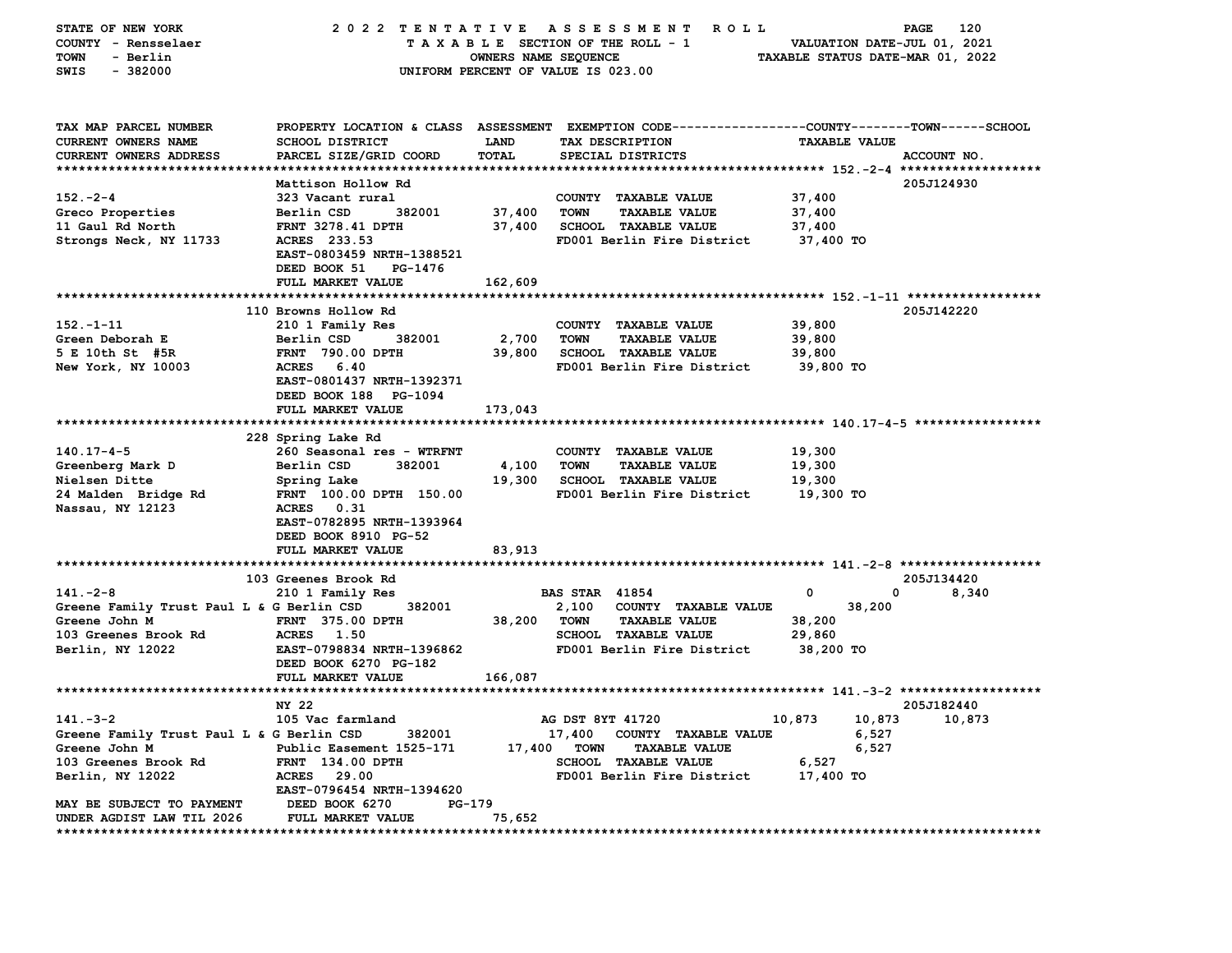| STATE OF NEW YORK                         |                                  |                      | 2022 TENTATIVE ASSESSMENT ROLL                                                                 |                                  | 121<br>PAGE    |
|-------------------------------------------|----------------------------------|----------------------|------------------------------------------------------------------------------------------------|----------------------------------|----------------|
| COUNTY - Rensselaer                       |                                  |                      | TAXABLE SECTION OF THE ROLL - 1                                                                | VALUATION DATE-JUL 01, 2021      |                |
| - Berlin<br>TOWN                          |                                  | OWNERS NAME SEQUENCE |                                                                                                | TAXABLE STATUS DATE-MAR 01, 2022 |                |
| SWIS<br>$-382000$                         |                                  |                      | UNIFORM PERCENT OF VALUE IS 023.00                                                             |                                  |                |
|                                           |                                  |                      |                                                                                                |                                  |                |
|                                           |                                  |                      |                                                                                                |                                  |                |
| TAX MAP PARCEL NUMBER                     |                                  |                      | PROPERTY LOCATION & CLASS ASSESSMENT EXEMPTION CODE---------------COUNTY-------TOWN-----SCHOOL |                                  |                |
| CURRENT OWNERS NAME                       | <b>SCHOOL DISTRICT</b>           | <b>LAND</b>          | TAX DESCRIPTION                                                                                | <b>TAXABLE VALUE</b>             |                |
| CURRENT OWNERS ADDRESS                    | PARCEL SIZE/GRID COORD           | TOTAL                | SPECIAL DISTRICTS                                                                              |                                  | ACCOUNT NO.    |
|                                           |                                  |                      |                                                                                                |                                  |                |
|                                           | NY 22                            |                      |                                                                                                |                                  | 205J105100     |
| $141. -3 - 12$                            | 120 Field crops                  |                      | AG DST 8YT 41720                                                                               | 1,444                            | 1,444<br>1,444 |
| Greene Family Trust Paul L & G Berlin CSD | 382001                           |                      | 3,600 COUNTY TAXABLE VALUE                                                                     | 2,156                            |                |
| Greene John M                             | 31/736 Esmt                      | 3,600 TOWN           | <b>TAXABLE VALUE</b>                                                                           | 2,156                            |                |
| 103 Greenes Brook Rd                      | FRNT 950.00 DPTH                 |                      | SCHOOL TAXABLE VALUE                                                                           | 2,156                            |                |
| Berlin, NY 12022                          | ACRES 9.43                       |                      | FD001 Berlin Fire District                                                                     | 3,600 TO                         |                |
|                                           | EAST-0796887 NRTH-1394758        |                      |                                                                                                |                                  |                |
| MAY BE SUBJECT TO PAYMENT                 | DEED BOOK 6270<br>PG-176         |                      |                                                                                                |                                  |                |
| UNDER AGDIST LAW TIL 2026                 | <b>FULL MARKET VALUE</b>         | 15,652               |                                                                                                |                                  |                |
|                                           |                                  |                      |                                                                                                |                                  |                |
|                                           | 17593 NY 22                      |                      |                                                                                                |                                  | 205J164260S    |
| $152.-1-5.111$                            | 210 1 Family Res                 |                      | COUNTY TAXABLE VALUE                                                                           | 24,400                           |                |
| Greene Family Trust Paul L & G Berlin CSD | 382001                           |                      | 1,800<br>TOWN<br><b>TAXABLE VALUE</b>                                                          | 24,400                           |                |
| Greene John M                             | <b>FRNT</b> 507.93 DPTH          |                      | 24,400 SCHOOL TAXABLE VALUE                                                                    | 24,400                           |                |
| 103 Greenes Brook Rd                      | ACRES 1.82                       |                      | FD001 Berlin Fire District                                                                     | 24,400 TO                        |                |
| Berlin, NY 12022                          | EAST-0797280 NRTH-1393068        |                      |                                                                                                |                                  |                |
|                                           | DEED BOOK 6270 PG-172            |                      |                                                                                                |                                  |                |
|                                           | FULL MARKET VALUE                | 106,087              |                                                                                                |                                  |                |
|                                           |                                  |                      |                                                                                                |                                  |                |
|                                           | NY 22                            |                      |                                                                                                |                                  |                |
| $119. - 1 - 34$                           | 311 Res vac land                 |                      | AG DST 8YT 41720                                                                               | 37,874<br>37,874                 | 37,874         |
| Greene Fields LLC                         | Berlin CSD<br>382001             |                      | 45,900 COUNTY TAXABLE VALUE                                                                    | 8,026                            |                |
| 103 Greenes Brook Rd                      | 2019-44                          | 45,900 TOWN          | <b>TAXABLE VALUE</b>                                                                           | 8,026                            |                |
| Berlin, NY 12022                          | Urec Svy 052899                  |                      | <b>SCHOOL TAXABLE VALUE</b>                                                                    | 8,026                            |                |
|                                           | FRNT 1216.06 DPTH                |                      | FD001 Berlin Fire District                                                                     | 45,900 TO                        |                |
| MAY BE SUBJECT TO PAYMENT                 | <b>ACRES</b> 41.97               |                      |                                                                                                |                                  |                |
| UNDER AGDIST LAW TIL 2026                 | <b>EAST-0794349 NRTH-1413345</b> |                      |                                                                                                |                                  |                |
|                                           | DEED BOOK 6336 PG-98             |                      |                                                                                                |                                  |                |
|                                           | <b>FULL MARKET VALUE</b>         | 199,565              |                                                                                                |                                  |                |
|                                           |                                  |                      |                                                                                                |                                  |                |
|                                           | Cold Spring Rd                   |                      |                                                                                                |                                  |                |
| $120. - 1 - 3.12$                         | 322 Rural vac>10                 |                      | COUNTY TAXABLE VALUE                                                                           | 4,300                            |                |
| Greene Fields LLC                         | 382001<br>Berlin CSD             | 4,300                | TOWN<br><b>TAXABLE VALUE</b>                                                                   | 4,300                            |                |
| 103 Greene's Brook Rd                     | 2014-50 Lot 2                    |                      | 4,300 SCHOOL TAXABLE VALUE                                                                     | 4,300                            |                |
| Berlin, NY 12022                          | <b>FRNT 1081.97 DPTH</b>         |                      | FD001 Berlin Fire District                                                                     | 4,300 TO                         |                |
|                                           | ACRES 20.49                      |                      |                                                                                                |                                  |                |
|                                           | EAST-0805879 NRTH-1414370        |                      |                                                                                                |                                  |                |
|                                           | DEED BOOK 7151 PG-94             |                      |                                                                                                |                                  |                |
|                                           | FULL MARKET VALUE                | 18,696               |                                                                                                |                                  |                |
|                                           |                                  |                      |                                                                                                |                                  |                |
|                                           | NY 22                            |                      |                                                                                                |                                  |                |
| $130. -4 - 6.114$                         | 322 Rural vac>10                 |                      | AG DST 8YT 41720                                                                               | 12,850<br>12,850                 | 12,850         |
| Greene Fields LLC                         | Berlin CSD<br>382001             | 22,456               | COUNTY TAXABLE VALUE                                                                           | 9,606                            |                |
| 103 Greenes Brook Rd                      | 2010-37                          | 22,456               | <b>TOWN</b><br><b>TAXABLE VALUE</b>                                                            | 9,606                            |                |
| Berlin, NY 12022                          | <b>FRNT 1551.09 DPTH</b>         |                      | SCHOOL TAXABLE VALUE                                                                           | 9,606                            |                |
|                                           | ACRES 49.74                      |                      | FD001 Berlin Fire District                                                                     | 22,456 TO                        |                |
| MAY BE SUBJECT TO PAYMENT                 | EAST-0797625 NRTH-1404020        |                      |                                                                                                |                                  |                |
| UNDER AGDIST LAW TIL 2026                 | DEED BOOK 6336<br><b>PG-92</b>   |                      |                                                                                                |                                  |                |
|                                           | FULL MARKET VALUE                | 97,635               |                                                                                                |                                  |                |
|                                           |                                  |                      |                                                                                                |                                  |                |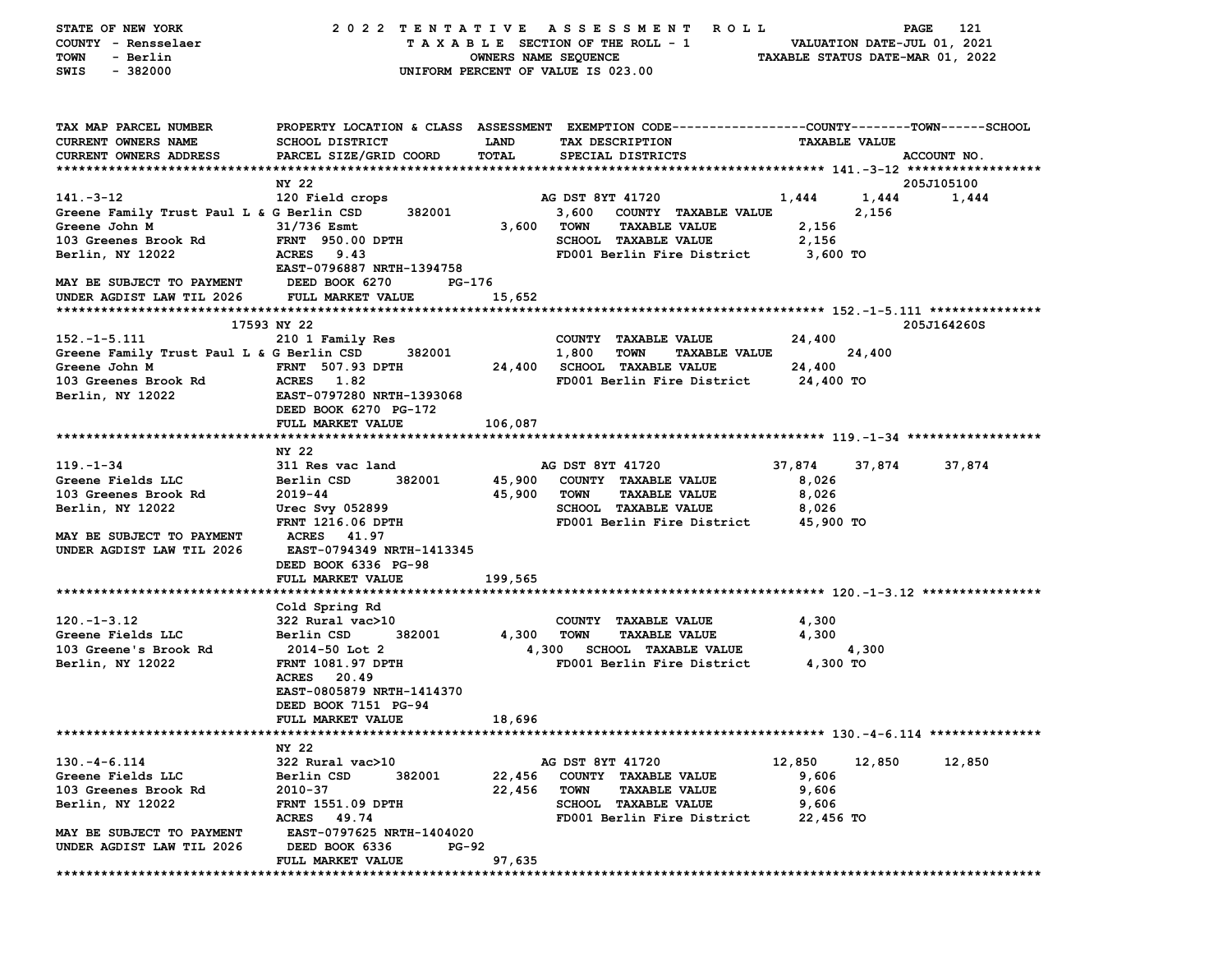| TAX MAP PARCEL NUMBER<br>PROPERTY LOCATION & CLASS ASSESSMENT EXEMPTION CODE---------------COUNTY-------TOWN-----SCHOOL<br><b>CURRENT OWNERS NAME</b><br><b>SCHOOL DISTRICT</b><br>LAND<br>TAX DESCRIPTION<br><b>TAXABLE VALUE</b><br>PARCEL SIZE/GRID COORD<br><b>TOTAL</b><br>SPECIAL DISTRICTS<br><b>CURRENT OWNERS ADDRESS</b><br>ACCOUNT NO.<br>NY 22<br>$141. - 1 - 3.13$<br>120 Field crops<br>AG DST 8YT 41720<br>17,933<br>17,933<br>17,933<br>382001<br>36,000 COUNTY TAXABLE VALUE<br>Greene Fields LLC<br>Berlin CSD<br>18,067<br>103 Greenes Brook Rd<br>Fishing Esmt By 1515/166<br>36,000<br><b>TOWN</b><br><b>TAXABLE VALUE</b><br>18,067<br>Berlin, NY 12022<br>33 Ft Easement To Nys<br><b>SCHOOL TAXABLE VALUE</b><br>18,067<br>Little Hoosick Water Shed<br>FD001 Berlin Fire District<br>36,000 TO<br>MAY BE SUBJECT TO PAYMENT<br><b>FRNT 1430.00 DPTH</b><br><b>ACRES</b> 125.00<br>UNDER AGDIST LAW TIL 2026<br>EAST-0798212 NRTH-1399282<br>DEED BOOK 6336 PG-89<br>FULL MARKET VALUE<br>156,522<br>87,135 Greenes Brook Rd<br>205J134380<br>$141. -2 - 1$<br>112 Dairy farm<br>AG DST 8YT 41720<br>31,056<br>31,056<br>31,056<br>61,000 Silo/Manur 42100<br>Greene Paul L<br>Berlin CSD<br>382001<br>5,750<br>5,750<br>5,750<br>Greene Geraldine C<br>230.5<br>264,250<br>COUNTY TAXABLE VALUE<br>227,444<br>Farm<br>103 Greenes Brook Rd<br>Life Estate Remainder to:<br><b>TOWN</b><br><b>TAXABLE VALUE</b><br>227,444<br>Berlin, NY 12022<br>P & G Greene Fam Trust<br><b>SCHOOL TAXABLE VALUE</b><br>227,444<br>FRNT 2560.00 DPTH<br>FD001 Berlin Fire District<br>264,250 TO<br>MAY BE SUBJECT TO PAYMENT<br><b>ACRES</b> 230.50<br>UNDER AGDIST LAW TIL 2026<br>EAST-0799625 NRTH-1397871<br>DEED BOOK 6270 PG-185<br>FULL MARKET VALUE<br>1148,913<br>80 Cold Spring Rd<br>$120. -1 - 3.11$<br>312 Vac w/imprv<br>COUNTY TAXABLE VALUE<br>34,709<br>9,700<br>Greene William C<br>Berlin CSD<br>382001<br>TOWN<br><b>TAXABLE VALUE</b><br>34,709<br>Greene Tiaira Marie<br>34,709<br>SCHOOL TAXABLE VALUE<br>2014-50 Lot 1<br>34,709<br>5 Coon Brook Rd<br>FD001 Berlin Fire District<br><b>FRNT 1896.09 DPTH</b><br>34,709 TO<br>ACRES 46.23<br>Petersburgh, NY 12138<br>EAST-0806522 NRTH-1416014<br>DEED BOOK 7110 PG-279<br>150,909<br>FULL MARKET VALUE<br>123 Airport Rd<br>$152. - 1 - 16.202$<br>210 1 Family Res<br><b>BAS STAR 41854</b><br>$\mathbf 0$<br>$\mathbf 0$<br>8,340<br>382001<br>4,400 COUNTY TAXABLE VALUE<br>Grenier Julie M<br>24,200<br>Berlin CSD<br>123 Airport Rd<br>FRNT 230.88 DPTH 460.00<br>24,200<br><b>TOWN</b><br><b>TAXABLE VALUE</b><br>24,200<br><b>SCHOOL TAXABLE VALUE</b><br>Berlin, NY 12022<br>ACRES 2.01 BANK WELLS<br>15,860<br>EAST-0798215 NRTH-1389730<br>FD001 Berlin Fire District<br>24,200 TO<br>DEED BOOK R1482 PG-F166<br>105,217<br>FULL MARKET VALUE | STATE OF NEW YORK<br>COUNTY - Rensselaer<br><b>TOWN</b><br>- Berlin<br>SWIS<br>$-382000$ | 2022 TENTATIVE ASSESSMENT | OWNERS NAME SEQUENCE | ROLL<br>TAXABLE SECTION OF THE ROLL - 1<br>UNIFORM PERCENT OF VALUE IS 023.00 | TAXABLE STATUS DATE-MAR 01, 2022 | PAGE<br>VALUATION DATE-JUL 01, 2021 | 122 |
|-----------------------------------------------------------------------------------------------------------------------------------------------------------------------------------------------------------------------------------------------------------------------------------------------------------------------------------------------------------------------------------------------------------------------------------------------------------------------------------------------------------------------------------------------------------------------------------------------------------------------------------------------------------------------------------------------------------------------------------------------------------------------------------------------------------------------------------------------------------------------------------------------------------------------------------------------------------------------------------------------------------------------------------------------------------------------------------------------------------------------------------------------------------------------------------------------------------------------------------------------------------------------------------------------------------------------------------------------------------------------------------------------------------------------------------------------------------------------------------------------------------------------------------------------------------------------------------------------------------------------------------------------------------------------------------------------------------------------------------------------------------------------------------------------------------------------------------------------------------------------------------------------------------------------------------------------------------------------------------------------------------------------------------------------------------------------------------------------------------------------------------------------------------------------------------------------------------------------------------------------------------------------------------------------------------------------------------------------------------------------------------------------------------------------------------------------------------------------------------------------------------------------------------------------------------------------------------------------------------------------------------------------------------------------------------------------------------------------------------------------------------------------------------------------------------------------------------------------|------------------------------------------------------------------------------------------|---------------------------|----------------------|-------------------------------------------------------------------------------|----------------------------------|-------------------------------------|-----|
|                                                                                                                                                                                                                                                                                                                                                                                                                                                                                                                                                                                                                                                                                                                                                                                                                                                                                                                                                                                                                                                                                                                                                                                                                                                                                                                                                                                                                                                                                                                                                                                                                                                                                                                                                                                                                                                                                                                                                                                                                                                                                                                                                                                                                                                                                                                                                                                                                                                                                                                                                                                                                                                                                                                                                                                                                                               |                                                                                          |                           |                      |                                                                               |                                  |                                     |     |
|                                                                                                                                                                                                                                                                                                                                                                                                                                                                                                                                                                                                                                                                                                                                                                                                                                                                                                                                                                                                                                                                                                                                                                                                                                                                                                                                                                                                                                                                                                                                                                                                                                                                                                                                                                                                                                                                                                                                                                                                                                                                                                                                                                                                                                                                                                                                                                                                                                                                                                                                                                                                                                                                                                                                                                                                                                               |                                                                                          |                           |                      |                                                                               |                                  |                                     |     |
|                                                                                                                                                                                                                                                                                                                                                                                                                                                                                                                                                                                                                                                                                                                                                                                                                                                                                                                                                                                                                                                                                                                                                                                                                                                                                                                                                                                                                                                                                                                                                                                                                                                                                                                                                                                                                                                                                                                                                                                                                                                                                                                                                                                                                                                                                                                                                                                                                                                                                                                                                                                                                                                                                                                                                                                                                                               |                                                                                          |                           |                      |                                                                               |                                  |                                     |     |
|                                                                                                                                                                                                                                                                                                                                                                                                                                                                                                                                                                                                                                                                                                                                                                                                                                                                                                                                                                                                                                                                                                                                                                                                                                                                                                                                                                                                                                                                                                                                                                                                                                                                                                                                                                                                                                                                                                                                                                                                                                                                                                                                                                                                                                                                                                                                                                                                                                                                                                                                                                                                                                                                                                                                                                                                                                               |                                                                                          |                           |                      |                                                                               |                                  |                                     |     |
|                                                                                                                                                                                                                                                                                                                                                                                                                                                                                                                                                                                                                                                                                                                                                                                                                                                                                                                                                                                                                                                                                                                                                                                                                                                                                                                                                                                                                                                                                                                                                                                                                                                                                                                                                                                                                                                                                                                                                                                                                                                                                                                                                                                                                                                                                                                                                                                                                                                                                                                                                                                                                                                                                                                                                                                                                                               |                                                                                          |                           |                      |                                                                               |                                  |                                     |     |
|                                                                                                                                                                                                                                                                                                                                                                                                                                                                                                                                                                                                                                                                                                                                                                                                                                                                                                                                                                                                                                                                                                                                                                                                                                                                                                                                                                                                                                                                                                                                                                                                                                                                                                                                                                                                                                                                                                                                                                                                                                                                                                                                                                                                                                                                                                                                                                                                                                                                                                                                                                                                                                                                                                                                                                                                                                               |                                                                                          |                           |                      |                                                                               |                                  |                                     |     |
|                                                                                                                                                                                                                                                                                                                                                                                                                                                                                                                                                                                                                                                                                                                                                                                                                                                                                                                                                                                                                                                                                                                                                                                                                                                                                                                                                                                                                                                                                                                                                                                                                                                                                                                                                                                                                                                                                                                                                                                                                                                                                                                                                                                                                                                                                                                                                                                                                                                                                                                                                                                                                                                                                                                                                                                                                                               |                                                                                          |                           |                      |                                                                               |                                  |                                     |     |
|                                                                                                                                                                                                                                                                                                                                                                                                                                                                                                                                                                                                                                                                                                                                                                                                                                                                                                                                                                                                                                                                                                                                                                                                                                                                                                                                                                                                                                                                                                                                                                                                                                                                                                                                                                                                                                                                                                                                                                                                                                                                                                                                                                                                                                                                                                                                                                                                                                                                                                                                                                                                                                                                                                                                                                                                                                               |                                                                                          |                           |                      |                                                                               |                                  |                                     |     |
|                                                                                                                                                                                                                                                                                                                                                                                                                                                                                                                                                                                                                                                                                                                                                                                                                                                                                                                                                                                                                                                                                                                                                                                                                                                                                                                                                                                                                                                                                                                                                                                                                                                                                                                                                                                                                                                                                                                                                                                                                                                                                                                                                                                                                                                                                                                                                                                                                                                                                                                                                                                                                                                                                                                                                                                                                                               |                                                                                          |                           |                      |                                                                               |                                  |                                     |     |
|                                                                                                                                                                                                                                                                                                                                                                                                                                                                                                                                                                                                                                                                                                                                                                                                                                                                                                                                                                                                                                                                                                                                                                                                                                                                                                                                                                                                                                                                                                                                                                                                                                                                                                                                                                                                                                                                                                                                                                                                                                                                                                                                                                                                                                                                                                                                                                                                                                                                                                                                                                                                                                                                                                                                                                                                                                               |                                                                                          |                           |                      |                                                                               |                                  |                                     |     |
|                                                                                                                                                                                                                                                                                                                                                                                                                                                                                                                                                                                                                                                                                                                                                                                                                                                                                                                                                                                                                                                                                                                                                                                                                                                                                                                                                                                                                                                                                                                                                                                                                                                                                                                                                                                                                                                                                                                                                                                                                                                                                                                                                                                                                                                                                                                                                                                                                                                                                                                                                                                                                                                                                                                                                                                                                                               |                                                                                          |                           |                      |                                                                               |                                  |                                     |     |
|                                                                                                                                                                                                                                                                                                                                                                                                                                                                                                                                                                                                                                                                                                                                                                                                                                                                                                                                                                                                                                                                                                                                                                                                                                                                                                                                                                                                                                                                                                                                                                                                                                                                                                                                                                                                                                                                                                                                                                                                                                                                                                                                                                                                                                                                                                                                                                                                                                                                                                                                                                                                                                                                                                                                                                                                                                               |                                                                                          |                           |                      |                                                                               |                                  |                                     |     |
|                                                                                                                                                                                                                                                                                                                                                                                                                                                                                                                                                                                                                                                                                                                                                                                                                                                                                                                                                                                                                                                                                                                                                                                                                                                                                                                                                                                                                                                                                                                                                                                                                                                                                                                                                                                                                                                                                                                                                                                                                                                                                                                                                                                                                                                                                                                                                                                                                                                                                                                                                                                                                                                                                                                                                                                                                                               |                                                                                          |                           |                      |                                                                               |                                  |                                     |     |
|                                                                                                                                                                                                                                                                                                                                                                                                                                                                                                                                                                                                                                                                                                                                                                                                                                                                                                                                                                                                                                                                                                                                                                                                                                                                                                                                                                                                                                                                                                                                                                                                                                                                                                                                                                                                                                                                                                                                                                                                                                                                                                                                                                                                                                                                                                                                                                                                                                                                                                                                                                                                                                                                                                                                                                                                                                               |                                                                                          |                           |                      |                                                                               |                                  |                                     |     |
|                                                                                                                                                                                                                                                                                                                                                                                                                                                                                                                                                                                                                                                                                                                                                                                                                                                                                                                                                                                                                                                                                                                                                                                                                                                                                                                                                                                                                                                                                                                                                                                                                                                                                                                                                                                                                                                                                                                                                                                                                                                                                                                                                                                                                                                                                                                                                                                                                                                                                                                                                                                                                                                                                                                                                                                                                                               |                                                                                          |                           |                      |                                                                               |                                  |                                     |     |
|                                                                                                                                                                                                                                                                                                                                                                                                                                                                                                                                                                                                                                                                                                                                                                                                                                                                                                                                                                                                                                                                                                                                                                                                                                                                                                                                                                                                                                                                                                                                                                                                                                                                                                                                                                                                                                                                                                                                                                                                                                                                                                                                                                                                                                                                                                                                                                                                                                                                                                                                                                                                                                                                                                                                                                                                                                               |                                                                                          |                           |                      |                                                                               |                                  |                                     |     |
|                                                                                                                                                                                                                                                                                                                                                                                                                                                                                                                                                                                                                                                                                                                                                                                                                                                                                                                                                                                                                                                                                                                                                                                                                                                                                                                                                                                                                                                                                                                                                                                                                                                                                                                                                                                                                                                                                                                                                                                                                                                                                                                                                                                                                                                                                                                                                                                                                                                                                                                                                                                                                                                                                                                                                                                                                                               |                                                                                          |                           |                      |                                                                               |                                  |                                     |     |
|                                                                                                                                                                                                                                                                                                                                                                                                                                                                                                                                                                                                                                                                                                                                                                                                                                                                                                                                                                                                                                                                                                                                                                                                                                                                                                                                                                                                                                                                                                                                                                                                                                                                                                                                                                                                                                                                                                                                                                                                                                                                                                                                                                                                                                                                                                                                                                                                                                                                                                                                                                                                                                                                                                                                                                                                                                               |                                                                                          |                           |                      |                                                                               |                                  |                                     |     |
|                                                                                                                                                                                                                                                                                                                                                                                                                                                                                                                                                                                                                                                                                                                                                                                                                                                                                                                                                                                                                                                                                                                                                                                                                                                                                                                                                                                                                                                                                                                                                                                                                                                                                                                                                                                                                                                                                                                                                                                                                                                                                                                                                                                                                                                                                                                                                                                                                                                                                                                                                                                                                                                                                                                                                                                                                                               |                                                                                          |                           |                      |                                                                               |                                  |                                     |     |
|                                                                                                                                                                                                                                                                                                                                                                                                                                                                                                                                                                                                                                                                                                                                                                                                                                                                                                                                                                                                                                                                                                                                                                                                                                                                                                                                                                                                                                                                                                                                                                                                                                                                                                                                                                                                                                                                                                                                                                                                                                                                                                                                                                                                                                                                                                                                                                                                                                                                                                                                                                                                                                                                                                                                                                                                                                               |                                                                                          |                           |                      |                                                                               |                                  |                                     |     |
|                                                                                                                                                                                                                                                                                                                                                                                                                                                                                                                                                                                                                                                                                                                                                                                                                                                                                                                                                                                                                                                                                                                                                                                                                                                                                                                                                                                                                                                                                                                                                                                                                                                                                                                                                                                                                                                                                                                                                                                                                                                                                                                                                                                                                                                                                                                                                                                                                                                                                                                                                                                                                                                                                                                                                                                                                                               |                                                                                          |                           |                      |                                                                               |                                  |                                     |     |
|                                                                                                                                                                                                                                                                                                                                                                                                                                                                                                                                                                                                                                                                                                                                                                                                                                                                                                                                                                                                                                                                                                                                                                                                                                                                                                                                                                                                                                                                                                                                                                                                                                                                                                                                                                                                                                                                                                                                                                                                                                                                                                                                                                                                                                                                                                                                                                                                                                                                                                                                                                                                                                                                                                                                                                                                                                               |                                                                                          |                           |                      |                                                                               |                                  |                                     |     |
|                                                                                                                                                                                                                                                                                                                                                                                                                                                                                                                                                                                                                                                                                                                                                                                                                                                                                                                                                                                                                                                                                                                                                                                                                                                                                                                                                                                                                                                                                                                                                                                                                                                                                                                                                                                                                                                                                                                                                                                                                                                                                                                                                                                                                                                                                                                                                                                                                                                                                                                                                                                                                                                                                                                                                                                                                                               |                                                                                          |                           |                      |                                                                               |                                  |                                     |     |
|                                                                                                                                                                                                                                                                                                                                                                                                                                                                                                                                                                                                                                                                                                                                                                                                                                                                                                                                                                                                                                                                                                                                                                                                                                                                                                                                                                                                                                                                                                                                                                                                                                                                                                                                                                                                                                                                                                                                                                                                                                                                                                                                                                                                                                                                                                                                                                                                                                                                                                                                                                                                                                                                                                                                                                                                                                               |                                                                                          |                           |                      |                                                                               |                                  |                                     |     |
|                                                                                                                                                                                                                                                                                                                                                                                                                                                                                                                                                                                                                                                                                                                                                                                                                                                                                                                                                                                                                                                                                                                                                                                                                                                                                                                                                                                                                                                                                                                                                                                                                                                                                                                                                                                                                                                                                                                                                                                                                                                                                                                                                                                                                                                                                                                                                                                                                                                                                                                                                                                                                                                                                                                                                                                                                                               |                                                                                          |                           |                      |                                                                               |                                  |                                     |     |
|                                                                                                                                                                                                                                                                                                                                                                                                                                                                                                                                                                                                                                                                                                                                                                                                                                                                                                                                                                                                                                                                                                                                                                                                                                                                                                                                                                                                                                                                                                                                                                                                                                                                                                                                                                                                                                                                                                                                                                                                                                                                                                                                                                                                                                                                                                                                                                                                                                                                                                                                                                                                                                                                                                                                                                                                                                               |                                                                                          |                           |                      |                                                                               |                                  |                                     |     |
|                                                                                                                                                                                                                                                                                                                                                                                                                                                                                                                                                                                                                                                                                                                                                                                                                                                                                                                                                                                                                                                                                                                                                                                                                                                                                                                                                                                                                                                                                                                                                                                                                                                                                                                                                                                                                                                                                                                                                                                                                                                                                                                                                                                                                                                                                                                                                                                                                                                                                                                                                                                                                                                                                                                                                                                                                                               |                                                                                          |                           |                      |                                                                               |                                  |                                     |     |
|                                                                                                                                                                                                                                                                                                                                                                                                                                                                                                                                                                                                                                                                                                                                                                                                                                                                                                                                                                                                                                                                                                                                                                                                                                                                                                                                                                                                                                                                                                                                                                                                                                                                                                                                                                                                                                                                                                                                                                                                                                                                                                                                                                                                                                                                                                                                                                                                                                                                                                                                                                                                                                                                                                                                                                                                                                               |                                                                                          |                           |                      |                                                                               |                                  |                                     |     |
|                                                                                                                                                                                                                                                                                                                                                                                                                                                                                                                                                                                                                                                                                                                                                                                                                                                                                                                                                                                                                                                                                                                                                                                                                                                                                                                                                                                                                                                                                                                                                                                                                                                                                                                                                                                                                                                                                                                                                                                                                                                                                                                                                                                                                                                                                                                                                                                                                                                                                                                                                                                                                                                                                                                                                                                                                                               |                                                                                          |                           |                      |                                                                               |                                  |                                     |     |
|                                                                                                                                                                                                                                                                                                                                                                                                                                                                                                                                                                                                                                                                                                                                                                                                                                                                                                                                                                                                                                                                                                                                                                                                                                                                                                                                                                                                                                                                                                                                                                                                                                                                                                                                                                                                                                                                                                                                                                                                                                                                                                                                                                                                                                                                                                                                                                                                                                                                                                                                                                                                                                                                                                                                                                                                                                               |                                                                                          |                           |                      |                                                                               |                                  |                                     |     |
|                                                                                                                                                                                                                                                                                                                                                                                                                                                                                                                                                                                                                                                                                                                                                                                                                                                                                                                                                                                                                                                                                                                                                                                                                                                                                                                                                                                                                                                                                                                                                                                                                                                                                                                                                                                                                                                                                                                                                                                                                                                                                                                                                                                                                                                                                                                                                                                                                                                                                                                                                                                                                                                                                                                                                                                                                                               |                                                                                          |                           |                      |                                                                               |                                  |                                     |     |
|                                                                                                                                                                                                                                                                                                                                                                                                                                                                                                                                                                                                                                                                                                                                                                                                                                                                                                                                                                                                                                                                                                                                                                                                                                                                                                                                                                                                                                                                                                                                                                                                                                                                                                                                                                                                                                                                                                                                                                                                                                                                                                                                                                                                                                                                                                                                                                                                                                                                                                                                                                                                                                                                                                                                                                                                                                               |                                                                                          |                           |                      |                                                                               |                                  |                                     |     |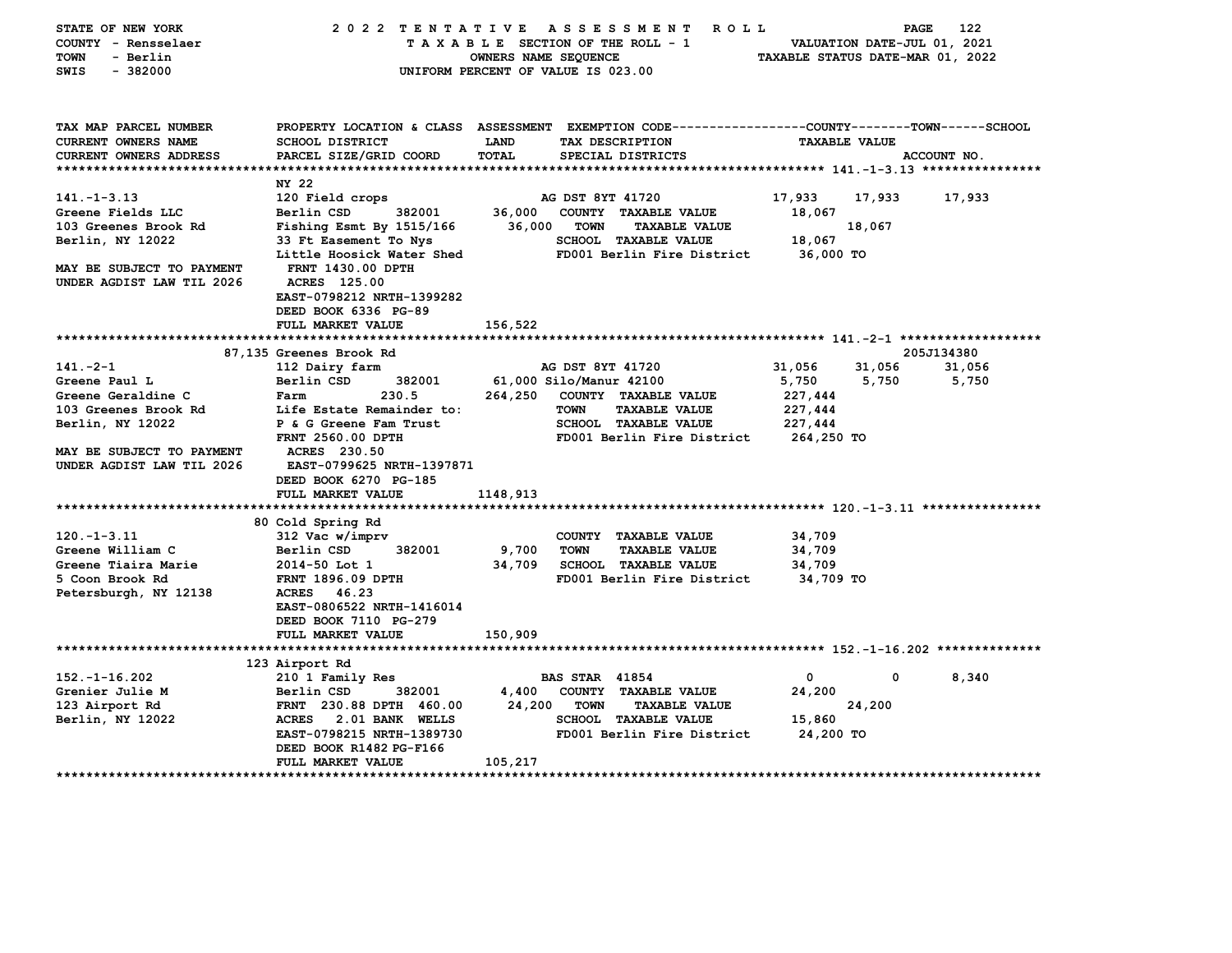| STATE OF NEW YORK      | 2022 TENTATIVE                   |                      | A S S E S S M E N T<br><b>ROLL</b>                                                              |                                  | 123<br>PAGE |
|------------------------|----------------------------------|----------------------|-------------------------------------------------------------------------------------------------|----------------------------------|-------------|
| COUNTY - Rensselaer    |                                  |                      | TAXABLE SECTION OF THE ROLL - 1                                                                 | VALUATION DATE-JUL 01, 2021      |             |
| - Berlin<br>TOWN       |                                  | OWNERS NAME SEQUENCE |                                                                                                 | TAXABLE STATUS DATE-MAR 01, 2022 |             |
| SWIS<br>$-382000$      |                                  |                      |                                                                                                 |                                  |             |
|                        |                                  |                      | UNIFORM PERCENT OF VALUE IS 023.00                                                              |                                  |             |
|                        |                                  |                      |                                                                                                 |                                  |             |
|                        |                                  |                      |                                                                                                 |                                  |             |
| TAX MAP PARCEL NUMBER  |                                  |                      | PROPERTY LOCATION & CLASS ASSESSMENT EXEMPTION CODE---------------COUNTY-------TOWN------SCHOOL |                                  |             |
| CURRENT OWNERS NAME    | <b>SCHOOL DISTRICT</b>           | <b>LAND</b>          | TAX DESCRIPTION                                                                                 | <b>TAXABLE VALUE</b>             |             |
| CURRENT OWNERS ADDRESS | PARCEL SIZE/GRID COORD           | TOTAL                | SPECIAL DISTRICTS                                                                               |                                  | ACCOUNT NO. |
|                        |                                  |                      |                                                                                                 |                                  |             |
|                        | 24 Rastus Ln                     |                      |                                                                                                 |                                  |             |
| $163.-1-30.2$          | 210 1 Family Res                 |                      | <b>BAS STAR 41854</b>                                                                           | $\mathbf 0$<br>0                 | 8,340       |
|                        |                                  |                      |                                                                                                 |                                  |             |
| Griswold Arthur Jr     | Berlin CSD<br>382001             | 4,000                | COUNTY TAXABLE VALUE                                                                            | 16,000                           |             |
| Griswold April M       | <b>FRNT 480.00 DPTH</b>          | 16,000               | <b>TAXABLE VALUE</b><br><b>TOWN</b>                                                             | 16,000                           |             |
| 24 Rastus Ln           | ACRES 10.00                      |                      | SCHOOL TAXABLE VALUE                                                                            | 7,660                            |             |
| Cherry Plain, NY 12040 | EAST-0797638 NRTH-1382658        |                      | FD001 Berlin Fire District                                                                      | 16,000 TO                        |             |
|                        | DEED BOOK 1857 PG-333            |                      |                                                                                                 |                                  |             |
|                        | FULL MARKET VALUE                | 69,565               |                                                                                                 |                                  |             |
|                        |                                  |                      |                                                                                                 |                                  |             |
|                        | 7 Pine Ave                       |                      |                                                                                                 |                                  | 205J125830  |
| $107.17 - 1 - 15$      | 260 Seasonal res                 |                      | COUNTY TAXABLE VALUE                                                                            | 1,700                            |             |
|                        | Berlin CSD<br>382001             | 1,700                | <b>TOWN</b><br><b>TAXABLE VALUE</b>                                                             | 1,700                            |             |
| Groux Larry C          |                                  |                      |                                                                                                 |                                  |             |
| Groux Claudia J        | <b>FRNT</b><br>50.00 DPTH 100.00 | 1,700                | <b>SCHOOL TAXABLE VALUE</b>                                                                     | 1,700                            |             |
| 243 East Hollow Rd     | <b>ACRES</b><br>0.11             |                      | FD001 Berlin Fire District                                                                      | 1,700 TO                         |             |
| Petersburgh, NY 12138  | EAST-0781678 NRTH-1418960        |                      |                                                                                                 |                                  |             |
|                        | DEED BOOK 1730 PG-211            |                      |                                                                                                 |                                  |             |
|                        | FULL MARKET VALUE                | 7,391                |                                                                                                 |                                  |             |
|                        |                                  |                      |                                                                                                 |                                  |             |
|                        | 18682 NY 22                      |                      |                                                                                                 |                                  | 205J135100  |
| $108.-3-6.2$           | 270 Mfg housing                  |                      | <b>BAS STAR 41854</b>                                                                           | 0<br>0                           | 8,340       |
| Groux Ryan             | Berlin CSD<br>382001             | 3,195                | COUNTY TAXABLE VALUE                                                                            | 14,116                           |             |
| 18682 NY 22            | 10 A<br>Res                      | 14,116               | <b>TOWN</b><br><b>TAXABLE VALUE</b>                                                             | 14,116                           |             |
|                        |                                  |                      | SCHOOL TAXABLE VALUE                                                                            |                                  |             |
| Petersburgh, NY 12138  | <b>FRNT 700.80 DPTH</b>          |                      |                                                                                                 | 5,776                            |             |
|                        | ACRES 4.57                       |                      | FD001 Berlin Fire District                                                                      | 14,116 TO                        |             |
|                        | EAST-0795513 NRTH-1417920        |                      |                                                                                                 |                                  |             |
|                        | DEED BOOK 3561 PG-346            |                      |                                                                                                 |                                  |             |
|                        | FULL MARKET VALUE                | 61,374               |                                                                                                 |                                  |             |
|                        |                                  |                      |                                                                                                 |                                  |             |
|                        | 1316 Taborton Rd                 |                      |                                                                                                 |                                  | 205J110940  |
| $150 - 1 - 31$         | 240 Rural res                    |                      | COUNTY TAXABLE VALUE                                                                            | 26,500                           |             |
| Guay Leo A             | Averill Park Ce 384001           | 6,200                | <b>TOWN</b><br><b>TAXABLE VALUE</b>                                                             | 26,500                           |             |
| 1316 Taborton Rd       | Abd F<br>20 A                    | 26,500               | <b>SCHOOL TAXABLE VALUE</b>                                                                     | 26,500                           |             |
| Sand Lake, NY 12153    | <b>FRNT 1560.00 DPTH</b>         |                      | FD001 Berlin Fire District                                                                      | 26,500 TO                        |             |
|                        | ACRES 13.26 BANK<br>CORE         |                      |                                                                                                 |                                  |             |
|                        |                                  |                      |                                                                                                 |                                  |             |
|                        | EAST-0777164 NRTH-1387612        |                      |                                                                                                 |                                  |             |
|                        | DEED BOOK 7015 PG-14             |                      |                                                                                                 |                                  |             |
|                        | FULL MARKET VALUE                | 115,217              |                                                                                                 |                                  |             |
|                        |                                  |                      |                                                                                                 |                                  |             |
|                        | 106 Dingman Rd                   |                      |                                                                                                 |                                  | 205L121420S |
| $161. -1 - 7.1$        | 323 Vacant rural                 |                      | COUNTY TAXABLE VALUE                                                                            | 7,005                            |             |
| Guay Leo A             | Averill Park Ce 384001           | 7,005                | <b>TOWN</b><br><b>TAXABLE VALUE</b>                                                             | 7,005                            |             |
| 1316 Tabortan Rd       | 2009-96                          | 7,005                | <b>SCHOOL TAXABLE VALUE</b>                                                                     | 7,005                            |             |
| Sand Lake, NY 12153    | 25.00 DPTH<br><b>FRNT</b>        |                      | FD001 Berlin Fire District                                                                      | 7,005 TO                         |             |
|                        | ACRES 37.93                      |                      |                                                                                                 |                                  |             |
|                        | EAST-0776925 NRTH-1384615        |                      |                                                                                                 |                                  |             |
|                        | DEED BOOK 5261 PG-219            |                      |                                                                                                 |                                  |             |
|                        |                                  |                      |                                                                                                 |                                  |             |
|                        | FULL MARKET VALUE                | 30,457               |                                                                                                 |                                  |             |
|                        |                                  |                      |                                                                                                 |                                  |             |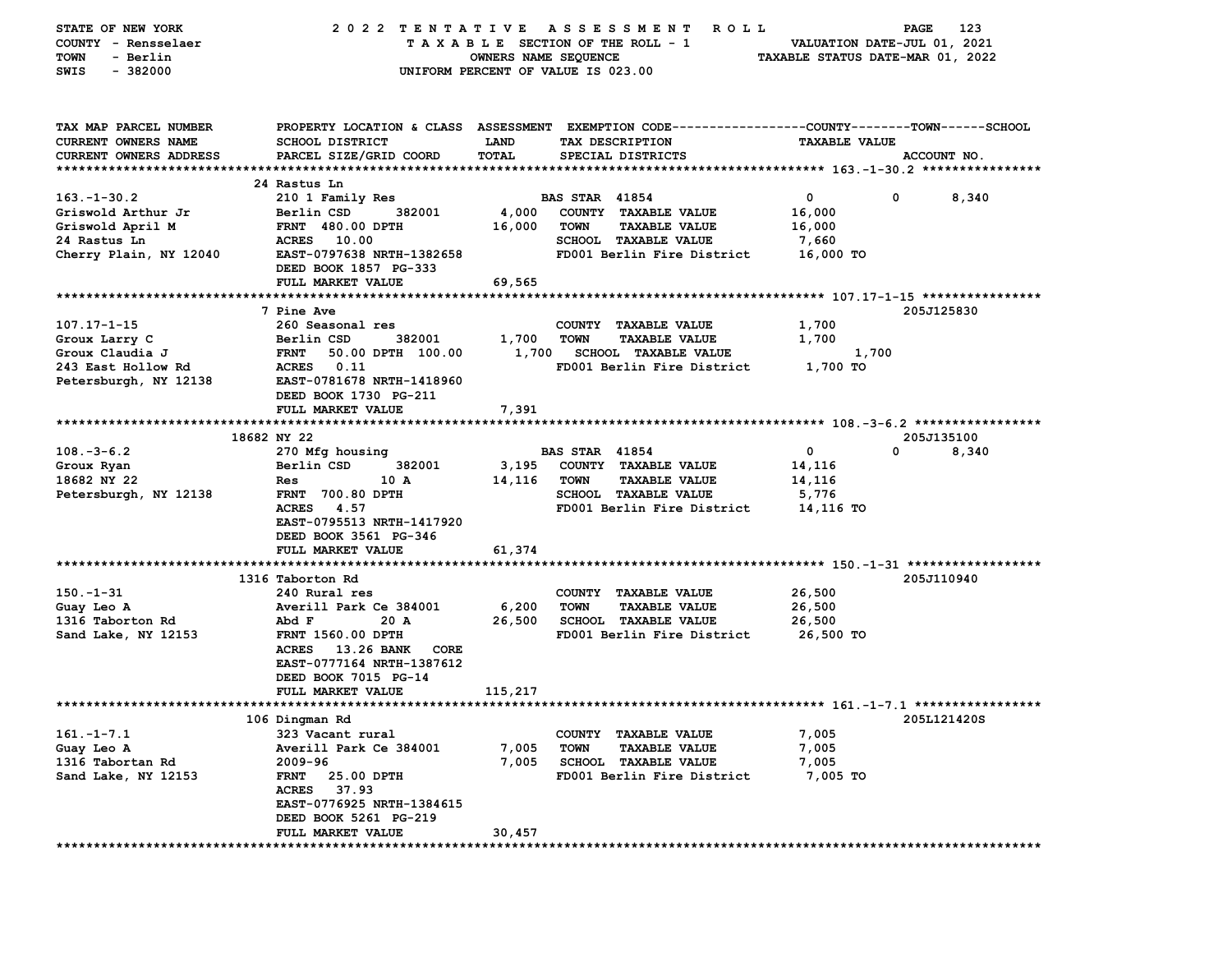| STATE OF NEW YORK<br>COUNTY - Rensselaer<br>TOWN<br>- Berlin                  | 2022 TENTATIVE                                                                                                                                     | TAXABLE SECTION OF THE ROLL - 1<br>OWNERS NAME SEQUENCE |                       | A S S E S S M E N T<br><b>ROLL</b>                        | VALUATION DATE-JUL 01, 2021<br>TAXABLE STATUS DATE-MAR 01, 2022 | PAGE      | 124         |
|-------------------------------------------------------------------------------|----------------------------------------------------------------------------------------------------------------------------------------------------|---------------------------------------------------------|-----------------------|-----------------------------------------------------------|-----------------------------------------------------------------|-----------|-------------|
| $-382000$<br>SWIS                                                             | UNIFORM PERCENT OF VALUE IS 023.00                                                                                                                 |                                                         |                       |                                                           |                                                                 |           |             |
| TAX MAP PARCEL NUMBER<br>CURRENT OWNERS NAME<br><b>CURRENT OWNERS ADDRESS</b> | PROPERTY LOCATION & CLASS ASSESSMENT EXEMPTION CODE--------------COUNTY-------TOWN------SCHOOL<br><b>SCHOOL DISTRICT</b><br>PARCEL SIZE/GRID COORD | <b>LAND</b><br>TOTAL                                    |                       | TAX DESCRIPTION<br>SPECIAL DISTRICTS                      | <b>TAXABLE VALUE</b>                                            |           | ACCOUNT NO. |
|                                                                               | 165 Cold Spring Rd                                                                                                                                 |                                                         |                       |                                                           |                                                                 |           |             |
| $120. -1 - 1.4$                                                               | 210 1 Family Res                                                                                                                                   |                                                         | <b>BAS STAR 41854</b> |                                                           | 0                                                               | 0         | 8,340       |
| Guber Julie                                                                   | Berlin CSD<br>382001                                                                                                                               | 6,250                                                   |                       | COUNTY TAXABLE VALUE                                      | 48,600                                                          |           |             |
| 165 Cold Springs Rd                                                           | <b>FRNT 200.00 DPTH</b>                                                                                                                            | 48,600                                                  | <b>TOWN</b>           | <b>TAXABLE VALUE</b>                                      | 48,600                                                          |           |             |
| Petesburgh, NY 12138                                                          | <b>ACRES</b><br>10.00 BANK<br>CORE<br>EAST-0806161 NRTH-1417715<br>DEED BOOK 289 PG-1454                                                           |                                                         |                       | <b>SCHOOL TAXABLE VALUE</b><br>FD001 Berlin Fire District | 40,260<br>48,600 TO                                             |           |             |
|                                                                               | FULL MARKET VALUE                                                                                                                                  | 211,304                                                 |                       |                                                           |                                                                 |           |             |
|                                                                               |                                                                                                                                                    |                                                         |                       |                                                           |                                                                 |           |             |
|                                                                               | 3 S Main St                                                                                                                                        |                                                         |                       |                                                           |                                                                 |           | 205J112420  |
| $130.1 - 8 - 48$                                                              | 210 1 Family Res                                                                                                                                   |                                                         | <b>BAS STAR 41854</b> |                                                           | 0                                                               | 0         | 8,340       |
| Guber Raymond Jr                                                              | Berlin CSD<br>382001                                                                                                                               | 3,100                                                   |                       | COUNTY TAXABLE VALUE                                      | 15,500                                                          |           |             |
| PO Box 395                                                                    | <b>FRNT 388.00 DPTH</b><br>75.00                                                                                                                   | 15,500                                                  | <b>TOWN</b>           | <b>TAXABLE VALUE</b><br>SCHOOL TAXABLE VALUE              |                                                                 | 15,500    |             |
| Berlin, NY 12022                                                              | <b>ACRES</b><br>0.76<br>EAST-0796128 NRTH-1406431                                                                                                  |                                                         |                       | FD001 Berlin Fire District                                | 7,160<br>15,500 TO                                              |           |             |
|                                                                               | DEED BOOK 8645 PG-194                                                                                                                              |                                                         |                       | LT001 Berlin Light Dist                                   |                                                                 | 15,500 TO |             |
|                                                                               | FULL MARKET VALUE                                                                                                                                  | 67,391                                                  |                       |                                                           |                                                                 |           |             |
|                                                                               |                                                                                                                                                    |                                                         |                       |                                                           |                                                                 |           |             |
|                                                                               | 104 Dingman Rd                                                                                                                                     |                                                         |                       |                                                           |                                                                 |           | 205J122150  |
| $150. - 1 - 22$                                                               | 270 Mfg housing                                                                                                                                    |                                                         | VT ELG FND 41101      |                                                           | 1,050                                                           | 1,050     | 0           |
| Guido Michael                                                                 | Averill Park Ce 384001                                                                                                                             | 4,400                                                   |                       | COUNTY TAXABLE VALUE                                      | 11,250                                                          |           |             |
| 90 Dingman Rd                                                                 | FRNT 200.00 DPTH 200.00                                                                                                                            | 12,300                                                  | <b>TOWN</b>           | <b>TAXABLE VALUE</b>                                      |                                                                 | 11,250    |             |
| Sand Lake, NY 12153                                                           | 0.92<br><b>ACRES</b><br>EAST-0777295 NRTH-1385770                                                                                                  |                                                         |                       | <b>SCHOOL TAXABLE VALUE</b><br>FD001 Berlin Fire District | 12,300                                                          |           |             |
|                                                                               | DEED BOOK 7676 PG-209<br>FULL MARKET VALUE                                                                                                         | 53,478                                                  |                       |                                                           | 12,300 TO                                                       |           |             |
|                                                                               |                                                                                                                                                    |                                                         |                       |                                                           |                                                                 |           |             |
|                                                                               | 90 Dingman Rd                                                                                                                                      |                                                         |                       |                                                           |                                                                 |           | 205J159310  |
| $150. - 1 - 24.2$                                                             | 260 Seasonal res                                                                                                                                   |                                                         |                       | COUNTY TAXABLE VALUE                                      | 17,900                                                          |           |             |
| Guido Michael J                                                               | Averill Park Ce 384001                                                                                                                             | 3,700                                                   | <b>TOWN</b>           | <b>TAXABLE VALUE</b>                                      | 17,900                                                          |           |             |
| 90 Dingman Rd                                                                 | <b>FRNT 525.00 DPTH</b>                                                                                                                            | 17,900                                                  |                       | <b>SCHOOL TAXABLE VALUE</b>                               | 17,900                                                          |           |             |
| Sand Lake, NY 12153                                                           | 5.69 BANK<br><b>ACRES</b><br>CORE<br>EAST-0777215 NRTH-1385575<br>DEED BOOK 4366 PG-11                                                             |                                                         |                       | FD001 Berlin Fire District                                | 17,900 TO                                                       |           |             |
|                                                                               | FULL MARKET VALUE                                                                                                                                  | 77,826                                                  |                       |                                                           |                                                                 |           |             |
|                                                                               |                                                                                                                                                    |                                                         |                       |                                                           |                                                                 |           |             |
|                                                                               | 86 Adams Rd                                                                                                                                        |                                                         |                       |                                                           |                                                                 |           | 205J136630  |
| $163 - 4 - 8$                                                                 | 240 Rural res                                                                                                                                      |                                                         | <b>BAS STAR 41854</b> |                                                           | 0                                                               | 0         | 8,340       |
| Gutermuth Allen F Jr                                                          | Berlin CSD<br>382001                                                                                                                               |                                                         |                       | 12,700 COUNTY TAXABLE VALUE                               | 49,000                                                          |           |             |
| Gutermuth Elizabeth A                                                         | Life Estate Rem to:                                                                                                                                | 49,000                                                  | TOWN                  | <b>TAXABLE VALUE</b>                                      | 49,000                                                          |           |             |
| 86 Adams Rd<br>Petersburgh, NY 12138                                          | R & E Gutermuth Family Tr<br><b>FRNT 445.00 DPTH</b>                                                                                               |                                                         |                       | SCHOOL TAXABLE VALUE<br>FD001 Berlin Fire District        | 40,660<br>49,000 TO                                             |           |             |
|                                                                               | ACRES 40.00                                                                                                                                        |                                                         |                       |                                                           |                                                                 |           |             |
|                                                                               | EAST-0795987 NRTH-1380085                                                                                                                          |                                                         |                       |                                                           |                                                                 |           |             |
|                                                                               | DEED BOOK 7156 PG-74                                                                                                                               |                                                         |                       |                                                           |                                                                 |           |             |
|                                                                               | FULL MARKET VALUE                                                                                                                                  | 213,043                                                 |                       |                                                           |                                                                 |           |             |
|                                                                               |                                                                                                                                                    |                                                         |                       |                                                           |                                                                 |           |             |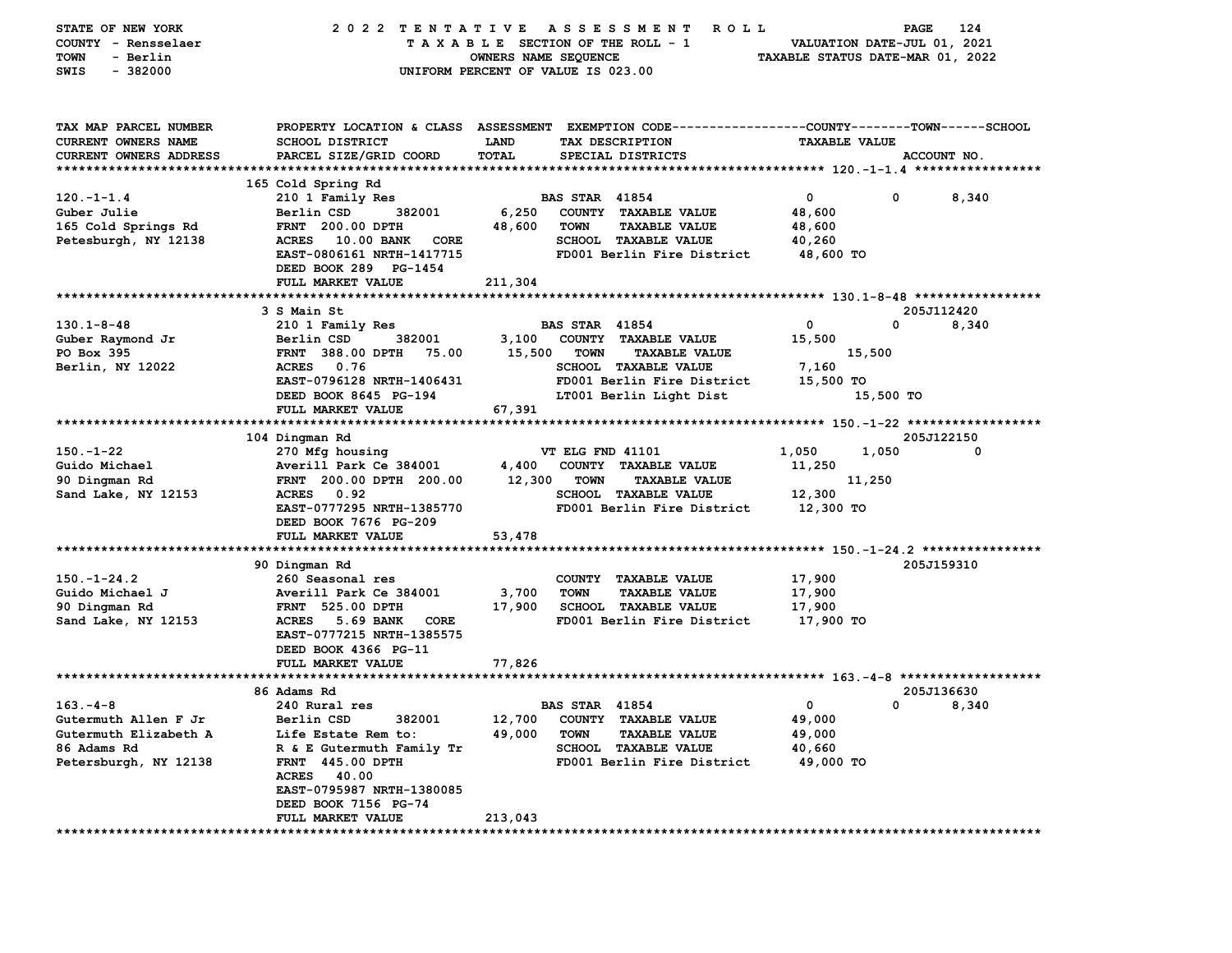| STATE OF NEW YORK<br>COUNTY - Rensselaer<br>- Berlin<br><b>TOWN</b><br>$-382000$<br><b>SWIS</b> | 2022 TENTATIVE<br>UNIFORM PERCENT OF VALUE IS 023.00                                            |             |                        | A S S E S S M E N T R O L L<br>TAXABLE SECTION OF THE ROLL - 1<br>OWNERS NAME SEQUENCE TAXABLE STATUS DATE-MAR 01, 2022 |                      | PAGE<br>VALUATION DATE-JUL 01, 2021 | 125         |
|-------------------------------------------------------------------------------------------------|-------------------------------------------------------------------------------------------------|-------------|------------------------|-------------------------------------------------------------------------------------------------------------------------|----------------------|-------------------------------------|-------------|
| TAX MAP PARCEL NUMBER                                                                           | PROPERTY LOCATION & CLASS ASSESSMENT EXEMPTION CODE---------------COUNTY-------TOWN------SCHOOL |             |                        |                                                                                                                         |                      |                                     |             |
| <b>CURRENT OWNERS NAME</b>                                                                      | SCHOOL DISTRICT                                                                                 | <b>LAND</b> |                        | TAX DESCRIPTION                                                                                                         | <b>TAXABLE VALUE</b> |                                     |             |
| CURRENT OWNERS ADDRESS PARCEL SIZE/GRID COORD                                                   |                                                                                                 | TOTAL       |                        | SPECIAL DISTRICTS                                                                                                       |                      |                                     | ACCOUNT NO. |
|                                                                                                 |                                                                                                 |             |                        |                                                                                                                         |                      |                                     |             |
|                                                                                                 | 5 Judson Ln                                                                                     |             |                        |                                                                                                                         |                      |                                     | 205J136720  |
| $130.1 - 8 - 49$                                                                                | 240 Rural res                                                                                   |             | <b>BAS STAR 41854</b>  |                                                                                                                         | $\mathbf{0}$         | $\mathbf{0}$                        | 8,340       |
| Gutermuth Charles                                                                               | 382001 12,500<br>Berlin CSD                                                                     |             |                        | COUNTY TAXABLE VALUE                                                                                                    | 77,000               |                                     |             |
| PO Box 276                                                                                      | FRNT 530.00 DPTH                                                                                | 77,000      | TOWN                   | <b>TAXABLE VALUE</b>                                                                                                    | 77,000               |                                     |             |
| Berlin, NY 12022                                                                                | ACRES 38.01                                                                                     |             |                        | SCHOOL TAXABLE VALUE                                                                                                    | 68,660               |                                     |             |
|                                                                                                 | EAST-0795050 NRTH-1406823                                                                       |             |                        | FD001 Berlin Fire District 77,000 TO                                                                                    |                      |                                     |             |
|                                                                                                 | DEED BOOK 9138 PG-57                                                                            |             |                        | LT001 Berlin Light Dist                                                                                                 |                      | 77,000 TO                           |             |
|                                                                                                 | FULL MARKET VALUE                                                                               | 334,783     |                        |                                                                                                                         |                      |                                     |             |
|                                                                                                 | 536 Southeast Hollow Rd                                                                         |             |                        | 97 PCT OF VALUE USED FOR EXEMPTION PURPOSES                                                                             |                      |                                     |             |
| $142. - 1 - 1.2$                                                                                | 210 1 Family Res                                                                                |             | <b>VET WAR T 41123</b> |                                                                                                                         | $\mathbf{0}$         | 1,380                               | 0           |
| Gutermuth Craig S                                                                               | Berlin CSD<br>382001                                                                            |             |                        | 3,500 PHYS DIS C 41902                                                                                                  | 3,825                |                                     | 0           |
| Gutermuth Brenda L 97% For Vets                                                                 |                                                                                                 |             |                        | 41,650 VET WAR C 41122                                                                                                  | 6,060                |                                     | 0           |
| Box 386                                                                                         | <b>FRNT 1310.00 DPTH</b>                                                                        |             | <b>VET DIS C 41142</b> |                                                                                                                         | 14,140               | 0                                   | 0           |
| Berlin, NY 12022-0386                                                                           | ACRES 6.68                                                                                      |             | <b>VET DIS T 41143</b> |                                                                                                                         | $^{\circ}$           | 4,600                               | 0           |
|                                                                                                 | EAST-0806613 NRTH-1400127                                                                       |             | <b>ENH STAR 41834</b>  |                                                                                                                         | $\Omega$             | 0                                   | 20,820      |
|                                                                                                 | DEED BOOK 1285 PG-670                                                                           |             |                        | COUNTY TAXABLE VALUE                                                                                                    | 17,625               |                                     |             |
|                                                                                                 | FULL MARKET VALUE                                                                               | 181,087     | <b>TOWN</b>            | <b>TAXABLE VALUE</b>                                                                                                    | 35,670               |                                     |             |
|                                                                                                 |                                                                                                 |             |                        | SCHOOL TAXABLE VALUE                                                                                                    | 20,830               |                                     |             |
|                                                                                                 |                                                                                                 |             |                        | FD001 Berlin Fire District 41,650 TO                                                                                    |                      |                                     |             |
|                                                                                                 |                                                                                                 |             |                        |                                                                                                                         |                      |                                     |             |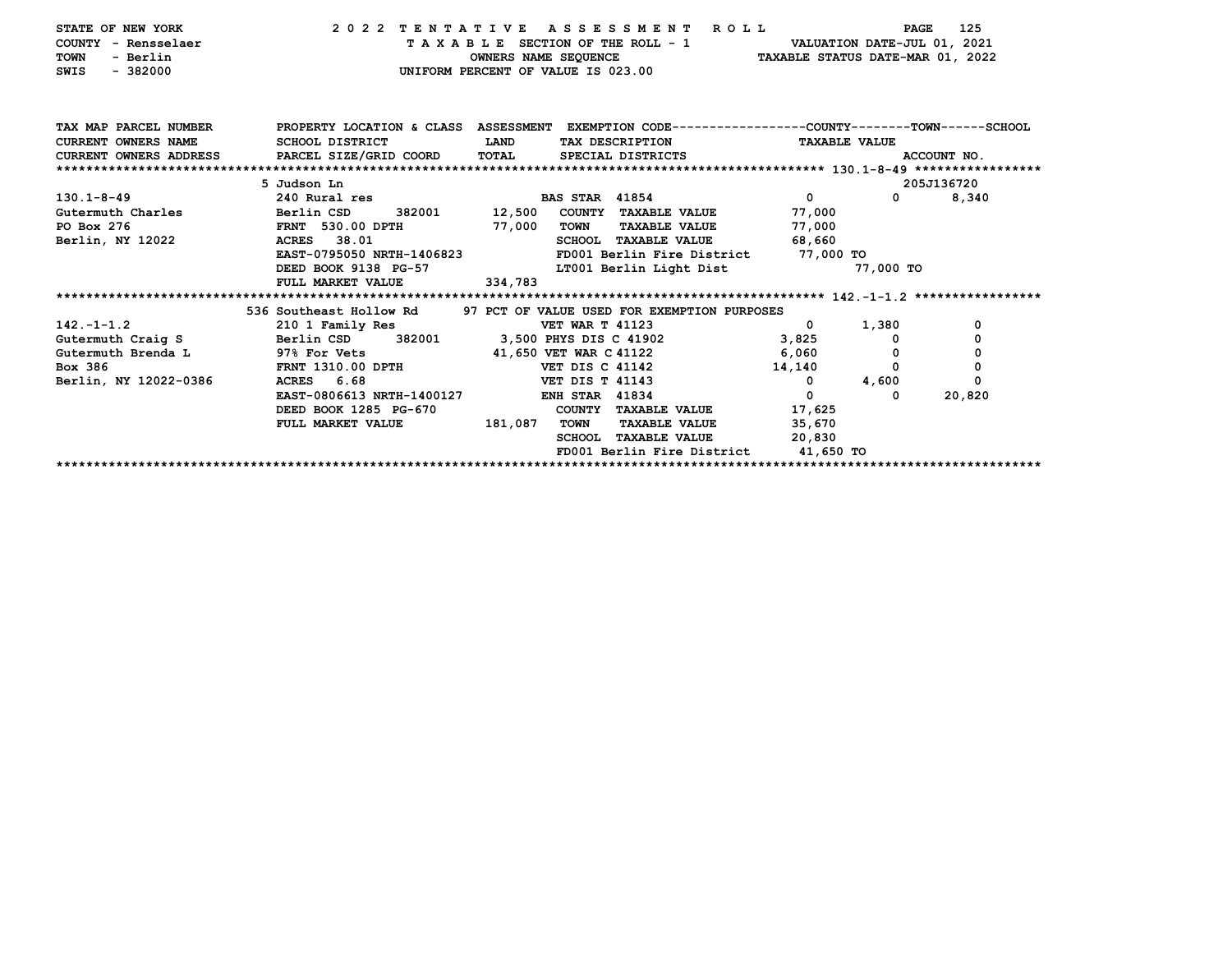| <b>STATE OF NEW YORK</b> |          | 2022 TENTATIVE ASSESSMENT ROLL |  |  |  |  |                                    |  |  |  |  |  |  |  |  |                                  | PAGE | - 126 |  |
|--------------------------|----------|--------------------------------|--|--|--|--|------------------------------------|--|--|--|--|--|--|--|--|----------------------------------|------|-------|--|
| COUNTY - Rensselaer      |          |                                |  |  |  |  | TAXABLE SECTION OF THE ROLL - 1    |  |  |  |  |  |  |  |  | VALUATION DATE-JUL 01, 2021      |      |       |  |
| TOWN                     | - Berlin |                                |  |  |  |  | NAME SECTION - G                   |  |  |  |  |  |  |  |  | TAXABLE STATUS DATE-MAR 01, 2022 |      |       |  |
| SWIS                     | - 382000 |                                |  |  |  |  |                                    |  |  |  |  |  |  |  |  | RPS150/V04/L015                  |      |       |  |
|                          |          |                                |  |  |  |  | UNIFORM PERCENT OF VALUE IS 023.00 |  |  |  |  |  |  |  |  | CURRENT DATE $4/21/2022$         |      |       |  |

#### **\*\*\* S P E C I A L D I S T R I C T S U M M A R Y \*\*\***

|      |                      | <b>EXTENSION</b><br><b>TOTAL</b> | <b>EXTENSION</b> | AD VALOREM | <b>EXEMPT</b> | TAXABLE      |
|------|----------------------|----------------------------------|------------------|------------|---------------|--------------|
| CODE | <b>DISTRICT NAME</b> | PARCELS<br>TYPE                  | <b>VALUE</b>     | VALUE      | <b>AMOUNT</b> | <b>VALUE</b> |
|      |                      |                                  |                  |            |               |              |
|      | FD001 Berlin Fire Di | 100 TOTAL                        |                  | 2813,776   |               | 2813,776     |
|      | LT001 Berlin Light D | 12 TOTAL                         |                  | 346,390    |               | 346,390      |

### **\*\*\* S C H O O L D I S T R I C T S U M M A R Y \*\*\***

| CODE             | DISTRICT NAME                   | TOTAL<br><b>PARCELS</b> | <b>ASSESSED</b><br>LAND | ASSESSED<br>TOTAL  | <b>EXEMPT</b><br><b>AMOUNT</b> | <b>TOTAL</b><br>TAXABLE | <b>STAR</b><br><b>AMOUNT</b> | <b>STAR</b><br>TAXABLE |
|------------------|---------------------------------|-------------------------|-------------------------|--------------------|--------------------------------|-------------------------|------------------------------|------------------------|
| 382001<br>384001 | Berlin CSD<br>Averill Park Cent | 94<br>6                 | 627,565<br>28,575       | 2742,801<br>70,975 | 192,025                        | 2550,776<br>70.975      | 404,250                      | 2146,526<br>70,975     |
|                  | SUB-TOTAL                       | 100                     | 656,140                 | 2813,776           | 192,025                        | 2621,751                | 404,250                      | 2217,501               |
|                  | TOTAL                           | 100                     | 656,140                 | 2813,776           | 192,025                        | 2621,751                | 404,250                      | 2217,501               |

### **\*\*\* S Y S T E M C O D E S S U M M A R Y \*\*\***

 **NO SYSTEM EXEMPTIONS AT THIS LEVEL** 

# **\*\*\* E X E M P T I O N S U M M A R Y \*\*\***

|       |                    | TOTAL          |               |             |               |
|-------|--------------------|----------------|---------------|-------------|---------------|
| CODE  | <b>DESCRIPTION</b> | <b>PARCELS</b> | <b>COUNTY</b> | <b>TOWN</b> | <b>SCHOOL</b> |
|       |                    |                |               |             |               |
| 41101 | VT ELG FND         | 1              | 1,050         | 1,050       |               |
| 41103 | VT ELG FND         | 1              |               | 2,800       |               |
| 41112 | VET P EXMT         | 1              | 48,710        |             |               |
| 41122 | VET WAR C          | 4              | 20,118        |             |               |
| 41123 | VET WAR T          | 4              |               | 5,520       |               |
| 41132 | VET COM C          | 4              | 39,270        |             |               |
| 41133 | VET COM T          | 4              |               | 9,200       |               |
| 41142 | VET DIS C          | $\mathbf{2}$   | 15,270        |             |               |
| 41143 | VET DIS T          | $\overline{2}$ |               | 5,730       |               |
| 41720 | AG DST 8YT         | 8              | 129,433       | 129,433     | 129,433       |
| 41800 | AGED CTS           | 4              | 55,190        | 55,692      | 56,842        |
| 41834 | <b>ENH STAR</b>    | 11             |               |             | 212,430       |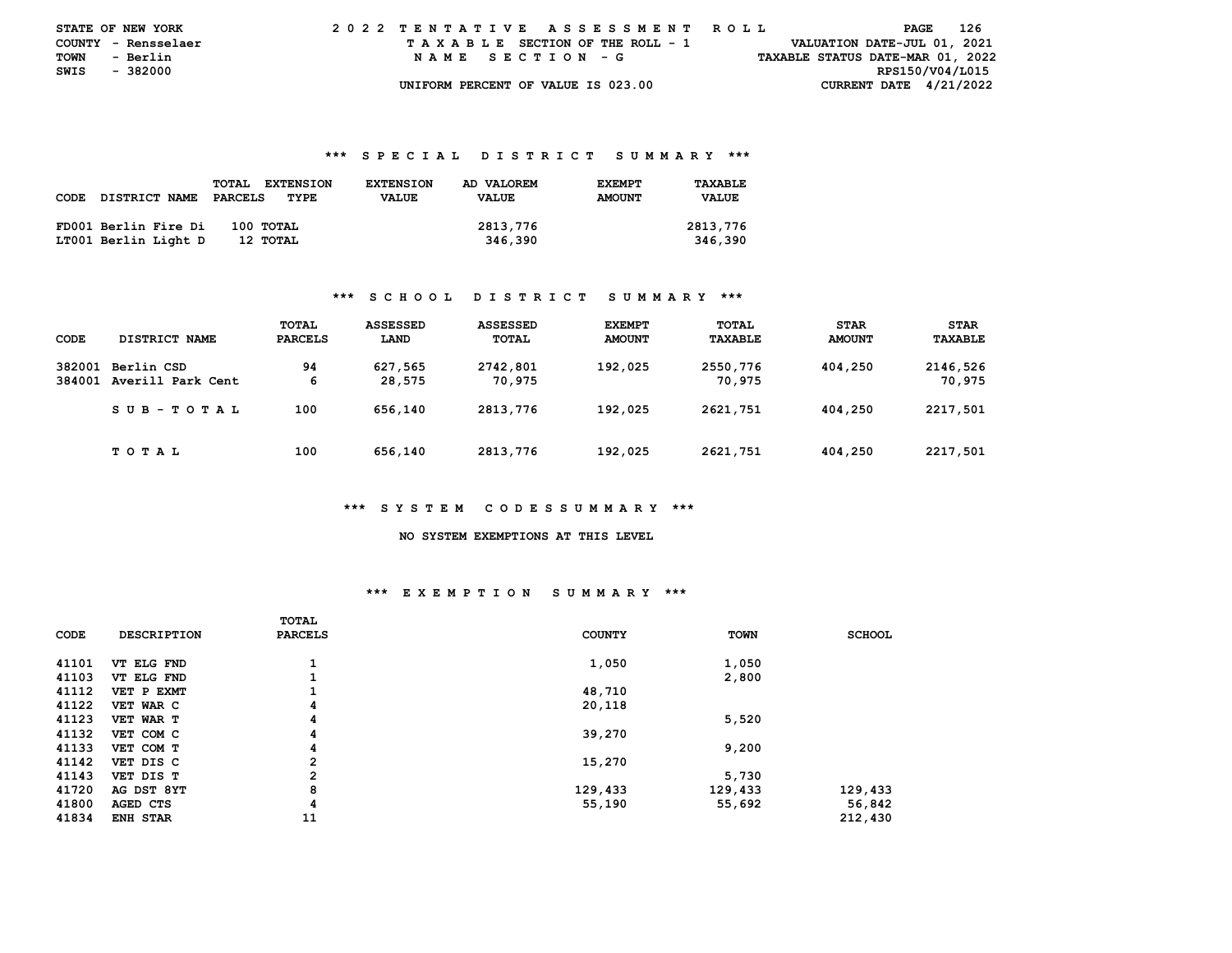|      | <b>STATE OF NEW YORK</b> | 2022 TENTATIVE ASSESSMENT ROLL     |                                  | 127<br>PAGE                 |  |
|------|--------------------------|------------------------------------|----------------------------------|-----------------------------|--|
|      | COUNTY - Rensselaer      | TAXABLE SECTION OF THE ROLL - 1    |                                  | VALUATION DATE-JUL 01, 2021 |  |
| TOWN | - Berlin                 | NAME SECTION - G                   | TAXABLE STATUS DATE-MAR 01, 2022 |                             |  |
| SWIS | - 382000                 |                                    |                                  | RPS150/V04/L015             |  |
|      |                          | UNIFORM PERCENT OF VALUE IS 023.00 |                                  | CURRENT DATE $4/21/2022$    |  |

## **\*\*\* E X E M P T I O N S U M M A R Y \*\*\***

| CODE  | <b>DESCRIPTION</b> | <b>TOTAL</b><br><b>PARCELS</b> | <b>COUNTY</b> | <b>TOWN</b> | <b>SCHOOL</b> |
|-------|--------------------|--------------------------------|---------------|-------------|---------------|
| 41854 | <b>BAS STAR</b>    | 23                             |               |             | 191,820       |
| 41902 | PHYS DIS C         |                                | 3,825         |             |               |
| 42100 | Silo/Manur         |                                | 5,750         | 5,750       | 5,750         |
|       | TOTAL              | 71                             | 318,616       | 215,175     | 596,275       |

## **\*\*\* G R A N D T O T A L S \*\*\***

| <b>ROLL</b><br><b>SEC</b> | <b>DESCRIPTION</b> | TOTAL<br><b>PARCELS</b> | ASSESSED<br>LAND | <b>ASSESSED</b><br>TOTAL | <b>TAXABLE</b><br><b>COUNTY</b> | <b>TAXABLE</b><br><b>TOWN</b> | <b>TAXABLE</b><br>SCHOOL | STAR<br><b>TAXABLE</b> |
|---------------------------|--------------------|-------------------------|------------------|--------------------------|---------------------------------|-------------------------------|--------------------------|------------------------|
|                           | <b>TAXABLE</b>     | 100                     | 656,140          | 2813,776                 | 2495,160                        | 2598,601                      | 2621,751                 | 2217<br>,501           |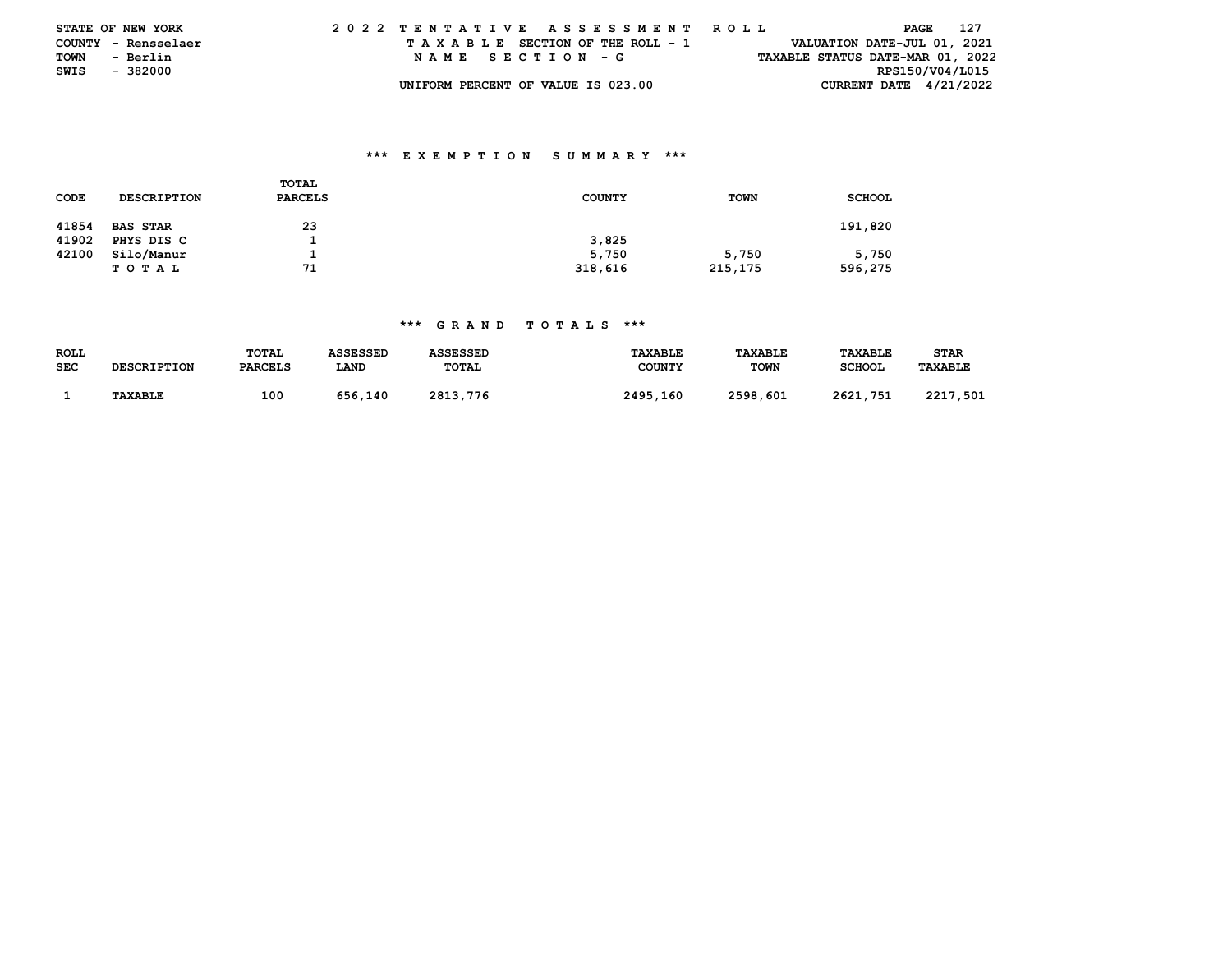|                               | 2022 TENTATIVE                             |                      | <b>ROLL</b><br>A S S E S S M E N T                                                             |                                  | 128<br><b>PAGE</b>    |
|-------------------------------|--------------------------------------------|----------------------|------------------------------------------------------------------------------------------------|----------------------------------|-----------------------|
| COUNTY - Rensselaer           |                                            |                      | TAXABLE SECTION OF THE ROLL - 1                                                                | VALUATION DATE-JUL 01, 2021      |                       |
| - Berlin<br><b>TOWN</b>       |                                            | OWNERS NAME SEQUENCE |                                                                                                | TAXABLE STATUS DATE-MAR 01, 2022 |                       |
| $-382000$<br>SWIS             |                                            |                      | UNIFORM PERCENT OF VALUE IS 023.00                                                             |                                  |                       |
|                               |                                            |                      |                                                                                                |                                  |                       |
|                               |                                            |                      |                                                                                                |                                  |                       |
|                               |                                            |                      |                                                                                                |                                  |                       |
| TAX MAP PARCEL NUMBER         |                                            |                      | PROPERTY LOCATION & CLASS ASSESSMENT EXEMPTION CODE---------------COUNTY-------TOWN-----SCHOOL |                                  |                       |
| <b>CURRENT OWNERS NAME</b>    | <b>SCHOOL DISTRICT</b>                     | <b>LAND</b>          | TAX DESCRIPTION                                                                                | <b>TAXABLE VALUE</b>             |                       |
| <b>CURRENT OWNERS ADDRESS</b> | PARCEL SIZE/GRID COORD                     | TOTAL                | SPECIAL DISTRICTS                                                                              |                                  | ACCOUNT NO.           |
| *************************     |                                            |                      |                                                                                                |                                  |                       |
|                               | 105 Green Hollow Rd                        |                      |                                                                                                |                                  | 205J146170            |
| $130.1 - 4 - 1$               | 411 Apartment                              |                      | COUNTY<br><b>TAXABLE VALUE</b>                                                                 | 35,300                           |                       |
| H L Fortress Holdings LLC     | Berlin CSD<br>382001                       |                      | 1,400<br><b>TOWN</b><br><b>TAXABLE VALUE</b>                                                   | 35,300                           |                       |
| PO Box 22                     | 2015-104                                   | 35,300               | <b>SCHOOL TAXABLE VALUE</b>                                                                    | 35,300                           |                       |
| Berlin, NY 12022              | FRNT 128.30 DPTH 128.70                    |                      | FD001 Berlin Fire District                                                                     | 35,300 TO                        |                       |
|                               | ACRES 0.33                                 |                      | LT001 Berlin Light Dist                                                                        | 35,300 TO                        |                       |
|                               | EAST-0795951 NRTH-1408402                  |                      |                                                                                                |                                  |                       |
|                               | DEED BOOK 8865 PG-345                      |                      |                                                                                                |                                  |                       |
|                               | FULL MARKET VALUE                          | 153,478              |                                                                                                |                                  |                       |
|                               |                                            |                      |                                                                                                |                                  |                       |
|                               | 482 Cherry Plain Hill Rd                   |                      |                                                                                                |                                  |                       |
| $163. - 1 - 23.2$             | 314 Rural vac<10                           |                      | COUNTY TAXABLE VALUE                                                                           | 3,450                            |                       |
| Haberny Joseph A              | Berlin CSD<br>382001                       | 3,450                | <b>TAXABLE VALUE</b><br><b>TOWN</b>                                                            | 3,450                            |                       |
| Haberny Ethan James           | <b>FRNT 743.23 DPTH</b>                    | 3,450                | <b>SCHOOL TAXABLE VALUE</b>                                                                    | 3,450                            |                       |
| 371 Smith Ridge Rd            | ACRES 5.03                                 |                      | FD001 Berlin Fire District                                                                     | 3,450 TO                         |                       |
| South Salem, NY 10590         | EAST-0798450 NRTH-1382900                  |                      |                                                                                                |                                  |                       |
|                               | DEED BOOK 8881 PG-284                      |                      |                                                                                                |                                  |                       |
|                               |                                            |                      |                                                                                                |                                  |                       |
|                               | FULL MARKET VALUE                          | 15,000               |                                                                                                |                                  |                       |
|                               |                                            |                      |                                                                                                |                                  |                       |
|                               | 159 Bly Hollow Rd                          |                      |                                                                                                |                                  | 205L132940S           |
| $151.-2-5.11$                 | 240 Rural res                              |                      | <b>BAS STAR 41854</b>                                                                          | 0                                | $\mathbf{0}$<br>8,340 |
| Haines Robert W               | Berlin CSD<br>382001                       | 7,300                | COUNTY TAXABLE VALUE                                                                           | 45,800                           |                       |
| Haines Tammi E                | <b>FRNT 668.43 DPTH</b>                    | 45,800               | <b>TOWN</b><br><b>TAXABLE VALUE</b>                                                            | 45,800                           |                       |
| 504 Bly Hollow Rd             | ACRES 17.66 BANK<br><b>CORE</b>            |                      | <b>SCHOOL TAXABLE VALUE</b>                                                                    | 37,460                           |                       |
| Berlin, NY 12022              | EAST-0791308 NRTH-1392583                  |                      | FD001 Berlin Fire District                                                                     | 45,800 TO                        |                       |
|                               | DEED BOOK 6768 PG-46                       |                      |                                                                                                |                                  |                       |
|                               | FULL MARKET VALUE                          | 199,130              |                                                                                                |                                  |                       |
|                               |                                            |                      |                                                                                                |                                  |                       |
|                               | 24 Park Ave                                |                      |                                                                                                |                                  | 205J192160            |
| $130.1 - 6 - 2$               | 210 1 Family Res                           |                      | <b>BAS STAR 41854</b>                                                                          | 0                                | 0<br>8,340            |
| Hake Bruce P Jr               | Berlin CSD<br>382001                       |                      |                                                                                                |                                  |                       |
| 24 Park Ave                   | <b>FRNT</b>                                | 1,000<br>16,300      | COUNTY TAXABLE VALUE<br><b>TOWN</b><br><b>TAXABLE VALUE</b>                                    | 16,300                           |                       |
|                               | 63.00 DPTH 170.00<br>ACRES 0.21            |                      |                                                                                                | 16,300                           |                       |
| Berlin, NY 12022              | EAST-0796022 NRTH-1407580                  |                      | SCHOOL TAXABLE VALUE<br>FD001 Berlin Fire District                                             | 7,960                            |                       |
|                               |                                            |                      |                                                                                                | 16,300 TO                        |                       |
|                               | DEED BOOK R1654 PG-F45                     |                      | LT001 Berlin Light Dist                                                                        | 16,300 TO                        |                       |
|                               | FULL MARKET VALUE                          | 70,870               |                                                                                                |                                  |                       |
|                               | 555 Southeast Hollow Rd                    |                      |                                                                                                |                                  |                       |
|                               |                                            |                      |                                                                                                |                                  |                       |
| $142. - 1 - 2.12$             | 910 Priv forest                            |                      | COUNTY TAXABLE VALUE                                                                           | 2,200                            |                       |
| Hake Bruce P Jr               | Berlin CSD<br>382001                       | 2,200                | <b>TOWN</b><br><b>TAXABLE VALUE</b>                                                            | 2,200                            |                       |
| Hake Courtney                 | <b>FRNT</b> 403.93 DPTH                    | 2,200                | <b>SCHOOL TAXABLE VALUE</b>                                                                    | 2,200                            |                       |
| 24 Park Ave                   | ACRES 5.23                                 |                      | FD001 Berlin Fire District                                                                     | 2,200 TO                         |                       |
| Berlin, NY 12022              | EAST-0807187 NRTH-1400082                  |                      |                                                                                                |                                  |                       |
|                               | DEED BOOK 5135 PG-113<br>FULL MARKET VALUE | 9,565                |                                                                                                |                                  |                       |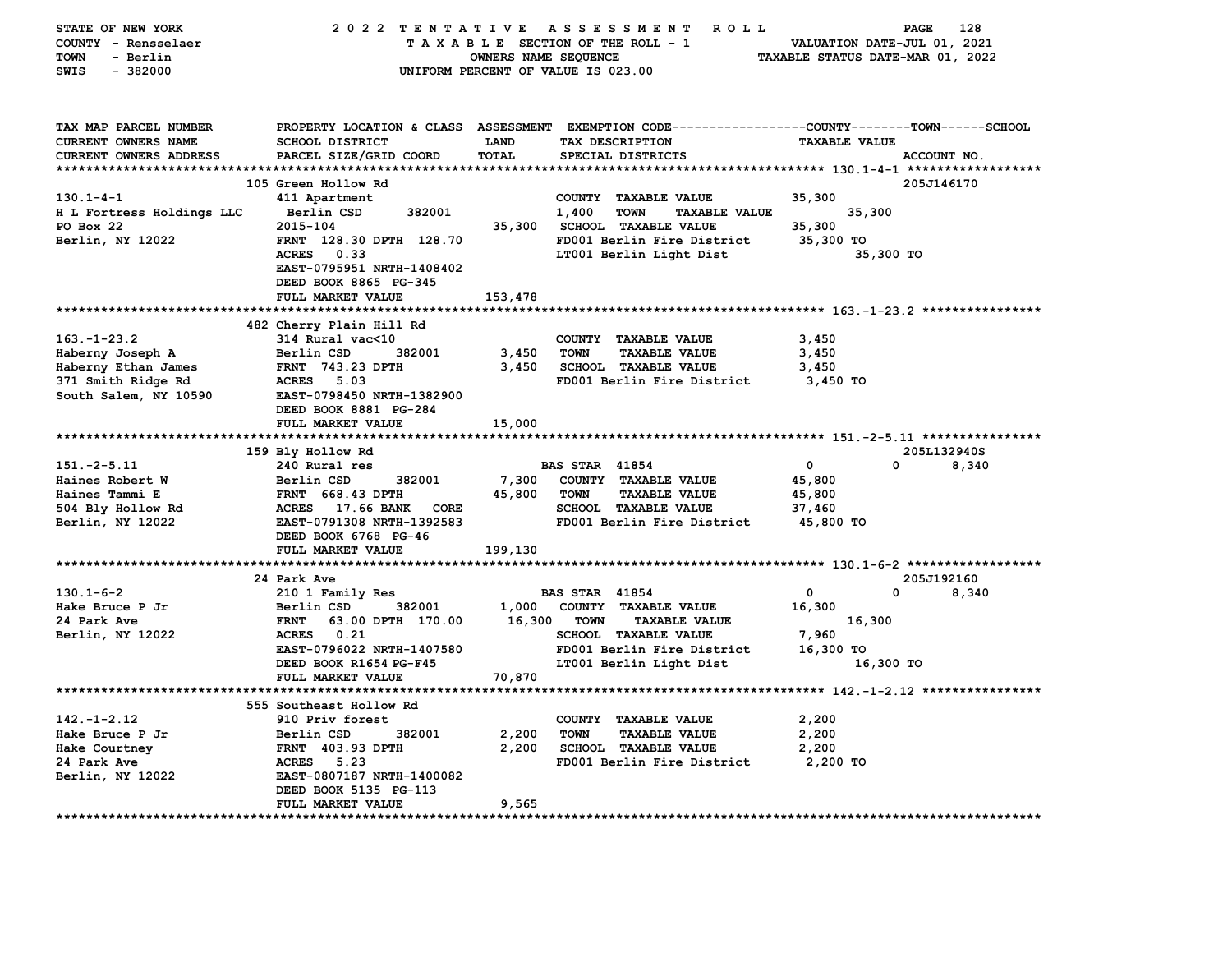| STATE OF NEW YORK<br>COUNTY - Rensselaer<br>TOWN<br>- Berlin | 2022 TENTATIVE                                   | OWNERS NAME SEQUENCE | A S S E S S M E N T<br>R O L L<br>TAXABLE SECTION OF THE ROLL - 1                               | TAXABLE STATUS DATE-MAR 01, 2022 | 129<br>PAGE<br>VALUATION DATE-JUL 01, 2021 |
|--------------------------------------------------------------|--------------------------------------------------|----------------------|-------------------------------------------------------------------------------------------------|----------------------------------|--------------------------------------------|
| SWIS<br>$-382000$                                            |                                                  |                      | UNIFORM PERCENT OF VALUE IS 023.00                                                              |                                  |                                            |
| TAX MAP PARCEL NUMBER                                        |                                                  |                      | PROPERTY LOCATION & CLASS ASSESSMENT EXEMPTION CODE---------------COUNTY-------TOWN------SCHOOL |                                  |                                            |
| <b>CURRENT OWNERS NAME</b>                                   | <b>SCHOOL DISTRICT</b>                           | <b>LAND</b><br>TOTAL | TAX DESCRIPTION                                                                                 | <b>TAXABLE VALUE</b>             |                                            |
| CURRENT OWNERS ADDRESS                                       | PARCEL SIZE/GRID COORD                           |                      | SPECIAL DISTRICTS                                                                               |                                  | ACCOUNT NO.                                |
|                                                              | 56 S Main St                                     |                      |                                                                                                 |                                  | 205J177050                                 |
| $130.1 - 7 - 6$                                              | 210 1 Family Res                                 |                      | <b>BAS STAR 41854</b>                                                                           | $\mathbf 0$                      | 0<br>8,340                                 |
| Hake Bruce Sr                                                | Berlin CSD<br>382001                             | 1,000                | COUNTY TAXABLE VALUE                                                                            | 29,100                           |                                            |
| Hake Dawn                                                    | FRNT 110.22 DPTH 180.18                          | 29,100               | <b>TOWN</b><br><b>TAXABLE VALUE</b>                                                             | 29,100                           |                                            |
| Box 468                                                      | ACRES 0.42                                       |                      | <b>SCHOOL TAXABLE VALUE</b>                                                                     | 20,760                           |                                            |
| Main St                                                      | EAST-0795347 NRTH-1407813                        |                      | FD001 Berlin Fire District                                                                      | 29,100 TO                        |                                            |
| Berlin, NY 12022                                             | DEED BOOK 1370 PG-671                            |                      | LT001 Berlin Light Dist                                                                         |                                  | 29,100 TO                                  |
|                                                              | FULL MARKET VALUE                                | 126,522              |                                                                                                 |                                  |                                            |
|                                                              |                                                  |                      |                                                                                                 |                                  |                                            |
|                                                              | 18261 NY 22                                      |                      |                                                                                                 |                                  | 205J137170                                 |
| $130.1 - 2 - 8$                                              | 210 1 Family Res                                 |                      | <b>BAS STAR 41854</b>                                                                           | 0                                | 0<br>8,340                                 |
| Hakes Kathrin                                                | 382001<br>Berlin CSD                             | 1,000                | COUNTY TAXABLE VALUE                                                                            | 33,200                           |                                            |
| Attn: Charles W Hakes                                        | Life Est K Hakes                                 | 33,200               | <b>TOWN</b><br><b>TAXABLE VALUE</b>                                                             | 33,200                           |                                            |
| Box 268<br>Berlin, NY 12022-0268                             | 1991 Metzger Survey<br>FRNT 119.63 DPTH<br>88.00 |                      | SCHOOL TAXABLE VALUE<br>FD001 Berlin Fire District                                              | 24,860<br>33,200 TO              |                                            |
|                                                              | <b>ACRES</b><br>0.22                             |                      | LT001 Berlin Light Dist                                                                         |                                  | 33,200 TO                                  |
|                                                              | EAST-0795161 NRTH-1408329                        |                      |                                                                                                 |                                  |                                            |
|                                                              | DEED BOOK 1642 PG-133                            |                      |                                                                                                 |                                  |                                            |
|                                                              | FULL MARKET VALUE                                | 144,348              |                                                                                                 |                                  |                                            |
|                                                              |                                                  |                      |                                                                                                 |                                  |                                            |
|                                                              | 210 Hill Top Road Ext                            |                      |                                                                                                 |                                  |                                            |
| $118. - 1 - 6.7$                                             | 280 Res Multiple                                 |                      | COUNTY TAXABLE VALUE                                                                            | 54,300                           |                                            |
| Hall Linda                                                   | Berlin CSD<br>382001                             | 5,400                | TOWN<br><b>TAXABLE VALUE</b>                                                                    | 54,300                           |                                            |
| PO Box 573                                                   | Also 22 Greaney Rd                               | 54,300               | SCHOOL TAXABLE VALUE                                                                            | 54,300                           |                                            |
| Berlin, NY 12202-0573                                        | Unrec W A Wiley Survey                           |                      | FD001 Berlin Fire District                                                                      | 54,300 TO                        |                                            |
|                                                              | FRNT 715.00 DPTH                                 |                      |                                                                                                 |                                  |                                            |
|                                                              | ACRES 5.68                                       |                      |                                                                                                 |                                  |                                            |
|                                                              | EAST-0792170 NRTH-1416485                        |                      |                                                                                                 |                                  |                                            |
|                                                              | DEED BOOK 1539 PG-153<br>FULL MARKET VALUE       | 236,087              |                                                                                                 |                                  |                                            |
|                                                              |                                                  |                      |                                                                                                 |                                  |                                            |
|                                                              | 1 Satterlee Hollow Rd                            |                      |                                                                                                 |                                  | 205J170920                                 |
| $119. - 1 - 19.11$                                           | 240 Rural res                                    |                      | COUNTY TAXABLE VALUE                                                                            | 78,474                           |                                            |
| Hall Spencer                                                 | 382001<br>Berlin CSD                             | 3,074                | <b>TOWN</b><br><b>TAXABLE VALUE</b>                                                             | 78,474                           |                                            |
| 1 Satterlee Hollow Rd                                        | 2015-67 Parcel I                                 | 78,474               | <b>SCHOOL TAXABLE VALUE</b>                                                                     | 78,474                           |                                            |
| Berlin, NY 12022                                             | <b>FRNT</b> 753.44 DPTH                          |                      | FD001 Berlin Fire District                                                                      | 78,474 TO                        |                                            |
|                                                              | <b>ACRES</b><br>5.57 BANK<br>CORE                |                      |                                                                                                 |                                  |                                            |
|                                                              | EAST-0794165 NRTH-1411321                        |                      |                                                                                                 |                                  |                                            |
|                                                              | DEED BOOK 9189 PG-142                            |                      |                                                                                                 |                                  |                                            |
|                                                              | <b>FULL MARKET VALUE</b>                         | 341,191              |                                                                                                 |                                  |                                            |
|                                                              |                                                  |                      |                                                                                                 |                                  |                                            |
|                                                              | 49 Watson Rd                                     |                      |                                                                                                 |                                  | 205J152920                                 |
| $162. - 1 - 15.12$<br>Hammersmith Anthony                    | 322 Rural vac>10<br>382001<br>Berlin CSD         | 7,990                | COUNTY TAXABLE VALUE<br>TOWN<br><b>TAXABLE VALUE</b>                                            | 7,990<br>7,990                   |                                            |
| 52 Watson Rd                                                 | $2008-3$ Lot 2                                   | 7,990                | <b>SCHOOL</b><br><b>TAXABLE VALUE</b>                                                           | 7,990                            |                                            |
| Petersburgh, NY 12138                                        | <b>FRNT 1116.89 DPTH</b>                         |                      | FD001 Berlin Fire District                                                                      | 7,990 TO                         |                                            |
|                                                              | <b>ACRES</b><br>37.91                            |                      |                                                                                                 |                                  |                                            |
|                                                              | EAST-0790926 NRTH-1380753                        |                      |                                                                                                 |                                  |                                            |
|                                                              | DEED BOOK 6160 PG-30                             |                      |                                                                                                 |                                  |                                            |
|                                                              | <b>FULL MARKET VALUE</b>                         | 34,739               |                                                                                                 |                                  |                                            |
|                                                              |                                                  |                      |                                                                                                 |                                  |                                            |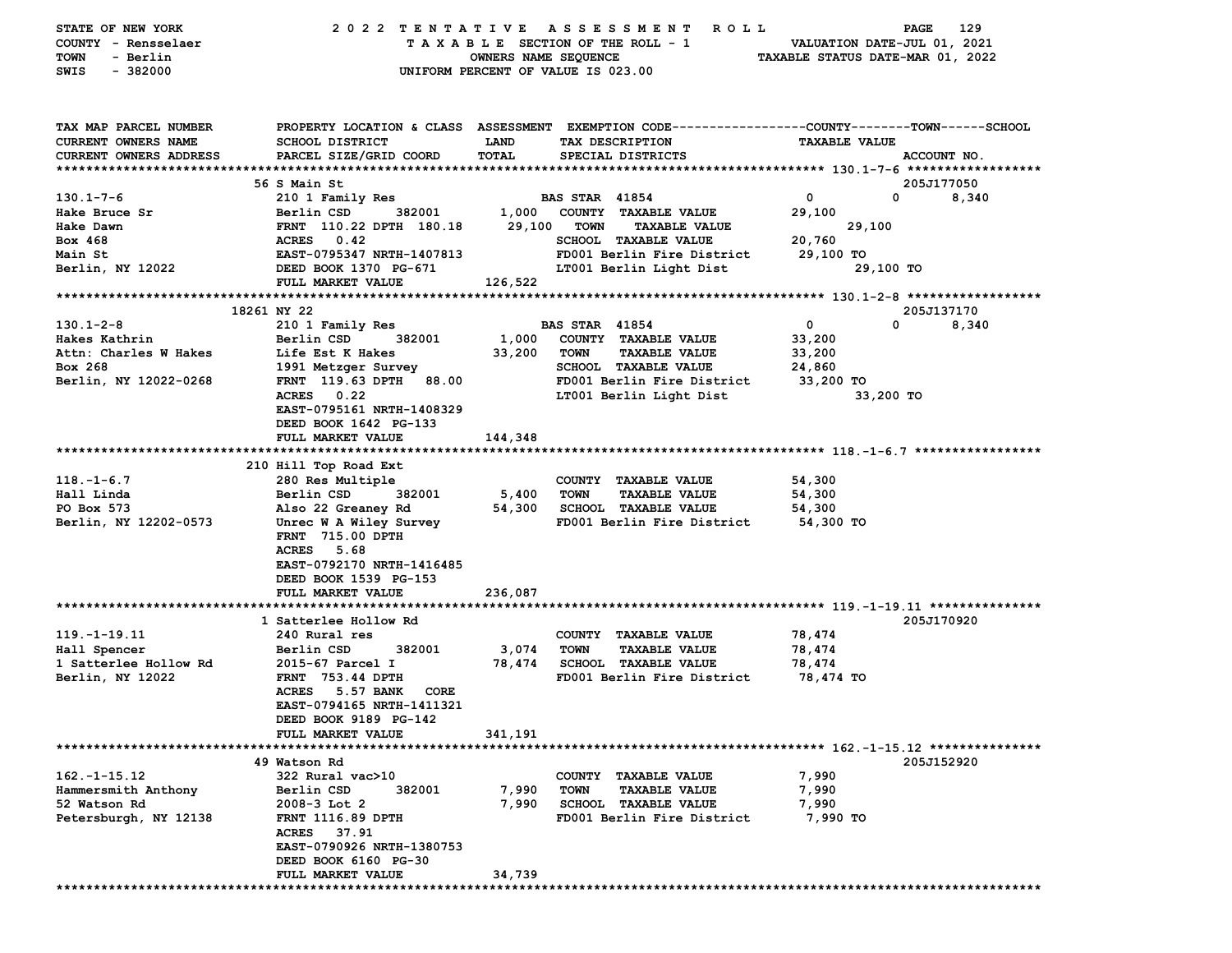| STATE OF NEW YORK<br>COUNTY - Rensselaer<br><b>TOWN</b><br>- Berlin<br>$-382000$<br>SWIS | 2022 TENTATIVE                                                          | A S S E S S M E N T<br><b>ROLL</b><br>TAXABLE SECTION OF THE ROLL - 1<br>OWNERS NAME SEQUENCE<br>UNIFORM PERCENT OF VALUE IS 023.00                       | VALUATION DATE-JUL 01, 2021<br>TAXABLE STATUS DATE-MAR 01, 2022 | 130<br>PAGE          |
|------------------------------------------------------------------------------------------|-------------------------------------------------------------------------|-----------------------------------------------------------------------------------------------------------------------------------------------------------|-----------------------------------------------------------------|----------------------|
| TAX MAP PARCEL NUMBER<br>CURRENT OWNERS NAME<br><b>CURRENT OWNERS ADDRESS</b>            | <b>SCHOOL DISTRICT</b><br>PARCEL SIZE/GRID COORD                        | PROPERTY LOCATION & CLASS ASSESSMENT EXEMPTION CODE----------------COUNTY-------TOWN------SCHOOL<br>LAND<br>TAX DESCRIPTION<br>TOTAL<br>SPECIAL DISTRICTS | <b>TAXABLE VALUE</b>                                            | ACCOUNT NO.          |
|                                                                                          |                                                                         |                                                                                                                                                           |                                                                 |                      |
|                                                                                          | 4 Watson Rd                                                             |                                                                                                                                                           |                                                                 | 205J137800           |
| $162 - 1 - 20$                                                                           | 210 1 Family Res                                                        | AGED CTS 41800                                                                                                                                            | 8,750<br>8,750                                                  | 8,750                |
| Hammersmith Carol A                                                                      | 382001<br>Berlin CSD                                                    | 900 ENH STAR 41834                                                                                                                                        | 0<br>0                                                          | 8,750                |
| 4 Watson Rd                                                                              | <b>FRNT</b><br>55.00 DPTH 315.00                                        | 17,500 COUNTY TAXABLE VALUE                                                                                                                               | 8,750                                                           |                      |
| Petersburgh, NY 12138                                                                    | 0.50<br><b>ACRES</b>                                                    | <b>TAXABLE VALUE</b><br><b>TOWN</b>                                                                                                                       | 8,750                                                           |                      |
|                                                                                          | EAST-0791396 NRTH-1379301                                               | <b>SCHOOL TAXABLE VALUE</b>                                                                                                                               | 0                                                               |                      |
|                                                                                          | DEED BOOK 4920 PG-31                                                    | FD001 Berlin Fire District                                                                                                                                | 17,500 TO                                                       |                      |
|                                                                                          | FULL MARKET VALUE                                                       | 76,087                                                                                                                                                    |                                                                 |                      |
|                                                                                          |                                                                         |                                                                                                                                                           |                                                                 |                      |
|                                                                                          | 8 Watson Rd                                                             |                                                                                                                                                           |                                                                 | 205J137890           |
| $162 - 1 - 21$                                                                           | 210 1 Family Res                                                        | COUNTY TAXABLE VALUE                                                                                                                                      | 11,600                                                          |                      |
| Hammersmith Chauncey                                                                     | Berlin CSD<br>382001                                                    | 1,000<br><b>TOWN</b><br><b>TAXABLE VALUE</b>                                                                                                              | 11,600                                                          |                      |
| 4 Watson Rd                                                                              | <b>FRNT</b><br>82.50 DPTH 313.50                                        | 11,600<br><b>SCHOOL TAXABLE VALUE</b>                                                                                                                     | 11,600                                                          |                      |
| Petersburgh, NY 12138-9709                                                               | <b>ACRES</b> 0.59<br>EAST-0791373 NRTH-1379368<br>DEED BOOK 1341 PG-865 | FD001 Berlin Fire District                                                                                                                                | 11,600 TO                                                       |                      |
|                                                                                          | FULL MARKET VALUE                                                       | 50,435                                                                                                                                                    |                                                                 |                      |
|                                                                                          |                                                                         |                                                                                                                                                           |                                                                 |                      |
|                                                                                          | 2021 Plank Rd                                                           | 90 PCT OF VALUE USED FOR EXEMPTION PURPOSES                                                                                                               |                                                                 | 205J137980C          |
| $129. - 1 - 2.1$                                                                         | 240 Rural res                                                           | <b>ENH STAR 41834</b>                                                                                                                                     | 0<br>0                                                          | 20,820               |
| Hammersmith Family Trust Irma Berlin CSD                                                 | 382001                                                                  | 1,085 VET WAR T 41123                                                                                                                                     | 0                                                               | $\mathbf 0$<br>1,380 |
| Whitman Lois A                                                                           | 90% For Vets                                                            | 34,885 VET WAR C 41122                                                                                                                                    | $\Omega$<br>4,710                                               | $\Omega$             |
| 2021 Plank Rd                                                                            | FRNT 300.00 DPTH                                                        | COUNTY TAXABLE VALUE                                                                                                                                      | 30,175                                                          |                      |
| Petersburgh, NY 12138-9801                                                               | <b>ACRES</b> 1.30                                                       | <b>TAXABLE VALUE</b><br><b>TOWN</b>                                                                                                                       | 33,505                                                          |                      |
|                                                                                          | EAST-0783101 NRTH-1408744                                               | <b>SCHOOL TAXABLE VALUE</b>                                                                                                                               | 14,065                                                          |                      |
|                                                                                          | DEED BOOK 8009 PG-317                                                   | FD001 Berlin Fire District                                                                                                                                | 34,885 TO                                                       |                      |
|                                                                                          | FULL MARKET VALUE                                                       | 151,674                                                                                                                                                   |                                                                 |                      |
|                                                                                          |                                                                         |                                                                                                                                                           |                                                                 |                      |
|                                                                                          | Plank Rd                                                                |                                                                                                                                                           |                                                                 |                      |
| $129. -1 - 2.2$                                                                          | 311 Res vac land                                                        | COUNTY TAXABLE VALUE                                                                                                                                      | 350                                                             |                      |
| Hammersmith Family Trust Irma Berlin CSD                                                 | 382001                                                                  | 350<br><b>TOWN</b><br><b>TAXABLE VALUE</b>                                                                                                                | 350                                                             |                      |
| Whitman Lois A                                                                           | <b>FRNT</b> 264.00 DPTH                                                 | 350<br><b>SCHOOL TAXABLE VALUE</b>                                                                                                                        | 350                                                             |                      |
| 2021 Plank Rd                                                                            | ACRES 1.19                                                              | FD001 Berlin Fire District                                                                                                                                | 350 TO                                                          |                      |
| Petersburgh, NY 12138                                                                    | EAST-0783151 NRTH-1408475                                               |                                                                                                                                                           |                                                                 |                      |
|                                                                                          | DEED BOOK 8009 PG-314                                                   |                                                                                                                                                           |                                                                 |                      |
|                                                                                          | FULL MARKET VALUE                                                       | 1,522                                                                                                                                                     |                                                                 |                      |
|                                                                                          |                                                                         |                                                                                                                                                           |                                                                 |                      |
|                                                                                          | 2021 Plank Rd                                                           |                                                                                                                                                           |                                                                 |                      |
| $129. - 1 - 2.3$                                                                         | 322 Rural vac>10                                                        | COUNTY TAXABLE VALUE                                                                                                                                      | 4,780                                                           |                      |
| Hammersmith Family Trust Irma Berlin CSD                                                 | 382001                                                                  | 4,780<br><b>TOWN</b><br><b>TAXABLE VALUE</b>                                                                                                              | 4,780                                                           |                      |
| Whitman Lois A                                                                           | <b>FRNT 424.00 DPTH</b>                                                 | 4,780 SCHOOL TAXABLE VALUE                                                                                                                                | 4,780                                                           |                      |
| 2021 Plank Rd                                                                            | <b>ACRES</b><br>17.00                                                   | FD001 Berlin Fire District                                                                                                                                | 4,780 TO                                                        |                      |
| Petersburgh, NY 12138                                                                    | EAST-0782562 NRTH-1409102                                               |                                                                                                                                                           |                                                                 |                      |
|                                                                                          | DEED BOOK 8009 PG-311                                                   |                                                                                                                                                           |                                                                 |                      |
|                                                                                          | FULL MARKET VALUE                                                       | 20,783                                                                                                                                                    |                                                                 |                      |
|                                                                                          |                                                                         |                                                                                                                                                           |                                                                 |                      |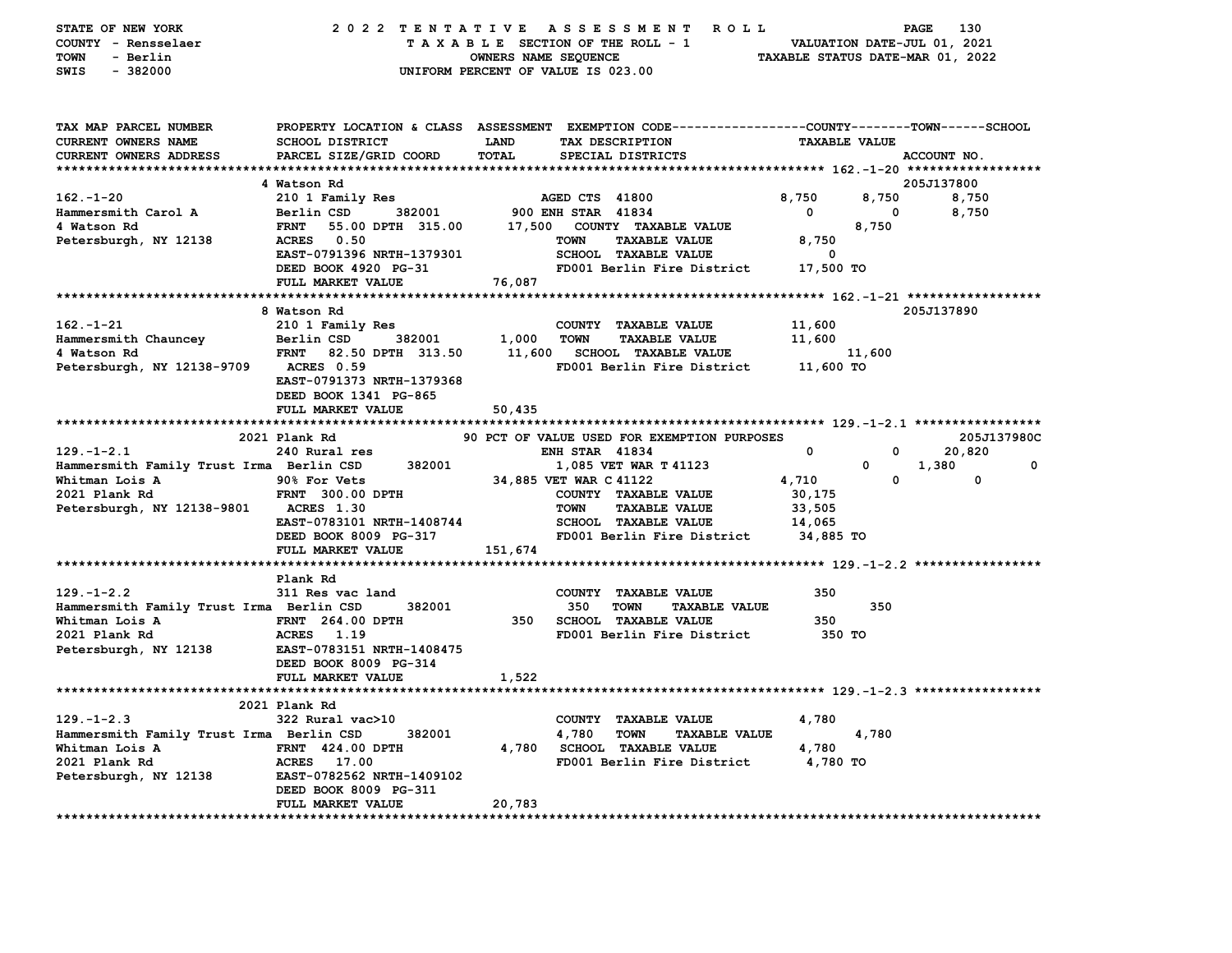| STATE OF NEW YORK<br>COUNTY - Rensselaer               | 2022 TENTATIVE                                                                                  | TAXABLE SECTION OF THE ROLL - 1    |                  | ASSESSMENT<br><b>ROLL</b>                                 |                                  | PAGE<br>VALUATION DATE-JUL 01, 2021 | 131         |
|--------------------------------------------------------|-------------------------------------------------------------------------------------------------|------------------------------------|------------------|-----------------------------------------------------------|----------------------------------|-------------------------------------|-------------|
| - Berlin<br>TOWN                                       |                                                                                                 | OWNERS NAME SEQUENCE               |                  |                                                           | TAXABLE STATUS DATE-MAR 01, 2022 |                                     |             |
| SWIS<br>$-382000$                                      |                                                                                                 | UNIFORM PERCENT OF VALUE IS 023.00 |                  |                                                           |                                  |                                     |             |
| TAX MAP PARCEL NUMBER                                  | PROPERTY LOCATION & CLASS ASSESSMENT EXEMPTION CODE---------------COUNTY-------TOWN------SCHOOL |                                    |                  |                                                           |                                  |                                     |             |
| CURRENT OWNERS NAME                                    | SCHOOL DISTRICT                                                                                 | <b>LAND</b>                        |                  | TAX DESCRIPTION                                           | <b>TAXABLE VALUE</b>             |                                     |             |
| <b>CURRENT OWNERS ADDRESS</b>                          | PARCEL SIZE/GRID COORD                                                                          | TOTAL                              |                  | SPECIAL DISTRICTS                                         |                                  |                                     | ACCOUNT NO. |
|                                                        | Watson Rd                                                                                       |                                    |                  |                                                           |                                  |                                     |             |
| $162. - 1 - 13.2$                                      | 323 Vacant rural                                                                                |                                    |                  | COUNTY TAXABLE VALUE                                      | 14,740                           |                                     |             |
| Hammersmith William J                                  | Berlin CSD<br>382001                                                                            | 14,740                             | TOWN             | <b>TAXABLE VALUE</b>                                      | 14,740                           |                                     |             |
| Hammersmith Lisa H                                     | <b>FRNT</b> 526.96 DPTH                                                                         | 14,740                             |                  | <b>SCHOOL TAXABLE VALUE</b>                               | 14,740                           |                                     |             |
| 52 Watson Rd                                           | ACRES 91.96                                                                                     |                                    |                  | FD001 Berlin Fire District                                | 14,740 TO                        |                                     |             |
| Petersburgh, NY 12138                                  | EAST-0790404 NRTH-1382352                                                                       |                                    |                  |                                                           |                                  |                                     |             |
|                                                        | DEED BOOK 7010 PG-66                                                                            |                                    |                  |                                                           |                                  |                                     |             |
|                                                        | FULL MARKET VALUE                                                                               | 64,087                             |                  |                                                           |                                  |                                     |             |
|                                                        | 152 Watson Rd                                                                                   |                                    |                  |                                                           |                                  |                                     | 205J191440  |
| $162. - 1 - 13.111$                                    | 240 Rural res                                                                                   |                                    | AG DST 8YT 41720 |                                                           | 2,372                            | 2,372                               | 2,372       |
| Hammersmith William J                                  | Berlin CSD<br>382001                                                                            | 5,080                              |                  | COUNTY TAXABLE VALUE                                      | 38,408                           |                                     |             |
| Hammersmith Lisa                                       | <b>FRNT 1240.00 DPTH</b>                                                                        | 40,780                             | <b>TOWN</b>      | <b>TAXABLE VALUE</b>                                      | 38,408                           |                                     |             |
| 52 Watson Rd                                           | ACRES 25.55                                                                                     |                                    |                  | <b>SCHOOL TAXABLE VALUE</b>                               | 38,408                           |                                     |             |
| Petersburgh, NY 12138                                  | EAST-0793343 NRTH-1381953<br>DEED BOOK 4233 PG-115                                              |                                    |                  | FD001 Berlin Fire District                                | 40,780 TO                        |                                     |             |
| MAY BE SUBJECT TO PAYMENT<br>UNDER AGDIST LAW TIL 2026 | FULL MARKET VALUE                                                                               | 177,304                            |                  |                                                           |                                  |                                     |             |
|                                                        |                                                                                                 |                                    |                  |                                                           |                                  |                                     |             |
|                                                        | Secluded Way                                                                                    |                                    |                  |                                                           |                                  |                                     |             |
| $162. - 1 - 13.112$                                    | $322$ Rural vac $>10$                                                                           |                                    |                  | COUNTY TAXABLE VALUE                                      | 690                              |                                     |             |
| Hammersmith William J<br>52 Watson Rd                  | 382001<br>Berlin CSD<br>$2009 - 21$ Lot 4                                                       | 690<br>690                         | <b>TOWN</b>      | <b>TAXABLE VALUE</b><br><b>SCHOOL TAXABLE VALUE</b>       | 690<br>690                       |                                     |             |
| Petersburgh, NY 12138                                  | <b>FRNT</b> 261.15 DPTH                                                                         |                                    |                  | FD001 Berlin Fire District                                | 690 TO                           |                                     |             |
|                                                        | ACRES 3.18                                                                                      |                                    |                  |                                                           |                                  |                                     |             |
|                                                        | EAST-0794310 NRTH-1381388                                                                       |                                    |                  |                                                           |                                  |                                     |             |
|                                                        | DEED BOOK 293 PG-138                                                                            |                                    |                  |                                                           |                                  |                                     |             |
|                                                        | FULL MARKET VALUE                                                                               | 3,000                              |                  |                                                           |                                  |                                     |             |
|                                                        |                                                                                                 |                                    |                  |                                                           |                                  |                                     |             |
|                                                        | Secluded Way                                                                                    |                                    |                  |                                                           |                                  |                                     |             |
| $162. - 1 - 13.115$                                    | 314 Rural vac<10                                                                                |                                    |                  | COUNTY TAXABLE VALUE                                      | 980                              |                                     |             |
| Hammersmith William J<br>Hammersmith Lisa              | Berlin CSD<br>382001<br>$2009 - 21$ Lot 3                                                       | 980<br>980                         | <b>TOWN</b>      | <b>TAXABLE VALUE</b><br><b>SCHOOL TAXABLE VALUE</b>       | 980<br>980                       |                                     |             |
| 52 Watson Rd                                           | <b>FRNT</b> 426.99 DPTH                                                                         |                                    |                  | FD001 Berlin Fire District                                | 980 TO                           |                                     |             |
| Petersburgh, NY 12138                                  | ACRES 4.51                                                                                      |                                    |                  |                                                           |                                  |                                     |             |
|                                                        | EAST-0794320 NRTH-1381790                                                                       |                                    |                  |                                                           |                                  |                                     |             |
|                                                        | DEED BOOK 697 PG-140                                                                            |                                    |                  |                                                           |                                  |                                     |             |
|                                                        | <b>FULL MARKET VALUE</b>                                                                        | 4,261                              |                  |                                                           |                                  |                                     |             |
|                                                        |                                                                                                 |                                    |                  |                                                           |                                  |                                     |             |
|                                                        | Secluded Way                                                                                    |                                    |                  |                                                           |                                  |                                     |             |
| $162. - 1 - 13.116$                                    | 311 Res vac land                                                                                |                                    |                  | COUNTY TAXABLE VALUE                                      | 685                              |                                     |             |
| Hammersmith William J                                  | Berlin CSD<br>382001                                                                            | 685<br>685                         | <b>TOWN</b>      | <b>TAXABLE VALUE</b>                                      | 685                              |                                     |             |
| 52 Watson Rd<br>Petersburgh, NY 12138                  | 2009-21 Lot 5<br>69.38 DPTH<br><b>FRNT</b>                                                      |                                    |                  | <b>SCHOOL TAXABLE VALUE</b><br>FD001 Berlin Fire District | 685<br>685 TO                    |                                     |             |
|                                                        | <b>ACRES</b><br>3.15                                                                            |                                    |                  |                                                           |                                  |                                     |             |
|                                                        | EAST-0794100 NRTH-1381020                                                                       |                                    |                  |                                                           |                                  |                                     |             |
|                                                        | DEED BOOK 293 PG-138                                                                            |                                    |                  |                                                           |                                  |                                     |             |
|                                                        | FULL MARKET VALUE                                                                               | 2,978                              |                  |                                                           |                                  |                                     |             |
|                                                        |                                                                                                 |                                    |                  |                                                           |                                  |                                     |             |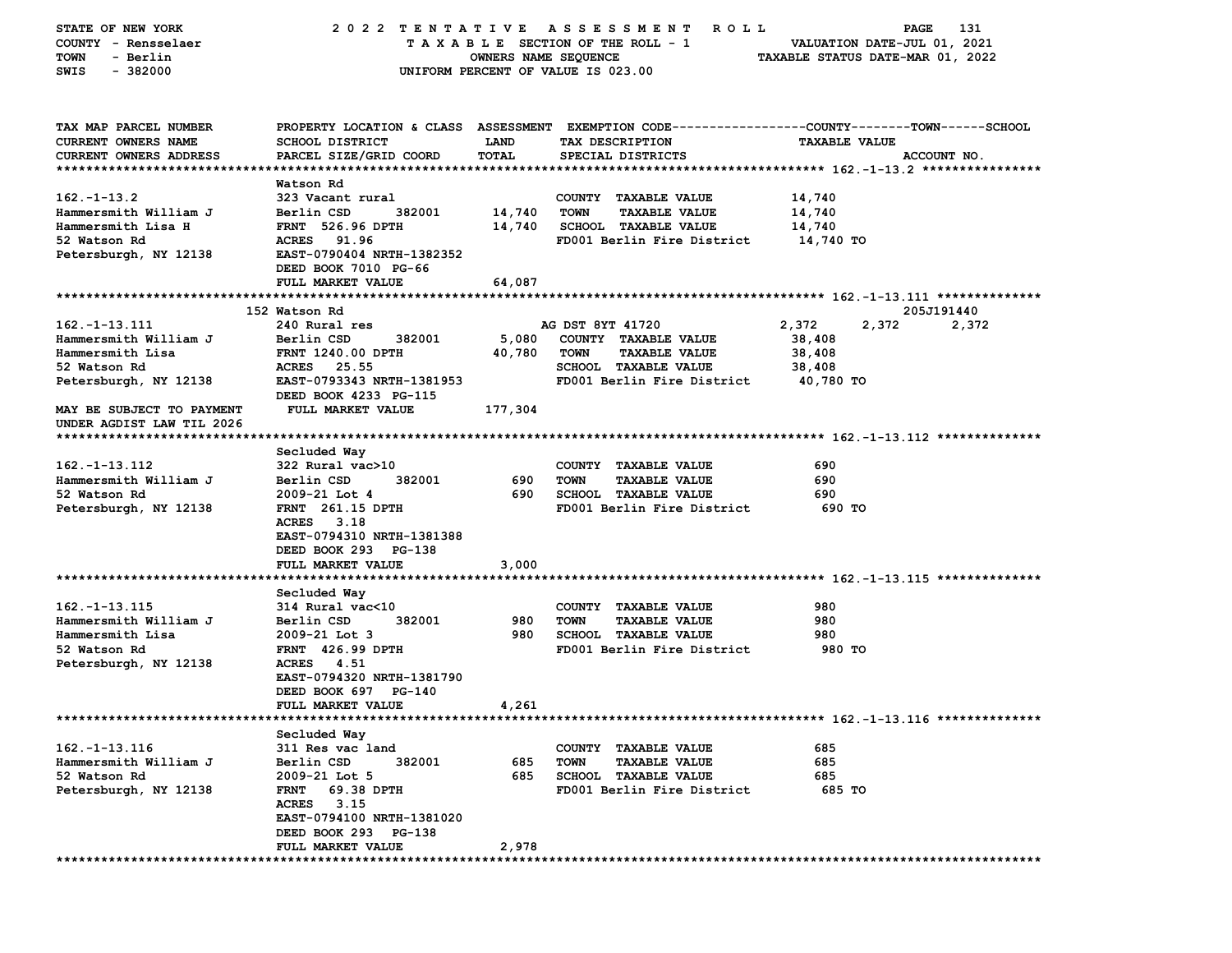| STATE OF NEW YORK         | 2022 TENTATIVE                   |                      | A S S E S S M E N T<br><b>ROLL</b>                                                             |                      | 132<br><b>PAGE</b>               |
|---------------------------|----------------------------------|----------------------|------------------------------------------------------------------------------------------------|----------------------|----------------------------------|
| COUNTY - Rensselaer       |                                  |                      | TAXABLE SECTION OF THE ROLL - 1                                                                |                      | VALUATION DATE-JUL 01, 2021      |
| - Berlin<br>TOWN          |                                  | OWNERS NAME SEQUENCE |                                                                                                |                      | TAXABLE STATUS DATE-MAR 01, 2022 |
| SWIS<br>$-382000$         |                                  |                      | UNIFORM PERCENT OF VALUE IS 023.00                                                             |                      |                                  |
|                           |                                  |                      |                                                                                                |                      |                                  |
|                           |                                  |                      |                                                                                                |                      |                                  |
| TAX MAP PARCEL NUMBER     |                                  |                      | PROPERTY LOCATION & CLASS ASSESSMENT EXEMPTION CODE---------------COUNTY-------TOWN-----SCHOOL |                      |                                  |
| CURRENT OWNERS NAME       | <b>SCHOOL DISTRICT</b>           | <b>LAND</b>          | TAX DESCRIPTION                                                                                | <b>TAXABLE VALUE</b> |                                  |
| CURRENT OWNERS ADDRESS    | PARCEL SIZE/GRID COORD           | <b>TOTAL</b>         | SPECIAL DISTRICTS                                                                              |                      | ACCOUNT NO.                      |
|                           |                                  |                      |                                                                                                |                      |                                  |
|                           | Secluded Way                     |                      |                                                                                                |                      |                                  |
| $162. - 1 - 13.117$       | 314 Rural vac<10                 |                      | COUNTY TAXABLE VALUE                                                                           | 1,140                |                                  |
| Hammersmith William J     | 382001<br>Berlin CSD             | 1,140                | TOWN<br><b>TAXABLE VALUE</b>                                                                   | 1,140                |                                  |
| 52 Watson Rd              | $2009 - 21$ Lot 6                | 1,140                | SCHOOL TAXABLE VALUE                                                                           | 1,140                |                                  |
| Petersburgh, NY 12138     | <b>FRNT</b> 277.03 DPTH          |                      | FD001 Berlin Fire District                                                                     | 1,140 TO             |                                  |
|                           | <b>ACRES</b><br>5.25             |                      |                                                                                                |                      |                                  |
|                           | EAST-0793840 NRTH-1381200        |                      |                                                                                                |                      |                                  |
|                           | DEED BOOK 293 PG-138             |                      |                                                                                                |                      |                                  |
|                           | FULL MARKET VALUE                | 4,957                |                                                                                                |                      |                                  |
|                           |                                  |                      |                                                                                                |                      |                                  |
|                           |                                  |                      |                                                                                                |                      |                                  |
|                           | Watson Rd                        |                      |                                                                                                |                      |                                  |
| $162. - 1 - 13.118$       | 311 Res vac land                 |                      | COUNTY TAXABLE VALUE                                                                           | 420                  |                                  |
| Hammersmith William J     | Berlin CSD<br>382001             | 420                  | <b>TOWN</b><br><b>TAXABLE VALUE</b>                                                            | 420                  |                                  |
| Hammersmith Lisa          | $2009 - 21 p/o$ road             | 420                  | <b>SCHOOL TAXABLE VALUE</b>                                                                    | 420                  |                                  |
| 52 Watson Rd              | FRNT 50.74 DPTH                  |                      | FD001 Berlin Fire District                                                                     | 420 TO               |                                  |
| Petersburgh, NY 12138     | ACRES 1.93                       |                      |                                                                                                |                      |                                  |
|                           | EAST-0793945 NRTH-1382225        |                      |                                                                                                |                      |                                  |
|                           | DEED BOOK 697 PG-140             |                      |                                                                                                |                      |                                  |
|                           | FULL MARKET VALUE                | 1,826                |                                                                                                |                      |                                  |
|                           |                                  |                      |                                                                                                |                      |                                  |
|                           | Secluded Way                     |                      |                                                                                                |                      |                                  |
| $162. - 1 - 13.119$       | 311 Res vac land                 |                      | COUNTY TAXABLE VALUE                                                                           | 90                   |                                  |
| Hammersmith William J     | 382001<br>Berlin CSD             | 90                   | <b>TAXABLE VALUE</b><br><b>TOWN</b>                                                            | 90                   |                                  |
| 52 Watson Rd              | $2009 - 21 p/o$ road             | 90                   | <b>SCHOOL TAXABLE VALUE</b>                                                                    | 90                   |                                  |
| Petersburgh, NY 12138     | <b>FRNT</b><br>50.00 DPTH 277.03 |                      | FD001 Berlin Fire District                                                                     | 90 TO                |                                  |
|                           | ACRES 0.42                       |                      |                                                                                                |                      |                                  |
|                           | EAST-0794100 NRTH-1381430        |                      |                                                                                                |                      |                                  |
|                           | DEED BOOK 293 PG-138             |                      |                                                                                                |                      |                                  |
|                           | FULL MARKET VALUE                | 391                  |                                                                                                |                      |                                  |
|                           |                                  |                      |                                                                                                |                      |                                  |
|                           | 52 Watson Rd                     |                      |                                                                                                |                      |                                  |
| $162. - 1 - 15.11$        | 210 1 Family Res                 |                      | AG DST 8YT 41720                                                                               | 2,401                | 2,401<br>2,401                   |
| Hammersmith William J     | 382001<br>Berlin CSD             |                      | 16,244 BAS STAR 41854                                                                          | 0                    | 8,340<br>0                       |
| Hammersmith Lisa          | $2008-3$ Lot 1                   |                      | 76,600 LIVING QUA 41824                                                                        | 0                    | 0<br>12,071                      |
| 52 Watson Rd              | <b>FRNT 1623.93 DPTH</b>         |                      | COUNTY TAXABLE VALUE                                                                           | 74,199               |                                  |
| Petersburgh, NY 12138     | ACRES 59.09                      |                      | <b>TOWN</b><br><b>TAXABLE VALUE</b>                                                            | 74,199               |                                  |
|                           | EAST-0792723 NRTH-1380671        |                      | <b>SCHOOL TAXABLE VALUE</b>                                                                    | 53,788               |                                  |
| MAY BE SUBJECT TO PAYMENT | DEED BOOK 4930<br><b>PG-20</b>   |                      | FD001 Berlin Fire District                                                                     |                      | 76,600 TO                        |
|                           |                                  |                      |                                                                                                |                      |                                  |
| UNDER AGDIST LAW TIL 2026 | FULL MARKET VALUE                | 333,043              |                                                                                                |                      |                                  |
|                           |                                  |                      |                                                                                                |                      |                                  |
|                           | Schaeffer Rd                     |                      |                                                                                                |                      |                                  |
| $162. - 1 - 15.13$        | 322 Rural vac>10                 |                      | COUNTY TAXABLE VALUE                                                                           | 4,100                |                                  |
| Hammersmith William J     | Berlin CSD<br>382001             | 4,100                | <b>TOWN</b><br><b>TAXABLE VALUE</b>                                                            | 4,100                |                                  |
| Hammersmith Lisa          | $2008-3$ Lot 3                   | 4,100                | <b>SCHOOL TAXABLE VALUE</b>                                                                    | 4,100                |                                  |
| 52 Watson Rd              | 46.34 DPTH<br><b>FRNT</b>        |                      | FD001 Berlin Fire District                                                                     | 4,100 TO             |                                  |
| Petersburgh, NY 12138     | ACRES 19.45                      |                      |                                                                                                |                      |                                  |
|                           | EAST-0789877 NRTH-1380922        |                      |                                                                                                |                      |                                  |
|                           | DEED BOOK 4930 PG-26             |                      |                                                                                                |                      |                                  |
|                           | FULL MARKET VALUE                | 17,826               |                                                                                                |                      |                                  |
|                           |                                  |                      |                                                                                                |                      |                                  |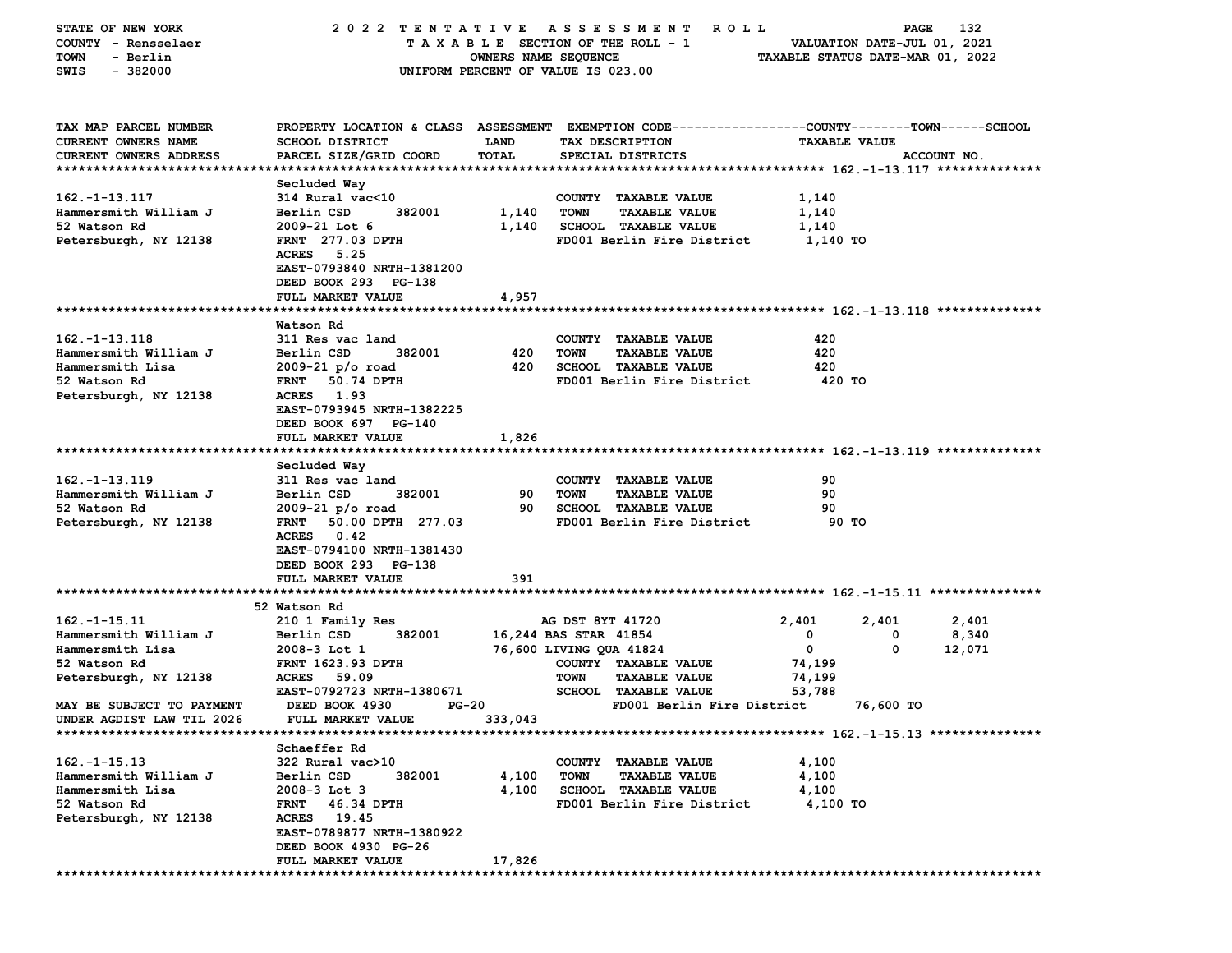| STATE OF NEW YORK             | 2022 TENTATIVE                            |                      | A S S E S S M E N T<br>R O L L                                                                  |                                  | 133<br>PAGE                                                 |
|-------------------------------|-------------------------------------------|----------------------|-------------------------------------------------------------------------------------------------|----------------------------------|-------------------------------------------------------------|
| COUNTY - Rensselaer           |                                           |                      | TAXABLE SECTION OF THE ROLL - 1                                                                 |                                  | VALUATION DATE-JUL 01, 2021                                 |
| TOWN<br>- Berlin              |                                           | OWNERS NAME SEQUENCE |                                                                                                 | TAXABLE STATUS DATE-MAR 01, 2022 |                                                             |
| $-382000$<br>SWIS             |                                           |                      | UNIFORM PERCENT OF VALUE IS 023.00                                                              |                                  |                                                             |
|                               |                                           |                      |                                                                                                 |                                  |                                                             |
|                               |                                           |                      |                                                                                                 |                                  |                                                             |
| TAX MAP PARCEL NUMBER         |                                           |                      | PROPERTY LOCATION & CLASS ASSESSMENT EXEMPTION CODE---------------COUNTY-------TOWN------SCHOOL |                                  |                                                             |
| <b>CURRENT OWNERS NAME</b>    | SCHOOL DISTRICT                           | <b>LAND</b>          | TAX DESCRIPTION                                                                                 | <b>TAXABLE VALUE</b>             |                                                             |
| <b>CURRENT OWNERS ADDRESS</b> | PARCEL SIZE/GRID COORD                    | TOTAL                | SPECIAL DISTRICTS                                                                               |                                  | ACCOUNT NO.                                                 |
|                               |                                           |                      |                                                                                                 |                                  |                                                             |
|                               | Watson Rd                                 |                      |                                                                                                 |                                  |                                                             |
| $162. - 1 - 15.14$            | 322 Rural vac>10                          |                      | COUNTY TAXABLE VALUE                                                                            | 4,160                            |                                                             |
| Hammersmith William J         | 382001<br>Berlin CSD                      | 4,160                | <b>TOWN</b><br><b>TAXABLE VALUE</b>                                                             | 4,160                            |                                                             |
| Hammersmith Lisa              | $2008-3$ Lot 4                            | 4,160                | <b>SCHOOL TAXABLE VALUE</b>                                                                     | 4,160                            |                                                             |
| 52 Watson Rd                  | 2010-152                                  |                      | FD001 Berlin Fire District                                                                      | 4,160 TO                         |                                                             |
| Berlin, NY 12138              | <b>FRNT</b> 397.26 DPTH                   |                      |                                                                                                 |                                  |                                                             |
|                               | ACRES 13.88                               |                      |                                                                                                 |                                  |                                                             |
|                               | EAST-0790422 NRTH-1379813                 |                      |                                                                                                 |                                  |                                                             |
|                               | DEED BOOK 5932 PG-246                     |                      |                                                                                                 |                                  |                                                             |
|                               | FULL MARKET VALUE                         | 18,087               |                                                                                                 |                                  |                                                             |
|                               |                                           |                      |                                                                                                 |                                  |                                                             |
|                               | Schaeffer Rd                              |                      |                                                                                                 |                                  |                                                             |
| $162. - 1 - 15.15$            | 314 Rural vac<10                          |                      | COUNTY TAXABLE VALUE                                                                            | 1,390                            |                                                             |
| Hammersmith William J         | Berlin CSD<br>382001                      | 1,390                | <b>TOWN</b><br><b>TAXABLE VALUE</b>                                                             | 1,390                            |                                                             |
| Hammersmith Lisa              | $2008 - 3$ Lot 5                          | 1,390                | <b>SCHOOL TAXABLE VALUE</b>                                                                     | 1,390                            |                                                             |
| 52 Watson Rd                  | <b>FRNT</b><br>33.47 DPTH                 |                      | FD001 Berlin Fire District                                                                      | 1,390 TO                         |                                                             |
| Petersburgh, NY 12138         | ACRES<br>6.49                             |                      |                                                                                                 |                                  |                                                             |
|                               | EAST-0789869 NRTH-1379875                 |                      |                                                                                                 |                                  |                                                             |
|                               | DEED BOOK 4930 PG-36                      |                      |                                                                                                 |                                  |                                                             |
|                               | FULL MARKET VALUE                         | 6,043                |                                                                                                 |                                  |                                                             |
|                               | Schaeffer Rd                              |                      |                                                                                                 |                                  | 205J182590                                                  |
| $162 - 1 - 16$                | 314 Rural vac<10                          |                      | COUNTY TAXABLE VALUE                                                                            | 2,600                            |                                                             |
| Hammersmith William J         | Berlin CSD<br>382001                      | 2,600                | <b>TOWN</b><br><b>TAXABLE VALUE</b>                                                             | 2,600                            |                                                             |
| Hammersmith Lisa              | <b>FRNT 406.20 DPTH</b>                   | 2,600                | <b>SCHOOL TAXABLE VALUE</b>                                                                     | 2,600                            |                                                             |
| 52 Watson Rd                  | ACRES 4.59                                |                      | FD001 Berlin Fire District                                                                      | 2,600 TO                         |                                                             |
| Petersburgh, NY 12138         | EAST-0789229 NRTH-1379804                 |                      |                                                                                                 |                                  |                                                             |
|                               | DEED BOOK 4930 PG-23                      |                      |                                                                                                 |                                  |                                                             |
|                               | FULL MARKET VALUE                         | 11,304               |                                                                                                 |                                  |                                                             |
|                               |                                           |                      |                                                                                                 |                                  |                                                             |
|                               | 17638 NY 22                               |                      |                                                                                                 |                                  | 205J146980                                                  |
| $141 - 3 - 9$                 | 240 Rural res                             |                      | <b>BAS STAR 41854</b>                                                                           | 0                                | 0<br>8,340                                                  |
| Handford Cindy M              | 382001<br>Berlin CSD                      | 6,800                | COUNTY TAXABLE VALUE                                                                            | 40,700                           |                                                             |
| PO Box 14                     | <b>FRNT</b> 569.55 DPTH                   | 40,700               | <b>TOWN</b><br><b>TAXABLE VALUE</b>                                                             | 40,700                           |                                                             |
| Cherry Plain, NY 12040        | <b>11.22 BANK</b><br><b>ACRES</b><br>CORE |                      | <b>SCHOOL TAXABLE VALUE</b>                                                                     | 32,360                           |                                                             |
|                               | EAST-0797747 NRTH-1394160                 |                      | FD001 Berlin Fire District                                                                      | 40,700 TO                        |                                                             |
|                               | DEED BOOK 1730 PG-342                     |                      |                                                                                                 |                                  |                                                             |
|                               | FULL MARKET VALUE                         | 176,957              |                                                                                                 |                                  |                                                             |
| ***************************   |                                           |                      |                                                                                                 |                                  | **************************** 118 .-1-2 .22 **************** |
|                               | 344 Dyken Pond Rd                         |                      |                                                                                                 |                                  |                                                             |
| $118. - 1 - 2.22$             | 260 Seasonal res                          |                      | COUNTY TAXABLE VALUE                                                                            | 20,150                           |                                                             |
| Handford Jaime                | 382001<br>Berlin CSD                      | 10,850               | TOWN<br><b>TAXABLE VALUE</b>                                                                    | 20,150                           |                                                             |
| Nelson Annemarie              | <b>FRNT 470.00 DPTH</b>                   | 20,150               | <b>SCHOOL TAXABLE VALUE</b>                                                                     | 20,150                           |                                                             |
| 344 Dyken Pond Rd             | 25.83 BANK<br><b>ACRES</b><br>CORE        |                      | FD001 Berlin Fire District                                                                      | 20,150 TO                        |                                                             |
| Petersburgh, NY 12138         | EAST-0782804 NRTH-1416433                 |                      |                                                                                                 |                                  |                                                             |
|                               | DEED BOOK 8563 PG-27                      |                      |                                                                                                 |                                  |                                                             |
|                               | FULL MARKET VALUE                         | 87,609               |                                                                                                 |                                  |                                                             |
|                               |                                           |                      |                                                                                                 |                                  |                                                             |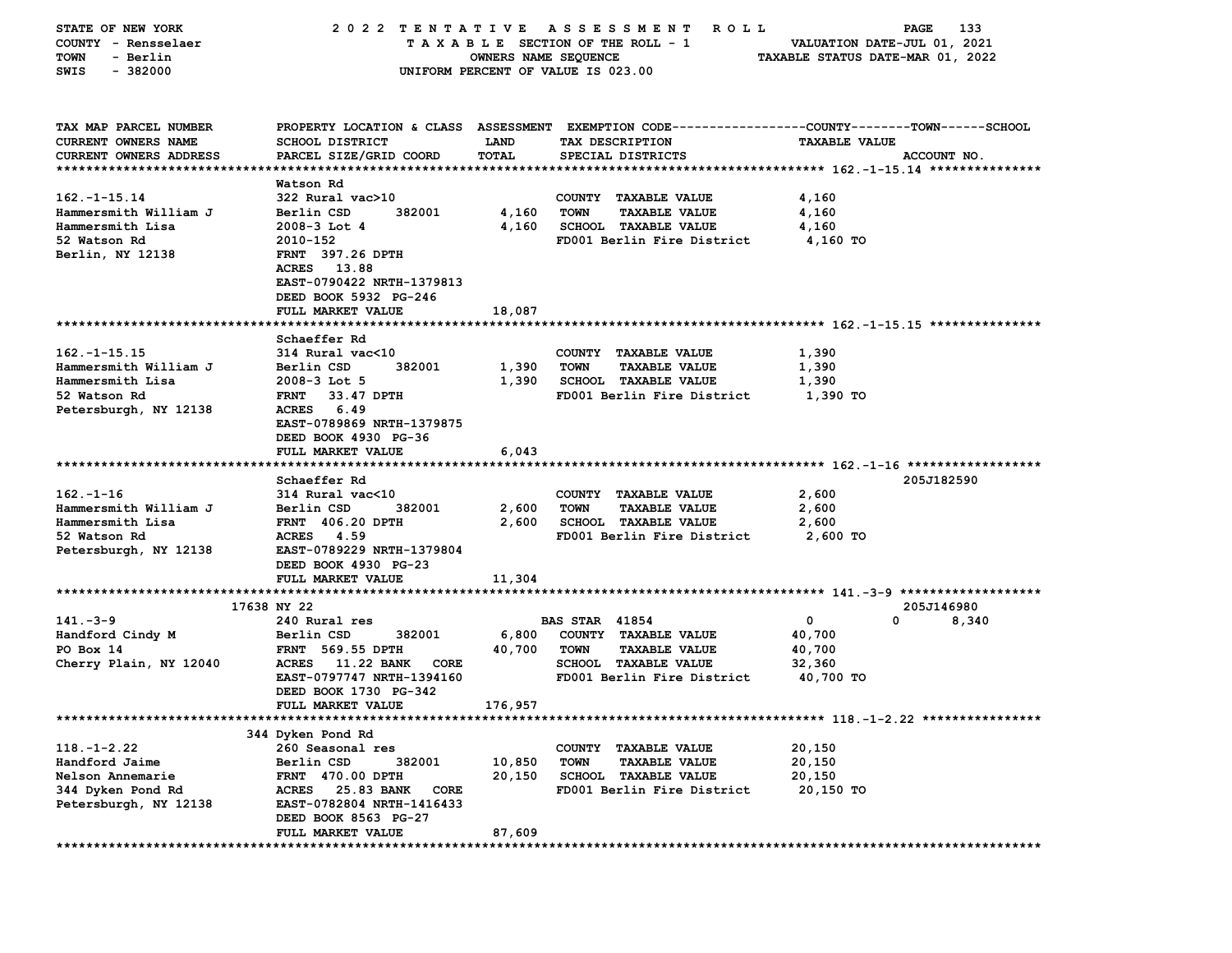| STATE OF NEW YORK             |                                                                                                |                                    |                       | 2022 TENTATIVE ASSESSMENT ROLL |                                  | 134<br>PAGE |  |
|-------------------------------|------------------------------------------------------------------------------------------------|------------------------------------|-----------------------|--------------------------------|----------------------------------|-------------|--|
| COUNTY - Rensselaer           |                                                                                                | TAXABLE SECTION OF THE ROLL - 1    |                       |                                | VALUATION DATE-JUL 01, 2021      |             |  |
| <b>TOWN</b><br>- Berlin       |                                                                                                | OWNERS NAME SEQUENCE               |                       |                                | TAXABLE STATUS DATE-MAR 01, 2022 |             |  |
| $-382000$<br>SWIS             |                                                                                                | UNIFORM PERCENT OF VALUE IS 023.00 |                       |                                |                                  |             |  |
|                               |                                                                                                |                                    |                       |                                |                                  |             |  |
|                               |                                                                                                |                                    |                       |                                |                                  |             |  |
|                               |                                                                                                |                                    |                       |                                |                                  |             |  |
| TAX MAP PARCEL NUMBER         | PROPERTY LOCATION & CLASS ASSESSMENT EXEMPTION CODE--------------COUNTY-------TOWN------SCHOOL |                                    |                       |                                |                                  |             |  |
| CURRENT OWNERS NAME           | <b>SCHOOL DISTRICT</b>                                                                         | LAND                               | TAX DESCRIPTION       |                                | <b>TAXABLE VALUE</b>             |             |  |
| <b>CURRENT OWNERS ADDRESS</b> | PARCEL SIZE/GRID COORD                                                                         | TOTAL                              |                       | SPECIAL DISTRICTS              |                                  | ACCOUNT NO. |  |
|                               | 382 Southeast Hollow Rd                                                                        |                                    |                       |                                |                                  |             |  |
| $130. -2 - 28.2$              |                                                                                                |                                    |                       | COUNTY TAXABLE VALUE           | 37,250                           |             |  |
| Hannon Harriet                | 210 1 Family Res<br>382001<br>Berlin CSD                                                       | 4,600                              | <b>TOWN</b>           | <b>TAXABLE VALUE</b>           | 37,250                           |             |  |
| McCumber Jennifer             |                                                                                                |                                    |                       |                                |                                  |             |  |
|                               | <b>FRNT</b> 438.47 DPTH                                                                        | 37,250                             |                       | <b>SCHOOL TAXABLE VALUE</b>    | 37,250<br>37,250 TO              |             |  |
| c/o Jennifer Bates            | ACRES 5.75                                                                                     |                                    |                       | FD001 Berlin Fire District     |                                  |             |  |
| PO Box 202                    | EAST-0803416 NRTH-1402123                                                                      |                                    |                       |                                |                                  |             |  |
| Berlin, NY 12022              | DEED BOOK 246 PG-1506                                                                          |                                    |                       |                                |                                  |             |  |
|                               | FULL MARKET VALUE                                                                              | 161,957                            |                       |                                |                                  |             |  |
|                               |                                                                                                |                                    |                       |                                |                                  |             |  |
|                               | 362 Southeast Hollow Rd                                                                        |                                    |                       |                                |                                  |             |  |
| $130. -2 - 28.3$              | 310 Res Vac                                                                                    |                                    |                       | COUNTY TAXABLE VALUE           | 6,040                            |             |  |
| Hannon Harriet                | Berlin CSD<br>382001                                                                           | 6,040                              | <b>TOWN</b>           | <b>TAXABLE VALUE</b>           | 6,040                            |             |  |
| Grenier Julie                 | FRNT 155.15 DPTH                                                                               | 6,040                              |                       | <b>SCHOOL TAXABLE VALUE</b>    | 6,040                            |             |  |
| 18 Mill Pond Rd               | ACRES 28.10                                                                                    |                                    |                       | FD001 Berlin Fire District     | 6,040 TO                         |             |  |
| Urbanna, VA 23175             | EAST-0802896 NRTH-1401493                                                                      |                                    |                       |                                |                                  |             |  |
|                               | DEED BOOK 246 PG-1503                                                                          |                                    |                       |                                |                                  |             |  |
|                               | FULL MARKET VALUE                                                                              | 26,261                             |                       |                                |                                  |             |  |
|                               |                                                                                                |                                    |                       |                                |                                  |             |  |
|                               | 17372 NY 22                                                                                    |                                    |                       |                                |                                  |             |  |
| $152. -2 - 16.2$              | 311 Res vac land                                                                               |                                    |                       | COUNTY TAXABLE VALUE           | 1,200                            |             |  |
| Hanson Thomas F Jr            | Berlin CSD<br>382001                                                                           | 1,200                              | <b>TOWN</b>           | <b>TAXABLE VALUE</b>           | 1,200                            |             |  |
| Hanson Debra L                | Tax Sale 2600                                                                                  | 1,200                              |                       | <b>SCHOOL TAXABLE VALUE</b>    | 1,200                            |             |  |
| Box 566                       | Back Ref 897/13                                                                                |                                    |                       | FD001 Berlin Fire District     | 1,200 TO                         |             |  |
| Nassau, NY 12123-0566         | <b>FRNT</b> 160.00 DPTH                                                                        |                                    |                       |                                |                                  |             |  |
|                               | ACRES 1.10                                                                                     |                                    |                       |                                |                                  |             |  |
|                               | EAST-0799721 NRTH-1386897                                                                      |                                    |                       |                                |                                  |             |  |
|                               | DEED BOOK 1520 PG-15                                                                           |                                    |                       |                                |                                  |             |  |
|                               | FULL MARKET VALUE                                                                              | 5,217                              |                       |                                |                                  |             |  |
|                               |                                                                                                |                                    |                       |                                |                                  |             |  |
|                               | 17362 NY 22                                                                                    |                                    |                       |                                |                                  |             |  |
| $152 - 2 - 23.2$              | 270 Mfg housing                                                                                |                                    | <b>BAS STAR 41854</b> |                                | 0                                | 0<br>8,340  |  |
| Hanson Thomas F Jr            | Berlin CSD<br>382001                                                                           |                                    |                       | 5,200 COUNTY TAXABLE VALUE     | 12,900                           |             |  |
| Box 566                       | FRNT 382.00 DPTH 337.00                                                                        |                                    | 12,900 TOWN           | <b>TAXABLE VALUE</b>           | 12,900                           |             |  |
| Nassau, NY 12123-0566         | ACRES 0.70                                                                                     |                                    |                       | <b>SCHOOL TAXABLE VALUE</b>    | 4,560                            |             |  |
|                               | EAST-0799324 NRTH-1387090                                                                      |                                    |                       | FD001 Berlin Fire District     | 12,900 TO                        |             |  |
|                               | DEED BOOK 1328 PG-273                                                                          |                                    |                       |                                |                                  |             |  |
|                               | FULL MARKET VALUE                                                                              | 56,087                             |                       |                                |                                  |             |  |
|                               |                                                                                                |                                    |                       |                                |                                  |             |  |
| 17339-343 NY 22               |                                                                                                |                                    |                       |                                |                                  | 205J101820C |  |
| $152 - 2 - 25$                | 416 Mfg hsing pk                                                                               |                                    | <b>BAS STAR 41854</b> |                                | 0                                | 0<br>66,720 |  |
| Hanson Thomas F Jr            | 382001<br>Berlin CSD                                                                           | 19,500                             | COUNTY                | <b>TAXABLE VALUE</b>           | 119,500                          |             |  |
| Hanson Debra L                | Site 1, 2, 3, 4, 5, 6, 7, & 8                                                                  | 119,500                            | TOWN                  | <b>TAXABLE VALUE</b>           | 119,500                          |             |  |
| PO Box 566                    | Sit 9 10                                                                                       |                                    |                       | SCHOOL TAXABLE VALUE           | 52,780                           |             |  |
| Nassau, NY 12123-0566         | Also in Add Range 17343,3                                                                      |                                    |                       | FD001 Berlin Fire District     | 119,500 то                       |             |  |
|                               | <b>FRNT</b> 463.33 DPTH                                                                        |                                    |                       |                                |                                  |             |  |
|                               | ACRES 3.80                                                                                     |                                    |                       |                                |                                  |             |  |
|                               | EAST-0799017 NRTH-1386778                                                                      |                                    |                       |                                |                                  |             |  |
|                               | DEED BOOK 1336 PG-822                                                                          |                                    |                       |                                |                                  |             |  |
|                               | <b>FULL MARKET VALUE</b>                                                                       | 519,565                            |                       |                                |                                  |             |  |
|                               |                                                                                                |                                    |                       |                                |                                  |             |  |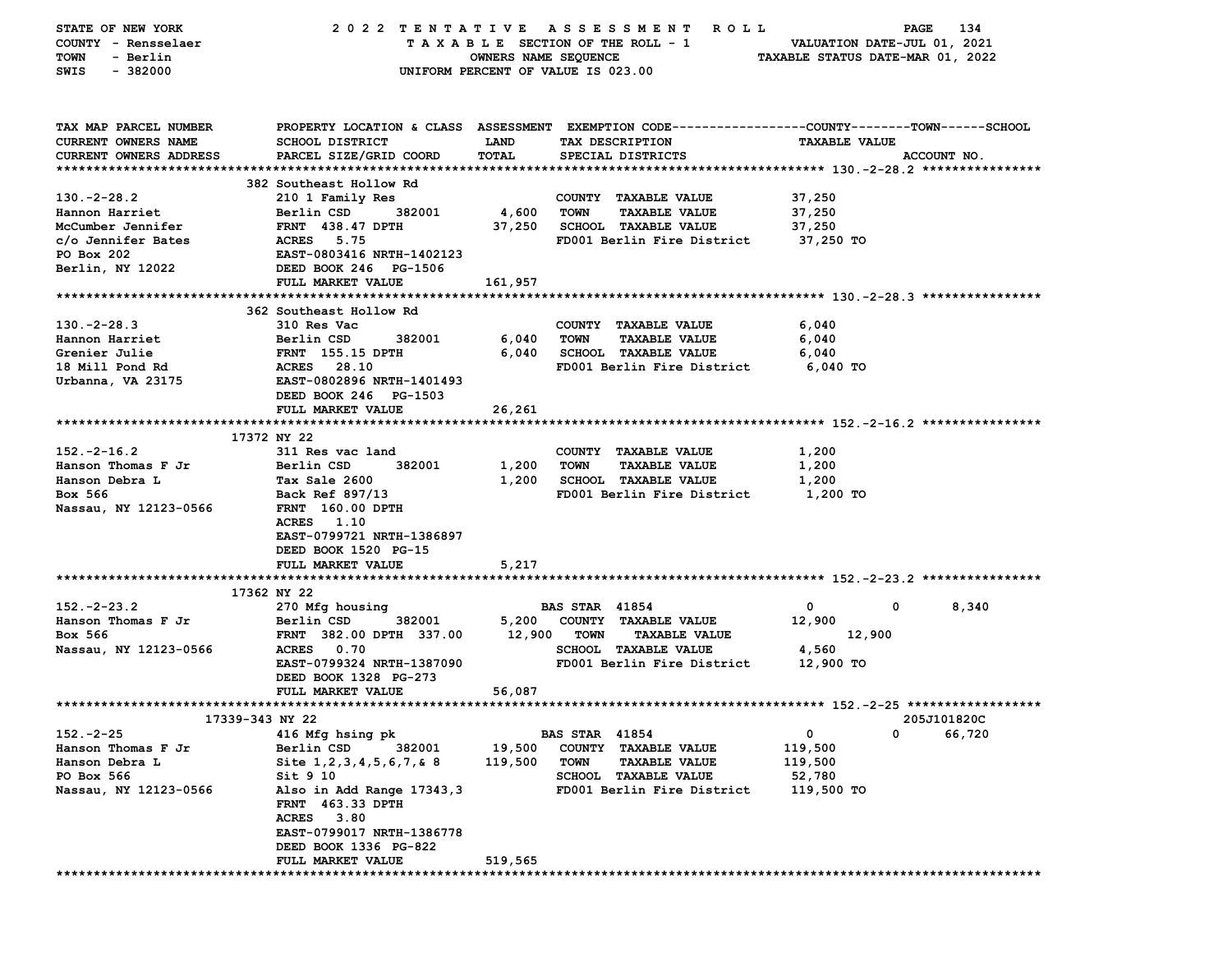| STATE OF NEW YORK             | 2022 TENTATIVE                    |                      | A S S E S S M E N T<br><b>ROLL</b>           | 135<br>PAGE                                                                                    |
|-------------------------------|-----------------------------------|----------------------|----------------------------------------------|------------------------------------------------------------------------------------------------|
| COUNTY - Rensselaer           |                                   |                      | TAXABLE SECTION OF THE ROLL - 1              | VALUATION DATE-JUL 01, 2021                                                                    |
| - Berlin<br>TOWN              |                                   | OWNERS NAME SEQUENCE |                                              | TAXABLE STATUS DATE-MAR 01, 2022                                                               |
| $-382000$<br>SWIS             |                                   |                      | UNIFORM PERCENT OF VALUE IS 023.00           |                                                                                                |
|                               |                                   |                      |                                              |                                                                                                |
|                               |                                   |                      |                                              |                                                                                                |
|                               |                                   |                      |                                              |                                                                                                |
| TAX MAP PARCEL NUMBER         |                                   |                      |                                              | PROPERTY LOCATION & CLASS ASSESSMENT EXEMPTION CODE---------------COUNTY-------TOWN-----SCHOOL |
| CURRENT OWNERS NAME           | <b>SCHOOL DISTRICT</b>            | LAND                 | TAX DESCRIPTION                              | <b>TAXABLE VALUE</b>                                                                           |
| <b>CURRENT OWNERS ADDRESS</b> | PARCEL SIZE/GRID COORD            | TOTAL                | SPECIAL DISTRICTS                            | ACCOUNT NO.                                                                                    |
|                               |                                   |                      |                                              |                                                                                                |
|                               | Dyken Pond Rd                     |                      |                                              | 205J162730                                                                                     |
| $107.17 - 1 - 4$              | 311 Res vac land                  |                      | COUNTY TAXABLE VALUE                         | 1,500                                                                                          |
| Happ Susan                    | Berlin CSD<br>382001              | 1,500                | <b>TOWN</b><br><b>TAXABLE VALUE</b>          | 1,500                                                                                          |
| 375 Sea Trail Dr              | V12                               | 1,500                | SCHOOL TAXABLE VALUE                         | 1,500                                                                                          |
| Sunset Beach, NC 28468        | FRNT 100.00 DPTH 125.00           |                      | FD001 Berlin Fire District                   | 1,500 TO                                                                                       |
|                               | <b>ACRES</b><br>0.51              |                      |                                              |                                                                                                |
|                               | EAST-0781891 NRTH-1419048         |                      |                                              |                                                                                                |
|                               | DEED BOOK 1748 PG-222             |                      |                                              |                                                                                                |
|                               | FULL MARKET VALUE                 | 6,522                |                                              |                                                                                                |
|                               |                                   |                      |                                              |                                                                                                |
|                               | East Rd                           |                      |                                              | 205J162820                                                                                     |
| 107.17-1-27                   | 311 Res vac land                  |                      | COUNTY TAXABLE VALUE                         | 2,950                                                                                          |
| Happ Susan                    | Berlin CSD<br>382001              | 2,950                | <b>TOWN</b><br><b>TAXABLE VALUE</b>          | 2,950                                                                                          |
| 375 Sea Trail Dr              | V12                               | 2,950                | <b>SCHOOL TAXABLE VALUE</b>                  | 2,950                                                                                          |
| Sunset Beach, NC 28468        | <b>FRNT</b><br>30.00 DPTH 127.00  |                      | FD001 Berlin Fire District                   | 2,950 TO                                                                                       |
|                               | <b>ACRES</b><br>0.17              |                      |                                              |                                                                                                |
|                               | EAST-0781561 NRTH-1418761         |                      |                                              |                                                                                                |
|                               | DEED BOOK 1748 PG-222             |                      |                                              |                                                                                                |
|                               | FULL MARKET VALUE                 | 12,826               |                                              |                                                                                                |
|                               |                                   |                      |                                              |                                                                                                |
|                               | 8 Mattison Hollow Rd              |                      |                                              | 205J123940                                                                                     |
| $152 - 2 - 13$                | 210 1 Family Res                  |                      | COUNTY TAXABLE VALUE                         | 30,000                                                                                         |
| Harmon William C              | Berlin CSD<br>382001              | 500                  | <b>TOWN</b><br><b>TAXABLE VALUE</b>          |                                                                                                |
|                               |                                   |                      |                                              | 30,000                                                                                         |
| PO Box 15                     | FRNT 261.00 DPTH 238.00           | 30,000               | <b>SCHOOL TAXABLE VALUE</b>                  | 30,000                                                                                         |
| Cherry Plain, NY 12040-0015   | ACRES 0.25                        |                      | FD001 Berlin Fire District                   | 30,000 TO                                                                                      |
|                               | EAST-0799924 NRTH-1386250         |                      |                                              |                                                                                                |
|                               | DEED BOOK 235 PG-1780             |                      |                                              |                                                                                                |
|                               | FULL MARKET VALUE                 | 130,435              |                                              |                                                                                                |
|                               |                                   |                      |                                              |                                                                                                |
|                               | 147 Green Hollow Rd               |                      |                                              | 205J177040                                                                                     |
| $130.1 - 5 - 14$              | 210 1 Family Res                  |                      | COUNTY TAXABLE VALUE                         | 60,800                                                                                         |
| Harnden Mary Joann            | 382001<br>Berlin CSD              | 2,200                | <b>TOWN</b><br><b>TAXABLE VALUE</b>          | 60,800                                                                                         |
| McKeeby Matthew S             | <b>FRNT</b> 291.50 DPTH           | 60,800               | SCHOOL TAXABLE VALUE                         | 60,800                                                                                         |
| 147 Green Hollow Rd           | ACRES 1.73                        |                      | FD001 Berlin Fire District                   | 60,800 TO                                                                                      |
| Petersburgh, NY 12138         | EAST-0796950 NRTH-1408785         |                      | LT001 Berlin Light Dist                      | 60,800 TO                                                                                      |
|                               | DEED BOOK 409 PG-169              |                      |                                              |                                                                                                |
|                               | FULL MARKET VALUE                 | 264,348              |                                              |                                                                                                |
|                               |                                   |                      |                                              |                                                                                                |
|                               | 3 N Main St                       |                      |                                              | 205J131525                                                                                     |
| $130.1 - 8 - 19$              | 411 Apartment                     |                      | COUNTY TAXABLE VALUE                         | 49,200                                                                                         |
| Harp House Holdings LLC       | 382001<br>Berlin CSD              |                      | 3,700<br><b>TOWN</b><br><b>TAXABLE VALUE</b> | 49,200                                                                                         |
| 166 Ball Street Ext           | Rogers Block                      | 49,200               | <b>SCHOOL TAXABLE VALUE</b>                  | 49,200                                                                                         |
| Hoosick Falls, NY 12090       | FRNT 110.90 DPTH 162.00           |                      | FD001 Berlin Fire District                   | 49,200 TO                                                                                      |
|                               | <b>ACRES</b><br>0.30 BANK<br>CORE |                      | LT001 Berlin Light Dist                      | 49,200 TO                                                                                      |
|                               | EAST-0794820 NRTH-1408231         |                      |                                              |                                                                                                |
|                               | DEED BOOK 9675 PG-21              |                      |                                              |                                                                                                |
|                               | FULL MARKET VALUE                 | 213,913              |                                              |                                                                                                |
|                               |                                   |                      |                                              |                                                                                                |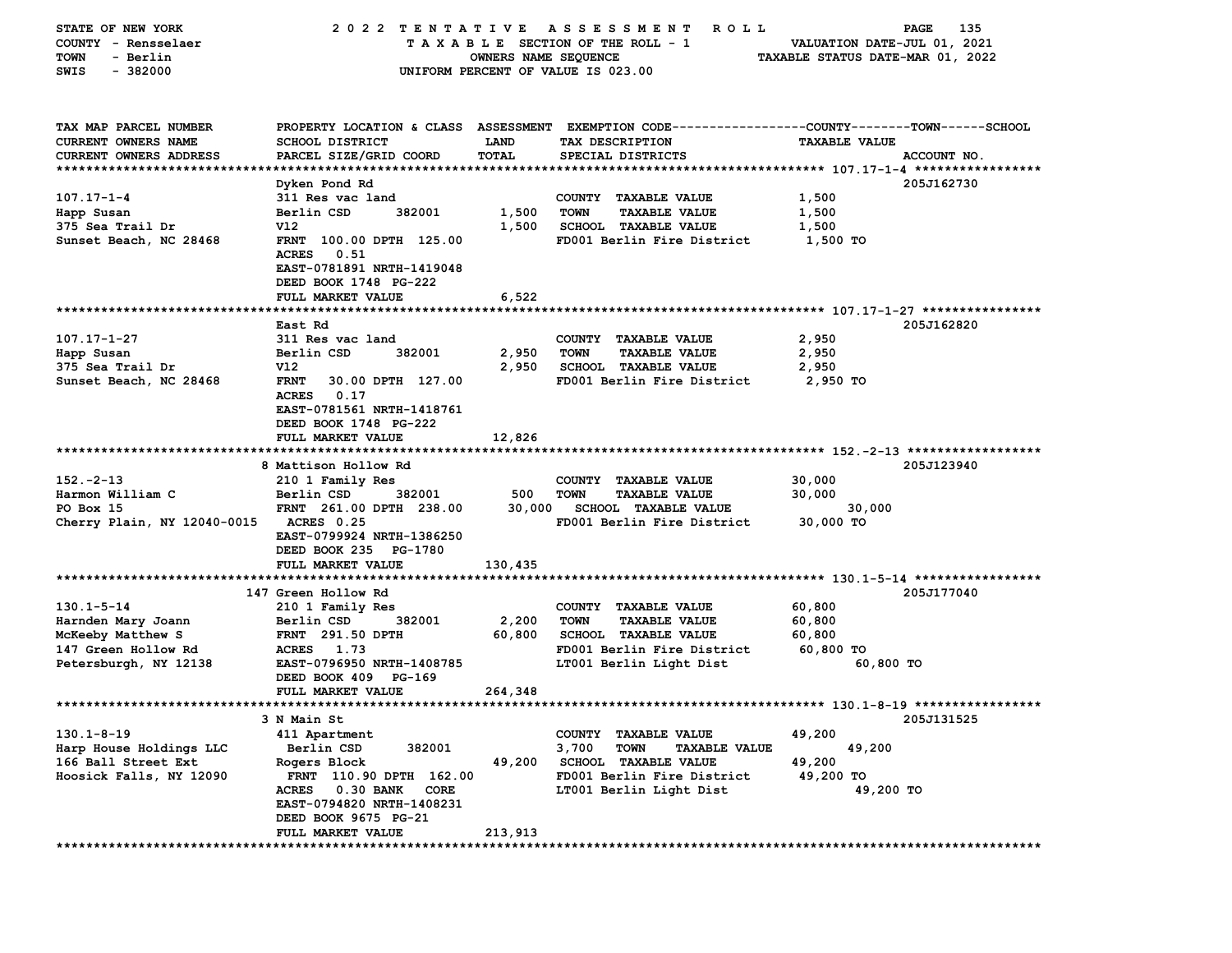| STATE OF NEW YORK<br>COUNTY - Rensselaer | 2022 TENTATIVE                                     |                             | <b>ROLL</b><br>A S S E S S M E N T<br>TAXABLE SECTION OF THE ROLL - 1                           |                      | 136<br>PAGE<br>VALUATION DATE-JUL 01, 2021 |
|------------------------------------------|----------------------------------------------------|-----------------------------|-------------------------------------------------------------------------------------------------|----------------------|--------------------------------------------|
| - Berlin<br><b>TOWN</b>                  |                                                    | OWNERS NAME SEQUENCE        |                                                                                                 |                      | TAXABLE STATUS DATE-MAR 01, 2022           |
| $-382000$<br>SWIS                        |                                                    |                             | UNIFORM PERCENT OF VALUE IS 023.00                                                              |                      |                                            |
|                                          |                                                    |                             |                                                                                                 |                      |                                            |
| TAX MAP PARCEL NUMBER                    |                                                    |                             | PROPERTY LOCATION & CLASS ASSESSMENT EXEMPTION CODE---------------COUNTY-------TOWN------SCHOOL |                      |                                            |
| <b>CURRENT OWNERS NAME</b>               | <b>SCHOOL DISTRICT</b>                             | <b>LAND</b><br><b>TOTAL</b> | TAX DESCRIPTION                                                                                 | <b>TAXABLE VALUE</b> |                                            |
| CURRENT OWNERS ADDRESS                   | PARCEL SIZE/GRID COORD                             |                             | SPECIAL DISTRICTS                                                                               |                      | ACCOUNT NO.                                |
|                                          | 121 Cherry Plain Sq                                |                             |                                                                                                 |                      | 205J100080                                 |
| $163. - 1 - 21$                          | 240 Rural res                                      |                             | <b>BAS STAR 41854</b>                                                                           | $\mathbf 0$          | 0<br>8,340                                 |
| Harrell Julie Ann                        | Berlin CSD<br>382001                               | 6,200                       | COUNTY TAXABLE VALUE                                                                            | 43,700               |                                            |
| Tracy Jerome                             | Res<br>18.28 A                                     | 43,700                      | <b>TOWN</b><br><b>TAXABLE VALUE</b>                                                             | 43,700               |                                            |
| PO Box 40                                | FRNT 755.00 DPTH                                   |                             | <b>SCHOOL TAXABLE VALUE</b>                                                                     | 35,360               |                                            |
| Cherry Plain, NY 12040                   | 40.23<br><b>ACRES</b>                              |                             | FD001 Berlin Fire District                                                                      | 43,700 TO            |                                            |
|                                          | EAST-0799432 NRTH-1383459<br>DEED BOOK 8881 PG-265 |                             |                                                                                                 |                      |                                            |
|                                          | FULL MARKET VALUE                                  | 190,000                     |                                                                                                 |                      |                                            |
|                                          |                                                    |                             |                                                                                                 |                      |                                            |
|                                          | 24 Brookside Park Rd                               |                             |                                                                                                 |                      | 2051149320                                 |
| $130.1 - 5 - 22$                         | 210 1 Family Res                                   |                             | COUNTY TAXABLE VALUE                                                                            | 19,300               |                                            |
| Harrington Corey                         | Berlin CSD<br>382001                               | 1,000                       | <b>TOWN</b><br><b>TAXABLE VALUE</b>                                                             | 19,300               |                                            |
| 24 Brookside Park Rd                     | <b>FRNT</b><br>69.80 DPTH 100.00                   | 19,300                      | <b>SCHOOL TAXABLE VALUE</b>                                                                     | 19,300               |                                            |
| Berlin, NY 12022                         | ACRES 0.16 BANK<br>CORE                            |                             | FD001 Berlin Fire District                                                                      | 19,300 TO            |                                            |
|                                          | EAST-0796999 NRTH-1408426                          |                             | LT001 Berlin Light Dist                                                                         |                      | 19,300 TO                                  |
|                                          | DEED BOOK 779 PG-49<br>FULL MARKET VALUE           | 83,913                      |                                                                                                 |                      |                                            |
|                                          |                                                    |                             |                                                                                                 |                      |                                            |
|                                          | Plank Rd (N of)                                    |                             |                                                                                                 |                      |                                            |
| $128. -2 - 1.14$                         | 322 Rural vac>10                                   |                             | COUNTY TAXABLE VALUE                                                                            | 250                  |                                            |
| Harrington Justin                        | Berlin CSD<br>382001                               | 250                         | <b>TOWN</b><br><b>TAXABLE VALUE</b>                                                             | 250                  |                                            |
| 1705 Plank Rd                            | Part In Poes 128.-1-30                             | 250                         | <b>SCHOOL TAXABLE VALUE</b>                                                                     | 250                  |                                            |
| Petersburgh, NY 12138                    | <b>ACRES</b><br>0.86 BANK WELLS                    |                             | FD001 Berlin Fire District                                                                      | 250 TO               |                                            |
|                                          | EAST-0776435 NRTH-1406335                          |                             |                                                                                                 |                      |                                            |
|                                          | DEED BOOK 9737 PG-233                              |                             |                                                                                                 |                      |                                            |
|                                          | FULL MARKET VALUE                                  | 1,087                       |                                                                                                 |                      |                                            |
|                                          |                                                    |                             |                                                                                                 |                      |                                            |
|                                          | 18625 NY 22                                        |                             |                                                                                                 |                      | 205J159040                                 |
| $119. - 1 - 3$                           | 280 Res Multiple                                   |                             | VET COM C 41132                                                                                 | 10,638               | $\mathbf 0$<br>0                           |
| Harris Steven F                          | Berlin CSD<br>382001                               |                             | 3,200 VET COM T 41133<br>42,550 BAS STAR<br>41854                                               | 0<br>$\mathbf{0}$    | 2,300<br>0<br>0<br>8,340                   |
| Harris Melody A<br>18625 NY 22           | FRNT 115.00 DPTH 258.00<br>0.90<br><b>ACRES</b>    |                             | COUNTY TAXABLE VALUE                                                                            | 31,912               |                                            |
| Petersburg, NY 12138                     | EAST-0794411 NRTH-1416657                          |                             | <b>TOWN</b><br><b>TAXABLE VALUE</b>                                                             | 40,250               |                                            |
|                                          | DEED BOOK 9561 PG-117                              |                             | <b>SCHOOL TAXABLE VALUE</b>                                                                     | 34,210               |                                            |
|                                          | FULL MARKET VALUE                                  | 185,000                     | FD001 Berlin Fire District                                                                      | 42,550 TO            |                                            |
|                                          |                                                    |                             |                                                                                                 |                      |                                            |
|                                          | 34 Elm St                                          |                             |                                                                                                 |                      | 205J156880                                 |
| $130.1 - 5 - 3$                          | 210 1 Family Res                                   |                             | COUNTY TAXABLE VALUE                                                                            | 22,500               |                                            |
| Hartnett Justin M                        | Berlin CSD<br>382001                               | 2,000                       | <b>TOWN</b><br><b>TAXABLE VALUE</b>                                                             | 22,500               |                                            |
| PO Box 30                                | ROW Acq Map 4 Parcel 7                             | 22,500                      | <b>SCHOOL TAXABLE VALUE</b>                                                                     | 22,500               |                                            |
| Berlin, NY 12022                         | FRNT 162.00 DPTH 185.00                            |                             | FD001 Berlin Fire District                                                                      | 22,500 TO            |                                            |
|                                          | <b>ACRES</b><br>0.65                               |                             | LT001 Berlin Light Dist                                                                         |                      | 22,500 TO                                  |
|                                          | EAST-0795724 NRTH-1408103                          |                             |                                                                                                 |                      |                                            |
|                                          | DEED BOOK 9656 PG-239                              |                             |                                                                                                 |                      |                                            |
| *********************                    | FULL MARKET VALUE<br>***************               | 97,826                      |                                                                                                 |                      |                                            |
|                                          |                                                    |                             |                                                                                                 |                      |                                            |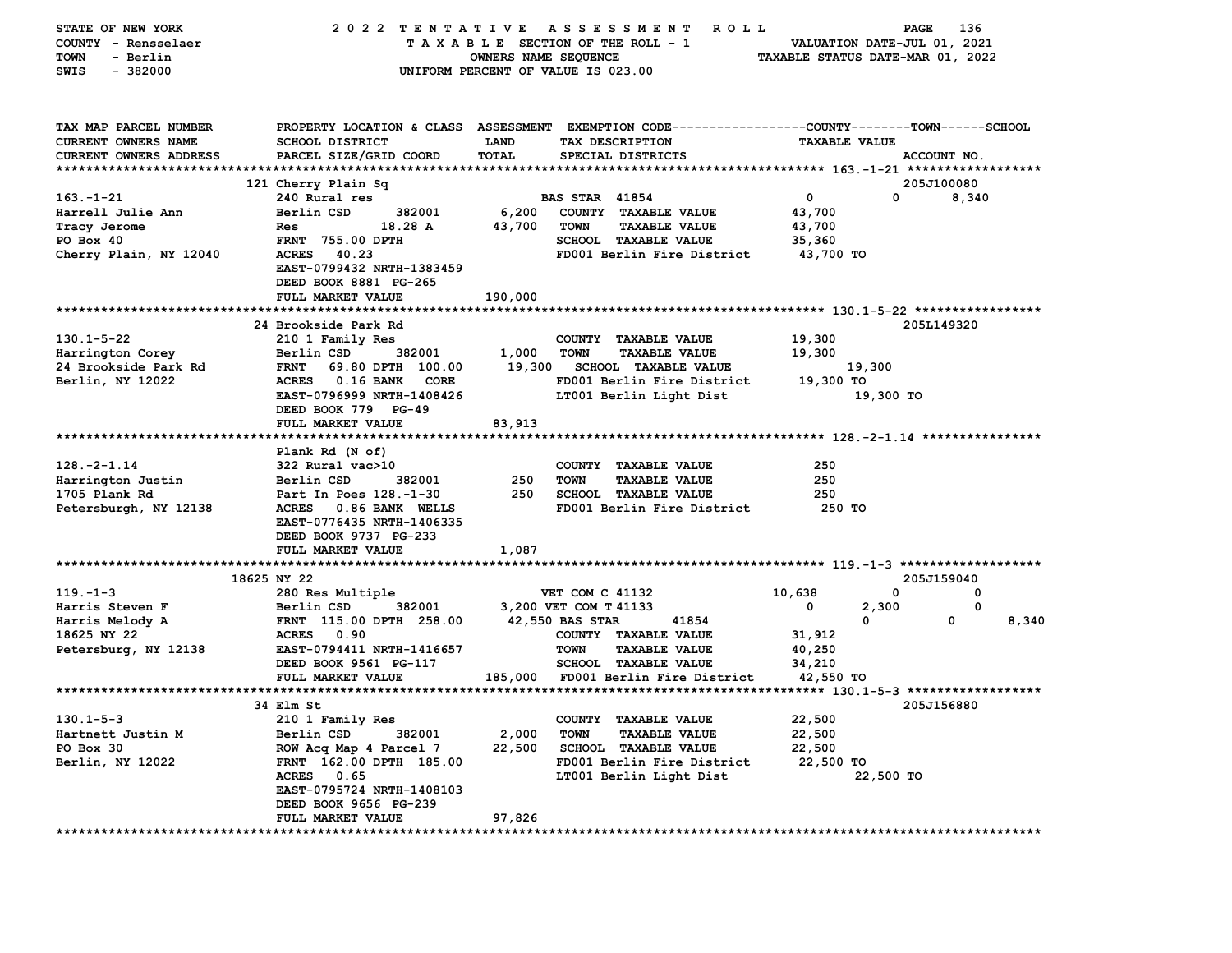| STATE OF NEW YORK            | 2022 TENTATIVE                    |                      | A S S E S S M E N T<br><b>ROLL</b>                                                              |                                  | 137<br>PAGE |
|------------------------------|-----------------------------------|----------------------|-------------------------------------------------------------------------------------------------|----------------------------------|-------------|
| COUNTY - Rensselaer          |                                   |                      | TAXABLE SECTION OF THE ROLL - 1                                                                 | VALUATION DATE-JUL 01, 2021      |             |
| - Berlin<br><b>TOWN</b>      |                                   | OWNERS NAME SEQUENCE |                                                                                                 | TAXABLE STATUS DATE-MAR 01, 2022 |             |
| $-382000$<br>SWIS            |                                   |                      | UNIFORM PERCENT OF VALUE IS 023.00                                                              |                                  |             |
|                              |                                   |                      |                                                                                                 |                                  |             |
|                              |                                   |                      |                                                                                                 |                                  |             |
|                              |                                   |                      |                                                                                                 |                                  |             |
| TAX MAP PARCEL NUMBER        |                                   |                      | PROPERTY LOCATION & CLASS ASSESSMENT EXEMPTION CODE---------------COUNTY-------TOWN------SCHOOL |                                  |             |
| CURRENT OWNERS NAME          | <b>SCHOOL DISTRICT</b>            | LAND                 | TAX DESCRIPTION                                                                                 | <b>TAXABLE VALUE</b>             |             |
| CURRENT OWNERS ADDRESS       | PARCEL SIZE/GRID COORD            | TOTAL                | SPECIAL DISTRICTS                                                                               |                                  | ACCOUNT NO. |
|                              |                                   |                      |                                                                                                 |                                  |             |
|                              | 7 Waqer Rd                        |                      |                                                                                                 |                                  | 205J138700  |
| $117.8 - 1 - 26$             | 210 1 Family Res                  |                      | <b>COUNTY</b><br><b>TAXABLE VALUE</b>                                                           | 27,400                           |             |
| Hartshorn Richard W          | Berlin CSD<br>382001              | 2,100                | <b>TOWN</b><br><b>TAXABLE VALUE</b>                                                             | 27,400                           |             |
| Hartshorn Angela C           | FRNT 125.00 DPTH<br>75.00         | 27,400               | <b>SCHOOL TAXABLE VALUE</b>                                                                     | 27,400                           |             |
| 891 56 Rd                    | <b>ACRES</b><br>0.17              |                      | FD001 Berlin Fire District                                                                      | 27,400 TO                        |             |
| Petersburgh, NY 12138        | EAST-0779731 NRTH-1416597         |                      |                                                                                                 |                                  |             |
|                              | DEED BOOK R1058 PG-F321           |                      |                                                                                                 |                                  |             |
|                              | FULL MARKET VALUE                 | 119,130              |                                                                                                 |                                  |             |
| **************************** | ******************                |                      |                                                                                                 |                                  |             |
|                              |                                   |                      |                                                                                                 |                                  | 205J176680  |
|                              | 891 Fiftysix Rd                   |                      |                                                                                                 |                                  |             |
| $117.8 - 1 - 27$             | 210 1 Family Res                  |                      | COUNTY<br><b>TAXABLE VALUE</b>                                                                  | 40,300                           |             |
| Hartshorn Richard W          | Berlin CSD<br>382001              | 1,800                | <b>TOWN</b><br><b>TAXABLE VALUE</b>                                                             | 40,300                           |             |
| Hartshorn Angela C           | .60 A<br>Seas                     | 40,300               | <b>SCHOOL TAXABLE VALUE</b>                                                                     | 40,300                           |             |
| 891 Fiftysix Rd              | FRNT 163.00 DPTH 202.00           |                      | FD001 Berlin Fire District                                                                      | 40,300 TO                        |             |
| Petersburgh, NY 12138-9704   | ACRES 0.49 BANK WELLS             |                      |                                                                                                 |                                  |             |
|                              | EAST-0779731 NRTH-1416445         |                      |                                                                                                 |                                  |             |
|                              | DEED BOOK 103 PG-1324             |                      |                                                                                                 |                                  |             |
|                              | FULL MARKET VALUE                 | 175,217              |                                                                                                 |                                  |             |
| **************************** |                                   |                      |                                                                                                 |                                  |             |
|                              | Dutch Church Rd                   |                      |                                                                                                 |                                  |             |
| $140. -1 - 1.2$              | 311 Res vac land                  |                      | COUNTY TAXABLE VALUE                                                                            | 2,400                            |             |
| Hasselwander Mehre V         | 382001<br>Berlin CSD              | 2,400                | <b>TOWN</b><br><b>TAXABLE VALUE</b>                                                             | 2,400                            |             |
| Hasselwander James A         | ACRES 3.12                        | 2,400                | <b>SCHOOL TAXABLE VALUE</b>                                                                     | 2,400                            |             |
| c/o Mehre Strong             | EAST-0784038 NRTH-1398864         |                      | FD001 Berlin Fire District                                                                      | 2,400 TO                         |             |
| 234 Dutch Church Rd          | DEED BOOK 153 PG-41               |                      |                                                                                                 |                                  |             |
| Petersburgh, NY 12138        | FULL MARKET VALUE                 | 10,435               |                                                                                                 |                                  |             |
|                              |                                   |                      |                                                                                                 |                                  |             |
|                              | Dyken Pond Rd (E of)              |                      |                                                                                                 |                                  | 205J101530  |
| $107 - 3 - 3$                | 323 Vacant rural                  |                      | COUNTY<br><b>TAXABLE VALUE</b>                                                                  | 10,000                           |             |
| Hemlock Valley Way Inc       | Berlin CSD<br>382001              | 10,000               | <b>TOWN</b><br><b>TAXABLE VALUE</b>                                                             | 10,000                           |             |
| 270 Pondview Rd              | Part Grafton 107.-2-18.81         | 10,000               | SCHOOL TAXABLE VALUE                                                                            | 10,000                           |             |
| Petersburgh, NY 12138        | 2006-95 Recreational Area         |                      | FD001 Berlin Fire District                                                                      | 10,000 TO                        |             |
|                              | <b>ACRES</b><br>59.76             |                      |                                                                                                 |                                  |             |
|                              | EAST-0785698 NRTH-1419191         |                      |                                                                                                 |                                  |             |
|                              | DEED BOOK 4808 PG-58              |                      |                                                                                                 |                                  |             |
|                              |                                   |                      |                                                                                                 |                                  |             |
|                              | FULL MARKET VALUE                 | 43,478               |                                                                                                 |                                  |             |
|                              |                                   |                      |                                                                                                 |                                  | 205J112330S |
|                              | 231 Cold Spring Rd                |                      |                                                                                                 |                                  |             |
| $109. -2 - 4$                | 210 1 Family Res                  |                      | <b>BAS STAR 41854</b>                                                                           | 0<br>0                           | 8,340       |
| Hendricks Michael S          | Berlin CSD<br>382001              | 4,400                | COUNTY TAXABLE VALUE                                                                            | 24,700                           |             |
| Hendricks Lisa I             | Part in Petersburgh 109.-         | 24,700               | <b>TOWN</b><br><b>TAXABLE VALUE</b>                                                             | 24,700                           |             |
| 231 Cold Spring Rd           | <b>FRNT 430.00 DPTH</b>           |                      | <b>SCHOOL TAXABLE VALUE</b>                                                                     | 16,360                           |             |
| Berlin, NY 12022             | <b>ACRES</b><br>4.90 BANK<br>CORE |                      | FD001 Berlin Fire District                                                                      | 24,700 TO                        |             |
|                              | EAST-0807493 NRTH-1418428         |                      |                                                                                                 |                                  |             |
|                              | DEED BOOK R1532 PG-F111           |                      |                                                                                                 |                                  |             |
|                              | FULL MARKET VALUE                 | 107,391              |                                                                                                 |                                  |             |
| ************************     | ************                      |                      |                                                                                                 |                                  |             |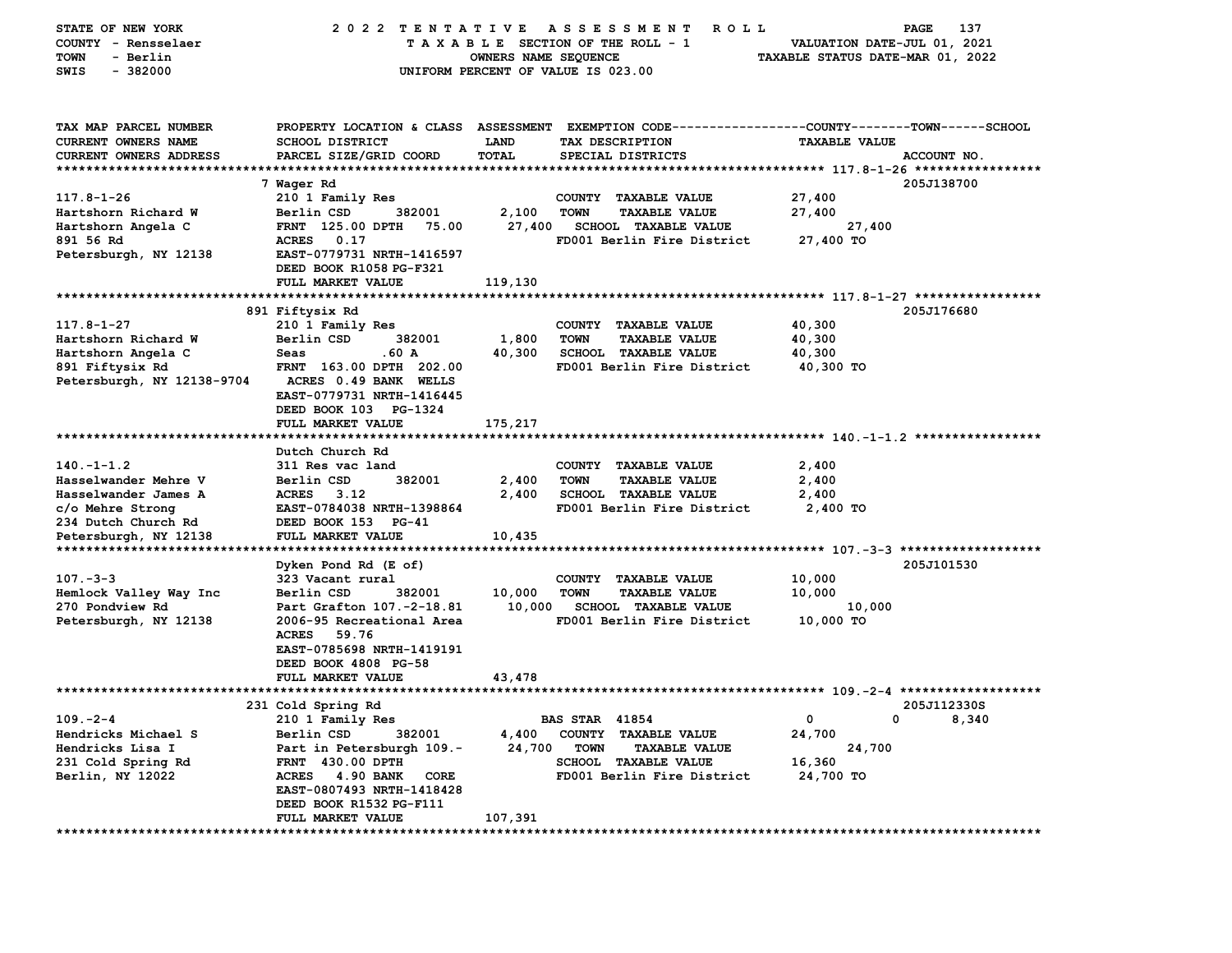| STATE OF NEW YORK<br>COUNTY - Rensselaer<br>- Berlin<br>TOWN<br>$-382000$<br>SWIS | 2022 TENTATIVE ASSESSMENT ROLL                                                                 | OWNERS NAME SEQUENCE<br>UNIFORM PERCENT OF VALUE IS 023.00 |                        | TAXABLE SECTION OF THE ROLL - 1              | TAXABLE STATUS DATE-MAR 01, 2022 | PAGE<br>VALUATION DATE-JUL 01, 2021 | 138         |
|-----------------------------------------------------------------------------------|------------------------------------------------------------------------------------------------|------------------------------------------------------------|------------------------|----------------------------------------------|----------------------------------|-------------------------------------|-------------|
| TAX MAP PARCEL NUMBER                                                             | PROPERTY LOCATION & CLASS ASSESSMENT EXEMPTION CODE--------------COUNTY-------TOWN------SCHOOL |                                                            |                        |                                              |                                  |                                     |             |
| CURRENT OWNERS NAME                                                               | <b>SCHOOL DISTRICT</b>                                                                         | <b>LAND</b>                                                |                        | TAX DESCRIPTION                              |                                  | <b>TAXABLE VALUE</b>                |             |
| CURRENT OWNERS ADDRESS                                                            | PARCEL SIZE/GRID COORD                                                                         | TOTAL                                                      |                        | SPECIAL DISTRICTS                            |                                  |                                     | ACCOUNT NO. |
|                                                                                   | 75 Bower Rd (N of)                                                                             |                                                            |                        |                                              |                                  |                                     | 205J139960  |
| $161. - 1 - 3$                                                                    | 240 Rural res                                                                                  |                                                            | <b>ENH STAR 41834</b>  |                                              | $\mathbf{0}$                     | 0                                   | 20,820      |
| Herman Arthur E                                                                   | Averill Park Ce 384001                                                                         |                                                            | 9,400 VETWAR CTS 41120 |                                              | 7,560                            | 1,380                               | 7,560       |
| PO Box 597                                                                        | 84% For Vets & Senior Exe                                                                      |                                                            |                        | 50,400 COUNTY TAXABLE VALUE                  |                                  | 42,840                              |             |
| Averill Park, NY 12018                                                            | Life Estate Rem to: B Wit                                                                      |                                                            | <b>TOWN</b>            | <b>TAXABLE VALUE</b>                         | 49,020                           |                                     |             |
|                                                                                   | <b>FRNT</b><br>50.00 DPTH                                                                      |                                                            |                        | <b>SCHOOL TAXABLE VALUE</b>                  | 22,020                           |                                     |             |
|                                                                                   | ACRES 57.50<br>EAST-0775208 NRTH-1384053<br>DEED BOOK 8975 PG-237                              |                                                            |                        | FD001 Berlin Fire District                   | 50,400 TO                        |                                     |             |
|                                                                                   | FULL MARKET VALUE                                                                              | 219,130                                                    |                        |                                              |                                  |                                     |             |
|                                                                                   |                                                                                                |                                                            |                        |                                              |                                  |                                     |             |
|                                                                                   | 175 Cowdry Hollow Rd                                                                           |                                                            |                        |                                              |                                  |                                     | 205J169660  |
| $130. -2 - 17.1$                                                                  | 240 Rural res                                                                                  |                                                            | <b>BAS STAR 41854</b>  |                                              | $\mathbf 0$                      | 0                                   | 8,340       |
| Hermann Todd M                                                                    | Berlin CSD<br>382001                                                                           | 18,750<br>141,750                                          | TOWN                   | COUNTY TAXABLE VALUE<br><b>TAXABLE VALUE</b> | 141,750                          |                                     |             |
| Hermann Suzanne<br>175 Cowdry Hollow Rd                                           | <b>FRNT 1704.09 DPTH</b><br>ACRES 111.53                                                       |                                                            |                        | <b>SCHOOL TAXABLE VALUE</b>                  | 141,750<br>133,410               |                                     |             |
| PO Box 418                                                                        | EAST-0803860 NRTH-1406743                                                                      |                                                            |                        | FD001 Berlin Fire District                   | 141,750 TO                       |                                     |             |
| Berlin, NY 12022                                                                  | DEED BOOK R1073 PG-F86                                                                         |                                                            |                        |                                              |                                  |                                     |             |
|                                                                                   | FULL MARKET VALUE                                                                              | 616,304                                                    |                        |                                              |                                  |                                     |             |
|                                                                                   |                                                                                                |                                                            |                        |                                              |                                  |                                     |             |
|                                                                                   | 1090 Bower Rd                                                                                  |                                                            |                        |                                              |                                  |                                     |             |
| $161. - 1 - 26.14$                                                                | 210 1 Family Res                                                                               |                                                            |                        | COUNTY TAXABLE VALUE                         | 55,315                           |                                     |             |
| Herrick Robert T Jr                                                               | Averill Park Ce 384001                                                                         | 3,400                                                      | <b>TOWN</b>            | <b>TAXABLE VALUE</b>                         | 55,315                           |                                     |             |
| Herrick Lissa R                                                                   | 1987-70 Lot 3                                                                                  | 55,315                                                     |                        | <b>SCHOOL TAXABLE VALUE</b>                  | 55,315                           |                                     |             |
| PO Box 212                                                                        | FRNT 286.46 DPTH                                                                               |                                                            |                        | FD001 Berlin Fire District                   | 55,315 TO                        |                                     |             |
| Sand Lake, NY 12153                                                               | ACRES 6.21                                                                                     |                                                            |                        |                                              |                                  |                                     |             |
|                                                                                   | EAST-0773969 NRTH-1381453                                                                      |                                                            |                        |                                              |                                  |                                     |             |
|                                                                                   | DEED BOOK 58<br>PG-287                                                                         |                                                            |                        |                                              |                                  |                                     |             |
|                                                                                   | FULL MARKET VALUE                                                                              | 240,500                                                    |                        |                                              |                                  |                                     |             |
|                                                                                   | Bower Rd                                                                                       |                                                            |                        |                                              |                                  |                                     |             |
| $161. - 1 - 26.15$                                                                | 314 Rural vac<10                                                                               |                                                            |                        | COUNTY TAXABLE VALUE                         | 4,300                            |                                     |             |
| Herrick Robert T Jr                                                               | Averill Park Ce 384001                                                                         | 4,300                                                      | <b>TOWN</b>            | <b>TAXABLE VALUE</b>                         | 4,300                            |                                     |             |
| Herrick Lissa                                                                     | 1987 70 Lot 4                                                                                  | 4,300                                                      |                        | <b>SCHOOL TAXABLE VALUE</b>                  | 4,300                            |                                     |             |
| 1090 Bower Rd                                                                     | <b>FRNT</b> 421.39 DPTH                                                                        |                                                            |                        | FD001 Berlin Fire District                   | 4,300 TO                         |                                     |             |
| Sand Lake, NY 12153                                                               | ACRES 7.94                                                                                     |                                                            |                        |                                              |                                  |                                     |             |
|                                                                                   | EAST-0774266 NRTH-1381543                                                                      |                                                            |                        |                                              |                                  |                                     |             |
|                                                                                   | DEED BOOK 9870 PG-23                                                                           |                                                            |                        |                                              |                                  |                                     |             |
|                                                                                   | <b>FULL MARKET VALUE</b>                                                                       | 18,696                                                     |                        |                                              |                                  |                                     |             |
|                                                                                   |                                                                                                |                                                            |                        |                                              |                                  |                                     |             |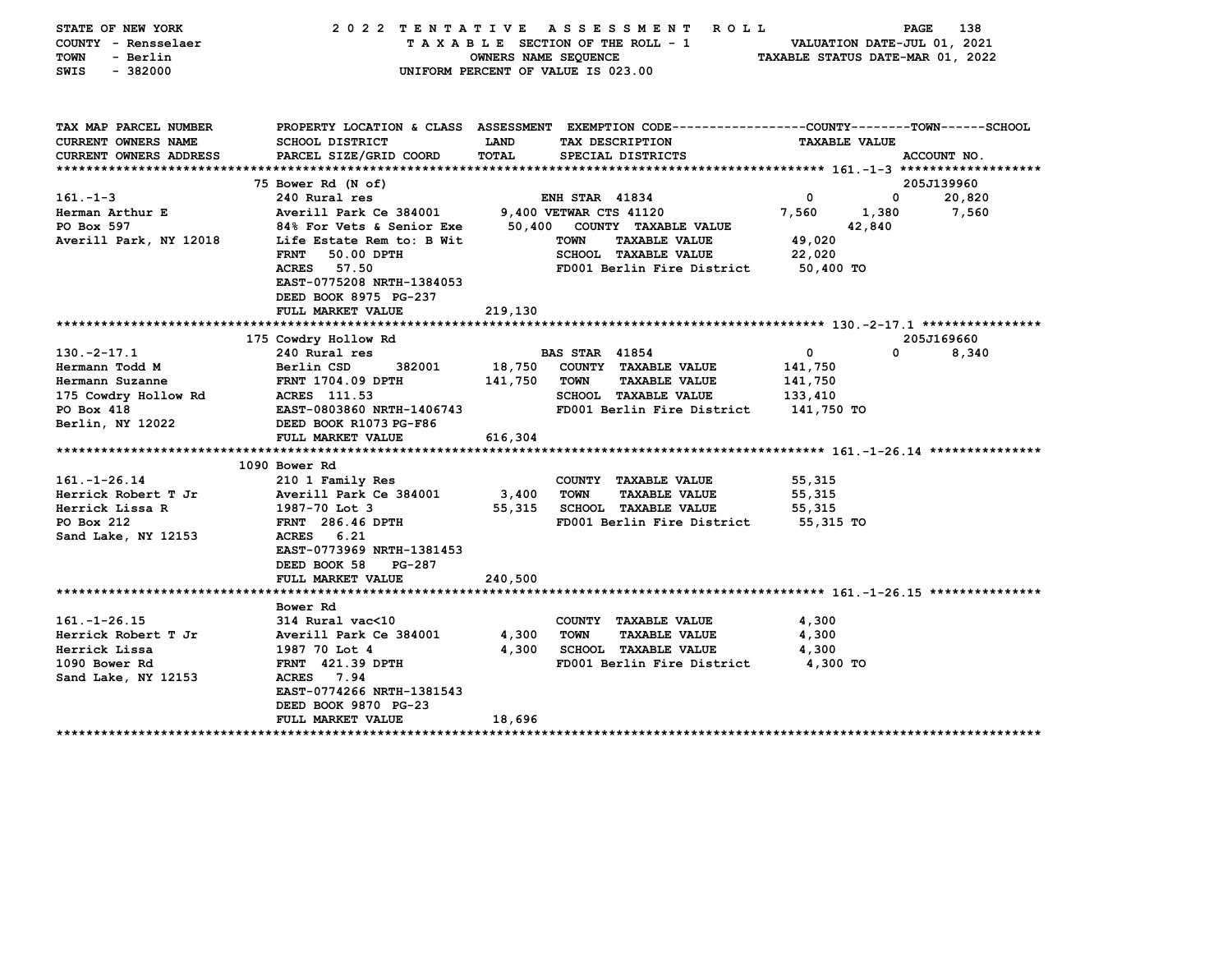| STATE OF NEW YORK<br>COUNTY - Rensselaer | 2022 TENTATIVE                              |                      | ASSESSMENT<br><b>ROLL</b><br>TAXABLE SECTION OF THE ROLL - 1                                    |                                  | PAGE<br>VALUATION DATE-JUL 01, 2021 | 139         |
|------------------------------------------|---------------------------------------------|----------------------|-------------------------------------------------------------------------------------------------|----------------------------------|-------------------------------------|-------------|
| TOWN<br>- Berlin<br>$-382000$<br>SWIS    |                                             | OWNERS NAME SEQUENCE | UNIFORM PERCENT OF VALUE IS 023.00                                                              | TAXABLE STATUS DATE-MAR 01, 2022 |                                     |             |
| TAX MAP PARCEL NUMBER                    |                                             |                      | PROPERTY LOCATION & CLASS ASSESSMENT EXEMPTION CODE---------------COUNTY-------TOWN------SCHOOL |                                  |                                     |             |
| CURRENT OWNERS NAME                      | <b>SCHOOL DISTRICT</b>                      | <b>LAND</b>          | TAX DESCRIPTION                                                                                 | <b>TAXABLE VALUE</b>             |                                     |             |
| <b>CURRENT OWNERS ADDRESS</b>            | PARCEL SIZE/GRID COORD                      | TOTAL                | SPECIAL DISTRICTS                                                                               |                                  |                                     | ACCOUNT NO. |
|                                          |                                             |                      |                                                                                                 |                                  |                                     |             |
|                                          | 14 N Main St                                |                      |                                                                                                 |                                  |                                     | 205J110470  |
| $130.1 - 2 - 15$                         | 210 1 Family Res                            |                      | AGED CTS 41800                                                                                  | 6,350                            | 6,350                               | 6,350       |
| Herrick Susan                            | Berlin CSD<br>382001                        |                      | 900 BAS STAR 41854                                                                              | 0                                | 0                                   | 6,350       |
| PO Box 215                               | <b>FRNT</b><br>60.00 DPTH 114.60            | 12,700               | COUNTY TAXABLE VALUE                                                                            |                                  | 6,350                               |             |
| Berlin, NY 12022                         | 0.15<br><b>ACRES</b>                        |                      | <b>TAXABLE VALUE</b><br><b>TOWN</b>                                                             | 6,350                            |                                     |             |
|                                          | EAST-0794930 NRTH-1408448                   |                      | <b>SCHOOL TAXABLE VALUE</b>                                                                     | 0                                |                                     |             |
|                                          | DEED BOOK 8753 PG-333                       |                      | FD001 Berlin Fire District                                                                      | 12,700 TO                        |                                     |             |
|                                          | FULL MARKET VALUE                           | 55,217               | LT001 Berlin Light Dist                                                                         |                                  | 12,700 TO                           |             |
|                                          |                                             |                      |                                                                                                 |                                  |                                     |             |
|                                          | 352 Mattison Hollow Rd (N of)               |                      |                                                                                                 |                                  |                                     |             |
| $153. - 1 - 1.2$                         | 210 1 Family Res                            |                      | COUNTY TAXABLE VALUE                                                                            | 31,200                           |                                     |             |
| Hettinger Kenneth                        | Berlin CSD<br>382001                        | 3,500                | <b>TOWN</b><br><b>TAXABLE VALUE</b>                                                             | 31,200                           |                                     |             |
| Hettinger Stephanie                      | <b>ACRES</b><br>4.00                        | 31,200               | <b>SCHOOL TAXABLE VALUE</b>                                                                     | 31,200                           |                                     |             |
| 230 Concord Rd                           | EAST-0806526 NRTH-1389824                   |                      | FD001 Berlin Fire District                                                                      | 31,200 TO                        |                                     |             |
| Yonkers, NY 10710                        | DEED BOOK 1363 PG-1120<br>FULL MARKET VALUE | 135,652              |                                                                                                 |                                  |                                     |             |
|                                          |                                             |                      |                                                                                                 |                                  |                                     |             |
|                                          | 43 School St                                |                      |                                                                                                 |                                  |                                     | 205J140230C |
| $130.1 - 6 - 20.1$                       | 210 1 Family Res                            |                      | <b>BAS STAR 41854</b>                                                                           | 0                                | 0                                   | 8,340       |
| Hewitt Bruce                             | 382001<br>Berlin CSD                        | 1,400                | COUNTY TAXABLE VALUE                                                                            | 36,200                           |                                     |             |
| Box 33-43 School St                      | 2015-97                                     | 36,200               | <b>TOWN</b><br><b>TAXABLE VALUE</b>                                                             | 36,200                           |                                     |             |
| Berlin, NY 12022-0033                    | <b>FRNT 447.60 DPTH</b>                     |                      | <b>SCHOOL TAXABLE VALUE</b>                                                                     | 27,860                           |                                     |             |
|                                          | 2.95<br><b>ACRES</b>                        |                      | FD001 Berlin Fire District                                                                      | 36,200 TO                        |                                     |             |
|                                          | EAST-0796881 NRTH-1407564                   |                      | LT001 Berlin Light Dist                                                                         |                                  | 36,200 TO                           |             |
|                                          | DEED BOOK 7673 PG-176                       |                      |                                                                                                 |                                  |                                     |             |
|                                          | FULL MARKET VALUE                           | 157,391              |                                                                                                 |                                  |                                     |             |
|                                          |                                             |                      |                                                                                                 |                                  |                                     |             |
|                                          | 42 Park Ave                                 |                      |                                                                                                 |                                  |                                     |             |
| $130.1 - 6 - 20.2$                       | 210 1 Family Res                            |                      | <b>ENH STAR 41834</b>                                                                           | 0                                | 0                                   | 20,820      |
| Hewitt Tad                               | Berlin CSD<br>382001                        | 2,700                | COUNTY TAXABLE VALUE                                                                            | 59,400                           |                                     |             |
| Hewitt Lynne                             | 2015-97                                     | 59,400               | <b>TOWN</b><br><b>TAXABLE VALUE</b>                                                             | 59,400                           |                                     |             |
| PO Box 405                               | 66.97 DPTH<br><b>FRNT</b>                   |                      | SCHOOL TAXABLE VALUE                                                                            | 38,580                           |                                     |             |
| Berlin, NY 12022-0405                    | <b>ACRES</b><br>2.91                        |                      | FD001 Berlin Fire District                                                                      | 59,400 TO                        |                                     |             |
|                                          | EAST-0796509 NRTH-1407374                   |                      | LT001 Berlin Light Dist                                                                         |                                  | 59,400 TO                           |             |
|                                          | DEED BOOK 1648 PG-147                       |                      |                                                                                                 |                                  |                                     |             |
|                                          | FULL MARKET VALUE                           | 258,261              |                                                                                                 |                                  |                                     |             |
|                                          |                                             |                      |                                                                                                 |                                  |                                     |             |
|                                          | 48 Park Ave                                 |                      |                                                                                                 |                                  |                                     | 205N200451  |
| $130.1 - 6 - 6$                          | 312 Vac w/imprv                             |                      | COUNTY TAXABLE VALUE                                                                            | 14,000                           |                                     |             |
| Hewitt Tad A                             | Berlin CSD<br>382001                        | 3,600                | <b>TOWN</b><br><b>TAXABLE VALUE</b>                                                             | 14,000                           |                                     |             |
| Hewitt Lynne E                           | Old Nyse & G Prop                           | 14,000               | <b>SCHOOL TAXABLE VALUE</b>                                                                     | 14,000                           |                                     |             |
| 42 Park Avenue                           | 41/27                                       |                      | FD001 Berlin Fire District                                                                      | 14,000 TO                        |                                     |             |
| Berlin, NY 12022                         | FRNT 290.00 DPTH                            |                      | LT001 Berlin Light Dist                                                                         |                                  | 14,000 TO                           |             |
|                                          | ACRES 1.58                                  |                      |                                                                                                 |                                  |                                     |             |
|                                          | EAST-0796460 NRTH-1407687                   |                      |                                                                                                 |                                  |                                     |             |
|                                          | DEED BOOK 8185 PG-326                       |                      |                                                                                                 |                                  |                                     |             |
|                                          | FULL MARKET VALUE                           | 60,870               |                                                                                                 |                                  |                                     |             |
|                                          |                                             |                      |                                                                                                 |                                  |                                     |             |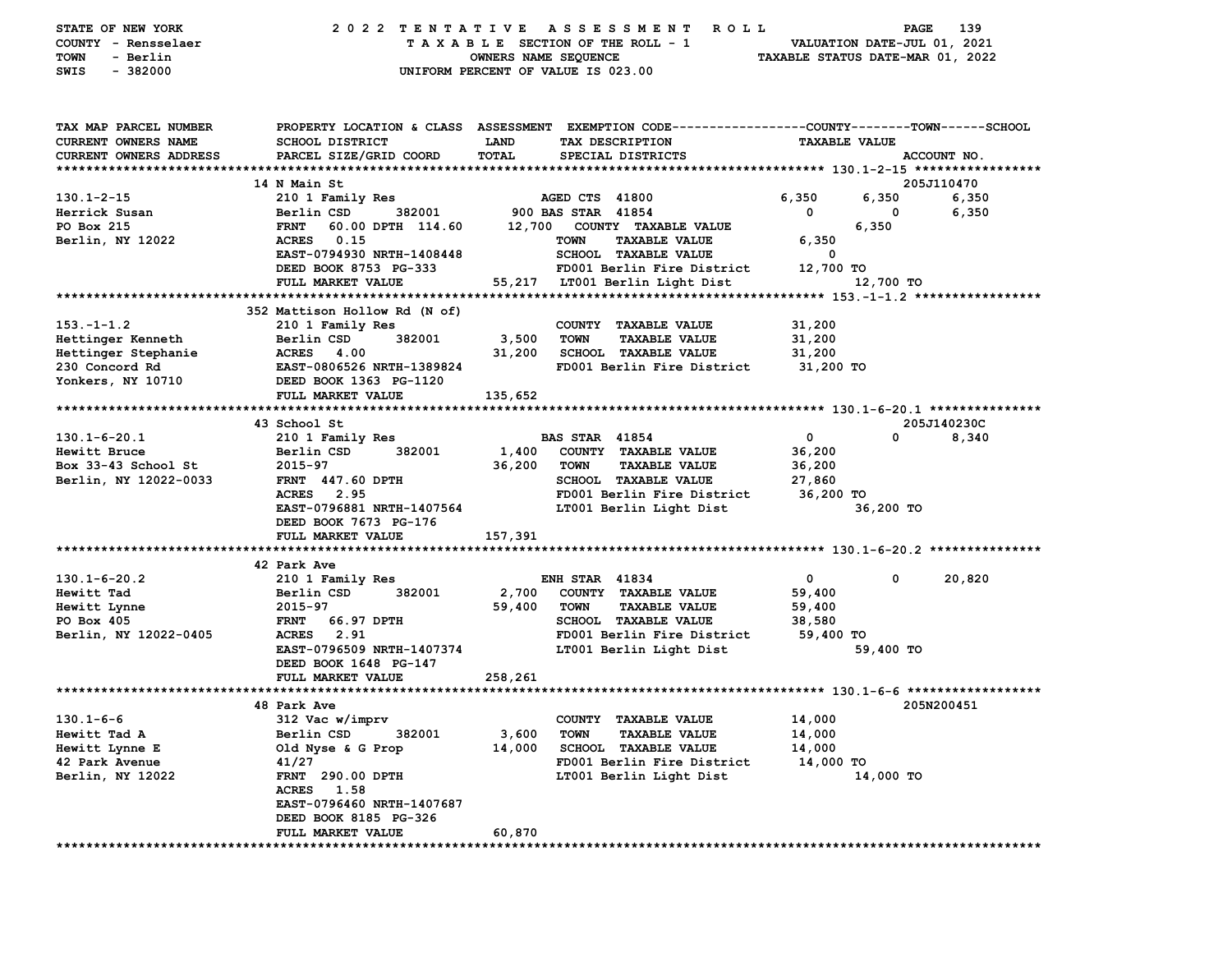| STATE OF NEW YORK      | 2022 TENTATIVE                       |                                                          | A S S E S S M E N T<br><b>ROLL</b>                           |                             | PAGE<br>140 |  |
|------------------------|--------------------------------------|----------------------------------------------------------|--------------------------------------------------------------|-----------------------------|-------------|--|
| COUNTY - Rensselaer    |                                      |                                                          | TAXABLE SECTION OF THE ROLL - 1                              | VALUATION DATE-JUL 01, 2021 |             |  |
| - Berlin<br>TOWN       |                                      | OWNERS NAME SEQUENCE<br>TAXABLE STATUS DATE-MAR 01, 2022 |                                                              |                             |             |  |
| $-382000$<br>SWIS      |                                      |                                                          | UNIFORM PERCENT OF VALUE IS 023.00                           |                             |             |  |
|                        |                                      |                                                          |                                                              |                             |             |  |
|                        |                                      |                                                          |                                                              |                             |             |  |
| TAX MAP PARCEL NUMBER  | PROPERTY LOCATION & CLASS ASSESSMENT |                                                          | EXEMPTION CODE-----------------COUNTY-------TOWN------SCHOOL |                             |             |  |
| CURRENT OWNERS NAME    | <b>SCHOOL DISTRICT</b>               | <b>LAND</b>                                              | TAX DESCRIPTION                                              | <b>TAXABLE VALUE</b>        |             |  |
| CURRENT OWNERS ADDRESS | PARCEL SIZE/GRID COORD               | <b>TOTAL</b>                                             | SPECIAL DISTRICTS                                            |                             | ACCOUNT NO. |  |
|                        |                                      |                                                          |                                                              |                             |             |  |
|                        | 40 Elm St                            |                                                          |                                                              |                             | 205J140140  |  |
| $130.1 - 5 - 5$        | 484 1 use sm bld                     |                                                          | COUNTY TAXABLE VALUE                                         | 21,600                      |             |  |
| Hewitt Todd E          | Berlin CSD<br>382001                 | 1,700                                                    | <b>TOWN</b><br><b>TAXABLE VALUE</b>                          | 21,600                      |             |  |
| Hewitt Tad A           | Store                                | 21,600                                                   | <b>SCHOOL TAXABLE VALUE</b>                                  | 21,600                      |             |  |
| PO Box 257             | FRNT 102.50 DPTH 180.00              |                                                          | FD001 Berlin Fire District                                   | 21,600 TO                   |             |  |
| Berlin, NY 12022       | <b>ACRES</b><br>0.48                 |                                                          | LT001 Berlin Light Dist                                      | 21,600 TO                   |             |  |
|                        | EAST-0795867 NRTH-1408154            |                                                          |                                                              |                             |             |  |
|                        | DEED BOOK 3352 PG-92                 |                                                          |                                                              |                             |             |  |
|                        | FULL MARKET VALUE                    | 93,913                                                   |                                                              |                             |             |  |
|                        |                                      |                                                          |                                                              |                             |             |  |
|                        | 29 Brookside Park Rd                 |                                                          |                                                              |                             | 205J112510  |  |
| $130.1 - 5 - 16$       | 210 1 Family Res                     |                                                          | COUNTY TAXABLE VALUE                                         | 22,200                      |             |  |
| Hewitt Todd E          | Berlin CSD<br>382001                 | 1,000                                                    | <b>TOWN</b><br><b>TAXABLE VALUE</b>                          | 22,200                      |             |  |
| PO Box 257             | <b>FRNT</b><br>71.90 DPTH 147.70     | 22,200                                                   | <b>SCHOOL TAXABLE VALUE</b>                                  | 22,200                      |             |  |
| Berlin, NY 12022-9801  | <b>ACRES</b><br>0.23                 |                                                          | FD001 Berlin Fire District                                   | 22,200 TO                   |             |  |
|                        | EAST-0796999 NRTH-1408611            |                                                          | LT001 Berlin Light Dist                                      | 22,200 TO                   |             |  |
|                        | DEED BOOK 1726 PG-340                |                                                          |                                                              |                             |             |  |
|                        | FULL MARKET VALUE                    | 96,522                                                   |                                                              |                             |             |  |
|                        |                                      |                                                          |                                                              |                             |             |  |
|                        | 33 School St                         |                                                          |                                                              |                             | 205J140590  |  |
| $130.1 - 6 - 22$       | 210 1 Family Res                     |                                                          | <b>ENH STAR 41834</b>                                        | $\mathbf 0$<br><sup>0</sup> | 20,820      |  |
| Hewitt Todd E          | 382001<br>Berlin CSD                 | 2,300                                                    | COUNTY TAXABLE VALUE                                         | 26,000                      |             |  |
| Hewitt Sheila          | <b>FRNT</b> 162.80 DPTH              | 26,000                                                   | <b>TOWN</b><br><b>TAXABLE VALUE</b>                          | 26,000                      |             |  |
| PO Box 257             | 1.89<br><b>ACRES</b>                 |                                                          | SCHOOL TAXABLE VALUE                                         | 5,180                       |             |  |
| Berlin, NY 12022       | EAST-0796803 NRTH-1407295            |                                                          | FD001 Berlin Fire District                                   | 26,000 TO                   |             |  |
|                        | DEED BOOK 5216 PG-24                 |                                                          | LT001 Berlin Light Dist                                      | 26,000 TO                   |             |  |
|                        | FULL MARKET VALUE                    | 113,043                                                  |                                                              |                             |             |  |
|                        |                                      |                                                          |                                                              |                             |             |  |
|                        | 100 Dyken Pond Rd                    |                                                          |                                                              |                             |             |  |
| $118. - 1 - 16.2$      | 210 1 Family Res                     |                                                          | COUNTY TAXABLE VALUE                                         | 38,000                      |             |  |
| Hicks Heather J        | Berlin CSD<br>382001                 | 3,000                                                    | <b>TOWN</b><br><b>TAXABLE VALUE</b>                          | 38,000                      |             |  |
| Dunlop Joseph M        | $2009 - 18$                          | 38,000                                                   | <b>SCHOOL TAXABLE VALUE</b>                                  | 38,000                      |             |  |
| 100 Dyken Pond Rd      | <b>FRNT</b> 116.52 DPTH              |                                                          | FD001 Berlin Fire District                                   | 38,000 TO                   |             |  |
| Petersburgh, NY 12138  | ACRES 3.00 BANK<br>CORE              |                                                          |                                                              |                             |             |  |
|                        | EAST-0782350 NRTH-1410445            |                                                          |                                                              |                             |             |  |
|                        | DEED BOOK 9429 PG-113                |                                                          |                                                              |                             |             |  |
|                        | FULL MARKET VALUE                    | 165,217                                                  |                                                              |                             |             |  |
|                        |                                      |                                                          |                                                              |                             |             |  |
|                        | 566 Bly Hollow Rd                    |                                                          |                                                              |                             | 205J152110  |  |
| $151 - 3 - 1$          | 210 1 Family Res                     |                                                          | <b>BAS STAR 41854</b>                                        | 0<br>0                      | 8,340       |  |
| Hindes Michael E       | Berlin CSD<br>382001                 | 3,000                                                    | COUNTY TAXABLE VALUE                                         | 41,100                      |             |  |
| Hindes Stephanie       | FRNT 400.00 DPTH                     | 41,100                                                   | <b>TOWN</b><br><b>TAXABLE VALUE</b>                          | 41,100                      |             |  |
| 503 Bly Hollow Rd      | ACRES 3.74 BANK<br><b>CORE</b>       |                                                          | <b>SCHOOL TAXABLE VALUE</b>                                  | 32,760                      |             |  |
| Petersburgh, NY 12138  | EAST-0790303 NRTH-1393328            |                                                          | FD001 Berlin Fire District                                   | 41,100 TO                   |             |  |
|                        | DEED BOOK 1333 PG-849                |                                                          |                                                              |                             |             |  |
|                        | FULL MARKET VALUE                    | 178,696                                                  |                                                              |                             |             |  |
| ******************     |                                      |                                                          |                                                              |                             |             |  |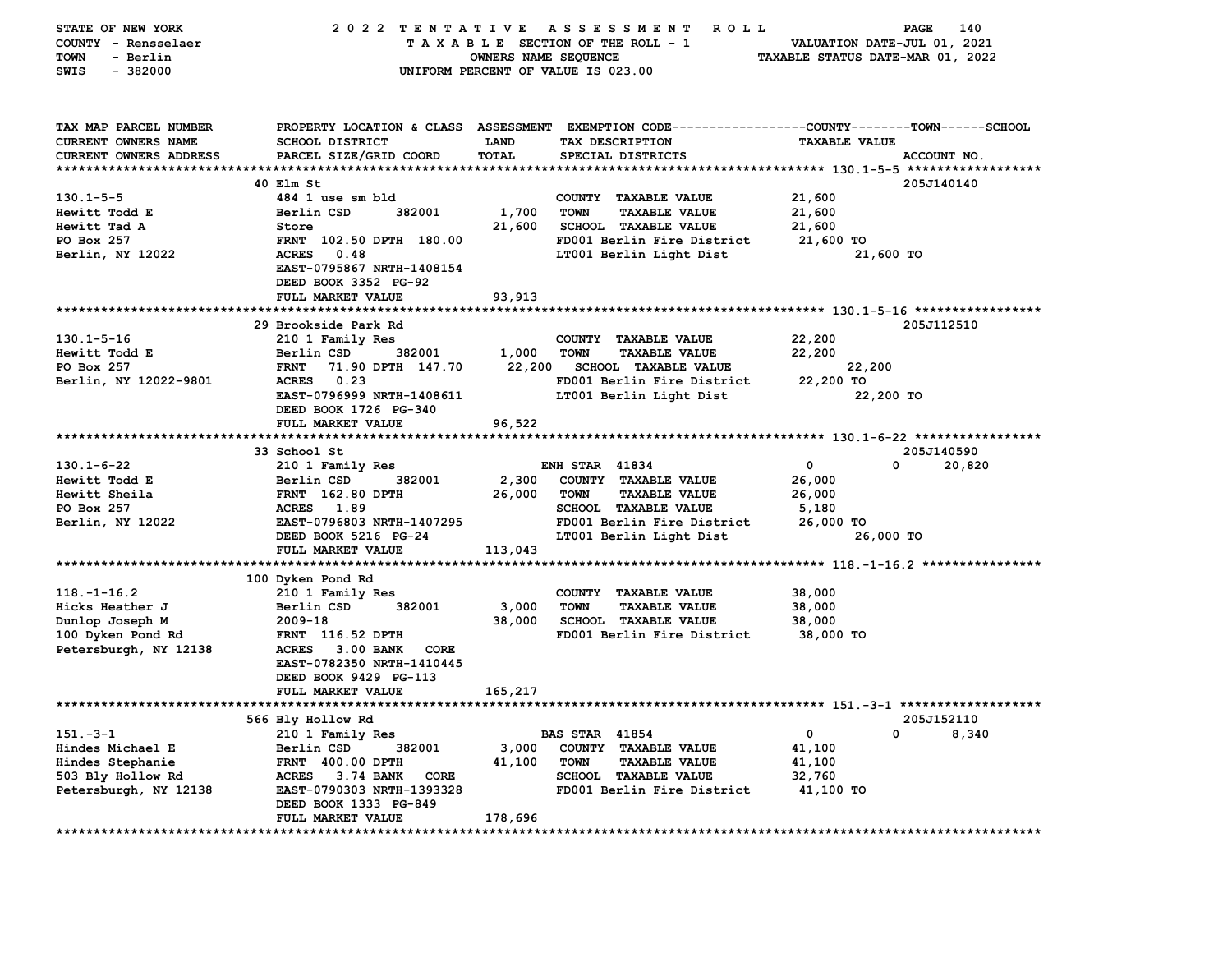| STATE OF NEW YORK                         | 2022 TENTATIVE                     |                      | A S S E S S M E N T<br><b>ROLL</b>                                                             |                                  | 141<br>PAGE |
|-------------------------------------------|------------------------------------|----------------------|------------------------------------------------------------------------------------------------|----------------------------------|-------------|
| COUNTY - Rensselaer                       |                                    |                      | TAXABLE SECTION OF THE ROLL - 1                                                                | VALUATION DATE-JUL 01, 2021      |             |
| - Berlin<br>TOWN                          |                                    | OWNERS NAME SEQUENCE |                                                                                                | TAXABLE STATUS DATE-MAR 01, 2022 |             |
| $-382000$<br>SWIS                         |                                    |                      | UNIFORM PERCENT OF VALUE IS 023.00                                                             |                                  |             |
|                                           |                                    |                      |                                                                                                |                                  |             |
|                                           |                                    |                      |                                                                                                |                                  |             |
|                                           |                                    |                      |                                                                                                |                                  |             |
| TAX MAP PARCEL NUMBER                     |                                    |                      | PROPERTY LOCATION & CLASS ASSESSMENT EXEMPTION CODE--------------COUNTY-------TOWN------SCHOOL |                                  |             |
| CURRENT OWNERS NAME                       | <b>SCHOOL DISTRICT</b>             | LAND                 | TAX DESCRIPTION                                                                                | <b>TAXABLE VALUE</b>             |             |
| CURRENT OWNERS ADDRESS                    | PARCEL SIZE/GRID COORD             | TOTAL                | SPECIAL DISTRICTS                                                                              |                                  | ACCOUNT NO. |
|                                           |                                    |                      |                                                                                                |                                  |             |
|                                           | 12 Elm St                          |                      |                                                                                                |                                  | 205J128620  |
| $130.1 - 7 - 3.1$                         | 280 Res Multiple                   |                      | COUNTY TAXABLE VALUE                                                                           | 23,570                           |             |
| HL Fortress Holdings LLC                  | Berlin CSD<br>382001               |                      | 1,000<br><b>TOWN</b><br><b>TAXABLE VALUE</b>                                                   | 23,570                           |             |
| PO Box 22                                 | Apartments                         |                      | 23,570 SCHOOL TAXABLE VALUE                                                                    | 23,570                           |             |
| Berlin, NY 12022                          | $2006 - 23$ Lot 2                  |                      | FD001 Berlin Fire District                                                                     | 23,570 TO                        |             |
|                                           | <b>FRNT</b><br>64.43 DPTH 63.73    |                      | LT001 Berlin Light Dist                                                                        | 23,570 TO                        |             |
|                                           | <b>ACRES</b><br>0.07               |                      |                                                                                                |                                  |             |
|                                           | EAST-0795195 NRTH-1408045          |                      |                                                                                                |                                  |             |
|                                           | DEED BOOK 9448 PG-287              |                      |                                                                                                |                                  |             |
|                                           | FULL MARKET VALUE                  | 102,478              |                                                                                                |                                  |             |
|                                           |                                    |                      |                                                                                                |                                  |             |
|                                           | 66 S Main St                       |                      |                                                                                                |                                  | 205J130330  |
| $130.1 - 7 - 2$                           | 411 Apartment                      |                      | COUNTY TAXABLE VALUE                                                                           | 91,960                           |             |
| HL Fortress LLC                           | Berlin CSD<br>382001               | 3,000                | <b>TOWN</b><br><b>TAXABLE VALUE</b>                                                            | 91,960                           |             |
| PO Box 22                                 | <b>FRNT</b><br>71.25 DPTH 152.40   | 91,960               | <b>SCHOOL TAXABLE VALUE</b>                                                                    | 91,960                           |             |
| Berlin, NY 12020                          | 0.22<br><b>ACRES</b>               |                      | FD001 Berlin Fire District                                                                     | 91,960 TO                        |             |
|                                           | EAST-0795208 NRTH-1407998          |                      | LT001 Berlin Light Dist                                                                        | 91,960 TO                        |             |
|                                           | DEED BOOK 9164 PG-287              |                      |                                                                                                |                                  |             |
|                                           | FULL MARKET VALUE                  | 399,826              |                                                                                                |                                  |             |
|                                           |                                    |                      |                                                                                                |                                  |             |
|                                           | Fiftysix Rd                        |                      |                                                                                                |                                  |             |
| $117.8 - 1 - 47.24$                       | 311 Res vac land                   |                      | COUNTY TAXABLE VALUE                                                                           | 0                                |             |
| Hmielenski Trst Stanley & June Berlin CSD | 382001                             |                      | 0<br><b>TOWN</b><br><b>TAXABLE VALUE</b>                                                       | 0                                |             |
| Hillis Sharon L                           | Assd in Poes 117.-1-10.1           | 0                    | <b>SCHOOL TAXABLE VALUE</b>                                                                    | 0                                |             |
| 619 Fifty-six Rd                          | <b>FRNT</b><br>22.00 DPTH<br>93.31 |                      | FD001 Berlin Fire District                                                                     | 0 TO                             |             |
| Petersburgh, NY 12138                     | <b>ACRES</b><br>0.04               |                      |                                                                                                |                                  |             |
|                                           | EAST-0778345 NRTH-1416095          |                      |                                                                                                |                                  |             |
|                                           | DEED BOOK 8130 PG-306              |                      |                                                                                                |                                  |             |
|                                           | FULL MARKET VALUE                  | 0                    |                                                                                                |                                  |             |
|                                           |                                    |                      |                                                                                                |                                  |             |
|                                           | 16 S Main St                       |                      |                                                                                                |                                  | 205J125470  |
| $130.1 - 8 - 46$                          | 210 1 Family Res                   |                      | <b>BAS STAR 41854</b>                                                                          | 0<br>0                           | 8,340       |
| Hoard Carroll A                           | Berlin CSD<br>382001               | 1,000                | COUNTY TAXABLE VALUE                                                                           | 34,900                           |             |
| 16 S Main St                              | <b>FRNT</b><br>90.00 DPTH 120.00   | 34,900               | <b>TOWN</b><br><b>TAXABLE VALUE</b>                                                            | 34,900                           |             |
| Berlin, NY 12022                          | 0.23<br><b>ACRES</b>               |                      | <b>SCHOOL TAXABLE VALUE</b>                                                                    | 26,560                           |             |
|                                           | EAST-0795864 NRTH-1407059          |                      | FD001 Berlin Fire District                                                                     | 34,900 TO                        |             |
|                                           | DEED BOOK 3549 PG-148              |                      | LT001 Berlin Light Dist                                                                        | 34,900 TO                        |             |
|                                           | <b>FULL MARKET VALUE</b>           | 151,739              |                                                                                                |                                  |             |
| *******************************           |                                    |                      |                                                                                                |                                  |             |
|                                           | 503 Dyken Pond Rd                  |                      |                                                                                                |                                  | 205J141310  |
| $106.20 - 1 - 3$                          | 260 Seasonal res                   |                      | COUNTY TAXABLE VALUE                                                                           | 10,430                           |             |
| Hodges William                            | Berlin CSD<br>382001               | 2,830                | <b>TOWN</b><br><b>TAXABLE VALUE</b>                                                            | 10,430                           |             |
| Hodges Scott W                            | $2018 - 16$                        | 10,430               | SCHOOL TAXABLE VALUE                                                                           | 10,430                           |             |
| 480 South St                              | <b>FRNT</b><br>52.62 DPTH<br>89.00 |                      | FD001 Berlin Fire District                                                                     | 10,430 TO                        |             |
| Hoosick Falls, NY 12090                   | ACRES 0.12                         |                      |                                                                                                |                                  |             |
|                                           | EAST-0781099 NRTH-1418489          |                      |                                                                                                |                                  |             |
|                                           | DEED BOOK 8445 PG-227              |                      |                                                                                                |                                  |             |
|                                           | <b>FULL MARKET VALUE</b>           | 45,348               |                                                                                                |                                  |             |
|                                           |                                    |                      |                                                                                                |                                  |             |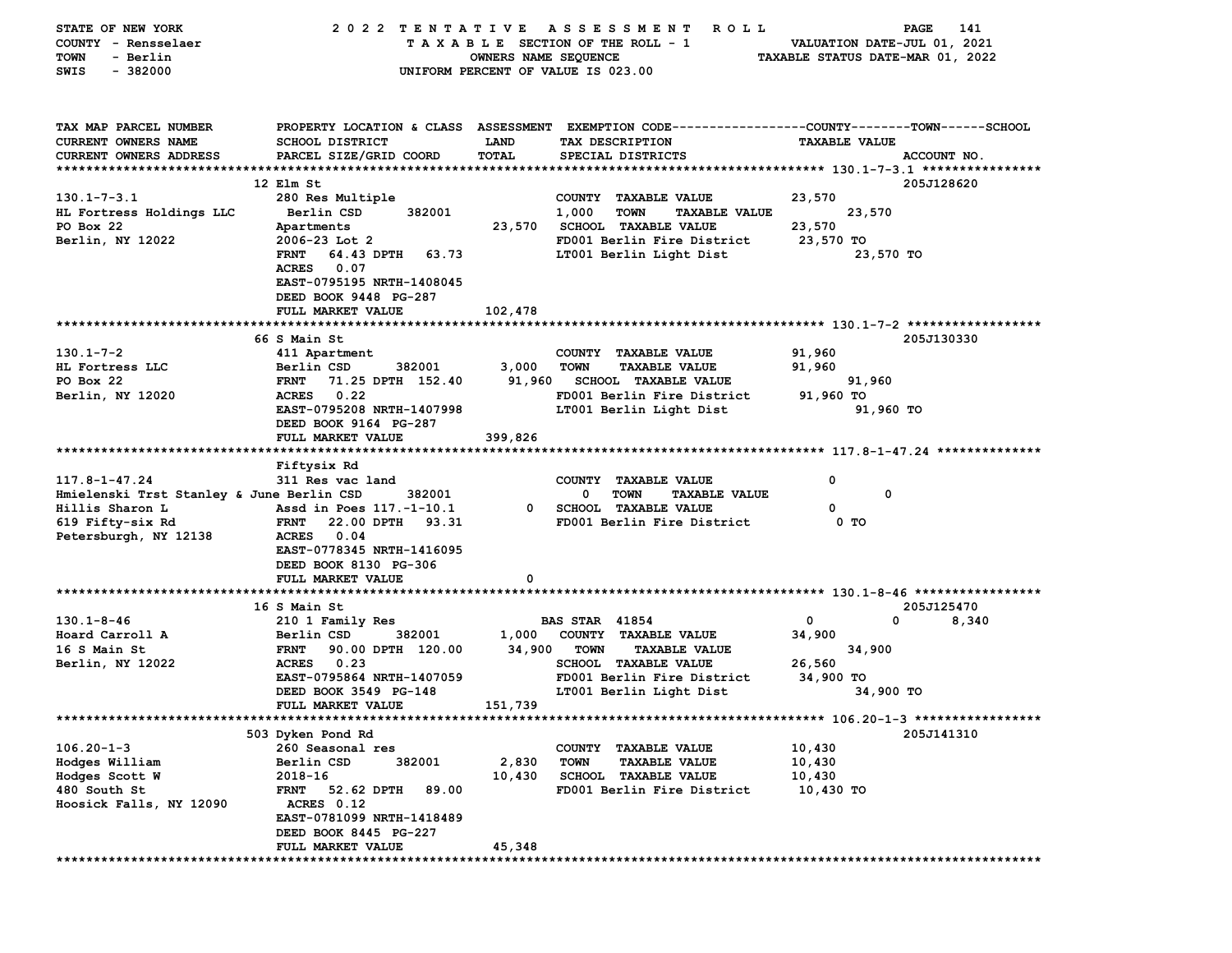| STATE OF NEW YORK                                     | 2022 TENTATIVE ASSESSMENT                                      |             | R O L L                                                                                        |                     |                      | PAGE<br>142 |
|-------------------------------------------------------|----------------------------------------------------------------|-------------|------------------------------------------------------------------------------------------------|---------------------|----------------------|-------------|
| COUNTY - Rensselaer                                   | TAXABLE SECTION OF THE ROLL - 1<br>VALUATION DATE-JUL 01, 2021 |             |                                                                                                |                     |                      |             |
| <b>TOWN</b><br>- Berlin                               | OWNERS NAME SEQUENCE<br>TAXABLE STATUS DATE-MAR 01, 2022       |             |                                                                                                |                     |                      |             |
| $-382000$<br>SWIS                                     | UNIFORM PERCENT OF VALUE IS 023.00                             |             |                                                                                                |                     |                      |             |
|                                                       |                                                                |             |                                                                                                |                     |                      |             |
|                                                       |                                                                |             |                                                                                                |                     |                      |             |
| TAX MAP PARCEL NUMBER                                 |                                                                |             | PROPERTY LOCATION & CLASS ASSESSMENT EXEMPTION CODE---------------COUNTY-------TOWN-----SCHOOL |                     |                      |             |
| CURRENT OWNERS NAME                                   | <b>SCHOOL DISTRICT</b>                                         | <b>LAND</b> | TAX DESCRIPTION                                                                                |                     | <b>TAXABLE VALUE</b> |             |
| CURRENT OWNERS ADDRESS                                | PARCEL SIZE/GRID COORD                                         | TOTAL       | SPECIAL DISTRICTS                                                                              |                     |                      | ACCOUNT NO. |
|                                                       |                                                                |             |                                                                                                |                     |                      |             |
|                                                       | NY 22                                                          |             |                                                                                                |                     |                      |             |
| $163. - 4 - 1.111$                                    | 105 Vac farmland                                               |             | AG DST 8YT 41720                                                                               | 17,937              | 17,937               | 17,937      |
| Hoffman Catherine                                     | 382001<br>Berlin CSD                                           |             | 20,065 COUNTY TAXABLE VALUE                                                                    | 2,128               |                      |             |
| 273 Pearl St                                          | <b>FRNT</b> 955.00 DPTH                                        | 20,065      | TOWN<br><b>TAXABLE VALUE</b>                                                                   | 2,128               |                      |             |
| Crown Point, NY 12928                                 | ACRES 24.37                                                    |             | SCHOOL TAXABLE VALUE                                                                           | 2,128               |                      |             |
|                                                       | EAST-0795850 NRTH-1380712                                      |             | FD001 Berlin Fire District                                                                     | 20,065 TO           |                      |             |
| MAY BE SUBJECT TO PAYMENT                             | DEED BOOK 1318<br>PG-425                                       |             |                                                                                                |                     |                      |             |
| UNDER AGDIST LAW TIL 2026                             | FULL MARKET VALUE                                              | 87,239      |                                                                                                |                     |                      |             |
|                                                       |                                                                |             |                                                                                                |                     |                      |             |
|                                                       | 135 Watson Rd                                                  |             |                                                                                                |                     |                      |             |
| 162.-1-13.121                                         | 210 1 Family Res                                               |             | <b>ENH STAR 41834</b>                                                                          | 0                   | 0                    | 20,820      |
| Hoffman Family Trust Robert A Berlin CSD              | 382001                                                         |             | 10,233 COUNTY TAXABLE VALUE                                                                    |                     | 53,057               |             |
| Hoffman Mark A                                        | 2013-35 Bdy Adj                                                | 53,057 TOWN | <b>TAXABLE VALUE</b>                                                                           | 53,057              |                      |             |
| 135 Watson Rd                                         | <b>FRNT</b> 938.79 DPTH                                        |             | <b>SCHOOL TAXABLE VALUE</b>                                                                    | 32,237              |                      |             |
| Petersburgh, NY 12138                                 | ACRES 44.43                                                    |             | FD001 Berlin Fire District 53,057 TO                                                           |                     |                      |             |
|                                                       | EAST-0791730 NRTH-1382325                                      |             |                                                                                                |                     |                      |             |
|                                                       | DEED BOOK 8733 PG-65                                           |             |                                                                                                |                     |                      |             |
|                                                       | FULL MARKET VALUE                                              | 230,683     |                                                                                                |                     |                      |             |
|                                                       |                                                                |             |                                                                                                |                     |                      |             |
| $163. -4 - 1.121$                                     | Watson Rd                                                      |             | AG DST 8YT 41720                                                                               |                     |                      |             |
|                                                       | 323 Vacant rural                                               |             |                                                                                                | 3,366               | 3,366                | 3,366       |
| Hoffman Family Trust Robert A Berlin CSD              | 382001                                                         |             | 17,016 COUNTY TAXABLE VALUE                                                                    |                     | 13,650               |             |
| Hoffman Mark A                                        | $p$ /o 2009-134                                                | 17,016 TOWN | <b>TAXABLE VALUE</b><br><b>SCHOOL TAXABLE VALUE</b>                                            | 13,650              |                      |             |
| 135 Watson Rd                                         | 2010-49 Bnad, 2015-98, 201<br><b>FRNT</b> 767.57 DPTH          |             | FD001 Berlin Fire District                                                                     | 13,650<br>17,016 TO |                      |             |
| Petersburgh, NY 12138                                 | ACRES 67.37                                                    |             |                                                                                                |                     |                      |             |
| MAY BE SUBJECT TO PAYMENT                             | <b>EAST-0793548 NRTH-1383254</b>                               |             |                                                                                                |                     |                      |             |
| UNDER AGDIST LAW TIL 2026                             | DEED BOOK 8733<br>PG-59                                        |             |                                                                                                |                     |                      |             |
|                                                       | FULL MARKET VALUE                                              | 73,983      |                                                                                                |                     |                      |             |
|                                                       |                                                                |             |                                                                                                |                     |                      |             |
|                                                       | 6 Fuller Ln                                                    |             |                                                                                                |                     |                      | 205J105400  |
| $163. - 1 - 12.1$                                     | 270 Mfg housing                                                |             | <b>ENH STAR 41834</b>                                                                          | 0                   | 0                    | 20,820      |
| Hoffman Gary W                                        | Berlin CSD<br>382001                                           | 5,200       | COUNTY TAXABLE VALUE                                                                           | 22,175              |                      |             |
| Hoffman Jean L                                        | FRNT 187.65 DPTH 225.00                                        | 22,175      | TOWN<br><b>TAXABLE VALUE</b>                                                                   |                     | 22,175               |             |
| PO Box 94                                             | <b>ACRES</b><br>0.83                                           |             | <b>SCHOOL TAXABLE VALUE</b>                                                                    | 1,355               |                      |             |
| Cherry Plain, NY 12040-0094 EAST-0798977 NRTH-1384881 |                                                                |             | FD001 Berlin Fire District                                                                     | 22,175 TO           |                      |             |
|                                                       | DEED BOOK 1764 PG-279                                          |             |                                                                                                |                     |                      |             |
|                                                       | <b>FULL MARKET VALUE</b>                                       | 96,413      |                                                                                                |                     |                      |             |
|                                                       |                                                                |             | *********************************** 152        .-2-26        .2 ****************               |                     |                      |             |
|                                                       | NY 22 (W of)                                                   |             |                                                                                                |                     |                      |             |
| $152. -2 - 26.2$                                      | 323 Vacant rural                                               |             | AG DST 8YT 41720                                                                               | 7,690               | 7,690                | 7,690       |
| Hoffman Guy                                           | Berlin CSD<br>382001                                           | 24,820      | COUNTY<br><b>TAXABLE VALUE</b>                                                                 | 17,130              |                      |             |
| Hoffman Marie                                         | <b>ACRES</b><br>90.17                                          | 24,820      | <b>TOWN</b><br><b>TAXABLE VALUE</b>                                                            | 17,130              |                      |             |
| 130 Airport Rd                                        | EAST-0797957 NRTH-1387991                                      |             | <b>SCHOOL</b><br><b>TAXABLE VALUE</b>                                                          | 17,130              |                      |             |
| Berlin, NY 12022                                      | DEED BOOK 5959 PG-118                                          |             | FD001 Berlin Fire District                                                                     | 24,820 TO           |                      |             |
|                                                       | FULL MARKET VALUE                                              | 107,913     |                                                                                                |                     |                      |             |
| MAY BE SUBJECT TO PAYMENT                             |                                                                |             |                                                                                                |                     |                      |             |
| UNDER AGDIST LAW TIL 2026                             |                                                                |             |                                                                                                |                     |                      |             |
| ****************************                          |                                                                |             |                                                                                                |                     |                      |             |
|                                                       |                                                                |             |                                                                                                |                     |                      |             |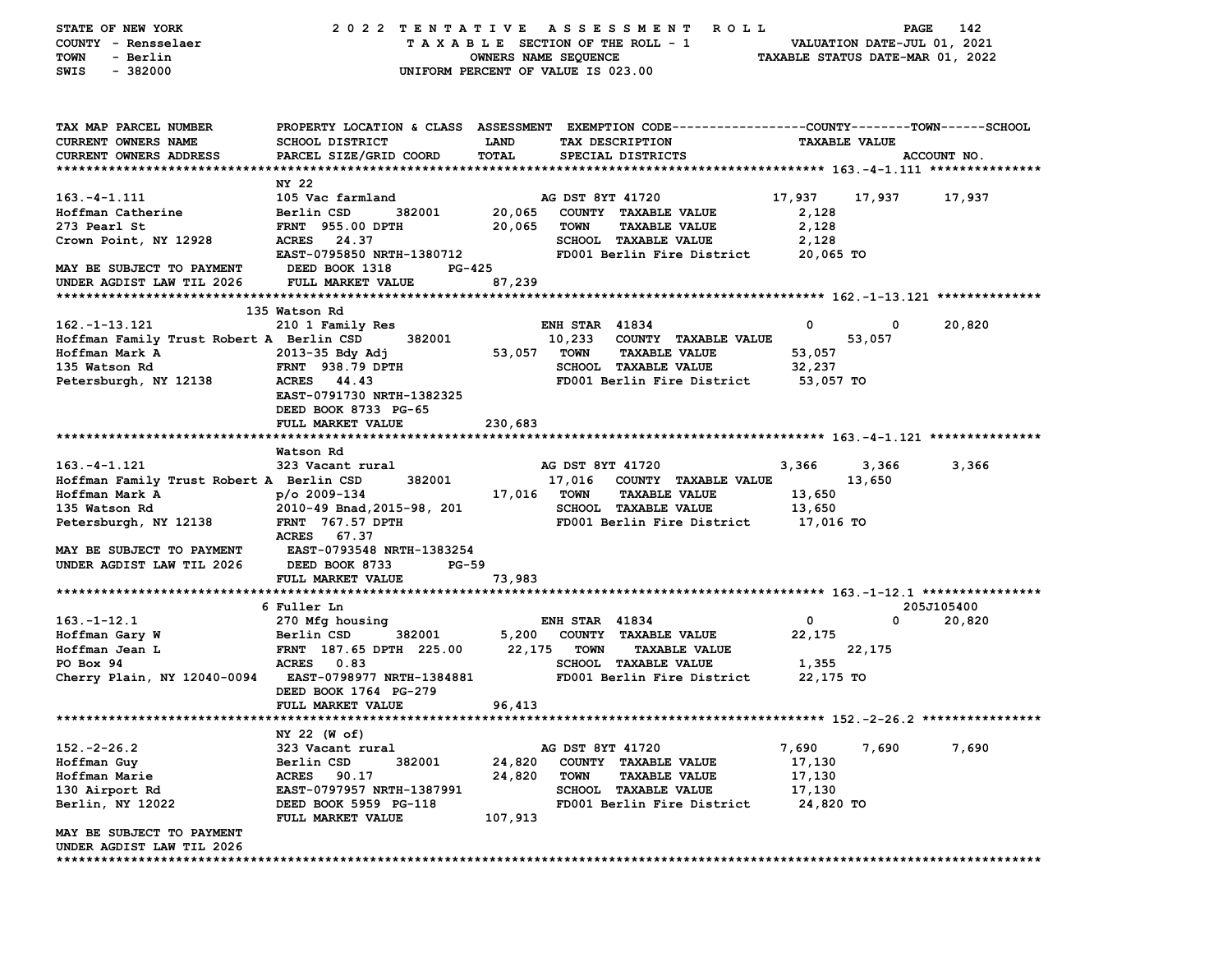| STATE OF NEW YORK             | 2022 TENTATIVE                                                 |         | A S S E S S M E N T<br>R O L L                                                                 |                      | PAGE   | 143         |
|-------------------------------|----------------------------------------------------------------|---------|------------------------------------------------------------------------------------------------|----------------------|--------|-------------|
| COUNTY - Rensselaer           | TAXABLE SECTION OF THE ROLL - 1<br>VALUATION DATE-JUL 01, 2021 |         |                                                                                                |                      |        |             |
| - Berlin<br><b>TOWN</b>       | TAXABLE STATUS DATE-MAR 01, 2022<br>OWNERS NAME SEQUENCE       |         |                                                                                                |                      |        |             |
| $-382000$<br>SWIS             | UNIFORM PERCENT OF VALUE IS 023.00                             |         |                                                                                                |                      |        |             |
|                               |                                                                |         |                                                                                                |                      |        |             |
|                               |                                                                |         |                                                                                                |                      |        |             |
|                               |                                                                |         |                                                                                                |                      |        |             |
|                               |                                                                |         |                                                                                                |                      |        |             |
| TAX MAP PARCEL NUMBER         |                                                                |         | PROPERTY LOCATION & CLASS ASSESSMENT EXEMPTION CODE---------------COUNTY-------TOWN-----SCHOOL |                      |        |             |
| CURRENT OWNERS NAME           | <b>SCHOOL DISTRICT</b>                                         | LAND    | TAX DESCRIPTION                                                                                | <b>TAXABLE VALUE</b> |        |             |
| <b>CURRENT OWNERS ADDRESS</b> | PARCEL SIZE/GRID COORD                                         | TOTAL   | SPECIAL DISTRICTS                                                                              |                      |        | ACCOUNT NO. |
|                               |                                                                |         |                                                                                                |                      |        |             |
|                               | 130 Airport Rd                                                 |         |                                                                                                |                      |        | 205J126640S |
| $152 - 2 - 3.13$              | 240 Rural res                                                  |         | <b>BAS STAR 41854</b>                                                                          | $\mathbf{o}$         | 0      | 8,340       |
| Hoffman Guy L                 | Berlin CSD<br>382001                                           | 3,000   | COUNTY TAXABLE VALUE                                                                           | 33,200               |        |             |
| 130 Airport Rd                | Check In 2001                                                  | 33,200  | <b>TOWN</b><br><b>TAXABLE VALUE</b>                                                            | 33,200               |        |             |
| Berlin, NY 12022              | <b>FRNT</b><br>70.00 DPTH                                      |         | SCHOOL TAXABLE VALUE                                                                           | 24,860               |        |             |
|                               | ACRES 19.58                                                    |         |                                                                                                |                      |        |             |
|                               |                                                                |         | FD001 Berlin Fire District                                                                     | 33,200 TO            |        |             |
|                               | EAST-0796848 NRTH-1389378                                      |         |                                                                                                |                      |        |             |
|                               | DEED BOOK 1543 PG-69                                           |         |                                                                                                |                      |        |             |
|                               | FULL MARKET VALUE                                              | 144,348 |                                                                                                |                      |        |             |
|                               |                                                                |         |                                                                                                |                      |        |             |
|                               | 110 Cherry Plain Sq                                            |         |                                                                                                |                      |        | 2079900630C |
| $163 - 1 - 14$                | 311 Res vac land                                               |         | COUNTY TAXABLE VALUE                                                                           | 10,000               |        |             |
| Hoffman Marie P               | Berlin CSD<br>382001                                           | 10,000  | <b>TAXABLE VALUE</b><br><b>TOWN</b>                                                            | 10,000               |        |             |
| 130 Airport Rd                | FRNT 115.00 DPTH 221.00                                        | 10,000  | <b>SCHOOL TAXABLE VALUE</b>                                                                    |                      | 10,000 |             |
| Berlin, NY 12022              | <b>ACRES</b><br>0.54                                           |         | FD001 Berlin Fire District                                                                     | 10,000 TO            |        |             |
|                               | EAST-0799018 NRTH-1384699                                      |         |                                                                                                |                      |        |             |
|                               |                                                                |         |                                                                                                |                      |        |             |
|                               | DEED BOOK 7034 PG-222                                          |         |                                                                                                |                      |        |             |
|                               | FULL MARKET VALUE                                              | 43,478  |                                                                                                |                      |        |             |
|                               |                                                                |         |                                                                                                |                      |        |             |
|                               | 17254 NY 22                                                    |         |                                                                                                |                      |        | 205J142030C |
| $163. - 1 - 13.1$             | 210 1 Family Res                                               |         | <b>VET WAR T 41123</b>                                                                         | 0                    | 1,380  | 0           |
| Hoffman William               | 382001<br>Berlin CSD                                           |         | 2,500 VET WAR C 41122                                                                          | 5,055                | 0      | 0           |
| 17254 NY 22                   | 2001 Map 37                                                    |         | 33,700 AGED CTS 41800                                                                          | 14,323               | 16,160 | 16,850      |
| Cherry Plain, NY 12040        | FRNT 227.31 DPTH                                               |         | <b>ENH STAR 41834</b>                                                                          | $\mathbf{0}$         | 0      | 16,850      |
|                               | ACRES 1.16                                                     |         | COUNTY TAXABLE VALUE                                                                           | 14,322               |        |             |
|                               | EAST-0798755 NRTH-1384630                                      |         | <b>TAXABLE VALUE</b>                                                                           | 16,160               |        |             |
|                               |                                                                |         | TOWN                                                                                           |                      |        |             |
|                               | DEED BOOK 902 PG-458                                           |         | <b>SCHOOL TAXABLE VALUE</b>                                                                    | 0                    |        |             |
|                               | FULL MARKET VALUE                                              | 146,522 | FD001 Berlin Fire District                                                                     | 33,700 TO            |        |             |
|                               |                                                                |         |                                                                                                |                      |        |             |
|                               | 20 Sicko Rd                                                    |         |                                                                                                |                      |        | 205J168220  |
| $117.8 - 1 - 51$              | 260 Seasonal res                                               |         | COUNTY<br><b>TAXABLE VALUE</b>                                                                 | 14,930               |        |             |
| Hogan John                    | 382001<br>Berlin CSD                                           | 1,700   | <b>TAXABLE VALUE</b><br><b>TOWN</b>                                                            | 14,930               |        |             |
| Hogan Lauren                  | FRNT 140.00 DPTH 100.00                                        | 14,930  | <b>SCHOOL TAXABLE VALUE</b>                                                                    |                      | 14,930 |             |
| 228 Ormond St                 | ACRES 0.17                                                     |         | FD001 Berlin Fire District                                                                     | 14,930 TO            |        |             |
| Albany, NY 12208              | EAST-0778611 NRTH-1416768                                      |         |                                                                                                |                      |        |             |
|                               |                                                                |         |                                                                                                |                      |        |             |
|                               | DEED BOOK 9219 PG-101                                          |         |                                                                                                |                      |        |             |
|                               | FULL MARKET VALUE                                              | 64,913  |                                                                                                |                      |        |             |
|                               |                                                                |         |                                                                                                |                      |        |             |
|                               | 18 Sicko Rd                                                    |         |                                                                                                |                      |        | 205J137260  |
| $117.8 - 1 - 48$              | 311 Res vac land                                               |         | COUNTY TAXABLE VALUE                                                                           | 1,275                |        |             |
| Hogan John T Jr               | 382001<br>Berlin CSD                                           | 1,275   | <b>TOWN</b><br><b>TAXABLE VALUE</b>                                                            | 1,275                |        |             |
| Hogan Catherine M             | FRNT 100.00 DPTH<br>50.00                                      | 1,275   | <b>SCHOOL TAXABLE VALUE</b>                                                                    |                      | 1,275  |             |
| 4627 NY 43                    | <b>ACRES</b><br>0.11                                           |         | FD001 Berlin Fire District                                                                     | 1,275 TO             |        |             |
| Rensselaer, NY 12144          | EAST-0778731 NRTH-1416775                                      |         |                                                                                                |                      |        |             |
|                               | DEED BOOK 215 PG-675                                           |         |                                                                                                |                      |        |             |
|                               | FULL MARKET VALUE                                              | 5,543   |                                                                                                |                      |        |             |
|                               | **********                                                     |         |                                                                                                |                      |        |             |
|                               |                                                                |         |                                                                                                |                      |        |             |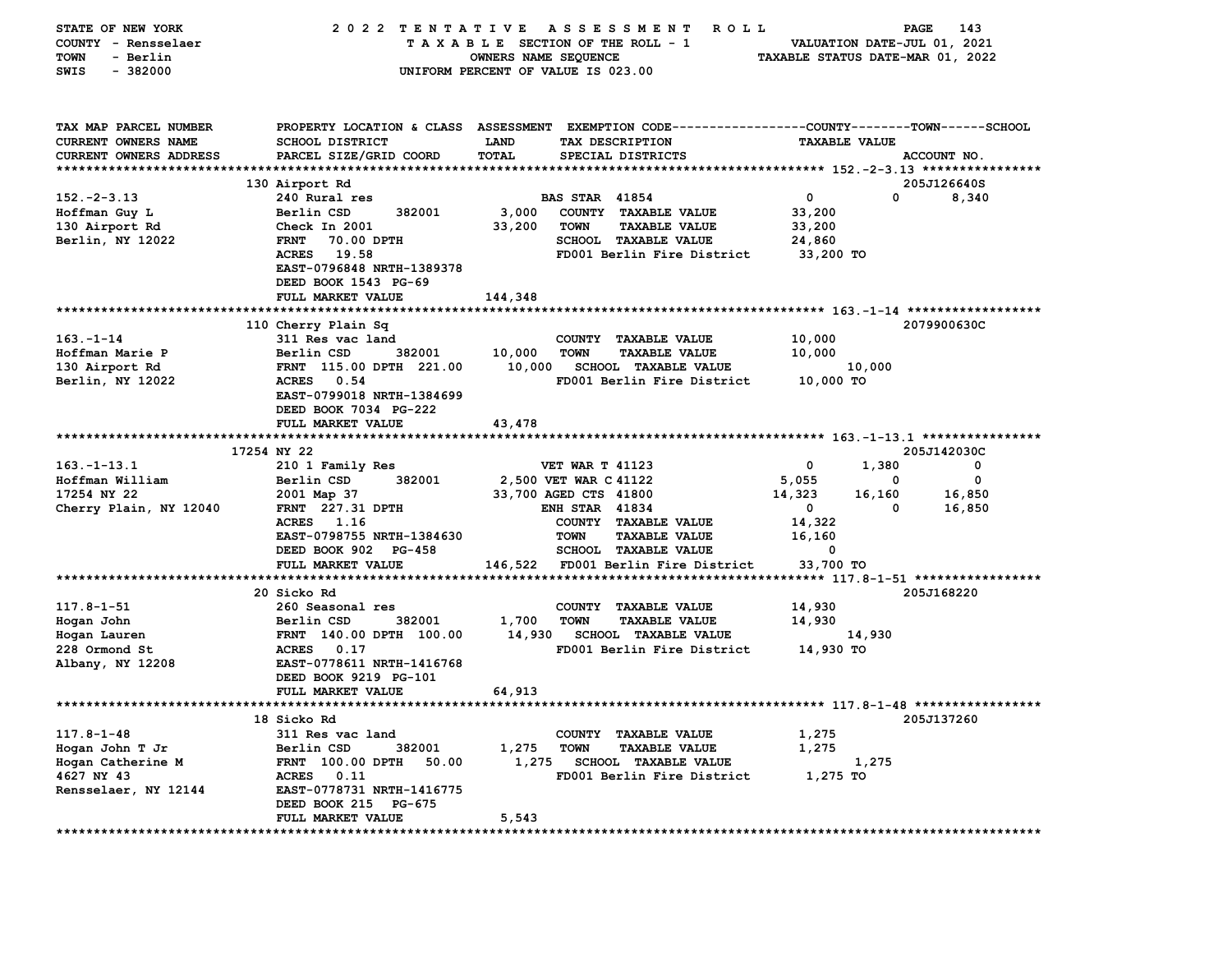| STATE OF NEW YORK       | 2022 TENTATIVE            |                      | A S S E S S M E N T<br>R O L L                                                                  |                                  | 144<br>PAGE |
|-------------------------|---------------------------|----------------------|-------------------------------------------------------------------------------------------------|----------------------------------|-------------|
| COUNTY - Rensselaer     |                           |                      | TAXABLE SECTION OF THE ROLL - 1                                                                 | VALUATION DATE-JUL 01, 2021      |             |
| <b>TOWN</b><br>- Berlin |                           | OWNERS NAME SEQUENCE |                                                                                                 | TAXABLE STATUS DATE-MAR 01, 2022 |             |
| $-382000$<br>SWIS       |                           |                      | UNIFORM PERCENT OF VALUE IS 023.00                                                              |                                  |             |
|                         |                           |                      |                                                                                                 |                                  |             |
|                         |                           |                      |                                                                                                 |                                  |             |
|                         |                           |                      |                                                                                                 |                                  |             |
| TAX MAP PARCEL NUMBER   |                           |                      | PROPERTY LOCATION & CLASS ASSESSMENT EXEMPTION CODE---------------COUNTY-------TOWN------SCHOOL |                                  |             |
| CURRENT OWNERS NAME     | <b>SCHOOL DISTRICT</b>    | LAND                 | TAX DESCRIPTION                                                                                 | <b>TAXABLE VALUE</b>             |             |
| CURRENT OWNERS ADDRESS  | PARCEL SIZE/GRID COORD    | TOTAL                | SPECIAL DISTRICTS                                                                               |                                  | ACCOUNT NO. |
|                         |                           |                      |                                                                                                 |                                  |             |
|                         | 17 Browns Hollow Rd       |                      |                                                                                                 |                                  |             |
| $152. - 1 - 7.2$        | 210 1 Family Res          |                      | COUNTY TAXABLE VALUE                                                                            | 41,000                           |             |
| Homiak Douglas          | 382001<br>Berlin CSD      | 2,000                | <b>TOWN</b><br><b>TAXABLE VALUE</b>                                                             | 41,000                           |             |
| Homiak Carla            | 1987 F.j. Metzger Survey  |                      | 41,000 SCHOOL TAXABLE VALUE                                                                     | 41,000                           |             |
| RD 1 Box 182            | <b>FRNT</b> 220.90 DPTH   |                      | FD001 Berlin Fire District                                                                      | 41,000 TO                        |             |
| Berlin, NY 12022-9700   | <b>ACRES</b><br>3.16      |                      |                                                                                                 |                                  |             |
|                         | EAST-0798680 NRTH-1392334 |                      |                                                                                                 |                                  |             |
|                         |                           |                      |                                                                                                 |                                  |             |
|                         | DEED BOOK 1627 PG-248     |                      |                                                                                                 |                                  |             |
|                         | FULL MARKET VALUE         | 178,261              |                                                                                                 |                                  |             |
|                         |                           |                      |                                                                                                 |                                  |             |
|                         | 18 Hill Top Rd            |                      |                                                                                                 |                                  | 205J187930  |
| $119. - 1 - 29.1$       | 240 Rural res             |                      | COUNTY TAXABLE VALUE                                                                            | 37,800                           |             |
| Homiak Douglas Jr       | Berlin CSD<br>382001      | 4,400                | <b>TOWN</b><br><b>TAXABLE VALUE</b>                                                             | 37,800                           |             |
| PO Box 98               | <b>FRNT 1630.00 DPTH</b>  | 37,800               | <b>SCHOOL TAXABLE VALUE</b>                                                                     | 37,800                           |             |
| Berlin, NY 12022        | ACRES 11.35               |                      | FD001 Berlin Fire District                                                                      | 37,800 TO                        |             |
|                         | EAST-0792937 NRTH-1415490 |                      |                                                                                                 |                                  |             |
|                         | DEED BOOK 8064 PG-138     |                      |                                                                                                 |                                  |             |
|                         | FULL MARKET VALUE         | 164,348              |                                                                                                 |                                  |             |
|                         |                           |                      |                                                                                                 |                                  |             |
|                         | 25 Browns Hollow Rd       |                      |                                                                                                 |                                  |             |
| $152 - 1 - 7.3$         | 210 1 Family Res          |                      | COUNTY TAXABLE VALUE                                                                            | 36,960                           |             |
| Homiak Nicholas         | Berlin CSD<br>382001      | 1,960                | <b>TOWN</b><br><b>TAXABLE VALUE</b>                                                             | 36,960                           |             |
| Homiak Sherry           | 1987 F.j. Metzger Survey  | 36,960               | <b>SCHOOL TAXABLE VALUE</b>                                                                     | 36,960                           |             |
| 17566 NY 22             | <b>FRNT</b> 200.82 DPTH   |                      | FD001 Berlin Fire District                                                                      | 36,960 TO                        |             |
|                         | 3.05<br><b>ACRES</b>      |                      |                                                                                                 |                                  |             |
| Berlin, NY 12022-9700   |                           |                      |                                                                                                 |                                  |             |
|                         | EAST-0798868 NRTH-1392404 |                      |                                                                                                 |                                  |             |
|                         | DEED BOOK 1627 PG-250     |                      |                                                                                                 |                                  |             |
|                         | FULL MARKET VALUE         | 160,696              |                                                                                                 |                                  |             |
|                         |                           |                      |                                                                                                 |                                  |             |
|                         | 17566 NY 22               |                      |                                                                                                 |                                  | 205J137620  |
| $152. - 1 - 7.11$       | 411 Apartment             |                      | COUNTY TAXABLE VALUE                                                                            | 24,200                           |             |
| Homiak Nicholas S       | Berlin CSD<br>382001      | 1,200                | <b>TOWN</b><br><b>TAXABLE VALUE</b>                                                             | 24,200                           |             |
| Homiak Marilyn M        | Life Est rem to: N H Homi | 24,200               | <b>SCHOOL TAXABLE VALUE</b>                                                                     | 24,200                           |             |
| 17566 NY 22             | D S Homiak Sr, C M Dugren |                      | FD001 Berlin Fire District                                                                      | 24,200 TO                        |             |
| Berlin, NY 12022        | 1987 Fj Metzger Svy       |                      |                                                                                                 |                                  |             |
|                         | FRNT 195.00 DPTH          |                      |                                                                                                 |                                  |             |
|                         | ACRES 6.26                |                      |                                                                                                 |                                  |             |
|                         | EAST-0798338 NRTH-1392200 |                      |                                                                                                 |                                  |             |
|                         | DEED BOOK 7022 PG-30      |                      |                                                                                                 |                                  |             |
|                         | FULL MARKET VALUE         | 105,217              |                                                                                                 |                                  |             |
|                         |                           |                      |                                                                                                 |                                  |             |
|                         | 17564 NY 22               |                      |                                                                                                 |                                  |             |
| $152. - 1 - 7.12$       |                           |                      |                                                                                                 | 36,600                           |             |
|                         | 411 Apartment             |                      | <b>COUNTY</b><br><b>TAXABLE VALUE</b>                                                           |                                  |             |
| Homiak Nicholas S       | Berlin CSD<br>382001      | 3,080                | <b>TOWN</b><br><b>TAXABLE VALUE</b>                                                             | 36,600                           |             |
| Homiak Marilyn M        | Life Estate Rem to:N H Ho | 36,600               | <b>SCHOOL TAXABLE VALUE</b>                                                                     | 36,600                           |             |
| 17564 NY 22             | D S Homiak Sr, C M Dugren |                      | FD001 Berlin Fire District                                                                      | 36,600 TO                        |             |
| Berlin, NY 12022        | FRNT 237.70 DPTH 125.83   |                      |                                                                                                 |                                  |             |
|                         | <b>ACRES</b><br>0.71      |                      |                                                                                                 |                                  |             |
|                         | EAST-0798101 NRTH-1392011 |                      |                                                                                                 |                                  |             |
|                         | DEED BOOK 7022 PG-26      |                      |                                                                                                 |                                  |             |
|                         | FULL MARKET VALUE         | 159,130              |                                                                                                 |                                  |             |
|                         |                           |                      |                                                                                                 |                                  |             |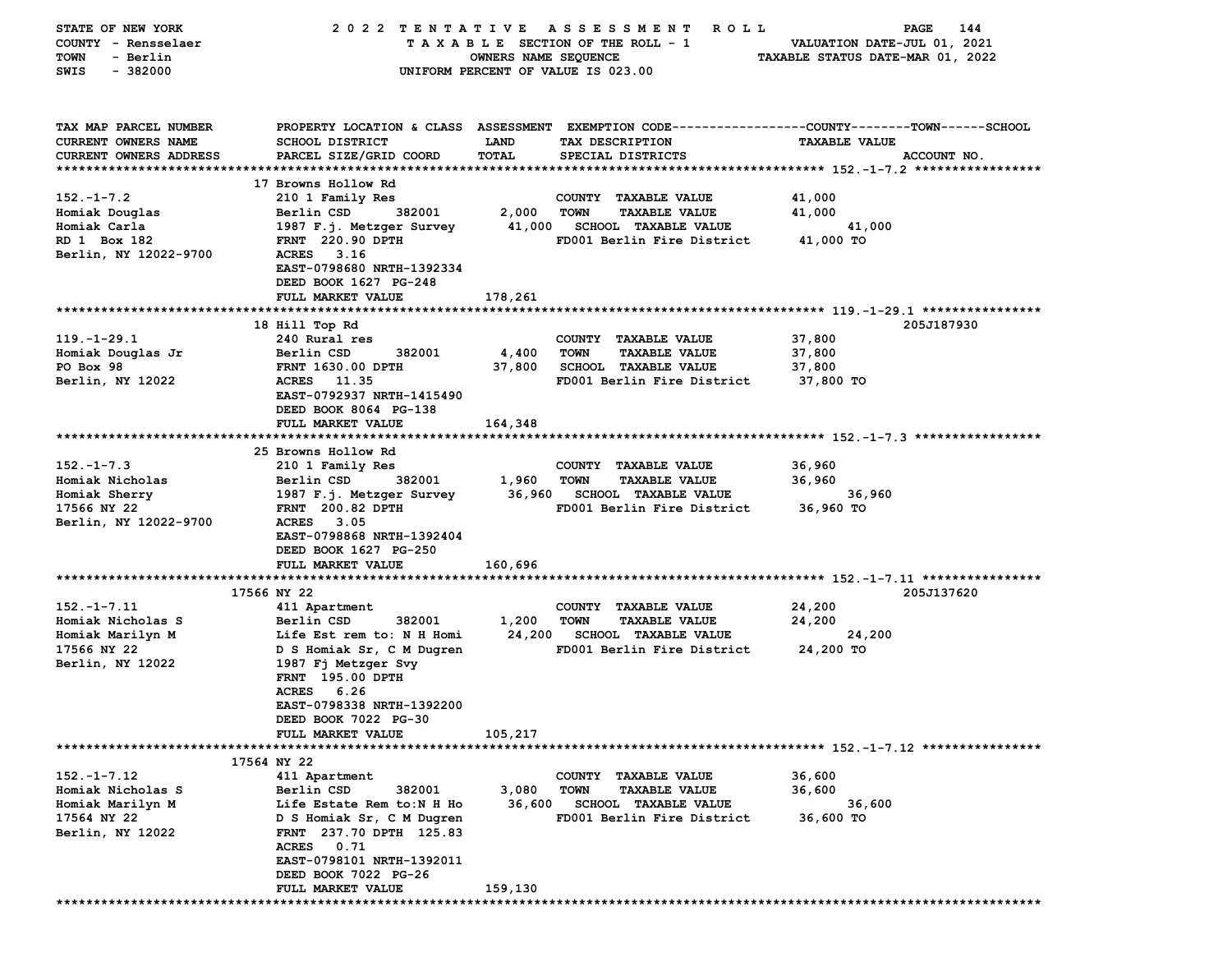| TAXABLE SECTION OF THE ROLL - 1<br>VALUATION DATE-JUL 01, 2021<br>- Berlin<br>OWNERS NAME SEQUENCE<br>TAXABLE STATUS DATE-MAR 01, 2022<br>$-382000$<br>UNIFORM PERCENT OF VALUE IS 023.00<br>PROPERTY LOCATION & CLASS ASSESSMENT EXEMPTION CODE----------------COUNTY-------TOWN------SCHOOL<br>TAX MAP PARCEL NUMBER<br>CURRENT OWNERS NAME<br><b>SCHOOL DISTRICT</b><br>LAND<br>TAX DESCRIPTION<br><b>TAXABLE VALUE</b><br><b>CURRENT OWNERS ADDRESS</b><br>PARCEL SIZE/GRID COORD<br>TOTAL<br>SPECIAL DISTRICTS<br>ACCOUNT NO.<br>52 Dutch Church Rd<br>205J173710<br>29,779<br>210 1 Family Res<br>COUNTY TAXABLE VALUE<br>1,200<br><b>TOWN</b><br><b>TAXABLE VALUE</b><br>29,779<br>Berlin CSD<br>382001<br>29,779<br><b>FRNT</b> 223.50 DPTH<br>SCHOOL TAXABLE VALUE<br>29,779<br>ACRES 1.02 BANK LERETA<br>FD001 Berlin Fire District<br>29,779 TO<br>EAST-0785977 NRTH-1395319<br>DEED BOOK 7854 PG-185<br>FULL MARKET VALUE<br>129,474<br>205J142300<br>1740,1773 Taborton Rd<br>57,200<br>240 Rural res<br>COUNTY TAXABLE VALUE<br>Berlin CSD<br>382001<br>9,300<br><b>TOWN</b><br><b>TAXABLE VALUE</b><br>57,200<br>Honsinger Karen A<br>PO Box 283<br><b>FRNT 1470.00 DPTH</b><br>57,200<br><b>SCHOOL TAXABLE VALUE</b><br>57,200<br>Sand Lake, NY 12153-0283<br>22.71<br>FD001 Berlin Fire District<br>57,200 TO<br><b>ACRES</b><br>EAST-0784540 NRTH-1393773<br>DEED BOOK 1672 PG-290<br>FULL MARKET VALUE<br>248,696<br>Bly Hollow Rd<br>$152.-5-9$<br>314 Rural vac<10<br>COUNTY TAXABLE VALUE<br>6,040<br>Horan Jeffrey<br>Berlin CSD<br>382001<br>6,040<br><b>TOWN</b><br><b>TAXABLE VALUE</b><br>6,040<br>Horan Deborah<br>Lot 14<br>6,040<br><b>SCHOOL TAXABLE VALUE</b><br>6,040<br>FRNT 345.94 DPTH<br>FD001 Berlin Fire District<br>6,040 TO<br>16 Stonington Cir<br>Wheatley Heights, NY 11798<br>ACRES 5.04<br>EAST-0793163 NRTH-1385309<br>DEED BOOK 1394 PG-10<br>FULL MARKET VALUE<br>26,261<br>1423 Taborton Rd<br>205J127000<br>0<br>210 1 Family Res<br><b>BAS STAR 41854</b><br>0<br>8,340<br>4,500 VETCOM CTS 41130<br>6,975<br>2,300<br>6,975<br>Averill Park Ce 384001<br>FRNT 477.20 DPTH 100.00<br>27,900 COUNTY TAXABLE VALUE<br>20,925<br>25,600<br>ACRES 0.74<br>TOWN<br><b>TAXABLE VALUE</b><br>EAST-0778541 NRTH-1389476<br>SCHOOL TAXABLE VALUE<br>12,585<br>DEED BOOK 1290 PG-597<br>FD001 Berlin Fire District<br>27,900 TO<br>FULL MARKET VALUE<br>121,304 WD001 Berlin Water Dist<br>27,900 TO M<br>27,900 TO M<br>WD023 Berlin Water Dist #1<br>1748 Plank Rd<br>205J120900<br>$128. - 2 - 10$<br>0<br>0<br>8,340<br>210 1 Family Res<br><b>BAS STAR 41854</b><br>28,250<br>Houle Frederick R Jr<br>Berlin CSD<br>382001<br>4,050<br>COUNTY TAXABLE VALUE<br>FRNT 135.00 DPTH 250.00<br>28,250<br>1748 Plank Rd<br><b>TOWN</b><br><b>TAXABLE VALUE</b><br>28,250<br>Petersburgh, NY 12138-9774<br>ACRES 0.91<br><b>SCHOOL TAXABLE VALUE</b><br>19,910<br>EAST-0777122 NRTH-1405845<br>FD001 Berlin Fire District<br>28,250 TO<br>DEED BOOK 149 PG-76<br>122,826<br><b>FULL MARKET VALUE</b> | STATE OF NEW YORK    | 2022 TENTATIVE | ASSESSMENT ROLL | PAGE<br>145 |
|----------------------------------------------------------------------------------------------------------------------------------------------------------------------------------------------------------------------------------------------------------------------------------------------------------------------------------------------------------------------------------------------------------------------------------------------------------------------------------------------------------------------------------------------------------------------------------------------------------------------------------------------------------------------------------------------------------------------------------------------------------------------------------------------------------------------------------------------------------------------------------------------------------------------------------------------------------------------------------------------------------------------------------------------------------------------------------------------------------------------------------------------------------------------------------------------------------------------------------------------------------------------------------------------------------------------------------------------------------------------------------------------------------------------------------------------------------------------------------------------------------------------------------------------------------------------------------------------------------------------------------------------------------------------------------------------------------------------------------------------------------------------------------------------------------------------------------------------------------------------------------------------------------------------------------------------------------------------------------------------------------------------------------------------------------------------------------------------------------------------------------------------------------------------------------------------------------------------------------------------------------------------------------------------------------------------------------------------------------------------------------------------------------------------------------------------------------------------------------------------------------------------------------------------------------------------------------------------------------------------------------------------------------------------------------------------------------------------------------------------------------------------------------------------------------------------------------------------------------------------------------------------------------------------------------------------------------------------------------------------------------------------------------------------|----------------------|----------------|-----------------|-------------|
|                                                                                                                                                                                                                                                                                                                                                                                                                                                                                                                                                                                                                                                                                                                                                                                                                                                                                                                                                                                                                                                                                                                                                                                                                                                                                                                                                                                                                                                                                                                                                                                                                                                                                                                                                                                                                                                                                                                                                                                                                                                                                                                                                                                                                                                                                                                                                                                                                                                                                                                                                                                                                                                                                                                                                                                                                                                                                                                                                                                                                                              | COUNTY - Rensselaer  |                |                 |             |
|                                                                                                                                                                                                                                                                                                                                                                                                                                                                                                                                                                                                                                                                                                                                                                                                                                                                                                                                                                                                                                                                                                                                                                                                                                                                                                                                                                                                                                                                                                                                                                                                                                                                                                                                                                                                                                                                                                                                                                                                                                                                                                                                                                                                                                                                                                                                                                                                                                                                                                                                                                                                                                                                                                                                                                                                                                                                                                                                                                                                                                              | <b>TOWN</b>          |                |                 |             |
|                                                                                                                                                                                                                                                                                                                                                                                                                                                                                                                                                                                                                                                                                                                                                                                                                                                                                                                                                                                                                                                                                                                                                                                                                                                                                                                                                                                                                                                                                                                                                                                                                                                                                                                                                                                                                                                                                                                                                                                                                                                                                                                                                                                                                                                                                                                                                                                                                                                                                                                                                                                                                                                                                                                                                                                                                                                                                                                                                                                                                                              | SWIS                 |                |                 |             |
|                                                                                                                                                                                                                                                                                                                                                                                                                                                                                                                                                                                                                                                                                                                                                                                                                                                                                                                                                                                                                                                                                                                                                                                                                                                                                                                                                                                                                                                                                                                                                                                                                                                                                                                                                                                                                                                                                                                                                                                                                                                                                                                                                                                                                                                                                                                                                                                                                                                                                                                                                                                                                                                                                                                                                                                                                                                                                                                                                                                                                                              |                      |                |                 |             |
|                                                                                                                                                                                                                                                                                                                                                                                                                                                                                                                                                                                                                                                                                                                                                                                                                                                                                                                                                                                                                                                                                                                                                                                                                                                                                                                                                                                                                                                                                                                                                                                                                                                                                                                                                                                                                                                                                                                                                                                                                                                                                                                                                                                                                                                                                                                                                                                                                                                                                                                                                                                                                                                                                                                                                                                                                                                                                                                                                                                                                                              |                      |                |                 |             |
|                                                                                                                                                                                                                                                                                                                                                                                                                                                                                                                                                                                                                                                                                                                                                                                                                                                                                                                                                                                                                                                                                                                                                                                                                                                                                                                                                                                                                                                                                                                                                                                                                                                                                                                                                                                                                                                                                                                                                                                                                                                                                                                                                                                                                                                                                                                                                                                                                                                                                                                                                                                                                                                                                                                                                                                                                                                                                                                                                                                                                                              |                      |                |                 |             |
|                                                                                                                                                                                                                                                                                                                                                                                                                                                                                                                                                                                                                                                                                                                                                                                                                                                                                                                                                                                                                                                                                                                                                                                                                                                                                                                                                                                                                                                                                                                                                                                                                                                                                                                                                                                                                                                                                                                                                                                                                                                                                                                                                                                                                                                                                                                                                                                                                                                                                                                                                                                                                                                                                                                                                                                                                                                                                                                                                                                                                                              |                      |                |                 |             |
|                                                                                                                                                                                                                                                                                                                                                                                                                                                                                                                                                                                                                                                                                                                                                                                                                                                                                                                                                                                                                                                                                                                                                                                                                                                                                                                                                                                                                                                                                                                                                                                                                                                                                                                                                                                                                                                                                                                                                                                                                                                                                                                                                                                                                                                                                                                                                                                                                                                                                                                                                                                                                                                                                                                                                                                                                                                                                                                                                                                                                                              |                      |                |                 |             |
|                                                                                                                                                                                                                                                                                                                                                                                                                                                                                                                                                                                                                                                                                                                                                                                                                                                                                                                                                                                                                                                                                                                                                                                                                                                                                                                                                                                                                                                                                                                                                                                                                                                                                                                                                                                                                                                                                                                                                                                                                                                                                                                                                                                                                                                                                                                                                                                                                                                                                                                                                                                                                                                                                                                                                                                                                                                                                                                                                                                                                                              |                      |                |                 |             |
|                                                                                                                                                                                                                                                                                                                                                                                                                                                                                                                                                                                                                                                                                                                                                                                                                                                                                                                                                                                                                                                                                                                                                                                                                                                                                                                                                                                                                                                                                                                                                                                                                                                                                                                                                                                                                                                                                                                                                                                                                                                                                                                                                                                                                                                                                                                                                                                                                                                                                                                                                                                                                                                                                                                                                                                                                                                                                                                                                                                                                                              | $140. -1 - 4$        |                |                 |             |
|                                                                                                                                                                                                                                                                                                                                                                                                                                                                                                                                                                                                                                                                                                                                                                                                                                                                                                                                                                                                                                                                                                                                                                                                                                                                                                                                                                                                                                                                                                                                                                                                                                                                                                                                                                                                                                                                                                                                                                                                                                                                                                                                                                                                                                                                                                                                                                                                                                                                                                                                                                                                                                                                                                                                                                                                                                                                                                                                                                                                                                              | Honiker Dennis M II  |                |                 |             |
|                                                                                                                                                                                                                                                                                                                                                                                                                                                                                                                                                                                                                                                                                                                                                                                                                                                                                                                                                                                                                                                                                                                                                                                                                                                                                                                                                                                                                                                                                                                                                                                                                                                                                                                                                                                                                                                                                                                                                                                                                                                                                                                                                                                                                                                                                                                                                                                                                                                                                                                                                                                                                                                                                                                                                                                                                                                                                                                                                                                                                                              | PO Box 493           |                |                 |             |
|                                                                                                                                                                                                                                                                                                                                                                                                                                                                                                                                                                                                                                                                                                                                                                                                                                                                                                                                                                                                                                                                                                                                                                                                                                                                                                                                                                                                                                                                                                                                                                                                                                                                                                                                                                                                                                                                                                                                                                                                                                                                                                                                                                                                                                                                                                                                                                                                                                                                                                                                                                                                                                                                                                                                                                                                                                                                                                                                                                                                                                              | Berlin, NY 12022     |                |                 |             |
|                                                                                                                                                                                                                                                                                                                                                                                                                                                                                                                                                                                                                                                                                                                                                                                                                                                                                                                                                                                                                                                                                                                                                                                                                                                                                                                                                                                                                                                                                                                                                                                                                                                                                                                                                                                                                                                                                                                                                                                                                                                                                                                                                                                                                                                                                                                                                                                                                                                                                                                                                                                                                                                                                                                                                                                                                                                                                                                                                                                                                                              |                      |                |                 |             |
|                                                                                                                                                                                                                                                                                                                                                                                                                                                                                                                                                                                                                                                                                                                                                                                                                                                                                                                                                                                                                                                                                                                                                                                                                                                                                                                                                                                                                                                                                                                                                                                                                                                                                                                                                                                                                                                                                                                                                                                                                                                                                                                                                                                                                                                                                                                                                                                                                                                                                                                                                                                                                                                                                                                                                                                                                                                                                                                                                                                                                                              |                      |                |                 |             |
|                                                                                                                                                                                                                                                                                                                                                                                                                                                                                                                                                                                                                                                                                                                                                                                                                                                                                                                                                                                                                                                                                                                                                                                                                                                                                                                                                                                                                                                                                                                                                                                                                                                                                                                                                                                                                                                                                                                                                                                                                                                                                                                                                                                                                                                                                                                                                                                                                                                                                                                                                                                                                                                                                                                                                                                                                                                                                                                                                                                                                                              |                      |                |                 |             |
|                                                                                                                                                                                                                                                                                                                                                                                                                                                                                                                                                                                                                                                                                                                                                                                                                                                                                                                                                                                                                                                                                                                                                                                                                                                                                                                                                                                                                                                                                                                                                                                                                                                                                                                                                                                                                                                                                                                                                                                                                                                                                                                                                                                                                                                                                                                                                                                                                                                                                                                                                                                                                                                                                                                                                                                                                                                                                                                                                                                                                                              |                      |                |                 |             |
|                                                                                                                                                                                                                                                                                                                                                                                                                                                                                                                                                                                                                                                                                                                                                                                                                                                                                                                                                                                                                                                                                                                                                                                                                                                                                                                                                                                                                                                                                                                                                                                                                                                                                                                                                                                                                                                                                                                                                                                                                                                                                                                                                                                                                                                                                                                                                                                                                                                                                                                                                                                                                                                                                                                                                                                                                                                                                                                                                                                                                                              |                      |                |                 |             |
|                                                                                                                                                                                                                                                                                                                                                                                                                                                                                                                                                                                                                                                                                                                                                                                                                                                                                                                                                                                                                                                                                                                                                                                                                                                                                                                                                                                                                                                                                                                                                                                                                                                                                                                                                                                                                                                                                                                                                                                                                                                                                                                                                                                                                                                                                                                                                                                                                                                                                                                                                                                                                                                                                                                                                                                                                                                                                                                                                                                                                                              | $140. - 1 - 37$      |                |                 |             |
|                                                                                                                                                                                                                                                                                                                                                                                                                                                                                                                                                                                                                                                                                                                                                                                                                                                                                                                                                                                                                                                                                                                                                                                                                                                                                                                                                                                                                                                                                                                                                                                                                                                                                                                                                                                                                                                                                                                                                                                                                                                                                                                                                                                                                                                                                                                                                                                                                                                                                                                                                                                                                                                                                                                                                                                                                                                                                                                                                                                                                                              |                      |                |                 |             |
|                                                                                                                                                                                                                                                                                                                                                                                                                                                                                                                                                                                                                                                                                                                                                                                                                                                                                                                                                                                                                                                                                                                                                                                                                                                                                                                                                                                                                                                                                                                                                                                                                                                                                                                                                                                                                                                                                                                                                                                                                                                                                                                                                                                                                                                                                                                                                                                                                                                                                                                                                                                                                                                                                                                                                                                                                                                                                                                                                                                                                                              |                      |                |                 |             |
|                                                                                                                                                                                                                                                                                                                                                                                                                                                                                                                                                                                                                                                                                                                                                                                                                                                                                                                                                                                                                                                                                                                                                                                                                                                                                                                                                                                                                                                                                                                                                                                                                                                                                                                                                                                                                                                                                                                                                                                                                                                                                                                                                                                                                                                                                                                                                                                                                                                                                                                                                                                                                                                                                                                                                                                                                                                                                                                                                                                                                                              |                      |                |                 |             |
|                                                                                                                                                                                                                                                                                                                                                                                                                                                                                                                                                                                                                                                                                                                                                                                                                                                                                                                                                                                                                                                                                                                                                                                                                                                                                                                                                                                                                                                                                                                                                                                                                                                                                                                                                                                                                                                                                                                                                                                                                                                                                                                                                                                                                                                                                                                                                                                                                                                                                                                                                                                                                                                                                                                                                                                                                                                                                                                                                                                                                                              |                      |                |                 |             |
|                                                                                                                                                                                                                                                                                                                                                                                                                                                                                                                                                                                                                                                                                                                                                                                                                                                                                                                                                                                                                                                                                                                                                                                                                                                                                                                                                                                                                                                                                                                                                                                                                                                                                                                                                                                                                                                                                                                                                                                                                                                                                                                                                                                                                                                                                                                                                                                                                                                                                                                                                                                                                                                                                                                                                                                                                                                                                                                                                                                                                                              |                      |                |                 |             |
|                                                                                                                                                                                                                                                                                                                                                                                                                                                                                                                                                                                                                                                                                                                                                                                                                                                                                                                                                                                                                                                                                                                                                                                                                                                                                                                                                                                                                                                                                                                                                                                                                                                                                                                                                                                                                                                                                                                                                                                                                                                                                                                                                                                                                                                                                                                                                                                                                                                                                                                                                                                                                                                                                                                                                                                                                                                                                                                                                                                                                                              |                      |                |                 |             |
|                                                                                                                                                                                                                                                                                                                                                                                                                                                                                                                                                                                                                                                                                                                                                                                                                                                                                                                                                                                                                                                                                                                                                                                                                                                                                                                                                                                                                                                                                                                                                                                                                                                                                                                                                                                                                                                                                                                                                                                                                                                                                                                                                                                                                                                                                                                                                                                                                                                                                                                                                                                                                                                                                                                                                                                                                                                                                                                                                                                                                                              |                      |                |                 |             |
|                                                                                                                                                                                                                                                                                                                                                                                                                                                                                                                                                                                                                                                                                                                                                                                                                                                                                                                                                                                                                                                                                                                                                                                                                                                                                                                                                                                                                                                                                                                                                                                                                                                                                                                                                                                                                                                                                                                                                                                                                                                                                                                                                                                                                                                                                                                                                                                                                                                                                                                                                                                                                                                                                                                                                                                                                                                                                                                                                                                                                                              |                      |                |                 |             |
|                                                                                                                                                                                                                                                                                                                                                                                                                                                                                                                                                                                                                                                                                                                                                                                                                                                                                                                                                                                                                                                                                                                                                                                                                                                                                                                                                                                                                                                                                                                                                                                                                                                                                                                                                                                                                                                                                                                                                                                                                                                                                                                                                                                                                                                                                                                                                                                                                                                                                                                                                                                                                                                                                                                                                                                                                                                                                                                                                                                                                                              |                      |                |                 |             |
|                                                                                                                                                                                                                                                                                                                                                                                                                                                                                                                                                                                                                                                                                                                                                                                                                                                                                                                                                                                                                                                                                                                                                                                                                                                                                                                                                                                                                                                                                                                                                                                                                                                                                                                                                                                                                                                                                                                                                                                                                                                                                                                                                                                                                                                                                                                                                                                                                                                                                                                                                                                                                                                                                                                                                                                                                                                                                                                                                                                                                                              |                      |                |                 |             |
|                                                                                                                                                                                                                                                                                                                                                                                                                                                                                                                                                                                                                                                                                                                                                                                                                                                                                                                                                                                                                                                                                                                                                                                                                                                                                                                                                                                                                                                                                                                                                                                                                                                                                                                                                                                                                                                                                                                                                                                                                                                                                                                                                                                                                                                                                                                                                                                                                                                                                                                                                                                                                                                                                                                                                                                                                                                                                                                                                                                                                                              |                      |                |                 |             |
|                                                                                                                                                                                                                                                                                                                                                                                                                                                                                                                                                                                                                                                                                                                                                                                                                                                                                                                                                                                                                                                                                                                                                                                                                                                                                                                                                                                                                                                                                                                                                                                                                                                                                                                                                                                                                                                                                                                                                                                                                                                                                                                                                                                                                                                                                                                                                                                                                                                                                                                                                                                                                                                                                                                                                                                                                                                                                                                                                                                                                                              |                      |                |                 |             |
|                                                                                                                                                                                                                                                                                                                                                                                                                                                                                                                                                                                                                                                                                                                                                                                                                                                                                                                                                                                                                                                                                                                                                                                                                                                                                                                                                                                                                                                                                                                                                                                                                                                                                                                                                                                                                                                                                                                                                                                                                                                                                                                                                                                                                                                                                                                                                                                                                                                                                                                                                                                                                                                                                                                                                                                                                                                                                                                                                                                                                                              |                      |                |                 |             |
|                                                                                                                                                                                                                                                                                                                                                                                                                                                                                                                                                                                                                                                                                                                                                                                                                                                                                                                                                                                                                                                                                                                                                                                                                                                                                                                                                                                                                                                                                                                                                                                                                                                                                                                                                                                                                                                                                                                                                                                                                                                                                                                                                                                                                                                                                                                                                                                                                                                                                                                                                                                                                                                                                                                                                                                                                                                                                                                                                                                                                                              |                      |                |                 |             |
|                                                                                                                                                                                                                                                                                                                                                                                                                                                                                                                                                                                                                                                                                                                                                                                                                                                                                                                                                                                                                                                                                                                                                                                                                                                                                                                                                                                                                                                                                                                                                                                                                                                                                                                                                                                                                                                                                                                                                                                                                                                                                                                                                                                                                                                                                                                                                                                                                                                                                                                                                                                                                                                                                                                                                                                                                                                                                                                                                                                                                                              |                      |                |                 |             |
|                                                                                                                                                                                                                                                                                                                                                                                                                                                                                                                                                                                                                                                                                                                                                                                                                                                                                                                                                                                                                                                                                                                                                                                                                                                                                                                                                                                                                                                                                                                                                                                                                                                                                                                                                                                                                                                                                                                                                                                                                                                                                                                                                                                                                                                                                                                                                                                                                                                                                                                                                                                                                                                                                                                                                                                                                                                                                                                                                                                                                                              |                      |                |                 |             |
|                                                                                                                                                                                                                                                                                                                                                                                                                                                                                                                                                                                                                                                                                                                                                                                                                                                                                                                                                                                                                                                                                                                                                                                                                                                                                                                                                                                                                                                                                                                                                                                                                                                                                                                                                                                                                                                                                                                                                                                                                                                                                                                                                                                                                                                                                                                                                                                                                                                                                                                                                                                                                                                                                                                                                                                                                                                                                                                                                                                                                                              |                      |                |                 |             |
|                                                                                                                                                                                                                                                                                                                                                                                                                                                                                                                                                                                                                                                                                                                                                                                                                                                                                                                                                                                                                                                                                                                                                                                                                                                                                                                                                                                                                                                                                                                                                                                                                                                                                                                                                                                                                                                                                                                                                                                                                                                                                                                                                                                                                                                                                                                                                                                                                                                                                                                                                                                                                                                                                                                                                                                                                                                                                                                                                                                                                                              | $150.12 - 2 - 3$     |                |                 |             |
|                                                                                                                                                                                                                                                                                                                                                                                                                                                                                                                                                                                                                                                                                                                                                                                                                                                                                                                                                                                                                                                                                                                                                                                                                                                                                                                                                                                                                                                                                                                                                                                                                                                                                                                                                                                                                                                                                                                                                                                                                                                                                                                                                                                                                                                                                                                                                                                                                                                                                                                                                                                                                                                                                                                                                                                                                                                                                                                                                                                                                                              | Houghton Harold A    |                |                 |             |
|                                                                                                                                                                                                                                                                                                                                                                                                                                                                                                                                                                                                                                                                                                                                                                                                                                                                                                                                                                                                                                                                                                                                                                                                                                                                                                                                                                                                                                                                                                                                                                                                                                                                                                                                                                                                                                                                                                                                                                                                                                                                                                                                                                                                                                                                                                                                                                                                                                                                                                                                                                                                                                                                                                                                                                                                                                                                                                                                                                                                                                              | Houghton Karen T     |                |                 |             |
|                                                                                                                                                                                                                                                                                                                                                                                                                                                                                                                                                                                                                                                                                                                                                                                                                                                                                                                                                                                                                                                                                                                                                                                                                                                                                                                                                                                                                                                                                                                                                                                                                                                                                                                                                                                                                                                                                                                                                                                                                                                                                                                                                                                                                                                                                                                                                                                                                                                                                                                                                                                                                                                                                                                                                                                                                                                                                                                                                                                                                                              | 117 Moutain View Ter |                |                 |             |
|                                                                                                                                                                                                                                                                                                                                                                                                                                                                                                                                                                                                                                                                                                                                                                                                                                                                                                                                                                                                                                                                                                                                                                                                                                                                                                                                                                                                                                                                                                                                                                                                                                                                                                                                                                                                                                                                                                                                                                                                                                                                                                                                                                                                                                                                                                                                                                                                                                                                                                                                                                                                                                                                                                                                                                                                                                                                                                                                                                                                                                              | Rensselaer, NY 12144 |                |                 |             |
|                                                                                                                                                                                                                                                                                                                                                                                                                                                                                                                                                                                                                                                                                                                                                                                                                                                                                                                                                                                                                                                                                                                                                                                                                                                                                                                                                                                                                                                                                                                                                                                                                                                                                                                                                                                                                                                                                                                                                                                                                                                                                                                                                                                                                                                                                                                                                                                                                                                                                                                                                                                                                                                                                                                                                                                                                                                                                                                                                                                                                                              |                      |                |                 |             |
|                                                                                                                                                                                                                                                                                                                                                                                                                                                                                                                                                                                                                                                                                                                                                                                                                                                                                                                                                                                                                                                                                                                                                                                                                                                                                                                                                                                                                                                                                                                                                                                                                                                                                                                                                                                                                                                                                                                                                                                                                                                                                                                                                                                                                                                                                                                                                                                                                                                                                                                                                                                                                                                                                                                                                                                                                                                                                                                                                                                                                                              |                      |                |                 |             |
|                                                                                                                                                                                                                                                                                                                                                                                                                                                                                                                                                                                                                                                                                                                                                                                                                                                                                                                                                                                                                                                                                                                                                                                                                                                                                                                                                                                                                                                                                                                                                                                                                                                                                                                                                                                                                                                                                                                                                                                                                                                                                                                                                                                                                                                                                                                                                                                                                                                                                                                                                                                                                                                                                                                                                                                                                                                                                                                                                                                                                                              |                      |                |                 |             |
|                                                                                                                                                                                                                                                                                                                                                                                                                                                                                                                                                                                                                                                                                                                                                                                                                                                                                                                                                                                                                                                                                                                                                                                                                                                                                                                                                                                                                                                                                                                                                                                                                                                                                                                                                                                                                                                                                                                                                                                                                                                                                                                                                                                                                                                                                                                                                                                                                                                                                                                                                                                                                                                                                                                                                                                                                                                                                                                                                                                                                                              |                      |                |                 |             |
|                                                                                                                                                                                                                                                                                                                                                                                                                                                                                                                                                                                                                                                                                                                                                                                                                                                                                                                                                                                                                                                                                                                                                                                                                                                                                                                                                                                                                                                                                                                                                                                                                                                                                                                                                                                                                                                                                                                                                                                                                                                                                                                                                                                                                                                                                                                                                                                                                                                                                                                                                                                                                                                                                                                                                                                                                                                                                                                                                                                                                                              |                      |                |                 |             |
|                                                                                                                                                                                                                                                                                                                                                                                                                                                                                                                                                                                                                                                                                                                                                                                                                                                                                                                                                                                                                                                                                                                                                                                                                                                                                                                                                                                                                                                                                                                                                                                                                                                                                                                                                                                                                                                                                                                                                                                                                                                                                                                                                                                                                                                                                                                                                                                                                                                                                                                                                                                                                                                                                                                                                                                                                                                                                                                                                                                                                                              |                      |                |                 |             |
|                                                                                                                                                                                                                                                                                                                                                                                                                                                                                                                                                                                                                                                                                                                                                                                                                                                                                                                                                                                                                                                                                                                                                                                                                                                                                                                                                                                                                                                                                                                                                                                                                                                                                                                                                                                                                                                                                                                                                                                                                                                                                                                                                                                                                                                                                                                                                                                                                                                                                                                                                                                                                                                                                                                                                                                                                                                                                                                                                                                                                                              |                      |                |                 |             |
|                                                                                                                                                                                                                                                                                                                                                                                                                                                                                                                                                                                                                                                                                                                                                                                                                                                                                                                                                                                                                                                                                                                                                                                                                                                                                                                                                                                                                                                                                                                                                                                                                                                                                                                                                                                                                                                                                                                                                                                                                                                                                                                                                                                                                                                                                                                                                                                                                                                                                                                                                                                                                                                                                                                                                                                                                                                                                                                                                                                                                                              |                      |                |                 |             |
|                                                                                                                                                                                                                                                                                                                                                                                                                                                                                                                                                                                                                                                                                                                                                                                                                                                                                                                                                                                                                                                                                                                                                                                                                                                                                                                                                                                                                                                                                                                                                                                                                                                                                                                                                                                                                                                                                                                                                                                                                                                                                                                                                                                                                                                                                                                                                                                                                                                                                                                                                                                                                                                                                                                                                                                                                                                                                                                                                                                                                                              |                      |                |                 |             |
|                                                                                                                                                                                                                                                                                                                                                                                                                                                                                                                                                                                                                                                                                                                                                                                                                                                                                                                                                                                                                                                                                                                                                                                                                                                                                                                                                                                                                                                                                                                                                                                                                                                                                                                                                                                                                                                                                                                                                                                                                                                                                                                                                                                                                                                                                                                                                                                                                                                                                                                                                                                                                                                                                                                                                                                                                                                                                                                                                                                                                                              |                      |                |                 |             |
|                                                                                                                                                                                                                                                                                                                                                                                                                                                                                                                                                                                                                                                                                                                                                                                                                                                                                                                                                                                                                                                                                                                                                                                                                                                                                                                                                                                                                                                                                                                                                                                                                                                                                                                                                                                                                                                                                                                                                                                                                                                                                                                                                                                                                                                                                                                                                                                                                                                                                                                                                                                                                                                                                                                                                                                                                                                                                                                                                                                                                                              |                      |                |                 |             |
|                                                                                                                                                                                                                                                                                                                                                                                                                                                                                                                                                                                                                                                                                                                                                                                                                                                                                                                                                                                                                                                                                                                                                                                                                                                                                                                                                                                                                                                                                                                                                                                                                                                                                                                                                                                                                                                                                                                                                                                                                                                                                                                                                                                                                                                                                                                                                                                                                                                                                                                                                                                                                                                                                                                                                                                                                                                                                                                                                                                                                                              |                      |                |                 |             |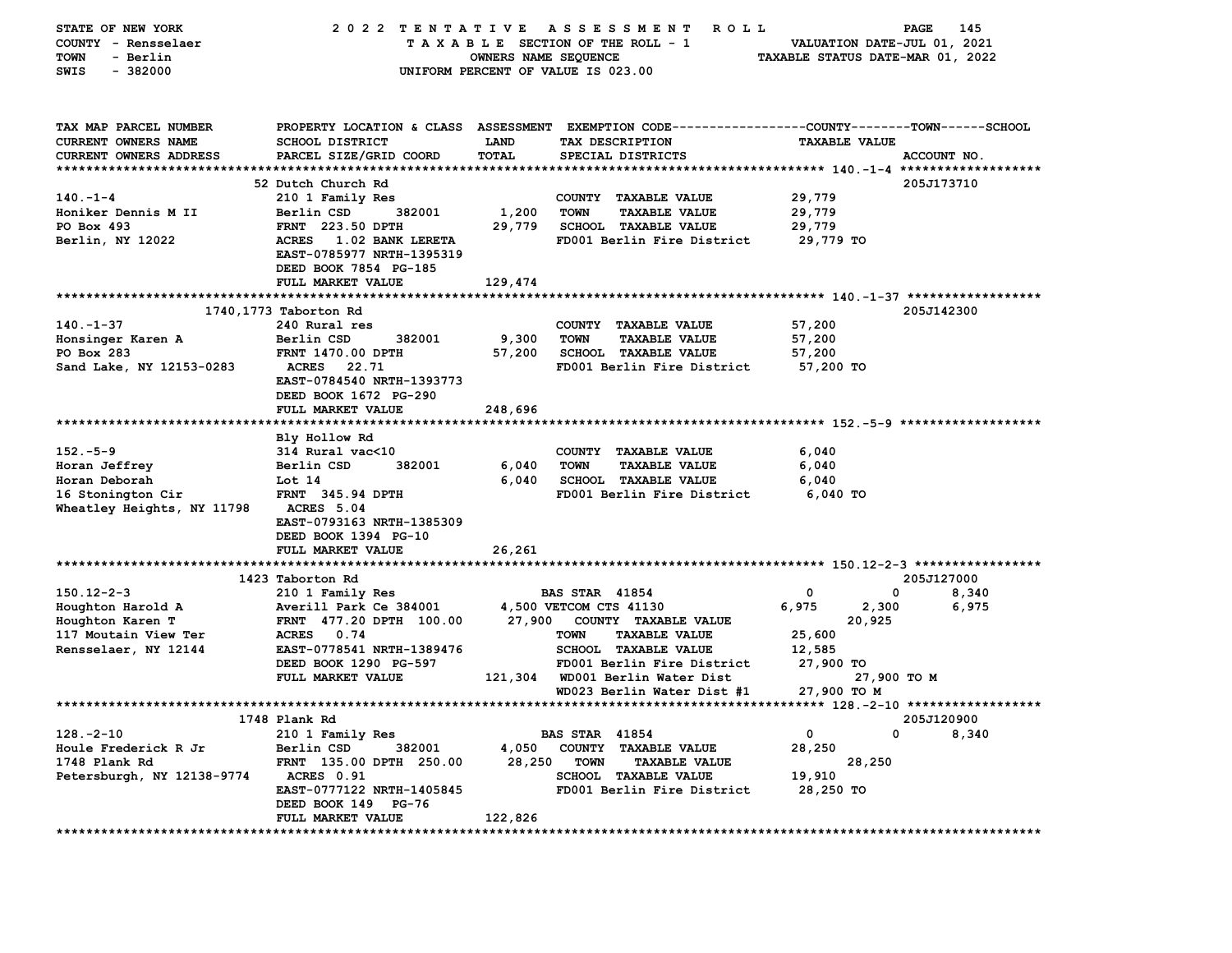| STATE OF NEW YORK<br>COUNTY - Rensselaer<br>- Berlin<br><b>TOWN</b><br>$-382000$<br>SWIS |                                                                                                                             | OWNERS NAME SEQUENCE | 2022 TENTATIVE ASSESSMENT<br>R O L L<br>TAXABLE SECTION OF THE ROLL - 1<br>UNIFORM PERCENT OF VALUE IS 023.00 | <b>PAGE</b><br>VALUATION DATE-JUL 01, 2021<br>TAXABLE STATUS DATE-MAR 01, 2022 | 146         |
|------------------------------------------------------------------------------------------|-----------------------------------------------------------------------------------------------------------------------------|----------------------|---------------------------------------------------------------------------------------------------------------|--------------------------------------------------------------------------------|-------------|
| TAX MAP PARCEL NUMBER                                                                    |                                                                                                                             |                      | PROPERTY LOCATION & CLASS ASSESSMENT EXEMPTION CODE---------------COUNTY-------TOWN-----SCHOOL                |                                                                                |             |
| <b>CURRENT OWNERS NAME</b>                                                               | <b>SCHOOL DISTRICT</b>                                                                                                      | <b>LAND</b>          | TAX DESCRIPTION                                                                                               | <b>TAXABLE VALUE</b>                                                           |             |
| CURRENT OWNERS ADDRESS PARCEL SIZE/GRID COORD                                            |                                                                                                                             | TOTAL                | SPECIAL DISTRICTS                                                                                             |                                                                                | ACCOUNT NO. |
|                                                                                          | Cold Spring Rd (W Of)                                                                                                       |                      |                                                                                                               |                                                                                | 275J153920S |
| $109. -2 - 1.1$                                                                          | 314 Rural vac<10                                                                                                            |                      | COUNTY TAXABLE VALUE                                                                                          | 718                                                                            |             |
| Hovland Family Trust David & C Berlin CSD                                                | 382001                                                                                                                      |                      | 718<br><b>TOWN</b><br><b>TAXABLE VALUE</b>                                                                    | 718                                                                            |             |
| Hovland Samuel                                                                           | Part Ptrsbrgh 109.-1-46                                                                                                     |                      | 718<br><b>SCHOOL TAXABLE VALUE</b>                                                                            | 718                                                                            |             |
| 469 Jones Hollow Rd                                                                      | ACRES 2.82                                                                                                                  |                      | FD001 Berlin Fire District                                                                                    | 718 TO                                                                         |             |
| Petersburgh, NY 12138                                                                    | EAST-0805108 NRTH-1418965<br>DEED BOOK 6170 PG-281                                                                          |                      |                                                                                                               |                                                                                |             |
|                                                                                          | FULL MARKET VALUE                                                                                                           | 3,122                |                                                                                                               |                                                                                |             |
|                                                                                          |                                                                                                                             |                      |                                                                                                               |                                                                                |             |
|                                                                                          | 2681 Plank Rd                                                                                                               |                      |                                                                                                               |                                                                                | 205J142840  |
| $130.1 - 8 - 2$                                                                          | 210 1 Family Res                                                                                                            |                      | <b>BAS STAR 41854</b>                                                                                         | $\mathbf 0$<br>$\mathbf{0}$                                                    | 8,340       |
| Hungerford Christopher G                                                                 | Berlin CSD<br>382001                                                                                                        |                      | 1,800 COUNTY TAXABLE VALUE                                                                                    | 30,900                                                                         |             |
| Hungerford Courtney E                                                                    | $\begin{array}{cc}\n\text{FRNT} & 181.05 & \text{DPTH} \\ \text{FRT} & \text{FRT} & \text{FRT} & \text{FRT} \\ \end{array}$ | 30,900 TOWN          | <b>TAXABLE VALUE</b>                                                                                          | 30,900                                                                         |             |
| 2681 Plank Rd                                                                            | ACRES 1.05 BANK CORE<br>EAST-0793455 NRTH-1407496                                                                           |                      | <b>SCHOOL TAXABLE VALUE</b><br>FD001 Berlin Fire District                                                     | 22,560<br>30,900 TO                                                            |             |
| Berlin, NY 12022                                                                         | DEED BOOK 6466 PG-153                                                                                                       |                      | LT001 Berlin Light Dist                                                                                       | 30,900 TO                                                                      |             |
|                                                                                          | FULL MARKET VALUE                                                                                                           | 134,348              |                                                                                                               |                                                                                |             |
|                                                                                          |                                                                                                                             |                      |                                                                                                               |                                                                                |             |
|                                                                                          | Forest Trl                                                                                                                  |                      |                                                                                                               |                                                                                | 205J143380  |
| $150.11 - 5 - 1$                                                                         | $314$ Rural vac<10                                                                                                          |                      | COUNTY TAXABLE VALUE                                                                                          | 2,000                                                                          |             |
| Hutson Earl O                                                                            | Averill Park Ce 384001                                                                                                      | 2,000                | <b>TOWN</b><br><b>TAXABLE VALUE</b>                                                                           | 2,000                                                                          |             |
| 99 Sand Creek Rd                                                                         | 80.00 DPTH<br>80.00<br><b>FRNT</b>                                                                                          | 2,000                | <b>SCHOOL TAXABLE VALUE</b>                                                                                   | 2,000                                                                          |             |
| Albany, NY 12205                                                                         | 0.17<br><b>ACRES</b><br>EAST-0777543 NRTH-1389322                                                                           |                      | FD001 Berlin Fire District<br>WD001 Berlin Water Dist                                                         | 2,000 TO<br>2,000 TO M                                                         |             |
|                                                                                          | DEED BOOK 1189 PG-537                                                                                                       |                      | WD023 Berlin Water Dist #1                                                                                    | 2,000 TO M                                                                     |             |
|                                                                                          | FULL MARKET VALUE                                                                                                           | 8,696                |                                                                                                               |                                                                                |             |
|                                                                                          |                                                                                                                             |                      |                                                                                                               |                                                                                |             |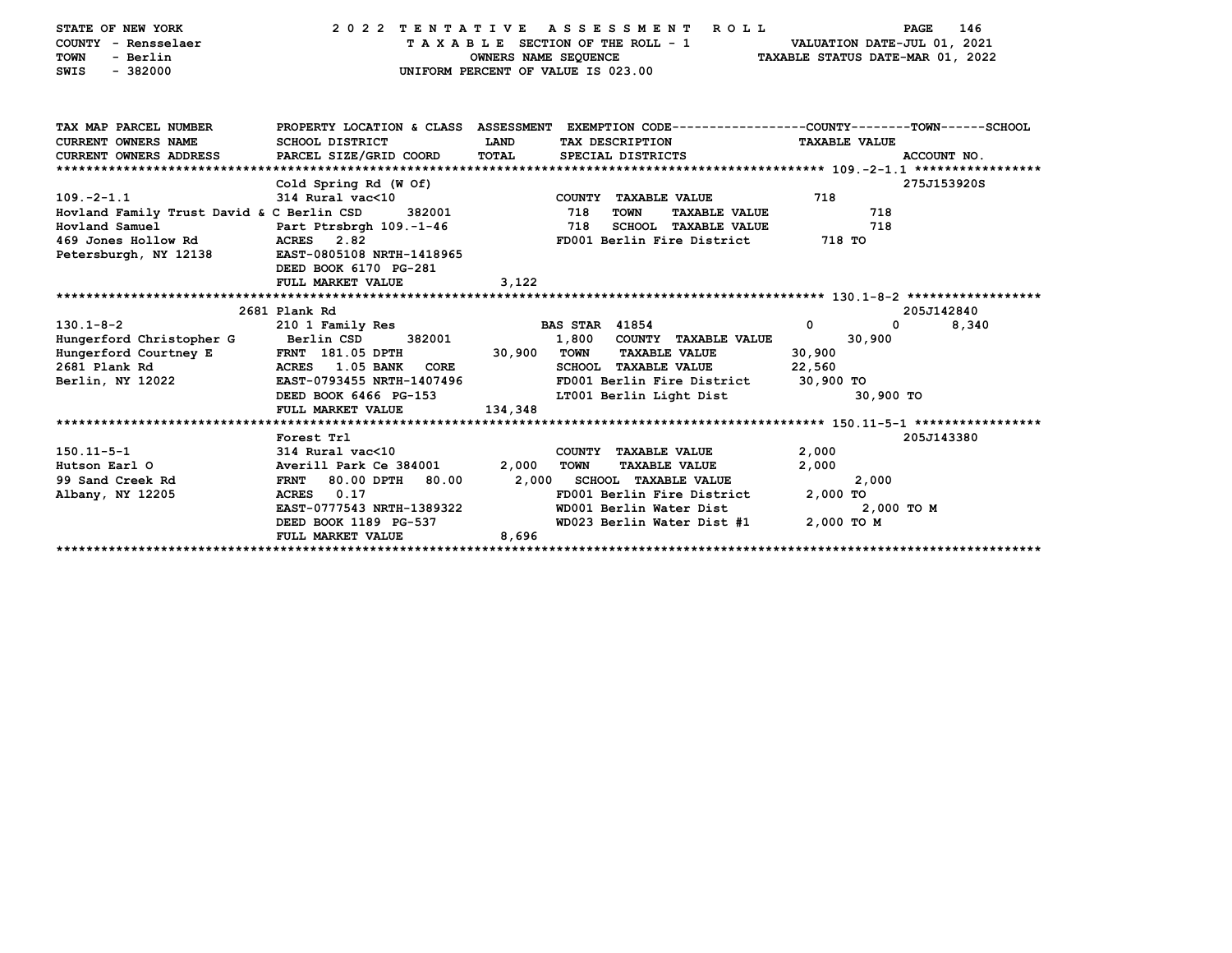| <b>STATE OF NEW YORK</b> |          | 2022 TENTATIVE ASSESSMENT ROLL |  |  |  |  |                                    |  |  |  |  |  |  |  |  |                                  | <b>PAGE</b> 147 |  |  |
|--------------------------|----------|--------------------------------|--|--|--|--|------------------------------------|--|--|--|--|--|--|--|--|----------------------------------|-----------------|--|--|
| COUNTY - Rensselaer      |          |                                |  |  |  |  | TAXABLE SECTION OF THE ROLL - 1    |  |  |  |  |  |  |  |  | VALUATION DATE-JUL 01, 2021      |                 |  |  |
| TOWN                     | - Berlin |                                |  |  |  |  | NAME SECTION - H                   |  |  |  |  |  |  |  |  | TAXABLE STATUS DATE-MAR 01, 2022 |                 |  |  |
| SWIS                     | - 382000 |                                |  |  |  |  |                                    |  |  |  |  |  |  |  |  |                                  | RPS150/V04/L015 |  |  |
|                          |          |                                |  |  |  |  | UNIFORM PERCENT OF VALUE IS 023.00 |  |  |  |  |  |  |  |  | CURRENT DATE $4/21/2022$         |                 |  |  |

| CODE | DISTRICT NAME        | <b>EXTENSION</b><br><b>TOTAL</b><br>PARCELS<br>TYPE | AD VALOREM<br><b>EXTENSION</b><br><b>VALUE</b><br><b>VALUE</b> | TAXABLE<br><b>EXEMPT</b><br><b>AMOUNT</b><br><b>VALUE</b> |
|------|----------------------|-----------------------------------------------------|----------------------------------------------------------------|-----------------------------------------------------------|
|      | FD001 Berlin Fire Di | 92 TOTAL                                            | 2443,504                                                       | 2443,504                                                  |
|      | LT001 Berlin Light D | 19 TOTAL                                            | 639,130                                                        | 639,130                                                   |
|      | WD001 Berlin Water D | 2 ТОТАL<br>M                                        | 29,900                                                         | 29,900                                                    |
|      | WD023 Berlin Water D | 2 ТОТАL<br>M                                        | 29,900                                                         | 29,900                                                    |

### **\*\*\* S C H O O L D I S T R I C T S U M M A R Y \*\*\***

| CODE             | DISTRICT NAME                   | TOTAL<br><b>PARCELS</b> | <b>ASSESSED</b><br>LAND | <b>ASSESSED</b><br>TOTAL | <b>EXEMPT</b><br><b>AMOUNT</b> | TOTAL<br>TAXABLE    | <b>STAR</b><br><b>AMOUNT</b> | <b>STAR</b><br>TAXABLE |
|------------------|---------------------------------|-------------------------|-------------------------|--------------------------|--------------------------------|---------------------|------------------------------|------------------------|
| 382001<br>384001 | Berlin CSD<br>Averill Park Cent | 87<br>5                 | 373,875<br>23,600       | 2303,589<br>139,915      | 77.787<br>14,535               | 2225,802<br>125,380 | 344,550<br>29,160            | 1881,252<br>96,220     |
|                  | SUB-TOTAL                       | 92                      | 397,475                 | 2443,504                 | 92,322                         | 2351,182            | 373,710                      | 1977,472               |
|                  | T O T A L                       | 92                      | 397,475                 | 2443,504                 | 92,322                         | 2351,182            | 373,710                      | 1977, 472              |

#### **\*\*\* S Y S T E M C O D E S S U M M A R Y \*\*\***

# **NO SYSTEM EXEMPTIONS AT THIS LEVEL**

### **\*\*\* E X E M P T I O N S U M M A R Y \*\*\***

|       |                    | TOTAL          |               |             |               |
|-------|--------------------|----------------|---------------|-------------|---------------|
| CODE  | <b>DESCRIPTION</b> | <b>PARCELS</b> | <b>COUNTY</b> | <b>TOWN</b> | <b>SCHOOL</b> |
| 41120 | <b>VETWAR CTS</b>  |                | 7,560         | 1,380       | 7,560         |
| 41122 | VET WAR C          | $\overline{2}$ | 9,765         |             |               |
| 41123 | VET WAR T          | $\overline{2}$ |               | 2,760       |               |
| 41130 | VETCOM CTS         |                | 6,975         | 2,300       | 6,975         |
| 41132 | VET COM C          |                | 10,638        |             |               |
| 41133 | VET COM T          |                |               | 2,300       |               |
| 41720 | AG DST 8YT         | 5              | 33,766        | 33,766      | 33,766        |
| 41800 | AGED CTS           | 3              | 29,423        | 31,260      | 31,950        |
| 41824 | LIVING QUA         |                |               |             | 12,071        |
| 41834 | <b>ENH STAR</b>    | 8              |               |             | 150,520       |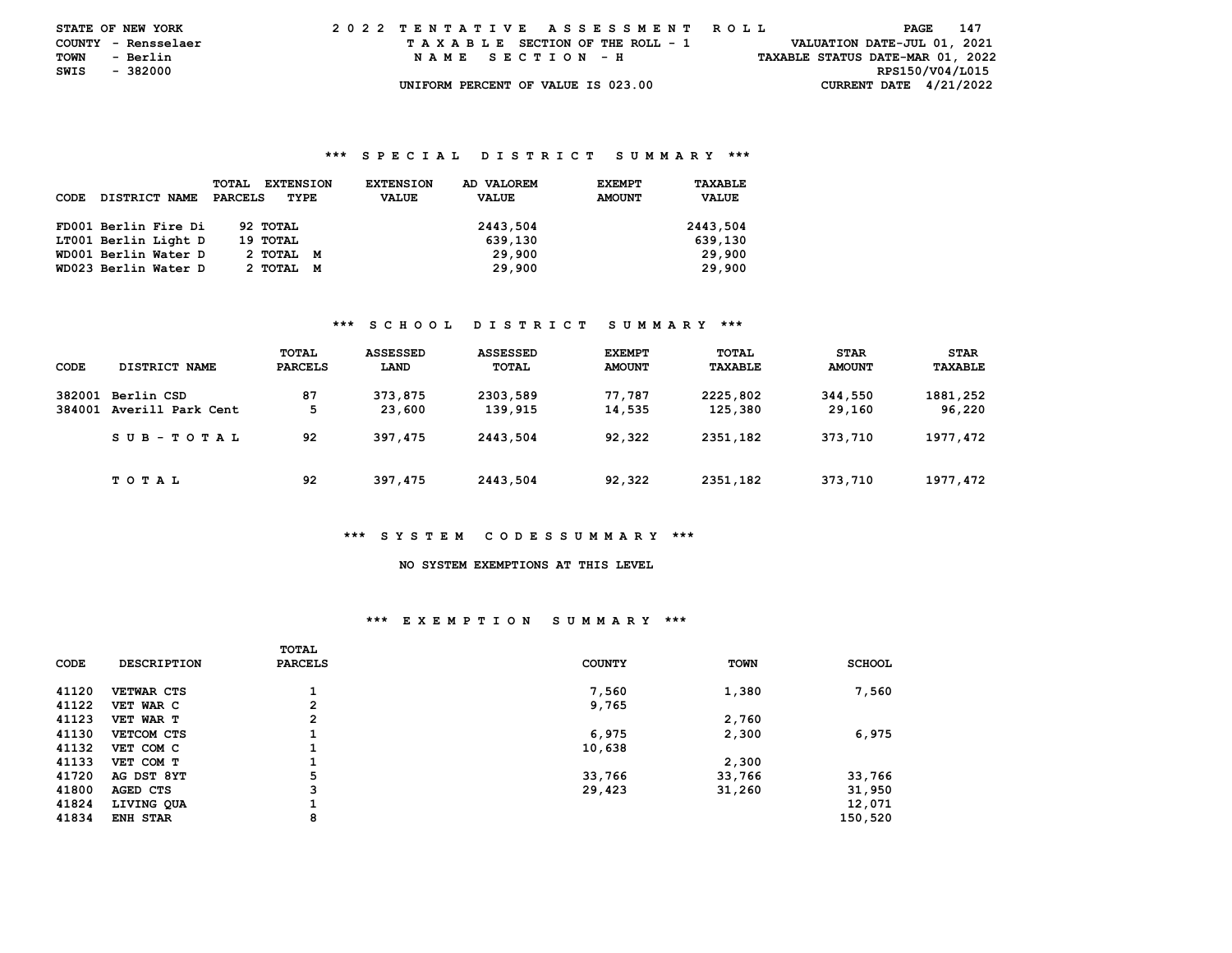|      | <b>STATE OF NEW YORK</b> | 2022 TENTATIVE ASSESSMENT ROLL     |                                  | PAGE 148        |  |
|------|--------------------------|------------------------------------|----------------------------------|-----------------|--|
|      | COUNTY - Rensselaer      | TAXABLE SECTION OF THE ROLL - 1    | VALUATION DATE-JUL 01, 2021      |                 |  |
| TOWN | - Berlin                 | NAME SECTION - H                   | TAXABLE STATUS DATE-MAR 01, 2022 |                 |  |
|      | SWIS - 382000            |                                    |                                  | RPS150/V04/L015 |  |
|      |                          | UNIFORM PERCENT OF VALUE IS 023.00 | CURRENT DATE $4/21/2022$         |                 |  |

## **\*\*\* E X E M P T I O N S U M M A R Y \*\*\***

| <b>CODE</b> | <b>DESCRIPTION</b>           | TOTAL<br><b>PARCELS</b> | <b>COUNTY</b> | <b>TOWN</b> | <b>SCHOOL</b>      |
|-------------|------------------------------|-------------------------|---------------|-------------|--------------------|
| 41854       | <b>BAS STAR</b><br>T O T A L | 20<br>45                | 98,127        | 73,766      | 223,190<br>466,032 |

| ROLL       |                    | <b>TOTAL</b>   | ASSESSED | ASSESSED     | TAXABLE       | TAXABLE     | <b>TAXABLE</b> | STAR           |
|------------|--------------------|----------------|----------|--------------|---------------|-------------|----------------|----------------|
| <b>SEC</b> | <b>DESCRIPTION</b> | <b>PARCELS</b> | LAND     | <b>TOTAL</b> | <b>COUNTY</b> | <b>TOWN</b> | <b>SCHOOL</b>  | <b>TAXABLE</b> |
|            |                    |                |          |              |               |             |                |                |
|            | <b>TAXABLE</b>     | 92             | 397,475  | 2443.504     | 2345,377      | 2369,738    | 2351,182       | 1977.<br>. 472 |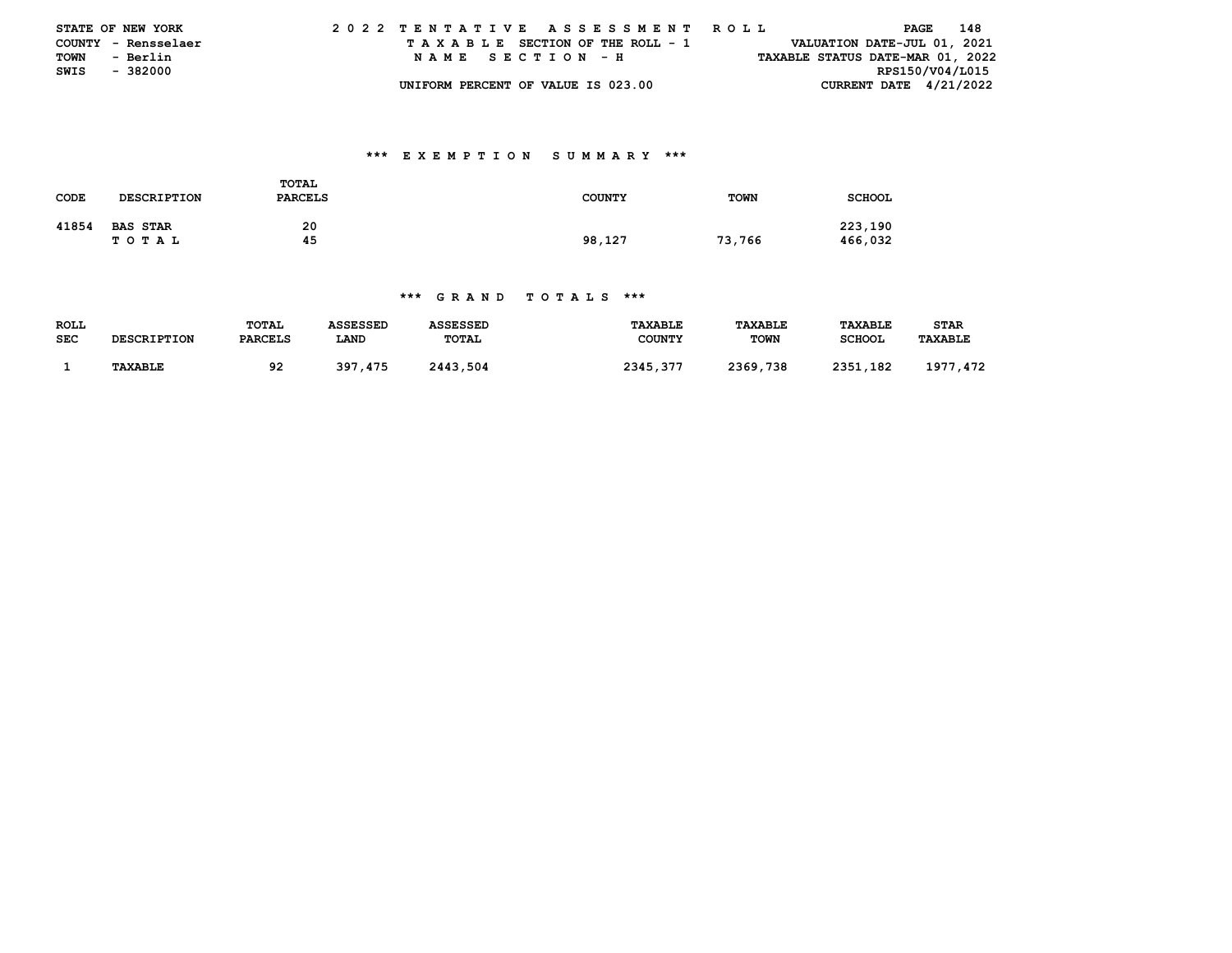| STATE OF NEW YORK             |                                  |                      | 2022 TENTATIVE ASSESSMENT<br><b>ROLL</b> | 149<br><b>PAGE</b>                                                                              |
|-------------------------------|----------------------------------|----------------------|------------------------------------------|-------------------------------------------------------------------------------------------------|
| COUNTY - Rensselaer           |                                  |                      | TAXABLE SECTION OF THE ROLL - 1          | VALUATION DATE-JUL 01, 2021                                                                     |
| <b>TOWN</b><br>- Berlin       |                                  | OWNERS NAME SEQUENCE |                                          | TAXABLE STATUS DATE-MAR 01, 2022                                                                |
| $-382000$<br>SWIS             |                                  |                      | UNIFORM PERCENT OF VALUE IS 023.00       |                                                                                                 |
|                               |                                  |                      |                                          |                                                                                                 |
|                               |                                  |                      |                                          |                                                                                                 |
|                               |                                  |                      |                                          |                                                                                                 |
| TAX MAP PARCEL NUMBER         |                                  |                      |                                          | PROPERTY LOCATION & CLASS ASSESSMENT EXEMPTION CODE---------------COUNTY-------TOWN------SCHOOL |
| <b>CURRENT OWNERS NAME</b>    | SCHOOL DISTRICT                  | LAND                 | TAX DESCRIPTION                          | <b>TAXABLE VALUE</b>                                                                            |
| <b>CURRENT OWNERS ADDRESS</b> | PARCEL SIZE/GRID COORD           | TOTAL                | SPECIAL DISTRICTS                        | ACCOUNT NO.                                                                                     |
|                               |                                  |                      |                                          |                                                                                                 |
|                               | 14 Pine Ave                      |                      |                                          | 205J107920                                                                                      |
| 107.17-1-7                    | 260 Seasonal res                 |                      | COUNTY TAXABLE VALUE                     | 1,700                                                                                           |
| Indusi Priscilla              | Berlin CSD<br>382001             | 1,700                | TOWN<br><b>TAXABLE VALUE</b>             | 1,700                                                                                           |
| Estabrook Beth Ann            | .25A<br>Seas                     | 1,700                | SCHOOL TAXABLE VALUE                     | 1,700                                                                                           |
| 620 57th Ave Lot 25A          | Life Est- Beth A Estabroo        |                      | FD001 Berlin Fire District 1.700 TO      |                                                                                                 |
| Bradenton, FL 34207           | FRNT 50.00 DPTH 135.00           |                      |                                          |                                                                                                 |
|                               | ACRES 0.14                       |                      |                                          |                                                                                                 |
| PRIOR OWNER ON 3/01/2022      | EAST-0781787 NRTH-1419053        |                      |                                          |                                                                                                 |
| Indusi Priscilla              | DEED BOOK 9998 PG-230            |                      |                                          |                                                                                                 |
|                               | FULL MARKET VALUE                | 7,391                |                                          |                                                                                                 |
|                               |                                  |                      |                                          |                                                                                                 |
|                               | 10 Pine Ave                      |                      |                                          | 205J107650                                                                                      |
| $107.17 - 1 - 8$              | 260 Seasonal res                 |                      | COUNTY TAXABLE VALUE                     | 9,000                                                                                           |
| Indusi Priscilla              | Berlin CSD<br>382001             | 1,700                | <b>TOWN</b><br><b>TAXABLE VALUE</b>      | 9,000                                                                                           |
| Estabrook Beth Ann            | Seas .25 A Lot 12                | 9,000                | SCHOOL TAXABLE VALUE                     | 9,000                                                                                           |
| 620 57th Ave W Lot 25A        | Life Est- Beth Estabrook,        |                      | FD001 Berlin Fire District               | 9,000 TO                                                                                        |
| Bradenton, FL 34207           | 50.00 DPTH 100.00<br><b>FRNT</b> |                      |                                          |                                                                                                 |
|                               | 0.11<br>ACRES                    |                      |                                          |                                                                                                 |
| PRIOR OWNER ON 3/01/2022      | EAST-0781778 NRTH-1419003        |                      |                                          |                                                                                                 |
| Indusi Priscilla              | DEED BOOK 9998 PG-226            |                      |                                          |                                                                                                 |
|                               | FULL MARKET VALUE                | 39,130               |                                          |                                                                                                 |
|                               |                                  |                      |                                          |                                                                                                 |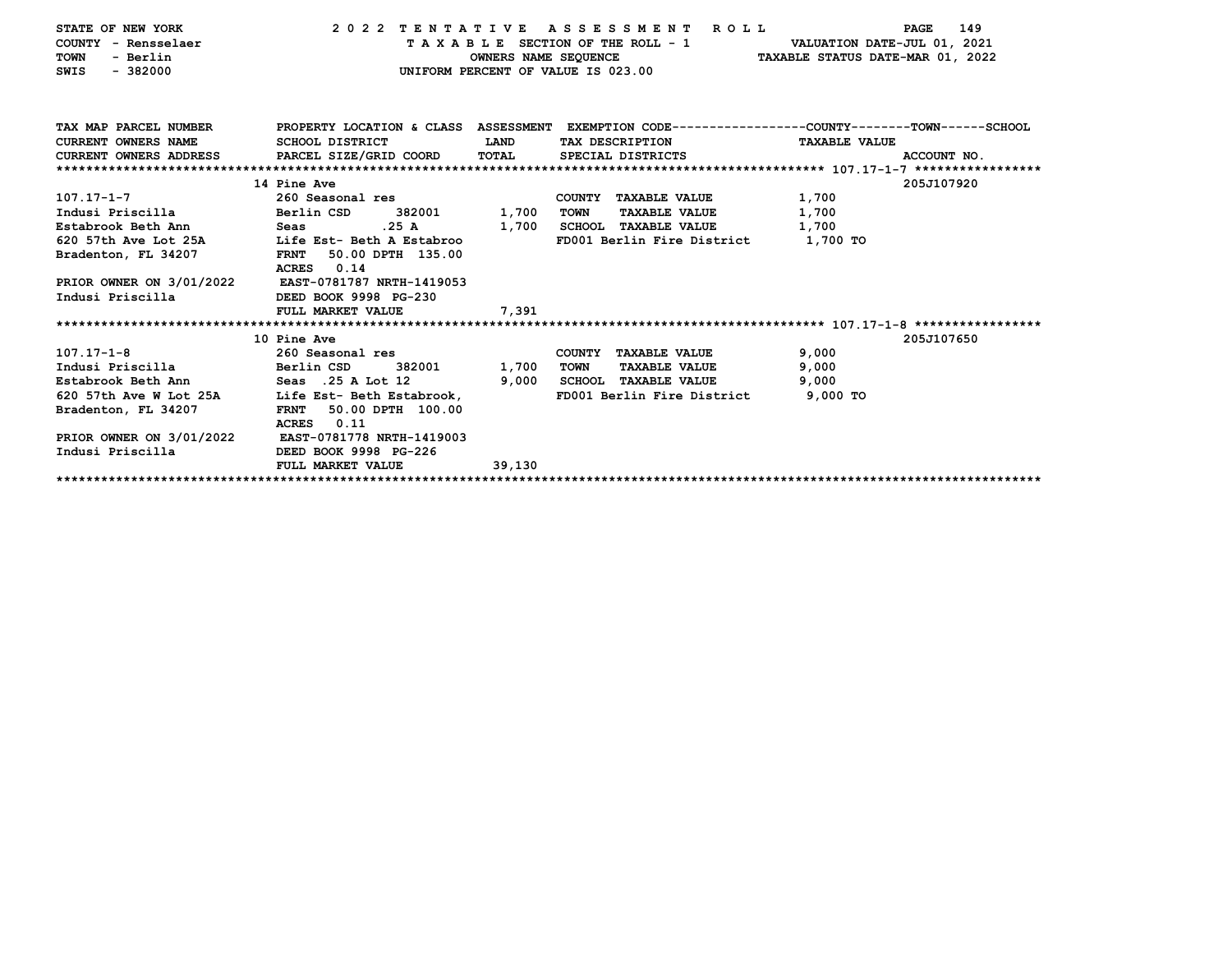| <b>STATE OF NEW YORK</b> |                     |  |  |  |  |  | 2022 TENTATIVE ASSESSMENT ROLL     |  |  |  |  |  |  |  |  |                                  | PAGE |                 | 150 |  |
|--------------------------|---------------------|--|--|--|--|--|------------------------------------|--|--|--|--|--|--|--|--|----------------------------------|------|-----------------|-----|--|
|                          | COUNTY - Rensselaer |  |  |  |  |  | TAXABLE SECTION OF THE ROLL - 1    |  |  |  |  |  |  |  |  | VALUATION DATE-JUL 01, 2021      |      |                 |     |  |
| TOWN                     | - Berlin            |  |  |  |  |  | NAME SECTION - I                   |  |  |  |  |  |  |  |  | TAXABLE STATUS DATE-MAR 01, 2022 |      |                 |     |  |
| SWIS - 382000            |                     |  |  |  |  |  |                                    |  |  |  |  |  |  |  |  |                                  |      | RPS150/V04/L015 |     |  |
|                          |                     |  |  |  |  |  | UNIFORM PERCENT OF VALUE IS 023.00 |  |  |  |  |  |  |  |  | CURRENT DATE $4/21/2022$         |      |                 |     |  |

| CODE | DISTRICT NAME        | TOTAL<br><b>EXTENSION</b><br>PARCELS<br>TYPE. | <b>EXTENSION</b><br><b>VALUE</b> | AD VALOREM<br><b>VALUE</b> | <b>F.XFMPT</b><br><b>AMOUNT</b> | TAXARLE.<br><b>VALUE</b> |
|------|----------------------|-----------------------------------------------|----------------------------------|----------------------------|---------------------------------|--------------------------|
|      | FD001 Berlin Fire Di | 2 TOTAL                                       |                                  | 10,700                     |                                 | 10,700                   |

#### **\*\*\* S C H O O L D I S T R I C T S U M M A R Y \*\*\***

| CODE   | DISTRICT NAME   | TOTAL<br>PARCELS | ASSESSED<br>LAND | ASSESSED<br>TOTAL | <b>EXEMPT</b><br><b>AMOUNT</b> | TOTAL<br>TAXABLE | <b>STAR</b><br><b>AMOUNT</b> | <b>STAR</b><br>TAXABLE |
|--------|-----------------|------------------|------------------|-------------------|--------------------------------|------------------|------------------------------|------------------------|
| 382001 | Berlin CSD      | 2                | 3,400            | 10,700            |                                | 10,700           |                              | 10,700                 |
|        | $SUB - TO T AL$ | 2                | 3,400            | 10,700            |                                | 10,700           |                              | 10,700                 |
|        | <b>TOTAL</b>    | 2                | 3.400            | 10,700            |                                | 10,700           |                              | 10,700                 |

### **\*\*\* S Y S T E M C O D E S S U M M A R Y \*\*\***

 **NO SYSTEM EXEMPTIONS AT THIS LEVEL** 

# **\*\*\* E X E M P T I O N S U M M A R Y \*\*\***

## **NO EXEMPTIONS AT THIS LEVEL**

| <b>ROLL</b> |                    | <b>TOTAL</b>   | <b>ASSESSED</b> | <b>ASSESSED</b> | <b>TAXABLE</b> | TAXABLE     | <b>TAXABLE</b> | <b>STAR</b>    |
|-------------|--------------------|----------------|-----------------|-----------------|----------------|-------------|----------------|----------------|
| <b>SEC</b>  | <b>DESCRIPTION</b> | <b>PARCELS</b> | LAND            | TOTAL           | <b>COUNTY</b>  | <b>TOWN</b> | <b>SCHOOL</b>  | <b>TAXABLE</b> |
|             |                    |                |                 |                 |                |             |                |                |
|             | <b>TAXABLE</b>     |                | ,400            | 10,700          | 10,700         | 10,700      | 10,700         | 10,700         |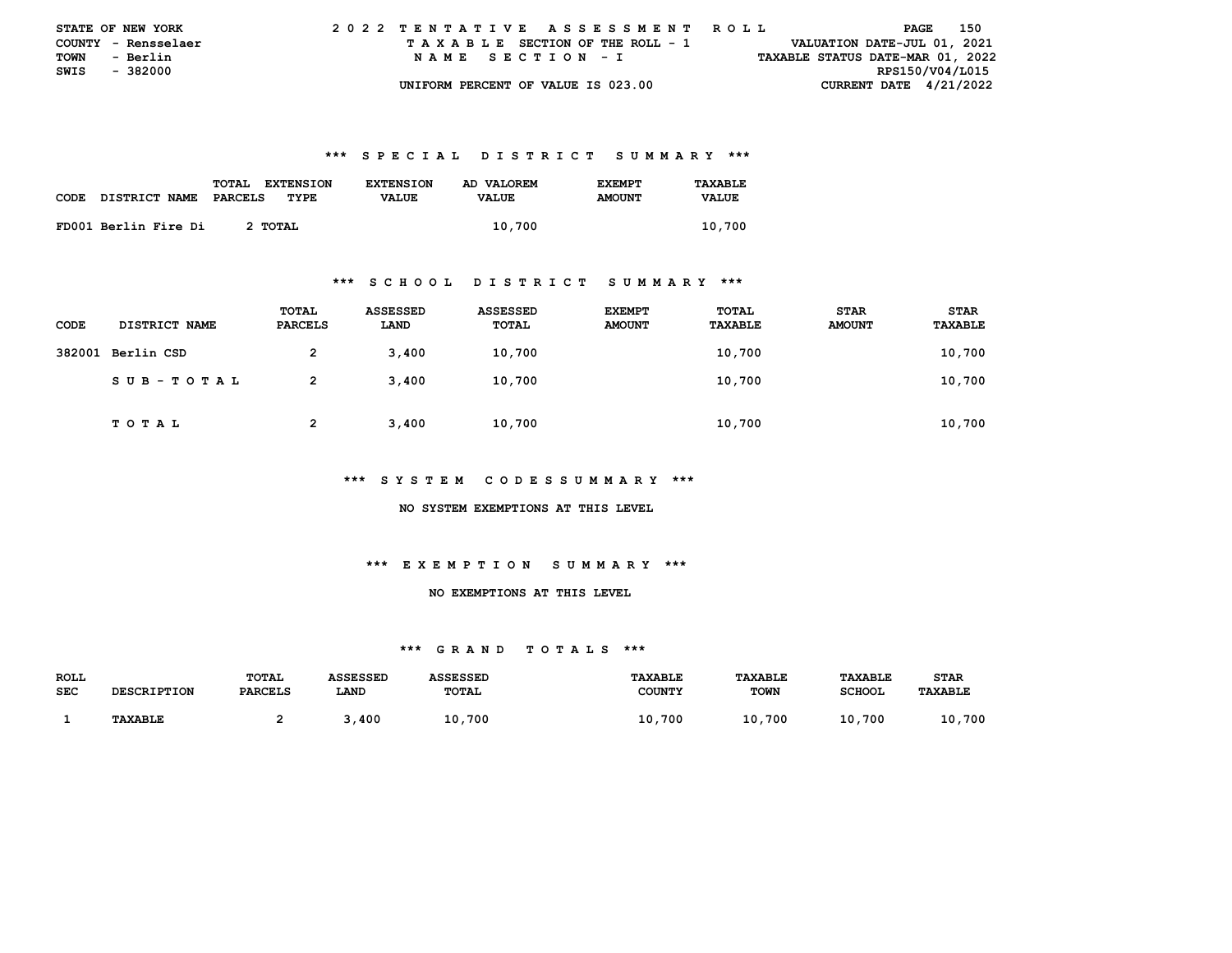| STATE OF NEW YORK                        | 2022 TENTATIVE                       |                      | A S S E S S M E N T<br><b>ROLL</b>                         |                                  | PAGE                        | 151         |
|------------------------------------------|--------------------------------------|----------------------|------------------------------------------------------------|----------------------------------|-----------------------------|-------------|
| COUNTY - Rensselaer                      |                                      |                      | TAXABLE SECTION OF THE ROLL - 1                            |                                  | VALUATION DATE-JUL 01, 2021 |             |
| <b>TOWN</b><br>- Berlin                  |                                      | OWNERS NAME SEQUENCE |                                                            | TAXABLE STATUS DATE-MAR 01, 2022 |                             |             |
| SWIS<br>$-382000$                        |                                      |                      | UNIFORM PERCENT OF VALUE IS 023.00                         |                                  |                             |             |
|                                          |                                      |                      |                                                            |                                  |                             |             |
|                                          |                                      |                      |                                                            |                                  |                             |             |
|                                          |                                      |                      |                                                            |                                  |                             |             |
|                                          |                                      |                      |                                                            |                                  |                             |             |
| TAX MAP PARCEL NUMBER                    | PROPERTY LOCATION & CLASS ASSESSMENT |                      | EXEMPTION CODE----------------COUNTY-------TOWN-----SCHOOL |                                  |                             |             |
| <b>CURRENT OWNERS NAME</b>               | <b>SCHOOL DISTRICT</b>               | LAND                 | TAX DESCRIPTION                                            | <b>TAXABLE VALUE</b>             |                             |             |
| CURRENT OWNERS ADDRESS                   | PARCEL SIZE/GRID COORD               | TOTAL                | SPECIAL DISTRICTS                                          |                                  |                             | ACCOUNT NO. |
|                                          |                                      |                      |                                                            |                                  |                             |             |
|                                          | 76 Goodell Rd                        |                      |                                                            |                                  |                             |             |
| $108. - 3 - 2.32$                        | 240 Rural res                        |                      | COUNTY TAXABLE VALUE                                       | 55,000                           |                             |             |
| Jaeger Robert                            | Berlin CSD<br>382001                 | 7,400                | <b>TOWN</b><br><b>TAXABLE VALUE</b>                        | 55,000                           |                             |             |
| Jaeger Arietta                           | 1987 Rhinevault Survey               | 55,000               | <b>SCHOOL TAXABLE VALUE</b>                                | 55,000                           |                             |             |
| 11 Goodell Rd                            | <b>FRNT</b> 117.39 DPTH              |                      | FD001 Berlin Fire District                                 | 55,000 TO                        |                             |             |
| Berlin, NY 12022                         | ACRES 7.71                           |                      |                                                            |                                  |                             |             |
|                                          | EAST-0794050 NRTH-1418675            |                      |                                                            |                                  |                             |             |
|                                          |                                      |                      |                                                            |                                  |                             |             |
|                                          | DEED BOOK 7947 PG-316                |                      |                                                            |                                  |                             |             |
|                                          | <b>FULL MARKET VALUE</b>             | 239,130              |                                                            |                                  |                             |             |
|                                          |                                      |                      |                                                            |                                  |                             |             |
|                                          | Goodell Rd (N of)                    |                      |                                                            |                                  |                             |             |
| $108. - 3 - 2.4$                         | 322 Rural vac>10                     |                      | COUNTY TAXABLE VALUE                                       | 5,600                            |                             |             |
| Jaeger Robert C                          | Berlin CSD<br>382001                 | 5,600                | TOWN<br><b>TAXABLE VALUE</b>                               | 5,600                            |                             |             |
| Jaeger Arietta K                         | Petersburgh 108.-1-20.13             | 5,600                | <b>SCHOOL TAXABLE VALUE</b>                                |                                  | 5,600                       |             |
| PO Box 302                               | ACRES 10.32                          |                      | FD001 Berlin Fire District                                 | $5,600$ TO                       |                             |             |
| Berlin, NY 12022-0302                    | EAST-0793684 NRTH-1418869            |                      |                                                            |                                  |                             |             |
|                                          | DEED BOOK 4079 PG-172                |                      |                                                            |                                  |                             |             |
|                                          | FULL MARKET VALUE                    | 24,348               |                                                            |                                  |                             |             |
|                                          |                                      |                      |                                                            |                                  |                             |             |
|                                          | 11 Goodell Rd                        |                      |                                                            |                                  |                             | 205J160660  |
|                                          |                                      |                      |                                                            |                                  |                             |             |
| $108. -3 -7$                             | 210 1 Family Res                     |                      | VET COM C 41132                                            | 15,525                           | 0                           | 0           |
| Jaeger Robert C                          | Berlin CSD<br>382001                 |                      | 13,700 VET COM T 41133                                     | 0                                | 2,300                       | 0           |
| Jaeger Arietta K                         | FRNT 2620.00 DPTH                    |                      | 62,100 BAS STAR 41854                                      | 0                                | <sup>0</sup>                | 8,340       |
| 11 Goodell Rd                            | ACRES 61.00                          |                      | COUNTY TAXABLE VALUE                                       | 46,575                           |                             |             |
| Berlin, NY 12022                         | EAST-0793800 NRTH-1417793            |                      | <b>TOWN</b><br><b>TAXABLE VALUE</b>                        | 59,800                           |                             |             |
|                                          | DEED BOOK 337 PG-2563                |                      | <b>SCHOOL TAXABLE VALUE</b>                                | 53,760                           |                             |             |
|                                          | FULL MARKET VALUE                    | 270,000              | FD001 Berlin Fire District                                 | 62,100 TO                        |                             |             |
|                                          |                                      |                      |                                                            |                                  |                             |             |
|                                          | Cold Spring Rd                       |                      |                                                            |                                  |                             | 205J132995  |
| 115. - 1353                              | 270 Mfg housing                      |                      | <b>BAS STAR 41854</b>                                      | 0                                | 0                           | 8,340       |
| Jaenecke Carol A                         | Berlin CSD<br>382001                 | 5,000                | COUNTY TAXABLE VALUE                                       | 26,175                           |                             |             |
| Snyder Richard L                         | Mapped In Petersburgh As             | 26,175               | <b>TOWN</b><br><b>TAXABLE VALUE</b>                        |                                  | 26,175                      |             |
| 8 Harwood Dr                             | $109. - 1 - 43.2$                    |                      | <b>SCHOOL TAXABLE VALUE</b>                                | 17,835                           |                             |             |
| Bennington, VT 052021                    | DEED BOOK 9992 PG-150                |                      | FD001 Berlin Fire District                                 | 26,175 TO                        |                             |             |
|                                          |                                      |                      |                                                            |                                  |                             |             |
|                                          | FULL MARKET VALUE                    | 113,804              |                                                            |                                  |                             |             |
| PRIOR OWNER ON 3/01/2022                 |                                      |                      |                                                            |                                  |                             |             |
| Jaenecke Carol A                         |                                      |                      |                                                            |                                  |                             |             |
| ********************                     |                                      |                      |                                                            |                                  |                             |             |
|                                          | Brimmer Junction Rd (S Of            |                      |                                                            |                                  |                             |             |
| $119. - 1 - 5.7$                         | 314 Rural vac<10                     |                      | COUNTY<br><b>TAXABLE VALUE</b>                             | 2,175                            |                             |             |
| Jansen Family Irvc Trust Robe Berlin CSD | 382001                               |                      | 2,175<br><b>TOWN</b><br><b>TAXABLE VALUE</b>               |                                  | 2,175                       |             |
| Jansen Kyle R                            | <b>ACRES</b><br>5.89                 |                      | 2,175 SCHOOL TAXABLE VALUE                                 | 2,175                            |                             |             |
| 20 Brimmer Farm Rd                       | EAST-0795199 NRTH-1415830            |                      | FD001 Berlin Fire District                                 | 2,175 TO                         |                             |             |
| Berlin, NY 12022                         | DEED BOOK 8418 PG-115                |                      |                                                            |                                  |                             |             |
|                                          | <b>FULL MARKET VALUE</b>             | 9,457                |                                                            |                                  |                             |             |
|                                          |                                      |                      |                                                            |                                  |                             |             |
|                                          |                                      |                      |                                                            |                                  |                             |             |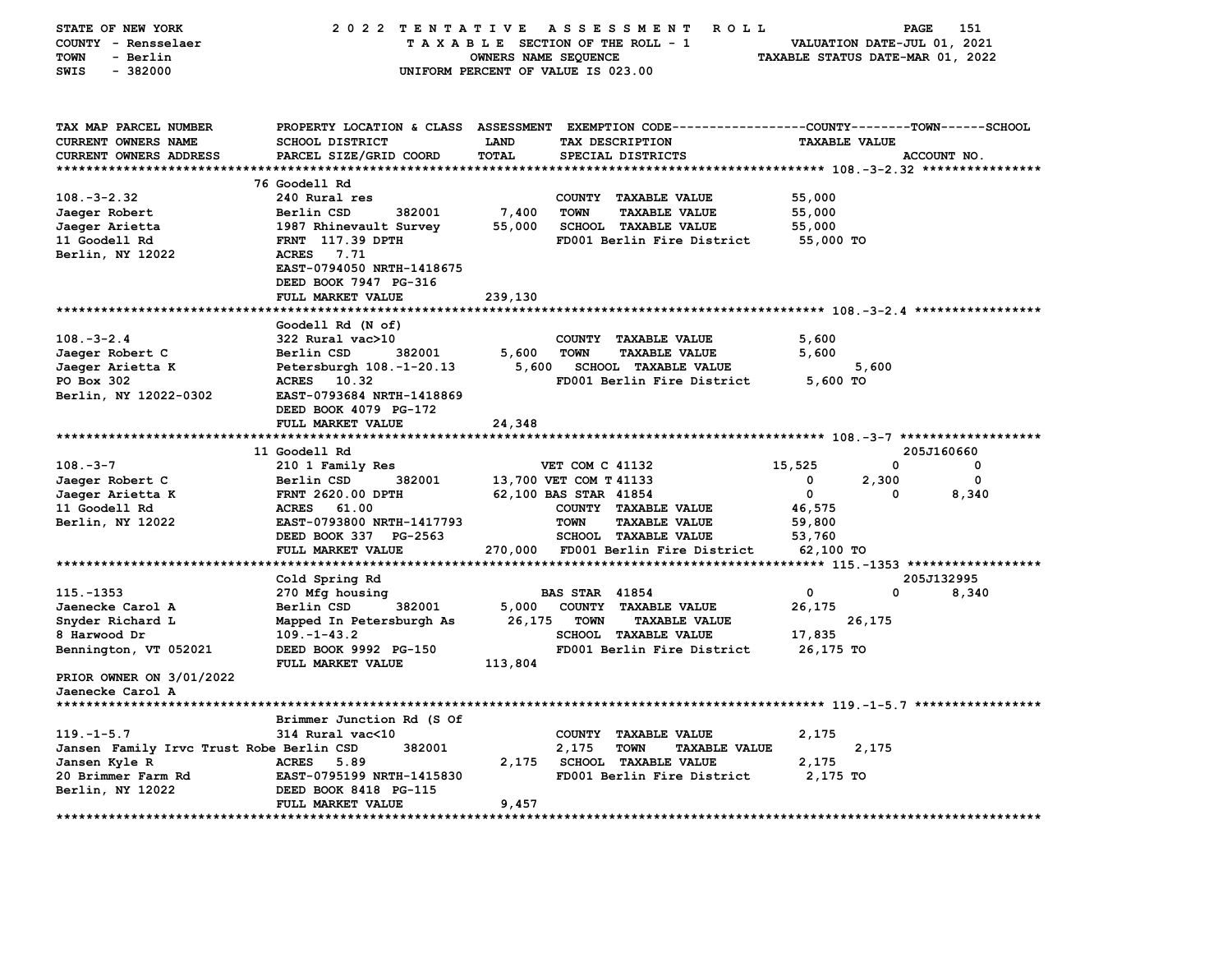| STATE OF NEW YORK                                    | 2022 TENTATIVE                                   |                      | A S S E S S M E N T<br>R O L L                                                                  |                                  | PAGE<br>152 |
|------------------------------------------------------|--------------------------------------------------|----------------------|-------------------------------------------------------------------------------------------------|----------------------------------|-------------|
| COUNTY - Rensselaer                                  |                                                  |                      | TAXABLE SECTION OF THE ROLL - 1                                                                 | VALUATION DATE-JUL 01, 2021      |             |
| <b>TOWN</b><br>- Berlin                              |                                                  | OWNERS NAME SEQUENCE |                                                                                                 | TAXABLE STATUS DATE-MAR 01, 2022 |             |
| $-382000$<br>SWIS                                    |                                                  |                      | UNIFORM PERCENT OF VALUE IS 023.00                                                              |                                  |             |
|                                                      |                                                  |                      |                                                                                                 |                                  |             |
|                                                      |                                                  |                      |                                                                                                 |                                  |             |
| TAX MAP PARCEL NUMBER                                |                                                  |                      | PROPERTY LOCATION & CLASS ASSESSMENT EXEMPTION CODE---------------COUNTY-------TOWN------SCHOOL |                                  |             |
| CURRENT OWNERS NAME<br><b>CURRENT OWNERS ADDRESS</b> | <b>SCHOOL DISTRICT</b><br>PARCEL SIZE/GRID COORD | LAND<br><b>TOTAL</b> | TAX DESCRIPTION                                                                                 | <b>TAXABLE VALUE</b>             | ACCOUNT NO. |
| *********************                                |                                                  |                      | SPECIAL DISTRICTS                                                                               |                                  |             |
|                                                      | 20 Brimmer Farm Rd                               |                      |                                                                                                 |                                  |             |
| $119. - 1 - 5.612$                                   | 322 Rural vac>10                                 |                      | COUNTY<br><b>TAXABLE VALUE</b>                                                                  | 6,850                            |             |
| Jansen Family Irvc Trst Robert Berlin CSD            | 382001                                           |                      | 6,850<br><b>TOWN</b><br><b>TAXABLE VALUE</b>                                                    | 6,850                            |             |
| Jansen Kyle R                                        | 2005-104                                         | 6,850                | <b>SCHOOL TAXABLE VALUE</b>                                                                     | 6,850                            |             |
| 20 Brimmer Farm Rd                                   | FRNT 560.00 DPTH                                 |                      | FD001 Berlin Fire District                                                                      | 6,850 TO                         |             |
| Berlin, NY 12022                                     | <b>ACRES</b><br>18.51                            |                      |                                                                                                 |                                  |             |
|                                                      | EAST-0795030 NRTH-1416500                        |                      |                                                                                                 |                                  |             |
|                                                      | DEED BOOK 8418 PG-119                            |                      |                                                                                                 |                                  |             |
|                                                      | FULL MARKET VALUE                                | 29,783               |                                                                                                 |                                  |             |
|                                                      |                                                  |                      |                                                                                                 |                                  |             |
|                                                      | 20 Brimmer Farm Rd                               |                      |                                                                                                 |                                  |             |
| $119. - 1 - 5.62$                                    | 240 Rural res                                    |                      | VET COM C 41132                                                                                 | 14,025                           | 0<br>0      |
| Jansen Family Irvc Trust Rober Berlin CSD            | 382001                                           |                      | 10,000 VET COM T 41133                                                                          | 0                                | 2,300<br>0  |
| Jansen Kyle R                                        | 86% For Vet Exemption                            |                      | 56,100 BAS STAR 41854                                                                           | 0                                | 0<br>8,340  |
| 20 Brimmer Farm Rd                                   | Also 50' Row                                     |                      | COUNTY TAXABLE VALUE                                                                            | 42,075                           |             |
| Berlin, NY 12022                                     | <b>ACRES</b><br>22.22                            |                      | <b>TOWN</b><br><b>TAXABLE VALUE</b>                                                             | 53,800                           |             |
|                                                      | EAST-0796327 NRTH-1416583                        |                      | <b>SCHOOL TAXABLE VALUE</b>                                                                     | 47,760                           |             |
|                                                      | DEED BOOK 8418 PG-123                            |                      | FD001 Berlin Fire District                                                                      | 56,100 TO                        |             |
|                                                      | FULL MARKET VALUE                                | 243,913              |                                                                                                 |                                  |             |
|                                                      |                                                  |                      |                                                                                                 |                                  |             |
|                                                      | 24 Brimmer Farm Rd                               |                      |                                                                                                 |                                  |             |
| $119. - 1 - 5.4$                                     | 240 Rural res                                    |                      | <b>BAS STAR 41854</b>                                                                           | 0                                | 0<br>8,340  |
| Jansen Kyle                                          | Berlin CSD<br>382001                             | 10,100               | COUNTY TAXABLE VALUE                                                                            | 68,700                           |             |
| Jansen Trisha                                        | 2005-104                                         | 68,700               | <b>TOWN</b><br><b>TAXABLE VALUE</b>                                                             | 68,700                           |             |
| PO Box 82                                            | ACRES<br>54.17                                   |                      | SCHOOL TAXABLE VALUE                                                                            | 60,360                           |             |
| Berlin, NY 12022                                     | EAST-0797020 NRTH-1416110                        |                      | FD001 Berlin Fire District                                                                      | 68,700 TO                        |             |
|                                                      | DEED BOOK 1837 PG-283                            |                      |                                                                                                 |                                  |             |
|                                                      | FULL MARKET VALUE                                | 298,696              |                                                                                                 |                                  |             |
|                                                      |                                                  | *******************  | **************************** 130.-2-4 ********************                                      |                                  |             |
|                                                      | 164-166 Green Hollow Rd                          |                      |                                                                                                 |                                  | 205J176955S |
| $130 - 2 - 4$                                        | 240 Rural res                                    |                      | COUNTY TAXABLE VALUE                                                                            | 90,800                           |             |
| Jensen Sarah Elizabeth                               | Berlin CSD<br>382001                             | 26,100               | <b>TAXABLE VALUE</b><br><b>TOWN</b>                                                             | 90,800                           |             |
| Sabolewski Michael                                   | Orig Amt 1988-11300 5%                           | 90,800               | SCHOOL TAXABLE VALUE                                                                            | 90,800                           |             |
| 164-166 Green Hollow Rd                              | <b>ACRES</b><br>45.25                            |                      | FD001 Berlin Fire District                                                                      | 90,800 TO                        |             |
| Berlin, NY 12022                                     | EAST-0798139 NRTH-1408610                        |                      |                                                                                                 |                                  |             |
|                                                      | DEED BOOK 9502 PG-186                            |                      |                                                                                                 |                                  |             |
|                                                      | FULL MARKET VALUE                                | 394,783              |                                                                                                 |                                  |             |
|                                                      |                                                  |                      |                                                                                                 |                                  |             |
|                                                      | 907 Fiftysix Rd                                  |                      |                                                                                                 |                                  | 205J144910S |
| $117.8 - 1 - 23$                                     | 240 Rural res<br><b>- WTRFNT</b>                 |                      | <b>BAS STAR 41854</b>                                                                           | 0                                | 0<br>8,340  |
| Jewett Kristina D                                    | Berlin CSD<br>382001                             | 7,800                | COUNTY TAXABLE VALUE                                                                            | 45,300                           |             |
| Church Christopher D                                 | <b>FRNT 438.00 DPTH</b>                          | 45,300               | <b>TOWN</b><br><b>TAXABLE VALUE</b>                                                             | 45,300                           |             |
| 907 Fifty Six Rd                                     | ACRES 1.61                                       |                      | <b>SCHOOL TAXABLE VALUE</b>                                                                     | 36,960                           |             |
| Petersburgh, NY 12138                                | EAST-0780004 NRTH-1416581                        |                      | FD001 Berlin Fire District                                                                      | 45,300 TO                        |             |
|                                                      | DEED BOOK 7707 PG-253                            |                      |                                                                                                 |                                  |             |
|                                                      | FULL MARKET VALUE                                | 196,957              |                                                                                                 |                                  |             |
|                                                      |                                                  |                      |                                                                                                 |                                  |             |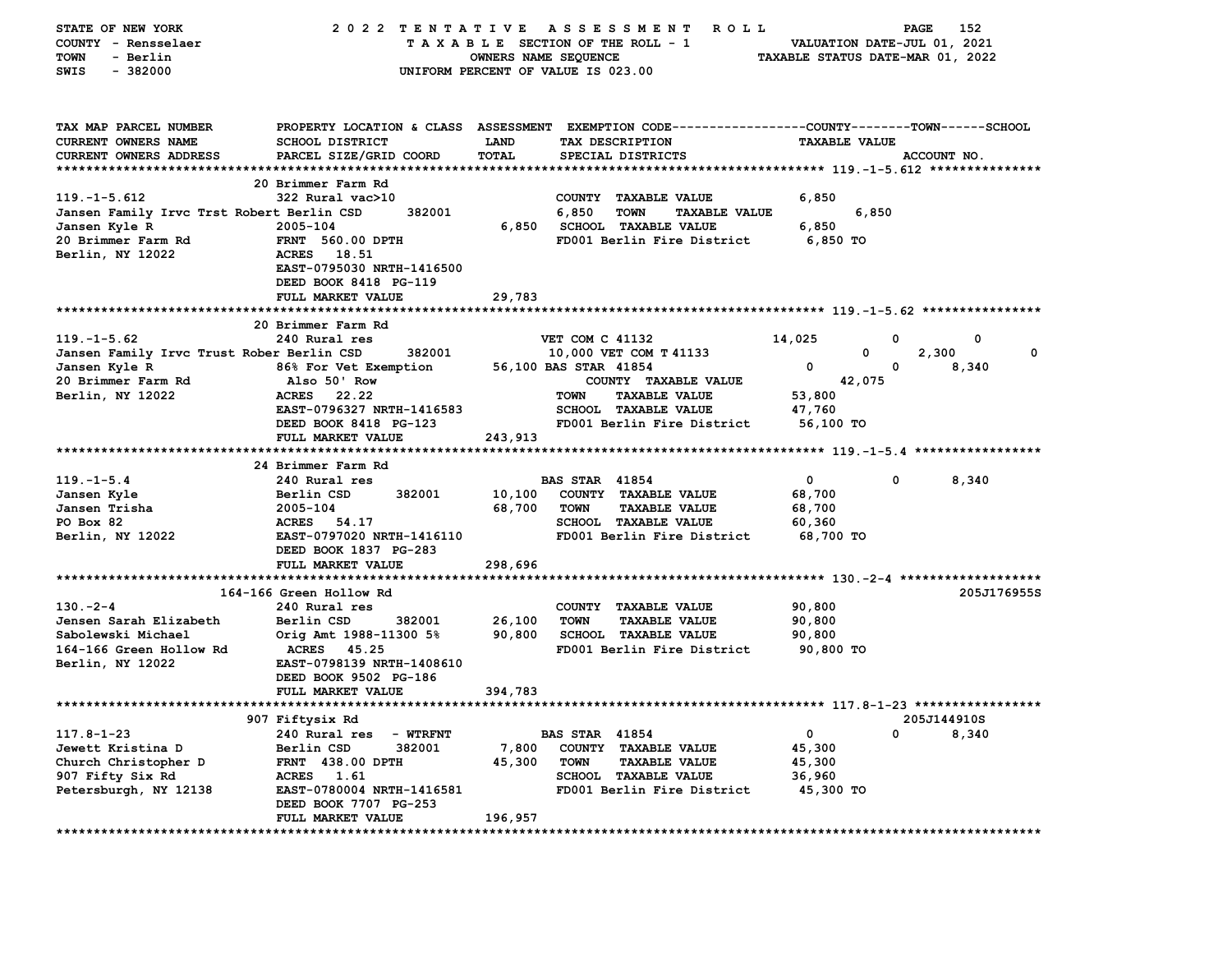| STATE OF NEW YORK          | 2022 TENTATIVE                    |                      | A S S E S S M E N T<br><b>ROLL</b>                                                              |                                  | 153<br>PAGE                 |
|----------------------------|-----------------------------------|----------------------|-------------------------------------------------------------------------------------------------|----------------------------------|-----------------------------|
| COUNTY - Rensselaer        |                                   |                      | TAXABLE SECTION OF THE ROLL - 1                                                                 |                                  | VALUATION DATE-JUL 01, 2021 |
| - Berlin<br>TOWN           |                                   | OWNERS NAME SEQUENCE |                                                                                                 | TAXABLE STATUS DATE-MAR 01, 2022 |                             |
| $-382000$<br>SWIS          |                                   |                      | UNIFORM PERCENT OF VALUE IS 023.00                                                              |                                  |                             |
|                            |                                   |                      |                                                                                                 |                                  |                             |
|                            |                                   |                      |                                                                                                 |                                  |                             |
| TAX MAP PARCEL NUMBER      |                                   |                      | PROPERTY LOCATION & CLASS ASSESSMENT EXEMPTION CODE---------------COUNTY-------TOWN------SCHOOL |                                  |                             |
|                            |                                   |                      |                                                                                                 |                                  |                             |
| CURRENT OWNERS NAME        | <b>SCHOOL DISTRICT</b>            | <b>LAND</b>          | TAX DESCRIPTION                                                                                 | <b>TAXABLE VALUE</b>             |                             |
| CURRENT OWNERS ADDRESS     | PARCEL SIZE/GRID COORD            | TOTAL                | SPECIAL DISTRICTS                                                                               |                                  | ACCOUNT NO.                 |
|                            |                                   |                      |                                                                                                 |                                  |                             |
|                            | 398 Dyken Pond Rd                 |                      |                                                                                                 |                                  |                             |
| $117.8 - 1 - 14$           | 210 1 Family Res                  |                      | <b>BAS STAR 41854</b>                                                                           | $\mathbf 0$                      | 0<br>8,340                  |
| Jewett Ronald              | Berlin CSD<br>382001              | 2,050                | COUNTY TAXABLE VALUE                                                                            | 40,000                           |                             |
| Jewett Melissa             | Partial 1Ac                       | 40,000               | <b>TOWN</b><br><b>TAXABLE VALUE</b>                                                             | 40,000                           |                             |
| 398 Dyken Pond Rd          | <b>FRNT</b> 260.00 DPTH           |                      | SCHOOL TAXABLE VALUE                                                                            | 31,660                           |                             |
| Petersburgh, NY 12138-9801 | <b>ACRES 1.23 BANK LERETA</b>     |                      | FD001 Berlin Fire District                                                                      | 40,000 TO                        |                             |
|                            | EAST-0780981 NRTH-1417125         |                      |                                                                                                 |                                  |                             |
|                            | DEED BOOK 3693 PG-278             |                      |                                                                                                 |                                  |                             |
|                            | FULL MARKET VALUE                 | 173,913              |                                                                                                 |                                  |                             |
|                            |                                   |                      |                                                                                                 |                                  |                             |
|                            | 1719 Plank Rd                     |                      |                                                                                                 |                                  |                             |
| $128. -2 - 1.13$           | 210 1 Family Res                  |                      | <b>BAS STAR 41854</b>                                                                           | 0                                | 0<br>8,340                  |
| Jewett Ronald F            | Berlin CSD<br>382001              | 1,200                | COUNTY TAXABLE VALUE                                                                            | 50,000                           |                             |
| Jewett Marcy M             | FRNT 159.96 DPTH 120.00           | 50,000               | <b>TOWN</b><br><b>TAXABLE VALUE</b>                                                             | 50,000                           |                             |
| 1719 Plank Rd              | <b>ACRES</b><br>0.52 BANK<br>CORE |                      | <b>SCHOOL TAXABLE VALUE</b>                                                                     | 41,660                           |                             |
| Petersburgh, NY 12138      | EAST-0776606 NRTH-1406010         |                      | FD001 Berlin Fire District                                                                      | 50,000 TO                        |                             |
|                            | DEED BOOK 354 PG-1333             |                      |                                                                                                 |                                  |                             |
|                            | FULL MARKET VALUE                 | 217,391              |                                                                                                 |                                  |                             |
|                            |                                   |                      |                                                                                                 |                                  |                             |
|                            | Fiftysix Rd                       |                      |                                                                                                 |                                  |                             |
| $117. - 2 - 1.12$          | 300 Vacant Land                   |                      | COUNTY TAXABLE VALUE                                                                            | 2,500                            |                             |
| Jewett Trevor              | Berlin CSD<br>382001              | 2,500                | <b>TOWN</b><br><b>TAXABLE VALUE</b>                                                             | 2,500                            |                             |
| 896 Fifty Six Rd           | <b>FRNT</b> 376.29 DPTH           | 2,500                | <b>SCHOOL TAXABLE VALUE</b>                                                                     | 2,500                            |                             |
| Petersburgh, NY 12138      | <b>ACRES</b><br>3.00              |                      | FD001 Berlin Fire District                                                                      | 2,500 TO                         |                             |
|                            | EAST-0778450 NRTH-1415839         |                      |                                                                                                 |                                  |                             |
|                            | DEED BOOK 7791 PG-182             |                      |                                                                                                 |                                  |                             |
|                            | FULL MARKET VALUE                 | 10,870               |                                                                                                 |                                  |                             |
|                            |                                   |                      |                                                                                                 |                                  |                             |
|                            | 63 S Main St                      |                      |                                                                                                 |                                  | 205J119530                  |
| $130.1 - 8 - 26$           | 411 Apartment                     |                      | COUNTY TAXABLE VALUE                                                                            | 23,800                           |                             |
| Jewett Trevor              | Berlin CSD<br>382001              | 3,900                | <b>TOWN</b><br><b>TAXABLE VALUE</b>                                                             | 23,800                           |                             |
| 896 Fifty Six Rd           | E.r.c. L.v.a.& Apts               | 23,800               | <b>SCHOOL TAXABLE VALUE</b>                                                                     | 23,800                           |                             |
| Berlin, NY 12022           | FRNT 124.00 DPTH 180.40           |                      | FD001 Berlin Fire District                                                                      | 23,800 TO                        |                             |
|                            | ACRES 0.50 BANK<br>CORE           |                      | LT001 Berlin Light Dist                                                                         |                                  | 23,800 TO                   |
|                            | EAST-0795055 NRTH-1407819         |                      |                                                                                                 |                                  |                             |
|                            | DEED BOOK 8634 PG-56              |                      |                                                                                                 |                                  |                             |
|                            | FULL MARKET VALUE                 | 103,478              |                                                                                                 |                                  |                             |
|                            |                                   |                      |                                                                                                 |                                  |                             |
|                            | 892-896 Fiftysix Rd               |                      |                                                                                                 |                                  | 205J14490S                  |
| $117. -2 - 1.11$           | 210 1 Family Res - WTRFNT         |                      | COUNTY TAXABLE VALUE                                                                            | 66,400                           |                             |
| Jewett Trevor S            | Berlin CSD<br>382001              | 20,600               | <b>TOWN</b><br><b>TAXABLE VALUE</b>                                                             | 66,400                           |                             |
|                            |                                   |                      |                                                                                                 |                                  |                             |
| Jewett H Kenneth           | Add Sawmill In 1999               | 66,400               | <b>SCHOOL TAXABLE VALUE</b>                                                                     | 66,400                           |                             |
| 896 Fifty Six Rd           | FRNT 1288.00 DPTH                 |                      | FD001 Berlin Fire District                                                                      | 66,400 TO                        |                             |
| Petersburgh, NY 12138      | ACRES 131.36                      |                      |                                                                                                 |                                  |                             |
|                            | EAST-0779400 NRTH-1415232         |                      |                                                                                                 |                                  |                             |
|                            | DEED BOOK 5941 PG-290             |                      |                                                                                                 |                                  |                             |
|                            | FULL MARKET VALUE                 | 288,696              |                                                                                                 |                                  |                             |
|                            |                                   |                      |                                                                                                 |                                  |                             |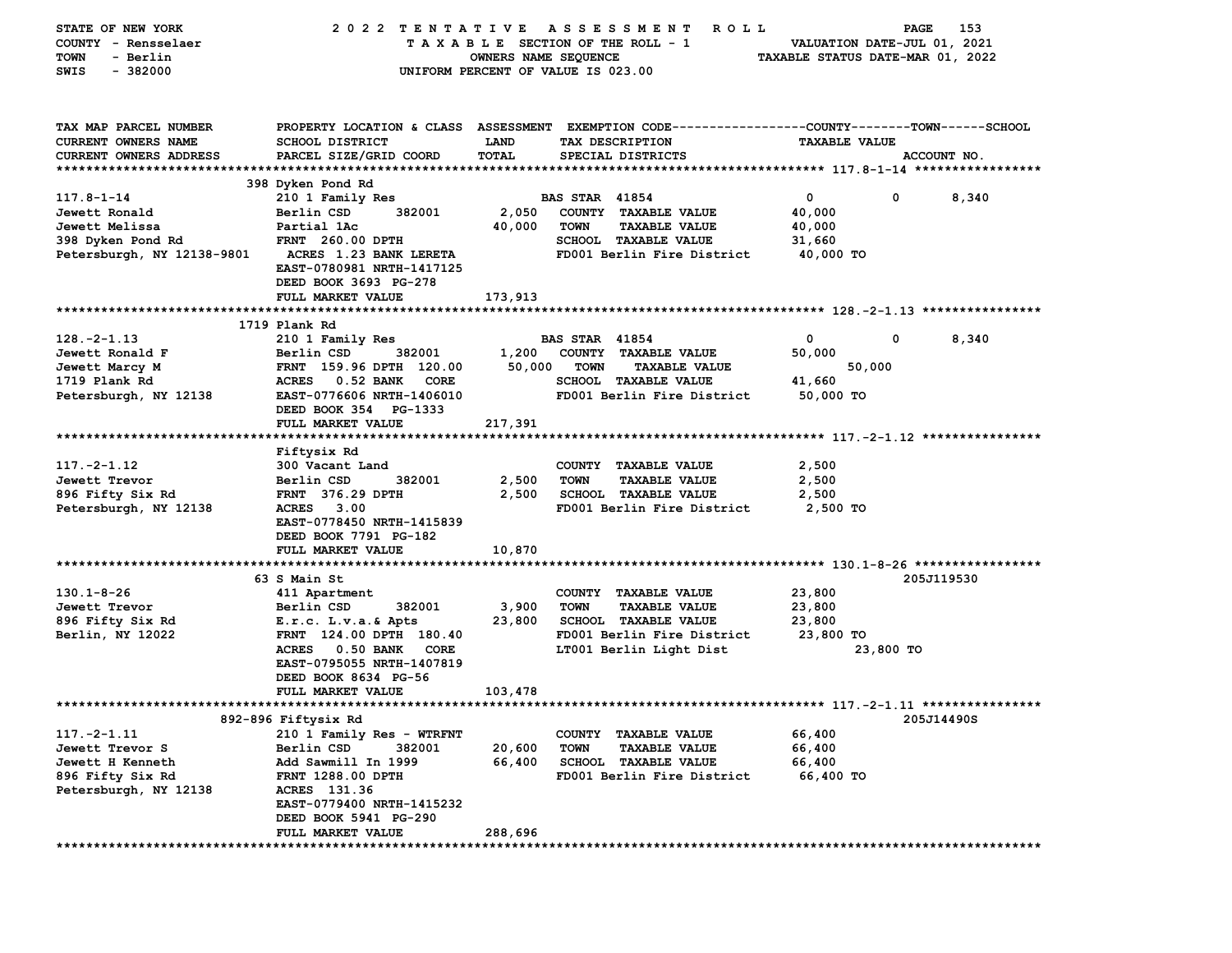| STATE OF NEW YORK      | 2022 TENTATIVE            |                      | A S S E S S M E N T<br>R O L L       | 154<br><b>PAGE</b>                                                                             |
|------------------------|---------------------------|----------------------|--------------------------------------|------------------------------------------------------------------------------------------------|
| COUNTY - Rensselaer    |                           |                      | TAXABLE SECTION OF THE ROLL - 1      | VALUATION DATE-JUL 01, 2021                                                                    |
| - Berlin<br>TOWN       |                           | OWNERS NAME SEQUENCE |                                      | TAXABLE STATUS DATE-MAR 01, 2022                                                               |
| SWIS<br>- 382000       |                           |                      | UNIFORM PERCENT OF VALUE IS 023.00   |                                                                                                |
|                        |                           |                      |                                      |                                                                                                |
|                        |                           |                      |                                      |                                                                                                |
| TAX MAP PARCEL NUMBER  |                           |                      |                                      | PROPERTY LOCATION & CLASS ASSESSMENT EXEMPTION CODE---------------COUNTY-------TOWN-----SCHOOL |
| CURRENT OWNERS NAME    | SCHOOL DISTRICT           | <b>LAND</b>          | TAX DESCRIPTION                      | <b>TAXABLE VALUE</b>                                                                           |
| CURRENT OWNERS ADDRESS | PARCEL SIZE/GRID COORD    | <b>TOTAL</b>         | SPECIAL DISTRICTS                    | ACCOUNT NO.                                                                                    |
|                        |                           |                      |                                      |                                                                                                |
|                        | Roosevelt Ave             |                      |                                      | 205J158320C                                                                                    |
| $130.1 - 5 - 42.11$    | 310 Res Vac               |                      | COUNTY TAXABLE VALUE                 | 500                                                                                            |
| Jewett Yolanda         | Berlin CSD<br>382001      | 500                  | <b>TOWN</b><br><b>TAXABLE VALUE</b>  | 500                                                                                            |
| PO Box 116             | FRNT 118.00 DPTH 132.00   | 500                  | <b>SCHOOL TAXABLE VALUE</b>          | 500                                                                                            |
| Berlin, NY 12022-0116  | ACRES 0.18                |                      | FD001 Berlin Fire District           | 500 TO                                                                                         |
|                        | EAST-0796292 NRTH-1408199 |                      | LT001 Berlin Light Dist              | 500 TO                                                                                         |
|                        | DEED BOOK 81<br>PG-551    |                      |                                      |                                                                                                |
|                        | FULL MARKET VALUE         | 2,174                |                                      |                                                                                                |
|                        |                           |                      |                                      |                                                                                                |
|                        | NY 22                     |                      |                                      |                                                                                                |
| $163. -4 - 4.12$       | 105 Vac farmland          |                      | COUNTY TAXABLE VALUE                 | 1,600                                                                                          |
| Jewett Yolanda         | Berlin CSD<br>382001      | 1,600                | TOWN<br><b>TAXABLE VALUE</b>         | 1,600                                                                                          |
| PO Box 116             | $2000 / 2$ Lot 1          | 1,600                | <b>SCHOOL TAXABLE VALUE</b>          | 1,600                                                                                          |
| Berlin, NY 12022       | FRNT 75.00 DPTH           |                      | FD001 Berlin Fire District           | 1,600 TO                                                                                       |
|                        | ACRES 4.00                |                      |                                      |                                                                                                |
|                        | EAST-0796792 NRTH-1382148 |                      |                                      |                                                                                                |
|                        | DEED BOOK 170 PG-1082     |                      |                                      |                                                                                                |
|                        | FULL MARKET VALUE         | 6,957                |                                      |                                                                                                |
|                        |                           |                      |                                      |                                                                                                |
|                        | NY 22 (W Of)              |                      |                                      | 205J157870S                                                                                    |
| 163.-4-12.111          | 310 Res Vac               |                      | COUNTY TAXABLE VALUE                 | 6,700                                                                                          |
| Jewett Yolanda         | Berlin CSD<br>382001      | 6,700                | TOWN<br><b>TAXABLE VALUE</b>         | 6,700                                                                                          |
| PO Box 116             | 2008-128 Remaining Land   |                      | 6,700<br><b>SCHOOL TAXABLE VALUE</b> | 6,700                                                                                          |
| Berlin, NY 12022-0116  | ACRES 9.57                |                      | FD001 Berlin Fire District           | 6,700 TO                                                                                       |
|                        | EAST-0793710 NRTH-1380450 |                      |                                      |                                                                                                |
|                        | DEED BOOK 69<br>PG-27     |                      |                                      |                                                                                                |
|                        | FULL MARKET VALUE         | 29,130               |                                      |                                                                                                |
|                        |                           |                      |                                      |                                                                                                |
|                        | 79 Heritage Way           |                      |                                      |                                                                                                |
| $163. - 4 - 12.112$    | 416 Mfg hsing pk          |                      | COUNTY TAXABLE VALUE                 | 29,400                                                                                         |
| Jewett Yolanda         | Berlin CSD<br>382001      | 4,000                | <b>TOWN</b><br><b>TAXABLE VALUE</b>  | 29,400                                                                                         |
| PO Box 116             | 2008-128 Lot 1            | 29,400               | <b>SCHOOL TAXABLE VALUE</b>          | 29,400                                                                                         |
| Berlin, NY 12022-0116  | FRNT 400.00 DPTH          |                      | FD001 Berlin Fire District           | 29,400 TO                                                                                      |
|                        | ACRES 3.00                |                      |                                      |                                                                                                |
|                        | EAST-0794765 NRTH-1380100 |                      |                                      |                                                                                                |
|                        | DEED BOOK 69<br>PG-27     |                      |                                      |                                                                                                |
|                        | <b>FULL MARKET VALUE</b>  | 127,826              |                                      |                                                                                                |
|                        |                           |                      |                                      |                                                                                                |
|                        | 83 Heritage Way           |                      |                                      |                                                                                                |
| $163. - 4 - 12.113$    | 311 Res vac land          |                      | COUNTY TAXABLE VALUE                 | 2,400                                                                                          |
| Jewett Yolanda         | Berlin CSD<br>382001      | 2,400                | <b>TOWN</b><br><b>TAXABLE VALUE</b>  | 2,400                                                                                          |
| PO Box 116             | 2008-128 Lot 2            | 2,400                | SCHOOL TAXABLE VALUE                 | 2,400                                                                                          |
| Berlin, NY 12022-0116  | <b>FRNT</b><br>39.58 DPTH |                      | FD001 Berlin Fire District           | 2,400 TO                                                                                       |
|                        | ACRES 3.01                |                      |                                      |                                                                                                |
|                        | EAST-0794610 NRTH-1379830 |                      |                                      |                                                                                                |
|                        | DEED BOOK 69<br>PG-27     |                      |                                      |                                                                                                |
|                        | FULL MARKET VALUE         | 10,435               |                                      |                                                                                                |
|                        |                           |                      |                                      |                                                                                                |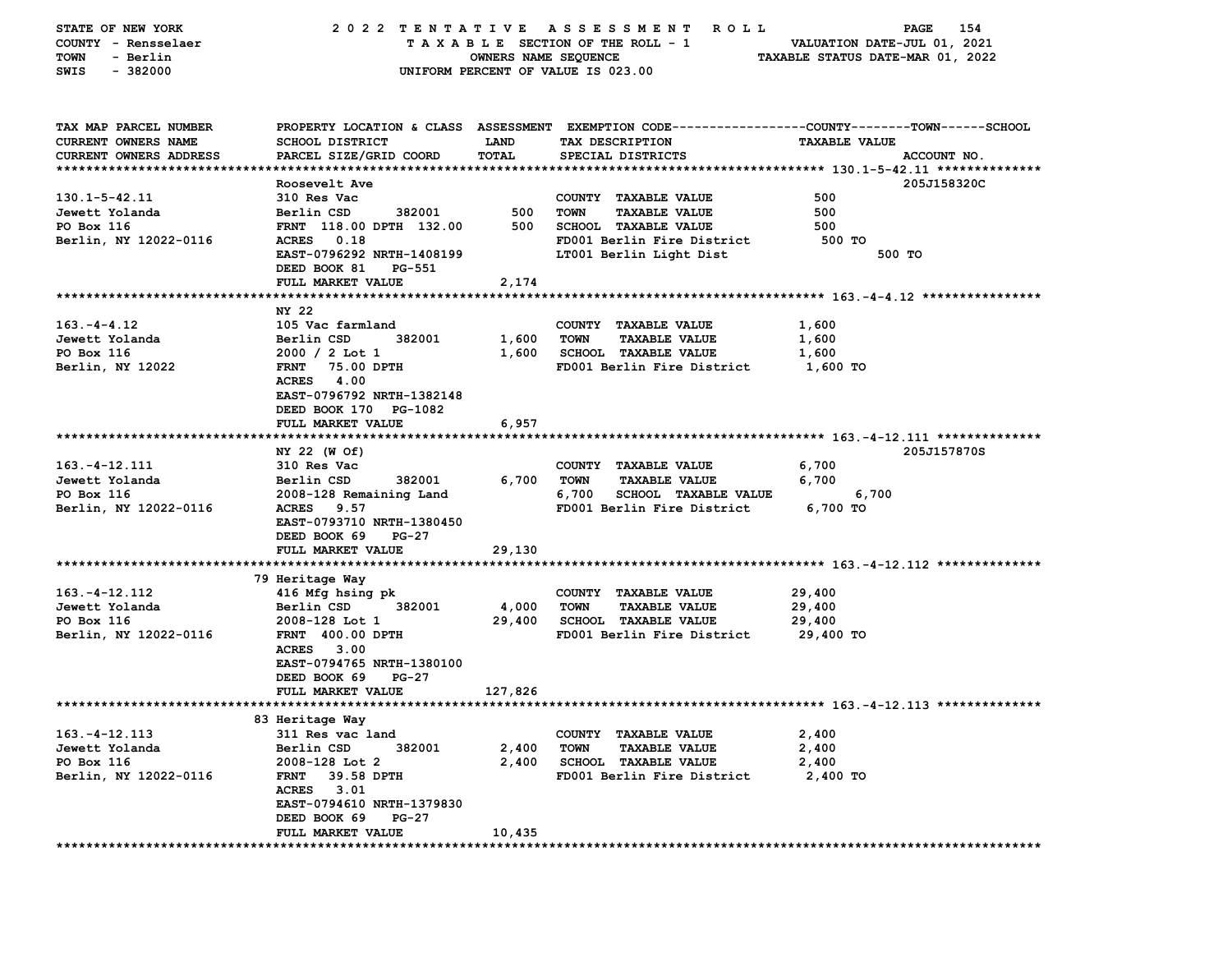| STATE OF NEW YORK        | 2022 TENTATIVE               |                      | A S S E S S M E N T<br><b>ROLL</b>  | 155<br>PAGE                                                                                    |
|--------------------------|------------------------------|----------------------|-------------------------------------|------------------------------------------------------------------------------------------------|
| COUNTY - Rensselaer      |                              |                      | TAXABLE SECTION OF THE ROLL - 1     | VALUATION DATE-JUL 01, 2021                                                                    |
| - Berlin<br>TOWN         |                              | OWNERS NAME SEQUENCE |                                     | TAXABLE STATUS DATE-MAR 01, 2022                                                               |
| $-382000$<br>SWIS        |                              |                      | UNIFORM PERCENT OF VALUE IS 023.00  |                                                                                                |
|                          |                              |                      |                                     |                                                                                                |
|                          |                              |                      |                                     |                                                                                                |
|                          |                              |                      |                                     |                                                                                                |
| TAX MAP PARCEL NUMBER    |                              |                      |                                     | PROPERTY LOCATION & CLASS ASSESSMENT EXEMPTION CODE---------------COUNTY-------TOWN-----SCHOOL |
| CURRENT OWNERS NAME      | <b>SCHOOL DISTRICT</b>       | LAND                 | TAX DESCRIPTION                     | <b>TAXABLE VALUE</b>                                                                           |
| CURRENT OWNERS ADDRESS   | PARCEL SIZE/GRID COORD       | TOTAL                | SPECIAL DISTRICTS                   | ACCOUNT NO.                                                                                    |
|                          |                              |                      |                                     |                                                                                                |
|                          | 91 Heritage Way              |                      |                                     |                                                                                                |
| $163. - 4 - 12.114$      | 311 Res vac land             |                      | COUNTY TAXABLE VALUE                | 2,400                                                                                          |
| Jewett Yolanda           | Berlin CSD<br>382001         | 2,400                | <b>TOWN</b><br><b>TAXABLE VALUE</b> | 2,400                                                                                          |
| PO Box 116               | 2008-128 Lot 3               | 2,400                | SCHOOL TAXABLE VALUE                | 2,400                                                                                          |
| Berlin, NY 12022-0116    | <b>FRNT</b> 376.96 DPTH      |                      | FD001 Berlin Fire District          | 2,400 TO                                                                                       |
|                          | <b>ACRES</b><br>3.00         |                      |                                     |                                                                                                |
|                          | EAST-0794295 NRTH-1379965    |                      |                                     |                                                                                                |
|                          | DEED BOOK 69<br>PG-27        |                      |                                     |                                                                                                |
|                          | FULL MARKET VALUE            | 10,435               |                                     |                                                                                                |
|                          |                              |                      |                                     |                                                                                                |
|                          | 99 Heritage Way              |                      |                                     |                                                                                                |
| $163. - 4 - 12.115$      | 311 Res vac land             |                      | COUNTY TAXABLE VALUE                | 2,400                                                                                          |
| Jewett Yolanda           | Berlin CSD<br>382001         | 2,400                | <b>TOWN</b><br><b>TAXABLE VALUE</b> | 2,400                                                                                          |
| PO Box 116               | 2008-128 Lot 4               | 2,400                | <b>SCHOOL TAXABLE VALUE</b>         | 2,400                                                                                          |
| Berlin, NY 12022-0116    | 64.68 DPTH<br><b>FRNT</b>    |                      | FD001 Berlin Fire District          | 2,400 TO                                                                                       |
|                          | ACRES 3.01                   |                      |                                     |                                                                                                |
|                          | EAST-0793990 NRTH-1379995    |                      |                                     |                                                                                                |
|                          | DEED BOOK 69<br>PG-27        |                      |                                     |                                                                                                |
|                          | FULL MARKET VALUE            | 10,435               |                                     |                                                                                                |
|                          |                              |                      |                                     |                                                                                                |
|                          | NY 22                        |                      |                                     |                                                                                                |
| $163. - 4 - 12.116$      | 311 Res vac land             |                      | COUNTY TAXABLE VALUE                | 1,000                                                                                          |
|                          |                              |                      |                                     |                                                                                                |
| Jewett Yolanda           | Berlin CSD<br>382001         | 1,000                | <b>TOWN</b><br><b>TAXABLE VALUE</b> | 1,000                                                                                          |
| PO Box 116               | driveway that is Heritage    | 1,000                | <b>SCHOOL TAXABLE VALUE</b>         | 1,000                                                                                          |
| Berlin, NY 12022-0116    | 2008-128 Heritage Way        |                      | FD001 Berlin Fire District          | 1,000 TO                                                                                       |
|                          | <b>FRNT</b><br>56.56 DPTH    |                      |                                     |                                                                                                |
|                          | <b>ACRES</b><br>1.06         |                      |                                     |                                                                                                |
|                          | EAST-0794670 NRTH-1380280    |                      |                                     |                                                                                                |
|                          | DEED BOOK 69<br><b>PG-27</b> |                      |                                     |                                                                                                |
|                          | FULL MARKET VALUE            | 4,348                |                                     |                                                                                                |
|                          |                              |                      |                                     |                                                                                                |
|                          | 144 Green Hollow Rd          |                      |                                     | 205J191980C                                                                                    |
| $130.1 - 5 - 12$         | 210 1 Family Res             |                      | COUNTY TAXABLE VALUE                | 30,700                                                                                         |
| Johson Adan              | 382001<br>Berlin CSD         | 1,000                | <b>TOWN</b><br><b>TAXABLE VALUE</b> | 30,700                                                                                         |
| Johson Emily             | FRNT 161.10 DPTH 171.00      | 30,700               | <b>SCHOOL TAXABLE VALUE</b>         | 30,700                                                                                         |
| 144 Greenhollow Rd       | ACRES 0.62                   |                      | FD001 Berlin Fire District          | 30,700 TO                                                                                      |
| Petersburgh, NY 12138    | EAST-0796771 NRTH-1408642    |                      | LT001 Berlin Light Dist             | 30,700 TO                                                                                      |
|                          | DEED BOOK 9951 PG-210        |                      |                                     |                                                                                                |
| PRIOR OWNER ON 3/01/2022 | FULL MARKET VALUE            | 133,478              |                                     |                                                                                                |
| Johson Adan              |                              |                      |                                     |                                                                                                |
|                          |                              |                      |                                     |                                                                                                |
|                          | 24 Roosevelt Way             |                      |                                     | 295J148480S                                                                                    |
| $117.8 - 2 - 2$          | 311 Res vac land - WTRFNT    |                      | COUNTY TAXABLE VALUE                | 11,900                                                                                         |
| Jones Arthur S           | Berlin CSD<br>382001         | 3,540                | <b>TOWN</b><br><b>TAXABLE VALUE</b> | 11,900                                                                                         |
| Jones Melissa            | In Poest 117.8-3-11          | 11,900               | <b>SCHOOL TAXABLE VALUE</b>         | 11,900                                                                                         |
| 40 Tori Ln               | Lake Side In Berlin          |                      | FD001 Berlin Fire District          | 11,900 TO                                                                                      |
| Bennington, VT 05201     | Lake Frontage 119 Ft         |                      |                                     |                                                                                                |
|                          | <b>ACRES</b><br>0.46         |                      |                                     |                                                                                                |
|                          | EAST-0778607 NRTH-1417245    |                      |                                     |                                                                                                |
|                          | DEED BOOK R1201 PG-F41       |                      |                                     |                                                                                                |
|                          | <b>FULL MARKET VALUE</b>     | 51,739               |                                     |                                                                                                |
|                          |                              |                      |                                     |                                                                                                |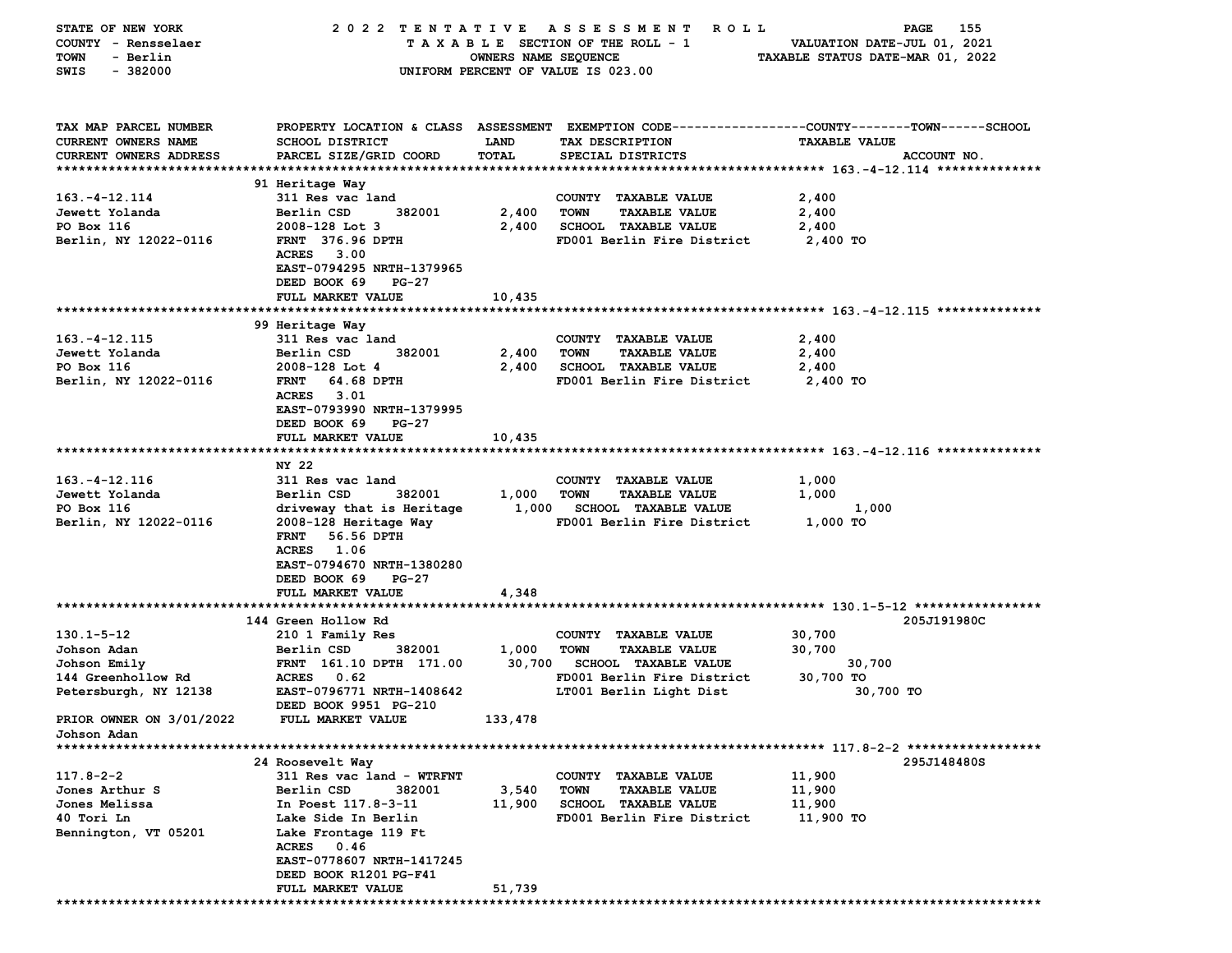| STATE OF NEW YORK<br>COUNTY - Rensselaer<br><b>TOWN</b><br>- Berlin<br>$-382000$<br>SWIS |                                                    | 2022 TENTATIVE ASSESSMENT<br>ROLL <sup></sup><br>TAXABLE SECTION OF THE ROLL - 1<br>OWNERS NAME SEQUENCE<br>UNIFORM PERCENT OF VALUE IS 023.00 | VALUATION DATE-JUL 01, 2021<br>TAXABLE STATUS DATE-MAR 01, 2022 | PAGE         | 156           |
|------------------------------------------------------------------------------------------|----------------------------------------------------|------------------------------------------------------------------------------------------------------------------------------------------------|-----------------------------------------------------------------|--------------|---------------|
| TAX MAP PARCEL NUMBER<br><b>CURRENT OWNERS NAME</b>                                      | <b>SCHOOL DISTRICT</b>                             | PROPERTY LOCATION & CLASS ASSESSMENT EXEMPTION CODE---------------COUNTY-------TOWN-----SCHOOL<br>TAX DESCRIPTION<br>LAND                      | <b>TAXABLE VALUE</b>                                            |              |               |
| <b>CURRENT OWNERS ADDRESS</b>                                                            | PARCEL SIZE/GRID COORD                             | <b>TOTAL</b><br>SPECIAL DISTRICTS                                                                                                              |                                                                 |              | ACCOUNT NO.   |
|                                                                                          | 693 Miller Rd                                      |                                                                                                                                                |                                                                 |              |               |
| $151. - 1 - 2.2$                                                                         | 270 Mfg housing                                    | <b>BAS STAR 41854</b>                                                                                                                          | $\mathbf 0$                                                     | $\mathbf{0}$ | 8,340         |
| Jones Carol E                                                                            | 382001<br>Berlin CSD                               | 5,200 COUNTY TAXABLE VALUE                                                                                                                     | 14,500                                                          |              |               |
| 693 Miller Rd                                                                            | FRNT 208.00 DPTH 208.00                            | 14,500<br><b>TOWN</b><br><b>TAXABLE VALUE</b>                                                                                                  |                                                                 | 14,500       |               |
| Petersburgh, NY 12138                                                                    | ACRES 0.99                                         | <b>SCHOOL TAXABLE VALUE</b>                                                                                                                    | 6,160                                                           |              |               |
|                                                                                          | EAST-0786342 NRTH-1393767<br>DEED BOOK 4815 PG-105 | FD001 Berlin Fire District                                                                                                                     | 14,500 TO                                                       |              |               |
|                                                                                          | FULL MARKET VALUE                                  | 63,043                                                                                                                                         |                                                                 |              |               |
|                                                                                          | 17 East Rd                                         |                                                                                                                                                |                                                                 |              | 205J188380    |
| 107.17-1-22                                                                              | 210 1 Family Res                                   | <b>VET COM C 41132</b>                                                                                                                         | 5,413                                                           | 0            | $\Omega$      |
| Jones Harold D                                                                           | 382001<br>Berlin CSD                               | 4,200 VET COM T 41133                                                                                                                          | 0                                                               | 2,300        | 0             |
| Jones Minnie L                                                                           | FRNT 100.00 DPTH 100.00                            | 21,650 VET DIS C<br>41142                                                                                                                      | 10,825                                                          |              | 0<br>$\Omega$ |
| 17 East Rd                                                                               | <b>ACRES</b> 0.23                                  | <b>VET DIS T 41143</b>                                                                                                                         | $\mathbf{0}$                                                    | 4,600        | 0             |
| Petersburgh, NY 12138                                                                    | EAST-0781434 NRTH-1418976                          | <b>ENH STAR 41834</b>                                                                                                                          | $\mathbf{0}$                                                    | 0            | 20,820        |
|                                                                                          | DEED BOOK 1275 PG-535                              | COUNTY TAXABLE VALUE                                                                                                                           | 5,412                                                           |              |               |
|                                                                                          | FULL MARKET VALUE                                  | 94,130 TOWN<br><b>TAXABLE VALUE</b>                                                                                                            | 14,750                                                          |              |               |
|                                                                                          |                                                    | SCHOOL TAXABLE VALUE                                                                                                                           | 830                                                             |              |               |
|                                                                                          |                                                    | FD001 Berlin Fire District                                                                                                                     | 21,650 TO                                                       |              |               |
|                                                                                          | 89&93 Hill Top Rd                                  |                                                                                                                                                |                                                                 |              | 205J147430    |
| $118. - 1 - 6.21$                                                                        | 210 1 Family Res                                   | AGED CTS 41800                                                                                                                                 | 11,815                                                          | 11,815       | 11,815        |
| Jones John Paul                                                                          | Berlin CSD<br>382001                               | 1,465 ENH STAR 41834                                                                                                                           | $\mathbf{0}$                                                    | 0            | 11,815        |
| PO Box 189                                                                               | Life Estate Remainder to:                          | 23,630 COUNTY TAXABLE VALUE                                                                                                                    |                                                                 | 11,815       |               |
| Berlin, NY 12022                                                                         | Dennis Moon Jr & M Moon                            | <b>TOWN</b><br><b>TAXABLE VALUE</b>                                                                                                            |                                                                 | 11,815       |               |
|                                                                                          | 2010-116 Lot 1                                     | <b>SCHOOL TAXABLE VALUE</b>                                                                                                                    | $^{\circ}$                                                      |              |               |
|                                                                                          | <b>FRNT</b> 678.89 DPTH                            | FD001 Berlin Fire District                                                                                                                     | 23,630 TO                                                       |              |               |
|                                                                                          | <b>ACRES</b> 5.60                                  |                                                                                                                                                |                                                                 |              |               |
|                                                                                          | EAST-0791580 NRTH-1415965                          |                                                                                                                                                |                                                                 |              |               |
|                                                                                          | DEED BOOK 5919 PG-95<br>FULL MARKET VALUE          | 102,739                                                                                                                                        |                                                                 |              |               |
|                                                                                          |                                                    |                                                                                                                                                |                                                                 |              |               |
|                                                                                          | 91&95 Hill Top Rd                                  |                                                                                                                                                |                                                                 |              |               |
| $118. - 1 - 6.22$                                                                        | 271 Mfg housings                                   | <b>VET COM C 41132</b>                                                                                                                         | 2,000                                                           | 0            | 0             |
| Jones John Paul                                                                          | Berlin CSD<br>382001                               | 4,000 VET COM T 41133                                                                                                                          | $\Omega$                                                        | 2,000        | $\Omega$      |
| Jones Ralph R                                                                            | 2010-116 Lot 2                                     | 8,000<br>COUNTY TAXABLE VALUE                                                                                                                  | 6,000                                                           |              |               |
| PO Box 189                                                                               | <b>FRNT</b> 459.70 DPTH                            | <b>TOWN</b><br><b>TAXABLE VALUE</b>                                                                                                            | 6,000                                                           |              |               |
| Berlin, NY 12022-0189                                                                    | 17.35<br>ACRES                                     | <b>SCHOOL TAXABLE VALUE</b>                                                                                                                    | 8,000                                                           |              |               |
|                                                                                          | EAST-0790915 NRTH-1416860<br>DEED BOOK 5950 PG-154 | FD001 Berlin Fire District                                                                                                                     | 8,000 TO                                                        |              |               |
|                                                                                          | FULL MARKET VALUE                                  | 34,783                                                                                                                                         |                                                                 |              |               |
|                                                                                          |                                                    |                                                                                                                                                |                                                                 |              |               |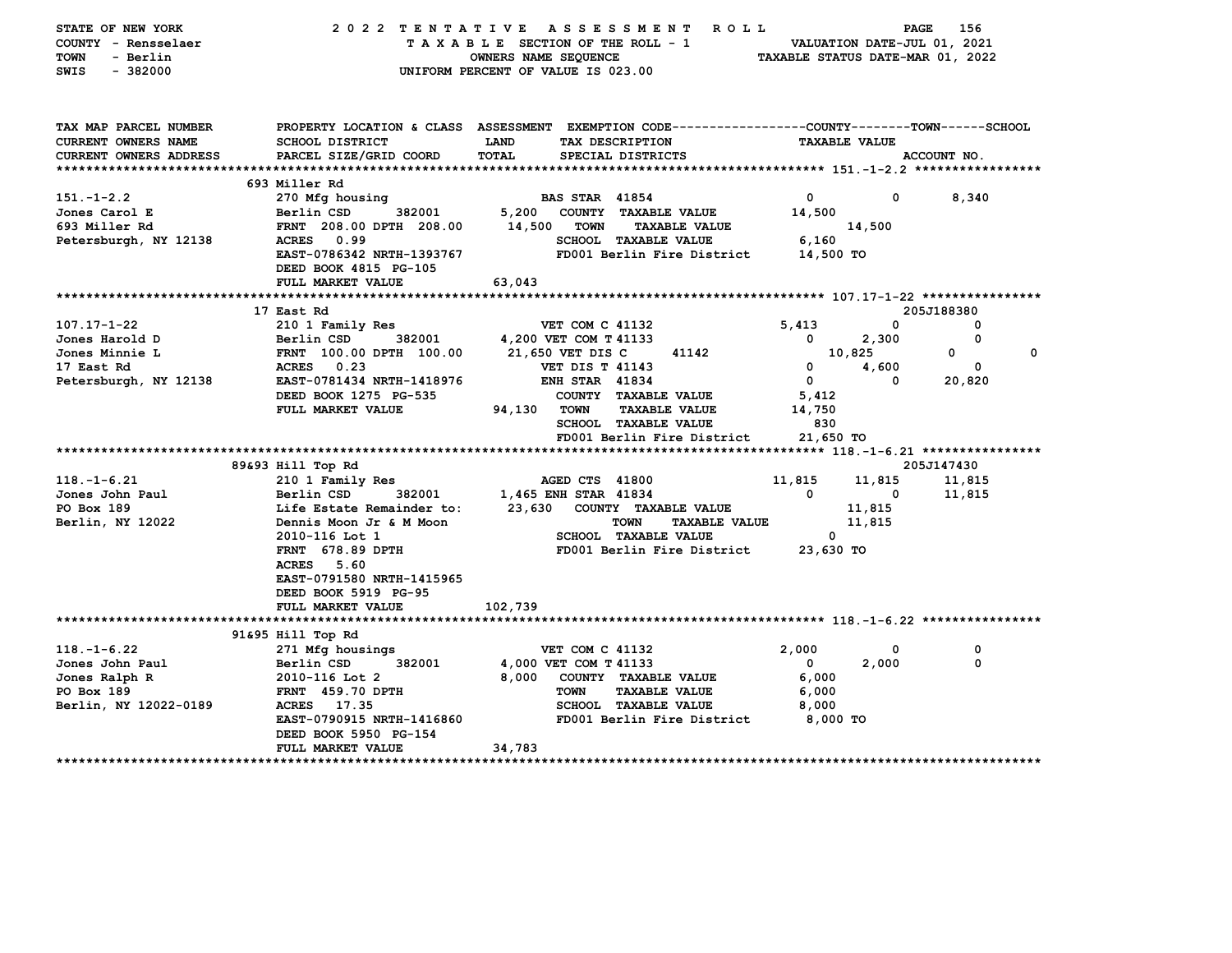| STATE OF NEW YORK          | 2022 TENTATIVE            |                      | ROLL <sup></sup><br>A S S E S S M E N T                                                         | PAGE                             | 157 |
|----------------------------|---------------------------|----------------------|-------------------------------------------------------------------------------------------------|----------------------------------|-----|
| COUNTY - Rensselaer        |                           |                      | TAXABLE SECTION OF THE ROLL - 1                                                                 | VALUATION DATE-JUL 01, 2021      |     |
| TOWN<br>- Berlin           |                           | OWNERS NAME SEQUENCE |                                                                                                 | TAXABLE STATUS DATE-MAR 01, 2022 |     |
| $-382000$<br>SWIS          |                           |                      | UNIFORM PERCENT OF VALUE IS 023.00                                                              |                                  |     |
|                            |                           |                      |                                                                                                 |                                  |     |
|                            |                           |                      |                                                                                                 |                                  |     |
| TAX MAP PARCEL NUMBER      |                           |                      | PROPERTY LOCATION & CLASS ASSESSMENT EXEMPTION CODE---------------COUNTY-------TOWN------SCHOOL |                                  |     |
| <b>CURRENT OWNERS NAME</b> | <b>SCHOOL DISTRICT</b>    | <b>LAND</b>          | TAX DESCRIPTION                                                                                 | <b>TAXABLE VALUE</b>             |     |
| CURRENT OWNERS ADDRESS     | PARCEL SIZE/GRID COORD    | TOTAL                | SPECIAL DISTRICTS                                                                               | ACCOUNT NO.                      |     |
|                            |                           |                      |                                                                                                 |                                  |     |
|                            | 209 Hill Top Road Ext     |                      |                                                                                                 |                                  |     |
| $118. - 1 - 6.12$          | 210 1 Family Res          |                      | COUNTY TAXABLE VALUE                                                                            | 34,600                           |     |
| Jones Margie Y             | Berlin CSD<br>382001      | 4,500                | TOWN<br><b>TAXABLE VALUE</b>                                                                    | 34,600                           |     |
| PO Box 26                  | LifeEst RemTo John Paul J | 34,600               | <b>SCHOOL TAXABLE VALUE</b>                                                                     | 34,600                           |     |
| Berlin, NY 12022           | $2007 - 28$               |                      | FD001 Berlin Fire District                                                                      | 34,600 TO                        |     |
|                            | FRNT 284.36 DPTH          |                      |                                                                                                 |                                  |     |
|                            | ACRES 5.38                |                      |                                                                                                 |                                  |     |
|                            | EAST-0791530 NRTH-1416520 |                      |                                                                                                 |                                  |     |
|                            | DEED BOOK 3967 PG-150     |                      |                                                                                                 |                                  |     |
|                            | FULL MARKET VALUE         | 150,435              |                                                                                                 |                                  |     |
|                            |                           |                      |                                                                                                 |                                  |     |
|                            | Sicko Rd (N of)           |                      |                                                                                                 | 205J146530                       |     |
| $117.8 - 2 - 1$            | 314 Rural vac<10 - WTRFNT |                      | COUNTY TAXABLE VALUE                                                                            | 1,650                            |     |
| Jones Marion               | Berlin CSD<br>382001      | 1,650                | <b>TOWN</b><br><b>TAXABLE VALUE</b>                                                             | 1,650                            |     |
| c/o Kenneth Jones          | Pt in Poest. - 117.-1-13. | 1,650                | <b>SCHOOL TAXABLE VALUE</b>                                                                     | 1,650                            |     |
| 239 Feuz Ter               | Life Estate Remainder to: |                      | FD001 Berlin Fire District                                                                      | 1,650 TO                         |     |
| Esperance, NY 12066        | Kenneth M Jones           |                      |                                                                                                 |                                  |     |
|                            | ACRES 0.17                |                      |                                                                                                 |                                  |     |
|                            | EAST-0778645 NRTH-1417356 |                      |                                                                                                 |                                  |     |
|                            | DEED BOOK 5429 PG-292     |                      |                                                                                                 |                                  |     |
|                            | FULL MARKET VALUE         | 7,174                |                                                                                                 |                                  |     |
|                            | Sicko Rd (N of)           |                      |                                                                                                 |                                  |     |
| $117.8 - 2 - 4$            | 310 Res Vac               |                      | COUNTY TAXABLE VALUE                                                                            | 200                              |     |
| Jones Marion               | Berlin CSD<br>382001      | 200                  | <b>TOWN</b><br><b>TAXABLE VALUE</b>                                                             | 200                              |     |
| Jones Arthur S             | Part In Poest 117.8-3-12  | 200                  | <b>SCHOOL TAXABLE VALUE</b>                                                                     | 200                              |     |
| c/o Kenneth Jones          | LifeEst on 1/2 RemTo      |                      | FD001 Berlin Fire District                                                                      | 200 TO                           |     |
| 239 Feuz Ter               | Kenneth M Jones           |                      |                                                                                                 |                                  |     |
| Esperance, NY 12066        | ACRES 0.03                |                      |                                                                                                 |                                  |     |
|                            | EAST-0778565 NRTH-1417161 |                      |                                                                                                 |                                  |     |
|                            | DEED BOOK 5429 PG-286     |                      |                                                                                                 |                                  |     |
|                            | FULL MARKET VALUE         | 870                  |                                                                                                 |                                  |     |
|                            |                           |                      |                                                                                                 |                                  |     |
|                            | 412 Dyken Pond Rd         |                      |                                                                                                 | 205J147610                       |     |
| $117.8 - 1 - 18$           | 210 1 Family Res          |                      | COUNTY TAXABLE VALUE                                                                            | 32,875                           |     |
| Jones Patrick M            | Berlin CSD<br>382001      | 1,800                | TOWN<br><b>TAXABLE VALUE</b>                                                                    | 32,875                           |     |
| Jones Joyce A              | FRNT 150.00 DPTH 150.00   |                      | 32,875 SCHOOL TAXABLE VALUE                                                                     | 32,875                           |     |
| 3627 Orange St             | ACRES 0.52                |                      | FD001 Berlin Fire District                                                                      | 32,875 TO                        |     |
| Norfolk, VA 32513          | EAST-0780586 NRTH-1417019 |                      |                                                                                                 |                                  |     |
|                            | DEED BOOK 8505 PG-170     |                      |                                                                                                 |                                  |     |
|                            | FULL MARKET VALUE         | 142,935              |                                                                                                 |                                  |     |
|                            |                           |                      |                                                                                                 |                                  |     |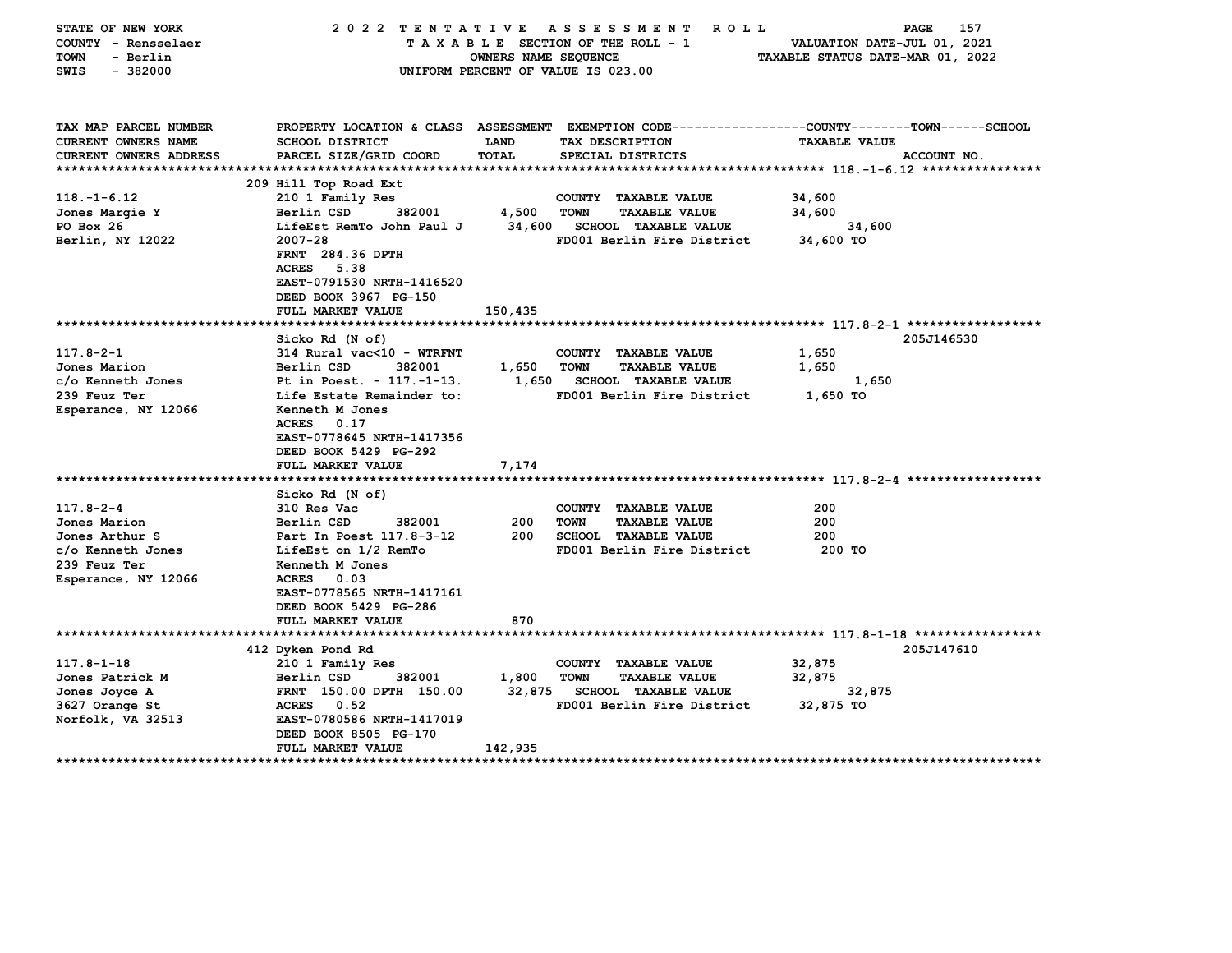| STATE OF NEW YORK<br>COUNTY - Rensselaer<br>- Berlin<br><b>TOWN</b><br>$-382000$<br>SWIS<br>TAX MAP PARCEL NUMBER<br><b>CURRENT OWNERS NAME</b><br><b>CURRENT OWNERS ADDRESS</b> | 2022 TENTATIVE<br>PROPERTY LOCATION & CLASS ASSESSMENT EXEMPTION CODE---------------COUNTY-------TOWN------SCHOOL<br><b>SCHOOL DISTRICT</b><br>PARCEL SIZE/GRID COORD | TAXABLE SECTION OF THE ROLL - 1<br>OWNERS NAME SEQUENCE<br>UNIFORM PERCENT OF VALUE IS 023.00<br>LAND<br>TOTAL | A S S E S S M E N T<br>ROLL<br>TAX DESCRIPTION<br>SPECIAL DISTRICTS | TAXABLE STATUS DATE-MAR 01, 2022<br><b>TAXABLE VALUE</b> | 158<br>PAGE<br>VALUATION DATE-JUL 01, 2021<br>ACCOUNT NO. |
|----------------------------------------------------------------------------------------------------------------------------------------------------------------------------------|-----------------------------------------------------------------------------------------------------------------------------------------------------------------------|----------------------------------------------------------------------------------------------------------------|---------------------------------------------------------------------|----------------------------------------------------------|-----------------------------------------------------------|
|                                                                                                                                                                                  |                                                                                                                                                                       |                                                                                                                |                                                                     |                                                          |                                                           |
|                                                                                                                                                                                  | 13 East Shore Dr                                                                                                                                                      |                                                                                                                |                                                                     |                                                          | 205J172090                                                |
| $117.8 - 1 - 5$                                                                                                                                                                  | 210 1 Family Res - WTRFNT                                                                                                                                             | <b>ENH STAR 41834</b>                                                                                          |                                                                     | 0                                                        | $\mathbf{0}$<br>20,820                                    |
| Jordan David M                                                                                                                                                                   | Berlin CSD<br>382001                                                                                                                                                  | 2,600                                                                                                          | COUNTY TAXABLE VALUE                                                | 24,600                                                   |                                                           |
| PO Box 690                                                                                                                                                                       | <b>FRNT</b><br>83.00 DPTH 230.00                                                                                                                                      | <b>TOWN</b><br>24,600                                                                                          | <b>TAXABLE VALUE</b>                                                | 24,600                                                   |                                                           |
| Wynantskill, NY 12198                                                                                                                                                            | ACRES 0.34                                                                                                                                                            |                                                                                                                | <b>SCHOOL TAXABLE VALUE</b>                                         | 3,780                                                    |                                                           |
|                                                                                                                                                                                  | EAST-0780215 NRTH-1417258                                                                                                                                             |                                                                                                                | FD001 Berlin Fire District                                          | 24,600 TO                                                |                                                           |
|                                                                                                                                                                                  | DEED BOOK 258 PG-1767                                                                                                                                                 |                                                                                                                |                                                                     |                                                          |                                                           |
|                                                                                                                                                                                  | FULL MARKET VALUE                                                                                                                                                     | 106,957                                                                                                        |                                                                     |                                                          |                                                           |
|                                                                                                                                                                                  |                                                                                                                                                                       |                                                                                                                |                                                                     |                                                          | 205J178750C                                               |
| $119. - 1 - 25$                                                                                                                                                                  | 58 Old State Route 22<br>210 1 Family Res                                                                                                                             | <b>BAS STAR 41854</b>                                                                                          |                                                                     | 0                                                        | 0<br>8,340                                                |
| Jordan Shawn T                                                                                                                                                                   | Berlin CSD<br>382001                                                                                                                                                  | 2,500                                                                                                          | COUNTY TAXABLE VALUE                                                | 57,800                                                   |                                                           |
| Slattery Sasha N                                                                                                                                                                 | FRNT 710.00 DPTH                                                                                                                                                      | 57,800<br><b>TOWN</b>                                                                                          | <b>TAXABLE VALUE</b>                                                | 57,800                                                   |                                                           |
| 58 Old State Route 22                                                                                                                                                            | 2.63 BANK<br>ACRES<br>CORE                                                                                                                                            |                                                                                                                | <b>SCHOOL TAXABLE VALUE</b>                                         | 49,460                                                   |                                                           |
| Petersburg, NY 12138                                                                                                                                                             | EAST-0793935 NRTH-1415747                                                                                                                                             |                                                                                                                | FD001 Berlin Fire District                                          | 57,800 TO                                                |                                                           |
|                                                                                                                                                                                  | DEED BOOK 8335 PG-152                                                                                                                                                 |                                                                                                                |                                                                     |                                                          |                                                           |
|                                                                                                                                                                                  | FULL MARKET VALUE                                                                                                                                                     | 251,304                                                                                                        |                                                                     |                                                          |                                                           |
|                                                                                                                                                                                  |                                                                                                                                                                       |                                                                                                                |                                                                     |                                                          |                                                           |
|                                                                                                                                                                                  | 18 Pine Ave                                                                                                                                                           |                                                                                                                |                                                                     |                                                          | 205J148060                                                |
| $107.17 - 1 - 6$                                                                                                                                                                 | 260 Seasonal res                                                                                                                                                      |                                                                                                                | COUNTY TAXABLE VALUE                                                | 1,700                                                    |                                                           |
| Jordon William                                                                                                                                                                   | Berlin CSD<br>382001                                                                                                                                                  | 1,700<br><b>TOWN</b>                                                                                           | <b>TAXABLE VALUE</b>                                                | 1,700                                                    |                                                           |
| Jordon Dorothy                                                                                                                                                                   | <b>FRNT</b><br>50.00 DPTH 110.00                                                                                                                                      | 1,700                                                                                                          | <b>SCHOOL TAXABLE VALUE</b>                                         | 1,700                                                    |                                                           |
| c/o Joanne Bowman                                                                                                                                                                | <b>ACRES</b><br>0.13                                                                                                                                                  |                                                                                                                | FD001 Berlin Fire District                                          | 1,700 TO                                                 |                                                           |
| 57 Durfee Rd                                                                                                                                                                     | EAST-0781778 NRTH-1419103                                                                                                                                             |                                                                                                                |                                                                     |                                                          |                                                           |
| Buskirk, NY 12028                                                                                                                                                                | DEED BOOK 1078 PG-229                                                                                                                                                 |                                                                                                                |                                                                     |                                                          |                                                           |
|                                                                                                                                                                                  | FULL MARKET VALUE                                                                                                                                                     | 7,391                                                                                                          |                                                                     |                                                          |                                                           |
|                                                                                                                                                                                  |                                                                                                                                                                       |                                                                                                                |                                                                     |                                                          |                                                           |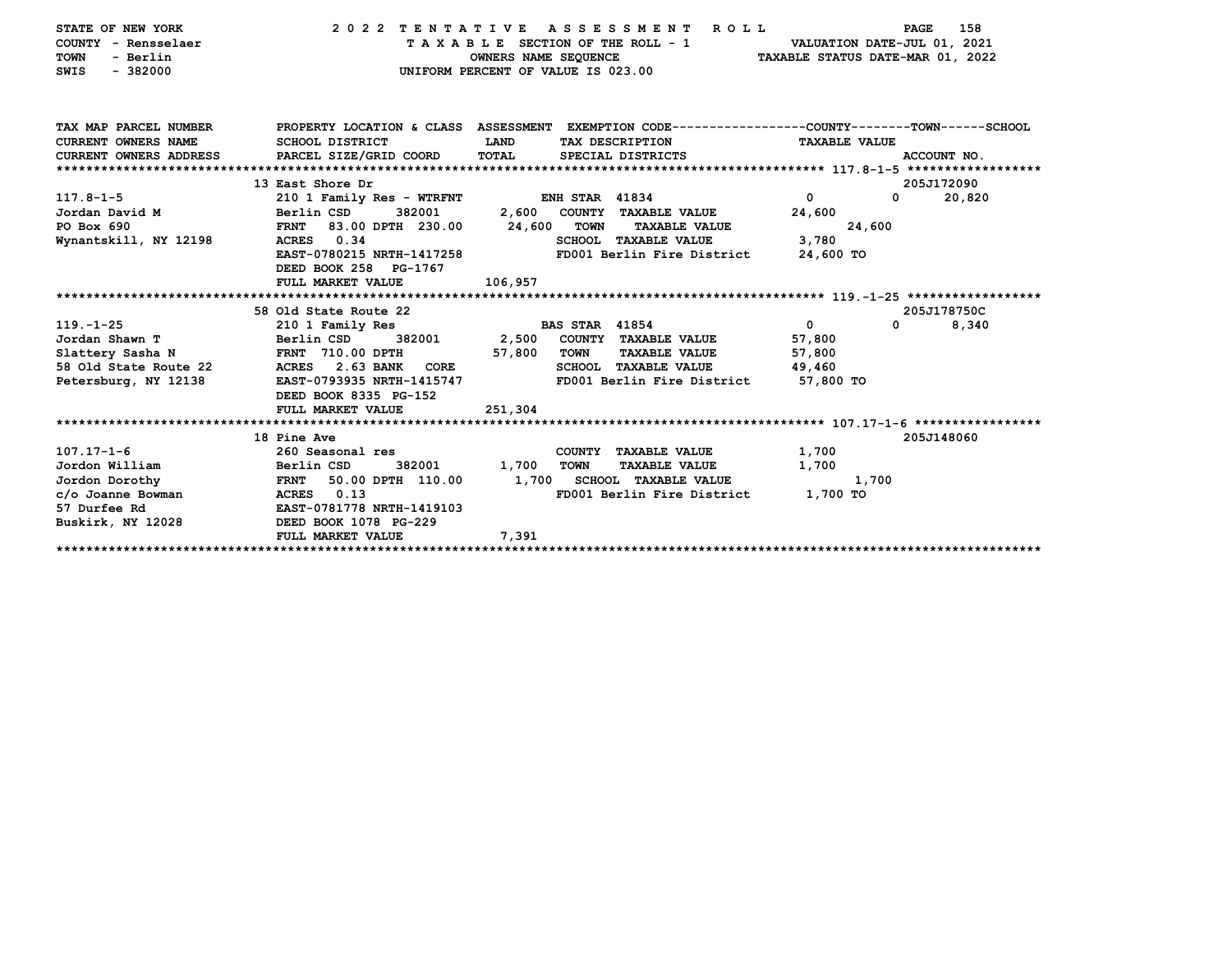| <b>STATE OF NEW YORK</b> |                     |  |  |  |  |  | 2022 TENTATIVE ASSESSMENT ROLL     |  |  |  |  |  |  |  |  |                                  | PAGE | 159 |  |
|--------------------------|---------------------|--|--|--|--|--|------------------------------------|--|--|--|--|--|--|--|--|----------------------------------|------|-----|--|
|                          | COUNTY - Rensselaer |  |  |  |  |  | TAXABLE SECTION OF THE ROLL - 1    |  |  |  |  |  |  |  |  | VALUATION DATE-JUL 01, 2021      |      |     |  |
| TOWN                     | - Berlin            |  |  |  |  |  | NAME SECTION - J                   |  |  |  |  |  |  |  |  | TAXABLE STATUS DATE-MAR 01, 2022 |      |     |  |
| SWIS - 382000            |                     |  |  |  |  |  |                                    |  |  |  |  |  |  |  |  | RPS150/V04/L015                  |      |     |  |
|                          |                     |  |  |  |  |  | UNIFORM PERCENT OF VALUE IS 023.00 |  |  |  |  |  |  |  |  | CURRENT DATE $4/21/2022$         |      |     |  |

|      |                      | <b>EXTENSION</b><br><b>TOTAL</b> | <b>EXTENSION</b> | AD VALOREM   | <b>EXEMPT</b> | TAXABLE      |
|------|----------------------|----------------------------------|------------------|--------------|---------------|--------------|
| CODE | <b>DISTRICT NAME</b> | PARCELS<br>TYPE                  | <b>VALUE</b>     | <b>VALUE</b> | <b>AMOUNT</b> | <b>VALUE</b> |
|      |                      |                                  |                  |              |               |              |
|      | FD001 Berlin Fire Di | 36 ТОТАL                         |                  | 911,705      |               | 911,705      |
|      | LT001 Berlin Light D | 3 TOTAL                          |                  | 55,000       |               | 55,000       |

### **\*\*\* S C H O O L D I S T R I C T S U M M A R Y \*\*\***

| CODE   | DISTRICT NAME | TOTAL<br><b>PARCELS</b> | <b>ASSESSED</b><br>LAND | ASSESSED<br>TOTAL | <b>EXEMPT</b><br><b>AMOUNT</b> | TOTAL<br>TAXABLE | <b>STAR</b><br><b>AMOUNT</b> | <b>STAR</b><br>TAXABLE |
|--------|---------------|-------------------------|-------------------------|-------------------|--------------------------------|------------------|------------------------------|------------------------|
| 382001 | Berlin CSD    | 36                      | 180,330                 | 911,705           | 11,815                         | 899,890          | 128,515                      | 771,375                |
|        | SUB-TOTAL     | 36                      | 180,330                 | 911,705           | 11,815                         | 899,890          | 128,515                      | 771,375                |
|        | TOTAL         | 36                      | 180,330                 | 911,705           | 11,815                         | 899,890          | 128,515                      | 771,375                |

### **\*\*\* S Y S T E M C O D E S S U M M A R Y \*\*\***

#### **NO SYSTEM EXEMPTIONS AT THIS LEVEL**

## **\*\*\* E X E M P T I O N S U M M A R Y \*\*\***

| CODE  | <b>DESCRIPTION</b> | TOTAL<br><b>PARCELS</b> | <b>COUNTY</b> | <b>TOWN</b> | <b>SCHOOL</b> |
|-------|--------------------|-------------------------|---------------|-------------|---------------|
| 41132 | VET COM C          | 4                       | 36,963        |             |               |
| 41133 | VET COM T          | 4                       |               | 8,900       |               |
| 41142 | VET DIS C          | J.                      | 10,825        |             |               |
| 41143 | VET DIS T          |                         |               | 4,600       |               |
| 41800 | AGED CTS           | д.                      | 11,815        | 11,815      | 11,815        |
| 41834 | ENH STAR           | 3                       |               |             | 53,455        |
| 41854 | <b>BAS STAR</b>    | 9                       |               |             | 75,060        |
|       | <b>TOTAL</b>       | 23                      | 59,603        | 25,315      | 140,330       |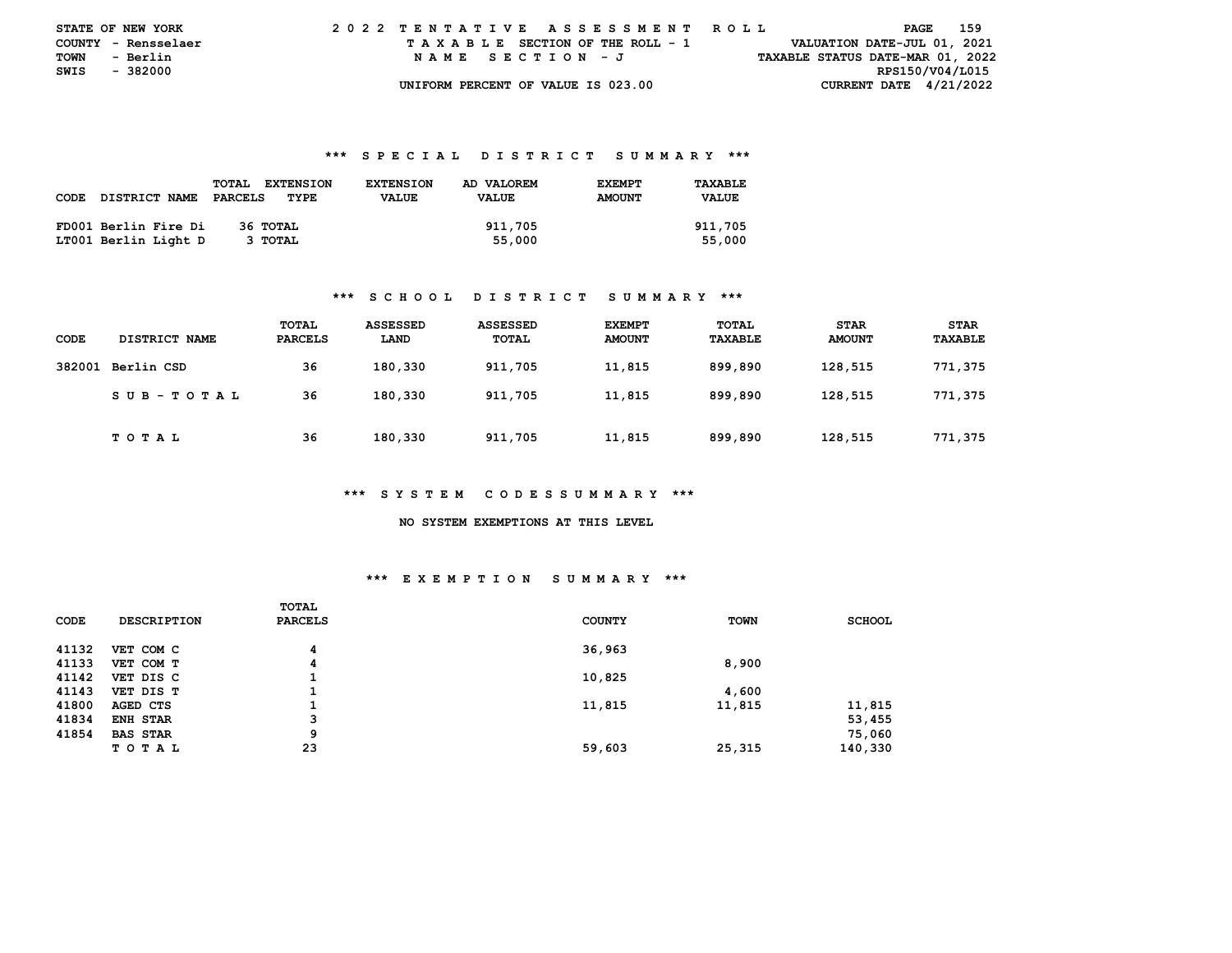|      | STATE OF NEW YORK   |  |  |  |  |  | 2022 TENTATIVE ASSESSMENT ROLL     |  |  |  |  |  |                                  |                          | PAGE            | 160 |
|------|---------------------|--|--|--|--|--|------------------------------------|--|--|--|--|--|----------------------------------|--------------------------|-----------------|-----|
|      | COUNTY - Rensselaer |  |  |  |  |  | TAXABLE SECTION OF THE ROLL - 1    |  |  |  |  |  | VALUATION DATE-JUL 01, 2021      |                          |                 |     |
| TOWN | - Berlin            |  |  |  |  |  | NAME SECTION - J                   |  |  |  |  |  | TAXABLE STATUS DATE-MAR 01, 2022 |                          |                 |     |
| SWIS | - 382000            |  |  |  |  |  |                                    |  |  |  |  |  |                                  |                          | RPS150/V04/L015 |     |
|      |                     |  |  |  |  |  | UNIFORM PERCENT OF VALUE IS 023.00 |  |  |  |  |  |                                  | CURRENT DATE $4/21/2022$ |                 |     |

| <b>ROLL</b> |                    | TOTAL          | <b>ASSESSED</b> | <b>ASSESSED</b> | <b>TAXABLE</b> | TAXABLE     | <b>TAXABLE</b> | <b>STAR</b>    |
|-------------|--------------------|----------------|-----------------|-----------------|----------------|-------------|----------------|----------------|
| <b>SEC</b>  | <b>DESCRIPTION</b> | <b>PARCELS</b> | LAND            | TOTAL           | <b>COUNTY</b>  | <b>TOWN</b> | <b>SCHOOL</b>  | <b>TAXABLE</b> |
|             |                    |                |                 |                 |                |             |                |                |
|             | <b>TAXABLE</b>     | 36             | 180.330         | 911,705         | 852,102        | 886,390     | 899,890        | 771,375        |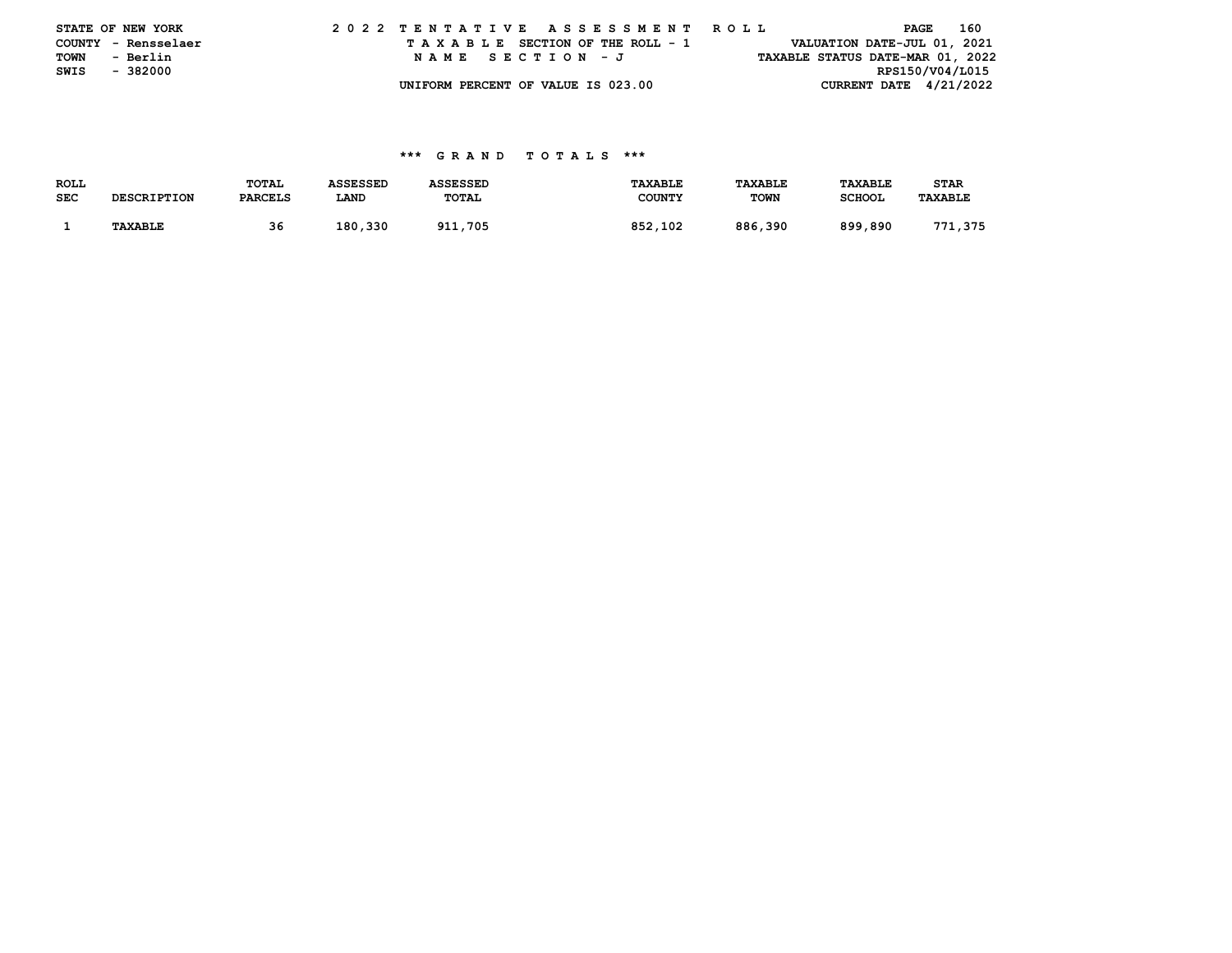| STATE OF NEW YORK             | 2022 TENTATIVE                                    | A S S E S S M E N T<br><b>ROLL</b>                                                             | PAGE<br>161                      |
|-------------------------------|---------------------------------------------------|------------------------------------------------------------------------------------------------|----------------------------------|
| COUNTY - Rensselaer           |                                                   | TAXABLE SECTION OF THE ROLL - 1                                                                | VALUATION DATE-JUL 01, 2021      |
| <b>TOWN</b><br>- Berlin       |                                                   | OWNERS NAME SEQUENCE                                                                           | TAXABLE STATUS DATE-MAR 01, 2022 |
| SWIS<br>$-382000$             |                                                   | UNIFORM PERCENT OF VALUE IS 023.00                                                             |                                  |
|                               |                                                   |                                                                                                |                                  |
|                               |                                                   |                                                                                                |                                  |
| TAX MAP PARCEL NUMBER         |                                                   | PROPERTY LOCATION & CLASS ASSESSMENT EXEMPTION CODE---------------COUNTY-------TOWN-----SCHOOL |                                  |
| <b>CURRENT OWNERS NAME</b>    | <b>SCHOOL DISTRICT</b>                            | <b>LAND</b><br>TAX DESCRIPTION                                                                 | <b>TAXABLE VALUE</b>             |
| <b>CURRENT OWNERS ADDRESS</b> | PARCEL SIZE/GRID COORD                            | <b>TOTAL</b><br>SPECIAL DISTRICTS                                                              | ACCOUNT NO.                      |
|                               |                                                   |                                                                                                |                                  |
|                               | 14 East Rd                                        |                                                                                                | 205J152560                       |
| 107.17-1-17                   | 260 Seasonal res                                  | COUNTY TAXABLE VALUE                                                                           | 15,750                           |
| K&T Fulton County             | 382001<br>Berlin CSD                              | 4,850<br><b>TOWN</b><br><b>TAXABLE VALUE</b>                                                   | 15,750                           |
| Management Inc                | 48.00 DPTH 104.00<br><b>FRNT</b>                  | 15,750<br><b>SCHOOL TAXABLE VALUE</b>                                                          | 15,750                           |
| PO Box 1042                   | <b>ACRES</b><br>0.14                              | FD001 Berlin Fire District                                                                     | 15,750 TO                        |
| Gloversville, NY 12078        | EAST-0781590 NRTH-1418899                         |                                                                                                |                                  |
|                               | DEED BOOK 9999 PG-131                             |                                                                                                |                                  |
| PRIOR OWNER ON 3/01/2022      | <b>FULL MARKET VALUE</b>                          | 68,478                                                                                         |                                  |
| K&T Fulton County             |                                                   |                                                                                                |                                  |
|                               |                                                   |                                                                                                |                                  |
|                               | 110 East Shore Dr                                 |                                                                                                |                                  |
| $106.20 - 1 - 25$             | 210 1 Family Res - WTRFNT                         | VET COM C 41132                                                                                | 16,740<br>0<br>0                 |
| Kaczor Ronald D               | Berlin CSD<br>382001                              | 3,060 VET COM T 41133                                                                          | 0<br>2,300<br>0                  |
| Maxon Bonita                  | V1.45A                                            | 66,960 ENH STAR 41834                                                                          | 0<br>20,820<br>0                 |
| 110 E Shore $Dr$              | 1529-145                                          | COUNTY TAXABLE VALUE                                                                           | 50,220                           |
| Petersburgh, NY 12138         | FRNT 110.00 DPTH 261.00                           | <b>TOWN</b><br><b>TAXABLE VALUE</b>                                                            | 64,660                           |
|                               | ACRES 0.62                                        | <b>SCHOOL TAXABLE VALUE</b>                                                                    | 46,140                           |
|                               | EAST-0780073 NRTH-1417579                         | FD001 Berlin Fire District                                                                     | 66,960 TO                        |
|                               | DEED BOOK 48<br>PG-1049                           |                                                                                                |                                  |
|                               | <b>FULL MARKET VALUE</b>                          | 291,130                                                                                        |                                  |
|                               | 126 East Shore Dr                                 |                                                                                                | 205J183970                       |
| $106.20 - 1 - 26$             |                                                   |                                                                                                | 9,520                            |
| Kaczor Ronald D               | 260 Seasonal res - WTRFNT<br>Berlin CSD<br>382001 | COUNTY TAXABLE VALUE<br>6,020<br><b>TOWN</b><br><b>TAXABLE VALUE</b>                           | 9,520                            |
| Maxon Bonita                  | Seas<br>.50 A                                     | 9,520<br><b>SCHOOL TAXABLE VALUE</b>                                                           | 9,520                            |
| 110 East Shore Dr             | <b>FRNT</b><br>72.40 DPTH 188.57                  | FD001 Berlin Fire District                                                                     | 9,520 TO                         |
| Petersburgh, NY 12138         | <b>ACRES</b><br>0.43                              |                                                                                                |                                  |
|                               | EAST-0779965 NRTH-1417619                         |                                                                                                |                                  |
|                               | DEED BOOK 4282 PG-237                             |                                                                                                |                                  |
|                               | FULL MARKET VALUE                                 | 41,391                                                                                         |                                  |
|                               |                                                   |                                                                                                |                                  |
|                               | 442 Dyken Pond Rd                                 |                                                                                                | 205J156250                       |
| $117.8 - 1 - 15$              | 210 1 Family Res                                  | <b>BAS STAR 41854</b>                                                                          | 0<br>0<br>8,340                  |
| Kaiser Michael M Jr           | Berlin CSD<br>382001                              | 1,700<br>COUNTY TAXABLE VALUE                                                                  | 18,800                           |
| Philips Kateri                | 92.50 DPTH<br>72.00<br><b>FRNT</b>                | 18,800<br><b>TOWN</b><br><b>TAXABLE VALUE</b>                                                  | 18,800                           |
| 442 Dyken Pond Rd             | <b>ACRES</b><br>0.15                              | <b>SCHOOL TAXABLE VALUE</b>                                                                    | 10,460                           |
| Berlin, NY 12022              | EAST-0780513 NRTH-1417171                         | FD001 Berlin Fire District                                                                     | 18,800 TO                        |
|                               | DEED BOOK 285 PG-223                              |                                                                                                |                                  |
|                               | FULL MARKET VALUE                                 | 81,739                                                                                         |                                  |
|                               |                                                   |                                                                                                |                                  |
|                               | 36 Mill St                                        |                                                                                                |                                  |
| $130.1 - 6 - 26.32$           | 270 Mfg housing                                   | COUNTY TAXABLE VALUE                                                                           | 14,100                           |
| Kanopka John                  | Berlin CSD<br>382001                              | 2,600<br><b>TOWN</b><br><b>TAXABLE VALUE</b>                                                   | 14,100                           |
| 36 Mill St                    | 98.92 DPTH 134.67<br>FRNT                         | 14,100<br><b>SCHOOL TAXABLE VALUE</b>                                                          | 14,100                           |
| Berlin, NY 12022              | ACRES 0.30                                        | FD001 Berlin Fire District                                                                     | 14,100 TO                        |
|                               | EAST-0796329 NRTH-1406901                         | LT001 Berlin Light Dist                                                                        | 14,100 TO                        |
|                               | DEED BOOK 9659 PG-160                             |                                                                                                |                                  |
|                               | FULL MARKET VALUE                                 | 61,304                                                                                         |                                  |
|                               |                                                   |                                                                                                |                                  |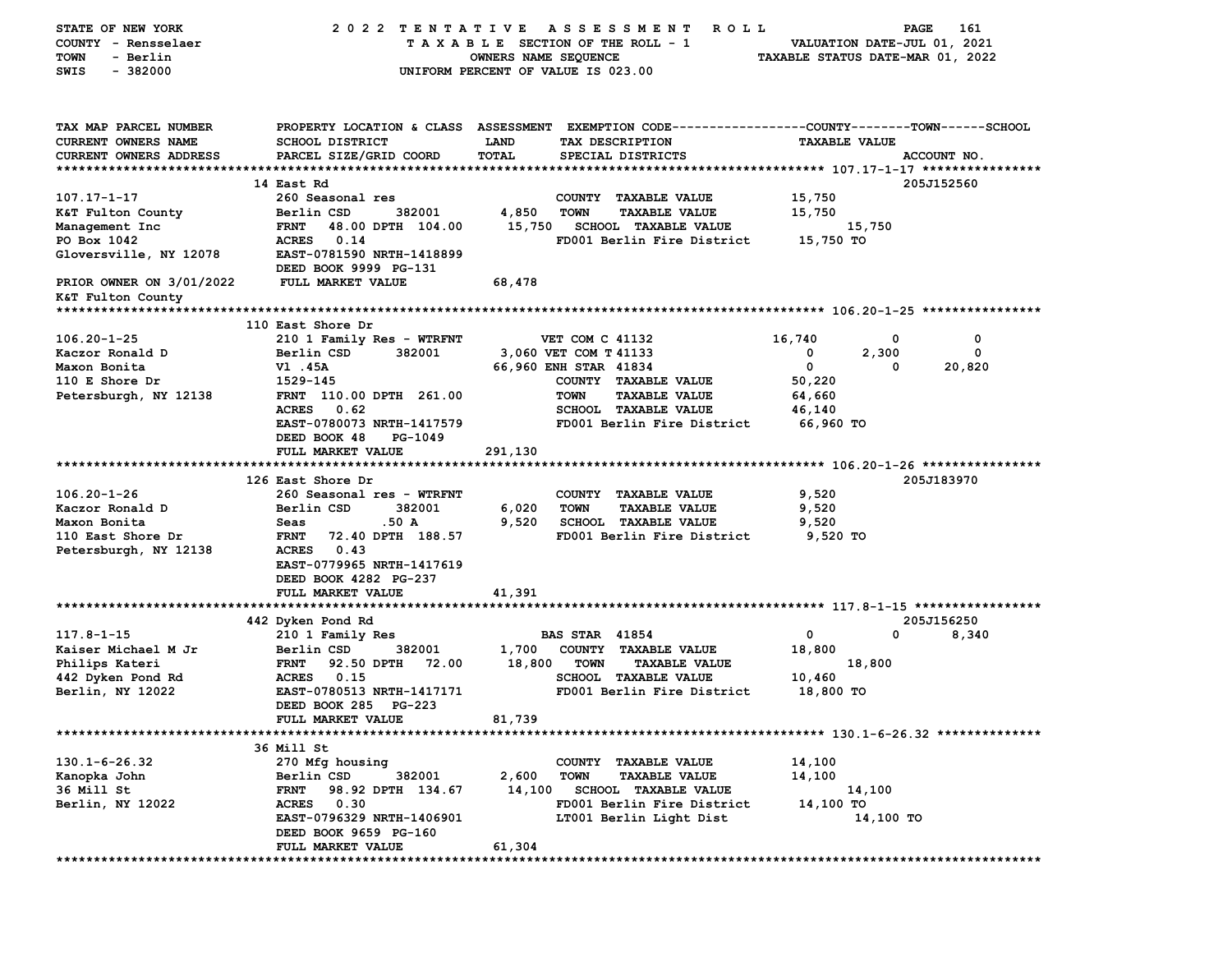| STATE OF NEW YORK<br>COUNTY - Rensselaer<br>TOWN<br>- Berlin<br>$-382000$<br>SWIS |                                                                                                | OWNERS NAME SEQUENCE<br>UNIFORM PERCENT OF VALUE IS 023.00 |                        | 2022 TENTATIVE ASSESSMENT ROLL<br>TAXABLE SECTION OF THE ROLL - 1 | TAXABLE STATUS DATE-MAR 01, 2022 | PAGE<br>VALUATION DATE-JUL 01, 2021 | 162          |
|-----------------------------------------------------------------------------------|------------------------------------------------------------------------------------------------|------------------------------------------------------------|------------------------|-------------------------------------------------------------------|----------------------------------|-------------------------------------|--------------|
| TAX MAP PARCEL NUMBER                                                             | PROPERTY LOCATION & CLASS ASSESSMENT EXEMPTION CODE---------------COUNTY-------TOWN-----SCHOOL |                                                            |                        |                                                                   |                                  |                                     |              |
| <b>CURRENT OWNERS NAME</b>                                                        | SCHOOL DISTRICT                                                                                | <b>LAND</b>                                                |                        | TAX DESCRIPTION                                                   | <b>TAXABLE VALUE</b>             |                                     |              |
| CURRENT OWNERS ADDRESS                                                            | PARCEL SIZE/GRID COORD                                                                         | TOTAL                                                      |                        | SPECIAL DISTRICTS                                                 |                                  | ACCOUNT NO.                         |              |
|                                                                                   | 14 Schaeffer Rd                                                                                |                                                            |                        |                                                                   |                                  |                                     | 205J103110   |
| $162 - 1 - 27$                                                                    | 210 1 Family Res                                                                               |                                                            | <b>VET DIS T 41143</b> | 93 PCT OF VALUE USED FOR EXEMPTION PURPOSES                       | $\mathbf 0$                      | 4,600                               | $\mathbf{o}$ |
| Karasz Charles G                                                                  | Berlin CSD<br>382001                                                                           | 3,700 BAS STAR 41854                                       |                        |                                                                   | 0                                | $\mathbf 0$                         | 8,340        |
| PO Box 504                                                                        | 1974 Map 16 Lot 4                                                                              |                                                            | 51,900 VET COM C 41132 |                                                                   | 12,067                           | 0                                   | 0            |
| Berlin, NY 12022-0504                                                             | 93% For Vet                                                                                    |                                                            | VET COM T 41133        |                                                                   | $\mathbf 0$                      | 2,300                               | 0            |
|                                                                                   | <b>FRNT</b> 616.82 DPTH                                                                        |                                                            | <b>VET DIS C 41142</b> |                                                                   | 16,893                           | 0                                   | 0            |
|                                                                                   | ACRES 4.08 BANK CORE                                                                           |                                                            |                        | COUNTY TAXABLE VALUE                                              | 22,940                           |                                     |              |
|                                                                                   | EAST-0789329 NRTH-1378503                                                                      |                                                            | TOWN                   | <b>TAXABLE VALUE</b>                                              | 45,000                           |                                     |              |
|                                                                                   | DEED BOOK 128 PG-659                                                                           |                                                            |                        | <b>SCHOOL TAXABLE VALUE</b>                                       | 43,560                           |                                     |              |
|                                                                                   | FULL MARKET VALUE                                                                              |                                                            |                        | 225,652 FD001 Berlin Fire District                                | 51,900 TO                        |                                     |              |
|                                                                                   |                                                                                                |                                                            |                        |                                                                   |                                  |                                     |              |
|                                                                                   | 800 Green Hollow Rd                                                                            |                                                            |                        |                                                                   |                                  | 205J139240                          |              |
| $120. - 1 - 10$                                                                   | 280 Res Multiple<br>382001                                                                     |                                                            |                        | COUNTY TAXABLE VALUE                                              | 93,500                           |                                     |              |
| Karszen Thomas G<br>Karszen Hilda M                                               | Berlin CSD<br><b>FRNT 705.00 DPTH</b>                                                          | 6,000<br>93,500                                            | <b>TOWN</b>            | <b>TAXABLE VALUE</b><br><b>SCHOOL TAXABLE VALUE</b>               | 93,500<br>93,500                 |                                     |              |
| 41 Fisher Ave                                                                     | ACRES 38.94                                                                                    |                                                            |                        | FD001 Berlin Fire District                                        | 93,500 TO                        |                                     |              |
| Tuckahoe, NY 10707                                                                | EAST-0811136 NRTH-1411979                                                                      |                                                            |                        |                                                                   |                                  |                                     |              |
|                                                                                   | DEED BOOK 5497 PG-314                                                                          |                                                            |                        |                                                                   |                                  |                                     |              |
|                                                                                   | FULL MARKET VALUE                                                                              | 406,522                                                    |                        |                                                                   |                                  |                                     |              |
|                                                                                   |                                                                                                |                                                            |                        |                                                                   |                                  |                                     |              |
|                                                                                   | Green Hollow Rd                                                                                |                                                            |                        |                                                                   |                                  |                                     |              |
| $119. -2 - 7.7$                                                                   | 120 Field crops                                                                                |                                                            |                        | COUNTY TAXABLE VALUE                                              | 17,500                           |                                     |              |
| Katz Eric                                                                         | Berlin CSD<br>382001                                                                           | 17,500                                                     | TOWN                   | <b>TAXABLE VALUE</b>                                              | 17,500                           |                                     |              |
| Gibson Gail                                                                       | South Side Of Road                                                                             | 17,500                                                     |                        | SCHOOL TAXABLE VALUE                                              | 17,500                           |                                     |              |
| 353 Green Hollow Rd                                                               | <b>FRNT 1760.00 DPTH</b><br>ACRES 53.47                                                        |                                                            |                        | FD001 Berlin Fire District                                        | 17,500 TO                        |                                     |              |
| Petersburgh, NY 12138                                                             | EAST-0801336 NRTH-1410842                                                                      |                                                            |                        |                                                                   |                                  |                                     |              |
|                                                                                   | DEED BOOK 166 PG-2514                                                                          |                                                            |                        |                                                                   |                                  |                                     |              |
|                                                                                   | FULL MARKET VALUE                                                                              | 76,087                                                     |                        |                                                                   |                                  |                                     |              |
|                                                                                   |                                                                                                |                                                            |                        |                                                                   |                                  |                                     |              |
|                                                                                   | 353 Green Hollow Rd                                                                            |                                                            |                        |                                                                   |                                  | 205J148960                          |              |
| $119. -2 - 10$                                                                    | 210 1 Family Res                                                                               |                                                            | <b>BAS STAR 41854</b>  |                                                                   | $\mathbf 0$                      | 0                                   | 8,340        |
| Katz Eric                                                                         | Berlin CSD<br>382001                                                                           | 1,500                                                      |                        | COUNTY TAXABLE VALUE                                              | 47,500                           |                                     |              |
| Gibson Gail                                                                       | 86 Rhinevault                                                                                  | 47,500                                                     | TOWN                   | <b>TAXABLE VALUE</b>                                              | 47,500                           |                                     |              |
| 353 Green Hollow Rd                                                               | <b>FRNT</b> 471.15 DPTH                                                                        |                                                            |                        | <b>SCHOOL TAXABLE VALUE</b>                                       | 39,160                           |                                     |              |
| Berlin, NY 12022                                                                  | ACRES 1.69                                                                                     |                                                            |                        | FD001 Berlin Fire District                                        | 47,500 TO                        |                                     |              |
|                                                                                   | EAST-0810010 NRTH-1411463                                                                      |                                                            |                        |                                                                   |                                  |                                     |              |
|                                                                                   | DEED BOOK 3724 PG-302<br>FULL MARKET VALUE                                                     | 206,522                                                    |                        |                                                                   |                                  |                                     |              |
|                                                                                   |                                                                                                |                                                            |                        |                                                                   |                                  |                                     |              |
|                                                                                   | 16 East Rd                                                                                     |                                                            |                        |                                                                   |                                  | 205J124120                          |              |
| $107.17 - 1 - 18$                                                                 | 210 1 Family Res                                                                               |                                                            |                        | COUNTY TAXABLE VALUE                                              | 20,600                           |                                     |              |
| Kaufman Steve                                                                     | 382001<br>Berlin CSD                                                                           | 1,700                                                      | <b>TOWN</b>            | <b>TAXABLE VALUE</b>                                              | 20,600                           |                                     |              |
| 16 East Rd                                                                        | Lot $2 \& 3$                                                                                   | 20,600                                                     |                        | <b>SCHOOL TAXABLE VALUE</b>                                       | 20,600                           |                                     |              |
| Petersburgh, NY 12138                                                             | FRNT 100.00 DPTH 100.00                                                                        |                                                            |                        | FD001 Berlin Fire District                                        | 20,600 TO                        |                                     |              |
|                                                                                   | <b>ACRES</b><br><b>0.23 BANK</b><br>CORE                                                       |                                                            |                        |                                                                   |                                  |                                     |              |
|                                                                                   | EAST-0781570 NRTH-1418969                                                                      |                                                            |                        |                                                                   |                                  |                                     |              |
|                                                                                   | DEED BOOK 8925 PG-36                                                                           |                                                            |                        |                                                                   |                                  |                                     |              |
|                                                                                   | FULL MARKET VALUE                                                                              | 89,565                                                     |                        |                                                                   |                                  |                                     |              |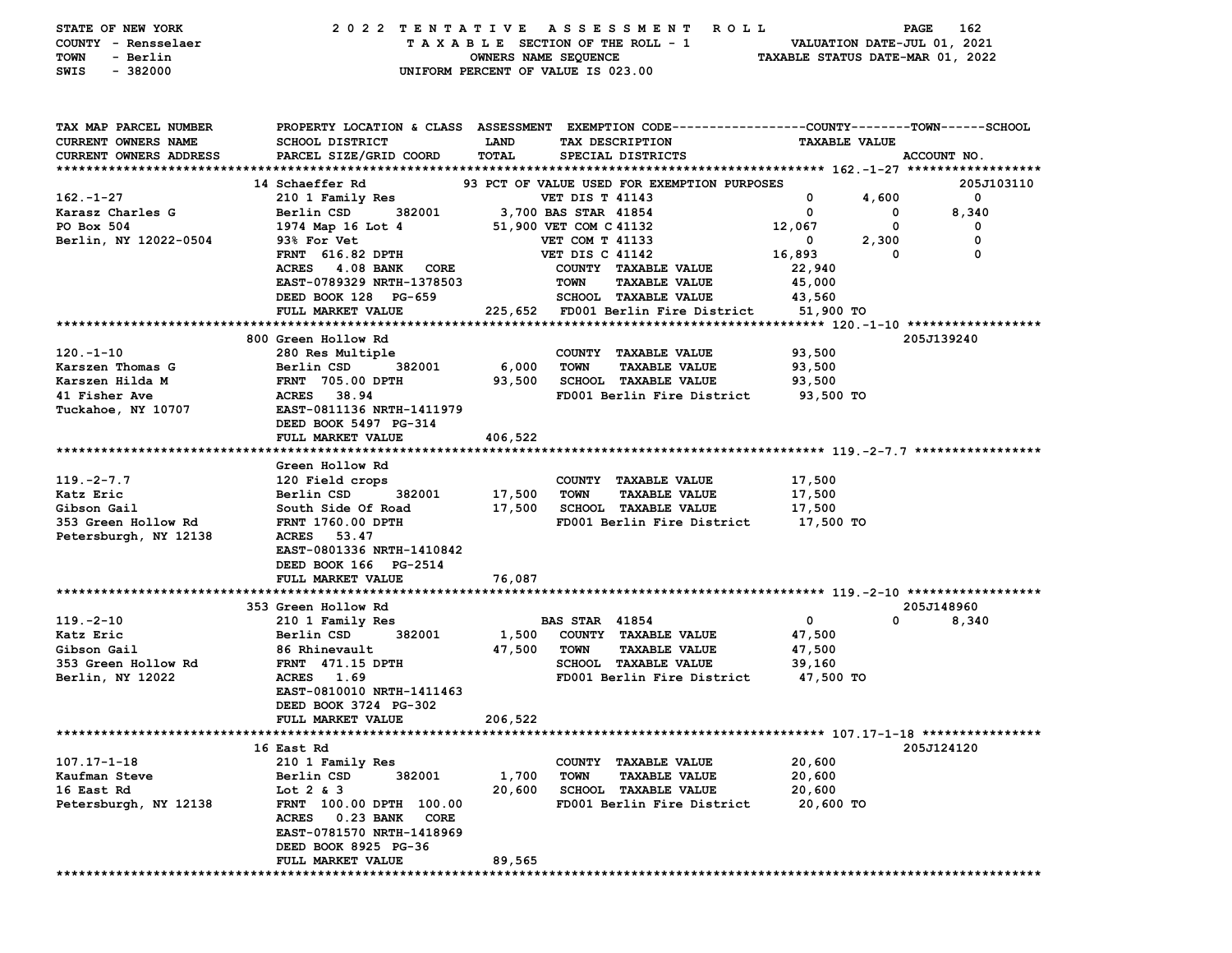| STATE OF NEW YORK<br>COUNTY - Rensselaer   | A S S E S S M E N T<br>163<br>2022 TENTATIVE<br>R O L L<br>PAGE<br>TAXABLE SECTION OF THE ROLL - 1<br>VALUATION DATE-JUL 01, 2021 |                      |                                                                                                |                                  |             |                  |  |  |
|--------------------------------------------|-----------------------------------------------------------------------------------------------------------------------------------|----------------------|------------------------------------------------------------------------------------------------|----------------------------------|-------------|------------------|--|--|
| - Berlin<br>TOWN                           |                                                                                                                                   | OWNERS NAME SEQUENCE |                                                                                                | TAXABLE STATUS DATE-MAR 01, 2022 |             |                  |  |  |
| SWIS<br>$-382000$                          |                                                                                                                                   |                      | UNIFORM PERCENT OF VALUE IS 023.00                                                             |                                  |             |                  |  |  |
|                                            |                                                                                                                                   |                      |                                                                                                |                                  |             |                  |  |  |
| TAX MAP PARCEL NUMBER                      |                                                                                                                                   |                      | PROPERTY LOCATION & CLASS ASSESSMENT EXEMPTION CODE--------------COUNTY-------TOWN------SCHOOL |                                  |             |                  |  |  |
| CURRENT OWNERS NAME                        | SCHOOL DISTRICT                                                                                                                   | <b>LAND</b>          | TAX DESCRIPTION                                                                                | <b>TAXABLE VALUE</b>             |             |                  |  |  |
| CURRENT OWNERS ADDRESS                     | PARCEL SIZE/GRID COORD                                                                                                            | TOTAL                | SPECIAL DISTRICTS                                                                              |                                  | ACCOUNT NO. |                  |  |  |
|                                            |                                                                                                                                   |                      |                                                                                                |                                  |             |                  |  |  |
|                                            | 181 Green Hollow Rd                                                                                                               |                      |                                                                                                |                                  | 205J113680C |                  |  |  |
| $119. - 1 - 13.2$                          | 240 Rural res                                                                                                                     |                      | COUNTY TAXABLE VALUE                                                                           | 74,100                           |             |                  |  |  |
| Keefe Mark S                               | Berlin CSD<br>382001                                                                                                              | 8,000                | <b>TOWN</b><br><b>TAXABLE VALUE</b>                                                            | 74,100                           |             |                  |  |  |
| Keefe Ellen J                              | FRNT 1000.00 DPTH                                                                                                                 | 74,100               | <b>SCHOOL TAXABLE VALUE</b>                                                                    | 74,100                           |             |                  |  |  |
| 181 Green Hollow Rd                        | ACRES 32.22                                                                                                                       |                      | FD001 Berlin Fire District                                                                     | 74,100 TO                        |             |                  |  |  |
| Petersburg, NY 12138                       | EAST-0797253 NRTH-1410031                                                                                                         |                      | LT001 Berlin Light Dist                                                                        |                                  | 74,100 TO   |                  |  |  |
|                                            | DEED BOOK 288 PG-935                                                                                                              |                      |                                                                                                |                                  |             |                  |  |  |
|                                            | FULL MARKET VALUE                                                                                                                 | 322,174              |                                                                                                |                                  |             |                  |  |  |
|                                            |                                                                                                                                   |                      |                                                                                                |                                  |             |                  |  |  |
|                                            | 287 Green Hollow Rd                                                                                                               |                      |                                                                                                |                                  | 205J184880  |                  |  |  |
| $119. - 1 - 11.1$                          | 240 Rural res                                                                                                                     |                      | COUNTY TAXABLE VALUE                                                                           | 55,000                           |             |                  |  |  |
| Keefe Thomas F                             | Berlin CSD<br>382001                                                                                                              | 7,400                | TOWN<br><b>TAXABLE VALUE</b>                                                                   | 55,000                           |             |                  |  |  |
| Keefe Regina F                             | <b>FRNT 700.00 DPTH</b>                                                                                                           | 55,000               | SCHOOL TAXABLE VALUE                                                                           | 55,000                           |             |                  |  |  |
| 1790 Little Meadow Rd                      | ACRES 31.39                                                                                                                       |                      | FD001 Berlin Fire District                                                                     | 55,000 TO                        |             |                  |  |  |
| Guilford, CT 06437                         | EAST-0799717 NRTH-1410854                                                                                                         |                      |                                                                                                |                                  |             |                  |  |  |
|                                            | DEED BOOK 1605 PG-236                                                                                                             |                      |                                                                                                |                                  |             |                  |  |  |
|                                            | FULL MARKET VALUE                                                                                                                 | 239,130              |                                                                                                |                                  |             |                  |  |  |
|                                            |                                                                                                                                   |                      |                                                                                                |                                  |             |                  |  |  |
|                                            | CCC Dam Rd (N Of)                                                                                                                 |                      |                                                                                                |                                  | 205J122940S |                  |  |  |
| $163. - 4 - 13.1$<br>Keeter Associates LLC | 323 Vacant rural                                                                                                                  |                      | COUNTY TAXABLE VALUE                                                                           | 5,100                            |             |                  |  |  |
|                                            | 382001<br>Berlin CSD                                                                                                              | 5,100                | <b>TOWN</b><br><b>TAXABLE VALUE</b>                                                            | 5,100                            |             |                  |  |  |
| 16941 NY 22                                | In Stephentown 163.-5-1                                                                                                           |                      | 5,100<br><b>SCHOOL TAXABLE VALUE</b>                                                           |                                  | 5,100       |                  |  |  |
| PO Box 318                                 | ACRES 14.75<br>EAST-0793851 NRTH-1379361                                                                                          |                      | FD001 Berlin Fire District                                                                     | 5,100 TO                         |             |                  |  |  |
| Stephentown, NY 12168                      | DEED BOOK 7728 PG-59<br>FULL MARKET VALUE                                                                                         | 22,174               |                                                                                                |                                  |             |                  |  |  |
|                                            |                                                                                                                                   |                      |                                                                                                |                                  |             |                  |  |  |
|                                            | 47 Dutch Church Rd                                                                                                                |                      |                                                                                                |                                  |             |                  |  |  |
| $140. - 1 - 6.2$<br>Kehn Darlene F         | 210 1 Family Res<br>382001                                                                                                        |                      | <b>VET WAR T 41123</b>                                                                         | 0<br>16,672                      | 1,380<br>0  | 0<br>0           |  |  |
|                                            | Berlin CSD                                                                                                                        |                      | 10,989 VET DIS C 41142                                                                         |                                  |             | 0<br>$\mathbf 0$ |  |  |
| 47 Dutch Church Rd                         | 2016-74, 2019-148 Lot 1<br><b>FRNT 1056.59 DPTH</b>                                                                               |                      | 66,689 VET WAR C 41122<br>VET DIS T 41143                                                      | 10,003<br>$\mathbf{0}$           | 4,600       | 0                |  |  |
| Petersburg, NY 12138                       | ACRES 52.86 BANK<br><b>CORE</b>                                                                                                   |                      | COUNTY TAXABLE VALUE                                                                           | 40,014                           |             |                  |  |  |
|                                            | EAST-0785148 NRTH-1394781                                                                                                         |                      | <b>TOWN</b><br><b>TAXABLE VALUE</b>                                                            | 60,709                           |             |                  |  |  |
|                                            | DEED BOOK 9781 PG-255                                                                                                             |                      | SCHOOL TAXABLE VALUE                                                                           | 66,689                           |             |                  |  |  |
|                                            | FULL MARKET VALUE                                                                                                                 |                      | 289,952 FD001 Berlin Fire District                                                             | 66,689 TO                        |             |                  |  |  |
|                                            |                                                                                                                                   |                      |                                                                                                |                                  |             |                  |  |  |
|                                            | 7 Pineview Dr                                                                                                                     |                      |                                                                                                |                                  |             |                  |  |  |
| $128. -2 - 1.21$                           | 210 1 Family Res                                                                                                                  |                      | COUNTY TAXABLE VALUE                                                                           | 38,200                           |             |                  |  |  |
| Keilen Edward J                            | Berlin CSD<br>382001                                                                                                              | 2,500                | <b>TAXABLE VALUE</b><br>TOWN                                                                   | 38,200                           |             |                  |  |  |
| Keilen Janet G                             | 1995/141 Lot 1                                                                                                                    | 38,200               | <b>SCHOOL TAXABLE VALUE</b>                                                                    | 38,200                           |             |                  |  |  |
| 7 Pineview Dr                              | FRNT 308.13 DPTH                                                                                                                  |                      | FD001 Berlin Fire District                                                                     | 38,200 TO                        |             |                  |  |  |
| Petersburgh, NY 12138                      | ACRES 3.67 BANK<br>CORE                                                                                                           |                      |                                                                                                |                                  |             |                  |  |  |
|                                            | EAST-0776709 NRTH-1406586                                                                                                         |                      |                                                                                                |                                  |             |                  |  |  |
|                                            | DEED BOOK 234 PG-2025                                                                                                             |                      |                                                                                                |                                  |             |                  |  |  |
|                                            | FULL MARKET VALUE                                                                                                                 | 166,087              |                                                                                                |                                  |             |                  |  |  |
|                                            |                                                                                                                                   |                      |                                                                                                |                                  |             |                  |  |  |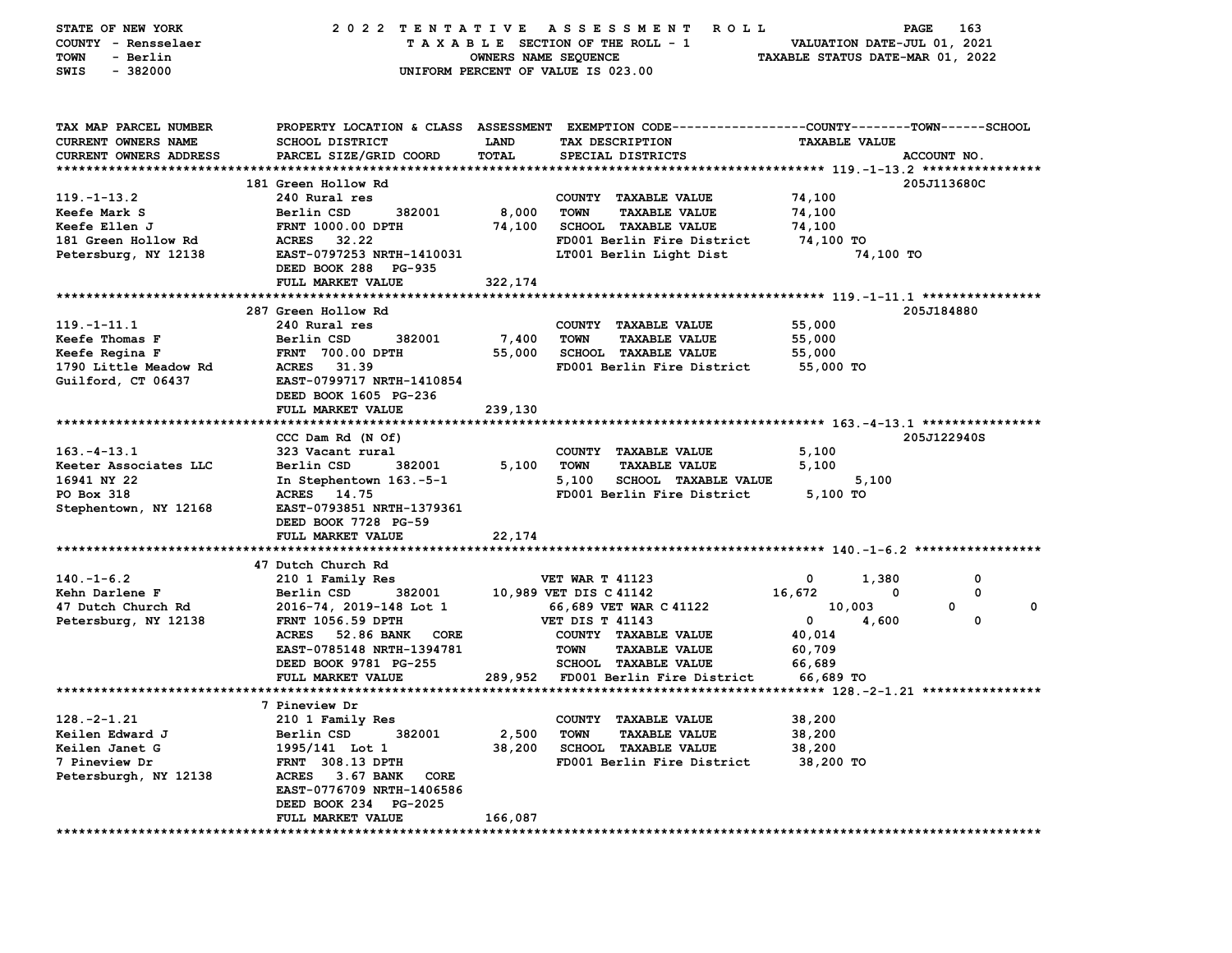| STATE OF NEW YORK<br>COUNTY - Rensselaer<br><b>TOWN</b><br>- Berlin<br>SWIS<br>$-382000$ |                                           | OWNERS NAME SEQUENCE        | 2022 TENTATIVE ASSESSMENT ROLL<br>TAXABLE SECTION OF THE ROLL - 1<br>UNIFORM PERCENT OF VALUE IS 023.00                                 | VALUATION DATE-JUL 01, 2021<br>TAXABLE STATUS DATE-MAR 01, 2022 | PAGE<br>164 |
|------------------------------------------------------------------------------------------|-------------------------------------------|-----------------------------|-----------------------------------------------------------------------------------------------------------------------------------------|-----------------------------------------------------------------|-------------|
| TAX MAP PARCEL NUMBER<br><b>CURRENT OWNERS NAME</b><br>CURRENT OWNERS ADDRESS            | SCHOOL DISTRICT<br>PARCEL SIZE/GRID COORD | <b>LAND</b><br><b>TOTAL</b> | PROPERTY LOCATION & CLASS ASSESSMENT EXEMPTION CODE---------------COUNTY-------TOWN------SCHOOL<br>TAX DESCRIPTION<br>SPECIAL DISTRICTS | <b>TAXABLE VALUE</b>                                            | ACCOUNT NO. |
|                                                                                          |                                           |                             |                                                                                                                                         |                                                                 |             |
|                                                                                          | Bower Rd                                  |                             |                                                                                                                                         |                                                                 | 205J148240  |
| $150 - 1 - 36$                                                                           | 314 Rural vac<10                          |                             | COUNTY TAXABLE VALUE                                                                                                                    | 2,200                                                           |             |
| Keizer Mary                                                                              | Averill Park Ce 384001                    | 2,200                       | <b>TOWN</b><br><b>TAXABLE VALUE</b>                                                                                                     | 2,200                                                           |             |
| Attn: Herman Arthur                                                                      | <b>FRNT 460.00 DPTH</b>                   | 2,200                       | <b>SCHOOL TAXABLE VALUE</b>                                                                                                             | 2,200                                                           |             |
| 2633 NY 43<br>Averill Park, NY 12018                                                     | ACRES 2.75<br>EAST-0775204 NRTH-1386466   |                             | FD001 Berlin Fire District                                                                                                              | 2,200 TO                                                        |             |
|                                                                                          | FULL MARKET VALUE                         | 9,565                       |                                                                                                                                         |                                                                 |             |
|                                                                                          | NY 22                                     |                             |                                                                                                                                         |                                                                 |             |
| $152. -2 - 21.2$                                                                         | 314 Rural vac<10                          |                             | COUNTY TAXABLE VALUE                                                                                                                    | 13,300                                                          |             |
| Kellar Arnold                                                                            | Berlin CSD<br>382001                      | 4,500                       | <b>TOWN</b><br><b>TAXABLE VALUE</b>                                                                                                     | 13,300                                                          |             |
| NY 22                                                                                    | FRNT 369.81 DPTH                          | 13,300                      | SCHOOL TAXABLE VALUE                                                                                                                    | 13,300                                                          |             |
| $PO$ Box 56                                                                              | ACRES 8.52                                |                             | FD001 Berlin Fire District                                                                                                              | 13,300 TO                                                       |             |
| Cherry Plain, NY 12040-0056                                                              | <b>EAST-0798426 NRTH-1389010</b>          |                             |                                                                                                                                         |                                                                 |             |
|                                                                                          | DEED BOOK 1579 PG-297                     |                             |                                                                                                                                         |                                                                 |             |
|                                                                                          | FULL MARKET VALUE                         | 57,826                      |                                                                                                                                         |                                                                 |             |
|                                                                                          |                                           |                             |                                                                                                                                         |                                                                 |             |
|                                                                                          | 16-20 Park Ave                            |                             |                                                                                                                                         |                                                                 | 205J158950  |
| $130.1 - 6 - 1$                                                                          | 220 2 Family Res                          |                             | <b>ENH STAR 41834</b>                                                                                                                   | $\mathbf 0$                                                     | 0<br>20,820 |
| Kellar Roy John                                                                          | Berlin CSD<br>382001                      |                             | 1,200 COUNTY TAXABLE VALUE                                                                                                              | 33,200                                                          |             |
| Kellar Jo-Ann<br>20 Park Ave                                                             | FRNT 117.00 DPTH 165.00<br>ACRES 0.53     |                             | 33,200 TOWN<br><b>TAXABLE VALUE</b><br>SCHOOL TAXABLE VALUE                                                                             | 33,200<br>12,380                                                |             |
| Berlin, NY 12022                                                                         | EAST-0795938 NRTH-1407539                 |                             | FD001 Berlin Fire District                                                                                                              | 33,200 TO                                                       |             |
|                                                                                          | DEED BOOK 1265 PG-561                     |                             | LT001 Berlin Light Dist                                                                                                                 | 33,200 TO                                                       |             |
|                                                                                          | FULL MARKET VALUE                         | 144,348                     |                                                                                                                                         |                                                                 |             |
|                                                                                          |                                           |                             |                                                                                                                                         |                                                                 |             |
|                                                                                          | 32 Park Ave                               |                             |                                                                                                                                         |                                                                 | 205J175420  |
| $130.1 - 6 - 4$                                                                          | 210 1 Family Res                          |                             | <b>BAS STAR 41854</b>                                                                                                                   | $\mathbf 0$                                                     | 0<br>8,340  |
| Kellar Stephen J                                                                         | 382001<br>Berlin CSD                      |                             | 1,000 COUNTY TAXABLE VALUE                                                                                                              | 24,700                                                          |             |
| Kellar Barbara A                                                                         | Life Est J. I. Siek                       | 24,700                      | TOWN<br><b>TAXABLE VALUE</b>                                                                                                            | 24,700                                                          |             |
| 32 Park Ave                                                                              | FRNT 40.50 DPTH 164.50                    |                             | <b>SCHOOL TAXABLE VALUE</b>                                                                                                             | 16,360                                                          |             |
| Berlin, NY 12022                                                                         | ACRES 0.18                                |                             | FD001 Berlin Fire District                                                                                                              | 24,700 TO                                                       |             |
|                                                                                          | EAST-0796145 NRTH-1407613                 |                             | LT001 Berlin Light Dist                                                                                                                 | 24,700 TO                                                       |             |
|                                                                                          | DEED BOOK 30<br><b>PG-902</b>             |                             |                                                                                                                                         |                                                                 |             |
|                                                                                          | FULL MARKET VALUE                         | 107,391                     |                                                                                                                                         |                                                                 |             |
|                                                                                          |                                           |                             |                                                                                                                                         |                                                                 |             |
| $152. - 1 - 20.1$                                                                        | 128 Airport Rd<br>312 Vac w/imprv         |                             | COUNTY TAXABLE VALUE                                                                                                                    | 6,000                                                           |             |
| Kellar Timothy A                                                                         | Berlin CSD<br>382001                      | 6,000                       | <b>TOWN</b><br><b>TAXABLE VALUE</b>                                                                                                     | 6,000                                                           |             |
| Kellar Arnold                                                                            | FRNT 291.30 DPTH                          | 6,000                       | SCHOOL TAXABLE VALUE                                                                                                                    | 6,000                                                           |             |
| 3 Saddle Hill                                                                            | ACRES 3.68                                |                             | FD001 Berlin Fire District                                                                                                              | 6,000 TO                                                        |             |
| Wynantskill, NY 12198                                                                    | EAST-0797627 NRTH-1389834                 |                             |                                                                                                                                         |                                                                 |             |
|                                                                                          | DEED BOOK 190 PG-123                      |                             |                                                                                                                                         |                                                                 |             |
|                                                                                          | FULL MARKET VALUE                         | 26,087                      |                                                                                                                                         |                                                                 |             |
| ********************                                                                     |                                           |                             |                                                                                                                                         |                                                                 |             |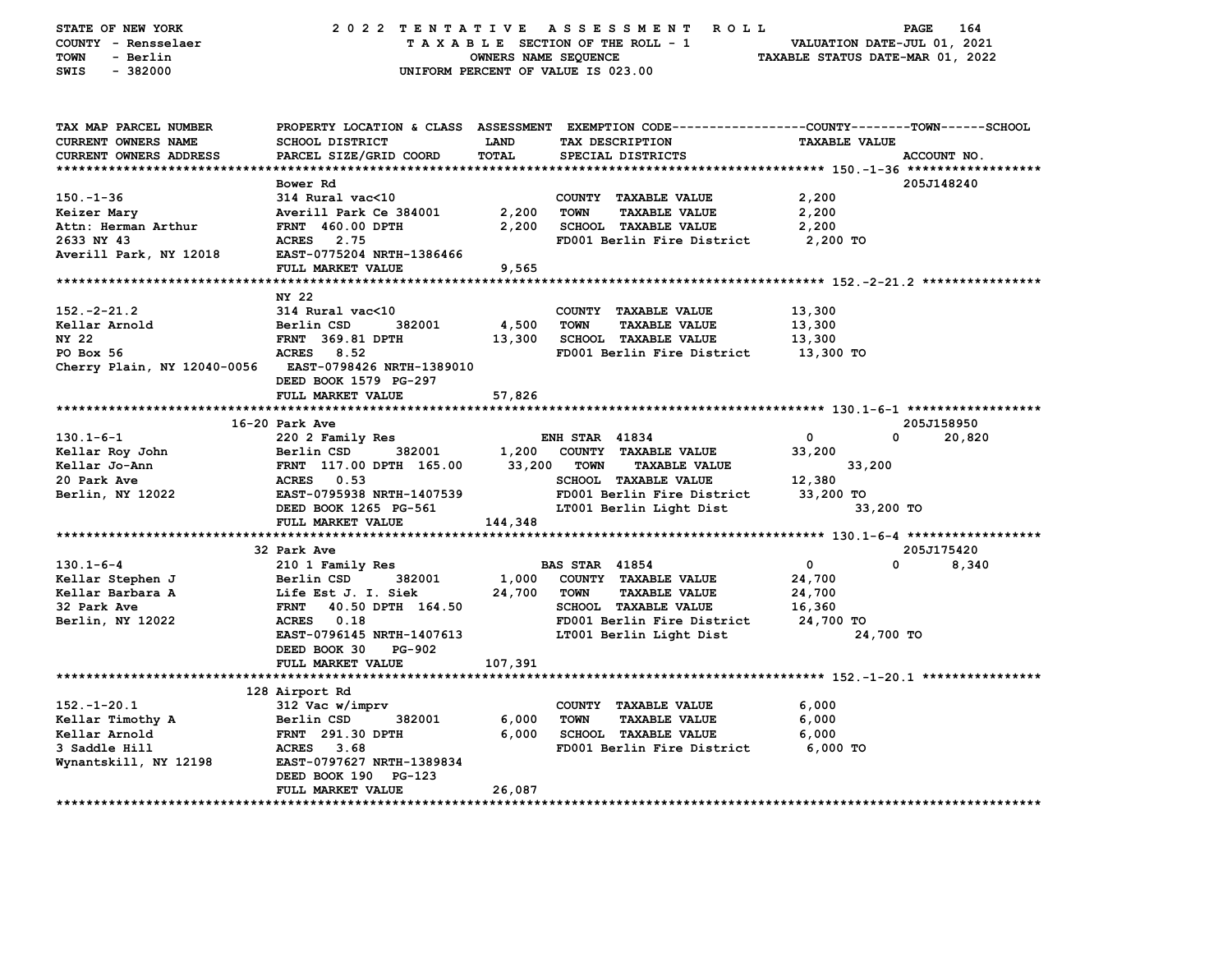| STATE OF NEW YORK                      | 2022 TENTATIVE                    |                      | A S S E S S M E N T<br>R O L L                                                                 |                  |                      | 165<br><b>PAGE</b>               |
|----------------------------------------|-----------------------------------|----------------------|------------------------------------------------------------------------------------------------|------------------|----------------------|----------------------------------|
| COUNTY - Rensselaer                    |                                   |                      | TAXABLE SECTION OF THE ROLL - 1                                                                |                  |                      | VALUATION DATE-JUL 01, 2021      |
| <b>TOWN</b><br>- Berlin                |                                   | OWNERS NAME SEQUENCE |                                                                                                |                  |                      | TAXABLE STATUS DATE-MAR 01, 2022 |
| $-382000$<br>SWIS                      |                                   |                      | UNIFORM PERCENT OF VALUE IS 023.00                                                             |                  |                      |                                  |
|                                        |                                   |                      |                                                                                                |                  |                      |                                  |
| TAX MAP PARCEL NUMBER                  |                                   |                      | PROPERTY LOCATION & CLASS ASSESSMENT EXEMPTION CODE---------------COUNTY-------TOWN-----SCHOOL |                  |                      |                                  |
| CURRENT OWNERS NAME                    | <b>SCHOOL DISTRICT</b>            | <b>LAND</b>          | TAX DESCRIPTION                                                                                |                  | <b>TAXABLE VALUE</b> |                                  |
| CURRENT OWNERS ADDRESS                 | PARCEL SIZE/GRID COORD            | <b>TOTAL</b>         | SPECIAL DISTRICTS                                                                              |                  |                      | ACCOUNT NO.                      |
|                                        |                                   |                      |                                                                                                |                  |                      |                                  |
|                                        | 17429 NY 22                       |                      |                                                                                                |                  |                      | 205J148280                       |
| $152 - 2 - 20$                         | 210 1 Family Res                  |                      | <b>VET COM T 41133</b>                                                                         | 0                | 2,300                | 0                                |
| Keller Arnold D                        | Berlin CSD<br>382001              |                      | 1,100 VET COM C 41132                                                                          | 9,050            | 0                    | 0                                |
| Box 56                                 | FRNT 100.00 DPTH 300.00           |                      | 36,200 AGED CTS<br>41800                                                                       |                  | 8,145                | 10,170<br>10,860                 |
| Cherry Plain, NY 12040-9999 ACRES 0.70 |                                   |                      | <b>ENH STAR 41834</b>                                                                          | $\mathbf{0}$     | $\mathbf 0$          | 20,820                           |
|                                        | EAST-0798684 NRTH-1389246         |                      | COUNTY TAXABLE VALUE                                                                           | 19,005           |                      |                                  |
|                                        | DEED BOOK 1674 PG-318             |                      | <b>TOWN</b><br><b>TAXABLE VALUE</b>                                                            | 23,730           |                      |                                  |
|                                        | FULL MARKET VALUE                 |                      | 157,391 SCHOOL TAXABLE VALUE                                                                   | 4,520            |                      |                                  |
|                                        |                                   |                      | FD001 Berlin Fire District                                                                     | 36,200 TO        |                      |                                  |
|                                        |                                   |                      |                                                                                                |                  |                      |                                  |
|                                        | 111 Green Hollow Rd               |                      |                                                                                                |                  |                      | 205J111250                       |
| $130.1 - 4 - 3$                        | 230 3 Family Res                  |                      | COUNTY TAXABLE VALUE                                                                           | 33,000           |                      |                                  |
| Kelly James R                          | Berlin CSD<br>382001              | 1,000                | <b>TOWN</b><br><b>TAXABLE VALUE</b>                                                            | 33,000           |                      |                                  |
| Kelly Jean M                           | FRNT 101.00 DPTH 150.00           | 33,000               | <b>SCHOOL TAXABLE VALUE</b>                                                                    |                  | 33,000               |                                  |
| 111 Green Hollow Rd                    | ACRES 0.32 BANK<br>CORE           |                      | FD001 Berlin Fire District                                                                     | 33,000 TO        |                      |                                  |
| Berlin, NY 12022                       | EAST-0796107 NRTH-1408491         |                      | LT001 Berlin Light Dist                                                                        |                  | 33,000 TO            |                                  |
|                                        | PG-486<br>DEED BOOK 78            |                      |                                                                                                |                  |                      |                                  |
|                                        | FULL MARKET VALUE                 | 143,478              |                                                                                                |                  |                      |                                  |
|                                        |                                   |                      |                                                                                                |                  |                      |                                  |
|                                        | 589 Southeast Hollow Rd           |                      |                                                                                                |                  |                      |                                  |
| $142. - 1 - 3.3$                       | 210 1 Family Res                  |                      | <b>ENH STAR 41834</b>                                                                          | $\mathbf{0}$     | 0                    | 20,820                           |
| Kennedy Alan                           | Berlin CSD<br>382001              | 3,700                | COUNTY TAXABLE VALUE                                                                           | 47,700           |                      |                                  |
| Kennedy Patricia                       | <b>FRNT 401.00 DPTH</b>           | 47,700               | <b>TAXABLE VALUE</b><br><b>TOWN</b>                                                            | 47,700           |                      |                                  |
| 589 Southeast Hollow Rd                | <b>ACRES 4.30</b>                 |                      | SCHOOL TAXABLE VALUE                                                                           | 26,880           |                      |                                  |
| Berlin, NY 12022                       | EAST-0807573 NRTH-1399774         |                      | FD001 Berlin Fire District                                                                     | 47,700 TO        |                      |                                  |
|                                        | DEED BOOK R1313 PG-F37            |                      |                                                                                                |                  |                      |                                  |
|                                        | FULL MARKET VALUE                 | 207,391              |                                                                                                |                  |                      |                                  |
|                                        |                                   |                      |                                                                                                |                  |                      |                                  |
|                                        | NY 22                             |                      |                                                                                                |                  |                      | 205J119620                       |
| $130 - 4 - 5$                          | 311 Res vac land                  |                      | COUNTY TAXABLE VALUE                                                                           | 7,800            |                      |                                  |
| Kent Matthew                           | 382001<br>Berlin CSD              | 7,800                | <b>TOWN</b><br><b>TAXABLE VALUE</b>                                                            | 7,800            |                      |                                  |
| 359 Delaware Co Hwy 11                 | 2014-133                          | 7,800                | SCHOOL TAXABLE VALUE                                                                           | 7,800            |                      |                                  |
| Oneonta, NY 13820                      | <b>FRNT</b> 362.81 DPTH           |                      | FD001 Berlin Fire District                                                                     | 7,800 TO         |                      |                                  |
|                                        | ACRES 15.30                       |                      |                                                                                                |                  |                      |                                  |
|                                        | EAST-0795405 NRTH-1405763         |                      |                                                                                                |                  |                      |                                  |
|                                        | DEED BOOK 223 PG-247              |                      |                                                                                                |                  |                      |                                  |
|                                        | FULL MARKET VALUE                 | 33,913               |                                                                                                |                  |                      |                                  |
|                                        |                                   |                      |                                                                                                |                  |                      | 205J139060                       |
| $130.1 - 3 - 7$                        | 24 Taylor Ave<br>210 1 Family Res |                      | <b>BAS STAR 41854</b>                                                                          | 0                | 0                    |                                  |
|                                        |                                   |                      | <b>COUNTY</b>                                                                                  |                  |                      | 8,340                            |
| Kerniskey James J                      | Berlin CSD<br>382001<br>1298-351  | 1,000<br>26,300      | <b>TAXABLE VALUE</b><br><b>TOWN</b>                                                            | 26,300           |                      |                                  |
| 24 Taylor Ave<br>Berlin, NY 12022      | <b>FRNT</b><br>74.50 DPTH 121.00  |                      | <b>TAXABLE VALUE</b><br>SCHOOL TAXABLE VALUE                                                   | 26,300<br>17,960 |                      |                                  |
|                                        | 0.22<br><b>ACRES</b>              |                      | FD001 Berlin Fire District                                                                     | 26,300 TO        |                      |                                  |
|                                        | EAST-0795644 NRTH-1408726         |                      | LT001 Berlin Light Dist                                                                        |                  | 26,300 TO            |                                  |
|                                        | DEED BOOK 8463 PG-33              |                      |                                                                                                |                  |                      |                                  |
|                                        | FULL MARKET VALUE                 | 114,348              |                                                                                                |                  |                      |                                  |
|                                        |                                   |                      |                                                                                                |                  |                      |                                  |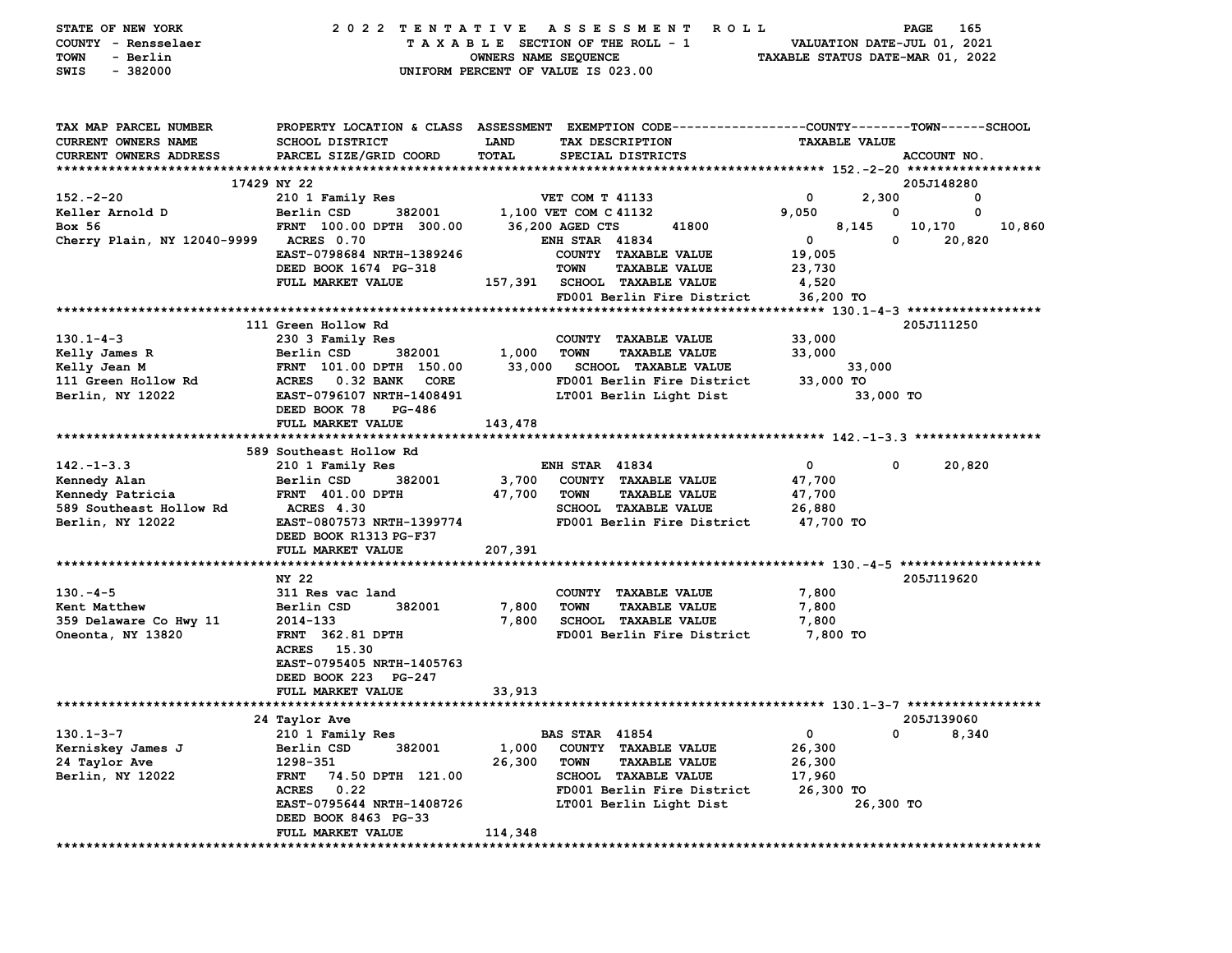| STATE OF NEW YORK                         |                                          |                      | 2022 TENTATIVE ASSESSMENT ROLL                                                                   | PAGE                             | 166   |
|-------------------------------------------|------------------------------------------|----------------------|--------------------------------------------------------------------------------------------------|----------------------------------|-------|
| COUNTY - Rensselaer                       |                                          |                      | TAXABLE SECTION OF THE ROLL - 1                                                                  | VALUATION DATE-JUL 01, 2021      |       |
| - Berlin<br><b>TOWN</b>                   |                                          | OWNERS NAME SEQUENCE |                                                                                                  | TAXABLE STATUS DATE-MAR 01, 2022 |       |
| $-382000$<br>SWIS                         |                                          |                      | UNIFORM PERCENT OF VALUE IS 023.00                                                               |                                  |       |
|                                           |                                          |                      |                                                                                                  |                                  |       |
|                                           |                                          |                      |                                                                                                  |                                  |       |
|                                           |                                          |                      |                                                                                                  |                                  |       |
| TAX MAP PARCEL NUMBER                     |                                          |                      | PROPERTY LOCATION & CLASS ASSESSMENT EXEMPTION CODE----------------COUNTY-------TOWN------SCHOOL |                                  |       |
| <b>CURRENT OWNERS NAME</b>                | <b>SCHOOL DISTRICT</b>                   | <b>LAND</b>          | TAX DESCRIPTION                                                                                  | <b>TAXABLE VALUE</b>             |       |
| CURRENT OWNERS ADDRESS                    | PARCEL SIZE/GRID COORD                   | <b>TOTAL</b>         | SPECIAL DISTRICTS                                                                                | ACCOUNT NO.                      |       |
|                                           |                                          |                      |                                                                                                  |                                  |       |
|                                           | 218 Green Hollow Rd                      |                      |                                                                                                  | 205J184600C                      |       |
| $119. - 1 - 12.1$                         | 322 Rural vac>10                         |                      | COUNTY TAXABLE VALUE                                                                             | 15,700                           |       |
| Ketcham Revocable Living Trst Berlin CSD  | 382001                                   |                      | 8,700<br><b>TOWN</b><br><b>TAXABLE VALUE</b>                                                     | 15,700                           |       |
| Ketcham F Burk Jr                         | FRNT 360.00 DPTH                         |                      | 15,700 SCHOOL TAXABLE VALUE                                                                      | 15,700                           |       |
| Schaffer Heights Apt 816                  | <b>ACRES</b><br>32.00                    |                      | FD001 Berlin Fire District                                                                       | 15,700 TO                        |       |
| 107 Nott Ter                              | EAST-0799239 NRTH-1409225                |                      |                                                                                                  |                                  |       |
| Schenectady, NY 12308                     | DEED BOOK 3445 PG-28                     |                      |                                                                                                  |                                  |       |
|                                           | FULL MARKET VALUE                        | 68,261               |                                                                                                  |                                  |       |
|                                           |                                          |                      |                                                                                                  |                                  |       |
| 17266 NY 22                               |                                          |                      |                                                                                                  |                                  |       |
| $163. - 1 - 12.2$                         | 210 1 Family Res                         |                      | COUNTY TAXABLE VALUE                                                                             | 26,100                           |       |
| Ketterer David C                          | Berlin CSD<br>382001                     | 1,200                | <b>TOWN</b><br><b>TAXABLE VALUE</b>                                                              | 26,100                           |       |
| 17266 NY 22                               | FRNT 163.90 DPTH 160.33                  | 26,100               | <b>SCHOOL TAXABLE VALUE</b>                                                                      | 26,100                           |       |
| Petersburgh, NY 12138                     | ACRES 0.54                               |                      | FD001 Berlin Fire District                                                                       | 26,100 TO                        |       |
|                                           | EAST-0798821 NRTH-1384928                |                      |                                                                                                  |                                  |       |
|                                           | DEED BOOK 6919 PG-270                    |                      |                                                                                                  |                                  |       |
|                                           | FULL MARKET VALUE                        | 113,478              |                                                                                                  |                                  |       |
|                                           |                                          |                      |                                                                                                  |                                  |       |
|                                           | 1717 Plank Rd                            |                      |                                                                                                  | 205J119170C                      |       |
| $128. - 2 - 1.11$                         |                                          |                      | <b>BAS STAR</b> 41854                                                                            | $\mathbf{0}$<br>$\Omega$         | 8,340 |
| Ketterson Bruce K                         | 230 3 Family Res<br>Berlin CSD<br>382001 | 6,975                | COUNTY TAXABLE VALUE                                                                             | 50,000                           |       |
| 20 Vista Ave                              | 30.11 DPTH<br><b>FRNT</b>                | 50,000               | <b>TAXABLE VALUE</b><br><b>TOWN</b>                                                              | 50,000                           |       |
|                                           | ACRES 1.76                               |                      |                                                                                                  |                                  |       |
| Latham, NY 12110-3421                     |                                          |                      | SCHOOL TAXABLE VALUE                                                                             | 41,660                           |       |
|                                           | EAST-0776638 NRTH-1406283                |                      | FD001 Berlin Fire District                                                                       | 50,000 TO                        |       |
|                                           | DEED BOOK 1664 PG-334                    |                      |                                                                                                  |                                  |       |
|                                           | FULL MARKET VALUE                        | 217,391              |                                                                                                  |                                  |       |
|                                           |                                          |                      |                                                                                                  |                                  |       |
|                                           | 25 Echo Park                             |                      |                                                                                                  | 205J126460                       |       |
| $130.1 - 6 - 17$                          | 210 1 Family Res                         |                      | COUNTY TAXABLE VALUE                                                                             | 39,322                           |       |
| Kiablick Joseph                           | 382001<br>Berlin CSD                     | 1,000                | <b>TAXABLE VALUE</b><br><b>TOWN</b>                                                              | 39,322                           |       |
| 25 Echo Park                              | <b>FRNT</b><br>95.00 DPTH 102.20         | 39,322               | <b>SCHOOL TAXABLE VALUE</b>                                                                      | 39,322                           |       |
| Berlin, NY 12022                          | ACRES 0.22 BANK CORE                     |                      | FD001 Berlin Fire District                                                                       | 39,322 TO                        |       |
|                                           | EAST-0797449 NRTH-1408211                |                      | LT001 Berlin Light Dist                                                                          | 39,322 TO                        |       |
|                                           | DEED BOOK 8442 PG-117                    |                      |                                                                                                  |                                  |       |
|                                           | FULL MARKET VALUE                        | 170,965              |                                                                                                  |                                  |       |
|                                           |                                          |                      |                                                                                                  |                                  |       |
|                                           | 106 Spring Lake Rd                       |                      |                                                                                                  | 205J148780                       |       |
| $140.17 - 1 - 3$                          | 260 Seasonal res - WTRFNT                |                      | COUNTY TAXABLE VALUE                                                                             | 28,610                           |       |
| Kidder Family Real Estate Trst Berlin CSD | 382001                                   |                      | 6,260<br><b>TOWN</b><br><b>TAXABLE VALUE</b>                                                     | 28,610                           |       |
| Attn: Luanda Kidder                       | Spring Lake                              |                      | 28,610 SCHOOL TAXABLE VALUE                                                                      | 28,610                           |       |
| 148 Montague City Rd                      | FRNT 183.00 DPTH 150.70                  |                      | FD001 Berlin Fire District                                                                       | 28,610 TO                        |       |
| Turner Falls, MA 01376                    | ACRES 0.56                               |                      |                                                                                                  |                                  |       |
|                                           | EAST-0781711 NRTH-1393764                |                      |                                                                                                  |                                  |       |
|                                           | DEED BOOK 4361 PG-126                    |                      |                                                                                                  |                                  |       |
|                                           | FULL MARKET VALUE                        | 124,391              |                                                                                                  |                                  |       |
|                                           |                                          |                      |                                                                                                  |                                  |       |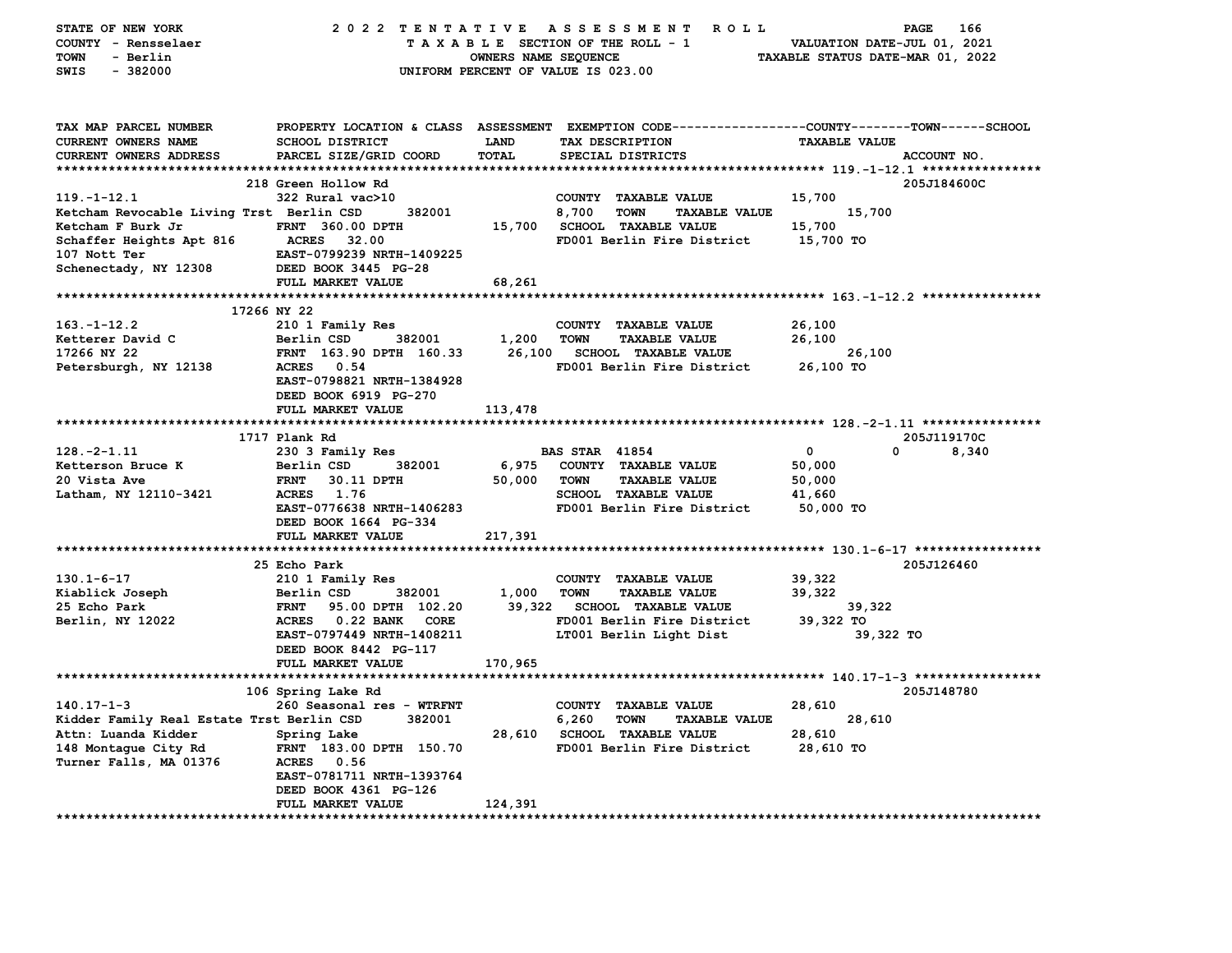| STATE OF NEW YORK<br>COUNTY - Rensselaer<br><b>TOWN</b><br>- Berlin    | 2022 TENTATIVE                                    | OWNERS NAME SEQUENCE | A S S E S S M E N T<br><b>ROLL</b><br>TAXABLE SECTION OF THE ROLL - 1                                             | VALUATION DATE-JUL 01, 2021<br>TAXABLE STATUS DATE-MAR 01, 2022 | <b>PAGE</b><br>167 |
|------------------------------------------------------------------------|---------------------------------------------------|----------------------|-------------------------------------------------------------------------------------------------------------------|-----------------------------------------------------------------|--------------------|
| $-382000$<br>SWIS                                                      |                                                   |                      | UNIFORM PERCENT OF VALUE IS 023.00                                                                                |                                                                 |                    |
| TAX MAP PARCEL NUMBER<br><b>CURRENT OWNERS NAME</b>                    | <b>SCHOOL DISTRICT</b>                            | <b>LAND</b>          | PROPERTY LOCATION & CLASS ASSESSMENT EXEMPTION CODE---------------COUNTY-------TOWN-----SCHOOL<br>TAX DESCRIPTION | <b>TAXABLE VALUE</b>                                            |                    |
| <b>CURRENT OWNERS ADDRESS</b>                                          | PARCEL SIZE/GRID COORD                            | <b>TOTAL</b>         | SPECIAL DISTRICTS                                                                                                 |                                                                 | ACCOUNT NO.        |
|                                                                        |                                                   |                      |                                                                                                                   |                                                                 |                    |
|                                                                        | 98 Spring Lake Rd                                 |                      |                                                                                                                   |                                                                 | 205J149140         |
| $140.17 - 1 - 2$                                                       | 260 Seasonal res - WTRFNT                         |                      | COUNTY TAXABLE VALUE                                                                                              | 21,140                                                          |                    |
| Kidder Trust Stephen L                                                 | Berlin CSD<br>382001                              | 6,340                | <b>TOWN</b><br><b>TAXABLE VALUE</b>                                                                               | 21,140                                                          |                    |
| Kidder Deborah L                                                       | Spring Lake                                       | 21,140               | SCHOOL TAXABLE VALUE                                                                                              | 21,140                                                          |                    |
| 215 Bello St                                                           | FRNT 167.00 DPTH 150.00                           |                      | FD001 Berlin Fire District                                                                                        | 21,140 TO                                                       |                    |
| Barrigada, GU 96913                                                    | 0.56<br><b>ACRES</b><br>EAST-0781640 NRTH-1393613 |                      |                                                                                                                   |                                                                 |                    |
|                                                                        | DEED BOOK 4308 PG-115                             |                      |                                                                                                                   |                                                                 |                    |
|                                                                        | FULL MARKET VALUE                                 | 91,913               |                                                                                                                   |                                                                 |                    |
|                                                                        |                                                   |                      |                                                                                                                   |                                                                 |                    |
|                                                                        | Bower Rd (S of)                                   |                      |                                                                                                                   |                                                                 |                    |
| $161. - 1 - 38$                                                        | 323 Vacant rural                                  |                      | COUNTY TAXABLE VALUE                                                                                              | 0                                                               |                    |
| Kieweg Charles                                                         | Averill Park Ce 384001                            | 0                    | <b>TOWN</b><br><b>TAXABLE VALUE</b>                                                                               | 0                                                               |                    |
| PO Box 634<br>New Lebanon Ctr, NY 12126-0634 161.-2-16 /To Be Adjusted | Assessed In Sand Lake As                          | $^{\circ}$           | SCHOOL TAXABLE VALUE<br>FD001 Berlin Fire District                                                                | 0<br>0 <sub>T</sub>                                             |                    |
|                                                                        | In 1998                                           |                      |                                                                                                                   |                                                                 |                    |
|                                                                        | ACRES 47.88                                       |                      |                                                                                                                   |                                                                 |                    |
|                                                                        | EAST-0771138 NRTH-1378528                         |                      |                                                                                                                   |                                                                 |                    |
|                                                                        | DEED BOOK 1363 PG-303                             |                      |                                                                                                                   |                                                                 |                    |
|                                                                        | FULL MARKET VALUE                                 | 0                    |                                                                                                                   |                                                                 |                    |
|                                                                        |                                                   |                      |                                                                                                                   |                                                                 |                    |
|                                                                        | Fire Tower Rd (N of)                              |                      |                                                                                                                   |                                                                 | 305J116120         |
| $161. - 1 - 29$                                                        | 323 Vacant rural                                  |                      | COUNTY TAXABLE VALUE                                                                                              | 0                                                               |                    |
| Kieweg Charles A                                                       | Averill Park Ce 384001                            | <sup>0</sup>         | <b>TOWN</b><br><b>TAXABLE VALUE</b>                                                                               | 0                                                               |                    |
| Kieweg Ellen B                                                         | Assessed In SL & Stephent                         | $^{\circ}$           | <b>SCHOOL TAXABLE VALUE</b>                                                                                       |                                                                 |                    |
| PO Box 634                                                             | $171.-1-17.1$ & $172.-1-1.1$                      |                      | FD001 Berlin Fire District                                                                                        | 0 <sub>T</sub>                                                  |                    |
| New Lebanon, NY 12125-0634                                             | ACRES 0.40                                        |                      |                                                                                                                   |                                                                 |                    |
|                                                                        | EAST-0770404 NRTH-1376793                         |                      |                                                                                                                   |                                                                 |                    |
|                                                                        | DEED BOOK 33<br>PG-1276<br>FULL MARKET VALUE      | 0                    |                                                                                                                   |                                                                 |                    |
|                                                                        |                                                   |                      |                                                                                                                   |                                                                 |                    |
|                                                                        | 10 Pine Trl                                       |                      |                                                                                                                   |                                                                 | 205J166690         |
| $150.15 - 2 - 3.1$                                                     | 210 1 Family Res                                  |                      | <b>VET COM C 41132</b>                                                                                            | 13,000<br>0                                                     | 0                  |
| King Matthew H                                                         | Averill Park Ce 384001                            |                      | 2,000 VET COM T 41133                                                                                             | 0<br>2,300                                                      | 0                  |
| 10 Pine Trl                                                            | Lots 164, 165. 166, 173& 174                      |                      | 52,000 VET COM S<br>41134                                                                                         | 0                                                               | 0<br>13,000        |
| Sand Lake, NY 12153                                                    | FRNT 275.86 DPTH 200.00                           |                      | COUNTY TAXABLE VALUE                                                                                              | 39,000                                                          |                    |
|                                                                        | 0.99 BANK<br><b>ACRES</b><br><b>CORE</b>          |                      | <b>TOWN</b><br><b>TAXABLE VALUE</b>                                                                               | 49,700                                                          |                    |
|                                                                        | EAST-0778092 NRTH-1389183                         |                      | <b>SCHOOL TAXABLE VALUE</b>                                                                                       | 39,000                                                          |                    |
|                                                                        | DEED BOOK 9377 PG-246                             |                      | FD001 Berlin Fire District                                                                                        | 52,000 TO                                                       |                    |
|                                                                        | FULL MARKET VALUE                                 | 226,087              | WD001 Berlin Water Dist                                                                                           | 52,000 TO M                                                     |                    |
|                                                                        |                                                   |                      | WD023 Berlin Water Dist #1<br>**********************                                                              | 52,000 TO M                                                     | *****************  |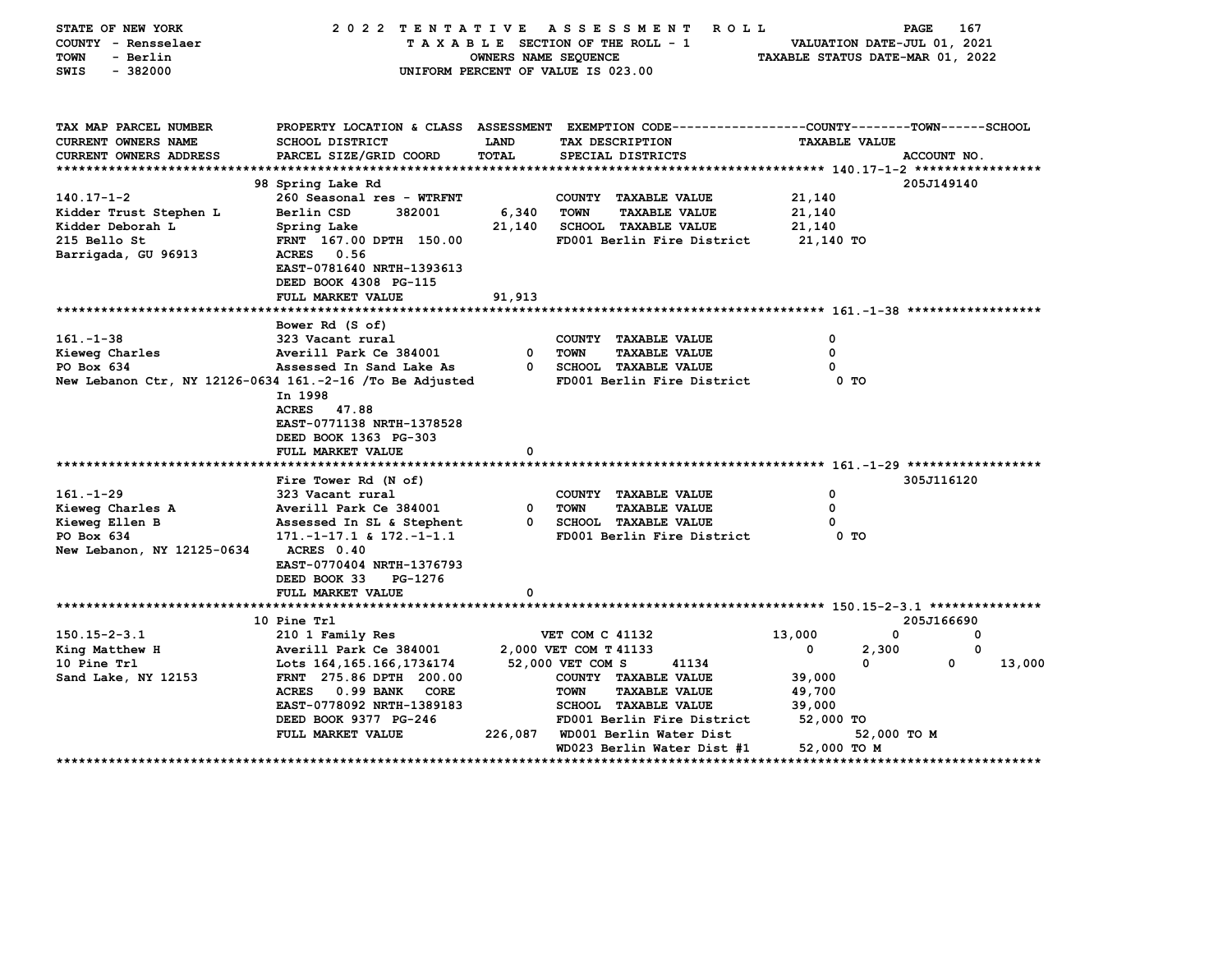| STATE OF NEW YORK                         | 2022 TENTATIVE                                                                                  |                      | A S S E S S M E N T R O L L                  |                                  | PAGE                        | 168                       |
|-------------------------------------------|-------------------------------------------------------------------------------------------------|----------------------|----------------------------------------------|----------------------------------|-----------------------------|---------------------------|
| COUNTY - Rensselaer                       |                                                                                                 |                      | TAXABLE SECTION OF THE ROLL - 1              |                                  | VALUATION DATE-JUL 01, 2021 |                           |
| <b>TOWN</b><br>- Berlin                   |                                                                                                 | OWNERS NAME SEQUENCE |                                              | TAXABLE STATUS DATE-MAR 01, 2022 |                             |                           |
| SWIS<br>$-382000$                         |                                                                                                 |                      | UNIFORM PERCENT OF VALUE IS 023.00           |                                  |                             |                           |
|                                           |                                                                                                 |                      |                                              |                                  |                             |                           |
| TAX MAP PARCEL NUMBER                     | PROPERTY LOCATION & CLASS ASSESSMENT EXEMPTION CODE---------------COUNTY-------TOWN------SCHOOL |                      |                                              |                                  |                             |                           |
| CURRENT OWNERS NAME                       | <b>SCHOOL DISTRICT</b>                                                                          | <b>LAND</b>          | TAX DESCRIPTION                              | <b>TAXABLE VALUE</b>             |                             |                           |
| <b>CURRENT OWNERS ADDRESS</b>             | PARCEL SIZE/GRID COORD                                                                          | TOTAL                | SPECIAL DISTRICTS                            |                                  |                             | ACCOUNT NO.               |
|                                           |                                                                                                 |                      |                                              |                                  |                             |                           |
|                                           | 874 Fiftysix Rd                                                                                 |                      |                                              |                                  |                             | 205J142660                |
| $117.8 - 1 - 34$                          | 210 1 Family Res                                                                                |                      | <b>BAS STAR 41854</b>                        | 0                                | 0                           | 8,340                     |
| King Thomas E                             | Berlin CSD<br>382001                                                                            |                      | 1,800 DIS LI CS 41935                        | 9,213                            | 0                           | 9,213                     |
| 874 Fiftysix Rd                           | <b>FRNT</b><br>70.00 DPTH 243.00                                                                |                      | 18,425 COUNTY TAXABLE VALUE                  |                                  | 9,212                       |                           |
| Petersburgh, NY 12138-9704                | ACRES 0.37 BANK LERETA                                                                          |                      | TOWN<br><b>TAXABLE VALUE</b>                 | 18,425                           |                             |                           |
|                                           | EAST-0779575 NRTH-1416100                                                                       |                      | <b>SCHOOL TAXABLE VALUE</b>                  | 872                              |                             |                           |
|                                           | DEED BOOK R1277 PG-F146                                                                         |                      | FD001 Berlin Fire District                   | 18,425 TO                        |                             |                           |
|                                           | FULL MARKET VALUE                                                                               | 80,109               |                                              |                                  |                             |                           |
|                                           |                                                                                                 |                      |                                              |                                  |                             |                           |
|                                           | 1289 Taborton Rd                                                                                |                      |                                              |                                  |                             | 205J121330                |
| 150.-1-34                                 | 210 1 Family Res                                                                                |                      | <b>BAS STAR 41854</b>                        | $\mathbf 0$                      | $\Omega$                    | 8,340                     |
| Kirsch Amy S                              | Averill Park Ce 384001                                                                          |                      | 2,000 COUNTY TAXABLE VALUE                   | 40,000                           |                             |                           |
| Weitzel William                           | <b>FRNT 380.00 DPTH</b>                                                                         | 40,000               | <b>TOWN</b><br><b>TAXABLE VALUE</b>          | 40,000                           |                             |                           |
| 1289 Taborton Rd                          | ACRES 2.00 BANK LERETA                                                                          |                      | <b>SCHOOL TAXABLE VALUE</b>                  | 31,660                           |                             |                           |
| Sand Lake, NY 12153                       | EAST-0776505 NRTH-1387451                                                                       |                      | FD001 Berlin Fire District                   | 40,000 TO                        |                             |                           |
|                                           | DEED BOOK 1511 PG-195                                                                           |                      |                                              |                                  |                             |                           |
|                                           | FULL MARKET VALUE                                                                               | 173,913              |                                              |                                  |                             |                           |
|                                           |                                                                                                 |                      |                                              |                                  |                             |                           |
|                                           | 2654 Plank Rd                                                                                   |                      |                                              |                                  |                             | 205J180820                |
| $130 - 4 - 4.2$                           | 240 Rural res                                                                                   |                      | <b>BAS STAR 41854</b>                        | $\mathbf 0$                      | $\Omega$                    | 8,340                     |
| Klein Family Trust                        | Berlin CSD<br>382001                                                                            | 10,410               | COUNTY TAXABLE VALUE                         | 68,210                           |                             |                           |
| Klein Martha A                            | Check In 1988                                                                                   | 68,210               | <b>TOWN</b><br><b>TAXABLE VALUE</b>          | 68,210                           |                             |                           |
| PO Box 217                                | <b>FRNT 1018.85 DPTH</b>                                                                        |                      | SCHOOL TAXABLE VALUE                         | 59,870                           |                             |                           |
| Berlin, NY 12022                          | ACRES 49.05<br>EAST-0793785 NRTH-1406392                                                        |                      | FD001 Berlin Fire District                   | 68,210 TO                        |                             |                           |
|                                           | DEED BOOK 282 PG-1977                                                                           |                      |                                              |                                  |                             |                           |
|                                           | FULL MARKET VALUE                                                                               | 296,565              |                                              |                                  |                             |                           |
|                                           |                                                                                                 |                      |                                              |                                  |                             |                           |
|                                           | 435 Dyken Pond Rd                                                                               |                      |                                              |                                  |                             | 205J109540                |
| $117.8 - 1 - 10$                          | 260 Seasonal res - WTRFNT                                                                       |                      | COUNTY TAXABLE VALUE                         | 21,000                           |                             |                           |
| Klein Family Trust Karl L & Sh Berlin CSD | 382001                                                                                          |                      | 4,000<br><b>TOWN</b><br><b>TAXABLE VALUE</b> |                                  | 21,000                      |                           |
| Galt Laura K                              | Seas<br>1 A                                                                                     |                      | 21,000 SCHOOL TAXABLE VALUE                  | 21,000                           |                             |                           |
| 14 Nichols Hl                             | FRNT 175.00 DPTH 117.00                                                                         |                      | FD001 Berlin Fire District                   | 21,000 TO                        |                             |                           |
| PO Box 316                                | <b>ACRES</b> 0.55                                                                               |                      |                                              |                                  |                             |                           |
| Berlin, NY 12022                          | EAST-0780343 NRTH-1417137                                                                       |                      |                                              |                                  |                             |                           |
|                                           | DEED BOOK 7556 PG-120                                                                           |                      |                                              |                                  |                             |                           |
|                                           | FULL MARKET VALUE                                                                               | 91,304               |                                              |                                  |                             |                           |
|                                           |                                                                                                 |                      |                                              |                                  |                             |                           |
|                                           | 14 Nichols Hill Rd                                                                              |                      |                                              |                                  |                             | 205J113142                |
| $130 - 2 - 12$                            | 210 1 Family Res                                                                                |                      | <b>VET WAR C 41122</b>                       | 6,960                            | 0                           | 0                         |
| Klein Family Trust Karl L & Sh Berlin CSD | 382001                                                                                          |                      | 3,800 VET WAR T 41123                        |                                  | 0                           | 1,380<br>0                |
| Klein Erik L                              | <b>FRNT 1222.00 DPTH</b>                                                                        |                      | 46,400 ENH STAR 41834                        | $\mathbf{0}$                     | $\mathbf 0$                 | 20,820                    |
| 14 Nichols Hl                             | ACRES 7.56                                                                                      |                      | COUNTY TAXABLE VALUE                         | 39,440                           |                             |                           |
| PO Box 316                                | <b>EAST-0800109 NRTH-1406757</b>                                                                |                      | <b>TOWN</b><br><b>TAXABLE VALUE</b>          | 45,020                           |                             |                           |
| Berlin, NY 12022                          | DEED BOOK 7556 PG-123                                                                           |                      | SCHOOL TAXABLE VALUE                         | 25,580                           |                             |                           |
|                                           | FULL MARKET VALUE                                                                               |                      | 201,739 FD001 Berlin Fire District           | 46,400 TO                        |                             |                           |
|                                           |                                                                                                 |                      |                                              |                                  |                             | ************************* |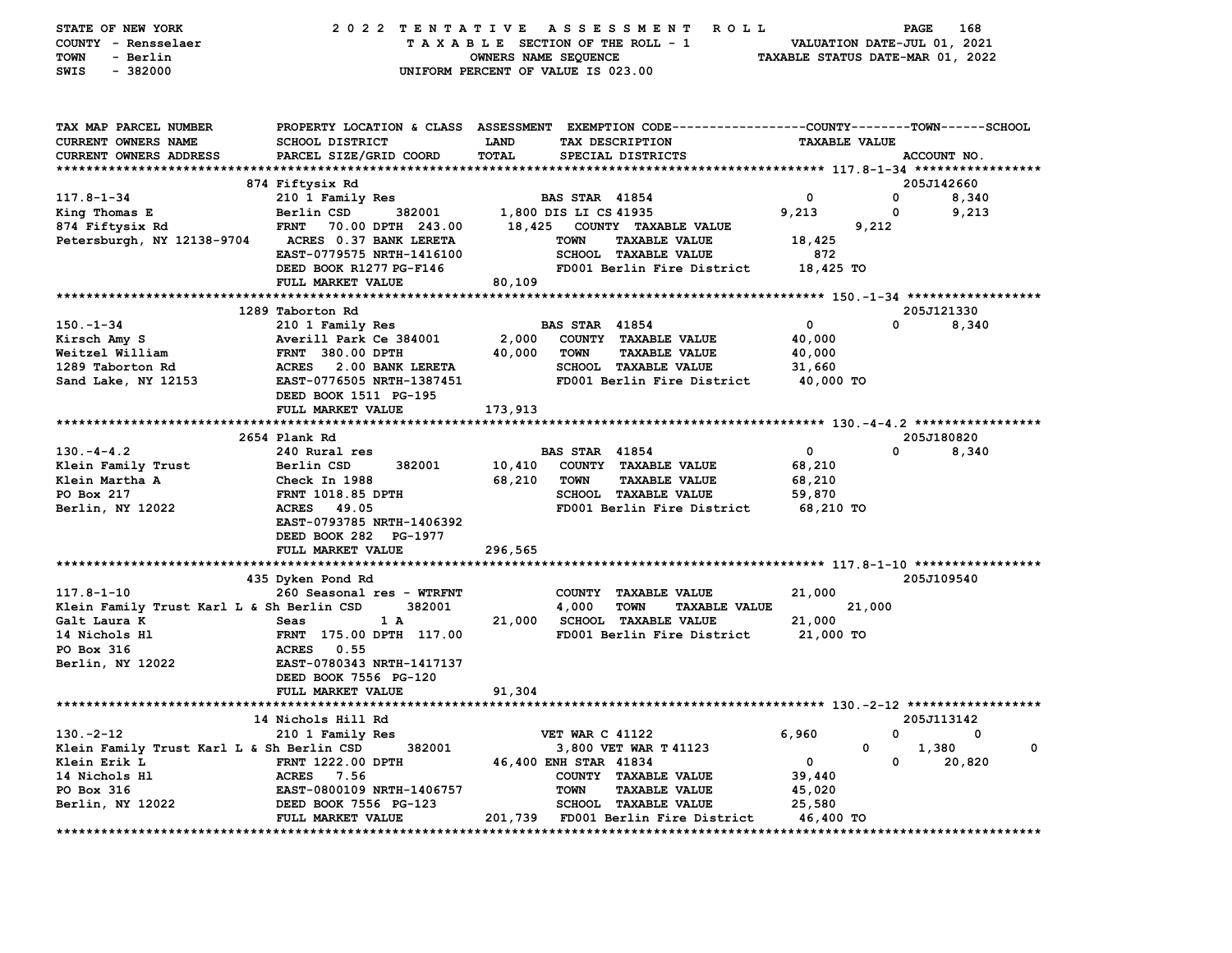| STATE OF NEW YORK<br>COUNTY - Rensselaer<br><b>TOWN</b><br>- Berlin<br>SWIS<br>$-382000$ | 2022 TENTATIVE ASSESSMENT                          | OWNERS NAME SEQUENCE | <b>ROLL</b><br>TAXABLE SECTION OF THE ROLL - 1<br>UNIFORM PERCENT OF VALUE IS 023.00 | 169<br><b>PAGE</b><br>VALUATION DATE-JUL 01, 2021<br>TAXABLE STATUS DATE-MAR 01, 2022                                  |
|------------------------------------------------------------------------------------------|----------------------------------------------------|----------------------|--------------------------------------------------------------------------------------|------------------------------------------------------------------------------------------------------------------------|
| TAX MAP PARCEL NUMBER<br><b>CURRENT OWNERS NAME</b>                                      | <b>SCHOOL DISTRICT</b>                             | <b>LAND</b>          | TAX DESCRIPTION                                                                      | PROPERTY LOCATION & CLASS ASSESSMENT EXEMPTION CODE---------------COUNTY-------TOWN-----SCHOOL<br><b>TAXABLE VALUE</b> |
| <b>CURRENT OWNERS ADDRESS</b>                                                            | PARCEL SIZE/GRID COORD                             | TOTAL                | SPECIAL DISTRICTS                                                                    | ACCOUNT NO.                                                                                                            |
| **********************                                                                   |                                                    |                      |                                                                                      |                                                                                                                        |
|                                                                                          | 37 Elm St                                          |                      |                                                                                      |                                                                                                                        |
| $130.1 - 3 - 11.2$                                                                       | 210 1 Family Res                                   |                      | COUNTY TAXABLE VALUE                                                                 | 25,200                                                                                                                 |
| Klein Sherri                                                                             | 382001<br>Berlin CSD                               | 1,700                | <b>TOWN</b><br><b>TAXABLE VALUE</b>                                                  | 25,200                                                                                                                 |
| Klein Martha A                                                                           | <b>FRNT</b><br>70.00 DPTH 200.00                   | 25,200               | <b>SCHOOL TAXABLE VALUE</b>                                                          | 25,200                                                                                                                 |
| Box 217                                                                                  | ACRES 0.32                                         |                      | FD001 Berlin Fire District                                                           | 25,200 TO                                                                                                              |
| Berlin, NY 12022-0217                                                                    | EAST-0795799 NRTH-1408395<br>DEED BOOK 332 PG-1925 |                      | LT001 Berlin Light Dist                                                              | 25,200 TO                                                                                                              |
| **************************                                                               | FULL MARKET VALUE                                  | 109,565              |                                                                                      |                                                                                                                        |
|                                                                                          |                                                    |                      |                                                                                      |                                                                                                                        |
|                                                                                          | Plank Rd (E of)                                    |                      |                                                                                      | 205J117640S                                                                                                            |
| $130. -4 - 4.1$                                                                          | 323 Vacant rural                                   |                      | COUNTY TAXABLE VALUE                                                                 | 7,590                                                                                                                  |
| Klein Sherri C                                                                           | Berlin CSD<br>382001                               | 7,590                | <b>TOWN</b><br><b>TAXABLE VALUE</b>                                                  | 7,590                                                                                                                  |
| Klein Martha A                                                                           | ACRES 29.68<br>EAST-0794103 NRTH-1405376           | 7,590                | <b>SCHOOL TAXABLE VALUE</b>                                                          | 7,590                                                                                                                  |
| PO Box 217                                                                               |                                                    |                      | FD001 Berlin Fire District                                                           | 7,590 TO                                                                                                               |
| Berlin, NY 12022-0217                                                                    | DEED BOOK 300 PG-334<br>FULL MARKET VALUE          | 33,000               |                                                                                      |                                                                                                                        |
|                                                                                          |                                                    |                      |                                                                                      |                                                                                                                        |
|                                                                                          | 69 Cherry Plain Sq                                 |                      |                                                                                      | 205J181645C                                                                                                            |
| $152 - 3 - 3$                                                                            | 220 2 Family Res                                   |                      | COUNTY TAXABLE VALUE                                                                 | 25,000                                                                                                                 |
| Klepfisz Rvc Trst Irena                                                                  | 382001<br>Berlin CSD                               |                      | 2,100<br><b>TOWN</b><br><b>TAXABLE VALUE</b>                                         | 25,000                                                                                                                 |
| Klepfisz Irena                                                                           | <b>FRNT</b> 125.00 DPTH                            | 25,000               | <b>SCHOOL TAXABLE VALUE</b>                                                          | 25,000                                                                                                                 |
| 155 Atlantic Ave #3                                                                      | <b>ACRES</b><br>1.39                               |                      | FD001 Berlin Fire District                                                           | 25,000 TO                                                                                                              |
| Brooklyn, NY 11201                                                                       | EAST-0799860 NRTH-1385526                          |                      |                                                                                      |                                                                                                                        |
|                                                                                          | DEED BOOK 9178 PG-116                              |                      |                                                                                      |                                                                                                                        |
|                                                                                          | FULL MARKET VALUE                                  | 108,696              |                                                                                      |                                                                                                                        |
|                                                                                          | 8 Gilcher Ln                                       |                      |                                                                                      | 205J126640C                                                                                                            |
| $152 - 2 - 3.111$                                                                        | 314 Rural vac<10                                   |                      | COUNTY TAXABLE VALUE                                                                 | 18,300                                                                                                                 |
| Kling Charles                                                                            | 382001<br>Berlin CSD                               | 18,300               | <b>TOWN</b><br><b>TAXABLE VALUE</b>                                                  | 18,300                                                                                                                 |
| 90 Eaton Rd                                                                              | 70.89 DPTH<br><b>FRNT</b>                          | 18,300               | <b>SCHOOL TAXABLE VALUE</b>                                                          | 18,300                                                                                                                 |
| Thornwood, NY 10594                                                                      | 74.75<br><b>ACRES</b>                              |                      | FD001 Berlin Fire District                                                           | 18,300 TO                                                                                                              |
|                                                                                          | EAST-0800767 NRTH-1389450                          |                      |                                                                                      |                                                                                                                        |
|                                                                                          | DEED BOOK 656 PG-142                               |                      |                                                                                      |                                                                                                                        |
|                                                                                          | FULL MARKET VALUE                                  | 79,565               |                                                                                      |                                                                                                                        |
|                                                                                          |                                                    |                      |                                                                                      |                                                                                                                        |
|                                                                                          | 17514 NY 22                                        |                      |                                                                                      |                                                                                                                        |
| $152. - 1 - 16.18$                                                                       | 240 Rural res                                      |                      | COUNTY TAXABLE VALUE                                                                 | 37,100                                                                                                                 |
| Kling Charles J II                                                                       | Berlin CSD<br>382001                               | 4,800                | <b>TOWN</b><br><b>TAXABLE VALUE</b>                                                  | 37,100                                                                                                                 |
| 90 Eton Rd                                                                               | <b>FRNT</b><br>30.63 DPTH                          | 37,100               | <b>SCHOOL TAXABLE VALUE</b>                                                          | 37,100                                                                                                                 |
| Thornwood, NY 10594                                                                      | ACRES 4.74                                         |                      | FD001 Berlin Fire District                                                           | 37,100 TO                                                                                                              |
|                                                                                          | EAST-0799286 NRTH-1390518                          |                      |                                                                                      |                                                                                                                        |
|                                                                                          | DEED BOOK 1587 PG-103                              |                      |                                                                                      |                                                                                                                        |
|                                                                                          | FULL MARKET VALUE                                  | 161,304              |                                                                                      |                                                                                                                        |
| ********************                                                                     |                                                    |                      |                                                                                      |                                                                                                                        |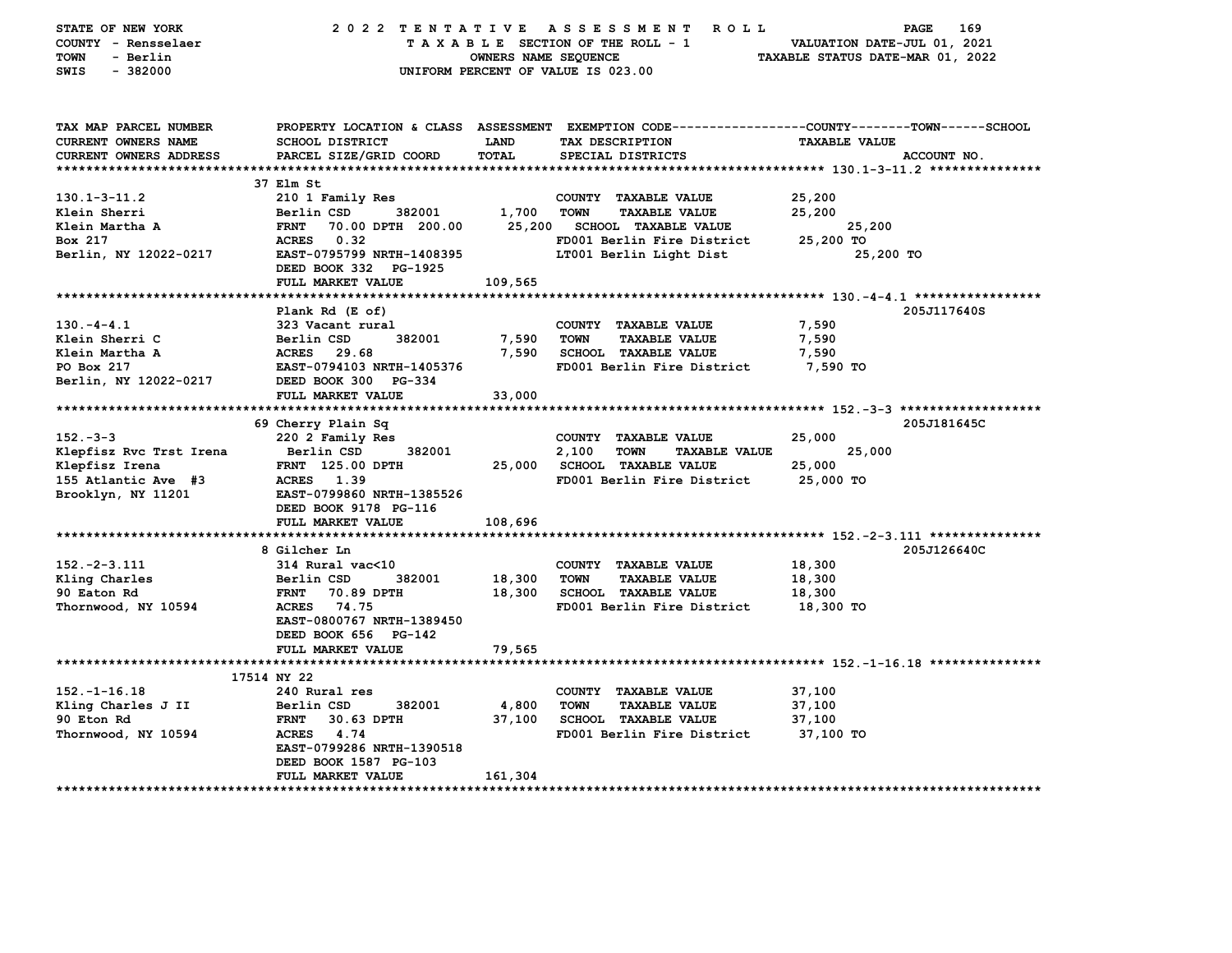| STATE OF NEW YORK                                     | 2022 TENTATIVE ASSESSMENT                      |                      | R O L L                                                                                         |                                  | 170<br><b>PAGE</b> |
|-------------------------------------------------------|------------------------------------------------|----------------------|-------------------------------------------------------------------------------------------------|----------------------------------|--------------------|
| COUNTY - Rensselaer                                   |                                                |                      | TAXABLE SECTION OF THE ROLL - 1                                                                 | VALUATION DATE-JUL 01, 2021      |                    |
| <b>TOWN</b><br>- Berlin                               |                                                | OWNERS NAME SEQUENCE |                                                                                                 | TAXABLE STATUS DATE-MAR 01, 2022 |                    |
| SWIS<br>$-382000$                                     |                                                |                      | UNIFORM PERCENT OF VALUE IS 023.00                                                              |                                  |                    |
|                                                       |                                                |                      |                                                                                                 |                                  |                    |
|                                                       |                                                |                      |                                                                                                 |                                  |                    |
| TAX MAP PARCEL NUMBER                                 |                                                |                      | PROPERTY LOCATION & CLASS ASSESSMENT EXEMPTION CODE---------------COUNTY-------TOWN------SCHOOL |                                  |                    |
| CURRENT OWNERS NAME                                   | <b>SCHOOL DISTRICT</b>                         | <b>LAND</b>          | TAX DESCRIPTION                                                                                 | <b>TAXABLE VALUE</b>             |                    |
| CURRENT OWNERS ADDRESS                                | PARCEL SIZE/GRID COORD                         | TOTAL                | SPECIAL DISTRICTS                                                                               |                                  | ACCOUNT NO.        |
|                                                       |                                                |                      |                                                                                                 |                                  |                    |
|                                                       | 153 Bly Hollow Rd                              |                      |                                                                                                 |                                  |                    |
| $163. - 1 - 31$                                       | 210 1 Family Res                               |                      | <b>BAS STAR 41854</b>                                                                           | $\mathbf{0}$<br>$\mathbf 0$      | 8,340              |
| Klug Ronald J                                         | 382001<br>Berlin CSD                           | 3,100                | COUNTY TAXABLE VALUE                                                                            | 31,980                           |                    |
| 153 Bly Hollow Rd                                     | FRNT 790.00 DPTH                               | 31,980               | <b>TAXABLE VALUE</b><br><b>TOWN</b>                                                             | 31,980                           |                    |
| Berlin, NY 12138                                      | ACRES 4.00 BANK CORE                           |                      | <b>SCHOOL TAXABLE VALUE</b>                                                                     | 23,640                           |                    |
|                                                       | EAST-0794386 NRTH-1383183                      |                      | FD001 Berlin Fire District                                                                      | 31,980 TO                        |                    |
|                                                       | DEED BOOK 7484 PG-235                          |                      |                                                                                                 |                                  |                    |
|                                                       | FULL MARKET VALUE                              | 139,043              |                                                                                                 |                                  |                    |
|                                                       |                                                |                      |                                                                                                 |                                  |                    |
|                                                       | 6 Lake Trl                                     |                      |                                                                                                 |                                  | 205J153100         |
| $150.12 - 2 - 2$                                      | 260 Seasonal res                               |                      | COUNTY TAXABLE VALUE                                                                            | 38,100                           |                    |
| Knoop Living Trust Richard & K Averill Park Ce 384001 |                                                |                      | 5,600<br><b>TOWN</b><br><b>TAXABLE VALUE</b>                                                    | 38,100                           |                    |
|                                                       |                                                |                      | 38,100 SCHOOL TAXABLE VALUE                                                                     |                                  |                    |
| Knoop Richard M                                       | 80.00 DPTH 131.05<br><b>FRNT</b><br>ACRES 0.42 |                      | FD001 Berlin Fire District                                                                      | 38,100<br>38,100 TO              |                    |
| 5509 South Island Dr<br>Homosassa, FL 34448           | EAST-0778478 NRTH-1389565                      |                      | WD001 Berlin Water Dist                                                                         | 38,100 TO M                      |                    |
|                                                       | DEED BOOK 8803 PG-65                           |                      | WD023 Berlin Water Dist #1                                                                      | 38,100 TO M                      |                    |
|                                                       |                                                |                      |                                                                                                 |                                  |                    |
|                                                       | FULL MARKET VALUE                              | 165,652              |                                                                                                 |                                  |                    |
|                                                       |                                                |                      |                                                                                                 |                                  |                    |
|                                                       | 123 Cold Spring Rd                             |                      |                                                                                                 |                                  | 205J149860         |
| $120. -1 - 1.1$                                       | 210 1 Family Res                               |                      | COUNTY TAXABLE VALUE                                                                            | 52,550                           |                    |
| Knuetter Alan E                                       | Berlin CSD<br>382001                           | 13,000               | <b>TOWN</b><br><b>TAXABLE VALUE</b>                                                             | 52,550                           |                    |
| 123 Cold Spring Rd                                    | <b>FRNT</b> 200.00 DPTH                        | 52,550               | <b>SCHOOL TAXABLE VALUE</b>                                                                     | 52,550                           |                    |
| Petersburgh, NY 12138                                 | 91.08<br><b>ACRES</b>                          |                      | FD001 Berlin Fire District                                                                      | 52,550 TO                        |                    |
|                                                       | EAST-0804942 NRTH-1417443                      |                      |                                                                                                 |                                  |                    |
|                                                       | DEED BOOK 6410 PG-323                          |                      |                                                                                                 |                                  |                    |
|                                                       | FULL MARKET VALUE                              | 228,478              |                                                                                                 |                                  |                    |
|                                                       |                                                |                      |                                                                                                 |                                  |                    |
|                                                       | 115 Cold Spring Rd                             |                      |                                                                                                 |                                  |                    |
| $120. -1 - 1.5$                                       | 210 1 Family Res                               |                      | COUNTY TAXABLE VALUE                                                                            | 9,700                            |                    |
| Knuetter Alan E                                       | 382001<br>Berlin CSD                           | 3,700                | <b>TOWN</b><br><b>TAXABLE VALUE</b>                                                             | 9,700                            |                    |
| 123 Cold Spring Rd                                    | <b>FRNT</b> 175.00 DPTH                        | 9,700                | SCHOOL TAXABLE VALUE                                                                            | 9,700                            |                    |
| Petersburg, NY 12138                                  | <b>ACRES</b><br>5.10                           |                      | FD001 Berlin Fire District                                                                      | 9,700 TO                         |                    |
|                                                       | EAST-0805663 NRTH-1416695                      |                      |                                                                                                 |                                  |                    |
|                                                       | DEED BOOK 8404 PG-204                          |                      |                                                                                                 |                                  |                    |
|                                                       | FULL MARKET VALUE                              | 42,174               |                                                                                                 |                                  |                    |
|                                                       |                                                |                      |                                                                                                 |                                  |                    |
|                                                       | 111 Cold Spring Rd                             |                      |                                                                                                 |                                  |                    |
| $120. -1 - 1.2$                                       | 210 1 Family Res                               |                      | <b>ENH STAR 41834</b>                                                                           | $\mathbf 0$<br>$\mathbf{0}$      | 13,400             |
| Knuetter Frederick                                    | Berlin CSD<br>382001                           | 4,795                | COUNTY TAXABLE VALUE                                                                            | 13,400                           |                    |
| 111 Cold Spring Rd                                    | <b>FRNT 550.00 DPTH</b>                        | 13,400               | TOWN<br><b>TAXABLE VALUE</b>                                                                    | 13,400                           |                    |
| Petersburg, NY 12138-9771                             | <b>ACRES 4.59</b>                              |                      | <b>SCHOOL TAXABLE VALUE</b>                                                                     | 0                                |                    |
|                                                       | EAST-0805747 NRTH-1416140                      |                      | FD001 Berlin Fire District                                                                      | 13,400 TO                        |                    |
|                                                       | DEED BOOK 1275 PG-774                          |                      | LT001 Berlin Light Dist                                                                         | 13,400 TO                        |                    |
|                                                       | FULL MARKET VALUE                              | 58,261               |                                                                                                 |                                  |                    |
|                                                       |                                                |                      |                                                                                                 |                                  |                    |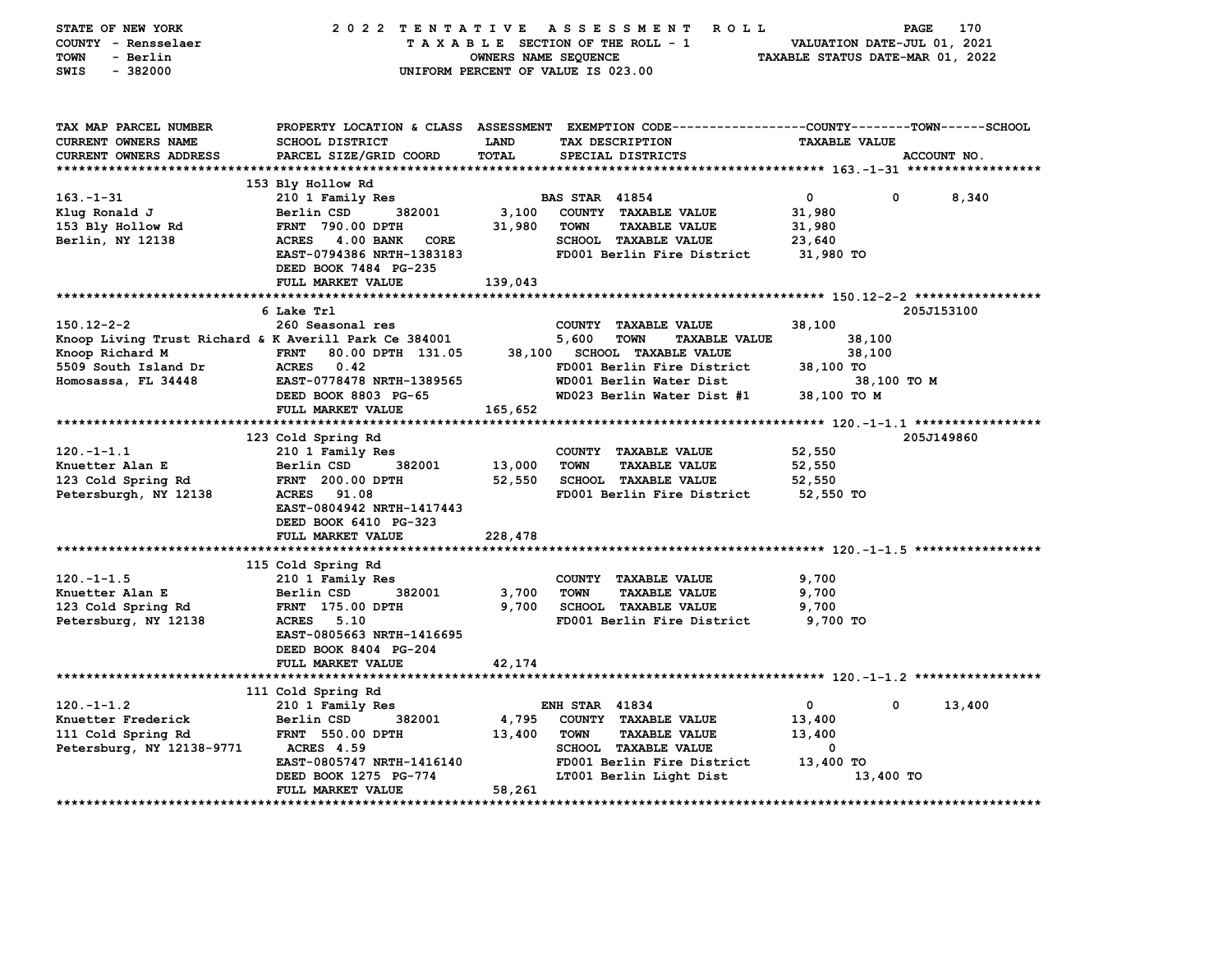| STATE OF NEW YORK<br>COUNTY - Rensselaer<br><b>TOWN</b><br>- Berlin<br>$-382000$<br>SWIS | 2022 TENTATIVE<br>UNIFORM PERCENT OF VALUE IS 023.00                                           | OWNERS NAME SEQUENCE |                       | ASSESSMENT ROLL<br>TAXABLE SECTION OF THE ROLL - 1 | TAXABLE STATUS DATE-MAR 01, 2022 | PAGE<br>VALUATION DATE-JUL 01, 2021 | 171         |
|------------------------------------------------------------------------------------------|------------------------------------------------------------------------------------------------|----------------------|-----------------------|----------------------------------------------------|----------------------------------|-------------------------------------|-------------|
| TAX MAP PARCEL NUMBER                                                                    | PROPERTY LOCATION & CLASS ASSESSMENT EXEMPTION CODE---------------COUNTY-------TOWN-----SCHOOL |                      |                       |                                                    |                                  |                                     |             |
| <b>CURRENT OWNERS NAME</b>                                                               | SCHOOL DISTRICT                                                                                | LAND                 |                       | TAX DESCRIPTION                                    |                                  | <b>TAXABLE VALUE</b>                |             |
| <b>CURRENT OWNERS ADDRESS</b>                                                            | PARCEL SIZE/GRID COORD                                                                         | <b>TOTAL</b>         |                       | SPECIAL DISTRICTS                                  |                                  |                                     | ACCOUNT NO. |
|                                                                                          | Cold Spring Rd                                                                                 |                      |                       |                                                    |                                  |                                     |             |
| $120. -1 - 1.3$                                                                          | 314 Rural vac<10                                                                               |                      |                       | COUNTY TAXABLE VALUE                               | 1,000                            |                                     |             |
| Knuetter Frederick L                                                                     | Berlin CSD<br>382001                                                                           | 1,000                | TOWN                  | <b>TAXABLE VALUE</b>                               | 1,000                            |                                     |             |
| Knuetter Kathryn E                                                                       | FRNT 47.00 DPTH                                                                                | 1,000                |                       | SCHOOL TAXABLE VALUE                               | 1,000                            |                                     |             |
| 111 Cold Spring Rd                                                                       | ACRES 5.25                                                                                     |                      |                       | FD001 Berlin Fire District                         | 1,000 TO                         |                                     |             |
| Petersburg, NY 12138-9771                                                                | <b>EAST-0805490 NRTH-1416445</b>                                                               |                      |                       |                                                    |                                  |                                     |             |
|                                                                                          | DEED BOOK 1490 PG-346                                                                          |                      |                       |                                                    |                                  |                                     |             |
|                                                                                          | FULL MARKET VALUE                                                                              | 4,348                |                       |                                                    |                                  |                                     |             |
|                                                                                          |                                                                                                |                      |                       |                                                    |                                  |                                     |             |
| $119.3 - 1 - 8$                                                                          | 18325 NY 22 (W of)                                                                             |                      |                       |                                                    |                                  | $\Omega$                            | 205J101170  |
| Knuetter Michael L                                                                       | 210 1 Family Res<br>Berlin CSD<br>382001                                                       | 2,000                | DIS LI CS 41935       | COUNTY TAXABLE VALUE                               | 3,400<br>10,200                  |                                     | 3,400       |
| 18325 State Rd 22                                                                        | ACRES 0.71                                                                                     | 13,600               | TOWN                  | <b>TAXABLE VALUE</b>                               | 13,600                           |                                     |             |
| Berlin, NY 12022-0363                                                                    | EAST-0794244 NRTH-1409527                                                                      |                      |                       | <b>SCHOOL TAXABLE VALUE</b>                        | 10,200                           |                                     |             |
|                                                                                          | DEED BOOK 224 PG-2194                                                                          |                      |                       | FD001 Berlin Fire District 13,600 TO               |                                  |                                     |             |
|                                                                                          | FULL MARKET VALUE                                                                              |                      |                       | 59,130 LT001 Berlin Light Dist                     |                                  | 13,600 TO                           |             |
|                                                                                          |                                                                                                |                      |                       |                                                    |                                  |                                     |             |
|                                                                                          | 139 Cold Spring Rd                                                                             |                      |                       |                                                    |                                  |                                     | 205J149950  |
| $120. - 1 - 2$                                                                           | 210 1 Family Res                                                                               |                      |                       | COUNTY TAXABLE VALUE                               | 36,100                           |                                     |             |
| Knuetter William                                                                         | Berlin CSD<br>382001                                                                           | 3,400                | <b>TOWN</b>           | <b>TAXABLE VALUE</b>                               | 36,100                           |                                     |             |
| Knuetter Phyllis J                                                                       | <b>FRNT 560.00 DPTH</b>                                                                        |                      |                       | 36,100 SCHOOL TAXABLE VALUE                        | 36,100                           |                                     |             |
| 139 Cold Spring Rd                                                                       | <b>ACRES</b> 4.55<br>EAST-0806218 NRTH-1417196                                                 |                      |                       | FD001 Berlin Fire District                         | 36,100 TO                        |                                     |             |
| Petersburgh, NY 12138                                                                    | DEED BOOK 83<br>PG-650                                                                         |                      |                       |                                                    |                                  |                                     |             |
|                                                                                          | FULL MARKET VALUE                                                                              | 156,957              |                       |                                                    |                                  |                                     |             |
|                                                                                          |                                                                                                |                      |                       |                                                    |                                  |                                     |             |
|                                                                                          | 109 Green Hollow Rd                                                                            |                      |                       |                                                    |                                  |                                     | 205J150310  |
| $119. - 1 - 15$                                                                          | 240 Rural res                                                                                  |                      | <b>BAS STAR 41854</b> |                                                    | 0                                | 0                                   | 8,340       |
| Koerner-Rabatoy Suzanne                                                                  | 382001<br>Berlin CSD                                                                           |                      |                       | 6,400 COUNTY TAXABLE VALUE                         |                                  | 80,300                              |             |
| PO Box 522                                                                               | <b>FRNT</b> 130.00 DPTH                                                                        | 80,300 TOWN          |                       | <b>TAXABLE VALUE</b>                               | 80,300                           |                                     |             |
| Berlin, NY 12022-0522                                                                    | ACRES 12.80                                                                                    |                      |                       | SCHOOL TAXABLE VALUE                               | 71,960                           |                                     |             |
|                                                                                          | EAST-0796167 NRTH-1409048                                                                      |                      |                       | FD001 Berlin Fire District                         | 80,300 TO                        |                                     |             |
|                                                                                          | DEED BOOK 290 PG-1949                                                                          |                      |                       | LT001 Berlin Light Dist                            |                                  | 80,300 TO                           |             |
|                                                                                          | FULL MARKET VALUE                                                                              | 349,130              |                       |                                                    |                                  |                                     |             |
|                                                                                          | Green Hollow Rd (N of)                                                                         |                      |                       |                                                    |                                  |                                     | 205J150130  |
| $119. - 1 - 17$                                                                          | 314 Rural vac<10                                                                               |                      |                       | COUNTY TAXABLE VALUE                               | 1,750                            |                                     |             |
| Koerner-Rabatoy Suzanne                                                                  | Berlin CSD<br>382001                                                                           |                      | 1,750                 | <b>TOWN</b><br><b>TAXABLE VALUE</b>                |                                  | 1,750                               |             |
| PO Box 522                                                                               | ACRES 6.94                                                                                     |                      |                       | 1,750 SCHOOL TAXABLE VALUE                         | 1,750                            |                                     |             |
| Berlin, NY 12022-0522                                                                    | <b>EAST-0796289 NRTH-1410036</b>                                                               |                      |                       | FD001 Berlin Fire District                         | 1,750 TO                         |                                     |             |
|                                                                                          | DEED BOOK 290 PG-1949                                                                          |                      |                       |                                                    |                                  |                                     |             |
|                                                                                          | FULL MARKET VALUE                                                                              | 7,609                |                       |                                                    |                                  |                                     |             |
|                                                                                          |                                                                                                |                      |                       |                                                    |                                  |                                     |             |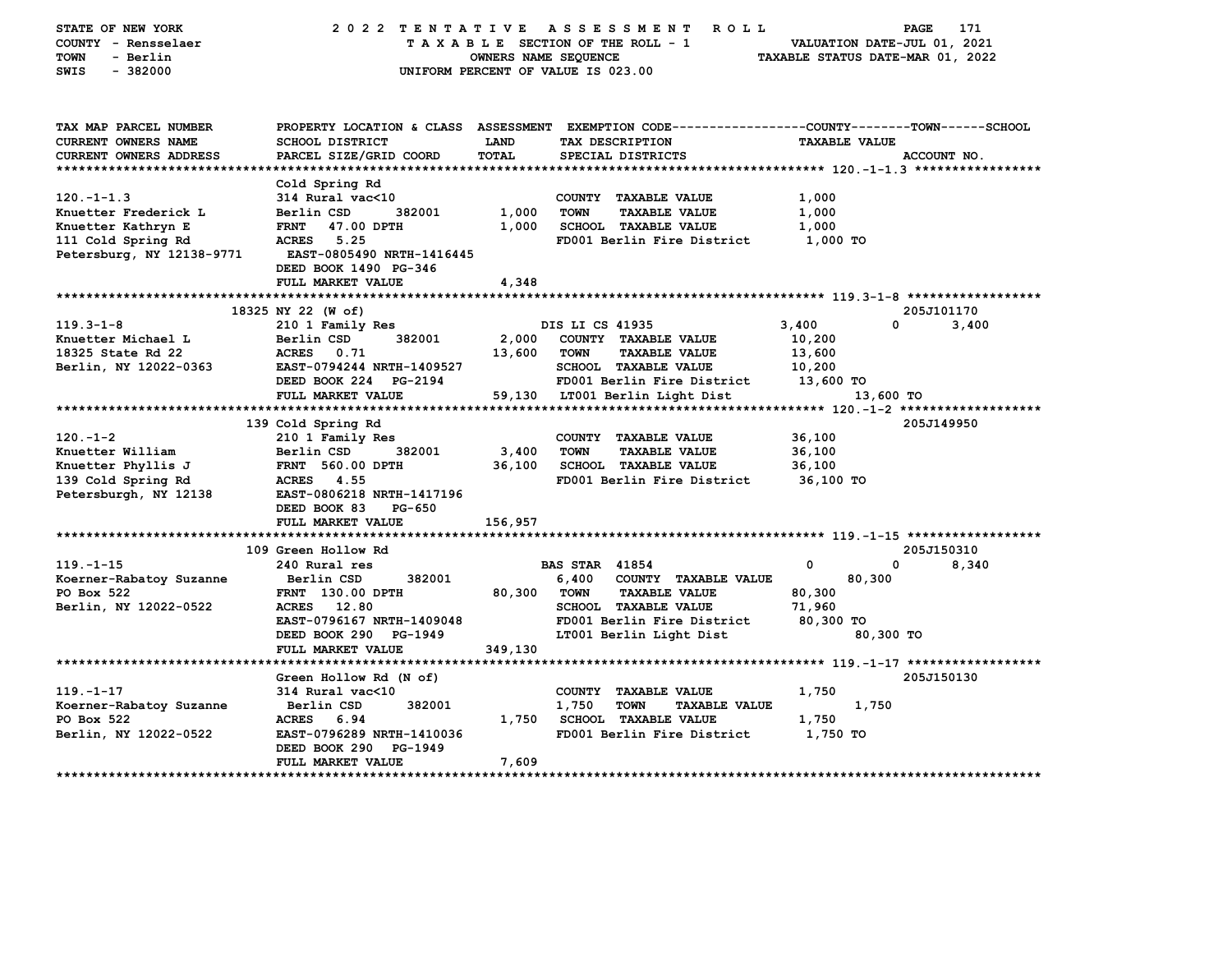| STATE OF NEW YORK             | 2022 TENTATIVE                     |                      | A S S E S S M E N T<br>R O L L                                                                  |                                  | 172<br>PAGE                 |
|-------------------------------|------------------------------------|----------------------|-------------------------------------------------------------------------------------------------|----------------------------------|-----------------------------|
| COUNTY - Rensselaer           |                                    |                      | TAXABLE SECTION OF THE ROLL - 1                                                                 |                                  | VALUATION DATE-JUL 01, 2021 |
| <b>TOWN</b><br>- Berlin       |                                    | OWNERS NAME SEQUENCE |                                                                                                 | TAXABLE STATUS DATE-MAR 01, 2022 |                             |
| $-382000$<br>SWIS             |                                    |                      | UNIFORM PERCENT OF VALUE IS 023.00                                                              |                                  |                             |
|                               |                                    |                      |                                                                                                 |                                  |                             |
|                               |                                    |                      |                                                                                                 |                                  |                             |
| TAX MAP PARCEL NUMBER         |                                    |                      | PROPERTY LOCATION & CLASS ASSESSMENT EXEMPTION CODE---------------COUNTY-------TOWN------SCHOOL |                                  |                             |
| CURRENT OWNERS NAME           | SCHOOL DISTRICT                    | LAND                 | TAX DESCRIPTION                                                                                 | <b>TAXABLE VALUE</b>             |                             |
| <b>CURRENT OWNERS ADDRESS</b> | PARCEL SIZE/GRID COORD             | TOTAL                | SPECIAL DISTRICTS                                                                               |                                  | ACCOUNT NO.                 |
|                               |                                    |                      |                                                                                                 |                                  |                             |
|                               | 10 Elm St                          |                      |                                                                                                 |                                  |                             |
| $130.1 - 7 - 3.2$             | 280 Res Multiple                   |                      | COUNTY TAXABLE VALUE                                                                            |                                  |                             |
| Kohls Sassette                | 382001<br>Berlin CSD               | 1,000                | <b>TOWN</b>                                                                                     | 19,830<br>19,830                 |                             |
|                               |                                    |                      | <b>TAXABLE VALUE</b>                                                                            |                                  |                             |
| 32 Head of the Lane           | $2006 - 23$ Lot 1                  | 19,830               | <b>SCHOOL TAXABLE VALUE</b>                                                                     | 19,830                           |                             |
| Petersburg, NY 12138          | <b>FRNT</b><br>32.66 DPTH<br>63.73 |                      | FD001 Berlin Fire District                                                                      | 19,830 TO                        |                             |
|                               | <b>ACRES</b><br>0.04               |                      | LT001 Berlin Light Dist                                                                         |                                  | 19,830 TO                   |
|                               | EAST-0795150 NRTH-1408035          |                      |                                                                                                 |                                  |                             |
|                               | DEED BOOK 7692 PG-17               |                      |                                                                                                 |                                  |                             |
|                               | FULL MARKET VALUE                  | 86,217               |                                                                                                 |                                  |                             |
|                               |                                    |                      |                                                                                                 |                                  |                             |
|                               | 850 Green Hollow Rd                |                      |                                                                                                 |                                  | 205J187120                  |
| $120 - 1 - 9$                 | 312 Vac w/imprv                    |                      | COUNTY TAXABLE VALUE                                                                            | 48,050                           |                             |
| Koletas John                  | Berlin CSD<br>382001               | 31,900               | <b>TOWN</b><br><b>TAXABLE VALUE</b>                                                             | 48,050                           |                             |
| Koletas Irene                 | <b>FRNT 181.00 DPTH</b>            | 48,050               | <b>SCHOOL TAXABLE VALUE</b>                                                                     | 48,050                           |                             |
| 919 NY 40                     | ACRES 215.50                       |                      | FD001 Berlin Fire District                                                                      | 48,050 TO                        |                             |
| Melrose, NY 12121             | EAST-0813672 NRTH-1411423          |                      |                                                                                                 |                                  |                             |
|                               | DEED BOOK 6724 PG-276              |                      |                                                                                                 |                                  |                             |
|                               | FULL MARKET VALUE                  | 208,913              |                                                                                                 |                                  |                             |
|                               |                                    |                      |                                                                                                 |                                  |                             |
|                               | 271 Dyken Pond Rd                  |                      |                                                                                                 |                                  | 205J105490                  |
| $118. - 1 - 23.4$             | 240 Rural res                      |                      | COUNTY TAXABLE VALUE                                                                            | 34,850                           |                             |
| Konyk Ivan                    | Berlin CSD<br>382001               | 25,000               | <b>TOWN</b><br><b>TAXABLE VALUE</b>                                                             | 34,850                           |                             |
| Trojanowski Roman             | <b>FRNT 330.00 DPTH</b>            | 34,850               | <b>SCHOOL TAXABLE VALUE</b>                                                                     | 34,850                           |                             |
| 1005 Bellmore Ave             | ACRES 170.62                       |                      | FD001 Berlin Fire District                                                                      | 34,850 TO                        |                             |
| N. Bellmore, NY 11710         | EAST-0781055 NRTH-1413995          |                      |                                                                                                 |                                  |                             |
|                               | DEED BOOK 8808 PG-258              |                      |                                                                                                 |                                  |                             |
|                               | FULL MARKET VALUE                  | 151,522              |                                                                                                 |                                  |                             |
|                               |                                    |                      |                                                                                                 |                                  |                             |
|                               | 737 Southeast Hollow Rd            |                      |                                                                                                 |                                  | 205J150400                  |
| $142 - 1 - 5$                 | 240 Rural res                      |                      | AGED CTS 41800                                                                                  | 24,150<br>24,150                 | 24,150                      |
| Kornetzki Kenneth F Jr        | Berlin CSD<br>382001               |                      | 25,300 ENH STAR 41834                                                                           | 0                                | 20,820<br>0                 |
| Kornetzki Kathryn             | LifeEst 1Ac RemTo J & P S          | 48,300               | COUNTY TAXABLE VALUE                                                                            | 24,150                           |                             |
| 737 Southeast Hollow Rd       | Fee title 87.87Ac to Smit          |                      | <b>TOWN</b><br><b>TAXABLE VALUE</b>                                                             | 24,150                           |                             |
| Berlin, NY 12022              | $2010 - 52$ Bdy                    |                      | SCHOOL TAXABLE VALUE                                                                            | 3,330                            |                             |
|                               | 50.00 DPTH<br><b>FRNT</b>          |                      | FD001 Berlin Fire District                                                                      | 48,300 TO                        |                             |
|                               | <b>ACRES</b><br>88.87              |                      |                                                                                                 |                                  |                             |
|                               | EAST-0810802 NRTH-1397399          |                      |                                                                                                 |                                  |                             |
|                               |                                    |                      |                                                                                                 |                                  |                             |
|                               | DEED BOOK 5463 PG-221              |                      |                                                                                                 |                                  |                             |
|                               | FULL MARKET VALUE                  | 210,000              |                                                                                                 |                                  |                             |
|                               |                                    |                      |                                                                                                 |                                  |                             |
|                               | 17 Old Post Rd                     |                      |                                                                                                 |                                  | 205J166330                  |
| $129. -2 - 19$                | 210 1 Family Res                   |                      | <b>BAS STAR 41854</b>                                                                           | 0                                | 0<br>8,340                  |
| Kraehmer Hans                 | Berlin CSD<br>382001               | 1,700                | COUNTY TAXABLE VALUE                                                                            | 21,600                           |                             |
| Stulz Claudia A               | FRNT 200.00 DPTH 100.00            | 21,600               | <b>TOWN</b><br><b>TAXABLE VALUE</b>                                                             | 21,600                           |                             |
| 17 Old Post Rd                | <b>ACRES</b><br>0.46               |                      | <b>SCHOOL TAXABLE VALUE</b>                                                                     | 13,260                           |                             |
| Petersburgh, NY 12138         | EAST-0792444 NRTH-1404574          |                      | FD001 Berlin Fire District                                                                      | 21,600 TO                        |                             |
|                               | DEED BOOK 1352 PG-110              |                      |                                                                                                 |                                  |                             |
|                               | FULL MARKET VALUE                  | 93,913               |                                                                                                 |                                  |                             |
|                               |                                    |                      |                                                                                                 |                                  |                             |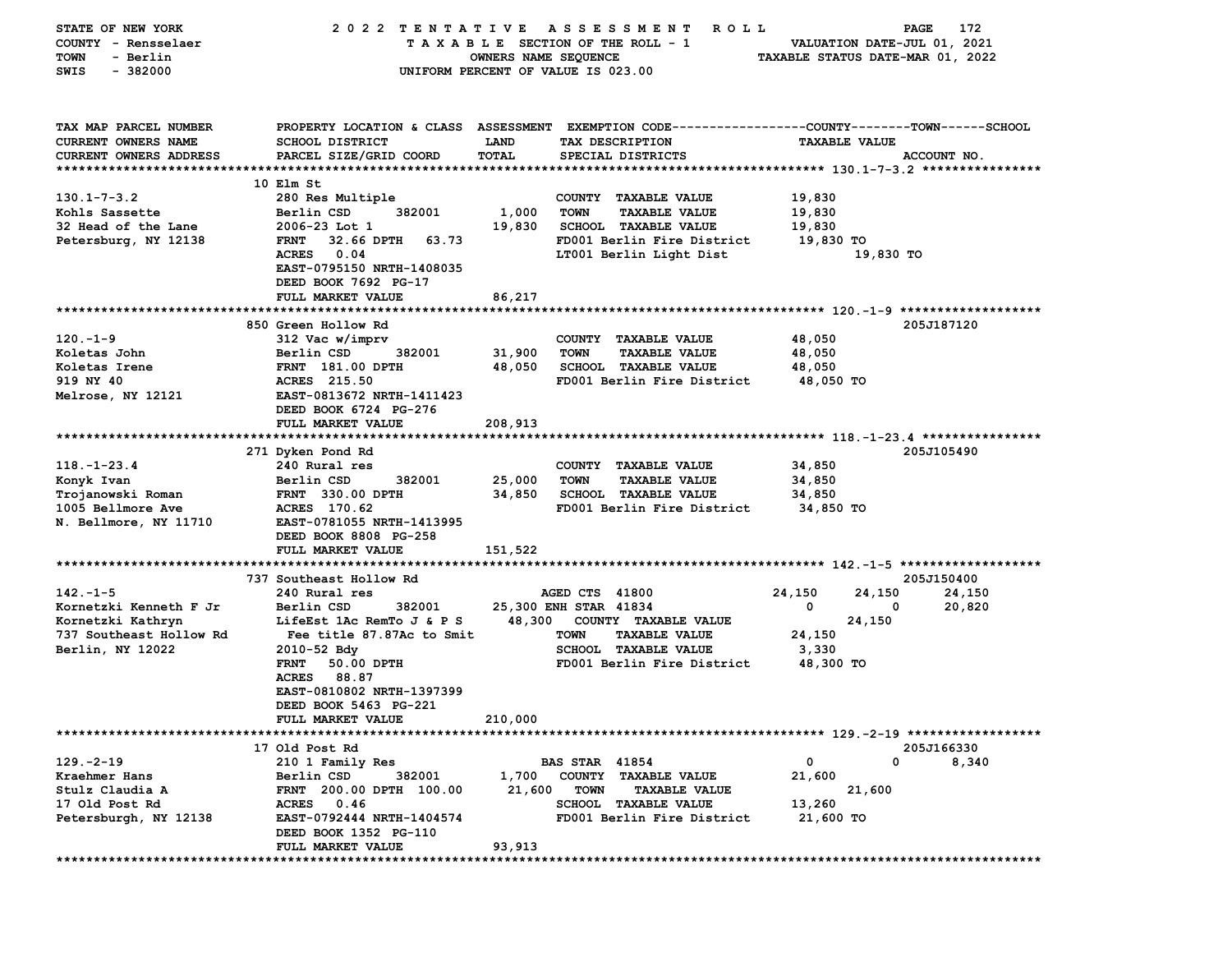| STATE OF NEW YORK<br>COUNTY - Rensselaer<br><b>TOWN</b><br>- Berlin<br>SWIS<br>$-382000$ | 2022 TENTATIVE                                                          | OWNERS NAME SEQUENCE | ASSESSMENT<br><b>ROLL</b><br>TAXABLE SECTION OF THE ROLL - 1<br>UNIFORM PERCENT OF VALUE IS 023.00 | 173<br>PAGE<br>VALUATION DATE-JUL 01, 2021<br>TAXABLE STATUS DATE-MAR 01, 2022       |  |
|------------------------------------------------------------------------------------------|-------------------------------------------------------------------------|----------------------|----------------------------------------------------------------------------------------------------|--------------------------------------------------------------------------------------|--|
| TAX MAP PARCEL NUMBER<br>CURRENT OWNERS NAME                                             | PROPERTY LOCATION & CLASS ASSESSMENT<br><b>SCHOOL DISTRICT</b>          | <b>LAND</b>          | TAX DESCRIPTION                                                                                    | EXEMPTION CODE-----------------COUNTY-------TOWN------SCHOOL<br><b>TAXABLE VALUE</b> |  |
| <b>CURRENT OWNERS ADDRESS</b><br>************************                                | PARCEL SIZE/GRID COORD                                                  | TOTAL                | SPECIAL DISTRICTS                                                                                  | ACCOUNT NO.                                                                          |  |
|                                                                                          | Old Post Rd                                                             |                      |                                                                                                    | 205L166060C                                                                          |  |
| $129. -2 - 20$                                                                           | 314 Rural vac<10                                                        |                      | COUNTY TAXABLE VALUE                                                                               | 1,900                                                                                |  |
| Kraehmer Hans                                                                            | Berlin CSD<br>382001                                                    | 1,900                | <b>TOWN</b><br><b>TAXABLE VALUE</b>                                                                | 1,900                                                                                |  |
| Stulz Claudia A                                                                          | <b>FRNT</b> 275.00 DPTH                                                 | 1,900                | <b>SCHOOL TAXABLE VALUE</b>                                                                        | 1,900                                                                                |  |
| 17 Old Post Rd                                                                           | <b>ACRES</b><br>3.00                                                    |                      | FD001 Berlin Fire District                                                                         | 1,900 TO                                                                             |  |
| Petersburgh, NY 12138                                                                    | EAST-0792612 NRTH-1404405<br>DEED BOOK 1352 PG-110<br>FULL MARKET VALUE | 8,261                |                                                                                                    |                                                                                      |  |
|                                                                                          | ******************                                                      |                      |                                                                                                    | *********************************** 129.-2-23.13 ***************                     |  |
|                                                                                          | Old Post Rd                                                             |                      |                                                                                                    |                                                                                      |  |
| $129. -2 - 23.13$                                                                        | 322 Rural vac>10                                                        |                      | COUNTY TAXABLE VALUE                                                                               | 10,000                                                                               |  |
| Kraehmer Hans                                                                            | 382001<br>Berlin CSD                                                    | 10,000               | <b>TOWN</b><br><b>TAXABLE VALUE</b>                                                                | 10,000                                                                               |  |
| Stulz Claudia                                                                            | FRNT 1320.00 DPTH                                                       | 10,000               | <b>SCHOOL TAXABLE VALUE</b>                                                                        | 10,000                                                                               |  |
| 17 Old Post Rd                                                                           | ACRES 29.50                                                             |                      | FD001 Berlin Fire District                                                                         | 10,000 TO                                                                            |  |
| Petersburgh, NY 12138                                                                    | EAST-0792954 NRTH-1403274<br>DEED BOOK 1378 PG-841<br>FULL MARKET VALUE |                      |                                                                                                    |                                                                                      |  |
| *******************                                                                      |                                                                         | 43,478               |                                                                                                    |                                                                                      |  |
|                                                                                          | 56 Spring Lake Rd                                                       |                      |                                                                                                    | 205J123850                                                                           |  |
| $151.5 - 1 - 20$                                                                         | 260 Seasonal res - WTRFNT                                               |                      | COUNTY TAXABLE VALUE                                                                               | 36,890                                                                               |  |
| Krantz Steve                                                                             | Berlin CSD<br>382001                                                    | 5,990                | <b>TOWN</b><br><b>TAXABLE VALUE</b>                                                                | 36,890                                                                               |  |
| Cohn Janet                                                                               | FRNT 146.90 DPTH 120.00                                                 | 36,890               | <b>SCHOOL TAXABLE VALUE</b>                                                                        | 36,890                                                                               |  |
| 8 Maple Ave                                                                              | ACRES 0.36                                                              |                      | FD001 Berlin Fire District                                                                         | 36,890 TO                                                                            |  |
| Troy, NY 12180                                                                           | EAST-0781679 NRTH-1393127                                               |                      |                                                                                                    |                                                                                      |  |
|                                                                                          | DEED BOOK 8696 PG-151<br><b>FULL MARKET VALUE</b>                       | 160,391              |                                                                                                    |                                                                                      |  |
|                                                                                          |                                                                         |                      |                                                                                                    |                                                                                      |  |
|                                                                                          | 18 Ruff Rd                                                              |                      |                                                                                                    | 205J150670                                                                           |  |
| $117.8 - 1 - 40$                                                                         | 280 Res Multiple                                                        |                      | COUNTY TAXABLE VALUE                                                                               | 37,000                                                                               |  |
| Krug Maynard                                                                             | Berlin CSD<br>382001                                                    | 5,775                | <b>TOWN</b><br><b>TAXABLE VALUE</b>                                                                | 37,000                                                                               |  |
| Krug Doris H                                                                             | 93.00 DPTH 175.00<br><b>FRNT</b>                                        | 37,000               | <b>SCHOOL TAXABLE VALUE</b>                                                                        | 37,000                                                                               |  |
| 318 Miller Ave                                                                           | ACRES 0.52                                                              |                      | FD001 Berlin Fire District                                                                         | 37,000 TO                                                                            |  |
| Branchberg, NJ 08876                                                                     | EAST-0779488 NRTH-1416796<br>DEED BOOK 1092 PG-74<br>FULL MARKET VALUE  | 160,870              |                                                                                                    |                                                                                      |  |
|                                                                                          |                                                                         |                      |                                                                                                    |                                                                                      |  |
|                                                                                          | Lower Stage Coach Rd                                                    |                      |                                                                                                    |                                                                                      |  |
| $141. -1 - 3.112$                                                                        | 322 Rural vac>10                                                        |                      | COUNTY TAXABLE VALUE                                                                               | 13,250                                                                               |  |
| Krumenacker Raymond                                                                      | Berlin CSD<br>382001                                                    | 13,250               | <b>TOWN</b><br><b>TAXABLE VALUE</b>                                                                | 13,250                                                                               |  |
| Krumenacker Cynthia D                                                                    | FRNT 406.20 DPTH                                                        | 13,250               | SCHOOL TAXABLE VALUE                                                                               | 13,250                                                                               |  |
| 41 Lower Stage Coach Rd                                                                  | ACRES 107.74 BANK<br>CORE                                               |                      | FD001 Berlin Fire District                                                                         | 13,250 TO                                                                            |  |
| Berlin, NY 12022                                                                         | EAST-0795540 NRTH-1401635                                               |                      |                                                                                                    |                                                                                      |  |
|                                                                                          | DEED BOOK 3697 PG-140                                                   |                      |                                                                                                    |                                                                                      |  |
|                                                                                          | FULL MARKET VALUE                                                       | 57,609               |                                                                                                    |                                                                                      |  |
| **********************                                                                   | *******                                                                 |                      |                                                                                                    |                                                                                      |  |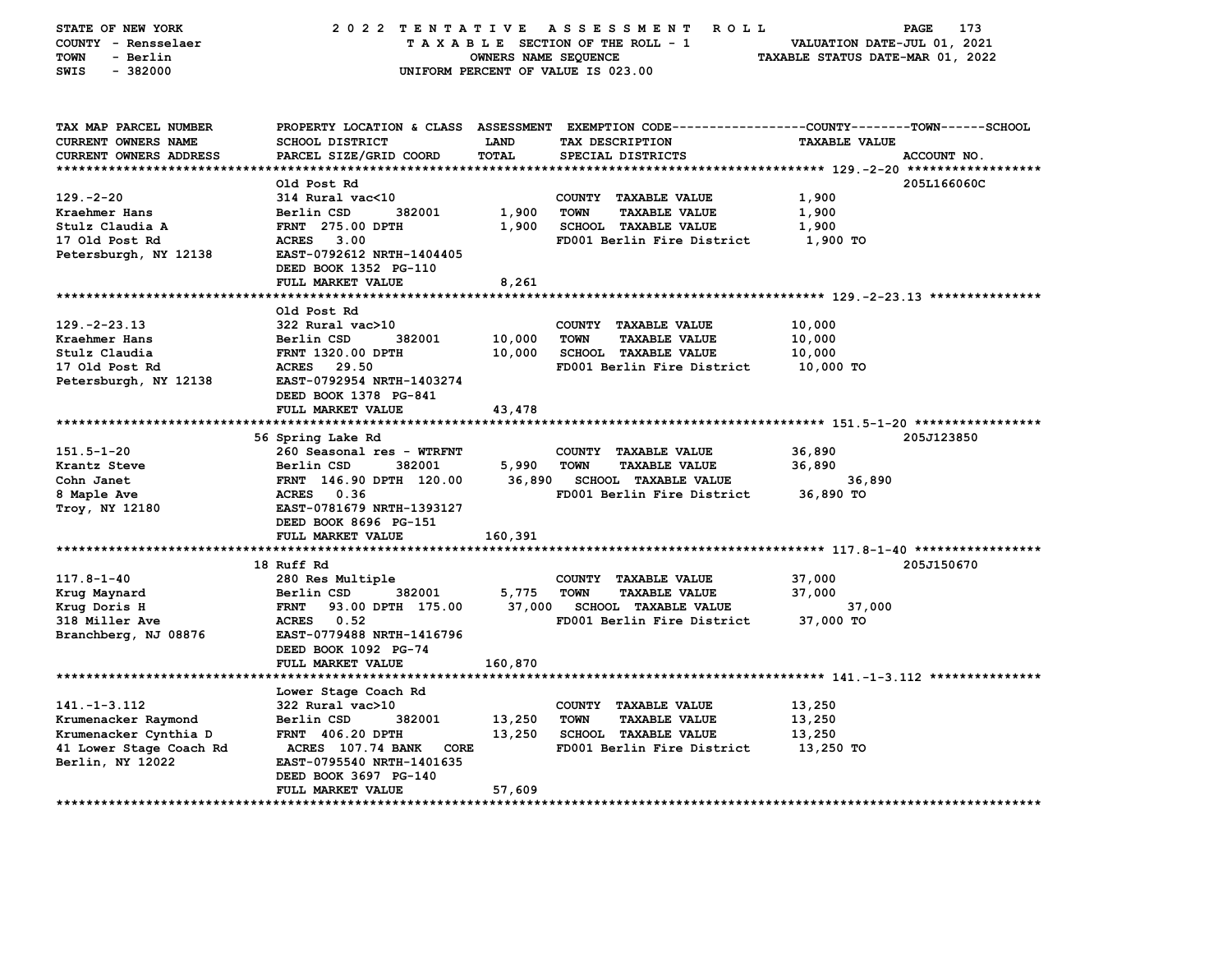| STATE OF NEW YORK          | 2022 TENTATIVE ASSESSMENT                                                                        |                                    |                       | ROLL                            |                                  | <b>PAGE</b> | 174   |
|----------------------------|--------------------------------------------------------------------------------------------------|------------------------------------|-----------------------|---------------------------------|----------------------------------|-------------|-------|
| COUNTY - Rensselaer        |                                                                                                  |                                    |                       | TAXABLE SECTION OF THE ROLL - 1 | VALUATION DATE-JUL 01, 2021      |             |       |
| - Berlin<br><b>TOWN</b>    |                                                                                                  | OWNERS NAME SEQUENCE               |                       |                                 | TAXABLE STATUS DATE-MAR 01, 2022 |             |       |
| $-382000$<br><b>SWIS</b>   |                                                                                                  | UNIFORM PERCENT OF VALUE IS 023.00 |                       |                                 |                                  |             |       |
|                            |                                                                                                  |                                    |                       |                                 |                                  |             |       |
|                            |                                                                                                  |                                    |                       |                                 |                                  |             |       |
| TAX MAP PARCEL NUMBER      | PROPERTY LOCATION & CLASS ASSESSMENT EXEMPTION CODE----------------COUNTY-------TOWN------SCHOOL |                                    |                       |                                 |                                  |             |       |
| <b>CURRENT OWNERS NAME</b> | SCHOOL DISTRICT                                                                                  | <b>LAND</b>                        |                       | TAX DESCRIPTION                 | <b>TAXABLE VALUE</b>             |             |       |
|                            | PARCEL SIZE/GRID COORD                                                                           | <b>TOTAL</b>                       |                       |                                 |                                  | ACCOUNT NO. |       |
| CURRENT OWNERS ADDRESS     |                                                                                                  |                                    |                       | SPECIAL DISTRICTS               |                                  |             |       |
|                            |                                                                                                  |                                    |                       |                                 |                                  |             |       |
|                            | 41 Lower Stage Coach Rd                                                                          |                                    |                       |                                 |                                  | 205J188920C |       |
| $141. - 1 - 3.111$         | 210 1 Family Res                                                                                 |                                    | <b>BAS STAR 41854</b> |                                 | $\mathbf 0$                      | 0           | 8,340 |
| Krumenacker Raymond A      | Berlin CSD<br>382001                                                                             | 2,200                              |                       | COUNTY TAXABLE VALUE            | 29,600                           |             |       |
| Krumenacker Cynthia D      | <b>FRNT 371.40 DPTH</b>                                                                          | 29,600                             | TOWN                  | <b>TAXABLE VALUE</b>            | 29,600                           |             |       |
| 41 Lower Stage Coach Rd    | ACRES 1.39 BANK CORE                                                                             |                                    |                       | <b>SCHOOL TAXABLE VALUE</b>     | 21,260                           |             |       |
| Berlin, NY 12022           | EAST-0795540 NRTH-1401645                                                                        |                                    |                       | FD001 Berlin Fire District      | 29,600 TO                        |             |       |
|                            | DEED BOOK 4770 PG-68                                                                             |                                    |                       |                                 |                                  |             |       |
|                            | FULL MARKET VALUE                                                                                | 128,696                            |                       |                                 |                                  |             |       |
|                            |                                                                                                  |                                    |                       |                                 |                                  |             |       |
|                            | 154 Spring Lake Rd                                                                               |                                    |                       |                                 |                                  | 205J167550  |       |
| $140.17 - 3 - 2$           | 260 Seasonal res - WTRFNT                                                                        |                                    |                       | COUNTY TAXABLE VALUE            | 26,300                           |             |       |
| Kryzak Delphine T          | 382001<br>Berlin CSD                                                                             | 4,900                              | <b>TOWN</b>           | <b>TAXABLE VALUE</b>            | 26,300                           |             |       |
| 341 Settles Hill Rd        | Spring Lake                                                                                      | 26,300                             |                       | <b>SCHOOL TAXABLE VALUE</b>     | 26,300                           |             |       |
| Altamont, NY 12009         | FRNT 118.00 DPTH 225.00                                                                          |                                    |                       | FD001 Berlin Fire District      | 26,300 TO                        |             |       |
|                            | <b>ACRES</b><br>0.45                                                                             |                                    |                       |                                 |                                  |             |       |
|                            | EAST-0782126 NRTH-1394216                                                                        |                                    |                       |                                 |                                  |             |       |
|                            | DEED BOOK 1259 PG-896                                                                            |                                    |                       |                                 |                                  |             |       |
|                            | FULL MARKET VALUE                                                                                | 114,348                            |                       |                                 |                                  |             |       |
|                            |                                                                                                  |                                    |                       |                                 |                                  |             |       |
|                            | Dyken Pond Rd                                                                                    |                                    |                       |                                 |                                  |             |       |
| $118. - 1 - 2.236$         | 314 Rural vac<10                                                                                 |                                    |                       | COUNTY TAXABLE VALUE            | 4,500                            |             |       |
| Kurber Christopher D       | 382001<br>Berlin CSD                                                                             | 4,500                              | <b>TOWN</b>           | <b>TAXABLE VALUE</b>            | 4,500                            |             |       |
| PO Box 184                 | FRNT 236.56 DPTH                                                                                 | 4,500                              |                       | <b>SCHOOL TAXABLE VALUE</b>     | 4,500                            |             |       |
|                            |                                                                                                  |                                    |                       |                                 |                                  |             |       |
| Lanesboro, MA 01237        | <b>ACRES</b><br>9.50                                                                             |                                    |                       | FD001 Berlin Fire District      | 4,500 TO                         |             |       |
|                            | EAST-0782640 NRTH-1415485                                                                        |                                    |                       |                                 |                                  |             |       |
|                            | DEED BOOK 1380 PG-6                                                                              |                                    |                       |                                 |                                  |             |       |
|                            | FULL MARKET VALUE                                                                                | 19,565                             |                       |                                 |                                  |             |       |
|                            |                                                                                                  |                                    |                       |                                 |                                  |             |       |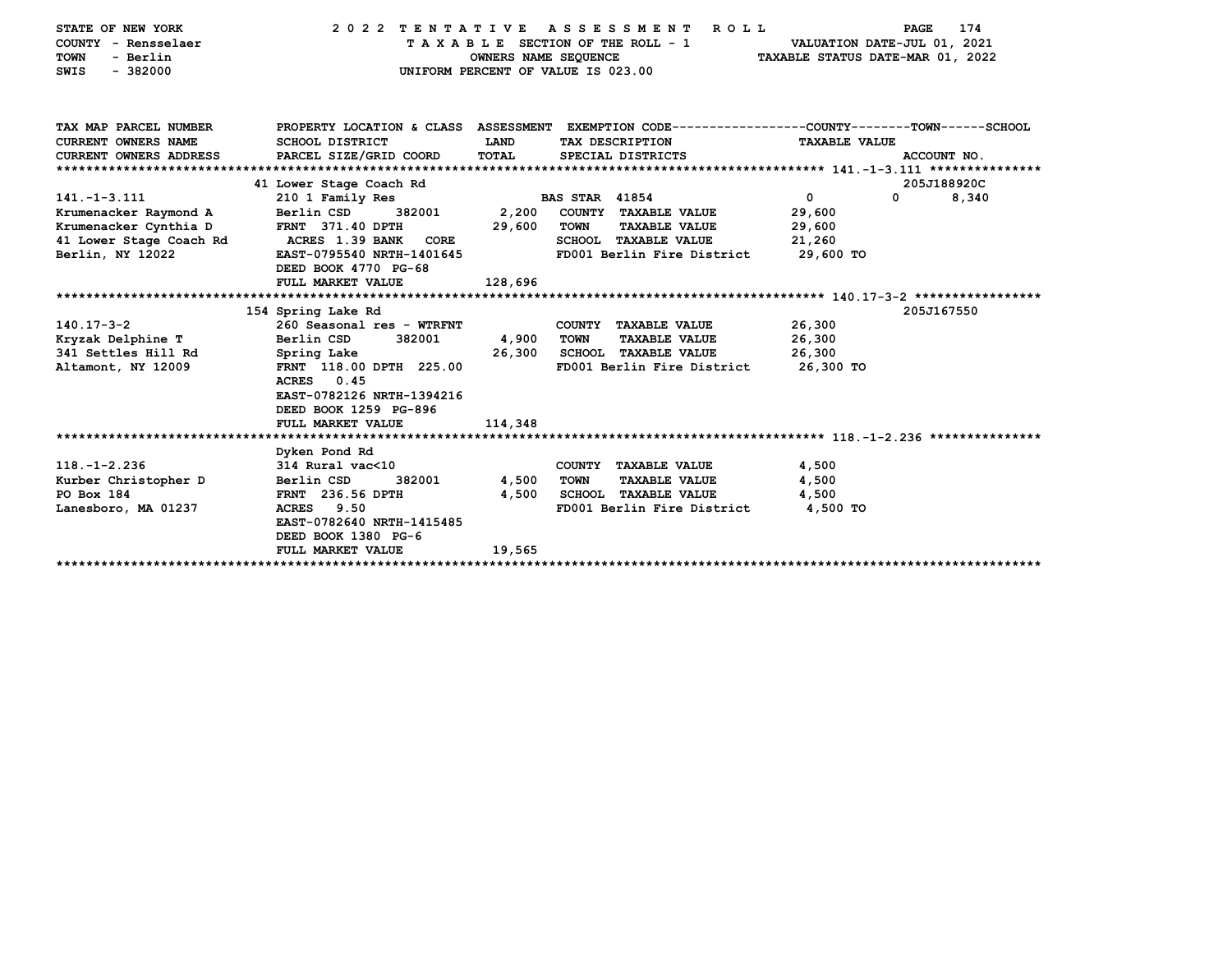|      | <b>STATE OF NEW YORK</b> | 2022 TENTATIVE ASSESSMENT ROLL     | 175<br>PAGE                      |
|------|--------------------------|------------------------------------|----------------------------------|
|      | COUNTY - Rensselaer      | TAXABLE SECTION OF THE ROLL - 1    | VALUATION DATE-JUL 01, 2021      |
| TOWN | - Berlin                 | NAME SECTION - K                   | TAXABLE STATUS DATE-MAR 01, 2022 |
| SWIS | - 382000                 |                                    | RPS150/V04/L015                  |
|      |                          | UNIFORM PERCENT OF VALUE IS 023.00 | CURRENT DATE $4/21/2022$         |

| <b>CODE</b> | <b>DISTRICT NAME</b> | <b>EXTENSION</b><br><b>TOTAL</b><br>PARCELS<br>TYPE | AD VALOREM<br><b>EXTENSION</b><br><b>VALUE</b><br><b>VALUE</b> | <b>EXEMPT</b><br><b>AMOUNT</b> | TAXABLE<br><b>VALUE</b> |
|-------------|----------------------|-----------------------------------------------------|----------------------------------------------------------------|--------------------------------|-------------------------|
|             | FD001 Berlin Fire Di | 67 TOTAL                                            | 1976,266                                                       |                                | 1976,266                |
|             | LT001 Berlin Light D | 12 TOTAL                                            | 397,052                                                        |                                | 397,052                 |
|             | WD001 Berlin Water D | 2 TOTAL M                                           | 90,100                                                         |                                | 90,100                  |
|             | WD023 Berlin Water D | 2 ТОТАL<br>M                                        | 90,100                                                         |                                | 90,100                  |

### **\*\*\* S C H O O L D I S T R I C T S U M M A R Y \*\*\***

| CODE             | DISTRICT NAME                   | TOTAL<br><b>PARCELS</b> | <b>ASSESSED</b><br>LAND | <b>ASSESSED</b><br>TOTAL | <b>EXEMPT</b><br><b>AMOUNT</b> | TOTAL<br>TAXABLE    | <b>STAR</b><br><b>AMOUNT</b> | <b>STAR</b><br>TAXABLE |
|------------------|---------------------------------|-------------------------|-------------------------|--------------------------|--------------------------------|---------------------|------------------------------|------------------------|
| 382001<br>384001 | Berlin CSD<br>Averill Park Cent | 61<br>6                 | 367,454<br>11,800       | 1843,966<br>132,300      | 47,623<br>13,000               | 1796,343<br>119,300 | 238,400<br>8,340             | 1557,943<br>110,960    |
|                  | SUB-TOTAL                       | 67                      | 379,254                 | 1976,266                 | 60,623                         | 1915,643            | 246,740                      | 1668,903               |
|                  | T O T A L                       | 67                      | 379,254                 | 1976,266                 | 60,623                         | 1915,643            | 246,740                      | 1668,903               |

#### **\*\*\* S Y S T E M C O D E S S U M M A R Y \*\*\***

# **NO SYSTEM EXEMPTIONS AT THIS LEVEL**

### **\*\*\* E X E M P T I O N S U M M A R Y \*\*\***

|       |                    | <b>TOTAL</b>   |               |             |               |
|-------|--------------------|----------------|---------------|-------------|---------------|
| CODE  | <b>DESCRIPTION</b> | <b>PARCELS</b> | <b>COUNTY</b> | <b>TOWN</b> | <b>SCHOOL</b> |
|       |                    |                |               |             |               |
| 41122 | VET WAR C          | $\overline{2}$ | 16,963        |             |               |
| 41123 | VET WAR T          | $\overline{2}$ |               | 2,760       |               |
| 41132 | VET COM C          | 4              | 50,857        |             |               |
| 41133 | VET COM T          | 4              |               | 9,200       |               |
| 41134 | VET COM S          |                |               |             | 13,000        |
| 41142 | VET DIS C          | $\overline{2}$ | 33,565        |             |               |
| 41143 | VET DIS T          | $\overline{2}$ |               | 9,200       |               |
| 41800 | AGED CTS           | $\overline{2}$ | 32,295        | 34,320      | 35,010        |
| 41834 | ENH STAR           | 7              |               |             | 138,320       |
| 41854 | <b>BAS STAR</b>    | 13             |               |             | 108,420       |
|       |                    |                |               |             |               |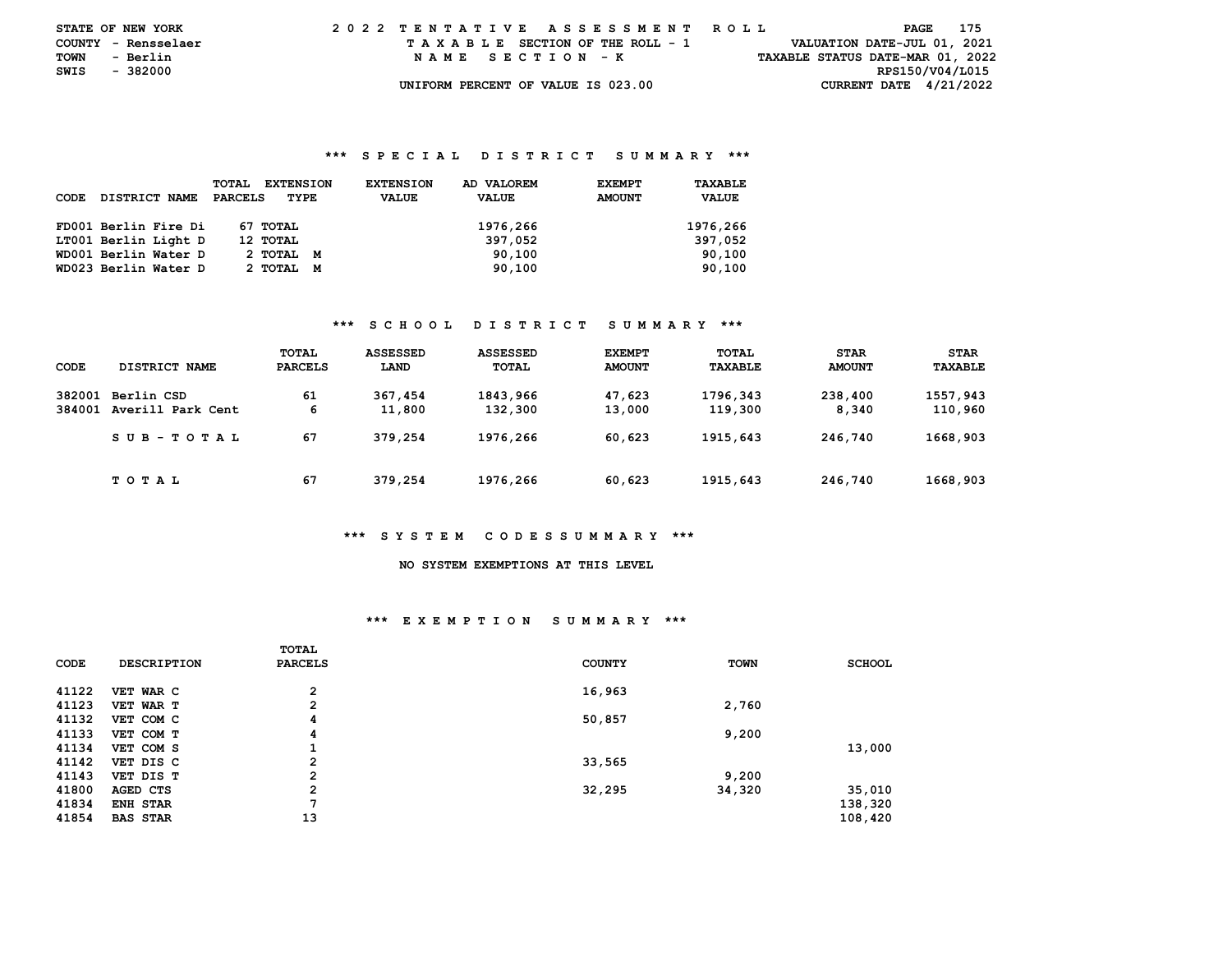|               | <b>STATE OF NEW YORK</b> | 2022 TENTATIVE ASSESSMENT ROLL     |                                  | PAGE 176                    |
|---------------|--------------------------|------------------------------------|----------------------------------|-----------------------------|
|               | COUNTY - Rensselaer      | TAXABLE SECTION OF THE ROLL - 1    |                                  | VALUATION DATE-JUL 01, 2021 |
| TOWN          | - Berlin                 | NAME SECTION - K                   | TAXABLE STATUS DATE-MAR 01, 2022 |                             |
| SWIS - 382000 |                          |                                    |                                  | RPS150/V04/L015             |
|               |                          | UNIFORM PERCENT OF VALUE IS 023.00 |                                  | CURRENT DATE $4/21/2022$    |

## **\*\*\* E X E M P T I O N S U M M A R Y \*\*\***

| CODE  | <b>DESCRIPTION</b> | TOTAL<br><b>PARCELS</b> | <b>COUNTY</b>     | <b>TOWN</b> | <b>SCHOOL</b>     |
|-------|--------------------|-------------------------|-------------------|-------------|-------------------|
| 41935 | DIS LI CS<br>TOTAL | 41                      | 12,613<br>146,293 | 55,480      | 12,613<br>307,363 |

| ROLL       |                    | <b>TOTAL</b>   | ASSESSED | ASSESSED     | <b>TAXABLE</b> | TAXABLE     | <b>TAXABLE</b> | STAR           |
|------------|--------------------|----------------|----------|--------------|----------------|-------------|----------------|----------------|
| <b>SEC</b> | <b>DESCRIPTION</b> | <b>PARCELS</b> | LAND     | <b>TOTAL</b> | <b>COUNTY</b>  | <b>TOWN</b> | <b>SCHOOL</b>  | <b>TAXABLE</b> |
|            |                    |                |          |              |                |             |                |                |
|            | <b>TAXABLE</b>     |                | 379,254  | 1976,266     | 1829,973       | 1920,786    | 1915,643       | 1668,903       |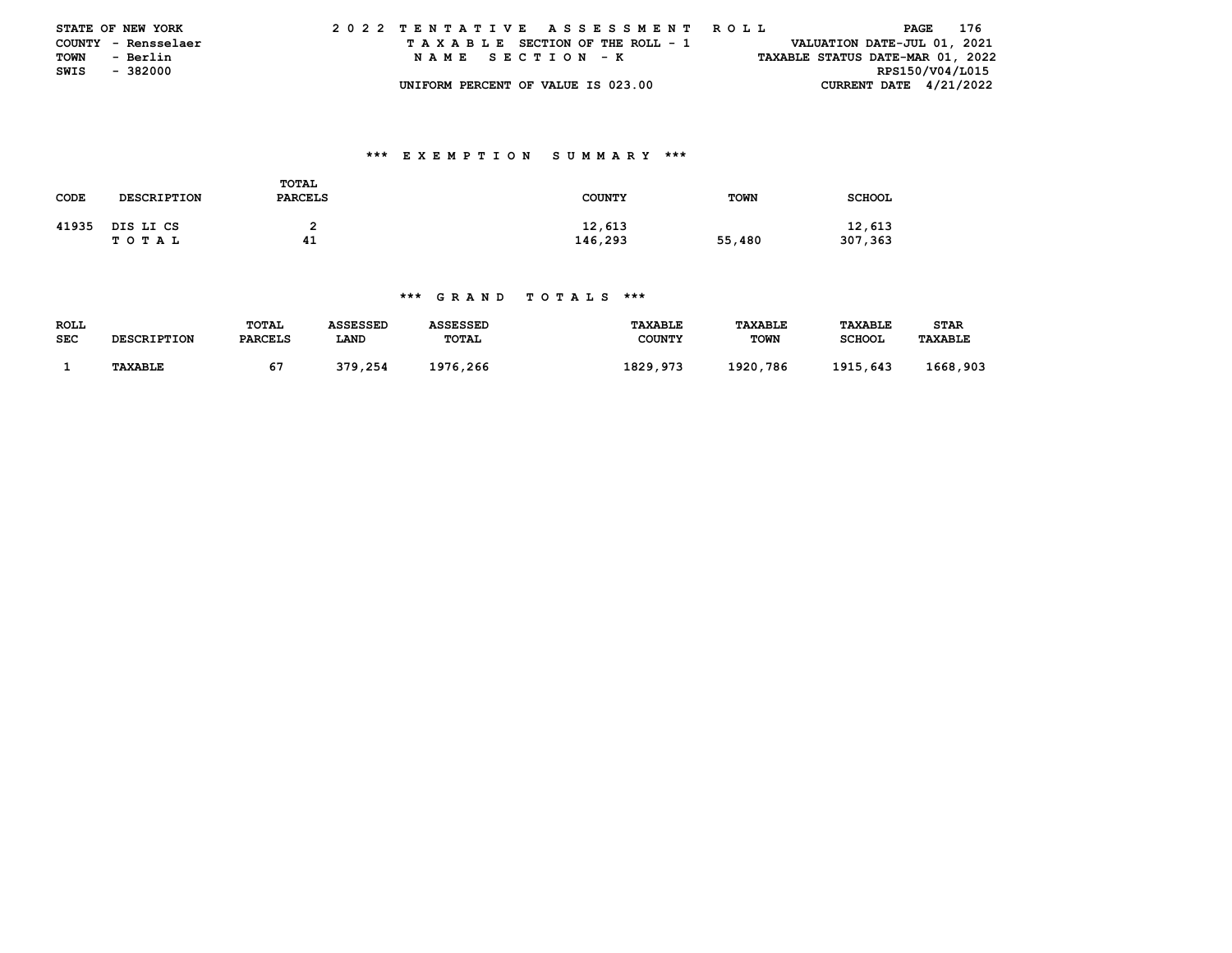| STATE OF NEW YORK<br>COUNTY - Rensselaer<br><b>TOWN</b><br>- Berlin<br>$-382000$<br>SWIS |                                                                                                                                                      | <b>OWNERS NAME SEQUENCE</b>         | 2022 TENTATIVE ASSESSMENT ROLL<br>TAXABLE SECTION OF THE ROLL - 1<br>UNIFORM PERCENT OF VALUE IS 023.00 | VALUATION DATE-JUL 01, 2021<br>TAXABLE STATUS DATE-MAR 01, 2022 | 177<br>PAGE |
|------------------------------------------------------------------------------------------|------------------------------------------------------------------------------------------------------------------------------------------------------|-------------------------------------|---------------------------------------------------------------------------------------------------------|-----------------------------------------------------------------|-------------|
| TAX MAP PARCEL NUMBER<br>CURRENT OWNERS NAME<br>CURRENT OWNERS ADDRESS                   | PROPERTY LOCATION & CLASS ASSESSMENT EXEMPTION CODE----------------COUNTY-------TOWN------SCHOOL<br><b>SCHOOL DISTRICT</b><br>PARCEL SIZE/GRID COORD | LAND<br>TOTAL                       | TAX DESCRIPTION<br>SPECIAL DISTRICTS                                                                    | <b>TAXABLE VALUE</b>                                            | ACCOUNT NO. |
|                                                                                          |                                                                                                                                                      |                                     |                                                                                                         |                                                                 |             |
|                                                                                          | 30 Park Ave                                                                                                                                          |                                     |                                                                                                         |                                                                 | 205J111070  |
| $130.1 - 6 - 3$                                                                          | 210 1 Family Res                                                                                                                                     |                                     | COUNTY TAXABLE VALUE                                                                                    | 27,400                                                          |             |
| La Posta Anna R                                                                          | 382001<br>Berlin CSD                                                                                                                                 | 1,000                               | <b>TOWN</b><br><b>TAXABLE VALUE</b>                                                                     | 27,400                                                          |             |
| 30 Park Ave                                                                              | <b>FRNT</b><br>42.00 DPTH 170.00                                                                                                                     | 27,400                              | <b>SCHOOL TAXABLE VALUE</b>                                                                             | 27,400                                                          |             |
| Berlin, NY 12022                                                                         | ACRES 0.19<br>EAST-0796064 NRTH-1407595<br>DEED BOOK 8208 PG-190<br>FULL MARKET VALUE                                                                | 119,130                             | FD001 Berlin Fire District<br>LT001 Berlin Light Dist                                                   | 27,400 TO<br>27,400 TO                                          |             |
|                                                                                          |                                                                                                                                                      |                                     |                                                                                                         |                                                                 |             |
|                                                                                          | 504 Dyken Pond Rd                                                                                                                                    |                                     |                                                                                                         |                                                                 | 205J157420  |
| $106.20 - 1 - 1$                                                                         | 260 Seasonal res                                                                                                                                     |                                     | COUNTY TAXABLE VALUE                                                                                    | 16,880                                                          |             |
| Lacasio Ralph A                                                                          | 382001<br>Berlin CSD                                                                                                                                 | 4,080                               | <b>TAXABLE VALUE</b><br>TOWN                                                                            | 16,880                                                          |             |
| PO Box 26                                                                                | FRNT 130.00 DPTH<br>90.00                                                                                                                            | 16,880                              | <b>SCHOOL TAXABLE VALUE</b>                                                                             | 16,880                                                          |             |
| Cohoes, NY 12047                                                                         | ACRES 0.25 BANK CORE<br>EAST-0781280 NRTH-1418484<br>DEED BOOK 1294 PG-838                                                                           |                                     | FD001 Berlin Fire District                                                                              | 16,880 TO                                                       |             |
|                                                                                          | FULL MARKET VALUE                                                                                                                                    | 73,391                              |                                                                                                         |                                                                 |             |
|                                                                                          | Dyken Pond Rd (Rear)                                                                                                                                 |                                     |                                                                                                         |                                                                 |             |
| $106.20 - 1 - 29.3$                                                                      | 311 Res vac land - WTRFNT                                                                                                                            |                                     | COUNTY TAXABLE VALUE                                                                                    | 150                                                             |             |
| Lacasio Ralph A                                                                          | Berlin CSD<br>382001                                                                                                                                 | 150                                 | TOWN<br><b>TAXABLE VALUE</b>                                                                            | 150                                                             |             |
| PO Box 26                                                                                | ACRES 0.16 BANK CORE                                                                                                                                 | 150                                 | SCHOOL TAXABLE VALUE                                                                                    | 150                                                             |             |
| Cohoes, NY 12047                                                                         | EAST-0781306 NRTH-1418373<br>DEED BOOK 1677 PG-295                                                                                                   |                                     | FD001 Berlin Fire District                                                                              | 150 TO                                                          |             |
|                                                                                          | FULL MARKET VALUE                                                                                                                                    | 652                                 |                                                                                                         |                                                                 |             |
|                                                                                          | 2010 Plank Rd                                                                                                                                        |                                     |                                                                                                         |                                                                 | 205J186040  |
| 129. - 1 - 11                                                                            | 210 1 Family Res                                                                                                                                     |                                     | <b>BAS STAR 41854</b>                                                                                   | $\mathbf 0$<br>$\Omega$                                         | 8,340       |
| Lafleur Bryan                                                                            | Berlin CSD<br>382001                                                                                                                                 |                                     | 1,900 COUNTY TAXABLE VALUE                                                                              | 61,000                                                          |             |
| Lafleur Lillian                                                                          | FRNT 247.50 DPTH                                                                                                                                     | 61,000 TOWN                         | <b>TAXABLE VALUE</b>                                                                                    | 61,000                                                          |             |
| PO Box 308                                                                               | ACRES 1.08 BANK CORE                                                                                                                                 |                                     | <b>SCHOOL TAXABLE VALUE</b>                                                                             | 52,660                                                          |             |
| Rensselaer, NY 12144-0308                                                                | <b>EAST-0782896 NRTH-1408385</b><br>DEED BOOK 1437 PG-72<br>FULL MARKET VALUE                                                                        | 265,217                             | FD001 Berlin Fire District                                                                              | 61,000 TO                                                       |             |
|                                                                                          |                                                                                                                                                      |                                     |                                                                                                         |                                                                 |             |
|                                                                                          | 1003 Bower Rd                                                                                                                                        |                                     |                                                                                                         |                                                                 |             |
| $161. - 1 - 34.13$                                                                       | 210 1 Family Res                                                                                                                                     |                                     | <b>BAS STAR 41854</b>                                                                                   | $\mathbf{0}$<br>$\mathbf{0}$                                    | 8,340       |
| Lahteinen Erik W                                                                         | Averill Park Ce 384001                                                                                                                               |                                     | 2,100 COUNTY TAXABLE VALUE                                                                              | 50,550                                                          |             |
| 1003 Bower Rd                                                                            | S Lake Parcel161.-2-14.23                                                                                                                            | 50,550 TOWN<br><b>TAXABLE VALUE</b> |                                                                                                         | 50,550                                                          |             |
| Sand Lake, NY 12153                                                                      | <b>FRNT</b> 315.00 DPTH                                                                                                                              |                                     | <b>SCHOOL TAXABLE VALUE</b>                                                                             | 42,210                                                          |             |
|                                                                                          | ACRES 6.25 BANK CORE<br>EAST-0771646 NRTH-1382202<br>DEED BOOK 9192 PG-248                                                                           |                                     | FD001 Berlin Fire District                                                                              | 50,550 TO                                                       |             |
|                                                                                          | FULL MARKET VALUE                                                                                                                                    | 219,783                             |                                                                                                         |                                                                 |             |
|                                                                                          |                                                                                                                                                      |                                     |                                                                                                         |                                                                 |             |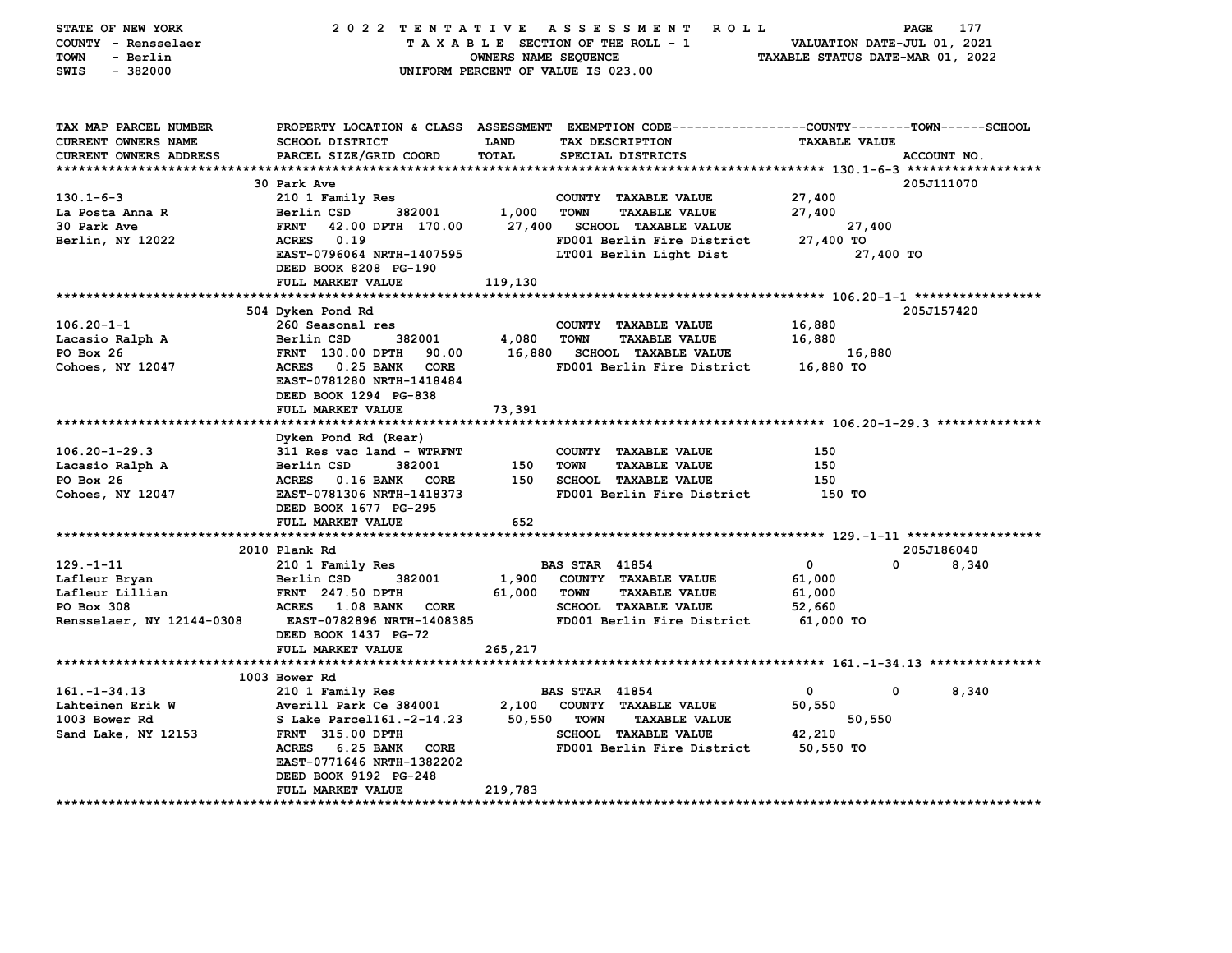| <b>STATE OF NEW YORK</b>   | 2022 TENTATIVE                             |                      | A S S E S S M E N T<br><b>ROLL</b>                                                              |                                  | 178<br>PAGE |
|----------------------------|--------------------------------------------|----------------------|-------------------------------------------------------------------------------------------------|----------------------------------|-------------|
| COUNTY - Rensselaer        |                                            |                      | TAXABLE SECTION OF THE ROLL - 1                                                                 | VALUATION DATE-JUL 01, 2021      |             |
| - Berlin<br>TOWN           |                                            | OWNERS NAME SEQUENCE |                                                                                                 | TAXABLE STATUS DATE-MAR 01, 2022 |             |
| $-382000$<br>SWIS          |                                            |                      | UNIFORM PERCENT OF VALUE IS 023.00                                                              |                                  |             |
|                            |                                            |                      |                                                                                                 |                                  |             |
|                            |                                            |                      |                                                                                                 |                                  |             |
| TAX MAP PARCEL NUMBER      |                                            |                      | PROPERTY LOCATION & CLASS ASSESSMENT EXEMPTION CODE---------------COUNTY-------TOWN------SCHOOL |                                  |             |
| CURRENT OWNERS NAME        | <b>SCHOOL DISTRICT</b>                     | <b>LAND</b>          | TAX DESCRIPTION                                                                                 | <b>TAXABLE VALUE</b>             |             |
| CURRENT OWNERS ADDRESS     | PARCEL SIZE/GRID COORD                     | TOTAL                | SPECIAL DISTRICTS                                                                               |                                  | ACCOUNT NO. |
|                            |                                            |                      |                                                                                                 |                                  |             |
|                            | 2609 Plank Rd                              |                      |                                                                                                 |                                  | 205J157330  |
| $129. -2 - 17.1$           | 210 1 Family Res                           |                      | <b>BAS STAR 41854</b>                                                                           | 0<br>0                           | 8,340       |
| Lamontagne Daniel P        | Berlin CSD<br>382001                       | 1,500                | COUNTY TAXABLE VALUE                                                                            | 39,200                           |             |
| Lamontagne Cristi L        | Res                                        | 39,200               | <b>TOWN</b><br><b>TAXABLE VALUE</b>                                                             | 39,200                           |             |
| 2609 Plank Rd              | <b>FRNT 390.00 DPTH</b>                    |                      | <b>SCHOOL TAXABLE VALUE</b>                                                                     | 30,860                           |             |
| Berlin, NY 12022           | <b>ACRES</b><br><b>1.70 BANK</b><br>CORE   |                      | FD001 Berlin Fire District                                                                      | 39,200 TO                        |             |
|                            | EAST-0792682 NRTH-1405952                  |                      | LT001 Berlin Light Dist                                                                         | 39,200 TO                        |             |
|                            | DEED BOOK R1589 PG-F248                    |                      |                                                                                                 |                                  |             |
|                            | FULL MARKET VALUE                          | 170,435              |                                                                                                 |                                  |             |
|                            |                                            |                      |                                                                                                 |                                  |             |
|                            | 72 Long View                               |                      |                                                                                                 |                                  | 205J151390C |
| $150.11 - 4 - 14$          | 210 1 Family Res                           |                      | COUNTY TAXABLE VALUE                                                                            | 30,000                           |             |
| Lange Stella               | Averill Park Ce 384001                     | 3,500                | <b>TOWN</b><br><b>TAXABLE VALUE</b>                                                             | 30,000                           |             |
| c/o Mary Jane Evan         | Life Estate: Remainder to                  | 30,000               | <b>SCHOOL TAXABLE VALUE</b>                                                                     | 30,000                           |             |
| 15 Cleveland Dr            | Linda Lange, Susan Vester                  |                      | FD001 Berlin Fire District                                                                      | 30,000 TO                        |             |
| Croton on Hudson, NY 10520 | Mary Evans, Katherine Ea                   |                      | WD001 Berlin Water Dist                                                                         | 30,000 TO M                      |             |
|                            | FRNT 160.00 DPTH 200.00                    |                      | WD023 Berlin Water Dist #1                                                                      | 30,000 TO M                      |             |
|                            | 0.54<br><b>ACRES</b>                       |                      |                                                                                                 |                                  |             |
|                            | EAST-0777058 NRTH-1389415                  |                      |                                                                                                 |                                  |             |
|                            | DEED BOOK R1054 PG-F83                     |                      |                                                                                                 |                                  |             |
|                            | FULL MARKET VALUE                          | 130,435              |                                                                                                 |                                  |             |
|                            |                                            |                      |                                                                                                 |                                  |             |
|                            | Goodermote Rd                              |                      |                                                                                                 |                                  | 205J187750  |
| $151 - 4 - 1$              | 314 Rural vac<10                           |                      | COUNTY TAXABLE VALUE                                                                            | 1,000                            |             |
| Laplant Jay                | Berlin CSD<br>382001                       | 1,000                | <b>TOWN</b><br><b>TAXABLE VALUE</b>                                                             | 1,000                            |             |
| 37 Goodermote Rd           | FRNT 180.00 DPTH 130.00                    | 1,000                | <b>SCHOOL TAXABLE VALUE</b>                                                                     | 1,000                            |             |
| Petersburgh, NY 12138      | 0.56<br><b>ACRES</b>                       |                      | FD001 Berlin Fire District                                                                      | 1,000 TO                         |             |
|                            | EAST-0791760 NRTH-1393277                  |                      |                                                                                                 |                                  |             |
|                            | DEED BOOK 1770 PG-162                      |                      |                                                                                                 |                                  |             |
|                            | FULL MARKET VALUE                          | 4,348                |                                                                                                 |                                  |             |
|                            |                                            |                      |                                                                                                 |                                  |             |
|                            | 531 Bly Hollow Rd                          |                      |                                                                                                 |                                  |             |
| $151 - 2 - 5.2$            | 270 Mfg housing                            |                      | COUNTY TAXABLE VALUE                                                                            | 2,400                            |             |
| LaPlante Jay               | Berlin CSD<br>382001                       | 2,400                | <b>TOWN</b><br><b>TAXABLE VALUE</b>                                                             | 2,400                            |             |
| 37 Goodermote Rd           | <b>FRNT</b> 208.00 DPTH                    | 2,400                | <b>SCHOOL TAXABLE VALUE</b>                                                                     | 2,400                            |             |
| Petersburg, NY 12138       | ACRES 1.00                                 |                      | FD001 Berlin Fire District                                                                      | 2,400 TO                         |             |
|                            | EAST-0790519 NRTH-1392502                  |                      |                                                                                                 |                                  |             |
|                            | DEED BOOK 7296 PG-244                      |                      |                                                                                                 |                                  |             |
|                            | <b>FULL MARKET VALUE</b>                   | 10,435               |                                                                                                 |                                  |             |
|                            |                                            |                      |                                                                                                 |                                  |             |
|                            | Cold Spring Rd (W Of)                      |                      |                                                                                                 |                                  | 275J153920  |
| $109. -2 - 1.2$            | 311 Res vac land                           |                      | COUNTY TAXABLE VALUE                                                                            | 784                              |             |
| LaPlante Jay A             | Berlin CSD<br>382001                       | 784                  | <b>TOWN</b><br><b>TAXABLE VALUE</b>                                                             | 784                              |             |
| 37 Goodermote Rd           | ACRES 2.75                                 | 784                  | <b>SCHOOL TAXABLE VALUE</b>                                                                     | 784                              |             |
| Petersburgh, NY 12138      | EAST-0804466 NRTH-1418217                  |                      | FD001 Berlin Fire District                                                                      | 784 TO                           |             |
|                            | DEED BOOK 7000 PG-287<br>FULL MARKET VALUE |                      |                                                                                                 |                                  |             |
|                            |                                            | 3,409                |                                                                                                 |                                  |             |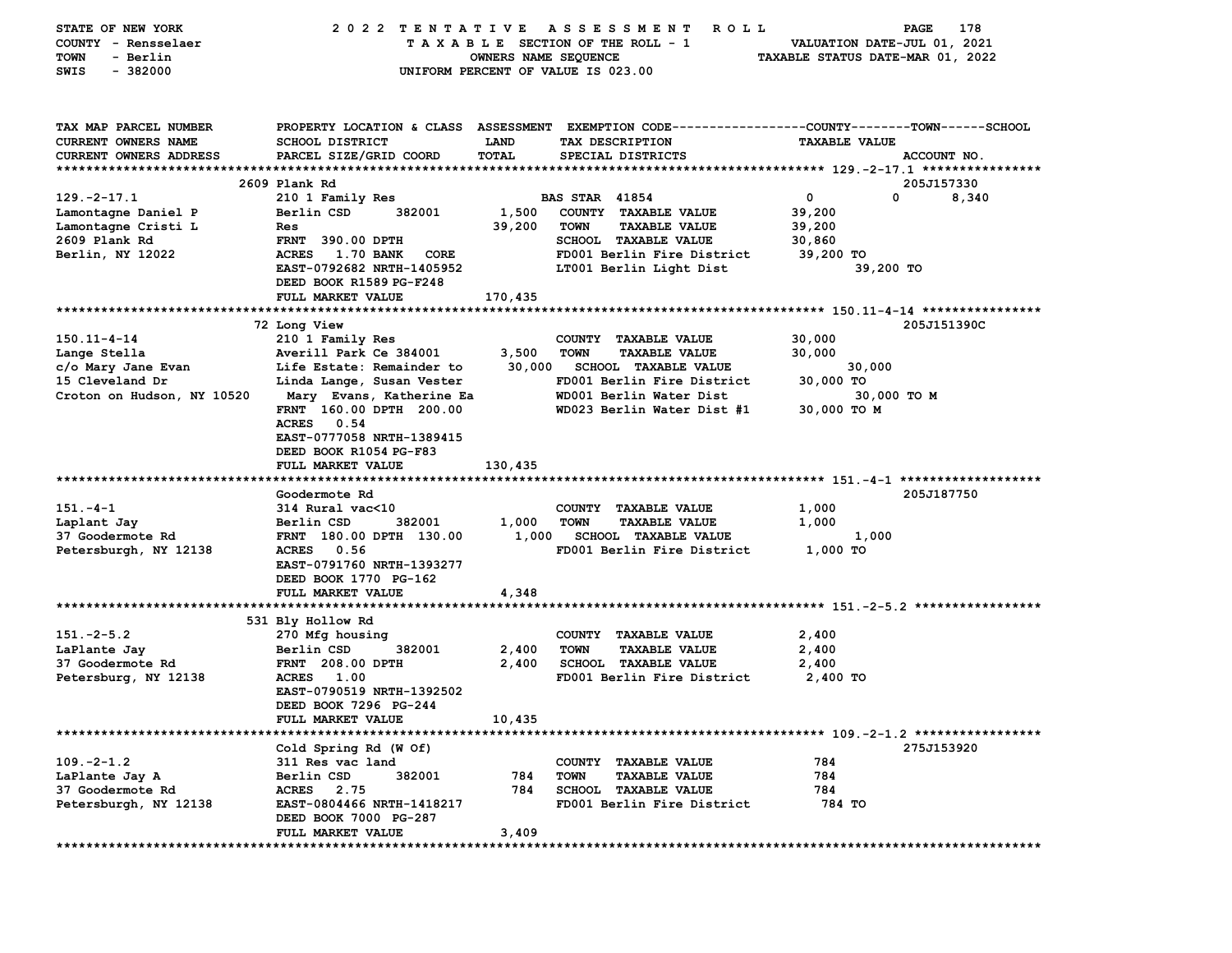| STATE OF NEW YORK          | 2022 TENTATIVE<br>179<br>A S S E S S M E N T<br>R O L L<br>PAGE |                      |                                                                  |                                  |             |  |  |
|----------------------------|-----------------------------------------------------------------|----------------------|------------------------------------------------------------------|----------------------------------|-------------|--|--|
| COUNTY - Rensselaer        | TAXABLE SECTION OF THE ROLL - 1<br>VALUATION DATE-JUL 01, 2021  |                      |                                                                  |                                  |             |  |  |
| <b>TOWN</b><br>- Berlin    |                                                                 | OWNERS NAME SEQUENCE |                                                                  | TAXABLE STATUS DATE-MAR 01, 2022 |             |  |  |
| $-382000$<br>SWIS          |                                                                 |                      | UNIFORM PERCENT OF VALUE IS 023.00                               |                                  |             |  |  |
|                            |                                                                 |                      |                                                                  |                                  |             |  |  |
|                            |                                                                 |                      |                                                                  |                                  |             |  |  |
|                            |                                                                 |                      |                                                                  |                                  |             |  |  |
| TAX MAP PARCEL NUMBER      | PROPERTY LOCATION & CLASS ASSESSMENT                            |                      | EXEMPTION CODE----------------COUNTY-------TOWN-----SCHOOL       |                                  |             |  |  |
| <b>CURRENT OWNERS NAME</b> | <b>SCHOOL DISTRICT</b>                                          | <b>LAND</b>          | TAX DESCRIPTION                                                  | <b>TAXABLE VALUE</b>             |             |  |  |
| CURRENT OWNERS ADDRESS     | PARCEL SIZE/GRID COORD                                          | TOTAL                | SPECIAL DISTRICTS                                                |                                  | ACCOUNT NO. |  |  |
| *************************  |                                                                 |                      |                                                                  |                                  |             |  |  |
|                            | <b>58 Goodermote Rd</b>                                         |                      |                                                                  |                                  | 205J151520C |  |  |
| $151 - 2 - 12$             | 210 1 Family Res                                                |                      | COUNTY TAXABLE VALUE                                             | 3,000                            |             |  |  |
| Laplante Jay A             | Berlin CSD<br>382001                                            | 3,000                | <b>TOWN</b><br>TAXABLE VALUE                                     | 3,000                            |             |  |  |
| RD 1 Box 155               | <b>FRNT 661.00 DPTH</b>                                         | 3,000                | <b>SCHOOL TAXABLE VALUE</b>                                      | 3,000                            |             |  |  |
| Petersburgh, NY 12138      | <b>ACRES</b><br>1.91                                            |                      | FD001 Berlin Fire District                                       | 3,000 TO                         |             |  |  |
|                            | EAST-0791854 NRTH-1393078                                       |                      |                                                                  |                                  |             |  |  |
|                            | DEED BOOK 1735 PG-359                                           |                      |                                                                  |                                  |             |  |  |
|                            | FULL MARKET VALUE                                               | 13,043               |                                                                  |                                  |             |  |  |
| *************************  |                                                                 | *********            | *********************************** 151.-3-2 ******************* |                                  |             |  |  |
|                            | 554 Bly Hollow Rd                                               |                      |                                                                  |                                  | 205J176590  |  |  |
| $151 - 3 - 2$              | 311 Res vac land                                                |                      | <b>COUNTY</b><br><b>TAXABLE VALUE</b>                            | 4,500                            |             |  |  |
| Laplante Jay A             | 382001<br>Berlin CSD                                            | 4,500                | TOWN<br><b>TAXABLE VALUE</b>                                     | 4,500                            |             |  |  |
| 37 Goodermote Rd           | 29/526                                                          | 4,500                | SCHOOL TAXABLE VALUE                                             | 4,500                            |             |  |  |
|                            |                                                                 |                      |                                                                  |                                  |             |  |  |
| Petersburgh, NY 12138      | FRNT 150.00 DPTH                                                |                      | FD001 Berlin Fire District                                       | 4,500 TO                         |             |  |  |
|                            | <b>ACRES</b><br>1.38                                            |                      |                                                                  |                                  |             |  |  |
|                            | EAST-0790509 NRTH-1393190                                       |                      |                                                                  |                                  |             |  |  |
|                            | DEED BOOK 349 PG-1608                                           |                      |                                                                  |                                  |             |  |  |
|                            | FULL MARKET VALUE                                               | 19,565               |                                                                  |                                  |             |  |  |
|                            |                                                                 |                      |                                                                  |                                  |             |  |  |
|                            | 37 Goodermote Rd                                                |                      |                                                                  |                                  | 205J130850  |  |  |
| $151 - 4 - 2$              | 210 1 Family Res                                                |                      | <b>BAS STAR 41854</b>                                            | $\mathbf 0$                      | 0<br>8,340  |  |  |
| Laplante Jay A             | 382001<br>Berlin CSD                                            | 3,375                | COUNTY TAXABLE VALUE                                             | 28,850                           |             |  |  |
| 37 Goodermote Rd           | <b>FRNT 812.93 DPTH</b>                                         | 28,850               | TOWN<br><b>TAXABLE VALUE</b>                                     | 28,850                           |             |  |  |
| Petersburgh, NY 12138-9707 | <b>ACRES</b> 4.16                                               |                      | SCHOOL TAXABLE VALUE                                             | 20,510                           |             |  |  |
|                            | EAST-0791167 NRTH-1393128                                       |                      | FD001 Berlin Fire District                                       | 28,850 TO                        |             |  |  |
|                            | DEED BOOK 67<br>PG-1322                                         |                      |                                                                  |                                  |             |  |  |
|                            | FULL MARKET VALUE                                               | 125,435              |                                                                  |                                  |             |  |  |
|                            |                                                                 |                      |                                                                  |                                  |             |  |  |
|                            | 1263-1271 Taborton Rd                                           |                      |                                                                  |                                  | 205J109000  |  |  |
| $150. - 1 - 35.1$          | 240 Rural res                                                   |                      | COUNTY TAXABLE VALUE                                             | 50,100                           |             |  |  |
| Laporta Jonathan           | Averill Park Ce 384001                                          | 6,500                | <b>TOWN</b><br><b>TAXABLE VALUE</b>                              | 50,100                           |             |  |  |
| 1263 Taborton Rd           | <b>FRNT 1280.00 DPTH</b>                                        | 50,100               | SCHOOL TAXABLE VALUE                                             | 50,100                           |             |  |  |
| Sand Lake, NY 12153        | <b>ACRES</b><br>59.31                                           |                      | FD001 Berlin Fire District                                       | 50,100 TO                        |             |  |  |
|                            | EAST-0775823 NRTH-1386048                                       |                      |                                                                  |                                  |             |  |  |
|                            |                                                                 |                      |                                                                  |                                  |             |  |  |
|                            | DEED BOOK 679 PG-230                                            |                      |                                                                  |                                  |             |  |  |
|                            | FULL MARKET VALUE                                               | 217,826              |                                                                  |                                  |             |  |  |
|                            | ******************                                              |                      | ********************************* 150.-1-35.2 ****************   |                                  |             |  |  |
|                            | Bower Rd                                                        |                      |                                                                  |                                  |             |  |  |
| $150. - 1 - 35.2$          | 322 Rural vac>10                                                |                      | COUNTY TAXABLE VALUE                                             | 4,600                            |             |  |  |
| LaPorta Jonathan           | Averill Park Ce 384001                                          | 4,600                | <b>TOWN</b><br><b>TAXABLE VALUE</b>                              | 4,600                            |             |  |  |
| 1263 Taborton Rd           | 1987 K Mcgrath Survey                                           | 4,600                | <b>SCHOOL TAXABLE VALUE</b>                                      | 4,600                            |             |  |  |
| Sand Lake, NY 12153        | <b>FRNT 1450.00 DPTH</b>                                        |                      | FD001 Berlin Fire District                                       | 4,600 TO                         |             |  |  |
|                            | <b>ACRES</b><br>22.92                                           |                      |                                                                  |                                  |             |  |  |
|                            | EAST-0774894 NRTH-1385196                                       |                      |                                                                  |                                  |             |  |  |
|                            | DEED BOOK 3788 PG-175                                           |                      |                                                                  |                                  |             |  |  |
|                            | <b>FULL MARKET VALUE</b>                                        | 20,000               |                                                                  |                                  |             |  |  |
| *******************        |                                                                 |                      |                                                                  |                                  |             |  |  |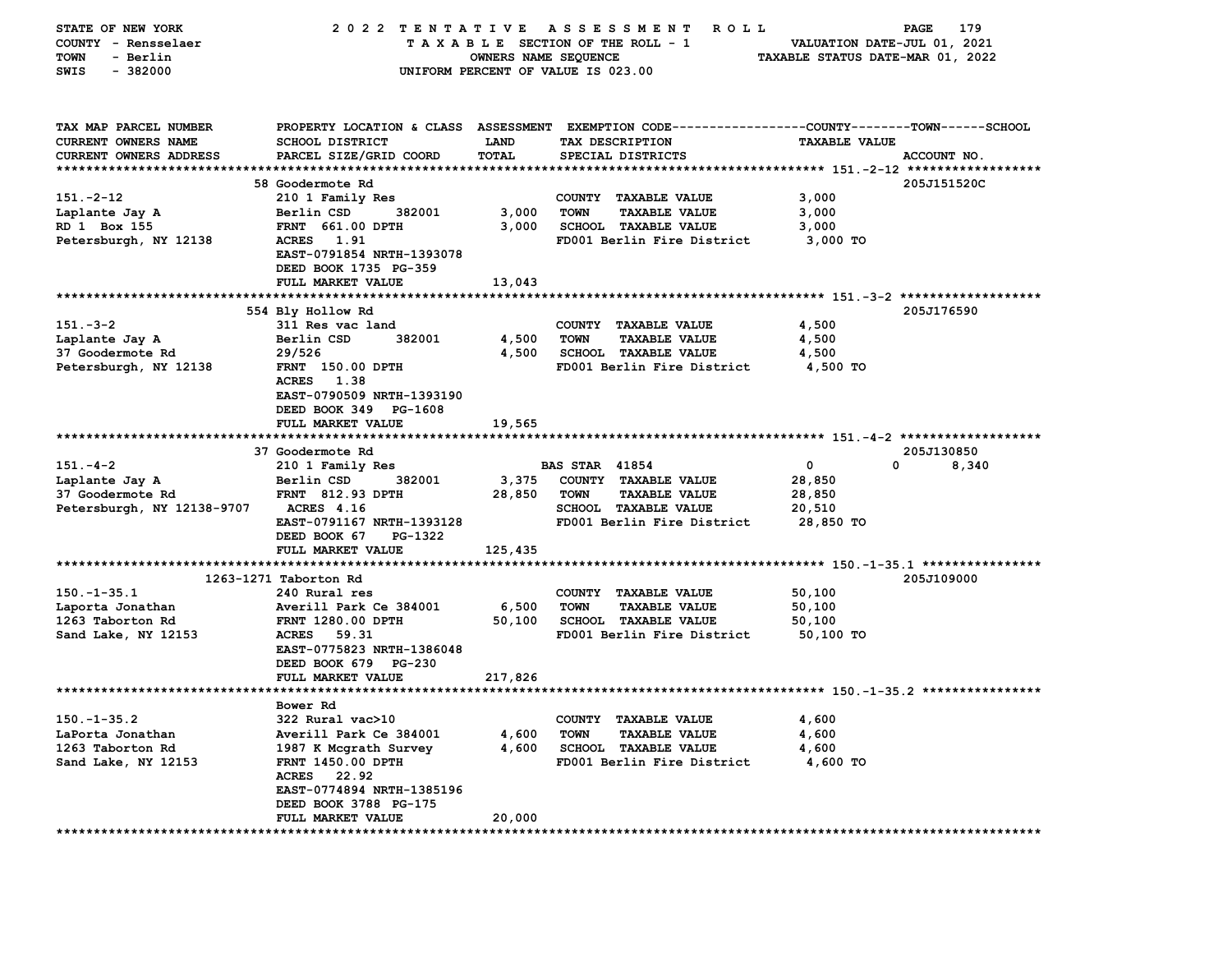| COUNTY - Rensselaer<br>TAXABLE SECTION OF THE ROLL - 1<br>VALUATION DATE-JUL 01, 2021<br>TAXABLE STATUS DATE-MAR 01, 2022<br><b>TOWN</b><br>- Berlin<br>OWNERS NAME SEQUENCE<br>$-382000$<br>SWIS<br>UNIFORM PERCENT OF VALUE IS 023.00<br>TAX MAP PARCEL NUMBER<br>PROPERTY LOCATION & CLASS ASSESSMENT EXEMPTION CODE---------------COUNTY-------TOWN------SCHOOL<br>CURRENT OWNERS NAME<br><b>SCHOOL DISTRICT</b><br><b>LAND</b><br>TAX DESCRIPTION<br><b>TAXABLE VALUE</b><br>PARCEL SIZE/GRID COORD<br>TOTAL<br>ACCOUNT NO.<br>CURRENT OWNERS ADDRESS<br>SPECIAL DISTRICTS<br>471 Dyken Pond Rd<br>205J151480<br>$106.20 - 1 - 12$<br>280 Res Multiple<br>COUNTY TAXABLE VALUE<br>20,485<br><b>TAXABLE VALUE</b><br>LaPorte James G Sr<br>Berlin CSD<br>382001<br>4,285<br><b>TOWN</b><br>20,485<br>20,485<br>LaPorte Jeannette M<br>FRNT 155.00 DPTH 141.00<br><b>SCHOOL TAXABLE VALUE</b><br>20,485<br>20,485 TO<br>3619 NY 43<br><b>ACRES</b><br>0.56<br>FD001 Berlin Fire District<br>West Sand Lake, NY 12196<br>EAST-0780648 NRTH-1417805<br>DEED BOOK 9084 PG-326<br>FULL MARKET VALUE<br>89,065<br>Bly Hollow Rd<br>$151 - 2 - 5.13$<br>314 Rural vac<10<br>COUNTY TAXABLE VALUE<br>1,800<br>Larson Brian A<br>Berlin CSD<br>382001<br>1,800<br><b>TOWN</b><br><b>TAXABLE VALUE</b><br>1,800<br>65 King Rd<br>Back Ref 1333/278<br>1,800<br><b>SCHOOL TAXABLE VALUE</b><br>1,800<br>Buskirk, NY 12028<br>FRNT 150.00 DPTH 125.00<br>FD001 Berlin Fire District<br>1,800 TO<br>ACRES 0.36<br>EAST-0790071 NRTH-1393080<br>DEED BOOK 1670 PG-36<br>FULL MARKET VALUE<br>7,826<br>29 Ruff Rd<br>205J151570<br>$117.8 - 1 - 46$<br>22,770<br>280 Res Multiple<br>COUNTY TAXABLE VALUE<br>382001<br>7,870<br>22,770<br>Larson James J Jr<br>Berlin CSD<br>TOWN<br><b>TAXABLE VALUE</b><br>Larson Patricia<br>2020-151<br>22,770<br><b>SCHOOL TAXABLE VALUE</b><br>22,770<br><b>FRNT</b> 523.22 DPTH<br>FD001 Berlin Fire District<br>22,770 TO<br>2 Sycamore Pl<br>Troy, NY 12180<br>ACRES 6.16<br>EAST-0778924 NRTH-1416765<br>DEED BOOK 1540 PG-76<br>FULL MARKET VALUE<br>99,000<br>205J143560C<br>368 Cherry Plain Hill Rd<br>$163. - 4 - 6.112$<br>210 1 Family Res<br><b>BAS STAR 41854</b><br>$\mathbf 0$<br>0<br>8,340<br>382001<br>2,900<br>Lecce Christopher<br>Berlin CSD<br>COUNTY TAXABLE VALUE<br>55,740<br>368 Cherry Plain Hill Rd<br><b>FRNT 417.27 DPTH</b><br>55,740<br><b>TOWN</b><br><b>TAXABLE VALUE</b><br>55,740<br>Berlin, NY 12022<br>4.28 BANK CORE<br><b>SCHOOL TAXABLE VALUE</b><br><b>ACRES</b><br>47,400<br>EAST-0800025 NRTH-1381516<br>FD001 Berlin Fire District<br>55,740 TO<br>DEED BOOK 8630 PG-192<br>242,348<br>FULL MARKET VALUE<br>205J123760<br>58 Park Ave<br>$130.1 - 6 - 7$<br>210 1 Family Res<br>COUNTY TAXABLE VALUE<br>33,500<br>33,500<br>Lecce Christopher Alan<br>Berlin CSD<br>382001<br>1,600<br><b>TOWN</b><br><b>TAXABLE VALUE</b><br>58 Park Ave<br>FRNT 249.00 DPTH<br>33,500<br><b>SCHOOL TAXABLE VALUE</b><br>33,500<br>Berlin, NY 12022<br>ACRES 1.42 BANK<br>FD001 Berlin Fire District<br>33,500 TO<br>CORE<br>EAST-0796700 NRTH-1407760<br>LT001 Berlin Light Dist<br>33,500 TO<br>DEED BOOK 8349 PG-241<br>FULL MARKET VALUE<br>145,652<br>***************** | STATE OF NEW YORK            | 2022 TENTATIVE |  | A S S E S S M E N T | ROLL <sup></sup> | 180<br>PAGE |  |  |  |
|---------------------------------------------------------------------------------------------------------------------------------------------------------------------------------------------------------------------------------------------------------------------------------------------------------------------------------------------------------------------------------------------------------------------------------------------------------------------------------------------------------------------------------------------------------------------------------------------------------------------------------------------------------------------------------------------------------------------------------------------------------------------------------------------------------------------------------------------------------------------------------------------------------------------------------------------------------------------------------------------------------------------------------------------------------------------------------------------------------------------------------------------------------------------------------------------------------------------------------------------------------------------------------------------------------------------------------------------------------------------------------------------------------------------------------------------------------------------------------------------------------------------------------------------------------------------------------------------------------------------------------------------------------------------------------------------------------------------------------------------------------------------------------------------------------------------------------------------------------------------------------------------------------------------------------------------------------------------------------------------------------------------------------------------------------------------------------------------------------------------------------------------------------------------------------------------------------------------------------------------------------------------------------------------------------------------------------------------------------------------------------------------------------------------------------------------------------------------------------------------------------------------------------------------------------------------------------------------------------------------------------------------------------------------------------------------------------------------------------------------------------------------------------------------------------------------------------------------------------------------------------------------------------------------------------------------------------------------------------------------------------------------------------------------------------------------------------------------------------------------------------------------------------------------------------------------------------------------------------------|------------------------------|----------------|--|---------------------|------------------|-------------|--|--|--|
|                                                                                                                                                                                                                                                                                                                                                                                                                                                                                                                                                                                                                                                                                                                                                                                                                                                                                                                                                                                                                                                                                                                                                                                                                                                                                                                                                                                                                                                                                                                                                                                                                                                                                                                                                                                                                                                                                                                                                                                                                                                                                                                                                                                                                                                                                                                                                                                                                                                                                                                                                                                                                                                                                                                                                                                                                                                                                                                                                                                                                                                                                                                                                                                                                                       |                              |                |  |                     |                  |             |  |  |  |
|                                                                                                                                                                                                                                                                                                                                                                                                                                                                                                                                                                                                                                                                                                                                                                                                                                                                                                                                                                                                                                                                                                                                                                                                                                                                                                                                                                                                                                                                                                                                                                                                                                                                                                                                                                                                                                                                                                                                                                                                                                                                                                                                                                                                                                                                                                                                                                                                                                                                                                                                                                                                                                                                                                                                                                                                                                                                                                                                                                                                                                                                                                                                                                                                                                       |                              |                |  |                     |                  |             |  |  |  |
|                                                                                                                                                                                                                                                                                                                                                                                                                                                                                                                                                                                                                                                                                                                                                                                                                                                                                                                                                                                                                                                                                                                                                                                                                                                                                                                                                                                                                                                                                                                                                                                                                                                                                                                                                                                                                                                                                                                                                                                                                                                                                                                                                                                                                                                                                                                                                                                                                                                                                                                                                                                                                                                                                                                                                                                                                                                                                                                                                                                                                                                                                                                                                                                                                                       |                              |                |  |                     |                  |             |  |  |  |
|                                                                                                                                                                                                                                                                                                                                                                                                                                                                                                                                                                                                                                                                                                                                                                                                                                                                                                                                                                                                                                                                                                                                                                                                                                                                                                                                                                                                                                                                                                                                                                                                                                                                                                                                                                                                                                                                                                                                                                                                                                                                                                                                                                                                                                                                                                                                                                                                                                                                                                                                                                                                                                                                                                                                                                                                                                                                                                                                                                                                                                                                                                                                                                                                                                       |                              |                |  |                     |                  |             |  |  |  |
|                                                                                                                                                                                                                                                                                                                                                                                                                                                                                                                                                                                                                                                                                                                                                                                                                                                                                                                                                                                                                                                                                                                                                                                                                                                                                                                                                                                                                                                                                                                                                                                                                                                                                                                                                                                                                                                                                                                                                                                                                                                                                                                                                                                                                                                                                                                                                                                                                                                                                                                                                                                                                                                                                                                                                                                                                                                                                                                                                                                                                                                                                                                                                                                                                                       |                              |                |  |                     |                  |             |  |  |  |
|                                                                                                                                                                                                                                                                                                                                                                                                                                                                                                                                                                                                                                                                                                                                                                                                                                                                                                                                                                                                                                                                                                                                                                                                                                                                                                                                                                                                                                                                                                                                                                                                                                                                                                                                                                                                                                                                                                                                                                                                                                                                                                                                                                                                                                                                                                                                                                                                                                                                                                                                                                                                                                                                                                                                                                                                                                                                                                                                                                                                                                                                                                                                                                                                                                       |                              |                |  |                     |                  |             |  |  |  |
|                                                                                                                                                                                                                                                                                                                                                                                                                                                                                                                                                                                                                                                                                                                                                                                                                                                                                                                                                                                                                                                                                                                                                                                                                                                                                                                                                                                                                                                                                                                                                                                                                                                                                                                                                                                                                                                                                                                                                                                                                                                                                                                                                                                                                                                                                                                                                                                                                                                                                                                                                                                                                                                                                                                                                                                                                                                                                                                                                                                                                                                                                                                                                                                                                                       |                              |                |  |                     |                  |             |  |  |  |
|                                                                                                                                                                                                                                                                                                                                                                                                                                                                                                                                                                                                                                                                                                                                                                                                                                                                                                                                                                                                                                                                                                                                                                                                                                                                                                                                                                                                                                                                                                                                                                                                                                                                                                                                                                                                                                                                                                                                                                                                                                                                                                                                                                                                                                                                                                                                                                                                                                                                                                                                                                                                                                                                                                                                                                                                                                                                                                                                                                                                                                                                                                                                                                                                                                       |                              |                |  |                     |                  |             |  |  |  |
|                                                                                                                                                                                                                                                                                                                                                                                                                                                                                                                                                                                                                                                                                                                                                                                                                                                                                                                                                                                                                                                                                                                                                                                                                                                                                                                                                                                                                                                                                                                                                                                                                                                                                                                                                                                                                                                                                                                                                                                                                                                                                                                                                                                                                                                                                                                                                                                                                                                                                                                                                                                                                                                                                                                                                                                                                                                                                                                                                                                                                                                                                                                                                                                                                                       |                              |                |  |                     |                  |             |  |  |  |
|                                                                                                                                                                                                                                                                                                                                                                                                                                                                                                                                                                                                                                                                                                                                                                                                                                                                                                                                                                                                                                                                                                                                                                                                                                                                                                                                                                                                                                                                                                                                                                                                                                                                                                                                                                                                                                                                                                                                                                                                                                                                                                                                                                                                                                                                                                                                                                                                                                                                                                                                                                                                                                                                                                                                                                                                                                                                                                                                                                                                                                                                                                                                                                                                                                       |                              |                |  |                     |                  |             |  |  |  |
|                                                                                                                                                                                                                                                                                                                                                                                                                                                                                                                                                                                                                                                                                                                                                                                                                                                                                                                                                                                                                                                                                                                                                                                                                                                                                                                                                                                                                                                                                                                                                                                                                                                                                                                                                                                                                                                                                                                                                                                                                                                                                                                                                                                                                                                                                                                                                                                                                                                                                                                                                                                                                                                                                                                                                                                                                                                                                                                                                                                                                                                                                                                                                                                                                                       |                              |                |  |                     |                  |             |  |  |  |
|                                                                                                                                                                                                                                                                                                                                                                                                                                                                                                                                                                                                                                                                                                                                                                                                                                                                                                                                                                                                                                                                                                                                                                                                                                                                                                                                                                                                                                                                                                                                                                                                                                                                                                                                                                                                                                                                                                                                                                                                                                                                                                                                                                                                                                                                                                                                                                                                                                                                                                                                                                                                                                                                                                                                                                                                                                                                                                                                                                                                                                                                                                                                                                                                                                       |                              |                |  |                     |                  |             |  |  |  |
|                                                                                                                                                                                                                                                                                                                                                                                                                                                                                                                                                                                                                                                                                                                                                                                                                                                                                                                                                                                                                                                                                                                                                                                                                                                                                                                                                                                                                                                                                                                                                                                                                                                                                                                                                                                                                                                                                                                                                                                                                                                                                                                                                                                                                                                                                                                                                                                                                                                                                                                                                                                                                                                                                                                                                                                                                                                                                                                                                                                                                                                                                                                                                                                                                                       |                              |                |  |                     |                  |             |  |  |  |
|                                                                                                                                                                                                                                                                                                                                                                                                                                                                                                                                                                                                                                                                                                                                                                                                                                                                                                                                                                                                                                                                                                                                                                                                                                                                                                                                                                                                                                                                                                                                                                                                                                                                                                                                                                                                                                                                                                                                                                                                                                                                                                                                                                                                                                                                                                                                                                                                                                                                                                                                                                                                                                                                                                                                                                                                                                                                                                                                                                                                                                                                                                                                                                                                                                       |                              |                |  |                     |                  |             |  |  |  |
|                                                                                                                                                                                                                                                                                                                                                                                                                                                                                                                                                                                                                                                                                                                                                                                                                                                                                                                                                                                                                                                                                                                                                                                                                                                                                                                                                                                                                                                                                                                                                                                                                                                                                                                                                                                                                                                                                                                                                                                                                                                                                                                                                                                                                                                                                                                                                                                                                                                                                                                                                                                                                                                                                                                                                                                                                                                                                                                                                                                                                                                                                                                                                                                                                                       |                              |                |  |                     |                  |             |  |  |  |
|                                                                                                                                                                                                                                                                                                                                                                                                                                                                                                                                                                                                                                                                                                                                                                                                                                                                                                                                                                                                                                                                                                                                                                                                                                                                                                                                                                                                                                                                                                                                                                                                                                                                                                                                                                                                                                                                                                                                                                                                                                                                                                                                                                                                                                                                                                                                                                                                                                                                                                                                                                                                                                                                                                                                                                                                                                                                                                                                                                                                                                                                                                                                                                                                                                       |                              |                |  |                     |                  |             |  |  |  |
|                                                                                                                                                                                                                                                                                                                                                                                                                                                                                                                                                                                                                                                                                                                                                                                                                                                                                                                                                                                                                                                                                                                                                                                                                                                                                                                                                                                                                                                                                                                                                                                                                                                                                                                                                                                                                                                                                                                                                                                                                                                                                                                                                                                                                                                                                                                                                                                                                                                                                                                                                                                                                                                                                                                                                                                                                                                                                                                                                                                                                                                                                                                                                                                                                                       |                              |                |  |                     |                  |             |  |  |  |
|                                                                                                                                                                                                                                                                                                                                                                                                                                                                                                                                                                                                                                                                                                                                                                                                                                                                                                                                                                                                                                                                                                                                                                                                                                                                                                                                                                                                                                                                                                                                                                                                                                                                                                                                                                                                                                                                                                                                                                                                                                                                                                                                                                                                                                                                                                                                                                                                                                                                                                                                                                                                                                                                                                                                                                                                                                                                                                                                                                                                                                                                                                                                                                                                                                       |                              |                |  |                     |                  |             |  |  |  |
|                                                                                                                                                                                                                                                                                                                                                                                                                                                                                                                                                                                                                                                                                                                                                                                                                                                                                                                                                                                                                                                                                                                                                                                                                                                                                                                                                                                                                                                                                                                                                                                                                                                                                                                                                                                                                                                                                                                                                                                                                                                                                                                                                                                                                                                                                                                                                                                                                                                                                                                                                                                                                                                                                                                                                                                                                                                                                                                                                                                                                                                                                                                                                                                                                                       |                              |                |  |                     |                  |             |  |  |  |
|                                                                                                                                                                                                                                                                                                                                                                                                                                                                                                                                                                                                                                                                                                                                                                                                                                                                                                                                                                                                                                                                                                                                                                                                                                                                                                                                                                                                                                                                                                                                                                                                                                                                                                                                                                                                                                                                                                                                                                                                                                                                                                                                                                                                                                                                                                                                                                                                                                                                                                                                                                                                                                                                                                                                                                                                                                                                                                                                                                                                                                                                                                                                                                                                                                       |                              |                |  |                     |                  |             |  |  |  |
|                                                                                                                                                                                                                                                                                                                                                                                                                                                                                                                                                                                                                                                                                                                                                                                                                                                                                                                                                                                                                                                                                                                                                                                                                                                                                                                                                                                                                                                                                                                                                                                                                                                                                                                                                                                                                                                                                                                                                                                                                                                                                                                                                                                                                                                                                                                                                                                                                                                                                                                                                                                                                                                                                                                                                                                                                                                                                                                                                                                                                                                                                                                                                                                                                                       |                              |                |  |                     |                  |             |  |  |  |
|                                                                                                                                                                                                                                                                                                                                                                                                                                                                                                                                                                                                                                                                                                                                                                                                                                                                                                                                                                                                                                                                                                                                                                                                                                                                                                                                                                                                                                                                                                                                                                                                                                                                                                                                                                                                                                                                                                                                                                                                                                                                                                                                                                                                                                                                                                                                                                                                                                                                                                                                                                                                                                                                                                                                                                                                                                                                                                                                                                                                                                                                                                                                                                                                                                       |                              |                |  |                     |                  |             |  |  |  |
|                                                                                                                                                                                                                                                                                                                                                                                                                                                                                                                                                                                                                                                                                                                                                                                                                                                                                                                                                                                                                                                                                                                                                                                                                                                                                                                                                                                                                                                                                                                                                                                                                                                                                                                                                                                                                                                                                                                                                                                                                                                                                                                                                                                                                                                                                                                                                                                                                                                                                                                                                                                                                                                                                                                                                                                                                                                                                                                                                                                                                                                                                                                                                                                                                                       |                              |                |  |                     |                  |             |  |  |  |
|                                                                                                                                                                                                                                                                                                                                                                                                                                                                                                                                                                                                                                                                                                                                                                                                                                                                                                                                                                                                                                                                                                                                                                                                                                                                                                                                                                                                                                                                                                                                                                                                                                                                                                                                                                                                                                                                                                                                                                                                                                                                                                                                                                                                                                                                                                                                                                                                                                                                                                                                                                                                                                                                                                                                                                                                                                                                                                                                                                                                                                                                                                                                                                                                                                       |                              |                |  |                     |                  |             |  |  |  |
|                                                                                                                                                                                                                                                                                                                                                                                                                                                                                                                                                                                                                                                                                                                                                                                                                                                                                                                                                                                                                                                                                                                                                                                                                                                                                                                                                                                                                                                                                                                                                                                                                                                                                                                                                                                                                                                                                                                                                                                                                                                                                                                                                                                                                                                                                                                                                                                                                                                                                                                                                                                                                                                                                                                                                                                                                                                                                                                                                                                                                                                                                                                                                                                                                                       |                              |                |  |                     |                  |             |  |  |  |
|                                                                                                                                                                                                                                                                                                                                                                                                                                                                                                                                                                                                                                                                                                                                                                                                                                                                                                                                                                                                                                                                                                                                                                                                                                                                                                                                                                                                                                                                                                                                                                                                                                                                                                                                                                                                                                                                                                                                                                                                                                                                                                                                                                                                                                                                                                                                                                                                                                                                                                                                                                                                                                                                                                                                                                                                                                                                                                                                                                                                                                                                                                                                                                                                                                       |                              |                |  |                     |                  |             |  |  |  |
|                                                                                                                                                                                                                                                                                                                                                                                                                                                                                                                                                                                                                                                                                                                                                                                                                                                                                                                                                                                                                                                                                                                                                                                                                                                                                                                                                                                                                                                                                                                                                                                                                                                                                                                                                                                                                                                                                                                                                                                                                                                                                                                                                                                                                                                                                                                                                                                                                                                                                                                                                                                                                                                                                                                                                                                                                                                                                                                                                                                                                                                                                                                                                                                                                                       |                              |                |  |                     |                  |             |  |  |  |
|                                                                                                                                                                                                                                                                                                                                                                                                                                                                                                                                                                                                                                                                                                                                                                                                                                                                                                                                                                                                                                                                                                                                                                                                                                                                                                                                                                                                                                                                                                                                                                                                                                                                                                                                                                                                                                                                                                                                                                                                                                                                                                                                                                                                                                                                                                                                                                                                                                                                                                                                                                                                                                                                                                                                                                                                                                                                                                                                                                                                                                                                                                                                                                                                                                       |                              |                |  |                     |                  |             |  |  |  |
|                                                                                                                                                                                                                                                                                                                                                                                                                                                                                                                                                                                                                                                                                                                                                                                                                                                                                                                                                                                                                                                                                                                                                                                                                                                                                                                                                                                                                                                                                                                                                                                                                                                                                                                                                                                                                                                                                                                                                                                                                                                                                                                                                                                                                                                                                                                                                                                                                                                                                                                                                                                                                                                                                                                                                                                                                                                                                                                                                                                                                                                                                                                                                                                                                                       |                              |                |  |                     |                  |             |  |  |  |
|                                                                                                                                                                                                                                                                                                                                                                                                                                                                                                                                                                                                                                                                                                                                                                                                                                                                                                                                                                                                                                                                                                                                                                                                                                                                                                                                                                                                                                                                                                                                                                                                                                                                                                                                                                                                                                                                                                                                                                                                                                                                                                                                                                                                                                                                                                                                                                                                                                                                                                                                                                                                                                                                                                                                                                                                                                                                                                                                                                                                                                                                                                                                                                                                                                       |                              |                |  |                     |                  |             |  |  |  |
|                                                                                                                                                                                                                                                                                                                                                                                                                                                                                                                                                                                                                                                                                                                                                                                                                                                                                                                                                                                                                                                                                                                                                                                                                                                                                                                                                                                                                                                                                                                                                                                                                                                                                                                                                                                                                                                                                                                                                                                                                                                                                                                                                                                                                                                                                                                                                                                                                                                                                                                                                                                                                                                                                                                                                                                                                                                                                                                                                                                                                                                                                                                                                                                                                                       |                              |                |  |                     |                  |             |  |  |  |
|                                                                                                                                                                                                                                                                                                                                                                                                                                                                                                                                                                                                                                                                                                                                                                                                                                                                                                                                                                                                                                                                                                                                                                                                                                                                                                                                                                                                                                                                                                                                                                                                                                                                                                                                                                                                                                                                                                                                                                                                                                                                                                                                                                                                                                                                                                                                                                                                                                                                                                                                                                                                                                                                                                                                                                                                                                                                                                                                                                                                                                                                                                                                                                                                                                       |                              |                |  |                     |                  |             |  |  |  |
|                                                                                                                                                                                                                                                                                                                                                                                                                                                                                                                                                                                                                                                                                                                                                                                                                                                                                                                                                                                                                                                                                                                                                                                                                                                                                                                                                                                                                                                                                                                                                                                                                                                                                                                                                                                                                                                                                                                                                                                                                                                                                                                                                                                                                                                                                                                                                                                                                                                                                                                                                                                                                                                                                                                                                                                                                                                                                                                                                                                                                                                                                                                                                                                                                                       |                              |                |  |                     |                  |             |  |  |  |
|                                                                                                                                                                                                                                                                                                                                                                                                                                                                                                                                                                                                                                                                                                                                                                                                                                                                                                                                                                                                                                                                                                                                                                                                                                                                                                                                                                                                                                                                                                                                                                                                                                                                                                                                                                                                                                                                                                                                                                                                                                                                                                                                                                                                                                                                                                                                                                                                                                                                                                                                                                                                                                                                                                                                                                                                                                                                                                                                                                                                                                                                                                                                                                                                                                       |                              |                |  |                     |                  |             |  |  |  |
|                                                                                                                                                                                                                                                                                                                                                                                                                                                                                                                                                                                                                                                                                                                                                                                                                                                                                                                                                                                                                                                                                                                                                                                                                                                                                                                                                                                                                                                                                                                                                                                                                                                                                                                                                                                                                                                                                                                                                                                                                                                                                                                                                                                                                                                                                                                                                                                                                                                                                                                                                                                                                                                                                                                                                                                                                                                                                                                                                                                                                                                                                                                                                                                                                                       |                              |                |  |                     |                  |             |  |  |  |
|                                                                                                                                                                                                                                                                                                                                                                                                                                                                                                                                                                                                                                                                                                                                                                                                                                                                                                                                                                                                                                                                                                                                                                                                                                                                                                                                                                                                                                                                                                                                                                                                                                                                                                                                                                                                                                                                                                                                                                                                                                                                                                                                                                                                                                                                                                                                                                                                                                                                                                                                                                                                                                                                                                                                                                                                                                                                                                                                                                                                                                                                                                                                                                                                                                       |                              |                |  |                     |                  |             |  |  |  |
|                                                                                                                                                                                                                                                                                                                                                                                                                                                                                                                                                                                                                                                                                                                                                                                                                                                                                                                                                                                                                                                                                                                                                                                                                                                                                                                                                                                                                                                                                                                                                                                                                                                                                                                                                                                                                                                                                                                                                                                                                                                                                                                                                                                                                                                                                                                                                                                                                                                                                                                                                                                                                                                                                                                                                                                                                                                                                                                                                                                                                                                                                                                                                                                                                                       |                              |                |  |                     |                  |             |  |  |  |
|                                                                                                                                                                                                                                                                                                                                                                                                                                                                                                                                                                                                                                                                                                                                                                                                                                                                                                                                                                                                                                                                                                                                                                                                                                                                                                                                                                                                                                                                                                                                                                                                                                                                                                                                                                                                                                                                                                                                                                                                                                                                                                                                                                                                                                                                                                                                                                                                                                                                                                                                                                                                                                                                                                                                                                                                                                                                                                                                                                                                                                                                                                                                                                                                                                       |                              |                |  |                     |                  |             |  |  |  |
|                                                                                                                                                                                                                                                                                                                                                                                                                                                                                                                                                                                                                                                                                                                                                                                                                                                                                                                                                                                                                                                                                                                                                                                                                                                                                                                                                                                                                                                                                                                                                                                                                                                                                                                                                                                                                                                                                                                                                                                                                                                                                                                                                                                                                                                                                                                                                                                                                                                                                                                                                                                                                                                                                                                                                                                                                                                                                                                                                                                                                                                                                                                                                                                                                                       |                              |                |  |                     |                  |             |  |  |  |
|                                                                                                                                                                                                                                                                                                                                                                                                                                                                                                                                                                                                                                                                                                                                                                                                                                                                                                                                                                                                                                                                                                                                                                                                                                                                                                                                                                                                                                                                                                                                                                                                                                                                                                                                                                                                                                                                                                                                                                                                                                                                                                                                                                                                                                                                                                                                                                                                                                                                                                                                                                                                                                                                                                                                                                                                                                                                                                                                                                                                                                                                                                                                                                                                                                       |                              |                |  |                     |                  |             |  |  |  |
|                                                                                                                                                                                                                                                                                                                                                                                                                                                                                                                                                                                                                                                                                                                                                                                                                                                                                                                                                                                                                                                                                                                                                                                                                                                                                                                                                                                                                                                                                                                                                                                                                                                                                                                                                                                                                                                                                                                                                                                                                                                                                                                                                                                                                                                                                                                                                                                                                                                                                                                                                                                                                                                                                                                                                                                                                                                                                                                                                                                                                                                                                                                                                                                                                                       |                              |                |  |                     |                  |             |  |  |  |
|                                                                                                                                                                                                                                                                                                                                                                                                                                                                                                                                                                                                                                                                                                                                                                                                                                                                                                                                                                                                                                                                                                                                                                                                                                                                                                                                                                                                                                                                                                                                                                                                                                                                                                                                                                                                                                                                                                                                                                                                                                                                                                                                                                                                                                                                                                                                                                                                                                                                                                                                                                                                                                                                                                                                                                                                                                                                                                                                                                                                                                                                                                                                                                                                                                       |                              |                |  |                     |                  |             |  |  |  |
|                                                                                                                                                                                                                                                                                                                                                                                                                                                                                                                                                                                                                                                                                                                                                                                                                                                                                                                                                                                                                                                                                                                                                                                                                                                                                                                                                                                                                                                                                                                                                                                                                                                                                                                                                                                                                                                                                                                                                                                                                                                                                                                                                                                                                                                                                                                                                                                                                                                                                                                                                                                                                                                                                                                                                                                                                                                                                                                                                                                                                                                                                                                                                                                                                                       |                              |                |  |                     |                  |             |  |  |  |
|                                                                                                                                                                                                                                                                                                                                                                                                                                                                                                                                                                                                                                                                                                                                                                                                                                                                                                                                                                                                                                                                                                                                                                                                                                                                                                                                                                                                                                                                                                                                                                                                                                                                                                                                                                                                                                                                                                                                                                                                                                                                                                                                                                                                                                                                                                                                                                                                                                                                                                                                                                                                                                                                                                                                                                                                                                                                                                                                                                                                                                                                                                                                                                                                                                       |                              |                |  |                     |                  |             |  |  |  |
|                                                                                                                                                                                                                                                                                                                                                                                                                                                                                                                                                                                                                                                                                                                                                                                                                                                                                                                                                                                                                                                                                                                                                                                                                                                                                                                                                                                                                                                                                                                                                                                                                                                                                                                                                                                                                                                                                                                                                                                                                                                                                                                                                                                                                                                                                                                                                                                                                                                                                                                                                                                                                                                                                                                                                                                                                                                                                                                                                                                                                                                                                                                                                                                                                                       |                              |                |  |                     |                  |             |  |  |  |
|                                                                                                                                                                                                                                                                                                                                                                                                                                                                                                                                                                                                                                                                                                                                                                                                                                                                                                                                                                                                                                                                                                                                                                                                                                                                                                                                                                                                                                                                                                                                                                                                                                                                                                                                                                                                                                                                                                                                                                                                                                                                                                                                                                                                                                                                                                                                                                                                                                                                                                                                                                                                                                                                                                                                                                                                                                                                                                                                                                                                                                                                                                                                                                                                                                       |                              |                |  |                     |                  |             |  |  |  |
|                                                                                                                                                                                                                                                                                                                                                                                                                                                                                                                                                                                                                                                                                                                                                                                                                                                                                                                                                                                                                                                                                                                                                                                                                                                                                                                                                                                                                                                                                                                                                                                                                                                                                                                                                                                                                                                                                                                                                                                                                                                                                                                                                                                                                                                                                                                                                                                                                                                                                                                                                                                                                                                                                                                                                                                                                                                                                                                                                                                                                                                                                                                                                                                                                                       |                              |                |  |                     |                  |             |  |  |  |
|                                                                                                                                                                                                                                                                                                                                                                                                                                                                                                                                                                                                                                                                                                                                                                                                                                                                                                                                                                                                                                                                                                                                                                                                                                                                                                                                                                                                                                                                                                                                                                                                                                                                                                                                                                                                                                                                                                                                                                                                                                                                                                                                                                                                                                                                                                                                                                                                                                                                                                                                                                                                                                                                                                                                                                                                                                                                                                                                                                                                                                                                                                                                                                                                                                       |                              |                |  |                     |                  |             |  |  |  |
|                                                                                                                                                                                                                                                                                                                                                                                                                                                                                                                                                                                                                                                                                                                                                                                                                                                                                                                                                                                                                                                                                                                                                                                                                                                                                                                                                                                                                                                                                                                                                                                                                                                                                                                                                                                                                                                                                                                                                                                                                                                                                                                                                                                                                                                                                                                                                                                                                                                                                                                                                                                                                                                                                                                                                                                                                                                                                                                                                                                                                                                                                                                                                                                                                                       |                              |                |  |                     |                  |             |  |  |  |
|                                                                                                                                                                                                                                                                                                                                                                                                                                                                                                                                                                                                                                                                                                                                                                                                                                                                                                                                                                                                                                                                                                                                                                                                                                                                                                                                                                                                                                                                                                                                                                                                                                                                                                                                                                                                                                                                                                                                                                                                                                                                                                                                                                                                                                                                                                                                                                                                                                                                                                                                                                                                                                                                                                                                                                                                                                                                                                                                                                                                                                                                                                                                                                                                                                       |                              |                |  |                     |                  |             |  |  |  |
|                                                                                                                                                                                                                                                                                                                                                                                                                                                                                                                                                                                                                                                                                                                                                                                                                                                                                                                                                                                                                                                                                                                                                                                                                                                                                                                                                                                                                                                                                                                                                                                                                                                                                                                                                                                                                                                                                                                                                                                                                                                                                                                                                                                                                                                                                                                                                                                                                                                                                                                                                                                                                                                                                                                                                                                                                                                                                                                                                                                                                                                                                                                                                                                                                                       |                              |                |  |                     |                  |             |  |  |  |
|                                                                                                                                                                                                                                                                                                                                                                                                                                                                                                                                                                                                                                                                                                                                                                                                                                                                                                                                                                                                                                                                                                                                                                                                                                                                                                                                                                                                                                                                                                                                                                                                                                                                                                                                                                                                                                                                                                                                                                                                                                                                                                                                                                                                                                                                                                                                                                                                                                                                                                                                                                                                                                                                                                                                                                                                                                                                                                                                                                                                                                                                                                                                                                                                                                       |                              |                |  |                     |                  |             |  |  |  |
|                                                                                                                                                                                                                                                                                                                                                                                                                                                                                                                                                                                                                                                                                                                                                                                                                                                                                                                                                                                                                                                                                                                                                                                                                                                                                                                                                                                                                                                                                                                                                                                                                                                                                                                                                                                                                                                                                                                                                                                                                                                                                                                                                                                                                                                                                                                                                                                                                                                                                                                                                                                                                                                                                                                                                                                                                                                                                                                                                                                                                                                                                                                                                                                                                                       |                              |                |  |                     |                  |             |  |  |  |
|                                                                                                                                                                                                                                                                                                                                                                                                                                                                                                                                                                                                                                                                                                                                                                                                                                                                                                                                                                                                                                                                                                                                                                                                                                                                                                                                                                                                                                                                                                                                                                                                                                                                                                                                                                                                                                                                                                                                                                                                                                                                                                                                                                                                                                                                                                                                                                                                                                                                                                                                                                                                                                                                                                                                                                                                                                                                                                                                                                                                                                                                                                                                                                                                                                       |                              |                |  |                     |                  |             |  |  |  |
|                                                                                                                                                                                                                                                                                                                                                                                                                                                                                                                                                                                                                                                                                                                                                                                                                                                                                                                                                                                                                                                                                                                                                                                                                                                                                                                                                                                                                                                                                                                                                                                                                                                                                                                                                                                                                                                                                                                                                                                                                                                                                                                                                                                                                                                                                                                                                                                                                                                                                                                                                                                                                                                                                                                                                                                                                                                                                                                                                                                                                                                                                                                                                                                                                                       |                              |                |  |                     |                  |             |  |  |  |
|                                                                                                                                                                                                                                                                                                                                                                                                                                                                                                                                                                                                                                                                                                                                                                                                                                                                                                                                                                                                                                                                                                                                                                                                                                                                                                                                                                                                                                                                                                                                                                                                                                                                                                                                                                                                                                                                                                                                                                                                                                                                                                                                                                                                                                                                                                                                                                                                                                                                                                                                                                                                                                                                                                                                                                                                                                                                                                                                                                                                                                                                                                                                                                                                                                       |                              |                |  |                     |                  |             |  |  |  |
|                                                                                                                                                                                                                                                                                                                                                                                                                                                                                                                                                                                                                                                                                                                                                                                                                                                                                                                                                                                                                                                                                                                                                                                                                                                                                                                                                                                                                                                                                                                                                                                                                                                                                                                                                                                                                                                                                                                                                                                                                                                                                                                                                                                                                                                                                                                                                                                                                                                                                                                                                                                                                                                                                                                                                                                                                                                                                                                                                                                                                                                                                                                                                                                                                                       |                              |                |  |                     |                  |             |  |  |  |
|                                                                                                                                                                                                                                                                                                                                                                                                                                                                                                                                                                                                                                                                                                                                                                                                                                                                                                                                                                                                                                                                                                                                                                                                                                                                                                                                                                                                                                                                                                                                                                                                                                                                                                                                                                                                                                                                                                                                                                                                                                                                                                                                                                                                                                                                                                                                                                                                                                                                                                                                                                                                                                                                                                                                                                                                                                                                                                                                                                                                                                                                                                                                                                                                                                       | **************************** |                |  |                     |                  |             |  |  |  |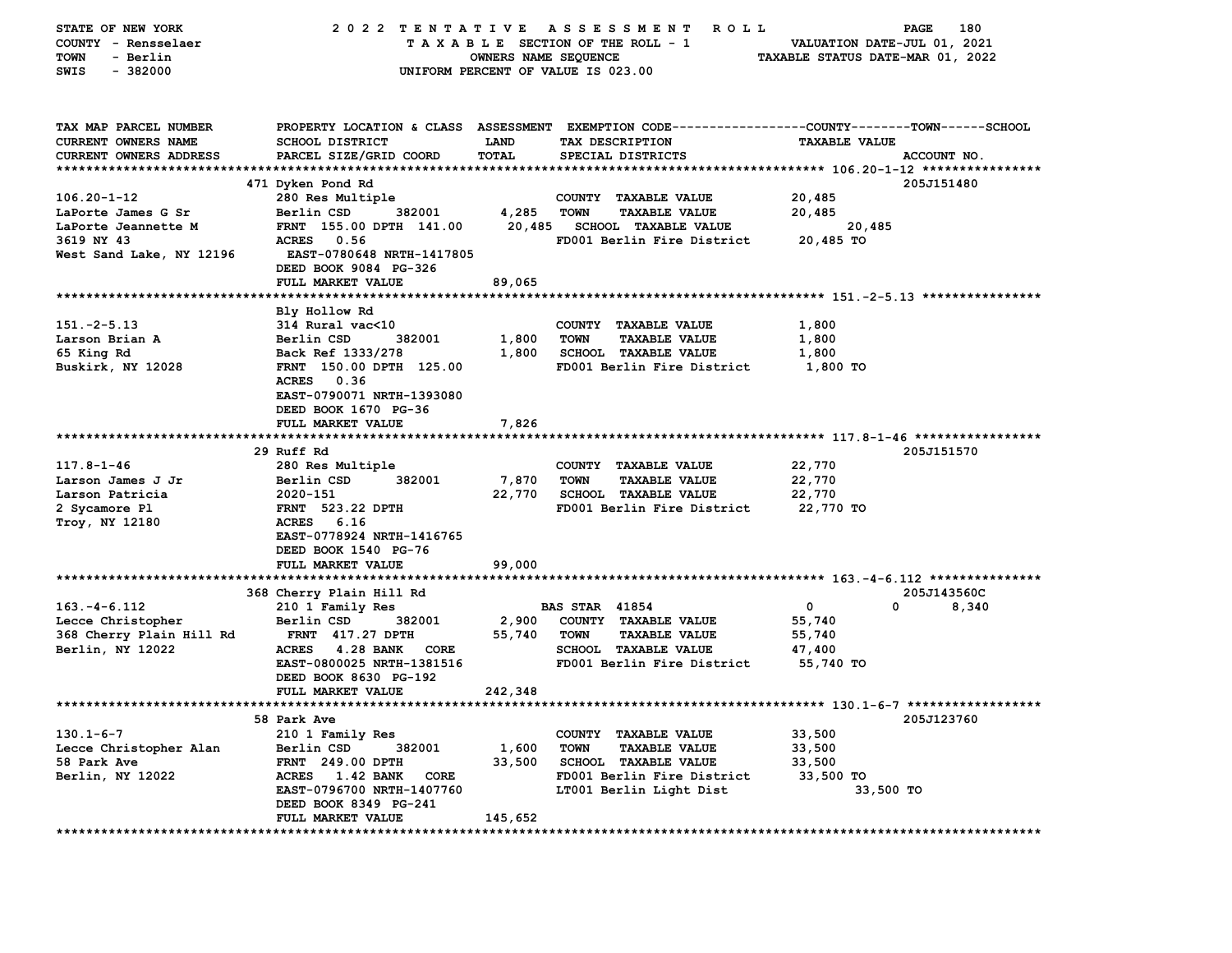| STATE OF NEW YORK<br>COUNTY - Rensselaer<br>TOWN<br>- Berlin<br>SWIS<br>$-382000$ | 2022 TENTATIVE                                    | OWNERS NAME SEQUENCE | <b>ROLL</b><br>A S S E S S M E N T<br>TAXABLE SECTION OF THE ROLL - 1<br>UNIFORM PERCENT OF VALUE IS 023.00                            | TAXABLE STATUS DATE-MAR 01, 2022 | <b>PAGE</b><br>VALUATION DATE-JUL 01, 2021 | 181         |
|-----------------------------------------------------------------------------------|---------------------------------------------------|----------------------|----------------------------------------------------------------------------------------------------------------------------------------|----------------------------------|--------------------------------------------|-------------|
| TAX MAP PARCEL NUMBER<br>CURRENT OWNERS NAME<br>CURRENT OWNERS ADDRESS            | <b>SCHOOL DISTRICT</b><br>PARCEL SIZE/GRID COORD  | <b>LAND</b><br>TOTAL | PROPERTY LOCATION & CLASS ASSESSMENT EXEMPTION CODE---------------COUNTY-------TOWN-----SCHOOL<br>TAX DESCRIPTION<br>SPECIAL DISTRICTS | <b>TAXABLE VALUE</b>             | ACCOUNT NO.                                |             |
|                                                                                   |                                                   |                      |                                                                                                                                        |                                  |                                            |             |
|                                                                                   | 198 Southeast Hollow Rd                           |                      |                                                                                                                                        |                                  | 205J118630                                 |             |
| $130. -2 - 19$<br>Lecona Rosa                                                     | 210 1 Family Res<br>Berlin CSD<br>382001          |                      | <b>BAS STAR 41854</b><br>COUNTY TAXABLE VALUE                                                                                          | 0<br>29,000                      | 0                                          | 8,340       |
| Lindeman Jack                                                                     | <b>FRNT</b> 322.75 DPTH                           | 2,500<br>29,000      | <b>TOWN</b><br><b>TAXABLE VALUE</b>                                                                                                    | 29,000                           |                                            |             |
| 198 SE Hollow Rd                                                                  | ACRES 2.10 BANK WELLS                             |                      | <b>SCHOOL TAXABLE VALUE</b>                                                                                                            | 20,660                           |                                            |             |
| Berlin, NY 12022                                                                  | EAST-0800591 NRTH-1404986                         |                      | FD001 Berlin Fire District                                                                                                             | 29,000 TO                        |                                            |             |
|                                                                                   | DEED BOOK 7335 PG-13                              |                      |                                                                                                                                        |                                  |                                            |             |
|                                                                                   | FULL MARKET VALUE                                 | 126,087              |                                                                                                                                        |                                  |                                            |             |
|                                                                                   |                                                   |                      |                                                                                                                                        |                                  |                                            |             |
|                                                                                   | 420 Cherry Plain Hill Rd                          |                      |                                                                                                                                        |                                  | 205J154900                                 |             |
| $163. - 1 - 26.1$                                                                 | 240 Rural res                                     |                      | COUNTY TAXABLE VALUE                                                                                                                   | 95,000                           |                                            |             |
| Legette Bernard                                                                   | Berlin CSD<br>382001                              | 8,300                | <b>TOWN</b><br><b>TAXABLE VALUE</b>                                                                                                    | 95,000                           |                                            |             |
| Legette Nansey                                                                    | $2005 - 67$<br><b>FRNT</b> 190.00 DPTH            | 95,000               | <b>SCHOOL TAXABLE VALUE</b><br>FD001 Berlin Fire District                                                                              | 95,000                           |                                            |             |
| 13 Napolean Rd<br>Rancho Mirage, CA 92270-2715 ACRES 16.00                        |                                                   |                      |                                                                                                                                        | 95,000 TO                        |                                            |             |
|                                                                                   | EAST-0800255 NRTH-1382815                         |                      |                                                                                                                                        |                                  |                                            |             |
|                                                                                   | DEED BOOK 1367 PG-667                             |                      |                                                                                                                                        |                                  |                                            |             |
|                                                                                   | FULL MARKET VALUE                                 | 413,043              |                                                                                                                                        |                                  |                                            |             |
|                                                                                   |                                                   |                      |                                                                                                                                        |                                  |                                            |             |
|                                                                                   | 566 Southeast Hollow Rd                           |                      |                                                                                                                                        |                                  |                                            |             |
| $142. - 1 - 3.2$                                                                  | 210 1 Family Res                                  |                      | <b>BAS STAR 41854</b>                                                                                                                  | 0                                | 0                                          | 8,340       |
| Legg Edward E Jr                                                                  | Berlin CSD<br>382001                              |                      | 2,200 VET COM T 41133                                                                                                                  | 0                                | 2,300                                      | 0           |
| 566 Southeast Hollow Rd                                                           | <b>FRNT</b> 299.31 DPTH                           |                      | 24,200 VET COM C 41132                                                                                                                 | 6,050                            | $\mathbf{0}$                               | $\mathbf 0$ |
| Berlin, NY 12022                                                                  | ACRES 2.80 BANK CORE<br>EAST-0807081 NRTH-1399471 |                      | COUNTY TAXABLE VALUE<br><b>TOWN</b><br><b>TAXABLE VALUE</b>                                                                            | 18,150<br>21,900                 |                                            |             |
|                                                                                   | DEED BOOK 1904 PG-84                              |                      | SCHOOL TAXABLE VALUE                                                                                                                   | 15,860                           |                                            |             |
|                                                                                   | FULL MARKET VALUE                                 |                      | 105,217 FD001 Berlin Fire District                                                                                                     | 24,200 TO                        |                                            |             |
|                                                                                   |                                                   |                      |                                                                                                                                        |                                  |                                            |             |
|                                                                                   | 1101 Bower Rd                                     |                      |                                                                                                                                        |                                  |                                            |             |
| $161. - 1 - 26.2$                                                                 | 210 1 Family Res                                  |                      | COUNTY TAXABLE VALUE                                                                                                                   | 45,750                           |                                            |             |
| Lemieux Lee R                                                                     | Averill Park Ce 384001                            | 4,250                | <b>TOWN</b><br><b>TAXABLE VALUE</b>                                                                                                    | 45,750                           |                                            |             |
| 1101 Bower Rd                                                                     | FRNT 350.00 DPTH                                  | 45,750               | <b>SCHOOL TAXABLE VALUE</b>                                                                                                            | 45,750                           |                                            |             |
| Sand Lake, NY 12153-0002                                                          | <b>ACRES</b> 10.00                                |                      | FD001 Berlin Fire District                                                                                                             | 45,750 TO                        |                                            |             |
|                                                                                   | EAST-0774077 NRTH-1382560                         |                      |                                                                                                                                        |                                  |                                            |             |
|                                                                                   | DEED BOOK R1195 PG-F220<br>FULL MARKET VALUE      | 198,913              |                                                                                                                                        |                                  |                                            |             |
|                                                                                   |                                                   |                      |                                                                                                                                        |                                  |                                            |             |
|                                                                                   | 16 N Main St                                      |                      |                                                                                                                                        |                                  | 205J135370                                 |             |
| $130.1 - 2 - 16$                                                                  | 311 Res vac land                                  |                      | COUNTY TAXABLE VALUE                                                                                                                   | 2,600                            |                                            |             |
| Lemons Joshua                                                                     | 382001<br>Berlin CSD                              | 2,600                | <b>TOWN</b><br><b>TAXABLE VALUE</b>                                                                                                    | 2,600                            |                                            |             |
| 119 Church St Apt 1                                                               | 63.80 DPTH 114.60<br><b>FRNT</b>                  | 2,600                | <b>SCHOOL TAXABLE VALUE</b>                                                                                                            |                                  | 2,600                                      |             |
| Hoosick Falls, NY 12090                                                           | ACRES 0.17                                        |                      | FD001 Berlin Fire District                                                                                                             | $2,600$ TO                       |                                            |             |
|                                                                                   | EAST-0794918 NRTH-1408504                         |                      | LT001 Berlin Light Dist                                                                                                                |                                  | 2,600 TO                                   |             |
|                                                                                   | DEED BOOK 9183 PG-152                             |                      |                                                                                                                                        |                                  |                                            |             |
|                                                                                   | <b>FULL MARKET VALUE</b>                          | 11,304               |                                                                                                                                        |                                  |                                            |             |
|                                                                                   |                                                   |                      |                                                                                                                                        |                                  |                                            |             |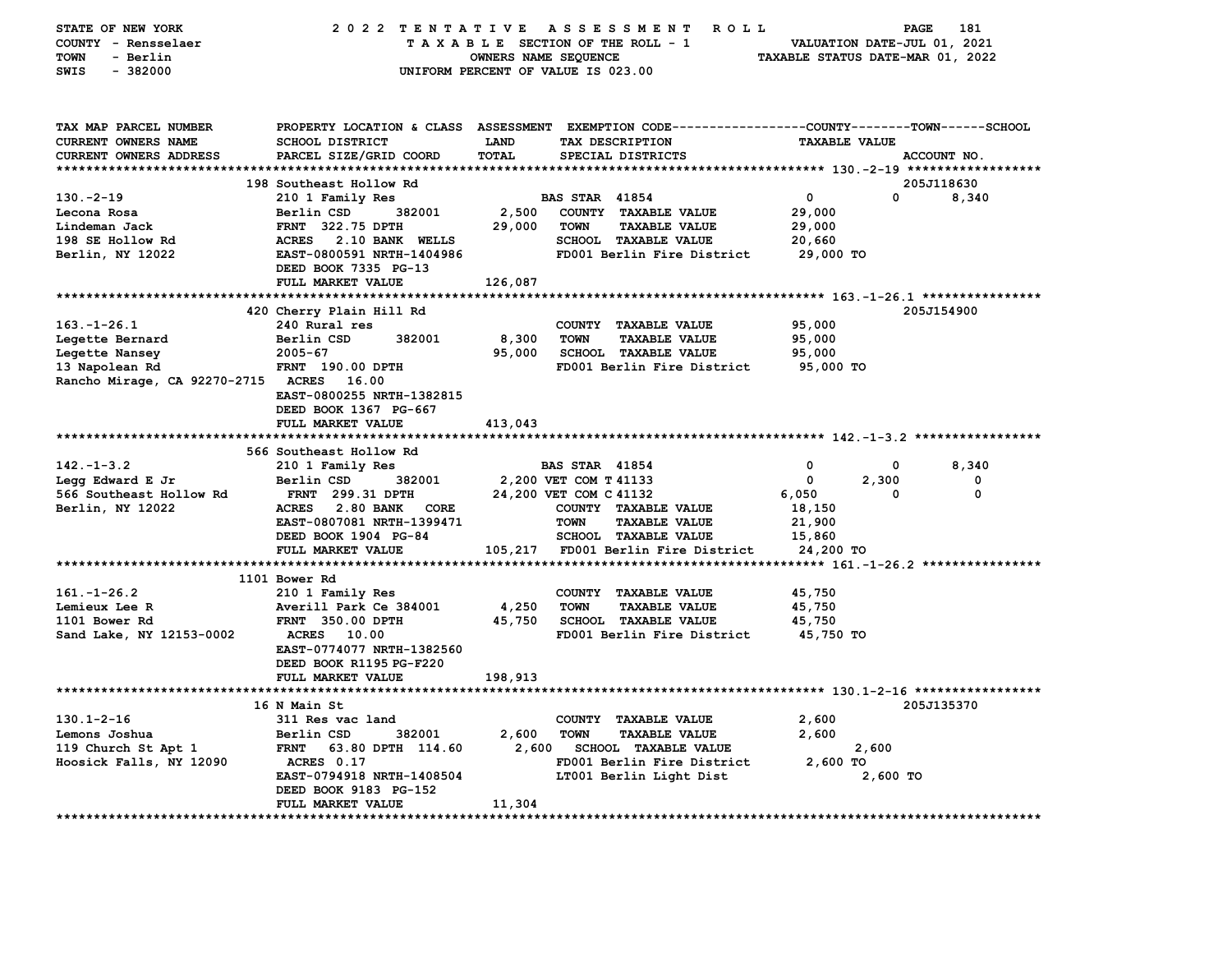| STATE OF NEW YORK                         | 2022 TENTATIVE                                                                                 |                                    |                       | A S S E S S M E N T<br>R O L L  |                                  | PAGE        | 182   |
|-------------------------------------------|------------------------------------------------------------------------------------------------|------------------------------------|-----------------------|---------------------------------|----------------------------------|-------------|-------|
| COUNTY - Rensselaer                       |                                                                                                |                                    |                       | TAXABLE SECTION OF THE ROLL - 1 | VALUATION DATE-JUL 01, 2021      |             |       |
| <b>TOWN</b><br>- Berlin                   |                                                                                                | OWNERS NAME SEQUENCE               |                       |                                 | TAXABLE STATUS DATE-MAR 01, 2022 |             |       |
| $-382000$<br>SWIS                         |                                                                                                | UNIFORM PERCENT OF VALUE IS 023.00 |                       |                                 |                                  |             |       |
|                                           |                                                                                                |                                    |                       |                                 |                                  |             |       |
|                                           |                                                                                                |                                    |                       |                                 |                                  |             |       |
|                                           |                                                                                                |                                    |                       |                                 |                                  |             |       |
| TAX MAP PARCEL NUMBER                     | PROPERTY LOCATION & CLASS ASSESSMENT EXEMPTION CODE---------------COUNTY-------TOWN-----SCHOOL |                                    |                       |                                 |                                  |             |       |
| CURRENT OWNERS NAME                       | <b>SCHOOL DISTRICT</b>                                                                         | LAND                               |                       | TAX DESCRIPTION                 | <b>TAXABLE VALUE</b>             |             |       |
| <b>CURRENT OWNERS ADDRESS</b>             | PARCEL SIZE/GRID COORD                                                                         | TOTAL                              |                       | SPECIAL DISTRICTS               |                                  | ACCOUNT NO. |       |
|                                           |                                                                                                |                                    |                       |                                 |                                  |             |       |
|                                           | 2707-2711 Plank Rd                                                                             |                                    |                       |                                 |                                  | 205J146440  |       |
| $130.1 - 8 - 6$                           | 280 Res Multiple                                                                               |                                    |                       | COUNTY TAXABLE VALUE            | 36,350                           |             |       |
| Lensink James                             | Berlin CSD<br>382001                                                                           | 2,500                              | <b>TOWN</b>           | <b>TAXABLE VALUE</b>            | 36,350                           |             |       |
| Lensink Grace E                           | <b>FRNT</b> 190.00 DPTH                                                                        | 36,350                             |                       | <b>SCHOOL TAXABLE VALUE</b>     | 36,350                           |             |       |
| PO Box 15                                 | <b>ACRES</b><br>2.00                                                                           |                                    |                       | FD001 Berlin Fire District      | 36,350 TO                        |             |       |
|                                           |                                                                                                |                                    |                       |                                 |                                  |             |       |
| West Lebanon, NY 12195-0015               | EAST-0793927 NRTH-1408026                                                                      |                                    |                       | LT001 Berlin Light Dist         |                                  | 36,350 TO   |       |
|                                           | DEED BOOK 4236 PG-346                                                                          |                                    |                       |                                 |                                  |             |       |
|                                           | FULL MARKET VALUE                                                                              | 158,043                            |                       |                                 |                                  |             |       |
| ******************                        |                                                                                                | **********                         |                       |                                 |                                  |             |       |
|                                           | 17372 NY 22                                                                                    |                                    |                       |                                 |                                  |             |       |
| $152. -2 - 18.2$                          | 210 1 Family Res                                                                               |                                    | <b>BAS STAR 41854</b> |                                 | 0                                | 0           | 8,340 |
| Leon Kelsie J                             | Berlin CSD<br>382001                                                                           | 3,400                              |                       | COUNTY TAXABLE VALUE            | 53,836                           |             |       |
| Larabee Leonard A                         | <b>ACRES</b><br>13.48                                                                          | 53,836                             | <b>TOWN</b>           | <b>TAXABLE VALUE</b>            | 53,836                           |             |       |
| 17372 NY 22                               | EAST-0800494 NRTH-1387446                                                                      |                                    |                       | SCHOOL TAXABLE VALUE            | 45,496                           |             |       |
| Berlin, NY 12022                          | DEED BOOK 9997 PG-50                                                                           |                                    |                       | FD001 Berlin Fire District      | 53,836 TO                        |             |       |
|                                           | FULL MARKET VALUE                                                                              | 234,070                            |                       |                                 |                                  |             |       |
| PRIOR OWNER ON 3/01/2022                  |                                                                                                |                                    |                       |                                 |                                  |             |       |
| Leon Kelsie J                             |                                                                                                |                                    |                       |                                 |                                  |             |       |
| *****************                         |                                                                                                |                                    |                       |                                 |                                  |             |       |
|                                           | Cherry Plain Hill Rd                                                                           |                                    |                       |                                 |                                  |             |       |
| $163. - 1 - 26.22$                        | 322 Rural vac>10                                                                               |                                    |                       | COUNTY TAXABLE VALUE            | 23,534                           |             |       |
| levy Illan                                | 382001<br>Berlin CSD                                                                           | 23,534                             | <b>TOWN</b>           | <b>TAXABLE VALUE</b>            | 23,534                           |             |       |
| Levy Rachel                               | 2018-160                                                                                       | 23,534                             |                       | SCHOOL TAXABLE VALUE            | 23,534                           |             |       |
| 7101 Bonallack Bnd                        | FRNT 1065.00 DPTH                                                                              |                                    |                       | FD001 Berlin Fire District      | 23,534 TO                        |             |       |
|                                           | ACRES 107.59                                                                                   |                                    |                       |                                 |                                  |             |       |
| Moseley, VA 23120                         |                                                                                                |                                    |                       |                                 |                                  |             |       |
|                                           | EAST-0801840 NRTH-1382761                                                                      |                                    |                       |                                 |                                  |             |       |
|                                           | DEED BOOK 8881 PG-264                                                                          |                                    |                       |                                 |                                  |             |       |
|                                           | FULL MARKET VALUE                                                                              | 102,322                            |                       |                                 |                                  |             |       |
| *****************************             | *******************                                                                            |                                    |                       |                                 |                                  |             |       |
|                                           | 29 Mattison Hollow Rd                                                                          |                                    |                       |                                 |                                  | 205J153280C |       |
| $152 - 2 - 17$                            | 240 Rural res                                                                                  |                                    | <b>BAS STAR 41854</b> |                                 | 0                                | 0           | 8,340 |
| Lewin Living Trust Victor H Jr Berlin CSD | 382001                                                                                         |                                    | 8,800                 | COUNTY TAXABLE VALUE            | 46,000                           |             |       |
| PO Box 45                                 | <b>FRNT 1170.00 DPTH</b>                                                                       | 46,000                             | TOWN                  | <b>TAXABLE VALUE</b>            | 46,000                           |             |       |
| Cherry Plain, NY 12040-0045               | <b>ACRES</b><br>26.21                                                                          |                                    |                       | <b>SCHOOL TAXABLE VALUE</b>     | 37,660                           |             |       |
|                                           | EAST-0800864 NRTH-1386979                                                                      |                                    |                       | FD001 Berlin Fire District      | 46,000 TO                        |             |       |
|                                           | DEED BOOK 160 PG-1857                                                                          |                                    |                       |                                 |                                  |             |       |
|                                           | <b>FULL MARKET VALUE</b>                                                                       | 200,000                            |                       |                                 |                                  |             |       |
|                                           |                                                                                                |                                    |                       |                                 |                                  |             |       |
|                                           | 22 Brimmer Farm Rd (S Of)                                                                      |                                    |                       |                                 |                                  |             |       |
| $119. - 1 - 5.5$                          | 210 1 Family Res                                                                               |                                    | <b>BAS STAR 41854</b> |                                 | 0                                | 0           | 8,340 |
| Lewis Robert S                            | Berlin CSD<br>382001                                                                           | 1,735                              |                       | COUNTY TAXABLE VALUE            | 39,898                           |             |       |
| Lewis Maria E                             | 2005-104                                                                                       | 39,898                             | <b>TOWN</b>           |                                 |                                  |             |       |
|                                           |                                                                                                |                                    |                       | <b>TAXABLE VALUE</b>            | 39,898                           |             |       |
| 22 Brimmer Farm Rd                        | ACRES 3.06                                                                                     |                                    |                       | SCHOOL TAXABLE VALUE            | 31,558                           |             |       |
| Petersburgh, NY 12138                     | EAST-0795525 NRTH-1416040                                                                      |                                    |                       | FD001 Berlin Fire District      | 39,898 TO                        |             |       |
|                                           | DEED BOOK 1837 PG-291                                                                          |                                    |                       |                                 |                                  |             |       |
| **********************                    | FULL MARKET VALUE                                                                              | 173,470                            |                       |                                 |                                  |             |       |
|                                           | ********************************                                                               |                                    |                       |                                 |                                  |             |       |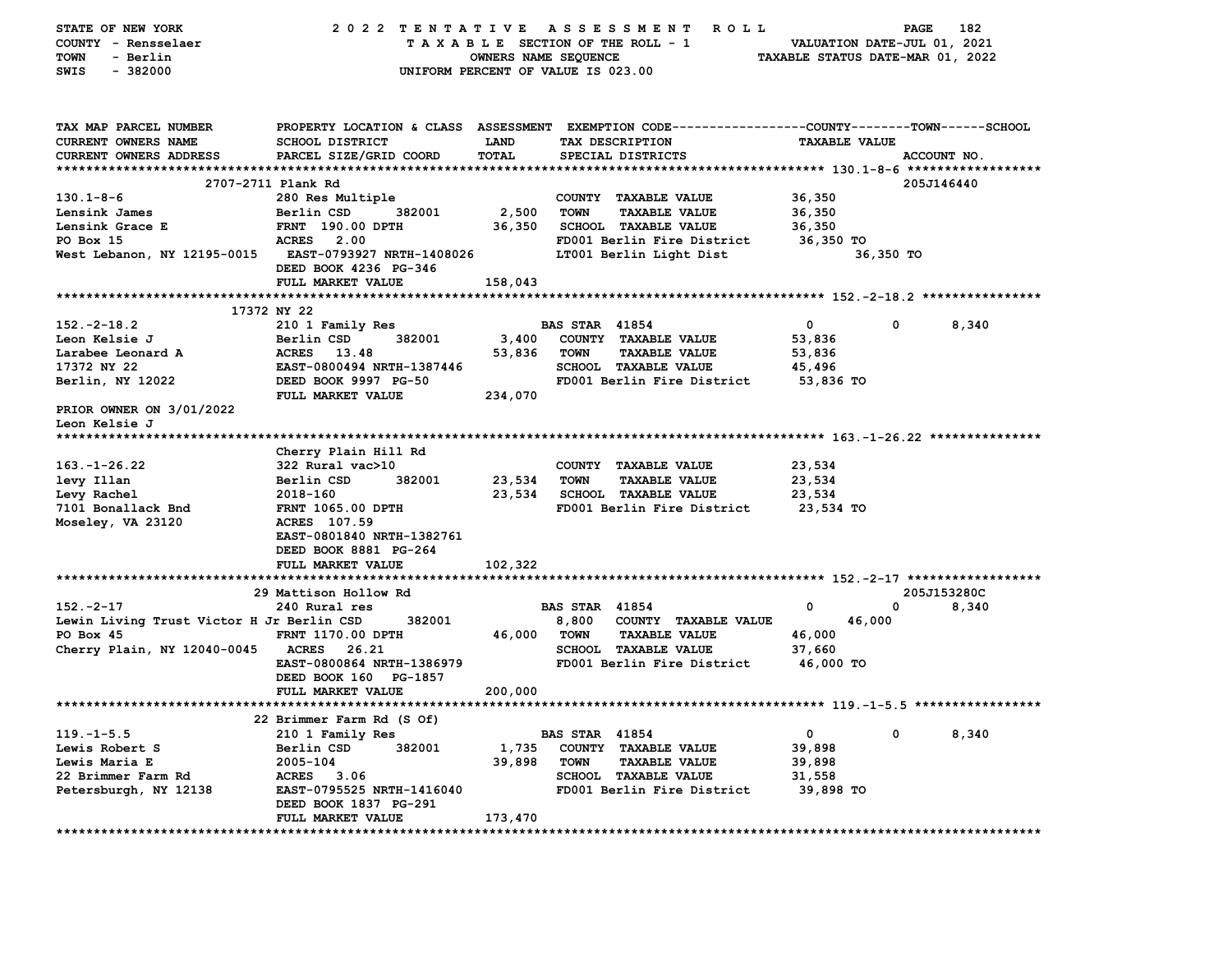| STATE OF NEW YORK<br>COUNTY - Rensselaer             | 2022 TENTATIVE                                                                                 | TAXABLE SECTION OF THE ROLL - 1    |                       | ASSESSMENT<br><b>ROLL</b>                           |                                  | PAGE         | 183<br>VALUATION DATE-JUL 01, 2021 |
|------------------------------------------------------|------------------------------------------------------------------------------------------------|------------------------------------|-----------------------|-----------------------------------------------------|----------------------------------|--------------|------------------------------------|
| - Berlin<br>TOWN                                     |                                                                                                | OWNERS NAME SEQUENCE               |                       |                                                     | TAXABLE STATUS DATE-MAR 01, 2022 |              |                                    |
| $-382000$<br>SWIS                                    |                                                                                                | UNIFORM PERCENT OF VALUE IS 023.00 |                       |                                                     |                                  |              |                                    |
|                                                      |                                                                                                |                                    |                       |                                                     |                                  |              |                                    |
| TAX MAP PARCEL NUMBER                                | PROPERTY LOCATION & CLASS ASSESSMENT EXEMPTION CODE---------------COUNTY-------TOWN-----SCHOOL |                                    |                       |                                                     |                                  |              |                                    |
| CURRENT OWNERS NAME                                  | SCHOOL DISTRICT                                                                                | <b>LAND</b>                        |                       | TAX DESCRIPTION                                     | <b>TAXABLE VALUE</b>             |              |                                    |
| <b>CURRENT OWNERS ADDRESS</b>                        | PARCEL SIZE/GRID COORD                                                                         | TOTAL                              |                       | SPECIAL DISTRICTS                                   |                                  |              | ACCOUNT NO.                        |
|                                                      |                                                                                                |                                    |                       |                                                     |                                  |              |                                    |
|                                                      | 2481-2501 Plank Rd                                                                             |                                    |                       |                                                     |                                  |              | 205J170650C                        |
| $129. -2 - 8$                                        | 280 Res Multiple                                                                               |                                    | <b>BAS STAR 41854</b> |                                                     | 0                                | $\mathbf{0}$ | 8,340                              |
| Liebenow Dustin                                      | Berlin CSD<br>382001                                                                           | 4,560                              |                       | COUNTY TAXABLE VALUE                                | 79,120                           |              |                                    |
| 2481 Plank Rd                                        | <b>FRNT</b> 530.00 DPTH                                                                        | 79,120                             | TOWN                  | <b>TAXABLE VALUE</b>                                | 79,120                           |              |                                    |
| PO Box 233                                           | ACRES 6.04                                                                                     |                                    |                       | <b>SCHOOL TAXABLE VALUE</b>                         | 70,780                           |              |                                    |
| Berlin, NY 12022-0233                                | EAST-0791523 NRTH-1406100                                                                      |                                    |                       | FD001 Berlin Fire District                          | 79,120 TO                        |              |                                    |
|                                                      | DEED BOOK 6914 PG-164                                                                          |                                    |                       |                                                     |                                  |              |                                    |
|                                                      | FULL MARKET VALUE                                                                              | 344,000                            |                       |                                                     |                                  |              |                                    |
|                                                      |                                                                                                |                                    |                       |                                                     |                                  |              |                                    |
|                                                      | 459 Dyken Pond Rd (W of)                                                                       |                                    |                       |                                                     |                                  |              | 205J153550                         |
| $106.20 - 1 - 18$                                    | 270 Mfg housing                                                                                |                                    | VT ELG FND 41101      |                                                     | 5,000                            | 5,000        | 0                                  |
| Lillie Bertha J                                      | 382001<br>Berlin CSD                                                                           | 2,100                              |                       | COUNTY TAXABLE VALUE                                | 1,600                            |              |                                    |
| 23 Budle Path Ct                                     | Life Estate                                                                                    | 6,600                              | <b>TOWN</b>           | <b>TAXABLE VALUE</b><br><b>SCHOOL TAXABLE VALUE</b> | 1,600                            |              |                                    |
| Albany, NY 12205                                     | FRNT 120.00 DPTH 100.00<br>ACRES 0.28                                                          |                                    |                       | FD001 Berlin Fire District                          | 6,600<br>6,600 TO                |              |                                    |
|                                                      | EAST-0780435 NRTH-1417516                                                                      |                                    |                       |                                                     |                                  |              |                                    |
|                                                      | DEED BOOK 67<br>PG-1340                                                                        |                                    |                       |                                                     |                                  |              |                                    |
|                                                      | FULL MARKET VALUE                                                                              | 28,696                             |                       |                                                     |                                  |              |                                    |
|                                                      |                                                                                                |                                    |                       |                                                     |                                  |              |                                    |
|                                                      | Dyken Pond Rd                                                                                  |                                    |                       |                                                     |                                  |              |                                    |
| 117.8-1-13.12                                        | 314 Rural vac<10                                                                               |                                    |                       | COUNTY TAXABLE VALUE                                | 1,400                            |              |                                    |
| Lillie Bertha J                                      | 382001<br>Berlin CSD                                                                           | 1,400                              | <b>TOWN</b>           | <b>TAXABLE VALUE</b>                                | 1,400                            |              |                                    |
| 23 Bridle Path                                       | Life Est                                                                                       | 1,400                              |                       | SCHOOL TAXABLE VALUE                                | 1,400                            |              |                                    |
| Albany, NY 12205                                     | FRNT 319.00 DPTH 110.00                                                                        |                                    |                       | FD001 Berlin Fire District                          | 1,400 TO                         |              |                                    |
|                                                      | ACRES 0.67                                                                                     |                                    |                       |                                                     |                                  |              |                                    |
|                                                      | EAST-0780471 NRTH-1417404                                                                      |                                    |                       |                                                     |                                  |              |                                    |
|                                                      | DEED BOOK 67<br>PG-1338                                                                        |                                    |                       |                                                     |                                  |              |                                    |
|                                                      | FULL MARKET VALUE                                                                              | 6,087                              |                       |                                                     |                                  |              |                                    |
|                                                      |                                                                                                |                                    |                       |                                                     |                                  |              |                                    |
|                                                      | 1016 Bower Rd                                                                                  |                                    |                       |                                                     |                                  |              | 205J167410                         |
| $161. - 1 - 34.11$                                   | 210 1 Family Res                                                                               |                                    | <b>BAS STAR 41854</b> |                                                     | 0                                | 0            | 8,340                              |
| Linden, Linden-Darrow Rvc Tru Averill Park Ce 384001 |                                                                                                |                                    | 4,140                 | COUNTY TAXABLE VALUE                                |                                  | 58,615       |                                    |
| Linden Robert L                                      | Part Sand Lake 161.-2-14.                                                                      | 58,615                             | TOWN                  | <b>TAXABLE VALUE</b>                                |                                  | 58,615       |                                    |
| PO Box 344                                           | <b>FRNT 1254.10 DPTH</b>                                                                       |                                    |                       | <b>SCHOOL TAXABLE VALUE</b>                         | 50,275                           |              |                                    |
| West Sand Lake, NY 12196                             | <b>ACRES</b><br>11.32                                                                          |                                    |                       | FD001 Berlin Fire District                          | 58,615 TO                        |              |                                    |
|                                                      | EAST-0771702 NRTH-1381484                                                                      |                                    |                       |                                                     |                                  |              |                                    |
|                                                      | DEED BOOK 6543 PG-248                                                                          |                                    |                       |                                                     |                                  |              |                                    |
|                                                      | FULL MARKET VALUE                                                                              | 254,848                            |                       |                                                     |                                  |              |                                    |
|                                                      | 491 Dyken Pond Rd                                                                              |                                    |                       |                                                     |                                  |              | 205J153730                         |
| $106.20 - 1 - 7$                                     | 260 Seasonal res                                                                               |                                    | <b>COUNTY</b>         | <b>TAXABLE VALUE</b>                                | 13,100                           |              |                                    |
| Lingner Martin                                       | Berlin CSD<br>382001                                                                           | 2,300                              | <b>TOWN</b>           | <b>TAXABLE VALUE</b>                                | 13,100                           |              |                                    |
| Linger Ruth                                          | .25 A<br>Seas                                                                                  | 13,100                             |                       | SCHOOL TAXABLE VALUE                                | 13,100                           |              |                                    |
| Box 33                                               | <b>FRNT</b><br>77.00 DPTH<br>68.00                                                             |                                    |                       | FD001 Berlin Fire District                          | 13,100 TO                        |              |                                    |
| North Pownal, VT 05260-0033                          | ACRES 0.09                                                                                     |                                    |                       |                                                     |                                  |              |                                    |
|                                                      | EAST-0780946 NRTH-1418202                                                                      |                                    |                       |                                                     |                                  |              |                                    |
|                                                      | DEED BOOK 1326 PG-385                                                                          |                                    |                       |                                                     |                                  |              |                                    |
|                                                      | FULL MARKET VALUE                                                                              | 56,957                             |                       |                                                     |                                  |              |                                    |
|                                                      |                                                                                                |                                    |                       |                                                     |                                  |              |                                    |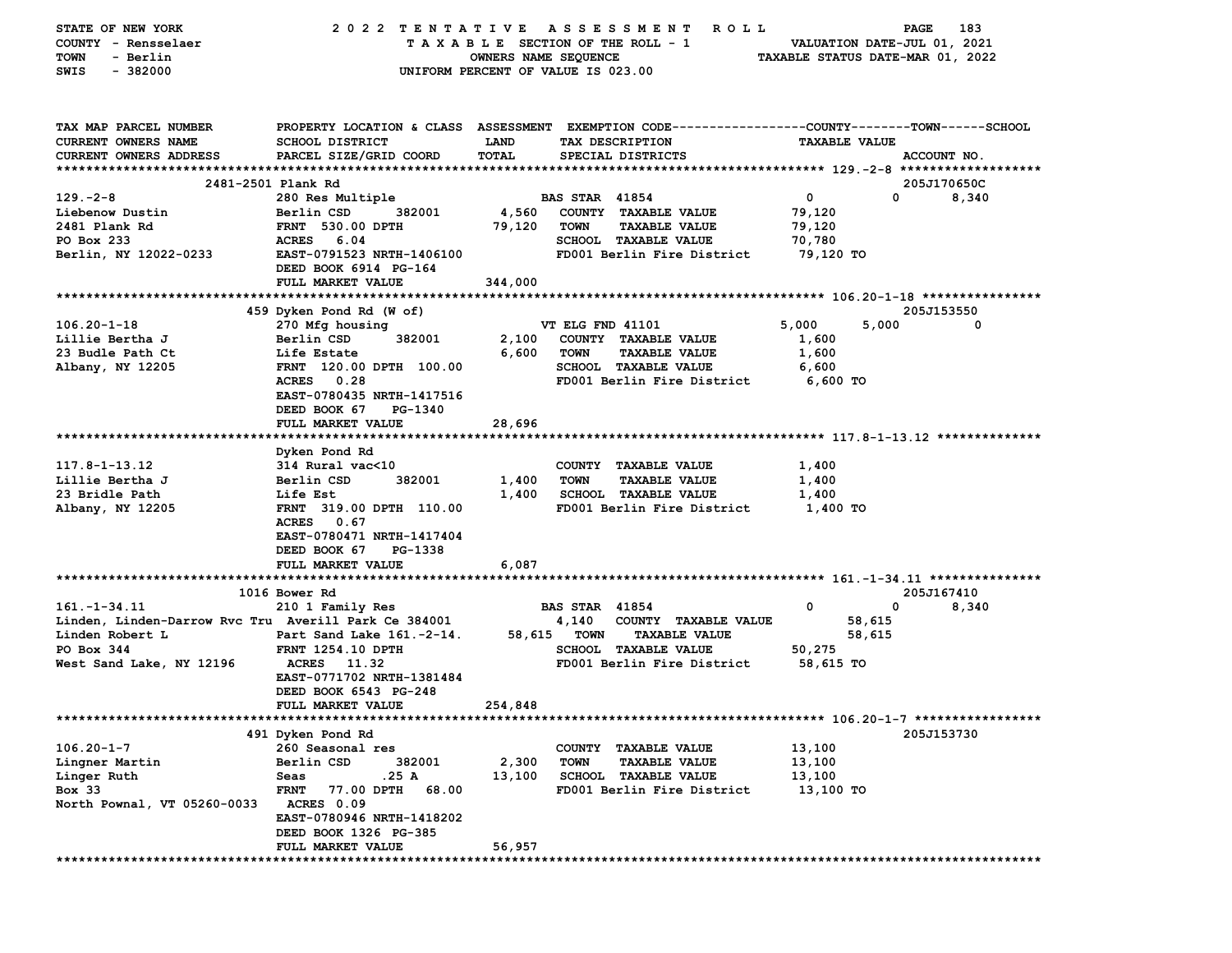| STATE OF NEW YORK                        | 2022 TENTATIVE                   |                      | A S S E S S M E N T<br><b>ROLL</b>                                                             |                                  | 184<br>PAGE  |
|------------------------------------------|----------------------------------|----------------------|------------------------------------------------------------------------------------------------|----------------------------------|--------------|
| COUNTY - Rensselaer                      |                                  |                      | TAXABLE SECTION OF THE ROLL - 1                                                                | VALUATION DATE-JUL 01, 2021      |              |
| - Berlin<br>TOWN                         |                                  | OWNERS NAME SEQUENCE |                                                                                                | TAXABLE STATUS DATE-MAR 01, 2022 |              |
| SWIS<br>$-382000$                        |                                  |                      | UNIFORM PERCENT OF VALUE IS 023.00                                                             |                                  |              |
|                                          |                                  |                      |                                                                                                |                                  |              |
|                                          |                                  |                      |                                                                                                |                                  |              |
|                                          |                                  |                      |                                                                                                |                                  |              |
| TAX MAP PARCEL NUMBER                    |                                  |                      | PROPERTY LOCATION & CLASS ASSESSMENT EXEMPTION CODE---------------COUNTY-------TOWN-----SCHOOL |                                  |              |
| CURRENT OWNERS NAME                      | <b>SCHOOL DISTRICT</b>           | LAND                 | TAX DESCRIPTION                                                                                | <b>TAXABLE VALUE</b>             |              |
| <b>CURRENT OWNERS ADDRESS</b>            | PARCEL SIZE/GRID COORD           | TOTAL                | SPECIAL DISTRICTS                                                                              |                                  | ACCOUNT NO.  |
|                                          |                                  |                      |                                                                                                |                                  |              |
|                                          | Dyken Pond Rd                    |                      |                                                                                                |                                  |              |
| $106.20 - 1 - 29.1$                      |                                  |                      | COUNTY TAXABLE VALUE                                                                           | 2,535                            |              |
|                                          | 311 Res vac land - WTRFNT        |                      |                                                                                                |                                  |              |
| Lingner Martin G                         | Berlin CSD<br>382001             | 2,535                | <b>TOWN</b><br><b>TAXABLE VALUE</b>                                                            | 2,535                            |              |
| Lingner Ruth M                           | <b>FRNT</b> 290.00 DPTH          | 2,535                | <b>SCHOOL TAXABLE VALUE</b>                                                                    | 2,535                            |              |
| PO Box 33                                | 2.93<br><b>ACRES</b>             |                      | FD001 Berlin Fire District                                                                     | 2,535 TO                         |              |
| North Pownal, VT 05260                   | EAST-0781129 NRTH-1418040        |                      |                                                                                                |                                  |              |
|                                          | DEED BOOK 1716 PG-33             |                      |                                                                                                |                                  |              |
|                                          | FULL MARKET VALUE                | 11,022               |                                                                                                |                                  |              |
|                                          |                                  |                      |                                                                                                |                                  |              |
|                                          | 2744 Plank Rd                    |                      |                                                                                                |                                  | 205J169840   |
| $130.1 - 8 - 20$                         | 210 1 Family Res                 |                      | COUNTY TAXABLE VALUE                                                                           | 5,000                            |              |
| Linn Robert J                            | 382001<br>Berlin CSD             | 1,000                | <b>TOWN</b><br><b>TAXABLE VALUE</b>                                                            | 5,000                            |              |
| Leanza Valentia                          | FRNT 186.00 DPTH 212.24          | 5,000                | <b>SCHOOL TAXABLE VALUE</b>                                                                    | 5,000                            |              |
| 43 Blue Factory Rd                       | ACRES 0.58                       |                      | FD001 Berlin Fire District                                                                     | 5,000 TO                         |              |
| Averill Park, NY 12018                   | EAST-0794630 NRTH-1408125        |                      | LT001 Berlin Light Dist                                                                        | 5,000 TO                         |              |
|                                          | DEED BOOK 38<br>PG-895           |                      |                                                                                                |                                  |              |
|                                          |                                  |                      |                                                                                                |                                  |              |
|                                          | FULL MARKET VALUE                | 21,739               |                                                                                                |                                  |              |
|                                          |                                  |                      |                                                                                                |                                  |              |
|                                          | 20 S Main St                     |                      |                                                                                                |                                  | 205J153820   |
| $130.1 - 8 - 44$                         | 210 1 Family Res                 |                      | COUNTY TAXABLE VALUE                                                                           | 22,720                           |              |
| Littlefield Dorothy                      | Berlin CSD<br>382001             | 1,000                | <b>TOWN</b><br><b>TAXABLE VALUE</b>                                                            | 22,720                           |              |
| Attn: Maxon Ann Marie                    | Life Est D. Littlefield          |                      | 22,720<br><b>SCHOOL TAXABLE VALUE</b>                                                          | 22,720                           |              |
| <b>Box 93</b>                            | <b>FRNT</b><br>44.00 DPTH 130.00 |                      | FD001 Berlin Fire District                                                                     | 22,720 TO                        |              |
| Berlin, NY 12022                         | ACRES 0.13                       |                      | LT001 Berlin Light Dist                                                                        | 22,720 TO                        |              |
|                                          | EAST-0795798 NRTH-1407168        |                      |                                                                                                |                                  |              |
|                                          | DEED BOOK 1646 PG-97             |                      |                                                                                                |                                  |              |
|                                          | FULL MARKET VALUE                | 98,783               |                                                                                                |                                  |              |
|                                          |                                  |                      |                                                                                                |                                  |              |
|                                          | 20 Goodell Rd                    |                      |                                                                                                |                                  |              |
| $108. - 3 - 2.2$                         | 322 Rural vac>10                 |                      | COUNTY TAXABLE VALUE                                                                           | 2,605                            |              |
| Livingston William Toliver IV Berlin CSD | 382001                           |                      | 2,605<br><b>TOWN</b><br><b>TAXABLE VALUE</b>                                                   | 2,605                            |              |
| 105 S Elliott Pl 2F                      | FRNT 400.80 DPTH                 |                      | 2,605 SCHOOL TAXABLE VALUE                                                                     | 2,605                            |              |
| Brooklyn, NY 11217                       | ACRES 10.42                      |                      | FD001 Berlin Fire District                                                                     | 2,605 TO                         |              |
|                                          | EAST-0794931 NRTH-1418302        |                      |                                                                                                |                                  |              |
|                                          |                                  |                      |                                                                                                |                                  |              |
|                                          | DEED BOOK 8976 PG-284            |                      |                                                                                                |                                  |              |
|                                          | <b>FULL MARKET VALUE</b>         | 11,326               |                                                                                                |                                  |              |
|                                          |                                  |                      |                                                                                                |                                  |              |
|                                          | 18725 NY 22                      |                      |                                                                                                |                                  | 205J189150   |
| $108. - 3 - 3$                           | 210 1 Family Res                 |                      | <b>BAS STAR 41854</b>                                                                          |                                  | $0 \t 8,340$ |
| Lockett Kendrick R                       | Berlin CSD<br>382001             | 3,900                | COUNTY TAXABLE VALUE                                                                           | 45,800                           |              |
| Lockett Melissa L                        | 7 A<br>Res                       | 45,800               | <b>TOWN</b><br><b>TAXABLE VALUE</b>                                                            | 45,800                           |              |
| 18725 Ny 22                              | In Petersburgh 108.-1-19         |                      | SCHOOL TAXABLE VALUE                                                                           | 37,460                           |              |
| Petersburgh, NY 12138                    | <b>FRNT 950.00 DPTH</b>          |                      | FD001 Berlin Fire District                                                                     | 45,800 TO                        |              |
|                                          | ACRES 5.89 BANK<br>CORE          |                      |                                                                                                |                                  |              |
|                                          | EAST-0795634 NRTH-1418917        |                      |                                                                                                |                                  |              |
|                                          | DEED BOOK 358 PG-1003            |                      |                                                                                                |                                  |              |
|                                          | FULL MARKET VALUE                | 199,130              |                                                                                                |                                  |              |
|                                          |                                  |                      |                                                                                                |                                  |              |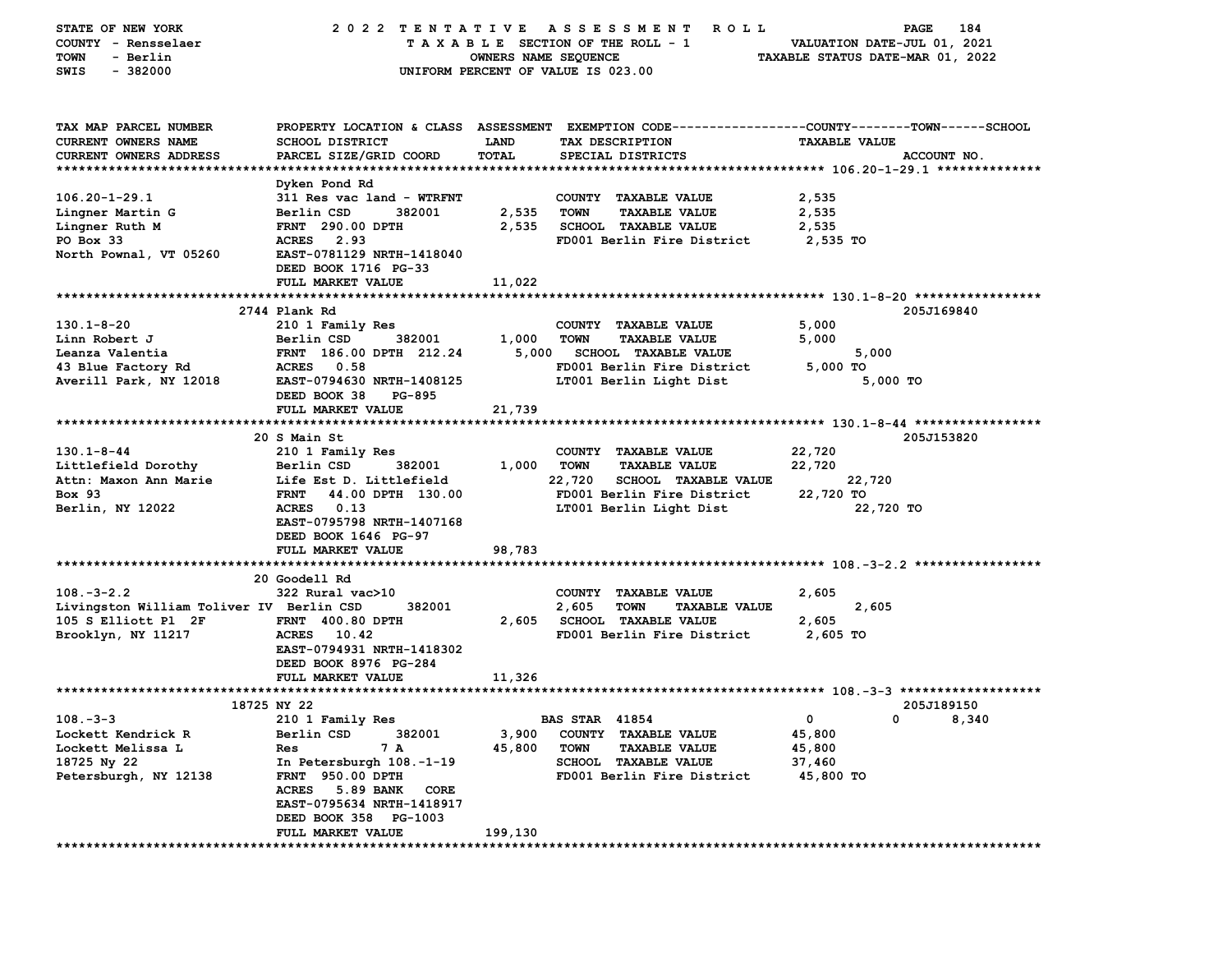| STATE OF NEW YORK           | 2022 TENTATIVE                           |                      | A S S E S S M E N T<br><b>ROLL</b>                                                               | PAGE                                                         | 185         |
|-----------------------------|------------------------------------------|----------------------|--------------------------------------------------------------------------------------------------|--------------------------------------------------------------|-------------|
| COUNTY - Rensselaer         |                                          |                      | TAXABLE SECTION OF THE ROLL - 1                                                                  | VALUATION DATE-JUL 01, 2021                                  |             |
| <b>TOWN</b><br>- Berlin     |                                          | OWNERS NAME SEQUENCE |                                                                                                  | TAXABLE STATUS DATE-MAR 01, 2022                             |             |
| $-382000$<br>SWIS           |                                          |                      | UNIFORM PERCENT OF VALUE IS 023.00                                                               |                                                              |             |
|                             |                                          |                      |                                                                                                  |                                                              |             |
|                             |                                          |                      |                                                                                                  |                                                              |             |
| TAX MAP PARCEL NUMBER       |                                          |                      | PROPERTY LOCATION & CLASS ASSESSMENT EXEMPTION CODE----------------COUNTY-------TOWN------SCHOOL |                                                              |             |
| <b>CURRENT OWNERS NAME</b>  | SCHOOL DISTRICT                          | LAND                 | TAX DESCRIPTION                                                                                  | <b>TAXABLE VALUE</b>                                         |             |
| CURRENT OWNERS ADDRESS      | PARCEL SIZE/GRID COORD                   | TOTAL                | SPECIAL DISTRICTS                                                                                |                                                              | ACCOUNT NO. |
|                             |                                          |                      |                                                                                                  |                                                              |             |
|                             | NY 22                                    |                      |                                                                                                  |                                                              |             |
| $108. - 3 - 4.2$            | 314 Rural vac<10                         |                      | COUNTY TAXABLE VALUE                                                                             | 2,620                                                        |             |
| Lockett Kendrick R          | Berlin CSD<br>382001                     | 2,620                | <b>TOWN</b><br><b>TAXABLE VALUE</b>                                                              | 2,620                                                        |             |
| Lockett Melissa L           | In Petersburgh108.-1-20.2                |                      | 2,620 SCHOOL TAXABLE VALUE                                                                       | 2,620                                                        |             |
| 18725 NY 22                 | Split By Town Line                       |                      | FD001 Berlin Fire District                                                                       | 2,620 TO                                                     |             |
| Petersburgh, NY 12138-4611  | <b>FRNT 621.00 DPTH</b>                  |                      |                                                                                                  |                                                              |             |
|                             | <b>ACRES</b><br>5.29                     |                      |                                                                                                  |                                                              |             |
|                             | EAST-0796071 NRTH-1418798                |                      |                                                                                                  |                                                              |             |
|                             |                                          |                      |                                                                                                  |                                                              |             |
|                             | DEED BOOK 6905 PG-266                    |                      |                                                                                                  |                                                              |             |
|                             | FULL MARKET VALUE                        | 11,391               |                                                                                                  |                                                              |             |
|                             |                                          |                      |                                                                                                  |                                                              |             |
| $152. - 2 - 15.12$          | 17 Cherry Plain Sq                       |                      | COUNTY TAXABLE VALUE                                                                             |                                                              |             |
|                             | 210 1 Family Res                         |                      |                                                                                                  | 45,680                                                       |             |
| Lockrow Herman J            | Berlin CSD<br>382001<br>FRNT 330.00 DPTH | 2,680                | <b>TOWN</b><br><b>TAXABLE VALUE</b><br>SCHOOL TAXABLE VALUE                                      | 45,680                                                       |             |
| 452 Dunham Hollow Rd        | ACRES 1.66                               | 45,680               |                                                                                                  | 45,680                                                       |             |
| Averill Park, NY 12018      |                                          |                      | FD001 Berlin Fire District                                                                       | 45,680 TO                                                    |             |
|                             | EAST-0799783 NRTH-1386705                |                      |                                                                                                  |                                                              |             |
|                             | DEED BOOK 9102 PG-190                    |                      |                                                                                                  |                                                              |             |
|                             | FULL MARKET VALUE                        | 198,609              |                                                                                                  |                                                              |             |
|                             | 545 Bly Hollow Rd                        |                      |                                                                                                  |                                                              |             |
| $151. -2 - 5.15$            |                                          |                      |                                                                                                  |                                                              |             |
|                             | 270 Mfg housing                          |                      | COUNTY TAXABLE VALUE                                                                             | 7,200                                                        |             |
| Lockwood Barbara            | Berlin CSD<br>382001                     | 2,900                | <b>TOWN</b><br><b>TAXABLE VALUE</b>                                                              | 7,200                                                        |             |
| 545 Bly Hollow Rd           | FRNT 104.00 DPTH 104.00                  | 7,200                | <b>SCHOOL TAXABLE VALUE</b>                                                                      | 7,200                                                        |             |
| Petersburgh, NY 12138       | <b>ACRES</b><br>0.25                     |                      | FD001 Berlin Fire District                                                                       | 7,200 TO                                                     |             |
|                             | EAST-0790491 NRTH-1392733                |                      |                                                                                                  |                                                              |             |
|                             | DEED BOOK 1368 PG-839                    |                      |                                                                                                  |                                                              |             |
|                             | FULL MARKET VALUE                        | 31,304               |                                                                                                  |                                                              |             |
|                             |                                          |                      |                                                                                                  |                                                              |             |
|                             | 40 Pine Trl                              |                      |                                                                                                  |                                                              | 205J163725  |
| $150.11 - 2 - 4$            | 260 Seasonal res                         |                      | COUNTY TAXABLE VALUE                                                                             | 23,000                                                       |             |
| Longman Richard W           | Averill Park Ce 384001                   | 3,000                | <b>TOWN</b><br><b>TAXABLE VALUE</b>                                                              | 23,000                                                       |             |
| Wingwon Sudthipong          | Seas                                     | 23,000               | <b>SCHOOL TAXABLE VALUE</b>                                                                      | 23,000                                                       |             |
| 560 Riverside Dr Apt 3P     | <b>FRNT</b><br>80.00 DPTH 200.00         |                      | FD001 Berlin Fire District                                                                       | 23,000 TO                                                    |             |
| New York, NY 10027          | <b>ACRES</b><br>0.36                     |                      | WD001 Berlin Water Dist                                                                          | 23,000 то м                                                  |             |
|                             | EAST-0777974 NRTH-1389642                |                      | WD023 Berlin Water Dist #1                                                                       | 23,000 TO M                                                  |             |
|                             | DEED BOOK 9045 PG-219                    |                      |                                                                                                  |                                                              |             |
|                             | FULL MARKET VALUE                        | 100,000              |                                                                                                  |                                                              |             |
| *************************** |                                          |                      |                                                                                                  | ******************************* 130.1–6–27 ***************** |             |
|                             | 28 Southeast Hollow Rd                   |                      |                                                                                                  |                                                              | 205J155620  |
| $130.1 - 6 - 27$            | 210 1 Family Res                         |                      | <b>BAS STAR 41854</b>                                                                            | 0<br>0                                                       | 8,340       |
| Lowry Donald                | 382001<br>Berlin CSD                     | 1,000                | <b>COUNTY</b><br><b>TAXABLE VALUE</b>                                                            | 21,900                                                       |             |
| Lowry Carol D               | 82.05 DPTH 215.79<br><b>FRNT</b>         | 21,900               | <b>TOWN</b><br><b>TAXABLE VALUE</b>                                                              | 21,900                                                       |             |
| PO Box 444                  | <b>ACRES</b><br>0.43                     |                      | <b>SCHOOL TAXABLE VALUE</b>                                                                      | 13,560                                                       |             |
| Berlin, NY 12022            | EAST-0796967 NRTH-1406219                |                      | FD001 Berlin Fire District                                                                       | 21,900 TO                                                    |             |
|                             | DEED BOOK 218 PG-1310                    |                      | LT001 Berlin Light Dist                                                                          | 21,900 TO                                                    |             |
|                             | FULL MARKET VALUE                        | 95,217               |                                                                                                  |                                                              |             |
|                             |                                          |                      |                                                                                                  |                                                              |             |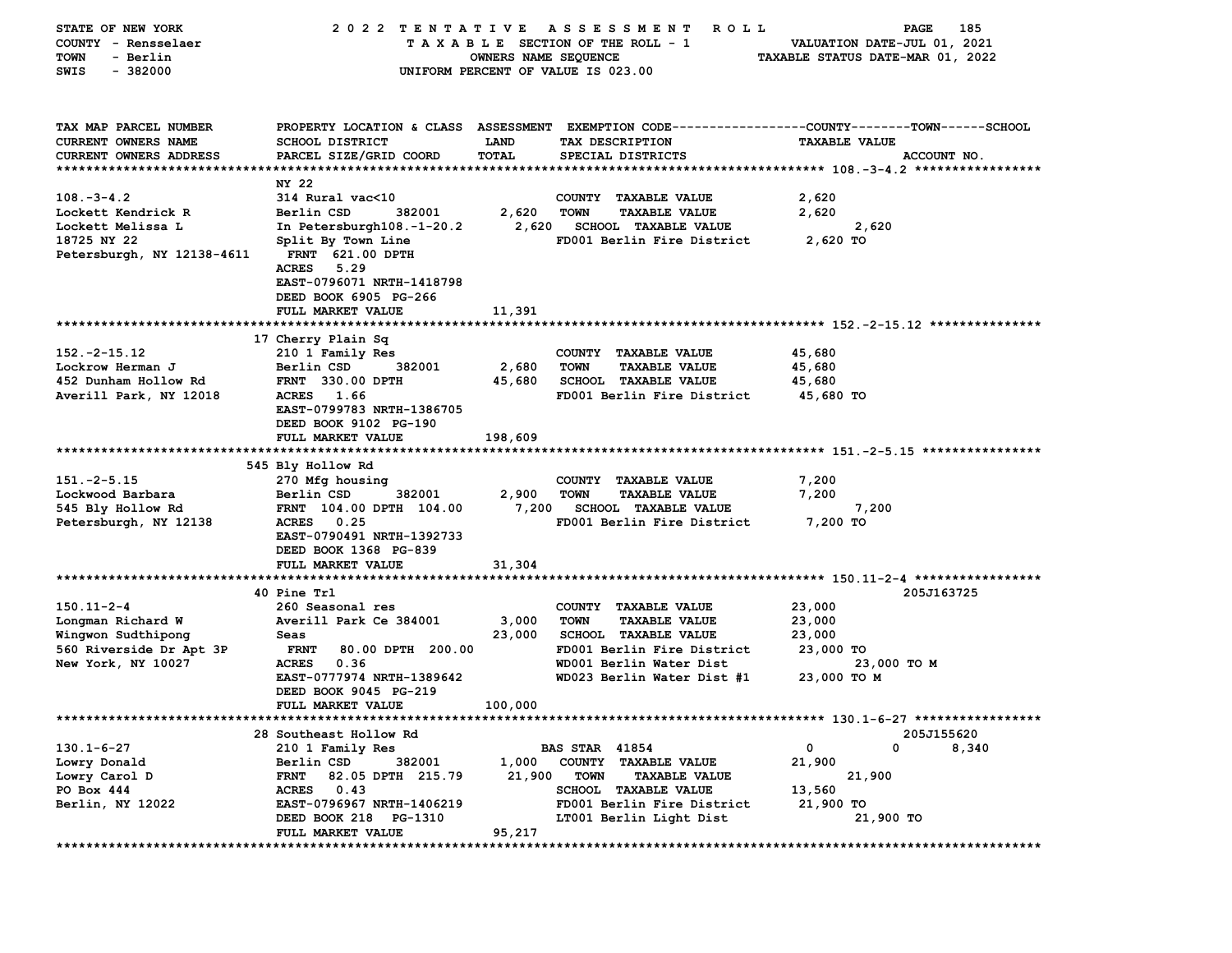| PROPERTY LOCATION & CLASS ASSESSMENT EXEMPTION CODE---------------COUNTY-------TOWN------SCHOOL<br>TAX MAP PARCEL NUMBER<br><b>CURRENT OWNERS NAME</b><br>SCHOOL DISTRICT<br>LAND<br>TAX DESCRIPTION<br><b>TAXABLE VALUE</b><br>CURRENT OWNERS ADDRESS PARCEL SIZE/GRID COORD<br>TOTAL<br>SPECIAL DISTRICTS<br>ACCOUNT NO.<br>2726 Plank Rd<br>205J161470<br>130.1-8-50<br>210 1 Family Res<br>COUNTY TAXABLE VALUE<br>21,100<br>Berlin CSD<br>1,000<br>21,100<br>Lynch Wendy<br>382001<br><b>TOWN</b><br><b>TAXABLE VALUE</b><br>2726 Plank Rd<br>FRNT 200.00 DPTH 194.70<br>21,100 SCHOOL TAXABLE VALUE<br>21,100<br>ACRES 0.54<br>21,100 TO<br>Petersburgh, NY 12138<br>FD001 Berlin Fire District<br>EAST-0794364 NRTH-1408124<br>LT001 Berlin Light Dist<br>21,100 TO<br>DEED BOOK 9708 PG-151<br>91,739<br>FULL MARKET VALUE<br>Bly Hollow Rd |
|-----------------------------------------------------------------------------------------------------------------------------------------------------------------------------------------------------------------------------------------------------------------------------------------------------------------------------------------------------------------------------------------------------------------------------------------------------------------------------------------------------------------------------------------------------------------------------------------------------------------------------------------------------------------------------------------------------------------------------------------------------------------------------------------------------------------------------------------------------|
|                                                                                                                                                                                                                                                                                                                                                                                                                                                                                                                                                                                                                                                                                                                                                                                                                                                     |
|                                                                                                                                                                                                                                                                                                                                                                                                                                                                                                                                                                                                                                                                                                                                                                                                                                                     |
|                                                                                                                                                                                                                                                                                                                                                                                                                                                                                                                                                                                                                                                                                                                                                                                                                                                     |
|                                                                                                                                                                                                                                                                                                                                                                                                                                                                                                                                                                                                                                                                                                                                                                                                                                                     |
|                                                                                                                                                                                                                                                                                                                                                                                                                                                                                                                                                                                                                                                                                                                                                                                                                                                     |
|                                                                                                                                                                                                                                                                                                                                                                                                                                                                                                                                                                                                                                                                                                                                                                                                                                                     |
|                                                                                                                                                                                                                                                                                                                                                                                                                                                                                                                                                                                                                                                                                                                                                                                                                                                     |
|                                                                                                                                                                                                                                                                                                                                                                                                                                                                                                                                                                                                                                                                                                                                                                                                                                                     |
|                                                                                                                                                                                                                                                                                                                                                                                                                                                                                                                                                                                                                                                                                                                                                                                                                                                     |
|                                                                                                                                                                                                                                                                                                                                                                                                                                                                                                                                                                                                                                                                                                                                                                                                                                                     |
|                                                                                                                                                                                                                                                                                                                                                                                                                                                                                                                                                                                                                                                                                                                                                                                                                                                     |
|                                                                                                                                                                                                                                                                                                                                                                                                                                                                                                                                                                                                                                                                                                                                                                                                                                                     |
|                                                                                                                                                                                                                                                                                                                                                                                                                                                                                                                                                                                                                                                                                                                                                                                                                                                     |
| 152.-5-14<br>314 Rural vac<10<br>7,590<br>COUNTY TAXABLE VALUE                                                                                                                                                                                                                                                                                                                                                                                                                                                                                                                                                                                                                                                                                                                                                                                      |
| Berlin CSD<br>382001<br>7,590<br>Lynn Andrew<br>7,590<br>TOWN<br><b>TAXABLE VALUE</b>                                                                                                                                                                                                                                                                                                                                                                                                                                                                                                                                                                                                                                                                                                                                                               |
| Kereszi Victoria<br>1985/163 Lot 19<br>7,590<br><b>SCHOOL TAXABLE VALUE</b><br>7,590                                                                                                                                                                                                                                                                                                                                                                                                                                                                                                                                                                                                                                                                                                                                                                |
| 115 11th St<br>FRNT 549.49 DPTH<br>FD001 Berlin Fire District<br>7,590 TO                                                                                                                                                                                                                                                                                                                                                                                                                                                                                                                                                                                                                                                                                                                                                                           |
| Troy, NY 12180<br>ACRES 6.59                                                                                                                                                                                                                                                                                                                                                                                                                                                                                                                                                                                                                                                                                                                                                                                                                        |
| EAST-0792742 NRTH-1386724                                                                                                                                                                                                                                                                                                                                                                                                                                                                                                                                                                                                                                                                                                                                                                                                                           |
| DEED BOOK 7414 PG-242                                                                                                                                                                                                                                                                                                                                                                                                                                                                                                                                                                                                                                                                                                                                                                                                                               |
| FULL MARKET VALUE<br>33,000                                                                                                                                                                                                                                                                                                                                                                                                                                                                                                                                                                                                                                                                                                                                                                                                                         |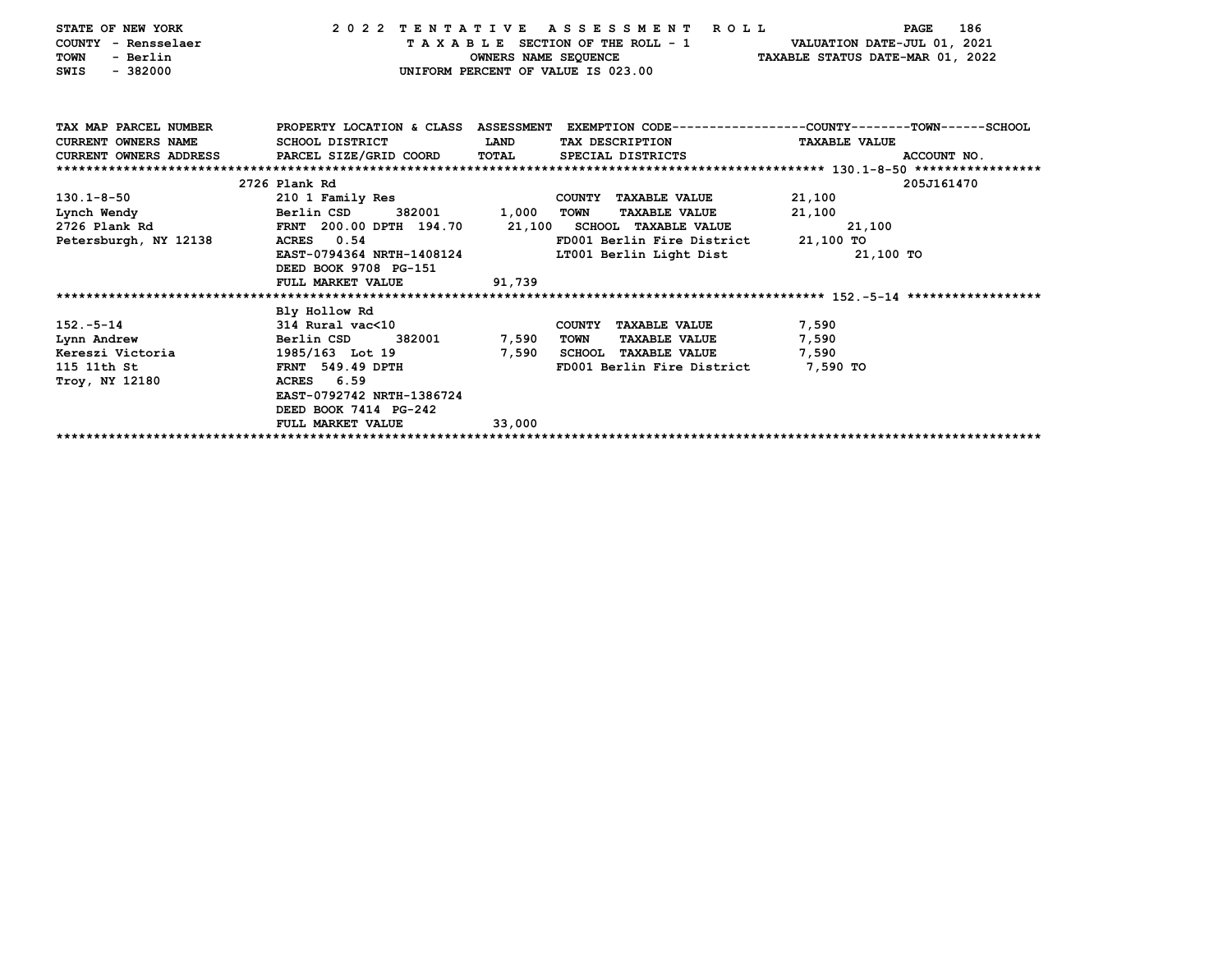| <b>STATE OF NEW YORK</b> |          |          | 2022 TENTATIVE ASSESSMENT ROLL |  |  |  |  |                                    |  |  |  |  |  |  |  |  |                                  |                 | PAGE | - 187 |  |
|--------------------------|----------|----------|--------------------------------|--|--|--|--|------------------------------------|--|--|--|--|--|--|--|--|----------------------------------|-----------------|------|-------|--|
| COUNTY - Rensselaer      |          |          |                                |  |  |  |  | TAXABLE SECTION OF THE ROLL - 1    |  |  |  |  |  |  |  |  | VALUATION DATE-JUL 01, 2021      |                 |      |       |  |
| TOWN                     | - Berlin |          |                                |  |  |  |  | NAME SECTION - L                   |  |  |  |  |  |  |  |  | TAXABLE STATUS DATE-MAR 01, 2022 |                 |      |       |  |
| SWIS                     |          | - 382000 |                                |  |  |  |  |                                    |  |  |  |  |  |  |  |  |                                  | RPS150/V04/L015 |      |       |  |
|                          |          |          |                                |  |  |  |  | UNIFORM PERCENT OF VALUE IS 023.00 |  |  |  |  |  |  |  |  | CURRENT DATE $4/21/2022$         |                 |      |       |  |

## **\*\*\* S P E C I A L D I S T R I C T S U M M A R Y \*\*\***

| CODE | DISTRICT NAME        | <b>EXTENSION</b><br>TOTAL<br>PARCELS<br>TYPE | AD VALOREM<br><b>EXTENSION</b><br><b>VALUE</b><br><b>VALUE</b> | <b>EXEMPT</b><br><b>AMOUNT</b> | TAXABLE<br><b>VALUE</b> |
|------|----------------------|----------------------------------------------|----------------------------------------------------------------|--------------------------------|-------------------------|
|      | FD001 Berlin Fire Di | 47 TOTAL                                     | 1217,462                                                       |                                | 1217,462                |
|      | LT001 Berlin Light D | 9 TOTAL                                      | 209,770                                                        |                                | 209,770                 |
|      | WD001 Berlin Water D | 2 тотаг<br>M                                 | 53,000                                                         |                                | 53,000                  |
|      | WD023 Berlin Water D | 2 TOTAL<br>M                                 | 53,000                                                         |                                | 53,000                  |

## **\*\*\* S C H O O L D I S T R I C T S U M M A R Y \*\*\***

| CODE             | DISTRICT NAME                   | TOTAL<br><b>PARCELS</b> | ASSESSED<br>LAND  | <b>ASSESSED</b><br>TOTAL | <b>EXEMPT</b><br><b>AMOUNT</b> | TOTAL<br>TAXABLE   | <b>STAR</b><br><b>AMOUNT</b> | <b>STAR</b><br>TAXABLE |
|------------------|---------------------------------|-------------------------|-------------------|--------------------------|--------------------------------|--------------------|------------------------------|------------------------|
| 382001<br>384001 | Berlin CSD<br>Averill Park Cent | 40<br>7                 | 136,903<br>28,090 | 954,847<br>262,615       |                                | 954,847<br>262,615 | 100,080<br>16,680            | 854,767<br>245,935     |
|                  | SUB-TOTAL                       | 47                      | 164,993           | 1217,462                 |                                | 1217,462           | 116,760                      | 1100,702               |
|                  | T O T A L                       | 47                      | 164,993           | 1217,462                 |                                | 1217,462           | 116,760                      | 1100,702               |

#### **\*\*\* S Y S T E M C O D E S S U M M A R Y \*\*\***

# **NO SYSTEM EXEMPTIONS AT THIS LEVEL**

## **\*\*\* E X E M P T I O N S U M M A R Y \*\*\***

| CODE  | <b>DESCRIPTION</b> | TOTAL<br>PARCELS | <b>COUNTY</b> | <b>TOWN</b> | <b>SCHOOL</b> |
|-------|--------------------|------------------|---------------|-------------|---------------|
| 41101 | VT ELG FND         |                  | 5,000         | 5,000       |               |
| 41132 | VET COM C          |                  | 6,050         |             |               |
| 41133 | VET COM T          |                  |               | 2,300       |               |
| 41854 | <b>BAS STAR</b>    | 14               |               |             | 116,760       |
|       | <b>TOTAL</b>       | 17               | 11,050        | 7,300       | 116,760       |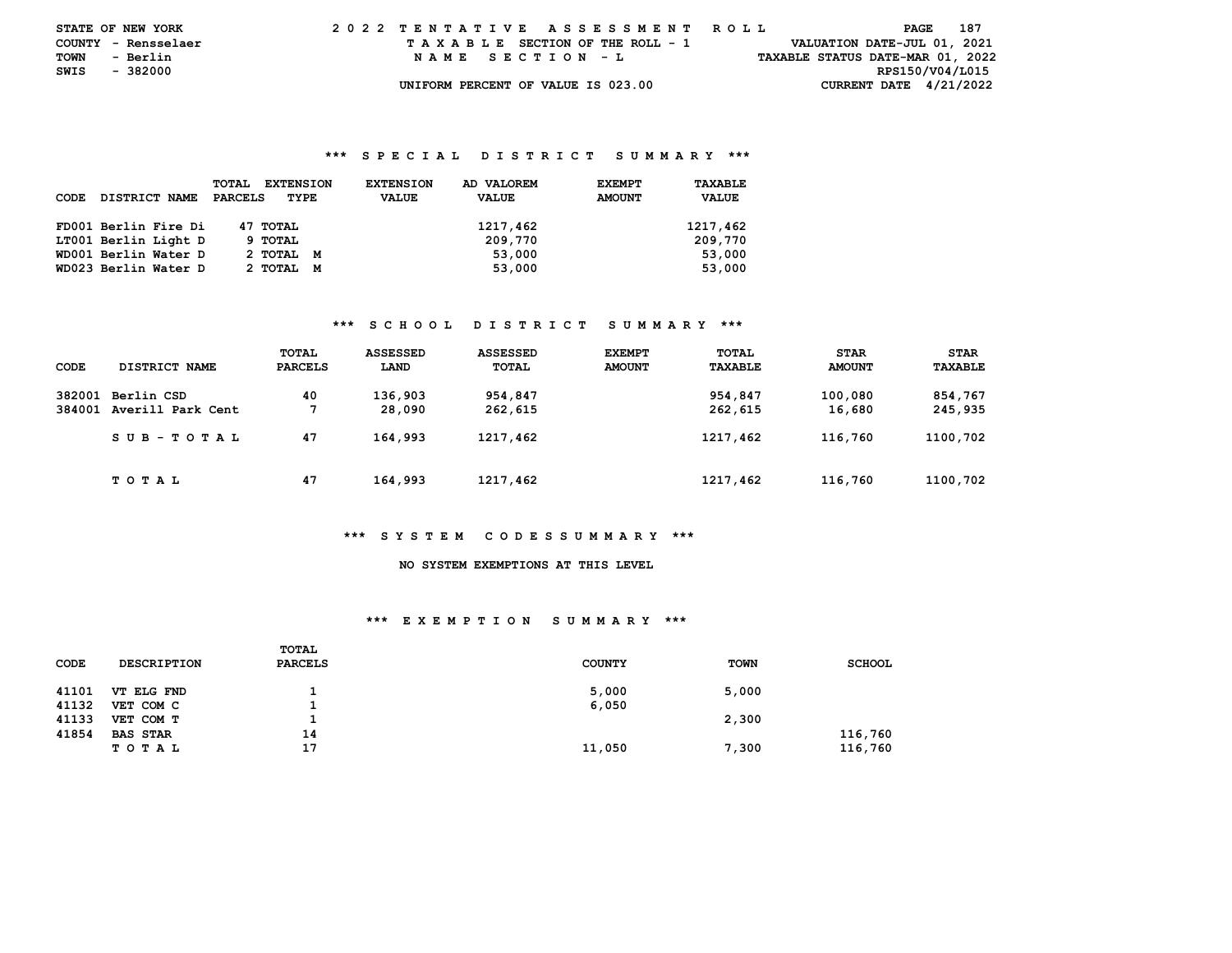|      | STATE OF NEW YORK   | 2022 TENTATIVE ASSESSMENT ROLL |  |  |  |  |                                    |  |  |  |  |  |  |  |                                  |                 | PAGE | 188 |  |
|------|---------------------|--------------------------------|--|--|--|--|------------------------------------|--|--|--|--|--|--|--|----------------------------------|-----------------|------|-----|--|
|      | COUNTY - Rensselaer |                                |  |  |  |  | TAXABLE SECTION OF THE ROLL - 1    |  |  |  |  |  |  |  | VALUATION DATE-JUL 01, 2021      |                 |      |     |  |
| TOWN | - Berlin            |                                |  |  |  |  | NAME SECTION - L                   |  |  |  |  |  |  |  | TAXABLE STATUS DATE-MAR 01, 2022 |                 |      |     |  |
| SWIS | - 382000            |                                |  |  |  |  |                                    |  |  |  |  |  |  |  |                                  | RPS150/V04/L015 |      |     |  |
|      |                     |                                |  |  |  |  | UNIFORM PERCENT OF VALUE IS 023.00 |  |  |  |  |  |  |  | CURRENT DATE $4/21/2022$         |                 |      |     |  |

## **\*\*\* G R A N D T O T A L S \*\*\***

| ROLL       |                    | TOTAL          | <b>ASSESSED</b> | <b>ASSESSED</b> | <b>TAXABLE</b> | TAXABLE     | <b>TAXABLE</b> | STAR           |
|------------|--------------------|----------------|-----------------|-----------------|----------------|-------------|----------------|----------------|
| <b>SEC</b> | <b>DESCRIPTION</b> | <b>PARCELS</b> | LAND            | <b>TOTAL</b>    | COUNTY         | <b>TOWN</b> | <b>SCHOOL</b>  | <b>TAXABLE</b> |
|            |                    |                |                 |                 |                |             |                |                |
|            | <b>TAXABLE</b>     |                | 164,993         | 1217,462        | 1206,412       | 1210.162    | 1217,462       | 1100,702       |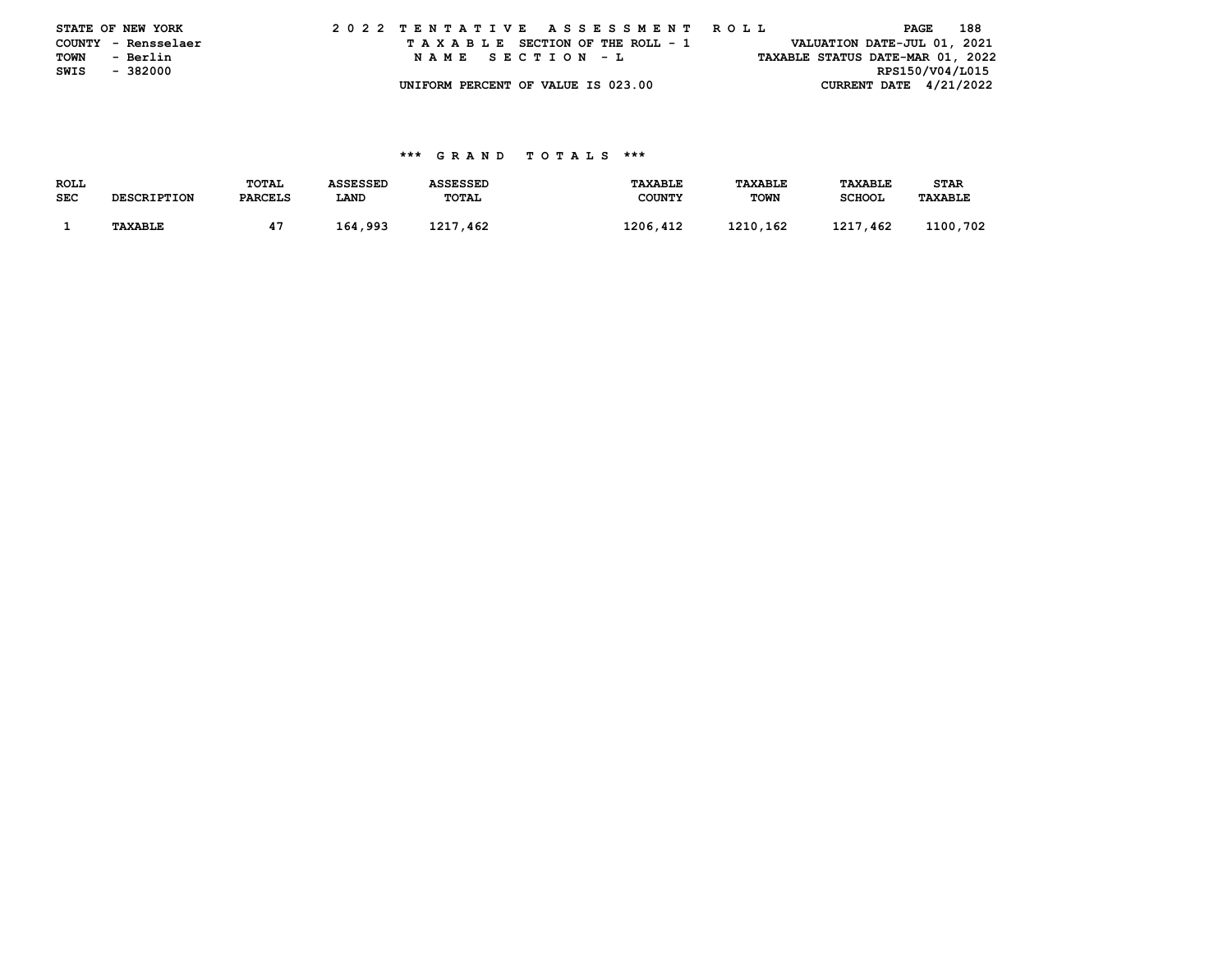| STATE OF NEW YORK             | 2022 TENTATIVE                      |                      | A S S E S S M E N T<br>ROLL ROLL                                                                 |                                  | PAGE<br>189 |
|-------------------------------|-------------------------------------|----------------------|--------------------------------------------------------------------------------------------------|----------------------------------|-------------|
| COUNTY - Rensselaer           |                                     |                      | TAXABLE SECTION OF THE ROLL - 1                                                                  | VALUATION DATE-JUL 01, 2021      |             |
| TOWN<br>- Berlin              |                                     | OWNERS NAME SEQUENCE |                                                                                                  | TAXABLE STATUS DATE-MAR 01, 2022 |             |
| $-382000$<br>SWIS             |                                     |                      | UNIFORM PERCENT OF VALUE IS 023.00                                                               |                                  |             |
|                               |                                     |                      |                                                                                                  |                                  |             |
|                               |                                     |                      |                                                                                                  |                                  |             |
| TAX MAP PARCEL NUMBER         |                                     |                      | PROPERTY LOCATION & CLASS ASSESSMENT EXEMPTION CODE----------------COUNTY-------TOWN------SCHOOL |                                  |             |
| <b>CURRENT OWNERS NAME</b>    | <b>SCHOOL DISTRICT</b>              | LAND                 | TAX DESCRIPTION                                                                                  | <b>TAXABLE VALUE</b>             |             |
| <b>CURRENT OWNERS ADDRESS</b> | PARCEL SIZE/GRID COORD              | TOTAL                | SPECIAL DISTRICTS                                                                                |                                  | ACCOUNT NO. |
|                               |                                     |                      |                                                                                                  |                                  |             |
|                               | 324 Dyken Pond Rd                   |                      |                                                                                                  |                                  |             |
| $118. - 1 - 2.232$            | 260 Seasonal res                    |                      | COUNTY TAXABLE VALUE                                                                             | 19,545                           |             |
| Maccione Gerald F             | Berlin CSD<br>382001                | 19,545               | <b>TOWN</b><br><b>TAXABLE VALUE</b>                                                              | 19,545                           |             |
| Maccione Gerald F III         | <b>FRNT</b><br>51.28 DPTH           | 19,545               | <b>SCHOOL TAXABLE VALUE</b>                                                                      | 19,545                           |             |
| 117 Campville Rd              | <b>ACRES</b><br>93.71               |                      | FD001 Berlin Fire District                                                                       | 19,545 TO                        |             |
| Northfield, CT 06778          | EAST-0784161 NRTH-1417339           |                      |                                                                                                  |                                  |             |
|                               | DEED BOOK 3765 PG-271               |                      |                                                                                                  |                                  |             |
|                               | FULL MARKET VALUE                   | 84,978               |                                                                                                  |                                  |             |
|                               |                                     |                      |                                                                                                  |                                  |             |
|                               | 44 N Main St                        |                      |                                                                                                  |                                  | 205L109270  |
| $130.1 - 2 - 2$               | 210 1 Family Res                    |                      | <b>BAS STAR 41854</b>                                                                            | $\mathbf 0$<br>0                 | 8,340       |
| Mace Frank W                  | Berlin CSD<br>382001                | 1,000                | COUNTY TAXABLE VALUE                                                                             | 33,260                           |             |
| Mace Donna K<br>44 N Main St  | 2017-112<br>FRNT 116.98 DPTH 160.00 | 33,260               | <b>TOWN</b><br><b>TAXABLE VALUE</b><br><b>SCHOOL TAXABLE VALUE</b>                               | 33,260                           |             |
| Berlin, NY 12022              | <b>ACRES</b><br>0.43                |                      | FD001 Berlin Fire District                                                                       | 24,920<br>33,260 TO              |             |
|                               | EAST-0794796 NRTH-1409093           |                      | LT001 Berlin Light Dist                                                                          | 33,260 TO                        |             |
|                               | DEED BOOK 5185 PG-254               |                      |                                                                                                  |                                  |             |
|                               | FULL MARKET VALUE                   | 144,609              |                                                                                                  |                                  |             |
|                               |                                     |                      |                                                                                                  |                                  |             |
|                               | 18297 NY 22                         |                      |                                                                                                  |                                  | 205J107740  |
| $130.1 - 2 - 1$               | 210 1 Family Res                    |                      | <b>BAS STAR 41854</b>                                                                            | 0<br>0                           | 8,340       |
| Macey Edward J                | 382001<br>Berlin CSD                | 1,500                | COUNTY TAXABLE VALUE                                                                             | 31,614                           |             |
| Macey Lisa A                  | 81.55 DPTH 156.07<br><b>FRNT</b>    | 31,614               | <b>TOWN</b><br><b>TAXABLE VALUE</b>                                                              | 31,614                           |             |
| 18297 NY 22                   | <b>ACRES</b><br>0.16                |                      | <b>SCHOOL TAXABLE VALUE</b>                                                                      | 23,274                           |             |
| Berlin, NY 12022              | EAST-0794784 NRTH-1409175           |                      | FD001 Berlin Fire District                                                                       | 31,614 TO                        |             |
|                               | DEED BOOK 4250 PG-96                |                      | LT001 Berlin Light Dist                                                                          | 31,614 TO                        |             |
|                               | FULL MARKET VALUE                   | 137,452              |                                                                                                  |                                  |             |
|                               |                                     |                      |                                                                                                  |                                  |             |
|                               | 73 Browns Hollow Rd                 |                      |                                                                                                  |                                  | 205J108280  |
| $152 - 1 - 9$                 | 210 1 Family Res                    |                      | COUNTY TAXABLE VALUE                                                                             | 36,700                           |             |
| Mackie Thomas                 | Berlin CSD<br>382001                | 1,900                | <b>TOWN</b><br><b>TAXABLE VALUE</b>                                                              | 36,700                           |             |
| 247 Highland Oaks Dr          | Res                                 | 36,700               | <b>SCHOOL TAXABLE VALUE</b>                                                                      | 36,700                           |             |
| Albany, GA 31701              | <b>FRNT 320.00 DPTH</b>             |                      | FD001 Berlin Fire District                                                                       | 36,700 TO                        |             |
|                               | <b>ACRES</b> 2.00                   |                      |                                                                                                  |                                  |             |
|                               | EAST-0800285 NRTH-1392540           |                      |                                                                                                  |                                  |             |
|                               | DEED BOOK 1257 PG-312               |                      |                                                                                                  |                                  |             |
|                               | FULL MARKET VALUE                   | 159,565              |                                                                                                  |                                  |             |
|                               | Browns Hollow Rd                    |                      |                                                                                                  |                                  | 205J166120  |
| $152. - 1 - 10$               | 314 Rural vac<10                    |                      | COUNTY TAXABLE VALUE                                                                             | 1,100                            |             |
| Mackie Thomas                 | Berlin CSD<br>382001                | 1,100                | <b>TOWN</b><br><b>TAXABLE VALUE</b>                                                              | 1,100                            |             |
| 247 Highland Oaks Dr          | FRNT 240.00 DPTH 140.00             | 1,100                | <b>SCHOOL TAXABLE VALUE</b>                                                                      | 1,100                            |             |
| Albany, GA 31701              | ACRES 0.77                          |                      | FD001 Berlin Fire District                                                                       | 1,100 TO                         |             |
|                               | EAST-0800574 NRTH-1392447           |                      |                                                                                                  |                                  |             |
|                               | DEED BOOK 1648 PG-335               |                      |                                                                                                  |                                  |             |
|                               | <b>FULL MARKET VALUE</b>            | 4,783                |                                                                                                  |                                  |             |
| ****************************  |                                     |                      |                                                                                                  |                                  |             |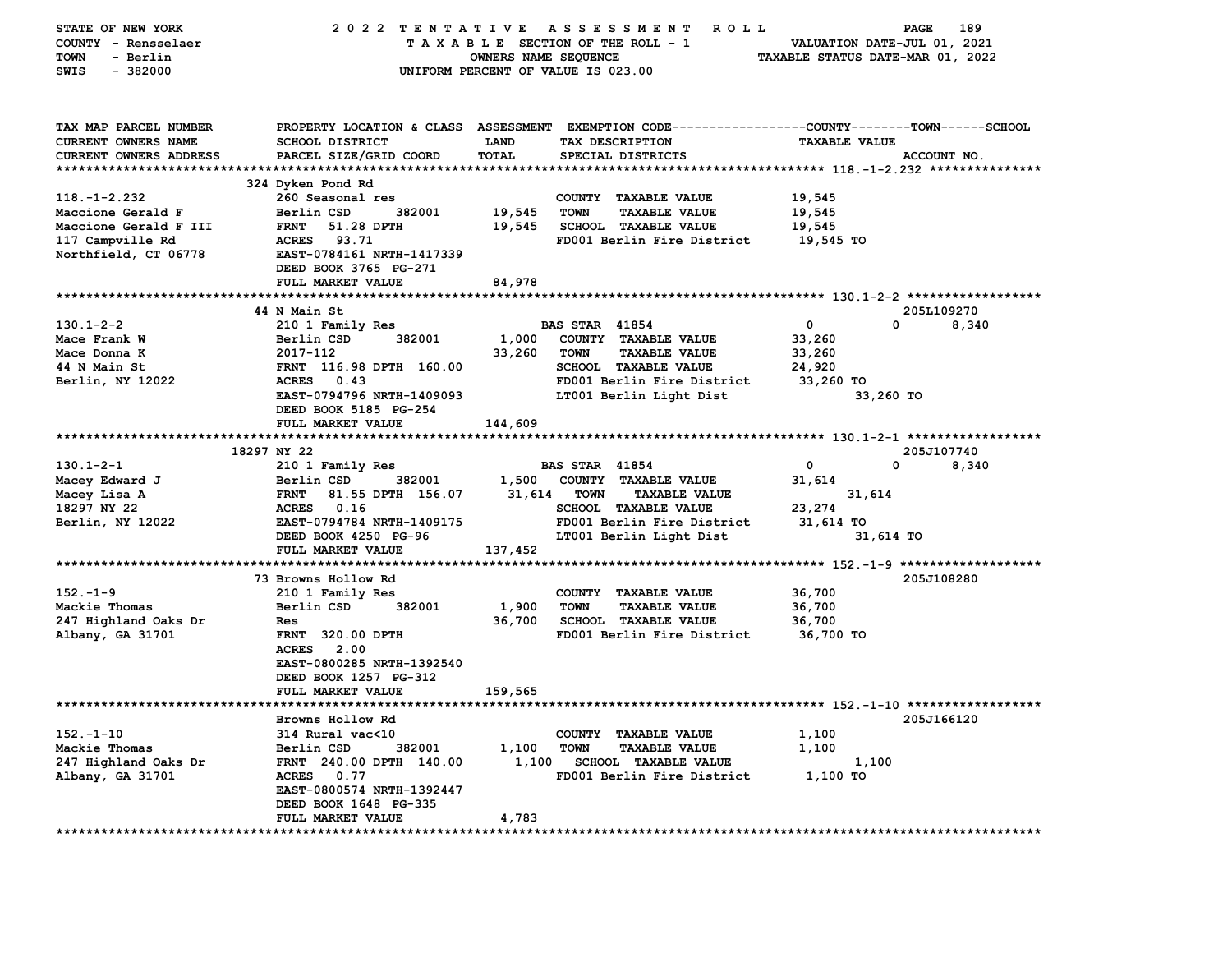| STATE OF NEW YORK             | 2022 TENTATIVE            |                      | A S S E S S M E N T<br><b>ROLL</b>                                                             |                                  | 190<br>PAGE |
|-------------------------------|---------------------------|----------------------|------------------------------------------------------------------------------------------------|----------------------------------|-------------|
| COUNTY - Rensselaer           |                           |                      | TAXABLE SECTION OF THE ROLL - 1                                                                | VALUATION DATE-JUL 01, 2021      |             |
| - Berlin<br>TOWN              |                           | OWNERS NAME SEQUENCE |                                                                                                | TAXABLE STATUS DATE-MAR 01, 2022 |             |
| $-382000$<br>SWIS             |                           |                      | UNIFORM PERCENT OF VALUE IS 023.00                                                             |                                  |             |
|                               |                           |                      |                                                                                                |                                  |             |
|                               |                           |                      |                                                                                                |                                  |             |
|                               |                           |                      |                                                                                                |                                  |             |
| TAX MAP PARCEL NUMBER         |                           |                      | PROPERTY LOCATION & CLASS ASSESSMENT EXEMPTION CODE---------------COUNTY-------TOWN-----SCHOOL |                                  |             |
| CURRENT OWNERS NAME           | <b>SCHOOL DISTRICT</b>    | LAND                 | TAX DESCRIPTION                                                                                | <b>TAXABLE VALUE</b>             |             |
| <b>CURRENT OWNERS ADDRESS</b> | PARCEL SIZE/GRID COORD    | TOTAL                | SPECIAL DISTRICTS                                                                              |                                  | ACCOUNT NO. |
|                               |                           |                      |                                                                                                |                                  |             |
|                               | 85 Goodermote Rd (N of)   |                      |                                                                                                |                                  | 205J144190C |
| $140. - 1 - 18$               | 280 Res Multiple          |                      | COUNTY TAXABLE VALUE                                                                           | 8,000                            |             |
| MacVeigh Brian                | Berlin CSD<br>382001      | 3,000                | <b>TOWN</b><br><b>TAXABLE VALUE</b>                                                            | 8,000                            |             |
| 12 Adams Rd                   | <b>FRNT</b><br>50.00 DPTH | 8,000                | SCHOOL TAXABLE VALUE                                                                           | 8,000                            |             |
| Stephentown, NY 12168         | 4.16<br><b>ACRES</b>      |                      | FD001 Berlin Fire District                                                                     | 8,000 TO                         |             |
|                               | EAST-0791658 NRTH-1394159 |                      |                                                                                                |                                  |             |
|                               | DEED BOOK 8328 PG-290     |                      |                                                                                                |                                  |             |
|                               | FULL MARKET VALUE         | 34,783               |                                                                                                |                                  |             |
|                               |                           |                      |                                                                                                |                                  |             |
|                               | 2722 Plank Rd             |                      |                                                                                                |                                  |             |
| $130.1 - 8 - 10.4$            | 210 1 Family Res          |                      | <b>BAS STAR 41854</b>                                                                          | 0<br>0                           | 8,340       |
| Mahoney Leah                  | Berlin CSD<br>382001      | 1,100                | COUNTY TAXABLE VALUE                                                                           | 21,500                           |             |
| PO Box 263                    | Harrington                | 21,500               | <b>TOWN</b><br><b>TAXABLE VALUE</b>                                                            | 21,500                           |             |
| Berlin, NY 12022              | 2007-102                  |                      | <b>SCHOOL TAXABLE VALUE</b>                                                                    | 13,160                           |             |
|                               | FRNT 124.62 DPTH 232.00   |                      | FD001 Berlin Fire District                                                                     | 21,500 TO                        |             |
|                               | ACRES 0.48                |                      | LT001 Berlin Light Dist                                                                        | 21,500 TO                        |             |
|                               | EAST-0794240 NRTH-1407962 |                      |                                                                                                |                                  |             |
|                               | DEED BOOK 7951 PG-258     |                      |                                                                                                |                                  |             |
|                               | FULL MARKET VALUE         | 93,478               |                                                                                                |                                  |             |
|                               |                           |                      |                                                                                                |                                  |             |
|                               | 47 Hill Rd                |                      |                                                                                                |                                  | 205J163990  |
| $151.5 - 1 - 10$              | 260 Seasonal res - WTRFNT |                      | COUNTY TAXABLE VALUE                                                                           | 24,010                           |             |
| Mahre Bethany L               | 382001<br>Berlin CSD      | 6,780                | <b>TAXABLE VALUE</b><br><b>TOWN</b>                                                            | 24,010                           |             |
| Parker Jonathan L             | Lot 10, 11, & $p/o$ 9     | 24,010               | <b>SCHOOL TAXABLE VALUE</b>                                                                    | 24,010                           |             |
| 47 Hill Rd                    | FRNT 157.43 DPTH 145.00   |                      | FD001 Berlin Fire District                                                                     | 24,010 TO                        |             |
| Sand Lake, NY 12153           | ACRES 0.50 BANK<br>CORE   |                      |                                                                                                |                                  |             |
|                               | EAST-0782435 NRTH-1393100 |                      |                                                                                                |                                  |             |
|                               | DEED BOOK 9040 PG-30      |                      |                                                                                                |                                  |             |
|                               | FULL MARKET VALUE         | 104,391              |                                                                                                |                                  |             |
|                               |                           |                      |                                                                                                |                                  |             |
|                               | 17602 NY 22               |                      |                                                                                                |                                  |             |
| $152 - 1 - 5.2$               | 210 1 Family Res          |                      | COUNTY TAXABLE VALUE                                                                           | 35,000                           |             |
| Maiello Louis P               | 382001<br>Berlin CSD      | 2,100                | <b>TOWN</b><br><b>TAXABLE VALUE</b>                                                            | 35,000                           |             |
| Maiello Linda M               | <b>FRNT</b> 160.00 DPTH   | 35,000               | <b>SCHOOL TAXABLE VALUE</b>                                                                    | 35,000                           |             |
| 17602 NY 22                   | ACRES 2.50 BANK<br>CORE   |                      | FD001 Berlin Fire District                                                                     | 35,000 TO                        |             |
| Berlin, NY 12022              | EAST-0797754 NRTH-1393344 |                      |                                                                                                |                                  |             |
|                               |                           |                      |                                                                                                |                                  |             |
|                               | DEED BOOK 7856 PG-301     |                      |                                                                                                |                                  |             |
|                               | <b>FULL MARKET VALUE</b>  | 152,174              |                                                                                                |                                  |             |
|                               |                           |                      |                                                                                                |                                  |             |
|                               | 1745 Plank Rd             |                      |                                                                                                |                                  | 205J123040  |
| $128. -2 - 2$                 | 270 Mfg housing           |                      | <b>BAS STAR 41854</b>                                                                          | 0<br>0                           | 8,340       |
| Makysmik John M               | Berlin CSD<br>382001      | 7,300                | COUNTY TAXABLE VALUE                                                                           | 19,850                           |             |
| 131 Fonda Rd                  | <b>FRNT</b> 290.40 DPTH   | 19,850               | <b>TOWN</b><br><b>TAXABLE VALUE</b>                                                            | 19,850                           |             |
| Waterford, NY 12188           | <b>ACRES</b><br>4.53      |                      | <b>SCHOOL TAXABLE VALUE</b>                                                                    | 11,510                           |             |
|                               | EAST-0777288 NRTH-1406482 |                      | FD001 Berlin Fire District                                                                     | 19,850 TO                        |             |
|                               | DEED BOOK 9248 PG-9       |                      |                                                                                                |                                  |             |
|                               | FULL MARKET VALUE         | 86,304               |                                                                                                |                                  |             |
| ***********                   | **********************    |                      |                                                                                                |                                  |             |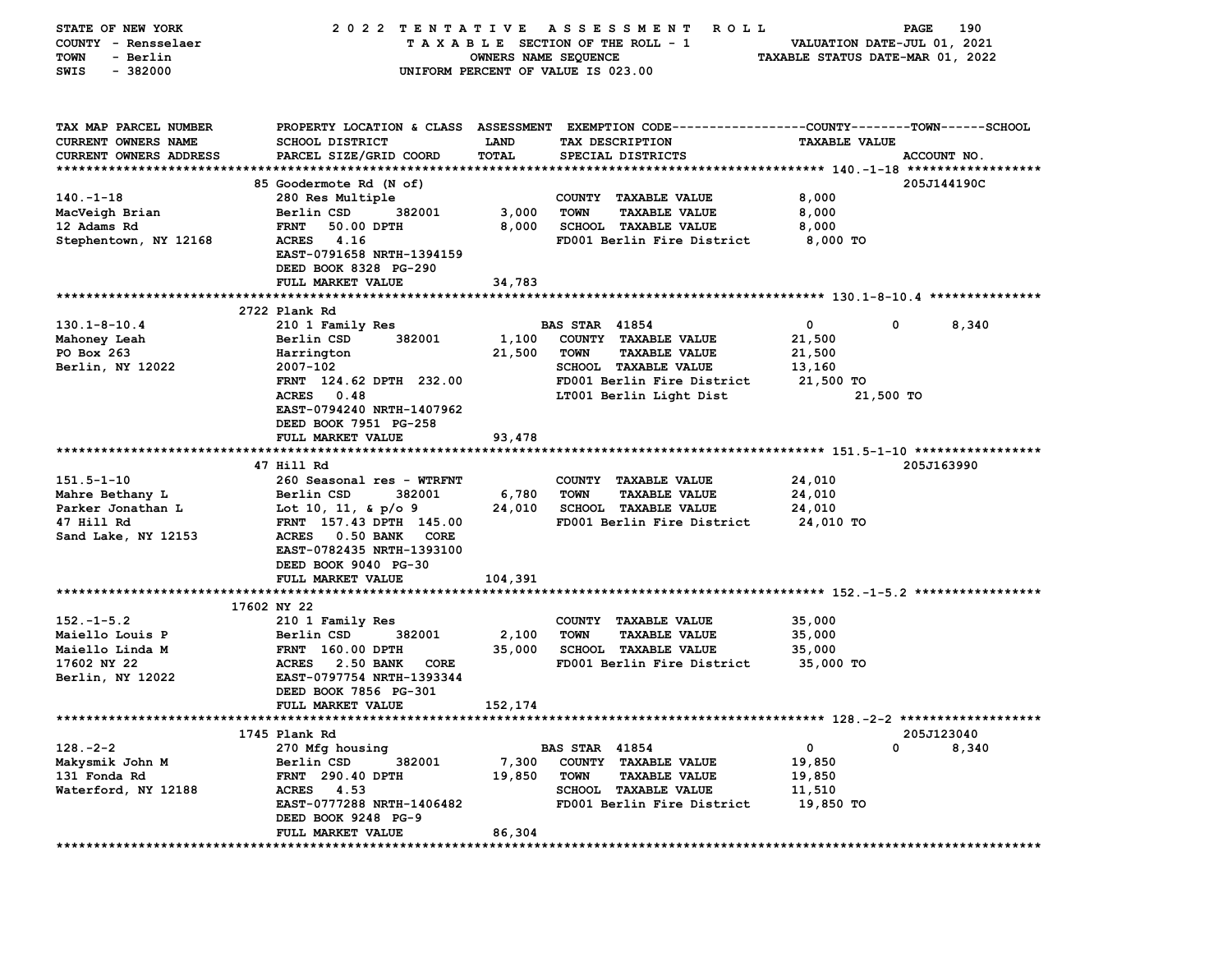| STATE OF NEW YORK<br>COUNTY - Rensselaer<br>- Berlin<br>TOWN<br>$-382000$<br>SWIS    | 2022 TENTATIVE ASSESSMENT                        | OWNERS NAME SEQUENCE | ROLL<br>TAXABLE SECTION OF THE ROLL - 1<br>UNIFORM PERCENT OF VALUE IS 023.00                                                           | VALUATION DATE-JUL 01, 2021<br>TAXABLE STATUS DATE-MAR 01, 2022 | 191<br>PAGE |
|--------------------------------------------------------------------------------------|--------------------------------------------------|----------------------|-----------------------------------------------------------------------------------------------------------------------------------------|-----------------------------------------------------------------|-------------|
| TAX MAP PARCEL NUMBER<br><b>CURRENT OWNERS NAME</b><br><b>CURRENT OWNERS ADDRESS</b> | <b>SCHOOL DISTRICT</b><br>PARCEL SIZE/GRID COORD | LAND<br>TOTAL        | PROPERTY LOCATION & CLASS ASSESSMENT EXEMPTION CODE---------------COUNTY-------TOWN------SCHOOL<br>TAX DESCRIPTION<br>SPECIAL DISTRICTS | <b>TAXABLE VALUE</b>                                            | ACCOUNT NO. |
|                                                                                      | 42 School St                                     |                      |                                                                                                                                         |                                                                 | 205J136450  |
| $130 - 2 - 5$                                                                        | 240 Rural res                                    |                      | <b>BAS STAR 41854</b>                                                                                                                   | $\mathbf 0$<br>0                                                | 8,340       |
| Mallick Scott D                                                                      | Berlin CSD<br>382001                             | 15,200               | COUNTY TAXABLE VALUE                                                                                                                    | 55,000                                                          |             |
| Feder Mark                                                                           | <b>FRNT</b> 615.86 DPTH                          | 55,000               | <b>TOWN</b><br><b>TAXABLE VALUE</b>                                                                                                     | 55,000                                                          |             |
| 42 School St                                                                         | <b>ACRES</b><br>28.97 BANK WELLS                 |                      | SCHOOL TAXABLE VALUE                                                                                                                    | 46,660                                                          |             |
| Berlin, NY 12022                                                                     | EAST-0797928 NRTH-1407612                        |                      | FD001 Berlin Fire District                                                                                                              | 55,000 TO                                                       |             |
|                                                                                      | DEED BOOK 6862 PG-67                             |                      | LT001 Berlin Light Dist                                                                                                                 | 55,000 TO                                                       |             |
|                                                                                      | FULL MARKET VALUE                                | 239,130              |                                                                                                                                         |                                                                 |             |
|                                                                                      |                                                  |                      |                                                                                                                                         |                                                                 |             |
|                                                                                      | 75 Cherry Plain Sq                               |                      |                                                                                                                                         |                                                                 | 205J131425  |
| $163. - 1 - 9$                                                                       | 210 1 Family Res                                 |                      | COUNTY TAXABLE VALUE                                                                                                                    | 37,600                                                          |             |
| Mallick Scott D                                                                      | Berlin CSD<br>382001                             | 1,500                | <b>TOWN</b><br><b>TAXABLE VALUE</b>                                                                                                     | 37,600                                                          |             |
| Feder Mark                                                                           | FRNT 126.86 DPTH 215.99                          | 37,600               | <b>SCHOOL TAXABLE VALUE</b>                                                                                                             | 37,600                                                          |             |
| 75 Cherry Plain Sq                                                                   | <b>ACRES</b><br>0.60                             |                      | FD001 Berlin Fire District                                                                                                              | 37,600 TO                                                       |             |
| Berlin, NY 12202                                                                     | EAST-0799698 NRTH-1385394                        |                      |                                                                                                                                         |                                                                 |             |
|                                                                                      | DEED BOOK 8063 PG-253                            |                      |                                                                                                                                         |                                                                 |             |
|                                                                                      | FULL MARKET VALUE                                | 163,478              |                                                                                                                                         |                                                                 |             |
|                                                                                      |                                                  |                      |                                                                                                                                         |                                                                 |             |
|                                                                                      | 117 Airport Rd                                   |                      |                                                                                                                                         |                                                                 |             |
| $152. - 1 - 16.201$                                                                  | 210 1 Family Res                                 |                      | COUNTY TAXABLE VALUE                                                                                                                    | 34,500                                                          |             |
| Manchester Daisy                                                                     | Berlin CSD<br>382001                             | 2,100                | <b>TOWN</b><br><b>TAXABLE VALUE</b>                                                                                                     | 34,500                                                          |             |
| 117 Airport Rd                                                                       | Deed 100/1958 Corrective                         | 34,500               | <b>SCHOOL TAXABLE VALUE</b>                                                                                                             | 34,500                                                          |             |
| Stephentown, NY 12168                                                                | <b>FRNT</b> 205.00 DPTH                          |                      | FD001 Berlin Fire District                                                                                                              | 34,500 TO                                                       |             |
|                                                                                      | <b>ACRES</b><br>2.09 BANK<br>CORE                |                      |                                                                                                                                         |                                                                 |             |
|                                                                                      | EAST-0798121 NRTH-1389922                        |                      |                                                                                                                                         |                                                                 |             |
|                                                                                      | DEED BOOK 9227 PG-156                            |                      |                                                                                                                                         |                                                                 |             |
|                                                                                      | FULL MARKET VALUE                                | 150,000              |                                                                                                                                         |                                                                 |             |
|                                                                                      |                                                  |                      |                                                                                                                                         |                                                                 |             |
|                                                                                      | Adams Rd (E Of)                                  |                      |                                                                                                                                         |                                                                 |             |
| $163. - 4 - 7.3$                                                                     | 314 Rural vac<10                                 |                      | COUNTY TAXABLE VALUE                                                                                                                    | 0                                                               |             |
| Mandel Amanda                                                                        | Berlin CSD<br>382001                             | 0                    | <b>TAXABLE VALUE</b><br>TOWN                                                                                                            | 0                                                               |             |
| Mandel Noam                                                                          | Ass'd in Step 163.-5-5.13                        |                      | 0<br>SCHOOL TAXABLE VALUE                                                                                                               | 0                                                               |             |
| 9 Chapel Court                                                                       | <b>ACRES</b><br>0.27                             |                      | FD001 Berlin Fire District                                                                                                              | 0 TO                                                            |             |
| Waccabuc, NY 10597                                                                   | EAST-0797399 NRTH-1379248                        |                      |                                                                                                                                         |                                                                 |             |
|                                                                                      | DEED BOOK 9483 PG-331                            |                      |                                                                                                                                         |                                                                 |             |
|                                                                                      | FULL MARKET VALUE                                | 0                    |                                                                                                                                         |                                                                 |             |
|                                                                                      |                                                  |                      |                                                                                                                                         |                                                                 |             |
|                                                                                      | 542 Bly Hollow Rd                                |                      |                                                                                                                                         |                                                                 | 205J191807  |
| $151.-2-10$                                                                          | 314 Rural vac<10                                 |                      | COUNTY TAXABLE VALUE                                                                                                                    | 700                                                             |             |
| Mann Clayton                                                                         | Berlin CSD<br>382001                             | 700                  | <b>TOWN</b><br><b>TAXABLE VALUE</b>                                                                                                     | 700                                                             |             |
| 542 Bly Hollow Rd                                                                    | Watch For Hook-Up                                | 700                  | <b>SCHOOL TAXABLE VALUE</b>                                                                                                             | 700                                                             |             |
| Berlin, NY 12022                                                                     | FRNT 100.00 DPTH<br>75.00                        |                      | FD001 Berlin Fire District                                                                                                              | 700 TO                                                          |             |
|                                                                                      | ACRES 0.17                                       |                      |                                                                                                                                         |                                                                 |             |
|                                                                                      | EAST-0790621 NRTH-1392759                        |                      |                                                                                                                                         |                                                                 |             |
|                                                                                      | DEED BOOK 9250 PG-313<br>FULL MARKET VALUE       | 3,043                |                                                                                                                                         |                                                                 |             |
|                                                                                      |                                                  |                      |                                                                                                                                         |                                                                 |             |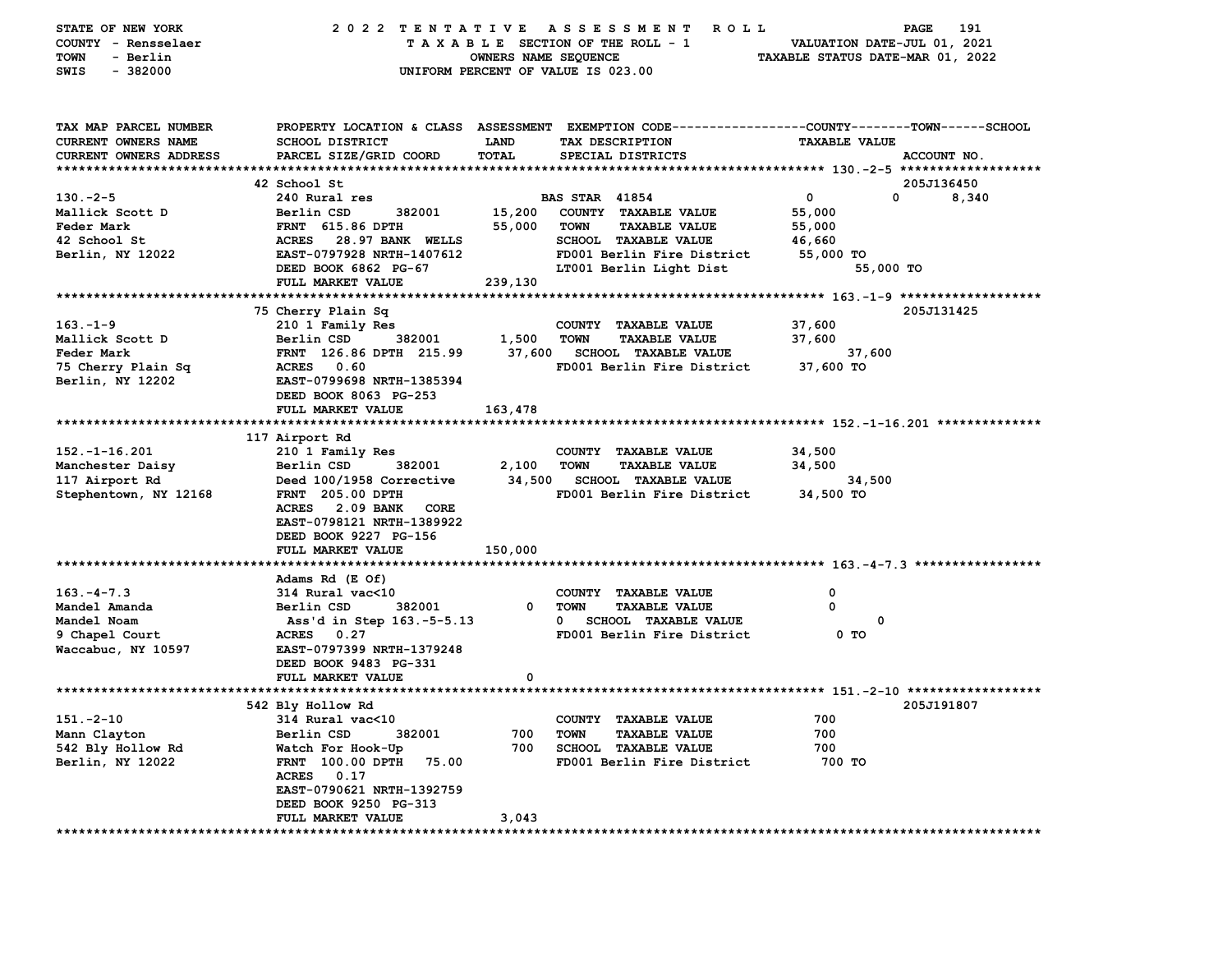| STATE OF NEW YORK<br>COUNTY - Rensselaer<br><b>TOWN</b><br>- Berlin<br>SWIS<br>$-382000$ | 2022 TENTATIVE ASSESSMENT                                                                      | OWNERS NAME SEQUENCE<br>UNIFORM PERCENT OF VALUE IS 023.00 |                        | ROLL ROLL<br>TAXABLE SECTION OF THE ROLL - 1 | TAXABLE STATUS DATE-MAR 01, 2022 | PAGE       | 192<br>VALUATION DATE-JUL 01, 2021 |
|------------------------------------------------------------------------------------------|------------------------------------------------------------------------------------------------|------------------------------------------------------------|------------------------|----------------------------------------------|----------------------------------|------------|------------------------------------|
| TAX MAP PARCEL NUMBER                                                                    | PROPERTY LOCATION & CLASS ASSESSMENT EXEMPTION CODE---------------COUNTY-------TOWN-----SCHOOL |                                                            |                        |                                              |                                  |            |                                    |
| CURRENT OWNERS NAME<br>CURRENT OWNERS ADDRESS                                            | <b>SCHOOL DISTRICT</b><br>PARCEL SIZE/GRID COORD                                               | <b>LAND</b><br>TOTAL                                       |                        | TAX DESCRIPTION<br>SPECIAL DISTRICTS         | <b>TAXABLE VALUE</b>             |            | ACCOUNT NO.                        |
|                                                                                          |                                                                                                |                                                            |                        |                                              |                                  |            |                                    |
|                                                                                          | Bly Hollow Rd                                                                                  |                                                            |                        |                                              |                                  |            |                                    |
| $151. - 2 - 17.24$                                                                       | 322 Rural vac>10                                                                               |                                                            |                        | COUNTY TAXABLE VALUE                         | 13,915                           |            |                                    |
| Maranan Ceferino C                                                                       | Berlin CSD<br>382001                                                                           | 13,915                                                     | <b>TOWN</b>            | <b>TAXABLE VALUE</b>                         | 13,915                           |            |                                    |
| Maranan Carmelita V                                                                      | Lot 10                                                                                         | 13,915                                                     |                        | <b>SCHOOL TAXABLE VALUE</b>                  | 13,915                           |            |                                    |
| 25 Lakeview Dr                                                                           | <b>FRNT 873.23 DPTH</b>                                                                        |                                                            |                        | FD001 Berlin Fire District                   | 13,915 TO                        |            |                                    |
| Norwalk, CT 06850-2003                                                                   | ACRES 28.07<br>EAST-0792611 NRTH-1388622<br>DEED BOOK 1392 PG-279                              |                                                            |                        |                                              |                                  |            |                                    |
|                                                                                          | FULL MARKET VALUE                                                                              | 60,500                                                     |                        |                                              |                                  |            |                                    |
|                                                                                          |                                                                                                |                                                            |                        |                                              |                                  |            |                                    |
|                                                                                          | 48 Dutch Church Rd                                                                             |                                                            |                        |                                              |                                  |            | 205J173700                         |
| $140. -1 - 5$                                                                            | 210 1 Family Res                                                                               |                                                            |                        | COUNTY TAXABLE VALUE                         | 2,000                            |            |                                    |
| Mariani Jessica E                                                                        | Berlin CSD<br>382001                                                                           | 2,000                                                      | <b>TOWN</b>            | <b>TAXABLE VALUE</b>                         | 2,000                            |            |                                    |
| Honiker Dennis M II                                                                      | Grievance Watch 2003                                                                           | 2,000                                                      |                        | <b>SCHOOL TAXABLE VALUE</b>                  | 2,000                            |            |                                    |
| 52 Dutch Church Rd<br>Petersburg, NY 12138                                               | <b>FRNT</b> 139.41 DPTH<br>ACRES 1.18                                                          |                                                            |                        | FD001 Berlin Fire District                   | 2,000 TO                         |            |                                    |
|                                                                                          | EAST-0786139 NRTH-1395251<br>DEED BOOK 8570 PG-172                                             |                                                            |                        |                                              |                                  |            |                                    |
|                                                                                          | FULL MARKET VALUE                                                                              | 8,696                                                      |                        |                                              |                                  |            |                                    |
|                                                                                          |                                                                                                |                                                            |                        |                                              |                                  |            |                                    |
| $151 - 3 - 4$                                                                            | 578 Bly Hollow Rd                                                                              |                                                            |                        | COUNTY TAXABLE VALUE                         | 22,800                           |            |                                    |
| Marroquin Anna M                                                                         | 210 1 Family Res<br>Berlin CSD<br>382001                                                       | 800                                                        | <b>TOWN</b>            | <b>TAXABLE VALUE</b>                         | 22,800                           |            |                                    |
| 737 Bailey St                                                                            | <b>FRNT</b><br>70.00 DPTH 200.00                                                               | 22,800                                                     |                        | <b>SCHOOL TAXABLE VALUE</b>                  |                                  | 22,800     |                                    |
| Schenectady, NY 12305                                                                    | ACRES 0.32                                                                                     |                                                            |                        | FD001 Berlin Fire District                   | 22,800 TO                        |            |                                    |
|                                                                                          | EAST-0790032 NRTH-1393349                                                                      |                                                            |                        |                                              |                                  |            |                                    |
|                                                                                          | DEED BOOK 9791 PG-162                                                                          |                                                            |                        |                                              |                                  |            |                                    |
|                                                                                          | FULL MARKET VALUE                                                                              | 99,130                                                     |                        |                                              |                                  |            |                                    |
|                                                                                          |                                                                                                |                                                            |                        |                                              |                                  |            |                                    |
|                                                                                          | 1138 Bower Rd                                                                                  |                                                            |                        |                                              |                                  |            |                                    |
| $161. - 1 - 26.16$                                                                       | 210 1 Family Res<br>Averill Park Ce 384001                                                     |                                                            | VET COM S 41134        |                                              | 0<br>0                           | 0<br>4,600 | 15,000<br>0                        |
| Masse Ryan A<br>Masse Allison C                                                          | 1987 70 Lot 5                                                                                  | 4,300 VET DIS T 41143<br>60,000 VET DIS S 41144            |                        |                                              | 0                                | 0          | 24,000                             |
| 1138 Bower Rd                                                                            | FRNT 343.82 DPTH                                                                               |                                                            | <b>VET COM T 41133</b> |                                              | 0                                | 2,300      | 0                                  |
| Sand Lake, NY 12153                                                                      | <b>ACRES</b><br>7.78 BANK LERETA                                                               |                                                            | <b>VET DIS C 41142</b> |                                              | 24,000                           | 0          | 0                                  |
|                                                                                          | EAST-0774601 NRTH-1381643                                                                      |                                                            | <b>VET COM C 41132</b> |                                              | 15,000                           | 0          | $\mathbf 0$                        |
|                                                                                          | DEED BOOK 8724 PG-33                                                                           |                                                            | <b>BAS STAR 41854</b>  |                                              | $\mathbf 0$                      | 0          | 8,340                              |
|                                                                                          | FULL MARKET VALUE                                                                              | 260,870                                                    |                        | COUNTY TAXABLE VALUE                         | 21,000                           |            |                                    |
|                                                                                          |                                                                                                |                                                            | <b>TOWN</b>            | <b>TAXABLE VALUE</b>                         | 53,100                           |            |                                    |
|                                                                                          |                                                                                                |                                                            |                        | <b>SCHOOL TAXABLE VALUE</b>                  | 12,660                           |            |                                    |
|                                                                                          |                                                                                                |                                                            |                        | FD001 Berlin Fire District                   | 60,000 TO                        |            |                                    |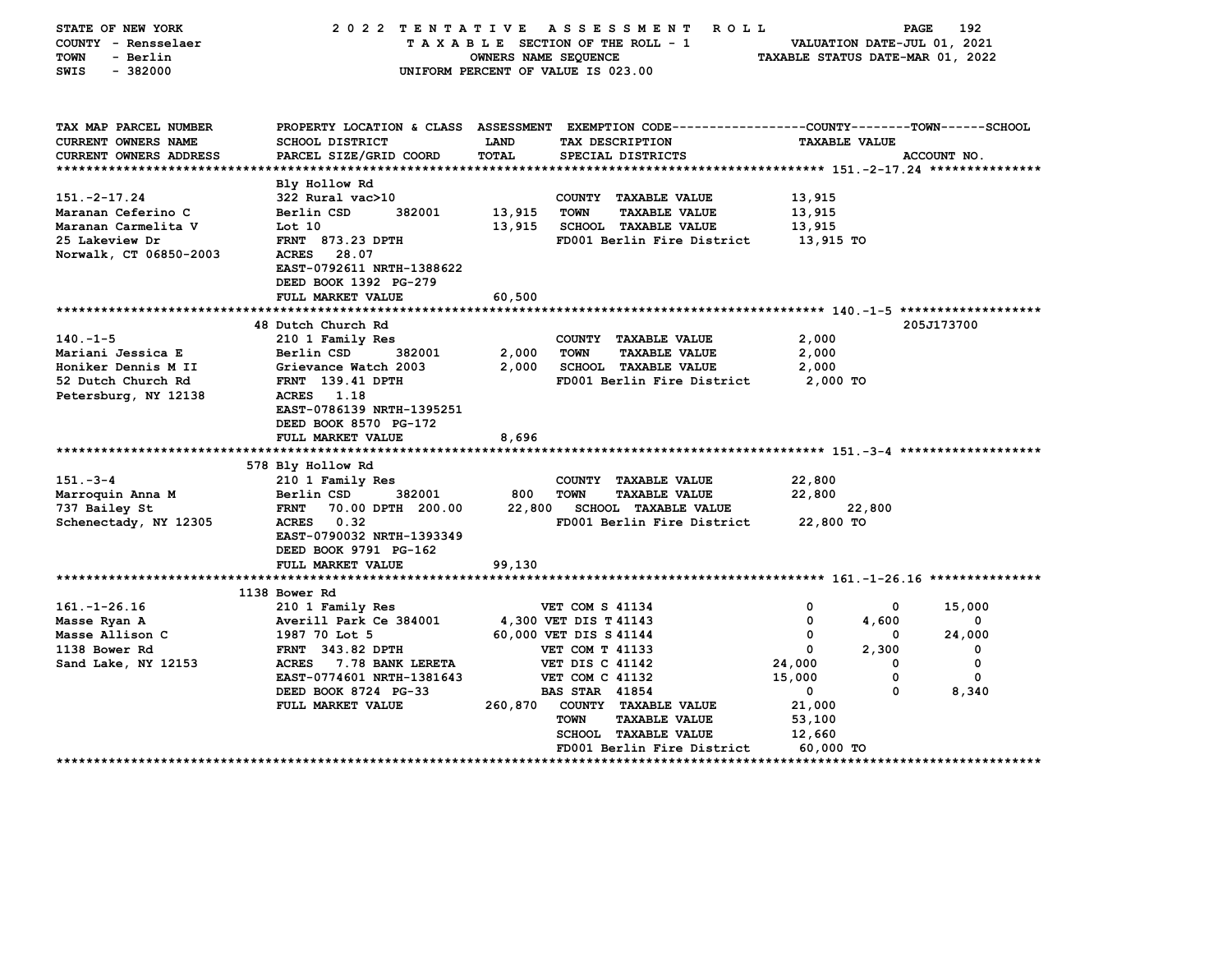| STATE OF NEW YORK<br>COUNTY - Rensselaer<br>- Berlin<br>TOWN<br>$-382000$<br>SWIS | 2022 TENTATIVE                                                   | OWNERS NAME SEQUENCE | A S S E S S M E N T<br><b>ROLL</b><br>TAXABLE SECTION OF THE ROLL - 1<br>UNIFORM PERCENT OF VALUE IS 023.00                             | VALUATION DATE-JUL 01, 2021<br>TAXABLE STATUS DATE-MAR 01, 2022 | 193<br>PAGE |
|-----------------------------------------------------------------------------------|------------------------------------------------------------------|----------------------|-----------------------------------------------------------------------------------------------------------------------------------------|-----------------------------------------------------------------|-------------|
| TAX MAP PARCEL NUMBER<br><b>CURRENT OWNERS NAME</b><br>CURRENT OWNERS ADDRESS     | <b>SCHOOL DISTRICT</b><br>PARCEL SIZE/GRID COORD                 | LAND<br><b>TOTAL</b> | PROPERTY LOCATION & CLASS ASSESSMENT EXEMPTION CODE---------------COUNTY-------TOWN------SCHOOL<br>TAX DESCRIPTION<br>SPECIAL DISTRICTS | <b>TAXABLE VALUE</b>                                            | ACCOUNT NO. |
|                                                                                   | Plank Rd                                                         |                      |                                                                                                                                         |                                                                 | 205J157200  |
| $130.1 - 8 - 3$                                                                   | 311 Res vac land                                                 |                      | COUNTY TAXABLE VALUE                                                                                                                    | 1,700                                                           |             |
| Masterson Kenneth J                                                               | Berlin CSD<br>382001                                             | 1,700                | <b>TOWN</b><br><b>TAXABLE VALUE</b>                                                                                                     | 1,700                                                           |             |
| Masterson Sandra                                                                  | <b>FRNT</b> 163.20 DPTH                                          | 1,700                | SCHOOL TAXABLE VALUE                                                                                                                    | 1,700                                                           |             |
| Berlin, NY 12022                                                                  | ACRES 1.56<br>EAST-0793538 NRTH-1407641<br>DEED BOOK 1327 PG-183 |                      | FD001 Berlin Fire District<br>LT001 Berlin Light Dist                                                                                   | 1,700 TO<br>1,700 TO                                            |             |
|                                                                                   | FULL MARKET VALUE                                                | 7,391                |                                                                                                                                         |                                                                 |             |
|                                                                                   | 2712 Plank Rd                                                    |                      |                                                                                                                                         |                                                                 |             |
| $130.1 - 8 - 10.3$                                                                | 210 1 Family Res                                                 |                      | <b>BAS STAR 41854</b>                                                                                                                   | 0<br>0                                                          | 8,340       |
| Masterson Kenneth J                                                               | Berlin CSD<br>382001                                             | 1,200                | COUNTY TAXABLE VALUE                                                                                                                    | 46,500                                                          |             |
| PO Box 120                                                                        | Big House                                                        | 46,500               | <b>TOWN</b><br><b>TAXABLE VALUE</b>                                                                                                     | 46,500                                                          |             |
| Berlin, NY 12022-0120                                                             | FRNT 269.11 DPTH 214.19                                          |                      | <b>SCHOOL TAXABLE VALUE</b>                                                                                                             | 38,160                                                          |             |
|                                                                                   | ACRES 0.87                                                       |                      | FD001 Berlin Fire District                                                                                                              | 46,500 TO                                                       |             |
|                                                                                   | EAST-0794103 NRTH-1407869                                        |                      | LT001 Berlin Light Dist                                                                                                                 | 46,500 TO                                                       |             |
|                                                                                   | DEED BOOK 42<br>PG-2400                                          |                      |                                                                                                                                         |                                                                 |             |
|                                                                                   | FULL MARKET VALUE                                                | 202,174              |                                                                                                                                         |                                                                 |             |
|                                                                                   |                                                                  |                      |                                                                                                                                         |                                                                 |             |
|                                                                                   | 97 Hill Rd                                                       |                      |                                                                                                                                         |                                                                 | 205J156910  |
| $140.17 - 5 - 1$                                                                  | 260 Seasonal res - WTRFNT                                        |                      | COUNTY TAXABLE VALUE                                                                                                                    | 40,800                                                          |             |
| Mastrianni Irvc Trust                                                             | Berlin CSD<br>382001                                             | 6,400                | <b>TOWN</b><br><b>TAXABLE VALUE</b>                                                                                                     | 40,800                                                          |             |
| Mastrianni Anthony F                                                              | Spring Lake                                                      | 40,800               | SCHOOL TAXABLE VALUE                                                                                                                    | 40,800                                                          |             |
| 573 Jefferson Ct                                                                  | FRNT 100.56 DPTH 158.00                                          |                      | FD001 Berlin Fire District                                                                                                              | 40,800 TO                                                       |             |
| Guilderland, NY 12084                                                             | ACRES 0.34<br>EAST-0782998 NRTH-1393681<br>DEED BOOK 7933 PG-214 |                      |                                                                                                                                         |                                                                 |             |
|                                                                                   | FULL MARKET VALUE                                                | 177,391              |                                                                                                                                         |                                                                 |             |
|                                                                                   |                                                                  |                      |                                                                                                                                         |                                                                 |             |
|                                                                                   | 1768 Plank Rd                                                    |                      |                                                                                                                                         |                                                                 |             |
| $128. - 2 - 8.3$                                                                  | 270 Mfg housing                                                  |                      | <b>CLERGY</b><br>41400                                                                                                                  | 1,500<br>1,500                                                  | 1,500       |
| Matson Virginia                                                                   | Berlin CSD<br>382001                                             |                      | 5,000 BAS STAR 41854                                                                                                                    | 0<br>0                                                          | 8,340       |
| Matson Scott                                                                      | FRNT 150.00 DPTH 250.00                                          |                      | 30,500 COUNTY TAXABLE VALUE                                                                                                             | 29,000                                                          |             |
| 1768 Plank Rd                                                                     | ACRES 0.83 BANK LERETA                                           |                      | <b>TOWN</b><br><b>TAXABLE VALUE</b>                                                                                                     | 29,000                                                          |             |
| Petersburgh, NY 12138-9801                                                        | EAST-0777575 NRTH-1405934<br>DEED BOOK 3451 PG-81                |                      | <b>SCHOOL TAXABLE VALUE</b><br>FD001 Berlin Fire District                                                                               | 20,660                                                          |             |
|                                                                                   | FULL MARKET VALUE                                                | 132,609              |                                                                                                                                         | 30,500 TO                                                       |             |
|                                                                                   |                                                                  |                      |                                                                                                                                         |                                                                 |             |
|                                                                                   | Goodell Rd (N of)                                                |                      |                                                                                                                                         |                                                                 |             |
| $108. - 3 - 2.5$                                                                  | 314 Rural vac<10                                                 |                      | COUNTY TAXABLE VALUE                                                                                                                    | 1,300                                                           |             |
| Matthews Vincezamia                                                               | Berlin CSD<br>382001                                             | 1,300                | <b>TOWN</b><br><b>TAXABLE VALUE</b>                                                                                                     | 1,300                                                           |             |
| 62 Deer Park Blvd                                                                 | Part in Petersburgh                                              | 1,300                | <b>SCHOOL TAXABLE VALUE</b>                                                                                                             | 1,300                                                           |             |
| Deer Park, NY 11729                                                               | $108. - 1 - 20.12$                                               |                      | FD001 Berlin Fire District                                                                                                              | 1,300 TO                                                        |             |
|                                                                                   | ACRES 3.36                                                       |                      |                                                                                                                                         |                                                                 |             |
|                                                                                   | EAST-0794287 NRTH-1419221                                        |                      |                                                                                                                                         |                                                                 |             |
|                                                                                   | DEED BOOK 9627 PG-236                                            |                      |                                                                                                                                         |                                                                 |             |
|                                                                                   | FULL MARKET VALUE                                                | 5,652                |                                                                                                                                         |                                                                 |             |
|                                                                                   |                                                                  |                      |                                                                                                                                         |                                                                 |             |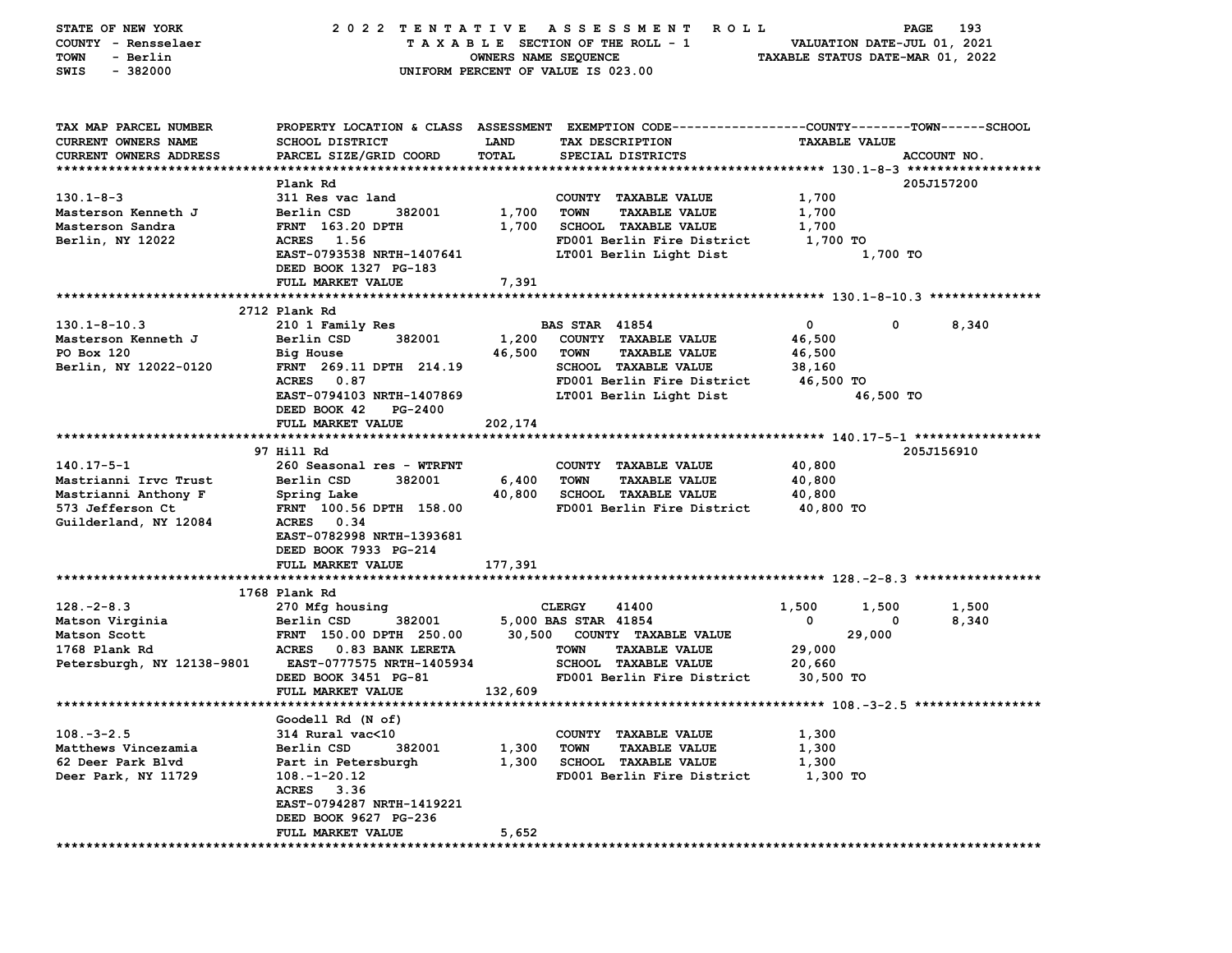| STATE OF NEW YORK                            | 2022 TENTATIVE                                                                                  |                                    |                        | ASSESSMENT ROLL                      |                      | PAGE                             | 194         |
|----------------------------------------------|-------------------------------------------------------------------------------------------------|------------------------------------|------------------------|--------------------------------------|----------------------|----------------------------------|-------------|
| COUNTY - Rensselaer                          |                                                                                                 |                                    |                        | TAXABLE SECTION OF THE ROLL - 1      |                      | VALUATION DATE-JUL 01, 2021      |             |
| <b>TOWN</b><br>- Berlin                      | OWNERS NAME SEQUENCE                                                                            |                                    |                        |                                      |                      | TAXABLE STATUS DATE-MAR 01, 2022 |             |
| SWIS<br>$-382000$                            |                                                                                                 | UNIFORM PERCENT OF VALUE IS 023.00 |                        |                                      |                      |                                  |             |
|                                              |                                                                                                 |                                    |                        |                                      |                      |                                  |             |
| TAX MAP PARCEL NUMBER                        | PROPERTY LOCATION & CLASS ASSESSMENT EXEMPTION CODE----------------COUNTY-------TOWN-----SCHOOL |                                    |                        |                                      |                      |                                  |             |
| CURRENT OWNERS NAME                          | <b>SCHOOL DISTRICT</b>                                                                          | <b>LAND</b>                        |                        | TAX DESCRIPTION                      | <b>TAXABLE VALUE</b> |                                  |             |
| CURRENT OWNERS ADDRESS                       | PARCEL SIZE/GRID COORD                                                                          | TOTAL                              |                        | SPECIAL DISTRICTS                    |                      |                                  | ACCOUNT NO. |
|                                              |                                                                                                 |                                    |                        |                                      |                      |                                  |             |
|                                              | 62 Long View                                                                                    |                                    |                        |                                      |                      |                                  | 105J108370  |
| $150.15 - 1 - 3$                             | 260 Seasonal res                                                                                |                                    |                        | COUNTY TAXABLE VALUE                 | 15,000               |                                  |             |
| Matulis Nicholas                             | Averill Park Ce 384001                                                                          | 3,000                              | <b>TOWN</b>            | <b>TAXABLE VALUE</b>                 | 15,000               |                                  |             |
| Baird Donna J                                | Lots 65 & 66                                                                                    | 15,000                             |                        | <b>SCHOOL TAXABLE VALUE</b>          | 15,000               |                                  |             |
| 136 Main St                                  | 80.00 DPTH 200.00<br><b>FRNT</b>                                                                |                                    |                        | FD001 Berlin Fire District           | 15,000 TO            |                                  |             |
| Schaghticoke, NY 12154                       | ACRES 0.37                                                                                      |                                    |                        | WD001 Berlin Water Dist              |                      | 15,000 TO M                      |             |
|                                              | EAST-0777126 NRTH-1389343                                                                       |                                    |                        | WD023 Berlin Water Dist #1           | 15,000 TO M          |                                  |             |
|                                              | DEED BOOK 7685 PG-133                                                                           |                                    |                        |                                      |                      |                                  |             |
|                                              | FULL MARKET VALUE                                                                               | 65,217                             |                        |                                      |                      |                                  |             |
|                                              |                                                                                                 |                                    |                        |                                      |                      |                                  |             |
|                                              | 12 Derby Ln                                                                                     |                                    |                        |                                      |                      |                                  | 205J156950  |
| $163. - 1 - 20$                              | 210 1 Family Res                                                                                |                                    | <b>VET WAR C 41122</b> |                                      | 5,745                | $^{\circ}$                       | 0           |
| Maus Albert E                                | Berlin CSD<br>382001                                                                            | 4,400 VET WAR T 41123              |                        |                                      | $\mathbf{0}$         | 1,380                            | $\mathbf 0$ |
| Maus Elizabeth Ann                           | <b>89% For Vet</b>                                                                              | 38,300                             |                        | COUNTY TAXABLE VALUE                 | 32,555               |                                  |             |
| Box 9                                        | Check For 1999 Rolls                                                                            |                                    | <b>TOWN</b>            | <b>TAXABLE VALUE</b>                 | 36,920               |                                  |             |
| Cherry Plain, NY 12040-0009 FRNT 500.00 DPTH |                                                                                                 |                                    |                        | <b>SCHOOL TAXABLE VALUE</b>          | 38,300               |                                  |             |
|                                              | 8.55<br><b>ACRES</b>                                                                            |                                    |                        | FD001 Berlin Fire District           | 38,300 TO            |                                  |             |
|                                              | EAST-0798297 NRTH-1383727                                                                       |                                    |                        |                                      |                      |                                  |             |
|                                              | DEED BOOK 1209 PG-495                                                                           |                                    |                        |                                      |                      |                                  |             |
|                                              | FULL MARKET VALUE                                                                               | 166,522                            |                        |                                      |                      |                                  |             |
|                                              |                                                                                                 |                                    |                        |                                      |                      |                                  |             |
|                                              | 26 S Main St                                                                                    |                                    |                        |                                      |                      |                                  | 205J175690  |
| $130.1 - 8 - 41$                             | 210 1 Family Res                                                                                |                                    | <b>ENH STAR 41834</b>  |                                      | $\mathbf 0$          | $\mathbf{0}$                     | 20,820      |
| Maxon Ann Marie                              | 382001<br>Berlin CSD                                                                            |                                    |                        | 1,400 COUNTY TAXABLE VALUE           | 36,500               |                                  |             |
| <b>Box 93</b>                                | 66.00 DPTH 160.00<br><b>FRNT</b>                                                                |                                    | 36,500 TOWN            | <b>TAXABLE VALUE</b>                 |                      | 36,500                           |             |
| Berlin, NY 12022                             | <b>ACRES</b> 0.25                                                                               |                                    |                        | SCHOOL TAXABLE VALUE                 | 15,680               |                                  |             |
|                                              | EAST-0795720 NRTH-1407293                                                                       |                                    |                        | FD001 Berlin Fire District 36,500 TO |                      |                                  |             |
|                                              | DEED BOOK 1685 PG-243                                                                           |                                    |                        | LT001 Berlin Light Dist              |                      | 36,500 TO                        |             |
|                                              | FULL MARKET VALUE                                                                               | 158,696                            |                        |                                      |                      |                                  |             |
|                                              |                                                                                                 |                                    |                        |                                      |                      |                                  |             |
|                                              | 23 Upper Stage Coach Rd                                                                         |                                    |                        |                                      |                      |                                  | 205J156955  |
| $140. - 1 - 7$                               | 210 1 Family Res                                                                                |                                    | VET P EXMT 41112       |                                      | 21,100               | $\mathbf{0}$                     | 0           |
| Maxon Claude W                               | 382001<br>Berlin CSD                                                                            | 1,500 VT ELG FND 41103             |                        |                                      | 0                    | 880                              | 0           |
| PO Box 105                                   | <b>FRNT</b> 105.00 DPTH                                                                         | 21,100 BAS STAR 41854              |                        |                                      | 0                    | $^{\circ}$                       | 8,340       |
| Averill Park, NY 12018                       | <b>ACRES</b> 2.00                                                                               |                                    |                        | COUNTY TAXABLE VALUE                 | $\mathbf 0$          |                                  |             |
|                                              | EAST-0787200 NRTH-1394726                                                                       |                                    | <b>TOWN</b>            | <b>TAXABLE VALUE</b>                 | 20,220               |                                  |             |
|                                              | DEED BOOK 1334 PG-811                                                                           |                                    |                        | <b>SCHOOL TAXABLE VALUE</b>          | 12,760               |                                  |             |
|                                              | FULL MARKET VALUE                                                                               |                                    |                        | 91,739 FD001 Berlin Fire District    | 21,100 TO            |                                  |             |
|                                              |                                                                                                 |                                    |                        |                                      |                      |                                  |             |
|                                              | 17104 NY 22                                                                                     |                                    |                        |                                      |                      |                                  |             |
| $163. -4 - 4.14$                             | 105 Vac farmland                                                                                |                                    |                        | COUNTY TAXABLE VALUE                 | 1,675                |                                  |             |
| Maxon Daryl J                                | Berlin CSD<br>382001                                                                            | 1,675                              | <b>TOWN</b>            | <b>TAXABLE VALUE</b>                 | 1,675                |                                  |             |
| PO Box 66                                    | $2000 / 2$ Lot 3                                                                                | 1,675                              |                        | <b>SCHOOL TAXABLE VALUE</b>          | 1,675                |                                  |             |
| Cherry Plain, NY 12140                       | 75.00 DPTH<br><b>FRNT</b>                                                                       |                                    |                        | FD001 Berlin Fire District           | 1,675 TO             |                                  |             |
|                                              | 4.19<br><b>ACRES</b>                                                                            |                                    |                        |                                      |                      |                                  |             |
|                                              | EAST-0796551 NRTH-1381806                                                                       |                                    |                        |                                      |                      |                                  |             |
|                                              | DEED BOOK 9614 PG-208                                                                           |                                    |                        |                                      |                      |                                  |             |
|                                              | FULL MARKET VALUE                                                                               | 7,283                              |                        |                                      |                      |                                  |             |
|                                              |                                                                                                 |                                    |                        |                                      |                      |                                  |             |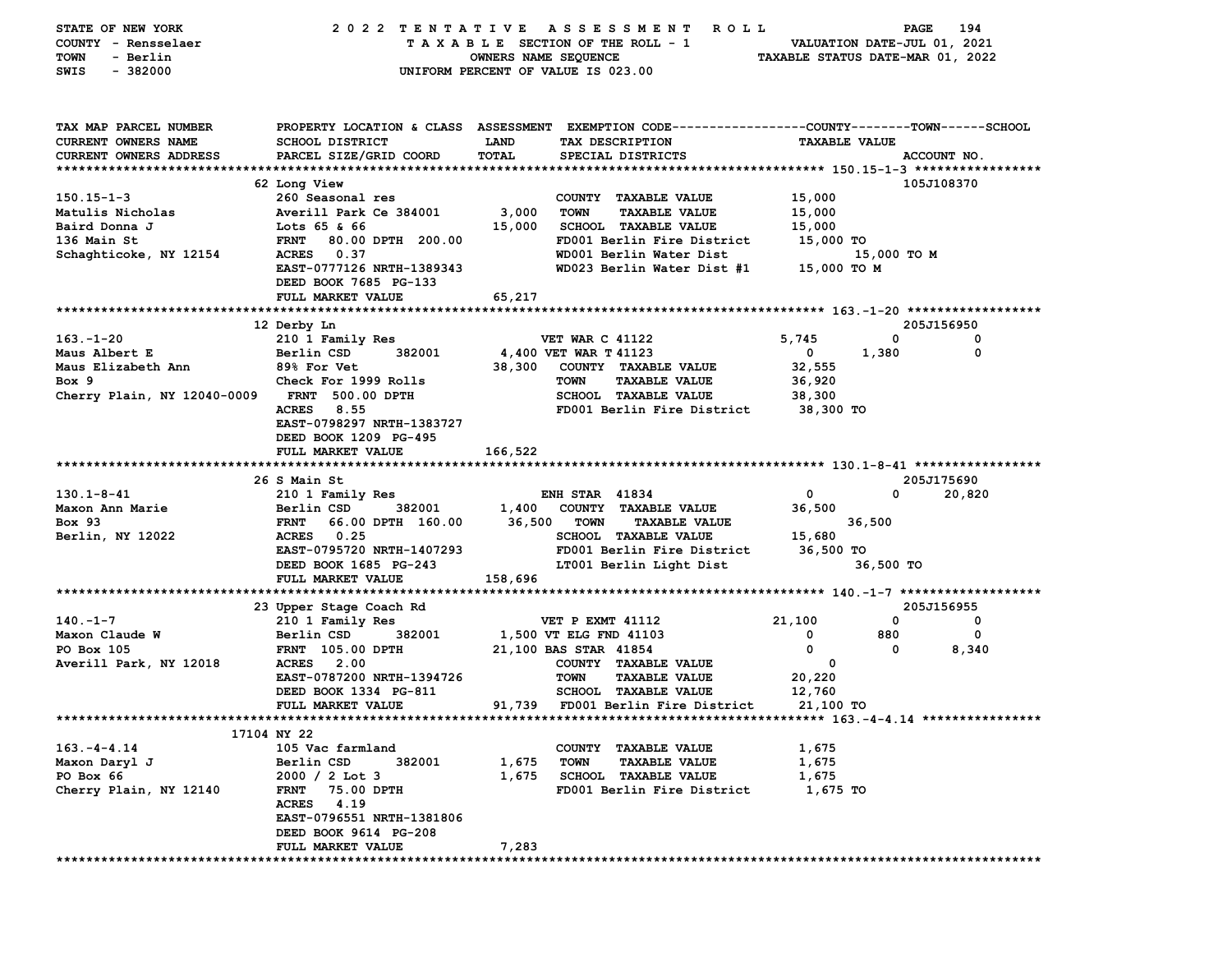| STATE OF NEW YORK             | 2022 TENTATIVE                                           |             | ASSESSMENT ROLL                                                                                |                             | 195<br>PAGE |
|-------------------------------|----------------------------------------------------------|-------------|------------------------------------------------------------------------------------------------|-----------------------------|-------------|
| COUNTY - Rensselaer           |                                                          |             | TAXABLE SECTION OF THE ROLL - 1                                                                | VALUATION DATE-JUL 01, 2021 |             |
| - Berlin<br>TOWN              | OWNERS NAME SEQUENCE<br>TAXABLE STATUS DATE-MAR 01, 2022 |             |                                                                                                |                             |             |
| SWIS<br>$-382000$             |                                                          |             | UNIFORM PERCENT OF VALUE IS 023.00                                                             |                             |             |
|                               |                                                          |             |                                                                                                |                             |             |
|                               |                                                          |             |                                                                                                |                             |             |
|                               |                                                          |             |                                                                                                |                             |             |
| TAX MAP PARCEL NUMBER         |                                                          |             | PROPERTY LOCATION & CLASS ASSESSMENT EXEMPTION CODE---------------COUNTY-------TOWN-----SCHOOL |                             |             |
| CURRENT OWNERS NAME           | SCHOOL DISTRICT                                          | <b>LAND</b> | TAX DESCRIPTION                                                                                | <b>TAXABLE VALUE</b>        |             |
| <b>CURRENT OWNERS ADDRESS</b> | PARCEL SIZE/GRID COORD                                   | TOTAL       | SPECIAL DISTRICTS                                                                              |                             | ACCOUNT NO. |
|                               |                                                          |             |                                                                                                |                             |             |
|                               | 25 Elm St                                                |             |                                                                                                |                             | 205J179830  |
| $130.1 - 3 - 4$               | 210 1 Family Res                                         |             | <b>BAS STAR 41854</b>                                                                          | $\mathbf 0$                 | 0<br>8,340  |
| Maxon Dean A                  | Berlin CSD<br>382001                                     | 1,000       | COUNTY TAXABLE VALUE                                                                           | 29,450                      |             |
| Maxon Donna J                 | ROW Acq Map 1 Parcel 1                                   | 29,450      | TOWN<br><b>TAXABLE VALUE</b>                                                                   | 29,450                      |             |
| 25 Elm St                     | <b>FRNT</b><br>96.50 DPTH 175.00                         |             | <b>SCHOOL TAXABLE VALUE</b>                                                                    | 21,110                      |             |
| PO Box 63                     | <b>ACRES</b><br>0.35 BANK CORE                           |             | FD001 Berlin Fire District                                                                     | 29,450 TO                   |             |
| Berlin, NY 12022-0063         | EAST-0795529 NRTH-1408283                                |             | LT001 Berlin Light Dist                                                                        | 29,450 TO                   |             |
|                               | DEED BOOK 243 PG-703                                     |             |                                                                                                |                             |             |
|                               | FULL MARKET VALUE                                        | 128,043     |                                                                                                |                             |             |
|                               |                                                          |             |                                                                                                |                             |             |
|                               | 23 Sicko Rd                                              |             |                                                                                                |                             | 205J177760  |
| 117.8-1-47.21                 | 260 Seasonal res                                         |             | COUNTY TAXABLE VALUE                                                                           | 16,050                      |             |
| Maxon Edward                  | Berlin CSD<br>382001                                     | 2,050       | <b>TOWN</b><br><b>TAXABLE VALUE</b>                                                            | 16,050                      |             |
| Maxon Kimberly                | $2007 - 12$ Lot 3                                        | 16,050      | <b>SCHOOL TAXABLE VALUE</b>                                                                    | 16,050                      |             |
| 30 Sicko Rd                   | <b>FRNT</b> 617.59 DPTH                                  |             | FD001 Berlin Fire District                                                                     | 16,050 TO                   |             |
| Petersburgh, NY 12138         | ACRES 6.70                                               |             |                                                                                                |                             |             |
|                               | EAST-0778660 NRTH-1416361                                |             |                                                                                                |                             |             |
|                               | DEED BOOK 9377 PG-68                                     |             |                                                                                                |                             |             |
|                               | FULL MARKET VALUE                                        | 69,783      |                                                                                                |                             |             |
|                               |                                                          |             |                                                                                                |                             |             |
|                               | 30 Sicko Rd                                              |             |                                                                                                |                             | 205J186940  |
| $117.8 - 1 - 53$              | 260 Seasonal res                                         |             | COUNTY TAXABLE VALUE                                                                           | 13,500                      |             |
| Maxon Edward                  | Berlin CSD<br>382001                                     | 1,700 TOWN  | <b>TAXABLE VALUE</b>                                                                           | 13,500                      |             |
| Maxon Kimberly O              | FRNT 110.00 DPTH 118.00                                  |             | 13,500 SCHOOL TAXABLE VALUE                                                                    | 13,500                      |             |
| 30 Sicko Rd                   | ACRES 0.17 BANK<br>CORE                                  |             | FD001 Berlin Fire District                                                                     | 13,500 TO                   |             |
| Petersburgh, NY 12138         | EAST-0778510 NRTH-1416860                                |             |                                                                                                |                             |             |
|                               | DEED BOOK 1813 PG-168                                    |             |                                                                                                |                             |             |
|                               | FULL MARKET VALUE                                        | 58,696      |                                                                                                |                             |             |
|                               |                                                          |             |                                                                                                |                             |             |
|                               | Sicko Rd                                                 |             |                                                                                                |                             |             |
| $117.8 - 2 - 3.2$             | 311 Res vac land                                         |             | COUNTY TAXABLE VALUE                                                                           | 3,060                       |             |
| Maxon Edward                  | 382001                                                   |             | TOWN                                                                                           | 3,060                       |             |
|                               | Berlin CSD                                               | 3,060       | <b>TAXABLE VALUE</b>                                                                           |                             |             |
| Maxon Kimberly                | Pt in Poes 117.8-3-13.2                                  |             | 3,060<br>SCHOOL TAXABLE VALUE                                                                  | 3,060                       |             |
| 30 Sicko Rd                   | 30.00 DPTH 96.00<br><b>FRNT</b>                          |             | FD001 Berlin Fire District                                                                     | 3,060 TO                    |             |
| Petersburgh, NY 12138         | ACRES 0.20                                               |             |                                                                                                |                             |             |
|                               | EAST-0778560 NRTH-1416950                                |             |                                                                                                |                             |             |
|                               | DEED BOOK 9377 PG-64                                     |             |                                                                                                |                             |             |
|                               | <b>FULL MARKET VALUE</b>                                 | 13,304      |                                                                                                |                             |             |
|                               |                                                          |             |                                                                                                |                             |             |
|                               | 72 Rastus Ln                                             |             |                                                                                                |                             |             |
| $163. -4 - 4.3$               | 270 Mfg housing                                          |             | <b>BAS STAR 41854</b>                                                                          | 0<br>0                      | 8,340       |
| Maxon Maurice                 | Berlin CSD<br>382001                                     | 3,600       | COUNTY TAXABLE VALUE                                                                           | 13,300                      |             |
| Maxon Deborah D               | <b>FRNT 300.00 DPTH</b>                                  | 13,300      | <b>TOWN</b><br><b>TAXABLE VALUE</b>                                                            | 13,300                      |             |
| <b>Box 98</b>                 | <b>ACRES</b><br>2.06                                     |             | <b>SCHOOL TAXABLE VALUE</b>                                                                    | 4,960                       |             |
| Cherry Plain, NY 12040-0098   | EAST-0797963 NRTH-1380894                                |             | FD001 Berlin Fire District                                                                     | 13,300 TO                   |             |
|                               | DEED BOOK 1344 PG-872                                    |             |                                                                                                |                             |             |
|                               | FULL MARKET VALUE                                        | 57,826      |                                                                                                |                             |             |
| **********                    | **********************                                   |             |                                                                                                |                             |             |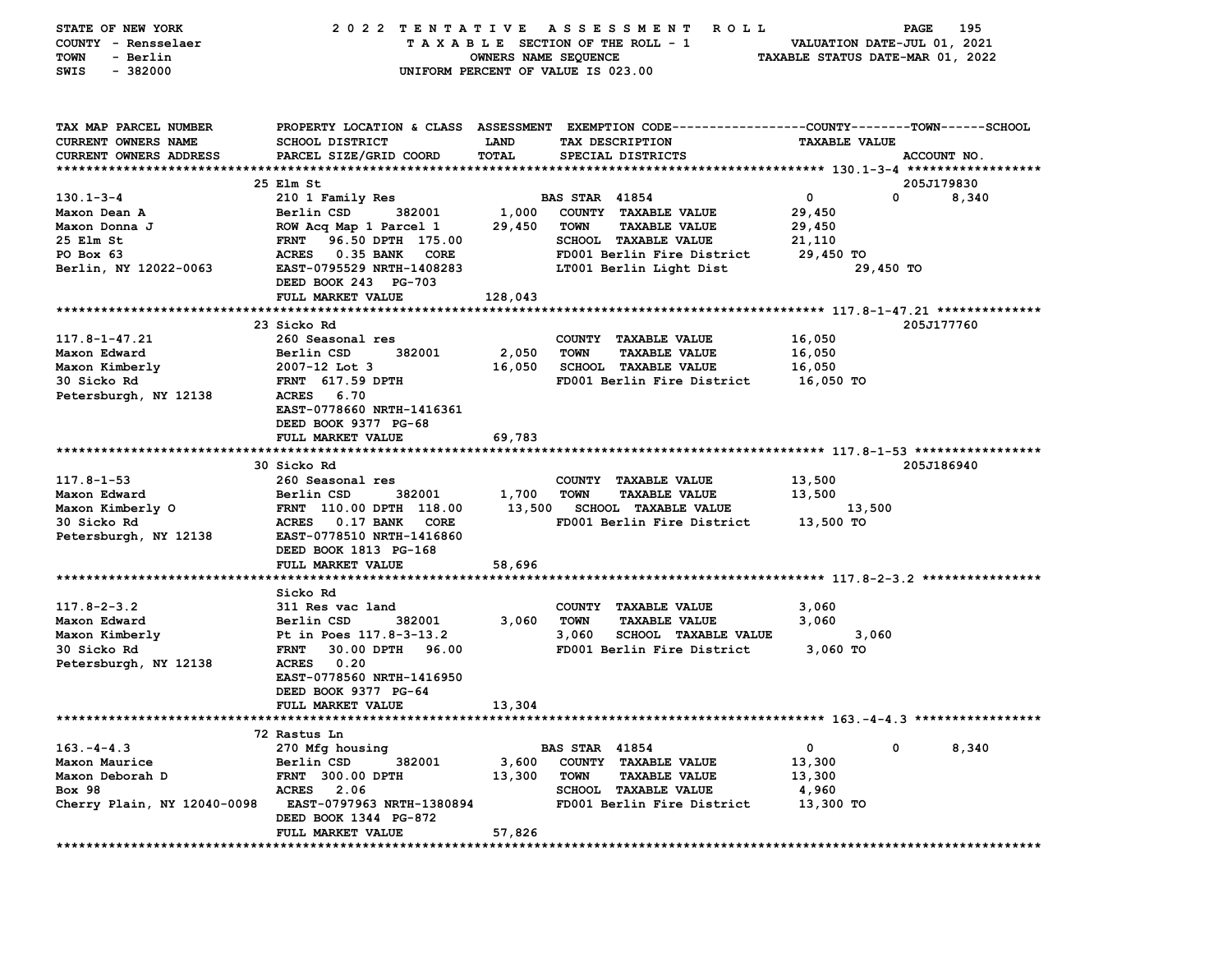| STATE OF NEW YORK                            |                           |                      | 2022 TENTATIVE ASSESSMENT ROLL                                                                 |                                  | <b>PAGE</b><br>196 |
|----------------------------------------------|---------------------------|----------------------|------------------------------------------------------------------------------------------------|----------------------------------|--------------------|
| COUNTY - Rensselaer                          |                           |                      | TAXABLE SECTION OF THE ROLL - 1                                                                | VALUATION DATE-JUL 01, 2021      |                    |
| - Berlin<br>TOWN                             |                           | OWNERS NAME SEQUENCE |                                                                                                | TAXABLE STATUS DATE-MAR 01, 2022 |                    |
| SWIS<br>- 382000                             |                           |                      | UNIFORM PERCENT OF VALUE IS 023.00                                                             |                                  |                    |
|                                              |                           |                      |                                                                                                |                                  |                    |
|                                              |                           |                      |                                                                                                |                                  |                    |
| TAX MAP PARCEL NUMBER                        |                           |                      | PROPERTY LOCATION & CLASS ASSESSMENT EXEMPTION CODE---------------COUNTY-------TOWN-----SCHOOL |                                  |                    |
| CURRENT OWNERS NAME                          | <b>SCHOOL DISTRICT</b>    | <b>LAND</b>          | TAX DESCRIPTION                                                                                | <b>TAXABLE VALUE</b>             |                    |
| CURRENT OWNERS ADDRESS                       | PARCEL SIZE/GRID COORD    | TOTAL                | SPECIAL DISTRICTS                                                                              |                                  | ACCOUNT NO.        |
|                                              |                           |                      |                                                                                                |                                  |                    |
|                                              | NY 22                     |                      |                                                                                                |                                  |                    |
| $163. -4 - 4.13$                             | 105 Vac farmland          |                      | COUNTY TAXABLE VALUE                                                                           | 1,675                            |                    |
| Maxon Milton J                               | 382001<br>Berlin CSD      | 1,675                | TOWN<br><b>TAXABLE VALUE</b>                                                                   | 1,675                            |                    |
| PO Box 11                                    | $2000 / 2$ Lot 2          |                      | 1,675 SCHOOL TAXABLE VALUE                                                                     | 1,675                            |                    |
| Cherry Plain, NY 12040-0011 FRNT 333.39 DPTH |                           |                      | FD001 Berlin Fire District                                                                     | 1,675 TO                         |                    |
|                                              | ACRES 4.19                |                      |                                                                                                |                                  |                    |
|                                              | EAST-0796502 NRTH-1382135 |                      |                                                                                                |                                  |                    |
|                                              | DEED BOOK 170 PG-168      |                      |                                                                                                |                                  |                    |
|                                              | <b>FULL MARKET VALUE</b>  | 7,283                |                                                                                                |                                  |                    |
|                                              |                           |                      |                                                                                                |                                  |                    |
|                                              | 16983 NY 22               |                      |                                                                                                |                                  |                    |
| $163. - 4 - 12.2$                            | 210 1 Family Res          |                      | <b>BAS STAR 41854</b>                                                                          | $\mathbf{0}$                     | 0<br>8,340         |
| Maxon Milton J                               | Berlin CSD<br>382001      | 3,480                | COUNTY TAXABLE VALUE                                                                           | 44,830                           |                    |
| PO Box 11                                    | <b>FRNT</b> 230.00 DPTH   | 44,830               | TOWN<br><b>TAXABLE VALUE</b>                                                                   | 44,830                           |                    |
| Cherry Plain, NY 12040                       | <b>ACRES</b> 4.80         |                      | <b>SCHOOL TAXABLE VALUE</b>                                                                    | 36,490                           |                    |
|                                              | EAST-0794456 NRTH-1379548 |                      | FD001 Berlin Fire District                                                                     | 44,830 TO                        |                    |
|                                              | DEED BOOK 68<br>PG-1787   |                      |                                                                                                |                                  |                    |
|                                              | FULL MARKET VALUE         | 194,913              |                                                                                                |                                  |                    |
|                                              |                           |                      |                                                                                                |                                  |                    |
|                                              | NY 22                     |                      |                                                                                                |                                  |                    |
| $163. - 4 - 4.17$                            | 105 Vac farmland          |                      | COUNTY TAXABLE VALUE                                                                           | 2,425                            |                    |
| Maxon Priscilla G                            | Berlin CSD<br>382001      | 2,425                | <b>TOWN</b><br><b>TAXABLE VALUE</b>                                                            | 2,425                            |                    |
| PO Box 60                                    | $2000 / 2$ Lot 6          |                      | 2,425 SCHOOL TAXABLE VALUE                                                                     | 2,425                            |                    |
| North Pownal, VT 05260                       | <b>FRNT</b> 290.35 DPTH   |                      | FD001 Berlin Fire District                                                                     | 2,425 TO                         |                    |
|                                              | ACRES 6.07                |                      |                                                                                                |                                  |                    |
|                                              | EAST-0796038 NRTH-1381269 |                      |                                                                                                |                                  |                    |
|                                              | DEED BOOK 7895 PG-246     |                      |                                                                                                |                                  |                    |
|                                              | FULL MARKET VALUE         | 10,543               |                                                                                                |                                  |                    |
|                                              |                           |                      |                                                                                                |                                  |                    |
|                                              | Rastus Ln                 |                      |                                                                                                |                                  | 205J157870S        |
| $163. -4 - 4.11$                             | 322 Rural vac>10          |                      | COUNTY TAXABLE VALUE                                                                           | 15,300                           |                    |
| Maxon William C                              | 382001<br>Berlin CSD      | 15,300               | TOWN<br><b>TAXABLE VALUE</b>                                                                   | 15,300                           |                    |
| Maxon Maurice                                | <b>Easement 170/185</b>   | 15,300               | <b>SCHOOL TAXABLE VALUE</b>                                                                    | 15,300                           |                    |
| 51 Clum Rd                                   | 2000/2 Rem Lot            |                      | FD001 Berlin Fire District                                                                     | 15,300 TO                        |                    |
| Johnsonville, NY 12094                       | <b>FRNT 1880.00 DPTH</b>  |                      |                                                                                                |                                  |                    |
|                                              | ACRES 76.65               |                      |                                                                                                |                                  |                    |
|                                              | EAST-0797557 NRTH-1380602 |                      |                                                                                                |                                  |                    |
|                                              | DEED BOOK 170 PG-189      |                      |                                                                                                |                                  |                    |
|                                              | <b>FULL MARKET VALUE</b>  | 66,522               |                                                                                                |                                  |                    |
|                                              |                           |                      |                                                                                                |                                  |                    |
|                                              | NY 22                     |                      |                                                                                                |                                  |                    |
| $163. -4 - 4.15$                             | 105 Vac farmland          |                      | COUNTY TAXABLE VALUE                                                                           | 1,675                            |                    |
| Maxon William C                              | Berlin CSD<br>382001      | 1,675                | <b>TOWN</b><br><b>TAXABLE VALUE</b>                                                            | 1,675                            |                    |
| 51 Clum Rd                                   | $2000 / 2$ Lot 4          | 1,675                | <b>SCHOOL TAXABLE VALUE</b>                                                                    | 1,675                            |                    |
| Johnsonville, NY 12094                       | <b>FRNT 335.38 DPTH</b>   |                      | FD001 Berlin Fire District                                                                     | 1,675 TO                         |                    |
|                                              | ACRES 4.19                |                      |                                                                                                |                                  |                    |
|                                              | EAST-0796190 NRTH-1381851 |                      |                                                                                                |                                  |                    |
|                                              | DEED BOOK 170 PG-174      |                      |                                                                                                |                                  |                    |
|                                              | FULL MARKET VALUE         | 7,283                |                                                                                                |                                  |                    |
|                                              |                           |                      |                                                                                                |                                  |                    |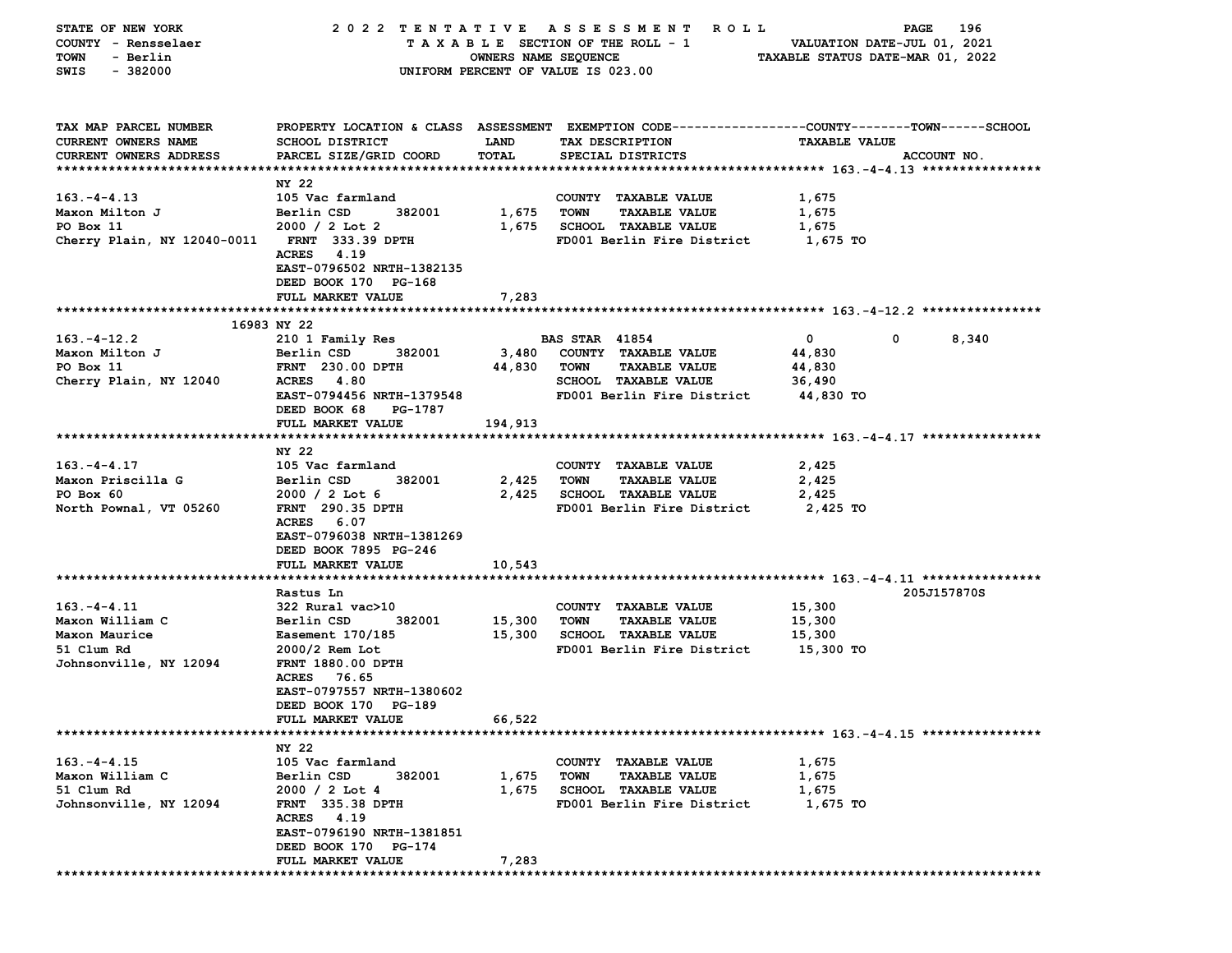| STATE OF NEW YORK<br>COUNTY - Rensselaer<br><b>TOWN</b><br>- Berlin<br>SWIS<br>$-382000$ | 2022 TENTATIVE                                     | OWNERS NAME SEQUENCE | A S S E S S M E N T<br><b>ROLL</b><br>TAXABLE SECTION OF THE ROLL - 1<br>UNIFORM PERCENT OF VALUE IS 023.00                             | VALUATION DATE-JUL 01, 2021<br>TAXABLE STATUS DATE-MAR 01, 2022 | 197<br>PAGE |
|------------------------------------------------------------------------------------------|----------------------------------------------------|----------------------|-----------------------------------------------------------------------------------------------------------------------------------------|-----------------------------------------------------------------|-------------|
| TAX MAP PARCEL NUMBER<br>CURRENT OWNERS NAME<br>CURRENT OWNERS ADDRESS                   | <b>SCHOOL DISTRICT</b><br>PARCEL SIZE/GRID COORD   | LAND<br><b>TOTAL</b> | PROPERTY LOCATION & CLASS ASSESSMENT EXEMPTION CODE---------------COUNTY-------TOWN------SCHOOL<br>TAX DESCRIPTION<br>SPECIAL DISTRICTS | <b>TAXABLE VALUE</b>                                            | ACCOUNT NO. |
|                                                                                          | 118 Cherry Plain Sq                                |                      |                                                                                                                                         |                                                                 | 205J108460  |
| $163 - 1 - 15$                                                                           | 210 1 Family Res                                   |                      | <b>BAS STAR 41854</b>                                                                                                                   | $\mathbf 0$<br>0                                                | 8,340       |
| May Eric                                                                                 | Berlin CSD<br>382001                               | 1,900                | COUNTY TAXABLE VALUE                                                                                                                    | 35,500                                                          |             |
| 118 Cherry Plain Sq                                                                      | FRNT 190.18 DPTH                                   | 35,500               | <b>TOWN</b><br><b>TAXABLE VALUE</b>                                                                                                     | 35,500                                                          |             |
| Berlin, NY 12022                                                                         | ACRES<br>1.11                                      |                      | SCHOOL TAXABLE VALUE                                                                                                                    | 27,160                                                          |             |
|                                                                                          | EAST-0798940 NRTH-1384564<br>DEED BOOK 7593 PG-235 |                      | FD001 Berlin Fire District                                                                                                              | 35,500 TO                                                       |             |
|                                                                                          | FULL MARKET VALUE                                  | 154,348              |                                                                                                                                         |                                                                 |             |
|                                                                                          |                                                    |                      |                                                                                                                                         |                                                                 |             |
|                                                                                          | 29 Elm St                                          |                      |                                                                                                                                         |                                                                 | 205J141400  |
| $130.1 - 3 - 5$                                                                          | 210 1 Family Res                                   |                      | COUNTY TAXABLE VALUE                                                                                                                    | 33,000                                                          |             |
| Maynard Kevin R                                                                          | Berlin CSD<br>382001                               | 4,000                | <b>TOWN</b><br><b>TAXABLE VALUE</b>                                                                                                     | 33,000                                                          |             |
| Phillips - Maynard Kellie J ROW Acq Map 2 Parcel 3                                       |                                                    |                      | 33,000<br><b>SCHOOL TAXABLE VALUE</b>                                                                                                   | 33,000                                                          |             |
| PO Box 95                                                                                | 75.00 DPTH 203.00<br><b>FRNT</b>                   |                      | FD001 Berlin Fire District                                                                                                              | 33,000 TO                                                       |             |
| Berlin, NY 12022                                                                         | ACRES 0.50                                         |                      | LT001 Berlin Light Dist                                                                                                                 | 33,000 TO                                                       |             |
|                                                                                          | EAST-0795609 NRTH-1408354                          |                      |                                                                                                                                         |                                                                 |             |
|                                                                                          | DEED BOOK 9900 PG-334<br>FULL MARKET VALUE         | 143,478              |                                                                                                                                         |                                                                 |             |
|                                                                                          |                                                    |                      |                                                                                                                                         |                                                                 |             |
|                                                                                          | 78 Old Post Rd                                     |                      |                                                                                                                                         |                                                                 |             |
| $129. -2 - 23.12$                                                                        | 260 Seasonal res                                   |                      | COUNTY TAXABLE VALUE                                                                                                                    | 10,700                                                          |             |
| Maynard Robert M                                                                         | 382001<br>Berlin CSD                               | 1,000                | <b>TAXABLE VALUE</b><br>TOWN                                                                                                            | 10,700                                                          |             |
| 39 Barrington Dr                                                                         | FRNT 200.00 DPTH                                   | 10,700               | SCHOOL TAXABLE VALUE                                                                                                                    | 10,700                                                          |             |
| Gansevoort, NY 12831                                                                     | ACRES 1.49                                         |                      | FD001 Berlin Fire District                                                                                                              | 10,700 TO                                                       |             |
|                                                                                          | EAST-0792247 NRTH-1403309                          |                      |                                                                                                                                         |                                                                 |             |
|                                                                                          | DEED BOOK 96<br><b>PG-489</b>                      |                      |                                                                                                                                         |                                                                 |             |
|                                                                                          | FULL MARKET VALUE                                  | 46,522               |                                                                                                                                         |                                                                 |             |
|                                                                                          | Old Post Rd (W of)                                 |                      |                                                                                                                                         |                                                                 |             |
| $129. -2 - 23.22$                                                                        | 314 Rural vac<10                                   |                      | COUNTY TAXABLE VALUE                                                                                                                    | 1,150                                                           |             |
| Maynard Robert M                                                                         | Berlin CSD<br>382001                               | 1,150                | <b>TOWN</b><br><b>TAXABLE VALUE</b>                                                                                                     | 1,150                                                           |             |
| 39 Barrington Dr                                                                         | <b>ACRES</b><br>3.64                               | 1,150                | SCHOOL TAXABLE VALUE                                                                                                                    | 1,150                                                           |             |
| Gansevoort, NY 12831                                                                     | EAST-0792012 NRTH-1403470                          |                      | FD001 Berlin Fire District                                                                                                              | 1,150 TO                                                        |             |
|                                                                                          | DEED BOOK 9266 PG-146                              |                      |                                                                                                                                         |                                                                 |             |
|                                                                                          | FULL MARKET VALUE                                  | 5,000                |                                                                                                                                         |                                                                 |             |
|                                                                                          |                                                    |                      |                                                                                                                                         |                                                                 |             |
| $129. -2 - 25$                                                                           | 86 Old Post Rd                                     |                      | <b>ENH STAR 41834</b>                                                                                                                   | 0<br>0                                                          |             |
|                                                                                          | 270 Mfg housing<br>382001                          |                      |                                                                                                                                         | 10,600                                                          | 10,600      |
| Maynard William H<br>PO Box 271                                                          | Berlin CSD<br><b>FRNT 737.95 DPTH</b>              | 3,100<br>10,600      | COUNTY TAXABLE VALUE<br><b>TOWN</b><br><b>TAXABLE VALUE</b>                                                                             | 10,600                                                          |             |
| Berlin, NY 12022-0271                                                                    | ACRES 12.75                                        |                      | <b>SCHOOL TAXABLE VALUE</b>                                                                                                             | 0                                                               |             |
|                                                                                          | EAST-0792046 NRTH-1402888                          |                      | FD001 Berlin Fire District                                                                                                              | 10,600 TO                                                       |             |
|                                                                                          | DEED BOOK 1280 PG-150                              |                      |                                                                                                                                         |                                                                 |             |
|                                                                                          | <b>FULL MARKET VALUE</b>                           | 46,087               |                                                                                                                                         |                                                                 |             |
|                                                                                          |                                                    |                      |                                                                                                                                         |                                                                 |             |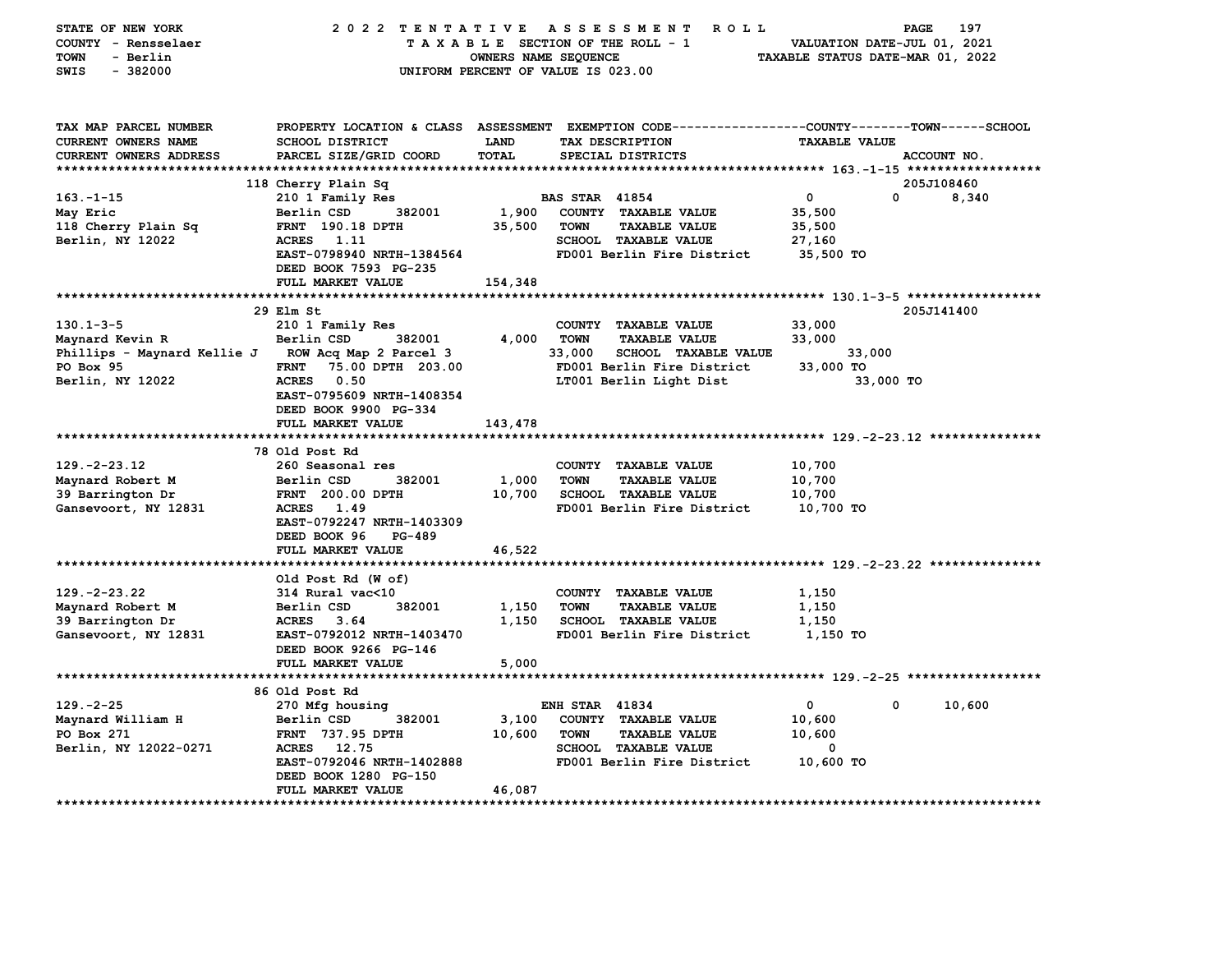| STATE OF NEW YORK<br>COUNTY - Rensselaer<br><b>TOWN</b><br>- Berlin<br>$-382000$<br>SWIS | 2022 TENTATIVE ASSESSMENT                                                                        | OWNERS NAME SEQUENCE | R O L L<br>TAXABLE SECTION OF THE ROLL - 1<br>UNIFORM PERCENT OF VALUE IS 023.00 | VALUATION DATE-JUL 01, 2021<br>TAXABLE STATUS DATE-MAR 01, 2022 | 198<br>PAGE |
|------------------------------------------------------------------------------------------|--------------------------------------------------------------------------------------------------|----------------------|----------------------------------------------------------------------------------|-----------------------------------------------------------------|-------------|
| TAX MAP PARCEL NUMBER                                                                    | PROPERTY LOCATION & CLASS ASSESSMENT EXEMPTION CODE----------------COUNTY-------TOWN------SCHOOL |                      |                                                                                  |                                                                 |             |
| CURRENT OWNERS NAME                                                                      | <b>SCHOOL DISTRICT</b>                                                                           | LAND                 | TAX DESCRIPTION                                                                  | <b>TAXABLE VALUE</b>                                            |             |
| CURRENT OWNERS ADDRESS                                                                   | PARCEL SIZE/GRID COORD                                                                           | <b>TOTAL</b>         | SPECIAL DISTRICTS                                                                |                                                                 | ACCOUNT NO. |
|                                                                                          | 30 Brookside Park Rd                                                                             |                      |                                                                                  |                                                                 | 205J185590  |
| $130.1 - 5 - 24$                                                                         | 210 1 Family Res                                                                                 |                      | COUNTY TAXABLE VALUE                                                             | 30,700                                                          |             |
| McCabe Brian A                                                                           | 382001<br>Berlin CSD                                                                             | 1,000                | <b>TOWN</b><br><b>TAXABLE VALUE</b>                                              | 30,700                                                          |             |
| Sutton Joanna                                                                            | <b>FRNT</b><br>71.00 DPTH 103.30                                                                 | 30,700               | <b>SCHOOL TAXABLE VALUE</b>                                                      | 30,700                                                          |             |
| 110 Darrow Rd                                                                            | ACRES 0.15 BANK CORE                                                                             |                      | FD001 Berlin Fire District                                                       | 30,700 TO                                                       |             |
| New Lebanon, NY 12125                                                                    | EAST-0797135 NRTH-1408529                                                                        |                      | LT001 Berlin Light Dist                                                          | 30,700 TO                                                       |             |
|                                                                                          | DEED BOOK 9334 PG-266                                                                            |                      |                                                                                  |                                                                 |             |
|                                                                                          | FULL MARKET VALUE                                                                                | 133,478              |                                                                                  |                                                                 |             |
|                                                                                          |                                                                                                  |                      |                                                                                  |                                                                 |             |
|                                                                                          | 70 Mountain View                                                                                 |                      |                                                                                  |                                                                 | 205J123220  |
| $150.11 - 4 - 7$                                                                         | 260 Seasonal res                                                                                 |                      | COUNTY TAXABLE VALUE                                                             | 13,030                                                          |             |
| McCoy James W                                                                            | Averill Park Ce 384001                                                                           | 3,030                | <b>TOWN</b><br><b>TAXABLE VALUE</b><br>SCHOOL TAXABLE VALUE                      | 13,030                                                          |             |
| McCoy Mary A<br>2500 Maple Brook Rd                                                      | Lots 83-86 & 223 & 224<br><b>FRNT</b> 160.00 DPTH                                                | 13,030               | FD001 Berlin Fire District                                                       | 13,030<br>13,030 TO                                             |             |
| <b>New Concord, OH 43762</b>                                                             | ACRES 1.12                                                                                       |                      | WD001 Berlin Water Dist                                                          | 13,030 TO M                                                     |             |
|                                                                                          | EAST-0777327 NRTH-1389491                                                                        |                      | WD023 Berlin Water Dist #1                                                       | 13,030 TO M                                                     |             |
|                                                                                          | DEED BOOK 9347 PG-207                                                                            |                      |                                                                                  |                                                                 |             |
|                                                                                          | FULL MARKET VALUE                                                                                | 56,652               |                                                                                  |                                                                 |             |
|                                                                                          |                                                                                                  |                      |                                                                                  |                                                                 |             |
|                                                                                          | Bower Rd (S of)                                                                                  |                      |                                                                                  |                                                                 | 305J118840S |
| $161. - 1 - 31$                                                                          | 322 Rural vac>10                                                                                 |                      | COUNTY TAXABLE VALUE                                                             | 4,080                                                           |             |
| McCracken Robert E                                                                       | Averill Park Ce 384001                                                                           | 4,080                | <b>TOWN</b><br><b>TAXABLE VALUE</b>                                              | 4,080                                                           |             |
| McCracken Sally H                                                                        | In Sand Lake 161.-2-15.3                                                                         | 4,080                | <b>SCHOOL TAXABLE VALUE</b>                                                      | 4,080                                                           |             |
| 344 Bauer Rd                                                                             | Life Estate: Remainder t                                                                         |                      | FD001 Berlin Fire District                                                       | 4,080 TO                                                        |             |
| PO Box 287                                                                               | Robert E & Sally H McCrac                                                                        |                      |                                                                                  |                                                                 |             |
| Sand Lake, NY 12153-0287                                                                 | ACRES<br>22.31<br>EAST-0771538 NRTH-1380450                                                      |                      |                                                                                  |                                                                 |             |
|                                                                                          | DEED BOOK 498 PG-74                                                                              |                      |                                                                                  |                                                                 |             |
|                                                                                          | FULL MARKET VALUE                                                                                | 17,739               |                                                                                  |                                                                 |             |
|                                                                                          |                                                                                                  |                      |                                                                                  |                                                                 |             |
|                                                                                          | 25 Derby Ln                                                                                      |                      |                                                                                  |                                                                 | 205L153910  |
| $163. - 1 - 18$                                                                          | 210 1 Family Res                                                                                 |                      | COUNTY TAXABLE VALUE                                                             | 24,800                                                          |             |
| McCullen Connie Mae                                                                      | Berlin CSD<br>382001                                                                             | 800                  | <b>TOWN</b><br><b>TAXABLE VALUE</b>                                              | 24,800                                                          |             |
| McCullen Michael Arthur                                                                  | Life Est- Michael A McCul                                                                        |                      | 24,800 SCHOOL TAXABLE VALUE                                                      | 24,800                                                          |             |
| 292 Hoags Corners Rd                                                                     | FRNT 141.00 DPTH 148.00                                                                          |                      | FD001 Berlin Fire District                                                       | 24,800 TO                                                       |             |
| East Nassau, NY 12062                                                                    | <b>ACRES</b><br>0.33                                                                             |                      |                                                                                  |                                                                 |             |
|                                                                                          | EAST-0798816 NRTH-1384212                                                                        |                      |                                                                                  |                                                                 |             |
| PRIOR OWNER ON 3/01/2022<br>McCullen Connie Mae                                          | DEED BOOK 9968 PG-338<br><b>FULL MARKET VALUE</b>                                                | 107,826              |                                                                                  |                                                                 |             |
|                                                                                          |                                                                                                  |                      |                                                                                  |                                                                 |             |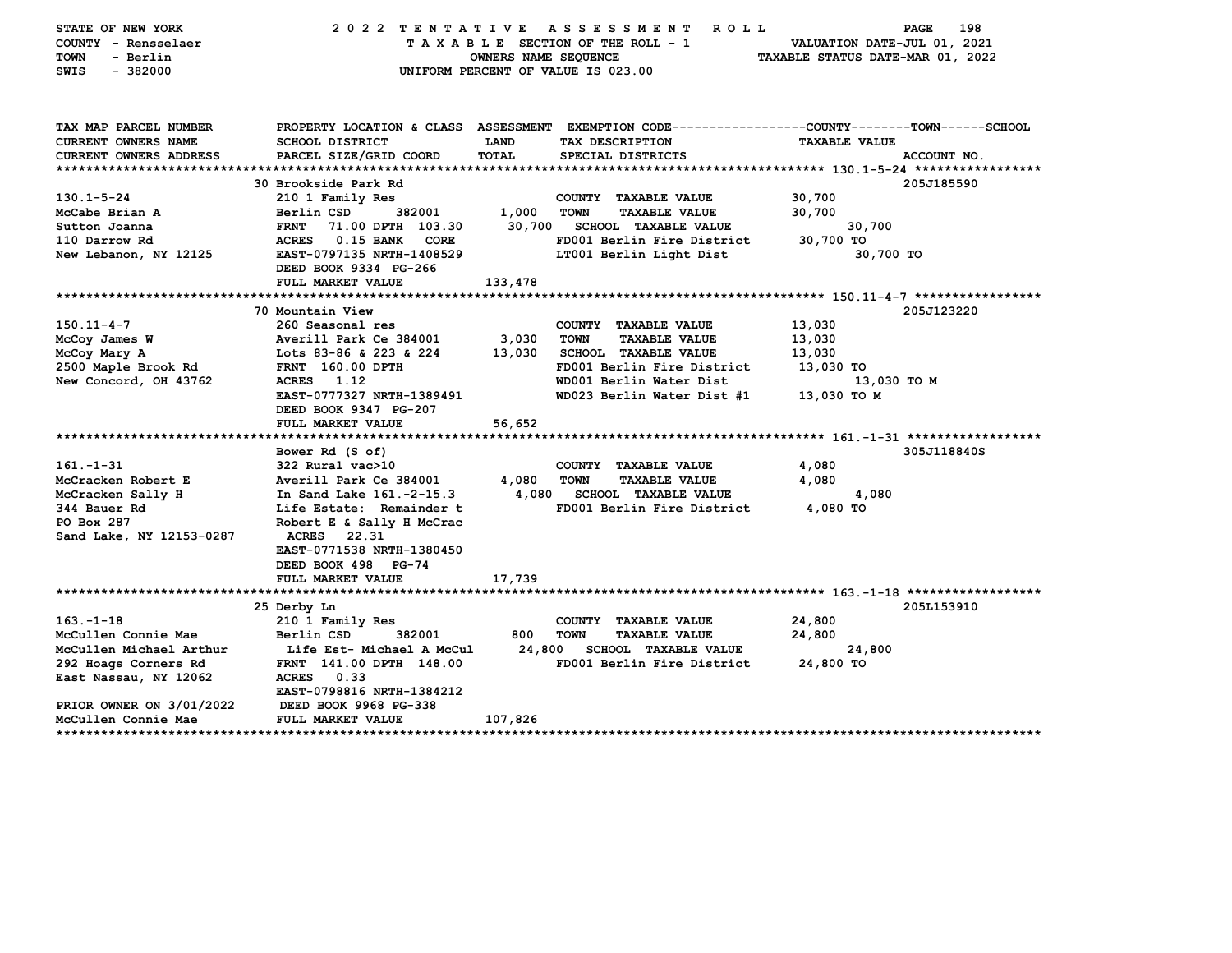| <b>STATE OF NEW YORK</b>      | 2022 TENTATIVE            |                      | A S S E S S M E N T<br>R O L L        | PAGE<br>199                                                                                    |
|-------------------------------|---------------------------|----------------------|---------------------------------------|------------------------------------------------------------------------------------------------|
| COUNTY - Rensselaer           |                           |                      | TAXABLE SECTION OF THE ROLL - 1       | VALUATION DATE-JUL 01, 2021                                                                    |
| - Berlin<br>TOWN              |                           | OWNERS NAME SEQUENCE |                                       | TAXABLE STATUS DATE-MAR 01, 2022                                                               |
| SWIS<br>$-382000$             |                           |                      | UNIFORM PERCENT OF VALUE IS 023.00    |                                                                                                |
|                               |                           |                      |                                       |                                                                                                |
|                               |                           |                      |                                       |                                                                                                |
|                               |                           |                      |                                       |                                                                                                |
| TAX MAP PARCEL NUMBER         |                           |                      |                                       | PROPERTY LOCATION & CLASS ASSESSMENT EXEMPTION CODE---------------COUNTY-------TOWN-----SCHOOL |
| CURRENT OWNERS NAME           | SCHOOL DISTRICT           | <b>LAND</b>          | TAX DESCRIPTION                       | <b>TAXABLE VALUE</b>                                                                           |
| <b>CURRENT OWNERS ADDRESS</b> | PARCEL SIZE/GRID COORD    | TOTAL                | SPECIAL DISTRICTS                     | ACCOUNT NO.                                                                                    |
|                               |                           |                      |                                       |                                                                                                |
|                               | 95 Long View              |                      |                                       | 205J174880                                                                                     |
| $150.11 - 4 - 11$             | 260 Seasonal res          |                      | COUNTY TAXABLE VALUE                  | 24,850                                                                                         |
| McGrath Family Irvc Trust     | Averill Park Ce 384001    |                      | 3,000<br>TOWN<br><b>TAXABLE VALUE</b> | 24,850                                                                                         |
| Elliott Tracey                | Seas                      | 24,850               | <b>SCHOOL TAXABLE VALUE</b>           | 24,850                                                                                         |
| 58 Sylvan Ave                 | Lots 229 & 230            |                      | FD001 Berlin Fire District            | 24,850 TO                                                                                      |
| Latham, NY 12110              | FRNT 160.00 DPTH 100.00   |                      | WD001 Berlin Water Dist               | 24,850 TO M                                                                                    |
|                               | <b>ACRES</b><br>0.37      |                      | WD023 Berlin Water Dist #1            | 24,850 TO M                                                                                    |
|                               | EAST-0777011 NRTH-1389772 |                      |                                       |                                                                                                |
|                               | DEED BOOK 6653 PG-216     |                      |                                       |                                                                                                |
|                               | FULL MARKET VALUE         | 108,043              |                                       |                                                                                                |
|                               |                           |                      |                                       |                                                                                                |
|                               | Forest Trl                |                      |                                       | 205J156180                                                                                     |
| $150.11 - 4 - 2$              | 311 Res vac land          |                      | COUNTY TAXABLE VALUE                  | 2,500                                                                                          |
| McGrath Thomas                | Averill Park Ce 384001    | 2,500                | <b>TAXABLE VALUE</b><br><b>TOWN</b>   | 2,500                                                                                          |
| McGrath Camille               | Back Refs: 1237/898 & 900 | 2,500                | <b>SCHOOL TAXABLE VALUE</b>           | 2,500                                                                                          |
| 72 Third St                   | FRNT 160.00 DPTH 100.00   |                      | FD001 Berlin Fire District            | 2,500 TO                                                                                       |
| Cohoes, NY 12047              | <b>ACRES</b><br>0.37      |                      | WD001 Berlin Water Dist               | 2,500 TO M                                                                                     |
|                               | EAST-0777088 NRTH-1389890 |                      | WD023 Berlin Water Dist #1            | 2,500 то м                                                                                     |
|                               | DEED BOOK 59<br>PG-2278   |                      |                                       |                                                                                                |
|                               | FULL MARKET VALUE         | 10,870               |                                       |                                                                                                |
|                               |                           |                      |                                       |                                                                                                |
|                               | 38 Dingman Rd             |                      |                                       |                                                                                                |
| $150. - 1 - 7.218$            | 270 Mfg housing           |                      | COUNTY TAXABLE VALUE                  | 6,770                                                                                          |
| McHarque Donald               | Averill Park Ce 384001    | 4,170                | <b>TOWN</b><br><b>TAXABLE VALUE</b>   | 6,770                                                                                          |
| PO Box 6                      | 1988 K Mcgrath Survey     | 6,770                | <b>SCHOOL TAXABLE VALUE</b>           | 6,770                                                                                          |
| Sand Lake, NY 12153           | <b>FRNT</b><br>31.77 DPTH |                      | FD001 Berlin Fire District            | 6,770 TO                                                                                       |
|                               | <b>ACRES</b><br>6.00      |                      |                                       |                                                                                                |
|                               | EAST-0776865 NRTH-1386280 |                      |                                       |                                                                                                |
|                               | DEED BOOK 4745 PG-112     |                      |                                       |                                                                                                |
|                               | FULL MARKET VALUE         | 29,435               |                                       |                                                                                                |
|                               |                           |                      |                                       |                                                                                                |
|                               | 72 Dingman Rd             |                      |                                       | 205J159220                                                                                     |
| $150. - 1 - 25$               | 314 Rural vac<10          |                      | COUNTY<br><b>TAXABLE VALUE</b>        | 1,500                                                                                          |
| Mcharque Donald               | Averill Park Ce 384001    | 1,500                | <b>TOWN</b><br><b>TAXABLE VALUE</b>   | 1,500                                                                                          |
| PO Box 6                      | FRNT 150.00 DPTH 270.00   | 1,500                | <b>SCHOOL TAXABLE VALUE</b>           | 1,500                                                                                          |
| Sand Lake, NY 12153           | <b>ACRES</b><br>0.95      |                      | FD001 Berlin Fire District            | 1,500 TO                                                                                       |
|                               | EAST-0777304 NRTH-1386356 |                      |                                       |                                                                                                |
|                               | DEED BOOK 7676 PG-215     |                      |                                       |                                                                                                |
|                               | <b>FULL MARKET VALUE</b>  | 6,522                |                                       |                                                                                                |
|                               |                           |                      |                                       |                                                                                                |
|                               | 52 Dingman Rd             |                      |                                       | 205J122190                                                                                     |
| $150. - 1 - 26$               | 314 Rural vac<10          |                      | COUNTY TAXABLE VALUE                  | 1,200                                                                                          |
| McHargue Donald               | Averill Park Ce 384001    | 1,200                | <b>TOWN</b><br><b>TAXABLE VALUE</b>   | 1,200                                                                                          |
| McHarque Lee Ann              | 1282/654                  | 1,200                | <b>SCHOOL TAXABLE VALUE</b>           | 1,200                                                                                          |
| PO Box 6                      | FRNT 150.00 DPTH 270.00   |                      | FD001 Berlin Fire District            | 1,200 TO                                                                                       |
| Sand Lake, NY 12153           | ACRES 0.85                |                      |                                       |                                                                                                |
|                               | EAST-0777307 NRTH-1386509 |                      |                                       |                                                                                                |
|                               | DEED BOOK 1859 PG-235     |                      |                                       |                                                                                                |
|                               | FULL MARKET VALUE         | 5,217                |                                       |                                                                                                |
|                               |                           |                      |                                       |                                                                                                |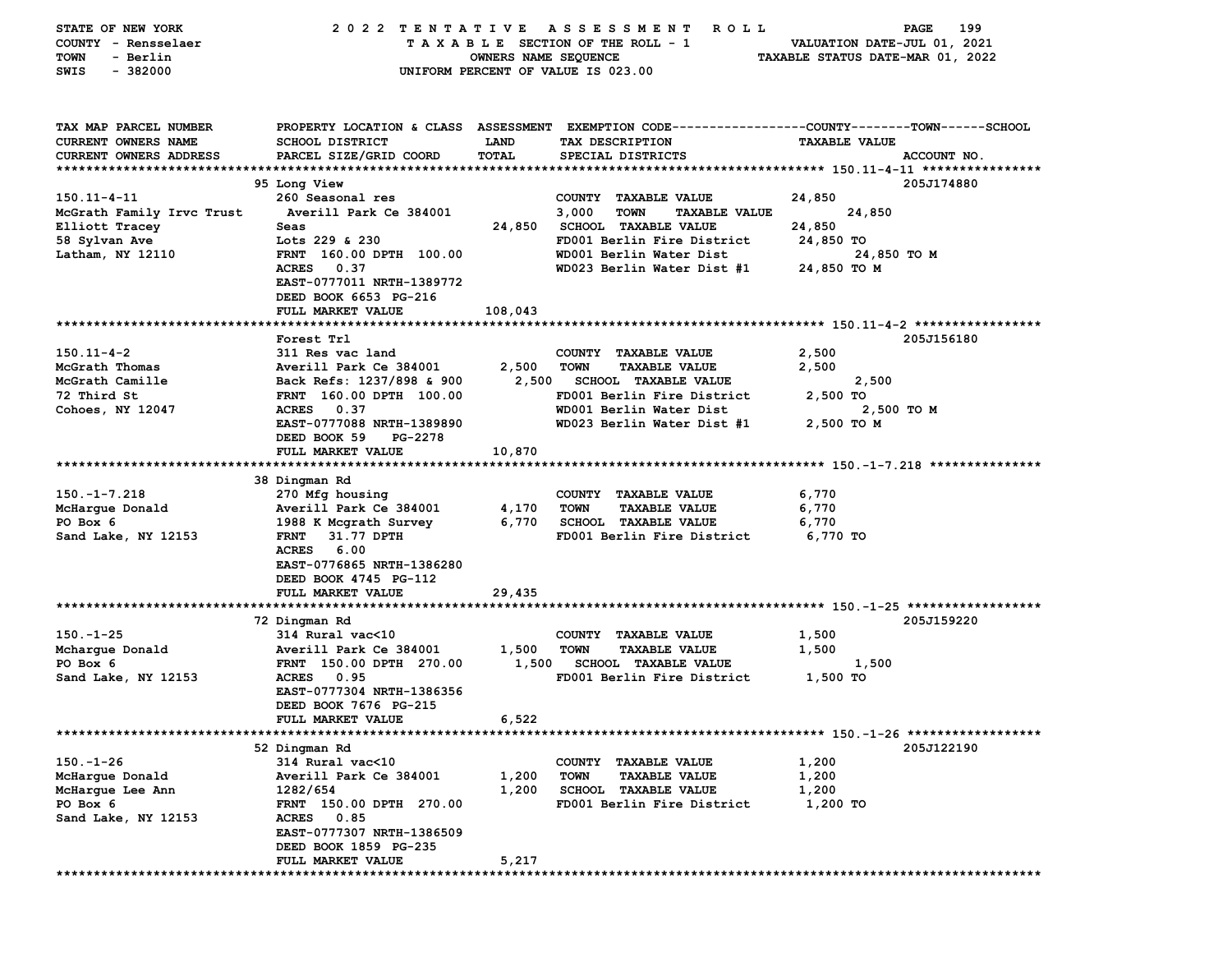| STATE OF NEW YORK          | 2022 TENTATIVE                                                                                   |                                    |                  | A S S E S S M E N T<br>R O L L |                                  | PAGE                        | 200         |
|----------------------------|--------------------------------------------------------------------------------------------------|------------------------------------|------------------|--------------------------------|----------------------------------|-----------------------------|-------------|
| COUNTY - Rensselaer        |                                                                                                  | TAXABLE SECTION OF THE ROLL - 1    |                  |                                |                                  | VALUATION DATE-JUL 01, 2021 |             |
| <b>TOWN</b><br>- Berlin    |                                                                                                  | OWNERS NAME SEQUENCE               |                  |                                | TAXABLE STATUS DATE-MAR 01, 2022 |                             |             |
| $-382000$<br>SWIS          |                                                                                                  | UNIFORM PERCENT OF VALUE IS 023.00 |                  |                                |                                  |                             |             |
|                            |                                                                                                  |                                    |                  |                                |                                  |                             |             |
|                            |                                                                                                  |                                    |                  |                                |                                  |                             |             |
| TAX MAP PARCEL NUMBER      | PROPERTY LOCATION & CLASS ASSESSMENT EXEMPTION CODE----------------COUNTY-------TOWN------SCHOOL |                                    |                  |                                |                                  |                             |             |
| <b>CURRENT OWNERS NAME</b> | SCHOOL DISTRICT                                                                                  | LAND                               |                  | TAX DESCRIPTION                | <b>TAXABLE VALUE</b>             |                             |             |
| CURRENT OWNERS ADDRESS     | PARCEL SIZE/GRID COORD                                                                           | TOTAL                              |                  | SPECIAL DISTRICTS              |                                  |                             | ACCOUNT NO. |
|                            |                                                                                                  |                                    |                  |                                |                                  |                             |             |
|                            | 39 Dingman Rd                                                                                    |                                    |                  |                                |                                  |                             | 205J177360  |
| $150. - 1 - 17.11$         | 240 Rural res                                                                                    |                                    |                  | COUNTY TAXABLE VALUE           | 36,175                           |                             |             |
|                            |                                                                                                  |                                    | <b>TOWN</b>      |                                |                                  |                             |             |
| McHargue Donald J          | Averill Park Ce 384001                                                                           | 3,050                              |                  | <b>TAXABLE VALUE</b>           | 36,175                           |                             |             |
| PO Box 6                   | 2015-123                                                                                         | 36,175                             |                  | <b>SCHOOL TAXABLE VALUE</b>    | 36,175                           |                             |             |
| Sand Lake, NY 12153-0006   | <b>FRNT 340.00 DPTH</b>                                                                          |                                    |                  | FD001 Berlin Fire District     | 36,175 TO                        |                             |             |
|                            | <b>ACRES</b><br>9.72                                                                             |                                    |                  |                                |                                  |                             |             |
|                            | EAST-0777776 NRTH-1386867                                                                        |                                    |                  |                                |                                  |                             |             |
|                            | DEED BOOK 7043 PG-326                                                                            |                                    |                  |                                |                                  |                             |             |
|                            | FULL MARKET VALUE                                                                                | 157,283                            |                  |                                |                                  |                             |             |
|                            |                                                                                                  |                                    |                  |                                |                                  |                             |             |
|                            | Wood Rd                                                                                          |                                    |                  |                                |                                  |                             |             |
| $150. - 1 - 17.12$         | 311 Res vac land                                                                                 |                                    |                  | COUNTY TAXABLE VALUE           | 1,000                            |                             |             |
| McHargue Donald J          | Averill Park Ce 384001                                                                           | 1,000                              | <b>TOWN</b>      | <b>TAXABLE VALUE</b>           | 1,000                            |                             |             |
| PO Box 6                   | FRNT 100.00 DPTH 252.00                                                                          | 1,000                              |                  | <b>SCHOOL TAXABLE VALUE</b>    |                                  | 1,000                       |             |
| Sand Lake, NY 12153-0006   | <b>ACRES</b> 0.57                                                                                |                                    |                  | FD001 Berlin Fire District     | 1,000 TO                         |                             |             |
|                            | EAST-0777800 NRTH-1386510                                                                        |                                    |                  |                                |                                  |                             |             |
|                            | DEED BOOK 5122 PG-208                                                                            |                                    |                  |                                |                                  |                             |             |
|                            | FULL MARKET VALUE                                                                                | 4,348                              |                  |                                |                                  |                             |             |
|                            |                                                                                                  |                                    |                  |                                |                                  |                             |             |
|                            | NY 22                                                                                            |                                    |                  |                                |                                  |                             |             |
| $152. - 1 - 16.152$        | 311 Res vac land                                                                                 |                                    | AG DST 8YT 41720 |                                | 15,760                           | 15,760                      | 15,760      |
| McKee Anne M               | Berlin CSD<br>382001                                                                             | 24,100                             |                  | COUNTY TAXABLE VALUE           | 8,340                            |                             |             |
| Stange Catherine A         | <b>FRNT 2357.29 DPTH</b>                                                                         | 24,100                             | <b>TOWN</b>      | <b>TAXABLE VALUE</b>           | 8,340                            |                             |             |
| 6943 Willowood Dr          | <b>ACRES</b><br>40.07                                                                            |                                    |                  | SCHOOL TAXABLE VALUE           | 8,340                            |                             |             |
| Cincinnati, OH 45241       | EAST-0798315 NRTH-1391012                                                                        |                                    |                  | FD001 Berlin Fire District     | 24,100 TO                        |                             |             |
|                            | DEED BOOK 6413 PG-337                                                                            |                                    |                  |                                |                                  |                             |             |
| MAY BE SUBJECT TO PAYMENT  | FULL MARKET VALUE                                                                                | 104,783                            |                  |                                |                                  |                             |             |
| UNDER AGDIST LAW TIL 2026  |                                                                                                  |                                    |                  |                                |                                  |                             |             |
|                            |                                                                                                  |                                    |                  |                                |                                  |                             |             |
|                            | Browns Hollow Rd                                                                                 |                                    |                  |                                |                                  |                             |             |
| $152. - 1 - 16.153$        | 311 Res vac land                                                                                 |                                    |                  | COUNTY TAXABLE VALUE           | 1,800                            |                             |             |
| McKee Anne M               | 382001<br>Berlin CSD                                                                             | 1,800                              | <b>TOWN</b>      | <b>TAXABLE VALUE</b>           | 1,800                            |                             |             |
| Stange Catherine A         | <b>FRNT 345.27 DPTH</b>                                                                          | 1,800                              |                  | <b>SCHOOL TAXABLE VALUE</b>    | 1,800                            |                             |             |
| 6943 Willowood Dr          | ACRES 3.34                                                                                       |                                    |                  | FD001 Berlin Fire District     | 1,800 TO                         |                             |             |
| Cincinnati, OH 45241       | EAST-0798939 NRTH-1391834                                                                        |                                    |                  |                                |                                  |                             |             |
|                            | DEED BOOK 6413 PG-337                                                                            |                                    |                  |                                |                                  |                             |             |
|                            | FULL MARKET VALUE                                                                                | 7,826                              |                  |                                |                                  |                             |             |
|                            |                                                                                                  |                                    |                  |                                |                                  |                             |             |
|                            | 726 Bly Hollow Rd                                                                                |                                    |                  |                                |                                  |                             | 205J142480  |
| $140. -1 - 27$             | 311 Res vac land                                                                                 |                                    |                  | COUNTY TAXABLE VALUE           | 1,200                            |                             |             |
| McMahon June A             | Berlin CSD<br>382001                                                                             | 1,200                              | TOWN             | <b>TAXABLE VALUE</b>           | 1,200                            |                             |             |
| 9 Sage Hill Ln             | Life Estate Remainder to:                                                                        | 1,200                              |                  | <b>SCHOOL TAXABLE VALUE</b>    |                                  | 1,200                       |             |
| <b>Troy, NY 12180</b>      | John K McMahon Trustee                                                                           |                                    |                  | FD001 Berlin Fire District     | 1,200 TO                         |                             |             |
|                            | FRNT 208.00 DPTH 156.00                                                                          |                                    |                  |                                |                                  |                             |             |
|                            | ACRES 0.42                                                                                       |                                    |                  |                                |                                  |                             |             |
|                            | EAST-0786644 NRTH-1394123                                                                        |                                    |                  |                                |                                  |                             |             |
|                            |                                                                                                  |                                    |                  |                                |                                  |                             |             |
|                            | DEED BOOK 3355 PG-211                                                                            |                                    |                  |                                |                                  |                             |             |
|                            | <b>FULL MARKET VALUE</b>                                                                         | 5,217                              |                  |                                |                                  |                             |             |
|                            |                                                                                                  |                                    |                  |                                |                                  |                             |             |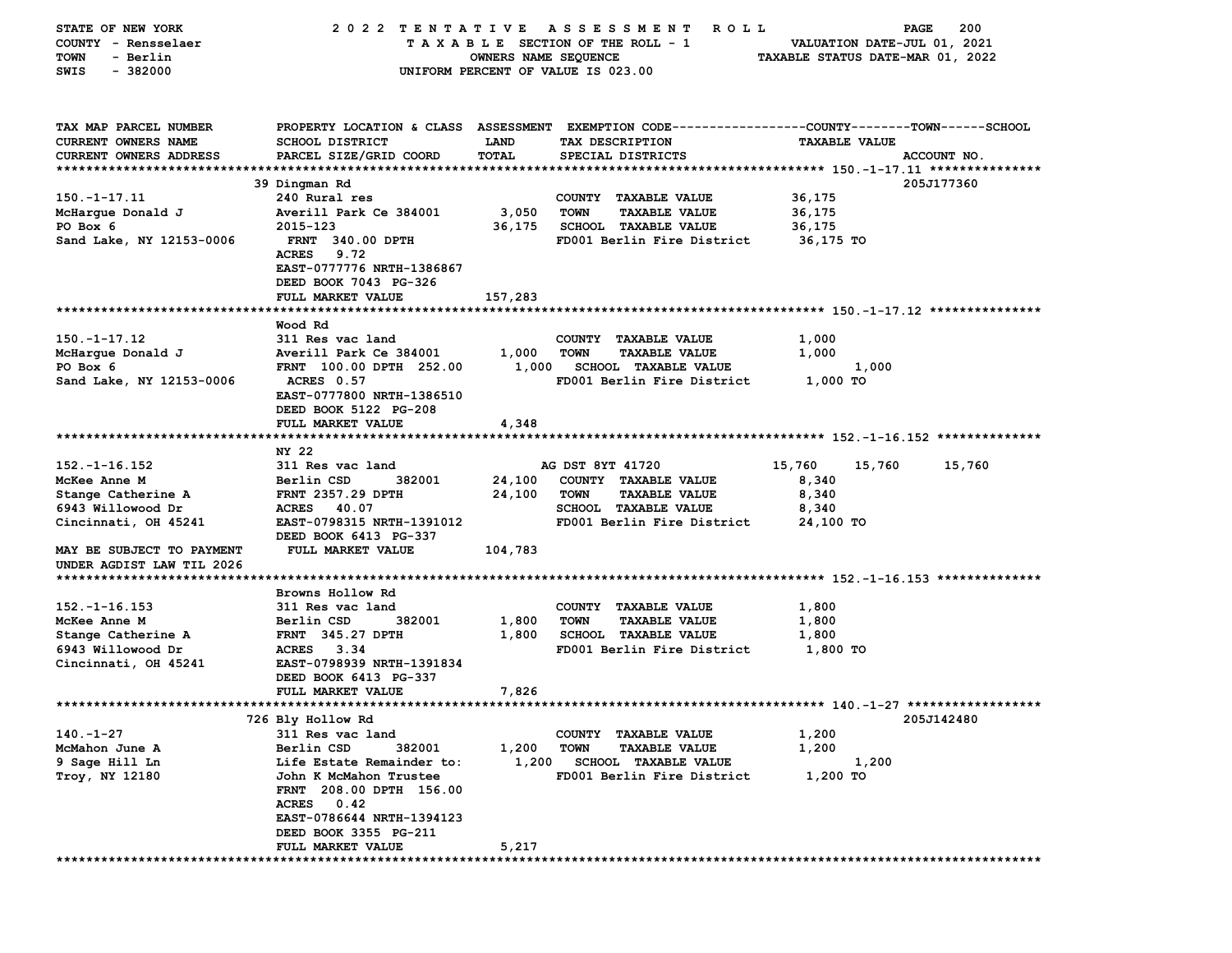| STATE OF NEW YORK<br>COUNTY - Rensselaer<br>- Berlin<br>TOWN<br>$-382000$<br>SWIS    | 2022 TENTATIVE                                                                                                    | OWNERS NAME SEQUENCE | A S S E S S M E N T<br>ROLL<br>TAXABLE SECTION OF THE ROLL - 1<br>UNIFORM PERCENT OF VALUE IS 023.00                                    | TAXABLE STATUS DATE-MAR 01, 2022 | 201<br>PAGE<br>VALUATION DATE-JUL 01, 2021 |
|--------------------------------------------------------------------------------------|-------------------------------------------------------------------------------------------------------------------|----------------------|-----------------------------------------------------------------------------------------------------------------------------------------|----------------------------------|--------------------------------------------|
| TAX MAP PARCEL NUMBER<br><b>CURRENT OWNERS NAME</b><br><b>CURRENT OWNERS ADDRESS</b> | SCHOOL DISTRICT<br>PARCEL SIZE/GRID COORD                                                                         | LAND<br><b>TOTAL</b> | PROPERTY LOCATION & CLASS ASSESSMENT EXEMPTION CODE---------------COUNTY-------TOWN------SCHOOL<br>TAX DESCRIPTION<br>SPECIAL DISTRICTS | <b>TAXABLE VALUE</b>             | ACCOUNT NO.                                |
|                                                                                      | 21 Maple Ave                                                                                                      |                      |                                                                                                                                         |                                  | 205J154000                                 |
| $130.1 - 8 - 11$                                                                     | 210 1 Family Res                                                                                                  |                      | <b>BAS STAR 41854</b>                                                                                                                   | 0                                | 0<br>8,340                                 |
| McNally David                                                                        | 382001<br>Berlin CSD                                                                                              | 1,000                | COUNTY TAXABLE VALUE                                                                                                                    | 37,200                           |                                            |
| 21 Maple Ave                                                                         | FRNT 205.92 DPTH 100.00                                                                                           | 37,200               | <b>TOWN</b><br><b>TAXABLE VALUE</b>                                                                                                     | 37,200                           |                                            |
| Berlin, NY 12022                                                                     | <b>ACRES</b><br>0.43                                                                                              |                      | <b>SCHOOL TAXABLE VALUE</b>                                                                                                             | 28,860                           |                                            |
|                                                                                      | EAST-0794250 NRTH-1408543                                                                                         |                      | FD001 Berlin Fire District                                                                                                              | 37,200 TO                        |                                            |
|                                                                                      | DEED BOOK 3656 PG-33                                                                                              |                      | LT001 Berlin Light Dist                                                                                                                 |                                  | 37,200 TO                                  |
|                                                                                      | FULL MARKET VALUE                                                                                                 | 161,739              |                                                                                                                                         |                                  |                                            |
|                                                                                      | 109 Mattison Hollow Rd                                                                                            |                      |                                                                                                                                         |                                  | 205J150100S                                |
| $152 - 2 - 6$                                                                        | 240 Rural res                                                                                                     |                      | COUNTY TAXABLE VALUE                                                                                                                    | 73,320                           |                                            |
| Melendez Maria Vilma                                                                 | Berlin CSD<br>382001                                                                                              | 6,700                | <b>TOWN</b><br><b>TAXABLE VALUE</b>                                                                                                     | 73,320                           |                                            |
| 109 Mattison Hollow Rd                                                               | <b>FRNT</b> 565.45 DPTH                                                                                           | 73,320               | <b>SCHOOL TAXABLE VALUE</b>                                                                                                             | 73,320                           |                                            |
| Berlin, NY 12040                                                                     | ACRES 15.00 BANK LERETA<br>EAST-0802630 NRTH-1387022<br>DEED BOOK 4462 PG-262                                     |                      | FD001 Berlin Fire District                                                                                                              | 73,320 TO                        |                                            |
|                                                                                      | FULL MARKET VALUE                                                                                                 | 318,783              |                                                                                                                                         |                                  |                                            |
|                                                                                      |                                                                                                                   |                      |                                                                                                                                         |                                  |                                            |
| $118. - 1 - 23.13$                                                                   | 260 Dyken Pond Rd<br>210 1 Family Res                                                                             |                      | <b>BAS STAR 41854</b>                                                                                                                   | 0                                | 0<br>8,340                                 |
| Merrills Ashley Marie                                                                | Berlin CSD<br>382001                                                                                              | 5,000                | COUNTY TAXABLE VALUE                                                                                                                    | 20,700                           |                                            |
| Ruckdeschel Dana Roy Jr                                                              | FRNT 130.00 DPTH 270.00                                                                                           | 20,700               | <b>TOWN</b><br><b>TAXABLE VALUE</b>                                                                                                     | 20,700                           |                                            |
| 260 Dyken Pond Rd                                                                    | 0.81<br><b>ACRES</b>                                                                                              |                      | <b>SCHOOL TAXABLE VALUE</b>                                                                                                             | 12,360                           |                                            |
| Petersburgh, NY 12138                                                                | EAST-0782382 NRTH-1414475<br>DEED BOOK 8148 PG-298                                                                |                      | FD001 Berlin Fire District                                                                                                              | 20,700 TO                        |                                            |
|                                                                                      | FULL MARKET VALUE                                                                                                 | 90,000               |                                                                                                                                         |                                  |                                            |
|                                                                                      | 18451 NY 22                                                                                                       |                      |                                                                                                                                         |                                  | 205J173800                                 |
| $119. - 1 - 20.1$                                                                    | 210 1 Family Res                                                                                                  |                      | COUNTY TAXABLE VALUE                                                                                                                    | 79,828                           |                                            |
| Merrills David J III                                                                 | Berlin CSD<br>382001                                                                                              | 4,028                | <b>TOWN</b><br><b>TAXABLE VALUE</b>                                                                                                     | 79,828                           |                                            |
| Merrills Samantha A                                                                  | Taxable 6.59 Ac New Farm                                                                                          | 79,828               | <b>SCHOOL TAXABLE VALUE</b>                                                                                                             | 79,828                           |                                            |
| 18451 NY 22<br>Berlin, NY 12022                                                      | <b>FRNT 887.30 DPTH</b><br><b>ACRES</b><br>7.08 BANK<br>CORE<br>EAST-0793436 NRTH-1413025<br>DEED BOOK 8995 PG-68 |                      | FD001 Berlin Fire District                                                                                                              | 79,828 TO                        |                                            |
|                                                                                      | FULL MARKET VALUE                                                                                                 | 347,078              |                                                                                                                                         |                                  |                                            |
|                                                                                      | 67 Lower Stage Coach Rd                                                                                           |                      |                                                                                                                                         |                                  | 205J100810                                 |
| $130 - 4 - 8$                                                                        | 210 1 Family Res                                                                                                  |                      | COUNTY TAXABLE VALUE                                                                                                                    | 45,800                           |                                            |
| Metcalf Trust Helen                                                                  | Berlin CSD<br>382001                                                                                              | 5,000                | <b>TOWN</b><br><b>TAXABLE VALUE</b>                                                                                                     | 45,800                           |                                            |
| Metcalf Alida                                                                        | Trust f/b/o Helen Metcalf                                                                                         |                      | 45,800 SCHOOL TAXABLE VALUE                                                                                                             | 45,800                           |                                            |
| 515 W 12th St                                                                        | FRNT 360.00 DPTH                                                                                                  |                      | FD001 Berlin Fire District                                                                                                              | 45,800 TO                        |                                            |
| Silver City, NM 88061                                                                | ACRES 7.08                                                                                                        |                      |                                                                                                                                         |                                  |                                            |
|                                                                                      | EAST-0794032 NRTH-1402410                                                                                         |                      |                                                                                                                                         |                                  |                                            |
|                                                                                      | DEED BOOK 8865 PG-150<br>FULL MARKET VALUE                                                                        | 199,130              |                                                                                                                                         |                                  |                                            |
|                                                                                      |                                                                                                                   |                      |                                                                                                                                         |                                  |                                            |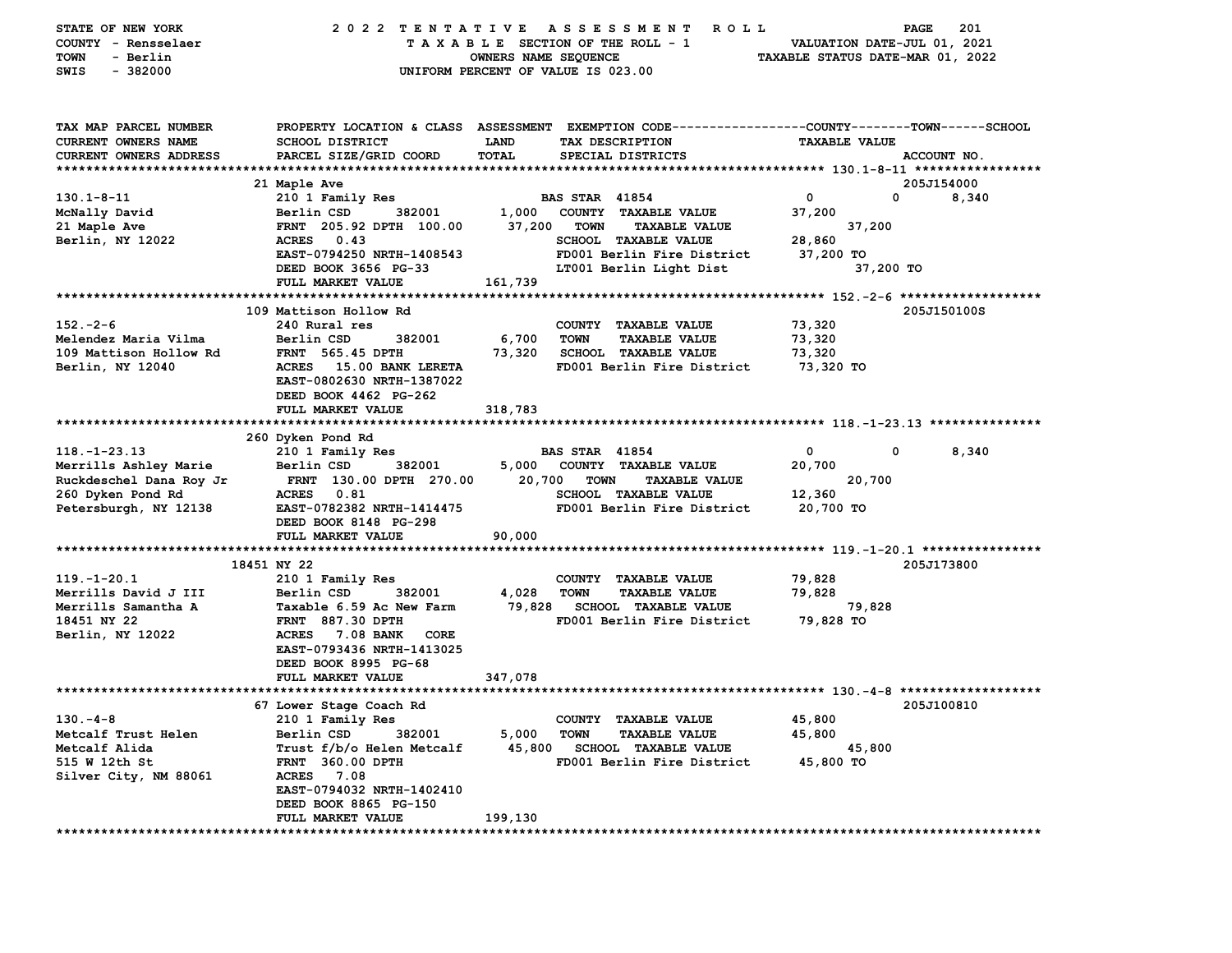| STATE OF NEW YORK        | 2022 TENTATIVE                                                                                 |         | A S S E S S M E N T<br><b>ROLL</b>  |                      | PAGE  | 202         |
|--------------------------|------------------------------------------------------------------------------------------------|---------|-------------------------------------|----------------------|-------|-------------|
| COUNTY - Rensselaer      | TAXABLE SECTION OF THE ROLL - 1<br>VALUATION DATE-JUL 01, 2021                                 |         |                                     |                      |       |             |
| <b>TOWN</b><br>- Berlin  | TAXABLE STATUS DATE-MAR 01, 2022<br>OWNERS NAME SEQUENCE                                       |         |                                     |                      |       |             |
| SWIS<br>$-382000$        |                                                                                                |         | UNIFORM PERCENT OF VALUE IS 023.00  |                      |       |             |
|                          |                                                                                                |         |                                     |                      |       |             |
|                          |                                                                                                |         |                                     |                      |       |             |
|                          |                                                                                                |         |                                     |                      |       |             |
| TAX MAP PARCEL NUMBER    | PROPERTY LOCATION & CLASS ASSESSMENT EXEMPTION CODE---------------COUNTY-------TOWN-----SCHOOL |         |                                     |                      |       |             |
| CURRENT OWNERS NAME      | <b>SCHOOL DISTRICT</b>                                                                         | LAND    | TAX DESCRIPTION                     | <b>TAXABLE VALUE</b> |       |             |
| CURRENT OWNERS ADDRESS   | PARCEL SIZE/GRID COORD                                                                         | TOTAL   | SPECIAL DISTRICTS                   |                      |       | ACCOUNT NO. |
|                          |                                                                                                |         |                                     |                      |       |             |
|                          | 65 Schaeffer Road Ext                                                                          |         |                                     |                      |       |             |
| $151.-2-5.18$            | 260 Seasonal res                                                                               |         | COUNTY TAXABLE VALUE                | 12,000               |       |             |
| Metcalfe Joseph M        | Berlin CSD<br>382001                                                                           | 2,500   | <b>TOWN</b><br><b>TAXABLE VALUE</b> | 12,000               |       |             |
| Kelley James M           | <b>FRNT 624.00 DPTH</b>                                                                        | 12,000  | SCHOOL TAXABLE VALUE                | 12,000               |       |             |
| 19 Cushman St            | <b>ACRES</b> 5.96                                                                              |         | FD001 Berlin Fire District          | 12,000 TO            |       |             |
| Monson, MA 01057         | EAST-0789872 NRTH-1392002                                                                      |         |                                     |                      |       |             |
|                          | DEED BOOK 3311 PG-266                                                                          |         |                                     |                      |       |             |
|                          | FULL MARKET VALUE                                                                              | 52,174  |                                     |                      |       |             |
|                          |                                                                                                |         |                                     |                      |       |             |
|                          | 17368 NY 22                                                                                    |         |                                     |                      |       |             |
| $152. - 2 - 18.11$       | 210 1 Family Res                                                                               |         | <b>VET WAR T 41123</b>              | 0                    | 1,380 | 0           |
| Meyer Allen L            | Berlin CSD<br>382001                                                                           |         | 2,474 VET WAR C 41122               | 2,896                | 0     | 0           |
| Meyer Linda M            | 2005-215 Lot 2                                                                                 |         | 19,308 ENH STAR 41834               | $\mathbf 0$          | 0     | 19,308      |
| 17368 NY 22              | <b>FRNT 317.08 DPTH</b>                                                                        |         | COUNTY TAXABLE VALUE                | 16,412               |       |             |
| Petersburgh, NY 12138    | ACRES 2.67                                                                                     |         | <b>TOWN</b><br><b>TAXABLE VALUE</b> | 17,928               |       |             |
|                          | EAST-0799560 NRTH-1387133                                                                      |         | <b>SCHOOL TAXABLE VALUE</b>         | 0                    |       |             |
|                          | DEED BOOK 1357 PG-807                                                                          |         | FD001 Berlin Fire District          | 19,308 TO            |       |             |
|                          | FULL MARKET VALUE                                                                              | 83,948  |                                     |                      |       |             |
|                          |                                                                                                |         |                                     |                      |       |             |
|                          | 425 Southeast Hollow Rd                                                                        |         |                                     |                      |       |             |
| $130. -2 - 23.4$         | 210 1 Family Res                                                                               |         | <b>BAS STAR 41854</b>               | $\mathbf{o}$         | 0     | 8,340       |
| Meyette Justin           | Berlin CSD<br>382001                                                                           | 2,300   | COUNTY TAXABLE VALUE                | 45,100               |       |             |
| 1024 Garfield Rd         | <b>FRNT 350.00 DPTH</b>                                                                        | 45,100  | <b>TOWN</b><br><b>TAXABLE VALUE</b> | 45,100               |       |             |
| East Nassau, NY 12062    | ACRES 3.41 BANK WELLS                                                                          |         | <b>SCHOOL TAXABLE VALUE</b>         | 36,760               |       |             |
|                          | EAST-0804595 NRTH-1402228                                                                      |         | FD001 Berlin Fire District          | 45,100 TO            |       |             |
|                          | DEED BOOK 8922 PG-297                                                                          |         |                                     |                      |       |             |
|                          | FULL MARKET VALUE                                                                              | 196,087 |                                     |                      |       |             |
|                          |                                                                                                |         |                                     |                      |       |             |
|                          | 13 East Rd                                                                                     |         |                                     |                      |       | 205J140050  |
| $107.17 - 1 - 23$        | 260 Seasonal res                                                                               |         | COUNTY TAXABLE VALUE                | 9,700                |       |             |
| Middleton April Lyn      | Berlin CSD<br>382001                                                                           | 2,700   | <b>TOWN</b><br><b>TAXABLE VALUE</b> | 9,700                |       |             |
| Middleton Adam J         | 50.00 DPTH 100.00<br><b>FRNT</b>                                                               | 9,700   | <b>SCHOOL TAXABLE VALUE</b>         |                      | 9,700 |             |
| 235 Barnes Rd            | ACRES 0.11                                                                                     |         | FD001 Berlin Fire District          | 9,700 TO             |       |             |
| West Sand Lake, NY 12196 | EAST-0781456 NRTH-1418901                                                                      |         |                                     |                      |       |             |
|                          | DEED BOOK 8835 PG-223                                                                          |         |                                     |                      |       |             |
|                          | FULL MARKET VALUE                                                                              | 42,174  |                                     |                      |       |             |
|                          |                                                                                                |         |                                     |                      |       |             |
|                          | 108 Cowdry Hollow Rd                                                                           |         |                                     |                      |       |             |
| $130. -2 - 17.2$         | 240 Rural res                                                                                  |         | COUNTY TAXABLE VALUE                | 65,279               |       |             |
| Milanese Brian A         | Berlin CSD<br>382001                                                                           | 4,200   | <b>TOWN</b><br><b>TAXABLE VALUE</b> | 65,279               |       |             |
| Milanese Tracie V        | <b>FRNT 1007.60 DPTH</b>                                                                       | 65,279  | <b>SCHOOL TAXABLE VALUE</b>         | 65,279               |       |             |
| PO Box 560               | ACRES 14.32                                                                                    |         | FD001 Berlin Fire District          | 65,279 TO            |       |             |
| Berlin, NY 12022         | EAST-0803344 NRTH-1405350                                                                      |         |                                     |                      |       |             |
|                          | DEED BOOK 1637 PG-109                                                                          |         |                                     |                      |       |             |
|                          | FULL MARKET VALUE                                                                              | 283,822 |                                     |                      |       |             |
|                          |                                                                                                |         |                                     |                      |       |             |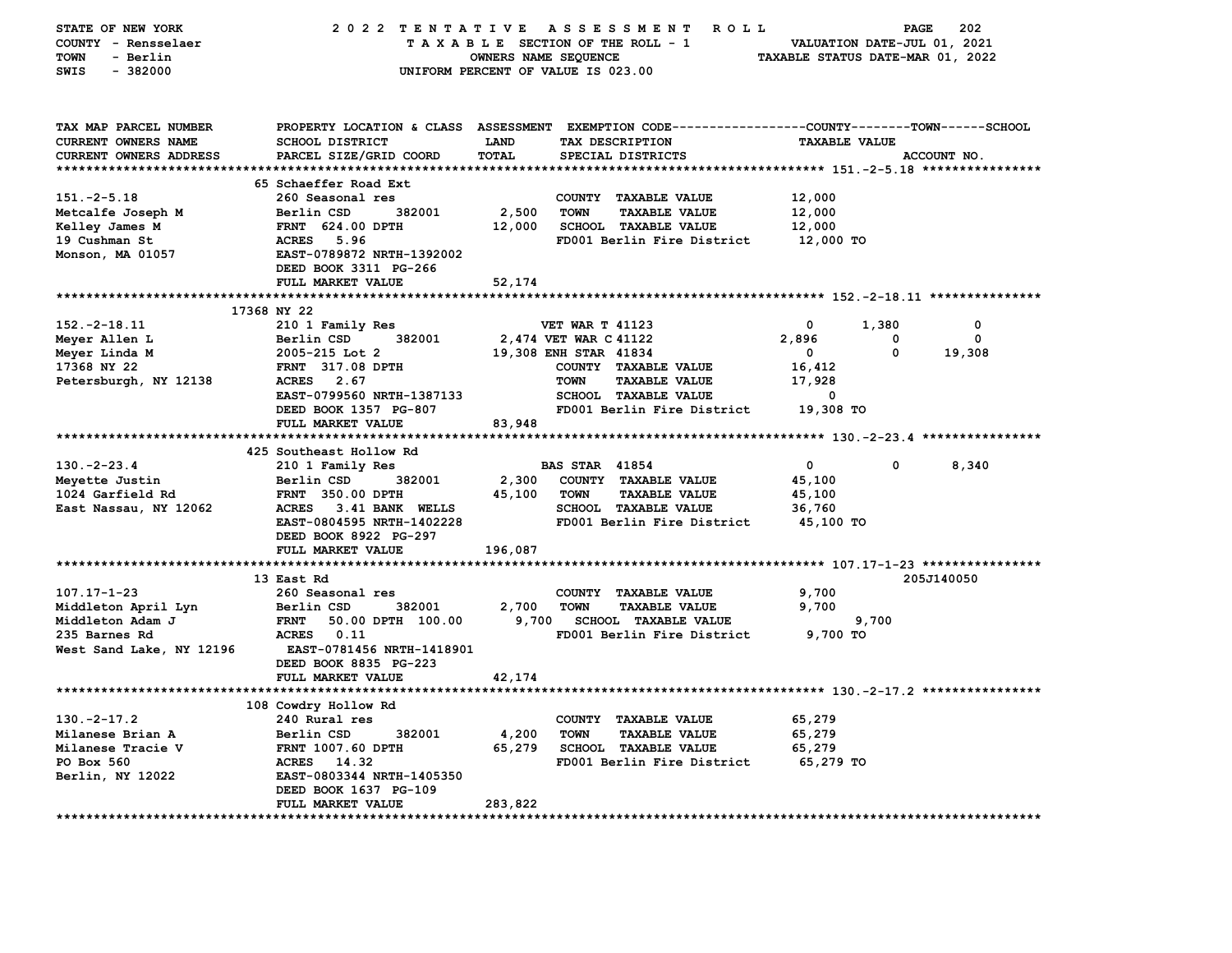| STATE OF NEW YORK<br>COUNTY - Rensselaer<br><b>TOWN</b><br>- Berlin<br>$-382000$<br>SWIS | 2022 TENTATIVE                            | OWNERS NAME SEQUENCE | A S S E S S M E N T<br>R O L L<br>TAXABLE SECTION OF THE ROLL - 1<br>UNIFORM PERCENT OF VALUE IS 023.00                                | VALUATION DATE-JUL 01, 2021<br>TAXABLE STATUS DATE-MAR 01, 2022 | 203<br>PAGE |
|------------------------------------------------------------------------------------------|-------------------------------------------|----------------------|----------------------------------------------------------------------------------------------------------------------------------------|-----------------------------------------------------------------|-------------|
| TAX MAP PARCEL NUMBER<br>CURRENT OWNERS NAME<br>CURRENT OWNERS ADDRESS                   | SCHOOL DISTRICT<br>PARCEL SIZE/GRID COORD | LAND<br>TOTAL        | PROPERTY LOCATION & CLASS ASSESSMENT EXEMPTION CODE---------------COUNTY-------TOWN-----SCHOOL<br>TAX DESCRIPTION<br>SPECIAL DISTRICTS | <b>TAXABLE VALUE</b>                                            | ACCOUNT NO. |
|                                                                                          |                                           |                      |                                                                                                                                        |                                                                 |             |
| $130 - 2 - 22$                                                                           | Cowdry Hollow Rd                          |                      |                                                                                                                                        | 1,700                                                           | 205J169670  |
| Milanese Brian A                                                                         | 314 Rural vac<10<br>Berlin CSD<br>382001  | 1,700                | COUNTY TAXABLE VALUE<br><b>TOWN</b><br><b>TAXABLE VALUE</b>                                                                            | 1,700                                                           |             |
| Milanese Tracie V                                                                        | <b>FRNT</b> 694.74 DPTH                   | 1,700                | <b>SCHOOL TAXABLE VALUE</b>                                                                                                            | 1,700                                                           |             |
| PO Box 560                                                                               | ACRES 2.40                                |                      | FD001 Berlin Fire District                                                                                                             | 1,700 TO                                                        |             |
| Berlin, NY 12202-0560                                                                    | EAST-0802525 NRTH-1405239                 |                      |                                                                                                                                        |                                                                 |             |
|                                                                                          | DEED BOOK 63<br>PG-758                    |                      |                                                                                                                                        |                                                                 |             |
|                                                                                          | FULL MARKET VALUE                         | 7,391                |                                                                                                                                        |                                                                 |             |
|                                                                                          |                                           |                      |                                                                                                                                        |                                                                 |             |
|                                                                                          | NY 22                                     |                      |                                                                                                                                        |                                                                 |             |
| $129. -2 - 1.3$                                                                          | 323 Vacant rural                          |                      | COUNTY TAXABLE VALUE                                                                                                                   | 10,950                                                          |             |
| Miller H Walter                                                                          | Berlin CSD<br>382001                      | 10,950               | <b>TOWN</b><br><b>TAXABLE VALUE</b>                                                                                                    | 10,950                                                          |             |
| 1110 Jefferson St                                                                        | Sand Bank                                 | 10,950               | <b>SCHOOL TAXABLE VALUE</b>                                                                                                            | 10,950                                                          |             |
| Burlington, IA 52601                                                                     | <b>ACRES</b><br>36.50                     |                      | FD001 Berlin Fire District                                                                                                             | 10,950 TO                                                       |             |
|                                                                                          | EAST-0793549 NRTH-1409660                 |                      |                                                                                                                                        |                                                                 |             |
|                                                                                          | DEED BOOK 6384 PG-143                     |                      |                                                                                                                                        |                                                                 |             |
|                                                                                          | FULL MARKET VALUE                         | 47,609               |                                                                                                                                        |                                                                 |             |
|                                                                                          | ******************************            |                      |                                                                                                                                        |                                                                 |             |
|                                                                                          | 613 Southeast Hollow Rd                   |                      |                                                                                                                                        |                                                                 |             |
| $142. - 1 - 3.4$                                                                         | 260 Seasonal res                          |                      | COUNTY TAXABLE VALUE                                                                                                                   | 45,600                                                          |             |
| Miller Joanna T                                                                          | Berlin CSD<br>382001                      | 5,600                | <b>TOWN</b><br><b>TAXABLE VALUE</b>                                                                                                    | 45,600                                                          |             |
| Dearie Sarah                                                                             | 2011-136                                  | 45,600               | <b>SCHOOL TAXABLE VALUE</b>                                                                                                            | 45,600                                                          |             |
| PO Box 68<br>Berlin, NY 12022                                                            | <b>FRNT</b> 720.62 DPTH<br>ACRES 12.42    |                      | FD001 Berlin Fire District                                                                                                             | 45,600 TO                                                       |             |
|                                                                                          | EAST-0808069 NRTH-1399396                 |                      |                                                                                                                                        |                                                                 |             |
|                                                                                          | DEED BOOK 8731 PG-204                     |                      |                                                                                                                                        |                                                                 |             |
|                                                                                          | FULL MARKET VALUE                         | 198,261              |                                                                                                                                        |                                                                 |             |
|                                                                                          |                                           |                      |                                                                                                                                        |                                                                 |             |
|                                                                                          | Mattison Hollow Rd                        |                      |                                                                                                                                        |                                                                 | 205J177310  |
| $153 - 1 - 3$                                                                            | 323 Vacant rural                          |                      | COUNTY TAXABLE VALUE                                                                                                                   | 6,600                                                           |             |
| Miller John L                                                                            | Berlin CSD<br>382001                      | 6,600                | <b>TAXABLE VALUE</b><br><b>TOWN</b>                                                                                                    | 6,600                                                           |             |
| 281 Stoodley Pl                                                                          | FRNT 2306.00 DPTH                         | 6,600                | <b>SCHOOL TAXABLE VALUE</b>                                                                                                            | 6,600                                                           |             |
| Schenectady, NY 12303                                                                    | ACRES 30.36                               |                      | FD001 Berlin Fire District                                                                                                             | 6,600 TO                                                        |             |
|                                                                                          | EAST-0805937 NRTH-1388310                 |                      |                                                                                                                                        |                                                                 |             |
|                                                                                          | DEED BOOK 7048 PG-1                       |                      |                                                                                                                                        |                                                                 |             |
|                                                                                          | FULL MARKET VALUE                         | 28,696               |                                                                                                                                        |                                                                 |             |
|                                                                                          |                                           |                      |                                                                                                                                        |                                                                 |             |
|                                                                                          | 61 Cherry Plain Sq                        |                      |                                                                                                                                        |                                                                 | 205J124480  |
| $152 - 3 - 5$                                                                            | 210 1 Family Res                          |                      | <b>BAS STAR 41854</b>                                                                                                                  | $\mathbf{o}$<br>0                                               | 8,340       |
| Miller Paul J Sr                                                                         | Berlin CSD<br>382001                      | 1,200                | COUNTY TAXABLE VALUE                                                                                                                   | 33,500                                                          |             |
| Miller Danielle K                                                                        | <b>FRNT</b><br>92.40 DPTH 168.00          | 33,500               | <b>TOWN</b><br><b>TAXABLE VALUE</b>                                                                                                    | 33,500                                                          |             |
| 61 Cherry Plain Sq                                                                       | ACRES 0.30 BANK<br>CORE                   |                      | <b>SCHOOL TAXABLE VALUE</b>                                                                                                            | 25,160                                                          |             |
| Cherry Plain, NY 12040                                                                   | EAST-0799791 NRTH-1385793                 |                      | FD001 Berlin Fire District                                                                                                             | 33,500 TO                                                       |             |
|                                                                                          | DEED BOOK 5890 PG-297                     |                      |                                                                                                                                        |                                                                 |             |
|                                                                                          | FULL MARKET VALUE                         | 145,652              |                                                                                                                                        |                                                                 |             |
|                                                                                          |                                           |                      |                                                                                                                                        |                                                                 |             |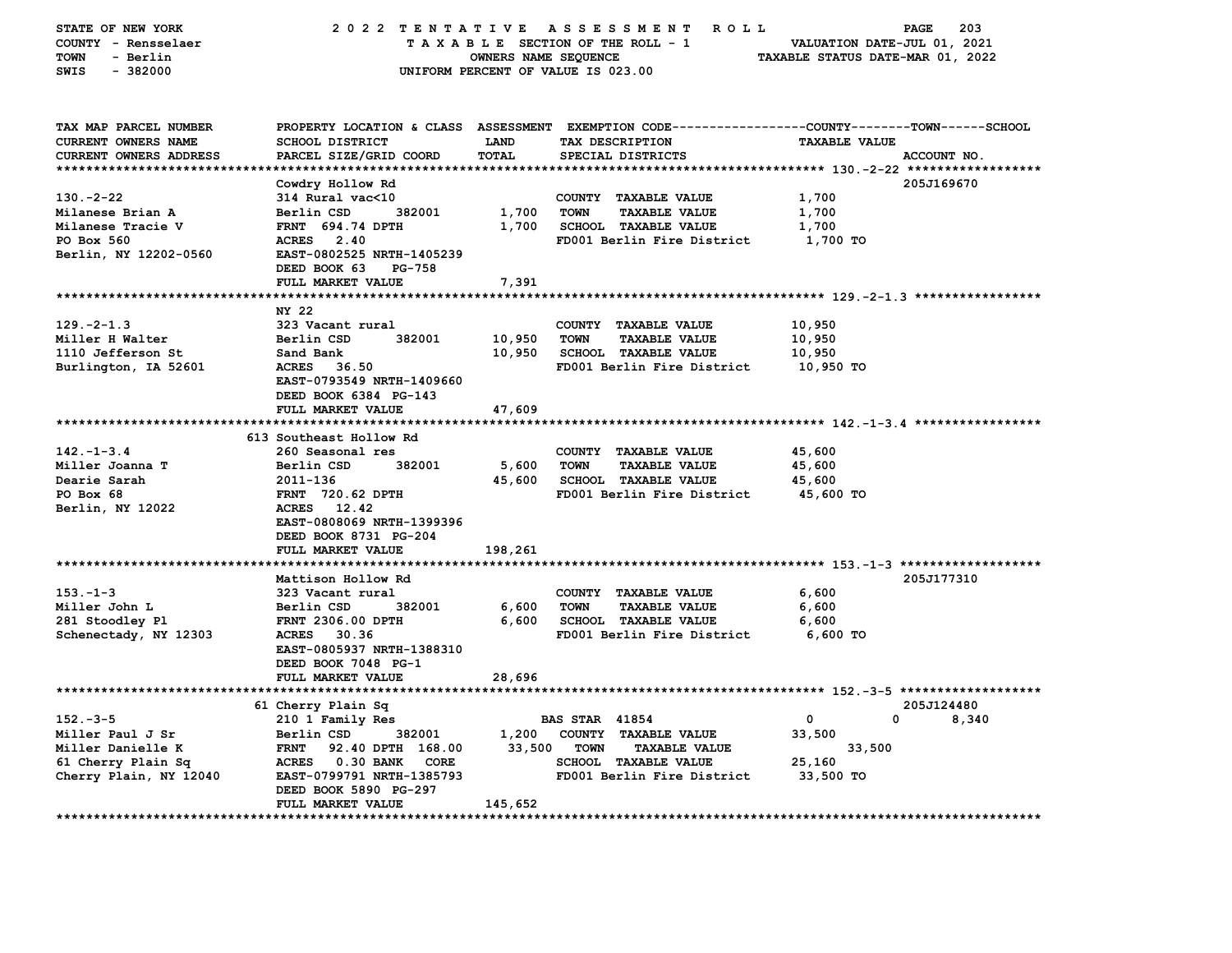| STATE OF NEW YORK             | 2022 TENTATIVE                            |                      | A S S E S S M E N T<br>ROLL ROLL                                                               |                                  | PAGE                        | 204    |
|-------------------------------|-------------------------------------------|----------------------|------------------------------------------------------------------------------------------------|----------------------------------|-----------------------------|--------|
| COUNTY - Rensselaer           |                                           |                      | TAXABLE SECTION OF THE ROLL - 1                                                                |                                  | VALUATION DATE-JUL 01, 2021 |        |
| - Berlin<br>TOWN              |                                           | OWNERS NAME SEQUENCE |                                                                                                | TAXABLE STATUS DATE-MAR 01, 2022 |                             |        |
| SWIS<br>$-382000$             |                                           |                      | UNIFORM PERCENT OF VALUE IS 023.00                                                             |                                  |                             |        |
|                               |                                           |                      |                                                                                                |                                  |                             |        |
| TAX MAP PARCEL NUMBER         |                                           |                      | PROPERTY LOCATION & CLASS ASSESSMENT EXEMPTION CODE---------------COUNTY-------TOWN-----SCHOOL |                                  |                             |        |
| CURRENT OWNERS NAME           | <b>SCHOOL DISTRICT</b>                    | <b>LAND</b>          | TAX DESCRIPTION                                                                                | <b>TAXABLE VALUE</b>             |                             |        |
| <b>CURRENT OWNERS ADDRESS</b> | PARCEL SIZE/GRID COORD                    | TOTAL                | SPECIAL DISTRICTS                                                                              |                                  | ACCOUNT NO.                 |        |
|                               |                                           |                      |                                                                                                |                                  |                             |        |
|                               | 17789 NY 22                               |                      |                                                                                                |                                  |                             |        |
| $141. - 4 - 2.22$             | 210 1 Family Res                          |                      | <b>BAS STAR 41854</b>                                                                          | 0                                | 0                           | 8,340  |
| Miller Robert C               | Berlin CSD<br>382001                      | 3,125                | COUNTY TAXABLE VALUE                                                                           | 65,600                           |                             |        |
| Miller Elizabeth              | <b>FRNT</b> 357.13 DPTH                   | 65,600               | <b>TOWN</b><br><b>TAXABLE VALUE</b>                                                            | 65,600                           |                             |        |
| Box 348                       | ACRES 4.32                                |                      | SCHOOL TAXABLE VALUE                                                                           | 57,260                           |                             |        |
| Berlin, NY 12022-0348         | EAST-0795624 NRTH-1396941                 |                      | FD001 Berlin Fire District                                                                     | 65,600 TO                        |                             |        |
|                               | DEED BOOK 1370 PG-42<br>FULL MARKET VALUE | 285,217              |                                                                                                |                                  |                             |        |
|                               |                                           |                      |                                                                                                |                                  |                             |        |
|                               | 1247 Taborton Rd                          |                      |                                                                                                |                                  | 205J160210                  |        |
| $150 - 1 - 38$                | 210 1 Family Res                          |                      | VETWAR CTS 41120                                                                               | 5,700                            | 1,380                       | 5,700  |
| Miller William W              | Averill Park Ce 384001                    |                      | 1,500 ENH STAR 41834                                                                           | 0                                | 0                           | 20,820 |
| Miller Janet                  | Momrow Svy 97                             | 38,000               | COUNTY TAXABLE VALUE                                                                           | 32,300                           |                             |        |
| 1247 Taborton Rd              | <b>FRNT 395.00 DPTH</b>                   |                      | <b>TOWN</b><br><b>TAXABLE VALUE</b>                                                            | 36,620                           |                             |        |
| Sand Lake, NY 12153           | ACRES 1.40                                |                      | <b>SCHOOL TAXABLE VALUE</b>                                                                    | 11,480                           |                             |        |
|                               | EAST-0775529 NRTH-1387271                 |                      | FD001 Berlin Fire District                                                                     | 38,000 TO                        |                             |        |
|                               | DEED BOOK 1167 PG-475                     |                      |                                                                                                |                                  |                             |        |
|                               | FULL MARKET VALUE                         | 165,217              |                                                                                                |                                  |                             |        |
|                               |                                           |                      |                                                                                                |                                  |                             |        |
|                               | 33 East Shore Dr                          |                      |                                                                                                |                                  | 205J160300                  |        |
| $106.20 - 1 - 24$             | 280 Res Multiple                          |                      | COUNTY TAXABLE VALUE                                                                           | 23,050                           |                             |        |
| Millett Louis                 | Berlin CSD<br>382001                      | 1,700                | <b>TOWN</b><br><b>TAXABLE VALUE</b>                                                            | 23,050                           |                             |        |
| Nelson Earling                | FRNT 140.00 DPTH 185.00                   | 23,050               | SCHOOL TAXABLE VALUE                                                                           | 23,050                           |                             |        |
| 25 Hawthorne Ct               | ACRES 0.34                                |                      | FD001 Berlin Fire District                                                                     | 23,050 TO                        |                             |        |
| Loudonville, NY 12211         | EAST-0780161 NRTH-1417505                 |                      |                                                                                                |                                  |                             |        |
|                               | DEED BOOK 884 PG-33                       |                      |                                                                                                |                                  |                             |        |
|                               | FULL MARKET VALUE                         | 100,217              |                                                                                                |                                  |                             |        |
|                               |                                           |                      |                                                                                                |                                  |                             |        |
|                               | 493 Dyken Pond Rd                         |                      |                                                                                                |                                  | 205J162100                  |        |
| $106.20 - 1 - 6$              | 260 Seasonal res                          |                      | <b>COUNTY</b><br><b>TAXABLE VALUE</b>                                                          | 23,980                           |                             |        |
| Mills Rvc Trust Elizabeth E   | Berlin CSD<br>382001                      |                      | 5,980<br><b>TOWN</b><br><b>TAXABLE VALUE</b>                                                   | 23,980                           |                             |        |
| 6 Crockett Dr                 | FRNT 112.00 DPTH 170.00                   |                      | 23,980 SCHOOL TAXABLE VALUE                                                                    | 23,980                           |                             |        |
| Bow, NH 03304                 | ACRES 0.42                                |                      | FD001 Berlin Fire District                                                                     | 23,980 TO                        |                             |        |
|                               | EAST-0780981 NRTH-1418304                 |                      |                                                                                                |                                  |                             |        |
|                               | DEED BOOK 3348 PG-98                      |                      |                                                                                                |                                  |                             |        |
|                               | FULL MARKET VALUE                         | 104,261              |                                                                                                |                                  |                             |        |
|                               |                                           |                      |                                                                                                |                                  | 205J122500                  |        |
| $151.5 - 1 - 19$              | 47 Spring Lake Rd<br>260 Seasonal res     |                      | COUNTY TAXABLE VALUE                                                                           | 33,700                           |                             |        |
| Miner Stephen F               | Berlin CSD<br>382001                      | 2,500                | <b>TOWN</b><br><b>TAXABLE VALUE</b>                                                            | 33,700                           |                             |        |
| Turner Diane                  | Seas                                      | 33,700               | <b>SCHOOL TAXABLE VALUE</b>                                                                    | 33,700                           |                             |        |
| 8 Whitman Ct                  | <b>FRNT</b><br>80.00 DPTH 146.30          |                      | FD001 Berlin Fire District                                                                     | 33,700 TO                        |                             |        |
| Troy, NY 12180                | ACRES 0.23                                |                      |                                                                                                |                                  |                             |        |
|                               | EAST-0781601 NRTH-1392988                 |                      |                                                                                                |                                  |                             |        |
|                               | DEED BOOK 203 PG-2436                     |                      |                                                                                                |                                  |                             |        |
|                               | FULL MARKET VALUE                         | 146,522              |                                                                                                |                                  |                             |        |
| ****************************  |                                           |                      |                                                                                                |                                  |                             |        |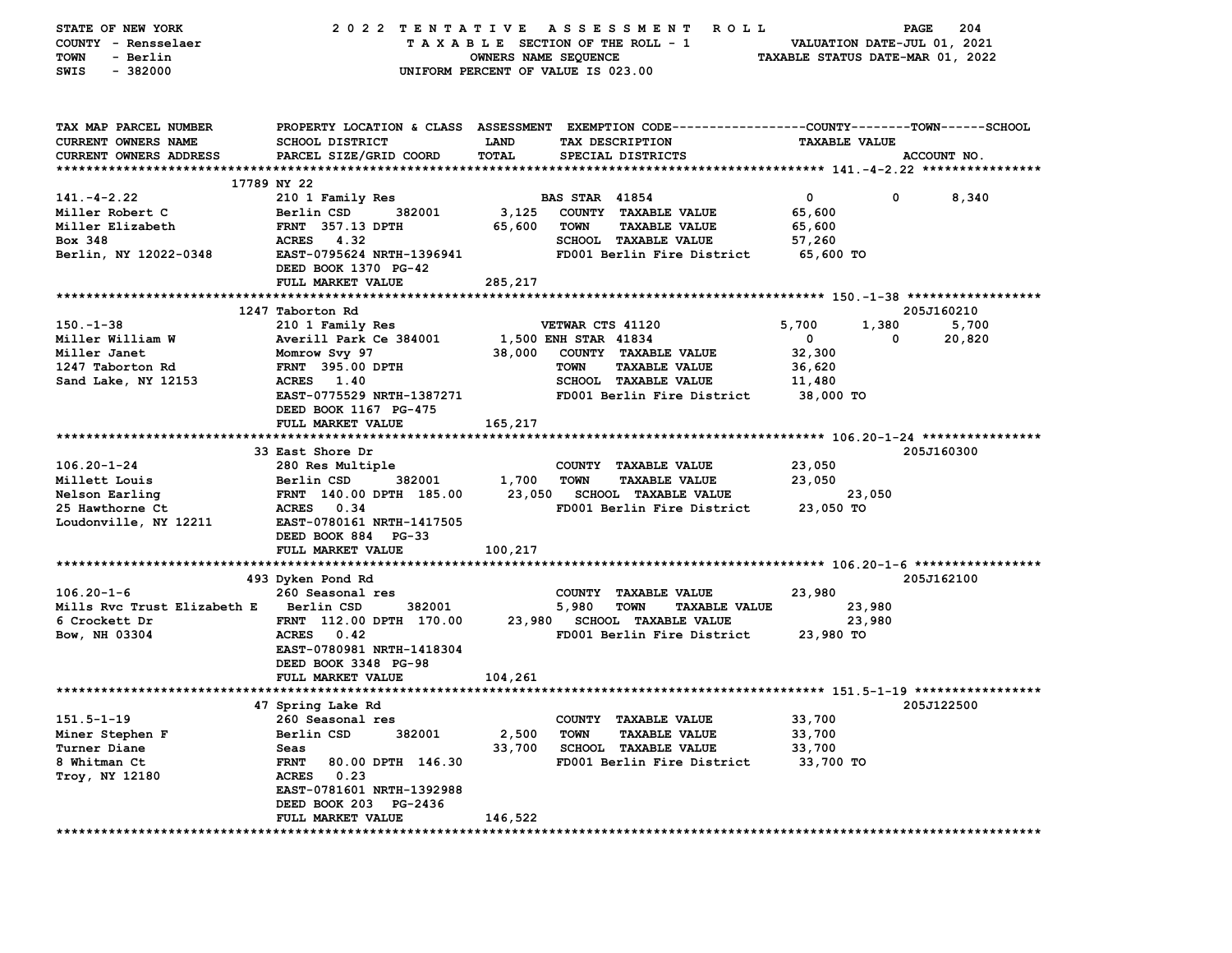| STATE OF NEW YORK<br>COUNTY - Rensselaer<br><b>TOWN</b><br>- Berlin<br>$-382000$<br>SWIS |                                                             | OWNERS NAME SEQUENCE | 2022 TENTATIVE ASSESSMENT<br>R O L L<br>TAXABLE SECTION OF THE ROLL - 1<br>UNIFORM PERCENT OF VALUE IS 023.00                           | VALUATION DATE-JUL 01, 2021<br>TAXABLE STATUS DATE-MAR 01, 2022 | 205<br>PAGE |
|------------------------------------------------------------------------------------------|-------------------------------------------------------------|----------------------|-----------------------------------------------------------------------------------------------------------------------------------------|-----------------------------------------------------------------|-------------|
|                                                                                          |                                                             |                      |                                                                                                                                         |                                                                 |             |
| TAX MAP PARCEL NUMBER<br><b>CURRENT OWNERS NAME</b><br><b>CURRENT OWNERS ADDRESS</b>     | <b>SCHOOL DISTRICT</b><br>PARCEL SIZE/GRID COORD            | <b>LAND</b><br>TOTAL | PROPERTY LOCATION & CLASS ASSESSMENT EXEMPTION CODE---------------COUNTY-------TOWN------SCHOOL<br>TAX DESCRIPTION<br>SPECIAL DISTRICTS | <b>TAXABLE VALUE</b>                                            | ACCOUNT NO. |
|                                                                                          |                                                             |                      |                                                                                                                                         |                                                                 |             |
|                                                                                          | 1229 Taborton Rd                                            |                      |                                                                                                                                         |                                                                 | 205J160840  |
| $150 - 1 - 39$                                                                           | 280 Res Multiple                                            |                      | <b>BAS STAR 41854</b>                                                                                                                   | 0                                                               | 0<br>8,340  |
| Momrow Charlotte E                                                                       | Averill Park Ce 384001                                      | 20,900               | COUNTY TAXABLE VALUE                                                                                                                    | 52,450                                                          |             |
| Momrow John W                                                                            | Mobile Home On Property                                     |                      | 52,450<br>TOWN<br><b>TAXABLE VALUE</b>                                                                                                  | 52,450                                                          |             |
| 1229 Taborton Rd<br>Sand Lake, NY 12153                                                  | LifeEstRemTo John Momrow<br>54% For Aged                    |                      | <b>SCHOOL TAXABLE VALUE</b><br>FD001 Berlin Fire District                                                                               | 44,110<br>52,450 TO                                             |             |
|                                                                                          | FRNT 439.00 DPTH                                            |                      |                                                                                                                                         |                                                                 |             |
|                                                                                          | ACRES 160.00                                                |                      |                                                                                                                                         |                                                                 |             |
|                                                                                          | EAST-0775611 NRTH-1389707                                   |                      |                                                                                                                                         |                                                                 |             |
|                                                                                          | DEED BOOK 4334 PG-265                                       |                      |                                                                                                                                         |                                                                 |             |
|                                                                                          | FULL MARKET VALUE                                           | 228,043              |                                                                                                                                         |                                                                 |             |
|                                                                                          |                                                             |                      |                                                                                                                                         |                                                                 |             |
|                                                                                          | 525 Green Hollow Rd                                         |                      |                                                                                                                                         |                                                                 | 205J154810  |
| $119. -2 - 8$                                                                            | 210 1 Family Res                                            |                      | COUNTY TAXABLE VALUE                                                                                                                    | 44,206                                                          |             |
| Monk Jeremy M                                                                            | Berlin CSD<br>382001                                        | 1,200                | <b>TOWN</b><br>TAXABLE VALUE                                                                                                            | 44,206                                                          |             |
| Neal Kelli                                                                               | FRNT 188.16 DPTH 145.66                                     | 44,206               | <b>SCHOOL TAXABLE VALUE</b>                                                                                                             | 44,206                                                          |             |
| 3 Kerry Dr                                                                               | ACRES 0.62 BANK<br><b>CORE</b><br>EAST-0804895 NRTH-1413828 |                      | FD001 Berlin Fire District                                                                                                              | 44,206 TO                                                       |             |
| Troy,, NY 12180                                                                          | DEED BOOK 9609 PG-241                                       |                      |                                                                                                                                         |                                                                 |             |
|                                                                                          | FULL MARKET VALUE                                           | 192,200              |                                                                                                                                         |                                                                 |             |
|                                                                                          |                                                             |                      |                                                                                                                                         |                                                                 |             |
|                                                                                          | NY 22                                                       |                      |                                                                                                                                         |                                                                 |             |
| $152. -2 - 26.11$                                                                        | 311 Res vac land                                            |                      | COUNTY TAXABLE VALUE                                                                                                                    | 3,000                                                           |             |
| Montag Karl Hans                                                                         | Berlin CSD<br>382001                                        | 3,000                | <b>TOWN</b><br><b>TAXABLE VALUE</b>                                                                                                     | 3,000                                                           |             |
| 17393 NY 22                                                                              | 2007-272 Lot 1                                              | 3,000                | <b>SCHOOL TAXABLE VALUE</b>                                                                                                             | 3,000                                                           |             |
| Petersburgs, NY 12138                                                                    | FRNT 134.98 DPTH                                            |                      | FD001 Berlin Fire District                                                                                                              | 3,000 TO                                                        |             |
|                                                                                          | ACRES 2.09                                                  |                      |                                                                                                                                         |                                                                 |             |
|                                                                                          | EAST-0798838 NRTH-1387720                                   |                      |                                                                                                                                         |                                                                 |             |
|                                                                                          | DEED BOOK 5129 PG-198                                       |                      |                                                                                                                                         |                                                                 |             |
|                                                                                          | FULL MARKET VALUE                                           | 13,043               |                                                                                                                                         |                                                                 |             |
|                                                                                          | 17393 NY 22                                                 |                      |                                                                                                                                         |                                                                 | 205J167880  |
| $152. -2 -26.12$                                                                         | 210 1 Family Res                                            |                      | COUNTY TAXABLE VALUE                                                                                                                    | 40,180                                                          |             |
| Montag Karl Hans                                                                         | 382001<br>Berlin CSD                                        | 2,000                | <b>TOWN</b><br><b>TAXABLE VALUE</b>                                                                                                     | 40,180                                                          |             |
| PO Box 31                                                                                | 2007-272 Lot 2                                              | 40,180               | <b>SCHOOL TAXABLE VALUE</b>                                                                                                             | 40,180                                                          |             |
| Cherry Plain, NY 12040-0031                                                              | FRNT 374.89 DPTH                                            |                      | FD001 Berlin Fire District                                                                                                              | 40,180 TO                                                       |             |
|                                                                                          | 2.18<br><b>ACRES</b>                                        |                      |                                                                                                                                         |                                                                 |             |
|                                                                                          | EAST-0798840 NRTH-1387968                                   |                      |                                                                                                                                         |                                                                 |             |
|                                                                                          | DEED BOOK 5129 PG-195                                       |                      |                                                                                                                                         |                                                                 |             |
|                                                                                          | FULL MARKET VALUE                                           | 174,696              |                                                                                                                                         |                                                                 |             |
|                                                                                          |                                                             |                      |                                                                                                                                         |                                                                 |             |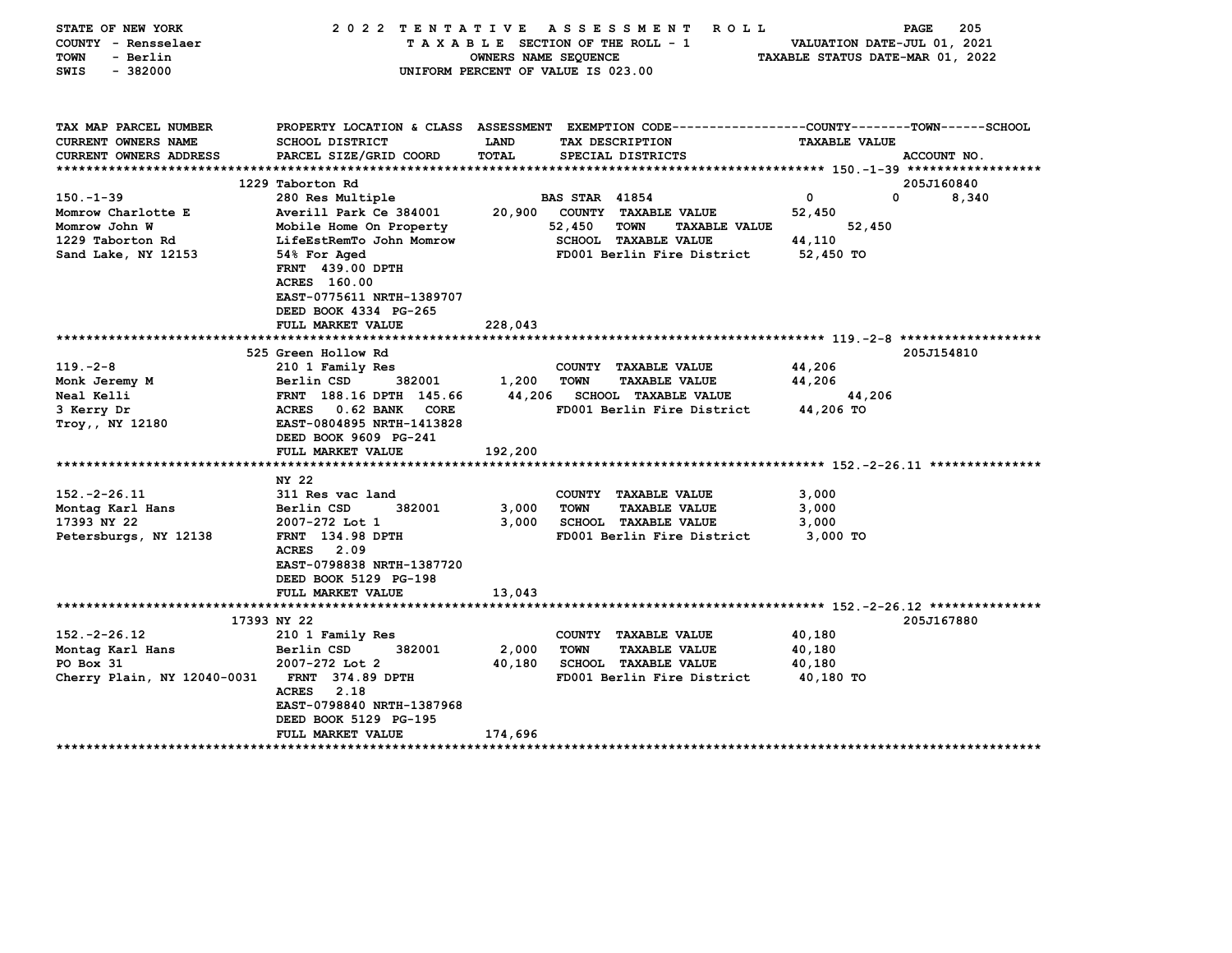| STATE OF NEW YORK          | 2022 TENTATIVE                   |             | A S S E S S M E N T R O L L                                                                     |                                                                 | <b>PAGE</b> | 206         |
|----------------------------|----------------------------------|-------------|-------------------------------------------------------------------------------------------------|-----------------------------------------------------------------|-------------|-------------|
| COUNTY - Rensselaer        |                                  |             | TAXABLE SECTION OF THE ROLL - 1                                                                 | VALUATION DATE-JUL 01, 2021<br>TAXABLE STATUS DATE-MAR 01, 2022 |             |             |
| <b>TOWN</b><br>- Berlin    |                                  |             | OWNERS NAME SEQUENCE                                                                            |                                                                 |             |             |
| $-382000$<br>SWIS          |                                  |             | UNIFORM PERCENT OF VALUE IS 023.00                                                              |                                                                 |             |             |
|                            |                                  |             |                                                                                                 |                                                                 |             |             |
|                            |                                  |             |                                                                                                 |                                                                 |             |             |
|                            |                                  |             |                                                                                                 |                                                                 |             |             |
| TAX MAP PARCEL NUMBER      |                                  |             | PROPERTY LOCATION & CLASS ASSESSMENT EXEMPTION CODE---------------COUNTY-------TOWN------SCHOOL |                                                                 |             |             |
| CURRENT OWNERS NAME        | <b>SCHOOL DISTRICT</b>           | <b>LAND</b> | TAX DESCRIPTION                                                                                 | <b>TAXABLE VALUE</b>                                            |             |             |
| CURRENT OWNERS ADDRESS     | PARCEL SIZE/GRID COORD           | TOTAL       | SPECIAL DISTRICTS                                                                               |                                                                 |             | ACCOUNT NO. |
|                            |                                  |             |                                                                                                 |                                                                 |             |             |
|                            | 57 Miller Rd                     |             |                                                                                                 |                                                                 |             | 205J175240  |
| $162. - 1 - 32.111$        | 240 Rural res                    |             | <b>BAS STAR 41854</b>                                                                           | $\mathbf{0}$                                                    | $\mathbf 0$ | 8,340       |
| Montanye Derek James       | 382001<br>Berlin CSD             | 2,588       | COUNTY TAXABLE VALUE                                                                            | 36,188                                                          |             |             |
| Hallenbeck Nikki Lynn      | 2011-78                          | 36,188      | <b>TAXABLE VALUE</b><br>TOWN                                                                    | 36,188                                                          |             |             |
|                            |                                  |             |                                                                                                 |                                                                 |             |             |
| 57 Miller Rd               | <b>FRNT</b> 593.24 DPTH          |             | SCHOOL TAXABLE VALUE                                                                            | 27,848                                                          |             |             |
| Berlin, NY 12022           | ACRES 5.39 BANK CORE             |             | FD001 Berlin Fire District                                                                      | 36,188 TO                                                       |             |             |
|                            | EAST-0786383 NRTH-1378732        |             |                                                                                                 |                                                                 |             |             |
|                            | DEED BOOK 6650 PG-318            |             |                                                                                                 |                                                                 |             |             |
|                            | FULL MARKET VALUE                | 157,339     |                                                                                                 |                                                                 |             |             |
|                            |                                  |             |                                                                                                 |                                                                 |             |             |
|                            | 536 Forest Trl                   |             |                                                                                                 |                                                                 |             | 205J178480  |
| 150.11-1-25                | 260 Seasonal res                 |             | COUNTY TAXABLE VALUE                                                                            | 21,800                                                          |             |             |
| Montgomery Beverly         | Averill Park Ce 384001           | 2,500       | <b>TOWN</b><br><b>TAXABLE VALUE</b>                                                             | 21,800                                                          |             |             |
| 157 West Okara Dr          | Seas                             | 21,800      | <b>SCHOOL TAXABLE VALUE</b>                                                                     | 21,800                                                          |             |             |
|                            |                                  |             |                                                                                                 |                                                                 |             |             |
| Schenectady, NY 12303-5722 | <b>FRNT 122.00 DPTH</b><br>80.00 |             | FD001 Berlin Fire District                                                                      | 21,800 TO                                                       |             |             |
|                            | <b>ACRES</b><br>0.19             |             | WD001 Berlin Water Dist                                                                         |                                                                 | 21,800 TO M |             |
|                            | EAST-0777324 NRTH-1390014        |             | WD023 Berlin Water Dist #1                                                                      | 21,800 TO M                                                     |             |             |
|                            | DEED BOOK 1357 PG-486            |             |                                                                                                 |                                                                 |             |             |
|                            | FULL MARKET VALUE                | 94,783      |                                                                                                 |                                                                 |             |             |
|                            |                                  |             |                                                                                                 |                                                                 |             |             |
| 18006-32 NY 22             |                                  |             |                                                                                                 |                                                                 |             |             |
| $141. - 1 - 3.2$           | 280 Res Multiple                 |             | <b>BAS STAR 41854</b>                                                                           | $\mathbf 0$                                                     | $^{\circ}$  | 8,340       |
| Montgomery Eleanor W       | Berlin CSD<br>382001             |             | 46,500 AG DST 8YT 41720                                                                         | 10,206                                                          | 10,206      | 10,206      |
| PO Box 256                 | Also 1 Lanphier Ln               |             | 181,435 COUNTY TAXABLE VALUE                                                                    | 171,229                                                         |             |             |
| Berlin, NY 12022-0256      | <b>FRNT 2685.00 DPTH</b>         |             | <b>TOWN</b><br><b>TAXABLE VALUE</b>                                                             | 171,229                                                         |             |             |
|                            | ACRES 217.00                     |             | <b>SCHOOL TAXABLE VALUE</b>                                                                     | 162,889                                                         |             |             |
| MAY BE SUBJECT TO PAYMENT  | <b>EAST-0797607 NRTH-1401427</b> |             | FD001 Berlin Fire District                                                                      | 181,435 TO                                                      |             |             |
|                            |                                  |             |                                                                                                 |                                                                 |             |             |
| UNDER AGDIST LAW TIL 2026  | DEED BOOK 5386<br>PG-261         |             |                                                                                                 |                                                                 |             |             |
|                            | FULL MARKET VALUE                | 788,848     |                                                                                                 |                                                                 |             |             |
|                            |                                  |             |                                                                                                 |                                                                 |             |             |
|                            | 470 Cherry Plain Hill Rd         |             |                                                                                                 |                                                                 |             | 205J143110  |
| $163. - 1 - 23.1$          | 210 1 Family Res                 |             | VET COM T 41133                                                                                 | 0                                                               | 2,300       | 0           |
| Moore Andrew M             | Berlin CSD<br>382001             |             | 3,800 VET DIS C 41142                                                                           | 16,350                                                          | 0           | 0           |
| 470 Cherry Plain Hill Rd   | <b>FRNT 355.00 DPTH</b>          |             | 65,400 VET DIS T 41143                                                                          | $\mathbf{0}$                                                    | 4,600       | 0           |
| PO Box 60                  | ACRES 4.97 BANK LERETA           |             | VET COM C 41132                                                                                 | 16,350                                                          | 0           | 0           |
| Cherry Plain, NY 12040     | EAST-0798940 NRTH-1382825        |             | COUNTY TAXABLE VALUE                                                                            | 32,700                                                          |             |             |
|                            | DEED BOOK 9165 PG-29             |             | TOWN<br><b>TAXABLE VALUE</b>                                                                    | 58,500                                                          |             |             |
|                            | FULL MARKET VALUE                |             | 284,348 SCHOOL TAXABLE VALUE                                                                    | 65,400                                                          |             |             |
|                            |                                  |             |                                                                                                 |                                                                 |             |             |
|                            |                                  |             | FD001 Berlin Fire District                                                                      | 65,400 TO                                                       |             |             |
|                            |                                  |             |                                                                                                 |                                                                 |             |             |
|                            | 450 Dyken Pond Rd                |             |                                                                                                 |                                                                 |             |             |
| $106.20 - 1 - 28.2$        | 210 1 Family Res                 |             | COUNTY TAXABLE VALUE                                                                            | 18,700                                                          |             |             |
| Moore Lawrence J           | Berlin CSD<br>382001             | 3,800       | <b>TOWN</b><br><b>TAXABLE VALUE</b>                                                             | 18,700                                                          |             |             |
| Elkan-Moore Brooke         | <b>FRNT 280.00 DPTH</b>          | 18,700      | <b>SCHOOL TAXABLE VALUE</b>                                                                     | 18,700                                                          |             |             |
| 15 Mark St                 | ACRES 1.75                       |             | FD001 Berlin Fire District                                                                      | 18,700 TO                                                       |             |             |
| New Windsor, NY 12553      | EAST-0780785 NRTH-1417451        |             |                                                                                                 |                                                                 |             |             |
|                            | DEED BOOK R1364 PG-F323          |             |                                                                                                 |                                                                 |             |             |
|                            | FULL MARKET VALUE                | 81,304      |                                                                                                 |                                                                 |             |             |
|                            |                                  |             |                                                                                                 |                                                                 |             |             |
|                            |                                  |             |                                                                                                 |                                                                 |             |             |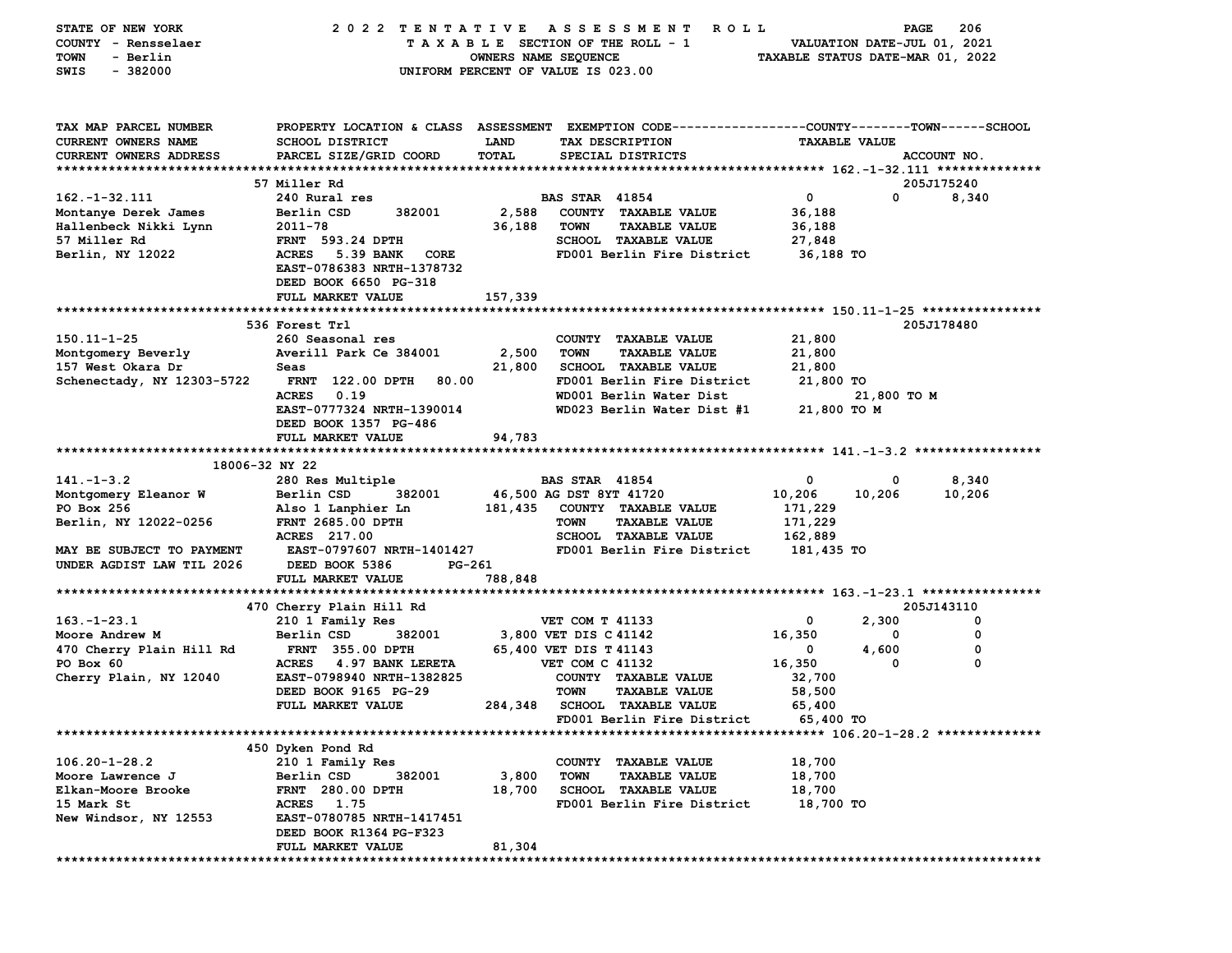| STATE OF NEW YORK<br>COUNTY - Rensselaer<br>TOWN<br>- Berlin<br>$-382000$<br>SWIS                 | 2022 TENTATIVE ASSESSMENT                                                                                                                                                                          | OWNERS NAME SEQUENCE       | <b>ROLL</b><br>TAXABLE SECTION OF THE ROLL - 1<br>UNIFORM PERCENT OF VALUE IS 023.00                                                   | PAGE<br>VALUATION DATE-JUL 01, 2021<br>TAXABLE STATUS DATE-MAR 01, 2022 | 207         |
|---------------------------------------------------------------------------------------------------|----------------------------------------------------------------------------------------------------------------------------------------------------------------------------------------------------|----------------------------|----------------------------------------------------------------------------------------------------------------------------------------|-------------------------------------------------------------------------|-------------|
| TAX MAP PARCEL NUMBER<br><b>CURRENT OWNERS NAME</b><br>CURRENT OWNERS ADDRESS                     | <b>SCHOOL DISTRICT</b><br>PARCEL SIZE/GRID COORD                                                                                                                                                   | LAND<br>TOTAL              | PROPERTY LOCATION & CLASS ASSESSMENT EXEMPTION CODE---------------COUNTY-------TOWN-----SCHOOL<br>TAX DESCRIPTION<br>SPECIAL DISTRICTS | <b>TAXABLE VALUE</b>                                                    | ACCOUNT NO. |
| 117.8-1-13.111<br>Moore Lawrence J<br>Elkan-Moore Brooke<br>15 Mark St<br>New Windsor, NY 12553   | Dyken Pond Rd (N Of)<br>311 Res vac land<br>Berlin CSD<br>382001<br>ACRES 2.25<br>EAST-0780859 NRTH-1417272<br>DEED BOOK 3657 PG-292                                                               | 4,000<br>4,000             | COUNTY TAXABLE VALUE<br><b>TOWN</b><br><b>TAXABLE VALUE</b><br>SCHOOL TAXABLE VALUE<br>FD001 Berlin Fire District                      | 4,000<br>4,000<br>4,000<br>4,000 TO                                     | 205J145000  |
|                                                                                                   | FULL MARKET VALUE                                                                                                                                                                                  | 17,391                     |                                                                                                                                        |                                                                         |             |
| $152.-5-7$<br>Morelli Thomas A II<br>Morelli Ellen N<br>424 Madden Rd<br>Stephentown, NY 12168    | 234 Bly Hollow Rd<br>210 1 Family Res<br>Berlin CSD<br>382001<br>Lot 2<br><b>FRNT 308.34 DPTH</b><br>ACRES<br>5.62<br>EAST-0793861 NRTH-1385626<br>DEED BOOK 3772 PG-220<br>FULL MARKET VALUE      | 6,620<br>48,270            | COUNTY TAXABLE VALUE<br><b>TOWN</b><br><b>TAXABLE VALUE</b><br><b>SCHOOL TAXABLE VALUE</b><br>FD001 Berlin Fire District               | 48,270<br>48,270<br>48,270<br>48,270 TO                                 |             |
|                                                                                                   |                                                                                                                                                                                                    | 209,870                    |                                                                                                                                        |                                                                         |             |
| $151.5 - 1 - 21$<br>Morris Lawrence J<br>Morris Eileen<br>14 Drury Ln<br>Rochester, NY 14625-2014 | 66 Spring Lake Rd<br>260 Seasonal res - WTRFNT<br>Berlin CSD<br>382001<br><b>FRNT</b><br>30.00 DPTH<br>ACRES 1.20<br>EAST-0781523 NRTH-1393211<br>DEED BOOK 1357 PG-698                            | 5,000<br>19,700            | COUNTY TAXABLE VALUE<br><b>TOWN</b><br><b>TAXABLE VALUE</b><br><b>SCHOOL TAXABLE VALUE</b><br>FD001 Berlin Fire District               | 19,700<br>19,700<br>19,700<br>19,700 TO                                 | 205J161290S |
|                                                                                                   | FULL MARKET VALUE                                                                                                                                                                                  | 85,652                     |                                                                                                                                        |                                                                         |             |
| $106.20 - 1 - 16$<br>Morrow John<br>12 Van Winkle Dr<br>Rensselaer, NY 12144                      | 465 Dyken Pond Rd<br>260 Seasonal res<br>382001<br>Berlin CSD<br>FRNT 104.20 DPTH 150.00<br><b>ACRES</b><br>0.58<br>EAST-0780538 NRTH-1417631<br>DEED BOOK 8951 PG-312<br>FULL MARKET VALUE        | 2,870<br>12,970<br>56,391  | COUNTY TAXABLE VALUE<br><b>TOWN</b><br><b>TAXABLE VALUE</b><br><b>SCHOOL TAXABLE VALUE</b><br>FD001 Berlin Fire District               | 12,970<br>12,970<br>12,970<br>12,970 TO                                 | 205J134650  |
|                                                                                                   |                                                                                                                                                                                                    |                            |                                                                                                                                        |                                                                         |             |
| $117.8 - 1 - 9$<br>Morrow Michael<br>Morrow Catherine A<br>247 Moonlawn Rd<br>Troy, NY 12180      | 11 East Shore Dr<br>260 Seasonal res<br>Berlin CSD<br>382001<br><b>FRNT</b><br>75.00 DPTH 185.00<br>ACRES 0.34<br>EAST-0780293 NRTH-1417215<br>DEED BOOK R1284 PG-F299<br><b>FULL MARKET VALUE</b> | 2,385<br>25,675<br>111,630 | COUNTY TAXABLE VALUE<br><b>TOWN</b><br><b>TAXABLE VALUE</b><br><b>SCHOOL TAXABLE VALUE</b><br>FD001 Berlin Fire District               | 25,675<br>25,675<br>25,675<br>25,675 TO                                 | 205J184960  |
|                                                                                                   |                                                                                                                                                                                                    |                            |                                                                                                                                        |                                                                         |             |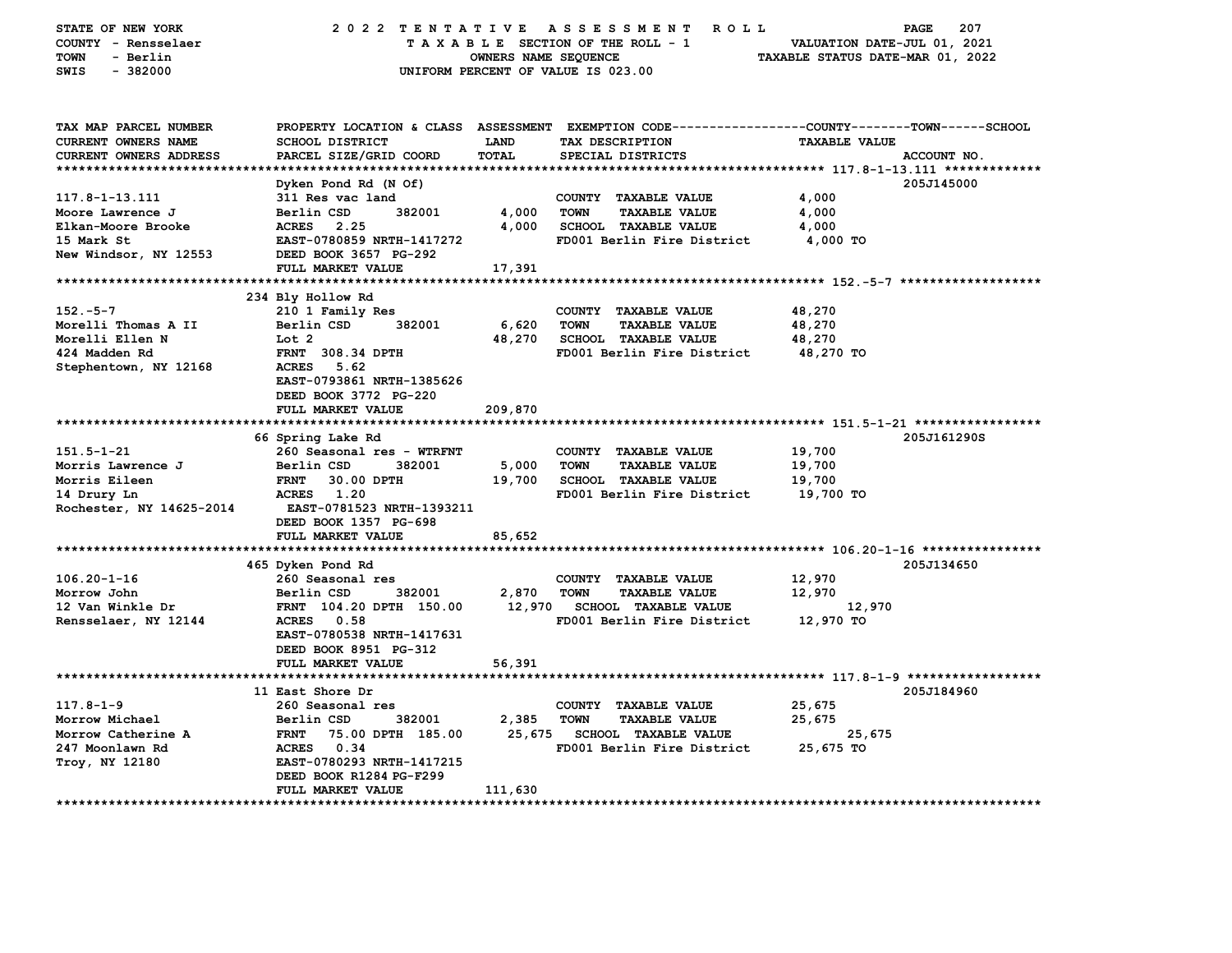| STATE OF NEW YORK<br>COUNTY - Rensselaer<br>- Berlin<br>TOWN<br>$-382000$<br>SWIS                      |                                                                                                                                                                                     | OWNERS NAME SEQUENCE        | 2022 TENTATIVE ASSESSMENT ROLL<br>TAXABLE SECTION OF THE ROLL - 1<br>UNIFORM PERCENT OF VALUE IS 023.00                                             | VALUATION DATE-JUL 01, 2021<br>TAXABLE STATUS DATE-MAR 01, 2022 | 208<br>PAGE |
|--------------------------------------------------------------------------------------------------------|-------------------------------------------------------------------------------------------------------------------------------------------------------------------------------------|-----------------------------|-----------------------------------------------------------------------------------------------------------------------------------------------------|-----------------------------------------------------------------|-------------|
| TAX MAP PARCEL NUMBER<br><b>CURRENT OWNERS NAME</b><br>CURRENT OWNERS ADDRESS                          | SCHOOL DISTRICT<br>PARCEL SIZE/GRID COORD                                                                                                                                           | <b>LAND</b><br>TOTAL        | PROPERTY LOCATION & CLASS ASSESSMENT EXEMPTION CODE----------------COUNTY-------TOWN------SCHOOL<br>TAX DESCRIPTION<br>SPECIAL DISTRICTS            | <b>TAXABLE VALUE</b>                                            | ACCOUNT NO. |
| $130.1 - 8 - 4.1$<br>Morse David A<br>PO Box 71<br>Berlin, NY 12022                                    | 2701 Plank Rd<br>210 1 Family Res<br>Berlin CSD<br>382001<br>FRNT 228.80 DPTH<br>ACRES 1.14<br>EAST-0793704 NRTH-1407739<br>DEED BOOK 9047 PG-246                                   | 1,200<br>15,500             | COUNTY TAXABLE VALUE<br><b>TOWN</b><br><b>TAXABLE VALUE</b><br><b>SCHOOL TAXABLE VALUE</b><br>FD001 Berlin Fire District<br>LT001 Berlin Light Dist | 15,500<br>15,500<br>15,500<br>15,500 TO<br>15,500 TO            | 205L157240C |
|                                                                                                        | FULL MARKET VALUE                                                                                                                                                                   | 67,391                      |                                                                                                                                                     |                                                                 |             |
| 130.1-8-1<br>Morse Leon A Jr<br>Morse Julie A<br>2673 Plank Rd<br>Petersburgh, NY 12138                | 2673 Plank Rd<br>210 1 Family Res<br>Berlin CSD<br>382001<br>FRNT 93.72 DPTH 322.00<br>ACRES 0.90 BANK CORE<br><b>EAST-0793347 NRTH-1407338</b>                                     | 1,200                       | COUNTY TAXABLE VALUE<br><b>TOWN</b><br><b>TAXABLE VALUE</b><br>40,000 SCHOOL TAXABLE VALUE<br>FD001 Berlin Fire District                            | 40,000<br>40,000<br>40,000<br>40,000 TO                         | 205J147160  |
| $118. - 1 - 8.12$                                                                                      | DEED BOOK 1829 PG-21<br>FULL MARKET VALUE<br>13 Old State Route 22<br>210 1 Family Res                                                                                              | 173,913                     | <b>ENH STAR 41834</b>                                                                                                                               | $\mathbf{0}$<br>$\mathbf{0}$                                    | 20,820      |
| Moses Winfred<br>Moses Joyce<br>13 Old State Route 22<br>Petersburgh, NY 12138                         | Berlin CSD<br>382001<br>FRNT 292.49 DPTH<br>ACRES 6.31<br>EAST-0793136 NRTH-1414375<br>DEED BOOK 1372 PG-420                                                                        | 1,300<br>54,700             | COUNTY TAXABLE VALUE<br><b>TAXABLE VALUE</b><br>TOWN<br><b>SCHOOL TAXABLE VALUE</b><br>FD001 Berlin Fire District                                   | 54,700<br>54,700<br>33,880<br>54,700 TO                         |             |
|                                                                                                        | FULL MARKET VALUE                                                                                                                                                                   | 237,826                     |                                                                                                                                                     |                                                                 |             |
| $118. - 1 - 8.13$<br>Moses Winfred<br>Moses Joyce<br>13 Old State Route 22<br>Petersburgh, NY 12138    | Old State Route 22<br>314 Rural vac<10<br>382001<br>Berlin CSD<br>FRNT 155.20 DPTH 624.60<br>ACRES 0.37<br>EAST-0793389 NRTH-1414171<br>DEED BOOK 1085 PG-256<br>FULL MARKET VALUE  | 500<br>500<br>2,174         | COUNTY TAXABLE VALUE<br><b>TAXABLE VALUE</b><br><b>TOWN</b><br><b>SCHOOL TAXABLE VALUE</b><br>FD001 Berlin Fire District                            | 500<br>500<br>500<br>500 TO                                     |             |
| $118. - 1 - 8.111$<br>Moses Winfred<br>Moses Joyce M<br>13 Old State Route 22<br>Petersburgh, NY 12138 | Old State Route 22<br>314 Rural vac<10<br>Berlin CSD<br>382001<br><b>FRNT</b> 370.00 DPTH<br>ACRES 294.77<br>EAST-0791153 NRTH-1414877<br>DEED BOOK 1806 PG-21<br>FULL MARKET VALUE | 59,300<br>59,300<br>257,826 | COUNTY TAXABLE VALUE<br><b>TOWN</b><br><b>TAXABLE VALUE</b><br>SCHOOL TAXABLE VALUE<br>FD001 Berlin Fire District                                   | 59,300<br>59,300<br>59,300<br>59,300 TO                         | 205J161740C |
|                                                                                                        |                                                                                                                                                                                     |                             |                                                                                                                                                     |                                                                 |             |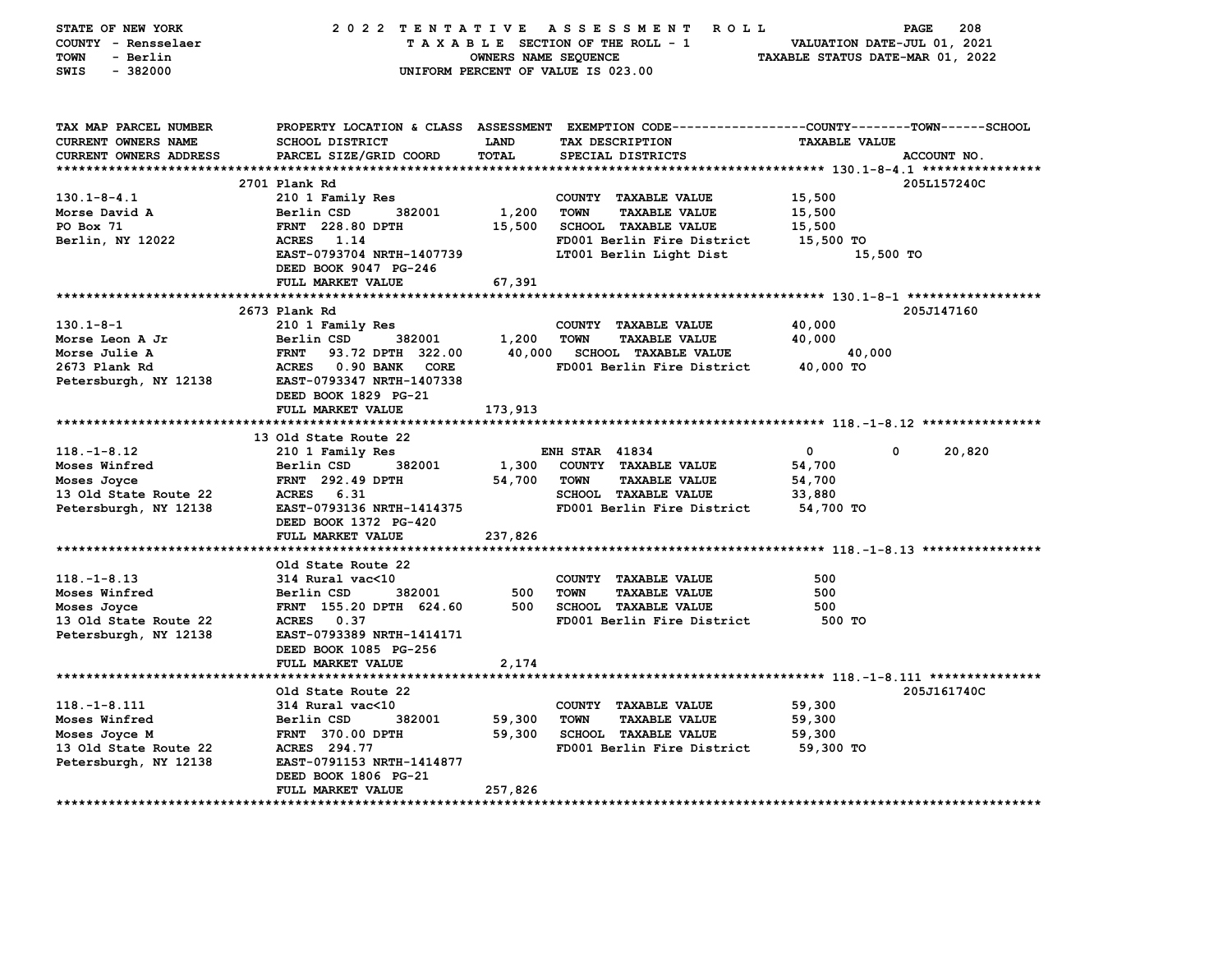| STATE OF NEW YORK       | 2022 TENTATIVE                     |                      | ASSESSMENT<br>R O L L                                                                          |                                  | 209<br>PAGE |
|-------------------------|------------------------------------|----------------------|------------------------------------------------------------------------------------------------|----------------------------------|-------------|
| COUNTY - Rensselaer     |                                    |                      | TAXABLE SECTION OF THE ROLL - 1                                                                | VALUATION DATE-JUL 01, 2021      |             |
| - Berlin<br>TOWN        |                                    | OWNERS NAME SEQUENCE |                                                                                                | TAXABLE STATUS DATE-MAR 01, 2022 |             |
| $-382000$<br>SWIS       |                                    |                      | UNIFORM PERCENT OF VALUE IS 023.00                                                             |                                  |             |
|                         |                                    |                      |                                                                                                |                                  |             |
|                         |                                    |                      |                                                                                                |                                  |             |
|                         |                                    |                      |                                                                                                |                                  |             |
| TAX MAP PARCEL NUMBER   |                                    |                      | PROPERTY LOCATION & CLASS ASSESSMENT EXEMPTION CODE---------------COUNTY-------TOWN-----SCHOOL |                                  |             |
| CURRENT OWNERS NAME     | <b>SCHOOL DISTRICT</b>             | LAND                 | TAX DESCRIPTION                                                                                | <b>TAXABLE VALUE</b>             |             |
| CURRENT OWNERS ADDRESS  | PARCEL SIZE/GRID COORD             | TOTAL                | SPECIAL DISTRICTS                                                                              |                                  | ACCOUNT NO. |
|                         |                                    |                      |                                                                                                |                                  |             |
|                         | 397 Bly Hollow Rd                  |                      |                                                                                                |                                  |             |
| $151. -2 - 17.13$       | 210 1 Family Res                   |                      | <b>ENH STAR 41834</b>                                                                          | 0<br>0                           | 20,820      |
| Mosher Bruce A          | 382001<br>Berlin CSD               | 6,000                | COUNTY TAXABLE VALUE                                                                           | 38,458                           |             |
| Mosher Dianne D         | 1989-49 Lot 3                      | 38,458               | <b>TOWN</b><br><b>TAXABLE VALUE</b>                                                            | 38,458                           |             |
| 397 Bly Hollow Rd       | FRNT 457.44 DPTH                   |                      | <b>SCHOOL TAXABLE VALUE</b>                                                                    | 17,638                           |             |
| Petersburgh, NY 12138   | <b>ACRES</b><br>12.16              |                      | FD001 Berlin Fire District                                                                     | 38,458 TO                        |             |
|                         | EAST-0791127 NRTH-1389494          |                      |                                                                                                |                                  |             |
|                         | DEED BOOK 427 PG-2395              |                      |                                                                                                |                                  |             |
|                         | FULL MARKET VALUE                  | 167,209              |                                                                                                |                                  |             |
|                         |                                    |                      |                                                                                                |                                  |             |
|                         | 100 Cold Spring Rd                 |                      |                                                                                                |                                  | 205J146350  |
| $120. -1 - 3.2$         | 210 1 Family Res                   |                      | COUNTY TAXABLE VALUE                                                                           | 30,625                           |             |
| Mosher Craig W          | 382001<br>Berlin CSD               | 2,500                | <b>TOWN</b><br><b>TAXABLE VALUE</b>                                                            | 30,625                           |             |
| Mosher Alicia L         | 2010-10                            | 30,625               | <b>SCHOOL TAXABLE VALUE</b>                                                                    | 30,625                           |             |
| PO Box 407              | FRNT 449.09 DPTH                   |                      | FD001 Berlin Fire District                                                                     | 30,625 TO                        |             |
| Berlin, NY 12022407     | <b>ACRES</b><br>3.05 BANK WELLS    |                      |                                                                                                |                                  |             |
|                         | EAST-0805095 NRTH-1415530          |                      |                                                                                                |                                  |             |
|                         | DEED BOOK 7568 PG-131              |                      |                                                                                                |                                  |             |
|                         | FULL MARKET VALUE                  | 133,152              |                                                                                                |                                  |             |
|                         |                                    |                      |                                                                                                |                                  |             |
|                         | 111 Goodell Rd                     |                      |                                                                                                |                                  | 275J122720S |
| $108. -3 - 1$           | 210 1 Family Res                   |                      | COUNTY TAXABLE VALUE                                                                           | 0                                |             |
| Mosher Karen A          | Berlin CSD<br>382001               | 0                    | <b>TOWN</b><br><b>TAXABLE VALUE</b>                                                            | 0                                |             |
| Mosher Steven J         | Ass'd in Ptrsbrg 108.-1-2          |                      | $\mathbf{0}$<br><b>SCHOOL TAXABLE VALUE</b>                                                    | 0                                |             |
|                         | 2007-37                            |                      | FD001 Berlin Fire District                                                                     | 0 TO                             |             |
| 15 Attlebury Hill Rd    | <b>FRNT</b>                        |                      |                                                                                                |                                  |             |
| Stanfordville, NY 12581 | 50.00 DPTH<br><b>ACRES</b><br>5.53 |                      |                                                                                                |                                  |             |
|                         |                                    |                      |                                                                                                |                                  |             |
|                         | EAST-0793216 NRTH-1419205          |                      |                                                                                                |                                  |             |
|                         | DEED BOOK 7392 PG-192              |                      |                                                                                                |                                  |             |
|                         | FULL MARKET VALUE                  | 0                    |                                                                                                |                                  |             |
|                         |                                    |                      |                                                                                                |                                  |             |
|                         | 114 Goodell Rd (E of)              |                      |                                                                                                |                                  | 205J118450  |
| $107. - 3 - 5$          | 280 Res Multiple                   |                      | COUNTY TAXABLE VALUE                                                                           | 29,500                           |             |
| Mosher Steven J         | 382001<br>Berlin CSD               | 6,390                | <b>TOWN</b><br><b>TAXABLE VALUE</b>                                                            | 29,500                           |             |
| Mosher Karen A          | 1988 A.b. Huehnel Survey           | 29,500               | <b>SCHOOL TAXABLE VALUE</b>                                                                    | 29,500                           |             |
| 15 Attlebury Hill Rd    | <b>ACRES</b><br>28.44              |                      | FD001 Berlin Fire District                                                                     | 29,500 TO                        |             |
| Stanfordville, NY 12581 | EAST-0792052 NRTH-1418499          |                      |                                                                                                |                                  |             |
|                         | DEED BOOK 3103 PG-338              |                      |                                                                                                |                                  |             |
|                         | <b>FULL MARKET VALUE</b>           | 128,261              |                                                                                                |                                  |             |
|                         |                                    |                      |                                                                                                |                                  |             |
|                         | 18238 NY 22                        |                      |                                                                                                |                                  | 205J158360  |
| $130.1 - 5 - 52$        | 210 1 Family Res                   |                      | COUNTY TAXABLE VALUE                                                                           | 18,200                           |             |
| Moshier Destiny N       | Berlin CSD<br>382001               | 1,000                | <b>TOWN</b><br><b>TAXABLE VALUE</b>                                                            | 18,200                           |             |
| 18238 NY 22             | 99.97 DPTH 132.34<br><b>FRNT</b>   | 18,200               | <b>SCHOOL TAXABLE VALUE</b>                                                                    | 18,200                           |             |
| Berlin, NY 12022        | ACRES 0.22 BANK<br>CORE            |                      | FD001 Berlin Fire District                                                                     | 18,200 TO                        |             |
|                         | EAST-0795684 NRTH-1407799          |                      | LT001 Berlin Light Dist                                                                        | 18,200 TO                        |             |
|                         | DEED BOOK 9126 PG-65               |                      |                                                                                                |                                  |             |
|                         | FULL MARKET VALUE                  | 79,130               |                                                                                                |                                  |             |
|                         |                                    |                      |                                                                                                |                                  |             |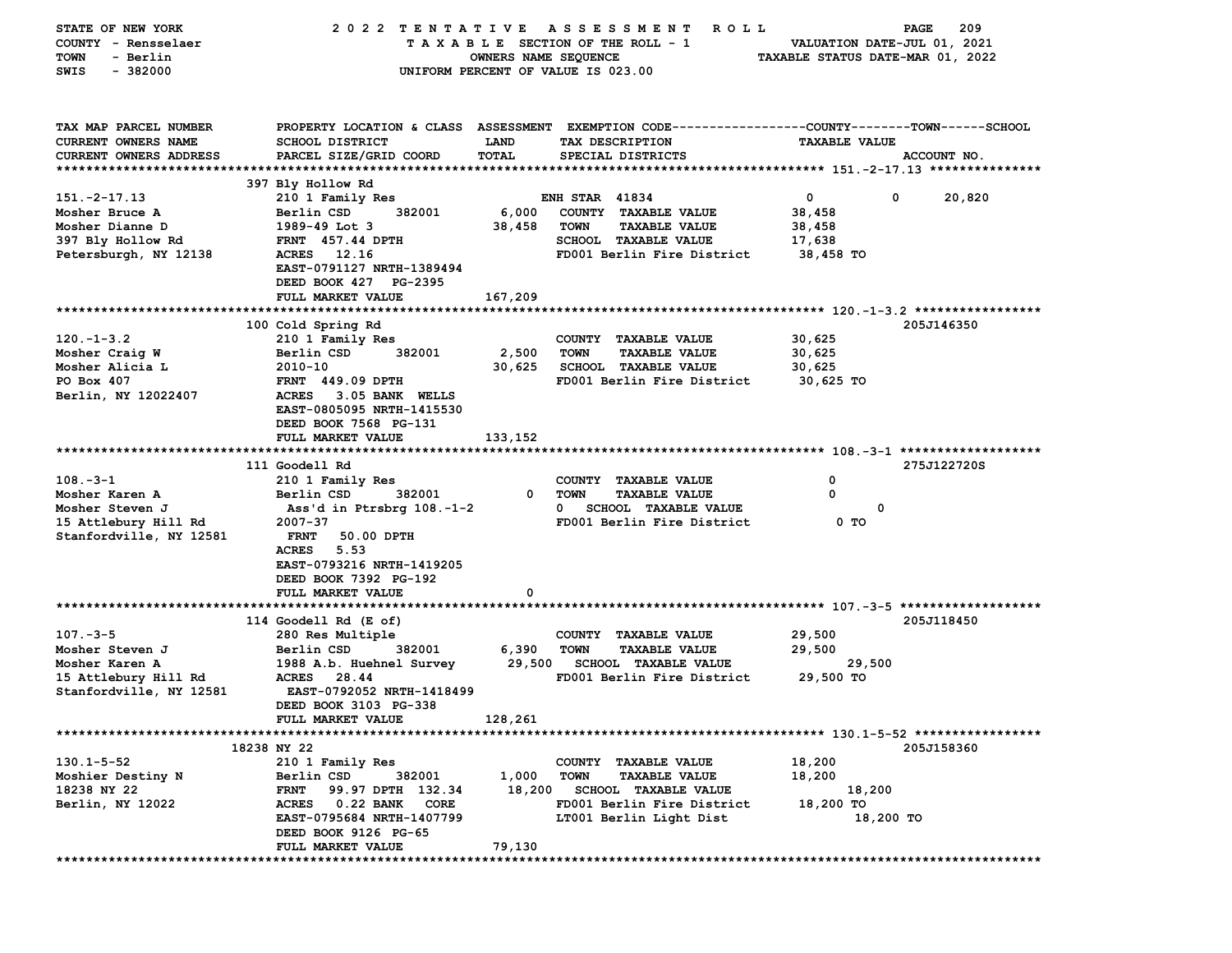| PROPERTY LOCATION & CLASS ASSESSMENT EXEMPTION CODE---------------COUNTY-------TOWN------SCHOOL<br>TAX MAP PARCEL NUMBER<br><b>CURRENT OWNERS NAME</b><br><b>SCHOOL DISTRICT</b><br>LAND<br>TAX DESCRIPTION<br><b>TAXABLE VALUE</b><br>PARCEL SIZE/GRID COORD<br><b>TOTAL</b><br><b>CURRENT OWNERS ADDRESS</b><br>SPECIAL DISTRICTS<br>ACCOUNT NO.<br>**********************<br>22 Ruff Rd<br>205J170475<br>$117.8 - 1 - 44$<br>260 Seasonal res<br>COUNTY TAXABLE VALUE<br>19,500<br>Mueller Carl R<br>Berlin CSD<br>382001<br>4,075<br><b>TOWN</b><br><b>TAXABLE VALUE</b><br>19,500<br>Mueller Merideth S<br>19,500<br><b>SCHOOL TAXABLE VALUE</b><br>19,500<br>Seasonal<br>19,500 TO<br>318 Miller Ave<br><b>FRNT</b><br>97.40 DPTH 327.40<br>FD001 Berlin Fire District<br>0.62<br>Branchburg, NY 08876<br>ACRES<br>EAST-0779220 NRTH-1416898<br>DEED BOOK 1690 PG-320<br>84,783<br>FULL MARKET VALUE<br>17 Comstock Hollow Rd<br>205J174700<br>$131 - 1 - 8$<br>240 Rural res<br>COUNTY TAXABLE VALUE<br>58,000<br>Berlin CSD<br>14,000<br><b>TAXABLE VALUE</b><br>58,000<br>Mullican Matthew A<br>382001<br><b>TOWN</b><br>Smith Valerie D<br>FRNT 370.94 DPTH<br>58,000<br><b>SCHOOL TAXABLE VALUE</b><br>58,000<br>41 Greene St Apt 6<br><b>ACRES</b><br>45.88<br>FD001 Berlin Fire District<br>58,000 TO<br>New York, NY 10013<br>EAST-0805309 NRTH-1402751<br>DEED BOOK 1564 PG-66<br>FULL MARKET VALUE<br>252,174<br>*****************************<br>6-8 Cherry Plain Sq<br>$152. -2 - 15.2$<br>280 Res Multiple<br>COUNTY TAXABLE VALUE<br>41,900<br>Mullins Tyler Jacob<br>Berlin CSD<br>382001<br>3,200<br><b>TOWN</b><br><b>TAXABLE VALUE</b><br>41,900<br>41,900<br>6 Cherry Plain Sq<br>FRNT 189.90 DPTH 209.30<br><b>SCHOOL TAXABLE VALUE</b><br>41,900<br>Berlin, NY 12022<br>ACRES 0.97 BANK<br>FD001 Berlin Fire District<br>41,900 TO<br><b>CORE</b><br>EAST-0799407 NRTH-1386590<br>DEED BOOK 9446 PG-346<br>FULL MARKET VALUE<br>182,174<br>Dyken Pond Rd (E of)<br>$118. - 1 - 2.233$<br>314 Rural vac<10<br>770<br>COUNTY TAXABLE VALUE<br>770<br>770<br>Mulson Ronald<br>Berlin CSD<br>382001<br><b>TOWN</b><br><b>TAXABLE VALUE</b><br>Attn: Mulson Garage<br>ACRES 4.25<br>770<br><b>SCHOOL TAXABLE VALUE</b><br>770<br>EAST-0784953 NRTH-1417299<br>FD001 Berlin Fire District<br>770 TO<br>Main Ave<br>Wynantskill, NY 12198<br>DEED BOOK 1372 PG-416<br>FULL MARKET VALUE<br>3,348<br>205J162640<br>Dyken Pond Rd (E of)<br>$118. - 1 - 3$<br>10,900<br>323 Vacant rural<br>COUNTY TAXABLE VALUE<br>Mulson Ronald<br>Berlin CSD<br>382001<br>10,900<br><b>TOWN</b><br><b>TAXABLE VALUE</b><br>10,900<br>10,900<br>Attn: Mulson Garage<br><b>SCHOOL TAXABLE VALUE</b><br>10,900<br>Unrecorded Survey<br>10,900 TO<br>Main Ave<br><b>ACRES</b><br>59.90<br>FD001 Berlin Fire District<br>Wynantskill, NY 12198<br>EAST-0785463 NRTH-1417053<br>47,391<br>FULL MARKET VALUE | STATE OF NEW YORK<br>COUNTY - Rensselaer<br><b>TOWN</b><br>- Berlin<br>$-382000$<br>SWIS | 2022 TENTATIVE | OWNERS NAME SEQUENCE | A S S E S S M E N T<br><b>ROLL</b><br>TAXABLE SECTION OF THE ROLL - 1<br>UNIFORM PERCENT OF VALUE IS 023.00 | PAGE<br>210<br>VALUATION DATE-JUL 01, 2021<br>TAXABLE STATUS DATE-MAR 01, 2022 |
|------------------------------------------------------------------------------------------------------------------------------------------------------------------------------------------------------------------------------------------------------------------------------------------------------------------------------------------------------------------------------------------------------------------------------------------------------------------------------------------------------------------------------------------------------------------------------------------------------------------------------------------------------------------------------------------------------------------------------------------------------------------------------------------------------------------------------------------------------------------------------------------------------------------------------------------------------------------------------------------------------------------------------------------------------------------------------------------------------------------------------------------------------------------------------------------------------------------------------------------------------------------------------------------------------------------------------------------------------------------------------------------------------------------------------------------------------------------------------------------------------------------------------------------------------------------------------------------------------------------------------------------------------------------------------------------------------------------------------------------------------------------------------------------------------------------------------------------------------------------------------------------------------------------------------------------------------------------------------------------------------------------------------------------------------------------------------------------------------------------------------------------------------------------------------------------------------------------------------------------------------------------------------------------------------------------------------------------------------------------------------------------------------------------------------------------------------------------------------------------------------------------------------------------------------------------------------------------------------------------------------------------------------------------------------------------------------------------------------------------------------------------------------------------------------------------------------------------------------------------------------------------------------------|------------------------------------------------------------------------------------------|----------------|----------------------|-------------------------------------------------------------------------------------------------------------|--------------------------------------------------------------------------------|
|                                                                                                                                                                                                                                                                                                                                                                                                                                                                                                                                                                                                                                                                                                                                                                                                                                                                                                                                                                                                                                                                                                                                                                                                                                                                                                                                                                                                                                                                                                                                                                                                                                                                                                                                                                                                                                                                                                                                                                                                                                                                                                                                                                                                                                                                                                                                                                                                                                                                                                                                                                                                                                                                                                                                                                                                                                                                                                            |                                                                                          |                |                      |                                                                                                             |                                                                                |
|                                                                                                                                                                                                                                                                                                                                                                                                                                                                                                                                                                                                                                                                                                                                                                                                                                                                                                                                                                                                                                                                                                                                                                                                                                                                                                                                                                                                                                                                                                                                                                                                                                                                                                                                                                                                                                                                                                                                                                                                                                                                                                                                                                                                                                                                                                                                                                                                                                                                                                                                                                                                                                                                                                                                                                                                                                                                                                            |                                                                                          |                |                      |                                                                                                             |                                                                                |
|                                                                                                                                                                                                                                                                                                                                                                                                                                                                                                                                                                                                                                                                                                                                                                                                                                                                                                                                                                                                                                                                                                                                                                                                                                                                                                                                                                                                                                                                                                                                                                                                                                                                                                                                                                                                                                                                                                                                                                                                                                                                                                                                                                                                                                                                                                                                                                                                                                                                                                                                                                                                                                                                                                                                                                                                                                                                                                            |                                                                                          |                |                      |                                                                                                             |                                                                                |
|                                                                                                                                                                                                                                                                                                                                                                                                                                                                                                                                                                                                                                                                                                                                                                                                                                                                                                                                                                                                                                                                                                                                                                                                                                                                                                                                                                                                                                                                                                                                                                                                                                                                                                                                                                                                                                                                                                                                                                                                                                                                                                                                                                                                                                                                                                                                                                                                                                                                                                                                                                                                                                                                                                                                                                                                                                                                                                            |                                                                                          |                |                      |                                                                                                             |                                                                                |
|                                                                                                                                                                                                                                                                                                                                                                                                                                                                                                                                                                                                                                                                                                                                                                                                                                                                                                                                                                                                                                                                                                                                                                                                                                                                                                                                                                                                                                                                                                                                                                                                                                                                                                                                                                                                                                                                                                                                                                                                                                                                                                                                                                                                                                                                                                                                                                                                                                                                                                                                                                                                                                                                                                                                                                                                                                                                                                            |                                                                                          |                |                      |                                                                                                             |                                                                                |
|                                                                                                                                                                                                                                                                                                                                                                                                                                                                                                                                                                                                                                                                                                                                                                                                                                                                                                                                                                                                                                                                                                                                                                                                                                                                                                                                                                                                                                                                                                                                                                                                                                                                                                                                                                                                                                                                                                                                                                                                                                                                                                                                                                                                                                                                                                                                                                                                                                                                                                                                                                                                                                                                                                                                                                                                                                                                                                            |                                                                                          |                |                      |                                                                                                             |                                                                                |
|                                                                                                                                                                                                                                                                                                                                                                                                                                                                                                                                                                                                                                                                                                                                                                                                                                                                                                                                                                                                                                                                                                                                                                                                                                                                                                                                                                                                                                                                                                                                                                                                                                                                                                                                                                                                                                                                                                                                                                                                                                                                                                                                                                                                                                                                                                                                                                                                                                                                                                                                                                                                                                                                                                                                                                                                                                                                                                            |                                                                                          |                |                      |                                                                                                             |                                                                                |
|                                                                                                                                                                                                                                                                                                                                                                                                                                                                                                                                                                                                                                                                                                                                                                                                                                                                                                                                                                                                                                                                                                                                                                                                                                                                                                                                                                                                                                                                                                                                                                                                                                                                                                                                                                                                                                                                                                                                                                                                                                                                                                                                                                                                                                                                                                                                                                                                                                                                                                                                                                                                                                                                                                                                                                                                                                                                                                            |                                                                                          |                |                      |                                                                                                             |                                                                                |
|                                                                                                                                                                                                                                                                                                                                                                                                                                                                                                                                                                                                                                                                                                                                                                                                                                                                                                                                                                                                                                                                                                                                                                                                                                                                                                                                                                                                                                                                                                                                                                                                                                                                                                                                                                                                                                                                                                                                                                                                                                                                                                                                                                                                                                                                                                                                                                                                                                                                                                                                                                                                                                                                                                                                                                                                                                                                                                            |                                                                                          |                |                      |                                                                                                             |                                                                                |
|                                                                                                                                                                                                                                                                                                                                                                                                                                                                                                                                                                                                                                                                                                                                                                                                                                                                                                                                                                                                                                                                                                                                                                                                                                                                                                                                                                                                                                                                                                                                                                                                                                                                                                                                                                                                                                                                                                                                                                                                                                                                                                                                                                                                                                                                                                                                                                                                                                                                                                                                                                                                                                                                                                                                                                                                                                                                                                            |                                                                                          |                |                      |                                                                                                             |                                                                                |
|                                                                                                                                                                                                                                                                                                                                                                                                                                                                                                                                                                                                                                                                                                                                                                                                                                                                                                                                                                                                                                                                                                                                                                                                                                                                                                                                                                                                                                                                                                                                                                                                                                                                                                                                                                                                                                                                                                                                                                                                                                                                                                                                                                                                                                                                                                                                                                                                                                                                                                                                                                                                                                                                                                                                                                                                                                                                                                            |                                                                                          |                |                      |                                                                                                             |                                                                                |
|                                                                                                                                                                                                                                                                                                                                                                                                                                                                                                                                                                                                                                                                                                                                                                                                                                                                                                                                                                                                                                                                                                                                                                                                                                                                                                                                                                                                                                                                                                                                                                                                                                                                                                                                                                                                                                                                                                                                                                                                                                                                                                                                                                                                                                                                                                                                                                                                                                                                                                                                                                                                                                                                                                                                                                                                                                                                                                            |                                                                                          |                |                      |                                                                                                             |                                                                                |
|                                                                                                                                                                                                                                                                                                                                                                                                                                                                                                                                                                                                                                                                                                                                                                                                                                                                                                                                                                                                                                                                                                                                                                                                                                                                                                                                                                                                                                                                                                                                                                                                                                                                                                                                                                                                                                                                                                                                                                                                                                                                                                                                                                                                                                                                                                                                                                                                                                                                                                                                                                                                                                                                                                                                                                                                                                                                                                            |                                                                                          |                |                      |                                                                                                             |                                                                                |
|                                                                                                                                                                                                                                                                                                                                                                                                                                                                                                                                                                                                                                                                                                                                                                                                                                                                                                                                                                                                                                                                                                                                                                                                                                                                                                                                                                                                                                                                                                                                                                                                                                                                                                                                                                                                                                                                                                                                                                                                                                                                                                                                                                                                                                                                                                                                                                                                                                                                                                                                                                                                                                                                                                                                                                                                                                                                                                            |                                                                                          |                |                      |                                                                                                             |                                                                                |
|                                                                                                                                                                                                                                                                                                                                                                                                                                                                                                                                                                                                                                                                                                                                                                                                                                                                                                                                                                                                                                                                                                                                                                                                                                                                                                                                                                                                                                                                                                                                                                                                                                                                                                                                                                                                                                                                                                                                                                                                                                                                                                                                                                                                                                                                                                                                                                                                                                                                                                                                                                                                                                                                                                                                                                                                                                                                                                            |                                                                                          |                |                      |                                                                                                             |                                                                                |
|                                                                                                                                                                                                                                                                                                                                                                                                                                                                                                                                                                                                                                                                                                                                                                                                                                                                                                                                                                                                                                                                                                                                                                                                                                                                                                                                                                                                                                                                                                                                                                                                                                                                                                                                                                                                                                                                                                                                                                                                                                                                                                                                                                                                                                                                                                                                                                                                                                                                                                                                                                                                                                                                                                                                                                                                                                                                                                            |                                                                                          |                |                      |                                                                                                             |                                                                                |
|                                                                                                                                                                                                                                                                                                                                                                                                                                                                                                                                                                                                                                                                                                                                                                                                                                                                                                                                                                                                                                                                                                                                                                                                                                                                                                                                                                                                                                                                                                                                                                                                                                                                                                                                                                                                                                                                                                                                                                                                                                                                                                                                                                                                                                                                                                                                                                                                                                                                                                                                                                                                                                                                                                                                                                                                                                                                                                            |                                                                                          |                |                      |                                                                                                             |                                                                                |
|                                                                                                                                                                                                                                                                                                                                                                                                                                                                                                                                                                                                                                                                                                                                                                                                                                                                                                                                                                                                                                                                                                                                                                                                                                                                                                                                                                                                                                                                                                                                                                                                                                                                                                                                                                                                                                                                                                                                                                                                                                                                                                                                                                                                                                                                                                                                                                                                                                                                                                                                                                                                                                                                                                                                                                                                                                                                                                            |                                                                                          |                |                      |                                                                                                             |                                                                                |
|                                                                                                                                                                                                                                                                                                                                                                                                                                                                                                                                                                                                                                                                                                                                                                                                                                                                                                                                                                                                                                                                                                                                                                                                                                                                                                                                                                                                                                                                                                                                                                                                                                                                                                                                                                                                                                                                                                                                                                                                                                                                                                                                                                                                                                                                                                                                                                                                                                                                                                                                                                                                                                                                                                                                                                                                                                                                                                            |                                                                                          |                |                      |                                                                                                             |                                                                                |
|                                                                                                                                                                                                                                                                                                                                                                                                                                                                                                                                                                                                                                                                                                                                                                                                                                                                                                                                                                                                                                                                                                                                                                                                                                                                                                                                                                                                                                                                                                                                                                                                                                                                                                                                                                                                                                                                                                                                                                                                                                                                                                                                                                                                                                                                                                                                                                                                                                                                                                                                                                                                                                                                                                                                                                                                                                                                                                            |                                                                                          |                |                      |                                                                                                             |                                                                                |
|                                                                                                                                                                                                                                                                                                                                                                                                                                                                                                                                                                                                                                                                                                                                                                                                                                                                                                                                                                                                                                                                                                                                                                                                                                                                                                                                                                                                                                                                                                                                                                                                                                                                                                                                                                                                                                                                                                                                                                                                                                                                                                                                                                                                                                                                                                                                                                                                                                                                                                                                                                                                                                                                                                                                                                                                                                                                                                            |                                                                                          |                |                      |                                                                                                             |                                                                                |
|                                                                                                                                                                                                                                                                                                                                                                                                                                                                                                                                                                                                                                                                                                                                                                                                                                                                                                                                                                                                                                                                                                                                                                                                                                                                                                                                                                                                                                                                                                                                                                                                                                                                                                                                                                                                                                                                                                                                                                                                                                                                                                                                                                                                                                                                                                                                                                                                                                                                                                                                                                                                                                                                                                                                                                                                                                                                                                            |                                                                                          |                |                      |                                                                                                             |                                                                                |
|                                                                                                                                                                                                                                                                                                                                                                                                                                                                                                                                                                                                                                                                                                                                                                                                                                                                                                                                                                                                                                                                                                                                                                                                                                                                                                                                                                                                                                                                                                                                                                                                                                                                                                                                                                                                                                                                                                                                                                                                                                                                                                                                                                                                                                                                                                                                                                                                                                                                                                                                                                                                                                                                                                                                                                                                                                                                                                            |                                                                                          |                |                      |                                                                                                             |                                                                                |
|                                                                                                                                                                                                                                                                                                                                                                                                                                                                                                                                                                                                                                                                                                                                                                                                                                                                                                                                                                                                                                                                                                                                                                                                                                                                                                                                                                                                                                                                                                                                                                                                                                                                                                                                                                                                                                                                                                                                                                                                                                                                                                                                                                                                                                                                                                                                                                                                                                                                                                                                                                                                                                                                                                                                                                                                                                                                                                            |                                                                                          |                |                      |                                                                                                             |                                                                                |
|                                                                                                                                                                                                                                                                                                                                                                                                                                                                                                                                                                                                                                                                                                                                                                                                                                                                                                                                                                                                                                                                                                                                                                                                                                                                                                                                                                                                                                                                                                                                                                                                                                                                                                                                                                                                                                                                                                                                                                                                                                                                                                                                                                                                                                                                                                                                                                                                                                                                                                                                                                                                                                                                                                                                                                                                                                                                                                            |                                                                                          |                |                      |                                                                                                             |                                                                                |
|                                                                                                                                                                                                                                                                                                                                                                                                                                                                                                                                                                                                                                                                                                                                                                                                                                                                                                                                                                                                                                                                                                                                                                                                                                                                                                                                                                                                                                                                                                                                                                                                                                                                                                                                                                                                                                                                                                                                                                                                                                                                                                                                                                                                                                                                                                                                                                                                                                                                                                                                                                                                                                                                                                                                                                                                                                                                                                            |                                                                                          |                |                      |                                                                                                             |                                                                                |
|                                                                                                                                                                                                                                                                                                                                                                                                                                                                                                                                                                                                                                                                                                                                                                                                                                                                                                                                                                                                                                                                                                                                                                                                                                                                                                                                                                                                                                                                                                                                                                                                                                                                                                                                                                                                                                                                                                                                                                                                                                                                                                                                                                                                                                                                                                                                                                                                                                                                                                                                                                                                                                                                                                                                                                                                                                                                                                            |                                                                                          |                |                      |                                                                                                             |                                                                                |
|                                                                                                                                                                                                                                                                                                                                                                                                                                                                                                                                                                                                                                                                                                                                                                                                                                                                                                                                                                                                                                                                                                                                                                                                                                                                                                                                                                                                                                                                                                                                                                                                                                                                                                                                                                                                                                                                                                                                                                                                                                                                                                                                                                                                                                                                                                                                                                                                                                                                                                                                                                                                                                                                                                                                                                                                                                                                                                            |                                                                                          |                |                      |                                                                                                             |                                                                                |
|                                                                                                                                                                                                                                                                                                                                                                                                                                                                                                                                                                                                                                                                                                                                                                                                                                                                                                                                                                                                                                                                                                                                                                                                                                                                                                                                                                                                                                                                                                                                                                                                                                                                                                                                                                                                                                                                                                                                                                                                                                                                                                                                                                                                                                                                                                                                                                                                                                                                                                                                                                                                                                                                                                                                                                                                                                                                                                            |                                                                                          |                |                      |                                                                                                             |                                                                                |
|                                                                                                                                                                                                                                                                                                                                                                                                                                                                                                                                                                                                                                                                                                                                                                                                                                                                                                                                                                                                                                                                                                                                                                                                                                                                                                                                                                                                                                                                                                                                                                                                                                                                                                                                                                                                                                                                                                                                                                                                                                                                                                                                                                                                                                                                                                                                                                                                                                                                                                                                                                                                                                                                                                                                                                                                                                                                                                            |                                                                                          |                |                      |                                                                                                             |                                                                                |
|                                                                                                                                                                                                                                                                                                                                                                                                                                                                                                                                                                                                                                                                                                                                                                                                                                                                                                                                                                                                                                                                                                                                                                                                                                                                                                                                                                                                                                                                                                                                                                                                                                                                                                                                                                                                                                                                                                                                                                                                                                                                                                                                                                                                                                                                                                                                                                                                                                                                                                                                                                                                                                                                                                                                                                                                                                                                                                            |                                                                                          |                |                      |                                                                                                             |                                                                                |
|                                                                                                                                                                                                                                                                                                                                                                                                                                                                                                                                                                                                                                                                                                                                                                                                                                                                                                                                                                                                                                                                                                                                                                                                                                                                                                                                                                                                                                                                                                                                                                                                                                                                                                                                                                                                                                                                                                                                                                                                                                                                                                                                                                                                                                                                                                                                                                                                                                                                                                                                                                                                                                                                                                                                                                                                                                                                                                            |                                                                                          |                |                      |                                                                                                             |                                                                                |
|                                                                                                                                                                                                                                                                                                                                                                                                                                                                                                                                                                                                                                                                                                                                                                                                                                                                                                                                                                                                                                                                                                                                                                                                                                                                                                                                                                                                                                                                                                                                                                                                                                                                                                                                                                                                                                                                                                                                                                                                                                                                                                                                                                                                                                                                                                                                                                                                                                                                                                                                                                                                                                                                                                                                                                                                                                                                                                            |                                                                                          |                |                      |                                                                                                             |                                                                                |
|                                                                                                                                                                                                                                                                                                                                                                                                                                                                                                                                                                                                                                                                                                                                                                                                                                                                                                                                                                                                                                                                                                                                                                                                                                                                                                                                                                                                                                                                                                                                                                                                                                                                                                                                                                                                                                                                                                                                                                                                                                                                                                                                                                                                                                                                                                                                                                                                                                                                                                                                                                                                                                                                                                                                                                                                                                                                                                            |                                                                                          |                |                      |                                                                                                             |                                                                                |
|                                                                                                                                                                                                                                                                                                                                                                                                                                                                                                                                                                                                                                                                                                                                                                                                                                                                                                                                                                                                                                                                                                                                                                                                                                                                                                                                                                                                                                                                                                                                                                                                                                                                                                                                                                                                                                                                                                                                                                                                                                                                                                                                                                                                                                                                                                                                                                                                                                                                                                                                                                                                                                                                                                                                                                                                                                                                                                            |                                                                                          |                |                      |                                                                                                             |                                                                                |
|                                                                                                                                                                                                                                                                                                                                                                                                                                                                                                                                                                                                                                                                                                                                                                                                                                                                                                                                                                                                                                                                                                                                                                                                                                                                                                                                                                                                                                                                                                                                                                                                                                                                                                                                                                                                                                                                                                                                                                                                                                                                                                                                                                                                                                                                                                                                                                                                                                                                                                                                                                                                                                                                                                                                                                                                                                                                                                            |                                                                                          |                |                      |                                                                                                             |                                                                                |
|                                                                                                                                                                                                                                                                                                                                                                                                                                                                                                                                                                                                                                                                                                                                                                                                                                                                                                                                                                                                                                                                                                                                                                                                                                                                                                                                                                                                                                                                                                                                                                                                                                                                                                                                                                                                                                                                                                                                                                                                                                                                                                                                                                                                                                                                                                                                                                                                                                                                                                                                                                                                                                                                                                                                                                                                                                                                                                            |                                                                                          |                |                      |                                                                                                             |                                                                                |
|                                                                                                                                                                                                                                                                                                                                                                                                                                                                                                                                                                                                                                                                                                                                                                                                                                                                                                                                                                                                                                                                                                                                                                                                                                                                                                                                                                                                                                                                                                                                                                                                                                                                                                                                                                                                                                                                                                                                                                                                                                                                                                                                                                                                                                                                                                                                                                                                                                                                                                                                                                                                                                                                                                                                                                                                                                                                                                            |                                                                                          |                |                      |                                                                                                             |                                                                                |
|                                                                                                                                                                                                                                                                                                                                                                                                                                                                                                                                                                                                                                                                                                                                                                                                                                                                                                                                                                                                                                                                                                                                                                                                                                                                                                                                                                                                                                                                                                                                                                                                                                                                                                                                                                                                                                                                                                                                                                                                                                                                                                                                                                                                                                                                                                                                                                                                                                                                                                                                                                                                                                                                                                                                                                                                                                                                                                            |                                                                                          |                |                      |                                                                                                             |                                                                                |
|                                                                                                                                                                                                                                                                                                                                                                                                                                                                                                                                                                                                                                                                                                                                                                                                                                                                                                                                                                                                                                                                                                                                                                                                                                                                                                                                                                                                                                                                                                                                                                                                                                                                                                                                                                                                                                                                                                                                                                                                                                                                                                                                                                                                                                                                                                                                                                                                                                                                                                                                                                                                                                                                                                                                                                                                                                                                                                            |                                                                                          |                |                      |                                                                                                             |                                                                                |
|                                                                                                                                                                                                                                                                                                                                                                                                                                                                                                                                                                                                                                                                                                                                                                                                                                                                                                                                                                                                                                                                                                                                                                                                                                                                                                                                                                                                                                                                                                                                                                                                                                                                                                                                                                                                                                                                                                                                                                                                                                                                                                                                                                                                                                                                                                                                                                                                                                                                                                                                                                                                                                                                                                                                                                                                                                                                                                            |                                                                                          |                |                      |                                                                                                             |                                                                                |
|                                                                                                                                                                                                                                                                                                                                                                                                                                                                                                                                                                                                                                                                                                                                                                                                                                                                                                                                                                                                                                                                                                                                                                                                                                                                                                                                                                                                                                                                                                                                                                                                                                                                                                                                                                                                                                                                                                                                                                                                                                                                                                                                                                                                                                                                                                                                                                                                                                                                                                                                                                                                                                                                                                                                                                                                                                                                                                            |                                                                                          |                |                      |                                                                                                             |                                                                                |
|                                                                                                                                                                                                                                                                                                                                                                                                                                                                                                                                                                                                                                                                                                                                                                                                                                                                                                                                                                                                                                                                                                                                                                                                                                                                                                                                                                                                                                                                                                                                                                                                                                                                                                                                                                                                                                                                                                                                                                                                                                                                                                                                                                                                                                                                                                                                                                                                                                                                                                                                                                                                                                                                                                                                                                                                                                                                                                            |                                                                                          |                |                      |                                                                                                             |                                                                                |
|                                                                                                                                                                                                                                                                                                                                                                                                                                                                                                                                                                                                                                                                                                                                                                                                                                                                                                                                                                                                                                                                                                                                                                                                                                                                                                                                                                                                                                                                                                                                                                                                                                                                                                                                                                                                                                                                                                                                                                                                                                                                                                                                                                                                                                                                                                                                                                                                                                                                                                                                                                                                                                                                                                                                                                                                                                                                                                            |                                                                                          |                |                      |                                                                                                             |                                                                                |
|                                                                                                                                                                                                                                                                                                                                                                                                                                                                                                                                                                                                                                                                                                                                                                                                                                                                                                                                                                                                                                                                                                                                                                                                                                                                                                                                                                                                                                                                                                                                                                                                                                                                                                                                                                                                                                                                                                                                                                                                                                                                                                                                                                                                                                                                                                                                                                                                                                                                                                                                                                                                                                                                                                                                                                                                                                                                                                            | *****************                                                                        | *************  |                      |                                                                                                             | ************************                                                       |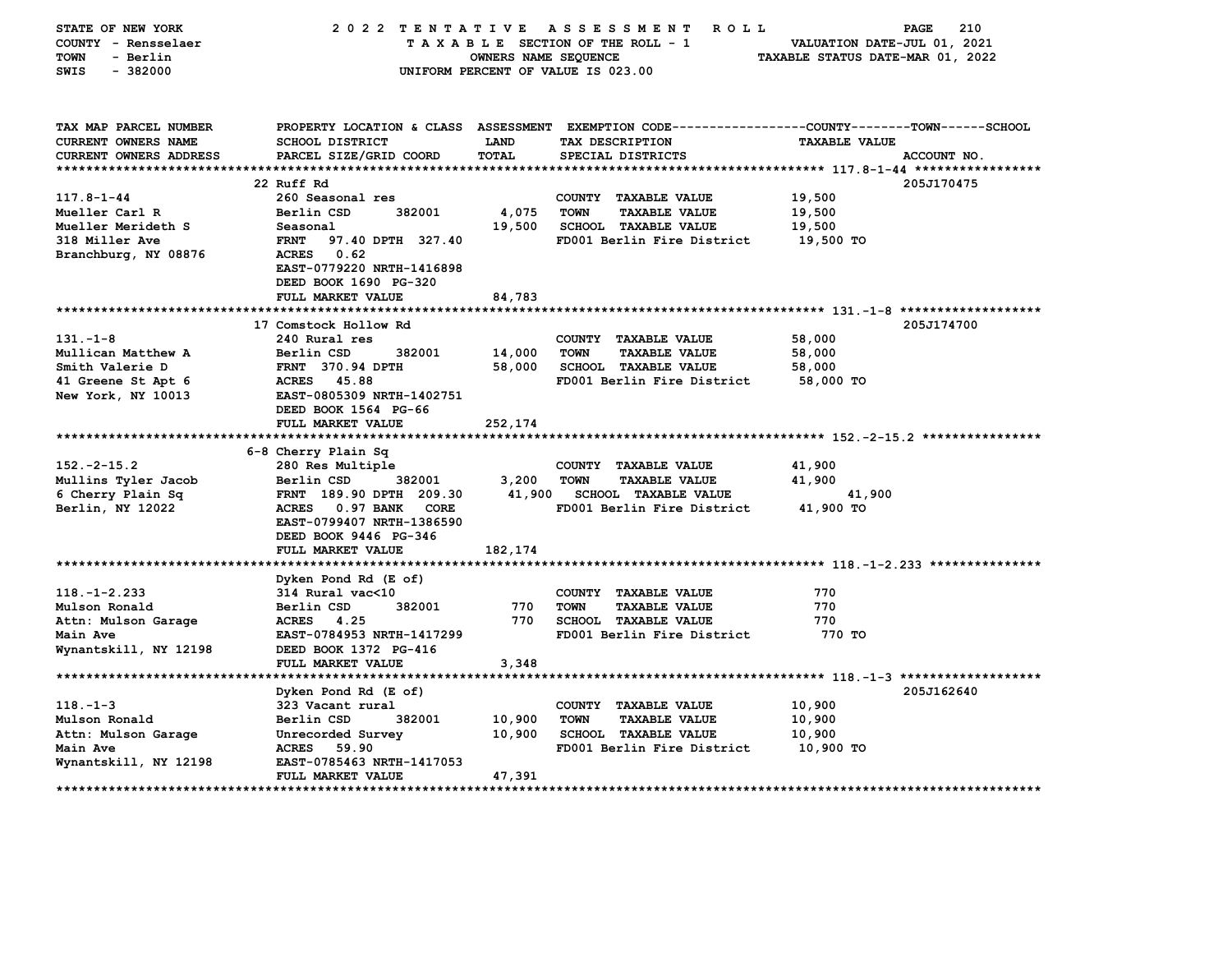| STATE OF NEW YORK        | 2022 TENTATIVE                   |                      | A S S E S S M E N T<br>ROLL <sub></sub>                                                        |                                  | PAGE                        | 211         |
|--------------------------|----------------------------------|----------------------|------------------------------------------------------------------------------------------------|----------------------------------|-----------------------------|-------------|
| COUNTY - Rensselaer      |                                  |                      | TAXABLE SECTION OF THE ROLL - 1                                                                |                                  | VALUATION DATE-JUL 01, 2021 |             |
| - Berlin<br>TOWN         |                                  | OWNERS NAME SEQUENCE |                                                                                                | TAXABLE STATUS DATE-MAR 01, 2022 |                             |             |
| SWIS<br>$-382000$        |                                  |                      | UNIFORM PERCENT OF VALUE IS 023.00                                                             |                                  |                             |             |
|                          |                                  |                      |                                                                                                |                                  |                             |             |
|                          |                                  |                      |                                                                                                |                                  |                             |             |
| TAX MAP PARCEL NUMBER    |                                  |                      | PROPERTY LOCATION & CLASS ASSESSMENT EXEMPTION CODE---------------COUNTY-------TOWN-----SCHOOL |                                  |                             |             |
| CURRENT OWNERS NAME      | <b>SCHOOL DISTRICT</b>           | <b>LAND</b>          | TAX DESCRIPTION                                                                                | <b>TAXABLE VALUE</b>             |                             |             |
| CURRENT OWNERS ADDRESS   | PARCEL SIZE/GRID COORD           | TOTAL                | SPECIAL DISTRICTS                                                                              |                                  |                             | ACCOUNT NO. |
|                          |                                  |                      |                                                                                                |                                  |                             |             |
|                          | 2056 Plank Rd                    |                      |                                                                                                |                                  |                             |             |
| $129. - 1 - 10.12$       | 210 1 Family Res                 |                      | <b>VET WAR C 41122</b>                                                                         | 5,205                            | 0                           | 0           |
| Murnane Robert A         | Berlin CSD<br>382001             |                      | 2,000 VET WAR T 41123                                                                          | 0                                | 1,380                       | 0           |
| Murnane Susan            | <b>FRNT 303.00 DPTH</b>          |                      | 34,700 ENH STAR 41834                                                                          | $\mathbf 0$                      | 0                           | 20,820      |
| 2056 Plank Rd            | ACRES 1.00 BANK WELLS            |                      | COUNTY TAXABLE VALUE                                                                           | 29,495                           |                             |             |
|                          | EAST-0783837 NRTH-1408822        |                      | <b>TAXABLE VALUE</b><br>TOWN                                                                   |                                  |                             |             |
| Petersburgh, NY 12138    | DEED BOOK 4754 PG-64             |                      | SCHOOL TAXABLE VALUE                                                                           | 33,320                           |                             |             |
|                          | FULL MARKET VALUE                |                      |                                                                                                | 13,880                           |                             |             |
|                          |                                  |                      | 150,870 FD001 Berlin Fire District                                                             | 34,700 TO                        |                             |             |
|                          |                                  |                      |                                                                                                |                                  |                             |             |
|                          | 61 Long View                     |                      |                                                                                                |                                  |                             | 205J163000  |
| $150.15 - 1 - 2$         | 260 Seasonal res                 |                      | COUNTY TAXABLE VALUE                                                                           | 20,000                           |                             |             |
| Murphy Family Irvc Trust | Averill Park Ce 384001           |                      | 1,500<br>TOWN<br><b>TAXABLE VALUE</b>                                                          |                                  | 20,000                      |             |
| Murphy Meaghan E         | FRNT 240.00 DPTH 100.00          |                      | 20,000 SCHOOL TAXABLE VALUE                                                                    |                                  | 20,000                      |             |
| 5 Journey Ln             | ACRES 0.54                       |                      | FD001 Berlin Fire District                                                                     | 20,000 TO                        |                             |             |
| Glenmont, NY 12077       | EAST-0776955 NRTH-1389322        |                      | WD001 Berlin Water Dist                                                                        |                                  | 20,000 TO M                 |             |
|                          | DEED BOOK 9025 PG-228            |                      | WD023 Berlin Water Dist #1                                                                     | 20,000 TO M                      |                             |             |
|                          | FULL MARKET VALUE                | 86,957               |                                                                                                |                                  |                             |             |
|                          |                                  |                      |                                                                                                |                                  |                             |             |
|                          | 58 Long View                     |                      |                                                                                                |                                  |                             | 205J112690  |
| $150.15 - 1 - 4$         | 260 Seasonal res                 |                      | COUNTY TAXABLE VALUE                                                                           | 14,700                           |                             |             |
| Murphy Kevin M           | Averill Park Ce 384001           | 1,000                | <b>TOWN</b><br><b>TAXABLE VALUE</b>                                                            | 14,700                           |                             |             |
| 28 Hunter Rd             | Lots 61 & 62                     | 14,700               | SCHOOL TAXABLE VALUE                                                                           | 14,700                           |                             |             |
| Delmar, NY 12054         | <b>FRNT</b> 200.00 DPTH<br>80.00 |                      | FD001 Berlin Fire District                                                                     | 14,700 TO                        |                             |             |
|                          | ACRES 0.35                       |                      | WD001 Berlin Water Dist                                                                        |                                  | 14,700 TO M                 |             |
|                          | EAST-0777147 NRTH-1389268        |                      | WD023 Berlin Water Dist #1                                                                     | 14,700 TO M                      |                             |             |
|                          | DEED BOOK 6931 PG-34             |                      |                                                                                                |                                  |                             |             |
|                          | FULL MARKET VALUE                | 63,913               |                                                                                                |                                  |                             |             |
|                          |                                  |                      |                                                                                                |                                  |                             |             |
|                          | 998 Black River Rd               |                      |                                                                                                |                                  |                             |             |
| $162. - 1 - 25.4$        | 210 1 Family Res                 |                      | COUNTY TAXABLE VALUE                                                                           | 46,165                           |                             |             |
| Murphy Rory              | 382001<br>Berlin CSD             | 4,842                | TOWN<br><b>TAXABLE VALUE</b>                                                                   | 46,165                           |                             |             |
| Murphy Patricia          | 1995/164 Parcel E                |                      | 46,165 SCHOOL TAXABLE VALUE                                                                    | 46,165                           |                             |             |
| 12 Mountain View Ave     | <b>FRNT</b> 749.99 DPTH          |                      | FD001 Berlin Fire District                                                                     | 46,165 TO                        |                             |             |
| New Milford, CT 06776    | ACRES 13.14                      |                      |                                                                                                |                                  |                             |             |
|                          | EAST-0791504 NRTH-1378866        |                      |                                                                                                |                                  |                             |             |
|                          | DEED BOOK 3979 PG-143            |                      |                                                                                                |                                  |                             |             |
|                          | FULL MARKET VALUE                | 200,717              |                                                                                                |                                  |                             |             |
|                          |                                  |                      |                                                                                                |                                  |                             |             |
|                          | 109 Dingman Rd                   |                      |                                                                                                |                                  |                             | 205J133860C |
| $150.-1-9$               | 210 1 Family Res                 |                      | <b>BAS STAR 41854</b>                                                                          | 0                                | 0                           | 8,340       |
| Murray Charlene D        | Averill Park Ce 384001           | 3,000                | <b>COUNTY</b><br><b>TAXABLE VALUE</b>                                                          | 17,100                           |                             |             |
| 109 Dingman Rd           | Check For 1999 Rolls             | 17,100               | <b>TOWN</b><br><b>TAXABLE VALUE</b>                                                            | 17,100                           |                             |             |
| Sand Lake, NY 12153      | <b>FRNT 422.00 DPTH</b>          |                      | <b>SCHOOL</b><br><b>TAXABLE VALUE</b>                                                          | 8,760                            |                             |             |
|                          | <b>ACRES</b> 2.00                |                      | FD001 Berlin Fire District                                                                     | 17,100 TO                        |                             |             |
|                          | EAST-0777670 NRTH-1385500        |                      |                                                                                                |                                  |                             |             |
|                          | DEED BOOK 1561 PG-237            |                      |                                                                                                |                                  |                             |             |
|                          | FULL MARKET VALUE                | 74,348               |                                                                                                |                                  |                             |             |
|                          |                                  |                      |                                                                                                |                                  |                             |             |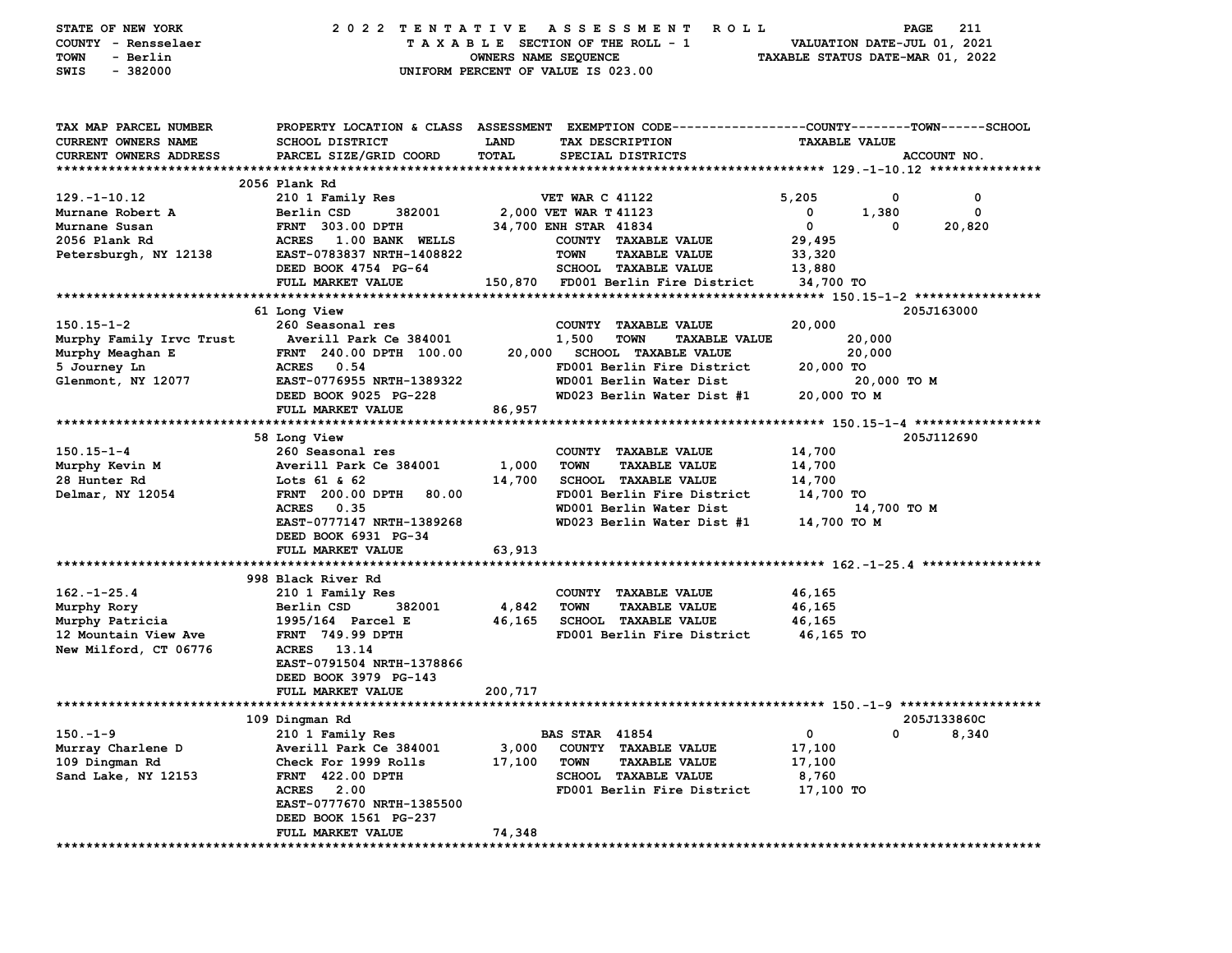| STATE OF NEW YORK<br>COUNTY - Rensselaer |                                |                   | 2022 TENTATIVE ASSESSMENT ROLL<br>TAXABLE SECTION OF THE ROLL - 1 | VALUATION DATE-JUL 01, 2021      | 212<br>PAGE |
|------------------------------------------|--------------------------------|-------------------|-------------------------------------------------------------------|----------------------------------|-------------|
| - Berlin<br>TOWN                         |                                |                   | OWNERS NAME SEQUENCE                                              | TAXABLE STATUS DATE-MAR 01, 2022 |             |
| $-382000$<br>SWIS                        |                                |                   | UNIFORM PERCENT OF VALUE IS 023.00                                |                                  |             |
|                                          |                                |                   |                                                                   |                                  |             |
| TAX MAP PARCEL NUMBER                    | PROPERTY LOCATION & CLASS      | <b>ASSESSMENT</b> | EXEMPTION CODE-----------------COUNTY-------TOWN------SCHOOL      |                                  |             |
| <b>CURRENT OWNERS NAME</b>               | SCHOOL DISTRICT                | <b>LAND</b>       | TAX DESCRIPTION                                                   | <b>TAXABLE VALUE</b>             |             |
| <b>CURRENT OWNERS ADDRESS</b>            | PARCEL SIZE/GRID COORD         | <b>TOTAL</b>      | SPECIAL DISTRICTS                                                 |                                  | ACCOUNT NO. |
|                                          |                                |                   |                                                                   |                                  |             |
|                                          | 108 Dingman Rd                 |                   |                                                                   |                                  | 205J122620  |
| $161. - 1 - 10$                          | 270 Mfg housing                |                   | <b>TAXABLE VALUE</b><br><b>COUNTY</b>                             | 8,400                            |             |
| Murray James H Jr                        | Averill Park Ce 384001         | 5,100             | TOWN<br><b>TAXABLE VALUE</b>                                      | 8,400                            |             |
| 109 Dingman Rd                           | <b>FRNT</b> 200.00 DPTH 200.00 |                   | 8,400 SCHOOL TAXABLE VALUE                                        | 8,400                            |             |
| Sand Lake, NY 12153                      | ACRES 0.84                     |                   | FD001 Berlin Fire District                                        | 8,400 TO                         |             |
|                                          | EAST-0777438 NRTH-1385361      |                   |                                                                   |                                  |             |
|                                          | DEED BOOK 8633 PG-290          |                   |                                                                   |                                  |             |
|                                          | <b>FULL MARKET VALUE</b>       | 36,522            |                                                                   |                                  |             |
|                                          |                                |                   |                                                                   |                                  |             |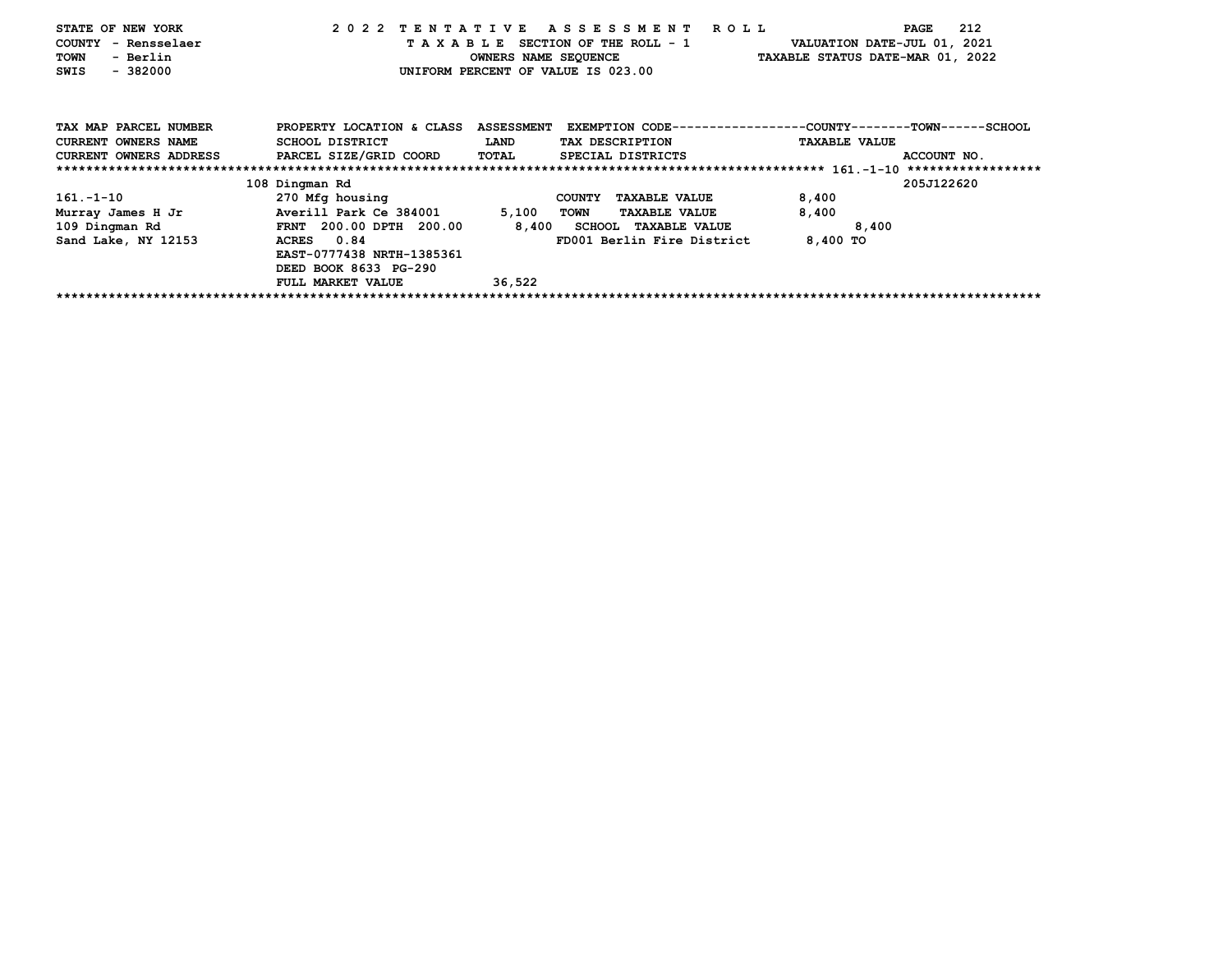|      | <b>STATE OF NEW YORK</b> |  |  |  |  |  |  | 2022 TENTATIVE ASSESSMENT ROLL     |  |  |  |  |  |  |  |                                  | PAGE | 213 |  |
|------|--------------------------|--|--|--|--|--|--|------------------------------------|--|--|--|--|--|--|--|----------------------------------|------|-----|--|
|      | COUNTY - Rensselaer      |  |  |  |  |  |  | TAXABLE SECTION OF THE ROLL - 1    |  |  |  |  |  |  |  | VALUATION DATE-JUL 01, 2021      |      |     |  |
| TOWN | - Berlin                 |  |  |  |  |  |  | NAME SECTION - M                   |  |  |  |  |  |  |  | TAXABLE STATUS DATE-MAR 01, 2022 |      |     |  |
| SWIS | - 382000                 |  |  |  |  |  |  |                                    |  |  |  |  |  |  |  | RPS150/V04/L015                  |      |     |  |
|      |                          |  |  |  |  |  |  | UNIFORM PERCENT OF VALUE IS 023.00 |  |  |  |  |  |  |  | CURRENT DATE $4/21/2022$         |      |     |  |

#### **\*\*\* S P E C I A L D I S T R I C T S U M M A R Y \*\*\***

| CODE | DISTRICT NAME        | <b>EXTENSION</b><br>TOTAL<br><b>PARCELS</b><br>TYPE | AD VALOREM<br><b>EXTENSION</b><br><b>VALUE</b><br><b>VALUE</b> | <b>EXEMPT</b><br>TAXABLE<br><b>AMOUNT</b><br><b>VALUE</b> |
|------|----------------------|-----------------------------------------------------|----------------------------------------------------------------|-----------------------------------------------------------|
|      | FD001 Berlin Fire Di | 113 TOTAL                                           | 2920,196                                                       | 2920,196                                                  |
|      | LT001 Berlin Light D | 13 ТОТАL                                            | 390.124                                                        | 390,124                                                   |
|      | WD001 Berlin Water D | 7 тотаг<br>M                                        | 111,880                                                        | 111,880                                                   |
|      | WD023 Berlin Water D | TOTAL<br>M                                          | 111,880                                                        | 111,880                                                   |

## **\*\*\* S C H O O L D I S T R I C T S U M M A R Y \*\*\***

| CODE             | DISTRICT NAME                   | TOTAL<br>PARCELS | ASSESSED<br>LAND  | ASSESSED<br><b>TOTAL</b> | <b>EXEMPT</b><br><b>AMOUNT</b> | <b>TOTAL</b><br>TAXABLE | <b>STAR</b><br><b>AMOUNT</b> | <b>STAR</b><br>TAXABLE |
|------------------|---------------------------------|------------------|-------------------|--------------------------|--------------------------------|-------------------------|------------------------------|------------------------|
| 382001<br>384001 | Berlin CSD<br>Averill Park Cent | 95<br>18         | 460,327<br>66,330 | 2581,641<br>338,555      | 27,466<br>44,700               | 2554,175<br>293,855     | 271,648<br>45,840            | 2282,527<br>248,015    |
|                  | $SUB - TO T AL$                 | 113              | 526,657           | 2920,196                 | 72,166                         | 2848,030                | 317,488                      | 2530,542               |
|                  | T O T A L                       | 113              | 526,657           | 2920,196                 | 72,166                         | 2848,030                | 317,488                      | 2530,542               |

### **\*\*\* S Y S T E M C O D E S S U M M A R Y \*\*\***

# **NO SYSTEM EXEMPTIONS AT THIS LEVEL**

## **\*\*\* E X E M P T I O N S U M M A R Y \*\*\***

|       |                    | TOTAL          |               |             |               |
|-------|--------------------|----------------|---------------|-------------|---------------|
| CODE  | <b>DESCRIPTION</b> | PARCELS        | <b>COUNTY</b> | <b>TOWN</b> | <b>SCHOOL</b> |
|       |                    |                |               |             |               |
| 41103 | VT ELG FND         |                |               | 880         |               |
| 41112 | VET P EXMT         |                | 21,100        |             |               |
| 41120 | <b>VETWAR CTS</b>  |                | 5,700         | 1,380       | 5,700         |
| 41122 | VET WAR C          | з              | 13,846        |             |               |
| 41123 | VET WAR T          | 3              |               | 4,140       |               |
| 41132 | VET COM C          | $\overline{2}$ | 31,350        |             |               |
| 41133 | VET COM T          | $\overline{2}$ |               | 4,600       |               |
| 41134 | VET COM S          |                |               |             | 15,000        |
| 41142 | VET DIS C          | $\overline{2}$ | 40,350        |             |               |
| 41143 | VET DIS T          | 2              |               | 9,200       |               |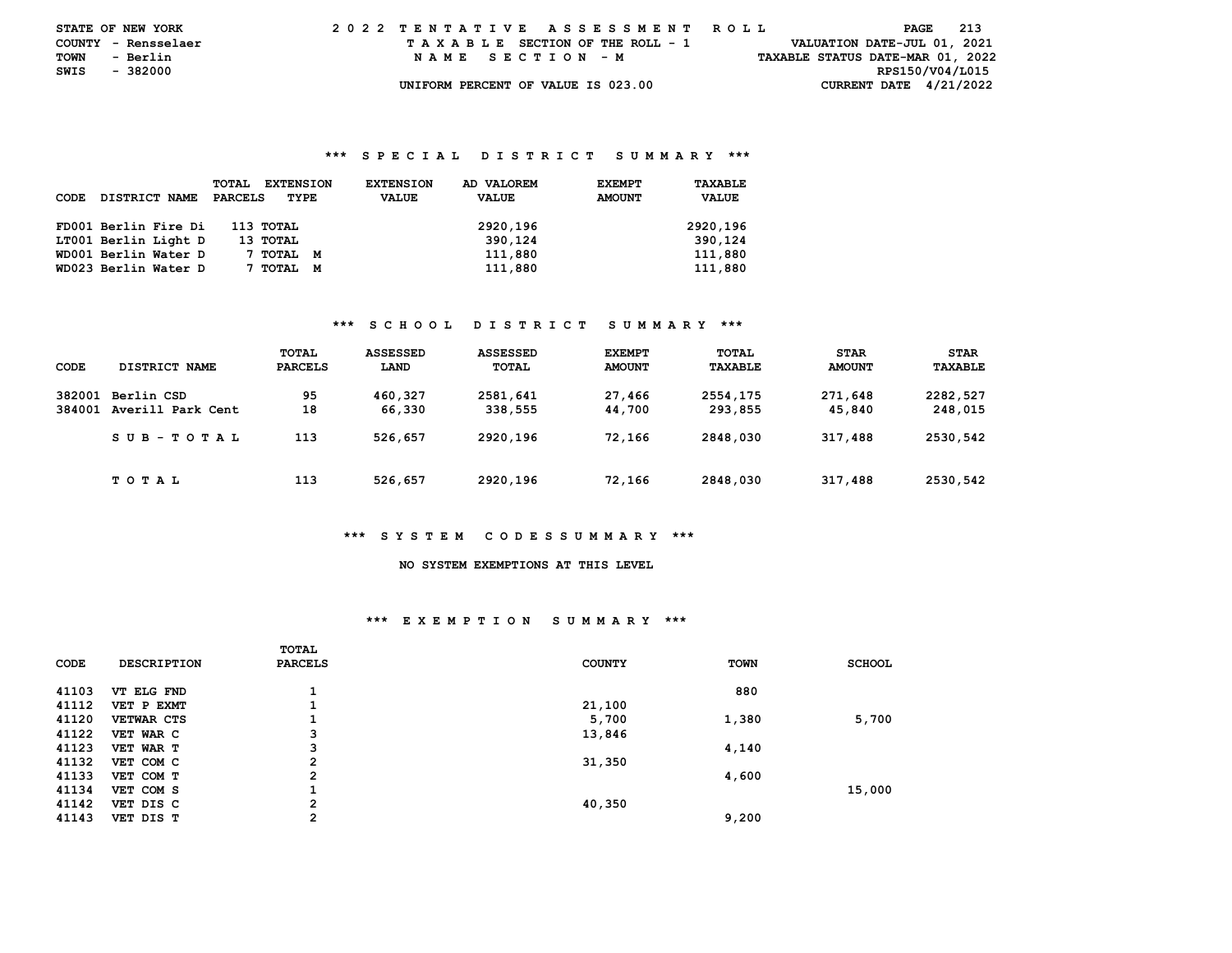|      | <b>STATE OF NEW YORK</b> | 2022 TENTATIVE ASSESSMENT ROLL     |                                  | PAGE            | 214 |
|------|--------------------------|------------------------------------|----------------------------------|-----------------|-----|
|      | COUNTY - Rensselaer      | TAXABLE SECTION OF THE ROLL - 1    | VALUATION DATE-JUL 01, 2021      |                 |     |
| TOWN | - Berlin                 | NAME SECTION - M                   | TAXABLE STATUS DATE-MAR 01, 2022 |                 |     |
| SWIS | - 382000                 |                                    |                                  | RPS150/V04/L015 |     |
|      |                          | UNIFORM PERCENT OF VALUE IS 023.00 | CURRENT DATE $4/21/2022$         |                 |     |

## **\*\*\* E X E M P T I O N S U M M A R Y \*\*\***

| CODE  | <b>DESCRIPTION</b> | TOTAL<br>PARCELS | <b>COUNTY</b> | <b>TOWN</b> | <b>SCHOOL</b> |
|-------|--------------------|------------------|---------------|-------------|---------------|
| 41144 | VET DIS S          |                  |               |             | 24,000        |
| 41400 | <b>CLERGY</b>      |                  | 1,500         | 1,500       | 1,500         |
| 41720 | AG DST 8YT         | 2                | 25,966        | 25,966      | 25,966        |
| 41834 | ENH STAR           |                  |               |             | 134,008       |
| 41854 | <b>BAS STAR</b>    | 22               |               |             | 183,480       |
|       | TOTAL              | 51               | 139,812       | 47,666      | 389,654       |

## **\*\*\* G R A N D T O T A L S \*\*\***

| ROLL       |                    | TOTAL          | <b>ASSESSED</b> | <b>ASSESSED</b> | <b>TAXABLE</b> | <b>TAXABLE</b> | <b>TAXABLE</b> | STAR           |
|------------|--------------------|----------------|-----------------|-----------------|----------------|----------------|----------------|----------------|
| <b>SEC</b> | <b>DESCRIPTION</b> | <b>PARCELS</b> | LAND            | TOTAL           | <b>COUNTY</b>  | <b>TOWN</b>    | <b>SCHOOL</b>  | <b>TAXABLE</b> |
|            |                    |                |                 |                 |                |                |                |                |
|            | TAXABLE            | --             | 526.657         | 2920,196        | 2780,384       | 2872.530       | 2848,030       | 2530.542       |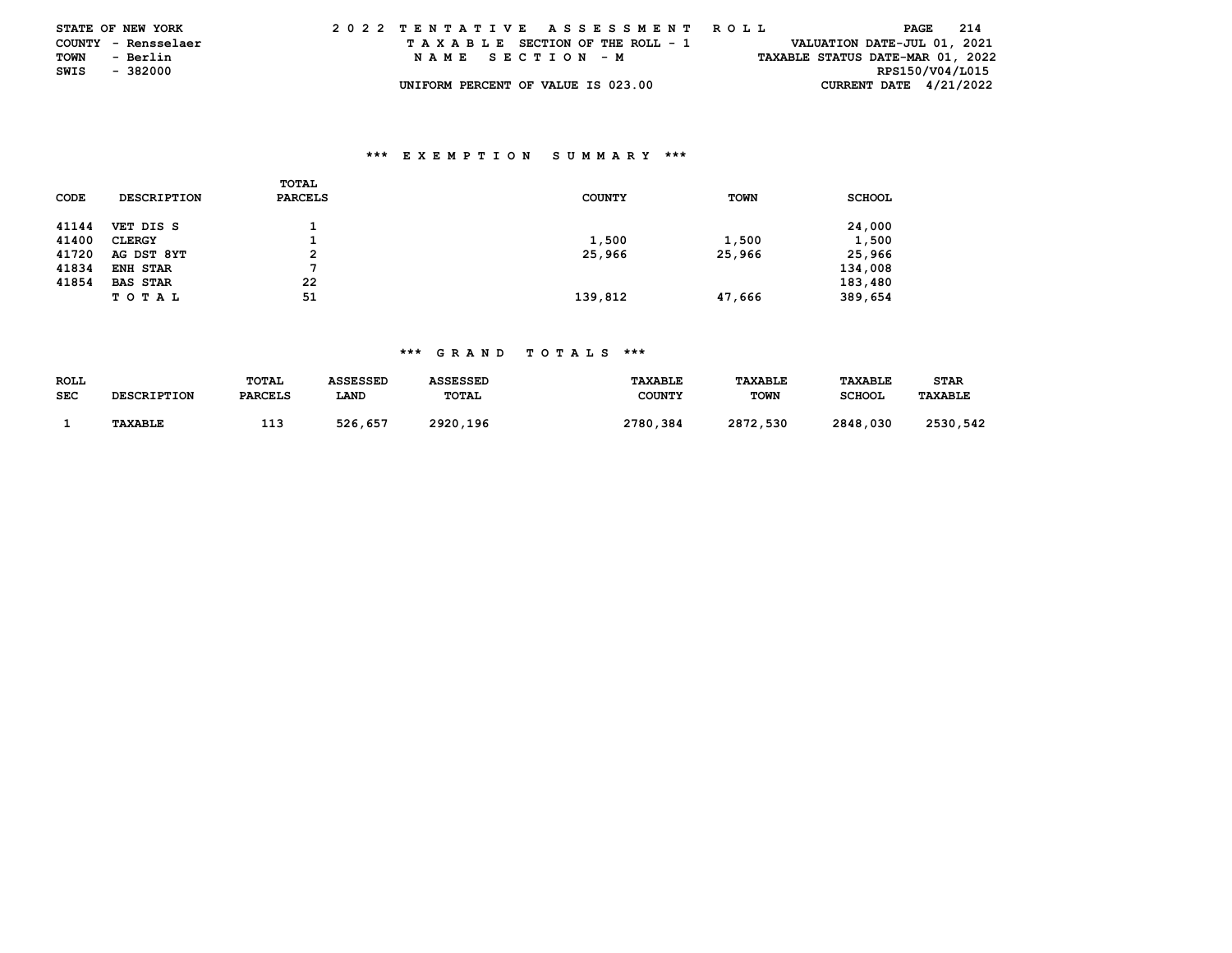| STATE OF NEW YORK<br>COUNTY - Rensselaer<br>- Berlin<br><b>TOWN</b><br>$-382000$<br>SWIS | 2022 TENTATIVE ASSESSMENT                                                    | OWNERS NAME SEQUENCE | R O L L<br>TAXABLE SECTION OF THE ROLL - 1<br>UNIFORM PERCENT OF VALUE IS 023.00                                  | VALUATION DATE-JUL 01, 2021<br>TAXABLE STATUS DATE-MAR 01, 2022 | 215<br>PAGE |
|------------------------------------------------------------------------------------------|------------------------------------------------------------------------------|----------------------|-------------------------------------------------------------------------------------------------------------------|-----------------------------------------------------------------|-------------|
| TAX MAP PARCEL NUMBER<br>CURRENT OWNERS NAME                                             | <b>SCHOOL DISTRICT</b>                                                       | LAND                 | PROPERTY LOCATION & CLASS ASSESSMENT EXEMPTION CODE---------------COUNTY-------TOWN-----SCHOOL<br>TAX DESCRIPTION | <b>TAXABLE VALUE</b>                                            |             |
| <b>CURRENT OWNERS ADDRESS</b>                                                            | PARCEL SIZE/GRID COORD                                                       | TOTAL                | SPECIAL DISTRICTS                                                                                                 |                                                                 | ACCOUNT NO. |
|                                                                                          |                                                                              |                      |                                                                                                                   |                                                                 |             |
|                                                                                          | 279 Nichols Hill Rd                                                          |                      |                                                                                                                   |                                                                 | 205J113141C |
| $120. -1 - 13$                                                                           | 240 Rural res                                                                |                      | COUNTY TAXABLE VALUE                                                                                              | 88,400                                                          |             |
| Nabholz Richardo                                                                         | Berlin CSD<br>382001                                                         | 39,400               | <b>TOWN</b><br><b>TAXABLE VALUE</b>                                                                               | 88,400                                                          |             |
| Bird Jason<br>279 Nichols Hill Rd                                                        | FRNT 1815.00 DPTH                                                            | 88,400               | <b>SCHOOL TAXABLE VALUE</b>                                                                                       | 88,400                                                          |             |
| Berlin, NY 12022                                                                         | ACRES 286.92 BANK CORE<br>EAST-0807033 NRTH-1410358<br>DEED BOOK 9223 PG-242 |                      | FD001 Berlin Fire District                                                                                        | 88,400 TO                                                       |             |
|                                                                                          | FULL MARKET VALUE                                                            | 384,348              |                                                                                                                   |                                                                 |             |
|                                                                                          | 129 Green Hollow Rd                                                          |                      |                                                                                                                   |                                                                 | 205J133300  |
| $130.1 - 4 - 7$                                                                          | 210 1 Family Res                                                             |                      | <b>VET WAR C 41122</b>                                                                                            | 4,749<br>0                                                      | 0           |
| Nadelen Robert                                                                           | Berlin CSD<br>382001                                                         |                      | 1,000 VET WAR T 41123                                                                                             | 0<br>1,380                                                      | 0           |
| Nadelen Jo Ann                                                                           | FRNT 110.00 DPTH 176.00                                                      |                      | 41854<br>31,658 BAS STAR                                                                                          | 0                                                               | 0<br>8,340  |
| 129 Green Hollow Rd                                                                      | ACRES 0.43                                                                   |                      | COUNTY TAXABLE VALUE                                                                                              | 26,909                                                          |             |
| Berlin, NY 12022                                                                         | EAST-0796447 NRTH-1408683                                                    |                      | <b>TAXABLE VALUE</b><br><b>TOWN</b>                                                                               | 30,278                                                          |             |
|                                                                                          | DEED BOOK 8515 PG-13                                                         |                      | <b>SCHOOL TAXABLE VALUE</b>                                                                                       | 23,318                                                          |             |
|                                                                                          | FULL MARKET VALUE                                                            |                      | 137,643 FD001 Berlin Fire District                                                                                | 31,658 TO                                                       |             |
|                                                                                          |                                                                              |                      | LT001 Berlin Light Dist                                                                                           | 31,658 TO                                                       |             |
|                                                                                          |                                                                              |                      |                                                                                                                   |                                                                 |             |
|                                                                                          | 129 East Shore Dr                                                            |                      |                                                                                                                   |                                                                 | 205J150040  |
| $117.8 - 1 - 1$                                                                          | 260 Seasonal res - WTRFNT                                                    |                      | COUNTY TAXABLE VALUE                                                                                              | 18,900                                                          |             |
| Napierski John J                                                                         | Berlin CSD<br>382001                                                         | 3,075                | TOWN<br><b>TAXABLE VALUE</b>                                                                                      | 18,900                                                          |             |
| Napierski Thomas J                                                                       | 70.00 DPTH 171.00<br><b>FRNT</b>                                             | 18,900               | <b>SCHOOL TAXABLE VALUE</b>                                                                                       | 18,900                                                          |             |
| 10 Jeffrey Ln                                                                            | ACRES 0.29                                                                   |                      | FD001 Berlin Fire District                                                                                        | 18,900 TO                                                       |             |
| Loudonville, NY 12211                                                                    | EAST-0779839 NRTH-1417520                                                    |                      |                                                                                                                   |                                                                 |             |
|                                                                                          | DEED BOOK 4754 PG-226                                                        |                      |                                                                                                                   |                                                                 |             |
|                                                                                          | FULL MARKET VALUE                                                            | 82,174               |                                                                                                                   |                                                                 |             |
|                                                                                          | 778 Green Hollow Rd                                                          |                      |                                                                                                                   |                                                                 | 205J181815  |
| $120. - 1 - 11$                                                                          | 210 1 Family Res                                                             |                      | COUNTY TAXABLE VALUE                                                                                              | 49,400                                                          |             |
| Nemeckova Zdena                                                                          | Berlin CSD<br>382001                                                         | 3,000                | <b>TAXABLE VALUE</b><br><b>TOWN</b>                                                                               | 49,400                                                          |             |
| Gulack Robert                                                                            | <b>FRNT</b> 710.56 DPTH                                                      | 49,400               | <b>SCHOOL TAXABLE VALUE</b>                                                                                       | 49,400                                                          |             |
| 4 Bancroft Pl                                                                            | ACRES 3.10                                                                   |                      | FD001 Berlin Fire District                                                                                        | 49,400 TO                                                       |             |
| Fair Lawn, NJ 07410                                                                      | EAST-0810817 NRTH-1413272                                                    |                      |                                                                                                                   |                                                                 |             |
|                                                                                          | DEED BOOK 6389 PG-138                                                        |                      |                                                                                                                   |                                                                 |             |
|                                                                                          | FULL MARKET VALUE                                                            | 214,783              |                                                                                                                   |                                                                 |             |
|                                                                                          |                                                                              |                      |                                                                                                                   |                                                                 |             |
|                                                                                          | 17769 NY 22                                                                  |                      |                                                                                                                   |                                                                 | 205J163360  |
| $141. - 4 - 14$                                                                          | 260 Seasonal res                                                             |                      | COUNTY TAXABLE VALUE                                                                                              | 34,000                                                          |             |
| New York Ski Club                                                                        | 382001<br>Berlin CSD                                                         | 900                  | <b>TOWN</b><br><b>TAXABLE VALUE</b>                                                                               | 34,000                                                          |             |
| Attn:Jessica T Fone                                                                      | FRNT 140.00 DPTH 220.00                                                      | 34,000               | <b>SCHOOL TAXABLE VALUE</b>                                                                                       | 34,000                                                          |             |
| 353 Riverview Ln                                                                         | ACRES 0.43                                                                   |                      | FD001 Berlin Fire District                                                                                        | 34,000 TO                                                       |             |
| Centerville, MA 02632                                                                    | EAST-0796046 NRTH-1396530<br>DEED BOOK 1395 PG-229                           |                      |                                                                                                                   |                                                                 |             |
|                                                                                          | <b>FULL MARKET VALUE</b>                                                     | 147,826              |                                                                                                                   |                                                                 |             |
|                                                                                          |                                                                              |                      |                                                                                                                   |                                                                 |             |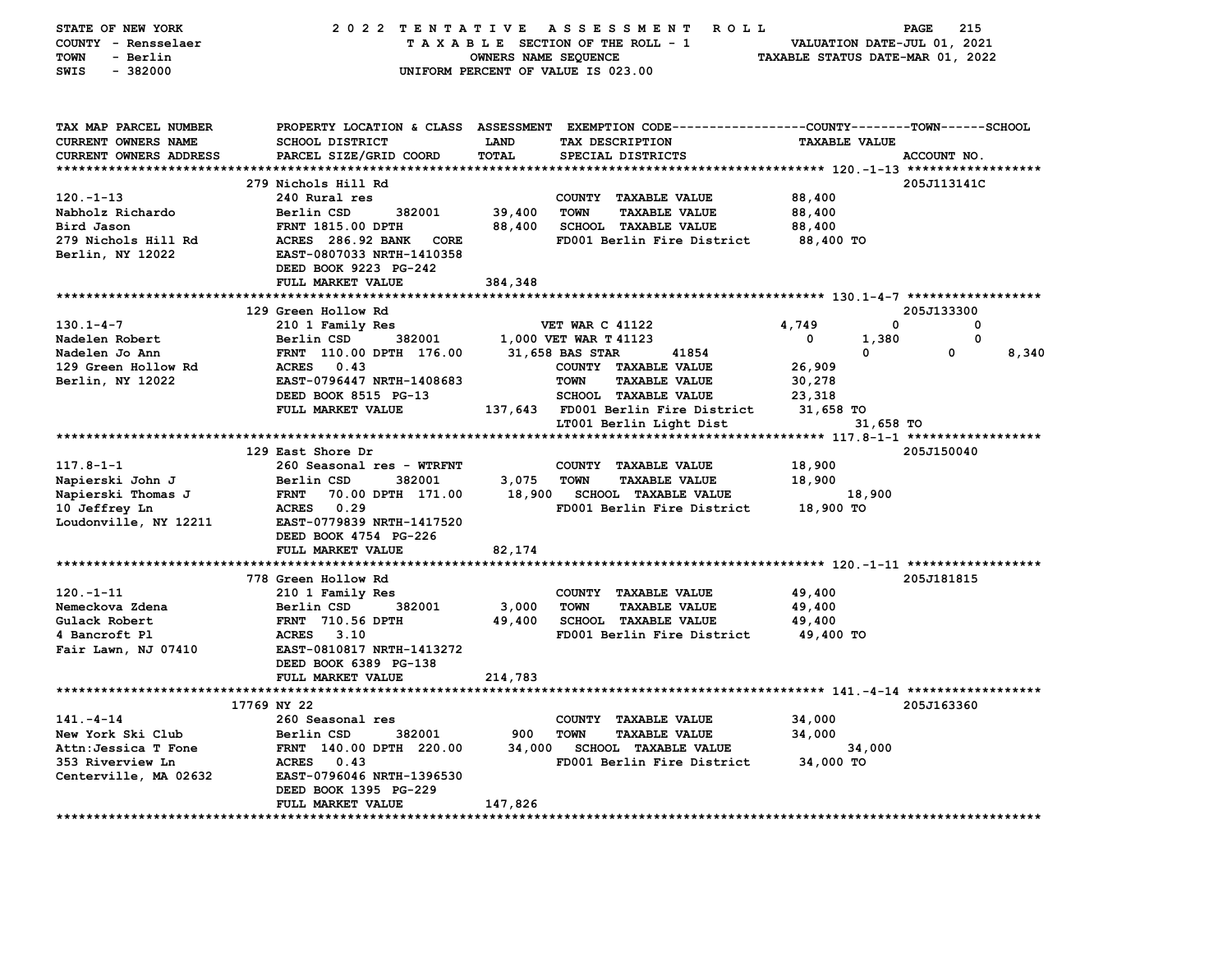| STATE OF NEW YORK             | 2022 TENTATIVE                                                 |                      | <b>ROLL</b><br>A S S E S S M E N T                                                             |                                  | 216<br>PAGE |  |  |
|-------------------------------|----------------------------------------------------------------|----------------------|------------------------------------------------------------------------------------------------|----------------------------------|-------------|--|--|
| COUNTY - Rensselaer           | TAXABLE SECTION OF THE ROLL - 1<br>VALUATION DATE-JUL 01, 2021 |                      |                                                                                                |                                  |             |  |  |
| - Berlin<br><b>TOWN</b>       |                                                                | OWNERS NAME SEQUENCE |                                                                                                | TAXABLE STATUS DATE-MAR 01, 2022 |             |  |  |
| $-382000$<br>SWIS             |                                                                |                      | UNIFORM PERCENT OF VALUE IS 023.00                                                             |                                  |             |  |  |
|                               |                                                                |                      |                                                                                                |                                  |             |  |  |
|                               |                                                                |                      |                                                                                                |                                  |             |  |  |
|                               |                                                                |                      |                                                                                                |                                  |             |  |  |
| TAX MAP PARCEL NUMBER         |                                                                |                      | PROPERTY LOCATION & CLASS ASSESSMENT EXEMPTION CODE---------------COUNTY-------TOWN-----SCHOOL |                                  |             |  |  |
| CURRENT OWNERS NAME           | <b>SCHOOL DISTRICT</b>                                         | LAND                 | TAX DESCRIPTION                                                                                | <b>TAXABLE VALUE</b>             |             |  |  |
| <b>CURRENT OWNERS ADDRESS</b> | PARCEL SIZE/GRID COORD                                         | <b>TOTAL</b>         | SPECIAL DISTRICTS                                                                              |                                  | ACCOUNT NO. |  |  |
|                               |                                                                |                      |                                                                                                |                                  |             |  |  |
|                               | 884 Fiftysix Rd                                                |                      |                                                                                                |                                  | 205J133030  |  |  |
| $117.8 - 1 - 29$              | 260 Seasonal res                                               |                      | COUNTY TAXABLE VALUE                                                                           | 14,000                           |             |  |  |
| Newell Ryan                   | Berlin CSD<br>382001                                           | 1,800                | <b>TOWN</b><br><b>TAXABLE VALUE</b>                                                            | 14,000                           |             |  |  |
| 884 Fifty-six Rd              | .25 A<br>Seas                                                  | 14,000               | <b>SCHOOL TAXABLE VALUE</b>                                                                    | 14,000                           |             |  |  |
| Berlin, NY 12138              | <b>FRNT</b><br>75.00 DPTH 232.00                               |                      | FD001 Berlin Fire District                                                                     | 14,000 TO                        |             |  |  |
|                               | <b>ACRES</b><br><b>0.40 BANK</b><br><b>CORE</b>                |                      |                                                                                                |                                  |             |  |  |
|                               | EAST-0779884 NRTH-1416251                                      |                      |                                                                                                |                                  |             |  |  |
|                               |                                                                |                      |                                                                                                |                                  |             |  |  |
|                               | DEED BOOK 9037 PG-59                                           |                      |                                                                                                |                                  |             |  |  |
|                               | FULL MARKET VALUE                                              | 60,870               |                                                                                                |                                  |             |  |  |
|                               |                                                                |                      |                                                                                                |                                  |             |  |  |
|                               | 17690 NY 22                                                    |                      |                                                                                                |                                  | 205J132130  |  |  |
| $141. - 3 - 10$               | 210 1 Family Res                                               |                      | <b>BAS STAR 41854</b>                                                                          | 0                                | 0<br>8,340  |  |  |
| Nicpon Katheryn               | Berlin CSD<br>382001                                           | 1,200                | COUNTY TAXABLE VALUE                                                                           | 30,800                           |             |  |  |
| Garry Burdick                 | FRNT 270.00 DPTH 150.48                                        | 30,800               | <b>TOWN</b><br><b>TAXABLE VALUE</b>                                                            | 30,800                           |             |  |  |
| 17690 NY 22                   | <b>ACRES</b><br>0.90                                           |                      | <b>SCHOOL TAXABLE VALUE</b>                                                                    | 22,460                           |             |  |  |
| Berlin, NY 12022              | EAST-0797374 NRTH-1394977                                      |                      | FD001 Berlin Fire District                                                                     | 30,800 TO                        |             |  |  |
|                               | DEED BOOK 1327 PG-181                                          |                      |                                                                                                |                                  |             |  |  |
|                               | FULL MARKET VALUE                                              | 133,913              |                                                                                                |                                  |             |  |  |
|                               |                                                                |                      |                                                                                                |                                  |             |  |  |
|                               | Forest Trl                                                     |                      |                                                                                                |                                  | 205J111430  |  |  |
| 150.11-1-22                   | 311 Res vac land                                               |                      | COUNTY TAXABLE VALUE                                                                           | 2,000                            |             |  |  |
| Nimons John                   | Averill Park Ce 384001                                         | 2,000                | <b>TOWN</b><br><b>TAXABLE VALUE</b>                                                            | 2,000                            |             |  |  |
| Nimons Marianne               | Lot 98                                                         | 2,000                | <b>SCHOOL TAXABLE VALUE</b>                                                                    | 2,000                            |             |  |  |
| 940 Macewen Dr                | FRNT 118.39 DPTH 122.00                                        |                      | FD001 Berlin Fire District                                                                     | 2,000 TO                         |             |  |  |
| Ospry, FL 34229               | <b>ACRES</b><br>0.23                                           |                      | WD001 Berlin Water Dist                                                                        |                                  | 2,000 TO M  |  |  |
|                               | EAST-0777424 NRTH-1389797                                      |                      | WD023 Berlin Water Dist #1                                                                     | 2,000 TO M                       |             |  |  |
|                               | DEED BOOK 65<br>PG-1990                                        |                      |                                                                                                |                                  |             |  |  |
|                               | FULL MARKET VALUE                                              | 8,696                |                                                                                                |                                  |             |  |  |
|                               | *******************                                            |                      |                                                                                                |                                  |             |  |  |
|                               | Forest Trl                                                     |                      |                                                                                                |                                  | 205J188020  |  |  |
| $150.11 - 1 - 23$             | 311 Res vac land                                               |                      | COUNTY TAXABLE VALUE                                                                           | 2,000                            |             |  |  |
|                               |                                                                | 2,000                | TOWN                                                                                           | 2,000                            |             |  |  |
| Nimons John                   | Averill Park Ce 384001                                         |                      | <b>TAXABLE VALUE</b>                                                                           |                                  |             |  |  |
| Nimons Marianne               | <b>FRNT</b><br>80.00 DPTH<br>98.00                             | 2,000                | <b>SCHOOL TAXABLE VALUE</b>                                                                    | 2,000                            |             |  |  |
| 940 MacEwen Dr                | ACRES 0.25                                                     |                      | FD001 Berlin Fire District                                                                     | 2,000 TO                         |             |  |  |
| Osprey, FL 34229              | EAST-0777367 NRTH-1389879                                      |                      | WD001 Berlin Water Dist                                                                        |                                  | 2,000 TO M  |  |  |
|                               | DEED BOOK 4349 PG-284                                          |                      | WD023 Berlin Water Dist #1                                                                     | 2,000 TO M                       |             |  |  |
|                               | <b>FULL MARKET VALUE</b>                                       | 8,696                |                                                                                                |                                  |             |  |  |
|                               |                                                                |                      |                                                                                                |                                  |             |  |  |
|                               | Forest Trl                                                     |                      |                                                                                                |                                  |             |  |  |
| $150.11 - 1 - 14.2$           | 314 Rural vac<10                                               |                      | COUNTY TAXABLE VALUE                                                                           | 2,000                            |             |  |  |
| Nimons John M                 | Averill Park Ce 384001                                         | 2,000                | <b>TOWN</b><br><b>TAXABLE VALUE</b>                                                            | 2,000                            |             |  |  |
| Nimons Marianne               | <b>FRNT</b><br>80.00 DPTH 100.00                               | 2,000                | SCHOOL TAXABLE VALUE                                                                           | 2,000                            |             |  |  |
| 940 Macven Dr                 | <b>ACRES</b><br>0.19                                           |                      | FD001 Berlin Fire District                                                                     | 2,000 TO                         |             |  |  |
| Osprey, FL 34229-9294         | EAST-0777613 NRTH-1389671                                      |                      | WD001 Berlin Water Dist                                                                        |                                  | 2,000 TO M  |  |  |
|                               | DEED BOOK 346 PG-265                                           |                      | WD023 Berlin Water Dist #1                                                                     | 2,000 TO M                       |             |  |  |
|                               | FULL MARKET VALUE                                              | 8,696                |                                                                                                |                                  |             |  |  |
|                               |                                                                |                      |                                                                                                |                                  |             |  |  |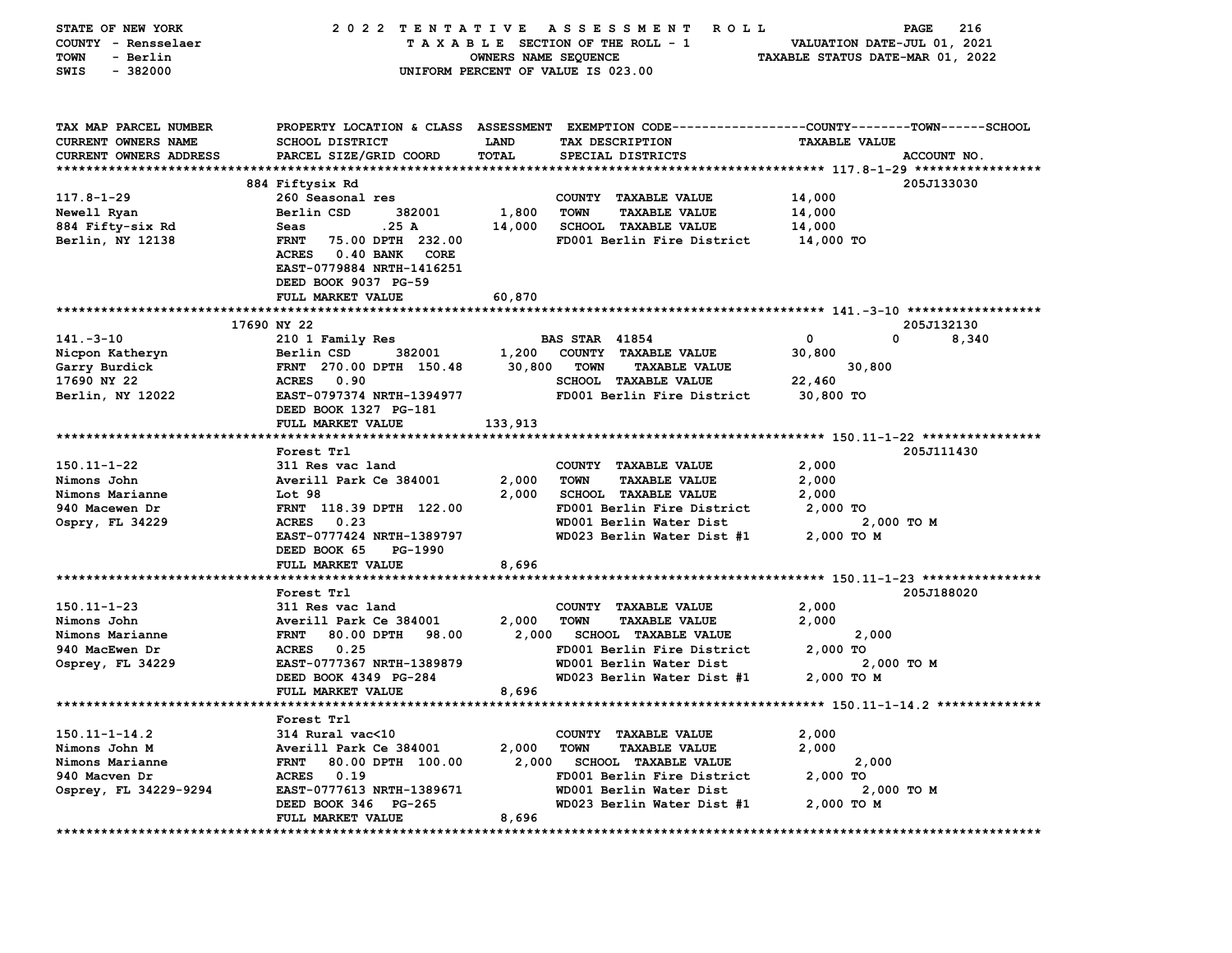| STATE OF NEW YORK      | 2022 TENTATIVE                   |                      | A S S E S S M E N T<br>ROLL ROLL                                                               |                                  | 217<br>PAGE |
|------------------------|----------------------------------|----------------------|------------------------------------------------------------------------------------------------|----------------------------------|-------------|
| COUNTY - Rensselaer    |                                  |                      | TAXABLE SECTION OF THE ROLL - 1                                                                | VALUATION DATE-JUL 01, 2021      |             |
| - Berlin<br>TOWN       |                                  | OWNERS NAME SEQUENCE |                                                                                                | TAXABLE STATUS DATE-MAR 01, 2022 |             |
| SWIS<br>$-382000$      |                                  |                      | UNIFORM PERCENT OF VALUE IS 023.00                                                             |                                  |             |
|                        |                                  |                      |                                                                                                |                                  |             |
|                        |                                  |                      |                                                                                                |                                  |             |
| TAX MAP PARCEL NUMBER  |                                  |                      | PROPERTY LOCATION & CLASS ASSESSMENT EXEMPTION CODE---------------COUNTY-------TOWN-----SCHOOL |                                  |             |
| CURRENT OWNERS NAME    | SCHOOL DISTRICT                  | <b>LAND</b>          | TAX DESCRIPTION                                                                                | <b>TAXABLE VALUE</b>             |             |
| CURRENT OWNERS ADDRESS | PARCEL SIZE/GRID COORD           | TOTAL                | SPECIAL DISTRICTS                                                                              |                                  | ACCOUNT NO. |
|                        |                                  |                      |                                                                                                |                                  |             |
|                        | 75 Forest Trl                    |                      |                                                                                                |                                  | 205J155260C |
| 150.11-1-20            | 260 Seasonal res                 |                      | COUNTY TAXABLE VALUE                                                                           | 28,100                           |             |
| Nimons John M          | Averill Park Ce 384001           | 4,000                | <b>TOWN</b><br><b>TAXABLE VALUE</b>                                                            | 28,100                           |             |
| Nimons Marianne        |                                  |                      | <b>SCHOOL TAXABLE VALUE</b>                                                                    |                                  |             |
|                        | Seas<br>FRNT 613.51 DPTH 126.82  | 28,100               | FD001 Berlin Fire District                                                                     | 28,100                           |             |
| 940 Macewen Dr         | ACRES 0.68                       |                      | WD001 Berlin Water Dist                                                                        | 28,100 TO                        |             |
| Osprey, FL 34229       |                                  |                      | WD023 Berlin Water Dist #1                                                                     | 28,100 TO M                      |             |
|                        | EAST-0777510 NRTH-1389626        |                      |                                                                                                | 28,100 TO M                      |             |
|                        | DEED BOOK 1371 PG-449            |                      |                                                                                                |                                  |             |
|                        | FULL MARKET VALUE                | 122,174              |                                                                                                |                                  |             |
|                        |                                  |                      |                                                                                                |                                  | 205J160950  |
|                        | Forest Trl                       |                      |                                                                                                |                                  |             |
| 150.11-1-21            | 311 Res vac land                 |                      | COUNTY TAXABLE VALUE                                                                           | 2,000                            |             |
| Nimons John M          | Averill Park Ce 384001           | 2,000                | <b>TOWN</b><br><b>TAXABLE VALUE</b>                                                            | 2,000                            |             |
| Nimons Marianne        | Back Ref 1333/760                | 2,000                | SCHOOL TAXABLE VALUE                                                                           | 2,000                            |             |
| 940 Macewen Dr         | <b>FRNT</b><br>80.10 DPTH 100.00 |                      | FD001 Berlin Fire District                                                                     | 2,000 TO                         |             |
| Osprey, FL 34229       | ACRES 0.18                       |                      | WD001 Berlin Water Dist                                                                        | 2,000 TO M                       |             |
|                        | EAST-0777534 NRTH-1389775        |                      | WD023 Berlin Water Dist #1                                                                     | 2,000 TO M                       |             |
|                        | DEED BOOK 1546 PG-40             |                      |                                                                                                |                                  |             |
|                        | FULL MARKET VALUE                | 8,696                |                                                                                                |                                  |             |
|                        |                                  |                      |                                                                                                |                                  |             |
|                        | 13 Watson Rd                     |                      |                                                                                                | $\mathbf 0$<br>0                 | 205J138085C |
| $162. - 1 - 19.1$      | 210 1 Family Res                 |                      | <b>BAS STAR 41854</b>                                                                          |                                  | 8,340       |
| Nissen Christopher J   | Berlin CSD<br>382001             | 2,600                | COUNTY TAXABLE VALUE                                                                           | 37,600                           |             |
| Pickard Nicole L       | 2010-152                         | 37,600               | <b>TOWN</b><br><b>TAXABLE VALUE</b>                                                            | 37,600                           |             |
| 13 Watson Rd           | <b>FRNT</b> 163.80 DPTH          |                      | SCHOOL TAXABLE VALUE                                                                           | 29,260                           |             |
| Petersburgh, NY 12138  | ACRES 3.05 BANK<br>CORE          |                      | FD001 Berlin Fire District                                                                     | 37,600 TO                        |             |
|                        | EAST-0790784 NRTH-1379455        |                      |                                                                                                |                                  |             |
|                        | DEED BOOK 7328 PG-316            |                      |                                                                                                |                                  |             |
|                        | FULL MARKET VALUE                | 163,478              |                                                                                                |                                  |             |
|                        |                                  |                      |                                                                                                |                                  |             |
|                        | NY 22 (W of)                     |                      |                                                                                                |                                  |             |
| $141. - 1 - 3.14$      | 323 Vacant rural                 |                      | COUNTY TAXABLE VALUE                                                                           | 1,400                            |             |
| North Douglas M        | 382001<br>Berlin CSD             | 1,400                | <b>TOWN</b><br><b>TAXABLE VALUE</b>                                                            | 1,400                            |             |
| Cole Ellen S           | Life Estate Rem to:              | 1,400                | <b>SCHOOL TAXABLE VALUE</b>                                                                    | 1,400                            |             |
| 17895 NY 22            | L J Irving Dec of Trust, E       |                      | FD001 Berlin Fire District                                                                     | 1,400 TO                         |             |
| Berlin, NY 12022       | ACRES 4.66                       |                      |                                                                                                |                                  |             |
|                        | EAST-0795071 NRTH-1399951        |                      |                                                                                                |                                  |             |
|                        | DEED BOOK 7620 PG-330            |                      |                                                                                                |                                  |             |
|                        | FULL MARKET VALUE                | 6,087                |                                                                                                |                                  |             |
|                        |                                  |                      |                                                                                                |                                  |             |
|                        | 17895 NY 22                      |                      |                                                                                                |                                  | 205J178030  |
| $141. -1 - 6.1$        | 240 Rural res                    |                      | COUNTY TAXABLE VALUE                                                                           | 121,400                          |             |
| North Douglas M        | Berlin CSD<br>382001             | 8,700                | <b>TOWN</b><br><b>TAXABLE VALUE</b>                                                            | 121,400                          |             |
| Cole Ellen S           | <b>FRNT</b> 563.94 DPTH          | 121,400              | <b>SCHOOL TAXABLE VALUE</b>                                                                    | 121,400                          |             |
| 17895 NY 22            | ACRES 18.26                      |                      | FD001 Berlin Fire District                                                                     | 121,400 TO                       |             |
| Berlin, NY 12022       | EAST-0795678 NRTH-1400020        |                      |                                                                                                |                                  |             |
|                        | DEED BOOK 7620 PG-330            |                      |                                                                                                |                                  |             |
|                        | FULL MARKET VALUE                | 527,826              |                                                                                                |                                  |             |
|                        |                                  |                      |                                                                                                |                                  |             |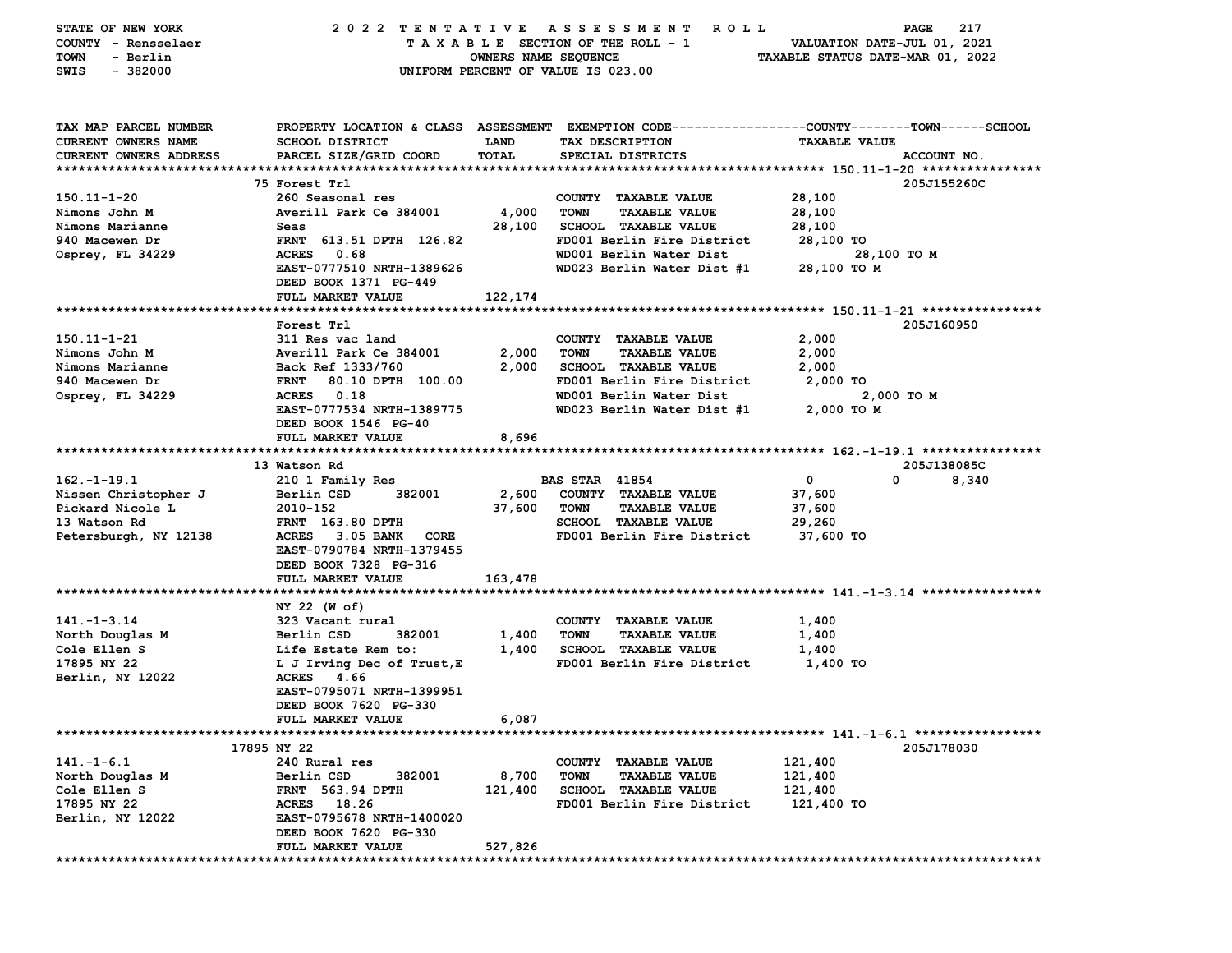| STATE OF NEW YORK<br>COUNTY - Rensselaer<br><b>TOWN</b><br>- Berlin<br>$-382000$<br>SWIS | 2022 TENTATIVE                                                                                                                               | OWNERS NAME SEQUENCE | A S S E S S M E N T<br><b>ROLL</b><br>TAXABLE SECTION OF THE ROLL - 1<br>UNIFORM PERCENT OF VALUE IS 023.00        | VALUATION DATE-JUL 01, 2021<br>TAXABLE STATUS DATE-MAR 01, 2022 | 218<br>PAGE |
|------------------------------------------------------------------------------------------|----------------------------------------------------------------------------------------------------------------------------------------------|----------------------|--------------------------------------------------------------------------------------------------------------------|-----------------------------------------------------------------|-------------|
| TAX MAP PARCEL NUMBER<br><b>CURRENT OWNERS NAME</b>                                      | <b>SCHOOL DISTRICT</b>                                                                                                                       | LAND                 | PROPERTY LOCATION & CLASS ASSESSMENT EXEMPTION CODE---------------COUNTY-------TOWN------SCHOOL<br>TAX DESCRIPTION | <b>TAXABLE VALUE</b>                                            |             |
| <b>CURRENT OWNERS ADDRESS</b>                                                            | PARCEL SIZE/GRID COORD                                                                                                                       | TOTAL                | SPECIAL DISTRICTS                                                                                                  |                                                                 | ACCOUNT NO. |
|                                                                                          |                                                                                                                                              |                      |                                                                                                                    |                                                                 |             |
|                                                                                          | 71 Adamant Dr                                                                                                                                |                      |                                                                                                                    |                                                                 | 205J182170  |
| $130. -2 - 23.2$                                                                         | 260 Seasonal res                                                                                                                             |                      | COUNTY TAXABLE VALUE                                                                                               | 20,000                                                          |             |
| North Mark                                                                               | Berlin CSD<br>382001                                                                                                                         | 15,000               | <b>TOWN</b><br><b>TAXABLE VALUE</b>                                                                                | 20,000                                                          |             |
| PO Box 361                                                                               | Life Est Rem to: Joan Wil                                                                                                                    | 20,000               | <b>SCHOOL TAXABLE VALUE</b>                                                                                        | 20,000                                                          |             |
| Berlin, NY 12022                                                                         | Merge 23.11 1451/166<br>FRNT 670.00 DPTH<br><b>ACRES</b><br>59.11<br>EAST-0805175 NRTH-1404205<br>DEED BOOK 8648 PG-191<br>FULL MARKET VALUE | 86,957               | FD001 Berlin Fire District                                                                                         | 20,000 TO                                                       |             |
|                                                                                          |                                                                                                                                              |                      |                                                                                                                    |                                                                 |             |
|                                                                                          | 253 Southeast Hollow Rd                                                                                                                      |                      |                                                                                                                    |                                                                 | 205J121960C |
| $130 - 2 - 29$                                                                           | 240 Rural res                                                                                                                                |                      | COUNTY TAXABLE VALUE                                                                                               | 58,675                                                          |             |
| North Mark G                                                                             | Berlin CSD<br>382001                                                                                                                         | 28,198               | <b>TOWN</b><br><b>TAXABLE VALUE</b>                                                                                | 58,675                                                          |             |
| PO Box 361                                                                               | 1997/34                                                                                                                                      | 58,675               | <b>SCHOOL TAXABLE VALUE</b>                                                                                        | 58,675                                                          |             |
| Berlin, NY 12022                                                                         | FRNT 1872.08 DPTH<br>ACRES 195.78<br>EAST-0801174 NRTH-1403974<br>DEED BOOK 4555 PG-306<br>FULL MARKET VALUE                                 | 255,109              | FD001 Berlin Fire District                                                                                         | 58,675 TO                                                       |             |
|                                                                                          |                                                                                                                                              |                      |                                                                                                                    |                                                                 |             |
|                                                                                          | 27-28 Taylor Ave                                                                                                                             |                      |                                                                                                                    |                                                                 | 205J113950C |
| $119. - 1 - 18$                                                                          | 710 Manufacture                                                                                                                              |                      | COUNTY TAXABLE VALUE                                                                                               | 190,000                                                         |             |
| Northeast Green Center LLC                                                               | 382001<br>Berlin CSD                                                                                                                         |                      | 87,000<br>TOWN<br><b>TAXABLE VALUE</b>                                                                             | 190,000                                                         |             |
| 98 Niver St Ste 1                                                                        | Mill And Yard                                                                                                                                | 190,000              | <b>SCHOOL TAXABLE VALUE</b>                                                                                        | 190,000                                                         |             |
| Cohoes, NY 12047                                                                         | $2007 - 20$                                                                                                                                  |                      | FD001 Berlin Fire District                                                                                         | 190,000 TO                                                      |             |
|                                                                                          | <b>FRNT</b> 303.47 DPTH<br><b>ACRES</b><br>56.63<br>EAST-0795615 NRTH-1409923<br>DEED BOOK 6081 PG-70<br>FULL MARKET VALUE                   | 826,087              | LT001 Berlin Light Dist                                                                                            | 190,000 TO                                                      |             |
|                                                                                          | *****************************                                                                                                                |                      |                                                                                                                    |                                                                 |             |
|                                                                                          | 170 Green Hollow Rd                                                                                                                          |                      |                                                                                                                    |                                                                 | 205J117200  |
| $130 - 2 - 3$                                                                            | 312 Vac w/imprv                                                                                                                              |                      | COUNTY TAXABLE VALUE                                                                                               | 15,000                                                          |             |
| Northeast Green Center LLC                                                               | Berlin CSD<br>382001                                                                                                                         |                      | 900<br><b>TOWN</b><br><b>TAXABLE VALUE</b>                                                                         | 15,000                                                          |             |
| <b>98 Niver St Ste 1</b>                                                                 | Factory Barn                                                                                                                                 | 15,000               | <b>SCHOOL TAXABLE VALUE</b>                                                                                        | 15,000                                                          |             |
| Cohoes, NY 12047                                                                         | 2006-173                                                                                                                                     |                      | FD001 Berlin Fire District                                                                                         | 15,000 TO                                                       |             |
|                                                                                          | FRNT 285.20 DPTH 111.80<br><b>ACRES</b><br>0.97<br>EAST-0797618 NRTH-1409152                                                                 |                      | LT001 Berlin Light Dist                                                                                            | 15,000 TO                                                       |             |
|                                                                                          | DEED BOOK 6081 PG-70                                                                                                                         |                      |                                                                                                                    |                                                                 |             |
| ********************                                                                     | <b>FULL MARKET VALUE</b>                                                                                                                     | 65,217               |                                                                                                                    |                                                                 |             |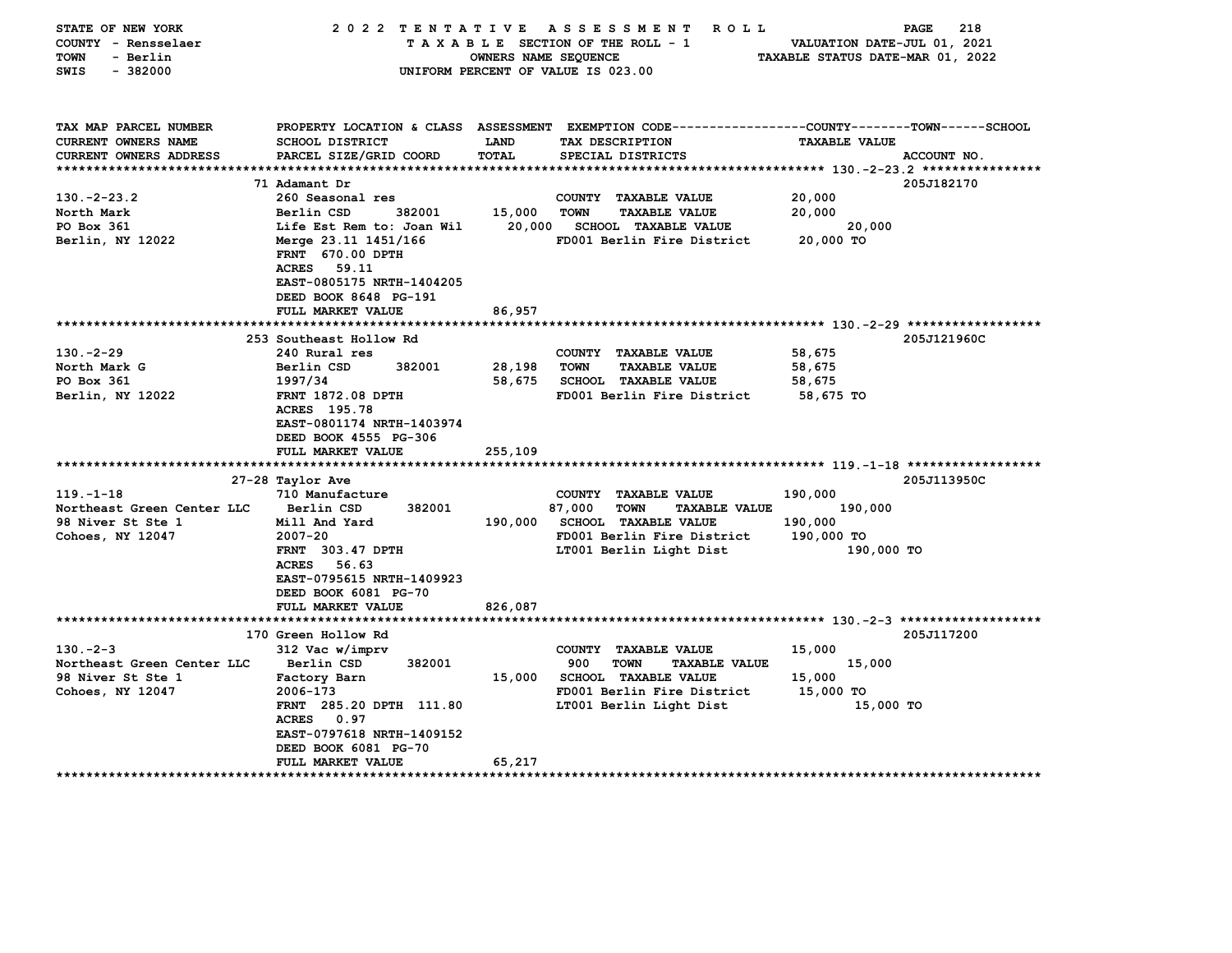| STATE OF NEW YORK<br>COUNTY - Rensselaer<br>- Berlin<br><b>TOWN</b><br>$-382000$<br>SWIS | 2022 TENTATIVE                                                                                  |             | A S S E S S M E N T R O L L<br>TAXABLE SECTION OF THE ROLL - 1<br>OWNERS NAME SEQUENCE<br>UNIFORM PERCENT OF VALUE IS 023.00 | VALUATION DATE-JUL 01, 2021<br>TAXABLE STATUS DATE-MAR 01, 2022 | PAGE        | 219    |
|------------------------------------------------------------------------------------------|-------------------------------------------------------------------------------------------------|-------------|------------------------------------------------------------------------------------------------------------------------------|-----------------------------------------------------------------|-------------|--------|
| TAX MAP PARCEL NUMBER                                                                    | PROPERTY LOCATION & CLASS ASSESSMENT EXEMPTION CODE---------------COUNTY-------TOWN------SCHOOL |             |                                                                                                                              |                                                                 |             |        |
| <b>CURRENT OWNERS NAME</b>                                                               | SCHOOL DISTRICT                                                                                 | <b>LAND</b> | TAX DESCRIPTION                                                                                                              | <b>TAXABLE VALUE</b>                                            |             |        |
| CURRENT OWNERS ADDRESS PARCEL SIZE/GRID COORD                                            |                                                                                                 | TOTAL       | SPECIAL DISTRICTS                                                                                                            |                                                                 | ACCOUNT NO. |        |
|                                                                                          |                                                                                                 |             |                                                                                                                              |                                                                 |             |        |
|                                                                                          | NY 22 (W Of)                                                                                    |             |                                                                                                                              |                                                                 |             |        |
| $130. -4 - 6.112$                                                                        | 322 Rural vac>10                                                                                |             | NON PROFIT 25300                                                                                                             | 2,550                                                           | 2,550       | 2,550  |
| Northern Cave                                                                            | Berlin CSD<br>382001                                                                            | 2,550       | COUNTY TAXABLE VALUE                                                                                                         | 0                                                               |             |        |
| Conservancy Inc and 2009-125 Cave Site                                                   |                                                                                                 | 2,550       | TOWN<br><b>TAXABLE VALUE</b>                                                                                                 | 0                                                               |             |        |
| PO Box 254                                                                               | ACRES 5.48                                                                                      |             | <b>SCHOOL TAXABLE VALUE</b>                                                                                                  | $\Omega$                                                        |             |        |
| Schoharie, NY 12157                                                                      | EAST-0795365 NRTH-1404570                                                                       |             | FD001 Berlin Fire District                                                                                                   | 0 <sub>T</sub>                                                  |             |        |
|                                                                                          | DEED BOOK 5311 PG-20                                                                            |             | 2,550 EX                                                                                                                     |                                                                 |             |        |
|                                                                                          | FULL MARKET VALUE                                                                               | 11,087      |                                                                                                                              |                                                                 |             |        |
|                                                                                          |                                                                                                 |             |                                                                                                                              |                                                                 |             |        |
|                                                                                          | 1032 Black River Rd                                                                             |             |                                                                                                                              |                                                                 | 205J119960  |        |
| $162. - 1 - 24.11$                                                                       | 210 1 Family Res                                                                                |             | <b>ENH STAR 41834</b>                                                                                                        | $\Omega$                                                        | $\mathbf 0$ | 20,820 |
| Norton Ryan Scott Berlin CSD                                                             | 382001                                                                                          |             | 5,300 COUNTY TAXABLE VALUE                                                                                                   | 40,300                                                          |             |        |
| 1032 Black River Rd FRNT 450.00 DPTH                                                     |                                                                                                 | 40,300      | <b>TAXABLE VALUE</b><br>TOWN                                                                                                 | 40,300                                                          |             |        |
| Stephentown, NY 12168                                                                    | ACRES 3.98                                                                                      |             | SCHOOL TAXABLE VALUE                                                                                                         | 19,480                                                          |             |        |
|                                                                                          | EAST-0792126 NRTH-1378833                                                                       |             | FD001 Berlin Fire District                                                                                                   | 40,300 TO                                                       |             |        |
|                                                                                          | DEED BOOK 9874 PG-91                                                                            |             |                                                                                                                              |                                                                 |             |        |
|                                                                                          | FULL MARKET VALUE                                                                               | 175,217     |                                                                                                                              |                                                                 |             |        |
|                                                                                          |                                                                                                 |             |                                                                                                                              |                                                                 |             |        |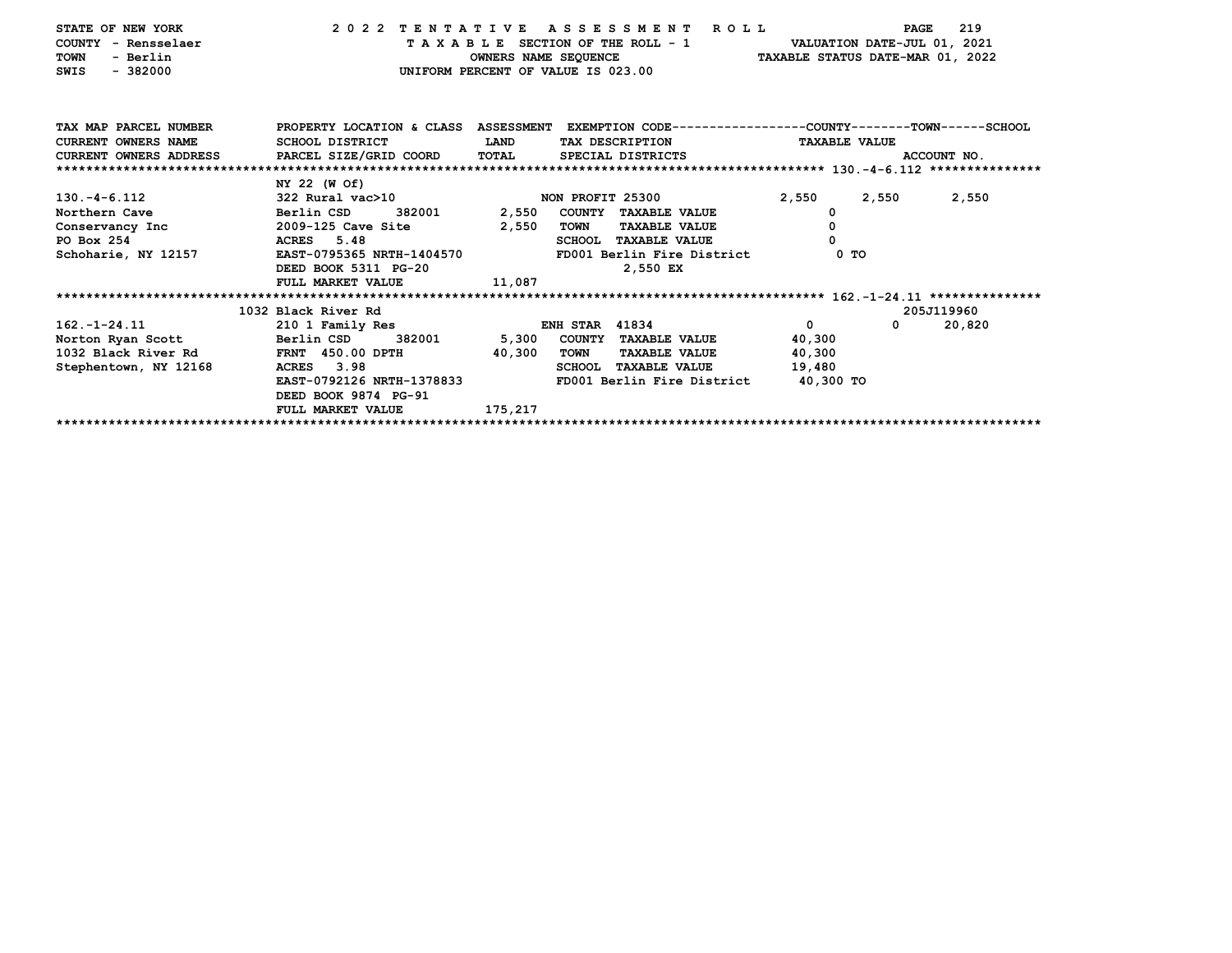| <b>STATE OF NEW YORK</b> |          |          | 2022 TENTATIVE ASSESSMENT ROLL |  |  |  |  |                                    |  |  |  |  |  |  |  |  |                                  | PAGE | - 220 |  |
|--------------------------|----------|----------|--------------------------------|--|--|--|--|------------------------------------|--|--|--|--|--|--|--|--|----------------------------------|------|-------|--|
| COUNTY - Rensselaer      |          |          |                                |  |  |  |  | TAXABLE SECTION OF THE ROLL - 1    |  |  |  |  |  |  |  |  | VALUATION DATE-JUL 01, 2021      |      |       |  |
| TOWN                     | - Berlin |          |                                |  |  |  |  | NAME SECTION - N                   |  |  |  |  |  |  |  |  | TAXABLE STATUS DATE-MAR 01, 2022 |      |       |  |
| SWIS                     |          | - 382000 |                                |  |  |  |  |                                    |  |  |  |  |  |  |  |  | RPS150/V04/L015                  |      |       |  |
|                          |          |          |                                |  |  |  |  | UNIFORM PERCENT OF VALUE IS 023.00 |  |  |  |  |  |  |  |  | CURRENT DATE $4/21/2022$         |      |       |  |

| CODE | DISTRICT NAME        | <b>EXTENSION</b><br><b>TOTAL</b><br>PARCELS<br>TYPE | <b>EXTENSION</b><br><b>VALUE</b> | AD VALOREM<br><b>VALUE</b> | <b>EXEMPT</b><br><b>AMOUNT</b> | TAXABLE<br><b>VALUE</b> |
|------|----------------------|-----------------------------------------------------|----------------------------------|----------------------------|--------------------------------|-------------------------|
|      | FD001 Berlin Fire Di | 21 TOTAL                                            |                                  | 790,183                    | 2,550                          | 787,633                 |
|      | LT001 Berlin Light D | 3 TOTAL                                             |                                  | 236,658                    |                                | 236,658                 |
|      | WD001 Berlin Water D | 5 тотаг<br>M                                        |                                  | 36,100                     |                                | 36,100                  |
|      | WD023 Berlin Water D | 5 ТОТАL<br>м                                        |                                  | 36,100                     |                                | 36,100                  |

## **\*\*\* S C H O O L D I S T R I C T S U M M A R Y \*\*\***

| CODE             | DISTRICT NAME                   | TOTAL<br><b>PARCELS</b> | <b>ASSESSED</b><br>LAND | <b>ASSESSED</b><br>TOTAL | <b>EXEMPT</b><br><b>AMOUNT</b> | TOTAL<br><b>TAXABLE</b> | <b>STAR</b><br><b>AMOUNT</b> | <b>STAR</b><br>TAXABLE |
|------------------|---------------------------------|-------------------------|-------------------------|--------------------------|--------------------------------|-------------------------|------------------------------|------------------------|
| 382001<br>384001 | Berlin CSD<br>Averill Park Cent | 16<br>-5                | 202,023<br>12,000       | 754,083<br>36,100        | 2,550                          | 751,533<br>36,100       | 45,840                       | 705,693<br>36,100      |
|                  | SUB-TOTAL                       | 21                      | 214,023                 | 790,183                  | 2,550                          | 787.633                 | 45,840                       | 741,793                |
|                  | T O T A L                       | 21                      | 214,023                 | 790,183                  | 2,550                          | 787,633                 | 45,840                       | 741,793                |

#### **\*\*\* S Y S T E M C O D E S S U M M A R Y \*\*\***

## **NO SYSTEM EXEMPTIONS AT THIS LEVEL**

#### **\*\*\* E X E M P T I O N S U M M A R Y \*\*\***

|       |                    | TOTAL          |               |             |               |
|-------|--------------------|----------------|---------------|-------------|---------------|
| CODE  | <b>DESCRIPTION</b> | <b>PARCELS</b> | <b>COUNTY</b> | <b>TOWN</b> | <b>SCHOOL</b> |
| 25300 | NON PROFIT         |                | 2,550         | 2,550       | 2,550         |
| 41122 | VET WAR C          |                | 4,749         |             |               |
| 41123 | VET WAR T          |                |               | 1,380       |               |
| 41834 | ENH STAR           |                |               |             | 20,820        |
| 41854 | <b>BAS STAR</b>    | 3              |               |             | 25,020        |
|       | TOTAL              | .,             | 7,299         | 3,930       | 48,390        |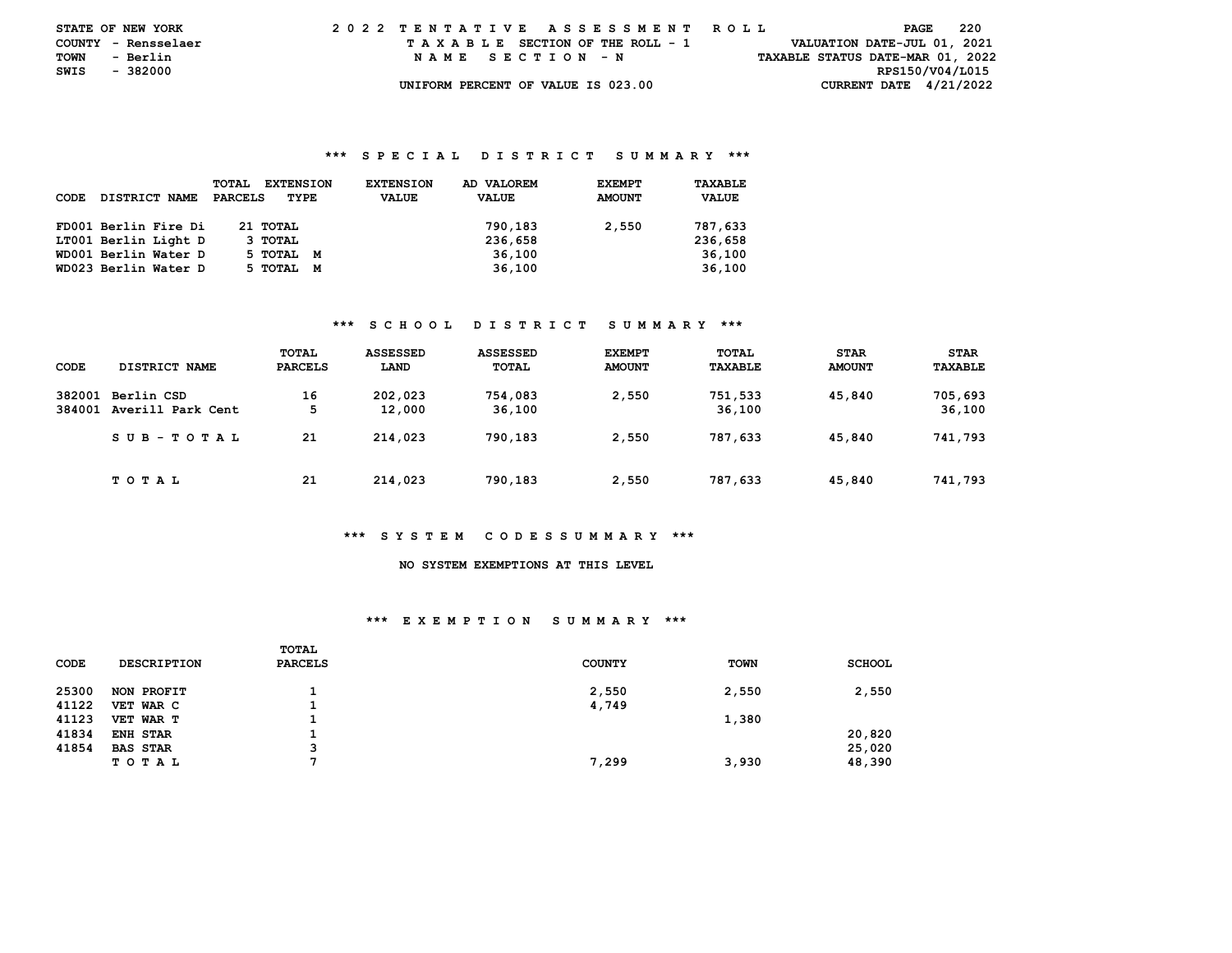|      | STATE OF NEW YORK   |  |  |  |  |  | 2022 TENTATIVE ASSESSMENT ROLL     |  |  |  |  |  |  |  | PAGE            | - 221                            |
|------|---------------------|--|--|--|--|--|------------------------------------|--|--|--|--|--|--|--|-----------------|----------------------------------|
|      | COUNTY - Rensselaer |  |  |  |  |  | TAXABLE SECTION OF THE ROLL - 1    |  |  |  |  |  |  |  |                 | VALUATION DATE-JUL 01, 2021      |
| TOWN | - Berlin            |  |  |  |  |  | NAME SECTION - N                   |  |  |  |  |  |  |  |                 | TAXABLE STATUS DATE-MAR 01, 2022 |
| SWIS | - 382000            |  |  |  |  |  |                                    |  |  |  |  |  |  |  | RPS150/V04/L015 |                                  |
|      |                     |  |  |  |  |  | UNIFORM PERCENT OF VALUE IS 023.00 |  |  |  |  |  |  |  |                 | CURRENT DATE $4/21/2022$         |

| <b>ROLL</b> |                    | TOTAL          | <b>ASSESSED</b> | <b>ASSESSED</b> | <b>TAXABLE</b> | TAXABLE     | <b>TAXABLE</b> | <b>STAR</b>    |
|-------------|--------------------|----------------|-----------------|-----------------|----------------|-------------|----------------|----------------|
| <b>SEC</b>  | <b>DESCRIPTION</b> | <b>PARCELS</b> | LAND            | TOTAL           | <b>COUNTY</b>  | <b>TOWN</b> | <b>SCHOOL</b>  | <b>TAXABLE</b> |
|             |                    |                |                 |                 |                |             |                |                |
|             | <b>TAXABLE</b>     | 21             | 214,023         | 790,183         | 782,884        | 786,253     | 787,633        | 741,793        |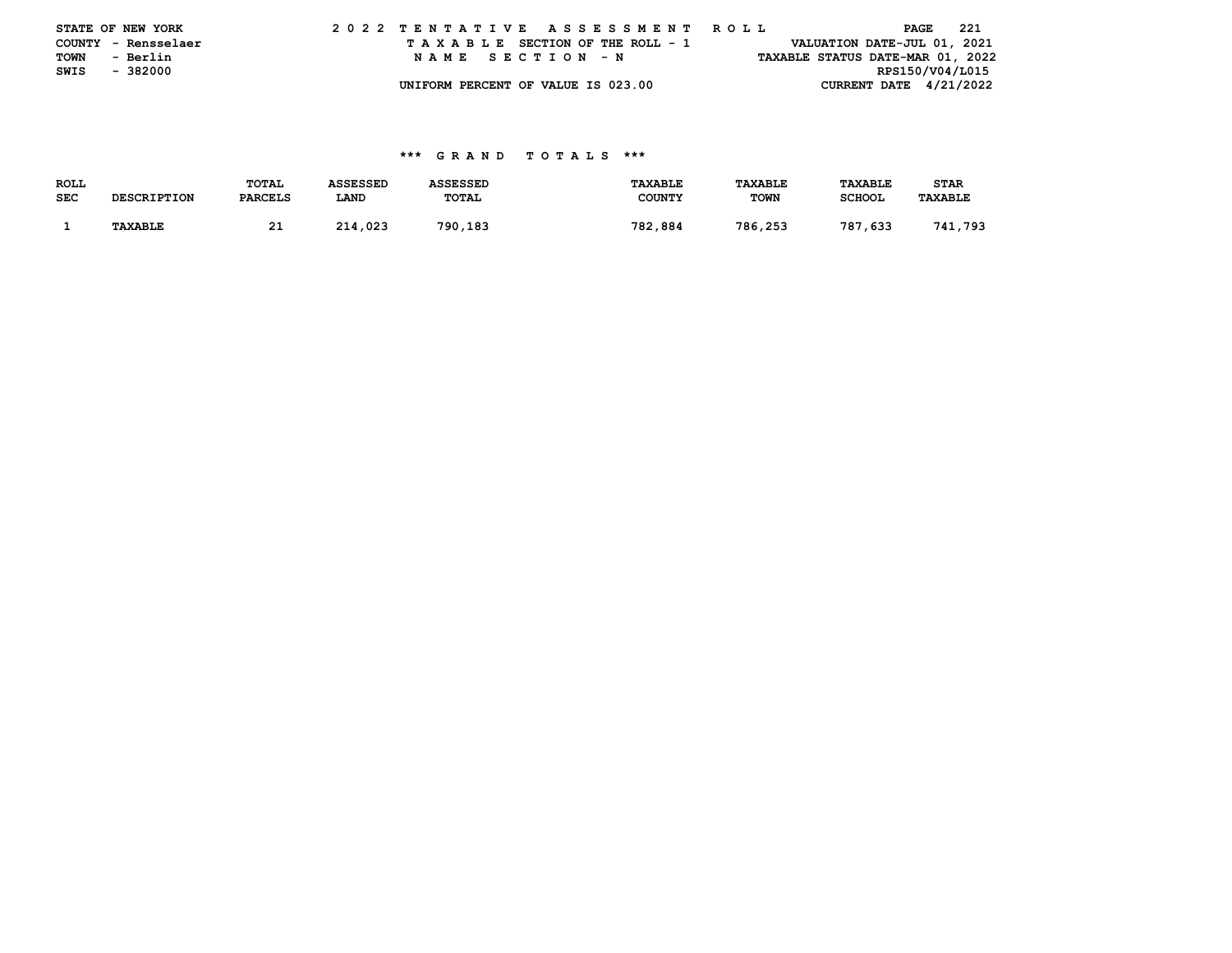| STATE OF NEW YORK<br>COUNTY - Rensselaer<br>- Berlin<br>TOWN<br>$-382000$<br>SWIS |                                            | OWNERS NAME SEQUENCE | 2022 TENTATIVE ASSESSMENT ROLL<br>TAXABLE SECTION OF THE ROLL - 1<br>UNIFORM PERCENT OF VALUE IS 023.00 | VALUATION DATE-JUL 01, 2021<br>TAXABLE STATUS DATE-MAR 01, 2022 | 222<br>PAGE                       |
|-----------------------------------------------------------------------------------|--------------------------------------------|----------------------|---------------------------------------------------------------------------------------------------------|-----------------------------------------------------------------|-----------------------------------|
| TAX MAP PARCEL NUMBER                                                             |                                            |                      | PROPERTY LOCATION & CLASS ASSESSMENT EXEMPTION CODE--------------COUNTY-------TOWN------SCHOOL          |                                                                 |                                   |
| CURRENT OWNERS NAME                                                               | <b>SCHOOL DISTRICT</b>                     | LAND                 | TAX DESCRIPTION                                                                                         | <b>TAXABLE VALUE</b>                                            |                                   |
| CURRENT OWNERS ADDRESS                                                            | PARCEL SIZE/GRID COORD                     | <b>TOTAL</b>         | SPECIAL DISTRICTS                                                                                       |                                                                 | ACCOUNT NO.                       |
|                                                                                   |                                            |                      |                                                                                                         |                                                                 |                                   |
| $119. -2 - 3$                                                                     | 298 Satterlee Hollow Rd<br>270 Mfg housing |                      | AGED CTS 41800                                                                                          | 7,160<br>7,160                                                  | 205J163740<br>7,160               |
| Oakes Ralph O Sr                                                                  | Berlin CSD<br>382001                       |                      | 5,200 ENH STAR 41834                                                                                    | $\mathbf 0$                                                     | 7,160<br>0                        |
| Crandall Lenore D                                                                 | ACRES 1.09                                 | 14,320               | COUNTY TAXABLE VALUE                                                                                    | 7,160                                                           |                                   |
| PO Box 376                                                                        | EAST-0799935 NRTH-1414290                  |                      | <b>TAXABLE VALUE</b><br><b>TOWN</b>                                                                     | 7,160                                                           |                                   |
| Berlin, NY 12022                                                                  | DEED BOOK 3337 PG-117                      |                      | SCHOOL TAXABLE VALUE                                                                                    | 0                                                               |                                   |
|                                                                                   | FULL MARKET VALUE                          |                      | 62,261 FD001 Berlin Fire District                                                                       | 14,320 TO                                                       |                                   |
|                                                                                   |                                            |                      |                                                                                                         |                                                                 |                                   |
|                                                                                   | Southeast Hollow Rd                        |                      |                                                                                                         |                                                                 | 205J144100                        |
| $141. -2 - 3$                                                                     | 323 Vacant rural                           |                      | COUNTY TAXABLE VALUE                                                                                    | 9,705                                                           |                                   |
| OConnor Thomas                                                                    | Berlin CSD<br>382001                       | 9,705                | <b>TOWN</b><br><b>TAXABLE VALUE</b>                                                                     | 9,705                                                           |                                   |
| OConnor Rae                                                                       | <b>FRNT 1200.00 DPTH</b>                   | 9,705                | <b>SCHOOL TAXABLE VALUE</b>                                                                             | 9,705                                                           |                                   |
| 21037 Anclote Ct                                                                  | ACRES 55.33                                |                      | FD001 Berlin Fire District                                                                              | 9,705 TO                                                        |                                   |
| Venice, FL 34293                                                                  | EAST-0803732 NRTH-1400759                  |                      |                                                                                                         |                                                                 |                                   |
|                                                                                   | DEED BOOK 814 PG-255<br>FULL MARKET VALUE  | 42,196               |                                                                                                         |                                                                 |                                   |
|                                                                                   |                                            |                      |                                                                                                         |                                                                 |                                   |
|                                                                                   | 394 Southeast Hollow Rd                    |                      |                                                                                                         |                                                                 | 205J163650                        |
| $141. -2 - 2$                                                                     | 260 Seasonal res                           |                      | COUNTY TAXABLE VALUE                                                                                    | 14,000                                                          |                                   |
| Oconnor Thomas A                                                                  | Berlin CSD<br>382001                       | 5,500                | TOWN<br><b>TAXABLE VALUE</b>                                                                            | 14,000                                                          |                                   |
| Oconnor Rae C                                                                     | FRNT 280.00 DPTH                           | 14,000               | <b>SCHOOL TAXABLE VALUE</b>                                                                             | 14,000                                                          |                                   |
| 21037 Anclote Ct                                                                  | ACRES 14.00                                |                      | FD001 Berlin Fire District                                                                              | 14,000 TO                                                       |                                   |
| Venice, FL 34293                                                                  | EAST-0803470 NRTH-1401203                  |                      |                                                                                                         |                                                                 |                                   |
|                                                                                   | DEED BOOK 1222 PG-209                      |                      |                                                                                                         |                                                                 |                                   |
|                                                                                   | FULL MARKET VALUE                          | 60,870               |                                                                                                         |                                                                 |                                   |
|                                                                                   |                                            |                      |                                                                                                         |                                                                 |                                   |
|                                                                                   | Pine Ave                                   |                      |                                                                                                         |                                                                 |                                   |
| $107.17 - 1 - 11.2$                                                               | 314 Rural vac<10                           |                      | COUNTY TAXABLE VALUE                                                                                    | 3,675                                                           |                                   |
| Odell Arthur                                                                      | Berlin CSD<br>382001                       | 1,275                | <b>TOWN</b><br><b>TAXABLE VALUE</b>                                                                     | 3,675                                                           |                                   |
| Odell Theresa                                                                     | FRNT 80.00 DPTH 55.49<br>ACRES 0.10        |                      | 3,675 SCHOOL TAXABLE VALUE                                                                              | 3,675                                                           |                                   |
| 4735 W Field St<br>Homosassa, FL 34446                                            | EAST-0781687 NRTH-1419124                  |                      | FD001 Berlin Fire District                                                                              | 3,675 TO                                                        |                                   |
|                                                                                   | DEED BOOK 1379 PG-1001                     |                      |                                                                                                         |                                                                 |                                   |
|                                                                                   | FULL MARKET VALUE                          | 15,978               |                                                                                                         |                                                                 |                                   |
|                                                                                   |                                            |                      |                                                                                                         |                                                                 |                                   |
|                                                                                   | Pine Ave                                   |                      |                                                                                                         |                                                                 | 205J101440                        |
| 107.17-1-12                                                                       | 311 Res vac land                           |                      | COUNTY TAXABLE VALUE                                                                                    | 1,125                                                           |                                   |
| ODell Arthur                                                                      | Berlin CSD<br>382001                       | 1,125                | TOWN<br><b>TAXABLE VALUE</b>                                                                            | 1,125                                                           |                                   |
| ODell Theresa                                                                     | <b>FRNT 72.00 DPTH</b><br>51.50            |                      | 1,125 SCHOOL TAXABLE VALUE                                                                              | 1,125                                                           |                                   |
| 4735 W Field St                                                                   | ACRES 0.08                                 |                      | FD001 Berlin Fire District                                                                              | 1,125 TO                                                        |                                   |
| Homosassa, FL 34446                                                               | EAST-0781636 NRTH-1419112                  |                      |                                                                                                         |                                                                 |                                   |
|                                                                                   | DEED BOOK 3559 PG-258                      |                      |                                                                                                         |                                                                 |                                   |
| ********************                                                              | FULL MARKET VALUE                          | 4,891                |                                                                                                         |                                                                 | ********************************* |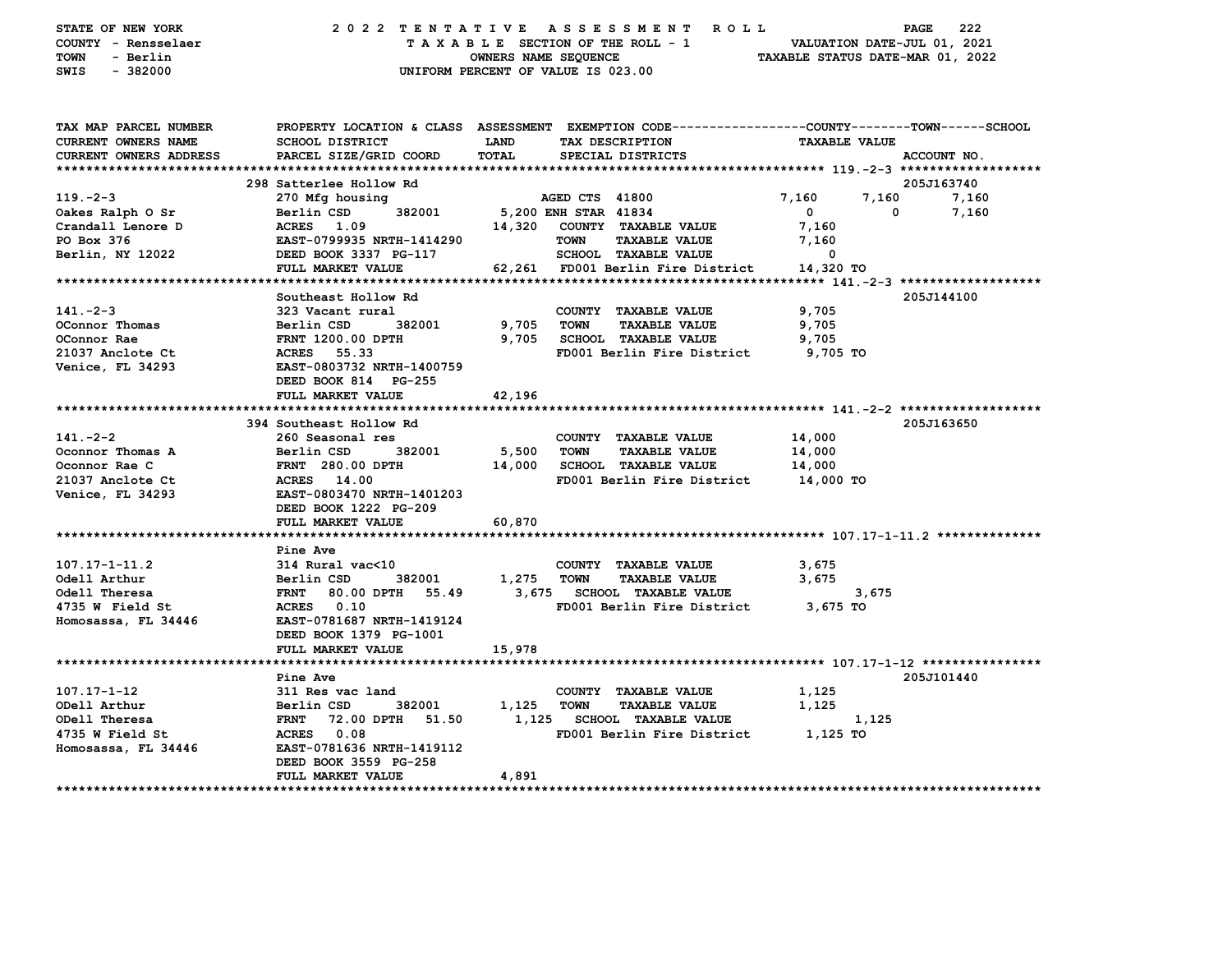| STATE OF NEW YORK<br>COUNTY - Rensselaer<br>- Berlin<br>TOWN<br>$-382000$<br><b>SWIS</b>                          | 2022 TENTATIVE                                                                                                                                                                                                             | OWNERS NAME SEQUENCE       | <b>ASSESSMENT</b><br><b>ROLL</b><br>TAXABLE SECTION OF THE ROLL - 1<br>UNIFORM PERCENT OF VALUE IS 023.00                                         | VALUATION DATE-JUL 01, 2021<br>TAXABLE STATUS DATE-MAR 01, 2022 | 223<br>PAGE |
|-------------------------------------------------------------------------------------------------------------------|----------------------------------------------------------------------------------------------------------------------------------------------------------------------------------------------------------------------------|----------------------------|---------------------------------------------------------------------------------------------------------------------------------------------------|-----------------------------------------------------------------|-------------|
| TAX MAP PARCEL NUMBER<br>CURRENT OWNERS NAME                                                                      | <b>SCHOOL DISTRICT</b>                                                                                                                                                                                                     | LAND                       | PROPERTY LOCATION & CLASS ASSESSMENT EXEMPTION CODE--------------COUNTY-------TOWN------SCHOOL<br>TAX DESCRIPTION                                 | <b>TAXABLE VALUE</b>                                            |             |
| CURRENT OWNERS ADDRESS                                                                                            | PARCEL SIZE/GRID COORD                                                                                                                                                                                                     | <b>TOTAL</b>               | SPECIAL DISTRICTS                                                                                                                                 |                                                                 | ACCOUNT NO. |
|                                                                                                                   | 15 Pine Ave                                                                                                                                                                                                                |                            |                                                                                                                                                   |                                                                 | 205J120070  |
| $107.17 - 1 - 13$<br>Odell Arthur E<br>Odell Theresa<br>4735 W Field St<br>Homosassa, FL 34446                    | 260 Seasonal res<br>Berlin CSD<br>382001<br><b>FRNT</b><br>50.00 DPTH 100.00<br>0.11<br>ACRES<br>EAST-0781665 NRTH-1419057<br>DEED BOOK 1355 PG-769                                                                        | 1,700<br>6,200             | COUNTY TAXABLE VALUE<br><b>TOWN</b><br><b>TAXABLE VALUE</b><br><b>SCHOOL TAXABLE VALUE</b><br>FD001 Berlin Fire District                          | 6,200<br>6,200<br>6,200<br>6,200 TO                             |             |
|                                                                                                                   | FULL MARKET VALUE                                                                                                                                                                                                          | 26,957                     |                                                                                                                                                   |                                                                 |             |
|                                                                                                                   |                                                                                                                                                                                                                            |                            |                                                                                                                                                   |                                                                 |             |
| $119. -1 - 6.2$<br>Oldham John M<br>Oldham Karen J<br>4017 Overbrook Ln<br>Houston, TX 77027<br>$150. - 1 - 10.2$ | 183 Satterlee Hollow Rd<br>240 Rural res<br>Berlin CSD<br>382001<br><b>FRNT 764.66 DPTH</b><br>ACRES<br>14.49<br>EAST-0797317 NRTH-1413510<br>DEED BOOK 1596 PG-254<br>FULL MARKET VALUE<br>26 Wood Rd<br>210 1 Family Res | 3,600<br>79,200<br>344,348 | COUNTY TAXABLE VALUE<br><b>TOWN</b><br><b>TAXABLE VALUE</b><br><b>SCHOOL TAXABLE VALUE</b><br>FD001 Berlin Fire District<br><b>BAS STAR 41854</b> | 79,200<br>79,200<br>79,200<br>79,200 TO<br>0<br>0               | 8,340       |
| Olsen Jason Ryan<br>Olsen Lori Lynn<br>26 Wood Rd<br>Sand Lake, NY 12153                                          | Averill Park Ce 384001<br>1992 Danskin Survey<br>FRNT 200.00 DPTH<br>ACRES 2.67 BANK<br>CORE<br>EAST-0777932 NRTH-1385660<br>DEED BOOK 9601 PG-87<br>FULL MARKET VALUE                                                     | 2,900<br>56,150<br>244,130 | COUNTY TAXABLE VALUE<br><b>TOWN</b><br><b>TAXABLE VALUE</b><br><b>SCHOOL TAXABLE VALUE</b><br>FD001 Berlin Fire District                          | 56,150<br>56,150<br>47,810<br>56,150 TO                         |             |
| $128. -2 - 1.16$<br>Oneil Gerald A<br>2650 Hackett Blvd<br>Albany, NY 12208                                       | Plank Rd<br>314 Rural vac<10<br>Berlin CSD<br>382001<br><b>FRNT</b><br>30.00 DPTH<br>ACRES 3.16<br>EAST-0777135 NRTH-1406721<br>DEED BOOK 6407 PG-104<br>FULL MARKET VALUE                                                 | 5,600<br>5,600<br>24,348   | COUNTY TAXABLE VALUE<br><b>TOWN</b><br><b>TAXABLE VALUE</b><br>SCHOOL TAXABLE VALUE<br>FD001 Berlin Fire District                                 | 5,600<br>5,600<br>5,600<br>5,600 TO                             |             |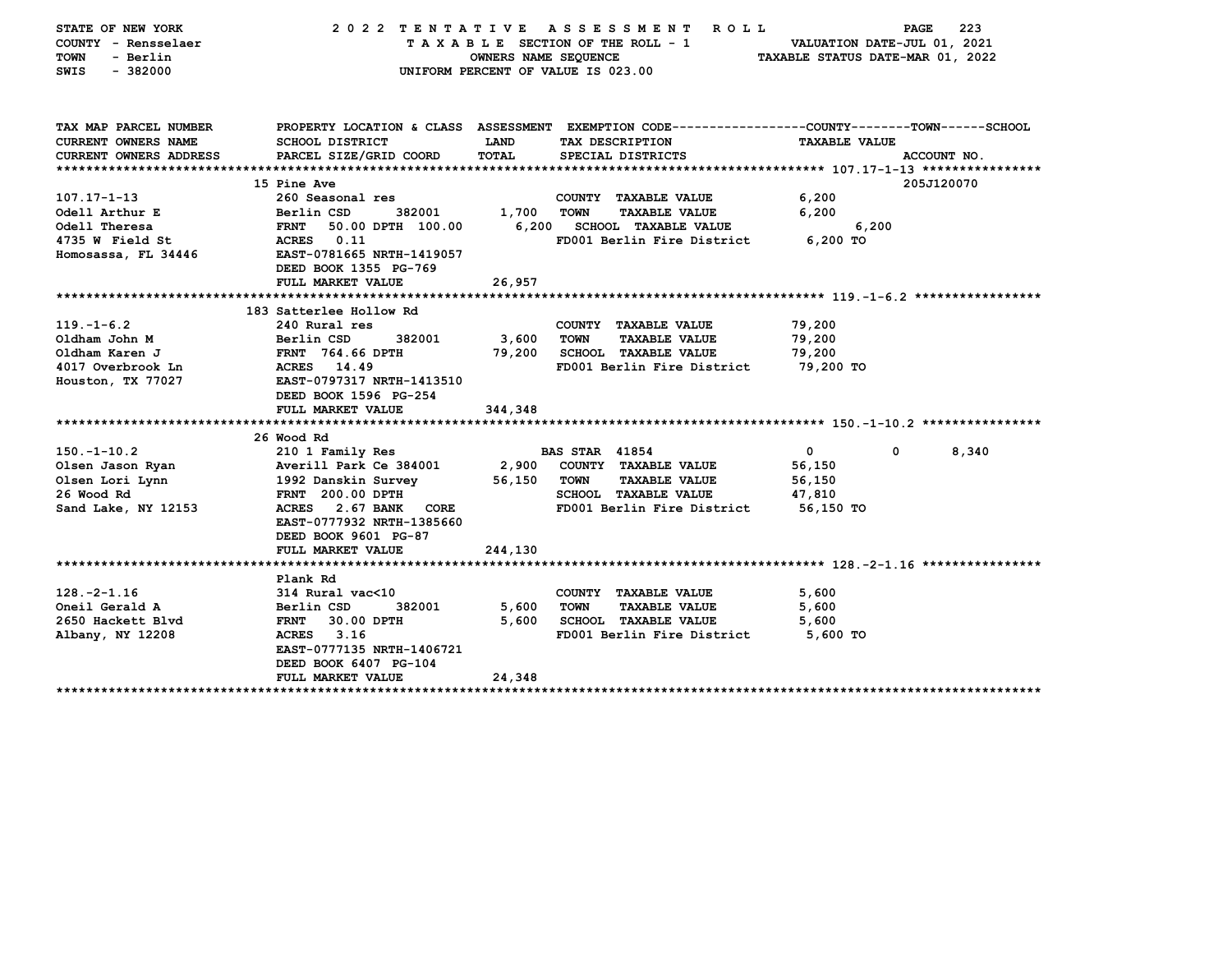| STATE OF NEW YORK<br>COUNTY - Rensselaer<br>TOWN<br>- Berlin<br>SWIS<br>$-382000$ | 2022 TENTATIVE                                     | A S S E S S M E N T<br>R O L L<br>TAXABLE SECTION OF THE ROLL - 1<br>OWNERS NAME SEQUENCE<br>UNIFORM PERCENT OF VALUE IS 023.00  |                       |                      | 224<br>PAGE<br>VALUATION DATE-JUL 01, 2021<br>TAXABLE STATUS DATE-MAR 01, 2022 |             |
|-----------------------------------------------------------------------------------|----------------------------------------------------|----------------------------------------------------------------------------------------------------------------------------------|-----------------------|----------------------|--------------------------------------------------------------------------------|-------------|
| TAX MAP PARCEL NUMBER<br>CURRENT OWNERS NAME                                      | <b>SCHOOL DISTRICT</b>                             | PROPERTY LOCATION & CLASS ASSESSMENT EXEMPTION CODE---------------COUNTY-------TOWN-----SCHOOL<br>TAX DESCRIPTION<br><b>LAND</b> |                       | <b>TAXABLE VALUE</b> |                                                                                |             |
| CURRENT OWNERS ADDRESS                                                            | PARCEL SIZE/GRID COORD                             | <b>TOTAL</b><br>SPECIAL DISTRICTS                                                                                                |                       |                      | ACCOUNT NO.                                                                    |             |
|                                                                                   |                                                    |                                                                                                                                  |                       |                      |                                                                                |             |
|                                                                                   | 23 Park Ave                                        |                                                                                                                                  |                       |                      | 205J120610                                                                     |             |
| $130.1 - 5 - 48$                                                                  | 210 1 Family Res                                   | VET COM T 41133                                                                                                                  | $\mathbf{o}$          | 2,300                | 0                                                                              |             |
| ONeil Walter H Jr                                                                 | 382001<br>Berlin CSD                               | 1,000 VET COM C 41132                                                                                                            | 9,125                 | 0                    | 0                                                                              |             |
| PO Box 234                                                                        | 65.00 DPTH 155.95<br><b>FRNT</b>                   | 36,500 VET DIS T<br>41143                                                                                                        |                       | 0                    | 4,600                                                                          | $\mathbf 0$ |
| Berlin, NY 12022                                                                  | <b>ACRES</b><br>0.23                               | AGED CTS 41800                                                                                                                   | 9,125                 | 14,800               | 18,250                                                                         |             |
|                                                                                   | EAST-0795937 NRTH-1407752<br>DEED BOOK 150 PG-1969 | VET DIS C 41142<br><b>ENH STAR 41834</b>                                                                                         | 9,125<br>$\mathbf{0}$ | 0<br>$\mathbf{0}$    | 0<br>18,250                                                                    |             |
|                                                                                   | FULL MARKET VALUE                                  | 158,696<br>COUNTY TAXABLE VALUE                                                                                                  | 9,125                 |                      |                                                                                |             |
|                                                                                   |                                                    | <b>TOWN</b><br><b>TAXABLE VALUE</b>                                                                                              | 14,800                |                      |                                                                                |             |
|                                                                                   |                                                    | <b>SCHOOL TAXABLE VALUE</b>                                                                                                      | $\Omega$              |                      |                                                                                |             |
|                                                                                   |                                                    | FD001 Berlin Fire District                                                                                                       | 36,500 TO             |                      |                                                                                |             |
|                                                                                   |                                                    | LT001 Berlin Light Dist                                                                                                          |                       | 36,500 TO            |                                                                                |             |
|                                                                                   |                                                    |                                                                                                                                  |                       |                      |                                                                                |             |
|                                                                                   | 18629 NY 22                                        |                                                                                                                                  |                       |                      | 205L146890                                                                     |             |
| $119. - 1 - 1.1$                                                                  | 210 1 Family Res                                   | AGED CTS 41800                                                                                                                   | 10,100                | 10,100               | 10,100                                                                         |             |
| Orenstein Rose B                                                                  | Berlin CSD<br>382001                               | 3,900 ENH STAR 41834                                                                                                             | $\mathbf{0}$          | 0                    | 10,100                                                                         |             |
| 18629 NY 22                                                                       | R1<br>7.5A<br><b>FRNT</b> 168.50 DPTH              | 20,200<br>COUNTY TAXABLE VALUE<br><b>TOWN</b><br><b>TAXABLE VALUE</b>                                                            | 10,100                |                      |                                                                                |             |
| Petersburgh, NY 12138-9714                                                        | 2.82<br>ACRES                                      | <b>SCHOOL TAXABLE VALUE</b>                                                                                                      | 10,100<br>0           |                      |                                                                                |             |
|                                                                                   | EAST-0794326 NRTH-1416863                          | FD001 Berlin Fire District                                                                                                       | 20,200 TO             |                      |                                                                                |             |
|                                                                                   | DEED BOOK 270 PG-2202                              |                                                                                                                                  |                       |                      |                                                                                |             |
|                                                                                   | FULL MARKET VALUE                                  | 87,826                                                                                                                           |                       |                      |                                                                                |             |
|                                                                                   |                                                    |                                                                                                                                  |                       |                      |                                                                                |             |
|                                                                                   | 33-45 Brimmer Junction Rd                          |                                                                                                                                  |                       |                      | 205J135640                                                                     |             |
| $108. - 3 - 5.13$                                                                 | 270 Mfg housing                                    | AGED CTS 41800                                                                                                                   | 2,475                 | 2,475                | 2,475                                                                          |             |
| Ormsbee Nora A                                                                    | 382001<br>Berlin CSD                               | 5,700 ENH STAR 41834                                                                                                             | $\mathbf{0}$          | 0                    | 14,025                                                                         |             |
| Ormsbee Edward E                                                                  | Abd Rr                                             | 16,500<br>COUNTY TAXABLE VALUE                                                                                                   | 14,025                |                      |                                                                                |             |
| PO Box 75                                                                         | ACRES 2.60<br>EAST-0796063 NRTH-1418220            | <b>TOWN</b><br><b>TAXABLE VALUE</b><br><b>SCHOOL TAXABLE VALUE</b>                                                               | 14,025<br>0           |                      |                                                                                |             |
| Berlin, NY 12022                                                                  | DEED BOOK 5142 PG-14                               | FD001 Berlin Fire District                                                                                                       | 16,500 TO             |                      |                                                                                |             |
|                                                                                   | FULL MARKET VALUE                                  | 71,739                                                                                                                           |                       |                      |                                                                                |             |
|                                                                                   |                                                    |                                                                                                                                  |                       |                      |                                                                                |             |
|                                                                                   | 20 Spring Lake Rd                                  |                                                                                                                                  |                       |                      | 205J103175                                                                     |             |
| $151.5 - 1 - 14$                                                                  | 260 Seasonal res - WTRFNT                          | COUNTY TAXABLE VALUE                                                                                                             | 16,630                |                      |                                                                                |             |
| Osborne Betsey J                                                                  | 382001<br>Berlin CSD                               | 4,130<br><b>TOWN</b><br><b>TAXABLE VALUE</b>                                                                                     | 16,630                |                      |                                                                                |             |
| Orne Daniel L                                                                     | Seas                                               | 16,630<br><b>SCHOOL TAXABLE VALUE</b>                                                                                            | 16,630                |                      |                                                                                |             |
| 37 Malibu Hl                                                                      | <b>FRNT</b><br>80.00 DPTH 105.54                   | FD001 Berlin Fire District                                                                                                       | 16,630 то             |                      |                                                                                |             |
| Rensselaer, NY 12144                                                              | 0.18<br><b>ACRES</b>                               |                                                                                                                                  |                       |                      |                                                                                |             |
|                                                                                   | EAST-0782156 NRTH-1392821<br>DEED BOOK 9342 PG-154 |                                                                                                                                  |                       |                      |                                                                                |             |
|                                                                                   | <b>FULL MARKET VALUE</b>                           | 72,304                                                                                                                           |                       |                      |                                                                                |             |
|                                                                                   |                                                    |                                                                                                                                  |                       |                      |                                                                                |             |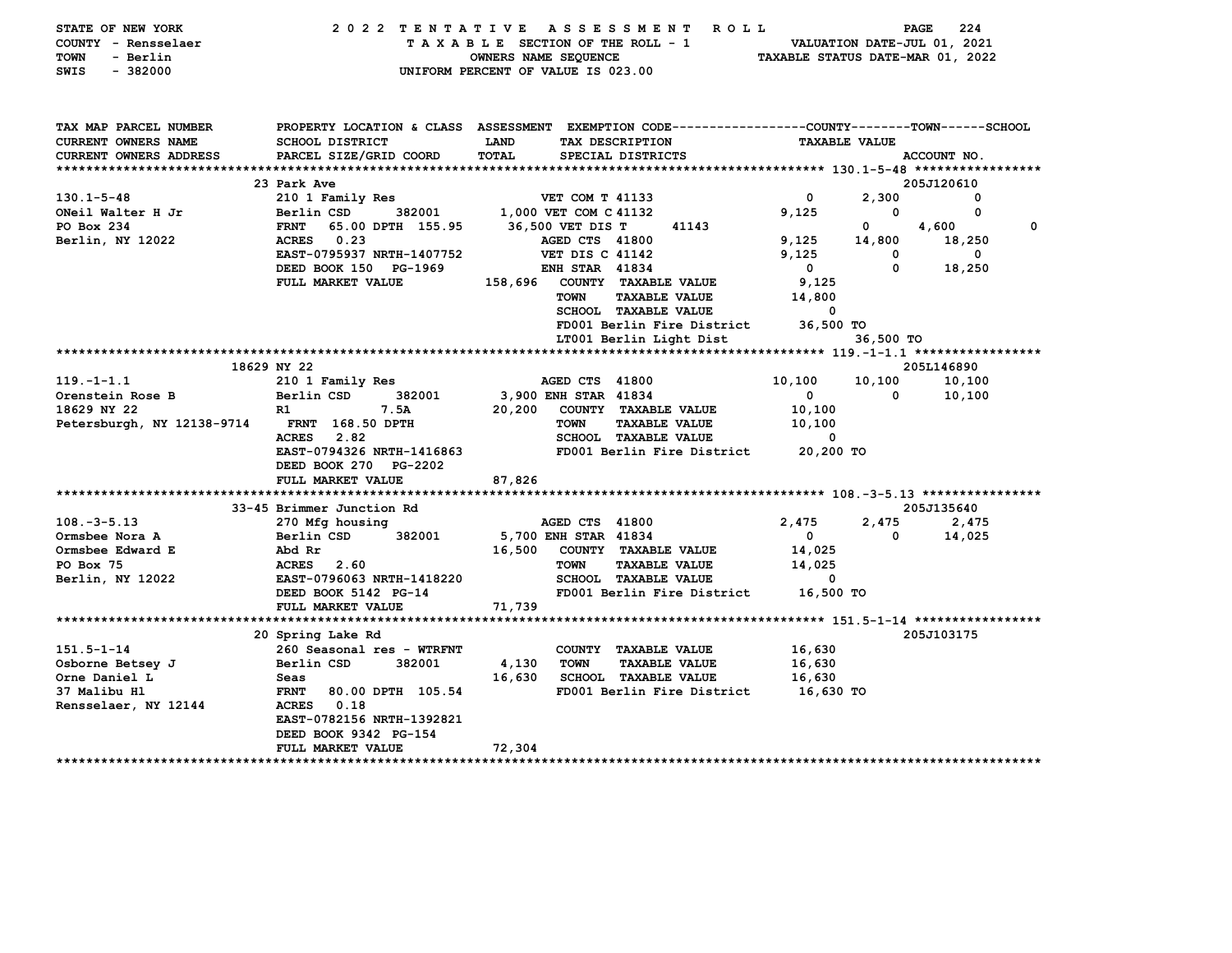| STATE OF NEW YORK                         | 2022 TENTATIVE                                   |                      | A S S E S S M E N T<br><b>ROLL</b>                         |                                  | 225<br>PAGE |
|-------------------------------------------|--------------------------------------------------|----------------------|------------------------------------------------------------|----------------------------------|-------------|
| COUNTY - Rensselaer                       |                                                  |                      | TAXABLE SECTION OF THE ROLL - 1                            | VALUATION DATE-JUL 01, 2021      |             |
| - Berlin<br><b>TOWN</b>                   |                                                  | OWNERS NAME SEQUENCE |                                                            | TAXABLE STATUS DATE-MAR 01, 2022 |             |
| <b>SWIS</b><br>$-382000$                  |                                                  |                      | UNIFORM PERCENT OF VALUE IS 023.00                         |                                  |             |
|                                           |                                                  |                      |                                                            |                                  |             |
| TAX MAP PARCEL NUMBER                     | PROPERTY LOCATION & CLASS ASSESSMENT             |                      | EXEMPTION CODE----------------COUNTY-------TOWN-----SCHOOL |                                  |             |
| <b>CURRENT OWNERS NAME</b>                | <b>SCHOOL DISTRICT</b>                           | <b>LAND</b>          | TAX DESCRIPTION                                            | <b>TAXABLE VALUE</b>             |             |
| <b>CURRENT OWNERS ADDRESS</b>             | PARCEL SIZE/GRID COORD                           | TOTAL                | SPECIAL DISTRICTS                                          |                                  | ACCOUNT NO. |
| ***********************                   |                                                  |                      |                                                            |                                  |             |
|                                           | 34 Dingman Rd                                    |                      |                                                            |                                  |             |
| $150. -1 - 7.211$                         | 210 1 Family Res                                 |                      | COUNTY TAXABLE VALUE                                       | 67,565                           |             |
| Osganian Mark D                           | Averill Park Ce 384001                           | 5,700                | <b>TOWN</b><br><b>TAXABLE VALUE</b>                        | 67,565                           |             |
| Osganian LeeAnn                           | FRNT 655.93 DPTH                                 | 67,565               | SCHOOL TAXABLE VALUE                                       | 67,565                           |             |
| 34 Dingman Rd                             | <b>ACRES</b><br>5.53 BANK<br>CORE                |                      | FD001 Berlin Fire District                                 | 67,565 TO                        |             |
| Sand Lake, NY 12153                       | EAST-0776404 NRTH-1386248                        |                      |                                                            |                                  |             |
|                                           | DEED BOOK 4319 PG-211<br>FULL MARKET VALUE       | 293,761              |                                                            |                                  |             |
|                                           |                                                  |                      |                                                            |                                  |             |
|                                           | 26 Dingman Rd                                    |                      |                                                            |                                  |             |
| $150. -1 - 7.215$                         | 312 Vac w/imprv                                  |                      | COUNTY TAXABLE VALUE                                       | 3,000                            |             |
| Osganian Mark D                           | Averill Park Ce 384001                           | 3,000                | <b>TOWN</b><br><b>TAXABLE VALUE</b>                        | 3,000                            |             |
| Osganian Lee Ann                          | <b>FRNT</b> 104.00 DPTH                          | 3,000                | <b>SCHOOL TAXABLE VALUE</b>                                | 3,000                            |             |
| 34 Dingman Rd                             | 1.00<br><b>ACRES</b>                             |                      | FD001 Berlin Fire District                                 | 3,000 TO                         |             |
| Sand Lake, NY 12153                       | EAST-0776914 NRTH-1386834                        |                      |                                                            |                                  |             |
|                                           | DEED BOOK 9281 PG-296                            |                      |                                                            |                                  |             |
|                                           | FULL MARKET VALUE                                | 13,043               |                                                            |                                  |             |
|                                           | ************************                         |                      |                                                            |                                  |             |
|                                           | 99 Dingman Rd                                    |                      |                                                            |                                  | 205J134110  |
| $150 - 1 - 23$                            | 210 1 Family Res                                 |                      | <b>COUNTY</b><br><b>TAXABLE VALUE</b>                      | 57,413                           |             |
| Osganian Mark D                           | Averill Park Ce 384001                           | 3,200                | <b>TOWN</b><br><b>TAXABLE VALUE</b>                        | 57,413                           |             |
| Osganian Lee Ann                          | <b>FRNT</b> 256.00 DPTH                          | 57,413               | SCHOOL TAXABLE VALUE                                       | 57,413                           |             |
| 34 Dingman Rd                             | ACRES 1.22                                       |                      | FD001 Berlin Fire District                                 | 57,413 TO                        |             |
| Sand Lake, NY 12153                       | EAST-0777558 NRTH-1385754                        |                      |                                                            |                                  |             |
|                                           | DEED BOOK 8479 PG-326<br>FULL MARKET VALUE       |                      |                                                            |                                  |             |
|                                           | ******************                               | 249,622              |                                                            |                                  |             |
|                                           | 20 Dingman Rd                                    |                      |                                                            |                                  | 205J125790  |
| $150. - 1 - 28$                           | 270 Mfg housing                                  |                      | COUNTY TAXABLE VALUE                                       | 18,300                           |             |
| Osganian Mark D                           | Averill Park Ce 384001                           | 6,700                | <b>TOWN</b><br><b>TAXABLE VALUE</b>                        | 18,300                           |             |
| Osganian Lee A                            | 1990-158                                         | 18,300               | <b>SCHOOL TAXABLE VALUE</b>                                | 18,300                           |             |
| 34 Dingman Rd                             | FRNT 130.97 DPTH                                 |                      | FD001 Berlin Fire District                                 | 18,300 TO                        |             |
| Sand Lake, NY 12153                       | <b>ACRES</b><br>1.94                             |                      |                                                            |                                  |             |
|                                           | EAST-0776800 NRTH-1386807                        |                      |                                                            |                                  |             |
|                                           | DEED BOOK 6106 PG-333                            |                      |                                                            |                                  |             |
|                                           | FULL MARKET VALUE                                | 79,565               |                                                            |                                  |             |
| *****************************             |                                                  |                      |                                                            |                                  |             |
|                                           | 64 Mattison Hollow Rd                            |                      |                                                            |                                  | 205J148600  |
| $152 - 2 - 9$                             | 210 1 Family Res                                 |                      | COUNTY TAXABLE VALUE                                       | 48,800                           |             |
| OShaughnessy Revocable Trst Ja Berlin CSD | 382001                                           |                      | 6,000<br><b>TOWN</b><br><b>TAXABLE VALUE</b>               | 48,800                           |             |
| OShaughnessy James D                      | 1988-71                                          | 48,800               | SCHOOL TAXABLE VALUE                                       | 48,800                           |             |
| 1210 Gamble Pl                            | <b>FRNT 696.22 DPTH</b>                          |                      | FD001 Berlin Fire District                                 | 48,800 TO                        |             |
| Daytona Beach, FL 32118                   | ACRES 6.30                                       |                      |                                                            |                                  |             |
|                                           | EAST-0801394 NRTH-1386413                        |                      |                                                            |                                  |             |
|                                           | DEED BOOK 4342 PG-27<br><b>FULL MARKET VALUE</b> | 212,174              |                                                            |                                  |             |
|                                           |                                                  |                      |                                                            |                                  |             |
|                                           |                                                  |                      |                                                            |                                  |             |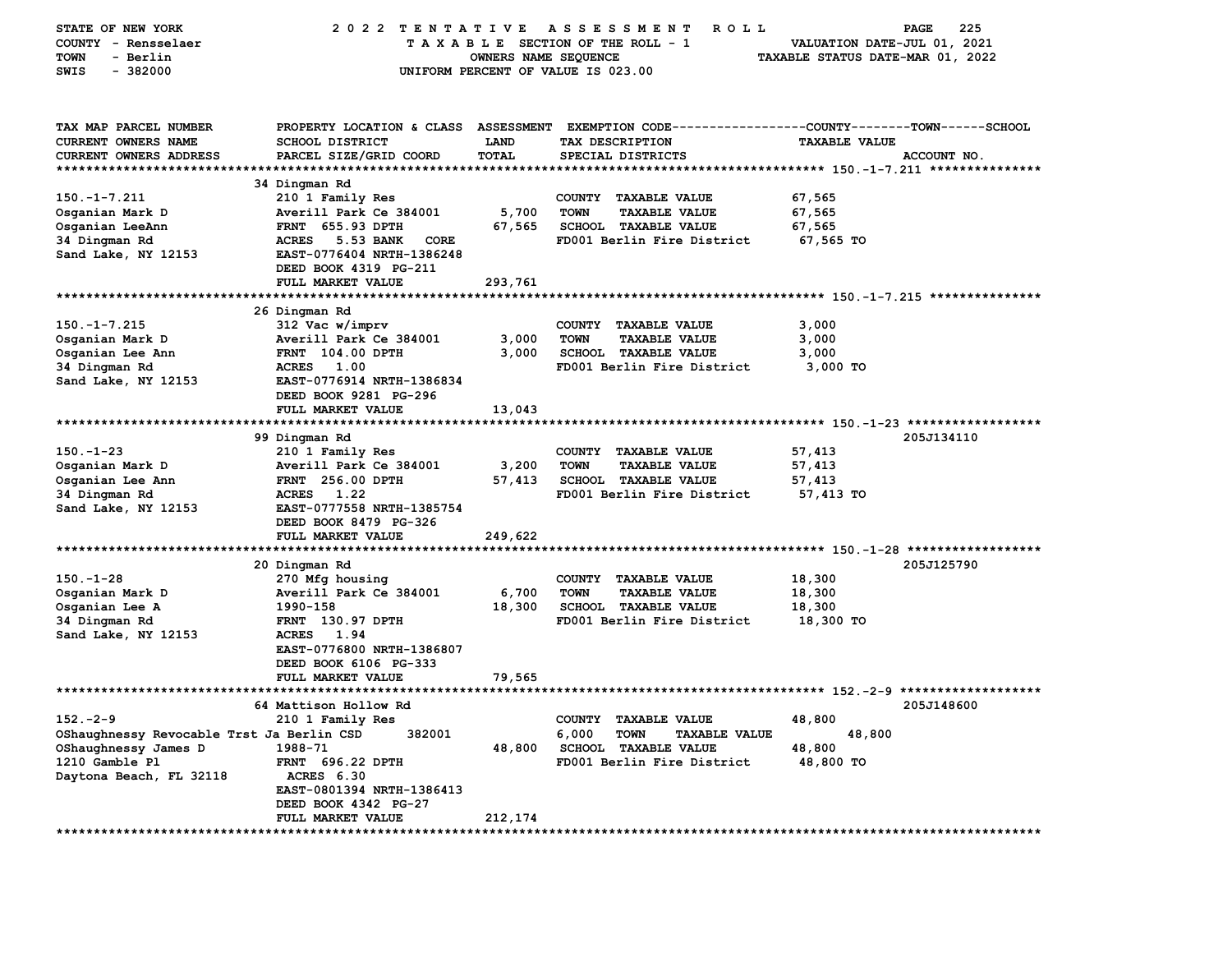| STATE OF NEW YORK             | 2022 TENTATIVE                   |                      | ROLL <sub></sub><br>A S S E S S M E N T                                                        |                                  | 226<br><b>PAGE</b> |
|-------------------------------|----------------------------------|----------------------|------------------------------------------------------------------------------------------------|----------------------------------|--------------------|
| COUNTY - Rensselaer           |                                  |                      | TAXABLE SECTION OF THE ROLL - 1                                                                | VALUATION DATE-JUL 01, 2021      |                    |
| <b>TOWN</b><br>- Berlin       |                                  | OWNERS NAME SEQUENCE |                                                                                                | TAXABLE STATUS DATE-MAR 01, 2022 |                    |
| $-382000$<br>SWIS             |                                  |                      | UNIFORM PERCENT OF VALUE IS 023.00                                                             |                                  |                    |
|                               |                                  |                      |                                                                                                |                                  |                    |
|                               |                                  |                      |                                                                                                |                                  |                    |
| TAX MAP PARCEL NUMBER         |                                  |                      | PROPERTY LOCATION & CLASS ASSESSMENT EXEMPTION CODE---------------COUNTY-------TOWN-----SCHOOL |                                  |                    |
| CURRENT OWNERS NAME           | SCHOOL DISTRICT                  | <b>LAND</b>          | TAX DESCRIPTION                                                                                | <b>TAXABLE VALUE</b>             |                    |
| <b>CURRENT OWNERS ADDRESS</b> | PARCEL SIZE/GRID COORD           | <b>TOTAL</b>         | SPECIAL DISTRICTS                                                                              |                                  | ACCOUNT NO.        |
|                               |                                  |                      |                                                                                                |                                  |                    |
|                               | 2735 Plank Rd                    |                      |                                                                                                |                                  | 205J163900         |
| $130.1 - 8 - 14$              | 270 Mfg housing                  |                      | COUNTY TAXABLE VALUE                                                                           | 11,800                           |                    |
| Osterhout William J Jr        | 382001<br>Berlin CSD             | 3,200                | TOWN<br><b>TAXABLE VALUE</b>                                                                   | 11,800                           |                    |
| Osterhout Tammy J             | FRNT 141.25 DPTH 164.40          |                      | 11,800 SCHOOL TAXABLE VALUE                                                                    | 11,800                           |                    |
| 20 Park Ave                   | ACRES 0.37                       |                      | FD001 Berlin Fire District                                                                     | 11,800 TO                        |                    |
| Berlin, NY 12022              | EAST-0794619 NRTH-1408292        |                      | LT001 Berlin Light Dist                                                                        | 11,800 TO                        |                    |
|                               | DEED BOOK 8009 PG-215            |                      |                                                                                                |                                  |                    |
|                               | FULL MARKET VALUE                | 51,304               |                                                                                                |                                  |                    |
|                               |                                  |                      |                                                                                                |                                  |                    |
|                               | 16969 NY 22                      |                      |                                                                                                |                                  | 205J103610S        |
| $163. -4 - 11.1$              | 210 1 Family Res                 |                      | <b>BAS STAR 41854</b>                                                                          | $\mathbf{0}$                     | 0<br>8,340         |
| Oswald Allison A              | Berlin CSD<br>382001             | 4,800                | COUNTY TAXABLE VALUE                                                                           | 49,200                           |                    |
| Hammon Daniel A III           | <b>FRNT 377.44 DPTH</b>          | 49,200               | <b>TOWN</b><br><b>TAXABLE VALUE</b>                                                            | 49,200                           |                    |
| PO Box 72                     | ACRES 4.00 BANK LERETA           |                      | <b>SCHOOL TAXABLE VALUE</b>                                                                    | 40,860                           |                    |
| Cherry Plain, NY 12040-0072   | <b>EAST-0794419 NRTH-1379193</b> |                      | FD001 Berlin Fire District                                                                     | 49,200 TO                        |                    |
|                               | DEED BOOK 7258 PG-204            |                      |                                                                                                |                                  |                    |
|                               | FULL MARKET VALUE                | 213,913              |                                                                                                |                                  |                    |
|                               |                                  |                      |                                                                                                |                                  |                    |
|                               | 17223 NY 22                      |                      |                                                                                                |                                  | 205J172540C        |
| $163. - 1 - 4$                | 312 Vac w/imprv                  |                      | COUNTY TAXABLE VALUE                                                                           | 33,710                           |                    |
| Oswald Amber                  | 382001<br>Berlin CSD             | 2,500                | <b>TOWN</b><br><b>TAXABLE VALUE</b>                                                            | 33,710                           |                    |
| Oswald Christopher            | FRNT 280.06 DPTH                 | 33,710               | <b>SCHOOL TAXABLE VALUE</b>                                                                    | 33,710                           |                    |
| PO Box 307                    | <b>ACRES</b> 2.09                |                      | FD001 Berlin Fire District                                                                     | 33,710 TO                        |                    |
| Cherry Plain, NY 12040        | EAST-0798147 NRTH-1384555        |                      |                                                                                                |                                  |                    |
|                               | DEED BOOK 8550 PG-213            |                      |                                                                                                |                                  |                    |
|                               | FULL MARKET VALUE                | 146,565              |                                                                                                |                                  |                    |
|                               |                                  |                      |                                                                                                |                                  |                    |
|                               | 17235 NY 22                      |                      |                                                                                                |                                  | 205J148330         |
| $163. -1 - 5$                 | 210 1 Family Res                 |                      | <b>BAS STAR 41854</b>                                                                          | $\mathbf{0}$                     | 0<br>8,340         |
| Oswald Christopher R          | 382001<br>Berlin CSD             | 1,900                | COUNTY TAXABLE VALUE                                                                           | 18,000                           |                    |
| PO Box 35                     | <b>FRNT</b><br>95.04 DPTH        | 18,000               | <b>TOWN</b><br><b>TAXABLE VALUE</b>                                                            | 18,000                           |                    |
| Cherry Plain, NY 12040-0035   | <b>ACRES</b> 1.10                |                      | <b>SCHOOL TAXABLE VALUE</b>                                                                    | 9,660                            |                    |
|                               | EAST-0798238 NRTH-1384690        |                      | FD001 Berlin Fire District                                                                     | 18,000 TO                        |                    |
|                               | DEED BOOK 140 PG-1505            |                      |                                                                                                |                                  |                    |
|                               | FULL MARKET VALUE                | 78,261               |                                                                                                |                                  |                    |
|                               |                                  |                      |                                                                                                |                                  |                    |
|                               | 24 S Main St                     |                      |                                                                                                |                                  | 205J189550         |
| $130.1 - 8 - 42$              | 210 1 Family Res                 |                      | COUNTY TAXABLE VALUE                                                                           | 21,300                           |                    |
| Oswald Paul A                 | 382001<br>Berlin CSD             | 1,000                | <b>TOWN</b><br><b>TAXABLE VALUE</b>                                                            | 21,300                           |                    |
| 24 S Main St                  | <b>FRNT</b><br>44.00 DPTH 150.00 | 21,300               | <b>SCHOOL TAXABLE VALUE</b>                                                                    | 21,300                           |                    |
| Berlin, NY 12022              | ACRES 0.16 BANK CORE             |                      | FD001 Berlin Fire District                                                                     | 21,300 TO                        |                    |
|                               | EAST-0795748 NRTH-1407244        |                      | LT001 Berlin Light Dist                                                                        | 21,300 TO                        |                    |
|                               | DEED BOOK 6983 PG-127            |                      |                                                                                                |                                  |                    |
|                               | FULL MARKET VALUE                | 92,609               |                                                                                                |                                  |                    |
|                               |                                  |                      |                                                                                                |                                  |                    |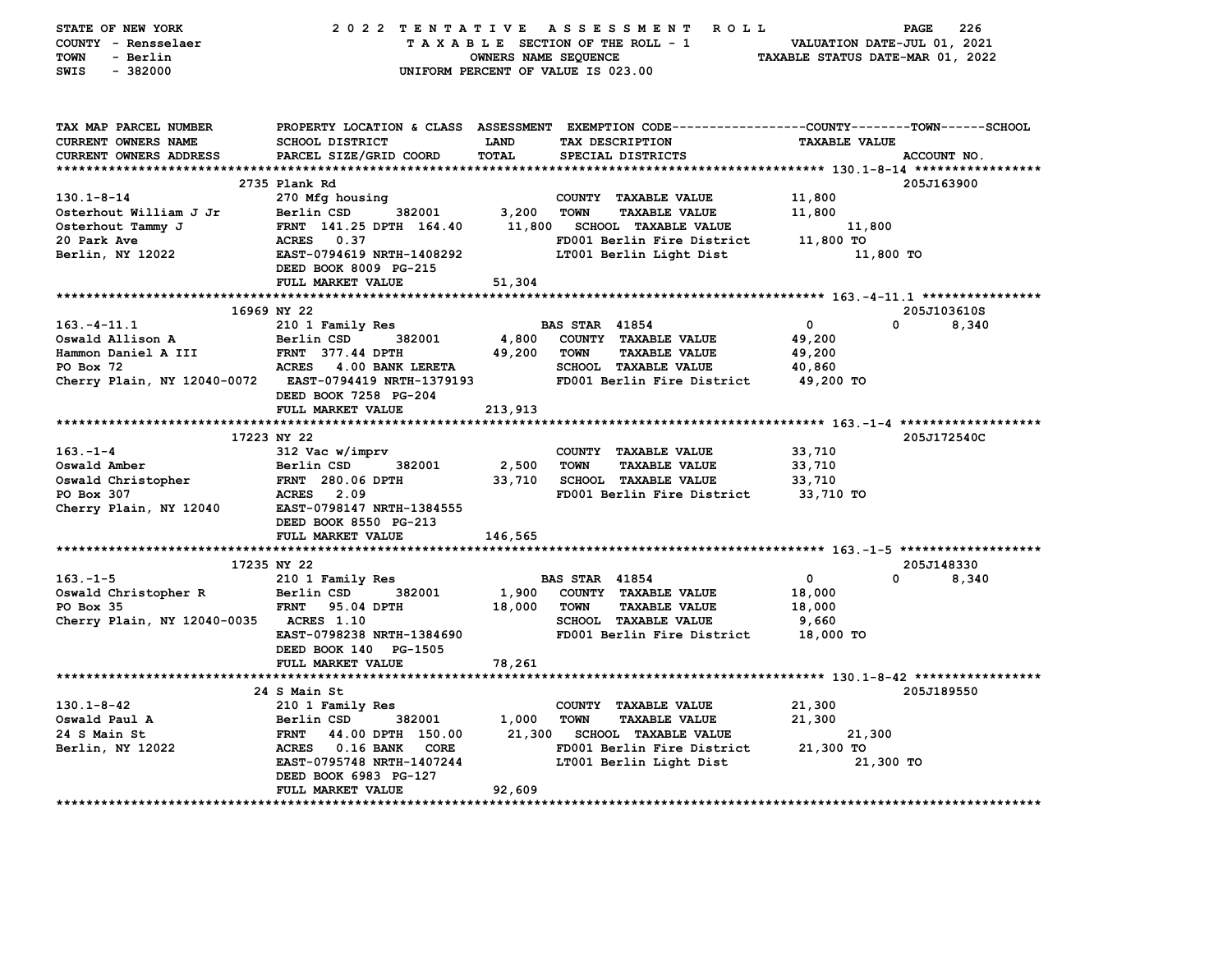| STATE OF NEW YORK<br>COUNTY - Rensselaer |                                            |                      | 2022 TENTATIVE ASSESSMENT ROLL<br>TAXABLE SECTION OF THE ROLL - 1 | 227<br>PAGE<br>VALUATION DATE-JUL 01, 2021                                                      |
|------------------------------------------|--------------------------------------------|----------------------|-------------------------------------------------------------------|-------------------------------------------------------------------------------------------------|
| - Berlin<br>TOWN                         |                                            | OWNERS NAME SEQUENCE |                                                                   | TAXABLE STATUS DATE-MAR 01, 2022                                                                |
| $-382000$<br>SWIS                        |                                            |                      | UNIFORM PERCENT OF VALUE IS 023.00                                |                                                                                                 |
|                                          |                                            |                      |                                                                   |                                                                                                 |
| TAX MAP PARCEL NUMBER                    |                                            |                      |                                                                   | PROPERTY LOCATION & CLASS ASSESSMENT EXEMPTION CODE---------------COUNTY-------TOWN------SCHOOL |
| <b>CURRENT OWNERS NAME</b>               | <b>SCHOOL DISTRICT</b>                     | <b>LAND</b>          | TAX DESCRIPTION                                                   | <b>TAXABLE VALUE</b>                                                                            |
| CURRENT OWNERS ADDRESS                   | PARCEL SIZE/GRID COORD                     | <b>TOTAL</b>         | SPECIAL DISTRICTS                                                 | ACCOUNT NO.                                                                                     |
|                                          |                                            |                      |                                                                   |                                                                                                 |
| 17244-46 NY 22<br>$163. - 1 - 16.1$      |                                            |                      |                                                                   | 205J164800<br>$\mathbf 0$<br>0                                                                  |
| Oswald Robert A                          | 280 Res Multiple<br>Berlin CSD<br>382001   | 2,700                | <b>ENH STAR 41834</b><br>COUNTY TAXABLE VALUE                     | 20,820<br>48,700                                                                                |
| Oswald Shirley Ann                       | 2001 Map 37                                | 48,700               | <b>TAXABLE VALUE</b><br><b>TOWN</b>                               | 48,700                                                                                          |
| 17244 NY 22                              | FRNT 228.63 DPTH                           |                      | SCHOOL TAXABLE VALUE                                              | 27,880                                                                                          |
| Cherry Plain, NY 12040                   | ACRES 1.25                                 |                      | FD001 Berlin Fire District                                        | 48,700 TO                                                                                       |
|                                          | EAST-0798667 NRTH-1384448                  |                      |                                                                   |                                                                                                 |
|                                          | DEED BOOK 1189 PG-363                      |                      |                                                                   |                                                                                                 |
|                                          | <b>FULL MARKET VALUE</b>                   | 211,739              |                                                                   |                                                                                                 |
|                                          |                                            |                      |                                                                   |                                                                                                 |
|                                          | Dingman Rd                                 |                      |                                                                   | 205J164980                                                                                      |
| $161 - 1 - 11$                           | 314 Rural vac<10                           |                      | COUNTY TAXABLE VALUE                                              | 1,100                                                                                           |
| Owens John                               | Averill Park Ce 384001                     | 1,100                | TOWN<br><b>TAXABLE VALUE</b>                                      | 1,100                                                                                           |
| 11097 Meadowbrook Dr                     | FRNT 200.00 DPTH 200.00                    |                      | 1,100 SCHOOL TAXABLE VALUE                                        | 1,100                                                                                           |
| Warren, MI 48093-2522                    | ACRES 0.64                                 |                      | FD001 Berlin Fire District                                        | 1,100 TO                                                                                        |
|                                          | EAST-0777744 NRTH-1385223                  |                      |                                                                   |                                                                                                 |
|                                          | DEED BOOK 1177 PG-483                      |                      |                                                                   |                                                                                                 |
|                                          | FULL MARKET VALUE                          | 4,783                |                                                                   |                                                                                                 |
|                                          | 51 Park Ave                                |                      |                                                                   |                                                                                                 |
| $130.1 - 5 - 34.2$                       | 210 1 Family Res                           |                      | COUNTY TAXABLE VALUE                                              | 16,000                                                                                          |
| Owens Sandra L                           | Berlin CSD<br>382001                       | 1,000                | <b>TOWN</b><br><b>TAXABLE VALUE</b>                               | 16,000                                                                                          |
| DeFelice Crystal L                       | 50.00 DPTH 200.00<br><b>FRNT</b>           | 16,000               | <b>SCHOOL TAXABLE VALUE</b>                                       | 16,000                                                                                          |
| PO Box 294                               | ACRES 0.23                                 |                      | FD001 Berlin Fire District                                        | 16,000 TO                                                                                       |
| Berlin, NY 12022                         | EAST-0796498 NRTH-1407983                  |                      | LT001 Berlin Light Dist                                           | 16,000 TO                                                                                       |
|                                          | DEED BOOK 8457 PG-225                      |                      |                                                                   |                                                                                                 |
|                                          | FULL MARKET VALUE                          | 69,565               |                                                                   |                                                                                                 |
|                                          |                                            |                      |                                                                   |                                                                                                 |
|                                          | 45 Park Ave                                |                      |                                                                   | 205L156070                                                                                      |
| $130.1 - 5 - 38$                         | 210 1 Family Res                           |                      | COUNTY TAXABLE VALUE                                              | 15,300                                                                                          |
| Owens Sandra L                           | Berlin CSD<br>382001                       | 1,000                | <b>TOWN</b><br><b>TAXABLE VALUE</b>                               | 15,300                                                                                          |
| DeFelice David A                         | 54.24 DPTH 120.12<br><b>FRNT</b>           | 15,300               | <b>SCHOOL TAXABLE VALUE</b>                                       | 15,300                                                                                          |
| 45 Park Ave                              | ACRES 0.15                                 |                      | FD001 Berlin Fire District                                        | 15,300 TO                                                                                       |
| Berlin, NY 12022                         | EAST-0796313 NRTH-1407872                  |                      | LT001 Berlin Light Dist                                           | 15,300 TO                                                                                       |
|                                          | DEED BOOK 8401 PG-149<br>FULL MARKET VALUE |                      |                                                                   |                                                                                                 |
|                                          |                                            | 66,522               |                                                                   |                                                                                                 |
|                                          | 388 Dyken Pond Rd                          |                      |                                                                   |                                                                                                 |
| $118. - 1 - 2.12$                        | 314 Rural vac<10                           |                      | COUNTY TAXABLE VALUE                                              | 10,305                                                                                          |
| Owens Thomas                             | 382001<br>Berlin CSD                       | 10,305               | TOWN<br><b>TAXABLE VALUE</b>                                      | 10,305                                                                                          |
| Owens Sandra                             | <b>FRNT 402.83 DPTH</b>                    | 10,305               | SCHOOL TAXABLE VALUE                                              | 10,305                                                                                          |
| Dyken Pond Rd                            | ACRES 6.87                                 |                      | FD001 Berlin Fire District                                        | 10,305 TO                                                                                       |
| PO Box 294                               | EAST-0781425 NRTH-1417240                  |                      |                                                                   |                                                                                                 |
| Berlin, NY 12022                         | DEED BOOK 3710 PG-156                      |                      |                                                                   |                                                                                                 |
|                                          | FULL MARKET VALUE                          | 44,804               |                                                                   |                                                                                                 |
|                                          |                                            |                      |                                                                   |                                                                                                 |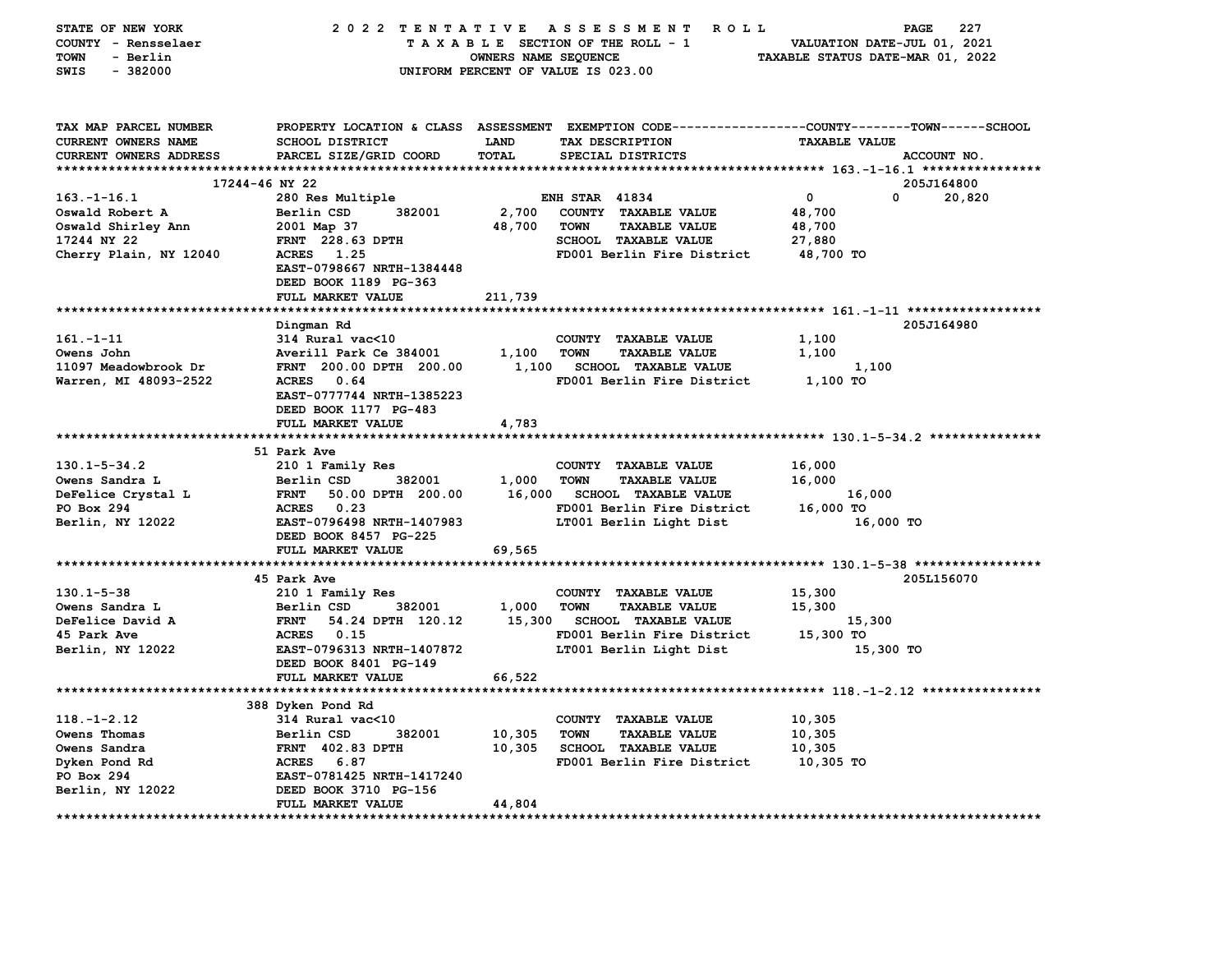|      | <b>STATE OF NEW YORK</b> | 2022 TENTATIVE ASSESSMENT ROLL     | - 228<br>PAGE                    |  |
|------|--------------------------|------------------------------------|----------------------------------|--|
|      | COUNTY - Rensselaer      | TAXABLE SECTION OF THE ROLL - 1    | VALUATION DATE-JUL 01, 2021      |  |
| TOWN | - Berlin                 | NAME SECTION - O                   | TAXABLE STATUS DATE-MAR 01, 2022 |  |
| SWIS | - 382000                 |                                    | RPS150/V04/L015                  |  |
|      |                          | UNIFORM PERCENT OF VALUE IS 023.00 | CURRENT DATE $4/21/2022$         |  |

|      |                      | <b>TOTAL</b><br><b>EXTENSION</b> | <b>EXTENSION</b> | AD VALOREM   | <b>EXEMPT</b> | TAXABLE      |
|------|----------------------|----------------------------------|------------------|--------------|---------------|--------------|
| CODE | <b>DISTRICT NAME</b> | PARCELS<br>TYPE                  | <b>VALUE</b>     | <b>VALUE</b> | <b>AMOUNT</b> | <b>VALUE</b> |
|      |                      |                                  |                  |              |               |              |
|      | FD001 Berlin Fire Di | 28 TOTAL                         |                  | 700,298      |               | 700,298      |
|      | LT001 Berlin Light D | 5 TOTAL                          |                  | 100,900      |               | 100,900      |

#### **\*\*\* S C H O O L D I S T R I C T S U M M A R Y \*\*\***

| CODE             | DISTRICT NAME                   | TOTAL<br><b>PARCELS</b> | <b>ASSESSED</b><br>LAND | ASSESSED<br>TOTAL  | <b>EXEMPT</b><br><b>AMOUNT</b> | <b>TOTAL</b><br><b>TAXABLE</b> | <b>STAR</b><br><b>AMOUNT</b> | <b>STAR</b><br>TAXABLE |
|------------------|---------------------------------|-------------------------|-------------------------|--------------------|--------------------------------|--------------------------------|------------------------------|------------------------|
| 382001<br>384001 | Berlin CSD<br>Averill Park Cent | 22<br>6                 | 82,840<br>22,600        | 496,770<br>203,528 | 37,985                         | 458,785<br>203,528             | 87.035<br>8,340              | 371,750<br>195,188     |
|                  | SUB-TOTAL                       | 28                      | 105,440                 | 700,298            | 37,985                         | 662, 313                       | 95,375                       | 566,938                |
|                  | TOTAL                           | 28                      | 105,440                 | 700,298            | 37,985                         | 662,313                        | 95,375                       | 566,938                |

#### **\*\*\* S Y S T E M C O D E S S U M M A R Y \*\*\***

#### **NO SYSTEM EXEMPTIONS AT THIS LEVEL**

# **\*\*\* E X E M P T I O N S U M M A R Y \*\*\***

| <b>CODE</b> | <b>DESCRIPTION</b> | TOTAL<br><b>PARCELS</b> | <b>COUNTY</b> | <b>TOWN</b> | <b>SCHOOL</b> |
|-------------|--------------------|-------------------------|---------------|-------------|---------------|
| 41132       | VET COM C          |                         | 9,125         |             |               |
| 41133       | VET COM T          |                         |               | 2,300       |               |
| 41142       | VET DIS C          |                         | 9,125         |             |               |
| 41143       | VET DIS T          |                         |               | 4,600       |               |
| 41800       | AGED CTS           | 4                       | 28,860        | 34,535      | 37,985        |
| 41834       | ENH STAR           | 5                       |               |             | 70,355        |
| 41854       | <b>BAS STAR</b>    | 3                       |               |             | 25,020        |
|             | T O T A L          | 16                      | 47,110        | 41,435      | 133,360       |
|             |                    |                         |               |             |               |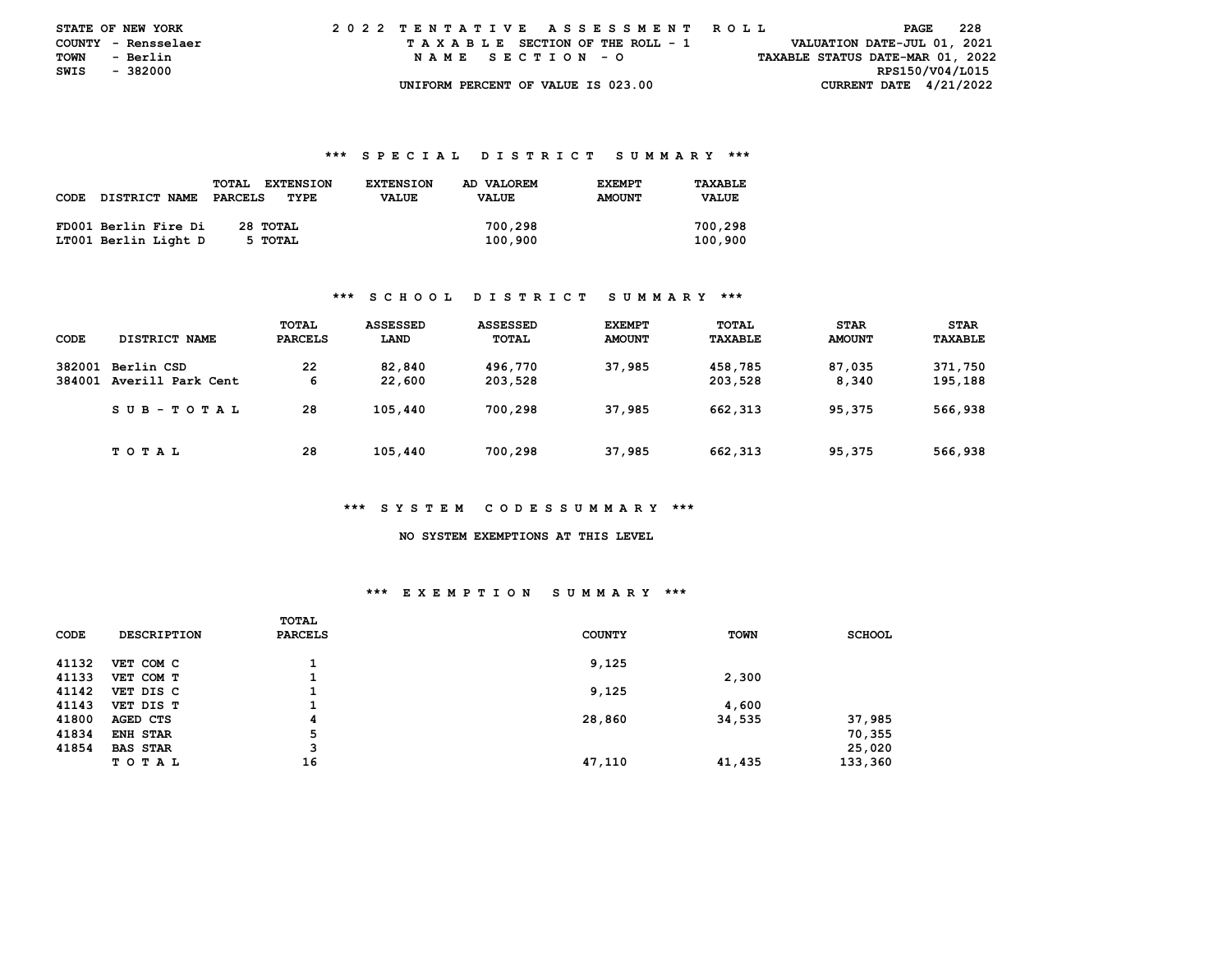|      | STATE OF NEW YORK   |  |  |  |  |  | 2022 TENTATIVE ASSESSMENT ROLL     |  |  |  |  |  |  |  | PAGE                             | - 229 |  |
|------|---------------------|--|--|--|--|--|------------------------------------|--|--|--|--|--|--|--|----------------------------------|-------|--|
|      | COUNTY - Rensselaer |  |  |  |  |  | TAXABLE SECTION OF THE ROLL - 1    |  |  |  |  |  |  |  | VALUATION DATE-JUL 01, 2021      |       |  |
| TOWN | - Berlin            |  |  |  |  |  | NAME SECTION - O                   |  |  |  |  |  |  |  | TAXABLE STATUS DATE-MAR 01, 2022 |       |  |
| SWIS | - 382000            |  |  |  |  |  |                                    |  |  |  |  |  |  |  | RPS150/V04/L015                  |       |  |
|      |                     |  |  |  |  |  | UNIFORM PERCENT OF VALUE IS 023.00 |  |  |  |  |  |  |  | CURRENT DATE $4/21/2022$         |       |  |

| <b>ROLL</b> |                    | TOTAL          | <b>ASSESSED</b> | <b>ASSESSED</b> | <b>TAXABLE</b> | TAXABLE     | <b>TAXABLE</b> | <b>STAR</b>    |
|-------------|--------------------|----------------|-----------------|-----------------|----------------|-------------|----------------|----------------|
| <b>SEC</b>  | <b>DESCRIPTION</b> | <b>PARCELS</b> | LAND            | TOTAL           | <b>COUNTY</b>  | <b>TOWN</b> | <b>SCHOOL</b>  | <b>TAXABLE</b> |
|             |                    |                |                 |                 |                |             |                |                |
|             | <b>TAXABLE</b>     | 28             | 105,440         | 700,298         | 653,188        | 658,863     | 662,313        | 566,938        |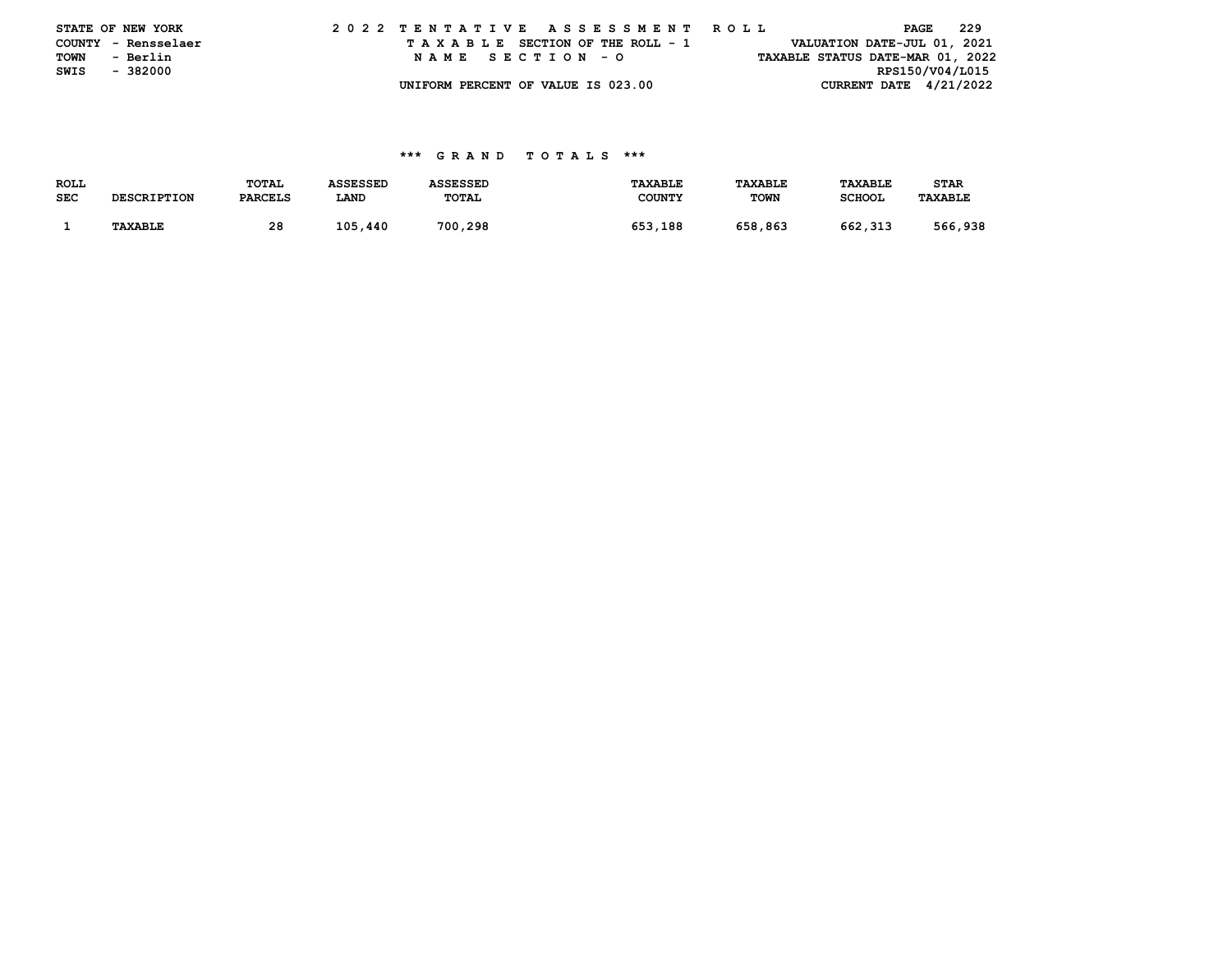| STATE OF NEW YORK                | 2022 TENTATIVE ASSESSMENT            |                      | <b>ROLL</b>                         | PAGE<br>230                                                |
|----------------------------------|--------------------------------------|----------------------|-------------------------------------|------------------------------------------------------------|
| COUNTY - Rensselaer              |                                      |                      | TAXABLE SECTION OF THE ROLL - 1     | VALUATION DATE-JUL 01, 2021                                |
| - Berlin<br>TOWN                 |                                      | OWNERS NAME SEQUENCE |                                     | TAXABLE STATUS DATE-MAR 01, 2022                           |
| $-382000$<br>SWIS                |                                      |                      | UNIFORM PERCENT OF VALUE IS 023.00  |                                                            |
|                                  |                                      |                      |                                     |                                                            |
|                                  |                                      |                      |                                     |                                                            |
| TAX MAP PARCEL NUMBER            | PROPERTY LOCATION & CLASS ASSESSMENT |                      |                                     | EXEMPTION CODE----------------COUNTY-------TOWN-----SCHOOL |
| CURRENT OWNERS NAME              | <b>SCHOOL DISTRICT</b>               | <b>LAND</b>          | TAX DESCRIPTION                     | <b>TAXABLE VALUE</b>                                       |
| <b>CURRENT OWNERS ADDRESS</b>    | PARCEL SIZE/GRID COORD               | TOTAL                | SPECIAL DISTRICTS                   | ACCOUNT NO.                                                |
|                                  |                                      |                      |                                     |                                                            |
|                                  | Satterlee Hollow Rd                  |                      |                                     | 205J165160C                                                |
| $119. -1 - 6.1$                  | 323 Vacant rural                     |                      | COUNTY TAXABLE VALUE                | 37,200                                                     |
| Pacella Bernard L Jr             | Berlin CSD<br>382001                 | 37,200               | <b>TOWN</b><br><b>TAXABLE VALUE</b> | 37,200                                                     |
| 1793 N Loop Pkwy                 | Ref 295/929 & 924                    | 37,200               | <b>SCHOOL TAXABLE VALUE</b>         | 37,200                                                     |
| St Augustine, FL 32095           | <b>FRNT 1020.00 DPTH</b>             |                      | FD001 Berlin Fire District          | 37,200 TO                                                  |
|                                  | ACRES 223.05                         |                      |                                     |                                                            |
|                                  | EAST-0796304 NRTH-1414027            |                      |                                     |                                                            |
|                                  | DEED BOOK R1088 PG-F341              |                      |                                     |                                                            |
|                                  | FULL MARKET VALUE                    | 161,739              |                                     |                                                            |
|                                  |                                      |                      |                                     |                                                            |
|                                  | Satterlee Hollow Rd                  |                      |                                     |                                                            |
| $119. - 1 - 6.3$                 | 323 Vacant rural                     |                      | COUNTY TAXABLE VALUE                | 3,150                                                      |
| Pacella Bernard L Jr             | Berlin CSD<br>382001                 | 3,150                | <b>TOWN</b><br>TAXABLE VALUE        | 3,150                                                      |
| 1793 N Loop Pkwy                 | FRNT 1037.34 DPTH                    | 3,150                | <b>SCHOOL TAXABLE VALUE</b>         | 3,150                                                      |
| St Augustine, FL 32095           | ACRES 18.92                          |                      | FD001 Berlin Fire District          | 3,150 TO                                                   |
|                                  | EAST-0798124 NRTH-1413785            |                      |                                     |                                                            |
|                                  | DEED BOOK R1088 PG-F341              |                      |                                     |                                                            |
|                                  | FULL MARKET VALUE                    | 13,696               |                                     |                                                            |
|                                  |                                      |                      |                                     |                                                            |
|                                  | 487 Southeast Hollow Rd              |                      |                                     |                                                            |
| $142. - 1 - 2.2$                 | 210 1 Family Res                     |                      | COUNTY TAXABLE VALUE                | 28,680                                                     |
| Palmer Eric                      | Berlin CSD<br>382001                 | 3,200                | <b>TOWN</b><br><b>TAXABLE VALUE</b> | 28,680                                                     |
| Palmer Lucille                   | <b>FRNT 542.24 DPTH</b>              | 28,680               | <b>SCHOOL TAXABLE VALUE</b>         | 28,680                                                     |
| Southeast Hollow Rd              | <b>ACRES</b><br>3.98                 |                      | FD001 Berlin Fire District          | 28,680 TO                                                  |
| Berlin, NY 12022                 | EAST-0805948 NRTH-1401443            |                      |                                     |                                                            |
|                                  | DEED BOOK 76<br>PG-1907              |                      |                                     |                                                            |
|                                  | FULL MARKET VALUE                    | 124,696              |                                     |                                                            |
|                                  |                                      |                      |                                     |                                                            |
|                                  | 24 Elm St                            |                      |                                     | 205J180550                                                 |
| $130.1 - 5 - 1$                  | 210 1 Family Res                     |                      | COUNTY TAXABLE VALUE                | 38,500                                                     |
| Palmer Eric L                    | Berlin CSD<br>382001                 | 1,000                | <b>TOWN</b><br><b>TAXABLE VALUE</b> | 38,500                                                     |
| Young Lucille                    | 1988 Rhinevault Survey               | 38,500               | <b>SCHOOL TAXABLE VALUE</b>         | 38,500                                                     |
| PO Box 312                       | 63.00 DPTH 188.57<br><b>FRNT</b>     |                      | FD001 Berlin Fire District          | 38,500 TO                                                  |
| Berlin, NY 12022-0312            | ACRES 0.24                           |                      | LT001 Berlin Light Dist             | 38,500 TO                                                  |
|                                  | EAST-0795490 NRTH-1408044            |                      |                                     |                                                            |
|                                  | DEED BOOK 1516 PG-15                 |                      |                                     |                                                            |
|                                  | <b>FULL MARKET VALUE</b>             | 167,391              |                                     |                                                            |
|                                  |                                      |                      |                                     |                                                            |
|                                  | Southeast Hollow Rd                  |                      |                                     | 205J156430                                                 |
| $142. - 1 - 2.111$               | 910 Priv forest                      |                      | COUNTY TAXABLE VALUE                | 26,300                                                     |
| Palmer Eric L                    | Berlin CSD<br>382001                 | 26,300               | <b>TAXABLE VALUE</b><br><b>TOWN</b> | 26,300                                                     |
| Palmer Lucille A                 | <b>FRNT 1496.54 DPTH</b>             | 26,300               | SCHOOL TAXABLE VALUE                | 26,300                                                     |
| PO Box 312                       | <b>ACRES</b><br>59.64                |                      | FD001 Berlin Fire District          | 26,300 TO                                                  |
| Berlin, NY 12022-0312            | EAST-0806887 NRTH-1401000            |                      |                                     |                                                            |
|                                  | DEED BOOK 218 PG-2133                |                      |                                     |                                                            |
|                                  | FULL MARKET VALUE                    | 114,348              |                                     |                                                            |
| ******************************** | ***************                      |                      |                                     |                                                            |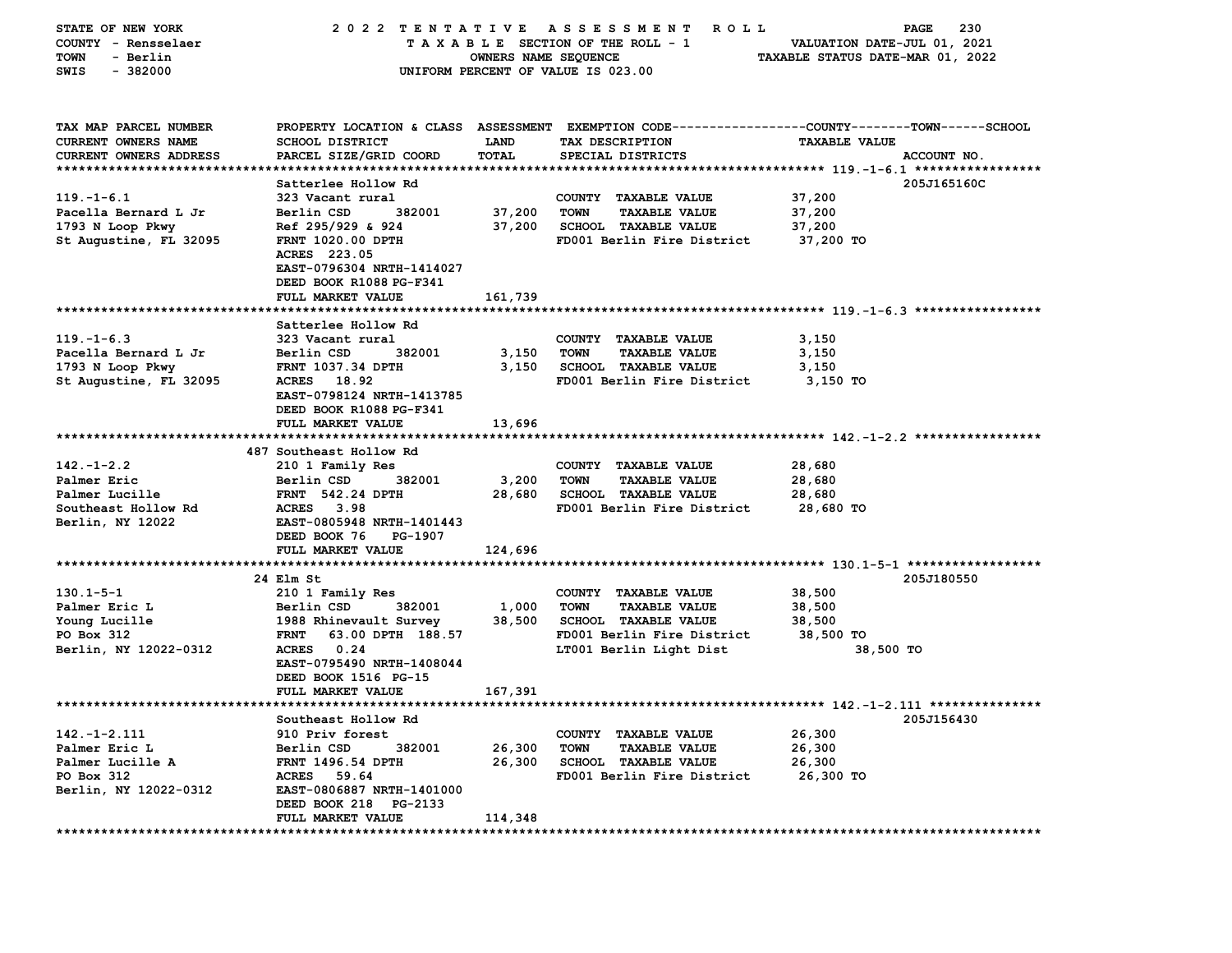| STATE OF NEW YORK             | 2022 TENTATIVE            |                      | A S S E S S M E N T<br><b>ROLL</b>                                                              |                                  | 231<br>PAGE                 |
|-------------------------------|---------------------------|----------------------|-------------------------------------------------------------------------------------------------|----------------------------------|-----------------------------|
| COUNTY - Rensselaer           |                           |                      | TAXABLE SECTION OF THE ROLL - 1                                                                 |                                  | VALUATION DATE-JUL 01, 2021 |
| <b>TOWN</b><br>- Berlin       |                           | OWNERS NAME SEQUENCE |                                                                                                 | TAXABLE STATUS DATE-MAR 01, 2022 |                             |
| $-382000$<br>SWIS             |                           |                      | UNIFORM PERCENT OF VALUE IS 023.00                                                              |                                  |                             |
|                               |                           |                      |                                                                                                 |                                  |                             |
|                               |                           |                      |                                                                                                 |                                  |                             |
|                               |                           |                      |                                                                                                 |                                  |                             |
| TAX MAP PARCEL NUMBER         |                           |                      | PROPERTY LOCATION & CLASS ASSESSMENT EXEMPTION CODE---------------COUNTY-------TOWN------SCHOOL |                                  |                             |
| CURRENT OWNERS NAME           | <b>SCHOOL DISTRICT</b>    | LAND                 | TAX DESCRIPTION                                                                                 | <b>TAXABLE VALUE</b>             |                             |
| CURRENT OWNERS ADDRESS        | PARCEL SIZE/GRID COORD    | <b>TOTAL</b>         | SPECIAL DISTRICTS                                                                               |                                  | ACCOUNT NO.                 |
|                               |                           |                      |                                                                                                 |                                  |                             |
|                               | 515 Southeast Hollow Rd   |                      |                                                                                                 |                                  |                             |
| $142. - 1 - 2.112$            | 270 Mfg housing           |                      | COUNTY TAXABLE VALUE                                                                            | 20,175                           |                             |
| Palmer Eric L                 | 382001<br>Berlin CSD      | 5,200                | <b>TOWN</b><br><b>TAXABLE VALUE</b>                                                             | 20,175                           |                             |
| Palmer Lucille A              | 2003/150                  | 20,175               | <b>SCHOOL TAXABLE VALUE</b>                                                                     | 20,175                           |                             |
| PO Box 312                    | FRNT 427.15 DPTH          |                      | FD001 Berlin Fire District                                                                      | 20,175 TO                        |                             |
| Berlin, NY 12022-0312         | <b>ACRES</b><br>3.01      |                      |                                                                                                 |                                  |                             |
|                               | EAST-0806408 NRTH-1400980 |                      |                                                                                                 |                                  |                             |
|                               | DEED BOOK 218 PG-2133     |                      |                                                                                                 |                                  |                             |
|                               | FULL MARKET VALUE         | 87,717               |                                                                                                 |                                  |                             |
|                               | **********************    |                      |                                                                                                 |                                  |                             |
|                               | 64 Bly Hollow Rd          |                      |                                                                                                 |                                  |                             |
| $163. - 1 - 2.2$              | 210 1 Family Res          |                      | <b>ENH STAR 41834</b>                                                                           | 0                                | 0<br>20,820                 |
| Palmer Joyce A                | Berlin CSD<br>382001      |                      | 1,200 AGED CTS 41800                                                                            | 24,500<br>24,500                 | 24,500                      |
| Box 27                        | FRNT 125.00 DPTH          | 49,000               | COUNTY TAXABLE VALUE                                                                            | 24,500                           |                             |
| Cherry Plain, NY 12040-0027   | <b>ACRES 1.00</b>         |                      | <b>TOWN</b><br><b>TAXABLE VALUE</b>                                                             | 24,500                           |                             |
|                               | EAST-0795917 NRTH-1383513 |                      | <b>SCHOOL TAXABLE VALUE</b>                                                                     | 3,680                            |                             |
|                               | DEED BOOK 1525 PG-174     |                      | FD001 Berlin Fire District                                                                      | 49,000 TO                        |                             |
|                               | FULL MARKET VALUE         | 213,043              |                                                                                                 |                                  |                             |
|                               |                           |                      |                                                                                                 |                                  |                             |
|                               | 103 Nichols Hill Rd       |                      |                                                                                                 |                                  | 205J121690C                 |
| $130. -2 - 14.11$             | 322 Rural vac>10          |                      | COUNTY TAXABLE VALUE                                                                            | 20,500                           |                             |
| Palmer Llewellyn              | Berlin CSD<br>382001      | 20,500               | <b>TOWN</b><br><b>TAXABLE VALUE</b>                                                             | 20,500                           |                             |
| Palmer Sara B                 | <b>FRNT 1405.68 DPTH</b>  | 20,500               | <b>SCHOOL TAXABLE VALUE</b>                                                                     | 20,500                           |                             |
| PO Box 274                    | <b>ACRES</b><br>78.41     |                      | FD001 Berlin Fire District                                                                      | 20,500 TO                        |                             |
| Berlin, NY 12022-0274         | EAST-0801770 NRTH-1409397 |                      |                                                                                                 |                                  |                             |
|                               | DEED BOOK 766 PG-98       |                      |                                                                                                 |                                  |                             |
|                               | FULL MARKET VALUE         | 89,130               |                                                                                                 |                                  |                             |
|                               |                           |                      |                                                                                                 |                                  |                             |
|                               | 105 Nichols Hill Rd       |                      |                                                                                                 |                                  |                             |
| $130. -2 - 14.12$             | 240 Rural res             |                      | <b>BAS STAR 41854</b>                                                                           | 0                                | 0<br>8,340                  |
| Palmer Llewellyn Jr           | Berlin CSD<br>382001      | 14,200               | COUNTY TAXABLE VALUE                                                                            | 42,000                           |                             |
| Palmer Sara B                 | FRNT 1770.00 DPTH         | 42,000               | <b>TOWN</b><br><b>TAXABLE VALUE</b>                                                             | 42,000                           |                             |
| PO Box 274                    | 50.00<br><b>ACRES</b>     |                      | <b>SCHOOL TAXABLE VALUE</b>                                                                     | 33,660                           |                             |
| Berlin, NY 12022-0274         | EAST-0800191 NRTH-1408720 |                      | FD001 Berlin Fire District                                                                      | 42,000 TO                        |                             |
|                               | DEED BOOK 1574 PG-4       |                      |                                                                                                 |                                  |                             |
|                               | FULL MARKET VALUE         | 182,609              |                                                                                                 |                                  |                             |
|                               |                           |                      |                                                                                                 |                                  |                             |
|                               | Upper Stage Coach Rd (E o |                      |                                                                                                 |                                  | 205J165520                  |
| $140. - 1 - 12$               | 323 Vacant rural          |                      | COUNTY TAXABLE VALUE                                                                            | 3,200                            |                             |
| Palmer Llewellyn M Jr         | 382001<br>Berlin CSD      | 3,200                | <b>TOWN</b><br><b>TAXABLE VALUE</b>                                                             | 3,200                            |                             |
| PO Box 274                    | <b>ACRES</b><br>21.20     | 3,200                | <b>SCHOOL TAXABLE VALUE</b>                                                                     | 3,200                            |                             |
| Berlin, NY 12022              | EAST-0790002 NRTH-1397089 |                      | FD001 Berlin Fire District                                                                      | 3,200 TO                         |                             |
|                               | DEED BOOK 3937 PG-145     |                      |                                                                                                 |                                  |                             |
|                               | FULL MARKET VALUE         | 13,913               |                                                                                                 |                                  |                             |
| ***************************** | *********************     |                      |                                                                                                 |                                  |                             |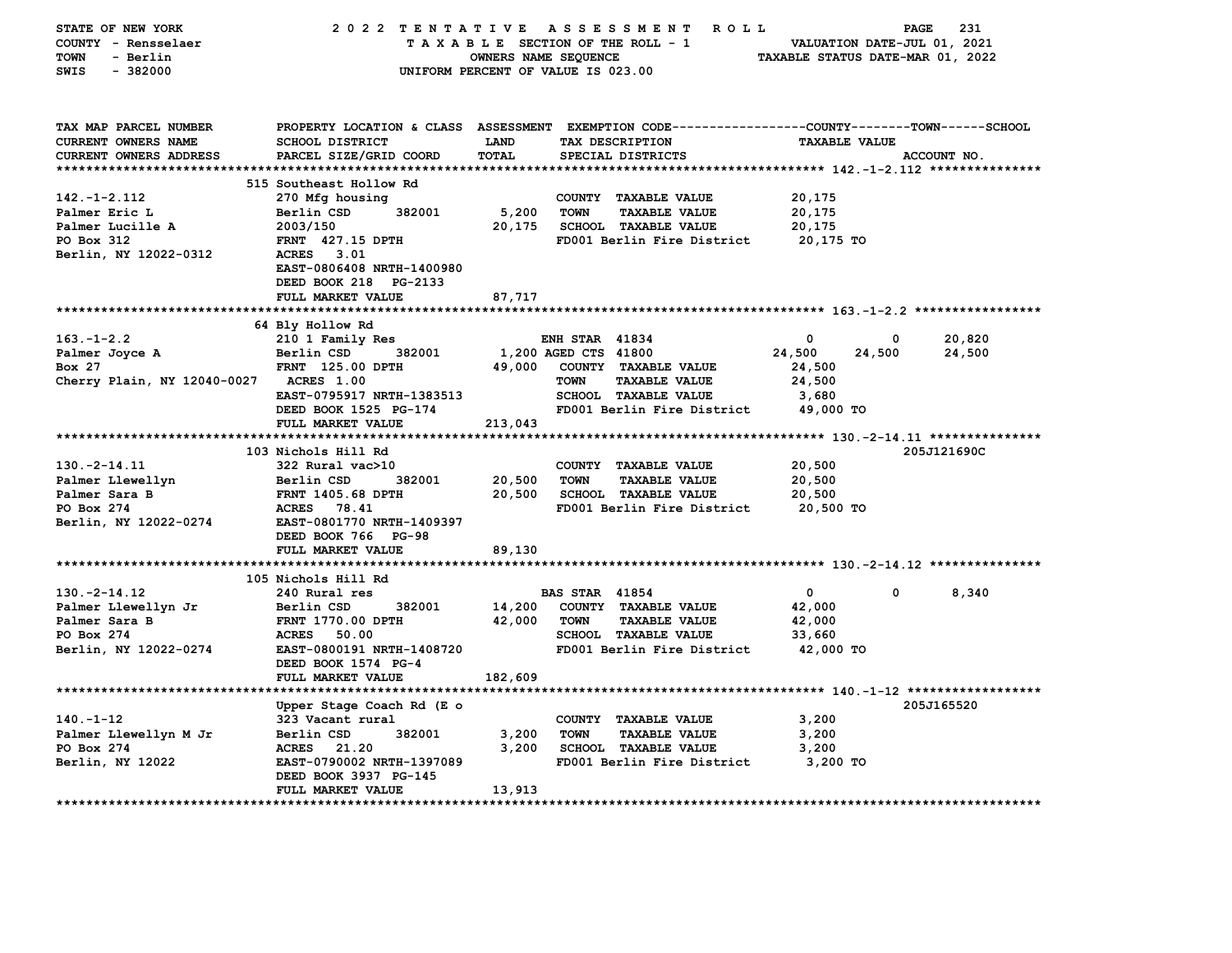| STATE OF NEW YORK                 | 2022 TENTATIVE                                   |                      | A S S E S S M E N T<br><b>ROLL</b>                                                             |                                  | 232<br>PAGE |
|-----------------------------------|--------------------------------------------------|----------------------|------------------------------------------------------------------------------------------------|----------------------------------|-------------|
| COUNTY - Rensselaer               |                                                  |                      | TAXABLE SECTION OF THE ROLL - 1                                                                | VALUATION DATE-JUL 01, 2021      |             |
| <b>TOWN</b><br>- Berlin           |                                                  | OWNERS NAME SEQUENCE |                                                                                                | TAXABLE STATUS DATE-MAR 01, 2022 |             |
| $-382000$<br>SWIS                 |                                                  |                      | UNIFORM PERCENT OF VALUE IS 023.00                                                             |                                  |             |
|                                   |                                                  |                      |                                                                                                |                                  |             |
|                                   |                                                  |                      |                                                                                                |                                  |             |
| TAX MAP PARCEL NUMBER             |                                                  |                      | PROPERTY LOCATION & CLASS ASSESSMENT EXEMPTION CODE--------------COUNTY-------TOWN------SCHOOL |                                  |             |
| CURRENT OWNERS NAME               | <b>SCHOOL DISTRICT</b>                           | <b>LAND</b>          | TAX DESCRIPTION                                                                                | <b>TAXABLE VALUE</b>             |             |
| <b>CURRENT OWNERS ADDRESS</b>     | PARCEL SIZE/GRID COORD                           | <b>TOTAL</b>         | SPECIAL DISTRICTS                                                                              |                                  | ACCOUNT NO. |
|                                   |                                                  |                      |                                                                                                |                                  |             |
| $109. -2 - 6$                     | 220 Cold Spring Rd<br>260 Seasonal res           |                      | COUNTY TAXABLE VALUE                                                                           | 52,561                           | 205J167770  |
| Parker Daniel P                   | 382001<br>Berlin CSD                             | 23,800               | <b>TOWN</b><br><b>TAXABLE VALUE</b>                                                            | 52,561                           |             |
| 4106 Victoria Dr                  | FRNT 2170.00 DPTH                                | 52,561               | <b>SCHOOL TAXABLE VALUE</b>                                                                    | 52,561                           |             |
| Mt Kisko, NY 10549-2527           | <b>ACRES</b><br>84.17                            |                      | FD001 Berlin Fire District                                                                     | 52,561 TO                        |             |
|                                   | EAST-0808845 NRTH-1417603                        |                      |                                                                                                |                                  |             |
|                                   | DEED BOOK 1085 PG-5                              |                      |                                                                                                |                                  |             |
|                                   | FULL MARKET VALUE                                | 228,526              |                                                                                                |                                  |             |
|                                   |                                                  |                      |                                                                                                |                                  |             |
|                                   | 241-243 Bly Hollow Rd                            |                      |                                                                                                |                                  |             |
| $152.-5-12$                       | 210 1 Family Res                                 |                      | <b>BAS STAR 41854</b>                                                                          | 0<br>0                           | 8,340       |
| Parrish Cindy L                   | Berlin CSD<br>382001                             | 7,000                | COUNTY TAXABLE VALUE                                                                           | 85,000                           |             |
| Post Jonathan                     | Lot 17                                           | 85,000               | <b>TOWN</b><br><b>TAXABLE VALUE</b>                                                            | 85,000                           |             |
| 241 Bly Hollow Rd                 | <b>FRNT</b> 285.45 DPTH<br><b>ACRES</b><br>6.02  |                      | SCHOOL TAXABLE VALUE<br>FD001 Berlin Fire District                                             | 76,660<br>85,000 TO              |             |
| Cherry Plain, NY 12040            | EAST-0792801 NRTH-1386077                        |                      |                                                                                                |                                  |             |
|                                   | DEED BOOK 1744 PG-125                            |                      |                                                                                                |                                  |             |
|                                   | FULL MARKET VALUE                                | 369,565              |                                                                                                |                                  |             |
|                                   |                                                  |                      |                                                                                                |                                  |             |
|                                   | 17610 NY 22                                      |                      |                                                                                                |                                  | 205J183750  |
| $152 - 1 - 6$                     | 260 Seasonal res                                 |                      | COUNTY TAXABLE VALUE                                                                           | 33,100                           |             |
| Pascale Irvc Trst Eileen          | Berlin CSD<br>382001                             |                      | 5,500<br><b>TOWN</b><br><b>TAXABLE VALUE</b>                                                   | 33,100                           |             |
| Pascale-Kent Elizabeth F          | Seas Log Home                                    |                      | 33,100 SCHOOL TAXABLE VALUE                                                                    | 33,100                           |             |
| 86 Timberline Dr                  | 2001/107                                         |                      | FD001 Berlin Fire District                                                                     | 33,100 TO                        |             |
| Nanuet, NY 10954                  | <b>FRNT</b> 187.78 DPTH                          |                      |                                                                                                |                                  |             |
|                                   | 42.74<br>ACRES                                   |                      |                                                                                                |                                  |             |
|                                   | EAST-0798730 NRTH-1393440<br>DEED BOOK 9151 PG-1 |                      |                                                                                                |                                  |             |
|                                   | FULL MARKET VALUE                                | 143,913              |                                                                                                |                                  |             |
|                                   |                                                  |                      |                                                                                                |                                  |             |
|                                   | 43 East Shore Dr                                 |                      |                                                                                                |                                  | 205J165970  |
| $106.20 - 1 - 23$                 | 260 Seasonal res - WTRFNT                        |                      | COUNTY TAXABLE VALUE                                                                           | 18,290                           |             |
| Peabody Irvc Trst Jerie L         | Berlin CSD<br>382001                             |                      | 2,890<br><b>TOWN</b><br><b>TAXABLE VALUE</b>                                                   | 18,290                           |             |
| Peabody Scott A                   | FRNT 122.00 DPTH 75.00                           |                      | 18,290 SCHOOL TAXABLE VALUE                                                                    | 18,290                           |             |
| 4387 Tuscarawas Rd                | 0.21<br><b>ACRES</b>                             |                      | FD001 Berlin Fire District                                                                     | 18,290 TO                        |             |
| Beaver, PA 15009                  | EAST-0780175 NRTH-1417645                        |                      |                                                                                                |                                  |             |
|                                   | DEED BOOK 6652 PG-63                             |                      |                                                                                                |                                  |             |
|                                   | FULL MARKET VALUE                                | 79,522               |                                                                                                |                                  |             |
|                                   |                                                  |                      | *********************************** 130  .1-7-11  .2 ***************                           |                                  |             |
|                                   | 38 S Main St                                     |                      |                                                                                                |                                  |             |
| $130.1 - 7 - 11.2$<br>Peart Shawn | 210 1 Family Res<br>Berlin CSD<br>382001         | 1,000                | COUNTY TAXABLE VALUE<br><b>TOWN</b><br><b>TAXABLE VALUE</b>                                    | 29,700<br>29,700                 |             |
| 38 S Main St                      | FRNT 102.00 DPTH 100.00                          | 29,700               | <b>SCHOOL TAXABLE VALUE</b>                                                                    | 29,700                           |             |
| Berlin, NY 12022                  | 0.23 BANK<br><b>ACRES</b><br>CORE                |                      | FD001 Berlin Fire District                                                                     | 29,700 TO                        |             |
|                                   | EAST-0795537 NRTH-1407500                        |                      | LT001 Berlin Light Dist                                                                        | 29,700 TO                        |             |
|                                   | DEED BOOK 7540 PG-162                            |                      |                                                                                                |                                  |             |
|                                   | <b>FULL MARKET VALUE</b>                         | 129,130              |                                                                                                |                                  |             |
|                                   |                                                  |                      |                                                                                                |                                  |             |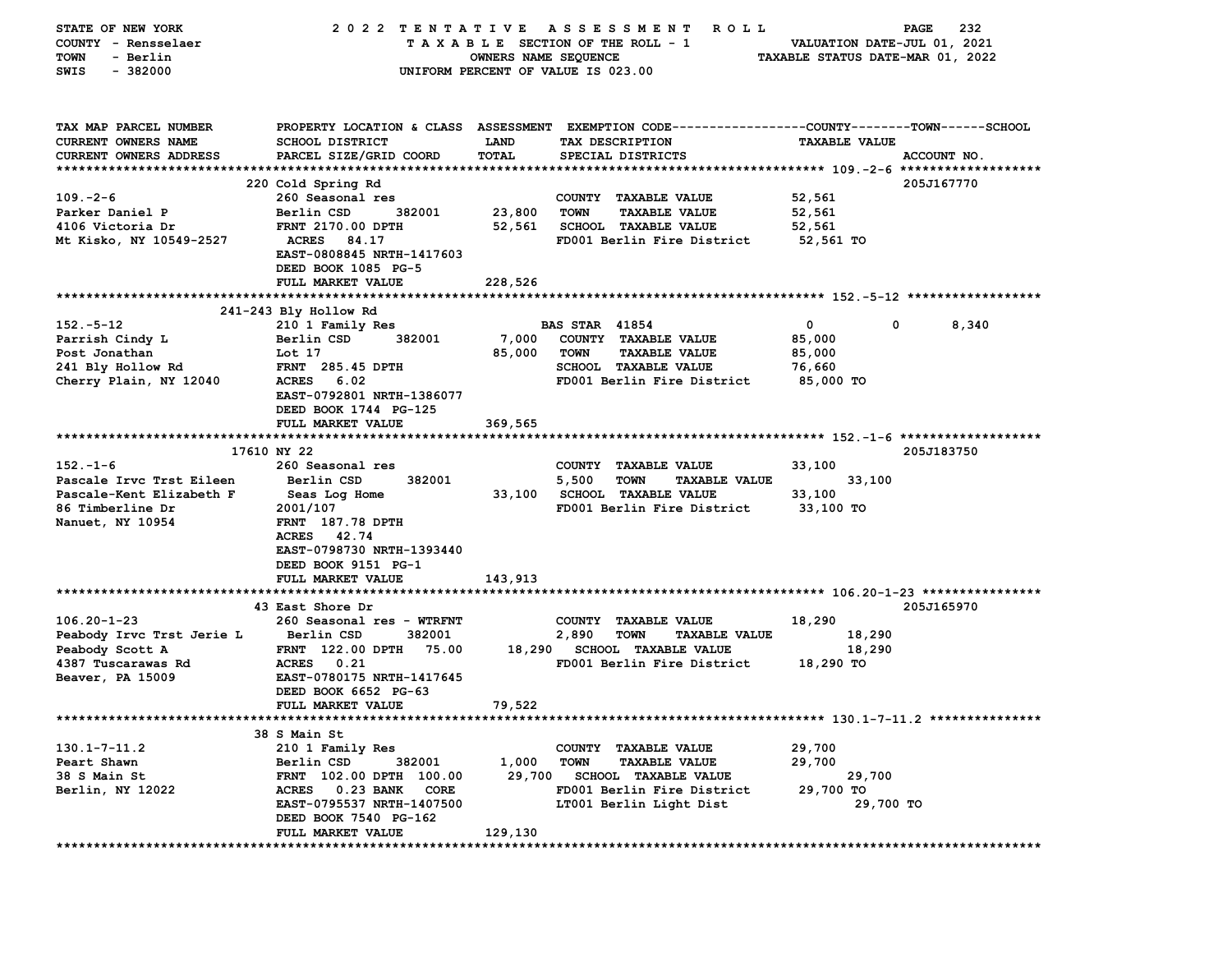| STATE OF NEW YORK          | 2022 TENTATIVE                   |                      | <b>ROLL</b><br>A S S E S S M E N T                                                             |                                  | 233<br>PAGE |
|----------------------------|----------------------------------|----------------------|------------------------------------------------------------------------------------------------|----------------------------------|-------------|
| COUNTY - Rensselaer        |                                  |                      | TAXABLE SECTION OF THE ROLL - 1                                                                | VALUATION DATE-JUL 01, 2021      |             |
| - Berlin<br>TOWN           |                                  | OWNERS NAME SEQUENCE |                                                                                                | TAXABLE STATUS DATE-MAR 01, 2022 |             |
| SWIS<br>$-382000$          |                                  |                      | UNIFORM PERCENT OF VALUE IS 023.00                                                             |                                  |             |
|                            |                                  |                      |                                                                                                |                                  |             |
|                            |                                  |                      |                                                                                                |                                  |             |
| TAX MAP PARCEL NUMBER      |                                  |                      | PROPERTY LOCATION & CLASS ASSESSMENT EXEMPTION CODE---------------COUNTY-------TOWN-----SCHOOL |                                  |             |
| CURRENT OWNERS NAME        | SCHOOL DISTRICT                  | LAND                 | TAX DESCRIPTION                                                                                | <b>TAXABLE VALUE</b>             |             |
|                            |                                  | <b>TOTAL</b>         |                                                                                                |                                  |             |
| CURRENT OWNERS ADDRESS     | PARCEL SIZE/GRID COORD           |                      | SPECIAL DISTRICTS                                                                              |                                  | ACCOUNT NO. |
|                            | 1729 Plank Rd                    |                      |                                                                                                |                                  |             |
| $128. - 2 - 1.15$          | 210 1 Family Res                 |                      | <b>BAS STAR 41854</b>                                                                          | $\mathbf 0$<br>0                 | 8,340       |
| Pellitier Erik G           | 382001<br>Berlin CSD             | 2,600                | COUNTY TAXABLE VALUE                                                                           | 58,900                           |             |
|                            |                                  | 58,900               | <b>TOWN</b>                                                                                    |                                  |             |
| Pellitier Stephanie L      | FRNT 196.69 DPTH                 |                      | <b>TAXABLE VALUE</b>                                                                           | 58,900                           |             |
| 4 Plank Rd                 | ACRES 2.21 BANK<br>CORE          |                      | SCHOOL TAXABLE VALUE                                                                           | 50,560                           |             |
| Berlin, NY 12202           | EAST-0776848 NRTH-1406261        |                      | FD001 Berlin Fire District                                                                     | 58,900 TO                        |             |
|                            | DEED BOOK 1725 PG-42             |                      |                                                                                                |                                  |             |
|                            | FULL MARKET VALUE                | 256,087              |                                                                                                |                                  |             |
|                            |                                  |                      |                                                                                                |                                  |             |
|                            | 24 Sandbank Rd                   |                      |                                                                                                |                                  | 205J109900C |
| $141. - 3 - 16.1$          | 270 Mfg housing                  |                      | <b>BAS STAR 41854</b>                                                                          | 0<br>0                           | 8,340       |
| Perrotti-Sousis Edward V   | Berlin CSD<br>382001             |                      | 2,425<br>COUNTY TAXABLE VALUE                                                                  | 9,915                            |             |
| 426 Potter Hill Rd         | <b>FRNT 404.00 DPTH</b>          | 9,915                | TOWN<br><b>TAXABLE VALUE</b>                                                                   | 9,915                            |             |
| Petersburgh, NY 12138-3214 | <b>ACRES</b> 1.40                |                      | SCHOOL TAXABLE VALUE                                                                           | 1,575                            |             |
|                            | EAST-0796651 NRTH-1393546        |                      | FD001 Berlin Fire District                                                                     | 9,915 TO                         |             |
|                            | DEED BOOK 7150 PG-307            |                      |                                                                                                |                                  |             |
|                            | FULL MARKET VALUE                | 43,109               |                                                                                                |                                  |             |
|                            |                                  |                      |                                                                                                |                                  |             |
|                            | 41 Lake Trl                      |                      |                                                                                                |                                  | 205J171550  |
| $150.12 - 3 - 1$           | 260 Seasonal res                 |                      | COUNTY TAXABLE VALUE                                                                           | 36,900                           |             |
| Petraitis Brian            | Averill Park Ce 384001           | 5,700                | <b>TOWN</b><br><b>TAXABLE VALUE</b>                                                            | 36,900                           |             |
| Benson Deborah             | Seas                             | 36,900               | SCHOOL TAXABLE VALUE                                                                           | 36,900                           |             |
| 15 Dennis Dr               | FRNT 169.29 DPTH 134.78          |                      | FD001 Berlin Fire District                                                                     | 36,900 TO                        |             |
| Menands, NY 12204-1803     | ACRES 0.36                       |                      | WD001 Berlin Water Dist                                                                        | 36,900 TO M                      |             |
|                            | EAST-0778089 NRTH-1389981        |                      | WD023 Berlin Water Dist #1                                                                     | 36,900 ТО М                      |             |
|                            | DEED BOOK 1369 PG-977            |                      |                                                                                                |                                  |             |
|                            | FULL MARKET VALUE                | 160,435              |                                                                                                |                                  |             |
|                            |                                  |                      |                                                                                                |                                  |             |
|                            | 20 Community Ave                 |                      |                                                                                                |                                  | 205L157690  |
| $130.1 - 5 - 6$            | 210 1 Family Res                 |                      | <b>BAS STAR 41854</b>                                                                          | 0<br>$\mathbf 0$                 | 8,340       |
| Pettibone Stanley J II     | Berlin CSD<br>382001             | 1,000                | COUNTY TAXABLE VALUE                                                                           | 18,619                           |             |
| 20 Community Ave           | <b>FRNT</b><br>83.00 DPTH 130.50 | 18,619               | <b>TOWN</b><br><b>TAXABLE VALUE</b>                                                            | 18,619                           |             |
| Berlin, NY 12022           | ACRES 0.22 BANK<br><b>CORE</b>   |                      | <b>SCHOOL TAXABLE VALUE</b>                                                                    | 10,279                           |             |
|                            | EAST-0796043 NRTH-1408171        |                      | FD001 Berlin Fire District                                                                     | 18,619 TO                        |             |
|                            | DEED BOOK 6550 PG-263            |                      | LT001 Berlin Light Dist                                                                        | 18,619 TO                        |             |
|                            | FULL MARKET VALUE                | 80,952               |                                                                                                |                                  |             |
|                            |                                  |                      |                                                                                                |                                  |             |
|                            | 102 Green Hollow Rd              |                      |                                                                                                |                                  | 205J145630  |
| $130.1 - 5 - 7$            | 210 1 Family Res                 |                      | COUNTY TAXABLE VALUE                                                                           | 29,800                           |             |
| Philips Danielle K         | Berlin CSD<br>382001             | 1,100                | <b>TOWN</b><br><b>TAXABLE VALUE</b>                                                            | 29,800                           |             |
| Lansing Matthew A          | FRNT 111.00 DPTH 115.00          | 29,800               | <b>SCHOOL TAXABLE VALUE</b>                                                                    | 29,800                           |             |
| 102 Green Hollow Rd        | ACRES 0.31                       |                      | FD001 Berlin Fire District                                                                     | 29,800 TO                        |             |
| Berlin, NY 12022           | EAST-0796005 NRTH-1408249        |                      | LT001 Berlin Light Dist                                                                        | 29,800 TO                        |             |
|                            | DEED BOOK 9698 PG-103            |                      |                                                                                                |                                  |             |
|                            | FULL MARKET VALUE                | 129,565              |                                                                                                |                                  |             |
|                            |                                  |                      |                                                                                                |                                  |             |
|                            |                                  |                      |                                                                                                |                                  |             |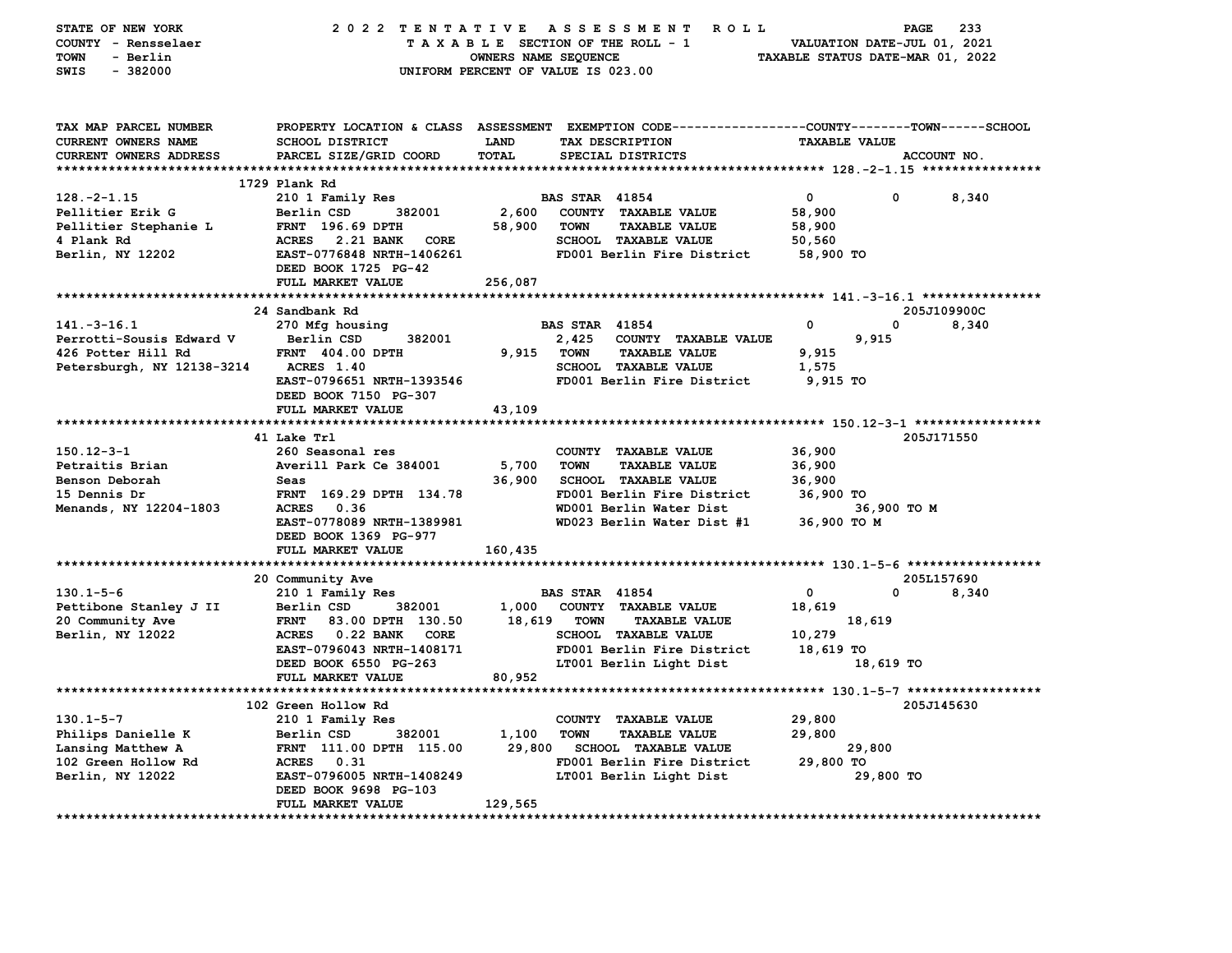| STATE OF NEW YORK<br>COUNTY - Rensselaer<br>- Berlin<br>TOWN<br>$-382000$<br>SWIS | 2022 TENTATIVE                                                              | <b>ROLL</b><br>A S S E S S M E N T<br>TAXABLE SECTION OF THE ROLL - 1<br>OWNERS NAME SEQUENCE<br>UNIFORM PERCENT OF VALUE IS 023.00                              | 234<br>PAGE<br>VALUATION DATE-JUL 01, 2021<br>TAXABLE STATUS DATE-MAR 01, 2022 |
|-----------------------------------------------------------------------------------|-----------------------------------------------------------------------------|------------------------------------------------------------------------------------------------------------------------------------------------------------------|--------------------------------------------------------------------------------|
| TAX MAP PARCEL NUMBER<br>CURRENT OWNERS NAME<br><b>CURRENT OWNERS ADDRESS</b>     | <b>SCHOOL DISTRICT</b><br>PARCEL SIZE/GRID COORD                            | PROPERTY LOCATION & CLASS ASSESSMENT EXEMPTION CODE----------------COUNTY-------TOWN------SCHOOL<br>LAND<br>TAX DESCRIPTION<br><b>TOTAL</b><br>SPECIAL DISTRICTS | <b>TAXABLE VALUE</b><br>ACCOUNT NO.                                            |
|                                                                                   | 14 Taylor Ave                                                               |                                                                                                                                                                  | 205J121170                                                                     |
| $130.1 - 3 - 9$<br>Phillips Aaron                                                 | 210 1 Family Res<br>Berlin CSD<br>382001                                    | COUNTY TAXABLE VALUE<br>1,000<br><b>TOWN</b><br><b>TAXABLE VALUE</b>                                                                                             | 19,100<br>19,100                                                               |
| 227 Plank Rd<br>Berlin, NY 12022                                                  | 51.00 DPTH 119.00<br><b>FRNT</b><br>ACRES 0.13<br>EAST-0795704 NRTH-1408573 | 19,100<br><b>SCHOOL TAXABLE VALUE</b><br>FD001 Berlin Fire District<br>LT001 Berlin Light Dist                                                                   | 19,100<br>19,100 TO<br>19,100 TO                                               |
|                                                                                   | DEED BOOK 9432 PG-190<br>FULL MARKET VALUE                                  | 83,043                                                                                                                                                           |                                                                                |
|                                                                                   |                                                                             |                                                                                                                                                                  |                                                                                |
|                                                                                   | Southeast Hollow Rd                                                         |                                                                                                                                                                  |                                                                                |
| $130 - 2 - 8.2$                                                                   | 311 Res vac land                                                            | COUNTY TAXABLE VALUE                                                                                                                                             | 800                                                                            |
| Phillips Helen                                                                    | Berlin CSD<br>382001                                                        | 800<br><b>TAXABLE VALUE</b><br><b>TOWN</b>                                                                                                                       | 800                                                                            |
| Attn: Phillips Jean                                                               | FRNT 300.00 DPTH 110.00                                                     | 800<br><b>SCHOOL TAXABLE VALUE</b>                                                                                                                               | 800                                                                            |
| 7241 Brantford Rd<br>Dayton, OH 45414                                             | <b>ACRES</b> 0.50<br>EAST-0798517 NRTH-1406211<br>DEED BOOK 1213 PG-869     | FD001 Berlin Fire District                                                                                                                                       | 800 TO                                                                         |
|                                                                                   | FULL MARKET VALUE                                                           | 3,478                                                                                                                                                            |                                                                                |
|                                                                                   |                                                                             |                                                                                                                                                                  |                                                                                |
| $117.8 - 1 - 20$                                                                  | 409 Dyken Pond Rd<br>210 1 Family Res                                       | COUNTY TAXABLE VALUE                                                                                                                                             | 205J147520<br>35,000                                                           |
| Phillips Kateri                                                                   | 382001<br>Berlin CSD                                                        | 2,150<br><b>TOWN</b><br><b>TAXABLE VALUE</b>                                                                                                                     | 35,000                                                                         |
| 442 Dyken Pond Rd                                                                 | FRNT 188.00 DPTH 200.00                                                     | 35,000<br><b>SCHOOL TAXABLE VALUE</b>                                                                                                                            | 35,000                                                                         |
| Petersburgh, NY 12138                                                             | <b>ACRES</b><br>0.89<br>EAST-0780645 NRTH-1416812<br>DEED BOOK 8043 PG-289  | FD001 Berlin Fire District                                                                                                                                       | 35,000 TO                                                                      |
|                                                                                   | FULL MARKET VALUE                                                           | 152,174                                                                                                                                                          |                                                                                |
|                                                                                   | 2705 Plank Rd                                                               |                                                                                                                                                                  | 205J185680                                                                     |
| $130.1 - 8 - 5$                                                                   | 210 1 Family Res                                                            | <b>BAS STAR 41854</b>                                                                                                                                            | $\mathbf 0$<br>0<br>8,340                                                      |
| Phillips Stephen P                                                                | 382001<br>Berlin CSD                                                        | 1,700<br>COUNTY TAXABLE VALUE                                                                                                                                    | 10,000                                                                         |
| 2705 Plank Rd                                                                     | FRNT 140.00 DPTH 215.00                                                     | 10,000<br><b>TOWN</b><br><b>TAXABLE VALUE</b>                                                                                                                    | 10,000                                                                         |
| Berlin, NY 12022                                                                  | ACRES 0.65                                                                  | SCHOOL TAXABLE VALUE                                                                                                                                             | 1,660                                                                          |
|                                                                                   | EAST-0793826 NRTH-1407869<br>DEED BOOK 8849 PG-88                           | FD001 Berlin Fire District<br>LT001 Berlin Light Dist                                                                                                            | 10,000 TO<br>10,000 TO                                                         |
|                                                                                   | FULL MARKET VALUE                                                           | 43,478                                                                                                                                                           |                                                                                |
|                                                                                   | 432 Dyken Pond Rd                                                           |                                                                                                                                                                  | 205J121150                                                                     |
| $117.8 - 1 - 19$                                                                  | 210 1 Family Res                                                            | <b>ENH STAR 41834</b>                                                                                                                                            | $\mathbf{0}$<br>0<br>15,300                                                    |
| Phillips Steven M                                                                 | 382001<br>Berlin CSD                                                        | 1,800<br>COUNTY TAXABLE VALUE                                                                                                                                    | 15,300                                                                         |
| Phillips Catherine I                                                              | FRNT 175.00 DPTH 120.00                                                     | 15,300<br><b>TOWN</b><br><b>TAXABLE VALUE</b>                                                                                                                    | 15,300                                                                         |
| 432 Dyken Pond Rd                                                                 | ACRES 0.46                                                                  | SCHOOL TAXABLE VALUE                                                                                                                                             | $\mathbf{0}$                                                                   |
| Petersburgh, NY 12138-1801                                                        | EAST-0780444 NRTH-1416978<br>DEED BOOK 1356 PG-618                          | FD001 Berlin Fire District                                                                                                                                       | 15,300 TO                                                                      |
|                                                                                   | FULL MARKET VALUE                                                           | 66,522                                                                                                                                                           |                                                                                |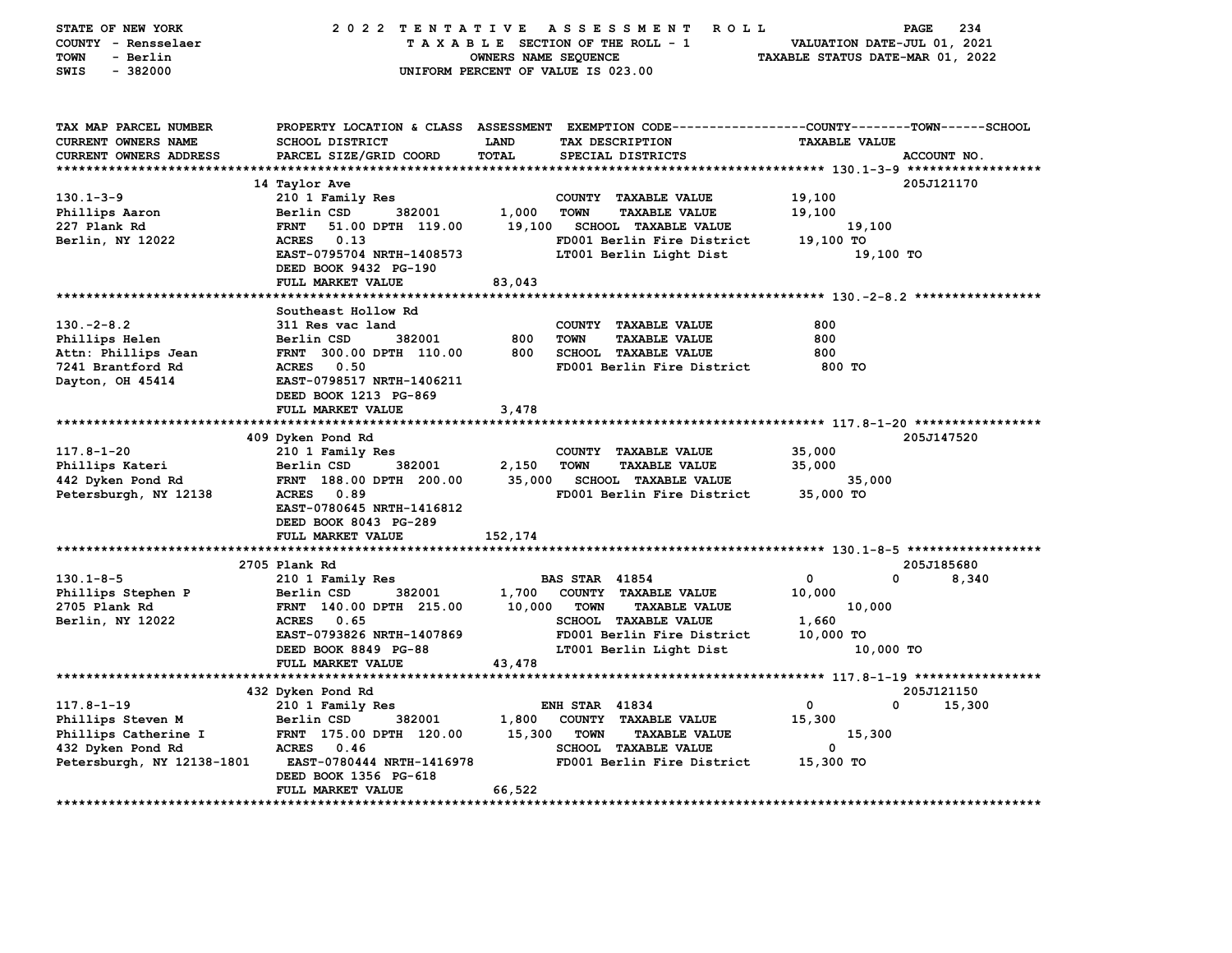| STATE OF NEW YORK                         | 2022 TENTATIVE                           |                      | A S S E S S M E N T<br>R O L L                                     | 235<br>PAGE                                                                                     |
|-------------------------------------------|------------------------------------------|----------------------|--------------------------------------------------------------------|-------------------------------------------------------------------------------------------------|
| COUNTY - Rensselaer                       |                                          |                      | TAXABLE SECTION OF THE ROLL - 1                                    | VALUATION DATE-JUL 01, 2021                                                                     |
| - Berlin<br>TOWN                          |                                          | OWNERS NAME SEQUENCE |                                                                    | TAXABLE STATUS DATE-MAR 01, 2022                                                                |
| $-382000$<br>SWIS                         |                                          |                      | UNIFORM PERCENT OF VALUE IS 023.00                                 |                                                                                                 |
|                                           |                                          |                      |                                                                    |                                                                                                 |
|                                           |                                          |                      |                                                                    |                                                                                                 |
| TAX MAP PARCEL NUMBER                     |                                          |                      |                                                                    | PROPERTY LOCATION & CLASS ASSESSMENT EXEMPTION CODE---------------COUNTY-------TOWN------SCHOOL |
| <b>CURRENT OWNERS NAME</b>                | SCHOOL DISTRICT                          | LAND                 | TAX DESCRIPTION                                                    | <b>TAXABLE VALUE</b>                                                                            |
| CURRENT OWNERS ADDRESS                    | PARCEL SIZE/GRID COORD                   | TOTAL                | SPECIAL DISTRICTS                                                  | ACCOUNT NO.                                                                                     |
|                                           |                                          |                      |                                                                    |                                                                                                 |
|                                           | Bower Rd                                 |                      |                                                                    |                                                                                                 |
| $161. - 1 - 26.18$                        | 322 Rural vac>10                         |                      | COUNTY TAXABLE VALUE                                               | 6,400                                                                                           |
| Piekarski James                           | Averill Park Ce 384001                   | 6,400                | <b>TOWN</b><br><b>TAXABLE VALUE</b>                                | 6,400                                                                                           |
| Rummo Lori                                | <b>FRNT 1050.00 DPTH</b>                 | 6,400                | <b>SCHOOL TAXABLE VALUE</b>                                        | 6,400                                                                                           |
| 48 Rambler Rd                             | <b>ACRES</b><br>31.77                    |                      | FD001 Berlin Fire District                                         | 6,400 TO                                                                                        |
| Carmel, NY 10512                          | EAST-0774709 NRTH-1382785                |                      |                                                                    |                                                                                                 |
|                                           | DEED BOOK 4805 PG-54                     |                      |                                                                    |                                                                                                 |
|                                           | FULL MARKET VALUE                        | 27,826               |                                                                    |                                                                                                 |
|                                           |                                          |                      |                                                                    |                                                                                                 |
|                                           | 2686 Plank Rd                            |                      |                                                                    | 205J171910                                                                                      |
| $130.1 - 8 - 54.1$                        | 210 1 Family Res                         |                      | COUNTY TAXABLE VALUE                                               | 39,850                                                                                          |
| Planz Amy Lynn                            | Berlin CSD<br>382001                     | 2,200                | <b>TOWN</b><br><b>TAXABLE VALUE</b>                                | 39,850                                                                                          |
| 2686 Plank Rd                             | <b>FRNT</b> 378.82 DPTH                  | 39,850               | <b>SCHOOL TAXABLE VALUE</b>                                        | 39,850                                                                                          |
| Berlin, NY 12022                          | <b>ACRES</b><br>3.63 BANK WELLS          |                      | FD001 Berlin Fire District                                         | 39,850 TO                                                                                       |
|                                           | EAST-0793603 NRTH-1407150                |                      | LT001 Berlin Light Dist                                            | 39,850 TO                                                                                       |
|                                           | DEED BOOK 7938 PG-321                    |                      |                                                                    |                                                                                                 |
|                                           | FULL MARKET VALUE                        | 173,261              |                                                                    |                                                                                                 |
|                                           |                                          |                      |                                                                    |                                                                                                 |
|                                           | 694 Bly Hollow Rd                        |                      |                                                                    | 205J142390                                                                                      |
| $140. - 1 - 24$                           | 314 Rural vac<10                         |                      | COUNTY TAXABLE VALUE                                               | 1,400                                                                                           |
| Plateau Alliance Inc Rensselae Berlin CSD | 382001                                   |                      | 1,400<br><b>TOWN</b><br><b>TAXABLE VALUE</b>                       | 1,400                                                                                           |
| PO Box 790                                | <b>FRNT 1713.00 DPTH</b>                 | 1,400                | <b>SCHOOL TAXABLE VALUE</b>                                        | 1,400                                                                                           |
| Averill Park, NY 12018-0790               | ACRES<br>53.12                           |                      | FD001 Berlin Fire District                                         | 1,400 TO                                                                                        |
|                                           | EAST-0786757 NRTH-1394992                |                      |                                                                    |                                                                                                 |
|                                           | DEED BOOK 9812 PG-103                    |                      |                                                                    |                                                                                                 |
|                                           | FULL MARKET VALUE                        | 6,087                |                                                                    |                                                                                                 |
|                                           |                                          |                      |                                                                    |                                                                                                 |
|                                           | 176 Watson Rd                            |                      |                                                                    |                                                                                                 |
| $163. - 4 - 1.122$                        | 322 Rural vac>10                         |                      | COUNTY TAXABLE VALUE                                               | 6,995                                                                                           |
| PLT Sand and Gravel, LLC                  | Berlin CSD<br>382001                     |                      | 6,995<br><b>TOWN</b><br><b>TAXABLE VALUE</b>                       | 6,995                                                                                           |
| 1548 W Housatonic St                      | 2009-134                                 | 6,995                | <b>SCHOOL TAXABLE VALUE</b>                                        | 6,995                                                                                           |
| Pittsfield, MA 01201                      | $2010 - 49$ Bdy Adj                      |                      | FD001 Berlin Fire District                                         | 6,995 TO                                                                                        |
|                                           | <b>FRNT</b> 936.04 DPTH                  |                      |                                                                    |                                                                                                 |
|                                           | <b>ACRES</b><br>33.93                    |                      |                                                                    |                                                                                                 |
|                                           | EAST-0794475 NRTH-1382290                |                      |                                                                    |                                                                                                 |
|                                           | DEED BOOK 7426 PG-247                    |                      |                                                                    |                                                                                                 |
|                                           | FULL MARKET VALUE                        | 30,413               |                                                                    |                                                                                                 |
|                                           |                                          |                      |                                                                    |                                                                                                 |
|                                           | Taborton Rd                              |                      |                                                                    |                                                                                                 |
| $150. - 1 - 45.12$                        | 311 Res vac land                         |                      | COUNTY TAXABLE VALUE                                               | 4,300                                                                                           |
| Pogoda Edward J Jr                        | Averill Park Ce 384001                   | 4,300                | <b>TOWN</b><br><b>TAXABLE VALUE</b><br><b>SCHOOL TAXABLE VALUE</b> | 4,300                                                                                           |
| Schaap Priscilla H                        | 2008-91 Lot 2A                           | 4,300                | FD001 Berlin Fire District                                         | 4,300                                                                                           |
| 3488 State Route 85<br>Westerlo, NY 12193 | FRNT 524.90 DPTH<br><b>ACRES</b><br>3.33 |                      |                                                                    | 4,300 TO                                                                                        |
|                                           | EAST-0774720 NRTH-1386950                |                      |                                                                    |                                                                                                 |
|                                           | DEED BOOK 4759 PG-164                    |                      |                                                                    |                                                                                                 |
|                                           | FULL MARKET VALUE                        | 18,696               |                                                                    |                                                                                                 |
|                                           |                                          |                      |                                                                    |                                                                                                 |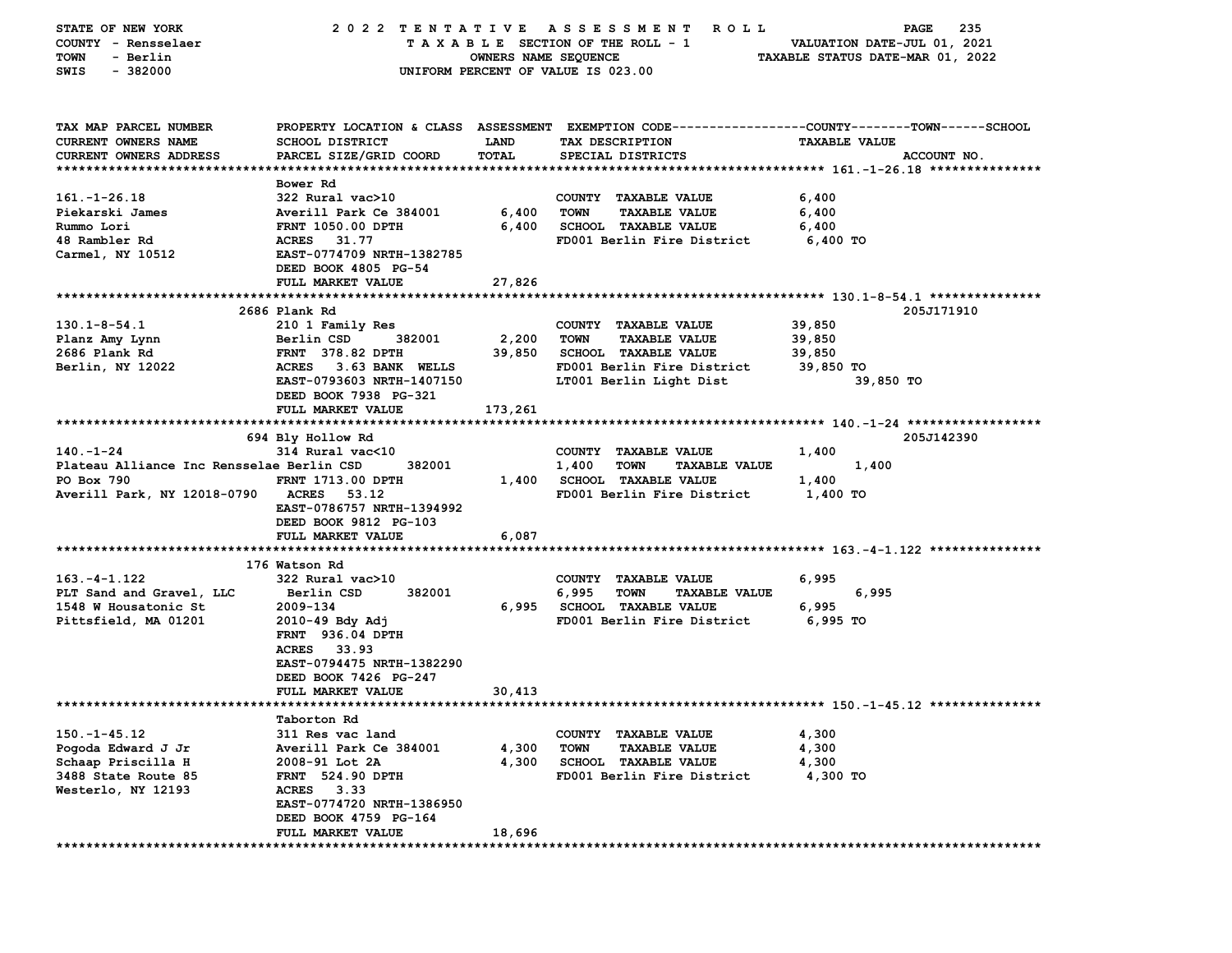| STATE OF NEW YORK      |                                        |                      | 2022 TENTATIVE ASSESSMENT ROLL                                                                  |                      | PAGE                             | 236         |
|------------------------|----------------------------------------|----------------------|-------------------------------------------------------------------------------------------------|----------------------|----------------------------------|-------------|
| COUNTY - Rensselaer    |                                        |                      | TAXABLE SECTION OF THE ROLL - 1                                                                 |                      | VALUATION DATE-JUL 01, 2021      |             |
| TOWN<br>- Berlin       |                                        | OWNERS NAME SEQUENCE |                                                                                                 |                      | TAXABLE STATUS DATE-MAR 01, 2022 |             |
| SWIS<br>$-382000$      |                                        |                      | UNIFORM PERCENT OF VALUE IS 023.00                                                              |                      |                                  |             |
|                        |                                        |                      |                                                                                                 |                      |                                  |             |
|                        |                                        |                      |                                                                                                 |                      |                                  |             |
| TAX MAP PARCEL NUMBER  |                                        |                      | PROPERTY LOCATION & CLASS ASSESSMENT EXEMPTION CODE---------------COUNTY-------TOWN------SCHOOL |                      |                                  |             |
| CURRENT OWNERS NAME    | <b>SCHOOL DISTRICT</b>                 | <b>LAND</b>          | TAX DESCRIPTION                                                                                 | <b>TAXABLE VALUE</b> |                                  |             |
| CURRENT OWNERS ADDRESS | PARCEL SIZE/GRID COORD                 | <b>TOTAL</b>         | SPECIAL DISTRICTS                                                                               |                      | ACCOUNT NO.                      |             |
|                        |                                        |                      |                                                                                                 |                      |                                  |             |
|                        | 24 Lower Bower Rd                      |                      |                                                                                                 |                      | 205J119980                       |             |
| $150. - 1 - 45.11$     | 240 Rural res                          |                      | AGED CTS 41800                                                                                  | 14,980               | 14,980                           | 14,980      |
| Pogoda Edward J Sr     | Averill Park Ce 384001                 |                      | 2,650 ENH STAR 41834                                                                            | $\mathbf 0$          | 0                                | 20,820      |
| Pogoda Barbara A       | $2008 - 91$ Lot 2                      | 37,450               | COUNTY TAXABLE VALUE                                                                            | 22,470               |                                  |             |
| 24 Lower Bower Rd      | <b>FRNT</b> 630.17 DPTH                |                      | <b>TOWN</b><br><b>TAXABLE VALUE</b>                                                             | 22,470               |                                  |             |
| Sand Lake, NY 12153    | ACRES 5.61                             |                      | <b>SCHOOL TAXABLE VALUE</b>                                                                     | 1,650                |                                  |             |
|                        | EAST-0774867 NRTH-1386495              |                      | FD001 Berlin Fire District                                                                      | 37,450 TO            |                                  |             |
|                        | DEED BOOK 1557 PG-162                  |                      |                                                                                                 |                      |                                  |             |
|                        | FULL MARKET VALUE                      | 162,826              |                                                                                                 |                      |                                  |             |
|                        |                                        |                      |                                                                                                 |                      |                                  |             |
|                        | Bly Hollow Rd                          |                      |                                                                                                 |                      |                                  |             |
| $152 - 5 - 11$         | 300 Vacant Land                        |                      | COUNTY TAXABLE VALUE                                                                            | 3,377                |                                  |             |
| Post Jonathan B        | Berlin CSD<br>382001                   | 3,377                | TOWN<br><b>TAXABLE VALUE</b>                                                                    | 3,377                |                                  |             |
| Parrish Cindy          | 1985 Map 163-165, Lot 16               |                      | 3,377<br><b>SCHOOL TAXABLE VALUE</b>                                                            |                      | 3,377                            |             |
| 241 Bly Hollow Rd      | FRNT 343.93 DPTH                       |                      | FD001 Berlin Fire District                                                                      | 3,377 TO             |                                  |             |
| Cherry Plain, NY 12040 | ACRES 9.65                             |                      |                                                                                                 |                      |                                  |             |
|                        | EAST-0792775 NRTH-1385805              |                      |                                                                                                 |                      |                                  |             |
|                        | DEED BOOK 213 PG-291                   |                      |                                                                                                 |                      |                                  |             |
|                        | FULL MARKET VALUE                      | 14,683               |                                                                                                 |                      |                                  |             |
|                        |                                        |                      |                                                                                                 |                      |                                  |             |
|                        | 2592 Plank Rd                          |                      |                                                                                                 |                      |                                  |             |
| $129. -2 - 17.2$       | 210 1 Family Res                       |                      | COUNTY TAXABLE VALUE                                                                            | 34,000               |                                  |             |
| Pranchak Michael C     | 382001<br>Berlin CSD                   | 1,890                | <b>TOWN</b><br><b>TAXABLE VALUE</b>                                                             | 34,000               |                                  |             |
| 2592 Plank Rd          | <b>FRNT 520.00 DPTH</b>                | 34,000               | <b>SCHOOL TAXABLE VALUE</b>                                                                     | 34,000               |                                  |             |
| Petersburgh, NY 12138  | ACRES 2.45 BANK<br>CORE                |                      | FD001 Berlin Fire District                                                                      | 34,000 TO            |                                  |             |
|                        | EAST-0792782 NRTH-1405573              |                      | LT001 Berlin Light Dist                                                                         |                      | 34,000 TO                        |             |
|                        | DEED BOOK 301 PG-1487                  |                      |                                                                                                 |                      |                                  |             |
|                        | FULL MARKET VALUE                      | 147,826              |                                                                                                 |                      |                                  |             |
|                        |                                        |                      |                                                                                                 |                      |                                  |             |
|                        | Fire Tower Rd (N of)                   |                      |                                                                                                 |                      |                                  | 335J164240S |
| $161. - 1 - 28$        | 322 Rural vac>10                       |                      | COUNTY TAXABLE VALUE                                                                            | 4,315                |                                  |             |
| Pratt Robert W         | Averill Park Ce 384001                 | 4,315                | TOWN<br><b>TAXABLE VALUE</b>                                                                    | 4,315                |                                  |             |
| Pratt Russell L        | ACRES 23.90                            |                      | 4,315 SCHOOL TAXABLE VALUE                                                                      | 4,315                |                                  |             |
| 1776 NY 43             | EAST-0770775 NRTH-1376780              |                      | FD001 Berlin Fire District                                                                      | 4,315 TO             |                                  |             |
| Averill Park, NY 12018 | DEED BOOK 1685 PG-146                  |                      |                                                                                                 |                      |                                  |             |
|                        | FULL MARKET VALUE                      | 18,761               |                                                                                                 |                      |                                  |             |
|                        |                                        |                      |                                                                                                 |                      |                                  |             |
| $130.1 - 1 - 12$       | 5 Walnut Ln (N of)<br>210 1 Family Res |                      | <b>BAS STAR 41854</b>                                                                           | $\mathbf 0$          | 205J186400<br>$\mathbf 0$        | 8,340       |
| Primeau Mark F         | Berlin CSD<br>382001                   |                      | 1,000 COUNTY TAXABLE VALUE                                                                      | 20,800               |                                  |             |
|                        |                                        |                      |                                                                                                 |                      |                                  |             |
| Primeau Kathleen       | FRNT 43.30 DPTH 220.70<br>ACRES 0.36   | 20,800               | TOWN<br><b>TAXABLE VALUE</b><br><b>SCHOOL TAXABLE VALUE</b>                                     | 12,460               | 20,800                           |             |
| PO Box 393             | EAST-0794492 NRTH-1408933              |                      | FD001 Berlin Fire District                                                                      | 20,800 TO            |                                  |             |
| Berlin, NY 12022-0393  | DEED BOOK 1296 PG-724                  |                      | LT001 Berlin Light Dist                                                                         |                      | 20,800 TO                        |             |
|                        | FULL MARKET VALUE                      | 90,435               |                                                                                                 |                      |                                  |             |
|                        |                                        |                      |                                                                                                 |                      |                                  |             |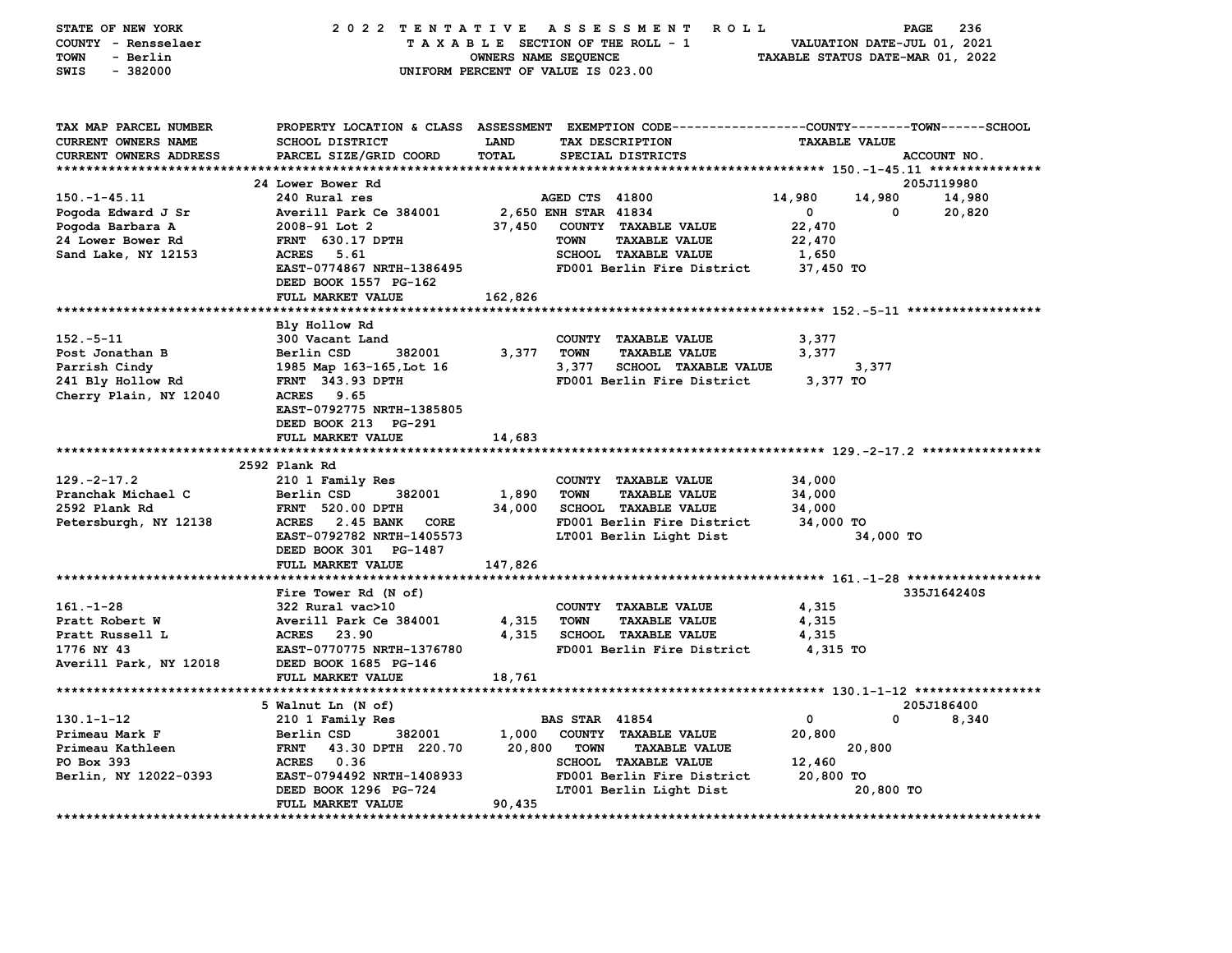| STATE OF NEW YORK                             | 2022 TENTATIVE ASSESSMENT                                                                        |                      |                       | R O L L                         |                                  | 237<br><b>PAGE</b>    |
|-----------------------------------------------|--------------------------------------------------------------------------------------------------|----------------------|-----------------------|---------------------------------|----------------------------------|-----------------------|
| COUNTY - Rensselaer                           |                                                                                                  |                      |                       | TAXABLE SECTION OF THE ROLL - 1 | VALUATION DATE-JUL 01, 2021      |                       |
| - Berlin<br>TOWN                              |                                                                                                  | OWNERS NAME SEQUENCE |                       |                                 | TAXABLE STATUS DATE-MAR 01, 2022 |                       |
| $-382000$<br>SWIS                             | UNIFORM PERCENT OF VALUE IS 023.00                                                               |                      |                       |                                 |                                  |                       |
|                                               |                                                                                                  |                      |                       |                                 |                                  |                       |
|                                               |                                                                                                  |                      |                       |                                 |                                  |                       |
| TAX MAP PARCEL NUMBER                         | PROPERTY LOCATION & CLASS ASSESSMENT EXEMPTION CODE----------------COUNTY-------TOWN------SCHOOL |                      |                       |                                 |                                  |                       |
| CURRENT OWNERS NAME                           | SCHOOL DISTRICT                                                                                  | LAND                 |                       | TAX DESCRIPTION                 | <b>TAXABLE VALUE</b>             |                       |
| CURRENT OWNERS ADDRESS PARCEL SIZE/GRID COORD |                                                                                                  | TOTAL                |                       | SPECIAL DISTRICTS               |                                  | ACCOUNT NO.           |
|                                               |                                                                                                  |                      |                       |                                 |                                  |                       |
|                                               | 2002 Plank Rd                                                                                    |                      |                       |                                 |                                  | 205J180860            |
| $129. - 1 - 12$                               | 210 1 Family Res                                                                                 |                      |                       | COUNTY TAXABLE VALUE            | 34,200                           |                       |
| Prior Nicholas J                              | Berlin CSD<br>382001                                                                             | 3,100                | <b>TOWN</b>           | <b>TAXABLE VALUE</b>            | 34,200                           |                       |
| 2002 Plank Rd                                 | FRNT 310.00 DPTH                                                                                 | 34,200               |                       | <b>SCHOOL TAXABLE VALUE</b>     | 34,200                           |                       |
| Berlin, NY 12022                              | 7.29 BANK<br>ACRES<br>CORE                                                                       |                      |                       | FD001 Berlin Fire District      | 34,200 TO                        |                       |
|                                               | EAST-0782885 NRTH-1408091                                                                        |                      |                       |                                 |                                  |                       |
|                                               | DEED BOOK 7076 PG-148                                                                            |                      |                       |                                 |                                  |                       |
|                                               | FULL MARKET VALUE                                                                                | 148,696              |                       |                                 |                                  |                       |
|                                               |                                                                                                  |                      |                       |                                 |                                  |                       |
|                                               | 2 Wood Rd                                                                                        |                      |                       |                                 |                                  | 205J165200            |
| $150. - 1 - 20$                               | 270 Mfg housing                                                                                  |                      |                       | COUNTY TAXABLE VALUE            | 20,800                           |                       |
| Prusky Kenneth J                              | Averill Park Ce 384001                                                                           | 3,200                | <b>TOWN</b>           | <b>TAXABLE VALUE</b>            | 20,800                           |                       |
| 2 Wood Rd                                     | <b>FRNT 300.00 DPTH</b>                                                                          | 20,800               |                       | <b>SCHOOL TAXABLE VALUE</b>     | 20,800                           |                       |
| Sand Lake, NY 12153                           | <b>ACRES</b><br>1.12 BANK WELLS                                                                  |                      |                       | FD001 Berlin Fire District      | 20,800 TO                        |                       |
|                                               | EAST-0777516 NRTH-1385953                                                                        |                      |                       |                                 |                                  |                       |
|                                               | DEED BOOK 7912 PG-156                                                                            |                      |                       |                                 |                                  |                       |
|                                               | FULL MARKET VALUE                                                                                | 90,435               |                       |                                 |                                  |                       |
|                                               |                                                                                                  |                      |                       |                                 |                                  |                       |
|                                               | 31 Schaeffer Rd                                                                                  |                      |                       |                                 |                                  |                       |
| $162. - 1 - 29.3$                             | 240 Rural res                                                                                    |                      | <b>BAS STAR 41854</b> |                                 | $\mathbf{0}$                     | $\mathbf{0}$<br>8,340 |
| Pysar Eric S                                  | Berlin CSD<br>382001                                                                             | 14,400               |                       | COUNTY TAXABLE VALUE            | 60,800                           |                       |
| 31 Schaeffer Rd                               | <b>FRNT 1329.94 DPTH</b>                                                                         | 60,800               | TOWN                  | <b>TAXABLE VALUE</b>            | 60,800                           |                       |
| Petersburgh, NY 12138-9708                    | <b>ACRES</b><br>41.00                                                                            |                      |                       | SCHOOL TAXABLE VALUE            | 52,460                           |                       |
|                                               | EAST-0788399 NRTH-1379325                                                                        |                      |                       | FD001 Berlin Fire District      | 60,800 TO                        |                       |
|                                               | DEED BOOK 6234 PG-322                                                                            |                      |                       |                                 |                                  |                       |
|                                               | FULL MARKET VALUE                                                                                | 264,348              |                       |                                 |                                  |                       |
|                                               |                                                                                                  |                      |                       |                                 |                                  |                       |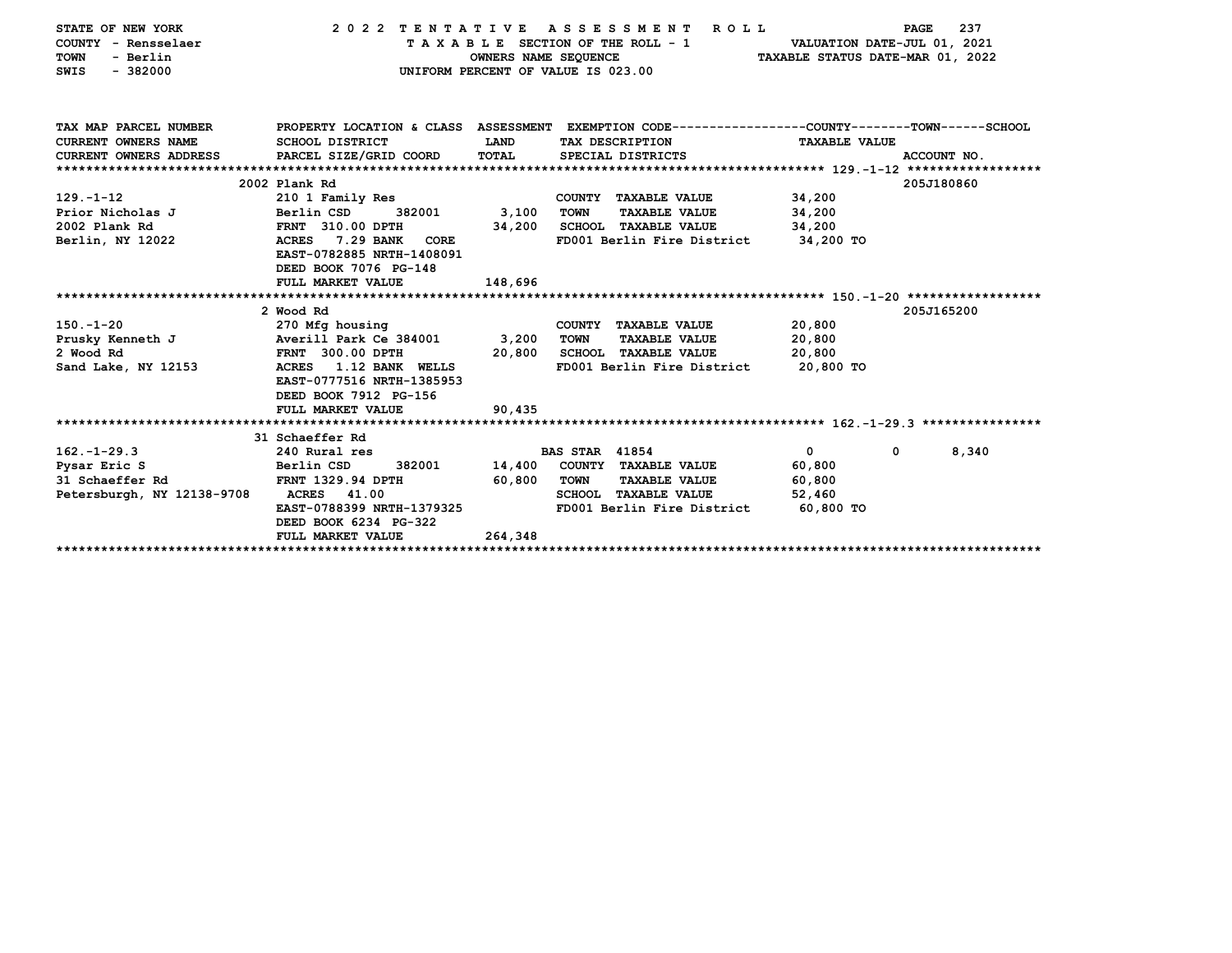| <b>STATE OF NEW YORK</b> |          |  | 2022 TENTATIVE ASSESSMENT ROLL |  |  |  |                                    |  |  |  |  |  |                                  |                             | PAGE            | -238 |  |
|--------------------------|----------|--|--------------------------------|--|--|--|------------------------------------|--|--|--|--|--|----------------------------------|-----------------------------|-----------------|------|--|
| COUNTY - Rensselaer      |          |  |                                |  |  |  | TAXABLE SECTION OF THE ROLL - 1    |  |  |  |  |  |                                  | VALUATION DATE-JUL 01, 2021 |                 |      |  |
| TOWN                     | - Berlin |  |                                |  |  |  | NAME SECTION - P                   |  |  |  |  |  | TAXABLE STATUS DATE-MAR 01, 2022 |                             |                 |      |  |
| SWIS                     | - 382000 |  |                                |  |  |  |                                    |  |  |  |  |  |                                  |                             | RPS150/V04/L015 |      |  |
|                          |          |  |                                |  |  |  | UNIFORM PERCENT OF VALUE IS 023.00 |  |  |  |  |  |                                  | CURRENT DATE $4/21/2022$    |                 |      |  |

| CODE | DISTRICT NAME        | TOTAL<br><b>EXTENSION</b><br>PARCELS<br>TYPE | <b>EXTENSION</b><br><b>VALUE</b> | AD VALOREM<br><b>VALUE</b> | <b>EXEMPT</b><br><b>AMOUNT</b> | TAXABLE<br><b>VALUE</b> |
|------|----------------------|----------------------------------------------|----------------------------------|----------------------------|--------------------------------|-------------------------|
|      | FD001 Berlin Fire Di | 38 ТОТАЬ                                     |                                  | 996,377                    |                                | 996,377                 |
|      | LT001 Berlin Light D | 9 TOTAL                                      |                                  | 240,369                    |                                | 240,369                 |
|      | WD001 Berlin Water D | 1 тотаг<br>M                                 |                                  | 36,900                     |                                | 36,900                  |
|      | WD023 Berlin Water D | 1 тотаг<br>M                                 |                                  | 36,900                     |                                | 36,900                  |

## **\*\*\* S C H O O L D I S T R I C T S U M M A R Y \*\*\***

| CODE             | DISTRICT NAME                   | TOTAL<br><b>PARCELS</b> | <b>ASSESSED</b><br>LAND | <b>ASSESSED</b><br>TOTAL | <b>EXEMPT</b><br><b>AMOUNT</b> | TOTAL<br><b>TAXABLE</b> | <b>STAR</b><br><b>AMOUNT</b> | <b>STAR</b><br>TAXABLE |
|------------------|---------------------------------|-------------------------|-------------------------|--------------------------|--------------------------------|-------------------------|------------------------------|------------------------|
| 382001<br>384001 | Berlin CSD<br>Averill Park Cent | 32<br>6                 | 204,277<br>26,565       | 886,212<br>110,165       | 24,500<br>14,980               | 861,712<br>95,185       | 102,840<br>20,820            | 758,872<br>74,365      |
|                  | SUB-TOTAL                       | 38                      | 230,842                 | 996,377                  | 39,480                         | 956,897                 | 123,660                      | 833,237                |
|                  | тотаь                           | 38                      | 230,842                 | 996,377                  | 39,480                         | 956,897                 | 123,660                      | 833,237                |

#### **\*\*\* S Y S T E M C O D E S S U M M A R Y \*\*\***

## **NO SYSTEM EXEMPTIONS AT THIS LEVEL**

#### **\*\*\* E X E M P T I O N S U M M A R Y \*\*\***

| CODE  | <b>DESCRIPTION</b> | TOTAL<br>PARCELS | <b>COUNTY</b> | <b>TOWN</b> | <b>SCHOOL</b> |
|-------|--------------------|------------------|---------------|-------------|---------------|
| 41800 | AGED CTS           | າ                | 39,480        | 39,480      | 39,480        |
| 41834 | <b>ENH STAR</b>    | ີ                |               |             | 56,940        |
| 41854 | <b>BAS STAR</b>    | 8                |               |             | 66,720        |
|       | T O T A L          | 13               | 39,480        | 39,480      | 163,140       |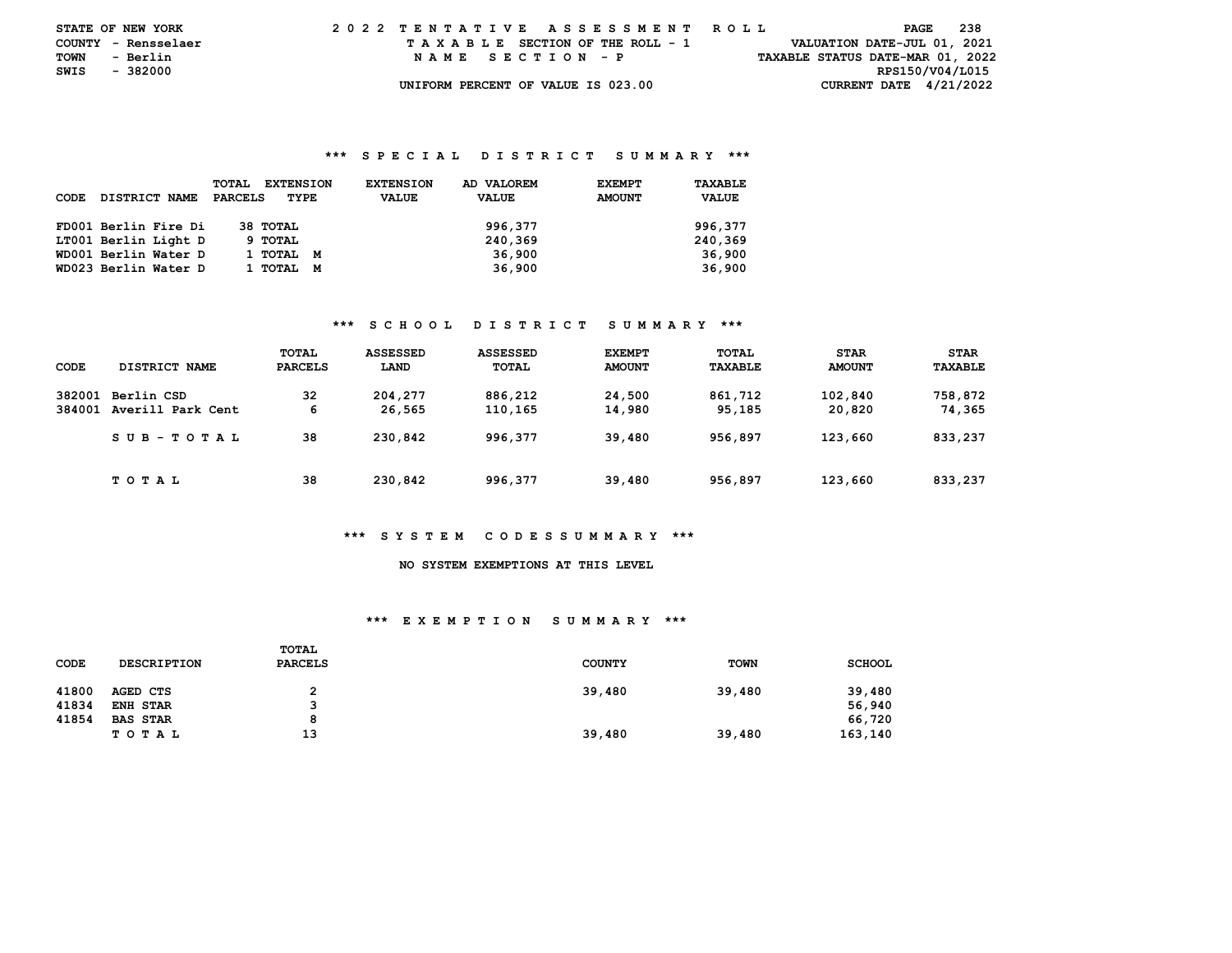|      | STATE OF NEW YORK   | 2022 TENTATIVE ASSESSMENT ROLL |  |  |  |  |                                    |  |  |  |  |  |  |  |                                  | PAGE            | 239 |  |
|------|---------------------|--------------------------------|--|--|--|--|------------------------------------|--|--|--|--|--|--|--|----------------------------------|-----------------|-----|--|
|      | COUNTY - Rensselaer |                                |  |  |  |  | TAXABLE SECTION OF THE ROLL - 1    |  |  |  |  |  |  |  | VALUATION DATE-JUL 01, 2021      |                 |     |  |
| TOWN | - Berlin            |                                |  |  |  |  | NAME SECTION - P                   |  |  |  |  |  |  |  | TAXABLE STATUS DATE-MAR 01, 2022 |                 |     |  |
| SWIS | - 382000            |                                |  |  |  |  |                                    |  |  |  |  |  |  |  |                                  | RPS150/V04/L015 |     |  |
|      |                     |                                |  |  |  |  | UNIFORM PERCENT OF VALUE IS 023.00 |  |  |  |  |  |  |  | CURRENT DATE $4/21/2022$         |                 |     |  |

| <b>ROLL</b> |                | <b>TOTAL</b>   | ASSESSED | SSESSED | <b>TAXABLE</b> | <b><i>TAXABLE</i></b> | <b>TAXABLE</b> | <b>STAR</b>    |
|-------------|----------------|----------------|----------|---------|----------------|-----------------------|----------------|----------------|
| <b>SEC</b>  | SCRIPTION      | <b>PARCELS</b> | LAND     | TOTAL   | <b>COUNTY</b>  | <b>TOWN</b>           | <b>SCHOOL</b>  | <b>TAXABLE</b> |
|             |                |                |          |         |                |                       |                |                |
|             | <b>TAXABLE</b> | 38             | 230,842  | 996,377 | 956,897        | 956,897               | 956,897        | 933<br>,237    |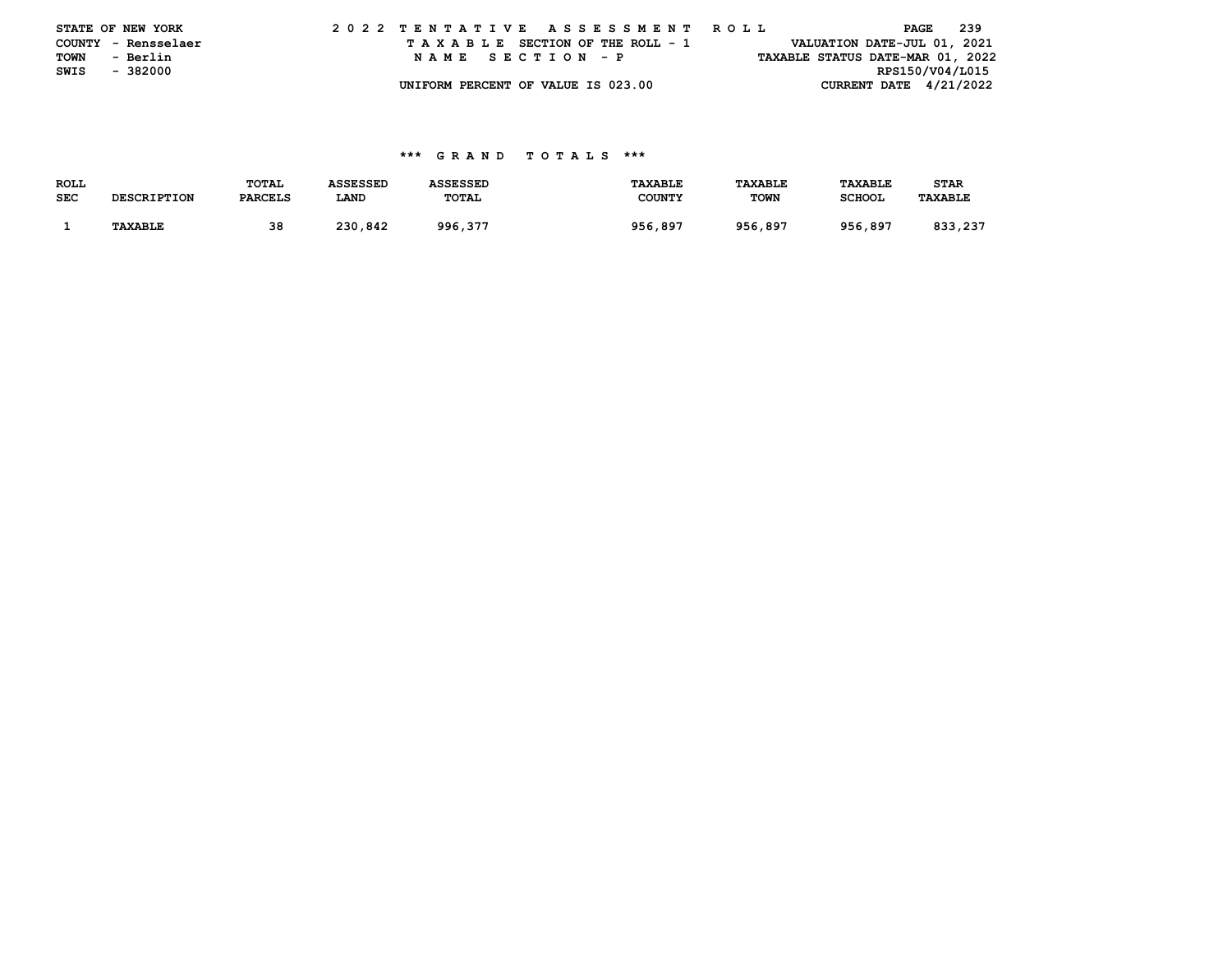| STATE OF NEW YORK<br>COUNTY - Rensselaer<br>- Berlin<br>TOWN<br>$-382000$<br>SWIS |                           |                   | 2022 TENTATIVE ASSESSMENT ROLL<br>TAXABLE SECTION OF THE ROLL - 1<br>OWNERS NAME SEQUENCE TAXABLE STATUS DATE-MAR 01, 2022<br>UNIFORM PERCENT OF VALUE IS 023.00 | VALUATION DATE-JUL 01, 2021 | 240<br>PAGE |
|-----------------------------------------------------------------------------------|---------------------------|-------------------|------------------------------------------------------------------------------------------------------------------------------------------------------------------|-----------------------------|-------------|
| TAX MAP PARCEL NUMBER                                                             | PROPERTY LOCATION & CLASS | <b>ASSESSMENT</b> | EXEMPTION CODE----------------COUNTY-------TOWN-----SCHOOL                                                                                                       |                             |             |
| <b>CURRENT OWNERS NAME</b>                                                        | SCHOOL DISTRICT           | <b>LAND</b>       | TAX DESCRIPTION                                                                                                                                                  | <b>TAXABLE VALUE</b>        |             |
| <b>CURRENT OWNERS ADDRESS</b>                                                     | PARCEL SIZE/GRID COORD    | TOTAL             | SPECIAL DISTRICTS                                                                                                                                                |                             | ACCOUNT NO. |
|                                                                                   |                           |                   |                                                                                                                                                                  |                             |             |
|                                                                                   | 102 Cherry Plain Sq       |                   |                                                                                                                                                                  |                             | 205J129250C |
| $163. - 1 - 11$                                                                   | 210 1 Family Res          |                   | <b>BAS STAR 41854</b>                                                                                                                                            | $\mathbf 0$                 | 8,340       |
| Quetti Justin                                                                     | Berlin CSD                |                   | 382001 1,700 COUNTY TAXABLE VALUE                                                                                                                                | 34,700                      |             |
| 102 Cherry Plain Sq FRNT 230.00 DPTH 140.00                                       |                           | 34,700 TOWN       | <b>TAXABLE VALUE</b>                                                                                                                                             | 34,700                      |             |
| Cherry Plain, NY 12040                                                            | ACRES 0.75                |                   | <b>SCHOOL</b><br><b>TAXABLE VALUE</b>                                                                                                                            | 26,360                      |             |
|                                                                                   | EAST-0799134 NRTH-1384824 |                   | FD001 Berlin Fire District                                                                                                                                       | 34,700 TO                   |             |
| PRIOR OWNER ON 3/01/2022                                                          | DEED BOOK 9908 PG-347     |                   |                                                                                                                                                                  |                             |             |
| Quetti Justin                                                                     | <b>FULL MARKET VALUE</b>  | 150,870           |                                                                                                                                                                  |                             |             |
|                                                                                   |                           |                   |                                                                                                                                                                  |                             |             |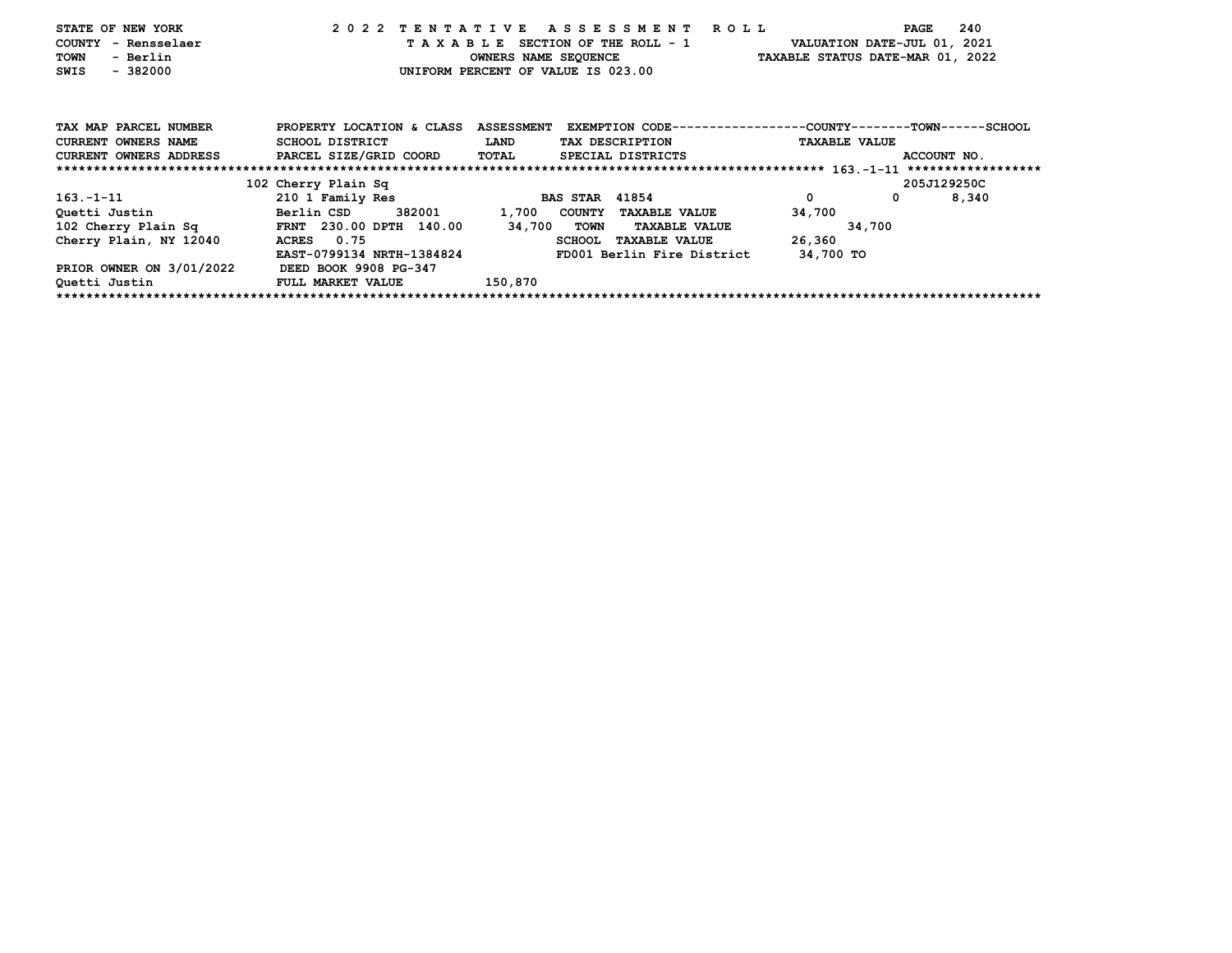|             | <b>STATE OF NEW YORK</b> | 2022 TENTATIVE ASSESSMENT ROLL     |                                  | PAGE 241                    |
|-------------|--------------------------|------------------------------------|----------------------------------|-----------------------------|
|             | COUNTY - Rensselaer      | TAXABLE SECTION OF THE ROLL - 1    |                                  | VALUATION DATE-JUL 01, 2021 |
| <b>TOWN</b> | - Berlin                 | NAME SECTION - O                   | TAXABLE STATUS DATE-MAR 01, 2022 |                             |
|             | SWIS - 382000            |                                    |                                  | RPS150/V04/L015             |
|             |                          | UNIFORM PERCENT OF VALUE IS 023.00 |                                  | CURRENT DATE $4/21/2022$    |

| CODE | DISTRICT NAME        | TOTAL<br><b>EXTENSION</b><br>PARCELS<br>TYPE. | <b>EXTENSION</b><br><b>VALUE</b> | AD VALOREM<br><b>VALUE</b> | <b>F.XFMPT</b><br><b>AMOUNT</b> | TAXARLE.<br><b>VALUE</b> |
|------|----------------------|-----------------------------------------------|----------------------------------|----------------------------|---------------------------------|--------------------------|
|      | FD001 Berlin Fire Di | 1 TOTAL                                       |                                  | 34,700                     |                                 | 34,700                   |

#### **\*\*\* S C H O O L D I S T R I C T S U M M A R Y \*\*\***

| CODE   | DISTRICT NAME | TOTAL<br><b>PARCELS</b> | <b>ASSESSED</b><br>LAND | ASSESSED<br>TOTAL | <b>EXEMPT</b><br><b>AMOUNT</b> | TOTAL<br><b>TAXABLE</b> | <b>STAR</b><br><b>AMOUNT</b> | <b>STAR</b><br><b>TAXABLE</b> |
|--------|---------------|-------------------------|-------------------------|-------------------|--------------------------------|-------------------------|------------------------------|-------------------------------|
| 382001 | Berlin CSD    |                         | 1,700                   | 34,700            |                                | 34,700                  | 8.340                        | 26,360                        |
|        | SUB-TOTAL     |                         | 1,700                   | 34,700            |                                | 34,700                  | 8.340                        | 26,360                        |
|        | <b>TOTAL</b>  |                         | 1,700                   | 34,700            |                                | 34,700                  | 8,340                        | 26,360                        |

#### **\*\*\* S Y S T E M C O D E S S U M M A R Y \*\*\***

#### **NO SYSTEM EXEMPTIONS AT THIS LEVEL**

## **\*\*\* E X E M P T I O N S U M M A R Y \*\*\***

| <b>CODE</b> | <b>DESCRIPTION</b>           | TOTAL<br><b>PARCELS</b> | <b>COUNTY</b> | <b>TOWN</b> | <b>SCHOOL</b>  |
|-------------|------------------------------|-------------------------|---------------|-------------|----------------|
| 41854       | <b>BAS STAR</b><br>T O T A L |                         |               |             | 8,340<br>8,340 |

| ROLL       |                    | <b>TOTAL</b>   | ASSESSED | ASSESSED     | <b>TAXABLE</b> | <b>TAXABLE</b> | <b>TAXABLE</b> | STAR           |
|------------|--------------------|----------------|----------|--------------|----------------|----------------|----------------|----------------|
| <b>SEC</b> | <b>DESCRIPTION</b> | <b>PARCELS</b> | LAND     | <b>TOTAL</b> | COUNTY         | <b>TOWN</b>    | <b>SCHOOL</b>  | <b>TAXABLE</b> |
|            |                    |                |          |              |                |                |                |                |
|            | <b>TAXABLE</b>     |                | 700      | 34,700       | 34,700         | .700<br>34     | 34,700         | 26,360         |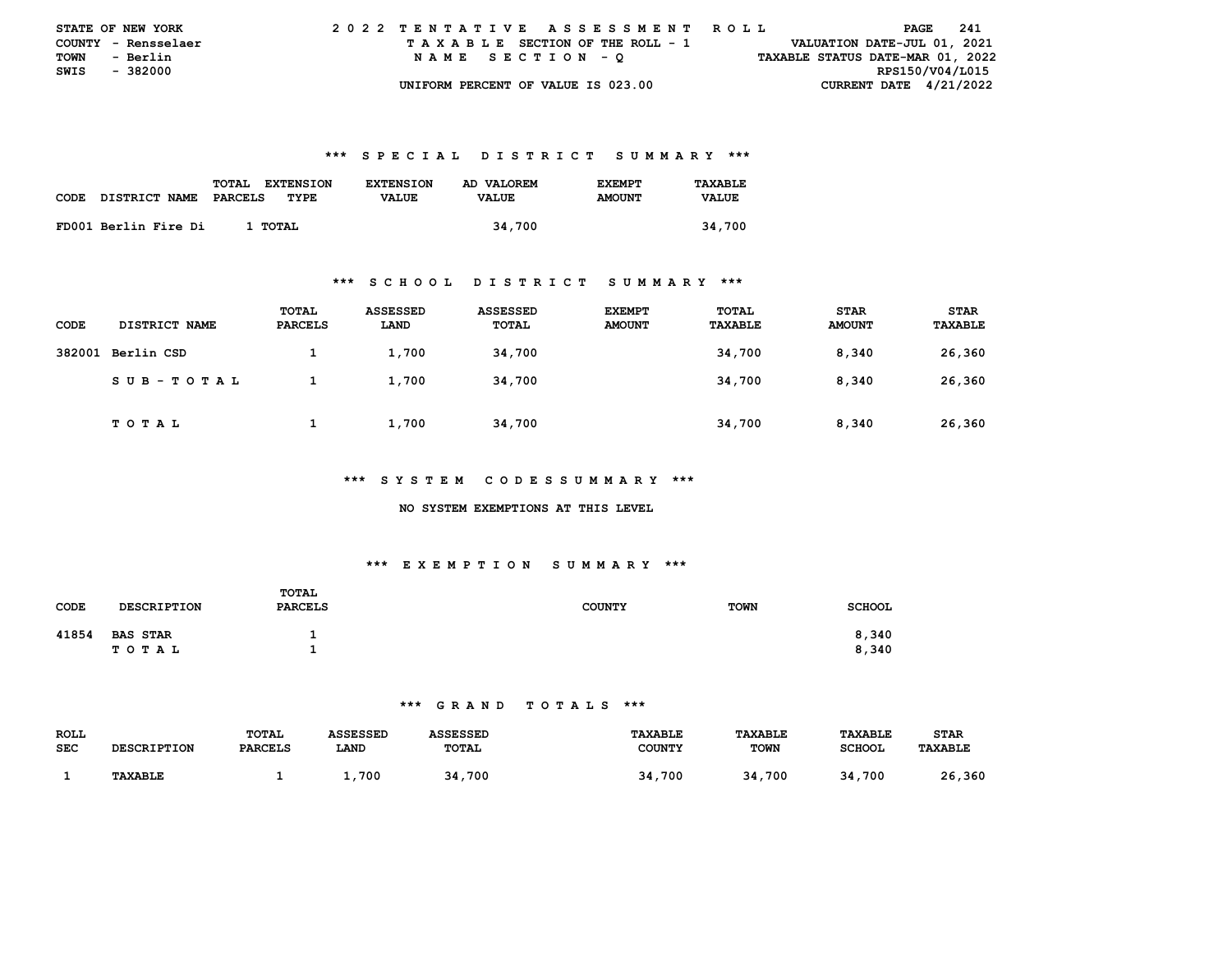| STATE OF NEW YORK          |                                        |                      | 2022 TENTATIVE ASSESSMENT<br><b>ROLL</b>                                                        |                                  | 242<br>PAGE |
|----------------------------|----------------------------------------|----------------------|-------------------------------------------------------------------------------------------------|----------------------------------|-------------|
| COUNTY - Rensselaer        |                                        |                      | TAXABLE SECTION OF THE ROLL - 1                                                                 | VALUATION DATE-JUL 01, 2021      |             |
| <b>TOWN</b><br>- Berlin    |                                        | OWNERS NAME SEQUENCE |                                                                                                 | TAXABLE STATUS DATE-MAR 01, 2022 |             |
| $-382000$<br>SWIS          |                                        |                      | UNIFORM PERCENT OF VALUE IS 023.00                                                              |                                  |             |
|                            |                                        |                      |                                                                                                 |                                  |             |
| TAX MAP PARCEL NUMBER      |                                        |                      | PROPERTY LOCATION & CLASS ASSESSMENT EXEMPTION CODE---------------COUNTY-------TOWN------SCHOOL |                                  |             |
| <b>CURRENT OWNERS NAME</b> | <b>SCHOOL DISTRICT</b>                 | LAND                 | TAX DESCRIPTION                                                                                 | <b>TAXABLE VALUE</b>             |             |
| CURRENT OWNERS ADDRESS     | PARCEL SIZE/GRID COORD                 | TOTAL                | SPECIAL DISTRICTS                                                                               |                                  | ACCOUNT NO. |
|                            |                                        |                      |                                                                                                 |                                  |             |
|                            | 107 Green Hollow Rd                    |                      |                                                                                                 |                                  |             |
| $130.1 - 4 - 8$            | 210 1 Family Res                       |                      | COUNTY TAXABLE VALUE                                                                            | 6,000                            |             |
| Rabatoy Joseph             | Berlin CSD<br>382001                   | 1,000                | <b>TOWN</b><br><b>TAXABLE VALUE</b>                                                             | 6,000                            |             |
| PO Box 522                 | <b>FRNT</b><br>40.00 DPTH 317.46       |                      | 6,000 SCHOOL TAXABLE VALUE                                                                      | 6,000                            |             |
| Berlin, NY 12022           | <b>ACRES</b><br>0.40                   |                      | FD001 Berlin Fire District                                                                      | 6,000 TO                         |             |
|                            | EAST-0795986 NRTH-1408550              |                      | LT001 Berlin Light Dist                                                                         | $6,000$ TO                       |             |
|                            | DEED BOOK R1072 PG-F36                 |                      |                                                                                                 |                                  |             |
|                            | FULL MARKET VALUE                      |                      |                                                                                                 |                                  |             |
|                            |                                        | 26,087               |                                                                                                 |                                  |             |
|                            |                                        |                      |                                                                                                 |                                  |             |
|                            | 18 Maple Trl                           |                      |                                                                                                 |                                  | 205J134560C |
| 150.15-2-12                | 260 Seasonal res                       |                      | COUNTY TAXABLE VALUE                                                                            | 15,200                           |             |
| Raffo Richard              | Averill Park Ce 384001                 | 4,700                | <b>TOWN</b><br><b>TAXABLE VALUE</b>                                                             | 15,200                           |             |
| Raffo Christine            | Lots 148-150, 157, 158                 | 15,200               | SCHOOL TAXABLE VALUE                                                                            | 15,200                           |             |
| 2322 Brookview Rd          | <b>FRNT</b> 240.00 DPTH                |                      | FD001 Berlin Fire District                                                                      | 15,200 TO                        |             |
| Castleton, NY 12033        | <b>ACRES</b><br>1.08                   |                      | WD001 Berlin Water Dist                                                                         |                                  | 15,200 TO M |
|                            | EAST-0777874 NRTH-1389140              |                      | WD023 Berlin Water Dist #1                                                                      | 15,200 TO M                      |             |
|                            | DEED BOOK 5926 PG-238                  |                      |                                                                                                 |                                  |             |
|                            | FULL MARKET VALUE                      | 66,087               |                                                                                                 |                                  |             |
|                            |                                        |                      |                                                                                                 |                                  |             |
|                            | 530-534 Maple St                       |                      |                                                                                                 |                                  |             |
| 107.17-1-30                | 280 Res Multiple                       |                      | <b>BAS STAR 41854</b>                                                                           | 0                                | 0<br>8,340  |
| Rall Stephen H             | Berlin CSD<br>382001                   | 23,500               | COUNTY TAXABLE VALUE                                                                            | 48,400                           |             |
| PO Box 474                 | 20500 Mobil & Camp                     | 48,400               | <b>TOWN</b><br><b>TAXABLE VALUE</b>                                                             | 48,400                           |             |
| Berlin, NY 12022-0474      | 8400 Mobil & Camp                      |                      | <b>SCHOOL TAXABLE VALUE</b>                                                                     | 40,060                           |             |
|                            | 516 & 519 Dyken Pond Rd                |                      | FD001 Berlin Fire District                                                                      | 48,400 TO                        |             |
|                            | FRNT 1130.00 DPTH                      |                      |                                                                                                 |                                  |             |
|                            | <b>ACRES</b><br>96.50                  |                      |                                                                                                 |                                  |             |
|                            | EAST-0782507 NRTH-1418410              |                      |                                                                                                 |                                  |             |
|                            | DEED BOOK 1381 PG-59                   |                      |                                                                                                 |                                  |             |
|                            | FULL MARKET VALUE                      | 210,435              |                                                                                                 |                                  |             |
|                            |                                        |                      |                                                                                                 |                                  |             |
|                            | Miller Rd                              |                      |                                                                                                 |                                  |             |
| $162. - 1 - 32.2$          | 314 Rural vac<10                       |                      | COUNTY TAXABLE VALUE                                                                            | 0                                |             |
| Rand Jacob                 | Berlin CSD<br>382001                   | $\mathbf 0$          | TOWN<br><b>TAXABLE VALUE</b>                                                                    | 0                                |             |
|                            |                                        |                      | $\mathbf{0}$                                                                                    | 0                                |             |
| Rand Margaret              | Ass'd In Step 162.-2-3.2               |                      | <b>SCHOOL TAXABLE VALUE</b>                                                                     |                                  |             |
| 80 E End Ave Apt 10D       | FRNT 213.63 DPTH 30.00                 |                      | FD001 Berlin Fire District                                                                      | 0 TO                             |             |
| New York, NY 10028         | <b>ACRES</b><br>0.07                   |                      |                                                                                                 |                                  |             |
|                            | EAST-0787546 NRTH-1378078              |                      |                                                                                                 |                                  |             |
|                            | DEED BOOK 1669 PG-295                  |                      |                                                                                                 |                                  |             |
|                            | <b>FULL MARKET VALUE</b>               | 0                    |                                                                                                 |                                  |             |
|                            |                                        |                      |                                                                                                 |                                  |             |
|                            | 62 Adams Rd                            |                      |                                                                                                 |                                  | 205J100360  |
| $163 - 4 - 10$             | 210 1 Family Res                       |                      | <b>COUNTY</b><br><b>TAXABLE VALUE</b>                                                           | 36,700                           |             |
| Ranellucci Tracy B         | 382001<br>Berlin CSD                   | 1,900                | TOWN<br><b>TAXABLE VALUE</b>                                                                    | 36,700                           |             |
| 62 Adams Rd                | FRNT 265.00 DPTH                       | 36,700               | <b>SCHOOL TAXABLE VALUE</b>                                                                     | 36,700                           |             |
| Petersburgh, NY 12138      | <b>ACRES</b><br><b>1.14 BANK WELLS</b> |                      | FD001 Berlin Fire District                                                                      | 36,700 TO                        |             |
|                            | EAST-0795216 NRTH-1379206              |                      |                                                                                                 |                                  |             |
|                            | DEED BOOK 118 PG-2511                  |                      |                                                                                                 |                                  |             |
|                            | FULL MARKET VALUE                      | 159,565              |                                                                                                 |                                  |             |
|                            |                                        |                      |                                                                                                 |                                  |             |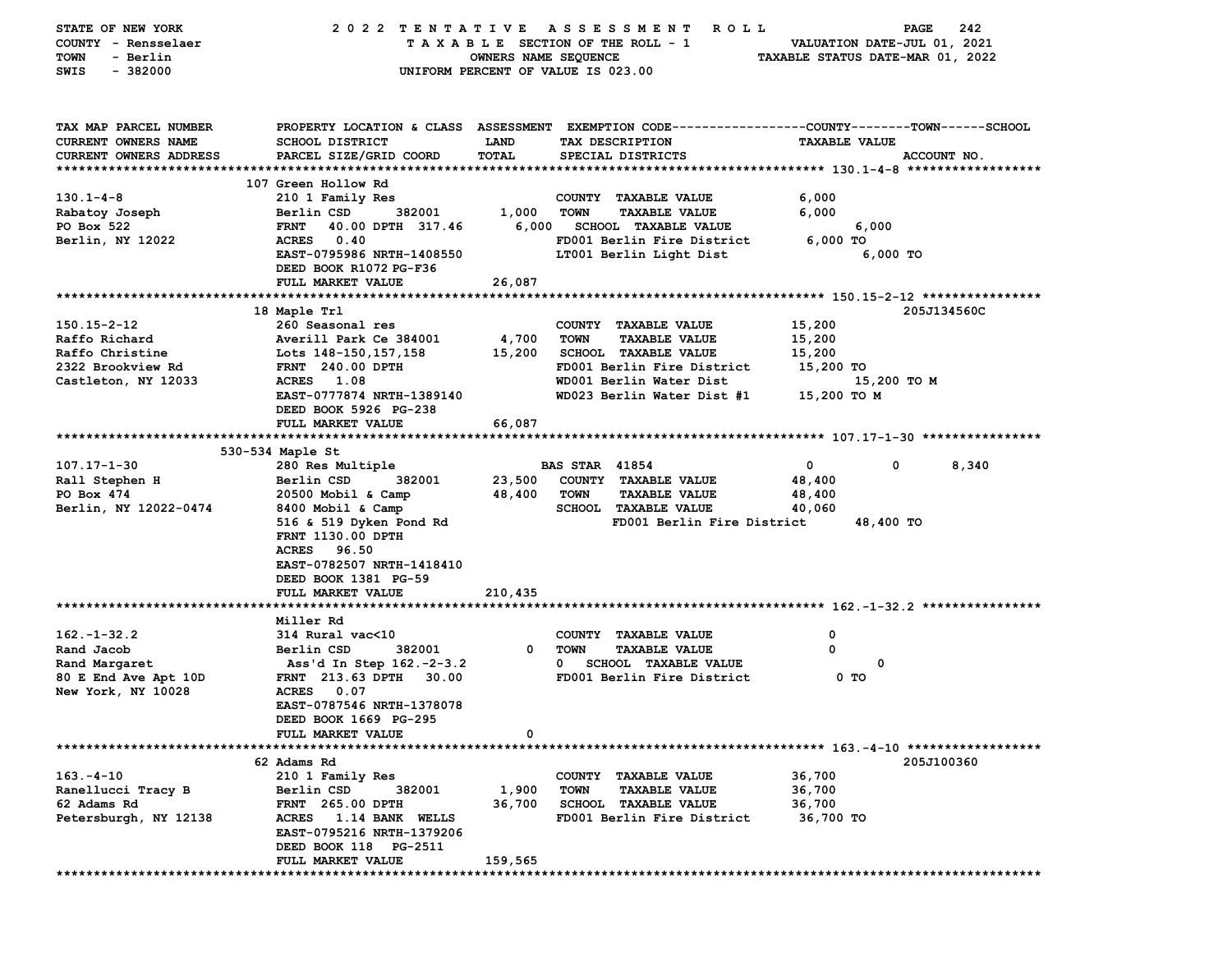| STATE OF NEW YORK<br>COUNTY - Rensselaer<br>- Berlin<br>TOWN<br>SWIS<br>$-382000$ | 2022 TENTATIVE                                                                                                                                     | OWNERS NAME SEQUENCE | A S S E S S M E N T<br>R O L L<br>TAXABLE SECTION OF THE ROLL - 1<br>UNIFORM PERCENT OF VALUE IS 023.00 | VALUATION DATE-JUL 01, 2021<br>TAXABLE STATUS DATE-MAR 01, 2022 | 243<br>PAGE |
|-----------------------------------------------------------------------------------|----------------------------------------------------------------------------------------------------------------------------------------------------|----------------------|---------------------------------------------------------------------------------------------------------|-----------------------------------------------------------------|-------------|
| TAX MAP PARCEL NUMBER<br><b>CURRENT OWNERS NAME</b><br>CURRENT OWNERS ADDRESS     | PROPERTY LOCATION & CLASS ASSESSMENT EXEMPTION CODE---------------COUNTY-------TOWN-----SCHOOL<br><b>SCHOOL DISTRICT</b><br>PARCEL SIZE/GRID COORD | LAND<br>TOTAL        | TAX DESCRIPTION<br>SPECIAL DISTRICTS                                                                    | <b>TAXABLE VALUE</b>                                            | ACCOUNT NO. |
|                                                                                   | 18341 NY 22                                                                                                                                        |                      |                                                                                                         |                                                                 | 205J123130  |
| $119.3 - 1 - 2$                                                                   | 210 1 Family Res                                                                                                                                   |                      | <b>BAS STAR 41854</b>                                                                                   | $\mathbf{o}$<br>0                                               | 8,340       |
| Rathbun George H                                                                  | Berlin CSD<br>382001                                                                                                                               |                      | 1,200 COUNTY TAXABLE VALUE                                                                              | 20,900                                                          |             |
| Yerke Nettie                                                                      | FRNT 126.50 DPTH 162.40                                                                                                                            |                      | 20,900 TOWN<br><b>TAXABLE VALUE</b>                                                                     | 20,900                                                          |             |
| NY 22                                                                             | ACRES 0.47                                                                                                                                         |                      | <b>SCHOOL TAXABLE VALUE</b>                                                                             | 12,560                                                          |             |
| Berlin, NY 12022                                                                  | EAST-0794087 NRTH-1409999<br>DEED BOOK 1613 PG-213                                                                                                 |                      | FD001 Berlin Fire District                                                                              | 20,900 TO                                                       |             |
|                                                                                   | FULL MARKET VALUE                                                                                                                                  | 90,870               |                                                                                                         |                                                                 |             |
|                                                                                   | 9 East Rd                                                                                                                                          |                      |                                                                                                         |                                                                 | 205J169120  |
| $107.17 - 1 - 26$                                                                 | 260 Seasonal res                                                                                                                                   |                      | COUNTY TAXABLE VALUE                                                                                    | 18,175                                                          |             |
| Rathbun Joan P                                                                    | 382001<br>Berlin CSD                                                                                                                               | 3,700                | <b>TOWN</b><br><b>TAXABLE VALUE</b>                                                                     | 18,175                                                          |             |
| PO Box 86                                                                         | Life Estate Remainder to:                                                                                                                          |                      | 18,175 SCHOOL TAXABLE VALUE                                                                             | 18,175                                                          |             |
| Lanesboro, MA 01237-0086                                                          | Carol Sheehan                                                                                                                                      |                      | FD001 Berlin Fire District                                                                              | 18,175 TO                                                       |             |
|                                                                                   | FRNT 100.00 DPTH 100.00<br>ACRES<br>0.23<br>EAST-0781463 NRTH-1418777<br>DEED BOOK 6266 PG-161                                                     |                      |                                                                                                         |                                                                 |             |
|                                                                                   | FULL MARKET VALUE                                                                                                                                  | 79,022               |                                                                                                         |                                                                 |             |
|                                                                                   |                                                                                                                                                    |                      |                                                                                                         |                                                                 |             |
| $130.1 - 8 - 45$                                                                  | 18 S Main St<br>210 1 Family Res                                                                                                                   |                      | COUNTY TAXABLE VALUE                                                                                    | 19,460                                                          | 205J135190  |
| Rathbun Jordan                                                                    | Berlin CSD<br>382001                                                                                                                               | 1,000                | TOWN<br><b>TAXABLE VALUE</b>                                                                            | 19,460                                                          |             |
| Kreiger Chelsea                                                                   | <b>FRNT</b><br>57.00 DPTH 128.00                                                                                                                   | 19,460               | <b>SCHOOL TAXABLE VALUE</b>                                                                             | 19,460                                                          |             |
| 20 Mickel Hill Rd                                                                 | ACRES 0.16 BANK<br><b>CORE</b>                                                                                                                     |                      | FD001 Berlin Fire District                                                                              | 19,460 TO                                                       |             |
| Troy, NY 12180                                                                    | EAST-0795823 NRTH-1407124<br>DEED BOOK 9711 PG-155                                                                                                 |                      | LT001 Berlin Light Dist                                                                                 | 19,460 TO                                                       |             |
|                                                                                   | FULL MARKET VALUE                                                                                                                                  | 84,609               |                                                                                                         |                                                                 |             |
|                                                                                   |                                                                                                                                                    |                      |                                                                                                         |                                                                 |             |
|                                                                                   | 176 Green Hollow Rd                                                                                                                                |                      |                                                                                                         |                                                                 | 205J113790  |
| $119. - 1 - 13.1$                                                                 | 210 1 Family Res                                                                                                                                   |                      | COUNTY TAXABLE VALUE                                                                                    | 44,500                                                          |             |
| Rathbun Orlo                                                                      | Berlin CSD<br>382001                                                                                                                               | 1,100                | <b>TOWN</b><br><b>TAXABLE VALUE</b>                                                                     | 44,500                                                          |             |
| 176 Green Hollow Rd                                                               | 28.67A<br>R1.                                                                                                                                      | 44,500               | <b>SCHOOL TAXABLE VALUE</b>                                                                             | 44,500                                                          |             |
| Berlin, NY 12022                                                                  | 85% For Aged & Vets<br>FRNT 1610.00 DPTH<br><b>ACRES</b><br>6.85<br>EAST-0798051 NRTH-1409470<br>DEED BOOK 9244 PG-272                             |                      | FD001 Berlin Fire District                                                                              | 44,500 TO                                                       |             |
|                                                                                   | FULL MARKET VALUE                                                                                                                                  | 193,478              |                                                                                                         |                                                                 |             |
|                                                                                   |                                                                                                                                                    |                      |                                                                                                         |                                                                 |             |
| $119. -2 - 7.31$                                                                  | Green Hollow Rd (N of)<br>322 Rural vac>10                                                                                                         |                      | COUNTY TAXABLE VALUE                                                                                    | 2,500                                                           |             |
| Rathbun Wade H                                                                    | Berlin CSD<br>382001                                                                                                                               | 2,500                | TOWN<br><b>TAXABLE VALUE</b>                                                                            | 2,500                                                           |             |
| PO Box 278                                                                        | 2018-68                                                                                                                                            | 2,500                | <b>SCHOOL TAXABLE VALUE</b>                                                                             | 2,500                                                           |             |
| Berlin, NY 12022-0278                                                             | ACRES 11.02                                                                                                                                        |                      | FD001 Berlin Fire District                                                                              | 2,500 TO                                                        |             |
|                                                                                   | EAST-0804313 NRTH-1414332                                                                                                                          |                      |                                                                                                         |                                                                 |             |
|                                                                                   | DEED BOOK 80<br>PG-989                                                                                                                             |                      |                                                                                                         |                                                                 |             |
|                                                                                   | FULL MARKET VALUE                                                                                                                                  | 10,870               |                                                                                                         |                                                                 |             |
|                                                                                   |                                                                                                                                                    |                      |                                                                                                         |                                                                 |             |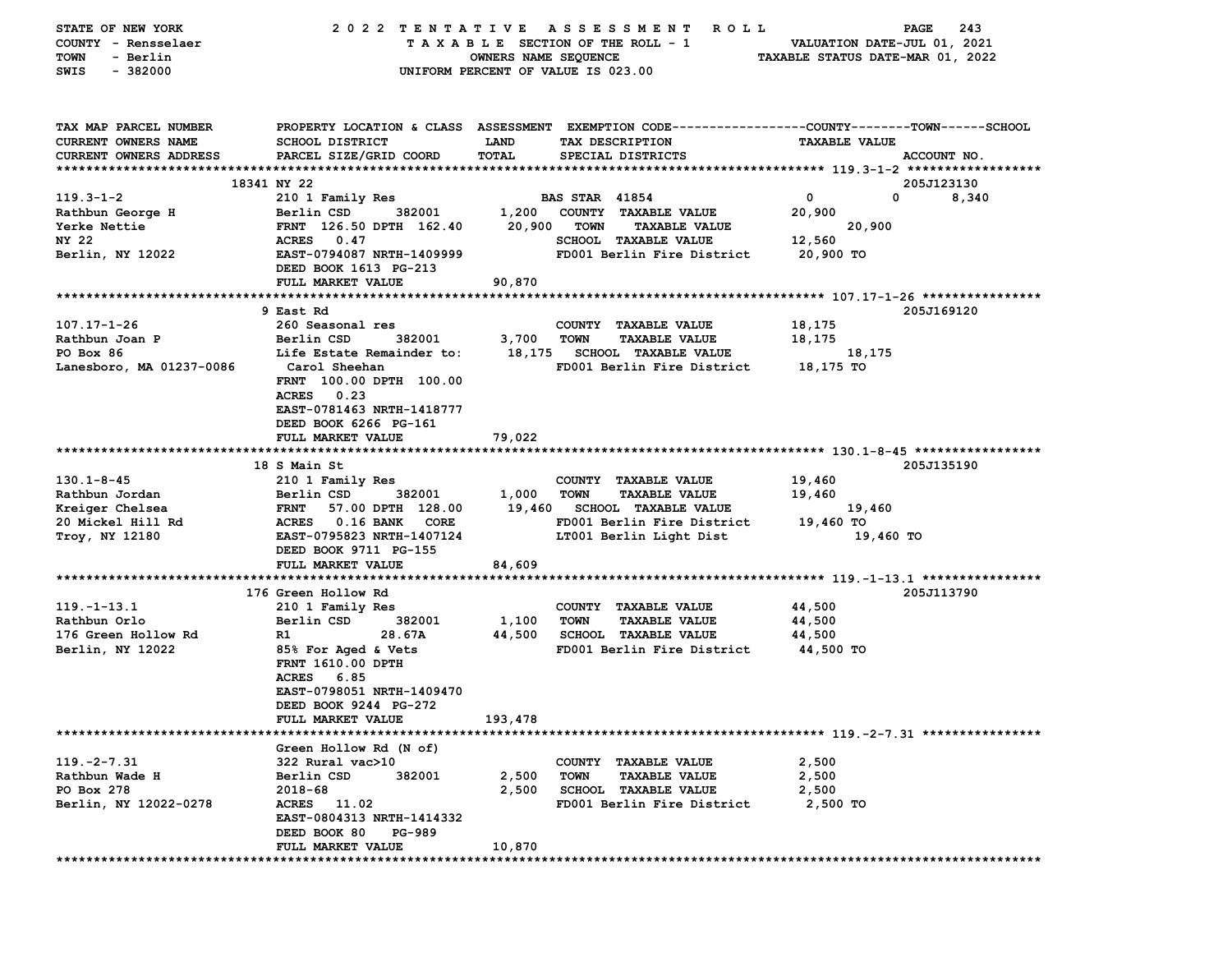| STATE OF NEW YORK           | 2022 TENTATIVE                   |                                  | <b>ROLL</b><br>A S S E S S M E N T                                                             |                                                           | 244<br>PAGE |
|-----------------------------|----------------------------------|----------------------------------|------------------------------------------------------------------------------------------------|-----------------------------------------------------------|-------------|
| COUNTY - Rensselaer         |                                  |                                  | TAXABLE SECTION OF THE ROLL - 1                                                                | VALUATION DATE-JUL 01, 2021                               |             |
| <b>TOWN</b><br>- Berlin     | OWNERS NAME SEQUENCE             | TAXABLE STATUS DATE-MAR 01, 2022 |                                                                                                |                                                           |             |
| $-382000$<br>SWIS           |                                  |                                  | UNIFORM PERCENT OF VALUE IS 023.00                                                             |                                                           |             |
|                             |                                  |                                  |                                                                                                |                                                           |             |
|                             |                                  |                                  |                                                                                                |                                                           |             |
|                             |                                  |                                  |                                                                                                |                                                           |             |
| TAX MAP PARCEL NUMBER       |                                  |                                  | PROPERTY LOCATION & CLASS ASSESSMENT EXEMPTION CODE---------------COUNTY-------TOWN-----SCHOOL |                                                           |             |
| <b>CURRENT OWNERS NAME</b>  | <b>SCHOOL DISTRICT</b>           | <b>LAND</b>                      | TAX DESCRIPTION                                                                                | <b>TAXABLE VALUE</b>                                      |             |
| CURRENT OWNERS ADDRESS      | PARCEL SIZE/GRID COORD           | TOTAL                            | SPECIAL DISTRICTS                                                                              |                                                           | ACCOUNT NO. |
|                             |                                  |                                  |                                                                                                |                                                           |             |
|                             | 511 Green Hollow Rd              |                                  |                                                                                                |                                                           |             |
| $119. -2 - 7.32$            | 210 1 Family Res                 |                                  | COUNTY TAXABLE VALUE                                                                           | 30,300                                                    |             |
| Rathbun Wade H              | Berlin CSD<br>382001             | 2,700                            | <b>TOWN</b><br><b>TAXABLE VALUE</b>                                                            | 30,300                                                    |             |
| Box 278                     |                                  |                                  | <b>SCHOOL TAXABLE VALUE</b>                                                                    |                                                           |             |
|                             | Watch For Completion             | 30,300                           |                                                                                                | 30,300                                                    |             |
| Berlin, NY 12022-0278       | <b>FRNT</b> 365.55 DPTH          |                                  | FD001 Berlin Fire District                                                                     | 30,300 TO                                                 |             |
|                             | ACRES 4.00                       |                                  |                                                                                                |                                                           |             |
|                             | EAST-0804572 NRTH-1413958        |                                  |                                                                                                |                                                           |             |
|                             | DEED BOOK 1611 PG-215            |                                  |                                                                                                |                                                           |             |
|                             | FULL MARKET VALUE                | 131,739                          |                                                                                                |                                                           |             |
|                             |                                  |                                  |                                                                                                |                                                           |             |
|                             | 66 Park Ave                      |                                  |                                                                                                |                                                           | 205J193060  |
| $130.1 - 6 - 10$            | 210 1 Family Res                 |                                  | COUNTY TAXABLE VALUE                                                                           | 34,422                                                    |             |
| Ray Anthony N               | Berlin CSD<br>382001             | 1,100                            | <b>TAXABLE VALUE</b><br>TOWN                                                                   | 34,422                                                    |             |
| Ray Stacey R                | <b>FRNT</b><br>56.00 DPTH 205.00 | 34,422                           | <b>SCHOOL TAXABLE VALUE</b>                                                                    | 34,422                                                    |             |
| 66 Park Ave                 | ACRES 0.25                       |                                  | FD001 Berlin Fire District                                                                     | 34,422 TO                                                 |             |
| Berlin, NY 12022            | EAST-0796943 NRTH-1407880        |                                  | LT001 Berlin Light Dist                                                                        | 34,422 TO                                                 |             |
|                             | DEED BOOK 7847 PG-247            |                                  |                                                                                                |                                                           |             |
|                             | FULL MARKET VALUE                |                                  |                                                                                                |                                                           |             |
|                             |                                  | 149,661                          |                                                                                                |                                                           |             |
|                             | 192 Cherry Plain Sq              |                                  |                                                                                                |                                                           |             |
| $163. -1 - 2.3$             | 322 Rural vac>10                 |                                  |                                                                                                | 6,900                                                     |             |
|                             |                                  |                                  | COUNTY TAXABLE VALUE                                                                           |                                                           |             |
| Rechen Joseph A             | Berlin CSD<br>382001             | 6,900                            | <b>TOWN</b><br><b>TAXABLE VALUE</b>                                                            | 6,900                                                     |             |
| Rechen Roxanne W            | FRNT 1665.00 DPTH                | 6,900                            | <b>SCHOOL TAXABLE VALUE</b>                                                                    | 6,900                                                     |             |
| PO Box 102                  | <b>ACRES</b> 11.00               |                                  | FD001 Berlin Fire District                                                                     | 6,900 TO                                                  |             |
| Cherry Plain, NY 12040-9999 | <b>EAST-0797545 NRTH-1383241</b> |                                  |                                                                                                |                                                           |             |
|                             | DEED BOOK 1636 PG-53             |                                  |                                                                                                |                                                           |             |
|                             | FULL MARKET VALUE                | 30,000                           |                                                                                                |                                                           |             |
|                             |                                  |                                  |                                                                                                |                                                           |             |
|                             | 187 Cherry Plain Sq              |                                  |                                                                                                |                                                           | 205J177130C |
| $163. - 1 - 29.1$           | 210 1 Family Res                 |                                  | <b>VET WAR C 41122</b>                                                                         | 7,688<br>0                                                | 0           |
| Rechen Joseph A             | 382001<br>Berlin CSD             |                                  | 3,040 VET WAR T 41123                                                                          | 1,380<br>0                                                | 0           |
| Rechen Roxanne W            | <b>FRNT 1071.18 DPTH</b>         |                                  | 51,250 ENH STAR 41834                                                                          | $\mathbf 0$<br>0                                          | 20,820      |
| PO Box 102                  | ACRES 4.68                       |                                  | COUNTY TAXABLE VALUE                                                                           | 43,562                                                    |             |
| Cherry Plain, NY 12040-0102 | EAST-0798035 NRTH-1383018        |                                  | <b>TOWN</b><br><b>TAXABLE VALUE</b>                                                            | 49,870                                                    |             |
|                             | DEED BOOK 1383 PG-71             |                                  | SCHOOL TAXABLE VALUE                                                                           | 30,430                                                    |             |
|                             | FULL MARKET VALUE                |                                  | 222,826 FD001 Berlin Fire District                                                             | 51,250 TO                                                 |             |
|                             |                                  |                                  |                                                                                                | **************************** 163.-1-29.2 **************** |             |
|                             |                                  |                                  |                                                                                                |                                                           |             |
|                             | 201 Cherry Plain Sq              |                                  |                                                                                                |                                                           |             |
| $163. - 1 - 29.2$           | 300 Vacant Land                  |                                  | COUNTY TAXABLE VALUE                                                                           | 2,115                                                     |             |
| Rechen Joseph A             | Berlin CSD<br>382001             | 2,115                            | <b>TOWN</b><br><b>TAXABLE VALUE</b>                                                            | 2,115                                                     |             |
| Rechen Roxanne W            | FRNT 220.00 DPTH                 | 2,115                            | <b>SCHOOL TAXABLE VALUE</b>                                                                    | 2,115                                                     |             |
| PO Box 102                  | ACRES 1.06                       |                                  | FD001 Berlin Fire District                                                                     | 2,115 TO                                                  |             |
| Cherry Plain, NY 12040-0102 | <b>EAST-0797658 NRTH-1382909</b> |                                  |                                                                                                |                                                           |             |
|                             | DEED BOOK 5774 PG-161            |                                  |                                                                                                |                                                           |             |
|                             | FULL MARKET VALUE                | 9,196                            |                                                                                                |                                                           |             |
| **************************  |                                  |                                  |                                                                                                |                                                           |             |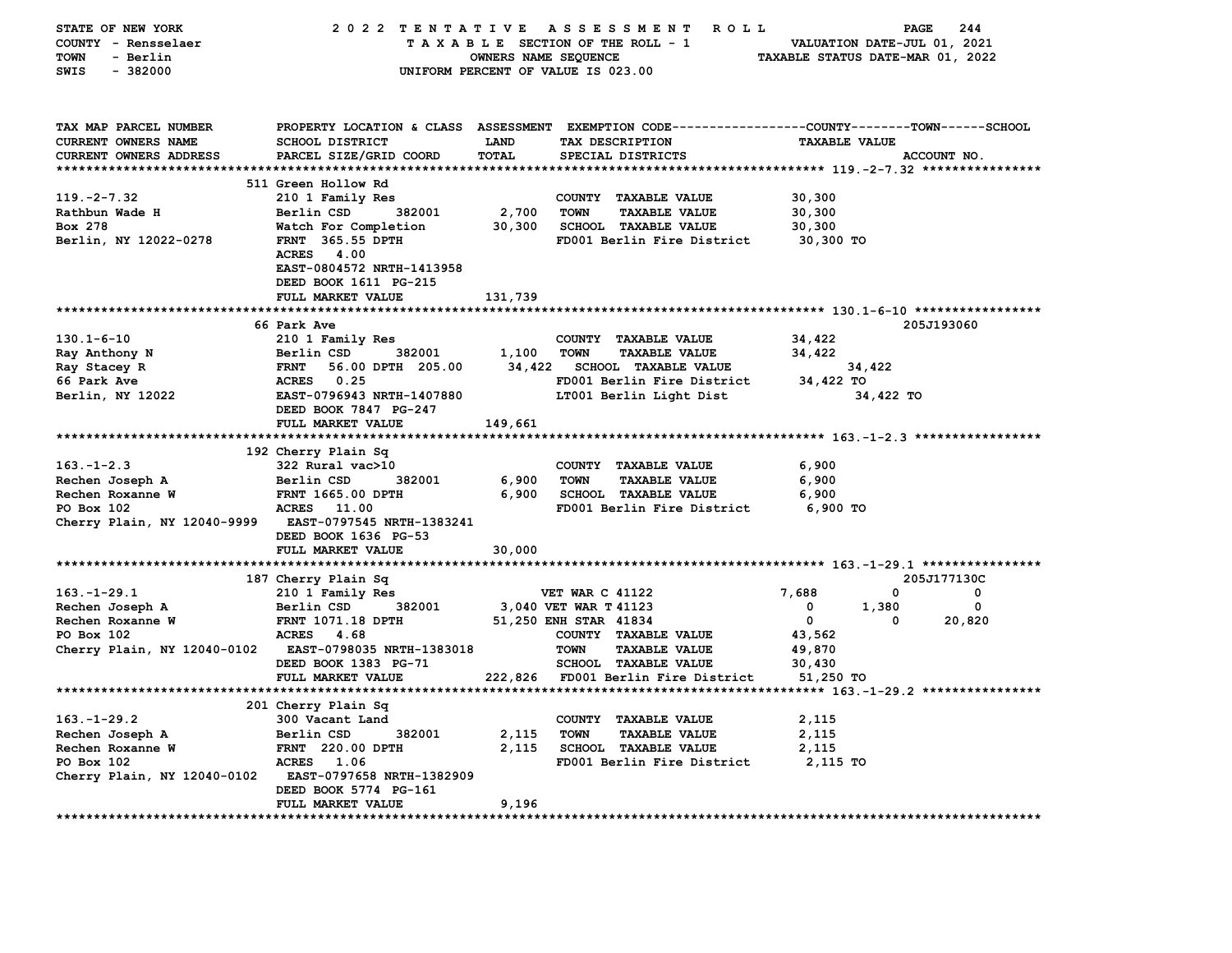| STATE OF NEW YORK<br>COUNTY - Rensselaer<br><b>TOWN</b><br>- Berlin<br>SWIS<br>$-382000$ | 2022 TENTATIVE ASSESSMENT                        | OWNERS NAME SEQUENCE | R O L L<br>TAXABLE SECTION OF THE ROLL - 1<br>UNIFORM PERCENT OF VALUE IS 023.00                                                        | VALUATION DATE-JUL 01, 2021<br>TAXABLE STATUS DATE-MAR 01, 2022 | 245<br><b>PAGE</b> |
|------------------------------------------------------------------------------------------|--------------------------------------------------|----------------------|-----------------------------------------------------------------------------------------------------------------------------------------|-----------------------------------------------------------------|--------------------|
| TAX MAP PARCEL NUMBER<br>CURRENT OWNERS NAME<br>CURRENT OWNERS ADDRESS                   | <b>SCHOOL DISTRICT</b><br>PARCEL SIZE/GRID COORD | LAND<br>TOTAL        | PROPERTY LOCATION & CLASS ASSESSMENT EXEMPTION CODE---------------COUNTY-------TOWN------SCHOOL<br>TAX DESCRIPTION<br>SPECIAL DISTRICTS | <b>TAXABLE VALUE</b>                                            | ACCOUNT NO.        |
|                                                                                          |                                                  |                      |                                                                                                                                         |                                                                 |                    |
|                                                                                          | 5 Old State Route 22                             |                      |                                                                                                                                         |                                                                 | 205J127360         |
| 119. - 1 - 21                                                                            | 210 1 Family Res                                 |                      | VET COM C 41132                                                                                                                         | 7,000                                                           | 0<br>0             |
| Reichelt Chas A                                                                          | 382001<br>Berlin CSD                             |                      | 2,500 VET COM T 41133                                                                                                                   | 2,300<br>$\mathbf 0$                                            | 0                  |
| Reichelt Doris                                                                           | FRNT 174.00 DPTH                                 |                      | 28,000 AGED CTS 41800                                                                                                                   | 10,500<br>12,850                                                | 14,000             |
| Box 260                                                                                  | ACRES 2.25                                       |                      | <b>ENH STAR 41834</b>                                                                                                                   | $\overline{\mathbf{0}}$                                         | 14,000<br>0        |
| Berlin, NY 12022-0260                                                                    | EAST-0793181 NRTH-1414034                        |                      | COUNTY TAXABLE VALUE                                                                                                                    | 10,500                                                          |                    |
|                                                                                          | DEED BOOK 1280 PG-578                            |                      | <b>TOWN</b><br><b>TAXABLE VALUE</b>                                                                                                     | 12,850                                                          |                    |
|                                                                                          | FULL MARKET VALUE                                |                      | 121,739 SCHOOL TAXABLE VALUE                                                                                                            | $\mathbf{o}$                                                    |                    |
|                                                                                          |                                                  |                      | FD001 Berlin Fire District                                                                                                              | 28,000 TO                                                       |                    |
|                                                                                          |                                                  |                      |                                                                                                                                         |                                                                 |                    |
|                                                                                          | 85 Old State Route 22                            |                      |                                                                                                                                         |                                                                 |                    |
| $119. - 1 - 32.2$                                                                        | 270 Mfg housing                                  |                      | COUNTY TAXABLE VALUE                                                                                                                    | 18,200                                                          |                    |
| Reichelt Ryan                                                                            | Berlin CSD<br>382001                             | 8,300                | <b>TOWN</b><br><b>TAXABLE VALUE</b>                                                                                                     | 18,200                                                          |                    |
| PO Box 72                                                                                | <b>FRNT</b> 469.44 DPTH                          | 18,200               | <b>SCHOOL TAXABLE VALUE</b>                                                                                                             | 18,200                                                          |                    |
| Cherry Plain, NY 12040                                                                   | ACRES 25.86 BANK<br><b>CORE</b>                  |                      | FD001 Berlin Fire District                                                                                                              | 18,200 TO                                                       |                    |
|                                                                                          | EAST-0793511 NRTH-1416696                        |                      |                                                                                                                                         |                                                                 |                    |
|                                                                                          | DEED BOOK 9479 PG-261                            |                      |                                                                                                                                         |                                                                 |                    |
|                                                                                          | FULL MARKET VALUE                                | 79,130               |                                                                                                                                         |                                                                 |                    |
| *****************************                                                            |                                                  |                      |                                                                                                                                         |                                                                 |                    |
|                                                                                          | George Allen Hollow Rd                           |                      |                                                                                                                                         |                                                                 | 205J169390         |
| $164. -2 - 1.111$                                                                        | 322 Rural vac>10                                 |                      | COUNTY TAXABLE VALUE                                                                                                                    | 201,817                                                         |                    |
| Rensselaer County                                                                        | Berlin CSD<br>382001                             | 201,817              | <b>TOWN</b><br><b>TAXABLE VALUE</b>                                                                                                     | 201,817                                                         |                    |
| 1600 Seveth Ave                                                                          | <b>FRNT 9435.00 DPTH</b>                         | 201,817              | <b>SCHOOL TAXABLE VALUE</b>                                                                                                             | 201,817                                                         |                    |
| Troy, NY 12180                                                                           | ACRES 1287.16                                    |                      | FD001 Berlin Fire District                                                                                                              | 201,817 TO                                                      |                    |
|                                                                                          | EAST-0808182 NRTH-1383032                        |                      |                                                                                                                                         |                                                                 |                    |
|                                                                                          | DEED BOOK 8995 PG-283                            |                      |                                                                                                                                         |                                                                 |                    |
|                                                                                          | FULL MARKET VALUE                                | 877,465              |                                                                                                                                         |                                                                 |                    |
|                                                                                          |                                                  |                      |                                                                                                                                         |                                                                 |                    |
|                                                                                          | Echo Park                                        |                      |                                                                                                                                         |                                                                 | 205J127810         |
| $130.1 - 6 - 15$                                                                         | 311 Res vac land                                 |                      | COUNTY TAXABLE VALUE                                                                                                                    | 1,200                                                           |                    |
| Reynolds William                                                                         | Berlin CSD<br>382001                             | 1,200                | TOWN<br><b>TAXABLE VALUE</b>                                                                                                            | 1,200                                                           |                    |
| Reynolds Elizabeth                                                                       | FRNT 312.00 DPTH 115.00                          | 1,200                | <b>SCHOOL TAXABLE VALUE</b>                                                                                                             | 1,200                                                           |                    |
| 21 Echo Park                                                                             | ACRES 0.60                                       |                      | FD001 Berlin Fire District                                                                                                              | 1,200 TO                                                        |                    |
| Berlin, NY 12022                                                                         | EAST-0797351 NRTH-1408087                        |                      | LT001 Berlin Light Dist                                                                                                                 | 1,200 TO                                                        |                    |
|                                                                                          | DEED BOOK 1332 PG-296                            |                      |                                                                                                                                         |                                                                 |                    |
|                                                                                          | FULL MARKET VALUE                                | 5,217                |                                                                                                                                         |                                                                 |                    |
|                                                                                          |                                                  |                      |                                                                                                                                         |                                                                 |                    |
|                                                                                          | Echo Park                                        |                      |                                                                                                                                         |                                                                 | 205J170290C        |
| $130.1 - 6 - 14$                                                                         | 312 Vac w/imprv                                  |                      | COUNTY TAXABLE VALUE                                                                                                                    | 7,800                                                           |                    |
| Reynolds William T                                                                       | 382001<br>Berlin CSD                             | 1,300                | <b>TOWN</b><br><b>TAXABLE VALUE</b>                                                                                                     | 7,800                                                           |                    |
|                                                                                          |                                                  |                      |                                                                                                                                         |                                                                 |                    |
| Reynolds Elizabeth                                                                       | <b>FRNT 140.00 DPTH</b>                          | 7,800                | <b>SCHOOL TAXABLE VALUE</b>                                                                                                             | 7,800                                                           |                    |
| 21 Echo Park                                                                             | ACRES 1.20                                       |                      | FD001 Berlin Fire District                                                                                                              | 7,800 TO                                                        |                    |
| Berlin, NY 12022                                                                         | EAST-0797265 NRTH-1408014                        |                      | LT001 Berlin Light Dist                                                                                                                 | 7,800 TO                                                        |                    |
|                                                                                          | DEED BOOK 958 PG-453                             |                      |                                                                                                                                         |                                                                 |                    |
|                                                                                          | FULL MARKET VALUE                                | 33,913               |                                                                                                                                         |                                                                 |                    |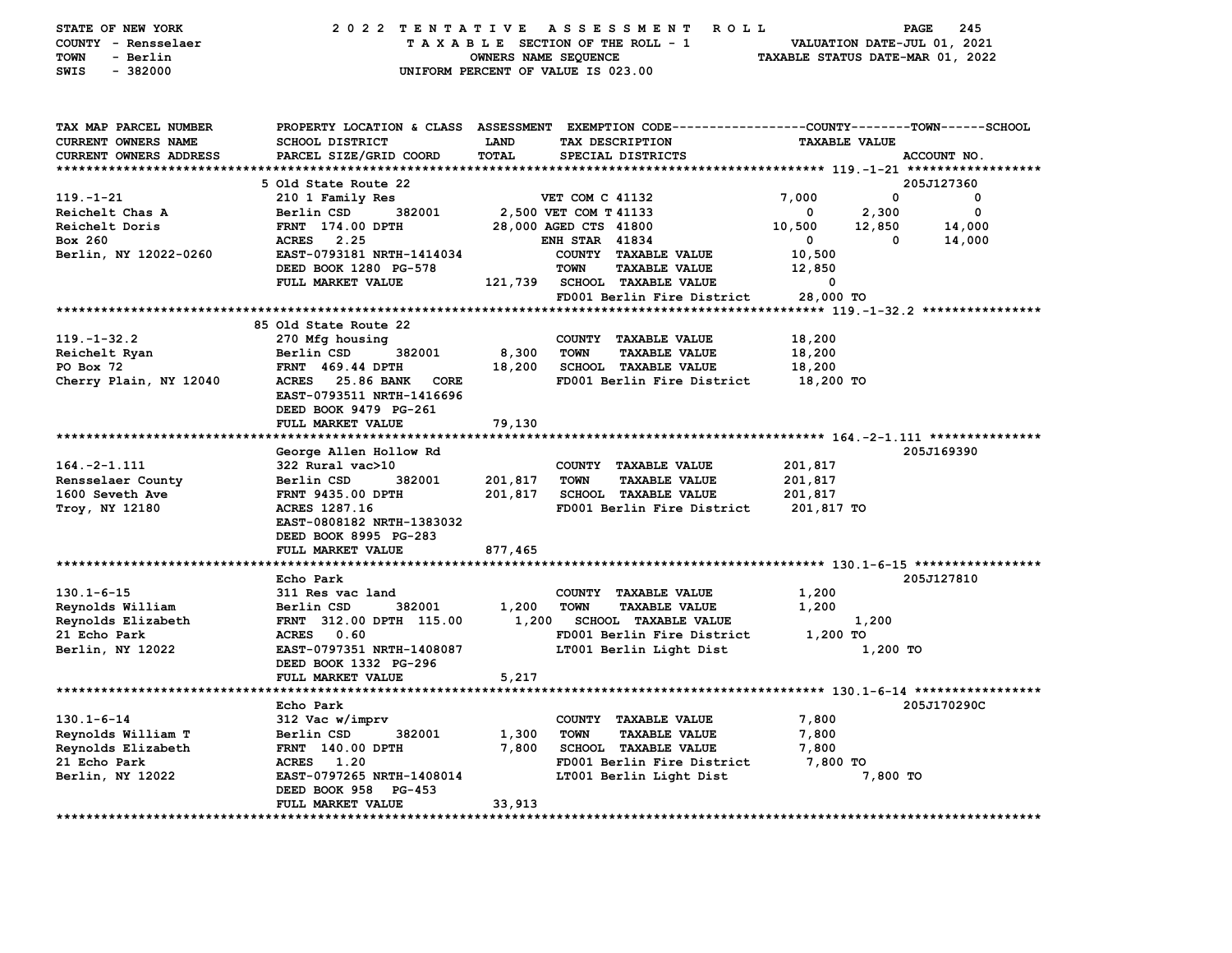| STATE OF NEW YORK          | 2022 TENTATIVE                   |                             | ASSESSMENT ROLL                                                                                |                                  | 246<br><b>PAGE</b> |
|----------------------------|----------------------------------|-----------------------------|------------------------------------------------------------------------------------------------|----------------------------------|--------------------|
| COUNTY - Rensselaer        |                                  |                             | TAXABLE SECTION OF THE ROLL - 1                                                                | VALUATION DATE-JUL 01, 2021      |                    |
| <b>TOWN</b><br>- Berlin    |                                  | <b>OWNERS NAME SEQUENCE</b> |                                                                                                | TAXABLE STATUS DATE-MAR 01, 2022 |                    |
| $-382000$<br><b>SWIS</b>   |                                  |                             | UNIFORM PERCENT OF VALUE IS 023.00                                                             |                                  |                    |
|                            |                                  |                             |                                                                                                |                                  |                    |
|                            |                                  |                             |                                                                                                |                                  |                    |
| TAX MAP PARCEL NUMBER      |                                  |                             | PROPERTY LOCATION & CLASS ASSESSMENT EXEMPTION CODE---------------COUNTY-------TOWN-----SCHOOL |                                  |                    |
| <b>CURRENT OWNERS NAME</b> | SCHOOL DISTRICT                  | <b>LAND</b>                 | TAX DESCRIPTION                                                                                | <b>TAXABLE VALUE</b>             |                    |
| CURRENT OWNERS ADDRESS     | PARCEL SIZE/GRID COORD           | <b>TOTAL</b>                | SPECIAL DISTRICTS                                                                              |                                  | ACCOUNT NO.        |
|                            |                                  |                             |                                                                                                |                                  |                    |
|                            | 21 Echo Park                     |                             |                                                                                                |                                  | 205J170470         |
| $130.1 - 6 - 16$           | 210 1 Family Res                 |                             | COUNTY TAXABLE VALUE                                                                           | 37,800                           |                    |
| Reynolds William T         | Berlin CSD<br>382001             | 1,000                       | <b>TOWN</b><br><b>TAXABLE VALUE</b>                                                            | 37,800                           |                    |
| Reynolds Elizabeth G       | <b>FRNT</b><br>90.00 DPTH 100.10 | 37,800                      | <b>SCHOOL TAXABLE VALUE</b>                                                                    | 37,800                           |                    |
| 21 Echo Park               | ACRES 0.20                       |                             | FD001 Berlin Fire District                                                                     | 37,800 TO                        |                    |
| Berlin, NY 12022           | EAST-0797397 NRTH-1408289        |                             | LT001 Berlin Light Dist                                                                        | 37,800 TO                        |                    |
|                            | DEED BOOK 1145 PG-511            |                             |                                                                                                |                                  |                    |
|                            | FULL MARKET VALUE                | 164,348                     |                                                                                                |                                  |                    |
|                            |                                  |                             |                                                                                                |                                  |                    |
|                            |                                  |                             |                                                                                                |                                  |                    |
|                            | 97 Old Post Rd                   |                             |                                                                                                |                                  | 205J119800         |
| $129. -2 - 24$             | 210 1 Family Res                 |                             | <b>BAS STAR 41854</b>                                                                          | 0<br>0                           | 8,340              |
| Rhoads Kevin               | Berlin CSD<br>382001             | 1,800                       | COUNTY TAXABLE VALUE                                                                           | 82,630                           |                    |
| 97 Old Post Rd             | FRNT 336.00 DPTH                 | 82,630                      | <b>TOWN</b><br><b>TAXABLE VALUE</b>                                                            | 82,630                           |                    |
| Berlin, NY 12022           | <b>ACRES</b><br>4.00             |                             | SCHOOL TAXABLE VALUE                                                                           | 74,290                           |                    |
|                            | EAST-0792827 NRTH-1402561        |                             | FD001 Berlin Fire District                                                                     | 82,630 TO                        |                    |
|                            | DEED BOOK 277 PG-887             |                             |                                                                                                |                                  |                    |
|                            | FULL MARKET VALUE                | 359,261                     |                                                                                                |                                  |                    |
|                            |                                  |                             |                                                                                                |                                  |                    |
|                            | 155 Watson Rd                    |                             |                                                                                                |                                  | 205J124230         |
| $162 - 1 - 14$             | 210 1 Family Res                 |                             | COUNTY TAXABLE VALUE                                                                           | 26,200                           |                    |
| Rhodes Ann                 | Berlin CSD<br>382001             | 3,200                       | <b>TOWN</b><br><b>TAXABLE VALUE</b>                                                            | 26,200                           |                    |
| Rhodes Dana                | <b>FRNT</b> 434.50 DPTH          | 26,200                      | <b>SCHOOL TAXABLE VALUE</b>                                                                    | 26,200                           |                    |
| 105 Pineview Dr            | ACRES<br>4.46                    |                             | FD001 Berlin Fire District                                                                     | 26,200 TO                        |                    |
| Elizabeth City, NC 27909   | EAST-0792830 NRTH-1382544        |                             |                                                                                                |                                  |                    |
|                            | DEED BOOK 9879 PG-188            |                             |                                                                                                |                                  |                    |
|                            | FULL MARKET VALUE                | 113,913                     |                                                                                                |                                  |                    |
|                            |                                  |                             |                                                                                                |                                  |                    |
|                            | NY 22                            |                             |                                                                                                |                                  |                    |
| $118. - 1 - 28$            | 311 Res vac land                 |                             | COUNTY TAXABLE VALUE                                                                           | 8,026                            |                    |
| Riccardi Brothers LLC      | 382001<br>Berlin CSD             | 8,026                       | <b>TAXABLE VALUE</b><br>TOWN                                                                   | 8,026                            |                    |
| PO Box 252                 | <b>FRNT 1050.00 DPTH</b>         | 8,026                       | <b>SCHOOL TAXABLE VALUE</b>                                                                    | 8,026                            |                    |
| Berlin, NY 12022           | ACRES 70.92                      |                             | FD001 Berlin Fire District                                                                     | 8,026 то                         |                    |
|                            | EAST-0792475 NRTH-1410840        |                             |                                                                                                |                                  |                    |
|                            | DEED BOOK 7814 PG-75             |                             |                                                                                                |                                  |                    |
|                            | FULL MARKET VALUE                | 34,896                      |                                                                                                |                                  |                    |
|                            |                                  |                             |                                                                                                |                                  |                    |
|                            | 18,19-21 East Rd                 |                             |                                                                                                |                                  | 205J188560         |
| 107.17-1-21                | 280 Res Multiple                 |                             | COUNTY TAXABLE VALUE                                                                           | 5,400                            |                    |
| Riccardi Christopher S     | Berlin CSD<br>382001             | 3,700                       | TOWN<br><b>TAXABLE VALUE</b>                                                                   | 5,400                            |                    |
| PO Box 524                 | Seas Mobile Home .375A           | 5,400                       | <b>SCHOOL TAXABLE VALUE</b>                                                                    | 5,400                            |                    |
| Berlin, NY 12022           | FRNT 100.00 DPTH 100.00          |                             | FD001 Berlin Fire District                                                                     | 5,400 TO                         |                    |
|                            | <b>ACRES</b><br>0.33             |                             |                                                                                                |                                  |                    |
|                            | EAST-0781465 NRTH-1419081        |                             |                                                                                                |                                  |                    |
|                            | DEED BOOK 8035 PG-262            |                             |                                                                                                |                                  |                    |
|                            | FULL MARKET VALUE                | 23,478                      |                                                                                                |                                  |                    |
|                            |                                  |                             |                                                                                                |                                  |                    |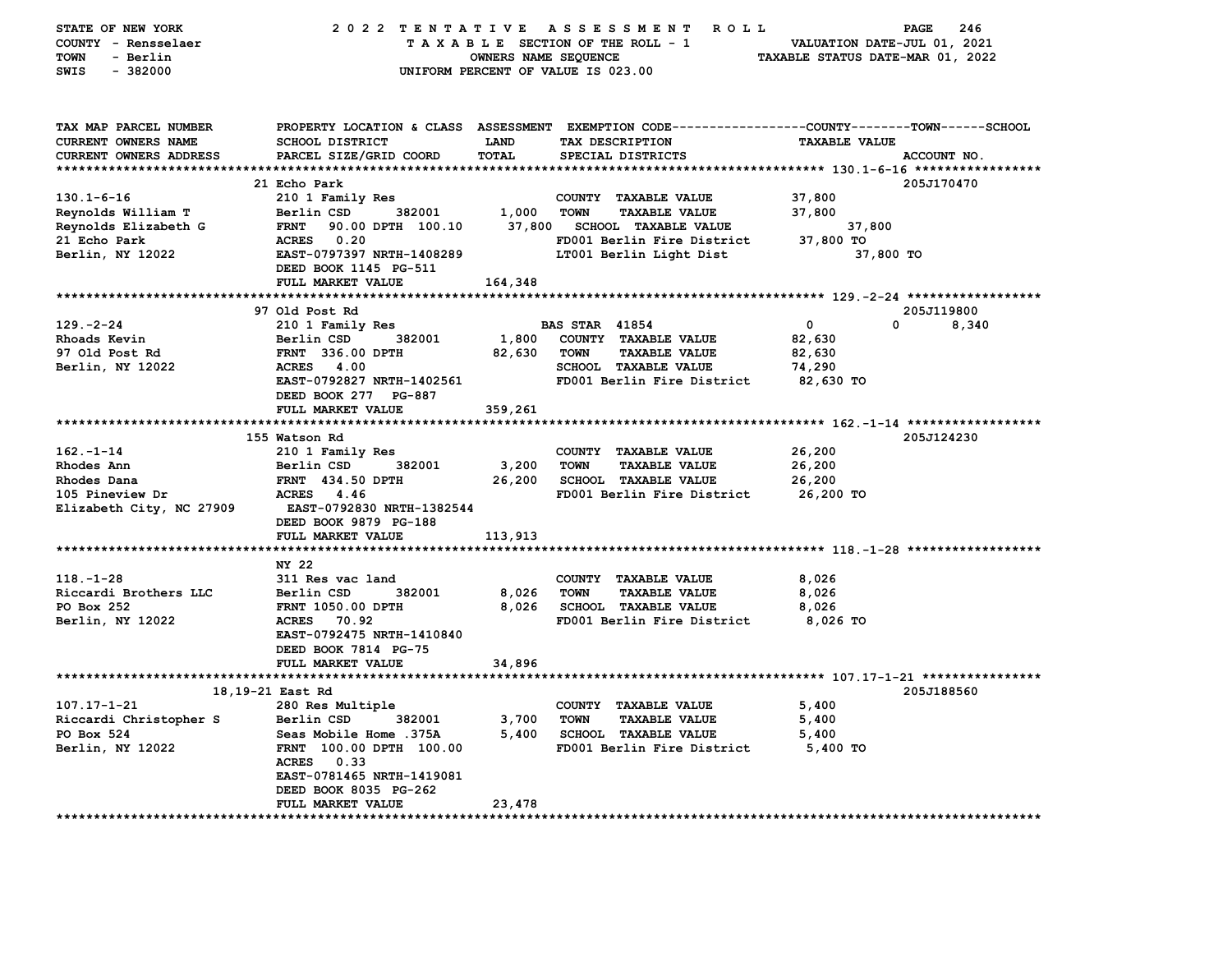| STATE OF NEW YORK                                      | 2022 TENTATIVE                                   |                      | A S S E S S M E N T<br><b>ROLL</b>                                                              |                                  | 247<br>PAGE           |
|--------------------------------------------------------|--------------------------------------------------|----------------------|-------------------------------------------------------------------------------------------------|----------------------------------|-----------------------|
| COUNTY - Rensselaer                                    |                                                  |                      | TAXABLE SECTION OF THE ROLL - 1                                                                 | VALUATION DATE-JUL 01, 2021      |                       |
| <b>TOWN</b><br>- Berlin                                |                                                  | OWNERS NAME SEQUENCE |                                                                                                 | TAXABLE STATUS DATE-MAR 01, 2022 |                       |
| $-382000$<br>SWIS                                      |                                                  |                      | UNIFORM PERCENT OF VALUE IS 023.00                                                              |                                  |                       |
|                                                        |                                                  |                      |                                                                                                 |                                  |                       |
| TAX MAP PARCEL NUMBER                                  |                                                  |                      | PROPERTY LOCATION & CLASS ASSESSMENT EXEMPTION CODE---------------COUNTY-------TOWN------SCHOOL |                                  |                       |
| CURRENT OWNERS NAME                                    | <b>SCHOOL DISTRICT</b>                           | <b>LAND</b>          | TAX DESCRIPTION                                                                                 | <b>TAXABLE VALUE</b>             |                       |
| <b>CURRENT OWNERS ADDRESS</b>                          | PARCEL SIZE/GRID COORD                           | TOTAL                | SPECIAL DISTRICTS                                                                               |                                  | ACCOUNT NO.           |
|                                                        |                                                  |                      |                                                                                                 |                                  |                       |
|                                                        | 2081-2083 Plank Rd                               |                      |                                                                                                 |                                  |                       |
| $118. - 1 - 26$                                        | 447 Truck termnl                                 |                      | COUNTY TAXABLE VALUE                                                                            | 15,000                           |                       |
| Riccardi Christopher S                                 | Berlin CSD<br>382001                             | 2,000                | <b>TOWN</b><br><b>TAXABLE VALUE</b>                                                             | 15,000                           |                       |
| PO Box 524                                             | From $129. -2 - 1.1$                             | 15,000               | SCHOOL TAXABLE VALUE<br>FD001 Berlin Fire District                                              | 15,000<br>15,000 TO              |                       |
| Berlin, NY 12022                                       | 1989 Wiley Svy<br><b>FRNT</b> 376.18 DPTH        |                      |                                                                                                 |                                  |                       |
|                                                        | ACRES<br>3.00                                    |                      |                                                                                                 |                                  |                       |
|                                                        | EAST-0784704 NRTH-1409661                        |                      |                                                                                                 |                                  |                       |
|                                                        | DEED BOOK 7563 PG-67                             |                      |                                                                                                 |                                  |                       |
|                                                        | FULL MARKET VALUE                                | 65,217               |                                                                                                 |                                  |                       |
|                                                        |                                                  |                      |                                                                                                 |                                  |                       |
|                                                        | 570 Green Hollow Rd                              |                      |                                                                                                 |                                  | 205J123310C           |
| $120. - 1 - 14$                                        | 210 1 Family Res                                 |                      | COUNTY TAXABLE VALUE                                                                            | 27,800                           |                       |
| Riccardi Elizabeth M                                   | Berlin CSD<br>382001                             | 2,000                | TOWN<br><b>TAXABLE VALUE</b>                                                                    | 27,800                           |                       |
| 756 Myrtle Ave Apt 5J                                  | <b>FRNT 321.70 DPTH</b>                          | 27,800               | <b>SCHOOL TAXABLE VALUE</b>                                                                     | 27,800                           |                       |
| Brooklyn, NY 11206                                     | ACRES 3.38 BANK<br>CORE                          |                      | FD001 Berlin Fire District                                                                      | 27,800 TO                        |                       |
|                                                        | EAST-0805814 NRTH-1413409                        |                      |                                                                                                 |                                  |                       |
|                                                        | DEED BOOK 8142 PG-74                             |                      |                                                                                                 |                                  |                       |
|                                                        | FULL MARKET VALUE                                | 120,870              |                                                                                                 |                                  |                       |
|                                                        |                                                  |                      |                                                                                                 |                                  |                       |
|                                                        | 639 Green Hollow Rd                              |                      |                                                                                                 |                                  |                       |
| $120. -1 - 4.142$                                      | 240 Rural res                                    |                      | <b>BAS STAR 41854</b>                                                                           | 0                                | $\mathbf{0}$<br>8,340 |
| Riccardi Philip V Jr                                   | Berlin CSD<br>382001                             | 14,800               | COUNTY TAXABLE VALUE<br><b>TOWN</b>                                                             | 100,000                          |                       |
| Murphy Mara K<br>PO Box 43                             | <b>FRNT 375.00 DPTH</b><br>45.44<br><b>ACRES</b> | 100,000              | <b>TAXABLE VALUE</b><br><b>SCHOOL TAXABLE VALUE</b>                                             | 100,000<br>91,660                |                       |
| Berlin, NY 12022-0413                                  | EAST-0807736 NRTH-1415200                        |                      | FD001 Berlin Fire District                                                                      | 100,000 TO                       |                       |
|                                                        | DEED BOOK 4847 PG-222                            |                      |                                                                                                 |                                  |                       |
|                                                        | FULL MARKET VALUE                                | 434,783              |                                                                                                 |                                  |                       |
|                                                        |                                                  |                      |                                                                                                 |                                  |                       |
|                                                        |                                                  |                      |                                                                                                 |                                  |                       |
|                                                        |                                                  |                      |                                                                                                 |                                  |                       |
| $120. -1 - 4.2$                                        | 605 Green Hollow Rd                              |                      |                                                                                                 |                                  | 205J147790            |
|                                                        | 312 Vac w/imprv<br>Berlin CSD<br>382001          | 5,500                | COUNTY TAXABLE VALUE<br><b>TOWN</b><br><b>TAXABLE VALUE</b>                                     | 5,500<br>5,500                   |                       |
| Riccardi Stephen L<br>Green Hollow Rd                  | <b>FRNT</b> 247.75 DPTH                          | 5,500                | SCHOOL TAXABLE VALUE                                                                            | 5,500                            |                       |
| PO Box 157                                             | ACRES 1.99                                       |                      | FD001 Berlin Fire District                                                                      | 5,500 TO                         |                       |
| Berlin, NY 12022                                       | EAST-0806730 NRTH-1413885                        |                      |                                                                                                 |                                  |                       |
|                                                        | DEED BOOK 194 PG-848                             |                      |                                                                                                 |                                  |                       |
|                                                        | FULL MARKET VALUE                                | 23,913               |                                                                                                 |                                  |                       |
|                                                        |                                                  |                      |                                                                                                 |                                  |                       |
|                                                        | Green Hollow Rd (N of)                           |                      |                                                                                                 |                                  |                       |
| $120. -1 - 4.141$                                      | 314 Rural vac<10                                 |                      | AG DST 8YT 41720                                                                                | 5,857<br>5,857                   | 5,857                 |
| Riccardi Stephen L                                     | 382001<br>Berlin CSD                             | 12,300               | COUNTY TAXABLE VALUE                                                                            | 6,443                            |                       |
| Green Hollow Rd                                        | 1984/28 Survey                                   | 12,300               | <b>TOWN</b><br><b>TAXABLE VALUE</b>                                                             | 6,443                            |                       |
| PO Box 157                                             | FRNT 381.00 DPTH                                 |                      | <b>SCHOOL TAXABLE VALUE</b>                                                                     | 6,443                            |                       |
| Berlin, NY 12022                                       | <b>ACRES</b><br>40.21                            |                      | FD001 Berlin Fire District                                                                      | 12,300 TO                        |                       |
|                                                        | EAST-0806944 NRTH-1414860                        |                      |                                                                                                 |                                  |                       |
| MAY BE SUBJECT TO PAYMENT<br>UNDER AGDIST LAW TIL 2026 | DEED BOOK 194 PG-768<br><b>FULL MARKET VALUE</b> | 53,478               |                                                                                                 |                                  |                       |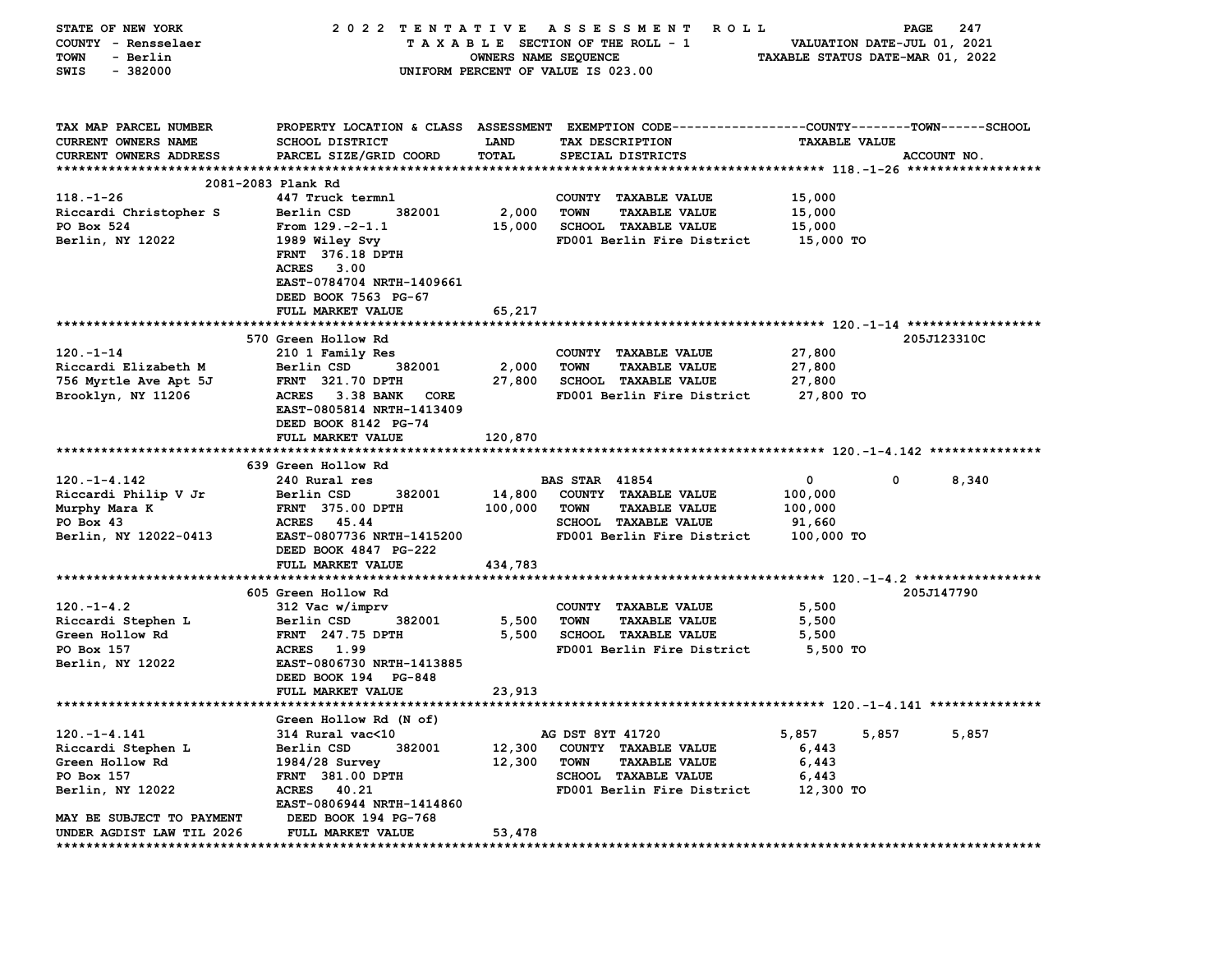| STATE OF NEW YORK             | 2022 TENTATIVE                    |                      | A S S E S S M E N T<br><b>ROLL</b>                                                             |                                  | PAGE      | 248         |   |
|-------------------------------|-----------------------------------|----------------------|------------------------------------------------------------------------------------------------|----------------------------------|-----------|-------------|---|
| COUNTY - Rensselaer           |                                   |                      | TAXABLE SECTION OF THE ROLL - 1                                                                | VALUATION DATE-JUL 01, 2021      |           |             |   |
| <b>TOWN</b><br>- Berlin       |                                   | OWNERS NAME SEQUENCE |                                                                                                | TAXABLE STATUS DATE-MAR 01, 2022 |           |             |   |
| $-382000$<br>SWIS             |                                   |                      | UNIFORM PERCENT OF VALUE IS 023.00                                                             |                                  |           |             |   |
|                               |                                   |                      |                                                                                                |                                  |           |             |   |
|                               |                                   |                      |                                                                                                |                                  |           |             |   |
|                               |                                   |                      |                                                                                                |                                  |           |             |   |
| TAX MAP PARCEL NUMBER         |                                   |                      | PROPERTY LOCATION & CLASS ASSESSMENT EXEMPTION CODE---------------COUNTY-------TOWN-----SCHOOL |                                  |           |             |   |
| <b>CURRENT OWNERS NAME</b>    | <b>SCHOOL DISTRICT</b>            | LAND                 | TAX DESCRIPTION                                                                                | <b>TAXABLE VALUE</b>             |           |             |   |
| <b>CURRENT OWNERS ADDRESS</b> | PARCEL SIZE/GRID COORD            | TOTAL                | SPECIAL DISTRICTS                                                                              |                                  |           | ACCOUNT NO. |   |
|                               |                                   |                      |                                                                                                |                                  |           |             |   |
|                               | 611 Green Hollow Rd               |                      |                                                                                                |                                  |           |             |   |
| $120. -1 - 4.143$             | 240 Rural res                     |                      | <b>BAS STAR 41854</b>                                                                          | 0                                | 0         | 8,340       |   |
| Riccardi Stephen L            | Berlin CSD<br>382001              | 2,800                | COUNTY TAXABLE VALUE                                                                           | 62,750                           |           |             |   |
| Green Hollow Rd               | $1984-28$ Survey                  | 62,750               | <b>TOWN</b><br><b>TAXABLE VALUE</b>                                                            | 62,750                           |           |             |   |
| PO Box 157                    | <b>FRNT 386.03 DPTH</b>           |                      | SCHOOL TAXABLE VALUE                                                                           | 54,410                           |           |             |   |
| Berlin, NY 12022-0157         | ACRES<br>5.23                     |                      | FD001 Berlin Fire District                                                                     | 62,750 TO                        |           |             |   |
|                               | EAST-0807055 NRTH-1414026         |                      |                                                                                                |                                  |           |             |   |
|                               | DEED BOOK 187 PG-616              |                      |                                                                                                |                                  |           |             |   |
|                               | FULL MARKET VALUE                 | 272,826              |                                                                                                |                                  |           |             |   |
|                               |                                   |                      |                                                                                                |                                  |           |             |   |
|                               | 162 Green Hollow Rd               |                      |                                                                                                |                                  |           | 205J137190  |   |
| $130 - 2 - 2$                 | 210 1 Family Res                  |                      | COUNTY TAXABLE VALUE                                                                           | 26,300                           |           |             |   |
| Riccardi Susan P              | Berlin CSD<br>382001              | 1,200                | <b>TOWN</b><br><b>TAXABLE VALUE</b>                                                            | 26,300                           |           |             |   |
| 162 Green Hollow Rd           | FRNT 228.00 DPTH 125.60           | 26,300               | <b>SCHOOL TAXABLE VALUE</b>                                                                    |                                  | 26,300    |             |   |
| PO Box 96                     | ACRES 0.49                        |                      | FD001 Berlin Fire District                                                                     | 26,300 TO                        |           |             |   |
| Berlin, NY 12022              | EAST-0797338 NRTH-1409074         |                      | LT001 Berlin Light Dist                                                                        |                                  | 26,300 TO |             |   |
|                               | DEED BOOK 159 PG-1036             |                      |                                                                                                |                                  |           |             |   |
|                               | FULL MARKET VALUE                 | 114,348              |                                                                                                |                                  |           |             |   |
|                               |                                   |                      |                                                                                                |                                  |           |             |   |
|                               | 873 Black River Rd                |                      |                                                                                                |                                  |           | 205J102290  |   |
| $162 - 1 - 28$                | 270 Mfg housing                   |                      | <b>BAS STAR 41854</b>                                                                          | 0                                | 0         | 8,340       |   |
| Rivers John B                 | Berlin CSD<br>382001              | 3,600                | COUNTY TAXABLE VALUE                                                                           | 11,850                           |           |             |   |
| 114 Smith St                  | <b>FRNT</b> 357.74 DPTH           | 11,850               | <b>TAXABLE VALUE</b><br><b>TOWN</b>                                                            | 11,850                           |           |             |   |
| PO Box 353                    | 4.02<br><b>ACRES</b>              |                      | <b>SCHOOL TAXABLE VALUE</b>                                                                    | 3,510                            |           |             |   |
| Athol, MA 01331               | EAST-0788894 NRTH-1378459         |                      | FD001 Berlin Fire District                                                                     | 11,850 TO                        |           |             |   |
|                               | DEED BOOK 7242 PG-36              |                      |                                                                                                |                                  |           |             |   |
|                               | FULL MARKET VALUE                 | 51,522               |                                                                                                |                                  |           |             |   |
|                               |                                   |                      |                                                                                                |                                  |           |             |   |
|                               | 59 S Main St                      |                      |                                                                                                |                                  |           | 205J175870  |   |
| $130.1 - 8 - 27$              | 210 1 Family Res                  |                      | COUNTY TAXABLE VALUE                                                                           | 33,100                           |           |             |   |
| Rizk Daad Adel                | 382001<br>Berlin CSD              | 3,100                | <b>TOWN</b><br><b>TAXABLE VALUE</b>                                                            | 33,100                           |           |             |   |
| 59 S Main St                  | <b>FRNT</b> 133.10 DPTH           | 33,100               | <b>SCHOOL TAXABLE VALUE</b>                                                                    | 33,100                           |           |             |   |
| Berlin, NY 12022              | ACRES 1.74                        |                      | FD001 Berlin Fire District                                                                     | 33,100 TO                        |           |             |   |
|                               | EAST-0794997 NRTH-1407687         |                      | LT001 Berlin Light Dist                                                                        |                                  | 33,100 TO |             |   |
|                               | DEED BOOK 9903 PG-29              |                      |                                                                                                |                                  |           |             |   |
|                               | FULL MARKET VALUE                 | 143,913              |                                                                                                |                                  |           |             |   |
|                               |                                   |                      |                                                                                                |                                  |           |             |   |
|                               | 34 Brookside Park Rd              |                      |                                                                                                |                                  |           | 205J176950  |   |
| $130.1 - 5 - 25$              | 210 1 Family Res                  |                      | <b>VET WAR T 41123</b>                                                                         | 0                                | 1,380     | 0           |   |
| Roberts Dylan D               | Berlin CSD<br>382001              |                      | 1,200 VET DIS C 41142                                                                          | 14,945                           | 0         | 0           |   |
| 79 Church St                  | FRNT 105.00 DPTH<br>77.60         |                      | 37,363 VET WAR C<br>41122                                                                      | 5,604                            |           | 0           | 0 |
| Nassau, NY 12123              | CORE<br><b>ACRES</b><br>0.17 BANK |                      | <b>VET DIS T 41143</b>                                                                         | 0                                | 4,600     | 0           |   |
|                               | EAST-0797202 NRTH-1408585         |                      | <b>BAS STAR 41854</b>                                                                          | 0                                | O         | 8,340       |   |
|                               | DEED BOOK 7309 PG-306             |                      | COUNTY TAXABLE VALUE                                                                           | 16,814                           |           |             |   |
|                               | FULL MARKET VALUE                 | 162,448              | <b>TOWN</b><br><b>TAXABLE VALUE</b>                                                            | 31,383                           |           |             |   |
|                               |                                   |                      | <b>SCHOOL TAXABLE VALUE</b>                                                                    | 29,023                           |           |             |   |
|                               |                                   |                      | FD001 Berlin Fire District                                                                     | 37,363 TO                        |           |             |   |
|                               |                                   |                      | LT001 Berlin Light Dist                                                                        |                                  | 37,363 TO |             |   |
|                               |                                   |                      |                                                                                                |                                  |           |             |   |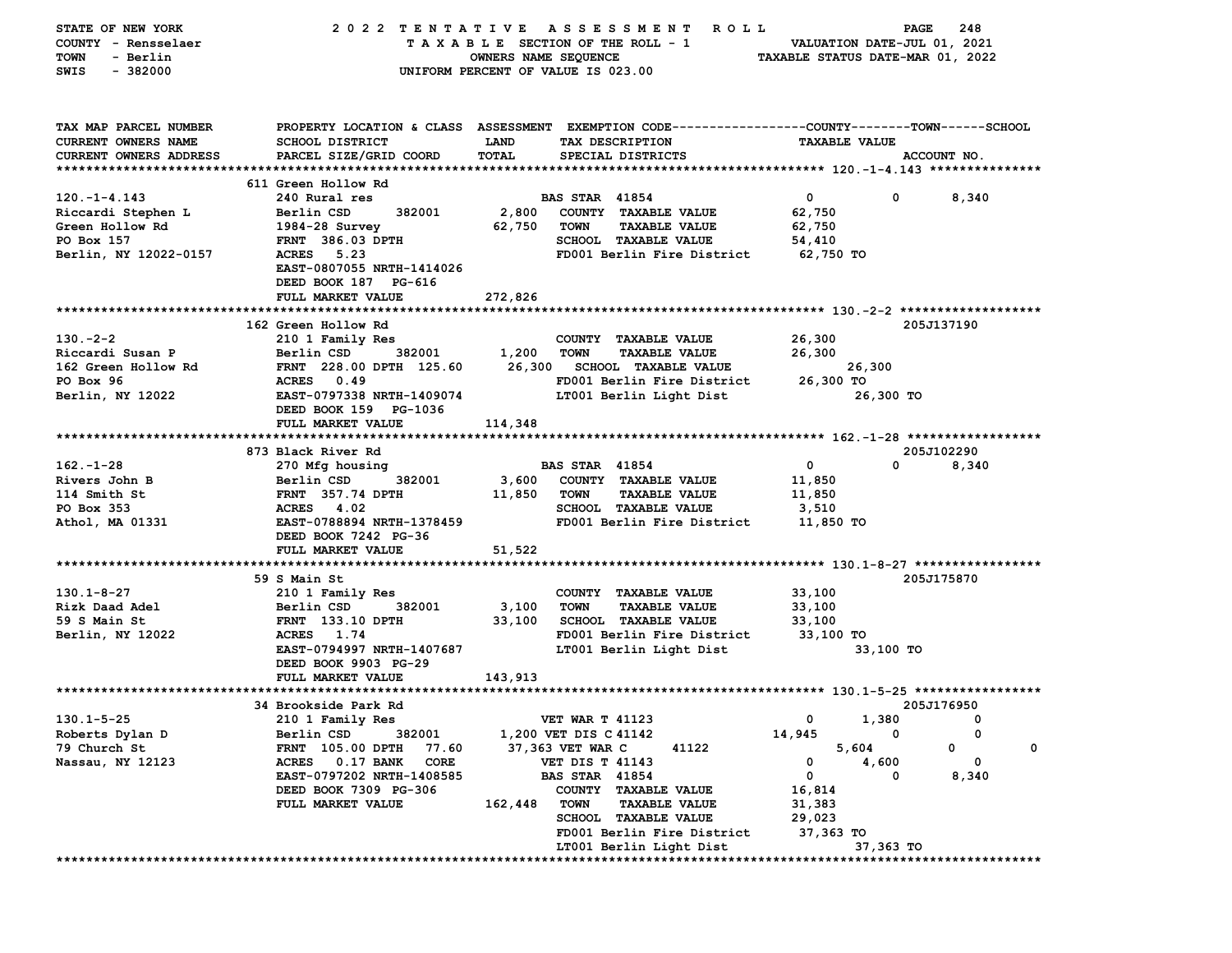| STATE OF NEW YORK<br>COUNTY - Rensselaer<br><b>TOWN</b><br>- Berlin<br>SWIS<br>$-382000$ | 2022 TENTATIVE                                                                                                                                     | OWNERS NAME SEQUENCE<br>UNIFORM PERCENT OF VALUE IS 023.00 |                        | ASSESSMENT<br><b>ROLL</b><br>TAXABLE SECTION OF THE ROLL - 1 |                | VALUATION DATE-JUL 01, 2021<br>TAXABLE STATUS DATE-MAR 01, 2022 | PAGE        | 249    |
|------------------------------------------------------------------------------------------|----------------------------------------------------------------------------------------------------------------------------------------------------|------------------------------------------------------------|------------------------|--------------------------------------------------------------|----------------|-----------------------------------------------------------------|-------------|--------|
| TAX MAP PARCEL NUMBER<br><b>CURRENT OWNERS NAME</b><br>CURRENT OWNERS ADDRESS            | PROPERTY LOCATION & CLASS ASSESSMENT EXEMPTION CODE---------------COUNTY-------TOWN-----SCHOOL<br><b>SCHOOL DISTRICT</b><br>PARCEL SIZE/GRID COORD | LAND<br><b>TOTAL</b>                                       |                        | TAX DESCRIPTION<br>SPECIAL DISTRICTS                         |                | <b>TAXABLE VALUE</b>                                            | ACCOUNT NO. |        |
|                                                                                          |                                                                                                                                                    |                                                            |                        |                                                              |                |                                                                 |             |        |
|                                                                                          | 139 Green Hollow Rd                                                                                                                                |                                                            |                        |                                                              |                |                                                                 | 205J182260  |        |
| $130.1 - 5 - 13.1$                                                                       | 210 1 Family Res                                                                                                                                   |                                                            | <b>BAS STAR 41854</b>  |                                                              | 0              | 0                                                               |             | 8,340  |
| Roberts Mac C                                                                            | 382001<br>Berlin CSD                                                                                                                               | 1,500                                                      |                        | COUNTY TAXABLE VALUE                                         | 46,800         |                                                                 |             |        |
| Roberts Karen L                                                                          | 1988-118                                                                                                                                           | 46,800                                                     | <b>TOWN</b>            | <b>TAXABLE VALUE</b>                                         | 46,800         |                                                                 |             |        |
| 139 Green Hollow Rd                                                                      | FRNT 202.60 DPTH 270.04                                                                                                                            |                                                            |                        | <b>SCHOOL TAXABLE VALUE</b>                                  | 38,460         |                                                                 |             |        |
| Petersburgh, NY 12138                                                                    | ACRES<br>0.95                                                                                                                                      |                                                            |                        | FD001 Berlin Fire District                                   |                | 46,800 TO                                                       |             |        |
|                                                                                          | EAST-0796677 NRTH-1408860                                                                                                                          | LT001 Berlin Light Dist                                    |                        |                                                              | 46,800 TO      |                                                                 |             |        |
|                                                                                          | DEED BOOK 203 PG-566                                                                                                                               |                                                            |                        |                                                              |                |                                                                 |             |        |
|                                                                                          | FULL MARKET VALUE                                                                                                                                  | 203,478                                                    |                        |                                                              |                |                                                                 |             |        |
|                                                                                          | 1750 Plank Rd                                                                                                                                      |                                                            |                        |                                                              |                |                                                                 | 205J120800  |        |
| $128. -2 - 9$                                                                            | 210 1 Family Res                                                                                                                                   |                                                            | <b>VET WAR C 41122</b> |                                                              | 5,340          | 0                                                               |             | 0      |
| Rockwell Nancy A                                                                         | 382001<br>Berlin CSD                                                                                                                               |                                                            | 4,000 VET WAR T 41123  |                                                              | 0              | 1,380                                                           |             | 0      |
| Farley-Wyckoff Tara L                                                                    | Life Estate Remainder to:                                                                                                                          |                                                            | 35,600 AGED CTS        | 41800                                                        |                | 15,130                                                          | 17,110      | 17,800 |
| 1752 Plank Rd                                                                            | K Denue, T Farley-Wyckoff                                                                                                                          |                                                            | <b>ENH STAR 41834</b>  |                                                              | 0              | 0                                                               | 17,800      |        |
| Petersburgh, NY 12138                                                                    | J Russo                                                                                                                                            |                                                            |                        | COUNTY TAXABLE VALUE                                         | 15,130         |                                                                 |             |        |
|                                                                                          | FRNT 160.00 DPTH 225.84                                                                                                                            |                                                            | <b>TOWN</b>            | <b>TAXABLE VALUE</b>                                         | 17,110         |                                                                 |             |        |
|                                                                                          | 0.76<br>ACRES                                                                                                                                      |                                                            |                        | <b>SCHOOL TAXABLE VALUE</b>                                  |                | 0                                                               |             |        |
|                                                                                          | EAST-0777270 NRTH-1405894                                                                                                                          |                                                            |                        | FD001 Berlin Fire District                                   |                | 35,600 TO                                                       |             |        |
|                                                                                          | DEED BOOK 7491 PG-86                                                                                                                               |                                                            |                        |                                                              |                |                                                                 |             |        |
|                                                                                          | FULL MARKET VALUE                                                                                                                                  | 154,783                                                    |                        |                                                              |                |                                                                 |             |        |
|                                                                                          |                                                                                                                                                    |                                                            |                        |                                                              |                |                                                                 |             |        |
|                                                                                          | 35 Dingman Rd                                                                                                                                      |                                                            |                        |                                                              |                |                                                                 | 205J166510  |        |
| $150. - 1 - 30$                                                                          | 210 1 Family Res                                                                                                                                   |                                                            | <b>BAS STAR 41854</b>  |                                                              | 0              | $\Omega$                                                        |             | 8,340  |
| Rodgers Daniel                                                                           | Averill Park Ce 384001                                                                                                                             | 3,300                                                      |                        | COUNTY TAXABLE VALUE                                         | 52,700         |                                                                 |             |        |
| 35 Dingman Rd                                                                            | 1990/0187                                                                                                                                          | 52,700                                                     | <b>TOWN</b>            | <b>TAXABLE VALUE</b>                                         | 52,700         |                                                                 |             |        |
| Sand Lake, NY 12153                                                                      | FRNT 223.02 DPTH                                                                                                                                   |                                                            |                        | SCHOOL TAXABLE VALUE                                         | 44,360         |                                                                 |             |        |
|                                                                                          | ACRES<br>6.17                                                                                                                                      |                                                            |                        | FD001 Berlin Fire District                                   |                | 52,700 TO                                                       |             |        |
|                                                                                          | EAST-0777423 NRTH-1387236                                                                                                                          |                                                            |                        |                                                              |                |                                                                 |             |        |
|                                                                                          | DEED BOOK 3840 PG-197                                                                                                                              |                                                            |                        |                                                              |                |                                                                 |             |        |
|                                                                                          | FULL MARKET VALUE                                                                                                                                  | 229,130                                                    |                        |                                                              |                |                                                                 |             |        |
|                                                                                          |                                                                                                                                                    |                                                            |                        |                                                              |                |                                                                 |             |        |
|                                                                                          | NY 22                                                                                                                                              |                                                            |                        |                                                              |                |                                                                 | 205J140680C |        |
| $141. -4 - 4.1$                                                                          | 322 Rural vac>10                                                                                                                                   |                                                            |                        | COUNTY TAXABLE VALUE                                         | 2,800          |                                                                 |             |        |
| Rogan James F Jr                                                                         | 382001<br>Berlin CSD<br>FRNT 470.17 DPTH                                                                                                           | 2,800<br>2,800                                             | <b>TOWN</b>            | <b>TAXABLE VALUE</b><br><b>SCHOOL TAXABLE VALUE</b>          | 2,800<br>2,800 |                                                                 |             |        |
| Rogan Joyce Ann H<br>PO Box 293                                                          | <b>ACRES</b><br>15.27                                                                                                                              |                                                            |                        | FD001 Berlin Fire District                                   |                | 2,800 TO                                                        |             |        |
| Berlin, NY 12022                                                                         | EAST-0796936 NRTH-1397229                                                                                                                          |                                                            |                        |                                                              |                |                                                                 |             |        |
|                                                                                          | DEED BOOK 1389 PG-104                                                                                                                              |                                                            |                        |                                                              |                |                                                                 |             |        |
|                                                                                          | <b>FULL MARKET VALUE</b>                                                                                                                           | 12,174                                                     |                        |                                                              |                |                                                                 |             |        |
|                                                                                          |                                                                                                                                                    |                                                            |                        |                                                              |                |                                                                 |             |        |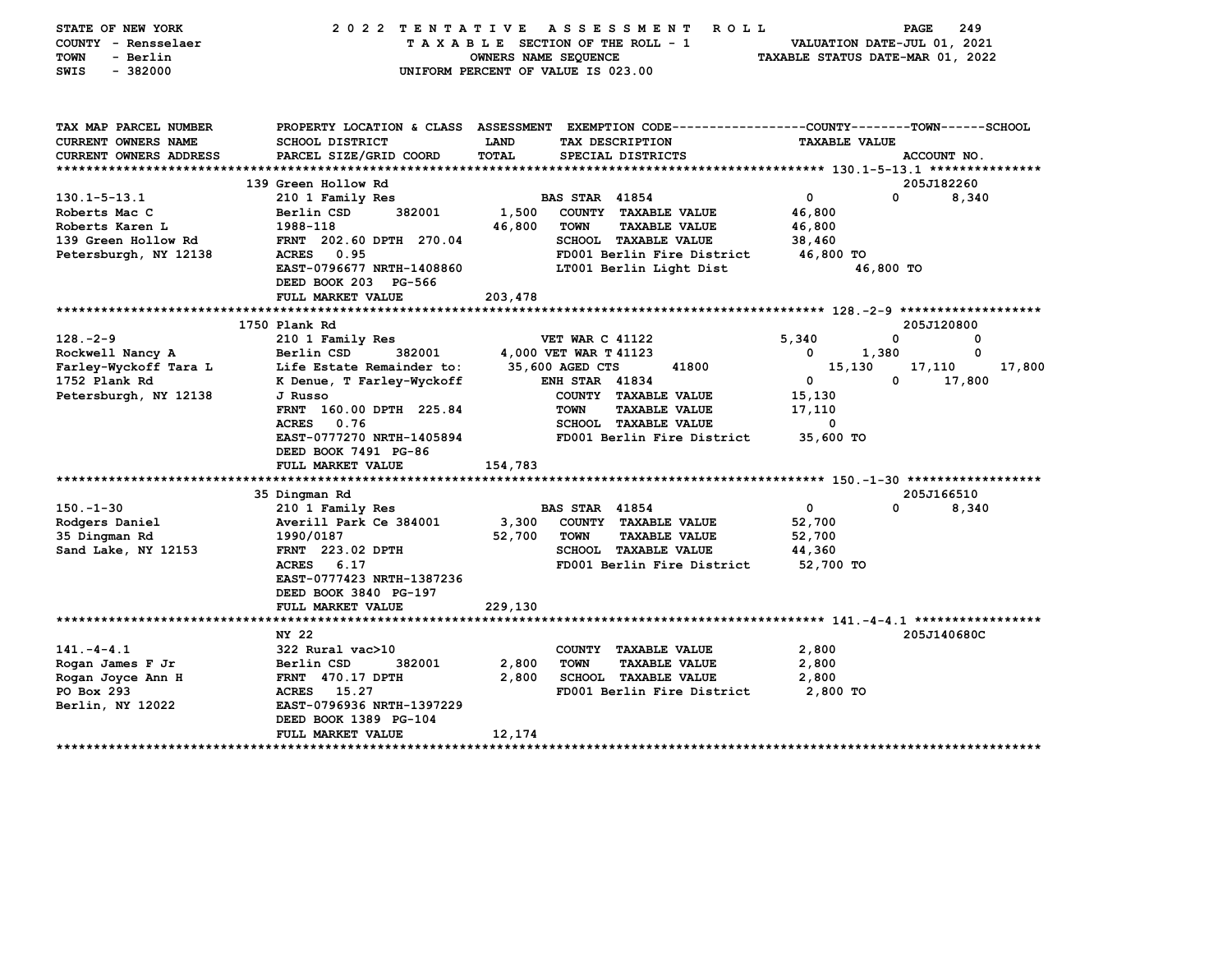| STATE OF NEW YORK                              | 2022 TENTATIVE ASSESSMENT                |                      | <b>ROLL</b>                                                                                    |                             | 250<br><b>PAGE</b>  |
|------------------------------------------------|------------------------------------------|----------------------|------------------------------------------------------------------------------------------------|-----------------------------|---------------------|
| COUNTY - Rensselaer                            |                                          |                      | TAXABLE SECTION OF THE ROLL - 1                                                                | VALUATION DATE-JUL 01, 2021 |                     |
| <b>TOWN</b><br>- Berlin                        |                                          | OWNERS NAME SEQUENCE | TAXABLE STATUS DATE-MAR 01, 2022                                                               |                             |                     |
| $-382000$<br>SWIS                              |                                          |                      | UNIFORM PERCENT OF VALUE IS 023.00                                                             |                             |                     |
|                                                |                                          |                      |                                                                                                |                             |                     |
| TAX MAP PARCEL NUMBER                          |                                          |                      | PROPERTY LOCATION & CLASS ASSESSMENT EXEMPTION CODE---------------COUNTY-------TOWN-----SCHOOL |                             |                     |
| CURRENT OWNERS NAME                            | <b>SCHOOL DISTRICT</b>                   | <b>LAND</b>          | TAX DESCRIPTION                                                                                | <b>TAXABLE VALUE</b>        |                     |
| CURRENT OWNERS ADDRESS                         | PARCEL SIZE/GRID COORD                   | <b>TOTAL</b>         | SPECIAL DISTRICTS                                                                              |                             | ACCOUNT NO.         |
|                                                |                                          |                      |                                                                                                |                             |                     |
|                                                | 17810 NY 22                              |                      |                                                                                                |                             |                     |
| $141. - 4 - 4.2$                               | 210 1 Family Res                         |                      | <b>BAS STAR 41854</b>                                                                          | $\mathbf 0$                 | $^{\circ}$<br>8,340 |
| Rogan Joyce Ann H                              | 382001<br>Berlin CSD                     | 3,700                | COUNTY TAXABLE VALUE                                                                           | 58,600                      |                     |
| 17810 NY 22                                    | <b>FRNT</b> 213.50 DPTH                  | 58,600               | TOWN<br><b>TAXABLE VALUE</b>                                                                   | 58,600                      |                     |
| Berlin, NY 12022                               | <b>5.00 BANK</b><br><b>ACRES</b><br>CORE |                      | SCHOOL TAXABLE VALUE                                                                           | 50,260                      |                     |
|                                                | EAST-0796502 NRTH-1397394                |                      | FD001 Berlin Fire District                                                                     | 58,600 TO                   |                     |
|                                                | DEED BOOK 1761 PG-322                    |                      |                                                                                                |                             |                     |
|                                                | FULL MARKET VALUE                        | 254,783              |                                                                                                |                             |                     |
|                                                |                                          |                      |                                                                                                |                             |                     |
|                                                | 301 Bly Hollow Rd                        |                      |                                                                                                |                             | 205J171640          |
| $151.-2-19$                                    | 322 Rural vac>10                         |                      | COUNTY TAXABLE VALUE                                                                           | 7,300                       |                     |
| Rohl Joseph W                                  | Berlin CSD<br>382001                     | 7,300                | TOWN<br><b>TAXABLE VALUE</b>                                                                   | 7,300                       |                     |
| 301 Chamberlain Hill Rd                        | By Will                                  |                      | 7,300<br><b>SCHOOL TAXABLE VALUE</b>                                                           | 7,300                       |                     |
| West Sand Lake, NY 12196-9768 FRNT 738.00 DPTH |                                          |                      | FD001 Berlin Fire District                                                                     | 7,300 TO                    |                     |
|                                                | 25.00<br><b>ACRES</b>                    |                      |                                                                                                |                             |                     |
|                                                | EAST-0791574 NRTH-1387637                |                      |                                                                                                |                             |                     |
|                                                | DEED BOOK 1033 PG-517                    |                      |                                                                                                |                             |                     |
|                                                | FULL MARKET VALUE                        | 31,739               |                                                                                                |                             |                     |
|                                                |                                          |                      |                                                                                                |                             |                     |
|                                                | 507 Bly Hollow Rd                        |                      |                                                                                                |                             |                     |
| $151. -2 - 5.16$                               | 240 Rural res                            |                      | <b>BAS STAR 41854</b>                                                                          | 0<br>0                      | 8,340               |
| Rohloff Michael                                | Berlin CSD<br>382001                     | 7,300                | COUNTY TAXABLE VALUE                                                                           | 32,000                      |                     |
| 507 Bly Hollow Rd                              | <b>FRNT 1215.00 DPTH</b>                 | 32,000               | <b>TOWN</b><br><b>TAXABLE VALUE</b>                                                            | 32,000                      |                     |
| Petersburg, NY 12138                           | ACRES 29.00                              |                      | <b>SCHOOL TAXABLE VALUE</b>                                                                    | 23,660                      |                     |
|                                                | EAST-0790425 NRTH-1392163                |                      | FD001 Berlin Fire District                                                                     | 32,000 TO                   |                     |
|                                                | DEED BOOK 7863 PG-100                    |                      |                                                                                                |                             |                     |
|                                                | FULL MARKET VALUE                        | 139,130              |                                                                                                |                             |                     |
|                                                |                                          |                      |                                                                                                |                             |                     |
|                                                | Bly Hollow Rd                            |                      |                                                                                                |                             |                     |
| $151. -2 - 17.26$                              | $322$ Rural vac $>10$                    |                      | COUNTY TAXABLE VALUE                                                                           | 23,115                      |                     |
| Rohloff Michael K                              | Berlin CSD<br>382001                     | 23,115               | <b>TOWN</b><br><b>TAXABLE VALUE</b>                                                            | 23,115                      |                     |
| 179 Reichards Lake Rd                          | Lot 20                                   | 23,115               | SCHOOL TAXABLE VALUE                                                                           | 23,115                      |                     |
| Averill Park, NY 12018                         | <b>FRNT 467.28 DPTH</b>                  |                      | FD001 Berlin Fire District                                                                     | 23,115 TO                   |                     |
|                                                | ACRES 74.10                              |                      |                                                                                                |                             |                     |
|                                                | EAST-0791344 NRTH-1386461                |                      |                                                                                                |                             |                     |
|                                                | DEED BOOK 3443 PG-298                    |                      |                                                                                                |                             |                     |
|                                                | <b>FULL MARKET VALUE</b>                 | 100,500              |                                                                                                |                             |                     |
|                                                |                                          |                      |                                                                                                |                             |                     |
|                                                | 2506 Plank Rd                            |                      |                                                                                                |                             | 205J161020          |
| $129. -2 - 3$                                  | 270 Mfg housing                          |                      | COUNTY TAXABLE VALUE                                                                           | 10,700                      |                     |
| Rokjer Scott J                                 | Berlin CSD<br>382001                     | 5,000                | <b>TOWN</b><br><b>TAXABLE VALUE</b>                                                            | 10,700                      |                     |
| Rokjer Courtney                                | FRNT 255.00 DPTH 155.00                  | 10,700               | <b>SCHOOL TAXABLE VALUE</b>                                                                    | 10,700                      |                     |
| 141 Shaver Pond Rd                             | <b>ACRES</b><br>0.90                     |                      | FD001 Berlin Fire District                                                                     | 10,700 TO                   |                     |
| Cropseyville, NY 12052                         | EAST-0791254 NRTH-1405625                |                      |                                                                                                |                             |                     |
|                                                | DEED BOOK 9997 PG-239                    |                      |                                                                                                |                             |                     |
| PRIOR OWNER ON 3/01/2022                       | FULL MARKET VALUE                        | 46,522               |                                                                                                |                             |                     |
| Rokjer Scott J                                 |                                          |                      |                                                                                                |                             |                     |
|                                                |                                          |                      |                                                                                                |                             |                     |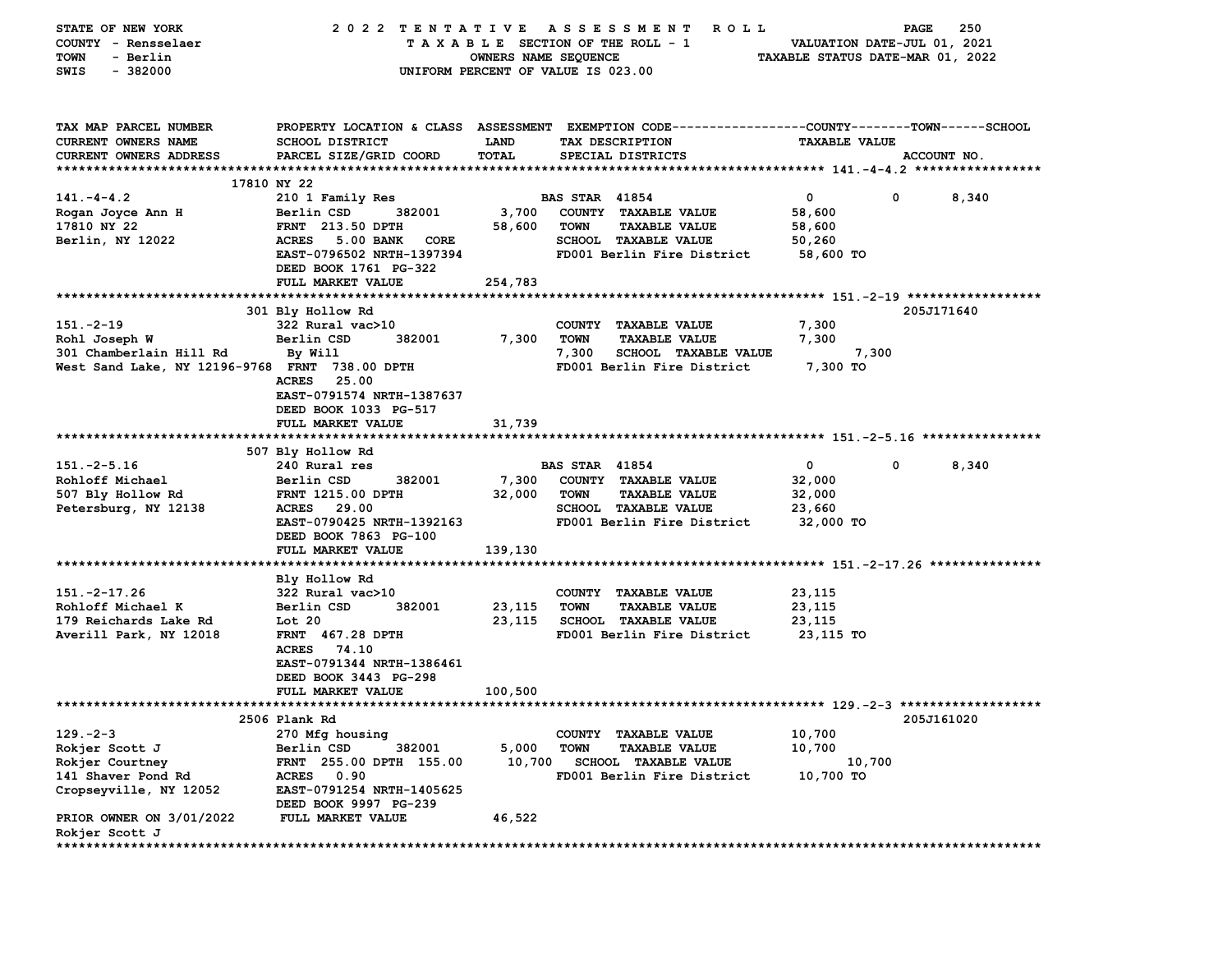| STATE OF NEW YORK                      |                                                                |              | 2022 TENTATIVE ASSESSMENT ROLL                                                                 |                          | PAGE          | 251         |  |
|----------------------------------------|----------------------------------------------------------------|--------------|------------------------------------------------------------------------------------------------|--------------------------|---------------|-------------|--|
| COUNTY - Rensselaer                    | TAXABLE SECTION OF THE ROLL - 1<br>VALUATION DATE-JUL 01, 2021 |              |                                                                                                |                          |               |             |  |
| <b>TOWN</b><br>- Berlin                | OWNERS NAME SEQUENCE<br>TAXABLE STATUS DATE-MAR 01, 2022       |              |                                                                                                |                          |               |             |  |
| SWIS<br>$-382000$                      | UNIFORM PERCENT OF VALUE IS 023.00                             |              |                                                                                                |                          |               |             |  |
|                                        |                                                                |              |                                                                                                |                          |               |             |  |
| TAX MAP PARCEL NUMBER                  |                                                                |              | PROPERTY LOCATION & CLASS ASSESSMENT EXEMPTION CODE--------------COUNTY-------TOWN------SCHOOL |                          |               |             |  |
| <b>CURRENT OWNERS NAME</b>             | <b>SCHOOL DISTRICT</b>                                         | <b>LAND</b>  | TAX DESCRIPTION                                                                                | <b>TAXABLE VALUE</b>     |               |             |  |
| CURRENT OWNERS ADDRESS                 | PARCEL SIZE/GRID COORD                                         | TOTAL        | SPECIAL DISTRICTS                                                                              |                          |               | ACCOUNT NO. |  |
|                                        |                                                                |              |                                                                                                |                          |               |             |  |
|                                        | 57 Birch Trl                                                   |              |                                                                                                |                          |               | 205J122880  |  |
| $150.12 - 1 - 1$                       | 260 Seasonal res                                               |              | COUNTY TAXABLE VALUE                                                                           | 41,300                   |               |             |  |
| Rosenberg Julian                       | Averill Park Ce 384001                                         | 3,000        | TOWN<br><b>TAXABLE VALUE</b>                                                                   | 41,300                   |               |             |  |
| Llera Shannon                          | FRNT 198.50 DPTH 116.06                                        |              | 41,300 SCHOOL TAXABLE VALUE                                                                    |                          | 41,300        |             |  |
| 768 State Route 146                    | ACRES 0.46                                                     |              | FD001 Berlin Fire District                                                                     | 41,300 TO                |               |             |  |
| Altamont, NY 12009                     | EAST-0778209 NRTH-1390867                                      |              | WD001 Berlin Water Dist                                                                        |                          | 41,300 TO M   |             |  |
|                                        | DEED BOOK 8723 PG-33                                           |              | WD023 Berlin Water Dist #1                                                                     | 41,300 TO M              |               |             |  |
|                                        | FULL MARKET VALUE                                              | 179,565      |                                                                                                |                          |               |             |  |
|                                        |                                                                |              |                                                                                                |                          |               |             |  |
|                                        | 1732 Plank Rd                                                  |              |                                                                                                |                          |               |             |  |
| $128. -2 - 11.21$                      | 240 Rural res                                                  |              | <b>BAS STAR 41854</b>                                                                          | $\overline{\phantom{0}}$ | 0             | 8,340       |  |
| Ross David                             | 382001<br>Berlin CSD                                           |              | 8,400 PRIFOREST 47460                                                                          | 1,987                    | 1,987         | 1,987       |  |
| 1732 Plank Rd                          | <b>FRNT 485.00 DPTH</b>                                        |              | 118,000 COUNTY TAXABLE VALUE                                                                   | 116,013                  |               |             |  |
| Petersburgh, NY 12138-9774 ACRES 64.31 |                                                                |              | <b>TOWN</b><br><b>TAXABLE VALUE</b>                                                            | 116,013                  |               |             |  |
|                                        | <b>EAST-0776817 NRTH-1404451</b>                               |              | <b>SCHOOL TAXABLE VALUE</b>                                                                    | 107,673                  |               |             |  |
| MAY BE SUBJECT TO PAYMENT              | DEED BOOK 1310                                                 | <b>PG-28</b> | FD001 Berlin Fire District                                                                     |                          | 118,000 TO    |             |  |
| UNDER RPTL480A UNTIL 2031              | <b>FULL MARKET VALUE</b>                                       | 513,043      |                                                                                                |                          |               |             |  |
|                                        |                                                                |              |                                                                                                |                          |               |             |  |
|                                        | Plank Rd                                                       |              |                                                                                                |                          |               | 205L173530  |  |
| $128. - 2 - 11.1$                      | 323 Vacant rural<br>382001                                     |              | PRIFOREST 47460<br>3,800 COUNTY TAXABLE VALUE                                                  | 3,040<br>760             | 3,040         | 3,040       |  |
| Ross David C<br>1722 Plank Rd          | Berlin CSD<br><b>FRNT</b> 300.00 DPTH                          | 3,800        | <b>TOWN</b><br><b>TAXABLE VALUE</b>                                                            | 760                      |               |             |  |
| Petersburgh, NY 12138                  | <b>ACRES</b> 10.00                                             |              | <b>SCHOOL TAXABLE VALUE</b>                                                                    | 760                      |               |             |  |
|                                        | EAST-0776236 NRTH-1405159                                      |              | FD001 Berlin Fire District 3,800 TO                                                            |                          |               |             |  |
| MAY BE SUBJECT TO PAYMENT              | DEED BOOK 256 PG-1813                                          |              |                                                                                                |                          |               |             |  |
| UNDER RPTL480A UNTIL 2031              | FULL MARKET VALUE                                              | 16,522       |                                                                                                |                          |               |             |  |
|                                        |                                                                |              |                                                                                                |                          |               |             |  |
|                                        | Dutch Church Rd (W of)                                         |              |                                                                                                |                          |               | 205J173620  |  |
| 128.-2-12                              | 322 Rural vac>10                                               |              | PRIFOREST 47460                                                                                | 17,760                   | 17,760 17,760 |             |  |
| Ross David C                           | Berlin CSD<br>382001                                           | 22,200       | COUNTY TAXABLE VALUE                                                                           | 4,440                    |               |             |  |
| 1722 Plank Rd                          | ACRES 148.94                                                   | 22,200       | <b>TOWN</b><br><b>TAXABLE VALUE</b>                                                            | 4,440                    |               |             |  |
| Petersburgh, NY 12138                  | EAST-0776764 NRTH-1402295                                      |              | <b>SCHOOL TAXABLE VALUE</b>                                                                    | 4,440                    |               |             |  |
|                                        | DEED BOOK 361 PG-1702                                          |              | FD001 Berlin Fire District 22,200 TO                                                           |                          |               |             |  |
| MAY BE SUBJECT TO PAYMENT              | <b>FULL MARKET VALUE</b>                                       | 96,522       |                                                                                                |                          |               |             |  |
| UNDER RPTL480A UNTIL 2031              |                                                                |              |                                                                                                |                          |               |             |  |
|                                        |                                                                |              |                                                                                                |                          |               |             |  |
|                                        | 27 N Main St                                                   |              |                                                                                                |                          |               | 2059901440  |  |
| $130.1 - 1 - 7$                        | 283 Res w/Comuse                                               |              | COUNTY TAXABLE VALUE                                                                           | 56,000                   |               |             |  |
| Ross David C                           | 382001<br>Berlin CSD                                           | 3,000        | <b>TOWN</b><br><b>TAXABLE VALUE</b>                                                            | 56,000                   |               |             |  |
| Tibbetts Michelle A                    | <b>FRNT 245.00 DPTH</b>                                        | 56,000       | SCHOOL TAXABLE VALUE                                                                           | 56,000                   |               |             |  |
| 1722 Plank Rd                          | ACRES 0.74                                                     |              | FD001 Berlin Fire District                                                                     | 56,000 TO                |               |             |  |
| Petersburgh, NY 12138                  | EAST-0794693 NRTH-1408717                                      |              | OM001 Omitted Tax: Prior                                                                       | 2498.88 MT               |               |             |  |
|                                        | DEED BOOK 9736 PG-84                                           |              | OM003 Omitted: School                                                                          | 2580.93 MT               |               |             |  |
|                                        | FULL MARKET VALUE                                              | 243,478      |                                                                                                |                          |               |             |  |
|                                        |                                                                |              |                                                                                                |                          |               |             |  |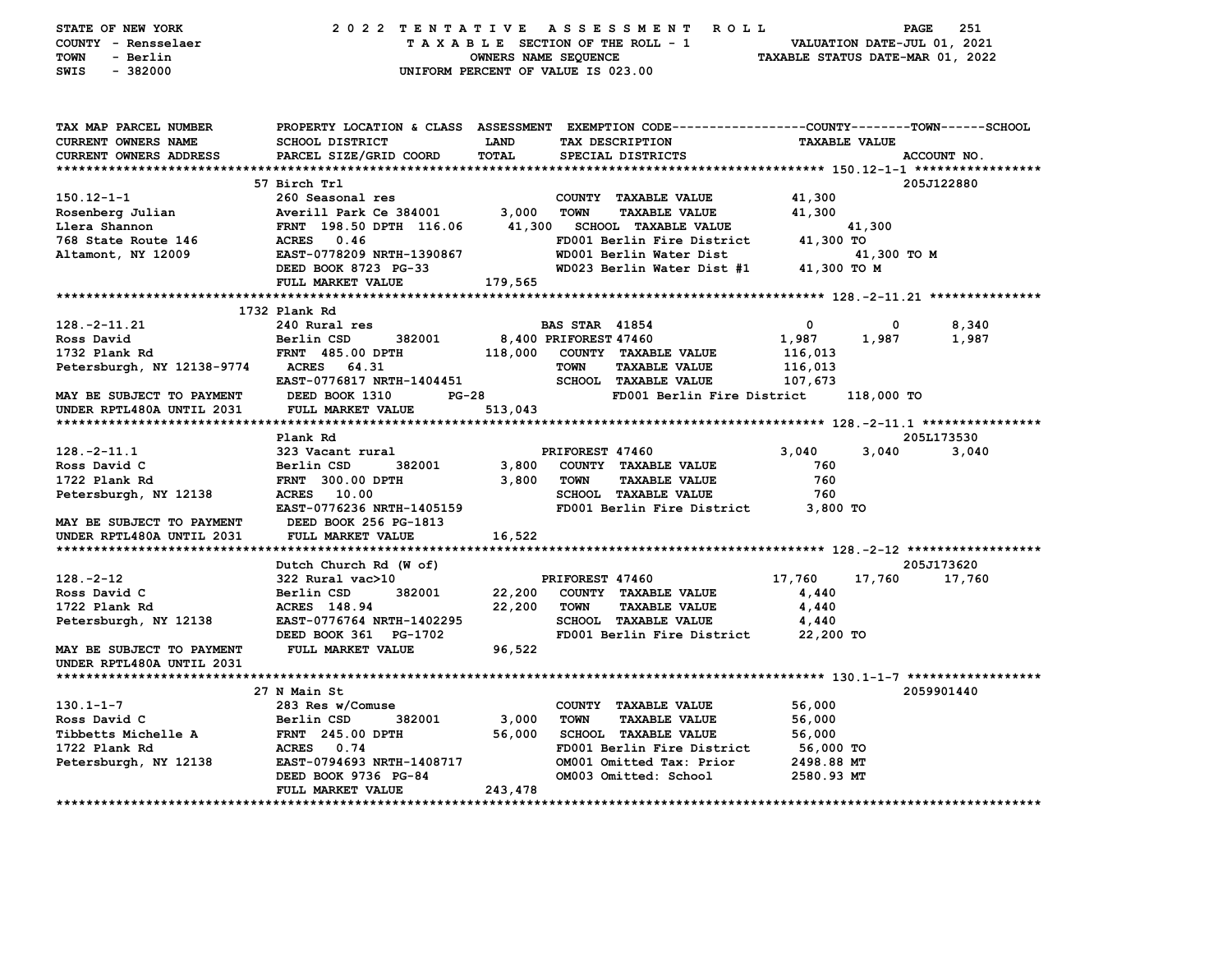| STATE OF NEW YORK           | 2022 TENTATIVE                                                 |                                    |                        | <b>ROLL</b><br>A S S E S S M E N T                           |                      | PAGE        | 252                   |
|-----------------------------|----------------------------------------------------------------|------------------------------------|------------------------|--------------------------------------------------------------|----------------------|-------------|-----------------------|
| COUNTY - Rensselaer         | TAXABLE SECTION OF THE ROLL - 1<br>VALUATION DATE-JUL 01, 2021 |                                    |                        |                                                              |                      |             |                       |
| TOWN<br>- Berlin            | OWNERS NAME SEQUENCE<br>TAXABLE STATUS DATE-MAR 01, 2022       |                                    |                        |                                                              |                      |             |                       |
| $-382000$<br><b>SWIS</b>    |                                                                | UNIFORM PERCENT OF VALUE IS 023.00 |                        |                                                              |                      |             |                       |
|                             |                                                                |                                    |                        |                                                              |                      |             |                       |
|                             |                                                                |                                    |                        |                                                              |                      |             |                       |
| TAX MAP PARCEL NUMBER       | PROPERTY LOCATION & CLASS ASSESSMENT                           |                                    |                        | EXEMPTION CODE-----------------COUNTY-------TOWN------SCHOOL |                      |             |                       |
| CURRENT OWNERS NAME         | SCHOOL DISTRICT                                                | LAND                               |                        | TAX DESCRIPTION                                              | <b>TAXABLE VALUE</b> |             |                       |
| CURRENT OWNERS ADDRESS      | PARCEL SIZE/GRID COORD                                         | <b>TOTAL</b>                       |                        |                                                              |                      |             | ACCOUNT NO.           |
|                             |                                                                |                                    |                        | SPECIAL DISTRICTS                                            |                      |             |                       |
|                             | 1724 Plank Rd                                                  |                                    |                        |                                                              |                      |             |                       |
| $128. - 2 - 11.22$          | 210 1 Family Res                                               |                                    | <b>BAS STAR 41854</b>  |                                                              | 0                    | 0           | 8,340                 |
| Ross Trust Evan C           | Berlin CSD<br>382001                                           | 1,200                              |                        | COUNTY TAXABLE VALUE                                         | 85,000               |             |                       |
|                             |                                                                |                                    |                        |                                                              |                      |             |                       |
| Ross Evan C                 | <b>ACRES</b><br>0.69                                           | 85,000                             | <b>TOWN</b>            | <b>TAXABLE VALUE</b>                                         | 85,000               |             |                       |
| 1724 Plank Rd               | EAST-0776382 NRTH-1404730                                      |                                    |                        | SCHOOL TAXABLE VALUE                                         | 76,660               |             |                       |
| Petesburgh, NY 12138        | DEED BOOK 7534 PG-74                                           |                                    |                        | FD001 Berlin Fire District                                   | 85,000 TO            |             |                       |
|                             | FULL MARKET VALUE                                              | 369,565                            |                        |                                                              |                      |             |                       |
|                             |                                                                |                                    |                        |                                                              |                      |             |                       |
|                             | 211 Dyken Pond Rd                                              |                                    |                        | 97 PCT OF VALUE USED FOR EXEMPTION PURPOSES                  |                      |             | 205J181000            |
| $118. - 1 - 19$             | 210 1 Family Res                                               |                                    | <b>VET WAR C 41122</b> |                                                              | 5,220                | 0           | 0                     |
| Rossetti John N             | 382001<br>Berlin CSD                                           |                                    | 3,100 VET WAR T 41123  |                                                              | 0                    | 1,380       | $\mathbf 0$           |
| Rossetti Vivian R           | 10ac Encon                                                     |                                    | 35,875 ENH STAR 41834  |                                                              | 0                    | 0           | 20,820                |
| 211 Dyken Pond Rd           | 20 Ac                                                          |                                    |                        | COUNTY TAXABLE VALUE                                         | 30,655               |             |                       |
| Petersburgh, NY 12138-9704  | <b>Exemption On 97%</b>                                        |                                    | <b>TOWN</b>            | <b>TAXABLE VALUE</b>                                         | 34,495               |             |                       |
|                             | FRNT 390.00 DPTH                                               |                                    |                        | <b>SCHOOL TAXABLE VALUE</b>                                  | 15,055               |             |                       |
|                             | 23.28<br><b>ACRES</b>                                          |                                    |                        | FD001 Berlin Fire District                                   | 35,875 TO            |             |                       |
|                             | EAST-0781221 NRTH-1413152                                      |                                    |                        |                                                              |                      |             |                       |
|                             | DEED BOOK 1278 PG-653                                          |                                    |                        |                                                              |                      |             |                       |
|                             | FULL MARKET VALUE                                              | 155,978                            |                        |                                                              |                      |             |                       |
|                             |                                                                |                                    |                        |                                                              |                      |             |                       |
|                             | 199 Legion Rd                                                  |                                    |                        |                                                              |                      |             | 205J139600            |
| $118. - 1 - 4$              | 323 Vacant rural                                               |                                    |                        | COUNTY TAXABLE VALUE                                         | 16,000               |             |                       |
| Rossi Claudio               | Berlin CSD<br>382001                                           | 16,000                             | <b>TOWN</b>            | <b>TAXABLE VALUE</b>                                         | 16,000               |             |                       |
| Rossi Luigi                 | <b>FRNT</b><br>50.00 DPTH                                      | 16,000                             |                        | <b>SCHOOL TAXABLE VALUE</b>                                  | 16,000               |             |                       |
| 5 Rita Ave                  | <b>ACRES</b><br>80.10                                          |                                    |                        | FD001 Berlin Fire District                                   | 16,000 TO            |             |                       |
| Bridgeport, CT 06606        | EAST-0787091 NRTH-1416019                                      |                                    |                        |                                                              |                      |             |                       |
|                             | DEED BOOK 3009 PG-17                                           |                                    |                        |                                                              |                      |             |                       |
|                             | FULL MARKET VALUE                                              | 69,565                             |                        |                                                              |                      |             |                       |
|                             |                                                                |                                    |                        |                                                              |                      |             |                       |
|                             | 308 Mattison Hollow Rd                                         |                                    |                        |                                                              |                      |             | 205J122410            |
| $153. - 1 - 2$              | 210 1 Family Res                                               |                                    | AGED CTS 41800         |                                                              | 34,400               | 34,400      | 34,400                |
| Rubin Robert                | Berlin CSD<br>382001                                           |                                    | 4,800 ENH STAR 41834   |                                                              | 0                    | 0           | 20,820                |
| Rubin Helane                | <b>FRNT</b> 217.00 DPTH                                        | 68,800                             |                        | COUNTY TAXABLE VALUE                                         | 34,400               |             |                       |
| PO Box 92                   | ACRES 9.14                                                     |                                    | <b>TOWN</b>            | <b>TAXABLE VALUE</b>                                         | 34,400               |             |                       |
| Cherry Plain, NY 12040-0092 | EAST-0806851 NRTH-1388330                                      |                                    |                        | <b>SCHOOL TAXABLE VALUE</b>                                  | 13,580               |             |                       |
|                             | DEED BOOK 1330 PG-913                                          |                                    |                        | FD001 Berlin Fire District                                   | 68,800 TO            |             |                       |
|                             | FULL MARKET VALUE                                              | 299,130                            |                        |                                                              |                      |             |                       |
|                             |                                                                |                                    |                        |                                                              |                      |             |                       |
|                             | 37 Long View                                                   |                                    |                        |                                                              |                      |             | 205J143831            |
| $150.15 - 1 - 30$           | 210 1 Family Res                                               |                                    | <b>BAS STAR 41854</b>  |                                                              | 0                    | 0           | 8,340                 |
| Rubino Wendy S              | Averill Park Ce 384001                                         | 4,500                              |                        | COUNTY TAXABLE VALUE                                         | 39,800               |             |                       |
| Rubino John W               | <b>FRNT 400.00 DPTH</b>                                        | 39,800                             | <b>TOWN</b>            | <b>TAXABLE VALUE</b>                                         | 39,800               |             |                       |
| 37 Longview Trl             | ACRES 1.07                                                     |                                    |                        | SCHOOL TAXABLE VALUE                                         | 31,460               |             |                       |
| Sand Lake, NY 12153         | EAST-0776985 NRTH-1389026                                      |                                    |                        | FD001 Berlin Fire District                                   | 39,800 TO            |             |                       |
|                             | DEED BOOK 8814 PG-31                                           |                                    |                        | WD001 Berlin Water Dist                                      |                      | 39,800 TO M |                       |
|                             | FULL MARKET VALUE                                              | 173,043                            |                        | WD023 Berlin Water Dist #1                                   | 39,800 TO M          |             |                       |
|                             |                                                                |                                    |                        |                                                              |                      |             | ********************* |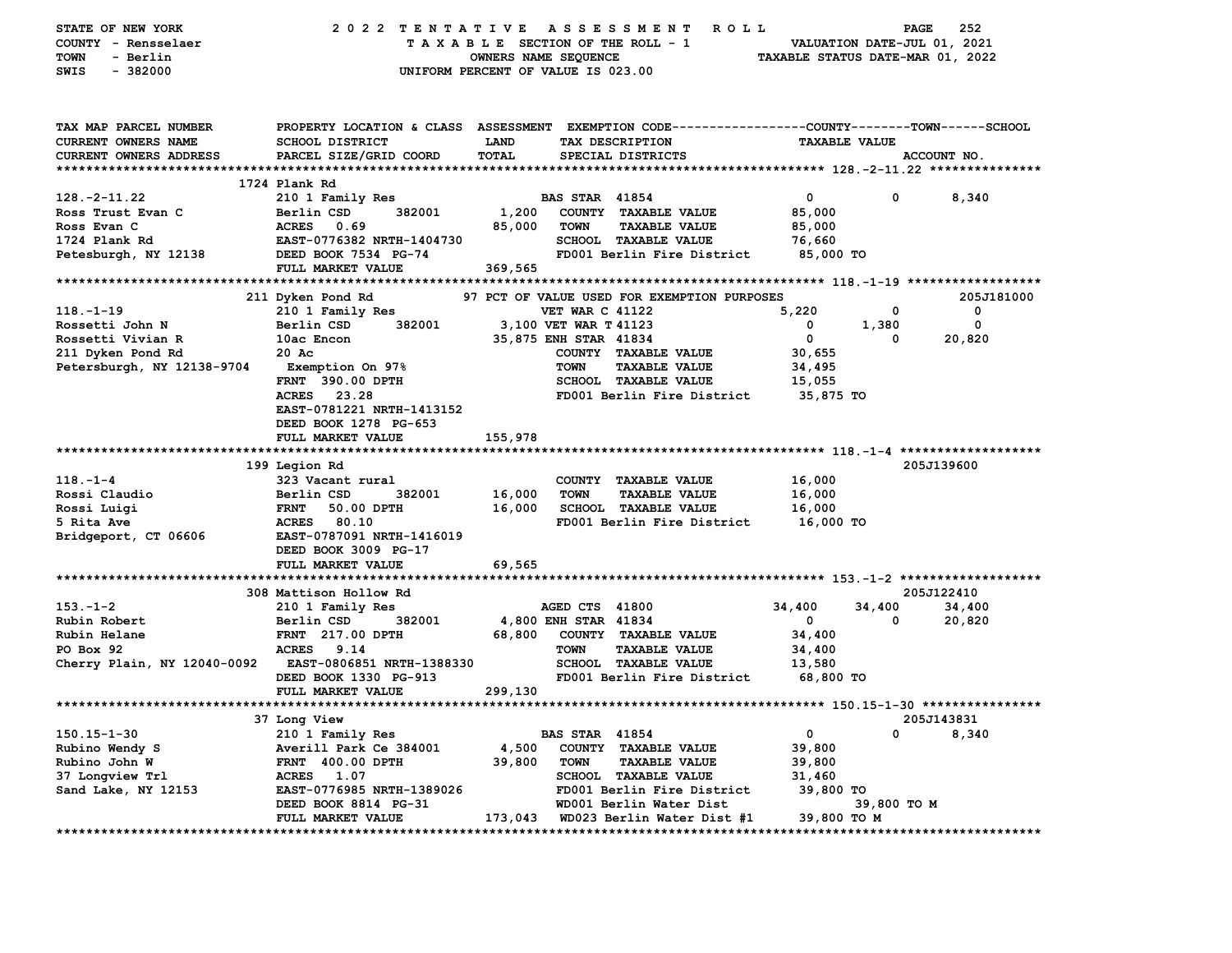| STATE OF NEW YORK                                                                |                                                                                                                            |                                    |                       | 2022 TENTATIVE ASSESSMENT ROLL       |                         | <b>PAGE</b>             | 253         |  |
|----------------------------------------------------------------------------------|----------------------------------------------------------------------------------------------------------------------------|------------------------------------|-----------------------|--------------------------------------|-------------------------|-------------------------|-------------|--|
| COUNTY - Rensselaer                                                              | T A X A B L E SECTION OF THE ROLL - 1 VALUATION DATE-JUL 01, 2021<br>OWNERS NAME SEQUENCE TAXABLE STATUS DATE-MAR 01, 2022 |                                    |                       |                                      |                         |                         |             |  |
| TOWN<br>- Berlin                                                                 |                                                                                                                            |                                    |                       |                                      |                         |                         |             |  |
| $-382000$<br>SWIS                                                                |                                                                                                                            | UNIFORM PERCENT OF VALUE IS 023.00 |                       |                                      |                         |                         |             |  |
|                                                                                  |                                                                                                                            |                                    |                       |                                      |                         |                         |             |  |
|                                                                                  |                                                                                                                            |                                    |                       |                                      |                         |                         |             |  |
|                                                                                  |                                                                                                                            |                                    |                       |                                      |                         |                         |             |  |
| TAX MAP PARCEL NUMBER                                                            | PROPERTY LOCATION & CLASS ASSESSMENT EXEMPTION CODE----------------COUNTY-------TOWN------SCHOOL                           |                                    |                       |                                      |                         |                         |             |  |
| <b>CURRENT OWNERS NAME</b>                                                       | SCHOOL DISTRICT                                                                                                            | <b>LAND</b>                        |                       | TAX DESCRIPTION                      | <b>TAXABLE VALUE</b>    |                         |             |  |
| CURRENT OWNERS ADDRESS                                                           | PARCEL SIZE/GRID COORD                                                                                                     | TOTAL                              |                       | SPECIAL DISTRICTS                    |                         |                         | ACCOUNT NO. |  |
|                                                                                  |                                                                                                                            |                                    |                       |                                      |                         |                         |             |  |
|                                                                                  | 18490 NY 22                                                                                                                |                                    |                       |                                      |                         |                         |             |  |
| 118.-1-10.12                                                                     | 210 1 Family Res                                                                                                           |                                    | <b>BAS STAR 41854</b> |                                      | $\overline{0}$          | $\mathbf{0}$            | 8,340       |  |
| Ruebel Henry J                                                                   |                                                                                                                            |                                    |                       | 382001 21,400 COUNTY TAXABLE VALUE   |                         |                         |             |  |
|                                                                                  | Berlin CSD                                                                                                                 |                                    |                       |                                      | 48,742                  |                         |             |  |
| Ruebel Gretchen M<br>18490 NY 22                                                 | FRNT 585.63 DPTH                                                                                                           | 48,742 TOWN                        |                       | <b>TAXABLE VALUE</b>                 | 48,742                  |                         |             |  |
| 18490 NY 22                                                                      | <b>ACRES</b> 100.51                                                                                                        |                                    |                       | SCHOOL TAXABLE VALUE                 | 40,402                  |                         |             |  |
| Petersburgh, NY 12138                                                            | EAST-0791755 NRTH-1413145                                                                                                  |                                    |                       | FD001 Berlin Fire District 48,742 TO |                         |                         |             |  |
|                                                                                  | DEED BOOK 4550 PG-86                                                                                                       |                                    |                       |                                      |                         |                         |             |  |
|                                                                                  | FULL MARKET VALUE                                                                                                          | 211,922                            |                       |                                      |                         |                         |             |  |
|                                                                                  |                                                                                                                            |                                    |                       |                                      |                         |                         |             |  |
|                                                                                  | Satterlee Hollow Rd (N of                                                                                                  |                                    |                       |                                      |                         |                         | 275J135520S |  |
| $119. -2 - 4.4$                                                                  | 323 Vacant rural                                                                                                           |                                    | AG DST 8YT 41720      |                                      | 4,229                   | 4,229                   | 4,229       |  |
| Ruebel John                                                                      | 382001<br>Berlin CSD                                                                                                       |                                    |                       | 6,375 COUNTY TAXABLE VALUE           | 2,146                   |                         |             |  |
| 19191 Ny 22                                                                      | ACRES 21.11                                                                                                                | 6,375 TOWN                         |                       | <b>TAXABLE VALUE</b>                 | 2,146                   |                         |             |  |
| Petersburgh, NY 12138                                                            | EAST-0801578 NRTH-1416796                                                                                                  |                                    |                       | <b>SCHOOL TAXABLE VALUE</b>          | 2,146                   |                         |             |  |
|                                                                                  | DEED BOOK 299 PG-862                                                                                                       |                                    |                       | FD001 Berlin Fire District 6,375 TO  |                         |                         |             |  |
| MAY BE SUBJECT TO PAYMENT FULL MARKET VALUE                                      |                                                                                                                            | 27,717                             |                       |                                      |                         |                         |             |  |
|                                                                                  |                                                                                                                            |                                    |                       |                                      |                         |                         |             |  |
| UNDER AGDIST LAW TIL 2026                                                        |                                                                                                                            |                                    |                       |                                      |                         |                         |             |  |
|                                                                                  |                                                                                                                            |                                    |                       |                                      |                         |                         |             |  |
|                                                                                  | 18435 NY 22                                                                                                                |                                    |                       |                                      |                         |                         | 205J171730  |  |
| 118.-1-10.11                                                                     | 210 1 Family Res - WTRFNT                                                                                                  | <b>AG DST 8YT 41720</b>            |                       |                                      | 7,367 7,367             |                         | 7,367       |  |
| Ruebel Judith A                                                                  | 382001<br>Berlin CSD                                                                                                       |                                    |                       | 37,325 AGED CTS 41800                | 25,218                  | 25,218                  | 25,218      |  |
| 18435 NY 22                                                                      | FRNT 370.00 DPTH                                                                                                           | 57,802 ENH STAR 41834              |                       |                                      | $\overline{\mathbf{0}}$ | $\mathbf{0}$            | 20,820      |  |
| Berlin, NY 12022                                                                 | ACRES 156.42                                                                                                               |                                    |                       | COUNTY TAXABLE VALUE                 | 25,217                  |                         |             |  |
|                                                                                  | EAST-0791545 NRTH-1411860                                                                                                  |                                    | <b>TOWN</b>           | <b>TAXABLE VALUE</b>                 | 25,217                  |                         |             |  |
| MAY BE SUBJECT TO PAYMENT DEED BOOK 161 PG-323                                   |                                                                                                                            |                                    |                       | SCHOOL TAXABLE VALUE                 | 4,397                   |                         |             |  |
| UNDER AGDIST LAW TIL 2026 FULL MARKET VALUE $251,313$ FD001 Berlin Fire District |                                                                                                                            |                                    |                       |                                      | 57,802 TO               |                         |             |  |
|                                                                                  |                                                                                                                            |                                    |                       |                                      |                         |                         |             |  |
|                                                                                  | 17766 NY 22                                                                                                                |                                    |                       |                                      |                         |                         | 205J182530  |  |
| 141.-4-11                                                                        | 270 Mfg housing                                                                                                            |                                    |                       | AGED CTS 41800                       | 11,275                  | 11,275                  | 11,275      |  |
| Ruebel Mary                                                                      | 382001<br>Berlin CSD                                                                                                       |                                    | 6,000 ENH STAR 41834  |                                      | $\mathbf 0$             | $\overline{\mathbf{0}}$ | 11,275      |  |
| Bassett Floyd                                                                    | LifeEstRemTo MWinn & KTho  22,550  COUNTY TAXABLE VALUE                                                                    |                                    |                       |                                      |                         | 11,275                  |             |  |
|                                                                                  |                                                                                                                            |                                    |                       |                                      |                         |                         |             |  |
| 17766 NY 22                                                                      | 1987 F J Metzger Survey                                                                                                    |                                    |                       | <b>TAXABLE VALUE</b><br><b>TOWN</b>  |                         | 11,275                  |             |  |
| Berlin, NY 12022                                                                 | FRNT 243.64 DPTH 166.31                                                                                                    |                                    |                       | <b>SCHOOL TAXABLE VALUE</b>          | $\mathbf{0}$            |                         |             |  |
|                                                                                  | ACRES 0.67                                                                                                                 |                                    |                       | FD001 Berlin Fire District 22,550 TO |                         |                         |             |  |
|                                                                                  | EAST-0796434 NRTH-1396573                                                                                                  |                                    |                       |                                      |                         |                         |             |  |
|                                                                                  | DEED BOOK 6899 PG-46                                                                                                       |                                    |                       |                                      |                         |                         |             |  |
|                                                                                  | FULL MARKET VALUE                                                                                                          | 98,043                             |                       |                                      |                         |                         |             |  |
|                                                                                  |                                                                                                                            |                                    |                       |                                      |                         |                         |             |  |
|                                                                                  | 40 Spring Lake Rd                                                                                                          |                                    |                       |                                      |                         |                         | 205J153920  |  |
| $151.5 - 1 - 17$                                                                 | 260 Seasonal res - WTRFNT                                                                                                  |                                    |                       | COUNTY TAXABLE VALUE                 | 14,480                  |                         |             |  |
| Ryan Jeffrey                                                                     | Berlin CSD<br>382001                                                                                                       | 4,780                              | <b>TOWN</b>           | <b>TAXABLE VALUE</b>                 | 14,480                  |                         |             |  |
| 172 Chestnut St                                                                  | <b>FRNT</b><br>80.00 DPTH 224.10                                                                                           | 14,480                             |                       | SCHOOL TAXABLE VALUE                 |                         | 14,480                  |             |  |
| Albany, NY 12210                                                                 | ACRES 0.37                                                                                                                 |                                    |                       | FD001 Berlin Fire District           | 14,480 TO               |                         |             |  |
|                                                                                  | EAST-0781935 NRTH-1392931                                                                                                  |                                    |                       |                                      |                         |                         |             |  |
|                                                                                  | DEED BOOK 4241 PG-100                                                                                                      |                                    |                       |                                      |                         |                         |             |  |
|                                                                                  |                                                                                                                            | 62,957                             |                       |                                      |                         |                         |             |  |
|                                                                                  | FULL MARKET VALUE                                                                                                          |                                    |                       |                                      |                         |                         |             |  |
|                                                                                  |                                                                                                                            |                                    |                       |                                      |                         |                         |             |  |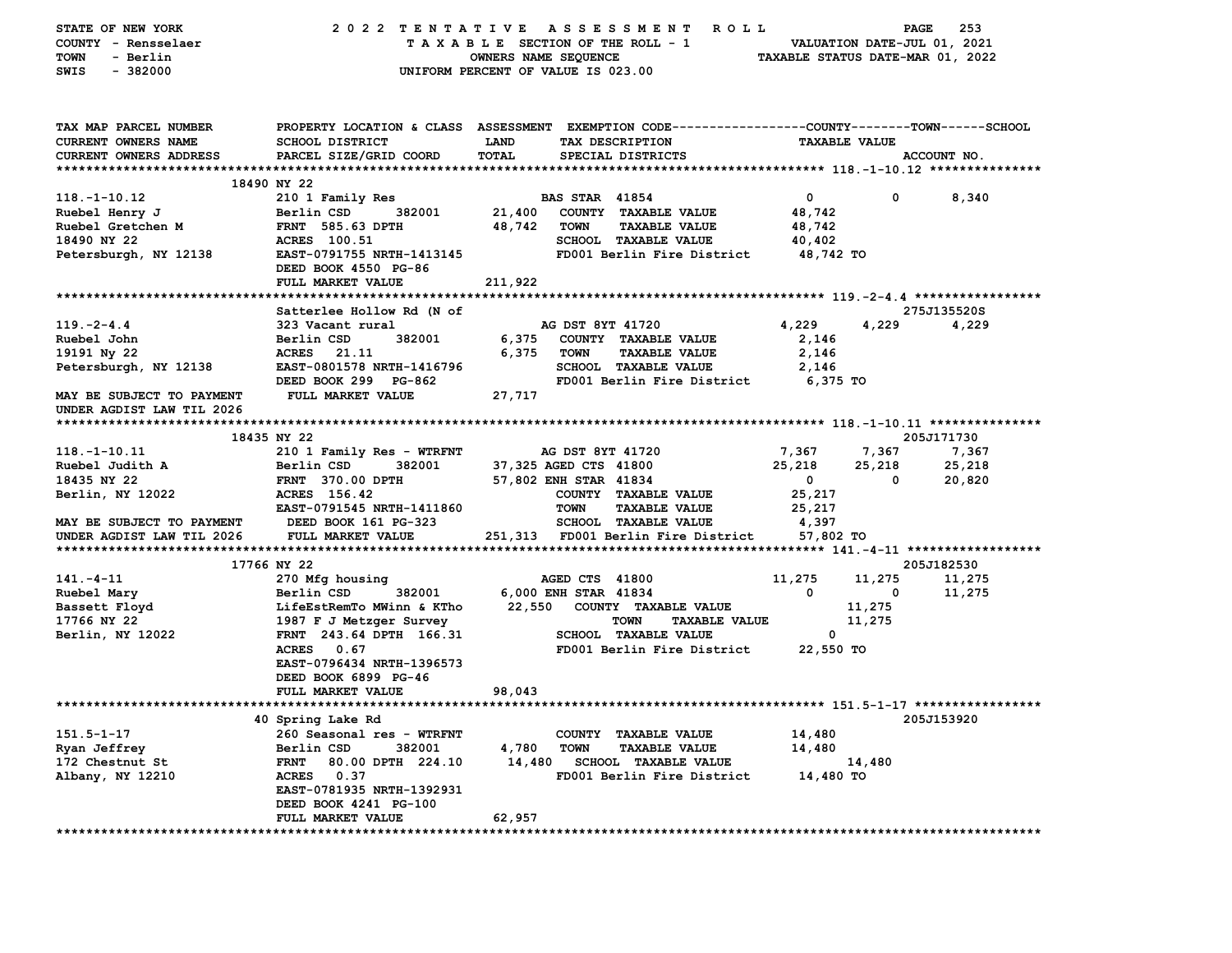| STATE OF NEW YORK<br>COUNTY - Rensselaer<br>- Berlin<br><b>TOWN</b><br>$-382000$<br>SWIS | 2022 TENTATIVE             | OWNERS NAME SEQUENCE | ASSESSMENT ROLL<br>TAXABLE SECTION OF THE ROLL - 1<br>UNIFORM PERCENT OF VALUE IS 023.00        | VALUATION DATE-JUL 01, 2021<br>TAXABLE STATUS DATE-MAR 01, 2022 | 254<br><b>PAGE</b> |
|------------------------------------------------------------------------------------------|----------------------------|----------------------|-------------------------------------------------------------------------------------------------|-----------------------------------------------------------------|--------------------|
| TAX MAP PARCEL NUMBER                                                                    |                            |                      | PROPERTY LOCATION & CLASS ASSESSMENT EXEMPTION CODE---------------COUNTY-------TOWN------SCHOOL |                                                                 |                    |
| <b>CURRENT OWNERS NAME</b>                                                               | SCHOOL DISTRICT            | LAND                 | TAX DESCRIPTION                                                                                 | <b>TAXABLE VALUE</b>                                            |                    |
| <b>CURRENT OWNERS ADDRESS</b>                                                            | PARCEL SIZE/GRID COORD     | TOTAL                | SPECIAL DISTRICTS                                                                               |                                                                 | ACCOUNT NO.        |
|                                                                                          |                            |                      |                                                                                                 |                                                                 |                    |
|                                                                                          | 26 Spring Lake Rd          |                      |                                                                                                 |                                                                 | 205J155440         |
| $151.5 - 1 - 15$                                                                         | 260 Seasonal res - WTRFNT  |                      | COUNTY TAXABLE VALUE                                                                            | 28,050                                                          |                    |
| Ryan Joseph E                                                                            | 382001<br>Berlin CSD       | 4,700                | <b>TOWN</b><br><b>TAXABLE VALUE</b>                                                             | 28,050                                                          |                    |
| 90 Manning Blvd                                                                          | LifeEstRemTo Ryan Family   |                      | 28,050 SCHOOL TAXABLE VALUE                                                                     | 28,050                                                          |                    |
| Albany, NY 12203-1708                                                                    | FRNT 132.10 DPTH 215.20    |                      | FD001 Berlin Fire District                                                                      | 28,050 TO                                                       |                    |
|                                                                                          | ACRES 0.66                 |                      |                                                                                                 |                                                                 |                    |
|                                                                                          | EAST-0782052 NRTH-1392756  |                      |                                                                                                 |                                                                 |                    |
|                                                                                          | DEED BOOK R1361 PG-F153    |                      |                                                                                                 |                                                                 |                    |
|                                                                                          | FULL MARKET VALUE          | 121,957              |                                                                                                 |                                                                 |                    |
|                                                                                          | 54 Old State Route 22      |                      |                                                                                                 |                                                                 | 205J193150         |
| $119. - 1 - 26$                                                                          | 210 1 Family Res           |                      | COUNTY TAXABLE VALUE                                                                            | 28,100                                                          |                    |
| Ryan Michael                                                                             | Berlin CSD<br>382001       | 1,200                | <b>TAXABLE VALUE</b><br>TOWN                                                                    | 28,100                                                          |                    |
| 54 Old State Rd                                                                          | FRNT 170.00 DPTH 225.00    |                      | 28,100 SCHOOL TAXABLE VALUE                                                                     | 28,100                                                          |                    |
| Berlin, NY 12022                                                                         | 0.58 BANK<br>CORE<br>ACRES |                      | FD001 Berlin Fire District                                                                      | 28,100 TO                                                       |                    |
|                                                                                          | EAST-0793783 NRTH-1415375  |                      |                                                                                                 |                                                                 |                    |
|                                                                                          | DEED BOOK 7438 PG-28       |                      |                                                                                                 |                                                                 |                    |
|                                                                                          | FULL MARKET VALUE          | 122,174              |                                                                                                 |                                                                 |                    |
|                                                                                          |                            |                      |                                                                                                 |                                                                 |                    |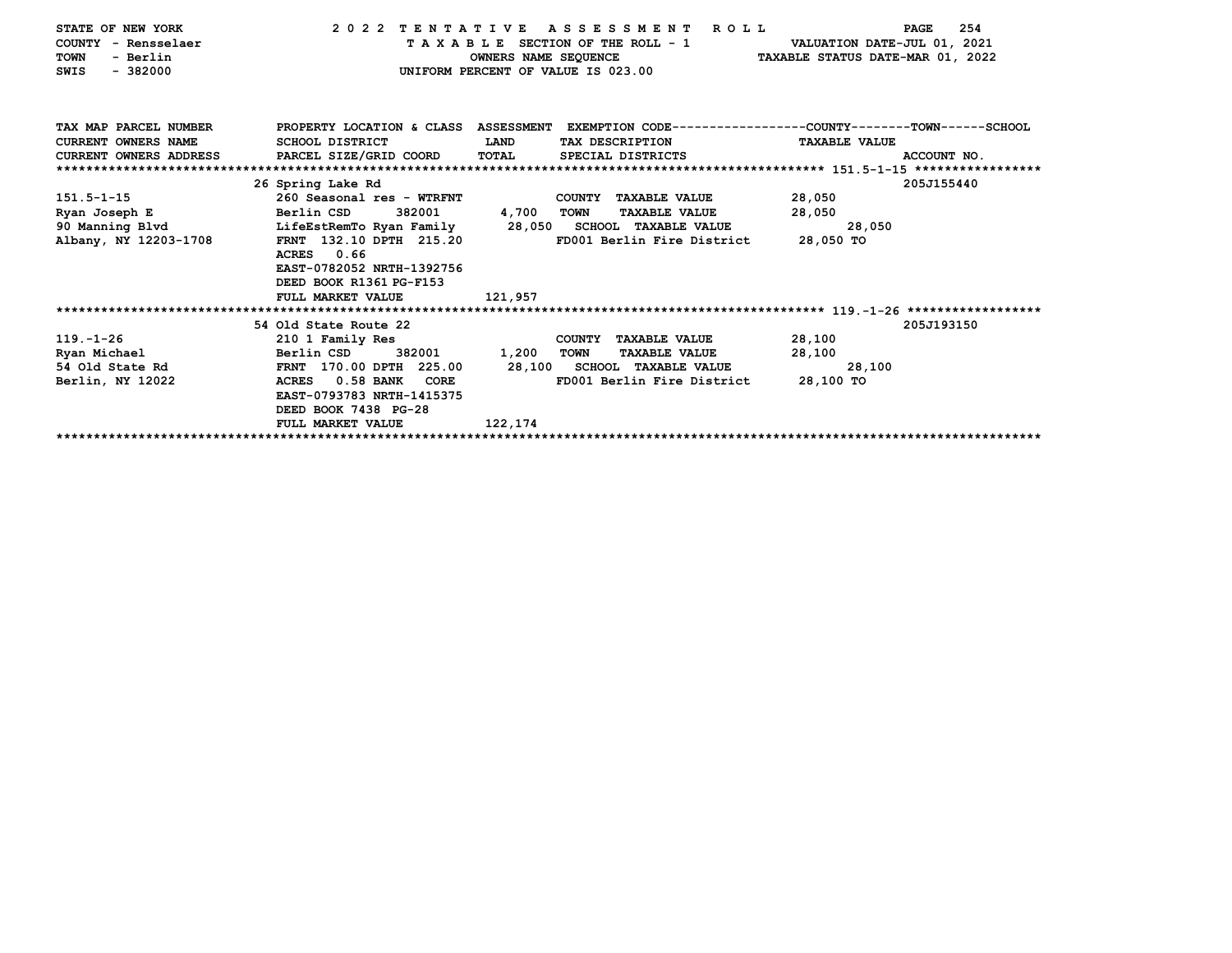| <b>STATE OF NEW YORK</b> |          |          | 2022 TENTATIVE ASSESSMENT ROLL |  |  |  |  |                                    |  |  |  |  |  |  |  |  |                                  | PAGE | - 255 |  |
|--------------------------|----------|----------|--------------------------------|--|--|--|--|------------------------------------|--|--|--|--|--|--|--|--|----------------------------------|------|-------|--|
| COUNTY - Rensselaer      |          |          |                                |  |  |  |  | TAXABLE SECTION OF THE ROLL - 1    |  |  |  |  |  |  |  |  | VALUATION DATE-JUL 01, 2021      |      |       |  |
| TOWN                     | - Berlin |          |                                |  |  |  |  | NAME SECTION - R                   |  |  |  |  |  |  |  |  | TAXABLE STATUS DATE-MAR 01, 2022 |      |       |  |
| SWIS                     |          | - 382000 |                                |  |  |  |  |                                    |  |  |  |  |  |  |  |  | RPS150/V04/L015                  |      |       |  |
|                          |          |          |                                |  |  |  |  | UNIFORM PERCENT OF VALUE IS 023.00 |  |  |  |  |  |  |  |  | CURRENT DATE $4/21/2022$         |      |       |  |

#### **\*\*\* S P E C I A L D I S T R I C T S U M M A R Y \*\*\***

| CODE | DISTRICT NAME        | <b>TOTAL</b><br><b>PARCELS</b> | <b>EXTENSION</b><br>TYPE | <b>EXTENSION</b><br><b>VALUE</b> | AD VALOREM<br><b>VALUE</b> | <b>EXEMPT</b><br><b>AMOUNT</b> | TAXABLE<br><b>VALUE</b> |
|------|----------------------|--------------------------------|--------------------------|----------------------------------|----------------------------|--------------------------------|-------------------------|
|      | OM001 Omitted Tax: P |                                | 1 MOVTAX                 | 2498.88                          |                            |                                | 2,498.88                |
|      | OM003 Omitted: Schoo |                                | 1 MOVTAX                 | 2580.93                          |                            |                                | 2,580.93                |
|      | FD001 Berlin Fire Di |                                | 61 TOTAL                 |                                  | 2048,347                   |                                | 2048,347                |
|      | LT001 Berlin Light D |                                | 10 TOTAL                 |                                  | 250,245                    |                                | 250,245                 |
|      | WD001 Berlin Water D |                                | 3 TOTAL M                |                                  | 96,300                     |                                | 96,300                  |
|      | WD023 Berlin Water D |                                | З ТОТАL<br>м             |                                  | 96,300                     |                                | 96,300                  |

#### **\*\*\* S C H O O L D I S T R I C T S U M M A R Y \*\*\***

| CODE             | DISTRICT NAME                   | TOTAL<br>PARCELS | <b>ASSESSED</b><br>LAND | <b>ASSESSED</b><br>TOTAL | <b>EXEMPT</b><br><b>AMOUNT</b> | TOTAL<br>TAXABLE    | <b>STAR</b><br><b>AMOUNT</b> | <b>STAR</b><br>TAXABLE |
|------------------|---------------------------------|------------------|-------------------------|--------------------------|--------------------------------|---------------------|------------------------------|------------------------|
| 382001<br>384001 | Berlin CSD<br>Averill Park Cent | 57<br>4          | 532,093<br>15,500       | 1899,347<br>149,000      | 142,933                        | 1756,414<br>149,000 | 234,775<br>16,680            | 1521,639<br>132,320    |
|                  | SUB-TOTAL                       | 61               | 547,593                 | 2048, 347                | 142,933                        | 1905, 414           | 251,455                      | 1653,959               |
|                  | T O T A L                       | 61               | 547,593                 | 2048,347                 | 142,933                        | 1905, 414           | 251,455                      | 1653,959               |

## **\*\*\* S Y S T E M C O D E S S U M M A R Y \*\*\***

# **NO SYSTEM EXEMPTIONS AT THIS LEVEL**

#### **\*\*\* E X E M P T I O N S U M M A R Y \*\*\***

| CODE  | <b>DESCRIPTION</b> | <b>TOTAL</b><br><b>PARCELS</b> | <b>COUNTY</b> | <b>TOWN</b> | <b>SCHOOL</b> |
|-------|--------------------|--------------------------------|---------------|-------------|---------------|
| 41122 | VET WAR C          | 4                              | 23,852        |             |               |
| 41123 | VET WAR T          | 4                              |               | 5,520       |               |
| 41132 | VET COM C          |                                | 7,000         |             |               |
| 41133 | VET COM T          |                                |               | 2,300       |               |
| 41142 | VET DIS C          |                                | 14,945        |             |               |
| 41143 | VET DIS T          |                                |               | 4,600       |               |
| 41720 | AG DST 8YT         | 3                              | 17,453        | 17,453      | 17,453        |
| 41800 | AGED CTS           | 5                              | 96,523        | 100,853     | 102,693       |
|       |                    |                                |               |             |               |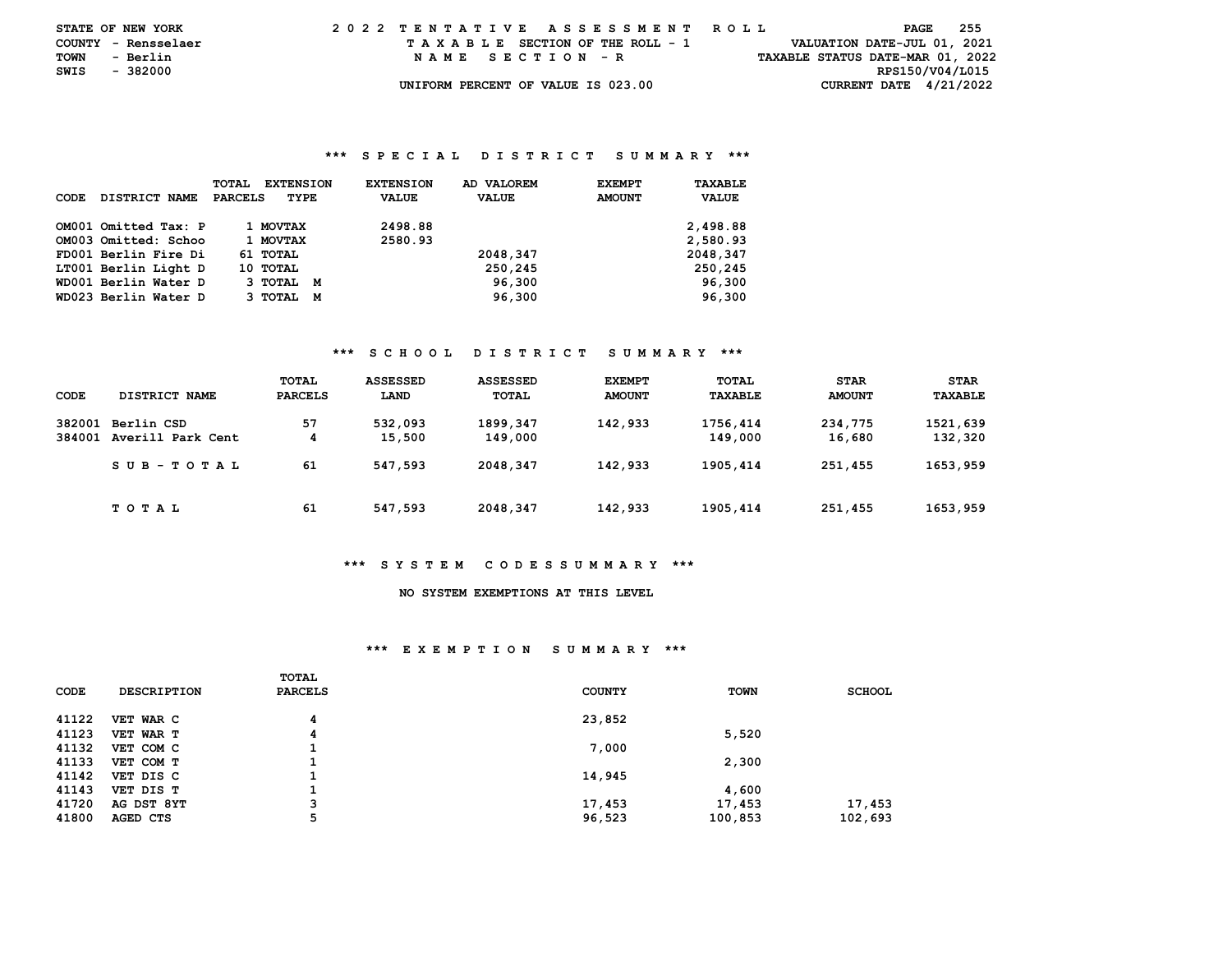|      | <b>STATE OF NEW YORK</b> | 2022 TENTATIVE ASSESSMENT ROLL     | 256<br>PAGE                      |
|------|--------------------------|------------------------------------|----------------------------------|
|      | COUNTY - Rensselaer      | TAXABLE SECTION OF THE ROLL - 1    | VALUATION DATE-JUL 01, 2021      |
| TOWN | - Berlin                 | NAME SECTION - R                   | TAXABLE STATUS DATE-MAR 01, 2022 |
| SWIS | - 382000                 |                                    | RPS150/V04/L015                  |
|      |                          | UNIFORM PERCENT OF VALUE IS 023.00 | CURRENT DATE $4/21/2022$         |

## **\*\*\* E X E M P T I O N S U M M A R Y \*\*\***

| CODE  | <b>DESCRIPTION</b> | <b>TOTAL</b><br><b>PARCELS</b> | <b>COUNTY</b> | <b>TOWN</b> | <b>SCHOOL</b> |
|-------|--------------------|--------------------------------|---------------|-------------|---------------|
| 41834 | <b>ENH STAR</b>    |                                |               |             | 126,355       |
| 41854 | <b>BAS STAR</b>    | 15                             |               |             | 125,100       |
| 47460 | <b>PRIFOREST</b>   |                                | 22,787        | 22,787      | 22,787        |
|       | T O T A L          | 45                             | 182,560       | 153,513     | 394,388       |

## **\*\*\* G R A N D T O T A L S \*\*\***

| <b>ROLL</b><br><b>SEC</b> | <b>DESCRIPTION</b> | TOTAL<br><b>PARCELS</b> | ASSESSED<br>LAND | <b>ASSESSED</b><br>TOTAL | <b>TAXABLE</b><br><b>COUNTY</b> | <b>TAXABLE</b><br><b>TOWN</b> | <b>TAXABLE</b><br>SCHOOL | STAR<br><b>TAXABLE</b> |
|---------------------------|--------------------|-------------------------|------------------|--------------------------|---------------------------------|-------------------------------|--------------------------|------------------------|
|                           | <b>TAXABLE</b>     | 61                      | 547,593          | 2048,347                 | 1865,787                        | 1894,834                      | 1905,414                 | 1653,959               |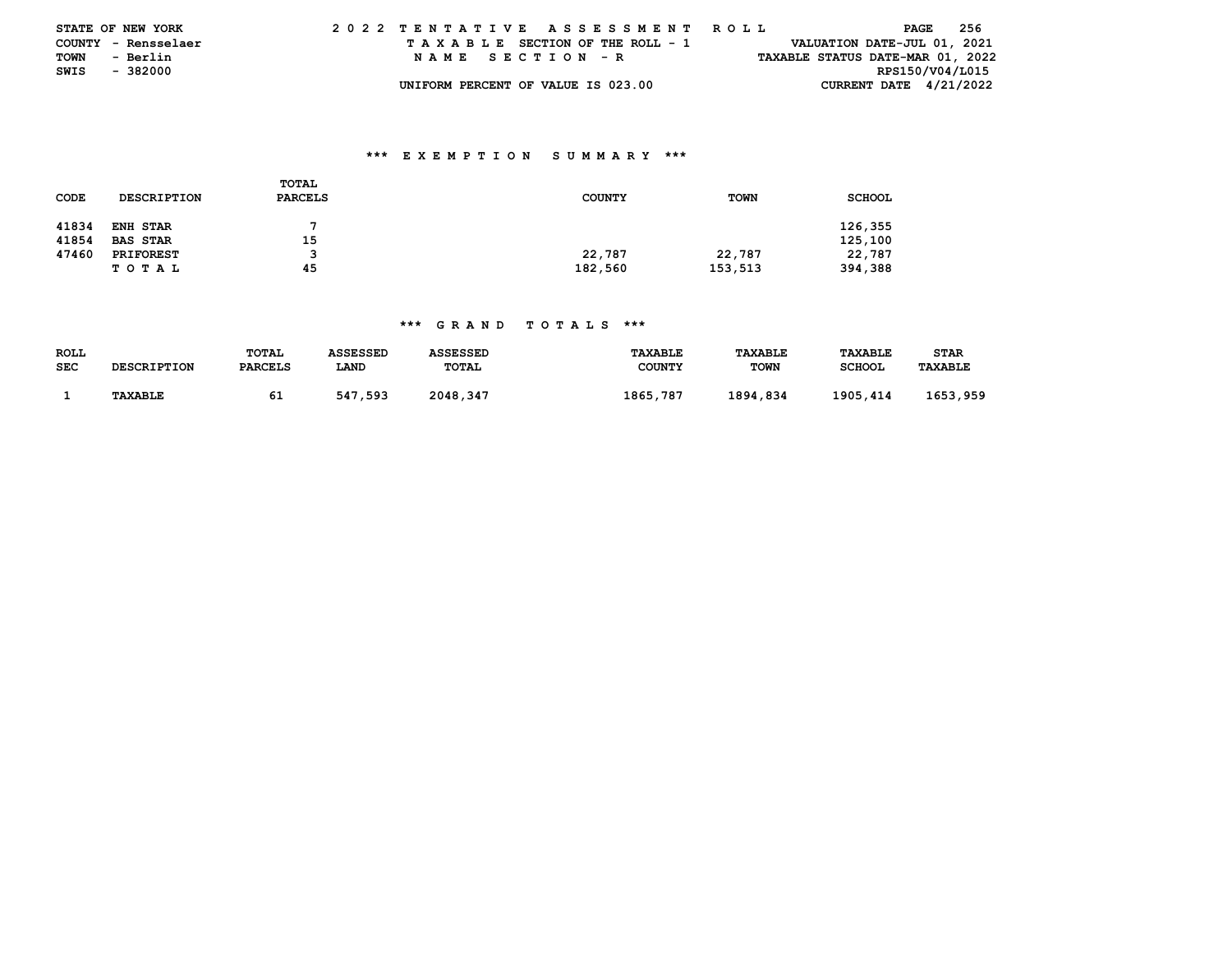| STATE OF NEW YORK         | 2022 TENTATIVE                   |                      | A S S E S S M E N T<br><b>ROLL</b>                                                             |                                  | 257<br>PAGE |
|---------------------------|----------------------------------|----------------------|------------------------------------------------------------------------------------------------|----------------------------------|-------------|
| COUNTY - Rensselaer       |                                  |                      | TAXABLE SECTION OF THE ROLL - 1                                                                | VALUATION DATE-JUL 01, 2021      |             |
| - Berlin<br>TOWN          |                                  | OWNERS NAME SEQUENCE |                                                                                                | TAXABLE STATUS DATE-MAR 01, 2022 |             |
| SWIS<br>$-382000$         |                                  |                      | UNIFORM PERCENT OF VALUE IS 023.00                                                             |                                  |             |
|                           |                                  |                      |                                                                                                |                                  |             |
|                           |                                  |                      |                                                                                                |                                  |             |
| TAX MAP PARCEL NUMBER     |                                  |                      | PROPERTY LOCATION & CLASS ASSESSMENT EXEMPTION CODE--------------COUNTY-------TOWN------SCHOOL |                                  |             |
| CURRENT OWNERS NAME       | SCHOOL DISTRICT                  | <b>LAND</b>          | TAX DESCRIPTION                                                                                | <b>TAXABLE VALUE</b>             |             |
| CURRENT OWNERS ADDRESS    | PARCEL SIZE/GRID COORD           | TOTAL                | SPECIAL DISTRICTS                                                                              |                                  | ACCOUNT NO. |
|                           |                                  |                      |                                                                                                |                                  |             |
|                           | 17 Raymer Ln                     |                      |                                                                                                |                                  | 205J192360  |
| $119. - 1 - 8$            | 210 1 Family Res                 |                      | COUNTY TAXABLE VALUE                                                                           | 32,800                           |             |
| SAF NY Realty Co LLC      | Berlin CSD<br>382001             | 2,800                | <b>TOWN</b><br><b>TAXABLE VALUE</b>                                                            | 32,800                           |             |
| 16 Satterlee Hollow Rd    | 99% For Vet                      | 32,800               | <b>SCHOOL TAXABLE VALUE</b>                                                                    | 32,800                           |             |
| Berlin, NY 12022          | <b>FRNT</b> 230.00 DPTH          |                      | FD001 Berlin Fire District                                                                     | 32,800 TO                        |             |
|                           | ACRES 3.21                       |                      |                                                                                                |                                  |             |
|                           | EAST-0795291 NRTH-1411243        |                      |                                                                                                |                                  |             |
|                           | DEED BOOK 8110 PG-197            |                      |                                                                                                |                                  |             |
|                           | FULL MARKET VALUE                | 142,609              |                                                                                                |                                  |             |
|                           |                                  |                      |                                                                                                |                                  |             |
|                           | 75 Satterlee Hollow Rd           |                      |                                                                                                |                                  | 205J173890C |
| $119. - 1 - 7$            | 400 Commercial                   |                      | COUNTY TAXABLE VALUE                                                                           | 71,500                           |             |
| SAF NY Realty Co LLC      | Berlin CSD<br>382001             | 27,000               | <b>TOWN</b><br><b>TAXABLE VALUE</b>                                                            | 71,500                           |             |
| 16 Satterlee Hollow Rd    | $2015 - 67$                      | 71,500               | SCHOOL TAXABLE VALUE                                                                           | 71,500                           |             |
| Berlin, NY 12022          | <b>FRNT 1985.00 DPTH</b>         |                      | FD001 Berlin Fire District                                                                     | 71,500 TO                        |             |
|                           | ACRES 87.83                      |                      |                                                                                                |                                  |             |
|                           | EAST-0796489 NRTH-1411963        |                      |                                                                                                |                                  |             |
|                           | DEED BOOK 7708 PG-44             |                      |                                                                                                |                                  |             |
|                           | FULL MARKET VALUE                | 310,870              |                                                                                                |                                  |             |
|                           |                                  |                      |                                                                                                |                                  |             |
|                           | 16 Satterlee Hollow Rd           |                      |                                                                                                |                                  |             |
| $119. - 1 - 19.2$         | 473 Greenhouse                   |                      | AG DST 8YT 41720                                                                               | 10,036<br>10,036                 | 10,036      |
| SAF NY Realty Co LLC      | Berlin CSD<br>382001             | 12,000               | COUNTY TAXABLE VALUE                                                                           | 233,004                          |             |
| 16 Satterlee Hollow Rd    | $2015 - 67$                      | 243,040              | <b>TAXABLE VALUE</b><br>TOWN                                                                   | 233,004                          |             |
| Berlin, NY 12022          | <b>FRNT 756.00 DPTH</b>          |                      | SCHOOL TAXABLE VALUE                                                                           | 233,004                          |             |
|                           | ACRES 10.11                      |                      | FD001 Berlin Fire District                                                                     | 243,040 TO                       |             |
| MAY BE SUBJECT TO PAYMENT | <b>EAST-0794457 NRTH-1410823</b> |                      |                                                                                                |                                  |             |
| UNDER AGDIST LAW TIL 2026 | DEED BOOK 7708<br>PG-44          |                      |                                                                                                |                                  |             |
|                           | FULL MARKET VALUE                | 1056,696             |                                                                                                |                                  |             |
|                           |                                  |                      |                                                                                                |                                  |             |
|                           | 17971 NY 22                      |                      |                                                                                                |                                  | 205J168425  |
| $130 - 3 - 1$             | 415 Motel                        |                      | COUNTY TAXABLE VALUE                                                                           | 68,000                           |             |
| SAF NY Realty Co LLC      | 382001<br>Berlin CSD             | 4,900                | <b>TOWN</b><br><b>TAXABLE VALUE</b>                                                            | 68,000                           |             |
| 16 Satterlee Hollow Rd    | <b>FRNT</b> 514.93 DPTH          | 68,000               | <b>SCHOOL TAXABLE VALUE</b>                                                                    | 68,000                           |             |
| Berlin, NY 12022          | ACRES 11.73                      |                      | FD001 Berlin Fire District                                                                     | 68,000 TO                        |             |
|                           | EAST-0795972 NRTH-1401826        |                      |                                                                                                |                                  |             |
|                           | DEED BOOK 7715 PG-78             |                      |                                                                                                |                                  |             |
|                           | <b>FULL MARKET VALUE</b>         | 295,652              |                                                                                                |                                  |             |
|                           |                                  |                      |                                                                                                |                                  |             |
|                           | 18714 NY 22                      |                      |                                                                                                |                                  | 205J184430  |
| $108. -3 - 4.1$           | 210 1 Family Res                 |                      | COUNTY TAXABLE VALUE                                                                           | 24,280                           |             |
| Salamanca Carol A         | Berlin CSD<br>382001             | 1,980                | <b>TOWN</b><br><b>TAXABLE VALUE</b>                                                            | 24,280                           |             |
| PO Box 174                | 2007-153                         | 24,280               | <b>SCHOOL TAXABLE VALUE</b>                                                                    | 24,280                           |             |
| Petersburgh, NY 12138     | <b>FRNT</b> 397.75 DPTH          |                      | FD001 Berlin Fire District                                                                     | 24,280 TO                        |             |
|                           | <b>ACRES</b><br>2.27             |                      |                                                                                                |                                  |             |
|                           | EAST-0795783 NRTH-1418456        |                      |                                                                                                |                                  |             |
|                           | DEED BOOK 7796 PG-166            |                      |                                                                                                |                                  |             |
|                           | FULL MARKET VALUE                | 105,565              |                                                                                                |                                  |             |
|                           |                                  |                      |                                                                                                |                                  |             |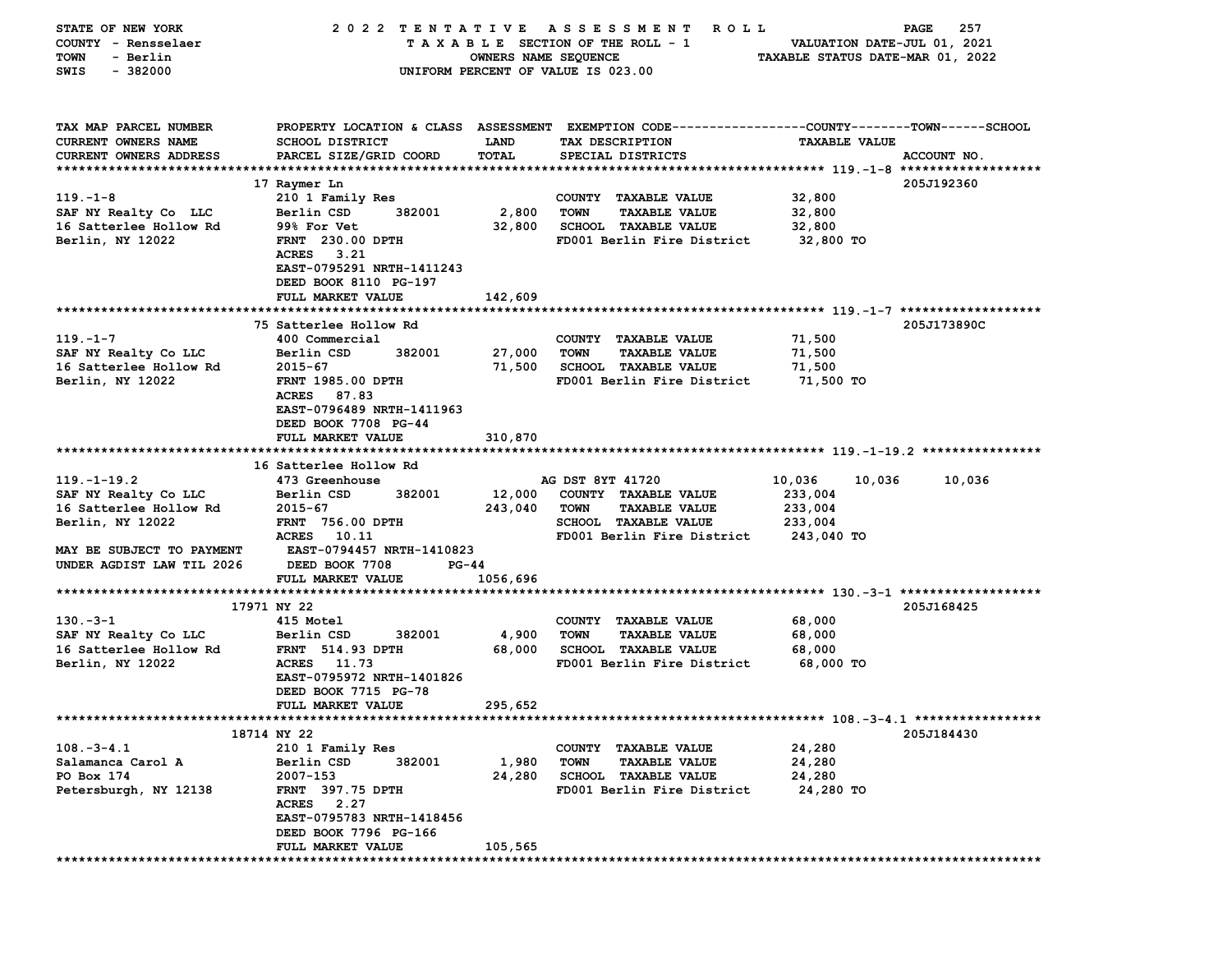| <b>STATE OF NEW YORK</b>   | 2022 TENTATIVE                                                                                  |                                    |                        | A S S E S S M E N T<br><b>ROLL</b> |                                  |                             | 258<br>PAGE |  |
|----------------------------|-------------------------------------------------------------------------------------------------|------------------------------------|------------------------|------------------------------------|----------------------------------|-----------------------------|-------------|--|
| COUNTY - Rensselaer        |                                                                                                 | TAXABLE SECTION OF THE ROLL - 1    |                        |                                    |                                  | VALUATION DATE-JUL 01, 2021 |             |  |
| <b>TOWN</b><br>- Berlin    |                                                                                                 | OWNERS NAME SEQUENCE               |                        |                                    | TAXABLE STATUS DATE-MAR 01, 2022 |                             |             |  |
| $-382000$<br>SWIS          |                                                                                                 | UNIFORM PERCENT OF VALUE IS 023.00 |                        |                                    |                                  |                             |             |  |
|                            |                                                                                                 |                                    |                        |                                    |                                  |                             |             |  |
|                            |                                                                                                 |                                    |                        |                                    |                                  |                             |             |  |
| TAX MAP PARCEL NUMBER      | PROPERTY LOCATION & CLASS ASSESSMENT EXEMPTION CODE---------------COUNTY-------TOWN------SCHOOL |                                    |                        |                                    |                                  |                             |             |  |
| <b>CURRENT OWNERS NAME</b> | <b>SCHOOL DISTRICT</b>                                                                          | LAND                               | TAX DESCRIPTION        |                                    |                                  | <b>TAXABLE VALUE</b>        |             |  |
| CURRENT OWNERS ADDRESS     | PARCEL SIZE/GRID COORD                                                                          | <b>TOTAL</b>                       |                        | SPECIAL DISTRICTS                  |                                  |                             | ACCOUNT NO. |  |
|                            |                                                                                                 |                                    |                        |                                    |                                  |                             |             |  |
|                            | 210 Spring Lake Rd                                                                              |                                    |                        |                                    |                                  |                             |             |  |
| 140.17-4-7                 | 260 Seasonal res - WTRFNT                                                                       |                                    |                        | COUNTY TAXABLE VALUE               | 28,980                           |                             |             |  |
| Salinetti Peter            | Berlin CSD<br>382001                                                                            | 3,700                              | <b>TOWN</b>            | <b>TAXABLE VALUE</b>               | 28,980                           |                             |             |  |
| Salinetti Darinda          | Spring Lake                                                                                     | 28,980                             |                        | SCHOOL TAXABLE VALUE               | 28,980                           |                             |             |  |
| 66 Tamarack Ln             | FRNT 105.00 DPTH 170.00                                                                         |                                    |                        | FD001 Berlin Fire District         | 28,980 TO                        |                             |             |  |
| Niskayuna, NY 12309        | <b>ACRES</b><br>0.30                                                                            |                                    |                        |                                    |                                  |                             |             |  |
|                            | EAST-0782721 NRTH-1394216                                                                       |                                    |                        |                                    |                                  |                             |             |  |
|                            | DEED BOOK 1708 PG-276                                                                           |                                    |                        |                                    |                                  |                             |             |  |
|                            | FULL MARKET VALUE                                                                               | 126,000                            |                        |                                    |                                  |                             |             |  |
|                            |                                                                                                 |                                    |                        |                                    |                                  |                             |             |  |
|                            | 18337 NY 22                                                                                     |                                    |                        |                                    |                                  |                             | 205J129790  |  |
| $119.3 - 1 - 3$            | 210 1 Family Res                                                                                |                                    | <b>VET COM C 41132</b> |                                    | 10,800                           | 0                           | 0           |  |
| Sams Ryan D                | Berlin CSD<br>382001                                                                            |                                    | 6,100 VET COM T 41133  |                                    | 0                                | 2,300                       | 0           |  |
| Sams Lisa M                | FRNT 212.40 DPTH 162.40                                                                         |                                    | 43,200 VET DIS C       | 41142                              |                                  | 4,320                       | 0<br>0      |  |
| 18337 NY 22                | <b>ACRES</b><br>0.94 BANK WELLS                                                                 |                                    | <b>VET DIS T 41143</b> |                                    | 0                                | 4,320                       | 0           |  |
| Berlin, NY 12022           | EAST-0794188 NRTH-1409832                                                                       |                                    | <b>BAS STAR 41854</b>  |                                    | 0                                | 0                           | 8,340       |  |
|                            | DEED BOOK 8726 PG-236                                                                           |                                    |                        | COUNTY TAXABLE VALUE               | 28,080                           |                             |             |  |
|                            | FULL MARKET VALUE                                                                               | 187,826                            | <b>TOWN</b>            | <b>TAXABLE VALUE</b>               | 36,580                           |                             |             |  |
|                            |                                                                                                 |                                    |                        | <b>SCHOOL TAXABLE VALUE</b>        | 34,860                           |                             |             |  |
|                            |                                                                                                 |                                    |                        | FD001 Berlin Fire District         | 43,200 TO                        |                             |             |  |
|                            |                                                                                                 |                                    |                        |                                    |                                  |                             |             |  |
|                            | 18273 NY 22                                                                                     |                                    |                        |                                    |                                  |                             | 205J185500  |  |
| $130.1 - 2 - 6$            | 210 1 Family Res                                                                                |                                    | AGED CTS 41800         |                                    | 8,100                            | 8,100                       | 8,100       |  |
| Sanderson Robert E         | Berlin CSD<br>382001                                                                            |                                    | 1,000 ENH STAR 41834   |                                    | 0                                | 0                           | 8,100       |  |
| Sanderson Gae Lynn         | FRNT 119.00 DPTH 165.00                                                                         | 16,200                             |                        | COUNTY TAXABLE VALUE               |                                  | 8,100                       |             |  |
| 20354 NY 22                | ACRES 0.43                                                                                      |                                    | <b>TOWN</b>            | <b>TAXABLE VALUE</b>               | 8,100                            |                             |             |  |
| Berlin, NY 12022           | EAST-0795054 NRTH-1408525                                                                       |                                    |                        | <b>SCHOOL TAXABLE VALUE</b>        | 0                                |                             |             |  |
|                            | DEED BOOK 8427 PG-256                                                                           |                                    |                        | FD001 Berlin Fire District         | 16,200 TO                        |                             |             |  |
|                            | FULL MARKET VALUE                                                                               |                                    |                        | 70,435 LT001 Berlin Light Dist     |                                  | 16,200 TO                   |             |  |
|                            |                                                                                                 |                                    |                        |                                    |                                  |                             |             |  |
|                            | 46 Spring Lake Rd                                                                               |                                    |                        |                                    |                                  |                             | 205J105310  |  |
| $151.5 - 1 - 18$           | 260 Seasonal res - WTRFNT                                                                       |                                    |                        | COUNTY TAXABLE VALUE               | 23,520                           |                             |             |  |
| Sargood Gary               | Berlin CSD<br>382001                                                                            | 5,420                              | <b>TOWN</b>            | <b>TAXABLE VALUE</b>               | 23,520                           |                             |             |  |
| Sargood William J Jr       | <b>FRNT</b><br>78.70 DPTH 216.70                                                                | 23,520                             |                        | <b>SCHOOL TAXABLE VALUE</b>        |                                  | 23,520                      |             |  |
| 1 Cummings St              | 0.25<br><b>ACRES</b>                                                                            |                                    |                        | FD001 Berlin Fire District         | 23,520 TO                        |                             |             |  |
| Hoosick Falls, NY 12090    | EAST-0781865 NRTH-1392958                                                                       |                                    |                        |                                    |                                  |                             |             |  |
|                            | DEED BOOK 1723 PG-180                                                                           |                                    |                        |                                    |                                  |                             |             |  |
|                            | FULL MARKET VALUE                                                                               | 102,261                            |                        |                                    |                                  |                             |             |  |
| ************************** | *********<br>*********                                                                          |                                    |                        |                                    |                                  |                             |             |  |
|                            | 1348 Taborton Rd                                                                                |                                    |                        |                                    |                                  |                             | 205J122590  |  |
| $150 - 1 - 32$             | 270 Mfg housing                                                                                 |                                    |                        | COUNTY TAXABLE VALUE               | 9,172                            |                             |             |  |
| Saunders Charles           | Averill Park Ce 384001                                                                          | 4,000                              | <b>TOWN</b>            | <b>TAXABLE VALUE</b>               | 9,172                            |                             |             |  |
| Saunders Beulah M          | FRNT 260.30 DPTH 317.00                                                                         | 9,172                              |                        | <b>SCHOOL TAXABLE VALUE</b>        |                                  | 9,172                       |             |  |
| 705 Miller Rd              | <b>ACRES</b><br>0.56                                                                            |                                    |                        | FD001 Berlin Fire District         | 9,172 TO                         |                             |             |  |
| Berlin, NY 12050           | EAST-0777597 NRTH-1388368                                                                       |                                    |                        |                                    |                                  |                             |             |  |
|                            | DEED BOOK 8540 PG-130                                                                           |                                    |                        |                                    |                                  |                             |             |  |
|                            | FULL MARKET VALUE                                                                               | 39,878                             |                        |                                    |                                  |                             |             |  |
|                            |                                                                                                 |                                    |                        |                                    |                                  |                             |             |  |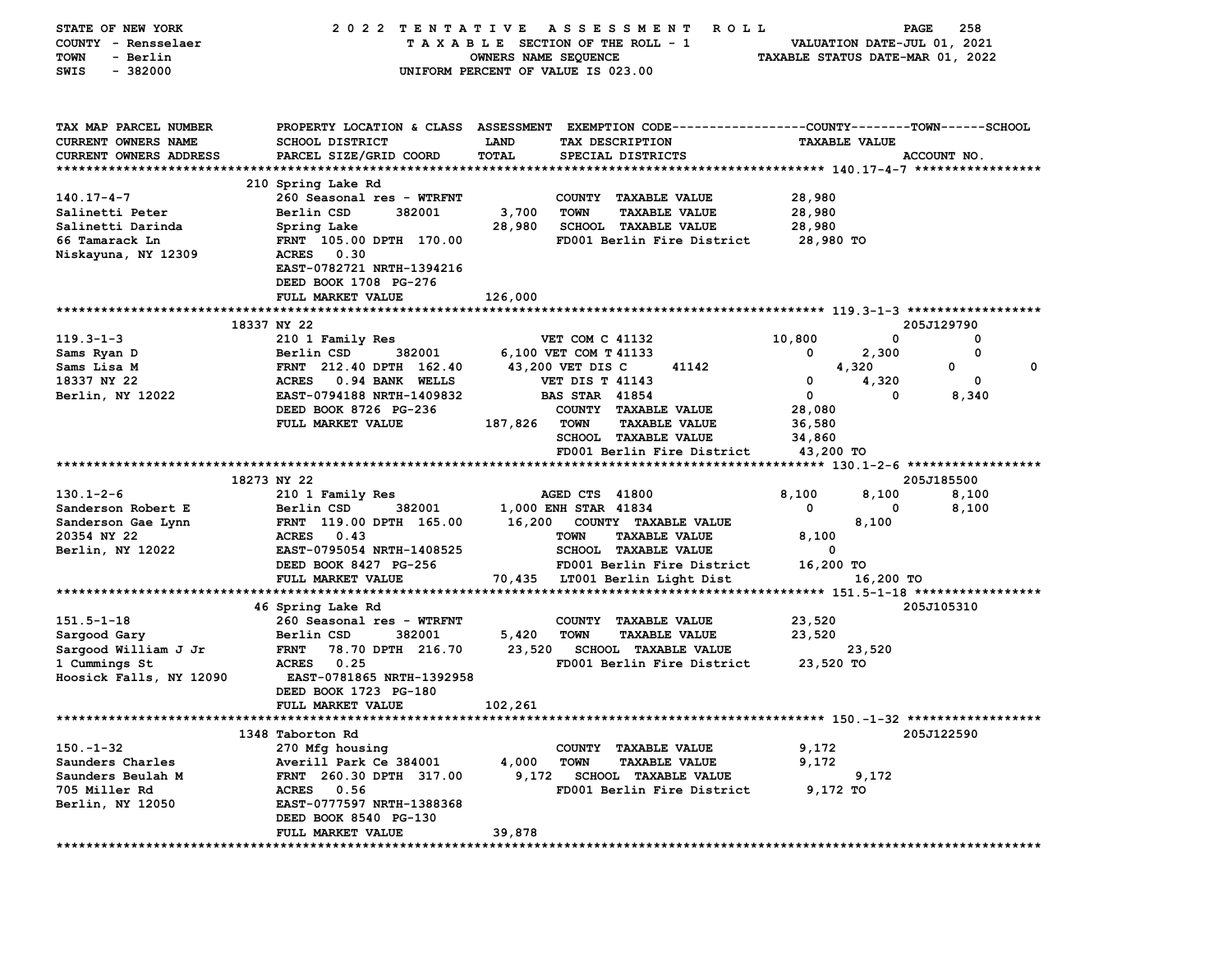| STATE OF NEW YORK             | 2022 TENTATIVE                                  |                      | A S S E S S M E N T<br>R O L L                                                                  |                                  | 259<br>PAGE |
|-------------------------------|-------------------------------------------------|----------------------|-------------------------------------------------------------------------------------------------|----------------------------------|-------------|
| COUNTY - Rensselaer           |                                                 |                      | TAXABLE SECTION OF THE ROLL - 1                                                                 | VALUATION DATE-JUL 01, 2021      |             |
| <b>TOWN</b><br>- Berlin       |                                                 | OWNERS NAME SEQUENCE |                                                                                                 | TAXABLE STATUS DATE-MAR 01, 2022 |             |
| $-382000$<br>SWIS             |                                                 |                      | UNIFORM PERCENT OF VALUE IS 023.00                                                              |                                  |             |
|                               |                                                 |                      |                                                                                                 |                                  |             |
|                               |                                                 |                      |                                                                                                 |                                  |             |
| TAX MAP PARCEL NUMBER         |                                                 |                      | PROPERTY LOCATION & CLASS ASSESSMENT EXEMPTION CODE---------------COUNTY-------TOWN------SCHOOL |                                  |             |
| CURRENT OWNERS NAME           | <b>SCHOOL DISTRICT</b>                          | LAND                 | TAX DESCRIPTION                                                                                 | <b>TAXABLE VALUE</b>             |             |
| <b>CURRENT OWNERS ADDRESS</b> | PARCEL SIZE/GRID COORD                          | TOTAL                | SPECIAL DISTRICTS                                                                               |                                  | ACCOUNT NO. |
|                               |                                                 |                      |                                                                                                 |                                  |             |
|                               | 394 Bly Hollow Rd                               |                      |                                                                                                 |                                  |             |
| $151. -2 - 17.22$             | 322 Rural vac>10                                |                      | COUNTY TAXABLE VALUE                                                                            | 4,200                            |             |
| Saunders Charles              | Berlin CSD<br>382001                            | 4,200                | <b>TOWN</b><br><b>TAXABLE VALUE</b>                                                             | 4,200                            |             |
| 705 Miller Rd                 | Lot 12                                          | 4,200                | <b>SCHOOL TAXABLE VALUE</b>                                                                     | 4,200                            |             |
| Cherry Plain, NY 12040        | <b>FRNT</b> 519.98 DPTH                         |                      | FD001 Berlin Fire District                                                                      | 4,200 TO                         |             |
|                               | <b>ACRES</b><br>12.00                           |                      |                                                                                                 |                                  |             |
|                               | EAST-0792254 NRTH-1389658                       |                      |                                                                                                 |                                  |             |
|                               | DEED BOOK 6973 PG-211                           |                      |                                                                                                 |                                  |             |
|                               |                                                 |                      |                                                                                                 |                                  |             |
|                               | <b>FULL MARKET VALUE</b>                        | 18,261               |                                                                                                 |                                  |             |
|                               | Sandbank Rd (W of)                              |                      |                                                                                                 |                                  |             |
| $152. - 1 - 21.1$             | 314 Rural vac<10                                |                      | COUNTY TAXABLE VALUE                                                                            | 12,900                           |             |
| Saunders Charles              | Berlin CSD<br>382001                            | 12,900               | <b>TOWN</b><br><b>TAXABLE VALUE</b>                                                             | 12,900                           |             |
|                               |                                                 |                      | <b>SCHOOL TAXABLE VALUE</b>                                                                     |                                  |             |
| Saunders Beulah               | 1995 Survey Unrec                               | 12,900               | FD001 Berlin Fire District                                                                      | 12,900                           |             |
| 705 Miller Rd                 | 1996-44 Lot 2                                   |                      |                                                                                                 | 12,900 TO                        |             |
| PO Box 89                     | <b>FRNT 710.00 DPTH</b>                         |                      |                                                                                                 |                                  |             |
| Cherry Plain, NY 12040        | <b>ACRES</b><br>78.16                           |                      |                                                                                                 |                                  |             |
|                               | EAST-0794774 NRTH-1392863                       |                      |                                                                                                 |                                  |             |
|                               | DEED BOOK 8315 PG-73                            |                      |                                                                                                 |                                  |             |
|                               | FULL MARKET VALUE                               | 56,087               |                                                                                                 |                                  |             |
|                               | Sandbank Rd (W of)                              |                      |                                                                                                 |                                  |             |
| $152. - 1 - 21.2$             | 314 Rural vac<10                                |                      |                                                                                                 | 1,630                            |             |
| Saunders Charles              | 382001<br>Berlin CSD                            | 1,630                | COUNTY TAXABLE VALUE<br><b>TOWN</b><br><b>TAXABLE VALUE</b>                                     | 1,630                            |             |
| Saunders Beulah               | 1996-44 Lot 1                                   | 1,630                |                                                                                                 |                                  |             |
|                               |                                                 |                      | <b>SCHOOL TAXABLE VALUE</b>                                                                     | 1,630                            |             |
| 705 Miller Rd                 | ACRES 8.45                                      |                      | FD001 Berlin Fire District                                                                      | 1,630 TO                         |             |
| PO Box 89                     | EAST-0795647 NRTH-1393343                       |                      |                                                                                                 |                                  |             |
| Cherry Plain, NY 12040        | DEED BOOK 8315 PG-73                            |                      |                                                                                                 |                                  |             |
|                               | FULL MARKET VALUE                               | 7,087                |                                                                                                 |                                  |             |
|                               |                                                 |                      |                                                                                                 |                                  |             |
| $118. - 1 - 6.3$              | Hill Top Road Ext<br>323 Vacant rural           |                      | COUNTY TAXABLE VALUE                                                                            | 8,000                            |             |
| Saunders Charles E            | Berlin CSD<br>382001                            | 8,000                | <b>TOWN</b><br><b>TAXABLE VALUE</b>                                                             | 8,000                            |             |
| Saunders Beulah M             | $2007 - 28$                                     | 8,000                | SCHOOL TAXABLE VALUE                                                                            | 8,000                            |             |
|                               |                                                 |                      |                                                                                                 |                                  |             |
| 705 Miller Rd                 | ACRES 18.00 BANK<br>CORE                        |                      | FD001 Berlin Fire District                                                                      | 8,000 TO                         |             |
| Cherry Plain, NY 12040        | EAST-0790850 NRTH-1418080                       |                      |                                                                                                 |                                  |             |
|                               | DEED BOOK 9109 PG-63                            |                      |                                                                                                 |                                  |             |
|                               | FULL MARKET VALUE                               | 34,783               |                                                                                                 |                                  |             |
|                               | 594 Bly Hollow Rd                               |                      |                                                                                                 |                                  | 205J152380  |
| $140. -1 - 21$                |                                                 |                      |                                                                                                 |                                  |             |
|                               | 270 Mfg housing                                 |                      | <b>COUNTY</b><br><b>TAXABLE VALUE</b>                                                           | 13,300                           |             |
| Saunders Charles E            | Berlin CSD<br>382001<br><b>FRNT</b> 150.00 DPTH | 3,200                | <b>TOWN</b><br><b>TAXABLE VALUE</b>                                                             | 13,300                           |             |
| Saunders Beulah               | 1.16                                            | 13,300               | <b>SCHOOL TAXABLE VALUE</b><br>FD001 Berlin Fire District                                       | 13,300                           |             |
| PO Box 89                     | <b>ACRES</b>                                    |                      |                                                                                                 | 13,300 TO                        |             |
| Cherry Plains, NY 12040-0089  | EAST-0789760 NRTH-1393563                       |                      |                                                                                                 |                                  |             |
|                               | DEED BOOK 6451 PG-182                           |                      |                                                                                                 |                                  |             |
|                               | <b>FULL MARKET VALUE</b>                        | 57,826               |                                                                                                 |                                  |             |
|                               |                                                 |                      |                                                                                                 |                                  |             |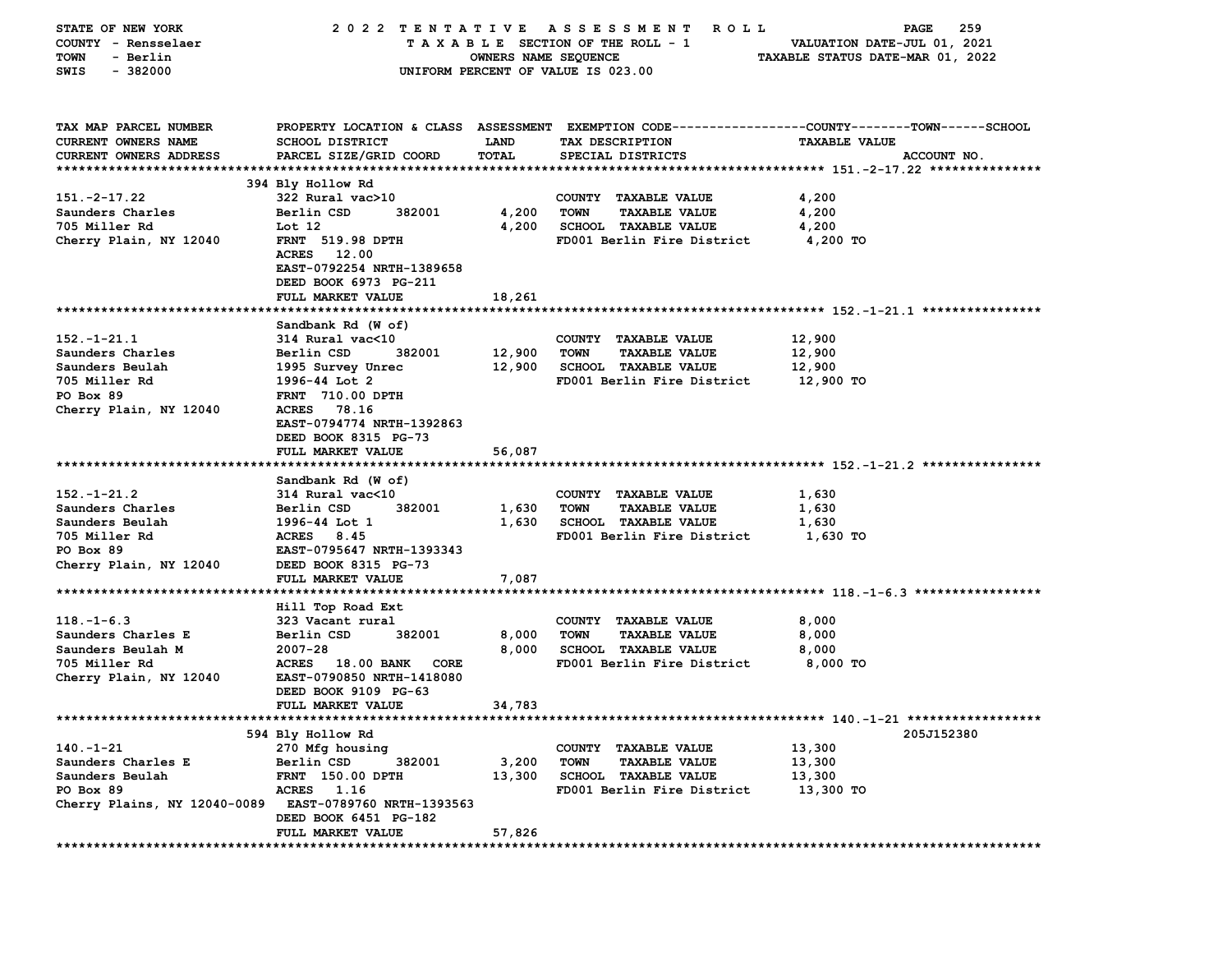| STATE OF NEW YORK                      |                                    |                      | 2022 TENTATIVE ASSESSMENT ROLL                                                                   |                                  | 260<br>PAGE           |
|----------------------------------------|------------------------------------|----------------------|--------------------------------------------------------------------------------------------------|----------------------------------|-----------------------|
| COUNTY - Rensselaer                    |                                    |                      | $T A X A B L E$ SECTION OF THE ROLL - 1 VALUATION DATE-JUL 01, 2021                              |                                  |                       |
| - Berlin<br>TOWN                       |                                    | OWNERS NAME SEQUENCE |                                                                                                  | TAXABLE STATUS DATE-MAR 01, 2022 |                       |
| SWIS<br>$-382000$                      |                                    |                      | UNIFORM PERCENT OF VALUE IS 023.00                                                               |                                  |                       |
|                                        |                                    |                      |                                                                                                  |                                  |                       |
|                                        |                                    |                      |                                                                                                  |                                  |                       |
| TAX MAP PARCEL NUMBER                  |                                    |                      | PROPERTY LOCATION & CLASS ASSESSMENT EXEMPTION CODE----------------COUNTY-------TOWN------SCHOOL |                                  |                       |
| <b>CURRENT OWNERS NAME</b>             | SCHOOL DISTRICT                    | <b>LAND</b>          | TAX DESCRIPTION                                                                                  | <b>TAXABLE VALUE</b>             |                       |
| <b>CURRENT OWNERS ADDRESS</b>          | PARCEL SIZE/GRID COORD             | TOTAL                | SPECIAL DISTRICTS                                                                                |                                  | ACCOUNT NO.           |
|                                        |                                    |                      |                                                                                                  |                                  |                       |
|                                        | 705 Miller Rd                      |                      |                                                                                                  |                                  |                       |
| 151.-1-2.121                           | 240 Rural res                      |                      | <b>BAS STAR 41854</b>                                                                            | $\mathbf{0}$                     | $\mathbf{0}$<br>8,340 |
| Saunders Charles E                     | Berlin CSD                         |                      | 382001 1,745 COUNTY TAXABLE VALUE                                                                | 46,000                           |                       |
| Saunders Beulah                        | 1997-131 Lot 4                     | 46,000 TOWN          | <b>TAXABLE VALUE</b>                                                                             | 46,000                           |                       |
| Box 89                                 | FRNT 338.08 DPTH                   |                      | SCHOOL TAXABLE VALUE                                                                             | 37,660                           |                       |
| Cherry Plain, NY 12040-0089 ACRES 4.00 |                                    |                      | FD001 Berlin Fire District 46,000 TO                                                             |                                  |                       |
|                                        | EAST-0786187 NRTH-1393952          |                      |                                                                                                  |                                  |                       |
|                                        | DEED BOOK 1324 PG-819              |                      |                                                                                                  |                                  |                       |
|                                        | FULL MARKET VALUE                  | 200,000              |                                                                                                  |                                  |                       |
|                                        |                                    |                      |                                                                                                  |                                  |                       |
| 151.-1-2.122                           | Taborton Rd<br>314 Rural vac<10    |                      |                                                                                                  | 622                              |                       |
|                                        | Berlin CSD                         | 622                  | COUNTY TAXABLE VALUE<br><b>TOWN</b><br><b>TAXABLE VALUE</b>                                      | 622                              |                       |
| Saunders Charles E                     | 382001                             |                      |                                                                                                  |                                  |                       |
| Saunders Beulah                        | 1997-131 Lot 3<br>FRNT 300.00 DPTH |                      | 622 SCHOOL TAXABLE VALUE                                                                         | 622                              |                       |
| <b>Box 89</b>                          |                                    |                      | FD001 Berlin Fire District 622 TO                                                                |                                  |                       |
| Cherry Plain, NY 12040-0089 ACRES 3.42 | EAST-0785892 NRTH-1393790          |                      |                                                                                                  |                                  |                       |
|                                        | DEED BOOK 1324 PG-819              |                      |                                                                                                  |                                  |                       |
|                                        | FULL MARKET VALUE                  | 2,704                |                                                                                                  |                                  |                       |
|                                        |                                    |                      |                                                                                                  |                                  |                       |
|                                        | Taborton Rd                        |                      |                                                                                                  |                                  |                       |
| $151. - 1 - 2.123$                     | 314 Rural vac<10                   |                      | COUNTY TAXABLE VALUE                                                                             | 545                              |                       |
| Saunders Charles E                     | 382001<br>Berlin CSD               | 545 TOWN             | <b>TAXABLE VALUE</b>                                                                             | 545                              |                       |
| Saunders Beulah                        | 1997-131 Lot 2                     |                      | 545 SCHOOL TAXABLE VALUE                                                                         | 545                              |                       |
| <b>Box 89</b>                          | FRNT 300.76 DPTH                   |                      | FD001 Berlin Fire District                                                                       | 545 TO                           |                       |
| Cherry Plain, NY 12040-0089 ACRES 3.00 |                                    |                      |                                                                                                  |                                  |                       |
|                                        | EAST-0785611 NRTH-1393699          |                      |                                                                                                  |                                  |                       |
|                                        | DEED BOOK 1324 PG-819              |                      |                                                                                                  |                                  |                       |
|                                        | FULL MARKET VALUE                  | 2,370                |                                                                                                  |                                  |                       |
|                                        |                                    |                      |                                                                                                  |                                  |                       |
|                                        | Miller Rd                          |                      |                                                                                                  |                                  |                       |
| $151. - 1 - 2.125$                     | 311 Res vac land                   |                      | COUNTY TAXABLE VALUE                                                                             | 100                              |                       |
| Saunders Charles E                     | 382001<br>Berlin CSD               | 100                  | TOWN<br><b>TAXABLE VALUE</b>                                                                     | 100                              |                       |
| Saunders Beulah                        | Parcels A & B                      | 100                  | SCHOOL TAXABLE VALUE                                                                             | 100                              |                       |
| <b>Box 89</b>                          | FRNT 76.84 DPTH 208.00             |                      | FD001 Berlin Fire District                                                                       | 100 TO                           |                       |
| Cherry Plain, NY 12040-0089 ACRES 0.35 |                                    |                      |                                                                                                  |                                  |                       |
|                                        | EAST-0786332 NRTH-1393628          |                      |                                                                                                  |                                  |                       |
|                                        | DEED BOOK 58 PG-1757               |                      |                                                                                                  |                                  |                       |
|                                        | <b>FULL MARKET VALUE</b>           | 435                  |                                                                                                  |                                  |                       |
|                                        |                                    |                      |                                                                                                  |                                  |                       |
|                                        | Bly Hollow Rd                      |                      |                                                                                                  |                                  |                       |
| $151.-2-17.21$                         | 322 Rural vac>10                   |                      | COUNTY TAXABLE VALUE                                                                             | 4,050                            |                       |
| Saunders Charles E                     | Berlin CSD<br>382001               | 4,050                | <b>TOWN</b><br><b>TAXABLE VALUE</b>                                                              | 4,050                            |                       |
| Saunders Beulah M                      | 1393/343 Lot 13                    | 4,050                | <b>SCHOOL TAXABLE VALUE</b>                                                                      | 4,050                            |                       |
| 705 Miller Rd                          | FRNT 725.56 DPTH                   |                      | FD001 Berlin Fire District                                                                       | 4,050 TO                         |                       |
| Cherry Plain, NY 12040                 | <b>ACRES</b> 20.00                 |                      |                                                                                                  |                                  |                       |
|                                        | EAST-0792062 NRTH-1390380          |                      |                                                                                                  |                                  |                       |
|                                        | DEED BOOK 9109 PG-61               |                      |                                                                                                  |                                  |                       |
|                                        | FULL MARKET VALUE                  | 17,609               |                                                                                                  |                                  |                       |
|                                        |                                    |                      |                                                                                                  |                                  |                       |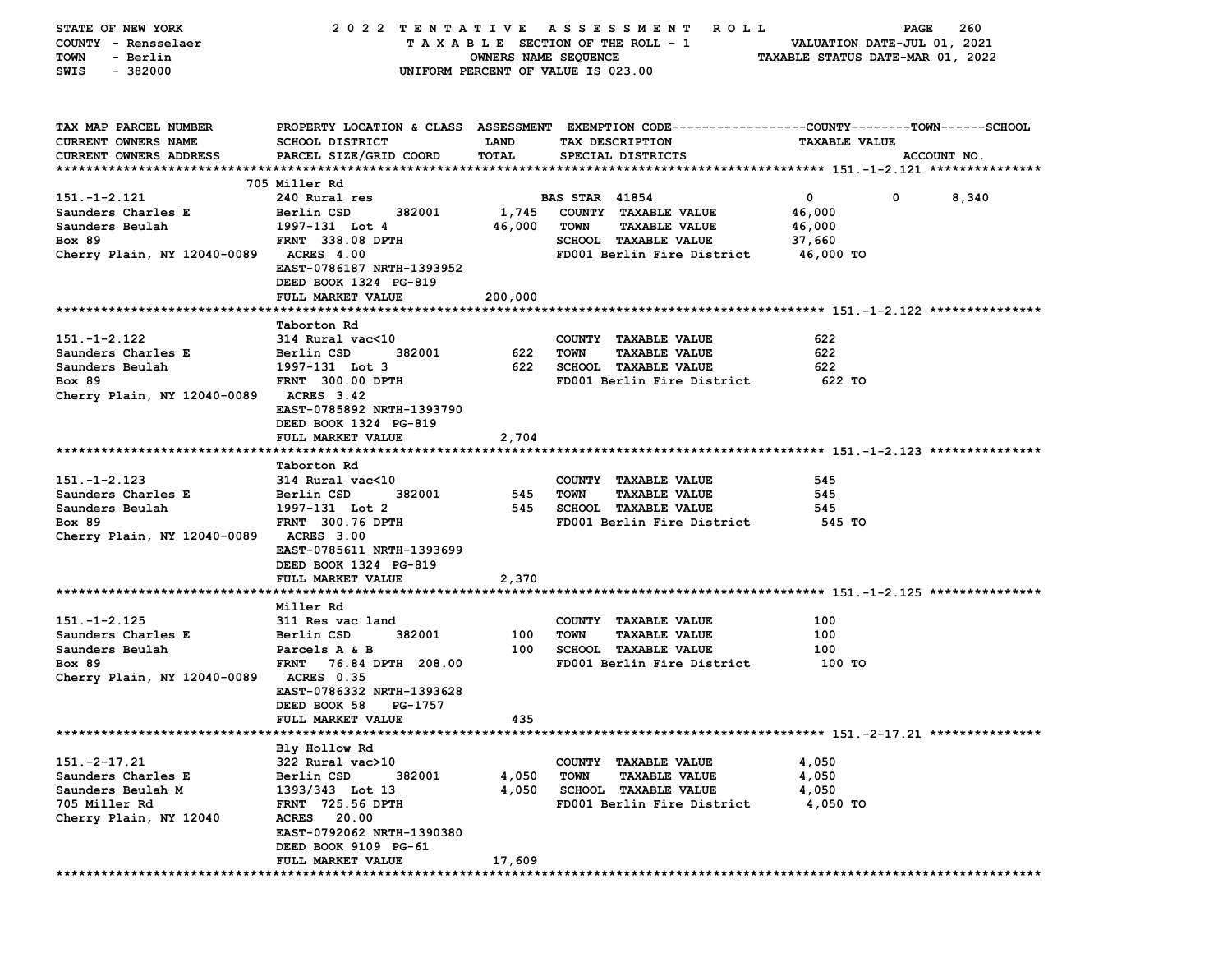| STATE OF NEW YORK<br>COUNTY - Rensselaer<br>TOWN<br>- Berlin<br>$-382000$<br>SWIS    |                                            | OWNERS NAME SEQUENCE | 2022 TENTATIVE ASSESSMENT ROLL<br>TAXABLE SECTION OF THE ROLL - 1<br>UNIFORM PERCENT OF VALUE IS 023.00                                 | VALUATION DATE-JUL 01, 2021<br>TAXABLE STATUS DATE-MAR 01, 2022 | PAGE<br>261 |
|--------------------------------------------------------------------------------------|--------------------------------------------|----------------------|-----------------------------------------------------------------------------------------------------------------------------------------|-----------------------------------------------------------------|-------------|
| TAX MAP PARCEL NUMBER<br><b>CURRENT OWNERS NAME</b><br><b>CURRENT OWNERS ADDRESS</b> | SCHOOL DISTRICT<br>PARCEL SIZE/GRID COORD  | LAND<br><b>TOTAL</b> | PROPERTY LOCATION & CLASS ASSESSMENT EXEMPTION CODE---------------COUNTY-------TOWN------SCHOOL<br>TAX DESCRIPTION<br>SPECIAL DISTRICTS | <b>TAXABLE VALUE</b>                                            | ACCOUNT NO. |
|                                                                                      | 32 Sandbank Rd                             |                      |                                                                                                                                         |                                                                 | 205J133480  |
| $152 - 1 - 1$                                                                        | 321 Abandoned ag                           |                      | COUNTY TAXABLE VALUE                                                                                                                    | 13,000                                                          |             |
| Saunders Charles Edwin                                                               | Berlin CSD<br>382001                       | 11,000               | <b>TOWN</b><br><b>TAXABLE VALUE</b>                                                                                                     | 13,000                                                          |             |
| Saunders Beulah May                                                                  | 1990 Rhinevault Survey                     | 13,000               | <b>SCHOOL TAXABLE VALUE</b>                                                                                                             | 13,000                                                          |             |
| PO Box 89                                                                            | ACRES 143.31                               |                      | FD001 Berlin Fire District                                                                                                              | 13,000 TO                                                       |             |
| Cherry Plain, NY 12040-0089                                                          | <b>EAST-0793970 NRTH-1390351</b>           |                      |                                                                                                                                         |                                                                 |             |
|                                                                                      | DEED BOOK 1758 PG-305                      |                      |                                                                                                                                         |                                                                 |             |
|                                                                                      | FULL MARKET VALUE                          | 56,522               |                                                                                                                                         |                                                                 |             |
|                                                                                      |                                            |                      |                                                                                                                                         |                                                                 |             |
|                                                                                      | 17207 NY 22                                |                      |                                                                                                                                         |                                                                 | 205J172360  |
| $163 - 1 - 3.1$                                                                      | 210 1 Family Res                           |                      | COUNTY TAXABLE VALUE                                                                                                                    | 10,000                                                          |             |
| Saunders Ethel M                                                                     | 382001<br>Berlin CSD                       | 600                  | <b>TOWN</b><br><b>TAXABLE VALUE</b>                                                                                                     | 10,000                                                          |             |
| Saunders Ethel L                                                                     | FRNT 200.00 DPTH<br>89.00                  | 10,000               | <b>SCHOOL TAXABLE VALUE</b>                                                                                                             | 10,000                                                          |             |
| Attn: Daniel Saunders<br>PO Box 53                                                   | ACRES 0.40<br>EAST-0798075 NRTH-1384151    |                      | FD001 Berlin Fire District                                                                                                              | 10,000 TO                                                       |             |
| Cherry Plain, NY 12040                                                               | DEED BOOK 51<br>PG-1474                    |                      |                                                                                                                                         |                                                                 |             |
|                                                                                      | FULL MARKET VALUE                          | 43,478               |                                                                                                                                         |                                                                 |             |
|                                                                                      |                                            |                      |                                                                                                                                         |                                                                 |             |
|                                                                                      | 77 Old State Route 22                      |                      |                                                                                                                                         |                                                                 | 205J101350C |
| 119. - 1 - 31                                                                        | 210 1 Family Res                           |                      | <b>ENH STAR 41834</b>                                                                                                                   | $\mathbf 0$                                                     | 20,820<br>0 |
| Saunders James A                                                                     | 382001<br>Berlin CSD                       | 3,400                | COUNTY TAXABLE VALUE                                                                                                                    | 31,000                                                          |             |
| Saunders Carol                                                                       | <b>FRNT</b> 260.32 DPTH                    | 31,000               | <b>TOWN</b><br><b>TAXABLE VALUE</b>                                                                                                     | 31,000                                                          |             |
| 77 Old State Route 22                                                                | <b>ACRES</b> 4.81                          |                      | <b>SCHOOL TAXABLE VALUE</b>                                                                                                             | 10,180                                                          |             |
| Petersburgh, NY 12138-9713                                                           | <b>EAST-0793590 NRTH-1416226</b>           |                      | FD001 Berlin Fire District                                                                                                              | 31,000 TO                                                       |             |
|                                                                                      | DEED BOOK 1569 PG-145                      |                      |                                                                                                                                         |                                                                 |             |
|                                                                                      | FULL MARKET VALUE                          | 134,783              |                                                                                                                                         |                                                                 |             |
|                                                                                      |                                            |                      |                                                                                                                                         |                                                                 |             |
| $141. - 1 - 1$                                                                       | 17963 NY 22<br>312 Vac w/imprv             |                      | COUNTY TAXABLE VALUE                                                                                                                    | 1,700                                                           | 205J172630  |
| Saunders James A                                                                     | Berlin CSD<br>382001                       | 1,700                | <b>TOWN</b><br><b>TAXABLE VALUE</b>                                                                                                     | 1,700                                                           |             |
| Saunders Carol A                                                                     | <b>FRNT</b> 264.00 DPTH                    | 1,700                | <b>SCHOOL TAXABLE VALUE</b>                                                                                                             | 1,700                                                           |             |
| 77 Old State Route 22                                                                | <b>ACRES</b> 2.00                          |                      | FD001 Berlin Fire District                                                                                                              | 1,700 TO                                                        |             |
| Petersburgh, NY 12138                                                                |                                            |                      |                                                                                                                                         |                                                                 |             |
|                                                                                      | EAST-0796308 NRTH-1401341                  |                      |                                                                                                                                         |                                                                 |             |
|                                                                                      | DEED BOOK 6997 PG-74                       |                      |                                                                                                                                         |                                                                 |             |
|                                                                                      | FULL MARKET VALUE                          | 7,391                |                                                                                                                                         |                                                                 |             |
|                                                                                      | ******************                         |                      |                                                                                                                                         |                                                                 |             |
|                                                                                      | Rastus Ln                                  |                      |                                                                                                                                         |                                                                 | 205J156160  |
| $163. - 1 - 28$                                                                      | 314 Rural vac<10                           |                      | COUNTY TAXABLE VALUE                                                                                                                    | 1,500                                                           |             |
| Saunders Jason                                                                       | 382001<br>Berlin CSD                       | 1,500                | <b>TOWN</b><br><b>TAXABLE VALUE</b>                                                                                                     | 1,500                                                           |             |
| PO Box 37                                                                            | FRNT 370.00 DPTH                           | 1,500                | SCHOOL TAXABLE VALUE                                                                                                                    | 1,500                                                           |             |
| Cherry Plain, NY 12040-0037 ACRES 3.31                                               |                                            |                      | FD001 Berlin Fire District                                                                                                              | 1,500 TO                                                        |             |
|                                                                                      | EAST-0798012 NRTH-1382352                  |                      |                                                                                                                                         |                                                                 |             |
|                                                                                      | DEED BOOK 7281 PG-287<br>FULL MARKET VALUE | 6,522                |                                                                                                                                         |                                                                 |             |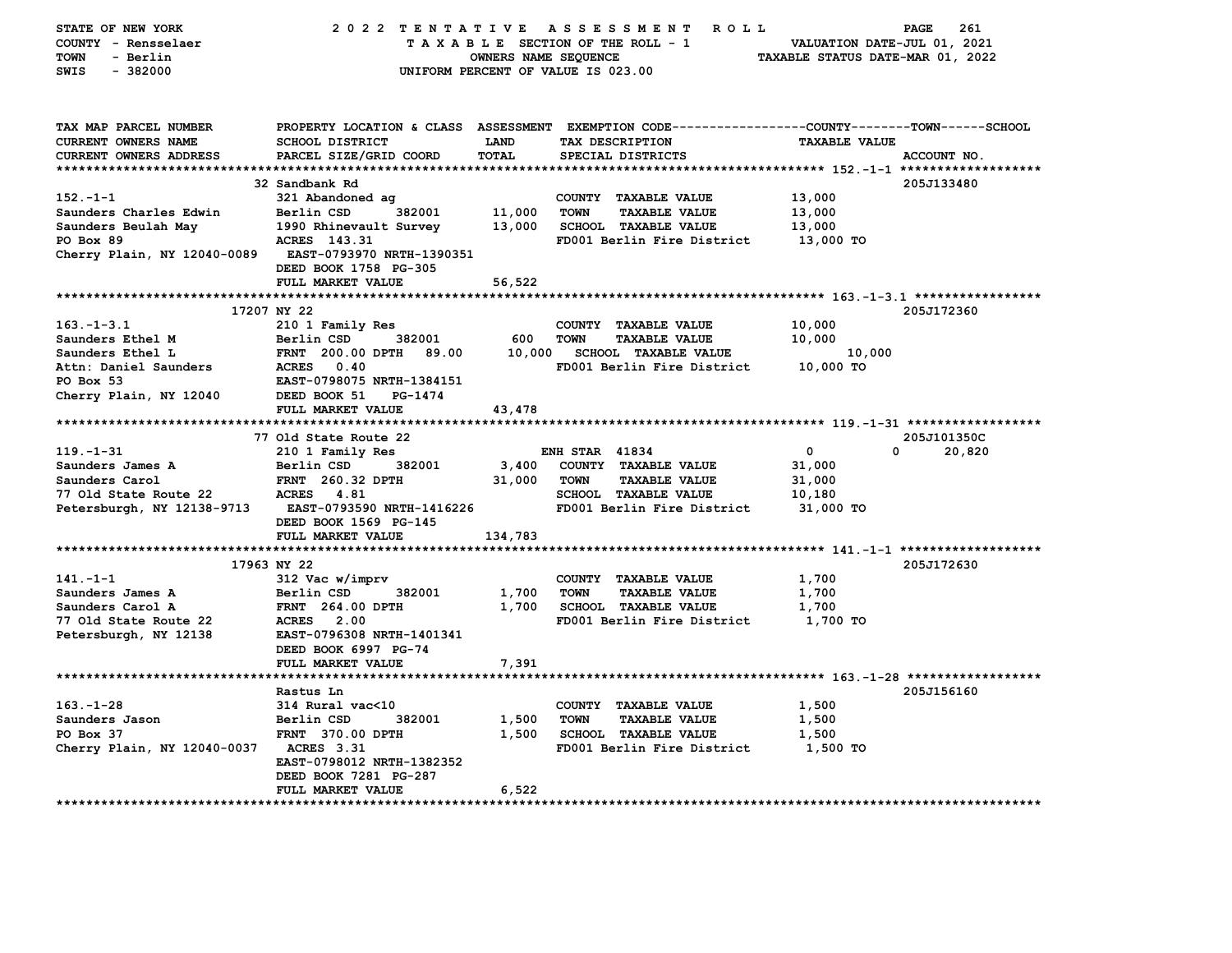| STATE OF NEW YORK                                      | 2022 TENTATIVE                                 |                             | A S S E S S M E N T<br>R O L L                                                                 |                                  | 262<br>PAGE                 |
|--------------------------------------------------------|------------------------------------------------|-----------------------------|------------------------------------------------------------------------------------------------|----------------------------------|-----------------------------|
| COUNTY - Rensselaer                                    |                                                |                             | TAXABLE SECTION OF THE ROLL - 1                                                                |                                  | VALUATION DATE-JUL 01, 2021 |
| <b>TOWN</b><br>- Berlin                                |                                                | <b>OWNERS NAME SEQUENCE</b> |                                                                                                | TAXABLE STATUS DATE-MAR 01, 2022 |                             |
| $-382000$<br>SWIS                                      |                                                |                             | UNIFORM PERCENT OF VALUE IS 023.00                                                             |                                  |                             |
|                                                        |                                                |                             |                                                                                                |                                  |                             |
|                                                        |                                                |                             |                                                                                                |                                  |                             |
| TAX MAP PARCEL NUMBER                                  |                                                |                             | PROPERTY LOCATION & CLASS ASSESSMENT EXEMPTION CODE---------------COUNTY-------TOWN-----SCHOOL |                                  |                             |
| CURRENT OWNERS NAME                                    | <b>SCHOOL DISTRICT</b>                         | LAND                        | TAX DESCRIPTION                                                                                | <b>TAXABLE VALUE</b>             |                             |
| <b>CURRENT OWNERS ADDRESS</b>                          | PARCEL SIZE/GRID COORD                         | <b>TOTAL</b>                | SPECIAL DISTRICTS                                                                              |                                  | ACCOUNT NO.                 |
|                                                        |                                                |                             |                                                                                                |                                  |                             |
|                                                        | 17195 NY 22                                    |                             |                                                                                                |                                  |                             |
| $163. - 1 - 2.12$                                      | 210 1 Family Res                               |                             | <b>BAS STAR 41854</b>                                                                          | $\mathbf 0$                      | 0<br>8,340                  |
| Saunders Jason M                                       | Berlin CSD<br>382001                           | 1,500                       | COUNTY TAXABLE VALUE                                                                           | 26,500                           |                             |
| PO Box 37                                              | Watch For Hse Completion                       | 26,500                      | <b>TOWN</b><br><b>TAXABLE VALUE</b>                                                            | 26,500                           |                             |
| Cherry Plain, NY 12040                                 | 1988 Mcgrath Survey                            |                             | SCHOOL TAXABLE VALUE                                                                           | 18,160                           |                             |
|                                                        | FRNT 450.00 DPTH                               |                             | FD001 Berlin Fire District                                                                     | 26,500 TO                        |                             |
|                                                        | <b>ACRES</b> 2.50<br>EAST-0797427 NRTH-1383740 |                             |                                                                                                |                                  |                             |
|                                                        | DEED BOOK R1619 PG-F50                         |                             |                                                                                                |                                  |                             |
|                                                        | FULL MARKET VALUE                              | 115,217                     |                                                                                                |                                  |                             |
|                                                        |                                                |                             |                                                                                                |                                  |                             |
|                                                        | 18223 NY 22                                    |                             |                                                                                                |                                  | 205L173170                  |
| $130.1 - 7 - 11.1$                                     | 480 Mult-use bld                               |                             | COUNTY TAXABLE VALUE                                                                           | 42,000                           |                             |
| Saunders Laura L                                       | Berlin CSD<br>382001                           | 4,500                       | <b>TOWN</b><br><b>TAXABLE VALUE</b>                                                            | 42,000                           |                             |
| Saunders Virginia A                                    | <b>FRNT</b><br>97.00 DPTH 83.00                | 42,000                      | <b>SCHOOL TAXABLE VALUE</b>                                                                    | 42,000                           |                             |
| 317 Stilman Village Rd                                 | ACRES 0.18                                     |                             | FD001 Berlin Fire District                                                                     | 42,000 TO                        |                             |
| Petersburgh, NY 12138                                  | EAST-0795608 NRTH-1407540                      |                             | LT001 Berlin Light Dist                                                                        | 42,000 TO                        |                             |
|                                                        | DEED BOOK 8696 PG-62                           |                             |                                                                                                |                                  |                             |
|                                                        | FULL MARKET VALUE                              | 182,609                     |                                                                                                |                                  |                             |
|                                                        |                                                |                             |                                                                                                |                                  |                             |
| 17191-211 NY 22                                        |                                                |                             |                                                                                                |                                  |                             |
| $163. - 1 - 2.13$                                      | 113 Cattle farm                                |                             | <b>ENH STAR 41834</b>                                                                          | $\mathbf 0$                      | 0<br>20,820                 |
| Saunders Murray R Jr                                   | Berlin CSD<br>382001                           | 9,000                       | COUNTY TAXABLE VALUE                                                                           | 48,000                           |                             |
| PO Box 34                                              | <b>FRNT 470.00 DPTH</b>                        | 48,000                      | <b>TOWN</b><br><b>TAXABLE VALUE</b>                                                            | 48,000                           |                             |
| Cherry Plain, NY 12040-0034                            | ACRES 15.29                                    |                             | <b>SCHOOL TAXABLE VALUE</b>                                                                    | 27,180                           |                             |
|                                                        | EAST-0797595 NRTH-1384267                      |                             | FD001 Berlin Fire District                                                                     | 48,000 TO                        |                             |
|                                                        | DEED BOOK 1552 PG-161                          |                             |                                                                                                |                                  |                             |
|                                                        | FULL MARKET VALUE                              | 208,696                     |                                                                                                |                                  |                             |
|                                                        |                                                |                             |                                                                                                |                                  |                             |
|                                                        | Bly Hollow Rd (N Of)                           |                             |                                                                                                |                                  | 205J144460                  |
| $163. - 1 - 2.11$                                      | 113 Cattle farm                                |                             | COUNTY TAXABLE VALUE                                                                           | 25,000                           |                             |
| Saunders Murry Jr                                      | Berlin CSD<br>382001                           | 22,500                      | TOWN<br><b>TAXABLE VALUE</b>                                                                   | 25,000                           |                             |
| Saunders Virginia A                                    | 1785/228                                       | 25,000                      | <b>SCHOOL TAXABLE VALUE</b>                                                                    | 25,000                           |                             |
| PO Box 34                                              | ACRES 139.49                                   |                             | FD001 Berlin Fire District                                                                     | 25,000 TO                        |                             |
| Cherry Plains, NY 12040-0034 EAST-0796940 NRTH-1385116 | DEED BOOK 4568 PG-86                           |                             |                                                                                                |                                  |                             |
|                                                        | FULL MARKET VALUE                              | 108,696                     |                                                                                                |                                  |                             |
|                                                        |                                                |                             |                                                                                                |                                  |                             |
|                                                        | 17221 NY 22                                    |                             |                                                                                                |                                  |                             |
| $163. - 1 - 3.2$                                       | 311 Res vac land                               |                             | COUNTY TAXABLE VALUE                                                                           | 1,050                            |                             |
| Saunders Murry Jr                                      | 382001<br>Berlin CSD                           | 1,050                       | <b>TOWN</b><br><b>TAXABLE VALUE</b>                                                            | 1,050                            |                             |
| PO Box 34                                              | FRNT 202.00 DPTH 100.00                        | 1,050                       | <b>SCHOOL TAXABLE VALUE</b>                                                                    | 1,050                            |                             |
| Cherry Plain, NY 12040-0034                            | ACRES 0.48                                     |                             | FD001 Berlin Fire District                                                                     | 1,050 TO                         |                             |
|                                                        | EAST-0798197 NRTH-1384286                      |                             |                                                                                                |                                  |                             |
|                                                        | DEED BOOK 1328 PG-944                          |                             |                                                                                                |                                  |                             |
|                                                        | FULL MARKET VALUE                              | 4,565                       |                                                                                                |                                  |                             |
| **************************                             |                                                |                             |                                                                                                |                                  |                             |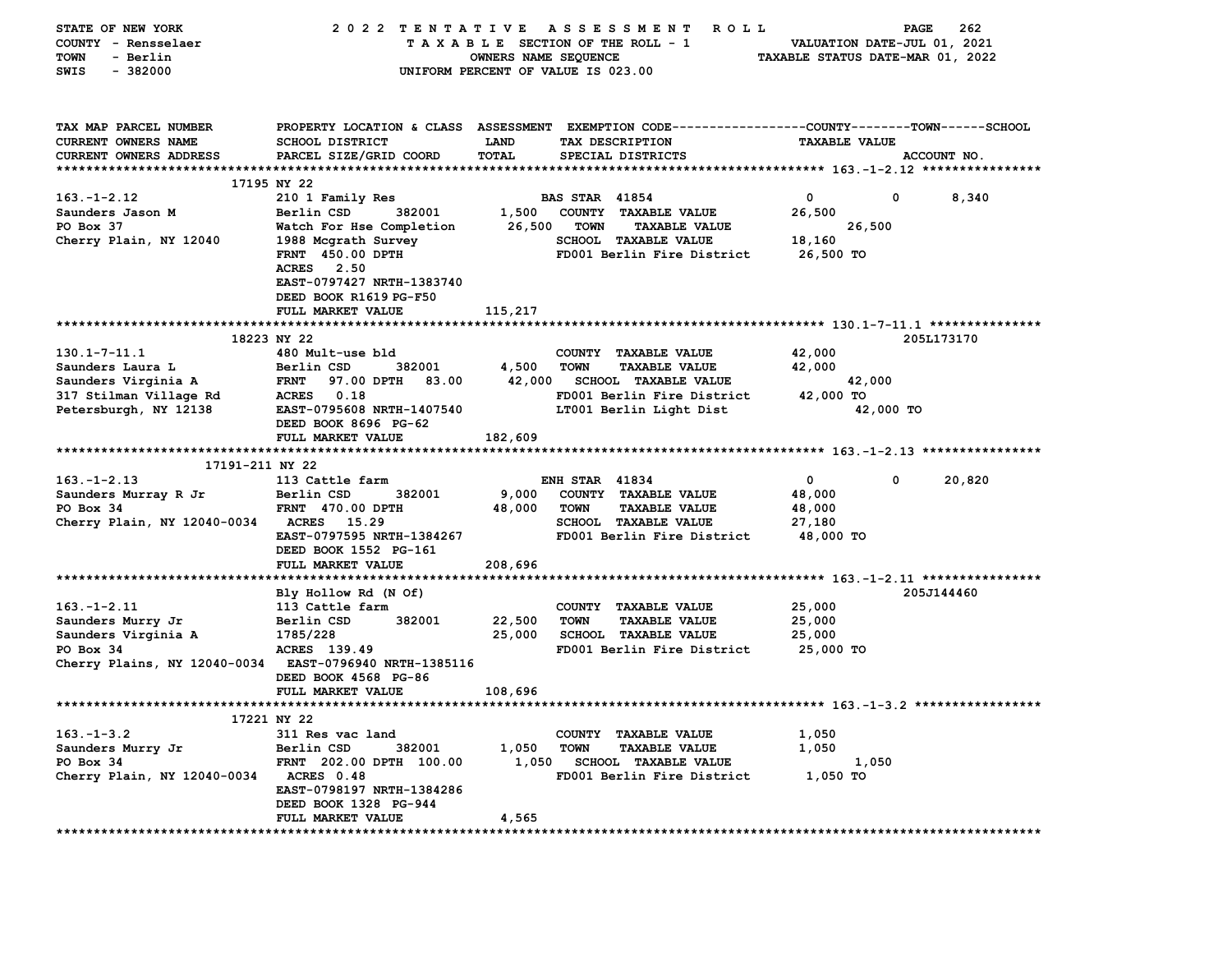| STATE OF NEW YORK                         | 2022 TENTATIVE                             |                      | A S S E S S M E N T<br><b>ROLL</b>                                                             |                                  | 263<br>PAGE |
|-------------------------------------------|--------------------------------------------|----------------------|------------------------------------------------------------------------------------------------|----------------------------------|-------------|
| COUNTY - Rensselaer                       |                                            |                      | TAXABLE SECTION OF THE ROLL - 1                                                                | VALUATION DATE-JUL 01, 2021      |             |
| - Berlin<br><b>TOWN</b>                   |                                            | OWNERS NAME SEQUENCE |                                                                                                | TAXABLE STATUS DATE-MAR 01, 2022 |             |
| SWIS<br>$-382000$                         |                                            |                      | UNIFORM PERCENT OF VALUE IS 023.00                                                             |                                  |             |
|                                           |                                            |                      |                                                                                                |                                  |             |
|                                           |                                            |                      |                                                                                                |                                  |             |
| TAX MAP PARCEL NUMBER                     |                                            |                      | PROPERTY LOCATION & CLASS ASSESSMENT EXEMPTION CODE---------------COUNTY-------TOWN-----SCHOOL |                                  |             |
| CURRENT OWNERS NAME                       | <b>SCHOOL DISTRICT</b>                     | <b>LAND</b>          | TAX DESCRIPTION                                                                                | <b>TAXABLE VALUE</b>             |             |
| CURRENT OWNERS ADDRESS                    | PARCEL SIZE/GRID COORD                     | <b>TOTAL</b>         | SPECIAL DISTRICTS                                                                              |                                  | ACCOUNT NO. |
|                                           |                                            |                      |                                                                                                |                                  |             |
|                                           | 530 Bly Hollow Rd                          |                      |                                                                                                |                                  |             |
| $151 - 2 - 5.14$                          | 210 1 Family Res                           |                      | <b>BAS STAR 41854</b>                                                                          | 0<br>0                           | 8,340       |
| Saunders Scott                            | 382001<br>Berlin CSD                       | 1,200                | COUNTY TAXABLE VALUE                                                                           | 11,200                           |             |
| 530 Bly Hollow Rd                         | <b>FRNT 494.00 DPTH</b>                    | 11,200               | <b>TOWN</b><br><b>TAXABLE VALUE</b>                                                            | 11,200                           |             |
| Petersburgh, NY 12138-2310                | <b>ACRES</b> 1.57                          |                      | SCHOOL TAXABLE VALUE                                                                           | 2,860                            |             |
|                                           | EAST-0790782 NRTH-1392532                  |                      | FD001 Berlin Fire District                                                                     | 11,200 TO                        |             |
|                                           | DEED BOOK 1319 PG-1018                     |                      |                                                                                                |                                  |             |
|                                           | FULL MARKET VALUE                          | 48,696               |                                                                                                |                                  |             |
|                                           |                                            |                      |                                                                                                |                                  |             |
|                                           | 89 Hill Rd                                 |                      |                                                                                                |                                  | 205J172720  |
| $140.17 - 5 - 2$                          | 260 Seasonal res                           |                      | COUNTY TAXABLE VALUE                                                                           | 21,760                           |             |
| Savage Family Trust Donald F & Berlin CSD | 382001                                     |                      | 6,160<br><b>TOWN</b><br><b>TAXABLE VALUE</b>                                                   | 21,760                           |             |
| Wood Jeremy D                             | Spring Lake                                | 21,760               | <b>SCHOOL TAXABLE VALUE</b>                                                                    | 21,760                           |             |
| 262 Pershing Ave                          | FRNT 160.00 DPTH 115.00                    |                      | FD001 Berlin Fire District                                                                     | 21,760 TO                        |             |
| Wynantskill, NY 12198                     | <b>ACRES</b><br>0.42                       |                      |                                                                                                |                                  |             |
|                                           | EAST-0782887 NRTH-1393574                  |                      |                                                                                                |                                  |             |
|                                           | DEED BOOK 8456 PG-280                      |                      |                                                                                                |                                  |             |
|                                           | FULL MARKET VALUE                          | 94,609               |                                                                                                |                                  |             |
|                                           |                                            |                      |                                                                                                |                                  |             |
| $130.1 - 7 - 7$                           | 54 S Main St<br>210 1 Family Res           |                      | COUNTY TAXABLE VALUE                                                                           | 30,200                           | 205J134290  |
| Scanlon Stephanie L                       | Berlin CSD<br>382001                       | 1,000                | <b>TOWN</b><br><b>TAXABLE VALUE</b>                                                            | 30,200                           |             |
| 2301 Huntridge Dr                         | <b>FRNT</b><br>66.00 DPTH 165.00           | 30,200               | <b>SCHOOL TAXABLE VALUE</b>                                                                    | 30,200                           |             |
| Clifton Park, NY 12065                    | ACRES 0.25 BANK<br>CORE                    |                      | FD001 Berlin Fire District                                                                     | 30,200 TO                        |             |
|                                           | EAST-0795396 NRTH-1407737                  |                      | LT001 Berlin Light Dist                                                                        | 30,200 TO                        |             |
|                                           | DEED BOOK 9276 PG-279                      |                      |                                                                                                |                                  |             |
|                                           | FULL MARKET VALUE                          | 131,304              |                                                                                                |                                  |             |
|                                           |                                            |                      |                                                                                                |                                  |             |
|                                           | 171 Southeast Hollow Rd                    |                      |                                                                                                |                                  | 205J172810  |
| $130 - 2 - 10$                            | 210 1 Family Res                           |                      | COUNTY TAXABLE VALUE                                                                           | 35,500                           |             |
| Schaefer Raymond F                        | Berlin CSD<br>382001                       | 1,200                | <b>TOWN</b><br><b>TAXABLE VALUE</b>                                                            | 35,500                           |             |
| Schaefer Evelyn                           | <b>FRNT</b> 310.00 DPTH                    | 35,500               | <b>SCHOOL TAXABLE VALUE</b>                                                                    | 35,500                           |             |
| Box 343                                   | 1.17<br><b>ACRES</b>                       |                      | FD001 Berlin Fire District                                                                     | 35,500 TO                        |             |
| Berlin, NY 12022-0343                     | EAST-0799951 NRTH-1406072                  |                      |                                                                                                |                                  |             |
|                                           | DEED BOOK 838 PG-300                       |                      |                                                                                                |                                  |             |
|                                           | FULL MARKET VALUE                          | 154,348              |                                                                                                |                                  |             |
|                                           |                                            |                      |                                                                                                |                                  |             |
|                                           | 1713 Plank Rd                              |                      |                                                                                                |                                  |             |
| $128. -2 - 1.12$                          | 210 1 Family Res                           |                      | <b>BAS STAR 41854</b>                                                                          | ົດ<br>$\mathbf{0}$               | 8,340       |
| Scheffler Susan L                         | Berlin CSD<br>382001                       |                      | 1,200 COUNTY TAXABLE VALUE                                                                     | 31,600                           |             |
| 1713 Plank Rd                             | Part In Poes. 128.-1-29                    |                      | 31,600<br><b>TOWN</b><br><b>TAXABLE VALUE</b>                                                  | 31,600                           |             |
| Petersburgh, NY 12138                     | FRNT 200.00 DPTH 120.00                    |                      | <b>SCHOOL TAXABLE VALUE</b>                                                                    | 23,260                           |             |
|                                           | ACRES 0.56                                 |                      | FD001 Berlin Fire District                                                                     | 31,600 TO                        |             |
|                                           | EAST-0776413 NRTH-1406106                  |                      |                                                                                                |                                  |             |
|                                           | DEED BOOK 225 PG-2604<br>FULL MARKET VALUE |                      |                                                                                                |                                  |             |
|                                           |                                            | 137,391              |                                                                                                |                                  |             |
|                                           |                                            |                      |                                                                                                |                                  |             |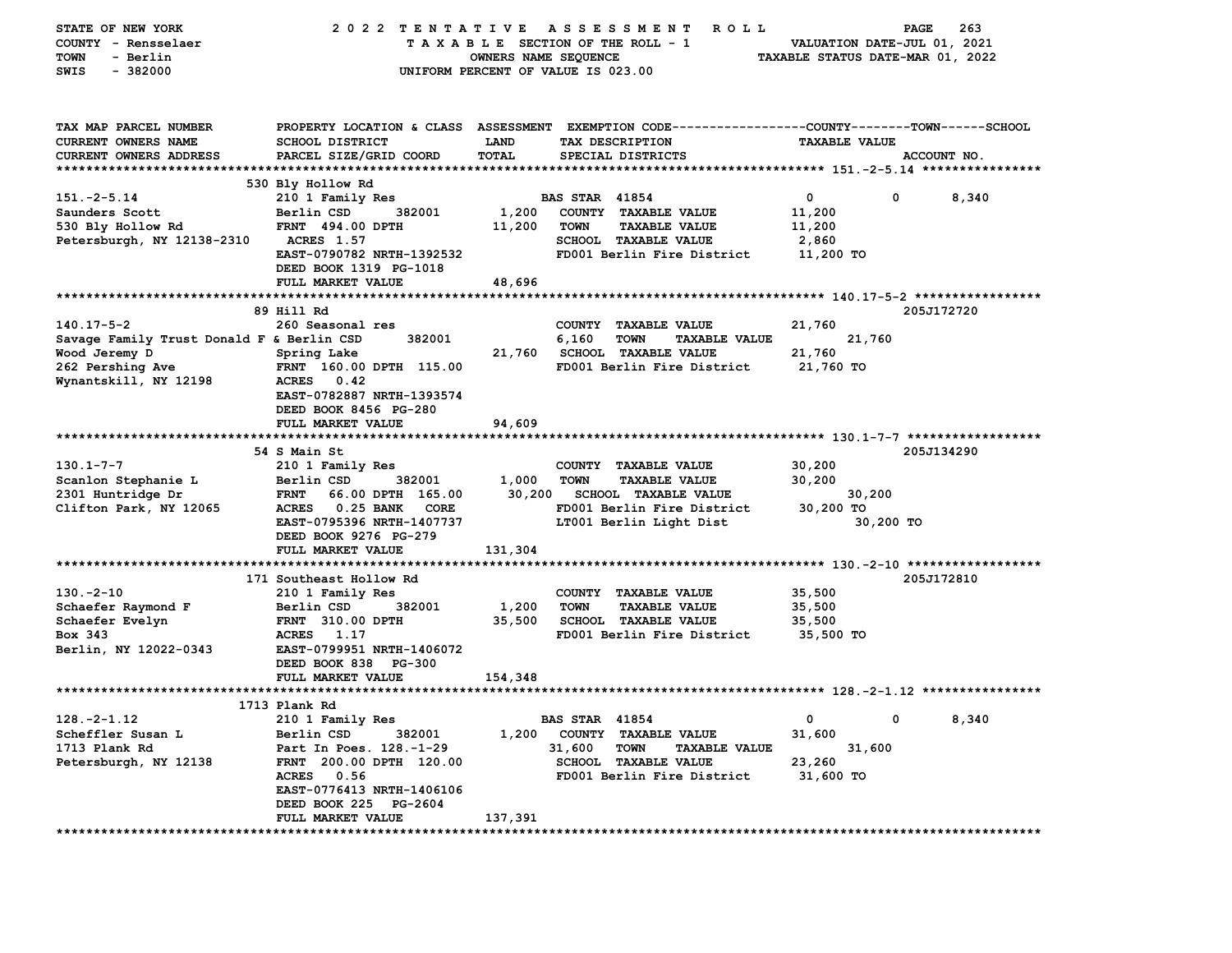| STATE OF NEW YORK<br>COUNTY - Rensselaer      |                                           | 2022 TENTATIVE ASSESSMENT<br><b>ROLL</b><br>TAXABLE SECTION OF THE ROLL - 1                    | PAGE<br>264<br>VALUATION DATE-JUL 01, 2021 |  |
|-----------------------------------------------|-------------------------------------------|------------------------------------------------------------------------------------------------|--------------------------------------------|--|
| <b>TOWN</b><br>- Berlin                       |                                           | OWNERS NAME SEQUENCE                                                                           | TAXABLE STATUS DATE-MAR 01, 2022           |  |
| $-382000$<br>SWIS                             |                                           | UNIFORM PERCENT OF VALUE IS 023.00                                                             |                                            |  |
| TAX MAP PARCEL NUMBER                         |                                           | PROPERTY LOCATION & CLASS ASSESSMENT EXEMPTION CODE---------------COUNTY-------TOWN-----SCHOOL |                                            |  |
| <b>CURRENT OWNERS NAME</b>                    | <b>SCHOOL DISTRICT</b>                    | TAX DESCRIPTION<br><b>LAND</b>                                                                 | <b>TAXABLE VALUE</b>                       |  |
| CURRENT OWNERS ADDRESS                        | PARCEL SIZE/GRID COORD                    | TOTAL<br>SPECIAL DISTRICTS                                                                     | ACCOUNT NO.                                |  |
|                                               |                                           |                                                                                                |                                            |  |
|                                               | 21 Southeast Hollow Rd                    |                                                                                                | 205J104680C<br>0                           |  |
| $130.1 - 6 - 26.11$<br>Schichtl Christopher M | 210 1 Family Res<br>Berlin CSD<br>382001  | <b>BAS STAR 41854</b><br>1,000<br>COUNTY TAXABLE VALUE                                         | $\mathbf 0$<br>8,340<br>28,175             |  |
| Decker Amie L                                 | <b>FRNT</b> 258.59 DPTH                   | 28,175<br><b>TOWN</b><br><b>TAXABLE VALUE</b>                                                  | 28,175                                     |  |
| 21 Southeast Hollow Rd                        | ACRES<br>1.02 BANK<br>CORE                | <b>SCHOOL TAXABLE VALUE</b>                                                                    | 19,835                                     |  |
| Berlin, NY 12022                              | EAST-0796750 NRTH-1406380                 | FD001 Berlin Fire District                                                                     | 28,175 TO                                  |  |
|                                               | DEED BOOK 8305 PG-267                     | LT001 Berlin Light Dist                                                                        | 28,175 TO                                  |  |
|                                               | FULL MARKET VALUE                         | 122,500                                                                                        |                                            |  |
|                                               |                                           |                                                                                                |                                            |  |
|                                               | 17840 NY 22                               |                                                                                                | 205J173260                                 |  |
| $141. - 4 - 3.1$                              | 240 Rural res                             | VT ELG FND 41103                                                                               | 0<br>2,000<br>0                            |  |
| Schindler Family Trust                        | Berlin CSD<br>382001                      | 14,700 VET P EXMT 41112                                                                        | 62,600<br>0<br>0                           |  |
| Fisk Laura S                                  | <b>FRNT 1060.00 DPTH</b>                  | 62,600 AG DST 8YT 41720                                                                        | $\mathbf 0$<br>6,517<br>6,517              |  |
| 17840 NY 22                                   | <b>ACRES</b><br>42.48                     | <b>ENH STAR 41834</b>                                                                          | $\mathbf 0$<br>$\Omega$<br>20,820          |  |
| Berlin, NY 12022                              | EAST-0796711 NRTH-1398208                 | COUNTY TAXABLE VALUE                                                                           | 0                                          |  |
|                                               | DEED BOOK 5473 PG-243                     | <b>TAXABLE VALUE</b><br><b>TOWN</b>                                                            | 54,083                                     |  |
| MAY BE SUBJECT TO PAYMENT                     | FULL MARKET VALUE                         | 272,174 SCHOOL TAXABLE VALUE                                                                   | 35,263                                     |  |
| UNDER AGDIST LAW TIL 2026                     |                                           | FD001 Berlin Fire District                                                                     | 62,600 TO                                  |  |
|                                               | 1166 Bower Rd                             |                                                                                                | 205J167590C                                |  |
| $161. - 1 - 27$                               | 240 Rural res                             | COUNTY TAXABLE VALUE                                                                           | 40,700                                     |  |
| Schneeberg August E                           | Averill Park Ce 384001                    | 5,600<br><b>TOWN</b><br><b>TAXABLE VALUE</b>                                                   | 40,700                                     |  |
| Lovering Katherine                            | 2020-10                                   | 40,700<br><b>SCHOOL TAXABLE VALUE</b>                                                          | 40,700                                     |  |
| 1166 Bower Rd                                 | <b>FRNT 1142.10 DPTH</b>                  | FD001 Berlin Fire District                                                                     | 40,700 TO                                  |  |
| Sand Lake, NY 12153                           | <b>ACRES</b><br>25.00 BANK<br>CORE        |                                                                                                |                                            |  |
|                                               | EAST-0775323 NRTH-1381308                 |                                                                                                |                                            |  |
|                                               | DEED BOOK 8332 PG-165                     |                                                                                                |                                            |  |
|                                               | FULL MARKET VALUE                         | 176,957                                                                                        |                                            |  |
|                                               |                                           |                                                                                                |                                            |  |
| $130.1 - 8 - 30$                              | 49 S Main St<br>210 1 Family Res          |                                                                                                | 205J103690<br>$\mathbf 0$<br>0<br>20,820   |  |
| Schoeffel Jon R                               | Berlin CSD<br>382001                      | <b>ENH STAR 41834</b><br>3,000<br>COUNTY TAXABLE VALUE                                         | 46,800                                     |  |
| Schoeffel Jennifer                            | FRNT 127.00 DPTH 173.58                   | 46,800<br><b>TOWN</b><br><b>TAXABLE VALUE</b>                                                  | 46,800                                     |  |
| 49 S Main St                                  | ACRES 0.50 BANK<br>CORE                   | <b>SCHOOL TAXABLE VALUE</b>                                                                    | 25,980                                     |  |
| Berlin, NY 12022                              | EAST-0795222 NRTH-1407625                 | FD001 Berlin Fire District                                                                     | 46,800 TO                                  |  |
|                                               | DEED BOOK 8879 PG-242                     | LT001 Berlin Light Dist                                                                        | 46,800 TO                                  |  |
|                                               | FULL MARKET VALUE                         | 203,478                                                                                        |                                            |  |
|                                               |                                           |                                                                                                |                                            |  |
|                                               | 65 Cherry Plain Sq                        |                                                                                                | 205J171820                                 |  |
| $152 - 3 - 4$                                 |                                           |                                                                                                |                                            |  |
|                                               | 485 >luse sm bld                          | COUNTY TAXABLE VALUE                                                                           | 30,200                                     |  |
| SDBH LLC                                      | Berlin CSD<br>382001                      | 800<br><b>TOWN</b><br><b>TAXABLE VALUE</b>                                                     | 30,200                                     |  |
| 65 Cherry Plain Sq                            | <b>FRNT</b><br>70.00 DPTH 110.00          | 30,200<br><b>SCHOOL TAXABLE VALUE</b>                                                          | 30,200                                     |  |
| Cherry Plain, NY 12040                        | ACRES 0.17                                | FD001 Berlin Fire District                                                                     | 30,200 TO                                  |  |
|                                               | EAST-0799723 NRTH-1385638                 |                                                                                                |                                            |  |
| PRIOR OWNER ON 3/01/2022<br>SDBH LLC          | DEED BOOK 9980 PG-36<br>FULL MARKET VALUE | 131,304                                                                                        |                                            |  |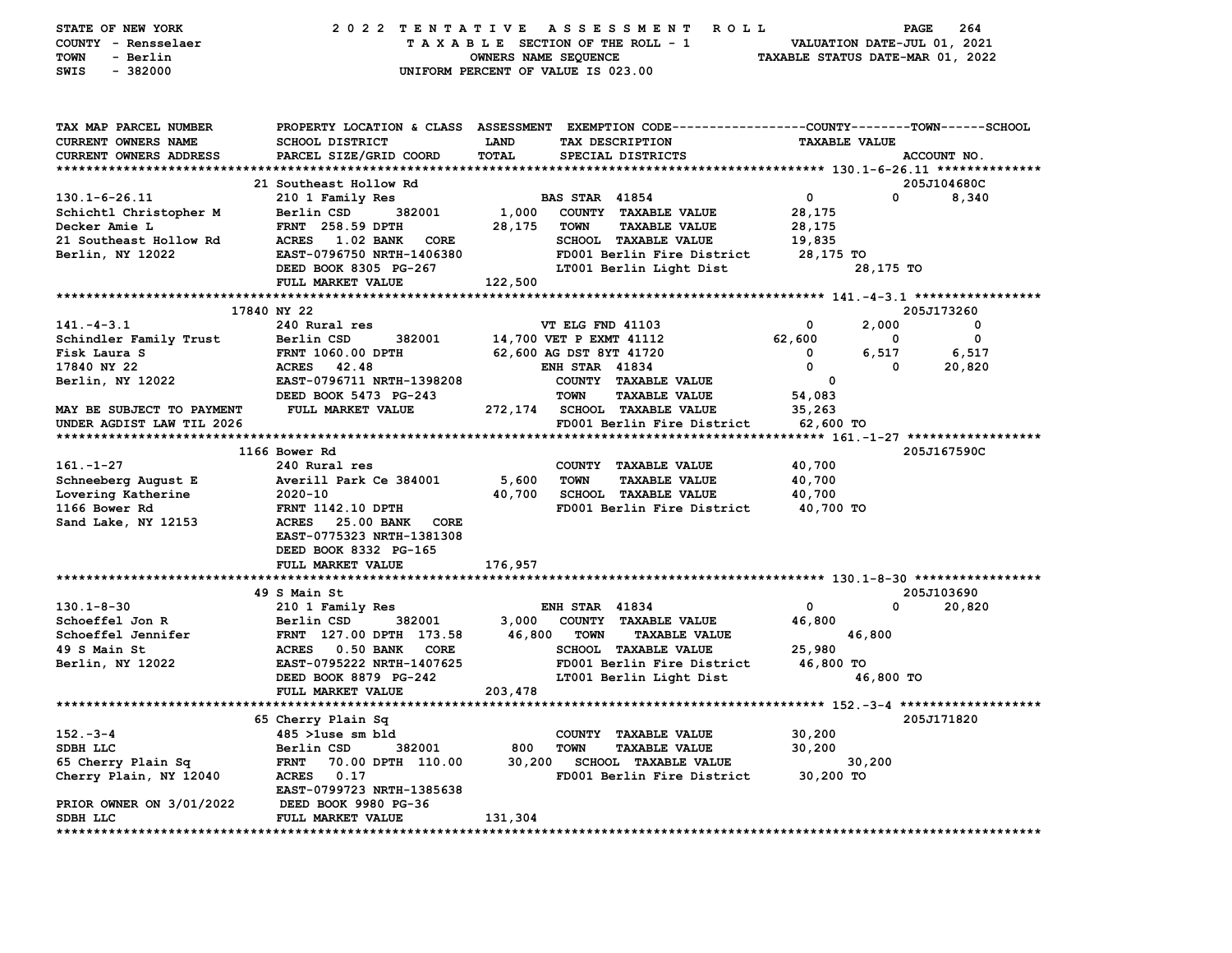| STATE OF NEW YORK<br>COUNTY - Rensselaer<br>- Berlin<br>TOWN<br>SWIS<br>$-382000$ | 2022 TENTATIVE ASSESSMENT                        | OWNERS NAME SEQUENCE | <b>ROLL</b><br>TAXABLE SECTION OF THE ROLL - 1<br>UNIFORM PERCENT OF VALUE IS 023.00 | 265<br>PAGE<br>VALUATION DATE-JUL 01, 2021<br>TAXABLE STATUS DATE-MAR 01, 2022                 |
|-----------------------------------------------------------------------------------|--------------------------------------------------|----------------------|--------------------------------------------------------------------------------------|------------------------------------------------------------------------------------------------|
| TAX MAP PARCEL NUMBER                                                             |                                                  |                      |                                                                                      | PROPERTY LOCATION & CLASS ASSESSMENT EXEMPTION CODE---------------COUNTY-------TOWN-----SCHOOL |
| <b>CURRENT OWNERS NAME</b><br>CURRENT OWNERS ADDRESS                              | SCHOOL DISTRICT<br>PARCEL SIZE/GRID COORD        | LAND<br><b>TOTAL</b> | TAX DESCRIPTION<br>SPECIAL DISTRICTS                                                 | <b>TAXABLE VALUE</b><br>ACCOUNT NO.                                                            |
|                                                                                   |                                                  |                      |                                                                                      |                                                                                                |
|                                                                                   | Canfield Rd                                      |                      |                                                                                      | 205J110890                                                                                     |
| $120 - 1 - 7$                                                                     | 322 Rural vac>10                                 |                      | COUNTY TAXABLE VALUE                                                                 | 5,700                                                                                          |
| Sedgwick Philip                                                                   | Berlin CSD<br>382001                             | 5,700                | <b>TOWN</b><br><b>TAXABLE VALUE</b>                                                  | 5,700                                                                                          |
| Sedgwick Donna R                                                                  | <b>FRNT 400.00 DPTH</b>                          | 5,700                | <b>SCHOOL TAXABLE VALUE</b>                                                          | 5,700                                                                                          |
| 251 West Main Road                                                                | ACRES 15.00                                      |                      | FD001 Berlin Fire District                                                           | 5,700 TO                                                                                       |
| Little Compton, RI 02837                                                          | EAST-0811806 NRTH-1414240                        |                      |                                                                                      |                                                                                                |
|                                                                                   | DEED BOOK 5332 PG-11                             |                      |                                                                                      |                                                                                                |
|                                                                                   | FULL MARKET VALUE                                | 24,783               |                                                                                      |                                                                                                |
|                                                                                   | 785 Green Hollow Rd                              |                      |                                                                                      | 205J113750                                                                                     |
| $120. -1 - 8$                                                                     | 210 1 Family Res                                 |                      | COUNTY TAXABLE VALUE                                                                 | 84,400                                                                                         |
| Sedgwick Philip F                                                                 | 382001<br>Berlin CSD                             | 4,900                | <b>TOWN</b><br><b>TAXABLE VALUE</b>                                                  | 84,400                                                                                         |
| Sedgwick Donna R                                                                  | <b>FRNT 1080.00 DPTH</b>                         | 84,400               | <b>SCHOOL TAXABLE VALUE</b>                                                          | 84,400                                                                                         |
| 251 W Main Rd                                                                     | <b>ACRES</b><br>8.70                             |                      | FD001 Berlin Fire District                                                           | 84,400 TO                                                                                      |
| Little Compton, RI 02837                                                          | EAST-0811663 NRTH-1413641                        |                      |                                                                                      |                                                                                                |
|                                                                                   | DEED BOOK 1719 PG-142                            |                      |                                                                                      |                                                                                                |
|                                                                                   | FULL MARKET VALUE                                | 366,957              |                                                                                      |                                                                                                |
|                                                                                   |                                                  |                      |                                                                                      |                                                                                                |
|                                                                                   | 107 Mattison Hollow Rd                           |                      |                                                                                      | 205J111610                                                                                     |
| $152 - 2 - 7$                                                                     | 240 Rural res<br>Berlin CSD                      | 9,500                | COUNTY TAXABLE VALUE<br><b>TOWN</b>                                                  | 94,900                                                                                         |
| Selvaggi Chris<br>Selvaggi Courtney                                               | 382001<br>Lowered By Small Claims                |                      | <b>TAXABLE VALUE</b><br>94,900<br><b>SCHOOL TAXABLE VALUE</b>                        | 94,900<br>94,900                                                                               |
| 107 Mattison Hollow Rd                                                            | 9001                                             |                      | FD001 Berlin Fire District                                                           | 94,900 TO                                                                                      |
| Cherry Plain, NY 12040                                                            | <b>FRNT</b> 562.15 DPTH                          |                      |                                                                                      |                                                                                                |
|                                                                                   | 20.00<br><b>ACRES</b>                            |                      |                                                                                      |                                                                                                |
|                                                                                   | EAST-0801980 NRTH-1387104                        |                      |                                                                                      |                                                                                                |
|                                                                                   | DEED BOOK 8593 PG-327                            |                      |                                                                                      |                                                                                                |
|                                                                                   | FULL MARKET VALUE                                | 412,609              |                                                                                      |                                                                                                |
|                                                                                   |                                                  |                      |                                                                                      |                                                                                                |
|                                                                                   | 66 Miller Rd                                     |                      |                                                                                      |                                                                                                |
| $162. - 1 - 32.116$                                                               | 322 Rural vac>10                                 |                      | COUNTY TAXABLE VALUE                                                                 | 4,452                                                                                          |
| Seney Michael                                                                     | Berlin CSD<br>382001                             | 4,452                | <b>TOWN</b><br><b>TAXABLE VALUE</b>                                                  | 4,452                                                                                          |
| 5 Hemlock Cir                                                                     | 2011-78                                          | 4,452                | SCHOOL TAXABLE VALUE                                                                 | 4,452                                                                                          |
| Averill Park, NY 12180                                                            | <b>FRNT</b> 205.72 DPTH<br><b>ACRES</b><br>17.81 |                      | FD001 Berlin Fire District                                                           | 4,452 TO                                                                                       |
|                                                                                   | EAST-0786941 NRTH-1380601                        |                      |                                                                                      |                                                                                                |
|                                                                                   | DEED BOOK 9096 PG-303                            |                      |                                                                                      |                                                                                                |
|                                                                                   | FULL MARKET VALUE                                | 19,357               |                                                                                      |                                                                                                |
|                                                                                   |                                                  |                      |                                                                                      |                                                                                                |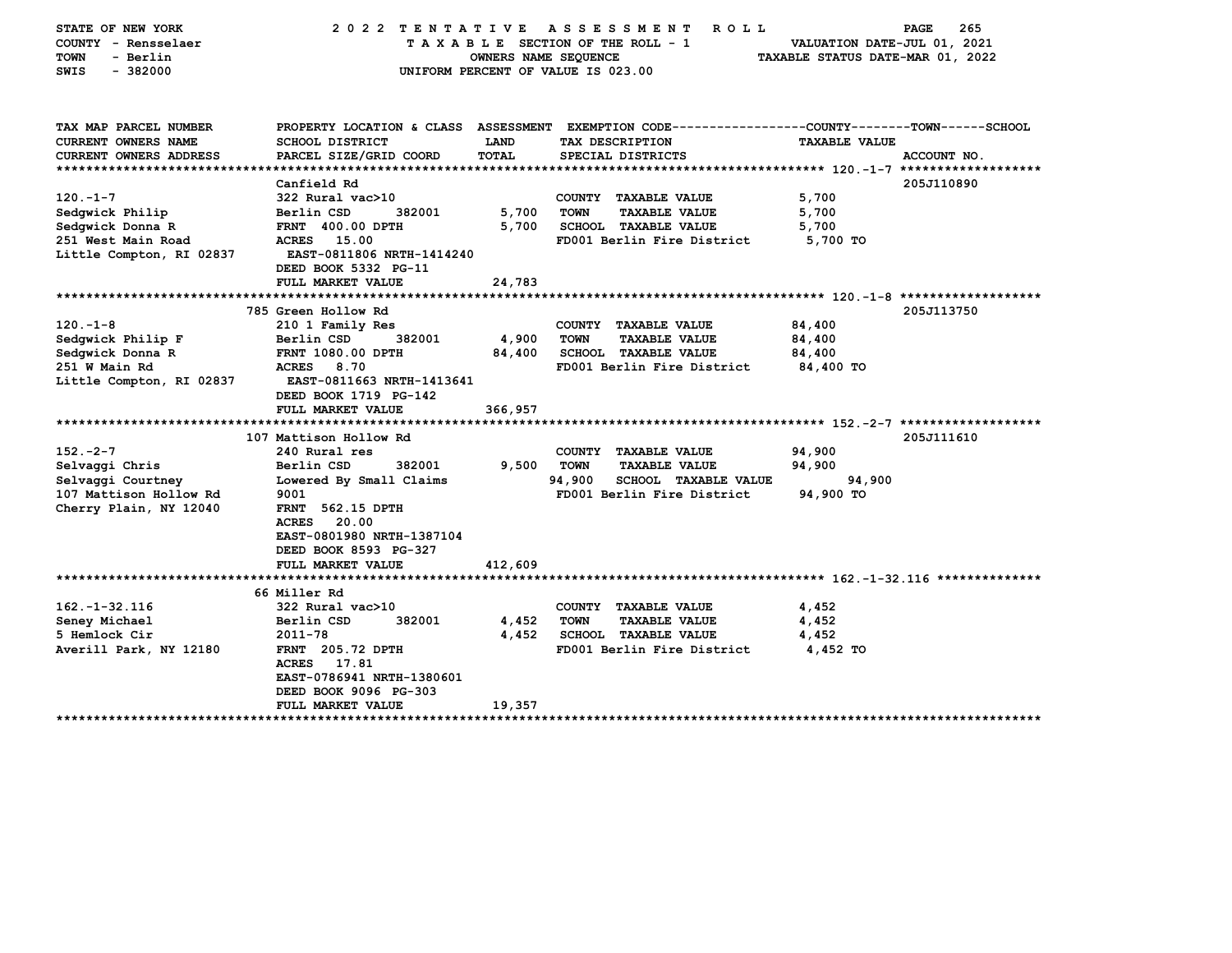| STATE OF NEW YORK<br>COUNTY - Rensselaer<br>- Berlin<br>TOWN<br>$-382000$<br>SWIS | 2022 TENTATIVE ASSESSMENT                                                                                                                          | OWNERS NAME SEQUENCE | <b>ROLL</b><br>TAXABLE SECTION OF THE ROLL - 1<br>UNIFORM PERCENT OF VALUE IS 023.00 | VALUATION DATE-JUL 01, 2021<br>TAXABLE STATUS DATE-MAR 01, 2022 | <b>PAGE</b><br>266 |
|-----------------------------------------------------------------------------------|----------------------------------------------------------------------------------------------------------------------------------------------------|----------------------|--------------------------------------------------------------------------------------|-----------------------------------------------------------------|--------------------|
| TAX MAP PARCEL NUMBER<br>CURRENT OWNERS NAME<br><b>CURRENT OWNERS ADDRESS</b>     | PROPERTY LOCATION & CLASS ASSESSMENT EXEMPTION CODE---------------COUNTY-------TOWN-----SCHOOL<br><b>SCHOOL DISTRICT</b><br>PARCEL SIZE/GRID COORD | LAND<br>TOTAL        | TAX DESCRIPTION<br>SPECIAL DISTRICTS                                                 | <b>TAXABLE VALUE</b>                                            | ACCOUNT NO.        |
| *************************                                                         |                                                                                                                                                    |                      |                                                                                      |                                                                 |                    |
|                                                                                   | 10 Cherry Plain Sq                                                                                                                                 |                      | 49 PCT OF VALUE USED FOR EXEMPTION PURPOSES                                          |                                                                 | 205J109190         |
| $152. -2 - 15.11$                                                                 | 210 1 Family Res                                                                                                                                   |                      | <b>VET DIS T 41143</b>                                                               | 2,799<br>0                                                      | 0                  |
| Sevrie Jennifer M                                                                 | 382001<br>Berlin CSD                                                                                                                               |                      | 1,320 VET COM T 41133                                                                | 0<br>1,999                                                      | 0                  |
| Sevrie Joseph C                                                                   | FRNT 170.00 DPTH 150.00                                                                                                                            |                      | 16,320 VET DIS C<br>41142                                                            | 2,799                                                           | 0<br>0             |
| 10 Cherry Plain Sq                                                                | <b>ACRES</b><br><b>0.66 BANK</b><br><b>CORE</b>                                                                                                    |                      | VET COM C 41132                                                                      | 1,999                                                           | 0<br>0             |
| Cherry Plain, NY 12040                                                            | EAST-0799565 NRTH-1386620                                                                                                                          |                      | <b>ENH STAR 41834</b>                                                                | $\mathbf 0$                                                     | 0<br>16,320        |
|                                                                                   | DEED BOOK 8668 PG-252                                                                                                                              |                      | COUNTY TAXABLE VALUE                                                                 | 11,522                                                          |                    |
|                                                                                   | FULL MARKET VALUE                                                                                                                                  | 70,957               | <b>TAXABLE VALUE</b><br>TOWN                                                         | 11,522                                                          |                    |
|                                                                                   |                                                                                                                                                    |                      | SCHOOL TAXABLE VALUE                                                                 | 0                                                               |                    |
|                                                                                   |                                                                                                                                                    |                      | FD001 Berlin Fire District                                                           | 16,320 TO                                                       |                    |
|                                                                                   |                                                                                                                                                    |                      |                                                                                      |                                                                 |                    |
|                                                                                   | 26 Watson Rd                                                                                                                                       |                      |                                                                                      |                                                                 | 205J103600S        |
| $162. - 1 - 23.2$                                                                 | 210 1 Family Res                                                                                                                                   |                      | COUNTY TAXABLE VALUE                                                                 | 23,940                                                          |                    |
| Sqaqlio Richard Jr                                                                | Berlin CSD<br>382001                                                                                                                               | 1,500                | <b>TOWN</b><br><b>TAXABLE VALUE</b>                                                  | 23,940                                                          |                    |
| Benefiel William Jr                                                               | FRNT 400.00 DPTH                                                                                                                                   | 23,940               | <b>SCHOOL TAXABLE VALUE</b>                                                          | 23,940                                                          |                    |
| 1 Hawthorne Ct                                                                    | ACRES 2.02                                                                                                                                         |                      | FD001 Berlin Fire District                                                           | 23,940 TO                                                       |                    |
| North Salem, NY 10560                                                             | EAST-0791383 NRTH-1379665<br>DEED BOOK 8099 PG-27                                                                                                  |                      |                                                                                      |                                                                 |                    |
|                                                                                   | FULL MARKET VALUE                                                                                                                                  | 104,087              |                                                                                      |                                                                 |                    |
|                                                                                   |                                                                                                                                                    |                      |                                                                                      |                                                                 |                    |
| $152. - 1 - 13.112$                                                               | Browns Hollow Rd<br>311 Res vac land                                                                                                               |                      |                                                                                      | 9,590                                                           |                    |
| Shank Brendan M                                                                   | Berlin CSD<br>382001                                                                                                                               | 9,590                | COUNTY TAXABLE VALUE<br><b>TOWN</b><br><b>TAXABLE VALUE</b>                          | 9,590                                                           |                    |
| PO Box 308                                                                        | 2014-147 Lot 1B                                                                                                                                    | 9,590                | <b>SCHOOL TAXABLE VALUE</b>                                                          | 9,590                                                           |                    |
| Cherry Plain, NY 12040-0308                                                       | FRNT 240.54 DPTH                                                                                                                                   |                      | FD001 Berlin Fire District                                                           | 9,590 TO                                                        |                    |
|                                                                                   | 52.70<br><b>ACRES</b>                                                                                                                              |                      |                                                                                      |                                                                 |                    |
|                                                                                   | EAST-0803251 NRTH-1392318                                                                                                                          |                      |                                                                                      |                                                                 |                    |
|                                                                                   | DEED BOOK 7720 PG-151                                                                                                                              |                      |                                                                                      |                                                                 |                    |
|                                                                                   | FULL MARKET VALUE                                                                                                                                  | 41,696               |                                                                                      |                                                                 |                    |
|                                                                                   |                                                                                                                                                    |                      |                                                                                      |                                                                 |                    |
|                                                                                   | 17750 NY 22                                                                                                                                        |                      |                                                                                      |                                                                 | 205J134830C        |
| $141 - 3 - 3$                                                                     | 210 1 Family Res                                                                                                                                   |                      | <b>ENH STAR 41834</b>                                                                | $\mathbf 0$                                                     | 0<br>20,820        |
| Sharkey Marie B                                                                   | 382001<br>Berlin CSD                                                                                                                               | 2,900                | COUNTY TAXABLE VALUE                                                                 | 38,360                                                          |                    |
| 17750 Ny 22                                                                       | <b>FRNT 515.00 DPTH</b>                                                                                                                            | 38,360               | <b>TOWN</b><br><b>TAXABLE VALUE</b>                                                  | 38,360                                                          |                    |
| Berlin, NY 12022                                                                  | ACRES 3.39                                                                                                                                         |                      | SCHOOL TAXABLE VALUE                                                                 | 17,540                                                          |                    |
|                                                                                   | EAST-0796939 NRTH-1396093                                                                                                                          |                      | FD001 Berlin Fire District                                                           | 38,360 TO                                                       |                    |
|                                                                                   | DEED BOOK 1372 PG-1429                                                                                                                             |                      |                                                                                      |                                                                 |                    |
|                                                                                   | FULL MARKET VALUE                                                                                                                                  | 166,783              |                                                                                      |                                                                 |                    |
|                                                                                   |                                                                                                                                                    |                      |                                                                                      |                                                                 |                    |
|                                                                                   | 231 Dyken Pond Rd                                                                                                                                  |                      |                                                                                      |                                                                 | 205J185950         |
| $118. - 1 - 21$                                                                   | 210 1 Family Res                                                                                                                                   |                      | <b>BAS STAR 41854</b>                                                                | 0                                                               | 0<br>8,340         |
| Shaw Christa L                                                                    | 382001<br>Berlin CSD                                                                                                                               | 1,400                | COUNTY TAXABLE VALUE                                                                 | 19,800                                                          |                    |
| 231 Dyken Pond Rd                                                                 | FRNT 157.00 DPTH                                                                                                                                   | 19,800               | <b>TOWN</b><br><b>TAXABLE VALUE</b>                                                  | 19,800                                                          |                    |
| Petersburgh, NY 12138-9704                                                        | ACRES 1.81 BANK<br>CORE                                                                                                                            |                      | <b>SCHOOL TAXABLE VALUE</b>                                                          | 11,460                                                          |                    |
|                                                                                   | EAST-0782016 NRTH-1413590                                                                                                                          |                      | FD001 Berlin Fire District                                                           | 19,800 TO                                                       |                    |
|                                                                                   | DEED BOOK 6889 PG-282<br>FULL MARKET VALUE                                                                                                         | 86,087               |                                                                                      |                                                                 |                    |
|                                                                                   |                                                                                                                                                    |                      |                                                                                      |                                                                 |                    |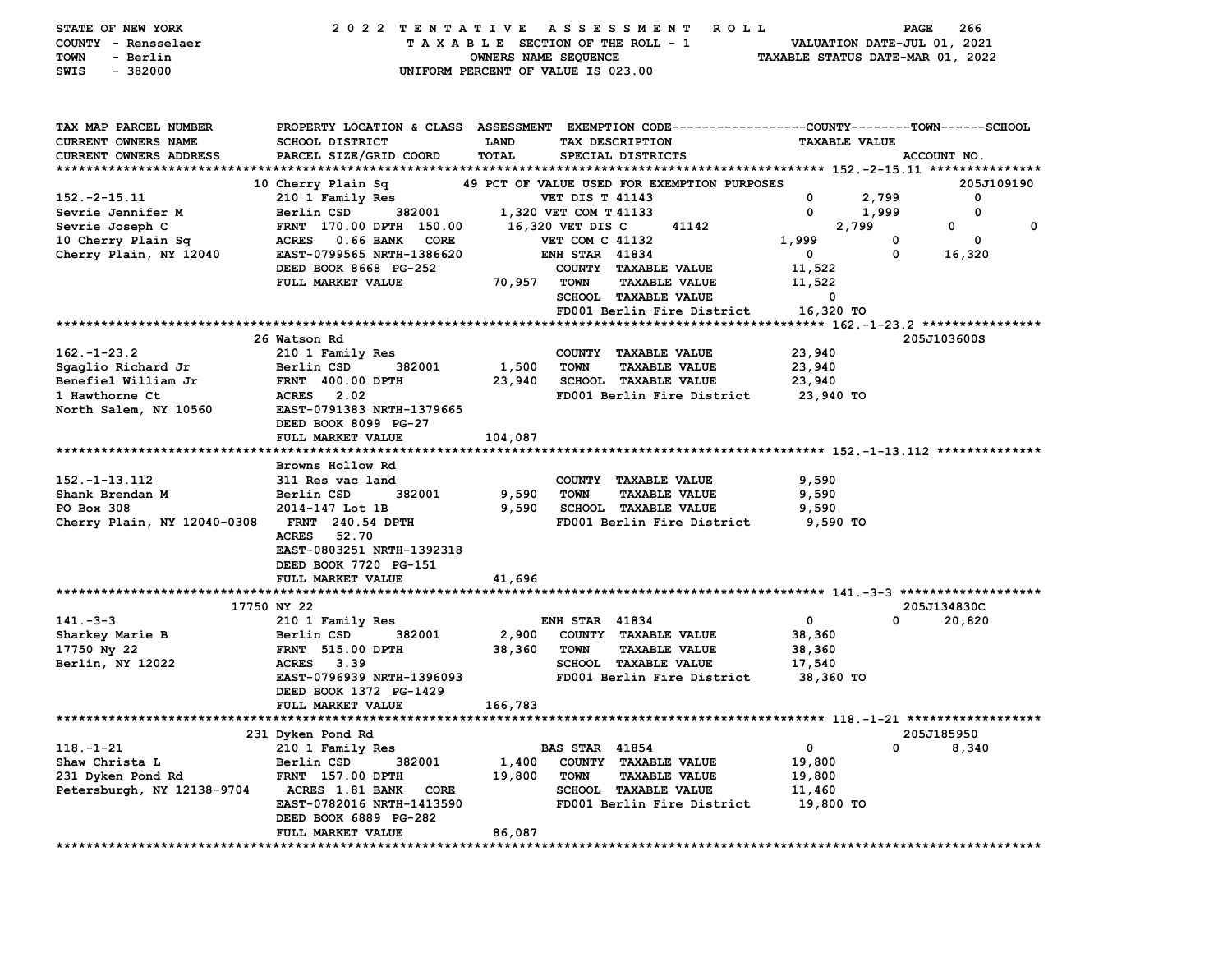| STATE OF NEW YORK           | 2022 TENTATIVE                   | A S S E S S M E N T<br><b>ROLL</b>                                                              |                                  | 267<br>PAGE |
|-----------------------------|----------------------------------|-------------------------------------------------------------------------------------------------|----------------------------------|-------------|
| COUNTY - Rensselaer         |                                  | TAXABLE SECTION OF THE ROLL - 1                                                                 | VALUATION DATE-JUL 01, 2021      |             |
| - Berlin<br><b>TOWN</b>     |                                  | OWNERS NAME SEQUENCE                                                                            | TAXABLE STATUS DATE-MAR 01, 2022 |             |
| $-382000$<br>SWIS           |                                  | UNIFORM PERCENT OF VALUE IS 023.00                                                              |                                  |             |
|                             |                                  |                                                                                                 |                                  |             |
|                             |                                  |                                                                                                 |                                  |             |
| TAX MAP PARCEL NUMBER       |                                  | PROPERTY LOCATION & CLASS ASSESSMENT EXEMPTION CODE---------------COUNTY-------TOWN------SCHOOL |                                  |             |
| <b>CURRENT OWNERS NAME</b>  | SCHOOL DISTRICT                  | LAND<br>TAX DESCRIPTION                                                                         | <b>TAXABLE VALUE</b>             |             |
| CURRENT OWNERS ADDRESS      | PARCEL SIZE/GRID COORD           | TOTAL<br>SPECIAL DISTRICTS                                                                      |                                  | ACCOUNT NO. |
|                             |                                  |                                                                                                 |                                  |             |
|                             | 430 Green Hollow Rd              |                                                                                                 |                                  | 205J149410  |
| $119. -2 - 9$               | 210 1 Family Res                 | <b>BAS STAR 41854</b>                                                                           | $\mathbf 0$<br>0                 | 8,340       |
| Shawver Kate J              | Berlin CSD<br>382001             | 10,250<br>COUNTY TAXABLE VALUE                                                                  | 44,650                           |             |
| Leuridan Derek D            | <b>FRNT</b> 463.27 DPTH          | 44,650<br><b>TOWN</b><br><b>TAXABLE VALUE</b>                                                   | 44,650                           |             |
| 530 Green Hollow Rd         | ACRES 28.09                      | <b>SCHOOL TAXABLE VALUE</b>                                                                     | 36,310                           |             |
| Berlin, NY 12022            | EAST-0803648 NRTH-1411985        | FD001 Berlin Fire District                                                                      | 44,650 TO                        |             |
|                             | DEED BOOK 7782 PG-321            |                                                                                                 |                                  |             |
|                             | FULL MARKET VALUE                | 194,130                                                                                         |                                  |             |
|                             |                                  |                                                                                                 |                                  |             |
|                             | 1084 Bower Rd                    |                                                                                                 |                                  |             |
| $161. - 1 - 26.13$          | 240 Rural res                    | <b>BAS STAR 41854</b>                                                                           | 0<br>0                           | 8,340       |
| Shea Brian S                | Averill Park Ce 384001           | 3,700 VETCOM CTS 41130                                                                          | 11,675<br>2,300                  | 11,675      |
| PO Box 340                  | Watch For 1996 Roll              | 46,700<br>COUNTY TAXABLE VALUE                                                                  | 35,025                           |             |
| Sand Lake, NY 12153         | 1987-70 Lot 2                    | <b>TOWN</b><br><b>TAXABLE VALUE</b>                                                             | 44,400                           |             |
|                             | <b>FRNT</b> 329.03 DPTH          | SCHOOL TAXABLE VALUE                                                                            | 26,685                           |             |
|                             | ACRES 6.90 BANK<br>CORE          | FD001 Berlin Fire District                                                                      | 46,700 TO                        |             |
|                             | EAST-0773675 NRTH-1381453        |                                                                                                 |                                  |             |
|                             | DEED BOOK 3173 PG-86             |                                                                                                 |                                  |             |
|                             | FULL MARKET VALUE                | 203,043                                                                                         |                                  |             |
|                             |                                  |                                                                                                 |                                  |             |
|                             | 144 Spring Lake Rd               |                                                                                                 |                                  | 205J174970  |
| $140.17 - 3 - 1$            | 260 Seasonal res - WTRFNT        | COUNTY TAXABLE VALUE                                                                            | 26,560                           |             |
| Shear George Scott          | Berlin CSD<br>382001             | 5,660<br><b>TOWN</b><br><b>TAXABLE VALUE</b>                                                    | 26,560                           |             |
| Kilbourn Katherine          | Spring Lake                      | <b>SCHOOL TAXABLE VALUE</b><br>26,560                                                           | 26,560                           |             |
| 98 Brookside Ave            | FRNT 181.00 DPTH 225.00          | FD001 Berlin Fire District                                                                      | 26,560 TO                        |             |
| Jamaica Plain, MA 02130     | ACRES 0.63                       |                                                                                                 |                                  |             |
|                             | EAST-0782051 NRTH-1394075        |                                                                                                 |                                  |             |
|                             | DEED BOOK 9082 PG-280            |                                                                                                 |                                  |             |
|                             | FULL MARKET VALUE                | 115,478                                                                                         |                                  |             |
|                             | 1260 Taborton Rd                 |                                                                                                 |                                  |             |
| $150. - 1 - 35.3$           | 210 1 Family Res                 | <b>BAS STAR 41854</b>                                                                           | 0<br>$\mathbf 0$                 | 8,340       |
| Sheldrick Jodi              | Averill Park Ce 384001           | 1,690<br>COUNTY TAXABLE VALUE                                                                   | 39,790                           |             |
| 1260 Taborton Rd            | <b>FRNT</b> 324.39 DPTH          | <b>TAXABLE VALUE</b><br>39,790<br><b>TOWN</b>                                                   | 39,790                           |             |
| Sand Lake, NY 12153         | <b>ACRES</b><br>3.45             | <b>SCHOOL TAXABLE VALUE</b>                                                                     | 31,450                           |             |
|                             | EAST-0775571 NRTH-1386888        | FD001 Berlin Fire District                                                                      | 39,790 TO                        |             |
|                             | DEED BOOK R1392 PG-F288          |                                                                                                 |                                  |             |
|                             | FULL MARKET VALUE                | 173,000                                                                                         |                                  |             |
| *************************** | ********                         | *********************************** 130 .1-2-20 *****************                               |                                  |             |
|                             | 40 N Main St                     |                                                                                                 |                                  | 205J169300  |
| $130.1 - 2 - 20$            | 210 1 Family Res                 | <b>BAS STAR 41854</b>                                                                           | 0<br>0                           | 8,340       |
| Shorter Darlene             | 382001<br>Berlin CSD             | 1,000<br>COUNTY TAXABLE VALUE                                                                   | 19,500                           |             |
| 40 N Main St                | <b>FRNT</b><br>56.90 DPTH 159.00 | 19,500<br><b>TOWN</b><br><b>TAXABLE VALUE</b>                                                   | 19,500                           |             |
| Berlin, NY 12022            | <b>ACRES</b><br>0.22             | <b>SCHOOL TAXABLE VALUE</b>                                                                     | 11,160                           |             |
|                             | EAST-0794816 NRTH-1409025        | FD001 Berlin Fire District                                                                      | 19,500 TO                        |             |
|                             | DEED BOOK R880 PG-F241           | LT001 Berlin Light Dist                                                                         | 19,500 TO                        |             |
|                             | FULL MARKET VALUE                | 84,783                                                                                          |                                  |             |
|                             |                                  |                                                                                                 |                                  |             |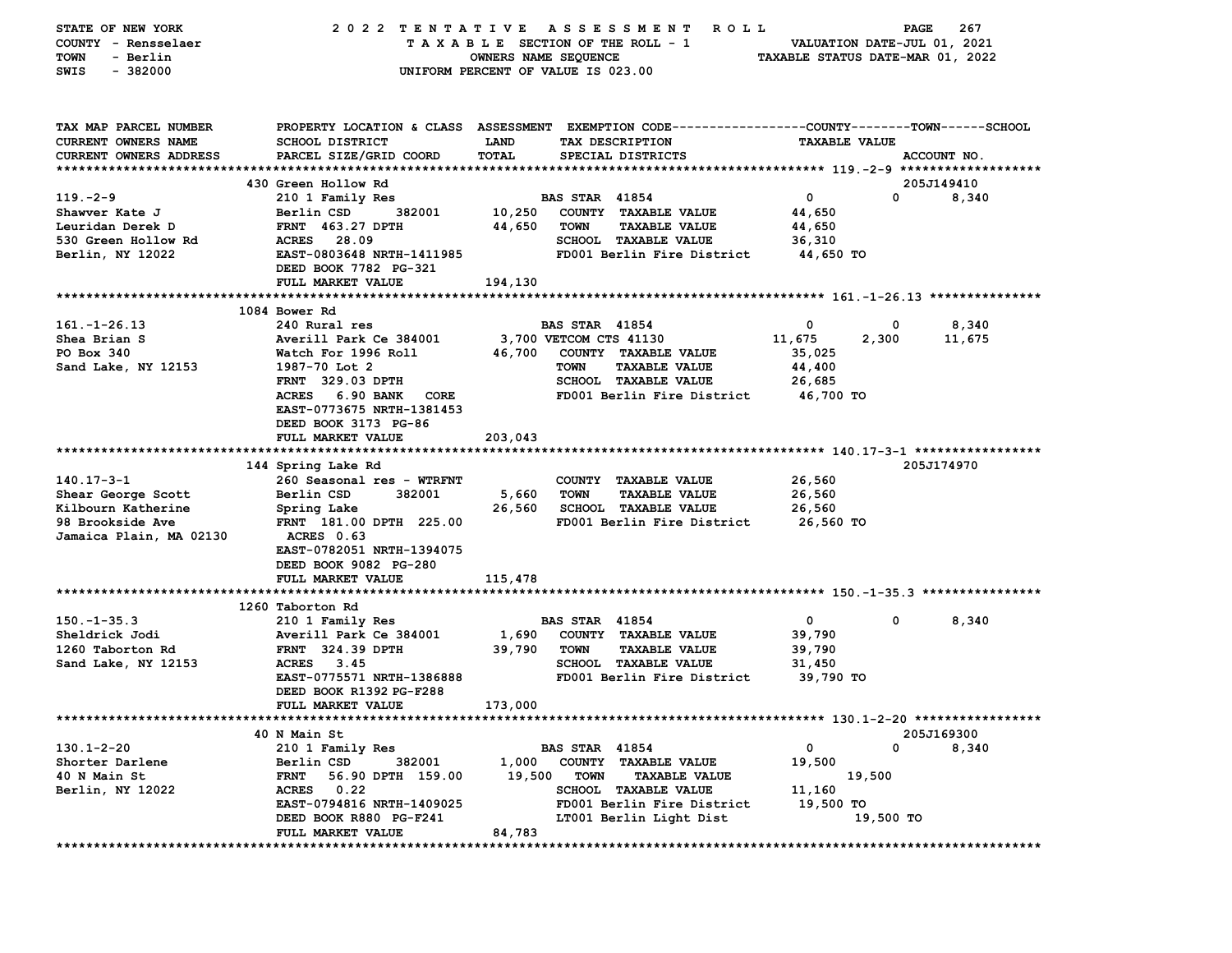| STATE OF NEW YORK<br>COUNTY - Rensselaer    | 2022 TENTATIVE ASSESSMENT                                                                      |                                    |                       | ROLL.<br>TAXABLE SECTION OF THE ROLL - 1            | VALUATION DATE-JUL 01, 2021      | PAGE       | 268         |
|---------------------------------------------|------------------------------------------------------------------------------------------------|------------------------------------|-----------------------|-----------------------------------------------------|----------------------------------|------------|-------------|
| TOWN<br>- Berlin                            |                                                                                                | OWNERS NAME SEQUENCE               |                       |                                                     | TAXABLE STATUS DATE-MAR 01, 2022 |            |             |
| $-382000$<br>SWIS                           |                                                                                                | UNIFORM PERCENT OF VALUE IS 023.00 |                       |                                                     |                                  |            |             |
|                                             |                                                                                                |                                    |                       |                                                     |                                  |            |             |
| TAX MAP PARCEL NUMBER                       | PROPERTY LOCATION & CLASS ASSESSMENT EXEMPTION CODE---------------COUNTY-------TOWN-----SCHOOL |                                    |                       |                                                     |                                  |            |             |
| CURRENT OWNERS NAME                         | SCHOOL DISTRICT                                                                                | <b>LAND</b>                        |                       | TAX DESCRIPTION                                     | <b>TAXABLE VALUE</b>             |            |             |
| <b>CURRENT OWNERS ADDRESS</b>               | PARCEL SIZE/GRID COORD                                                                         | TOTAL                              |                       | SPECIAL DISTRICTS                                   |                                  |            | ACCOUNT NO. |
|                                             | 58 Miller Rd                                                                                   |                                    |                       |                                                     |                                  |            |             |
| $162. - 1 - 32.112$                         | 270 Mfg housing                                                                                |                                    | <b>BAS STAR 41854</b> |                                                     | $\mathbf 0$                      | 0          | 8,340       |
| Shuhart David Andrew                        | Berlin CSD<br>382001                                                                           | 4,495                              |                       | COUNTY TAXABLE VALUE                                | 44,090                           |            |             |
| 21 Gilcher Ln                               | <b>FRNT 592.00 DPTH</b>                                                                        | 44,090                             | <b>TOWN</b>           | <b>TAXABLE VALUE</b>                                | 44,090                           |            |             |
| PO Box 13                                   | ACRES 4.99                                                                                     |                                    |                       | SCHOOL TAXABLE VALUE                                | 35,750                           |            |             |
| Cherry Plain, NY 12040                      | EAST-0786813 NRTH-1378875                                                                      |                                    |                       | FD001 Berlin Fire District                          | 44,090 TO                        |            |             |
|                                             | DEED BOOK R1589 PG-F29                                                                         |                                    |                       |                                                     |                                  |            |             |
|                                             | FULL MARKET VALUE                                                                              | 191,696                            |                       |                                                     |                                  |            |             |
|                                             |                                                                                                |                                    |                       |                                                     |                                  |            |             |
|                                             | Miller Rd                                                                                      |                                    |                       |                                                     |                                  |            |             |
| $162. - 1 - 32.117$<br>Shuhart David Andrew | 322 Rural vac>10<br>Berlin CSD<br>382001                                                       | 4,452 TOWN                         |                       | COUNTY TAXABLE VALUE<br><b>TAXABLE VALUE</b>        | 4,452<br>4,452                   |            |             |
| 21 Gilcher Ln                               | 2011-78                                                                                        |                                    |                       | 4,452 SCHOOL TAXABLE VALUE                          | 4,452                            |            |             |
| PO Box 13                                   | FRNT 85.32 DPTH                                                                                |                                    |                       | FD001 Berlin Fire District                          | 4,452 TO                         |            |             |
| Cherry Plain, NY 12040-0013 ACRES 17.81     |                                                                                                |                                    |                       |                                                     |                                  |            |             |
|                                             | EAST-0787119 NRTH-1380042                                                                      |                                    |                       |                                                     |                                  |            |             |
|                                             | DEED BOOK 6202 PG-184                                                                          |                                    |                       |                                                     |                                  |            |             |
|                                             | FULL MARKET VALUE                                                                              | 19,357                             |                       |                                                     |                                  |            |             |
|                                             |                                                                                                |                                    |                       |                                                     |                                  |            |             |
|                                             | Miller Rd                                                                                      |                                    |                       |                                                     |                                  |            |             |
| $162. - 1 - 32.118$                         | 322 Rural vac>10                                                                               |                                    |                       | COUNTY TAXABLE VALUE                                | 4,452                            |            |             |
| Shuhart David Andrew<br>21 Gilcher Ln       | Berlin CSD<br>382001<br>2011-78                                                                | 4,452<br>4,452                     | TOWN                  | <b>TAXABLE VALUE</b><br><b>SCHOOL TAXABLE VALUE</b> | 4,452                            |            |             |
| PO Box 13                                   | <b>FRNT 342.29 DPTH</b>                                                                        |                                    |                       | FD001 Berlin Fire District 4,452 TO                 | 4,452                            |            |             |
| Cherry Plain, NY 12040-0013 ACRES 17.81     |                                                                                                |                                    |                       |                                                     |                                  |            |             |
|                                             | EAST-0787332 NRTH-1379077                                                                      |                                    |                       |                                                     |                                  |            |             |
|                                             | DEED BOOK 6202 PG-184                                                                          |                                    |                       |                                                     |                                  |            |             |
|                                             | FULL MARKET VALUE                                                                              | 19,357                             |                       |                                                     |                                  |            |             |
|                                             |                                                                                                |                                    |                       |                                                     |                                  |            |             |
|                                             | 21 Gilcher Ln                                                                                  |                                    |                       |                                                     |                                  | 205J166240 |             |
| $152 - 2 - 1$                               | 210 1 Family Res                                                                               |                                    | <b>ENH STAR 41834</b> |                                                     | $\mathbf 0$                      | 0          | 20,820      |
| Shuhart David F                             | Berlin CSD<br>382001                                                                           | 3,200<br>44,340                    |                       | COUNTY TAXABLE VALUE                                | 44,340                           |            |             |
| Shuhart Patricia P<br>PO Box 13             | 1990 Mcgrath Survey<br>FRNT 300.85 DPTH 200.00                                                 |                                    | TOWN                  | <b>TAXABLE VALUE</b><br><b>SCHOOL TAXABLE VALUE</b> | 44,340<br>23,520                 |            |             |
| Cherry Plain, NY 12040-0013 ACRES 2.96 BANK | <b>CORE</b>                                                                                    |                                    |                       | FD001 Berlin Fire District                          | 44,340 TO                        |            |             |
|                                             | EAST-0799101 NRTH-1389711                                                                      |                                    |                       |                                                     |                                  |            |             |
|                                             | DEED BOOK 1661 PG-175                                                                          |                                    |                       |                                                     |                                  |            |             |
|                                             | FULL MARKET VALUE                                                                              | 192,783                            |                       |                                                     |                                  |            |             |
|                                             |                                                                                                |                                    |                       |                                                     |                                  |            |             |
|                                             | 63 Miller Rd                                                                                   |                                    |                       |                                                     |                                  |            |             |
| $162. - 1 - 32.113$                         | 314 Rural vac<10                                                                               |                                    | <b>COUNTY</b>         | <b>TAXABLE VALUE</b>                                | 1,500                            |            |             |
| Shuhart David F                             | Berlin CSD<br>382001                                                                           | 1,500                              | TOWN                  | <b>TAXABLE VALUE</b>                                | 1,500                            |            |             |
| Shuhart Patricia P                          | <b>FRNT 685.00 DPTH</b>                                                                        | 1,500                              |                       | <b>SCHOOL TAXABLE VALUE</b>                         | 1,500                            |            |             |
| PO Box 13                                   | <b>ACRES</b><br>3.00                                                                           |                                    |                       | FD001 Berlin Fire District                          | 1,500 TO                         |            |             |
| Cherry Plain, NY 12040                      | EAST-0786150 NRTH-1379115<br>DEED BOOK 9938 PG-76                                              |                                    |                       |                                                     |                                  |            |             |
| PRIOR OWNER ON 3/01/2022                    | FULL MARKET VALUE                                                                              | 6,522                              |                       |                                                     |                                  |            |             |
| Shuhart David F                             |                                                                                                |                                    |                       |                                                     |                                  |            |             |
|                                             |                                                                                                |                                    |                       |                                                     |                                  |            |             |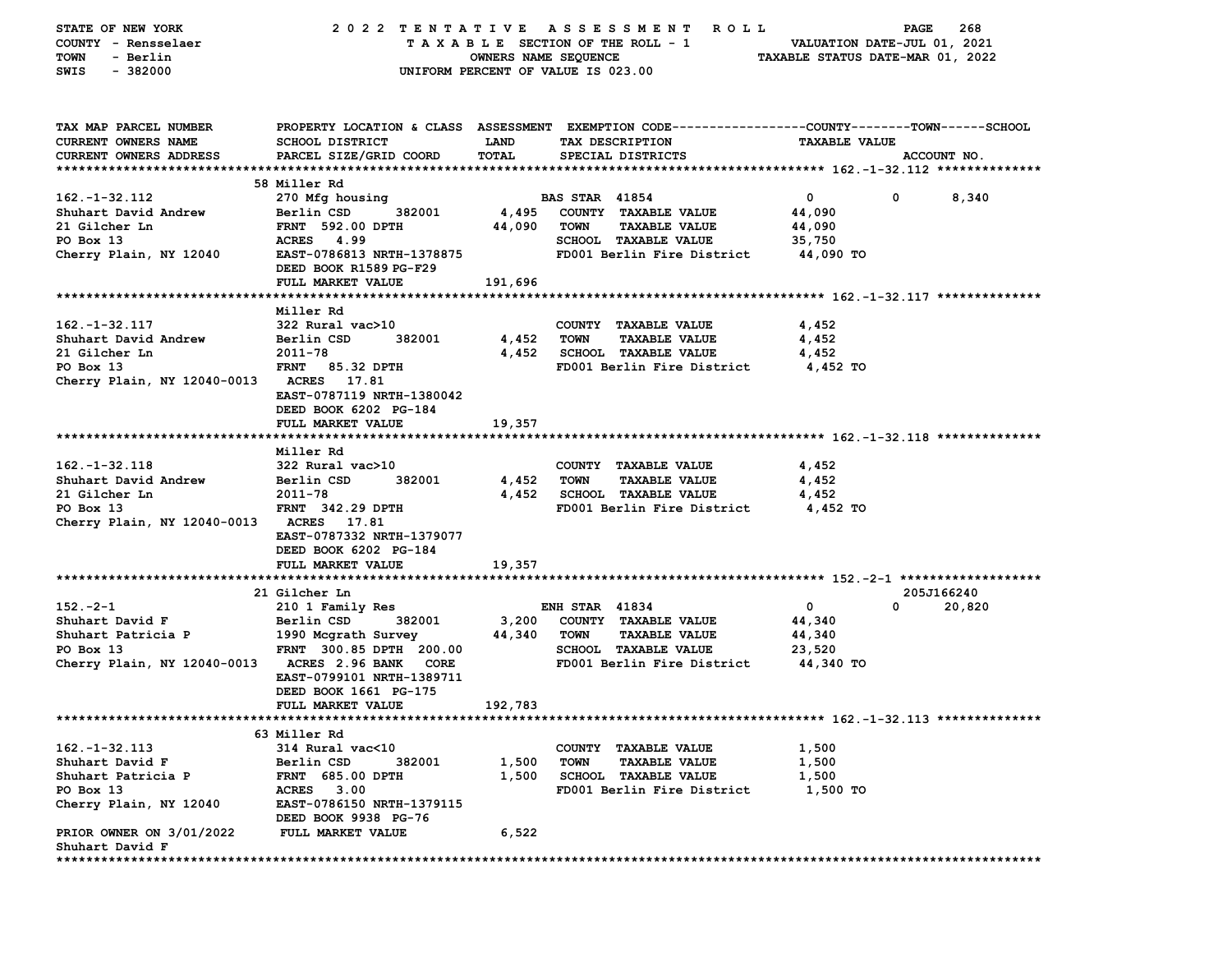| STATE OF NEW YORK<br>COUNTY - Rensselaer<br>- Berlin<br>TOWN<br>$-382000$<br>SWIS | 2022 TENTATIVE ASSESSMENT                                                      | OWNERS NAME SEQUENCE | <b>ROLL</b><br>TAXABLE SECTION OF THE ROLL - 1<br>UNIFORM PERCENT OF VALUE IS 023.00                                                    |                      | PAGE<br>269<br>VALUATION DATE-JUL 01, 2021<br>TAXABLE STATUS DATE-MAR 01, 2022 |  |
|-----------------------------------------------------------------------------------|--------------------------------------------------------------------------------|----------------------|-----------------------------------------------------------------------------------------------------------------------------------------|----------------------|--------------------------------------------------------------------------------|--|
| TAX MAP PARCEL NUMBER<br><b>CURRENT OWNERS NAME</b><br>CURRENT OWNERS ADDRESS     | <b>SCHOOL DISTRICT</b><br>PARCEL SIZE/GRID COORD                               | <b>LAND</b><br>TOTAL | PROPERTY LOCATION & CLASS ASSESSMENT EXEMPTION CODE---------------COUNTY-------TOWN------SCHOOL<br>TAX DESCRIPTION<br>SPECIAL DISTRICTS | <b>TAXABLE VALUE</b> | ACCOUNT NO.                                                                    |  |
|                                                                                   |                                                                                |                      |                                                                                                                                         |                      |                                                                                |  |
| $130.1 - 8 - 8$                                                                   | 48 Maple Ave (W of)<br>210 1 Family Res                                        |                      | VET COM T 41133                                                                                                                         | 0                    | 205J175150<br>2,300<br>0                                                       |  |
| Shuhart George C                                                                  | Berlin CSD<br>382001                                                           |                      | 1,000 VET COM C 41132                                                                                                                   | 4,625                | 0<br>0                                                                         |  |
| Shuhart Donna M                                                                   | ACRES 0.39                                                                     |                      | 18,500 ENH STAR 41834                                                                                                                   | 0                    | 0<br>18,500                                                                    |  |
| Box 237                                                                           | EAST-0793908 NRTH-1408585                                                      |                      | COUNTY TAXABLE VALUE                                                                                                                    | 13,875               |                                                                                |  |
| Berlin, NY 12022                                                                  | DEED BOOK 1694 PG-283                                                          |                      | <b>TOWN</b><br><b>TAXABLE VALUE</b>                                                                                                     | 16,200               |                                                                                |  |
|                                                                                   | FULL MARKET VALUE                                                              | 80,435               | SCHOOL TAXABLE VALUE                                                                                                                    | 0                    |                                                                                |  |
|                                                                                   |                                                                                |                      | FD001 Berlin Fire District                                                                                                              | 18,500 TO            |                                                                                |  |
|                                                                                   |                                                                                |                      |                                                                                                                                         |                      |                                                                                |  |
|                                                                                   | 49 Maple Ave                                                                   |                      |                                                                                                                                         |                      | 205J175060                                                                     |  |
| $130.1 - 8 - 9$                                                                   | 210 1 Family Res                                                               |                      | COUNTY TAXABLE VALUE                                                                                                                    | 20,500               |                                                                                |  |
| Shuhart George C                                                                  | Berlin CSD<br>382001                                                           | 1,000                | <b>TOWN</b><br><b>TAXABLE VALUE</b>                                                                                                     | 20,500               |                                                                                |  |
| Shuhart Donna                                                                     | Rental Unit                                                                    | 20,500               | <b>SCHOOL TAXABLE VALUE</b>                                                                                                             | 20,500               |                                                                                |  |
| PO Box 237                                                                        | <b>FRNT</b><br>45.00 DPTH                                                      |                      | FD001 Berlin Fire District                                                                                                              | 20,500 TO            |                                                                                |  |
| Berlin, NY 12022                                                                  | 1.39<br><b>ACRES</b><br>EAST-0794031 NRTH-1408471<br>DEED BOOK 1715 PG-239     |                      |                                                                                                                                         |                      |                                                                                |  |
|                                                                                   | FULL MARKET VALUE                                                              | 89,130               |                                                                                                                                         |                      |                                                                                |  |
|                                                                                   |                                                                                |                      |                                                                                                                                         |                      |                                                                                |  |
|                                                                                   | Dutch Church Rd (W of)                                                         |                      |                                                                                                                                         |                      | 205J162550                                                                     |  |
| $140. - 1 - 2$                                                                    | 323 Vacant rural                                                               |                      | COUNTY TAXABLE VALUE                                                                                                                    | 11,900               |                                                                                |  |
| Shuhart Lloyd                                                                     | Berlin CSD<br>382001                                                           | 11,900               | <b>TOWN</b><br><b>TAXABLE VALUE</b>                                                                                                     | 11,900               |                                                                                |  |
| Shuhart Barbara                                                                   | <b>ACRES</b><br>91.80                                                          | 11,900               | <b>SCHOOL TAXABLE VALUE</b>                                                                                                             | 11,900               |                                                                                |  |
| 234 Dutch Church Rd                                                               | EAST-0785552 NRTH-1398751                                                      |                      | FD001 Berlin Fire District                                                                                                              | 11,900 TO            |                                                                                |  |
| Petersburgh, NY 12138                                                             | DEED BOOK 134 PG-2381                                                          |                      |                                                                                                                                         |                      |                                                                                |  |
|                                                                                   | FULL MARKET VALUE                                                              | 51,739               |                                                                                                                                         |                      |                                                                                |  |
|                                                                                   |                                                                                |                      |                                                                                                                                         |                      |                                                                                |  |
| $140. - 1 - 1.1$                                                                  | 234 Dutch Church Rd<br>240 Rural res                                           |                      | COUNTY TAXABLE VALUE                                                                                                                    |                      | 205J192340                                                                     |  |
| Shuhart Lloyd J                                                                   | Berlin CSD<br>382001                                                           | 8,250                | <b>TOWN</b><br><b>TAXABLE VALUE</b>                                                                                                     | 56,750<br>56,750     |                                                                                |  |
| Shuhart Barbara                                                                   | Fire-2005 Watch for rebui                                                      | 56,750               | <b>SCHOOL TAXABLE VALUE</b>                                                                                                             |                      | 56,750                                                                         |  |
| 234 Dutch Church Rd                                                               | <b>FRNT 1200.00 DPTH</b>                                                       |                      | FD001 Berlin Fire District                                                                                                              | 56,750 TO            |                                                                                |  |
| Petersburgh, NY 12138-9706                                                        | ACRES<br>41.31 BANK CORE<br>EAST-0783893 NRTH-1399339<br>DEED BOOK 1291 PG-675 |                      |                                                                                                                                         |                      |                                                                                |  |
|                                                                                   | FULL MARKET VALUE                                                              | 246,739              |                                                                                                                                         |                      |                                                                                |  |
|                                                                                   |                                                                                |                      |                                                                                                                                         |                      |                                                                                |  |
|                                                                                   | 63 Park Ave                                                                    |                      |                                                                                                                                         |                      | 205J145270                                                                     |  |
| $130.1 - 5 - 33$                                                                  | 210 1 Family Res                                                               |                      | <b>BAS STAR 41854</b>                                                                                                                   |                      | 8,340<br>$^{\circ}$                                                            |  |
| Shupe Joseph P                                                                    | Berlin CSD<br>382001                                                           | 3,600                | COUNTY TAXABLE VALUE                                                                                                                    | 41,350               |                                                                                |  |
| Shupe Monica M                                                                    | Survey 1994-38                                                                 | 41,350               | <b>TOWN</b><br><b>TAXABLE VALUE</b>                                                                                                     | 41,350               |                                                                                |  |
| 63 Park Ave                                                                       | <b>FRNT</b> 226.58 DPTH                                                        |                      | <b>SCHOOL TAXABLE VALUE</b>                                                                                                             | 33,010               |                                                                                |  |
| Berlin, NY 12022                                                                  | ACRES 1.17                                                                     |                      | FD001 Berlin Fire District                                                                                                              | 41,350 TO            |                                                                                |  |
|                                                                                   | EAST-0796671 NRTH-1408051<br>DEED BOOK 1727 PG-8                               |                      | LT001 Berlin Light Dist                                                                                                                 |                      | 41,350 TO                                                                      |  |
|                                                                                   | FULL MARKET VALUE                                                              | 179,783              |                                                                                                                                         |                      |                                                                                |  |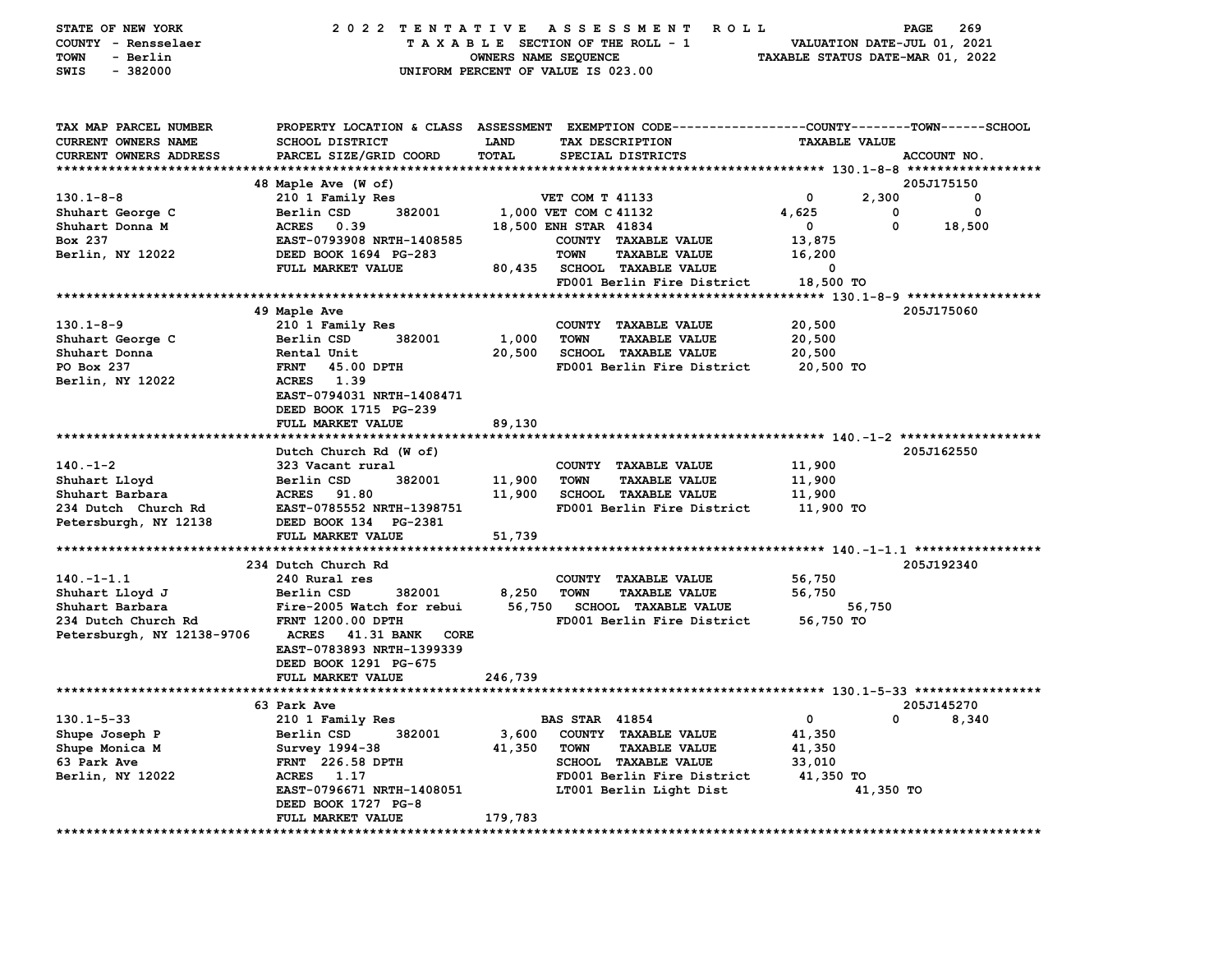| STATE OF NEW YORK             | 2022 TENTATIVE                                                                                 |                                    |                       | A S S E S S M E N T<br><b>ROLL</b>  |                                  | PAGE                        | 270         |
|-------------------------------|------------------------------------------------------------------------------------------------|------------------------------------|-----------------------|-------------------------------------|----------------------------------|-----------------------------|-------------|
| COUNTY - Rensselaer           |                                                                                                |                                    |                       | TAXABLE SECTION OF THE ROLL - 1     |                                  | VALUATION DATE-JUL 01, 2021 |             |
| - Berlin<br>TOWN              |                                                                                                | OWNERS NAME SEQUENCE               |                       |                                     | TAXABLE STATUS DATE-MAR 01, 2022 |                             |             |
| SWIS<br>$-382000$             |                                                                                                | UNIFORM PERCENT OF VALUE IS 023.00 |                       |                                     |                                  |                             |             |
|                               |                                                                                                |                                    |                       |                                     |                                  |                             |             |
|                               |                                                                                                |                                    |                       |                                     |                                  |                             |             |
|                               |                                                                                                |                                    |                       |                                     |                                  |                             |             |
|                               |                                                                                                |                                    |                       |                                     |                                  |                             |             |
| TAX MAP PARCEL NUMBER         | PROPERTY LOCATION & CLASS ASSESSMENT EXEMPTION CODE---------------COUNTY-------TOWN-----SCHOOL |                                    |                       |                                     |                                  |                             |             |
| CURRENT OWNERS NAME           | <b>SCHOOL DISTRICT</b>                                                                         | <b>LAND</b>                        |                       | TAX DESCRIPTION                     | <b>TAXABLE VALUE</b>             |                             |             |
| <b>CURRENT OWNERS ADDRESS</b> | PARCEL SIZE/GRID COORD                                                                         | <b>TOTAL</b>                       |                       | SPECIAL DISTRICTS                   |                                  |                             | ACCOUNT NO. |
|                               |                                                                                                |                                    |                       |                                     |                                  |                             |             |
|                               | 17917 NY 22                                                                                    |                                    |                       |                                     |                                  |                             |             |
| $141. - 1 - 3.12$             | 210 1 Family Res                                                                               |                                    | <b>BAS STAR 41854</b> |                                     | $\mathbf 0$                      | 0                           | 8,340       |
| Sicko David P                 | Berlin CSD<br>382001                                                                           | 5,400                              |                       | COUNTY TAXABLE VALUE                | 61,300                           |                             |             |
| Hawksby Cheryl                | <b>FRNT</b> 920.62 DPTH                                                                        | 61,300                             | TOWN                  | <b>TAXABLE VALUE</b>                | 61,300                           |                             |             |
| PO Box 175                    | ACRES 14.98                                                                                    |                                    |                       | <b>SCHOOL TAXABLE VALUE</b>         | 52,960                           |                             |             |
| Petersburgh, NY 12138         | EAST-0796072 NRTH-1400749                                                                      |                                    |                       | FD001 Berlin Fire District          | 61,300 TO                        |                             |             |
|                               | DEED BOOK 1389 PG-112                                                                          |                                    |                       |                                     |                                  |                             |             |
|                               | FULL MARKET VALUE                                                                              | 266,522                            |                       |                                     |                                  |                             |             |
|                               |                                                                                                |                                    |                       |                                     |                                  |                             |             |
|                               | 32 Sicko Rd (E of)                                                                             |                                    |                       |                                     |                                  |                             | 205J175330  |
|                               |                                                                                                |                                    |                       |                                     |                                  | $\mathbf 0$                 |             |
| $117.8 - 2 - 3.1$             | 210 1 Family Res                                                                               |                                    | <b>BAS STAR 41854</b> |                                     | 0                                |                             | 8,340       |
| Sicko Richard T               | Berlin CSD<br>382001                                                                           | 3,060                              |                       | COUNTY TAXABLE VALUE                | 32,000                           |                             |             |
| Sicko Stacey                  | Pt in Poest 117.8-3-13.1                                                                       | 32,000                             | TOWN                  | <b>TAXABLE VALUE</b>                |                                  | 32,000                      |             |
| 32 Sicko Rd                   | ACRES 0.23                                                                                     |                                    |                       | <b>SCHOOL TAXABLE VALUE</b>         | 23,660                           |                             |             |
| Petersburgh, NY 12138         | EAST-0778540 NRTH-1417070                                                                      |                                    |                       | FD001 Berlin Fire District          | 32,000 TO                        |                             |             |
|                               | DEED BOOK 3166 PG-92                                                                           |                                    |                       |                                     |                                  |                             |             |
|                               | FULL MARKET VALUE                                                                              | 139,130                            |                       |                                     |                                  |                             |             |
|                               |                                                                                                |                                    |                       |                                     |                                  |                             |             |
|                               | 481 Dyken Pond Rd                                                                              |                                    |                       |                                     |                                  |                             | 205J169930  |
| $106.20 - 1 - 14$             | 260 Seasonal res                                                                               |                                    |                       | COUNTY TAXABLE VALUE                | 14,800                           |                             |             |
| Siebert Allen P               | Berlin CSD<br>382001                                                                           | 3,000                              | <b>TOWN</b>           | <b>TAXABLE VALUE</b>                | 14,800                           |                             |             |
| Siebert Lillian P             | Watch For Completion                                                                           | 14,800                             |                       | <b>SCHOOL TAXABLE VALUE</b>         | 14,800                           |                             |             |
| PO Box 163                    | Life Est                                                                                       |                                    |                       | FD001 Berlin Fire District          | 14,800 TO                        |                             |             |
| Cropseyville, NY 12052        | FRNT 103.80 DPTH 158.80                                                                        |                                    |                       |                                     |                                  |                             |             |
|                               | ACRES<br>0.48                                                                                  |                                    |                       |                                     |                                  |                             |             |
|                               | EAST-0780603 NRTH-1417695                                                                      |                                    |                       |                                     |                                  |                             |             |
|                               |                                                                                                |                                    |                       |                                     |                                  |                             |             |
|                               | DEED BOOK 359 PG-1498                                                                          |                                    |                       |                                     |                                  |                             |             |
|                               | FULL MARKET VALUE                                                                              | 64,348                             |                       |                                     |                                  |                             |             |
|                               |                                                                                                |                                    |                       |                                     |                                  |                             |             |
|                               | 217 Cold Spring Rd                                                                             |                                    |                       |                                     |                                  |                             | 205J175510  |
| $109. -2 - 3$                 | 240 Rural res                                                                                  |                                    | AGED CTS 41800        |                                     | 25,000                           | 25,000                      | 25,000      |
| Siller Willy                  | Berlin CSD<br>382001                                                                           |                                    | 5,500 ENH STAR 41834  |                                     | 0                                | 0                           | 20,820      |
| 217 Cold Spring Rd            | LIfe Est: Remainder to                                                                         | 50,000                             |                       | COUNTY TAXABLE VALUE                | 25,000                           |                             |             |
| Petersburgh, NY 12138-9771    | Siller George & William                                                                        |                                    |                       | <b>TOWN</b><br><b>TAXABLE VALUE</b> |                                  | 25,000                      |             |
|                               | <b>FRNT 1532.00 DPTH</b>                                                                       |                                    |                       | <b>SCHOOL TAXABLE VALUE</b>         | 4,180                            |                             |             |
|                               | <b>ACRES</b><br>20.93                                                                          |                                    |                       | FD001 Berlin Fire District          | 50,000 TO                        |                             |             |
|                               | EAST-0807114 NRTH-1417834                                                                      |                                    |                       |                                     |                                  |                             |             |
|                               | DEED BOOK 395 PG-471                                                                           |                                    |                       |                                     |                                  |                             |             |
|                               | FULL MARKET VALUE                                                                              | 217,391                            |                       |                                     |                                  |                             |             |
|                               |                                                                                                |                                    |                       |                                     |                                  |                             |             |
|                               |                                                                                                |                                    |                       |                                     |                                  |                             |             |
|                               | Bower Rd<br>314 Rural vac<10                                                                   |                                    |                       |                                     |                                  |                             |             |
| $161. - 1 - 26.17$            |                                                                                                |                                    |                       | COUNTY TAXABLE VALUE                | 4,000                            |                             |             |
| Singley Kristen S             | Averill Park Ce 384001                                                                         | 4,000                              | <b>TOWN</b>           | <b>TAXABLE VALUE</b>                | 4,000                            |                             |             |
| 14 Sunvilla Blvd              | 1987-70 Lot 6                                                                                  | 4,000                              |                       | <b>SCHOOL TAXABLE VALUE</b>         | 4,000                            |                             |             |
| Reno, NV 89523                | <b>FRNT 320.72 DPTH</b>                                                                        |                                    |                       | FD001 Berlin Fire District          | 4,000 TO                         |                             |             |
|                               | ACRES 7.40                                                                                     |                                    |                       |                                     |                                  |                             |             |
|                               | EAST-0774902 NRTH-1381669                                                                      |                                    |                       |                                     |                                  |                             |             |
|                               | DEED BOOK 538 PG-77                                                                            |                                    |                       |                                     |                                  |                             |             |
|                               | FULL MARKET VALUE                                                                              | 17,391                             |                       |                                     |                                  |                             |             |
|                               |                                                                                                |                                    |                       |                                     |                                  |                             |             |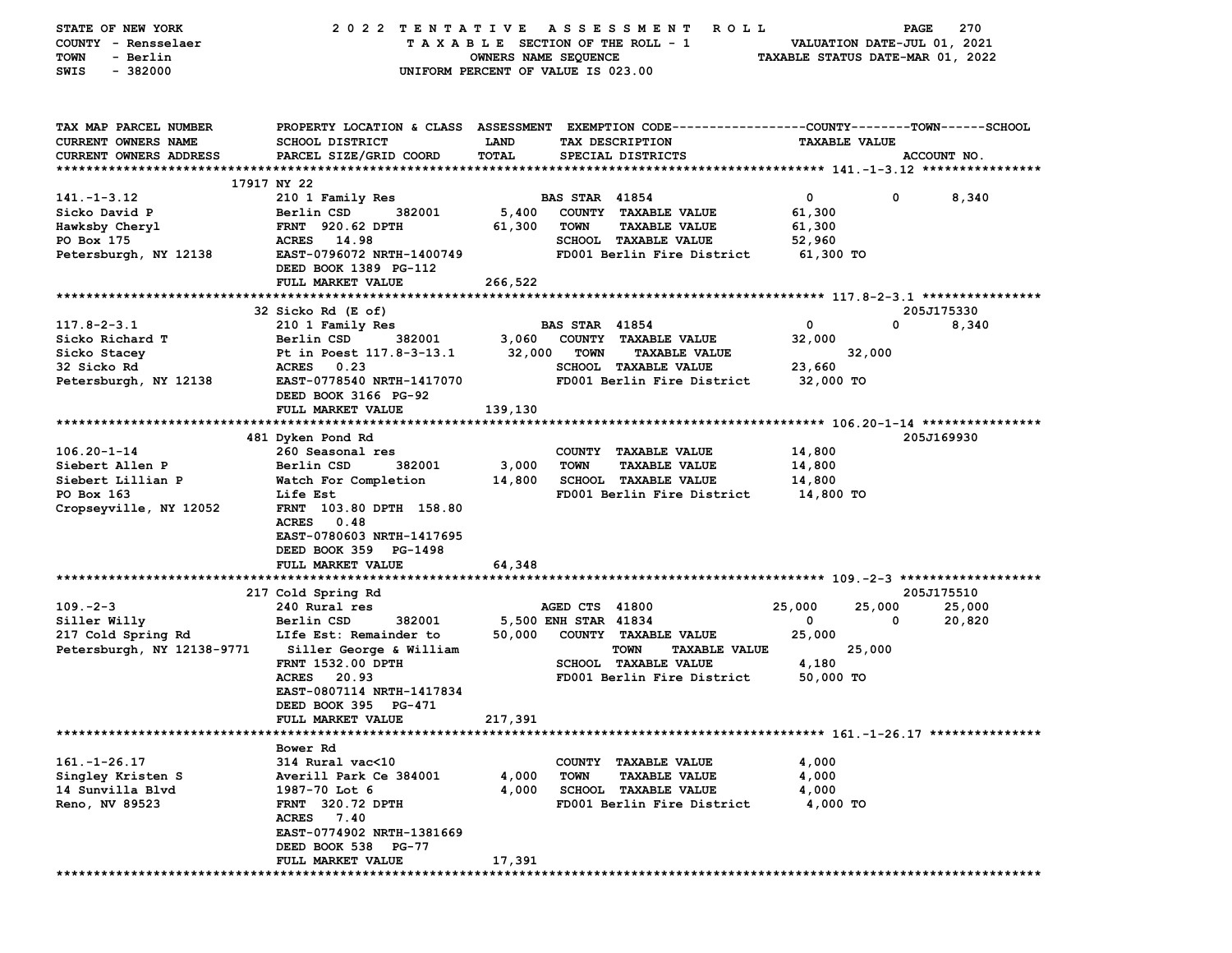| STATE OF NEW YORK<br>COUNTY - Rensselaer<br><b>TOWN</b><br>- Berlin<br>$-382000$<br>SWIS | 2022<br>TENTATIVE                                                                                                | OWNERS NAME SEQUENCE | ASSESSMENT<br>ROLL<br>TAXABLE SECTION OF THE ROLL - 1<br>UNIFORM PERCENT OF VALUE IS 023.00 | 271<br>PAGE<br>VALUATION DATE-JUL 01, 2021<br>TAXABLE STATUS DATE-MAR 01, 2022                                         |  |
|------------------------------------------------------------------------------------------|------------------------------------------------------------------------------------------------------------------|----------------------|---------------------------------------------------------------------------------------------|------------------------------------------------------------------------------------------------------------------------|--|
| TAX MAP PARCEL NUMBER<br>CURRENT OWNERS NAME                                             | <b>SCHOOL DISTRICT</b>                                                                                           | LAND                 | TAX DESCRIPTION                                                                             | PROPERTY LOCATION & CLASS ASSESSMENT EXEMPTION CODE---------------COUNTY-------TOWN-----SCHOOL<br><b>TAXABLE VALUE</b> |  |
| CURRENT OWNERS ADDRESS                                                                   | PARCEL SIZE/GRID COORD                                                                                           | <b>TOTAL</b>         | SPECIAL DISTRICTS                                                                           | ACCOUNT NO.                                                                                                            |  |
| ************************                                                                 |                                                                                                                  |                      |                                                                                             |                                                                                                                        |  |
|                                                                                          | 2005 Plank Rd                                                                                                    |                      |                                                                                             | 205J125111S                                                                                                            |  |
| $129. - 1 - 5$                                                                           | 260 Seasonal res                                                                                                 |                      | COUNTY TAXABLE VALUE                                                                        | 6,300                                                                                                                  |  |
| Skiba Raymond J                                                                          | Berlin CSD<br>382001                                                                                             | 1,200                | <b>TOWN</b><br><b>TAXABLE VALUE</b>                                                         | 6,300                                                                                                                  |  |
| Skiba Susan C                                                                            | Lot 6                                                                                                            | 6,300                | <b>SCHOOL TAXABLE VALUE</b>                                                                 | 6,300                                                                                                                  |  |
| 627 Third Ave                                                                            | <b>FRNT</b><br>97.22 DPTH 197.79                                                                                 |                      | FD001 Berlin Fire District                                                                  | 6,300 TO                                                                                                               |  |
| Watervliet, NY 12189                                                                     | <b>ACRES</b><br>0.43<br>EAST-0782850 NRTH-1408622<br>DEED BOOK 1346 PG-460                                       |                      |                                                                                             |                                                                                                                        |  |
|                                                                                          | FULL MARKET VALUE                                                                                                | 27,391               |                                                                                             |                                                                                                                        |  |
|                                                                                          |                                                                                                                  |                      |                                                                                             |                                                                                                                        |  |
|                                                                                          | 2007 Plank Rd                                                                                                    |                      |                                                                                             | 205J175780C                                                                                                            |  |
| $129. - 1 - 6$                                                                           | 260 Seasonal res                                                                                                 |                      | COUNTY TAXABLE VALUE                                                                        | 7,900                                                                                                                  |  |
| Skiba Raymond J                                                                          | 382001<br>Berlin CSD                                                                                             | 1,200                | <b>TOWN</b><br><b>TAXABLE VALUE</b>                                                         | 7,900                                                                                                                  |  |
| Skiba Susan C<br>627 Third Ave                                                           | Lot 7<br><b>FRNT</b><br>76.00 DPTH 215.00                                                                        | 7,900                | <b>SCHOOL TAXABLE VALUE</b><br>FD001 Berlin Fire District                                   | 7,900<br>7,900 TO                                                                                                      |  |
| Watervliet, NY 12189                                                                     | 0.36<br><b>ACRES</b><br>EAST-0782928 NRTH-1408662<br>DEED BOOK 1753 PG-329<br>FULL MARKET VALUE                  | 34,348               |                                                                                             |                                                                                                                        |  |
|                                                                                          |                                                                                                                  |                      |                                                                                             |                                                                                                                        |  |
|                                                                                          | 17544 NY 22                                                                                                      |                      |                                                                                             |                                                                                                                        |  |
| $152. - 1 - 16.151$                                                                      | 210 1 Family Res                                                                                                 |                      | COUNTY TAXABLE VALUE                                                                        | 79,600                                                                                                                 |  |
| Skittone Joseph                                                                          | Berlin CSD<br>382001                                                                                             | 4,800                | <b>TOWN</b><br><b>TAXABLE VALUE</b>                                                         | 79,600                                                                                                                 |  |
| Brandt Vickie                                                                            | 2021-160                                                                                                         | 79,600               | SCHOOL TAXABLE VALUE                                                                        | 79,600                                                                                                                 |  |
| PO Box 281                                                                               | <b>FRNT</b> 481.16 DPTH                                                                                          |                      | FD001 Berlin Fire District                                                                  | 79,600 TO                                                                                                              |  |
| Berlin, NY 12022                                                                         | <b>ACRES</b><br>7.00                                                                                             |                      |                                                                                             |                                                                                                                        |  |
|                                                                                          | EAST-0798569 NRTH-1391667                                                                                        |                      |                                                                                             |                                                                                                                        |  |
|                                                                                          | DEED BOOK 8912 PG-254                                                                                            |                      |                                                                                             |                                                                                                                        |  |
|                                                                                          | FULL MARKET VALUE                                                                                                | 346,087              |                                                                                             |                                                                                                                        |  |
|                                                                                          |                                                                                                                  |                      |                                                                                             |                                                                                                                        |  |
|                                                                                          | 83 Spring Lake Rd                                                                                                |                      |                                                                                             | 205J144820                                                                                                             |  |
| $140.17 - 4 - 3$                                                                         | 260 Seasonal res - WTRFNT                                                                                        |                      | COUNTY TAXABLE VALUE                                                                        | 21,200                                                                                                                 |  |
| Skorupski Edward C                                                                       | Berlin CSD<br>382001                                                                                             | 4,100                | <b>TOWN</b><br><b>TAXABLE VALUE</b>                                                         | 21,200                                                                                                                 |  |
| Skorupski Anna L                                                                         | Spring Lake                                                                                                      | 21,200               | <b>SCHOOL TAXABLE VALUE</b>                                                                 | 21,200                                                                                                                 |  |
| 1329 Hudson Ave                                                                          | Lot 83                                                                                                           |                      | FD001 Berlin Fire District                                                                  | 21,200 TO                                                                                                              |  |
| Stillwater, NY 12170                                                                     | <b>FRNT</b><br>80.00 DPTH 150.00<br>0.27<br><b>ACRES</b><br>EAST-0782476 NRTH-1394260<br>DEED BOOK 32<br>PG-1870 |                      |                                                                                             |                                                                                                                        |  |
|                                                                                          | FULL MARKET VALUE                                                                                                | 92,174               |                                                                                             |                                                                                                                        |  |
| **********************                                                                   | ***************                                                                                                  |                      |                                                                                             |                                                                                                                        |  |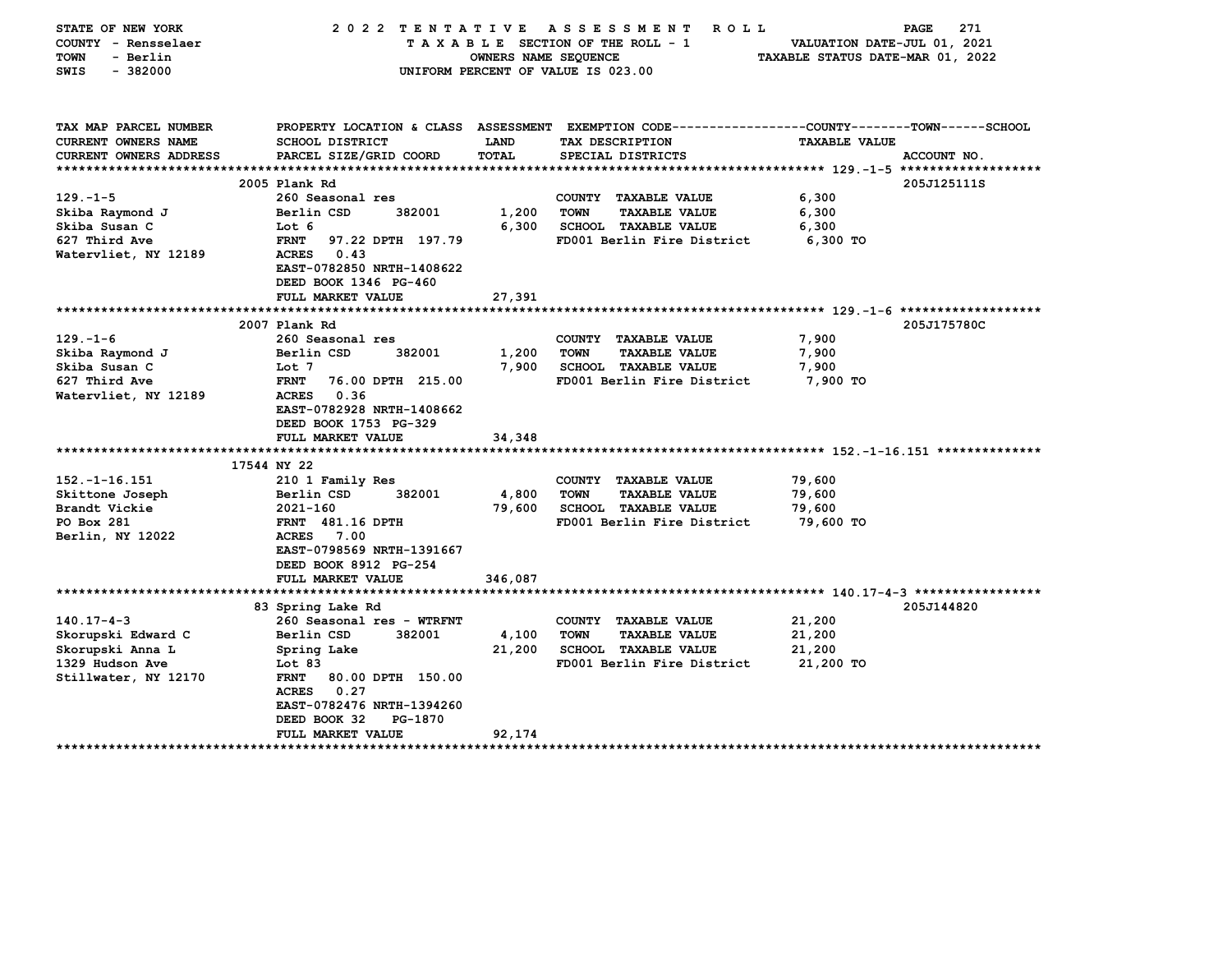| STATE OF NEW YORK                    | 2022 TENTATIVE                                                                                 |                                    |                       | A S S E S S M E N T<br><b>ROLL</b> |                                  | PAGE                        | 272         |
|--------------------------------------|------------------------------------------------------------------------------------------------|------------------------------------|-----------------------|------------------------------------|----------------------------------|-----------------------------|-------------|
| COUNTY - Rensselaer                  |                                                                                                | TAXABLE SECTION OF THE ROLL - 1    |                       |                                    |                                  | VALUATION DATE-JUL 01, 2021 |             |
| - Berlin<br>TOWN                     |                                                                                                | OWNERS NAME SEQUENCE               |                       |                                    | TAXABLE STATUS DATE-MAR 01, 2022 |                             |             |
| SWIS<br>$-382000$                    |                                                                                                | UNIFORM PERCENT OF VALUE IS 023.00 |                       |                                    |                                  |                             |             |
|                                      |                                                                                                |                                    |                       |                                    |                                  |                             |             |
|                                      |                                                                                                |                                    |                       |                                    |                                  |                             |             |
| TAX MAP PARCEL NUMBER                | PROPERTY LOCATION & CLASS ASSESSMENT EXEMPTION CODE--------------COUNTY-------TOWN------SCHOOL |                                    |                       |                                    |                                  |                             |             |
| <b>CURRENT OWNERS NAME</b>           | <b>SCHOOL DISTRICT</b>                                                                         | <b>LAND</b>                        |                       | TAX DESCRIPTION                    | <b>TAXABLE VALUE</b>             |                             |             |
| <b>CURRENT OWNERS ADDRESS</b>        | PARCEL SIZE/GRID COORD                                                                         | TOTAL                              |                       | SPECIAL DISTRICTS                  |                                  |                             | ACCOUNT NO. |
|                                      |                                                                                                |                                    |                       |                                    |                                  |                             |             |
|                                      | 10 Roosevelt Ave                                                                               |                                    |                       |                                    |                                  |                             | 205J157060C |
| $130.1 - 5 - 35$                     | 210 1 Family Res                                                                               |                                    | <b>BAS STAR 41854</b> |                                    | $\mathbf 0$                      | $\mathbf 0$                 | 8,340       |
| Slattery Edward                      | Berlin CSD<br>382001                                                                           | 1,200                              |                       | COUNTY TAXABLE VALUE               | 23,800                           |                             |             |
| Slattery Sandra                      | FRNT 180.00 DPTH 295.00                                                                        | 23,800                             | <b>TOWN</b>           | <b>TAXABLE VALUE</b>               |                                  | 23,800                      |             |
| PO Box 396                           | ACRES 0.50 BANK LERETA                                                                         |                                    |                       | SCHOOL TAXABLE VALUE               | 15,460                           |                             |             |
| Berlin, NY 12022-0396                | EAST-0796375 NRTH-1408102                                                                      |                                    |                       | FD001 Berlin Fire District         | 23,800 TO                        |                             |             |
|                                      | DEED BOOK 1340 PG-74                                                                           |                                    |                       | LT001 Berlin Light Dist            |                                  | 23,800 TO                   |             |
|                                      | FULL MARKET VALUE                                                                              | 103,478                            |                       |                                    |                                  |                             |             |
|                                      |                                                                                                |                                    |                       |                                    |                                  |                             |             |
|                                      | 241 Mattison Hollow Rd                                                                         |                                    |                       |                                    |                                  |                             | 205J175960  |
| $152 - 2 - 5$                        | 210 1 Family Res                                                                               |                                    | AGED CTS 41800        |                                    | 6,300                            | 6,300                       | 6,300       |
| Slaver Joseph                        | Berlin CSD<br>382001                                                                           |                                    | 2,200 ENH STAR 41834  |                                    | 0                                | 0                           | 6,300       |
| PO Box 68                            | <b>FRNT</b> 213.00 DPTH                                                                        | 12,600                             |                       | COUNTY TAXABLE VALUE               | 6,300                            |                             |             |
| Cherry Plain, NY 12040               | <b>ACRES</b><br>6.33                                                                           |                                    | <b>TOWN</b>           | <b>TAXABLE VALUE</b>               | 6,300                            |                             |             |
|                                      | EAST-0804692 NRTH-1387949                                                                      |                                    |                       | <b>SCHOOL TAXABLE VALUE</b>        | 0                                |                             |             |
|                                      | DEED BOOK 1255 PG-988                                                                          |                                    |                       | FD001 Berlin Fire District         | 12,600 TO                        |                             |             |
|                                      | FULL MARKET VALUE                                                                              | 54,783                             |                       |                                    |                                  |                             |             |
|                                      |                                                                                                |                                    |                       |                                    |                                  |                             |             |
|                                      | 84 Old State Route 22                                                                          |                                    |                       |                                    |                                  |                             | 205J145280C |
| $119. - 1 - 32.1$                    | 280 Res Multiple                                                                               |                                    | <b>BAS STAR 41854</b> |                                    | 0                                | 0                           | 8,340       |
| Slaver Mark W                        | Berlin CSD<br>382001                                                                           | 1,200                              |                       | COUNTY TAXABLE VALUE               | 18,200                           |                             |             |
| 84 Old State Route 22                | 100 For Vet                                                                                    | 18,200                             | TOWN                  | <b>TAXABLE VALUE</b>               | 18,200                           |                             |             |
| Petersburgh, NY 12138                | <b>FRNT</b> 492.36 DPTH                                                                        |                                    |                       | SCHOOL TAXABLE VALUE               | 9,860                            |                             |             |
|                                      | ACRES 0.93 BANK<br>CORE                                                                        |                                    |                       | FD001 Berlin Fire District         | 18,200 TO                        |                             |             |
|                                      | EAST-0794192 NRTH-1416173                                                                      |                                    |                       |                                    |                                  |                             |             |
|                                      | DEED BOOK 5343 PG-326                                                                          |                                    |                       |                                    |                                  |                             |             |
|                                      | FULL MARKET VALUE                                                                              | 79,130                             |                       |                                    |                                  |                             |             |
|                                      |                                                                                                |                                    |                       |                                    |                                  |                             |             |
|                                      |                                                                                                |                                    |                       |                                    |                                  |                             |             |
| $118. - 1 - 2.235$                   | Dyken Pond Rd (E of)<br>$314$ Rural vac $<$ 10                                                 |                                    |                       | COUNTY TAXABLE VALUE               | 1,050                            |                             |             |
| Smith Lane                           | 382001<br>Berlin CSD                                                                           | 1,050                              | <b>TOWN</b>           | <b>TAXABLE VALUE</b>               | 1,050                            |                             |             |
| McCabe Joan                          | 1990-97 Lot 2                                                                                  | 1,050                              |                       | SCHOOL TAXABLE VALUE               | 1,050                            |                             |             |
| 245 Centerech Mall #61               | ACRES 5.29                                                                                     |                                    |                       | FD001 Berlin Fire District         | 1,050 TO                         |                             |             |
| Centereach, NY 11720                 | EAST-0784180 NRTH-1416214                                                                      |                                    |                       |                                    |                                  |                             |             |
|                                      | DEED BOOK 4592 PG-97                                                                           |                                    |                       |                                    |                                  |                             |             |
|                                      | FULL MARKET VALUE                                                                              | 4,565                              |                       |                                    |                                  |                             |             |
|                                      |                                                                                                |                                    |                       |                                    |                                  |                             |             |
|                                      | Adams Rd                                                                                       |                                    |                       |                                    |                                  |                             |             |
| $163. -4 - 7.21$                     | 321 Abandoned ag                                                                               |                                    | AG DST 8YT 41720      |                                    |                                  |                             |             |
|                                      | Berlin CSD 382001                                                                              |                                    |                       |                                    | 13,326                           | 13,326                      | 13,326      |
| Smith Richard                        |                                                                                                | 15,400                             |                       | 15,400 COUNTY TAXABLE VALUE        | 2,074<br>2,074                   |                             |             |
| Smith Millicent                      | Part in Stephentown                                                                            |                                    | <b>TOWN</b>           | <b>TAXABLE VALUE</b>               | 2,074                            |                             |             |
| 54 Adams Rd<br>Stephentown, NY 12168 | $163.-5-5.14$<br>FRNT 97.00 DPTH                                                               |                                    |                       | <b>SCHOOL TAXABLE VALUE</b>        |                                  |                             |             |
|                                      | ACRES 14.86                                                                                    |                                    |                       | FD001 Berlin Fire District         | 15,400 TO                        |                             |             |
| MAY BE SUBJECT TO PAYMENT            | EAST-0795780 NRTH-1379353                                                                      |                                    |                       |                                    |                                  |                             |             |
| UNDER AGDIST LAW TIL 2026            | DEED BOOK 4819<br>PG-113                                                                       |                                    |                       |                                    |                                  |                             |             |
|                                      | FULL MARKET VALUE                                                                              | 66,957                             |                       |                                    |                                  |                             |             |
|                                      |                                                                                                |                                    |                       |                                    |                                  |                             |             |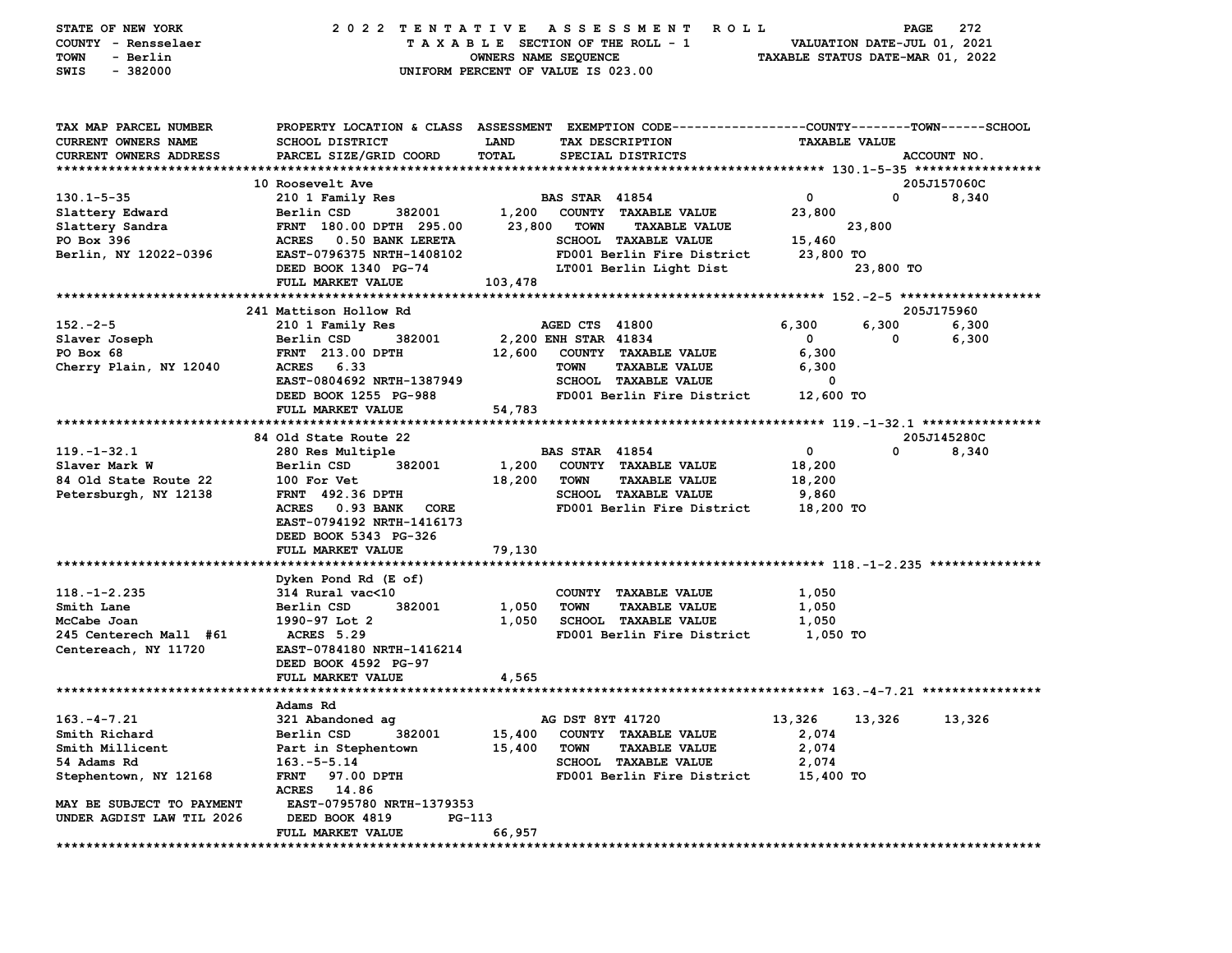| TAX MAP PARCEL NUMBER<br>PROPERTY LOCATION & CLASS ASSESSMENT EXEMPTION CODE---------------COUNTY-------TOWN-----SCHOOL<br>CURRENT OWNERS NAME<br><b>SCHOOL DISTRICT</b><br><b>LAND</b><br>TAX DESCRIPTION<br><b>TAXABLE VALUE</b><br>PARCEL SIZE/GRID COORD<br>TOTAL<br>CURRENT OWNERS ADDRESS<br>SPECIAL DISTRICTS<br>ACCOUNT NO.<br>38 Echo Park<br>205L118990<br>$130.1 - 6 - 19.1$<br><b>VET WAR T 41123</b><br>0<br>1,380<br>0<br>210 1 Family Res<br>3,285<br>0<br>Smith Robert<br>Berlin CSD<br>382001<br>2,000 VET WAR C 41122<br>0 |
|----------------------------------------------------------------------------------------------------------------------------------------------------------------------------------------------------------------------------------------------------------------------------------------------------------------------------------------------------------------------------------------------------------------------------------------------------------------------------------------------------------------------------------------------|
|                                                                                                                                                                                                                                                                                                                                                                                                                                                                                                                                              |
|                                                                                                                                                                                                                                                                                                                                                                                                                                                                                                                                              |
|                                                                                                                                                                                                                                                                                                                                                                                                                                                                                                                                              |
|                                                                                                                                                                                                                                                                                                                                                                                                                                                                                                                                              |
|                                                                                                                                                                                                                                                                                                                                                                                                                                                                                                                                              |
| $\mathbf 0$<br>0<br>20,820<br>FRNT 165.20 DPTH 148.00<br>21,900 ENH STAR<br>41834<br>Watrous Linda<br>ACRES 0.39<br>PO Box 188<br>COUNTY TAXABLE VALUE<br>18,615                                                                                                                                                                                                                                                                                                                                                                             |
| <b>TAXABLE VALUE</b><br>Berlin, NY 12022<br>EAST-0797442 NRTH-1407913<br><b>TOWN</b><br>20,520                                                                                                                                                                                                                                                                                                                                                                                                                                               |
| DEED BOOK 9492 PG-133<br>SCHOOL TAXABLE VALUE<br>1,080                                                                                                                                                                                                                                                                                                                                                                                                                                                                                       |
| FULL MARKET VALUE<br>95,217 FD001 Berlin Fire District<br>21,900 TO                                                                                                                                                                                                                                                                                                                                                                                                                                                                          |
| LT001 Berlin Light Dist<br>21,900 TO                                                                                                                                                                                                                                                                                                                                                                                                                                                                                                         |
|                                                                                                                                                                                                                                                                                                                                                                                                                                                                                                                                              |
| 1767 Plank Rd<br>205J138260                                                                                                                                                                                                                                                                                                                                                                                                                                                                                                                  |
| 9,600<br>$128. - 2 - 4$<br>270 Mfg housing<br>COUNTY TAXABLE VALUE                                                                                                                                                                                                                                                                                                                                                                                                                                                                           |
| 5,000<br>Berlin CSD<br>382001<br><b>TOWN</b><br><b>TAXABLE VALUE</b><br>9,600<br>Smith Rosja N                                                                                                                                                                                                                                                                                                                                                                                                                                               |
| 1767 Plank Rd<br>Mobile Home<br>9,600<br><b>SCHOOL TAXABLE VALUE</b><br>9,600                                                                                                                                                                                                                                                                                                                                                                                                                                                                |
| FRNT 100.00 DPTH 150.00<br>FD001 Berlin Fire District<br>9,600 TO<br>Petersburgh, NY 12138<br>ACRES 0.34<br>EAST-0777528 NRTH-1406177<br>DEED BOOK 9883 PG-76<br>FULL MARKET VALUE<br>41,739                                                                                                                                                                                                                                                                                                                                                 |
|                                                                                                                                                                                                                                                                                                                                                                                                                                                                                                                                              |
| 2079 Plank Rd                                                                                                                                                                                                                                                                                                                                                                                                                                                                                                                                |
| $129. - 1 - 9.2$<br>240 Rural res<br><b>ENH STAR 41834</b><br>$\mathbf{0}$<br>0<br>20,170                                                                                                                                                                                                                                                                                                                                                                                                                                                    |
| Smith Sara A<br>COUNTY TAXABLE VALUE<br>Berlin CSD<br>382001<br>3,050<br>20,170                                                                                                                                                                                                                                                                                                                                                                                                                                                              |
| PO Box 64<br><b>FRNT 708.00 DPTH</b><br>20,170<br>TOWN<br><b>TAXABLE VALUE</b><br>20,170                                                                                                                                                                                                                                                                                                                                                                                                                                                     |
| Petersburgh, NY 12138<br>ACRES 12.00<br><b>SCHOOL TAXABLE VALUE</b><br>0<br>EAST-0784171 NRTH-1409494<br>FD001 Berlin Fire District<br>20,170 TO<br>DEED BOOK 1559 PG-103                                                                                                                                                                                                                                                                                                                                                                    |
| 87,696<br>FULL MARKET VALUE                                                                                                                                                                                                                                                                                                                                                                                                                                                                                                                  |
|                                                                                                                                                                                                                                                                                                                                                                                                                                                                                                                                              |
| 205J110720<br>Dyken Pond Rd                                                                                                                                                                                                                                                                                                                                                                                                                                                                                                                  |
| $129. - 1 - 1$<br>314 Rural vac<10<br>COUNTY TAXABLE VALUE<br>900                                                                                                                                                                                                                                                                                                                                                                                                                                                                            |
| 900<br>Sommer Steven<br>382001<br><b>TOWN</b><br><b>TAXABLE VALUE</b><br>900<br>Berlin CSD                                                                                                                                                                                                                                                                                                                                                                                                                                                   |
| 900<br><b>SCHOOL TAXABLE VALUE</b><br>39 Hathaway Rd<br>Back Ref: 1345/274<br>900                                                                                                                                                                                                                                                                                                                                                                                                                                                            |
| Bronxville, NY 10708<br>FRNT 150.00 DPTH 150.00<br>FD001 Berlin Fire District<br>900 TO<br>0.51<br>ACRES<br>EAST-0782009 NRTH-1409341<br>DEED BOOK 60<br>PG-1956                                                                                                                                                                                                                                                                                                                                                                             |
| FULL MARKET VALUE<br>3,913                                                                                                                                                                                                                                                                                                                                                                                                                                                                                                                   |
| **********************                                                                                                                                                                                                                                                                                                                                                                                                                                                                                                                       |
| 205J177490<br>1475 Taborton Rd                                                                                                                                                                                                                                                                                                                                                                                                                                                                                                               |
| $150.-1-5$<br>322 Rural vac>10<br>COUNTY TAXABLE VALUE<br>15,000                                                                                                                                                                                                                                                                                                                                                                                                                                                                             |
| Southard Mark<br>Averill Park Ce 384001<br>15,000<br><b>TOWN</b><br>15,000<br><b>TAXABLE VALUE</b>                                                                                                                                                                                                                                                                                                                                                                                                                                           |
| PO Box 326<br>Easement for ROW 2012-30<br>15,000 SCHOOL TAXABLE VALUE<br>15,000                                                                                                                                                                                                                                                                                                                                                                                                                                                              |
| Sand Lake, NY 12153-0326<br><b>ACRES</b> 100.00<br>FD001 Berlin Fire District<br>15,000 TO<br>EAST-0778685 NRTH-1392497<br>DEED BOOK 961 PG-202                                                                                                                                                                                                                                                                                                                                                                                              |
| FULL MARKET VALUE<br>65,217                                                                                                                                                                                                                                                                                                                                                                                                                                                                                                                  |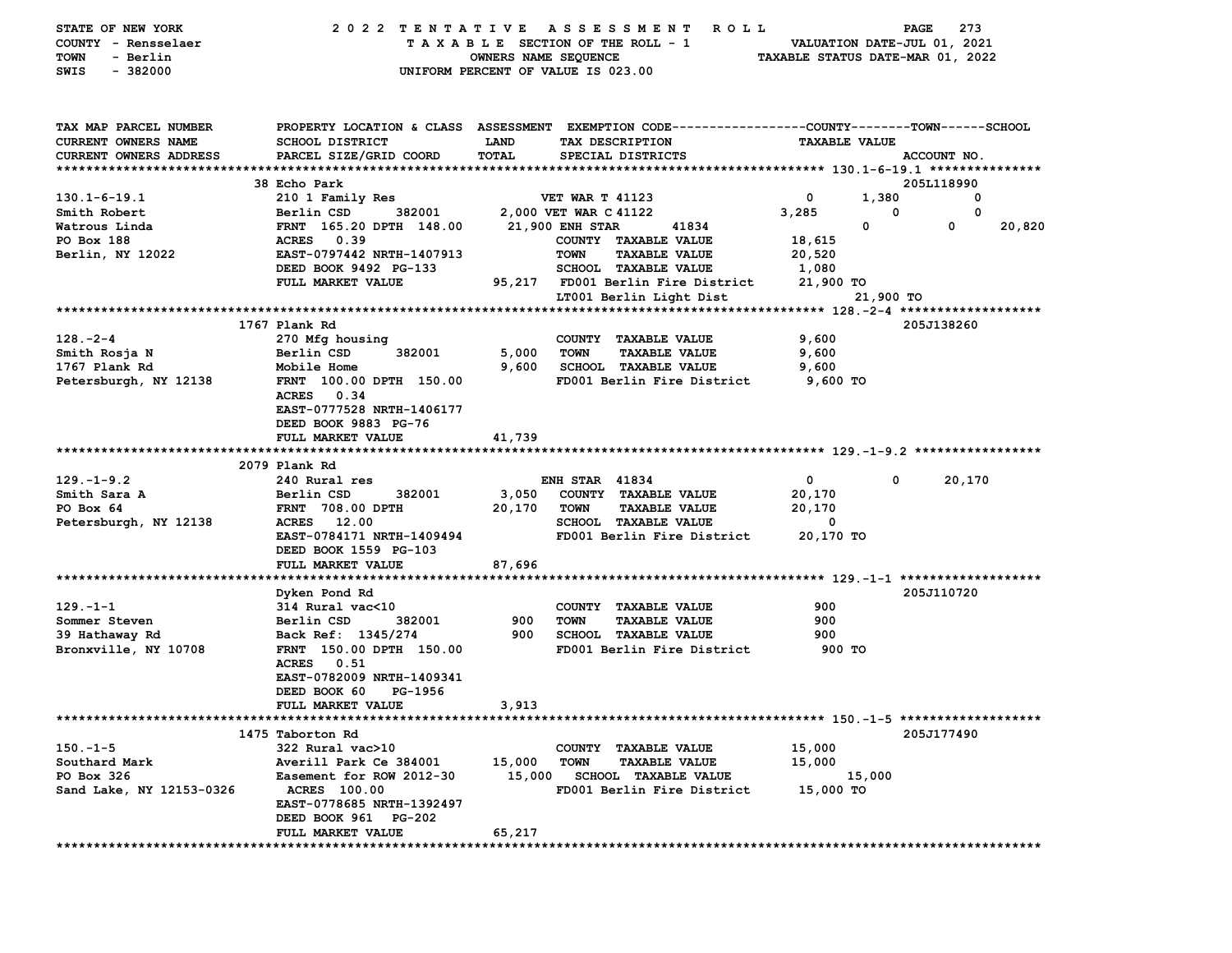| STATE OF NEW YORK          | 2022 TENTATIVE                   |                      | A S S E S S M E N T<br>R O L L                                                                  |                                  | 274<br>PAGE |
|----------------------------|----------------------------------|----------------------|-------------------------------------------------------------------------------------------------|----------------------------------|-------------|
| COUNTY - Rensselaer        |                                  |                      | TAXABLE SECTION OF THE ROLL - 1                                                                 | VALUATION DATE-JUL 01, 2021      |             |
| <b>TOWN</b><br>- Berlin    |                                  | OWNERS NAME SEQUENCE |                                                                                                 | TAXABLE STATUS DATE-MAR 01, 2022 |             |
| $-382000$<br>SWIS          |                                  |                      | UNIFORM PERCENT OF VALUE IS 023.00                                                              |                                  |             |
|                            |                                  |                      |                                                                                                 |                                  |             |
|                            |                                  |                      |                                                                                                 |                                  |             |
| TAX MAP PARCEL NUMBER      |                                  |                      | PROPERTY LOCATION & CLASS ASSESSMENT EXEMPTION CODE---------------COUNTY-------TOWN------SCHOOL |                                  |             |
| <b>CURRENT OWNERS NAME</b> | <b>SCHOOL DISTRICT</b>           | LAND                 | TAX DESCRIPTION                                                                                 | <b>TAXABLE VALUE</b>             |             |
| CURRENT OWNERS ADDRESS     | PARCEL SIZE/GRID COORD           | TOTAL                | SPECIAL DISTRICTS                                                                               |                                  | ACCOUNT NO. |
|                            |                                  |                      |                                                                                                 |                                  |             |
|                            | 16 Ruff Rd                       |                      |                                                                                                 |                                  | 205J150580  |
| 117.8-1-42                 | 260 Seasonal res - WTRFNT        |                      | COUNTY TAXABLE VALUE                                                                            | 16,100                           |             |
| Spataro Barbara Krug       | 382001<br>Berlin CSD             | 3,400                | <b>TOWN</b><br><b>TAXABLE VALUE</b>                                                             | 16,100                           |             |
| 33 Willowbrook Farm Rd     | <b>FRNT</b><br>29.00 DPTH 175.00 |                      | 16,100 SCHOOL TAXABLE VALUE                                                                     | 16,100                           |             |
| Catskill, NY 12414         | <b>ACRES</b><br>0.25             |                      | FD001 Berlin Fire District                                                                      | 16,100 TO                        |             |
|                            | EAST-0779399 NRTH-1416854        |                      |                                                                                                 |                                  |             |
|                            | DEED BOOK 649 PG-135             |                      |                                                                                                 |                                  |             |
|                            | FULL MARKET VALUE                | 70,000               |                                                                                                 |                                  |             |
|                            |                                  |                      |                                                                                                 |                                  |             |
|                            |                                  |                      |                                                                                                 |                                  |             |
|                            | Lodge Rd                         |                      |                                                                                                 |                                  |             |
| $141. -3 - 1.2$            | 322 Rural vac>10<br>Berlin CSD   |                      | COUNTY TAXABLE VALUE                                                                            | 17,000                           |             |
| Spivack Carl R             | 382001                           | 17,000               | <b>TOWN</b><br><b>TAXABLE VALUE</b>                                                             | 17,000                           |             |
| Lucille Vanhook            | 1994/79 Lot B                    | 17,000               | <b>SCHOOL TAXABLE VALUE</b>                                                                     | 17,000                           |             |
| 3671 Hudson Ter Apt 16-E   | 50.00 DPTH<br><b>FRNT</b>        |                      | FD001 Berlin Fire District                                                                      | 17,000 TO                        |             |
| Riverdale, NY 10463        | <b>ACRES</b><br>72.33            |                      |                                                                                                 |                                  |             |
|                            | EAST-0794900 NRTH-1394565        |                      |                                                                                                 |                                  |             |
|                            | DEED BOOK 1732 PG-288            |                      |                                                                                                 |                                  |             |
|                            | FULL MARKET VALUE                | 73,913               |                                                                                                 |                                  |             |
|                            |                                  |                      |                                                                                                 |                                  |             |
|                            | Taborton Rd                      |                      |                                                                                                 |                                  | 205J168492S |
| $140. -1 - 39$             | 323 Vacant rural                 |                      | COUNTY TAXABLE VALUE                                                                            | 37,400                           |             |
| Splake Holding Corp        | Berlin CSD<br>382001             | 37,400               | <b>TOWN</b><br><b>TAXABLE VALUE</b>                                                             | 37,400                           |             |
| PO Box 30                  | 2006-149 Bdy Adj                 | 37,400               | <b>SCHOOL TAXABLE VALUE</b>                                                                     | 37,400                           |             |
| Sheffield, MA 01257-0030   | <b>FRNT 5085.00 DPTH</b>         |                      | FD001 Berlin Fire District                                                                      | 37,400 TO                        |             |
|                            | ACRES 262.93                     |                      |                                                                                                 |                                  |             |
|                            | EAST-0782787 NRTH-1395158        |                      |                                                                                                 |                                  |             |
|                            | DEED BOOK 4145 PG-90             |                      |                                                                                                 |                                  |             |
|                            | FULL MARKET VALUE                | 162,609              |                                                                                                 |                                  |             |
|                            |                                  |                      |                                                                                                 |                                  |             |
|                            | Taborton Rd                      |                      |                                                                                                 |                                  | 205J168492S |
| $151.5 - 1 - 1$            | 910 Priv forest - WTRFNT         |                      | COUNTY TAXABLE VALUE                                                                            | 29,100                           |             |
| Splake Holding Corp        | Berlin CSD<br>382001             | 29,100               | TOWN<br><b>TAXABLE VALUE</b>                                                                    | 29,100                           |             |
| PO Box 30                  | Res                              | 29,100               | <b>SCHOOL TAXABLE VALUE</b>                                                                     | 29,100                           |             |
| Sheffield, MA 01257-0030   | <b>FRNT</b> 230.00 DPTH          |                      | FD001 Berlin Fire District                                                                      | 29,100 TO                        |             |
|                            | 31.58<br><b>ACRES</b>            |                      |                                                                                                 |                                  |             |
|                            | EAST-0782198 NRTH-1393364        |                      |                                                                                                 |                                  |             |
|                            | DEED BOOK 1236 PG-285            |                      |                                                                                                 |                                  |             |
|                            | <b>FULL MARKET VALUE</b>         | 126,522              |                                                                                                 |                                  |             |
| **********************     |                                  |                      |                                                                                                 |                                  |             |
|                            | 81 Southeast Hollow Rd           |                      |                                                                                                 |                                  | 205J110530  |
| $130 - 2 - 7.1$            | 210 1 Family Res                 |                      | <b>BAS STAR 41854</b>                                                                           | 0<br>0                           | 8,340       |
| Squiers Eileen R           | Berlin CSD<br>382001             | 1,200                | <b>TAXABLE VALUE</b><br><b>COUNTY</b>                                                           | 29,250                           |             |
| PO Box 425                 | 2 A<br>Res <sub>2</sub>          | 29,250               | <b>TOWN</b><br><b>TAXABLE VALUE</b>                                                             | 29,250                           |             |
| Berlin, NY 12022-0425      | 1989 W. Wiley Survey             |                      | <b>SCHOOL</b><br><b>TAXABLE VALUE</b>                                                           | 20,910                           |             |
|                            | FRNT 200.00 DPTH                 |                      | FD001 Berlin Fire District                                                                      | 29,250 TO                        |             |
|                            | 1.51<br><b>ACRES</b>             |                      |                                                                                                 |                                  |             |
|                            | EAST-0798159 NRTH-1406732        |                      |                                                                                                 |                                  |             |
|                            | DEED BOOK 1568 PG-169            |                      |                                                                                                 |                                  |             |
|                            | FULL MARKET VALUE                | 127,174              |                                                                                                 |                                  |             |
|                            |                                  |                      |                                                                                                 |                                  |             |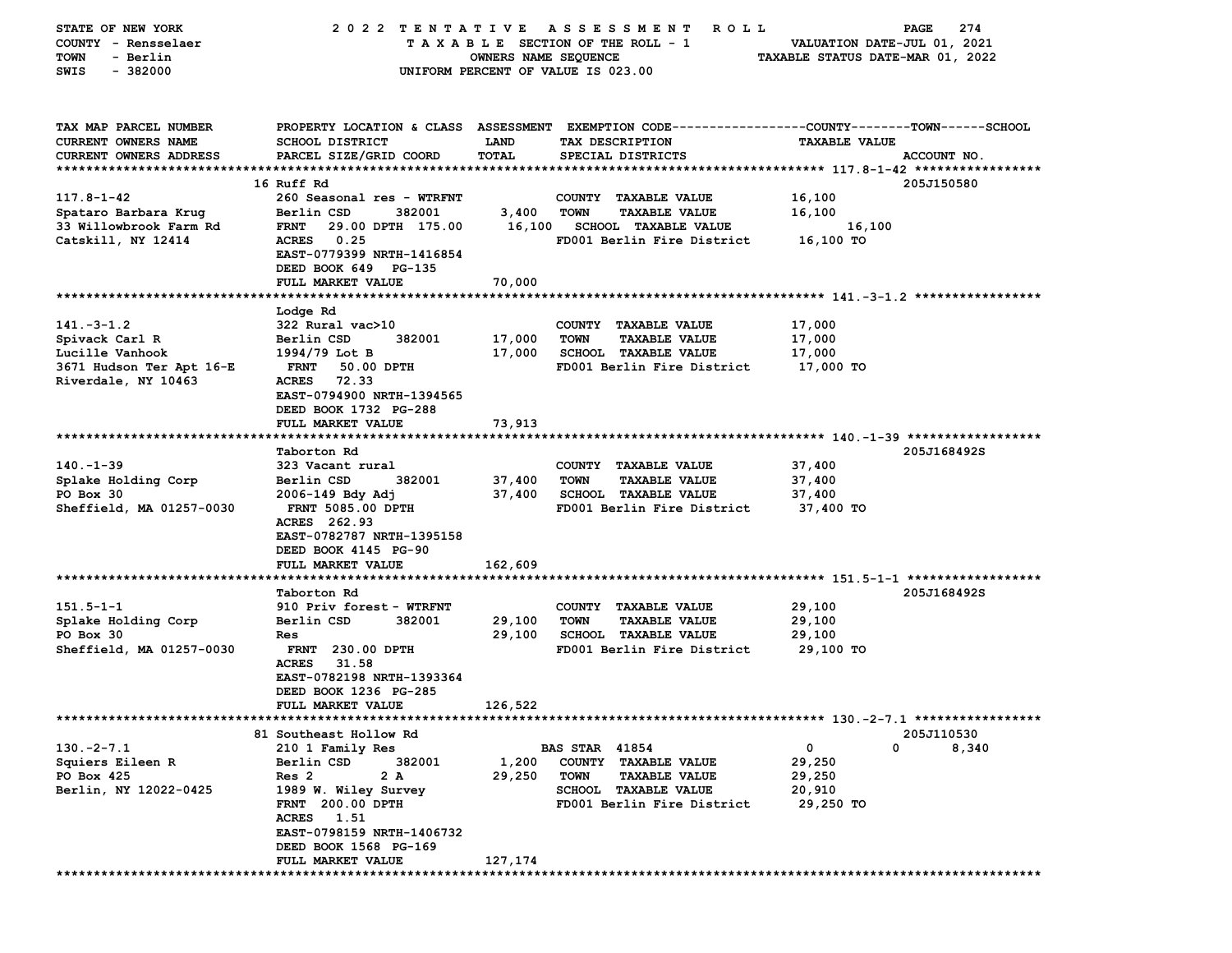| STATE OF NEW YORK<br>COUNTY - Rensselaer | 2022 TENTATIVE                                                                                  |                      | A S S E S S M E N T<br>R O L L<br>TAXABLE SECTION OF THE ROLL - 1 | VALUATION DATE-JUL 01, 2021      | PAGE<br>275 |
|------------------------------------------|-------------------------------------------------------------------------------------------------|----------------------|-------------------------------------------------------------------|----------------------------------|-------------|
| - Berlin<br>TOWN                         |                                                                                                 | OWNERS NAME SEQUENCE |                                                                   | TAXABLE STATUS DATE-MAR 01, 2022 |             |
| $-382000$<br>SWIS                        |                                                                                                 |                      | UNIFORM PERCENT OF VALUE IS 023.00                                |                                  |             |
|                                          |                                                                                                 |                      |                                                                   |                                  |             |
| TAX MAP PARCEL NUMBER                    | PROPERTY LOCATION & CLASS ASSESSMENT EXEMPTION CODE---------------COUNTY-------TOWN------SCHOOL |                      |                                                                   |                                  |             |
| <b>CURRENT OWNERS NAME</b>               | <b>SCHOOL DISTRICT</b>                                                                          | LAND                 | TAX DESCRIPTION                                                   | <b>TAXABLE VALUE</b>             |             |
| CURRENT OWNERS ADDRESS                   | PARCEL SIZE/GRID COORD                                                                          | TOTAL                | SPECIAL DISTRICTS                                                 |                                  | ACCOUNT NO. |
|                                          |                                                                                                 |                      |                                                                   |                                  |             |
|                                          | 71 Southeast Hollow Rd                                                                          |                      |                                                                   |                                  |             |
| $130. -2 - 7.2$                          | 210 1 Family Res                                                                                |                      | COUNTY TAXABLE VALUE                                              | 18,700                           |             |
| Squiers Eileen R                         | 382001<br>Berlin CSD                                                                            | 1,200                | <b>TOWN</b><br><b>TAXABLE VALUE</b>                               | 18,700                           |             |
| Redick Edward J                          | Rental                                                                                          | 18,700               | SCHOOL TAXABLE VALUE                                              | 18,700                           |             |
| PO Box 425                               | 1989 W. Wiley Survey<br>FRNT 205.38 DPTH                                                        |                      | FD001 Berlin Fire District                                        | 18,700 TO                        |             |
| Berlin, NY 12022-0425                    | <b>ACRES</b><br>1.51                                                                            |                      |                                                                   |                                  |             |
|                                          | EAST-0797946 NRTH-1406820                                                                       |                      |                                                                   |                                  |             |
|                                          | DEED BOOK 7046 PG-86                                                                            |                      |                                                                   |                                  |             |
|                                          | FULL MARKET VALUE                                                                               | 81,304               |                                                                   |                                  |             |
|                                          |                                                                                                 |                      |                                                                   |                                  |             |
|                                          | 88 Spring Lake Rd                                                                               |                      |                                                                   |                                  | 205J192430  |
| $140.17 - 1 - 1$                         | 260 Seasonal res - WTRFNT                                                                       |                      | COUNTY TAXABLE VALUE                                              | 24,820                           |             |
| Squires Elizabeth                        | 382001<br>Berlin CSD                                                                            | 4,120                | <b>TAXABLE VALUE</b><br><b>TOWN</b>                               | 24,820                           |             |
| 325 Joe Gibson Dr                        | Spring Lake                                                                                     | 24,820               | <b>SCHOOL TAXABLE VALUE</b>                                       | 24,820                           |             |
| Gibsonville, NC 27249-9812               | <b>FRNT</b><br>80.00 DPTH 165.00                                                                |                      | FD001 Berlin Fire District                                        | 24,820 TO                        |             |
|                                          | 0.29<br><b>ACRES</b>                                                                            |                      |                                                                   |                                  |             |
|                                          | EAST-0781647 NRTH-1393487                                                                       |                      |                                                                   |                                  |             |
|                                          | DEED BOOK 8586 PG-212                                                                           |                      |                                                                   |                                  |             |
|                                          | FULL MARKET VALUE                                                                               | 107,913              |                                                                   |                                  |             |
|                                          |                                                                                                 |                      |                                                                   |                                  |             |
|                                          | 71 Dingman Rd                                                                                   |                      |                                                                   |                                  | 205J112450  |
| $150. -1 - 19$                           | 210 1 Family Res                                                                                |                      | <b>BAS STAR 41854</b>                                             | 0<br>$\Omega$                    | 8,340       |
| St Germain Marc R                        | Averill Park Ce 384001                                                                          | 2,300                | COUNTY TAXABLE VALUE                                              | 32,600                           |             |
| 71 Dingman Rd                            | <b>FRNT 320.00 DPTH</b>                                                                         | 32,600               | <b>TAXABLE VALUE</b><br><b>TOWN</b>                               | 32,600                           |             |
| Sand Lake, NY 12153                      | <b>ACRES</b><br>1.90                                                                            |                      | SCHOOL TAXABLE VALUE                                              | 24,260                           |             |
|                                          | EAST-0777528 NRTH-1386230                                                                       |                      | FD001 Berlin Fire District                                        | 32,600 TO                        |             |
|                                          | DEED BOOK 61<br>PG-646<br>FULL MARKET VALUE                                                     | 141,739              |                                                                   |                                  |             |
|                                          |                                                                                                 |                      |                                                                   |                                  |             |
|                                          | 70 Goodell Rd                                                                                   |                      |                                                                   |                                  |             |
| $108. - 3 - 2.31$                        | 311 Res vac land                                                                                |                      | COUNTY TAXABLE VALUE                                              | 2,800                            |             |
| Stall David A                            | 382001<br>Berlin CSD                                                                            | 2,800                | <b>TOWN</b><br><b>TAXABLE VALUE</b>                               | 2,800                            |             |
| Stall Jennifer A                         | <b>FRNT</b> 155.61 DPTH                                                                         | 2,800                | <b>SCHOOL TAXABLE VALUE</b>                                       | 2,800                            |             |
| 173 Main St                              | ACRES<br>5.19                                                                                   |                      | FD001 Berlin Fire District                                        | 2,800 TO                         |             |
| Ashaway, RI 02804                        | EAST-0794340 NRTH-1418535                                                                       |                      |                                                                   |                                  |             |
|                                          | DEED BOOK 9938 PG-138                                                                           |                      |                                                                   |                                  |             |
| PRIOR OWNER ON 3/01/2022                 | FULL MARKET VALUE                                                                               | 12,174               |                                                                   |                                  |             |
| Stall David A                            |                                                                                                 |                      |                                                                   |                                  |             |
| ************                             |                                                                                                 |                      | *************************                                         |                                  |             |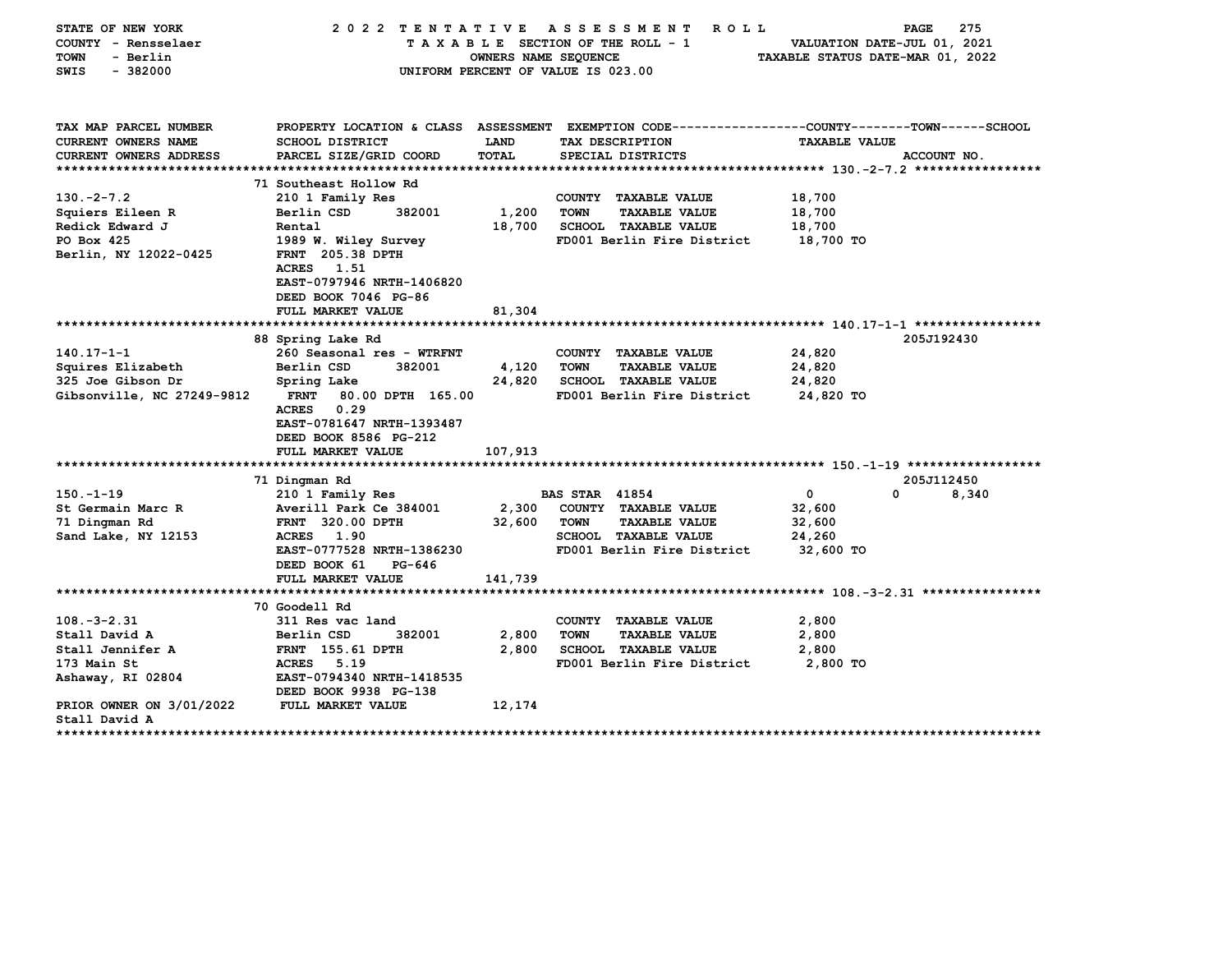| STATE OF NEW YORK                         | 2022 TENTATIVE                                                                                 |                                    |                       | A S S E S S M E N T<br><b>ROLL</b>  |                                  | PAGE      | 276         |
|-------------------------------------------|------------------------------------------------------------------------------------------------|------------------------------------|-----------------------|-------------------------------------|----------------------------------|-----------|-------------|
| COUNTY - Rensselaer                       |                                                                                                |                                    |                       | TAXABLE SECTION OF THE ROLL - 1     | VALUATION DATE-JUL 01, 2021      |           |             |
| <b>TOWN</b><br>- Berlin                   |                                                                                                | OWNERS NAME SEQUENCE               |                       |                                     | TAXABLE STATUS DATE-MAR 01, 2022 |           |             |
| $-382000$<br>SWIS                         |                                                                                                | UNIFORM PERCENT OF VALUE IS 023.00 |                       |                                     |                                  |           |             |
|                                           |                                                                                                |                                    |                       |                                     |                                  |           |             |
| TAX MAP PARCEL NUMBER                     | PROPERTY LOCATION & CLASS ASSESSMENT EXEMPTION CODE---------------COUNTY-------TOWN-----SCHOOL |                                    |                       |                                     |                                  |           |             |
| CURRENT OWNERS NAME                       | <b>SCHOOL DISTRICT</b>                                                                         | LAND                               |                       | TAX DESCRIPTION                     | <b>TAXABLE VALUE</b>             |           |             |
| CURRENT OWNERS ADDRESS                    | PARCEL SIZE/GRID COORD                                                                         | TOTAL                              |                       | SPECIAL DISTRICTS                   |                                  |           | ACCOUNT NO. |
|                                           |                                                                                                |                                    |                       |                                     |                                  |           |             |
|                                           | 26 Brookside Park Rd                                                                           |                                    |                       |                                     |                                  |           | 205J191890  |
| $130.1 - 5 - 23$                          | 210 1 Family Res                                                                               |                                    | <b>ENH STAR 41834</b> |                                     | 0                                | 0         | 20,820      |
| Stall Edward O                            | 382001<br>Berlin CSD                                                                           | 1,000                              |                       | COUNTY TAXABLE VALUE                | 26,200                           |           |             |
| Stall Dorothy L                           | FRNT 100.00 DPTH 100.30                                                                        | 26,200                             | <b>TOWN</b>           | <b>TAXABLE VALUE</b>                |                                  | 26,200    |             |
| 26 Brookside Park                         | ACRES 0.23                                                                                     |                                    |                       | <b>SCHOOL TAXABLE VALUE</b>         | 5,380                            |           |             |
| PO Box 136                                | EAST-0797075 NRTH-1408476                                                                      |                                    |                       | FD001 Berlin Fire District          | 26,200 TO                        |           |             |
| Berlin, NY 12022-0136                     | DEED BOOK 1502 PG-303                                                                          |                                    |                       | LT001 Berlin Light Dist             |                                  | 26,200 TO |             |
|                                           | FULL MARKET VALUE                                                                              | 113,913                            |                       |                                     |                                  |           |             |
|                                           |                                                                                                |                                    |                       |                                     |                                  |           |             |
| $141. -2 - 4.2$                           | 143 Greenes Brook Rd                                                                           |                                    | <b>BAS STAR 41854</b> |                                     | $\mathbf 0$                      | 0         | 8,340       |
| Staples Barbara                           | 210 1 Family Res<br>Berlin CSD<br>382001                                                       | 3,090                              |                       | COUNTY TAXABLE VALUE                | 53,090                           |           |             |
| Staples Scott                             | <b>FRNT 502.58 DPTH</b>                                                                        | 53,090                             | <b>TOWN</b>           | <b>TAXABLE VALUE</b>                | 53,090                           |           |             |
| 143 Greenes Brook Rd                      | ACRES 3.70 BANK LERETA                                                                         |                                    |                       | <b>SCHOOL TAXABLE VALUE</b>         | 44,750                           |           |             |
| Berlin, NY 12022                          | EAST-0801198 NRTH-1397915                                                                      |                                    |                       | FD001 Berlin Fire District          | 53,090 TO                        |           |             |
|                                           | DEED BOOK 1692 PG-157                                                                          |                                    |                       |                                     |                                  |           |             |
|                                           | FULL MARKET VALUE                                                                              | 230,826                            |                       |                                     |                                  |           |             |
|                                           |                                                                                                |                                    |                       |                                     |                                  |           |             |
|                                           | Green Hollow Rd                                                                                |                                    |                       |                                     |                                  |           |             |
| $120. - 1 - 18$                           | 910 Priv forest                                                                                |                                    |                       | COUNTY TAXABLE VALUE                | 84,227                           |           |             |
| State of New York DEC                     | 382001<br>Berlin CSD                                                                           | 84,227                             | <b>TOWN</b>           | <b>TAXABLE VALUE</b>                | 84,227                           |           |             |
| 625 Broadway                              | Split Left From State                                                                          | 84,227                             |                       | <b>SCHOOL TAXABLE VALUE</b>         | 84,227                           |           |             |
| Albany, NY 12233                          | Sale                                                                                           |                                    |                       | FD001 Berlin Fire District          | 84,227 TO                        |           |             |
|                                           | Pt in Pete 109.-1-29                                                                           |                                    |                       |                                     |                                  |           |             |
|                                           | FRNT 704.57 DPTH                                                                               |                                    |                       |                                     |                                  |           |             |
|                                           | ACRES 680.00                                                                                   |                                    |                       |                                     |                                  |           |             |
|                                           | EAST-0814654 NRTH-1415462                                                                      |                                    |                       |                                     |                                  |           |             |
|                                           | DEED BOOK 9122 PG-18                                                                           |                                    |                       |                                     |                                  |           |             |
|                                           | FULL MARKET VALUE                                                                              | 366,204                            |                       |                                     |                                  |           |             |
|                                           | 45 Lodge Rd                                                                                    |                                    |                       |                                     |                                  |           | 205J121060  |
| $141. -3 - 1.1$                           | 240 Rural res                                                                                  |                                    |                       | COUNTY TAXABLE VALUE                | 43,000                           |           |             |
| Steinbrecher Family Irvc Trust Berlin CSD | 382001                                                                                         |                                    | 8,700                 | <b>TOWN</b><br><b>TAXABLE VALUE</b> |                                  | 43,000    |             |
| Rowland Tara L                            | <b>FRNT 623.59 DPTH</b>                                                                        | 43,000                             |                       | <b>SCHOOL TAXABLE VALUE</b>         | 43,000                           |           |             |
| 7 Riverview Ct                            | 15.00<br><b>ACRES</b>                                                                          |                                    |                       | FD001 Berlin Fire District          | 43,000 TO                        |           |             |
| Oakdale, NY 11769                         | EAST-0795862 NRTH-1394235                                                                      |                                    |                       |                                     |                                  |           |             |
|                                           | DEED BOOK 8490 PG-88                                                                           |                                    |                       |                                     |                                  |           |             |
|                                           | <b>FULL MARKET VALUE</b>                                                                       | 186,957                            |                       |                                     |                                  |           |             |
|                                           |                                                                                                |                                    |                       |                                     |                                  |           |             |
|                                           | 18 Browns Ln                                                                                   |                                    |                       |                                     |                                  |           | 205J128980  |
| $141. - 4 - 10$                           | 210 1 Family Res                                                                               |                                    | <b>BAS STAR 41854</b> |                                     | 0                                | 0         | 8,340       |
| Stevens Curtis A                          | 382001<br>Berlin CSD                                                                           | 3,000                              | <b>COUNTY</b>         | <b>TAXABLE VALUE</b>                | 43,588                           |           |             |
| Stevens Amber L                           | 112.00 DPTH<br>FRNT                                                                            | 43,588                             | <b>TOWN</b>           | <b>TAXABLE VALUE</b>                | 43,588                           |           |             |
| 18 Browns Ln                              | <b>ACRES</b><br>1.07                                                                           |                                    | <b>SCHOOL</b>         | <b>TAXABLE VALUE</b>                | 35,248                           |           |             |
| Berlin, NY 12022                          | EAST-0796488 NRTH-1396759                                                                      |                                    |                       | FD001 Berlin Fire District          | 43,588 TO                        |           |             |
|                                           | DEED BOOK 6322 PG-89                                                                           |                                    |                       |                                     |                                  |           |             |
|                                           | <b>FULL MARKET VALUE</b>                                                                       | 189,513                            |                       |                                     |                                  |           |             |
|                                           |                                                                                                |                                    |                       |                                     |                                  |           |             |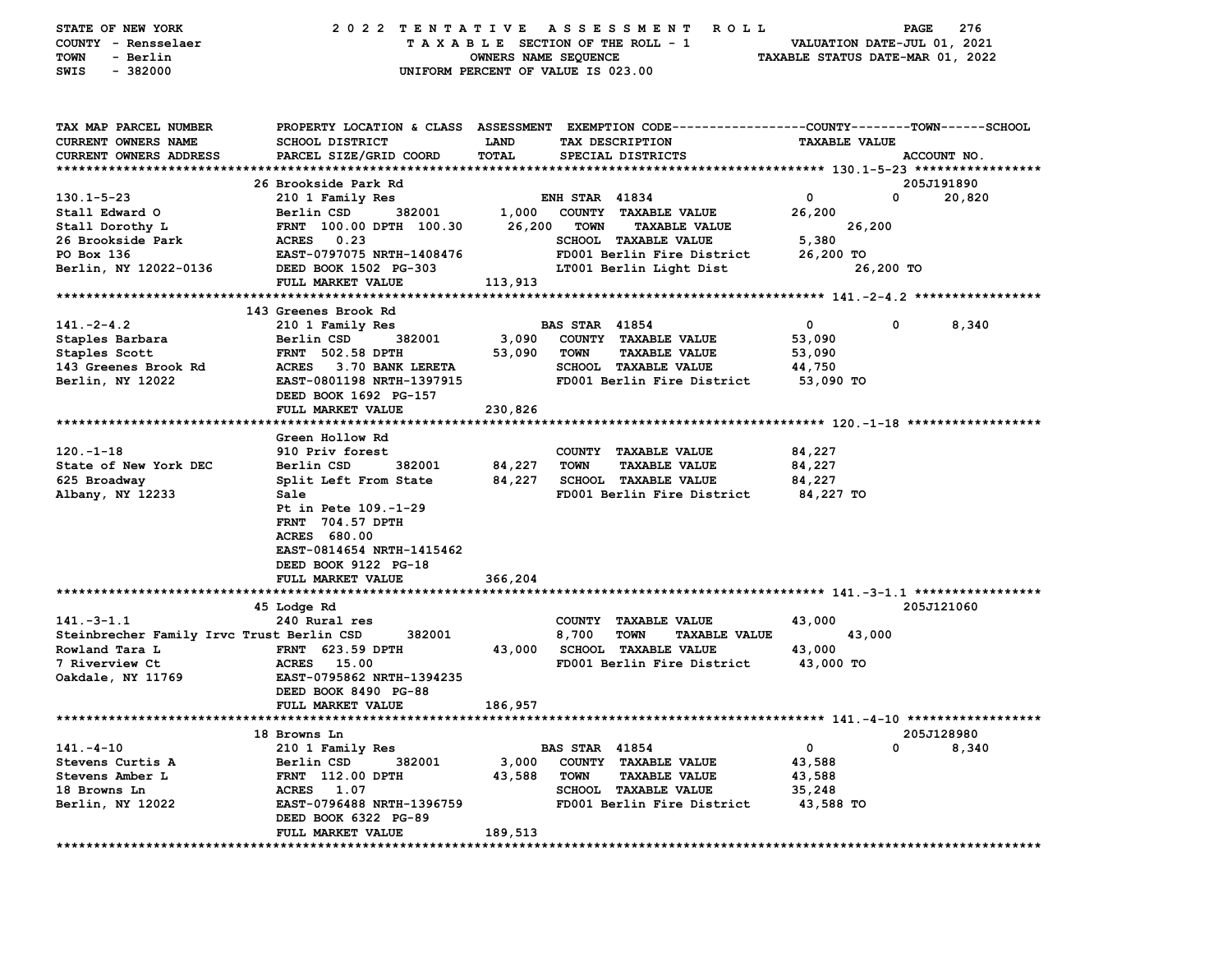| STATE OF NEW YORK<br>COUNTY - Rensselaer<br>TOWN<br>- Berlin<br>$-382000$<br>SWIS | 2022 TENTATIVE                                  | OWNERS NAME SEQUENCE | A S S E S S M E N T<br><b>ROLL</b><br>TAXABLE SECTION OF THE ROLL - 1<br>UNIFORM PERCENT OF VALUE IS 023.00 | VALUATION DATE-JUL 01, 2021<br>TAXABLE STATUS DATE-MAR 01, 2022 | PAGE<br>277         |
|-----------------------------------------------------------------------------------|-------------------------------------------------|----------------------|-------------------------------------------------------------------------------------------------------------|-----------------------------------------------------------------|---------------------|
|                                                                                   |                                                 |                      |                                                                                                             |                                                                 |                     |
| TAX MAP PARCEL NUMBER                                                             |                                                 |                      | PROPERTY LOCATION & CLASS ASSESSMENT EXEMPTION CODE---------------COUNTY-------TOWN------SCHOOL             |                                                                 |                     |
| CURRENT OWNERS NAME                                                               | <b>SCHOOL DISTRICT</b>                          | LAND                 | TAX DESCRIPTION                                                                                             | <b>TAXABLE VALUE</b>                                            |                     |
| CURRENT OWNERS ADDRESS                                                            | PARCEL SIZE/GRID COORD                          | <b>TOTAL</b>         | SPECIAL DISTRICTS                                                                                           |                                                                 | ACCOUNT NO.         |
|                                                                                   |                                                 |                      |                                                                                                             |                                                                 |                     |
| $130.1 - 6 - 23$                                                                  | 19 Mill St                                      |                      | <b>BAS STAR 41854</b>                                                                                       | 0<br>$\mathbf 0$                                                | 205J147630<br>8,340 |
| <b>Stevens Keven E</b>                                                            | 271 Mfg housings<br>Berlin CSD<br>382001        | 5,200                | COUNTY TAXABLE VALUE                                                                                        | 27,850                                                          |                     |
| Stevens Theresa A                                                                 | FRNT 120.00 DPTH 182.00                         | 27,850               | <b>TOWN</b><br><b>TAXABLE VALUE</b>                                                                         | 27,850                                                          |                     |
| 19 Mill St                                                                        | <b>ACRES</b><br>0.46                            |                      | SCHOOL TAXABLE VALUE                                                                                        | 19,510                                                          |                     |
| Berlin, NY 12022-0423                                                             | EAST-0796283 NRTH-1407394                       |                      | FD001 Berlin Fire District                                                                                  | 27,850 TO                                                       |                     |
|                                                                                   | DEED BOOK 40<br>PG-1491                         |                      | LT001 Berlin Light Dist                                                                                     | 27,850 TO                                                       |                     |
|                                                                                   | FULL MARKET VALUE                               | 121,087              |                                                                                                             |                                                                 |                     |
|                                                                                   |                                                 |                      |                                                                                                             |                                                                 |                     |
|                                                                                   | 120 Airport Rd                                  |                      |                                                                                                             |                                                                 |                     |
| $152. - 1 - 20.2$                                                                 | 314 Rural vac<10                                |                      | COUNTY TAXABLE VALUE                                                                                        | 1,200                                                           |                     |
| Stevens Nettie M                                                                  | Berlin CSD<br>382001                            | 1,200                | <b>TAXABLE VALUE</b><br><b>TOWN</b>                                                                         | 1,200                                                           |                     |
| 1666 Lake Ave Apt #2                                                              | <b>FRNT</b> 208.70 DPTH                         | 1,200                | SCHOOL TAXABLE VALUE                                                                                        | 1,200                                                           |                     |
| Clearwater, FL 33756                                                              | <b>ACRES</b> 1.00                               |                      | FD001 Berlin Fire District                                                                                  | 1,200 TO                                                        |                     |
|                                                                                   | EAST-0797677 NRTH-1390059                       |                      |                                                                                                             |                                                                 |                     |
|                                                                                   | DEED BOOK 6006 PG-220                           |                      |                                                                                                             |                                                                 |                     |
|                                                                                   | FULL MARKET VALUE                               | 5,217                |                                                                                                             |                                                                 |                     |
|                                                                                   |                                                 |                      |                                                                                                             |                                                                 |                     |
|                                                                                   | 377 Dyken Pond Rd                               |                      |                                                                                                             |                                                                 |                     |
| $117. -2 - 4.2$                                                                   | 240 Rural res                                   |                      | <b>BAS STAR 41854</b>                                                                                       | $\mathbf 0$<br>0                                                | 8,340               |
| Stewart Steven N                                                                  | Berlin CSD<br>382001                            | 6,026                | COUNTY TAXABLE VALUE                                                                                        | 35,000                                                          |                     |
| Stewart Laura A                                                                   | <b>FRNT 604.71 DPTH</b>                         | 35,000               | <b>TOWN</b><br><b>TAXABLE VALUE</b>                                                                         | 35,000                                                          |                     |
| 377 Dyken Pond Rd                                                                 | ACRES 15.97<br>EAST-0781435 NRTH-1416235        |                      | SCHOOL TAXABLE VALUE                                                                                        | 26,660                                                          |                     |
| Petersburgh, NY 12138                                                             | DEED BOOK 5645 PG-27                            |                      | FD001 Berlin Fire District                                                                                  | 35,000 TO                                                       |                     |
|                                                                                   | FULL MARKET VALUE                               | 152,174              |                                                                                                             |                                                                 |                     |
|                                                                                   |                                                 |                      |                                                                                                             |                                                                 |                     |
|                                                                                   | 18260 NY 22                                     |                      |                                                                                                             |                                                                 | 2059900720          |
| $130.1 - 3 - 2$                                                                   | 486 Mini-mart                                   |                      | <b>Bus Im CTS 47610</b>                                                                                     | 129,500<br>129,500                                              | 129,500             |
| Stewart's Shops Corp.                                                             | Berlin CSD<br>382001                            | 7,000                | COUNTY TAXABLE VALUE                                                                                        | 247,500                                                         |                     |
| 2907 Route 9                                                                      | 370,000 @ 50% For 2019                          | 377,000              | <b>TOWN</b><br><b>TAXABLE VALUE</b>                                                                         | 247,500                                                         |                     |
| Ballston Spa, NY 12020                                                            | 2018-103,104                                    |                      | <b>SCHOOL TAXABLE VALUE</b>                                                                                 | 247,500                                                         |                     |
|                                                                                   | <b>FRNT</b> 504.72 DPTH                         |                      | FD001 Berlin Fire District                                                                                  | 377,000 TO                                                      |                     |
|                                                                                   | ACRES 1.94                                      |                      |                                                                                                             |                                                                 |                     |
|                                                                                   | EAST-0795363 NRTH-1408439                       |                      |                                                                                                             |                                                                 |                     |
|                                                                                   | DEED BOOK 8577 PG-290                           |                      |                                                                                                             |                                                                 |                     |
|                                                                                   | FULL MARKET VALUE                               | 1639,130             |                                                                                                             |                                                                 |                     |
|                                                                                   |                                                 |                      |                                                                                                             |                                                                 |                     |
|                                                                                   | Taborton Rd (S of)                              |                      |                                                                                                             |                                                                 | 205J100630C         |
| $151. - 1 - 20$                                                                   | 312 Vac w/imprv                                 |                      | COUNTY TAXABLE VALUE                                                                                        | 19,400                                                          |                     |
| Stolarski Stephen<br>76 St. Charles                                               | Averill Park Ce 384001<br><b>ACRES</b><br>88.50 | 10,000<br>19,400     | <b>TOWN</b><br><b>TAXABLE VALUE</b><br>SCHOOL TAXABLE VALUE                                                 | 19,400<br>19,400                                                |                     |
| Tappon, NY 10983                                                                  | EAST-0782133 NRTH-1388717                       |                      | FD001 Berlin Fire District                                                                                  | 19,400 TO                                                       |                     |
|                                                                                   | DEED BOOK 7384 PG-285                           |                      |                                                                                                             |                                                                 |                     |
|                                                                                   | <b>FULL MARKET VALUE</b>                        | 84,348               |                                                                                                             |                                                                 |                     |
|                                                                                   |                                                 |                      |                                                                                                             |                                                                 |                     |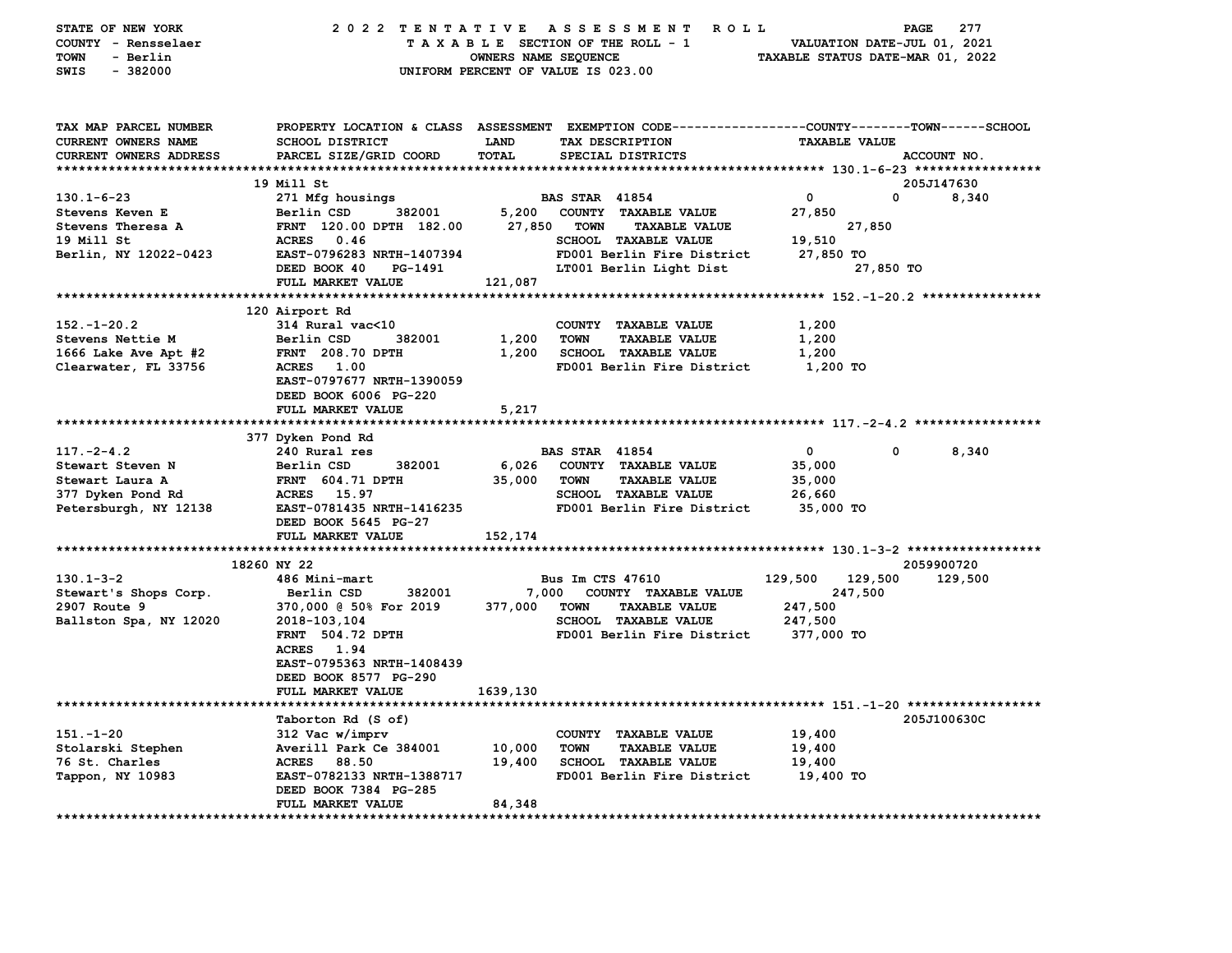| STATE OF NEW YORK             |                                            | 2022 TENTATIVE ASSESSMENT ROLL                                                                 |                                   | PAGE<br>278    |
|-------------------------------|--------------------------------------------|------------------------------------------------------------------------------------------------|-----------------------------------|----------------|
| COUNTY - Rensselaer           | TAXABLE SECTION OF THE ROLL - 1            | VALUATION DATE-JUL 01, 2021                                                                    |                                   |                |
| TOWN<br>- Berlin              | OWNERS NAME SEQUENCE                       | TAXABLE STATUS DATE-MAR 01, 2022                                                               |                                   |                |
| $-382000$<br>SWIS             |                                            | UNIFORM PERCENT OF VALUE IS 023.00                                                             |                                   |                |
|                               |                                            |                                                                                                |                                   |                |
|                               |                                            |                                                                                                |                                   |                |
| TAX MAP PARCEL NUMBER         |                                            | PROPERTY LOCATION & CLASS ASSESSMENT EXEMPTION CODE---------------COUNTY-------TOWN-----SCHOOL |                                   |                |
| CURRENT OWNERS NAME           | SCHOOL DISTRICT                            | LAND<br>TAX DESCRIPTION                                                                        | <b>TAXABLE VALUE</b>              |                |
| CURRENT OWNERS ADDRESS        | PARCEL SIZE/GRID COORD                     | <b>TOTAL</b><br>SPECIAL DISTRICTS                                                              |                                   | ACCOUNT NO.    |
|                               |                                            |                                                                                                |                                   |                |
|                               | 5 School Bus Ln                            |                                                                                                |                                   | 205J147700     |
| $119.3 - 2 - 4$               | 210 1 Family Res                           | <b>VET WAR C 41122</b>                                                                         | 4,650<br>0                        | $\mathbf{o}$   |
| Stone William                 | Berlin CSD<br>382001                       | 1,200 VET WAR T 41123                                                                          | $\overline{\phantom{0}}$<br>1,380 | 0              |
| Stone Patricia                | FRNT 150.00 DPTH 150.00                    | 41800<br>31,000 AGED CTS                                                                       | 3,953                             | 4,443<br>4,650 |
| PO Box 325                    | ACRES 0.48 BANK CORE                       | <b>ENH STAR 41834</b>                                                                          | $\mathbf 0$<br>$\overline{0}$     | 20,820         |
| Berlin, NY 12022-9726         | EAST-0794342 NRTH-1410118                  | COUNTY TAXABLE VALUE                                                                           | 22,397                            |                |
|                               | DEED BOOK 1295 PG-160                      | <b>TOWN</b><br><b>TAXABLE VALUE</b>                                                            | 25,177                            |                |
|                               | FULL MARKET VALUE                          | 134,783 SCHOOL TAXABLE VALUE                                                                   | 5,530                             |                |
|                               |                                            | FD001 Berlin Fire District                                                                     | 31,000 TO                         |                |
|                               |                                            |                                                                                                |                                   |                |
|                               | 46 S Main St                               |                                                                                                |                                   | 205J173440     |
| $130.1 - 7 - 9$               | 210 1 Family Res                           | <b>BAS STAR 41854</b>                                                                          | $\mathbf 0$<br>$\mathbf 0$        | 8,340          |
| Storms Vincent D              | Berlin CSD 382001                          | 1,000 COUNTY TAXABLE VALUE                                                                     | 30,200                            |                |
| 46 S Main St                  | 70.62 DPTH 158.56<br>$\rm FRNT$            | 30,200<br>TOWN<br><b>TAXABLE VALUE</b>                                                         | 30,200                            |                |
| Berlin, NY 12022              | ACRES 0.26                                 | SCHOOL TAXABLE VALUE                                                                           | 21,860                            |                |
|                               | EAST-0795468 NRTH-1407634                  | FD001 Berlin Fire District                                                                     | 30,200 TO                         |                |
|                               | DEED BOOK 9974 PG-46                       | LT001 Berlin Light Dist                                                                        | 30,200 TO                         |                |
|                               | FULL MARKET VALUE                          | 131,304                                                                                        |                                   |                |
|                               | 33 N Main St                               |                                                                                                |                                   | 205J177820     |
| $130.1 - 1 - 6$               | 210 1 Family Res                           | COUNTY TAXABLE VALUE                                                                           | 20,200                            |                |
| Straight Kayla                | Berlin CSD<br>382001                       | 1,000 TOWN<br><b>TAXABLE VALUE</b>                                                             | 20,200                            |                |
| Dickey Pamela                 | FRNT 70.90 DPTH 160.00                     | 20,200<br>SCHOOL TAXABLE VALUE                                                                 | 20,200                            |                |
| 33 North Main St              | ACRES 0.25 BANK LERETA                     | FD001 Berlin Fire District                                                                     | 20,200 TO                         |                |
| Berlin, NY 12022              | EAST-0794649 NRTH-1408848                  | LT001 Berlin Light Dist                                                                        | 20,200 TO                         |                |
|                               | DEED BOOK 7969 PG-44                       |                                                                                                |                                   |                |
|                               | FULL MARKET VALUE                          | 87,826                                                                                         |                                   |                |
|                               |                                            |                                                                                                |                                   |                |
|                               | 17395 NY 22                                |                                                                                                |                                   | 205J143920C    |
| $152. -2 - 21.1$              | 210 1 Family Res                           | <b>ENH STAR 41834</b>                                                                          | $\Omega$<br>$\mathbf 0$           | 20,820         |
| Strek John F                  | 382001<br>Berlin CSD                       | 1,100<br>COUNTY TAXABLE VALUE                                                                  | 30,000                            |                |
| Strek Elaine V                | <b>FRNT</b> 160.00 DPTH                    | 30,000<br>TOWN<br><b>TAXABLE VALUE</b>                                                         | 30,000                            |                |
| PO Box 41                     | <b>ACRES</b> 1.00                          | SCHOOL TAXABLE VALUE                                                                           | 9,180                             |                |
| Cherry Plain, NY 12040        | EAST-0798754 NRTH-1388759                  | FD001 Berlin Fire District                                                                     | 30,000 TO                         |                |
|                               | DEED BOOK 1511 PG-54                       |                                                                                                |                                   |                |
|                               | FULL MARKET VALUE                          | 130,435                                                                                        |                                   |                |
|                               |                                            |                                                                                                |                                   |                |
|                               | 112 Green Hollow Rd                        |                                                                                                |                                   | 205J159490     |
| $130.1 - 5 - 9$               | 210 1 Family Res                           | COUNTY TAXABLE VALUE                                                                           | 8,520                             |                |
| Stuart James A                | 382001<br>Berlin CSD                       | 1,000<br><b>TOWN</b><br><b>TAXABLE VALUE</b>                                                   | 8,520                             |                |
| 435 Emerson St NW             | FRNT 96.00 DPTH 194.00                     | 8,520 SCHOOL TAXABLE VALUE                                                                     | 8,520                             |                |
| Washington, DC 20011          | ACRES 0.41                                 | FD001 Berlin Fire District                                                                     | 8,520 TO                          |                |
|                               | EAST-0796197 NRTH-1408321                  | LT001 Berlin Light Dist                                                                        | 8,520 TO                          |                |
|                               | DEED BOOK 7712 PG-136<br>FULL MARKET VALUE | 37,043                                                                                         |                                   |                |
| ***************************** |                                            |                                                                                                |                                   |                |
|                               |                                            |                                                                                                |                                   |                |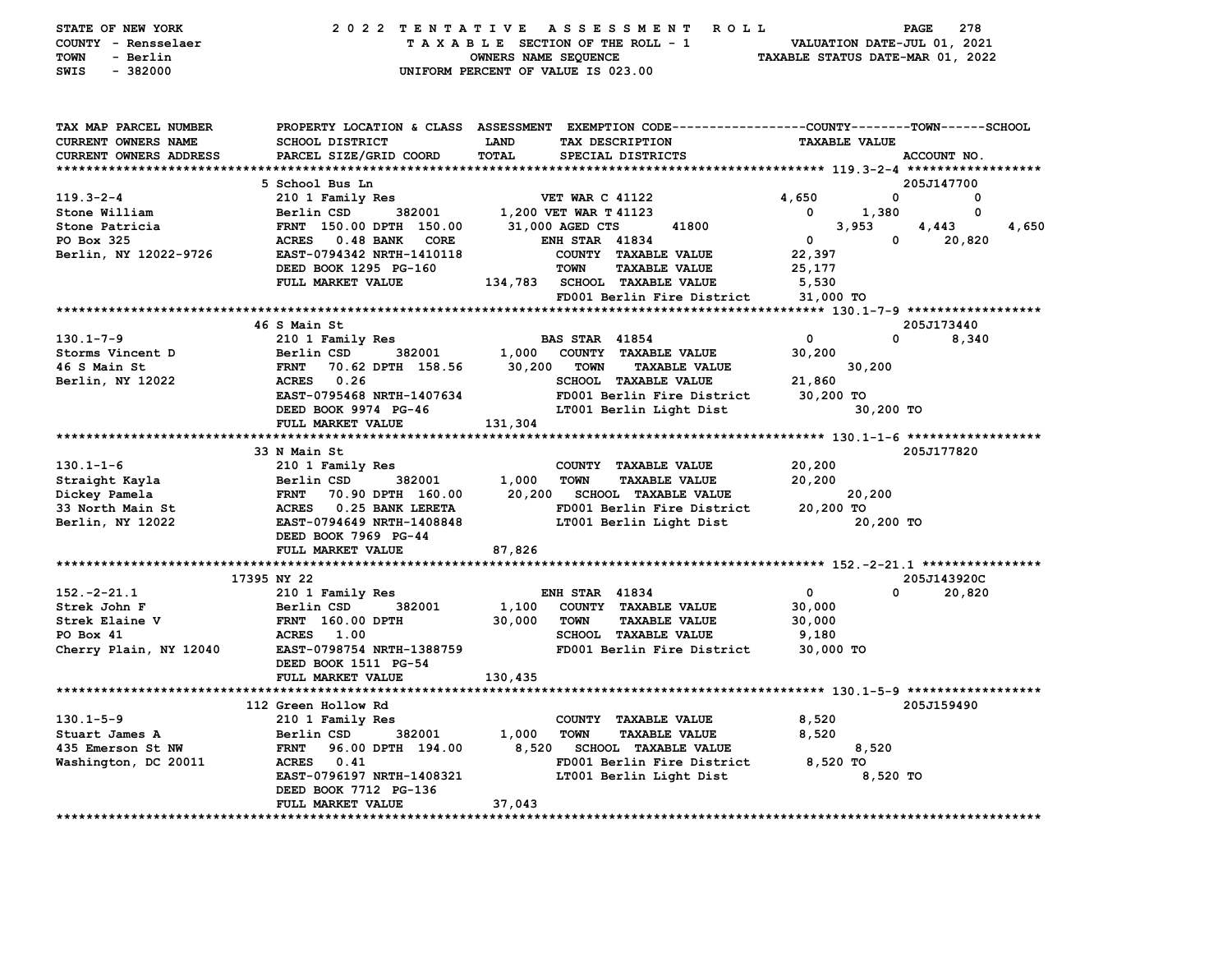| STATE OF NEW YORK                 | 2022 TENTATIVE                                        |                      | A S S E S S M E N T<br>R O L L                                     |                                  | PAGE<br>279                 |
|-----------------------------------|-------------------------------------------------------|----------------------|--------------------------------------------------------------------|----------------------------------|-----------------------------|
| COUNTY - Rensselaer               |                                                       |                      | TAXABLE SECTION OF THE ROLL - 1                                    | VALUATION DATE-JUL 01, 2021      |                             |
| TOWN<br>- Berlin                  |                                                       | OWNERS NAME SEQUENCE |                                                                    | TAXABLE STATUS DATE-MAR 01, 2022 |                             |
| $-382000$<br>SWIS                 |                                                       |                      | UNIFORM PERCENT OF VALUE IS 023.00                                 |                                  |                             |
|                                   |                                                       |                      |                                                                    |                                  |                             |
|                                   |                                                       |                      |                                                                    |                                  |                             |
| TAX MAP PARCEL NUMBER             | PROPERTY LOCATION & CLASS ASSESSMENT                  |                      | EXEMPTION CODE-----------------COUNTY-------TOWN------SCHOOL       |                                  |                             |
| <b>CURRENT OWNERS NAME</b>        | <b>SCHOOL DISTRICT</b>                                | <b>LAND</b>          | TAX DESCRIPTION                                                    | <b>TAXABLE VALUE</b>             |                             |
| <b>CURRENT OWNERS ADDRESS</b>     | PARCEL SIZE/GRID COORD                                | <b>TOTAL</b>         | SPECIAL DISTRICTS                                                  |                                  | ACCOUNT NO.                 |
| *************************         |                                                       |                      |                                                                    |                                  |                             |
|                                   | 12 Lake Trl                                           |                      |                                                                    |                                  | 205J179110                  |
| $150.12 - 2 - 1$                  | 314 Rural vac<10 - WTRFNT                             |                      | COUNTY TAXABLE VALUE                                               | 4,280                            |                             |
| Sullivan Paul T                   | Averill Park Ce 384001                                | 4,280                | <b>TOWN</b><br><b>TAXABLE VALUE</b>                                | 4,280                            |                             |
| Sullivan Elizabeth D              | Seas                                                  | 4,280                | SCHOOL TAXABLE VALUE                                               | 4,280                            |                             |
| 18 Stonybrook Rd                  | FRNT 127.00 DPTH 114.71                               |                      | FD001 Berlin Fire District                                         | 4,280 TO                         |                             |
| Norwalk, CT 06851                 | ACRES 0.22                                            |                      | WD001 Berlin Water Dist                                            |                                  | 4,280 TO M                  |
|                                   | EAST-0778389 NRTH-1389618                             |                      | WD023 Berlin Water Dist #1                                         | 4,280 TO M                       |                             |
|                                   | DEED BOOK 1462 PG-80                                  |                      |                                                                    |                                  |                             |
|                                   | FULL MARKET VALUE                                     | 18,609               |                                                                    |                                  |                             |
|                                   |                                                       |                      |                                                                    |                                  |                             |
|                                   | 209 Green Hollow Rd                                   |                      |                                                                    |                                  |                             |
| $119. - 1 - 12.2$                 | 240 Rural res                                         |                      | <b>BAS STAR 41854</b>                                              | 0                                | 0<br>8,340                  |
| Supkis Elaine                     | 382001<br>Berlin CSD                                  | 6,100                | COUNTY TAXABLE VALUE                                               | 66,400                           |                             |
| Supkis Christopher                | <b>FRNT 740.00 DPTH</b>                               | 66,400               | <b>TOWN</b><br><b>TAXABLE VALUE</b>                                | 66,400                           |                             |
| 209 Green Hollow Rd               | 22.38<br>ACRES<br>EAST-0798013 NRTH-1410356           |                      | SCHOOL TAXABLE VALUE<br>FD001 Berlin Fire District                 | 58,060                           |                             |
| Petersburgh, NY 12138             |                                                       |                      |                                                                    | 66,400 TO                        |                             |
|                                   | DEED BOOK 1613 PG-85<br>FULL MARKET VALUE             | 288,696              |                                                                    |                                  |                             |
| *****************************     |                                                       |                      |                                                                    |                                  |                             |
|                                   | 68 Dyken Pond Rd                                      |                      |                                                                    |                                  | 205J185520                  |
| $118. - 1 - 17$                   | 210 1 Family Res                                      |                      | <b>BAS STAR 41854</b>                                              | 0                                | 0<br>8,340                  |
| Suttie Andrew                     | 382001<br>Berlin CSD                                  | 2,275                | COUNTY TAXABLE VALUE                                               | 31,925                           |                             |
| Suttie Nicole                     | 2016-25                                               | 31,925               | <b>TOWN</b><br><b>TAXABLE VALUE</b>                                | 31,925                           |                             |
| 68 Dyken Pond Rd                  | FRNT 330.27 DPTH                                      |                      | SCHOOL TAXABLE VALUE                                               | 23,585                           |                             |
| Petersburg, NY 12138              | <b>ACRES</b><br>3.25 BANK<br>CORE                     |                      | FD001 Berlin Fire District                                         | 31,925 TO                        |                             |
|                                   | EAST-0782195 NRTH-1409594                             |                      |                                                                    |                                  |                             |
|                                   | DEED BOOK 8078 PG-325                                 |                      |                                                                    |                                  |                             |
|                                   | FULL MARKET VALUE                                     | 138,804              |                                                                    |                                  |                             |
|                                   |                                                       |                      |                                                                    |                                  |                             |
|                                   | 34 Sicko Rd (N of)                                    |                      |                                                                    |                                  | 205J105670                  |
| $117.8 - 1 - 52$                  | 260 Seasonal res                                      |                      | COUNTY TAXABLE VALUE                                               | 13,800                           |                             |
| Svoboda Joel                      | Berlin CSD<br>382001                                  | 1,700                | <b>TAXABLE VALUE</b><br><b>TOWN</b>                                | 13,800                           |                             |
| Svoboda Michelle S                | .25 A<br>Seas                                         | 13,800               | <b>SCHOOL TAXABLE VALUE</b>                                        | 13,800                           |                             |
| 440 W Lockwood Ave                | ACRES 0.15                                            |                      | FD001 Berlin Fire District                                         | 13,800 TO                        |                             |
| St. Louis, MO 63119               | EAST-0778585 NRTH-1416843                             |                      |                                                                    |                                  |                             |
|                                   | DEED BOOK 7601 PG-223                                 |                      |                                                                    |                                  |                             |
|                                   | FULL MARKET VALUE                                     | 60,000               |                                                                    |                                  |                             |
|                                   |                                                       |                      |                                                                    |                                  |                             |
|                                   | 12 S Main St                                          |                      |                                                                    |                                  | 205J103420                  |
| $130.1 - 8 - 47$                  | 210 1 Family Res                                      |                      | <b>BAS STAR 41854</b>                                              | 0                                | 0<br>8,340                  |
| Sweener Joseph M                  | Berlin CSD<br>382001                                  | 1,000                | COUNTY TAXABLE VALUE                                               | 32,500                           |                             |
| Sweener Nancy L                   | 99.00 DPTH<br><b>FRNT</b><br>99.99<br>ACRES 0.22 BANK | 32,500               | <b>TOWN</b><br><b>TAXABLE VALUE</b><br><b>SCHOOL TAXABLE VALUE</b> | 32,500<br>24,160                 |                             |
| PO Box 40                         | CORE<br>EAST-0795914 NRTH-1406980                     |                      | FD001 Berlin Fire District                                         | 32,500 TO                        |                             |
| Berlin, NY 12022-0040             | DEED BOOK 118 PG-1125                                 |                      | LT001 Berlin Light Dist                                            | 32,500 TO                        |                             |
|                                   | FULL MARKET VALUE                                     | 141,304              |                                                                    |                                  |                             |
| ********************************* | ****************                                      |                      | ******************************                                     |                                  | *************************** |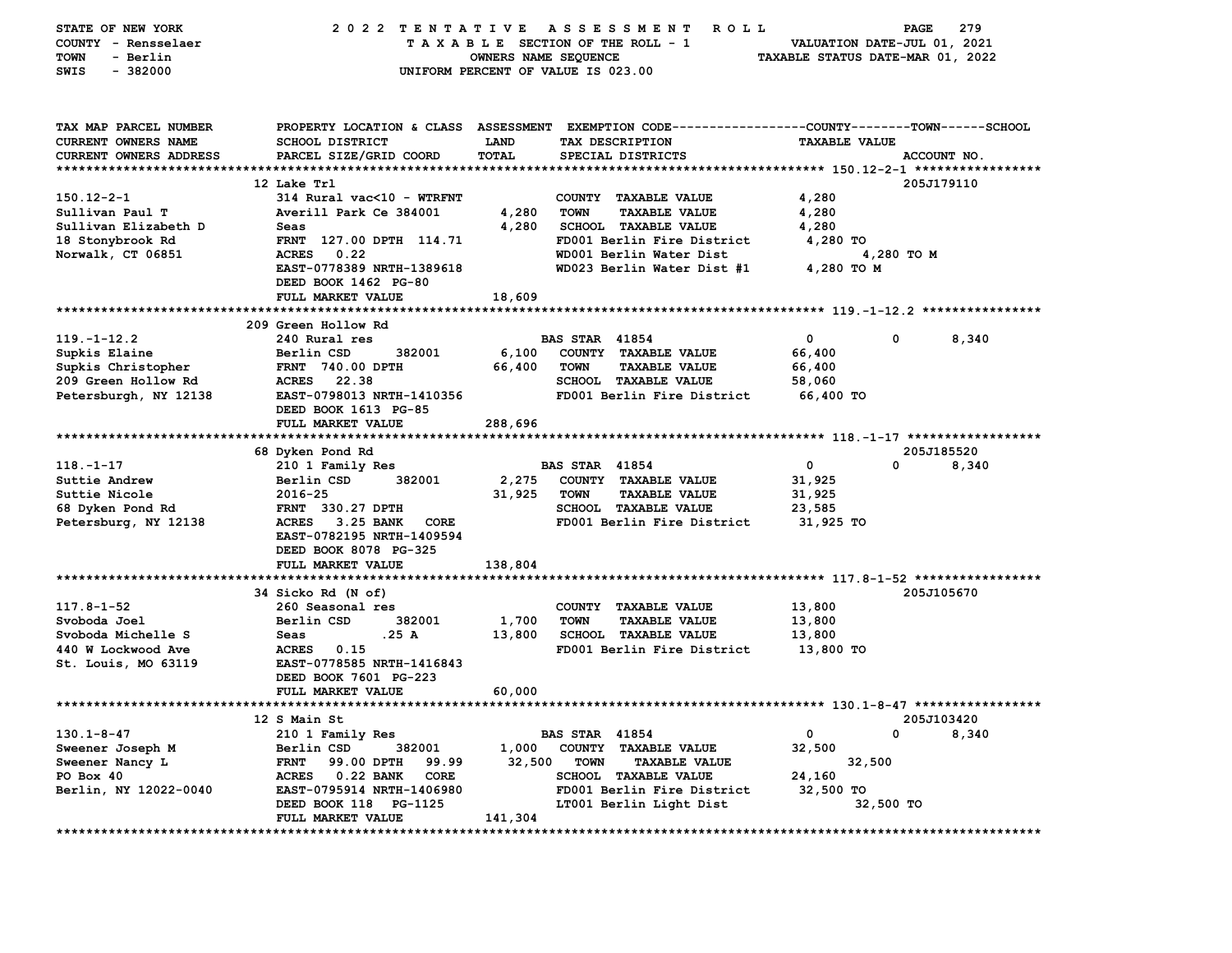| STATE OF NEW YORK<br>COUNTY - Rensselaer<br><b>TOWN</b><br>- Berlin<br>$-382000$<br>SWIS                                                                              | 2022 TENTATIVE                                                                                                                                             | OWNERS NAME SEQUENCE | A S S E S S M E N T<br><b>ROLL</b><br>TAXABLE SECTION OF THE ROLL - 1<br>UNIFORM PERCENT OF VALUE IS 023.00                                                           | VALUATION DATE-JUL 01, 2021<br>TAXABLE STATUS DATE-MAR 01, 2022   | 280<br>PAGE                  |
|-----------------------------------------------------------------------------------------------------------------------------------------------------------------------|------------------------------------------------------------------------------------------------------------------------------------------------------------|----------------------|-----------------------------------------------------------------------------------------------------------------------------------------------------------------------|-------------------------------------------------------------------|------------------------------|
| TAX MAP PARCEL NUMBER<br>CURRENT OWNERS NAME<br><b>CURRENT OWNERS ADDRESS</b>                                                                                         | <b>SCHOOL DISTRICT</b><br>PARCEL SIZE/GRID COORD                                                                                                           | LAND<br><b>TOTAL</b> | PROPERTY LOCATION & CLASS ASSESSMENT EXEMPTION CODE----------------COUNTY-------TOWN------SCHOOL<br>TAX DESCRIPTION<br>SPECIAL DISTRICTS                              | <b>TAXABLE VALUE</b>                                              | ACCOUNT NO.                  |
| $140. -1 - 13$<br>Sweeney Family Trust J P & D J Berlin CSD<br>Sweeney Ryan P<br>PO Box 79<br>Berlin, NY 12020-0079                                                   | Upper Stage Coach Rd (E O<br>323 Vacant rural<br>382001<br><b>ACRES</b><br>45.11<br>EAST-0790092 NRTH-1396279<br>DEED BOOK 7085 PG-55<br>FULL MARKET VALUE | 3,540<br>15,391      | COUNTY TAXABLE VALUE<br>3,540<br><b>TOWN</b><br><b>TAXABLE VALUE</b><br><b>SCHOOL TAXABLE VALUE</b><br>FD001 Berlin Fire District                                     | 3,540<br>3,540<br>3,540<br>3,540 TO                               | 205J132850                   |
| $140. - 1 - 41$<br>Sweeney Family Trust J P & D J Berlin CSD<br>Sweeny Ryan P<br>PO Box 79<br>Berlin, NY 12020-0079                                                   | NY 22 (W Of)<br>323 Vacant rural<br>382001<br>ACRES 139.11<br>EAST-0791832 NRTH-1398354<br>DEED BOOK 7085 PG-51<br>FULL MARKET VALUE                       | 15,000<br>65,217     | COUNTY TAXABLE VALUE<br>15,000<br><b>TOWN</b><br><b>TAXABLE VALUE</b><br><b>SCHOOL TAXABLE VALUE</b><br>FD001 Berlin Fire District                                    | 15,000<br>15,000<br>15,000<br>15,000 TO                           |                              |
| $141. - 1 - 3.15$<br>Sweeney Family Trust J P & D J Berlin CSD<br>Sweeny Ryan P<br>PO Box 79<br>Berlin, NY 12020-0079                                                 | NY 22 (W Of)<br>314 Rural vac<10<br>382001<br><b>ACRES</b><br>6.19<br>EAST-0795134 NRTH-1399310<br>DEED BOOK 7085 PG-58<br>FULL MARKET VALUE               | 1,850<br>8,043       | COUNTY TAXABLE VALUE<br>1,850<br><b>TOWN</b><br><b>TAXABLE VALUE</b><br><b>SCHOOL TAXABLE VALUE</b><br>FD001 Berlin Fire District                                     | 1,850<br>1,850<br>1,850<br>1,850 TO                               |                              |
|                                                                                                                                                                       |                                                                                                                                                            |                      |                                                                                                                                                                       |                                                                   |                              |
| 17845-859 NY 22<br>$141. - 4 - 1.2$<br>Sweeney Family Trust J P & D J Berlin CSD<br>Sweeney Ryan P<br>PO Box 79<br>Berlin, NY 12020-0079<br>MAY BE SUBJECT TO PAYMENT | 240 Rural res<br>382001<br><b>FRNT 682.43 DPTH</b><br><b>ACRES</b><br>48.35<br>EAST-0794738 NRTH-1398528<br>DEED BOOK 7085 PG-45<br>FULL MARKET VALUE      | 110,165<br>478,978   | AG DST 8YT 41720<br>18,800 ENH STAR 41834<br>COUNTY TAXABLE VALUE<br><b>TOWN</b><br><b>TAXABLE VALUE</b><br><b>SCHOOL TAXABLE VALUE</b><br>FD001 Berlin Fire District | 11,482<br>11,482<br>0<br>98,683<br>98,683<br>77,863<br>110,165 TO | 11,482<br>$\Omega$<br>20,820 |
| UNDER AGDIST LAW TIL 2026                                                                                                                                             |                                                                                                                                                            |                      |                                                                                                                                                                       |                                                                   |                              |
| $141. - 4 - 1.11$<br>Sweeney Family Trust J P & D J Berlin CSD<br>Sweeney Ryan P<br>PO Box 79<br>Berlin, NY 12020-0079<br>****************************                | NY 22 (W Of)<br>822 Water supply<br>382001<br>Sand Bank<br><b>ACRES</b><br>30.64<br>EAST-0794910 NRTH-1397900<br>DEED BOOK 7085 PG-48<br>FULL MARKET VALUE | 3,500<br>15,217      | COUNTY TAXABLE VALUE<br>3,500<br>TOWN<br><b>TAXABLE VALUE</b><br><b>SCHOOL TAXABLE VALUE</b><br>FD001 Berlin Fire District                                            | 3,500<br>3,500<br>3,500<br>3,500 TO                               | 205J183520                   |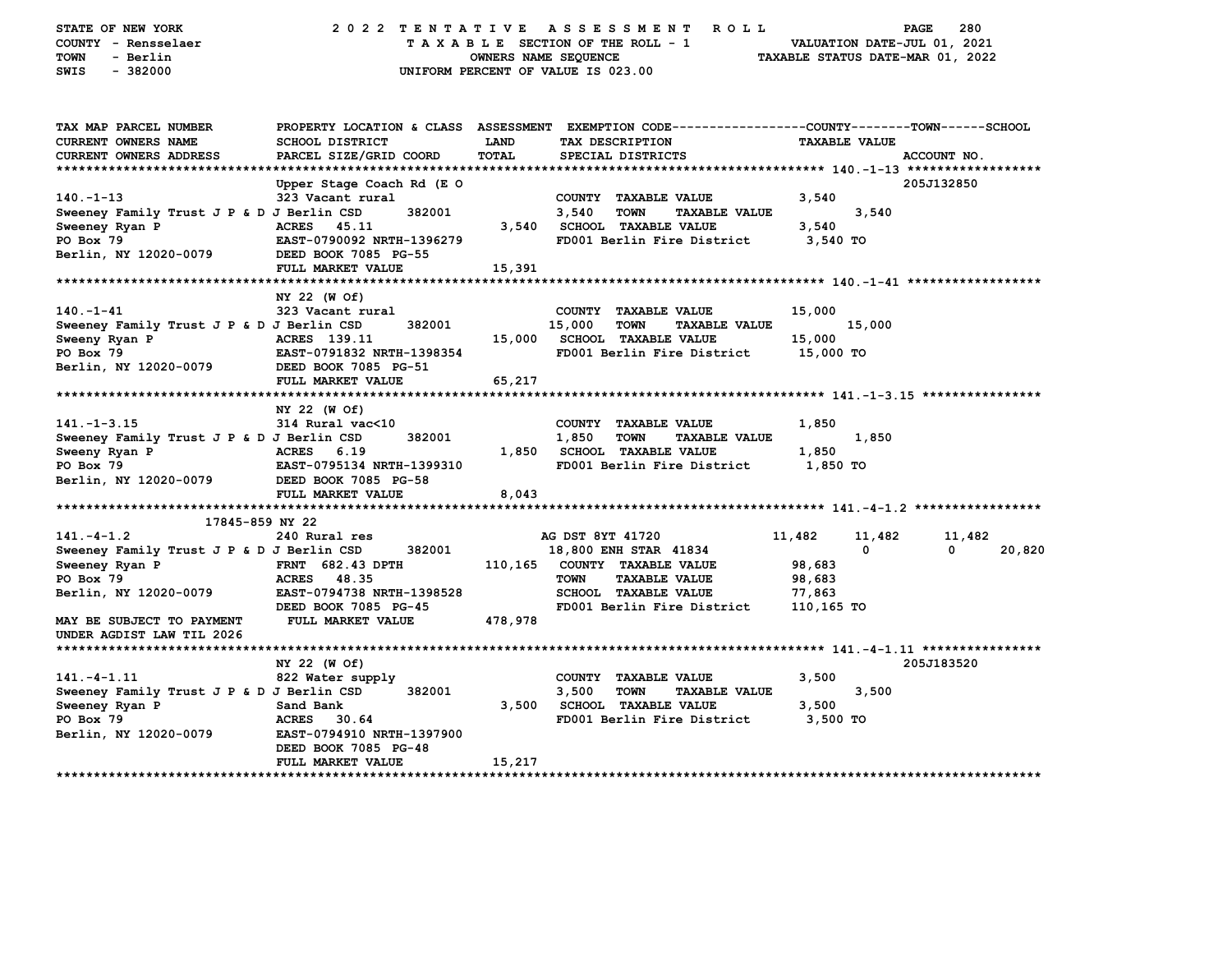| STATE OF NEW YORK<br>COUNTY - Rensselaer<br>TOWN<br>- Berlin<br>$-382000$<br>SWIS | 2022 TENTATIVE ASSESSMENT                                                   | OWNERS NAME SEQUENCE | R O L L<br>TAXABLE SECTION OF THE ROLL - 1<br>UNIFORM PERCENT OF VALUE IS 023.00                                                       | VALUATION DATE-JUL 01, 2021<br>TAXABLE STATUS DATE-MAR 01, 2022 | 281<br>PAGE |
|-----------------------------------------------------------------------------------|-----------------------------------------------------------------------------|----------------------|----------------------------------------------------------------------------------------------------------------------------------------|-----------------------------------------------------------------|-------------|
| TAX MAP PARCEL NUMBER<br><b>CURRENT OWNERS NAME</b><br>CURRENT OWNERS ADDRESS     | <b>SCHOOL DISTRICT</b><br>PARCEL SIZE/GRID COORD                            | LAND<br>TOTAL        | PROPERTY LOCATION & CLASS ASSESSMENT EXEMPTION CODE---------------COUNTY-------TOWN-----SCHOOL<br>TAX DESCRIPTION<br>SPECIAL DISTRICTS | <b>TAXABLE VALUE</b>                                            | ACCOUNT NO. |
|                                                                                   | Upper Stage Coach Rd (E o                                                   |                      |                                                                                                                                        |                                                                 | 205J131500  |
| $140. -1 - 11$                                                                    | 323 Vacant rural                                                            |                      | COUNTY TAXABLE VALUE                                                                                                                   | 1,500                                                           |             |
| Sweeney Ryan P                                                                    | Berlin CSD<br>382001                                                        | 1,500                | <b>TOWN</b><br><b>TAXABLE VALUE</b>                                                                                                    | 1,500                                                           |             |
| PO Box 79                                                                         | <b>ACRES</b><br>21.20                                                       | 1,500                | <b>SCHOOL TAXABLE VALUE</b>                                                                                                            | 1,500                                                           |             |
| Berlin, NY 12022-0079                                                             | EAST-0789888 NRTH-1398108<br>DEED BOOK 350 PG-1637                          |                      | FD001 Berlin Fire District                                                                                                             | 1,500 TO                                                        |             |
|                                                                                   | FULL MARKET VALUE                                                           | 6,522                |                                                                                                                                        |                                                                 |             |
|                                                                                   |                                                                             |                      |                                                                                                                                        |                                                                 |             |
|                                                                                   | Upper Stage Coach Rd (E o                                                   |                      |                                                                                                                                        |                                                                 | 205J132760  |
| $140. - 1 - 14$                                                                   | 323 Vacant rural                                                            |                      | COUNTY TAXABLE VALUE                                                                                                                   | 3,400                                                           |             |
| Sweeney Ryan P                                                                    | Berlin CSD<br>382001                                                        | 3,400                | <b>TOWN</b><br><b>TAXABLE VALUE</b>                                                                                                    | 3,400                                                           |             |
| 116 Toad Point Rd                                                                 | Seasonal                                                                    | 3,400                | <b>SCHOOL TAXABLE VALUE</b>                                                                                                            | 3,400                                                           |             |
| Petersburg, NY 12138                                                              | <b>ACRES</b><br>21.00<br>EAST-0789943 NRTH-1397616<br>DEED BOOK 8659 PG-137 |                      | FD001 Berlin Fire District                                                                                                             | 3,400 TO                                                        |             |
|                                                                                   | FULL MARKET VALUE                                                           | 14,783               |                                                                                                                                        |                                                                 |             |
|                                                                                   | 17805 NY 22                                                                 |                      |                                                                                                                                        |                                                                 | 205J179200C |
| $141. - 4 - 2.1$                                                                  | 240 Rural res                                                               |                      | COUNTY TAXABLE VALUE                                                                                                                   | 28,300                                                          |             |
| Sweeney Ryan P                                                                    | Berlin CSD<br>382001                                                        | 11,900               | <b>TOWN</b><br><b>TAXABLE VALUE</b>                                                                                                    | 28,300                                                          |             |
| PO Box 79                                                                         | <b>FRNT 1051.08 DPTH</b>                                                    | 28,300               | <b>SCHOOL TAXABLE VALUE</b>                                                                                                            | 28,300                                                          |             |
| Berlin, NY 12022                                                                  | ACRES 19.43                                                                 |                      | FD001 Berlin Fire District                                                                                                             | 28,300 TO                                                       |             |
|                                                                                   | EAST-0795458 NRTH-1397595<br>DEED BOOK 9018 PG-90                           |                      |                                                                                                                                        |                                                                 |             |
| *****************************                                                     | FULL MARKET VALUE                                                           | 123,043              |                                                                                                                                        |                                                                 |             |
|                                                                                   | Browns Hollow Rd                                                            |                      |                                                                                                                                        |                                                                 |             |
| $152. - 1 - 13.2$                                                                 | 314 Rural vac<10                                                            |                      | COUNTY TAXABLE VALUE                                                                                                                   | 1,525                                                           |             |
| Sweeney Ryan P                                                                    | Berlin CSD<br>382001                                                        | 1,525                | <b>TOWN</b><br><b>TAXABLE VALUE</b>                                                                                                    | 1,525                                                           |             |
| 17845 NY 22                                                                       | FRNT 1250.00 DPTH                                                           | 1,525                | <b>SCHOOL TAXABLE VALUE</b>                                                                                                            | 1,525                                                           |             |
| Berlin, NY 12022                                                                  | ACRES 3.00<br>EAST-0802343 NRTH-1392950<br>DEED BOOK 7342 PG-230            |                      | FD001 Berlin Fire District                                                                                                             | 1,525 TO                                                        |             |
|                                                                                   | FULL MARKET VALUE                                                           | 6,630                |                                                                                                                                        |                                                                 |             |
|                                                                                   |                                                                             |                      |                                                                                                                                        |                                                                 |             |
|                                                                                   | 121 East Shore Dr                                                           |                      |                                                                                                                                        |                                                                 | 205J179380  |
| $117.8 - 1 - 3$                                                                   | 260 Seasonal res - WTRFNT                                                   |                      | COUNTY TAXABLE VALUE                                                                                                                   | 17,775                                                          |             |
| Sweeney William L                                                                 | Berlin CSD<br>382001                                                        | 4,700                | <b>TOWN</b><br><b>TAXABLE VALUE</b>                                                                                                    | 17,775                                                          |             |
| Coleman Eliza J<br>PO Box 524                                                     | Seasonal                                                                    | 17,775               | <b>SCHOOL TAXABLE VALUE</b><br>FD001 Berlin Fire District                                                                              | 17,775<br>17,775 TO                                             |             |
| Berlin, NY 12022                                                                  | 2010-54 Bdy Adj<br>FRNT 232.32 DPTH 240.10                                  |                      |                                                                                                                                        |                                                                 |             |
|                                                                                   | ACRES 0.96                                                                  |                      |                                                                                                                                        |                                                                 |             |
|                                                                                   | EAST-0779952 NRTH-1417365                                                   |                      |                                                                                                                                        |                                                                 |             |
|                                                                                   | DEED BOOK 4606 PG-327                                                       |                      |                                                                                                                                        |                                                                 |             |
|                                                                                   | FULL MARKET VALUE                                                           | 77,283               |                                                                                                                                        |                                                                 |             |
|                                                                                   |                                                                             |                      |                                                                                                                                        |                                                                 |             |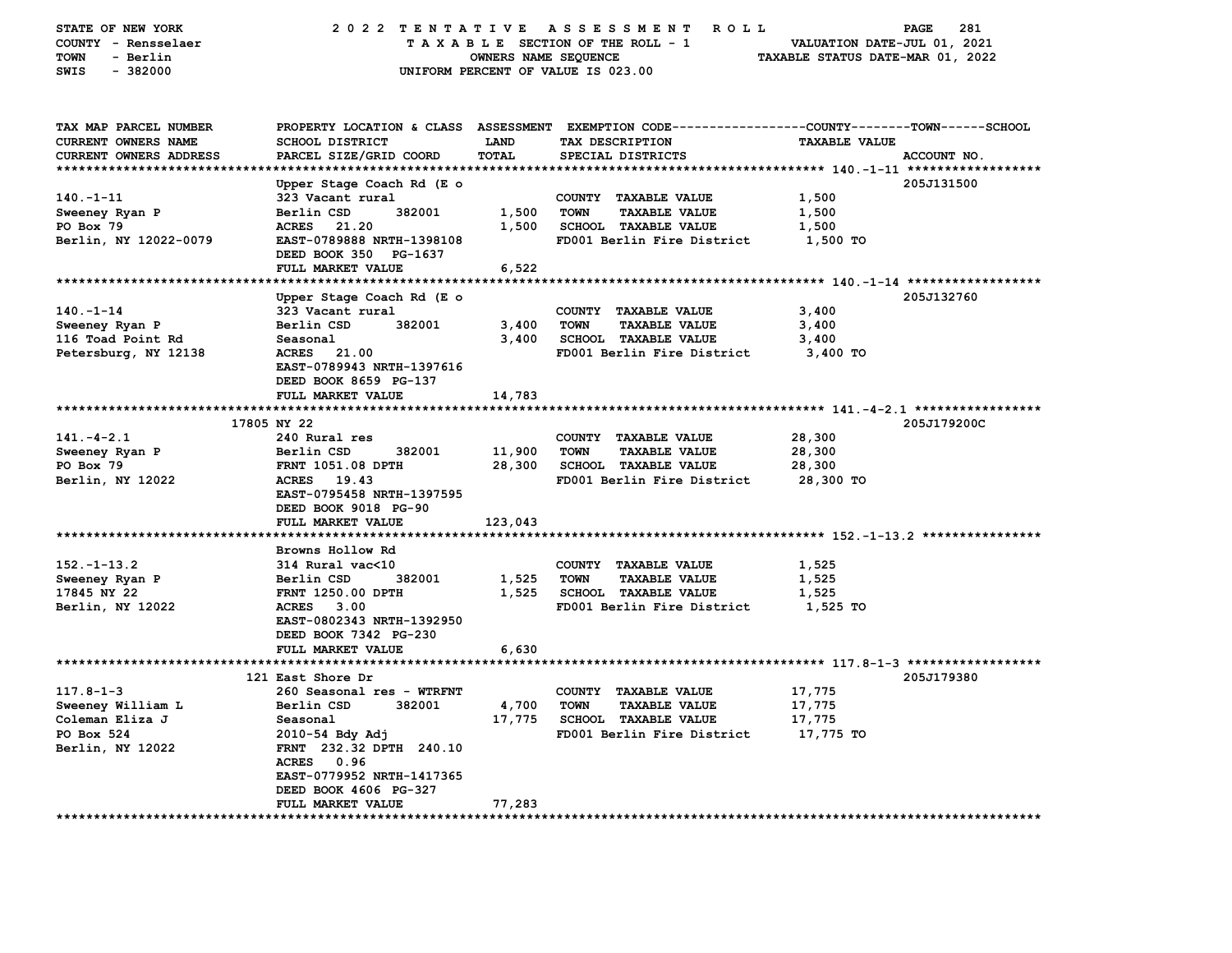| STATE OF NEW YORK             |                                    |                      | 2022 TENTATIVE ASSESSMENT<br>R O L L                                                            |                                  | PAGE<br>282            |
|-------------------------------|------------------------------------|----------------------|-------------------------------------------------------------------------------------------------|----------------------------------|------------------------|
| COUNTY - Rensselaer           |                                    |                      | TAXABLE SECTION OF THE ROLL - 1                                                                 | VALUATION DATE-JUL 01, 2021      |                        |
| TOWN<br>- Berlin              |                                    | OWNERS NAME SEQUENCE |                                                                                                 | TAXABLE STATUS DATE-MAR 01, 2022 |                        |
| SWIS<br>$-382000$             |                                    |                      | UNIFORM PERCENT OF VALUE IS 023.00                                                              |                                  |                        |
|                               |                                    |                      |                                                                                                 |                                  |                        |
|                               |                                    |                      |                                                                                                 |                                  |                        |
| TAX MAP PARCEL NUMBER         |                                    |                      | PROPERTY LOCATION & CLASS ASSESSMENT EXEMPTION CODE---------------COUNTY-------TOWN------SCHOOL |                                  |                        |
| CURRENT OWNERS NAME           | <b>SCHOOL DISTRICT</b>             | <b>LAND</b>          | TAX DESCRIPTION                                                                                 | <b>TAXABLE VALUE</b>             |                        |
| <b>CURRENT OWNERS ADDRESS</b> | PARCEL SIZE/GRID COORD             | TOTAL                | SPECIAL DISTRICTS                                                                               |                                  | ACCOUNT NO.            |
|                               |                                    |                      |                                                                                                 |                                  |                        |
|                               | NY 22 (W Of)                       |                      |                                                                                                 |                                  |                        |
| $141. - 4 - 1.12$             | 322 Rural vac>10                   |                      | COUNTY TAXABLE VALUE                                                                            | 3,500                            |                        |
| Sweeney William L             | Berlin CSD<br>382001               | 3,500                | <b>TOWN</b><br>TAXABLE VALUE                                                                    | 3,500                            |                        |
| c/o Colleen Sweeney           | <b>ACRES</b><br>30.64              | 3,500                | <b>SCHOOL TAXABLE VALUE</b>                                                                     | 3,500                            |                        |
| PO Box 133                    | EAST-0793800 NRTH-1397340          |                      | FD001 Berlin Fire District                                                                      | 3,500 TO                         |                        |
| Averill Park, NY 12018        | DEED BOOK 5645 PG-89               |                      |                                                                                                 |                                  |                        |
|                               | FULL MARKET VALUE                  | 15,217               |                                                                                                 |                                  |                        |
|                               |                                    |                      |                                                                                                 |                                  |                        |
|                               | NY 22                              |                      |                                                                                                 |                                  |                        |
| $141. - 4 - 2.4$              | 322 Rural vac>10                   |                      | COUNTY TAXABLE VALUE                                                                            | 2,700                            |                        |
| Sweeney William L             | Berlin CSD<br>382001               | 2,700                | <b>TOWN</b><br><b>TAXABLE VALUE</b>                                                             | 2,700                            |                        |
| PO Box 133                    | <b>FRNT</b><br>34.93 DPTH          | 2,700                | <b>SCHOOL TAXABLE VALUE</b>                                                                     | 2,700                            |                        |
| Averill Park, NY 12018        | ACRES 33.80                        |                      | FD001 Berlin Fire District                                                                      | 2,700 TO                         |                        |
|                               | EAST-0794436 NRTH-1396646          |                      |                                                                                                 |                                  |                        |
|                               | DEED BOOK 1355 PG-196              |                      |                                                                                                 |                                  |                        |
|                               | FULL MARKET VALUE                  | 11,739               |                                                                                                 |                                  |                        |
|                               |                                    |                      |                                                                                                 |                                  |                        |
|                               | NY 22 (W of)                       |                      |                                                                                                 |                                  |                        |
| $141. - 4 - 2.21$             | 314 Rural vac<10                   |                      | COUNTY TAXABLE VALUE                                                                            | 2,275                            |                        |
| Sweeney William L             | Berlin CSD<br>382001               | 2,275                | <b>TOWN</b><br><b>TAXABLE VALUE</b>                                                             | 2,275                            |                        |
| PO Box 133                    | ACRES 3.92                         | 2,275                | <b>SCHOOL TAXABLE VALUE</b>                                                                     | 2,275                            |                        |
| Averill Park, NY 12018        | EAST-0795183 NRTH-1396900          |                      | FD001 Berlin Fire District                                                                      | 2,275 TO                         |                        |
|                               | DEED BOOK 1369 PG-1198             |                      |                                                                                                 |                                  |                        |
|                               | FULL MARKET VALUE                  | 9,891                |                                                                                                 |                                  |                        |
|                               |                                    |                      |                                                                                                 |                                  |                        |
|                               | Elm St                             |                      |                                                                                                 |                                  | 205J160570             |
| $130.1 - 2 - 21$              | 311 Res vac land                   |                      | COUNTY TAXABLE VALUE                                                                            | 300                              |                        |
| Sweet Donald                  | Berlin CSD<br>382001               | 300                  | <b>TOWN</b><br><b>TAXABLE VALUE</b>                                                             | 300                              |                        |
| 18 Maple Ave                  | <b>FRNT</b><br>49.20 DPTH<br>60.90 | 300                  | <b>SCHOOL TAXABLE VALUE</b>                                                                     | 300                              |                        |
| Berlin, NY 12022              | ACRES 0.06                         |                      | FD001 Berlin Fire District                                                                      | 300 TO                           |                        |
|                               | EAST-0795243 NRTH-1408164          |                      | LT001 Berlin Light Dist                                                                         | 300 TO                           |                        |
|                               | DEED BOOK 6094 PG-273              |                      |                                                                                                 |                                  |                        |
|                               | FULL MARKET VALUE                  | 1,304                |                                                                                                 |                                  |                        |
|                               |                                    |                      |                                                                                                 |                                  |                        |
|                               | 18 Maple Ave                       |                      |                                                                                                 |                                  | 205J110440             |
| $130.1 - 1 - 9$               | 210 1 Family Res                   |                      | <b>BAS STAR 41854</b>                                                                           | 0<br>0                           | 8,340                  |
| Sweet Donald W                | 382001<br>Berlin CSD               | 1,000                | COUNTY TAXABLE VALUE                                                                            | 35,800                           |                        |
| 18 Maple Ave                  | FRNT 238.98 DPTH 172.92            | 35,800               | <b>TOWN</b><br><b>TAXABLE VALUE</b>                                                             | 35,800                           |                        |
| Berlin, NY 12022              | ACRES 0.55                         |                      | SCHOOL TAXABLE VALUE                                                                            | 27,460                           |                        |
|                               | EAST-0794410 NRTH-1408598          |                      | FD001 Berlin Fire District                                                                      | 35,800 TO                        |                        |
|                               | DEED BOOK 3919 PG-196              |                      | LT001 Berlin Light Dist                                                                         | 35,800 TO                        |                        |
|                               | FULL MARKET VALUE                  | 155,652              |                                                                                                 |                                  |                        |
| **************************    |                                    |                      |                                                                                                 |                                  | ********************** |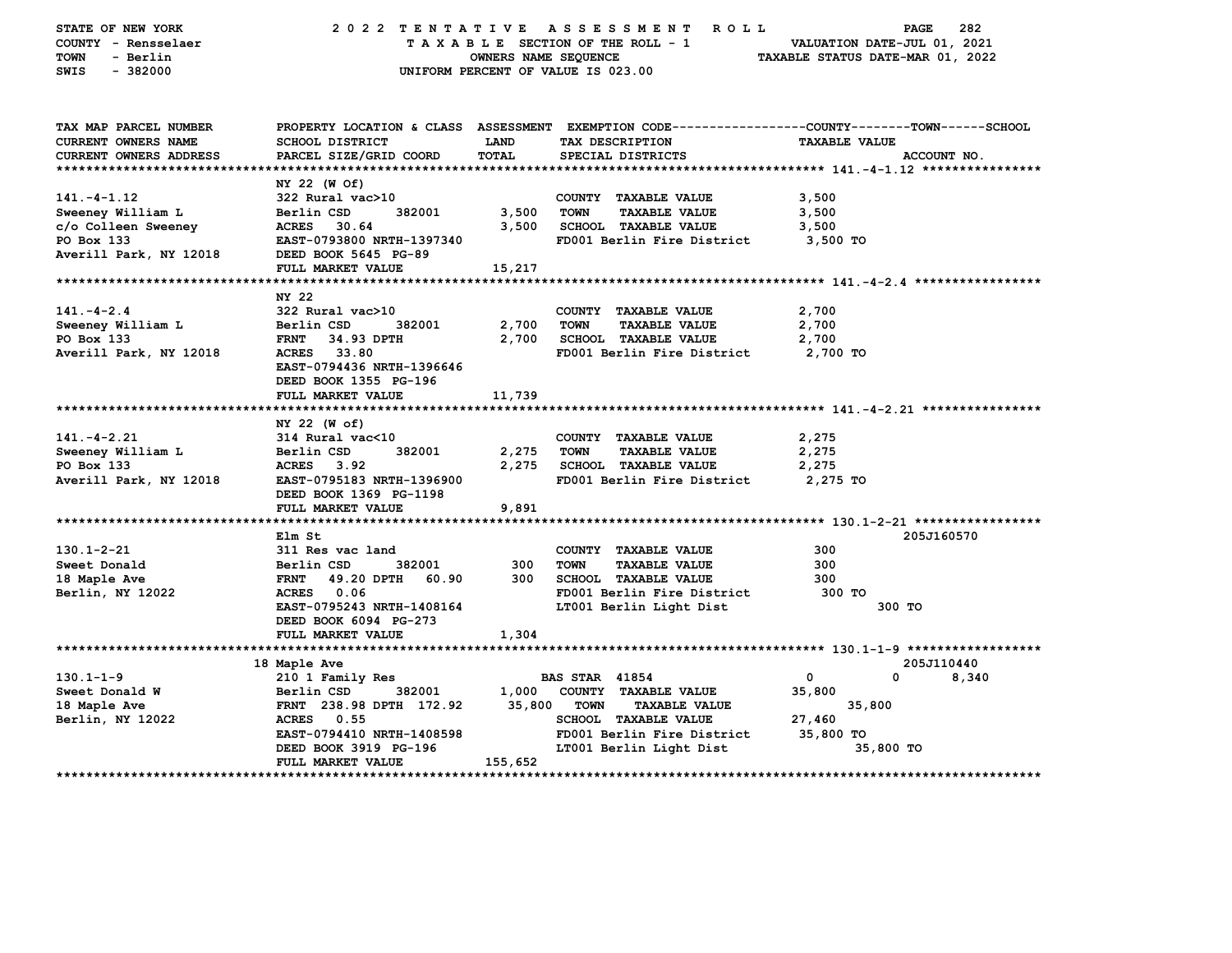| STATE OF NEW YORK<br>COUNTY - Rensselaer<br>- Berlin<br><b>TOWN</b><br>$-382000$<br>SWIS | 2022 TENTATIVE ASSESSMENT                          | OWNERS NAME SEQUENCE | R O L L<br>TAXABLE SECTION OF THE ROLL - 1<br>UNIFORM PERCENT OF VALUE IS 023.00                | VALUATION DATE-JUL 01, 2021<br>TAXABLE STATUS DATE-MAR 01, 2022 | 283<br><b>PAGE</b> |
|------------------------------------------------------------------------------------------|----------------------------------------------------|----------------------|-------------------------------------------------------------------------------------------------|-----------------------------------------------------------------|--------------------|
| TAX MAP PARCEL NUMBER                                                                    |                                                    |                      | PROPERTY LOCATION & CLASS ASSESSMENT EXEMPTION CODE---------------COUNTY-------TOWN------SCHOOL |                                                                 |                    |
| CURRENT OWNERS NAME<br>CURRENT OWNERS ADDRESS PARCEL SIZE/GRID COORD                     | <b>SCHOOL DISTRICT</b>                             | LAND<br>TOTAL        | TAX DESCRIPTION<br>SPECIAL DISTRICTS                                                            | <b>TAXABLE VALUE</b>                                            |                    |
|                                                                                          |                                                    |                      |                                                                                                 |                                                                 | ACCOUNT NO.        |
|                                                                                          | 16 Elm St                                          |                      |                                                                                                 |                                                                 | 205J137080         |
| $130.1 - 7 - 4$                                                                          | 485 >1use sm bld                                   |                      | COUNTY TAXABLE VALUE                                                                            | 16,900                                                          |                    |
| Sweet Donald W                                                                           | Berlin CSD<br>382001                               | 5,900                | <b>TOWN</b><br><b>TAXABLE VALUE</b>                                                             | 16,900                                                          |                    |
| 18 Maple Ave                                                                             | 57.09 DPTH 157.00<br><b>FRNT</b>                   |                      | 16,900 SCHOOL TAXABLE VALUE                                                                     | 16,900                                                          |                    |
| Berlin, NY 12022                                                                         | 0.23<br><b>ACRES</b>                               |                      | FD001 Berlin Fire District                                                                      | 16,900 TO                                                       |                    |
|                                                                                          | EAST-0795300 NRTH-1408025                          |                      | LT001 Berlin Light Dist                                                                         | 16,900 TO                                                       |                    |
|                                                                                          | DEED BOOK 6166 PG-209                              |                      |                                                                                                 |                                                                 |                    |
|                                                                                          | FULL MARKET VALUE                                  | 73,478               |                                                                                                 |                                                                 |                    |
|                                                                                          | 19 Maple Ave                                       |                      |                                                                                                 |                                                                 | 205J179500         |
| $130.1 - 8 - 12$                                                                         | 210 1 Family Res                                   |                      | COUNTY TAXABLE VALUE                                                                            | 44,000                                                          |                    |
| Sweet William B                                                                          | Berlin CSD<br>382001                               | 1,000                | <b>TOWN</b><br><b>TAXABLE VALUE</b>                                                             | 44,000                                                          |                    |
| Sweet Beverly Y                                                                          | FRNT 43.30 DPTH 220.70                             |                      | 44,000 SCHOOL TAXABLE VALUE                                                                     | 44,000                                                          |                    |
| Box 123                                                                                  | ACRES 0.63                                         |                      | FD001 Berlin Fire District                                                                      | 44,000 TO                                                       |                    |
| Berlin, NY 12022-0123                                                                    | EAST-0794389 NRTH-1408363<br>DEED BOOK 1208 PG-421 |                      | LT001 Berlin Light Dist                                                                         | 44,000 TO                                                       |                    |
|                                                                                          | FULL MARKET VALUE                                  | 191,304              |                                                                                                 |                                                                 |                    |
|                                                                                          |                                                    |                      |                                                                                                 |                                                                 |                    |
|                                                                                          | Plank Rd                                           |                      |                                                                                                 |                                                                 | 205J154720         |
| $130.1 - 8 - 7$                                                                          | 311 Res vac land                                   |                      | COUNTY TAXABLE VALUE                                                                            | 500                                                             |                    |
| Sweet William B Jr                                                                       | Berlin CSD<br>382001                               | 500                  | <b>TOWN</b><br><b>TAXABLE VALUE</b>                                                             | 500                                                             |                    |
| PO Box 123                                                                               | 96.00 DPTH 217.44<br><b>FRNT</b>                   | 500                  | <b>SCHOOL TAXABLE VALUE</b>                                                                     | 500                                                             |                    |
| Berlin, NY 12022-0123                                                                    | 0.33<br><b>ACRES</b>                               |                      | FD001 Berlin Fire District                                                                      | 500 TO                                                          |                    |
|                                                                                          | EAST-0794283 NRTH-1408318<br>DEED BOOK 4093 PG-229 |                      | LT001 Berlin Light Dist                                                                         | 500 TO                                                          |                    |
|                                                                                          | FULL MARKET VALUE                                  | 2,174                |                                                                                                 |                                                                 |                    |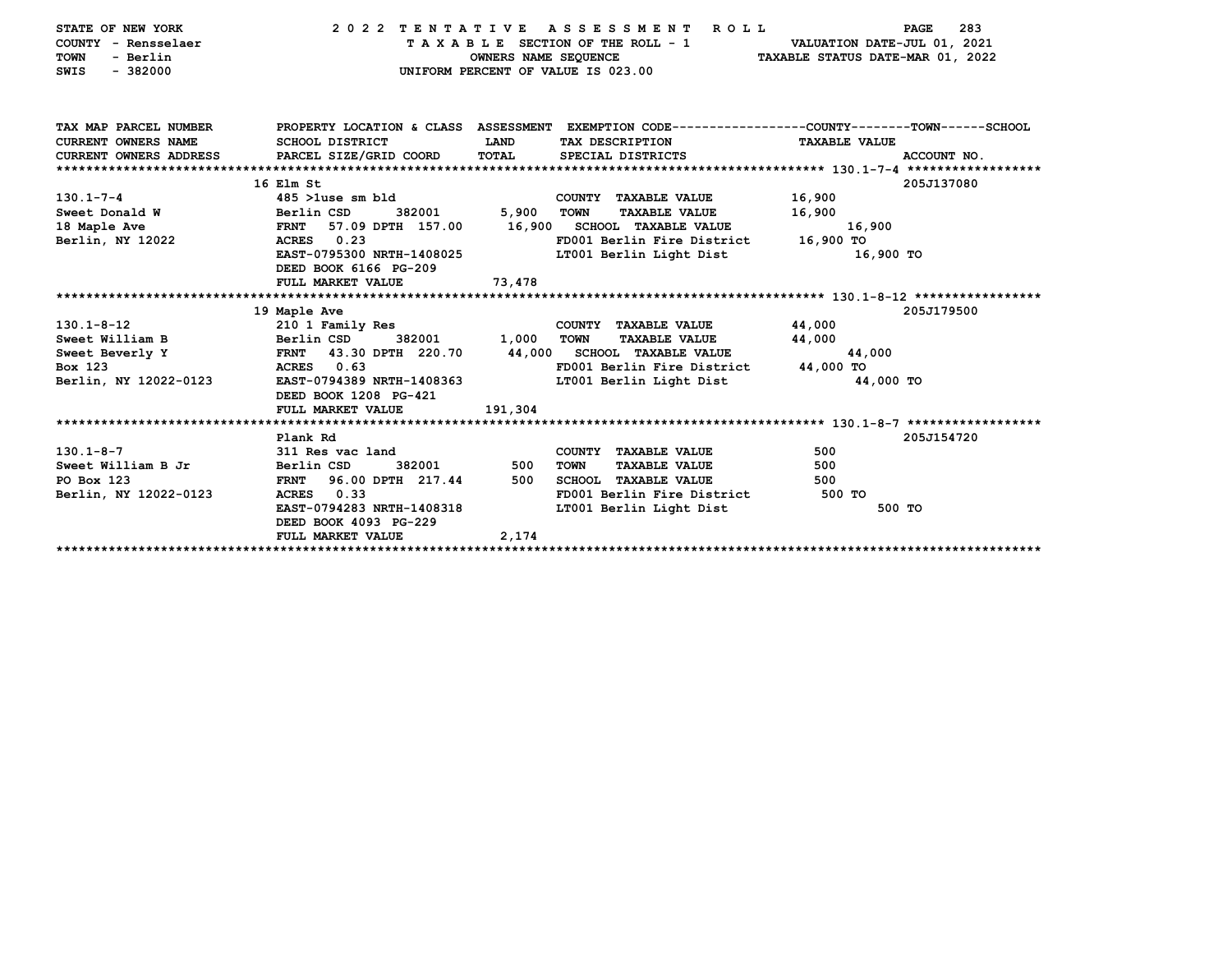| <b>STATE OF NEW YORK</b> |          |  | 2022 TENTATIVE ASSESSMENT ROLL |  |  |  |                                    |  |  |  |  |  |  |  |  |                                  | PAGE            |  | -284 |  |
|--------------------------|----------|--|--------------------------------|--|--|--|------------------------------------|--|--|--|--|--|--|--|--|----------------------------------|-----------------|--|------|--|
| COUNTY - Rensselaer      |          |  |                                |  |  |  | TAXABLE SECTION OF THE ROLL - 1    |  |  |  |  |  |  |  |  | VALUATION DATE-JUL 01, 2021      |                 |  |      |  |
| TOWN                     | - Berlin |  |                                |  |  |  | NAME SECTION - S                   |  |  |  |  |  |  |  |  | TAXABLE STATUS DATE-MAR 01, 2022 |                 |  |      |  |
| SWIS                     | - 382000 |  |                                |  |  |  |                                    |  |  |  |  |  |  |  |  |                                  | RPS150/V04/L015 |  |      |  |
|                          |          |  |                                |  |  |  | UNIFORM PERCENT OF VALUE IS 023.00 |  |  |  |  |  |  |  |  | CURRENT DATE $4/21/2022$         |                 |  |      |  |

#### **\*\*\* S P E C I A L D I S T R I C T S U M M A R Y \*\*\***

| CODE | DISTRICT NAME        | <b>TOTAL</b><br><b>EXTENSION</b><br>PARCELS<br>TYPE | AD VALOREM<br><b>EXTENSION</b><br><b>VALUE</b><br><b>VALUE</b> | TAXABLE<br><b>EXEMPT</b><br><b>AMOUNT</b><br><b>VALUE</b> |
|------|----------------------|-----------------------------------------------------|----------------------------------------------------------------|-----------------------------------------------------------|
|      | FD001 Berlin Fire Di | 130 TOTAL                                           | 3808,420                                                       | 3808,420                                                  |
|      | LT001 Berlin Light D | 20 TOTAL                                            | 512,895                                                        | 512,895                                                   |
|      | WD001 Berlin Water D | 1 ТОТАЬ<br>M                                        | 4,280                                                          | 4,280                                                     |
|      | WD023 Berlin Water D | 1 тотаг<br>M                                        | 4,280                                                          | 4,280                                                     |

#### **\*\*\* S C H O O L D I S T R I C T S U M M A R Y \*\*\***

| CODE             | DISTRICT NAME                   | TOTAL<br><b>PARCELS</b> | <b>ASSESSED</b><br>LAND | <b>ASSESSED</b><br><b>TOTAL</b> | <b>EXEMPT</b><br><b>AMOUNT</b> | TOTAL<br>TAXABLE    | <b>STAR</b><br><b>AMOUNT</b> | <b>STAR</b><br>TAXABLE |
|------------------|---------------------------------|-------------------------|-------------------------|---------------------------------|--------------------------------|---------------------|------------------------------|------------------------|
| 382001<br>384001 | Berlin CSD<br>Averill Park Cent | 121<br>9                | 666,111<br>50.570       | 3596,778<br>211,642             | 214,911<br>11,675              | 3381,867<br>199,967 | 527,730<br>25,020            | 2854,137<br>174,947    |
|                  | $SUB - TO T AL$                 | 130                     | 716,681                 | 3808,420                        | 226,586                        | 3581,834            | 552,750                      | 3029,084               |
|                  | T O T A L                       | 130                     | 716,681                 | 3808,420                        | 226,586                        | 3581,834            | 552,750                      | 3029,084               |

#### **\*\*\* S Y S T E M C O D E S S U M M A R Y \*\*\***

## **NO SYSTEM EXEMPTIONS AT THIS LEVEL**

#### **\*\*\* E X E M P T I O N S U M M A R Y \*\*\***

|       |                    | <b>TOTAL</b>   |               |             |               |
|-------|--------------------|----------------|---------------|-------------|---------------|
| CODE  | <b>DESCRIPTION</b> | <b>PARCELS</b> | <b>COUNTY</b> | <b>TOWN</b> | <b>SCHOOL</b> |
| 41103 | VT ELG FND         |                |               | 2,000       |               |
| 41112 | VET P EXMT         |                | 62,600        |             |               |
| 41122 | VET WAR C          | 2              | 7,935         |             |               |
| 41123 | VET WAR T          | $\overline{2}$ |               | 2,760       |               |
| 41130 | VETCOM CTS         |                | 11,675        | 2,300       | 11,675        |
| 41132 | VET COM C          | 3              | 17,424        |             |               |
| 41133 | VET COM T          | 3              |               | 6,599       |               |
| 41142 | VET DIS C          | $\mathbf{2}$   | 7,119         |             |               |
| 41143 | VET DIS T          | $\overline{2}$ |               | 7,119       |               |
| 41720 | AG DST 8YT         | 4              | 34,844        | 41,361      | 41,361        |
|       |                    |                |               |             |               |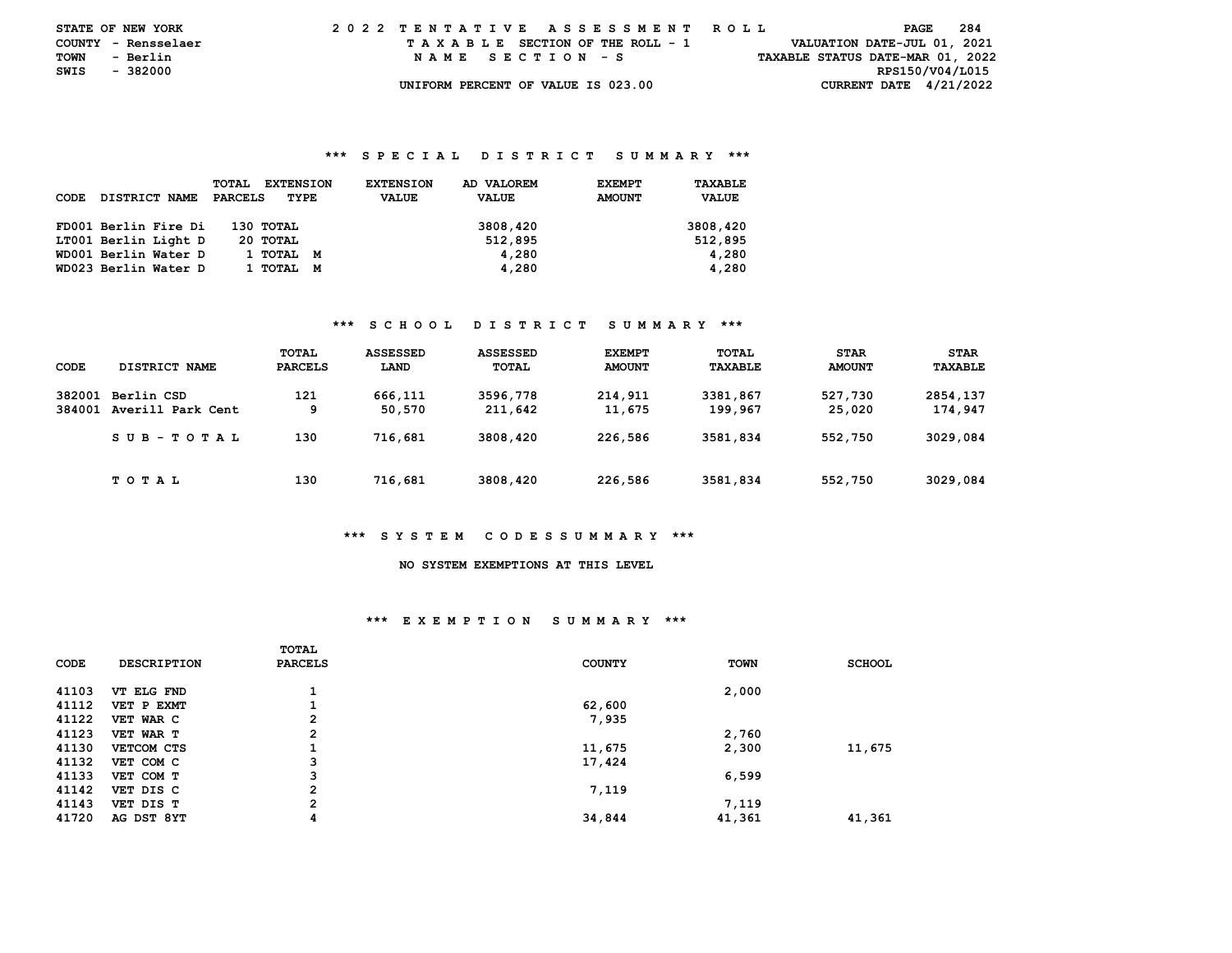| <b>STATE OF NEW YORK</b> |                     |  |  |  |  |  | 2022 TENTATIVE ASSESSMENT ROLL     |  |  |  |  |  |  |  |  |  |                                  | PAGE | 285 |  |
|--------------------------|---------------------|--|--|--|--|--|------------------------------------|--|--|--|--|--|--|--|--|--|----------------------------------|------|-----|--|
|                          | COUNTY - Rensselaer |  |  |  |  |  | TAXABLE SECTION OF THE ROLL - 1    |  |  |  |  |  |  |  |  |  | VALUATION DATE-JUL 01, 2021      |      |     |  |
| TOWN                     | - Berlin            |  |  |  |  |  | NAME SECTION - S                   |  |  |  |  |  |  |  |  |  | TAXABLE STATUS DATE-MAR 01, 2022 |      |     |  |
| SWIS - 382000            |                     |  |  |  |  |  |                                    |  |  |  |  |  |  |  |  |  | RPS150/V04/L015                  |      |     |  |
|                          |                     |  |  |  |  |  | UNIFORM PERCENT OF VALUE IS 023.00 |  |  |  |  |  |  |  |  |  | CURRENT DATE $4/21/2022$         |      |     |  |

## **\*\*\* E X E M P T I O N S U M M A R Y \*\*\***

|       |                    | TOTAL          |               |             |               |
|-------|--------------------|----------------|---------------|-------------|---------------|
| CODE  | <b>DESCRIPTION</b> | <b>PARCELS</b> | <b>COUNTY</b> | <b>TOWN</b> | <b>SCHOOL</b> |
|       |                    |                |               |             |               |
| 41800 | AGED CTS           | 4              | 43,353        | 43,843      | 44,050        |
| 41834 | ENH STAR           | 17             |               |             | 319,230       |
| 41854 | <b>BAS STAR</b>    | 28             |               |             | 233,520       |
| 47610 | Bus Im CTS         |                | 129,500       | 129,500     | 129,500       |
|       | TOTAL              | 71             | 314,450       | 235,482     | 779,336       |

### **\*\*\* G R A N D T O T A L S \*\*\***

| <b>ROLL</b> |                    | TOTAL          | ASSESSED | ASSESSED     | <b>TAXABLE</b> | <b>TAXABLE</b> | TAXABLE       | STAR           |
|-------------|--------------------|----------------|----------|--------------|----------------|----------------|---------------|----------------|
| SEC         | <b>DESCRIPTION</b> | <b>PARCELS</b> | LAND     | <b>TOTAL</b> | <b>COUNTY</b>  | <b>TOWN</b>    | <b>SCHOOL</b> | <b>TAXABLE</b> |
|             |                    |                |          |              |                |                |               |                |
|             | <b>TAXABLE</b>     | 130            | 716,681  | 3808,420     | 3493,970       | 3572,938       | 3581,834      | 3029,084       |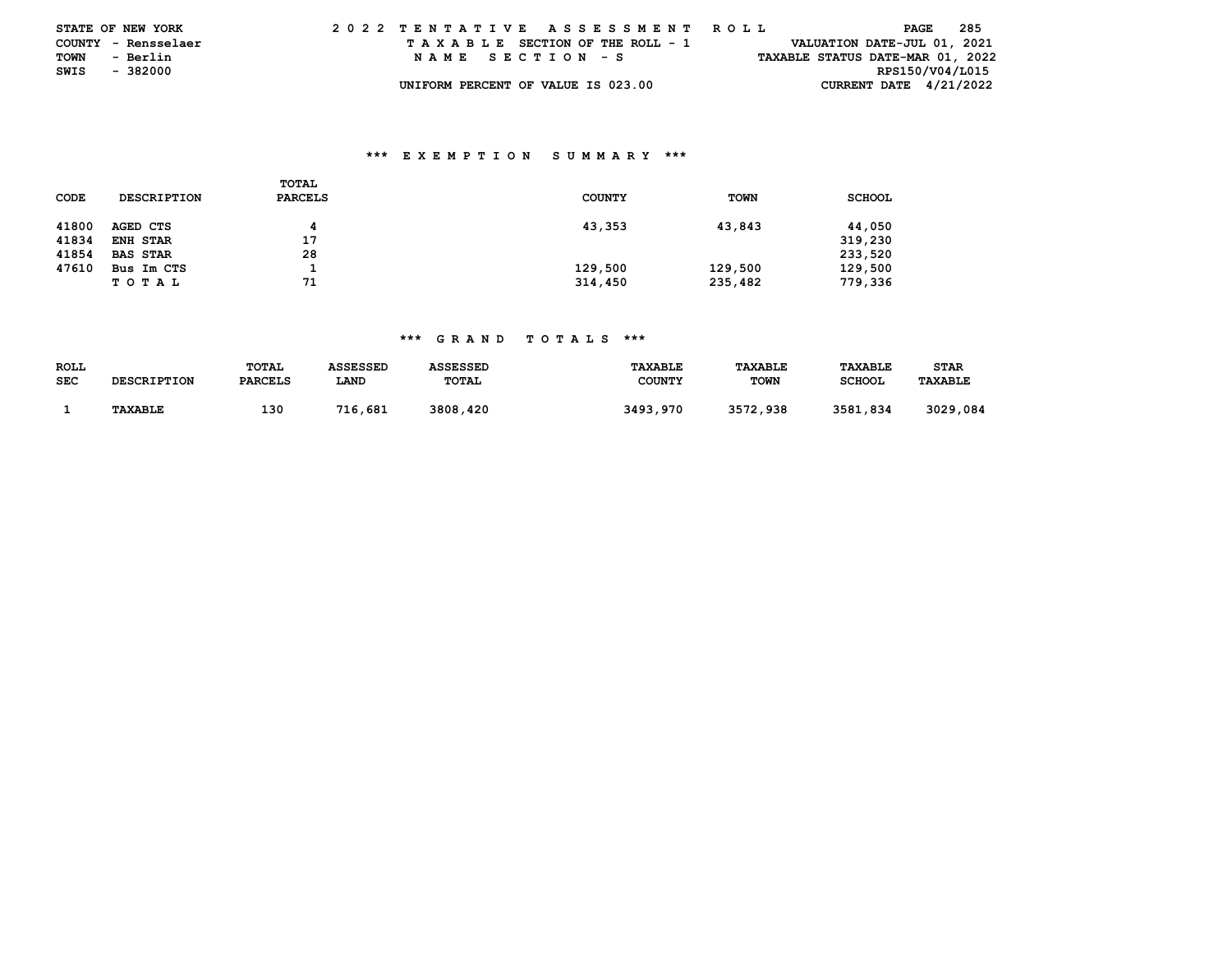| STATE OF NEW YORK             | 2022 TENTATIVE                 |                      | A S S E S S M E N T<br>ROLL ROLL                                                               |                                  | PAGE<br>286       |
|-------------------------------|--------------------------------|----------------------|------------------------------------------------------------------------------------------------|----------------------------------|-------------------|
| COUNTY - Rensselaer           |                                |                      | TAXABLE SECTION OF THE ROLL - 1                                                                | VALUATION DATE-JUL 01, 2021      |                   |
| - Berlin<br>TOWN              |                                | OWNERS NAME SEQUENCE |                                                                                                | TAXABLE STATUS DATE-MAR 01, 2022 |                   |
| $-382000$<br>SWIS             |                                |                      | UNIFORM PERCENT OF VALUE IS 023.00                                                             |                                  |                   |
|                               |                                |                      |                                                                                                |                                  |                   |
|                               |                                |                      |                                                                                                |                                  |                   |
| TAX MAP PARCEL NUMBER         |                                |                      | PROPERTY LOCATION & CLASS ASSESSMENT EXEMPTION CODE---------------COUNTY-------TOWN-----SCHOOL |                                  |                   |
| <b>CURRENT OWNERS NAME</b>    | <b>SCHOOL DISTRICT</b>         | <b>LAND</b>          | TAX DESCRIPTION                                                                                | <b>TAXABLE VALUE</b>             |                   |
| <b>CURRENT OWNERS ADDRESS</b> | PARCEL SIZE/GRID COORD         | TOTAL                | SPECIAL DISTRICTS                                                                              |                                  | ACCOUNT NO.       |
|                               |                                |                      |                                                                                                |                                  |                   |
|                               | 665 Southeast Hollow Rd        |                      |                                                                                                |                                  | 205J179920        |
| $142. - 1 - 4$                | 240 Rural res                  |                      | <b>BAS STAR 41854</b>                                                                          | 0                                | $\Omega$<br>8,340 |
| Tammero Stephen A             | Berlin CSD<br>382001           | 70,400               | COUNTY TAXABLE VALUE                                                                           | 135,500                          |                   |
| 5 Cornell Dr                  | <b>FRNT 3980.00 DPTH</b>       | 135,500              | <b>TOWN</b><br><b>TAXABLE VALUE</b>                                                            | 135,500                          |                   |
| Hartsdale, NY 10530           | ACRES 506.86                   |                      | SCHOOL TAXABLE VALUE                                                                           | 127,160                          |                   |
|                               | EAST-0810025 NRTH-1399168      |                      | FD001 Berlin Fire District                                                                     | 135,500 TO                       |                   |
|                               | DEED BOOK 1283 PG-129          |                      |                                                                                                |                                  |                   |
|                               | FULL MARKET VALUE              | 589,130              |                                                                                                |                                  |                   |
|                               |                                |                      |                                                                                                |                                  |                   |
|                               | 92 Airport Rd                  |                      |                                                                                                |                                  | 205J180280S       |
| $152. - 1 - 16.11$            | 210 1 Family Res               |                      | <b>BAS STAR 41854</b>                                                                          | $\mathbf 0$                      | 0<br>8,340        |
| Tanner Henry III              | 382001<br>Berlin CSD           | 6,000                | COUNTY TAXABLE VALUE                                                                           | 64,000                           |                   |
| 92 Airport Rd                 | See 152.-1-16.20               | 64,000               | <b>TOWN</b><br><b>TAXABLE VALUE</b>                                                            | 64,000                           |                   |
| Berlin, NY 12022              | Check In 2001                  |                      | <b>SCHOOL TAXABLE VALUE</b>                                                                    | 55,660                           |                   |
|                               | FRNT 980.00 DPTH               |                      | FD001 Berlin Fire District                                                                     | 64,000 TO                        |                   |
|                               | ACRES 85.79                    |                      |                                                                                                |                                  |                   |
|                               | EAST-0796603 NRTH-1390321      |                      |                                                                                                |                                  |                   |
|                               | DEED BOOK 7415 PG-214          |                      |                                                                                                |                                  |                   |
|                               | FULL MARKET VALUE              | 278,261              |                                                                                                |                                  |                   |
|                               |                                |                      |                                                                                                |                                  |                   |
| $152. - 1 - 16.21$            | Airport Rd<br>314 Rural vac<10 |                      | COUNTY TAXABLE VALUE                                                                           | 3,000                            |                   |
| Tanner Henry III              | Berlin CSD<br>382001           | 3,000                | <b>TOWN</b><br><b>TAXABLE VALUE</b>                                                            | 3,000                            |                   |
| 92 Airport Rd                 | <b>FRNT 385.00 DPTH</b>        | 3,000                | <b>SCHOOL TAXABLE VALUE</b>                                                                    | 3,000                            |                   |
| Berlin, NY 12022              | ACRES 3.94                     |                      | FD001 Berlin Fire District                                                                     | 3,000 TO                         |                   |
|                               | EAST-0797040 NRTH-1391562      |                      |                                                                                                |                                  |                   |
|                               | DEED BOOK 1866 PG-79           |                      |                                                                                                |                                  |                   |
|                               | FULL MARKET VALUE              | 13,043               |                                                                                                |                                  |                   |
|                               |                                |                      |                                                                                                |                                  |                   |
|                               | Airport Rd                     |                      |                                                                                                |                                  |                   |
| $152. - 1 - 16.22$            | 314 Rural vac<10               |                      | COUNTY TAXABLE VALUE                                                                           | 3,000                            |                   |
| Tanner Henry III              | Berlin CSD<br>382001           | 3,000                | <b>TOWN</b><br><b>TAXABLE VALUE</b>                                                            | 3,000                            |                   |
| 92 Airport Rd                 | <b>FRNT 385.00 DPTH</b>        | 3,000                | <b>SCHOOL TAXABLE VALUE</b>                                                                    | 3,000                            |                   |
| Berlin, NY 12022              | ACRES 3.94                     |                      | FD001 Berlin Fire District                                                                     | 3,000 TO                         |                   |
|                               | EAST-0797213 NRTH-1391219      |                      |                                                                                                |                                  |                   |
|                               | DEED BOOK 1866 PG-76           |                      |                                                                                                |                                  |                   |
|                               | FULL MARKET VALUE              | 13,043               |                                                                                                |                                  |                   |
|                               |                                |                      |                                                                                                |                                  |                   |
|                               | 2668 Plank Rd                  |                      |                                                                                                |                                  |                   |
| $130.1 - 8 - 54.2$            | 210 1 Family Res               |                      | <b>BAS STAR 41854</b>                                                                          | 0                                | 0<br>8,340        |
| Tanner Julie A                | Berlin CSD<br>382001           | 1,400                | COUNTY TAXABLE VALUE                                                                           | 27,200                           |                   |
| 2668 Plank Rd                 | FRNT 180.00 DPTH 270.00        | 27,200               | <b>TOWN</b><br><b>TAXABLE VALUE</b>                                                            | 27,200                           |                   |
| Berlin, NY 12022              | ACRES 0.65                     |                      | <b>SCHOOL TAXABLE VALUE</b>                                                                    | 18,860                           |                   |
|                               | EAST-0793350 NRTH-1407030      |                      | FD001 Berlin Fire District                                                                     | 27,200 TO                        |                   |
|                               | DEED BOOK 4096 PG-80           |                      | LT001 Berlin Light Dist                                                                        | 27,200 TO                        |                   |
|                               | FULL MARKET VALUE              | 118,261              |                                                                                                |                                  |                   |
| **************************    |                                |                      |                                                                                                |                                  |                   |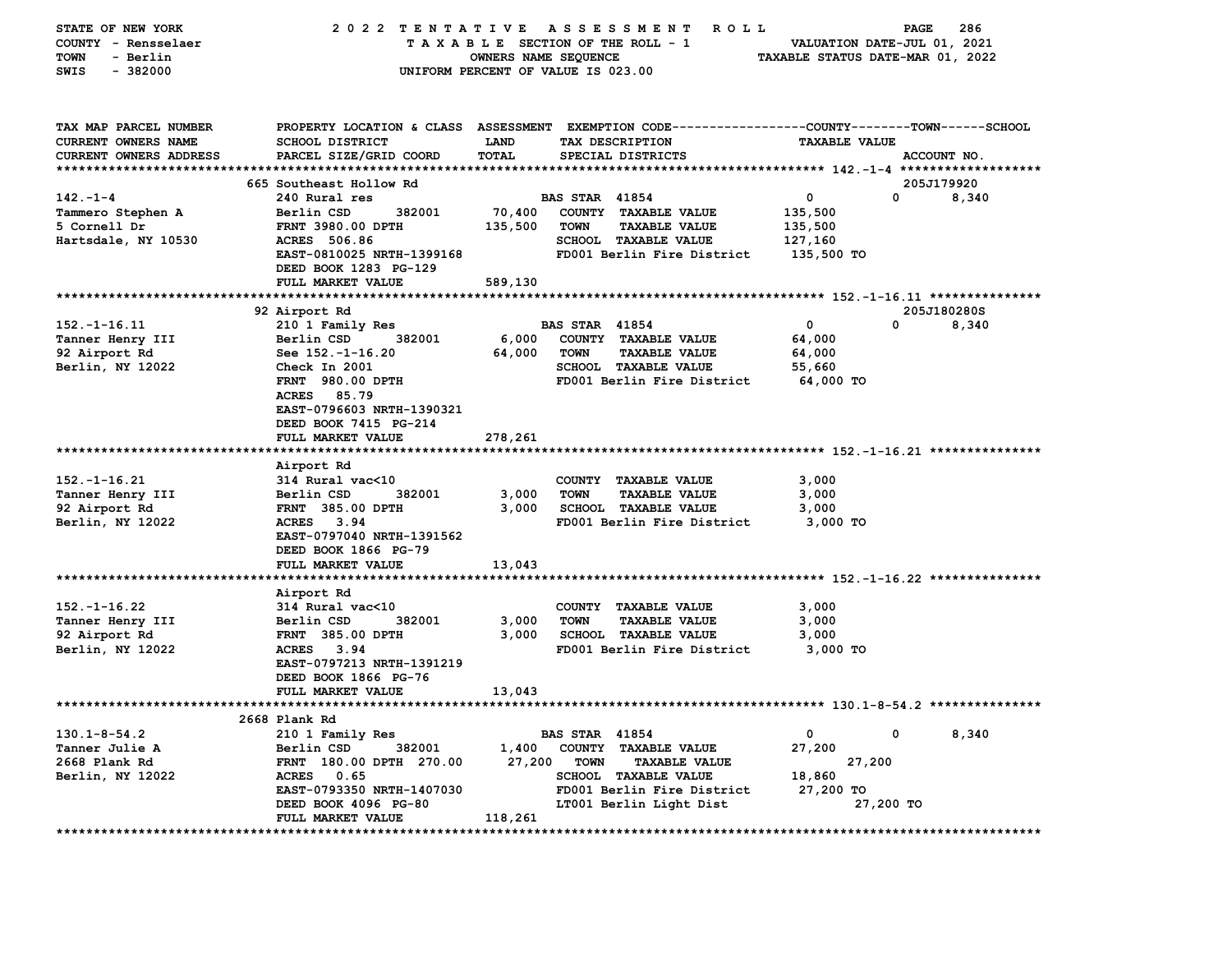| STATE OF NEW YORK<br>COUNTY - Rensselaer | 2022 TENTATIVE                                               |                      | A S S E S S M E N T<br>ROLL<br>TAXABLE SECTION OF THE ROLL - 1                                 | VALUATION DATE-JUL 01, 2021      | <b>PAGE</b><br>287 |
|------------------------------------------|--------------------------------------------------------------|----------------------|------------------------------------------------------------------------------------------------|----------------------------------|--------------------|
| - Berlin<br>TOWN                         |                                                              | OWNERS NAME SEQUENCE |                                                                                                | TAXABLE STATUS DATE-MAR 01, 2022 |                    |
| $-382000$<br>SWIS                        |                                                              |                      | UNIFORM PERCENT OF VALUE IS 023.00                                                             |                                  |                    |
|                                          |                                                              |                      |                                                                                                |                                  |                    |
| TAX MAP PARCEL NUMBER                    |                                                              |                      | PROPERTY LOCATION & CLASS ASSESSMENT EXEMPTION CODE---------------COUNTY-------TOWN-----SCHOOL |                                  |                    |
| CURRENT OWNERS NAME                      | SCHOOL DISTRICT                                              | LAND                 | TAX DESCRIPTION                                                                                | <b>TAXABLE VALUE</b>             |                    |
| CURRENT OWNERS ADDRESS                   | PARCEL SIZE/GRID COORD                                       | TOTAL                | SPECIAL DISTRICTS                                                                              |                                  | ACCOUNT NO.        |
|                                          |                                                              |                      |                                                                                                |                                  |                    |
|                                          | 17712 NY 22                                                  |                      |                                                                                                |                                  | 205J180010         |
| $141 - 3 - 4$                            | 210 1 Family Res                                             |                      | COUNTY TAXABLE VALUE                                                                           | 66,200                           |                    |
| Tanner Margaret G                        | Berlin CSD<br>382001                                         | 5,400                | <b>TOWN</b><br><b>TAXABLE VALUE</b>                                                            | 66,200                           |                    |
| 17712 NY 22                              | 95% For Vet                                                  | 66,200               | <b>SCHOOL TAXABLE VALUE</b>                                                                    | 66,200                           |                    |
| Berlin, NY 12022-9726                    | <b>FRNT 630.00 DPTH</b>                                      |                      | FD001 Berlin Fire District                                                                     | 66,200 TO                        |                    |
|                                          | <b>ACRES</b><br>9.00<br>EAST-0797321 NRTH-1395641            |                      |                                                                                                |                                  |                    |
|                                          | DEED BOOK 1776 PG-271                                        |                      |                                                                                                |                                  |                    |
|                                          | FULL MARKET VALUE                                            | 287,826              |                                                                                                |                                  |                    |
|                                          |                                                              |                      |                                                                                                |                                  |                    |
|                                          | 2267 Plank Rd                                                |                      |                                                                                                |                                  | 205L170560         |
| $118. - 1 - 11$                          | 240 Rural res                                                |                      | COUNTY TAXABLE VALUE                                                                           | 39,600                           |                    |
| Taravella Irvc Trust Joseph              | 382001<br>Berlin CSD                                         |                      | 18,400<br><b>TOWN</b><br><b>TAXABLE VALUE</b>                                                  | 39,600                           |                    |
| Taravella Nicole Marie                   | 5A<br>Res                                                    | 39,600               | <b>SCHOOL TAXABLE VALUE</b>                                                                    | 39,600                           |                    |
| 2 Tower Rd                               | FRNT 1780.00 DPTH                                            |                      | FD001 Berlin Fire District                                                                     | 39,600 TO                        |                    |
| Hopewell Junction, NY 12533              | <b>ACRES</b><br>99.15                                        |                      |                                                                                                |                                  |                    |
|                                          | EAST-0788919 NRTH-1411316                                    |                      |                                                                                                |                                  |                    |
|                                          | DEED BOOK 8309 PG-241                                        |                      |                                                                                                |                                  |                    |
|                                          | FULL MARKET VALUE                                            | 172,174              |                                                                                                |                                  |                    |
|                                          |                                                              |                      |                                                                                                |                                  |                    |
|                                          | 876 Fiftysix Rd                                              |                      |                                                                                                |                                  | 205J138555         |
| $117.8 - 1 - 32$                         | 210 1 Family Res                                             |                      | <b>BAS STAR 41854</b>                                                                          | $\mathbf{o}$                     | 0<br>8,340         |
| Taylor David A                           | Berlin CSD<br>382001                                         | 3,700                | COUNTY TAXABLE VALUE                                                                           | 43,200                           |                    |
| Taylor Laurie H                          | FRNT 165.00 DPTH 100.00                                      | 43,200               | <b>TOWN</b><br><b>TAXABLE VALUE</b>                                                            | 43,200                           |                    |
| 876 Fiftysix Rd                          | <b>ACRES</b><br>0.88 BANK WELLS<br>EAST-0779673 NRTH-1416168 |                      | <b>SCHOOL TAXABLE VALUE</b><br>FD001 Berlin Fire District                                      | 34,860                           |                    |
| Petersburgh, NY 12138                    | DEED BOOK 163 PG-2215                                        |                      |                                                                                                | 43,200 TO                        |                    |
|                                          | FULL MARKET VALUE                                            | 187,826              |                                                                                                |                                  |                    |
|                                          |                                                              |                      |                                                                                                |                                  |                    |
|                                          | 12 Wager Rd (E of)                                           |                      |                                                                                                |                                  | 205J188200         |
| $117.8 - 1 - 24$                         | 210 1 Family Res                                             |                      | <b>BAS STAR 41854</b>                                                                          | 0                                | 0<br>8,340         |
| Taylor Justine S                         | Berlin CSD<br>382001                                         | 2,100                | COUNTY TAXABLE VALUE                                                                           | 49,340                           |                    |
| PO Box 178                               | <b>ACRES</b><br>0.23 BANK<br>CORE                            | 49,340               | <b>TOWN</b><br><b>TAXABLE VALUE</b>                                                            | 49,340                           |                    |
| Poestenkill, NY 12140-0178               | EAST-0779847 NRTH-1416610                                    |                      | SCHOOL TAXABLE VALUE                                                                           | 41,000                           |                    |
|                                          | DEED BOOK 7119 PG-89                                         |                      | FD001 Berlin Fire District                                                                     | 49,340 TO                        |                    |
|                                          | FULL MARKET VALUE                                            | 214,522              |                                                                                                |                                  |                    |
|                                          |                                                              |                      |                                                                                                |                                  |                    |
|                                          | 530 Forest Trl                                               |                      |                                                                                                |                                  | 205J187030         |
| $150.11 - 1 - 24$                        | 260 Seasonal res                                             |                      | COUNTY TAXABLE VALUE                                                                           | 28,850                           |                    |
| Tedisky Michael                          | Averill Park Ce 384001                                       | 6,500                | <b>TOWN</b><br><b>TAXABLE VALUE</b>                                                            | 28,850                           |                    |
| <b>Tedisky Meribeth</b>                  | Seas<br>Lot <sub>96</sub>                                    | 28,850               | <b>SCHOOL TAXABLE VALUE</b>                                                                    | 28,850                           |                    |
| 6093 Triumph Ln                          | <b>FRNT</b><br>80.62 DPTH                                    |                      | FD001 Berlin Fire District                                                                     | 28,850 TO                        |                    |
| Ave Maria, FL 34142                      | <b>ACRES</b><br>1.12                                         |                      | WD001 Berlin Water Dist                                                                        |                                  | 28,850 TO M        |
|                                          | EAST-0777225 NRTH-1389806                                    |                      | WD023 Berlin Water Dist #1                                                                     | 28,850 TO M                      |                    |
|                                          | DEED BOOK 9773 PG-228<br>FULL MARKET VALUE                   | 125,435              |                                                                                                |                                  |                    |
| **************************               |                                                              |                      |                                                                                                |                                  |                    |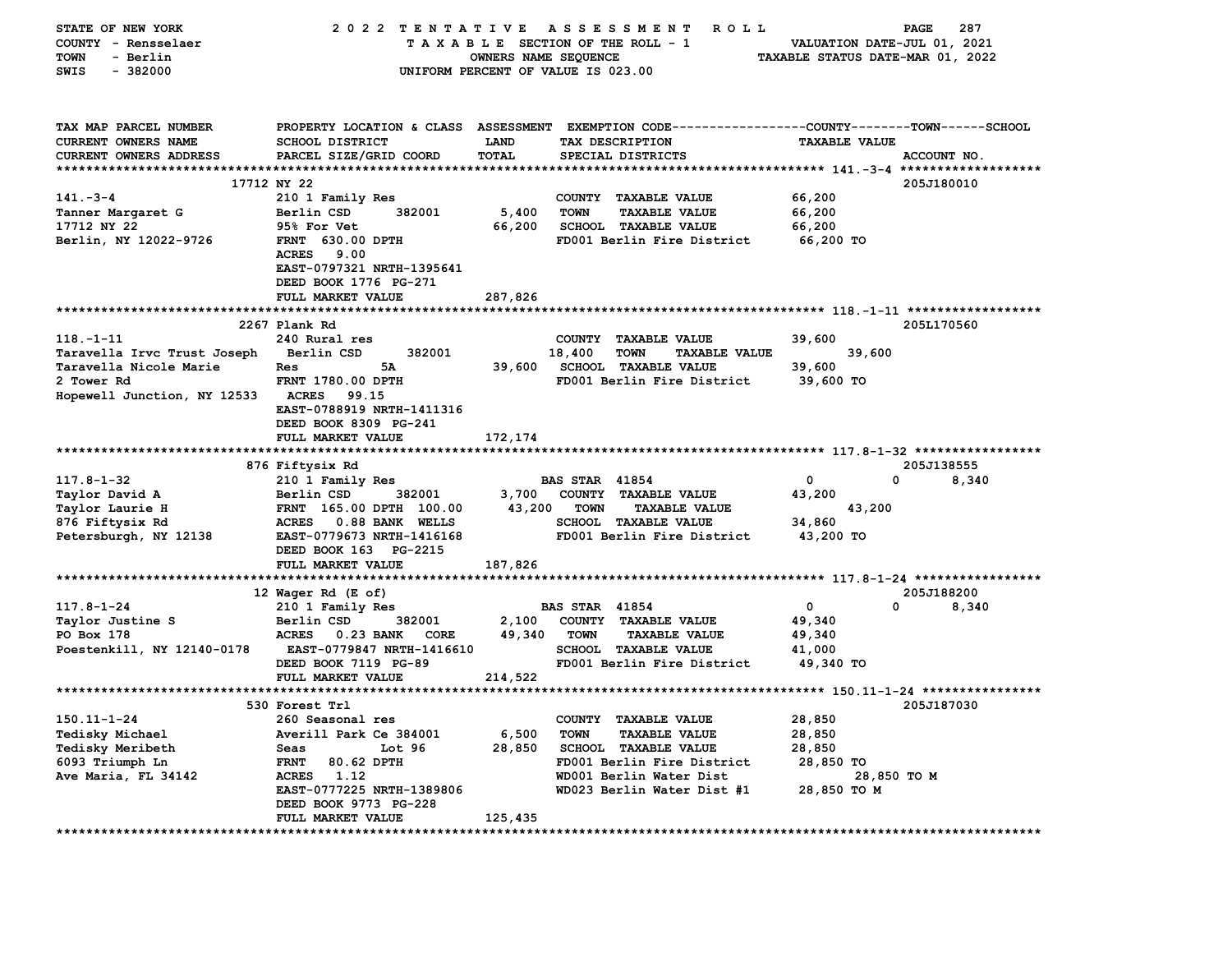| STATE OF NEW YORK<br>COUNTY - Rensselaer<br><b>TOWN</b><br>- Berlin<br>SWIS<br>$-382000$ | 2022 TENTATIVE                                    | A S S E S S M E N T<br>TAXABLE SECTION OF THE ROLL - 1<br>OWNERS NAME SEQUENCE<br>UNIFORM PERCENT OF VALUE IS 023.00 | 288<br><b>ROLL</b><br><b>PAGE</b><br>VALUATION DATE-JUL 01, 2021<br>TAXABLE STATUS DATE-MAR 01, 2022                    |
|------------------------------------------------------------------------------------------|---------------------------------------------------|----------------------------------------------------------------------------------------------------------------------|-------------------------------------------------------------------------------------------------------------------------|
| TAX MAP PARCEL NUMBER<br>CURRENT OWNERS NAME                                             | <b>SCHOOL DISTRICT</b>                            | TAX DESCRIPTION<br><b>LAND</b>                                                                                       | PROPERTY LOCATION & CLASS ASSESSMENT EXEMPTION CODE---------------COUNTY-------TOWN------SCHOOL<br><b>TAXABLE VALUE</b> |
| <b>CURRENT OWNERS ADDRESS</b>                                                            | PARCEL SIZE/GRID COORD                            | TOTAL<br>SPECIAL DISTRICTS                                                                                           | ACCOUNT NO.                                                                                                             |
|                                                                                          |                                                   |                                                                                                                      |                                                                                                                         |
|                                                                                          | Pine Trl                                          |                                                                                                                      | 205J143200                                                                                                              |
| $150.11 - 2 - 1$                                                                         | 311 Res vac land<br>Averill Park Ce 384001        | COUNTY TAXABLE VALUE<br>2,000<br>TOWN<br><b>TAXABLE VALUE</b>                                                        | 2,000<br>2,000                                                                                                          |
| Temps John                                                                               | FRNT 121.19 DPTH 138.00                           | 2,000<br><b>SCHOOL TAXABLE VALUE</b>                                                                                 | 2,000                                                                                                                   |
| Temps Harriet<br>33 Glenwood St                                                          | 0.22<br><b>ACRES</b>                              | FD001 Berlin Fire District                                                                                           | 2,000 TO                                                                                                                |
| McKownville, NY 12203                                                                    | EAST-0777910 NRTH-1389718                         | WD001 Berlin Water Dist                                                                                              | 2,000 TO M                                                                                                              |
|                                                                                          | DEED BOOK 7284 PG-205                             | WD023 Berlin Water Dist #1                                                                                           | 2,000 TO M                                                                                                              |
|                                                                                          | FULL MARKET VALUE                                 | 8,696                                                                                                                |                                                                                                                         |
|                                                                                          |                                                   |                                                                                                                      |                                                                                                                         |
|                                                                                          | 54 Pine Trl                                       |                                                                                                                      | 205J166780                                                                                                              |
| $150.11 - 2 - 2$                                                                         | 260 Seasonal res                                  | COUNTY TAXABLE VALUE                                                                                                 | 22,900                                                                                                                  |
| Temps John                                                                               | Averill Park Ce 384001                            | 2,500<br><b>TOWN</b><br><b>TAXABLE VALUE</b>                                                                         | 22,900                                                                                                                  |
| Temps Harriet                                                                            | FRNT 139.24 DPTH 154.90                           | 22,900<br><b>SCHOOL TAXABLE VALUE</b>                                                                                | 22,900                                                                                                                  |
| 33 Glenwood St                                                                           | <b>ACRES</b><br>0.26                              | FD001 Berlin Fire District                                                                                           | 22,900 TO                                                                                                               |
| McKownville, NY 12203                                                                    | EAST-0777987 NRTH-1389821                         | WD001 Berlin Water Dist                                                                                              | 22,900 TO M                                                                                                             |
|                                                                                          | DEED BOOK 7284 PG-205                             | WD023 Berlin Water Dist #1                                                                                           | 22,900 TO M                                                                                                             |
|                                                                                          | FULL MARKET VALUE                                 | 99,565                                                                                                               |                                                                                                                         |
|                                                                                          |                                                   |                                                                                                                      |                                                                                                                         |
|                                                                                          | 74 Bly Hollow Rd                                  |                                                                                                                      |                                                                                                                         |
| $163. -1 - 1.3$                                                                          | 240 Rural res                                     | <b>ENH STAR 41834</b>                                                                                                | 0<br>20,820<br>0                                                                                                        |
| Theriault David E                                                                        | Berlin CSD<br>382001                              | 3,400 AGED CTS 41800                                                                                                 | 25,700<br>25,700<br>25,700                                                                                              |
| 74 Bly Hollow Rd                                                                         | <b>FRNT</b><br>20.00 DPTH                         | 51,400<br>COUNTY TAXABLE VALUE                                                                                       | 25,700                                                                                                                  |
| Petersburgh, NY 12138-9801                                                               | <b>ACRES</b> 11.75                                | <b>TAXABLE VALUE</b><br><b>TOWN</b>                                                                                  | 25,700                                                                                                                  |
|                                                                                          | EAST-0795437 NRTH-1384675                         | SCHOOL TAXABLE VALUE                                                                                                 | 4,880                                                                                                                   |
|                                                                                          | DEED BOOK 200 PG-597                              | FD001 Berlin Fire District                                                                                           | 51,400 TO                                                                                                               |
|                                                                                          | FULL MARKET VALUE                                 | 223,478                                                                                                              |                                                                                                                         |
|                                                                                          |                                                   |                                                                                                                      |                                                                                                                         |
|                                                                                          | Bly Hollow Rd                                     |                                                                                                                      | 205J175600                                                                                                              |
| $163. - 1 - 1.11$                                                                        | 311 Res vac land                                  | COUNTY TAXABLE VALUE                                                                                                 | 44,900                                                                                                                  |
| Theriault David E                                                                        | Berlin CSD<br>382001                              | 44,900<br><b>TOWN</b><br><b>TAXABLE VALUE</b>                                                                        | 44,900                                                                                                                  |
| 74 Bly Hollow Rd                                                                         | <b>FRNT</b> 560.00 DPTH                           | 44,900<br><b>SCHOOL TAXABLE VALUE</b>                                                                                | 44,900                                                                                                                  |
| Petersburgh, NY 12138-9801                                                               | <b>ACRES</b> 210.70                               | FD001 Berlin Fire District                                                                                           | 44,900 TO                                                                                                               |
|                                                                                          | EAST-0794778 NRTH-1385148<br>DEED BOOK 200 PG-594 |                                                                                                                      |                                                                                                                         |
|                                                                                          | FULL MARKET VALUE                                 | 195,217                                                                                                              |                                                                                                                         |
|                                                                                          |                                                   |                                                                                                                      |                                                                                                                         |
|                                                                                          | 76 Bly Hollow Rd                                  |                                                                                                                      |                                                                                                                         |
| $163. - 1 - 1.12$                                                                        | 240 Rural res                                     | AGED CTS 41800                                                                                                       | 21,675<br>27,750<br>28,900                                                                                              |
| Theriault Raymond R                                                                      | 382001<br>Berlin CSD                              | 3,400 VET COM C 41132                                                                                                | 14,450<br>0<br>0                                                                                                        |
| Theriault Beatrice K                                                                     | Life Estate                                       | 57,800 VET COM T 41133                                                                                               | $\mathbf 0$<br>2,300<br>0                                                                                               |
| 76 Bly Hollow Rd                                                                         | <b>FRNT 490.00 DPTH</b>                           | <b>ENH STAR 41834</b>                                                                                                | $\mathbf 0$<br>20,820<br>0                                                                                              |
| Petersburgh, NY 12138                                                                    | ACRES 7.81                                        | COUNTY TAXABLE VALUE                                                                                                 | 21,675                                                                                                                  |
|                                                                                          | EAST-0795262 NRTH-1383769                         | <b>TOWN</b><br><b>TAXABLE VALUE</b>                                                                                  | 27,750                                                                                                                  |
|                                                                                          | DEED BOOK 214 PG-1891                             | <b>SCHOOL TAXABLE VALUE</b>                                                                                          | 8,080                                                                                                                   |
|                                                                                          | FULL MARKET VALUE                                 | 251,304 FD001 Berlin Fire District                                                                                   | 57,800 TO                                                                                                               |
|                                                                                          |                                                   |                                                                                                                      | **********************                                                                                                  |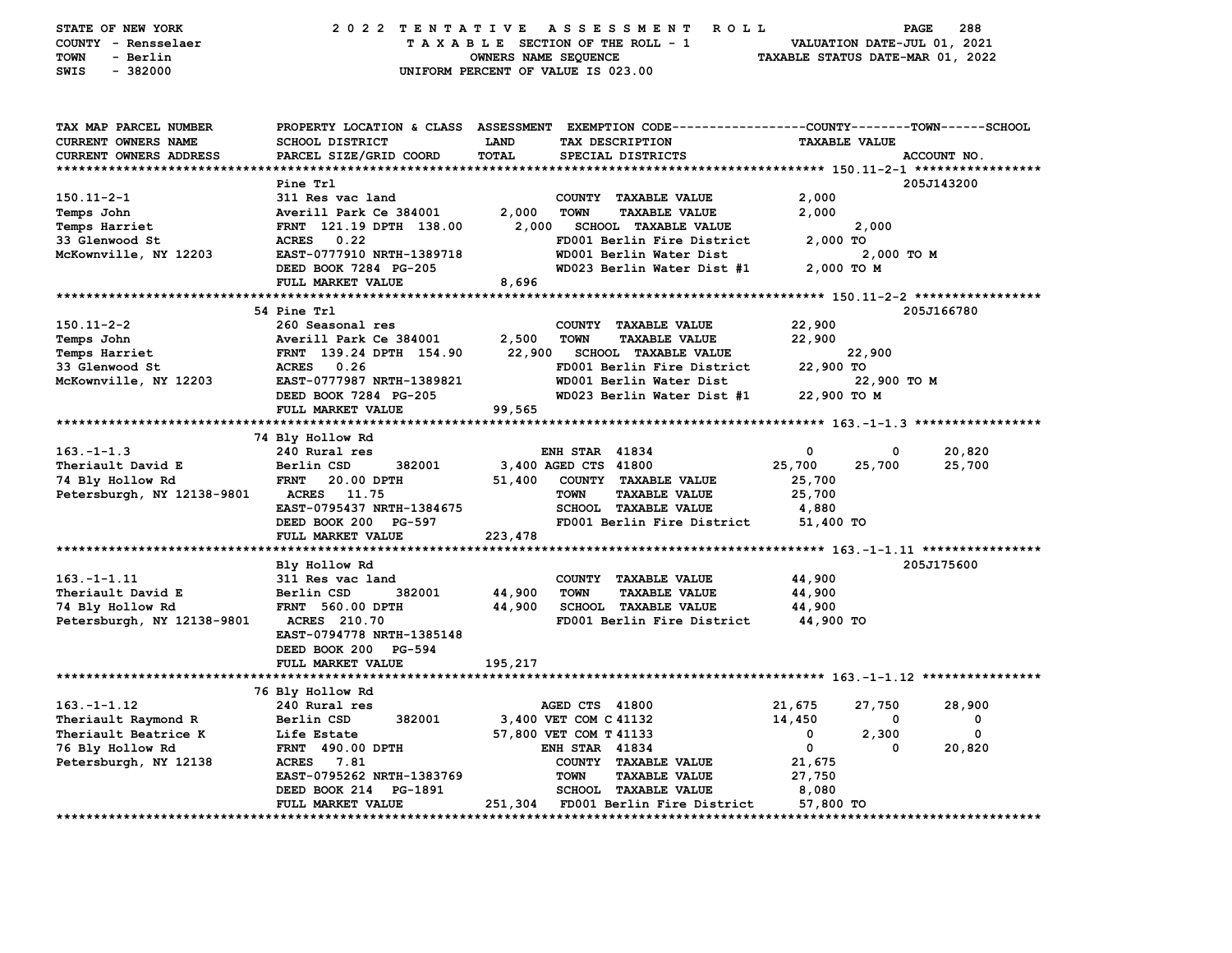| STATE OF NEW YORK          | 2022 TENTATIVE                                   |                      | A S S E S S M E N T<br>ROLL                                                                    |                                  | 289<br>PAGE |
|----------------------------|--------------------------------------------------|----------------------|------------------------------------------------------------------------------------------------|----------------------------------|-------------|
| COUNTY - Rensselaer        |                                                  |                      | TAXABLE SECTION OF THE ROLL - 1                                                                | VALUATION DATE-JUL 01, 2021      |             |
| <b>TOWN</b><br>- Berlin    |                                                  | OWNERS NAME SEQUENCE |                                                                                                | TAXABLE STATUS DATE-MAR 01, 2022 |             |
| $-382000$<br>SWIS          |                                                  |                      | UNIFORM PERCENT OF VALUE IS 023.00                                                             |                                  |             |
|                            |                                                  |                      |                                                                                                |                                  |             |
|                            |                                                  |                      |                                                                                                |                                  |             |
|                            |                                                  |                      |                                                                                                |                                  |             |
| TAX MAP PARCEL NUMBER      |                                                  |                      | PROPERTY LOCATION & CLASS ASSESSMENT EXEMPTION CODE---------------COUNTY-------TOWN-----SCHOOL |                                  |             |
| <b>CURRENT OWNERS NAME</b> | <b>SCHOOL DISTRICT</b>                           | LAND                 | TAX DESCRIPTION                                                                                | <b>TAXABLE VALUE</b>             |             |
| CURRENT OWNERS ADDRESS     | PARCEL SIZE/GRID COORD                           | TOTAL                | SPECIAL DISTRICTS                                                                              |                                  | ACCOUNT NO. |
|                            |                                                  |                      |                                                                                                |                                  |             |
|                            | $68-74$ S Main St                                |                      |                                                                                                |                                  | 205J178930  |
| $130.1 - 7 - 1$            | 481 Att row bldg                                 |                      | COUNTY TAXABLE VALUE                                                                           | 18,000                           |             |
| Thibodeau Cheryl           | 382001<br>Berlin CSD                             | 1,400                | <b>TOWN</b><br><b>TAXABLE VALUE</b>                                                            | 18,000                           |             |
| 550 Green Hollow Rd        | Corner Store                                     | 18,000               | <b>SCHOOL TAXABLE VALUE</b>                                                                    | 18,000                           |             |
| Petersburg, NY 12138       | $2022 - 28$                                      |                      | FD001 Berlin Fire District                                                                     | 18,000 TO                        |             |
|                            | FRNT 66.19 DPTH 53.33                            |                      | LT001 Berlin Light Dist                                                                        | 18,000 TO                        |             |
|                            | ACRES 0.06                                       |                      |                                                                                                |                                  |             |
|                            | EAST-0795105 NRTH-1408019                        |                      |                                                                                                |                                  |             |
|                            | DEED BOOK 4184 PG-330                            |                      |                                                                                                |                                  |             |
|                            | FULL MARKET VALUE                                | 78,261               |                                                                                                |                                  |             |
|                            |                                                  |                      |                                                                                                |                                  |             |
|                            | 550 Green Hollow Rd                              |                      |                                                                                                |                                  | 205J123400  |
| $120. -1 - 15$             | 210 1 Family Res                                 |                      | <b>BAS STAR 41854</b>                                                                          | $\mathbf 0$                      | 0<br>8,340  |
| Thibodeau Cheryl M         | Berlin CSD<br>382001                             | 1,900                | COUNTY TAXABLE VALUE                                                                           | 35,000                           |             |
| 550 Green Hollow Rd        | <b>FRNT</b> 405.43 DPTH                          | 35,000               | <b>TOWN</b><br><b>TAXABLE VALUE</b>                                                            | 35,000                           |             |
| Petersburgh, NY 12138      | ACRES 3.33                                       |                      | <b>SCHOOL TAXABLE VALUE</b>                                                                    | 26,660                           |             |
|                            | EAST-0805582 NRTH-1413495                        |                      | FD001 Berlin Fire District                                                                     | 35,000 TO                        |             |
|                            | DEED BOOK 100 PG-313                             |                      |                                                                                                |                                  |             |
|                            | FULL MARKET VALUE                                |                      |                                                                                                |                                  |             |
|                            |                                                  | 152,174              |                                                                                                |                                  |             |
|                            |                                                  |                      | 40 PCT OF VALUE USED FOR EXEMPTION PURPOSES                                                    |                                  |             |
|                            | 217,293 Hill Top Road Ext                        |                      | AGED CTS 41800                                                                                 |                                  |             |
|                            |                                                  |                      |                                                                                                |                                  |             |
| $118. - 1 - 6.4$           | 280 Res Multiple                                 |                      |                                                                                                | 8,520<br>8,520                   | 8,520       |
| Thomas Holly E             | Berlin CSD<br>382001                             |                      | 7,600 ENH STAR 41834                                                                           | $\mathbf 0$                      | 20,820<br>0 |
| Crandall William O         | Unrec W A Wiley Survey                           | 42,600               | COUNTY TAXABLE VALUE                                                                           | 34,080                           |             |
| PO Box 17                  | 25.64 DPTH<br><b>FRNT</b>                        |                      | <b>TAXABLE VALUE</b><br><b>TOWN</b>                                                            | 34,080                           |             |
| Berlin, NY 12022           | <b>ACRES</b><br>20.00                            |                      | SCHOOL TAXABLE VALUE                                                                           | 13,260                           |             |
|                            | EAST-0791180 NRTH-1417350                        |                      | FD001 Berlin Fire District                                                                     | 42,600 TO                        |             |
|                            | DEED BOOK 651 PG-80                              |                      |                                                                                                |                                  |             |
|                            | FULL MARKET VALUE                                | 185,217              |                                                                                                |                                  |             |
|                            |                                                  |                      |                                                                                                |                                  |             |
|                            | 17249 NY 22                                      |                      |                                                                                                |                                  | 205J181720  |
| $163 - 1 - 6$              | 270 Mfg housing                                  |                      | VET P EXMT 41112                                                                               | 8,750                            | 0<br>0      |
| Thomas Michael             | Berlin CSD<br>382001                             |                      | 5,200 VT ELG FND 41103                                                                         | 550<br>0                         | $\mathbf 0$ |
| 17249 NY 22                | Trailer                                          | 8,750                | COUNTY TAXABLE VALUE                                                                           | $\mathbf 0$                      |             |
| PO Box 84                  | 46.50 DPTH 360.00<br><b>FRNT</b>                 |                      | <b>TAXABLE VALUE</b><br><b>TOWN</b>                                                            | 8,200                            |             |
| Berlin, NY 12022           | ACRES 0.41                                       |                      | <b>SCHOOL TAXABLE VALUE</b>                                                                    | 8,750                            |             |
|                            | EAST-0798350 NRTH-1384737                        |                      | FD001 Berlin Fire District                                                                     | 8,750 TO                         |             |
|                            | DEED BOOK 8280 PG-31                             |                      |                                                                                                |                                  |             |
|                            | FULL MARKET VALUE                                | 38,043               |                                                                                                |                                  |             |
|                            |                                                  |                      |                                                                                                |                                  |             |
|                            |                                                  |                      |                                                                                                |                                  |             |
|                            | 42 Dingman Rd                                    |                      |                                                                                                |                                  |             |
| $150.-1-7.217$             | 210 1 Family Res                                 |                      | <b>COUNTY</b><br><b>TAXABLE VALUE</b>                                                          | 11,355                           |             |
| Thomas William A Jr        | Averill Park Ce 384001                           | 5,200                | <b>TOWN</b><br><b>TAXABLE VALUE</b>                                                            | 11,355                           |             |
| 42 Dingman Rd              | 51.00 DPTH 270.00<br><b>FRNT</b>                 | 11,355               | SCHOOL TAXABLE VALUE                                                                           | 11,355                           |             |
| Sand Lake, NY 12153        | <b>ACRES</b><br>0.49                             |                      | FD001 Berlin Fire District                                                                     | 11,355 TO                        |             |
|                            | EAST-0777285 NRTH-1386635                        |                      |                                                                                                |                                  |             |
|                            | DEED BOOK 7692 PG-53<br><b>FULL MARKET VALUE</b> | 49,370               |                                                                                                |                                  |             |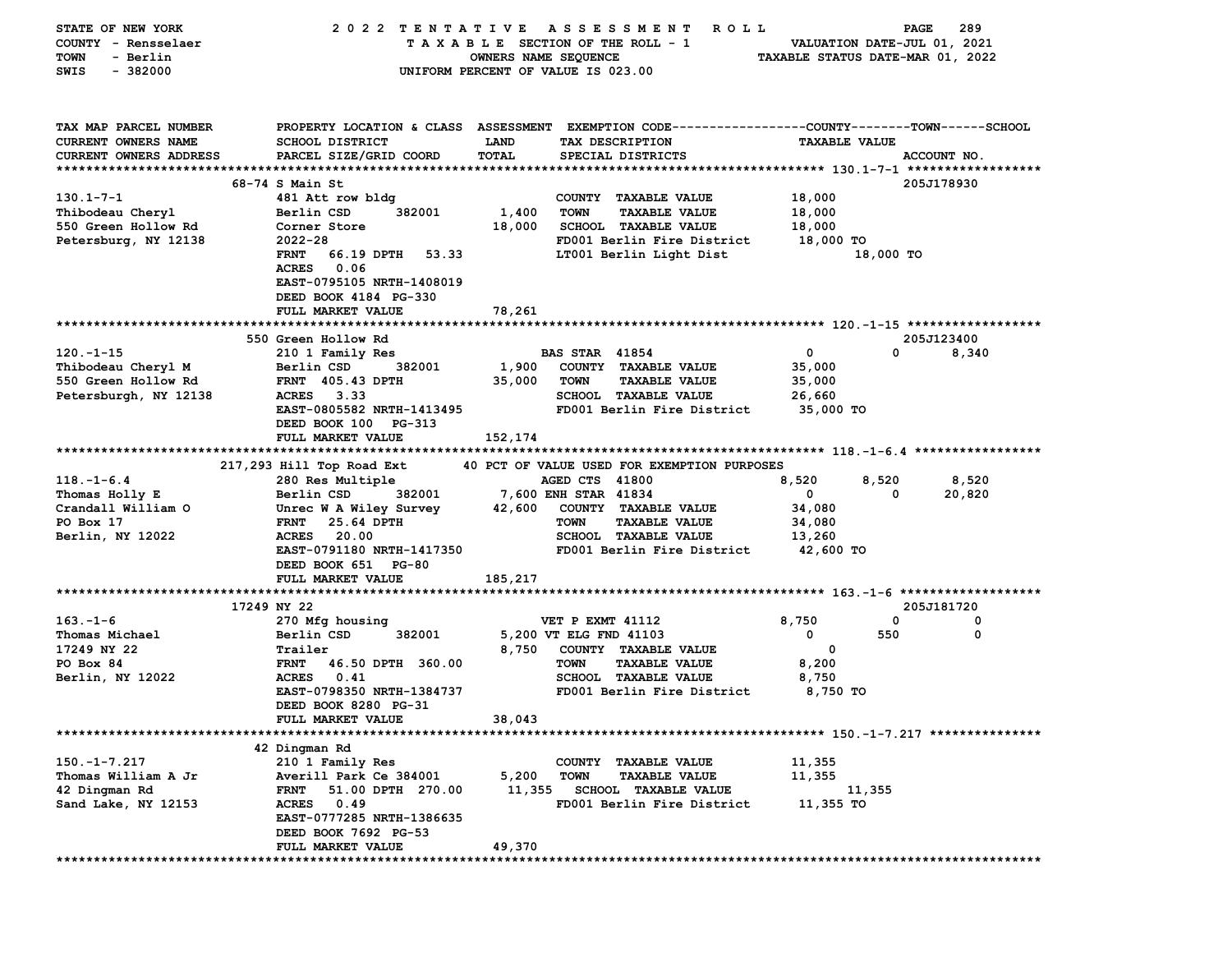| STATE OF NEW YORK                       | 2022 TENTATIVE                                                                                         |                      | A S S E S S M E N T<br>R O L L                                                                 |                     |                      | 290<br>PAGE                      |            |
|-----------------------------------------|--------------------------------------------------------------------------------------------------------|----------------------|------------------------------------------------------------------------------------------------|---------------------|----------------------|----------------------------------|------------|
| COUNTY - Rensselaer                     |                                                                                                        |                      | TAXABLE SECTION OF THE ROLL - 1                                                                |                     |                      | VALUATION DATE-JUL 01, 2021      |            |
| <b>TOWN</b><br>- Berlin                 |                                                                                                        | OWNERS NAME SEQUENCE |                                                                                                |                     |                      | TAXABLE STATUS DATE-MAR 01, 2022 |            |
| $-382000$<br>SWIS                       |                                                                                                        |                      | UNIFORM PERCENT OF VALUE IS 023.00                                                             |                     |                      |                                  |            |
|                                         |                                                                                                        |                      |                                                                                                |                     |                      |                                  |            |
| TAX MAP PARCEL NUMBER                   |                                                                                                        |                      | PROPERTY LOCATION & CLASS ASSESSMENT EXEMPTION CODE---------------COUNTY-------TOWN-----SCHOOL |                     |                      |                                  |            |
| <b>CURRENT OWNERS NAME</b>              | <b>SCHOOL DISTRICT</b>                                                                                 | LAND                 | TAX DESCRIPTION                                                                                |                     | <b>TAXABLE VALUE</b> |                                  |            |
| CURRENT OWNERS ADDRESS                  | PARCEL SIZE/GRID COORD                                                                                 | <b>TOTAL</b>         | SPECIAL DISTRICTS                                                                              |                     |                      | ACCOUNT NO.                      |            |
|                                         |                                                                                                        |                      |                                                                                                |                     |                      |                                  |            |
|                                         | 436 Dyken Pond Rd                                                                                      |                      |                                                                                                |                     |                      | 205J100900                       |            |
| $117.8 - 1 - 16$                        | 260 Seasonal res                                                                                       |                      | COUNTY TAXABLE VALUE                                                                           | 11,700              |                      |                                  |            |
| Thompson Justin                         | Berlin CSD<br>382001                                                                                   | 1,700                | <b>TOWN</b><br><b>TAXABLE VALUE</b>                                                            | 11,700              |                      |                                  |            |
| PO Box 46                               | .50A<br>Seas                                                                                           | 11,700               | SCHOOL TAXABLE VALUE                                                                           | 11,700              |                      |                                  |            |
| Averill Park, NY 12018                  | <b>FRNT</b><br>92.50 DPTH<br>72.00<br>ACRES 0.15<br>EAST-0780469 NRTH-1417095<br>DEED BOOK 240 PG-2492 |                      | FD001 Berlin Fire District                                                                     | 11,700 TO           |                      |                                  |            |
|                                         | FULL MARKET VALUE                                                                                      | 50,870               |                                                                                                |                     |                      |                                  |            |
|                                         |                                                                                                        |                      |                                                                                                |                     |                      |                                  |            |
|                                         | Green Hollow Rd                                                                                        |                      |                                                                                                |                     |                      |                                  |            |
| $119. -2 - 7.114$                       | 322 Rural vac>10                                                                                       |                      | AG DST 8YR 41730                                                                               | 13,799              | 13,799               | 13,799                           |            |
| Thorn Apple Farm of Rens Inc Berlin CSD | 382001                                                                                                 |                      | 22,682 PRIFOREST 47460                                                                         |                     | 8,883                | 8,883                            | 8,883      |
| PO Box 266                              | bnd adj, Ac review                                                                                     |                      | 22,682 COUNTY TAXABLE VALUE                                                                    | 0                   |                      |                                  |            |
| Berlin, NY 12022                        | <b>FRNT 1400.00 DPTH</b>                                                                               |                      | TOWN<br><b>TAXABLE VALUE</b>                                                                   | 0                   |                      |                                  |            |
|                                         | ACRES 84.45                                                                                            |                      | <b>SCHOOL TAXABLE VALUE</b>                                                                    | 0                   |                      |                                  |            |
| MAY BE SUBJECT TO PAYMENT               | <b>EAST-0804450 NRTH-1412350</b>                                                                       |                      | FD001 Berlin Fire District                                                                     | 22,682 TO           |                      |                                  |            |
| UNDER RPTL480A UNTIL 2031               | DEED BOOK 1820<br>PG-306                                                                               |                      |                                                                                                |                     |                      |                                  |            |
|                                         | FULL MARKET VALUE                                                                                      | 98,617               |                                                                                                |                     |                      |                                  |            |
|                                         |                                                                                                        |                      |                                                                                                |                     |                      |                                  |            |
|                                         | 616-630 Green Hollow Rd                                                                                |                      |                                                                                                |                     |                      |                                  | 205J147790 |
| $120. - 1 - 4.11$                       | 240 Rural res                                                                                          |                      | PRIFOREST 47460                                                                                | 2,771               | 2,771                | 2,771                            |            |
| Thorn Apple Farm of Rens Inc Berlin CSD | 382001                                                                                                 |                      | 7,000<br>COUNTY TAXABLE VALUE                                                                  |                     | 45,429               |                                  |            |
| PO Box 266                              | <b>FRNT 1240.00 DPTH</b>                                                                               | 48,200 TOWN          | <b>TAXABLE VALUE</b>                                                                           | 45,429              |                      |                                  |            |
| Berlin, NY 12022                        | <b>ACRES</b><br>70.04<br>EAST-0806789 NRTH-1412978                                                     |                      | <b>SCHOOL TAXABLE VALUE</b><br>FD001 Berlin Fire District                                      | 45,429<br>48,200 TO |                      |                                  |            |
| MAY BE SUBJECT TO PAYMENT               | DEED BOOK 1754<br>PG-263                                                                               |                      |                                                                                                |                     |                      |                                  |            |
| UNDER RPTL480A UNTIL 2031               | FULL MARKET VALUE                                                                                      | 209,565              |                                                                                                |                     |                      |                                  |            |
|                                         |                                                                                                        |                      |                                                                                                |                     |                      |                                  |            |
|                                         | 700 Green Hollow Rd                                                                                    |                      |                                                                                                |                     |                      | 205J181360                       |            |
| $120. -1 - 5$                           | 240 Rural res                                                                                          |                      | AG DST 8YR 41730                                                                               | 14,701              | 14,701               | 14,701                           |            |
| Thorn Apple Farm Of Rens Inc Berlin CSD | 382001                                                                                                 |                      | 87,000 PRIFOREST 47460                                                                         |                     | 32,587               | 32,587                           | 32,587     |
| 266 Green Hollow Rd                     | <b>FRNT 2350.00 DPTH</b>                                                                               |                      | 186,000 COUNTY TAXABLE VALUE                                                                   | 138,712             |                      |                                  |            |
| Berlin, NY 12022-0266                   | ACRES 264.55                                                                                           |                      | <b>TOWN</b><br><b>TAXABLE VALUE</b>                                                            | 138,712             |                      |                                  |            |
|                                         | EAST-0808847 NRTH-1413742                                                                              |                      | <b>SCHOOL TAXABLE VALUE</b>                                                                    | 138,712             |                      |                                  |            |
| MAY BE SUBJECT TO PAYMENT               | DEED BOOK 1607                                                                                         | PG-96                | FD001 Berlin Fire District                                                                     |                     | 186,000 TO           |                                  |            |
| UNDER RPTL480A UNTIL 2031               | FULL MARKET VALUE                                                                                      | 808,696              |                                                                                                |                     |                      |                                  |            |
|                                         |                                                                                                        |                      |                                                                                                |                     |                      |                                  |            |
|                                         | 749 Green Hollow Rd                                                                                    |                      |                                                                                                |                     |                      | 205L110800C                      |            |
| $120. -1 - 6.1$                         | 240 Rural res                                                                                          |                      | AG DST 8YR 41730                                                                               | 10,442              |                      | 10,442 10,442                    |            |
| Thorn Apple Farm Of Rens Inc Berlin CSD | 382001                                                                                                 |                      | 22,900 PRIFOREST 47460                                                                         |                     | 13,099               | 13,099                           | 13,099     |
| 630 Green Hollow Rd                     | FRNT 1230.00 DPTH                                                                                      | 66,900               | COUNTY TAXABLE VALUE                                                                           | 43,359              |                      |                                  |            |
| PO Box 266                              | ACRES 135.63                                                                                           |                      | <b>TOWN</b><br><b>TAXABLE VALUE</b>                                                            | 43,359              |                      |                                  |            |
| Berlin, NY 12022                        | EAST-0810741 NRTH-1415381                                                                              |                      | <b>SCHOOL TAXABLE VALUE</b>                                                                    | 43,359              |                      |                                  |            |
|                                         | DEED BOOK 232 PG-1616                                                                                  |                      | FD001 Berlin Fire District                                                                     | 66,900 TO           |                      |                                  |            |
| MAY BE SUBJECT TO PAYMENT               | FULL MARKET VALUE                                                                                      | 290,870              |                                                                                                |                     |                      |                                  |            |
| UNDER RPTL480A UNTIL 2031               |                                                                                                        |                      |                                                                                                |                     |                      |                                  |            |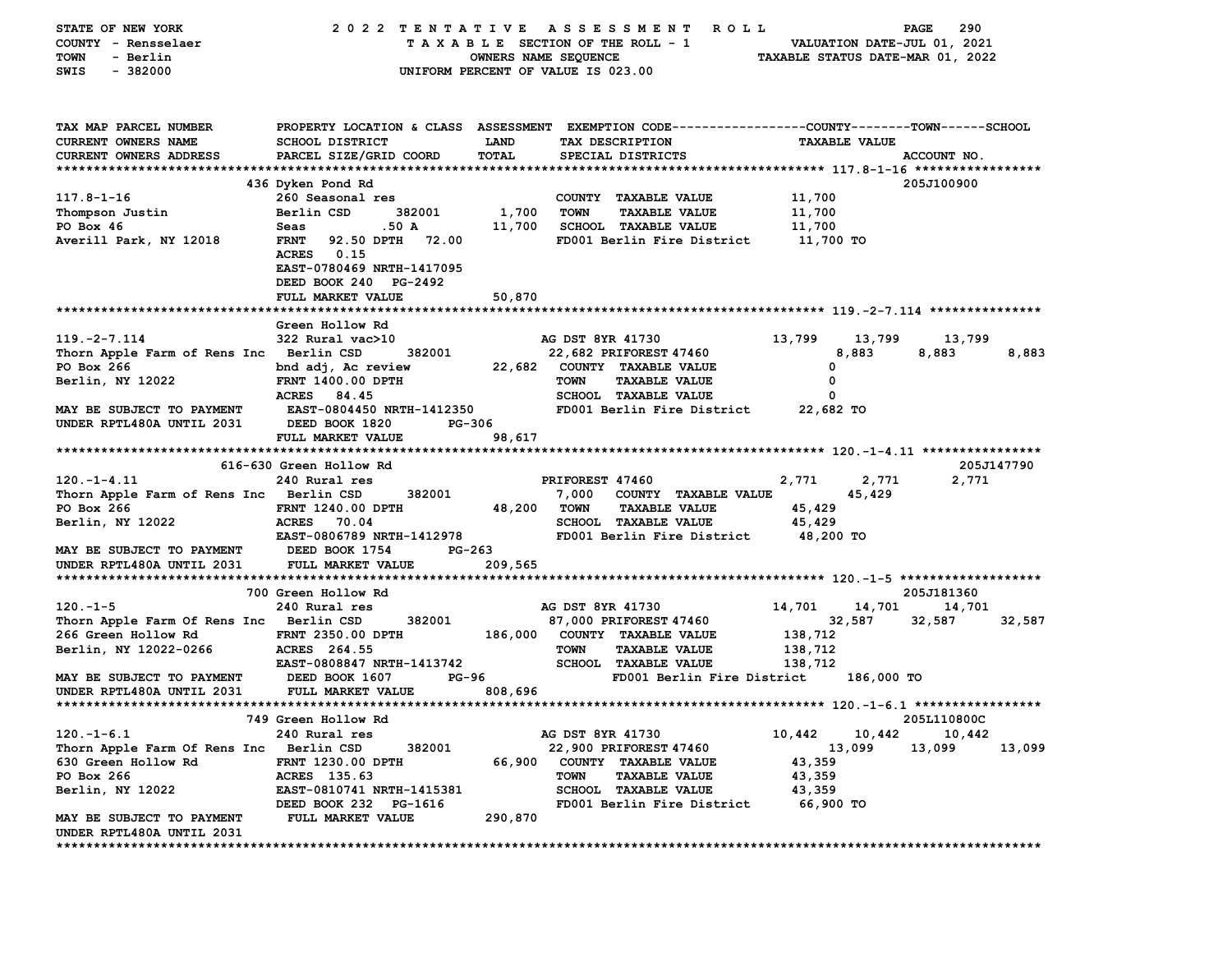| STATE OF NEW YORK                        | 2022 TENTATIVE                                                                                 |                                    |                       | A S S E S S M E N T<br><b>ROLL</b>  |                                  | PAGE        | 291   |
|------------------------------------------|------------------------------------------------------------------------------------------------|------------------------------------|-----------------------|-------------------------------------|----------------------------------|-------------|-------|
| COUNTY - Rensselaer                      |                                                                                                | TAXABLE SECTION OF THE ROLL - 1    |                       |                                     | VALUATION DATE-JUL 01, 2021      |             |       |
| <b>TOWN</b><br>- Berlin                  |                                                                                                | OWNERS NAME SEQUENCE               |                       |                                     | TAXABLE STATUS DATE-MAR 01, 2022 |             |       |
| SWIS<br>$-382000$                        |                                                                                                | UNIFORM PERCENT OF VALUE IS 023.00 |                       |                                     |                                  |             |       |
|                                          |                                                                                                |                                    |                       |                                     |                                  |             |       |
|                                          |                                                                                                |                                    |                       |                                     |                                  |             |       |
| TAX MAP PARCEL NUMBER                    | PROPERTY LOCATION & CLASS ASSESSMENT EXEMPTION CODE---------------COUNTY-------TOWN-----SCHOOL |                                    |                       |                                     |                                  |             |       |
| CURRENT OWNERS NAME                      | SCHOOL DISTRICT                                                                                | <b>LAND</b>                        |                       | TAX DESCRIPTION                     | <b>TAXABLE VALUE</b>             |             |       |
| <b>CURRENT OWNERS ADDRESS</b>            | PARCEL SIZE/GRID COORD                                                                         | <b>TOTAL</b>                       |                       | SPECIAL DISTRICTS                   |                                  | ACCOUNT NO. |       |
|                                          |                                                                                                |                                    |                       |                                     |                                  |             |       |
|                                          | Green Hollow Rd                                                                                |                                    |                       |                                     |                                  |             |       |
| $120. -1 - 17.12$                        | 320 Rural vacant                                                                               |                                    |                       | COUNTY TAXABLE VALUE                | 7,324                            |             |       |
| Thorn Apple Farm of Rensseler Berlin CSD | 382001                                                                                         |                                    | 7,324                 | <b>TOWN</b><br><b>TAXABLE VALUE</b> | 7,324                            |             |       |
| PO Box 266                               | <b>FRNT 531.24 DPTH</b>                                                                        |                                    |                       | 7,324 SCHOOL TAXABLE VALUE          | 7,324                            |             |       |
| Berlin, NY 12022-0266                    | ACRES 28.17                                                                                    |                                    |                       | FD001 Berlin Fire District          | 7,324 TO                         |             |       |
|                                          | EAST-0805368 NRTH-1412833                                                                      |                                    |                       |                                     |                                  |             |       |
|                                          | DEED BOOK 7552 PG-75                                                                           |                                    |                       |                                     |                                  |             |       |
|                                          | <b>FULL MARKET VALUE</b>                                                                       | 31,843                             |                       |                                     |                                  |             |       |
|                                          |                                                                                                |                                    |                       |                                     |                                  |             |       |
|                                          | 772 Green Hollow Rd                                                                            |                                    |                       |                                     |                                  |             |       |
| $120. -1 - 6.2$                          | 240 Rural res                                                                                  |                                    | <b>BAS STAR 41854</b> |                                     | 0                                | 0           | 8,340 |
| Thornbury Thomas B                       | Berlin CSD<br>382001                                                                           | 21,200                             |                       | COUNTY TAXABLE VALUE                | 115,350                          |             |       |
| 772 Green Hollow Rd                      | <b>FRNT 550.00 DPTH</b>                                                                        | 115,350                            | <b>TOWN</b>           | <b>TAXABLE VALUE</b>                | 115,350                          |             |       |
| Berlin, NY 12022                         | <b>ACRES</b><br>70.82                                                                          |                                    |                       | SCHOOL TAXABLE VALUE                | 107,010                          |             |       |
|                                          | EAST-0810245 NRTH-1412157                                                                      |                                    |                       | FD001 Berlin Fire District          | 115,350 TO                       |             |       |
|                                          | DEED BOOK 4344 PG-43                                                                           |                                    |                       |                                     |                                  |             |       |
|                                          | FULL MARKET VALUE                                                                              | 501,522                            |                       |                                     |                                  |             |       |
|                                          |                                                                                                |                                    |                       |                                     |                                  |             |       |
|                                          | 65 Hill Rd                                                                                     |                                    |                       |                                     |                                  | 205J112780  |       |
| $151.5 - 1 - 3$                          | 260 Seasonal res - WTRFNT                                                                      |                                    |                       | COUNTY TAXABLE VALUE                | 19,100                           |             |       |
| Thurlow Marjorie S                       | Berlin CSD<br>382001                                                                           | 4,100                              | <b>TOWN</b>           | <b>TAXABLE VALUE</b>                | 19,100                           |             |       |
| 155 Langdon Ave #1                       | Life Estate                                                                                    | 19,100                             |                       | <b>SCHOOL TAXABLE VALUE</b>         | 19,100                           |             |       |
| Watertown, MA 02472                      | Bk44 Map36 Lot 13                                                                              |                                    |                       | FD001 Berlin Fire District          | 19,100 TO                        |             |       |
|                                          | <b>FRNT</b><br>80.00 DPTH 150.00                                                               |                                    |                       |                                     |                                  |             |       |
|                                          | ACRES 0.27                                                                                     |                                    |                       |                                     |                                  |             |       |
|                                          | EAST-0782574 NRTH-1393268                                                                      |                                    |                       |                                     |                                  |             |       |
|                                          | DEED BOOK 129 PG-40                                                                            |                                    |                       |                                     |                                  |             |       |
|                                          | FULL MARKET VALUE                                                                              | 83,043                             |                       |                                     |                                  |             |       |
|                                          |                                                                                                |                                    |                       |                                     |                                  |             |       |
|                                          | 1117-1159 Taborton Rd                                                                          |                                    |                       |                                     |                                  | 205J182800C |       |
| $150 - 1 - 1$                            | 240 Rural res                                                                                  |                                    | <b>BAS STAR 41854</b> |                                     | 0                                | 0           | 8,340 |
| Timber Ralph W                           | Averill Park Ce 384001                                                                         | 13,000                             |                       | COUNTY TAXABLE VALUE                | 38,000                           |             |       |
| Timber Emma M                            | 71% For Vets & Aged                                                                            | 38,000                             | <b>TOWN</b>           | <b>TAXABLE VALUE</b>                | 38,000                           |             |       |
| Attn: Timber Ralph W &                   | Life Estate                                                                                    |                                    |                       | SCHOOL TAXABLE VALUE                | 29,660                           |             |       |
| Timber Family Smith Priscilla 2021-27    |                                                                                                |                                    |                       | FD001 Berlin Fire District          |                                  | 38,000 TO   |       |
| 16 Cardinal Ave                          | <b>FRNT 1197.00 DPTH</b>                                                                       |                                    |                       |                                     |                                  |             |       |
| West Sand Lake, NY 12196                 | ACRES 191.17                                                                                   |                                    |                       |                                     |                                  |             |       |
|                                          | EAST-0773399 NRTH-1388087                                                                      |                                    |                       |                                     |                                  |             |       |
|                                          | DEED BOOK 1620 PG-332                                                                          |                                    |                       |                                     |                                  |             |       |
|                                          | FULL MARKET VALUE                                                                              | 165,217                            |                       |                                     |                                  |             |       |
|                                          |                                                                                                |                                    |                       |                                     |                                  | 205J139870  |       |
| $150. - 1 - 40$                          | Taborton Rd (N of)<br>323 Vacant rural                                                         |                                    |                       | <b>TAXABLE VALUE</b>                | 3,800                            |             |       |
|                                          | Averill Park Ce 384001                                                                         | 3,800                              | COUNTY<br><b>TOWN</b> | <b>TAXABLE VALUE</b>                |                                  |             |       |
| Timber Ralph W                           | Life Estate                                                                                    | 3,800                              |                       | <b>SCHOOL TAXABLE VALUE</b>         | 3,800                            |             |       |
| Timber Emma M<br>Attn: Timber Ralph W &  | 2021-27                                                                                        |                                    |                       | FD001 Berlin Fire District          | 3,800<br>3,800 TO                |             |       |
| Timber Family Smith Priscilla ACRES      | 30.00                                                                                          |                                    |                       |                                     |                                  |             |       |
| 16 Cardinal Ave                          | EAST-0774440 NRTH-1389390                                                                      |                                    |                       |                                     |                                  |             |       |
| West Sand Lake, NY 12196                 | DEED BOOK 1620                                                                                 | PG-324                             |                       |                                     |                                  |             |       |
|                                          | FULL MARKET VALUE                                                                              | 16,522                             |                       |                                     |                                  |             |       |
|                                          |                                                                                                |                                    |                       |                                     |                                  |             |       |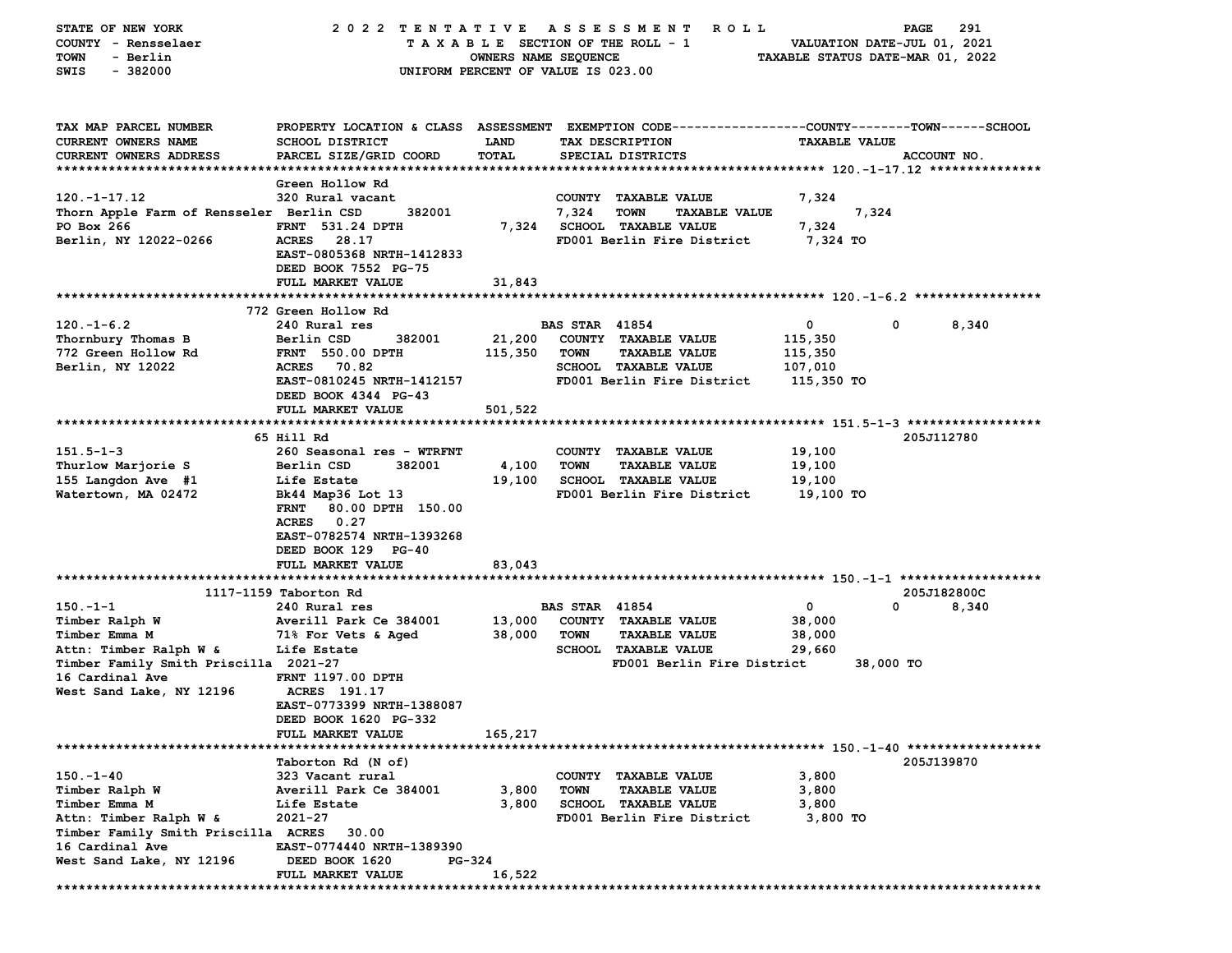| STATE OF NEW YORK<br>COUNTY - Rensselaer<br><b>TOWN</b><br>- Berlin<br>SWIS<br>$-382000$ | 2022 TENTATIVE ASSESSMENT                                                                                                      | TAXABLE SECTION OF THE ROLL - 1<br>OWNERS NAME SEQUENCE<br>UNIFORM PERCENT OF VALUE IS 023.00 |                       | R O L L                     | VALUATION DATE-JUL 01, 2021<br>TAXABLE STATUS DATE-MAR 01, 2022 | 292<br>PAGE |
|------------------------------------------------------------------------------------------|--------------------------------------------------------------------------------------------------------------------------------|-----------------------------------------------------------------------------------------------|-----------------------|-----------------------------|-----------------------------------------------------------------|-------------|
| TAX MAP PARCEL NUMBER<br><b>CURRENT OWNERS NAME</b>                                      | PROPERTY LOCATION & CLASS ASSESSMENT EXEMPTION CODE---------------COUNTY-------TOWN-----SCHOOL<br><b>SCHOOL DISTRICT</b>       | LAND                                                                                          |                       | TAX DESCRIPTION             | <b>TAXABLE VALUE</b>                                            |             |
| <b>CURRENT OWNERS ADDRESS</b>                                                            | PARCEL SIZE/GRID COORD                                                                                                         | <b>TOTAL</b>                                                                                  |                       | SPECIAL DISTRICTS           |                                                                 | ACCOUNT NO. |
|                                                                                          |                                                                                                                                |                                                                                               |                       |                             |                                                                 |             |
|                                                                                          | Taborton Rd                                                                                                                    |                                                                                               |                       |                             |                                                                 | 205J126370S |
| $150. - 1 - 43$                                                                          | 314 Rural vac<10                                                                                                               |                                                                                               |                       | COUNTY TAXABLE VALUE        | 1,625                                                           |             |
| Timber Ralph W                                                                           | Averill Park Ce 384001                                                                                                         | 1,625                                                                                         | <b>TOWN</b>           | <b>TAXABLE VALUE</b>        | 1,625                                                           |             |
| Timber Emma M                                                                            | $2021 - 27$                                                                                                                    | 1,625                                                                                         |                       | <b>SCHOOL TAXABLE VALUE</b> | 1,625                                                           |             |
| Attn: Timber Ralph W &                                                                   | <b>FRNT 665.00 DPTH</b>                                                                                                        |                                                                                               |                       | FD001 Berlin Fire District  | 1,625 TO                                                        |             |
| Timber Family Smith Priscilla ACRES 8.46<br>16 Cardinal Ave                              | EAST-0774014 NRTH-1387580                                                                                                      |                                                                                               |                       |                             |                                                                 |             |
| West Sand Lake, NY 12196                                                                 | DEED BOOK 1620                                                                                                                 | PG-330                                                                                        |                       |                             |                                                                 |             |
|                                                                                          | FULL MARKET VALUE                                                                                                              | 7,065                                                                                         |                       |                             |                                                                 |             |
|                                                                                          |                                                                                                                                |                                                                                               |                       |                             |                                                                 |             |
|                                                                                          | Taborton Rd (N of)                                                                                                             |                                                                                               |                       |                             |                                                                 |             |
| $150 - 1 - 44$                                                                           | 323 Vacant rural                                                                                                               |                                                                                               |                       | COUNTY TAXABLE VALUE        | 3,150                                                           |             |
| Timber Ralph W                                                                           | Berlin CSD<br>382001                                                                                                           | 3,150                                                                                         | <b>TOWN</b>           | <b>TAXABLE VALUE</b>        | 3,150                                                           |             |
| Timer Emma M                                                                             | $2021 - 27$                                                                                                                    | 3,150                                                                                         |                       | SCHOOL TAXABLE VALUE        | 3,150                                                           |             |
| 16 Cardinal Ave                                                                          | ACRES 13.50                                                                                                                    |                                                                                               |                       | FD001 Berlin Fire District  | 3,150 TO                                                        |             |
| West Sand Lake, NY 12196                                                                 | EAST-0773902 NRTH-1392585                                                                                                      |                                                                                               |                       |                             |                                                                 |             |
|                                                                                          | FULL MARKET VALUE                                                                                                              | 13,696                                                                                        |                       |                             |                                                                 |             |
|                                                                                          |                                                                                                                                |                                                                                               |                       |                             |                                                                 |             |
|                                                                                          | 17370 NY 22                                                                                                                    |                                                                                               |                       |                             |                                                                 | 205J101890  |
| $152. -2 - 18.12$                                                                        | 210 1 Family Res                                                                                                               |                                                                                               | <b>BAS STAR 41854</b> |                             | $\mathbf 0$                                                     | 0<br>8,340  |
| Tinney Edward A                                                                          | Berlin CSD<br>382001                                                                                                           | 2,000                                                                                         |                       | COUNTY TAXABLE VALUE        | 39,590                                                          |             |
| Tinney Darla J                                                                           | Seas                                                                                                                           | 39,590                                                                                        | TOWN                  | <b>TAXABLE VALUE</b>        | 39,590                                                          |             |
| 17370 NY 22                                                                              | 2005-215 Lot 1                                                                                                                 |                                                                                               |                       | SCHOOL TAXABLE VALUE        | 31,250                                                          |             |
| Cherry Plains, NY 12040                                                                  | FRNT 210.48 DPTH<br>2.00 BANK WELLS<br><b>ACRES</b><br>EAST-0799483 NRTH-1387389<br>DEED BOOK 5653 PG-185<br>FULL MARKET VALUE |                                                                                               |                       | FD001 Berlin Fire District  | 39,590 TO                                                       |             |
|                                                                                          |                                                                                                                                | 172,130                                                                                       |                       |                             |                                                                 |             |
|                                                                                          | Dingman Rd                                                                                                                     |                                                                                               |                       |                             |                                                                 | 205J165990  |
| $150. - 1 - 24.1$                                                                        | 314 Rural vac<10                                                                                                               |                                                                                               |                       | COUNTY TAXABLE VALUE        | 1,200                                                           |             |
| Tisko Frankie D                                                                          | Averill Park Ce 384001                                                                                                         | 1,200                                                                                         | <b>TOWN</b>           | <b>TAXABLE VALUE</b>        | 1,200                                                           |             |
| Tisko Darcee F                                                                           | Seas<br>1 A                                                                                                                    | 1,200                                                                                         |                       | <b>SCHOOL TAXABLE VALUE</b> | 1,200                                                           |             |
| PO Box 415                                                                               | 1214/240                                                                                                                       |                                                                                               |                       | FD001 Berlin Fire District  | 1,200 TO                                                        |             |
| Voorheesville, NY 12186                                                                  | <b>FRNT</b> 150.00 DPTH<br><b>ACRES</b><br>1.00<br>EAST-0777214 NRTH-1386204<br>DEED BOOK 4317 PG-171                          |                                                                                               |                       |                             |                                                                 |             |
| **********************                                                                   | <b>FULL MARKET VALUE</b><br>*******************                                                                                | 5,217                                                                                         |                       |                             |                                                                 |             |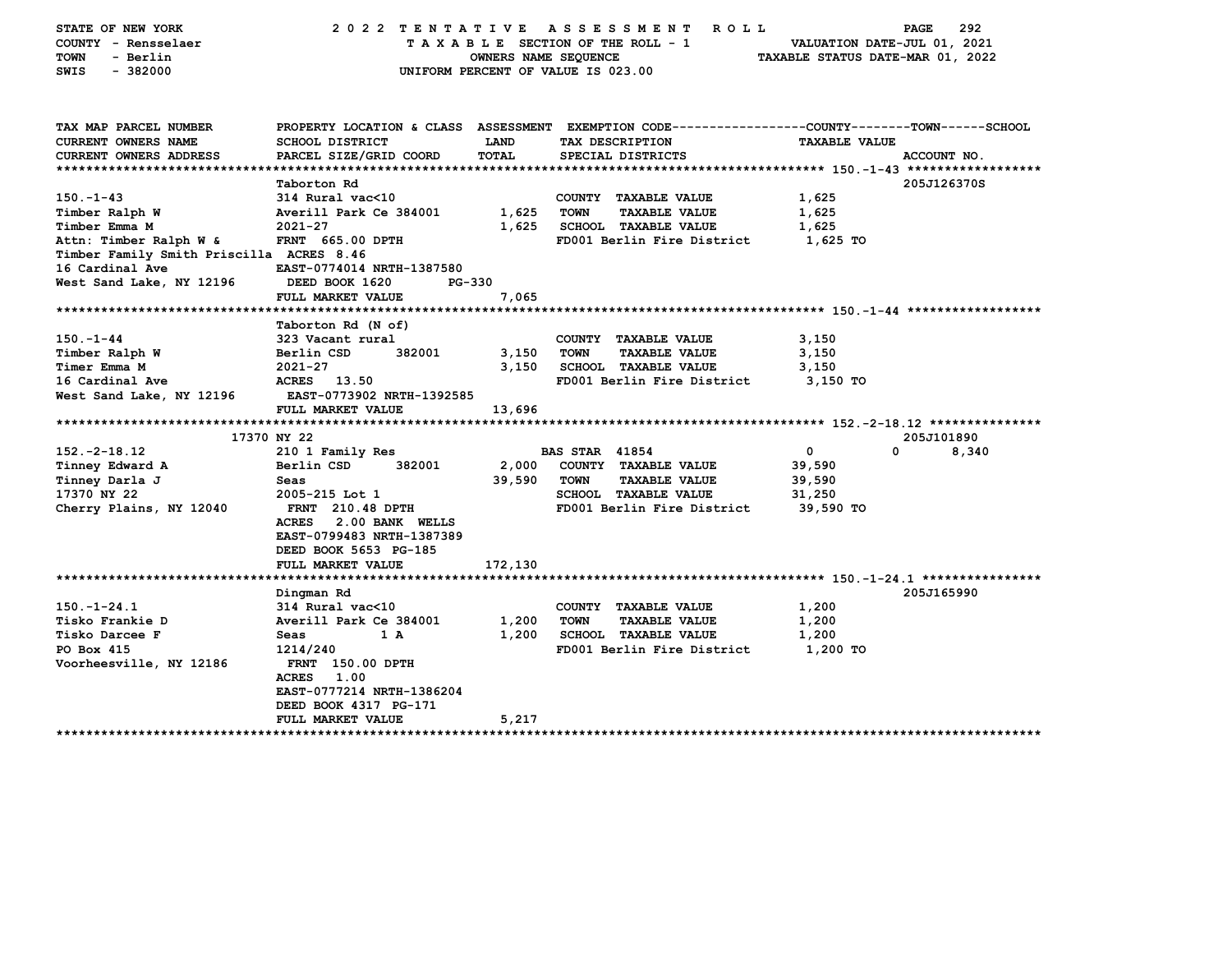| STATE OF NEW YORK                             | 2022 TENTATIVE                                                                                  |                                    |                       | A S S E S S M E N T<br><b>ROLL</b> |                                  | PAGE                        | 293         |
|-----------------------------------------------|-------------------------------------------------------------------------------------------------|------------------------------------|-----------------------|------------------------------------|----------------------------------|-----------------------------|-------------|
| COUNTY - Rensselaer                           |                                                                                                 | TAXABLE SECTION OF THE ROLL - 1    |                       |                                    |                                  | VALUATION DATE-JUL 01, 2021 |             |
| - Berlin<br>TOWN                              |                                                                                                 | OWNERS NAME SEQUENCE               |                       |                                    | TAXABLE STATUS DATE-MAR 01, 2022 |                             |             |
| $-382000$<br>SWIS                             |                                                                                                 | UNIFORM PERCENT OF VALUE IS 023.00 |                       |                                    |                                  |                             |             |
|                                               |                                                                                                 |                                    |                       |                                    |                                  |                             |             |
| TAX MAP PARCEL NUMBER                         | PROPERTY LOCATION & CLASS ASSESSMENT EXEMPTION CODE---------------COUNTY-------TOWN------SCHOOL |                                    |                       |                                    |                                  |                             |             |
| <b>CURRENT OWNERS NAME</b>                    | <b>SCHOOL DISTRICT</b>                                                                          | LAND                               | TAX DESCRIPTION       |                                    | <b>TAXABLE VALUE</b>             |                             |             |
| <b>CURRENT OWNERS ADDRESS</b>                 | PARCEL SIZE/GRID COORD                                                                          | TOTAL                              |                       | SPECIAL DISTRICTS                  |                                  |                             | ACCOUNT NO. |
|                                               |                                                                                                 |                                    |                       |                                    |                                  |                             |             |
|                                               | 15 Echo Park                                                                                    |                                    |                       |                                    |                                  |                             | 205J191260  |
| $130.1 - 5 - 28$                              | 210 1 Family Res                                                                                |                                    | <b>BAS STAR 41854</b> |                                    | $\mathbf 0$                      | 0                           | 8,340       |
| Tobin Kayla                                   | Berlin CSD<br>382001                                                                            | 1,000                              |                       | COUNTY TAXABLE VALUE               | 31,800                           |                             |             |
| 15 Echo Park                                  |                                                                                                 | 31,800                             | <b>TOWN</b>           | <b>TAXABLE VALUE</b>               |                                  |                             |             |
|                                               | FRNT 130.92 DPTH 120.83                                                                         |                                    |                       |                                    |                                  | 31,800                      |             |
| Berlin, NY 12022                              | <b>ACRES</b><br><b>0.33 BANK</b><br>CORE                                                        |                                    |                       | <b>SCHOOL TAXABLE VALUE</b>        | 23,460                           |                             |             |
|                                               | EAST-0797211 NRTH-1408315                                                                       |                                    |                       | FD001 Berlin Fire District         | 31,800 TO                        |                             |             |
|                                               | DEED BOOK 9878 PG-117                                                                           |                                    |                       | LT001 Berlin Light Dist            |                                  | 31,800 TO                   |             |
|                                               | FULL MARKET VALUE                                                                               | 138,261                            |                       |                                    |                                  |                             |             |
|                                               |                                                                                                 |                                    |                       |                                    |                                  |                             |             |
|                                               | 1015 Bower Rd                                                                                   |                                    |                       |                                    |                                  |                             |             |
| $161. - 1 - 34.12$                            | 311 Res vac land                                                                                |                                    |                       | COUNTY TAXABLE VALUE               | 3,000                            |                             |             |
| Totten Dorothy                                | Averill Park Ce 384001                                                                          | 3,000                              | <b>TOWN</b>           | <b>TAXABLE VALUE</b>               | 3,000                            |                             |             |
| 2413 Culpeper Rd                              | FRNT 195.00 DPTH 310.00                                                                         | 3,000                              |                       | <b>SCHOOL TAXABLE VALUE</b>        |                                  | 3,000                       |             |
| Alexandria, VA 22308                          | <b>ACRES</b><br>0.88                                                                            |                                    |                       | FD001 Berlin Fire District         | 3,000 TO                         |                             |             |
|                                               | EAST-0771813 NRTH-1381870                                                                       |                                    |                       |                                    |                                  |                             |             |
|                                               | DEED BOOK 1386 PG-144                                                                           |                                    |                       |                                    |                                  |                             |             |
|                                               | FULL MARKET VALUE                                                                               | 13,043                             |                       |                                    |                                  |                             |             |
|                                               |                                                                                                 |                                    |                       |                                    |                                  |                             |             |
|                                               | 105 Old State Route 22                                                                          |                                    |                       |                                    |                                  |                             | 205J135820  |
| $119. - 1 - 2$                                | 260 Seasonal res                                                                                |                                    |                       | COUNTY TAXABLE VALUE               | 13,125                           |                             |             |
| Towne Marvin Michael                          | Berlin CSD<br>382001                                                                            | 2,000                              | <b>TOWN</b>           | <b>TAXABLE VALUE</b>               | 13,125                           |                             |             |
| Towne Dawn Janine                             | FRNT 170.00 DPTH                                                                                | 13,125                             |                       | <b>SCHOOL TAXABLE VALUE</b>        | 13,125                           |                             |             |
| 1862 NY 7                                     | 1.00<br><b>ACRES</b>                                                                            |                                    |                       | FD001 Berlin Fire District         | 13,125 TO                        |                             |             |
| Troy, NY 12180                                | EAST-0794323 NRTH-1416544                                                                       |                                    |                       |                                    |                                  |                             |             |
|                                               | DEED BOOK 9403 PG-330                                                                           |                                    |                       |                                    |                                  |                             |             |
|                                               | FULL MARKET VALUE                                                                               | 57,065                             |                       |                                    |                                  |                             |             |
|                                               |                                                                                                 |                                    |                       |                                    |                                  |                             |             |
|                                               | 125 East Shore Dr                                                                               |                                    |                       |                                    |                                  |                             | 205J183070  |
| $117.8 - 1 - 2$                               | 260 Seasonal res - WTRFNT                                                                       |                                    |                       | COUNTY TAXABLE VALUE               | 5,175                            |                             |             |
| Tracy Neale L                                 | Berlin CSD<br>382001                                                                            | 2,175                              | <b>TOWN</b>           | <b>TAXABLE VALUE</b>               | 5,175                            |                             |             |
| Tracy Emily M                                 | Life Estate Remainder to:                                                                       | 5,175                              |                       | <b>SCHOOL TAXABLE VALUE</b>        |                                  | 5,175                       |             |
| Attn: Jennifer Madge Doelman Jennifer Doelman |                                                                                                 |                                    |                       | FD001 Berlin Fire District         | 5,175 TO                         |                             |             |
| Dutoitstraat 18                               | 45.00 DPTH 190.00<br><b>FRNT</b>                                                                |                                    |                       |                                    |                                  |                             |             |
| 3143CH Maassluis, The Netherla ACRES 0.19     |                                                                                                 |                                    |                       |                                    |                                  |                             |             |
|                                               | EAST-0779864 NRTH-1417460                                                                       |                                    |                       |                                    |                                  |                             |             |
|                                               | DEED BOOK 7992 PG-263                                                                           |                                    |                       |                                    |                                  |                             |             |
|                                               | FULL MARKET VALUE                                                                               | 22,500                             |                       |                                    |                                  |                             |             |
|                                               |                                                                                                 |                                    |                       |                                    |                                  |                             |             |
|                                               | Southeast Hollow Rd                                                                             |                                    |                       |                                    |                                  |                             | 205J183340  |
| $142. - 1 - 3.1$                              | 910 Priv forest                                                                                 |                                    | PRIFOREST 47460       |                                    | 20,190                           | 20,190                      | 20,190      |
| Trayner Forest Preserve LLC                   | 382001<br>Berlin CSD                                                                            |                                    | 28,260                | COUNTY TAXABLE VALUE               |                                  | 8,070                       |             |
| 634 South Hollow Rd                           | 2011-136                                                                                        | 28,260                             | <b>TOWN</b>           | <b>TAXABLE VALUE</b>               | 8,070                            |                             |             |
| PO Box 167                                    | <b>FRNT 586.00 DPTH</b>                                                                         |                                    |                       | SCHOOL TAXABLE VALUE               | 8,070                            |                             |             |
| Berlin, NY 12022                              | ACRES 171.94                                                                                    |                                    |                       | FD001 Berlin Fire District         | 28,260 TO                        |                             |             |
|                                               | EAST-0809150 NRTH-1400400                                                                       |                                    |                       |                                    |                                  |                             |             |
| MAY BE SUBJECT TO PAYMENT                     | DEED BOOK 6155<br>PG-318                                                                        |                                    |                       |                                    |                                  |                             |             |
| UNDER RPTL480A UNTIL 2031                     | FULL MARKET VALUE                                                                               | 122,870                            |                       |                                    |                                  |                             |             |
|                                               |                                                                                                 |                                    |                       |                                    |                                  |                             |             |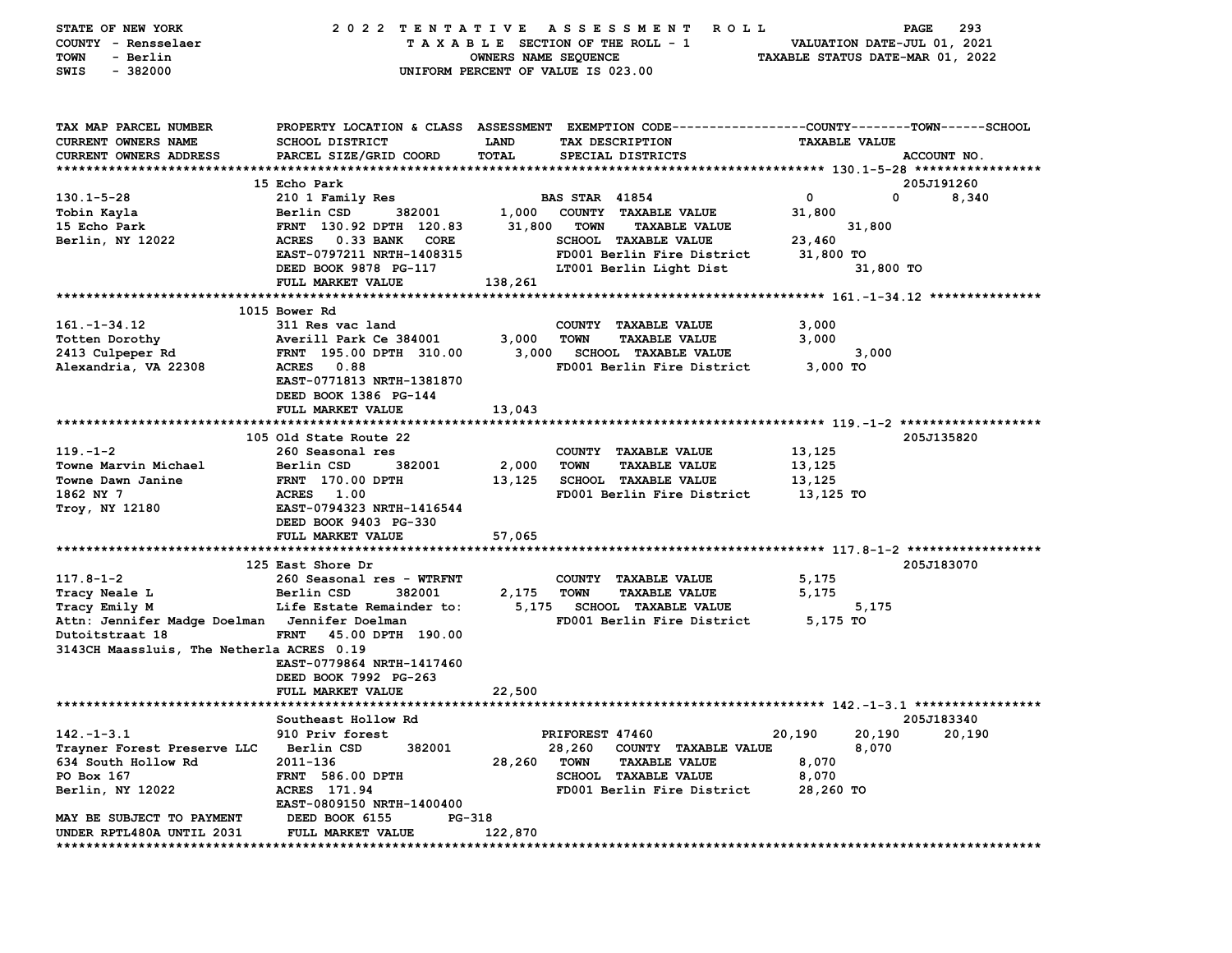| STATE OF NEW YORK<br>COUNTY - Rensselaer<br>- Berlin<br>TOWN<br>SWIS<br>$-382000$ | 2022 TENTATIVE                                                                                                                              | <b>OWNERS NAME SEQUENCE</b> | ASSESSMENT<br>ROLL<br>TAXABLE SECTION OF THE ROLL - 1<br>UNIFORM PERCENT OF VALUE IS 023.00 | 294<br>PAGE<br>VALUATION DATE-JUL 01, 2021<br>TAXABLE STATUS DATE-MAR 01, 2022                  |
|-----------------------------------------------------------------------------------|---------------------------------------------------------------------------------------------------------------------------------------------|-----------------------------|---------------------------------------------------------------------------------------------|-------------------------------------------------------------------------------------------------|
| TAX MAP PARCEL NUMBER                                                             |                                                                                                                                             |                             |                                                                                             | PROPERTY LOCATION & CLASS ASSESSMENT EXEMPTION CODE---------------COUNTY-------TOWN------SCHOOL |
| <b>CURRENT OWNERS NAME</b>                                                        | <b>SCHOOL DISTRICT</b>                                                                                                                      | LAND                        | TAX DESCRIPTION                                                                             | <b>TAXABLE VALUE</b>                                                                            |
| <b>CURRENT OWNERS ADDRESS</b>                                                     | PARCEL SIZE/GRID COORD                                                                                                                      | TOTAL                       | SPECIAL DISTRICTS                                                                           | ACCOUNT NO.                                                                                     |
|                                                                                   | 916 Fiftysix Rd                                                                                                                             |                             |                                                                                             | 205J105760                                                                                      |
| $117.8 - 1 - 21$                                                                  | 260 Seasonal res                                                                                                                            |                             | COUNTY TAXABLE VALUE                                                                        | 18,900                                                                                          |
| True Daniel                                                                       | Berlin CSD<br>382001                                                                                                                        | 1,900                       | TOWN<br><b>TAXABLE VALUE</b>                                                                | 18,900                                                                                          |
| 983 Prospect St                                                                   | Seas .75A                                                                                                                                   | 18,900                      | <b>SCHOOL TAXABLE VALUE</b>                                                                 | 18,900                                                                                          |
| Plantsville, CT 06479                                                             | FRNT 308.00 DPTH 100.00<br><b>ACRES</b><br>0.68<br>EAST-0780402 NRTH-1416782<br>DEED BOOK 9096 PG-90                                        |                             | FD001 Berlin Fire District                                                                  | 18,900 TO                                                                                       |
|                                                                                   | FULL MARKET VALUE                                                                                                                           | 82,174                      |                                                                                             |                                                                                                 |
|                                                                                   |                                                                                                                                             |                             |                                                                                             |                                                                                                 |
| $152. - 1 - 15.2$                                                                 | 11 Miles Mountain Rd                                                                                                                        |                             |                                                                                             |                                                                                                 |
| Ture Tulin                                                                        | 210 1 Family Res<br>Berlin CSD<br>382001                                                                                                    | 3,900                       | COUNTY<br><b>TAXABLE VALUE</b><br><b>TOWN</b><br><b>TAXABLE VALUE</b>                       | 44,850<br>44,850                                                                                |
| Valenti Maria T                                                                   | <b>FRNT 863.18 DPTH</b>                                                                                                                     | 44,850                      | <b>SCHOOL TAXABLE VALUE</b>                                                                 | 44,850                                                                                          |
| 11 Miles Mountain Rd                                                              | ACRES<br><b>7.15 BANK</b><br>CORE                                                                                                           |                             | FD001 Berlin Fire District                                                                  | 44,850 TO                                                                                       |
| Cherry Plain, NY 12040                                                            | EAST-0799780 NRTH-1391708<br>DEED BOOK 8056 PG-128<br>FULL MARKET VALUE                                                                     | 195,000                     |                                                                                             |                                                                                                 |
|                                                                                   |                                                                                                                                             |                             |                                                                                             |                                                                                                 |
|                                                                                   | 218 Spring Lake Rd                                                                                                                          |                             |                                                                                             |                                                                                                 |
| $140.17 - 4 - 4$                                                                  | 260 Seasonal res                                                                                                                            |                             | COUNTY TAXABLE VALUE                                                                        | 41,800                                                                                          |
| Turel Irrevocable Family Trust Berlin CSD                                         | 382001                                                                                                                                      |                             | 4,100<br><b>TAXABLE VALUE</b><br><b>TOWN</b>                                                | 41,800                                                                                          |
| Turel Anthony P Jr                                                                | Spring Lake                                                                                                                                 | 41,800                      | <b>SCHOOL TAXABLE VALUE</b>                                                                 | 41,800                                                                                          |
| 987 Red Ln<br>Danville, PA 17821                                                  | 49/8 Lot 87<br>80.00 DPTH 185.00<br><b>FRNT</b><br>0.33<br>ACRES<br>EAST-0782777 NRTH-1394158<br>DEED BOOK 171 PG-1451<br>FULL MARKET VALUE | 181,739                     | FD001 Berlin Fire District                                                                  | 41,800 TO                                                                                       |
|                                                                                   |                                                                                                                                             |                             |                                                                                             |                                                                                                 |
|                                                                                   | Spring Lake Rd                                                                                                                              |                             |                                                                                             |                                                                                                 |
| $140.17 - 4 - 8$                                                                  | 314 Rural vac<10 - WTRFNT                                                                                                                   |                             | COUNTY TAXABLE VALUE                                                                        | 3,700                                                                                           |
| Turel Irrevocable Family Trust Berlin CSD                                         | 382001<br>49/8 Lot 88                                                                                                                       | 3,700                       | 3,700<br><b>TOWN</b><br><b>TAXABLE VALUE</b><br>SCHOOL TAXABLE VALUE                        | 3,700<br>3,700                                                                                  |
| Turel Anthony P Jr<br>987 Red Ln                                                  | FRNT 100.00 DPTH 185.00                                                                                                                     |                             | FD001 Berlin Fire District                                                                  | 3,700 TO                                                                                        |
| Danville, PA 17821                                                                | <b>ACRES</b><br>0.34<br>EAST-0782840 NRTH-1394113<br>DEED BOOK 171 PG-1454                                                                  |                             |                                                                                             |                                                                                                 |
| *************************                                                         | <b>FULL MARKET VALUE</b>                                                                                                                    | 16,087                      |                                                                                             |                                                                                                 |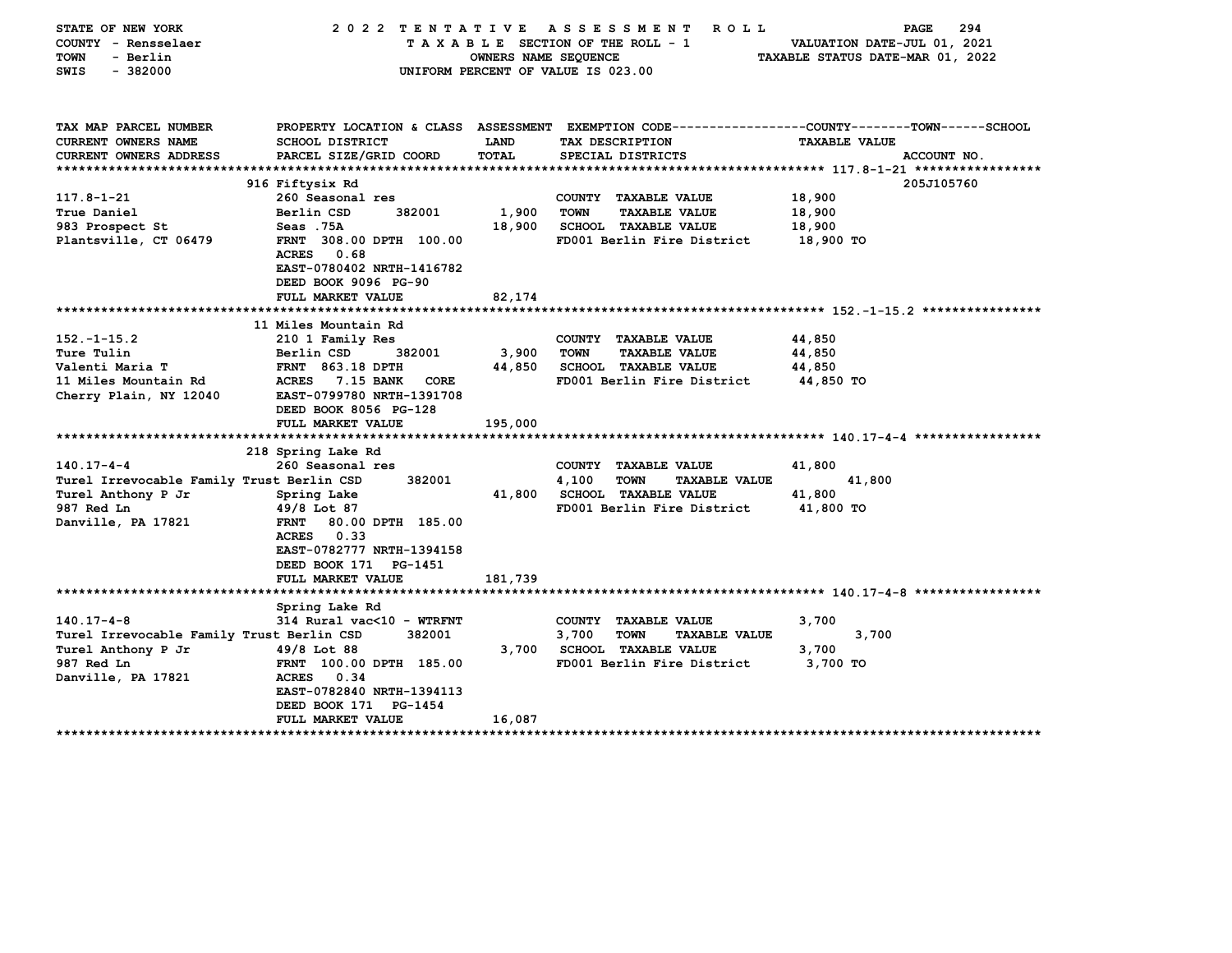| <b>STATE OF NEW YORK</b> |          |          |  |  |  |  |  | 2022 TENTATIVE ASSESSMENT ROLL     |  |  |  |  |  |  |  |  |                                  | PAGE | 295 |  |
|--------------------------|----------|----------|--|--|--|--|--|------------------------------------|--|--|--|--|--|--|--|--|----------------------------------|------|-----|--|
| COUNTY - Rensselaer      |          |          |  |  |  |  |  | TAXABLE SECTION OF THE ROLL - 1    |  |  |  |  |  |  |  |  | VALUATION DATE-JUL 01, 2021      |      |     |  |
| TOWN                     |          | - Berlin |  |  |  |  |  | NAME SECTION - T                   |  |  |  |  |  |  |  |  | TAXABLE STATUS DATE-MAR 01, 2022 |      |     |  |
| SWIS                     | - 382000 |          |  |  |  |  |  |                                    |  |  |  |  |  |  |  |  | RPS150/V04/L015                  |      |     |  |
|                          |          |          |  |  |  |  |  | UNIFORM PERCENT OF VALUE IS 023.00 |  |  |  |  |  |  |  |  | CURRENT DATE $4/21/2022$         |      |     |  |

| <b>CODE</b> | <b>DISTRICT NAME</b> | <b>TOTAL</b><br><b>EXTENSION</b><br>PARCELS<br>TYPE | <b>EXTENSION</b><br><b>VALUE</b> | AD VALOREM<br><b>VALUE</b> | <b>EXEMPT</b><br><b>AMOUNT</b> | TAXABLE<br><b>VALUE</b> |
|-------------|----------------------|-----------------------------------------------------|----------------------------------|----------------------------|--------------------------------|-------------------------|
|             | FD001 Berlin Fire Di | 43 TOTAL                                            |                                  | 1509,826                   |                                | 1509,826                |
|             | LT001 Berlin Light D | 3 TOTAL                                             |                                  | 77,000                     |                                | 77,000                  |
|             | WD001 Berlin Water D | 3 TOTAL M                                           |                                  | 53,750                     |                                | 53,750                  |
|             | WD023 Berlin Water D | 3 TOTAL M                                           |                                  | 53,750                     |                                | 53,750                  |

## **\*\*\* S C H O O L D I S T R I C T S U M M A R Y \*\*\***

| CODE             | DISTRICT NAME                   | TOTAL<br><b>PARCELS</b> | ASSESSED<br>LAND  | <b>ASSESSED</b><br>TOTAL | <b>EXEMPT</b><br><b>AMOUNT</b> | TOTAL<br>TAXABLE    | <b>STAR</b><br><b>AMOUNT</b> | <b>STAR</b><br><b>TAXABLE</b> |
|------------------|---------------------------------|-------------------------|-------------------|--------------------------|--------------------------------|---------------------|------------------------------|-------------------------------|
| 382001<br>384001 | Berlin CSD<br>Averill Park Cent | 34<br>9                 | 407,291<br>38,825 | 1397,096<br>112,730      | 179,592                        | 1217,504<br>112,730 | 137,520<br>8,340             | 1079,984<br>104,390           |
|                  | SUB-TOTAL                       | 43                      | 446,116           | 1509,826                 | 179,592                        | 1330,234            | 145,860                      | 1184,374                      |
|                  | T O T A L                       | 43                      | 446,116           | 1509,826                 | 179,592                        | 1330,234            | 145,860                      | 1184,374                      |

### **\*\*\* S Y S T E M C O D E S S U M M A R Y \*\*\***

# **NO SYSTEM EXEMPTIONS AT THIS LEVEL**

## **\*\*\* E X E M P T I O N S U M M A R Y \*\*\***

|       |                    | TOTAL          |               |             |               |
|-------|--------------------|----------------|---------------|-------------|---------------|
| CODE  | <b>DESCRIPTION</b> | <b>PARCELS</b> | <b>COUNTY</b> | <b>TOWN</b> | <b>SCHOOL</b> |
|       |                    |                |               |             |               |
| 41103 | VT ELG FND         |                |               | 550         |               |
| 41112 | VET P EXMT         |                | 8,750         |             |               |
| 41132 | VET COM C          | 1              | 14,450        |             |               |
| 41133 | VET COM T          |                |               | 2,300       |               |
| 41730 | AG DST 8YR         | 3              | 38,942        | 38,942      | 38,942        |
| 41800 | AGED CTS           | 3              | 55,895        | 61,970      | 63,120        |
| 41834 | <b>ENH STAR</b>    | 3              |               |             | 62,460        |
| 41854 | <b>BAS STAR</b>    | 10             |               |             | 83,400        |
| 47460 | <b>PRIFOREST</b>   | 5              | 77,530        | 77,530      | 77,530        |
|       | T O T A L          | 28             | 195,567       | 181,292     | 325,452       |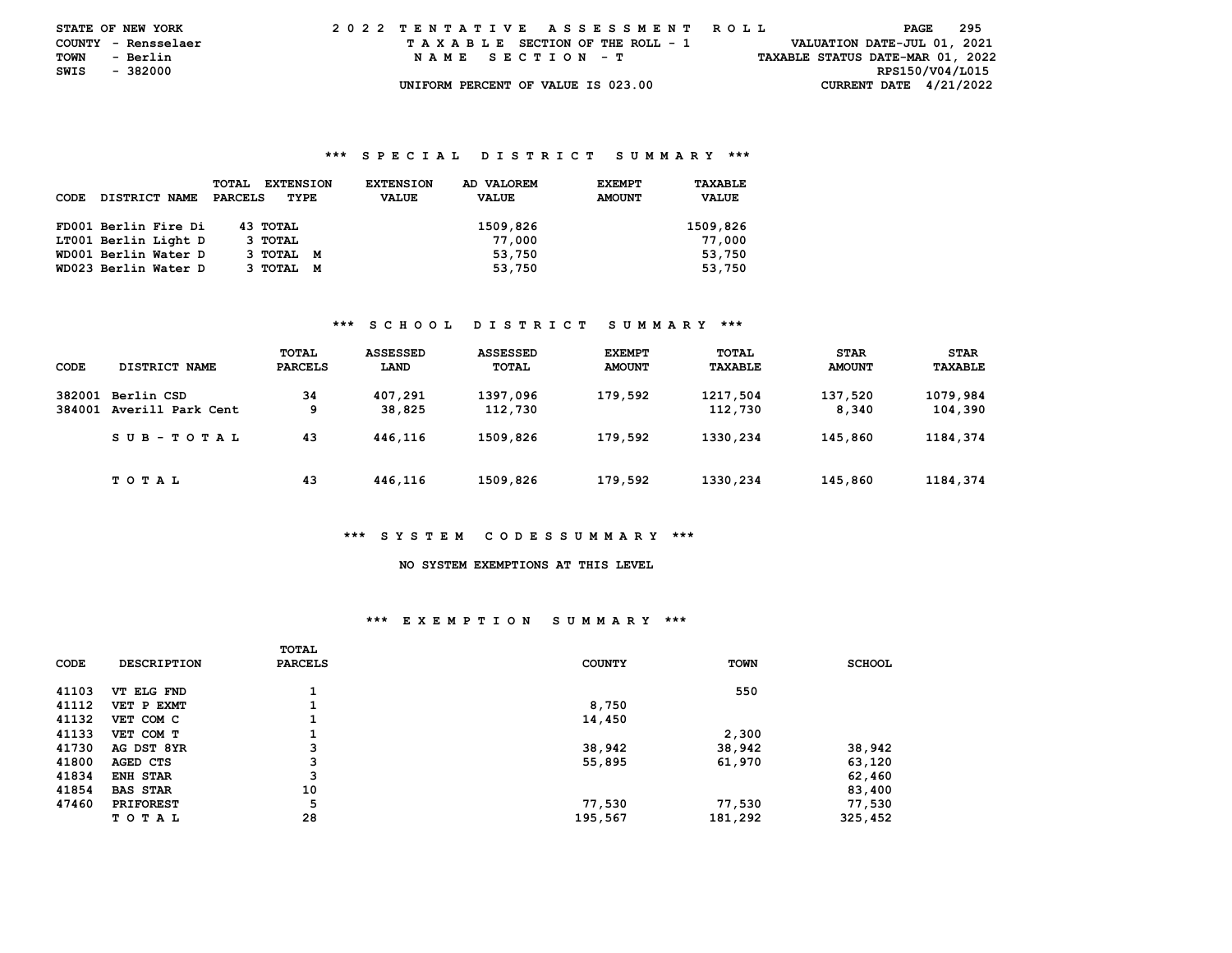|      | STATE OF NEW YORK   |  |  |  |  |  | 2022 TENTATIVE ASSESSMENT ROLL     |  |  |  |  |  |  |  |                                  | PAGE | 296 |
|------|---------------------|--|--|--|--|--|------------------------------------|--|--|--|--|--|--|--|----------------------------------|------|-----|
|      | COUNTY - Rensselaer |  |  |  |  |  | TAXABLE SECTION OF THE ROLL - 1    |  |  |  |  |  |  |  | VALUATION DATE-JUL 01, 2021      |      |     |
| TOWN | - Berlin            |  |  |  |  |  | NAME SECTION - T                   |  |  |  |  |  |  |  | TAXABLE STATUS DATE-MAR 01, 2022 |      |     |
| SWIS | - 382000            |  |  |  |  |  |                                    |  |  |  |  |  |  |  | RPS150/V04/L015                  |      |     |
|      |                     |  |  |  |  |  | UNIFORM PERCENT OF VALUE IS 023.00 |  |  |  |  |  |  |  | CURRENT DATE $4/21/2022$         |      |     |

| <b>ROLL</b> |                    | TOTAL          | <b>ASSESSED</b> | <b>ASSESSED</b> | <b>TAXABLE</b> | <b>TAXABLE</b> | <b>TAXABLE</b> | <b>STAR</b>    |  |
|-------------|--------------------|----------------|-----------------|-----------------|----------------|----------------|----------------|----------------|--|
| <b>SEC</b>  | <b>DESCRIPTION</b> | <b>PARCELS</b> | <b>LAND</b>     | TOTAL           | <b>COUNTY</b>  | <b>TOWN</b>    | <b>SCHOOL</b>  | <b>TAXABLE</b> |  |
|             |                    |                |                 |                 |                |                |                |                |  |
|             | <b>TAXABLE</b>     |                | 446.116         | 1509.826        | 1314,259       | 1328,534       | 1330,234       | 1184.374       |  |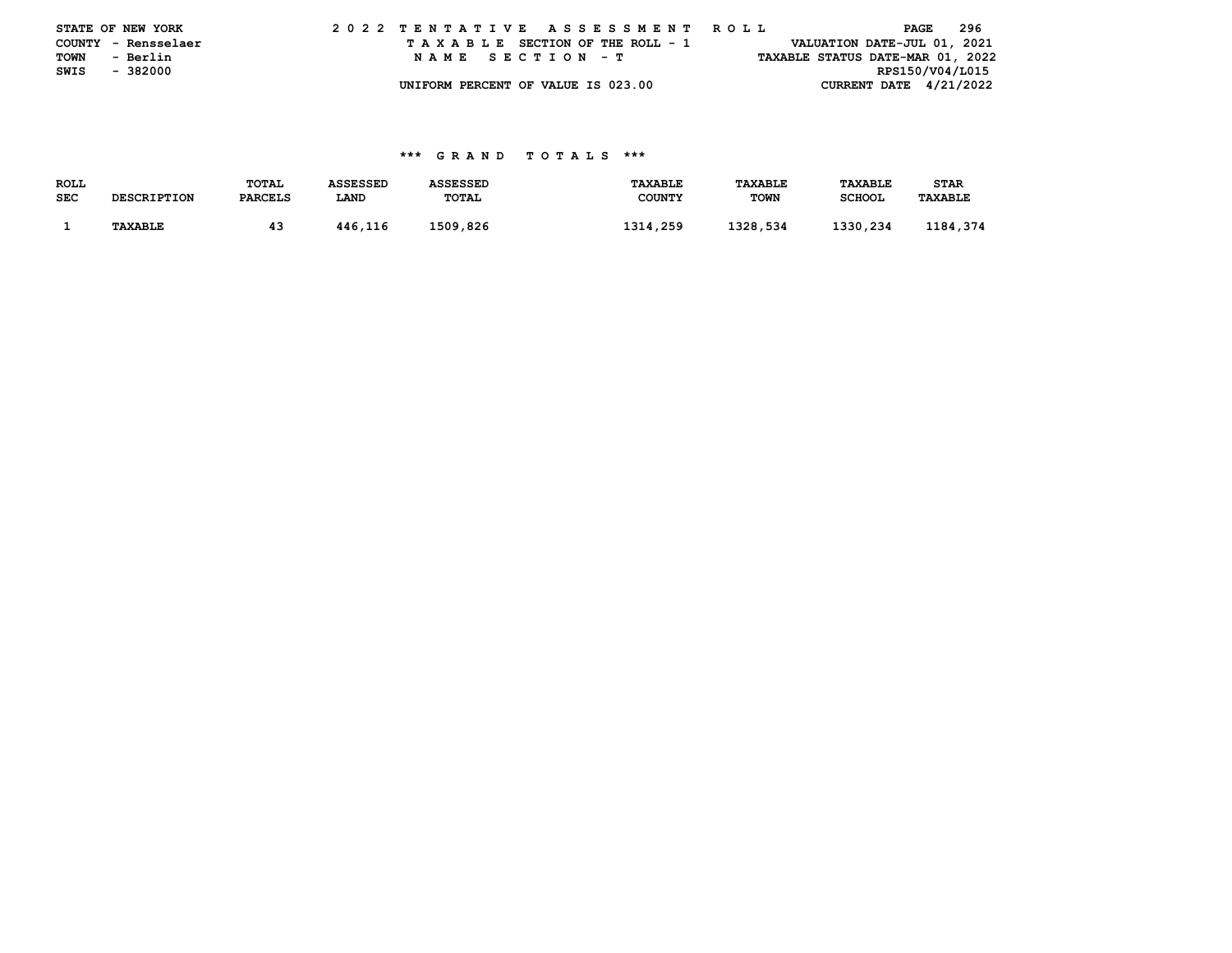| STATE OF NEW YORK<br>COUNTY - Rensselaer<br><b>TOWN</b><br>- Berlin    | 2022 TENTATIVE                                                                           | OWNERS NAME SEQUENCE | A S S E S S M E N T<br><b>ROLL</b><br>TAXABLE SECTION OF THE ROLL - 1 | 297<br>PAGE<br>VALUATION DATE-JUL 01, 2021<br>TAXABLE STATUS DATE-MAR 01, 2022                      |
|------------------------------------------------------------------------|------------------------------------------------------------------------------------------|----------------------|-----------------------------------------------------------------------|-----------------------------------------------------------------------------------------------------|
| $-382000$<br>SWIS                                                      |                                                                                          |                      | UNIFORM PERCENT OF VALUE IS 023.00                                    |                                                                                                     |
| TAX MAP PARCEL NUMBER<br>CURRENT OWNERS NAME<br>CURRENT OWNERS ADDRESS | PROPERTY LOCATION & CLASS ASSESSMENT<br><b>SCHOOL DISTRICT</b><br>PARCEL SIZE/GRID COORD | LAND<br><b>TOTAL</b> | TAX DESCRIPTION<br>SPECIAL DISTRICTS                                  | EXEMPTION CODE-----------------COUNTY-------TOWN------SCHOOL<br><b>TAXABLE VALUE</b><br>ACCOUNT NO. |
|                                                                        |                                                                                          |                      |                                                                       |                                                                                                     |
|                                                                        | 2386 Plank Rd                                                                            |                      |                                                                       | 205J176140C                                                                                         |
| 129.-2-4                                                               | 240 Rural res                                                                            |                      | COUNTY TAXABLE VALUE                                                  | 40,550                                                                                              |
| Um City LLC                                                            | Berlin CSD<br>382001                                                                     | 24,200               | <b>TOWN</b><br><b>TAXABLE VALUE</b>                                   | 40,550                                                                                              |
| 1121 Van Velsen St                                                     | FRNT 2162.00 DPTH                                                                        | 40,550               | SCHOOL TAXABLE VALUE                                                  | 40,550                                                                                              |
| Schenectady, NY 12303                                                  | ACRES 120.66<br>EAST-0789452 NRTH-1407490                                                |                      | FD001 Berlin Fire District                                            | 40,550 TO                                                                                           |
|                                                                        | DEED BOOK 7882 PG-193                                                                    |                      |                                                                       |                                                                                                     |
|                                                                        | FULL MARKET VALUE                                                                        | 176,304              |                                                                       |                                                                                                     |
|                                                                        |                                                                                          |                      |                                                                       |                                                                                                     |
|                                                                        | 227 Dyken Pond Rd                                                                        |                      |                                                                       | 205J183900                                                                                          |
| $118. - 1 - 20$                                                        | 270 Mfg housing                                                                          |                      | COUNTY TAXABLE VALUE                                                  | 11,000                                                                                              |
| Umbrianna Peter                                                        | Berlin CSD<br>382001                                                                     | 5,400                | <b>TOWN</b><br><b>TAXABLE VALUE</b>                                   | 11,000                                                                                              |
| Randall Debra                                                          | <b>FRNT</b> 100.00 DPTH                                                                  | 11,000               | SCHOOL TAXABLE VALUE                                                  | 11,000                                                                                              |
| 227 Dyken Pond Rd                                                      | ACRES 1.15                                                                               |                      | FD001 Berlin Fire District                                            | 11,000 TO                                                                                           |
| Petersburgh, NY 12138                                                  | EAST-0782016 NRTH-1413458                                                                |                      |                                                                       |                                                                                                     |
|                                                                        | DEED BOOK 9753 PG-82                                                                     |                      |                                                                       |                                                                                                     |
|                                                                        | FULL MARKET VALUE                                                                        | 47,826               |                                                                       |                                                                                                     |
|                                                                        | 36 East Shore Dr                                                                         |                      |                                                                       | 205J100720                                                                                          |
| $106.20 - 1 - 22$                                                      | 260 Seasonal res                                                                         |                      | COUNTY TAXABLE VALUE                                                  | 28,200                                                                                              |
| Underwood Irvc Trust Charles A Berlin CSD                              | 382001                                                                                   |                      | 1,700<br><b>TOWN</b><br><b>TAXABLE VALUE</b>                          | 28,200                                                                                              |
| Ray Nancy K                                                            | .25 A<br>Seas                                                                            | 28,200               | SCHOOL TAXABLE VALUE                                                  | 28,200                                                                                              |
| 345 Wellington Rd                                                      | FRNT 100.00 DPTH<br>82.00                                                                |                      | FD001 Berlin Fire District                                            | 28,200 TO                                                                                           |
| Delmar, NY 12054                                                       | <b>ACRES</b><br>0.18                                                                     |                      |                                                                       |                                                                                                     |
|                                                                        | EAST-0780261 NRTH-1417538                                                                |                      |                                                                       |                                                                                                     |
|                                                                        | DEED BOOK 8143 PG-82                                                                     |                      |                                                                       |                                                                                                     |
|                                                                        | <b>FULL MARKET VALUE</b>                                                                 | 122,609              |                                                                       |                                                                                                     |
|                                                                        | 48 East Shore Dr                                                                         |                      |                                                                       |                                                                                                     |
| $106.20 - 1 - 21$                                                      | 260 Seasonal res                                                                         |                      | COUNTY TAXABLE VALUE                                                  | 205J183700<br>15,200                                                                                |
| Underwood Patricia M                                                   | Berlin CSD<br>382001                                                                     | 3,000                | <b>TOWN</b><br><b>TAXABLE VALUE</b>                                   | 15,200                                                                                              |
| 279 Shaver Rd                                                          | Life Est Patricia A                                                                      | 15,200               | <b>SCHOOL TAXABLE VALUE</b>                                           | 15,200                                                                                              |
| West Sand Lake, NY 12196-9750 FRNT                                     | 71.00 DPTH 114.00                                                                        |                      | FD001 Berlin Fire District                                            | 15,200 TO                                                                                           |
|                                                                        | <b>ACRES</b><br>0.20                                                                     |                      |                                                                       |                                                                                                     |
|                                                                        | EAST-0780298 NRTH-1417649                                                                |                      |                                                                       |                                                                                                     |
|                                                                        | DEED BOOK 1515 PG-111                                                                    |                      |                                                                       |                                                                                                     |
|                                                                        | FULL MARKET VALUE                                                                        | 66,087               |                                                                       |                                                                                                     |
|                                                                        |                                                                                          |                      |                                                                       |                                                                                                     |
|                                                                        | NY 22 (W of)                                                                             |                      |                                                                       |                                                                                                     |
| $119. - 1 - 33$<br>Unknown Owner                                       | 314 Rural vac<10<br>Berlin CSD<br>382001                                                 | 400                  | COUNTY TAXABLE VALUE<br><b>TOWN</b><br><b>TAXABLE VALUE</b>           | 400<br>400                                                                                          |
| Leonard Johnson                                                        | Part Of 119.-1-32.2                                                                      | 400                  | SCHOOL TAXABLE VALUE                                                  | 400                                                                                                 |
| 85 Old State Route 22                                                  | <b>ACRES</b><br>1.02                                                                     |                      | FD001 Berlin Fire District                                            | 400 TO                                                                                              |
| Petersburgh, NY 12138                                                  | EAST-0793919 NRTH-1416825                                                                |                      |                                                                       |                                                                                                     |
|                                                                        | <b>FULL MARKET VALUE</b>                                                                 | 1,739                |                                                                       |                                                                                                     |
| ****************                                                       |                                                                                          |                      |                                                                       |                                                                                                     |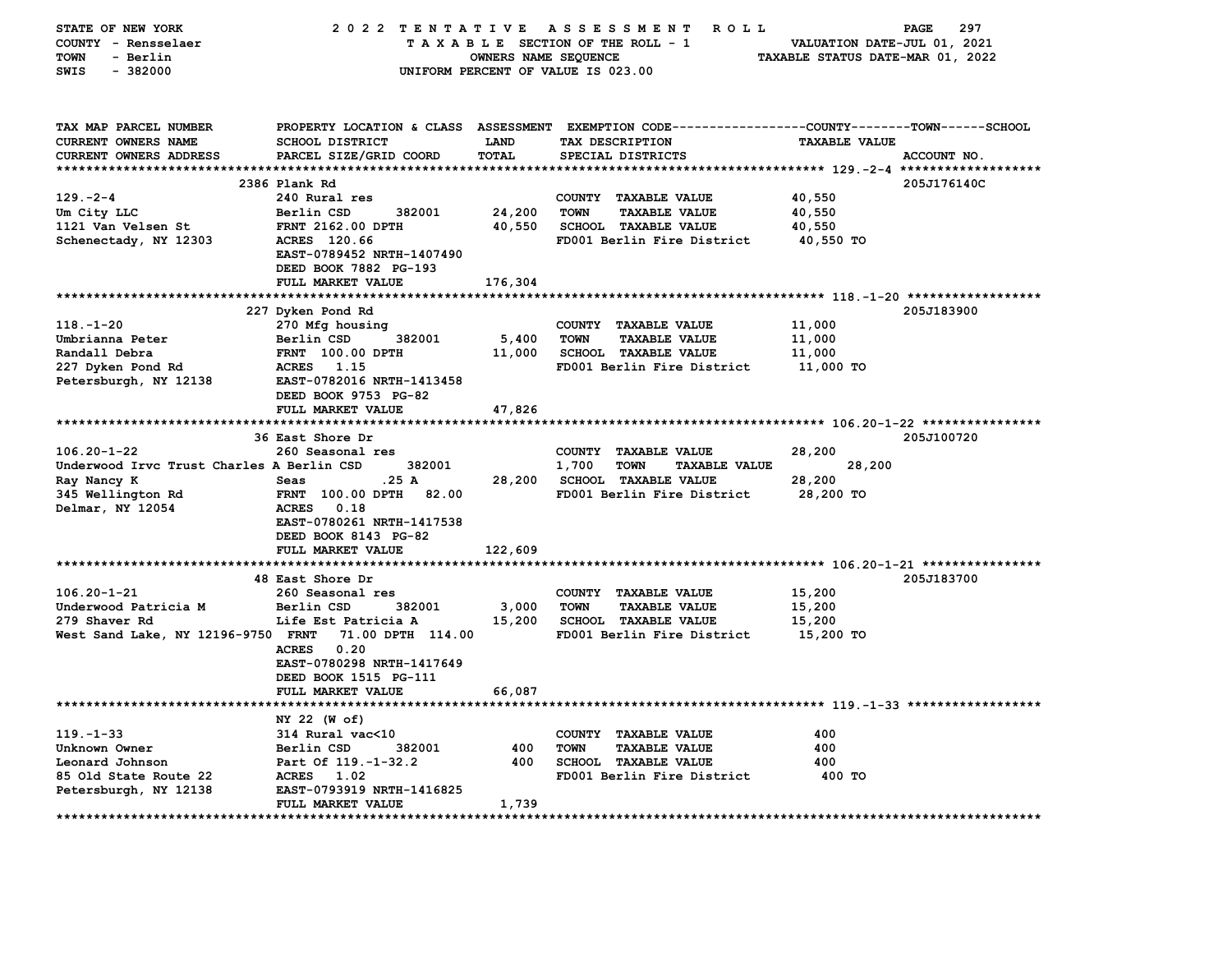| STATE OF NEW YORK                             | 2022 TENTATIVE ASSESSMENT                                                                       |                      |                                    | R O L L                               |                                  | PAGE                        | 298    |
|-----------------------------------------------|-------------------------------------------------------------------------------------------------|----------------------|------------------------------------|---------------------------------------|----------------------------------|-----------------------------|--------|
| COUNTY - Rensselaer                           |                                                                                                 |                      | TAXABLE SECTION OF THE ROLL - 1    |                                       |                                  | VALUATION DATE-JUL 01, 2021 |        |
| <b>TOWN</b><br>- Berlin                       |                                                                                                 | OWNERS NAME SEQUENCE |                                    |                                       | TAXABLE STATUS DATE-MAR 01, 2022 |                             |        |
| $-382000$<br><b>SWIS</b>                      |                                                                                                 |                      | UNIFORM PERCENT OF VALUE IS 023.00 |                                       |                                  |                             |        |
|                                               |                                                                                                 |                      |                                    |                                       |                                  |                             |        |
|                                               |                                                                                                 |                      |                                    |                                       |                                  |                             |        |
|                                               |                                                                                                 |                      |                                    |                                       |                                  |                             |        |
| TAX MAP PARCEL NUMBER                         | PROPERTY LOCATION & CLASS ASSESSMENT EXEMPTION CODE---------------COUNTY-------TOWN------SCHOOL |                      |                                    |                                       |                                  |                             |        |
| <b>CURRENT OWNERS NAME</b>                    | SCHOOL DISTRICT                                                                                 | LAND                 | TAX DESCRIPTION                    |                                       | <b>TAXABLE VALUE</b>             |                             |        |
| CURRENT OWNERS ADDRESS PARCEL SIZE/GRID COORD |                                                                                                 | TOTAL                | SPECIAL DISTRICTS                  |                                       |                                  | ACCOUNT NO.                 |        |
|                                               |                                                                                                 |                      |                                    |                                       |                                  |                             |        |
|                                               | Goodermote Rd (NE of)                                                                           |                      |                                    |                                       |                                  |                             |        |
| $141. - 3 - 17$                               | 311 Res vac land                                                                                |                      | COUNTY TAXABLE VALUE               |                                       | 2,100                            |                             |        |
| Unknown Owner                                 | 382001<br>Berlin CSD                                                                            | 2,100                | TOWN                               | <b>TAXABLE VALUE</b>                  | 2,100                            |                             |        |
| Goodermote (NE of ) Rd                        | <b>ACRES</b> 7.00                                                                               | 2,100                | SCHOOL TAXABLE VALUE               |                                       | 2,100                            |                             |        |
| Berlin, NY                                    | EAST-0793547 NRTH-1394916                                                                       |                      |                                    | FD001 Berlin Fire District 2,100 TO   |                                  |                             |        |
|                                               | <b>FULL MARKET VALUE</b>                                                                        | 9,130                |                                    |                                       |                                  |                             |        |
|                                               |                                                                                                 |                      |                                    |                                       |                                  |                             |        |
|                                               | Green Hollow Rd                                                                                 |                      |                                    |                                       |                                  |                             |        |
| $119. - 2 - 7.4$                              | 314 Rural vac<10                                                                                |                      | COUNTY TAXABLE VALUE               |                                       | 950                              |                             |        |
| Upsprout LLC                                  | 382001<br>Berlin CSD                                                                            | 950                  | <b>TOWN</b>                        | <b>TAXABLE VALUE</b>                  | 950                              |                             |        |
| 138-16 57th Ave                               | 2018-46                                                                                         | 950                  | <b>SCHOOL TAXABLE VALUE</b>        |                                       | 950                              |                             |        |
| Flushing, NY 11355                            | FRNT 419.45 DPTH                                                                                |                      |                                    | FD001 Berlin Fire District            | 950 TO                           |                             |        |
|                                               | ACRES 2.16                                                                                      |                      |                                    |                                       |                                  |                             |        |
|                                               | EAST-0803912 NRTH-1413580                                                                       |                      |                                    |                                       |                                  |                             |        |
|                                               | DEED BOOK 9719 PG-187                                                                           |                      |                                    |                                       |                                  |                             |        |
|                                               | FULL MARKET VALUE                                                                               | 4,130                |                                    |                                       |                                  |                             |        |
|                                               |                                                                                                 |                      |                                    |                                       |                                  |                             |        |
|                                               | Green Hollow Rd                                                                                 |                      |                                    |                                       |                                  |                             |        |
| $119. -2 - 7.113$                             | 312 Vac w/imprv                                                                                 |                      | AG DST 8YT 41720                   |                                       | 19,761                           | 19,761                      | 19,761 |
| Upsprout LLC                                  | 382001<br>Berlin CSD                                                                            |                      | 39,618 COUNTY TAXABLE VALUE        |                                       | 211,257                          |                             |        |
| 138-16 57th Ave                               | $2018 - 68$                                                                                     | 231,018              | <b>TOWN</b>                        | <b>TAXABLE VALUE</b>                  | 211,257                          |                             |        |
| Flushing, NY 11355                            | FRNT 385.00 DPTH                                                                                |                      |                                    | SCHOOL TAXABLE VALUE 211,257          |                                  |                             |        |
|                                               | ACRES 184.10                                                                                    |                      |                                    | FD001 Berlin Fire District 231,018 TO |                                  |                             |        |
| MAY BE SUBJECT TO PAYMENT                     | EAST-0803001 NRTH-1414459                                                                       |                      |                                    |                                       |                                  |                             |        |
| UNDER RPTL483 UNTIL 2029                      | DEED BOOK 9719                                                                                  | PG-187               |                                    |                                       |                                  |                             |        |
|                                               | FULL MARKET VALUE                                                                               | 1004,426             |                                    |                                       |                                  |                             |        |
|                                               |                                                                                                 |                      |                                    |                                       |                                  |                             |        |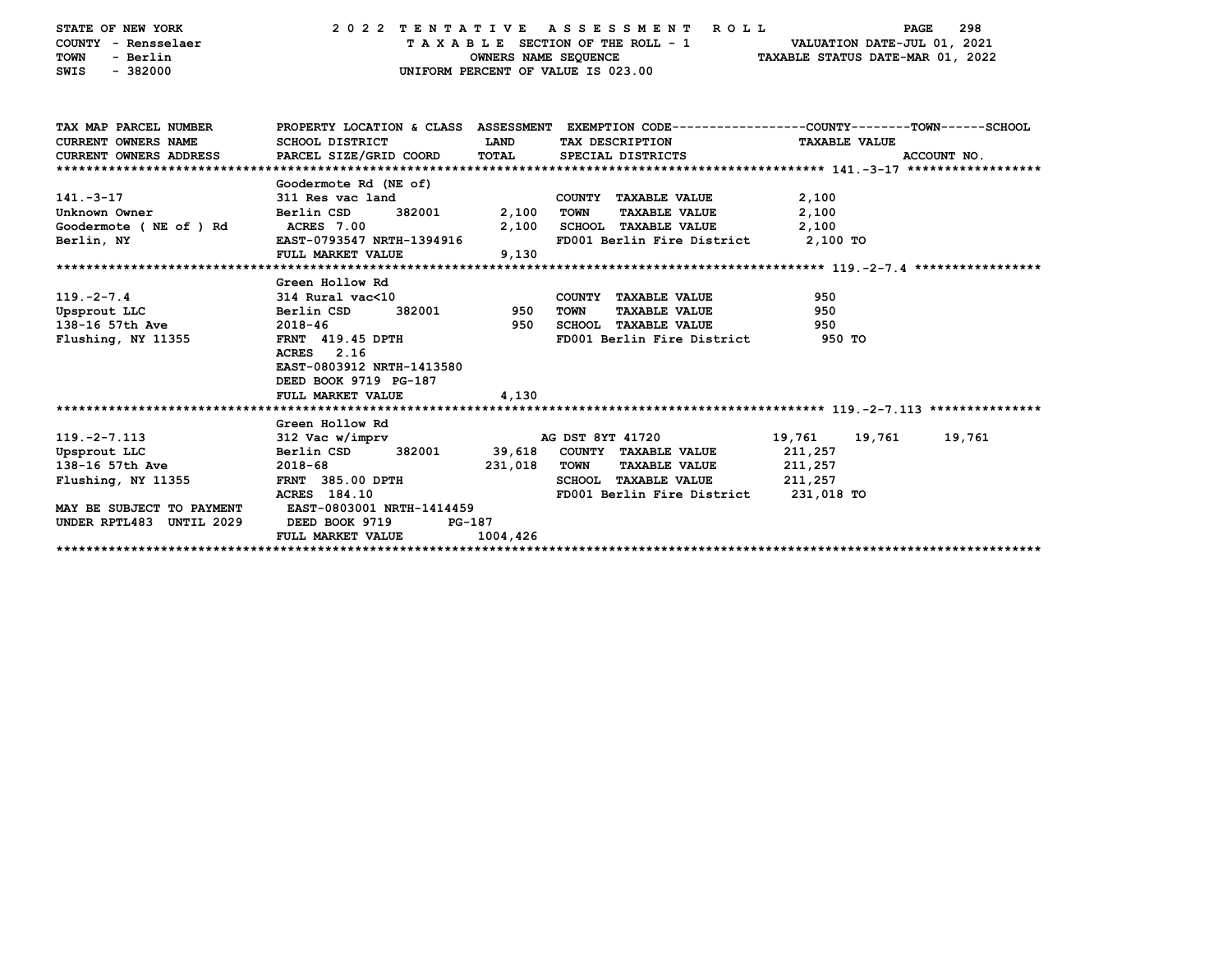| <b>STATE OF NEW YORK</b> |                     |  |  |  |  |  | 2022 TENTATIVE ASSESSMENT ROLL     |  |  |  |  |  |  |  |  |                                  | PAGE | 299 |  |
|--------------------------|---------------------|--|--|--|--|--|------------------------------------|--|--|--|--|--|--|--|--|----------------------------------|------|-----|--|
|                          | COUNTY - Rensselaer |  |  |  |  |  | TAXABLE SECTION OF THE ROLL - 1    |  |  |  |  |  |  |  |  | VALUATION DATE-JUL 01, 2021      |      |     |  |
| TOWN                     | - Berlin            |  |  |  |  |  | NAME SECTION - U                   |  |  |  |  |  |  |  |  | TAXABLE STATUS DATE-MAR 01, 2022 |      |     |  |
| SWIS - 382000            |                     |  |  |  |  |  |                                    |  |  |  |  |  |  |  |  | RPS150/V04/L015                  |      |     |  |
|                          |                     |  |  |  |  |  | UNIFORM PERCENT OF VALUE IS 023.00 |  |  |  |  |  |  |  |  | CURRENT DATE $4/21/2022$         |      |     |  |

|      |                      | <b>TOTAL</b><br><b>EXTENSION</b> | <b>EXTENSION</b> | AD VALOREM   | <b>F.XFMPT</b> | TAXABLE      |
|------|----------------------|----------------------------------|------------------|--------------|----------------|--------------|
| CODE | DISTRICT NAME        | PARCELS<br>TYPE                  | <b>VALUE</b>     | <b>VALUE</b> | <b>AMOUNT</b>  | <b>VALUE</b> |
|      |                      |                                  |                  |              |                |              |
|      | FD001 Berlin Fire Di | 8 TOTAL                          |                  | 329,418      |                | 329,418      |

#### **\*\*\* S C H O O L D I S T R I C T S U M M A R Y \*\*\***

| <b>CODE</b> | <b>DISTRICT NAME</b> | TOTAL<br><b>PARCELS</b> | ASSESSED<br>LAND | ASSESSED<br>TOTAL | <b>EXEMPT</b><br><b>AMOUNT</b> | TOTAL<br>TAXABLE | <b>STAR</b><br><b>AMOUNT</b> | <b>STAR</b><br>TAXABLE |
|-------------|----------------------|-------------------------|------------------|-------------------|--------------------------------|------------------|------------------------------|------------------------|
| 382001      | Berlin CSD           | 8                       | 77,368           | 329,418           | 19,761                         | 309,657          |                              | 309,657                |
|             | SUB-TOTAL            | 8                       | 77,368           | 329,418           | 19,761                         | 309,657          |                              | 309,657                |
|             | T O T A L            | 8                       | 77,368           | 329,418           | 19,761                         | 309,657          |                              | 309,657                |

#### **\*\*\* S Y S T E M C O D E S S U M M A R Y \*\*\***

#### **NO SYSTEM EXEMPTIONS AT THIS LEVEL**

# **\*\*\* E X E M P T I O N S U M M A R Y \*\*\***

| CODE  | <b>DESCRIPTION</b>      | TOTAL<br><b>PARCELS</b> | <b>COUNTY</b>    | <b>TOWN</b>      | <b>SCHOOL</b>    |
|-------|-------------------------|-------------------------|------------------|------------------|------------------|
| 41720 | AG DST 8YT<br>T O T A L |                         | 19,761<br>19,761 | 19,761<br>19,761 | 19,761<br>19,761 |

| ROLL       |                    | TOTAL          | ASSESSED     | ASSESSED     | <b>TAXABLE</b> | <b>TAXABLE</b> | <b>TAXABLE</b> | <b>STAR</b>    |
|------------|--------------------|----------------|--------------|--------------|----------------|----------------|----------------|----------------|
| <b>SEC</b> | <b>DESCRIPTION</b> | <b>PARCELS</b> | LAND         | <b>TOTAL</b> | COUNTY         | <b>TOWN</b>    | <b>SCHOOL</b>  | <b>TAXABLE</b> |
|            |                    |                |              |              |                |                |                |                |
|            | <b>TAXABLE</b>     |                | . 368<br>. . | 329,418      | 309,657        | 309,657        | 309,657        | 309,657        |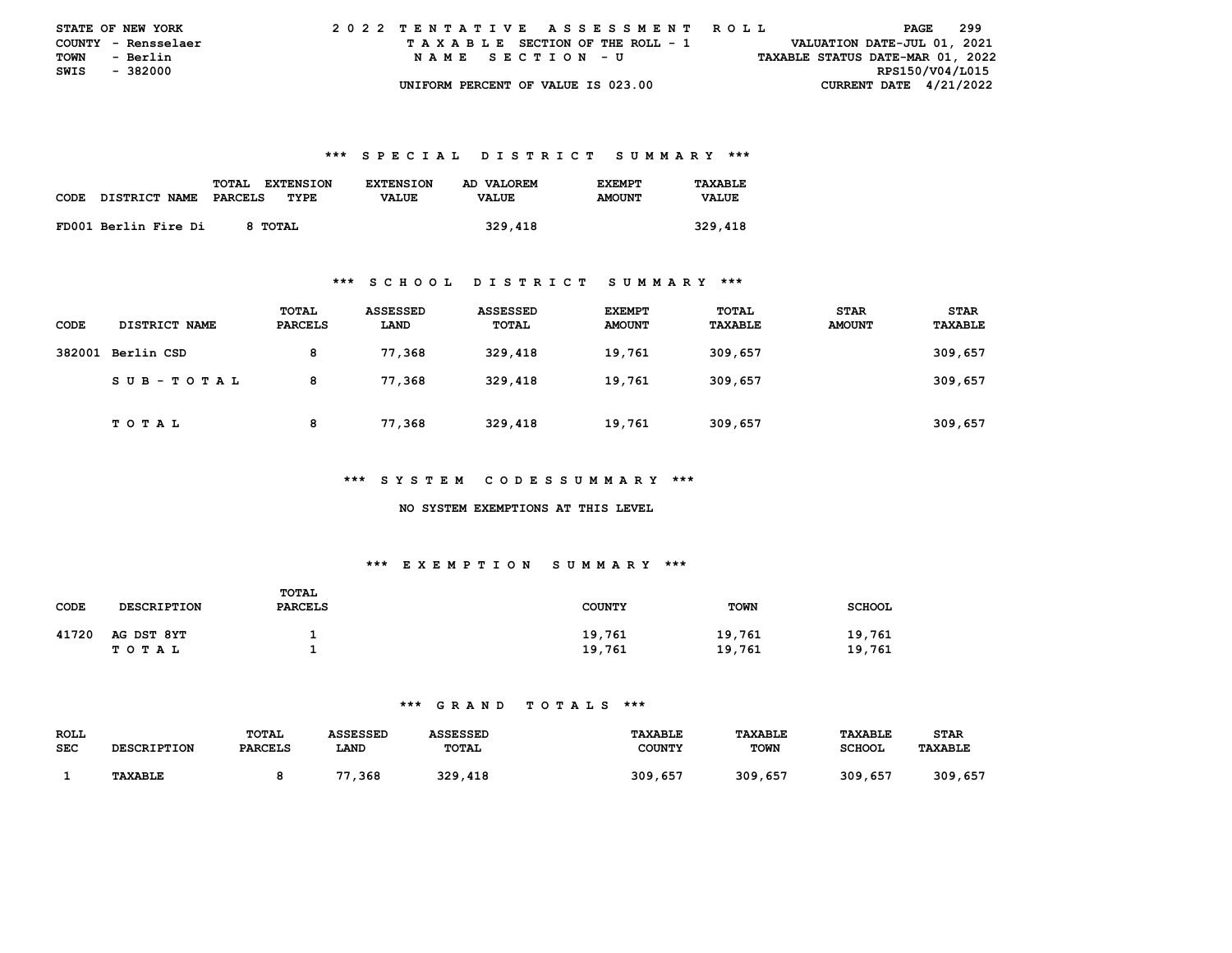| STATE OF NEW YORK                          | 2022 TENTATIVE                                                                                 |                                    |                       | A S S E S S M E N T<br><b>ROLL</b>           |                                  | PAGE        | 300    |
|--------------------------------------------|------------------------------------------------------------------------------------------------|------------------------------------|-----------------------|----------------------------------------------|----------------------------------|-------------|--------|
| COUNTY - Rensselaer                        |                                                                                                | TAXABLE SECTION OF THE ROLL - 1    |                       |                                              | VALUATION DATE-JUL 01, 2021      |             |        |
| <b>TOWN</b><br>- Berlin                    |                                                                                                | OWNERS NAME SEQUENCE               |                       |                                              | TAXABLE STATUS DATE-MAR 01, 2022 |             |        |
| SWIS<br>$-382000$                          |                                                                                                | UNIFORM PERCENT OF VALUE IS 023.00 |                       |                                              |                                  |             |        |
|                                            |                                                                                                |                                    |                       |                                              |                                  |             |        |
| TAX MAP PARCEL NUMBER                      | PROPERTY LOCATION & CLASS ASSESSMENT EXEMPTION CODE---------------COUNTY-------TOWN-----SCHOOL |                                    |                       |                                              |                                  |             |        |
| CURRENT OWNERS NAME                        | <b>SCHOOL DISTRICT</b>                                                                         | <b>LAND</b>                        |                       | TAX DESCRIPTION                              | <b>TAXABLE VALUE</b>             |             |        |
| <b>CURRENT OWNERS ADDRESS</b>              | PARCEL SIZE/GRID COORD                                                                         | <b>TOTAL</b>                       |                       | SPECIAL DISTRICTS                            |                                  | ACCOUNT NO. |        |
| *************************                  |                                                                                                |                                    |                       |                                              |                                  |             |        |
|                                            | 200 Spring Lake Rd                                                                             |                                    |                       |                                              |                                  |             |        |
| $140.17 - 4 - 6$                           | 260 Seasonal res - WTRFNT                                                                      |                                    | <b>COUNTY</b>         | <b>TAXABLE VALUE</b>                         | 43,600                           |             |        |
| Valentino Living Trust Kay S Berlin CSD    | 382001                                                                                         |                                    | 5,800                 | <b>TOWN</b><br><b>TAXABLE VALUE</b>          | 43,600                           |             |        |
| Valentino Living Trust Francis Spring Lake |                                                                                                | 43,600                             |                       | <b>SCHOOL TAXABLE VALUE</b>                  | 43,600                           |             |        |
| 314 Landing Ln                             | Lots $84+85$<br>FRNT 200.00 DPTH 160.00                                                        |                                    |                       | FD001 Berlin Fire District                   | 43,600 TO                        |             |        |
| Chestertown, MD 21620                      | 0.61<br><b>ACRES</b>                                                                           |                                    |                       |                                              |                                  |             |        |
|                                            | EAST-0782597 NRTH-1394249                                                                      |                                    |                       |                                              |                                  |             |        |
|                                            | DEED BOOK 4147 PG-113                                                                          |                                    |                       |                                              |                                  |             |        |
|                                            | FULL MARKET VALUE                                                                              | 189,565                            |                       |                                              |                                  |             |        |
|                                            |                                                                                                |                                    |                       |                                              |                                  |             |        |
|                                            | 28 Lower Bower Rd                                                                              |                                    |                       |                                              |                                  |             |        |
| $161. - 1 - 37.1$                          | 210 1 Family Res                                                                               |                                    |                       | COUNTY TAXABLE VALUE                         | 80,400                           |             |        |
| Van De Wal Rachel                          | Averill Park Ce 384001                                                                         | 24,100                             | <b>TOWN</b>           | <b>TAXABLE VALUE</b>                         | 80,400                           |             |        |
| Van De Wal Graham                          | Includes 50' ROW                                                                               | 80,400                             |                       | SCHOOL TAXABLE VALUE                         | 80,400                           |             |        |
| 28 Lower Bower Rd                          | <b>ACRES</b><br>60.07 BANK<br>CORE                                                             |                                    |                       | FD001 Berlin Fire District                   | 80,400 TO                        |             |        |
| Berlin, NY 12153                           | EAST-0773581 NRTH-1384630                                                                      |                                    |                       |                                              |                                  |             |        |
|                                            | DEED BOOK 9171 PG-164                                                                          |                                    |                       |                                              |                                  |             |        |
|                                            | FULL MARKET VALUE                                                                              | 349,565                            |                       |                                              |                                  |             |        |
|                                            |                                                                                                |                                    |                       |                                              |                                  |             |        |
|                                            | 2225 Plank Rd                                                                                  |                                    |                       |                                              |                                  | 205J167680  |        |
| $118. - 1 - 13$                            | 280 Res Multiple                                                                               |                                    | <b>ENH STAR 41834</b> |                                              | $\mathbf 0$                      | 0           | 20,820 |
| Vanalstyne Paul<br>Strack Linda            | Berlin CSD<br>382001<br>FRNT 1395.00 DPTH                                                      | 15,100                             |                       | COUNTY TAXABLE VALUE                         | 24,800                           |             |        |
| 2225 Plank Rd                              | <b>ACRES</b><br>50.39                                                                          | 24,800                             | <b>TOWN</b>           | <b>TAXABLE VALUE</b><br>SCHOOL TAXABLE VALUE | 24,800<br>3,980                  |             |        |
| Petersburgh, NY 12138-9703                 | EAST-0787916 NRTH-1411183                                                                      |                                    |                       | FD001 Berlin Fire District                   | 24,800 TO                        |             |        |
|                                            | DEED BOOK 1591 PG-135                                                                          |                                    |                       |                                              |                                  |             |        |
|                                            | FULL MARKET VALUE                                                                              | 107,826                            |                       |                                              |                                  |             |        |
|                                            |                                                                                                |                                    |                       |                                              |                                  |             |        |
|                                            | 323 Green Hollow Rd                                                                            |                                    |                       |                                              |                                  | 205J144550C |        |
| $119. -2 - 11$                             | 210 1 Family Res                                                                               |                                    | <b>BAS STAR 41854</b> |                                              | 0                                | 0           | 8,340  |
| VanBergen Carl D Jr                        | Berlin CSD<br>382001                                                                           | 2,500                              |                       | COUNTY TAXABLE VALUE                         | 54,845                           |             |        |
| VanBergen Diane                            | <b>FRNT 508.20 DPTH</b>                                                                        | 54,845                             | <b>TOWN</b>           | <b>TAXABLE VALUE</b>                         | 54,845                           |             |        |
| 323 Green Hollow Rd                        | ACRES 2.12 BANK<br>CORE                                                                        |                                    |                       | <b>SCHOOL TAXABLE VALUE</b>                  | 46,505                           |             |        |
| Petersburgh, NY 12138                      | EAST-0800310 NRTH-1411090                                                                      |                                    |                       | FD001 Berlin Fire District                   | 54,845 TO                        |             |        |
|                                            | DEED BOOK 8496 PG-19                                                                           |                                    |                       |                                              |                                  |             |        |
|                                            | FULL MARKET VALUE                                                                              | 238,457                            |                       |                                              |                                  |             |        |
|                                            |                                                                                                |                                    |                       |                                              |                                  |             |        |
|                                            | 319 Dyken Pond Rd                                                                              |                                    |                       |                                              |                                  | 205J145450  |        |
| $118. - 1 - 1.1$<br>Vanier Sandra L        | 314 Rural vac<10<br>382001                                                                     | 3,715                              |                       | COUNTY TAXABLE VALUE<br><b>TAXABLE VALUE</b> | 3,715                            |             |        |
| 1106 Byram Rd                              | Berlin CSD<br><b>FRNT 380.00 DPTH</b>                                                          | 3,715                              | <b>TOWN</b>           | <b>SCHOOL TAXABLE VALUE</b>                  | 3,715<br>3,715                   |             |        |
| Durham, NC 27703                           | ACRES 11.36                                                                                    |                                    |                       | FD001 Berlin Fire District                   | 3,715 TO                         |             |        |
|                                            | EAST-0781845 NRTH-1415545                                                                      |                                    |                       |                                              |                                  |             |        |
|                                            | DEED BOOK 1293 PG-465                                                                          |                                    |                       |                                              |                                  |             |        |
|                                            | FULL MARKET VALUE                                                                              | 16,152                             |                       |                                              |                                  |             |        |
| *************************                  |                                                                                                |                                    |                       |                                              |                                  |             |        |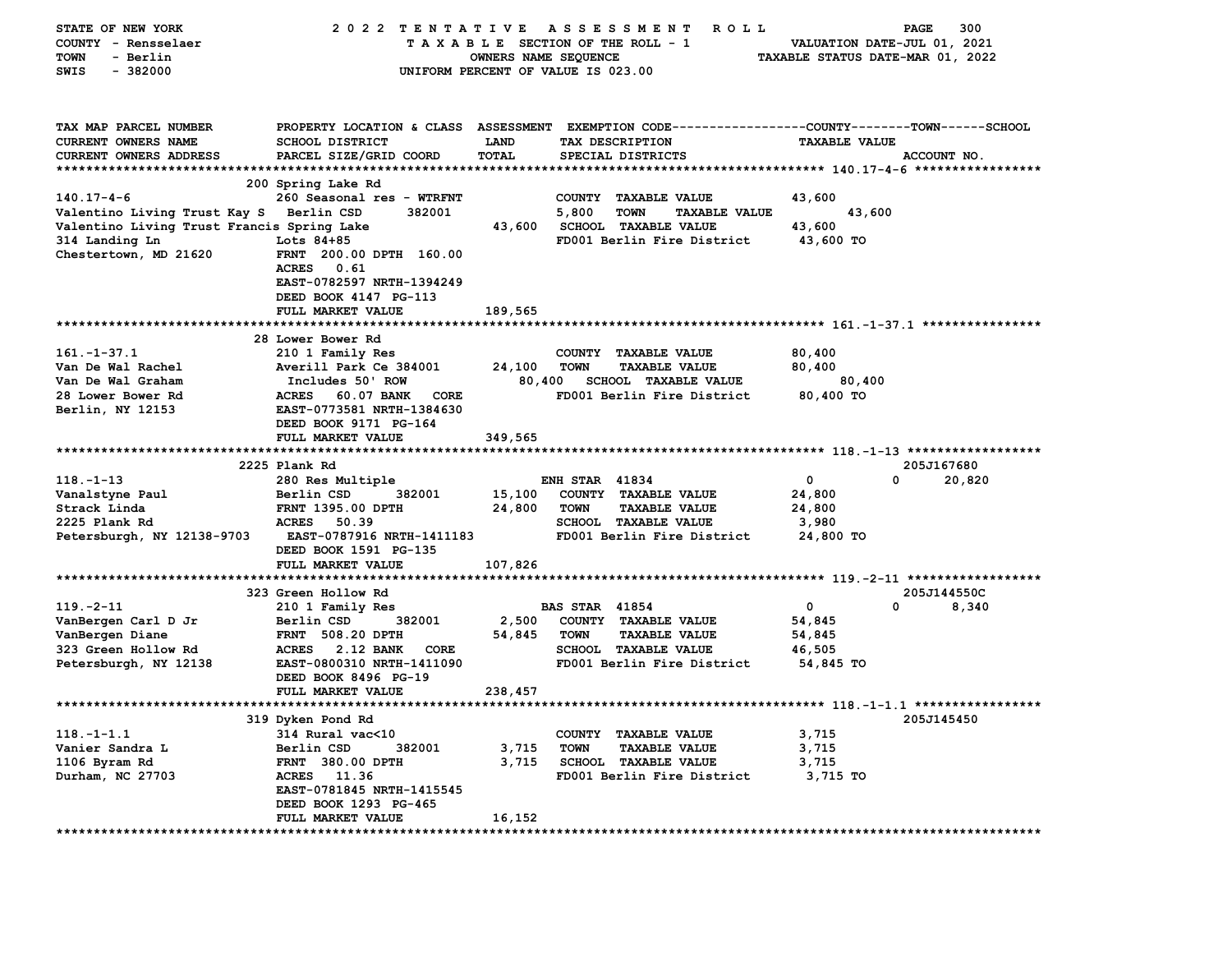| STATE OF NEW YORK<br>COUNTY - Rensselaer<br><b>TOWN</b><br>- Berlin<br>$-382000$<br>SWIS | 2022 TENTATIVE ASSESSMENT                                                               | OWNERS NAME SEQUENCE        | <b>ROLL</b><br>TAXABLE SECTION OF THE ROLL - 1<br>UNIFORM PERCENT OF VALUE IS 023.00                                                   | VALUATION DATE-JUL 01, 2021<br>TAXABLE STATUS DATE-MAR 01, 2022 | 301<br><b>PAGE</b> |
|------------------------------------------------------------------------------------------|-----------------------------------------------------------------------------------------|-----------------------------|----------------------------------------------------------------------------------------------------------------------------------------|-----------------------------------------------------------------|--------------------|
| TAX MAP PARCEL NUMBER<br>CURRENT OWNERS NAME<br>CURRENT OWNERS ADDRESS                   | <b>SCHOOL DISTRICT</b><br>PARCEL SIZE/GRID COORD                                        | <b>LAND</b><br><b>TOTAL</b> | PROPERTY LOCATION & CLASS ASSESSMENT EXEMPTION CODE---------------COUNTY-------TOWN-----SCHOOL<br>TAX DESCRIPTION<br>SPECIAL DISTRICTS | <b>TAXABLE VALUE</b>                                            | ACCOUNT NO.        |
|                                                                                          | Dyken Pond Rd                                                                           |                             |                                                                                                                                        |                                                                 |                    |
| $118. - 1 - 24.1$                                                                        | 322 Rural vac>10                                                                        |                             | COUNTY TAXABLE VALUE                                                                                                                   | 3,350                                                           | 205J159400         |
| Vanier Sandra L                                                                          | Berlin CSD<br>382001                                                                    | 3,350                       | <b>TOWN</b><br><b>TAXABLE VALUE</b>                                                                                                    | 3,350                                                           |                    |
| 1106 Byram Rd                                                                            | ACRES 17.66                                                                             | 3,350                       | <b>SCHOOL TAXABLE VALUE</b>                                                                                                            | 3,350                                                           |                    |
| Durham, NC 27703                                                                         | EAST-0781145 NRTH-1414973<br>DEED BOOK 1293 PG-465                                      |                             | FD001 Berlin Fire District                                                                                                             | 3,350 TO                                                        |                    |
|                                                                                          | FULL MARKET VALUE                                                                       | 14,565                      |                                                                                                                                        |                                                                 |                    |
|                                                                                          |                                                                                         |                             |                                                                                                                                        |                                                                 |                    |
|                                                                                          | 37 Dingman Rd                                                                           |                             |                                                                                                                                        | $\mathbf 0$<br>0                                                |                    |
| $150. -1 - 7.13$<br>Vanpatten Janine M                                                   | 210 1 Family Res<br>Averill Park Ce 384001                                              | 1,750                       | <b>BAS STAR 41854</b><br>COUNTY TAXABLE VALUE                                                                                          | 46,150                                                          | 8,340              |
| 37 Dingman Rd                                                                            | 2015-123                                                                                | 46,150                      | <b>TAXABLE VALUE</b><br><b>TOWN</b>                                                                                                    | 46,150                                                          |                    |
| Sand Lake, NY 12153                                                                      | ACRES 5.36                                                                              |                             | SCHOOL TAXABLE VALUE                                                                                                                   | 37,810                                                          |                    |
|                                                                                          | EAST-0777824 NRTH-1387519<br>DEED BOOK 7951 PG-204                                      |                             | FD001 Berlin Fire District                                                                                                             | 46,150 TO                                                       |                    |
|                                                                                          | FULL MARKET VALUE                                                                       | 200,652                     |                                                                                                                                        |                                                                 |                    |
|                                                                                          |                                                                                         |                             |                                                                                                                                        |                                                                 |                    |
|                                                                                          | 26 Elm St                                                                               |                             |                                                                                                                                        |                                                                 | 205J109360         |
| $130.1 - 5 - 2$                                                                          | 230 3 Family Res                                                                        |                             | COUNTY TAXABLE VALUE                                                                                                                   | 27,100                                                          |                    |
| Vasilatos Joseph Matthew                                                                 | 382001<br>Berlin CSD                                                                    |                             | 1,000<br>TOWN<br><b>TAXABLE VALUE</b>                                                                                                  | 27,100                                                          |                    |
| Elm St                                                                                   | ROW Acq Map 3 Parcel 5                                                                  | 27,100                      | SCHOOL TAXABLE VALUE                                                                                                                   | 27,100                                                          |                    |
| PO Box 26                                                                                | <b>FRNT</b><br>95.04 DPTH 184.80                                                        |                             | FD001 Berlin Fire District                                                                                                             | 27,100 TO                                                       |                    |
| Grafton, NY 12052-0026                                                                   | <b>ACRES</b><br>0.40 BANK<br>CORE<br>EAST-0795571 NRTH-1408061<br>DEED BOOK 3545 PG-327 |                             | LT001 Berlin Light Dist                                                                                                                | 27,100 TO                                                       |                    |
|                                                                                          | FULL MARKET VALUE                                                                       | 117,826                     |                                                                                                                                        |                                                                 |                    |
|                                                                                          |                                                                                         |                             | ********************************** 150                              12-3-2 ******************                                          |                                                                 |                    |
|                                                                                          | 33 Lake Trl                                                                             |                             |                                                                                                                                        |                                                                 | 205J191620         |
| $150.12 - 3 - 2$                                                                         | 210 1 Family Res                                                                        |                             | COUNTY TAXABLE VALUE                                                                                                                   | 43,166                                                          |                    |
| Vesterman Holdings LLC                                                                   | Averill Park Ce 384001                                                                  | 7,166                       | <b>TOWN</b><br><b>TAXABLE VALUE</b>                                                                                                    | 43,166                                                          |                    |
| 29 Mitchell Ave                                                                          | FRNT 163.88 DPTH 180.00                                                                 | 43,166                      | <b>SCHOOL TAXABLE VALUE</b>                                                                                                            | 43,166                                                          |                    |
| Piscataway, NJ 08854                                                                     | ACRES 0.58<br>EAST-0778138 NRTH-1389837                                                 |                             | FD001 Berlin Fire District<br>WD001 Berlin Water Dist                                                                                  | 43,166 то<br>43,166 TO M                                        |                    |
|                                                                                          | DEED BOOK 7190 PG-85                                                                    |                             | WD023 Berlin Water Dist #1                                                                                                             | 43,166 TO M                                                     |                    |
|                                                                                          | FULL MARKET VALUE                                                                       | 187,678                     |                                                                                                                                        |                                                                 |                    |
|                                                                                          |                                                                                         |                             |                                                                                                                                        |                                                                 |                    |
|                                                                                          | Long View                                                                               |                             |                                                                                                                                        |                                                                 | 205J190360         |
| $150.11 - 4 - 12$                                                                        | 311 Res vac land                                                                        |                             | COUNTY TAXABLE VALUE                                                                                                                   | 2,000                                                           |                    |
| Vesterman Susan                                                                          | Averill Park Ce 384001                                                                  | 2,000                       | <b>TOWN</b><br><b>TAXABLE VALUE</b>                                                                                                    | 2,000                                                           |                    |
| 29 Mitchell Ave                                                                          | 39 Map 16 Lot 218                                                                       | 2,000                       | <b>SCHOOL TAXABLE VALUE</b>                                                                                                            | 2,000                                                           |                    |
| Piscataway, NJ 08854                                                                     | FRNT 120.00 DPTH 115.00                                                                 |                             | FD001 Berlin Fire District                                                                                                             | 2,000 TO                                                        |                    |
|                                                                                          | <b>ACRES</b><br>0.23                                                                    |                             | WD001 Berlin Water Dist                                                                                                                | 2,000 TO M                                                      |                    |
|                                                                                          | EAST-0776996 NRTH-1389651                                                               |                             | WD023 Berlin Water Dist #1                                                                                                             | 2,000 TO M                                                      |                    |
|                                                                                          | DEED BOOK 119 PG-2051                                                                   |                             |                                                                                                                                        |                                                                 |                    |
|                                                                                          | FULL MARKET VALUE                                                                       | 8,696                       |                                                                                                                                        |                                                                 |                    |
|                                                                                          |                                                                                         |                             |                                                                                                                                        |                                                                 |                    |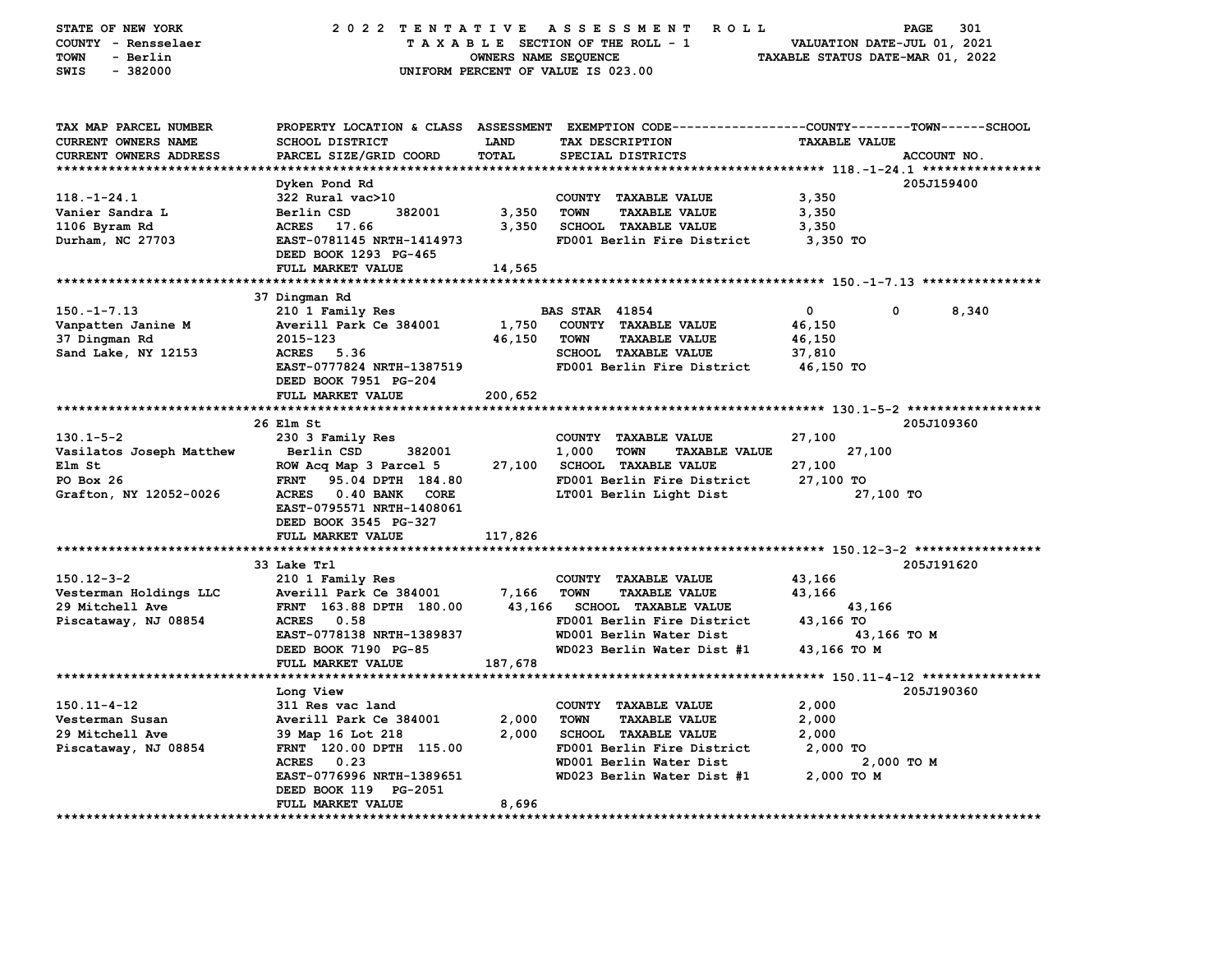| STATE OF NEW YORK                                            | 2022 TENTATIVE                   |                      | A S S E S S M E N T R O L L                                                                    |                                  | 302<br>PAGE         |
|--------------------------------------------------------------|----------------------------------|----------------------|------------------------------------------------------------------------------------------------|----------------------------------|---------------------|
| COUNTY - Rensselaer                                          |                                  |                      | TAXABLE SECTION OF THE ROLL - 1                                                                | VALUATION DATE-JUL 01, 2021      |                     |
| - Berlin<br>TOWN                                             |                                  | OWNERS NAME SEQUENCE |                                                                                                | TAXABLE STATUS DATE-MAR 01, 2022 |                     |
| $-382000$<br>SWIS                                            |                                  |                      | UNIFORM PERCENT OF VALUE IS 023.00                                                             |                                  |                     |
|                                                              |                                  |                      |                                                                                                |                                  |                     |
|                                                              |                                  |                      |                                                                                                |                                  |                     |
| TAX MAP PARCEL NUMBER                                        |                                  |                      | PROPERTY LOCATION & CLASS ASSESSMENT EXEMPTION CODE---------------COUNTY-------TOWN-----SCHOOL |                                  |                     |
| CURRENT OWNERS NAME                                          | <b>SCHOOL DISTRICT</b>           | <b>LAND</b>          | TAX DESCRIPTION                                                                                | <b>TAXABLE VALUE</b>             |                     |
| CURRENT OWNERS ADDRESS                                       | PARCEL SIZE/GRID COORD           | <b>TOTAL</b>         | SPECIAL DISTRICTS                                                                              |                                  | ACCOUNT NO.         |
|                                                              |                                  |                      |                                                                                                |                                  |                     |
|                                                              | 84 Mountain View                 |                      |                                                                                                |                                  | 205J148510          |
| $150.11 - 4 - 10$                                            | 260 Seasonal res                 |                      | COUNTY TAXABLE VALUE                                                                           | 17,500                           |                     |
| Vesterman William                                            | Averill Park Ce 384001           | 3,000                | <b>TOWN</b><br><b>TAXABLE VALUE</b>                                                            | 17,500                           |                     |
| Vesterman Susan                                              | Seas                             | 17,500               | <b>SCHOOL TAXABLE VALUE</b>                                                                    | 17,500                           |                     |
| 29 Mitchell Ave                                              | FRNT 140.00 DPTH 112.00          |                      | FD001 Berlin Fire District                                                                     | 17,500 TO                        |                     |
| Piscataway, NJ 08854                                         | ACRES 0.48                       |                      | WD001 Berlin Water Dist                                                                        | 17,500 TO M                      |                     |
|                                                              | EAST-0777189 NRTH-1389720        |                      | WD023 Berlin Water Dist #1                                                                     | 17,500 TO M                      |                     |
|                                                              | DEED BOOK 1350 PG-602            |                      |                                                                                                |                                  |                     |
|                                                              | FULL MARKET VALUE                | 76,087               |                                                                                                |                                  |                     |
|                                                              | Mountain View                    |                      |                                                                                                |                                  | 205J166420          |
| $150.11 - 4 - 8$                                             | 311 Res vac land                 |                      | COUNTY TAXABLE VALUE                                                                           | 2,000                            |                     |
| Vesterman William R                                          | Averill Park Ce 384001           | 2,000                | <b>TOWN</b><br><b>TAXABLE VALUE</b>                                                            | 2,000                            |                     |
| Vesterman Susan L                                            | <b>FRNT</b><br>80.00 DPTH 112.00 | 2,000                | SCHOOL TAXABLE VALUE                                                                           | 2,000                            |                     |
| 29 Mitchell Ave                                              | ACRES 0.20                       |                      | FD001 Berlin Fire District                                                                     | 2,000 TO                         |                     |
| Piscatawy, NJ 08854-5559                                     | <b>EAST-0777247 NRTH-1389603</b> |                      | WD001 Berlin Water Dist                                                                        |                                  | 2,000 TO M          |
|                                                              | DEED BOOK 1376 PG-343            |                      | WD023 Berlin Water Dist #1                                                                     | 2,000 TO M                       |                     |
|                                                              | FULL MARKET VALUE                | 8,696                |                                                                                                |                                  |                     |
|                                                              |                                  |                      |                                                                                                |                                  |                     |
|                                                              | 87 Mountain View                 |                      |                                                                                                |                                  | 205J118910C         |
| $150.11 - 4 - 13$                                            | 260 Seasonal res                 |                      | COUNTY TAXABLE VALUE                                                                           | 13,800                           |                     |
| Vesterman William R                                          | Averill Park Ce 384001           | 1,500                | TOWN<br><b>TAXABLE VALUE</b>                                                                   | 13,800                           |                     |
| Vesterman Susan L                                            | Seas                             | 13,800               | <b>SCHOOL TAXABLE VALUE</b>                                                                    | 13,800                           |                     |
| 29 Mitchell Ave                                              | FRNT 298.00 DPTH 116.00          |                      | FD001 Berlin Fire District                                                                     | 13,800 TO                        |                     |
| Piscataway, NJ 08854                                         | ACRES 0.47                       |                      | WD001 Berlin Water Dist                                                                        |                                  | 13,800 TO M         |
|                                                              | EAST-0777116 NRTH-1389582        |                      | WD023 Berlin Water Dist #1                                                                     | 13,800 TO M                      |                     |
|                                                              | DEED BOOK 9304 PG-308            |                      |                                                                                                |                                  |                     |
|                                                              | FULL MARKET VALUE                | 60,000               |                                                                                                |                                  |                     |
|                                                              |                                  |                      |                                                                                                |                                  |                     |
|                                                              | 25 Brookside Park Rd             |                      |                                                                                                |                                  | 205J185140          |
| 130.1-5-17                                                   | 210 1 Family Res<br>382001       |                      | AGED CTS 41800                                                                                 | 8,250<br>8,250<br>0              | 8,250<br>8,250<br>0 |
| Vincent Irvc Family Trust Marg Berlin CSD<br>Smith Wendy Sue | <b>Life Est</b>                  |                      | 1,000 ENH STAR 41834<br>16,500 COUNTY TAXABLE VALUE                                            | 8,250                            |                     |
| 25 Brookside Park Rd                                         | <b>FRNT</b><br>69.90 DPTH 142.00 |                      | <b>TOWN</b><br><b>TAXABLE VALUE</b>                                                            | 8,250                            |                     |
| Berlin, NY 12022                                             | ACRES 0.25                       |                      | <b>SCHOOL TAXABLE VALUE</b>                                                                    | $\mathbf 0$                      |                     |
|                                                              | EAST-0796944 NRTH-1408565        |                      | FD001 Berlin Fire District                                                                     | 16,500 TO                        |                     |
|                                                              | DEED BOOK 7490 PG-89             |                      | LT001 Berlin Light Dist                                                                        | 16,500 TO                        |                     |
|                                                              | FULL MARKET VALUE                | 71,739               |                                                                                                |                                  |                     |
|                                                              |                                  |                      |                                                                                                |                                  |                     |
|                                                              | 2025 Plank Rd                    |                      |                                                                                                |                                  | 205J163910          |
| $129. - 1 - 8$                                               | 210 1 Family Res                 |                      | <b>BAS STAR 41854</b>                                                                          | 0                                | 0<br>8,340          |
| Vincent James Paul                                           | Berlin CSD<br>382001             | 5,200                | <b>COUNTY</b><br><b>TAXABLE VALUE</b>                                                          | 27,000                           |                     |
| Vincent Margaret J                                           | <b>FRNT</b><br>295.00 DPTH       | 27,000               | <b>TOWN</b><br><b>TAXABLE VALUE</b>                                                            | 27,000                           |                     |
| 2025 Plank Rd                                                | <b>ACRES</b><br>6.00             |                      | <b>SCHOOL</b><br><b>TAXABLE VALUE</b>                                                          | 18,660                           |                     |
| Petersburgh, NY 12138                                        | <b>EAST-0783270 NRTH-1409179</b> |                      | FD001 Berlin Fire District                                                                     | 27,000 TO                        |                     |
|                                                              | DEED BOOK 4527 PG-70             |                      |                                                                                                |                                  |                     |
|                                                              | FULL MARKET VALUE                | 117,391              |                                                                                                |                                  |                     |
| ***********                                                  | ***********************          |                      | ********************************                                                               |                                  | ******************  |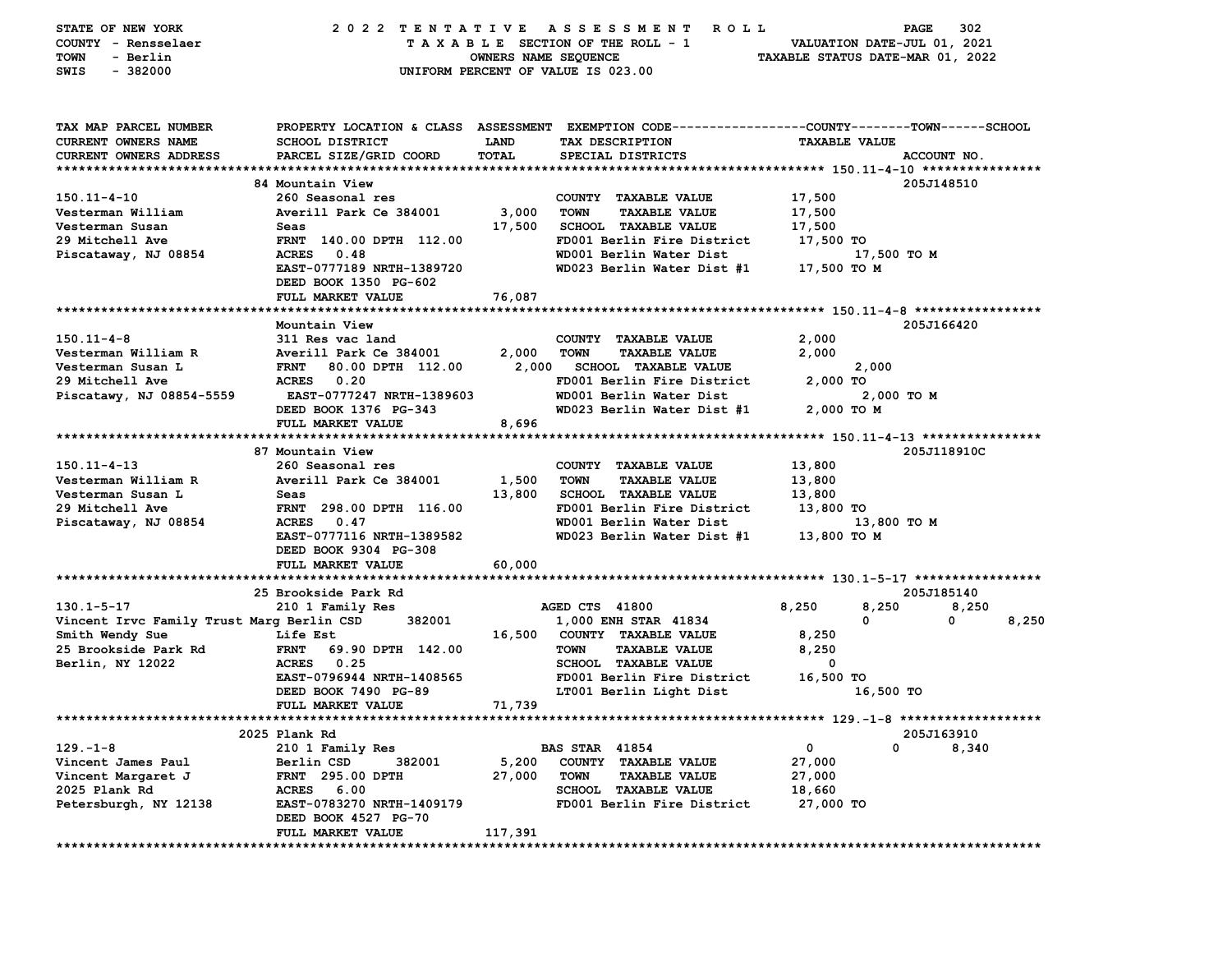| STATE OF NEW YORK                                      | 2022 TENTATIVE                                                                                 |                      |                        | A S S E S S M E N T<br><b>ROLL</b>                  |                                  | PAGE                 | 303                         |
|--------------------------------------------------------|------------------------------------------------------------------------------------------------|----------------------|------------------------|-----------------------------------------------------|----------------------------------|----------------------|-----------------------------|
| COUNTY - Rensselaer                                    |                                                                                                |                      |                        | TAXABLE SECTION OF THE ROLL - 1                     |                                  |                      | VALUATION DATE-JUL 01, 2021 |
| TOWN<br>- Berlin                                       |                                                                                                | OWNERS NAME SEQUENCE |                        |                                                     | TAXABLE STATUS DATE-MAR 01, 2022 |                      |                             |
| $-382000$<br>SWIS                                      | UNIFORM PERCENT OF VALUE IS 023.00                                                             |                      |                        |                                                     |                                  |                      |                             |
|                                                        |                                                                                                |                      |                        |                                                     |                                  |                      |                             |
| TAX MAP PARCEL NUMBER                                  | PROPERTY LOCATION & CLASS ASSESSMENT EXEMPTION CODE---------------COUNTY-------TOWN-----SCHOOL |                      |                        |                                                     |                                  |                      |                             |
| <b>CURRENT OWNERS NAME</b>                             | <b>SCHOOL DISTRICT</b>                                                                         | <b>LAND</b>          |                        | TAX DESCRIPTION                                     |                                  | <b>TAXABLE VALUE</b> |                             |
| CURRENT OWNERS ADDRESS                                 | PARCEL SIZE/GRID COORD                                                                         | TOTAL                |                        | SPECIAL DISTRICTS                                   |                                  |                      | ACCOUNT NO.                 |
|                                                        |                                                                                                |                      |                        |                                                     |                                  |                      |                             |
|                                                        | Plank Rd (W of)                                                                                |                      |                        |                                                     |                                  |                      | 205J190900                  |
| $129. -2 - 5.1$                                        | 323 Vacant rural                                                                               |                      | PRIFOREST 47460        |                                                     | 10,580                           | 10,580               | 10,580                      |
| Vincent Roger                                          | 382001<br>Berlin CSD                                                                           | 17,000               |                        | COUNTY TAXABLE VALUE                                | 6,420                            |                      |                             |
| Vincent Nancy                                          | 53 Ac Using 80%                                                                                | 17,000               | <b>TOWN</b>            | <b>TAXABLE VALUE</b>                                | 6,420                            |                      |                             |
| PO Box 401                                             | ACRES 68.79                                                                                    |                      |                        | <b>SCHOOL TAXABLE VALUE</b>                         | 6,420                            |                      |                             |
| Berlin, NY 12022-0401                                  | EAST-0792719 NRTH-1408206<br>DEED BOOK 1453 PG-11                                              |                      |                        | FD001 Berlin Fire District                          | 17,000 TO                        |                      |                             |
| MAY BE SUBJECT TO PAYMENT<br>UNDER RPTL480A UNTIL 2031 | FULL MARKET VALUE                                                                              | 73,913               |                        |                                                     |                                  |                      |                             |
|                                                        |                                                                                                |                      |                        |                                                     |                                  |                      |                             |
|                                                        | Plank Rd (E of)                                                                                |                      |                        |                                                     |                                  |                      | 205J128260C                 |
| $129. -2 - 6.1$                                        | 911 Forest s480                                                                                |                      | PRIFOREST 47460        |                                                     | 1,858                            | 1,858                | 1,858                       |
| Vincent Roger                                          | 382001<br>Berlin CSD                                                                           | 3,600                |                        | COUNTY TAXABLE VALUE                                | 1,742                            |                      |                             |
| PO Box 401                                             | 10 Ac Using $80\%$                                                                             | 3,600                | <b>TOWN</b>            | <b>TAXABLE VALUE</b>                                | 1,742                            |                      |                             |
| Berlin, NY 12022-0401                                  | <b>ACRES</b><br>15.50                                                                          |                      |                        | <b>SCHOOL TAXABLE VALUE</b>                         | 1,742                            |                      |                             |
|                                                        | EAST-0791729 NRTH-1407212                                                                      |                      |                        | FD001 Berlin Fire District                          | 3,600 TO                         |                      |                             |
| MAY BE SUBJECT TO PAYMENT                              | DEED BOOK 1375<br>PG-41                                                                        |                      |                        |                                                     |                                  |                      |                             |
| UNDER RPTL480A UNTIL 2031                              | FULL MARKET VALUE                                                                              | 15,652               |                        |                                                     |                                  |                      |                             |
|                                                        | 2671 Plank Rd                                                                                  |                      |                        |                                                     |                                  |                      | 205J185410                  |
| $129. - 2 - 6.2$                                       | 240 Rural res                                                                                  |                      | <b>VET WAR C 41122</b> |                                                     | 2,626                            | 0                    | 0                           |
| Vincent Roger Paul                                     | Berlin CSD<br>382001                                                                           |                      | 3,600 VET WAR T 41123  |                                                     | 0                                | 1,380                | 0                           |
| Vincent Nancy W                                        | 7 Ac Using 80%                                                                                 |                      | 19,000 PRIFOREST 47460 |                                                     | 1,493                            | 1,493                | 1,493                       |
| PO Box 401                                             | FRNT 50.00 DPTH                                                                                |                      | <b>ENH STAR 41834</b>  |                                                     | 0                                | 0                    | 17,507                      |
| Berlin, NY 12022-0401                                  | ACRES 10.00                                                                                    |                      |                        | COUNTY TAXABLE VALUE                                | 14,881                           |                      |                             |
|                                                        | EAST-0792727 NRTH-1407413                                                                      |                      | TOWN                   | <b>TAXABLE VALUE</b>                                | 16,127                           |                      |                             |
| MAY BE SUBJECT TO PAYMENT                              | DEED BOOK 1486<br>PG-177                                                                       |                      |                        | SCHOOL TAXABLE VALUE                                |                                  | 0                    |                             |
| UNDER RPTL480A UNTIL 2031                              | FULL MARKET VALUE                                                                              |                      |                        | 82,609 FD001 Berlin Fire District                   | 19,000 TO                        |                      |                             |
|                                                        |                                                                                                |                      |                        |                                                     |                                  |                      |                             |
|                                                        | 18351 NY 22                                                                                    |                      |                        |                                                     |                                  |                      | 205J122960                  |
| $119.3 - 1 - 1$                                        | 436 Self carwash                                                                               |                      |                        | COUNTY TAXABLE VALUE                                | 20,000                           |                      |                             |
| Vohnoutka Ryan<br>9 Park Ave                           | 382001<br>Berlin CSD                                                                           | 4,400<br>20,000      | <b>TOWN</b>            | <b>TAXABLE VALUE</b><br><b>SCHOOL TAXABLE VALUE</b> | 20,000                           |                      |                             |
| Nassau, NY 12123                                       | <b>FRNT 354.00 DPTH</b><br>ACRES 2.19                                                          |                      |                        | FD001 Berlin Fire District                          | 20,000<br>20,000 TO              |                      |                             |
|                                                        | EAST-0793923 NRTH-1410246                                                                      |                      |                        |                                                     |                                  |                      |                             |
|                                                        | DEED BOOK 9672 PG-323                                                                          |                      |                        |                                                     |                                  |                      |                             |
|                                                        | FULL MARKET VALUE                                                                              | 86,957               |                        |                                                     |                                  |                      |                             |
|                                                        |                                                                                                |                      |                        |                                                     |                                  |                      |                             |
|                                                        | 18427 NY 22                                                                                    |                      |                        |                                                     |                                  |                      |                             |
| $119. - 1 - 35$                                        | 210 1 Family Res                                                                               |                      |                        | COUNTY TAXABLE VALUE                                | 13,875                           |                      |                             |
| Von Schilgen Curt J                                    | Berlin CSD<br>382001                                                                           | 1,500                | <b>TOWN</b>            | <b>TAXABLE VALUE</b>                                | 13,875                           |                      |                             |
| 18427 NY 22                                            | $2007 - 27$                                                                                    | 13,875               |                        | <b>SCHOOL TAXABLE VALUE</b>                         | 13,875                           |                      |                             |
| Berlin, NY 12022                                       | <b>FRNT</b> 614.65 DPTH                                                                        |                      |                        | FD001 Berlin Fire District                          | 13,875 TO                        |                      |                             |
|                                                        | ACRES 2.35                                                                                     |                      |                        |                                                     |                                  |                      |                             |
|                                                        | EAST-0793622 NRTH-1411794                                                                      |                      |                        |                                                     |                                  |                      |                             |
|                                                        | DEED BOOK 3775 PG-103                                                                          |                      |                        |                                                     |                                  |                      |                             |
|                                                        | FULL MARKET VALUE                                                                              | 60,326               |                        |                                                     |                                  |                      |                             |
|                                                        |                                                                                                |                      |                        |                                                     |                                  |                      |                             |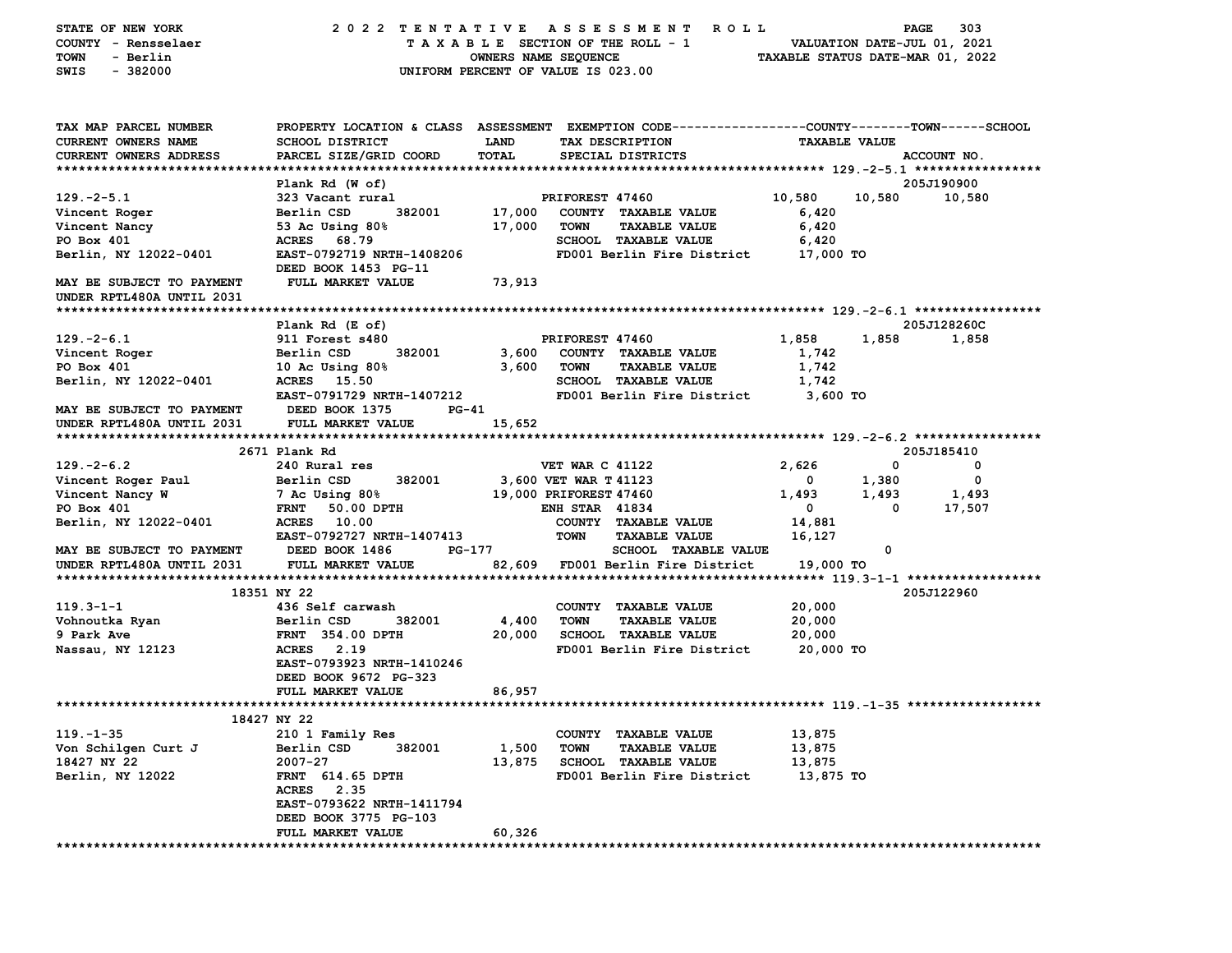| TAX MAP PARCEL NUMBER<br>PROPERTY LOCATION & CLASS ASSESSMENT EXEMPTION CODE---------------COUNTY-------TOWN-----SCHOOL<br><b>CURRENT OWNERS NAME</b><br>LAND<br>SCHOOL DISTRICT<br>TAX DESCRIPTION<br><b>TAXABLE VALUE</b><br><b>CURRENT OWNERS ADDRESS</b><br>PARCEL SIZE/GRID COORD<br>TOTAL<br>SPECIAL DISTRICTS<br>ACCOUNT NO.<br>213 Cowdry Hollow Rd<br>$\overline{0}$<br><b>ENH STAR 41834</b><br>$\mathbf 0$<br>20,820<br>$131. - 1 - 1.21$<br>240 Rural res<br>5,900<br>Von Schilgen Martha L<br>Berlin CSD<br>382001<br>COUNTY TAXABLE VALUE<br>42,100<br>42,100<br><b>TOWN</b><br><b>FRNT 854.24 DPTH</b><br><b>TAXABLE VALUE</b><br>42,100<br>ACRES 18.73<br>21,280<br>SCHOOL TAXABLE VALUE<br>FD001 Berlin Fire District 42,100 TO<br>EAST-0805650 NRTH-1407325<br>DEED BOOK 3824 PG-154<br>183,043<br>FULL MARKET VALUE<br>205 Cowdry Hollow Rd<br>$131. - 1 - 1.22$<br>210 1 Family Res<br>COUNTY TAXABLE VALUE<br>65,442<br>5,182<br>382001<br>65,442<br>VonSchilgen Peter<br>Berlin CSD<br>TOWN<br><b>TAXABLE VALUE</b><br>65,442 SCHOOL TAXABLE VALUE<br>65,442<br><b>FRNT 408.00 DPTH</b><br>65,442 TO<br>ACRES 14.55<br>FD001 Berlin Fire District<br>EAST-0805285 NRTH-1407215<br>DEED BOOK 7345 PG-312<br>284,530<br>FULL MARKET VALUE<br>1771 Plank Rd (N of)<br>$128. -2 - 5.115$<br>6,400<br>271 Mfg housings<br>COUNTY TAXABLE VALUE<br>Vuignier Damien<br>Berlin CSD<br>382001<br>2,400<br>TOWN<br><b>TAXABLE VALUE</b><br>6,400<br>Pucci Christine<br>6,400<br><b>SCHOOL TAXABLE VALUE</b><br>6,400<br><b>ACRES</b> 1.34<br>PO Box 171<br>EAST-0777531 NRTH-1406639<br>FD001 Berlin Fire District<br>6,400 TO<br>Poestenkill, NY 12140 DEED BOOK 7465 PG-341<br>27,826<br>FULL MARKET VALUE | STATE OF NEW YORK<br>COUNTY - Rensselaer<br>- Berlin<br><b>TOWN</b><br>$-382000$<br>SWIS | 2022 TENTATIVE ASSESSMENT | OWNERS NAME SEQUENCE<br>UNIFORM PERCENT OF VALUE IS 023.00 | <b>ROLL</b><br>TAXABLE SECTION OF THE ROLL - 1 VALUATION DATE-JUL 01, 2021 | TAXABLE STATUS DATE-MAR 01, 2022 | PAGE | 304 |
|--------------------------------------------------------------------------------------------------------------------------------------------------------------------------------------------------------------------------------------------------------------------------------------------------------------------------------------------------------------------------------------------------------------------------------------------------------------------------------------------------------------------------------------------------------------------------------------------------------------------------------------------------------------------------------------------------------------------------------------------------------------------------------------------------------------------------------------------------------------------------------------------------------------------------------------------------------------------------------------------------------------------------------------------------------------------------------------------------------------------------------------------------------------------------------------------------------------------------------------------------------------------------------------------------------------------------------------------------------------------------------------------------------------------------------------------------------------------------------------------------------------------------------------------------------------------------------------------------------------------------------------------------------------------------------------------------------------------------|------------------------------------------------------------------------------------------|---------------------------|------------------------------------------------------------|----------------------------------------------------------------------------|----------------------------------|------|-----|
|                                                                                                                                                                                                                                                                                                                                                                                                                                                                                                                                                                                                                                                                                                                                                                                                                                                                                                                                                                                                                                                                                                                                                                                                                                                                                                                                                                                                                                                                                                                                                                                                                                                                                                                          |                                                                                          |                           |                                                            |                                                                            |                                  |      |     |
|                                                                                                                                                                                                                                                                                                                                                                                                                                                                                                                                                                                                                                                                                                                                                                                                                                                                                                                                                                                                                                                                                                                                                                                                                                                                                                                                                                                                                                                                                                                                                                                                                                                                                                                          |                                                                                          |                           |                                                            |                                                                            |                                  |      |     |
|                                                                                                                                                                                                                                                                                                                                                                                                                                                                                                                                                                                                                                                                                                                                                                                                                                                                                                                                                                                                                                                                                                                                                                                                                                                                                                                                                                                                                                                                                                                                                                                                                                                                                                                          |                                                                                          |                           |                                                            |                                                                            |                                  |      |     |
|                                                                                                                                                                                                                                                                                                                                                                                                                                                                                                                                                                                                                                                                                                                                                                                                                                                                                                                                                                                                                                                                                                                                                                                                                                                                                                                                                                                                                                                                                                                                                                                                                                                                                                                          |                                                                                          |                           |                                                            |                                                                            |                                  |      |     |
|                                                                                                                                                                                                                                                                                                                                                                                                                                                                                                                                                                                                                                                                                                                                                                                                                                                                                                                                                                                                                                                                                                                                                                                                                                                                                                                                                                                                                                                                                                                                                                                                                                                                                                                          |                                                                                          |                           |                                                            |                                                                            |                                  |      |     |
|                                                                                                                                                                                                                                                                                                                                                                                                                                                                                                                                                                                                                                                                                                                                                                                                                                                                                                                                                                                                                                                                                                                                                                                                                                                                                                                                                                                                                                                                                                                                                                                                                                                                                                                          |                                                                                          |                           |                                                            |                                                                            |                                  |      |     |
|                                                                                                                                                                                                                                                                                                                                                                                                                                                                                                                                                                                                                                                                                                                                                                                                                                                                                                                                                                                                                                                                                                                                                                                                                                                                                                                                                                                                                                                                                                                                                                                                                                                                                                                          | PO Box 514                                                                               |                           |                                                            |                                                                            |                                  |      |     |
|                                                                                                                                                                                                                                                                                                                                                                                                                                                                                                                                                                                                                                                                                                                                                                                                                                                                                                                                                                                                                                                                                                                                                                                                                                                                                                                                                                                                                                                                                                                                                                                                                                                                                                                          | Berlin, NY 12022-0514                                                                    |                           |                                                            |                                                                            |                                  |      |     |
|                                                                                                                                                                                                                                                                                                                                                                                                                                                                                                                                                                                                                                                                                                                                                                                                                                                                                                                                                                                                                                                                                                                                                                                                                                                                                                                                                                                                                                                                                                                                                                                                                                                                                                                          |                                                                                          |                           |                                                            |                                                                            |                                  |      |     |
|                                                                                                                                                                                                                                                                                                                                                                                                                                                                                                                                                                                                                                                                                                                                                                                                                                                                                                                                                                                                                                                                                                                                                                                                                                                                                                                                                                                                                                                                                                                                                                                                                                                                                                                          |                                                                                          |                           |                                                            |                                                                            |                                  |      |     |
|                                                                                                                                                                                                                                                                                                                                                                                                                                                                                                                                                                                                                                                                                                                                                                                                                                                                                                                                                                                                                                                                                                                                                                                                                                                                                                                                                                                                                                                                                                                                                                                                                                                                                                                          |                                                                                          |                           |                                                            |                                                                            |                                  |      |     |
|                                                                                                                                                                                                                                                                                                                                                                                                                                                                                                                                                                                                                                                                                                                                                                                                                                                                                                                                                                                                                                                                                                                                                                                                                                                                                                                                                                                                                                                                                                                                                                                                                                                                                                                          |                                                                                          |                           |                                                            |                                                                            |                                  |      |     |
|                                                                                                                                                                                                                                                                                                                                                                                                                                                                                                                                                                                                                                                                                                                                                                                                                                                                                                                                                                                                                                                                                                                                                                                                                                                                                                                                                                                                                                                                                                                                                                                                                                                                                                                          |                                                                                          |                           |                                                            |                                                                            |                                  |      |     |
|                                                                                                                                                                                                                                                                                                                                                                                                                                                                                                                                                                                                                                                                                                                                                                                                                                                                                                                                                                                                                                                                                                                                                                                                                                                                                                                                                                                                                                                                                                                                                                                                                                                                                                                          |                                                                                          |                           |                                                            |                                                                            |                                  |      |     |
|                                                                                                                                                                                                                                                                                                                                                                                                                                                                                                                                                                                                                                                                                                                                                                                                                                                                                                                                                                                                                                                                                                                                                                                                                                                                                                                                                                                                                                                                                                                                                                                                                                                                                                                          | PO Box 533                                                                               |                           |                                                            |                                                                            |                                  |      |     |
|                                                                                                                                                                                                                                                                                                                                                                                                                                                                                                                                                                                                                                                                                                                                                                                                                                                                                                                                                                                                                                                                                                                                                                                                                                                                                                                                                                                                                                                                                                                                                                                                                                                                                                                          | Berlin, NY 12022                                                                         |                           |                                                            |                                                                            |                                  |      |     |
|                                                                                                                                                                                                                                                                                                                                                                                                                                                                                                                                                                                                                                                                                                                                                                                                                                                                                                                                                                                                                                                                                                                                                                                                                                                                                                                                                                                                                                                                                                                                                                                                                                                                                                                          |                                                                                          |                           |                                                            |                                                                            |                                  |      |     |
|                                                                                                                                                                                                                                                                                                                                                                                                                                                                                                                                                                                                                                                                                                                                                                                                                                                                                                                                                                                                                                                                                                                                                                                                                                                                                                                                                                                                                                                                                                                                                                                                                                                                                                                          |                                                                                          |                           |                                                            |                                                                            |                                  |      |     |
|                                                                                                                                                                                                                                                                                                                                                                                                                                                                                                                                                                                                                                                                                                                                                                                                                                                                                                                                                                                                                                                                                                                                                                                                                                                                                                                                                                                                                                                                                                                                                                                                                                                                                                                          |                                                                                          |                           |                                                            |                                                                            |                                  |      |     |
|                                                                                                                                                                                                                                                                                                                                                                                                                                                                                                                                                                                                                                                                                                                                                                                                                                                                                                                                                                                                                                                                                                                                                                                                                                                                                                                                                                                                                                                                                                                                                                                                                                                                                                                          |                                                                                          |                           |                                                            |                                                                            |                                  |      |     |
|                                                                                                                                                                                                                                                                                                                                                                                                                                                                                                                                                                                                                                                                                                                                                                                                                                                                                                                                                                                                                                                                                                                                                                                                                                                                                                                                                                                                                                                                                                                                                                                                                                                                                                                          |                                                                                          |                           |                                                            |                                                                            |                                  |      |     |
|                                                                                                                                                                                                                                                                                                                                                                                                                                                                                                                                                                                                                                                                                                                                                                                                                                                                                                                                                                                                                                                                                                                                                                                                                                                                                                                                                                                                                                                                                                                                                                                                                                                                                                                          |                                                                                          |                           |                                                            |                                                                            |                                  |      |     |
|                                                                                                                                                                                                                                                                                                                                                                                                                                                                                                                                                                                                                                                                                                                                                                                                                                                                                                                                                                                                                                                                                                                                                                                                                                                                                                                                                                                                                                                                                                                                                                                                                                                                                                                          |                                                                                          |                           |                                                            |                                                                            |                                  |      |     |
|                                                                                                                                                                                                                                                                                                                                                                                                                                                                                                                                                                                                                                                                                                                                                                                                                                                                                                                                                                                                                                                                                                                                                                                                                                                                                                                                                                                                                                                                                                                                                                                                                                                                                                                          |                                                                                          |                           |                                                            |                                                                            |                                  |      |     |
|                                                                                                                                                                                                                                                                                                                                                                                                                                                                                                                                                                                                                                                                                                                                                                                                                                                                                                                                                                                                                                                                                                                                                                                                                                                                                                                                                                                                                                                                                                                                                                                                                                                                                                                          |                                                                                          |                           |                                                            |                                                                            |                                  |      |     |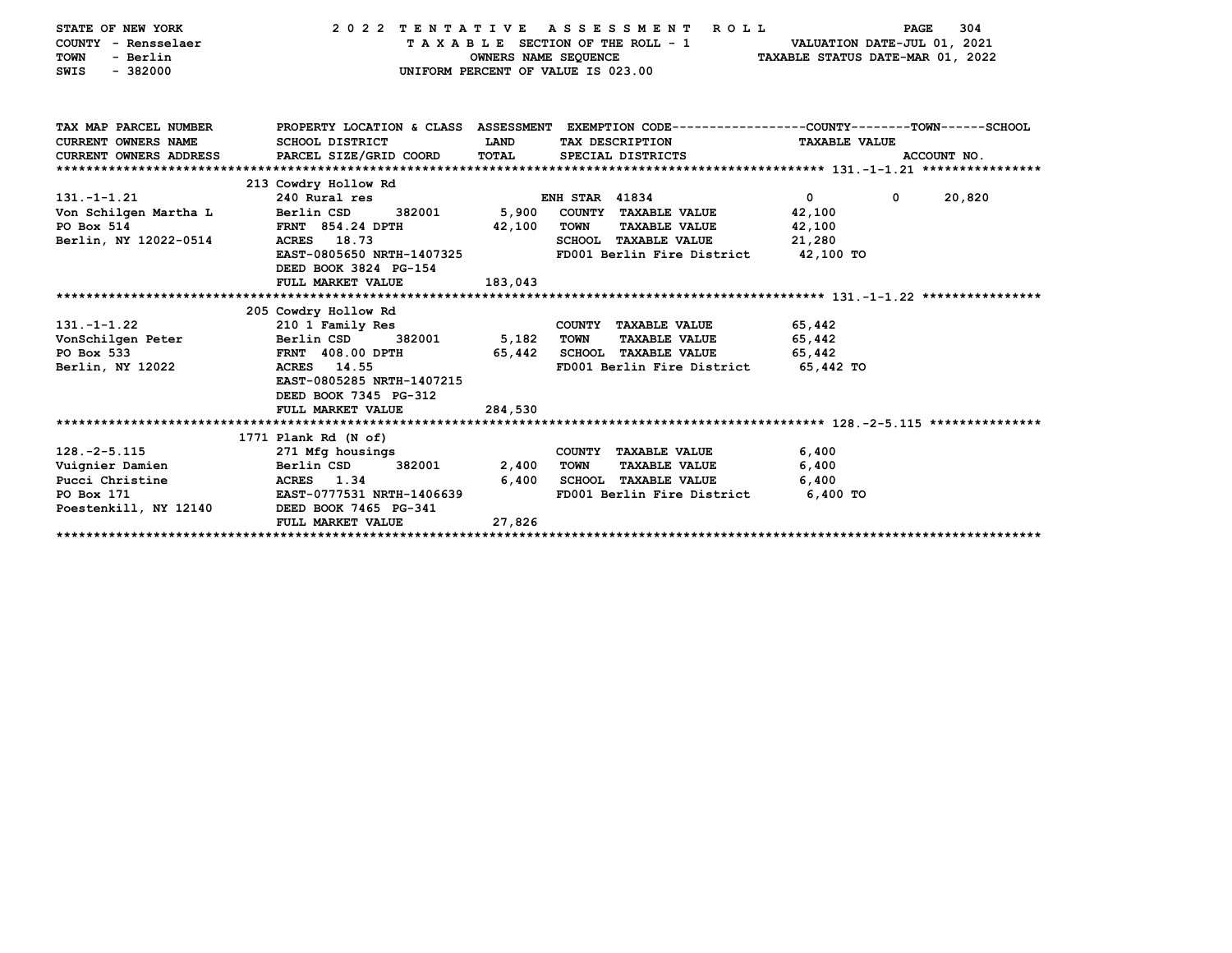| <b>STATE OF NEW YORK</b> |          |          |  |  |  |  |  |                                    |  |  |  |                                 | 2022 TENTATIVE ASSESSMENT ROLL |  |  |  |                                  |                 | PAGE | -305 |  |
|--------------------------|----------|----------|--|--|--|--|--|------------------------------------|--|--|--|---------------------------------|--------------------------------|--|--|--|----------------------------------|-----------------|------|------|--|
| COUNTY - Rensselaer      |          |          |  |  |  |  |  |                                    |  |  |  | TAXABLE SECTION OF THE ROLL - 1 |                                |  |  |  | VALUATION DATE-JUL 01, 2021      |                 |      |      |  |
| TOWN                     | - Berlin |          |  |  |  |  |  | NAME SECTION - V                   |  |  |  |                                 |                                |  |  |  | TAXABLE STATUS DATE-MAR 01, 2022 |                 |      |      |  |
| SWIS                     |          | - 382000 |  |  |  |  |  |                                    |  |  |  |                                 |                                |  |  |  |                                  | RPS150/V04/L015 |      |      |  |
|                          |          |          |  |  |  |  |  | UNIFORM PERCENT OF VALUE IS 023.00 |  |  |  |                                 |                                |  |  |  | CURRENT DATE $4/21/2022$         |                 |      |      |  |

| CODE | DISTRICT NAME        | <b>TOTAL</b><br><b>EXTENSION</b><br>PARCELS<br>TYPE | <b>EXTENSION</b><br><b>VALUE</b> | AD VALOREM<br><b>VALUE</b> | <b>EXEMPT</b><br><b>AMOUNT</b> | TAXABLE<br><b>VALUE</b> |
|------|----------------------|-----------------------------------------------------|----------------------------------|----------------------------|--------------------------------|-------------------------|
|      | FD001 Berlin Fire Di | 23 TOTAL                                            |                                  | 593,343                    |                                | 593,343                 |
|      | LT001 Berlin Light D | 2 TOTAL                                             |                                  | 43,600                     |                                | 43,600                  |
|      | WD001 Berlin Water D | 5 ТОТАL<br>M                                        |                                  | 78,466                     |                                | 78,466                  |
|      | WD023 Berlin Water D | 5 TOTAL<br>M                                        |                                  | 78,466                     |                                | 78,466                  |

## **\*\*\* S C H O O L D I S T R I C T S U M M A R Y \*\*\***

| CODE             | DISTRICT NAME                   | TOTAL<br><b>PARCELS</b> | <b>ASSESSED</b><br>LAND | <b>ASSESSED</b><br>TOTAL | <b>EXEMPT</b><br><b>AMOUNT</b> | TOTAL<br>TAXABLE   | <b>STAR</b><br><b>AMOUNT</b> | <b>STAR</b><br>TAXABLE |
|------------------|---------------------------------|-------------------------|-------------------------|--------------------------|--------------------------------|--------------------|------------------------------|------------------------|
| 382001<br>384001 | Berlin CSD<br>Averill Park Cent | 16<br>7                 | 81,247<br>41,516        | 388,327<br>205,016       | 22,181                         | 366,146<br>205,016 | 84,077<br>8,340              | 282,069<br>196,676     |
|                  | SUB-TOTAL                       | 23                      | 122,763                 | 593,343                  | 22,181                         | 571,162            | 92,417                       | 478,745                |
|                  | T O T A L                       | 23                      | 122,763                 | 593,343                  | 22,181                         | 571,162            | 92,417                       | 478,745                |

#### **\*\*\* S Y S T E M C O D E S S U M M A R Y \*\*\***

# **NO SYSTEM EXEMPTIONS AT THIS LEVEL**

#### **\*\*\* E X E M P T I O N S U M M A R Y \*\*\***

|       |                    | TOTAL          |               |        |               |
|-------|--------------------|----------------|---------------|--------|---------------|
| CODE  | <b>DESCRIPTION</b> | <b>PARCELS</b> | <b>COUNTY</b> | TOWN   | <b>SCHOOL</b> |
| 41122 | VET WAR C          |                | 2,626         |        |               |
| 41123 | VET WAR T          |                |               | 1,380  |               |
| 41800 | AGED CTS           |                | 8,250         | 8,250  | 8,250         |
| 41834 | <b>ENH STAR</b>    | 4              |               |        | 67,397        |
| 41854 | <b>BAS STAR</b>    | 3              |               |        | 25,020        |
| 47460 | <b>PRIFOREST</b>   | 3              | 13,931        | 13,931 | 13,931        |
|       | T O T A L          | 13             | 24,807        | 23,561 | 114,598       |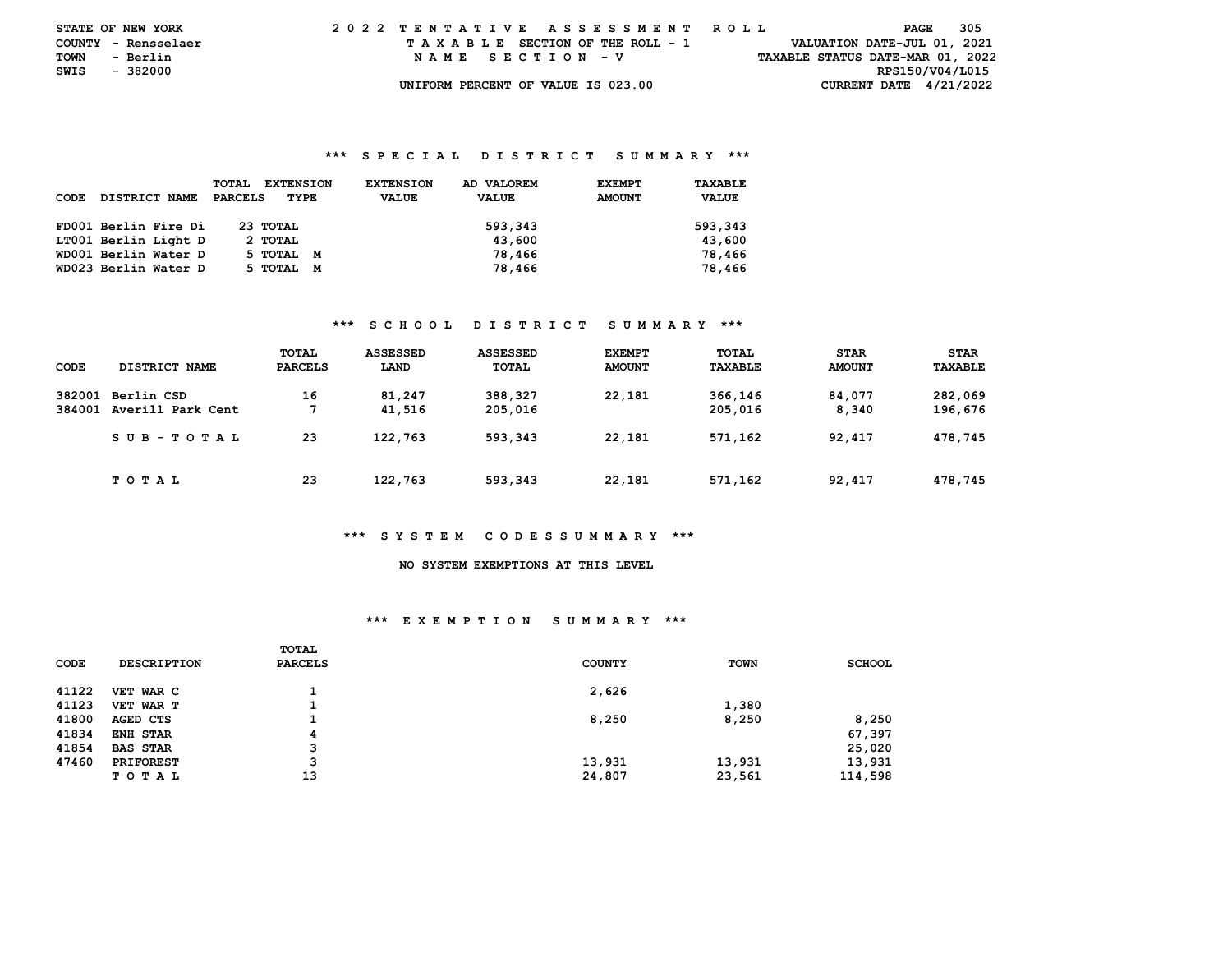|      | STATE OF NEW YORK   |  | 2022 TENTATIVE ASSESSMENT ROLL |  |  |  |                                    |  |  |  |  |  |  |  |                             | PAGE |                 | - 306 |                                  |
|------|---------------------|--|--------------------------------|--|--|--|------------------------------------|--|--|--|--|--|--|--|-----------------------------|------|-----------------|-------|----------------------------------|
|      | COUNTY - Rensselaer |  |                                |  |  |  | TAXABLE SECTION OF THE ROLL - 1    |  |  |  |  |  |  |  | VALUATION DATE-JUL 01, 2021 |      |                 |       |                                  |
| TOWN | - Berlin            |  |                                |  |  |  | NAME SECTION - V                   |  |  |  |  |  |  |  |                             |      |                 |       | TAXABLE STATUS DATE-MAR 01, 2022 |
| SWIS | - 382000            |  |                                |  |  |  |                                    |  |  |  |  |  |  |  |                             |      | RPS150/V04/L015 |       |                                  |
|      |                     |  |                                |  |  |  | UNIFORM PERCENT OF VALUE IS 023.00 |  |  |  |  |  |  |  | CURRENT DATE $4/21/2022$    |      |                 |       |                                  |

| <b>ROLL</b> |                    | TOTAL          | <b>ASSESSED</b> | <b>ASSESSED</b> | <b>TAXABLE</b> | TAXABLE     | <b>TAXABLE</b> | STAR           |
|-------------|--------------------|----------------|-----------------|-----------------|----------------|-------------|----------------|----------------|
| <b>SEC</b>  | <b>DESCRIPTION</b> | <b>PARCELS</b> | LAND            | TOTAL           | <b>COUNTY</b>  | <b>TOWN</b> | <b>SCHOOL</b>  | <b>TAXABLE</b> |
|             |                    |                |                 |                 |                |             |                |                |
|             | <b>TAXABLE</b>     | 23             | 122,763         | 593,343         | 568,536        | 569,782     | 571,162        | 478,745        |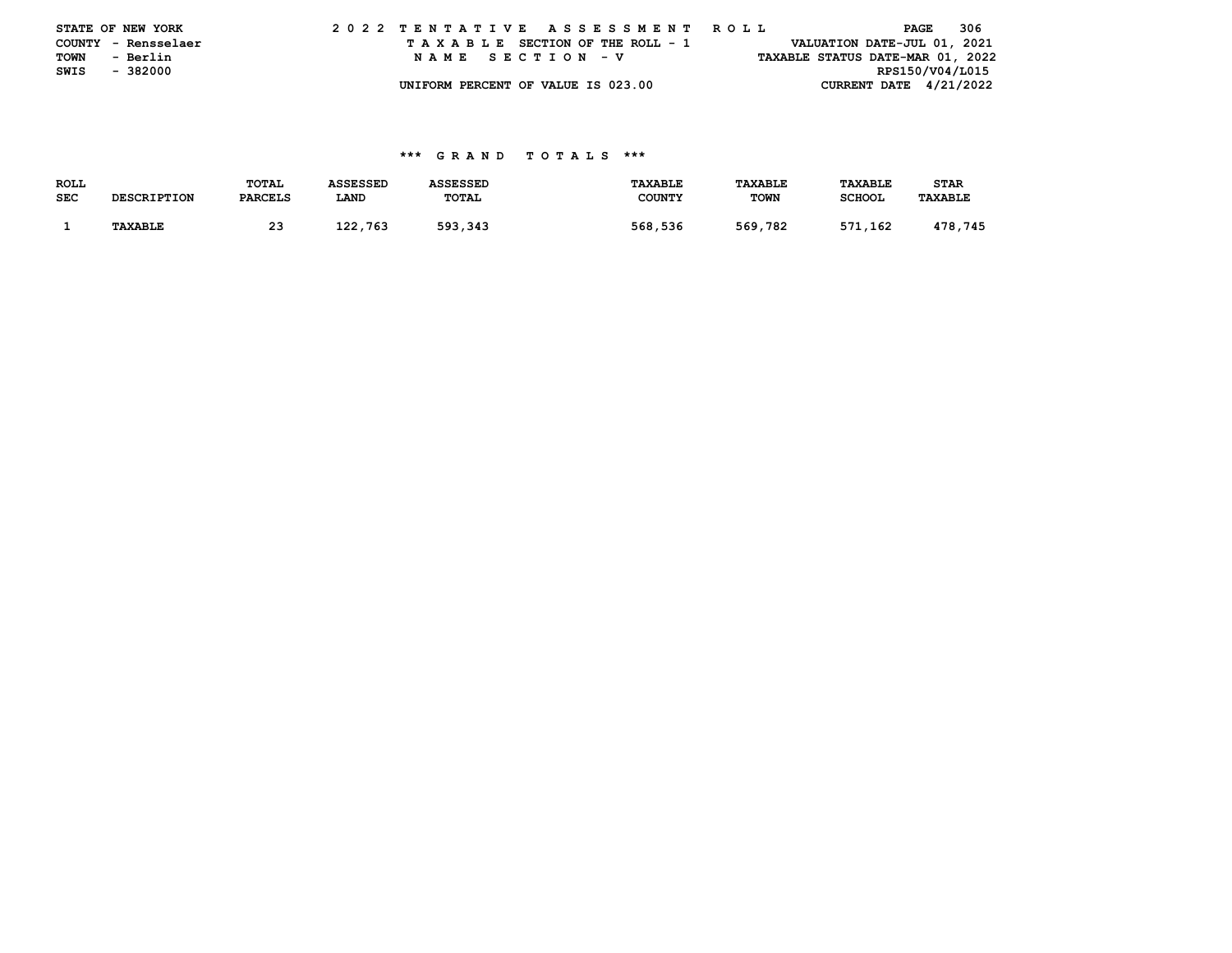| STATE OF NEW YORK<br>COUNTY - Rensselaer | 2022 TENTATIVE ASSESSMENT                          |                      | R O L L<br>TAXABLE SECTION OF THE ROLL - 1                                                     | VALUATION DATE-JUL 01, 2021      | 307<br>PAGE |
|------------------------------------------|----------------------------------------------------|----------------------|------------------------------------------------------------------------------------------------|----------------------------------|-------------|
| <b>TOWN</b><br>- Berlin                  |                                                    | OWNERS NAME SEQUENCE |                                                                                                | TAXABLE STATUS DATE-MAR 01, 2022 |             |
| $-382000$<br>SWIS                        |                                                    |                      | UNIFORM PERCENT OF VALUE IS 023.00                                                             |                                  |             |
|                                          |                                                    |                      |                                                                                                |                                  |             |
|                                          |                                                    |                      |                                                                                                |                                  |             |
| TAX MAP PARCEL NUMBER                    |                                                    |                      | PROPERTY LOCATION & CLASS ASSESSMENT EXEMPTION CODE---------------COUNTY-------TOWN-----SCHOOL |                                  |             |
| CURRENT OWNERS NAME                      | <b>SCHOOL DISTRICT</b>                             | <b>LAND</b>          | TAX DESCRIPTION                                                                                | <b>TAXABLE VALUE</b>             |             |
| <b>CURRENT OWNERS ADDRESS</b>            | PARCEL SIZE/GRID COORD                             | <b>TOTAL</b>         | SPECIAL DISTRICTS                                                                              |                                  | ACCOUNT NO. |
|                                          |                                                    |                      |                                                                                                |                                  |             |
|                                          | Black River Rd                                     |                      |                                                                                                |                                  |             |
| $162. - 1 - 25.2$                        | 311 Res vac land                                   |                      | COUNTY TAXABLE VALUE                                                                           | 100                              |             |
| Wadsworth Thelma M                       | Berlin CSD<br>382001                               | 100                  | <b>TOWN</b><br><b>TAXABLE VALUE</b>                                                            | 100                              |             |
| Ernst Tammy A                            | Part in Steph 162.-2-5.3                           | 100                  | <b>SCHOOL TAXABLE VALUE</b>                                                                    | 100                              |             |
| PO Box 184                               | Rem Lot                                            |                      | FD001 Berlin Fire District                                                                     | 100 TO                           |             |
| Berlin, NY 12022-0184                    | <b>FRNT 355.40 DPTH</b><br>60.00                   |                      |                                                                                                |                                  |             |
|                                          | <b>ACRES</b><br>0.12                               |                      |                                                                                                |                                  |             |
|                                          | EAST-0790483 NRTH-1378425<br>DEED BOOK 6823 PG-328 |                      |                                                                                                |                                  |             |
|                                          | FULL MARKET VALUE                                  | 435                  |                                                                                                |                                  |             |
|                                          |                                                    |                      |                                                                                                |                                  |             |
|                                          | 126 Green Hollow Rd                                |                      |                                                                                                |                                  | 205J186220C |
| $130.1 - 5 - 11$                         | 210 1 Family Res                                   |                      | <b>ENH STAR 41834</b>                                                                          | 0<br>0                           | 20,820      |
| Waqer Ivan                               | Berlin CSD<br>382001                               | 2,000                | COUNTY TAXABLE VALUE                                                                           | 41,800                           |             |
| Box 72                                   | FRNT 355.00 DPTH                                   | 41,800               | <b>TOWN</b><br><b>TAXABLE VALUE</b>                                                            | 41,800                           |             |
| Berlin, NY 12022-0072                    | ACRES 1.36                                         |                      | <b>SCHOOL TAXABLE VALUE</b>                                                                    | 20,980                           |             |
|                                          | EAST-0796573 NRTH-1408493                          |                      | FD001 Berlin Fire District                                                                     | 41,800 TO                        |             |
|                                          | DEED BOOK 1177 PG-232                              |                      | LT001 Berlin Light Dist                                                                        | 41,800 TO                        |             |
|                                          | FULL MARKET VALUE                                  | 181,739              |                                                                                                |                                  |             |
|                                          |                                                    |                      |                                                                                                |                                  |             |
|                                          | 3-11 Wager Rd                                      |                      |                                                                                                |                                  | 205J186140  |
| $117.8 - 1 - 25$                         | 260 Seasonal res                                   |                      | COUNTY TAXABLE VALUE                                                                           | 9,850                            |             |
| Wager Ivan E                             | Berlin CSD<br>382001<br>.20 A                      | 2,100<br>9,850       | <b>TOWN</b><br><b>TAXABLE VALUE</b><br><b>SCHOOL TAXABLE VALUE</b>                             | 9,850                            |             |
| Wager Shirley<br>126 Green Hollow Rd     | Seas<br>70.00 DPTH 145.00<br><b>FRNT</b>           |                      | FD001 Berlin Fire District                                                                     | 9,850<br>9,850 TO                |             |
| Berlin, NY 12022-0072                    | ACRES 0.48                                         |                      |                                                                                                |                                  |             |
|                                          | EAST-0779834 NRTH-1416510                          |                      |                                                                                                |                                  |             |
|                                          | DEED BOOK 41<br>PG-1195                            |                      |                                                                                                |                                  |             |
|                                          | FULL MARKET VALUE                                  | 42,826               |                                                                                                |                                  |             |
|                                          |                                                    |                      |                                                                                                |                                  |             |
|                                          | Old Post Rd (W of)                                 |                      |                                                                                                |                                  |             |
| $129. -2 - 26$                           | 323 Vacant rural                                   |                      | COUNTY TAXABLE VALUE                                                                           | 2,500                            |             |
| Wager Ivan E                             | Berlin CSD<br>382001                               | 2,500                | <b>TOWN</b><br><b>TAXABLE VALUE</b>                                                            | 2,500                            |             |
| Wager Shirley T                          | ACRES 18.41                                        | 2,500                | <b>SCHOOL TAXABLE VALUE</b>                                                                    | 2,500                            |             |
| Box 72                                   | EAST-0791016 NRTH-1402284                          |                      | FD001 Berlin Fire District                                                                     | 2,500 TO                         |             |
| Berlin, NY 12022-0072                    | DEED BOOK 1295 PG-206                              |                      |                                                                                                |                                  |             |
|                                          | FULL MARKET VALUE                                  | 10,870               |                                                                                                |                                  |             |
|                                          | 17858 NY 22                                        |                      |                                                                                                |                                  |             |
| $141. - 4 - 3.2$                         | 210 1 Family Res                                   |                      | <b>BAS STAR 41854</b>                                                                          | 0<br>0                           | 8,340       |
| Wagner Ross                              | 382001<br>Berlin CSD                               | 1,000                | COUNTY TAXABLE VALUE                                                                           | 35,425                           |             |
| 17858 NY 22                              | FRNT 240.00 DPTH 140.00                            | 35,425               | <b>TOWN</b><br><b>TAXABLE VALUE</b>                                                            | 35,425                           |             |
| Berlin, NY 12202                         | ACRES 0.77                                         |                      | SCHOOL TAXABLE VALUE                                                                           | 27,085                           |             |
|                                          | EAST-0796160 NRTH-1398686                          |                      | FD001 Berlin Fire District                                                                     | 35,425 TO                        |             |
|                                          | DEED BOOK 6053 PG-207                              |                      |                                                                                                |                                  |             |
|                                          | FULL MARKET VALUE                                  | 154,022              |                                                                                                |                                  |             |
| *********************************        | ****************************                       |                      |                                                                                                |                                  |             |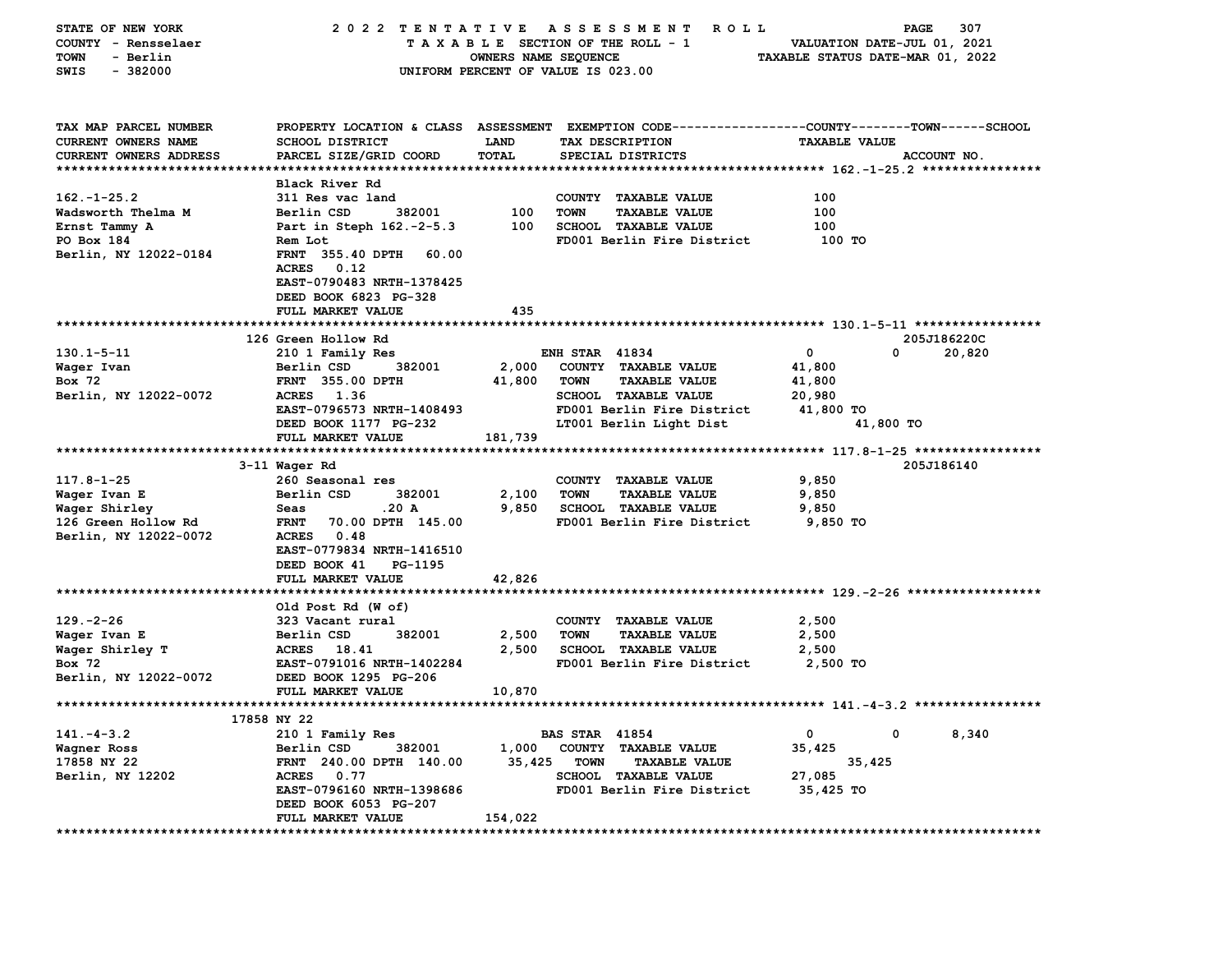| STATE OF NEW YORK<br>COUNTY - Rensselaer<br>- Berlin<br>TOWN                  | 2022 TENTATIVE                                                                           | OWNERS NAME SEQUENCE        | A S S E S S M E N T<br>ROLL<br>TAXABLE SECTION OF THE ROLL - 1                                       | TAXABLE STATUS DATE-MAR 01, 2022 | 308<br>PAGE<br>VALUATION DATE-JUL 01, 2021 |
|-------------------------------------------------------------------------------|------------------------------------------------------------------------------------------|-----------------------------|------------------------------------------------------------------------------------------------------|----------------------------------|--------------------------------------------|
| $-382000$<br>SWIS                                                             |                                                                                          |                             | UNIFORM PERCENT OF VALUE IS 023.00                                                                   |                                  |                                            |
| TAX MAP PARCEL NUMBER<br><b>CURRENT OWNERS NAME</b><br>CURRENT OWNERS ADDRESS | PROPERTY LOCATION & CLASS ASSESSMENT<br><b>SCHOOL DISTRICT</b><br>PARCEL SIZE/GRID COORD | <b>LAND</b><br><b>TOTAL</b> | EXEMPTION CODE-----------------COUNTY-------TOWN------SCHOOL<br>TAX DESCRIPTION<br>SPECIAL DISTRICTS | <b>TAXABLE VALUE</b>             | ACCOUNT NO.                                |
| ***********************                                                       |                                                                                          |                             |                                                                                                      |                                  |                                            |
|                                                                               | 129 Airport Rd                                                                           |                             |                                                                                                      |                                  |                                            |
| $152. - 1 - 16.17$                                                            | 210 1 Family Res                                                                         |                             | <b>BAS STAR 41854</b>                                                                                | 0                                | 0<br>8,340                                 |
| Waite Andrew M<br>Waite Erin R                                                | Berlin CSD<br>382001<br>House 50% 1991 Rolls                                             | 3,000<br>37,300             | COUNTY TAXABLE VALUE<br><b>TOWN</b><br><b>TAXABLE VALUE</b>                                          | 37,300                           |                                            |
| 129 Airport Rd                                                                | FRNT 164.00 DPTH                                                                         |                             | SCHOOL TAXABLE VALUE                                                                                 | 37,300<br>28,960                 |                                            |
| Berlin, NY 12022                                                              | <b>ACRES</b><br>2.98                                                                     |                             | FD001 Berlin Fire District                                                                           | 37,300 TO                        |                                            |
|                                                                               | EAST-0798303 NRTH-1389523<br>DEED BOOK 8029 PG-152<br>FULL MARKET VALUE                  | 162,174                     |                                                                                                      |                                  |                                            |
|                                                                               |                                                                                          |                             |                                                                                                      |                                  |                                            |
|                                                                               | Cowdry Hollow Rd (N of)                                                                  |                             |                                                                                                      |                                  | 205J104590                                 |
| $130.-2-16.21$                                                                | 105 Vac farmland                                                                         |                             | COUNTY TAXABLE VALUE                                                                                 | 6,800                            |                                            |
| Waldinger Glenn Charles                                                       | Berlin CSD<br>382001<br><b>ACRES</b><br>22.74                                            | 6,800                       | 6,800<br><b>TOWN</b><br><b>TAXABLE VALUE</b><br><b>SCHOOL TAXABLE VALUE</b>                          | 6,800<br>6,800                   |                                            |
| Waldinger Shannon<br>57 Cowdry Hollow Rd                                      | EAST-0802032 NRTH-1406015                                                                |                             | FD001 Berlin Fire District                                                                           | $6,800$ TO                       |                                            |
| Berlin, NY 12022                                                              | DEED BOOK 9872 PG-70                                                                     |                             |                                                                                                      |                                  |                                            |
|                                                                               | FULL MARKET VALUE                                                                        | 29,565                      |                                                                                                      |                                  |                                            |
| ***********************                                                       | ******************                                                                       |                             |                                                                                                      |                                  |                                            |
|                                                                               | 57 Cowdry Hollow Rd                                                                      |                             |                                                                                                      |                                  | 205J110620                                 |
| $130. -2 - 18$                                                                | 210 1 Family Res                                                                         |                             | VET COM C 41132                                                                                      | 14,650                           | 0<br>0                                     |
| Waldinger Glenn Charles                                                       | 382001<br>Berlin CSD                                                                     |                             | 1,300 VET COM T 41133                                                                                | 0                                | 2,300<br>0                                 |
| Waldinger Shannon                                                             | <b>FRNT 1291.00 DPTH</b>                                                                 | 58,600                      | COUNTY TAXABLE VALUE                                                                                 | 43,950                           |                                            |
| 57 Cowdry Hollow Rd                                                           | <b>ACRES</b><br>3.28                                                                     |                             | <b>TAXABLE VALUE</b><br><b>TOWN</b>                                                                  | 56,300                           |                                            |
| Berlin, NY 12022                                                              | EAST-0801915 NRTH-1405294                                                                |                             | SCHOOL TAXABLE VALUE                                                                                 | 58,600                           |                                            |
|                                                                               | DEED BOOK 9872 PG-70<br>FULL MARKET VALUE                                                | 254,783                     | FD001 Berlin Fire District                                                                           | 58,600 TO                        |                                            |
|                                                                               | *********************                                                                    |                             |                                                                                                      |                                  |                                            |
|                                                                               | 258 Bly Hollow Rd                                                                        |                             |                                                                                                      |                                  |                                            |
| $152 - 5 - 2$                                                                 | 210 1 Family Res                                                                         |                             | COUNTY TAXABLE VALUE                                                                                 | 73,369                           |                                            |
| Walker Robert D                                                               | Berlin CSD<br>382001                                                                     | 12,330                      | <b>TOWN</b><br><b>TAXABLE VALUE</b>                                                                  | 73,369                           |                                            |
| PO Box 82                                                                     | Lot 7                                                                                    | 73,369                      | SCHOOL TAXABLE VALUE                                                                                 | 73,369                           |                                            |
| Cherry Plain, NY 12040                                                        | FRNT 397.32 DPTH                                                                         |                             | FD001 Berlin Fire District                                                                           | 73,369 то                        |                                            |
|                                                                               | <b>ACRES</b><br>20.16                                                                    |                             |                                                                                                      |                                  |                                            |
|                                                                               | EAST-0793830 NRTH-1387477                                                                |                             |                                                                                                      |                                  |                                            |
|                                                                               | DEED BOOK 710 PG-136<br>FULL MARKET VALUE                                                | 318,996                     |                                                                                                      |                                  |                                            |
|                                                                               |                                                                                          |                             |                                                                                                      |                                  |                                            |
|                                                                               | 86 Lanphier Ln                                                                           |                             |                                                                                                      |                                  | 205J181900C                                |
| $141. - 1 - 2$                                                                | 240 Rural res                                                                            |                             | COUNTY TAXABLE VALUE                                                                                 | 100,000                          |                                            |
| Walsh David J                                                                 | Berlin CSD<br>382001                                                                     | 40,600                      | <b>TOWN</b><br><b>TAXABLE VALUE</b>                                                                  | 100,000                          |                                            |
| Walsh Alice C                                                                 | <b>FRNT</b><br>30.00 DPTH                                                                | 100,000                     | SCHOOL TAXABLE VALUE                                                                                 | 100,000                          |                                            |
| 34 Reservoir Ct                                                               | <b>ACRES</b><br>99.52                                                                    |                             | FD001 Berlin Fire District                                                                           | 100,000 TO                       |                                            |
| Carmel, NY 10512                                                              | EAST-0799581 NRTH-1400891                                                                |                             |                                                                                                      |                                  |                                            |
|                                                                               | DEED BOOK R1682 PG-F287<br>FULL MARKET VALUE                                             | 434,783                     |                                                                                                      |                                  |                                            |
|                                                                               |                                                                                          |                             |                                                                                                      |                                  |                                            |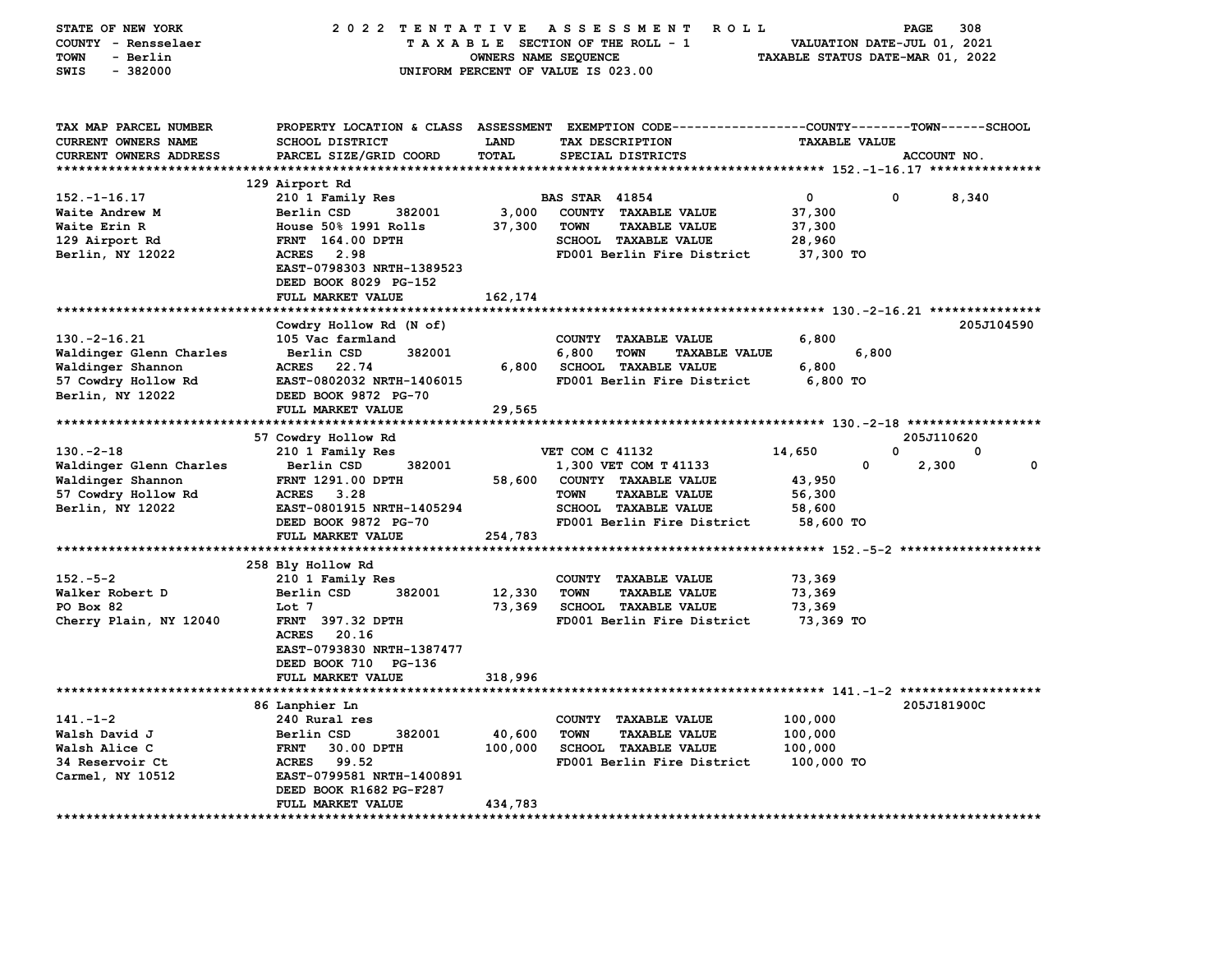| STATE OF NEW YORK<br>COUNTY - Rensselaer              |                           |                             | 2022 TENTATIVE ASSESSMENT ROLL<br>TAXABLE SECTION OF THE ROLL - 1                              | VALUATION DATE-JUL 01, 2021      | PAGE<br>309 |
|-------------------------------------------------------|---------------------------|-----------------------------|------------------------------------------------------------------------------------------------|----------------------------------|-------------|
| TOWN<br>- Berlin                                      |                           | <b>OWNERS NAME SEQUENCE</b> |                                                                                                | TAXABLE STATUS DATE-MAR 01, 2022 |             |
| SWIS<br>$-382000$                                     |                           |                             | UNIFORM PERCENT OF VALUE IS 023.00                                                             |                                  |             |
|                                                       |                           |                             |                                                                                                |                                  |             |
|                                                       |                           |                             |                                                                                                |                                  |             |
| TAX MAP PARCEL NUMBER                                 |                           |                             | PROPERTY LOCATION & CLASS ASSESSMENT EXEMPTION CODE---------------COUNTY-------TOWN-----SCHOOL |                                  |             |
| CURRENT OWNERS NAME                                   | <b>SCHOOL DISTRICT</b>    | <b>LAND</b>                 | TAX DESCRIPTION                                                                                | <b>TAXABLE VALUE</b>             |             |
| <b>CURRENT OWNERS ADDRESS</b>                         | PARCEL SIZE/GRID COORD    | TOTAL                       | SPECIAL DISTRICTS                                                                              |                                  | ACCOUNT NO. |
| *********************                                 |                           |                             |                                                                                                |                                  |             |
|                                                       | Kipple Rd (E Of)          |                             |                                                                                                |                                  | 305L190760S |
| $161. - 1 - 35.1$                                     | 322 Rural vac>10          |                             | COUNTY TAXABLE VALUE                                                                           | 0                                |             |
| Walsh Ronald Rev                                      | Averill Park Ce 384001    | $^{\circ}$                  | TOWN<br><b>TAXABLE VALUE</b>                                                                   | 0                                |             |
| 28 Starcrest Dr                                       | Ass'd in SL 161.-2-7      |                             | 0 SCHOOL TAXABLE VALUE                                                                         | 0                                |             |
| Sand Lake, NY 12153                                   | ACRES 44.24               |                             | FD001 Berlin Fire District                                                                     | 0 TO                             |             |
|                                                       | EAST-0772864 NRTH-1383200 |                             |                                                                                                |                                  |             |
|                                                       | FULL MARKET VALUE         | 0                           |                                                                                                |                                  |             |
|                                                       |                           |                             |                                                                                                |                                  |             |
|                                                       | 18 Birch Trl              |                             |                                                                                                |                                  | 205J111970  |
| $150.12 - 1 - 5$                                      | 260 Seasonal res          |                             | COUNTY TAXABLE VALUE                                                                           | 38,200                           |             |
| Walsh Rvc Trust of 1997 Joan C Averill Park Ce 384001 |                           |                             | 5,300<br>TOWN<br><b>TAXABLE VALUE</b>                                                          | 38,200                           |             |
| 77 Cable Rd                                           | FRNT 411.41 DPTH 100.00   |                             | 38,200 SCHOOL TAXABLE VALUE                                                                    | 38,200                           |             |
| Rye, NH 03870                                         | ACRES 0.87                |                             | FD001 Berlin Fire District                                                                     | 38,200 TO                        |             |
|                                                       | EAST-0778927 NRTH-1390533 |                             | WD001 Berlin Water Dist                                                                        | 38,200 TO M                      |             |
|                                                       | DEED BOOK 7123 PG-63      |                             | WD023 Berlin Water Dist #1                                                                     | 38,200 TO M                      |             |
|                                                       | FULL MARKET VALUE         | 166,087                     |                                                                                                |                                  |             |
|                                                       |                           |                             |                                                                                                |                                  |             |
|                                                       | Birch Trl                 |                             |                                                                                                |                                  |             |
| $150.12 - 1 - 10.2$                                   | 311 Res vac land          |                             | COUNTY TAXABLE VALUE                                                                           | 2,000                            |             |
| Walsh Rvc Trust of 1997 Joan C Averill Park Ce 384001 |                           |                             | 2,000<br><b>TOWN</b><br><b>TAXABLE VALUE</b>                                                   | 2,000                            |             |
| 77 Cable Rd                                           | FRNT 100.00 DPTH 100.00   |                             | 2,000 SCHOOL TAXABLE VALUE                                                                     | 2,000                            |             |
| Rye, NH 03870                                         | ACRES 0.23                |                             | FD001 Berlin Fire District                                                                     | 2,000 TO                         |             |
|                                                       | EAST-0778923 NRTH-1390683 |                             | WD001 Berlin Water Dist                                                                        | 2,000 TO M                       |             |
|                                                       | DEED BOOK 7123 PG-67      |                             | WD023 Berlin Water Dist #1                                                                     | 2,000 TO M                       |             |
|                                                       | FULL MARKET VALUE         | 8,696                       |                                                                                                |                                  |             |
|                                                       |                           |                             |                                                                                                |                                  |             |
|                                                       | 1003 Black River Rd       |                             |                                                                                                |                                  | 205J103600S |
| $162. - 1 - 23.1$                                     | 240 Rural res             |                             | COUNTY TAXABLE VALUE                                                                           | 65,800                           |             |
| Wasilewski Terry L                                    | 382001<br>Berlin CSD      | 8,100                       | <b>TOWN</b><br><b>TAXABLE VALUE</b>                                                            | 65,800                           |             |
| 1003 Black River Rd                                   | FRNT 115.00 DPTH          | 65,800                      | <b>SCHOOL TAXABLE VALUE</b>                                                                    | 65,800                           |             |
| Berlin, NY 12022                                      | <b>ACRES</b><br>33.78     |                             | FD001 Berlin Fire District                                                                     | 65,800 TO                        |             |
|                                                       | EAST-0792630 NRTH-1379552 |                             |                                                                                                |                                  |             |
|                                                       | DEED BOOK 7960 PG-147     |                             |                                                                                                |                                  |             |
|                                                       | FULL MARKET VALUE         | 286,087                     |                                                                                                |                                  |             |
|                                                       |                           |                             |                                                                                                |                                  |             |
|                                                       | 1972 Plank Rd             |                             |                                                                                                |                                  | 205J166130  |
| $129. - 1 - 15$                                       | 210 1 Family Res          |                             | <b>BAS STAR 41854</b>                                                                          | $\mathbf{0}$<br>0                | 8,340       |
| Wauben Andrew                                         | 382001<br>Berlin CSD      | 900                         | COUNTY TAXABLE VALUE                                                                           | 19,300                           |             |
| 2 Lockwood Ave                                        | FRNT 100.00 DPTH 200.00   | 19,300                      | <b>TOWN</b><br><b>TAXABLE VALUE</b>                                                            | 19,300                           |             |
| Bronxville, NY 10708                                  | ACRES 0.49                |                             | <b>SCHOOL TAXABLE VALUE</b>                                                                    | 10,960                           |             |
|                                                       | EAST-0781961 NRTH-1408130 |                             | FD001 Berlin Fire District                                                                     | 19,300 TO                        |             |
|                                                       | DEED BOOK 9805 PG-340     |                             |                                                                                                |                                  |             |
|                                                       | FULL MARKET VALUE         | 83,913                      |                                                                                                |                                  |             |
| *******************                                   |                           |                             |                                                                                                |                                  |             |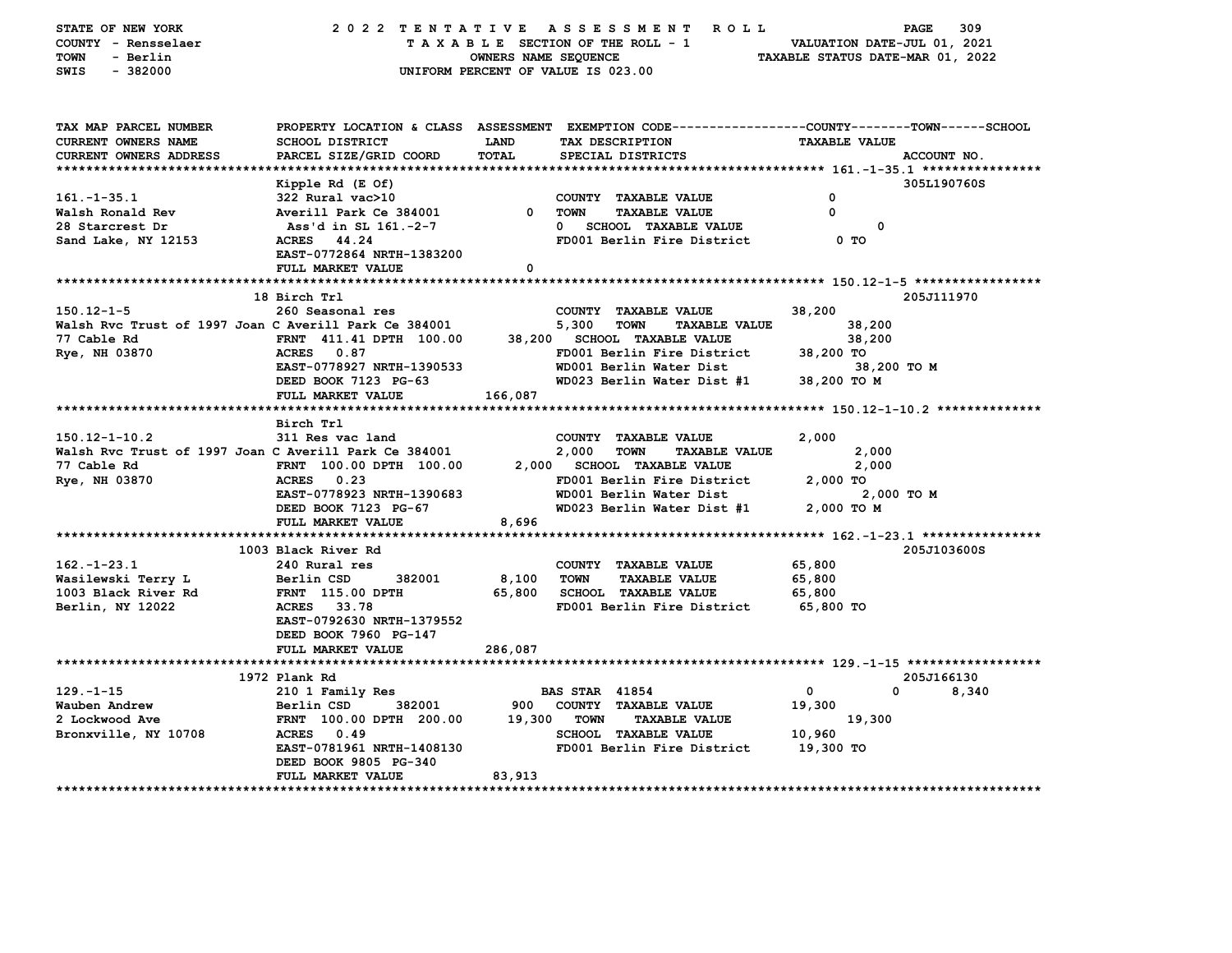| STATE OF NEW YORK<br>COUNTY - Rensselaer<br>- Berlin<br>TOWN<br>$-382000$<br>SWIS | 2022 TENTATIVE                                   | OWNERS NAME SEQUENCE | A S S E S S M E N T<br>ROLL<br>TAXABLE SECTION OF THE ROLL - 1<br>UNIFORM PERCENT OF VALUE IS 023.00                                   | TAXABLE STATUS DATE-MAR 01, 2022 | PAGE<br>VALUATION DATE-JUL 01, 2021 | 310         |
|-----------------------------------------------------------------------------------|--------------------------------------------------|----------------------|----------------------------------------------------------------------------------------------------------------------------------------|----------------------------------|-------------------------------------|-------------|
| TAX MAP PARCEL NUMBER<br><b>CURRENT OWNERS NAME</b><br>CURRENT OWNERS ADDRESS     | <b>SCHOOL DISTRICT</b><br>PARCEL SIZE/GRID COORD | LAND<br>TOTAL        | PROPERTY LOCATION & CLASS ASSESSMENT EXEMPTION CODE---------------COUNTY-------TOWN-----SCHOOL<br>TAX DESCRIPTION<br>SPECIAL DISTRICTS | <b>TAXABLE VALUE</b>             |                                     | ACCOUNT NO. |
|                                                                                   |                                                  |                      |                                                                                                                                        |                                  |                                     |             |
|                                                                                   | 17763 NY 22                                      |                      |                                                                                                                                        |                                  |                                     |             |
| $141. - 4 - 15.1$                                                                 | 210 1 Family Res                                 |                      | <b>VET WAR C 41122</b>                                                                                                                 | 10,350                           | 0                                   | 0           |
| Webb Raymond H                                                                    | Berlin CSD<br>382001                             |                      | 4,658 BAS STAR 41854                                                                                                                   | 0                                | 0                                   | 8,340       |
| Webb Michelle Y                                                                   | $2011 - 85$ Lot 1                                |                      | 92,174 VET WAR T 41123                                                                                                                 | 0                                | 1,380                               | 0           |
| PO Box 138                                                                        | <b>FRNT</b> 183.44 DPTH                          |                      | COUNTY TAXABLE VALUE                                                                                                                   | 81,824                           |                                     |             |
| Berlin, NY 12022                                                                  | <b>ACRES</b><br><b>5.43 BANK</b><br>CORE         |                      | <b>TAXABLE VALUE</b><br><b>TOWN</b>                                                                                                    | 90,794                           |                                     |             |
|                                                                                   | EAST-0795908 NRTH-1396232                        |                      | SCHOOL TAXABLE VALUE                                                                                                                   | 83,834                           |                                     |             |
|                                                                                   | DEED BOOK 5965 PG-233                            |                      | FD001 Berlin Fire District                                                                                                             | 92,174 TO                        |                                     |             |
|                                                                                   | FULL MARKET VALUE                                | 400,757              |                                                                                                                                        |                                  |                                     |             |
|                                                                                   |                                                  |                      |                                                                                                                                        |                                  |                                     |             |
|                                                                                   | 50 Long View                                     |                      |                                                                                                                                        |                                  |                                     | 205J156700C |
| $150.15 - 1 - 28$                                                                 | 260 Seasonal res                                 |                      | COUNTY TAXABLE VALUE                                                                                                                   | 18,400                           |                                     |             |
| Webber Robert                                                                     | Averill Park Ce 384001                           | 2,300                | <b>TOWN</b><br><b>TAXABLE VALUE</b>                                                                                                    | 18,400                           |                                     |             |
| 16 Edward St                                                                      | Seas.                                            | 18,400               | <b>SCHOOL TAXABLE VALUE</b>                                                                                                            | 18,400                           |                                     |             |
| Sparkill, NY 10976                                                                | Lots 47,53 & 54                                  |                      | FD001 Berlin Fire District                                                                                                             | 18,400 TO                        |                                     |             |
|                                                                                   | <b>FRNT</b> 160.00 DPTH                          |                      | WD001 Berlin Water Dist                                                                                                                |                                  | 18,400 TO M                         |             |
|                                                                                   | ACRES<br>1.08                                    |                      | WD023 Berlin Water Dist #1                                                                                                             | 18,400 TO M                      |                                     |             |
|                                                                                   | EAST-0777179 NRTH-1389124                        |                      |                                                                                                                                        |                                  |                                     |             |
|                                                                                   | DEED BOOK 9736 PG-281<br>FULL MARKET VALUE       | 80,000               |                                                                                                                                        |                                  |                                     |             |
|                                                                                   |                                                  |                      |                                                                                                                                        |                                  |                                     |             |
|                                                                                   | 18287 NY 22                                      |                      |                                                                                                                                        |                                  |                                     | 205J149050  |
| $130.1 - 2 - 3$                                                                   | 210 1 Family Res                                 |                      | <b>ENH STAR 41834</b>                                                                                                                  | 0                                | 0                                   | 20,820      |
| Weber Beverly                                                                     | Berlin CSD<br>382001                             | 2,200                | COUNTY TAXABLE VALUE                                                                                                                   | 35,500                           |                                     |             |
| 18287 NY 22                                                                       | FRNT 400.00 DPTH 120.00                          | 35,500               | <b>TOWN</b><br><b>TAXABLE VALUE</b>                                                                                                    |                                  | 35,500                              |             |
| Berlin, NY 12022                                                                  | ACRES 0.54                                       |                      | SCHOOL TAXABLE VALUE                                                                                                                   | 14,680                           |                                     |             |
|                                                                                   | EAST-0794963 NRTH-1408930                        |                      | FD001 Berlin Fire District                                                                                                             | 35,500 TO                        |                                     |             |
|                                                                                   | DEED BOOK 6421 PG-75                             |                      | LT001 Berlin Light Dist                                                                                                                |                                  | 35,500 TO                           |             |
|                                                                                   | FULL MARKET VALUE                                | 154,348              |                                                                                                                                        |                                  |                                     |             |
|                                                                                   |                                                  |                      |                                                                                                                                        |                                  |                                     |             |
|                                                                                   | 8 Gilcher Ln                                     |                      |                                                                                                                                        |                                  |                                     |             |
| $152. -2 -3.113$                                                                  | 210 1 Family Res                                 |                      | <b>BAS STAR 41854</b>                                                                                                                  | 0                                | 0                                   | 8,340       |
| Wehle Lance C                                                                     | 382001<br>Berlin CSD                             | 5,700                | COUNTY TAXABLE VALUE                                                                                                                   | 80,100                           |                                     |             |
| Wehle Susan J                                                                     | <b>FRNT</b> 100.21 DPTH                          | 80,100               | <b>TOWN</b><br><b>TAXABLE VALUE</b>                                                                                                    | 80,100                           |                                     |             |
| PO Box 84                                                                         | <b>ACRES</b><br>10.10                            |                      | <b>SCHOOL TAXABLE VALUE</b>                                                                                                            | 71,760                           |                                     |             |
| Cherry Plain, NY 12040                                                            | EAST-0799416 NRTH-1389133                        |                      | FD001 Berlin Fire District                                                                                                             | 80,100 TO                        |                                     |             |
|                                                                                   | DEED BOOK 537 PG-312                             |                      |                                                                                                                                        |                                  |                                     |             |
|                                                                                   | FULL MARKET VALUE                                | 348,261              |                                                                                                                                        |                                  |                                     |             |
| ****************                                                                  |                                                  |                      |                                                                                                                                        |                                  |                                     |             |
|                                                                                   | 53 Maple Trl                                     |                      |                                                                                                                                        |                                  |                                     | 205J150850C |
| $150.11 - 1 - 9$                                                                  | 260 Seasonal res                                 |                      | COUNTY TAXABLE VALUE                                                                                                                   | 27,700                           |                                     |             |
| Weiskotten Eric G                                                                 | Averill Park Ce 384001                           | 3,500                | <b>TOWN</b><br><b>TAXABLE VALUE</b>                                                                                                    | 27,700                           |                                     |             |
| Weiskotten Joan B                                                                 | 80.00 DPTH 103.00<br><b>FRNT</b>                 | 27,700               | SCHOOL TAXABLE VALUE                                                                                                                   |                                  | 27,700                              |             |
| 7 Amy Ln                                                                          | ACRES 0.57                                       |                      | FD001 Berlin Fire District                                                                                                             | 27,700 TO                        |                                     |             |
| Albany, NY 12205-3701                                                             | EAST-0777997 NRTH-1390210                        |                      | WD001 Berlin Water Dist                                                                                                                |                                  | 27,700 TO M                         |             |
|                                                                                   | DEED BOOK 1651 PG-94                             |                      | WD023 Berlin Water Dist #1                                                                                                             | 27,700 TO M                      |                                     |             |
|                                                                                   | FULL MARKET VALUE                                | 120,435              |                                                                                                                                        |                                  |                                     |             |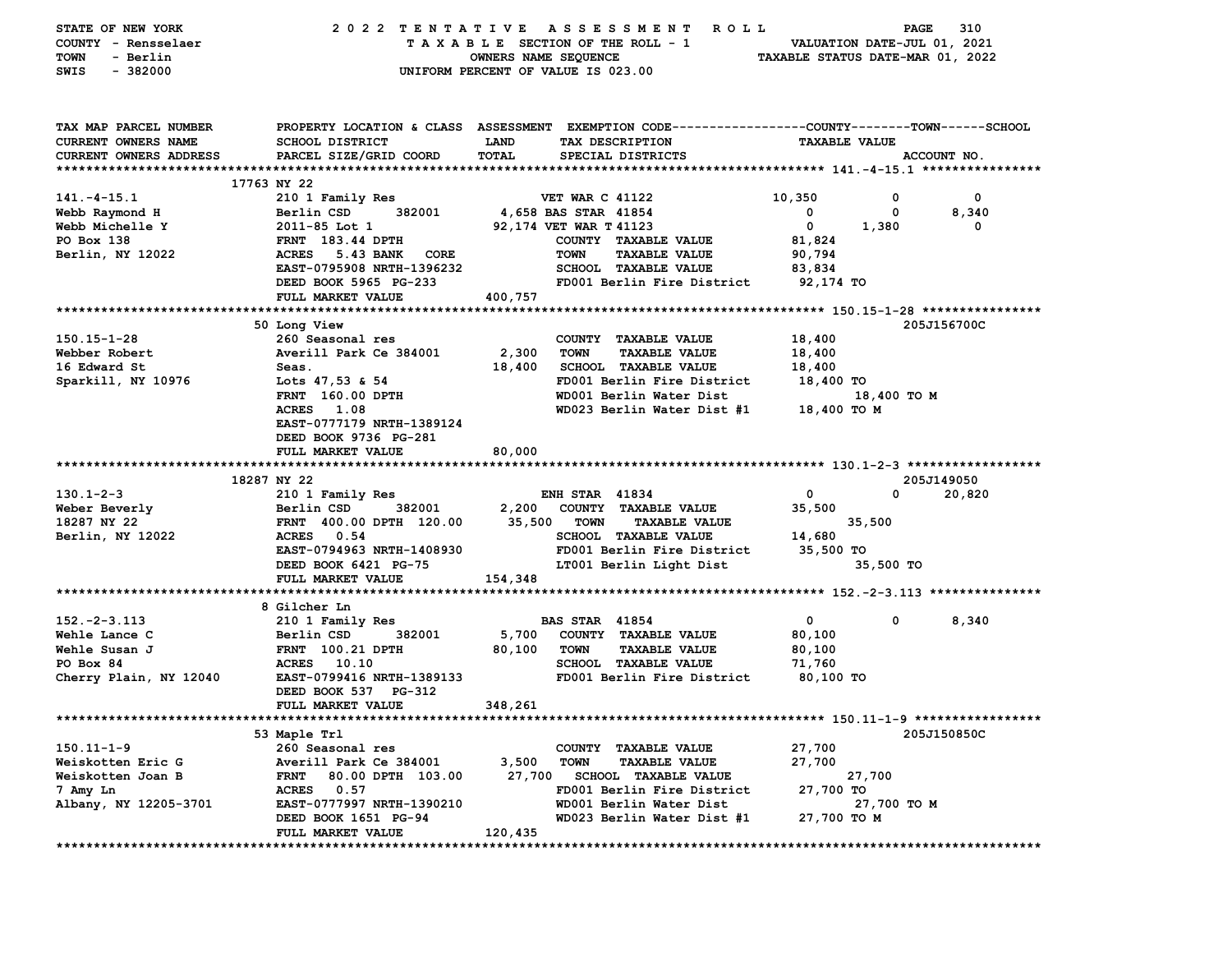| STATE OF NEW YORK<br>COUNTY - Rensselaer<br><b>TOWN</b><br>- Berlin<br>SWIS<br>$-382000$ | 2022 TENTATIVE<br>UNIFORM PERCENT OF VALUE IS 023.00                                                                                               | OWNERS NAME SEQUENCE |                       | A S S E S S M E N T<br><b>ROLL</b><br>TAXABLE SECTION OF THE ROLL - 1 | VALUATION DATE-JUL 01, 2021<br>TAXABLE STATUS DATE-MAR 01, 2022 | PAGE      | 311         |
|------------------------------------------------------------------------------------------|----------------------------------------------------------------------------------------------------------------------------------------------------|----------------------|-----------------------|-----------------------------------------------------------------------|-----------------------------------------------------------------|-----------|-------------|
| TAX MAP PARCEL NUMBER<br><b>CURRENT OWNERS NAME</b><br>CURRENT OWNERS ADDRESS            | PROPERTY LOCATION & CLASS ASSESSMENT EXEMPTION CODE---------------COUNTY-------TOWN-----SCHOOL<br><b>SCHOOL DISTRICT</b><br>PARCEL SIZE/GRID COORD | LAND<br>TOTAL        |                       | TAX DESCRIPTION<br>SPECIAL DISTRICTS                                  | <b>TAXABLE VALUE</b>                                            |           | ACCOUNT NO. |
| *****************************                                                            |                                                                                                                                                    |                      |                       |                                                                       |                                                                 |           |             |
|                                                                                          | Dingman Rd (S of)                                                                                                                                  |                      |                       |                                                                       |                                                                 |           | 205J177400  |
| $161 - 1 - 6.2$                                                                          | 323 Vacant rural                                                                                                                                   |                      |                       | COUNTY TAXABLE VALUE                                                  | 3,000                                                           |           |             |
| Weitzel William                                                                          | Averill Park Ce 384001                                                                                                                             | 3,000                | <b>TOWN</b>           | <b>TAXABLE VALUE</b>                                                  | 3,000                                                           |           |             |
| Gauney Thomas                                                                            | ACRES 11.71                                                                                                                                        | 3,000                |                       | SCHOOL TAXABLE VALUE                                                  | 3,000                                                           |           |             |
| 1289 Taborton Rd                                                                         | EAST-0777416 NRTH-1384001                                                                                                                          |                      |                       | FD001 Berlin Fire District                                            | 3,000 TO                                                        |           |             |
| Sand Lake, NY 12153                                                                      | DEED BOOK 1539 PG-269                                                                                                                              |                      |                       |                                                                       |                                                                 |           |             |
|                                                                                          | FULL MARKET VALUE                                                                                                                                  | 13,043               |                       |                                                                       |                                                                 |           |             |
|                                                                                          |                                                                                                                                                    |                      |                       |                                                                       |                                                                 |           |             |
|                                                                                          | 424 Green Hollow Rd                                                                                                                                |                      |                       |                                                                       |                                                                 |           |             |
| $119. -2 - 7.62$                                                                         | 240 Rural res                                                                                                                                      |                      | <b>BAS STAR 41854</b> |                                                                       | $\mathbf 0$                                                     | 0         | 8,340       |
| Wells Thomas J                                                                           | Berlin CSD<br>382001                                                                                                                               | 5,576                |                       | COUNTY TAXABLE VALUE                                                  | 63,476                                                          |           |             |
| 424 Green Hollow Rd                                                                      | 2016-76                                                                                                                                            | 63,476               | <b>TOWN</b>           | <b>TAXABLE VALUE</b>                                                  | 63,476                                                          |           |             |
| Berlin, NY 12138                                                                         | FRNT 695.95 DPTH<br>ACRES 8.10 BANK CORE                                                                                                           |                      |                       | SCHOOL TAXABLE VALUE<br>FD001 Berlin Fire District                    | 55,136<br>63,476 TO                                             |           |             |
|                                                                                          | EAST-0802698 NRTH-1412306<br>DEED BOOK 7924 PG-37                                                                                                  |                      |                       |                                                                       |                                                                 |           |             |
|                                                                                          | FULL MARKET VALUE                                                                                                                                  | 275,983              |                       |                                                                       |                                                                 |           |             |
|                                                                                          | 549 Maple St                                                                                                                                       |                      |                       |                                                                       |                                                                 |           | 205J126912C |
| $107.17 - 1 - 1$                                                                         | 270 Mfg housing                                                                                                                                    |                      |                       | COUNTY TAXABLE VALUE                                                  | 8,000                                                           |           |             |
| Wendeborn Marie C                                                                        | 382001<br>Berlin CSD                                                                                                                               | 4,700                | <b>TOWN</b>           | <b>TAXABLE VALUE</b>                                                  | 8,000                                                           |           |             |
| 57 New York Ave                                                                          | <b>Mobile Home</b><br>.10A                                                                                                                         | 8,000                |                       | <b>SCHOOL TAXABLE VALUE</b>                                           | 8,000                                                           |           |             |
| Rensselaer, NY 12144                                                                     | FRNT 100.00 DPTH 100.00<br>ACRES 0.19<br>EAST-0781990 NRTH-1419180<br>DEED BOOK 1730 PG-189                                                        |                      |                       | FD001 Berlin Fire District                                            | 8,000 TO                                                        |           |             |
|                                                                                          | FULL MARKET VALUE                                                                                                                                  | 34,783               |                       |                                                                       |                                                                 |           |             |
|                                                                                          |                                                                                                                                                    |                      |                       |                                                                       |                                                                 |           |             |
|                                                                                          | 40 Mill St                                                                                                                                         |                      |                       |                                                                       |                                                                 |           |             |
| $130.1 - 6 - 26.312$                                                                     | 270 Mfg housing                                                                                                                                    |                      | AGED CTS 41800        |                                                                       | 8,925                                                           | 8,925     | 8,925       |
| Wescott Elmer A                                                                          | Berlin CSD<br>382001                                                                                                                               |                      | 2,850 ENH STAR 41834  |                                                                       | $\mathbf 0$                                                     | 0         | 8,925       |
| 40 Mill St                                                                               | 90.00 DPTH 177.30<br><b>FRNT</b>                                                                                                                   | 17,850               |                       | COUNTY TAXABLE VALUE                                                  |                                                                 | 8,925     |             |
| Berlin, NY 12022                                                                         | ACRES 0.38                                                                                                                                         |                      | <b>TOWN</b>           | <b>TAXABLE VALUE</b>                                                  | 8,925                                                           |           |             |
|                                                                                          | EAST-0796414 NRTH-1406702                                                                                                                          |                      |                       | <b>SCHOOL TAXABLE VALUE</b>                                           | $\mathbf 0$                                                     |           |             |
|                                                                                          | DEED BOOK 192 PG-2646                                                                                                                              |                      |                       | FD001 Berlin Fire District                                            | 17,850 TO                                                       |           |             |
|                                                                                          | FULL MARKET VALUE                                                                                                                                  |                      |                       | 77,609 LT001 Berlin Light Dist                                        |                                                                 | 17,850 TO |             |
|                                                                                          |                                                                                                                                                    |                      |                       |                                                                       |                                                                 |           |             |
|                                                                                          | 406 Dyken Pond Rd                                                                                                                                  |                      |                       |                                                                       |                                                                 |           |             |
| $117.8 - 1 - 13.13$                                                                      | 210 1 Family Res                                                                                                                                   |                      | <b>BAS STAR 41854</b> |                                                                       | $\mathbf 0$                                                     | 0         | 8,340       |
| Wesley Dana M                                                                            | 382001<br>Berlin CSD                                                                                                                               | 1,800                |                       | COUNTY TAXABLE VALUE                                                  | 29,300                                                          |           |             |
| 406 Dyken Pond Rd                                                                        | FRNT 143.80 DPTH 200.00                                                                                                                            | 29,300               | <b>TOWN</b>           | <b>TAXABLE VALUE</b>                                                  |                                                                 | 29,300    |             |
| Petersburg, NY 12138                                                                     | ACRES 0.66 BANK<br>CORE                                                                                                                            |                      |                       | <b>SCHOOL TAXABLE VALUE</b>                                           | 20,960                                                          |           |             |
|                                                                                          | EAST-0780727 NRTH-1417075                                                                                                                          |                      |                       | FD001 Berlin Fire District                                            | 29,300 TO                                                       |           |             |
|                                                                                          | DEED BOOK 7819 PG-296                                                                                                                              |                      |                       |                                                                       |                                                                 |           |             |
|                                                                                          | FULL MARKET VALUE                                                                                                                                  | 127,391              |                       |                                                                       |                                                                 |           |             |
|                                                                                          |                                                                                                                                                    |                      |                       |                                                                       |                                                                 |           |             |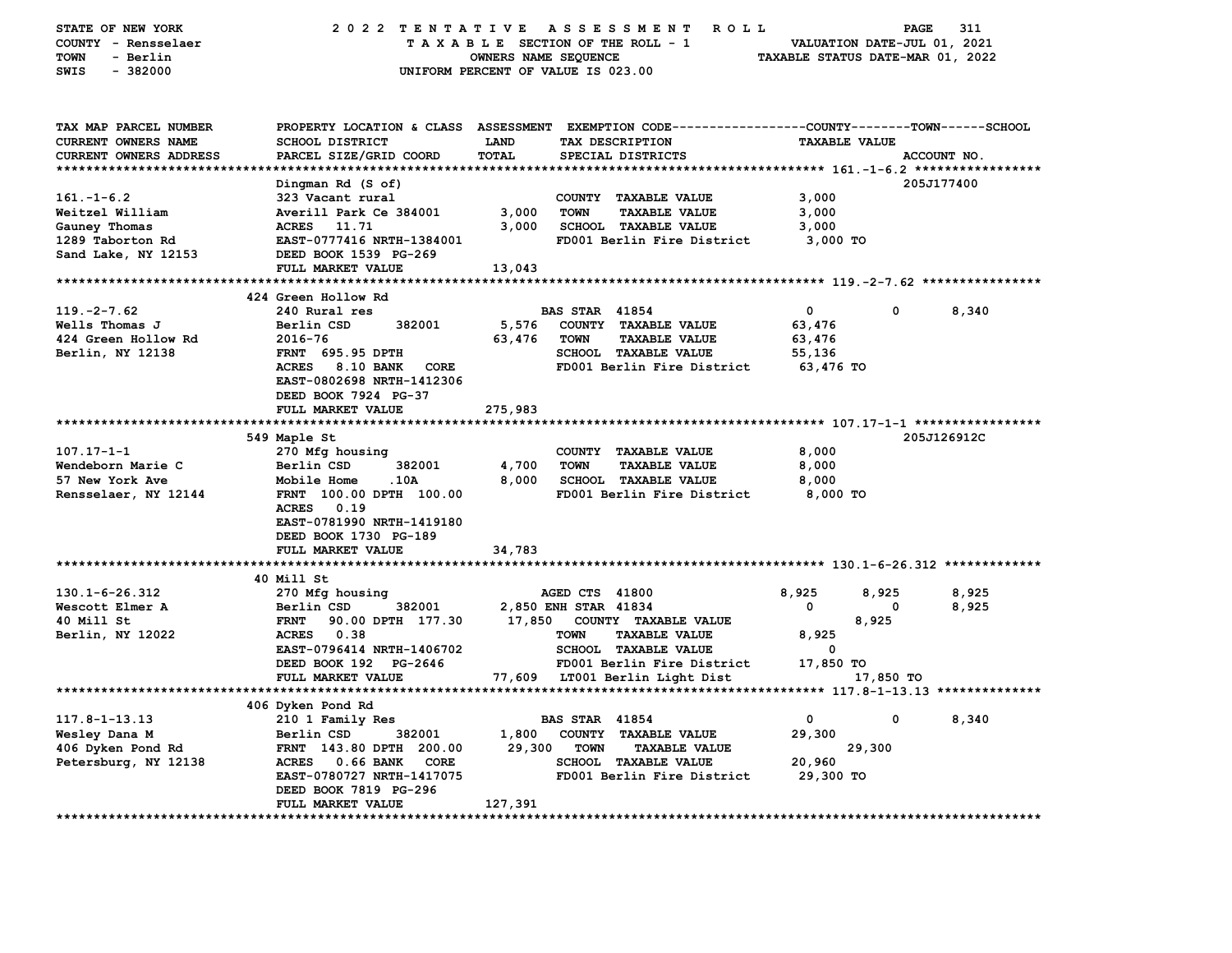| STATE OF NEW YORK<br>COUNTY - Rensselaer | 2022 TENTATIVE                                  |                      | A S S E S S M E N T<br><b>ROLL</b><br>TAXABLE SECTION OF THE ROLL - 1                          | VALUATION DATE-JUL 01, 2021      | PAGE<br>312 |
|------------------------------------------|-------------------------------------------------|----------------------|------------------------------------------------------------------------------------------------|----------------------------------|-------------|
| <b>TOWN</b><br>- Berlin                  |                                                 | OWNERS NAME SEQUENCE |                                                                                                | TAXABLE STATUS DATE-MAR 01, 2022 |             |
| $-382000$<br>SWIS                        |                                                 |                      | UNIFORM PERCENT OF VALUE IS 023.00                                                             |                                  |             |
|                                          |                                                 |                      |                                                                                                |                                  |             |
| TAX MAP PARCEL NUMBER                    |                                                 |                      | PROPERTY LOCATION & CLASS ASSESSMENT EXEMPTION CODE---------------COUNTY-------TOWN-----SCHOOL |                                  |             |
| CURRENT OWNERS NAME                      | SCHOOL DISTRICT                                 | LAND                 | TAX DESCRIPTION                                                                                | <b>TAXABLE VALUE</b>             |             |
| CURRENT OWNERS ADDRESS                   | PARCEL SIZE/GRID COORD                          | TOTAL                | SPECIAL DISTRICTS                                                                              |                                  | ACCOUNT NO. |
|                                          |                                                 |                      |                                                                                                |                                  |             |
|                                          | 274-276 Dyken Pond Rd                           |                      |                                                                                                |                                  | 205J170830  |
| $118. - 1 - 23.3$                        | 270 Mfg housing                                 |                      | COUNTY TAXABLE VALUE                                                                           | 12,800                           |             |
| Wesley Dana M                            | Berlin CSD<br>382001                            | 5,800                | <b>TOWN</b><br><b>TAXABLE VALUE</b>                                                            | 12,800                           |             |
| Wesley Tanya L                           | <b>FRNT 343.86 DPTH</b>                         | 12,800               | SCHOOL TAXABLE VALUE                                                                           | 12,800                           |             |
| 406 Dyken Pond Rd                        | <b>ACRES</b><br>6.77                            |                      | FD001 Berlin Fire District                                                                     | 12,800 TO                        |             |
| Petersburg, NY 12138                     | EAST-0782723 NRTH-1414955                       |                      |                                                                                                |                                  |             |
|                                          | DEED BOOK 8951 PG-210                           |                      |                                                                                                |                                  |             |
|                                          | FULL MARKET VALUE                               | 55,652               |                                                                                                |                                  |             |
|                                          | *****************                               | **********           | **************************** 152.-4-2 *******************                                      |                                  |             |
|                                          | 44 Cherry Plain Sq                              |                      |                                                                                                |                                  | 205J188110C |
| $152 - 4 - 2$                            | 210 1 Family Res                                |                      | COUNTY TAXABLE VALUE                                                                           | 23,000                           |             |
| Westfall Keith V                         | Berlin CSD<br>382001                            | 1,200                | <b>TOWN</b><br><b>TAXABLE VALUE</b>                                                            | 23,000                           |             |
| PO Box 557                               | 2013-12                                         | 23,000               | SCHOOL TAXABLE VALUE                                                                           | 23,000                           |             |
| Berlin, NY 12022-0557                    | FRNT 300.41 DPTH 155.23<br><b>ACRES</b><br>0.93 |                      | FD001 Berlin Fire District                                                                     | 23,000 TO                        |             |
|                                          | EAST-0799641 NRTH-1386081                       |                      |                                                                                                |                                  |             |
|                                          | DEED BOOK 6724 PG-331                           |                      |                                                                                                |                                  |             |
|                                          | FULL MARKET VALUE                               | 100,000              |                                                                                                |                                  |             |
|                                          |                                                 |                      |                                                                                                |                                  |             |
|                                          | 45 Cherry Plain Sq                              |                      |                                                                                                |                                  | 205J188050  |
| $152 - 3 - 1$                            | 210 1 Family Res                                |                      | <b>BAS STAR 41854</b>                                                                          | $\mathbf 0$<br><sup>0</sup>      | 8,340       |
| Westfall Keith Victor                    | 382001<br>Berlin CSD                            | 1,100                | COUNTY TAXABLE VALUE                                                                           | 31,400                           |             |
| PO Box 557                               | 2013-28                                         | 31,400               | <b>TOWN</b><br><b>TAXABLE VALUE</b>                                                            | 31,400                           |             |
| Berlin, NY 12022                         | 98.61 DPTH 177.00<br><b>FRNT</b>                |                      | <b>SCHOOL TAXABLE VALUE</b>                                                                    | 23,060                           |             |
|                                          | <b>ACRES</b><br>0.61                            |                      | FD001 Berlin Fire District                                                                     | 31,400 TO                        |             |
|                                          | EAST-0799893 NRTH-1386055                       |                      |                                                                                                |                                  |             |
|                                          | DEED BOOK 1196 PG-447                           |                      |                                                                                                |                                  |             |
|                                          | FULL MARKET VALUE                               | 136,522              |                                                                                                |                                  |             |
|                                          |                                                 |                      |                                                                                                |                                  |             |
|                                          | 93 Forest Trl                                   |                      |                                                                                                |                                  | 205J155800C |
| $150.11 - 1 - 4$                         | 210 1 Family Res                                |                      | COUNTY TAXABLE VALUE                                                                           | 35,400                           |             |
| Westover Marshall L                      | Averill Park Ce 384001                          | 3,900                | <b>TOWN</b><br><b>TAXABLE VALUE</b>                                                            | 35,400                           |             |
| 93 Forest Trl                            | <b>FRNT 410.00 DPTH</b>                         | 35,400               | <b>SCHOOL TAXABLE VALUE</b>                                                                    | 35,400                           |             |
| Berlin, NY 12153                         | <b>ACRES</b><br><b>1.06 BANK</b><br>CORE        |                      | FD001 Berlin Fire District                                                                     | 35,400 TO                        |             |
|                                          | EAST-0777719 NRTH-1390044                       |                      | WD001 Berlin Water Dist                                                                        | 35,400 TO M                      |             |
|                                          | DEED BOOK 9393 PG-313                           |                      | WD023 Berlin Water Dist #1                                                                     | 35,400 TO M                      |             |
|                                          | FULL MARKET VALUE                               | 153,913              |                                                                                                |                                  |             |
|                                          |                                                 |                      |                                                                                                |                                  |             |
|                                          | 472 Dyken Pond Rd                               |                      |                                                                                                |                                  | 205J184060C |
| $106.20 - 1 - 11$                        | 210 1 Family Res                                |                      | <b>ENH STAR 41834</b>                                                                          | 0<br>0                           | 20,820      |
| Wheatley Mervin                          | Berlin CSD<br>382001                            | 3,150                | COUNTY TAXABLE VALUE                                                                           | 22,700                           |             |
| Wheatley Linda                           | FRNT 185.00 DPTH                                | 22,700               | <b>TOWN</b><br><b>TAXABLE VALUE</b>                                                            | 22,700                           |             |
| 472 Dyken Pond Rd                        | ACRES 1.56                                      |                      | SCHOOL TAXABLE VALUE                                                                           | 1,880                            |             |
| Petersburgh, NY 12138                    | EAST-0780929 NRTH-1417780                       |                      | FD001 Berlin Fire District                                                                     | 22,700 TO                        |             |
|                                          | DEED BOOK 1292 PG-12                            |                      |                                                                                                |                                  |             |
| ******************                       | FULL MARKET VALUE                               | 98,696               |                                                                                                |                                  |             |
|                                          |                                                 |                      |                                                                                                |                                  |             |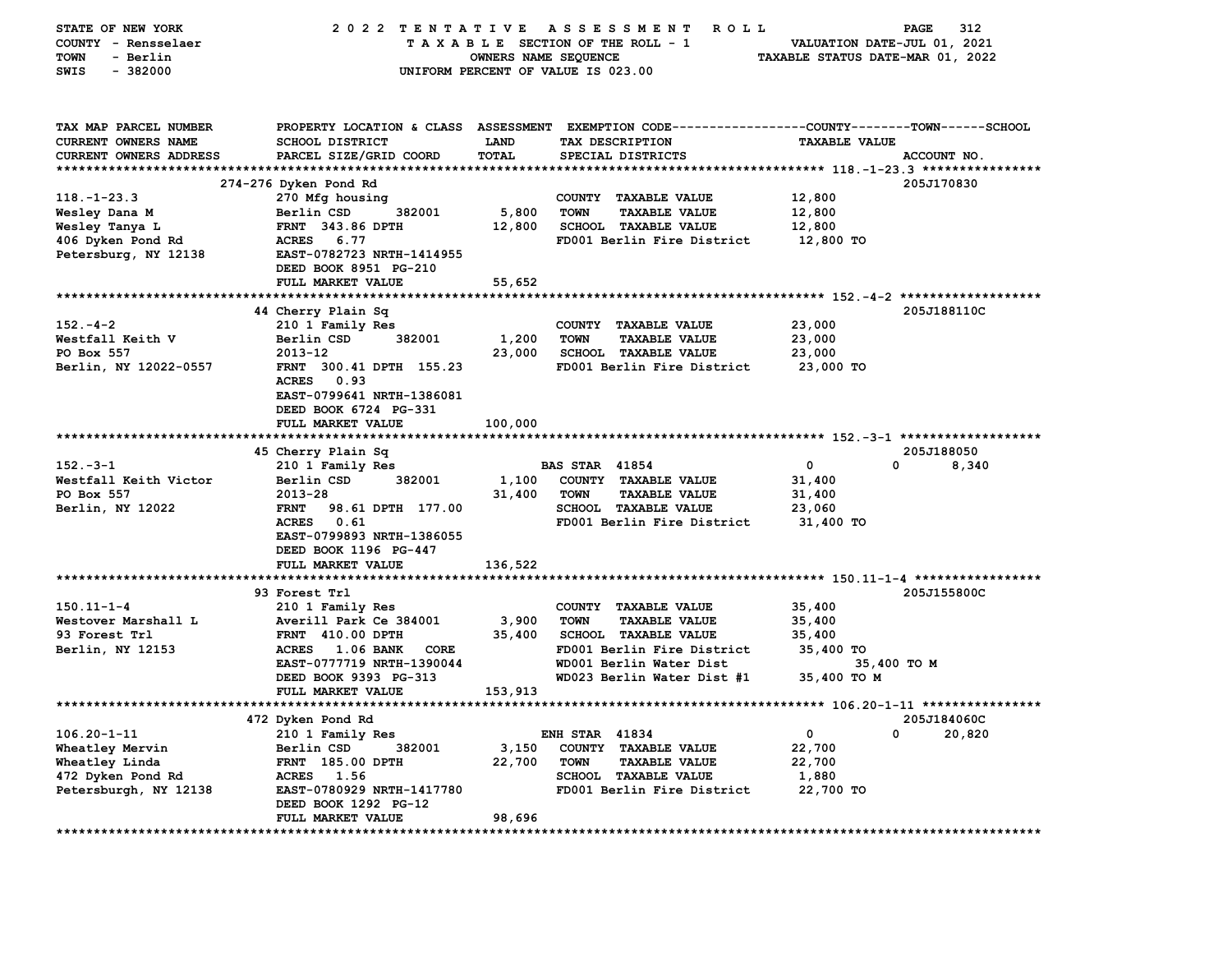| STATE OF NEW YORK<br>COUNTY - Rensselaer | 2022 TENTATIVE                                 |                      | A S S E S S M E N T<br>ROLL<br>TAXABLE SECTION OF THE ROLL - 1 | 313<br>PAGE<br>VALUATION DATE-JUL 01, 2021                                                     |
|------------------------------------------|------------------------------------------------|----------------------|----------------------------------------------------------------|------------------------------------------------------------------------------------------------|
| - Berlin<br>TOWN                         |                                                | OWNERS NAME SEQUENCE |                                                                | TAXABLE STATUS DATE-MAR 01, 2022                                                               |
| SWIS<br>$-382000$                        |                                                |                      | UNIFORM PERCENT OF VALUE IS 023.00                             |                                                                                                |
|                                          |                                                |                      |                                                                |                                                                                                |
| TAX MAP PARCEL NUMBER                    |                                                |                      |                                                                | PROPERTY LOCATION & CLASS ASSESSMENT EXEMPTION CODE---------------COUNTY-------TOWN-----SCHOOL |
| CURRENT OWNERS NAME                      | SCHOOL DISTRICT                                | LAND                 | TAX DESCRIPTION                                                | <b>TAXABLE VALUE</b>                                                                           |
| <b>CURRENT OWNERS ADDRESS</b>            | PARCEL SIZE/GRID COORD                         | TOTAL                | SPECIAL DISTRICTS                                              | ACCOUNT NO.                                                                                    |
|                                          | Dyken Pond Rd                                  |                      |                                                                |                                                                                                |
| $106.20 - 1 - 28.1$                      | 449 Other Storag                               |                      | COUNTY TAXABLE VALUE                                           | 16,000                                                                                         |
| Wheatley Mervin                          | 382001<br>Berlin CSD                           | 2,900                | <b>TOWN</b><br><b>TAXABLE VALUE</b>                            | 16,000                                                                                         |
| Wheatley Linda                           | FRNT 180.30 DPTH                               | 16,000               | <b>SCHOOL TAXABLE VALUE</b>                                    | 16,000                                                                                         |
| 472 Dyken Pond Rd                        | 2.12<br><b>ACRES</b>                           |                      | FD001 Berlin Fire District                                     | 16,000 TO                                                                                      |
| Petersburgh, NY 12138                    | EAST-0780994 NRTH-1417573                      |                      |                                                                |                                                                                                |
|                                          | DEED BOOK 1428 PG-121                          |                      |                                                                |                                                                                                |
|                                          | FULL MARKET VALUE                              | 69,565               |                                                                |                                                                                                |
|                                          |                                                |                      |                                                                |                                                                                                |
|                                          | 11 N Main St                                   |                      |                                                                | 205L161380                                                                                     |
| $130.1 - 8 - 16$                         | 220 2 Family Res                               |                      | COUNTY TAXABLE VALUE                                           | 30,200                                                                                         |
| Wheatley Mervin                          | 382001<br>Berlin CSD                           | 1,000                | <b>TOWN</b><br><b>TAXABLE VALUE</b>                            | 30,200                                                                                         |
| Wheatley Linda                           | 72.00 DPTH 238.00<br><b>FRNT</b>               | 30,200               | <b>SCHOOL TAXABLE VALUE</b>                                    | 30,200                                                                                         |
| 472 Dyken Pond Rd                        | <b>ACRES</b><br>0.42                           |                      | FD001 Berlin Fire District                                     | 30,200 TO                                                                                      |
| Petersburgh, NY 12138                    | EAST-0794750 NRTH-1408389                      |                      | LT001 Berlin Light Dist                                        | 30,200 TO                                                                                      |
|                                          | DEED BOOK 5950 PG-127                          |                      |                                                                |                                                                                                |
|                                          | FULL MARKET VALUE                              | 131,304              |                                                                |                                                                                                |
|                                          | 9 N Main St                                    |                      |                                                                | 205J186310                                                                                     |
| $130.1 - 8 - 17$                         | 220 2 Family Res                               |                      | COUNTY TAXABLE VALUE                                           | 32,000                                                                                         |
| Wheatley Mervin K                        | Berlin CSD<br>382001                           | 1,000                | <b>TOWN</b><br><b>TAXABLE VALUE</b>                            | 32,000                                                                                         |
| Wheatley Linda M                         | Rental Unit                                    | 32,000               | <b>SCHOOL TAXABLE VALUE</b>                                    | 32,000                                                                                         |
| 472 Dyken Pond Rd                        | 42.80 DPTH 116.60<br><b>FRNT</b>               |                      | FD001 Berlin Fire District                                     | 32,000 TO                                                                                      |
| Petersburgh, NY 12138                    | <b>ACRES</b><br>0.21                           |                      | LT001 Berlin Light Dist                                        | 32,000 TO                                                                                      |
|                                          | EAST-0794766 NRTH-1408319                      |                      |                                                                |                                                                                                |
|                                          | DEED BOOK 722 PG-197                           |                      |                                                                |                                                                                                |
|                                          | FULL MARKET VALUE                              | 139,130              |                                                                |                                                                                                |
|                                          |                                                |                      |                                                                |                                                                                                |
|                                          | 7 N Main St                                    |                      |                                                                | 205J163810                                                                                     |
| $130.1 - 8 - 18$                         | 411 Apartment<br>382001                        |                      | COUNTY TAXABLE VALUE<br><b>TOWN</b><br><b>TAXABLE VALUE</b>    | 23,000                                                                                         |
| Wheatley Mervin K<br>Wheatley Linda      | Berlin CSD<br>50.68 DPTH 116.60<br><b>FRNT</b> | 1,000<br>23,000      | <b>SCHOOL TAXABLE VALUE</b>                                    | 23,000<br>23,000                                                                               |
| 472 Dyken Pond Rd                        | 0.12<br><b>ACRES</b>                           |                      | FD001 Berlin Fire District                                     | 23,000 TO                                                                                      |
| Petersburgh, NY 12138                    | EAST-0794809 NRTH-1408289                      |                      | LT001 Berlin Light Dist                                        | 23,000 TO                                                                                      |
|                                          | DEED BOOK 4876 PG-55                           |                      |                                                                |                                                                                                |
|                                          | FULL MARKET VALUE                              | 100,000              |                                                                |                                                                                                |
| ****************************             |                                                |                      |                                                                |                                                                                                |
|                                          | <b>21 Long View</b>                            |                      |                                                                | 205J188390                                                                                     |
| $150.15 - 1 - 33$                        | 260 Seasonal res                               |                      | COUNTY TAXABLE VALUE                                           | 35,200                                                                                         |
| Whitbeck Robert                          | Averill Park Ce 384001                         | 8,500                | <b>TOWN</b><br><b>TAXABLE VALUE</b>                            | 35,200                                                                                         |
| 11 Rodney St                             | Seas                                           | 35,200               | <b>SCHOOL TAXABLE VALUE</b>                                    | 35,200                                                                                         |
| Stewartsville, NJ 08886-9600             | <b>FRNT 185.11 DPTH</b>                        |                      | FD001 Berlin Fire District                                     | 35,200 TO                                                                                      |
|                                          | ACRES 2.83                                     |                      | WD001 Berlin Water Dist                                        | 35,200 TO M                                                                                    |
|                                          | EAST-0776990 NRTH-1388575                      |                      | WD023 Berlin Water Dist #1                                     | 35,200 TO M                                                                                    |
|                                          | DEED BOOK 1242 PG-355<br>FULL MARKET VALUE     | 153,043              |                                                                |                                                                                                |
|                                          |                                                |                      |                                                                |                                                                                                |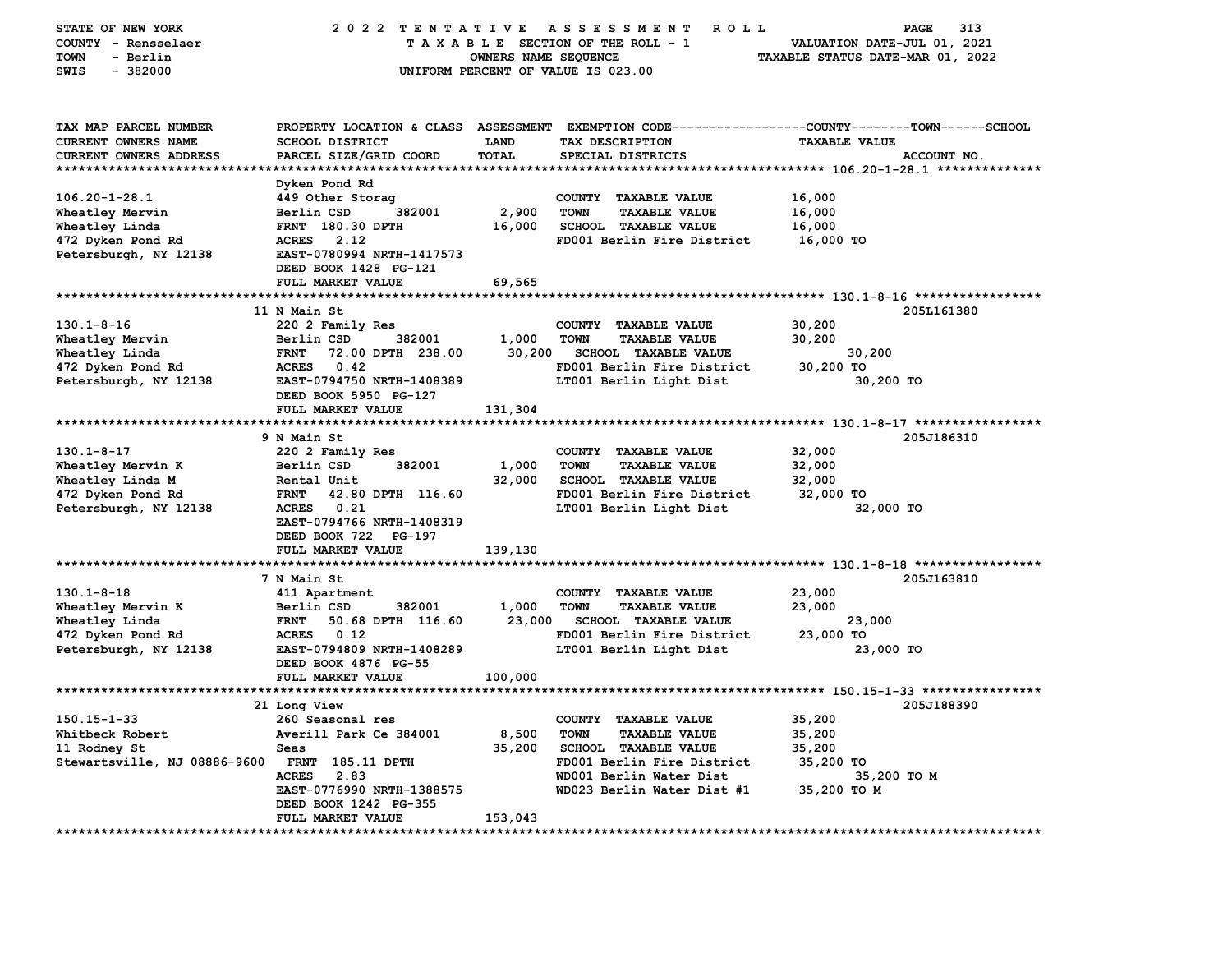| STATE OF NEW YORK<br>COUNTY - Rensselaer<br>- Berlin<br>TOWN<br>$-382000$<br>SWIS | 2022 TENTATIVE                                                                                               | OWNERS NAME SEQUENCE | ASSESSMENT<br>ROLL<br>TAXABLE SECTION OF THE ROLL - 1<br>UNIFORM PERCENT OF VALUE IS 023.00                                            | PAGE<br>VALUATION DATE-JUL 01, 2021<br>TAXABLE STATUS DATE-MAR 01, 2022 | 314         |
|-----------------------------------------------------------------------------------|--------------------------------------------------------------------------------------------------------------|----------------------|----------------------------------------------------------------------------------------------------------------------------------------|-------------------------------------------------------------------------|-------------|
| TAX MAP PARCEL NUMBER<br><b>CURRENT OWNERS NAME</b><br>CURRENT OWNERS ADDRESS     | SCHOOL DISTRICT<br>PARCEL SIZE/GRID COORD                                                                    | LAND<br>TOTAL        | PROPERTY LOCATION & CLASS ASSESSMENT EXEMPTION CODE---------------COUNTY-------TOWN-----SCHOOL<br>TAX DESCRIPTION<br>SPECIAL DISTRICTS | <b>TAXABLE VALUE</b>                                                    | ACCOUNT NO. |
|                                                                                   |                                                                                                              |                      |                                                                                                                                        |                                                                         |             |
| $150.15 - 1 - 37$                                                                 | Long View                                                                                                    |                      | COUNTY TAXABLE VALUE                                                                                                                   | 700                                                                     | 205J134470  |
| Whitbeck Robert                                                                   | 314 Rural vac<10<br>Averill Park Ce 384001                                                                   | 700                  | <b>TOWN</b><br><b>TAXABLE VALUE</b>                                                                                                    | 700                                                                     |             |
| 11 Rodney St                                                                      | FRNT 100.00 DPTH<br>80.00                                                                                    | 700                  | SCHOOL TAXABLE VALUE                                                                                                                   | 700                                                                     |             |
| Stewartsville, NJ 08886                                                           | ACRES 0.19                                                                                                   |                      | FD001 Berlin Fire District                                                                                                             | 700 TO                                                                  |             |
|                                                                                   | EAST-0776843 NRTH-1388861<br>DEED BOOK 9177 PG-262                                                           |                      | WD001 Berlin Water Dist<br>WD023 Berlin Water Dist #1                                                                                  | 700 TO M<br>700 TO M                                                    |             |
|                                                                                   | FULL MARKET VALUE                                                                                            | 3,043                |                                                                                                                                        |                                                                         |             |
|                                                                                   |                                                                                                              |                      |                                                                                                                                        |                                                                         |             |
| $107.17 - 1 - 3$                                                                  | Dyken Pond Rd<br>312 Vac w/imprv                                                                             |                      | COUNTY TAXABLE VALUE                                                                                                                   | 2,400                                                                   | 205J126820  |
| Whitcomb George                                                                   | Berlin CSD<br>382001                                                                                         | 2,000                | <b>TOWN</b><br><b>TAXABLE VALUE</b>                                                                                                    | 2,400                                                                   |             |
| Whitcomb Mabel                                                                    | <b>FRNT</b><br>50.00 DPTH 125.00                                                                             | 2,400                | <b>SCHOOL TAXABLE VALUE</b>                                                                                                            | 2,400                                                                   |             |
| 3943 Spouthport Springs Pkwy ACRES 0.14                                           |                                                                                                              |                      | FD001 Berlin Fire District                                                                                                             | 2,400 TO                                                                |             |
| Zephyrhills, FL 33541                                                             | EAST-0781941 NRTH-1419111<br>DEED BOOK 287 PG-333                                                            |                      |                                                                                                                                        |                                                                         |             |
|                                                                                   | FULL MARKET VALUE                                                                                            | 10,435               |                                                                                                                                        |                                                                         |             |
|                                                                                   |                                                                                                              |                      |                                                                                                                                        |                                                                         |             |
|                                                                                   | 15 Pineview Dr                                                                                               |                      |                                                                                                                                        |                                                                         |             |
| $128. -2 - 1.22$<br>White Brett K                                                 | 240 Rural res<br>Berlin CSD                                                                                  |                      | <b>BAS STAR 41854</b>                                                                                                                  | $\mathbf 0$<br>0                                                        | 8,340       |
| 15 Pineview Dr                                                                    | 382001<br>Complete For 1988 Roll                                                                             | 2,870<br>36,700      | COUNTY TAXABLE VALUE<br><b>TOWN</b><br><b>TAXABLE VALUE</b>                                                                            | 36,700<br>36,700                                                        |             |
| Petersburgh, NY 12138                                                             | 1995-141 Lot 2                                                                                               |                      | <b>SCHOOL TAXABLE VALUE</b>                                                                                                            | 28,360                                                                  |             |
|                                                                                   | FRNT 300.00 DPTH                                                                                             |                      | FD001 Berlin Fire District                                                                                                             | 36,700 TO                                                               |             |
|                                                                                   | <b>ACRES</b><br>4.53 BANK<br>CORE<br>EAST-0776667 NRTH-1406889<br>DEED BOOK 7671 PG-321<br>FULL MARKET VALUE | 159,565              |                                                                                                                                        |                                                                         |             |
|                                                                                   |                                                                                                              |                      |                                                                                                                                        |                                                                         |             |
|                                                                                   | 30 Pine Trl                                                                                                  |                      |                                                                                                                                        |                                                                         | 205J151660  |
| $150.11 - 2 - 5$                                                                  | 260 Seasonal res                                                                                             |                      | <b>BAS STAR 41854</b>                                                                                                                  | $\mathbf{o}$<br>0                                                       | 8,340       |
| Whitmarsh Brett D                                                                 | Averill Park Ce 384001                                                                                       | 2,000                | COUNTY TAXABLE VALUE                                                                                                                   | 24,800                                                                  |             |
| Whitmarsh Karen                                                                   | Seas                                                                                                         | 24,800               | <b>TOWN</b><br><b>TAXABLE VALUE</b>                                                                                                    | 24,800                                                                  |             |
| 2341 Rue Royale St                                                                | FRNT 160.00 DPTH 200.00                                                                                      |                      | SCHOOL TAXABLE VALUE                                                                                                                   | 16,460                                                                  |             |
| Henderson, NV 89044                                                               | 0.73<br><b>ACRES</b>                                                                                         |                      | FD001 Berlin Fire District                                                                                                             | 24,800 TO                                                               |             |
|                                                                                   | EAST-0778005 NRTH-1389527                                                                                    |                      | WD001 Berlin Water Dist                                                                                                                | 24,800 то м                                                             |             |
|                                                                                   | DEED BOOK 7637 PG-214                                                                                        |                      | WD023 Berlin Water Dist #1                                                                                                             | 24,800 TO M                                                             |             |
|                                                                                   | FULL MARKET VALUE                                                                                            | 107,826              |                                                                                                                                        |                                                                         |             |
|                                                                                   |                                                                                                              |                      |                                                                                                                                        |                                                                         |             |
|                                                                                   | 1001 Black River Rd                                                                                          |                      |                                                                                                                                        |                                                                         |             |
| $162. - 1 - 23.3$<br>Wilkinson Linda L                                            | 210 1 Family Res<br>Berlin CSD<br>382001                                                                     | 4,900                | COUNTY TAXABLE VALUE<br><b>TOWN</b><br><b>TAXABLE VALUE</b>                                                                            | 25,400<br>25,400                                                        |             |
| Grant Pamela J                                                                    | FRNT 167.31 DPTH                                                                                             | 25,400               | <b>SCHOOL TAXABLE VALUE</b>                                                                                                            | 25,400                                                                  |             |
| 9142 Flagler Rd                                                                   | ACRES 6.59                                                                                                   |                      | FD001 Berlin Fire District                                                                                                             | 25,400 TO                                                               |             |
| Nordland, WA 98358                                                                | EAST-0791799 NRTH-1379722                                                                                    |                      |                                                                                                                                        |                                                                         |             |
|                                                                                   | DEED BOOK 8303 PG-281                                                                                        |                      |                                                                                                                                        |                                                                         |             |
|                                                                                   | FULL MARKET VALUE                                                                                            | 110,435              |                                                                                                                                        |                                                                         |             |
|                                                                                   |                                                                                                              |                      |                                                                                                                                        |                                                                         |             |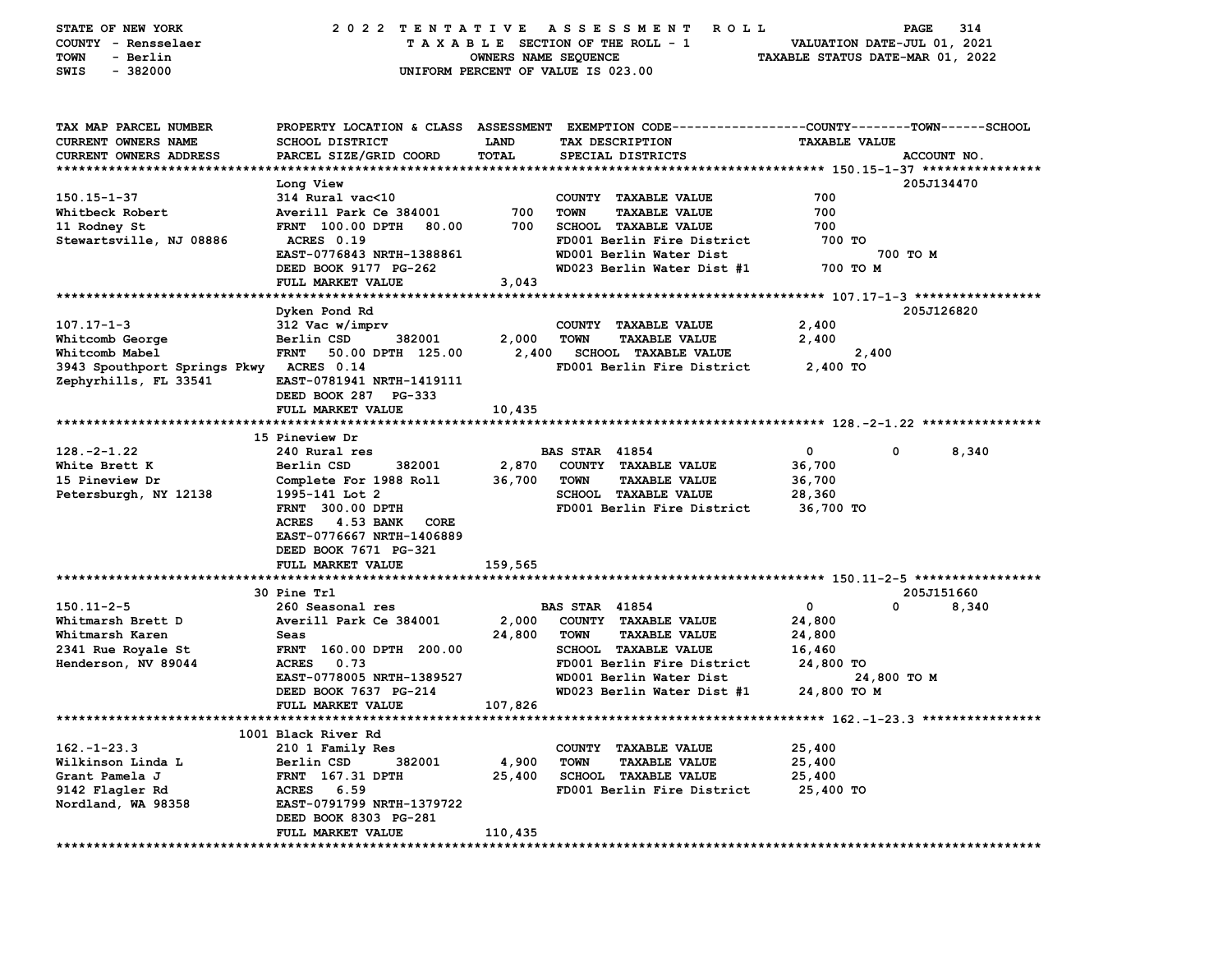| STATE OF NEW YORK                 | 2022 TENTATIVE ASSESSMENT                           |                      | <b>ROLL</b>                                                  |                                  | PAGE<br>315 |
|-----------------------------------|-----------------------------------------------------|----------------------|--------------------------------------------------------------|----------------------------------|-------------|
| COUNTY - Rensselaer               |                                                     |                      | TAXABLE SECTION OF THE ROLL - 1                              | VALUATION DATE-JUL 01, 2021      |             |
| <b>TOWN</b><br>- Berlin           |                                                     | OWNERS NAME SEQUENCE |                                                              | TAXABLE STATUS DATE-MAR 01, 2022 |             |
| $-382000$<br>SWIS                 |                                                     |                      | UNIFORM PERCENT OF VALUE IS 023.00                           |                                  |             |
|                                   |                                                     |                      |                                                              |                                  |             |
| TAX MAP PARCEL NUMBER             | PROPERTY LOCATION & CLASS ASSESSMENT                |                      | EXEMPTION CODE-----------------COUNTY-------TOWN------SCHOOL |                                  |             |
| <b>CURRENT OWNERS NAME</b>        | <b>SCHOOL DISTRICT</b>                              | LAND                 | TAX DESCRIPTION                                              | <b>TAXABLE VALUE</b>             |             |
| CURRENT OWNERS ADDRESS            | PARCEL SIZE/GRID COORD                              | TOTAL                | SPECIAL DISTRICTS                                            |                                  | ACCOUNT NO. |
|                                   |                                                     |                      |                                                              |                                  |             |
|                                   | 81 Lower Stage Coach Rd                             |                      |                                                              |                                  | 205J187390C |
| $130 - 4 - 7$                     | 240 Rural res                                       |                      | COUNTY TAXABLE VALUE                                         | 67,300                           |             |
| Wilkinson Mary-Clare              | Berlin CSD<br>382001                                | 27,100               | <b>TOWN</b><br><b>TAXABLE VALUE</b>                          | 67,300                           |             |
| Metcalf Michael                   | 3rd Ref: 556/475                                    | 67,300               | SCHOOL TAXABLE VALUE                                         | 67,300                           |             |
| 515 W 12th St                     | FRNT 1045.00 DPTH                                   |                      | FD001 Berlin Fire District                                   | 67,300 TO                        |             |
| Silver City, NM 88061             | ACRES 165.00<br>EAST-0794241 NRTH-1403679           |                      |                                                              |                                  |             |
|                                   | DEED BOOK 8738 PG-303                               |                      |                                                              |                                  |             |
|                                   | FULL MARKET VALUE                                   | 292,609              |                                                              |                                  |             |
|                                   |                                                     |                      |                                                              |                                  |             |
|                                   | 19 Watson Rd                                        |                      |                                                              |                                  | 205J117300  |
| $162 - 1 - 18$                    | 210 1 Family Res                                    |                      | <b>BAS STAR 41854</b>                                        | 0                                | 0<br>8,340  |
| Willard Joanne B                  | 382001<br>Berlin CSD                                | 2,300                | COUNTY TAXABLE VALUE                                         | 41,000                           |             |
| 19 Watson Rd                      | 2010-152                                            | 41,000               | <b>TOWN</b><br><b>TAXABLE VALUE</b>                          | 41,000                           |             |
| Petersburgh, NY 12138             | FRNT 425.69 DPTH                                    |                      | <b>SCHOOL TAXABLE VALUE</b>                                  | 32,660                           |             |
|                                   | ACRES 5.43                                          |                      | FD001 Berlin Fire District                                   | 41,000 TO                        |             |
|                                   | EAST-0791002 NRTH-1379857                           |                      |                                                              |                                  |             |
|                                   | DEED BOOK 6380 PG-264                               |                      |                                                              |                                  |             |
|                                   | FULL MARKET VALUE                                   | 178,261              |                                                              |                                  |             |
|                                   | Green Hollow Rd (E of)                              |                      |                                                              |                                  | 205J138880  |
| $121 - 1 - 2$                     | 551 Ski area                                        |                      | COUNTY TAXABLE VALUE                                         | 66,200                           |             |
| Williams College                  | Berlin CSD<br>382001                                | 66,200               | <b>TOWN</b><br><b>TAXABLE VALUE</b>                          | 66,200                           |             |
| PO Box 67                         | ACRES 331.11                                        | 66,200               | SCHOOL TAXABLE VALUE                                         | 66,200                           |             |
| Williamstown, MA 01267-0067       | EAST-0818348 NRTH-1412434                           |                      | FD001 Berlin Fire District                                   | 66,200 TO                        |             |
|                                   | DEED BOOK 1244 PG-898                               |                      |                                                              |                                  |             |
|                                   | FULL MARKET VALUE                                   | 287,826              |                                                              |                                  |             |
|                                   |                                                     |                      |                                                              |                                  |             |
|                                   | 2692 Plank Rd                                       |                      |                                                              |                                  | 205J158770  |
| $130.1 - 8 - 53$                  | 210 1 Family Res                                    |                      | COUNTY TAXABLE VALUE                                         | 16,000                           |             |
| Williams Matthew C                | Berlin CSD<br>382001                                | 1,900                | <b>TOWN</b><br><b>TAXABLE VALUE</b>                          | 16,000                           |             |
| Williams Violet                   | <b>FRNT</b> 100.00 DPTH                             | 16,000               | SCHOOL TAXABLE VALUE                                         | 16,000                           |             |
| 2692 Plank Rd<br>Berlin, NY 12022 | ACRES 1.46 BANK LERETA<br>EAST-0793839 NRTH-1407271 |                      | FD001 Berlin Fire District<br>LT001 Berlin Light Dist        | 16,000 TO<br>16,000 TO           |             |
|                                   | DEED BOOK 9340 PG-58                                |                      |                                                              |                                  |             |
|                                   | FULL MARKET VALUE                                   | 69,565               |                                                              |                                  |             |
|                                   |                                                     |                      |                                                              |                                  |             |
|                                   | 465 Cherry Plain Hill Rd                            |                      |                                                              |                                  |             |
| $163. - 1 - 26.21$                | 240 Rural res                                       |                      | COUNTY TAXABLE VALUE                                         | 97,750                           |             |
| Wilson Gregory                    | Berlin CSD<br>382001                                | 7,000                | <b>TOWN</b><br><b>TAXABLE VALUE</b>                          | 97,750                           |             |
| 465 Cherry Plain Hill Rd          | 2017-65 Lot 1A, 2017-134                            | 97,750               | <b>SCHOOL TAXABLE VALUE</b>                                  | 97,750                           |             |
| Cherry Plain, NY 12040            | FRNT 1760.67 DPTH                                   |                      | FD001 Berlin Fire District                                   | 97,750 TO                        |             |
|                                   | <b>ACRES</b><br>25.24 BANK<br>CORE                  |                      |                                                              |                                  |             |
|                                   | EAST-0799225 NRTH-1382143                           |                      |                                                              |                                  |             |
|                                   | DEED BOOK 8764 PG-1<br>FULL MARKET VALUE            | 425,000              |                                                              |                                  |             |
| *********************             | ****************                                    |                      |                                                              |                                  |             |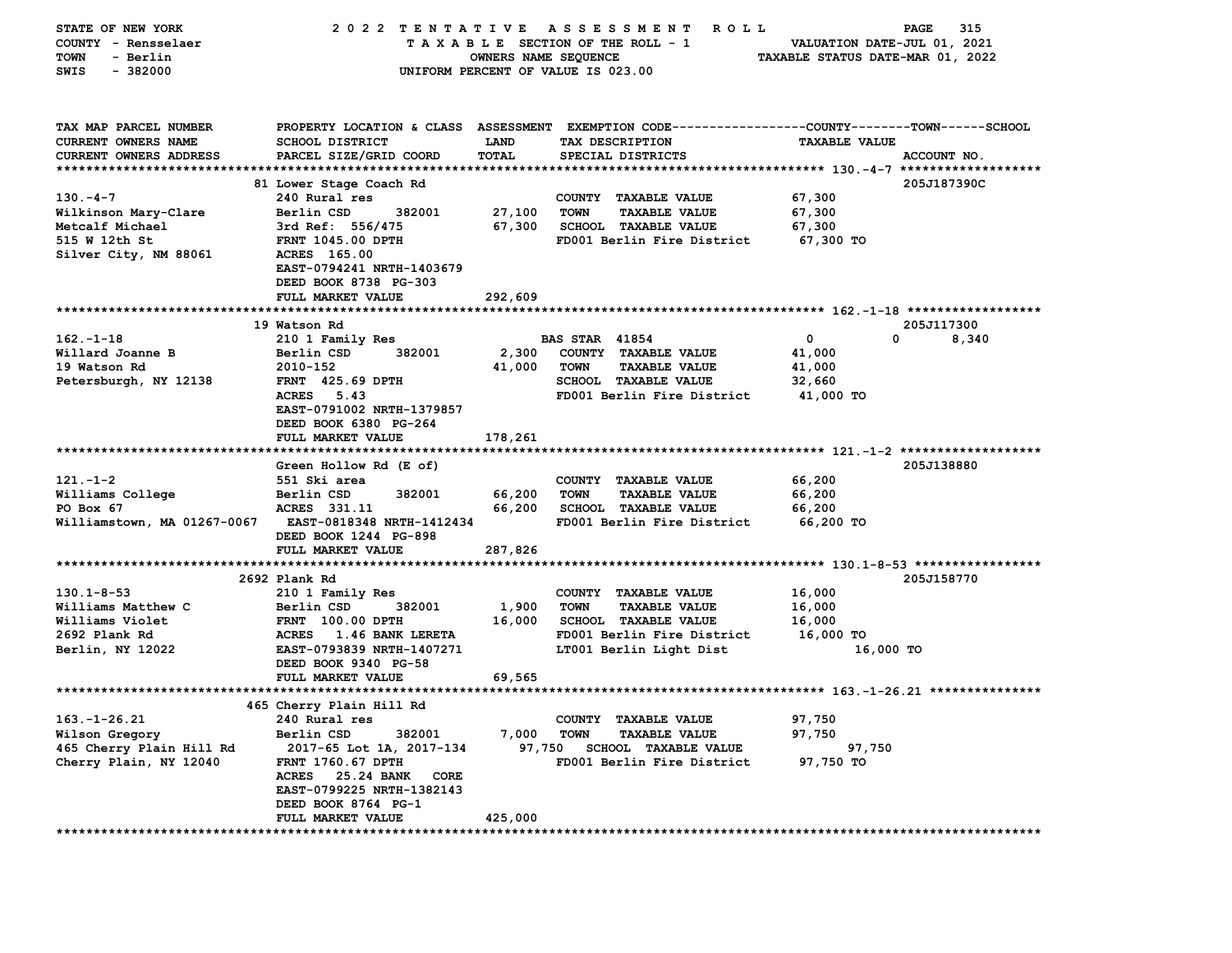| STATE OF NEW YORK          | 2022 TENTATIVE                                                                                 |                                    |                       | A S S E S S M E N T<br>ROLL     |             |                      | 316<br>PAGE                      |     |
|----------------------------|------------------------------------------------------------------------------------------------|------------------------------------|-----------------------|---------------------------------|-------------|----------------------|----------------------------------|-----|
| COUNTY - Rensselaer        |                                                                                                |                                    |                       | TAXABLE SECTION OF THE ROLL - 1 |             |                      | VALUATION DATE-JUL 01, 2021      |     |
| - Berlin<br>TOWN           |                                                                                                | OWNERS NAME SEQUENCE               |                       |                                 |             |                      | TAXABLE STATUS DATE-MAR 01, 2022 |     |
| SWIS<br>$-382000$          |                                                                                                | UNIFORM PERCENT OF VALUE IS 023.00 |                       |                                 |             |                      |                                  |     |
|                            |                                                                                                |                                    |                       |                                 |             |                      |                                  |     |
|                            |                                                                                                |                                    |                       |                                 |             |                      |                                  |     |
|                            |                                                                                                |                                    |                       |                                 |             |                      |                                  |     |
| TAX MAP PARCEL NUMBER      | PROPERTY LOCATION & CLASS ASSESSMENT EXEMPTION CODE--------------COUNTY-------TOWN------SCHOOL |                                    |                       |                                 |             |                      |                                  |     |
| CURRENT OWNERS NAME        | SCHOOL DISTRICT                                                                                | <b>LAND</b>                        |                       | TAX DESCRIPTION                 |             | <b>TAXABLE VALUE</b> |                                  |     |
| CURRENT OWNERS ADDRESS     | PARCEL SIZE/GRID COORD                                                                         | TOTAL                              |                       | SPECIAL DISTRICTS               |             |                      | ACCOUNT NO.                      |     |
|                            |                                                                                                |                                    |                       |                                 |             |                      |                                  |     |
|                            | 43 Birch Trl                                                                                   |                                    |                       |                                 |             |                      | 205J163180C                      |     |
| $150.12 - 1 - 3$           | 260 Seasonal res                                                                               |                                    |                       | COUNTY TAXABLE VALUE            | 37,100      |                      |                                  |     |
| Wilson James H Jr          | Averill Park Ce 384001                                                                         | 7,300                              | <b>TOWN</b>           | <b>TAXABLE VALUE</b>            | 37,100      |                      |                                  |     |
| Wilson Mary Lou            | Seas                                                                                           | 37,100                             |                       | <b>SCHOOL TAXABLE VALUE</b>     | 37,100      |                      |                                  |     |
| 15 Appletree Ln            | Life Estate                                                                                    |                                    |                       | FD001 Berlin Fire District      | 37,100 TO   |                      |                                  |     |
|                            | FRNT 153.75 DPTH 117.28                                                                        |                                    |                       | WD001 Berlin Water Dist         |             |                      |                                  |     |
| Latham, NY 12110-5302      |                                                                                                |                                    |                       |                                 |             | 37,100 TO M          |                                  |     |
|                            | 0.40<br><b>ACRES</b>                                                                           |                                    |                       | WD023 Berlin Water Dist #1      | 37,100 TO M |                      |                                  |     |
|                            | EAST-0778454 NRTH-1390762                                                                      |                                    |                       |                                 |             |                      |                                  |     |
|                            | DEED BOOK 234 PG-358                                                                           |                                    |                       |                                 |             |                      |                                  |     |
|                            | FULL MARKET VALUE                                                                              | 161,304                            |                       |                                 |             |                      |                                  |     |
|                            |                                                                                                |                                    |                       |                                 |             |                      |                                  |     |
|                            | 457 Green Hollow Rd                                                                            |                                    |                       |                                 |             |                      | 205J190810C                      |     |
| $119. -2 - 7.111$          | 112 Dairy farm                                                                                 |                                    | Silo/Manur 42100      |                                 | 6,150       | 6,150                | 6,150                            |     |
| Winn James Allan           | Berlin CSD<br>382001                                                                           |                                    | 3,198 BAS STAR 41854  |                                 | 0           | 0                    | 8,340                            |     |
| 457 Green Hollow Rd        | Unrec Wieley Svy 2-10-06                                                                       |                                    |                       | 63,548 AG DST 8YT 41720         |             | 504                  | 504                              | 504 |
| Petersburgh, NY 12138-9702 | <b>FRNT 363.00 DPTH</b>                                                                        |                                    |                       | COUNTY TAXABLE VALUE            | 56,894      |                      |                                  |     |
|                            | 8.35<br><b>ACRES</b>                                                                           |                                    | <b>TOWN</b>           | <b>TAXABLE VALUE</b>            | 56,894      |                      |                                  |     |
| MAY BE SUBJECT TO PAYMENT  | EAST-0803030 NRTH-1413221                                                                      |                                    |                       | <b>SCHOOL TAXABLE VALUE</b>     | 48,554      |                      |                                  |     |
| UNDER AGDIST LAW TIL 2026  | DEED BOOK 1608<br>PG-136                                                                       |                                    |                       | FD001 Berlin Fire District      |             | 63,548 TO            |                                  |     |
|                            | FULL MARKET VALUE                                                                              | 276,296                            |                       |                                 |             |                      |                                  |     |
|                            |                                                                                                |                                    |                       |                                 |             |                      |                                  |     |
|                            | 18569 NY 22                                                                                    |                                    |                       |                                 |             |                      | 205J193240                       |     |
| $119. - 1 - 27$            | 210 1 Family Res                                                                               |                                    | <b>BAS STAR 41854</b> |                                 | 0           | $\mathbf 0$          | 8,340                            |     |
| Winn John P                | Berlin CSD<br>382001                                                                           | 1,500                              |                       | COUNTY TAXABLE VALUE            | 44,700      |                      |                                  |     |
| Winn Stacy                 | <b>FRNT</b><br>36.20 DPTH 125.00                                                               |                                    | 44,700 TOWN           | <b>TAXABLE VALUE</b>            |             | 44,700               |                                  |     |
| 18569 NY 22                | ACRES 0.50 BANK<br><b>CORE</b>                                                                 |                                    |                       | <b>SCHOOL TAXABLE VALUE</b>     | 36,360      |                      |                                  |     |
|                            |                                                                                                |                                    |                       | FD001 Berlin Fire District      |             |                      |                                  |     |
| Berlin, NY 12022           | EAST-0793787 NRTH-1415284                                                                      |                                    |                       |                                 | 44,700 TO   |                      |                                  |     |
|                            | DEED BOOK 4496 PG-317                                                                          |                                    |                       |                                 |             |                      |                                  |     |
|                            | FULL MARKET VALUE                                                                              | 194,348                            |                       |                                 |             |                      |                                  |     |
|                            |                                                                                                |                                    |                       |                                 |             |                      |                                  |     |
|                            | 106 Forest Trl                                                                                 |                                    |                       |                                 |             |                      | 205J163270                       |     |
| 150.11-1-8                 | 260 Seasonal res                                                                               |                                    |                       | COUNTY TAXABLE VALUE            | 43,900      |                      |                                  |     |
| Winn-Mueller Ann S         | Averill Park Ce 384001                                                                         | 5,800                              | <b>TOWN</b>           | <b>TAXABLE VALUE</b>            | 43,900      |                      |                                  |     |
| Mueller David              | Seas Lot 118 & 145<br>s.                                                                       |                                    |                       | 43,900 SCHOOL TAXABLE VALUE     |             | 43,900               |                                  |     |
| 79 Green Ave               | <b>FRNT</b><br>80.00 DPTH 100.00                                                               |                                    |                       | FD001 Berlin Fire District      | 43,900 TO   |                      |                                  |     |
| Belle Mead, NJ 08502       | ACRES 0.38                                                                                     |                                    |                       | WD001 Berlin Water Dist         |             | 43,900 TO M          |                                  |     |
|                            | EAST-0777998 NRTH-1390321                                                                      |                                    |                       | WD023 Berlin Water Dist #1      | 43,900 TO M |                      |                                  |     |
|                            | DEED BOOK 8925 PG-108                                                                          |                                    |                       |                                 |             |                      |                                  |     |
|                            | FULL MARKET VALUE                                                                              | 190,870                            |                       |                                 |             |                      |                                  |     |
|                            |                                                                                                |                                    |                       |                                 |             |                      |                                  |     |
|                            | 66 Schaeffer Rd                                                                                |                                    |                       |                                 |             |                      | 205J171015                       |     |
| $162. - 1 - 17$            | 240 Rural res                                                                                  |                                    |                       | COUNTY TAXABLE VALUE            | 80,860      |                      |                                  |     |
| Winters Bryan A            | Berlin CSD<br>382001                                                                           | 7,100                              | <b>TOWN</b>           | <b>TAXABLE VALUE</b>            | 80,860      |                      |                                  |     |
|                            |                                                                                                |                                    |                       |                                 |             |                      |                                  |     |
| Winters Jill A             | 1974 Map 16                                                                                    | 80,860                             |                       | <b>SCHOOL TAXABLE VALUE</b>     | 80,860      |                      |                                  |     |
| 66 Schaeffer Rd            | <b>FRNT 629.84 DPTH</b>                                                                        |                                    |                       | FD001 Berlin Fire District      | 80,860 TO   |                      |                                  |     |
| Petersburgh, NY 12138      | ACRES 18.00                                                                                    |                                    |                       |                                 |             |                      |                                  |     |
|                            | EAST-0789657 NRTH-1379270                                                                      |                                    |                       |                                 |             |                      |                                  |     |
|                            | DEED BOOK 7431 PG-13                                                                           |                                    |                       |                                 |             |                      |                                  |     |
|                            | FULL MARKET VALUE                                                                              | 351,565                            |                       |                                 |             |                      |                                  |     |
|                            |                                                                                                |                                    |                       |                                 |             |                      |                                  |     |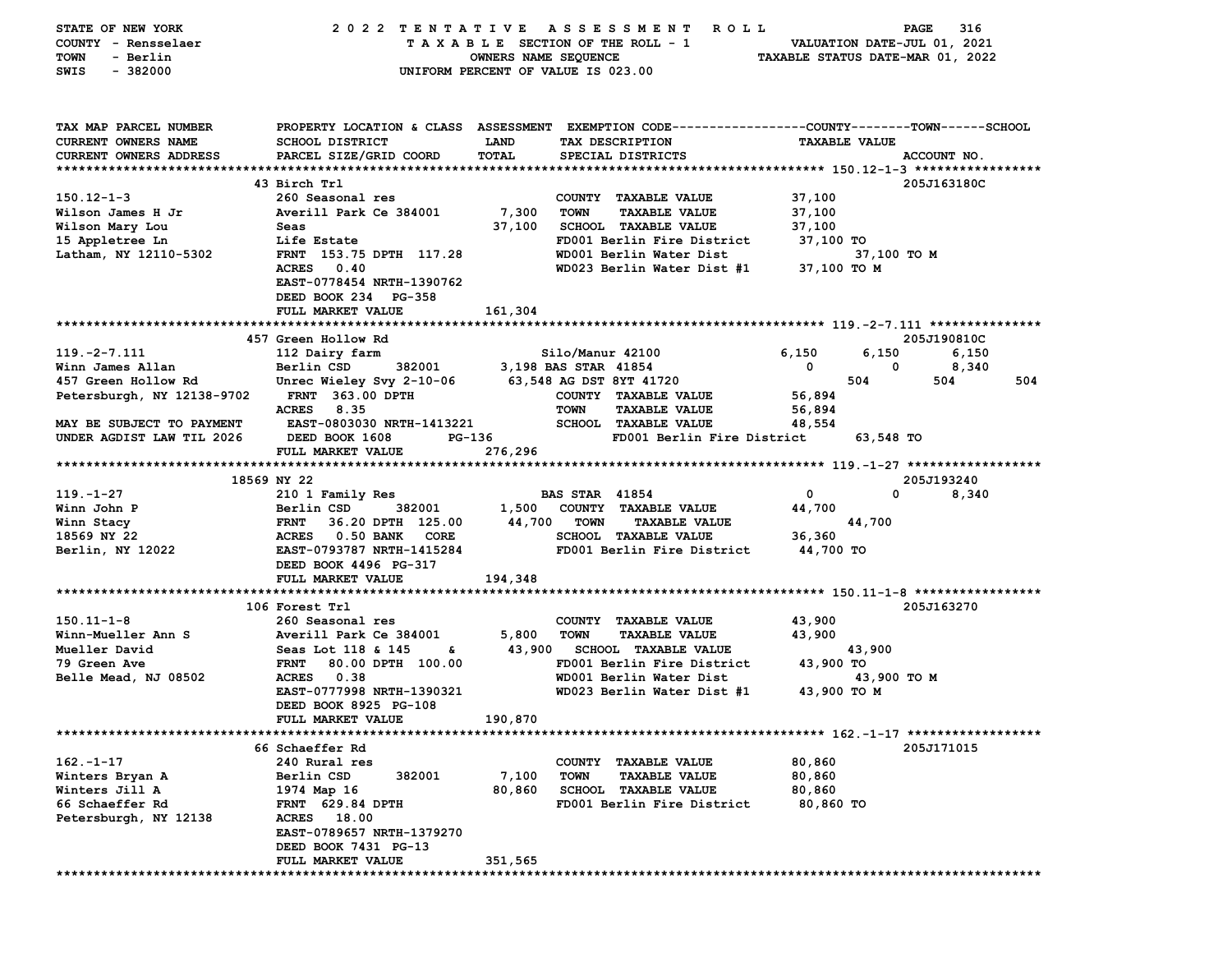| STATE OF NEW YORK          | 2022 TENTATIVE                    |                      | A S S E S S M E N T<br>R O L L                                                                 |                                  | 317<br>PAGE |
|----------------------------|-----------------------------------|----------------------|------------------------------------------------------------------------------------------------|----------------------------------|-------------|
| COUNTY - Rensselaer        |                                   |                      | TAXABLE SECTION OF THE ROLL - 1                                                                | VALUATION DATE-JUL 01, 2021      |             |
| - Berlin<br>TOWN           |                                   | OWNERS NAME SEQUENCE |                                                                                                | TAXABLE STATUS DATE-MAR 01, 2022 |             |
| SWIS<br>$-382000$          |                                   |                      | UNIFORM PERCENT OF VALUE IS 023.00                                                             |                                  |             |
|                            |                                   |                      |                                                                                                |                                  |             |
|                            |                                   |                      |                                                                                                |                                  |             |
|                            |                                   |                      |                                                                                                |                                  |             |
| TAX MAP PARCEL NUMBER      |                                   |                      | PROPERTY LOCATION & CLASS ASSESSMENT EXEMPTION CODE---------------COUNTY-------TOWN-----SCHOOL |                                  |             |
| CURRENT OWNERS NAME        | <b>SCHOOL DISTRICT</b>            | <b>LAND</b>          | TAX DESCRIPTION                                                                                | <b>TAXABLE VALUE</b>             |             |
| CURRENT OWNERS ADDRESS     | PARCEL SIZE/GRID COORD            | TOTAL                | SPECIAL DISTRICTS                                                                              |                                  | ACCOUNT NO. |
|                            |                                   |                      |                                                                                                |                                  |             |
|                            | 4 Long Vw                         |                      |                                                                                                |                                  | 205J134200  |
| $150.15 - 3 - 1$           | 260 Seasonal res                  |                      | COUNTY TAXABLE VALUE                                                                           | 25,825                           |             |
| Wishau Emma                | Averill Park Ce 384001            | 3,000                | <b>TOWN</b><br><b>TAXABLE VALUE</b>                                                            | 25,825                           |             |
| 4 Long Vw                  | Seaonal                           | 25,825               | <b>SCHOOL TAXABLE VALUE</b>                                                                    | 25,825                           |             |
| Sand Lake, NY 12153        | Lots 17 & 22                      |                      | FD001 Berlin Fire District                                                                     | 25,825 TO                        |             |
|                            | FRNT 100.00 DPTH 160.00           |                      | WD001 Berlin Water Dist                                                                        | 25,825 TO M                      |             |
|                            | <b>ACRES</b><br>0.36 BANK<br>CORE |                      | WD023 Berlin Water Dist #1                                                                     | 25,825 TO M                      |             |
|                            | EAST-0777324 NRTH-1388777         |                      |                                                                                                |                                  |             |
|                            | DEED BOOK 9590 PG-201             |                      |                                                                                                |                                  |             |
|                            | FULL MARKET VALUE                 | 112,283              |                                                                                                |                                  |             |
|                            |                                   |                      |                                                                                                |                                  |             |
|                            | 235 Satterlee Hollow Rd           |                      |                                                                                                |                                  | 205J139420C |
| $119. -2 - 1.1$            | 240 Rural res                     |                      | COUNTY TAXABLE VALUE                                                                           | 60,000                           |             |
| Wittig Mark K              | Berlin CSD<br>382001              | 13,500               | <b>TOWN</b><br><b>TAXABLE VALUE</b>                                                            | 60,000                           |             |
| 510 State Rd Ste 1         | <b>FRNT 720.00 DPTH</b>           | 60,000               | SCHOOL TAXABLE VALUE                                                                           | 60,000                           |             |
| North Adams, NY 01247      | <b>ACRES</b><br>54.71 BANK LERETA |                      | FD001 Berlin Fire District                                                                     | 60,000 TO                        |             |
|                            | EAST-0798707 NRTH-1414987         |                      |                                                                                                |                                  |             |
|                            | DEED BOOK 425 PG-1021             |                      |                                                                                                |                                  |             |
|                            | FULL MARKET VALUE                 | 260,870              |                                                                                                |                                  |             |
|                            |                                   |                      |                                                                                                |                                  |             |
|                            | Miller Rd                         |                      |                                                                                                |                                  | 205J189280  |
| $151. - 1 - 2.11$          | 260 Seasonal res                  |                      | COUNTY TAXABLE VALUE                                                                           | 8,700                            |             |
| Wojcik Alfred A III        | Berlin CSD<br>382001              | 3,900                | <b>TOWN</b><br><b>TAXABLE VALUE</b>                                                            | 8,700                            |             |
| Wojcik Jason J             | Miller Rd Camp                    | 8,700                | <b>SCHOOL TAXABLE VALUE</b>                                                                    | 8,700                            |             |
| 27 Munger Rd               | FRNT 1510.00 DPTH                 |                      | FD001 Berlin Fire District                                                                     | 8,700 TO                         |             |
| Chicopee, MA 01020         | <b>ACRES</b><br>36.00             |                      |                                                                                                |                                  |             |
|                            | EAST-0785301 NRTH-1393146         |                      |                                                                                                |                                  |             |
|                            | DEED BOOK 7429 PG-1               |                      |                                                                                                |                                  |             |
|                            | <b>FULL MARKET VALUE</b>          | 37,826               |                                                                                                |                                  |             |
|                            |                                   |                      |                                                                                                |                                  |             |
|                            | NY 22                             |                      |                                                                                                |                                  | 205J162140C |
| $140. - 1 - 17$            | 323 Vacant rural                  |                      | PRIFOREST 47460                                                                                | 24,897<br>24,897                 | 24,897      |
| Wolf Creek Investments LLC | Berlin CSD<br>382001              |                      | 32,732<br>COUNTY TAXABLE VALUE                                                                 | 7,835                            |             |
| Attn: Donald Burgess       | 2011-85 Lot 2                     | 32,732               | <b>TOWN</b><br><b>TAXABLE VALUE</b>                                                            | 7,835                            |             |
| 227 Spring Hill Rd         | <b>FRNT 437.00 DPTH</b>           |                      | SCHOOL TAXABLE VALUE                                                                           | 7,835                            |             |
| Sharon, NH 03458           | ACRES 259.74                      |                      | FD001 Berlin Fire District                                                                     | 32,732 TO                        |             |
|                            | EAST-0792701 NRTH-1395672         |                      |                                                                                                |                                  |             |
| MAY BE SUBJECT TO PAYMENT  | DEED BOOK 7597<br>PG-64           |                      |                                                                                                |                                  |             |
| UNDER RPTL480A UNTIL 2031  | FULL MARKET VALUE                 | 142,313              |                                                                                                |                                  |             |
|                            |                                   |                      |                                                                                                |                                  |             |
|                            | 468 Bly Hollow Rd                 |                      |                                                                                                |                                  |             |
|                            |                                   |                      |                                                                                                |                                  |             |
| $151.-2-16.2$              | 210 1 Family Res                  |                      | COUNTY TAXABLE VALUE                                                                           | 59,600                           |             |
| Wolf Creek Investments LLC | Berlin CSD<br>382001              |                      | 3,600<br><b>TOWN</b><br><b>TAXABLE VALUE</b>                                                   | 59,600                           |             |
| Attn: Donald Burgess       | FRNT 450.00 DPTH                  | 59,600               | <b>SCHOOL TAXABLE VALUE</b>                                                                    | 59,600                           |             |
| 227 Spring Hill Rd         | ACRES 10.00                       |                      | FD001 Berlin Fire District                                                                     | 59,600 TO                        |             |
| Sharon, NH 03458           | EAST-0791974 NRTH-1391291         |                      |                                                                                                |                                  |             |
|                            | DEED BOOK 8623 PG-6               |                      |                                                                                                |                                  |             |
|                            | FULL MARKET VALUE                 | 259,130              |                                                                                                |                                  |             |
|                            |                                   |                      |                                                                                                |                                  |             |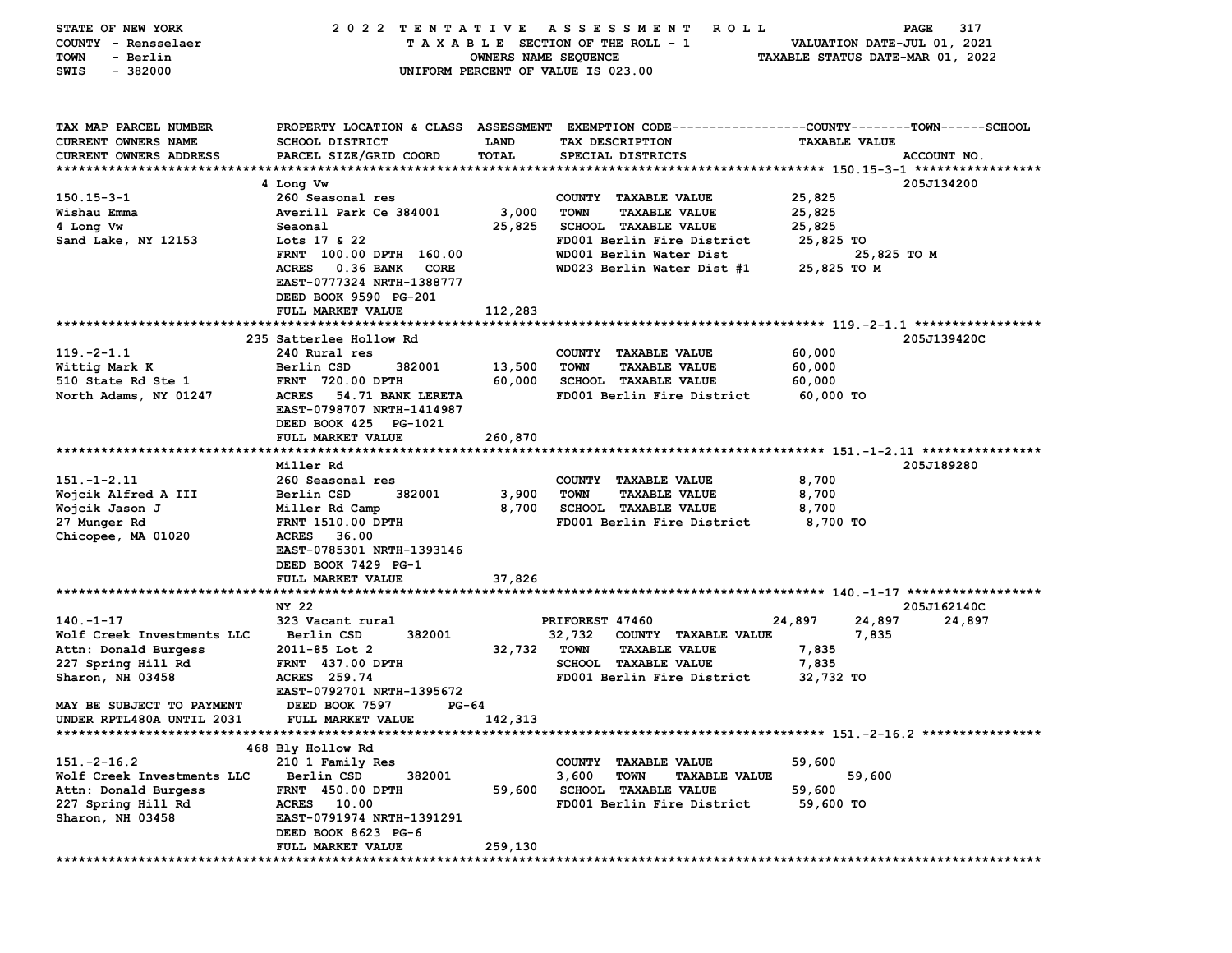| STATE OF NEW YORK<br>COUNTY - Rensselaer<br>- Berlin<br>TOWN<br>SWIS<br>$-382000$ | 2022 TENTATIVE<br>UNIFORM PERCENT OF VALUE IS 023.00                                                                                          | OWNERS NAME SEQUENCE |                       | ASSESSMENT<br><b>ROLL</b><br>TAXABLE SECTION OF THE ROLL - 1 | TAXABLE STATUS DATE-MAR 01, 2022 | PAGE<br>VALUATION DATE-JUL 01, 2021 | 318         |
|-----------------------------------------------------------------------------------|-----------------------------------------------------------------------------------------------------------------------------------------------|----------------------|-----------------------|--------------------------------------------------------------|----------------------------------|-------------------------------------|-------------|
| TAX MAP PARCEL NUMBER<br>CURRENT OWNERS NAME<br>CURRENT OWNERS ADDRESS            | PROPERTY LOCATION & CLASS ASSESSMENT EXEMPTION CODE----------------COUNTY-------TOWN------SCHOOL<br>SCHOOL DISTRICT<br>PARCEL SIZE/GRID COORD | LAND<br><b>TOTAL</b> |                       | TAX DESCRIPTION<br>SPECIAL DISTRICTS                         | <b>TAXABLE VALUE</b>             |                                     | ACCOUNT NO. |
|                                                                                   |                                                                                                                                               |                      |                       |                                                              |                                  |                                     |             |
|                                                                                   | Bly Hollow Rd                                                                                                                                 |                      |                       |                                                              |                                  |                                     | 205J122140  |
| $151. -2 - 16.11$                                                                 | 323 Vacant rural                                                                                                                              |                      | PRIFOREST 47460       |                                                              | 26,229                           | 26,229                              | 26,229      |
| Wolf Creek Investments LLC                                                        | Berlin CSD<br>382001                                                                                                                          | 32,786 TOWN          |                       | 32,786 COUNTY TAXABLE VALUE<br><b>TAXABLE VALUE</b>          | 6,557                            | 6,557                               |             |
| 227 Spring Hill Rd<br>Sharon, NH 03458                                            | 2017-31 Lot 1<br><b>FRNT</b> 457.59 DPTH                                                                                                      |                      |                       | SCHOOL TAXABLE VALUE                                         | 6,557                            |                                     |             |
|                                                                                   | ACRES 115.77                                                                                                                                  |                      |                       | FD001 Berlin Fire District                                   | 32,786 TO                        |                                     |             |
| MAY BE SUBJECT TO PAYMENT                                                         | EAST-0792785 NRTH-1392562                                                                                                                     |                      |                       |                                                              |                                  |                                     |             |
| UNDER RPTL480A UNTIL 2031                                                         | DEED BOOK 8194<br>$PG-258$                                                                                                                    |                      |                       |                                                              |                                  |                                     |             |
|                                                                                   | FULL MARKET VALUE                                                                                                                             | 142,548              |                       |                                                              |                                  |                                     |             |
|                                                                                   |                                                                                                                                               |                      |                       |                                                              |                                  |                                     |             |
|                                                                                   | 236 Watson Rd                                                                                                                                 |                      |                       |                                                              |                                  |                                     |             |
| $163. - 1 - 1.22$                                                                 | 270 Mfg housing                                                                                                                               |                      | <b>ENH STAR 41834</b> |                                                              | $\mathbf 0$                      | 0                                   | 20,820      |
| Womersley Susan                                                                   | 382001<br>Berlin CSD                                                                                                                          | 7,800                |                       | COUNTY TAXABLE VALUE                                         | 27,000                           |                                     |             |
| 236 Watson Rd                                                                     | <b>FRNT 500.00 DPTH</b>                                                                                                                       | 27,000               | <b>TOWN</b>           | <b>TAXABLE VALUE</b>                                         | 27,000                           |                                     |             |
| Petersburgh, NY 12138                                                             | ACRES 3.87 BANK<br>CORE                                                                                                                       |                      |                       | <b>SCHOOL TAXABLE VALUE</b>                                  | 6,180                            |                                     |             |
|                                                                                   | EAST-0794937 NRTH-1383133                                                                                                                     |                      |                       | FD001 Berlin Fire District                                   | 27,000 TO                        |                                     |             |
|                                                                                   | DEED BOOK 3445 PG-121<br>FULL MARKET VALUE                                                                                                    | 117,391              |                       |                                                              |                                  |                                     |             |
|                                                                                   |                                                                                                                                               |                      |                       |                                                              |                                  |                                     |             |
|                                                                                   | 93 Adamant Dr                                                                                                                                 |                      |                       |                                                              |                                  |                                     | 205J140560  |
| $131 - 1 - 9$                                                                     | 240 Rural res                                                                                                                                 |                      |                       | COUNTY TAXABLE VALUE                                         | 42,100                           |                                     |             |
| Woodcock Wyatt N                                                                  | 382001<br>Berlin CSD                                                                                                                          | 6,500                | <b>TOWN</b>           | <b>TAXABLE VALUE</b>                                         | 42,100                           |                                     |             |
| 93 Adamant Dr                                                                     | 1978/47 Ambrosio Svy                                                                                                                          | 42,100               |                       | SCHOOL TAXABLE VALUE                                         | 42,100                           |                                     |             |
| Berlin, NY 12022                                                                  | <b>FRNT 1025.00 DPTH</b>                                                                                                                      |                      |                       | FD001 Berlin Fire District                                   | 42,100 TO                        |                                     |             |
|                                                                                   | ACRES 11.55 BANK CORE                                                                                                                         |                      |                       |                                                              |                                  |                                     |             |
|                                                                                   | EAST-0805588 NRTH-1403606                                                                                                                     |                      |                       |                                                              |                                  |                                     |             |
|                                                                                   | DEED BOOK 7611 PG-108                                                                                                                         |                      |                       |                                                              |                                  |                                     |             |
|                                                                                   | FULL MARKET VALUE                                                                                                                             | 183,043              |                       |                                                              |                                  |                                     |             |
|                                                                                   | 45 George Allen Hollow Rd                                                                                                                     |                      |                       |                                                              |                                  |                                     | 205L160120  |
| $152 - 2 - 11$                                                                    | 210 1 Family Res                                                                                                                              |                      | <b>BAS STAR 41854</b> |                                                              | $\mathbf 0$                      | $\Omega$                            | 8,340       |
| Wooley Mark S                                                                     | Berlin CSD<br>382001                                                                                                                          | 4,000                |                       | COUNTY TAXABLE VALUE                                         | 48,000                           |                                     |             |
| Sicko Laura                                                                       | <b>FRNT</b> 914.53 DPTH                                                                                                                       | 48,000               | <b>TOWN</b>           | <b>TAXABLE VALUE</b>                                         | 48,000                           |                                     |             |
| 45 George Allen Hollow                                                            | ACRES 4.23 BANK<br><b>CORE</b>                                                                                                                |                      |                       | SCHOOL TAXABLE VALUE                                         | 39,660                           |                                     |             |
| Cherry Plain, NY 12040                                                            | EAST-0800867 NRTH-1385859                                                                                                                     |                      |                       | FD001 Berlin Fire District                                   | 48,000 TO                        |                                     |             |
|                                                                                   | DEED BOOK 83<br>PG-1605                                                                                                                       |                      |                       |                                                              |                                  |                                     |             |
|                                                                                   | FULL MARKET VALUE                                                                                                                             | 208,696              |                       |                                                              |                                  |                                     |             |
|                                                                                   |                                                                                                                                               |                      |                       |                                                              |                                  |                                     |             |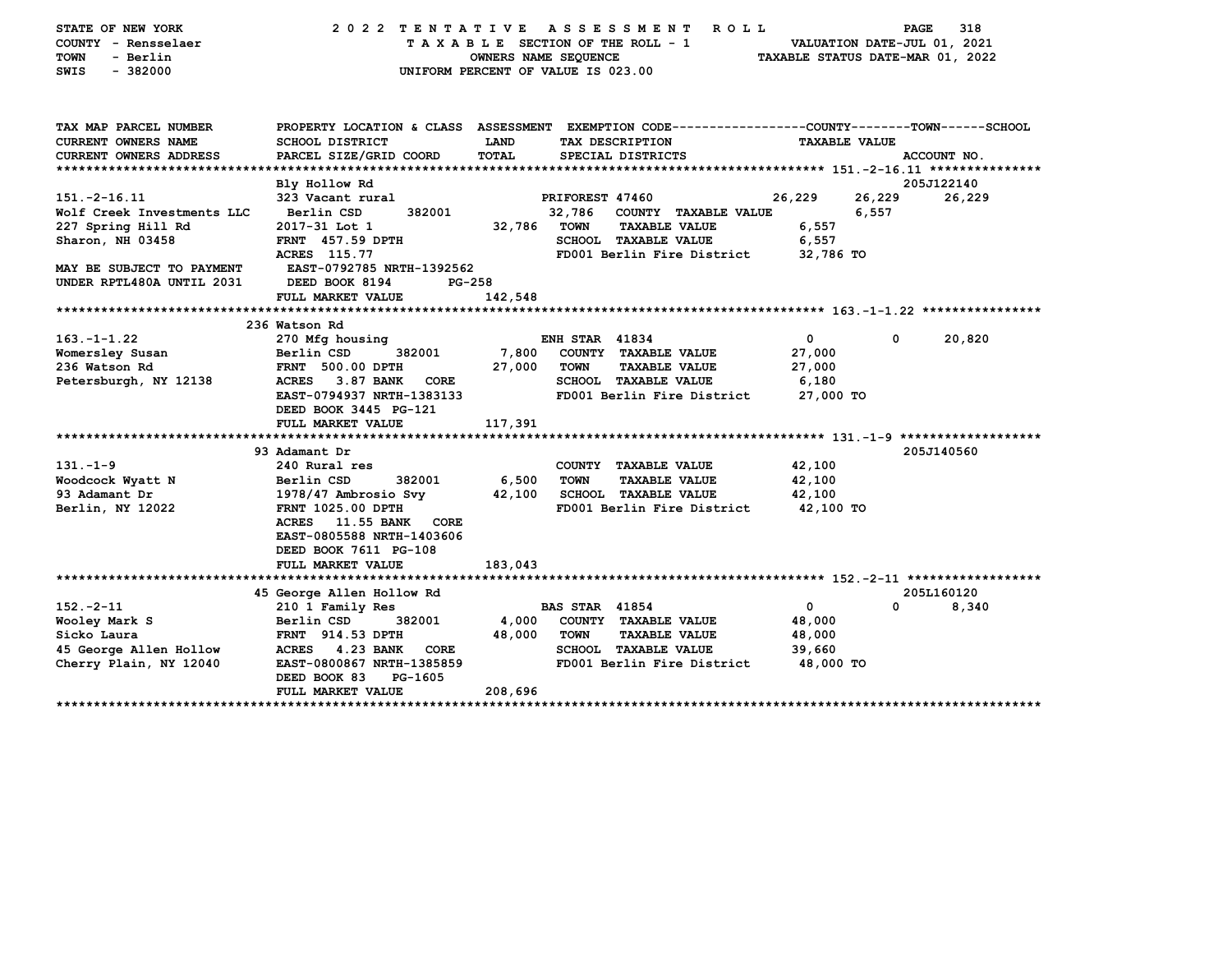| <b>STATE OF NEW YORK</b> |          |          |  |  |  |  |                                    |  |  |  |  | 2022 TENTATIVE ASSESSMENT ROLL |  |  |                                  |                 | PAGE | 319 |  |
|--------------------------|----------|----------|--|--|--|--|------------------------------------|--|--|--|--|--------------------------------|--|--|----------------------------------|-----------------|------|-----|--|
| COUNTY - Rensselaer      |          |          |  |  |  |  | TAXABLE SECTION OF THE ROLL - 1    |  |  |  |  |                                |  |  | VALUATION DATE-JUL 01, 2021      |                 |      |     |  |
| TOWN                     | - Berlin |          |  |  |  |  | NAME SECTION - W                   |  |  |  |  |                                |  |  | TAXABLE STATUS DATE-MAR 01, 2022 |                 |      |     |  |
| SWIS                     |          | - 382000 |  |  |  |  |                                    |  |  |  |  |                                |  |  |                                  | RPS150/V04/L015 |      |     |  |
|                          |          |          |  |  |  |  | UNIFORM PERCENT OF VALUE IS 023.00 |  |  |  |  |                                |  |  | CURRENT DATE $4/21/2022$         |                 |      |     |  |

| CODE | DISTRICT NAME        | <b>TOTAL</b><br><b>EXTENSION</b><br>PARCELS<br>TYPE | AD VALOREM<br><b>EXTENSION</b><br><b>VALUE</b><br><b>VALUE</b> | TAXABLE<br><b>EXEMPT</b><br><b>AMOUNT</b><br><b>VALUE</b> |
|------|----------------------|-----------------------------------------------------|----------------------------------------------------------------|-----------------------------------------------------------|
|      | FD001 Berlin Fire Di | 59 TOTAL                                            | 2113,345                                                       | 2113,345                                                  |
|      | LT001 Berlin Light D | 7 TOTAL                                             | 196,350                                                        | 196,350                                                   |
|      | WD001 Berlin Water D | 11 тотац<br>M                                       | 289,225                                                        | 289,225                                                   |
|      | WD023 Berlin Water D | 11 тотаг<br>M                                       | 289,225                                                        | 289,225                                                   |

## **\*\*\* S C H O O L D I S T R I C T S U M M A R Y \*\*\***

| CODE             | DISTRICT NAME                   | TOTAL<br><b>PARCELS</b> | <b>ASSESSED</b><br>LAND | <b>ASSESSED</b><br><b>TOTAL</b> | <b>EXEMPT</b><br><b>AMOUNT</b> | TOTAL<br>TAXABLE    | <b>STAR</b><br><b>AMOUNT</b> | <b>STAR</b><br>TAXABLE |
|------------------|---------------------------------|-------------------------|-------------------------|---------------------------------|--------------------------------|---------------------|------------------------------|------------------------|
| 382001<br>384001 | Berlin CSD<br>Averill Park Cent | 46<br>13                | 356,250<br>47,300       | 1821, 120<br>292,225            | 66,705                         | 1754,415<br>292,225 | 200,625<br>8,340             | 1553,790<br>283,885    |
|                  | $SUB - TO T AL$                 | 59                      | 403,550                 | 2113,345                        | 66,705                         | 2046,640            | 208,965                      | 1837,675               |
|                  | T O T A L                       | 59                      | 403,550                 | 2113,345                        | 66,705                         | 2046.640            | 208,965                      | 1837,675               |

### **\*\*\* S Y S T E M C O D E S S U M M A R Y \*\*\***

# **NO SYSTEM EXEMPTIONS AT THIS LEVEL**

## **\*\*\* E X E M P T I O N S U M M A R Y \*\*\***

|       |                    | <b>TOTAL</b>   |               |             |               |
|-------|--------------------|----------------|---------------|-------------|---------------|
| CODE  | <b>DESCRIPTION</b> | <b>PARCELS</b> | <b>COUNTY</b> | <b>TOWN</b> | <b>SCHOOL</b> |
| 41122 |                    |                |               |             |               |
|       | VET WAR C          |                | 10,350        |             |               |
| 41123 | VET WAR T          | 1              |               | 1,380       |               |
| 41132 | VET COM C          | 1              | 14,650        |             |               |
| 41133 | VET COM T          |                |               | 2,300       |               |
| 41720 | AG DST 8YT         | 1              | 504           | 504         | 504           |
| 41800 | AGED CTS           | 1              | 8,925         | 8,925       | 8,925         |
| 41834 | <b>ENH STAR</b>    | 5              |               |             | 92,205        |
| 41854 | <b>BAS STAR</b>    | 14             |               |             | 116,760       |
| 42100 | Silo/Manur         | 1              | 6,150         | 6,150       | 6,150         |
| 47460 | <b>PRIFOREST</b>   | $\overline{2}$ | 51,126        | 51,126      | 51,126        |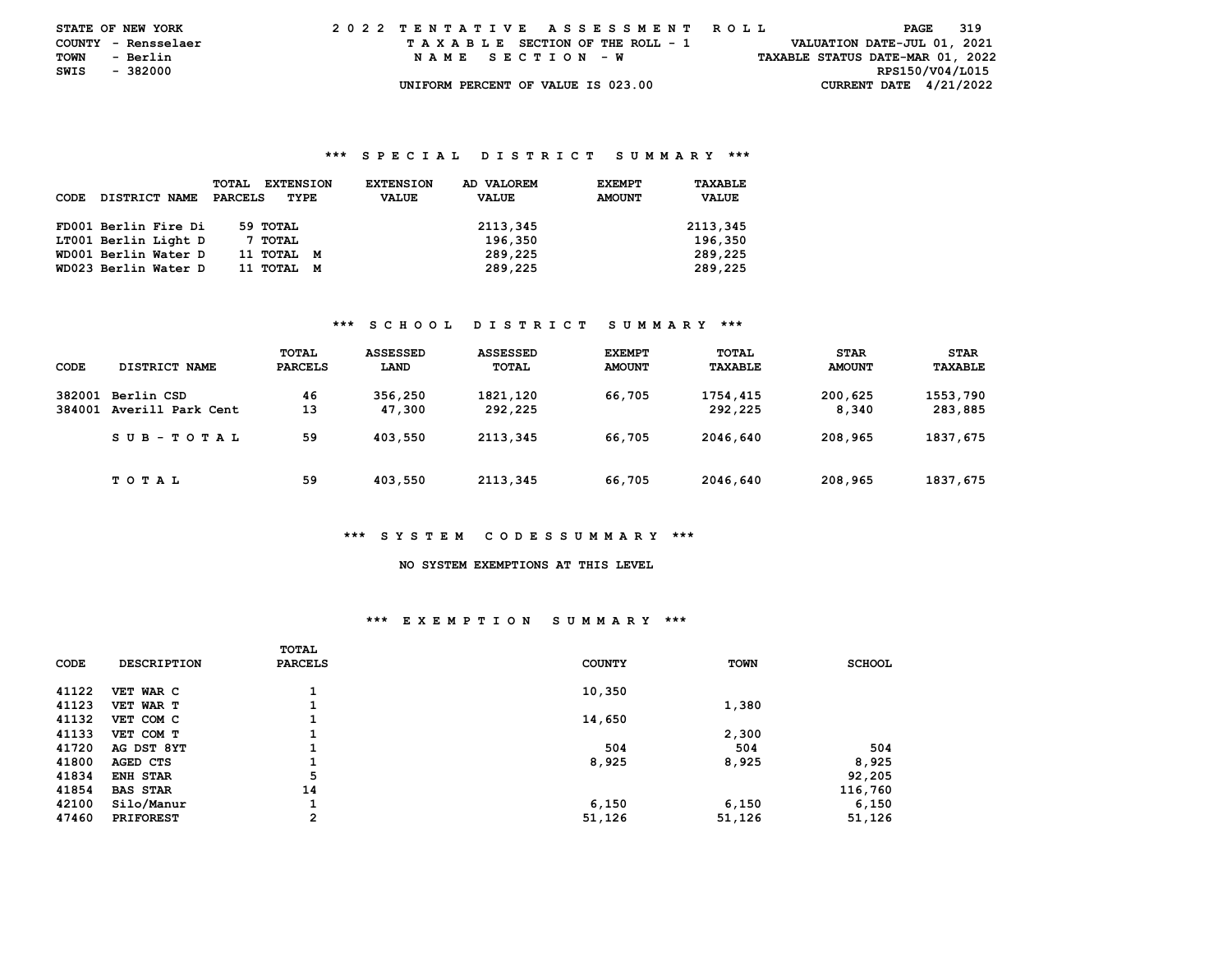|      | <b>STATE OF NEW YORK</b> | 2022 TENTATIVE ASSESSMENT ROLL     | 320<br>PAGE                      |
|------|--------------------------|------------------------------------|----------------------------------|
|      | COUNTY - Rensselaer      | TAXABLE SECTION OF THE ROLL - 1    | VALUATION DATE-JUL 01, 2021      |
| TOWN | - Berlin                 | NAME SECTION - W                   | TAXABLE STATUS DATE-MAR 01, 2022 |
| SWIS | - 382000                 |                                    | RPS150/V04/L015                  |
|      |                          | UNIFORM PERCENT OF VALUE IS 023.00 | CURRENT DATE $4/21/2022$         |

# **\*\*\* E X E M P T I O N S U M M A R Y \*\*\***

| CODE | <b>DESCRIPTION</b> | TOTAL<br><b>PARCELS</b> | <b>COUNTY</b> | TOWN   | <b>SCHOOL</b> |
|------|--------------------|-------------------------|---------------|--------|---------------|
|      | <b>TOTAL</b>       | 28                      | 91,705        | 70,385 | 275,670       |

| <b>ROLL</b> | <b>DESCRIPTION</b> | TOTAL          | ASSESSED | ASSESSED | <b>TAXABLE</b> | <b>TAXABLE</b> | <b>TAXABLE</b> | <b>STAR</b>    |
|-------------|--------------------|----------------|----------|----------|----------------|----------------|----------------|----------------|
| <b>SEC</b>  |                    | <b>PARCELS</b> | LAND     | TOTAL    | <b>COUNTY</b>  | <b>TOWN</b>    | <b>SCHOOL</b>  | <b>TAXABLE</b> |
|             | <b>TAXABLE</b>     | 59             | 403,550  | 2113,345 | 2021,640       | 2042,960       | 2046,640       | 1837,675       |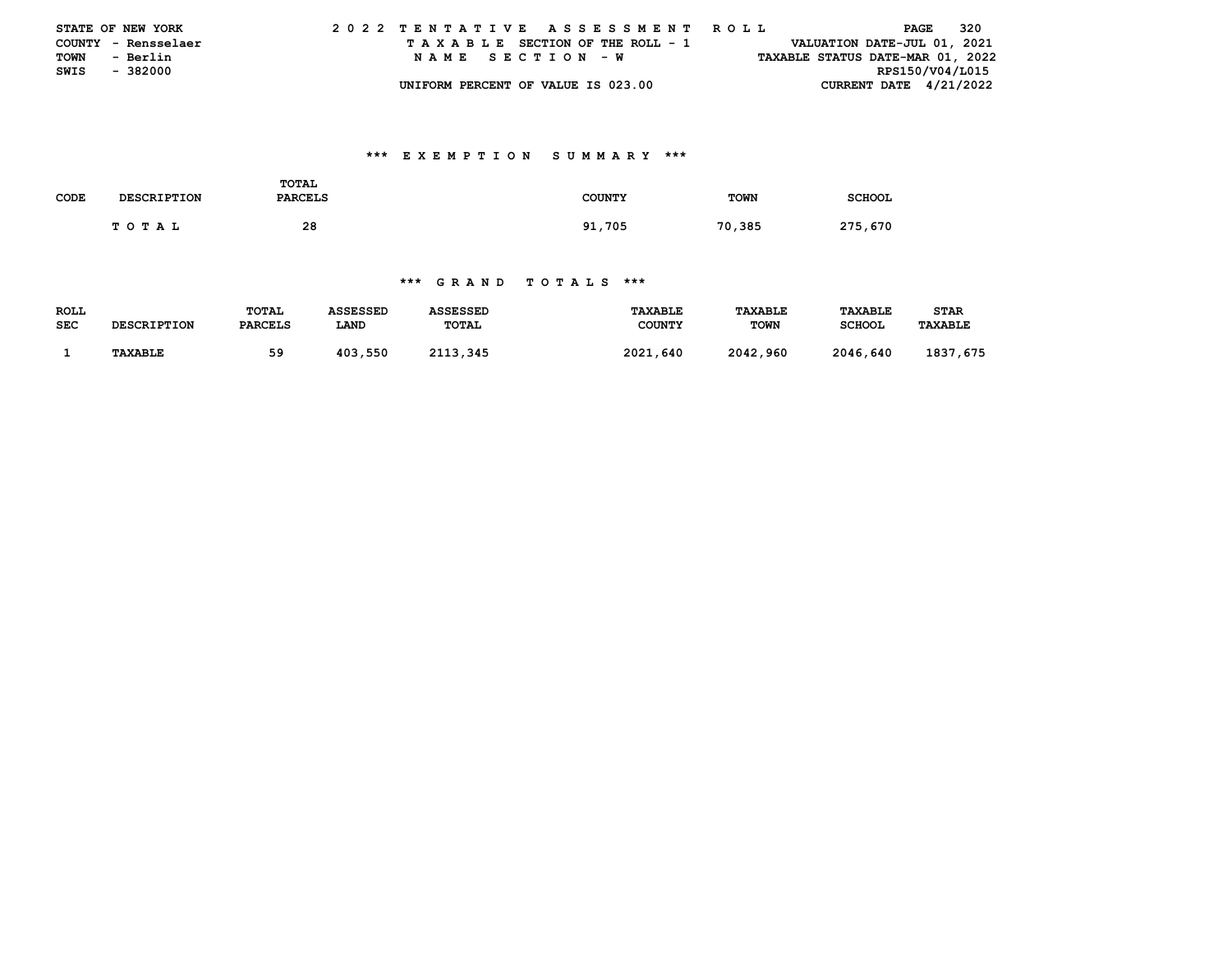| STATE OF NEW YORK                                   | 2022 TENTATIVE<br>A S S E S S M E N T<br>ROLL<br><b>PAGE</b><br>321 |                      |                                                                                                 |                                  |                                                         |  |  |
|-----------------------------------------------------|---------------------------------------------------------------------|----------------------|-------------------------------------------------------------------------------------------------|----------------------------------|---------------------------------------------------------|--|--|
| COUNTY - Rensselaer                                 |                                                                     |                      | TAXABLE SECTION OF THE ROLL - 1                                                                 | VALUATION DATE-JUL 01, 2021      |                                                         |  |  |
| - Berlin<br><b>TOWN</b>                             |                                                                     | OWNERS NAME SEQUENCE |                                                                                                 | TAXABLE STATUS DATE-MAR 01, 2022 |                                                         |  |  |
| $-382000$<br>SWIS                                   |                                                                     |                      | UNIFORM PERCENT OF VALUE IS 023.00                                                              |                                  |                                                         |  |  |
|                                                     |                                                                     |                      |                                                                                                 |                                  |                                                         |  |  |
|                                                     |                                                                     |                      |                                                                                                 |                                  |                                                         |  |  |
| TAX MAP PARCEL NUMBER                               |                                                                     |                      | PROPERTY LOCATION & CLASS ASSESSMENT EXEMPTION CODE---------------COUNTY-------TOWN------SCHOOL |                                  |                                                         |  |  |
| CURRENT OWNERS NAME                                 | SCHOOL DISTRICT                                                     | LAND                 | TAX DESCRIPTION                                                                                 | <b>TAXABLE VALUE</b>             |                                                         |  |  |
| CURRENT OWNERS ADDRESS                              | PARCEL SIZE/GRID COORD                                              | TOTAL                | SPECIAL DISTRICTS                                                                               |                                  | ACCOUNT NO.                                             |  |  |
|                                                     |                                                                     |                      |                                                                                                 |                                  |                                                         |  |  |
|                                                     | Bower Rd (S of)                                                     |                      |                                                                                                 |                                  | 205J167500                                              |  |  |
| $161. - 1 - 26.11$                                  | 322 Rural vac>10                                                    |                      | COUNTY TAXABLE VALUE                                                                            | 11,000                           |                                                         |  |  |
| Yard Katherine A                                    | Averill Park Ce 384001                                              | 11,000               | <b>TOWN</b><br><b>TAXABLE VALUE</b>                                                             | 11,000                           |                                                         |  |  |
| Walter Matthew J                                    | 1987/70 Lot 7                                                       | 11,000               | <b>SCHOOL TAXABLE VALUE</b>                                                                     | 11,000                           |                                                         |  |  |
| 1066 Bower Rd                                       | <b>ACRES</b><br>20.55 BANK<br>CORE                                  |                      | FD001 Berlin Fire District                                                                      | 11,000 TO                        |                                                         |  |  |
| Sand Lake, NY 12153                                 | EAST-0774106 NRTH-1380661                                           |                      |                                                                                                 |                                  |                                                         |  |  |
|                                                     | DEED BOOK 9055 PG-107                                               |                      |                                                                                                 |                                  |                                                         |  |  |
|                                                     | FULL MARKET VALUE                                                   | 47,826               |                                                                                                 |                                  |                                                         |  |  |
|                                                     |                                                                     | ********             |                                                                                                 |                                  | ************************** 161.-1-26.12 *************** |  |  |
|                                                     | 1066 Bower Rd                                                       |                      |                                                                                                 |                                  |                                                         |  |  |
| $161. - 1 - 26.12$                                  | 210 1 Family Res                                                    |                      | COUNTY TAXABLE VALUE                                                                            | 47,300                           |                                                         |  |  |
| Yard Katherine A                                    | Averill Park Ce 384001                                              | 4,000                | <b>TOWN</b><br><b>TAXABLE VALUE</b>                                                             | 47,300                           |                                                         |  |  |
| Walter Matthew J                                    | 1987 70 Lot 1                                                       | 47,300               | <b>SCHOOL TAXABLE VALUE</b>                                                                     | 47,300                           |                                                         |  |  |
| 1066 Bower Rd                                       | <b>FRNT 657.57 DPTH</b>                                             |                      | FD001 Berlin Fire District                                                                      | 47,300 TO                        |                                                         |  |  |
| Sand Lake, NY 12153                                 | <b>ACRES</b><br>8.11 BANK<br>CORE                                   |                      |                                                                                                 |                                  |                                                         |  |  |
|                                                     | EAST-0773340 NRTH-1381427                                           |                      |                                                                                                 |                                  |                                                         |  |  |
|                                                     | DEED BOOK 9055 PG-107                                               |                      |                                                                                                 |                                  |                                                         |  |  |
|                                                     | FULL MARKET VALUE                                                   | 205,652              |                                                                                                 |                                  |                                                         |  |  |
|                                                     |                                                                     |                      | ************************************** 129.-1-10.3 ****************                             |                                  |                                                         |  |  |
|                                                     | 2032 Plank Rd                                                       |                      |                                                                                                 |                                  |                                                         |  |  |
| $129. - 1 - 10.3$                                   | 210 1 Family Res                                                    |                      | COUNTY TAXABLE VALUE                                                                            | 10,000                           |                                                         |  |  |
| Yerden Richard                                      | 382001<br>Berlin CSD                                                | 2,000                | <b>TOWN</b><br><b>TAXABLE VALUE</b>                                                             | 10,000                           |                                                         |  |  |
| Yerden Helen J                                      | <b>FRNT</b> 107.00 DPTH                                             | 10,000               | <b>SCHOOL TAXABLE VALUE</b>                                                                     | 10,000                           |                                                         |  |  |
| 2032 Plank Rd                                       | 1.80<br><b>ACRES</b>                                                |                      | FD001 Berlin Fire District                                                                      | 10,000 TO                        |                                                         |  |  |
| Petersburgh, NY 12138                               | EAST-0783454 NRTH-1408479                                           |                      |                                                                                                 |                                  |                                                         |  |  |
|                                                     | DEED BOOK 1353 PG-988                                               |                      |                                                                                                 |                                  |                                                         |  |  |
|                                                     | FULL MARKET VALUE                                                   | 43,478               |                                                                                                 |                                  |                                                         |  |  |
|                                                     |                                                                     |                      |                                                                                                 |                                  |                                                         |  |  |
|                                                     | 2040-2408 Plank Rd                                                  |                      |                                                                                                 |                                  |                                                         |  |  |
| $129. - 1 - 10.11$                                  | 280 Res Multiple                                                    |                      | <b>BAS STAR 41854</b>                                                                           | $\mathbf{o}$<br>0                | 8,340                                                   |  |  |
| Yerden Richard H                                    | Berlin CSD<br>382001                                                | 9,300                | COUNTY TAXABLE VALUE                                                                            | 31,300                           |                                                         |  |  |
| Yerden David J                                      | 70% For Vets& Senior                                                | 31,300               | <b>TOWN</b><br><b>TAXABLE VALUE</b>                                                             | 31,300                           |                                                         |  |  |
| 2032 Plank Rd                                       | <b>FRNT 860.00 DPTH</b>                                             |                      | SCHOOL TAXABLE VALUE                                                                            | 22,960                           |                                                         |  |  |
| Petersburgh, NY 12138                               | 47.54<br><b>ACRES</b>                                               |                      | FD001 Berlin Fire District                                                                      | 31,300 TO                        |                                                         |  |  |
|                                                     | EAST-0783854 NRTH-1408066                                           |                      |                                                                                                 |                                  |                                                         |  |  |
|                                                     | DEED BOOK 208 PG-1092                                               |                      |                                                                                                 |                                  |                                                         |  |  |
|                                                     | <b>FULL MARKET VALUE</b>                                            | 136,087              |                                                                                                 |                                  |                                                         |  |  |
|                                                     |                                                                     |                      |                                                                                                 |                                  |                                                         |  |  |
|                                                     | 553 Bly Hollow Rd                                                   |                      |                                                                                                 |                                  | 205J105595                                              |  |  |
| $151 - 2 - 7$                                       | 270 Mfg housing                                                     |                      | <b>COUNTY</b><br><b>TAXABLE VALUE</b>                                                           | 7,000                            |                                                         |  |  |
| Yerdon Jeremy J                                     | Berlin CSD<br>382001                                                | 3,200                | <b>TAXABLE VALUE</b><br><b>TOWN</b>                                                             | 7,000                            |                                                         |  |  |
| 923 Black River Rd                                  | 75.00<br>FRNT 100.00 DPTH                                           |                      | SCHOOL TAXABLE VALUE                                                                            | 7,000                            |                                                         |  |  |
| Petersburg, NY 12138                                | <b>ACRES</b><br>0.17                                                | 7,000                | FD001 Berlin Fire District                                                                      | 7,000 TO                         |                                                         |  |  |
|                                                     | EAST-0790298 NRTH-1392980                                           |                      |                                                                                                 |                                  |                                                         |  |  |
|                                                     | DEED BOOK 9141 PG-193                                               |                      |                                                                                                 |                                  |                                                         |  |  |
|                                                     | FULL MARKET VALUE                                                   | 30,435               |                                                                                                 |                                  |                                                         |  |  |
| ****************************<br>******************* |                                                                     |                      |                                                                                                 |                                  |                                                         |  |  |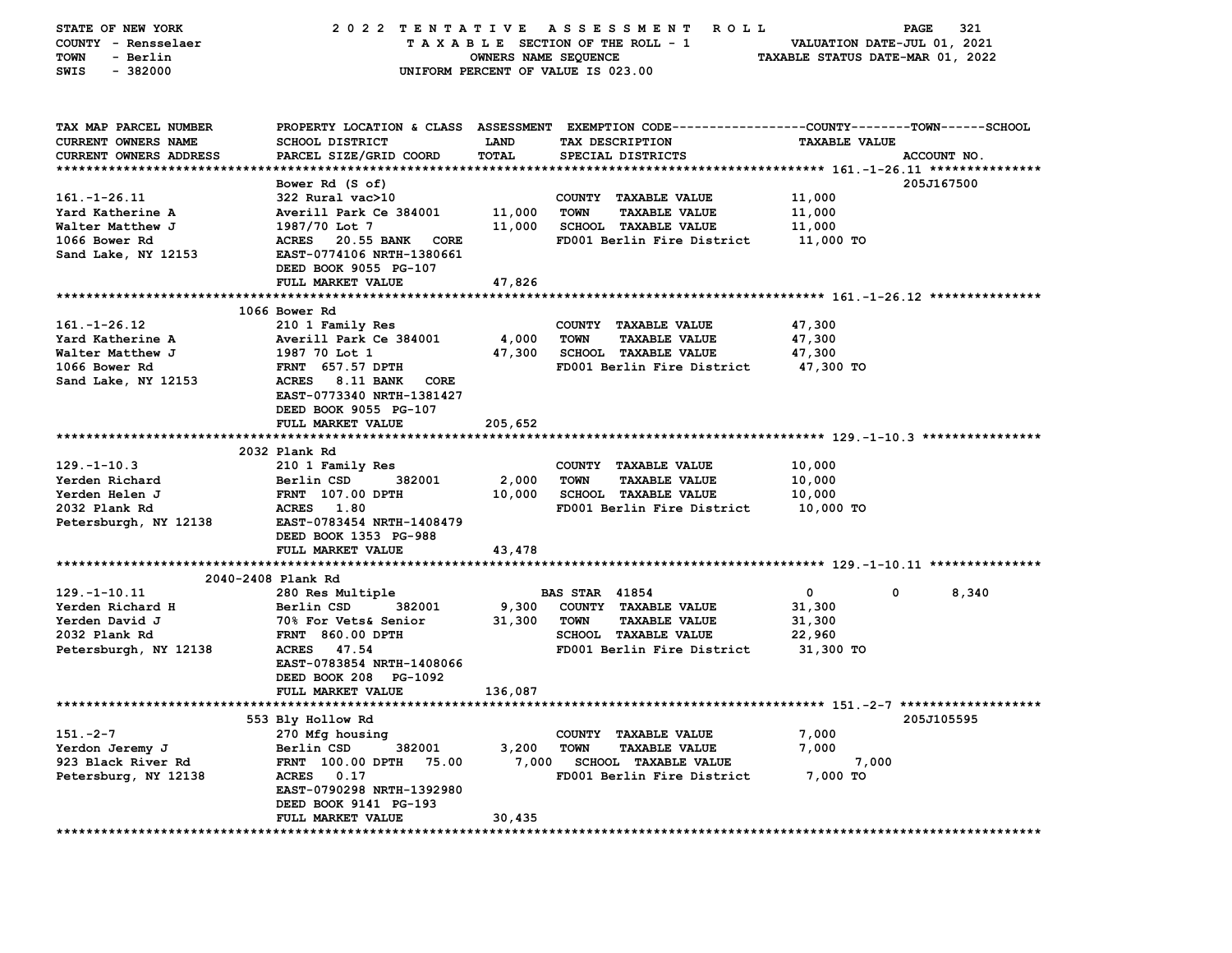| STATE OF NEW YORK<br>COUNTY - Rensselaer<br>TOWN<br>- Berlin<br>$-382000$<br>SWIS | 2022 TENTATIVE                                                                                                                                  | OWNERS NAME SEQUENCE | A S S E S S M E N T<br><b>ROLL</b><br>TAXABLE SECTION OF THE ROLL - 1<br>UNIFORM PERCENT OF VALUE IS 023.00 | VALUATION DATE-JUL 01, 2021<br>TAXABLE STATUS DATE-MAR 01, 2022 | 322<br>PAGE |
|-----------------------------------------------------------------------------------|-------------------------------------------------------------------------------------------------------------------------------------------------|----------------------|-------------------------------------------------------------------------------------------------------------|-----------------------------------------------------------------|-------------|
| TAX MAP PARCEL NUMBER                                                             |                                                                                                                                                 |                      | PROPERTY LOCATION & CLASS ASSESSMENT EXEMPTION CODE---------------COUNTY-------TOWN-----SCHOOL              |                                                                 |             |
| CURRENT OWNERS NAME                                                               | <b>SCHOOL DISTRICT</b>                                                                                                                          | LAND                 | TAX DESCRIPTION                                                                                             | <b>TAXABLE VALUE</b>                                            |             |
| CURRENT OWNERS ADDRESS                                                            | PARCEL SIZE/GRID COORD                                                                                                                          | <b>TOTAL</b>         | SPECIAL DISTRICTS                                                                                           |                                                                 | ACCOUNT NO. |
| ************************                                                          |                                                                                                                                                 |                      |                                                                                                             |                                                                 |             |
|                                                                                   | 551 Bly Hollow Rd                                                                                                                               |                      |                                                                                                             |                                                                 | 205J188402  |
| $151 - 2 - 8$                                                                     | 210 1 Family Res                                                                                                                                |                      | COUNTY TAXABLE VALUE                                                                                        | 4,560                                                           |             |
| Yerdon Joseph                                                                     | Berlin CSD<br>382001                                                                                                                            | 1,000                | <b>TOWN</b><br><b>TAXABLE VALUE</b>                                                                         | 4,560                                                           |             |
| 555 Bly Hollow Rd                                                                 | Seasonal Camp                                                                                                                                   | 4,560                | <b>SCHOOL TAXABLE VALUE</b>                                                                                 | 4,560                                                           |             |
| Petersburgh, NY 12138                                                             | Back Ref: 1654/323<br>FRNT 200.00 DPTH 75.00<br><b>ACRES</b><br>0.40<br>EAST-0790372 NRTH-1392917<br>DEED BOOK 8463 PG-239<br>FULL MARKET VALUE | 19,826               | FD001 Berlin Fire District                                                                                  | 4,560 TO                                                        |             |
|                                                                                   |                                                                                                                                                 |                      |                                                                                                             |                                                                 |             |
|                                                                                   | 18321 NY 22                                                                                                                                     |                      |                                                                                                             |                                                                 | 205J101080  |
| $119.3 - 1 - 7$                                                                   | 270 Mfg housing                                                                                                                                 |                      | COUNTY TAXABLE VALUE                                                                                        | 14,100                                                          |             |
| Yerdon Lance M                                                                    | Berlin CSD<br>382001                                                                                                                            | 3,100                | <b>TOWN</b><br><b>TAXABLE VALUE</b>                                                                         | 14,100                                                          |             |
| 1271 NY 7                                                                         | Mobile Home 319/13                                                                                                                              | 14,100               | <b>SCHOOL TAXABLE VALUE</b>                                                                                 | 14,100                                                          |             |
| Troy, NY 12180                                                                    | FRNT 116.50 DPTH 125.00                                                                                                                         |                      | FD001 Berlin Fire District                                                                                  | 14,100 TO                                                       |             |
|                                                                                   | <b>ACRES</b><br>0.33<br>EAST-0794407 NRTH-1409563<br>DEED BOOK 7725 PG-345<br>FULL MARKET VALUE                                                 | 61,304               | LT001 Berlin Light Dist                                                                                     | 14,100 TO                                                       |             |
|                                                                                   |                                                                                                                                                 |                      |                                                                                                             |                                                                 |             |
|                                                                                   | 13 Schaeffer Road Ext                                                                                                                           |                      |                                                                                                             |                                                                 | 205J103100  |
| $151 - 2 - 3$                                                                     | 270 Mfg housing                                                                                                                                 |                      | COUNTY TAXABLE VALUE                                                                                        | 2,000                                                           |             |
| Yerdon Larry                                                                      | Berlin CSD<br>382001                                                                                                                            | 2,000                | <b>TOWN</b><br><b>TAXABLE VALUE</b>                                                                         | 2,000                                                           |             |
| Yerdon Jacquelyn                                                                  | 2011-102                                                                                                                                        | 2,000                | <b>SCHOOL TAXABLE VALUE</b>                                                                                 | 2,000                                                           |             |
| 7 Shaeffer Rd                                                                     | FRNT 125.00 DPTH 125.00                                                                                                                         |                      | FD001 Berlin Fire District                                                                                  | $2,000$ TO                                                      |             |
| Petersburgh, NY 12138                                                             | <b>ACRES</b><br>0.35                                                                                                                            |                      |                                                                                                             |                                                                 |             |
|                                                                                   | EAST-0789839 NRTH-1392940                                                                                                                       |                      |                                                                                                             |                                                                 |             |
|                                                                                   | DEED BOOK 9227 PG-99                                                                                                                            |                      |                                                                                                             |                                                                 |             |
|                                                                                   | FULL MARKET VALUE                                                                                                                               | 8,696                |                                                                                                             |                                                                 |             |
|                                                                                   | 15 Schaeffer Road Ext                                                                                                                           |                      |                                                                                                             |                                                                 |             |
| $151.-2-5.12$                                                                     | 314 Rural vac<10                                                                                                                                |                      | COUNTY TAXABLE VALUE                                                                                        | 2,000                                                           |             |
| Yerdon Larry                                                                      | Berlin CSD<br>382001                                                                                                                            | 2,000                | <b>TOWN</b><br><b>TAXABLE VALUE</b>                                                                         | 2,000                                                           |             |
| Yerdon Jacquelyn                                                                  | 2011-102                                                                                                                                        | 2,000                | <b>SCHOOL TAXABLE VALUE</b>                                                                                 | 2,000                                                           |             |
| 7 Shaeffer Rd                                                                     | FRNT 125.00 DPTH 125.00                                                                                                                         |                      | FD001 Berlin Fire District                                                                                  | 2,000 TO                                                        |             |
| Petersburgh, NY 12138                                                             | 0.36<br><b>ACRES</b><br>EAST-0789750 NRTH-1392871<br>DEED BOOK 9227 PG-96                                                                       |                      |                                                                                                             |                                                                 |             |
| ****************************                                                      | FULL MARKET VALUE<br>*************************                                                                                                  | 8,696                |                                                                                                             |                                                                 |             |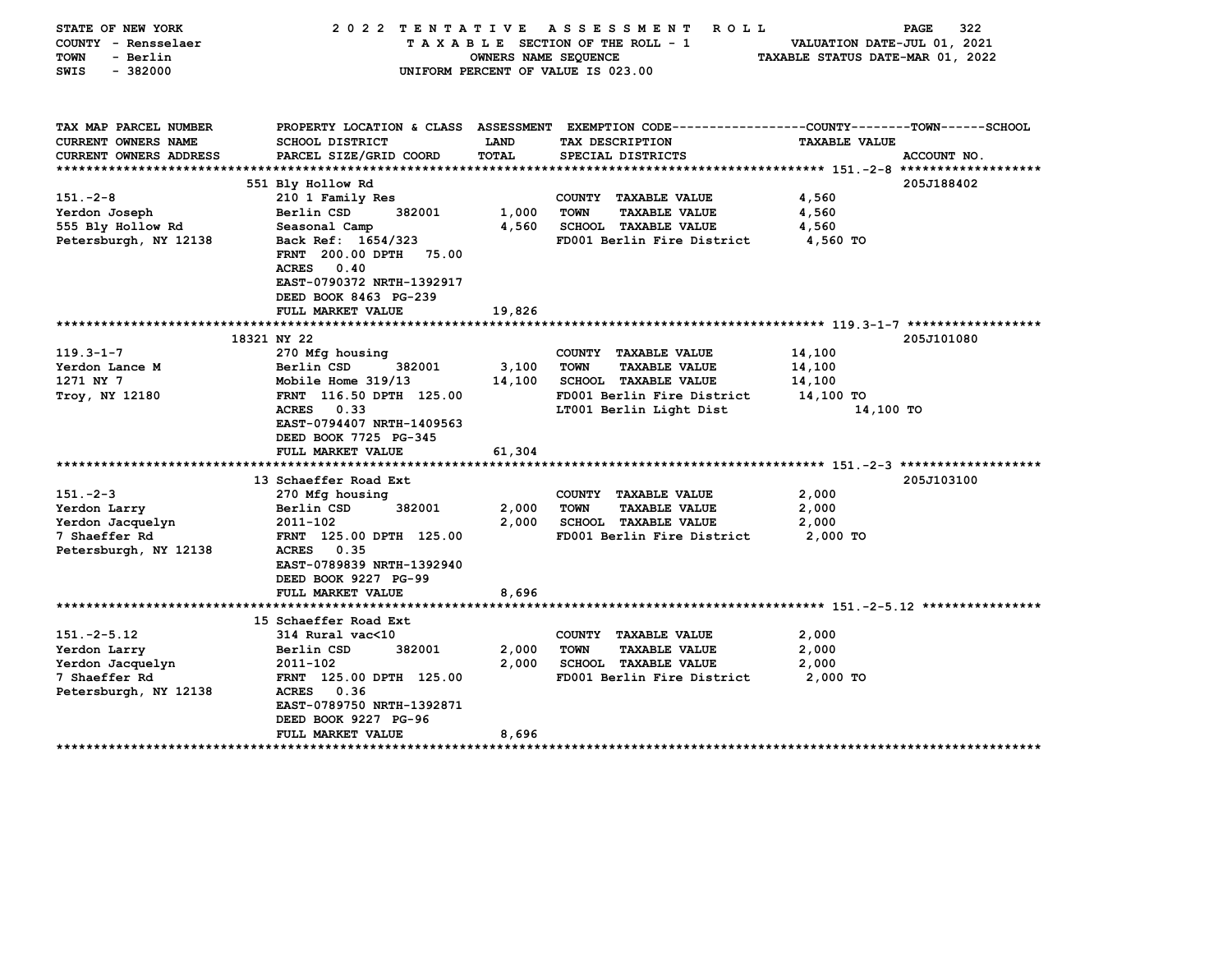| STATE OF NEW YORK<br>COUNTY - Rensselaer<br>- Berlin<br>TOWN<br>$-382000$<br>SWIS | 2022 TENTATIVE                                   | A S S E S S M E N T<br>ROLL <sup></sup><br>TAXABLE SECTION OF THE ROLL - 1<br>OWNERS NAME SEQUENCE<br>UNIFORM PERCENT OF VALUE IS 023.00 | 323<br>PAGE<br>VALUATION DATE-JUL 01, 2021<br>TAXABLE STATUS DATE-MAR 01, 2022                                                          |                      |                                     |  |
|-----------------------------------------------------------------------------------|--------------------------------------------------|------------------------------------------------------------------------------------------------------------------------------------------|-----------------------------------------------------------------------------------------------------------------------------------------|----------------------|-------------------------------------|--|
| TAX MAP PARCEL NUMBER<br><b>CURRENT OWNERS NAME</b><br>CURRENT OWNERS ADDRESS     | <b>SCHOOL DISTRICT</b><br>PARCEL SIZE/GRID COORD | <b>LAND</b><br>TOTAL                                                                                                                     | PROPERTY LOCATION & CLASS ASSESSMENT EXEMPTION CODE---------------COUNTY-------TOWN------SCHOOL<br>TAX DESCRIPTION<br>SPECIAL DISTRICTS | <b>TAXABLE VALUE</b> | ACCOUNT NO.                         |  |
|                                                                                   |                                                  |                                                                                                                                          |                                                                                                                                         |                      |                                     |  |
| $163 - 1 - 7$                                                                     | 17251 NY 22                                      |                                                                                                                                          | <b>BAS STAR 41854</b>                                                                                                                   | $\mathbf{0}$         | 205J152290<br>$\mathbf{0}$<br>8,340 |  |
| Yerdon Lewis L                                                                    | 210 1 Family Res<br>Berlin CSD<br>382001         | 2,000                                                                                                                                    | COUNTY TAXABLE VALUE                                                                                                                    | 23,100               |                                     |  |
| 17251 NY 22                                                                       | <b>FRNT 390.00 DPTH</b>                          | 23,100                                                                                                                                   | TOWN<br><b>TAXABLE VALUE</b>                                                                                                            | 23,100               |                                     |  |
| Berlin, NY 12202                                                                  | ACRES 2.49 BANK<br>CORE                          |                                                                                                                                          | <b>SCHOOL TAXABLE VALUE</b>                                                                                                             | 14,760               |                                     |  |
|                                                                                   | EAST-0798432 NRTH-1384890                        |                                                                                                                                          | FD001 Berlin Fire District                                                                                                              | 23,100 TO            |                                     |  |
|                                                                                   | DEED BOOK 314 PG-2000                            |                                                                                                                                          |                                                                                                                                         |                      |                                     |  |
|                                                                                   | FULL MARKET VALUE                                | 100,435                                                                                                                                  |                                                                                                                                         |                      |                                     |  |
|                                                                                   |                                                  |                                                                                                                                          |                                                                                                                                         |                      |                                     |  |
|                                                                                   | 3-7 Schaeffer Road Ext                           |                                                                                                                                          |                                                                                                                                         |                      | 205J151490                          |  |
| $151. -2 - 2$                                                                     | 270 Mfg housing                                  |                                                                                                                                          | <b>BAS STAR 41854</b>                                                                                                                   | $\mathbf 0$          | $\mathbf 0$<br>8,340                |  |
| Yerdon Rodney                                                                     | 382001<br>Berlin CSD                             |                                                                                                                                          | 1,000 COUNTY TAXABLE VALUE                                                                                                              | 23,600               |                                     |  |
| Yerdon Iva                                                                        | FRNT 225.00 DPTH 125.00                          | 23,600                                                                                                                                   | <b>TOWN</b><br><b>TAXABLE VALUE</b>                                                                                                     | 23,600               |                                     |  |
| 3 Schaeffer Road Ext                                                              | ACRES 0.66                                       |                                                                                                                                          | <b>SCHOOL TAXABLE VALUE</b>                                                                                                             | 15,260               |                                     |  |
| Petersburgh, NY 12138                                                             | EAST-0789938 NRTH-1393070                        |                                                                                                                                          | FD001 Berlin Fire District                                                                                                              | 23,600 TO            |                                     |  |
|                                                                                   | DEED BOOK 5381 PG-242                            |                                                                                                                                          |                                                                                                                                         |                      |                                     |  |
|                                                                                   | FULL MARKET VALUE                                | 102,609                                                                                                                                  |                                                                                                                                         |                      |                                     |  |
|                                                                                   |                                                  |                                                                                                                                          |                                                                                                                                         |                      | 205J101260                          |  |
| $162. - 1 - 26$                                                                   | 923-925 Black River Rd                           |                                                                                                                                          | <b>BAS STAR 41854</b>                                                                                                                   | $\mathbf{0}$         | 8,340<br>0                          |  |
| Yerdon Ronald F Sr                                                                | 210 1 Family Res<br>Berlin CSD<br>382001         | 3,900                                                                                                                                    | COUNTY TAXABLE VALUE                                                                                                                    | 27,380               |                                     |  |
| Yerdon Diana B                                                                    | Res & Out Bldgs.                                 | 27,380                                                                                                                                   | TOWN<br><b>TAXABLE VALUE</b>                                                                                                            | 27,380               |                                     |  |
| 923 Black River Rd                                                                | under contract/Sanderson                         |                                                                                                                                          | <b>SCHOOL TAXABLE VALUE</b>                                                                                                             | 19,040               |                                     |  |
| Petersburgh, NY 12138                                                             | FRNT 555.79 DPTH                                 |                                                                                                                                          | FD001 Berlin Fire District                                                                                                              | 27,380 TO            |                                     |  |
|                                                                                   | ACRES 11.00                                      |                                                                                                                                          |                                                                                                                                         |                      |                                     |  |
|                                                                                   | EAST-0789859 NRTH-1378689                        |                                                                                                                                          |                                                                                                                                         |                      |                                     |  |
|                                                                                   | DEED BOOK 5956 PG-215                            |                                                                                                                                          |                                                                                                                                         |                      |                                     |  |
|                                                                                   | FULL MARKET VALUE                                | 119,043                                                                                                                                  |                                                                                                                                         |                      |                                     |  |
|                                                                                   |                                                  |                                                                                                                                          |                                                                                                                                         |                      |                                     |  |
|                                                                                   | Hill Top Rd                                      |                                                                                                                                          |                                                                                                                                         |                      |                                     |  |
| $118. - 1 - 7.2$                                                                  | 314 Rural vac<10                                 |                                                                                                                                          | COUNTY TAXABLE VALUE                                                                                                                    | 1,000                |                                     |  |
| Yerton Allan                                                                      | Berlin CSD<br>382001                             | 1,000                                                                                                                                    | <b>TOWN</b><br><b>TAXABLE VALUE</b>                                                                                                     | 1,000                |                                     |  |
| Yerton Karen<br>1545 Burden Lake Rd                                               | <b>FRNT</b> 322.62 DPTH<br>ACRES 2.49            | 1,000                                                                                                                                    | <b>SCHOOL TAXABLE VALUE</b><br>FD001 Berlin Fire District                                                                               | 1,000<br>1,000 TO    |                                     |  |
| Averill Park, NY 12018                                                            | EAST-0793159 NRTH-1415817                        |                                                                                                                                          |                                                                                                                                         |                      |                                     |  |
|                                                                                   | DEED BOOK 1344 PG-158                            |                                                                                                                                          |                                                                                                                                         |                      |                                     |  |
|                                                                                   | FULL MARKET VALUE                                | 4,348                                                                                                                                    |                                                                                                                                         |                      |                                     |  |
|                                                                                   |                                                  |                                                                                                                                          |                                                                                                                                         |                      |                                     |  |
|                                                                                   | 18372 NY 22                                      |                                                                                                                                          |                                                                                                                                         |                      |                                     |  |
| $119.3 - 2 - 1.2$                                                                 | 432 Gas station                                  |                                                                                                                                          | COUNTY TAXABLE VALUE                                                                                                                    | 31,300               |                                     |  |
| Yerton Chris                                                                      | Berlin CSD<br>382001                             | 2,000                                                                                                                                    | <b>TOWN</b><br><b>TAXABLE VALUE</b>                                                                                                     | 31,300               |                                     |  |
| PO Box 473                                                                        | FRNT 129.00 DPTH 201.50                          | 31,300<br><b>SCHOOL TAXABLE VALUE</b>                                                                                                    |                                                                                                                                         | 31,300               |                                     |  |
| Berlin, NY 12022-0473<br>ACRES 0.69<br>FD001 Berlin Fire District                 |                                                  |                                                                                                                                          | 31,300 TO                                                                                                                               |                      |                                     |  |
|                                                                                   | EAST-0794177 NRTH-1410507                        |                                                                                                                                          |                                                                                                                                         |                      |                                     |  |
|                                                                                   | DEED BOOK 227 PG-330                             |                                                                                                                                          |                                                                                                                                         |                      |                                     |  |
|                                                                                   | FULL MARKET VALUE                                | 136,087                                                                                                                                  |                                                                                                                                         |                      |                                     |  |
|                                                                                   |                                                  |                                                                                                                                          |                                                                                                                                         |                      |                                     |  |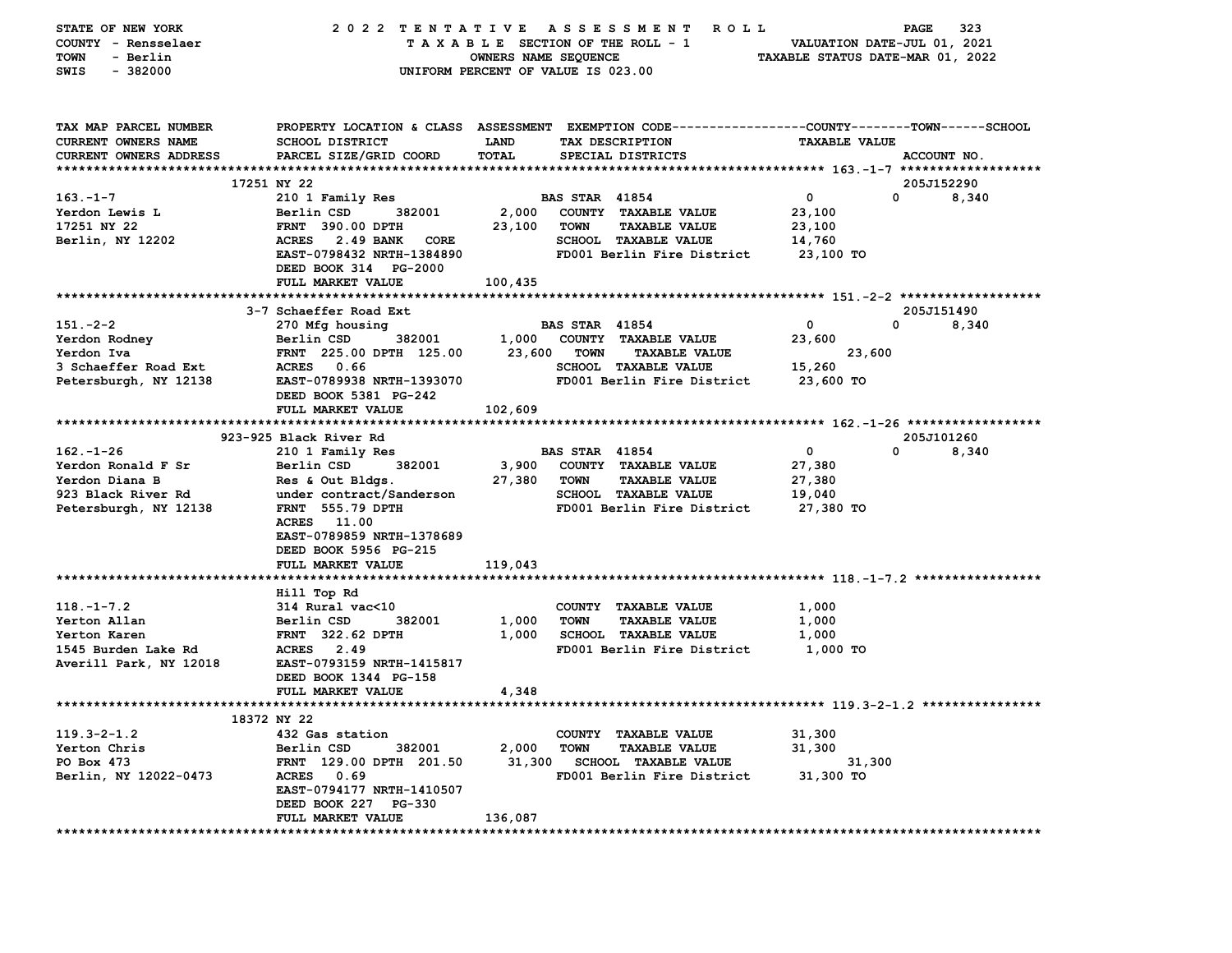| STATE OF NEW YORK<br>COUNTY - Rensselaer<br>TOWN<br>- Berlin<br>$-382000$<br><b>SWIS</b> | 2022 TENTATIVE                                 | OWNERS NAME SEQUENCE | A S S E S S M E N T<br><b>ROLL</b><br>TAXABLE SECTION OF THE ROLL - 1<br>UNIFORM PERCENT OF VALUE IS 023.00 | VALUATION DATE-JUL 01, 2021<br>TAXABLE STATUS DATE-MAR 01, 2022 | 324<br>PAGE          |  |  |
|------------------------------------------------------------------------------------------|------------------------------------------------|----------------------|-------------------------------------------------------------------------------------------------------------|-----------------------------------------------------------------|----------------------|--|--|
| TAX MAP PARCEL NUMBER                                                                    |                                                |                      | PROPERTY LOCATION & CLASS ASSESSMENT EXEMPTION CODE----------------COUNTY-------TOWN------SCHOOL            |                                                                 |                      |  |  |
| CURRENT OWNERS NAME                                                                      | SCHOOL DISTRICT                                | LAND                 | TAX DESCRIPTION                                                                                             |                                                                 | <b>TAXABLE VALUE</b> |  |  |
| CURRENT OWNERS ADDRESS                                                                   | PARCEL SIZE/GRID COORD                         | TOTAL                | SPECIAL DISTRICTS                                                                                           |                                                                 | ACCOUNT NO.          |  |  |
|                                                                                          | 58 Hill Top Rd                                 |                      |                                                                                                             |                                                                 |                      |  |  |
| $118. - 1 - 7.12$                                                                        | 270 Mfg housing                                |                      | <b>BAS STAR 41854</b>                                                                                       | $\overline{0}$<br>$\mathbf 0$                                   | 8,340                |  |  |
| Yerton Chris A                                                                           | Berlin CSD<br>382001                           | 5,000                | COUNTY TAXABLE VALUE                                                                                        | 9,440                                                           |                      |  |  |
| PO Box 473                                                                               | <b>FRNT 565.00 DPTH</b>                        | 9,440                | <b>TOWN</b><br><b>TAXABLE VALUE</b>                                                                         | 9,440                                                           |                      |  |  |
| Berlin, NY 12022-0473                                                                    | ACRES 2.30                                     |                      | SCHOOL TAXABLE VALUE                                                                                        | 1,100                                                           |                      |  |  |
|                                                                                          | EAST-0792475 NRTH-1416058                      |                      | FD001 Berlin Fire District                                                                                  | 9,440 TO                                                        |                      |  |  |
|                                                                                          | DEED BOOK 1648 PG-297                          |                      |                                                                                                             |                                                                 |                      |  |  |
|                                                                                          | FULL MARKET VALUE                              | 41,043               |                                                                                                             |                                                                 |                      |  |  |
|                                                                                          |                                                |                      |                                                                                                             |                                                                 |                      |  |  |
|                                                                                          | 44 Hill Top Rd                                 |                      |                                                                                                             |                                                                 | 205J193280           |  |  |
| $118. - 1 - 7.11$                                                                        | 270 Mfg housing                                |                      | COUNTY TAXABLE VALUE                                                                                        | 39,587                                                          |                      |  |  |
| Yerton Donald A                                                                          | Berlin CSD<br>382001<br>Start                  | 4,350<br>39,587      | <b>TOWN</b><br><b>TAXABLE VALUE</b>                                                                         | 39,587                                                          |                      |  |  |
| Yerton Charlotte M<br>44 Hill Top Rd                                                     | LifeEstRemTo Chris A Yert                      |                      | SCHOOL TAXABLE VALUE<br>FD001 Berlin Fire District                                                          | 39,587<br>39,587 TO                                             |                      |  |  |
| PO Box 306                                                                               | <b>FRNT 250.38 DPTH</b>                        |                      |                                                                                                             |                                                                 |                      |  |  |
| Berlin, NY 12022                                                                         | 12.21<br><b>ACRES</b>                          |                      |                                                                                                             |                                                                 |                      |  |  |
|                                                                                          | EAST-0792772 NRTH-1416259                      |                      |                                                                                                             |                                                                 |                      |  |  |
|                                                                                          | DEED BOOK 227 PG-334                           |                      |                                                                                                             |                                                                 |                      |  |  |
|                                                                                          | FULL MARKET VALUE                              | 172, 117             |                                                                                                             |                                                                 |                      |  |  |
|                                                                                          |                                                |                      |                                                                                                             |                                                                 |                      |  |  |
|                                                                                          | 65 Old State Route 22                          |                      |                                                                                                             |                                                                 | 205J108820S          |  |  |
| $119. - 1 - 30$                                                                          | 210 1 Family Res                               |                      | COUNTY TAXABLE VALUE                                                                                        | 17,400                                                          |                      |  |  |
| Yerton Karen L                                                                           | Berlin CSD<br>382001                           | 3,400                | <b>TOWN</b><br><b>TAXABLE VALUE</b>                                                                         | 17,400                                                          |                      |  |  |
| 65 Old State Route 22                                                                    | <b>FRNT 315.00 DPTH</b>                        | 17,400               | SCHOOL TAXABLE VALUE                                                                                        | 17,400                                                          |                      |  |  |
| Petersburgh, NY 12138-9713                                                               | <b>ACRES</b> 4.95<br>EAST-0793519 NRTH-1415942 |                      | FD001 Berlin Fire District                                                                                  | 17,400 TO                                                       |                      |  |  |
|                                                                                          | DEED BOOK 6047 PG-79                           |                      |                                                                                                             |                                                                 |                      |  |  |
|                                                                                          | FULL MARKET VALUE                              | 75,652               |                                                                                                             |                                                                 |                      |  |  |
|                                                                                          |                                                |                      |                                                                                                             |                                                                 |                      |  |  |
|                                                                                          | 55 Pine Trl                                    |                      |                                                                                                             |                                                                 | 205J171460           |  |  |
| $150.11 - 1 - 11$                                                                        | 210 1 Family Res                               |                      | <b>BAS STAR 41854</b>                                                                                       | $\mathbf 0$<br>0                                                | 8,340                |  |  |
| Young Christine E                                                                        | Averill Park Ce 384001                         | 3,000                | COUNTY TAXABLE VALUE                                                                                        | 50,400                                                          |                      |  |  |
| 55 Pine Trl                                                                              | Lots 122+123, 139+140                          | 50,400               | <b>TOWN</b><br><b>TAXABLE VALUE</b>                                                                         | 50,400                                                          |                      |  |  |
| PO Box 204                                                                               | FRNT 160.00 DPTH 100.00                        |                      | <b>SCHOOL TAXABLE VALUE</b>                                                                                 | 42,060                                                          |                      |  |  |
| Sand Lake, NY 12153                                                                      | 0.73<br><b>ACRES</b>                           |                      | FD001 Berlin Fire District                                                                                  | 50,400 TO                                                       |                      |  |  |
|                                                                                          | EAST-0777859 NRTH-1389940                      |                      | WD001 Berlin Water Dist                                                                                     | 50,400 TO M                                                     |                      |  |  |
|                                                                                          | DEED BOOK 4095 PG-337<br>FULL MARKET VALUE     | 219,130              | WD023 Berlin Water Dist #1                                                                                  | 50,400 TO M                                                     |                      |  |  |
|                                                                                          |                                                |                      |                                                                                                             |                                                                 |                      |  |  |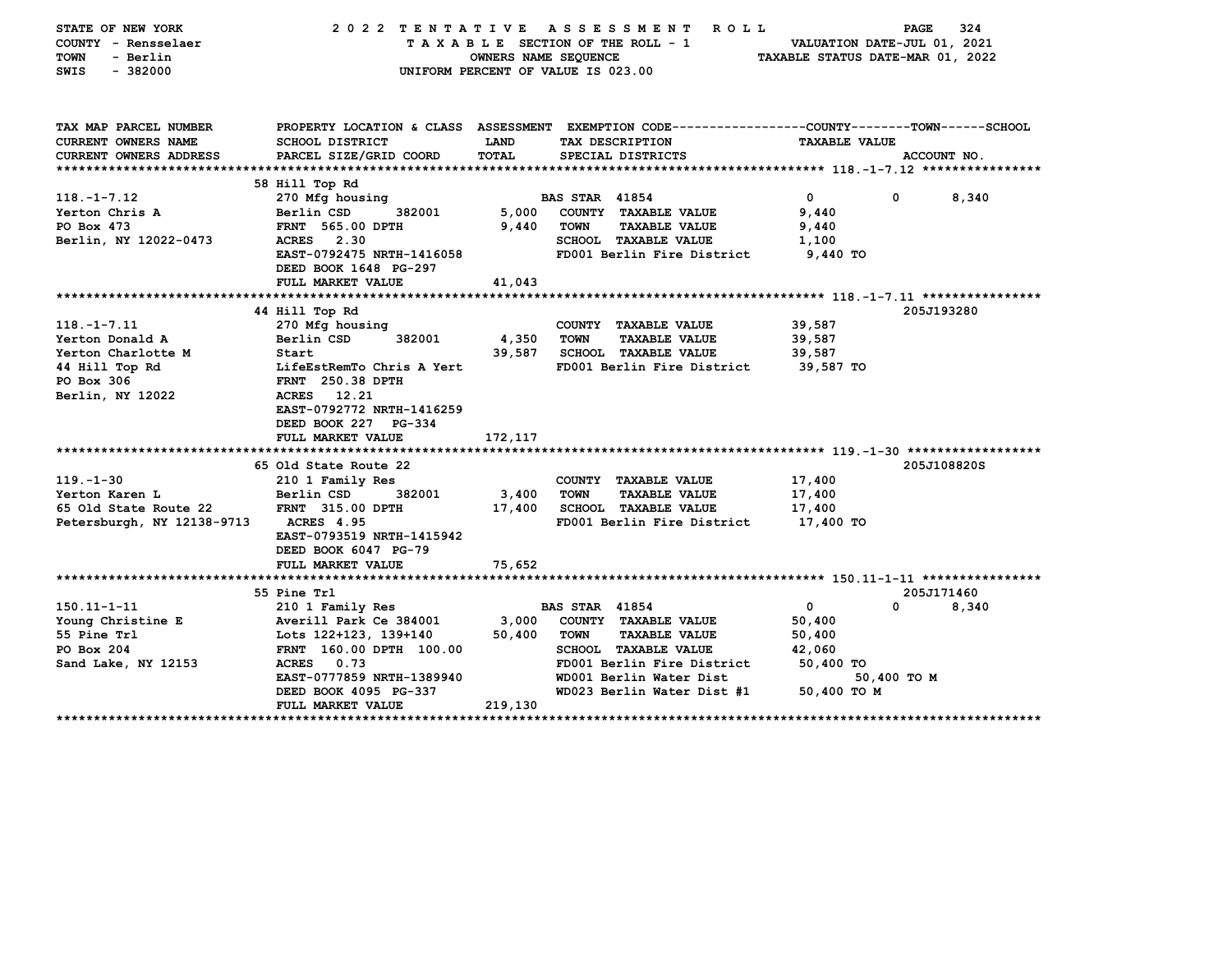| <b>STATE OF NEW YORK</b> |          |          | 2022 TENTATIVE ASSESSMENT ROLL |  |  |  |  |                                    |  |  |  |  |  |  |  |  |                                  | PAGE            |  | - 325 |  |
|--------------------------|----------|----------|--------------------------------|--|--|--|--|------------------------------------|--|--|--|--|--|--|--|--|----------------------------------|-----------------|--|-------|--|
| COUNTY - Rensselaer      |          |          |                                |  |  |  |  | TAXABLE SECTION OF THE ROLL - 1    |  |  |  |  |  |  |  |  | VALUATION DATE-JUL 01, 2021      |                 |  |       |  |
| TOWN                     | - Berlin |          |                                |  |  |  |  | NAME SECTION - Y                   |  |  |  |  |  |  |  |  | TAXABLE STATUS DATE-MAR 01, 2022 |                 |  |       |  |
| SWIS                     |          | - 382000 |                                |  |  |  |  |                                    |  |  |  |  |  |  |  |  |                                  | RPS150/V04/L015 |  |       |  |
|                          |          |          |                                |  |  |  |  | UNIFORM PERCENT OF VALUE IS 023.00 |  |  |  |  |  |  |  |  | CURRENT DATE $4/21/2022$         |                 |  |       |  |

| CODE | DISTRICT NAME        | <b>TOTAL</b><br><b>EXTENSION</b><br>PARCELS<br>TYPE | AD VALOREM<br><b>EXTENSION</b><br><b>VALUE</b><br><b>VALUE</b> | <b>EXEMPT</b><br><b>AMOUNT</b> | TAXABLE<br><b>VALUE</b> |
|------|----------------------|-----------------------------------------------------|----------------------------------------------------------------|--------------------------------|-------------------------|
|      | FD001 Berlin Fire Di | 18 тотац                                            | 352,467                                                        |                                | 352,467                 |
|      | LT001 Berlin Light D | 1 TOTAL                                             | 14,100                                                         |                                | 14,100                  |
|      | WD001 Berlin Water D | 1 тотаг<br>M                                        | 50,400                                                         |                                | 50,400                  |
|      | WD023 Berlin Water D | 1 тотаг<br>м                                        | 50,400                                                         |                                | 50,400                  |

## **\*\*\* S C H O O L D I S T R I C T S U M M A R Y \*\*\***

| CODE             | DISTRICT NAME                   | TOTAL<br><b>PARCELS</b> | ASSESSED<br>LAND | <b>ASSESSED</b><br>TOTAL | <b>EXEMPT</b><br><b>AMOUNT</b> | TOTAL<br>TAXABLE   | <b>STAR</b><br><b>AMOUNT</b> | <b>STAR</b><br><b>TAXABLE</b> |
|------------------|---------------------------------|-------------------------|------------------|--------------------------|--------------------------------|--------------------|------------------------------|-------------------------------|
| 382001<br>384001 | Berlin CSD<br>Averill Park Cent | 15<br>3                 | 45,250<br>18,000 | 243,767<br>108,700       |                                | 243,767<br>108,700 | 41,700<br>8,340              | 202,067<br>100,360            |
|                  | SUB-TOTAL                       | 18                      | 63,250           | 352,467                  |                                | 352,467            | 50,040                       | 302,427                       |
|                  | T O T A L                       | 18                      | 63,250           | 352,467                  |                                | 352,467            | 50.040                       | 302,427                       |

#### **\*\*\* S Y S T E M C O D E S S U M M A R Y \*\*\***

# **NO SYSTEM EXEMPTIONS AT THIS LEVEL**

#### **\*\*\* E X E M P T I O N S U M M A R Y \*\*\***

| <b>CODE</b> | <b>DESCRIPTION</b>       | TOTAL<br><b>PARCELS</b> | <b>COUNTY</b> | <b>TOWN</b> | <b>SCHOOL</b>    |
|-------------|--------------------------|-------------------------|---------------|-------------|------------------|
| 41854       | <b>BAS STAR</b><br>тотаь | ь<br>ь                  |               |             | 50,040<br>50,040 |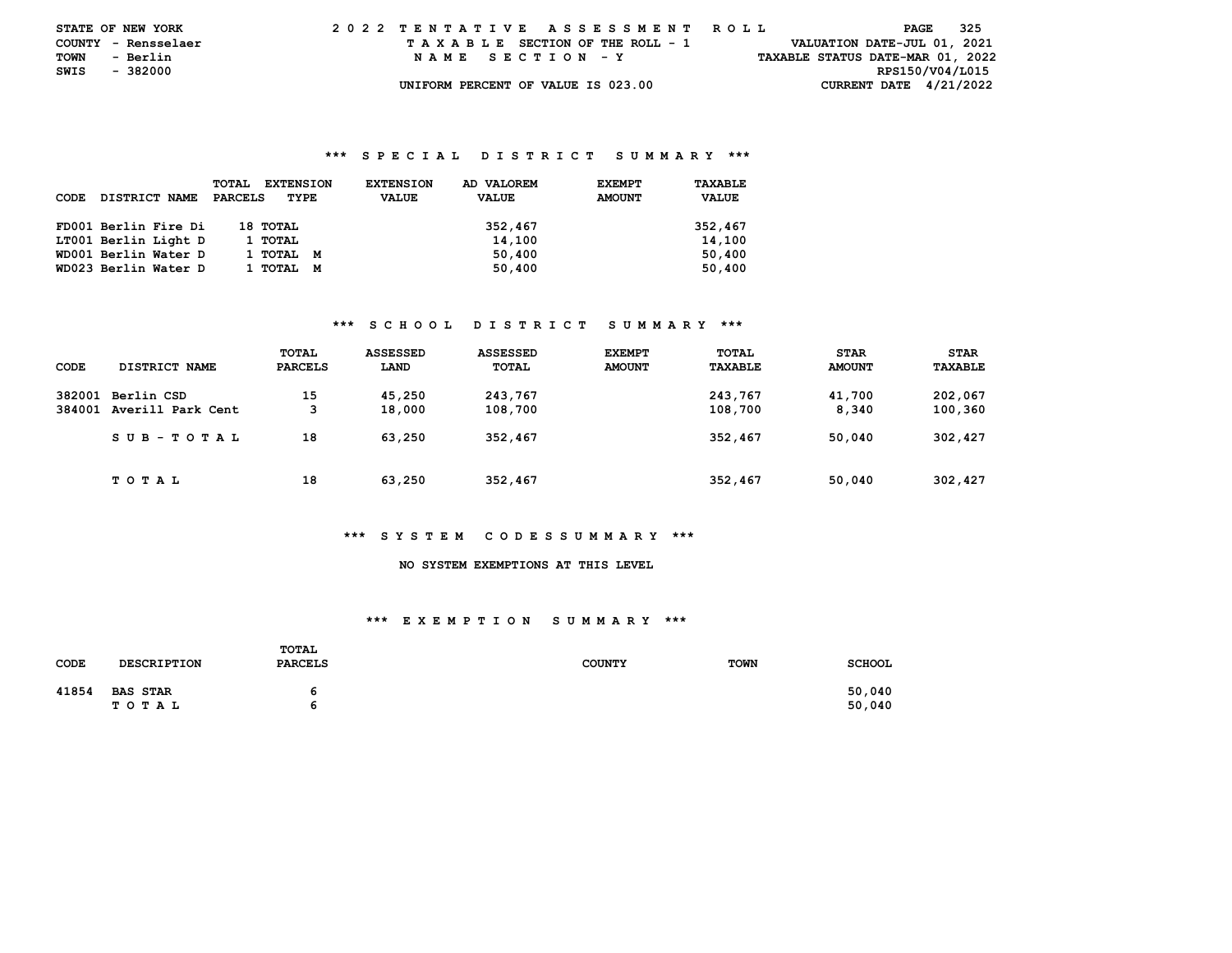|      | STATE OF NEW YORK   |  |  |  |  |  |                                    |  |  |  |  | 2022 TENTATIVE ASSESSMENT ROLL |  |  |                                  | PAGE            | - 326 |  |
|------|---------------------|--|--|--|--|--|------------------------------------|--|--|--|--|--------------------------------|--|--|----------------------------------|-----------------|-------|--|
|      | COUNTY - Rensselaer |  |  |  |  |  | TAXABLE SECTION OF THE ROLL - 1    |  |  |  |  |                                |  |  | VALUATION DATE-JUL 01, 2021      |                 |       |  |
| TOWN | - Berlin            |  |  |  |  |  | NAME SECTION - Y                   |  |  |  |  |                                |  |  | TAXABLE STATUS DATE-MAR 01, 2022 |                 |       |  |
| SWIS | - 382000            |  |  |  |  |  |                                    |  |  |  |  |                                |  |  |                                  | RPS150/V04/L015 |       |  |
|      |                     |  |  |  |  |  | UNIFORM PERCENT OF VALUE IS 023.00 |  |  |  |  |                                |  |  | CURRENT DATE $4/21/2022$         |                 |       |  |

| ROLL |                    | <b>TOTAL</b>   | <b>ASSESSED</b> | <b>ASSESSED</b> | <b>TAXABLE</b> | TAXABLE     | <b>TAXABLE</b> | STAR           |
|------|--------------------|----------------|-----------------|-----------------|----------------|-------------|----------------|----------------|
| SEC  | <b>DESCRIPTION</b> | <b>PARCELS</b> | LAND            | <b>TOTAL</b>    | <b>COUNTY</b>  | <b>TOWN</b> | <b>SCHOOL</b>  | <b>TAXABLE</b> |
|      |                    |                |                 |                 |                |             |                |                |
|      | <b>TAXABLE</b>     | 18             | 63,250          | 352,467         | 352,467        | 352,467     | 352,467        | 302,427        |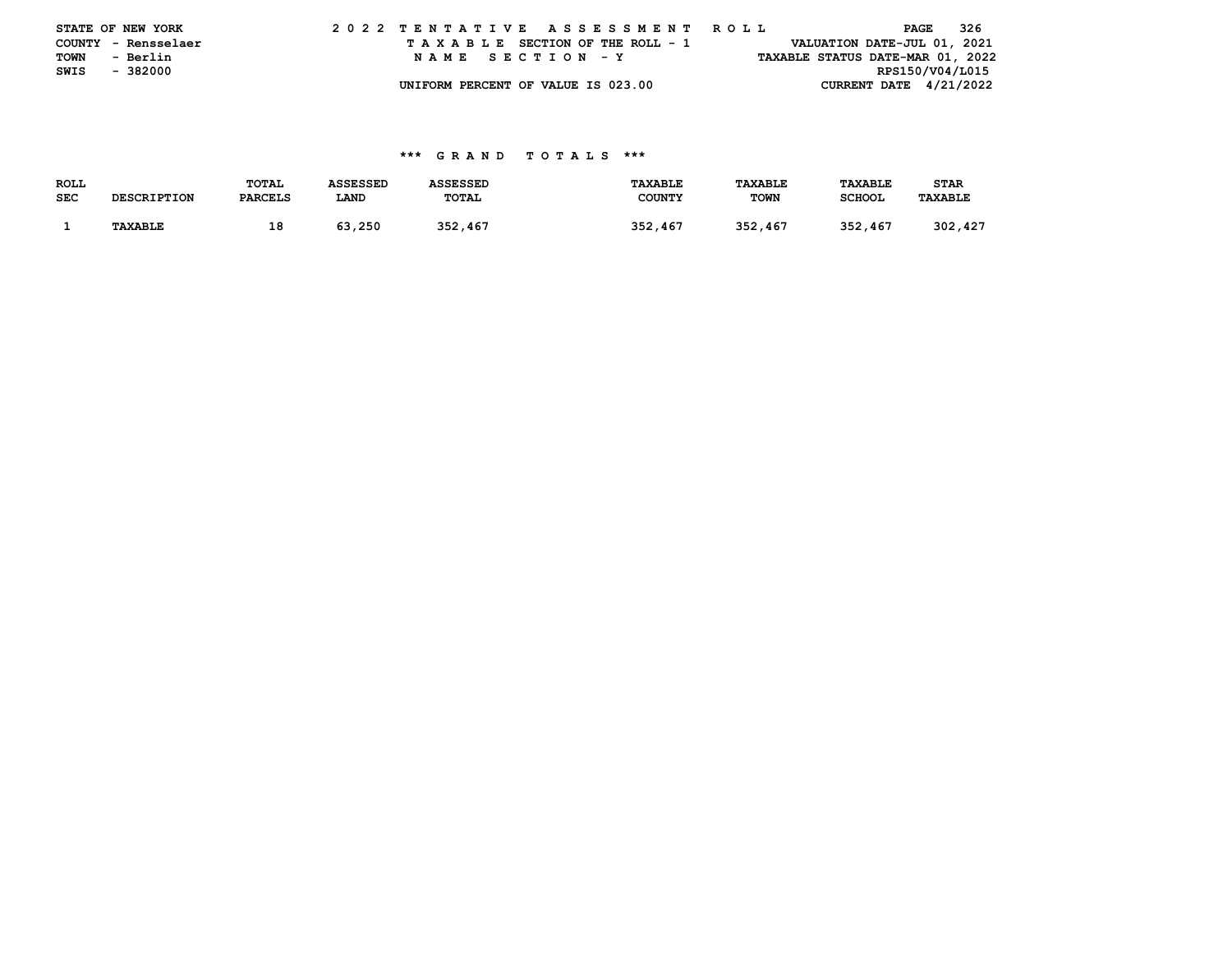| STATE OF NEW YORK          | 2022 TENTATIVE                   |                      | A S S E S S M E N T R O L L         | 327<br>PAGE                                                                                     |  |
|----------------------------|----------------------------------|----------------------|-------------------------------------|-------------------------------------------------------------------------------------------------|--|
| COUNTY - Rensselaer        |                                  |                      | TAXABLE SECTION OF THE ROLL - 1     | VALUATION DATE-JUL 01, 2021                                                                     |  |
| <b>TOWN</b><br>- Berlin    |                                  | OWNERS NAME SEQUENCE |                                     | TAXABLE STATUS DATE-MAR 01, 2022                                                                |  |
| $-382000$<br><b>SWIS</b>   |                                  |                      | UNIFORM PERCENT OF VALUE IS 023.00  |                                                                                                 |  |
|                            |                                  |                      |                                     |                                                                                                 |  |
| TAX MAP PARCEL NUMBER      |                                  |                      |                                     | PROPERTY LOCATION & CLASS ASSESSMENT EXEMPTION CODE---------------COUNTY-------TOWN------SCHOOL |  |
| <b>CURRENT OWNERS NAME</b> | SCHOOL DISTRICT                  | <b>LAND</b>          | TAX DESCRIPTION                     | <b>TAXABLE VALUE</b>                                                                            |  |
| CURRENT OWNERS ADDRESS     | PARCEL SIZE/GRID COORD           | TOTAL                | SPECIAL DISTRICTS                   | ACCOUNT NO.                                                                                     |  |
|                            |                                  |                      |                                     |                                                                                                 |  |
|                            | 222 Bly Hollow Rd                |                      |                                     |                                                                                                 |  |
| $152 - 5 - 8$              | 314 Rural vac<10                 |                      | COUNTY TAXABLE VALUE                | 1,887                                                                                           |  |
| Zaleski, Megan G.S.        | Berlin CSD<br>382001             | 1,887                | <b>TOWN</b><br><b>TAXABLE VALUE</b> | 1,887                                                                                           |  |
| Zaleski, Jonathan M        | Lot 1                            | 1,887                | <b>SCHOOL TAXABLE VALUE</b>         | 1,887                                                                                           |  |
| 91 Walnut Hill Rd          | <b>FRNT 325.94 DPTH</b>          |                      | FD001 Berlin Fire District          | 1,887 TO                                                                                        |  |
| Thomaston, CT 06787        | <b>ACRES</b> 5.10                |                      |                                     |                                                                                                 |  |
|                            | EAST-0793886 NRTH-1385279        |                      |                                     |                                                                                                 |  |
|                            | DEED BOOK 9680 PG-64             |                      |                                     |                                                                                                 |  |
|                            | FULL MARKET VALUE                | 8,204                |                                     |                                                                                                 |  |
|                            |                                  |                      |                                     |                                                                                                 |  |
|                            | Schaeffer Road Ext               |                      |                                     | 205J194000                                                                                      |  |
| $151 - 2 - 4$              | 314 Rural vac<10                 |                      | COUNTY TAXABLE VALUE                | 1,500                                                                                           |  |
| Zamborski Lawerence K      | Berlin CSD<br>382001             | 1,500                | <b>TOWN</b><br><b>TAXABLE VALUE</b> | 1,500                                                                                           |  |
| 366 David St               | <b>FRNT 208.00 DPTH</b>          | 1,500                | <b>SCHOOL TAXABLE VALUE</b>         | 1,500                                                                                           |  |
| South Amboy, NJ 08879      | ACRES 2.00                       |                      | FD001 Berlin Fire District          | 1,500 TO                                                                                        |  |
|                            | EAST-0789951 NRTH-1391605        |                      |                                     |                                                                                                 |  |
|                            | DEED BOOK 1255 PG-167            |                      |                                     |                                                                                                 |  |
|                            | FULL MARKET VALUE                | 6,522                |                                     |                                                                                                 |  |
|                            | 18 Railroad Ave                  |                      |                                     |                                                                                                 |  |
| $130.1 - 5 - 42.12$        | 220 2 Family Res                 |                      | COUNTY TAXABLE VALUE                | 18,200                                                                                          |  |
| Zhang Tong C               | Berlin CSD<br>382001             | 1,000                | <b>TOWN</b><br><b>TAXABLE VALUE</b> | 18,200                                                                                          |  |
| 101 Old Niskayuna Rd       | <b>FRNT</b> 154.00 DPTH<br>65.00 | 18,200               | <b>SCHOOL TAXABLE VALUE</b>         | 18,200                                                                                          |  |
| Albany, NY 12211           | ACRES 0.24                       |                      | FD001 Berlin Fire District          | 18,200 TO                                                                                       |  |
|                            | EAST-0796175 NRTH-1408128        |                      | LT001 Berlin Light Dist             | 18,200 TO                                                                                       |  |
|                            | DEED BOOK 8657 PG-101            |                      |                                     |                                                                                                 |  |
|                            | FULL MARKET VALUE                | 79,130               |                                     |                                                                                                 |  |
|                            |                                  |                      |                                     |                                                                                                 |  |
|                            | 36 N Main St                     |                      |                                     | 205J191350                                                                                      |  |
| $130.1 - 2 - 19$           | 210 1 Family Res                 |                      | COUNTY TAXABLE VALUE                | 47,450                                                                                          |  |
| Zink Jerome P              | Berlin CSD<br>382001             | 2,000                | <b>TOWN</b><br><b>TAXABLE VALUE</b> | 47,450                                                                                          |  |
| Zink Gloria J              | FRNT 243.70 DPTH 157.70          |                      | 47,450 SCHOOL TAXABLE VALUE         | 47,450                                                                                          |  |
| 36 N Main St               | ACRES 0.93 BANK LERETA           |                      | FD001 Berlin Fire District          | 47,450 TO                                                                                       |  |
| Berlin, NY 12022           | EAST-0794840 NRTH-1408880        |                      | LT001 Berlin Light Dist             | 47,450 TO                                                                                       |  |
|                            | DEED BOOK 8683 PG-103            |                      |                                     |                                                                                                 |  |
|                            | FULL MARKET VALUE                | 206,304              |                                     |                                                                                                 |  |
|                            |                                  |                      |                                     |                                                                                                 |  |
|                            | 20 Mill St                       |                      |                                     | 205J149230                                                                                      |  |
| $130.1 - 6 - 34$           | 210 1 Family Res                 |                      | COUNTY TAXABLE VALUE                | 40,500                                                                                          |  |
| Zuckero Jeremy             | 382001<br>Berlin CSD             | 1,000                | <b>TOWN</b><br><b>TAXABLE VALUE</b> | 40,500                                                                                          |  |
| 20 Mill St                 | FRNT 224.00 DPTH 200.00          | 40,500               | <b>SCHOOL TAXABLE VALUE</b>         | 40,500                                                                                          |  |
| Berlin, NY 12022           | ACRES 1.02 BANK WELLS            |                      | FD001 Berlin Fire District          | 40,500 TO                                                                                       |  |
|                            | EAST-0796099 NRTH-1407253        |                      | LT001 Berlin Light Dist             | 40,500 TO                                                                                       |  |
|                            | DEED BOOK 9662 PG-141            |                      |                                     |                                                                                                 |  |
|                            | FULL MARKET VALUE                | 176,087              |                                     |                                                                                                 |  |
|                            |                                  |                      |                                     |                                                                                                 |  |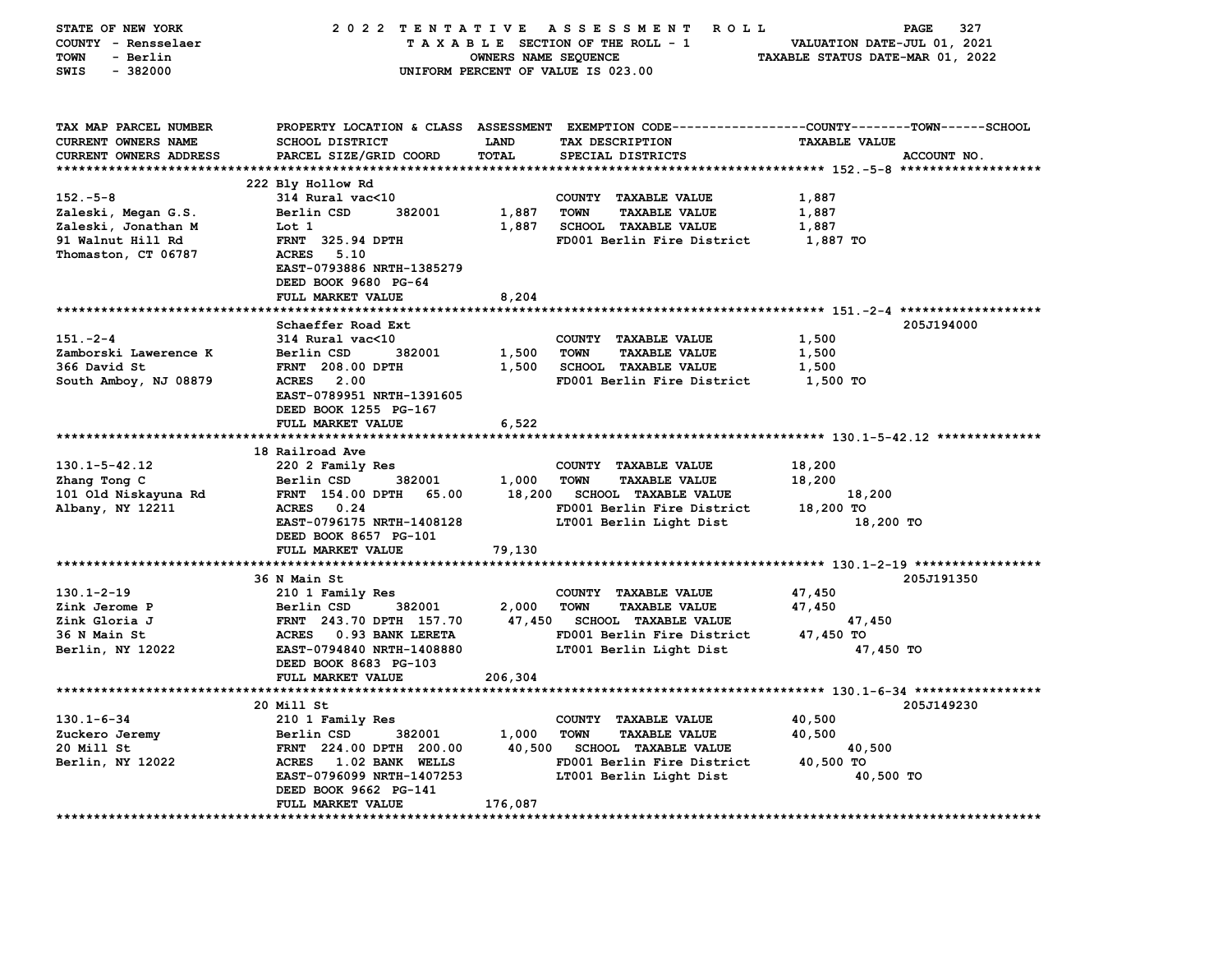| STATE OF NEW YORK          | 2022 TENTATIVE                                | A S S E S S M E N T<br><b>ROLL</b>           | 328<br><b>PAGE</b>                                                                              |
|----------------------------|-----------------------------------------------|----------------------------------------------|-------------------------------------------------------------------------------------------------|
| COUNTY - Rensselaer        |                                               | TAXABLE SECTION OF THE ROLL - 1              | VALUATION DATE-JUL 01, 2021                                                                     |
| - Berlin<br><b>TOWN</b>    |                                               | OWNERS NAME SEQUENCE                         | TAXABLE STATUS DATE-MAR 01, 2022                                                                |
| $-382000$<br>SWIS          |                                               | UNIFORM PERCENT OF VALUE IS 023.00           |                                                                                                 |
|                            |                                               |                                              |                                                                                                 |
|                            |                                               |                                              |                                                                                                 |
|                            |                                               |                                              |                                                                                                 |
| TAX MAP PARCEL NUMBER      |                                               |                                              | PROPERTY LOCATION & CLASS ASSESSMENT EXEMPTION CODE---------------COUNTY-------TOWN------SCHOOL |
| <b>CURRENT OWNERS NAME</b> | SCHOOL DISTRICT                               | LAND<br>TAX DESCRIPTION                      | <b>TAXABLE VALUE</b>                                                                            |
|                            | CURRENT OWNERS ADDRESS PARCEL SIZE/GRID COORD | TOTAL<br>SPECIAL DISTRICTS                   | ACCOUNT NO.                                                                                     |
|                            |                                               |                                              |                                                                                                 |
|                            | 2000 Plank Rd                                 |                                              |                                                                                                 |
| $129. - 1 - 13.2$          | 270 Mfg housing                               | COUNTY TAXABLE VALUE                         | 1,500                                                                                           |
| Zwinge Christopher H       | Berlin CSD<br>382001                          | 1,500<br><b>TOWN</b><br><b>TAXABLE VALUE</b> | 1,500                                                                                           |
| 1982 Plank Rd              | Momrow Svy 97                                 | 1,500<br>SCHOOL TAXABLE VALUE                | 1,500                                                                                           |
| Petersburgh, NY 12138      | FRNT 364.04 DPTH                              | FD001 Berlin Fire District                   | 1,500 TO                                                                                        |
|                            | ACRES 1.70                                    |                                              |                                                                                                 |
|                            | EAST-0782340 NRTH-1408260                     |                                              |                                                                                                 |
|                            | DEED BOOK 631 PG-294                          |                                              |                                                                                                 |
|                            | FULL MARKET VALUE                             | 6,522                                        |                                                                                                 |
|                            |                                               |                                              |                                                                                                 |
|                            | 1982 Plank Rd                                 |                                              | 205J168130                                                                                      |
| $129. - 1 - 14$            | 270 Mfg housing                               | COUNTY TAXABLE VALUE                         | 21,965                                                                                          |
| Zwinge Christopher H       | 382001<br>Berlin CSD                          | 5,000<br><b>TOWN</b><br><b>TAXABLE VALUE</b> | 21,965                                                                                          |
| 1982 Plank Rd              | FRNT 248.98 DPTH 84.40                        | 21,965 SCHOOL TAXABLE VALUE                  | 21,965                                                                                          |
| Petersburgh, NY 12138      | 0.50<br>ACRES                                 | FD001 Berlin Fire District                   | 21,965 TO                                                                                       |
|                            | EAST-0782045 NRTH-1408244                     |                                              |                                                                                                 |
|                            | DEED BOOK 7024 PG-97                          |                                              |                                                                                                 |
|                            | FULL MARKET VALUE                             | 95,500                                       |                                                                                                 |
|                            |                                               |                                              |                                                                                                 |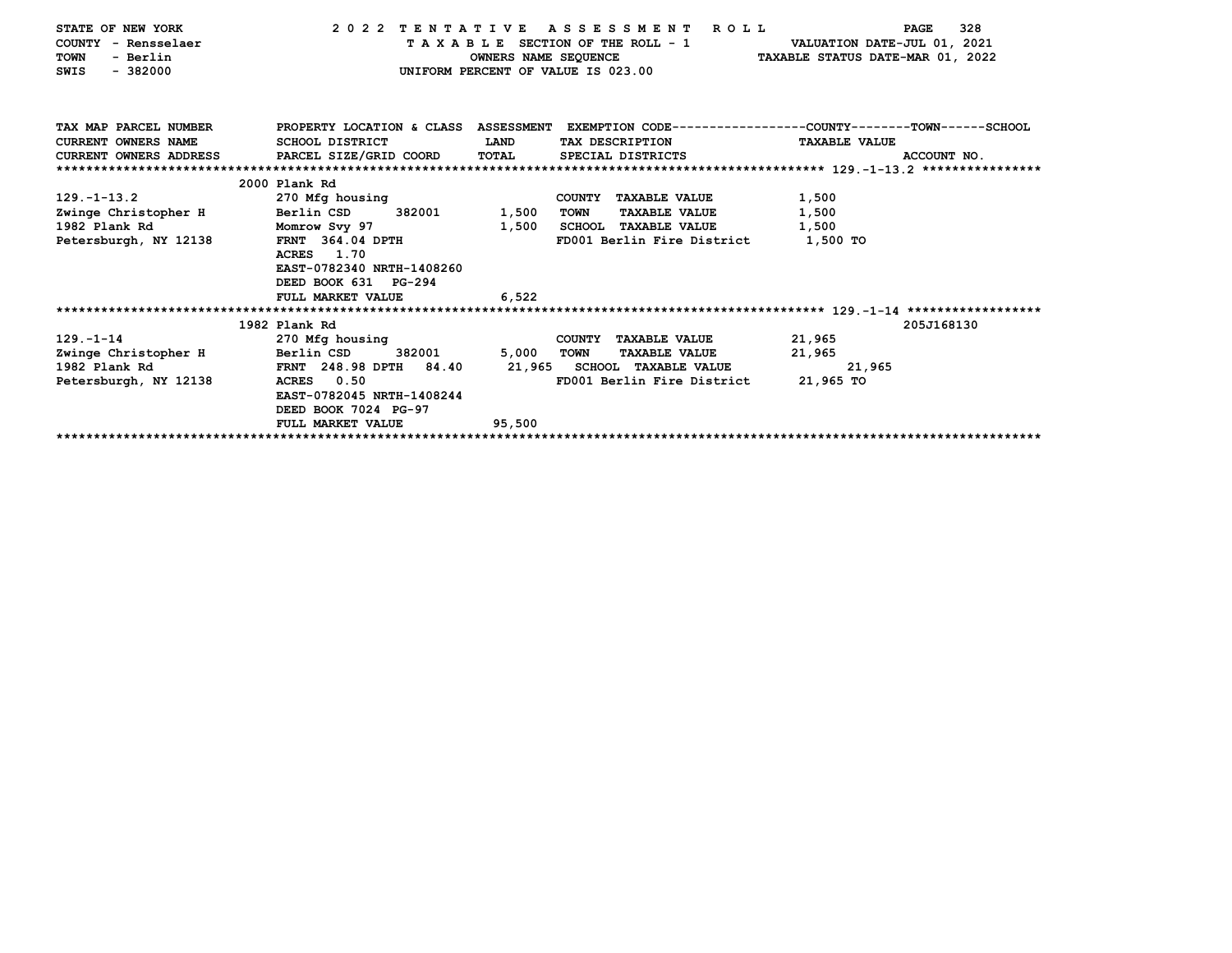| <b>STATE OF NEW YORK</b> |                     |  |  |  |  |  | 2022 TENTATIVE ASSESSMENT ROLL     |  |  |  |  |  |  |  |  |  |                                  | PAGE | - 329 |  |
|--------------------------|---------------------|--|--|--|--|--|------------------------------------|--|--|--|--|--|--|--|--|--|----------------------------------|------|-------|--|
|                          | COUNTY - Rensselaer |  |  |  |  |  | TAXABLE SECTION OF THE ROLL - 1    |  |  |  |  |  |  |  |  |  | VALUATION DATE-JUL 01, 2021      |      |       |  |
| TOWN                     | - Berlin            |  |  |  |  |  | NAME SECTION - Z                   |  |  |  |  |  |  |  |  |  | TAXABLE STATUS DATE-MAR 01, 2022 |      |       |  |
| SWIS - 382000            |                     |  |  |  |  |  |                                    |  |  |  |  |  |  |  |  |  | RPS150/V04/L015                  |      |       |  |
|                          |                     |  |  |  |  |  | UNIFORM PERCENT OF VALUE IS 023.00 |  |  |  |  |  |  |  |  |  | CURRENT DATE $4/21/2022$         |      |       |  |

|             |                      | <b>TOTAL</b><br><b>EXTENSION</b> | <b>EXTENSION</b> | AD VALOREM   | <b>EXEMPT</b> | TAXABLE      |
|-------------|----------------------|----------------------------------|------------------|--------------|---------------|--------------|
| <b>CODE</b> | <b>DISTRICT NAME</b> | PARCELS<br>TYPE                  | <b>VALUE</b>     | <b>VALUE</b> | <b>AMOUNT</b> | <b>VALUE</b> |
|             |                      |                                  |                  |              |               |              |
|             | FD001 Berlin Fire Di | <b>TOTAL</b>                     |                  | 133,002      |               | 133,002      |
|             | LT001 Berlin Light D | 3 TOTAL                          |                  | 106,150      |               | 106,150      |

#### **\*\*\* S C H O O L D I S T R I C T S U M M A R Y \*\*\***

| CODE | DISTRICT NAME     | TOTAL<br><b>PARCELS</b> | <b>ASSESSED</b><br>LAND | <b>ASSESSED</b><br>TOTAL | <b>EXEMPT</b><br><b>AMOUNT</b> | TOTAL<br>TAXABLE | <b>STAR</b><br><b>AMOUNT</b> | <b>STAR</b><br>TAXABLE |
|------|-------------------|-------------------------|-------------------------|--------------------------|--------------------------------|------------------|------------------------------|------------------------|
|      | 382001 Berlin CSD |                         | 13,887                  | 133,002                  |                                | 133,002          |                              | 133,002                |
|      | SUB-TOTAL         |                         | 13,887                  | 133,002                  |                                | 133,002          |                              | 133,002                |
|      | T O T A L         |                         | 13,887                  | 133,002                  |                                | 133,002          |                              | 133,002                |

#### **\*\*\* S Y S T E M C O D E S S U M M A R Y \*\*\***

#### **NO SYSTEM EXEMPTIONS AT THIS LEVEL**

## **\*\*\* E X E M P T I O N S U M M A R Y \*\*\***

#### **NO EXEMPTIONS AT THIS LEVEL**

| <b>ROLL</b> | <b>DESCRIPTION</b> | <b>TOTAL</b><br><b>PARCELS</b> | ASSESSED      | ASSESSED     | <b>TAXABLE</b><br>COUNTY | TAXABLE       | TAXABLE<br><b>SCHOOL</b> | <b>STAR</b><br><b>TAXABLE</b> |
|-------------|--------------------|--------------------------------|---------------|--------------|--------------------------|---------------|--------------------------|-------------------------------|
| <b>SEC</b>  |                    |                                | LAND          | <b>TOTAL</b> |                          | <b>TOWN</b>   |                          |                               |
|             | <b>TAXABLE</b>     |                                | .887<br>1. 2. | 133.002      | 1 2 2<br>. 002           | 1 ว ว<br>,002 | 133,002                  | າລລ<br>,002                   |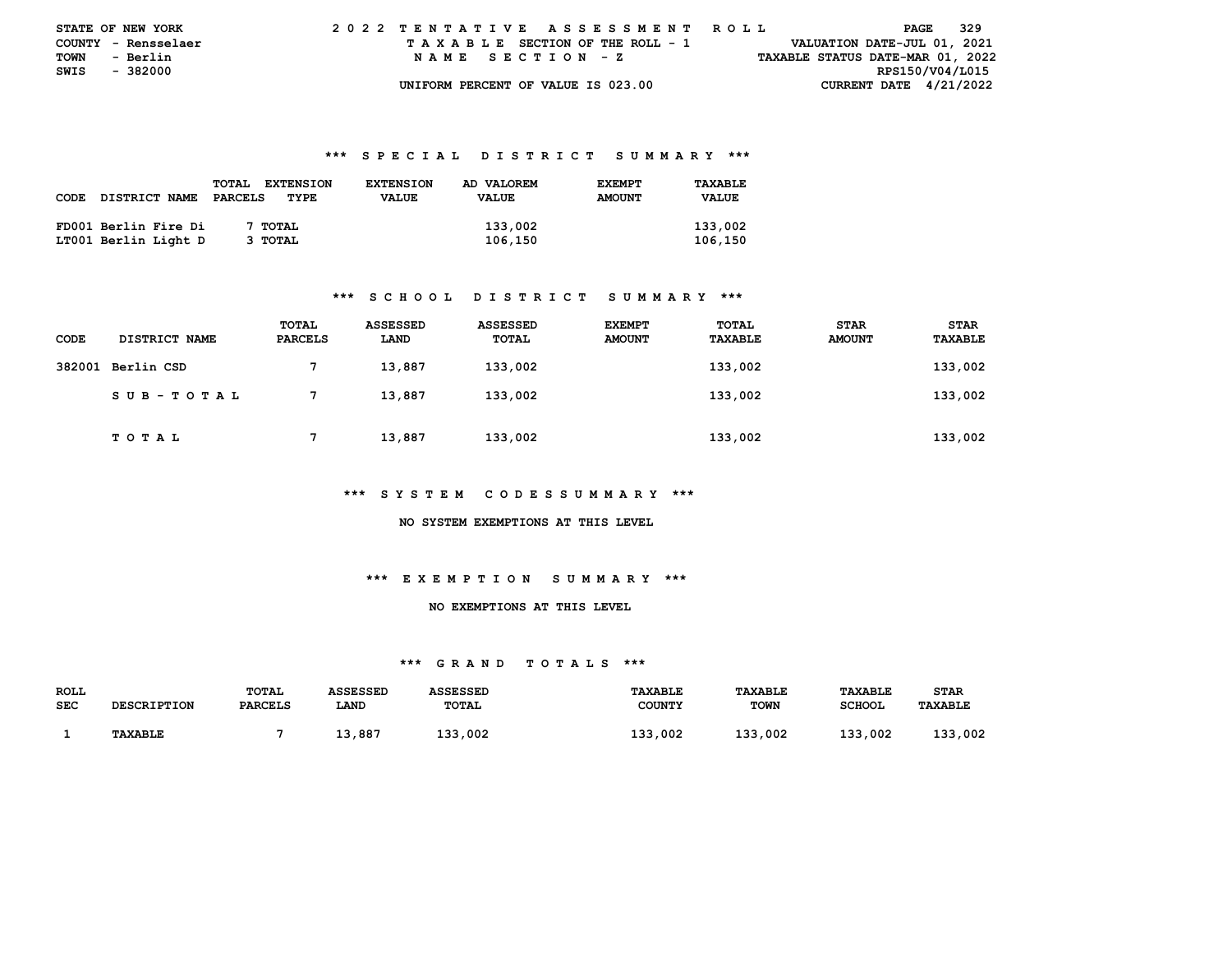|      | STATE OF NEW YORK   |  |  |  |  |  | 2022 TENTATIVE ASSESSMENT ROLL     |  |  |  |  |  |  |  |  | PAGE                             | 330 |  |
|------|---------------------|--|--|--|--|--|------------------------------------|--|--|--|--|--|--|--|--|----------------------------------|-----|--|
|      | COUNTY - Rensselaer |  |  |  |  |  | TAXABLE SECTION OF THE ROLL - 1    |  |  |  |  |  |  |  |  | VALUATION DATE-JUL 01, 2021      |     |  |
| TOWN | - Berlin            |  |  |  |  |  |                                    |  |  |  |  |  |  |  |  | TAXABLE STATUS DATE-MAR 01, 2022 |     |  |
| SWIS | - 382000            |  |  |  |  |  | UNIFORM PERCENT OF VALUE IS 023.00 |  |  |  |  |  |  |  |  | RPS150/V04/L015                  |     |  |
|      |                     |  |  |  |  |  |                                    |  |  |  |  |  |  |  |  | <b>CURRENT DATE 4/21/2022</b>    |     |  |

## **\*\*\* S P E C I A L D I S T R I C T S U M M A R Y \*\*\***

| CODE | DISTRICT NAME        | <b>TOTAL</b><br><b>EXTENSION</b><br><b>PARCELS</b><br>TYPE | <b>EXTENSION</b><br><b>VALUE</b> | AD VALOREM<br><b>VALUE</b> | <b>EXEMPT</b><br><b>AMOUNT</b> | TAXABLE<br><b>VALUE</b> |
|------|----------------------|------------------------------------------------------------|----------------------------------|----------------------------|--------------------------------|-------------------------|
|      | OM001 Omitted Tax: P | 1 MOVTAX                                                   | 2498.88                          |                            |                                | 2,498.88                |
|      | OM003 Omitted: Schoo | 1 MOVTAX                                                   | 2580.93                          |                            |                                | 2,580.93                |
|      | FD001 Berlin Fire Di | 1,303 TOTAL                                                |                                  | 38388,765                  | 40.798                         | 38347,967               |
|      | LT001 Berlin Light D | 209 TOTAL                                                  |                                  | 6545,855                   |                                | 6545,855                |
|      | WD001 Berlin Water D | 67 TOTAL M                                                 |                                  | 1510,015                   |                                | 1510.015                |
|      | WD023 Berlin Water D | 67 TOTAL<br>М                                              |                                  | 1437,515                   |                                | 1437,515                |

# **\*\*\* S C H O O L D I S T R I C T S U M M A R Y \*\*\***

| CODE             | DISTRICT NAME                   | TOTAL<br><b>PARCELS</b> | <b>ASSESSED</b><br>LAND | ASSESSED<br>TOTAL     | <b>EXEMPT</b><br><b>AMOUNT</b> | TOTAL<br>TAXABLE      | <b>STAR</b><br><b>AMOUNT</b> | <b>STAR</b><br>TAXABLE |
|------------------|---------------------------------|-------------------------|-------------------------|-----------------------|--------------------------------|-----------------------|------------------------------|------------------------|
| 382001<br>384001 | Berlin CSD<br>Averill Park Cent | 1,144<br>159            | 7461,566<br>796,415     | 34745,939<br>3642,826 | 1425,151<br>218,751            | 33320,788<br>3424,075 | 4381,375<br>336,095          | 28939,413<br>3087,980  |
|                  | SUB-TOTAL                       | 1,303                   | 8257,981                | 38388,765             | 1643,902                       | 36744,863             | 4717,470                     | 32027,393              |
|                  | TOTAL                           | 1,303                   | 8257,981                | 38388,765             | 1643,902                       | 36744,863             | 4717,470                     | 32027,393              |

## **\*\*\* S Y S T E M C O D E S S U M M A R Y \*\*\***

#### **NO SYSTEM EXEMPTIONS AT THIS LEVEL**

## **\*\*\* E X E M P T I O N S U M M A R Y \*\*\***

| CODE  | <b>DESCRIPTION</b> | TOTAL<br><b>PARCELS</b> | <b>COUNTY</b> | TOWN   | <b>SCHOOL</b> |
|-------|--------------------|-------------------------|---------------|--------|---------------|
| 25300 | NON PROFIT         | 3                       | 40,798        | 40,798 | 40,798        |
| 41101 | VT ELG FND         | $\overline{2}$          | 6,050         | 6,050  |               |
| 41103 | VT ELG FND         | 4                       |               | 6,230  |               |
| 41112 | VET P EXMT         | 4                       | 141,160       |        |               |
| 41120 | VETWAR CTS         | $\mathbf{2}$            | 13,260        | 2,760  | 13,260        |
| 41122 | VET WAR C          | 26                      | 136,304       |        |               |
| 41123 | VET WAR T          | 26                      |               | 35,880 |               |
| 41130 | VETCOM CTS         | $\overline{2}$          | 18,650        | 4,600  | 18,650        |
|       |                    |                         |               |        |               |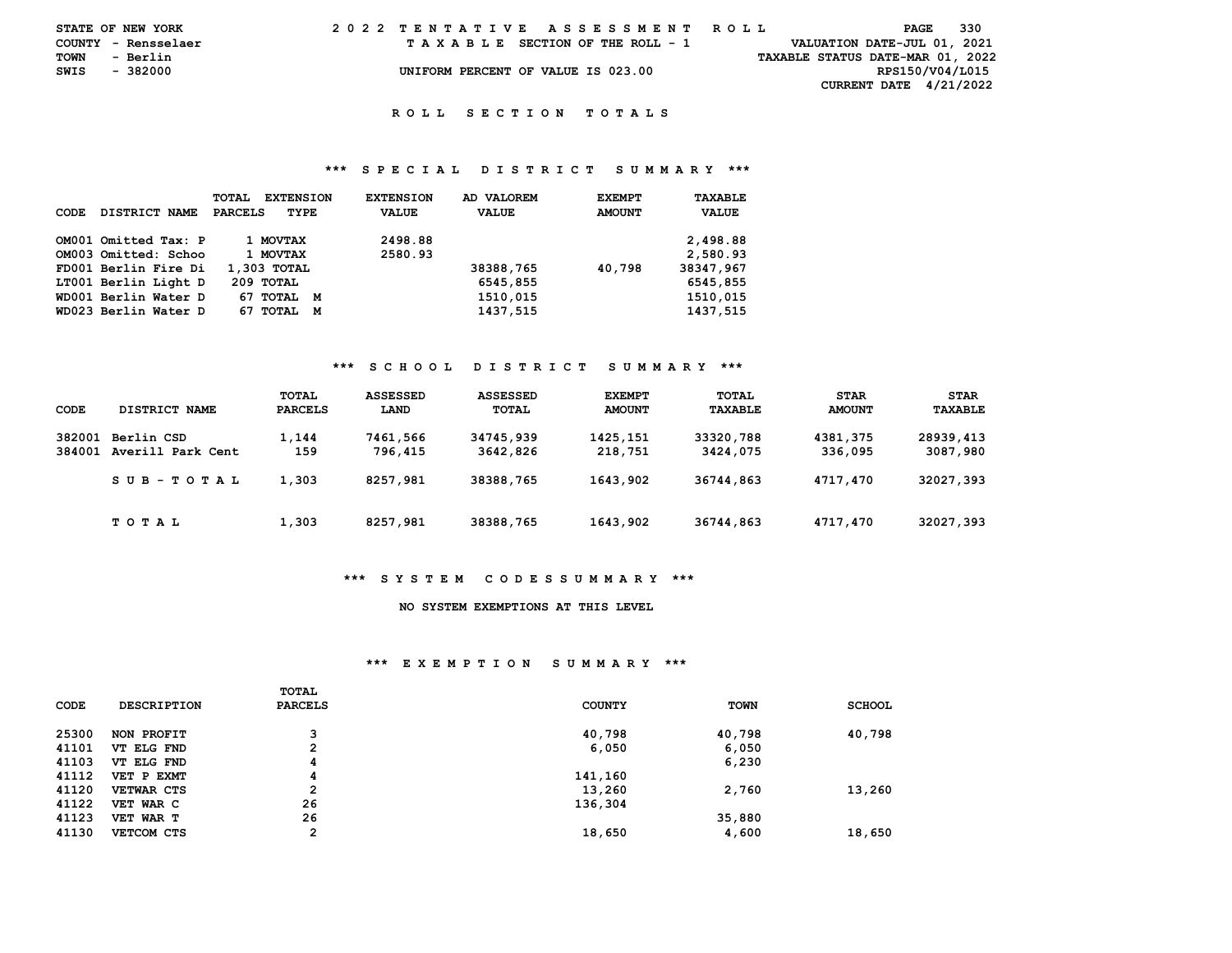|             | STATE OF NEW YORK   |  | 2022 TENTATIVE ASSESSMENT ROLL |  |  |                                    |  |  |  |  |  |  |                                  |  | PAGE            | - 331 |  |
|-------------|---------------------|--|--------------------------------|--|--|------------------------------------|--|--|--|--|--|--|----------------------------------|--|-----------------|-------|--|
|             | COUNTY - Rensselaer |  |                                |  |  | TAXABLE SECTION OF THE ROLL - 1    |  |  |  |  |  |  | VALUATION DATE-JUL 01, 2021      |  |                 |       |  |
| <b>TOWN</b> | - Berlin            |  |                                |  |  |                                    |  |  |  |  |  |  | TAXABLE STATUS DATE-MAR 01, 2022 |  |                 |       |  |
| SWIS        | - 382000            |  |                                |  |  | UNIFORM PERCENT OF VALUE IS 023.00 |  |  |  |  |  |  |                                  |  | RPS150/V04/L015 |       |  |
|             |                     |  |                                |  |  |                                    |  |  |  |  |  |  | CURRENT DATE 4/21/2022           |  |                 |       |  |
|             |                     |  |                                |  |  |                                    |  |  |  |  |  |  |                                  |  |                 |       |  |

## **\*\*\* E X E M P T I O N S U M M A R Y \*\*\***

|       |                    | <b>TOTAL</b>   |               |             |               |
|-------|--------------------|----------------|---------------|-------------|---------------|
| CODE  | <b>DESCRIPTION</b> | <b>PARCELS</b> | <b>COUNTY</b> | <b>TOWN</b> | <b>SCHOOL</b> |
| 41132 | VET COM C          | 33             | 306,382       |             |               |
| 41133 | VET COM T          | 33             |               | 75,114      |               |
| 41134 | VET COM S          | 2              |               |             | 28,000        |
| 41142 | VET DIS C          | 15             | 148,260       |             |               |
| 41143 | VET DIS T          | 15             |               | 57,914      |               |
| 41144 | VET DIS S          | 1              |               |             | 24,000        |
| 41400 | <b>CLERGY</b>      |                | 1,500         | 1,500       | 1,500         |
| 41720 | AG DST 8YT         | 27             | 280,519       | 287,036     | 287,036       |
| 41730 | AG DST 8YR         | 4              | 76,503        | 76,503      | 76,503        |
| 41800 | AGED CTS           | 47             | 638,606       | 668,826     | 680,533       |
| 41824 | LIVING QUA         | 1              |               |             | 12,071        |
| 41834 | ENH STAR           | 121            |               |             | 2242,480      |
| 41854 | <b>BAS STAR</b>    | 290            |               |             | 2474,990      |
| 41902 | PHYS DIS C         | 1              | 3,825         |             |               |
| 41935 | DIS LI CS          | $\mathbf{2}$   | 12,613        |             | 12,613        |
| 42100 | Silo/Manur         | $\mathbf{2}$   | 11,900        | 11,900      | 11,900        |
| 47460 | <b>PRIFOREST</b>   | 20             | 302,938       | 302,938     | 302,938       |
| 47610 | Bus Im CTS         | $\overline{2}$ | 134,100       | 134,100     | 134,100       |
|       | тотаь              | 686            | 2273,368      | 1712,149    | 6361,372      |

| <b>ROLL</b> |                    | TOTAL          | <b>ASSESSED</b> | <b>ASSESSED</b> | <b>TAXABLE</b> | <b>TAXABLE</b> | <b>TAXABLE</b> | <b>STAR</b>    |
|-------------|--------------------|----------------|-----------------|-----------------|----------------|----------------|----------------|----------------|
| <b>SEC</b>  | <b>DESCRIPTION</b> | <b>PARCELS</b> | LAND            | TOTAL           | <b>COUNTY</b>  | <b>TOWN</b>    | <b>SCHOOL</b>  | <b>TAXABLE</b> |
|             |                    |                |                 |                 |                |                |                |                |
|             | TAXABLE            | .,303          | 8257,981        | 38388,765       | 36115,397      | 36676,616      | 36744,863      | 32027,393      |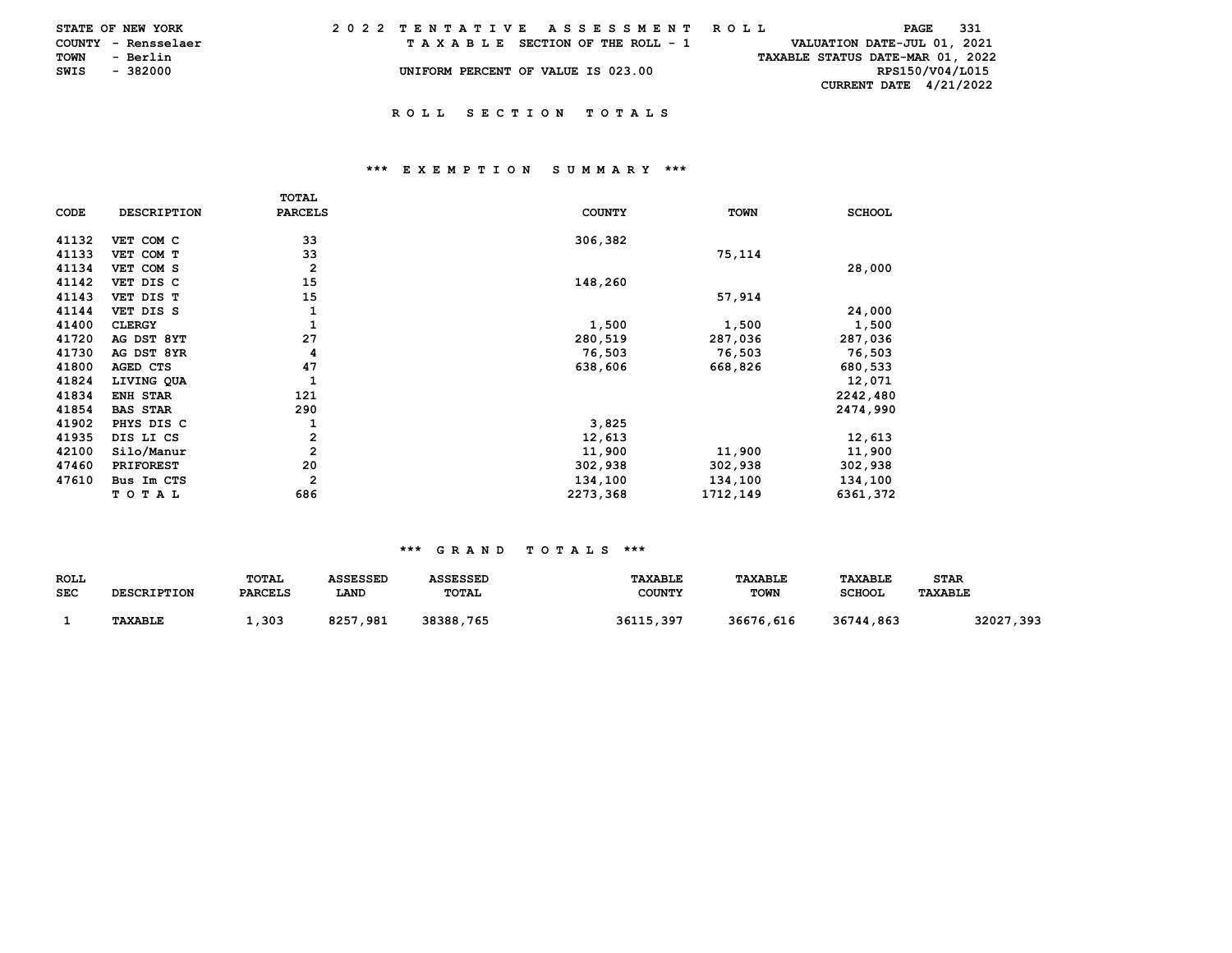| STATE OF NEW YORK<br>COUNTY - Rensselaer |                                                    |                      | 2022 TENTATIVE ASSESSMENT<br><b>ROLL</b><br>STATE OWNED LAND SECTION OF THE ROLL - 3           | VALUATION DATE-JUL 01, 2021      | 332<br><b>PAGE</b>    |
|------------------------------------------|----------------------------------------------------|----------------------|------------------------------------------------------------------------------------------------|----------------------------------|-----------------------|
| - Berlin<br>TOWN                         |                                                    | OWNERS NAME SEQUENCE |                                                                                                | TAXABLE STATUS DATE-MAR 01, 2022 |                       |
| $-382000$<br>SWIS                        |                                                    |                      | UNIFORM PERCENT OF VALUE IS 023.00                                                             |                                  |                       |
|                                          |                                                    |                      |                                                                                                |                                  |                       |
| TAX MAP PARCEL NUMBER                    |                                                    |                      | PROPERTY LOCATION & CLASS ASSESSMENT EXEMPTION CODE---------------COUNTY-------TOWN-----SCHOOL |                                  |                       |
| CURRENT OWNERS NAME                      | <b>SCHOOL DISTRICT</b>                             | <b>LAND</b>          | TAX DESCRIPTION                                                                                | <b>TAXABLE VALUE</b>             |                       |
| CURRENT OWNERS ADDRESS                   | PARCEL SIZE/GRID COORD                             | TOTAL                | SPECIAL DISTRICTS                                                                              |                                  | ACCOUNT NO.           |
|                                          |                                                    |                      |                                                                                                |                                  |                       |
| $120 - 2 - 1$                            | Old Town Rd (North Of)<br>961 State park           |                      | <b>EXEMPTC</b><br>32301                                                                        | 0                                | 275J170657S<br>0<br>0 |
| State of New York                        | Berlin CSD<br>382001                               | $\overline{0}$       | COUNTY TAXABLE VALUE                                                                           | 0                                |                       |
| 50 Wolf Rd                               | Ass'd In Ptrsbrg 110.-1-4                          |                      | $\mathbf{0}$<br><b>TOWN</b><br><b>TAXABLE VALUE</b>                                            | 0                                |                       |
| Albany, NY 12233-0001                    | 1989-52                                            |                      | SCHOOL TAXABLE VALUE                                                                           | 0                                |                       |
|                                          | FRNT 1240.00 DPTH 350.00                           |                      | FD001 Berlin Fire District                                                                     | 0 TO                             |                       |
|                                          | 2.97<br><b>ACRES</b>                               |                      |                                                                                                |                                  |                       |
|                                          | EAST-0816691 NRTH-1418294                          |                      |                                                                                                |                                  |                       |
|                                          | DEED BOOK 1478 PG-303                              |                      |                                                                                                |                                  |                       |
|                                          | FULL MARKET VALUE                                  | 0                    |                                                                                                |                                  |                       |
|                                          |                                                    |                      |                                                                                                |                                  |                       |
|                                          | Old Town Rd (North Of)                             |                      |                                                                                                |                                  | 275J170657S           |
| $120 - 2 - 2$                            | 961 State park                                     |                      | <b>EXEMPTC</b><br>32301                                                                        | 0                                | 0<br>0                |
| State of New York                        | Berlin CSD<br>382001                               | $^{\circ}$           | COUNTY TAXABLE VALUE                                                                           | 0                                |                       |
| 50 Wolf Rd                               | Ass'd In Ptrsbrg 110.-1-4                          |                      | 0<br><b>TOWN</b><br><b>TAXABLE VALUE</b>                                                       | $\mathbf 0$                      |                       |
| Albany, NY 12233-0001                    | 1989-52                                            |                      | <b>SCHOOL TAXABLE VALUE</b>                                                                    | 0                                |                       |
|                                          | FRNT 850.00 DPTH 300.00                            |                      | FD001 Berlin Fire District                                                                     | 0 TO                             |                       |
|                                          | <b>ACRES</b> 2.01<br>EAST-0818142 NRTH-1417659     |                      |                                                                                                |                                  |                       |
|                                          | DEED BOOK 1478 PG-303                              |                      |                                                                                                |                                  |                       |
|                                          | FULL MARKET VALUE                                  | 0                    |                                                                                                |                                  |                       |
|                                          |                                                    |                      |                                                                                                |                                  |                       |
|                                          | Green Hollow Rd (E of)                             |                      |                                                                                                |                                  | 205J166625            |
| $121 - 1 - 1$                            | 961 State park                                     |                      | COUNTY TAXABLE VALUE                                                                           | 50,466                           |                       |
| State of New York                        | Berlin CSD<br>382001                               | 50,466               | <b>TOWN</b><br><b>TAXABLE VALUE</b>                                                            | 50,466                           |                       |
| 50 Wolf Rd                               | 160A<br>Comm                                       | 50,466               | <b>SCHOOL TAXABLE VALUE</b>                                                                    | 50,466                           |                       |
| Albany, NY 12233-0001                    | 1989/52                                            |                      | FD001 Berlin Fire District                                                                     | 50,466 TO                        |                       |
|                                          | ACRES 196.01                                       |                      |                                                                                                |                                  |                       |
|                                          | EAST-0819951 NRTH-1416811                          |                      |                                                                                                |                                  |                       |
|                                          | DEED BOOK 1478 PG-303                              |                      |                                                                                                |                                  |                       |
|                                          | FULL MARKET VALUE                                  | 219,417              |                                                                                                |                                  |                       |
|                                          |                                                    |                      |                                                                                                |                                  |                       |
|                                          | Cowdry Hollow Rd (E of)                            |                      |                                                                                                |                                  |                       |
| $131 - 1 - 1.3$                          | 932 Forest s532b                                   |                      | COUNTY TAXABLE VALUE                                                                           | 32,305                           |                       |
| State of New York                        | Berlin CSD<br>382001                               | 32,305               | TOWN<br><b>TAXABLE VALUE</b>                                                                   | 32,305                           |                       |
| 50 Wolf Rd<br>Albany, NY 12205-2603      | ACRES 62.77                                        | 32,305               | <b>SCHOOL TAXABLE VALUE</b><br>FD001 Berlin Fire District                                      | 32,305                           |                       |
|                                          | EAST-0812162 NRTH-1406677<br>DEED BOOK 1619 PG-188 |                      |                                                                                                | 32,305 TO                        |                       |
|                                          | FULL MARKET VALUE                                  | 140,457              |                                                                                                |                                  |                       |
|                                          |                                                    |                      |                                                                                                |                                  |                       |
|                                          | Cowdry Hollow Rd                                   |                      |                                                                                                |                                  | 0150001               |
| $131. - 1 - 2$                           | 932 Forest s532b                                   |                      | COUNTY TAXABLE VALUE                                                                           | 113,388                          |                       |
| State of New York                        | Berlin CSD<br>382001                               | 113,388              | <b>TOWN</b><br><b>TAXABLE VALUE</b>                                                            | 113,388                          |                       |
| Albany, NY                               | Longhito & Demeo                                   | 113,388              | <b>SCHOOL TAXABLE VALUE</b>                                                                    | 113,388                          |                       |
|                                          | 205m504230 Old Acct No                             |                      | FD001 Berlin Fire District                                                                     | 113,388 TO                       |                       |
|                                          | FRNT 2865.00 DPTH                                  |                      |                                                                                                |                                  |                       |
|                                          | ACRES 170.67                                       |                      |                                                                                                |                                  |                       |
|                                          | EAST-0809948 NRTH-1409092                          |                      |                                                                                                |                                  |                       |
|                                          | DEED BOOK 528 PG-321                               |                      |                                                                                                |                                  |                       |
|                                          | FULL MARKET VALUE                                  | 492,991              |                                                                                                |                                  |                       |
|                                          |                                                    |                      |                                                                                                |                                  |                       |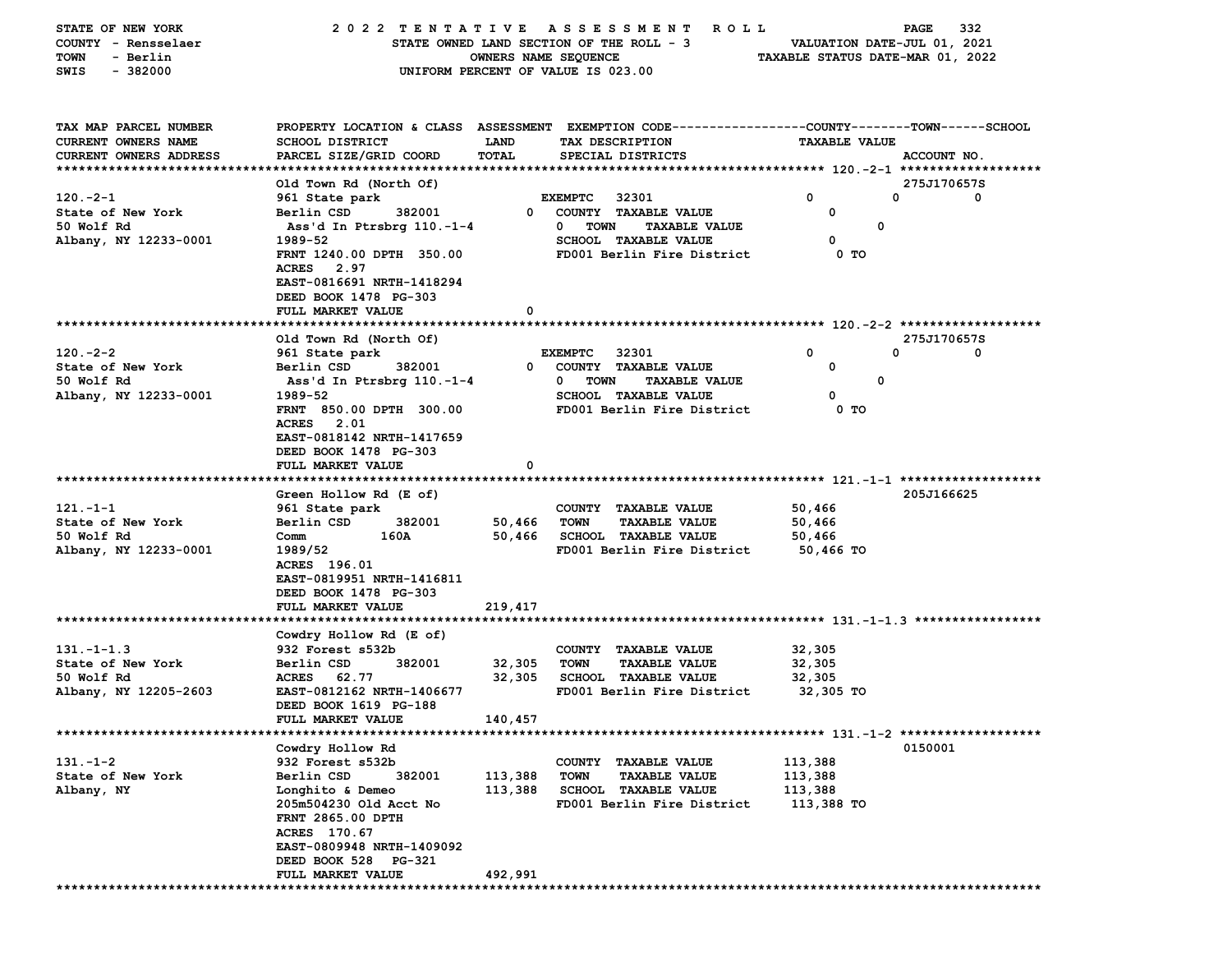| STATE OF NEW YORK             |                                             |                      | 2022 TENTATIVE ASSESSMENT<br>R O L L                                                            |                                  | 333<br>PAGE |
|-------------------------------|---------------------------------------------|----------------------|-------------------------------------------------------------------------------------------------|----------------------------------|-------------|
| COUNTY - Rensselaer           |                                             |                      | STATE OWNED LAND SECTION OF THE ROLL - 3                                                        | VALUATION DATE-JUL 01, 2021      |             |
| <b>TOWN</b><br>- Berlin       |                                             | OWNERS NAME SEQUENCE |                                                                                                 | TAXABLE STATUS DATE-MAR 01, 2022 |             |
| $-382000$<br>SWIS             |                                             |                      | UNIFORM PERCENT OF VALUE IS 023.00                                                              |                                  |             |
|                               |                                             |                      |                                                                                                 |                                  |             |
|                               |                                             |                      |                                                                                                 |                                  |             |
| TAX MAP PARCEL NUMBER         |                                             |                      | PROPERTY LOCATION & CLASS ASSESSMENT EXEMPTION CODE---------------COUNTY-------TOWN------SCHOOL |                                  |             |
| CURRENT OWNERS NAME           | SCHOOL DISTRICT                             | <b>LAND</b>          | TAX DESCRIPTION                                                                                 | <b>TAXABLE VALUE</b>             |             |
| <b>CURRENT OWNERS ADDRESS</b> | PARCEL SIZE/GRID COORD                      | TOTAL                | SPECIAL DISTRICTS                                                                               |                                  | ACCOUNT NO. |
|                               |                                             |                      |                                                                                                 |                                  |             |
|                               | Cowdry Hollow Rd                            |                      |                                                                                                 |                                  | 0170002     |
| $131 - 1 - 3$                 | 932 Forest s532b                            |                      | COUNTY TAXABLE VALUE                                                                            | 49,743                           |             |
| State of New York             | 382001<br>Berlin CSD                        | 49,743               | <b>TOWN</b><br><b>TAXABLE VALUE</b>                                                             | 49,743                           |             |
| Albany, NY                    | Parcels 1 2                                 | 49,743               | <b>SCHOOL TAXABLE VALUE</b>                                                                     | 49,743                           |             |
|                               | 205m504410 Old Acct No                      |                      | FD001 Berlin Fire District                                                                      | 49,743 TO                        |             |
|                               | <b>FRNT</b> 165.00 DPTH                     |                      |                                                                                                 |                                  |             |
|                               | <b>ACRES</b><br>77.37                       |                      |                                                                                                 |                                  |             |
|                               | EAST-0810850 NRTH-1407078                   |                      |                                                                                                 |                                  |             |
|                               | DEED BOOK 528 PG-324                        |                      |                                                                                                 |                                  |             |
|                               | FULL MARKET VALUE                           | 216,274              |                                                                                                 |                                  |             |
|                               | Cowdry Hollow Rd (E of)                     |                      |                                                                                                 |                                  | 0130001     |
| $131 - 1 - 4$                 | 932 Forest s532b                            |                      | COUNTY TAXABLE VALUE                                                                            | 66,217                           |             |
| State of New York             | Berlin CSD<br>382001                        | 66,217               | TOWN<br><b>TAXABLE VALUE</b>                                                                    | 66,217                           |             |
| Albany, NY                    | L Lewis                                     | 66,217               | <b>SCHOOL TAXABLE VALUE</b>                                                                     | 66,217                           |             |
|                               | 205m504140 Old Acct No                      |                      | FD001 Berlin Fire District                                                                      | 66,217 TO                        |             |
|                               | ACRES 103.03                                |                      |                                                                                                 |                                  |             |
|                               | EAST-0811831 NRTH-1409140                   |                      |                                                                                                 |                                  |             |
|                               | DEED BOOK 528 PG-327                        |                      |                                                                                                 |                                  |             |
|                               | FULL MARKET VALUE                           | 287,900              |                                                                                                 |                                  |             |
|                               |                                             |                      |                                                                                                 |                                  |             |
|                               | Comstock Hollow Rd (E of)                   |                      |                                                                                                 |                                  |             |
| $131. - 1 - 5.12$             | 910 Priv forest                             |                      | COUNTY TAXABLE VALUE                                                                            | 63,604                           |             |
| State of New York             | Berlin CSD<br>382001                        | 63,604               | TOWN<br><b>TAXABLE VALUE</b>                                                                    | 63,604                           |             |
| $\mathbf{r}$                  | Easement 196/836                            | 63,604               | <b>SCHOOL TAXABLE VALUE</b>                                                                     | 63,604                           |             |
|                               | ACRES 344.13                                |                      | FD001 Berlin Fire District                                                                      | 63,604 TO                        |             |
|                               | EAST-0817909 NRTH-1405113                   |                      |                                                                                                 |                                  |             |
|                               | DEED BOOK 167 PG-2297                       |                      |                                                                                                 |                                  |             |
|                               | FULL MARKET VALUE                           | 276,539              |                                                                                                 |                                  |             |
|                               |                                             |                      |                                                                                                 |                                  |             |
|                               | Comstock Hollow Rd                          |                      |                                                                                                 |                                  | 0110001     |
| $131 - 1 - 6$                 | 932 Forest s532b                            |                      | COUNTY TAXABLE VALUE                                                                            | 173,136                          |             |
| State of New York             | Berlin CSD<br>382001                        | 173,136              | <b>TOWN</b><br><b>TAXABLE VALUE</b>                                                             | 173,136                          |             |
| Albany, NY                    | W Grieg                                     | 173,136              | <b>SCHOOL TAXABLE VALUE</b><br>FD001 Berlin Fire District                                       | 173,136                          |             |
|                               | 205m504320 Old Acct No<br>FRNT 3560.00 DPTH |                      |                                                                                                 | 173,136 то                       |             |
|                               | ACRES 277.09                                |                      |                                                                                                 |                                  |             |
|                               | EAST-0807771 NRTH-1404745                   |                      |                                                                                                 |                                  |             |
|                               | DEED BOOK 528 PG-318                        |                      |                                                                                                 |                                  |             |
|                               | FULL MARKET VALUE                           | 752,765              |                                                                                                 |                                  |             |
| **************************    |                                             |                      |                                                                                                 |                                  |             |
|                               | Southeast Hollow Rd (W of                   |                      |                                                                                                 |                                  | 205J113860  |
| $142. - 1 - 1.1$              | 910 Priv forest                             |                      | <b>COUNTY</b><br><b>TAXABLE VALUE</b>                                                           | 20,500                           |             |
| State of New York             | Berlin CSD<br>382001                        | 20,500               | <b>TOWN</b><br><b>TAXABLE VALUE</b>                                                             | 20,500                           |             |
| 625 Broadway                  | Lot 26 Stickles                             | 20,500               | <b>SCHOOL TAXABLE VALUE</b>                                                                     | 20,500                           |             |
| Albany, NY 12233              | 2019-143                                    |                      | FD001 Berlin Fire District                                                                      | 20,500 TO                        |             |
|                               | ACRES 168.75                                |                      |                                                                                                 |                                  |             |
|                               | EAST-0805073 NRTH-1399726                   |                      |                                                                                                 |                                  |             |
|                               | DEED BOOK 9026 PG-30                        |                      |                                                                                                 |                                  |             |
|                               | FULL MARKET VALUE                           | 89,130               |                                                                                                 |                                  |             |
|                               |                                             |                      |                                                                                                 |                                  |             |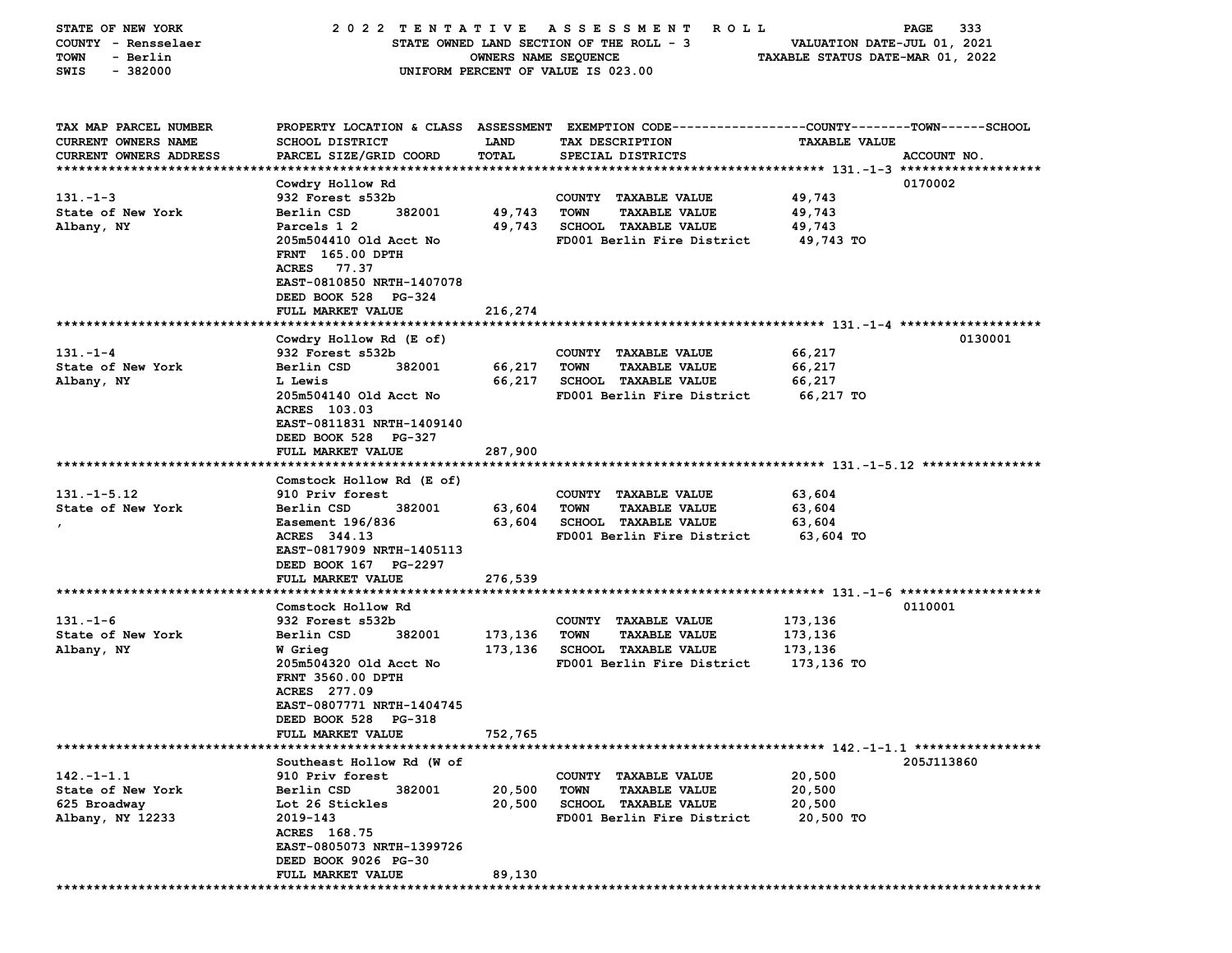| TAX MAP PARCEL NUMBER<br>PROPERTY LOCATION & CLASS ASSESSMENT EXEMPTION CODE---------------COUNTY-------TOWN-----SCHOOL<br><b>CURRENT OWNERS NAME</b><br><b>SCHOOL DISTRICT</b><br>TAX DESCRIPTION<br><b>TAXABLE VALUE</b><br>LAND<br>PARCEL SIZE/GRID COORD<br><b>CURRENT OWNERS ADDRESS</b><br>TOTAL<br>SPECIAL DISTRICTS<br>ACCOUNT NO.<br>0570001<br>Dingman Rd (E of)<br>$150. - 1 - 8$<br>932 Forest s532b<br>5,464<br>COUNTY TAXABLE VALUE<br>Averill Park Ce 384001<br><b>TAXABLE VALUE</b><br>State of New York<br>5,464<br>TOWN<br>5,464<br>Lot 178<br><b>SCHOOL TAXABLE VALUE</b><br>Albany, NY<br>5,464<br>5,464<br>205m503330 Old Acct No<br>FD001 Berlin Fire District<br>5,464 TO<br>ACRES 25.97<br>EAST-0781134 NRTH-1386007<br>DEED BOOK 459 PG-195 | STATE OF NEW YORK<br>COUNTY - Rensselaer<br>- Berlin<br>TOWN<br>SWIS<br>$-382000$ | 2022 TENTATIVE | OWNERS NAME SEQUENCE | A S S E S S M E N T<br>ROLL<br>STATE OWNED LAND SECTION OF THE ROLL - 3<br>UNIFORM PERCENT OF VALUE IS 023.00 | VALUATION DATE-JUL 01, 2021<br>TAXABLE STATUS DATE-MAR 01, 2022 | 334<br>PAGE |
|----------------------------------------------------------------------------------------------------------------------------------------------------------------------------------------------------------------------------------------------------------------------------------------------------------------------------------------------------------------------------------------------------------------------------------------------------------------------------------------------------------------------------------------------------------------------------------------------------------------------------------------------------------------------------------------------------------------------------------------------------------------------|-----------------------------------------------------------------------------------|----------------|----------------------|---------------------------------------------------------------------------------------------------------------|-----------------------------------------------------------------|-------------|
|                                                                                                                                                                                                                                                                                                                                                                                                                                                                                                                                                                                                                                                                                                                                                                      |                                                                                   |                |                      |                                                                                                               |                                                                 |             |
|                                                                                                                                                                                                                                                                                                                                                                                                                                                                                                                                                                                                                                                                                                                                                                      |                                                                                   |                |                      |                                                                                                               |                                                                 |             |
|                                                                                                                                                                                                                                                                                                                                                                                                                                                                                                                                                                                                                                                                                                                                                                      |                                                                                   |                |                      |                                                                                                               |                                                                 |             |
|                                                                                                                                                                                                                                                                                                                                                                                                                                                                                                                                                                                                                                                                                                                                                                      |                                                                                   |                |                      |                                                                                                               |                                                                 |             |
|                                                                                                                                                                                                                                                                                                                                                                                                                                                                                                                                                                                                                                                                                                                                                                      |                                                                                   |                |                      |                                                                                                               |                                                                 |             |
|                                                                                                                                                                                                                                                                                                                                                                                                                                                                                                                                                                                                                                                                                                                                                                      |                                                                                   |                |                      |                                                                                                               |                                                                 |             |
|                                                                                                                                                                                                                                                                                                                                                                                                                                                                                                                                                                                                                                                                                                                                                                      |                                                                                   |                |                      |                                                                                                               |                                                                 |             |
|                                                                                                                                                                                                                                                                                                                                                                                                                                                                                                                                                                                                                                                                                                                                                                      |                                                                                   |                |                      |                                                                                                               |                                                                 |             |
|                                                                                                                                                                                                                                                                                                                                                                                                                                                                                                                                                                                                                                                                                                                                                                      |                                                                                   |                |                      |                                                                                                               |                                                                 |             |
|                                                                                                                                                                                                                                                                                                                                                                                                                                                                                                                                                                                                                                                                                                                                                                      |                                                                                   |                |                      |                                                                                                               |                                                                 |             |
|                                                                                                                                                                                                                                                                                                                                                                                                                                                                                                                                                                                                                                                                                                                                                                      |                                                                                   |                |                      |                                                                                                               |                                                                 |             |
| FULL MARKET VALUE<br>23,757                                                                                                                                                                                                                                                                                                                                                                                                                                                                                                                                                                                                                                                                                                                                          |                                                                                   |                |                      |                                                                                                               |                                                                 |             |
| 0480001<br>Taborton Rd                                                                                                                                                                                                                                                                                                                                                                                                                                                                                                                                                                                                                                                                                                                                               |                                                                                   |                |                      |                                                                                                               |                                                                 |             |
| 151.-1-1<br>932 Forest s532b<br>COUNTY TAXABLE VALUE<br>37,568                                                                                                                                                                                                                                                                                                                                                                                                                                                                                                                                                                                                                                                                                                       |                                                                                   |                |                      |                                                                                                               |                                                                 |             |
| State of New York<br>Berlin CSD<br><b>TOWN</b><br><b>TAXABLE VALUE</b><br>382001<br>37,568<br>37,568                                                                                                                                                                                                                                                                                                                                                                                                                                                                                                                                                                                                                                                                 |                                                                                   |                |                      |                                                                                                               |                                                                 |             |
| Albany, NY<br>Tot <sub>33</sub><br>37,568<br><b>SCHOOL TAXABLE VALUE</b><br>37,568                                                                                                                                                                                                                                                                                                                                                                                                                                                                                                                                                                                                                                                                                   |                                                                                   |                |                      |                                                                                                               |                                                                 |             |
| 205m501800 Old Acct No<br>FD001 Berlin Fire District<br>37,568 TO                                                                                                                                                                                                                                                                                                                                                                                                                                                                                                                                                                                                                                                                                                    |                                                                                   |                |                      |                                                                                                               |                                                                 |             |
| <b>FRNT</b> 170.00 DPTH                                                                                                                                                                                                                                                                                                                                                                                                                                                                                                                                                                                                                                                                                                                                              |                                                                                   |                |                      |                                                                                                               |                                                                 |             |
| <b>ACRES</b><br>50.00                                                                                                                                                                                                                                                                                                                                                                                                                                                                                                                                                                                                                                                                                                                                                |                                                                                   |                |                      |                                                                                                               |                                                                 |             |
| EAST-0783795 NRTH-1391287                                                                                                                                                                                                                                                                                                                                                                                                                                                                                                                                                                                                                                                                                                                                            |                                                                                   |                |                      |                                                                                                               |                                                                 |             |
| DEED BOOK 459 PG-463                                                                                                                                                                                                                                                                                                                                                                                                                                                                                                                                                                                                                                                                                                                                                 |                                                                                   |                |                      |                                                                                                               |                                                                 |             |
| 163,339<br>FULL MARKET VALUE                                                                                                                                                                                                                                                                                                                                                                                                                                                                                                                                                                                                                                                                                                                                         |                                                                                   |                |                      |                                                                                                               |                                                                 |             |
|                                                                                                                                                                                                                                                                                                                                                                                                                                                                                                                                                                                                                                                                                                                                                                      |                                                                                   |                |                      |                                                                                                               |                                                                 |             |
| 0280001<br>Miller Rd                                                                                                                                                                                                                                                                                                                                                                                                                                                                                                                                                                                                                                                                                                                                                 |                                                                                   |                |                      |                                                                                                               |                                                                 |             |
| $151 - 1 - 3$<br>932 Forest s532b<br>32,707<br>COUNTY TAXABLE VALUE                                                                                                                                                                                                                                                                                                                                                                                                                                                                                                                                                                                                                                                                                                  |                                                                                   |                |                      |                                                                                                               |                                                                 |             |
| State of New York<br>382001<br>32,707<br>Berlin CSD<br>32,707<br><b>TOWN</b><br><b>TAXABLE VALUE</b>                                                                                                                                                                                                                                                                                                                                                                                                                                                                                                                                                                                                                                                                 |                                                                                   |                |                      |                                                                                                               |                                                                 |             |
| 32,707<br><b>SCHOOL TAXABLE VALUE</b><br>Albany, NY<br>C Pratt<br>32,707                                                                                                                                                                                                                                                                                                                                                                                                                                                                                                                                                                                                                                                                                             |                                                                                   |                |                      |                                                                                                               |                                                                 |             |
| 205m500900 Old Acct No<br>FD001 Berlin Fire District<br>32,707 TO<br>FRNT 2330.00 DPTH                                                                                                                                                                                                                                                                                                                                                                                                                                                                                                                                                                                                                                                                               |                                                                                   |                |                      |                                                                                                               |                                                                 |             |
| 49.17<br>ACRES                                                                                                                                                                                                                                                                                                                                                                                                                                                                                                                                                                                                                                                                                                                                                       |                                                                                   |                |                      |                                                                                                               |                                                                 |             |
| EAST-0785446 NRTH-1392354                                                                                                                                                                                                                                                                                                                                                                                                                                                                                                                                                                                                                                                                                                                                            |                                                                                   |                |                      |                                                                                                               |                                                                 |             |
| DEED BOOK 459 PG-461                                                                                                                                                                                                                                                                                                                                                                                                                                                                                                                                                                                                                                                                                                                                                 |                                                                                   |                |                      |                                                                                                               |                                                                 |             |
| FULL MARKET VALUE<br>142,204                                                                                                                                                                                                                                                                                                                                                                                                                                                                                                                                                                                                                                                                                                                                         |                                                                                   |                |                      |                                                                                                               |                                                                 |             |
|                                                                                                                                                                                                                                                                                                                                                                                                                                                                                                                                                                                                                                                                                                                                                                      |                                                                                   |                |                      |                                                                                                               |                                                                 |             |
| 0230001<br>Miller Rd                                                                                                                                                                                                                                                                                                                                                                                                                                                                                                                                                                                                                                                                                                                                                 |                                                                                   |                |                      |                                                                                                               |                                                                 |             |
| $151 - 1 - 4$<br>932 Forest s532b<br>COUNTY TAXABLE VALUE<br>52,033                                                                                                                                                                                                                                                                                                                                                                                                                                                                                                                                                                                                                                                                                                  |                                                                                   |                |                      |                                                                                                               |                                                                 |             |
| State of New York<br>Berlin CSD<br>382001<br>52,033<br><b>TOWN</b><br><b>TAXABLE VALUE</b><br>52,033                                                                                                                                                                                                                                                                                                                                                                                                                                                                                                                                                                                                                                                                 |                                                                                   |                |                      |                                                                                                               |                                                                 |             |
| Albany, NY<br>H Miller<br>52,033<br><b>SCHOOL TAXABLE VALUE</b><br>52,033                                                                                                                                                                                                                                                                                                                                                                                                                                                                                                                                                                                                                                                                                            |                                                                                   |                |                      |                                                                                                               |                                                                 |             |
| 205m500450 Old Acct No<br>FD001 Berlin Fire District<br>52,033 TO                                                                                                                                                                                                                                                                                                                                                                                                                                                                                                                                                                                                                                                                                                    |                                                                                   |                |                      |                                                                                                               |                                                                 |             |
| FRNT 1600.00 DPTH                                                                                                                                                                                                                                                                                                                                                                                                                                                                                                                                                                                                                                                                                                                                                    |                                                                                   |                |                      |                                                                                                               |                                                                 |             |
| <b>ACRES</b><br>76.08                                                                                                                                                                                                                                                                                                                                                                                                                                                                                                                                                                                                                                                                                                                                                |                                                                                   |                |                      |                                                                                                               |                                                                 |             |
| EAST-0785767 NRTH-1391398                                                                                                                                                                                                                                                                                                                                                                                                                                                                                                                                                                                                                                                                                                                                            |                                                                                   |                |                      |                                                                                                               |                                                                 |             |
| DEED BOOK 311 PG-313                                                                                                                                                                                                                                                                                                                                                                                                                                                                                                                                                                                                                                                                                                                                                 |                                                                                   |                |                      |                                                                                                               |                                                                 |             |
| 226,230<br>FULL MARKET VALUE                                                                                                                                                                                                                                                                                                                                                                                                                                                                                                                                                                                                                                                                                                                                         |                                                                                   |                |                      |                                                                                                               |                                                                 |             |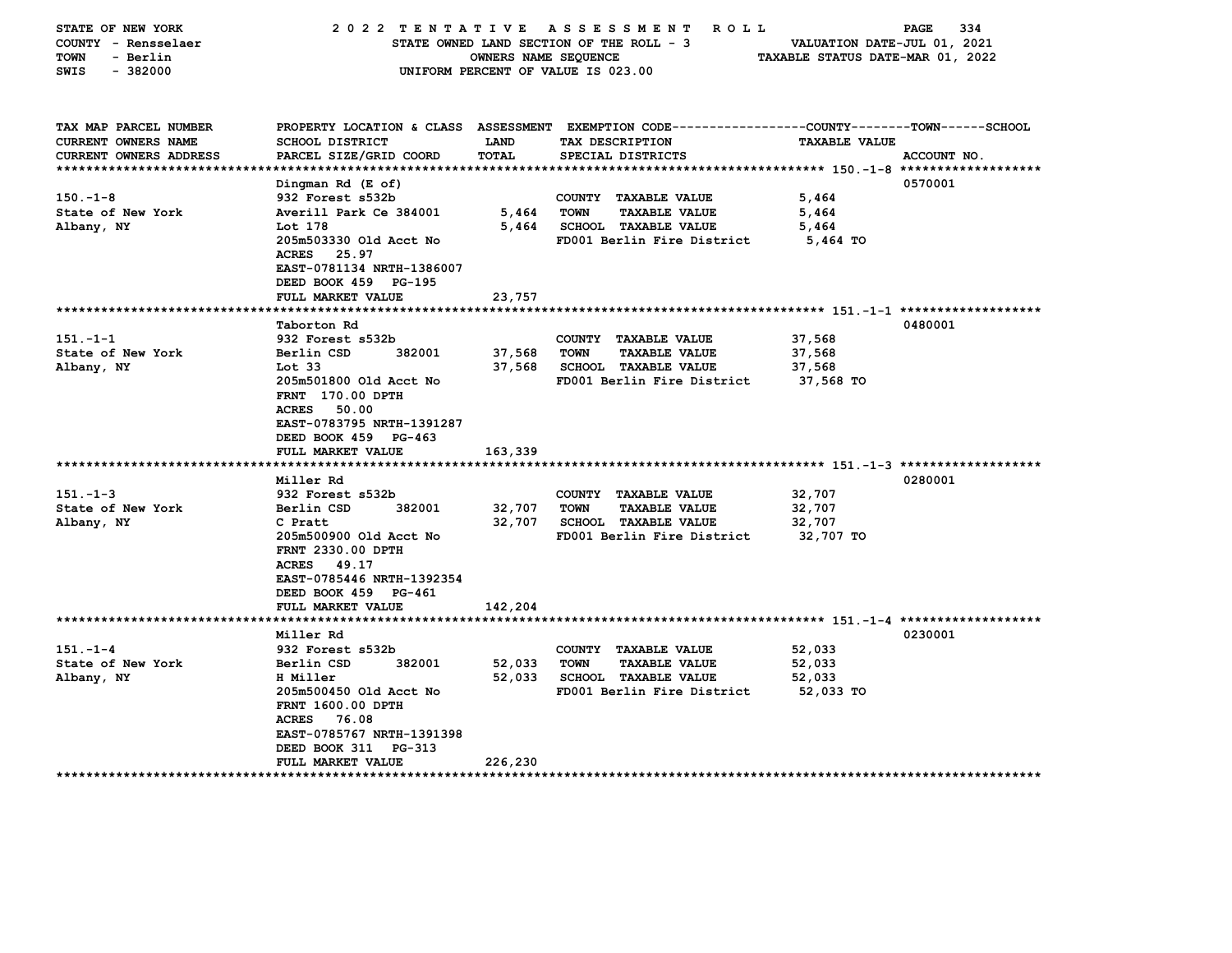| STATE OF NEW YORK<br>COUNTY - Rensselaer<br>TOWN<br>- Berlin<br>$-382000$<br>SWIS    | 2022 TENTATIVE ASSESSMENT                                                                                                                                                                                                      | OWNERS NAME SEQUENCE        | R O L L<br>STATE OWNED LAND SECTION OF THE ROLL - 3<br>UNIFORM PERCENT OF VALUE IS 023.00                                               | VALUATION DATE-JUL 01, 2021<br>TAXABLE STATUS DATE-MAR 01, 2022 | 335<br><b>PAGE</b> |
|--------------------------------------------------------------------------------------|--------------------------------------------------------------------------------------------------------------------------------------------------------------------------------------------------------------------------------|-----------------------------|-----------------------------------------------------------------------------------------------------------------------------------------|-----------------------------------------------------------------|--------------------|
| TAX MAP PARCEL NUMBER<br><b>CURRENT OWNERS NAME</b><br><b>CURRENT OWNERS ADDRESS</b> | SCHOOL DISTRICT<br>PARCEL SIZE/GRID COORD                                                                                                                                                                                      | <b>LAND</b><br>TOTAL        | PROPERTY LOCATION & CLASS ASSESSMENT EXEMPTION CODE---------------COUNTY-------TOWN------SCHOOL<br>TAX DESCRIPTION<br>SPECIAL DISTRICTS | <b>TAXABLE VALUE</b>                                            | ACCOUNT NO.        |
| $151 - 1 - 5$<br>State of New York<br>Albany, NY                                     | Miller Rd<br>932 Forest s532b<br>382001<br>Berlin CSD<br>C Shuhart<br>205m501350 Old Acct No<br>FRNT 1950.00 DPTH<br><b>ACRES</b><br>31.26<br>EAST-0784962 NRTH-1390744<br>DEED BOOK 465 PG-220                                | 22,822<br>22,822            | COUNTY TAXABLE VALUE<br><b>TOWN</b><br><b>TAXABLE VALUE</b><br><b>SCHOOL TAXABLE VALUE</b><br>FD001 Berlin Fire District                | 22,822<br>22,822<br>22,822<br>22,822 TO                         | 0330001            |
|                                                                                      | FULL MARKET VALUE                                                                                                                                                                                                              | 99,226                      |                                                                                                                                         |                                                                 |                    |
|                                                                                      | Miller Rd                                                                                                                                                                                                                      |                             |                                                                                                                                         |                                                                 | 0310001            |
| $151. - 1 - 6$<br>State of New York<br>Albany, NY                                    | 932 Forest s532b<br>382001<br>Berlin CSD<br>F Scripture<br>205m501170 Old Acct No<br>FRNT 150.00 DPTH<br><b>ACRES</b><br>50.00<br>EAST-0785147 NRTH-1389394<br>DEED BOOK 455 PG-452<br>FULL MARKET VALUE                       | 27,764<br>27,764<br>120,713 | COUNTY<br><b>TAXABLE VALUE</b><br><b>TOWN</b><br><b>TAXABLE VALUE</b><br><b>SCHOOL TAXABLE VALUE</b><br>FD001 Berlin Fire District      | 27,764<br>27,764<br>27,764<br>27,764 TO                         |                    |
| $151 - 1 - 7$<br>State of New York<br>Albany, NY                                     | Miller Rd<br>932 Forest s532b<br>382001<br>Berlin CSD<br>A Goodermote<br>205m500270 Old Acct No<br>FRNT 3570.00 DPTH<br><b>ACRES</b><br>32.00<br>EAST-0785463 NRTH-1387906<br>DEED BOOK 456 PG-245<br><b>FULL MARKET VALUE</b> | 17,438<br>17,438<br>75,817  | COUNTY TAXABLE VALUE<br><b>TOWN</b><br><b>TAXABLE VALUE</b><br><b>SCHOOL TAXABLE VALUE</b><br>FD001 Berlin Fire District                | 17,438<br>17,438<br>17,438<br>17,438 TO                         | 0210001            |
|                                                                                      | *******************                                                                                                                                                                                                            |                             |                                                                                                                                         |                                                                 |                    |
| $151 - 1 - 8$<br>State of New York<br>Albany, NY                                     | Miller Rd<br>932 Forest s532b<br>382001<br>Berlin CSD<br>F Scripture<br>205m501260<br>FRNT 1870.00 DPTH<br>ACRES 23.00<br>EAST-0786052 NRTH-1389516<br>DEED BOOK 455<br>PG-452                                                 | 12,094<br>12,094            | COUNTY TAXABLE VALUE<br><b>TAXABLE VALUE</b><br>TOWN<br>SCHOOL TAXABLE VALUE<br>FD001 Berlin Fire District                              | 12,094<br>12,094<br>12,094<br>12,094 TO                         | 0320001            |
|                                                                                      | FULL MARKET VALUE                                                                                                                                                                                                              | 52,583                      |                                                                                                                                         |                                                                 |                    |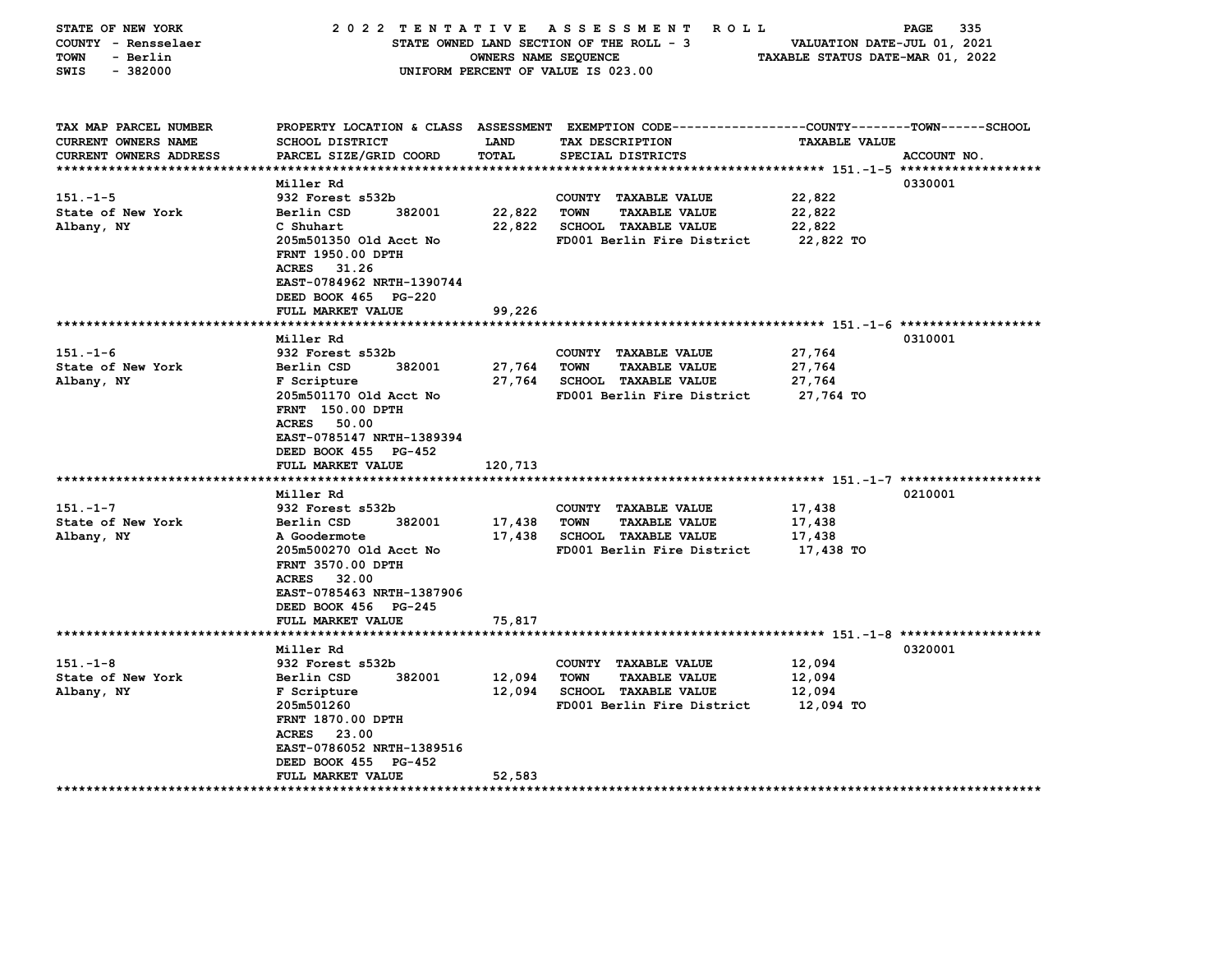| STATE OF NEW YORK<br>COUNTY - Rensselaer<br>- Berlin<br>TOWN<br>$-382000$<br>SWIS | 2022 TENTATIVE ASSESSMENT        | OWNERS NAME SEQUENCE | ROLL<br>STATE OWNED LAND SECTION OF THE ROLL - 3<br>UNIFORM PERCENT OF VALUE IS 023.00                              | VALUATION DATE-JUL 01, 2021<br>TAXABLE STATUS DATE-MAR 01, 2022 | 336<br>PAGE |
|-----------------------------------------------------------------------------------|----------------------------------|----------------------|---------------------------------------------------------------------------------------------------------------------|-----------------------------------------------------------------|-------------|
| TAX MAP PARCEL NUMBER<br>CURRENT OWNERS NAME                                      | SCHOOL DISTRICT                  | <b>LAND</b>          | PROPERTY LOCATION & CLASS ASSESSMENT EXEMPTION CODE----------------COUNTY-------TOWN------SCHOOL<br>TAX DESCRIPTION | <b>TAXABLE VALUE</b>                                            |             |
| <b>CURRENT OWNERS ADDRESS</b>                                                     | PARCEL SIZE/GRID COORD           | TOTAL                | SPECIAL DISTRICTS                                                                                                   |                                                                 | ACCOUNT NO. |
|                                                                                   |                                  |                      |                                                                                                                     |                                                                 |             |
|                                                                                   | Miller Rd (E of)                 |                      |                                                                                                                     |                                                                 | 0270001     |
| $151. - 1 - 9$                                                                    | 932 Forest s532b                 |                      | COUNTY TAXABLE VALUE                                                                                                | 19,930                                                          |             |
| State of New York                                                                 | Berlin CSD<br>382001             | 19,930               | TOWN<br><b>TAXABLE VALUE</b>                                                                                        | 19,930                                                          |             |
| Albany, NY                                                                        | V Miller                         | 19,930               | <b>SCHOOL TAXABLE VALUE</b>                                                                                         | 19,930                                                          |             |
|                                                                                   | 205m500810 Old Acct No           |                      | FD001 Berlin Fire District                                                                                          | 19,930 TO                                                       |             |
|                                                                                   | ACRES 40.00                      |                      |                                                                                                                     |                                                                 |             |
|                                                                                   | EAST-0786720 NRTH-1389527        |                      |                                                                                                                     |                                                                 |             |
|                                                                                   | DEED BOOK 458 PG-273             |                      |                                                                                                                     |                                                                 |             |
|                                                                                   | FULL MARKET VALUE                | 86,652               |                                                                                                                     |                                                                 |             |
|                                                                                   | Miller Rd                        |                      |                                                                                                                     |                                                                 | 0260001     |
| $151. - 1 - 10$                                                                   | 932 Forest s532b                 |                      | COUNTY TAXABLE VALUE                                                                                                | 21,416                                                          |             |
| State of New York                                                                 | Berlin CSD<br>382001             | 21,416               | <b>TAXABLE VALUE</b><br>TOWN                                                                                        | 21,416                                                          |             |
| Albany, NY                                                                        | V Miller                         | 21,416               | <b>SCHOOL TAXABLE VALUE</b>                                                                                         | 21,416                                                          |             |
|                                                                                   | 205m500720 Old Acct No           |                      | FD001 Berlin Fire District                                                                                          | 21,416 TO                                                       |             |
|                                                                                   | <b>FRNT 1120.00 DPTH</b>         |                      |                                                                                                                     |                                                                 |             |
|                                                                                   | 32.00<br><b>ACRES</b>            |                      |                                                                                                                     |                                                                 |             |
|                                                                                   | EAST-0786715 NRTH-1388074        |                      |                                                                                                                     |                                                                 |             |
|                                                                                   | DEED BOOK 458 PG-273             |                      |                                                                                                                     |                                                                 |             |
|                                                                                   | FULL MARKET VALUE                | 93,113               |                                                                                                                     |                                                                 |             |
|                                                                                   | Miller Rd                        |                      |                                                                                                                     |                                                                 | 0190001     |
| $151 - 1 - 11$                                                                    | 932 Forest s532b                 |                      | COUNTY TAXABLE VALUE                                                                                                | 31,340                                                          |             |
| State of New York                                                                 | 382001<br>Berlin CSD             | 31,340               | <b>TOWN</b><br><b>TAXABLE VALUE</b>                                                                                 | 31,340                                                          |             |
| Albany, NY                                                                        | A Goodermote                     | 31,340               | <b>SCHOOL TAXABLE VALUE</b>                                                                                         | 31,340                                                          |             |
|                                                                                   | 205m500090 Old Acct No           |                      | FD001 Berlin Fire District                                                                                          | 31,340 TO                                                       |             |
|                                                                                   | FRNT 2930.00 DPTH                |                      |                                                                                                                     |                                                                 |             |
|                                                                                   | <b>ACRES</b><br>55.50            |                      |                                                                                                                     |                                                                 |             |
|                                                                                   | EAST-0786618 NRTH-1386796        |                      |                                                                                                                     |                                                                 |             |
|                                                                                   | DEED BOOK 456 PG-245             |                      |                                                                                                                     |                                                                 |             |
|                                                                                   | <b>FULL MARKET VALUE</b>         | 136,261              |                                                                                                                     |                                                                 |             |
|                                                                                   |                                  |                      |                                                                                                                     |                                                                 |             |
|                                                                                   | Miller Rd                        |                      |                                                                                                                     |                                                                 | 0240001     |
| $151 - 1 - 12$                                                                    | 932 Forest s532b                 |                      | COUNTY TAXABLE VALUE                                                                                                | 27,845                                                          |             |
| State of New York                                                                 | Berlin CSD<br>382001<br>M Miller | 27,845<br>27,845     | <b>TOWN</b><br><b>TAXABLE VALUE</b>                                                                                 | 27,845                                                          |             |
| Albany, NY                                                                        | 205m500540 Old Acct No           |                      | <b>SCHOOL TAXABLE VALUE</b><br>FD001 Berlin Fire District                                                           | 27,845                                                          |             |
|                                                                                   | FRNT 2270.00 DPTH                |                      |                                                                                                                     | 27,845 TO                                                       |             |
|                                                                                   | <b>ACRES</b><br>52.50            |                      |                                                                                                                     |                                                                 |             |
|                                                                                   | EAST-0786693 NRTH-1385564        |                      |                                                                                                                     |                                                                 |             |
|                                                                                   | DEED BOOK 456 PG-47              |                      |                                                                                                                     |                                                                 |             |
|                                                                                   | FULL MARKET VALUE                | 121,065              |                                                                                                                     |                                                                 |             |
|                                                                                   |                                  |                      |                                                                                                                     |                                                                 |             |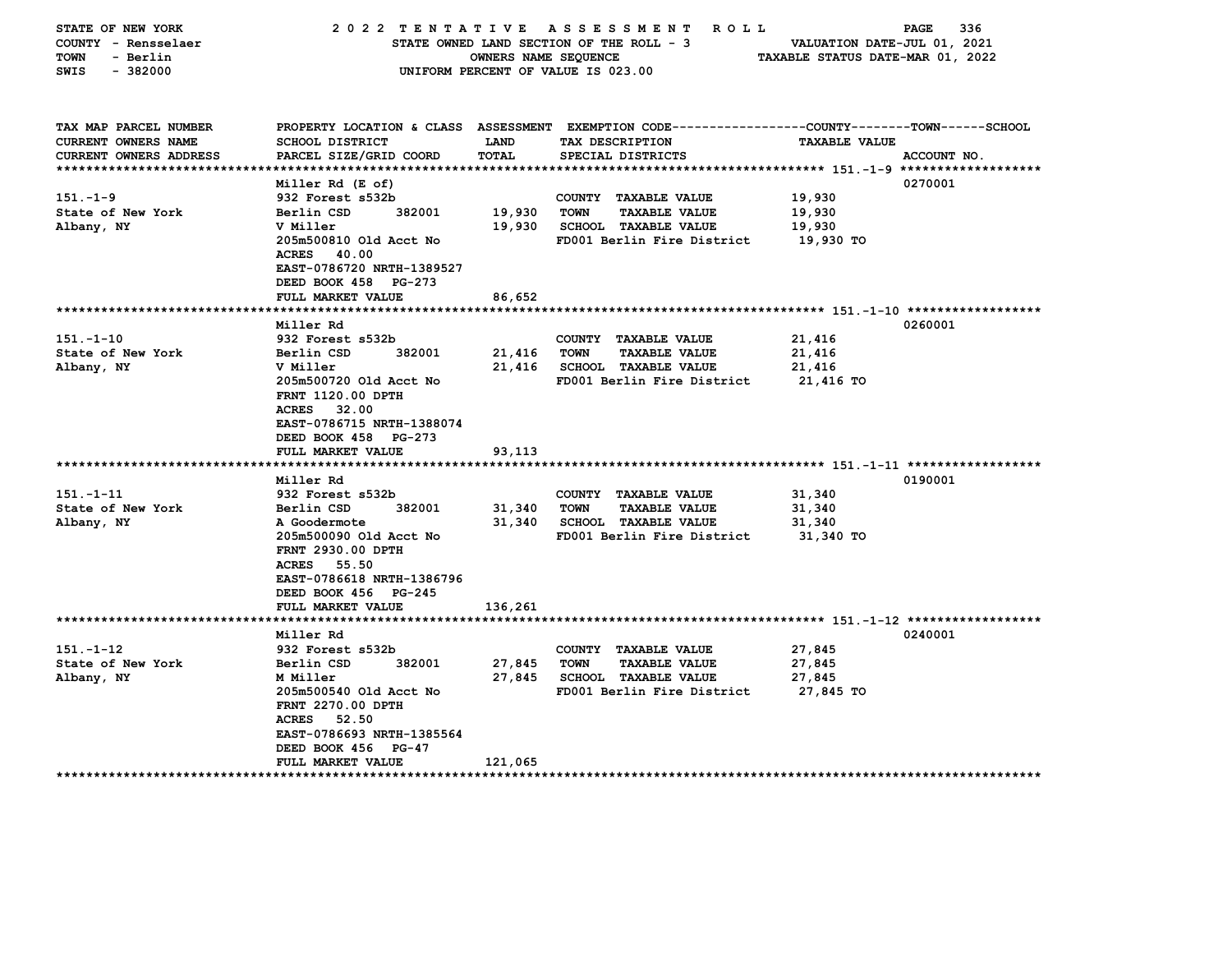| STATE OF NEW YORK                   | 2022 TENTATIVE ASSESSMENT                | R O L L                                  | PAGE<br>337                                                                                     |                                  |             |
|-------------------------------------|------------------------------------------|------------------------------------------|-------------------------------------------------------------------------------------------------|----------------------------------|-------------|
| COUNTY - Rensselaer                 |                                          | STATE OWNED LAND SECTION OF THE ROLL - 3 | VALUATION DATE-JUL 01, 2021                                                                     |                                  |             |
| - Berlin<br>TOWN                    |                                          | OWNERS NAME SEQUENCE                     |                                                                                                 | TAXABLE STATUS DATE-MAR 01, 2022 |             |
| $-382000$<br>SWIS                   |                                          |                                          | UNIFORM PERCENT OF VALUE IS 023.00                                                              |                                  |             |
|                                     |                                          |                                          |                                                                                                 |                                  |             |
|                                     |                                          |                                          |                                                                                                 |                                  |             |
| TAX MAP PARCEL NUMBER               |                                          |                                          | PROPERTY LOCATION & CLASS ASSESSMENT EXEMPTION CODE---------------COUNTY-------TOWN------SCHOOL |                                  |             |
| CURRENT OWNERS NAME                 | SCHOOL DISTRICT                          | <b>LAND</b>                              | TAX DESCRIPTION                                                                                 | <b>TAXABLE VALUE</b>             |             |
| CURRENT OWNERS ADDRESS              | PARCEL SIZE/GRID COORD                   | TOTAL                                    | SPECIAL DISTRICTS                                                                               |                                  | ACCOUNT NO. |
|                                     |                                          |                                          |                                                                                                 |                                  |             |
|                                     | Miller Rd (W of)                         |                                          |                                                                                                 |                                  | 0200001     |
| $151 - 1 - 13$                      | 932 Forest s532b                         |                                          | COUNTY TAXABLE VALUE                                                                            | 13,500                           |             |
| State of New York                   | Berlin CSD<br>382001                     | 13,500                                   | <b>TOWN</b><br><b>TAXABLE VALUE</b>                                                             | 13,500                           |             |
| Albany, NY                          | A Goodermote                             | 13,500                                   | <b>SCHOOL TAXABLE VALUE</b>                                                                     | 13,500                           |             |
|                                     | 205m500180 Old Acct No                   |                                          | FD001 Berlin Fire District                                                                      | 13,500 TO                        |             |
|                                     | ACRES 25.00                              |                                          |                                                                                                 |                                  |             |
|                                     | EAST-0785454 NRTH-1386292                |                                          |                                                                                                 |                                  |             |
|                                     | DEED BOOK 456 PG-245                     |                                          |                                                                                                 |                                  |             |
|                                     | FULL MARKET VALUE                        | 58,696                                   |                                                                                                 |                                  |             |
|                                     |                                          |                                          |                                                                                                 |                                  |             |
|                                     | Miller Rd (W of)                         |                                          |                                                                                                 |                                  | 0360001     |
| $151 - 1 - 14$                      | 932 Forest s532b                         |                                          | COUNTY TAXABLE VALUE                                                                            | 15,951                           |             |
| State of New York                   | Berlin CSD<br>382001                     | 15,951                                   | <b>TAXABLE VALUE</b><br><b>TOWN</b>                                                             | 15,951                           |             |
| Albany, NY                          | C Teal                                   | 15,951                                   | <b>SCHOOL TAXABLE VALUE</b>                                                                     | 15,951                           |             |
|                                     | 205m501620 Old Acct No                   |                                          | FD001 Berlin Fire District                                                                      | 15,951 TO                        |             |
|                                     | <b>ACRES</b><br>25.00                    |                                          |                                                                                                 |                                  |             |
|                                     | EAST-0785028 NRTH-1386272                |                                          |                                                                                                 |                                  |             |
|                                     | DEED BOOK 458 PG-307                     |                                          |                                                                                                 |                                  |             |
|                                     | FULL MARKET VALUE                        | 69,352                                   |                                                                                                 |                                  |             |
|                                     |                                          |                                          |                                                                                                 |                                  |             |
|                                     | Miller Rd (W of)                         |                                          |                                                                                                 |                                  | 0470001     |
| $151 - 1 - 15$                      | 932 Forest s532b                         |                                          | COUNTY TAXABLE VALUE                                                                            | 32,707                           |             |
| State of New York                   | Berlin CSD<br>382001                     | 32,707                                   | TOWN<br><b>TAXABLE VALUE</b>                                                                    | 32,707                           |             |
| Albany, NY                          | Lot 32                                   | 32,707                                   | <b>SCHOOL TAXABLE VALUE</b>                                                                     | 32,707                           |             |
|                                     | 205m502430 Old Acct No                   |                                          | FD001 Berlin Fire District                                                                      | 32,707 TO                        |             |
|                                     | ACRES 50.00                              |                                          |                                                                                                 |                                  |             |
|                                     | EAST-0784170 NRTH-1386605                |                                          |                                                                                                 |                                  |             |
|                                     | DEED BOOK 458 PG-307                     |                                          |                                                                                                 |                                  |             |
|                                     | FULL MARKET VALUE                        | 142,204                                  |                                                                                                 |                                  |             |
|                                     |                                          |                                          |                                                                                                 |                                  |             |
|                                     | Miller Rd (W of)                         |                                          |                                                                                                 |                                  | 0490001     |
| $151 - 1 - 16$<br>State of New York | 932 Forest s532b<br>Berlin CSD<br>382001 |                                          | COUNTY TAXABLE VALUE<br><b>TOWN</b>                                                             | 67,583                           |             |
|                                     | Lot 33                                   | 67,583<br>67,583                         | <b>TAXABLE VALUE</b><br><b>SCHOOL TAXABLE VALUE</b>                                             | 67,583<br>67,583                 |             |
| Albany, NY                          | 205m502520 Old Acct No                   |                                          |                                                                                                 |                                  |             |
|                                     | ACRES 112.64                             |                                          | FD001 Berlin Fire District                                                                      | 67,583 TO                        |             |
|                                     | EAST-0783724 NRTH-1388550                |                                          |                                                                                                 |                                  |             |
|                                     | DEED BOOK 465 PG-221                     |                                          |                                                                                                 |                                  |             |
|                                     | <b>FULL MARKET VALUE</b>                 | 293,839                                  |                                                                                                 |                                  |             |
|                                     |                                          |                                          |                                                                                                 |                                  |             |
|                                     | Miller Rd (W of)                         |                                          |                                                                                                 |                                  | 0510001     |
| $151 - 1 - 17$                      | 932 Forest s532b                         |                                          | COUNTY TAXABLE VALUE                                                                            | 11,813                           |             |
| State of New York                   | Averill Park Ce 384001                   | 11,813                                   | <b>TOWN</b><br><b>TAXABLE VALUE</b>                                                             | 11,813                           |             |
| Albany, NY                          | Lot 32                                   | 11,813                                   | <b>SCHOOL TAXABLE VALUE</b>                                                                     | 11,813                           |             |
|                                     | 205m502700 Old Acct No                   |                                          | FD001 Berlin Fire District                                                                      | 11,813 TO                        |             |
|                                     | ACRES 25.93                              |                                          |                                                                                                 |                                  |             |
|                                     | EAST-0782972 NRTH-1386532                |                                          |                                                                                                 |                                  |             |
|                                     | DEED BOOK 458 PG-307                     |                                          |                                                                                                 |                                  |             |
|                                     | FULL MARKET VALUE                        | 51,361                                   |                                                                                                 |                                  |             |
|                                     |                                          |                                          |                                                                                                 |                                  |             |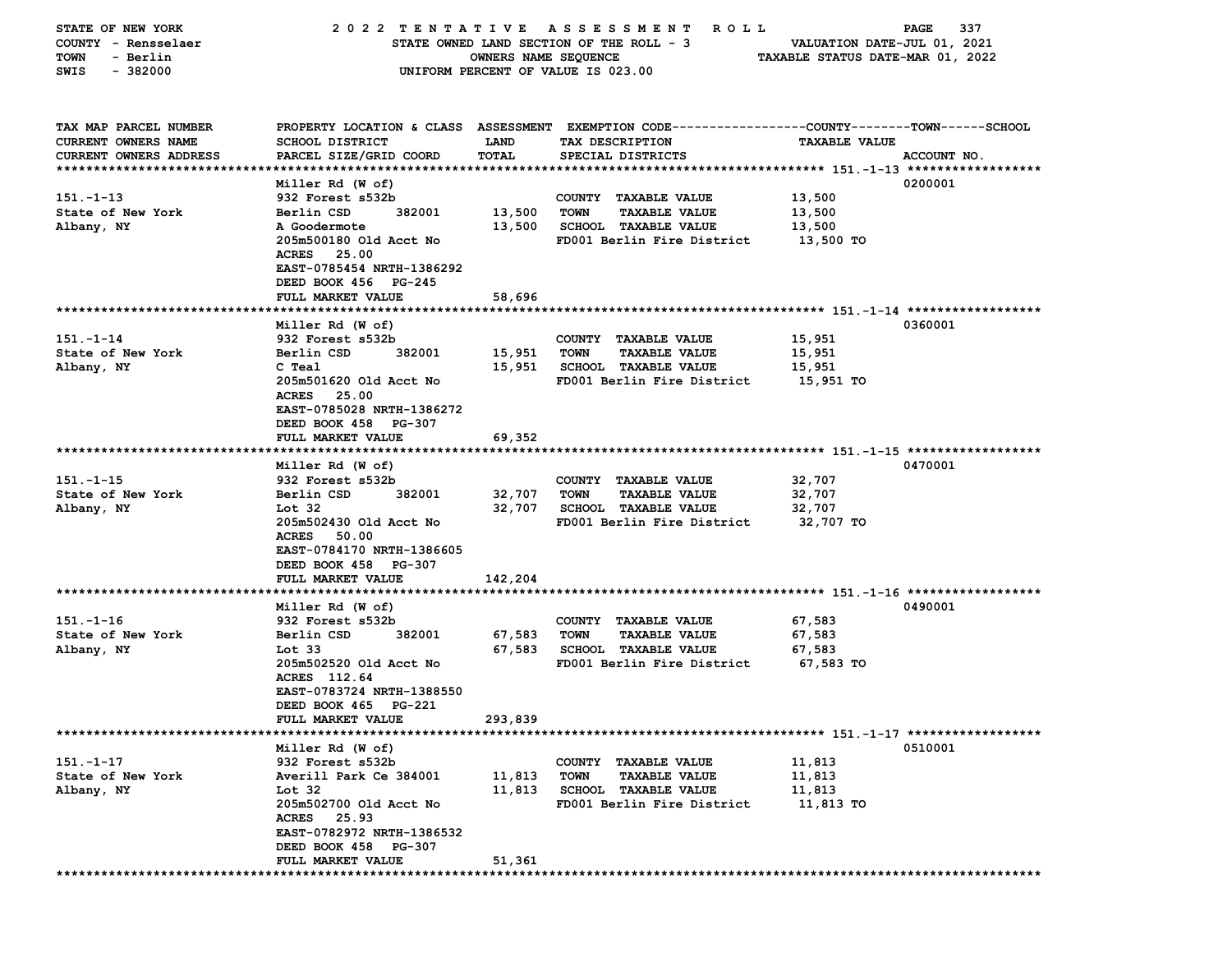| STATE OF NEW YORK<br>COUNTY - Rensselaer<br><b>TOWN</b><br>- Berlin<br>$-382000$<br>SWIS | 2022 TENTATIVE                                                                                                                                          | A S S E S S M E N T<br>R O L L<br>STATE OWNED LAND SECTION OF THE ROLL - 3<br>OWNERS NAME SEQUENCE<br>UNIFORM PERCENT OF VALUE IS 023.00 | 338<br>PAGE<br>VALUATION DATE-JUL 01, 2021<br>TAXABLE STATUS DATE-MAR 01, 2022                                    |                       |             |  |  |  |  |  |
|------------------------------------------------------------------------------------------|---------------------------------------------------------------------------------------------------------------------------------------------------------|------------------------------------------------------------------------------------------------------------------------------------------|-------------------------------------------------------------------------------------------------------------------|-----------------------|-------------|--|--|--|--|--|
| TAX MAP PARCEL NUMBER<br><b>CURRENT OWNERS NAME</b>                                      | <b>SCHOOL DISTRICT</b>                                                                                                                                  | LAND                                                                                                                                     | PROPERTY LOCATION & CLASS ASSESSMENT EXEMPTION CODE---------------COUNTY-------TOWN-----SCHOOL<br>TAX DESCRIPTION | <b>TAXABLE VALUE</b>  |             |  |  |  |  |  |
| <b>CURRENT OWNERS ADDRESS</b>                                                            | PARCEL SIZE/GRID COORD                                                                                                                                  | TOTAL                                                                                                                                    | SPECIAL DISTRICTS                                                                                                 |                       | ACCOUNT NO. |  |  |  |  |  |
| **************************                                                               |                                                                                                                                                         |                                                                                                                                          |                                                                                                                   |                       |             |  |  |  |  |  |
| $151 - 1 - 18$                                                                           | Miller Rd (W of)<br>932 Forest s532b                                                                                                                    |                                                                                                                                          | COUNTY TAXABLE VALUE                                                                                              | 7,232                 | 0580001     |  |  |  |  |  |
| State of New York                                                                        | Averill Park Ce 384001                                                                                                                                  | 7,232                                                                                                                                    | <b>TOWN</b><br><b>TAXABLE VALUE</b>                                                                               | 7,232                 |             |  |  |  |  |  |
| Albany, NY                                                                               | Lot 178                                                                                                                                                 | 7,232                                                                                                                                    | <b>SCHOOL TAXABLE VALUE</b>                                                                                       | 7,232                 |             |  |  |  |  |  |
|                                                                                          | 205m503150 Old Acct No                                                                                                                                  |                                                                                                                                          | FD001 Berlin Fire District                                                                                        | 7,232 TO              |             |  |  |  |  |  |
|                                                                                          | 25.00<br>ACRES<br>EAST-0781968 NRTH-1386102<br>DEED BOOK 461 PG-319                                                                                     |                                                                                                                                          |                                                                                                                   |                       |             |  |  |  |  |  |
|                                                                                          | FULL MARKET VALUE                                                                                                                                       | 31,443                                                                                                                                   |                                                                                                                   |                       |             |  |  |  |  |  |
|                                                                                          |                                                                                                                                                         |                                                                                                                                          |                                                                                                                   |                       |             |  |  |  |  |  |
|                                                                                          | Miller Rd (W of)                                                                                                                                        |                                                                                                                                          |                                                                                                                   |                       | 0460001     |  |  |  |  |  |
| $151 - 1 - 19$<br>State of New York                                                      | 932 Forest s532b<br>Averill Park Ce 384001                                                                                                              | 5,585                                                                                                                                    | COUNTY TAXABLE VALUE<br><b>TOWN</b><br><b>TAXABLE VALUE</b>                                                       | 5,585<br>5,585        |             |  |  |  |  |  |
| Albany, NY                                                                               | Lot 173                                                                                                                                                 | 5,585                                                                                                                                    | <b>SCHOOL TAXABLE VALUE</b>                                                                                       | 5,585                 |             |  |  |  |  |  |
|                                                                                          | 205m502790 Old Acct No<br>ACRES 22.61<br>EAST-0781952 NRTH-1387167<br>DEED BOOK 458 PG-463                                                              |                                                                                                                                          | FD001 Berlin Fire District                                                                                        | 5,585 TO              |             |  |  |  |  |  |
|                                                                                          | FULL MARKET VALUE                                                                                                                                       | 24,283                                                                                                                                   |                                                                                                                   |                       |             |  |  |  |  |  |
|                                                                                          | ***********************                                                                                                                                 |                                                                                                                                          |                                                                                                                   |                       | 0220001     |  |  |  |  |  |
| $151 - 2 - 1$                                                                            | Bly Hollow Rd<br>932 Forest s532b                                                                                                                       |                                                                                                                                          | COUNTY TAXABLE VALUE                                                                                              | 71,922                |             |  |  |  |  |  |
| State of New York                                                                        | Berlin CSD<br>382001                                                                                                                                    | 71,922                                                                                                                                   | <b>TOWN</b><br><b>TAXABLE VALUE</b>                                                                               | 71,922                |             |  |  |  |  |  |
| Albany, NY                                                                               | Baldwin                                                                                                                                                 | 71,922                                                                                                                                   | <b>SCHOOL TAXABLE VALUE</b>                                                                                       | 71,922                |             |  |  |  |  |  |
|                                                                                          | 205m500360 Old Acct No<br>FRNT 5410.00 DPTH<br>ACRES 122.85<br>EAST-0788064 NRTH-1393457<br>DEED BOOK 456 PG-323<br>FULL MARKET VALUE                   | 312,704                                                                                                                                  | FD001 Berlin Fire District                                                                                        | 71,922 TO             |             |  |  |  |  |  |
|                                                                                          |                                                                                                                                                         |                                                                                                                                          |                                                                                                                   |                       |             |  |  |  |  |  |
|                                                                                          | Schaeffer Road Ext                                                                                                                                      |                                                                                                                                          |                                                                                                                   |                       | 0290001     |  |  |  |  |  |
| $151. -2 - 20$                                                                           | 932 Forest s532b                                                                                                                                        |                                                                                                                                          | COUNTY TAXABLE VALUE                                                                                              | 234,651               |             |  |  |  |  |  |
| State of New York                                                                        | Berlin CSD<br>382001                                                                                                                                    | 234,651                                                                                                                                  | <b>TOWN</b><br><b>TAXABLE VALUE</b>                                                                               | 234,651               |             |  |  |  |  |  |
| Albany, NY                                                                               | C Pratt<br>205m500990 Old Acct No<br><b>FRNT 1140.00 DPTH</b><br>ACRES 431.87<br>EAST-0788843 NRTH-1389580<br>DEED BOOK 459 PG-461<br>FULL MARKET VALUE | 234,651<br>1020,222                                                                                                                      | <b>SCHOOL TAXABLE VALUE</b><br>FD001 Berlin Fire District                                                         | 234,651<br>234,651 TO |             |  |  |  |  |  |
| ******************                                                                       | *********************                                                                                                                                   |                                                                                                                                          |                                                                                                                   |                       |             |  |  |  |  |  |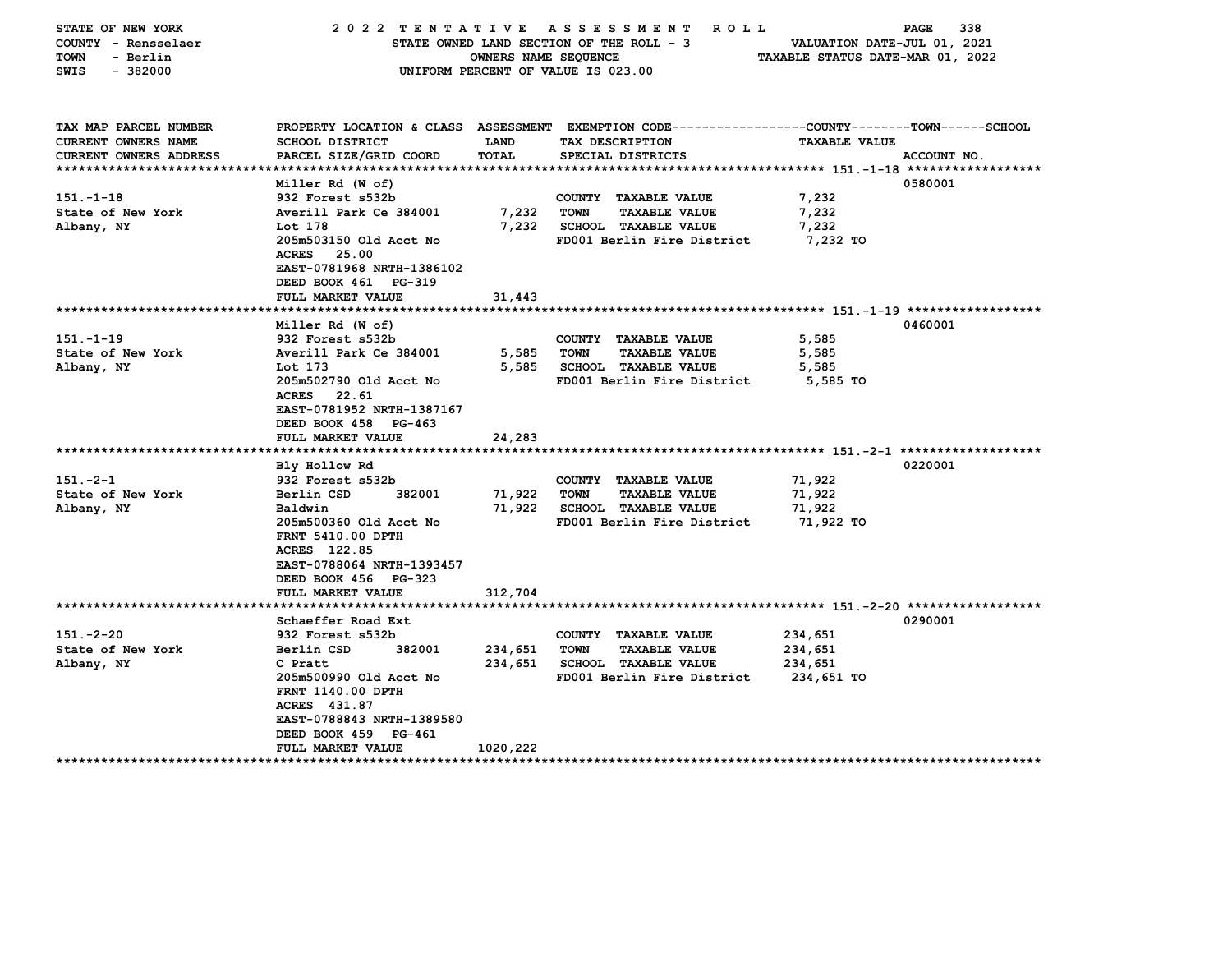| STATE OF NEW YORK      | 2022 TENTATIVE            |                      | A S S E S S M E N T<br><b>ROLL</b>                                                             |                                  | 339<br>PAGE |
|------------------------|---------------------------|----------------------|------------------------------------------------------------------------------------------------|----------------------------------|-------------|
| COUNTY - Rensselaer    |                           |                      | STATE OWNED LAND SECTION OF THE ROLL - 3                                                       | VALUATION DATE-JUL 01, 2021      |             |
| - Berlin<br>TOWN       |                           | OWNERS NAME SEQUENCE |                                                                                                | TAXABLE STATUS DATE-MAR 01, 2022 |             |
| $-382000$<br>SWIS      |                           |                      | UNIFORM PERCENT OF VALUE IS 023.00                                                             |                                  |             |
|                        |                           |                      |                                                                                                |                                  |             |
|                        |                           |                      |                                                                                                |                                  |             |
| TAX MAP PARCEL NUMBER  |                           |                      | PROPERTY LOCATION & CLASS ASSESSMENT EXEMPTION CODE---------------COUNTY-------TOWN-----SCHOOL |                                  |             |
| CURRENT OWNERS NAME    | <b>SCHOOL DISTRICT</b>    | LAND                 | TAX DESCRIPTION                                                                                | <b>TAXABLE VALUE</b>             |             |
| CURRENT OWNERS ADDRESS | PARCEL SIZE/GRID COORD    | TOTAL                | SPECIAL DISTRICTS                                                                              |                                  | ACCOUNT NO. |
|                        |                           |                      |                                                                                                |                                  |             |
|                        | Dingman Rd (S of)         |                      |                                                                                                |                                  |             |
| $161. - 1 - 6.1$       | 932 Forest s532b          |                      | COUNTY TAXABLE VALUE                                                                           | 5,866                            |             |
| State of New York      | Averill Park Ce 384001    | 5,866                | <b>TOWN</b><br><b>TAXABLE VALUE</b>                                                            | 5,866                            |             |
| Conservation Dept      | 15.00 DPTH<br><b>FRNT</b> | 5,866                | <b>SCHOOL TAXABLE VALUE</b>                                                                    | 5,866                            |             |
| Albany, NY             | <b>ACRES</b><br>8.09      |                      | FD001 Berlin Fire District                                                                     | 5,866 TO                         |             |
|                        | EAST-0777860 NRTH-1384790 |                      |                                                                                                |                                  |             |
|                        | FULL MARKET VALUE         | 25,504               |                                                                                                |                                  |             |
|                        |                           |                      |                                                                                                |                                  |             |
|                        | Dingman Rd (E of)         |                      |                                                                                                |                                  | 0550001     |
| $161. - 1 - 12$        | 932 Forest s532b          |                      | COUNTY TAXABLE VALUE                                                                           | 6,469                            |             |
| State of New York      | Averill Park Ce 384001    | 6,469                | <b>TOWN</b><br><b>TAXABLE VALUE</b>                                                            | 6,469                            |             |
| Albany, NY             | Lot 178                   | 6,469                | SCHOOL TAXABLE VALUE                                                                           | 6,469                            |             |
|                        | 205m503960 Old Acct No    |                      | FD001 Berlin Fire District                                                                     | 6,469 TO                         |             |
|                        | 24.17<br><b>ACRES</b>     |                      |                                                                                                |                                  |             |
|                        | EAST-0780076 NRTH-1384617 |                      |                                                                                                |                                  |             |
|                        | DEED BOOK 458 PG-272      |                      |                                                                                                |                                  |             |
|                        | FULL MARKET VALUE         | 28,126               |                                                                                                |                                  |             |
|                        |                           |                      |                                                                                                |                                  |             |
|                        | Dingman Rd (E of)         |                      |                                                                                                |                                  | 0560001     |
| $161. - 1 - 13$        | 932 Forest s532b          |                      | COUNTY TAXABLE VALUE                                                                           | 7,072                            |             |
| State of New York      | Averill Park Ce 384001    | 7,072                | <b>TOWN</b><br><b>TAXABLE VALUE</b>                                                            | 7,072                            |             |
| Albany, NY             | Lot 178                   | 7,072                | <b>SCHOOL TAXABLE VALUE</b>                                                                    | 7,072                            |             |
|                        | 205m503240 Old Acct No    |                      | FD001 Berlin Fire District                                                                     | 7,072 TO                         |             |
|                        | <b>ACRES</b><br>25.00     |                      |                                                                                                |                                  |             |
|                        | EAST-0780901 NRTH-1384788 |                      |                                                                                                |                                  |             |
|                        | DEED BOOK 467 PG-426      |                      |                                                                                                |                                  |             |
|                        | FULL MARKET VALUE         | 30,748               |                                                                                                |                                  |             |
|                        |                           |                      |                                                                                                |                                  |             |
|                        | Dingman Rd (E of)         |                      |                                                                                                |                                  | 0540001     |
| $161 - 1 - 14$         | 932 Forest s532b          |                      | COUNTY TAXABLE VALUE                                                                           | 101,696                          |             |
| State of New York      | Averill Park Ce 384001    | 101,696              | <b>TOWN</b><br><b>TAXABLE VALUE</b>                                                            | 101,696                          |             |
| Albany, NY             | Lots 177 181 182          | 101,696              | <b>SCHOOL TAXABLE VALUE</b>                                                                    | 101,696                          |             |
|                        | 205m503060 Old Acct No    |                      | FD001 Berlin Fire District                                                                     | 101,696 TO                       |             |
|                        | ACRES 178.00              |                      |                                                                                                |                                  |             |
|                        | EAST-0780007 NRTH-1383088 |                      |                                                                                                |                                  |             |
|                        | DEED BOOK 459 PG-150      |                      |                                                                                                |                                  |             |
|                        | FULL MARKET VALUE         | 442,157              |                                                                                                |                                  |             |
|                        |                           |                      |                                                                                                |                                  |             |
|                        | Bower Rd (E of)           |                      |                                                                                                |                                  | 0610001     |
| $161. - 1 - 15$        | 932 Forest s532b          |                      | COUNTY TAXABLE VALUE                                                                           | 15,068                           |             |
| State of New York      | Averill Park Ce 384001    | 15,068               | <b>TOWN</b><br><b>TAXABLE VALUE</b>                                                            | 15,068                           |             |
| Albany, NY             | Lot 182                   | 15,068               | <b>SCHOOL TAXABLE VALUE</b>                                                                    | 15,068                           |             |
|                        | 205m503690 Old Acct No    |                      | FD001 Berlin Fire District                                                                     | 15,068 TO                        |             |
|                        | ACRES 25.00               |                      |                                                                                                |                                  |             |
|                        | EAST-0779529 NRTH-1382135 |                      |                                                                                                |                                  |             |
|                        | DEED BOOK 458 PG-463      |                      |                                                                                                |                                  |             |
|                        | FULL MARKET VALUE         | 65,513               |                                                                                                |                                  |             |
|                        |                           |                      |                                                                                                |                                  |             |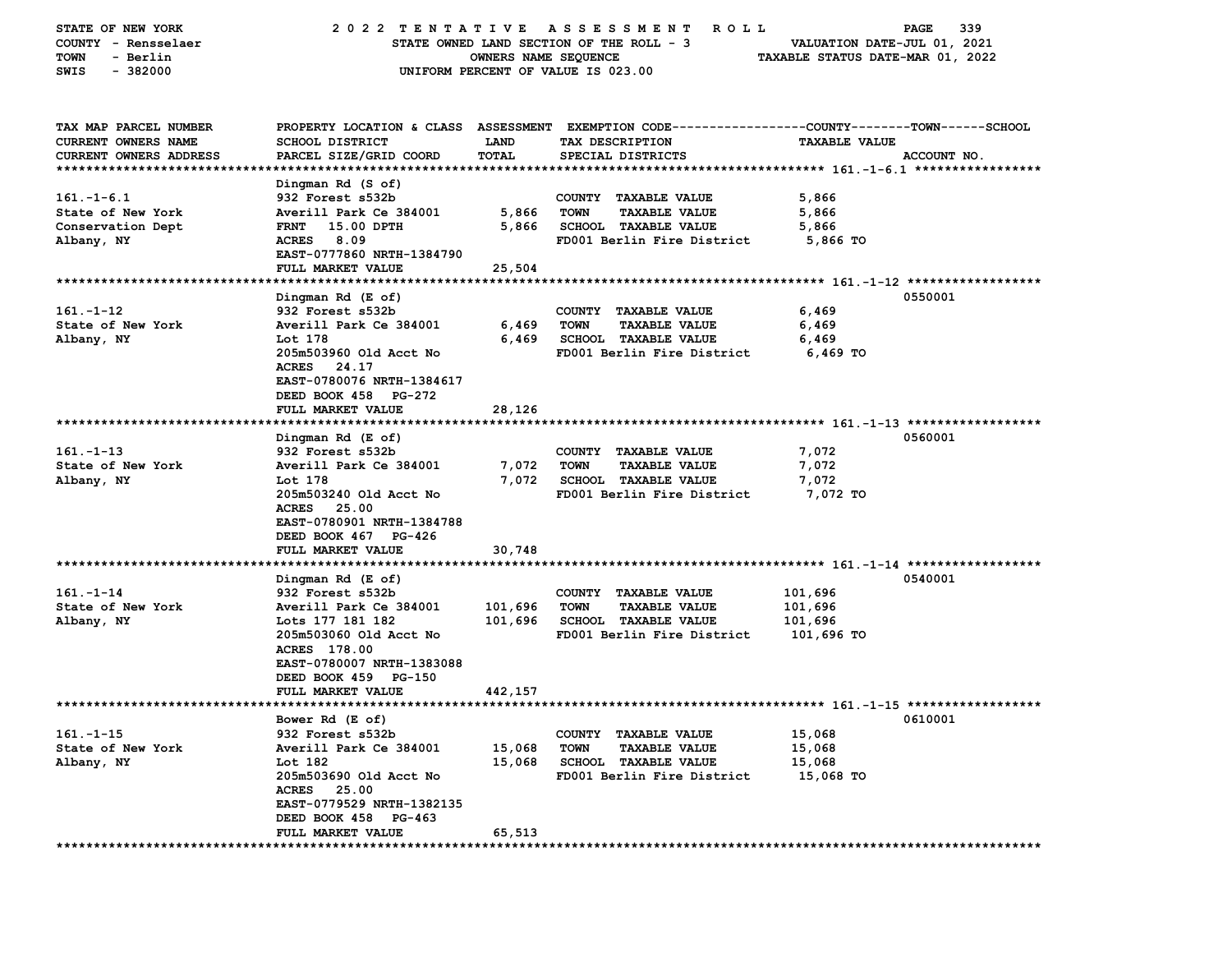| STATE OF NEW YORK<br>COUNTY - Rensselaer<br><b>TOWN</b><br>- Berlin<br>$-382000$<br>SWIS | 2022 TENTATIVE                           | OWNERS NAME SEQUENCE | A S S E S S M E N T<br><b>ROLL</b><br>STATE OWNED LAND SECTION OF THE ROLL - 3<br>UNIFORM PERCENT OF VALUE IS 023.00 | VALUATION DATE-JUL 01, 2021<br>TAXABLE STATUS DATE-MAR 01, 2022 | 340<br>PAGE |
|------------------------------------------------------------------------------------------|------------------------------------------|----------------------|----------------------------------------------------------------------------------------------------------------------|-----------------------------------------------------------------|-------------|
| TAX MAP PARCEL NUMBER<br><b>CURRENT OWNERS NAME</b>                                      | <b>SCHOOL DISTRICT</b>                   | LAND                 | PROPERTY LOCATION & CLASS ASSESSMENT EXEMPTION CODE---------------COUNTY-------TOWN------SCHOOL<br>TAX DESCRIPTION   | <b>TAXABLE VALUE</b>                                            |             |
| <b>CURRENT OWNERS ADDRESS</b>                                                            | PARCEL SIZE/GRID COORD                   | <b>TOTAL</b>         | SPECIAL DISTRICTS                                                                                                    |                                                                 | ACCOUNT NO. |
| ***************************                                                              |                                          |                      |                                                                                                                      |                                                                 |             |
|                                                                                          | Bower Rd (E of)                          |                      |                                                                                                                      |                                                                 | 0630001     |
| $161. - 1 - 16$                                                                          | 932 Forest s532b                         |                      | COUNTY TAXABLE VALUE                                                                                                 | 94,343                                                          |             |
| State of New York                                                                        | Averill Park Ce 384001                   | 94,343               | <b>TAXABLE VALUE</b><br>TOWN                                                                                         | 94,343                                                          |             |
| Albany, NY                                                                               | Lot 186                                  | 94,343               | SCHOOL TAXABLE VALUE                                                                                                 | 94,343                                                          |             |
|                                                                                          | 205m503780 Old Acct No                   |                      | FD001 Berlin Fire District                                                                                           | 94,343 TO                                                       |             |
|                                                                                          | ACRES 182.43                             |                      |                                                                                                                      |                                                                 |             |
|                                                                                          | EAST-0779887 NRTH-1380167                |                      |                                                                                                                      |                                                                 |             |
|                                                                                          | DEED BOOK 532 PG-45                      |                      |                                                                                                                      |                                                                 |             |
|                                                                                          | FULL MARKET VALUE                        | 410,187              |                                                                                                                      |                                                                 |             |
|                                                                                          |                                          |                      |                                                                                                                      |                                                                 |             |
|                                                                                          | Black River Rd (W Of)                    |                      |                                                                                                                      |                                                                 | 335M501000S |
| $161. - 1 - 17$                                                                          | 932 Forest s532b                         |                      | COUNTY TAXABLE VALUE                                                                                                 | 8,357                                                           |             |
| State of New York                                                                        | Berlin CSD<br>382001                     | 8,357                | <b>TOWN</b><br><b>TAXABLE VALUE</b>                                                                                  | 8,357                                                           |             |
| Albany, NY                                                                               | Pt In Stephentown                        | 8,357                | SCHOOL TAXABLE VALUE                                                                                                 | 8,357                                                           |             |
|                                                                                          | 172.-1-4                                 |                      | FD001 Berlin Fire District                                                                                           | 8,357 TO                                                        |             |
|                                                                                          | 335m5010005 Old Acct No                  |                      |                                                                                                                      |                                                                 |             |
|                                                                                          | 84.85<br><b>ACRES</b>                    |                      |                                                                                                                      |                                                                 |             |
|                                                                                          | EAST-0779888 NRTH-1377806                |                      |                                                                                                                      |                                                                 |             |
|                                                                                          | DEED BOOK 493 PG-165                     |                      |                                                                                                                      |                                                                 |             |
|                                                                                          | FULL MARKET VALUE                        | 36,335               |                                                                                                                      |                                                                 |             |
|                                                                                          |                                          |                      |                                                                                                                      |                                                                 |             |
|                                                                                          | Black River Rd (W Of)                    |                      |                                                                                                                      |                                                                 | 335M500900  |
| $161. - 1 - 18$                                                                          | 932 Forest s532b                         |                      | COUNTY TAXABLE VALUE                                                                                                 | 9,643                                                           |             |
| State of New York                                                                        | Berlin CSD<br>382001                     | 9,643                | TOWN<br><b>TAXABLE VALUE</b>                                                                                         | 9,643                                                           |             |
| Albany, NY                                                                               | All In Berlin                            | 9,643                | <b>SCHOOL TAXABLE VALUE</b>                                                                                          | 9,643                                                           |             |
|                                                                                          | 319.-2708 Stephentown                    |                      | FD001 Berlin Fire District                                                                                           | 9,643 TO                                                        |             |
|                                                                                          | 335m500900 Old Acct No                   |                      |                                                                                                                      |                                                                 |             |
|                                                                                          | 36.24<br><b>ACRES</b>                    |                      |                                                                                                                      |                                                                 |             |
|                                                                                          | EAST-0778522 NRTH-1378446                |                      |                                                                                                                      |                                                                 |             |
|                                                                                          | DEED BOOK 474 PG-264                     |                      |                                                                                                                      |                                                                 |             |
|                                                                                          | FULL MARKET VALUE<br>******************* | 41,926               |                                                                                                                      |                                                                 |             |
|                                                                                          | Black River Rd (W Of)                    |                      |                                                                                                                      |                                                                 | 335M500700  |
| $161. - 1 - 19$                                                                          | 932 Forest s532b                         |                      | COUNTY TAXABLE VALUE                                                                                                 | 9,121                                                           |             |
| State of New York                                                                        | Berlin CSD<br>382001                     | 9,121                | <b>TOWN</b><br><b>TAXABLE VALUE</b>                                                                                  | 9,121                                                           |             |
| Albany, NY                                                                               | All In Berlin                            | 9,121                | <b>SCHOOL TAXABLE VALUE</b>                                                                                          | 9,121                                                           |             |
|                                                                                          | 319.-2706 Stephentown                    |                      | FD001 Berlin Fire District                                                                                           | 9,121 TO                                                        |             |
|                                                                                          | 335m500700 Old Acct No                   |                      |                                                                                                                      |                                                                 |             |
|                                                                                          | ACRES 12.60                              |                      |                                                                                                                      |                                                                 |             |
|                                                                                          | EAST-0778104 NRTH-1377876                |                      |                                                                                                                      |                                                                 |             |
|                                                                                          | DEED BOOK 458 PG-459                     |                      |                                                                                                                      |                                                                 |             |
|                                                                                          | <b>FULL MARKET VALUE</b>                 | 39,657               |                                                                                                                      |                                                                 |             |
|                                                                                          | *************                            |                      |                                                                                                                      |                                                                 |             |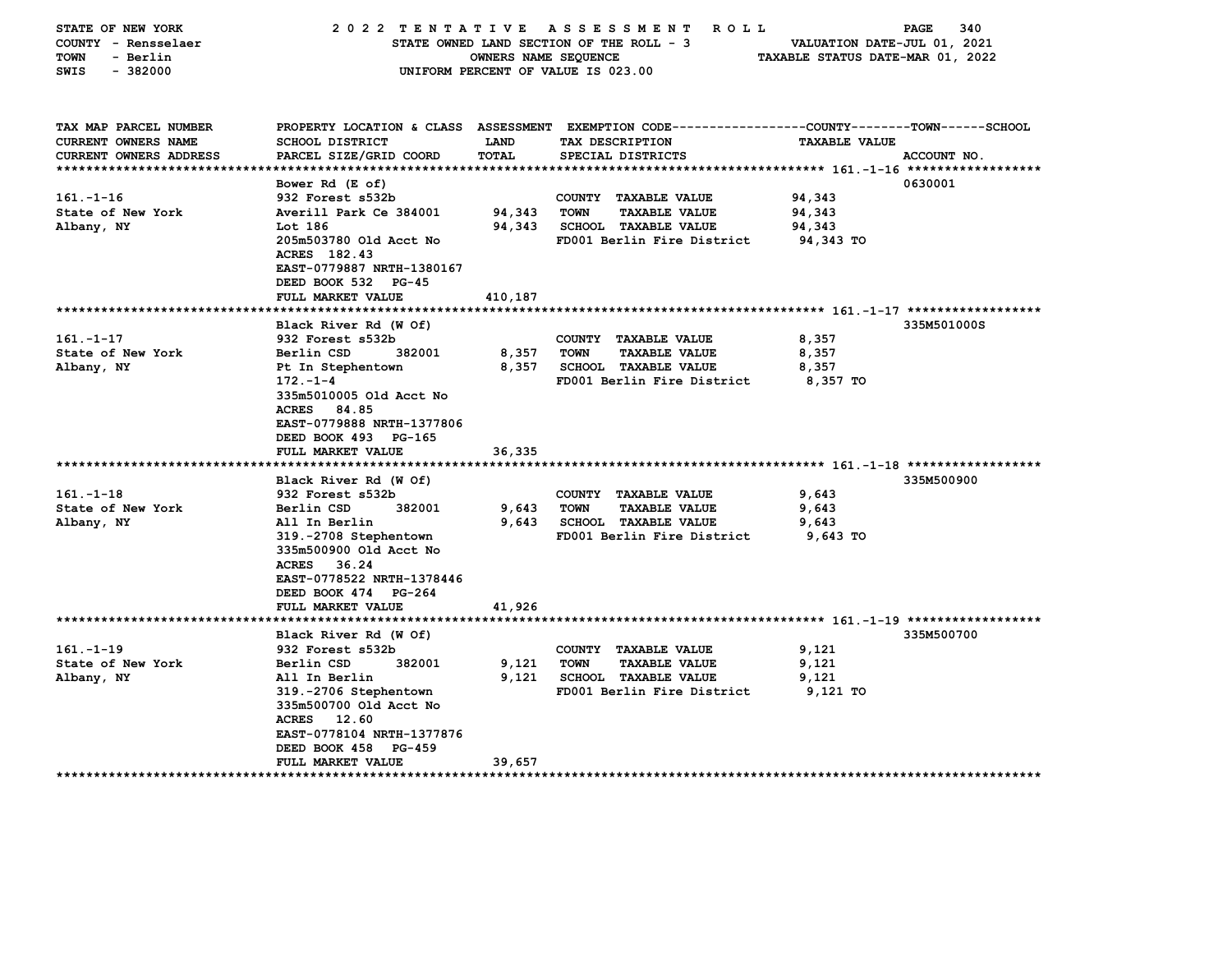| STATE OF NEW YORK      |                                          |                                  | 2022 TENTATIVE ASSESSMENT<br><b>ROLL</b>                                                       |                             | 341<br>PAGE |
|------------------------|------------------------------------------|----------------------------------|------------------------------------------------------------------------------------------------|-----------------------------|-------------|
| COUNTY - Rensselaer    |                                          |                                  | STATE OWNED LAND SECTION OF THE ROLL - 3                                                       | VALUATION DATE-JUL 01, 2021 |             |
| - Berlin<br>TOWN       | OWNERS NAME SEQUENCE                     | TAXABLE STATUS DATE-MAR 01, 2022 |                                                                                                |                             |             |
| SWIS<br>$-382000$      |                                          |                                  | UNIFORM PERCENT OF VALUE IS 023.00                                                             |                             |             |
|                        |                                          |                                  |                                                                                                |                             |             |
|                        |                                          |                                  |                                                                                                |                             |             |
| TAX MAP PARCEL NUMBER  |                                          |                                  | PROPERTY LOCATION & CLASS ASSESSMENT EXEMPTION CODE---------------COUNTY-------TOWN-----SCHOOL |                             |             |
| CURRENT OWNERS NAME    | <b>SCHOOL DISTRICT</b>                   | LAND                             | TAX DESCRIPTION                                                                                | <b>TAXABLE VALUE</b>        |             |
| CURRENT OWNERS ADDRESS | PARCEL SIZE/GRID COORD                   | TOTAL                            | SPECIAL DISTRICTS                                                                              |                             | ACCOUNT NO. |
|                        |                                          |                                  |                                                                                                |                             |             |
|                        | Bower Rd (E of)                          |                                  |                                                                                                |                             | 0620001     |
| $161 - 1 - 21$         | 932 Forest s532b                         |                                  | COUNTY TAXABLE VALUE                                                                           | 3,978                       |             |
| State of New York      | Averill Park Ce 384001                   | 3,978                            | <b>TOWN</b><br><b>TAXABLE VALUE</b>                                                            | 3,978                       |             |
| Albany, NY             | Lot 185                                  | 3,978                            | SCHOOL TAXABLE VALUE                                                                           | 3,978                       |             |
|                        | 205m503600 Old Acct No                   |                                  | FD001 Berlin Fire District                                                                     | 3,978 TO                    |             |
|                        | <b>ACRES</b><br>20.39                    |                                  |                                                                                                |                             |             |
|                        | EAST-0777760 NRTH-1379821                |                                  |                                                                                                |                             |             |
|                        | DEED BOOK 458 PG-301                     |                                  |                                                                                                |                             |             |
|                        | FULL MARKET VALUE                        | 17,296                           |                                                                                                |                             |             |
|                        |                                          |                                  |                                                                                                |                             |             |
|                        | Dingman Rd (S of)                        |                                  |                                                                                                |                             | 0600001     |
| $161. - 1 - 25$        | 932 Forest s532b                         |                                  | COUNTY TAXABLE VALUE                                                                           | 5,746                       |             |
| State of New York      | Averill Park Ce 384001                   | 5,746                            | <b>TOWN</b><br><b>TAXABLE VALUE</b>                                                            | 5,746                       |             |
| Albany, NY             | Lot 181                                  | 5,746                            | <b>SCHOOL TAXABLE VALUE</b>                                                                    | 5,746                       |             |
|                        | 205m503510 Old Acct No                   |                                  | FD001 Berlin Fire District                                                                     | 5,746 TO                    |             |
|                        | <b>ACRES</b><br>33.36                    |                                  |                                                                                                |                             |             |
|                        | EAST-0777200 NRTH-1383660                |                                  |                                                                                                |                             |             |
|                        | DEED BOOK 467 PG-426                     |                                  |                                                                                                |                             |             |
|                        | FULL MARKET VALUE                        | 24,983                           |                                                                                                |                             |             |
|                        |                                          |                                  |                                                                                                |                             |             |
|                        | Miller Rd (W of)                         |                                  |                                                                                                |                             | 0590001     |
| $162 - 1 - 1$          | 932 Forest s532b                         |                                  | COUNTY TAXABLE VALUE                                                                           | 12,817                      |             |
| State of New York      | Averill Park Ce 384001                   | 12,817                           | TOWN<br><b>TAXABLE VALUE</b>                                                                   | 12,817                      |             |
| Albany, NY             | Lot 182                                  | 12,817                           | <b>SCHOOL TAXABLE VALUE</b>                                                                    | 12,817                      |             |
|                        | 205m503420 Old Acct No                   |                                  | FD001 Berlin Fire District                                                                     | 12,817 TO                   |             |
|                        | ACRES 50.00                              |                                  |                                                                                                |                             |             |
|                        | EAST-0781609 NRTH-1384397                |                                  |                                                                                                |                             |             |
|                        | FULL MARKET VALUE                        | 55,726                           |                                                                                                |                             |             |
|                        |                                          |                                  |                                                                                                |                             |             |
|                        | Miller Rd (W of)                         |                                  |                                                                                                |                             | 0430001     |
| $162 - 1 - 2$          | 932 Forest s532b                         |                                  | COUNTY TAXABLE VALUE                                                                           | 20,813                      |             |
| State of New York      | Berlin CSD<br>382001                     | 20,813                           | <b>TOWN</b><br><b>TAXABLE VALUE</b>                                                            | 20,813                      |             |
| Albany, NY             | Lot 30 & 32                              | 20,813                           | <b>SCHOOL TAXABLE VALUE</b>                                                                    | 20,813                      |             |
|                        | 205m502610 Old Acct No                   |                                  | FD001 Berlin Fire District                                                                     | 20,813 TO                   |             |
|                        | ACRES 71.50<br>EAST-0782634 NRTH-1384611 |                                  |                                                                                                |                             |             |
|                        | DEED BOOK 461 PG-319                     |                                  |                                                                                                |                             |             |
|                        | <b>FULL MARKET VALUE</b>                 | 90,491                           |                                                                                                |                             |             |
|                        |                                          |                                  |                                                                                                |                             |             |
|                        | Miller Rd (W of)                         |                                  |                                                                                                |                             | 0450001     |
| $162 - 1 - 3$          | 932 Forest s532b                         |                                  | COUNTY TAXABLE VALUE                                                                           | 24,389                      |             |
| State of New York      | Berlin CSD<br>382001                     | 24,389                           | <b>TOWN</b><br><b>TAXABLE VALUE</b>                                                            | 24,389                      |             |
| Albany, NY             | Lot 32                                   | 24,389                           | <b>SCHOOL TAXABLE VALUE</b>                                                                    | 24,389                      |             |
|                        | 205m502340 Old Acct No                   |                                  | FD001 Berlin Fire District                                                                     | 24,389 TO                   |             |
|                        | <b>ACRES</b><br>42.61                    |                                  |                                                                                                |                             |             |
|                        | EAST-0784009 NRTH-1385144                |                                  |                                                                                                |                             |             |
|                        | DEED BOOK 461 PG-319                     |                                  |                                                                                                |                             |             |
|                        | FULL MARKET VALUE                        | 106,039                          |                                                                                                |                             |             |
|                        |                                          |                                  |                                                                                                |                             |             |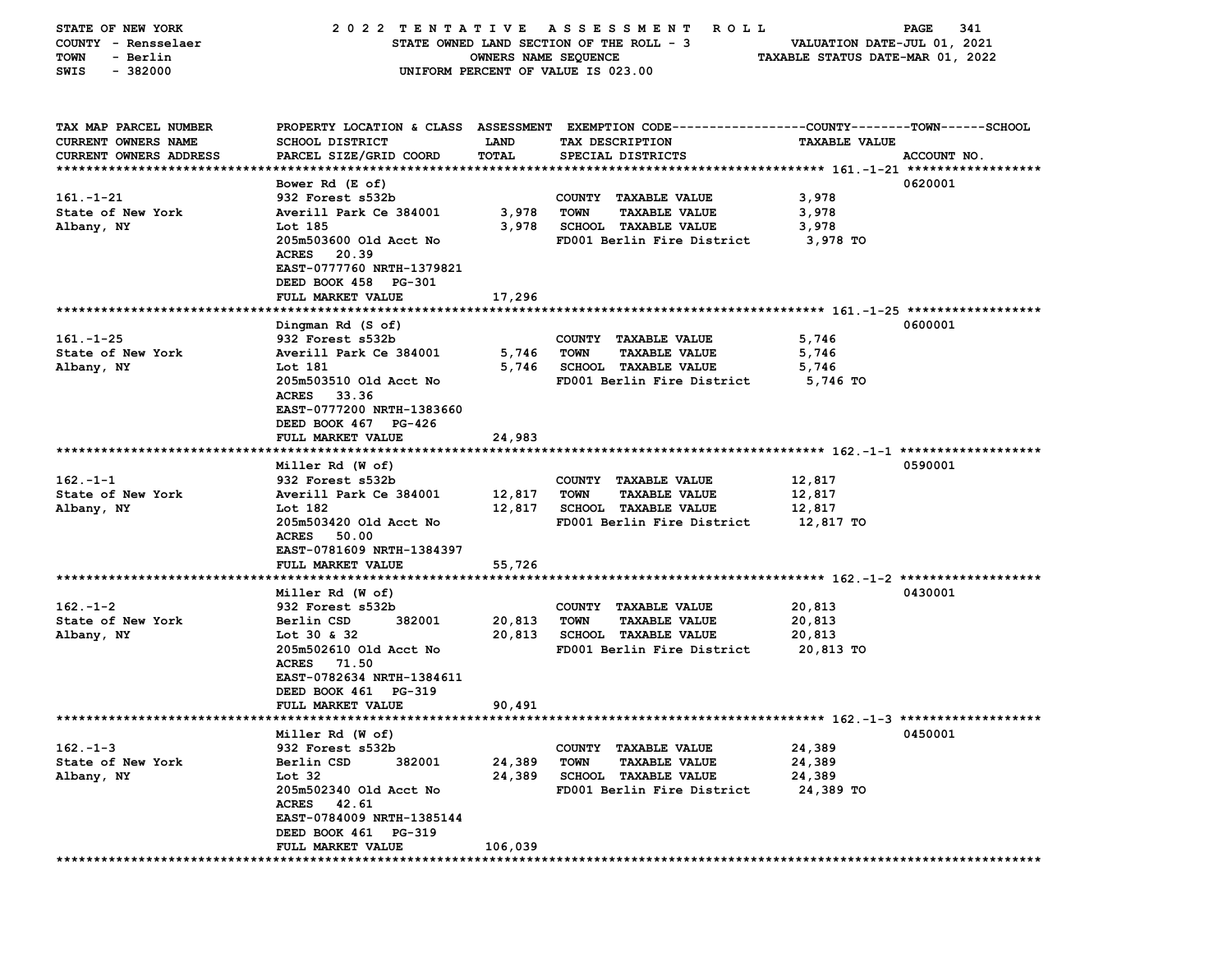| STATE OF NEW YORK<br>COUNTY - Rensselaer<br><b>TOWN</b><br>- Berlin<br>$-382000$<br>SWIS | 2022 TENTATIVE<br>STATE OWNED LAND SECTION OF THE ROLL - 3<br>OWNERS NAME SEQUENCE<br>UNIFORM PERCENT OF VALUE IS 023.00 | 342<br>PAGE<br>VALUATION DATE-JUL 01, 2021<br>TAXABLE STATUS DATE-MAR 01, 2022 |                                                                                                                   |                      |             |
|------------------------------------------------------------------------------------------|--------------------------------------------------------------------------------------------------------------------------|--------------------------------------------------------------------------------|-------------------------------------------------------------------------------------------------------------------|----------------------|-------------|
| TAX MAP PARCEL NUMBER<br>CURRENT OWNERS NAME                                             | <b>SCHOOL DISTRICT</b>                                                                                                   | LAND                                                                           | PROPERTY LOCATION & CLASS ASSESSMENT EXEMPTION CODE---------------COUNTY-------TOWN-----SCHOOL<br>TAX DESCRIPTION | <b>TAXABLE VALUE</b> |             |
| CURRENT OWNERS ADDRESS<br>*****************************                                  | PARCEL SIZE/GRID COORD                                                                                                   | TOTAL                                                                          | SPECIAL DISTRICTS                                                                                                 |                      | ACCOUNT NO. |
|                                                                                          | Miller Rd (W of)                                                                                                         |                                                                                |                                                                                                                   |                      | 0415001     |
| $162 - 1 - 4$                                                                            | 932 Forest s532b                                                                                                         |                                                                                | COUNTY TAXABLE VALUE                                                                                              | 14,987               |             |
| State of New York                                                                        | Berlin CSD<br>382001                                                                                                     | 14,987                                                                         | <b>TOWN</b><br><b>TAXABLE VALUE</b>                                                                               | 14,987               |             |
| Albany, NY                                                                               | Lot 30                                                                                                                   | 14,987                                                                         | SCHOOL TAXABLE VALUE                                                                                              | 14,987               |             |
|                                                                                          | 205m504000 Old Acct No                                                                                                   |                                                                                | FD001 Berlin Fire District                                                                                        | 14,987 TO            |             |
|                                                                                          | 22.80<br><b>ACRES</b>                                                                                                    |                                                                                |                                                                                                                   |                      |             |
|                                                                                          | EAST-0784092 NRTH-1383900                                                                                                |                                                                                |                                                                                                                   |                      |             |
|                                                                                          | DEED BOOK 1214 PG-567                                                                                                    |                                                                                |                                                                                                                   |                      |             |
|                                                                                          | FULL MARKET VALUE                                                                                                        | 65,161                                                                         |                                                                                                                   |                      |             |
| **************************                                                               |                                                                                                                          |                                                                                |                                                                                                                   |                      | 0410001     |
| $162 - 1 - 5$                                                                            | Miller Rd (W of)<br>932 Forest s532b                                                                                     |                                                                                | COUNTY TAXABLE VALUE                                                                                              | 14,304               |             |
| State of New York                                                                        | Berlin CSD<br>382001                                                                                                     | 14,304                                                                         | <b>TOWN</b><br><b>TAXABLE VALUE</b>                                                                               | 14,304               |             |
| Albany, NY                                                                               | $Tot$ 30                                                                                                                 | 14,304                                                                         | SCHOOL TAXABLE VALUE                                                                                              | 14,304               |             |
|                                                                                          | 205m502070 Old Acct No                                                                                                   |                                                                                | FD001 Berlin Fire District                                                                                        | 14,304 TO            |             |
|                                                                                          | <b>ACRES</b><br>22.08                                                                                                    |                                                                                |                                                                                                                   |                      |             |
|                                                                                          | EAST-0783822 NRTH-1382619                                                                                                |                                                                                |                                                                                                                   |                      |             |
|                                                                                          | DEED BOOK 458 PG-301                                                                                                     |                                                                                |                                                                                                                   |                      |             |
|                                                                                          | FULL MARKET VALUE                                                                                                        | 62,191                                                                         |                                                                                                                   |                      |             |
|                                                                                          |                                                                                                                          |                                                                                |                                                                                                                   |                      |             |
|                                                                                          | 78 State Park Rd                                                                                                         |                                                                                |                                                                                                                   |                      | 0440001     |
| $162 - 1 - 6$<br>State of New York                                                       | 932 Forest s532b<br>Berlin CSD<br>382001                                                                                 | 34,394                                                                         | COUNTY TAXABLE VALUE<br><b>TOWN</b><br><b>TAXABLE VALUE</b>                                                       | 34,394<br>34,394     |             |
| Albany, NY                                                                               | S.f.l. Lot 31 60A                                                                                                        | 34,394                                                                         | SCHOOL TAXABLE VALUE                                                                                              | 34,394               |             |
|                                                                                          | 205m502250                                                                                                               |                                                                                | FD001 Berlin Fire District                                                                                        | 34,394 TO            |             |
|                                                                                          | FRNT 570.00 DPTH                                                                                                         |                                                                                |                                                                                                                   |                      |             |
|                                                                                          | ACRES 64.60                                                                                                              |                                                                                |                                                                                                                   |                      |             |
|                                                                                          | EAST-0784915 NRTH-1382984                                                                                                |                                                                                |                                                                                                                   |                      |             |
|                                                                                          | DEED BOOK 458 PG-301                                                                                                     |                                                                                |                                                                                                                   |                      |             |
|                                                                                          | FULL MARKET VALUE                                                                                                        | 149,539                                                                        |                                                                                                                   |                      |             |
|                                                                                          |                                                                                                                          |                                                                                |                                                                                                                   |                      |             |
|                                                                                          | Miller Rd                                                                                                                |                                                                                |                                                                                                                   |                      | 0300001     |
| $162. - 1 - 7$                                                                           | 932 Forest s532b                                                                                                         |                                                                                | COUNTY TAXABLE VALUE                                                                                              | 69,391               |             |
| State of New York                                                                        | Berlin CSD<br>382001                                                                                                     | 69,391<br>69,391                                                               | <b>TOWN</b><br><b>TAXABLE VALUE</b><br><b>SCHOOL TAXABLE VALUE</b>                                                | 69,391<br>69,391     |             |
| Albany, NY                                                                               | A Reynolds<br>205m501080 Old Acct No                                                                                     |                                                                                | FD001 Berlin Fire District                                                                                        | 69,391 TO            |             |
|                                                                                          | FRNT 4270.00 DPTH                                                                                                        |                                                                                |                                                                                                                   |                      |             |
|                                                                                          | ACRES 151.72                                                                                                             |                                                                                |                                                                                                                   |                      |             |
|                                                                                          | EAST-0786546 NRTH-1383864                                                                                                |                                                                                |                                                                                                                   |                      |             |
|                                                                                          | DEED BOOK 489 PG-183                                                                                                     |                                                                                |                                                                                                                   |                      |             |
|                                                                                          | FULL MARKET VALUE                                                                                                        | 301,700                                                                        |                                                                                                                   |                      |             |
|                                                                                          | ***************                                                                                                          |                                                                                |                                                                                                                   |                      |             |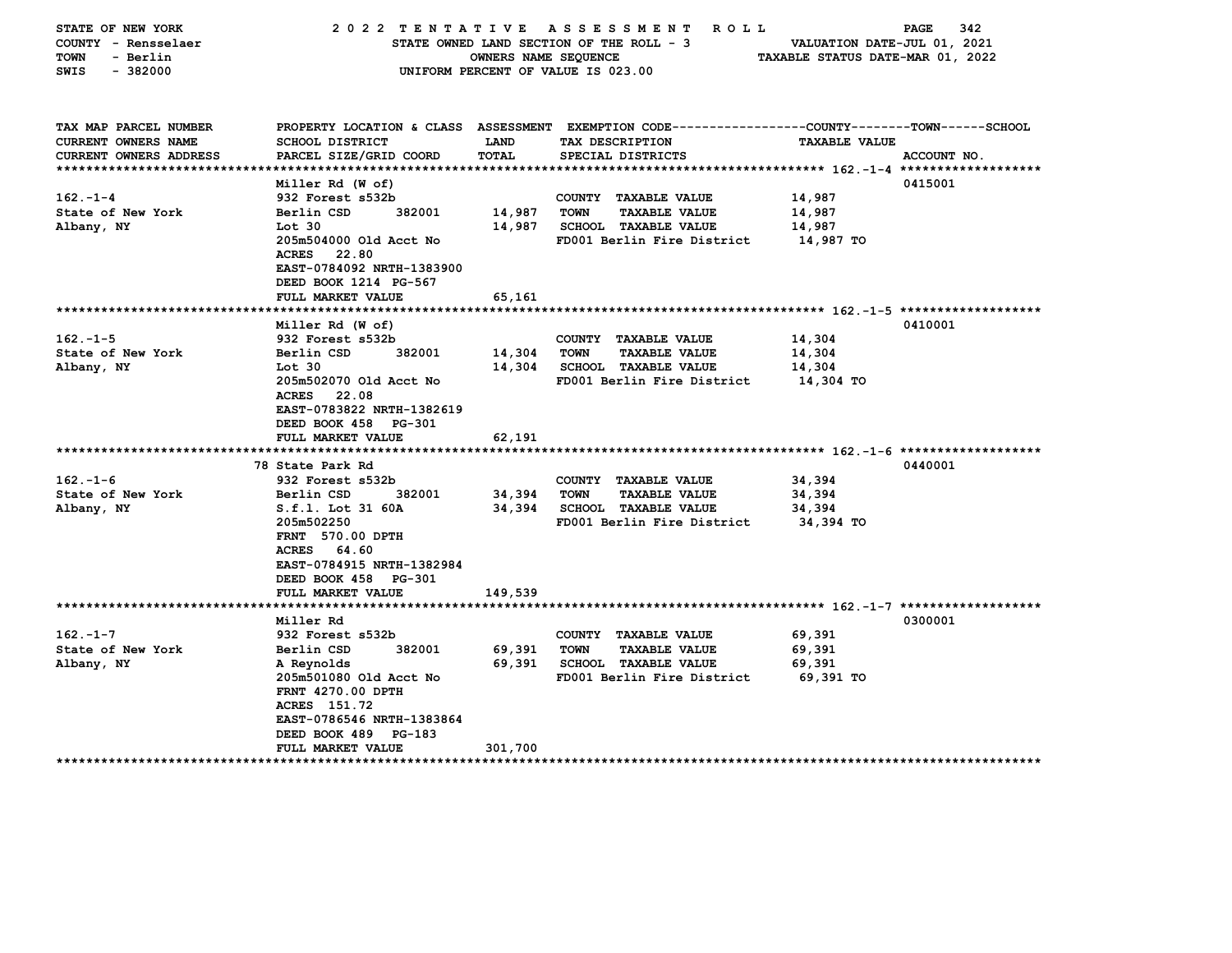| STATE OF NEW YORK             |                           |                      | 2022 TENTATIVE ASSESSMENT<br>ROLL ROLL                                                         |                                  | PAGE<br>343 |
|-------------------------------|---------------------------|----------------------|------------------------------------------------------------------------------------------------|----------------------------------|-------------|
| COUNTY - Rensselaer           |                           |                      | STATE OWNED LAND SECTION OF THE ROLL - 3                                                       | VALUATION DATE-JUL 01, 2021      |             |
| TOWN<br>- Berlin              |                           | OWNERS NAME SEQUENCE |                                                                                                | TAXABLE STATUS DATE-MAR 01, 2022 |             |
| $-382000$<br>SWIS             |                           |                      | UNIFORM PERCENT OF VALUE IS 023.00                                                             |                                  |             |
|                               |                           |                      |                                                                                                |                                  |             |
|                               |                           |                      |                                                                                                |                                  |             |
| TAX MAP PARCEL NUMBER         |                           |                      | PROPERTY LOCATION & CLASS ASSESSMENT EXEMPTION CODE---------------COUNTY-------TOWN-----SCHOOL |                                  |             |
| CURRENT OWNERS NAME           | <b>SCHOOL DISTRICT</b>    | <b>LAND</b>          | TAX DESCRIPTION                                                                                | <b>TAXABLE VALUE</b>             |             |
| <b>CURRENT OWNERS ADDRESS</b> | PARCEL SIZE/GRID COORD    | TOTAL                | SPECIAL DISTRICTS                                                                              |                                  | ACCOUNT NO. |
|                               |                           |                      |                                                                                                |                                  |             |
|                               | 2 State Park Rd           |                      |                                                                                                |                                  | 0250001     |
| $162. - 1 - 8$                | 932 Forest s532b          |                      | COUNTY TAXABLE VALUE                                                                           | 64,329                           |             |
| State of New York             | Berlin CSD<br>382001      | 64,329               | TOWN<br><b>TAXABLE VALUE</b>                                                                   | 64,329                           |             |
| Albany, NY                    | V Miller                  | 64,329               | <b>SCHOOL TAXABLE VALUE</b>                                                                    | 64,329                           |             |
|                               | 205m500630 Old Acct No    |                      | FD001 Berlin Fire District                                                                     | 64,329 TO                        |             |
|                               | FRNT 2750.00 DPTH         |                      |                                                                                                |                                  |             |
|                               | ACRES<br>52.16            |                      |                                                                                                |                                  |             |
|                               | EAST-0786546 NRTH-1382062 |                      |                                                                                                |                                  |             |
|                               | DEED BOOK 458 PG-273      |                      |                                                                                                |                                  |             |
|                               | FULL MARKET VALUE         | 279,691              |                                                                                                |                                  |             |
|                               | Miller Rd (E of)          |                      |                                                                                                |                                  | 0340001     |
| $162 - 1 - 9$                 | 932 Forest s532b          |                      | COUNTY TAXABLE VALUE                                                                           | 93,177                           |             |
| State of New York             | Berlin CSD<br>382001      | 93,177               | TOWN<br><b>TAXABLE VALUE</b>                                                                   | 93,177                           |             |
| Albany, NY                    | S Steer                   | 93,177               | <b>SCHOOL TAXABLE VALUE</b>                                                                    | 93,177                           |             |
|                               | Partial Svy E. Line       |                      | FD001 Berlin Fire District                                                                     | 93,177 TO                        |             |
|                               | 205m501440 Old Acct No    |                      |                                                                                                |                                  |             |
|                               | ACRES 193.30              |                      |                                                                                                |                                  |             |
|                               | EAST-0789066 NRTH-1385176 |                      |                                                                                                |                                  |             |
|                               | DEED BOOK 458 PG-305      |                      |                                                                                                |                                  |             |
|                               | FULL MARKET VALUE         | 405,117              |                                                                                                |                                  |             |
|                               |                           |                      |                                                                                                |                                  |             |
|                               | Black River Rd            |                      |                                                                                                |                                  | 340101      |
| $162. - 1 - 29.12$            | 932 Forest s532b          |                      | COUNTY TAXABLE VALUE                                                                           | 804                              |             |
| State of New York             | 382001<br>Berlin CSD      | 804                  | <b>TOWN</b><br><b>TAXABLE VALUE</b>                                                            | 804                              |             |
| Albany, NY                    | Taconic Acres             | 804                  | <b>SCHOOL TAXABLE VALUE</b>                                                                    | 804                              |             |
|                               | No Old Cct No             |                      | FD001 Berlin Fire District                                                                     | 804 TO                           |             |
|                               | FRNT 540.00 DPTH 40.00    |                      |                                                                                                |                                  |             |
|                               | ACRES 0.31                |                      |                                                                                                |                                  |             |
|                               | EAST-0787807 NRTH-1378111 |                      |                                                                                                |                                  |             |
|                               | DEED BOOK 1314 PG-11      |                      |                                                                                                |                                  |             |
|                               | FULL MARKET VALUE         | 3,496                |                                                                                                |                                  |             |
|                               |                           |                      |                                                                                                |                                  |             |
|                               | Black River Rd            |                      |                                                                                                |                                  | 0340101     |
| $162. - 1 - 29.13$            | 932 Forest s532b          |                      | COUNTY TAXABLE VALUE                                                                           | 40                               |             |
| State of New York             | Berlin CSD<br>382001      | 40                   | TOWN<br><b>TAXABLE VALUE</b>                                                                   | 40                               |             |
| Albany, NY                    | Taconic Acres             | 40                   | <b>SCHOOL TAXABLE VALUE</b>                                                                    | 40                               |             |
|                               | No Old Acct No            |                      | FD001 Berlin Fire District                                                                     | 40 TO                            |             |
|                               | FRNT 450.00 DPTH 400.00   |                      |                                                                                                |                                  |             |
|                               | ACRES 0.01                |                      |                                                                                                |                                  |             |
|                               | EAST-0788537 NRTH-1378183 |                      |                                                                                                |                                  |             |
|                               | DEED BOOK 1314 PG-11      |                      |                                                                                                |                                  |             |
|                               | <b>FULL MARKET VALUE</b>  | 174                  |                                                                                                |                                  |             |
|                               |                           |                      |                                                                                                |                                  |             |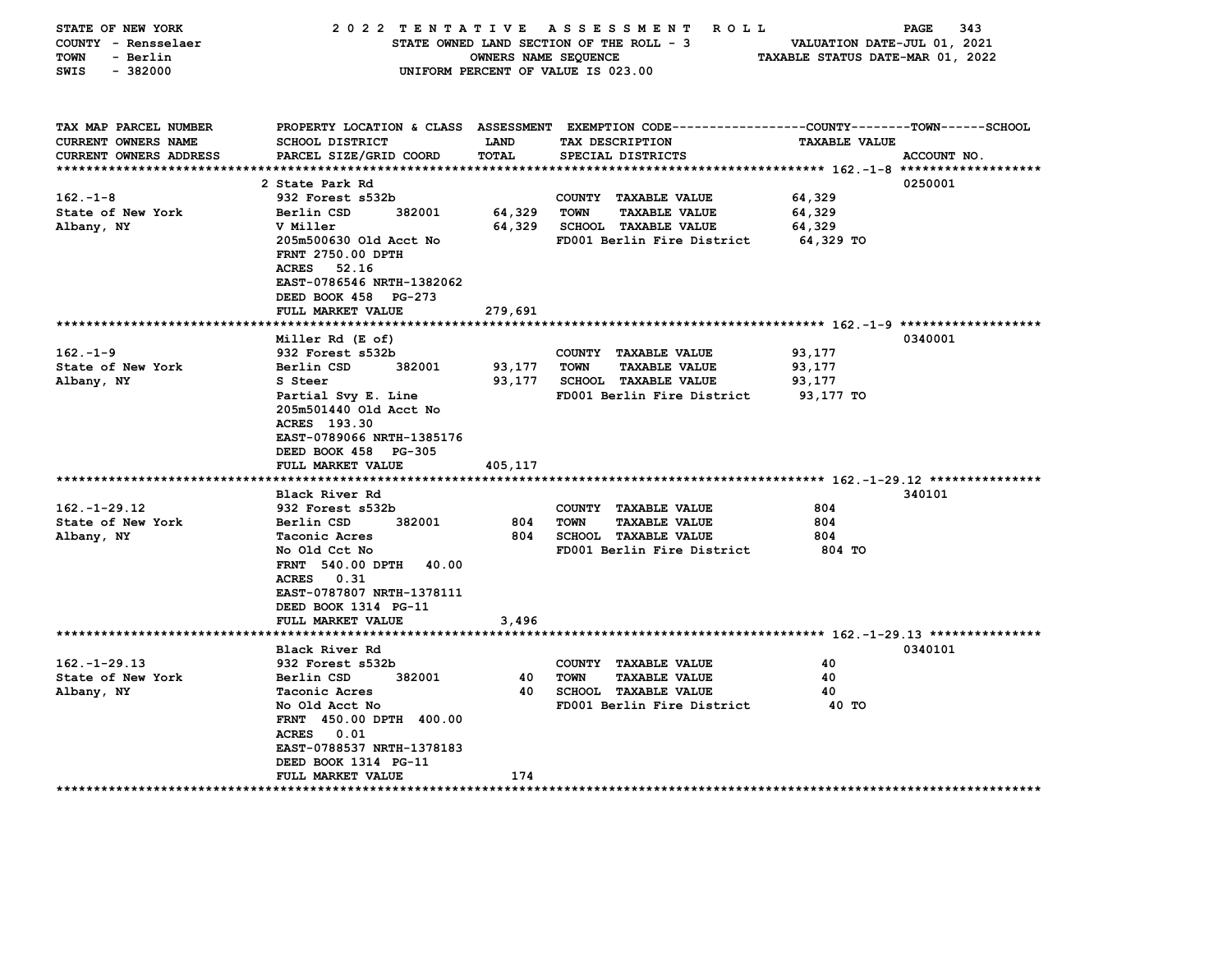| STATE OF NEW YORK          | 2022 TENTATIVE ASSESSMENT            |                      | <b>ROLL</b>                                                  |                                  | 344<br>PAGE |
|----------------------------|--------------------------------------|----------------------|--------------------------------------------------------------|----------------------------------|-------------|
| COUNTY - Rensselaer        |                                      |                      | STATE OWNED LAND SECTION OF THE ROLL - 3                     | VALUATION DATE-JUL 01, 2021      |             |
| <b>TOWN</b><br>- Berlin    |                                      | OWNERS NAME SEQUENCE |                                                              | TAXABLE STATUS DATE-MAR 01, 2022 |             |
| SWIS<br>$-382000$          |                                      |                      | UNIFORM PERCENT OF VALUE IS 023.00                           |                                  |             |
|                            |                                      |                      |                                                              |                                  |             |
|                            |                                      |                      |                                                              |                                  |             |
|                            |                                      |                      |                                                              |                                  |             |
| TAX MAP PARCEL NUMBER      | PROPERTY LOCATION & CLASS ASSESSMENT |                      | EXEMPTION CODE-----------------COUNTY-------TOWN------SCHOOL |                                  |             |
| <b>CURRENT OWNERS NAME</b> | SCHOOL DISTRICT                      | LAND                 | TAX DESCRIPTION                                              | <b>TAXABLE VALUE</b>             |             |
| CURRENT OWNERS ADDRESS     | PARCEL SIZE/GRID COORD               | TOTAL                | SPECIAL DISTRICTS                                            |                                  | ACCOUNT NO. |
|                            |                                      |                      |                                                              |                                  |             |
|                            | Schaeffer Rd                         |                      |                                                              |                                  | 0370001     |
| $162 - 1 - 31$             | 932 Forest s532b                     |                      | COUNTY TAXABLE VALUE                                         | 60,069                           |             |
| State of New York          | Berlin CSD<br>382001                 | 60,069               | <b>TOWN</b><br><b>TAXABLE VALUE</b>                          | 60,069                           |             |
| Albany, NY                 | F Watson All In Bern                 | 60,069               | <b>SCHOOL TAXABLE VALUE</b>                                  | 60,069                           |             |
|                            | 319.-2703 In Stephentown             |                      | FD001 Berlin Fire District                                   | $60,069$ TO                      |             |
|                            | 335m500400 Old Acct No               |                      |                                                              |                                  |             |
|                            | <b>FRNT</b><br>25.00 DPTH            |                      |                                                              |                                  |             |
|                            | ACRES 105.07                         |                      |                                                              |                                  |             |
|                            | EAST-0788582 NRTH-1381103            |                      |                                                              |                                  |             |
|                            | DEED BOOK 463 PG-306                 |                      |                                                              |                                  |             |
|                            | FULL MARKET VALUE                    | 261,170              |                                                              |                                  |             |
|                            |                                      |                      |                                                              |                                  |             |
|                            | Miller Rd                            |                      |                                                              |                                  | 335M500300  |
| $162 - 1 - 33$             | 932 Forest s532b                     |                      | COUNTY TAXABLE VALUE                                         | 3,576                            |             |
| State of New York          | 382001<br>Berlin CSD                 | 3,576                | <b>TOWN</b><br><b>TAXABLE VALUE</b>                          | 3,576                            |             |
| Albany, NY                 | All In Belin                         | 3,576                | <b>SCHOOL TAXABLE VALUE</b>                                  | 3,576                            |             |
|                            | 319.-2702 In Stephentown             |                      | FD001 Berlin Fire District                                   | 3,576 TO                         |             |
|                            | 335m500300 Old Acct No               |                      |                                                              |                                  |             |
|                            | FRNT 418.14 DPTH                     |                      |                                                              |                                  |             |
|                            | ACRES 3.16                           |                      |                                                              |                                  |             |
|                            | EAST-0786024 NRTH-1379879            |                      |                                                              |                                  |             |
|                            | DEED BOOK 458 PG-302                 |                      |                                                              |                                  |             |
|                            | FULL MARKET VALUE                    | 15,548               |                                                              |                                  |             |
|                            |                                      |                      |                                                              |                                  |             |
|                            | Miller Rd                            |                      |                                                              |                                  | 0350001     |
| $162. -1 - 35$             | 932 Forest s532b                     |                      | COUNTY TAXABLE VALUE                                         | 65,333                           |             |
| State of New York          | Berlin CSD<br>382001                 | 65,333               | <b>TOWN</b><br><b>TAXABLE VALUE</b>                          | 65,333                           |             |
| Albany, NY                 | C Teal                               | 65,333               | <b>SCHOOL TAXABLE VALUE</b>                                  | 65,333                           |             |
|                            | 205m501530 Old Acct No               |                      | FD001 Berlin Fire District                                   | 65,333 TO                        |             |
|                            | FRNT 2530.00 DPTH                    |                      |                                                              |                                  |             |
|                            | <b>ACRES</b><br>32.58                |                      |                                                              |                                  |             |
|                            | EAST-0786429 NRTH-1380870            |                      |                                                              |                                  |             |
|                            | DEED BOOK 458 PG-302                 |                      |                                                              |                                  |             |
|                            | FULL MARKET VALUE                    | 284,057              |                                                              |                                  |             |
|                            |                                      |                      |                                                              |                                  |             |
|                            | Miller Rd                            |                      |                                                              |                                  | 0650001     |
| $162 - 1 - 36$             | 932 Forest s532b                     |                      | COUNTY TAXABLE VALUE                                         | 1,888                            |             |
| State of New York          | Berlin CSD<br>382001                 | 1,888                | <b>TOWN</b><br><b>TAXABLE VALUE</b>                          | 1,888                            |             |
| Albany, NY                 | D Watsn                              | 1,888                | <b>SCHOOL TAXABLE VALUE</b>                                  | 1,888                            |             |
|                            | 205m503870 Old Acct No               |                      | FD001 Berlin Fire District                                   | 1,888 TO                         |             |
|                            | FRNT 210.00 DPTH                     |                      |                                                              |                                  |             |
|                            | <b>ACRES</b><br>1.00                 |                      |                                                              |                                  |             |
|                            | EAST-0786041 NRTH-1381331            |                      |                                                              |                                  |             |
|                            | DEED BOOK 665 PG-60                  |                      |                                                              |                                  |             |
|                            | FULL MARKET VALUE                    | 8,209                |                                                              |                                  |             |
|                            |                                      |                      |                                                              |                                  |             |
|                            |                                      |                      |                                                              |                                  |             |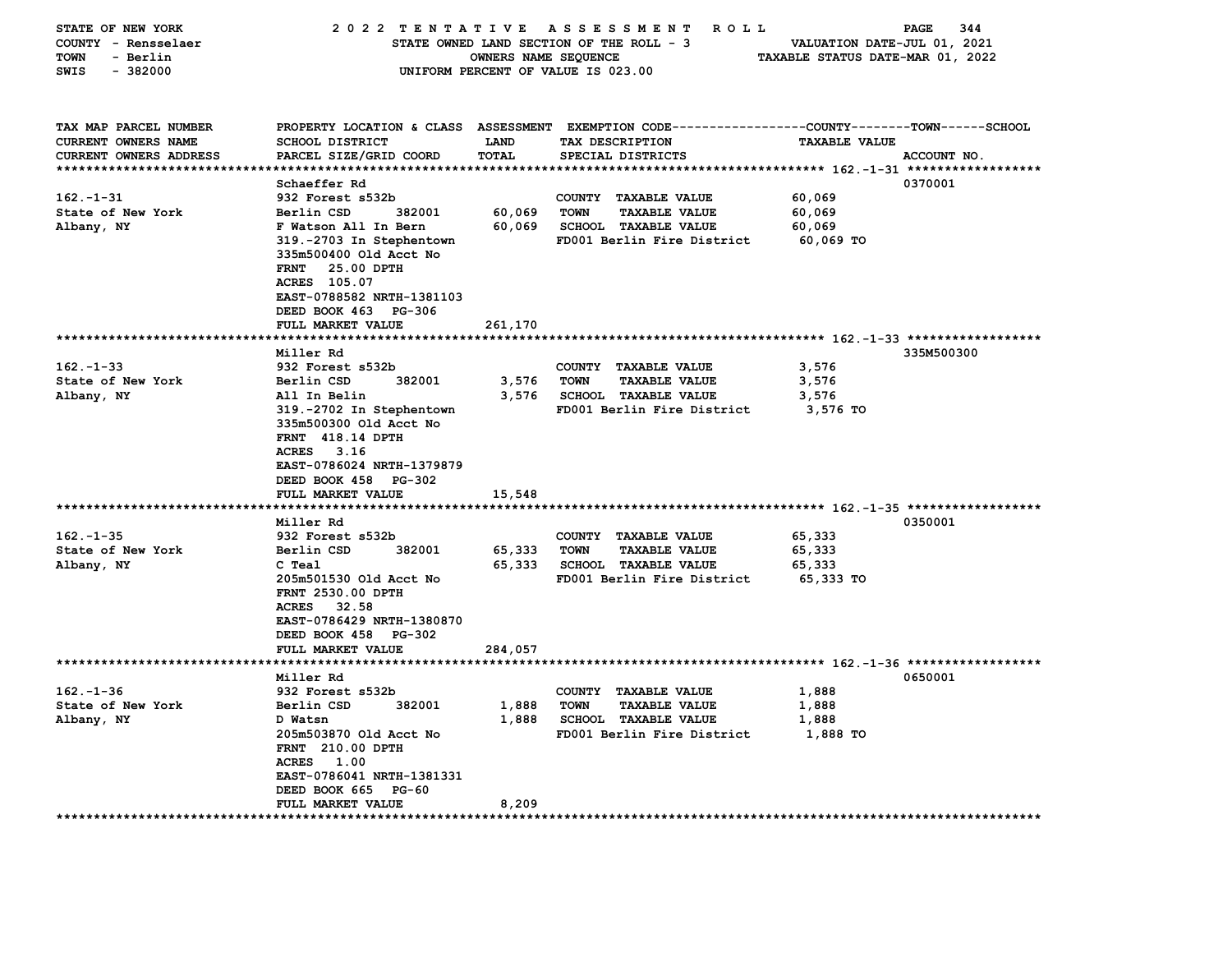| PROPERTY LOCATION & CLASS ASSESSMENT EXEMPTION CODE----------------COUNTY-------TOWN------SCHOOL<br>TAX MAP PARCEL NUMBER<br><b>CURRENT OWNERS NAME</b><br><b>SCHOOL DISTRICT</b><br><b>LAND</b><br>TAX DESCRIPTION<br><b>TAXABLE VALUE</b><br>PARCEL SIZE/GRID COORD<br>TOTAL<br>CURRENT OWNERS ADDRESS<br>SPECIAL DISTRICTS<br>ACCOUNT NO.<br>************************************* 162 . -1-37 ******************<br>25-75 State Park Rd<br>0390001<br>$162. - 1 - 37$<br>932 Forest s532b<br>COUNTY TAXABLE VALUE<br>108,807<br>State of New York<br>Berlin CSD<br>382001<br>108,807<br><b>TAXABLE VALUE</b><br>TOWN<br>108,807<br><b>SCHOOL TAXABLE VALUE</b><br>Albany, NY<br>Lo <sub>28</sub><br>108,807<br>108,807<br>205m501890 Ld Acctt No<br>FD001 Berlin Fire District<br>108,807 TO<br><b>ACRES</b> 128.00<br>EAST-0784890 NRTH-1380818<br>DEED BOOK 491 PG-96<br>FULL MARKET VALUE<br>473,074<br>Miller Rd (W of)<br>335M501700S<br>$162 - 1 - 38$<br>932 Forest s532b<br>COUNTY TAXABLE VALUE<br>9,442<br>State of New York<br>Berlin CSD<br>382001<br>9,442<br><b>TOWN</b><br><b>TAXABLE VALUE</b><br>9,442<br>Albany, NY<br>9,442<br><b>SCHOOL TAXABLE VALUE</b><br>9,442<br>Pt In Stephentown<br>FD001 Berlin Fire District<br>$162 - 2 - 2$<br>9,442 TO<br>335m5017005 Old Cct No<br>ACRES 116.91<br>EAST-0784752 NRTH-1378636<br>DEED BOOK 485 PG-349<br>FULL MARKET VALUE<br>41,052<br>335M501600S<br>Miller Rd (W of)<br>$162. - 1 - 39$<br>932 Forest s532b<br>COUNTY TAXABLE VALUE<br>9,724<br>State of New York<br>9,724<br><b>TOWN</b><br><b>TAXABLE VALUE</b><br>9,724<br>Berlin CSD<br>382001<br>Albany, NY<br>9,724<br>Pt In Stephentown<br><b>SCHOOL TAXABLE VALUE</b><br>9,724<br>$162 - 2 - 1$<br>FD001 Berlin Fire District<br>9,724 TO<br>335m501600s Old Acct No<br>ACRES 116.11<br>EAST-0781945 NRTH-1378357<br>DEED BOOK 493 PG-82<br>42,278<br>FULL MARKET VALUE<br>****************************<br>Miller Rd<br>335M500600<br>$162. - 1 - 40$<br>932 Forest s532b<br>COUNTY TAXABLE VALUE<br>3,576<br>382001<br>State of New York<br>Berlin CSD<br>3,576<br><b>TOWN</b><br><b>TAXABLE VALUE</b><br>3,576<br>Albany, NY<br>All In Belin<br>3,576<br><b>SCHOOL TAXABLE VALUE</b><br>3,576<br>319.-2705 Stephentown<br>FD001 Berlin Fire District<br>3,576 TO<br>335m500600 Old Acct No<br><b>FRNT</b> 578.16 DPTH<br>ACRES 4.40<br>EAST-0786376 NRTH-1379827<br>DEED BOOK 530<br>PG-363<br>FULL MARKET VALUE<br>15,548<br>***************** | STATE OF NEW YORK<br>COUNTY - Rensselaer<br><b>TOWN</b><br>- Berlin<br>SWIS<br>$-382000$ | 2022 TENTATIVE ASSESSMENT | OWNERS NAME SEQUENCE | <b>ROLL</b><br>STATE OWNED LAND SECTION OF THE ROLL - 3<br>UNIFORM PERCENT OF VALUE IS 023.00 | VALUATION DATE-JUL 01, 2021<br>TAXABLE STATUS DATE-MAR 01, 2022 | 345<br>PAGE |
|----------------------------------------------------------------------------------------------------------------------------------------------------------------------------------------------------------------------------------------------------------------------------------------------------------------------------------------------------------------------------------------------------------------------------------------------------------------------------------------------------------------------------------------------------------------------------------------------------------------------------------------------------------------------------------------------------------------------------------------------------------------------------------------------------------------------------------------------------------------------------------------------------------------------------------------------------------------------------------------------------------------------------------------------------------------------------------------------------------------------------------------------------------------------------------------------------------------------------------------------------------------------------------------------------------------------------------------------------------------------------------------------------------------------------------------------------------------------------------------------------------------------------------------------------------------------------------------------------------------------------------------------------------------------------------------------------------------------------------------------------------------------------------------------------------------------------------------------------------------------------------------------------------------------------------------------------------------------------------------------------------------------------------------------------------------------------------------------------------------------------------------------------------------------------------------------------------------------------------------------------------------------------------------------------------------------------------------------------------------------------------------------------------------------------------------------------------------------------------|------------------------------------------------------------------------------------------|---------------------------|----------------------|-----------------------------------------------------------------------------------------------|-----------------------------------------------------------------|-------------|
|                                                                                                                                                                                                                                                                                                                                                                                                                                                                                                                                                                                                                                                                                                                                                                                                                                                                                                                                                                                                                                                                                                                                                                                                                                                                                                                                                                                                                                                                                                                                                                                                                                                                                                                                                                                                                                                                                                                                                                                                                                                                                                                                                                                                                                                                                                                                                                                                                                                                                  |                                                                                          |                           |                      |                                                                                               |                                                                 |             |
|                                                                                                                                                                                                                                                                                                                                                                                                                                                                                                                                                                                                                                                                                                                                                                                                                                                                                                                                                                                                                                                                                                                                                                                                                                                                                                                                                                                                                                                                                                                                                                                                                                                                                                                                                                                                                                                                                                                                                                                                                                                                                                                                                                                                                                                                                                                                                                                                                                                                                  |                                                                                          |                           |                      |                                                                                               |                                                                 |             |
|                                                                                                                                                                                                                                                                                                                                                                                                                                                                                                                                                                                                                                                                                                                                                                                                                                                                                                                                                                                                                                                                                                                                                                                                                                                                                                                                                                                                                                                                                                                                                                                                                                                                                                                                                                                                                                                                                                                                                                                                                                                                                                                                                                                                                                                                                                                                                                                                                                                                                  |                                                                                          |                           |                      |                                                                                               |                                                                 |             |
|                                                                                                                                                                                                                                                                                                                                                                                                                                                                                                                                                                                                                                                                                                                                                                                                                                                                                                                                                                                                                                                                                                                                                                                                                                                                                                                                                                                                                                                                                                                                                                                                                                                                                                                                                                                                                                                                                                                                                                                                                                                                                                                                                                                                                                                                                                                                                                                                                                                                                  |                                                                                          |                           |                      |                                                                                               |                                                                 |             |
|                                                                                                                                                                                                                                                                                                                                                                                                                                                                                                                                                                                                                                                                                                                                                                                                                                                                                                                                                                                                                                                                                                                                                                                                                                                                                                                                                                                                                                                                                                                                                                                                                                                                                                                                                                                                                                                                                                                                                                                                                                                                                                                                                                                                                                                                                                                                                                                                                                                                                  |                                                                                          |                           |                      |                                                                                               |                                                                 |             |
|                                                                                                                                                                                                                                                                                                                                                                                                                                                                                                                                                                                                                                                                                                                                                                                                                                                                                                                                                                                                                                                                                                                                                                                                                                                                                                                                                                                                                                                                                                                                                                                                                                                                                                                                                                                                                                                                                                                                                                                                                                                                                                                                                                                                                                                                                                                                                                                                                                                                                  |                                                                                          |                           |                      |                                                                                               |                                                                 |             |
|                                                                                                                                                                                                                                                                                                                                                                                                                                                                                                                                                                                                                                                                                                                                                                                                                                                                                                                                                                                                                                                                                                                                                                                                                                                                                                                                                                                                                                                                                                                                                                                                                                                                                                                                                                                                                                                                                                                                                                                                                                                                                                                                                                                                                                                                                                                                                                                                                                                                                  |                                                                                          |                           |                      |                                                                                               |                                                                 |             |
|                                                                                                                                                                                                                                                                                                                                                                                                                                                                                                                                                                                                                                                                                                                                                                                                                                                                                                                                                                                                                                                                                                                                                                                                                                                                                                                                                                                                                                                                                                                                                                                                                                                                                                                                                                                                                                                                                                                                                                                                                                                                                                                                                                                                                                                                                                                                                                                                                                                                                  |                                                                                          |                           |                      |                                                                                               |                                                                 |             |
|                                                                                                                                                                                                                                                                                                                                                                                                                                                                                                                                                                                                                                                                                                                                                                                                                                                                                                                                                                                                                                                                                                                                                                                                                                                                                                                                                                                                                                                                                                                                                                                                                                                                                                                                                                                                                                                                                                                                                                                                                                                                                                                                                                                                                                                                                                                                                                                                                                                                                  |                                                                                          |                           |                      |                                                                                               |                                                                 |             |
|                                                                                                                                                                                                                                                                                                                                                                                                                                                                                                                                                                                                                                                                                                                                                                                                                                                                                                                                                                                                                                                                                                                                                                                                                                                                                                                                                                                                                                                                                                                                                                                                                                                                                                                                                                                                                                                                                                                                                                                                                                                                                                                                                                                                                                                                                                                                                                                                                                                                                  |                                                                                          |                           |                      |                                                                                               |                                                                 |             |
|                                                                                                                                                                                                                                                                                                                                                                                                                                                                                                                                                                                                                                                                                                                                                                                                                                                                                                                                                                                                                                                                                                                                                                                                                                                                                                                                                                                                                                                                                                                                                                                                                                                                                                                                                                                                                                                                                                                                                                                                                                                                                                                                                                                                                                                                                                                                                                                                                                                                                  |                                                                                          |                           |                      |                                                                                               |                                                                 |             |
|                                                                                                                                                                                                                                                                                                                                                                                                                                                                                                                                                                                                                                                                                                                                                                                                                                                                                                                                                                                                                                                                                                                                                                                                                                                                                                                                                                                                                                                                                                                                                                                                                                                                                                                                                                                                                                                                                                                                                                                                                                                                                                                                                                                                                                                                                                                                                                                                                                                                                  |                                                                                          |                           |                      |                                                                                               |                                                                 |             |
|                                                                                                                                                                                                                                                                                                                                                                                                                                                                                                                                                                                                                                                                                                                                                                                                                                                                                                                                                                                                                                                                                                                                                                                                                                                                                                                                                                                                                                                                                                                                                                                                                                                                                                                                                                                                                                                                                                                                                                                                                                                                                                                                                                                                                                                                                                                                                                                                                                                                                  |                                                                                          |                           |                      |                                                                                               |                                                                 |             |
|                                                                                                                                                                                                                                                                                                                                                                                                                                                                                                                                                                                                                                                                                                                                                                                                                                                                                                                                                                                                                                                                                                                                                                                                                                                                                                                                                                                                                                                                                                                                                                                                                                                                                                                                                                                                                                                                                                                                                                                                                                                                                                                                                                                                                                                                                                                                                                                                                                                                                  |                                                                                          |                           |                      |                                                                                               |                                                                 |             |
|                                                                                                                                                                                                                                                                                                                                                                                                                                                                                                                                                                                                                                                                                                                                                                                                                                                                                                                                                                                                                                                                                                                                                                                                                                                                                                                                                                                                                                                                                                                                                                                                                                                                                                                                                                                                                                                                                                                                                                                                                                                                                                                                                                                                                                                                                                                                                                                                                                                                                  |                                                                                          |                           |                      |                                                                                               |                                                                 |             |
|                                                                                                                                                                                                                                                                                                                                                                                                                                                                                                                                                                                                                                                                                                                                                                                                                                                                                                                                                                                                                                                                                                                                                                                                                                                                                                                                                                                                                                                                                                                                                                                                                                                                                                                                                                                                                                                                                                                                                                                                                                                                                                                                                                                                                                                                                                                                                                                                                                                                                  |                                                                                          |                           |                      |                                                                                               |                                                                 |             |
|                                                                                                                                                                                                                                                                                                                                                                                                                                                                                                                                                                                                                                                                                                                                                                                                                                                                                                                                                                                                                                                                                                                                                                                                                                                                                                                                                                                                                                                                                                                                                                                                                                                                                                                                                                                                                                                                                                                                                                                                                                                                                                                                                                                                                                                                                                                                                                                                                                                                                  |                                                                                          |                           |                      |                                                                                               |                                                                 |             |
|                                                                                                                                                                                                                                                                                                                                                                                                                                                                                                                                                                                                                                                                                                                                                                                                                                                                                                                                                                                                                                                                                                                                                                                                                                                                                                                                                                                                                                                                                                                                                                                                                                                                                                                                                                                                                                                                                                                                                                                                                                                                                                                                                                                                                                                                                                                                                                                                                                                                                  |                                                                                          |                           |                      |                                                                                               |                                                                 |             |
|                                                                                                                                                                                                                                                                                                                                                                                                                                                                                                                                                                                                                                                                                                                                                                                                                                                                                                                                                                                                                                                                                                                                                                                                                                                                                                                                                                                                                                                                                                                                                                                                                                                                                                                                                                                                                                                                                                                                                                                                                                                                                                                                                                                                                                                                                                                                                                                                                                                                                  |                                                                                          |                           |                      |                                                                                               |                                                                 |             |
|                                                                                                                                                                                                                                                                                                                                                                                                                                                                                                                                                                                                                                                                                                                                                                                                                                                                                                                                                                                                                                                                                                                                                                                                                                                                                                                                                                                                                                                                                                                                                                                                                                                                                                                                                                                                                                                                                                                                                                                                                                                                                                                                                                                                                                                                                                                                                                                                                                                                                  |                                                                                          |                           |                      |                                                                                               |                                                                 |             |
|                                                                                                                                                                                                                                                                                                                                                                                                                                                                                                                                                                                                                                                                                                                                                                                                                                                                                                                                                                                                                                                                                                                                                                                                                                                                                                                                                                                                                                                                                                                                                                                                                                                                                                                                                                                                                                                                                                                                                                                                                                                                                                                                                                                                                                                                                                                                                                                                                                                                                  |                                                                                          |                           |                      |                                                                                               |                                                                 |             |
|                                                                                                                                                                                                                                                                                                                                                                                                                                                                                                                                                                                                                                                                                                                                                                                                                                                                                                                                                                                                                                                                                                                                                                                                                                                                                                                                                                                                                                                                                                                                                                                                                                                                                                                                                                                                                                                                                                                                                                                                                                                                                                                                                                                                                                                                                                                                                                                                                                                                                  |                                                                                          |                           |                      |                                                                                               |                                                                 |             |
|                                                                                                                                                                                                                                                                                                                                                                                                                                                                                                                                                                                                                                                                                                                                                                                                                                                                                                                                                                                                                                                                                                                                                                                                                                                                                                                                                                                                                                                                                                                                                                                                                                                                                                                                                                                                                                                                                                                                                                                                                                                                                                                                                                                                                                                                                                                                                                                                                                                                                  |                                                                                          |                           |                      |                                                                                               |                                                                 |             |
|                                                                                                                                                                                                                                                                                                                                                                                                                                                                                                                                                                                                                                                                                                                                                                                                                                                                                                                                                                                                                                                                                                                                                                                                                                                                                                                                                                                                                                                                                                                                                                                                                                                                                                                                                                                                                                                                                                                                                                                                                                                                                                                                                                                                                                                                                                                                                                                                                                                                                  |                                                                                          |                           |                      |                                                                                               |                                                                 |             |
|                                                                                                                                                                                                                                                                                                                                                                                                                                                                                                                                                                                                                                                                                                                                                                                                                                                                                                                                                                                                                                                                                                                                                                                                                                                                                                                                                                                                                                                                                                                                                                                                                                                                                                                                                                                                                                                                                                                                                                                                                                                                                                                                                                                                                                                                                                                                                                                                                                                                                  |                                                                                          |                           |                      |                                                                                               |                                                                 |             |
|                                                                                                                                                                                                                                                                                                                                                                                                                                                                                                                                                                                                                                                                                                                                                                                                                                                                                                                                                                                                                                                                                                                                                                                                                                                                                                                                                                                                                                                                                                                                                                                                                                                                                                                                                                                                                                                                                                                                                                                                                                                                                                                                                                                                                                                                                                                                                                                                                                                                                  |                                                                                          |                           |                      |                                                                                               |                                                                 |             |
|                                                                                                                                                                                                                                                                                                                                                                                                                                                                                                                                                                                                                                                                                                                                                                                                                                                                                                                                                                                                                                                                                                                                                                                                                                                                                                                                                                                                                                                                                                                                                                                                                                                                                                                                                                                                                                                                                                                                                                                                                                                                                                                                                                                                                                                                                                                                                                                                                                                                                  |                                                                                          |                           |                      |                                                                                               |                                                                 |             |
|                                                                                                                                                                                                                                                                                                                                                                                                                                                                                                                                                                                                                                                                                                                                                                                                                                                                                                                                                                                                                                                                                                                                                                                                                                                                                                                                                                                                                                                                                                                                                                                                                                                                                                                                                                                                                                                                                                                                                                                                                                                                                                                                                                                                                                                                                                                                                                                                                                                                                  |                                                                                          |                           |                      |                                                                                               |                                                                 |             |
|                                                                                                                                                                                                                                                                                                                                                                                                                                                                                                                                                                                                                                                                                                                                                                                                                                                                                                                                                                                                                                                                                                                                                                                                                                                                                                                                                                                                                                                                                                                                                                                                                                                                                                                                                                                                                                                                                                                                                                                                                                                                                                                                                                                                                                                                                                                                                                                                                                                                                  |                                                                                          |                           |                      |                                                                                               |                                                                 |             |
|                                                                                                                                                                                                                                                                                                                                                                                                                                                                                                                                                                                                                                                                                                                                                                                                                                                                                                                                                                                                                                                                                                                                                                                                                                                                                                                                                                                                                                                                                                                                                                                                                                                                                                                                                                                                                                                                                                                                                                                                                                                                                                                                                                                                                                                                                                                                                                                                                                                                                  |                                                                                          |                           |                      |                                                                                               |                                                                 |             |
|                                                                                                                                                                                                                                                                                                                                                                                                                                                                                                                                                                                                                                                                                                                                                                                                                                                                                                                                                                                                                                                                                                                                                                                                                                                                                                                                                                                                                                                                                                                                                                                                                                                                                                                                                                                                                                                                                                                                                                                                                                                                                                                                                                                                                                                                                                                                                                                                                                                                                  |                                                                                          |                           |                      |                                                                                               |                                                                 |             |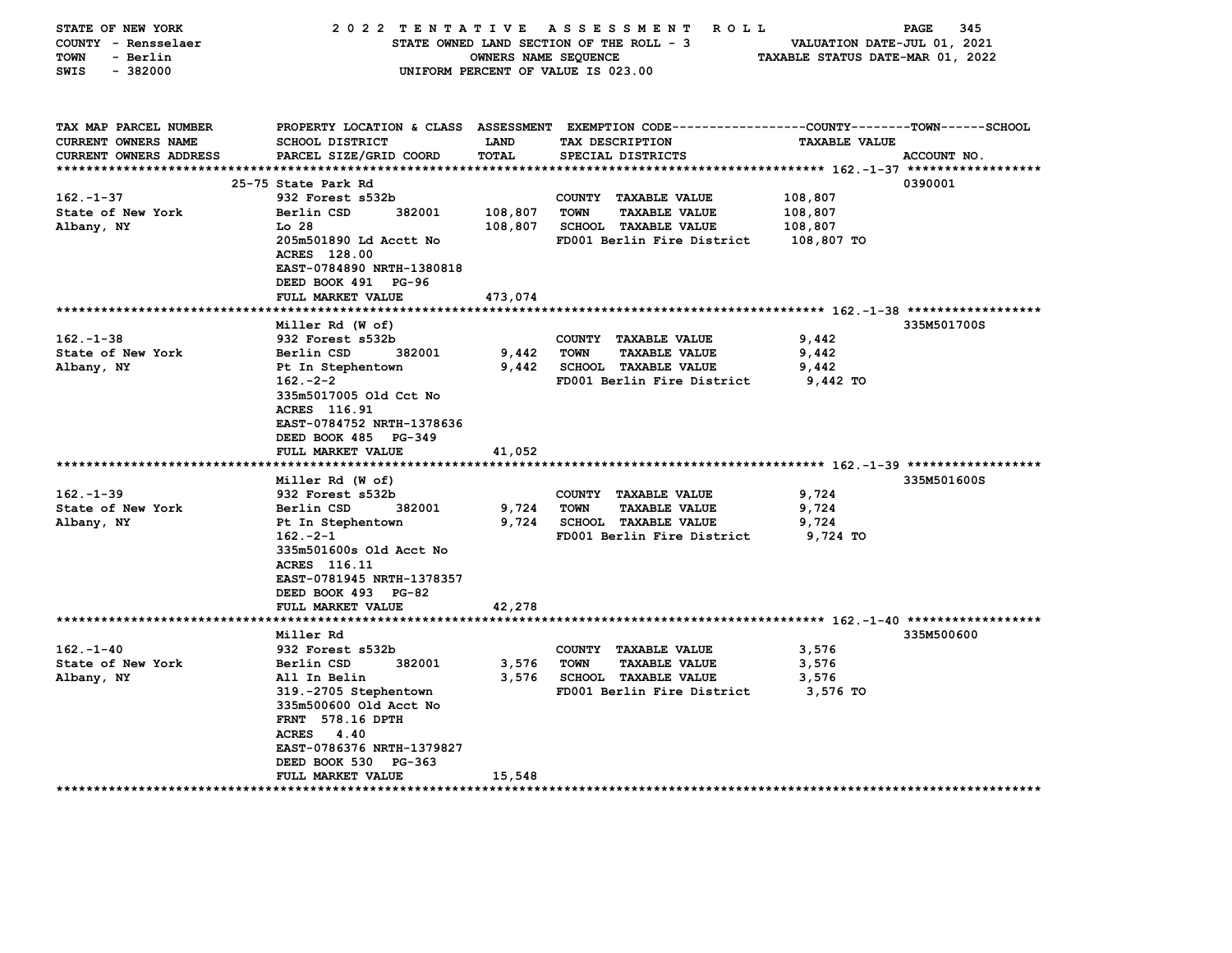| STATE OF NEW YORK<br>COUNTY - Rensselaer<br><b>TOWN</b><br>- Berlin<br>$-382000$<br>SWIS |                                                  | OWNERS NAME SEQUENCE        | 2022 TENTATIVE ASSESSMENT<br><b>ROLL</b><br>STATE OWNED LAND SECTION OF THE ROLL - 3<br>UNIFORM PERCENT OF VALUE IS 023.00             | 346<br>PAGE<br>VALUATION DATE-JUL 01, 2021<br>TAXABLE STATUS DATE-MAR 01, 2022 |             |  |  |  |  |  |
|------------------------------------------------------------------------------------------|--------------------------------------------------|-----------------------------|----------------------------------------------------------------------------------------------------------------------------------------|--------------------------------------------------------------------------------|-------------|--|--|--|--|--|
| TAX MAP PARCEL NUMBER<br><b>CURRENT OWNERS NAME</b><br><b>CURRENT OWNERS ADDRESS</b>     | <b>SCHOOL DISTRICT</b><br>PARCEL SIZE/GRID COORD | <b>LAND</b><br><b>TOTAL</b> | PROPERTY LOCATION & CLASS ASSESSMENT EXEMPTION CODE---------------COUNTY-------TOWN-----SCHOOL<br>TAX DESCRIPTION<br>SPECIAL DISTRICTS | <b>TAXABLE VALUE</b>                                                           | ACCOUNT NO. |  |  |  |  |  |
|                                                                                          |                                                  |                             |                                                                                                                                        |                                                                                |             |  |  |  |  |  |
|                                                                                          | Miller Rd (W of)                                 |                             |                                                                                                                                        |                                                                                | 0400001     |  |  |  |  |  |
| $162. - 1 - 41$                                                                          | 932 Forest s532b                                 |                             | COUNTY TAXABLE VALUE                                                                                                                   | 85,021                                                                         |             |  |  |  |  |  |
| State of New York                                                                        | Berlin CSD<br>382001                             | 85,021                      | TOWN<br><b>TAXABLE VALUE</b>                                                                                                           | 85,021                                                                         |             |  |  |  |  |  |
| Albany, NY                                                                               | Lot 29                                           | 85,021                      | SCHOOL TAXABLE VALUE                                                                                                                   | 85,021                                                                         |             |  |  |  |  |  |
|                                                                                          | 205m501980 Old Acct No<br>ACRES 152.00           |                             | FD001 Berlin Fire District                                                                                                             | 85,021 TO                                                                      |             |  |  |  |  |  |
|                                                                                          | EAST-0782440 NRTH-1380534                        |                             |                                                                                                                                        |                                                                                |             |  |  |  |  |  |
|                                                                                          | DEED BOOK 529 PG-69                              |                             |                                                                                                                                        |                                                                                |             |  |  |  |  |  |
|                                                                                          | FULL MARKET VALUE                                | 369,657                     |                                                                                                                                        |                                                                                |             |  |  |  |  |  |
|                                                                                          |                                                  |                             |                                                                                                                                        |                                                                                |             |  |  |  |  |  |
|                                                                                          | Miller Rd (W of)                                 |                             |                                                                                                                                        |                                                                                | 0420001     |  |  |  |  |  |
| $162 - 1 - 42$<br>State of New York                                                      | 932 Forest s532b<br>Berlin CSD<br>382001         | 32,837                      | COUNTY TAXABLE VALUE<br><b>TOWN</b><br><b>TAXABLE VALUE</b>                                                                            | 32,837<br>32,837                                                               |             |  |  |  |  |  |
| Albany, NY                                                                               | Lot 30-32 71A                                    | 32,837                      | <b>SCHOOL TAXABLE VALUE</b>                                                                                                            | 32,837                                                                         |             |  |  |  |  |  |
|                                                                                          | 205m502160 Old Acct No                           |                             | FD001 Berlin Fire District                                                                                                             | 32,837 TO                                                                      |             |  |  |  |  |  |
|                                                                                          | ACRES 72.75                                      |                             |                                                                                                                                        |                                                                                |             |  |  |  |  |  |
|                                                                                          | EAST-0782594 NRTH-1382693                        |                             |                                                                                                                                        |                                                                                |             |  |  |  |  |  |
|                                                                                          | DEED BOOK 458 PG-301                             |                             |                                                                                                                                        |                                                                                |             |  |  |  |  |  |
|                                                                                          | FULL MARKET VALUE                                | 142,770                     |                                                                                                                                        |                                                                                |             |  |  |  |  |  |
| **************************                                                               | ********************                             |                             |                                                                                                                                        |                                                                                |             |  |  |  |  |  |
|                                                                                          | Transition Assessment                            |                             |                                                                                                                                        |                                                                                |             |  |  |  |  |  |
| 319. - 2711                                                                              | 930 State forest                                 |                             | COUNTY TAXABLE VALUE                                                                                                                   | 0                                                                              |             |  |  |  |  |  |
| State of New York                                                                        | Berlin CSD<br>382001<br>Transition Assessment    | $\mathbf{0}$<br>0           | <b>TAXABLE VALUE</b><br>TOWN<br><b>SCHOOL TAXABLE VALUE</b>                                                                            | 0<br>o                                                                         |             |  |  |  |  |  |
|                                                                                          | Berlin Cent. 382001                              |                             | FD001 Berlin Fire District                                                                                                             | 0 TO                                                                           |             |  |  |  |  |  |
|                                                                                          | FULL MARKET VALUE                                | 0                           |                                                                                                                                        |                                                                                |             |  |  |  |  |  |
|                                                                                          |                                                  |                             |                                                                                                                                        |                                                                                |             |  |  |  |  |  |
|                                                                                          | Transition Assessment                            |                             |                                                                                                                                        |                                                                                |             |  |  |  |  |  |
| 319. - 2712                                                                              | 930 State forest                                 |                             | COUNTY TAXABLE VALUE                                                                                                                   | 0                                                                              |             |  |  |  |  |  |
| State of New York                                                                        | Averill Park Ce 384001                           | 0                           | <b>TOWN</b><br><b>TAXABLE VALUE</b>                                                                                                    | 0                                                                              |             |  |  |  |  |  |
|                                                                                          | Transition Assessment                            | 0                           | <b>SCHOOL TAXABLE VALUE</b>                                                                                                            | 0                                                                              |             |  |  |  |  |  |
|                                                                                          | Averill Park Cent. 384001                        |                             | FD001 Berlin Fire District                                                                                                             | 0 TO                                                                           |             |  |  |  |  |  |
|                                                                                          | FULL MARKET VALUE                                | 0                           |                                                                                                                                        |                                                                                |             |  |  |  |  |  |
|                                                                                          | Browns Hollow Rd                                 |                             |                                                                                                                                        |                                                                                |             |  |  |  |  |  |
| $131. - 1 - 5.111$                                                                       | 910 Priv forest                                  |                             | COUNTY TAXABLE VALUE                                                                                                                   | 615,587                                                                        |             |  |  |  |  |  |
| State of New York DEC                                                                    | Berlin CSD<br>382001                             | 615,587                     | <b>TOWN</b><br><b>TAXABLE VALUE</b>                                                                                                    | 615,587                                                                        |             |  |  |  |  |  |
| 625 Broadway                                                                             | <b>ACRES 1840.00</b>                             | 615,587                     | <b>SCHOOL TAXABLE VALUE</b>                                                                                                            | 615,587                                                                        |             |  |  |  |  |  |
| Albany, NY 12233                                                                         | EAST-0815635 NRTH-1404200                        |                             | FD001 Berlin Fire District                                                                                                             | 615,587 TO                                                                     |             |  |  |  |  |  |
|                                                                                          | DEED BOOK 9195 PG-42                             |                             |                                                                                                                                        |                                                                                |             |  |  |  |  |  |
|                                                                                          | FULL MARKET VALUE                                | 2676,465                    |                                                                                                                                        |                                                                                |             |  |  |  |  |  |
|                                                                                          |                                                  |                             |                                                                                                                                        |                                                                                |             |  |  |  |  |  |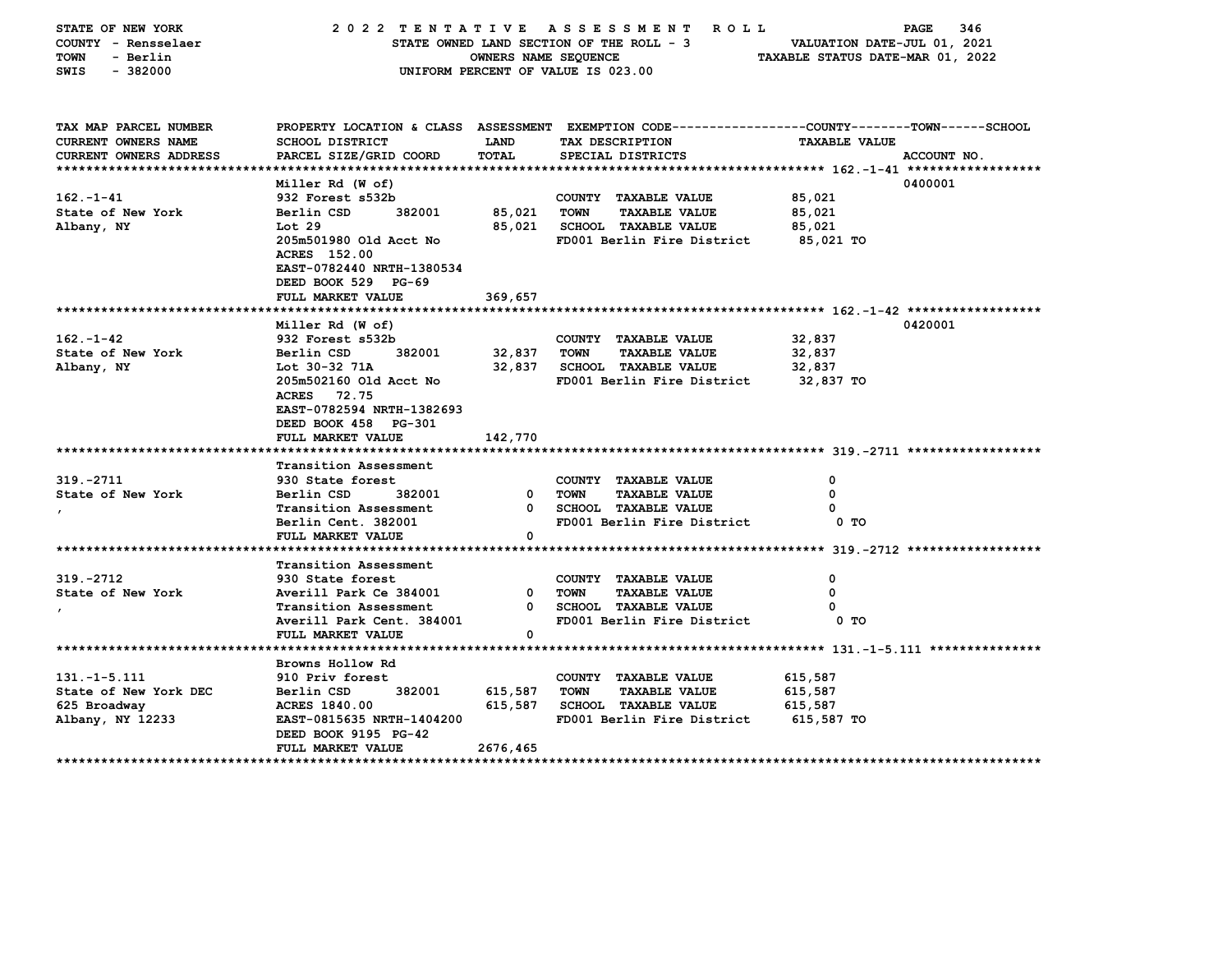| STATE OF NEW YORK<br>COUNTY - Rensselaer<br>- Berlin<br>TOWN<br>$-382000$<br>SWIS                                    | 2022 TENTATIVE                                                                                                                                                                                                                         | OWNERS NAME SEQUENCE           | A S S E S S M E N T<br><b>ROLL</b><br>STATE OWNED LAND SECTION OF THE ROLL - 3<br>UNIFORM PERCENT OF VALUE IS 023.00                     | 347<br>PAGE<br>VALUATION DATE-JUL 01, 2021<br>TAXABLE STATUS DATE-MAR 01, 2022                                                         |
|----------------------------------------------------------------------------------------------------------------------|----------------------------------------------------------------------------------------------------------------------------------------------------------------------------------------------------------------------------------------|--------------------------------|------------------------------------------------------------------------------------------------------------------------------------------|----------------------------------------------------------------------------------------------------------------------------------------|
| TAX MAP PARCEL NUMBER<br><b>CURRENT OWNERS NAME</b><br>CURRENT OWNERS ADDRESS                                        | <b>SCHOOL DISTRICT</b><br>PARCEL SIZE/GRID COORD                                                                                                                                                                                       | <b>LAND</b><br>TOTAL           | TAX DESCRIPTION<br>SPECIAL DISTRICTS                                                                                                     | PROPERTY LOCATION & CLASS ASSESSMENT EXEMPTION CODE---------------COUNTY-------TOWN------SCHOOL<br><b>TAXABLE VALUE</b><br>ACCOUNT NO. |
| $153. - 1 - 1.121$<br>State of New York DEC<br>50 Wolf Rd<br>Albany, NY 12233                                        | Mattison Hollow Rd<br>910 Priv forest<br>Berlin CSD<br>382001<br>Unrecorded Survey<br>FRNT 1256.22 DPTH<br><b>ACRES 1371.69</b><br>EAST-0810838 NRTH-1391255<br>DEED BOOK 133 PG-351<br>FULL MARKET VALUE                              | 257,152<br>257,152<br>1118,052 | COUNTY TAXABLE VALUE<br>TOWN<br><b>TAXABLE VALUE</b><br><b>SCHOOL TAXABLE VALUE</b><br>FD001 Berlin Fire District                        | 257,152<br>257,152<br>257,152<br>257,152 TO                                                                                            |
| $164. -2 - 1.2$<br>State of New York ENCON<br>625 Broadway<br>Albany, NY 12233-4256<br>***************************** | George Allen Hollow Rd(E<br>322 Rural vac>10<br>382001<br>Berlin CSD<br>2005-221 Pg 5 of 9<br>ACRES 26.20<br>EAST-0812680 NRTH-1384730<br>DEED BOOK 3285 PG-289<br>FULL MARKET VALUE                                                   | 5,100<br>22,174                | COUNTY TAXABLE VALUE<br>5,100<br><b>TOWN</b><br><b>TAXABLE VALUE</b><br><b>SCHOOL TAXABLE VALUE</b><br>FD001 Berlin Fire District        | 5,100<br>5,100<br>5,100<br>5,100 TO                                                                                                    |
| $164. -2 - 1.4$<br>State of New York ENCON<br>625 Broadway<br>Albany, NY 12233-4256                                  | George Allen Hollow Rd(S<br>323 Vacant rural<br>Berlin CSD<br>382001<br>Pt Stephentown 175.-1-1.2<br>$2004 - 96$<br>ACRES 54.93<br>EAST-0807841 NRTH-1380722<br>DEED BOOK R35 PG-F1261<br>FULL MARKET VALUE                            | 0<br>O                         | COUNTY TAXABLE VALUE<br>$\mathbf{0}$<br><b>TOWN</b><br><b>TAXABLE VALUE</b><br><b>SCHOOL TAXABLE VALUE</b><br>FD001 Berlin Fire District | O<br>0<br>0<br>0 TO                                                                                                                    |
| $164. -2 - 1.5$<br>State of New York ENCON<br>625 Broadway<br>Albany, NY 12233-4256                                  | George Allen Hollow Rd(E<br>941 SOL reforest<br>Berlin CSD<br>382001<br>Pt Stephentown 164.-1-1<br>1991-128<br>ACRES 30.58<br>EAST-0810940 NRTH-1381120<br>DEED BOOK 1624 PG-160<br><b>FULL MARKET VALUE</b><br>********************** | 0                              | COUNTY TAXABLE VALUE<br>0<br>TOWN<br><b>TAXABLE VALUE</b><br>0<br><b>SCHOOL TAXABLE VALUE</b><br>FD001 Berlin Fire District              | 0<br>0<br>0<br>0 TO                                                                                                                    |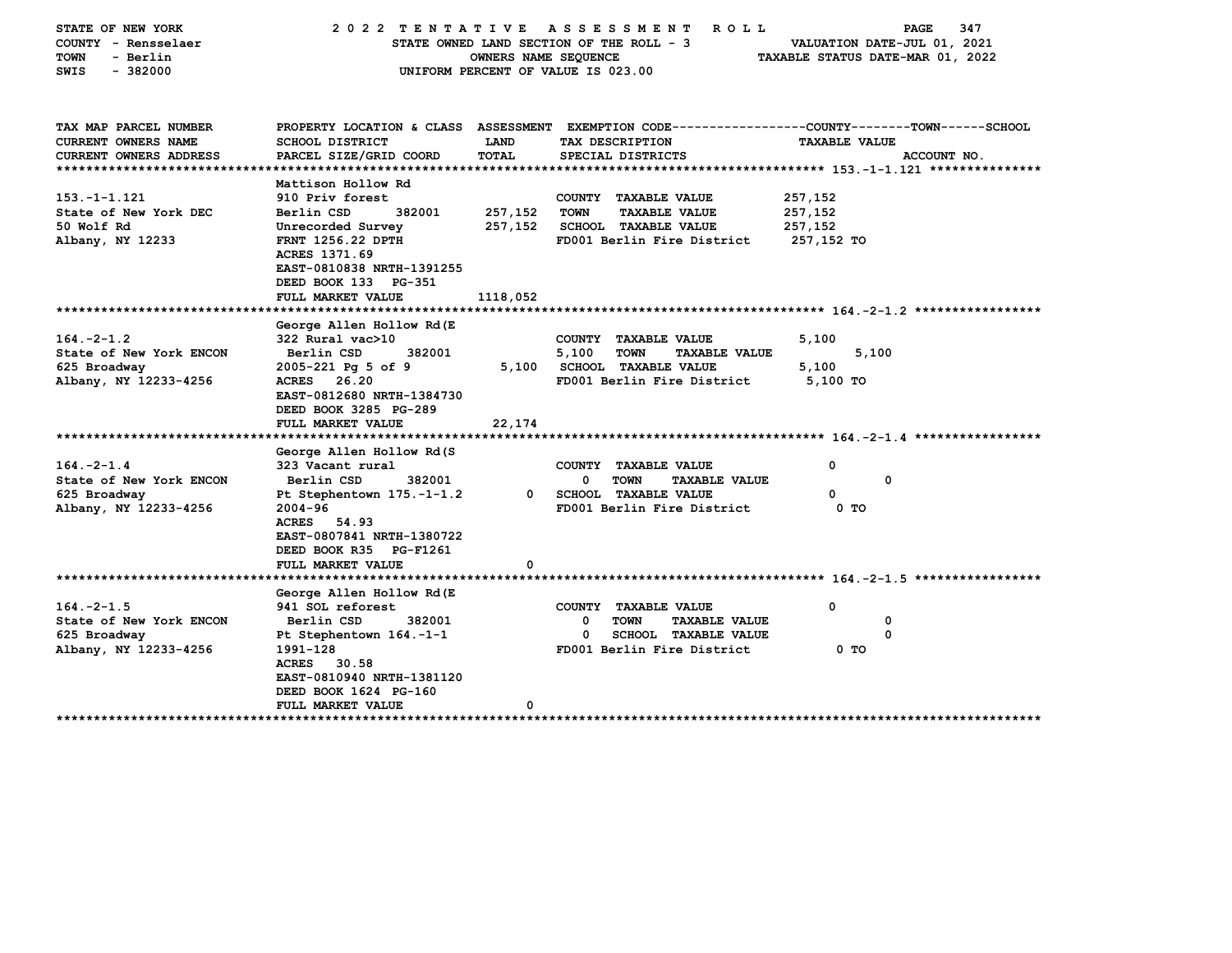| <b>STATE OF NEW YORK</b> |                     |  | 2022 TENTATIVE ASSESSMENT ROLL           |                  |  |  |  |  |  |  |  |  |                                  |  |  | PAGE                        | 348 |  |
|--------------------------|---------------------|--|------------------------------------------|------------------|--|--|--|--|--|--|--|--|----------------------------------|--|--|-----------------------------|-----|--|
|                          | COUNTY - Rensselaer |  | STATE OWNED LAND SECTION OF THE ROLL - 3 |                  |  |  |  |  |  |  |  |  |                                  |  |  | VALUATION DATE-JUL 01, 2021 |     |  |
| <b>TOWN</b>              | - Berlin            |  |                                          | NAME SECTION - S |  |  |  |  |  |  |  |  | TAXABLE STATUS DATE-MAR 01, 2022 |  |  |                             |     |  |
| SWIS - 382000            |                     |  |                                          |                  |  |  |  |  |  |  |  |  |                                  |  |  | RPS150/V04/L015             |     |  |
|                          |                     |  | UNIFORM PERCENT OF VALUE IS 023.00       |                  |  |  |  |  |  |  |  |  |                                  |  |  | CURRENT DATE $4/21/2022$    |     |  |

|             |                      | TOTAL<br><b>EXTENSION</b> | <b>EXTENSION</b> | AD VALOREM   | <b>EXEMPT</b> | TAXABLE      |
|-------------|----------------------|---------------------------|------------------|--------------|---------------|--------------|
| <b>CODE</b> | <b>DISTRICT NAME</b> | PARCELS<br>TYPE           | <b>VALUE</b>     | <b>VALUE</b> | <b>AMOUNT</b> | <b>VALUE</b> |
|             |                      |                           |                  |              |               |              |
|             | FD001 Berlin Fire Di | 70 TOTAL                  |                  | 3213,640     |               | 3213,640     |

#### **\*\*\* S C H O O L D I S T R I C T S U M M A R Y \*\*\***

| CODE | DISTRICT NAME                                 | TOTAL<br><b>PARCELS</b> | <b>ASSESSED</b><br>LAND | <b>ASSESSED</b><br><b>TOTAL</b> | <b>EXEMPT</b><br><b>AMOUNT</b> | TOTAL<br>TAXABLE    | <b>STAR</b><br><b>AMOUNT</b> | <b>STAR</b><br>TAXABLE |
|------|-----------------------------------------------|-------------------------|-------------------------|---------------------------------|--------------------------------|---------------------|------------------------------|------------------------|
|      | 382001 Berlin CSD<br>384001 Averill Park Cent | 56<br>14                | 2930,491<br>283,149     | 2930,491<br>283,149             |                                | 2930,491<br>283,149 |                              | 2930,491<br>283,149    |
|      | SUB-TOTAL                                     | 70                      | 3213,640                | 3213,640                        |                                | 3213,640            |                              | 3213,640               |
|      | T O T A L                                     | 70                      | 3213,640                | 3213,640                        |                                | 3213,640            |                              | 3213,640               |

#### **\*\*\* S Y S T E M C O D E S S U M M A R Y \*\*\***

#### **NO SYSTEM EXEMPTIONS AT THIS LEVEL**

## **\*\*\* E X E M P T I O N S U M M A R Y \*\*\***

| <b>CODE</b> | <b>DESCRIPTION</b>          | <b>TOTAL</b><br><b>PARCELS</b> | <b>COUNTY</b> | <b>TOWN</b> | <b>SCHOOL</b> |
|-------------|-----------------------------|--------------------------------|---------------|-------------|---------------|
| 32301       | <b>EXEMPTC</b><br>T O T A L | -                              |               |             |               |

| <b>ROLL</b> |                                      | TOTAL          | ASSESSED | <b>ASSESSED</b> | <b>TAXABLE</b> | <b>TAXABLE</b>   | <b>TAXABLE</b> | STAR           |              |
|-------------|--------------------------------------|----------------|----------|-----------------|----------------|------------------|----------------|----------------|--------------|
| <b>SEC</b>  | <b>DESCRIPTION</b>                   | <b>PARCELS</b> | LAND     | TOTAL           | <b>COUNTY</b>  | <b>TOWN</b>      | <b>SCHOOL</b>  | <b>TAXABLE</b> |              |
|             |                                      |                |          |                 |                |                  |                |                |              |
|             | <b>OWNED</b><br><b>STATE</b><br>LAND | 70             | 3213,640 | 3213,640        |                | 3213<br>3213,640 | .640           | 3213,640       | 3213<br>,640 |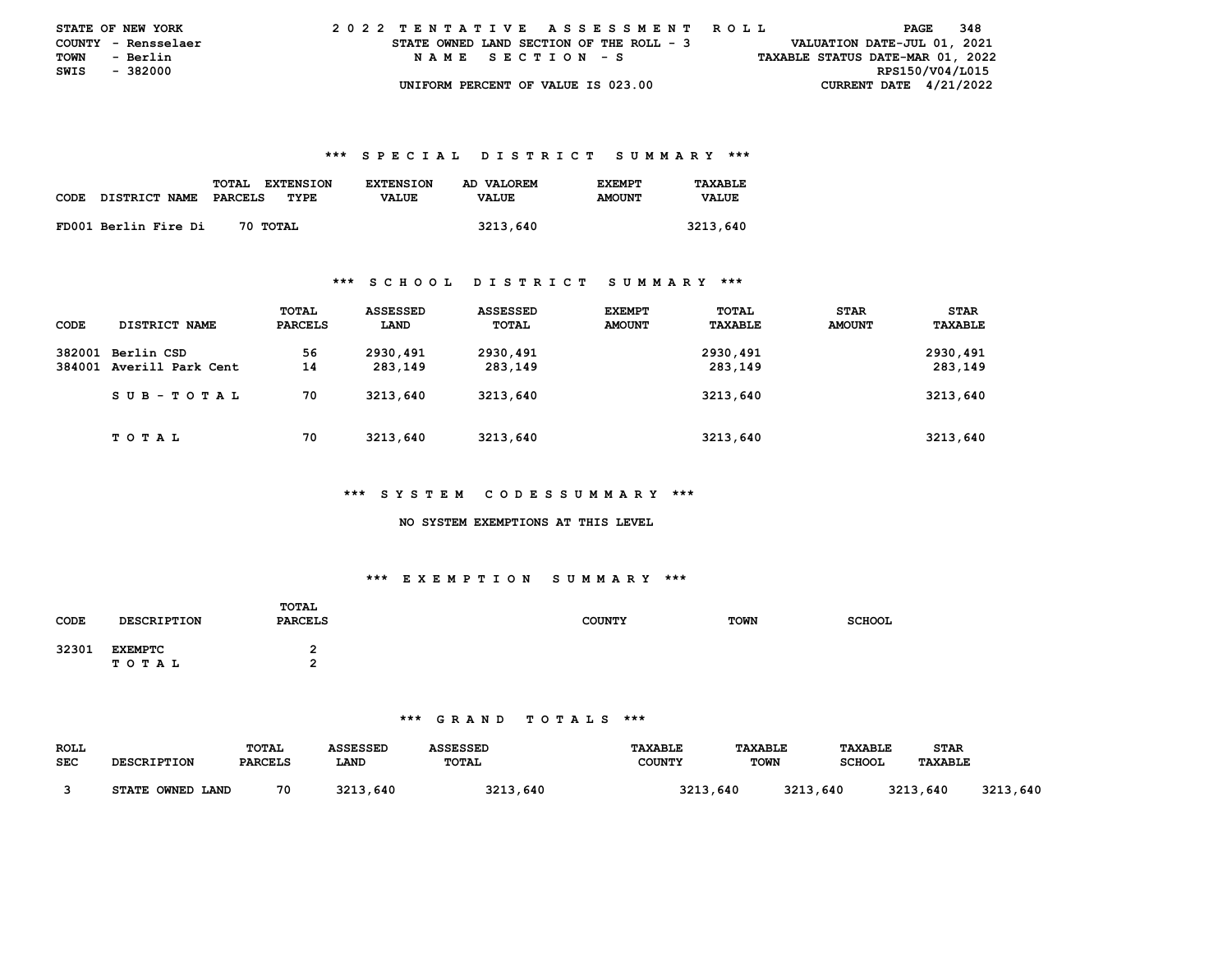|      | STATE OF NEW YORK   |  |  | 2022 TENTATIVE ASSESSMENT ROLL           |  |  |  |  |  |  |  |  |  |  |  |                                  |                 | PAGE | - 349 |  |
|------|---------------------|--|--|------------------------------------------|--|--|--|--|--|--|--|--|--|--|--|----------------------------------|-----------------|------|-------|--|
|      | COUNTY - Rensselaer |  |  | STATE OWNED LAND SECTION OF THE ROLL - 3 |  |  |  |  |  |  |  |  |  |  |  | VALUATION DATE-JUL 01, 2021      |                 |      |       |  |
| TOWN | - Berlin            |  |  |                                          |  |  |  |  |  |  |  |  |  |  |  | TAXABLE STATUS DATE-MAR 01, 2022 |                 |      |       |  |
| SWIS | - 382000            |  |  | UNIFORM PERCENT OF VALUE IS 023.00       |  |  |  |  |  |  |  |  |  |  |  |                                  | RPS150/V04/L015 |      |       |  |
|      |                     |  |  |                                          |  |  |  |  |  |  |  |  |  |  |  | <b>CURRENT DATE 4/21/2022</b>    |                 |      |       |  |

#### **\*\*\* S P E C I A L D I S T R I C T S U M M A R Y \*\*\***

| <b>CODE</b> | DISTRICT NAME        | TOTAL<br><b>EXTENSION</b><br>TYPE<br>PARCELS | <b>EXTENSTON</b><br><b>VALUE</b> | AD VALOREM<br><b>VALUE</b> | <b>EXEMPT</b><br><b>AMOUNT</b> | TAXABLE<br><b>VALUE</b> |
|-------------|----------------------|----------------------------------------------|----------------------------------|----------------------------|--------------------------------|-------------------------|
|             | FD001 Berlin Fire Di | 70 TOTAL                                     |                                  | 3213,640                   |                                | 3213,640                |

#### **\*\*\* S C H O O L D I S T R I C T S U M M A R Y \*\*\***

|        |                          | TOTAL          | ASSESSED | ASSESSED | <b>EXEMPT</b> | TOTAL    | <b>STAR</b>   | <b>STAR</b> |
|--------|--------------------------|----------------|----------|----------|---------------|----------|---------------|-------------|
| CODE   | <b>DISTRICT NAME</b>     | <b>PARCELS</b> | LAND     | TOTAL    | <b>AMOUNT</b> | TAXABLE  | <b>AMOUNT</b> | TAXABLE     |
| 382001 | Berlin CSD               | 56             | 2930,491 | 2930,491 |               | 2930,491 |               | 2930,491    |
|        | 384001 Averill Park Cent | 14             | 283,149  | 283,149  |               | 283,149  |               | 283,149     |
|        | SUB-TOTAL                | 70             | 3213,640 | 3213,640 |               | 3213,640 |               | 3213,640    |
|        | T O T A L                | 70             | 3213,640 | 3213,640 |               | 3213,640 |               | 3213,640    |

## **\*\*\* S Y S T E M C O D E S S U M M A R Y \*\*\***

#### **NO SYSTEM EXEMPTIONS AT THIS LEVEL**

# **\*\*\* E X E M P T I O N S U M M A R Y \*\*\***

| CODE  | <b>DESCRIPTION</b>      | TOTAL<br><b>PARCELS</b> | <b>COUNTY</b> | <b>TOWN</b> | <b>SCHOOL</b> |
|-------|-------------------------|-------------------------|---------------|-------------|---------------|
| 32301 | <b>EXEMPTC</b><br>TOTAL |                         |               |             |               |

| <b>ROLL</b> |                            | TOTAL          | ASSESSED     | <b>ASSESSED</b> | <b>TAXABLE</b> | <b>TAXABLE</b> | <b>TAXABLE</b> | <b>STAR</b>    |               |
|-------------|----------------------------|----------------|--------------|-----------------|----------------|----------------|----------------|----------------|---------------|
| <b>SEC</b>  | <b>DESCRIPTION</b>         | <b>PARCELS</b> | LAND         | TOTAL           | <b>COUNTY</b>  | <b>TOWN</b>    | <b>SCHOOL</b>  | <b>TAXABLE</b> |               |
|             | OWNED LAND<br><b>STATE</b> | 70             | 3213<br>.640 | 3213,640        | 3213,640       | 3213.          | .640           | 3213,640       | 3213<br>, 640 |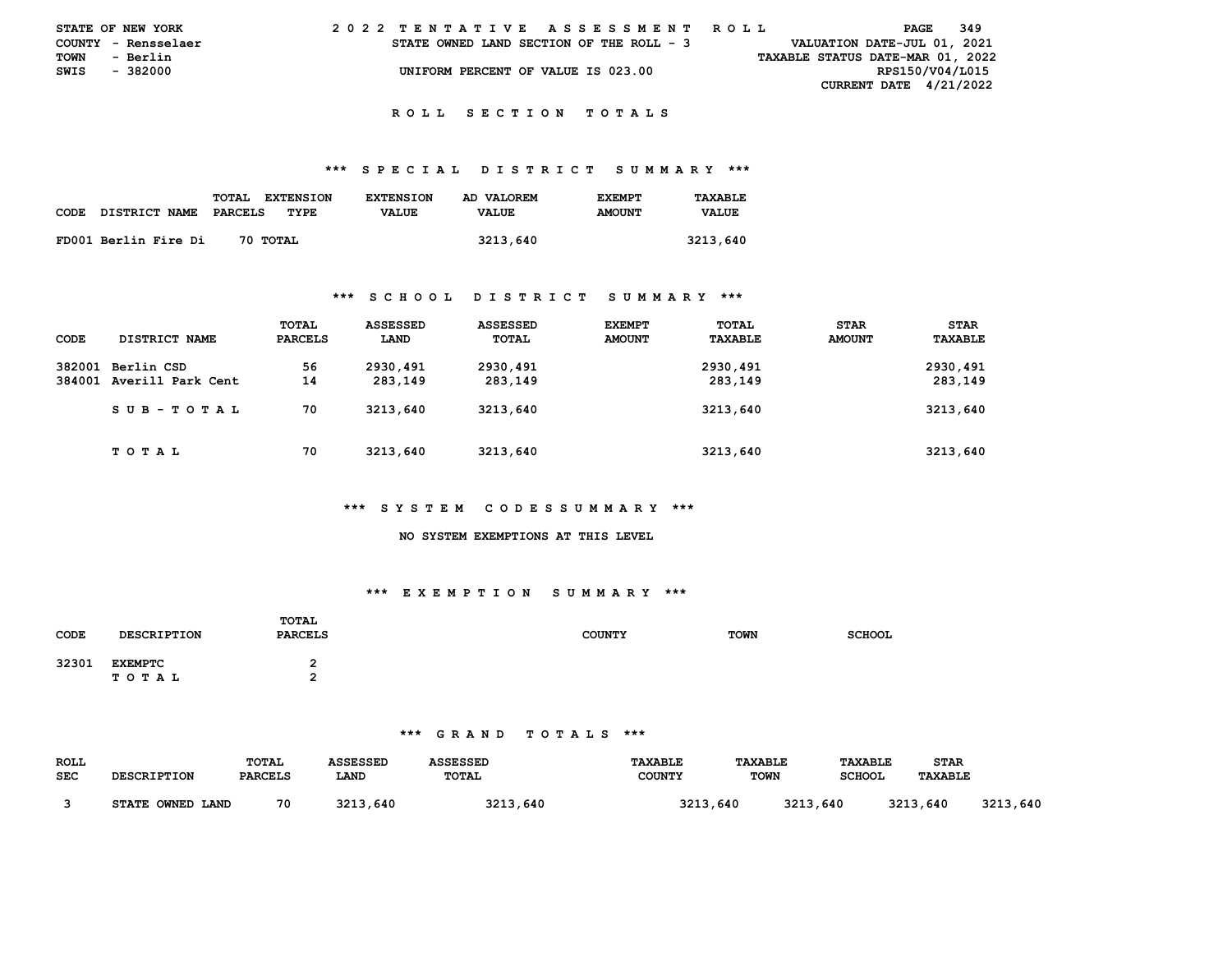| STATE OF NEW YORK           |                           |                   | 2022 TENTATIVE ASSESSMENT ROLL            |                                                              | 350<br>PAGE |
|-----------------------------|---------------------------|-------------------|-------------------------------------------|--------------------------------------------------------------|-------------|
| COUNTY<br>- Rensselaer      |                           |                   | SPECIAL FRANCHISE SECTION OF THE ROLL - 5 | VALUATION DATE-JUL 01, 2021                                  |             |
| TOWN<br>- Berlin            |                           |                   | OWNERS NAME SEQUENCE                      | TAXABLE STATUS DATE-MAR 01, 2022                             |             |
| SWIS<br>$-382000$           |                           |                   | UNIFORM PERCENT OF VALUE IS 023.00        |                                                              |             |
|                             |                           |                   |                                           |                                                              |             |
|                             |                           |                   |                                           |                                                              |             |
|                             |                           |                   |                                           |                                                              |             |
| TAX MAP PARCEL NUMBER       | PROPERTY LOCATION & CLASS | <b>ASSESSMENT</b> |                                           | EXEMPTION CODE-----------------COUNTY-------TOWN------SCHOOL |             |
| <b>CURRENT OWNERS NAME</b>  | SCHOOL DISTRICT           | <b>LAND</b>       | TAX DESCRIPTION                           | <b>TAXABLE VALUE</b>                                         |             |
| CURRENT OWNERS ADDRESS      | PARCEL SIZE/GRID COORD    | TOTAL             | SPECIAL DISTRICTS                         |                                                              | ACCOUNT NO. |
|                             |                           |                   |                                           |                                                              |             |
|                             | Spec Franchise Town       |                   |                                           |                                                              |             |
| $514. - 4043$               | 869 Television            |                   | <b>COUNTY</b><br><b>TAXABLE VALUE</b>     | 0                                                            |             |
| Charter Comm-Lebanon/Berlin | 382001<br>Berlin CSD      |                   | 0<br>TOWN<br><b>TAXABLE VALUE</b>         | 0                                                            |             |
| Attn : Property Tax Dept    | 944520-3820               | $^{\circ}$        | SCHOOL TAXABLE VALUE                      | 0                                                            |             |
| PO Box 7467                 | ACRES 0.01                |                   | FD001 Berlin Fire District                | 0 TO                                                         |             |
| Charlotte, NC 28241         | FULL MARKET VALUE         | $\mathbf{0}$      | LT001 Berlin Light Dist                   |                                                              | 0 TO        |
|                             |                           |                   |                                           |                                                              |             |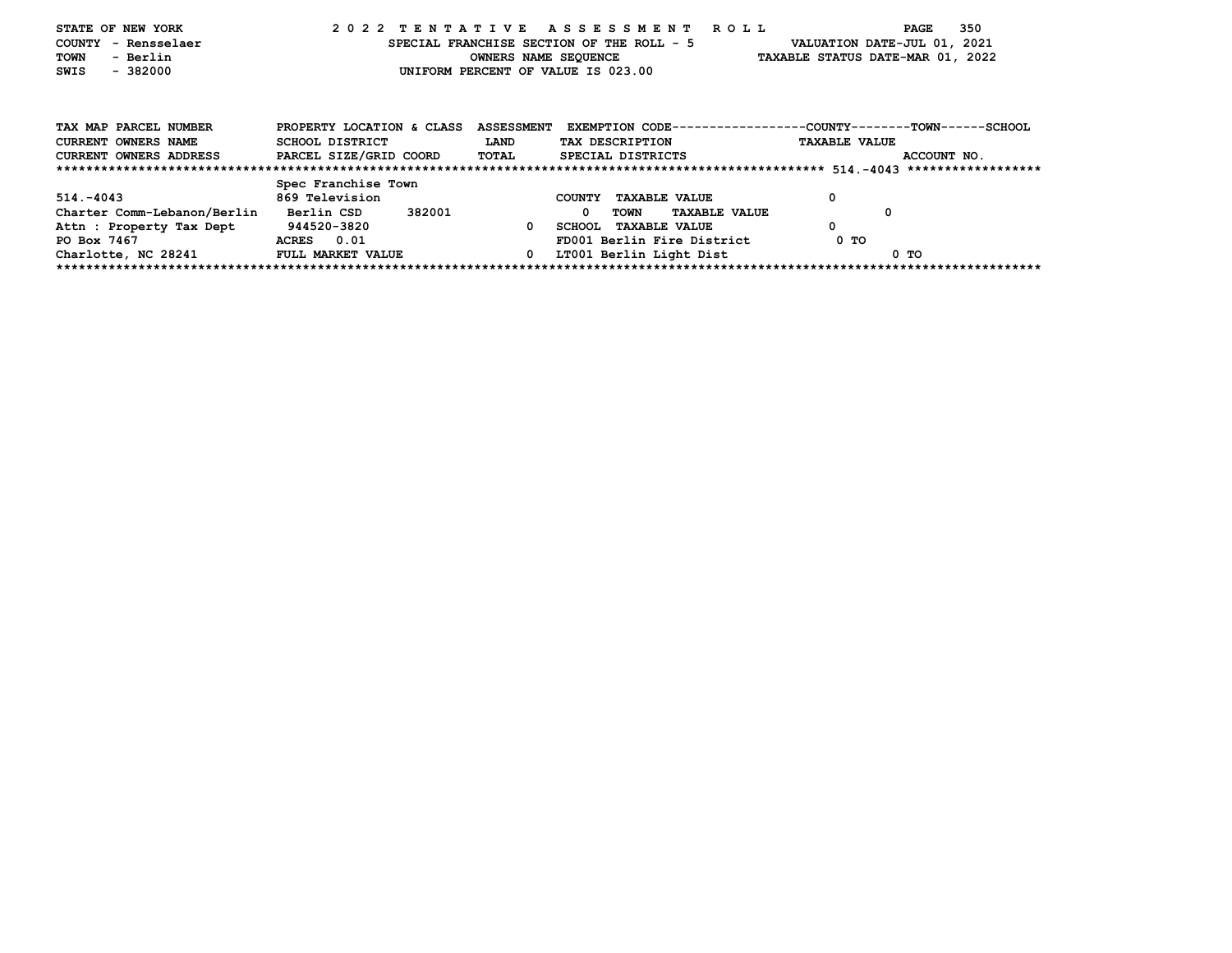|               | <b>STATE OF NEW YORK</b> |  | 2022 TENTATIVE ASSESSMENT ROLL |  |  |  |                                           |  |  |  |  |  |  |  |  |                                  |  |                 | PAGE | - 351 |  |
|---------------|--------------------------|--|--------------------------------|--|--|--|-------------------------------------------|--|--|--|--|--|--|--|--|----------------------------------|--|-----------------|------|-------|--|
|               | COUNTY - Rensselaer      |  |                                |  |  |  | SPECIAL FRANCHISE SECTION OF THE ROLL - 5 |  |  |  |  |  |  |  |  | VALUATION DATE-JUL 01, 2021      |  |                 |      |       |  |
| <b>TOWN</b>   | - Berlin                 |  |                                |  |  |  | NAME SECTION - C                          |  |  |  |  |  |  |  |  | TAXABLE STATUS DATE-MAR 01, 2022 |  |                 |      |       |  |
| SWIS - 382000 |                          |  |                                |  |  |  |                                           |  |  |  |  |  |  |  |  |                                  |  | RPS150/V04/L015 |      |       |  |
|               |                          |  |                                |  |  |  | UNIFORM PERCENT OF VALUE IS 023.00        |  |  |  |  |  |  |  |  | CURRENT DATE $4/21/2022$         |  |                 |      |       |  |

|      |                      | TOTAL<br><b>EXTENSION</b> | <b>EXTENSION</b> | AD VALOREM   | <b>EXEMPT</b> | TAXABLE      |
|------|----------------------|---------------------------|------------------|--------------|---------------|--------------|
| CODE | DISTRICT NAME        | PARCELS<br>TYPE           | <b>VALUE</b>     | <b>VALUE</b> | <b>AMOUNT</b> | <b>VALUE</b> |
|      |                      |                           |                  |              |               |              |
|      | FD001 Berlin Fire Di | 1 TOTAL                   |                  |              |               |              |
|      | LT001 Berlin Light D | 1 TOTAL                   |                  |              |               |              |

#### **\*\*\* S C H O O L D I S T R I C T S U M M A R Y \*\*\***

| CODE | <b>DISTRICT NAME</b> | TOTAL<br><b>PARCELS</b> | ASSESSED<br>LAND | ASSESSED<br>TOTAL | <b>EXEMPT</b><br><b>AMOUNT</b> | TOTAL<br><b>TAXABLE</b> | <b>STAR</b><br><b>AMOUNT</b> | <b>STAR</b><br><b>TAXABLE</b> |
|------|----------------------|-------------------------|------------------|-------------------|--------------------------------|-------------------------|------------------------------|-------------------------------|
|      | 382001 Berlin CSD    |                         |                  |                   |                                |                         |                              |                               |
|      | SUB-TOTAL            |                         |                  |                   |                                |                         |                              |                               |
|      | TOTAL                |                         |                  |                   |                                |                         |                              |                               |

#### **\*\*\* S Y S T E M C O D E S S U M M A R Y \*\*\***

 **NO SYSTEM EXEMPTIONS AT THIS LEVEL** 

## **\*\*\* E X E M P T I O N S U M M A R Y \*\*\***

#### **NO EXEMPTIONS AT THIS LEVEL**

## **\*\*\* G R A N D T O T A L S \*\*\***

| <b>ROLL</b> | ๛๛<br>.    |      |       | יים          |      |         | ----<br>. |
|-------------|------------|------|-------|--------------|------|---------|-----------|
| <b>SEC</b>  | <b>DAR</b> | LANI | 中八甲人" | <b>NINTY</b> | TOWN | ירים בי | . .       |

 **5 SPECIAL FRANCHISE 1**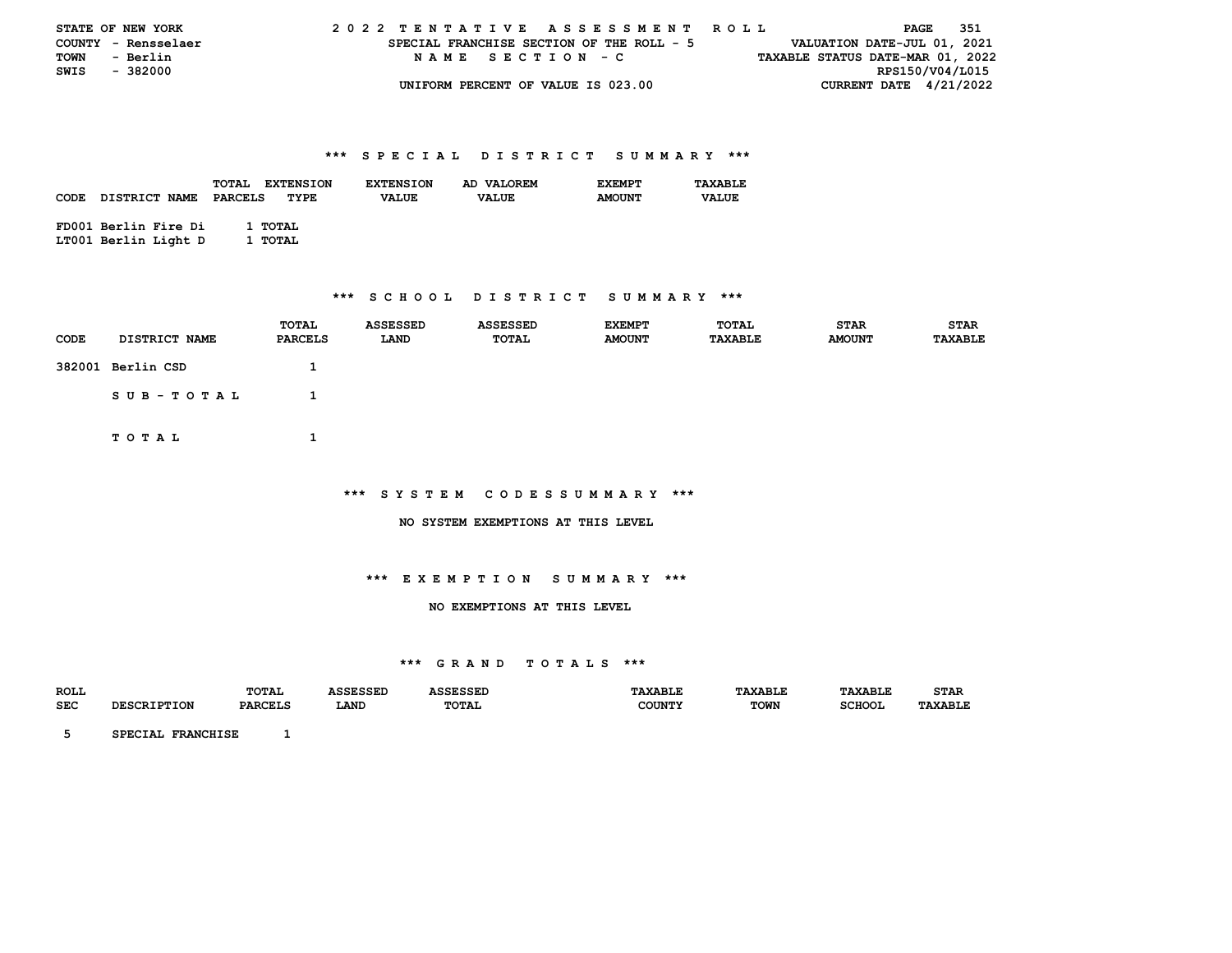| STATE OF NEW YORK<br>COUNTY - Rensselaer<br><b>TOWN</b><br>- Berlin<br>$-382000$<br>SWIS                             | 2022 TENTATIVE ASSESSMENT ROLL |             | UNIFORM PERCENT OF VALUE IS 023.00 |                                      | SPECIAL FRANCHISE SECTION OF THE ROLL - 5 VALUATION DATE-JUL 01, 2021<br>OWNERS NAME SEQUENCE TAXABLE STATUS DATE-MAR 01, 2022 | 352<br>PAGE |  |  |  |  |  |  |  |
|----------------------------------------------------------------------------------------------------------------------|--------------------------------|-------------|------------------------------------|--------------------------------------|--------------------------------------------------------------------------------------------------------------------------------|-------------|--|--|--|--|--|--|--|
| TAX MAP PARCEL NUMBER PROPERTY LOCATION & CLASS ASSESSMENT EXEMPTION CODE--------------COUNTY-------TOWN------SCHOOL |                                |             |                                    |                                      |                                                                                                                                |             |  |  |  |  |  |  |  |
| <b>CURRENT OWNERS NAME</b>                                                                                           | SCHOOL DISTRICT                | <b>LAND</b> |                                    | TAX DESCRIPTION                      | <b>TAXABLE VALUE</b>                                                                                                           |             |  |  |  |  |  |  |  |
| CURRENT OWNERS ADDRESS     PARCEL SIZE/GRID COORD   TOTAL     SPECIAL DISTRICTS                                      |                                |             |                                    |                                      |                                                                                                                                | ACCOUNT NO. |  |  |  |  |  |  |  |
|                                                                                                                      |                                |             |                                    |                                      |                                                                                                                                |             |  |  |  |  |  |  |  |
|                                                                                                                      | Spec Franchise Town            |             |                                    |                                      |                                                                                                                                | 2056300180  |  |  |  |  |  |  |  |
| 514.-4040 861 Elec & gas                                                                                             |                                |             |                                    | COUNTY TAXABLE VALUE                 | 369,675                                                                                                                        |             |  |  |  |  |  |  |  |
| New York State Electric & Gas Berlin CSD 382001                                                                      |                                |             | $\mathbf 0$<br>TOWN                | <b>TAXABLE VALUE</b>                 | 369,675                                                                                                                        |             |  |  |  |  |  |  |  |
| c/o Avangrid Mgmt Co Local Tax 131600-3820 369,675 SCHOOL TAXABLE VALUE                                              |                                |             |                                    |                                      | 369,675                                                                                                                        |             |  |  |  |  |  |  |  |
| 1 City Ctr Fl 5th FULL MARKET VALUE 1607,283 FD001 Berlin Fire District 369,675 TO                                   |                                |             |                                    |                                      |                                                                                                                                |             |  |  |  |  |  |  |  |
| Portland, ME 04101                                                                                                   |                                |             |                                    |                                      | LT001 Berlin Light Dist 110,903 TO                                                                                             |             |  |  |  |  |  |  |  |
|                                                                                                                      |                                |             |                                    |                                      |                                                                                                                                |             |  |  |  |  |  |  |  |
|                                                                                                                      | Spec Franchise Town            |             |                                    |                                      |                                                                                                                                | 2056300270  |  |  |  |  |  |  |  |
| 514.-4041                                                                                                            | 861 Elec & gas                 |             |                                    | COUNTY TAXABLE VALUE                 | 11,433                                                                                                                         |             |  |  |  |  |  |  |  |
| New York State Electric & Gas Averill Park Ce 384001                                                                 |                                |             | $\mathbf 0$<br>TOWN                | <b>TAXABLE VALUE</b>                 | 11,433                                                                                                                         |             |  |  |  |  |  |  |  |
| $c/o$ Avangrid Mgmt Co Local Tax 131600-3820 $11,433$                                                                |                                |             | SCHOOL TAXABLE VALUE               |                                      | 11,433                                                                                                                         |             |  |  |  |  |  |  |  |
| 1 City Ctr Fl 5th FULL MARKET VALUE 49,709                                                                           |                                |             |                                    | FD001 Berlin Fire District 11,433 TO |                                                                                                                                |             |  |  |  |  |  |  |  |
| Portland, ME 04101                                                                                                   |                                |             |                                    |                                      |                                                                                                                                |             |  |  |  |  |  |  |  |
|                                                                                                                      |                                |             |                                    |                                      |                                                                                                                                |             |  |  |  |  |  |  |  |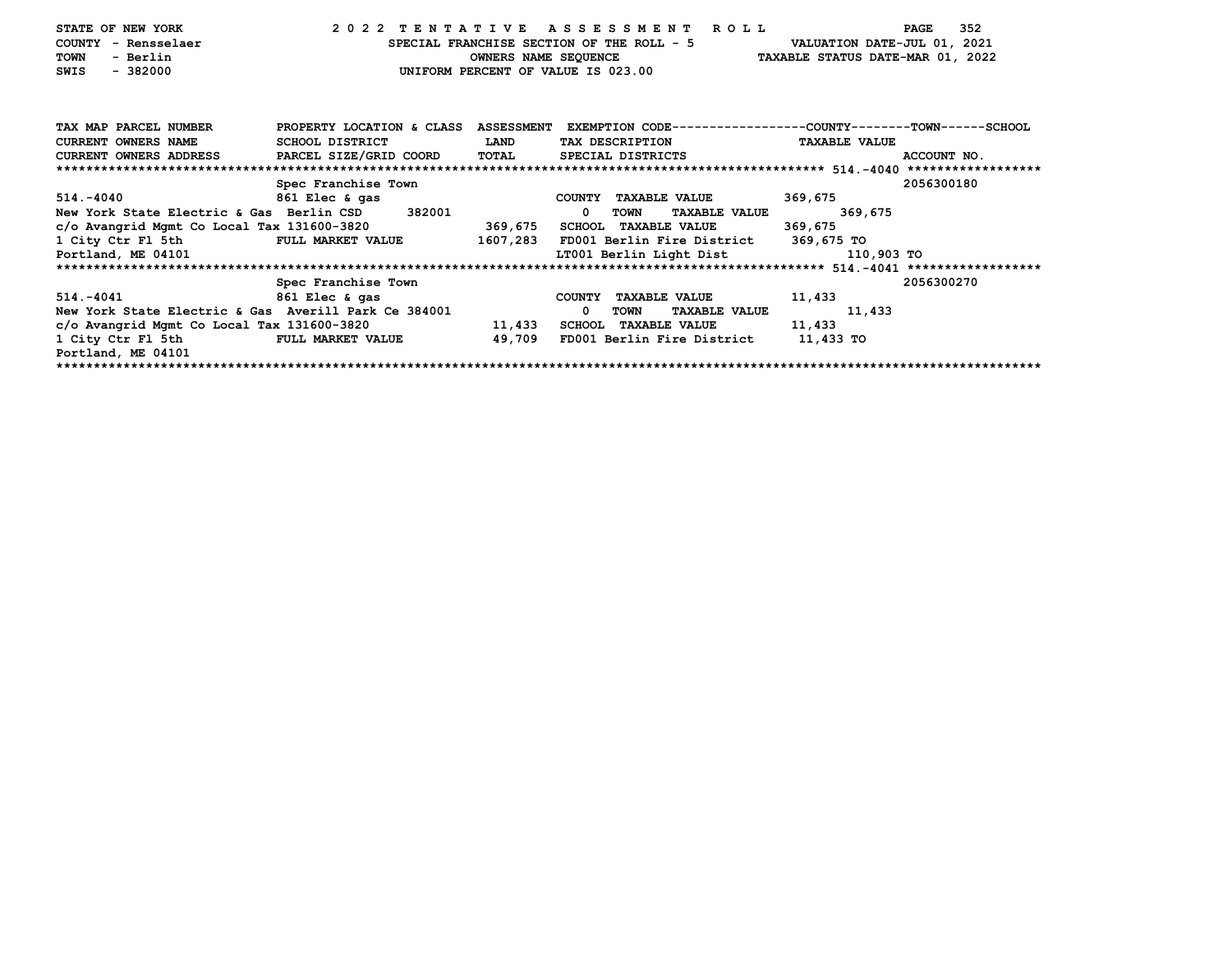| <b>STATE OF NEW YORK</b> |          |  |  | 2022 TENTATIVE ASSESSMENT ROLL            |  |  |                  |  |  |  |  |  |  |                                  |                             |                 | PAGE | - 353 |  |
|--------------------------|----------|--|--|-------------------------------------------|--|--|------------------|--|--|--|--|--|--|----------------------------------|-----------------------------|-----------------|------|-------|--|
| COUNTY - Rensselaer      |          |  |  | SPECIAL FRANCHISE SECTION OF THE ROLL - 5 |  |  |                  |  |  |  |  |  |  |                                  | VALUATION DATE-JUL 01, 2021 |                 |      |       |  |
| TOWN                     | - Berlin |  |  |                                           |  |  | NAME SECTION - N |  |  |  |  |  |  | TAXABLE STATUS DATE-MAR 01, 2022 |                             |                 |      |       |  |
| SWIS                     | - 382000 |  |  |                                           |  |  |                  |  |  |  |  |  |  |                                  |                             | RPS150/V04/L015 |      |       |  |
|                          |          |  |  | UNIFORM PERCENT OF VALUE IS 023.00        |  |  |                  |  |  |  |  |  |  |                                  | CURRENT DATE $4/21/2022$    |                 |      |       |  |

|      |                      | <b>EXTENSION</b><br><b>TOTAL</b> | <b>EXTENSION</b> | AD VALOREM | <b>EXEMPT</b> | TAXABLE      |
|------|----------------------|----------------------------------|------------------|------------|---------------|--------------|
| CODE | <b>DISTRICT NAME</b> | PARCELS<br>TYPE                  | <b>VALUE</b>     | VALUE      | <b>AMOUNT</b> | <b>VALUE</b> |
|      |                      |                                  |                  |            |               |              |
|      | FD001 Berlin Fire Di | 2 TOTAL                          |                  | 381,108    |               | 381,108      |
|      | LT001 Berlin Light D | 1 TOTAL                          |                  | 110,903    |               | 110,903      |

#### **\*\*\* S C H O O L D I S T R I C T S U M M A R Y \*\*\***

| CODE | <b>DISTRICT NAME</b>                          | TOTAL<br><b>PARCELS</b> | ASSESSED<br>LAND | ASSESSED<br>TOTAL | <b>EXEMPT</b><br><b>AMOUNT</b> | TOTAL<br>TAXABLE  | <b>STAR</b><br><b>AMOUNT</b> | <b>STAR</b><br>TAXABLE |
|------|-----------------------------------------------|-------------------------|------------------|-------------------|--------------------------------|-------------------|------------------------------|------------------------|
|      | 382001 Berlin CSD<br>384001 Averill Park Cent |                         |                  | 369,675<br>11,433 |                                | 369,675<br>11,433 |                              | 369,675<br>11,433      |
|      | SUB-TOTAL                                     | 2                       |                  | 381,108           |                                | 381,108           |                              | 381,108                |
|      | T O T A L                                     | $\overline{2}$          |                  | 381,108           |                                | 381,108           |                              | 381,108                |

#### **\*\*\* S Y S T E M C O D E S S U M M A R Y \*\*\***

 **NO SYSTEM EXEMPTIONS AT THIS LEVEL** 

# **\*\*\* E X E M P T I O N S U M M A R Y \*\*\***

#### **NO EXEMPTIONS AT THIS LEVEL**

| <b>ROLL</b> |                    | TOTAL   | ASSESSED | ASSESSED | <b>TAXABLE</b> | <b>TAXABLE</b> | TAXABLE       | STAR           |
|-------------|--------------------|---------|----------|----------|----------------|----------------|---------------|----------------|
| <b>SEC</b>  | <b>DESCRIPTION</b> | PARCELS | LAND     | TOTAL    | <b>COUNTY</b>  | <b>TOWN</b>    | <b>SCHOOL</b> | <b>TAXABLE</b> |
|             | SPECIAL FRANCHISE  |         |          | 381,108  | 381,108        | 381,108        | 381,108       | 381.<br>,108   |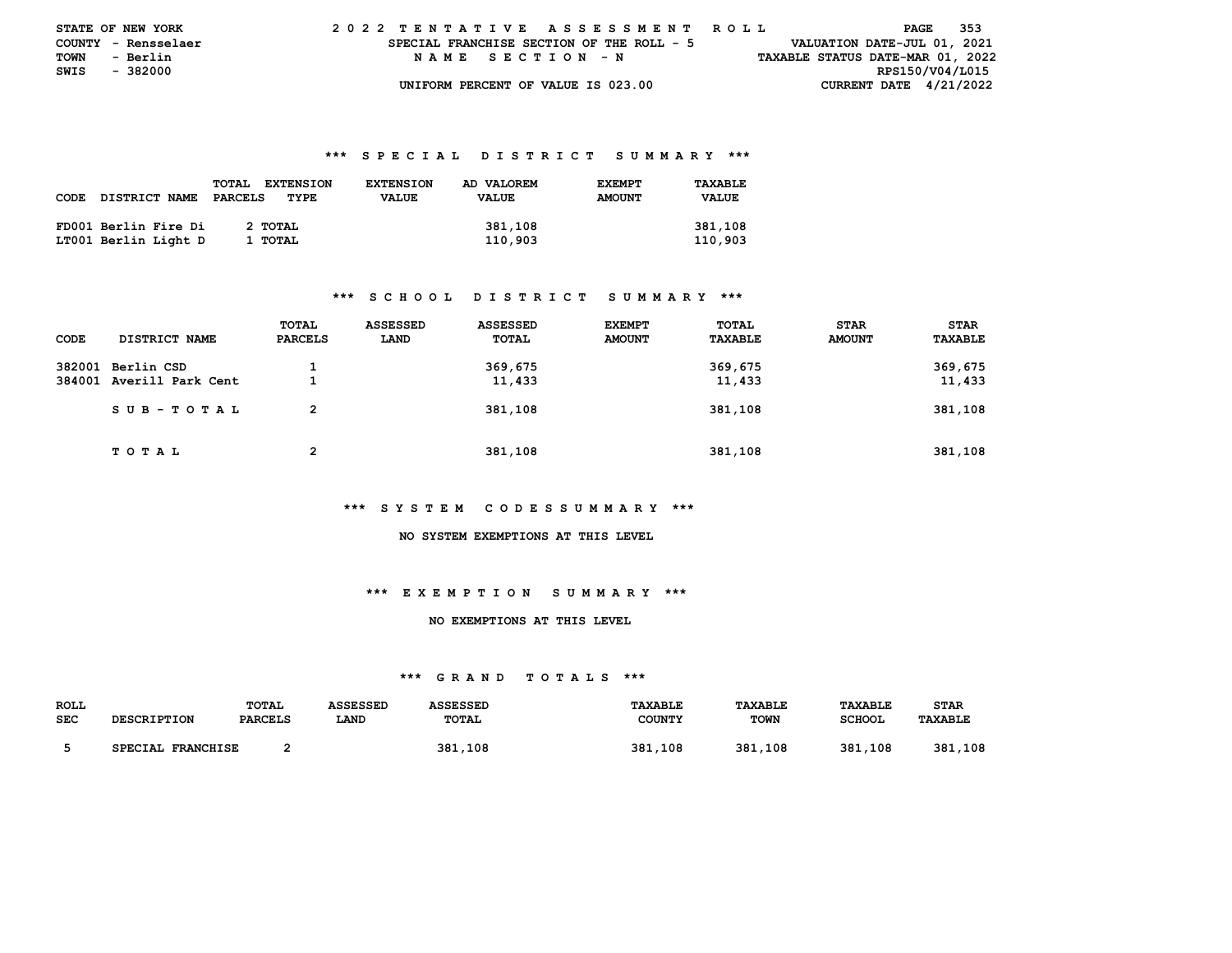| STATE OF NEW YORK<br>- Rensselaer<br><b>COUNTY</b><br><b>TOWN</b><br>- Berlin<br>$-382000$<br>SWIS |                          | OWNERS NAME SEQUENCE | 2022 TENTATIVE ASSESSMENT<br>R O L L<br>SPECIAL FRANCHISE SECTION OF THE ROLL - 5<br>TAXABLE STATUS DATE-MAR 01, 2022<br>UNIFORM PERCENT OF VALUE IS 023.00 | VALUATION DATE-JUL 01, 2021 | 354<br>PAGE |
|----------------------------------------------------------------------------------------------------|--------------------------|----------------------|-------------------------------------------------------------------------------------------------------------------------------------------------------------|-----------------------------|-------------|
| TAX MAP PARCEL NUMBER                                                                              |                          |                      | PROPERTY LOCATION & CLASS ASSESSMENT EXEMPTION CODE---------------COUNTY-------TOWN------SCHOOL                                                             |                             |             |
| <b>CURRENT OWNERS NAME</b>                                                                         | SCHOOL DISTRICT          | LAND                 | TAX DESCRIPTION                                                                                                                                             | <b>TAXABLE VALUE</b>        |             |
| <b>CURRENT OWNERS ADDRESS</b>                                                                      | PARCEL SIZE/GRID COORD   | TOTAL                | SPECIAL DISTRICTS                                                                                                                                           |                             | ACCOUNT NO. |
|                                                                                                    |                          |                      |                                                                                                                                                             |                             |             |
|                                                                                                    | Spec Franchise Town      |                      |                                                                                                                                                             |                             | 2056300090  |
| 520. - 4090                                                                                        | 866 Telephone            |                      | <b>COUNTY</b><br><b>TAXABLE VALUE</b>                                                                                                                       | 207,247                     |             |
| Taconic Telephone Corp                                                                             | Berlin CSD 382001        | $\mathbf{0}$         | TOWN<br><b>TAXABLE VALUE</b>                                                                                                                                | 207,247                     |             |
| Tax Dept, 2-4                                                                                      | 644550-3820              | 207,247              | <b>SCHOOL TAXABLE VALUE</b>                                                                                                                                 | 207,247                     |             |
| 121 S 17th St                                                                                      | <b>FULL MARKET VALUE</b> | 901,074              | FD001 Berlin Fire District 207,247 TO                                                                                                                       |                             |             |
| Mattoon, IL 61938                                                                                  |                          |                      | LT001 Berlin Light Dist                                                                                                                                     | 62,174 TO                   |             |
|                                                                                                    |                          |                      |                                                                                                                                                             |                             |             |
|                                                                                                    | Spec Franchise Town      |                      |                                                                                                                                                             |                             |             |
| 514. - 4044                                                                                        | 869 Television           |                      | <b>TAXABLE VALUE</b><br>COUNTY                                                                                                                              | 99,490                      |             |
| Time Warner of Albany                                                                              | 382001<br>Berlin CSD     | 0                    | <b>TOWN</b><br><b>TAXABLE VALUE</b>                                                                                                                         | 99,490                      |             |
| 7820 Cresent Executive Dr                                                                          | 906780-3820              | 99,490               | <b>SCHOOL TAXABLE VALUE</b>                                                                                                                                 | 99,490                      |             |
| Charlotte, NC 28217                                                                                | ACRES 0.01               |                      | FD001 Berlin Fire District                                                                                                                                  | 99,490 TO                   |             |
|                                                                                                    | FULL MARKET VALUE        | 432,565              | LT001 Berlin Light Dist                                                                                                                                     | 29,847 TO                   |             |
|                                                                                                    |                          |                      |                                                                                                                                                             |                             |             |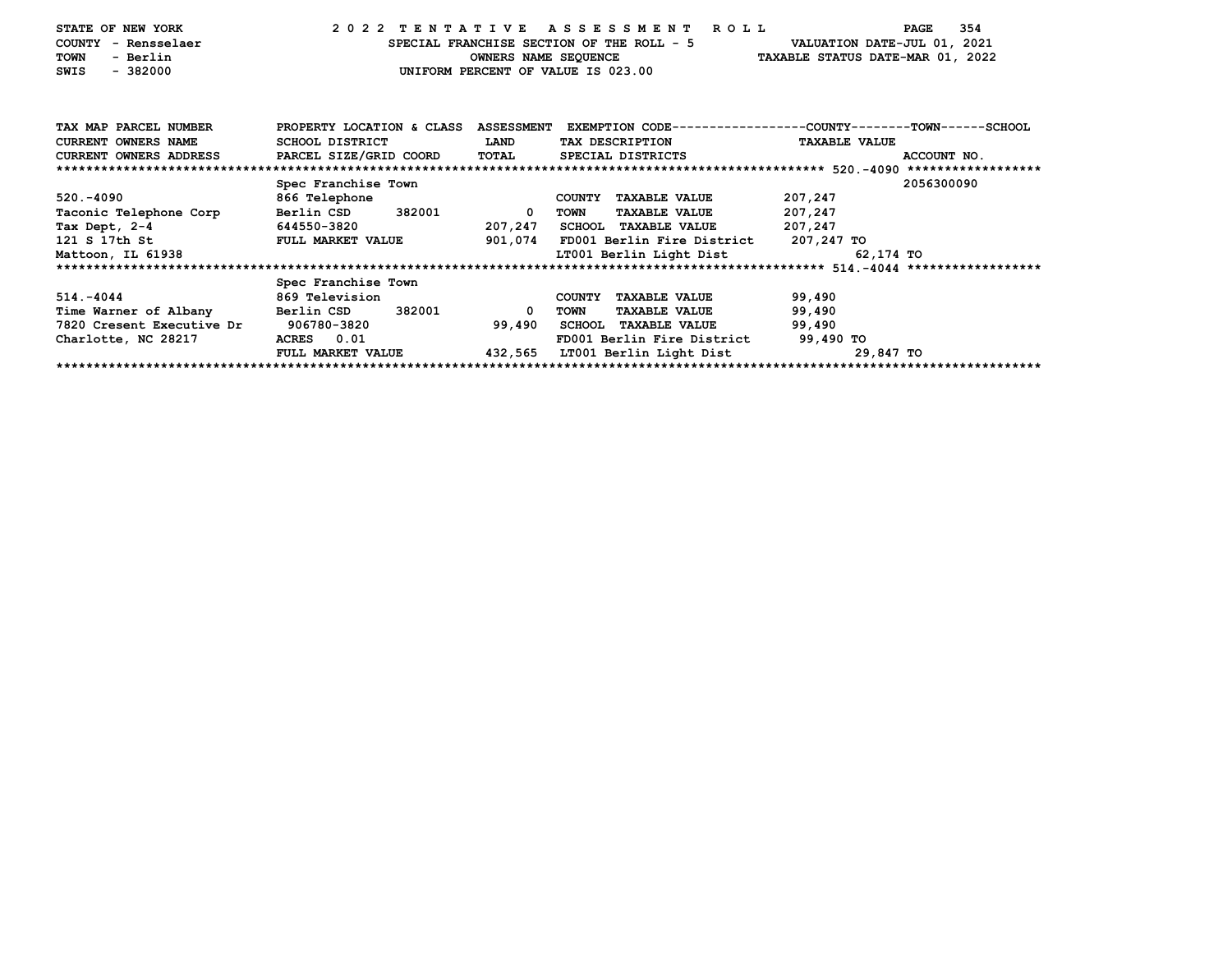| <b>STATE OF NEW YORK</b> |                     |  | 2022 TENTATIVE ASSESSMENT ROLL            |  |  |                  |  |  |  |  |  |  |                                  |  |                             | PAGE | - 355 |  |
|--------------------------|---------------------|--|-------------------------------------------|--|--|------------------|--|--|--|--|--|--|----------------------------------|--|-----------------------------|------|-------|--|
|                          | COUNTY - Rensselaer |  | SPECIAL FRANCHISE SECTION OF THE ROLL - 5 |  |  |                  |  |  |  |  |  |  |                                  |  | VALUATION DATE-JUL 01, 2021 |      |       |  |
| <b>TOWN</b>              | - Berlin            |  |                                           |  |  | NAME SECTION - T |  |  |  |  |  |  | TAXABLE STATUS DATE-MAR 01, 2022 |  |                             |      |       |  |
| SWIS                     | - 382000            |  |                                           |  |  |                  |  |  |  |  |  |  |                                  |  | RPS150/V04/L015             |      |       |  |
|                          |                     |  | UNIFORM PERCENT OF VALUE IS 023.00        |  |  |                  |  |  |  |  |  |  |                                  |  | CURRENT DATE $4/21/2022$    |      |       |  |

|      |                      | <b>EXTENSION</b><br><b>TOTAL</b> | <b>EXTENSION</b> | AD VALOREM | <b>EXEMPT</b> | TAXABLE      |
|------|----------------------|----------------------------------|------------------|------------|---------------|--------------|
| CODE | <b>DISTRICT NAME</b> | PARCELS<br>TYPE                  | <b>VALUE</b>     | VALUE      | <b>AMOUNT</b> | <b>VALUE</b> |
|      |                      |                                  |                  |            |               |              |
|      | FD001 Berlin Fire Di | 2 TOTAL                          |                  | 306,737    |               | 306,737      |
|      | LT001 Berlin Light D | 2 TOTAL                          |                  | 92,021     |               | 92,021       |

#### **\*\*\* S C H O O L D I S T R I C T S U M M A R Y \*\*\***

| CODE | <b>DISTRICT NAME</b> | TOTAL<br>PARCELS | <b>ASSESSED</b><br>LAND | ASSESSED<br>TOTAL | <b>EXEMPT</b><br><b>AMOUNT</b> | TOTAL<br>TAXABLE | <b>STAR</b><br><b>AMOUNT</b> | <b>STAR</b><br>TAXABLE |
|------|----------------------|------------------|-------------------------|-------------------|--------------------------------|------------------|------------------------------|------------------------|
|      | 382001 Berlin CSD    | 2                |                         | 306,737           |                                | 306,737          |                              | 306,737                |
|      | SUB-TOTAL            | 2                |                         | 306,737           |                                | 306,737          |                              | 306,737                |
|      | T O T A L            | າ                |                         | 306,737           |                                | 306,737          |                              | 306,737                |

#### **\*\*\* S Y S T E M C O D E S S U M M A R Y \*\*\***

#### **NO SYSTEM EXEMPTIONS AT THIS LEVEL**

## **\*\*\* E X E M P T I O N S U M M A R Y \*\*\***

#### **NO EXEMPTIONS AT THIS LEVEL**

| ROLL       |                    | TOTAL          | ASSESSED | ASSESSED | <b>TAXABLE</b> | <b>TAXABLE</b> | TAXABLE       | <b>STAR</b>    |
|------------|--------------------|----------------|----------|----------|----------------|----------------|---------------|----------------|
| <b>SEC</b> | <b>DESCRIPTION</b> | <b>PARCELS</b> | LAND     | TOTAL    | <b>COUNTY</b>  | <b>TOWN</b>    | <b>SCHOOL</b> | <b>TAXABLE</b> |
|            |                    |                |          |          |                |                |               |                |
|            | SPECIAL FRANCHISE  |                |          | 306,737  | 306,737        | 306,737        | 306,737       | 306,737        |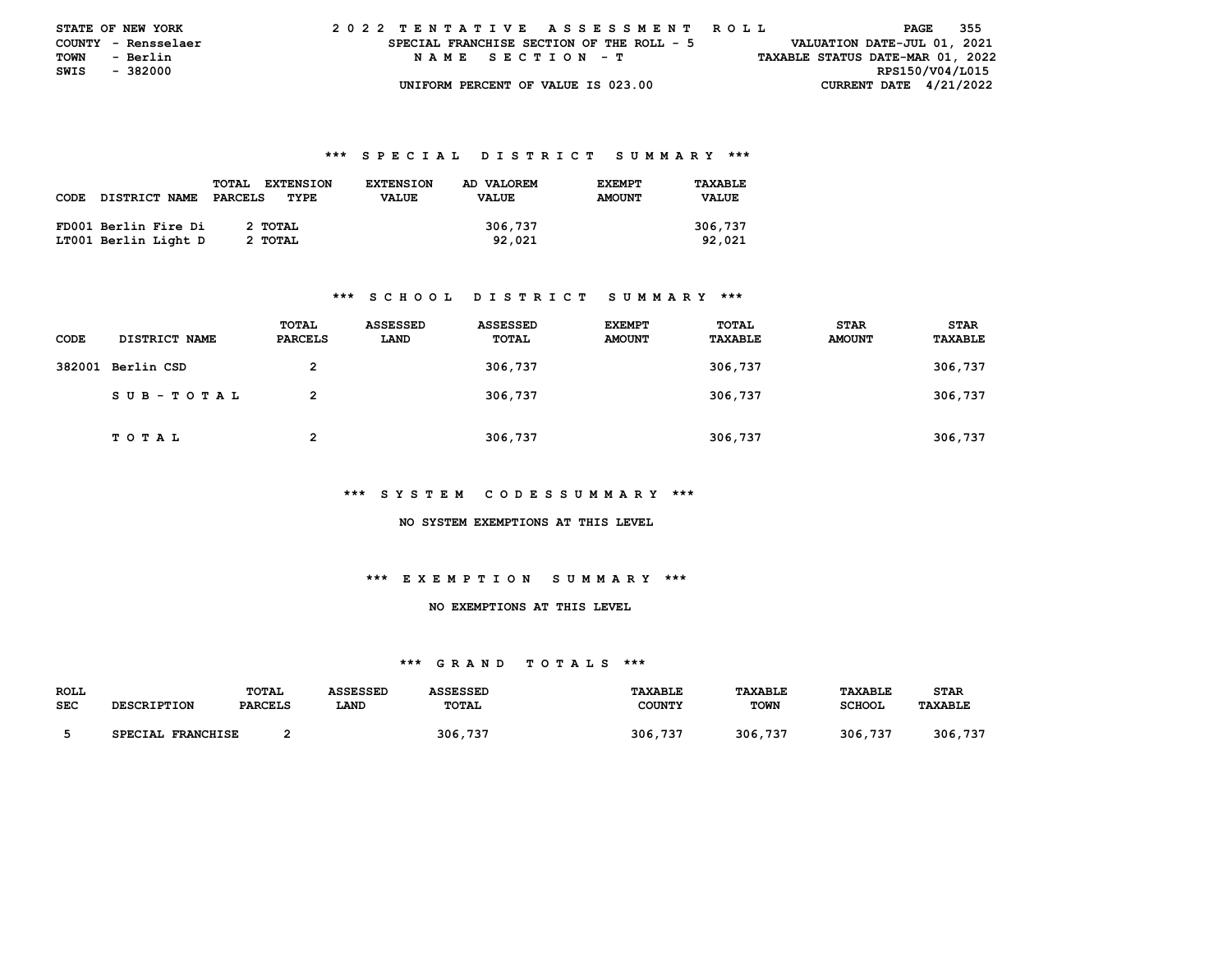| STATE OF NEW YORK<br>- Rensselaer<br>COUNTY<br>- Berlin<br><b>TOWN</b><br>$-382000$<br>SWIS |                              |                   | 2022 TENTATIVE ASSESSMENT ROLL<br>SPECIAL FRANCHISE SECTION OF THE ROLL - 5<br>OWNERS NAME SEQUENCE<br>UNIFORM PERCENT OF VALUE IS 023.00 | 356<br>PAGE<br>VALUATION DATE-JUL 01, 2021<br>TAXABLE STATUS DATE-MAR 01, 2022 |
|---------------------------------------------------------------------------------------------|------------------------------|-------------------|-------------------------------------------------------------------------------------------------------------------------------------------|--------------------------------------------------------------------------------|
| TAX MAP PARCEL NUMBER                                                                       | PROPERTY LOCATION & CLASS    | <b>ASSESSMENT</b> |                                                                                                                                           | EXEMPTION CODE-----------------COUNTY-------TOWN------SCHOOL                   |
| <b>CURRENT OWNERS NAME</b>                                                                  | SCHOOL DISTRICT              | <b>LAND</b>       | TAX DESCRIPTION                                                                                                                           | <b>TAXABLE VALUE</b>                                                           |
| CURRENT OWNERS ADDRESS                                                                      | PARCEL SIZE/GRID COORD TOTAL |                   | SPECIAL DISTRICTS                                                                                                                         | ACCOUNT NO.                                                                    |
|                                                                                             |                              |                   |                                                                                                                                           |                                                                                |
|                                                                                             | Spec Franchise Town          |                   |                                                                                                                                           | 2056300360                                                                     |
| 514.-4042                                                                                   | 866 Telephone                |                   | <b>COUNTY</b><br><b>TAXABLE VALUE</b>                                                                                                     | 3,180                                                                          |
| Verizon New York Inc                                                                        | 382001<br>Berlin CSD         |                   | <b>TAXABLE VALUE</b><br>TOWN                                                                                                              | 3,180                                                                          |
| $c$ /o Duff & Phelps                                                                        | 631900-3820                  | 3,180             | SCHOOL TAXABLE VALUE                                                                                                                      | 3,180                                                                          |
| PO Box 2749                                                                                 | FULL MARKET VALUE            | 13,826            | FD001 Berlin Fire District                                                                                                                | 3,180 TO                                                                       |
| Addison, TX 75001                                                                           |                              |                   | LT001 Berlin Light Dist                                                                                                                   | 954 TO                                                                         |
|                                                                                             |                              |                   |                                                                                                                                           |                                                                                |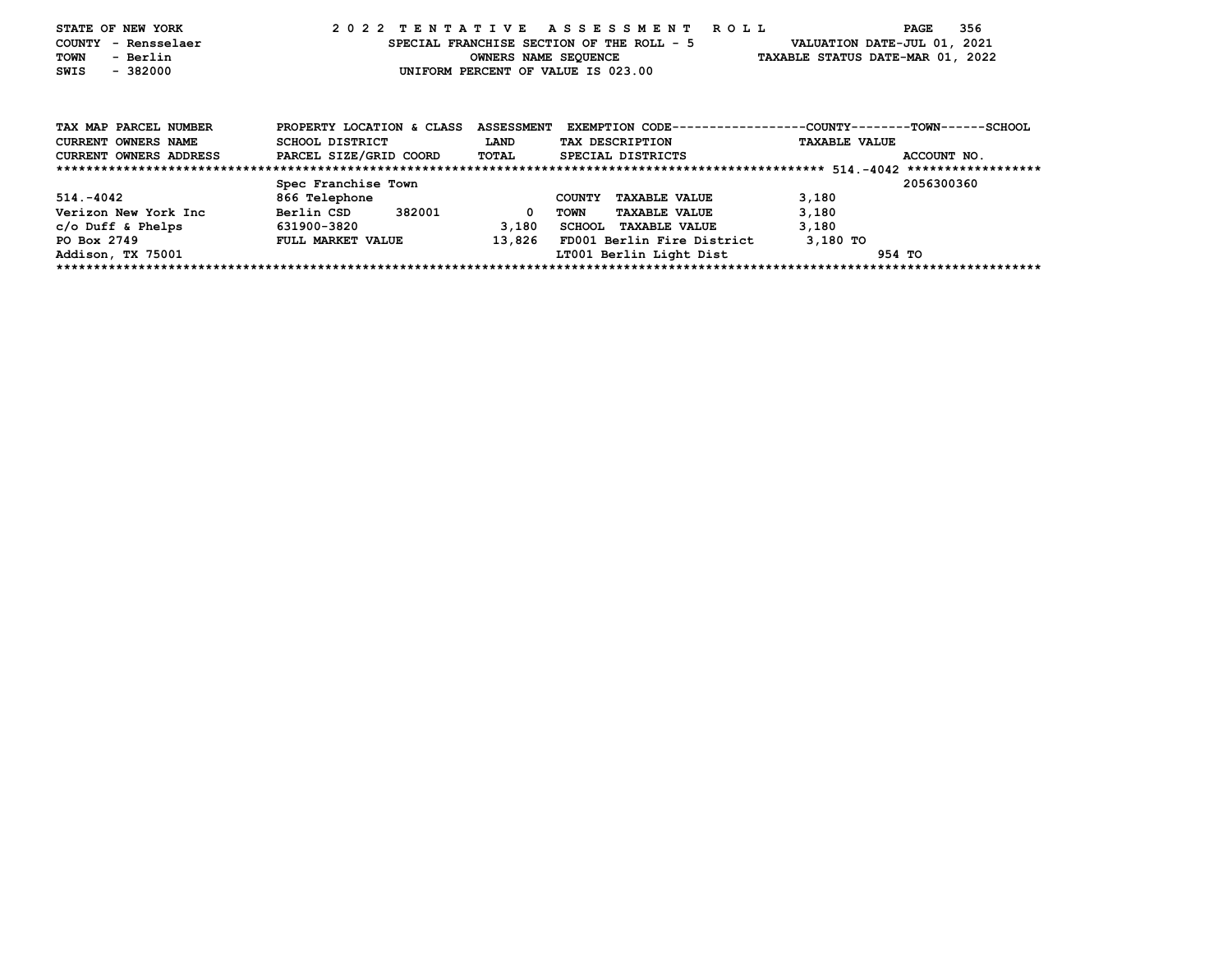| <b>STATE OF NEW YORK</b> |                     |  | 2022 TENTATIVE ASSESSMENT ROLL            |  |  |                                    |  |  |  |  |  |                                  |                             | PAGE | - 357 |  |
|--------------------------|---------------------|--|-------------------------------------------|--|--|------------------------------------|--|--|--|--|--|----------------------------------|-----------------------------|------|-------|--|
|                          | COUNTY - Rensselaer |  | SPECIAL FRANCHISE SECTION OF THE ROLL - 5 |  |  |                                    |  |  |  |  |  |                                  | VALUATION DATE-JUL 01, 2021 |      |       |  |
| TOWN                     | - Berlin            |  |                                           |  |  | NAME SECTION - V                   |  |  |  |  |  | TAXABLE STATUS DATE-MAR 01, 2022 |                             |      |       |  |
| SWIS                     | - 382000            |  |                                           |  |  |                                    |  |  |  |  |  |                                  | RPS150/V04/L015             |      |       |  |
|                          |                     |  |                                           |  |  | UNIFORM PERCENT OF VALUE IS 023.00 |  |  |  |  |  |                                  | CURRENT DATE $4/21/2022$    |      |       |  |

|      |                      | <b>EXTENSION</b><br><b>TOTAL</b> | <b>EXTENSION</b> | AD VALOREM   | <b>EXEMPT</b> | TAXABLE      |
|------|----------------------|----------------------------------|------------------|--------------|---------------|--------------|
| CODE | <b>DISTRICT NAME</b> | PARCELS<br>TYPE                  | <b>VALUE</b>     | <b>VALUE</b> | <b>AMOUNT</b> | <b>VALUE</b> |
|      |                      |                                  |                  |              |               |              |
|      | FD001 Berlin Fire Di | 1 TOTAL                          |                  | 3,180        |               | 3,180        |
|      | LT001 Berlin Light D | 1 TOTAL                          |                  | 954          |               | 954          |

#### **\*\*\* S C H O O L D I S T R I C T S U M M A R Y \*\*\***

| CODE | <b>DISTRICT NAME</b> | TOTAL<br>PARCELS | ASSESSED<br>LAND | ASSESSED<br>TOTAL | <b>EXEMPT</b><br><b>AMOUNT</b> | TOTAL<br>TAXABLE | <b>STAR</b><br><b>AMOUNT</b> | <b>STAR</b><br>TAXABLE |
|------|----------------------|------------------|------------------|-------------------|--------------------------------|------------------|------------------------------|------------------------|
|      | 382001 Berlin CSD    |                  |                  | 3,180             |                                | 3,180            |                              | 3,180                  |
|      | SUB-TOTAL            |                  |                  | 3,180             |                                | 3,180            |                              | 3,180                  |
|      | T O T A L            |                  |                  | 3,180             |                                | 3,180            |                              | 3,180                  |

#### **\*\*\* S Y S T E M C O D E S S U M M A R Y \*\*\***

#### **NO SYSTEM EXEMPTIONS AT THIS LEVEL**

## **\*\*\* E X E M P T I O N S U M M A R Y \*\*\***

#### **NO EXEMPTIONS AT THIS LEVEL**

| <b>ROLL</b> |                    | TOTAL          | ASSESSED | <b>ASSESSED</b> | <b>TAXABLE</b> | TAXABLE     | <b>TAXABLE</b> | <b>STAR</b>    |
|-------------|--------------------|----------------|----------|-----------------|----------------|-------------|----------------|----------------|
| <b>SEC</b>  | <b>DESCRIPTION</b> | <b>PARCELS</b> | LAND     | TOTAL           | <b>COUNTY</b>  | <b>TOWN</b> | SCHOOL         | <b>TAXABLE</b> |
|             |                    |                |          |                 |                |             |                |                |
|             | SPECIAL FRANCHISE  |                |          | ,180            | ,180           | ,180        | 180            | 180            |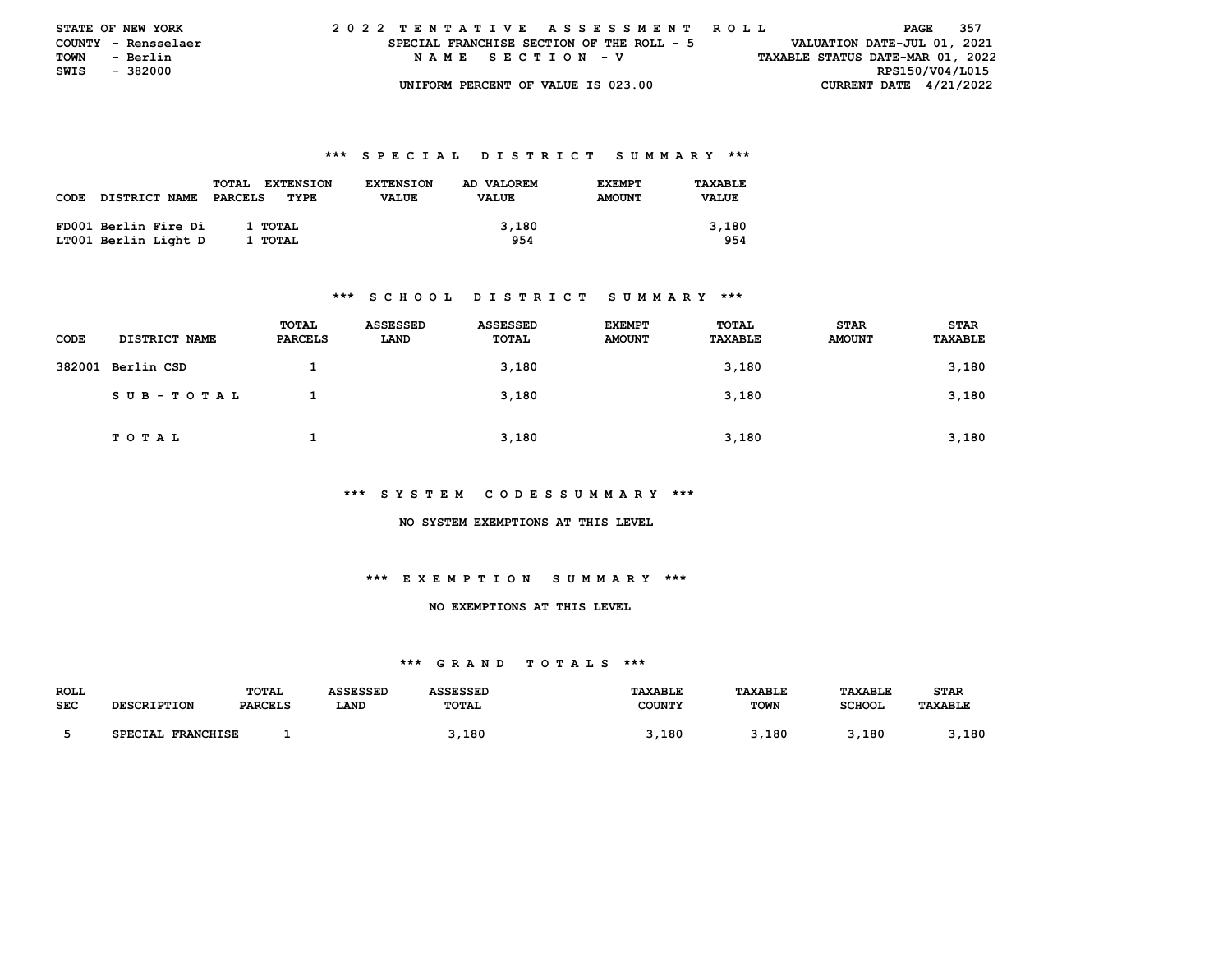|      | STATE OF NEW YORK   |  |  | 2022 TENTATIVE ASSESSMENT ROLL            |  |  |                                    |  |  |  |  |  |  |  |  |                                  | PAGE | 358 |  |
|------|---------------------|--|--|-------------------------------------------|--|--|------------------------------------|--|--|--|--|--|--|--|--|----------------------------------|------|-----|--|
|      | COUNTY - Rensselaer |  |  | SPECIAL FRANCHISE SECTION OF THE ROLL - 5 |  |  |                                    |  |  |  |  |  |  |  |  | VALUATION DATE-JUL 01, 2021      |      |     |  |
| TOWN | - Berlin            |  |  |                                           |  |  |                                    |  |  |  |  |  |  |  |  | TAXABLE STATUS DATE-MAR 01, 2022 |      |     |  |
| SWIS | - 382000            |  |  |                                           |  |  | UNIFORM PERCENT OF VALUE IS 023.00 |  |  |  |  |  |  |  |  | RPS150/V04/L015                  |      |     |  |
|      |                     |  |  |                                           |  |  |                                    |  |  |  |  |  |  |  |  | <b>CURRENT DATE 4/21/2022</b>    |      |     |  |

#### **\*\*\* S P E C I A L D I S T R I C T S U M M A R Y \*\*\***

| <b>CODE</b><br><b>DISTRICT NAME</b>          | <b>EXTENSION</b><br><b>TOTAL</b><br>PARCELS<br>TYPE | <b>EXTENSION</b><br><b>VALUE</b> | AD VALOREM<br><b>VALUE</b> | <b>EXEMPT</b><br><b>AMOUNT</b> | TAXABLE<br><b>VALUE</b> |
|----------------------------------------------|-----------------------------------------------------|----------------------------------|----------------------------|--------------------------------|-------------------------|
| FD001 Berlin Fire Di<br>LT001 Berlin Light D | 6 TOTAL<br>5 TOTAL                                  |                                  | 691,025<br>203,878         |                                | 691,025<br>203,878      |

## **\*\*\* S C H O O L D I S T R I C T S U M M A R Y \*\*\***

| CODE | DISTRICT NAME                                 | TOTAL<br>PARCELS | <b>ASSESSED</b><br>LAND | ASSESSED<br>TOTAL | <b>EXEMPT</b><br><b>AMOUNT</b> | TOTAL<br>TAXABLE  | <b>STAR</b><br><b>AMOUNT</b> | <b>STAR</b><br><b>TAXABLE</b> |
|------|-----------------------------------------------|------------------|-------------------------|-------------------|--------------------------------|-------------------|------------------------------|-------------------------------|
|      | 382001 Berlin CSD<br>384001 Averill Park Cent | 5                |                         | 679,592<br>11,433 |                                | 679,592<br>11,433 |                              | 679,592<br>11,433             |
|      | SUB-TOTAL                                     | 6                |                         | 691,025           |                                | 691,025           |                              | 691,025                       |
|      | T O T A L                                     | 6                |                         | 691,025           |                                | 691,025           |                              | 691,025                       |

#### **\*\*\* S Y S T E M C O D E S S U M M A R Y \*\*\***

# **NO SYSTEM EXEMPTIONS AT THIS LEVEL**

#### **\*\*\* E X E M P T I O N S U M M A R Y \*\*\***

#### **NO EXEMPTIONS AT THIS LEVEL**

| <b>ROLL</b> |                             | <b>TOTAL</b>   | <b>ASSESSED</b> | <b>ASSESSED</b> | <b>TAXABLE</b> | TAXABLE     | TAXABLE       | <b>STAR</b>    |
|-------------|-----------------------------|----------------|-----------------|-----------------|----------------|-------------|---------------|----------------|
| <b>SEC</b>  | <b>DESCRIPTION</b>          | <b>PARCELS</b> | LAND            | <b>TOTAL</b>    | COUNTY         | <b>TOWN</b> | <b>SCHOOL</b> | <b>TAXABLE</b> |
|             |                             |                |                 |                 |                |             |               |                |
|             | <b>FRANCHISE</b><br>SPECIAL |                |                 | 691,025         | 691,025        | 691<br>.025 | 691,025       | .025<br>691    |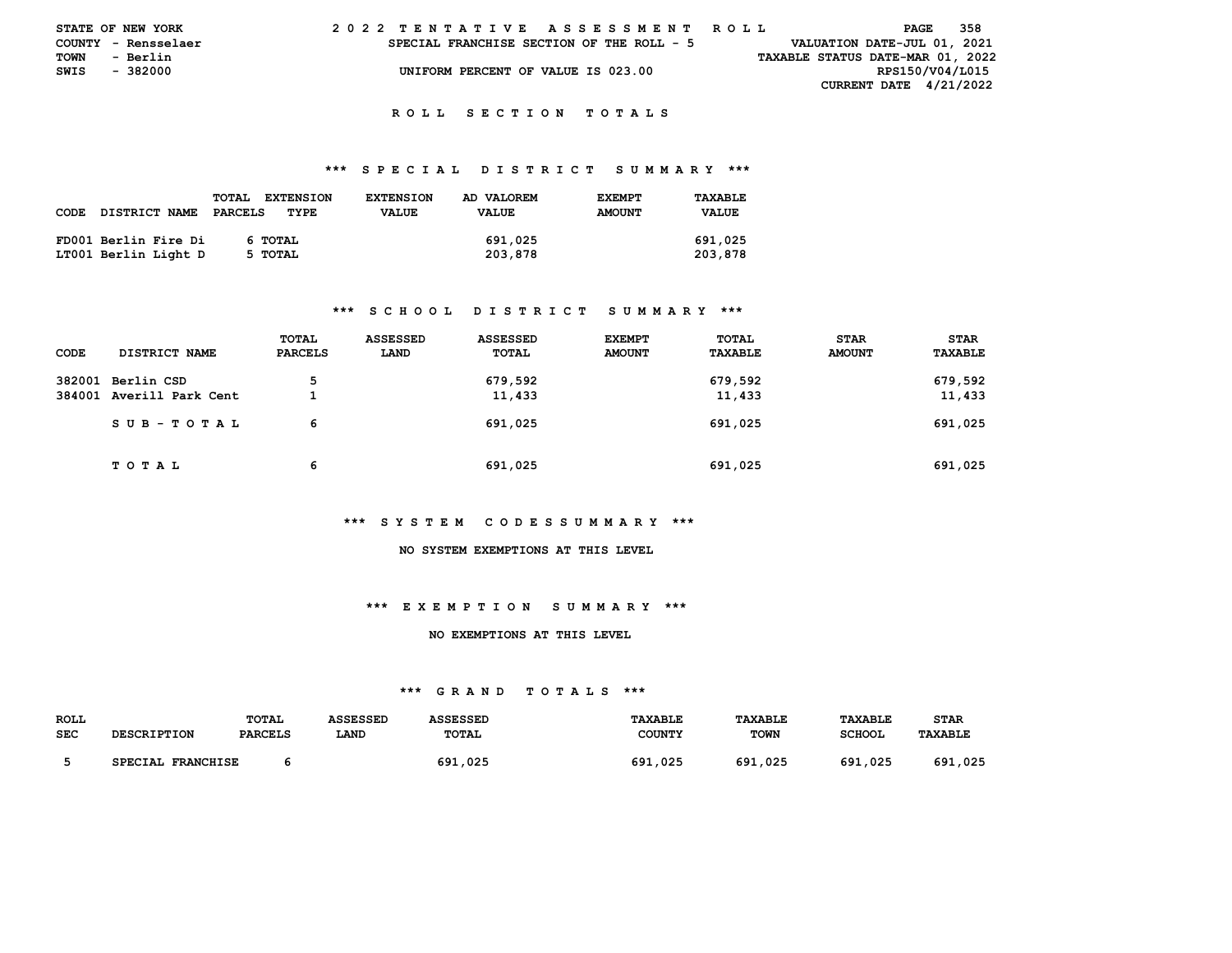| STATE OF NEW YORK          |                                                               |        | 2022 TENTATIVE ASSESSMENT ROLL                                        | 359<br>PAGE                                                                                    |
|----------------------------|---------------------------------------------------------------|--------|-----------------------------------------------------------------------|------------------------------------------------------------------------------------------------|
| COUNTY - Rensselaer        |                                                               |        |                                                                       | UTILITY & R.R. SECTION OF THE ROLL - 6 WALUATION DATE-JUL 01, 2021                             |
| - Berlin<br><b>TOWN</b>    |                                                               |        |                                                                       | OWNERS NAME SEQUENCE TAXABLE STATUS DATE-MAR 01, 2022                                          |
| $-382000$<br>SWIS          |                                                               |        | UNIFORM PERCENT OF VALUE IS 023.00                                    |                                                                                                |
|                            |                                                               |        |                                                                       |                                                                                                |
|                            |                                                               |        |                                                                       |                                                                                                |
| TAX MAP PARCEL NUMBER      |                                                               |        |                                                                       | PROPERTY LOCATION & CLASS ASSESSMENT EXEMPTION CODE---------------COUNTY-------TOWN-----SCHOOL |
| <b>CURRENT OWNERS NAME</b> | SCHOOL DISTRICT<br><b>EXAMPLE THE STATE OF STATE OF STATE</b> |        | TAX DESCRIPTION                                                       | <b>TAXABLE VALUE</b>                                                                           |
|                            |                                                               |        | CURRENT OWNERS ADDRESS PARCEL SIZE/GRID COORD TOTAL SPECIAL DISTRICTS | ACCOUNT NO.                                                                                    |
|                            |                                                               |        |                                                                       |                                                                                                |
|                            | Fire Tower Rd (N of)                                          |        |                                                                       |                                                                                                |
| $161. -1 - 22.3$           | 831 Tele Comm                                                 |        | COUNTY TAXABLE VALUE                                                  | 2,630                                                                                          |
|                            | American Towers Inc Morrill Park Ce 384001 2,630              |        | TOWN<br><b>TAXABLE VALUE</b>                                          | 2,630                                                                                          |
| Attn: Property Tax Dept    | Land & Bldg/radio Relay                                       |        | 2,630 SCHOOL TAXABLE VALUE                                            | 2,630                                                                                          |
| PO Box 723597              | In Steph 172.-1-17                                            |        | FD001 Berlin Fire District 2,630 TO                                   |                                                                                                |
| Atlanta, GA 31139          | ACRES 2.63                                                    |        |                                                                       |                                                                                                |
|                            | EAST-0772120 NRTH-1376448                                     |        |                                                                       |                                                                                                |
|                            | DEED BOOK 188 PG-2155                                         |        |                                                                       |                                                                                                |
|                            | FULL MARKET VALUE                                             | 11,435 |                                                                       |                                                                                                |
|                            |                                                               |        |                                                                       |                                                                                                |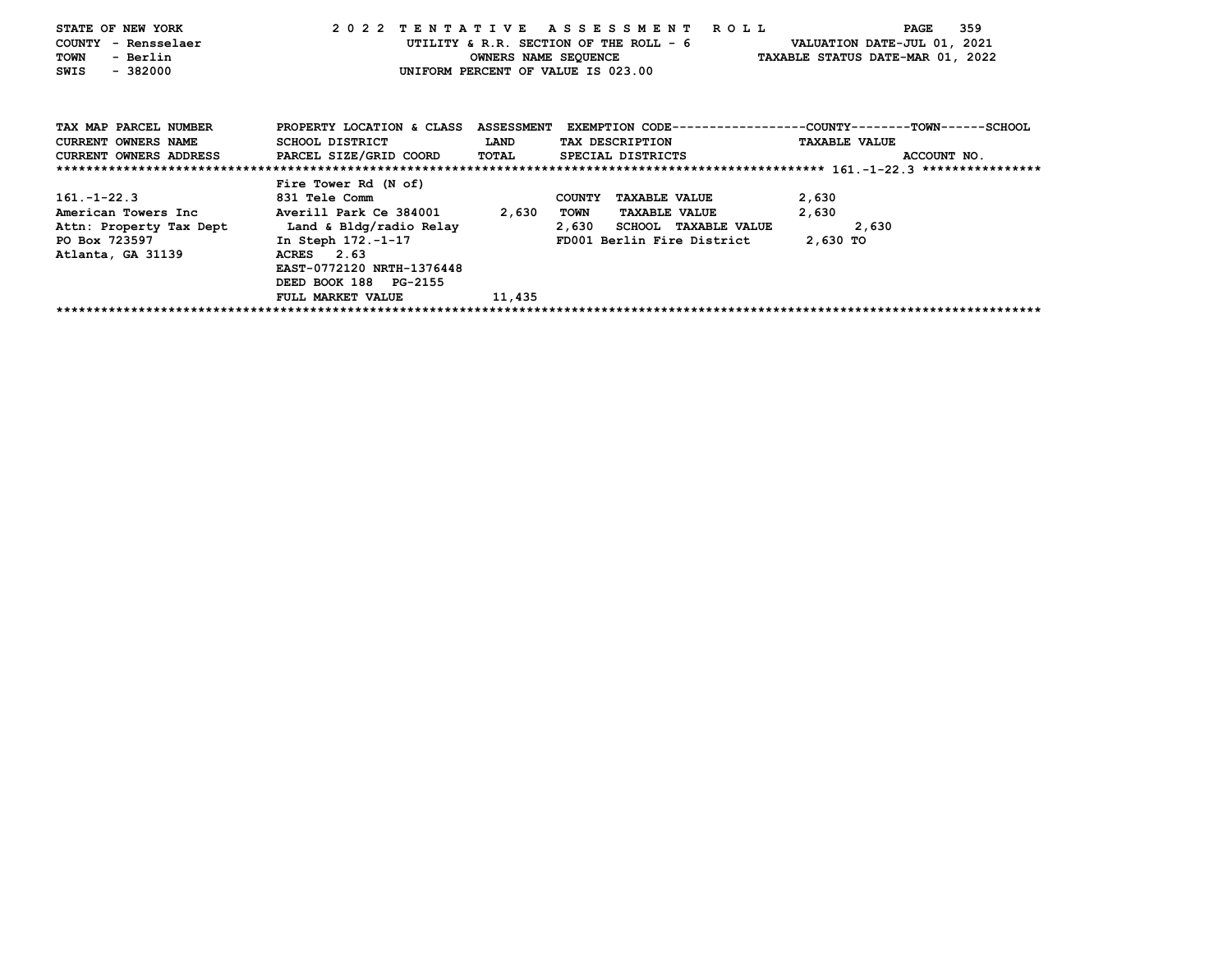|             | <b>STATE OF NEW YORK</b> | 2022 TENTATIVE ASSESSMENT ROLL         | 360<br>PAGE                      |
|-------------|--------------------------|----------------------------------------|----------------------------------|
|             | COUNTY - Rensselaer      | UTILITY & R.R. SECTION OF THE ROLL - 6 | VALUATION DATE-JUL 01, 2021      |
| <b>TOWN</b> | - Berlin                 | NAME SECTION - A                       | TAXABLE STATUS DATE-MAR 01, 2022 |
|             | SWIS - 382000            |                                        | RPS150/V04/L015                  |
|             |                          | UNIFORM PERCENT OF VALUE IS 023.00     | CURRENT DATE $4/21/2022$         |

|      |                      | TOTAL<br><b>EXTENSION</b> | <b>EXTENSION</b> | AD VALOREM   | <b>F.XFMPT</b> | TAXABLE      |
|------|----------------------|---------------------------|------------------|--------------|----------------|--------------|
| CODE | DISTRICT NAME        | PARCELS<br>TYPE           | <b>VALUE</b>     | <b>VALUE</b> | <b>AMOUNT</b>  | <b>VALUE</b> |
|      |                      |                           |                  |              |                |              |
|      | FD001 Berlin Fire Di | 1 TOTAL                   |                  | 2,630        |                | 2,630        |

#### **\*\*\* S C H O O L D I S T R I C T S U M M A R Y \*\*\***

| CODE | <b>DISTRICT NAME</b>     | TOTAL<br><b>PARCELS</b> | ASSESSED<br>LAND | <b>ASSESSED</b><br>TOTAL | <b>EXEMPT</b><br><b>AMOUNT</b> | TOTAL<br><b>TAXABLE</b> | <b>STAR</b><br><b>AMOUNT</b> | <b>STAR</b><br>TAXABLE |
|------|--------------------------|-------------------------|------------------|--------------------------|--------------------------------|-------------------------|------------------------------|------------------------|
|      | 384001 Averill Park Cent |                         | 2,630            | 2,630                    |                                | 2,630                   |                              | 2,630                  |
|      | SUB-TOTAL                |                         | 2,630            | 2,630                    |                                | 2,630                   |                              | 2,630                  |
|      | T O T A L                |                         | 2,630            | 2,630                    |                                | 2,630                   |                              | 2,630                  |

## **\*\*\* S Y S T E M C O D E S S U M M A R Y \*\*\***

 **NO SYSTEM EXEMPTIONS AT THIS LEVEL** 

# **\*\*\* E X E M P T I O N S U M M A R Y \*\*\***

## **NO EXEMPTIONS AT THIS LEVEL**

| <b>ROLL</b> |                    | <b>TOTAL</b>   | <b>ASSESSED</b> | <b>ASSESSED</b> | <b>TAXABLE</b> | TAXABLE     | TAXABLE       | <b>STAR</b>    |
|-------------|--------------------|----------------|-----------------|-----------------|----------------|-------------|---------------|----------------|
| <b>SEC</b>  | <b>DESCRIPTION</b> | <b>PARCELS</b> | LAND            | <b>TOTAL</b>    | <b>COUNTY</b>  | <b>TOWN</b> | <b>SCHOOL</b> | <b>TAXABLE</b> |
|             |                    |                |                 |                 |                |             |               |                |
|             | UTILITIES & N.C.   |                | .,630           | 1,630           | ∠, 630         | , 630       | 2,630         | , 630          |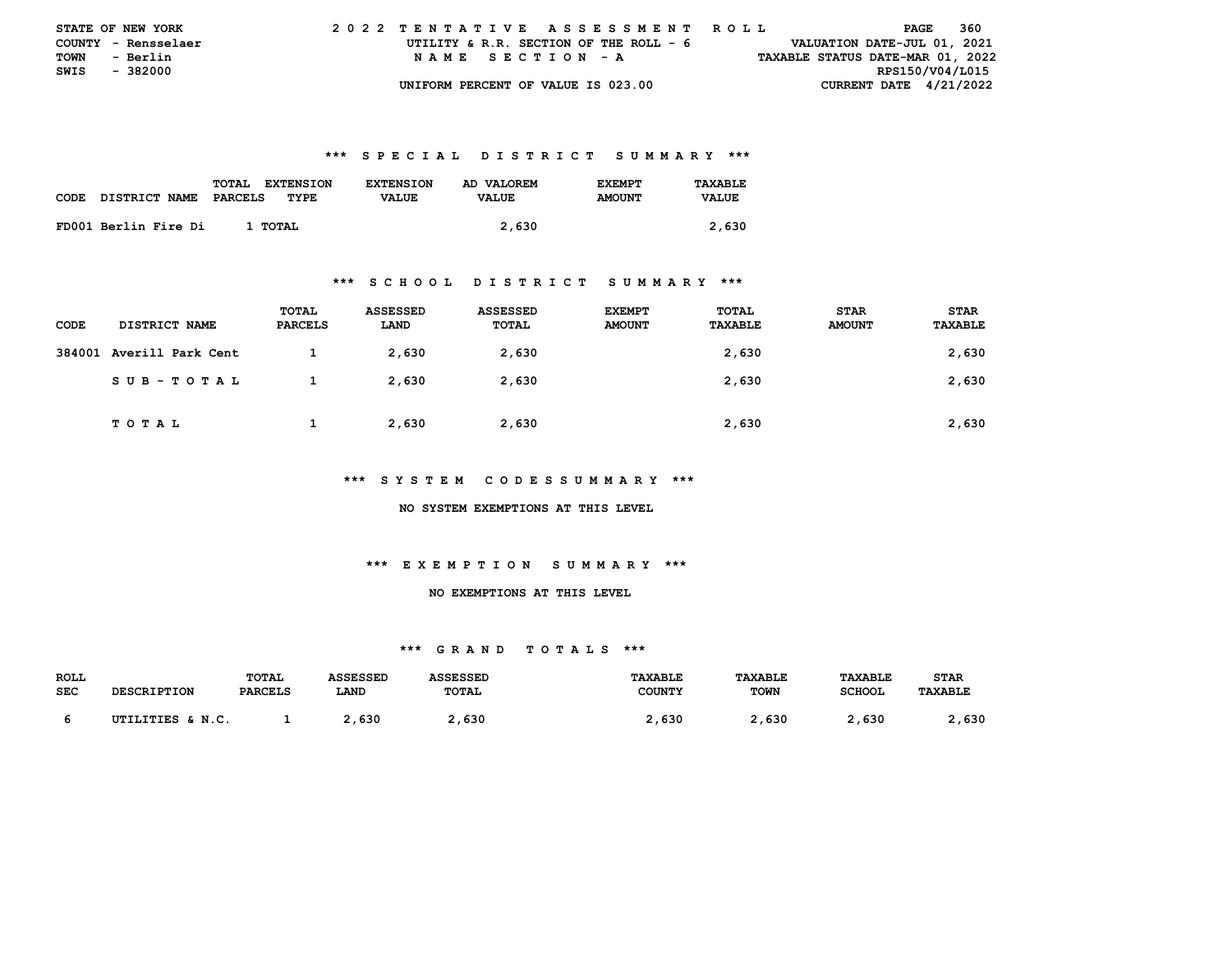| STATE OF NEW YORK                        | 2022 TENTATIVE ASSESSMENT ROLL                                                                  |             |                                       |                      | PAGE                                                               | 361 |
|------------------------------------------|-------------------------------------------------------------------------------------------------|-------------|---------------------------------------|----------------------|--------------------------------------------------------------------|-----|
| COUNTY - Rensselaer                      |                                                                                                 |             |                                       |                      | UTILITY & R.R. SECTION OF THE ROLL - 6 VALUATION DATE-JUL 01, 2021 |     |
| - Berlin<br>TOWN                         |                                                                                                 |             |                                       |                      | OWNERS NAME SEQUENCE TAXABLE STATUS DATE-MAR 01, 2022              |     |
| $-382000$<br>SWIS                        |                                                                                                 |             | UNIFORM PERCENT OF VALUE IS 023.00    |                      |                                                                    |     |
|                                          |                                                                                                 |             |                                       |                      |                                                                    |     |
|                                          |                                                                                                 |             |                                       |                      |                                                                    |     |
| TAX MAP PARCEL NUMBER                    | PROPERTY LOCATION & CLASS ASSESSMENT EXEMPTION CODE---------------COUNTY-------TOWN------SCHOOL |             |                                       |                      |                                                                    |     |
| <b>CURRENT OWNERS NAME</b>               | SCHOOL DISTRICT                                                                                 | <b>LAND</b> | TAX DESCRIPTION                       |                      | <b>TAXABLE VALUE</b>                                               |     |
|                                          | CURRENT OWNERS ADDRESS PARCEL SIZE/GRID COORD TOTAL                                             |             | SPECIAL DISTRICTS SPECIAL STRICTS     |                      | ACCOUNT NO.                                                        |     |
|                                          |                                                                                                 |             |                                       |                      |                                                                    |     |
|                                          | Outside Plant                                                                                   |             |                                       |                      |                                                                    |     |
|                                          | 620.000-9999-131.600/1881 884 Elec Dist Out                                                     |             | COUNTY TAXABLE VALUE                  |                      | 287,317                                                            |     |
| New York State Electric & Gas Berlin CSD | 382001                                                                                          |             | TOWN<br>$\mathbf 0$                   | <b>TAXABLE VALUE</b> | 287,317                                                            |     |
|                                          | c/o Avangrid Mgmt Co Local Tax Poles Wires Cables 287,317                                       |             | SCHOOL TAXABLE VALUE                  |                      | 287,317                                                            |     |
|                                          | 1 City Ctr Fl 5th FULL MARKET VALUE 1249,204                                                    |             | FD001 Berlin Fire District 287,317 TO |                      |                                                                    |     |
| Portland, ME 04101                       |                                                                                                 |             |                                       |                      |                                                                    |     |
|                                          |                                                                                                 |             |                                       |                      |                                                                    |     |
|                                          | Outside Plant                                                                                   |             |                                       |                      | 2055200450                                                         |     |
| 620.-9999-131.600/1882 884 Elec Dist Out |                                                                                                 |             | COUNTY TAXABLE VALUE                  |                      | 79,963                                                             |     |
|                                          | New York State Electric & Gas Averill Park Ce 384001                                            |             | $^{\circ}$<br>TOWN                    | <b>TAXABLE VALUE</b> | 79,963                                                             |     |
|                                          | c/o Avangrid Mgmt Co Local Tax Poles Wires Cables 39,963                                        |             | SCHOOL TAXABLE VALUE                  |                      | 79,963                                                             |     |
| 1 City Ctr Fl 5th                        | <b>FULL MARKET VALUE</b>                                                                        | 347,665     | FD001 Berlin Fire District            |                      | 79,963 TO                                                          |     |
| Portland, ME 04101                       |                                                                                                 |             |                                       |                      |                                                                    |     |
|                                          |                                                                                                 |             |                                       |                      |                                                                    |     |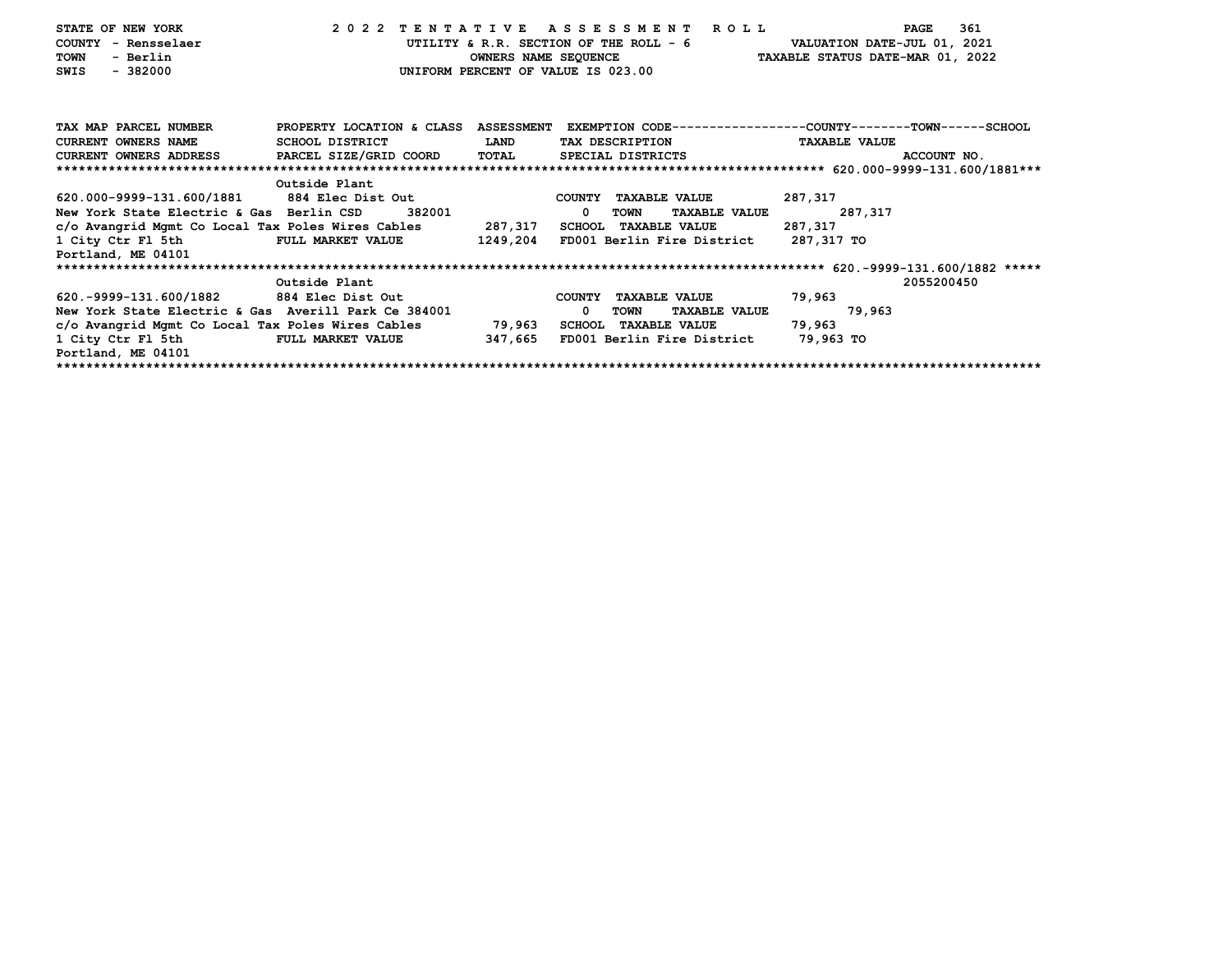|      | <b>STATE OF NEW YORK</b> | 2022 TENTATIVE ASSESSMENT ROLL         |                                  | PAGE            | - 362 |
|------|--------------------------|----------------------------------------|----------------------------------|-----------------|-------|
|      | COUNTY - Rensselaer      | UTILITY & R.R. SECTION OF THE ROLL - 6 | VALUATION DATE-JUL 01, 2021      |                 |       |
| TOWN | - Berlin                 | NAME SECTION - N                       | TAXABLE STATUS DATE-MAR 01, 2022 |                 |       |
|      | SWIS - 382000            |                                        |                                  | RPS150/V04/L015 |       |
|      |                          | UNIFORM PERCENT OF VALUE IS 023.00     | CURRENT DATE $4/21/2022$         |                 |       |

|             |                      | TOTAL<br><b>EXTENSION</b> | <b>EXTENSION</b> | AD VALOREM   | <b>F.XFMPT</b> | TAXABLE      |
|-------------|----------------------|---------------------------|------------------|--------------|----------------|--------------|
| <b>CODE</b> | <b>DISTRICT NAME</b> | PARCELS<br>TYPE           | <b>VALUE</b>     | <b>VALUE</b> | <b>AMOUNT</b>  | <b>VALUE</b> |
|             |                      |                           |                  |              |                |              |
|             | FD001 Berlin Fire Di | 2 TOTAL                   |                  | 367,280      |                | 367,280      |

#### **\*\*\* S C H O O L D I S T R I C T S U M M A R Y \*\*\***

| CODE | <b>DISTRICT NAME</b>                          | TOTAL<br><b>PARCELS</b> | ASSESSED<br>LAND | <b>ASSESSED</b><br>TOTAL | <b>EXEMPT</b><br><b>AMOUNT</b> | TOTAL<br><b>TAXABLE</b> | <b>STAR</b><br><b>AMOUNT</b> | <b>STAR</b><br>TAXABLE |
|------|-----------------------------------------------|-------------------------|------------------|--------------------------|--------------------------------|-------------------------|------------------------------|------------------------|
|      | 382001 Berlin CSD<br>384001 Averill Park Cent |                         |                  | 287,317<br>79,963        |                                | 287,317<br>79,963       |                              | 287,317<br>79,963      |
|      | SUB-TOTAL                                     | $\overline{2}$          |                  | 367,280                  |                                | 367,280                 |                              | 367,280                |
|      | T O T A L                                     | 2                       |                  | 367,280                  |                                | 367,280                 |                              | 367,280                |

#### **\*\*\* S Y S T E M C O D E S S U M M A R Y \*\*\***

#### **NO SYSTEM EXEMPTIONS AT THIS LEVEL**

## **\*\*\* E X E M P T I O N S U M M A R Y \*\*\***

## **NO EXEMPTIONS AT THIS LEVEL**

| <b>ROLL</b> |                    | TOTAL          | ASSESSED | ASSESSED | <b>TAXABLE</b> | <b>TAXABLE</b> | TAXABLE       | STAR           |
|-------------|--------------------|----------------|----------|----------|----------------|----------------|---------------|----------------|
| <b>SEC</b>  | <b>DESCRIPTION</b> | <b>PARCELS</b> | LAND     | TOTAL    | <b>COUNTY</b>  | TOWN           | <b>SCHOOL</b> | <b>TAXABLE</b> |
|             | UTILITIES & N.C.   |                |          | 367,280  | 367,280        | 367,280        | 367,280       | 367,280        |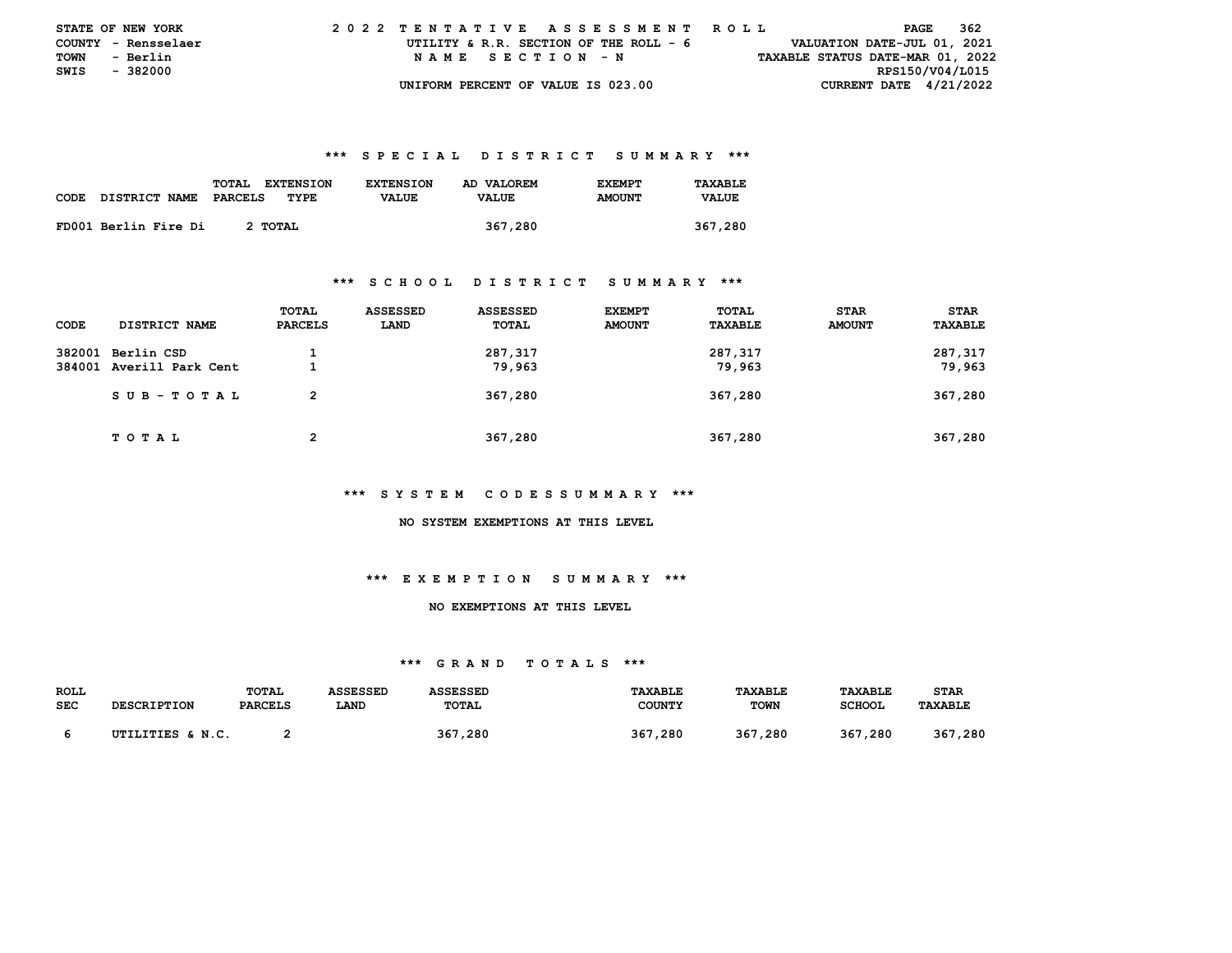| STATE OF NEW YORK<br>COUNTY - Rensselaer<br><b>TOWN</b><br>- Berlin<br>$-382000$<br>SWIS | 2022 TENTATIVE ASSESSMENT<br>UTILITY & R.R. SECTION OF THE ROLL - 6<br>OWNERS NAME SEQUENCE<br>UNIFORM PERCENT OF VALUE IS 023.00 | 363<br><b>PAGE</b><br>VALUATION DATE-JUL 01, 2021<br>TAXABLE STATUS DATE-MAR 01, 2022 |                                                      |                                                                                                |
|------------------------------------------------------------------------------------------|-----------------------------------------------------------------------------------------------------------------------------------|---------------------------------------------------------------------------------------|------------------------------------------------------|------------------------------------------------------------------------------------------------|
| TAX MAP PARCEL NUMBER                                                                    |                                                                                                                                   |                                                                                       |                                                      | PROPERTY LOCATION & CLASS ASSESSMENT EXEMPTION CODE--------------COUNTY-------TOWN------SCHOOL |
| <b>CURRENT OWNERS NAME</b>                                                               | SCHOOL DISTRICT                                                                                                                   | LAND                                                                                  | TAX DESCRIPTION                                      | <b>TAXABLE VALUE</b>                                                                           |
| CURRENT OWNERS ADDRESS PARCEL SIZE/GRID COORD                                            |                                                                                                                                   | TOTAL                                                                                 | SPECIAL DISTRICTS                                    | ACCOUNT NO.                                                                                    |
|                                                                                          |                                                                                                                                   |                                                                                       |                                                      |                                                                                                |
|                                                                                          | 31 Mill St                                                                                                                        |                                                                                       |                                                      | 2055200360                                                                                     |
| $130.1 - 6 - 32$                                                                         | 831 Tele Comm                                                                                                                     |                                                                                       | COUNTY TAXABLE VALUE<br>TOWN<br><b>TAXABLE VALUE</b> | 57,500                                                                                         |
| Taconic Telephone Co                                                                     | Berlin CSD<br>382001 3,500<br>Central Office                                                                                      |                                                                                       | SCHOOL TAXABLE VALUE                                 | 57,500                                                                                         |
| Tax Dept, 2-4<br>121 S 17th St                                                           | FRNT 160.00 DPTH 166.25                                                                                                           | 57,500                                                                                | FD001 Berlin Fire District 57,500 TO                 | 57,500                                                                                         |
| Mattoon, IL 61938                                                                        | ACRES 0.62<br>EAST-0796242 NRTH-1407021<br>DEED BOOK 1187 PG-746<br>FULL MARKET VALUE                                             | 250,000                                                                               |                                                      |                                                                                                |
|                                                                                          | Outside Plant                                                                                                                     |                                                                                       |                                                      |                                                                                                |
| 620.000-0000-644.550/1882                                                                | 836 Telecom. eq.                                                                                                                  |                                                                                       | COUNTY TAXABLE VALUE                                 | 3,446                                                                                          |
| Taconic Telephone Co    Averill Park Ce 384001                                           |                                                                                                                                   | $\mathbf{0}$                                                                          | TOWN<br><b>TAXABLE VALUE</b>                         | 3,446                                                                                          |
| Tax Dept, 2-4                                                                            |                                                                                                                                   |                                                                                       | 3,446 SCHOOL TAXABLE VALUE                           | 3,446                                                                                          |
| 121 S 17th St                                                                            | FULL MARKET VALUE                                                                                                                 |                                                                                       | 14,983 FD001 Berlin Fire District 3,446 TO           |                                                                                                |
| Mattoon, IL 61938                                                                        |                                                                                                                                   |                                                                                       |                                                      |                                                                                                |
|                                                                                          |                                                                                                                                   |                                                                                       |                                                      |                                                                                                |
|                                                                                          | Outside Plant                                                                                                                     |                                                                                       |                                                      | 2055200270                                                                                     |
| 620.000-0000-644.550/1881                                                                | 836 Telecom. eq.                                                                                                                  |                                                                                       | COUNTY TAXABLE VALUE                                 | 39,363                                                                                         |
| Taconic Telephone Corp Berlin CSD                                                        | 382001                                                                                                                            | $\mathbf{0}$                                                                          | TOWN<br><b>TAXABLE VALUE</b>                         | 39,363                                                                                         |
| Tax Dept, 2-4                                                                            | Poles Wires Cables                                                                                                                | 39,363                                                                                | SCHOOL TAXABLE VALUE                                 | 39,363                                                                                         |
| 121 S 17th St<br>Mattoon, IL 61938                                                       | <b>FULL MARKET VALUE</b>                                                                                                          | 171,143                                                                               | FD001 Berlin Fire District 39,363 TO                 |                                                                                                |
|                                                                                          |                                                                                                                                   |                                                                                       |                                                      |                                                                                                |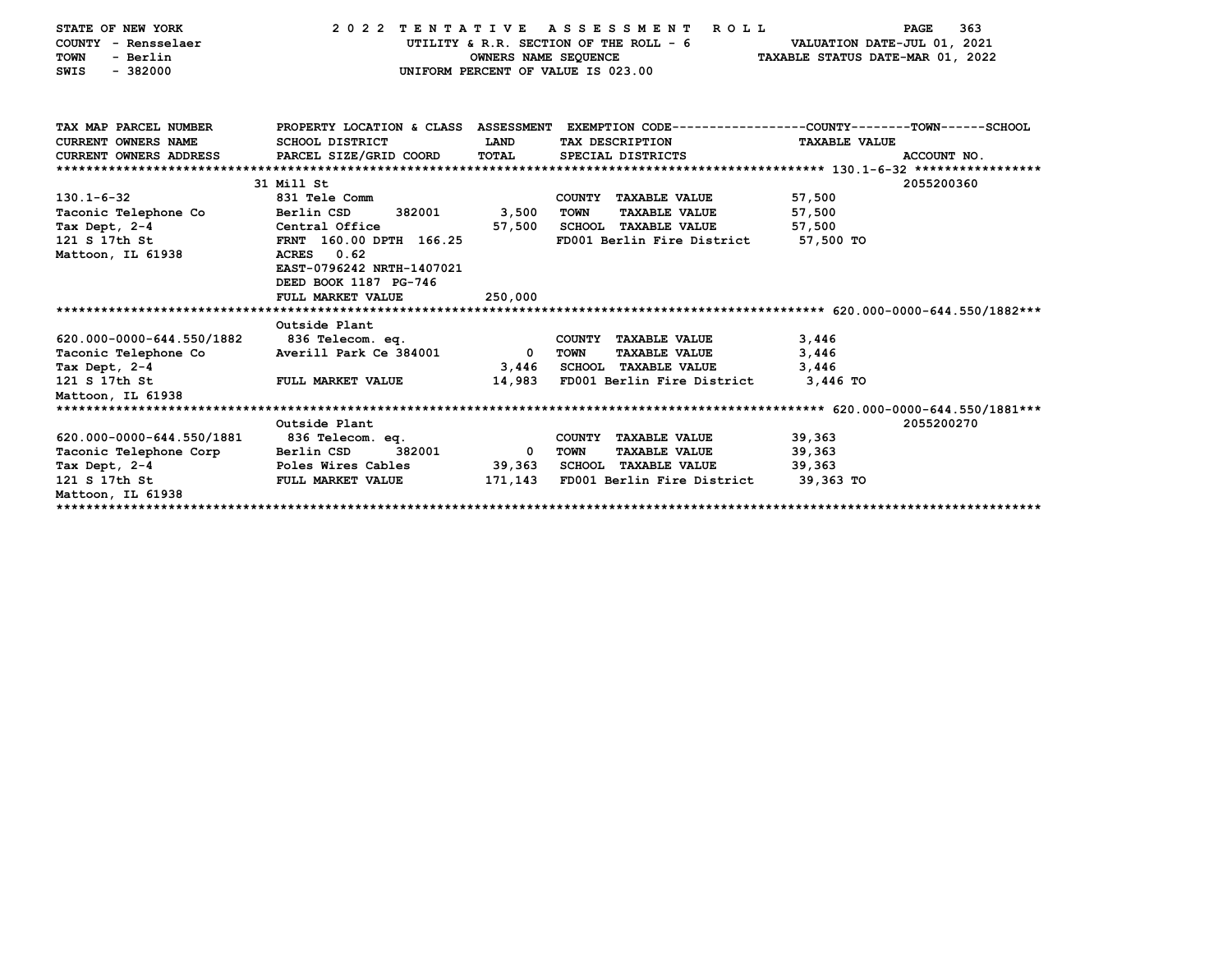|             | <b>STATE OF NEW YORK</b> |                                    | 2022 TENTATIVE ASSESSMENT ROLL         |                                  | PAGE                     | 364 |
|-------------|--------------------------|------------------------------------|----------------------------------------|----------------------------------|--------------------------|-----|
|             | COUNTY - Rensselaer      |                                    | UTILITY & R.R. SECTION OF THE ROLL - 6 | VALUATION DATE-JUL 01, 2021      |                          |     |
| <b>TOWN</b> | - Berlin                 | NAME SECTION - T                   |                                        | TAXABLE STATUS DATE-MAR 01, 2022 |                          |     |
|             | SWIS - 382000            |                                    |                                        |                                  | RPS150/V04/L015          |     |
|             |                          | UNIFORM PERCENT OF VALUE IS 023.00 |                                        |                                  | CURRENT DATE $4/21/2022$ |     |

|             |                      | TOTAL<br><b>EXTENSION</b> | <b>EXTENSION</b> | AD VALOREM   | <b>EXEMPT</b> | TAXABLE      |
|-------------|----------------------|---------------------------|------------------|--------------|---------------|--------------|
| <b>CODE</b> | <b>DISTRICT NAME</b> | PARCELS<br>TYPE           | <b>VALUE</b>     | <b>VALUE</b> | <b>AMOUNT</b> | <b>VALUE</b> |
|             |                      |                           |                  |              |               |              |
|             | FD001 Berlin Fire Di | 3 TOTAL                   |                  | 100,309      |               | 100,309      |

#### **\*\*\* S C H O O L D I S T R I C T S U M M A R Y \*\*\***

| CODE | DISTRICT NAME                                 | TOTAL<br><b>PARCELS</b> | ASSESSED<br>LAND | <b>ASSESSED</b><br>TOTAL | <b>EXEMPT</b><br><b>AMOUNT</b> | TOTAL<br>TAXABLE | <b>STAR</b><br><b>AMOUNT</b> | <b>STAR</b><br>TAXABLE |
|------|-----------------------------------------------|-------------------------|------------------|--------------------------|--------------------------------|------------------|------------------------------|------------------------|
|      | 382001 Berlin CSD<br>384001 Averill Park Cent | $\mathbf{2}$            | 3,500            | 96,863<br>3,446          |                                | 96,863<br>3,446  |                              | 96,863<br>3,446        |
|      | SUB-TOTAL                                     | з                       | 3.500            | 100,309                  |                                | 100,309          |                              | 100,309                |
|      | T O T A L                                     |                         | 3,500            | 100,309                  |                                | 100,309          |                              | 100,309                |

#### **\*\*\* S Y S T E M C O D E S S U M M A R Y \*\*\***

#### **NO SYSTEM EXEMPTIONS AT THIS LEVEL**

## **\*\*\* E X E M P T I O N S U M M A R Y \*\*\***

## **NO EXEMPTIONS AT THIS LEVEL**

| <b>ROLL</b> |                    | TOTAL          | <b>ASSESSED</b><br><b>ASSESSED</b> |         | TAXABLE       | TAXABLE     | TAXABLE       | STAR           |
|-------------|--------------------|----------------|------------------------------------|---------|---------------|-------------|---------------|----------------|
| <b>SEC</b>  | <b>DESCRIPTION</b> | <b>PARCELS</b> | LAND                               | TOTAL   | <b>COUNTY</b> | <b>TOWN</b> | <b>SCHOOL</b> | <b>TAXABLE</b> |
|             | UTILITIES & N.C.   |                | ,500                               | 100,309 | 100.309       | 100,309     | 100,309       | 100,309        |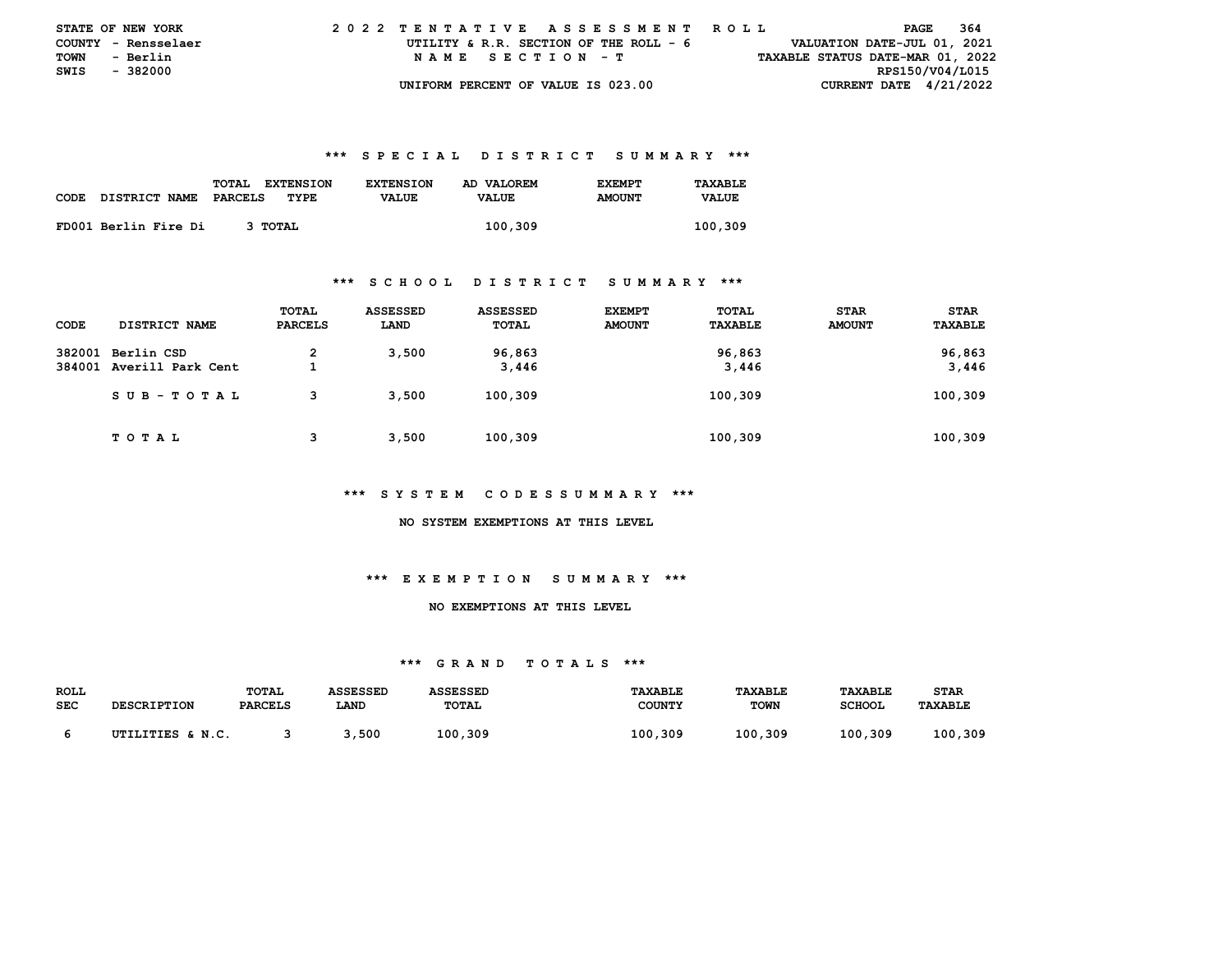| STATE OF NEW YORK                                       |                      |          | 2022 TENTATIVE ASSESSMENT ROLL              | PAGE                                                                                             | 365 |
|---------------------------------------------------------|----------------------|----------|---------------------------------------------|--------------------------------------------------------------------------------------------------|-----|
| COUNTY - Rensselaer                                     |                      |          |                                             | UTILITY & R.R. SECTION OF THE ROLL - 6 VALUATION DATE-JUL 01, 2021                               |     |
| - Berlin<br>TOWN                                        |                      |          |                                             | OWNERS NAME SEQUENCE TAXABLE STATUS DATE-MAR 01, 2022                                            |     |
| $-382000$<br>SWIS                                       |                      |          | UNIFORM PERCENT OF VALUE IS 023.00          |                                                                                                  |     |
|                                                         |                      |          |                                             |                                                                                                  |     |
|                                                         |                      |          |                                             |                                                                                                  |     |
| TAX MAP PARCEL NUMBER                                   |                      |          |                                             | PROPERTY LOCATION & CLASS ASSESSMENT EXEMPTION CODE----------------COUNTY-------TOWN------SCHOOL |     |
| <b>CURRENT OWNERS NAME</b>                              | SCHOOL DISTRICT      | LAND     | TAX DESCRIPTION                             | <b>TAXABLE VALUE</b>                                                                             |     |
| CURRENT OWNERS ADDRESS PARCEL SIZE/GRID COORD TOTAL     |                      |          | SPECIAL DISTRICTS                           | ACCOUNT NO.                                                                                      |     |
|                                                         |                      |          |                                             |                                                                                                  |     |
|                                                         | Outside Plant        |          |                                             |                                                                                                  |     |
| 620.000-0000-631.900/1881                               | 836 Telecom. eq.     |          | COUNTY TAXABLE VALUE                        | 15,799                                                                                           |     |
| Verizon New York Inc                                    | 382001<br>Berlin CSD | $\Omega$ | <b>TAXABLE VALUE</b><br>TOWN                | 15,799                                                                                           |     |
| PO Box 2749                                             |                      | 15,799   | SCHOOL TAXABLE VALUE 15,799                 |                                                                                                  |     |
| PO Box 2749<br>Addison, TX 75001-2749 FULL MARKET VALUE |                      |          | 68,691 FD001 Berlin Fire District 15,799 TO |                                                                                                  |     |
|                                                         |                      |          |                                             |                                                                                                  |     |
|                                                         | Outside Plant        |          |                                             | 2055200090                                                                                       |     |
| 620.000-0000-631.900/1882                               | 836 Telecom. eq.     |          | <b>COUNTY</b><br><b>TAXABLE VALUE</b>       | 1,383                                                                                            |     |
|                                                         |                      |          | TOWN<br><b>TAXABLE VALUE</b>                | 1,383                                                                                            |     |
| c/o Duff & Phelps Toles Wires Cables                    |                      | 1,383    | SCHOOL TAXABLE VALUE                        | 1,383                                                                                            |     |
| PO Box 2749                                             | FULL MARKET VALUE    | 6,013    | FD001 Berlin Fire District 1,383 TO         |                                                                                                  |     |
| Addison, TX 75001-2749                                  |                      |          |                                             |                                                                                                  |     |
|                                                         |                      |          |                                             |                                                                                                  |     |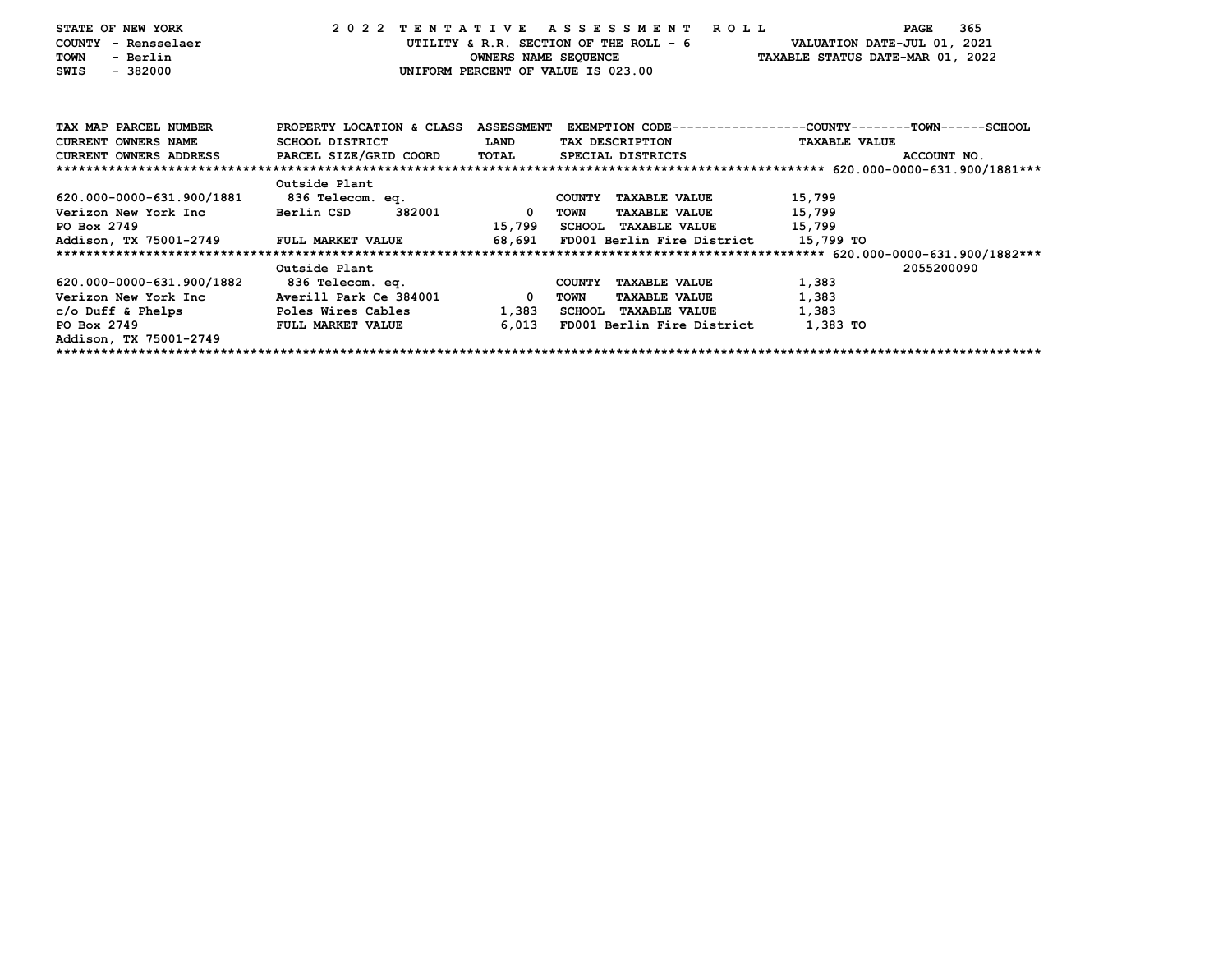|               | <b>STATE OF NEW YORK</b> | 2022 TENTATIVE ASSESSMENT ROLL |  |  |  |  |                                        |  |  |  |  |  |  |  |  |                                  |                 | PAGE | 366 |  |
|---------------|--------------------------|--------------------------------|--|--|--|--|----------------------------------------|--|--|--|--|--|--|--|--|----------------------------------|-----------------|------|-----|--|
|               | COUNTY - Rensselaer      |                                |  |  |  |  | UTILITY & R.R. SECTION OF THE ROLL - 6 |  |  |  |  |  |  |  |  | VALUATION DATE-JUL 01, 2021      |                 |      |     |  |
| <b>TOWN</b>   | - Berlin                 |                                |  |  |  |  | NAME SECTION - V                       |  |  |  |  |  |  |  |  | TAXABLE STATUS DATE-MAR 01, 2022 |                 |      |     |  |
| SWIS - 382000 |                          |                                |  |  |  |  |                                        |  |  |  |  |  |  |  |  |                                  | RPS150/V04/L015 |      |     |  |
|               |                          |                                |  |  |  |  | UNIFORM PERCENT OF VALUE IS 023.00     |  |  |  |  |  |  |  |  | CURRENT DATE $4/21/2022$         |                 |      |     |  |

|             |                      | TOTAL<br><b>EXTENSION</b> | <b>EXTENSION</b> | AD VALOREM   | <b>F.XFMPT</b> | TAXABLE      |
|-------------|----------------------|---------------------------|------------------|--------------|----------------|--------------|
| <b>CODE</b> | <b>DISTRICT NAME</b> | PARCELS<br>TYPE           | <b>VALUE</b>     | <b>VALUE</b> | <b>AMOUNT</b>  | <b>VALUE</b> |
|             |                      |                           |                  |              |                |              |
|             | FD001 Berlin Fire Di | 2 TOTAL                   |                  | 17,182       |                | 17,182       |

#### **\*\*\* S C H O O L D I S T R I C T S U M M A R Y \*\*\***

| CODE | <b>DISTRICT NAME</b>                          | TOTAL<br><b>PARCELS</b> | <b>ASSESSED</b><br>LAND | <b>ASSESSED</b><br><b>TOTAL</b> | <b>EXEMPT</b><br><b>AMOUNT</b> | TOTAL<br>TAXABLE | <b>STAR</b><br><b>AMOUNT</b> | <b>STAR</b><br>TAXABLE |
|------|-----------------------------------------------|-------------------------|-------------------------|---------------------------------|--------------------------------|------------------|------------------------------|------------------------|
|      | 382001 Berlin CSD<br>384001 Averill Park Cent | л.                      |                         | 15,799<br>1,383                 |                                | 15,799<br>1,383  |                              | 15,799<br>1,383        |
|      | SUB-TOTAL                                     | $\overline{2}$          |                         | 17,182                          |                                | 17,182           |                              | 17,182                 |
|      | TOTAL                                         | 2                       |                         | 17,182                          |                                | 17,182           |                              | 17,182                 |

#### **\*\*\* S Y S T E M C O D E S S U M M A R Y \*\*\***

#### **NO SYSTEM EXEMPTIONS AT THIS LEVEL**

## **\*\*\* E X E M P T I O N S U M M A R Y \*\*\***

## **NO EXEMPTIONS AT THIS LEVEL**

| ROLL       |                    | <b>TOTAL</b>   | <b>ASSESSED</b> | <b>ASSESSED</b> | <b>TAXABLE</b> | TAXABLE     | <b>TAXABLE</b> | <b>STAR</b>    |
|------------|--------------------|----------------|-----------------|-----------------|----------------|-------------|----------------|----------------|
| <b>SEC</b> | <b>DESCRIPTION</b> | <b>PARCELS</b> | LAND            | <b>TOTAL</b>    | <b>COUNTY</b>  | <b>TOWN</b> | <b>SCHOOL</b>  | <b>TAXABLE</b> |
|            |                    |                |                 |                 |                |             |                |                |
|            | UTILITIES & N.C.   |                |                 | 17,182          | 17,182         | 17<br>.182  | . 182          | 17,182         |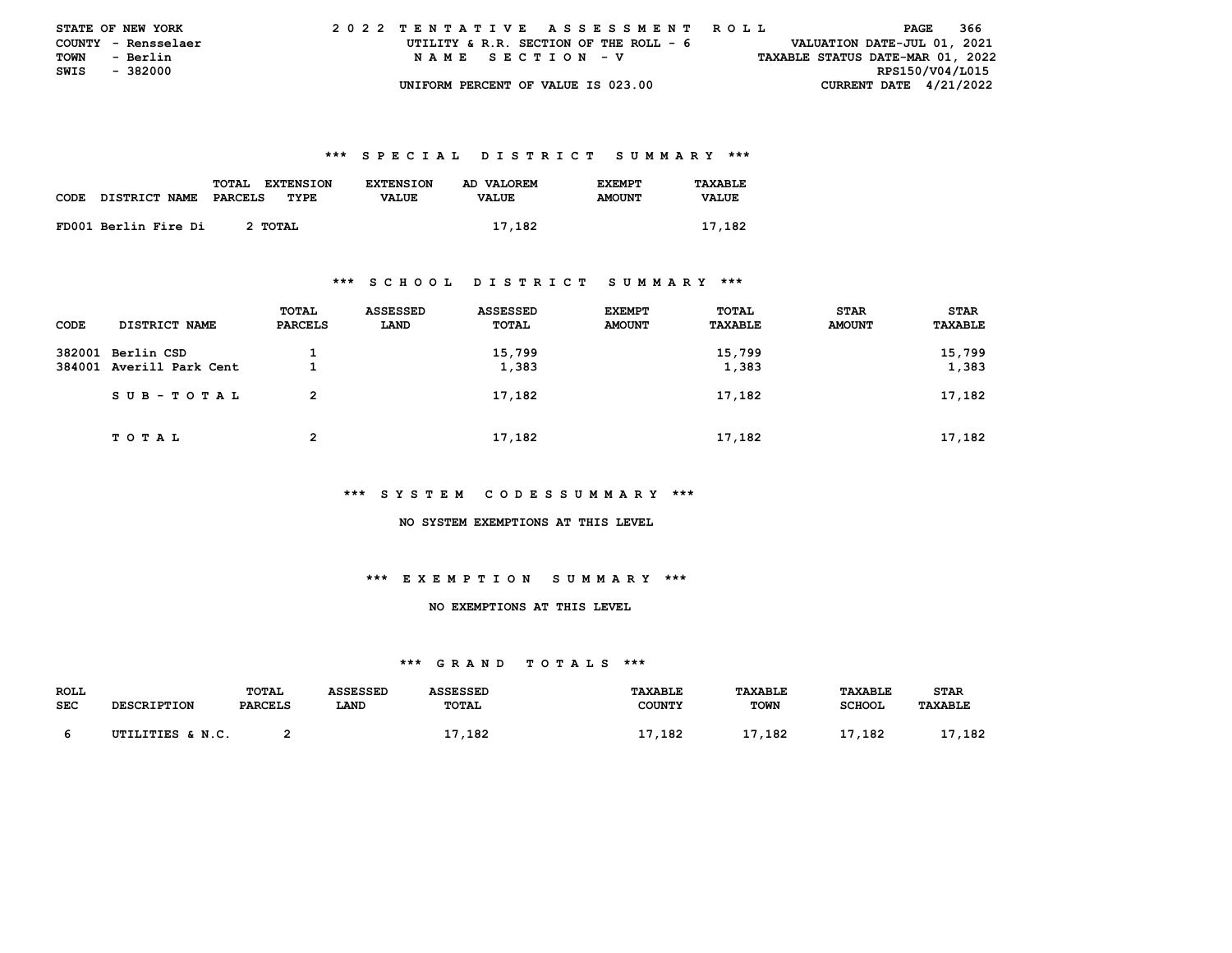|             | STATE OF NEW YORK   |  | 2022 TENTATIVE ASSESSMENT ROLL         |  |  |                                  | PAGE                          | -367 |
|-------------|---------------------|--|----------------------------------------|--|--|----------------------------------|-------------------------------|------|
|             | COUNTY - Rensselaer |  | UTILITY & R.R. SECTION OF THE ROLL - 6 |  |  |                                  | VALUATION DATE-JUL 01, 2021   |      |
| <b>TOWN</b> | - Berlin            |  |                                        |  |  | TAXABLE STATUS DATE-MAR 01, 2022 |                               |      |
| SWIS        | - 382000            |  | UNIFORM PERCENT OF VALUE IS 023.00     |  |  |                                  | RPS150/V04/L015               |      |
|             |                     |  |                                        |  |  |                                  | <b>CURRENT DATE 4/21/2022</b> |      |

#### **R O L L S E C T I O N T O T A L S**

#### **\*\*\* S P E C I A L D I S T R I C T S U M M A R Y \*\*\***

| <b>CODE</b> | DISTRICT NAME        | <b>TOTAL</b><br><b>EXTENSION</b><br>TYPE.<br>PARCELS | <b>EXTENSION</b><br><b>VALUE</b> | AD VALOREM<br><b>VALUE</b> | <b>EXEMPT</b><br><b>AMOUNT</b> | TAXABLE<br><b>VALUE</b> |
|-------------|----------------------|------------------------------------------------------|----------------------------------|----------------------------|--------------------------------|-------------------------|
|             | FD001 Berlin Fire Di | 8 TOTAL                                              |                                  | 487,401                    |                                | 487,401                 |

## **\*\*\* S C H O O L D I S T R I C T S U M M A R Y \*\*\***

| CODE             | DISTRICT NAME                   | TOTAL<br><b>PARCELS</b> | <b>ASSESSED</b><br>LAND | <b>ASSESSED</b><br>TOTAL | <b>EXEMPT</b><br><b>AMOUNT</b> | TOTAL<br>TAXABLE  | <b>STAR</b><br><b>AMOUNT</b> | <b>STAR</b><br>TAXABLE |
|------------------|---------------------------------|-------------------------|-------------------------|--------------------------|--------------------------------|-------------------|------------------------------|------------------------|
| 382001<br>384001 | Berlin CSD<br>Averill Park Cent | 4<br>4                  | 3,500<br>2,630          | 399,979<br>87,422        |                                | 399,979<br>87,422 |                              | 399,979<br>87,422      |
|                  | SUB-TOTAL                       | 8                       | 6.130                   | 487,401                  |                                | 487,401           |                              | 487,401                |
|                  | TOTAL                           | 8                       | 6.130                   | 487,401                  |                                | 487,401           |                              | 487,401                |

## **\*\*\* S Y S T E M C O D E S S U M M A R Y \*\*\***

 **NO SYSTEM EXEMPTIONS AT THIS LEVEL** 

# **\*\*\* E X E M P T I O N S U M M A R Y \*\*\***

#### **NO EXEMPTIONS AT THIS LEVEL**

| <b>ROLL</b> |                    | <b>TOTAL</b>   | ASSESSED | ASSESSED     | <b>TAXABLE</b> | <b>TAXABLE</b> | <b>TAXABLE</b> | <b>STAR</b>    |
|-------------|--------------------|----------------|----------|--------------|----------------|----------------|----------------|----------------|
| SEC         | <b>DESCRIPTION</b> | <b>PARCELS</b> | LAND     | <b>TOTAL</b> | COUNTY         | <b>TOWN</b>    | <b>SCHOOL</b>  | <b>TAXABLE</b> |
|             |                    |                |          |              |                |                |                |                |
|             | UTILITIES & N.C.   |                | .130     | 487,401      | 487<br>-401    | 487<br>.401    | 487<br>.401    | 487<br>.401    |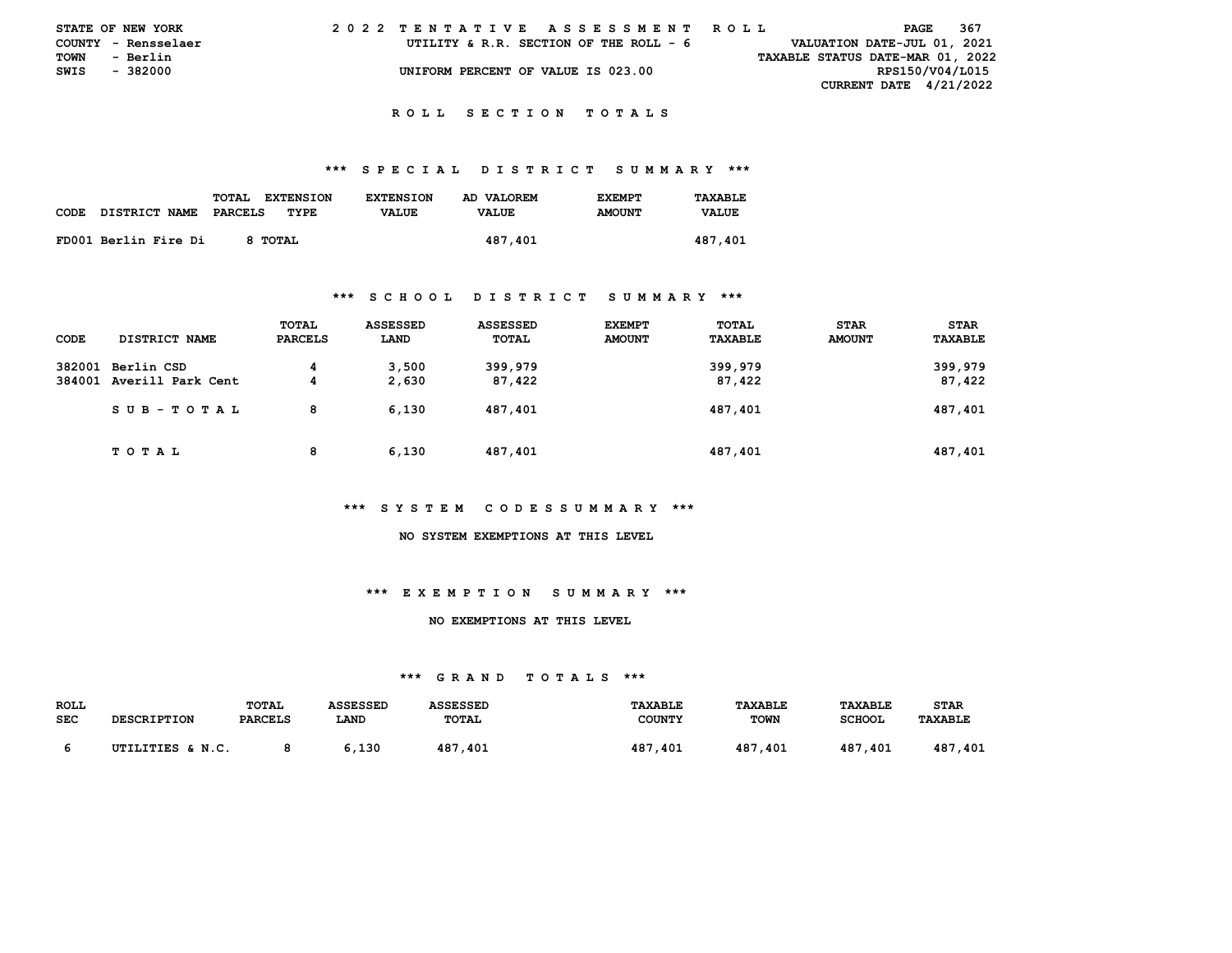| STATE OF NEW YORK<br>COUNTY - Rensselaer<br><b>TOWN</b><br>- Berlin<br>$-382000$<br>SWIS | 2022 TENTATIVE ASSESSMENT                          | OWNERS NAME SEQUENCE | <b>ROLL</b><br>WHOLLY EXEMPT SECTION OF THE ROLL - 8<br>UNIFORM PERCENT OF VALUE IS 023.00                                             |                      | PAGE<br>368<br>VALUATION DATE-JUL 01, 2021<br>TAXABLE STATUS DATE-MAR 01, 2022 |
|------------------------------------------------------------------------------------------|----------------------------------------------------|----------------------|----------------------------------------------------------------------------------------------------------------------------------------|----------------------|--------------------------------------------------------------------------------|
| TAX MAP PARCEL NUMBER<br><b>CURRENT OWNERS NAME</b><br>CURRENT OWNERS ADDRESS            | SCHOOL DISTRICT<br>PARCEL SIZE/GRID COORD          | LAND<br>TOTAL        | PROPERTY LOCATION & CLASS ASSESSMENT EXEMPTION CODE---------------COUNTY-------TOWN-----SCHOOL<br>TAX DESCRIPTION<br>SPECIAL DISTRICTS | <b>TAXABLE VALUE</b> | ACCOUNT NO.                                                                    |
|                                                                                          | NY 22                                              |                      |                                                                                                                                        |                      | 2059902250                                                                     |
| $141. - 1 - 4$                                                                           | 695 Cemetery                                       |                      | CEMETERIES 27350                                                                                                                       | 1,750                | 1,750<br>1,750                                                                 |
| Baptist Cemetery                                                                         | Berlin CSD<br>382001                               | 1,750                | COUNTY TAXABLE VALUE                                                                                                                   | 0                    |                                                                                |
| Berlin, NY 12022                                                                         | <b>FRNT 371.92 DPTH</b>                            | 1,750                | <b>TOWN</b><br><b>TAXABLE VALUE</b>                                                                                                    | 0                    |                                                                                |
|                                                                                          | ACRES 4.39                                         |                      | SCHOOL TAXABLE VALUE                                                                                                                   | 0                    |                                                                                |
|                                                                                          | EAST-0795731 NRTH-1399005                          |                      | FD001 Berlin Fire District<br>1,750 EX                                                                                                 | 0 TO                 |                                                                                |
|                                                                                          | DEED BOOK 317 PG-218<br>FULL MARKET VALUE          | 7,609                |                                                                                                                                        |                      |                                                                                |
|                                                                                          |                                                    |                      |                                                                                                                                        |                      |                                                                                |
|                                                                                          | Southeast Hollow Rd                                |                      |                                                                                                                                        |                      | 2059902340                                                                     |
| $130 - 2 - 32$                                                                           | 695 Cemetery                                       |                      | CEMETERIES 27350                                                                                                                       | 2,000                | 2,000<br>2,000                                                                 |
| Baptist Seventh Day Cemetery Berlin CSD                                                  | 382001                                             |                      | 2,000 COUNTY TAXABLE VALUE                                                                                                             |                      | 0                                                                              |
| Berlin, NY 12022                                                                         | Cemetary                                           | 2,000 TOWN           | <b>TAXABLE VALUE</b>                                                                                                                   | 0                    |                                                                                |
|                                                                                          | FRNT 435.00 DPTH                                   |                      | <b>SCHOOL TAXABLE VALUE</b>                                                                                                            | 0                    |                                                                                |
|                                                                                          | ACRES 1.99                                         |                      | FD001 Berlin Fire District                                                                                                             | 0 TO                 |                                                                                |
|                                                                                          | EAST-0797186 NRTH-1406359<br>FULL MARKET VALUE     | 8,696                | 2,000 EX                                                                                                                               |                      |                                                                                |
|                                                                                          |                                                    |                      |                                                                                                                                        |                      |                                                                                |
|                                                                                          | 53 School St                                       |                      |                                                                                                                                        |                      | 2059901620                                                                     |
| $130. -2 - 6$                                                                            | 612 School                                         |                      | PUBLIC SCH 13800                                                                                                                       | 832,700              | 832,700<br>832,700                                                             |
| Berlin Central School Dist Berlin CSD                                                    | 382001                                             |                      | 11,200<br>COUNTY TAXABLE VALUE                                                                                                         |                      | 0                                                                              |
| Bldg #1                                                                                  | Elementary School                                  | 832,700 TOWN         | <b>TAXABLE VALUE</b>                                                                                                                   | 0                    |                                                                                |
| Cherry Plain, NY 12040-9999 FRNT 660.00 DPTH                                             |                                                    |                      | <b>SCHOOL TAXABLE VALUE</b>                                                                                                            | 0                    |                                                                                |
|                                                                                          | 22.25<br><b>ACRES</b>                              |                      | FD001 Berlin Fire District                                                                                                             | 0 TO                 |                                                                                |
|                                                                                          | EAST-0797523 NRTH-1406801<br>DEED BOOK 1131 PG-558 |                      | 832,700 EX                                                                                                                             |                      |                                                                                |
|                                                                                          | FULL MARKET VALUE                                  | 3620,435             |                                                                                                                                        |                      |                                                                                |
|                                                                                          |                                                    |                      |                                                                                                                                        |                      |                                                                                |
|                                                                                          | 17400 NY 22                                        |                      |                                                                                                                                        |                      | 2079902150                                                                     |
| $152 - 2 - 19$                                                                           | 612 School                                         |                      | PUBLIC SCH 13800                                                                                                                       | 5995,300             | 5995,300<br>5995,300                                                           |
| Berlin Central School Dist #1 Berlin CSD                                                 | 382001                                             |                      | 18,300<br>COUNTY TAXABLE VALUE                                                                                                         |                      | 0                                                                              |
| Berlin, NY 12022                                                                         | Berlin Jr & Sr High Schls                          | 5995,300 TOWN        | <b>TAXABLE VALUE</b>                                                                                                                   |                      | 0                                                                              |
|                                                                                          | <b>FRNT 1485.00 DPTH</b>                           |                      | <b>SCHOOL TAXABLE VALUE</b>                                                                                                            | 0                    |                                                                                |
|                                                                                          | <b>ACRES</b><br>74.11<br>EAST-0800324 NRTH-1388173 |                      | FD001 Berlin Fire District<br>5995,300 EX                                                                                              | 0 TO                 |                                                                                |
|                                                                                          | DEED BOOK 1064 PG-174                              |                      |                                                                                                                                        |                      |                                                                                |
|                                                                                          | FULL MARKET VALUE                                  | 26066,522            |                                                                                                                                        |                      |                                                                                |
|                                                                                          |                                                    |                      |                                                                                                                                        |                      |                                                                                |
|                                                                                          | 7 School Bus Ln                                    |                      |                                                                                                                                        |                      | 2059902175                                                                     |
| $119.3 - 2 - 5$                                                                          | 615 Educatn fac                                    |                      | PUBLIC SCH 13800                                                                                                                       | 35,400               | 35,400<br>35,400                                                               |
| Berlin Central School Dist 1 Berlin CSD                                                  | 382001                                             |                      | 3,100<br>COUNTY TAXABLE VALUE                                                                                                          |                      | 0                                                                              |
| Berlin, NY 12022                                                                         | School Garage                                      | 35,400               | <b>TOWN</b><br><b>TAXABLE VALUE</b>                                                                                                    | 0                    |                                                                                |
|                                                                                          | FRNT 385.00 DPTH                                   |                      | <b>SCHOOL</b><br><b>TAXABLE VALUE</b>                                                                                                  | 0<br>$0$ TO          |                                                                                |
|                                                                                          | ACRES 4.51<br>EAST-0794603 NRTH-1410280            |                      | FD001 Berlin Fire District<br>35,400 EX                                                                                                |                      |                                                                                |
|                                                                                          | DEED BOOK 1212 PG-995                              |                      |                                                                                                                                        |                      |                                                                                |
|                                                                                          | FULL MARKET VALUE                                  | 153,913              |                                                                                                                                        |                      |                                                                                |
|                                                                                          |                                                    |                      |                                                                                                                                        |                      |                                                                                |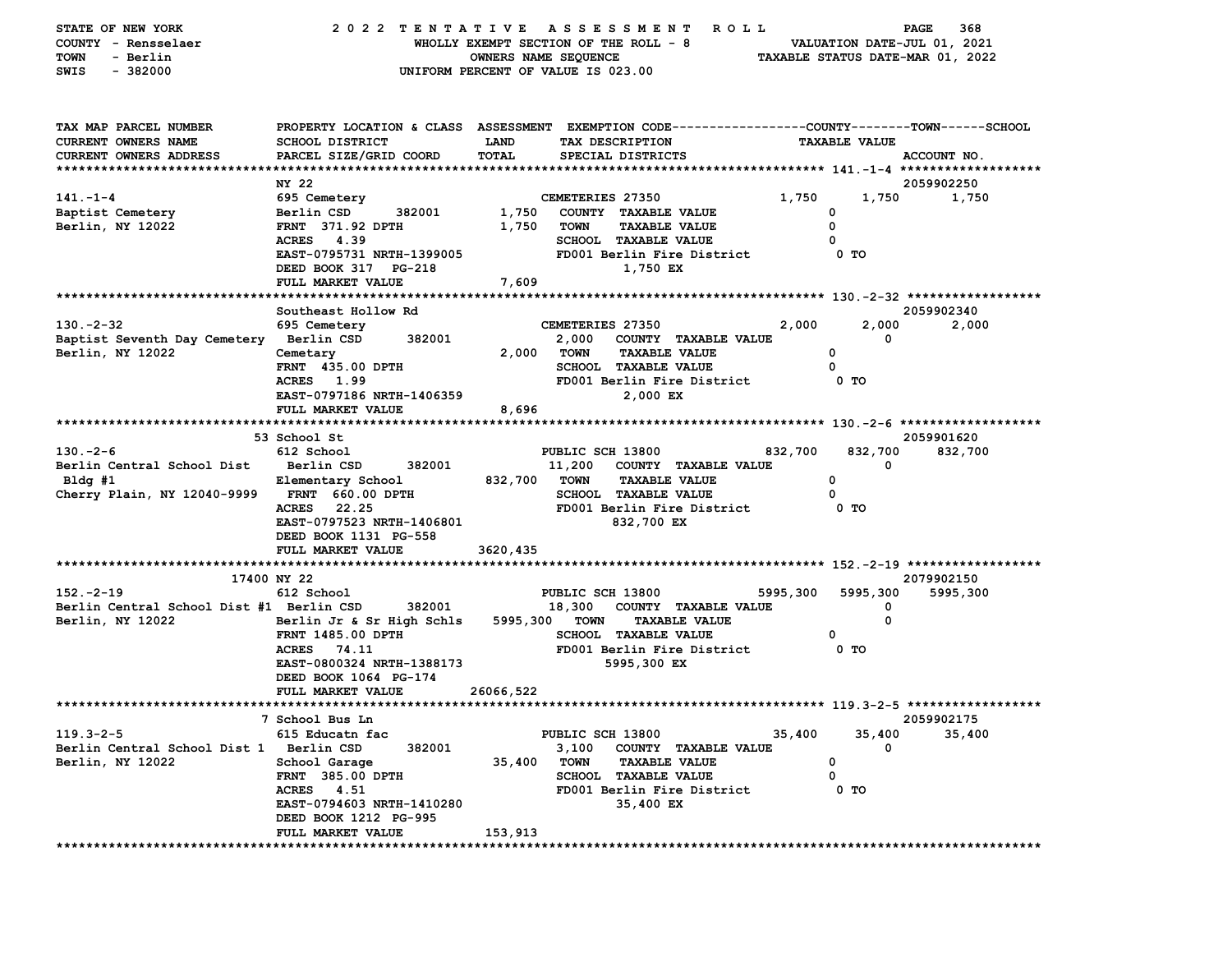| STATE OF NEW YORK<br>COUNTY - Rensselaer<br><b>TOWN</b><br>- Berlin<br>$-382000$<br>SWIS | 2022 TENTATIVE                                                                                   | WHOLLY EXEMPT SECTION OF THE ROLL - 8<br>OWNERS NAME SEQUENCE<br>UNIFORM PERCENT OF VALUE IS 023.00 | A S S E S S M E N T     |                             | R O L L                         |         | VALUATION DATE-JUL 01, 2021 | 369<br>PAGE<br>TAXABLE STATUS DATE-MAR 01, 2022 |
|------------------------------------------------------------------------------------------|--------------------------------------------------------------------------------------------------|-----------------------------------------------------------------------------------------------------|-------------------------|-----------------------------|---------------------------------|---------|-----------------------------|-------------------------------------------------|
| TAX MAP PARCEL NUMBER                                                                    | PROPERTY LOCATION & CLASS ASSESSMENT EXEMPTION CODE----------------COUNTY-------TOWN------SCHOOL |                                                                                                     |                         |                             |                                 |         |                             |                                                 |
| CURRENT OWNERS NAME                                                                      | <b>SCHOOL DISTRICT</b>                                                                           | LAND                                                                                                |                         | TAX DESCRIPTION             |                                 |         | <b>TAXABLE VALUE</b>        |                                                 |
| CURRENT OWNERS ADDRESS                                                                   | PARCEL SIZE/GRID COORD                                                                           | TOTAL                                                                                               |                         | SPECIAL DISTRICTS           |                                 |         |                             | ACCOUNT NO.                                     |
|                                                                                          | 17881 NY 22                                                                                      |                                                                                                     |                         |                             |                                 |         |                             | 2079902160                                      |
| $141. - 1 - 5$                                                                           | 695 Cemetery                                                                                     |                                                                                                     | T/CEMETERY 13510        |                             |                                 | 2,300   | 2,300                       | 2,300                                           |
| Berlin Community Cemetery Assn Berlin CSD 382001                                         |                                                                                                  |                                                                                                     |                         |                             | 2,300 COUNTY TAXABLE VALUE      |         | 0                           |                                                 |
| Berlin, NY 12022                                                                         | FRNT 525.00 DPTH                                                                                 | 2,300 TOWN                                                                                          |                         | <b>TAXABLE VALUE</b>        |                                 |         | $^{\circ}$                  |                                                 |
|                                                                                          | ACRES 5.85                                                                                       |                                                                                                     |                         | SCHOOL TAXABLE VALUE        |                                 |         | $\Omega$                    |                                                 |
|                                                                                          | EAST-0795798 NRTH-1399398                                                                        |                                                                                                     |                         |                             | FD001 Berlin Fire District      |         | 0 TO                        |                                                 |
|                                                                                          | DEED BOOK 1029 PG-24                                                                             |                                                                                                     |                         | 2,300 EX                    |                                 |         |                             |                                                 |
|                                                                                          | FULL MARKET VALUE                                                                                | 10,000                                                                                              |                         |                             |                                 |         |                             |                                                 |
|                                                                                          |                                                                                                  |                                                                                                     |                         |                             |                                 |         |                             |                                                 |
|                                                                                          | 47 S Main St                                                                                     |                                                                                                     |                         |                             |                                 |         |                             | 2059901800S                                     |
| $130.1 - 8 - 31$                                                                         | 611 Library<br>Berlin CSD<br>382001                                                              |                                                                                                     | <b>LIBRARY</b><br>2,600 | 29350                       | COUNTY TAXABLE VALUE            | 56,900  | 56,900<br>0                 | 56,900                                          |
| Berlin Free Town Library<br>Berlin, NY 12022                                             | Send Exemption Notice                                                                            | 56,900 TOWN                                                                                         |                         | <b>TAXABLE VALUE</b>        |                                 |         | $\mathbf{o}$                |                                                 |
|                                                                                          | FRNT 112.00 DPTH 175.00                                                                          |                                                                                                     |                         | <b>SCHOOL TAXABLE VALUE</b> |                                 |         | $^{\circ}$                  |                                                 |
|                                                                                          | ACRES 0.30                                                                                       |                                                                                                     |                         |                             | FD001 Berlin Fire District 0 TO |         |                             |                                                 |
|                                                                                          | EAST-0795316 NRTH-1407537                                                                        |                                                                                                     |                         | 56,900 EX                   |                                 |         |                             |                                                 |
|                                                                                          | DEED BOOK 644 PG-368                                                                             |                                                                                                     |                         | LT001 Berlin Light Dist     |                                 |         | $0$ TO                      |                                                 |
|                                                                                          | FULL MARKET VALUE                                                                                | 247,391                                                                                             |                         | 56,900 EX                   |                                 |         |                             |                                                 |
|                                                                                          |                                                                                                  |                                                                                                     |                         |                             |                                 |         |                             |                                                 |
|                                                                                          | S Main St                                                                                        |                                                                                                     |                         |                             |                                 |         |                             | 205J136270                                      |
| $130.1 - 8 - 34$                                                                         | 311 Res vac land                                                                                 |                                                                                                     | <b>CHURCH</b>           | 25110                       |                                 | 1,000   | 1,000                       | 1,000                                           |
| Berlin United Methodist Church Berlin CSD                                                | 382001                                                                                           |                                                                                                     |                         |                             | 1,000 COUNTY TAXABLE VALUE      |         | $\Omega$                    |                                                 |
| Main St                                                                                  | Survey 1998-43                                                                                   | 1,000 TOWN                                                                                          |                         | <b>TAXABLE VALUE</b>        |                                 |         | $\mathbf{o}$                |                                                 |
| Berlin, NY 12022                                                                         | FRNT 190.00 DPTH 128.70                                                                          |                                                                                                     |                         | <b>SCHOOL TAXABLE VALUE</b> |                                 |         | 0                           |                                                 |
|                                                                                          | ACRES 0.40                                                                                       |                                                                                                     |                         |                             | FD001 Berlin Fire District 0 TO |         |                             |                                                 |
|                                                                                          | EAST-0795594 NRTH-1407178                                                                        |                                                                                                     |                         | 1,000 EX                    |                                 |         | $0$ TO                      |                                                 |
|                                                                                          | DEED BOOK 1363 PG-219<br>FULL MARKET VALUE                                                       | 4,348                                                                                               |                         | 1,000 EX                    | LT001 Berlin Light Dist         |         |                             |                                                 |
|                                                                                          |                                                                                                  |                                                                                                     |                         |                             |                                 |         |                             |                                                 |
|                                                                                          | 11 Community Ave                                                                                 |                                                                                                     |                         |                             |                                 |         |                             | 2059903330                                      |
| $130.1 - 5 - 47$                                                                         | 662 Police/fire                                                                                  |                                                                                                     | INC/V/F/CO 26400        |                             |                                 | 229,100 | 229,100                     | 229,100                                         |
| Berlin Volunteer Fire Co Inc Berlin CSD                                                  | 382001                                                                                           |                                                                                                     |                         |                             | 4,600 COUNTY TAXABLE VALUE      |         | 0                           |                                                 |
| Berlin, NY 12022                                                                         | Send Exemption Notice                                                                            | 229,100 TOWN                                                                                        |                         | <b>TAXABLE VALUE</b>        |                                 |         | 0                           |                                                 |
|                                                                                          | FRNT 305.00 DPTH                                                                                 |                                                                                                     |                         | <b>SCHOOL TAXABLE VALUE</b> |                                 |         | 0                           |                                                 |
|                                                                                          | ACRES 1.23                                                                                       |                                                                                                     |                         |                             | FD001 Berlin Fire District      |         | 0 TO                        |                                                 |
|                                                                                          | EAST-0795975 NRTH-1407860                                                                        |                                                                                                     |                         | 229,100 EX                  |                                 |         |                             |                                                 |
|                                                                                          | DEED BOOK 970 PG-363                                                                             |                                                                                                     |                         |                             |                                 |         |                             |                                                 |
|                                                                                          | FULL MARKET VALUE                                                                                | 996,087                                                                                             |                         |                             |                                 |         |                             |                                                 |
|                                                                                          |                                                                                                  |                                                                                                     |                         |                             |                                 |         |                             |                                                 |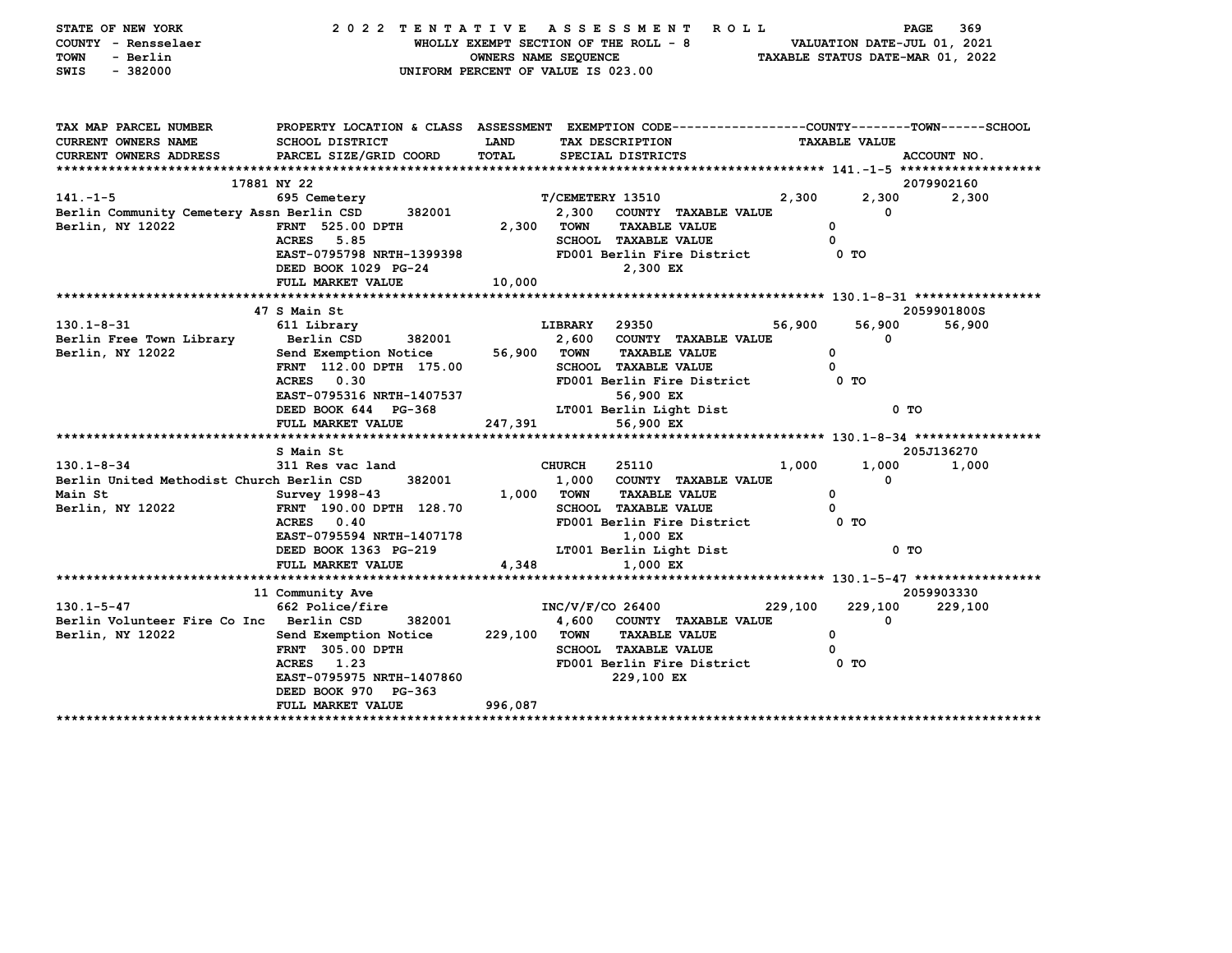| STATE OF NEW YORK<br>COUNTY - Rensselaer<br>TOWN<br>- Berlin |                                                                                                | OWNERS NAME SEQUENCE |                    | 2022 TENTATIVE ASSESSMENT ROLL<br>WHOLLY EXEMPT SECTION OF THE ROLL - 8 |        | PAGE<br>VALUATION DATE-JUL 01, 2021<br>TAXABLE STATUS DATE-MAR 01, 2022 | 370         |
|--------------------------------------------------------------|------------------------------------------------------------------------------------------------|----------------------|--------------------|-------------------------------------------------------------------------|--------|-------------------------------------------------------------------------|-------------|
| $-382000$<br>SWIS                                            | UNIFORM PERCENT OF VALUE IS 023.00                                                             |                      |                    |                                                                         |        |                                                                         |             |
| TAX MAP PARCEL NUMBER                                        | PROPERTY LOCATION & CLASS ASSESSMENT EXEMPTION CODE---------------COUNTY-------TOWN-----SCHOOL |                      |                    |                                                                         |        |                                                                         |             |
| CURRENT OWNERS NAME                                          | SCHOOL DISTRICT                                                                                | LAND                 |                    | TAX DESCRIPTION                                                         |        | <b>TAXABLE VALUE</b>                                                    |             |
| CURRENT OWNERS ADDRESS                                       | PARCEL SIZE/GRID COORD                                                                         | TOTAL                |                    | SPECIAL DISTRICTS                                                       |        |                                                                         | ACCOUNT NO. |
|                                                              |                                                                                                |                      |                    |                                                                         |        |                                                                         |             |
|                                                              | NY 22                                                                                          |                      |                    |                                                                         |        |                                                                         | 205J104680S |
| $130.1 - 6 - 26.2$                                           | 311 Res vac land                                                                               |                      | $INC/V/F/CO$ 26400 |                                                                         | 500    | 500                                                                     | 500         |
| Berlin Volunteer Fire Co Inc Berlin CSD                      | 382001                                                                                         |                      |                    | 500 COUNTY TAXABLE VALUE                                                |        | $\Omega$                                                                |             |
| PO Box 269                                                   | FRNT 460.00 DPTH                                                                               |                      | 500 TOWN           | <b>TAXABLE VALUE</b>                                                    |        | $\mathbf 0$                                                             |             |
| Berlin, NY 12022-0269                                        | ACRES 1.52                                                                                     |                      |                    | SCHOOL TAXABLE VALUE                                                    |        | 0                                                                       |             |
|                                                              | EAST-0796216 NRTH-1406831<br>DEED BOOK 1913 PG-161                                             |                      |                    | FD001 Berlin Fire District 0 TO<br>500 EX                               |        |                                                                         |             |
|                                                              | FULL MARKET VALUE                                                                              |                      |                    | 2,174 LT001 Berlin Light Dist<br>500 EX                                 |        | 0 <sub>T</sub>                                                          |             |
|                                                              |                                                                                                |                      |                    |                                                                         |        |                                                                         |             |
|                                                              | Southeast Hollow Rd                                                                            |                      |                    |                                                                         |        |                                                                         |             |
| $130.1 - 6 - 26.12$                                          | 314 Rural vac<10                                                                               |                      | $INC/V/F/CO$ 26400 |                                                                         | 6,580  | 6,580                                                                   | 6,580       |
| Berlin Volunteer Fire Co Inc Berlin CSD                      | 382001                                                                                         |                      |                    | 6,580 COUNTY TAXABLE VALUE                                              |        | 0                                                                       |             |
| PO Box 269                                                   | <b>FRNT</b> 197.40 DPTH                                                                        |                      | 6,580 TOWN         | <b>TAXABLE VALUE</b>                                                    |        | 0                                                                       |             |
| Berlin, NY 12022-0269                                        | ACRES 7.75                                                                                     |                      |                    | SCHOOL TAXABLE VALUE                                                    |        | $\mathbf{0}$                                                            |             |
|                                                              | EAST-0796720 NRTH-1406785                                                                      |                      |                    | FD001 Berlin Fire District                                              |        | 0 <sub>T</sub>                                                          |             |
|                                                              | DEED BOOK 1913 PG-161                                                                          |                      |                    | 6,580 EX                                                                |        |                                                                         |             |
|                                                              | FULL MARKET VALUE                                                                              |                      |                    | 28,609 LT001 Berlin Light Dist<br>6,580 EX                              |        | 0 TO                                                                    |             |
|                                                              |                                                                                                |                      |                    |                                                                         |        |                                                                         |             |
|                                                              | 18300 NY 22                                                                                    |                      |                    |                                                                         |        |                                                                         | 2059903240  |
| $119.3 - 2 - 8$                                              | 822 Water supply                                                                               |                      | SPEC DIST 13870    |                                                                         | 11,600 | 11,600                                                                  | 11,600      |
| Berlin Water Dist #2                                         | Berlin CSD<br>382001                                                                           | 9,600                |                    | COUNTY TAXABLE VALUE                                                    |        | $\mathbf 0$                                                             |             |
| Berlin, NY 12022                                             | #2 Pump House                                                                                  | 11,600               | <b>TOWN</b>        | <b>TAXABLE VALUE</b>                                                    |        | 0                                                                       |             |
|                                                              | <b>FRNT 300.00 DPTH</b>                                                                        |                      |                    | <b>SCHOOL TAXABLE VALUE</b>                                             |        | 0                                                                       |             |
|                                                              | ACRES 1.62                                                                                     |                      |                    | FD001 Berlin Fire District                                              |        | 0 TO                                                                    |             |
|                                                              | EAST-0794933 NRTH-1409428                                                                      |                      |                    | 11,600 EX                                                               |        |                                                                         |             |
|                                                              | DEED BOOK 8577 PG-293                                                                          |                      |                    |                                                                         |        |                                                                         |             |
|                                                              | FULL MARKET VALUE                                                                              | 50,435               |                    |                                                                         |        |                                                                         |             |
|                                                              |                                                                                                |                      |                    |                                                                         |        |                                                                         |             |
|                                                              | Judson Ln                                                                                      |                      |                    |                                                                         |        |                                                                         | 2059903150  |
| $130.1 - 8 - 51$                                             | 822 Water supply                                                                               |                      | SPEC DIST 13870    |                                                                         | 5,900  | 5,900                                                                   | 5,900       |
| Berlin Water Dist #2                                         | 382001<br>Berlin CSD                                                                           |                      |                    | 1,400 COUNTY TAXABLE VALUE                                              |        | $\mathbf 0$                                                             |             |
| Berlin, NY 12022                                             | Reservoir                                                                                      | 5,900 TOWN           |                    | <b>TAXABLE VALUE</b>                                                    |        | $\mathbf 0$                                                             |             |
|                                                              | FRNT 80.00 DPTH                                                                                |                      |                    | <b>SCHOOL TAXABLE VALUE</b>                                             |        | 0                                                                       |             |
|                                                              | ACRES 2.66                                                                                     |                      |                    | FD001 Berlin Fire District                                              |        | 0 <sub>T</sub>                                                          |             |
|                                                              | EAST-0794262 NRTH-1407398                                                                      |                      |                    | 5,900 EX                                                                |        | 0 <sub>T</sub>                                                          |             |
|                                                              | DEED BOOK 1073 PG-407<br>FULL MARKET VALUE                                                     | 25,652               |                    | LT001 Berlin Light Dist<br>5,900 EX                                     |        |                                                                         |             |
|                                                              |                                                                                                |                      |                    |                                                                         |        |                                                                         |             |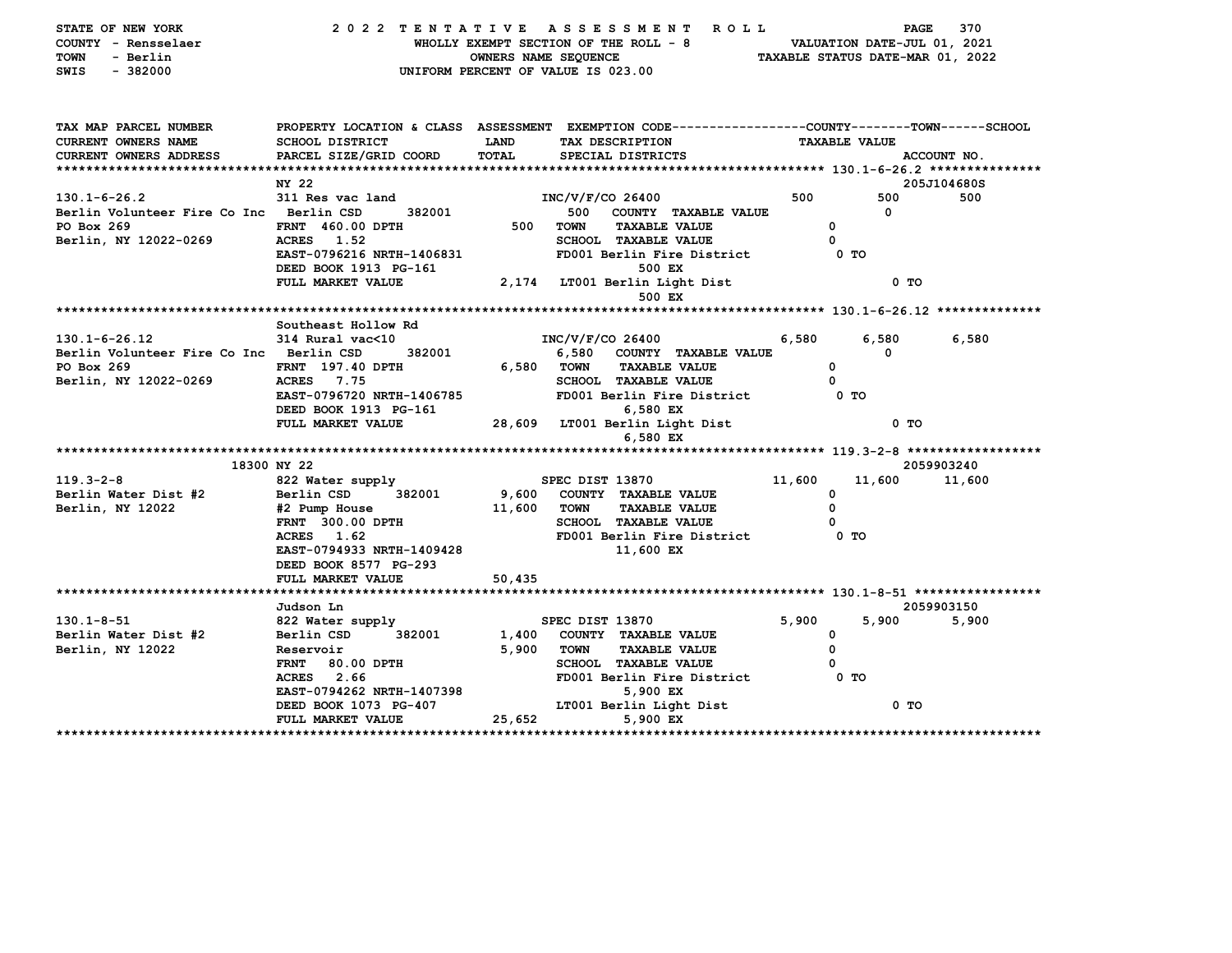| <b>STATE OF NEW YORK</b> |                     |  | 2022 TENTATIVE ASSESSMENT ROLL |  |  |  |                                       |  |  |  |  |  |  |  |  |                                  | PAGE            | 371 |  |
|--------------------------|---------------------|--|--------------------------------|--|--|--|---------------------------------------|--|--|--|--|--|--|--|--|----------------------------------|-----------------|-----|--|
|                          | COUNTY - Rensselaer |  |                                |  |  |  | WHOLLY EXEMPT SECTION OF THE ROLL - 8 |  |  |  |  |  |  |  |  | VALUATION DATE-JUL 01, 2021      |                 |     |  |
| <b>TOWN</b>              | - Berlin            |  |                                |  |  |  | NAME SECTION - B                      |  |  |  |  |  |  |  |  | TAXABLE STATUS DATE-MAR 01, 2022 |                 |     |  |
| SWIS - 382000            |                     |  |                                |  |  |  |                                       |  |  |  |  |  |  |  |  |                                  | RPS150/V04/L015 |     |  |
|                          |                     |  |                                |  |  |  | UNIFORM PERCENT OF VALUE IS 023.00    |  |  |  |  |  |  |  |  | CURRENT DATE $4/21/2022$         |                 |     |  |

|             |                      | <b>TOTAL</b><br><b>EXTENSION</b> | <b>EXTENSION</b> | AD VALOREM   | <b>EXEMPT</b> | TAXABLE      |
|-------------|----------------------|----------------------------------|------------------|--------------|---------------|--------------|
| <b>CODE</b> | DISTRICT NAME        | PARCELS<br>TYPE                  | <b>VALUE</b>     | <b>VALUE</b> | <b>AMOUNT</b> | <b>VALUE</b> |
|             |                      |                                  |                  |              |               |              |
|             | FD001 Berlin Fire Di | 13 тотаг                         |                  | 7181,030     | 7181,030      |              |
|             | LT001 Berlin Light D | 5 TOTAL                          |                  | 70,880       | 70,880        |              |

## **\*\*\* S C H O O L D I S T R I C T S U M M A R Y \*\*\***

| <b>CODE</b> | <b>DISTRICT NAME</b> | TOTAL<br><b>PARCELS</b> | ASSESSED<br>LAND | ASSESSED<br>TOTAL | <b>EXEMPT</b><br><b>AMOUNT</b> | <b>TOTAL</b><br>TAXABLE | <b>STAR</b><br><b>AMOUNT</b> | <b>STAR</b><br>TAXABLE |
|-------------|----------------------|-------------------------|------------------|-------------------|--------------------------------|-------------------------|------------------------------|------------------------|
|             | 382001 Berlin CSD    | 13                      | 64,930           | 7181,030          | 7181,030                       |                         |                              |                        |
|             | SUB-TOTAL            | 13                      | 64,930           | 7181,030          | 7181,030                       |                         |                              |                        |
|             | TOTAL                | 13                      | 64,930           | 7181,030          | 7181,030                       |                         |                              |                        |

#### **\*\*\* S Y S T E M C O D E S S U M M A R Y \*\*\***

 **NO SYSTEM EXEMPTIONS AT THIS LEVEL** 

| CODE  | <b>DESCRIPTION</b> | TOTAL<br><b>PARCELS</b> | <b>COUNTY</b> | <b>TOWN</b> | <b>SCHOOL</b> |
|-------|--------------------|-------------------------|---------------|-------------|---------------|
| 13510 | <b>T/CEMETERY</b>  |                         | 2,300         | 2,300       | 2,300         |
| 13800 | PUBLIC SCH         | 3                       | 6863,400      | 6863,400    | 6863,400      |
| 13870 | SPEC DIST          | 2                       | 17,500        | 17,500      | 17,500        |
| 25110 | <b>CHURCH</b>      |                         | 1,000         | 1,000       | 1,000         |
| 26400 | INC/V/F/CO         | 3                       | 236,180       | 236,180     | 236,180       |
| 27350 | <b>CEMETERIES</b>  | $\mathbf{2}$            | 3,750         | 3,750       | 3,750         |
| 29350 | LIBRARY            | д.                      | 56,900        | 56,900      | 56,900        |
|       | TOTAL              | 13                      | 7181,030      | 7181,030    | 7181,030      |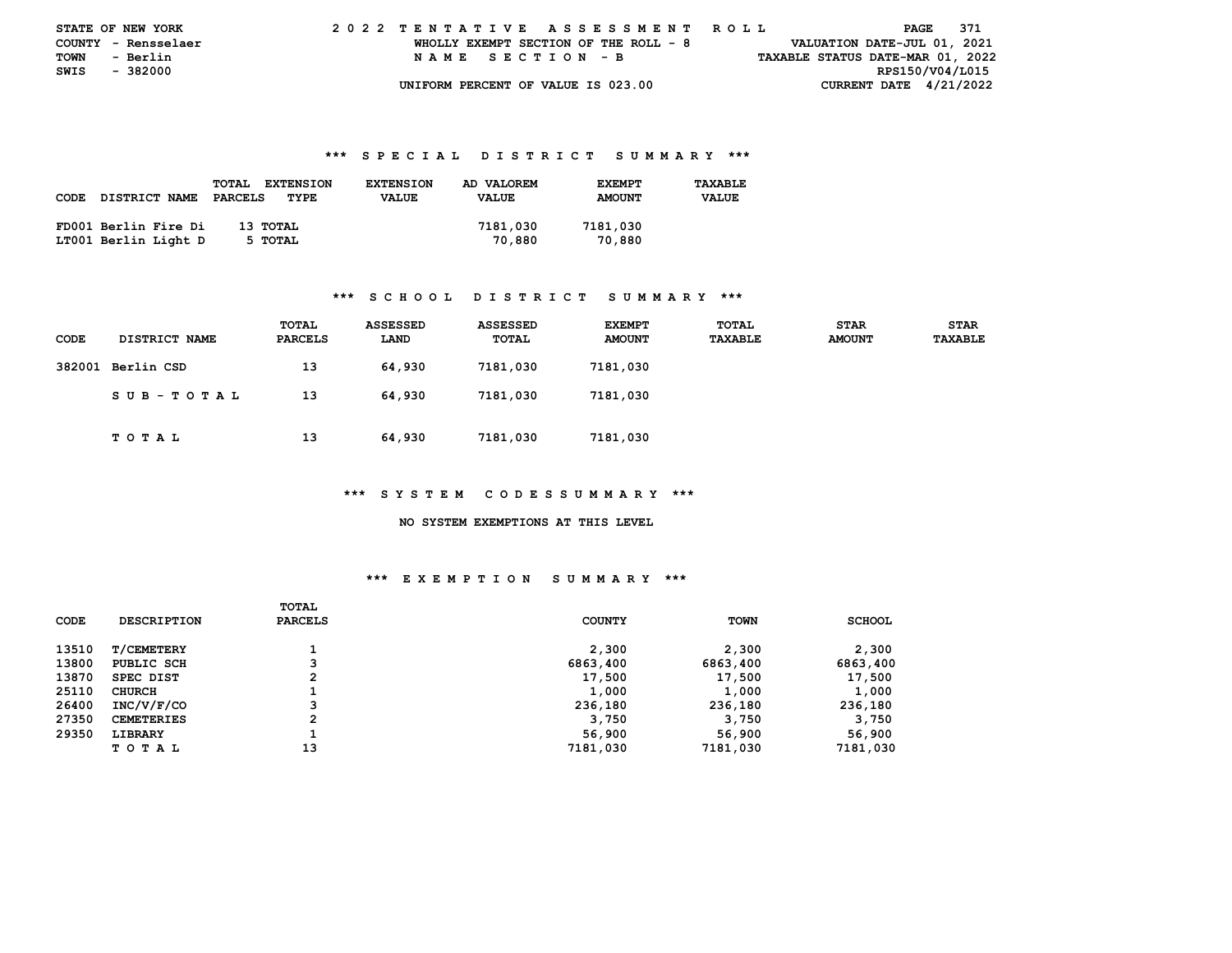|  | STATE OF NEW YORK   |                  |  | 2022 TENTATIVE ASSESSMENT ROLL        |                                  |                               | PAGE 372 |                 |  |
|--|---------------------|------------------|--|---------------------------------------|----------------------------------|-------------------------------|----------|-----------------|--|
|  | COUNTY - Rensselaer |                  |  | WHOLLY EXEMPT SECTION OF THE ROLL - 8 |                                  | VALUATION DATE-JUL 01, 2021   |          |                 |  |
|  | TOWN - Berlin       | NAME SECTION - B |  |                                       | TAXABLE STATUS DATE-MAR 01, 2022 |                               |          |                 |  |
|  | SWIS - 382000       |                  |  |                                       |                                  |                               |          | RPS150/V04/L015 |  |
|  |                     |                  |  | UNIFORM PERCENT OF VALUE IS 023.00    |                                  | <b>CURRENT DATE 4/21/2022</b> |          |                 |  |

| <b>ROLL</b> |                    | TOTAL          | ASSESSED | <b>ASSESSED</b> | <b>TAXABLE</b> | TAXABLE     | TAXABLE       | <b>STAR</b>    |
|-------------|--------------------|----------------|----------|-----------------|----------------|-------------|---------------|----------------|
| <b>SEC</b>  | <b>DESCRIPTION</b> | <b>PARCELS</b> | LAND     | TOTAL           | <b>COUNTY</b>  | <b>TOWN</b> | <b>SCHOOL</b> | <b>TAXABLE</b> |
|             |                    |                |          |                 |                |             |               |                |
|             | WHOLLY EXEMPT      | 13             | 64,930   | 7181,030        |                |             |               |                |
|             |                    |                |          |                 |                |             |               |                |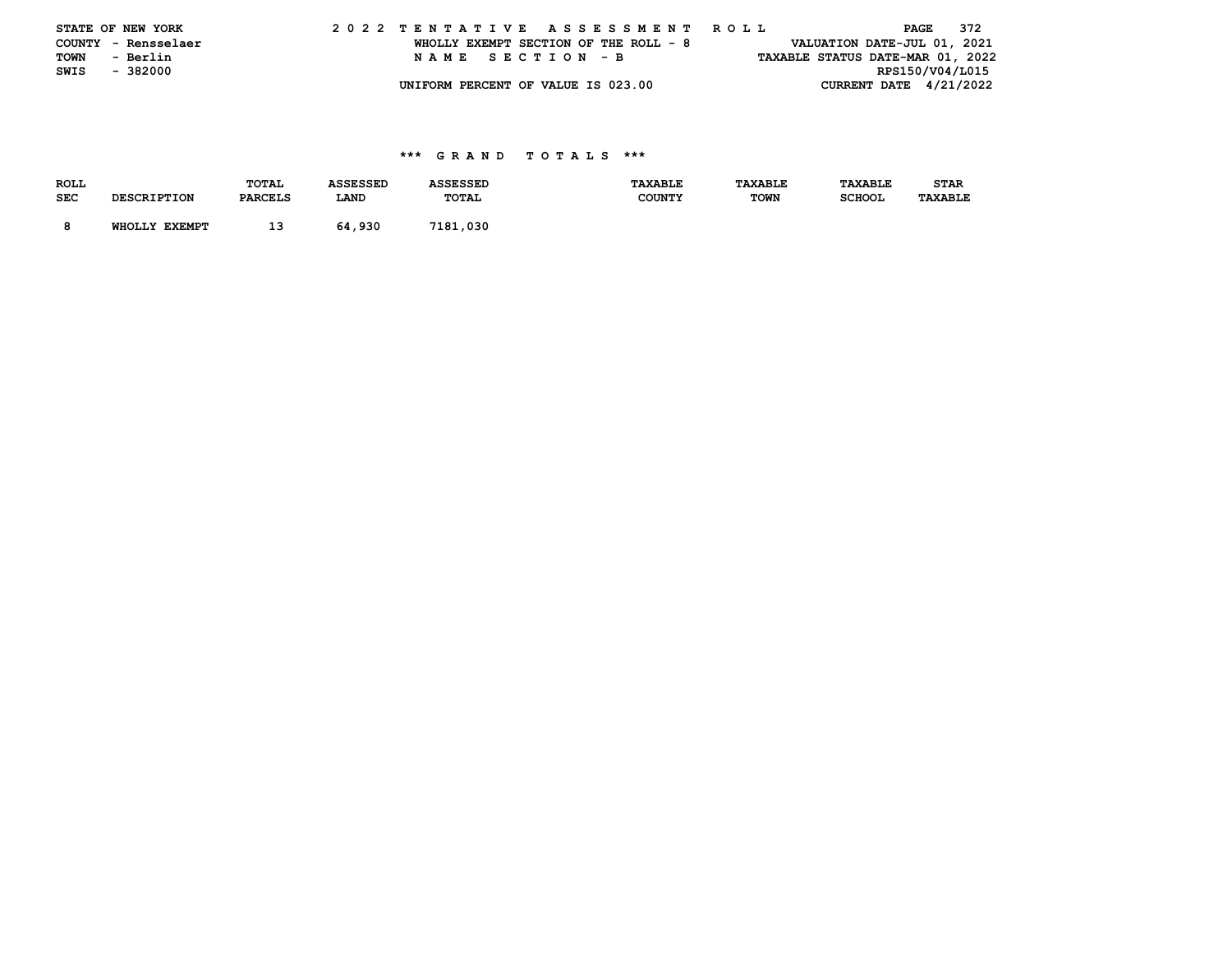| STATE OF NEW YORK<br>COUNTY - Rensselaer<br>- Berlin<br>TOWN<br>$-382000$<br>SWIS                    | 2022 TENTATIVE                                                                                                                               | OWNERS NAME SEQUENCE | <b>ASSESSMENT</b><br>WHOLLY EXEMPT SECTION OF THE ROLL - 8<br>UNIFORM PERCENT OF VALUE IS 023.00 | ROLL   | VALUATION DATE-JUL 01, 2021<br>TAXABLE STATUS DATE-MAR 01, 2022 | 373<br>PAGE |
|------------------------------------------------------------------------------------------------------|----------------------------------------------------------------------------------------------------------------------------------------------|----------------------|--------------------------------------------------------------------------------------------------|--------|-----------------------------------------------------------------|-------------|
| TAX MAP PARCEL NUMBER<br>CURRENT OWNERS NAME<br>CURRENT OWNERS ADDRESS<br>************************** | PROPERTY LOCATION & CLASS ASSESSMENT EXEMPTION CODE---------------COUNTY-------TOWN------SCHOOL<br>SCHOOL DISTRICT<br>PARCEL SIZE/GRID COORD | LAND<br>TOTAL        | TAX DESCRIPTION<br>SPECIAL DISTRICTS                                                             |        | <b>TAXABLE VALUE</b>                                            | ACCOUNT NO. |
|                                                                                                      | Cherry Plain Sq                                                                                                                              |                      |                                                                                                  |        |                                                                 | 2059902610  |
| $152. - 4 - 5$                                                                                       | 695 Cemetery                                                                                                                                 |                      | CEMETERIES 27350                                                                                 | 700    | 700                                                             | 700         |
| Cherry Plain Cemetery                                                                                | 382001<br>Berlin CSD                                                                                                                         | 700                  | COUNTY TAXABLE VALUE                                                                             |        | 0                                                               |             |
| Cherry Plain, NY 12040-9999                                                                          | FRNT 125.00 DPTH 140.00                                                                                                                      | 700                  | <b>TOWN</b><br><b>TAXABLE VALUE</b>                                                              |        | 0                                                               |             |
|                                                                                                      | <b>ACRES</b>                                                                                                                                 |                      |                                                                                                  |        | 0                                                               |             |
|                                                                                                      | 0.51                                                                                                                                         |                      | SCHOOL TAXABLE VALUE                                                                             |        |                                                                 |             |
|                                                                                                      | EAST-0799524 NRTH-1385605                                                                                                                    |                      | FD001 Berlin Fire District                                                                       |        | 0 TO                                                            |             |
| ************************                                                                             | FULL MARKET VALUE                                                                                                                            | 3,043                | 700 EX                                                                                           |        |                                                                 |             |
|                                                                                                      |                                                                                                                                              |                      |                                                                                                  |        |                                                                 |             |
|                                                                                                      | 62 Cherry Plain Sq                                                                                                                           |                      |                                                                                                  |        |                                                                 | 2059901350  |
| $152. -4 -4$                                                                                         | 620 Religious                                                                                                                                |                      | <b>CHURCH</b><br>25110                                                                           | 47,650 | 47,650                                                          | 47,650      |
| Christian Community Church                                                                           | Berlin CSD<br>382001                                                                                                                         |                      | 2,200<br>COUNTY TAXABLE VALUE                                                                    |        | 0                                                               |             |
| Cherry Plain, NY 12040-9999                                                                          | FRNT 150.00 DPTH 165.00                                                                                                                      | 47,650               | TOWN<br><b>TAXABLE VALUE</b>                                                                     |        | 0                                                               |             |
|                                                                                                      | <b>ACRES</b><br>0.68                                                                                                                         |                      | SCHOOL TAXABLE VALUE                                                                             |        | 0                                                               |             |
|                                                                                                      | EAST-0799560 NRTH-1385737                                                                                                                    |                      | FD001 Berlin Fire District                                                                       |        | 0 TO                                                            |             |
|                                                                                                      | FULL MARKET VALUE                                                                                                                            | 207,174              | 47,650 EX                                                                                        |        |                                                                 |             |
|                                                                                                      |                                                                                                                                              |                      |                                                                                                  |        |                                                                 |             |
|                                                                                                      | Dyken Pond Rd                                                                                                                                |                      |                                                                                                  |        |                                                                 | 205990031C  |
| $106. -2 - 1$                                                                                        | 972 Underwater                                                                                                                               |                      | <b>COUNTY</b><br>13100                                                                           | 13,500 | 13,500                                                          | 13,500      |
| County of Rensselaer                                                                                 | Berlin CSD<br>382001                                                                                                                         | 13,500               | COUNTY TAXABLE VALUE                                                                             |        | 0                                                               |             |
| 1600 Seventh Ave                                                                                     | ACRES 91.63                                                                                                                                  | 13,500               | <b>TOWN</b><br><b>TAXABLE VALUE</b>                                                              |        | 0                                                               |             |
| Troy, NY 12180-3409                                                                                  | EAST-0779944 NRTH-1418278                                                                                                                    |                      | <b>SCHOOL TAXABLE VALUE</b>                                                                      |        | O                                                               |             |
|                                                                                                      | DEED BOOK 945 PG-411                                                                                                                         |                      | FD001 Berlin Fire District                                                                       |        | 0 TO                                                            |             |
|                                                                                                      | FULL MARKET VALUE                                                                                                                            | 58,696               | 13,500 EX                                                                                        |        |                                                                 |             |
|                                                                                                      | ******************                                                                                                                           | *********            | ********************************** 117.8-1-22 *****************                                  |        |                                                                 |             |
|                                                                                                      | Fiftysix Rd                                                                                                                                  |                      |                                                                                                  |        |                                                                 |             |
| $117.8 - 1 - 22$                                                                                     | 972 Underwater                                                                                                                               |                      | <b>COUNTY</b><br>13100                                                                           | 6,100  | 6,100                                                           | 6,100       |
| County of Rensselaer                                                                                 | Berlin CSD<br>382001                                                                                                                         | 6,100                | COUNTY TAXABLE VALUE                                                                             |        | 0                                                               |             |
| County Office Bldg                                                                                   | Dam                                                                                                                                          | 6,100                | <b>TOWN</b><br><b>TAXABLE VALUE</b>                                                              |        | 0                                                               |             |
| 1600 Seventh Ave                                                                                     | <b>FRNT</b> 221.30 DPTH<br>80.00                                                                                                             |                      | <b>SCHOOL TAXABLE VALUE</b>                                                                      |        | 0                                                               |             |
|                                                                                                      | 0.50<br><b>ACRES</b>                                                                                                                         |                      | FD001 Berlin Fire District                                                                       |        | 0 TO                                                            |             |
| Troy, NY 12180-3409                                                                                  |                                                                                                                                              |                      | 6,100 EX                                                                                         |        |                                                                 |             |
|                                                                                                      | EAST-0780236 NRTH-1416800                                                                                                                    |                      |                                                                                                  |        |                                                                 |             |
|                                                                                                      | DEED BOOK 1253 PG-747                                                                                                                        |                      |                                                                                                  |        |                                                                 |             |
|                                                                                                      | FULL MARKET VALUE                                                                                                                            | 26,522               |                                                                                                  |        |                                                                 |             |
|                                                                                                      |                                                                                                                                              |                      |                                                                                                  |        |                                                                 |             |
|                                                                                                      | Park Ave                                                                                                                                     |                      |                                                                                                  |        |                                                                 |             |
| $130.1 - 5 - 50$                                                                                     | 311 Res vac land                                                                                                                             |                      | <b>COUNTY</b><br>13100                                                                           | 500    | 500                                                             | 500         |
| County of Rensselaer                                                                                 | 382001<br>Berlin CSD                                                                                                                         | 500                  | COUNTY TAXABLE VALUE                                                                             |        | 0                                                               |             |
| 1600 Seventh Ave                                                                                     | River District                                                                                                                               | 500                  | <b>TOWN</b><br><b>TAXABLE VALUE</b>                                                              |        | 0                                                               |             |
| Troy, NY 12180-3409                                                                                  | <b>FRNT</b><br>7.00 DPTH 284.00                                                                                                              |                      | <b>SCHOOL TAXABLE VALUE</b>                                                                      |        | 0                                                               |             |
|                                                                                                      | <b>ACRES</b><br>0.14                                                                                                                         |                      | FD001 Berlin Fire District                                                                       |        | 0 <sub>T</sub>                                                  |             |
|                                                                                                      | EAST-0795766 NRTH-1407755                                                                                                                    |                      | 500 EX                                                                                           |        |                                                                 |             |
|                                                                                                      | DEED BOOK 1045 PG-14                                                                                                                         |                      |                                                                                                  |        |                                                                 |             |
|                                                                                                      | FULL MARKET VALUE                                                                                                                            | 2,174                |                                                                                                  |        |                                                                 |             |
| ********************                                                                                 |                                                                                                                                              |                      |                                                                                                  |        |                                                                 |             |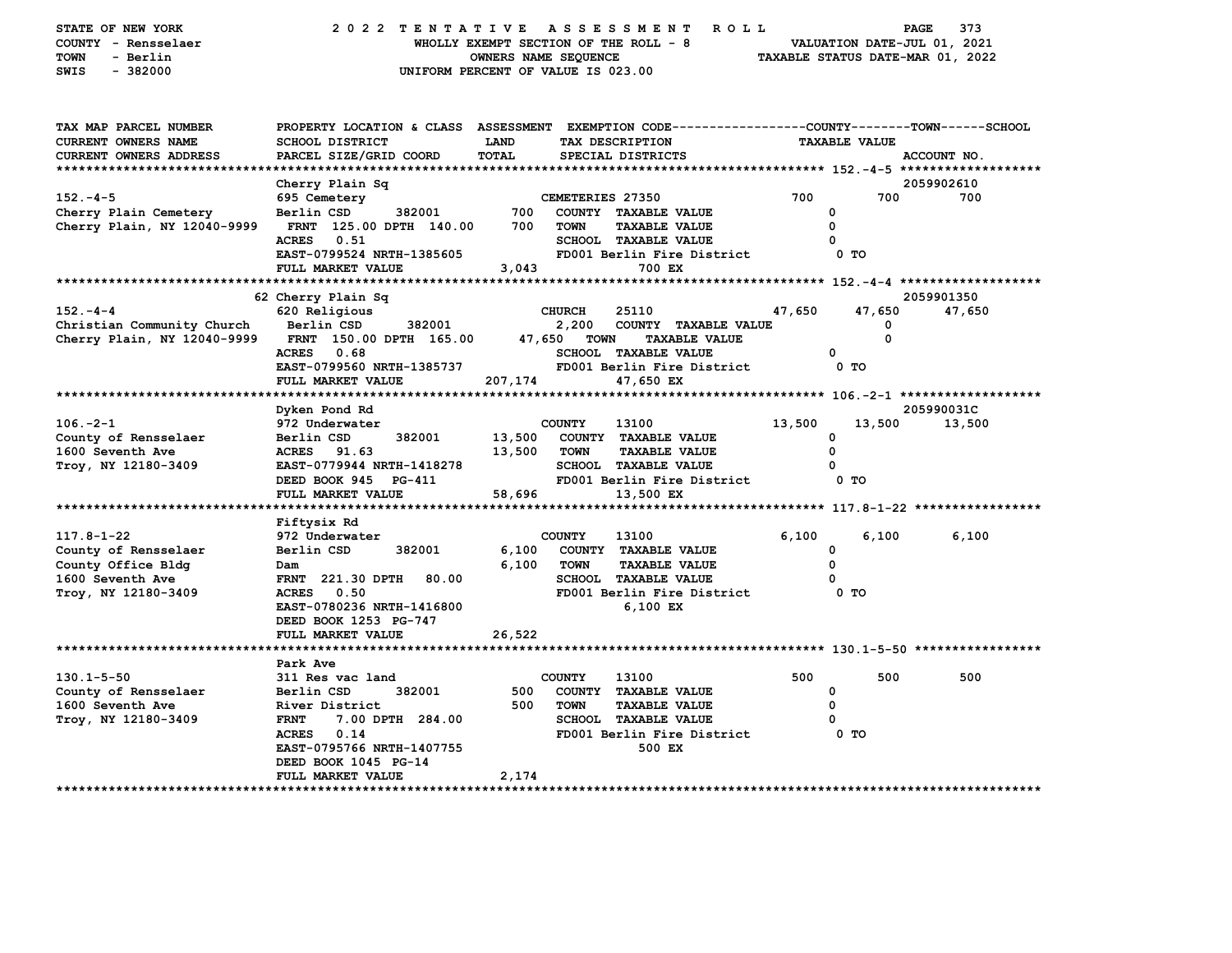| STATE OF NEW YORK                      |                                               | 2022 TENTATIVE ASSESSMENT ROLL         | 374<br>PAGE                                                             |
|----------------------------------------|-----------------------------------------------|----------------------------------------|-------------------------------------------------------------------------|
| COUNTY - Rensselaer                    |                                               | WHOLLY EXEMPT SECTION OF THE ROLL - 8  | VALUATION DATE-JUL 01, 2021                                             |
| - Berlin<br>TOWN                       |                                               | <b>OWNERS NAME SEQUENCE</b>            | TAXABLE STATUS DATE-MAR 01, 2022                                        |
| $-382000$<br>SWIS                      |                                               | UNIFORM PERCENT OF VALUE IS 023.00     |                                                                         |
| TAX MAP PARCEL NUMBER                  | PROPERTY LOCATION & CLASS                     |                                        | ASSESSMENT EXEMPTION CODE-----------------COUNTY-------TOWN------SCHOOL |
| <b>CURRENT OWNERS NAME</b>             | SCHOOL DISTRICT                               | <b>LAND</b><br>TAX DESCRIPTION         | <b>TAXABLE VALUE</b>                                                    |
|                                        | CURRENT OWNERS ADDRESS PARCEL SIZE/GRID COORD | TOTAL<br>SPECIAL DISTRICTS             | ACCOUNT NO.                                                             |
|                                        |                                               |                                        |                                                                         |
|                                        | 5 Lodge Rd                                    |                                        |                                                                         |
| $141.-3-16.2$                          | 651 Highway gar                               | 13100<br><b>COUNTY</b>                 | 88,500<br>88,500<br>88,500                                              |
| County of Rensselaer Berlin CSD 382001 |                                               | 12,000<br>COUNTY TAXABLE VALUE         | 0                                                                       |
| Attn: Bureau Of Finance                | Highway Garage                                | 88,500<br>TOWN<br><b>TAXABLE VALUE</b> | 0                                                                       |
| 1600 Seventh Ave                       | FRNT 610.00 DPTH                              | <b>SCHOOL</b><br><b>TAXABLE VALUE</b>  | 0                                                                       |
| Troy, NY 12180-3409                    | ACRES 10.84                                   | FD001 Berlin Fire District             | 0 TO                                                                    |
|                                        | EAST-0796094 NRTH-1393539                     | 88,500 EX                              |                                                                         |
|                                        | DEED BOOK 1337 PG-126                         |                                        |                                                                         |
|                                        | FULL MARKET VALUE                             | 384,783                                |                                                                         |
|                                        |                                               |                                        |                                                                         |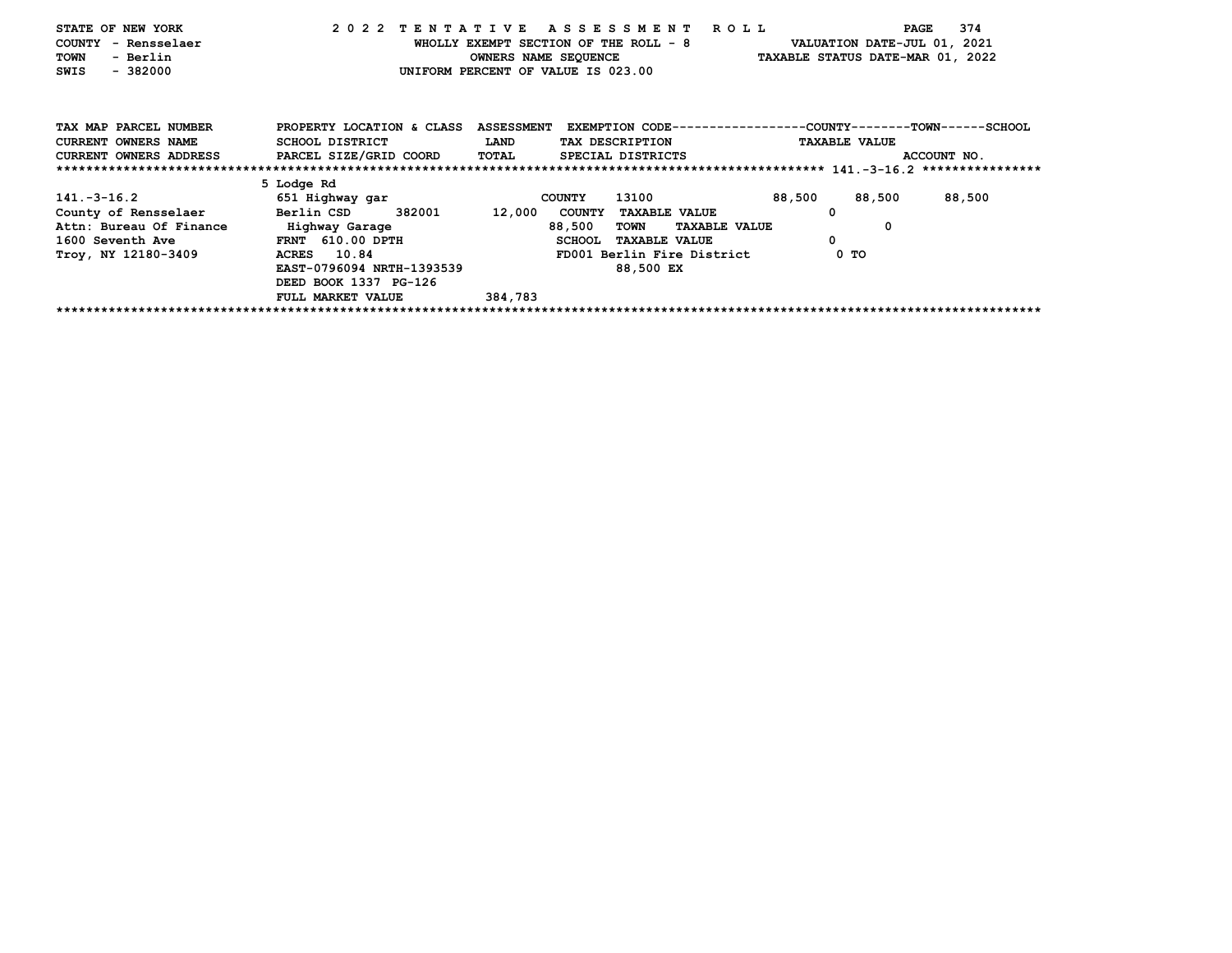| <b>STATE OF NEW YORK</b> |                     |  | 2022 TENTATIVE ASSESSMENT ROLL |  |  |  |                                       |  |  |  |  |  |  |  |  |                                  |                 | PAGE | 375 |  |
|--------------------------|---------------------|--|--------------------------------|--|--|--|---------------------------------------|--|--|--|--|--|--|--|--|----------------------------------|-----------------|------|-----|--|
|                          | COUNTY - Rensselaer |  |                                |  |  |  | WHOLLY EXEMPT SECTION OF THE ROLL - 8 |  |  |  |  |  |  |  |  | VALUATION DATE-JUL 01, 2021      |                 |      |     |  |
| TOWN                     | - Berlin            |  |                                |  |  |  | NAME SECTION - C                      |  |  |  |  |  |  |  |  | TAXABLE STATUS DATE-MAR 01, 2022 |                 |      |     |  |
| SWIS - 382000            |                     |  |                                |  |  |  |                                       |  |  |  |  |  |  |  |  |                                  | RPS150/V04/L015 |      |     |  |
|                          |                     |  |                                |  |  |  | UNIFORM PERCENT OF VALUE IS 023.00    |  |  |  |  |  |  |  |  | CURRENT DATE $4/21/2022$         |                 |      |     |  |

| CODE | DISTRICT NAME        | TOTAL<br><b>EXTENSION</b><br>PARCELS<br>TYPE | <b>EXTENSION</b><br><b>VALUE</b> | AD VALOREM<br><b>VALUE</b> | <b>F.XFMPT</b><br><b>AMOUNT</b> | TAXABLE<br><b>VALUE</b> |
|------|----------------------|----------------------------------------------|----------------------------------|----------------------------|---------------------------------|-------------------------|
|      | FD001 Berlin Fire Di | 6 TOTAL                                      |                                  | 156,950                    | 156,950                         |                         |

#### **\*\*\* S C H O O L D I S T R I C T S U M M A R Y \*\*\***

| CODE | <b>DISTRICT NAME</b> | <b>TOTAL</b><br>PARCELS | <b>ASSESSED</b><br>LAND | <b>ASSESSED</b><br>TOTAL | <b>EXEMPT</b><br><b>AMOUNT</b> | TOTAL<br>TAXABLE | <b>STAR</b><br><b>AMOUNT</b> | <b>STAR</b><br><b>TAXABLE</b> |
|------|----------------------|-------------------------|-------------------------|--------------------------|--------------------------------|------------------|------------------------------|-------------------------------|
|      | 382001 Berlin CSD    | 6                       | 35,000                  | 156,950                  | 156,950                        |                  |                              |                               |
|      | SUB-TOTAL            | 6                       | 35,000                  | 156,950                  | 156,950                        |                  |                              |                               |
|      | тотаь                | 6                       | 35,000                  | 156,950                  | 156,950                        |                  |                              |                               |

#### **\*\*\* S Y S T E M C O D E S S U M M A R Y \*\*\***

 **NO SYSTEM EXEMPTIONS AT THIS LEVEL** 

| CODE  | <b>DESCRIPTION</b> | TOTAL<br>PARCELS | <b>COUNTY</b> | <b>TOWN</b> | <b>SCHOOL</b> |
|-------|--------------------|------------------|---------------|-------------|---------------|
| 13100 | <b>COUNTY</b>      |                  | 108,600       | 108,600     | 108,600       |
| 25110 | <b>CHURCH</b>      |                  | 47,650        | 47,650      | 47,650        |
| 27350 | <b>CEMETERIES</b>  |                  | 700           | 700         | 700           |
|       | T O T A L          |                  | 156,950       | 156,950     | 156,950       |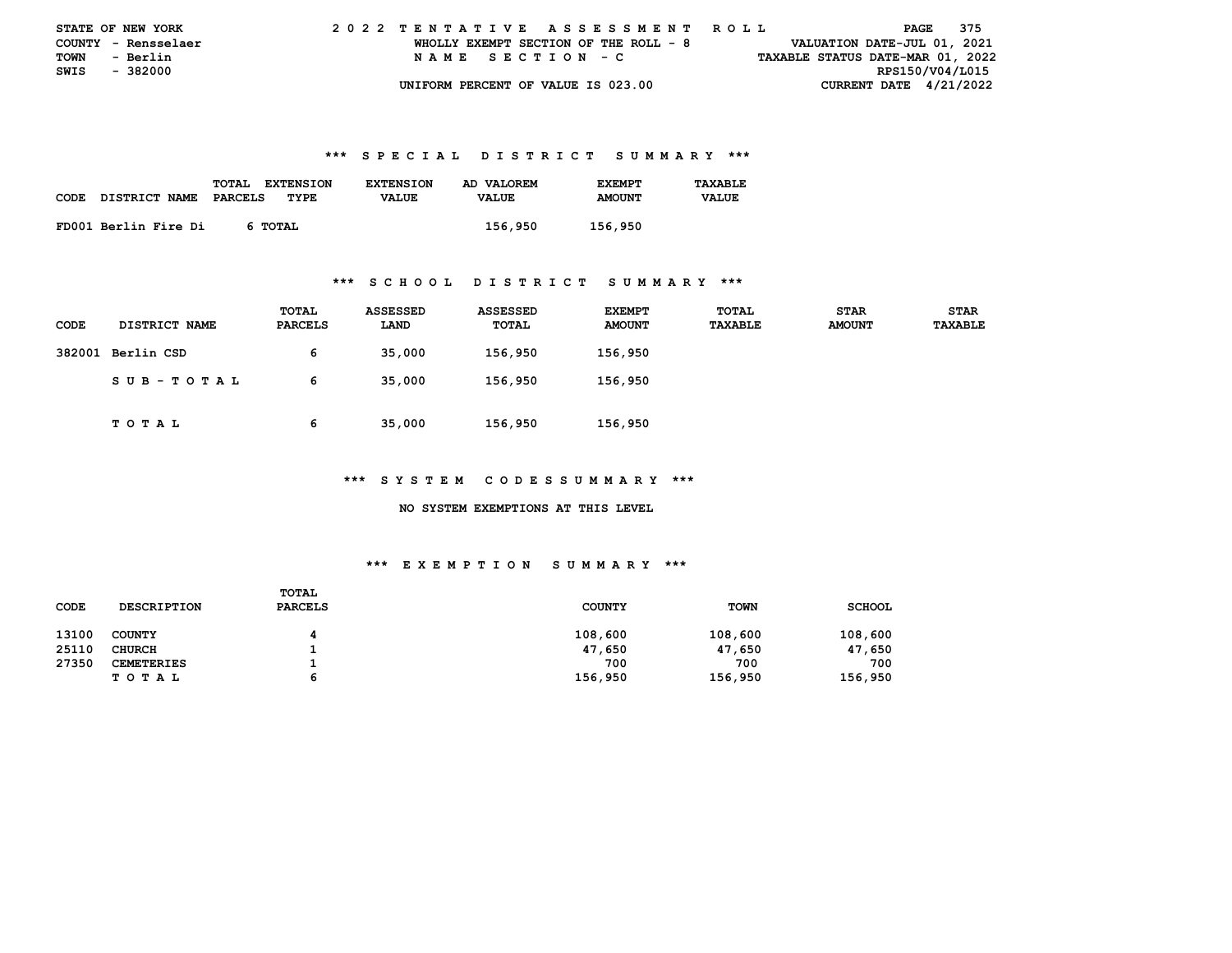| STATE OF NEW YORK   |          |  |  |                                    |  |  |  |  |  |  | 2022 TENTATIVE ASSESSMENT ROLL        |  |  |  |  |                                  | PAGE | 376 |  |
|---------------------|----------|--|--|------------------------------------|--|--|--|--|--|--|---------------------------------------|--|--|--|--|----------------------------------|------|-----|--|
| COUNTY - Rensselaer |          |  |  |                                    |  |  |  |  |  |  | WHOLLY EXEMPT SECTION OF THE ROLL - 8 |  |  |  |  | VALUATION DATE-JUL 01, 2021      |      |     |  |
| TOWN                | - Berlin |  |  | NAME SECTION - C                   |  |  |  |  |  |  |                                       |  |  |  |  | TAXABLE STATUS DATE-MAR 01, 2022 |      |     |  |
| SWIS                | - 382000 |  |  |                                    |  |  |  |  |  |  |                                       |  |  |  |  | RPS150/V04/L015                  |      |     |  |
|                     |          |  |  | UNIFORM PERCENT OF VALUE IS 023.00 |  |  |  |  |  |  |                                       |  |  |  |  | CURRENT DATE $4/21/2022$         |      |     |  |

| <b>ROLL</b> |                    | TOTAL          | <b>ASSESSED</b> | <b>ASSESSED</b> | <b>TAXABLE</b> | TAXABLE     | TAXABLE       | <b>STAR</b>    |
|-------------|--------------------|----------------|-----------------|-----------------|----------------|-------------|---------------|----------------|
| <b>SEC</b>  | <b>DESCRIPTION</b> | <b>PARCELS</b> | LAND            | TOTAL           | <b>COUNTY</b>  | <b>TOWN</b> | <b>SCHOOL</b> | <b>TAXABLE</b> |
|             |                    |                |                 |                 |                |             |               |                |
|             | WHOLLY EXEMPT      |                | 35,000          | 156,950         |                |             |               |                |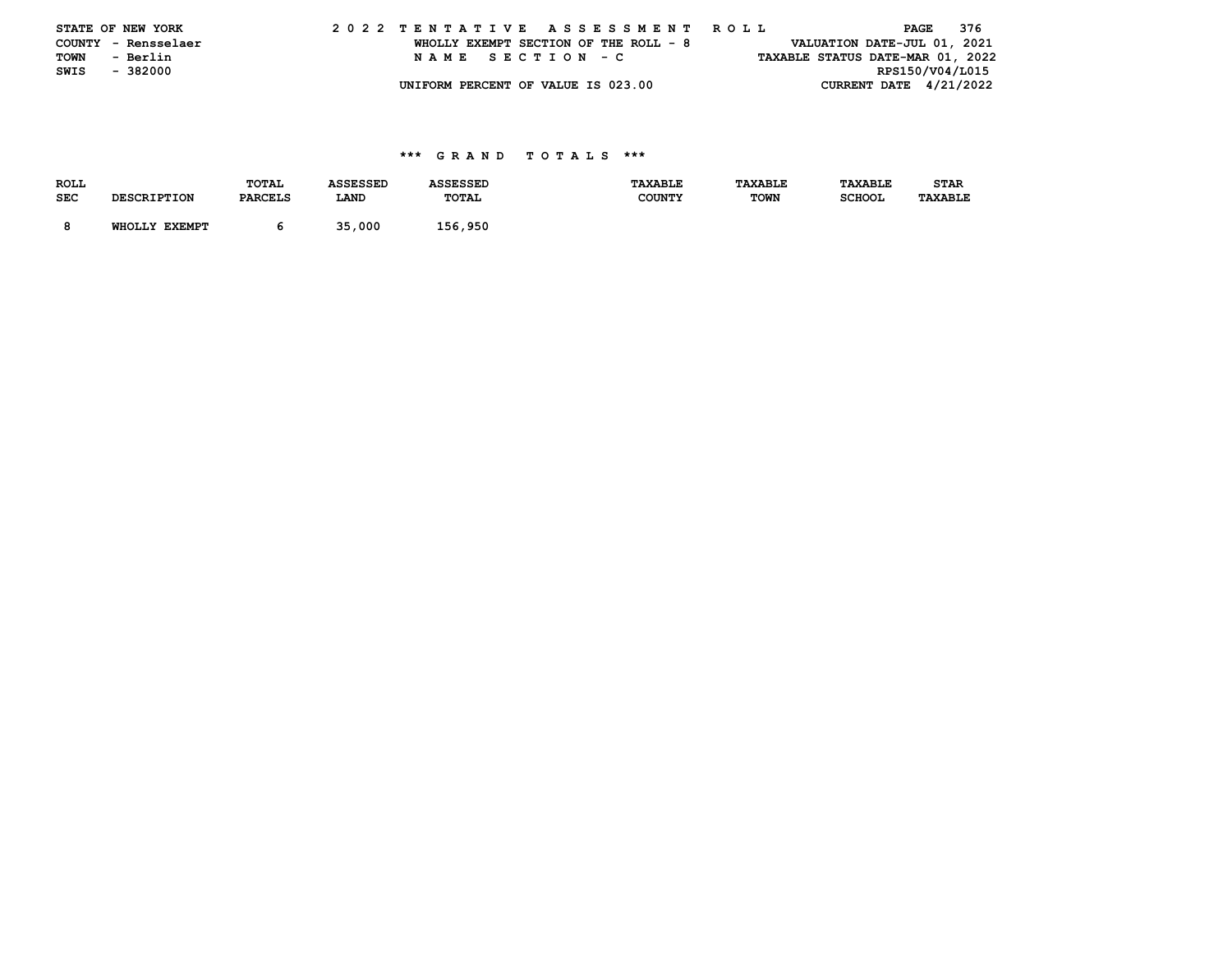| STATE OF NEW YORK<br>COUNTY - Rensselaer<br>TOWN<br>- Berlin<br>$-382000$<br>SWIS             |                                                                                                                                                        |                             | 2022 TENTATIVE ASSESSMENT ROLL<br>WHOLLY EXEMPT SECTION OF THE ROLL - 8<br>UNIFORM PERCENT OF VALUE IS 023.00                                              | 377<br>PAGE<br>VALUATION DATE-JUL 01, 2021<br>OWNERS NAME SEQUENCE TAXABLE STATUS DATE-MAR 01, 2022           |  |
|-----------------------------------------------------------------------------------------------|--------------------------------------------------------------------------------------------------------------------------------------------------------|-----------------------------|------------------------------------------------------------------------------------------------------------------------------------------------------------|---------------------------------------------------------------------------------------------------------------|--|
| TAX MAP PARCEL NUMBER<br>CURRENT OWNERS NAME<br>CURRENT OWNERS ADDRESS PARCEL SIZE/GRID COORD | PROPERTY LOCATION & CLASS<br>SCHOOL DISTRICT                                                                                                           | <b>LAND</b><br><b>TOTAL</b> | TAX DESCRIPTION<br>SPECIAL DISTRICTS                                                                                                                       | ASSESSMENT EXEMPTION CODE----------------COUNTY-------TOWN------SCHOOL<br><b>TAXABLE VALUE</b><br>ACCOUNT NO. |  |
|                                                                                               |                                                                                                                                                        |                             |                                                                                                                                                            |                                                                                                               |  |
|                                                                                               | 15 N Main St                                                                                                                                           |                             |                                                                                                                                                            | 2059900995                                                                                                    |  |
| $130.1 - 8 - 15$<br>First Baptist Church Berlin CSD<br>Berlin, NY 12022                       | 620 Religious<br>382001 200<br>FRNT 120.00 DPTH 287.10<br>ACRES 0.85<br>EAST-0794707 NRTH-1408485<br>DEED BOOK 1208 PG-487<br><b>FULL MARKET VALUE</b> | 185,700 TOWN<br>807,391     | 25110<br>CHURCH<br>6,700 COUNTY TAXABLE VALUE<br><b>TAXABLE VALUE</b><br><b>SCHOOL</b><br><b>TAXABLE VALUE</b><br>FD001 Berlin Fire District<br>185,700 EX | 185,700<br>185,700<br>185,700<br>$\Omega$<br>0<br>0<br>0 TO                                                   |  |
|                                                                                               |                                                                                                                                                        |                             |                                                                                                                                                            |                                                                                                               |  |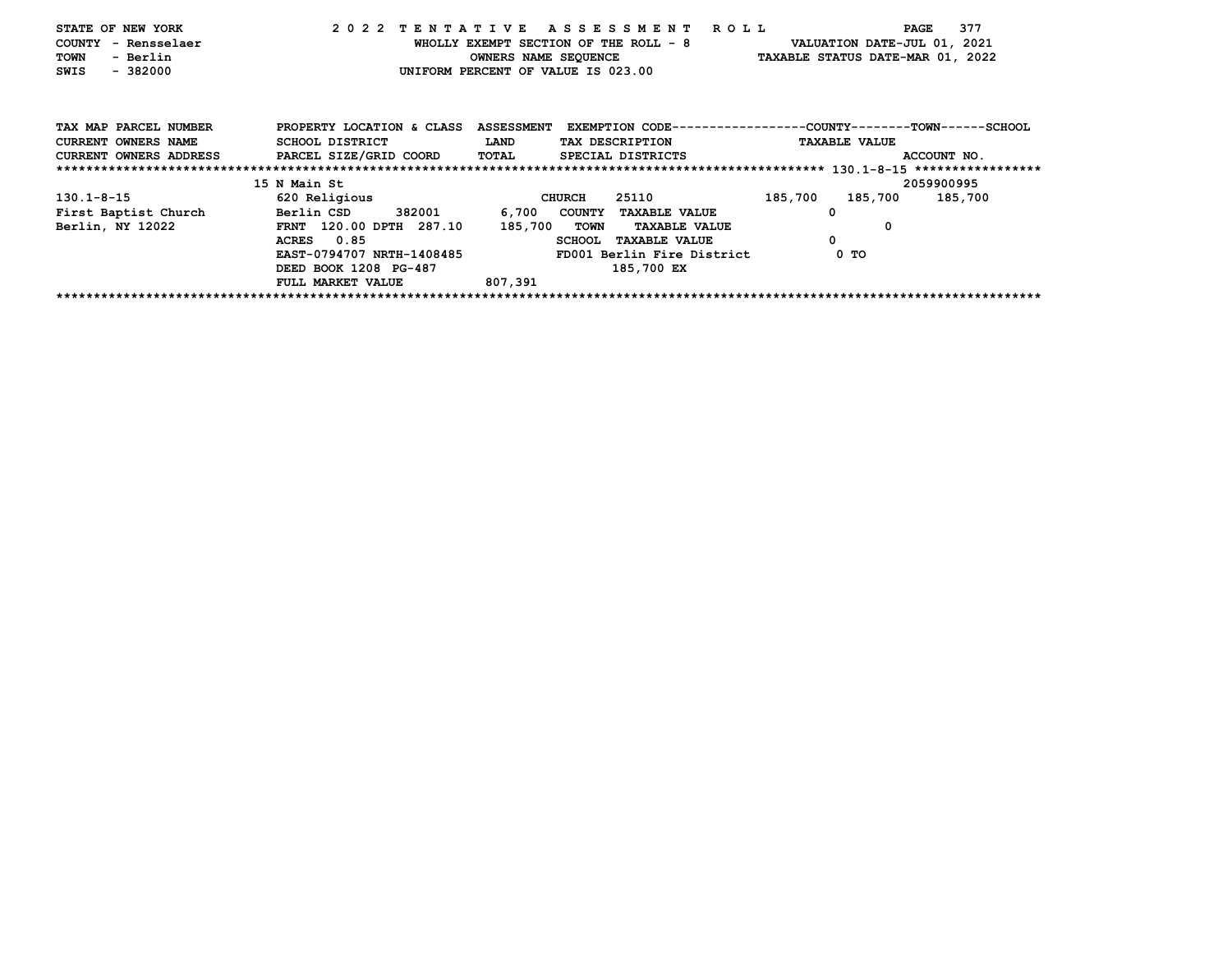| <b>STATE OF NEW YORK</b> |                     |  | 2022 TENTATIVE ASSESSMENT ROLL |  |  |  |                                       |  |  |  |  |  |  |  |  |                                  |                 | PAGE | 378 |  |
|--------------------------|---------------------|--|--------------------------------|--|--|--|---------------------------------------|--|--|--|--|--|--|--|--|----------------------------------|-----------------|------|-----|--|
|                          | COUNTY - Rensselaer |  |                                |  |  |  | WHOLLY EXEMPT SECTION OF THE ROLL - 8 |  |  |  |  |  |  |  |  | VALUATION DATE-JUL 01, 2021      |                 |      |     |  |
| TOWN                     | - Berlin            |  |                                |  |  |  | NAME SECTION - F                      |  |  |  |  |  |  |  |  | TAXABLE STATUS DATE-MAR 01, 2022 |                 |      |     |  |
| SWIS - 382000            |                     |  |                                |  |  |  |                                       |  |  |  |  |  |  |  |  |                                  | RPS150/V04/L015 |      |     |  |
|                          |                     |  |                                |  |  |  | UNIFORM PERCENT OF VALUE IS 023.00    |  |  |  |  |  |  |  |  | CURRENT DATE $4/21/2022$         |                 |      |     |  |

|      |                      | <b>TOTAL</b><br><b>EXTENSION</b> | <b>EXTENSION</b> | AD VALOREM   | <b>EXEMPT</b> | TAXABLE      |
|------|----------------------|----------------------------------|------------------|--------------|---------------|--------------|
| CODE | <b>DISTRICT NAME</b> | PARCELS<br>TYPE                  | <b>VALUE</b>     | <b>VALUE</b> | <b>AMOUNT</b> | <b>VALUE</b> |
|      | FD001 Berlin Fire Di | 1 TOTAL                          |                  | 185,700      | 185,700       |              |

#### **\*\*\* S C H O O L D I S T R I C T S U M M A R Y \*\*\***

| <b>CODE</b> | DISTRICT NAME | TOTAL<br><b>PARCELS</b> | ASSESSED<br>LAND | ASSESSED<br>TOTAL | <b>EXEMPT</b><br><b>AMOUNT</b> | <b>TOTAL</b><br><b>TAXABLE</b> | <b>STAR</b><br><b>AMOUNT</b> | <b>STAR</b><br><b>TAXABLE</b> |
|-------------|---------------|-------------------------|------------------|-------------------|--------------------------------|--------------------------------|------------------------------|-------------------------------|
| 382001      | Berlin CSD    | л.                      | 6,700            | 185,700           | 185,700                        |                                |                              |                               |
|             | SUB-TOTAL     |                         | 6,700            | 185,700           | 185,700                        |                                |                              |                               |
|             | TOTAL         | л.                      | 6,700            | 185,700           | 185,700                        |                                |                              |                               |

#### **\*\*\* S Y S T E M C O D E S S U M M A R Y \*\*\***

#### **NO SYSTEM EXEMPTIONS AT THIS LEVEL**

## **\*\*\* E X E M P T I O N S U M M A R Y \*\*\***

| CODE  | <b>DESCRIPTION</b>         | TOTAL<br><b>PARCELS</b> | <b>COUNTY</b>      | <b>TOWN</b>        | <b>SCHOOL</b>      |
|-------|----------------------------|-------------------------|--------------------|--------------------|--------------------|
| 25110 | <b>CHURCH</b><br>T O T A L |                         | 185,700<br>185,700 | 185,700<br>185,700 | 185,700<br>185,700 |

| <b>ROLL</b> |                                  | <b>TOTAL</b>   | SSESSED |              | <b><i>TAXABLE</i></b> | <b>TAXABLE</b> | TAXABLE       | STAR    |
|-------------|----------------------------------|----------------|---------|--------------|-----------------------|----------------|---------------|---------|
| SEC         | אמדייים דם מספח                  | <b>PARCELS</b> | LANI    | TOTAL        | <b>COUNTY</b>         | <b>TOWN</b>    | <b>SCHOOI</b> | TAXABLE |
|             | <b>EXEMPT</b><br><b>WHOT.T.Y</b> |                | 700     | 185<br>. 700 |                       |                |               |         |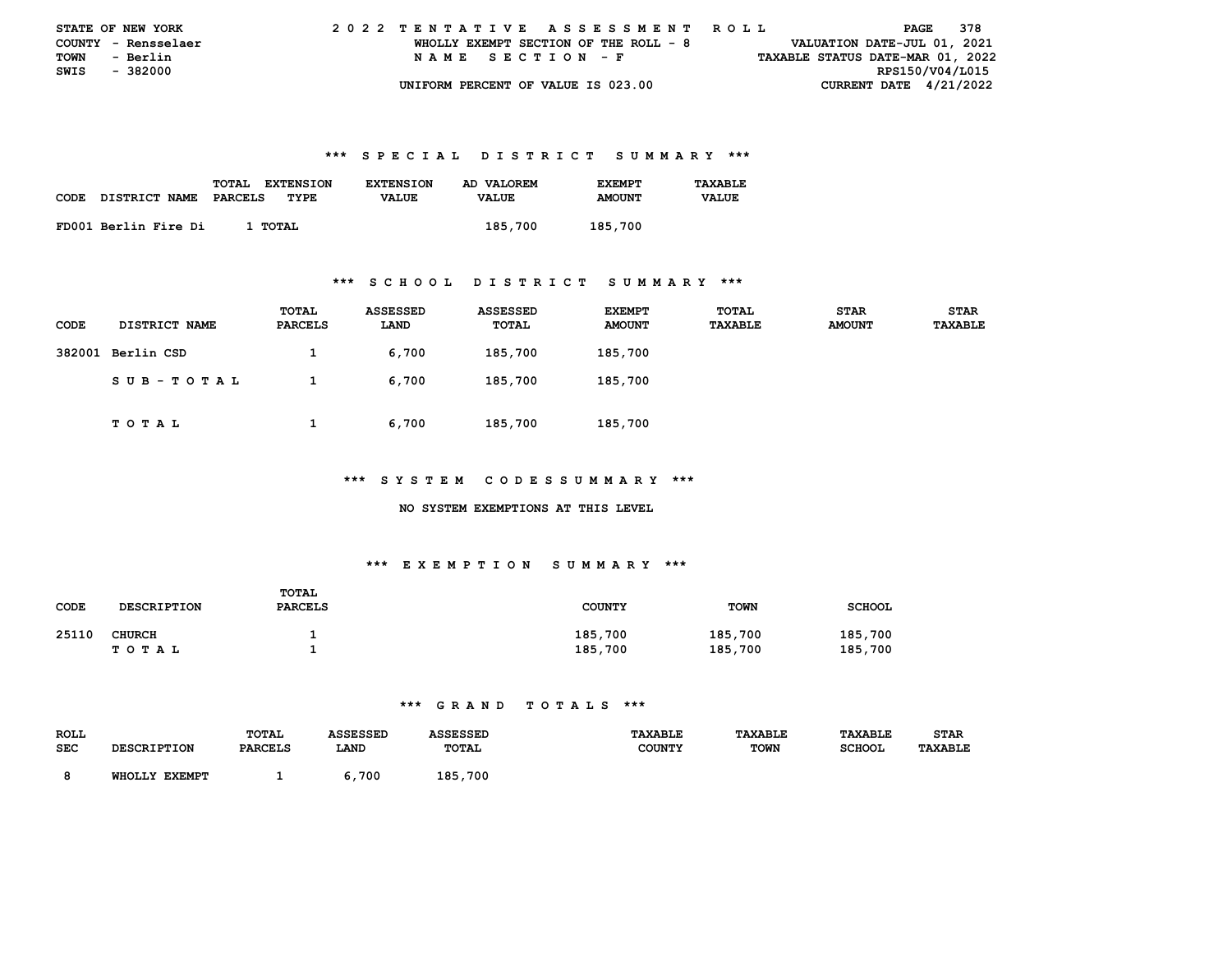| STATE OF NEW YORK<br><b>COUNTY</b><br>– Rensselaer<br>- Berlin<br>TOWN<br>$-382000$<br>SWIS                |                                              | 2022 TENTATIVE ASSESSMENT ROLL<br>WHOLLY EXEMPT SECTION OF THE ROLL - 8<br>UNIFORM PERCENT OF VALUE IS 023.00 | 379<br>PAGE<br>VALUATION DATE-JUL 01, 2021<br>OWNERS NAME SEQUENCE TAXABLE STATUS DATE-MAR 01, 2022           |
|------------------------------------------------------------------------------------------------------------|----------------------------------------------|---------------------------------------------------------------------------------------------------------------|---------------------------------------------------------------------------------------------------------------|
| TAX MAP PARCEL NUMBER<br><b>CURRENT OWNERS NAME</b><br>CURRENT OWNERS ADDRESS PARCEL SIZE/GRID COORD TOTAL | PROPERTY LOCATION & CLASS<br>SCHOOL DISTRICT | <b>LAND</b><br>TAX DESCRIPTION<br>SPECIAL DISTRICTS                                                           | ASSESSMENT EXEMPTION CODE----------------COUNTY-------TOWN------SCHOOL<br><b>TAXABLE VALUE</b><br>ACCOUNT NO. |
|                                                                                                            |                                              |                                                                                                               |                                                                                                               |
|                                                                                                            | NY 22                                        |                                                                                                               | 2079902520                                                                                                    |
| $152 - 1 - 17$                                                                                             | <b>695 Cemetery</b>                          | CEMETERIES 27350                                                                                              | 600<br>600<br>600                                                                                             |
| Hull Cemetery                                                                                              | Berlin CSD<br>382001 200                     | 600<br><b>COUNTY</b><br><b>TAXABLE VALUE</b>                                                                  | 0                                                                                                             |
| Cherry Plain, NY 12040-9999                                                                                | <b>FRNT</b><br>86.00 DPTH 100.00             | 600<br>TOWN<br><b>TAXABLE VALUE</b>                                                                           | 0                                                                                                             |
|                                                                                                            | 0.16<br><b>ACRES</b>                         | <b>TAXABLE VALUE</b><br><b>SCHOOL</b>                                                                         |                                                                                                               |
|                                                                                                            | EAST-0798234 NRTH-1391820                    | FD001 Berlin Fire District                                                                                    | 0 TO                                                                                                          |
|                                                                                                            | FULL MARKET VALUE                            | 2,609<br>600 EX                                                                                               |                                                                                                               |
|                                                                                                            |                                              |                                                                                                               |                                                                                                               |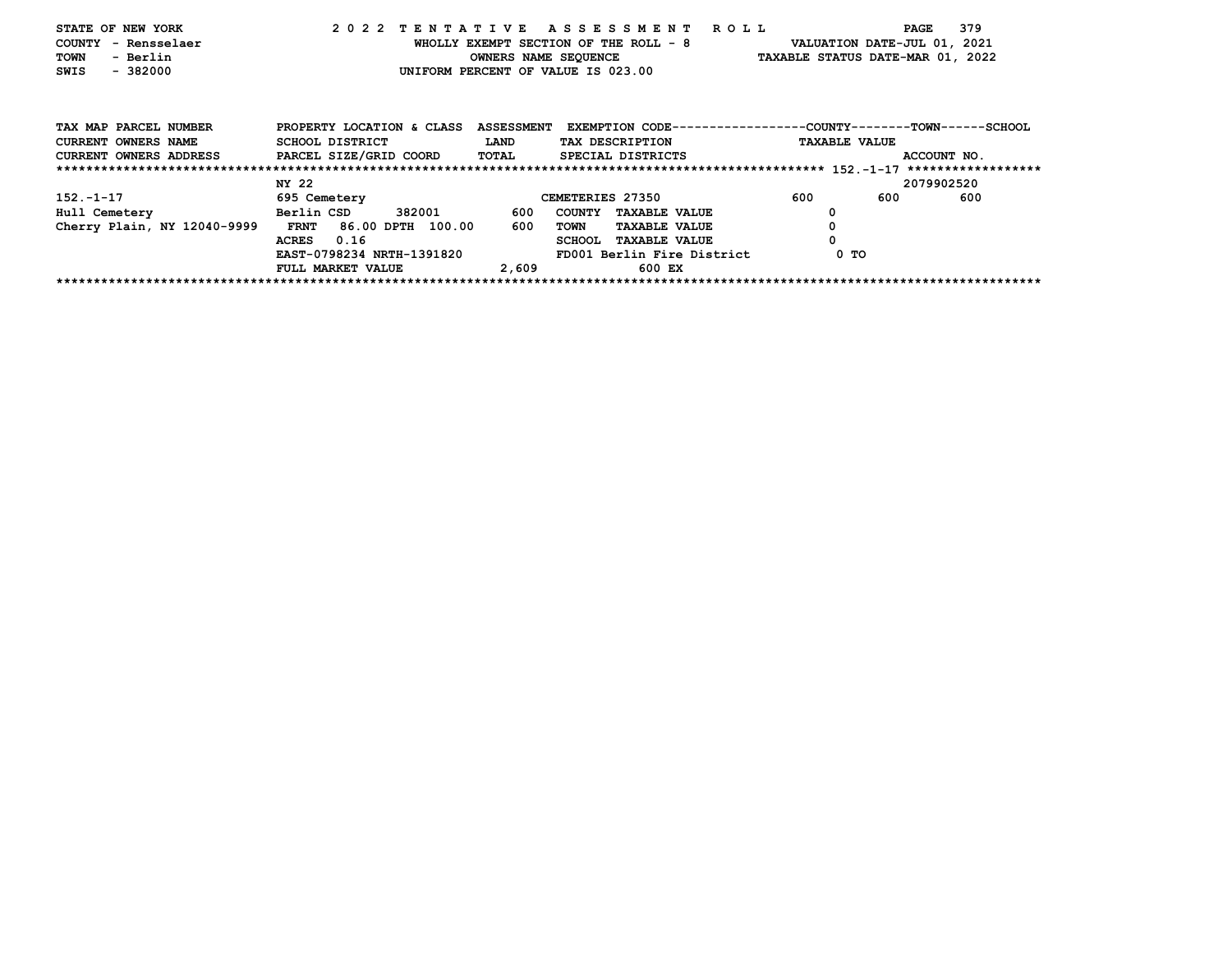| <b>STATE OF NEW YORK</b> |                     |  | 2022 TENTATIVE ASSESSMENT ROLL |  |  |  |                                       |  |  |  |  |  |  |  |  |                                  |                 | PAGE | 380 |  |
|--------------------------|---------------------|--|--------------------------------|--|--|--|---------------------------------------|--|--|--|--|--|--|--|--|----------------------------------|-----------------|------|-----|--|
|                          | COUNTY - Rensselaer |  |                                |  |  |  | WHOLLY EXEMPT SECTION OF THE ROLL - 8 |  |  |  |  |  |  |  |  | VALUATION DATE-JUL 01, 2021      |                 |      |     |  |
| TOWN                     | - Berlin            |  |                                |  |  |  | NAME SECTION - H                      |  |  |  |  |  |  |  |  | TAXABLE STATUS DATE-MAR 01, 2022 |                 |      |     |  |
| SWIS - 382000            |                     |  |                                |  |  |  |                                       |  |  |  |  |  |  |  |  |                                  | RPS150/V04/L015 |      |     |  |
|                          |                     |  |                                |  |  |  | UNIFORM PERCENT OF VALUE IS 023.00    |  |  |  |  |  |  |  |  | CURRENT DATE $4/21/2022$         |                 |      |     |  |

| <b>CODE</b> | <b>DISTRICT NAME</b> | TOTAL<br><b>EXTENSION</b><br>PARCELS<br>TYPE | <b>EXTENSION</b><br><b>VALUE</b> | AD VALOREM<br><b>VALUE</b> | <b>EXEMPT</b><br><b>AMOUNT</b> | TAXARLE.<br><b>VALUE</b> |
|-------------|----------------------|----------------------------------------------|----------------------------------|----------------------------|--------------------------------|--------------------------|
|             | FD001 Berlin Fire Di | 1 тотаг                                      |                                  | 600                        | 600                            |                          |

#### **\*\*\* S C H O O L D I S T R I C T S U M M A R Y \*\*\***

| CODE   | DISTRICT NAME | TOTAL<br><b>PARCELS</b> | <b>ASSESSED</b><br>LAND | <b>ASSESSED</b><br>TOTAL | <b>EXEMPT</b><br><b>AMOUNT</b> | <b>TOTAL</b><br><b>TAXABLE</b> | <b>STAR</b><br><b>AMOUNT</b> | <b>STAR</b><br>TAXABLE |
|--------|---------------|-------------------------|-------------------------|--------------------------|--------------------------------|--------------------------------|------------------------------|------------------------|
| 382001 | Berlin CSD    |                         | 600                     | 600                      | 600                            |                                |                              |                        |
|        | SUB-TOTAL     |                         | 600                     | 600                      | 600                            |                                |                              |                        |
|        | T O T A L     | <b>I</b>                | 600                     | 600                      | 600                            |                                |                              |                        |

#### **\*\*\* S Y S T E M C O D E S S U M M A R Y \*\*\***

#### **NO SYSTEM EXEMPTIONS AT THIS LEVEL**

## **\*\*\* E X E M P T I O N S U M M A R Y \*\*\***

| CODE  | <b>DESCRIPTION</b> | <b>TOTAL</b><br><b>PARCELS</b> | <b>COUNTY</b> | <b>TOWN</b> | <b>SCHOOL</b> |
|-------|--------------------|--------------------------------|---------------|-------------|---------------|
| 27350 | <b>CEMETERIES</b>  |                                | 600           | 600         | 600           |
|       | TOTAL              |                                | 600           | 600         | 600           |

| <b>ROLL</b> |                | <b>TOTAL</b>    |      |     | <b>TAXABLE</b> |             |               | STAR |
|-------------|----------------|-----------------|------|-----|----------------|-------------|---------------|------|
| <b>SEC</b>  |                | <b>DADCET.C</b> | LAND | ๛๛  |                | <b>TOWN</b> | <b>SCHOOI</b> |      |
|             | ---------<br>. |                 | 600  | 600 |                |             |               |      |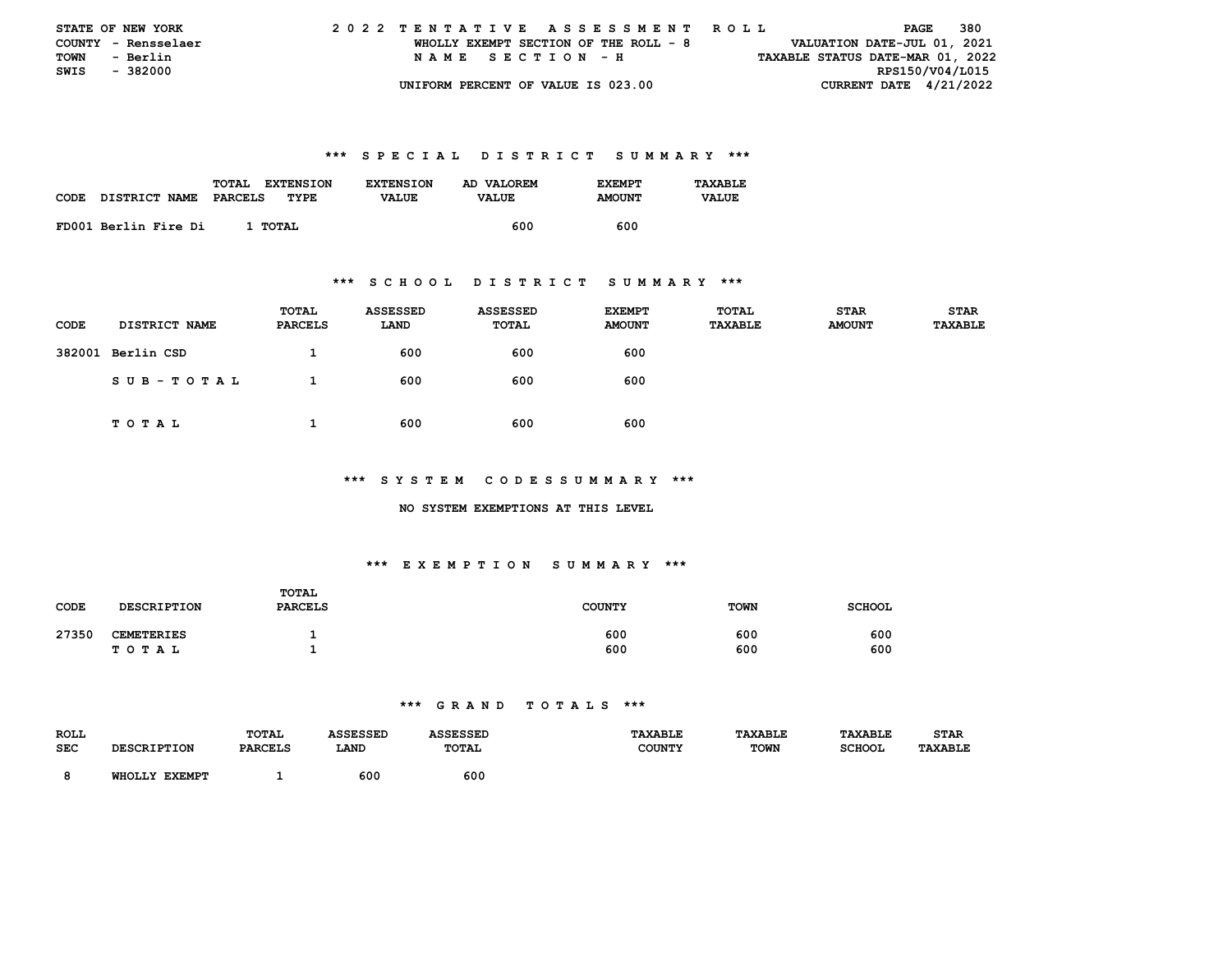| STATE OF NEW YORK<br>COUNTY - Rensselaer<br>- Berlin<br>TOWN<br>$-382000$<br>SWIS |                                                     |       | 2022 TENTATIVE ASSESSMENT ROLL<br>WHOLLY EXEMPT SECTION OF THE ROLL - 8<br>OWNERS NAME SEQUENCE TAXABLE STATUS DATE-MAR 01, 2022<br>UNIFORM PERCENT OF VALUE IS 023.00 | PAGE<br>VALUATION DATE-JUL 01, 2021 | 381         |
|-----------------------------------------------------------------------------------|-----------------------------------------------------|-------|------------------------------------------------------------------------------------------------------------------------------------------------------------------------|-------------------------------------|-------------|
| TAX MAP PARCEL NUMBER                                                             |                                                     |       | PROPERTY LOCATION & CLASS ASSESSMENT EXEMPTION CODE----------------COUNTY-------TOWN------SCHOOL                                                                       |                                     |             |
| <b>CURRENT OWNERS NAME</b>                                                        | SCHOOL DISTRICT<br><b>Example 12</b> LAND           |       | TAX DESCRIPTION                                                                                                                                                        | <b>TAXABLE VALUE</b>                |             |
|                                                                                   | CURRENT OWNERS ADDRESS PARCEL SIZE/GRID COORD TOTAL |       | SPECIAL DISTRICTS                                                                                                                                                      |                                     | ACCOUNT NO. |
|                                                                                   |                                                     |       |                                                                                                                                                                        |                                     |             |
|                                                                                   | 11 Dutch Church Rd                                  |       |                                                                                                                                                                        |                                     | 2059901260C |
| $140. -1 - 33$                                                                    | <b>695 Cemetery</b>                                 |       | CEMETERIES 27350                                                                                                                                                       | 2,200<br>2,200                      | 2,200       |
| Lutheran Reformed Church                                                          | Berlin CSD 382001                                   |       | 2,200<br>COUNTY TAXABLE VALUE                                                                                                                                          | $\Omega$                            |             |
| Berlin, NY 12022                                                                  | Cemetery                                            | 2,200 | <b>TAXABLE VALUE</b><br>TOWN                                                                                                                                           | 0                                   |             |
|                                                                                   | FRNT 275.00 DPTH                                    |       | <b>SCHOOL</b><br><b>TAXABLE VALUE</b>                                                                                                                                  | 0                                   |             |
|                                                                                   | ACRES 3.57                                          |       | FD001 Berlin Fire District                                                                                                                                             | 0 TO                                |             |
|                                                                                   | EAST-0785990 NRTH-1394270                           |       | 2,200 EX                                                                                                                                                               |                                     |             |
|                                                                                   | DEED BOOK 1013 PG-476                               |       |                                                                                                                                                                        |                                     |             |
|                                                                                   | FULL MARKET VALUE                                   | 9,565 |                                                                                                                                                                        |                                     |             |
|                                                                                   |                                                     |       |                                                                                                                                                                        |                                     |             |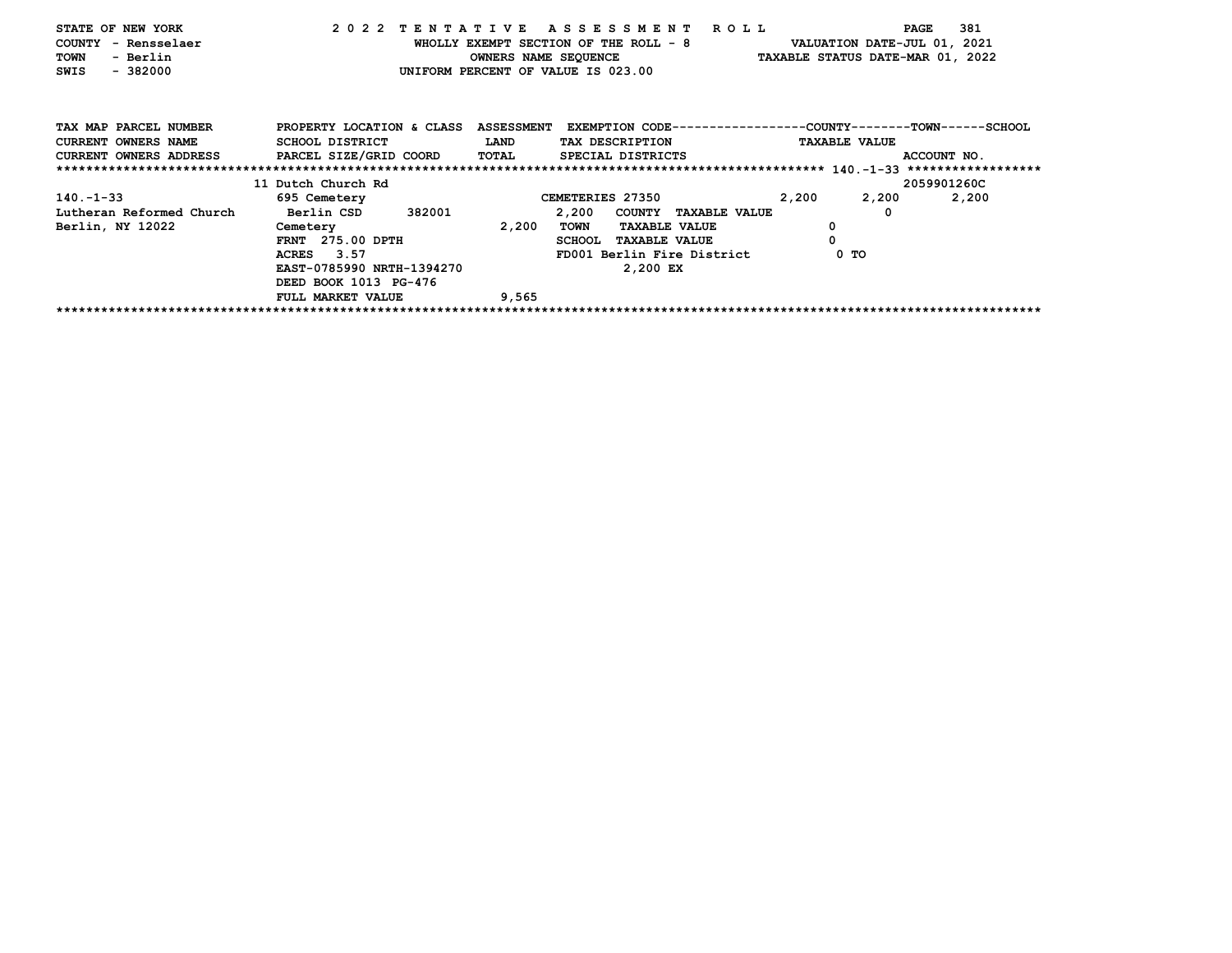| <b>STATE OF NEW YORK</b> |                     |  | 2022 TENTATIVE ASSESSMENT ROLL |  |  |  |                                       |  |  |  |  |  |  |  |  |                                  |                 | PAGE | - 382 |  |
|--------------------------|---------------------|--|--------------------------------|--|--|--|---------------------------------------|--|--|--|--|--|--|--|--|----------------------------------|-----------------|------|-------|--|
|                          | COUNTY - Rensselaer |  |                                |  |  |  | WHOLLY EXEMPT SECTION OF THE ROLL - 8 |  |  |  |  |  |  |  |  | VALUATION DATE-JUL 01, 2021      |                 |      |       |  |
| TOWN                     | - Berlin            |  |                                |  |  |  | NAME SECTION - L                      |  |  |  |  |  |  |  |  | TAXABLE STATUS DATE-MAR 01, 2022 |                 |      |       |  |
| SWIS - 382000            |                     |  |                                |  |  |  |                                       |  |  |  |  |  |  |  |  |                                  | RPS150/V04/L015 |      |       |  |
|                          |                     |  |                                |  |  |  | UNIFORM PERCENT OF VALUE IS 023.00    |  |  |  |  |  |  |  |  | CURRENT DATE $4/21/2022$         |                 |      |       |  |

|             |                      | TOTAL<br><b>EXTENSION</b> | <b>EXTENSION</b> | AD VALOREM   | <b>F.XFMPT</b> | TAXABLE      |
|-------------|----------------------|---------------------------|------------------|--------------|----------------|--------------|
| <b>CODE</b> | <b>DISTRICT NAME</b> | PARCELS<br>TYPE           | <b>VALUE</b>     | <b>VALUE</b> | <b>AMOUNT</b>  | <b>VALUE</b> |
|             |                      |                           |                  |              |                |              |
|             | FD001 Berlin Fire Di | 1 TOTAL                   |                  | 2,200        | 2,200          |              |

#### **\*\*\* S C H O O L D I S T R I C T S U M M A R Y \*\*\***

| CODE | <b>DISTRICT NAME</b> | TOTAL<br>PARCELS | <b>ASSESSED</b><br>LAND | <b>ASSESSED</b><br>TOTAL | <b>EXEMPT</b><br><b>AMOUNT</b> | TOTAL<br><b>TAXABLE</b> | <b>STAR</b><br><b>AMOUNT</b> | <b>STAR</b><br>TAXABLE |
|------|----------------------|------------------|-------------------------|--------------------------|--------------------------------|-------------------------|------------------------------|------------------------|
|      | 382001 Berlin CSD    | л.               | 2,200                   | 2,200                    | 2,200                          |                         |                              |                        |
|      | SUB-TOTAL            |                  | 2,200                   | 2,200                    | 2,200                          |                         |                              |                        |
|      | <b>TOTAL</b>         |                  | 2,200                   | 2,200                    | 2,200                          |                         |                              |                        |

#### **\*\*\* S Y S T E M C O D E S S U M M A R Y \*\*\***

#### **NO SYSTEM EXEMPTIONS AT THIS LEVEL**

## **\*\*\* E X E M P T I O N S U M M A R Y \*\*\***

| CODE  | <b>DESCRIPTION</b>         | TOTAL<br><b>PARCELS</b> | <b>COUNTY</b>  | <b>TOWN</b>    | <b>SCHOOL</b>  |
|-------|----------------------------|-------------------------|----------------|----------------|----------------|
| 27350 | <b>CEMETERIES</b><br>TOTAL |                         | 2,200<br>2,200 | 2,200<br>2,200 | 2,200<br>2,200 |

| <b>ROLL</b> |               | <b>TOTAL</b>    | <b><i>\SSESSED</i></b> |              | <b>TAXABLE</b> | <b>TAVART.P</b> |               | <b>STAR</b> |
|-------------|---------------|-----------------|------------------------|--------------|----------------|-----------------|---------------|-------------|
| SEC         |               | <b>DADCET C</b> | LAND                   | <b>TOTAL</b> | COUNTY         | <b>TOWN</b>     | <b>SCHOOL</b> | TAXABLE     |
|             | <b>EXEMP1</b> |                 | 2,200                  | 2,200        |                |                 |               |             |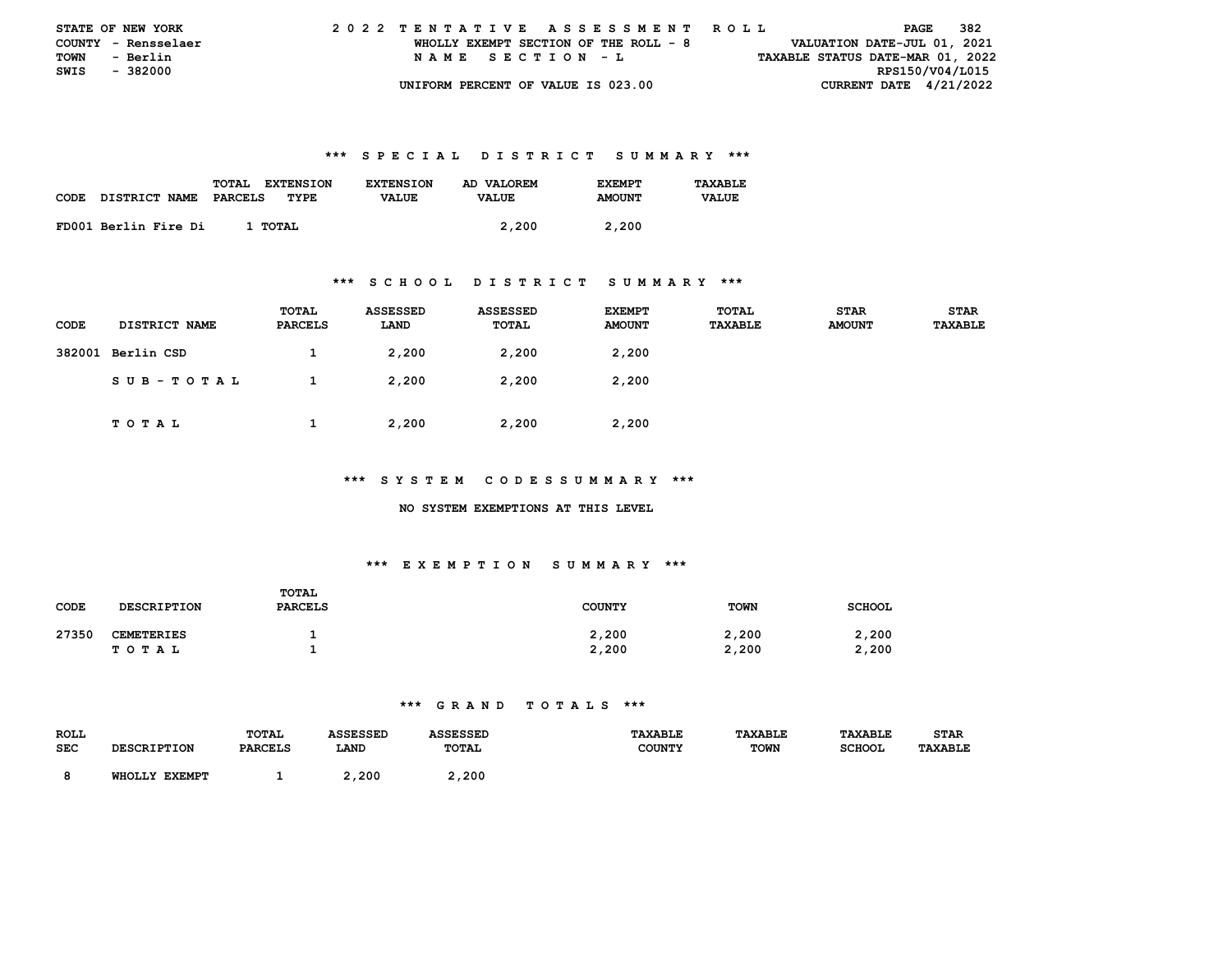| STATE OF NEW YORK<br>COUNTY - Rensselaer<br>TOWN<br>- Berlin<br>$-382000$<br>SWIS |                                              | WHOLLY EXEMPT SECTION OF THE ROLL - 8<br>OWNERS NAME SEQUENCE<br>UNIFORM PERCENT OF VALUE IS 023.00 | 2022 TENTATIVE ASSESSMENT ROLL                                                  | VALUATION DATE-JUL 01, 2021<br>TAXABLE STATUS DATE-MAR 01, 2022 | 383<br>PAGE |
|-----------------------------------------------------------------------------------|----------------------------------------------|-----------------------------------------------------------------------------------------------------|---------------------------------------------------------------------------------|-----------------------------------------------------------------|-------------|
| TAX MAP PARCEL NUMBER<br><b>CURRENT OWNERS NAME</b>                               | PROPERTY LOCATION & CLASS<br>SCHOOL DISTRICT | <b>ASSESSMENT</b><br>LAND                                                                           | EXEMPTION CODE-----------------COUNTY-------TOWN------SCHOOL<br>TAX DESCRIPTION | <b>TAXABLE VALUE</b>                                            |             |
| <b>CURRENT OWNERS ADDRESS</b>                                                     | PARCEL SIZE/GRID COORD                       | <b>TOTAL</b>                                                                                        | SPECIAL DISTRICTS                                                               |                                                                 | ACCOUNT NO. |
|                                                                                   |                                              |                                                                                                     |                                                                                 |                                                                 |             |
|                                                                                   | 17 S Main St                                 |                                                                                                     |                                                                                 |                                                                 | 2059901170C |
| 130.1-8-36                                                                        | 620 Religious                                | CHURCH                                                                                              | 25110                                                                           | 91,400<br>91,400                                                | 91,400      |
| Methodist Episcopal Church                                                        | Berlin CSD 382001                            | 5,400                                                                                               | COUNTY TAXABLE VALUE                                                            |                                                                 |             |
| Berlin, NY 12022                                                                  | FRNT 191.00 DPTH 190.00                      | 91,400 TOWN                                                                                         | <b>TAXABLE VALUE</b>                                                            |                                                                 |             |
|                                                                                   | ACRES 0.76                                   | <b>SCHOOL</b>                                                                                       | <b>TAXABLE VALUE</b>                                                            | 0                                                               |             |
|                                                                                   | EAST-0795672 NRTH-1407009                    |                                                                                                     | FD001 Berlin Fire District                                                      | 0 TO                                                            |             |
|                                                                                   | DEED BOOK 214 PG-406                         |                                                                                                     | 91,400 EX                                                                       |                                                                 |             |
|                                                                                   | FULL MARKET VALUE                            | 397,391                                                                                             |                                                                                 |                                                                 |             |
|                                                                                   |                                              |                                                                                                     |                                                                                 |                                                                 |             |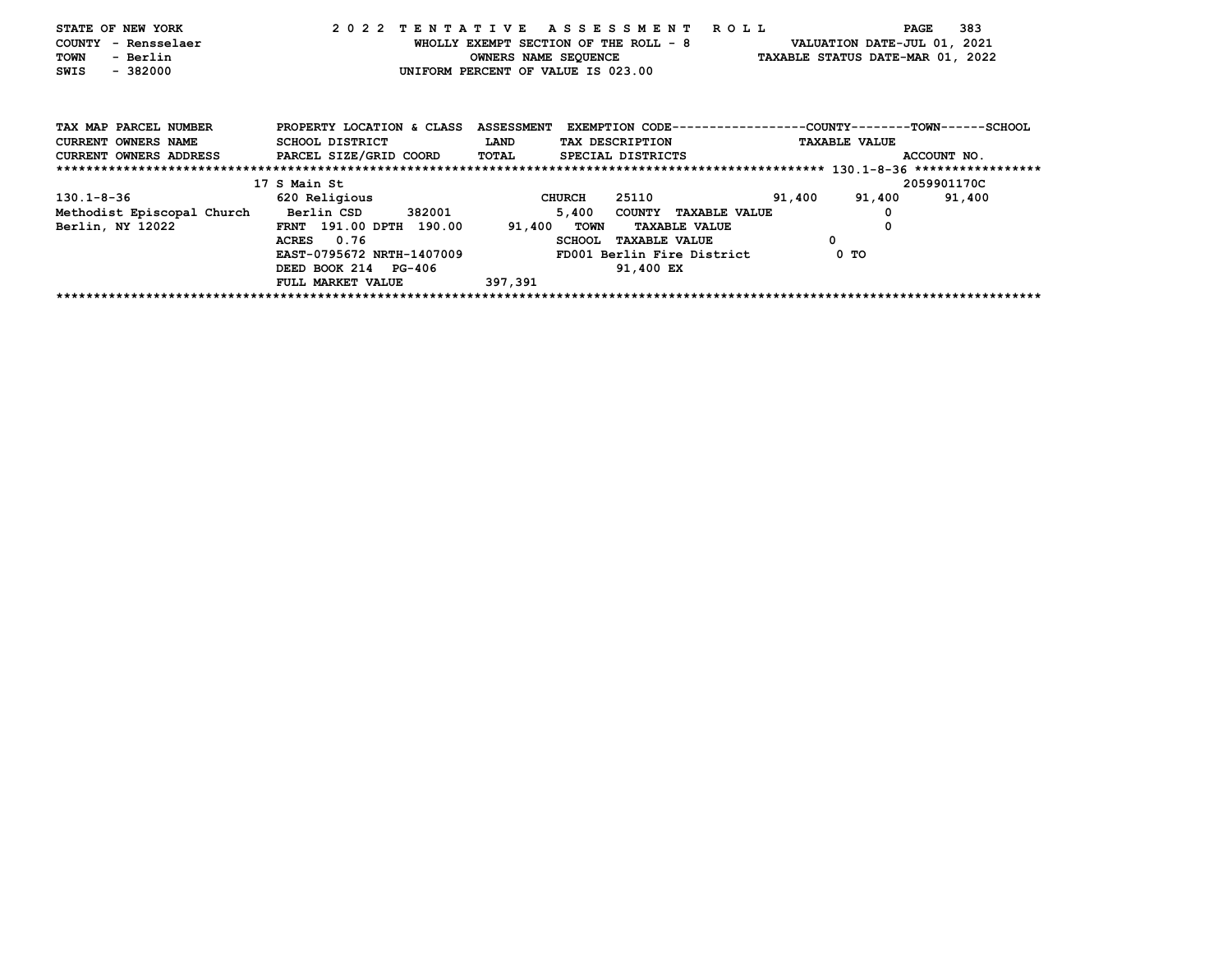|               | <b>STATE OF NEW YORK</b> |  |  |  |  |  |                                       |  |  |  |  |  | 2022 TENTATIVE ASSESSMENT ROLL |  |  |  |                                  | PAGE | 384 |  |
|---------------|--------------------------|--|--|--|--|--|---------------------------------------|--|--|--|--|--|--------------------------------|--|--|--|----------------------------------|------|-----|--|
|               | COUNTY - Rensselaer      |  |  |  |  |  | WHOLLY EXEMPT SECTION OF THE ROLL - 8 |  |  |  |  |  |                                |  |  |  | VALUATION DATE-JUL 01, 2021      |      |     |  |
| <b>TOWN</b>   | - Berlin                 |  |  |  |  |  | NAME SECTION - M                      |  |  |  |  |  |                                |  |  |  | TAXABLE STATUS DATE-MAR 01, 2022 |      |     |  |
| SWIS - 382000 |                          |  |  |  |  |  |                                       |  |  |  |  |  |                                |  |  |  | RPS150/V04/L015                  |      |     |  |
|               |                          |  |  |  |  |  | UNIFORM PERCENT OF VALUE IS 023.00    |  |  |  |  |  |                                |  |  |  | CURRENT DATE $4/21/2022$         |      |     |  |

|             |                      | TOTAL<br><b>EXTENSION</b> | <b>EXTENSION</b> | AD VALOREM   | <b>F.XFMPT</b> | TAXABLE      |
|-------------|----------------------|---------------------------|------------------|--------------|----------------|--------------|
| <b>CODE</b> | DISTRICT NAME        | PARCELS<br>TYPE           | <b>VALUE</b>     | <b>VALUE</b> | <b>AMOUNT</b>  | <b>VALUE</b> |
|             |                      |                           |                  |              |                |              |
|             | FD001 Berlin Fire Di | 1 тотаг                   |                  | 91,400       | 91.400         |              |

#### **\*\*\* S C H O O L D I S T R I C T S U M M A R Y \*\*\***

| <b>CODE</b> | <b>DISTRICT NAME</b> | TOTAL<br>PARCELS | <b>ASSESSED</b><br>LAND | <b>ASSESSED</b><br>TOTAL | <b>EXEMPT</b><br><b>AMOUNT</b> | TOTAL<br><b>TAXABLE</b> | <b>STAR</b><br><b>AMOUNT</b> | <b>STAR</b><br>TAXABLE |
|-------------|----------------------|------------------|-------------------------|--------------------------|--------------------------------|-------------------------|------------------------------|------------------------|
|             | 382001 Berlin CSD    | л.               | 5,400                   | 91,400                   | 91,400                         |                         |                              |                        |
|             | SUB-TOTAL            |                  | 5,400                   | 91,400                   | 91,400                         |                         |                              |                        |
|             | тотаь                |                  | 5,400                   | 91,400                   | 91,400                         |                         |                              |                        |

#### **\*\*\* S Y S T E M C O D E S S U M M A R Y \*\*\***

#### **NO SYSTEM EXEMPTIONS AT THIS LEVEL**

## **\*\*\* E X E M P T I O N S U M M A R Y \*\*\***

| CODE  | <b>DESCRIPTION</b>         | TOTAL<br><b>PARCELS</b> | <b>COUNTY</b>    | <b>TOWN</b>      | <b>SCHOOL</b>    |
|-------|----------------------------|-------------------------|------------------|------------------|------------------|
| 25110 | <b>CHURCH</b><br>T O T A L |                         | 91,400<br>91,400 | 91,400<br>91,400 | 91,400<br>91,400 |

| <b>ROLL</b> |                                  | <b>TOTAL</b>   | <b>SSESSED</b> |              | <b><i>TAXABLE</i></b> | <b>TAXABLE</b> | TAXABLE       | STAR    |
|-------------|----------------------------------|----------------|----------------|--------------|-----------------------|----------------|---------------|---------|
| SEC         | וגמדייים דם מספח                 | <b>PARCELS</b> | LAND           | TOTAL        | <b>COUNTY</b>         | <b>TOWN</b>    | <b>SCHOOI</b> | TAXABLE |
|             | <b>EXEMPT</b><br><b>WHOT.T.Y</b> |                | 400            | 91,400<br>۵1 |                       |                |               |         |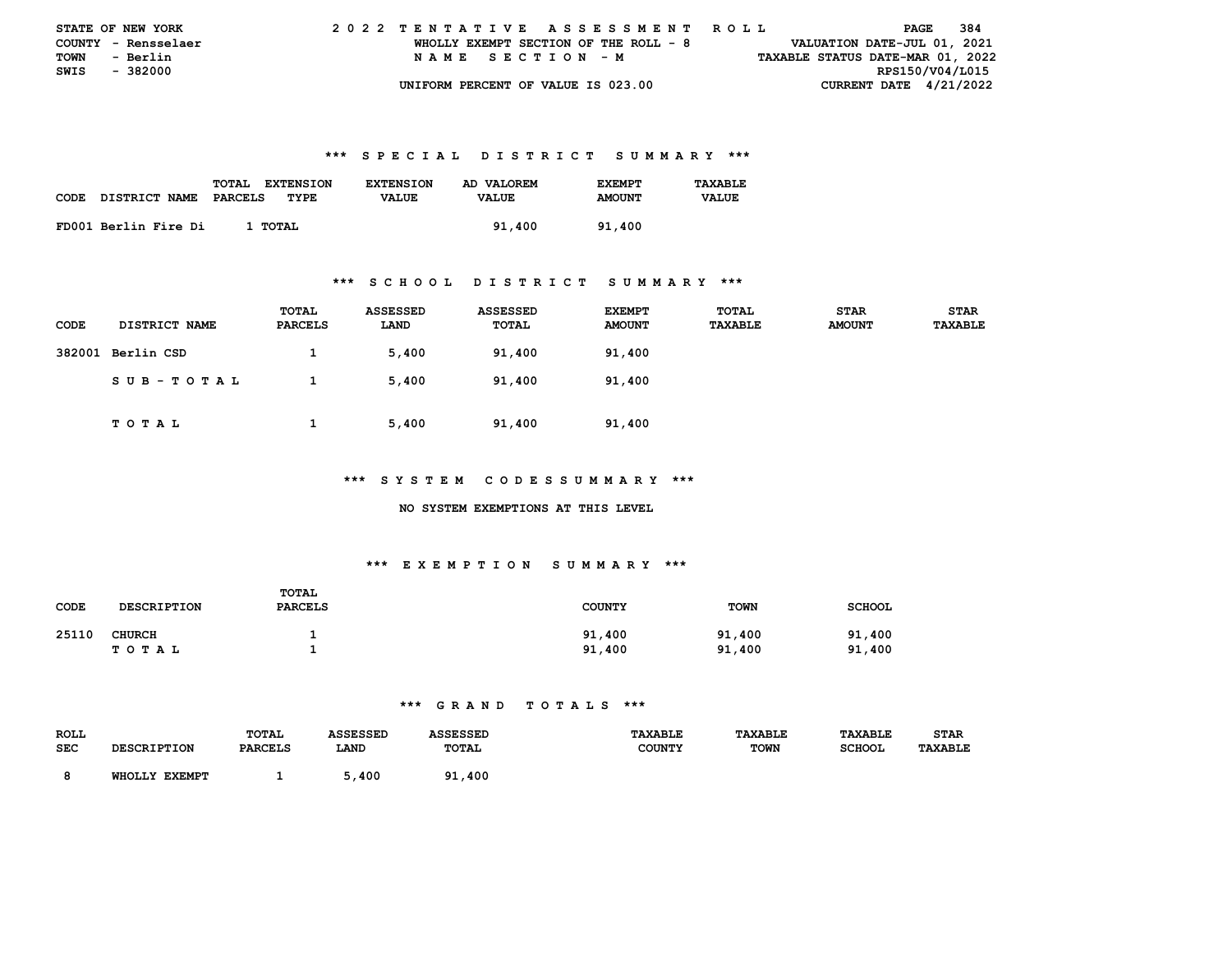| STATE OF NEW YORK<br>COUNTY - Rensselaer<br><b>TOWN</b><br>- Berlin<br>$-382000$<br>SWIS | 2022 TENTATIVE ASSESSMENT ROLL                                                                  | OWNERS NAME SEQUENCE<br>UNIFORM PERCENT OF VALUE IS 023.00 |              | WHOLLY EXEMPT SECTION OF THE ROLL - 8 VALUATION DATE-JUL 01, 2021 | TAXABLE STATUS DATE-MAR 01, 2022 | PAGE                 | 385         |
|------------------------------------------------------------------------------------------|-------------------------------------------------------------------------------------------------|------------------------------------------------------------|--------------|-------------------------------------------------------------------|----------------------------------|----------------------|-------------|
|                                                                                          |                                                                                                 |                                                            |              |                                                                   |                                  |                      |             |
| TAX MAP PARCEL NUMBER                                                                    | PROPERTY LOCATION & CLASS ASSESSMENT EXEMPTION CODE---------------COUNTY-------TOWN------SCHOOL |                                                            |              |                                                                   |                                  |                      |             |
| <b>CURRENT OWNERS NAME</b>                                                               | SCHOOL DISTRICT                                                                                 | <b>LAND</b>                                                |              | TAX DESCRIPTION                                                   |                                  | <b>TAXABLE VALUE</b> |             |
| CURRENT OWNERS ADDRESS PARCEL SIZE/GRID COORD                                            |                                                                                                 | <b>TOTAL</b>                                               |              | SPECIAL DISTRICTS                                                 |                                  |                      | ACCOUNT NO. |
|                                                                                          |                                                                                                 |                                                            |              |                                                                   |                                  |                      |             |
|                                                                                          | NY 22                                                                                           |                                                            |              |                                                                   |                                  |                      |             |
| $130.1 - 8 - 55$                                                                         | 311 Res vac land                                                                                |                                                            | <b>STATE</b> | 12100 72100                                                       | 1,400                            | 1,400                | 1,400       |
| New York State DOT Berlin CSD                                                            | 382001 1,400 COUNTY TAXABLE VALUE                                                               |                                                            |              |                                                                   | $^{\circ}$                       |                      |             |
| 328 State St                                                                             | Map 154 Parcel 241, 1,400 TOWN                                                                  |                                                            |              | <b>TAXABLE VALUE</b>                                              | 0                                |                      |             |
| Schenectady, NY 12305                                                                    | Map 155 Parcel 242                                                                              |                                                            |              | SCHOOL TAXABLE VALUE                                              | $\Omega$                         |                      |             |
|                                                                                          | FRNT 348.29 DPTH<br>ACRES 7.71                                                                  |                                                            |              | FD001 Berlin Fire District 0 TO                                   |                                  |                      |             |
|                                                                                          |                                                                                                 |                                                            |              | 1,400 EX                                                          |                                  |                      |             |
|                                                                                          | EAST-0795867 NRTH-1406146 LT001 Berlin Light Dist                                               |                                                            |              |                                                                   |                                  | 0 TO                 |             |
|                                                                                          | DEED BOOK 5167 PG-304                                                                           |                                                            |              | 1,400 EX                                                          |                                  |                      |             |
|                                                                                          | FULL MARKET VALUE                                                                               | 6,087                                                      |              |                                                                   |                                  |                      |             |
|                                                                                          | NY 22                                                                                           |                                                            |              |                                                                   |                                  |                      |             |
| $141. -1 - 6.2$                                                                          | 695 Cemetery <b>Example 2018</b> CEMETERIES 27350                                               |                                                            |              |                                                                   | 30                               | 30                   | 30          |
| North Douglas M Berlin CSD                                                               |                                                                                                 |                                                            |              | 382001 30 COUNTY TAXABLE VALUE                                    | $^{\circ}$                       |                      |             |
| Cole Ellen S                                                                             | Life Estate Rem to:                                                                             | 30                                                         | TOWN         | <b>TAXABLE VALUE</b>                                              | 0                                |                      |             |
| 17895 NY 22                                                                              | L J Irving Dec of Trust, E                                                                      |                                                            |              | SCHOOL TAXABLE VALUE                                              | 0                                |                      |             |
| Berlin, NY 12022                                                                         | 2009-78 private cemetery                                                                        |                                                            |              | FD001 Berlin Fire District                                        |                                  | 0 TO                 |             |
|                                                                                          | 10.06 DPTH 129.78<br><b>FRNT</b>                                                                |                                                            |              | 30 EX                                                             |                                  |                      |             |
|                                                                                          | ACRES 0.07                                                                                      |                                                            |              |                                                                   |                                  |                      |             |
|                                                                                          | EAST-0796030 NRTH-1399698                                                                       |                                                            |              |                                                                   |                                  |                      |             |
|                                                                                          | DEED BOOK 7620 PG-330                                                                           |                                                            |              |                                                                   |                                  |                      |             |
|                                                                                          | FULL MARKET VALUE                                                                               | 130                                                        |              |                                                                   |                                  |                      |             |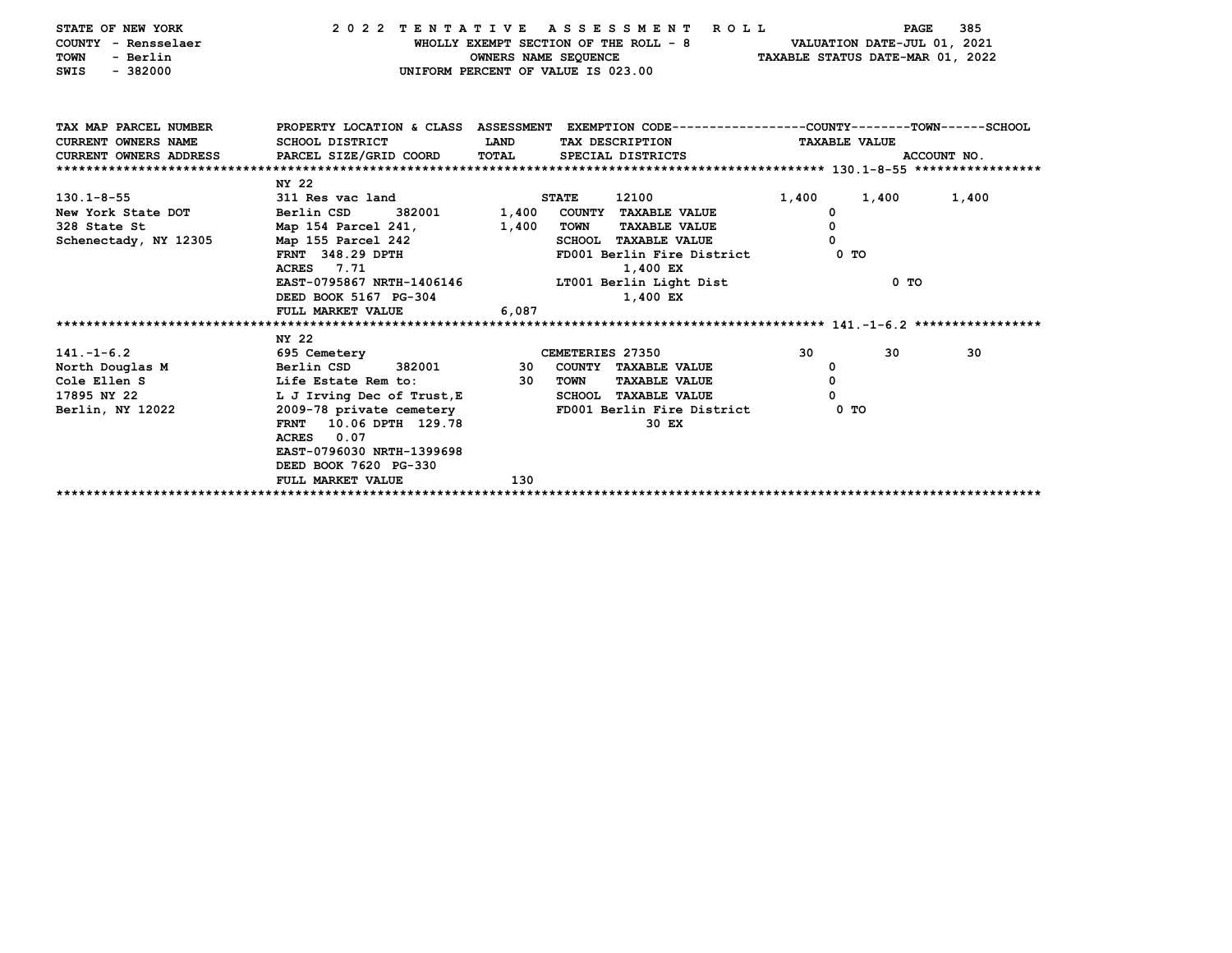| <b>STATE OF NEW YORK</b> |          |  | 2022 TENTATIVE ASSESSMENT ROLL |  |  |  |                                       |  |  |  |  |  |  |  |  |  |                                  | PAGE | 386 |  |
|--------------------------|----------|--|--------------------------------|--|--|--|---------------------------------------|--|--|--|--|--|--|--|--|--|----------------------------------|------|-----|--|
| COUNTY - Rensselaer      |          |  |                                |  |  |  | WHOLLY EXEMPT SECTION OF THE ROLL - 8 |  |  |  |  |  |  |  |  |  | VALUATION DATE-JUL 01, 2021      |      |     |  |
| TOWN                     | - Berlin |  |                                |  |  |  | NAME SECTION - N                      |  |  |  |  |  |  |  |  |  | TAXABLE STATUS DATE-MAR 01, 2022 |      |     |  |
| SWIS                     | - 382000 |  |                                |  |  |  |                                       |  |  |  |  |  |  |  |  |  | RPS150/V04/L015                  |      |     |  |
|                          |          |  |                                |  |  |  | UNIFORM PERCENT OF VALUE IS 023.00    |  |  |  |  |  |  |  |  |  | CURRENT DATE $4/21/2022$         |      |     |  |

|             |                      | <b>TOTAL</b><br><b>EXTENSION</b> | <b>EXTENSION</b> | AD VALOREM   | <b>EXEMPT</b> | TAXABLE      |
|-------------|----------------------|----------------------------------|------------------|--------------|---------------|--------------|
| <b>CODE</b> | DISTRICT NAME        | PARCELS<br>TYPE                  | <b>VALUE</b>     | <b>VALUE</b> | <b>AMOUNT</b> | <b>VALUE</b> |
|             |                      |                                  |                  |              |               |              |
|             | FD001 Berlin Fire Di | 2 TOTAL                          |                  | 1,430        | 1,430         |              |
|             | LT001 Berlin Light D | 1 TOTAL                          |                  | 1,400        | 1,400         |              |

#### **\*\*\* S C H O O L D I S T R I C T S U M M A R Y \*\*\***

| CODE | <b>DISTRICT NAME</b> | TOTAL<br>PARCELS | <b>ASSESSED</b><br>LAND | <b>ASSESSED</b><br>TOTAL | <b>EXEMPT</b><br><b>AMOUNT</b> | TOTAL<br><b>TAXABLE</b> | <b>STAR</b><br><b>AMOUNT</b> | <b>STAR</b><br><b>TAXABLE</b> |
|------|----------------------|------------------|-------------------------|--------------------------|--------------------------------|-------------------------|------------------------------|-------------------------------|
|      | 382001 Berlin CSD    | 2                | 1,430                   | 1,430                    | 1,430                          |                         |                              |                               |
|      | SUB-TOTAL            | 2                | 1,430                   | 1,430                    | 1,430                          |                         |                              |                               |
|      | T O T A L            | 2                | 1,430                   | 1,430                    | 1,430                          |                         |                              |                               |

#### **\*\*\* S Y S T E M C O D E S S U M M A R Y \*\*\***

 **NO SYSTEM EXEMPTIONS AT THIS LEVEL** 

| CODE  | <b>DESCRIPTION</b> | TOTAL<br><b>PARCELS</b> | <b>COUNTY</b> | <b>TOWN</b> | <b>SCHOOL</b> |
|-------|--------------------|-------------------------|---------------|-------------|---------------|
| 12100 | <b>STATE</b>       | -                       | 1,400         | 1,400       | 1,400         |
| 27350 | <b>CEMETERIES</b>  |                         | 30            | 30          | 30            |
|       | T O T A L          |                         | 1,430         | 1,430       | 1,430         |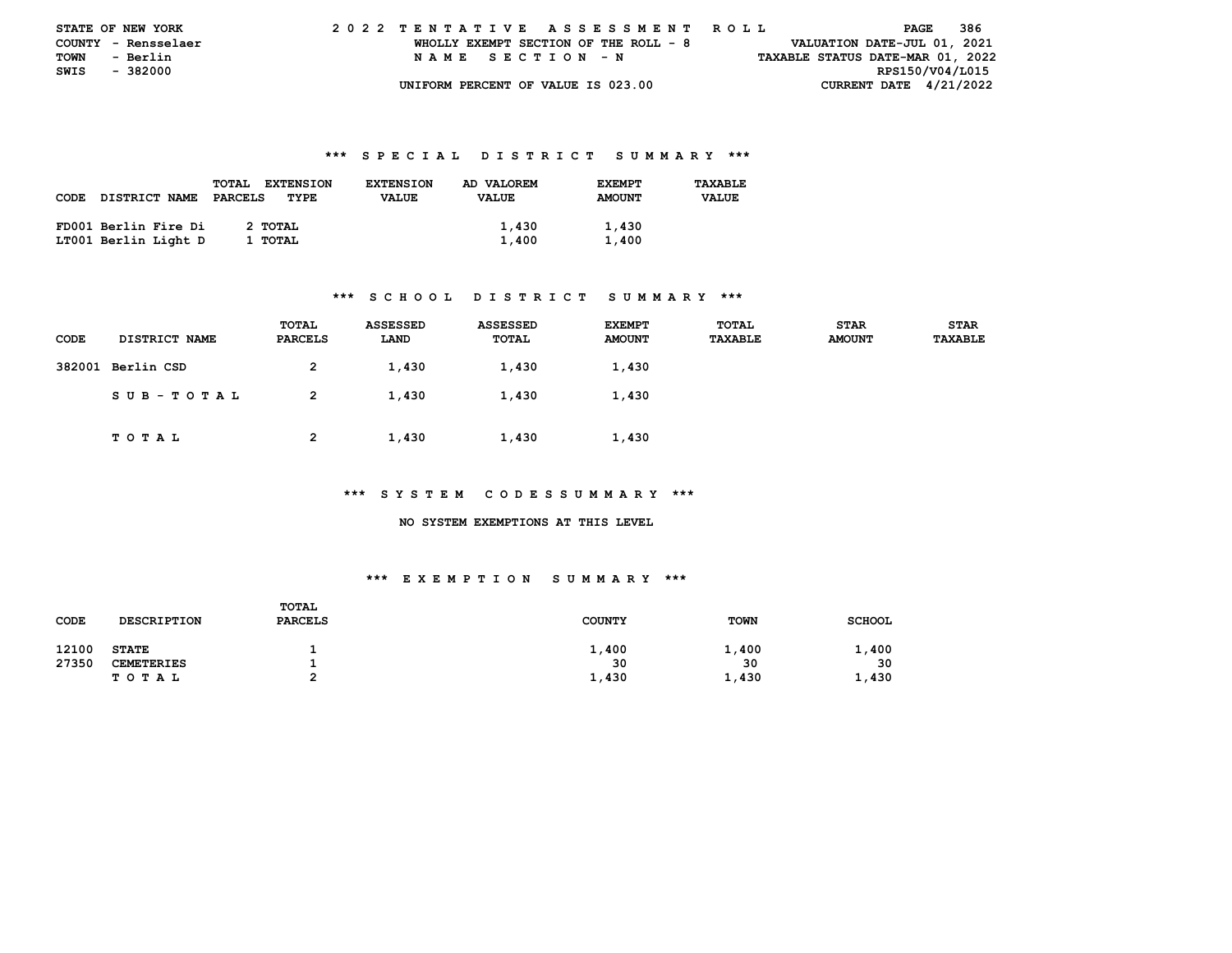|      | STATE OF NEW YORK   |  |  |  |  |  |                                       |  |  |  |  | 2022 TENTATIVE ASSESSMENT ROLL |  |  |                                  |                 | PAGE | - 387 |  |
|------|---------------------|--|--|--|--|--|---------------------------------------|--|--|--|--|--------------------------------|--|--|----------------------------------|-----------------|------|-------|--|
|      | COUNTY - Rensselaer |  |  |  |  |  | WHOLLY EXEMPT SECTION OF THE ROLL - 8 |  |  |  |  |                                |  |  | VALUATION DATE-JUL 01, 2021      |                 |      |       |  |
| TOWN | - Berlin            |  |  |  |  |  | NAME SECTION -N                       |  |  |  |  |                                |  |  | TAXABLE STATUS DATE-MAR 01, 2022 |                 |      |       |  |
| SWIS | - 382000            |  |  |  |  |  |                                       |  |  |  |  |                                |  |  |                                  | RPS150/V04/L015 |      |       |  |
|      |                     |  |  |  |  |  | UNIFORM PERCENT OF VALUE IS 023.00    |  |  |  |  |                                |  |  | CURRENT DATE 4/21/2022           |                 |      |       |  |

| <b>ROLL</b> |                    | TOTAL          | ASSESSED | <b>ASSESSED</b> | <b>TAXABLE</b> | TAXABLE     | <b>TAXABLE</b> | <b>STAR</b>    |
|-------------|--------------------|----------------|----------|-----------------|----------------|-------------|----------------|----------------|
| SEC         | <b>DESCRIPTION</b> | <b>PARCELS</b> | LAND     | TOTAL           | <b>COUNTY</b>  | <b>TOWN</b> | <b>SCHOOL</b>  | <b>TAXABLE</b> |
|             |                    |                |          |                 |                |             |                |                |
|             | WHOLLY EXEMPT      |                | ⊥.430    | 1,430           |                |             |                |                |
|             |                    |                |          |                 |                |             |                |                |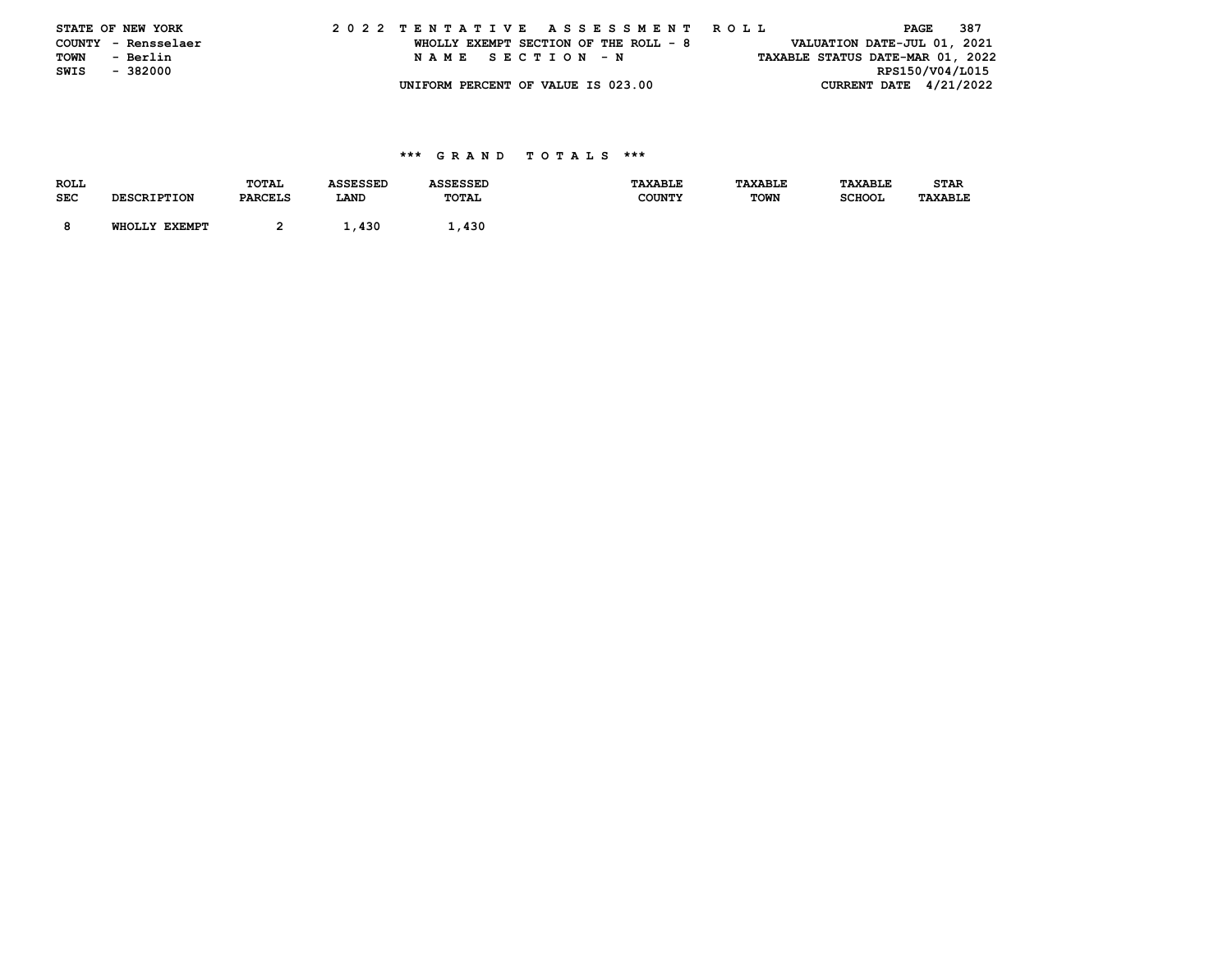| STATE OF NEW YORK<br>COUNTY - Rensselaer<br>- Berlin<br><b>TOWN</b><br>$-382000$<br>SWIS |                                                    | OWNERS NAME SEQUENCE | 2022 TENTATIVE ASSESSMENT ROLL<br>WHOLLY EXEMPT SECTION OF THE ROLL - 8<br>UNIFORM PERCENT OF VALUE IS 023.00 |                      | 388<br><b>PAGE</b><br>VALUATION DATE-JUL 01, 2021<br>TAXABLE STATUS DATE-MAR 01, 2022 |
|------------------------------------------------------------------------------------------|----------------------------------------------------|----------------------|---------------------------------------------------------------------------------------------------------------|----------------------|---------------------------------------------------------------------------------------|
| TAX MAP PARCEL NUMBER                                                                    |                                                    |                      | PROPERTY LOCATION & CLASS ASSESSMENT EXEMPTION CODE---------------COUNTY-------TOWN-----SCHOOL                |                      |                                                                                       |
| <b>CURRENT OWNERS NAME</b>                                                               | SCHOOL DISTRICT                                    | LAND                 | TAX DESCRIPTION                                                                                               | <b>TAXABLE VALUE</b> |                                                                                       |
| CURRENT OWNERS ADDRESS PARCEL SIZE/GRID COORD                                            |                                                    | TOTAL                | SPECIAL DISTRICTS                                                                                             |                      | ACCOUNT NO.                                                                           |
|                                                                                          |                                                    |                      |                                                                                                               |                      |                                                                                       |
|                                                                                          | 156-158 Green Hollow Rd                            |                      |                                                                                                               |                      | 205J174520                                                                            |
| 130.-2-1                                                                                 | 210 1 Family Res                                   |                      | <b>CHURCH</b><br>25110                                                                                        | 52,300               | 52,300<br>52,300                                                                      |
| Rensselaer Co Landmark Berlin CSD                                                        | 382001                                             | 2,200                | COUNTY TAXABLE VALUE                                                                                          | 0                    |                                                                                       |
| Baptist Church                                                                           | <b>FRNT 260.00 DPTH</b>                            | 52,300               | <b>TOWN</b><br><b>TAXABLE VALUE</b>                                                                           | $\Omega$             |                                                                                       |
| Box 245                                                                                  | <b>ACRES</b> 2.35                                  |                      | <b>SCHOOL TAXABLE VALUE</b>                                                                                   | 0                    |                                                                                       |
| Berlin, NY 12022-0245                                                                    | EAST-0797228 NRTH-1408895<br>DEED BOOK 1287 PG-907 |                      | FD001 Berlin Fire District<br>52,300 EX                                                                       | 0 TO                 |                                                                                       |
|                                                                                          | FULL MARKET VALUE                                  |                      | 227,391 LT001 Berlin Light Dist                                                                               |                      | 0 <sub>T</sub>                                                                        |
|                                                                                          |                                                    |                      | 52,300 EX                                                                                                     |                      |                                                                                       |
|                                                                                          |                                                    |                      |                                                                                                               |                      |                                                                                       |
|                                                                                          | Adams Rd (E Of)                                    |                      |                                                                                                               |                      |                                                                                       |
| $163. - 4 - 7.22$                                                                        | 322 Rural vac>10                                   |                      | NON PROFIT 25300                                                                                              | 2,000                | 2,000<br>2,000                                                                        |
| Rensselaer Land Trust Inc Berlin CSD                                                     | 382001                                             |                      | 2,000 COUNTY TAXABLE VALUE                                                                                    |                      | 0                                                                                     |
| PO Box 40                                                                                | ACRES 15.46                                        | 2,000 TOWN           | <b>TAXABLE VALUE</b>                                                                                          | 0                    |                                                                                       |
| Troy, NY 12182-0040                                                                      | EAST-0796905 NRTH-1379532                          |                      | <b>SCHOOL TAXABLE VALUE</b>                                                                                   | 0                    |                                                                                       |
|                                                                                          | DEED BOOK 1777 PG-147                              |                      | FD001 Berlin Fire District                                                                                    | 0 TO                 |                                                                                       |
|                                                                                          | FULL MARKET VALUE                                  | 8,696                | 2,000 EX                                                                                                      |                      |                                                                                       |
|                                                                                          |                                                    |                      |                                                                                                               |                      |                                                                                       |
|                                                                                          | N Main St                                          |                      |                                                                                                               |                      | 205J147340                                                                            |
| $130.1 - 2 - 17$                                                                         | 311 Res vac land                                   |                      | WHOLLY EX 50000                                                                                               | 250                  | 250<br>250                                                                            |
| Ross David C                                                                             | 382001<br>Berlin CSD                               | 250                  | COUNTY TAXABLE VALUE                                                                                          | 0                    |                                                                                       |
| Tibbetts Michelle A                                                                      | FRNT 193.00 DPTH 150.00                            | 250                  | <b>TAXABLE VALUE</b><br><b>TOWN</b>                                                                           | 0                    |                                                                                       |
| 1722 Plank Rd                                                                            | ACRES 0.65                                         |                      | <b>SCHOOL TAXABLE VALUE</b>                                                                                   | 0                    |                                                                                       |
| Petersburgh, NY 12138                                                                    | EAST-0794908 NRTH-1408678<br>DEED BOOK 9736 PG-84  |                      | FD001 Berlin Fire District<br>250 EX                                                                          | $0$ TO               |                                                                                       |
|                                                                                          | FULL MARKET VALUE                                  | 1,087                | LT001 Berlin Light Dist                                                                                       |                      | $0$ TO                                                                                |
|                                                                                          |                                                    |                      | 250 EX                                                                                                        |                      |                                                                                       |
|                                                                                          |                                                    |                      |                                                                                                               |                      |                                                                                       |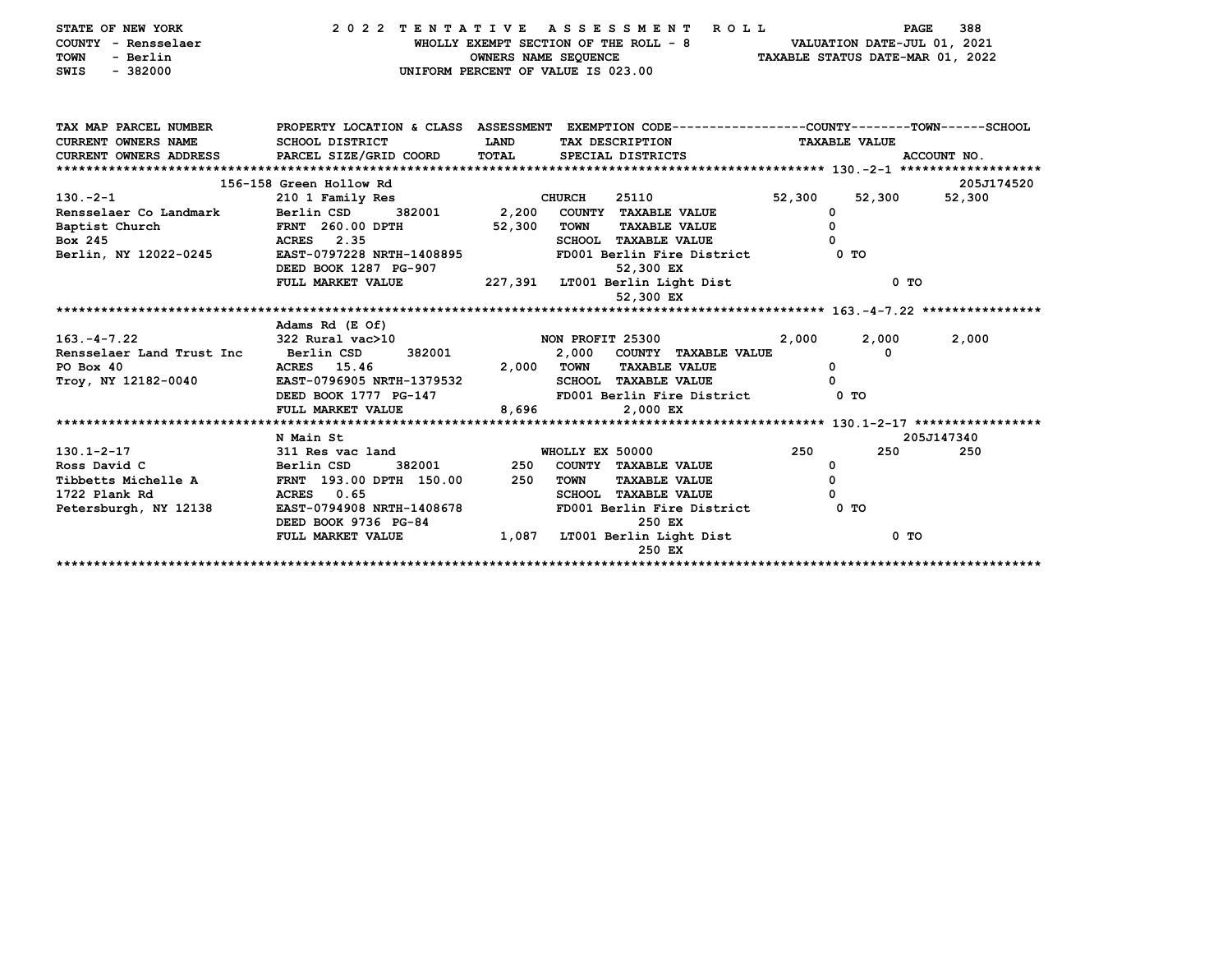| <b>STATE OF NEW YORK</b> |                     |  | 2022 TENTATIVE ASSESSMENT ROLL |  |  |  |                                       |  |  |  |  |  |  |  |  |  |                                  | PAGE | 389 |  |
|--------------------------|---------------------|--|--------------------------------|--|--|--|---------------------------------------|--|--|--|--|--|--|--|--|--|----------------------------------|------|-----|--|
|                          | COUNTY - Rensselaer |  |                                |  |  |  | WHOLLY EXEMPT SECTION OF THE ROLL - 8 |  |  |  |  |  |  |  |  |  | VALUATION DATE-JUL 01, 2021      |      |     |  |
| <b>TOWN</b>              | - Berlin            |  |                                |  |  |  | NAME SECTION - R                      |  |  |  |  |  |  |  |  |  | TAXABLE STATUS DATE-MAR 01, 2022 |      |     |  |
| SWIS - 382000            |                     |  |                                |  |  |  |                                       |  |  |  |  |  |  |  |  |  | RPS150/V04/L015                  |      |     |  |
|                          |                     |  |                                |  |  |  | UNIFORM PERCENT OF VALUE IS 023.00    |  |  |  |  |  |  |  |  |  | CURRENT DATE $4/21/2022$         |      |     |  |

|      |                      | <b>TOTAL</b><br><b>EXTENSION</b> | <b>EXTENSION</b> | AD VALOREM   | <b>EXEMPT</b> | TAXABLE      |
|------|----------------------|----------------------------------|------------------|--------------|---------------|--------------|
| CODE | DISTRICT NAME        | PARCELS<br>TYPE                  | <b>VALUE</b>     | <b>VALUE</b> | <b>AMOUNT</b> | <b>VALUE</b> |
|      |                      |                                  |                  |              |               |              |
|      | FD001 Berlin Fire Di | З ТОТАЬ                          |                  | 54,550       | 54,550        |              |
|      | LT001 Berlin Light D | 2 TOTAL                          |                  | 52,550       | 52,550        |              |

## **\*\*\* S C H O O L D I S T R I C T S U M M A R Y \*\*\***

| CODE | <b>DISTRICT NAME</b> | TOTAL<br>PARCELS | ASSESSED<br>LAND | <b>ASSESSED</b><br>TOTAL | <b>EXEMPT</b><br><b>AMOUNT</b> | TOTAL<br><b>TAXABLE</b> | <b>STAR</b><br><b>AMOUNT</b> | <b>STAR</b><br><b>TAXABLE</b> |
|------|----------------------|------------------|------------------|--------------------------|--------------------------------|-------------------------|------------------------------|-------------------------------|
|      | 382001 Berlin CSD    | 3                | 4,450            | 54,550                   | 54,550                         |                         |                              |                               |
|      | SUB-TOTAL            | 3                | 4,450            | 54,550                   | 54,550                         |                         |                              |                               |
|      | T O T A L            | 3                | 4,450            | 54,550                   | 54,550                         |                         |                              |                               |

#### **\*\*\* S Y S T E M C O D E S S U M M A R Y \*\*\***

| CODE  | <b>DESCRIPTION</b>        | TOTAL<br><b>PARCELS</b> | <b>COUNTY</b> | <b>TOWN</b> | <b>SCHOOL</b> |
|-------|---------------------------|-------------------------|---------------|-------------|---------------|
| 50000 | <b>WHOLLY EX</b><br>TOTAL |                         | 250<br>250    | 250<br>250  | 250<br>250    |

| CODE  | <b>DESCRIPTION</b> | TOTAL<br><b>PARCELS</b> | <b>COUNTY</b> | <b>TOWN</b> | <b>SCHOOL</b> |
|-------|--------------------|-------------------------|---------------|-------------|---------------|
| 25110 | <b>CHURCH</b>      |                         | 52,300        | 52,300      | 52,300        |
| 25300 | NON PROFIT         |                         | 2,000         | 2,000       | 2,000         |
|       | TOTAL              | ີ                       | 54,300        | 54,300      | 54,300        |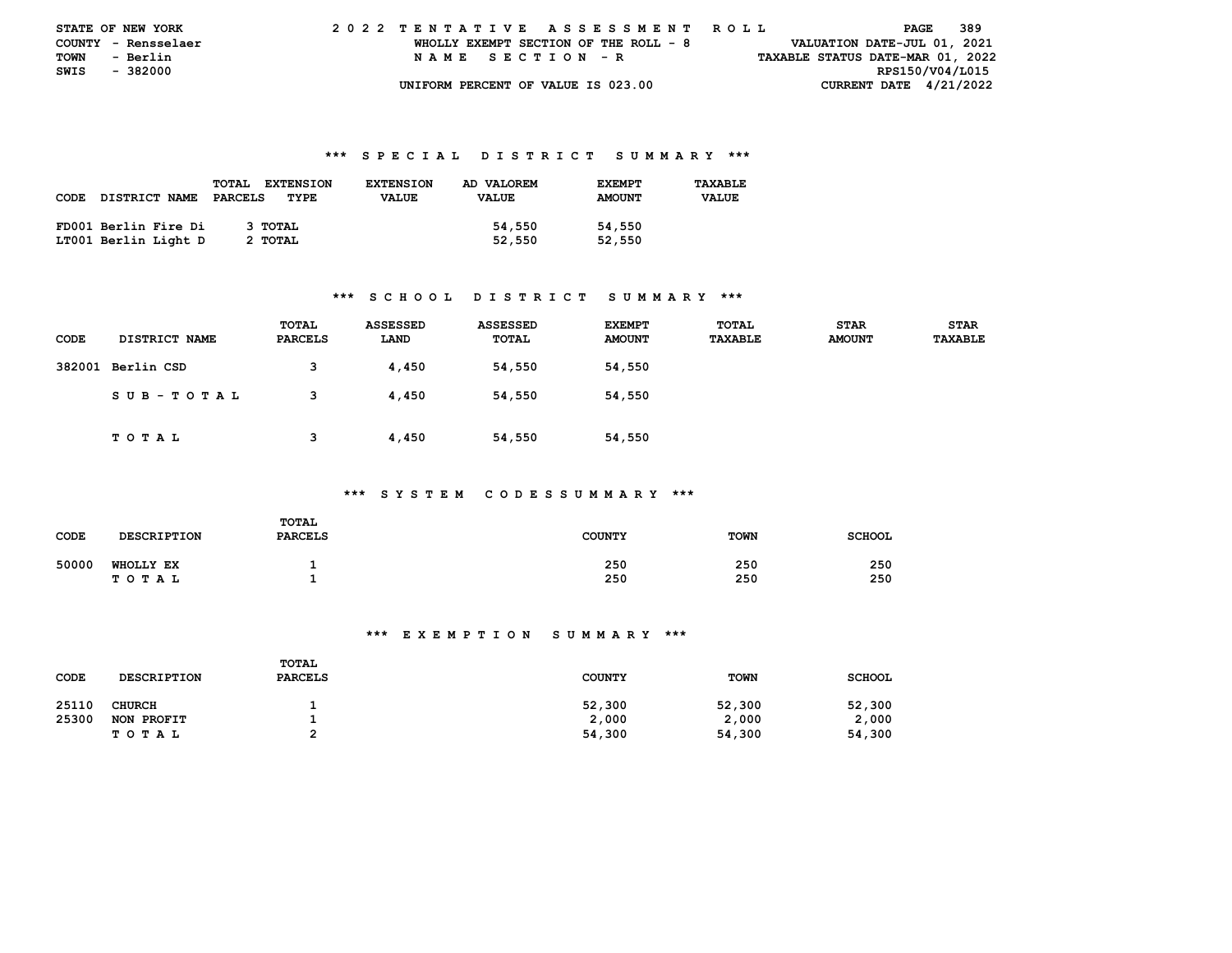|      | STATE OF NEW YORK   |  |  |  |  |  |                                       |  |  |  |  | 2022 TENTATIVE ASSESSMENT ROLL |  |  |  | PAGE                             | - 390 |  |
|------|---------------------|--|--|--|--|--|---------------------------------------|--|--|--|--|--------------------------------|--|--|--|----------------------------------|-------|--|
|      | COUNTY - Rensselaer |  |  |  |  |  | WHOLLY EXEMPT SECTION OF THE ROLL - 8 |  |  |  |  |                                |  |  |  | VALUATION DATE-JUL 01, 2021      |       |  |
| TOWN | - Berlin            |  |  |  |  |  | NAME SECTION - R                      |  |  |  |  |                                |  |  |  | TAXABLE STATUS DATE-MAR 01, 2022 |       |  |
| SWIS | - 382000            |  |  |  |  |  |                                       |  |  |  |  |                                |  |  |  | RPS150/V04/L015                  |       |  |
|      |                     |  |  |  |  |  | UNIFORM PERCENT OF VALUE IS 023.00    |  |  |  |  |                                |  |  |  | CURRENT DATE 4/21/2022           |       |  |

| <b>ROLL</b> |                    | TOTAL          | <b>ASSESSED</b> | <b>ASSESSED</b> | <b>TAXABLE</b> | <b>TAXABLE</b> | TAXABLE       | <b>STAR</b>    |
|-------------|--------------------|----------------|-----------------|-----------------|----------------|----------------|---------------|----------------|
| <b>SEC</b>  | <b>DESCRIPTION</b> | <b>PARCELS</b> | LAND            | TOTAL           | <b>COUNTY</b>  | <b>TOWN</b>    | <b>SCHOOL</b> | <b>TAXABLE</b> |
|             |                    |                |                 |                 |                |                |               |                |
|             | WHOLLY EXEMPT      |                | 4,450           | 54,550          |                |                |               |                |
|             |                    |                |                 |                 |                |                |               |                |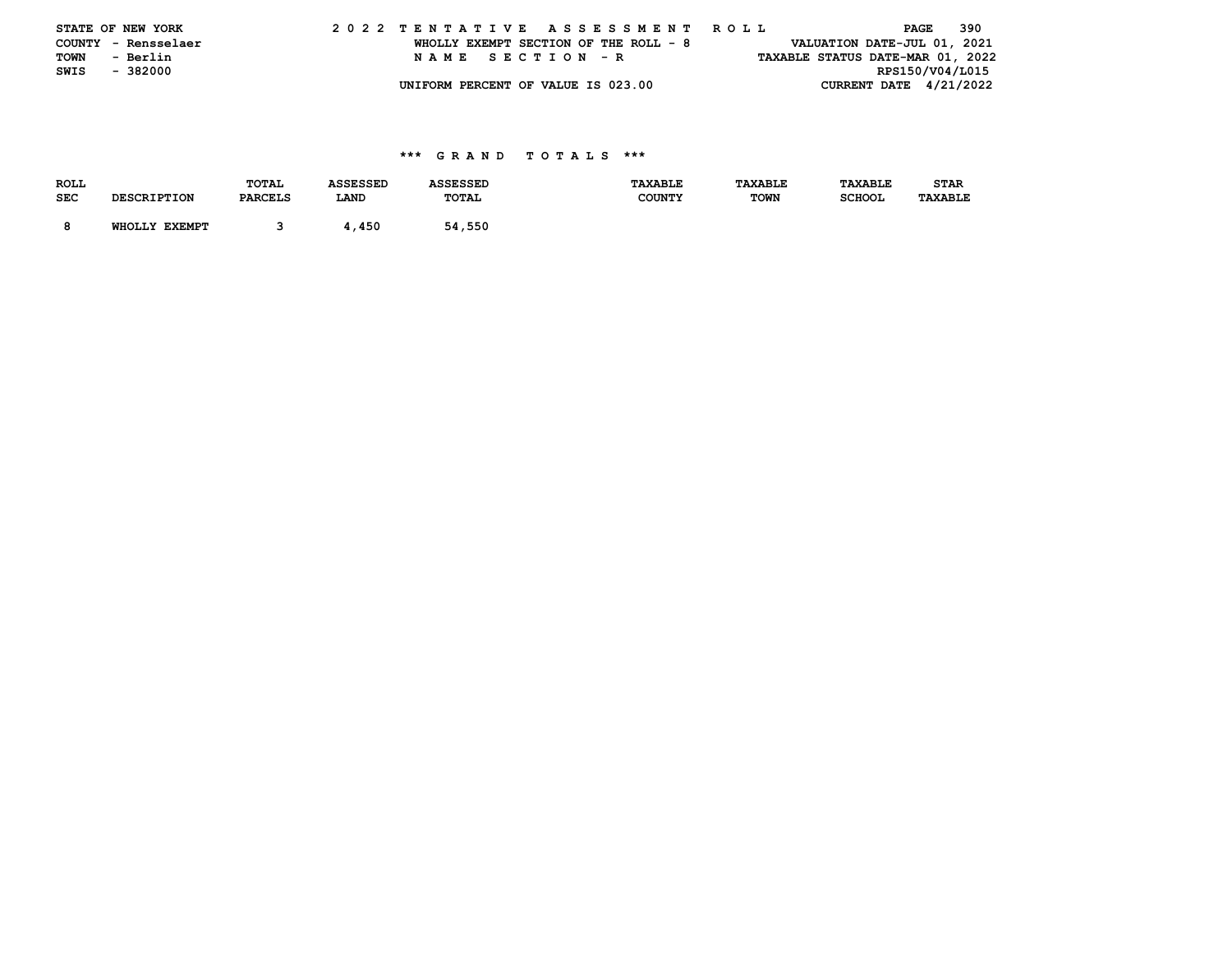| STATE OF NEW YORK<br>COUNTY - Rensselaer<br><b>TOWN</b><br>- Berlin<br>$-382000$<br>SWIS | 2022 TENTATIVE                                                                                                   | OWNERS NAME SEQUENCE<br>UNIFORM PERCENT OF VALUE IS 023.00 |               | ASSESSMENT<br><b>ROLL</b><br>WHOLLY EXEMPT SECTION OF THE ROLL - 8 |         |                      | PAGE<br>391<br>VALUATION DATE-JUL 01, 2021<br>TAXABLE STATUS DATE-MAR 01, 2022 |
|------------------------------------------------------------------------------------------|------------------------------------------------------------------------------------------------------------------|------------------------------------------------------------|---------------|--------------------------------------------------------------------|---------|----------------------|--------------------------------------------------------------------------------|
| TAX MAP PARCEL NUMBER                                                                    | PROPERTY LOCATION & CLASS ASSESSMENT EXEMPTION CODE---------------COUNTY-------TOWN------SCHOOL                  |                                                            |               |                                                                    |         |                      |                                                                                |
| CURRENT OWNERS NAME                                                                      | <b>SCHOOL DISTRICT</b>                                                                                           | LAND                                                       |               | TAX DESCRIPTION                                                    |         | <b>TAXABLE VALUE</b> |                                                                                |
| <b>CURRENT OWNERS ADDRESS</b>                                                            | PARCEL SIZE/GRID COORD                                                                                           | <b>TOTAL</b>                                               |               | SPECIAL DISTRICTS                                                  |         |                      | ACCOUNT NO.                                                                    |
|                                                                                          | $41-47$ N Main St                                                                                                |                                                            |               |                                                                    |         |                      | 2059901080                                                                     |
| $130.1 - 1 - 3$                                                                          | 620 Religious                                                                                                    |                                                            | <b>CHURCH</b> | 25110                                                              | 120,400 | 120,400              | 120,400                                                                        |
| Seventh Day Baptist                                                                      | Berlin CSD<br>382001                                                                                             | 8,200                                                      |               | COUNTY TAXABLE VALUE                                               |         | 0                    |                                                                                |
| Church Of Berlin Ny Inc                                                                  | Seventh Day                                                                                                      | 120,400                                                    | <b>TOWN</b>   | <b>TAXABLE VALUE</b>                                               |         | 0                    |                                                                                |
| Berlin, NY 12022                                                                         | 1991-163 Survey                                                                                                  |                                                            |               | <b>SCHOOL TAXABLE VALUE</b>                                        |         | 0                    |                                                                                |
|                                                                                          | Parsonage & Church<br><b>FRNT 342.25 DPTH</b><br>ACRES 1.42<br>EAST-0794544 NRTH-1409147<br>DEED BOOK 1629 PG-59 |                                                            |               | FD001 Berlin Fire District<br>120,400 EX                           |         | 0 TO                 |                                                                                |
|                                                                                          | FULL MARKET VALUE                                                                                                | 523,478                                                    |               |                                                                    |         |                      |                                                                                |
|                                                                                          | 35 N Main St                                                                                                     |                                                            |               |                                                                    |         |                      | 2059902790                                                                     |
| $130.1 - 1 - 4$                                                                          | 210 1 Family Res                                                                                                 |                                                            | <b>CHURCH</b> | 25110                                                              | 37,900  | 37,900               | 37,900                                                                         |
| Seventh Day Baptist Parsonage Berlin CSD                                                 | 382001                                                                                                           |                                                            | 1,000         | COUNTY TAXABLE VALUE                                               |         | 0                    |                                                                                |
| Berlin, NY 12022                                                                         | <b>FRNT</b><br>70.00 DPTH 160.00                                                                                 |                                                            | 37,900 TOWN   | <b>TAXABLE VALUE</b>                                               |         | $\Omega$             |                                                                                |
|                                                                                          | 0.23<br><b>ACRES</b>                                                                                             |                                                            |               | <b>SCHOOL TAXABLE VALUE</b>                                        |         | 0                    |                                                                                |
|                                                                                          | EAST-0794632 NRTH-1408925                                                                                        |                                                            |               | FD001 Berlin Fire District                                         |         | 0 TO                 |                                                                                |
|                                                                                          | FULL MARKET VALUE                                                                                                | 164,783                                                    |               | 37,900 EX                                                          |         |                      |                                                                                |
|                                                                                          | 601 Bly Hollow Rd                                                                                                |                                                            |               |                                                                    |         |                      | 205L132940S                                                                    |
| $151. -2 - 5.17$                                                                         | 662 Police/fire                                                                                                  |                                                            | <b>STATE</b>  | 12100                                                              | 2,200   | 2,200                | 2,200                                                                          |
| State of New York                                                                        | Berlin CSD<br>382001                                                                                             | 2,200                                                      |               | COUNTY TAXABLE VALUE                                               |         | 0                    |                                                                                |
| Albany, NY                                                                               | <b>FRNT</b> 595.17 DPTH                                                                                          | 2,200                                                      | <b>TOWN</b>   | <b>TAXABLE VALUE</b>                                               |         | 0                    |                                                                                |
|                                                                                          | <b>ACRES</b> 4.50                                                                                                |                                                            |               | <b>SCHOOL TAXABLE VALUE</b>                                        |         | 0                    |                                                                                |
|                                                                                          | EAST-0789610 NRTH-1393139                                                                                        |                                                            |               | FD001 Berlin Fire District                                         |         | 0 <sub>T</sub>       |                                                                                |
|                                                                                          | DEED BOOK 1180 PG-539                                                                                            |                                                            |               | 2,200 EX                                                           |         |                      |                                                                                |
|                                                                                          | FULL MARKET VALUE                                                                                                | 9,565                                                      |               |                                                                    |         |                      |                                                                                |
|                                                                                          |                                                                                                                  |                                                            |               |                                                                    |         |                      |                                                                                |
| 919. - 4552                                                                              | As Per Survey By                                                                                                 |                                                            | <b>STATE</b>  | 12100                                                              | 400     | 400                  | 2059900090<br>400                                                              |
| State of New York                                                                        | 961 State park<br>382001<br>Berlin CSD                                                                           | 0                                                          |               | COUNTY TAXABLE VALUE                                               |         | 0                    |                                                                                |
|                                                                                          | 171a                                                                                                             | 400                                                        | <b>TOWN</b>   | <b>TAXABLE VALUE</b>                                               |         | 0                    |                                                                                |
|                                                                                          | FULL MARKET VALUE                                                                                                | 1,739                                                      |               | <b>SCHOOL TAXABLE VALUE</b>                                        |         |                      |                                                                                |
|                                                                                          |                                                                                                                  |                                                            |               | FD001 Berlin Fire District<br>400 EX                               |         | 0 TO                 |                                                                                |
|                                                                                          |                                                                                                                  |                                                            |               |                                                                    |         |                      |                                                                                |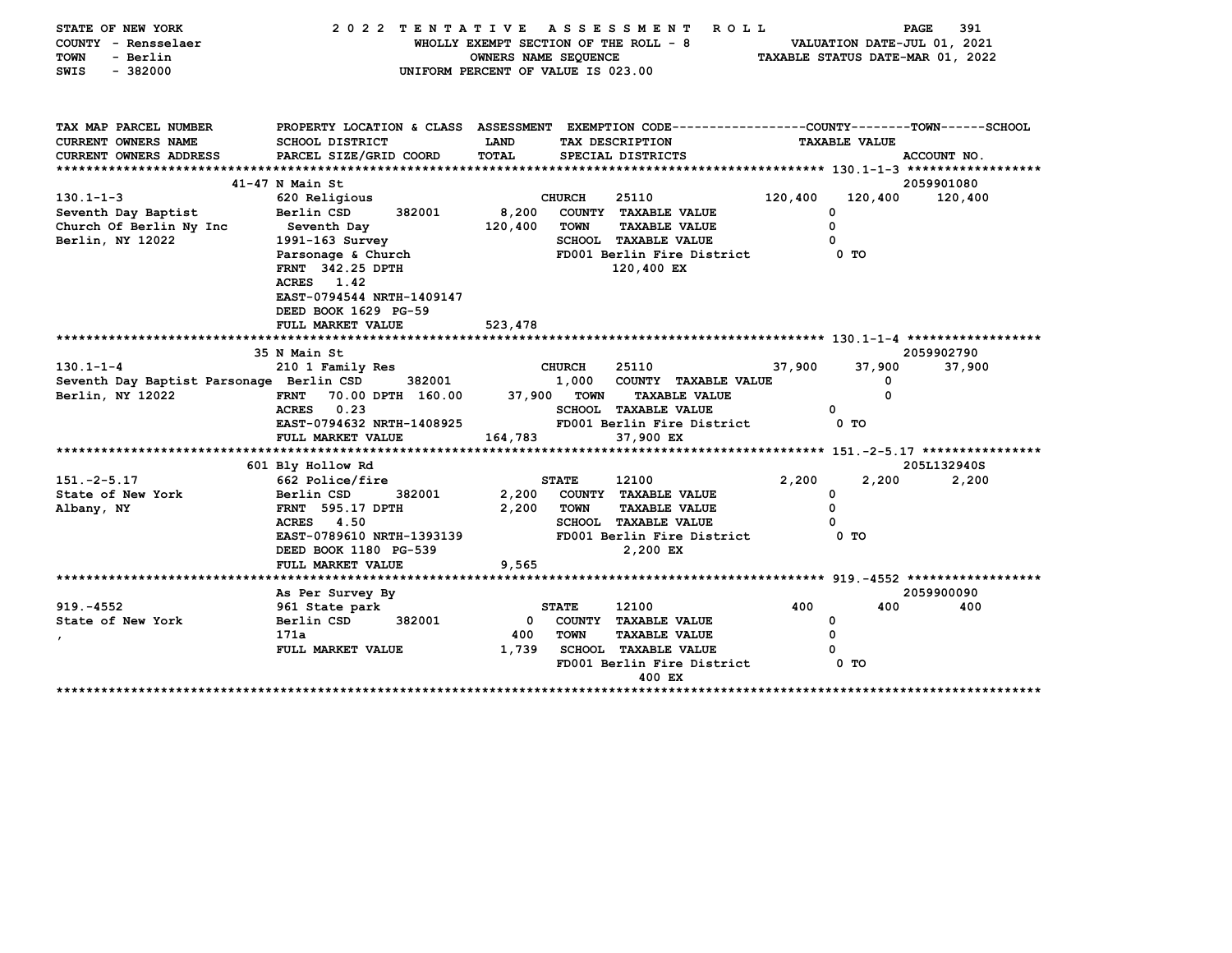| <b>STATE OF NEW YORK</b> |                     |  | 2022 TENTATIVE ASSESSMENT ROLL |  |  |  |                                       |  |  |  |  |  |  |  |  |                                  |                 | PAGE | - 392 |  |
|--------------------------|---------------------|--|--------------------------------|--|--|--|---------------------------------------|--|--|--|--|--|--|--|--|----------------------------------|-----------------|------|-------|--|
|                          | COUNTY - Rensselaer |  |                                |  |  |  | WHOLLY EXEMPT SECTION OF THE ROLL - 8 |  |  |  |  |  |  |  |  | VALUATION DATE-JUL 01, 2021      |                 |      |       |  |
| TOWN                     | - Berlin            |  |                                |  |  |  | NAME SECTION - S                      |  |  |  |  |  |  |  |  | TAXABLE STATUS DATE-MAR 01, 2022 |                 |      |       |  |
| SWIS - 382000            |                     |  |                                |  |  |  |                                       |  |  |  |  |  |  |  |  |                                  | RPS150/V04/L015 |      |       |  |
|                          |                     |  |                                |  |  |  | UNIFORM PERCENT OF VALUE IS 023.00    |  |  |  |  |  |  |  |  | CURRENT DATE $4/21/2022$         |                 |      |       |  |

|             |                      | TOTAL<br><b>EXTENSION</b> | <b>EXTENSION</b> | AD VALOREM   | <b>EXEMPT</b> | TAXABLE      |
|-------------|----------------------|---------------------------|------------------|--------------|---------------|--------------|
| <b>CODE</b> | <b>DISTRICT NAME</b> | PARCELS<br>TYPE           | <b>VALUE</b>     | <b>VALUE</b> | <b>AMOUNT</b> | <b>VALUE</b> |
|             | FD001 Berlin Fire Di | 4 TOTAL                   |                  | 160,900      | 160,900       |              |

#### **\*\*\* S C H O O L D I S T R I C T S U M M A R Y \*\*\***

| <b>CODE</b> | <b>DISTRICT NAME</b> | TOTAL<br>PARCELS | <b>ASSESSED</b><br>LAND | <b>ASSESSED</b><br>TOTAL | <b>EXEMPT</b><br><b>AMOUNT</b> | <b>TOTAL</b><br>TAXABLE | <b>STAR</b><br><b>AMOUNT</b> | <b>STAR</b><br>TAXABLE |
|-------------|----------------------|------------------|-------------------------|--------------------------|--------------------------------|-------------------------|------------------------------|------------------------|
|             | 382001 Berlin CSD    | 4                | 11,400                  | 160,900                  | 160,900                        |                         |                              |                        |
|             | SUB-TOTAL            | 4                | 11,400                  | 160,900                  | 160,900                        |                         |                              |                        |
|             | тотаь                | 4                | 11,400                  | 160,900                  | 160,900                        |                         |                              |                        |

#### **\*\*\* S Y S T E M C O D E S S U M M A R Y \*\*\***

#### **NO SYSTEM EXEMPTIONS AT THIS LEVEL**

## **\*\*\* E X E M P T I O N S U M M A R Y \*\*\***

| CODE  | <b>DESCRIPTION</b> | TOTAL<br><b>PARCELS</b> | <b>COUNTY</b> | <b>TOWN</b> | <b>SCHOOL</b> |
|-------|--------------------|-------------------------|---------------|-------------|---------------|
| 12100 | <b>STATE</b>       |                         | 2,600         | 2,600       | 2,600         |
| 25110 | CHURCH             |                         | 158,300       | 158,300     | 158,300       |
|       | T O T A L          |                         | 160,900       | 160,900     | 160,900       |

| <b>ROLL</b> |                                  | TOTAL          | <b>\SSESSED</b> |              | <b><i>TAXABLE</i></b> | <b><i>TAXABLE</i></b> | TAXABLE       | <b>STAR</b>    |
|-------------|----------------------------------|----------------|-----------------|--------------|-----------------------|-----------------------|---------------|----------------|
| <b>SEC</b>  | <b>CDTDTTOM</b>                  | <b>PARCELS</b> | LAND            | <b>TOTAL</b> | <b>COUNTY</b>         | <b>TOWN</b>           | <b>SCHOOL</b> | <b>TAXABLE</b> |
|             |                                  |                |                 |              |                       |                       |               |                |
|             | <b>EXEMPT</b><br><b>WHOT.T.Y</b> |                | 400             | 160,900      |                       |                       |               |                |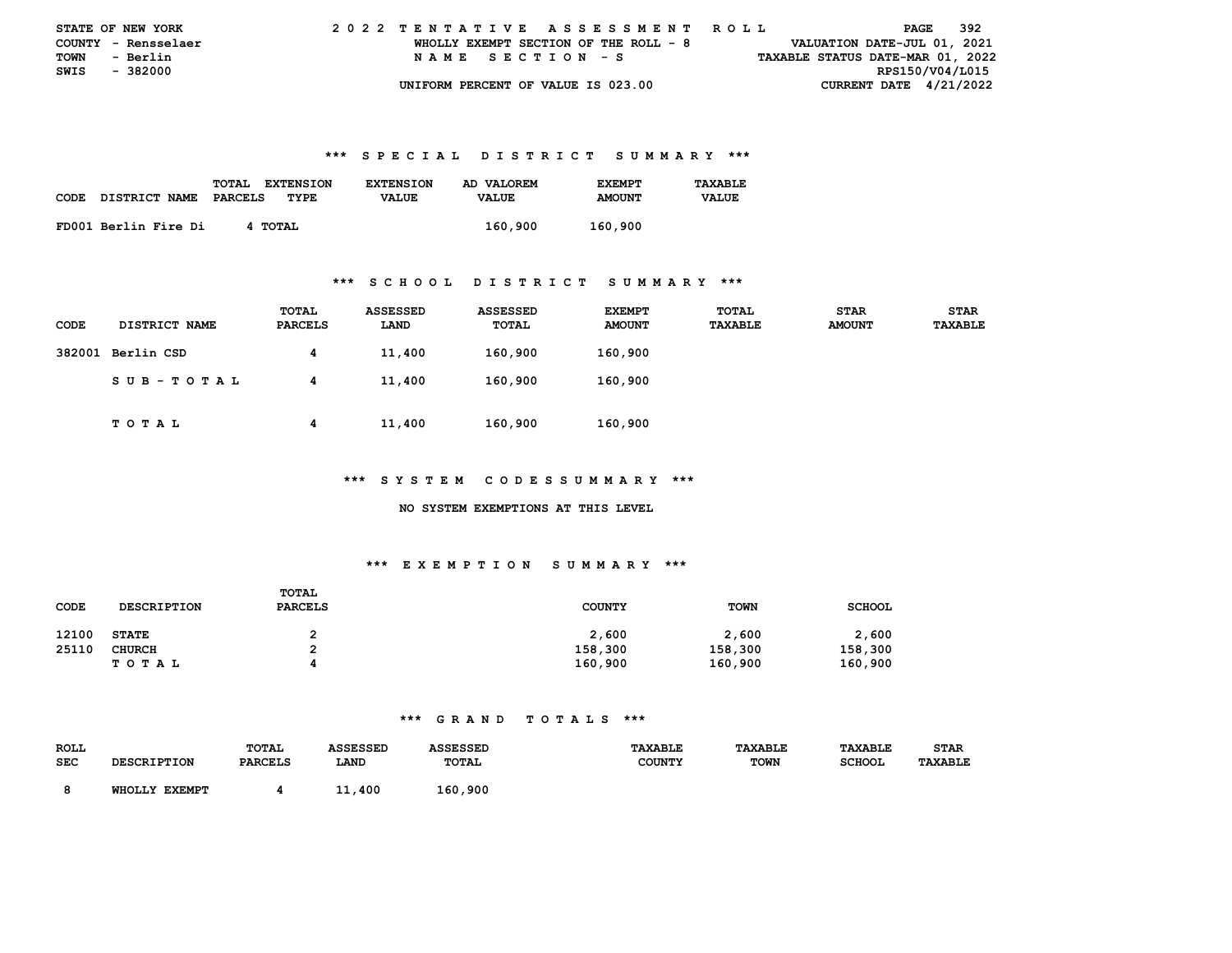| STATE OF NEW YORK<br>COUNTY - Rensselaer<br><b>TOWN</b><br>- Berlin<br>SWIS<br>$-382000$ |                                                                                                 | OWNERS NAME SEQUENCE<br>UNIFORM PERCENT OF VALUE IS 023.00 |                 | 2022 TENTATIVE ASSESSMENT ROLL<br>WHOLLY EXEMPT SECTION OF THE ROLL - 8 |        | VALUATION DATE-JUL 01, 2021<br>TAXABLE STATUS DATE-MAR 01, 2022 | PAGE<br>393 |
|------------------------------------------------------------------------------------------|-------------------------------------------------------------------------------------------------|------------------------------------------------------------|-----------------|-------------------------------------------------------------------------|--------|-----------------------------------------------------------------|-------------|
| TAX MAP PARCEL NUMBER                                                                    | PROPERTY LOCATION & CLASS ASSESSMENT EXEMPTION CODE---------------COUNTY-------TOWN------SCHOOL |                                                            |                 |                                                                         |        |                                                                 |             |
| <b>CURRENT OWNERS NAME</b>                                                               | <b>SCHOOL DISTRICT</b>                                                                          | LAND                                                       |                 | TAX DESCRIPTION                                                         |        | <b>TAXABLE VALUE</b>                                            |             |
| CURRENT OWNERS ADDRESS                                                                   | PARCEL SIZE/GRID COORD                                                                          | <b>TOTAL</b>                                               |                 | SPECIAL DISTRICTS                                                       |        |                                                                 | ACCOUNT NO. |
|                                                                                          |                                                                                                 |                                                            |                 |                                                                         |        |                                                                 |             |
|                                                                                          | Long View                                                                                       |                                                            |                 |                                                                         |        |                                                                 | 2059900540  |
| $150.11 - 4 - 18$<br>Town of Belin                                                       | 822 Water supply                                                                                |                                                            | SPEC DIST 13870 |                                                                         | 2,000  | 2,000<br>0                                                      | 2,000       |
| Berlin, NY 12022                                                                         | Averill Park Ce 384001<br>Water Dist #1                                                         | 2,000<br>2,000                                             | <b>TOWN</b>     | COUNTY TAXABLE VALUE<br><b>TAXABLE VALUE</b>                            |        | 0                                                               |             |
|                                                                                          | FRNT 100.00 DPTH 100.00                                                                         |                                                            |                 | <b>SCHOOL TAXABLE VALUE</b>                                             |        | $\Omega$                                                        |             |
|                                                                                          | ACRES 0.14                                                                                      |                                                            |                 | FD001 Berlin Fire District                                              |        | 0 TO                                                            |             |
|                                                                                          | EAST-0776862 NRTH-1389701                                                                       |                                                            |                 | 2,000 EX                                                                |        |                                                                 |             |
|                                                                                          | FULL MARKET VALUE                                                                               | 8,696                                                      |                 | WD023 Berlin Water Dist #1<br>2,000 EX                                  |        | 0 TO M                                                          |             |
|                                                                                          |                                                                                                 |                                                            |                 |                                                                         |        |                                                                 |             |
|                                                                                          | 28 Dale Rd                                                                                      |                                                            |                 |                                                                         |        |                                                                 |             |
| $119. - 1 - 22.3$                                                                        | 851 Solid waste                                                                                 |                                                            | <b>TOWN</b>     | 13500                                                                   | 51,300 | 51,300                                                          | 51,300      |
| Town of Berlin                                                                           | Berlin CSD<br>382001                                                                            | 10,300                                                     |                 | COUNTY TAXABLE VALUE                                                    |        | 0                                                               |             |
| PO Box 307                                                                               | Transfer Station                                                                                | 51,300                                                     | TOWN            | <b>TAXABLE VALUE</b>                                                    |        | 0                                                               |             |
| Berlin, NY 12022-0307                                                                    | 1993 Survey                                                                                     |                                                            |                 | <b>SCHOOL TAXABLE VALUE</b>                                             |        | 0                                                               |             |
|                                                                                          | 50.99 DPTH<br><b>FRNT</b>                                                                       |                                                            |                 | FD001 Berlin Fire District                                              |        | 0 TO                                                            |             |
|                                                                                          | ACRES 2.80<br>EAST-0794398 NRTH-1414148                                                         |                                                            |                 | 51,300 EX                                                               |        |                                                                 |             |
|                                                                                          | DEED BOOK 1692 PG-44                                                                            |                                                            |                 |                                                                         |        |                                                                 |             |
|                                                                                          | FULL MARKET VALUE                                                                               | 223,043                                                    |                 |                                                                         |        |                                                                 |             |
|                                                                                          |                                                                                                 |                                                            |                 |                                                                         |        |                                                                 |             |
|                                                                                          | 15 Railroad Ave                                                                                 |                                                            |                 |                                                                         |        |                                                                 | 2059901890C |
| $130.1 - 5 - 45$                                                                         | 652 Govt bldgs                                                                                  |                                                            | TOWN            | 13500                                                                   | 16,000 | 16,000                                                          | 16,000      |
| Town of Berlin                                                                           | Berlin CSD<br>382001                                                                            |                                                            |                 | 1,000 COUNTY TAXABLE VALUE                                              |        | $\mathbf 0$                                                     |             |
| PO Box 37                                                                                | FRNT 117.00 DPTH 74.00                                                                          | 16,000                                                     | <b>TOWN</b>     | <b>TAXABLE VALUE</b>                                                    |        | $\Omega$                                                        |             |
| Berlin, NY 12022-0037                                                                    | ACRES 0.19                                                                                      |                                                            |                 | <b>SCHOOL TAXABLE VALUE</b>                                             |        | 0                                                               |             |
|                                                                                          | EAST-0796073 NRTH-1408013                                                                       |                                                            |                 | FD001 Berlin Fire District                                              |        | 0 <sub>T</sub>                                                  |             |
|                                                                                          | DEED BOOK 1497 PG-231                                                                           |                                                            |                 | 16,000 EX                                                               |        |                                                                 |             |
|                                                                                          | FULL MARKET VALUE                                                                               | 69,565                                                     |                 |                                                                         |        |                                                                 |             |
|                                                                                          | 65 S Main St                                                                                    |                                                            |                 |                                                                         |        |                                                                 | 2059902080  |
| $130.1 - 8 - 25$                                                                         | 652 Govt bldgs                                                                                  |                                                            | <b>TOWN</b>     | 13500                                                                   | 26,100 | 26,100                                                          | 26,100      |
| Town of Berlin                                                                           | 382001<br>Berlin CSD                                                                            | 1,000                                                      |                 | COUNTY TAXABLE VALUE                                                    |        | $\mathbf 0$                                                     |             |
| Town Hall                                                                                | Town Hall                                                                                       | 26,100                                                     | <b>TOWN</b>     | <b>TAXABLE VALUE</b>                                                    |        | 0                                                               |             |
| Berlin, NY 12022                                                                         | <b>FRNT</b><br>24.00 DPTH<br>80.00                                                              |                                                            |                 | <b>SCHOOL TAXABLE VALUE</b>                                             |        | 0                                                               |             |
|                                                                                          | 0.05<br>ACRES                                                                                   |                                                            |                 | FD001 Berlin Fire District                                              |        | 0 TO                                                            |             |
|                                                                                          | EAST-0795062 NRTH-1407910                                                                       |                                                            |                 | 26,100 EX                                                               |        |                                                                 |             |
|                                                                                          | DEED BOOK 1226 PG-301                                                                           |                                                            |                 |                                                                         |        |                                                                 |             |
|                                                                                          | FULL MARKET VALUE                                                                               | 113,478                                                    |                 |                                                                         |        |                                                                 |             |
| *****************************                                                            |                                                                                                 |                                                            |                 |                                                                         |        |                                                                 |             |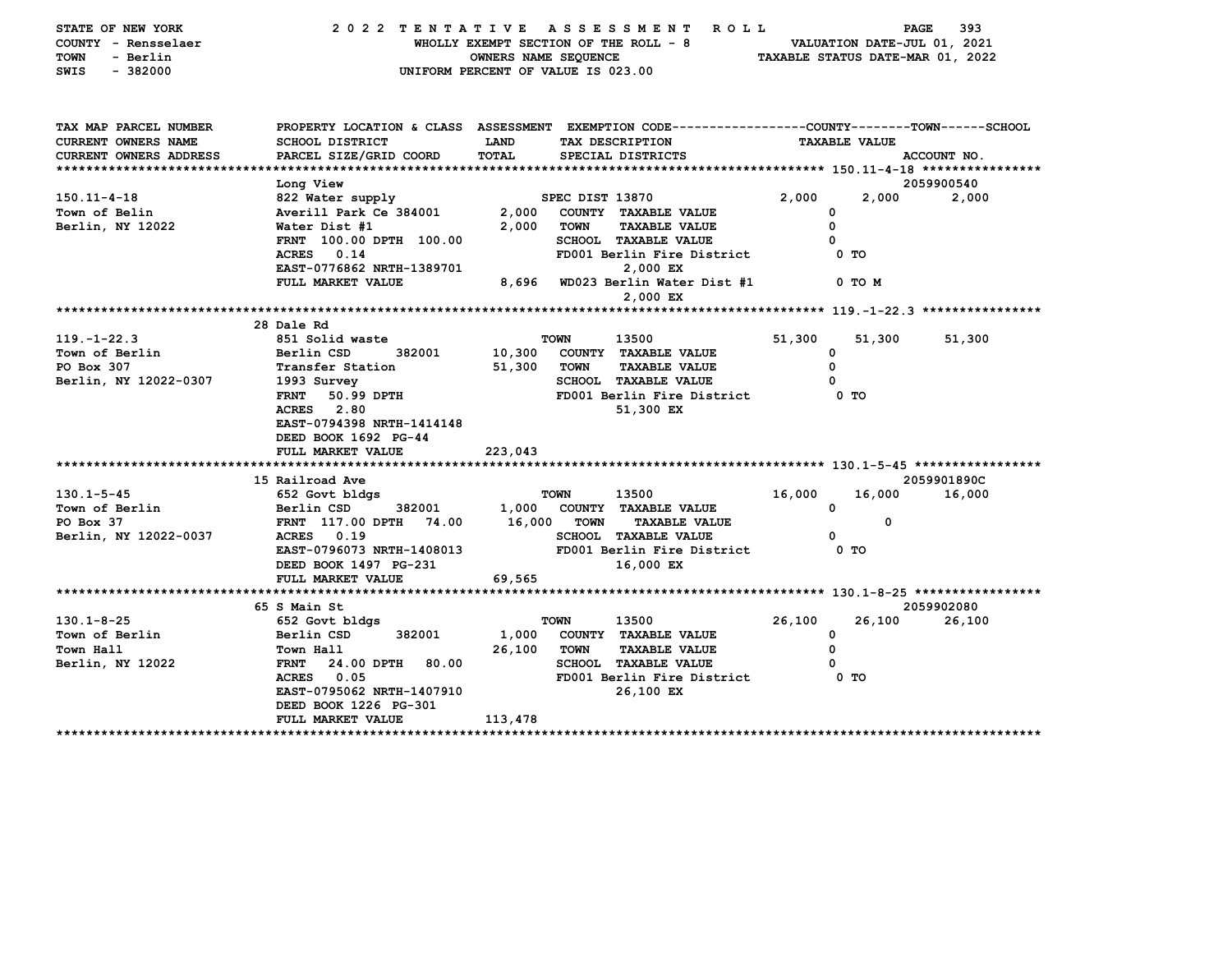| STATE OF NEW YORK<br>COUNTY - Rensselaer<br>- Berlin<br>TOWN<br>$-382000$<br>SWIS    | 2022 TENTATIVE ASSESSMENT                                                                                                                                                              | WHOLLY EXEMPT SECTION OF THE ROLL - 8<br><b>OWNERS NAME SEQUENCE</b><br>UNIFORM PERCENT OF VALUE IS 023.00 |                            | <b>ROLL</b>                                                                                                                      |         | VALUATION DATE-JUL 01, 2021                       | 394<br>PAGE<br>TAXABLE STATUS DATE-MAR 01, 2022 |
|--------------------------------------------------------------------------------------|----------------------------------------------------------------------------------------------------------------------------------------------------------------------------------------|------------------------------------------------------------------------------------------------------------|----------------------------|----------------------------------------------------------------------------------------------------------------------------------|---------|---------------------------------------------------|-------------------------------------------------|
| TAX MAP PARCEL NUMBER<br><b>CURRENT OWNERS NAME</b><br><b>CURRENT OWNERS ADDRESS</b> | PROPERTY LOCATION & CLASS ASSESSMENT EXEMPTION CODE---------------COUNTY-------TOWN------SCHOOL<br>SCHOOL DISTRICT<br>PARCEL SIZE/GRID COORD                                           | LAND<br>TOTAL                                                                                              |                            | TAX DESCRIPTION<br>SPECIAL DISTRICTS                                                                                             |         | <b>TAXABLE VALUE</b>                              | ACCOUNT NO.                                     |
| $131. -1 - 5.3$<br>Town of Berlin<br>Berlin, NY 12022                                | Comstock Hollow Rd<br>682 Rec facility<br>Berlin CSD<br>382001<br>FRNT 1190.00 DPTH<br>ACRES 120.70<br>EAST-0813205 NRTH-1403535<br>DEED BOOK 652 PG-157<br>FULL MARKET VALUE          | 78,215<br>78,215<br>340,065                                                                                | <b>TOWN</b><br><b>TOWN</b> | 13500<br>COUNTY TAXABLE VALUE<br><b>TAXABLE VALUE</b><br><b>SCHOOL TAXABLE VALUE</b><br>FD001 Berlin Fire District<br>78,215 EX  | 78,215  | 78,215<br>0<br>0<br>$\Omega$<br>0 TO              | 78,215                                          |
| $141. - 3 - 8.1$<br>Town of Berlin<br>PO Box 307<br>Berlin, NY 12022-0307            | Sandbank Rd<br>$314$ Rural vac<10<br>Berlin CSD<br>382001<br>Vacant<br><b>FRNT</b> 929.00 DPTH<br>ACRES 3.46<br>EAST-0796898 NRTH-1393366<br>DEED BOOK 158 PG-445<br>FULL MARKET VALUE | 3,000<br>3,000<br>13,043                                                                                   | <b>TOWN</b><br><b>TOWN</b> | 13500<br>COUNTY TAXABLE VALUE<br><b>TAXABLE VALUE</b><br><b>SCHOOL TAXABLE VALUE</b><br>FD001 Berlin Fire District<br>3,000 EX   | 3,000   | 3,000<br>0<br>0<br>0<br>0 TO                      | 205J156610<br>3,000                             |
| $152. - 1 - 4.1$<br>Town of Berlin<br>PO Box 307<br>Berlin, NY 12022-0307            | 17563 NY 22<br>652 Govt bldgs<br>Berlin CSD<br>382001<br>2012-164<br><b>FRNT 1158.99 DPTH</b><br>ACRES 24.63<br>EAST-0797216 NRTH-1392516<br>DEED BOOK 6582 PG-54<br>FULL MARKET VALUE | 17,500<br>151,126<br>657,070                                                                               | <b>TOWN</b><br><b>TOWN</b> | 13500<br>COUNTY TAXABLE VALUE<br><b>TAXABLE VALUE</b><br><b>SCHOOL TAXABLE VALUE</b><br>FD001 Berlin Fire District<br>151,126 EX | 151,126 | 151,126<br>0<br>0<br>O<br>0 <sub>T</sub>          | 205J178660C<br>151,126                          |
| $920. - 4610$<br>Town of Berlin<br>Berlin, NY 12022                                  | Berlin Dump Area<br>852 Landfill<br>Berlin CSD<br>382001<br>Mapped In Petersburgh As<br>$109. - 1 - 44$<br>FULL MARKET VALUE                                                           | 1,800<br>1,800<br>7,826                                                                                    | <b>TOWN</b><br>TOWN        | 13500<br>COUNTY TAXABLE VALUE<br><b>TAXABLE VALUE</b><br><b>SCHOOL TAXABLE VALUE</b><br>FD001 Berlin Fire District<br>1,800 EX   | 1,800   | 1,800<br>$\mathbf{o}$<br>0<br>0<br>0 <sub>T</sub> | 2059900900<br>1,800                             |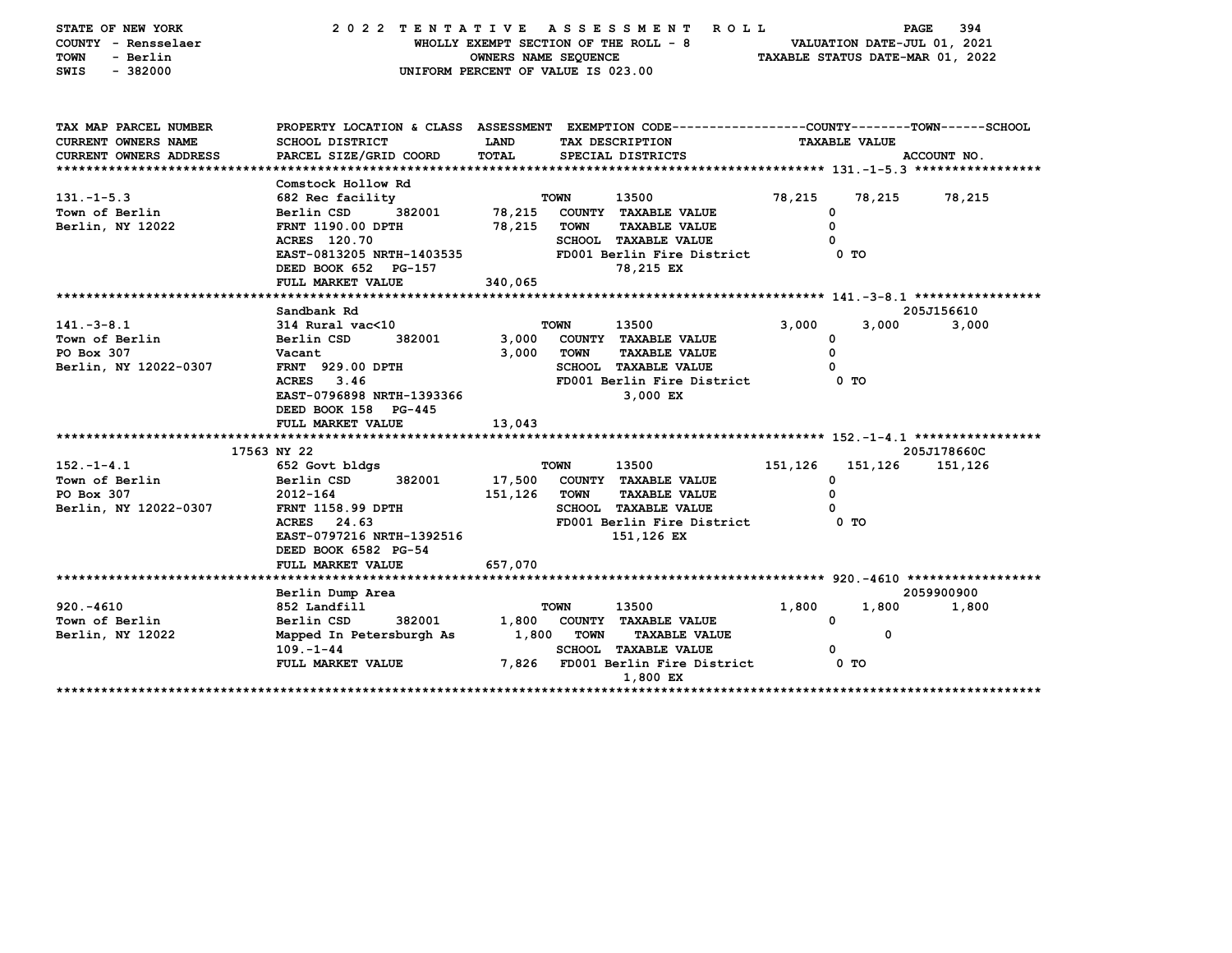| <b>STATE OF NEW YORK</b> |                     |  | 2022 TENTATIVE ASSESSMENT ROLL |  |  |  |                                       |  |  |  |  |  |  |  |  |                                  | PAGE | 395 |  |
|--------------------------|---------------------|--|--------------------------------|--|--|--|---------------------------------------|--|--|--|--|--|--|--|--|----------------------------------|------|-----|--|
|                          | COUNTY - Rensselaer |  |                                |  |  |  | WHOLLY EXEMPT SECTION OF THE ROLL - 8 |  |  |  |  |  |  |  |  | VALUATION DATE-JUL 01, 2021      |      |     |  |
| <b>TOWN</b>              | - Berlin            |  |                                |  |  |  | NAME SECTION - T                      |  |  |  |  |  |  |  |  | TAXABLE STATUS DATE-MAR 01, 2022 |      |     |  |
| SWIS - 382000            |                     |  |                                |  |  |  |                                       |  |  |  |  |  |  |  |  | RPS150/V04/L015                  |      |     |  |
|                          |                     |  |                                |  |  |  | UNIFORM PERCENT OF VALUE IS 023.00    |  |  |  |  |  |  |  |  | CURRENT DATE $4/21/2022$         |      |     |  |

|      |                      | <b>TOTAL</b><br><b>EXTENSION</b> | <b>EXTENSION</b> | AD VALOREM   | <b>EXEMPT</b> | TAXABLE      |
|------|----------------------|----------------------------------|------------------|--------------|---------------|--------------|
| CODE | <b>DISTRICT NAME</b> | PARCELS<br>TYPE                  | <b>VALUE</b>     | <b>VALUE</b> | <b>AMOUNT</b> | <b>VALUE</b> |
|      |                      |                                  |                  |              |               |              |
|      | FD001 Berlin Fire Di | 8 TOTAL                          |                  | 329,541      | 329,541       |              |
|      | WD023 Berlin Water D | 1 TOTAL M                        |                  | 2,000        | 2,000         |              |

#### **\*\*\* S C H O O L D I S T R I C T S U M M A R Y \*\*\***

| CODE | DISTRICT NAME                                 | TOTAL<br>PARCELS | <b>ASSESSED</b><br>LAND | <b>ASSESSED</b><br>TOTAL | <b>EXEMPT</b><br><b>AMOUNT</b> | TOTAL<br>TAXABLE | <b>STAR</b><br><b>AMOUNT</b> | <b>STAR</b><br>TAXABLE |
|------|-----------------------------------------------|------------------|-------------------------|--------------------------|--------------------------------|------------------|------------------------------|------------------------|
|      | 382001 Berlin CSD<br>384001 Averill Park Cent |                  | 112,815<br>2,000        | 327,541<br>2,000         | 327,541<br>2,000               |                  |                              |                        |
|      | SUB-TOTAL                                     | 8                | 114,815                 | 329,541                  | 329,541                        |                  |                              |                        |
|      | TOTAL                                         | 8                | 114,815                 | 329,541                  | 329,541                        |                  |                              |                        |

#### **\*\*\* S Y S T E M C O D E S S U M M A R Y \*\*\***

 **NO SYSTEM EXEMPTIONS AT THIS LEVEL** 

| CODE  | <b>DESCRIPTION</b> | TOTAL<br><b>PARCELS</b> | <b>COUNTY</b> | <b>TOWN</b> | <b>SCHOOL</b> |
|-------|--------------------|-------------------------|---------------|-------------|---------------|
| 13500 | <b>TOWN</b>        |                         | 327,541       | 327,541     | 327,541       |
| 13870 | SPEC DIST          |                         | 2,000         | 2,000       | 2,000         |
|       | T O T A L          | ۰                       | 329,541       | 329,541     | 329,541       |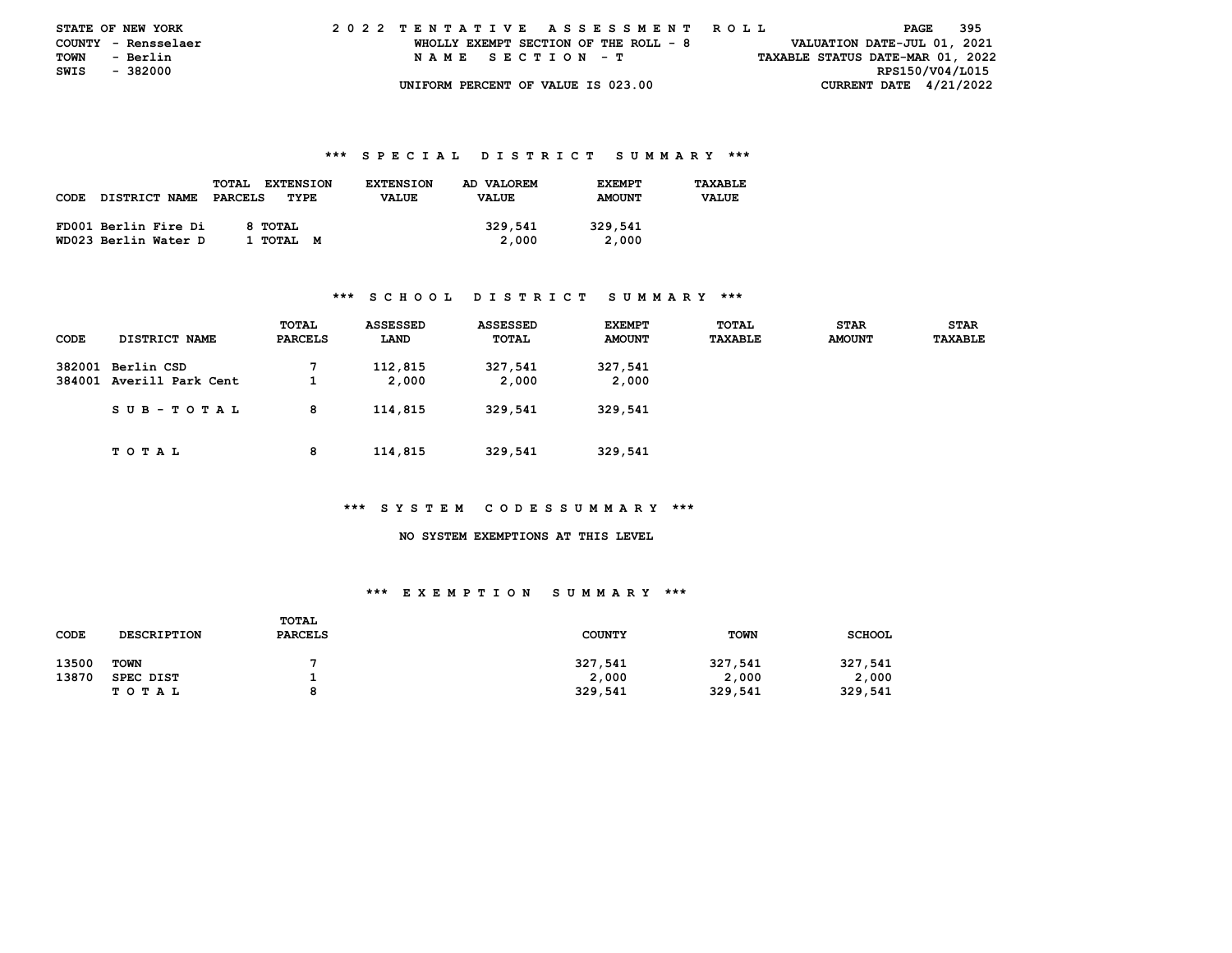|      | STATE OF NEW YORK   |  |  |  |  |  |                                       |  |  |  |  | 2022 TENTATIVE ASSESSMENT ROLL |  |  |                                  | PAGE | - 396 |  |
|------|---------------------|--|--|--|--|--|---------------------------------------|--|--|--|--|--------------------------------|--|--|----------------------------------|------|-------|--|
|      | COUNTY - Rensselaer |  |  |  |  |  | WHOLLY EXEMPT SECTION OF THE ROLL - 8 |  |  |  |  |                                |  |  | VALUATION DATE-JUL 01, 2021      |      |       |  |
| TOWN | - Berlin            |  |  |  |  |  | NAME SECTION - T                      |  |  |  |  |                                |  |  | TAXABLE STATUS DATE-MAR 01, 2022 |      |       |  |
| SWIS | - 382000            |  |  |  |  |  |                                       |  |  |  |  |                                |  |  | RPS150/V04/L015                  |      |       |  |
|      |                     |  |  |  |  |  | UNIFORM PERCENT OF VALUE IS 023.00    |  |  |  |  |                                |  |  | CURRENT DATE 4/21/2022           |      |       |  |

| TAXABLE<br><b>STAR</b> |
|------------------------|
| <b>TAXABLE</b>         |
|                        |
|                        |
| <b>SCHOOL</b>          |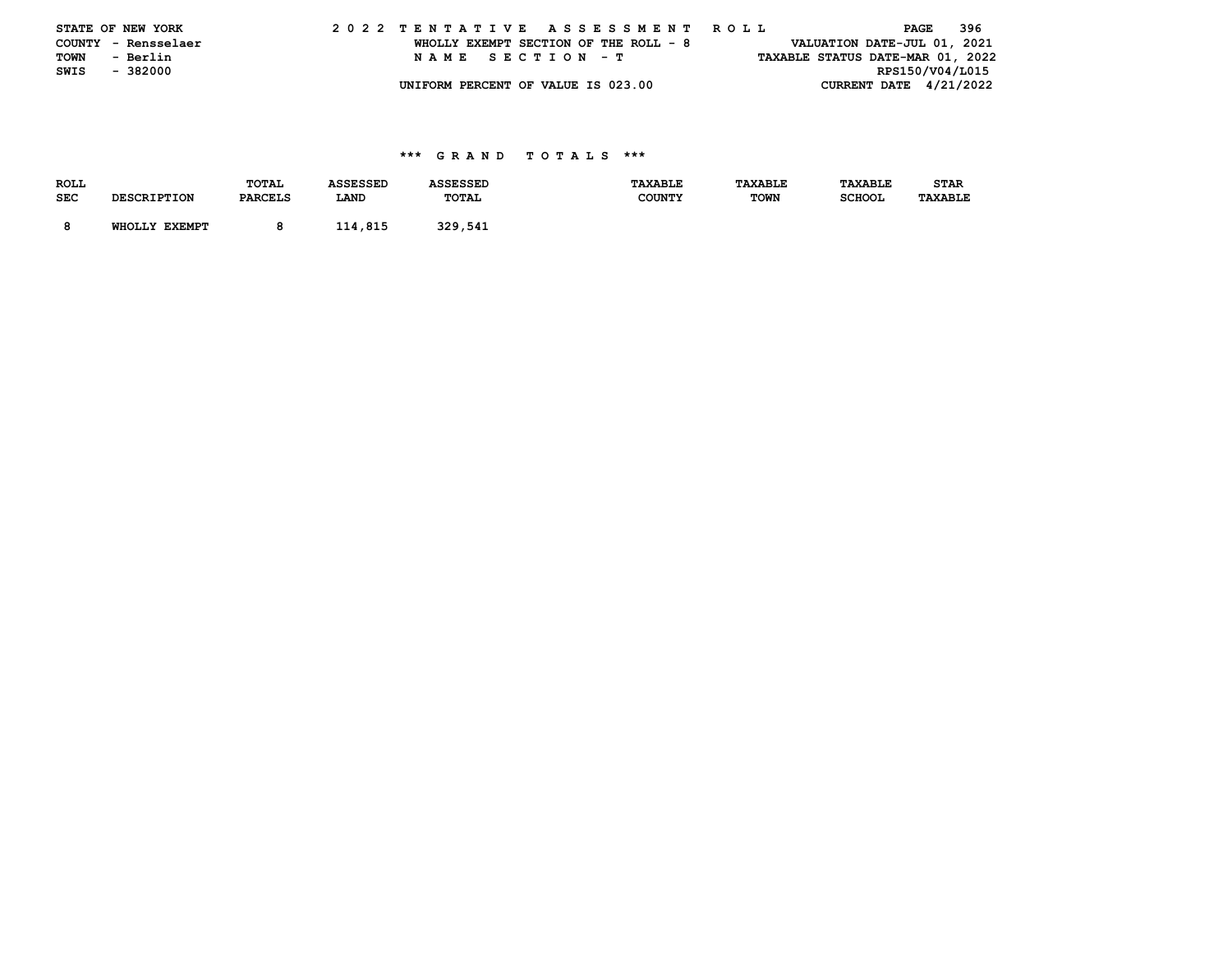|      | STATE OF NEW YORK   |  |  |  |  |  | 2022 TENTATIVE ASSESSMENT ROLL        |  |  |  |  |  |  |  |  |  |                                  | PAGE | - 397 |  |
|------|---------------------|--|--|--|--|--|---------------------------------------|--|--|--|--|--|--|--|--|--|----------------------------------|------|-------|--|
|      | COUNTY - Rensselaer |  |  |  |  |  | WHOLLY EXEMPT SECTION OF THE ROLL - 8 |  |  |  |  |  |  |  |  |  | VALUATION DATE-JUL 01, 2021      |      |       |  |
| TOWN | - Berlin            |  |  |  |  |  |                                       |  |  |  |  |  |  |  |  |  | TAXABLE STATUS DATE-MAR 01, 2022 |      |       |  |
| SWIS | - 382000            |  |  |  |  |  | UNIFORM PERCENT OF VALUE IS 023.00    |  |  |  |  |  |  |  |  |  | RPS150/V04/L015                  |      |       |  |
|      |                     |  |  |  |  |  |                                       |  |  |  |  |  |  |  |  |  | <b>CURRENT DATE 4/21/2022</b>    |      |       |  |

### **R O L L S E C T I O N T O T A L S**

### **\*\*\* S P E C I A L D I S T R I C T S U M M A R Y \*\*\***

| CODE | <b>DISTRICT NAME</b> | <b>EXTENSION</b><br>TOTAL<br>PARCELS<br>TYPE | <b>EXTENSION</b><br><b>VALUE</b> | AD VALOREM<br><b>VALUE</b> | <b>EXEMPT</b><br><b>AMOUNT</b> | TAXABLE<br><b>VALUE</b> |
|------|----------------------|----------------------------------------------|----------------------------------|----------------------------|--------------------------------|-------------------------|
|      | FD001 Berlin Fire Di | 40 TOTAL                                     |                                  | 8164,301                   | 8164,301                       |                         |
|      | LT001 Berlin Light D | 8 TOTAL                                      |                                  | 124,830                    | 124,830                        |                         |
|      | WD023 Berlin Water D | 1 ТОТАL<br>м                                 |                                  | 2,000                      | 2,000                          |                         |

### **\*\*\* S C H O O L D I S T R I C T S U M M A R Y \*\*\***

| CODE   | DISTRICT NAME                          | TOTAL<br>PARCELS | <b>ASSESSED</b><br>LAND | <b>ASSESSED</b><br>TOTAL | <b>EXEMPT</b><br><b>AMOUNT</b> | TOTAL<br>TAXABLE | <b>STAR</b><br><b>AMOUNT</b> | <b>STAR</b><br>TAXABLE |
|--------|----------------------------------------|------------------|-------------------------|--------------------------|--------------------------------|------------------|------------------------------|------------------------|
| 382001 | Berlin CSD<br>384001 Averill Park Cent | 39               | 244,925<br>2,000        | 8162,301<br>2,000        | 8162,301<br>2,000              |                  |                              |                        |
|        | SUB-TOTAL                              | 40               | 246,925                 | 8164,301                 | 8164,301                       |                  |                              |                        |
|        | TOTAL                                  | 40               | 246,925                 | 8164,301                 | 8164,301                       |                  |                              |                        |

### **\*\*\* S Y S T E M C O D E S S U M M A R Y \*\*\***

| CODE  | <b>DESCRIPTION</b>        | TOTAL<br><b>PARCELS</b> | <b>COUNTY</b> | <b>TOWN</b> | <b>SCHOOL</b> |
|-------|---------------------------|-------------------------|---------------|-------------|---------------|
| 50000 | <b>WHOLLY EX</b><br>TOTAL |                         | 250<br>250    | 250<br>250  | 250<br>250    |

| <b>CODE</b> | <b>DESCRIPTION</b> | TOTAL<br><b>PARCELS</b> | <b>COUNTY</b> | <b>TOWN</b> | <b>SCHOOL</b> |
|-------------|--------------------|-------------------------|---------------|-------------|---------------|
| 12100       | <b>STATE</b>       | 3                       | 4,000         | 4,000       | 4,000         |
| 13100       | <b>COUNTY</b>      | 4                       | 108,600       | 108,600     | 108,600       |
| 13500       | <b>TOWN</b>        |                         | 327,541       | 327,541     | 327,541       |
| 13510       | <b>T/CEMETERY</b>  | ┻                       | 2,300         | 2,300       | 2,300         |
| 13800       | PUBLIC SCH         | 3                       | 6863,400      | 6863,400    | 6863,400      |
| 13870       | SPEC DIST          | 3                       | 19,500        | 19,500      | 19,500        |
| 25110       | <b>CHURCH</b>      |                         | 536,350       | 536,350     | 536,350       |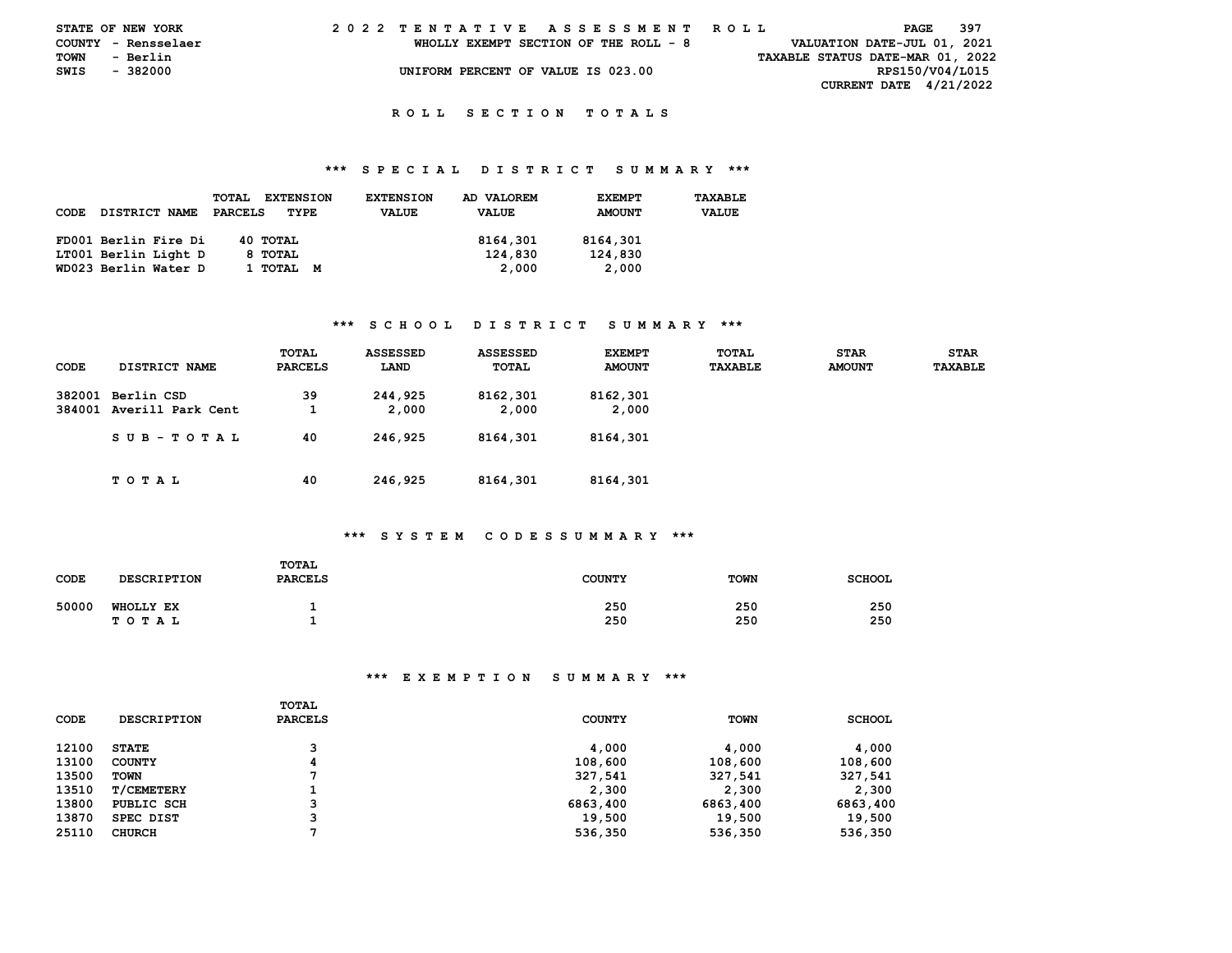|      | STATE OF NEW YORK   |  |  |  |  |  | 2022 TENTATIVE ASSESSMENT ROLL        |  |  |  |  |  |  |  |  |  |                             | PAGE | - 398 |                                  |  |
|------|---------------------|--|--|--|--|--|---------------------------------------|--|--|--|--|--|--|--|--|--|-----------------------------|------|-------|----------------------------------|--|
|      | COUNTY - Rensselaer |  |  |  |  |  | WHOLLY EXEMPT SECTION OF THE ROLL - 8 |  |  |  |  |  |  |  |  |  | VALUATION DATE-JUL 01, 2021 |      |       |                                  |  |
| TOWN | - Berlin            |  |  |  |  |  |                                       |  |  |  |  |  |  |  |  |  |                             |      |       | TAXABLE STATUS DATE-MAR 01, 2022 |  |
| SWIS | - 382000            |  |  |  |  |  | UNIFORM PERCENT OF VALUE IS 023.00    |  |  |  |  |  |  |  |  |  | RPS150/V04/L015             |      |       |                                  |  |
|      |                     |  |  |  |  |  |                                       |  |  |  |  |  |  |  |  |  | CURRENT DATE 4/21/2022      |      |       |                                  |  |

### **R O L L S E C T I O N T O T A L S**

### **\*\*\* E X E M P T I O N S U M M A R Y \*\*\***

| CODE  | <b>DESCRIPTION</b> | TOTAL<br>PARCELS | <b>COUNTY</b> | <b>TOWN</b> | <b>SCHOOL</b> |
|-------|--------------------|------------------|---------------|-------------|---------------|
| 25300 | NON PROFIT         |                  | 2,000         | 2,000       | 2,000         |
| 26400 | INC/V/F/CO         | 3                | 236,180       | 236,180     | 236,180       |
| 27350 | <b>CEMETERIES</b>  | 6                | 7,280         | 7,280       | 7,280         |
| 29350 | LIBRARY            |                  | 56,900        | 56,900      | 56,900        |
|       | <b>TOTAL</b>       | 39               | 8164,051      | 8164,051    | 8164,051      |

## **\*\*\* G R A N D T O T A L S \*\*\***

| <b>ROLL</b> | <b>DESCRIPTION</b> | TOTAL          | <b>ASSESSED</b> | <b>ASSESSED</b> | <b>TAXABLE</b> | <b>TAXABLE</b> | <b>TAXABLE</b> | STAR    |
|-------------|--------------------|----------------|-----------------|-----------------|----------------|----------------|----------------|---------|
| <b>SEC</b>  |                    | <b>PARCELS</b> | LAND            | TOTAL           | <b>COUNTY</b>  | <b>TOWN</b>    | <b>SCHOOL</b>  | TAXABLE |
|             | WHOLLY EXEMPT      | 40             | 246,925         | 8164,301        |                |                |                |         |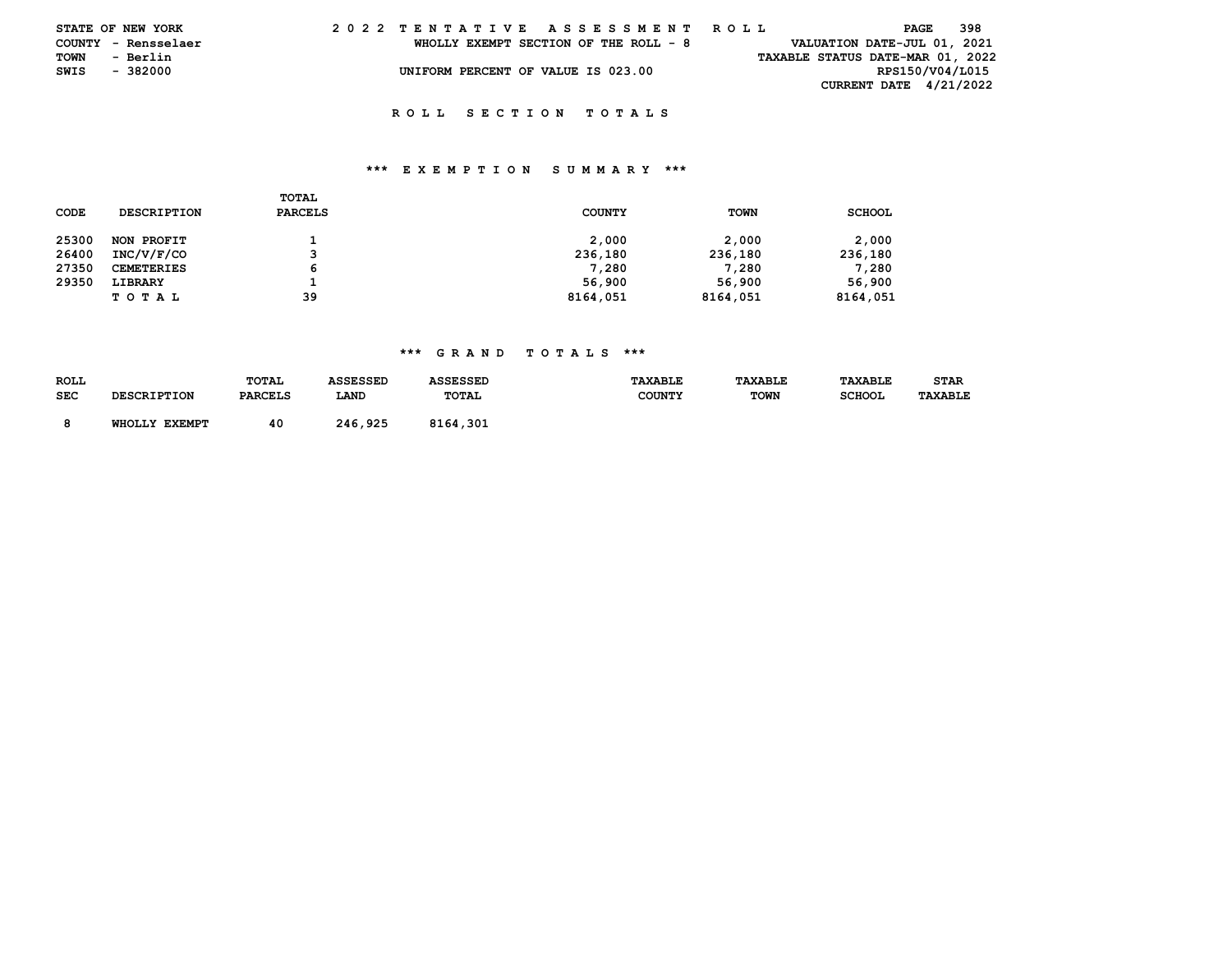|      | <b>STATE OF NEW YORK</b> |  | 2022 TENTATIVE ASSESSMENT ROLL |  |  |  |  |                                    |  |  |  |  |  |  |  |  |  |  |                                  | PAGE |  | 399 |  |
|------|--------------------------|--|--------------------------------|--|--|--|--|------------------------------------|--|--|--|--|--|--|--|--|--|--|----------------------------------|------|--|-----|--|
|      | COUNTY - Rensselaer      |  |                                |  |  |  |  |                                    |  |  |  |  |  |  |  |  |  |  | VALUATION DATE-JUL 01, 2021      |      |  |     |  |
|      | TOWN - Berlin            |  |                                |  |  |  |  | SWIS TOTALS                        |  |  |  |  |  |  |  |  |  |  | TAXABLE STATUS DATE-MAR 01, 2022 |      |  |     |  |
| SWIS | - 382000                 |  |                                |  |  |  |  | UNIFORM PERCENT OF VALUE IS 023.00 |  |  |  |  |  |  |  |  |  |  | RPS150/V04/L015                  |      |  |     |  |
|      |                          |  |                                |  |  |  |  |                                    |  |  |  |  |  |  |  |  |  |  | CURRENT DATE $4/21/2022$         |      |  |     |  |

### **\*\*\* S P E C I A L D I S T R I C T S U M M A R Y \*\*\***

| CODE | DISTRICT NAME        | <b>TOTAL</b><br><b>EXTENSION</b><br><b>PARCELS</b><br>TYPE | <b>EXTENSION</b><br><b>VALUE</b> | AD VALOREM<br><b>VALUE</b> | <b>EXEMPT</b><br><b>AMOUNT</b> | TAXABLE<br><b>VALUE</b> |
|------|----------------------|------------------------------------------------------------|----------------------------------|----------------------------|--------------------------------|-------------------------|
|      | OM001 Omitted Tax: P | 1 MOVTAX                                                   | 2498.88                          |                            |                                | 2,498.88                |
|      | OM003 Omitted: Schoo | 1 MOVTAX                                                   | 2580.93                          |                            |                                | 2,580.93                |
|      | FD001 Berlin Fire Di | 1,427 TOTAL                                                |                                  | 50945,132                  | 8205,099                       | 42740.033               |
|      | LT001 Berlin Light D | 222 TOTAL                                                  |                                  | 6874,563                   | 124,830                        | 6749,733                |
|      | WD001 Berlin Water D | 67 TOTAL M                                                 |                                  | 1510,015                   |                                | 1510.015                |
|      | WD023 Berlin Water D | 68 TOTAL<br>М                                              |                                  | 1439,515                   | 2,000                          | 1437,515                |

### **\*\*\* S C H O O L D I S T R I C T S U M M A R Y \*\*\***

|                  |                                 | TOTAL        | <b>ASSESSED</b>       | ASSESSED              | <b>EXEMPT</b>       | <b>TOTAL</b>          | <b>STAR</b>         | <b>STAR</b>           |
|------------------|---------------------------------|--------------|-----------------------|-----------------------|---------------------|-----------------------|---------------------|-----------------------|
| CODE             | DISTRICT NAME                   | PARCELS      | LAND                  | TOTAL                 | <b>AMOUNT</b>       | TAXABLE               | <b>AMOUNT</b>       | TAXABLE               |
| 382001<br>384001 | Berlin CSD<br>Averill Park Cent | 1,248<br>179 | 10640.482<br>1084,194 | 46918,302<br>4026,830 | 9587,452<br>220,751 | 37330,850<br>3806,079 | 4381,375<br>336,095 | 32949,475<br>3469,984 |
|                  | SUB-TOTAL                       | 1,427        | 11724,676             | 50945,132             | 9808,203            | 41136,929             | 4717,470            | 36419,459             |
|                  | T O T A L                       | 1,427        | 11724,676             | 50945,132             | 9808,203            | 41136,929             | 4717,470            | 36419,459             |

# **\*\*\* S Y S T E M C O D E S S U M M A R Y \*\*\***

| CODE  | <b>DESCRIPTION</b>        | TOTAL<br><b>PARCELS</b> | <b>COUNTY</b> | <b>TOWN</b> | <b>SCHOOL</b> |
|-------|---------------------------|-------------------------|---------------|-------------|---------------|
| 50000 | <b>WHOLLY EX</b><br>TOTAL |                         | 250<br>250    | 250<br>250  | 250<br>250    |

| CODE  | <b>DESCRIPTION</b> | <b>TOTAL</b><br><b>PARCELS</b> | <b>COUNTY</b> | <b>TOWN</b> | <b>SCHOOL</b> |
|-------|--------------------|--------------------------------|---------------|-------------|---------------|
| 12100 | <b>STATE</b>       |                                | 4,000         | 4,000       | 4,000         |
| 13100 | <b>COUNTY</b>      |                                | 108,600       | 108,600     | 108,600       |
| 13500 | <b>TOWN</b>        |                                | 327,541       | 327,541     | 327,541       |
| 13510 | <b>T/CEMETERY</b>  |                                | 2,300         | 2,300       | 2,300         |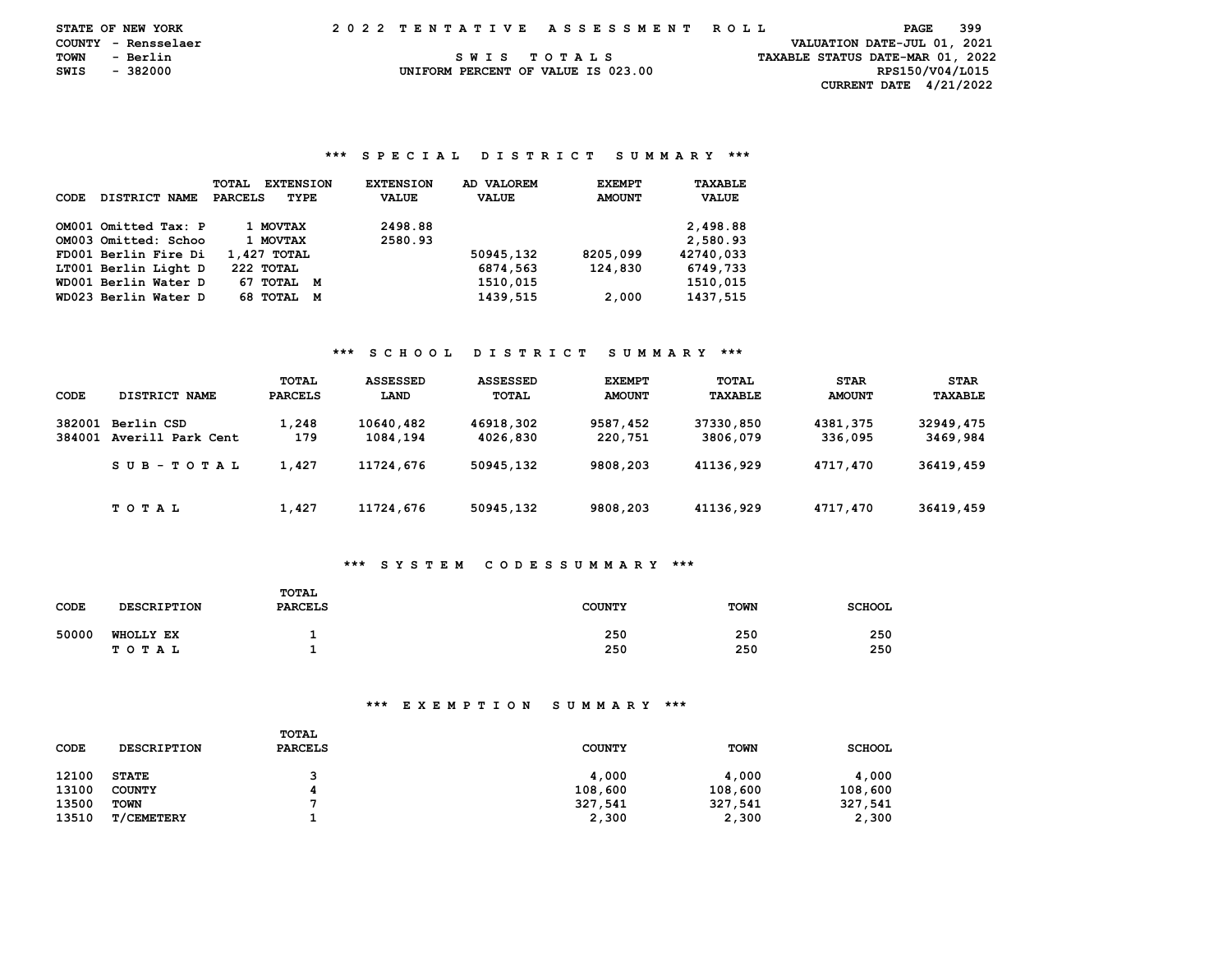|      | <b>STATE OF NEW YORK</b> |  |  |  |  |  |  | 2022 TENTATIVE ASSESSMENT ROLL     |  |  |  |  |  |  |  |  |  |                                  |  |                 | PAGE | 400 |  |
|------|--------------------------|--|--|--|--|--|--|------------------------------------|--|--|--|--|--|--|--|--|--|----------------------------------|--|-----------------|------|-----|--|
|      | COUNTY - Rensselaer      |  |  |  |  |  |  |                                    |  |  |  |  |  |  |  |  |  | VALUATION DATE-JUL 01, 2021      |  |                 |      |     |  |
| TOWN | - Berlin                 |  |  |  |  |  |  | SWIS TOTALS                        |  |  |  |  |  |  |  |  |  | TAXABLE STATUS DATE-MAR 01, 2022 |  |                 |      |     |  |
|      | SWIS - 382000            |  |  |  |  |  |  | UNIFORM PERCENT OF VALUE IS 023.00 |  |  |  |  |  |  |  |  |  |                                  |  | RPS150/V04/L015 |      |     |  |
|      |                          |  |  |  |  |  |  |                                    |  |  |  |  |  |  |  |  |  | CURRENT DATE $4/21/2022$         |  |                 |      |     |  |

|       |                    | <b>TOTAL</b>            |               |             |               |
|-------|--------------------|-------------------------|---------------|-------------|---------------|
| CODE  | <b>DESCRIPTION</b> | <b>PARCELS</b>          | <b>COUNTY</b> | <b>TOWN</b> | <b>SCHOOL</b> |
| 13800 | PUBLIC SCH         | з                       | 6863,400      | 6863,400    | 6863,400      |
| 13870 | SPEC DIST          | 3                       | 19,500        | 19,500      | 19,500        |
| 25110 | <b>CHURCH</b>      | 7                       | 536,350       | 536,350     | 536,350       |
| 25300 | NON PROFIT         | 4                       | 42,798        | 42,798      | 42,798        |
| 26400 | INC/V/F/CO         | з                       | 236,180       | 236,180     | 236,180       |
| 27350 | <b>CEMETERIES</b>  | 6                       | 7,280         | 7,280       | 7,280         |
| 29350 | LIBRARY            | 1                       | 56,900        | 56,900      | 56,900        |
| 32301 | <b>EXEMPTC</b>     | 2                       |               |             |               |
| 41101 | VT ELG FND         | 2                       | 6,050         | 6,050       |               |
| 41103 | VT ELG FND         | 4                       |               | 6,230       |               |
| 41112 | VET P EXMT         | 4                       | 141,160       |             |               |
| 41120 | VETWAR CTS         | $\overline{2}$          | 13,260        | 2,760       | 13,260        |
| 41122 | VET WAR C          | 26                      | 136,304       |             |               |
| 41123 | VET WAR T          | 26                      |               | 35,880      |               |
| 41130 | VETCOM CTS         | $\overline{\mathbf{2}}$ | 18,650        | 4,600       | 18,650        |
| 41132 | VET COM C          | 33                      | 306,382       |             |               |
| 41133 | VET COM T          | 33                      |               | 75,114      |               |
| 41134 | VET COM S          | $\overline{\mathbf{2}}$ |               |             | 28,000        |
| 41142 | VET DIS C          | 15                      | 148,260       |             |               |
| 41143 | VET DIS T          | 15                      |               | 57,914      |               |
| 41144 | VET DIS S          | 1                       |               |             | 24,000        |
| 41400 | <b>CLERGY</b>      | $\mathbf{1}$            | 1,500         | 1,500       | 1,500         |
| 41720 | AG DST 8YT         | 27                      | 280,519       | 287,036     | 287,036       |
| 41730 | AG DST 8YR         | 4                       | 76,503        | 76,503      | 76,503        |
| 41800 | AGED CTS           | 47                      | 638,606       | 668,826     | 680,533       |
| 41824 | LIVING QUA         | 1                       |               |             | 12,071        |
| 41834 | <b>ENH STAR</b>    | 121                     |               |             | 2242,480      |
| 41854 | <b>BAS STAR</b>    | 290                     |               |             | 2474,990      |
| 41902 | PHYS DIS C         | 1                       | 3,825         |             |               |
| 41935 | DIS LI CS          | 2                       | 12,613        |             | 12,613        |
| 42100 | Silo/Manur         | $\overline{2}$          | 11,900        | 11,900      | 11,900        |
| 47460 | <b>PRIFOREST</b>   | 20                      | 302,938       | 302,938     | 302,938       |
| 47610 | Bus Im CTS         | $\overline{\mathbf{2}}$ | 134,100       | 134,100     | 134,100       |
|       | TOTAL              | 727                     | 10437,419     | 9876,200    | 14525,423     |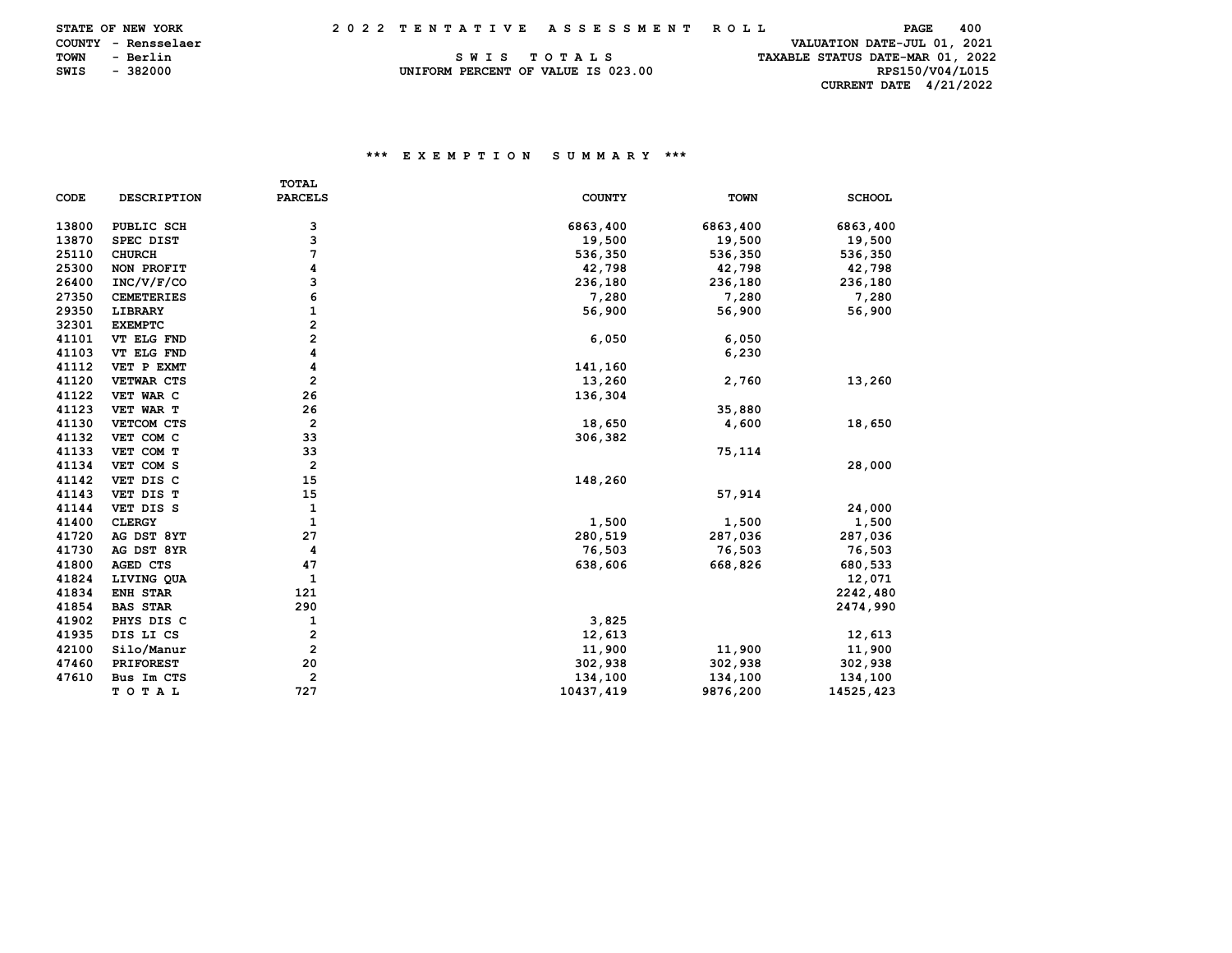|               | <b>STATE OF NEW YORK</b> |  |  |  |  |  | 2022 TENTATIVE ASSESSMENT ROLL     |  |  |  |  |  |  |  |  |  |  |                                  | PAGE | 401 |  |
|---------------|--------------------------|--|--|--|--|--|------------------------------------|--|--|--|--|--|--|--|--|--|--|----------------------------------|------|-----|--|
|               | COUNTY - Rensselaer      |  |  |  |  |  |                                    |  |  |  |  |  |  |  |  |  |  | VALUATION DATE-JUL 01, 2021      |      |     |  |
| TOWN          | - Berlin                 |  |  |  |  |  | SWIS TOTALS                        |  |  |  |  |  |  |  |  |  |  | TAXABLE STATUS DATE-MAR 01, 2022 |      |     |  |
| SWIS - 382000 |                          |  |  |  |  |  | UNIFORM PERCENT OF VALUE IS 023.00 |  |  |  |  |  |  |  |  |  |  | RPS150/V04/L015                  |      |     |  |
|               |                          |  |  |  |  |  |                                    |  |  |  |  |  |  |  |  |  |  | CURRENT DATE $4/21/2022$         |      |     |  |

# **\*\*\* G R A N D T O T A L S \*\*\***

| <b>ROLL</b><br><b>SEC</b> | <b>DESCRIPTION</b>         | TOTAL<br><b>PARCELS</b> | <b>ASSESSED</b><br>LAND | <b>ASSESSED</b><br>TOTAL | TAXABLE<br><b>COUNTY</b> | TAXABLE<br><b>TOWN</b> | <b>TAXABLE</b><br><b>SCHOOL</b> | <b>STAR</b><br><b>TAXABLE</b> |
|---------------------------|----------------------------|-------------------------|-------------------------|--------------------------|--------------------------|------------------------|---------------------------------|-------------------------------|
| $\mathbf{1}$              | TAXABLE                    | 1,303                   | 8257,981                | 38388,765                | 36115,397                | 36676.616              | 36744,863                       | 32027,393                     |
| 3                         | STATE OWNED LAND           | 70                      | 3213,640                | 3213,640                 | 3213,640                 | 3213,640               |                                 | 3213,640<br>3213,640          |
| 5                         | SPECIAL FRANCHISE          | 6                       |                         | 691,025                  | 691,025                  | 691,025                | 691,025                         | 691,025                       |
| 6                         | UTILITIES & N.C.           | 8                       | 6,130                   | 487,401                  | 487,401                  | 487,401                | 487,401                         | 487,401                       |
| 8                         | WHOLLY EXEMPT              | 40                      | 246,925                 | 8164,301                 |                          |                        |                                 |                               |
| $\star$                   | <b>TOTAL</b><br><b>SUB</b> | 1,427                   | 11724,676               | 50945,132                | 40507,463                | 41068,682              | 41136,929                       | 36419,459                     |
| $***$                     | <b>GRAND TOTAL</b>         | 1,427                   | 11724,676               | 50945,132                | 40507,463                | 41068,682              | 41136,929                       | 36419,459                     |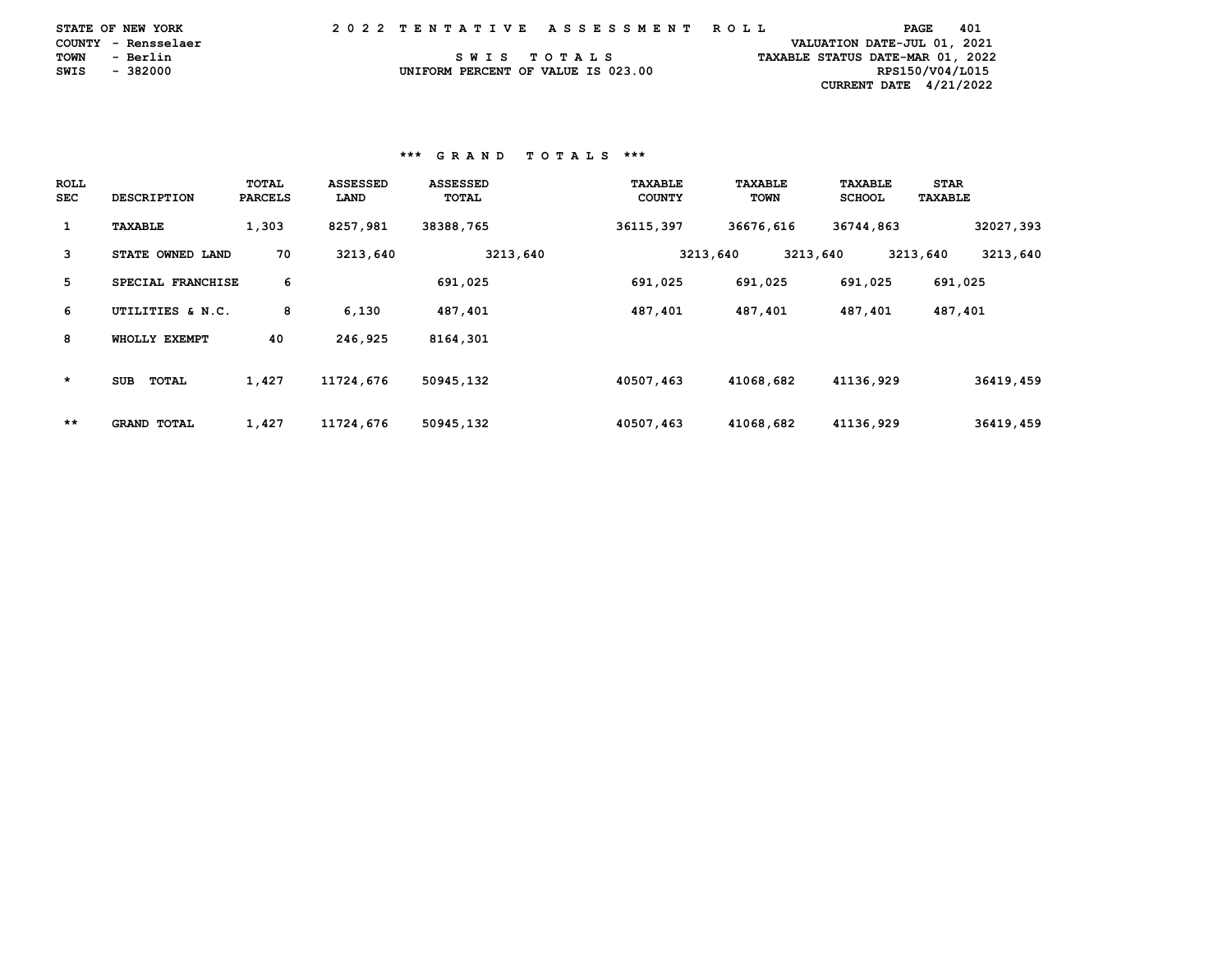|             | STATE OF NEW YORK   | 2022 TENTATIVE ASSESSMENT ROLL |  |  |  |  |                                    |  |  |  |  |  |  |  |  |  |  | PAGE                             | - 402 |  |
|-------------|---------------------|--------------------------------|--|--|--|--|------------------------------------|--|--|--|--|--|--|--|--|--|--|----------------------------------|-------|--|
|             | COUNTY - Rensselaer |                                |  |  |  |  | TOWN TOTALS                        |  |  |  |  |  |  |  |  |  |  | VALUATION DATE-JUL 01, 2021      |       |  |
| <b>TOWN</b> | - Berlin            |                                |  |  |  |  |                                    |  |  |  |  |  |  |  |  |  |  | TAXABLE STATUS DATE-MAR 01, 2022 |       |  |
| SWIS        | - 3820              |                                |  |  |  |  | UNIFORM PERCENT OF VALUE IS 023.00 |  |  |  |  |  |  |  |  |  |  | RPS150/V04/L015                  |       |  |
|             |                     |                                |  |  |  |  |                                    |  |  |  |  |  |  |  |  |  |  | CURRENT DATE $4/21/2022$         |       |  |

### **\*\*\* S P E C I A L D I S T R I C T S U M M A R Y \*\*\***

|                       | <b>TOTAL</b><br><b>EXTENSION</b> | <b>EXTENSION</b> | AD VALOREM   | <b>EXEMPT</b> | <b>TAXABLE</b> |
|-----------------------|----------------------------------|------------------|--------------|---------------|----------------|
| DISTRICT NAME<br>CODE | <b>PARCELS</b><br>TYPE           | <b>VALUE</b>     | <b>VALUE</b> | <b>AMOUNT</b> | <b>VALUE</b>   |
|                       |                                  |                  |              |               |                |
| OM001 Omitted Tax: P  | 1 MOVTAX                         | 2498.88          |              |               | 2,498.88       |
| OM003 Omitted: Schoo  | 1 MOVTAX                         | 2580.93          |              |               | 2,580.93       |
| FD001 Berlin Fire Di  | 1,427 TOTAL                      |                  | 50945,132    | 8205,099      | 42740.033      |
| LT001 Berlin Light D  | 222 TOTAL                        |                  | 6874,563     | 124,830       | 6749,733       |
| WD001 Berlin Water D  | 67 TOTAL<br>M                    |                  | 1510,015     |               | 1510,015       |
| WD023 Berlin Water D  | 68 TOTAL<br>М                    |                  | 1439,515     | 2,000         | 1437,515       |

### **\*\*\* S C H O O L D I S T R I C T S U M M A R Y \*\*\***

| CODE   | DISTRICT NAME     | TOTAL<br>PARCELS | <b>ASSESSED</b><br>LAND | <b>ASSESSED</b><br>TOTAL | <b>EXEMPT</b><br><b>AMOUNT</b> | <b>TOTAL</b><br>TAXABLE | <b>STAR</b><br><b>AMOUNT</b> | <b>STAR</b><br>TAXABLE |
|--------|-------------------|------------------|-------------------------|--------------------------|--------------------------------|-------------------------|------------------------------|------------------------|
|        |                   |                  |                         |                          |                                |                         |                              |                        |
| 382001 | Berlin CSD        | 1,248            | 10640,482               | 46918,302                | 9587,452                       | 37330,850               | 4381,375                     | 32949,475              |
| 384001 | Averill Park Cent | 179              | 1084,194                | 4026,830                 | 220,751                        | 3806,079                | 336,095                      | 3469,984               |
|        | SUB-TOTAL         | 1,427            | 11724,676               | 50945,132                | 9808,203                       | 41136,929               | 4717,470                     | 36419,459              |
|        | T O T A L         | 1,427            | 11724,676               | 50945,132                | 9808,203                       | 41136,929               | 4717,470                     | 36419,459              |

# **\*\*\* S Y S T E M C O D E S S U M M A R Y \*\*\***

| <b>CODE</b> | <b>DESCRIPTION</b>            | <b>TOTAL</b><br><b>PARCELS</b> | <b>COUNTY</b> | <b>TOWN</b> | <b>SCHOOL</b> |
|-------------|-------------------------------|--------------------------------|---------------|-------------|---------------|
| 50000       | <b>WHOLLY EX</b><br>T O T A L |                                | 250<br>250    | 250<br>250  | 250<br>250    |

| CODE  | <b>DESCRIPTION</b> | <b>TOTAL</b><br><b>PARCELS</b> | <b>COUNTY</b> | <b>TOWN</b> | <b>SCHOOL</b> |
|-------|--------------------|--------------------------------|---------------|-------------|---------------|
| 12100 | <b>STATE</b>       |                                | 4,000         | 4,000       | 4,000         |
| 13100 | <b>COUNTY</b>      |                                | 108,600       | 108,600     | 108,600       |
| 13500 | <b>TOWN</b>        |                                | 327,541       | 327,541     | 327,541       |
| 13510 | <b>T/CEMETERY</b>  |                                | 2,300         | 2,300       | 2,300         |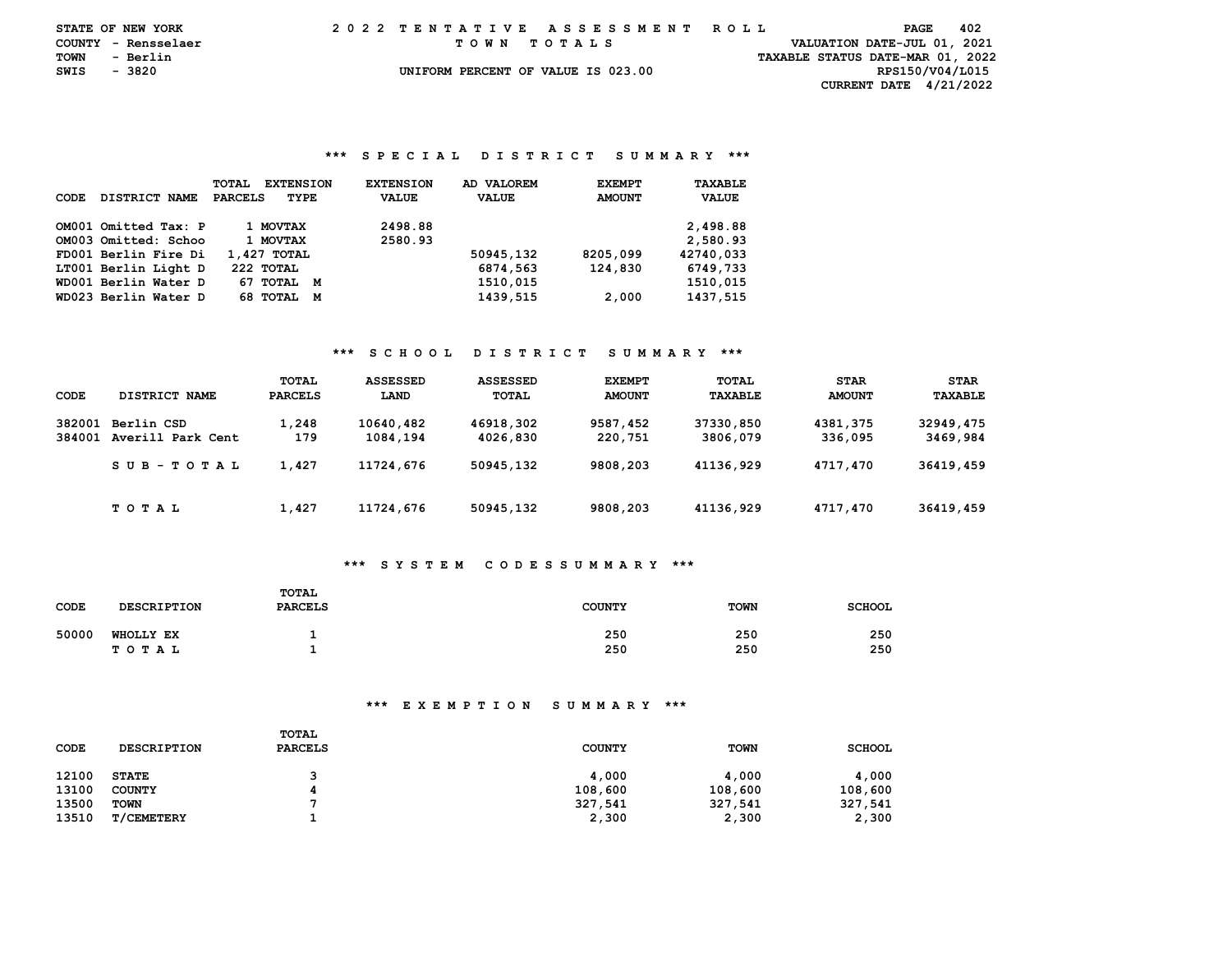|      | STATE OF NEW YORK   | 2022 TENTATIVE ASSESSMENT ROLL |  |  |  |  |  |                                    |  |  |  |  |  |  |  |  |  |  | PAGE                             | 403 |  |
|------|---------------------|--------------------------------|--|--|--|--|--|------------------------------------|--|--|--|--|--|--|--|--|--|--|----------------------------------|-----|--|
|      | COUNTY - Rensselaer |                                |  |  |  |  |  | TOWN TOTALS                        |  |  |  |  |  |  |  |  |  |  | VALUATION DATE-JUL 01, 2021      |     |  |
| TOWN | - Berlin            |                                |  |  |  |  |  |                                    |  |  |  |  |  |  |  |  |  |  | TAXABLE STATUS DATE-MAR 01, 2022 |     |  |
| SWIS | - 3820              |                                |  |  |  |  |  | UNIFORM PERCENT OF VALUE IS 023.00 |  |  |  |  |  |  |  |  |  |  | RPS150/V04/L015                  |     |  |
|      |                     |                                |  |  |  |  |  |                                    |  |  |  |  |  |  |  |  |  |  | CURRENT DATE $4/21/2022$         |     |  |

|             |                    | <b>TOTAL</b>            |               |             |               |
|-------------|--------------------|-------------------------|---------------|-------------|---------------|
| <b>CODE</b> | <b>DESCRIPTION</b> | <b>PARCELS</b>          | <b>COUNTY</b> | <b>TOWN</b> | <b>SCHOOL</b> |
| 13800       | PUBLIC SCH         | 3                       | 6863,400      | 6863,400    | 6863,400      |
| 13870       | SPEC DIST          | 3                       | 19,500        | 19,500      | 19,500        |
| 25110       | <b>CHURCH</b>      | 7                       | 536,350       | 536,350     | 536,350       |
| 25300       | NON PROFIT         | 4                       | 42,798        | 42,798      | 42,798        |
| 26400       | INC/V/F/CO         | 3                       | 236,180       | 236,180     | 236,180       |
| 27350       | <b>CEMETERIES</b>  | 6                       | 7,280         | 7,280       | 7,280         |
| 29350       | LIBRARY            | 1                       | 56,900        | 56,900      | 56,900        |
| 32301       | <b>EXEMPTC</b>     | 2                       |               |             |               |
| 41101       | VT ELG FND         | 2                       | 6,050         | 6,050       |               |
| 41103       | VT ELG FND         | 4                       |               | 6,230       |               |
| 41112       | VET P EXMT         | 4                       | 141,160       |             |               |
| 41120       | VETWAR CTS         | $\overline{\mathbf{2}}$ | 13,260        | 2,760       | 13,260        |
| 41122       | VET WAR C          | 26                      | 136,304       |             |               |
| 41123       | VET WAR T          | 26                      |               | 35,880      |               |
| 41130       | VETCOM CTS         | $\overline{2}$          | 18,650        | 4,600       | 18,650        |
| 41132       | VET COM C          | 33                      | 306,382       |             |               |
| 41133       | VET COM T          | 33                      |               | 75,114      |               |
| 41134       | VET COM S          | $\overline{2}$          |               |             | 28,000        |
| 41142       | VET DIS C          | 15                      | 148,260       |             |               |
| 41143       | VET DIS T          | 15                      |               | 57,914      |               |
| 41144       | VET DIS S          | 1                       |               |             | 24,000        |
| 41400       | <b>CLERGY</b>      | 1                       | 1,500         | 1,500       | 1,500         |
| 41720       | AG DST 8YT         | 27                      | 280,519       | 287,036     | 287,036       |
| 41730       | AG DST 8YR         | 4                       | 76,503        | 76,503      | 76,503        |
| 41800       | AGED CTS           | 47                      | 638,606       | 668,826     | 680,533       |
| 41824       | LIVING QUA         | 1                       |               |             | 12,071        |
| 41834       | ENH STAR           | 121                     |               |             | 2242,480      |
| 41854       | <b>BAS STAR</b>    | 290                     |               |             | 2474,990      |
| 41902       | PHYS DIS C         | 1                       | 3,825         |             |               |
| 41935       | DIS LI CS          | $\overline{\mathbf{2}}$ | 12,613        |             | 12,613        |
| 42100       | Silo/Manur         | $\overline{\mathbf{2}}$ | 11,900        | 11,900      | 11,900        |
| 47460       | <b>PRIFOREST</b>   | 20                      | 302,938       | 302,938     | 302,938       |
| 47610       | Bus Im CTS         | $\mathbf{2}$            | 134,100       | 134,100     | 134,100       |
|             | TOTAL              | 727                     | 10437,419     | 9876,200    | 14525,423     |